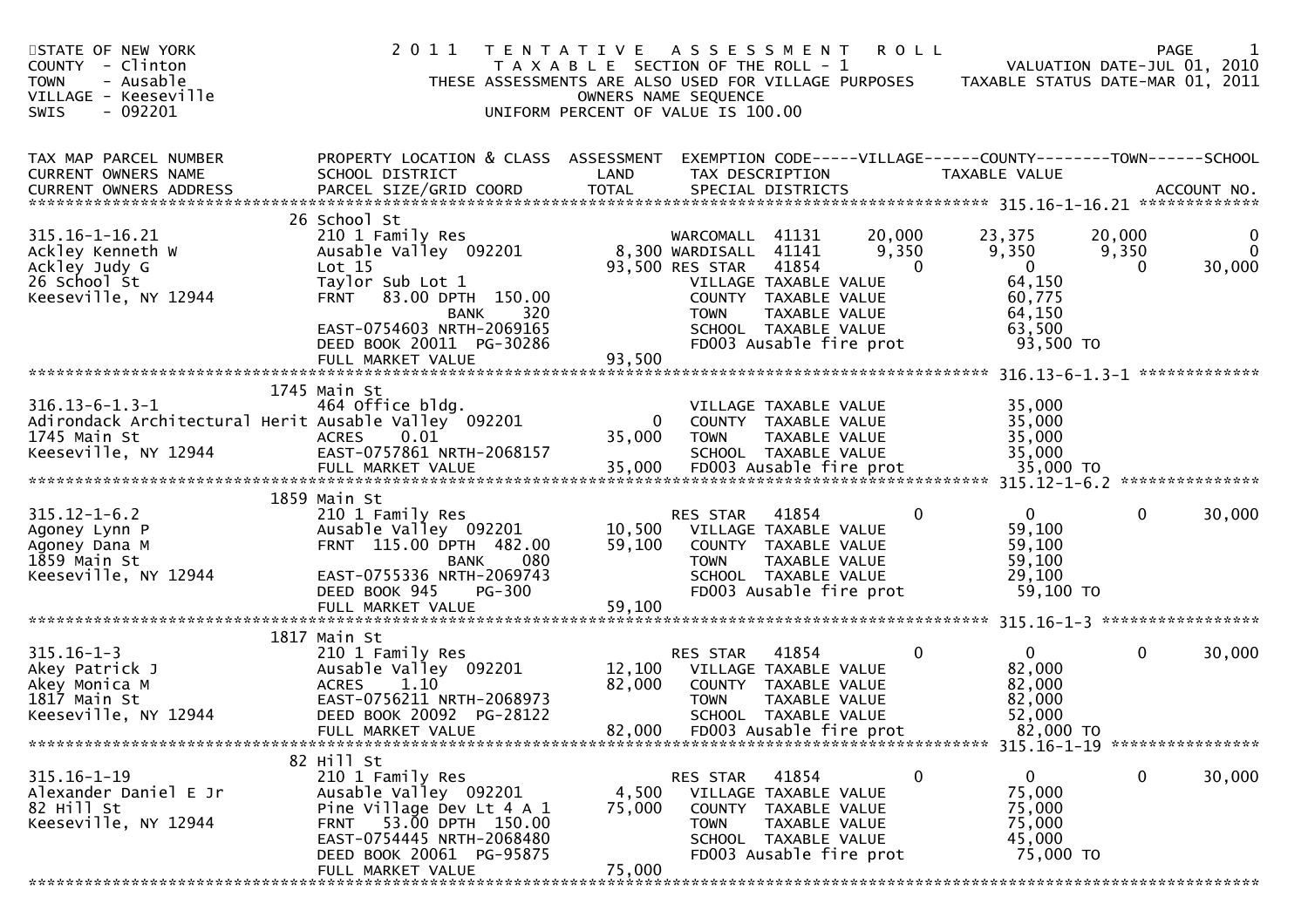| STATE OF NEW YORK<br>COUNTY - Clinton<br><b>TOWN</b><br>- Ausable<br>VILLAGE - Keeseville<br>$-092201$<br><b>SWIS</b> | 2011                                                                                                                                                                                   |                  | <b>ROLL</b><br>TENTATIVE ASSESSMENT<br>T A X A B L E SECTION OF THE ROLL - 1<br>THESE ASSESSMENTS ARE ALSO USED FOR VILLAGE PURPOSES<br>OWNERS NAME SEQUENCE<br>UNIFORM PERCENT OF VALUE IS 100.00 | VALUATION DATE-JUL 01, 2010<br>TAXABLE STATUS DATE-MAR 01, 2011        | 2<br>PAGE              |
|-----------------------------------------------------------------------------------------------------------------------|----------------------------------------------------------------------------------------------------------------------------------------------------------------------------------------|------------------|----------------------------------------------------------------------------------------------------------------------------------------------------------------------------------------------------|------------------------------------------------------------------------|------------------------|
| TAX MAP PARCEL NUMBER<br>CURRENT OWNERS NAME                                                                          | PROPERTY LOCATION & CLASS ASSESSMENT<br>SCHOOL DISTRICT                                                                                                                                | LAND             | EXEMPTION CODE-----VILLAGE------COUNTY--------TOWN------SCHOOL<br>TAX DESCRIPTION                                                                                                                  | TAXABLE VALUE                                                          |                        |
| $316.17 - 3 - 4.1$<br>Alistar Beverages Corp<br>1524 Rt 9<br>Keeseville, NY 12944                                     | Ausable St<br>330 Vacant comm<br>Ausable Valley 092201<br>FRNT 200.00 DPTH 225.00<br>EAST-0756901 NRTH-2066680<br>DEED BOOK 719<br>PG-44                                               | 10,500<br>10,500 | VILLAGE TAXABLE VALUE<br>COUNTY TAXABLE VALUE<br><b>TOWN</b><br>TAXABLE VALUE<br>SCHOOL TAXABLE VALUE<br>FD003 Ausable fire prot                                                                   | 10,500<br>10,500<br>10,500<br>10,500<br>10,500 TO                      |                        |
|                                                                                                                       | $2/12$ Twa Ln                                                                                                                                                                          |                  |                                                                                                                                                                                                    |                                                                        |                        |
| $316.9 - 1 - 15.2$<br>Alloggio Charles<br>Alloggio Barbara<br>9 Twa Ln<br>Keeseville, NY 12944                        | 210 1 Family Res<br>Ausable Valley 092201<br>Ref Map Bk 13 Pg 143<br>FRNT 82.00 DPTH 425.00<br>EAST-0755954 NRTH-2070153<br>DEED BOOK 20092 PG-27082                                   | 79,500           | $\mathbf 0$<br>RES STAR<br>41854<br>9,600 VILLAGE TAXABLE VALUE<br>COUNTY TAXABLE VALUE<br>TAXABLE VALUE<br><b>TOWN</b><br>SCHOOL TAXABLE VALUE<br>FD003 Ausable fire prot                         | $\mathbf{0}$<br>79,500<br>79,500<br>79,500<br>49,500<br>79,500 TO      | $\mathbf{0}$<br>30,000 |
|                                                                                                                       |                                                                                                                                                                                        |                  |                                                                                                                                                                                                    |                                                                        |                        |
| $316.13 - 3 - 6$<br>Alloggio Terri L<br>Monaco Lee<br>68 Pleasant St<br>Keeseville, NY 12944                          | 68 Pleasant St<br>210 1 Family Res<br>Ausable Valley 092201<br>55.00 DPTH<br>97.00<br><b>FRNT</b><br>080<br><b>BANK</b><br>EAST-0757211 NRTH-2068321<br>DEED BOOK 20031 PG-53942       | 5,800<br>48,100  | VILLAGE TAXABLE VALUE<br>COUNTY TAXABLE VALUE<br><b>TOWN</b><br>TAXABLE VALUE<br>SCHOOL TAXABLE VALUE<br>FD003 Ausable fire prot                                                                   | 48,100<br>48,100<br>48,100<br>48,100<br>48,100 TO                      |                        |
|                                                                                                                       | 9 Twa Ln                                                                                                                                                                               |                  |                                                                                                                                                                                                    |                                                                        |                        |
| $316.9 - 1 - 14.2$<br>Allogio Charles<br>Allogio Barbara<br>9 Twa Ln<br>Keeseville, NY 12944                          | 270 Mfg housing<br>Ausable Valley 092201<br>FRNT 10.00 DPTH 330.00<br>EAST-0755930 NRTH-2070046<br>DEED BOOK 468<br>PG-450<br>FULL MARKET VALUE                                        | 45,000<br>45,000 | 6,750<br>WARNONALL<br>41121<br>41854<br>$\mathbf{0}$<br>8,000 RES STAR<br>VILLAGE TAXABLE VALUE<br>COUNTY TAXABLE VALUE<br><b>TOWN</b><br>TAXABLE VALUE<br>SCHOOL TAXABLE VALUE                    | 6,750<br>6,750<br>$\mathbf{0}$<br>38,250<br>38,250<br>38,250<br>15,000 | 0<br>30,000<br>0       |
|                                                                                                                       |                                                                                                                                                                                        |                  | FD003 Ausable fire prot                                                                                                                                                                            | 45,000 TO                                                              |                        |
|                                                                                                                       |                                                                                                                                                                                        |                  |                                                                                                                                                                                                    |                                                                        |                        |
| $315.12 - 1 - 2.1$<br>ARBRO Inc<br>1881 Main St<br>Keeseville, NY 12944                                               | 1881 Main St<br>484 1 use sm bld<br>Ausable Valley 092201<br>Lot 16 Pla 12000 A<br>Laduke Sub Lot 1<br>FRNT 94.40 DPTH 108.57<br>EAST-0755186 NRTH-2070199<br>DEED BOOK 20092 PG-26019 | 9,400<br>79,000  | VILLAGE TAXABLE VALUE<br>COUNTY TAXABLE VALUE<br><b>TOWN</b><br>TAXABLE VALUE<br>SCHOOL TAXABLE VALUE<br>FD003 Ausable fire prot                                                                   | 79,000<br>79,000<br>79,000<br>79,000<br>79,000 TO                      |                        |
|                                                                                                                       | FULL MARKET VALUE                                                                                                                                                                      | 79,000           |                                                                                                                                                                                                    |                                                                        |                        |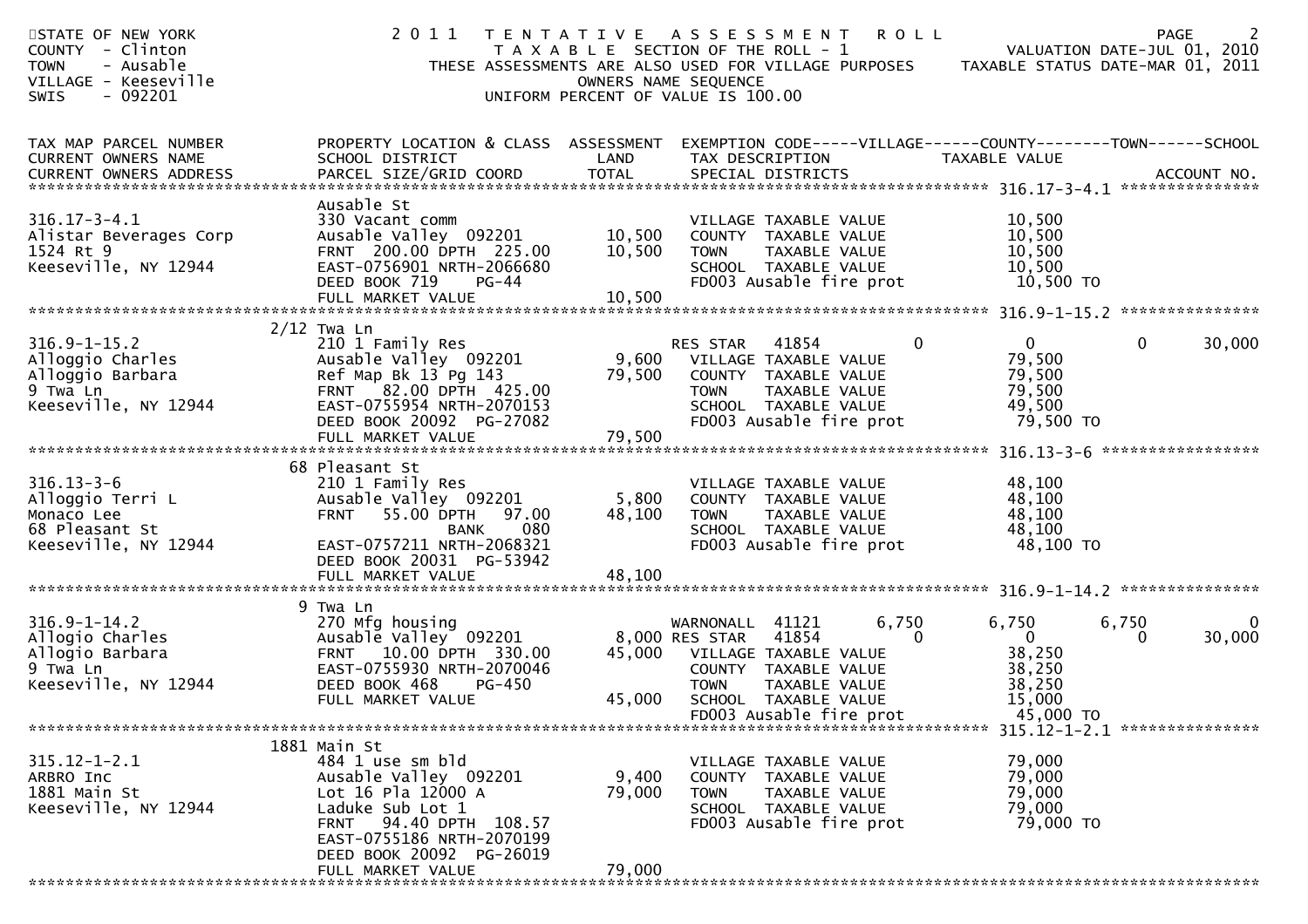| STATE OF NEW YORK<br>COUNTY - Clinton<br><b>TOWN</b><br>- Ausable<br>VILLAGE - Keeseville<br>$-092201$<br>SWIS | 2011                                                                                                                                                                     |                              | TENTATIVE ASSESSMENT<br>T A X A B L E SECTION OF THE ROLL - 1<br>THESE ASSESSMENTS ARE ALSO USED FOR VILLAGE PURPOSES<br>OWNERS NAME SEQUENCE<br>UNIFORM PERCENT OF VALUE IS 100.00 | <b>ROLL</b>                 |                                                                | PAGE<br>VALUATION DATE-JUL 01, 2010<br>TAXABLE STATUS DATE-MAR 01, 2011        | 3 |
|----------------------------------------------------------------------------------------------------------------|--------------------------------------------------------------------------------------------------------------------------------------------------------------------------|------------------------------|-------------------------------------------------------------------------------------------------------------------------------------------------------------------------------------|-----------------------------|----------------------------------------------------------------|--------------------------------------------------------------------------------|---|
| TAX MAP PARCEL NUMBER<br>CURRENT OWNERS NAME                                                                   | PROPERTY LOCATION & CLASS ASSESSMENT<br>SCHOOL DISTRICT                                                                                                                  | LAND                         | EXEMPTION CODE-----VILLAGE------COUNTY-------TOWN------SCHOOL<br>TAX DESCRIPTION                                                                                                    |                             | TAXABLE VALUE                                                  |                                                                                |   |
| $315.20 - 1 - 7. - 1$<br>Arnold III George<br>Arnold Susan<br>182 Pleasant St<br>Keeseville, NY 12944          | 186 Pleasant St<br>210 1 Family Res<br>Ausable Valley 092201<br><b>ACRES</b><br>0.01<br>EAST-0754964 NRTH-2066828<br>DEED BOOK 965<br><b>PG-309</b><br>FULL MARKET VALUE | 100<br>48,900<br>48,900      | VILLAGE TAXABLE VALUE<br>COUNTY TAXABLE VALUE<br>TAXABLE VALUE<br><b>TOWN</b><br>SCHOOL TAXABLE VALUE<br>FD003 Ausable fire prot                                                    |                             | 48,900<br>48,900<br>48,900<br>48,900<br>48,900 TO              |                                                                                |   |
| $315.20 - 1 - 7$<br>Arnold III George E<br>Arnold Susan M<br>182 Pleasant St<br>Keeseville, NY 12944           | 182 Pleasant St<br>484 1 use sm bld<br>Ausable Valley 092201<br><b>ACRES</b><br>1.00<br>EAST-0754964 NRTH-2066828<br>DEED BOOK 965<br><b>PG-309</b>                      | 11,000<br>130,000            | RES STAR<br>41854<br>VILLAGE TAXABLE VALUE<br>COUNTY TAXABLE VALUE<br>TAXABLE VALUE<br><b>TOWN</b><br>SCHOOL TAXABLE VALUE                                                          | $\mathbf{0}$                | 0<br>130,000<br>130,000<br>130,000<br>100,000                  | $\mathbf{0}$<br>30,000<br>**************                                       |   |
| $315.20 - 1 - 10.3$<br>Arnold III George E<br>182 Pleasant St<br>Keeseville, NY 12944                          | Pleasant St<br>$314$ Rural vac<10<br>Ausable Valley 092201<br>ACRES 12.30<br>EAST-0755028 NRTH-2065860<br>DEED BOOK 621<br>PG-330<br>FULL MARKET VALUE                   | 14,100<br>14,100<br>14,100   | VILLAGE TAXABLE VALUE<br>COUNTY TAXABLE VALUE<br>TAXABLE VALUE<br><b>TOWN</b><br>SCHOOL TAXABLE VALUE<br>FD003 Ausable fire prot                                                    |                             | 14,100<br>14,100<br>14,100<br>14,100<br>14,100 TO              |                                                                                |   |
| $316.13 - 6 - 4$<br>Arthur Chester W<br>Arthur Doris<br>142 Ausable St<br>Keeseville, NY 12944-3713            | 142 Ausable St<br>411 Apartment<br>Ausable Valley 092201<br>FRNT 222.00 DPTH 200.00<br>EAST-0757915 NRTH-2068527<br>DEED BOOK 581<br>PG-1071<br>FULL MARKET VALUE        | 10,400<br>168,000<br>168,000 | VILLAGE TAXABLE VALUE<br>COUNTY TAXABLE VALUE<br><b>TOWN</b><br>TAXABLE VALUE<br>SCHOOL TAXABLE VALUE<br>FD003 Ausable fire prot                                                    |                             | 168,000<br>168,000<br>168,000<br>168,000<br>168,000 TO         |                                                                                |   |
| $316.9 - 2 - 8$<br>Ashline Lionel<br>Ashline Elizabeth<br>24 Grove St<br>Keeseville, NY 12944                  | 24 Grove St<br>210 1 Family Res<br>Ausable Valley 092201<br>971<br>84.00 DPTH 216.00<br><b>FRNT</b><br>EAST-0756254 NRTH-2069828<br>FULL MARKET VALUE                    | 54,000                       | 41121<br>WARNONALL<br>9,300 AGED - ALL 41800<br>41834<br>54,000 SR STAR<br>VILLAGE TAXABLE VALUE<br>COUNTY TAXABLE VALUE<br>TAXABLE VALUE<br>TOWN<br>SCHOOL TAXABLE VALUE           | 8,100<br>22,950<br>$\Omega$ | 8,100<br>22,950<br>0<br>22,950<br>22,950<br>22,950<br>$\bf{0}$ | 8,100<br>22,950<br>27,000<br>27,000<br>0                                       | 0 |
| STATE OF NEW YORK<br>COUNTY - Clinton<br>- Ausable<br><b>TOWN</b>                                              | 2 0 1 1<br>T E N T A T I V E                                                                                                                                             |                              | A S S E S S M E N T<br>T A X A B L E SECTION OF THE ROLL - 1<br>THESE ASSESSMENTS ARE ALSO USED FOR VILLAGE PURPOSES                                                                | <b>ROLL</b>                 |                                                                | <b>PAGE</b><br>VALUATION DATE-JUL 01, 2010<br>TAXABLE STATUS DATE-MAR 01, 2011 |   |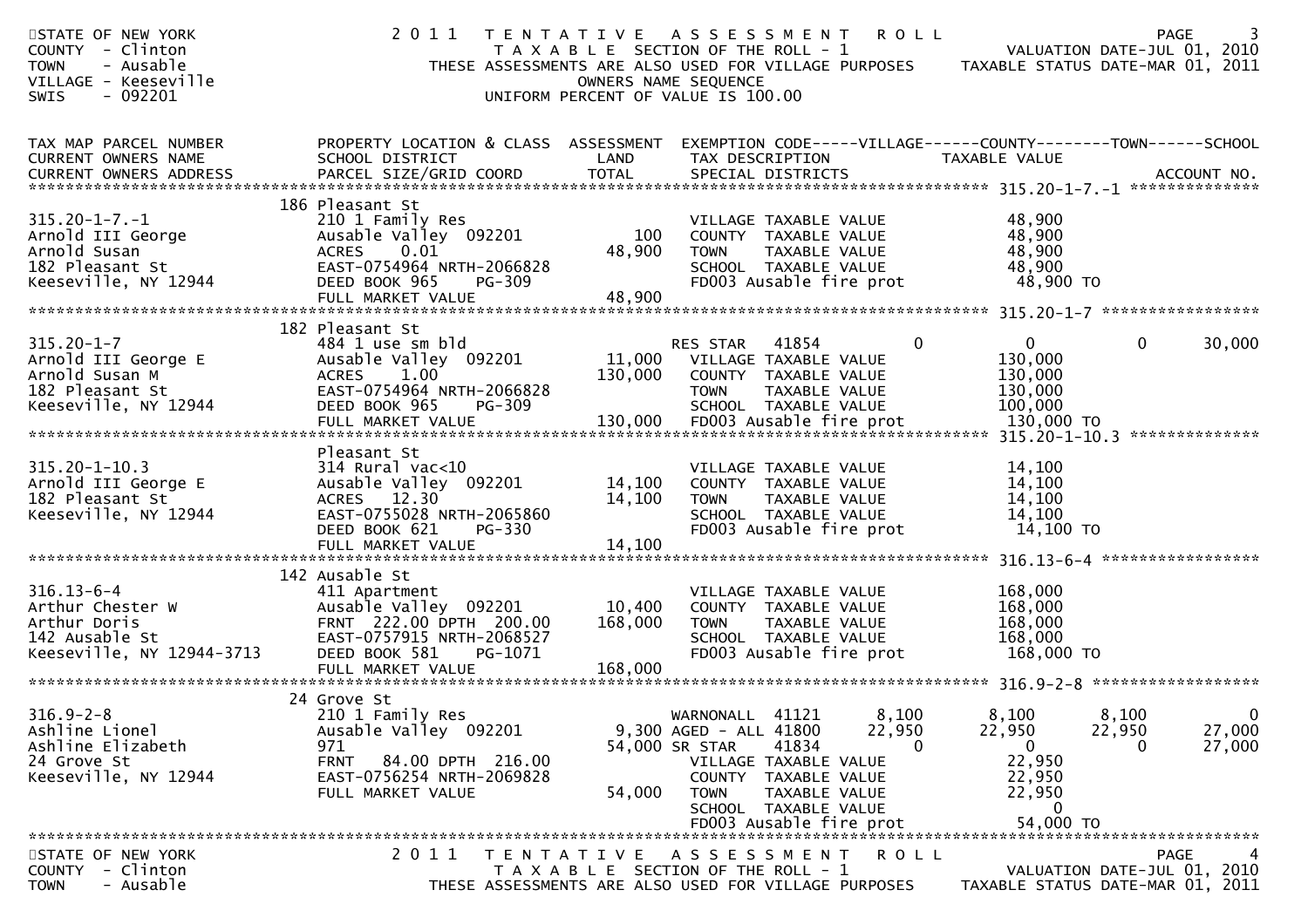## VILLAGE - Keeseville OWNERS NAME SEQUENCE SWIS - 092201 UNIFORM PERCENT OF VALUE IS 100.00

| TAX MAP PARCEL NUMBER<br>CURRENT OWNERS NAME                                                                       | PROPERTY LOCATION & CLASS ASSESSMENT<br>SCHOOL DISTRICT                                                                                                                               | LAND                      | TAX DESCRIPTION                                                                                                                                                       | EXEMPTION CODE-----VILLAGE------COUNTY-------TOWN------SCHOOL<br>TAXABLE VALUE               |
|--------------------------------------------------------------------------------------------------------------------|---------------------------------------------------------------------------------------------------------------------------------------------------------------------------------------|---------------------------|-----------------------------------------------------------------------------------------------------------------------------------------------------------------------|----------------------------------------------------------------------------------------------|
| $316.17 - 2 - 16$<br>Ausable Valley Habitat for Hum Ausable Valley 092201<br>PO Box 157<br>Elizabethtown, NY 12932 | 18 Latourelle Ln<br>210 1 Family Res<br><b>FRNT 39.70 DPTH</b><br>66.00<br>EAST-0756933 NRTH-2067222<br>DEED BOOK 20062 PG-1676                                                       | 3,700<br>20,000           | VILLAGE TAXABLE VALUE<br>COUNTY TAXABLE VALUE<br><b>TOWN</b><br>TAXABLE VALUE<br>SCHOOL TAXABLE VALUE<br>FD003 Ausable fire prot                                      | 20,000<br>20,000<br>20,000<br>20,000<br>20,000 TO                                            |
|                                                                                                                    | 28 Jackson St                                                                                                                                                                         |                           |                                                                                                                                                                       |                                                                                              |
| $316.13 - 2 - 41$<br>Baker Jeannine M<br>28 Jackson St<br>Keeseville, NY 12944                                     | 210 1 Family Res<br>Ausable Valley 092201<br>FRNT 70.17 DPTH 163.65<br>080<br>BANK<br>EAST-0755690 NRTH-2067738<br>DEED BOOK 20061 PG-97674                                           | 7,900<br>48,400           | 41854<br>$\mathbf{0}$<br>RES STAR<br>VILLAGE TAXABLE VALUE<br>COUNTY TAXABLE VALUE<br><b>TOWN</b><br>TAXABLE VALUE<br>SCHOOL TAXABLE VALUE<br>FD003 Ausable fire prot | $\mathbf 0$<br>$\mathbf{0}$<br>30,000<br>48,400<br>48,400<br>48,400<br>18,400<br>48,400 TO   |
|                                                                                                                    | FULL MARKET VALUE                                                                                                                                                                     | 48,400                    |                                                                                                                                                                       | *****************                                                                            |
| $316.13 - 1 - 9$<br>Baker Lynn M<br>23 Cedar Ct<br>Keeseville, NY 12944                                            | Cedar Ct<br>311 Res vac land<br>Ausable Valley 092201<br>Jackson Ct Subd Lot 44<br>FRNT 75.00 DPTH 110.00<br>EAST-0756206 NRTH-2067941<br>DEED BOOK 949<br>PG-171                     | 8,600<br>8,600            | VILLAGE TAXABLE VALUE<br>COUNTY TAXABLE VALUE<br>TAXABLE VALUE<br><b>TOWN</b><br>SCHOOL TAXABLE VALUE<br>FD003 Ausable fire prot                                      | 8,600<br>8,600<br>8,600<br>8,600<br>8,600 TO                                                 |
|                                                                                                                    |                                                                                                                                                                                       |                           |                                                                                                                                                                       |                                                                                              |
| $316.13 - 1 - 11$<br>Baker Lynn M<br>23 Cedar Ct<br>Keeseville, NY 12944                                           | 23 Cedar Ct<br>210 1 Family Res<br>Ausable Valley 092201<br>Lot 43 Jackson Ct<br>FRNT 75.00 DPTH 110.00<br>080<br><b>BANK</b><br>EAST-0756168 NRTH-2067838<br>DEED BOOK 949<br>PG-171 | 8,600<br>76,700           | 41854<br>$\mathbf{0}$<br>RES STAR<br>VILLAGE TAXABLE VALUE<br>COUNTY TAXABLE VALUE<br><b>TOWN</b><br>TAXABLE VALUE<br>SCHOOL TAXABLE VALUE<br>FD003 Ausable fire prot | $\overline{0}$<br>$\mathbf 0$<br>30,000<br>76,700<br>76,700<br>76,700<br>46,700<br>76,700 TO |
|                                                                                                                    | FULL MARKET VALUE                                                                                                                                                                     | 76,700                    |                                                                                                                                                                       |                                                                                              |
| $315.16 - 2 - 17.1$<br>Banker Bruce B<br>170 Pleasant St<br>Keeseville, NY 12944                                   | 170 Pleasant St<br>210 1 Family Res<br>Ausable Valley 092201<br>FRNT 85.00 DPTH 150.00<br>BANK 850<br>EAST-0755313 NRTH-2066980<br>DEED BOOK 20041 PG-65634<br>FULL MARKET VALUE      | 8,600<br>62,000<br>62,000 | VILLAGE TAXABLE VALUE<br>COUNTY TAXABLE VALUE<br><b>TOWN</b><br>TAXABLE VALUE<br>SCHOOL TAXABLE VALUE<br>FD003 Ausable fire prot                                      | 62,000<br>62,000<br>62,000<br>62,000<br>62,000 TO                                            |
| STATE OF NEW YORK                                                                                                  | 2 0 1 1                                                                                                                                                                               | T E N T A T I V E         | A S S E S S M E N T<br>ROLL                                                                                                                                           | <b>PAGE</b>                                                                                  |
| COUNTY - Clinton<br>- Ausable<br><b>TOWN</b>                                                                       |                                                                                                                                                                                       |                           | T A X A B L E SECTION OF THE ROLL - 1<br>THESE ASSESSMENTS ARE ALSO USED FOR VILLAGE PURPOSES                                                                         | VALUATION DATE-JUL 01, 2010<br>TAXABLE STATUS DATE-MAR 01, 2011                              |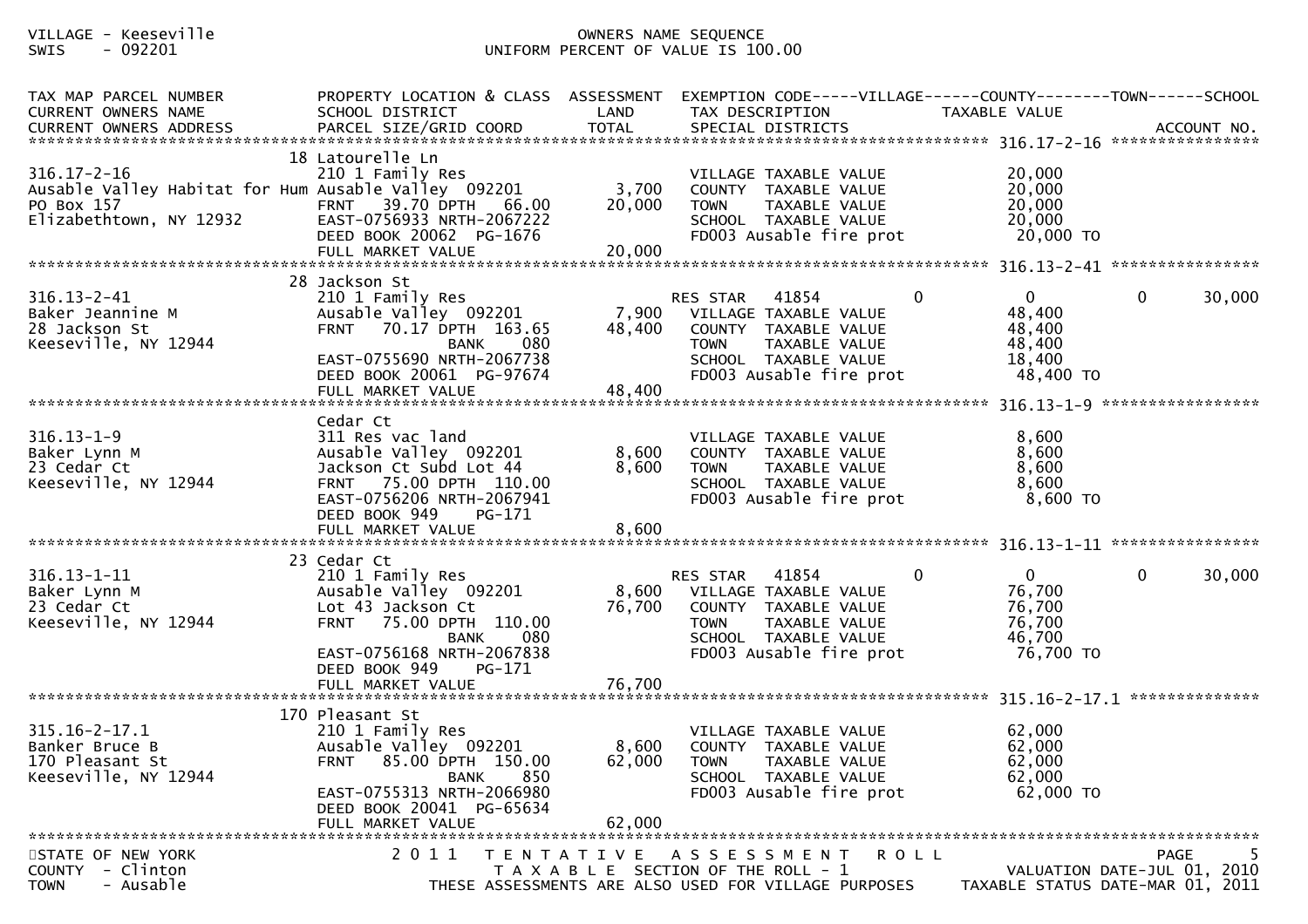## VILLAGE - Keeseville OWNERS NAME SEQUENCE SWIS - 092201 UNIFORM PERCENT OF VALUE IS 100.00

| TAX MAP PARCEL NUMBER<br>CURRENT OWNERS NAME<br>CURRENT OWNERS ADDRESS                                                                | PROPERTY LOCATION & CLASS ASSESSMENT EXEMPTION CODE-----VILLAGE------COUNTY-------TOWN------SCHOOL<br>SCHOOL DISTRICT                                                                                                    | LAND                         | TAX DESCRIPTION                                                                                                                                             | TAXABLE VALUE                                                                          |                                                                                     |
|---------------------------------------------------------------------------------------------------------------------------------------|--------------------------------------------------------------------------------------------------------------------------------------------------------------------------------------------------------------------------|------------------------------|-------------------------------------------------------------------------------------------------------------------------------------------------------------|----------------------------------------------------------------------------------------|-------------------------------------------------------------------------------------|
|                                                                                                                                       |                                                                                                                                                                                                                          |                              |                                                                                                                                                             |                                                                                        |                                                                                     |
| $316.13 - 3 - 9$<br>Banker John T<br>Boudreau Carol D<br>80 Pleasant St<br>Keeseville, NY 12944                                       | 80 Pleasant St<br>220 2 Family Res<br>Ausable Valley 092201<br>FRNT 83.00 DPTH 223.00<br>EAST-0756996 NRTH-2068067<br>DEED BOOK 20041 PG-78260                                                                           | 9,200<br>81,600              | RES STAR 41854<br>VILLAGE TAXABLE VALUE<br>COUNTY TAXABLE VALUE<br><b>TOWN</b><br>TAXABLE VALUE<br>SCHOOL TAXABLE VALUE                                     | $\mathbf{0}$<br>$\overline{0}$<br>81,600<br>81,600<br>81,600<br>51,600                 | 30,000<br>$\overline{0}$                                                            |
|                                                                                                                                       | 29 Jackson St                                                                                                                                                                                                            |                              |                                                                                                                                                             |                                                                                        |                                                                                     |
| $315.16 - 2 - 5$<br>Baraby Louis F<br>Baraby Wanda J<br>27 Division St<br>Keeseville, NY 12944                                        | 210 1 Family Res<br>Ausable Valley 092201<br>FRNT 156.00 DPTH 161.00<br>EAST-0755475 NRTH-2067750<br>DEED BOOK 913<br>PG-141                                                                                             | 9,800<br>69,000              | VILLAGE TAXABLE VALUE<br>COUNTY TAXABLE VALUE<br><b>TOWN</b><br>TAXABLE VALUE<br>SCHOOL TAXABLE VALUE<br>FD003 Ausable fire prot                            | 69,000<br>69,000<br>69,000<br>69,000<br>69,000 TO                                      |                                                                                     |
|                                                                                                                                       |                                                                                                                                                                                                                          |                              |                                                                                                                                                             |                                                                                        |                                                                                     |
| $316.9 - 1 - 1$<br>Barber Danny R<br>389 Soper Rd<br>Keeseville, NY 12944                                                             | 1878 Main St<br>210 1 Family Res<br>Ausable Valley 092201<br>FRNT 78.00 DPTH 314.00<br>EAST-0755475 NRTH-2070206<br>DEED BOOK 99001 PG-11246<br>FULL MARKET VALUE                                                        | 9,200<br>60,900<br>60,900    | VILLAGE TAXABLE VALUE<br>COUNTY TAXABLE VALUE<br>TAXABLE VALUE<br><b>TOWN</b><br>SCHOOL TAXABLE VALUE<br>FD003 Ausable fire prot                            | 60,900<br>60,900<br>60,900<br>60,900<br>60,900 TO                                      |                                                                                     |
|                                                                                                                                       | 65 Cedar Ct                                                                                                                                                                                                              |                              |                                                                                                                                                             |                                                                                        |                                                                                     |
| $316.13 - 1 - 4$<br>Barker Life Estate Celia<br>Kearney Life Estate Margaret T Jackson Ct Subd<br>65 Cedar Ct<br>Keeseville, NY 12944 | 210 1 Family Res<br>Ausable Valley 092201<br>FRNT 75.00 DPTH 110.00<br>EAST-0755860 NRTH-2068076<br>DEED BOOK 20092 PG-24043                                                                                             | 8,600<br>119,500             | 41834<br>SR STAR<br>VILLAGE TAXABLE VALUE<br>COUNTY TAXABLE VALUE<br><b>TOWN</b><br>TAXABLE VALUE<br>SCHOOL TAXABLE VALUE<br>FD003 Ausable fire prot        | $\overline{0}$<br>$\mathbf 0$<br>119,500<br>119,500<br>119,500<br>59,400<br>119,500 TO | 60,100<br>$\mathbf{0}$                                                              |
|                                                                                                                                       |                                                                                                                                                                                                                          |                              |                                                                                                                                                             |                                                                                        |                                                                                     |
| $315.12 - 2 - 32$<br>Bashaw Steven M<br>617 Brand Hollow Rd<br>Peru, NY 12972                                                         | 46 School St<br>220 2 Family Res<br>Ausable Valley 092201<br>Lot 16 Pl 16000 Al<br>Oakwood Pk Sub Undev Lots<br>7.10<br><b>ACRES</b><br>EAST-0754802 NRTH-2069753<br>DEED BOOK 735<br><b>PG-204</b><br>FULL MARKET VALUE | 17,100<br>131,000<br>131,000 | VILLAGE TAXABLE VALUE<br>COUNTY TAXABLE VALUE<br>TAXABLE VALUE<br><b>TOWN</b><br>SCHOOL TAXABLE VALUE<br>FD003 Ausable fire prot                            | 131,000<br>131,000<br>131,000<br>131,000<br>131,000 TO                                 |                                                                                     |
| STATE OF NEW YORK<br>COUNTY - Clinton<br>- Ausable<br><b>TOWN</b><br>VILLAGE - Keeseville<br>$-092201$<br><b>SWIS</b>                 | 2011                                                                                                                                                                                                                     | OWNERS NAME SEQUENCE         | TENTATIVE ASSESSMENT<br>T A X A B L E SECTION OF THE ROLL - 1<br>THESE ASSESSMENTS ARE ALSO USED FOR VILLAGE PURPOSES<br>UNIFORM PERCENT OF VALUE IS 100.00 | R O L L                                                                                | <b>PAGE</b><br>6<br>VALUATION DATE-JUL 01, 2010<br>TAXABLE STATUS DATE-MAR 01, 2011 |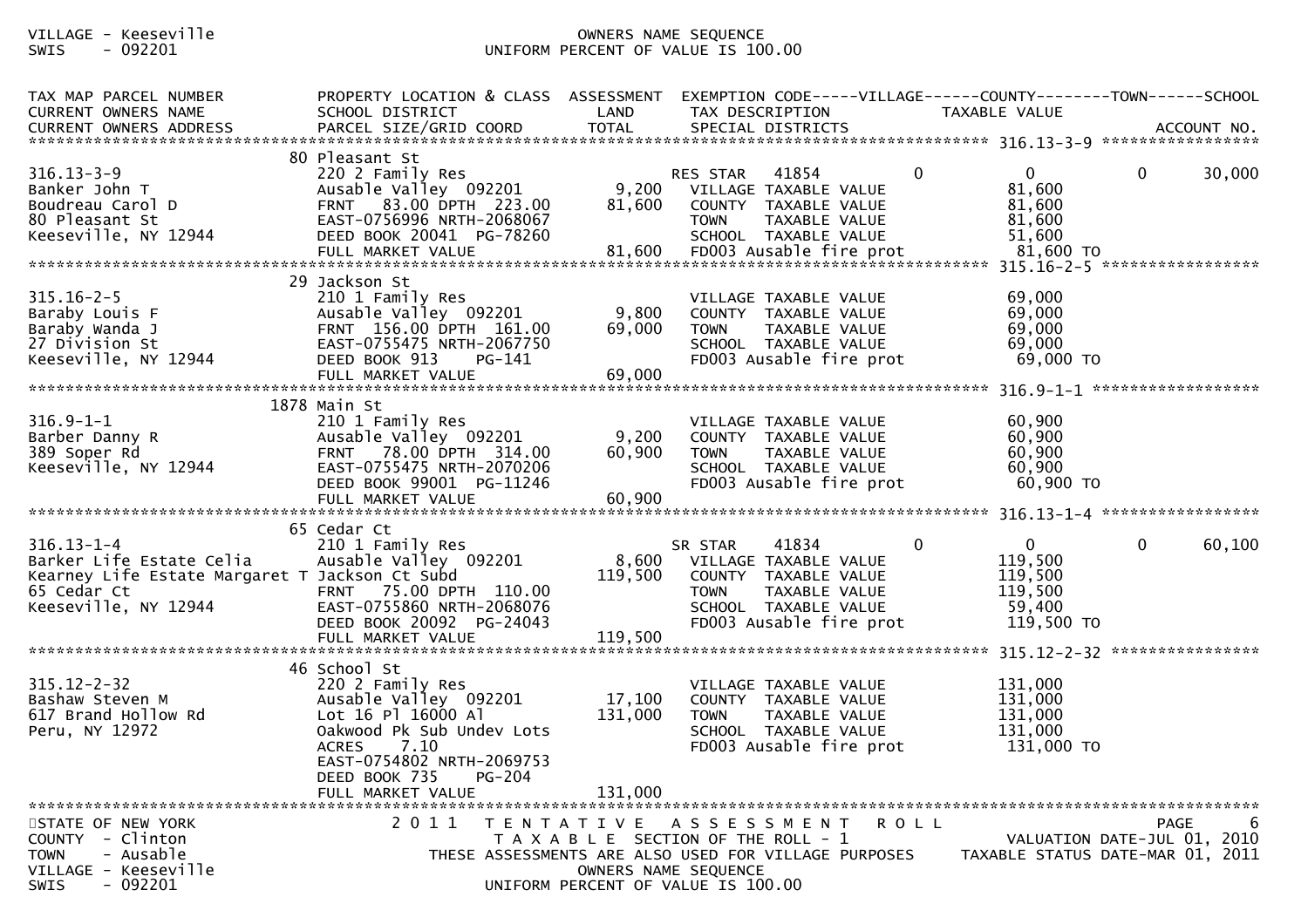| TAX MAP PARCEL NUMBER<br><b>CURRENT OWNERS NAME</b>                                                                  | PROPERTY LOCATION & CLASS ASSESSMENT<br>SCHOOL DISTRICT                                                                                                           | LAND                      | EXEMPTION CODE-----VILLAGE------COUNTY-------TOWN------SCHOOL<br>TAX DESCRIPTION                                                                                                   |                 | TAXABLE VALUE                                           |                                                                                |
|----------------------------------------------------------------------------------------------------------------------|-------------------------------------------------------------------------------------------------------------------------------------------------------------------|---------------------------|------------------------------------------------------------------------------------------------------------------------------------------------------------------------------------|-----------------|---------------------------------------------------------|--------------------------------------------------------------------------------|
| <b>CURRENT OWNERS ADDRESS</b>                                                                                        | PARCEL SIZE/GRID COORD                                                                                                                                            | <b>TOTAL</b>              | SPECIAL DISTRICTS                                                                                                                                                                  |                 |                                                         | ACCOUNT NO.                                                                    |
|                                                                                                                      | 106 Pleasant St                                                                                                                                                   |                           |                                                                                                                                                                                    |                 |                                                         |                                                                                |
| $316.13 - 2 - 21.1$<br>Bates Gerald K<br>Bates Darlynn<br>9 Hendrix Rd<br>Morrisonville, NY 12962                    | 411 Apartment<br>Ausable Valley 092201<br>Survey Map 20072/06519 Lo<br>FRNT 179.00 DPTH 218.00<br>EAST-0756726 NRTH-2067581<br>DEED BOOK 746<br>$PG-202$          | 11,100<br>110,000         | VILLAGE TAXABLE VALUE<br>COUNTY TAXABLE VALUE<br>TAXABLE VALUE<br><b>TOWN</b><br>SCHOOL TAXABLE VALUE<br>FD003 Ausable fire prot                                                   |                 | 110,000<br>110,000<br>110,000<br>110,000<br>110,000 TO  |                                                                                |
|                                                                                                                      | FULL MARKET VALUE                                                                                                                                                 | 110,000                   |                                                                                                                                                                                    |                 |                                                         |                                                                                |
|                                                                                                                      |                                                                                                                                                                   |                           |                                                                                                                                                                                    |                 |                                                         |                                                                                |
| $316.17 - 1 - 2$<br>Belanger Marion<br>145 Pleasant St<br>Keeseville, NY 12944                                       | 145 Pleasant St<br>210 1 Family Res<br>Ausable Valley 092201<br>FRNT 70.00 DPTH 135.00<br>EAST-0755979 NRTH-2066956<br>DEED BOOK 557<br><b>PG-232</b>             | 7,700<br>64,000           | 41854<br>RES STAR<br>VILLAGE TAXABLE VALUE<br>COUNTY TAXABLE VALUE<br><b>TOWN</b><br>TAXABLE VALUE<br>SCHOOL TAXABLE VALUE                                                         | $\Omega$        | $\Omega$<br>64,000<br>64,000<br>64,000<br>34,000        | 30,000<br>$\mathbf{0}$                                                         |
|                                                                                                                      | 25 Hill St                                                                                                                                                        |                           |                                                                                                                                                                                    |                 |                                                         |                                                                                |
| $316.13 - 2 - 5$<br>Benware Scott W<br>Benware Deborah<br>25 Hill St<br>Keeseville, NY 12944                         | 210 1 Family Res<br>Ausable Valley 092201<br><b>FRNT</b><br>90.00 DPTH 165.66<br>320<br>BANK<br>EAST-0755861 NRTH-2068469                                         | 8,900<br>77,700           | 41854<br>RES STAR<br>VILLAGE TAXABLE VALUE<br>COUNTY TAXABLE VALUE<br><b>TOWN</b><br>TAXABLE VALUE<br>SCHOOL TAXABLE VALUE                                                         | 0               | $\Omega$<br>77,700<br>77,700<br>77,700<br>47,700        | $\mathbf{0}$<br>30,000                                                         |
|                                                                                                                      | DEED BOOK 831<br>$PG-97$<br>FULL MARKET VALUE                                                                                                                     | 77,700                    | FD003 Ausable fire prot                                                                                                                                                            |                 | 77,700 TO                                               |                                                                                |
|                                                                                                                      |                                                                                                                                                                   |                           |                                                                                                                                                                                    |                 |                                                         |                                                                                |
| $315.12 - 1 - 12.2$<br>Besaw Walter A Jr.<br>Brunell Deborah L<br>1831 Main St<br>Keeseville, NY 12944               | 1831 Main St<br>270 Mfg housing<br>Ausable Valley 092201<br>FRNT 100.00 DPTH 145.00<br>EAST-0755919 NRTH-2069222<br>DEED BOOK 20102 PG-35698<br>FULL MARKET VALUE | 8,500<br>48,000<br>48,000 | VILLAGE TAXABLE VALUE<br>COUNTY TAXABLE VALUE<br><b>TOWN</b><br>TAXABLE VALUE<br>SCHOOL TAXABLE VALUE<br>FD003 Ausable fire prot                                                   |                 | 48,000<br>48,000<br>48,000<br>48.000<br>48,000 TO       |                                                                                |
|                                                                                                                      | 129 Pleasant St                                                                                                                                                   |                           |                                                                                                                                                                                    |                 |                                                         |                                                                                |
| $316.17 - 1 - 8$<br>Bezio Francis Jr<br>129 Pleasant St<br>Keeseville, NY 12944                                      | 210 1 Family Res<br>Ausable Valley 092201<br>FRNT 100.00 DPTH 222.00<br>EAST-0756397 NRTH-2067015<br>DEED BOOK 313<br>PG-471<br>FULL MARKET VALUE                 | 98.000<br>98.000          | <b>VETERANS</b><br>41101<br>10,200 RES STAR<br>41854<br>VILLAGE TAXABLE VALUE<br>COUNTY TAXABLE VALUE<br><b>TOWN</b><br>TAXABLE VALUE<br>SCHOOL TAXABLE VALUE                      | 550<br>$\Omega$ | 550<br>$\Omega$<br>97,450<br>97,450<br>97,450<br>68,000 | 550<br>30,000<br>$\Omega$                                                      |
|                                                                                                                      |                                                                                                                                                                   |                           |                                                                                                                                                                                    |                 |                                                         |                                                                                |
| STATE OF NEW YORK<br>COUNTY - Clinton<br>- Ausable<br><b>TOWN</b><br>VILLAGE - Keeseville<br>- 092201<br><b>SWIS</b> | 2 0 1 1                                                                                                                                                           | T E N T A T I V E         | A S S E S S M E N T<br>T A X A B L E SECTION OF THE ROLL - 1<br>THESE ASSESSMENTS ARE ALSO USED FOR VILLAGE PURPOSES<br>OWNERS NAME SEQUENCE<br>UNIFORM PERCENT OF VALUE IS 100.00 | <b>ROLL</b>     |                                                         | <b>PAGE</b><br>VALUATION DATE-JUL 01, 2010<br>TAXABLE STATUS DATE-MAR 01, 2011 |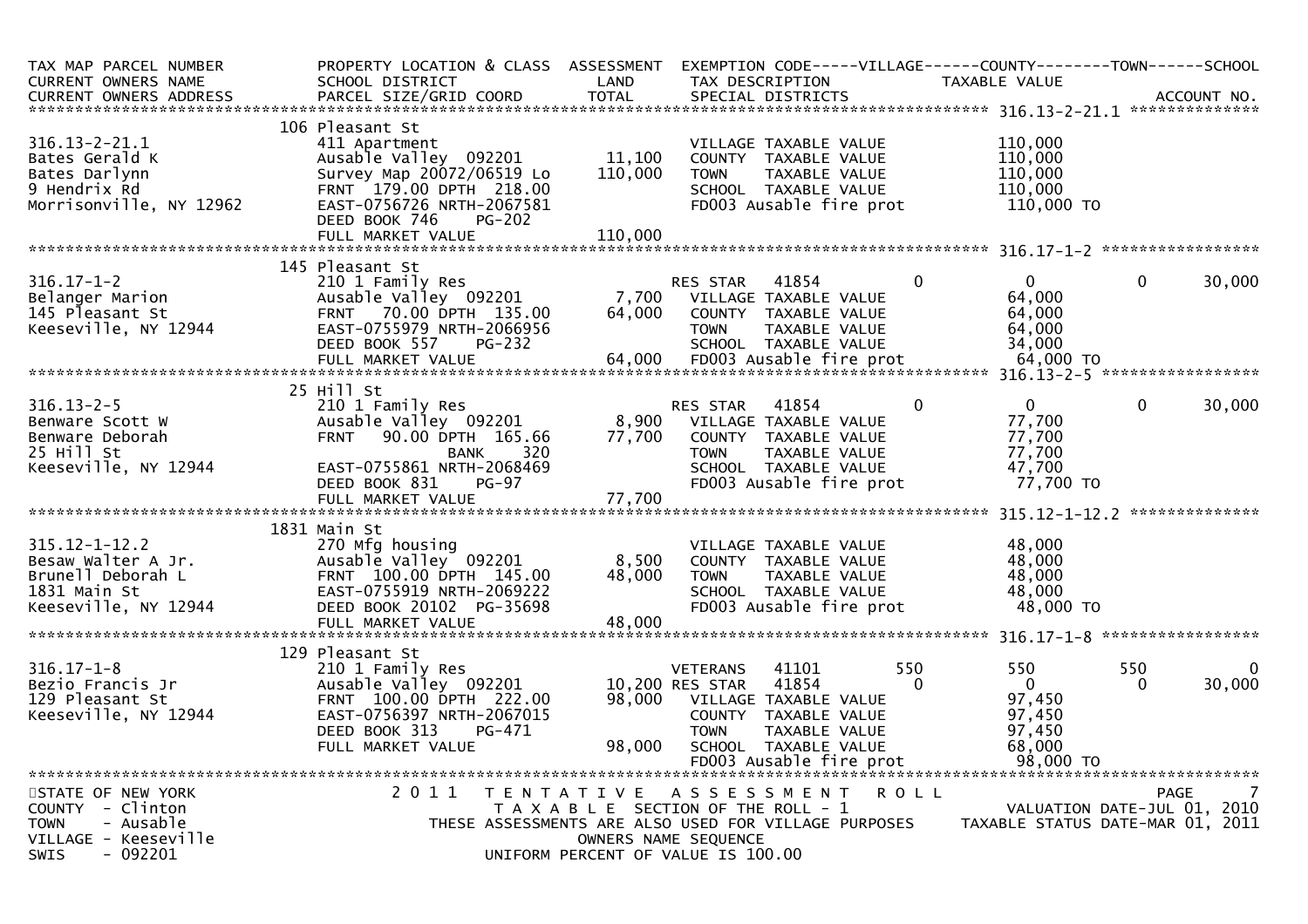| TAX MAP PARCEL NUMBER<br><b>CURRENT OWNERS NAME</b>                                                               | PROPERTY LOCATION & CLASS ASSESSMENT<br>SCHOOL DISTRICT                                                                                                                  | LAND                                                                                                                             | TAX DESCRIPTION                                    |                                                                                                                            |                 | EXEMPTION CODE-----VILLAGE------COUNTY--------TOWN------SCHOOL<br><b>TAXABLE VALUE</b> |               |                    |
|-------------------------------------------------------------------------------------------------------------------|--------------------------------------------------------------------------------------------------------------------------------------------------------------------------|----------------------------------------------------------------------------------------------------------------------------------|----------------------------------------------------|----------------------------------------------------------------------------------------------------------------------------|-----------------|----------------------------------------------------------------------------------------|---------------|--------------------|
| CURRENT OWNERS ADDRESS                                                                                            | PARCEL SIZE/GRID COORD                                                                                                                                                   | <b>TOTAL</b>                                                                                                                     |                                                    | SPECIAL DISTRICTS                                                                                                          |                 |                                                                                        |               | ACCOUNT NO.        |
| $316.13 - 2 - 60.1$<br>Bezio Heather<br>Bezio Korey<br>64 Cedar Ct<br>Keeseville, NY 12944                        | 64 Cedar Ct<br>210 1 Family Res<br>Ausable Valley 092201<br>Lot 10 Jackson Ct Sub<br>FRNT 75.00 DPTH 254.72<br>EAST-0755990 NRTH-2068273<br>DEED BOOK 20041 PG-67695     | 11,200<br>102,200                                                                                                                | RES STAR<br><b>TOWN</b>                            | 41854<br>VILLAGE TAXABLE VALUE<br>COUNTY TAXABLE VALUE<br>TAXABLE VALUE<br>SCHOOL TAXABLE VALUE<br>FD003 Ausable fire prot | $\mathbf 0$     | $\overline{0}$<br>102,200<br>102,200<br>102,200<br>72,200<br>102,200 TO                | $\mathbf{0}$  | 30,000             |
|                                                                                                                   | FULL MARKET VALUE                                                                                                                                                        | 102,200                                                                                                                          |                                                    |                                                                                                                            |                 |                                                                                        |               |                    |
| $316.17 - 1 - 7$<br>Bezio Life Estate Kathryn<br>Ashline Valerie Bezio<br>133 Pleasant St<br>Keeseville, NY 12944 | 133 Pleasant St<br>210 1 Family Res<br>Ausable Valley 092201<br>FRNT 63.00 DPTH 176.38<br>EAST-0756311 NRTH-2067026<br>DEED BOOK 20092 PG-26268<br>FULL MARKET VALUE     | 75,000<br>75,000                                                                                                                 | AGED COUN 41802<br>7,800 SR STAR<br><b>TOWN</b>    | 41834<br>VILLAGE TAXABLE VALUE<br>COUNTY TAXABLE VALUE<br>TAXABLE VALUE<br>SCHOOL TAXABLE VALUE<br>FD003 Ausable fire prot | 0               | 3,750<br>$\overline{0}$<br>75,000<br>71,250<br>75,000<br>14,900<br>75,000 TO           | 0<br>$\Omega$ | 0<br>60,100        |
|                                                                                                                   |                                                                                                                                                                          |                                                                                                                                  |                                                    |                                                                                                                            |                 |                                                                                        |               |                    |
| $316.17 - 1 - 24$<br>Blaise Daniel P<br>Blaise Deborah<br>25 Ausable St<br>Keeseville, NY 12944                   | 25 Ausable St<br>210 1 Family Res<br>Ausable Valley 092201<br>FRNT 57.00 DPTH 170.00<br>EAST-0756117 NRTH-2066800<br>DEED BOOK 639<br>PG-1159<br>FULL MARKET VALUE       | 22,900<br>22,900                                                                                                                 | VETERANS<br>7,200 RES STAR<br><b>TOWN</b>          | 41101<br>41854<br>VILLAGE TAXABLE VALUE<br>COUNTY TAXABLE VALUE<br>TAXABLE VALUE<br>SCHOOL TAXABLE VALUE                   | 700<br>$\Omega$ | 700<br>$\mathbf{0}$<br>22,200<br>22,200<br>22,200<br>$\Omega$                          | 700<br>0      | $\bf{0}$<br>22,900 |
|                                                                                                                   |                                                                                                                                                                          |                                                                                                                                  |                                                    |                                                                                                                            |                 |                                                                                        |               |                    |
| $316.17 - 2 - 8$<br>Blaise Gary B<br>Blaise Carol Jean<br>77 Ausable St<br>Keeseville, NY 12944                   | 77 Ausable St<br>220 2 Family Res<br>Ausable Valley 092201<br>FRNT 117.04 DPTH 137.00<br>EAST-0757080 NRTH-2067138<br>DEED BOOK 511<br>$PG-125$<br>FULL MARKET VALUE     | 8,800<br>86,300<br>86,300                                                                                                        | SR STAR<br><b>TOWN</b>                             | 41834<br>VILLAGE TAXABLE VALUE<br>COUNTY TAXABLE VALUE<br>TAXABLE VALUE<br>SCHOOL TAXABLE VALUE<br>FD003 Ausable fire prot | 0               | $\Omega$<br>86,300<br>86,300<br>86,300<br>26,200<br>86,300 TO                          | 0             | 60,100             |
|                                                                                                                   |                                                                                                                                                                          |                                                                                                                                  |                                                    |                                                                                                                            |                 |                                                                                        |               | ****************   |
| $316.13 - 2 - 14$<br>Blaise James C<br>Blaise Sarah A<br>49 Liberty St<br>Keeseville, NY 12944                    | 49 Liberty St<br>210 1 Family Res<br>Ausable Valley 092201<br>FRNT 78.00 DPTH 350.00<br>EAST-0756631 NRTH-2068038<br>DEED BOOK 651<br><b>PG-300</b><br>FULL MARKET VALUE | 9,400<br>71,900<br>71,900                                                                                                        | RES STAR<br><b>TOWN</b><br>FD003 Ausable fire prot | 41854<br>VILLAGE TAXABLE VALUE<br>COUNTY TAXABLE VALUE<br>TAXABLE VALUE<br>SCHOOL TAXABLE VALUE                            | $\mathbf 0$     | $\overline{0}$<br>71,900<br>71,900<br>71,900<br>41,900<br>71,900 TO                    | $\mathbf{0}$  | 30,000             |
| STATE OF NEW YORK<br>COUNTY - Clinton<br>- Ausable<br><b>TOWN</b><br>VILLAGE - Keeseville<br>- 092201<br>SWIS     | 2011<br>THESE ASSESSMENTS ARE ALSO USED FOR VILLAGE PURPOSES                                                                                                             | TENTATIVE ASSESSMENT ROLL<br>T A X A B L E SECTION OF THE ROLL - 1<br>OWNERS NAME SEQUENCE<br>UNIFORM PERCENT OF VALUE IS 100.00 |                                                    |                                                                                                                            |                 | VALUATION DATE-JUL 01, 2010<br>TAXABLE STATUS DATE-MAR 01, 2011                        | PAGE          | -8                 |
| TAX MAP PARCEL NUMBER<br>CURRENT OWNERS NAME                                                                      | PROPERTY LOCATION & CLASS ASSESSMENT<br>SCHOOL DISTRICT                                                                                                                  | LAND                                                                                                                             |                                                    | TAX DESCRIPTION                                                                                                            |                 | EXEMPTION CODE-----VILLAGE------COUNTY-------TOWN------SCHOOL<br><b>TAXABLE VALUE</b>  |               |                    |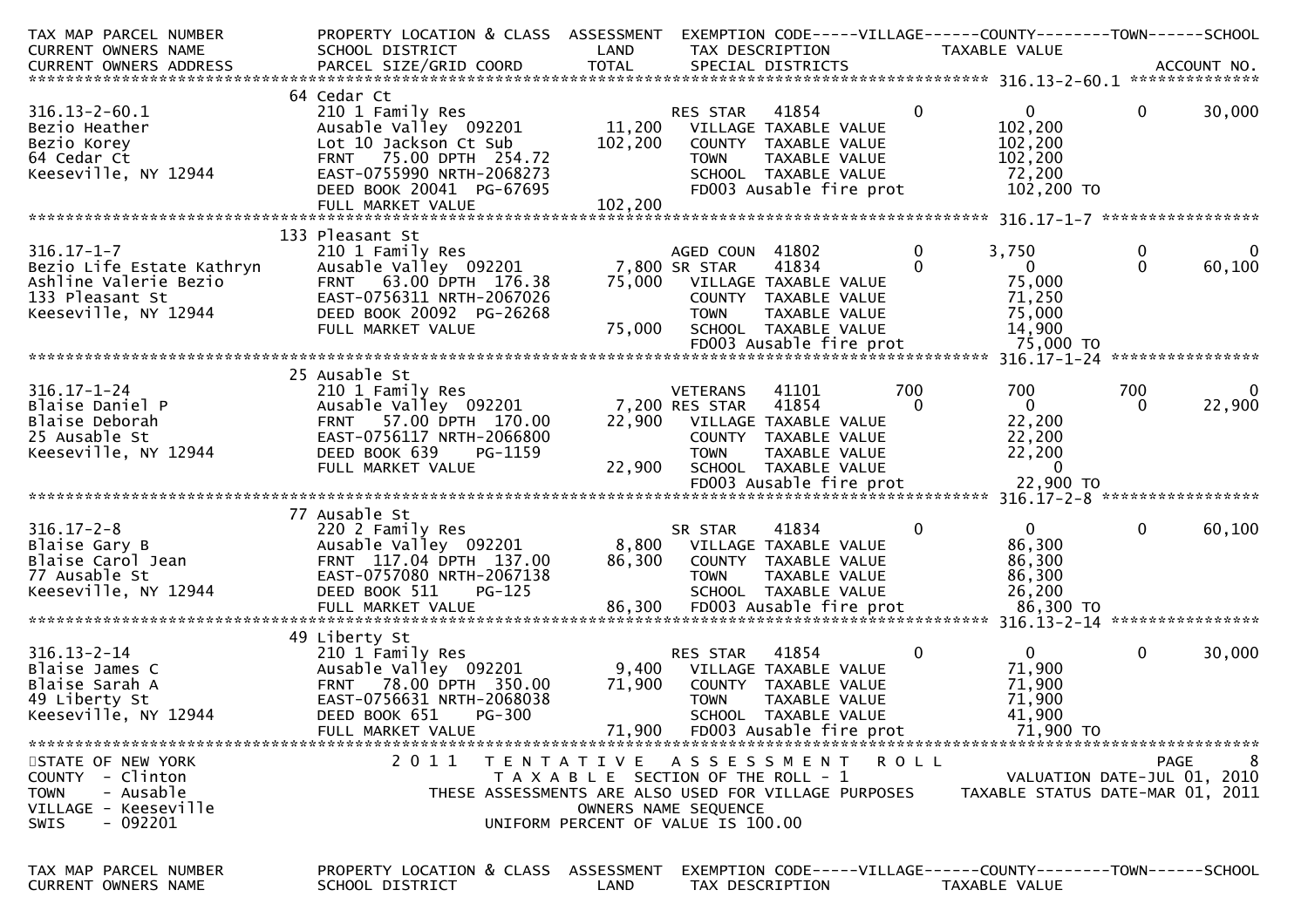| CURRENT OWNERS ADDRESS                                                                                                          | PARCEL SIZE/GRID COORD                                                                                                                                                          | <b>TOTAL</b>                                                                |                                                      | SPECIAL DISTRICTS                                                                                                          |              |                                                                                                      | ***************** | ACCOUNT NO.      |
|---------------------------------------------------------------------------------------------------------------------------------|---------------------------------------------------------------------------------------------------------------------------------------------------------------------------------|-----------------------------------------------------------------------------|------------------------------------------------------|----------------------------------------------------------------------------------------------------------------------------|--------------|------------------------------------------------------------------------------------------------------|-------------------|------------------|
| $316.9 - 1 - 13$<br>Blaise Judy A<br>25 Grove St<br>Keeseville, NY 12944                                                        | 25 Grove St<br>210 1 Family Res<br>Ausable Valley 092201<br>FRNT 143.60 DPTH 246.70<br>EAST-0756023 NRTH-2069943<br>DEED BOOK 953<br><b>PG-97</b><br>FULL MARKET VALUE          | 10,200<br>75,300<br>75,300                                                  | <b>RES STAR</b><br><b>COUNTY</b><br><b>TOWN</b>      | 41854<br>VILLAGE TAXABLE VALUE<br><b>TAXABLE VALUE</b><br>TAXABLE VALUE<br>SCHOOL TAXABLE VALUE<br>FD003 Ausable fire prot | $\mathbf{0}$ | $\overline{0}$<br>75,300<br>75,300<br>75,300<br>45,300<br>75,300 TO<br>315.16-2-13 ***************** | $\mathbf 0$       | 30,000           |
|                                                                                                                                 | 158 Pleasant St                                                                                                                                                                 |                                                                             |                                                      |                                                                                                                            |              |                                                                                                      |                   |                  |
| $315.16 - 2 - 13$<br>Blaise Life Use Helen<br>Prandato Arthur A<br>27 Sandy Pines<br>Keeseville, NY 12944                       | 210 1 Family Res<br>Ausable Valley 092201<br>FRNT 140.00 DPTH<br>80.00<br>EAST-0755618 NRTH-2067078<br>DEED BOOK 20092 PG-26709                                                 | 8,400<br>48,000                                                             | RES STAR<br>COUNTY<br><b>TOWN</b>                    | 41854<br>VILLAGE TAXABLE VALUE<br>TAXABLE VALUE<br>TAXABLE VALUE<br>SCHOOL TAXABLE VALUE                                   | $\mathbf{0}$ | $\Omega$<br>48,000<br>48,000<br>48,000<br>18,000                                                     | $\mathbf 0$       | 30,000           |
|                                                                                                                                 | FULL MARKET VALUE                                                                                                                                                               | 48,000                                                                      |                                                      | FD003 Ausable fire prot                                                                                                    |              | 48,000 TO                                                                                            |                   |                  |
| $316.13 - 2 - 9.2$<br>Blaise Nelson H<br>Blaise Nancy F<br>13 Blaise Ln<br>Keeseville, NY 12944                                 | 13 Blaise Ln<br>210 1 Family Res<br>Ausable Valley 092201<br>FRNT 135.00 DPTH 116.00<br>EAST-0756131 NRTH-2068218<br>DEED BOOK 20092 PG-22187<br>FULL MARKET VALUE              | 89,000<br>89,000                                                            | WARNONALL<br>7,800 RES STAR<br>COUNTY<br><b>TOWN</b> | 41121<br>41854<br>VILLAGE TAXABLE VALUE<br>TAXABLE VALUE<br>TAXABLE VALUE<br>SCHOOL TAXABLE VALUE                          | 12,000<br>0  | 13,350<br>$\overline{0}$<br>77,000<br>75,650<br>77,000<br>59,000                                     | 12,000<br>0       | 30,000           |
|                                                                                                                                 |                                                                                                                                                                                 |                                                                             |                                                      | FD003 Ausable fire prot                                                                                                    |              | 89,000 TO                                                                                            |                   | ***************  |
| $316.13 - 2 - 9.3$<br>Blaise Nelson H<br>13 Blaise Ln<br>Keeseville, NY 12944                                                   | 11 Blaise Ln<br>270 Mfg housing<br>Ausable Valley 092201<br>Lot 17<br>FRNT 117.00 DPTH<br>95.00<br>EAST-0756243 NRTH-2068221<br>DEED BOOK 1035<br>$PG-153$<br>FULL MARKET VALUE | 7,300<br>27,000<br>27,000                                                   | <b>TOWN</b>                                          | VILLAGE TAXABLE VALUE<br>COUNTY TAXABLE VALUE<br>TAXABLE VALUE<br>SCHOOL TAXABLE VALUE<br>FD003 Ausable fire prot          |              | 27,000<br>27,000<br>27,000<br>27,000<br>27,000 TO                                                    |                   |                  |
| 1850/1852 Rt 9                                                                                                                  |                                                                                                                                                                                 |                                                                             |                                                      |                                                                                                                            |              |                                                                                                      |                   | **************** |
| $316.10 - 1 - 17$<br>Blaise Roland A<br>1852 Rt 9<br>Keeseville, NY 12944                                                       | 484 1 use sm bld<br>Ausable Valley 092201<br>2.30<br><b>ACRES</b><br>EAST-0760000 NRTH-2070152<br>DEED BOOK 888<br>PG-218<br>FULL MARKET VALUE                                  | 12,000<br>35,000<br>35,000                                                  | <b>TOWN</b>                                          | VILLAGE TAXABLE VALUE<br>COUNTY TAXABLE VALUE<br>TAXABLE VALUE<br>SCHOOL TAXABLE VALUE<br>FD003 Ausable fire prot          |              | 35,000<br>35,000<br>35,000<br>35,000<br>35,000 TO                                                    |                   |                  |
|                                                                                                                                 | 2 0 1 1                                                                                                                                                                         |                                                                             |                                                      |                                                                                                                            |              |                                                                                                      |                   | 9                |
| STATE OF NEW YORK<br><b>COUNTY</b><br>- Clinton<br>- Ausable<br><b>TOWN</b><br>VILLAGE - Keeseville<br>$-092201$<br><b>SWIS</b> | T E N T A T I V E<br>THESE ASSESSMENTS ARE ALSO USED FOR VILLAGE PURPOSES                                                                                                       | T A X A B L E SECTION OF THE ROLL - 1<br>UNIFORM PERCENT OF VALUE IS 100.00 | A S S E S S M E N T<br>OWNERS NAME SEQUENCE          |                                                                                                                            | ROLL         | VALUATION DATE-JUL 01, 2010<br>TAXABLE STATUS DATE-MAR 01, 2011                                      | PAGE              |                  |
| TAX MAP PARCEL NUMBER<br>CURRENT OWNERS NAME                                                                                    | PROPERTY LOCATION & CLASS<br>SCHOOL DISTRICT<br>19 Ausable St                                                                                                                   | ASSESSMENT<br>LAND                                                          |                                                      | TAX DESCRIPTION                                                                                                            |              | EXEMPTION CODE-----VILLAGE------COUNTY--------TOWN------SCHOOL<br>TAXABLE VALUE                      |                   |                  |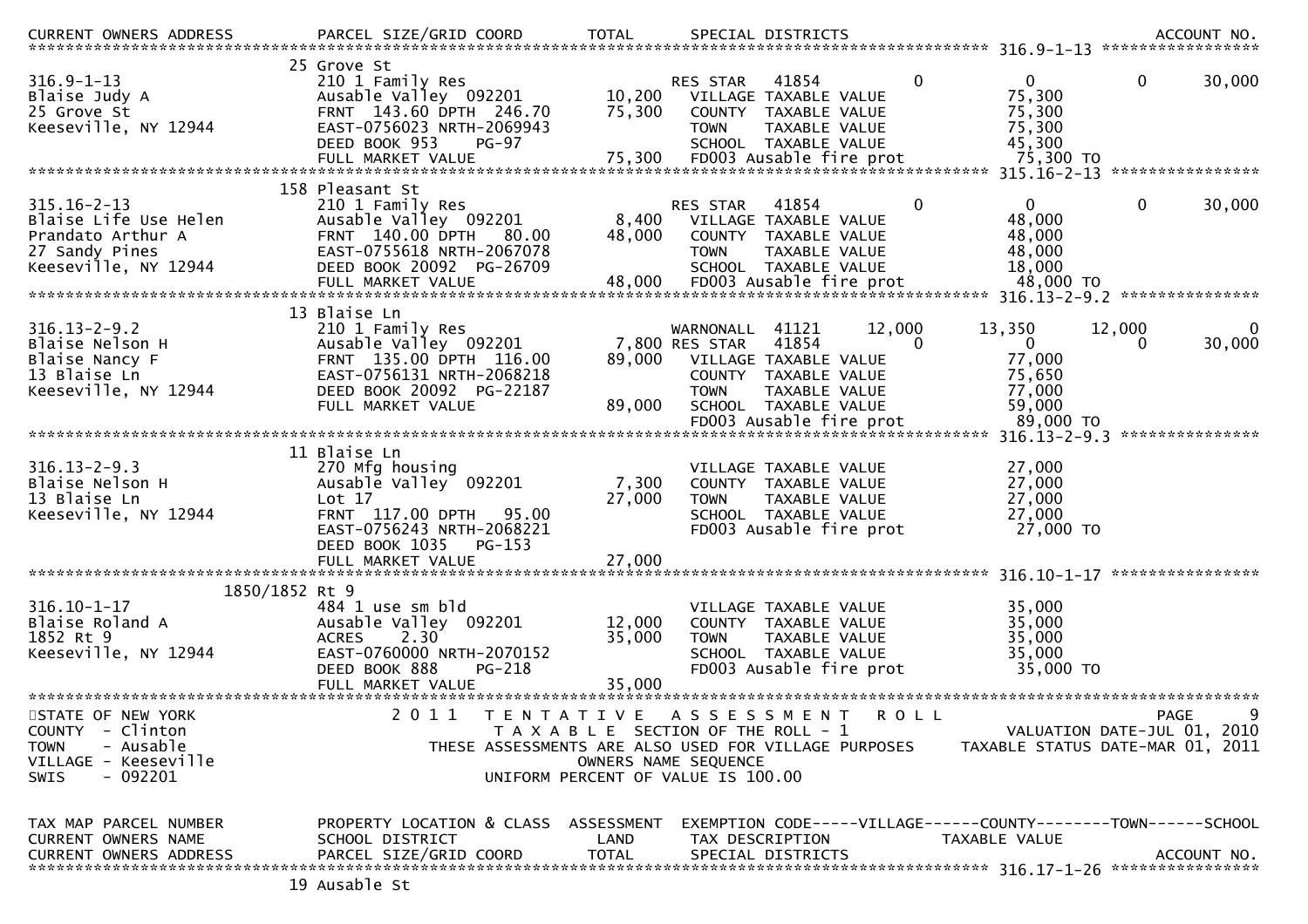| $316.17 - 1 - 26$<br>Blaise Roland A Sr<br>27 Ausable St<br>Keeseville, NY 12944                                                                                                                                                                                                            | 311 Res vac land<br>Ausable Valley 092201<br>FRNT 92.00 DPTH 111.60<br>EAST-0755994 NRTH-2066827<br>DEED BOOK 935<br>PG-347                                                                   | 5,000<br>5,000              | VILLAGE TAXABLE VALUE<br>COUNTY TAXABLE VALUE<br><b>TOWN</b><br>SCHOOL TAXABLE VALUE<br>FD003 Ausable fire prot                                                                                                                        | TAXABLE VALUE            | 5,000<br>5,000<br>5,000<br>5,000<br>5,000 TO                                                             |                                     |        |
|---------------------------------------------------------------------------------------------------------------------------------------------------------------------------------------------------------------------------------------------------------------------------------------------|-----------------------------------------------------------------------------------------------------------------------------------------------------------------------------------------------|-----------------------------|----------------------------------------------------------------------------------------------------------------------------------------------------------------------------------------------------------------------------------------|--------------------------|----------------------------------------------------------------------------------------------------------|-------------------------------------|--------|
|                                                                                                                                                                                                                                                                                             |                                                                                                                                                                                               |                             |                                                                                                                                                                                                                                        |                          |                                                                                                          |                                     |        |
| $316.17 - 1 - 28$<br>Blaise Roland A Sr<br>27 Ausable St<br>Keeseville, NY 12944                                                                                                                                                                                                            | 27 Ausable St<br>220 2 Family Res<br>Ausable Valley 092201<br>FRNT 90.00 DPTH 210.00<br>EAST-0756193 NRTH-2066800<br>DEED BOOK 936<br>$PG-1$                                                  | 9,600<br>62,000             | 41854<br>RES STAR<br>VILLAGE TAXABLE VALUE<br>COUNTY TAXABLE VALUE<br><b>TOWN</b><br>SCHOOL TAXABLE VALUE                                                                                                                              | TAXABLE VALUE            | $\mathbf{0}$<br>0<br>62,000<br>62,000<br>62,000<br>32,000                                                | $\mathbf 0$                         | 30,000 |
| $316.13 - 2 - 8$<br>Blaise Steven E<br>Blaise Carol E<br>8 Blaise Ln<br>Keeseville, NY 12944                                                                                                                                                                                                | 8 Blaise Ln<br>270 Mfg housing<br>Ausable Valley <sup>o 092201</sup><br>FRNT 94.00 DPTH 122.00<br>EAST-0756110 NRTH-2068354<br>DEED BOOK 20092 PG-22186                                       | 20,500                      | 41854<br>RES STAR<br>8,200 VILLAGE TAXABLE VALUE<br>COUNTY TAXABLE VALUE<br><b>TOWN</b><br>SCHOOL TAXABLE VALUE                                                                                                                        | TAXABLE VALUE            | $\mathbf{0}$<br>$\mathbf{0}$<br>20,500<br>20,500<br>20,500<br>$\bf{0}$<br>20,500 TO<br>$316.13 - 5 - 21$ | $\mathbf{0}$<br>****************    | 20,500 |
| $316.13 - 5 - 21$<br>Blaise Thomas James<br>Mace Shellie Lynn<br>PO Box 108<br>Keeseville, NY 12944                                                                                                                                                                                         | 105 Ausable St<br>210 1 Family Res<br>Ausable Valley 092201<br>FRNT 65.00 DPTH 195.00<br>EAST-0757296 NRTH-2067844<br>DEED BOOK 20011 PG-30090                                                | 8,100<br>61,000             | VILLAGE TAXABLE VALUE<br>COUNTY TAXABLE VALUE<br>TOWN<br>SCHOOL TAXABLE VALUE<br>FD003 Ausable fire prot                                                                                                                               | TAXABLE VALUE            | 61,000<br>61,000<br>61,000<br>61,000<br>61,000 TO                                                        |                                     |        |
| $315.12 - 2 - 1$<br>Bloom Rance<br>Bloom Michel<br>9 Basket Ave<br>Keeseville, NY 12944                                                                                                                                                                                                     | 9 Basket Ave<br>210 1 Family Res<br>Ausable Valley 092201<br>Oakwood Pk Sub Lot 1<br>FRNT 184.60 DPTH 150.13<br>EAST-0754948 NRTH-2070122<br>DEED BOOK 1014<br>PG-314<br>FULL MARKET VALUE    | 9,900<br>171,400<br>171,400 | RES STAR<br>41854<br>VILLAGE TAXABLE VALUE<br>COUNTY TAXABLE VALUE<br><b>TOWN</b><br>SCHOOL TAXABLE VALUE<br>FD003 Ausable fire prot                                                                                                   | TAXABLE VALUE            | $\mathbf{0}$<br>0<br>171,400<br>171,400<br>171,400<br>141,400<br>171,400 TO                              | $\mathbf 0$                         | 30,000 |
| $316.13 - 6 - 2$<br>BNG Interim Bank NA<br>TD Bank<br>380 Willington St. Tower B 12t EAST-0757950 NRTH-2068331<br>London, Ontario, Canada N6A4S4 DEED BOOK 20001 PG-21567<br>STATE OF NEW YORK<br>COUNTY - Clinton<br>- Ausable<br><b>TOWN</b><br>VILLAGE - Keeseville<br>SWIS<br>$-092201$ | 1744 Main St<br>462 Branch bank<br>Ausable Valley 092201<br>FRNT 100.00 DPTH 112.00<br>FULL MARKET VALUE<br>2011<br>T E N T A T I V E<br>THESE ASSESSMENTS ARE ALSO USED FOR VILLAGE PURPOSES | 7,300<br>175,000<br>175,000 | VILLAGE TAXABLE VALUE<br>COUNTY TAXABLE VALUE<br>TOWN<br>SCHOOL TAXABLE VALUE<br>FD003 Ausable fire prot<br>A S S E S S M E N T<br>T A X A B L E SECTION OF THE ROLL - 1<br>OWNERS NAME SEQUENCE<br>UNIFORM PERCENT OF VALUE IS 100.00 | TAXABLE VALUE<br>R O L L | 175,000<br>175,000<br>175,000<br>175,000<br>175,000 TO<br>TAXABLE STATUS DATE-MAR 01, 2011               | PAGE<br>VALUATION DATE-JUL 01, 2010 | 10     |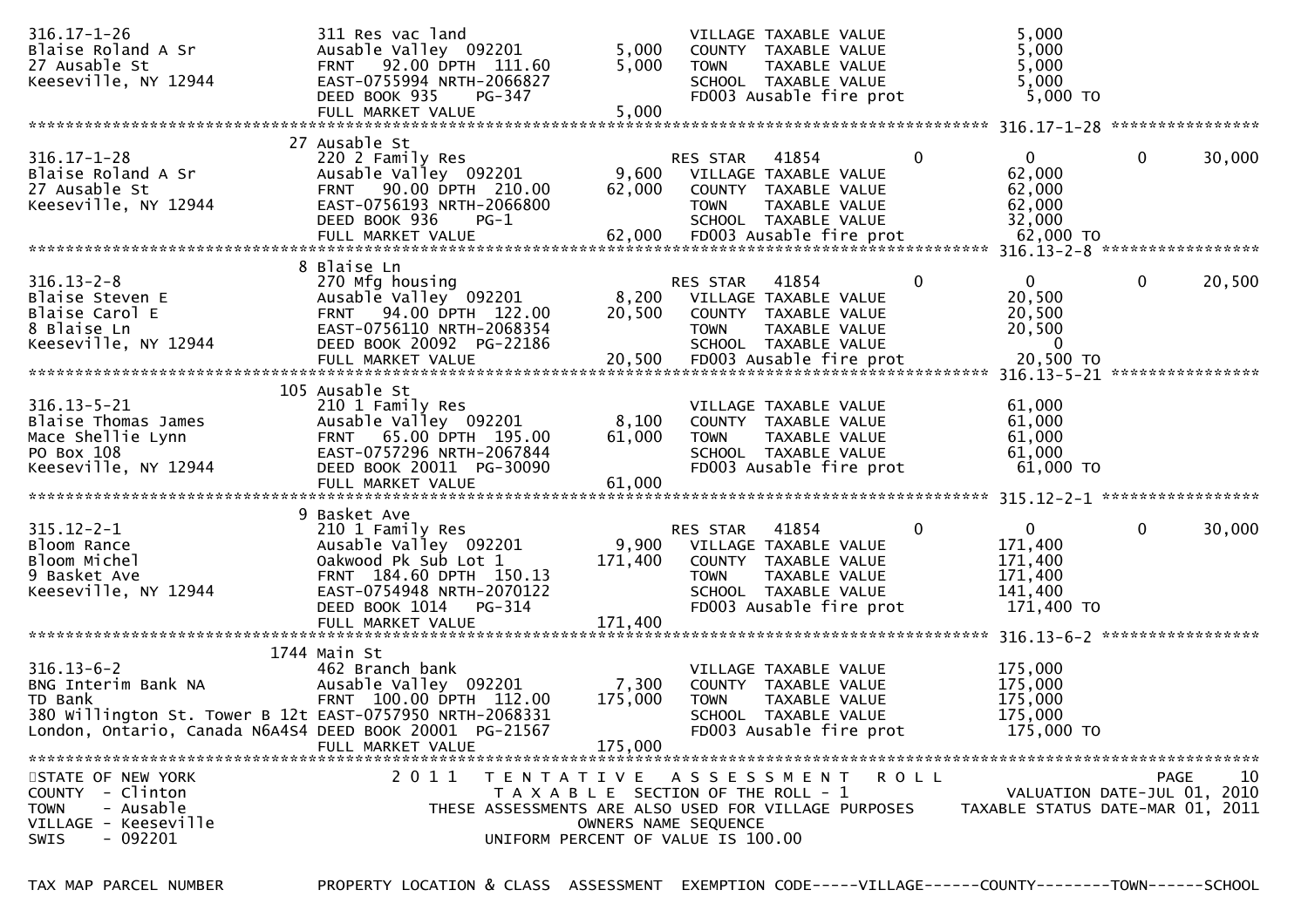| CURRENT OWNERS NAME                                                                                                                                                                                     | SCHOOL DISTRICT                                                                                                                                                       | LAND                      | TAX DESCRIPTION                                                                                                            |                                                                                                                                                                         |                    | TAXABLE VALUE                                                             |                   |             |
|---------------------------------------------------------------------------------------------------------------------------------------------------------------------------------------------------------|-----------------------------------------------------------------------------------------------------------------------------------------------------------------------|---------------------------|----------------------------------------------------------------------------------------------------------------------------|-------------------------------------------------------------------------------------------------------------------------------------------------------------------------|--------------------|---------------------------------------------------------------------------|-------------------|-------------|
| $316.13 - 2 - 49$<br>Bourdeau Life Estate Joseph G Ausable Valley 092201<br>Bourdeau Life Estate Henriette Jackson Ct Subd Lot 23<br>Joseph & Henriette Bourdeau<br>30 Cedar Ct<br>Keeseville, NY 12944 | 30 Cedar Ct<br>210 1 Family Res<br>FRNT 93.00 DPTH 105.55<br>EAST-0756194 NRTH-2067512<br>DEED BOOK 20092 PG-21779                                                    | 133,700                   | WARCOMALL 41131<br>11,600 SR STAR<br><b>TOWN</b>                                                                           | 41834<br>VILLAGE TAXABLE VALUE<br>COUNTY TAXABLE VALUE<br>TAXABLE VALUE<br>SCHOOL TAXABLE VALUE                                                                         | 20,000<br>$\Omega$ | 33,425<br>$\mathbf{0}$<br>113,700<br>100,275<br>113,700<br>73,600         | 20,000<br>0       | 0<br>60,100 |
|                                                                                                                                                                                                         |                                                                                                                                                                       |                           |                                                                                                                            |                                                                                                                                                                         |                    |                                                                           |                   |             |
| $316.17 - 2 - 5$<br>Braid James R<br>87 Ausable St<br>Keeseville, NY 12944                                                                                                                              | 85/87 Ausable St<br>220 2 Family Res<br>Ausable Valley 092201<br>FRNT 95.00 DPTH 266.00<br>EAST-0757104 NRTH-2067397<br>DEED BOOK 20102 PG-36279<br>FULL MARKET VALUE | 9,900<br>71,900<br>71,900 | <b>TOWN</b>                                                                                                                | VILLAGE TAXABLE VALUE<br>COUNTY TAXABLE VALUE<br>TAXABLE VALUE<br>SCHOOL TAXABLE VALUE<br>FD003 Ausable fire prot<br>OT002 Omitted Tax-County<br>OT004 Omitted Tax-Town |                    | 71,900<br>71,900<br>71,900<br>71,900<br>71,900 TO<br>29.38 MT<br>51.90 MT |                   |             |
|                                                                                                                                                                                                         | 78 Ausable St                                                                                                                                                         |                           |                                                                                                                            |                                                                                                                                                                         |                    |                                                                           |                   |             |
| $316.17 - 3 - 8$<br>Bresett John W<br>Bresett Kathleen E<br>78 Ausable St<br>Keeseville, NY 12944-1126                                                                                                  | 210 1 Family Res<br>Ausable Valley 092201<br>FRNT 90.00 DPTH 340.00<br>EAST-0757368 NRTH-2067095<br>DEED BOOK 20021 PG-45044<br>FULL MARKET VALUE                     | 67,000<br>67,000          | WARCOMALL 41131<br>10,500 SR STAR<br><b>TOWN</b>                                                                           | 41834<br>VILLAGE TAXABLE VALUE<br>COUNTY TAXABLE VALUE<br>TAXABLE VALUE<br>SCHOOL TAXABLE VALUE                                                                         | 16.750<br>0        | 16,750<br>$\mathbf{0}$<br>50,250<br>50,250<br>50,250<br>6,900             | 16,750<br>0       | 0<br>60,100 |
|                                                                                                                                                                                                         |                                                                                                                                                                       |                           |                                                                                                                            |                                                                                                                                                                         |                    |                                                                           |                   |             |
| $316.10 - 1 - 24$<br>Bresett Scott W<br>Bresett Kelly J<br>1820 N Ausable St<br>Keeseville, NY 12944                                                                                                    | 1820 Rt 9<br>210 1 Family Res<br>Ausable Valley 092201<br>Lot 16 Pl 12000 Al<br>FRNT 50.00 DPTH 215.00<br>EAST-0759263 NRTH-2069601<br>DEED BOOK 20061 PG-94753       | 7,500<br>79,300           | <b>RES STAR</b><br><b>TOWN</b>                                                                                             | 41854<br>VILLAGE TAXABLE VALUE<br>COUNTY TAXABLE VALUE<br>TAXABLE VALUE<br>SCHOOL TAXABLE VALUE<br>FD003 Ausable fire prot                                              | 0                  | $\mathbf{0}$<br>79,300<br>79,300<br>79,300<br>49,300<br>79,300 TO         | $\mathbf{0}$      | 30,000      |
|                                                                                                                                                                                                         | FULL MARKET VALUE                                                                                                                                                     | 79,300                    |                                                                                                                            |                                                                                                                                                                         |                    |                                                                           |                   |             |
| $316.17 - 2 - 12$<br>Brown Edward<br>Brown Cecelia<br>65 Ausable St<br>Keeseville, NY 12944                                                                                                             | 65 Ausable St<br>210 1 Family Res<br>Ausable Valley 092201<br>FRNT 100.00 DPTH 103.50<br>EAST-0756949 NRTH-2066944<br>DEED BOOK 20102 PG-31884<br>FULL MARKET VALUE   | 69,800<br>69,800          | CW_10_VET/ 41152<br>7,000 SR STAR<br><b>TOWN</b>                                                                           | 41834<br>VILLAGE TAXABLE VALUE<br>COUNTY TAXABLE VALUE<br>TAXABLE VALUE<br>SCHOOL TAXABLE VALUE<br>FD003 Ausable fire prot                                              | 0<br>$\Omega$      | 6,980<br>$\Omega$<br>69,800<br>62,820<br>69,800<br>9,700<br>69,800 TO     | 0<br>$\mathbf{0}$ | 60,100      |
| STATE OF NEW YORK<br>COUNTY - Clinton<br>- Ausable<br><b>TOWN</b><br>VILLAGE - Keeseville<br>SWIS<br>- 092201                                                                                           | 2 0 1 1<br>T E N T A T I V E<br>THESE ASSESSMENTS ARE ALSO USED FOR VILLAGE PURPOSES                                                                                  |                           | A S S E S S M E N T<br>T A X A B L E SECTION OF THE ROLL - 1<br>OWNERS NAME SEQUENCE<br>UNIFORM PERCENT OF VALUE IS 100.00 |                                                                                                                                                                         | ROLL               | VALUATION DATE-JUL 01, 2010<br>TAXABLE STATUS DATE-MAR 01, 2011           | PAGE              | 11          |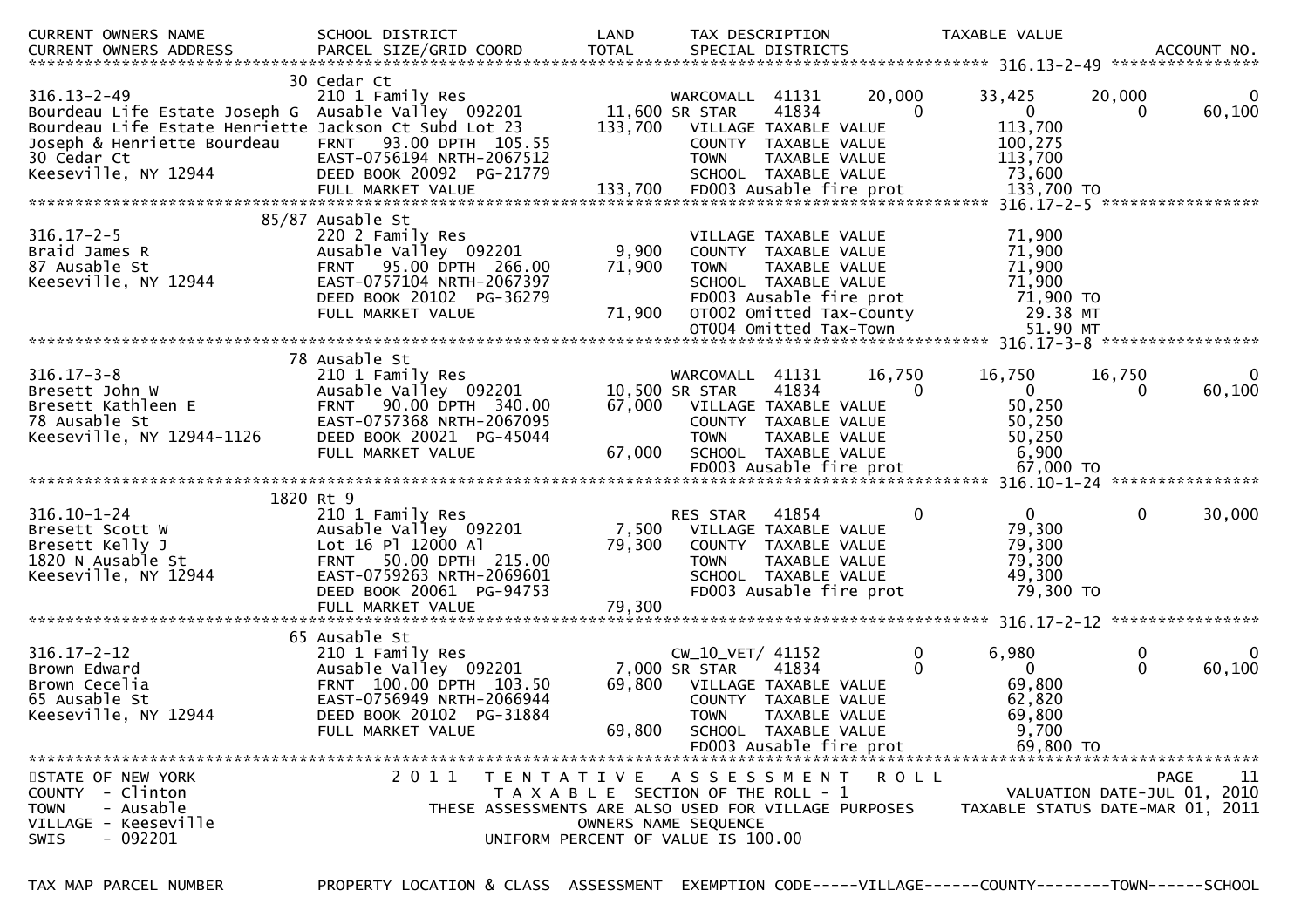| <b>CURRENT OWNERS NAME</b>                                                                                            | SCHOOL DISTRICT                                                                                                                                                          | LAND                                                                                                | TAX DESCRIPTION                |                                                                                                                            |                   | TAXABLE VALUE                                          |                                                                                      |
|-----------------------------------------------------------------------------------------------------------------------|--------------------------------------------------------------------------------------------------------------------------------------------------------------------------|-----------------------------------------------------------------------------------------------------|--------------------------------|----------------------------------------------------------------------------------------------------------------------------|-------------------|--------------------------------------------------------|--------------------------------------------------------------------------------------|
| $316.17 - 2 - 14.2$<br>Brown Edward<br>Brown Cecelia<br>65 Ausable St<br>Keeseville, NY 12944                         | Ausable St<br>311 Res vac land<br>Ausable Valley 092201<br><b>FRNT 32.00 DPTH</b><br>78.00<br>EAST-0757003 NRTH-2066988<br>DEED BOOK 20102 PG-31884<br>FULL MARKET VALUE | 3,200<br>3,200<br>3,200                                                                             | <b>TOWN</b>                    | VILLAGE TAXABLE VALUE<br>COUNTY TAXABLE VALUE<br>TAXABLE VALUE<br>SCHOOL TAXABLE VALUE<br>FD003 Ausable fire prot          |                   | 3,200<br>3,200<br>3,200<br>3,200<br>$3,200$ TO         |                                                                                      |
|                                                                                                                       | 2 Woodlawn Dr                                                                                                                                                            |                                                                                                     |                                |                                                                                                                            |                   |                                                        |                                                                                      |
| $315.12 - 2 - 31$<br>Bujold Craig J<br>Bujold Dawn M<br>2 Woodlawn Dr<br>Keeseville, NY 12944                         | 210 1 Family Res<br>Ausable Valley 092201<br>Lot 15<br>FRNT 200.00 DPTH 200.00<br>080<br><b>BANK</b><br>EAST-0754429 NRTH-2068860                                        | 10,800<br>93,500                                                                                    | RES STAR<br><b>TOWN</b>        | 41854<br>VILLAGE TAXABLE VALUE<br>COUNTY TAXABLE VALUE<br>TAXABLE VALUE<br>SCHOOL TAXABLE VALUE<br>FD003 Ausable fire prot | $\mathbf 0$       | 0<br>93,500<br>93,500<br>93,500<br>63,500<br>93,500 TO | 0<br>30,000                                                                          |
|                                                                                                                       | DEED BOOK 20072 PG-8835<br>FULL MARKET VALUE                                                                                                                             | 93,500                                                                                              |                                |                                                                                                                            |                   |                                                        |                                                                                      |
| $315.16 - 2 - 20$<br>Burrell Life Use Franklin                                                                        | 22 Pine St<br>210 1 Family Res<br>Ausable Valley 092201                                                                                                                  |                                                                                                     | WARNONALL<br>9,500 SR STAR     | 41121<br>41834                                                                                                             | 7,590<br>$\Omega$ | 7,590<br>$\mathbf{0}$                                  | 7,590<br>0<br>50,600<br>0                                                            |
| Burrell Life Use Theresa<br>22 Pine St<br>Keeseville, NY 12944                                                        | FRNT 90.00 DPTH 202.00<br>EAST-0755298 NRTH-2067428<br>DEED BOOK 20102 PG-33917<br>FULL MARKET VALUE                                                                     | 50,600<br>50,600                                                                                    | <b>TOWN</b>                    | VILLAGE TAXABLE VALUE<br>COUNTY TAXABLE VALUE<br>TAXABLE VALUE<br>SCHOOL TAXABLE VALUE                                     |                   | 43,010<br>43,010<br>43,010<br>$\mathbf{0}$             |                                                                                      |
|                                                                                                                       |                                                                                                                                                                          |                                                                                                     |                                |                                                                                                                            |                   |                                                        |                                                                                      |
| $316.9 - 2 - 9$<br>Busha Life Use Donald & Ruth<br>Busha Joseph D<br>50 Bundy Hill Rd<br>Lisbon, $CT$ 06351           | 18 Grove St<br>210 1 Family Res<br>Ausable Valley 092201<br>FRNT 56.00 DPTH 350.00<br>EAST-0756304 NRTH-2069721<br>DEED BOOK 621<br>PG-297                               | 8,200<br>42,000                                                                                     | <b>VETERANS</b><br><b>TOWN</b> | 41101<br>VILLAGE TAXABLE VALUE<br>COUNTY TAXABLE VALUE<br>TAXABLE VALUE<br>SCHOOL TAXABLE VALUE                            | 1,550             | 1,550<br>40,450<br>40,450<br>40,450<br>42,000          | 1,550<br>$\mathbf{0}$                                                                |
|                                                                                                                       | 141 Pleasant St                                                                                                                                                          |                                                                                                     |                                |                                                                                                                            |                   |                                                        |                                                                                      |
| $316.17 - 1 - 4$<br>Busha Richard<br>Busha Claira<br>141 Pleasant St<br>Keeseville, NY 12944                          | 210 1 Family Res<br>Ausable Valley 092201<br>55.00 DPTH 190.42<br><b>FRNT</b><br>EAST-0756113 NRTH-2066969<br>DEED BOOK 408<br>PG-589<br>FULL MARKET VALUE               | 7,600<br>48,900<br>48,900                                                                           | <b>TOWN</b>                    | VILLAGE TAXABLE VALUE<br>COUNTY TAXABLE VALUE<br>TAXABLE VALUE<br>SCHOOL TAXABLE VALUE<br>FD003 Ausable fire prot          |                   | 48,900<br>48,900<br>48,900<br>48,900<br>48,900 TO      |                                                                                      |
|                                                                                                                       |                                                                                                                                                                          |                                                                                                     |                                |                                                                                                                            |                   |                                                        |                                                                                      |
| STATE OF NEW YORK<br>COUNTY - Clinton<br>- Ausable<br><b>TOWN</b><br>VILLAGE - Keeseville<br>$-092201$<br><b>SWIS</b> | 2011<br>T E N T A T I V E<br>THESE ASSESSMENTS ARE ALSO USED FOR VILLAGE PURPOSES                                                                                        | T A X A B L E SECTION OF THE ROLL - 1<br>OWNERS NAME SEQUENCE<br>UNIFORM PERCENT OF VALUE IS 100.00 | A S S E S S M E N T            |                                                                                                                            | R O L L           |                                                        | 12<br><b>PAGE</b><br>VALUATION DATE-JUL 01, 2010<br>TAXABLE STATUS DATE-MAR 01, 2011 |
| TAX MAP PARCEL NUMBER<br>CURRENT OWNERS NAME                                                                          | PROPERTY LOCATION & CLASS<br>SCHOOL DISTRICT                                                                                                                             | ASSESSMENT<br>LAND                                                                                  | TAX DESCRIPTION                |                                                                                                                            |                   | TAXABLE VALUE                                          | EXEMPTION CODE-----VILLAGE------COUNTY--------TOWN------SCHOOL                       |
| <b>CURRENT OWNERS ADDRESS</b>                                                                                         | PARCEL SIZE/GRID COORD                                                                                                                                                   | <b>TOTAL</b>                                                                                        |                                | SPECIAL DISTRICTS                                                                                                          |                   |                                                        | ACCOUNT NO.                                                                          |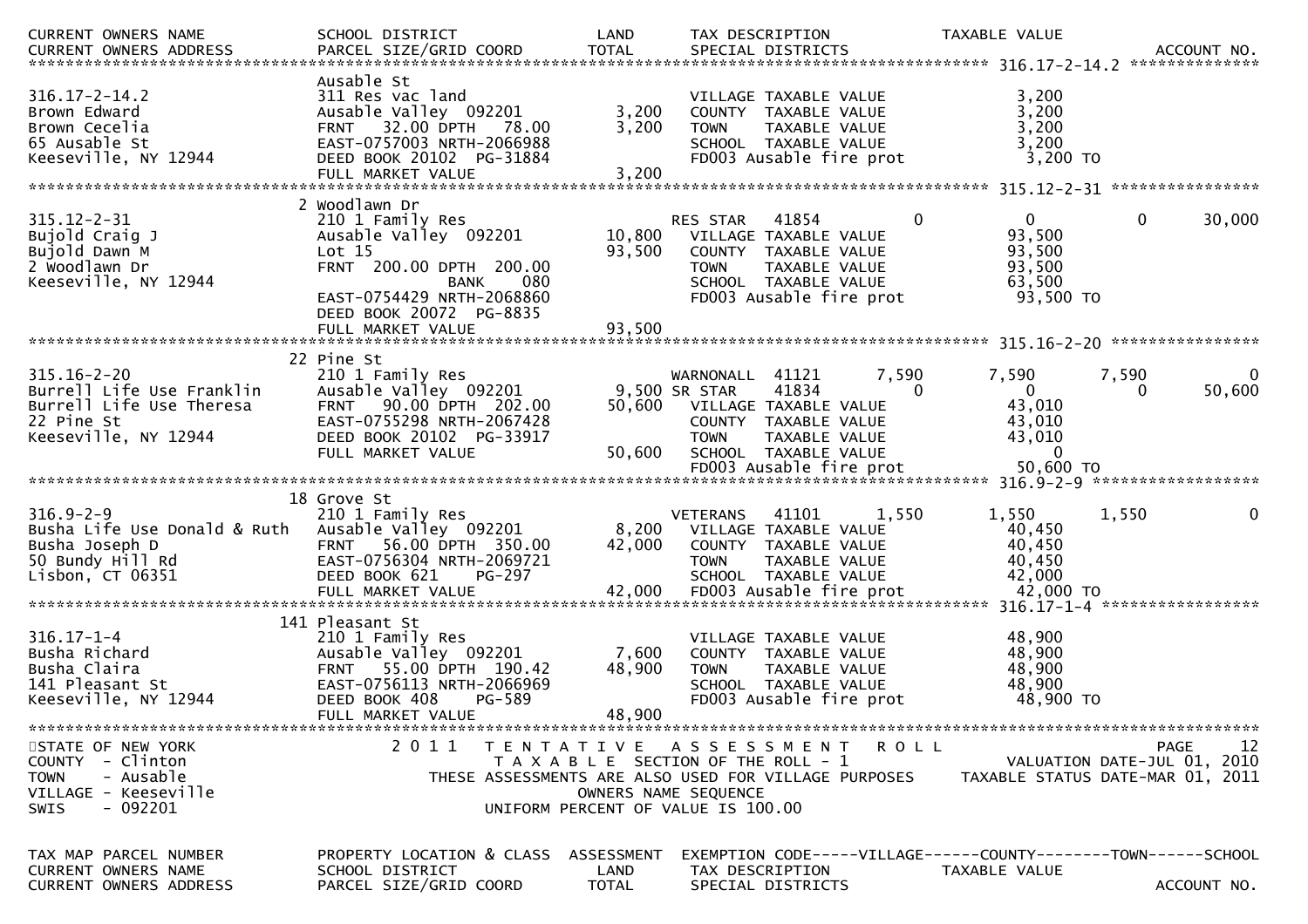|                               |                                                      |                                       |             |                                                                | *********************** 316.9-1-3 ******************* |                                  |              |                |
|-------------------------------|------------------------------------------------------|---------------------------------------|-------------|----------------------------------------------------------------|-------------------------------------------------------|----------------------------------|--------------|----------------|
|                               | 1872 Main St                                         |                                       |             |                                                                |                                                       |                                  |              |                |
| $316.9 - 1 - 3$               | 210 1 Family Res                                     |                                       | RES STAR    | 41854                                                          | $\mathbf{0}$                                          | $\overline{0}$                   | $\mathbf 0$  | 30,000         |
| Calkins Mark A Sr             | Ausable Valley 092201                                | 8,700                                 |             | VILLAGE TAXABLE VALUE                                          |                                                       | 62,000                           |              |                |
| 1872 Main St                  | 39.47 DPTH 333.82<br><b>FRNT</b>                     | 62,000                                |             | COUNTY TAXABLE VALUE                                           |                                                       | 62,000                           |              |                |
| Keeseville, NY 12944          | EAST-0755587 NRTH-2070128                            |                                       | <b>TOWN</b> | TAXABLE VALUE                                                  |                                                       | 62,000                           |              |                |
|                               |                                                      |                                       |             |                                                                |                                                       |                                  |              |                |
|                               | DEED BOOK 20072 PG-5025                              |                                       |             | SCHOOL TAXABLE VALUE                                           |                                                       | 32,000                           |              |                |
|                               |                                                      |                                       |             |                                                                |                                                       |                                  |              |                |
|                               |                                                      |                                       |             |                                                                |                                                       |                                  |              |                |
|                               | 50 Cedar Ct                                          |                                       |             |                                                                |                                                       |                                  |              |                |
| $316.13 - 2 - 57$             | 210 1 Family Res                                     |                                       | RES STAR    | 41854                                                          | 0                                                     | $\mathbf{0}$                     | $\mathbf{0}$ | 30,000         |
| Call David W                  | Ausable Valley 092201                                | 12,300                                |             | VILLAGE TAXABLE VALUE                                          |                                                       | 125,000                          |              |                |
| Call Crystal L                | Jackson Sub Lot 14 & 15                              | 125,000                               |             | COUNTY TAXABLE VALUE                                           |                                                       | 125,000                          |              |                |
| 50 Cedar Ct                   | FRNT 150.00 DPTH 149.04                              |                                       | <b>TOWN</b> | TAXABLE VALUE                                                  |                                                       | 125,000                          |              |                |
| Keeseville, NY 12944          | 080<br>BANK                                          |                                       |             | SCHOOL TAXABLE VALUE                                           |                                                       | 95,000                           |              |                |
|                               |                                                      |                                       |             |                                                                |                                                       |                                  |              |                |
|                               | EAST-0756334 NRTH-2068096                            |                                       |             | FD003 Ausable fire prot                                        |                                                       | 125,000 TO                       |              |                |
|                               | DEED BOOK 20072 PG-7177                              |                                       |             |                                                                |                                                       |                                  |              |                |
|                               |                                                      |                                       |             |                                                                |                                                       |                                  |              |                |
|                               |                                                      |                                       |             |                                                                |                                                       |                                  |              |                |
|                               | 142 Pleasant St                                      |                                       |             |                                                                |                                                       |                                  |              |                |
| $316.13 - 2 - 29$             | 210 1 Family Res                                     |                                       | RES STAR    | 41854                                                          | 0                                                     | $\mathbf{0}$                     | $\mathbf 0$  | 30,000         |
| Camire Kevin J                | Ausable Valley 092201                                | 7,100                                 |             | VILLAGE TAXABLE VALUE                                          |                                                       | 48,000                           |              |                |
| 142 Pleasant St               | Mussen Survey Bk 9 Pg 71                             | 48,000                                |             | COUNTY TAXABLE VALUE                                           |                                                       | 48,000                           |              |                |
|                               |                                                      |                                       |             |                                                                |                                                       |                                  |              |                |
| Keeseville, NY 12944          | 49.50 DPTH 173.00<br><b>FRNT</b>                     |                                       | <b>TOWN</b> | TAXABLE VALUE                                                  |                                                       | 48,000                           |              |                |
|                               | BANK<br>940                                          |                                       |             | SCHOOL TAXABLE VALUE                                           |                                                       | 18,000                           |              |                |
|                               | EAST-0756016 NRTH-2067195                            |                                       |             | FD003 Ausable fire prot                                        |                                                       | 48,000 TO                        |              |                |
|                               | DEED BOOK 20021 PG-38791                             |                                       |             |                                                                |                                                       |                                  |              |                |
|                               | FULL MARKET VALUE                                    | 48,000                                |             |                                                                |                                                       |                                  |              |                |
|                               |                                                      |                                       |             |                                                                |                                                       |                                  |              |                |
|                               | 159 Ausable St                                       |                                       |             |                                                                |                                                       |                                  |              |                |
| $316.13 - 5 - 5$              | 210 1 Family Res                                     |                                       | RES STAR    | 41854                                                          | 0                                                     | $\mathbf{0}$                     | $\mathbf{0}$ | 30,000         |
| Caron Arthur N                | Ausable Valley 092201                                | 7,000                                 |             | VILLAGE TAXABLE VALUE                                          |                                                       | 66,400                           |              |                |
| Caron Arlene M                | FRNT 61.00 DPTH 132.00                               | 66,400                                |             | COUNTY TAXABLE VALUE                                           |                                                       | 66,400                           |              |                |
|                               |                                                      |                                       |             |                                                                |                                                       |                                  |              |                |
| 159 Ausable St                | EAST-0757850 NRTH-2069007                            |                                       | <b>TOWN</b> | TAXABLE VALUE                                                  |                                                       | 66,400                           |              |                |
| Keeseville, NY 12944          |                                                      |                                       |             |                                                                |                                                       | 36,400                           |              |                |
|                               | DEED BOOK 914<br>$PG-254$                            |                                       |             | SCHOOL TAXABLE VALUE                                           |                                                       |                                  |              |                |
|                               |                                                      |                                       |             |                                                                |                                                       |                                  |              |                |
|                               | FULL MARKET VALUE<br>******************************* |                                       |             |                                                                |                                                       |                                  |              | ************** |
|                               | 196 Pleasant St                                      |                                       |             |                                                                |                                                       |                                  |              |                |
|                               |                                                      |                                       |             | VILLAGE TAXABLE VALUE                                          |                                                       |                                  |              |                |
| $315.20 - 1 - 10.1$           | 210 1 Family Res                                     |                                       |             |                                                                |                                                       | 42,700                           |              |                |
| Carter Jack                   | Ausable Valley 092201                                | 7,900                                 |             | COUNTY TAXABLE VALUE                                           |                                                       | 42,700                           |              |                |
| 196 Pleasant St               | 98.87 DPTH 240.00<br><b>FRNT</b>                     | 42,700                                | <b>TOWN</b> | TAXABLE VALUE                                                  |                                                       | 42,700                           |              |                |
| Keeseville, NY 12944          | EAST-0754806 NRTH-2066582                            |                                       |             | SCHOOL TAXABLE VALUE                                           |                                                       | 42,700                           |              |                |
|                               | DEED BOOK 20082 PG-15809                             |                                       |             | FD003 Ausable fire prot                                        |                                                       | 42,700 TO                        |              |                |
|                               | FULL MARKET VALUE                                    | 42,700                                |             |                                                                |                                                       |                                  |              |                |
|                               |                                                      |                                       |             |                                                                |                                                       |                                  |              |                |
| STATE OF NEW YORK             | 2 0 1 1                                              | TENTATIVE ASSESSMENT                  |             |                                                                | R O L L                                               |                                  | PAGE         | 13             |
| COUNTY - Clinton              |                                                      | T A X A B L E SECTION OF THE ROLL - 1 |             |                                                                |                                                       | VALUATION DATE-JUL 01, 2010      |              |                |
| - Ausable<br><b>TOWN</b>      | THESE ASSESSMENTS ARE ALSO USED FOR VILLAGE PURPOSES |                                       |             |                                                                |                                                       | TAXABLE STATUS DATE-MAR 01, 2011 |              |                |
|                               |                                                      | OWNERS NAME SEQUENCE                  |             |                                                                |                                                       |                                  |              |                |
| VILLAGE - Keeseville          |                                                      |                                       |             |                                                                |                                                       |                                  |              |                |
| $-092201$<br>SWIS             |                                                      | UNIFORM PERCENT OF VALUE IS 100.00    |             |                                                                |                                                       |                                  |              |                |
|                               |                                                      |                                       |             |                                                                |                                                       |                                  |              |                |
|                               |                                                      |                                       |             |                                                                |                                                       |                                  |              |                |
| TAX MAP PARCEL NUMBER         | PROPERTY LOCATION & CLASS ASSESSMENT                 |                                       |             | EXEMPTION CODE-----VILLAGE------COUNTY--------TOWN------SCHOOL |                                                       |                                  |              |                |
| CURRENT OWNERS NAME           | SCHOOL DISTRICT                                      | LAND                                  |             | TAX DESCRIPTION                                                |                                                       | TAXABLE VALUE                    |              |                |
| <b>CURRENT OWNERS ADDRESS</b> | PARCEL SIZE/GRID COORD                               | <b>TOTAL</b>                          |             | SPECIAL DISTRICTS                                              |                                                       |                                  |              | ACCOUNT NO.    |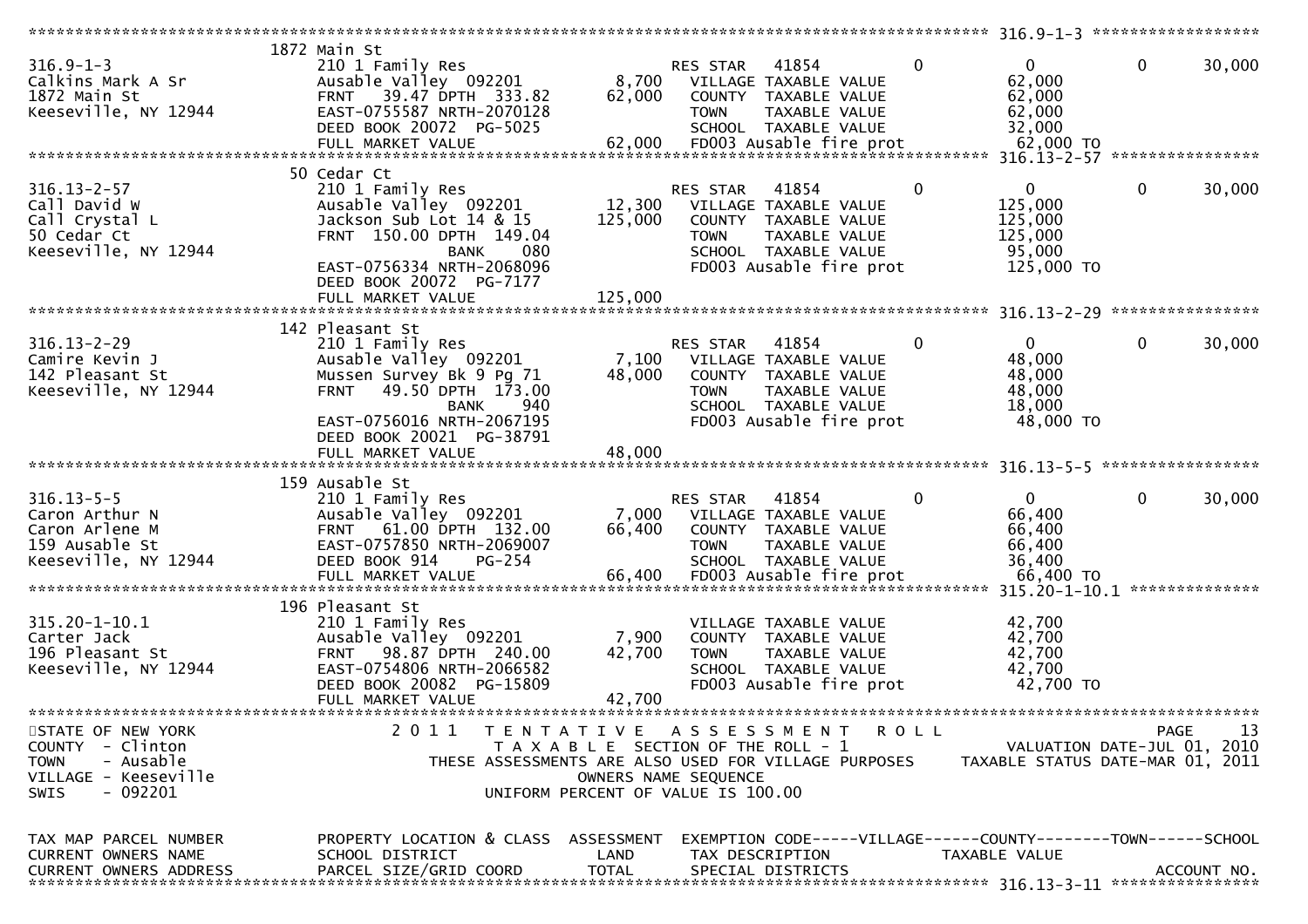| $316.13 - 3 - 11$<br>Carter Jack<br>196 Pleasant St<br>Keeseville, NY 12944                                 | 44 Liberty St<br>220 2 Family Res<br>Ausable Valley 092201<br>22202<br>FRNT 107.00 DPTH 119.00<br>EAST-0756917 NRTH-2068024<br>DEED BOOK 20082 PG-15807<br>FULL MARKET VALUE | 6,800<br>79,000<br>79,000                                     | <b>TOWN</b>                                              | VILLAGE TAXABLE VALUE<br>COUNTY TAXABLE VALUE<br>TAXABLE VALUE<br>SCHOOL TAXABLE VALUE<br>FD003 Ausable fire prot |                         | 79,000<br>79,000<br>79,000<br>79,000<br>79,000 TO                  |                   |             |
|-------------------------------------------------------------------------------------------------------------|------------------------------------------------------------------------------------------------------------------------------------------------------------------------------|---------------------------------------------------------------|----------------------------------------------------------|-------------------------------------------------------------------------------------------------------------------|-------------------------|--------------------------------------------------------------------|-------------------|-------------|
| $316.13 - 3 - 10$<br>Carter Jack E<br>196 Pleasant St<br>Keeseville, NY 12944                               | Liberty St<br>311 Res vac land<br>Ausable Valley 092201<br>FRNT 182.00 DPTH 203.00<br>EAST-0756983 NRTH-2067924<br>DEED BOOK 20082 PG-15810<br>FULL MARKET VALUE             | 10,300<br>10,300<br>10,300                                    | <b>TOWN</b>                                              | VILLAGE TAXABLE VALUE<br>COUNTY TAXABLE VALUE<br>TAXABLE VALUE<br>SCHOOL TAXABLE VALUE<br>FD003 Ausable fire prot |                         | 10,300<br>10,300<br>10,300<br>10,300<br>10,300 TO                  |                   |             |
| $316.13 - 3 - 13$<br>Carter Jack E<br>196 Pleasant St<br>Keeseville, NY 12944                               | 50 Liberty St<br>220 2 Family Res<br>Ausable Valley 092201<br>FRNT 61.50 DPTH 302.00<br>EAST-0756912 NRTH-2068271<br>DEED BOOK 20082 PG-15808                                | 8,400<br>75,000                                               | <b>TOWN</b>                                              | VILLAGE TAXABLE VALUE<br>COUNTY TAXABLE VALUE<br>TAXABLE VALUE<br>SCHOOL TAXABLE VALUE<br>FD003 Ausable fire prot |                         | 75,000<br>75,000<br>75,000<br>75,000<br>75,000 TO                  |                   |             |
| 1850/1854 Main St<br>$316.9 - 1 - 10$<br>Carter Margi<br>1850 Main St<br>Keeseville, NY 12944               | 280 Res Multiple<br>Ausable Valley 092201<br>FRNT 144.00 DPTH 240.00<br>EAST-0755850 NRTH-2069724<br>DEED BOOK 20011 PG-31709<br>FULL MARKET VALUE                           | 127,000                                                       | CW_10_VET/ 41152<br>10,700 RES STAR 41854<br><b>TOWN</b> | 127,000 VILLAGE TAXABLE VALUE<br>COUNTY TAXABLE VALUE<br>TAXABLE VALUE<br>SCHOOL TAXABLE VALUE                    | $\mathbf 0$<br>$\Omega$ | 8,000<br>$\overline{0}$<br>127,000<br>119,000<br>127,000<br>97,000 | 0<br>$\Omega$     | 0<br>30,000 |
| $316.13 - 5 - 12$<br>Carter Sue Ann<br>1758 Main St<br>Keeseville, NY 12944                                 | 1758 Main St<br>210 1 Family Res<br>Ausable Valley 092201<br>FRNT 44.61 DPTH 222.76<br>EAST-0757648 NRTH-2068505<br>DEED BOOK 20112 PG-37728<br>FULL MARKET VALUE            | 7,800<br>125,000<br>125,000<br>*************                  | <b>TOWN</b>                                              | VILLAGE TAXABLE VALUE<br>COUNTY TAXABLE VALUE<br>TAXABLE VALUE<br>SCHOOL TAXABLE VALUE<br>FD003 Ausable fire prot |                         | 125,000<br>125,000<br>125,000<br>125,000<br>125,000 TO             |                   |             |
| STATE OF NEW YORK<br>COUNTY - Clinton<br>TOWN - Ausable<br>VILLAGE - Keeseville<br>$-092201$<br><b>SWIS</b> | 2011 TENTATIVE<br>THESE ASSESSMENTS ARE ALSO USED FOR VILLAGE PURPOSES<br>UNIFORM PERCENT OF VALUE IS 100.00                                                                 | T A X A B L E SECTION OF THE ROLL - 1<br>OWNERS NAME SEQUENCE |                                                          | A S S E S S M E N T                                                                                               | <b>ROLL</b>             | VALUATION DATE-JUL 01, 2010<br>TAXABLE STATUS DATE-MAR 01, 2011    | <b>PAGE</b>       | 14          |
| TAX MAP PARCEL NUMBER<br><b>CURRENT OWNERS NAME</b><br><b>CURRENT OWNERS ADDRESS</b>                        | PROPERTY LOCATION & CLASS<br>SCHOOL DISTRICT<br>PARCEL SIZE/GRID COORD                                                                                                       | ASSESSMENT<br>LAND<br><b>TOTAL</b>                            | TAX DESCRIPTION                                          | EXEMPTION CODE-----VILLAGE------COUNTY-------TOWN------SCHOOL<br>SPECIAL DISTRICTS                                |                         | TAXABLE VALUE                                                      |                   | ACCOUNT NO. |
| $316.13 - 3 - 12$<br>Caudell Robin                                                                          | 48 Liberty St<br>210 1 Family Res<br>Ausable Valley 092201                                                                                                                   |                                                               | CW_10_VET/ 41152<br>6,300 RES STAR                       | 41854                                                                                                             | 0<br>0                  | 7,920<br>0                                                         | 0<br>$\mathbf{0}$ | 0<br>30,000 |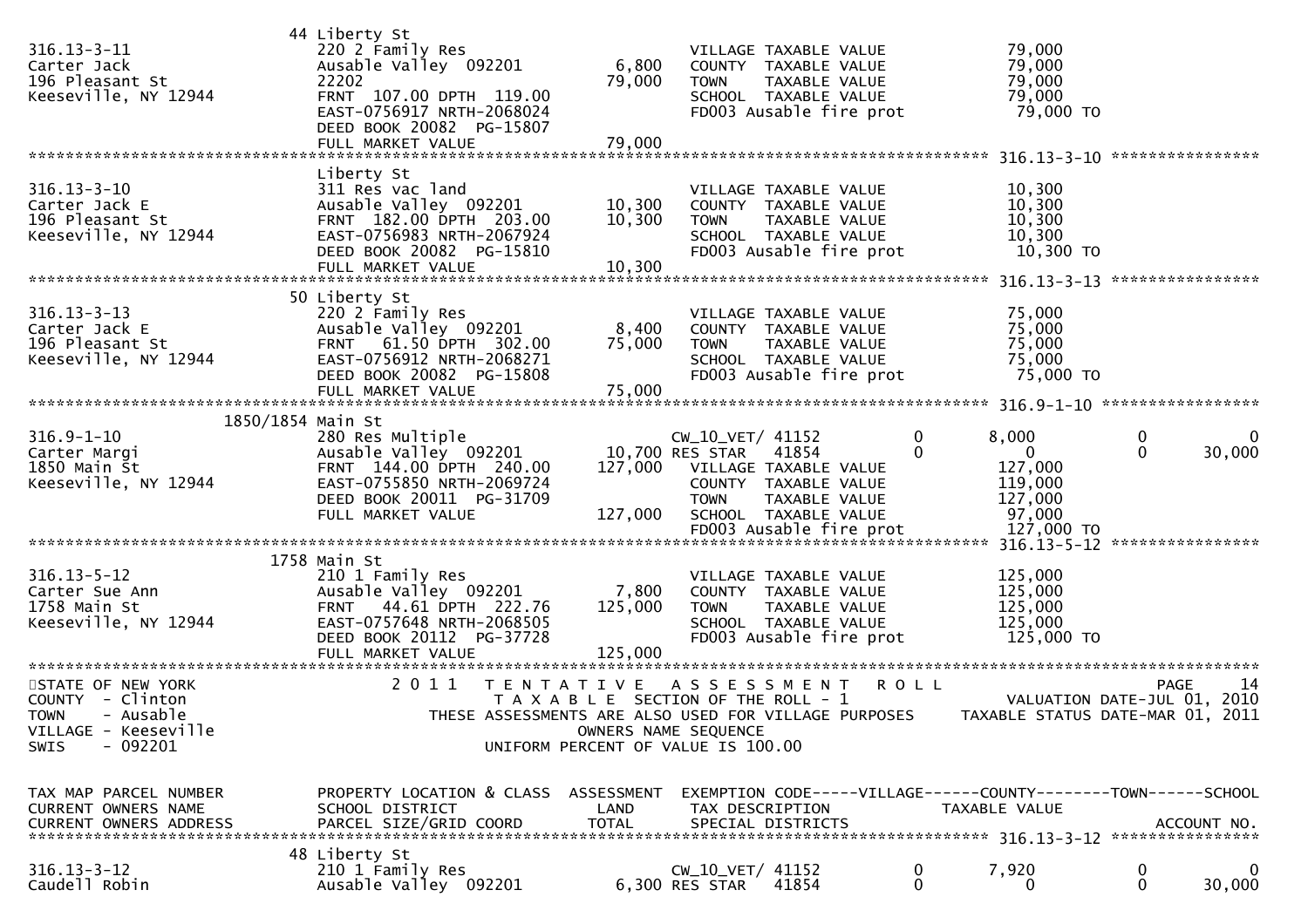| PO Box 2433<br>Plattsburgh, NY 12901                                                                                  | 68.00 DPTH 127.00<br><b>FRNT</b><br>BANK<br>EAST-0756870 NRTH-2068140<br>DEED BOOK 20082 PG-18200<br>FULL MARKET VALUE                                                | 79,200<br>080<br>79,200                                      | VILLAGE TAXABLE VALUE<br>COUNTY TAXABLE VALUE<br><b>TOWN</b><br>TAXABLE VALUE<br>SCHOOL TAXABLE VALUE<br>FD003 Ausable fire prot | 79,200<br>71,280<br>79,200<br>49,200     | 79,200 TO                                                                                                                                 |
|-----------------------------------------------------------------------------------------------------------------------|-----------------------------------------------------------------------------------------------------------------------------------------------------------------------|--------------------------------------------------------------|----------------------------------------------------------------------------------------------------------------------------------|------------------------------------------|-------------------------------------------------------------------------------------------------------------------------------------------|
|                                                                                                                       |                                                                                                                                                                       |                                                              |                                                                                                                                  |                                          |                                                                                                                                           |
| 1872 Rt 9<br>316.10-1-14.11<br>Chiappalone Alfred<br>9 Tiffany Way<br>Plattsburgh, NY 12901-1654                      | 330 Vacant comm<br>Ausable Valley 092201<br>FRNT 42.00 DPTH 203.00<br>EAST-0760108 NRTH-2070661<br>DEED BOOK 557                                                      | 2,500<br>2,500<br><b>PG-228</b>                              | VILLAGE TAXABLE VALUE<br>COUNTY TAXABLE VALUE<br>TAXABLE VALUE<br><b>TOWN</b><br>SCHOOL TAXABLE VALUE<br>FD003 Ausable fire prot | 2,500<br>2,500<br>2,500<br>2,500         | 2,500 TO                                                                                                                                  |
|                                                                                                                       |                                                                                                                                                                       |                                                              |                                                                                                                                  |                                          | ****************                                                                                                                          |
| $315.16 - 2 - 11$<br>Clark Alice L<br>276 Rt 9N<br>Keeseville, NY 12944                                               | 8 Patnode Ln<br>220 2 Family Res<br>Ausable Valley 092201<br>FRNT 80.80 DPTH 137.80<br><b>BANK</b><br>EAST-0755515 NRTH-2067208<br>DEED BOOK 968                      | 6,300<br>59,700<br>320<br>PG-074                             | VILLAGE TAXABLE VALUE<br>COUNTY TAXABLE VALUE<br>TAXABLE VALUE<br><b>TOWN</b><br>SCHOOL TAXABLE VALUE<br>FD003 Ausable fire prot | 59,700<br>59,700<br>59,700<br>59,700     | 59,700 TO                                                                                                                                 |
|                                                                                                                       |                                                                                                                                                                       |                                                              |                                                                                                                                  |                                          |                                                                                                                                           |
| $315.12 - 2 - 10$<br>Clark Renee S<br>PO Box 47<br>Keeseville, NY 12944                                               | 55 School St<br>210 1 Family Res<br>Ausable Valley 092201<br>Oakwood Pk Sub Lot 10<br>FRNT 99.57 DPTH 180.37<br>EAST-0754309 NRTH-2069763<br>DEED BOOK 20041 PG-77198 | 9,900<br>142,700                                             | VILLAGE TAXABLE VALUE<br>COUNTY TAXABLE VALUE<br>TAXABLE VALUE<br><b>TOWN</b><br>SCHOOL TAXABLE VALUE<br>FD003 Ausable fire prot | 142,700<br>142,700<br>142,700<br>142,700 | 142,700 TO                                                                                                                                |
|                                                                                                                       |                                                                                                                                                                       |                                                              |                                                                                                                                  |                                          |                                                                                                                                           |
|                                                                                                                       |                                                                                                                                                                       |                                                              |                                                                                                                                  |                                          | ******************                                                                                                                        |
| $316.9 - 3 - 6$<br>Clark Wayne C<br>PO Box 330<br>Keeseville, NY 12944                                                | 1791 Rt 9<br>431 Auto dealer<br>Ausable Valley 092201<br>FRNT 132.00 DPTH 187.23<br><b>BANK</b><br>EAST-0758495 NRTH-2069479<br>DEED BOOK 98001 PG-00781              | 10,000<br>197,000<br>080                                     | VILLAGE TAXABLE VALUE<br>COUNTY TAXABLE VALUE<br>TAXABLE VALUE<br><b>TOWN</b><br>SCHOOL TAXABLE VALUE<br>FD003 Ausable fire prot | 197,000<br>197,000<br>197,000<br>197,000 | 197,000 TO                                                                                                                                |
|                                                                                                                       | FULL MARKET VALUE                                                                                                                                                     | 197,000                                                      |                                                                                                                                  |                                          |                                                                                                                                           |
| STATE OF NEW YORK<br>COUNTY - Clinton<br><b>TOWN</b><br>- Ausable<br>VILLAGE - Keeseville<br>$-092201$<br><b>SWIS</b> | 2 0 1 1                                                                                                                                                               | T E N T A T I V E<br>UNIFORM PERCENT OF VALUE IS 100.00      | A S S E S S M E N T<br>T A X A B L E SECTION OF THE ROLL - 1<br>OWNERS NAME SEQUENCE                                             | <b>ROLL</b>                              | 15<br><b>PAGE</b><br>VALUATION DATE-JUL 01, 2010<br>THESE ASSESSMENTS ARE ALSO USED FOR VILLAGE PURPOSES TAXABLE STATUS DATE-MAR 01, 2011 |
| TAX MAP PARCEL NUMBER<br>CURRENT OWNERS NAME<br><b>CURRENT OWNERS ADDRESS</b>                                         | SCHOOL DISTRICT<br>PARCEL SIZE/GRID COORD                                                                                                                             | PROPERTY LOCATION & CLASS ASSESSMENT<br>LAND<br><b>TOTAL</b> | TAX DESCRIPTION<br>SPECIAL DISTRICTS                                                                                             | TAXABLE VALUE                            | EXEMPTION CODE-----VILLAGE------COUNTY-------TOWN------SCHOOL<br>ACCOUNT NO.                                                              |
| $316.9 - 3 - 9$<br>Clark Wayne C<br>PO Box 330                                                                        | Rt 9<br>323 Vacant rural<br>Ausable Valley 092201<br>5.62<br><b>ACRES</b>                                                                                             | 11,000<br>11,000                                             | VILLAGE TAXABLE VALUE<br>COUNTY TAXABLE VALUE<br><b>TOWN</b><br>TAXABLE VALUE                                                    | 11,000<br>11,000<br>11,000               |                                                                                                                                           |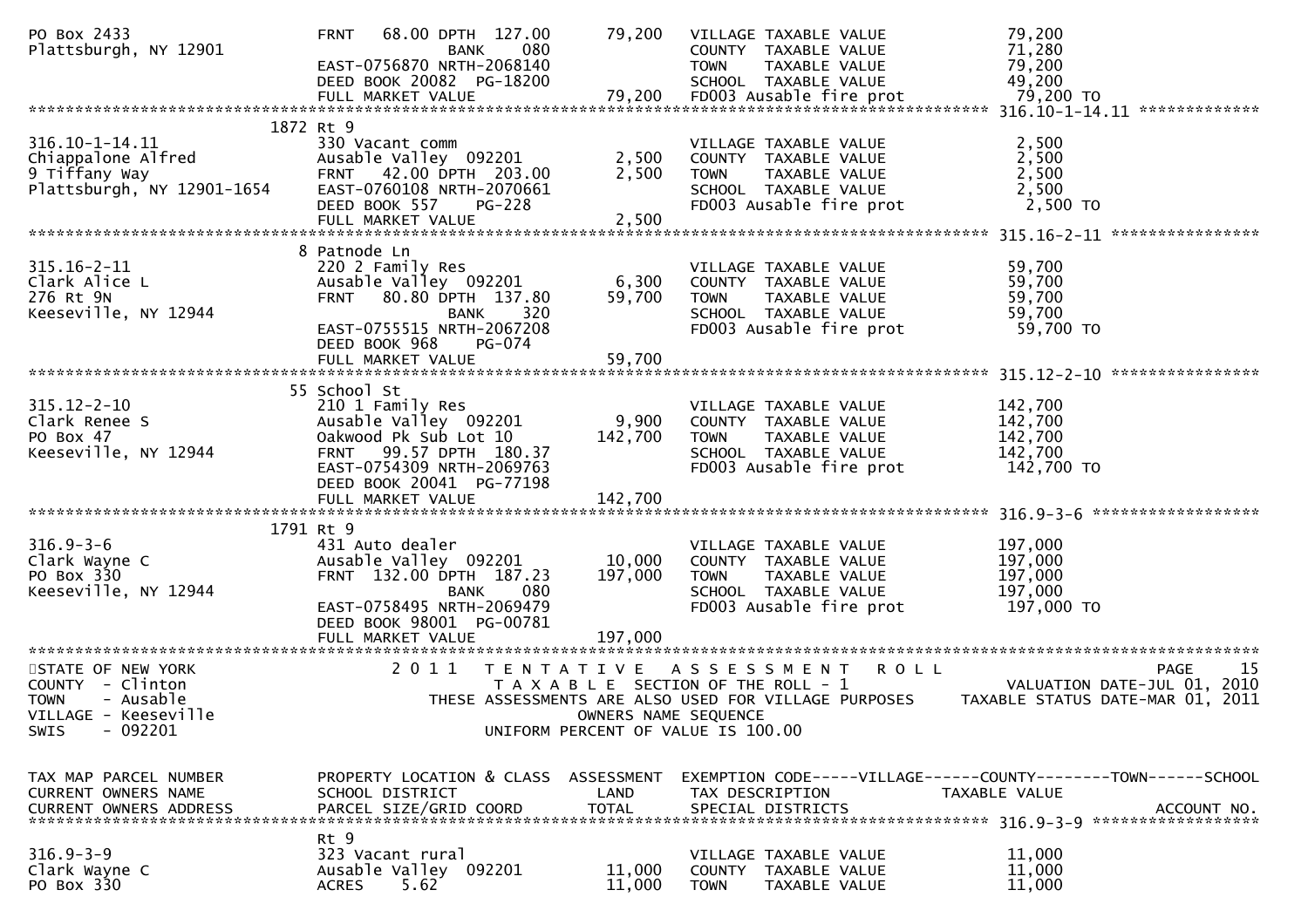| Keeseville, NY 12944                                                                                                     | EAST-0758372 NRTH-2069799<br>DEED BOOK 98001 PG-00781<br>FULL MARKET VALUE                                                                                        | 11,000                      | SCHOOL TAXABLE VALUE<br>FD003 Ausable fire prot                                                                                                                            | 11,000<br>$11,000$ TO                                             |                                                                                      |
|--------------------------------------------------------------------------------------------------------------------------|-------------------------------------------------------------------------------------------------------------------------------------------------------------------|-----------------------------|----------------------------------------------------------------------------------------------------------------------------------------------------------------------------|-------------------------------------------------------------------|--------------------------------------------------------------------------------------|
|                                                                                                                          |                                                                                                                                                                   |                             |                                                                                                                                                                            |                                                                   |                                                                                      |
| $316.13 - 6 - 11$<br>Clark Wayne C<br>PO Box 330<br>Keeseville, NY 12944                                                 | Rt 9<br>330 Vacant comm<br>Ausable Valley 092201<br>FRNT 105.00 DPTH 222.00<br>EAST-0758506 NRTH-2069181<br>DEED BOOK 98001 PG-00781<br>FULL MARKET VALUE         | 15,800<br>15,800<br>15,800  | VILLAGE TAXABLE VALUE<br>COUNTY TAXABLE VALUE<br>TAXABLE VALUE<br><b>TOWN</b><br>SCHOOL TAXABLE VALUE<br>FD003 Ausable fire prot                                           | 15,800<br>15,800<br>15,800<br>15,800<br>15,800 TO                 |                                                                                      |
|                                                                                                                          | 53 Pine St                                                                                                                                                        |                             |                                                                                                                                                                            |                                                                   | *****************                                                                    |
| $315.16 - 3 - 6$<br>Clodgo Brian P<br>Clodgo Judith A<br>53 Pine St<br>Keeseville, NY 12944                              | 210 1 Family Res<br>Ausable Valley 092201<br>70.00 DPTH<br>94.00<br><b>FRNT</b><br>EAST-0754991 NRTH-2068211<br>DEED BOOK 20051 PG-88185                          | 6,200<br>88,500             | $\mathbf 0$<br>RES STAR<br>41854<br>VILLAGE TAXABLE VALUE<br>COUNTY TAXABLE VALUE<br><b>TOWN</b><br>TAXABLE VALUE<br>SCHOOL TAXABLE VALUE                                  | $\mathbf{0}$<br>88,500<br>88,500<br>88,500<br>58,500              | $\mathbf 0$<br>30,000                                                                |
|                                                                                                                          |                                                                                                                                                                   |                             |                                                                                                                                                                            |                                                                   |                                                                                      |
| $315.16 - 3 - 11$<br>Clodgo Sandra<br>Clodgo Glen<br>33 Pine St<br>Keeseville, NY 12944                                  | 33 Pine St<br>210 1 Family Res<br>Ausable Valley 092201<br>FRNT 76.92 DPTH 150.00<br>EAST-0755040 NRTH-2067671<br>DEED BOOK 99001 PG-07635<br>FULL MARKET VALUE   | 8,100<br>56,000<br>56,000   | RES STAR<br>41854<br>0<br>VILLAGE TAXABLE VALUE<br>COUNTY TAXABLE VALUE<br><b>TOWN</b><br>TAXABLE VALUE<br>SCHOOL TAXABLE VALUE<br>FD003 Ausable fire prot                 | $\mathbf{0}$<br>56,000<br>56,000<br>56,000<br>26,000<br>56,000 TO | $\mathbf 0$<br>30,000                                                                |
|                                                                                                                          |                                                                                                                                                                   |                             |                                                                                                                                                                            | $316.13 - 2 - 45$                                                 | ****************                                                                     |
| $316.13 - 2 - 45$<br>Coats Edward G<br>Coats Christine<br>14 Cedar Ct<br>Keeseville, NY 12944                            | 14 Cedar Ct<br>210 1 Family Res<br>Ausable Valley 092201<br>FRNT 140.00 DPTH 120.60<br>EAST-0755911 NRTH-2067776<br>DEED BOOK 20082 PG-16929<br>FULL MARKET VALUE | 8,800<br>130,000<br>130,000 | $\Omega$<br>RES STAR<br>41854<br>VILLAGE TAXABLE VALUE<br>COUNTY TAXABLE VALUE<br><b>TOWN</b><br>TAXABLE VALUE<br>SCHOOL TAXABLE VALUE<br>FD003 Ausable fire prot          | 0<br>130,000<br>130,000<br>130,000<br>100,000<br>130,000 TO       | $\mathbf{0}$<br>30,000<br>*****************                                          |
|                                                                                                                          | 135 Pleasant St                                                                                                                                                   |                             |                                                                                                                                                                            | $316.17 - 1 - 6$                                                  |                                                                                      |
| $316.17 - 1 - 6$<br>Coats Kristin D<br>Coats Elizabeth M<br>135 Pleasant St<br>Keeseville, NY 12944                      | 210 1 Family Res<br>Ausable Valley 092201<br>58.25 DPTH 176.00<br><b>FRNT</b><br>080<br><b>BANK</b><br>EAST-0756252 NRTH-2067009<br>DEED BOOK 20041 PG-74962      | 7,600<br>82,300             | RES STAR<br>41854<br>$\Omega$<br>VILLAGE TAXABLE VALUE<br>COUNTY TAXABLE VALUE<br><b>TOWN</b><br>TAXABLE VALUE<br>SCHOOL TAXABLE VALUE<br>FD003 Ausable fire prot          | $\mathbf{0}$<br>82,300<br>82,300<br>82,300<br>52,300<br>82,300 TO | $\mathbf 0$<br>30,000                                                                |
|                                                                                                                          | FULL MARKET VALUE                                                                                                                                                 | 82,300                      |                                                                                                                                                                            |                                                                   |                                                                                      |
| STATE OF NEW YORK<br>- Clinton<br><b>COUNTY</b><br>- Ausable<br><b>TOWN</b><br>VILLAGE - Keeseville<br>$-092201$<br>SWIS | 2011                                                                                                                                                              | OWNERS NAME SEQUENCE        | TENTATIVE ASSESSMENT<br><b>ROLL</b><br>T A X A B L E SECTION OF THE ROLL - 1<br>THESE ASSESSMENTS ARE ALSO USED FOR VILLAGE PURPOSES<br>UNIFORM PERCENT OF VALUE IS 100.00 |                                                                   | 16<br><b>PAGE</b><br>VALUATION DATE-JUL 01, 2010<br>TAXABLE STATUS DATE-MAR 01, 2011 |
| TAX MAP PARCEL NUMBER<br>CURRENT OWNERS NAME<br><b>CURRENT OWNERS ADDRESS</b>                                            | PROPERTY LOCATION & CLASS ASSESSMENT<br>SCHOOL DISTRICT<br>PARCEL SIZE/GRID COORD                                                                                 | LAND<br><b>TOTAL</b>        | EXEMPTION CODE-----VILLAGE------COUNTY--------TOWN------SCHOOL<br>TAX DESCRIPTION<br>SPECIAL DISTRICTS                                                                     | TAXABLE VALUE                                                     | ACCOUNT NO.                                                                          |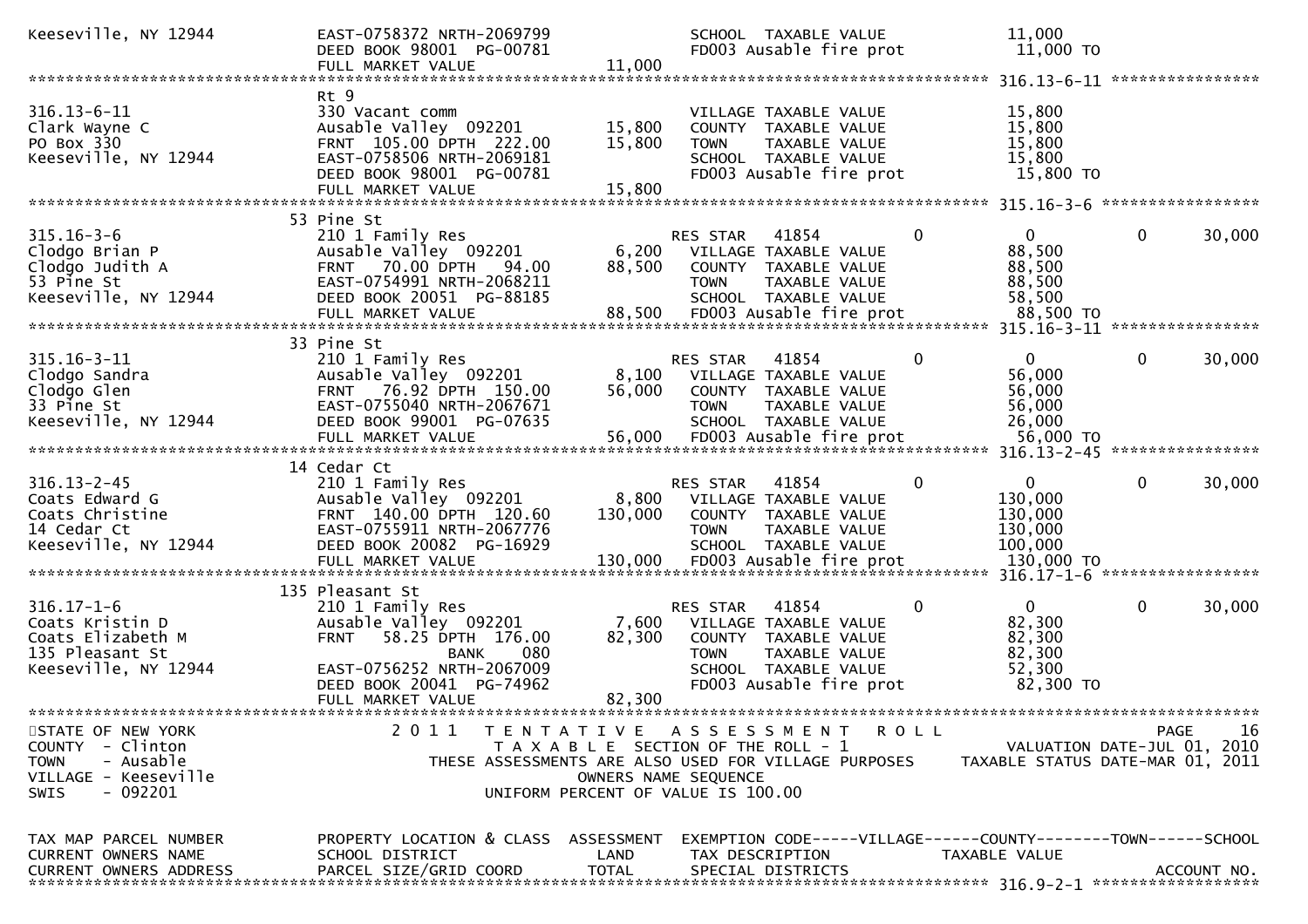|                                                                                                                       | 44 Grove St                                                                                                                                                                           |                                                            |                                |                                                                                                                                   |              |                                                                          |              |             |
|-----------------------------------------------------------------------------------------------------------------------|---------------------------------------------------------------------------------------------------------------------------------------------------------------------------------------|------------------------------------------------------------|--------------------------------|-----------------------------------------------------------------------------------------------------------------------------------|--------------|--------------------------------------------------------------------------|--------------|-------------|
| $316.9 - 2 - 1$<br>Cobb Judy D<br>Cobb Walter L<br>44 Grove St<br>Keeseville, NY 12944                                | 280 Res Multiple<br>Ausable Valley 092201<br>FRNT 101.30 DPTH 266.40<br>080<br><b>BANK</b><br>EAST-0756375 NRTH-2070378<br>DEED BOOK 20001 PG-25523<br>FULL MARKET VALUE              | 173,400<br>173,400                                         | RES STAR<br><b>TOWN</b>        | 41854<br>10,600 VILLAGE TAXABLE VALUE<br>COUNTY TAXABLE VALUE<br>TAXABLE VALUE<br>SCHOOL TAXABLE VALUE<br>FD003 Ausable fire prot | $\mathbf{0}$ | 0<br>173,400<br>173,400<br>173,400<br>143,400<br>173,400 TO              | $\mathbf{0}$ | 30,000      |
|                                                                                                                       |                                                                                                                                                                                       |                                                            |                                |                                                                                                                                   |              |                                                                          |              |             |
| $316.10 - 1 - 25$<br>Cogan Katherine M<br>1816 Rt 9<br>Keeseville, NY 12944                                           | 1816 Rt 9<br>210 1 Family Res<br>Ausable Valley 092201<br>FRNT 106.00 DPTH 190.00<br><b>BANK</b><br>080<br>EAST-0759195 NRTH-2069563<br>DEED BOOK 20061 PG-98016<br>FULL MARKET VALUE | 83,000<br>83,000                                           | <b>RES STAR</b><br><b>TOWN</b> | 41854<br>9,600 VILLAGE TAXABLE VALUE<br>COUNTY TAXABLE VALUE<br>TAXABLE VALUE<br>SCHOOL TAXABLE VALUE<br>FD003 Ausable fire prot  | 0            | $\overline{0}$<br>83,000<br>83,000<br>83,000<br>53,000<br>83,000 TO      | 0            | 30,000      |
|                                                                                                                       |                                                                                                                                                                                       |                                                            |                                |                                                                                                                                   |              |                                                                          |              |             |
| $316.13 - 2 - 64$<br>Colbert Aniana C<br>Dwight B Anson Jr<br>48 Jackson St<br>Keeseville, NY 12944                   | 48 Jackson St<br>270 Mfg housing<br>Ausable Valley <sup>o</sup> 092201<br>FRNT 160.00 DPTH 144.85<br>EAST-0755605 NRTH-2068277<br>DEED BOOK 20062 PG-115<br>FULL MARKET VALUE         | 45,000<br>45,000                                           | <b>RES STAR</b><br><b>TOWN</b> | 41854<br>12,100 VILLAGE TAXABLE VALUE<br>COUNTY TAXABLE VALUE<br>TAXABLE VALUE<br>SCHOOL TAXABLE VALUE<br>FD003 Ausable fire prot | $\Omega$     | $\mathbf{0}$<br>45,000<br>45,000<br>45,000<br>15,000<br>45,000 TO        | $\mathbf{0}$ | 30,000      |
|                                                                                                                       | 60 School St                                                                                                                                                                          |                                                            |                                |                                                                                                                                   |              |                                                                          |              |             |
| $315.12 - 2 - 6$<br>Coleman Ronald P<br>Meseck Elizabeth<br>60 School St<br>Keeseville, NY 12944                      | 210 1 Family Res<br>Ausable Valley 092201<br>Lot 15 PL 12000 Ac<br>FRNT 150.82 DPTH 111.10<br>EAST-0754466 NRTH-2070018<br>DEED BOOK 20041 PG-72784<br>FULL MARKET VALUE              | 143,000<br>143,000                                         | RES STAR<br><b>TOWN</b>        | 41854<br>9,200 VILLAGE TAXABLE VALUE<br>COUNTY TAXABLE VALUE<br>TAXABLE VALUE<br>SCHOOL TAXABLE VALUE<br>FD003 Ausable fire prot  | 0            | $\overline{0}$<br>143,000<br>143,000<br>143,000<br>113,000<br>143,000 TO | 0            | 30,000      |
|                                                                                                                       | 20 Hill St                                                                                                                                                                            |                                                            |                                |                                                                                                                                   |              |                                                                          |              |             |
| $315.16 - 1 - 11$<br>Collien Katherine A<br>8 Hill St<br>Keeseville, NY 12944                                         | 210 1 Family Res<br>Ausable Valley 092201<br>FRNT 66.94 DPTH 165.01<br>EAST-0755932 NRTH-2068700<br>DEED BOOK 20072 PG-6446<br>FULL MARKET VALUE                                      | 7,900<br>54,300<br>54,300<br>**************                | <b>TOWN</b>                    | VILLAGE TAXABLE VALUE<br>COUNTY TAXABLE VALUE<br>TAXABLE VALUE<br>SCHOOL TAXABLE VALUE<br>FD003 Ausable fire prot                 |              | 54,300<br>54,300<br>54,300<br>54,300<br>54,300 TO                        |              |             |
| STATE OF NEW YORK<br>COUNTY - Clinton<br>- Ausable<br><b>TOWN</b><br>VILLAGE - Keeseville<br>$-092201$<br><b>SWIS</b> | 2011<br>T E N T A T I V E<br>THESE ASSESSMENTS ARE ALSO USED FOR VILLAGE PURPOSES                                                                                                     | OWNERS NAME SEQUENCE<br>UNIFORM PERCENT OF VALUE IS 100.00 |                                | A S S E S S M E N T<br>T A X A B L E SECTION OF THE ROLL - 1                                                                      | <b>ROLL</b>  | VALUATION DATE-JUL 01, 2010<br>TAXABLE STATUS DATE-MAR 01, 2011          | <b>PAGE</b>  | 17          |
| TAX MAP PARCEL NUMBER<br><b>CURRENT OWNERS NAME</b><br>CURRENT OWNERS ADDRESS                                         | PROPERTY LOCATION & CLASS ASSESSMENT<br>SCHOOL DISTRICT<br>PARCEL SIZE/GRID COORD                                                                                                     | LAND<br><b>TOTAL</b>                                       |                                | EXEMPTION CODE-----VILLAGE------COUNTY-------TOWN------SCHOOL<br>TAX DESCRIPTION<br>SPECIAL DISTRICTS                             |              | TAXABLE VALUE                                                            |              | ACCOUNT NO. |
| $315.16 - 1 - 8$                                                                                                      | 8 Hill St<br>210 1 Family Res                                                                                                                                                         |                                                            | RES STAR                       | 41854                                                                                                                             | 0            | 0                                                                        | 0            | 30,000      |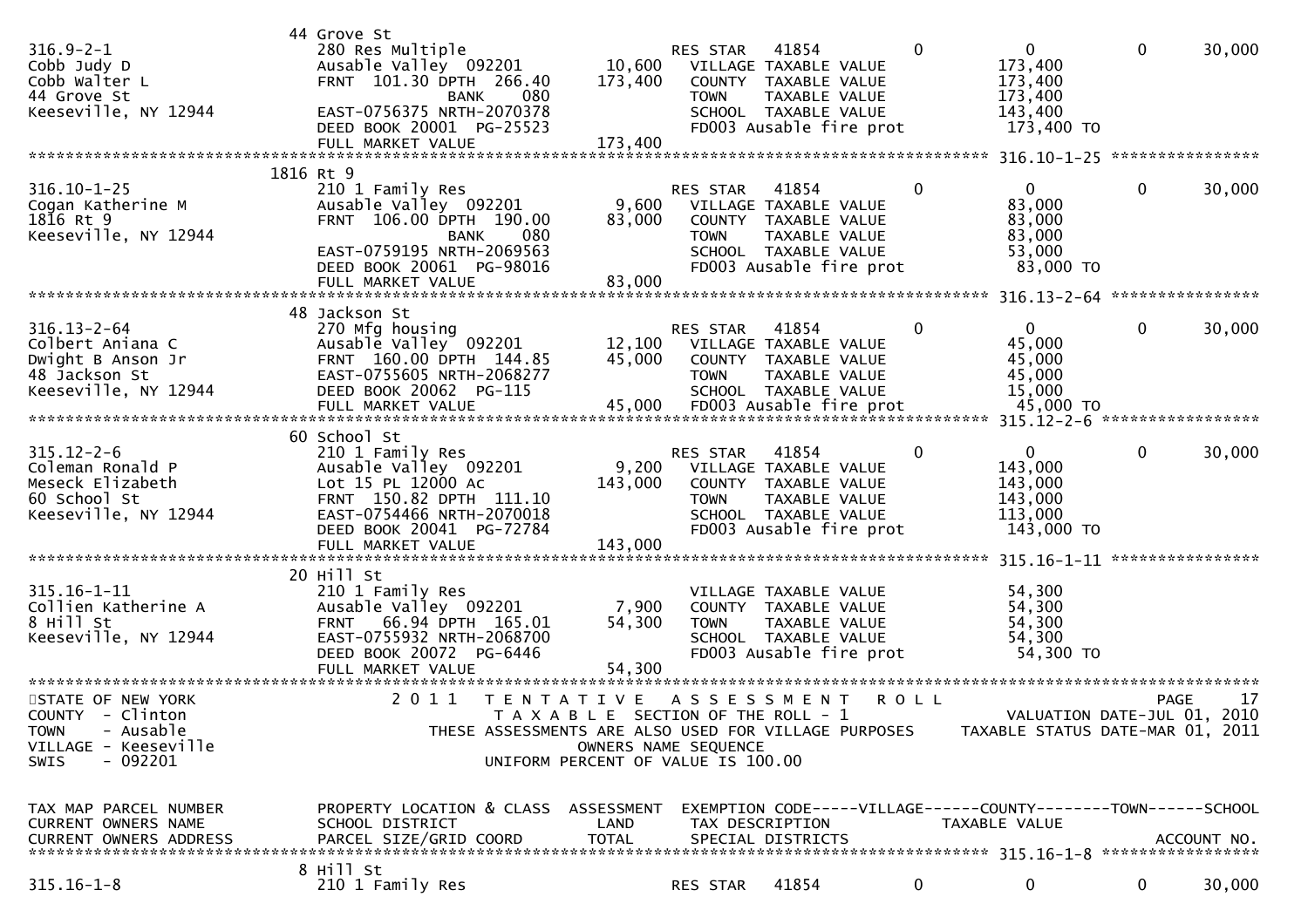| Collien Shirley A<br>Collien Katherine Ann<br>8 Hill St<br>Keeseville, NY 12944                                | Ausable Valley 092201<br>FRNT 122.17 DPTH 179.70<br>EAST-0756209 NRTH-2068743<br>DEED BOOK 99001 PG-09234<br>FULL MARKET VALUE                                                             | 9,700<br>87,000<br>87,000 | <b>TOWN</b>                                                                 | VILLAGE TAXABLE VALUE<br>COUNTY TAXABLE VALUE<br>TAXABLE VALUE<br>SCHOOL TAXABLE VALUE<br>FD003 Ausable fire prot |                              | 87,000<br>87,000<br>87,000<br>57,000<br>87,000 TO                              |                              |                                                  |
|----------------------------------------------------------------------------------------------------------------|--------------------------------------------------------------------------------------------------------------------------------------------------------------------------------------------|---------------------------|-----------------------------------------------------------------------------|-------------------------------------------------------------------------------------------------------------------|------------------------------|--------------------------------------------------------------------------------|------------------------------|--------------------------------------------------|
|                                                                                                                |                                                                                                                                                                                            |                           |                                                                             |                                                                                                                   |                              |                                                                                |                              |                                                  |
| $316.13 - 5 - 9.2$<br>Collin James<br>Collin Carol Blakeslee<br>1760 Main St<br>Keeseville, NY 12944           | 1760 Main St<br>220 2 Family Res<br>Ausable Valley 092201<br>Lot 17<br><b>FRNT</b><br>58.60 DPTH 309.00<br>EAST-0757605 NRTH-2068548<br>DEED BOOK 20041 PG-73237<br>FULL MARKET VALUE      | 207,000<br>207,000        | RES STAR<br>8,100 VILLAGE TAXABLE VALUE<br><b>TOWN</b>                      | 41854<br>COUNTY TAXABLE VALUE<br>TAXABLE VALUE<br>SCHOOL TAXABLE VALUE<br>FD003 Ausable fire prot                 | 0                            | 0<br>207,000<br>207,000<br>207,000<br>177,000<br>207,000 TO                    | $\mathbf{0}$                 | 30,000                                           |
|                                                                                                                |                                                                                                                                                                                            |                           |                                                                             |                                                                                                                   |                              |                                                                                |                              |                                                  |
| $315.12 - 2 - 4$<br>Connors Francis<br>Connors Laura J<br>21 Basket Ave<br>Keeseville, NY 12944                | 21 Basket Ave<br>210 1 Family Res<br>Ausable Valley 092201<br>Survey Bk 18 Pg 57<br>Oakwood Pk Sub Lot 4<br>FRNT 100.00 DPTH 150.00<br>080<br><b>BANK</b>                                  |                           | WARCOMALL 41131<br>9,100 WARDISALL 41141<br>140,600 RES STAR<br><b>TOWN</b> | 41854<br>VILLAGE TAXABLE VALUE<br>COUNTY TAXABLE VALUE<br>TAXABLE VALUE                                           | 20,000<br>21,090<br>$\Omega$ | 35,150<br>21,090<br>$\mathbf{0}$<br>99,510<br>84,360<br>99,510                 | 20,000<br>21,090<br>$\Omega$ | $\bf{0}$<br>$\mathbf{0}$<br>30,000               |
|                                                                                                                | EAST-0754666 NRTH-2070061<br>DEED BOOK 20011 PG-35772                                                                                                                                      |                           |                                                                             | SCHOOL TAXABLE VALUE<br>FD003 Ausable fire prot                                                                   |                              | 110,600<br>140,600 TO                                                          |                              |                                                  |
|                                                                                                                | FULL MARKET VALUE                                                                                                                                                                          | 140,600                   |                                                                             |                                                                                                                   |                              |                                                                                |                              | ****************                                 |
| $316.13 - 1 - 13$<br>Coupal John L<br>Coupal Deborah P<br>11 Cedar Ct<br>Keeseville, NY 12944                  | Cedar Ct<br>311 Res vac land<br>Ausable Valley 092201<br>Jackson Ct Subd Lot 39<br>FRNT 75.00 DPTH 110.00<br>EAST-0756032 NRTH-2067891<br>DEED BOOK 20082 PG-19052<br>FULL MARKET VALUE    | 8,600<br>8,600<br>8,600   | <b>TOWN</b>                                                                 | VILLAGE TAXABLE VALUE<br>COUNTY TAXABLE VALUE<br>TAXABLE VALUE<br>SCHOOL TAXABLE VALUE<br>FD003 Ausable fire prot |                              | 8,600<br>8,600<br>8,600<br>8,600<br>8,600 TO                                   |                              |                                                  |
| $316.13 - 1 - 14$<br>Coupal John L<br>Coupal Deborah P<br>11 Cedar Ct<br>Keeseville, NY 12944                  | Cedar Ct<br>311 Res vac land<br>Ausable Valley 092201<br>Jackson Court Subd Lot 37<br>FRNT 75.00 DPTH 110.00<br>EAST-0755962 NRTH-2067918<br>DEED BOOK 20082 PG-19052<br>FULL MARKET VALUE | 8,600<br>8,600<br>8,600   | <b>TOWN</b>                                                                 | VILLAGE TAXABLE VALUE<br>COUNTY TAXABLE VALUE<br>TAXABLE VALUE<br>SCHOOL TAXABLE VALUE<br>FD003 Ausable fire prot |                              | 8,600<br>8,600<br>8,600<br>8,600<br>$8,600$ TO                                 |                              |                                                  |
| STATE OF NEW YORK<br>COUNTY - Clinton<br>- Ausable<br><b>TOWN</b><br>VILLAGE - Keeseville<br>$-092201$<br>SWIS | 2 0 1 1<br>TENTATIVE ASSESSMENT<br>THESE ASSESSMENTS ARE ALSO USED FOR VILLAGE PURPOSES<br>UNIFORM PERCENT OF VALUE IS 100.00                                                              |                           | T A X A B L E SECTION OF THE ROLL - 1<br>OWNERS NAME SEQUENCE               |                                                                                                                   | R O L L                      | TAXABLE STATUS DATE-MAR 01, 2011                                               |                              | 18<br><b>PAGE</b><br>VALUATION DATE-JUL 01, 2010 |
| TAX MAP PARCEL NUMBER<br>CURRENT OWNERS NAME<br><b>CURRENT OWNERS ADDRESS</b>                                  | PROPERTY LOCATION & CLASS ASSESSMENT<br>SCHOOL DISTRICT<br>PARCEL SIZE/GRID COORD<br>11 Cedar Ct                                                                                           | LAND<br><b>TOTAL</b>      |                                                                             | TAX DESCRIPTION<br>SPECIAL DISTRICTS                                                                              |                              | EXEMPTION CODE-----VILLAGE------COUNTY-------TOWN------SCHOOL<br>TAXABLE VALUE |                              | ACCOUNT NO.                                      |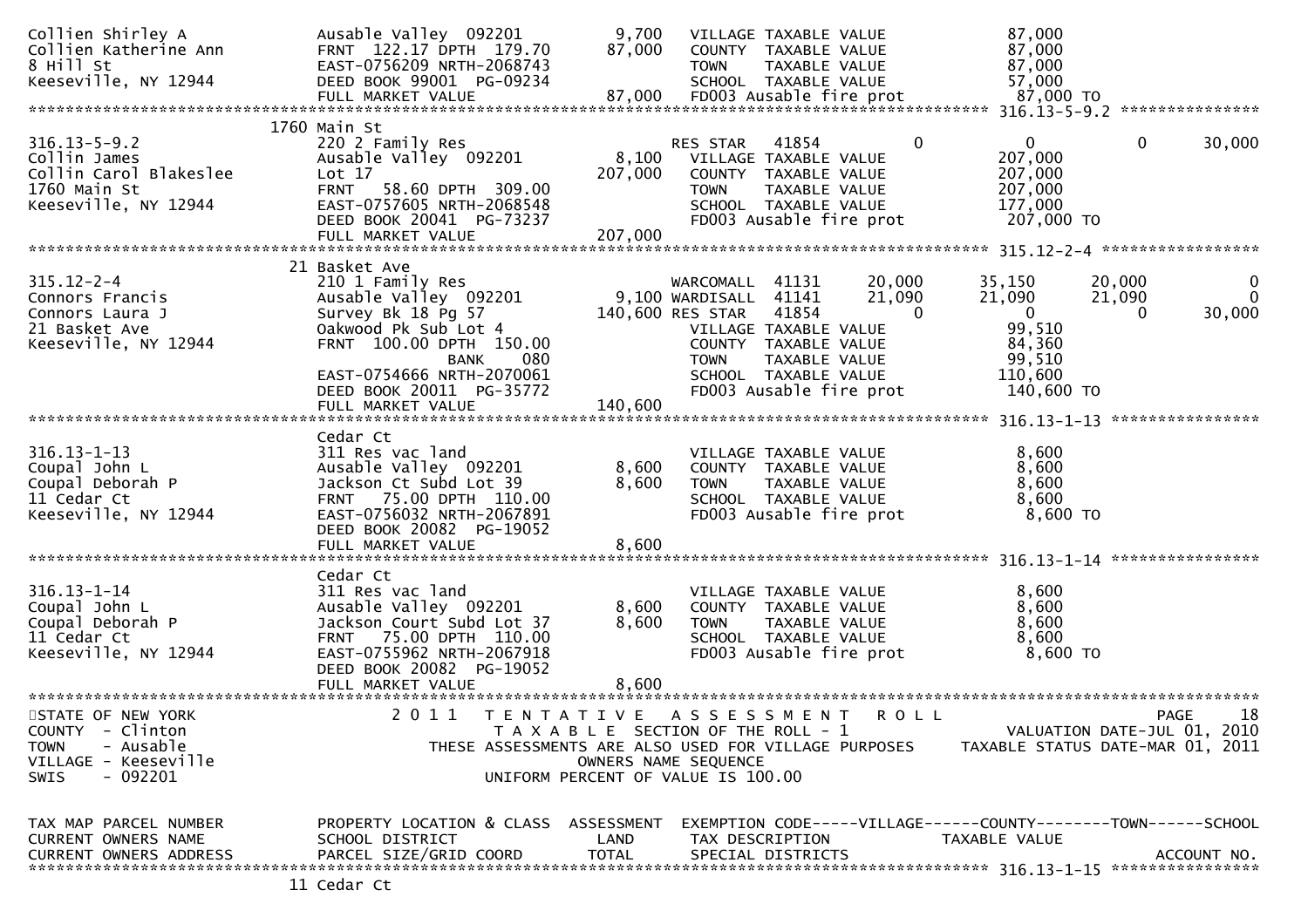| $316.13 - 1 - 15$<br>Coupal John L<br>Coupal Deborah P<br>11 Cedar Ct<br>Keeseville, NY 12944                                   | 210 1 Family Res<br>Ausable Valley 092201<br>Jackson Ct Subd Lot 35<br>FRNT 75.00 DPTH 110.00<br>EAST-0755893 NRTH-2067944<br>DEED BOOK 20082 PG-19052<br>FULL MARKET VALUE | 79,000<br>79,000     | RES STAR<br>8,600 VILLAGE TAXABLE VALUE<br><b>TOWN</b>                               | 41854<br>COUNTY TAXABLE VALUE<br>TAXABLE VALUE<br>SCHOOL TAXABLE VALUE<br>FD003 Ausable fire prot                 | $\Omega$                     | $\overline{0}$<br>79,000<br>79,000<br>79,000<br>49,000<br>79,000 TO             | $\mathbf{0}$                               | 30,000                         |
|---------------------------------------------------------------------------------------------------------------------------------|-----------------------------------------------------------------------------------------------------------------------------------------------------------------------------|----------------------|--------------------------------------------------------------------------------------|-------------------------------------------------------------------------------------------------------------------|------------------------------|---------------------------------------------------------------------------------|--------------------------------------------|--------------------------------|
|                                                                                                                                 |                                                                                                                                                                             |                      |                                                                                      |                                                                                                                   |                              |                                                                                 |                                            |                                |
| $316.13 - 5 - 3$<br>Courson Russell<br>169 Ausable St<br>Keeseville, NY 12944                                                   | 165 Ausable St<br>210 1 Family Res<br>Ausable Valley 092201<br>FRNT 99.00 DPTH 155.00<br>EAST-0757987 NRTH-2069126<br>DEED BOOK 637<br>PG-416                               | 9,100<br>15,400      | <b>TOWN</b>                                                                          | VILLAGE TAXABLE VALUE<br>COUNTY TAXABLE VALUE<br>TAXABLE VALUE<br>SCHOOL TAXABLE VALUE<br>FD003 Ausable fire prot |                              | 15,400<br>15,400<br>15,400<br>15,400<br>15,400 TO                               |                                            |                                |
|                                                                                                                                 |                                                                                                                                                                             |                      |                                                                                      |                                                                                                                   |                              |                                                                                 |                                            |                                |
| $316.13 - 5 - 2.1$<br>Courson Russell A<br>Courson Doreen S<br>169 Ausable St<br>Keeseville, NY 12944                           | 169 Ausable St<br>220 2 Family Res<br>Ausable Valley 092201<br>FRNT 59.00 DPTH 160.00<br>EAST-0758046 NRTH-2069181<br>DEED BOOK 613<br>PG-563                               | 8,300<br>67,700      | <b>TOWN</b>                                                                          | VILLAGE TAXABLE VALUE<br>COUNTY TAXABLE VALUE<br>TAXABLE VALUE<br>SCHOOL TAXABLE VALUE<br>FD003 Ausable fire prot |                              | 67,700<br>67,700<br>67,700<br>67,700<br>67,700 TO                               |                                            |                                |
|                                                                                                                                 |                                                                                                                                                                             |                      |                                                                                      |                                                                                                                   |                              |                                                                                 |                                            |                                |
| $316.9 - 1 - 11.1$<br>Courtney Thomas<br>3 Grove St<br>Keeseville, NY 12944                                                     | 3 Grove St<br>210 1 Family Res<br>Ausable Valley 092201<br>FRNT 130.00 DPTH 118.00<br>EAST-0755992 NRTH-2069396<br>DEED BOOK 864<br>$PG-133$                                | 69,000               | RES STAR<br>7,200 VILLAGE TAXABLE VALUE<br><b>TOWN</b>                               | 41854<br>COUNTY TAXABLE VALUE<br>TAXABLE VALUE<br>SCHOOL TAXABLE VALUE                                            | $\mathbf{0}$                 | $\mathbf{0}$<br>69,000<br>69,000<br>69,000<br>39,000                            | $\mathbf{0}$                               | 30,000                         |
|                                                                                                                                 | 1780 Main St                                                                                                                                                                |                      |                                                                                      |                                                                                                                   |                              |                                                                                 |                                            |                                |
| $316.13 - 4 - 7$<br>Curtis Robert S<br>Curtis Dawn M<br>1780 Main St<br>Keeseville, NY 12944                                    | 210 1 Family Res<br>Ausable Valley 092201<br>75.00 DPTH 265.00<br><b>FRNT</b><br>BANK<br>080<br>EAST-0757134 NRTH-2068649<br>DEED BOOK 20021 PG-48432<br>FULL MARKET VALUE  | 87,700               | WARCOMALL 41131<br>7,900 WARDISALL<br>87,700 RES STAR<br><b>TOWN</b>                 | 41141<br>41854<br>VILLAGE TAXABLE VALUE<br>COUNTY TAXABLE VALUE<br>TAXABLE VALUE<br>SCHOOL TAXABLE VALUE          | 20,000<br>21,925<br>$\Omega$ | 21,925<br>21,925<br>$\overline{0}$<br>45,775<br>43,850<br>45,775<br>57,700      | 20,000<br>21,925<br>$\Omega$               | $\bf{0}$<br>$\Omega$<br>30,000 |
| STATE OF NEW YORK<br><b>COUNTY</b><br>- Clinton<br>- Ausable<br><b>TOWN</b><br>VILLAGE - Keeseville<br>$-092201$<br><b>SWIS</b> | T E N T A T I V E<br>2011<br>THESE ASSESSMENTS ARE ALSO USED FOR VILLAGE PURPOSES<br>UNIFORM PERCENT OF VALUE IS 100.00                                                     |                      | A S S E S S M E N T<br>T A X A B L E SECTION OF THE ROLL - 1<br>OWNERS NAME SEQUENCE |                                                                                                                   | <b>ROLL</b>                  | TAXABLE STATUS DATE-MAR 01, 2011                                                | <b>PAGE</b><br>VALUATION DATE-JUL 01, 2010 | 19                             |
| TAX MAP PARCEL NUMBER<br>CURRENT OWNERS NAME<br>CURRENT OWNERS ADDRESS                                                          | PROPERTY LOCATION & CLASS ASSESSMENT<br>SCHOOL DISTRICT<br>PARCEL SIZE/GRID COORD                                                                                           | LAND<br><b>TOTAL</b> |                                                                                      | TAX DESCRIPTION<br>SPECIAL DISTRICTS                                                                              |                              | EXEMPTION CODE-----VILLAGE------COUNTY--------TOWN------SCHOOL<br>TAXABLE VALUE |                                            | ACCOUNT NO.                    |
| $316.13 - 2 - 20$<br>D'Elia Vincent F                                                                                           | 100 Pleasant St<br>210 1 Family Res<br>Ausable Valley 092201                                                                                                                | 7,800                | RES STAR                                                                             | 41854<br>VILLAGE TAXABLE VALUE                                                                                    | 0                            | 0<br>72,600                                                                     | 0                                          | 30,000                         |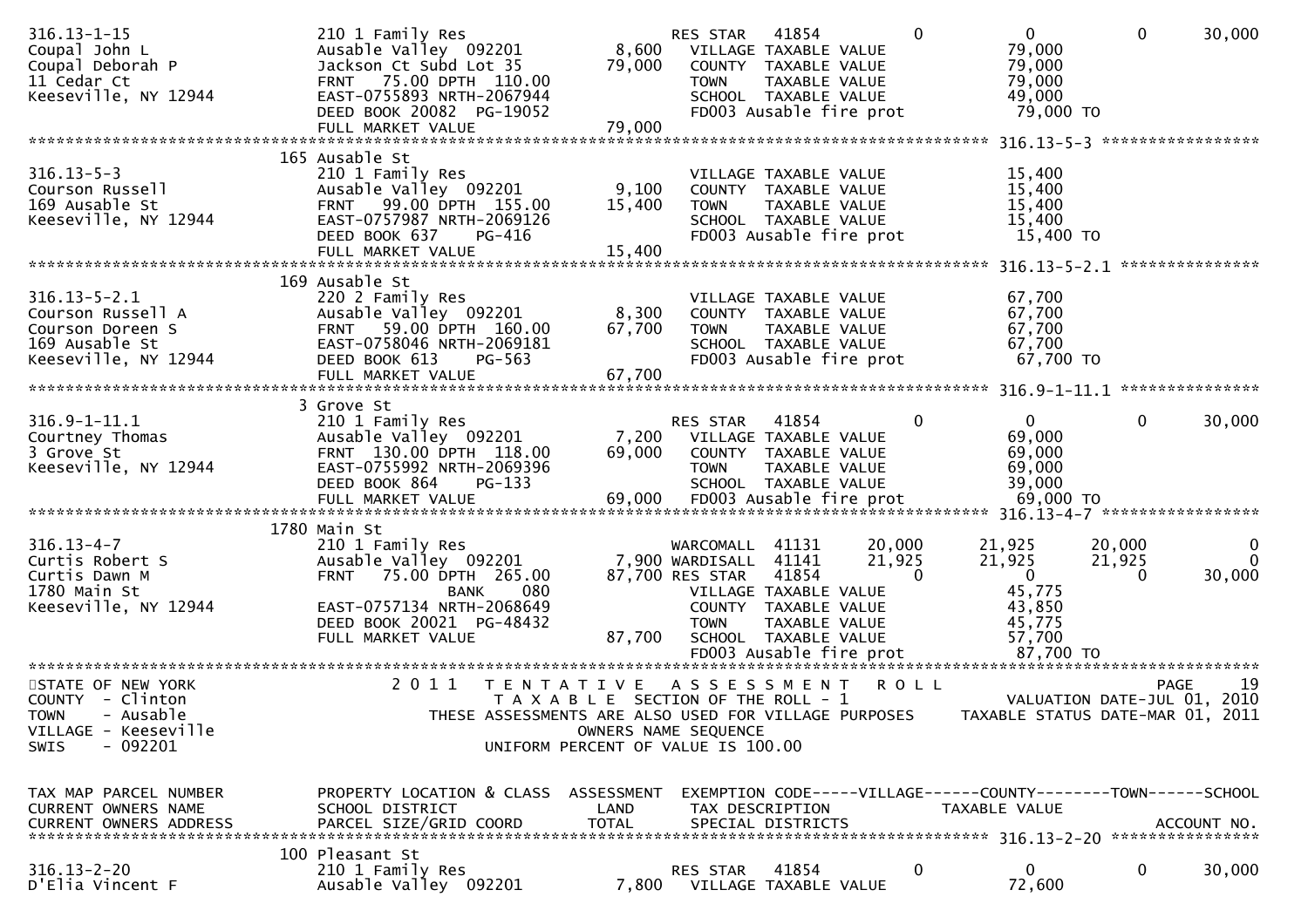| 100 Pleasant St<br>Keesville, NY 12944                                                                                | <b>FRNT</b><br>64.00 DPTH 170.00<br>320<br>BANK<br>EAST-0756800 NRTH-2067649<br>DEED BOOK 20082 PG-19670<br>FULL MARKET VALUE                                    | 72,600<br>72,600                                                                                 | <b>TOWN</b>                                                                | COUNTY TAXABLE VALUE<br><b>TAXABLE VALUE</b><br>SCHOOL TAXABLE VALUE<br>FD003 Ausable fire prot                            |                    | 72,600<br>72,600<br>42,600<br>72,600 TO                                                    |                                                                                      |
|-----------------------------------------------------------------------------------------------------------------------|------------------------------------------------------------------------------------------------------------------------------------------------------------------|--------------------------------------------------------------------------------------------------|----------------------------------------------------------------------------|----------------------------------------------------------------------------------------------------------------------------|--------------------|--------------------------------------------------------------------------------------------|--------------------------------------------------------------------------------------|
|                                                                                                                       |                                                                                                                                                                  |                                                                                                  |                                                                            |                                                                                                                            |                    |                                                                                            |                                                                                      |
| $316.10 - 1 - 21$<br>Dalton Martin Sr<br>Dalton Kathleen A<br>2 Brier Patch Ct<br>Clifton Park, NY 12065              | 1826 Rt 9<br>210 1 Family Res<br>Ausable Valley 092201<br>ACRES 12.70 BANK<br>320<br>EAST-0760270 NRTH-2069659<br>DEED BOOK 20062 PG-1404                        | 17,600<br>72,000                                                                                 | <b>TOWN</b>                                                                | VILLAGE TAXABLE VALUE<br>COUNTY TAXABLE VALUE<br>TAXABLE VALUE<br>SCHOOL TAXABLE VALUE<br>FD003 Ausable fire prot          |                    | 72,000<br>72,000<br>72,000<br>72,000<br>72,000 TO                                          |                                                                                      |
|                                                                                                                       |                                                                                                                                                                  |                                                                                                  |                                                                            |                                                                                                                            |                    |                                                                                            |                                                                                      |
| $316.13 - 2 - 39$<br>Daniels Ronald<br>Daniels Celeste<br>18 Jackson St<br>Keeseville, NY 12944                       | 18 Jackson St<br>210 1 Family Res<br>Ausable Valley 092201<br>1.80<br>ACRES<br>EAST-0755880 NRTH-2067573<br>DEED BOOK 20102 PG-31968<br>FULL MARKET VALUE        | 11,500<br>92,900<br>92,900                                                                       | <b>TOWN</b>                                                                | VILLAGE TAXABLE VALUE<br>COUNTY TAXABLE VALUE<br>TAXABLE VALUE<br>SCHOOL TAXABLE VALUE<br>FD003 Ausable fire prot          |                    | 92,900<br>92,900<br>92,900<br>92,900<br>92,900 TO                                          |                                                                                      |
| $315.12 - 1 - 5$<br>Danis Jay<br>14 Coastland Dr<br>Plattsburgh, NY 12901                                             | 1867 Main St<br>210 1 Family Res<br>Ausable Valley 092201<br>FRNT 82.00 DPTH 340.00<br>EAST-0755249 NRTH-2069913<br>DEED BOOK 20112 PG-38579                     | 10,400<br>49,000                                                                                 | <b>TOWN</b>                                                                | VILLAGE TAXABLE VALUE<br>COUNTY TAXABLE VALUE<br>TAXABLE VALUE<br>SCHOOL TAXABLE VALUE<br>FD003 Ausable fire prot          |                    | 49,000<br>49,000<br>49,000<br>49,000<br>49,000 TO                                          |                                                                                      |
| PRIOR OWNER ON 3/01/2011<br>Danis Jay                                                                                 | FULL MARKET VALUE                                                                                                                                                | 49,000                                                                                           |                                                                            |                                                                                                                            |                    |                                                                                            |                                                                                      |
| *********************                                                                                                 |                                                                                                                                                                  |                                                                                                  |                                                                            |                                                                                                                            |                    |                                                                                            |                                                                                      |
| $316.9 - 1 - 6$<br>Davis Harry<br>Davis Virginia<br>1866 Main St<br>Keeseville, NY 12944                              | 1866 Main St<br>270 Mfg housing<br>Ausable Valley 092201<br>FRNT 55.00 DPTH 332.00<br>EAST-0755686 NRTH-2069985<br>DEED BOOK 20102 PG-34869<br>FULL MARKET VALUE | 24,000                                                                                           | WARNONALL 41121<br>8,200 WARDISALL 41141<br>24,000 RES STAR<br><b>TOWN</b> | 41854<br>VILLAGE TAXABLE VALUE<br>COUNTY TAXABLE VALUE<br>TAXABLE VALUE<br>SCHOOL TAXABLE VALUE<br>FD003 Ausable fire prot | 0<br>0<br>$\Omega$ | 3,600<br>1,200<br>$\overline{0}$<br>24,000<br>19,200<br>19,200<br>$\mathbf 0$<br>24,000 TO | 3,600<br>0<br>$\mathbf 0$<br>1,200<br>24,000<br>$\Omega$                             |
| STATE OF NEW YORK<br>COUNTY - Clinton<br>- Ausable<br><b>TOWN</b><br>VILLAGE - Keeseville<br>$-092201$<br><b>SWIS</b> | 2 0 1 1<br>THESE ASSESSMENTS ARE ALSO USED FOR VILLAGE PURPOSES                                                                                                  | T E N T A T I V E<br>T A X A B L E SECTION OF THE ROLL - 1<br>UNIFORM PERCENT OF VALUE IS 100.00 | OWNERS NAME SEQUENCE                                                       | A S S E S S M E N T                                                                                                        | <b>ROLL</b>        |                                                                                            | 20<br><b>PAGE</b><br>VALUATION DATE-JUL 01, 2010<br>TAXABLE STATUS DATE-MAR 01, 2011 |
| TAX MAP PARCEL NUMBER<br>CURRENT OWNERS NAME<br><b>CURRENT OWNERS ADDRESS</b>                                         | PROPERTY LOCATION & CLASS ASSESSMENT<br>SCHOOL DISTRICT<br>PARCEL SIZE/GRID COORD                                                                                | LAND<br><b>TOTAL</b>                                                                             |                                                                            | TAX DESCRIPTION<br>SPECIAL DISTRICTS                                                                                       |                    | TAXABLE VALUE                                                                              | EXEMPTION CODE-----VILLAGE------COUNTY-------TOWN------SCHOOL<br>ACCOUNT NO.         |
| $316.10 - 1 - 22$<br>Day Charlene<br>1824 Rt 9                                                                        | 1824 Rt 9<br>220 2 Family Res<br>Ausable Valley 092201<br>60.00 DPTH 299.80<br><b>FRNT</b>                                                                       | 9,300<br>95,000                                                                                  | RES STAR<br>COUNTY                                                         | 41854<br>VILLAGE TAXABLE VALUE<br>TAXABLE VALUE                                                                            | 0                  | 0<br>95,000<br>95,000                                                                      | 0<br>30,000                                                                          |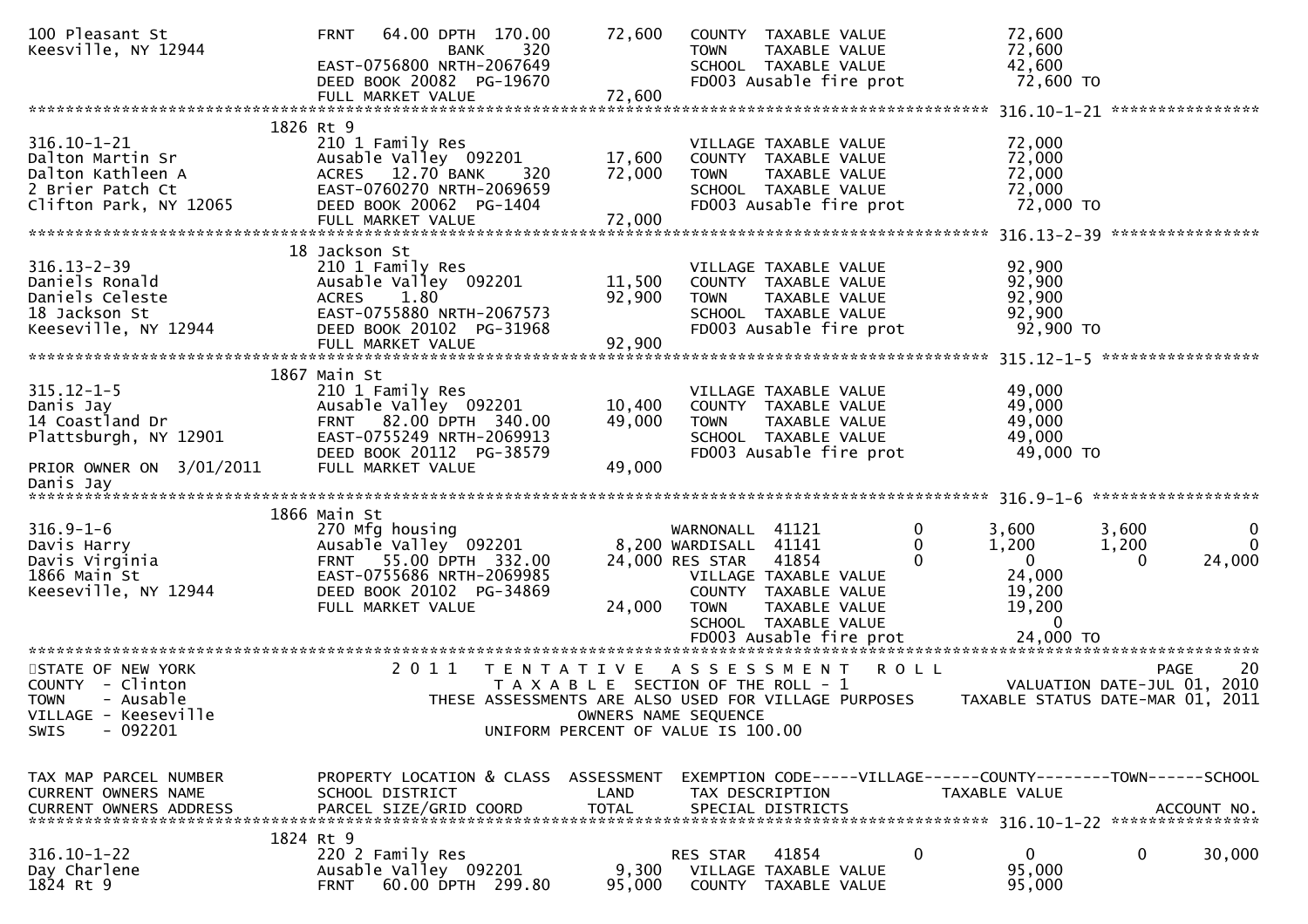| Keeseville, NY 12944                     | EAST-0759384 NRTH-2069662<br>DEED BOOK 20082 PG-14073<br>FULL MARKET VALUE | 95,000       | <b>TOWN</b><br>TAXABLE VALUE<br>SCHOOL TAXABLE VALUE<br>FD003 Ausable fire prot | 95,000<br>65,000<br>95,000 TO    |
|------------------------------------------|----------------------------------------------------------------------------|--------------|---------------------------------------------------------------------------------|----------------------------------|
|                                          |                                                                            |              |                                                                                 |                                  |
|                                          | 1808 Main St                                                               |              |                                                                                 |                                  |
| $316.13 - 4 - 3.2$                       | 411 Apartment                                                              |              | VILLAGE TAXABLE VALUE                                                           | 125,000                          |
| Day Star Properties Inc                  | Ausable Valley 092201                                                      | 7,000        | COUNTY TAXABLE VALUE                                                            | 125,000                          |
| 82 Thompson Rd                           | MAP 20061 92959                                                            | 125,000      | <b>TOWN</b><br>TAXABLE VALUE                                                    | 125,000                          |
| Keeseville, NY 12944                     | FRNT 63.00 DPTH 196.05                                                     |              | SCHOOL TAXABLE VALUE                                                            | 125,000                          |
|                                          | EAST-0756546 NRTH-2069001                                                  |              | FD003 Ausable fire prot                                                         | 125,000 TO                       |
|                                          | DEED BOOK 20082 PG-12365                                                   | 125,000      |                                                                                 |                                  |
|                                          | FULL MARKET VALUE                                                          |              |                                                                                 |                                  |
|                                          | 98 Pleasant St                                                             |              |                                                                                 |                                  |
| $316.13 - 2 - 19$                        | 210 1 Family Res                                                           |              | RES STAR<br>41854<br>0                                                          | 30,000<br>$\mathbf{0}$<br>0      |
| DeBella James                            | Ausable Valley 092201                                                      | 7,700        | VILLAGE TAXABLE VALUE                                                           | 69,000                           |
| Sawanec Michelene                        | <b>FRNT</b><br>60.50 DPTH 212.00                                           | 69,000       | COUNTY TAXABLE VALUE                                                            | 69,000                           |
| 98 Pleasant St                           | 080<br><b>BANK</b>                                                         |              | TAXABLE VALUE<br><b>TOWN</b>                                                    | 69,000                           |
| PO Box 95                                | EAST-0756820 NRTH-2067705                                                  |              | SCHOOL TAXABLE VALUE                                                            | 39,000                           |
| Keeseville, NY 12944                     | DEED BOOK 20041 PG-69186                                                   |              | FD003 Ausable fire prot                                                         | 69,000 TO                        |
|                                          | FULL MARKET VALUE                                                          | 69,000       |                                                                                 |                                  |
|                                          |                                                                            |              |                                                                                 |                                  |
|                                          | 19 Grove St                                                                |              |                                                                                 |                                  |
| $316.9 - 1 - 12$                         | 210 1 Family Res                                                           |              | VILLAGE TAXABLE VALUE                                                           | 39,000                           |
| Dennett Paul                             | Ausable Valley 092201                                                      | 9,200        | COUNTY TAXABLE VALUE                                                            | 39,000                           |
| 32 Walnut Ave                            | FRNT 143.00 DPTH 189.00                                                    | 39,000       | TAXABLE VALUE<br><b>TOWN</b>                                                    | 39,000                           |
| Shalimar, FL 32579-1120                  | EAST-0756018 NRTH-2069813                                                  |              | SCHOOL TAXABLE VALUE                                                            | 39,000                           |
|                                          | DEED BOOK 988<br>$PG-248$                                                  |              | FD003 Ausable fire prot                                                         | 39,000 TO                        |
|                                          |                                                                            |              |                                                                                 |                                  |
|                                          | 1867 Rt 9                                                                  |              |                                                                                 |                                  |
| $316.10 - 1 - 9$                         | 415 Motel                                                                  |              | VILLAGE TAXABLE VALUE                                                           | 150,000                          |
| Dennin Gregory M                         | Ausable Valley 092201                                                      | 27,500       | COUNTY TAXABLE VALUE                                                            | 150,000                          |
| 69 Mirror Lake Dr                        | Adgate 2113 Acre Pat                                                       | 150,000      | <b>TOWN</b><br>TAXABLE VALUE                                                    | 150,000                          |
| Lake Placid, NY 12946                    | Survey Map Bk 3 Pg 9                                                       |              | SCHOOL TAXABLE VALUE                                                            | 150,000                          |
|                                          | 2.50<br><b>ACRES</b>                                                       |              | FD003 Ausable fire prot                                                         | 150,000 TO                       |
|                                          | EAST-0759671 NRTH-2070634                                                  |              |                                                                                 |                                  |
|                                          | DEED BOOK 20021 PG-47545                                                   |              |                                                                                 |                                  |
|                                          | FULL MARKET VALUE                                                          | 150,000      |                                                                                 |                                  |
|                                          |                                                                            |              |                                                                                 |                                  |
| STATE OF NEW YORK                        | 2011<br>T E N T A T I V E                                                  |              | ASSESSMENT ROLL                                                                 | <b>PAGE</b><br>21                |
| COUNTY - Clinton                         |                                                                            |              | T A X A B L E SECTION OF THE ROLL - 1                                           | VALUATION DATE-JUL 01, 2010      |
| <b>TOWN</b><br>- Ausable                 |                                                                            |              | THESE ASSESSMENTS ARE ALSO USED FOR VILLAGE PURPOSES                            | TAXABLE STATUS DATE-MAR 01, 2011 |
| VILLAGE - Keeseville<br>SWIS<br>- 092201 |                                                                            |              | OWNERS NAME SEQUENCE<br>UNIFORM PERCENT OF VALUE IS 100.00                      |                                  |
|                                          |                                                                            |              |                                                                                 |                                  |
|                                          |                                                                            |              |                                                                                 |                                  |
| TAX MAP PARCEL NUMBER                    | PROPERTY LOCATION & CLASS                                                  | ASSESSMENT   | EXEMPTION CODE-----VILLAGE------COUNTY--------TOWN------SCHOOL                  |                                  |
| CURRENT OWNERS NAME                      | SCHOOL DISTRICT                                                            | LAND         | TAX DESCRIPTION                                                                 | TAXABLE VALUE                    |
| <b>CURRENT OWNERS ADDRESS</b>            | PARCEL SIZE/GRID COORD                                                     | <b>TOTAL</b> | SPECIAL DISTRICTS                                                               | ACCOUNT NO.                      |
|                                          |                                                                            |              |                                                                                 |                                  |
|                                          | 167 Pleasant St                                                            |              |                                                                                 |                                  |
| $315.20 - 1 - 14$                        | 210 1 Family Res                                                           |              | VILLAGE TAXABLE VALUE                                                           | 27,000                           |
| Desautel Robert                          | Ausable Valley 092201                                                      | 6,900        | COUNTY TAXABLE VALUE                                                            | 27,000                           |
| 167 Pleasant St<br>Keeseville, NY 12944  | 96.00 DPTH 100.00<br><b>FRNT</b>                                           | 27,000       | <b>TOWN</b><br>TAXABLE VALUE                                                    | 27,000<br>27,000                 |
|                                          | EAST-0755487 NRTH-2066821                                                  |              | SCHOOL TAXABLE VALUE                                                            |                                  |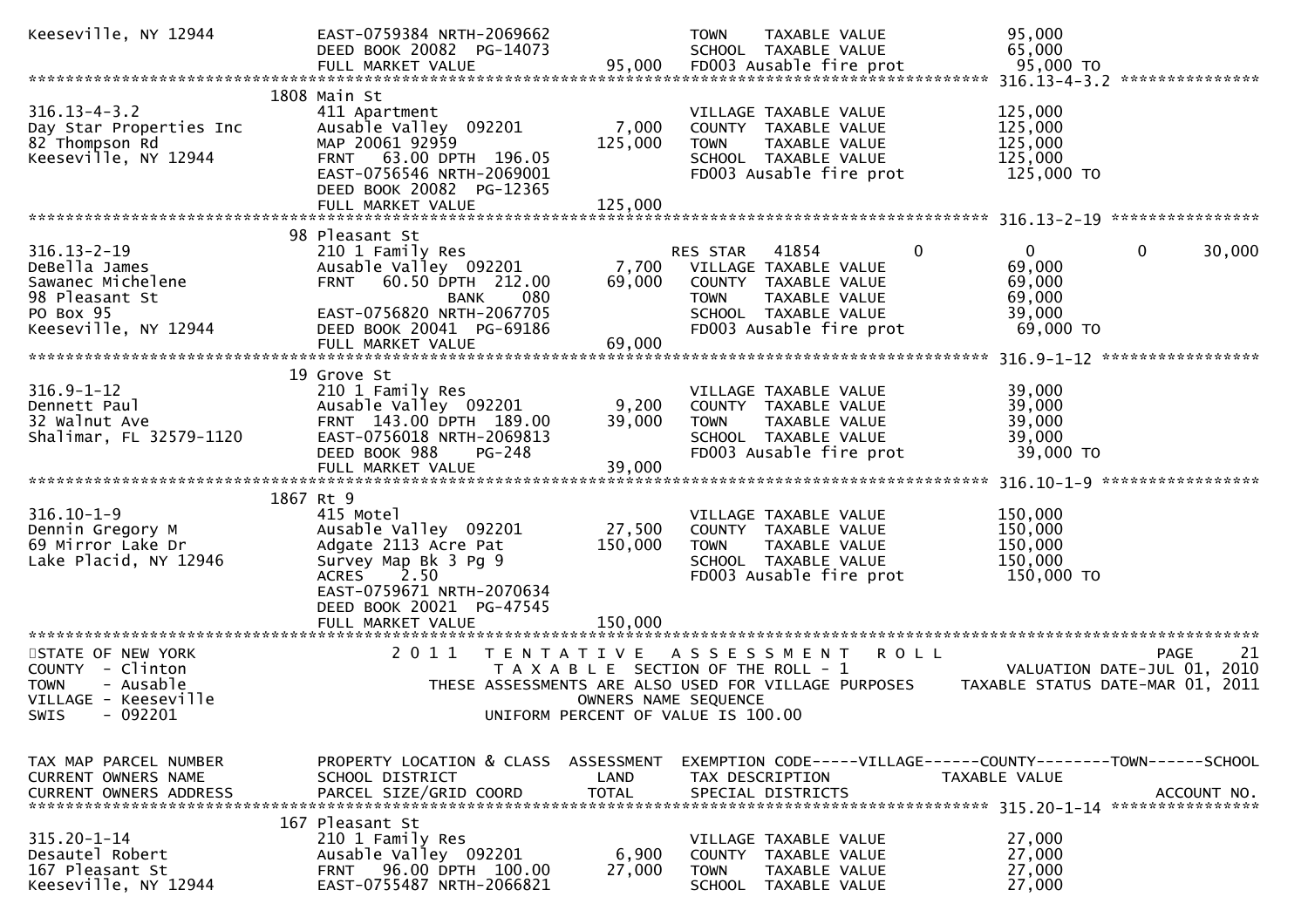|                                                                                                                                                  | PG-456<br>DEED BOOK 507<br>FULL MARKET VALUE                                                                                                                                 | 27,000                     |                                                                                                                   | FD003 Ausable fire prot                                                                                                               | 27,000 TO                                                                          |                                                                               |
|--------------------------------------------------------------------------------------------------------------------------------------------------|------------------------------------------------------------------------------------------------------------------------------------------------------------------------------|----------------------------|-------------------------------------------------------------------------------------------------------------------|---------------------------------------------------------------------------------------------------------------------------------------|------------------------------------------------------------------------------------|-------------------------------------------------------------------------------|
|                                                                                                                                                  |                                                                                                                                                                              |                            |                                                                                                                   |                                                                                                                                       |                                                                                    |                                                                               |
| $316.13 - 2 - 1$<br>Desautels Trustee of Alberta<br>Desautels Sup Needs Trust Jona FRNT 90.00 DPTH 105.00<br>239 Hill St<br>Keeseville, NY 12944 | 58 Jackson St<br>270 Mfg housing<br>Ausable Valley 092201<br>EAST-0755557 NRTH-2068458<br>DEED BOOK 20072 PG-3766                                                            | 39,000                     | LIM INC DI 41932<br>7,400 RES STAR<br><b>TOWN</b>                                                                 | 41854<br>VILLAGE TAXABLE VALUE<br>COUNTY TAXABLE VALUE<br>TAXABLE VALUE                                                               | $\mathbf 0$<br>19,500<br>$\Omega$<br>39,000<br>19,500<br>39,000                    | 0<br>$\Omega$<br>30,000                                                       |
|                                                                                                                                                  | FULL MARKET VALUE                                                                                                                                                            | 39,000                     |                                                                                                                   | SCHOOL TAXABLE VALUE                                                                                                                  | 9,000                                                                              |                                                                               |
|                                                                                                                                                  |                                                                                                                                                                              |                            |                                                                                                                   | FD003 Ausable fire prot                                                                                                               | 39,000 TO                                                                          |                                                                               |
|                                                                                                                                                  |                                                                                                                                                                              |                            |                                                                                                                   |                                                                                                                                       |                                                                                    |                                                                               |
| $316.17 - 3 - 10$<br>Desotell Floyd Roger<br>Desotell FLoyd Stephen<br>43 River St<br>Keeseville, NY 12944                                       | 86/100 Ausable St<br>283 Res w/Comuse<br>Ausable Valley 092201<br><b>ACRES</b><br>2.40<br>EAST-0757414 NRTH-2067422<br>DEED BOOK 20011 PG-31661                              | 11,800<br>122,000          | RES STAR<br><b>TOWN</b>                                                                                           | 41854<br>VILLAGE TAXABLE VALUE<br>COUNTY TAXABLE VALUE<br>TAXABLE VALUE<br>SCHOOL TAXABLE VALUE                                       | $\mathbf{0}$<br>$\mathbf{0}$<br>122,000<br>122,000<br>122,000<br>92,000            | 0<br>30,000                                                                   |
|                                                                                                                                                  |                                                                                                                                                                              |                            |                                                                                                                   |                                                                                                                                       |                                                                                    |                                                                               |
| $316.13 - 2 - 37$<br>Dixon Murray A<br>16 Jackson St<br>Keeseville, NY 12944                                                                     | 16 Jackson St<br>210 1 Family Res<br>Ausable Valley 092201<br>1.60 BANK<br><b>ACRES</b><br>080<br>EAST-0755951 NRTH-2067388<br>DEED BOOK 20041 PG-76448<br>FULL MARKET VALUE | 11,400<br>67,700<br>67,700 | <b>TOWN</b>                                                                                                       | VILLAGE TAXABLE VALUE<br>COUNTY TAXABLE VALUE<br>TAXABLE VALUE<br>SCHOOL TAXABLE VALUE<br>FD003 Ausable fire prot                     | 67,700<br>67,700<br>67,700<br>67,700<br>67,700 TO                                  |                                                                               |
|                                                                                                                                                  |                                                                                                                                                                              |                            |                                                                                                                   |                                                                                                                                       |                                                                                    |                                                                               |
| $315.16 - 2 - 21$<br>Donahue Norman<br>Donahue Lorraine<br>28 Pine St<br>Keeseville, NY 12944                                                    | 28 Pine St<br>210 1 Family Res<br>Ausable Valley 092201<br>FRNT 75.00 DPTH 246.00<br>EAST-0755293 NRTH-2067589<br>DEED BOOK 618<br>PG-659<br>FULL MARKET VALUE               | 70,000                     | WARCOMALL<br>8,900 WARDISALL<br>70,000 SR STAR<br><b>TOWN</b>                                                     | 17,500<br>41131<br>41141<br>21,000<br>41834<br>VILLAGE TAXABLE VALUE<br>COUNTY TAXABLE VALUE<br>TAXABLE VALUE<br>SCHOOL TAXABLE VALUE | 17,500<br>21,000<br>$\Omega$<br>$\mathbf 0$<br>31,500<br>31,500<br>31,500<br>9,900 | 17,500<br>$\bf{0}$<br>$\Omega$<br>21,000<br>60,100<br>$\Omega$                |
|                                                                                                                                                  |                                                                                                                                                                              |                            |                                                                                                                   |                                                                                                                                       |                                                                                    |                                                                               |
| STATE OF NEW YORK<br>COUNTY - Clinton<br>- Ausable<br><b>TOWN</b><br>VILLAGE - Keeseville<br>- 092201<br>SWIS                                    | 2011<br>T E N T A T I V E<br>THESE ASSESSMENTS ARE ALSO USED FOR VILLAGE PURPOSES                                                                                            |                            | ASSESSMENT<br>T A X A B L E SECTION OF THE ROLL - 1<br>OWNERS NAME SEQUENCE<br>UNIFORM PERCENT OF VALUE IS 100.00 | <b>ROLL</b>                                                                                                                           |                                                                                    | PAGE<br>22<br>VALUATION DATE-JUL 01, 2010<br>TAXABLE STATUS DATE-MAR 01, 2011 |
| TAX MAP PARCEL NUMBER<br>CURRENT OWNERS NAME<br>CURRENT OWNERS ADDRESS                                                                           | PROPERTY LOCATION & CLASS ASSESSMENT<br>SCHOOL DISTRICT<br>PARCEL SIZE/GRID COORD                                                                                            | LAND<br><b>TOTAL</b>       | TAX DESCRIPTION<br>SPECIAL DISTRICTS                                                                              |                                                                                                                                       | TAXABLE VALUE                                                                      | EXEMPTION CODE-----VILLAGE------COUNTY--------TOWN------SCHOOL<br>ACCOUNT NO. |
| $315.20 - 1 - 12$<br>Doner David J<br>Doner Tammy M<br>PO Box 526<br>Peru, NY 12972-0526                                                         | 177 Pleasant St<br>331 Com vac w/im<br>Ausable Valley 092201<br>ACRES 10.10<br>EAST-0755389 NRTH-2066253<br>DEED BOOK 20041 PG-70921<br>FULL MARKET VALUE                    | 11,900<br>28,800<br>28,800 | <b>TOWN</b>                                                                                                       | VILLAGE TAXABLE VALUE<br>COUNTY TAXABLE VALUE<br>TAXABLE VALUE<br>SCHOOL TAXABLE VALUE<br>FD003 Ausable fire prot                     | 28,800<br>28,800<br>28,800<br>28,800<br>28,800 TO                                  |                                                                               |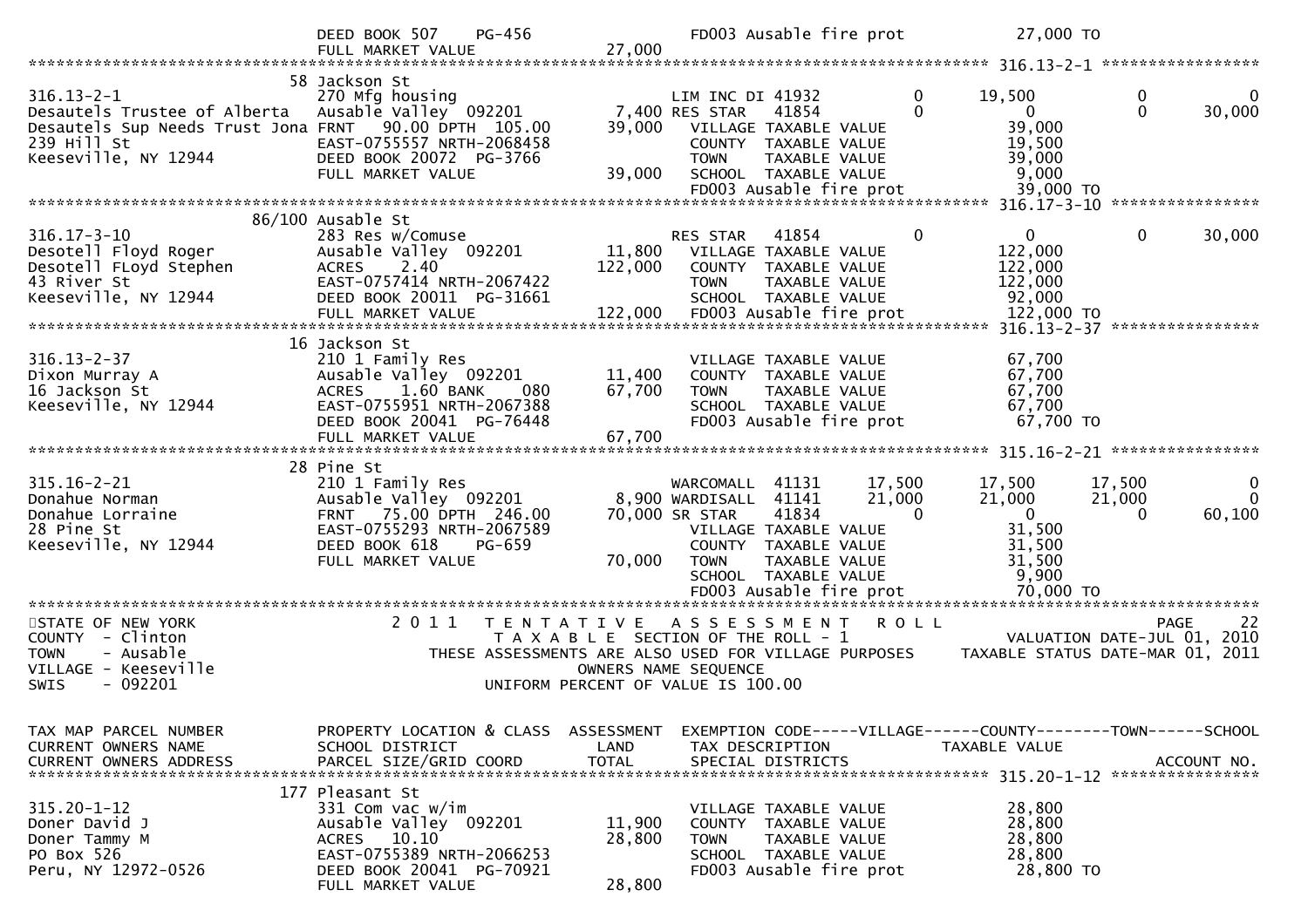| $316.13 - 1 - 10$<br>Douglas Blanch Regina G<br>Blanch Jeremiah G<br>41 Cedar Ct                               | 41 Cedar Ct<br>210 1 Family Res<br>Ausable Valley 092201<br>FRNT 392.00 DPTH 220.00<br>320<br>BANK                                                                                       |                                    | WARCOMALL 41131<br>11,300 WARDISALL<br>85,700 SR STAR                            | 41141<br>41834<br>VILLAGE TAXABLE VALUE                                                                                                             | 20,000<br>12,855<br>$\Omega$          | 21,425<br>12,855<br>$\mathbf{0}$<br>52,845                                                | 20,000<br>12,855<br>0                    | $\Omega$<br>60,100                      |
|----------------------------------------------------------------------------------------------------------------|------------------------------------------------------------------------------------------------------------------------------------------------------------------------------------------|------------------------------------|----------------------------------------------------------------------------------|-----------------------------------------------------------------------------------------------------------------------------------------------------|---------------------------------------|-------------------------------------------------------------------------------------------|------------------------------------------|-----------------------------------------|
| Keeseville, NY 12944                                                                                           | EAST-0756276 NRTH-2067856<br>DEED BOOK 20041 PG-66112<br>FULL MARKET VALUE                                                                                                               | 85,700                             | <b>TOWN</b>                                                                      | COUNTY TAXABLE VALUE<br>TAXABLE VALUE<br>SCHOOL TAXABLE VALUE<br>FD003 Ausable fire prot                                                            |                                       | 51,420<br>52,845<br>25,600<br>85,700 TO                                                   |                                          |                                         |
|                                                                                                                |                                                                                                                                                                                          |                                    |                                                                                  |                                                                                                                                                     |                                       |                                                                                           |                                          |                                         |
| $316.13 - 2 - 28$<br>Douglas Terry L<br>Douglas Diana<br>140 Pleasant St<br>Keeseville, NY 12944               | 140 Pleasant St<br>210 1 Family Res<br>Ausable Valley 092201<br>FRNT 82.00 DPTH 212.00<br>EAST-0756077 NRTH-2067227<br>DEED BOOK 617<br>PG-291<br>FULL MARKET VALUE                      | 9,200<br>56,900<br>56,900          | <b>RES STAR</b><br><b>TOWN</b>                                                   | 41854<br>VILLAGE TAXABLE VALUE<br>COUNTY TAXABLE VALUE<br>TAXABLE VALUE<br>SCHOOL TAXABLE VALUE<br>FD003 Ausable fire prot                          | $\Omega$                              | $\mathbf{0}$<br>56,900<br>56,900<br>56,900<br>26,900<br>56,900 TO                         | $\mathbf{0}$                             | 30,000                                  |
| $315.12 - 1 - 6.1$<br>Downs Kevin P<br>1863 Main St<br>Keeseville, NY 12944                                    | 1863 Main St<br>210 1 Family Res<br>Ausable Valley 092201<br>FRNT 130.00 DPTH 437.00<br>080<br><b>BANK</b><br>EAST-0755309 NRTH-2069825<br>DEED BOOK 20011 PG-31365<br>FULL MARKET VALUE | 10,600<br>61,500<br>61,500         | RES STAR<br><b>TOWN</b>                                                          | 41854<br>VILLAGE TAXABLE VALUE<br>COUNTY TAXABLE VALUE<br>TAXABLE VALUE<br>SCHOOL TAXABLE VALUE<br>FD003 Ausable fire prot                          | 0                                     | $\mathbf{0}$<br>61,500<br>61,500<br>61,500<br>31,500<br>61,500 TO                         | $\mathbf{0}$                             | 30,000                                  |
|                                                                                                                | *********************************                                                                                                                                                        |                                    |                                                                                  |                                                                                                                                                     |                                       |                                                                                           |                                          | **************                          |
| $316.13 - 2 - 6.2$<br>Doyle Joan M<br>17 Hill St<br>Keeseville, NY 12944                                       | 17 Hill St<br>270 Mfg housing<br>Ausable Valley 092201<br>57.50 DPTH 166.50<br><b>FRNT</b><br>EAST-0756024 NRTH-2068494<br>DEED BOOK 774<br>PG-309<br>FULL MARKET VALUE                  | 45,000                             | WARCOMALL<br>7,100 WARDISALL<br>45,000 AGED COUN 41802<br>SR STAR<br><b>TOWN</b> | 41131<br>41141<br>41834<br>VILLAGE TAXABLE VALUE<br>COUNTY TAXABLE VALUE<br><b>TAXABLE VALUE</b><br>SCHOOL TAXABLE VALUE<br>FD003 Ausable fire prot | 11,250<br>13,500<br>$\mathbf{0}$<br>0 | 11,250<br>13,500<br>5,063<br>$\mathbf{0}$<br>20,250<br>15,187<br>20,250<br>0<br>45,000 TO | 11,250<br>13,500<br>$\bf{0}$<br>$\Omega$ | 0<br>$\mathbf{0}$<br>$\Omega$<br>45,000 |
| STATE OF NEW YORK<br>COUNTY - Clinton<br><b>TOWN</b><br>- Ausable<br>VILLAGE - Keeseville<br>$-092201$<br>SWIS | 2011<br>T E N T A T I V E<br>T A X A B L E SECTION OF THE ROLL - 1<br>THESE ASSESSMENTS ARE ALSO USED FOR VILLAGE PURPOSES<br>UNIFORM PERCENT OF VALUE IS 100.00                         |                                    | A S S E S S M E N T<br>OWNERS NAME SEQUENCE                                      |                                                                                                                                                     | <b>ROLL</b>                           | TAXABLE STATUS DATE-MAR 01, 2011                                                          | <b>PAGE</b><br>VALUATION DATE-JUL 01,    | 23<br>2010                              |
| TAX MAP PARCEL NUMBER<br>CURRENT OWNERS NAME<br><b>CURRENT OWNERS ADDRESS</b>                                  | PROPERTY LOCATION & CLASS<br>SCHOOL DISTRICT<br>PARCEL SIZE/GRID COORD                                                                                                                   | ASSESSMENT<br>LAND<br><b>TOTAL</b> | TAX DESCRIPTION                                                                  | SPECIAL DISTRICTS                                                                                                                                   |                                       | EXEMPTION        CODE-----VILLAGE------COUNTY-------TOWN------SCHOOL<br>TAXABLE VALUE     |                                          | ACCOUNT NO.                             |
| $316.13 - 2 - 44$<br>Doyle Kelly Prescott<br>10 Cedar Ct<br>Keeseville, NY 12944                               | 10 Cedar Ct<br>210 1 Family Res<br>Ausable Valley 092201<br>75.00 DPTH 120.60<br><b>FRNT</b><br>080<br><b>BANK</b><br>EAST-0755812 NRTH-2067792                                          | 9,400<br>89,000                    | RES STAR<br><b>COUNTY</b><br><b>TOWN</b><br><b>SCHOOL</b>                        | 41854<br>VILLAGE TAXABLE VALUE<br>TAXABLE VALUE<br>TAXABLE VALUE<br>TAXABLE VALUE                                                                   | 0                                     | $\mathbf{0}$<br>89,000<br>89,000<br>89,000<br>59,000                                      | 0                                        | 30,000                                  |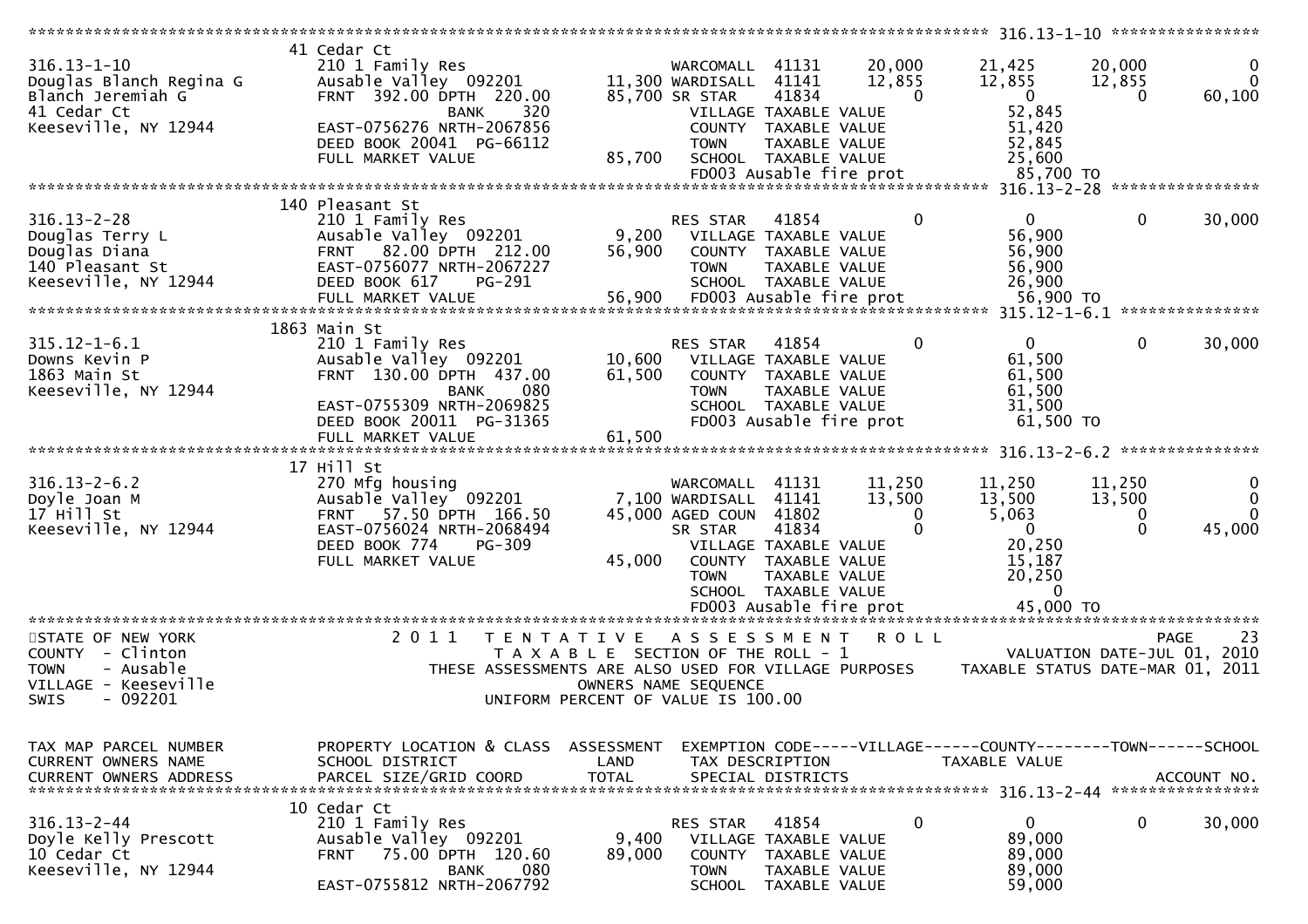|                                                                                                                                 | DEED BOOK 20072 PG-11324<br>FULL MARKET VALUE                                                                                                                                | 89,000                             | FD003 Ausable fire prot                                                                                                                                                      | 89,000 TO                                                              | *****************                                                                |
|---------------------------------------------------------------------------------------------------------------------------------|------------------------------------------------------------------------------------------------------------------------------------------------------------------------------|------------------------------------|------------------------------------------------------------------------------------------------------------------------------------------------------------------------------|------------------------------------------------------------------------|----------------------------------------------------------------------------------|
| $315.12 - 1 - 8$<br>Driver Michael S<br>Driver Dolores J<br>2 Cook Ln<br>Plattsburgh, NY 12901                                  | 1851 Main St<br>210 1 Family Res<br>Ausable Valley 092201<br>47.00 DPTH 540.00<br><b>FRNT</b><br>EAST-0755393 NRTH-2069598<br>DEED BOOK 20082 PG-13067<br>FULL MARKET VALUE  | 8,200<br>48,000<br>48,000          | VILLAGE TAXABLE VALUE<br>COUNTY TAXABLE VALUE<br>TAXABLE VALUE<br><b>TOWN</b><br>SCHOOL TAXABLE VALUE<br>FD003 Ausable fire prot                                             | 48,000<br>48,000<br>48,000<br>48,000<br>48,000 TO                      |                                                                                  |
|                                                                                                                                 |                                                                                                                                                                              |                                    |                                                                                                                                                                              |                                                                        |                                                                                  |
| $316.13 - 6 - 15$<br>Drollette Catherine<br>1806 Rt 9<br>Keeseville, NY 12944                                                   | 1806 Rt 9<br>210 1 Family Res<br>Ausable Valley 092201<br>FRNT 110.00 DPTH 160.00<br>080<br><b>BANK</b><br>EAST-0758954 NRTH-2069428<br>DEED BOOK 976<br>PG-183              | 9,300<br>59,700                    | RES STAR<br>41854<br>VILLAGE TAXABLE VALUE<br>COUNTY TAXABLE VALUE<br><b>TOWN</b><br>TAXABLE VALUE<br>SCHOOL TAXABLE VALUE<br>FD003 Ausable fire prot                        | $\mathbf{0}$<br>0<br>59,700<br>59,700<br>59,700<br>29,700<br>59,700 TO | 0<br>30,000                                                                      |
|                                                                                                                                 |                                                                                                                                                                              |                                    |                                                                                                                                                                              |                                                                        |                                                                                  |
| $316.9 - 1 - 8$<br>Duncan William<br>1858 Main St<br>Keeseville, NY 12944                                                       | 1858 Main St<br>210 1 Family Res<br>Ausable Valley 092201<br>88.50 DPTH 320.00<br><b>FRNT</b><br><b>BANK</b><br>860<br>EAST-0755753 NRTH-2069860<br>DEED BOOK 20031 PG-62695 | 9,500<br>77,000<br>77,000          | RES STAR<br>41854<br>VILLAGE TAXABLE VALUE<br>COUNTY TAXABLE VALUE<br><b>TOWN</b><br>TAXABLE VALUE<br>SCHOOL TAXABLE VALUE<br>FD003 Ausable fire prot                        | $\mathbf{0}$<br>0<br>77,000<br>77,000<br>77,000<br>47,000<br>77,000 TO | 0<br>30,000                                                                      |
|                                                                                                                                 | FULL MARKET VALUE                                                                                                                                                            |                                    |                                                                                                                                                                              |                                                                        |                                                                                  |
| $316.13 - 1 - 5$<br>Dupre Elizabeth A<br>61 Cedar Ct<br>Keeseville, NY 12944                                                    | Cedar Ct<br>311 Res vac land<br>Ausable Valley 092201<br>Jackson Ct Subd Lot 36<br>75.00 DPTH 110.00<br><b>FRNT</b><br>080<br><b>BANK</b><br>EAST-0755930 NRTH-2068048       | 8,600<br>8,600                     | VILLAGE TAXABLE VALUE<br>COUNTY TAXABLE VALUE<br><b>TOWN</b><br>TAXABLE VALUE<br>SCHOOL TAXABLE VALUE<br>FD003 Ausable fire prot                                             | 8,600<br>8,600<br>8,600<br>8,600<br>8,600 TO                           |                                                                                  |
|                                                                                                                                 | DEED BOOK 20031 PG-59693<br>FULL MARKET VALUE                                                                                                                                | 8,600                              |                                                                                                                                                                              |                                                                        |                                                                                  |
| STATE OF NEW YORK<br>- Clinton<br><b>COUNTY</b><br><b>TOWN</b><br>- Ausable<br>VILLAGE - Keeseville<br>$-092201$<br><b>SWIS</b> | **************************<br>2 0 1 1<br>T E N T A T I V E<br>T A X A B L E                                                                                                  |                                    | A S S E S S M E N T<br>ROLL<br>SECTION OF THE ROLL - 1<br>THESE ASSESSMENTS ARE ALSO USED FOR VILLAGE PURPOSES<br>OWNERS NAME SEQUENCE<br>UNIFORM PERCENT OF VALUE IS 100.00 |                                                                        | 24<br>PAGE<br>VALUATION DATE-JUL 01,<br>2010<br>TAXABLE STATUS DATE-MAR 01, 2011 |
| TAX MAP PARCEL NUMBER<br>CURRENT OWNERS NAME<br><b>CURRENT OWNERS ADDRESS</b>                                                   | PROPERTY LOCATION & CLASS<br>SCHOOL DISTRICT<br>PARCEL SIZE/GRID COORD                                                                                                       | ASSESSMENT<br>LAND<br><b>TOTAL</b> | EXEMPTION CODE-----VILLAGE------COUNTY-------TOWN------SCHOOL<br>TAX DESCRIPTION<br>SPECIAL DISTRICTS                                                                        | TAXABLE VALUE                                                          | ACCOUNT NO.<br>*****************                                                 |
| $316.13 - 1 - 6$<br>Dupre Elizabeth A<br>61 Cedar Ct<br>Keeseville, NY 12944                                                    | 61 Cedar Ct<br>210 1 Family Res<br>Ausable Valley 092201<br>Jackson Ct Subd Lot 38<br>75.00 DPTH 110.00<br><b>FRNT</b><br><b>BANK</b><br>080                                 | 8,600<br>88,200                    | RES STAR<br>41854<br>VILLAGE TAXABLE VALUE<br><b>COUNTY</b><br>TAXABLE VALUE<br><b>TOWN</b><br>TAXABLE VALUE<br>TAXABLE VALUE<br><b>SCHOOL</b>                               | 0<br>0<br>88,200<br>88,200<br>88,200<br>58,200                         | 0<br>30,000                                                                      |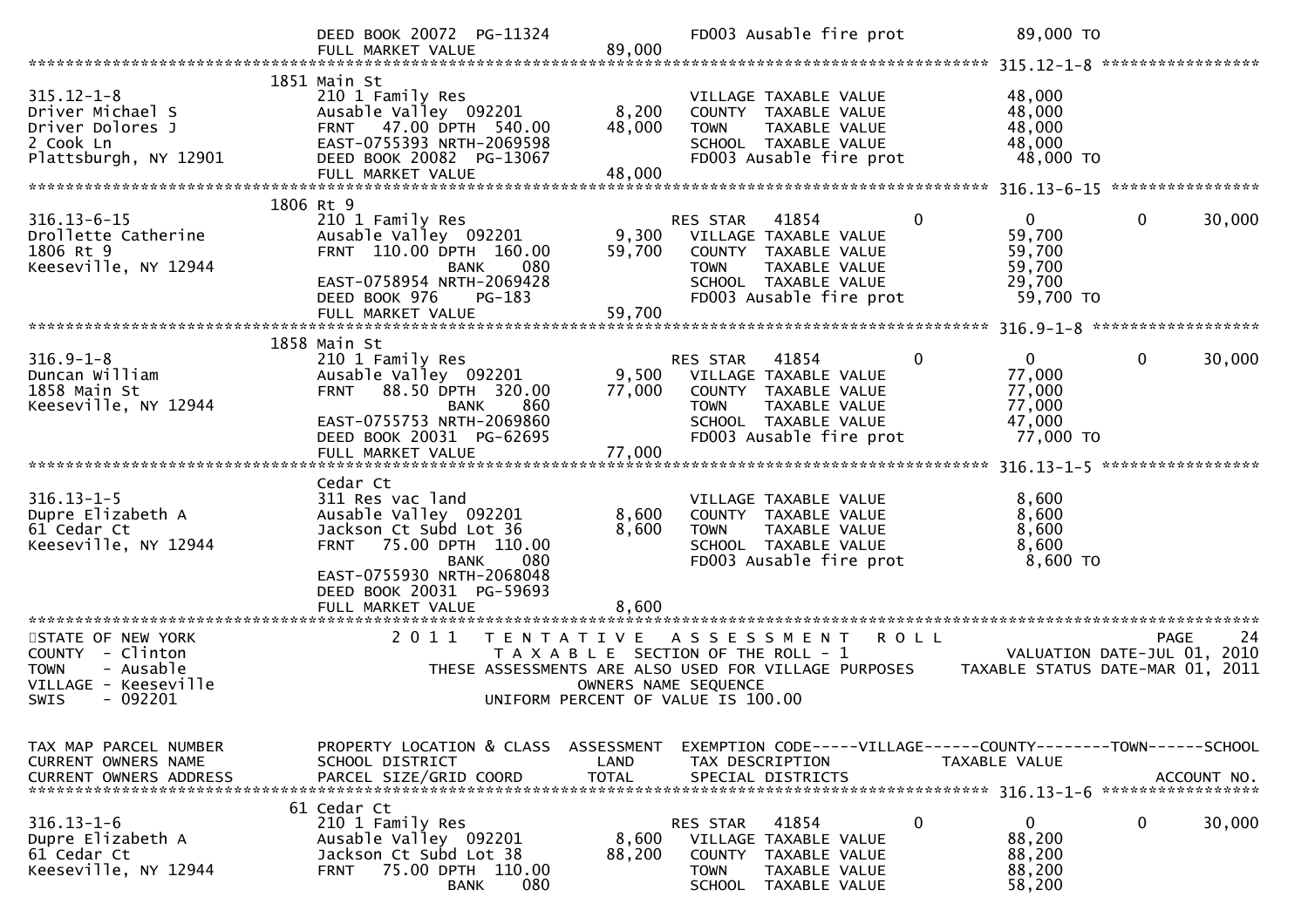|                                                                                                                      | EAST-0756000 NRTH-2068022<br>DEED BOOK 20031 PG-59693<br>FULL MARKET VALUE                                                                                                                         | 88,200                             | FD003 Ausable fire prot                                                                                                                                                           | 88,200 TO                                                                                         |                                                                               |
|----------------------------------------------------------------------------------------------------------------------|----------------------------------------------------------------------------------------------------------------------------------------------------------------------------------------------------|------------------------------------|-----------------------------------------------------------------------------------------------------------------------------------------------------------------------------------|---------------------------------------------------------------------------------------------------|-------------------------------------------------------------------------------|
|                                                                                                                      |                                                                                                                                                                                                    |                                    |                                                                                                                                                                                   |                                                                                                   |                                                                               |
| $315.16 - 2 - 24$<br>Duprey Alfred E<br>38 Pine St<br>Keeseville, NY 12944                                           | 38 Pine St<br>210 1 Family Res<br>Ausable Valley 092201<br>50.00 DPTH 240.00<br><b>FRNT</b><br>EAST-0755257 NRTH-2067824<br>DEED BOOK 99001 PG-12114<br>FULL MARKET VALUE                          | 49,000<br>49,000                   | 41121<br>WARNONALL<br>7,700 RES STAR<br>41854<br>VILLAGE TAXABLE VALUE<br>COUNTY TAXABLE VALUE<br><b>TOWN</b><br>TAXABLE VALUE<br>SCHOOL TAXABLE VALUE<br>FD003 Ausable fire prot | 0<br>7,350<br>$\mathbf{0}$<br>$\overline{0}$<br>49,000<br>41,650<br>41,650<br>19,000<br>49,000 TO | 7,350<br>30,000<br>$\Omega$                                                   |
|                                                                                                                      |                                                                                                                                                                                                    |                                    |                                                                                                                                                                                   |                                                                                                   |                                                                               |
| $315.16 - 1 - 13$<br>Dzik Mary<br>70 Hill St<br>Keeseville, NY 12944<br>************************                     | 70 Hill St<br>210 1 Family Res<br>Ausable Valley 092201<br>FRNT 150.00 DPTH 100.00<br>EAST-0754700 NRTH-2068491<br>DEED BOOK 537<br>PG-297<br>FULL MARKET VALUE<br>******************************* | 9,100<br>62,500<br>62,500          | 41834<br>SR STAR<br>VILLAGE TAXABLE VALUE<br>COUNTY TAXABLE VALUE<br>TAXABLE VALUE<br><b>TOWN</b><br>SCHOOL TAXABLE VALUE<br>FD003 Ausable fire prot                              | $\mathbf{0}$<br>0<br>62,500<br>62,500<br>62,500<br>2,400<br>62,500 TO                             | $\mathbf{0}$<br>60,100<br>315.16-1-9 ******************                       |
|                                                                                                                      | 16 Hill St                                                                                                                                                                                         |                                    |                                                                                                                                                                                   |                                                                                                   |                                                                               |
| $315.16 - 1 - 9$<br>Eckhardt Jr Kenneth N<br>16 Hill St<br>Keeseville, NY 12944                                      | 210 1 Family Res<br>Ausable Valley 092201<br>FRNT 155.65 DPTH 228.25<br>080<br><b>BANK</b><br>EAST-0756076 NRTH-2068742<br>DEED BOOK 20102 PG-31354<br>FULL MARKET VALUE                           | 10,600<br>67,800<br>67,800         | 41854<br><b>RES STAR</b><br>VILLAGE TAXABLE VALUE<br>COUNTY TAXABLE VALUE<br>TAXABLE VALUE<br><b>TOWN</b><br>SCHOOL TAXABLE VALUE<br>FD003 Ausable fire prot                      | 0<br>$\Omega$<br>67,800<br>67,800<br>67,800<br>37,800<br>67,800 TO                                | $\mathbf{0}$<br>30,000                                                        |
|                                                                                                                      |                                                                                                                                                                                                    |                                    |                                                                                                                                                                                   |                                                                                                   |                                                                               |
| $316.13 - 5 - 13.1$<br>Engelhart Steven C<br>Roy Karen M<br>1759 Main St<br>Keeseville, NY 12944                     | 1759 Main St<br>220 2 Family Res<br>Ausable Valley 092201<br>Lot 17 Pl 12000 Al<br>FRNT 167.00 DPTH 300.00<br>EAST-0757511 NRTH-2068230<br>DEED BOOK 759<br>$PG-140$<br>FULL MARKET VALUE          | 10,200<br>170,000<br>170,000       | 41854<br><b>RES STAR</b><br>VILLAGE TAXABLE VALUE<br>COUNTY TAXABLE VALUE<br><b>TOWN</b><br>TAXABLE VALUE<br>SCHOOL TAXABLE VALUE<br>FD003 Ausable fire prot                      | 0<br>$\overline{0}$<br>170,000<br>170,000<br>170,000<br>140,000<br>170,000 TO                     | $\mathbf{0}$<br>30,000                                                        |
| ***********************                                                                                              | ********************<br>2 0 1 1                                                                                                                                                                    |                                    |                                                                                                                                                                                   |                                                                                                   |                                                                               |
| STATE OF NEW YORK<br>COUNTY - Clinton<br>- Ausable<br><b>TOWN</b><br>VILLAGE - Keeseville<br>- 092201<br><b>SWIS</b> |                                                                                                                                                                                                    | T E N T A T I V E                  | ASSESSMENT<br>T A X A B L E SECTION OF THE ROLL - 1<br>THESE ASSESSMENTS ARE ALSO USED FOR VILLAGE PURPOSES<br>OWNERS NAME SEQUENCE<br>UNIFORM PERCENT OF VALUE IS 100.00         | <b>ROLL</b>                                                                                       | 25<br>PAGE<br>VALUATION DATE-JUL 01, 2010<br>TAXABLE STATUS DATE-MAR 01, 2011 |
| TAX MAP PARCEL NUMBER<br>CURRENT OWNERS NAME<br><b>CURRENT OWNERS ADDRESS</b>                                        | PROPERTY LOCATION & CLASS<br>SCHOOL DISTRICT<br>PARCEL SIZE/GRID COORD                                                                                                                             | ASSESSMENT<br>LAND<br><b>TOTAL</b> | EXEMPTION CODE-----VILLAGE------COUNTY--------TOWN------SCHOOL<br>TAX DESCRIPTION<br>SPECIAL DISTRICTS                                                                            | TAXABLE VALUE                                                                                     | ACCOUNT NO.                                                                   |
| $316.13 - 5 - 13.2$<br>Engelhart Steven C<br>Roy Karen M<br>1759 Main St<br>Keeseville, NY 12944                     | 1753 Main St<br>210 1 Family Res<br>Ausable Valley 092201<br>68.00 DPTH<br>80.00<br><b>FRNT</b><br>EAST-0757648 NRTH-2068295<br>DEED BOOK 670<br><b>PG-229</b>                                     | 5,200<br>70,000                    | VILLAGE TAXABLE VALUE<br><b>COUNTY</b><br>TAXABLE VALUE<br><b>TOWN</b><br>TAXABLE VALUE<br>SCHOOL TAXABLE VALUE<br>FD003 Ausable fire prot                                        | 70,000<br>70,000<br>70,000<br>70,000<br>70,000 TO                                                 |                                                                               |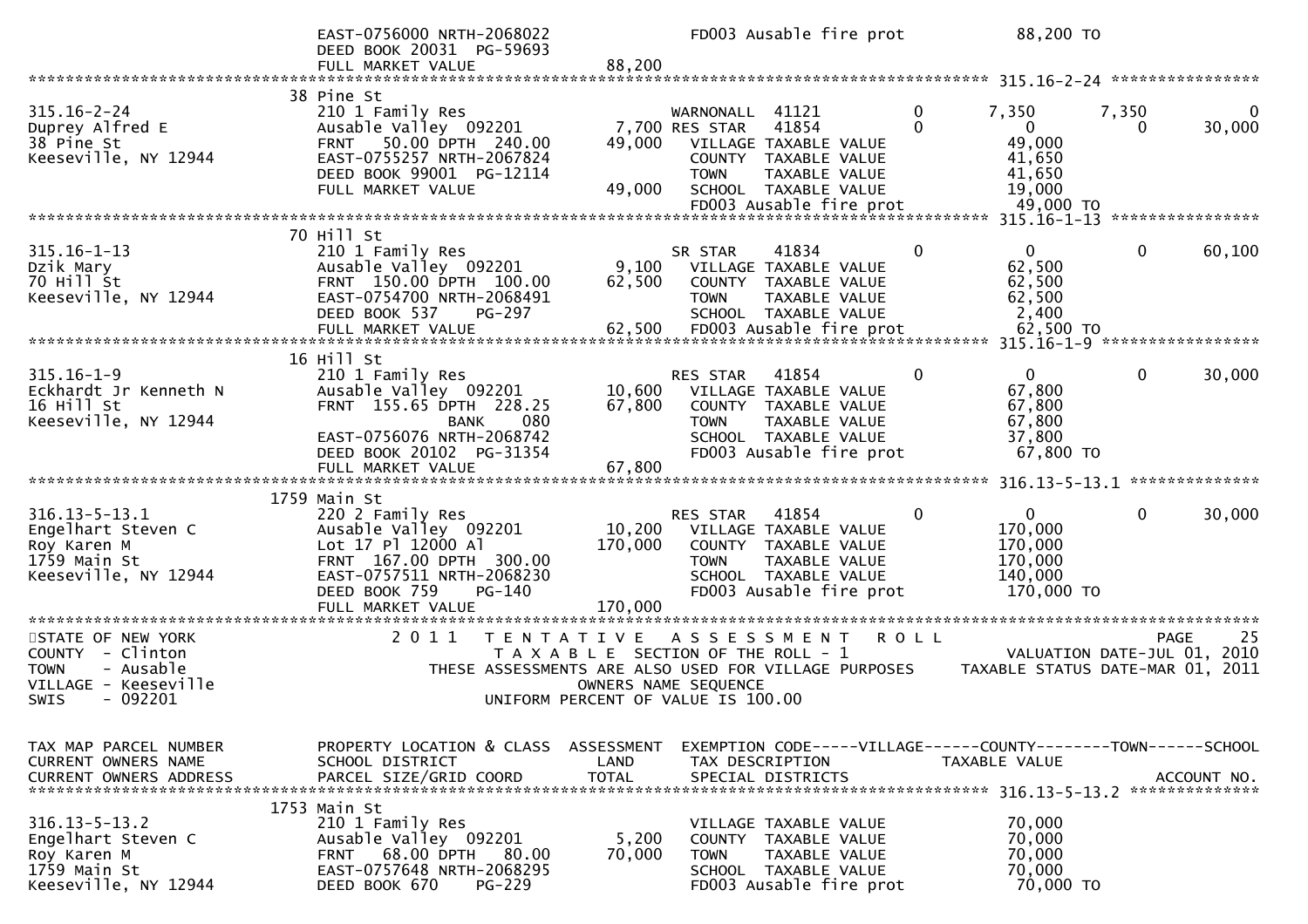|                                                                                                                                | FULL MARKET VALUE                                                                                                                                                                          | 70,000                      |                                                                                                                                                                                                                                                                                              |
|--------------------------------------------------------------------------------------------------------------------------------|--------------------------------------------------------------------------------------------------------------------------------------------------------------------------------------------|-----------------------------|----------------------------------------------------------------------------------------------------------------------------------------------------------------------------------------------------------------------------------------------------------------------------------------------|
| $315.16 - 2 - 9$<br>Evens Douglas A<br>Evens Angela M<br>15 Jackson St<br>Keeseville, NY 12944                                 | 15 Jackson St<br>210 1 Family Res<br>Ausable Valley 092201<br>66.00 DPTH 165.00<br><b>FRNT</b><br>080<br><b>BANK</b><br>EAST-0755530 NRTH-2067383                                          | 7,800<br>81,800             | 0<br>$\mathbf{0}$<br>$\mathbf{0}$<br>30,000<br>41854<br><b>RES STAR</b><br>81,800<br>VILLAGE TAXABLE VALUE<br>81,800<br>COUNTY TAXABLE VALUE<br>81,800<br><b>TOWN</b><br>TAXABLE VALUE<br>51,800<br>SCHOOL TAXABLE VALUE                                                                     |
|                                                                                                                                | DEED BOOK 20082 PG-14877<br>FULL MARKET VALUE                                                                                                                                              | 81,800                      | FD003 Ausable fire prot<br>81,800 TO                                                                                                                                                                                                                                                         |
| $316.13 - 2 - 55$<br>Fagan Brian A<br>Fagan Lori A<br>22 Pine St<br>Keeseville, NY 12944                                       | 46 Cedar Ct<br>210 1 Family Res<br>Ausable Valley 092201<br>FRNT 151.92 DPTH 176.20<br>EAST-0756452 NRTH-2067918<br>DEED BOOK 1004<br>PG-281<br>FULL MARKET VALUE                          | 9,900<br>81,000<br>81,000   | 81,000<br>VILLAGE TAXABLE VALUE<br>81,000<br>COUNTY TAXABLE VALUE<br>81,000<br>TAXABLE VALUE<br><b>TOWN</b><br>81,000<br>SCHOOL TAXABLE VALUE<br>FD003 Ausable fire prot<br>81,000 TO                                                                                                        |
|                                                                                                                                | 43 Grove St                                                                                                                                                                                |                             |                                                                                                                                                                                                                                                                                              |
| $316.9 - 1 - 16$<br>Favro Life Estate Tormey & Sop Ausable Valley 092201<br>Rock Pamela<br>43 Grove St<br>Keeseville, NY 12944 | 210 1 Family Res<br>FRNT 100.00 DPTH 200.00<br>EAST-0756077 NRTH-2070413<br>DEED BOOK 20011 PG-31878                                                                                       | 62,000                      | 15,500<br>15,500<br>15,500<br>WARCOMALL 41131<br>0<br>10,000 SR STAR<br>41834<br>$\mathbf{0}$<br>60,100<br>0<br>0<br>46,500<br>VILLAGE TAXABLE VALUE<br>46,500<br>COUNTY TAXABLE VALUE<br><b>TOWN</b><br>TAXABLE VALUE<br>46,500                                                             |
|                                                                                                                                | FULL MARKET VALUE                                                                                                                                                                          | 62,000                      | 1,900<br>SCHOOL TAXABLE VALUE                                                                                                                                                                                                                                                                |
|                                                                                                                                |                                                                                                                                                                                            |                             | ****************                                                                                                                                                                                                                                                                             |
| $316.13 - 2 - 11$<br>Fielder Kaitlin<br>67 Liberty St<br>Keeseville, NY 12944                                                  | 67 Liberty St<br>210 1 Family Res<br>Ausable Valley 092201<br>FRNT 108.00 DPTH 300.00<br>080<br>BANK<br>EAST-0756446 NRTH-2068453<br>DEED BOOK 20102 PG-35616<br>FULL MARKET VALUE         | 9,900<br>109,000<br>109,000 | $\mathbf{0}$<br>$\mathbf 0$<br>$\mathbf{0}$<br>30,000<br>RES STAR<br>41854<br>109,000<br>VILLAGE TAXABLE VALUE<br>109,000<br>COUNTY TAXABLE VALUE<br>109,000<br><b>TOWN</b><br>TAXABLE VALUE<br>SCHOOL TAXABLE VALUE<br>79,000<br>FD003 Ausable fire prot<br>109,000 TO                      |
| STATE OF NEW YORK<br>COUNTY - Clinton<br>- Ausable<br><b>TOWN</b><br>VILLAGE - Keeseville<br>$-092201$<br><b>SWIS</b>          | 2011<br>T E N T A T I V E                                                                                                                                                                  |                             | 26<br><b>ROLL</b><br><b>PAGE</b><br>A S S E S S M E N T<br>VALUATION DATE-JUL 01,<br>2010<br>T A X A B L E SECTION OF THE ROLL - 1<br>THESE ASSESSMENTS ARE ALSO USED FOR VILLAGE PURPOSES<br>TAXABLE STATUS DATE-MAR 01, 2011<br>OWNERS NAME SEQUENCE<br>UNIFORM PERCENT OF VALUE IS 100.00 |
| TAX MAP PARCEL NUMBER<br>CURRENT OWNERS NAME<br><b>CURRENT OWNERS ADDRESS</b>                                                  | PROPERTY LOCATION & CLASS ASSESSMENT<br>SCHOOL DISTRICT<br>PARCEL SIZE/GRID COORD                                                                                                          | LAND<br><b>TOTAL</b>        | EXEMPTION CODE-----VILLAGE------COUNTY--------TOWN------SCHOOL<br>TAX DESCRIPTION<br>TAXABLE VALUE<br>SPECIAL DISTRICTS<br>ACCOUNT NO.<br>******************                                                                                                                                 |
| $316.13 - 4 - 5$<br>Finnegan James H III<br>Finnegan Tabatha E<br>1796 Main St<br>Keeseville, NY 12944                         | 1796 Main St<br>210 1 Family Res<br>Ausable Valley 092201<br>81.03 DPTH 208.96<br><b>FRNT</b><br>320<br>BANK<br>EAST-0756807 NRTH-2068808<br>DEED BOOK 20041 PG-68357<br>FULL MARKET VALUE | 8,800<br>92,000<br>92,000   | 0<br>41854<br>0<br>0<br>30,000<br>RES STAR<br>92,000<br>VILLAGE TAXABLE VALUE<br>92,000<br><b>COUNTY</b><br>TAXABLE VALUE<br>92,000<br><b>TOWN</b><br>TAXABLE VALUE<br>62,000<br>SCHOOL TAXABLE VALUE<br>92,000 TO<br>FD003 Ausable fire prot                                                |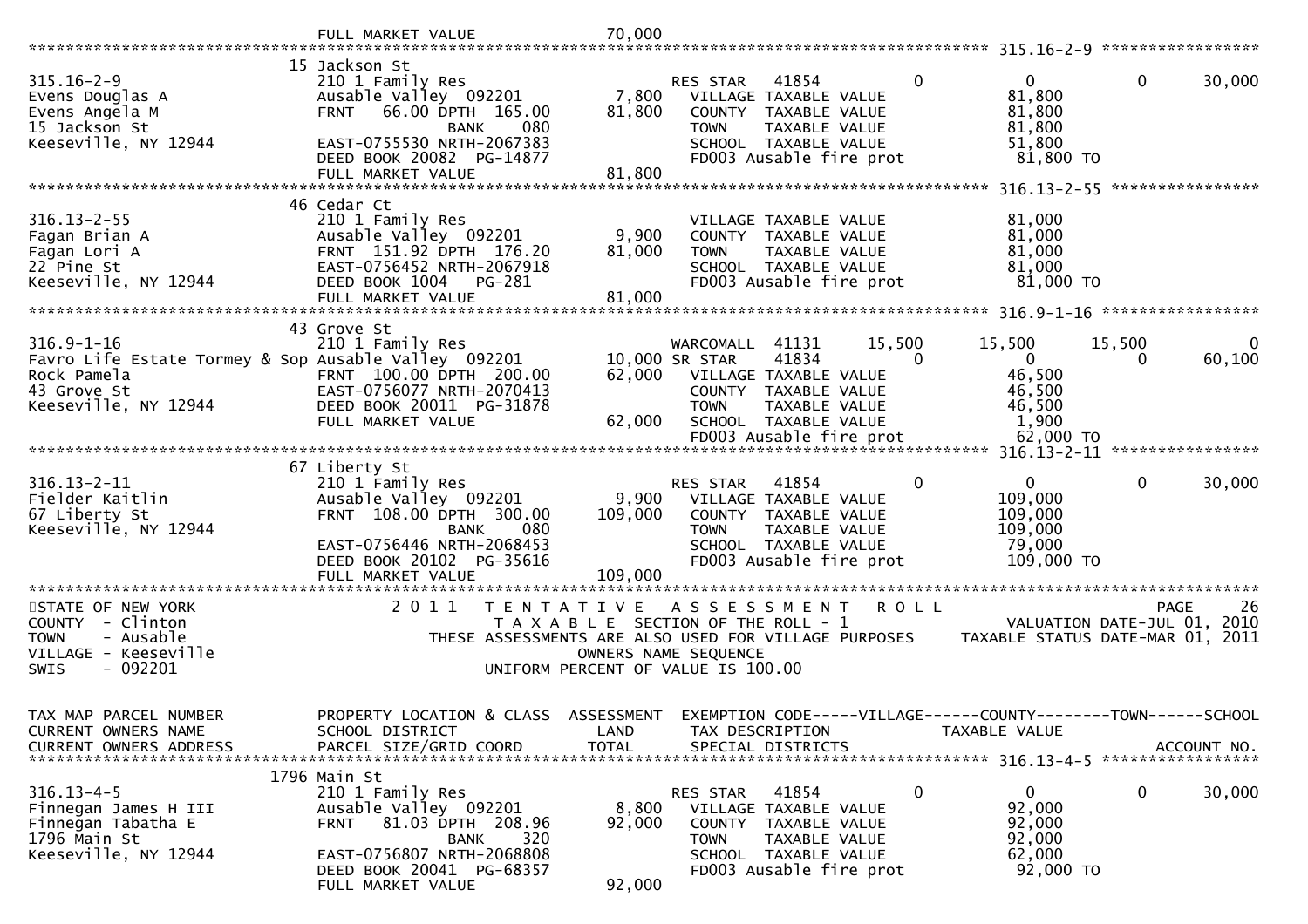|                               | 1795 Rt 9                                            |              |                                       |               |              |                                                                |                             |             |
|-------------------------------|------------------------------------------------------|--------------|---------------------------------------|---------------|--------------|----------------------------------------------------------------|-----------------------------|-------------|
| $316.9 - 3 - 7$               | 421 Restaurant                                       |              | VILLAGE TAXABLE VALUE                 |               |              | 159,000                                                        |                             |             |
| Finnegan Michael              | Ausable Valley 092201                                | 10,900       | COUNTY TAXABLE VALUE                  |               |              | 159,000                                                        |                             |             |
| Finnegan Tonia                | FRNT 192.00 DPTH 214.00                              | 159,000      | <b>TOWN</b>                           | TAXABLE VALUE |              | 159,000                                                        |                             |             |
| 61 Laflure Ln                 | EAST-0758643 NRTH-2069560                            |              | SCHOOL TAXABLE VALUE                  |               |              | 159,000                                                        |                             |             |
| Keeseville, NY 12944          | DEED BOOK 20082 PG-17138                             |              | FD003 Ausable fire prot               |               |              | 159,000 TO                                                     |                             |             |
|                               |                                                      | 159,000      |                                       |               |              |                                                                |                             |             |
|                               | FULL MARKET VALUE                                    |              |                                       |               |              |                                                                |                             |             |
|                               |                                                      |              |                                       |               |              |                                                                |                             |             |
|                               | 31 Hill St                                           |              |                                       |               |              |                                                                |                             |             |
| $316.13 - 2 - 3$              | 210 1 Family Res                                     |              | AGED - ALL 41800                      |               | 21,000       | 21,000                                                         | 21,000                      | 21,000      |
| Fountain Jane                 | Ausable Valley 092201                                |              | 9,500 SR STAR                         | 41834         | $\Omega$     | $\overline{0}$                                                 | $\Omega$                    | 21,000      |
| 31 Hill St                    | FRNT 104.00 DPTH 169.00                              | 42,000       | VILLAGE TAXABLE VALUE                 |               |              | 21,000                                                         |                             |             |
| Keeseville, NY 12944          | EAST-0755661 NRTH-2068441                            |              | COUNTY TAXABLE VALUE                  |               |              | 21,000                                                         |                             |             |
|                               | DEED BOOK 330<br>PG-531                              |              | <b>TOWN</b>                           | TAXABLE VALUE |              | 21,000                                                         |                             |             |
|                               | FULL MARKET VALUE                                    | 42,000       | SCHOOL TAXABLE VALUE                  |               |              | $\Omega$                                                       |                             |             |
|                               |                                                      |              |                                       |               |              |                                                                |                             |             |
|                               |                                                      |              |                                       |               |              |                                                                |                             |             |
|                               |                                                      |              |                                       |               |              |                                                                |                             |             |
|                               | 55 Cedar Ct                                          |              |                                       |               |              |                                                                |                             |             |
| $316.13 - 1 - 8$              | 210 1 Family Res                                     |              | RES STAR                              | 41854         | 0            | $\overline{0}$                                                 | $\mathbf{0}$                | 30,000      |
| Fountain Roberta M            | Ausable Valley 092201                                |              | 8,600 VILLAGE TAXABLE VALUE           |               |              | 74,400                                                         |                             |             |
| 55 Cedar Ct                   | Jackson Ct Subd Lot 42                               | 74,400       | COUNTY TAXABLE VALUE                  |               |              | 74,400                                                         |                             |             |
| Keeseville, NY 12944          | 75.00 DPTH 110.00<br><b>FRNT</b>                     |              | <b>TOWN</b>                           | TAXABLE VALUE |              | 74,400                                                         |                             |             |
|                               | EAST-0756139 NRTH-2067968                            |              | SCHOOL TAXABLE VALUE                  |               |              | 44,400                                                         |                             |             |
|                               | DEED BOOK 20072 PG-5169                              |              | FD003 Ausable fire prot               |               |              | 74,400 TO                                                      |                             |             |
|                               | FULL MARKET VALUE                                    | 74,400       |                                       |               |              |                                                                |                             |             |
|                               |                                                      |              |                                       |               |              |                                                                |                             |             |
|                               | 6 School St                                          |              |                                       |               |              |                                                                |                             |             |
| $315.16 - 1 - 14$             | 210 1 Family Res                                     |              | RES STAR                              | 41854         | $\mathbf{0}$ | $\overline{0}$                                                 | $\mathbf{0}$                | 30,000      |
| Fowler Jaquish Mary           | Ausable Valley 092201                                |              | 9,100 VILLAGE TAXABLE VALUE           |               |              | 71,400                                                         |                             |             |
|                               |                                                      |              |                                       |               |              |                                                                |                             |             |
| 6 School St                   | FRNT 100.00 DPTH 150.00                              | 71,400       | COUNTY TAXABLE VALUE                  |               |              | 71,400                                                         |                             |             |
| Keeseville, NY 12944          | EAST-0754686 NRTH-2068591                            |              | <b>TOWN</b>                           | TAXABLE VALUE |              | 71,400                                                         |                             |             |
|                               | DEED BOOK 20031 PG-54934                             |              | SCHOOL TAXABLE VALUE                  |               |              | 41,400                                                         |                             |             |
|                               | FULL MARKET VALUE                                    | 71,400       | FD003 Ausable fire prot               |               |              | 71,400 TO                                                      |                             |             |
|                               |                                                      |              |                                       |               |              |                                                                |                             |             |
| STATE OF NEW YORK             | 2011 TENTATIVE ASSESSMENT                            |              |                                       |               | <b>ROLL</b>  |                                                                |                             | 27<br>PAGE  |
| COUNTY - Clinton              |                                                      |              | T A X A B L E SECTION OF THE ROLL - 1 |               |              |                                                                | VALUATION DATE-JUL 01, 2010 |             |
| - Ausable<br><b>TOWN</b>      | THESE ASSESSMENTS ARE ALSO USED FOR VILLAGE PURPOSES |              |                                       |               |              | TAXABLE STATUS DATE-MAR 01, 2011                               |                             |             |
| VILLAGE - Keeseville          |                                                      |              | OWNERS NAME SEQUENCE                  |               |              |                                                                |                             |             |
| - 092201<br><b>SWIS</b>       |                                                      |              | UNIFORM PERCENT OF VALUE IS 100.00    |               |              |                                                                |                             |             |
|                               |                                                      |              |                                       |               |              |                                                                |                             |             |
|                               |                                                      |              |                                       |               |              |                                                                |                             |             |
| TAX MAP PARCEL NUMBER         | PROPERTY LOCATION & CLASS ASSESSMENT                 |              |                                       |               |              | EXEMPTION CODE-----VILLAGE------COUNTY--------TOWN------SCHOOL |                             |             |
|                               | SCHOOL DISTRICT                                      |              |                                       |               |              |                                                                |                             |             |
| <b>CURRENT OWNERS NAME</b>    |                                                      | LAND         | TAX DESCRIPTION                       |               |              | TAXABLE VALUE                                                  |                             |             |
| <b>CURRENT OWNERS ADDRESS</b> | PARCEL SIZE/GRID COORD                               | <b>TOTAL</b> | SPECIAL DISTRICTS                     |               |              |                                                                |                             | ACCOUNT NO. |
|                               |                                                      |              |                                       |               |              | 315.16-2-19 *****************                                  |                             |             |
|                               | 16 Pine St                                           |              |                                       |               |              |                                                                |                             |             |
| $315.16 - 2 - 19$             | 210 1 Family Res                                     |              | WARNONALL 41121                       |               | 6,150        | 6,150                                                          | 6,150                       | $\mathbf 0$ |
| Frank Richard L               | Ausable Valley 092201                                |              | 10,800 RES STAR                       | 41854         | 0            | $\Omega$                                                       | 0                           | 30,000      |
| 16 Pine St                    | FRNT 154.00 DPTH 250.00                              | 41,000       | VILLAGE TAXABLE VALUE                 |               |              | 34,850                                                         |                             |             |
| Keeseville, NY 12944          | EAST-0755336 NRTH-2067313                            |              | COUNTY TAXABLE VALUE                  |               |              | 34,850                                                         |                             |             |
|                               | DEED BOOK 568<br>PG-618                              |              | <b>TOWN</b>                           | TAXABLE VALUE |              | 34,850                                                         |                             |             |
|                               | FULL MARKET VALUE                                    | 41,000       | SCHOOL TAXABLE VALUE                  |               |              | 11,000                                                         |                             |             |
|                               |                                                      |              | FD003 Ausable fire prot               |               |              | 41,000 TO                                                      |                             |             |
|                               |                                                      |              |                                       |               |              |                                                                |                             |             |
|                               | 1821 Main St                                         |              |                                       |               |              |                                                                |                             |             |
|                               |                                                      |              |                                       |               |              |                                                                |                             |             |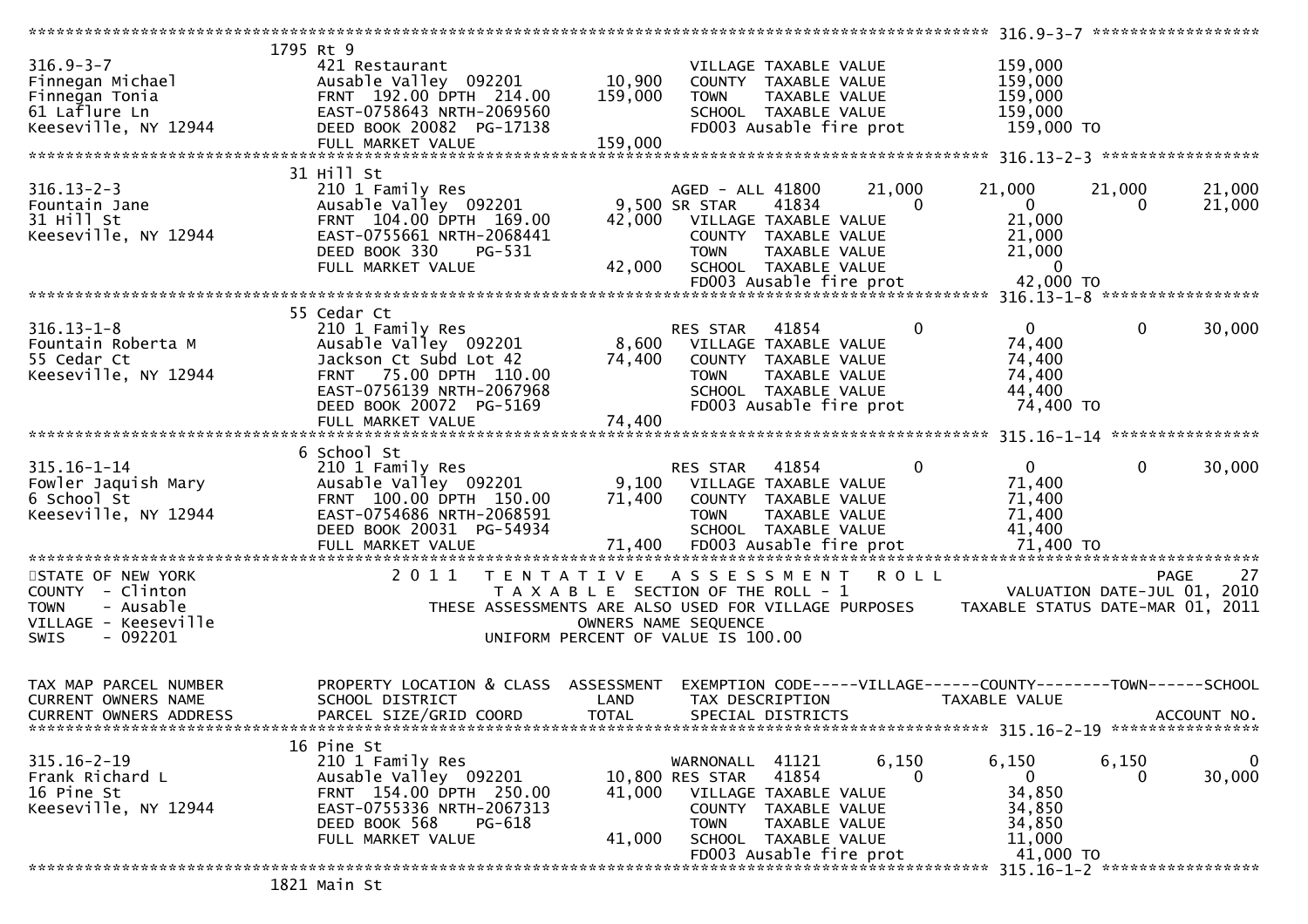| $315.16 - 1 - 2$<br>Franks Dean J<br>1821 Main St<br>Keeseville, NY 12944                                                              | 210 1 Family Res<br>Ausable Valley 092201<br>FRNT 91.00 DPTH 165.47<br>320<br><b>BANK</b><br>EAST-0756104 NRTH-2069035<br>DEED BOOK 20082 PG-14775<br>FULL MARKET VALUE                                | 82,300<br>82,300          | RES STAR<br>8,300 VILLAGE TAXABLE VALUE<br><b>TOWN</b>                                                                     | 41854<br>COUNTY TAXABLE VALUE<br>TAXABLE VALUE<br>SCHOOL TAXABLE VALUE<br>FD003 Ausable fire prot                          | $\Omega$                | $\mathbf{0}$<br>82,300<br>82,300<br>82,300<br>52,300<br>82,300 TO                     | $\mathbf 0$                  | 30,000                           |
|----------------------------------------------------------------------------------------------------------------------------------------|--------------------------------------------------------------------------------------------------------------------------------------------------------------------------------------------------------|---------------------------|----------------------------------------------------------------------------------------------------------------------------|----------------------------------------------------------------------------------------------------------------------------|-------------------------|---------------------------------------------------------------------------------------|------------------------------|----------------------------------|
|                                                                                                                                        |                                                                                                                                                                                                        |                           |                                                                                                                            |                                                                                                                            |                         |                                                                                       |                              |                                  |
| $316.10 - 1 - 20$<br>French Diane M<br>Blaise Life Estate Elva M<br>1828 Rt 9<br>Keeseville, NY 12944                                  | 1828 Rt 9<br>210 1 Family Res<br>Ausable Valley 092201<br>70.00 DPTH 320.70<br><b>FRNT</b><br>EAST-0759504 NRTH-2069772<br>DEED BOOK 20001 PG-27329<br>FULL MARKET VALUE                               | 8,800<br>47,000<br>47,000 | RES STAR<br><b>TOWN</b>                                                                                                    | 41854<br>VILLAGE TAXABLE VALUE<br>COUNTY TAXABLE VALUE<br>TAXABLE VALUE<br>SCHOOL TAXABLE VALUE<br>FD003 Ausable fire prot | $\mathbf{0}$            | $\Omega$<br>47,000<br>47,000<br>47,000<br>17,000<br>47,000 TO                         | 0                            | 30,000                           |
|                                                                                                                                        | 1794 Rt 9                                                                                                                                                                                              |                           |                                                                                                                            |                                                                                                                            |                         |                                                                                       |                              |                                  |
| $316.13 - 6 - 12.1$<br>French Rick H<br>French Raye M<br>1794 Rt 9<br>Keeseville, NY 12944                                             | 411 Apartment<br>Ausable Valley 092201<br>FRNT 135.00 DPTH 194.00<br>EAST-0758677 NRTH-2069283<br>DEED BOOK 20092 PG-28460<br>FULL MARKET VALUE                                                        | 128,000<br>128,000        | RES STAR<br>10,200 VILLAGE TAXABLE VALUE<br><b>TOWN</b><br>FD003 Ausable fire prot                                         | 41854<br>COUNTY TAXABLE VALUE<br>TAXABLE VALUE<br>SCHOOL TAXABLE VALUE                                                     | $\mathbf{0}$            | $\overline{0}$<br>128,000<br>128,000<br>128,000<br>98,000<br>128,000 TO               | $\mathbf{0}$                 | 30,000                           |
|                                                                                                                                        |                                                                                                                                                                                                        |                           |                                                                                                                            |                                                                                                                            |                         |                                                                                       |                              |                                  |
| $315.16 - 3 - 10$<br>Garcia Life Estate Virginia D Ausable Valley 092201<br>Gordon Et Al Shirley<br>35 Pine St<br>Keeseville, NY 12944 | 35 Pine St<br>210 1 Family Res<br>Pine St 76X1<br>Dyer<br>H W<br>Stewart<br>R Presco<br>77.00 DPTH 175.00<br><b>FRNT</b><br>EAST-0755018 NRTH-2067747<br>DEED BOOK 20031 PG-52486<br>FULL MARKET VALUE | 59,800                    | AGED - ALL 41800<br>8,500 SR STAR<br>59,800 VILLAGE TAXABLE VALUE<br><b>TOWN</b>                                           | 41834<br>COUNTY TAXABLE VALUE<br>TAXABLE VALUE<br>SCHOOL TAXABLE VALUE<br>FD003 Ausable fire prot                          | 29,900<br>$\Omega$      | 29,900<br>$\mathbf{0}$<br>29,900<br>29,900<br>29,900<br>$\Omega$<br>59,800 TO         | 29,900<br>$\bf{0}$           | 29,900<br>29,900                 |
| STATE OF NEW YORK<br>COUNTY - Clinton<br><b>TOWN</b><br>- Ausable<br>VILLAGE - Keeseville<br>- 092201<br><b>SWIS</b>                   | 2011<br>T E N T A T I V E                                                                                                                                                                              |                           | A S S E S S M E N T<br>T A X A B L E SECTION OF THE ROLL - 1<br>OWNERS NAME SEQUENCE<br>UNIFORM PERCENT OF VALUE IS 100.00 |                                                                                                                            | <b>ROLL</b>             | THESE ASSESSMENTS ARE ALSO USED FOR VILLAGE PURPOSES TAXABLE STATUS DATE-MAR 01, 2011 | VALUATION DATE-JUL 01, 2010  | 28<br><b>PAGE</b>                |
| TAX MAP PARCEL NUMBER<br>CURRENT OWNERS NAME<br><b>CURRENT OWNERS ADDRESS</b>                                                          | PROPERTY LOCATION & CLASS ASSESSMENT<br>SCHOOL DISTRICT<br>PARCEL SIZE/GRID COORD                                                                                                                      | LAND<br><b>TOTAL</b>      |                                                                                                                            | TAX DESCRIPTION<br>SPECIAL DISTRICTS                                                                                       |                         | EXEMPTION CODE-----VILLAGE------COUNTY--------TOWN------SCHOOL<br>TAXABLE VALUE       |                              | ACCOUNT NO.                      |
| $315.16 - 3 - 1$<br>Garrow Life Estate Anthony E<br>Garrow Sandra M<br>75 Hill St<br>Keeseville, NY 12944                              | 75 Hill St<br>210 1 Family Res<br>Ausable Valley 092201<br>FRNT 100.00 DPTH 253.10<br>EAST-0754586 NRTH-2068245<br>DEED BOOK 20041 PG-75222<br>FULL MARKET VALUE                                       | 57,300                    | WARCOMALL 41131<br>10,200 AGED - ALL 41800<br>57,300 SR STAR<br><b>TOWN</b>                                                | 41834<br>VILLAGE TAXABLE VALUE<br>COUNTY TAXABLE VALUE<br>TAXABLE VALUE<br>SCHOOL TAXABLE VALUE<br>FD003 Ausable fire prot | 14,325<br>0<br>$\Omega$ | 14,325<br>21,488<br>$\mathbf{0}$<br>42,975<br>21,487<br>21,487<br>0<br>57,300 TO      | 14,325<br>21,488<br>$\Omega$ | $\mathbf{0}$<br>28,650<br>28,650 |
|                                                                                                                                        |                                                                                                                                                                                                        |                           |                                                                                                                            |                                                                                                                            |                         |                                                                                       |                              |                                  |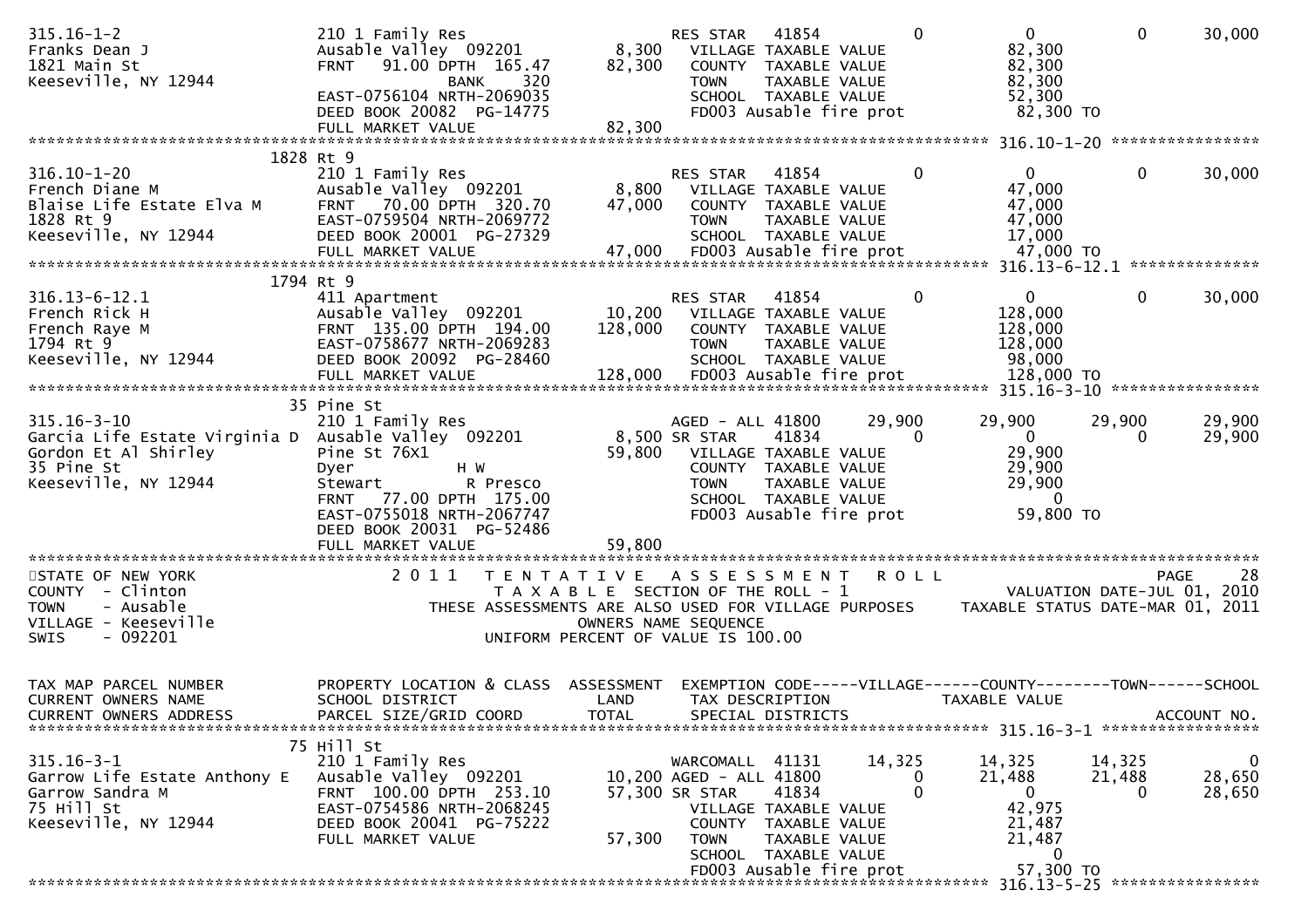| $316.13 - 5 - 25$<br>Garvett Sonny H<br>Garvett Brenda S<br>79 Pleasant St<br>Keeseville, NY 12944 | 79 Pleasant St<br>210 1 Family Res<br>Ausable Valley 092201<br>46.00 DPTH 100.00<br><b>FRNT</b><br>EAST-0757225 NRTH-2068011<br>DEED BOOK 2001<br>PG-12899<br>FULL MARKET VALUE                     | 58,000                      | CW_10_VET/ 41152<br>4,700 CW_10_VET/ 41152<br>58,000 RES STAR<br><b>TOWN</b>                        | 41854<br>VILLAGE TAXABLE VALUE<br>COUNTY TAXABLE VALUE<br>TAXABLE VALUE<br>SCHOOL TAXABLE VALUE<br>FD003 Ausable fire prot        | 0           | 5,800<br>5,800<br>$\mathbf 0$<br>58,000<br>46,400<br>58,000<br>28,000<br>58,000 TO | 0<br>$\mathbf{0}$<br>$\Omega$ | $\bf{0}$<br>$\Omega$<br>30,000 |
|----------------------------------------------------------------------------------------------------|-----------------------------------------------------------------------------------------------------------------------------------------------------------------------------------------------------|-----------------------------|-----------------------------------------------------------------------------------------------------|-----------------------------------------------------------------------------------------------------------------------------------|-------------|------------------------------------------------------------------------------------|-------------------------------|--------------------------------|
|                                                                                                    | 1814 Main St                                                                                                                                                                                        |                             |                                                                                                     |                                                                                                                                   |             |                                                                                    |                               |                                |
| $316.13 - 4 - 1$<br>Geddes Steven J<br>Geddes Sandra E<br>1814 Main St<br>Keeseville, NY 12944     | 210 1 Family Res<br>Ausable Valley 092201<br>60.00 DPTH 244.29<br><b>FRNT</b><br>080<br>BANK<br>EAST-0756436 NRTH-2069111<br>DEED BOOK 20061 PG-95527<br>FULL MARKET VALUE                          | 8,400<br>113,000<br>113,000 | <b>RES STAR</b><br><b>TOWN</b>                                                                      | 41854<br>VILLAGE TAXABLE VALUE<br>COUNTY TAXABLE VALUE<br>TAXABLE VALUE<br>SCHOOL TAXABLE VALUE<br>FD003 Ausable fire prot        | 0           | $\mathbf{0}$<br>113,000<br>113,000<br>113,000<br>83,000<br>113,000 TO              | $\mathbf{0}$                  | 30,000                         |
|                                                                                                    |                                                                                                                                                                                                     |                             |                                                                                                     |                                                                                                                                   |             |                                                                                    |                               |                                |
| $316.13 - 6 - 7$<br>Gengenbach Daniel<br>PO Box 932<br>Peru, NY 12972                              | 170 Ausable St<br>220 2 Family Res<br>Ausable Valley 092201<br>57.50 DPTH 218.00<br><b>FRNT</b><br><b>BANK</b><br>080<br>EAST-0758214 NRTH-2069019<br>DEED BOOK 20001 PG-23605<br>FULL MARKET VALUE | 8,000<br>67,000<br>67,000   | RES STAR<br><b>TOWN</b>                                                                             | 41854<br>VILLAGE TAXABLE VALUE<br>COUNTY TAXABLE VALUE<br>TAXABLE VALUE<br>SCHOOL TAXABLE VALUE<br>FD003 Ausable fire prot        | 0           | $\overline{0}$<br>67,000<br>67,000<br>67,000<br>37,000<br>67,000 TO                | 0                             | 30,000                         |
|                                                                                                    | 121 Pleasant St                                                                                                                                                                                     |                             |                                                                                                     |                                                                                                                                   |             |                                                                                    |                               |                                |
| $316.17 - 1 - 10$<br>Girard Carrie<br>121 Pleasant St<br>Keeseville, NY 12944                      | 210 1 Family Res<br>Ausable Valley 092201<br>90.00 DPTH<br><b>FRNT</b><br>75.00<br>860<br>BANK<br>EAST-0756569 NRTH-2067142<br>DEED BOOK 20041 PG-75319<br>FULL MARKET VALUE                        | 6,200<br>57,300<br>57,300   | RES STAR<br><b>TOWN</b>                                                                             | 41854<br>VILLAGE TAXABLE VALUE<br>COUNTY TAXABLE VALUE<br><b>TAXABLE VALUE</b><br>SCHOOL TAXABLE VALUE<br>FD003 Ausable fire prot |             | $\Omega$<br>57,300<br>57,300<br>57,300<br>27,300<br>57,300 TO                      | $\mathbf{0}$                  | 30,000                         |
| STATE OF NEW YORK                                                                                  | 2011<br>T E N T A T I V E                                                                                                                                                                           |                             | A S S E S S M E N T                                                                                 |                                                                                                                                   | <b>ROLL</b> |                                                                                    | <b>PAGE</b>                   | 29                             |
| COUNTY - Clinton<br>- Ausable<br><b>TOWN</b><br>VILLAGE - Keeseville<br>$-092201$<br><b>SWIS</b>   | THESE ASSESSMENTS ARE ALSO USED FOR VILLAGE PURPOSES                                                                                                                                                |                             | T A X A B L E SECTION OF THE ROLL - 1<br>OWNERS NAME SEQUENCE<br>UNIFORM PERCENT OF VALUE IS 100.00 |                                                                                                                                   |             | VALUATION DATE-JUL 01, 2010<br>TAXABLE STATUS DATE-MAR 01, 2011                    |                               |                                |
| TAX MAP PARCEL NUMBER<br>CURRENT OWNERS NAME                                                       | PROPERTY LOCATION & CLASS ASSESSMENT EXEMPTION CODE-----VILLAGE------COUNTY--------TOWN------SCHOOL<br>SCHOOL DISTRICT                                                                              | LAND                        | TAX DESCRIPTION                                                                                     |                                                                                                                                   |             | TAXABLE VALUE                                                                      |                               |                                |
| $315.12 - 1 - 2.2$<br>Gordon Alan J<br>Jerdo Whitney L<br>3/5 Basket Ave<br>Keeseville, NY 12944   | 3/5 Basket Ave<br>210 1 Family Res<br>Ausable Valley 092201<br>Lot 16 Pl 12000 Ac<br>Laduke Sub Lot 2<br>FRNT 114.00 DPTH<br>95.87<br>EAST-0755086 NRTH-2070180<br>DEED BOOK 20051 PG-84664         | 10,100<br>73,800            | RES STAR<br>TOWN                                                                                    | 41854<br>VILLAGE TAXABLE VALUE<br>COUNTY TAXABLE VALUE<br>TAXABLE VALUE<br>SCHOOL TAXABLE VALUE<br>FD003 Ausable fire prot        |             | $\overline{0}$<br>73,800<br>73,800<br>73,800<br>43,800<br>73,800 TO                | 0                             | 30,000                         |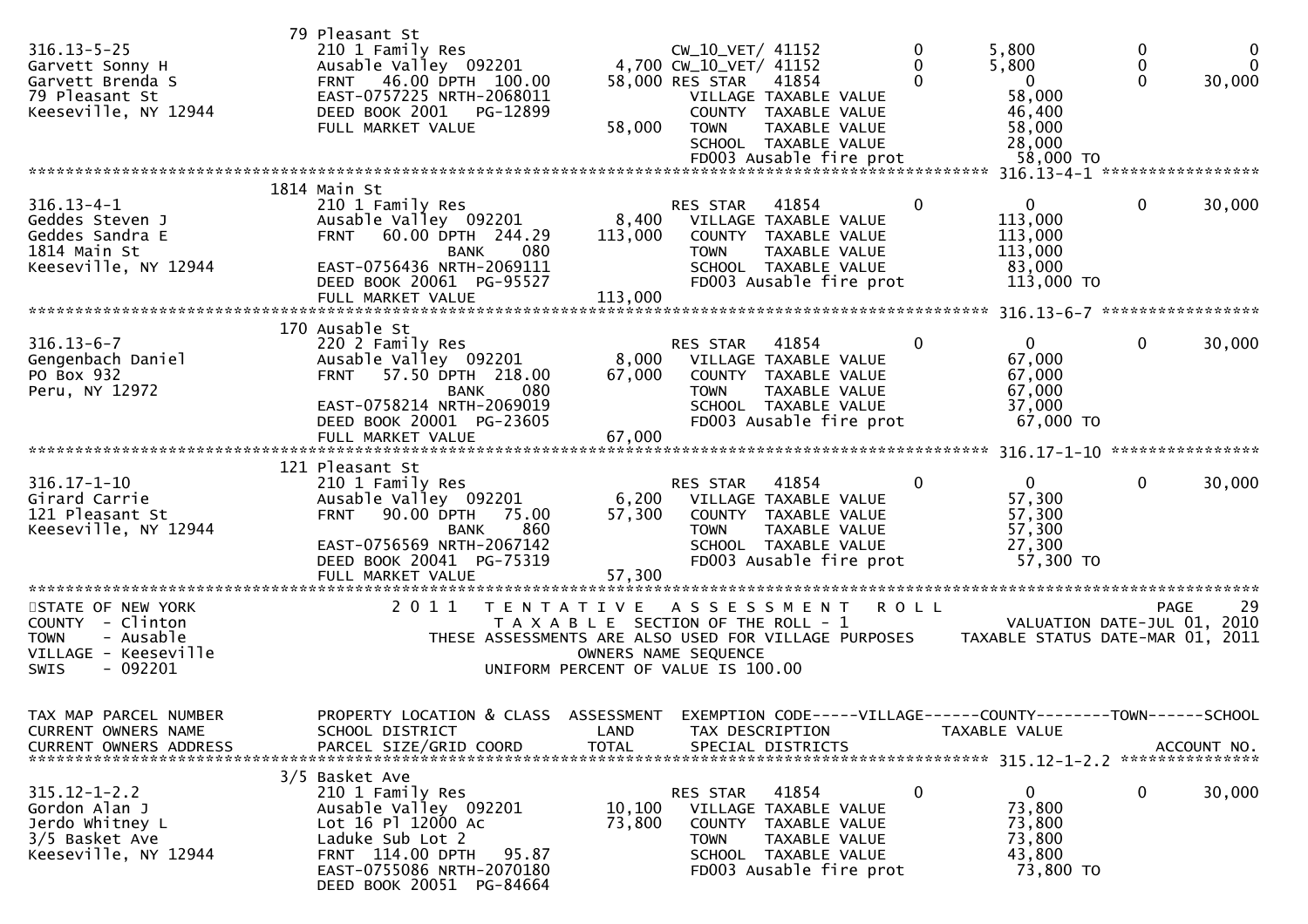|                                                                                                 | FULL MARKET VALUE                                                                                                                                                                           | 73,800                                                                      |                         |                                                                                                                            |              |                                                                   |                                                                               |
|-------------------------------------------------------------------------------------------------|---------------------------------------------------------------------------------------------------------------------------------------------------------------------------------------------|-----------------------------------------------------------------------------|-------------------------|----------------------------------------------------------------------------------------------------------------------------|--------------|-------------------------------------------------------------------|-------------------------------------------------------------------------------|
|                                                                                                 | 67/69 Hill St                                                                                                                                                                               |                                                                             |                         |                                                                                                                            |              |                                                                   |                                                                               |
| $315.16 - 3 - 3$<br>Gordon Bruce<br>Gordon Tracey<br>67 Hill St                                 | 210 1 Family Res<br>Ausable Valley 092201<br>FRNT 100.00 DPTH 253.10<br>080<br><b>BANK</b>                                                                                                  | 10,200<br>87,000                                                            | RES STAR<br><b>TOWN</b> | 41854<br>VILLAGE TAXABLE VALUE<br>COUNTY TAXABLE VALUE<br>TAXABLE VALUE                                                    | $\Omega$     | $\Omega$<br>87,000<br>87,000<br>87,000                            | 0<br>30,000                                                                   |
| Keeseville, NY 12944                                                                            | EAST-0754784 NRTH-2068274<br>DEED BOOK 960<br>$PG-37$<br>FULL MARKET VALUE                                                                                                                  | 87,000                                                                      |                         | SCHOOL TAXABLE VALUE<br>FD003 Ausable fire prot                                                                            |              | 57,000<br>87,000 TO                                               |                                                                               |
|                                                                                                 |                                                                                                                                                                                             |                                                                             |                         |                                                                                                                            |              |                                                                   |                                                                               |
| $316.9 - 1 - 7.1$<br>Gowan Bruce L<br>PO Box 317<br>Concord, NH 03302                           | Main St<br>311 Res vac land<br>Ausable Valley 092201<br>FRNT 75.00 DPTH 135.00<br>EAST-0755813 NRTH-2069964<br>DEED BOOK 20011 PG-35243<br>FULL MARKET VALUE                                | 2,900<br>2,900<br>2,900                                                     | <b>TOWN</b>             | VILLAGE TAXABLE VALUE<br>COUNTY TAXABLE VALUE<br>TAXABLE VALUE<br>SCHOOL TAXABLE VALUE<br>FD003 Ausable fire prot          |              | 2,900<br>2,900<br>2,900<br>2,900<br>2,900 TO                      |                                                                               |
|                                                                                                 |                                                                                                                                                                                             |                                                                             |                         |                                                                                                                            |              |                                                                   |                                                                               |
| $316.9 - 1 - 7.2$<br>Gowan Bruce L<br>PO Box 317<br>Concord, NH 03302                           | Main St<br>311 Res vac land<br>Ausable Valley 092201<br>75.00 DPTH 130.00<br><b>FRNT</b><br>EAST-0755690 NRTH-2069922<br>DEED BOOK 20011 PG-35242<br>FULL MARKET VALUE                      | 2,900<br>2,900<br>2,900                                                     | <b>TOWN</b>             | VILLAGE TAXABLE VALUE<br>COUNTY TAXABLE VALUE<br>TAXABLE VALUE<br>SCHOOL TAXABLE VALUE<br>FD003 Ausable fire prot          |              | 2,900<br>2,900<br>2,900<br>2,900<br>2,900 TO                      |                                                                               |
|                                                                                                 |                                                                                                                                                                                             |                                                                             |                         |                                                                                                                            |              |                                                                   |                                                                               |
| $316.9 - 1 - 7.3$<br>Gowan Bruce L<br>PO Box 317<br>Concord, NH 03302                           | 1864 Main St<br>210 1 Family Res<br>Ausable Valley 092201<br>FRNT 75.00 DPTH 75.00<br>EAST-0755593 NRTH-2069890<br>DEED BOOK 20011 PG-35241<br>FULL MARKET VALUE                            | 5,400<br>26,100<br>26,100                                                   | <b>TOWN</b>             | VILLAGE TAXABLE VALUE<br>COUNTY TAXABLE VALUE<br>TAXABLE VALUE<br>SCHOOL TAXABLE VALUE<br>FD003 Ausable fire prot          |              | 26,100<br>26,100<br>26,100<br>26,100<br>26,100 TO                 |                                                                               |
| STATE OF NEW YORK                                                                               | 2011                                                                                                                                                                                        |                                                                             |                         | TENTATIVE ASSESSMENT ROLL                                                                                                  |              |                                                                   | 30<br>PAGE                                                                    |
| COUNTY - Clinton<br>- Ausable<br><b>TOWN</b><br>VILLAGE - Keeseville<br>- 092201<br><b>SWIS</b> | THESE ASSESSMENTS ARE ALSO USED FOR VILLAGE PURPOSES                                                                                                                                        | T A X A B L E SECTION OF THE ROLL - 1<br>UNIFORM PERCENT OF VALUE IS 100.00 | OWNERS NAME SEQUENCE    |                                                                                                                            |              |                                                                   | VALUATION DATE-JUL 01, 2010<br>TAXABLE STATUS DATE-MAR 01, 2011               |
| TAX MAP PARCEL NUMBER<br>CURRENT OWNERS NAME<br><b>CURRENT OWNERS ADDRESS</b>                   | PROPERTY LOCATION & CLASS<br>SCHOOL DISTRICT<br>PARCEL SIZE/GRID COORD                                                                                                                      | ASSESSMENT<br>LAND<br><b>TOTAL</b>                                          | TAX DESCRIPTION         | SPECIAL DISTRICTS                                                                                                          |              | TAXABLE VALUE                                                     | EXEMPTION CODE-----VILLAGE------COUNTY--------TOWN------SCHOOL<br>ACCOUNT NO. |
|                                                                                                 |                                                                                                                                                                                             |                                                                             |                         |                                                                                                                            |              |                                                                   |                                                                               |
| $315.12 - 1 - 4.1$<br>Graves Meegan Rock<br>1875 Main St<br>Keeseville, NY 12944                | 1875 Main St<br>210 1 Family Res<br>Ausable Valley 092201<br>62.00 DPTH 253.94<br><b>FRNT</b><br>080<br>BANK<br>EAST-0755172 NRTH-2070029<br>DEED BOOK 770<br>$PG-123$<br>FULL MARKET VALUE | 9,000<br>63,100<br>63,100                                                   | RES STAR<br><b>TOWN</b> | 41854<br>VILLAGE TAXABLE VALUE<br>COUNTY TAXABLE VALUE<br>TAXABLE VALUE<br>SCHOOL TAXABLE VALUE<br>FD003 Ausable fire prot | $\mathbf{0}$ | $\mathbf{0}$<br>63,100<br>63,100<br>63,100<br>33,100<br>63,100 TO | 0<br>30,000                                                                   |
|                                                                                                 |                                                                                                                                                                                             |                                                                             |                         |                                                                                                                            |              |                                                                   |                                                                               |
|                                                                                                 | 69 Cedar Ct                                                                                                                                                                                 |                                                                             |                         |                                                                                                                            |              |                                                                   |                                                                               |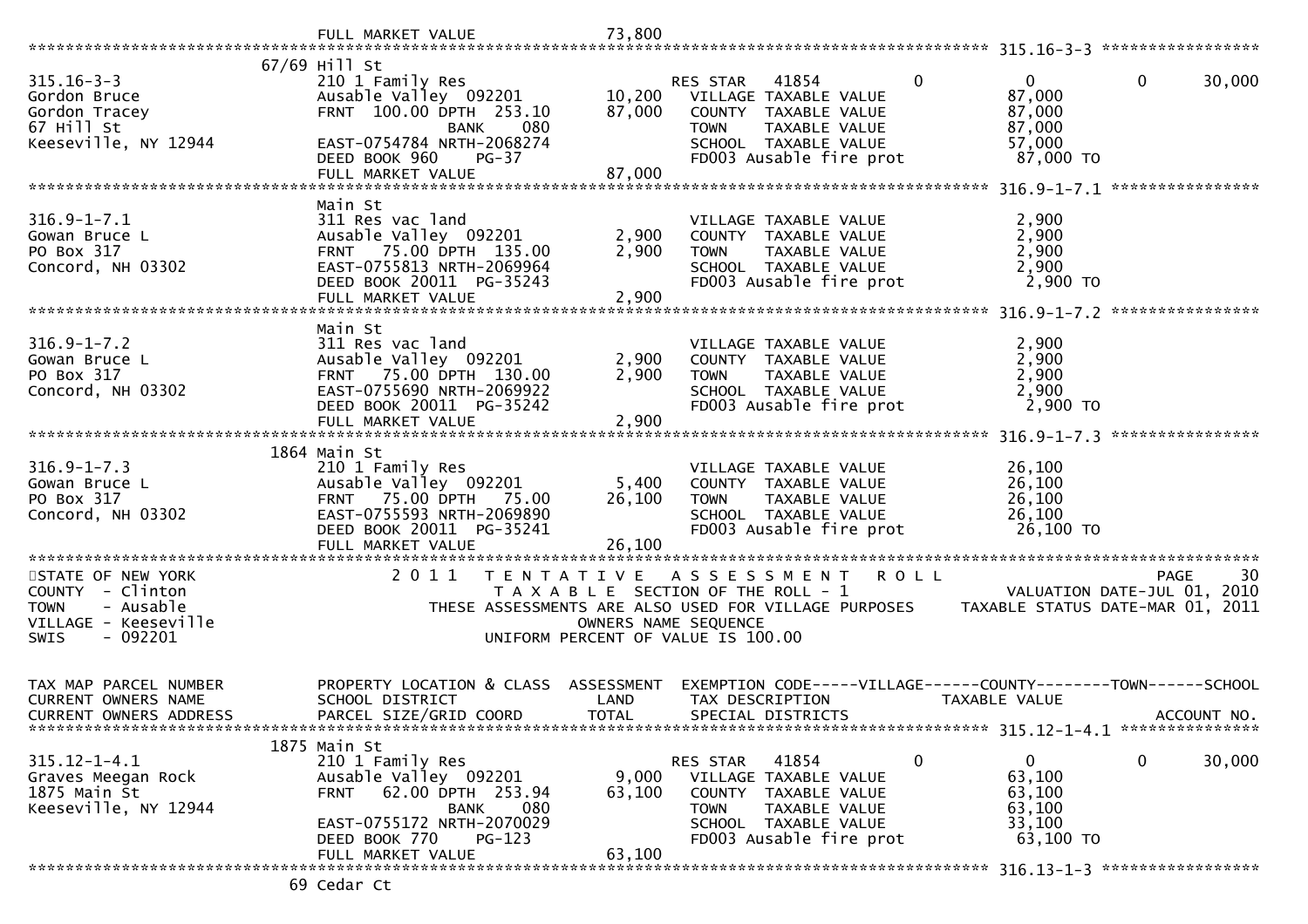| $316.13 - 1 - 3$<br>Greene Carol Susan<br>Atchinson Judith<br>2483 Burgoyne Ave<br>Hudson Falls, NY 12839             | 210 1 Family Res<br>Ausable Valley 092201<br>Jackson Ct Sub Lot 32<br>FRNT 100.00 DPTH 129.00<br>EAST-0755790 NRTH-2068108<br>DEED BOOK 20001 PG-19571<br>FULL MARKET VALUE                   | 9,200<br>115,000<br>115,000 | 115,000<br>VILLAGE TAXABLE VALUE<br>115,000<br>COUNTY TAXABLE VALUE<br>115,000<br><b>TOWN</b><br>TAXABLE VALUE<br>115,000<br>SCHOOL TAXABLE VALUE<br>FD003 Ausable fire prot<br>115,000 TO                                                                                                          |
|-----------------------------------------------------------------------------------------------------------------------|-----------------------------------------------------------------------------------------------------------------------------------------------------------------------------------------------|-----------------------------|-----------------------------------------------------------------------------------------------------------------------------------------------------------------------------------------------------------------------------------------------------------------------------------------------------|
|                                                                                                                       |                                                                                                                                                                                               |                             | ****************                                                                                                                                                                                                                                                                                    |
| $316.17 - 1 - 17$<br>Greene Susan M<br>122 Chazy Lake Rd<br>Saranac, NY 12981                                         | 47 Ausable St<br>210 1 Family Res<br>Ausable Valley 092201<br>FRNT 47.00 DPTH 84.00<br>EAST-0756615 NRTH-2066893<br>DEED BOOK 20072 PG-7307<br>FULL MARKET VALUE                              | 5,000<br>42,900<br>42,900   | 42,900<br>VILLAGE TAXABLE VALUE<br>42,900<br>COUNTY TAXABLE VALUE<br>42,900<br>TAXABLE VALUE<br><b>TOWN</b><br>SCHOOL TAXABLE VALUE<br>42,900<br>FD003 Ausable fire prot<br>42,900 TO                                                                                                               |
|                                                                                                                       | 12 Jackson St                                                                                                                                                                                 |                             |                                                                                                                                                                                                                                                                                                     |
| $316.13 - 2 - 36$<br>Guglielmo Life Use Ruth<br>Fleury Et Al Robert L<br>12 Jackson St<br>Keeseville, NY 12944        | 210 1 Family Res<br>Ausable Valley 092201<br>FRNT 86.01 DPTH 165.50<br>EAST-0755755 NRTH-2067331<br>DEED BOOK 20001 PG-21305<br>FULL MARKET VALUE                                             | 56,100<br>56,100            | 28,050<br>28,050<br>AGED - ALL 41800<br>28,050<br>28,050<br>$\overline{0}$<br>41834<br>$\mathbf{0}$<br>8,700 SR STAR<br>0<br>28,050<br>28,050<br>VILLAGE TAXABLE VALUE<br>28,050<br>COUNTY TAXABLE VALUE<br>28,050<br>TAXABLE VALUE<br><b>TOWN</b><br>SCHOOL TAXABLE VALUE<br>0                     |
|                                                                                                                       |                                                                                                                                                                                               |                             |                                                                                                                                                                                                                                                                                                     |
| $315.12 - 2 - 7$<br>Gutierrez Lynn<br>65 School St<br>Keeseville, NY 12944                                            | 65 School St<br>210 1 Family Res<br>Ausable Valley 092201<br>Oakwood Pk Sub Lot 7<br>85.65 DPTH 150.18<br><b>FRNT</b><br>115<br>BANK<br>EAST-0754324 NRTH-2069990<br>DEED BOOK 20011 PG-30609 | 99,000                      | $\mathbf 0$<br>$\mathbf 0$<br>$\mathbf{0}$<br>30,000<br>RES STAR<br>41854<br>9,300 VILLAGE TAXABLE VALUE<br>99,000<br>99,000<br>COUNTY TAXABLE VALUE<br>99,000<br><b>TOWN</b><br>TAXABLE VALUE<br>69,000<br>SCHOOL TAXABLE VALUE<br>FD003 Ausable fire prot<br>99,000 TO                            |
|                                                                                                                       | FULL MARKET VALUE                                                                                                                                                                             | 99,000                      |                                                                                                                                                                                                                                                                                                     |
| STATE OF NEW YORK<br>COUNTY - Clinton<br>- Ausable<br><b>TOWN</b><br>VILLAGE - Keeseville<br>$-092201$<br><b>SWIS</b> | 2011                                                                                                                                                                                          |                             | <b>ROLL</b><br>-31<br>TENTATIVE ASSESSMENT<br>PAGE<br>T A X A B L E SECTION OF THE ROLL - 1<br>VALUATION DATE-JUL 01, 2010<br>THESE ASSESSMENTS ARE ALSO USED FOR VILLAGE PURPOSES<br>TAXABLE STATUS DATE-MAR 01, 2011<br>OWNERS NAME SEQUENCE<br>UNIFORM PERCENT OF VALUE IS 100.00                |
| TAX MAP PARCEL NUMBER<br><b>CURRENT OWNERS NAME</b><br><b>CURRENT OWNERS ADDRESS</b>                                  | PROPERTY LOCATION & CLASS ASSESSMENT<br>SCHOOL DISTRICT<br>PARCEL SIZE/GRID COORD                                                                                                             | LAND<br><b>TOTAL</b>        | EXEMPTION CODE-----VILLAGE------COUNTY--------TOWN------SCHOOL<br>TAX DESCRIPTION<br>TAXABLE VALUE<br>SPECIAL DISTRICTS<br>ACCOUNT NO.                                                                                                                                                              |
| $316.10 - 1 - 15.2$<br>Hackett Sharon L<br>1870 Rt 9<br>Keeseville, NY 12944                                          | 1866 Rt 9<br>210 1 Family Res<br>Ausable Valley 092201<br>60.00 DPTH 200.00<br><b>FRNT</b><br>EAST-0760011 NRTH-2070533<br>DEED BOOK 997<br>PG-186<br>FULL MARKET VALUE                       | 8,000<br>68,100<br>68.100   | 0<br>$\mathbf 0$<br>$\mathbf{0}$<br>30,000<br>41854<br>RES STAR<br>68,100<br>VILLAGE TAXABLE VALUE<br>68,100<br><b>COUNTY</b><br>TAXABLE VALUE<br>68,100<br><b>TOWN</b><br>TAXABLE VALUE<br>38,100<br>SCHOOL TAXABLE VALUE<br>FD003 Ausable fire prot<br>68,100 TO<br>316.13-5-23 ***************** |
| $316.13 - 5 - 23$                                                                                                     | 85 Pleasant St<br>210 1 Family Res                                                                                                                                                            |                             | 79,000<br>VILLAGE TAXABLE VALUE                                                                                                                                                                                                                                                                     |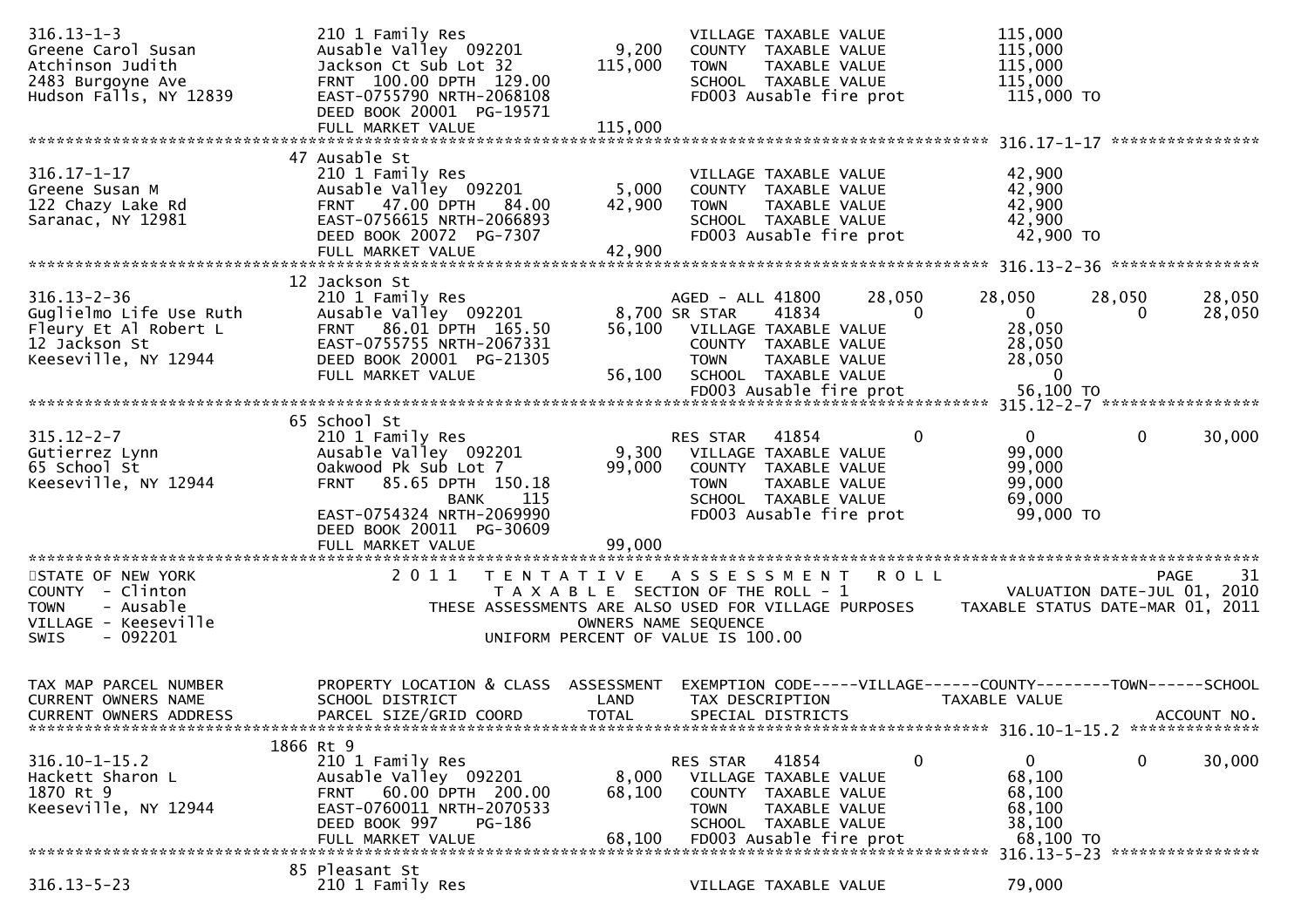| Hadden Jacob<br>85 Pleasant St<br>Keeseville, NY 12944                                                                | Ausable Valley 092201<br>FRNT 114.00 DPTH 100.00<br>080<br><b>BANK</b><br>EAST-0757141 NRTH-2067861<br>DEED BOOK 20092 PG-21752                                                                                         | 7,600<br>79,000<br><b>TOWN</b>                                                                      | COUNTY TAXABLE VALUE<br>TAXABLE VALUE<br>SCHOOL TAXABLE VALUE<br>FD003 Ausable fire prot                          | 79,000<br>79,000<br>79,000<br>79,000 TO                                              |
|-----------------------------------------------------------------------------------------------------------------------|-------------------------------------------------------------------------------------------------------------------------------------------------------------------------------------------------------------------------|-----------------------------------------------------------------------------------------------------|-------------------------------------------------------------------------------------------------------------------|--------------------------------------------------------------------------------------|
|                                                                                                                       | FULL MARKET VALUE                                                                                                                                                                                                       | 79,000                                                                                              |                                                                                                                   |                                                                                      |
| $316.17 - 1 - 22$<br>Haley Christopher M<br>35 Ausable St<br>Keeseville, NY 12944                                     | 35 Ausable St<br>210 1 Family Res<br>Ausable Valley 092201<br>Survey Bk 8 Pg 44<br>90.80 DPTH 140.00<br><b>FRNT</b><br>320<br><b>BANK</b><br>EAST-0756363 NRTH-2066761<br>DEED BOOK 20031 PG-63113<br>FULL MARKET VALUE | 7,500<br>49,700<br><b>TOWN</b><br>49,700                                                            | VILLAGE TAXABLE VALUE<br>COUNTY TAXABLE VALUE<br>TAXABLE VALUE<br>SCHOOL TAXABLE VALUE<br>FD003 Ausable fire prot | 49,700<br>49,700<br>49,700<br>49,700<br>49,700 TO                                    |
|                                                                                                                       |                                                                                                                                                                                                                         |                                                                                                     |                                                                                                                   |                                                                                      |
| $316.13 - 6 - 6$<br>Haley Michael<br>24 Concord Ave<br>Plattsburgh, NY 12901                                          | 164 Ausable St<br>411 Apartment<br>Ausable Valley 092201<br>1.20<br><b>ACRES</b><br>EAST-0758111 NRTH-2068911<br>DEED BOOK 938<br>PG-248                                                                                | 11,000<br>193,000<br>TOWN                                                                           | VILLAGE TAXABLE VALUE<br>COUNTY TAXABLE VALUE<br>TAXABLE VALUE<br>SCHOOL TAXABLE VALUE<br>FD003 Ausable fire prot | 193,000<br>193,000<br>193,000<br>193,000<br>193,000 TO                               |
|                                                                                                                       | 43/45 Ausable St                                                                                                                                                                                                        |                                                                                                     |                                                                                                                   |                                                                                      |
| $316.17 - 1 - 18$<br>Haley Michael S<br>24 Concord Ave<br>Plattsburgh, NY 12901                                       | 411 Apartment<br>Ausable Valley 092201<br>FRNT 76.00 DPTH 165.00<br>EAST-0756553 NRTH-2066902<br>DEED BOOK 99001 PG-18145<br>FULL MARKET VALUE                                                                          | 9,500<br>115,000<br><b>TOWN</b><br>115,000                                                          | VILLAGE TAXABLE VALUE<br>COUNTY TAXABLE VALUE<br>TAXABLE VALUE<br>SCHOOL TAXABLE VALUE<br>FD003 Ausable fire prot | 115,000<br>115,000<br>115,000<br>115,000<br>115,000 TO                               |
| STATE OF NEW YORK<br>COUNTY - Clinton<br>- Ausable<br><b>TOWN</b><br>VILLAGE - Keeseville<br>$-092201$<br><b>SWIS</b> | 2011<br>T E N T A T I V E                                                                                                                                                                                               | T A X A B L E SECTION OF THE ROLL - 1<br>OWNERS NAME SEQUENCE<br>UNIFORM PERCENT OF VALUE IS 100.00 | A S S E S S M E N T<br>R O L L<br>THESE ASSESSMENTS ARE ALSO USED FOR VILLAGE PURPOSES                            | 32<br><b>PAGE</b><br>VALUATION DATE-JUL 01, 2010<br>TAXABLE STATUS DATE-MAR 01, 2011 |
| TAX MAP PARCEL NUMBER<br>CURRENT OWNERS NAME                                                                          | PROPERTY LOCATION & CLASS ASSESSMENT<br>SCHOOL DISTRICT                                                                                                                                                                 | LAND                                                                                                | TAX DESCRIPTION                                                                                                   | EXEMPTION CODE-----VILLAGE------COUNTY--------TOWN------SCHOOL<br>TAXABLE VALUE      |
| $315.16 - 2 - 8$<br>Hall Christopher<br>Hall Margaret<br>15 Ronda Dr<br>Commack, NY 11725                             | 17 Jackson St<br>210 1 Family Res<br>Ausable Valley 092201<br>92.00 DPTH 202.00<br><b>FRNT</b><br>EAST-0755499 NRTH-2067458<br>DEED BOOK 837<br><b>PG-205</b><br>FULL MARKET VALUE                                      | 9,600<br>50,400<br><b>TOWN</b><br>50,400                                                            | VILLAGE TAXABLE VALUE<br>COUNTY TAXABLE VALUE<br>TAXABLE VALUE<br>SCHOOL TAXABLE VALUE<br>FD003 Ausable fire prot | 50,400<br>50,400<br>50,400<br>50,400<br>50,400 TO                                    |
| $315.16 - 2 - 14$<br>Hall Gregory G<br>Hall Lisa I                                                                    | 162 Pleasant St<br>210 1 Family Res<br>Ausable Valley 092201<br>76.70 DPTH<br><b>FRNT</b><br>93.60                                                                                                                      | RES STAR<br>6,200<br>57,000                                                                         | 41854<br>0<br>VILLAGE TAXABLE VALUE<br>COUNTY TAXABLE VALUE                                                       | 0<br>0<br>30,000<br>57,000<br>57,000                                                 |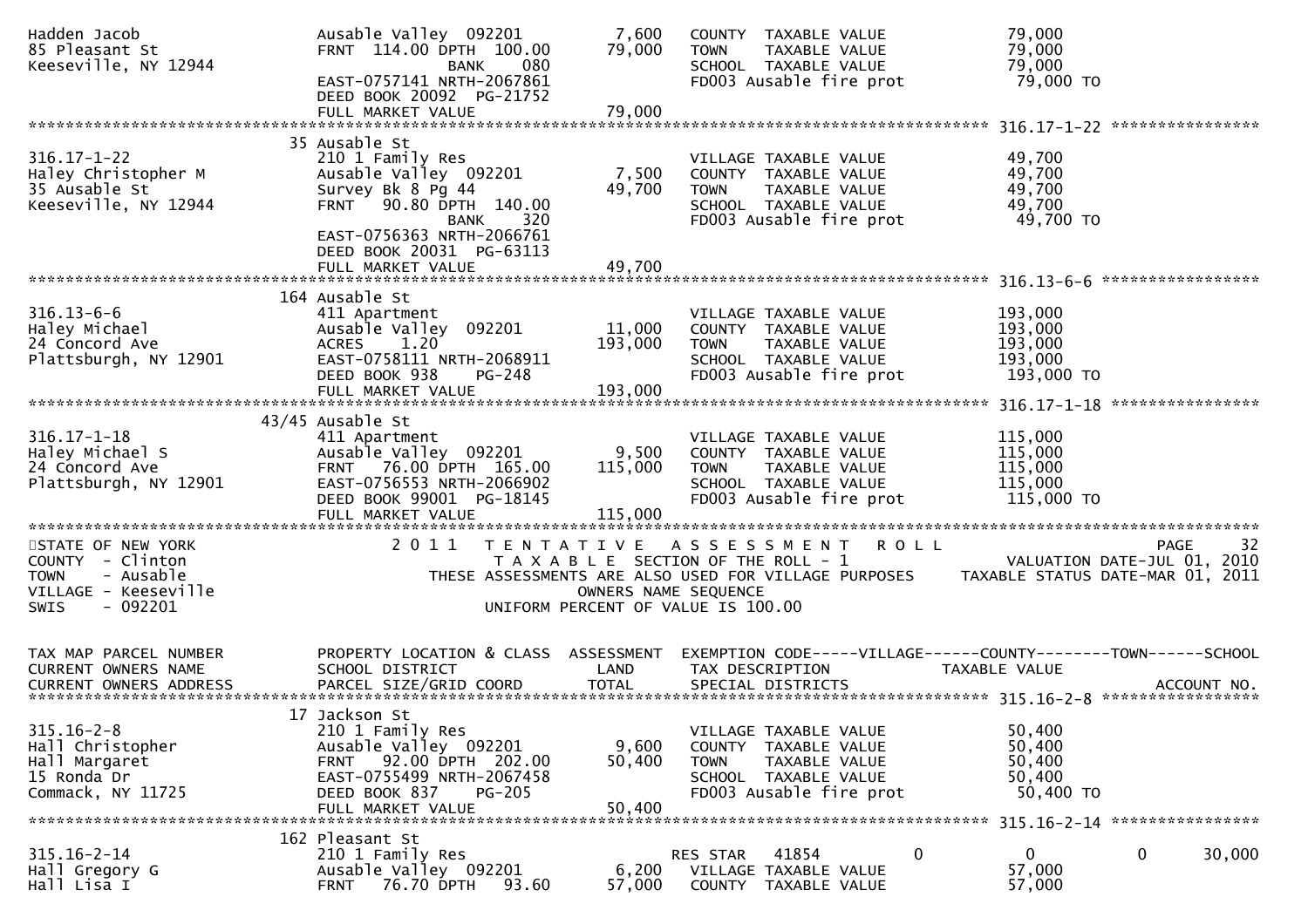| 234 Pray Rd<br>Keeseville, NY 12944-2416                                                                                                                                                                         | EAST-0755544 NRTH-2067023<br>DEED BOOK 99001 PG-08717                                                                                                             |                                                                                                     | <b>TOWN</b>                                                                                    | TAXABLE VALUE<br>SCHOOL TAXABLE VALUE                                                                               |                                      | 57,000<br>27,000                                                                           |                                                                               |
|------------------------------------------------------------------------------------------------------------------------------------------------------------------------------------------------------------------|-------------------------------------------------------------------------------------------------------------------------------------------------------------------|-----------------------------------------------------------------------------------------------------|------------------------------------------------------------------------------------------------|---------------------------------------------------------------------------------------------------------------------|--------------------------------------|--------------------------------------------------------------------------------------------|-------------------------------------------------------------------------------|
|                                                                                                                                                                                                                  |                                                                                                                                                                   |                                                                                                     |                                                                                                |                                                                                                                     |                                      |                                                                                            |                                                                               |
| $316.9 - 2 - 5$<br>Hanley Bruce<br>Hanley Beverly<br>30 Grove St<br>Keeseville, NY 12944                                                                                                                         | 30 Grove St<br>210 1 Family Res<br>Ausable Valley 092201<br>FRNT 43.50 DPTH 259.75<br><b>BANK</b><br>080<br>EAST-0756311 NRTH-2070020<br>DEED BOOK 613<br>PG-1080 | 7,500<br>61,800                                                                                     | <b>TOWN</b>                                                                                    | VILLAGE TAXABLE VALUE<br>COUNTY TAXABLE VALUE<br>TAXABLE VALUE<br>SCHOOL TAXABLE VALUE<br>FD003 Ausable fire prot   |                                      | 61,800<br>61,800<br>61,800<br>61,800<br>61,800 TO                                          |                                                                               |
|                                                                                                                                                                                                                  | FULL MARKET VALUE                                                                                                                                                 | 61,800                                                                                              |                                                                                                |                                                                                                                     |                                      |                                                                                            |                                                                               |
|                                                                                                                                                                                                                  |                                                                                                                                                                   |                                                                                                     |                                                                                                |                                                                                                                     |                                      |                                                                                            |                                                                               |
|                                                                                                                                                                                                                  | 63 Hill St                                                                                                                                                        | 64 PCT OF VALUE USED FOR EXEMPTION PURPOSES                                                         |                                                                                                |                                                                                                                     |                                      |                                                                                            |                                                                               |
| $315.16 - 3 - 4$<br>Harper Life Estate Anita<br>North Arthur H Jr<br>63 Hill St<br>Keeseville, NY 12944                                                                                                          | 271 Mfg housings<br>Ausable Valley 092201<br>FRNT 115.46 DPTH 253.00<br>EAST-0754902 NRTH-2068290<br>DEED BOOK 20041 PG-75680<br>FULL MARKET VALUE                | 52,000                                                                                              | WARCOMALL 41131<br>10,600 WARDISALL 41141<br>52,000 AGED - ALL 41800<br>SR STAR<br><b>TOWN</b> | 41834<br>VILLAGE TAXABLE VALUE<br>COUNTY TAXABLE VALUE<br>TAXABLE VALUE<br>SCHOOL TAXABLE VALUE                     | 8,320<br>16,640<br>4,160<br>$\Omega$ | 8,320<br>16,640<br>4,160<br>$\overline{0}$<br>22,880<br>22,880<br>22,880<br>$\overline{0}$ | 8,320<br>0<br>$\overline{0}$<br>16,640<br>4,160<br>16,640<br>35,360           |
|                                                                                                                                                                                                                  |                                                                                                                                                                   |                                                                                                     |                                                                                                |                                                                                                                     |                                      |                                                                                            |                                                                               |
| $316.13 - 4 - 10$<br>Hart Raymond A<br>Hart Rebecca A<br>8 Taylor Rd<br>Keeseville, NY 12944                                                                                                                     | 46 Pleasant St<br>431 Auto dealer<br>Ausable Valley 092201<br><b>ACRES</b><br>1.20<br>EAST-0757393 NRTH-2068877<br>DEED BOOK 20051 PG-87266                       | 11,000<br>155,000                                                                                   | <b>TOWN</b>                                                                                    | VILLAGE TAXABLE VALUE<br>COUNTY TAXABLE VALUE<br>TAXABLE VALUE<br>SCHOOL TAXABLE VALUE<br>FD003 Ausable fire prot   |                                      | 155,000<br>155,000<br>155,000<br>155,000<br>155,000 TO                                     |                                                                               |
| STATE OF NEW YORK<br>COUNTY - Clinton<br>- Ausable<br><b>TOWN</b><br>VILLAGE - Keeseville<br><b>SWIS</b><br>- 092201                                                                                             | 2011<br>THESE ASSESSMENTS ARE ALSO USED FOR VILLAGE PURPOSES                                                                                                      | TENTATIVE ASSESSMENT<br>T A X A B L E SECTION OF THE ROLL - 1<br>UNIFORM PERCENT OF VALUE IS 100.00 | OWNERS NAME SEQUENCE                                                                           |                                                                                                                     | R O L L                              |                                                                                            | 33<br>PAGE<br>VALUATION DATE-JUL 01, 2010<br>TAXABLE STATUS DATE-MAR 01, 2011 |
| TAX MAP PARCEL NUMBER<br><b>CURRENT OWNERS NAME</b><br>.CURRENT OWNERS ADDRESS PARCEL SIZE/GRID COORD TOTAL SPECIAL DISTRICTS ACCOUNT NO ACCOUNT NO ACCOUNT NO AND ARCEL SIZE/GRID COORD TOTAL SPECIAL DISTRICTS | PROPERTY LOCATION & CLASS ASSESSMENT<br>SCHOOL DISTRICT                                                                                                           | LAND                                                                                                | TAX DESCRIPTION                                                                                |                                                                                                                     |                                      | TAXABLE VALUE                                                                              | EXEMPTION CODE-----VILLAGE------COUNTY--------TOWN------SCHOOL                |
| $316.13 - 2 - 34$<br>Hathaway Thomas W Jr<br>6 Jackson St<br>Keeseville, NY 12944                                                                                                                                | 6 Jackson St<br>210 1 Family Res<br>Ausable Valley 092201<br>FRNT 73.00 DPTH 166.20<br>EAST-0755774 NRTH-2067207<br>DEED BOOK 20011 PG-29937<br>FULL MARKET VALUE | 8,100<br>84,000<br>84,000                                                                           | <b>RES STAR</b><br><b>COUNTY</b><br><b>TOWN</b>                                                | 41854<br>VILLAGE TAXABLE VALUE<br>TAXABLE VALUE<br>TAXABLE VALUE<br>SCHOOL TAXABLE VALUE<br>FD003 Ausable fire prot | $\mathbf{0}$                         | $\mathbf{0}$<br>84,000<br>84,000<br>84,000<br>54,000<br>84,000 TO                          | 30,000<br>$\bf{0}$<br>315.20-1-13 *****************                           |
| $315.20 - 1 - 13$<br>Hebert Bruno<br>169 Pleasant St<br>Keeseville, NY 12944                                                                                                                                     | 169 Pleasant St<br>210 1 Family Res<br>Ausable Valley 092201<br>55.00 DPTH 102.00<br>FRNT<br>EAST-0755418 NRTH-2066813                                            |                                                                                                     | <b>VETERANS</b><br>6,100 AGED COUN<br>31,300 SR STAR                                           | 41101<br>41802<br>41834<br>VILLAGE TAXABLE VALUE                                                                    | 5,000<br>0                           | 5,000<br>11,835<br>0<br>26,300                                                             | 5,000<br>0<br>$\Omega$<br>31,300<br>0                                         |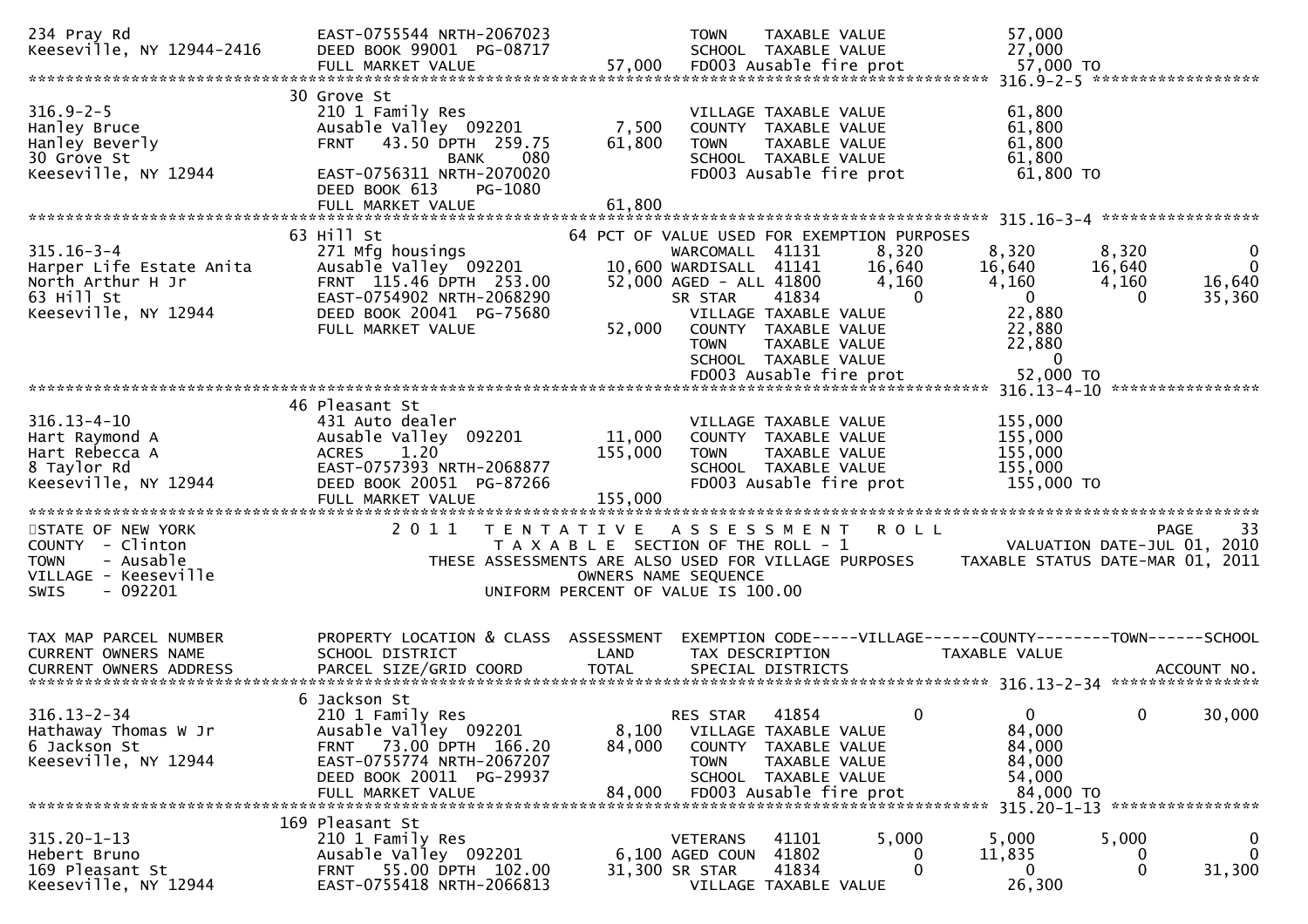|                                                                                                                      | DEED BOOK 629<br>PG-261<br>FULL MARKET VALUE                                                                                                                                                       | 31,300                                    | COUNTY TAXABLE VALUE<br><b>TOWN</b><br>TAXABLE VALUE<br>SCHOOL TAXABLE VALUE                                                                                                                |             | 14,465<br>26,300<br>$\Omega$                                          |                                           |
|----------------------------------------------------------------------------------------------------------------------|----------------------------------------------------------------------------------------------------------------------------------------------------------------------------------------------------|-------------------------------------------|---------------------------------------------------------------------------------------------------------------------------------------------------------------------------------------------|-------------|-----------------------------------------------------------------------|-------------------------------------------|
|                                                                                                                      |                                                                                                                                                                                                    |                                           |                                                                                                                                                                                             |             |                                                                       |                                           |
| $316.13 - 3 - 14$<br>Helinger Michael G &<br>Susan J Rentals Inc<br>20 Riley Way<br>Peru, NY 12972                   | 54 Liberty St<br>220 2 Family Res<br>Ausable Valley 092201<br>FRNT 115.00 DPTH 265.00<br>EAST-0756857 NRTH-2068302<br>DEED BOOK 689<br>PG-48<br>FULL MARKET VALUE                                  | 9,400<br>36,000<br>36,000                 | VILLAGE TAXABLE VALUE<br>COUNTY TAXABLE VALUE<br>TAXABLE VALUE<br><b>TOWN</b><br>SCHOOL TAXABLE VALUE<br>FD003 Ausable fire prot                                                            |             | 36,000<br>36,000<br>36,000<br>36,000<br>36,000 TO                     |                                           |
|                                                                                                                      | Ausable St                                                                                                                                                                                         |                                           |                                                                                                                                                                                             |             |                                                                       |                                           |
| $316.13 - 6 - 9$<br>High Falls Gorge Corp<br>c/o Richard Botsford<br>10 Smart St<br>Keeseville, NY 12944             | 330 Vacant comm<br>Ausable Valley 092201<br>FRNT 54.00 DPTH 130.00<br>EAST-0758259 NRTH-2069134<br>DEED BOOK 523<br>PG-646                                                                         | 6,800<br>6,800                            | VILLAGE TAXABLE VALUE<br>COUNTY TAXABLE VALUE<br>TAXABLE VALUE<br>TOWN<br>SCHOOL TAXABLE VALUE<br>FD003 Ausable fire prot                                                                   |             | 6,800<br>6,800<br>6,800<br>6,800<br>6,800 TO                          |                                           |
|                                                                                                                      |                                                                                                                                                                                                    |                                           |                                                                                                                                                                                             |             |                                                                       |                                           |
| $316.13 - 5 - 27$<br>Holdridge David H<br>12 Pleasant St<br>Keeseville, NY 12944                                     | 71 Pleasant St<br>210 1 Family Res<br>Ausable Valley 092201<br>88.00 DPTH 176.00<br><b>FRNT</b><br>850<br><b>BANK</b><br>EAST-0757343 NRTH-2068153<br>DEED BOOK 767<br>PG-167<br>FULL MARKET VALUE | 9,200<br>102,400<br>102,400               | 41854<br>RES STAR<br>VILLAGE TAXABLE VALUE<br>COUNTY TAXABLE VALUE<br>TAXABLE VALUE<br><b>TOWN</b><br>SCHOOL TAXABLE VALUE<br>FD003 Ausable fire prot                                       | 0           | $\mathbf{0}$<br>102,400<br>102,400<br>102,400<br>72,400<br>102,400 TO | $\mathbf 0$<br>30,000                     |
|                                                                                                                      |                                                                                                                                                                                                    |                                           |                                                                                                                                                                                             |             |                                                                       |                                           |
| STATE OF NEW YORK<br>COUNTY - Clinton<br>- Ausable<br><b>TOWN</b><br>VILLAGE - Keeseville<br>- 092201<br><b>SWIS</b> | 2011                                                                                                                                                                                               | T E N T A T I V E<br>OWNERS NAME SEQUENCE | A S S E S S M E N T<br>T A X A B L E SECTION OF THE ROLL - 1<br>THESE ASSESSMENTS ARE ALSO USED FOR VILLAGE PURPOSES TAXABLE STATUS DATE-MAR 01, 2011<br>UNIFORM PERCENT OF VALUE IS 100.00 | <b>ROLL</b> |                                                                       | PAGE<br>34<br>VALUATION DATE-JUL 01, 2010 |
| TAX MAP PARCEL NUMBER<br>CURRENT OWNERS NAME<br>CURRENT OWNERS ADDRESS                                               | PROPERTY LOCATION & CLASS ASSESSMENT<br>SCHOOL DISTRICT<br>PARCEL SIZE/GRID COORD                                                                                                                  | LAND<br><b>TOTAL</b>                      | EXEMPTION CODE-----VILLAGE------COUNTY-------TOWN------SCHOOL<br>TAX DESCRIPTION<br>SPECIAL DISTRICTS                                                                                       |             | TAXABLE VALUE                                                         | ACCOUNT NO.                               |
| $316.9 - 1 - 14.1$<br>Homesales Inc<br>10790 Rancho Bernardo Rd<br>San Diego, CA 92127                               | $31/33$ Grove St<br>210 1 Family Res<br>Ausable Valley 092201<br>FRNT 90.00 DPTH 154.00<br>EAST-0756060 NRTH-2070062<br>DEED BOOK 20082 PG-18880<br>FULL MARKET VALUE                              | 82,300                                    | VILLAGE TAXABLE VALUE<br>8,700 COUNTY TAXABLE VALUE<br>82,300 TOWN TAXABLE VALUE<br>SCHOOL TAXABLE VALUE<br>FD003 Ausable fire prot                                                         |             | 82,300<br>82,300<br>82,300<br>82,300<br>82,300 TO                     |                                           |
|                                                                                                                      |                                                                                                                                                                                                    |                                           |                                                                                                                                                                                             |             |                                                                       |                                           |
| $315.12 - 1 - 4.2$<br>Hrycyk Mark G<br>PO Box 321<br>Keeseville, NY 12944                                            | 1873 Main St<br>484 1 use sm bld<br>Ausable Valley 092201<br>FRNT 114.00 DPTH 194.89<br>EAST-0755293 NRTH-2070012<br>DEED BOOK 20011 PG-28788<br>FULL MARKET VALUE                                 | 9,100<br>104,000<br>104,000               | RES STAR<br>41854<br>VILLAGE TAXABLE VALUE<br>COUNTY TAXABLE VALUE<br><b>TOWN</b><br>TAXABLE VALUE<br>SCHOOL TAXABLE VALUE<br>FD003 Ausable fire prot                                       | 0           | 0<br>104,000<br>104,000<br>104,000<br>74,000<br>104,000 TO            | $\mathbf{0}$<br>30,000                    |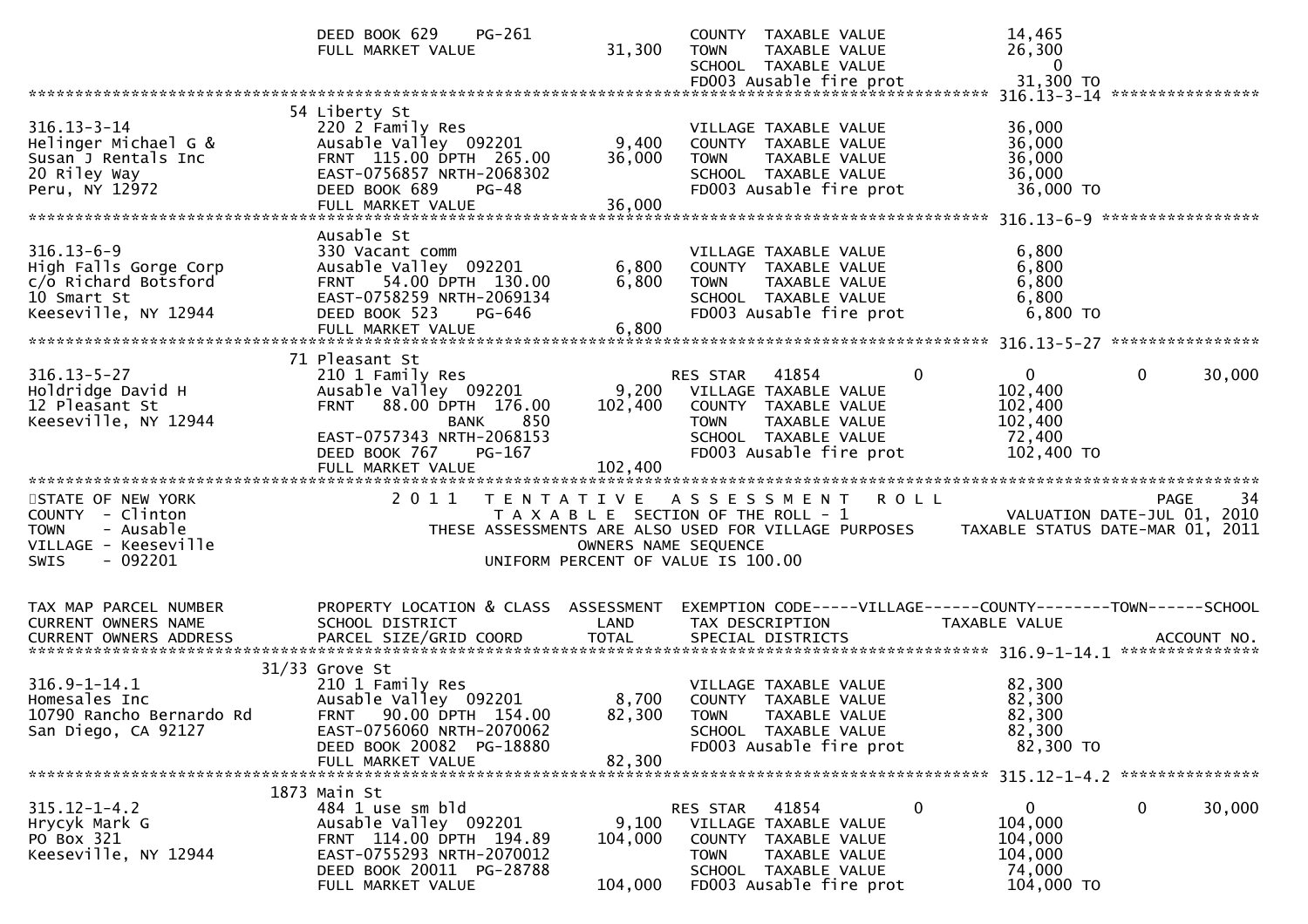| $315.12 - 2 - 9$<br>James Monica M<br>Lattrell Tanner E<br>57 School St<br>Keeseville, NY 12944                       | 57 School St<br>210 1 Family Res<br>Ausable Valley 092201<br>Lot 15 P116000 Ac<br>Lot#9 Oakwood Pk Sub<br>99.57 DPTH 177.90<br><b>FRNT</b><br>320<br><b>BANK</b><br>EAST-0754297 NRTH-2069859 | 9,500<br>146,000                                                                                         | RES STAR<br><b>TOWN</b>                                                                  | 41854<br>VILLAGE TAXABLE VALUE<br>COUNTY TAXABLE VALUE<br>TAXABLE VALUE<br>SCHOOL TAXABLE VALUE<br>FD003 Ausable fire prot | $\mathbf 0$      | $\mathbf{0}$<br>146,000<br>146,000<br>146,000<br>116,000<br>146,000 TO                | $\mathbf{0}$     | 30,000                                    |
|-----------------------------------------------------------------------------------------------------------------------|-----------------------------------------------------------------------------------------------------------------------------------------------------------------------------------------------|----------------------------------------------------------------------------------------------------------|------------------------------------------------------------------------------------------|----------------------------------------------------------------------------------------------------------------------------|------------------|---------------------------------------------------------------------------------------|------------------|-------------------------------------------|
|                                                                                                                       | DEED BOOK 20061 PG-91965<br>FULL MARKET VALUE                                                                                                                                                 | 146,000                                                                                                  |                                                                                          |                                                                                                                            |                  |                                                                                       |                  |                                           |
| $315.16 - 1 - 16.23$<br>JC & US 061 LLC<br>11526 Fairfax Station Rd<br>Fairfax Station, VA 22039                      | 22 School St<br>210 1 Family Res<br>Ausable Valley 092201<br>Sub Map 23 Pg 25 Lot 3<br>FRNT 82.00 DPTH 150.00<br>EAST-0754627 NRTH-2069000<br>DEED BOOK 20062 PG-870                          | 8,300<br>80,200                                                                                          | <b>TOWN</b>                                                                              | VILLAGE TAXABLE VALUE<br>COUNTY TAXABLE VALUE<br>TAXABLE VALUE<br>SCHOOL TAXABLE VALUE<br>FD003 Ausable fire prot          |                  | 80,200<br>80,200<br>80,200<br>80,200<br>80,200 TO                                     |                  |                                           |
|                                                                                                                       | FULL MARKET VALUE                                                                                                                                                                             | 80,200                                                                                                   |                                                                                          |                                                                                                                            |                  |                                                                                       |                  |                                           |
| $316.17 - 1 - 16$<br>Johnpeer Leslie G<br>1878 Main St<br>Keeseville, NY 12944                                        | 51/53 Ausable St<br>220 2 Family Res<br>Ausable Valley 092201<br>Survey Bk 8 Pg 47<br>FRNT 80.82 DPTH 234.54<br>EAST-0756628 NRTH-2066998<br>DEED BOOK 20061 PG-94915                         | 9,200<br>78,000                                                                                          | RES STAR<br><b>TOWN</b>                                                                  | 41854<br>VILLAGE TAXABLE VALUE<br>COUNTY TAXABLE VALUE<br>TAXABLE VALUE<br>SCHOOL TAXABLE VALUE<br>FD003 Ausable fire prot | $\mathbf{0}$     | $\mathbf{0}$<br>78,000<br>78,000<br>78,000<br>48,000<br>78,000 TO                     | $\mathbf{0}$     | 30,000                                    |
| STATE OF NEW YORK<br>COUNTY - Clinton<br>- Ausable<br><b>TOWN</b><br>VILLAGE - Keeseville<br>$-092201$<br><b>SWIS</b> | 2011<br>THESE ASSESSMENTS ARE ALSO USED FOR VILLAGE PURPOSES                                                                                                                                  | TENTATIVE ASSESSMENT ROLL<br>T A X A B L E SECTION OF THE ROLL - 1<br>UNIFORM PERCENT OF VALUE IS 100.00 | OWNERS NAME SEQUENCE                                                                     |                                                                                                                            |                  | TAXABLE STATUS DATE-MAR 01, 2011                                                      |                  | 35<br>PAGE<br>VALUATION DATE-JUL 01, 2010 |
| TAX MAP PARCEL NUMBER<br>CURRENT OWNERS NAME                                                                          | PROPERTY LOCATION & CLASS ASSESSMENT<br>SCHOOL DISTRICT                                                                                                                                       | LAND                                                                                                     |                                                                                          | TAX DESCRIPTION                                                                                                            |                  | EXEMPTION CODE-----VILLAGE------COUNTY-------TOWN------SCHOOL<br><b>TAXABLE VALUE</b> |                  |                                           |
| $316.10 - 1 - 8$<br>Johnson Earl D<br>1293 Rt 22b<br>Morrisonville, NY 12962                                          | 1851 Rt 9<br>210 1 Family Res<br>Ausable Valley 092201<br><b>ACRES</b><br>1.10<br>EAST-0759530 NRTH-2070454<br>DEED BOOK 20092 PG-29184<br>FULL MARKET VALUE                                  | 96,700                                                                                                   | WARCOMALL 41131<br>11,000 WARDISALL 41141<br>96,700 VILLAGE TAXABLE VALUE<br><b>TOWN</b> | COUNTY TAXABLE VALUE<br>TAXABLE VALUE<br>SCHOOL TAXABLE VALUE<br>FD003 Ausable fire prot                                   | 20,000<br>14,505 | 24,175<br>14,505<br>62,195<br>58,020<br>62,195<br>96,700<br>96,700 TO                 | 20,000<br>14,505 | 0<br>$\mathbf{0}$                         |
|                                                                                                                       |                                                                                                                                                                                               |                                                                                                          |                                                                                          |                                                                                                                            |                  |                                                                                       |                  |                                           |
| $315.16 - 1 - 17$<br>Johnson James D<br>7 School St<br>PO Box 144<br>Keeseville, NY 12944                             | 7 School St<br>270 Mfg housing<br>Ausable Valley 092201<br>Survey Dwr 126-A Lot 9<br>FRNT 150.00 DPTH 100.00<br>EAST-0754500 NRTH-2068640                                                     | 34,000                                                                                                   | AGED - ALL 41800<br>7,900 SR STAR<br><b>TOWN</b>                                         | 41834<br>VILLAGE TAXABLE VALUE<br>COUNTY TAXABLE VALUE<br>TAXABLE VALUE                                                    | 17,000<br>0      | 17,000<br>$\mathbf{0}$<br>17,000<br>17,000<br>17,000                                  | 17,000<br>0      | 17,000<br>17,000                          |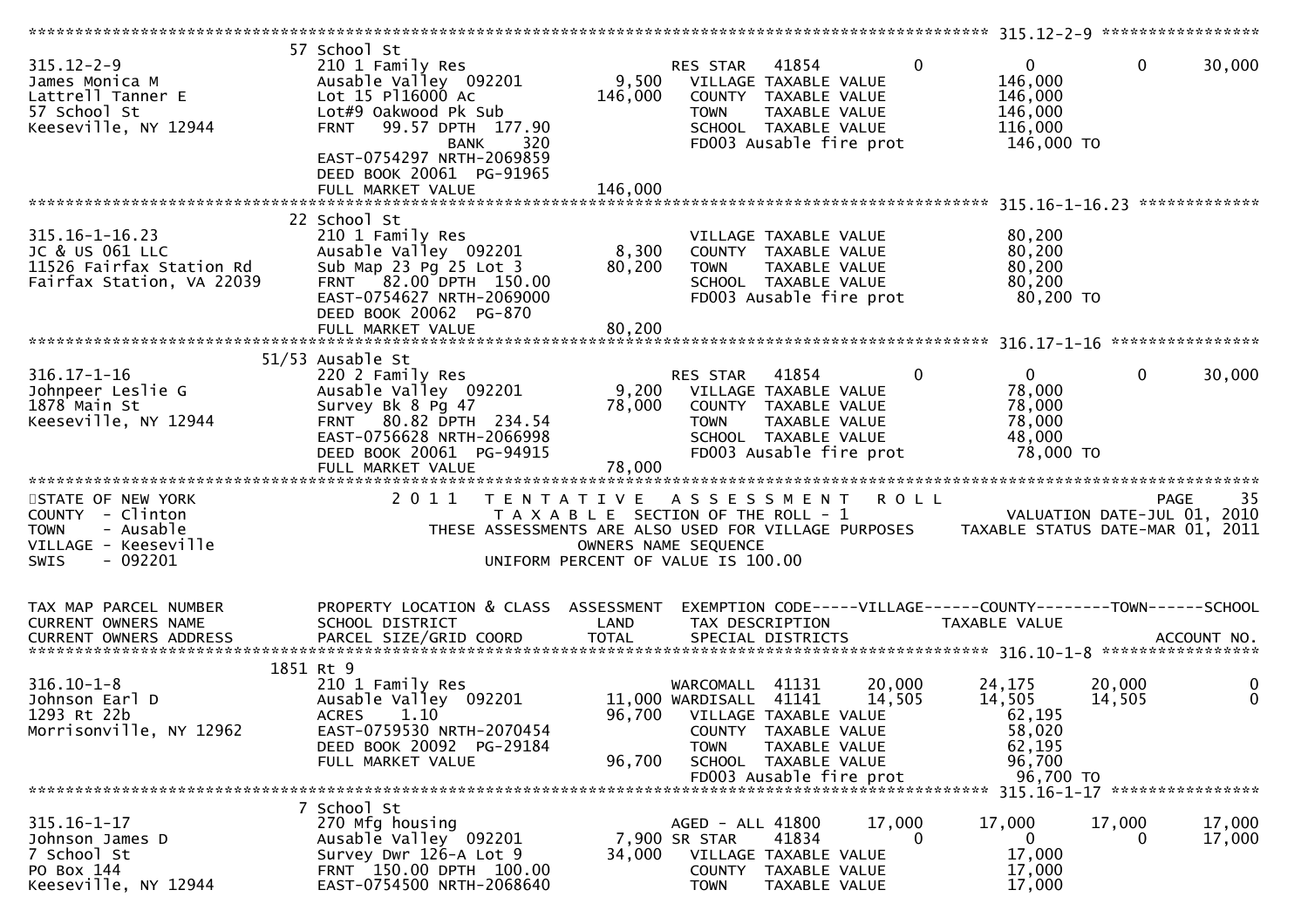|                                                                                                  | PG-313<br>DEED BOOK 768<br>FULL MARKET VALUE                                                                                                                                                       | 34,000                                                                      |                                                                            | SCHOOL TAXABLE VALUE<br>FD003 Ausable fire prot                                                                            |                    | $\mathbf 0$<br>34,000 TO                                                         |                                |                       |
|--------------------------------------------------------------------------------------------------|----------------------------------------------------------------------------------------------------------------------------------------------------------------------------------------------------|-----------------------------------------------------------------------------|----------------------------------------------------------------------------|----------------------------------------------------------------------------------------------------------------------------|--------------------|----------------------------------------------------------------------------------|--------------------------------|-----------------------|
| $315.16 - 3 - 8$<br>Joy Walter S<br>Joy Roberta F<br>41 Pine St<br>Keeseville, NY 12944          | 41 Pine St<br>210 1 Family Res<br>Ausable Valley 092201<br>FRNT 76.50 DPTH 150.00<br>EAST-0755005 NRTH-2067902<br>DEED BOOK 1042<br>PG-121                                                         | 8,100<br>55,600                                                             | RES STAR<br><b>TOWN</b>                                                    | 41854<br>VILLAGE TAXABLE VALUE<br>COUNTY TAXABLE VALUE<br>TAXABLE VALUE<br>SCHOOL TAXABLE VALUE                            | $\mathbf{0}$       | $\mathbf{0}$<br>55,600<br>55,600<br>55,600<br>25,600                             | $\mathbf{0}$                   | 30,000                |
|                                                                                                  |                                                                                                                                                                                                    |                                                                             |                                                                            |                                                                                                                            |                    | 55,600 TO                                                                        | 315.12-2-14 *****************  |                       |
| $315.12 - 2 - 14$<br>Kaifetz Daniel L<br>1 Derek Dr<br>Keeseville, NY 12944                      | 1 Derek Dr<br>210 1 Family Res<br>Ausable Valley 092201<br>95.00 DPTH 150.00<br><b>FRNT</b><br>EAST-0754529 NRTH-2069712<br>DEED BOOK 20061 PG-98197<br>FULL MARKET VALUE                          | 150,000<br>150,000                                                          | WARNONALL 41121<br>8,900 RES STAR<br><b>TOWN</b>                           | 41854<br>VILLAGE TAXABLE VALUE<br>COUNTY TAXABLE VALUE<br>TAXABLE VALUE<br>SCHOOL TAXABLE VALUE<br>FD003 Ausable fire prot | 12,000<br>$\Omega$ | 22,500<br>$\mathbf{0}$<br>138,000<br>127,500<br>138,000<br>120,000<br>150,000 TO | 12,000<br>$\Omega$             | $\bf{0}$<br>30,000    |
|                                                                                                  |                                                                                                                                                                                                    |                                                                             |                                                                            |                                                                                                                            |                    |                                                                                  |                                |                       |
| $316.10 - 1 - 2$<br>Keeseville Motel Corp<br>PO Box 385<br>Keeseville, NY 12944                  | 1817 Rt 9<br>415 Motel<br>Ausable Valley 092201<br>FRNT 277.00 DPTH 150.00<br>EAST-0759011 NRTH-2069705<br>DEED BOOK 575<br><b>PG-936</b>                                                          | 10,400<br>86,000                                                            | <b>TOWN</b>                                                                | VILLAGE TAXABLE VALUE<br>COUNTY TAXABLE VALUE<br>TAXABLE VALUE<br>SCHOOL TAXABLE VALUE<br>FD003 Ausable fire prot          |                    | 86,000<br>86,000<br>86,000<br>86,000<br>86,000 TO                                |                                |                       |
|                                                                                                  | FULL MARKET VALUE                                                                                                                                                                                  | 86,000                                                                      |                                                                            |                                                                                                                            |                    |                                                                                  |                                |                       |
| STATE OF NEW YORK                                                                                | 2 0 1 1<br>T E N T A T I V E                                                                                                                                                                       |                                                                             | A S S E S S M E N T                                                        |                                                                                                                            | <b>ROLL</b>        |                                                                                  | <b>PAGE</b>                    | 36                    |
| COUNTY - Clinton<br><b>TOWN</b><br>- Ausable<br>VILLAGE - Keeseville<br>$-092201$<br><b>SWIS</b> | THESE ASSESSMENTS ARE ALSO USED FOR VILLAGE PURPOSES                                                                                                                                               | T A X A B L E SECTION OF THE ROLL - 1<br>UNIFORM PERCENT OF VALUE IS 100.00 | OWNERS NAME SEQUENCE                                                       |                                                                                                                            |                    | TAXABLE STATUS DATE-MAR 01, 2011                                                 | VALUATION DATE-JUL 01, 2010    |                       |
| TAX MAP PARCEL NUMBER<br><b>CURRENT OWNERS NAME</b><br><b>CURRENT OWNERS ADDRESS</b>             | PROPERTY LOCATION & CLASS ASSESSMENT<br>SCHOOL DISTRICT<br>PARCEL SIZE/GRID COORD                                                                                                                  | LAND<br><b>TOTAL</b>                                                        |                                                                            | TAX DESCRIPTION<br>SPECIAL DISTRICTS                                                                                       |                    | EXEMPTION CODE-----VILLAGE------COUNTY--------TOWN------SCHOOL<br>TAXABLE VALUE  |                                | ACCOUNT NO.           |
| $316.17 - 1 - 9$<br>Kelley Peter L<br>125 Pleasant St<br>Keeseville, NY 12944                    | 125 Pleasant St<br>210 1 Family Res<br>Ausable Valley 092201<br>Survey Bk-8 Pg-47<br>96.90 DPTH 222.00<br><b>FRNT</b><br>EAST-0756492 NRTH-2067054<br>DEED BOOK 578<br>$PG-5$<br>FULL MARKET VALUE | 63,400                                                                      | WARNONALL<br>10,100 SR STAR<br>63,400 VILLAGE TAXABLE VALUE<br><b>TOWN</b> | 41121<br>41834<br>COUNTY TAXABLE VALUE<br>TAXABLE VALUE<br>SCHOOL TAXABLE VALUE<br>FD003 Ausable fire prot                 | 9,510<br>$\Omega$  | 9,510<br>$\mathbf{0}$<br>53,890<br>53,890<br>53,890<br>3,300<br>63,400 TO        | 9,510<br>$\Omega$              | $\mathbf 0$<br>60,100 |
|                                                                                                  | 44 Jackson St                                                                                                                                                                                      |                                                                             |                                                                            |                                                                                                                            |                    |                                                                                  | 316.13-1-1 ******************* |                       |
| $316.13 - 1 - 1$<br>Kienert Alicia A<br>44 Jackson St<br>Keeseville, NY 12944                    | 210 1 Family Res<br>Ausable Valley 092201<br>85.00 DPTH 120.00<br><b>FRNT</b><br>EAST-0755612 NRTH-2068112<br>DEED BOOK 20061 PG-99061<br>FULL MARKET VALUE                                        | 9,500<br>84,000<br>84,000                                                   | RES STAR<br><b>COUNTY</b><br><b>TOWN</b>                                   | 41854<br>VILLAGE TAXABLE VALUE<br>TAXABLE VALUE<br>TAXABLE VALUE<br>SCHOOL TAXABLE VALUE<br>FD003 Ausable fire prot        | 0                  | 0<br>84,000<br>84,000<br>84,000<br>54,000<br>84,000 TO                           | $\mathbf 0$                    | 30,000                |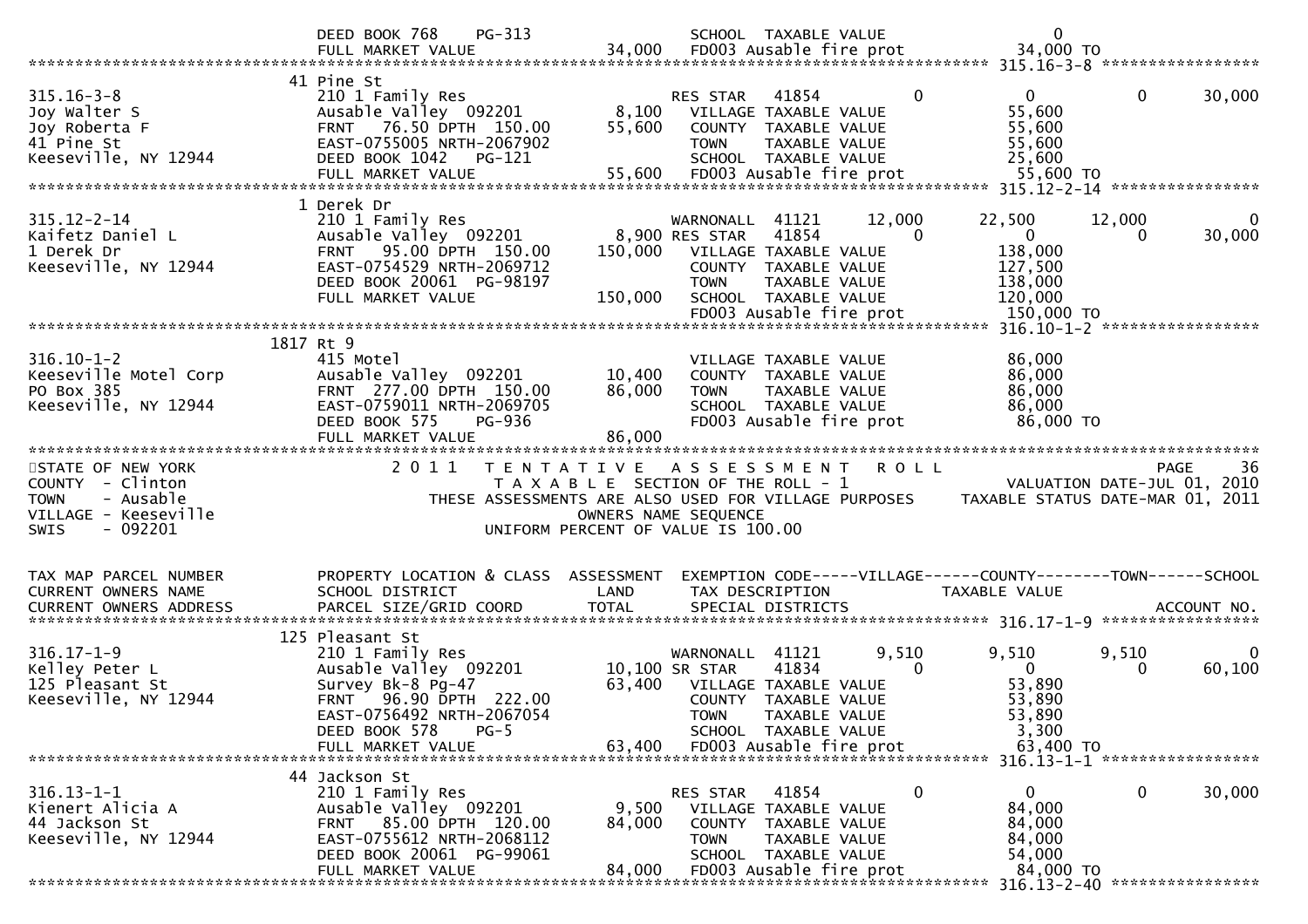| $316.13 - 2 - 40$<br>King James A<br>King Mary E<br>22 Jackson St<br>Keeseville, NY 12944                            | 22 Jackson St<br>210 1 Family Res<br>Ausable Valley 092201<br>FRNT 169.00 DPTH 162.00<br>EAST-0755709 NRTH-2067620<br>DEED BOOK 589<br><b>PG-295</b><br>FULL MARKET VALUE                   | 101,000<br>101,000         | 41121<br>WARNONALL<br>10,000 RES STAR<br>41854<br>VILLAGE TAXABLE VALUE<br>COUNTY TAXABLE VALUE<br><b>TOWN</b><br>SCHOOL TAXABLE VALUE<br>FD003 Ausable fire prot | 12,000<br>$\mathbf{0}$<br>TAXABLE VALUE | 15,150<br>$\overline{0}$<br>89,000<br>85,850<br>89,000<br>71,000<br>101,000 TO | 12,000<br>$\Omega$<br>30,000<br>0                                                    |
|----------------------------------------------------------------------------------------------------------------------|---------------------------------------------------------------------------------------------------------------------------------------------------------------------------------------------|----------------------------|-------------------------------------------------------------------------------------------------------------------------------------------------------------------|-----------------------------------------|--------------------------------------------------------------------------------|--------------------------------------------------------------------------------------|
| $316.17 - 2 - 14.1$<br>King Laurie<br>10 Lower Liberty St<br>Keeseville, NY 12944                                    | 10 Liberty St<br>210 1 Family Res<br>Ausable Valley 092201<br>FRNT 138.00 DPTH 132.00<br>080<br><b>BANK</b><br>EAST-0756909 NRTH-2067026<br>DEED BOOK 20001 PG-26717<br>FULL MARKET VALUE   | 7,200<br>63,000<br>63,000  | 41854<br>RES STAR<br>VILLAGE TAXABLE VALUE<br>COUNTY TAXABLE VALUE<br><b>TOWN</b><br>SCHOOL TAXABLE VALUE<br>FD003 Ausable fire prot                              | 0<br>TAXABLE VALUE                      | $\overline{0}$<br>63,000<br>63,000<br>63,000<br>33,000<br>63,000 TO            | $\mathbf{0}$<br>30,000                                                               |
| $315.16 - 2 - 10$<br>King Michael Jr<br>13 Jackson St<br>Keeseville, NY 12944                                        | 13 Jackson St<br>210 1 Family Res<br>Ausable Valley 092201<br>78.00 DPTH 165.00<br>FRNT<br>080<br><b>BANK</b><br>EAST-0755541 NRTH-2067314<br>DEED BOOK 20092 PG-24765<br>FULL MARKET VALUE | 7,900<br>76,000<br>76,000  | VILLAGE TAXABLE VALUE<br>COUNTY TAXABLE VALUE<br><b>TOWN</b><br>SCHOOL TAXABLE VALUE<br>FD003 Ausable fire prot                                                   | <b>TAXABLE VALUE</b>                    | 76,000<br>76,000<br>76,000<br>76,000<br>76,000 TO                              |                                                                                      |
| STATE OF NEW YORK<br>COUNTY - Clinton<br><b>TOWN</b><br>- Ausable<br>VILLAGE - Keeseville<br><b>SWIS</b><br>- 092201 | 2011<br>THESE ASSESSMENTS ARE ALSO USED FOR VILLAGE PURPOSES                                                                                                                                | OWNERS NAME SEQUENCE       | TENTATIVE ASSESSMENT<br>T A X A B L E SECTION OF THE ROLL - 1<br>UNIFORM PERCENT OF VALUE IS 100.00                                                               | <b>ROLL</b>                             |                                                                                | 37<br><b>PAGE</b><br>VALUATION DATE-JUL 01, 2010<br>TAXABLE STATUS DATE-MAR 01, 2011 |
| TAX MAP PARCEL NUMBER<br>CURRENT OWNERS NAME                                                                         | PROPERTY LOCATION & CLASS ASSESSMENT<br>SCHOOL DISTRICT                                                                                                                                     | LAND                       | TAX DESCRIPTION                                                                                                                                                   |                                         | <b>TAXABLE VALUE</b>                                                           | EXEMPTION CODE-----VILLAGE------COUNTY--------TOWN------SCHOOL                       |
| $316.13 - 2 - 25$<br>Kletter & Levine Realty (PTR)<br>286 Church St<br>Saratoga Springs, NY 12866                    | 122 Pleasant St<br>484 1 use sm bld<br>Ausable Valley 092201<br><b>ACRES</b><br>1.10<br>EAST-0756388 NRTH-2067334<br>DEED BOOK 99001 PG-14153<br>FULL MARKET VALUE                          | 11,100<br>68,000<br>68,000 | VILLAGE TAXABLE VALUE<br>COUNTY TAXABLE VALUE<br><b>TOWN</b><br>SCHOOL TAXABLE VALUE<br>FD003 Ausable fire prot                                                   | TAXABLE VALUE                           | 68,000<br>68,000<br>68,000<br>68,000<br>68,000 TO                              |                                                                                      |
|                                                                                                                      | 16 School St                                                                                                                                                                                |                            |                                                                                                                                                                   |                                         |                                                                                |                                                                                      |
| $315.16 - 1 - 16.1$<br>Knapp Life Use Irene<br>Daggett Estate Jack H<br>16 School St<br>Keeseville, NY 12944         | 210 1 Family Res<br>Ausable Valley 092201<br>FRNT 171.00 DPTH 150.00<br>EAST-0754645 NRTH-2068873                                                                                           | 96,900                     | AGED - ALL 41800<br>9,700 SR STAR<br>41834<br>VILLAGE TAXABLE VALUE<br>COUNTY TAXABLE VALUE                                                                       | 48,450<br>0                             | 48,450<br>$\mathbf{0}$<br>48,450<br>48,450                                     | 48,450<br>48,450<br>48,450<br>0                                                      |
|                                                                                                                      | DEED BOOK 867<br>$PG-17$<br>FULL MARKET VALUE                                                                                                                                               | 96,900                     | <b>TOWN</b><br>SCHOOL TAXABLE VALUE<br>FD003 Ausable fire prot                                                                                                    | TAXABLE VALUE                           | 48,450<br>$\mathbf 0$<br>96,900 TO                                             |                                                                                      |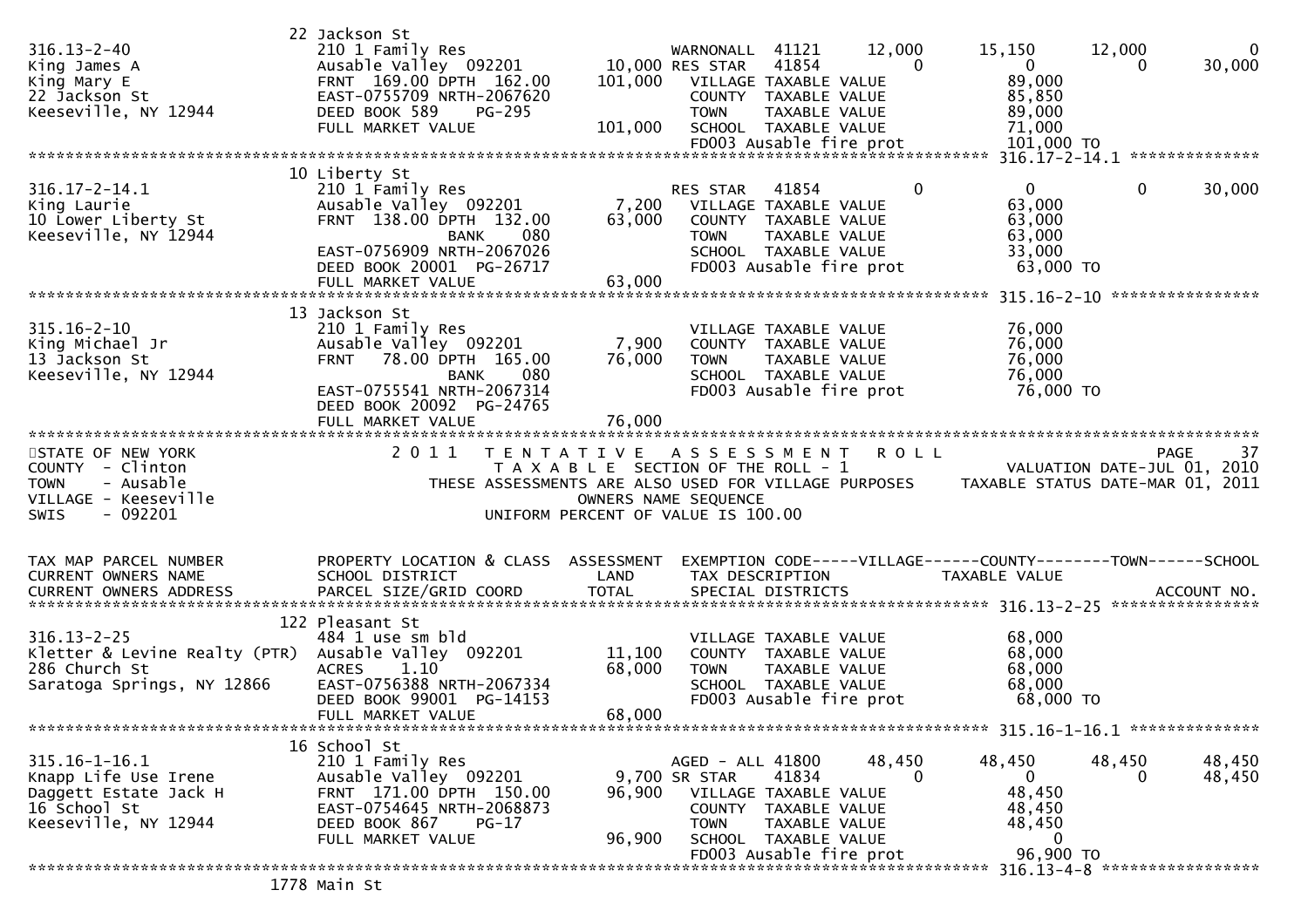| $316.13 - 4 - 8$<br>LaBombard Thomas J<br>LaBombard Kathie<br>1728 Main St<br>Keeseville, NY 12944             | 220 2 Family Res<br>Ausable Valley 092201<br>FRNT 66.20 DPTH 290.00<br>080<br><b>BANK</b><br>EAST-0757198 NRTH-2068662<br>PG-337<br>DEED BOOK 588<br>FULL MARKET VALUE                      | 105,000<br>105,000                                         | RES STAR<br>8,200 VILLAGE TAXABLE VALUE<br><b>TOWN</b>               | 41854<br>COUNTY TAXABLE VALUE<br>TAXABLE VALUE<br>SCHOOL TAXABLE VALUE<br>FD003 Ausable fire prot                   |         | $\mathbf{0}$       | $\overline{0}$<br>105,000<br>105,000<br>105,000<br>75,000<br>105,000 TO         | $\mathbf 0$        | 30,000                     |
|----------------------------------------------------------------------------------------------------------------|---------------------------------------------------------------------------------------------------------------------------------------------------------------------------------------------|------------------------------------------------------------|----------------------------------------------------------------------|---------------------------------------------------------------------------------------------------------------------|---------|--------------------|---------------------------------------------------------------------------------|--------------------|----------------------------|
|                                                                                                                | $32/34$ Grove St                                                                                                                                                                            | 49 PCT OF VALUE USED FOR EXEMPTION PURPOSES                |                                                                      |                                                                                                                     |         |                    |                                                                                 |                    |                            |
| $316.9 - 2 - 4$<br>LaBounty Rufus Life Us<br>LaBounty Margaret Life Us<br>32 Grove St<br>Keeseville, NY 12944  | 210 1 Family Res<br>Ausable Valley 092201<br>FRNT 76.00 DPTH 260.00<br>EAST-0756321 NRTH-2070088<br>DEED BOOK 20061 PG-91747<br>FULL MARKET VALUE                                           | 115,000                                                    | AGED C&S<br>9,200 SR STAR<br>115,000 RS STAR MH 41864<br><b>TOWN</b> | 41805<br>41834<br>VILLAGE TAXABLE VALUE<br>COUNTY TAXABLE VALUE<br>TAXABLE VALUE<br>SCHOOL TAXABLE VALUE            |         | 0<br>0<br>$\Omega$ | 28,175<br>0<br>$\mathbf 0$<br>115,000<br>86,825<br>115,000<br>$\bf{0}$          | 0<br>0<br>$\Omega$ | 28,175<br>60,100<br>26,725 |
|                                                                                                                |                                                                                                                                                                                             |                                                            |                                                                      |                                                                                                                     |         |                    |                                                                                 |                    |                            |
| $315.12 - 2 - 3$<br>Ladieu Wayne E<br>17 Basket Ave<br>Keeseville, NY 12944                                    | 17 Basket Ave<br>210 1 Family Res<br>Ausable Valley 092201<br>Oakwood Pk Sub Lot 3<br>FRNT 98.00 DPTH 150.00<br>EAST-0754762 NRTH-2070082<br>DEED BOOK 752<br>$PG-248$<br>FULL MARKET VALUE | 140,000<br>140,000                                         | RES STAR<br>9,000 VILLAGE TAXABLE VALUE<br><b>TOWN</b>               | 41854<br>COUNTY TAXABLE VALUE<br>TAXABLE VALUE<br>SCHOOL TAXABLE VALUE<br>FD003 Ausable fire prot                   |         | $\mathbf{0}$       | $\overline{0}$<br>140,000<br>140,000<br>140,000<br>110,000<br>140,000 TO        | $\mathbf{0}$       | 30,000                     |
|                                                                                                                |                                                                                                                                                                                             |                                                            |                                                                      |                                                                                                                     |         |                    |                                                                                 |                    |                            |
| STATE OF NEW YORK<br>COUNTY - Clinton<br>- Ausable<br><b>TOWN</b><br>VILLAGE - Keeseville<br>$-092201$<br>SWIS | 2011<br>T A X A B L E SECTION OF THE ROLL - 1 VALUATION DATE-JUL 01, 2010<br>THESE ASSESSMENTS ARE ALSO USED FOR VILLAGE PURPOSES TAXABLE STATUS DATE-MAR 01, 2011                          | TENTATIVE ASSESSMENT<br>UNIFORM PERCENT OF VALUE IS 100.00 | OWNERS NAME SEQUENCE                                                 |                                                                                                                     | R O L L |                    |                                                                                 |                    | 38<br><b>PAGE</b>          |
| TAX MAP PARCEL NUMBER<br>CURRENT OWNERS NAME                                                                   | PROPERTY LOCATION & CLASS ASSESSMENT<br>SCHOOL DISTRICT                                                                                                                                     | LAND                                                       | TAX DESCRIPTION                                                      |                                                                                                                     |         |                    | EXEMPTION CODE-----VILLAGE------COUNTY--------TOWN------SCHOOL<br>TAXABLE VALUE |                    |                            |
| $316.13 - 5 - 28$                                                                                              | 1765 Main St<br>210 1 Family Res                                                                                                                                                            |                                                            |                                                                      |                                                                                                                     |         |                    | 160,000                                                                         |                    |                            |
| Ladwig Michael<br>Ladwig Christine<br>1765 Main St<br>Keeseville, NY 12944                                     | Ausable Valley 092201<br>FRNT 118.90 DPTH 191.40<br>EAST-0757388 NRTH-2068292<br>DEED BOOK 99001 PG-11070                                                                                   | 15,500<br>160,000                                          | <b>TOWN</b>                                                          | VILLAGE TAXABLE VALUE<br>COUNTY TAXABLE VALUE<br>TAXABLE VALUE<br>SCHOOL TAXABLE VALUE<br>FD003 Ausable fire prot   |         |                    | 160,000<br>160,000<br>160,000<br>160,000 TO                                     |                    |                            |
|                                                                                                                | FULL MARKET VALUE                                                                                                                                                                           | 160,000                                                    |                                                                      |                                                                                                                     |         |                    |                                                                                 |                    |                            |
|                                                                                                                | 9 Blaise Ln                                                                                                                                                                                 |                                                            |                                                                      |                                                                                                                     |         |                    |                                                                                 |                    |                            |
| $316.13 - 2 - 9.1$<br>LaFountain Malissa L<br>9 Blaise Ln<br>Keeseville, NY 12944                              | 210 1 Family Res<br>Ausable Valley 092201<br>FRNT 10.00 DPTH 340.00<br>EAST-0756195 NRTH-2068347<br>DEED BOOK 20092 PG-25450<br>FULL MARKET VALUE                                           | 9,300<br>45,200<br>45,200                                  | RES STAR<br>COUNTY<br><b>TOWN</b>                                    | 41854<br>VILLAGE TAXABLE VALUE<br>TAXABLE VALUE<br>TAXABLE VALUE<br>SCHOOL TAXABLE VALUE<br>FD003 Ausable fire prot |         | $\mathbf 0$        | $\mathbf{0}$<br>45,200<br>45,200<br>45,200<br>15,200<br>45,200 TO               | $\mathbf 0$        | 30,000                     |
|                                                                                                                |                                                                                                                                                                                             |                                                            |                                                                      |                                                                                                                     |         |                    |                                                                                 |                    |                            |
| $316.13 - 2 - 35$                                                                                              | 10 Jackson St<br>210 1 Family Res                                                                                                                                                           |                                                            | WARCOMALL 41131                                                      |                                                                                                                     | 12,575  |                    | 12,575                                                                          | 12,575             | 0                          |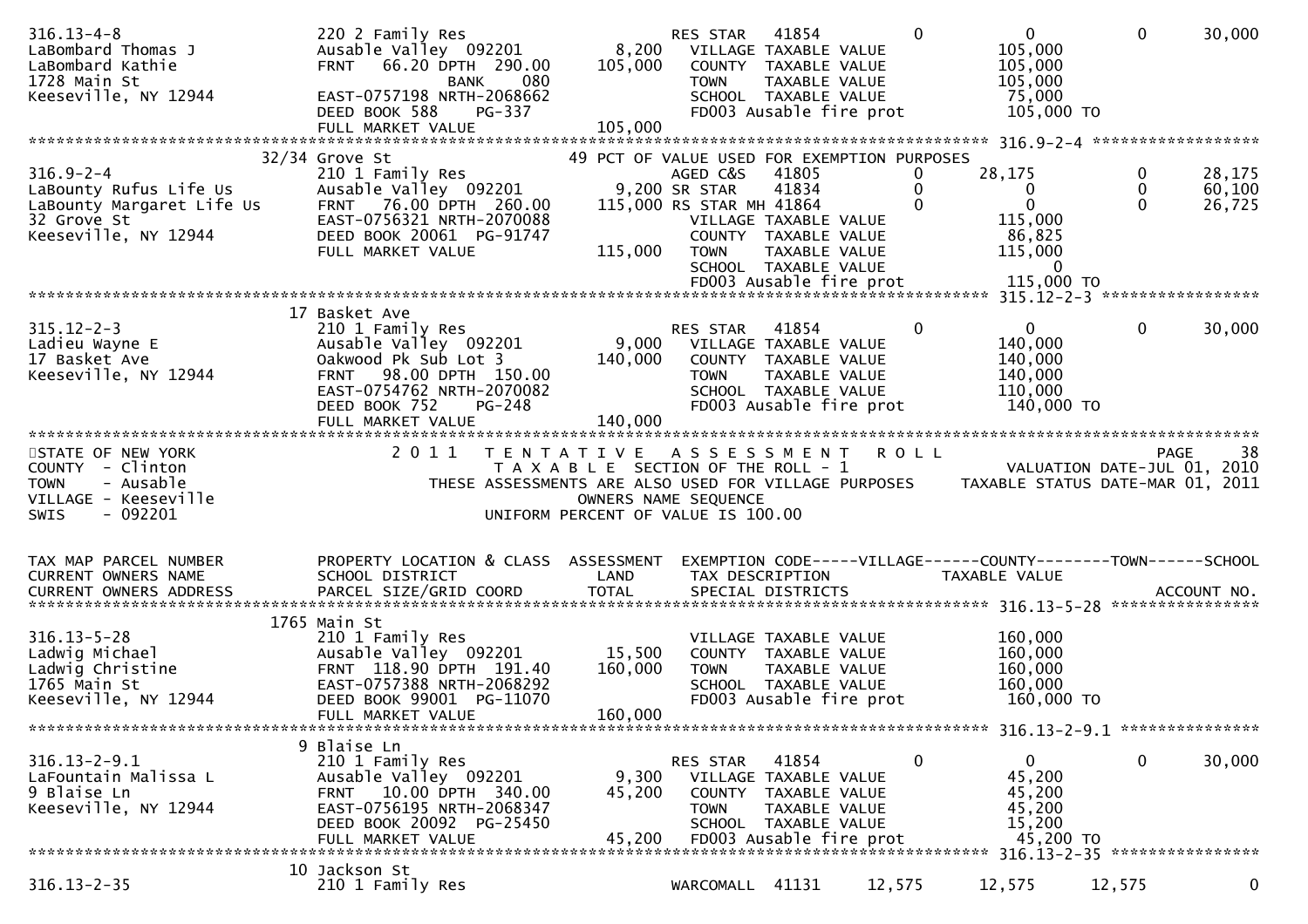| LaFountain Trustee Bonnie Blai Ausable Valley 092201<br>Blaise Sally A<br>653 Port Douglas Rd<br>PO Box 151<br>Keeseville, NY 12944 | FRNT 48.70 DPTH 166.20<br>EAST-0755767 NRTH-2067266<br>DEED BOOK 20021 PG-46203<br>FULL MARKET VALUE                                                               | 50,300<br>50,300                                                                                         | 6,900 SR STAR<br><b>TOWN</b>                      | 41834<br>VILLAGE TAXABLE VALUE<br>COUNTY TAXABLE VALUE<br>TAXABLE VALUE<br>SCHOOL TAXABLE VALUE<br>FD003 Ausable fire prot | $\Omega$      | $\overline{0}$<br>37,725<br>37,725<br>37,725<br>$\Omega$<br>50,300 TO                 | $\mathbf{0}$      | 50,300      |
|-------------------------------------------------------------------------------------------------------------------------------------|--------------------------------------------------------------------------------------------------------------------------------------------------------------------|----------------------------------------------------------------------------------------------------------|---------------------------------------------------|----------------------------------------------------------------------------------------------------------------------------|---------------|---------------------------------------------------------------------------------------|-------------------|-------------|
|                                                                                                                                     |                                                                                                                                                                    |                                                                                                          |                                                   |                                                                                                                            |               |                                                                                       |                   |             |
| $315.16 - 2 - 7$<br>LaHue Dale<br>LaHue Peggy<br>21 Jackson St<br>Keeseville, NY 12944                                              | 21 Jackson St<br>210 1 Family Res<br>Ausable Valley 092201<br>FRNT 82.00 DPTH 406.00<br>EAST-0755388 NRTH-2067527<br>DEED BOOK 519<br>$PG-32$<br>FULL MARKET VALUE | 102,000<br>102,000                                                                                       | CW_10_VET/ 41152<br>16,700 SR STAR<br><b>TOWN</b> | 41834<br>VILLAGE TAXABLE VALUE<br>COUNTY TAXABLE VALUE<br>TAXABLE VALUE<br>SCHOOL TAXABLE VALUE                            | 0<br>$\Omega$ | 8,000<br>$\mathbf{0}$<br>102,000<br>94,000<br>102,000<br>41,900                       | 0<br>$\mathbf{0}$ | 0<br>60,100 |
|                                                                                                                                     |                                                                                                                                                                    |                                                                                                          |                                                   |                                                                                                                            |               |                                                                                       |                   |             |
| $315.16 - 3 - 16$<br>LaMar Kristi A<br>51 South St<br>PO Box 66<br>Port Kent, NY 12975                                              | 79 Hill St<br>210 1 Family Res<br>Ausable Valley 092201<br>FRNT 80.00 DPTH 253.00<br>EAST-0754495 NRTH-2068234<br>DEED BOOK 20082 PG-14812<br>FULL MARKET VALUE    | 9,100<br>55,600<br>55,600                                                                                | <b>TOWN</b>                                       | VILLAGE TAXABLE VALUE<br>COUNTY TAXABLE VALUE<br>TAXABLE VALUE<br>SCHOOL TAXABLE VALUE<br>FD003 Ausable fire prot          |               | 55,600<br>55,600<br>55,600<br>55,600<br>55,600 TO                                     |                   |             |
|                                                                                                                                     |                                                                                                                                                                    |                                                                                                          |                                                   |                                                                                                                            |               |                                                                                       |                   |             |
| STATE OF NEW YORK<br>COUNTY - Clinton<br>- Ausable<br><b>TOWN</b><br>VILLAGE - Keeseville<br>- 092201<br><b>SWIS</b>                | 2011<br>THESE ASSESSMENTS ARE ALSO USED FOR VILLAGE PURPOSES                                                                                                       | TENTATIVE ASSESSMENT ROLL<br>T A X A B L E SECTION OF THE ROLL - 1<br>UNIFORM PERCENT OF VALUE IS 100.00 | OWNERS NAME SEQUENCE                              |                                                                                                                            |               | VALUATION DATE-JUL 01, 2010<br>TAXABLE STATUS DATE-MAR 01, 2011                       | PAGE              | 39          |
| TAX MAP PARCEL NUMBER<br>CURRENT OWNERS NAME<br><b>CURRENT OWNERS ADDRESS</b>                                                       | PROPERTY LOCATION & CLASS ASSESSMENT<br>SCHOOL DISTRICT<br>PARCEL SIZE/GRID COORD                                                                                  | LAND<br><b>TOTAL</b>                                                                                     |                                                   | TAX DESCRIPTION<br>SPECIAL DISTRICTS                                                                                       |               | EXEMPTION CODE-----VILLAGE------COUNTY-------TOWN------SCHOOL<br><b>TAXABLE VALUE</b> |                   | ACCOUNT NO. |
| $316.17 - 2 - 15$<br>LaMountain Leonard<br>PO Box 268<br>Keeseville, NY 12944                                                       | 14 Liberty St<br>210 1 Family Res<br>Ausable Valley 092201<br>FRNT 109.74 DPTH<br>65.00<br>EAST-0756913 NRTH-2067157<br>DEED BOOK 204<br>$PG-254$                  | 5,300<br>33,000                                                                                          | <b>TOWN</b>                                       | VILLAGE TAXABLE VALUE<br>COUNTY TAXABLE VALUE<br>TAXABLE VALUE<br>SCHOOL TAXABLE VALUE<br>FD003 Ausable fire prot          |               | 33,000<br>33,000<br>33,000<br>33,000<br>33,000 TO                                     |                   |             |
|                                                                                                                                     | 1844 Rt 9                                                                                                                                                          |                                                                                                          |                                                   |                                                                                                                            |               |                                                                                       |                   |             |
| $316.10 - 1 - 18$<br>Lareau Adelaide<br>Lareau Mahlon<br>5128 Linda Dr<br>Northport, FL 34286                                       | 210 1 Family Res<br>Ausable Valley 092201<br>2.00<br><b>ACRES</b><br>EAST-0759927 NRTH-2070035<br>DEED BOOK 915<br>$PG-225$<br>FULL MARKET VALUE                   | 11,800<br>46,900<br>46,900                                                                               | <b>TOWN</b>                                       | VILLAGE TAXABLE VALUE<br>COUNTY TAXABLE VALUE<br>TAXABLE VALUE<br>SCHOOL TAXABLE VALUE<br>FD003 Ausable fire prot          |               | 46,900<br>46,900<br>46,900<br>46,900<br>46,900 TO                                     |                   |             |
|                                                                                                                                     | 1856 Main St                                                                                                                                                       |                                                                                                          |                                                   |                                                                                                                            |               |                                                                                       |                   |             |
| $316.9 - 1 - 9$<br>Larmon Amy A<br>1856 Main St<br>Keeseville, NY 12944                                                             | 210 1 Family Res<br>Ausable Valley 092201<br>72.00 DPTH 249.80<br>FRNT<br>EAST-0755767 NRTH-2069791                                                                | 8,600<br>89,000                                                                                          | RES STAR<br><b>TOWN</b>                           | 41854<br>VILLAGE TAXABLE VALUE<br>COUNTY TAXABLE VALUE<br>TAXABLE VALUE                                                    | 0             | $\mathbf{0}$<br>89,000<br>89,000<br>89,000                                            | $\mathbf 0$       | 30,000      |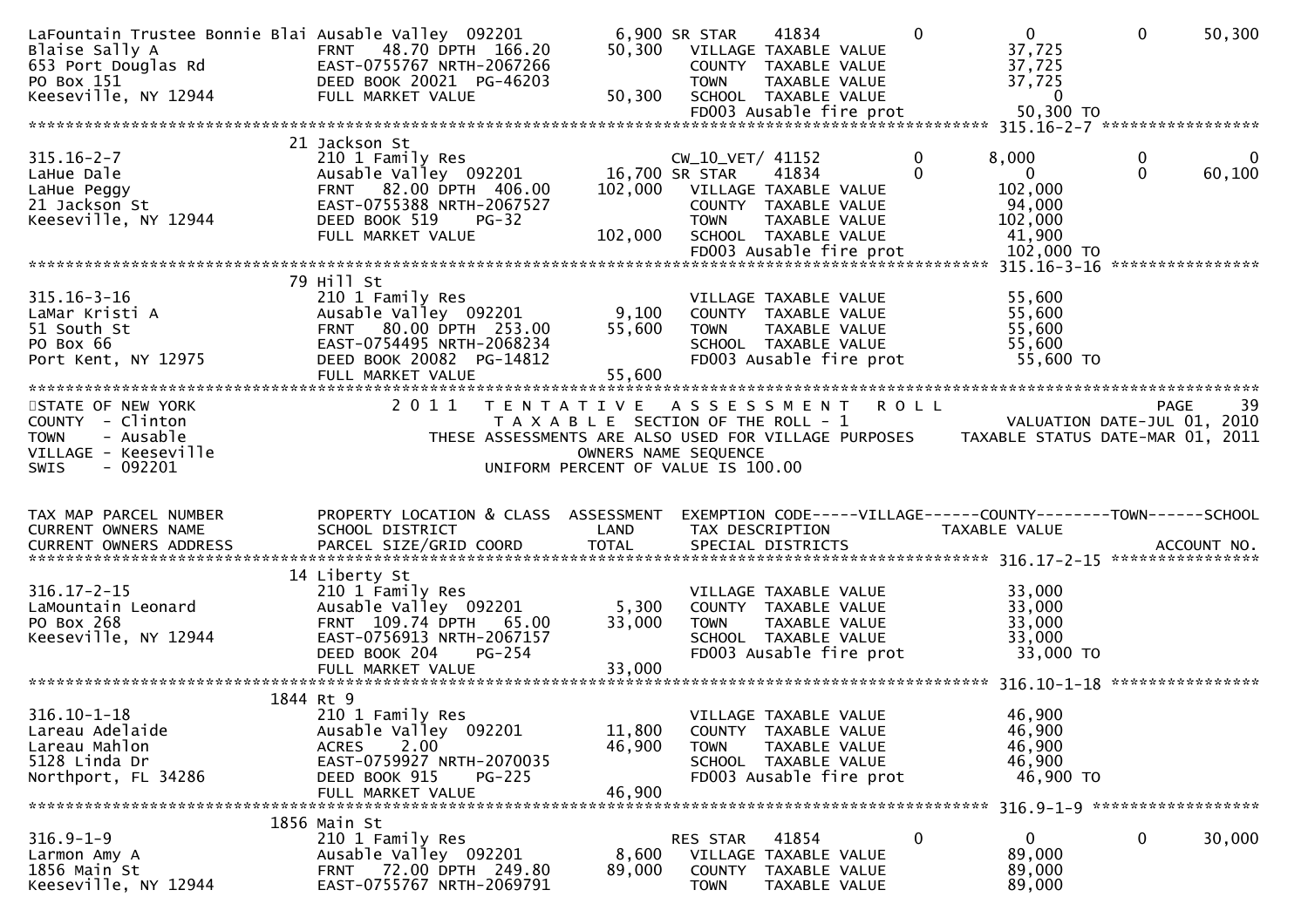|                                                                                                                                                                    | DEED BOOK 20072 PG-9518<br>FULL MARKET VALUE                                                                                                                                                 | 89,000                                    | SCHOOL TAXABLE VALUE<br>FD003 Ausable fire prot                                                                                                                           | 59,000<br>89,000 TO                                                    |                                                  |
|--------------------------------------------------------------------------------------------------------------------------------------------------------------------|----------------------------------------------------------------------------------------------------------------------------------------------------------------------------------------------|-------------------------------------------|---------------------------------------------------------------------------------------------------------------------------------------------------------------------------|------------------------------------------------------------------------|--------------------------------------------------|
| $315.20 - 1 - 6$<br>Lattrell John M<br>Lattrell Julie M<br>180 Pleasant St<br>Keeseville, NY 12944                                                                 | 180 Pleasant St<br>210 1 Family Res<br>Ausable Valley 092201<br>So. Sable St.<br>60X2<br>FRNT 66.00 DPTH 238.00<br>EAST-0755074 NRTH-2066937<br>DEED BOOK 588<br>PG-412<br>FULL MARKET VALUE | 10,000<br>88,000<br>88,000                | 41854<br>$\mathbf{0}$<br>RES STAR<br>VILLAGE TAXABLE VALUE<br>COUNTY TAXABLE VALUE<br><b>TOWN</b><br>TAXABLE VALUE<br>SCHOOL TAXABLE VALUE<br>FD003 Ausable fire prot     | $\overline{0}$<br>88,000<br>88,000<br>88,000<br>58,000<br>88,000 TO    | $\mathbf 0$<br>30,000                            |
|                                                                                                                                                                    |                                                                                                                                                                                              |                                           |                                                                                                                                                                           |                                                                        |                                                  |
| $315.20 - 1 - 5.2$<br>Lattrell Julie<br>Marsha Bryan J<br>180 Pleasant St<br>Keeseville, NY 12944                                                                  | 5 Pine St<br>311 Res vac land<br>Ausable Valley 092201<br>Survey Bk 6 Pg 23<br>FRNT 100.00 DPTH<br>94.65<br>EAST-0755173 NRTH-2067013<br>DEED BOOK 20102 PG-34217<br>FULL MARKET VALUE       | 7,300<br>7,300<br>7,300                   | VILLAGE TAXABLE VALUE<br>COUNTY TAXABLE VALUE<br><b>TOWN</b><br>TAXABLE VALUE<br>SCHOOL TAXABLE VALUE<br>FD003 Ausable fire prot                                          | 7,300<br>7,300<br>7,300<br>7,300<br>7,300 TO                           |                                                  |
|                                                                                                                                                                    |                                                                                                                                                                                              |                                           |                                                                                                                                                                           |                                                                        |                                                  |
| STATE OF NEW YORK<br>COUNTY - Clinton<br>- Ausable<br><b>TOWN</b><br>VILLAGE - Keeseville<br>$-092201$<br><b>SWIS</b>                                              | 2011                                                                                                                                                                                         | T E N T A T I V E<br>OWNERS NAME SEQUENCE | A S S E S S M E N T<br><b>ROLL</b><br>T A X A B L E SECTION OF THE ROLL - 1<br>THESE ASSESSMENTS ARE ALSO USED FOR VILLAGE PURPOSES<br>UNIFORM PERCENT OF VALUE IS 100.00 | TAXABLE STATUS DATE-MAR 01, 2011                                       | <b>PAGE</b><br>40<br>VALUATION DATE-JUL 01, 2010 |
| TAX MAP PARCEL NUMBER<br>CURRENT OWNERS NAME<br>.CURRENT OWNERS ADDRESS PARCEL SIZE/GRID COORD TOTAL SPECIAL DISTRICTS ACCOUNT NO ACCOUNT NO ACCOUNT NO ACCOUNT NO | PROPERTY LOCATION & CLASS ASSESSMENT<br>SCHOOL DISTRICT                                                                                                                                      | LAND                                      | EXEMPTION CODE-----VILLAGE------COUNTY-------TOWN------SCHOOL<br>TAX DESCRIPTION                                                                                          | TAXABLE VALUE                                                          |                                                  |
|                                                                                                                                                                    | 1874 Rt 9                                                                                                                                                                                    |                                           |                                                                                                                                                                           |                                                                        |                                                  |
| $316.10 - 1 - 14.12$<br>Lawrence Homes Corporation<br>Family Dollar Stores<br>Lease Administration Dept<br>PO Box 1017<br>Charlotte, NC 28201-1017                 | 453 Large retail<br>Ausable Valley 092201<br>FRNT 117.00 DPTH 226.99<br>EAST-0760146 NRTH-2070730<br>DEED BOOK 20072 PG-2585<br>FULL MARKET VALUE                                            | 20,600<br>375,000<br>375,000              | BIE SCHOOL 47614<br>0<br>VILLAGE TAXABLE VALUE<br>COUNTY TAXABLE VALUE<br>TAXABLE VALUE<br><b>TOWN</b><br>SCHOOL TAXABLE VALUE<br>FD003 Ausable fire prot                 | $\mathbf{0}$<br>375,000<br>375,000<br>375,000<br>271,505<br>375,000 TO | $\mathbf 0$<br>103,495                           |
|                                                                                                                                                                    | 57 Ausable St                                                                                                                                                                                |                                           |                                                                                                                                                                           |                                                                        |                                                  |
| $316.17 - 1 - 14$<br>Lease III John<br>5020 Rt 9W<br>Newburgh, NY 12550                                                                                            | 210 1 Family Res<br>Ausable Valley 092201<br>FRNT 100.75 DPTH 184.70<br>890<br><b>BANK</b>                                                                                                   | 8,700<br>59,000                           | VILLAGE TAXABLE VALUE<br>COUNTY TAXABLE VALUE<br><b>TOWN</b><br><b>TAXABLE VALUE</b><br>SCHOOL TAXABLE VALUE                                                              | 59,000<br>59,000<br>59,000<br>59,000                                   |                                                  |
|                                                                                                                                                                    | EAST-0756758 NRTH-2067055<br>DEED BOOK 20051 PG-85420<br>FULL MARKET VALUE                                                                                                                   | 59,000                                    | FD003 Ausable fire prot                                                                                                                                                   | 59,000 TO                                                              |                                                  |
|                                                                                                                                                                    | 37/41 Liberty St                                                                                                                                                                             |                                           |                                                                                                                                                                           |                                                                        |                                                  |
| $316.13 - 2 - 17$<br>Lease John<br>5020 Rt 9<br>Newburgh, NY 12550                                                                                                 | 220 2 Family Res<br>Ausable Valley 092201<br><b>ACRES</b><br>1.50 BANK<br>890<br>EAST-0756685 NRTH-2067851                                                                                   | 16,500<br>175,000                         | VILLAGE TAXABLE VALUE<br>COUNTY TAXABLE VALUE<br>TAXABLE VALUE<br><b>TOWN</b><br>SCHOOL TAXABLE VALUE                                                                     | 175,000<br>175,000<br>175,000<br>175,000                               |                                                  |
|                                                                                                                                                                    | DEED BOOK 20051 PG-86146<br>FULL MARKET VALUE                                                                                                                                                | 175,000                                   | FD003 Ausable fire prot                                                                                                                                                   | 175,000 TO                                                             |                                                  |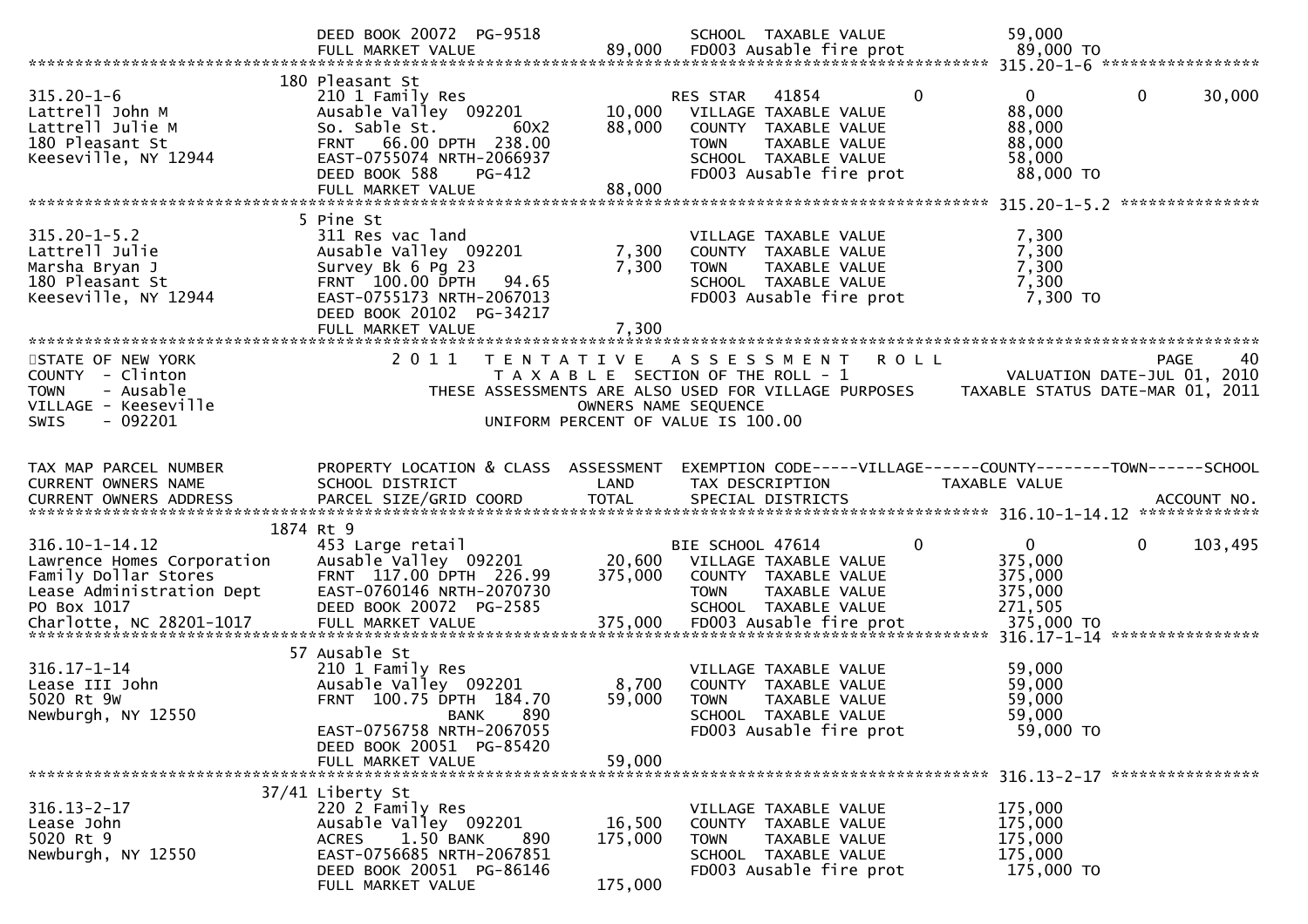|                          | 148 Pleasant St                      |        |                                                      |               |                                                                |             |                   |
|--------------------------|--------------------------------------|--------|------------------------------------------------------|---------------|----------------------------------------------------------------|-------------|-------------------|
| $316.13 - 2 - 32$        | 210 1 Family Res                     |        | AGED C&S<br>41805                                    |               | 26,200<br>0                                                    | 0           | 26,200            |
| LeClair Donald           | Ausable Valley 092201                |        | 7,800 SR STAR<br>41834                               |               | $\Omega$<br>$\mathbf{0}$                                       | $\Omega$    | 26,200            |
|                          | FRNT 87.00 DPTH 130.00               |        |                                                      |               |                                                                |             |                   |
| LeClair Ramona           |                                      | 52,400 | VILLAGE TAXABLE VALUE                                |               | 52,400                                                         |             |                   |
| 148 Pleasant St          | EAST-0755831 NRTH-2067121            |        | COUNTY TAXABLE VALUE                                 |               | 26,200                                                         |             |                   |
| Keeseville, NY 12944     | DEED BOOK 519<br>PG-580              |        | <b>TOWN</b>                                          | TAXABLE VALUE | 52,400                                                         |             |                   |
|                          | FULL MARKET VALUE                    | 52,400 | SCHOOL TAXABLE VALUE                                 |               | $\overline{0}$                                                 |             |                   |
|                          |                                      |        | FD003 Ausable fire prot                              |               | 52,400 TO                                                      |             |                   |
|                          |                                      |        |                                                      |               |                                                                |             |                   |
|                          | 21 Cedar Ct                          |        |                                                      |               |                                                                |             |                   |
|                          |                                      |        |                                                      |               |                                                                |             |                   |
| $316.13 - 1 - 12$        | 210 1 Family Res                     |        | RES STAR<br>41854                                    |               | $\mathbf{0}$<br>$\mathbf{0}$                                   | $\mathbf 0$ | 30,000            |
| LeClair Steven A         | Ausable Valley 092201                | 8,600  | VILLAGE TAXABLE VALUE                                |               | 55,000                                                         |             |                   |
| 21 Cedar Ct              | 75.00 DPTH 110.00<br><b>FRNT</b>     | 55,000 | COUNTY TAXABLE VALUE                                 |               | 55,000                                                         |             |                   |
| Keeseville, NY 12944     | 230<br><b>BANK</b>                   |        | <b>TOWN</b>                                          | TAXABLE VALUE | 55,000                                                         |             |                   |
|                          | EAST-0756101 NRTH-2067864            |        | SCHOOL TAXABLE VALUE                                 |               | 25,000                                                         |             |                   |
|                          | DEED BOOK 948<br>PG-269              |        | FD003 Ausable fire prot                              |               | 55,000 TO                                                      |             |                   |
|                          |                                      | 55,000 |                                                      |               |                                                                |             |                   |
|                          | FULL MARKET VALUE                    |        |                                                      |               |                                                                |             |                   |
|                          |                                      |        |                                                      |               |                                                                |             |                   |
| STATE OF NEW YORK        | 2011                                 |        | TENTATIVE ASSESSMENT                                 | R O L L       |                                                                |             | <b>PAGE</b><br>41 |
| COUNTY - Clinton         |                                      |        | T A X A B L E SECTION OF THE ROLL - 1                |               | VALUATION DATE-JUL 01, 2010                                    |             |                   |
| - Ausable<br><b>TOWN</b> |                                      |        | THESE ASSESSMENTS ARE ALSO USED FOR VILLAGE PURPOSES |               | TAXABLE STATUS DATE-MAR 01, 2011                               |             |                   |
| VILLAGE - Keeseville     |                                      |        | OWNERS NAME SEQUENCE                                 |               |                                                                |             |                   |
| $-092201$<br><b>SWIS</b> |                                      |        | UNIFORM PERCENT OF VALUE IS 100.00                   |               |                                                                |             |                   |
|                          |                                      |        |                                                      |               |                                                                |             |                   |
|                          |                                      |        |                                                      |               |                                                                |             |                   |
|                          |                                      |        |                                                      |               |                                                                |             |                   |
| TAX MAP PARCEL NUMBER    | PROPERTY LOCATION & CLASS ASSESSMENT |        |                                                      |               | EXEMPTION CODE-----VILLAGE------COUNTY--------TOWN------SCHOOL |             |                   |
| CURRENT OWNERS NAME      | SCHOOL DISTRICT                      | LAND   | TAX DESCRIPTION                                      |               | TAXABLE VALUE                                                  |             |                   |
|                          |                                      |        |                                                      |               |                                                                |             |                   |
|                          |                                      |        |                                                      |               |                                                                |             |                   |
| CURRENT OWNERS ADDRESS   |                                      |        |                                                      |               |                                                                |             |                   |
|                          |                                      |        |                                                      |               |                                                                |             |                   |
|                          | 55 Hill St                           |        |                                                      |               |                                                                |             |                   |
| $315.16 - 2 - 3$         | 210 1 Family Res                     |        | VILLAGE TAXABLE VALUE                                |               | 65,200                                                         |             |                   |
| Lessard David R W        | Ausable Valley 092201                | 19,100 | COUNTY TAXABLE VALUE                                 |               | 65,200                                                         |             |                   |
| Murray Lois A            | <b>ACRES</b><br>3.30                 | 65,200 | <b>TOWN</b>                                          | TAXABLE VALUE | 65,200                                                         |             |                   |
| PO Box 567               | EAST-0755289 NRTH-2068218            |        | SCHOOL TAXABLE VALUE                                 |               | 65,200                                                         |             |                   |
|                          | DEED BOOK 20062 PG-956               |        | FD003 Ausable fire prot                              |               | 65,200 TO                                                      |             |                   |
| Keeseville, NY 12944     |                                      |        |                                                      |               |                                                                |             |                   |
|                          | FULL MARKET VALUE                    | 65,200 |                                                      |               |                                                                |             |                   |
|                          |                                      |        |                                                      |               |                                                                |             |                   |
|                          | 5 Woodlawn Dr                        |        |                                                      |               |                                                                |             |                   |
| $315.16 - 1 - 20$        | 210 1 Family Res                     |        | AGED C&S<br>41805                                    |               | 19,000<br>0                                                    | 0           | 19,000            |
| Liberty Joan B Ahrent    | Ausable Valley 092201                |        | 4,500 SR STAR<br>41834                               |               | 0<br>$\mathbf{0}$                                              | $\Omega$    | 19,000            |
| 5 Woodlawn Dr            | Parcel Split By Vil Line             | 38,000 | VILLAGE TAXABLE VALUE                                |               | 38,000                                                         |             |                   |
| Keeseville, NY 12944     | 53.00 DPTH 150.00<br><b>FRNT</b>     |        | COUNTY TAXABLE VALUE                                 |               | 19,000                                                         |             |                   |
|                          | EAST-0754422 NRTH-2068628            |        | <b>TOWN</b>                                          | TAXABLE VALUE | 38,000                                                         |             |                   |
|                          |                                      |        |                                                      |               | $\mathbf{0}$                                                   |             |                   |
|                          | DEED BOOK 566<br>PG-966              |        | SCHOOL TAXABLE VALUE                                 |               |                                                                |             |                   |
|                          | FULL MARKET VALUE                    | 38,000 | FD003 Ausable fire prot                              |               | 38,000 TO                                                      |             |                   |
|                          |                                      |        |                                                      |               |                                                                |             |                   |
|                          | 146 Pleasant St                      |        |                                                      |               |                                                                |             |                   |
| $316.13 - 2 - 31$        | 210 1 Family Res                     |        | WARNONALL 41121                                      | 7,200         | 7,200                                                          | 7,200       | $\mathbf 0$       |
| Littlefield Robert       | Ausable Valley 092201                |        | 41854<br>8,100 RES STAR                              |               | $\Omega$<br>$\mathbf{0}$                                       | $\Omega$    | 30,000            |
| Littlefield Janet M      | 65.00 DPTH 190.00<br><b>FRNT</b>     | 48,000 | VILLAGE TAXABLE VALUE                                |               | 40,800                                                         |             |                   |
| 146 Pleasant St          | EAST-0755900 NRTH-2067170            |        | COUNTY TAXABLE VALUE                                 |               | 40,800                                                         |             |                   |
|                          | <b>PG-86</b>                         |        |                                                      |               |                                                                |             |                   |
| Keeseville, NY 12944     | DEED BOOK 720                        |        | <b>TOWN</b>                                          | TAXABLE VALUE | 40,800                                                         |             |                   |
|                          | FULL MARKET VALUE                    | 48,000 | SCHOOL TAXABLE VALUE                                 |               | 18,000                                                         |             |                   |
|                          |                                      |        | FD003 Ausable fire prot                              |               | 48,000 TO                                                      |             |                   |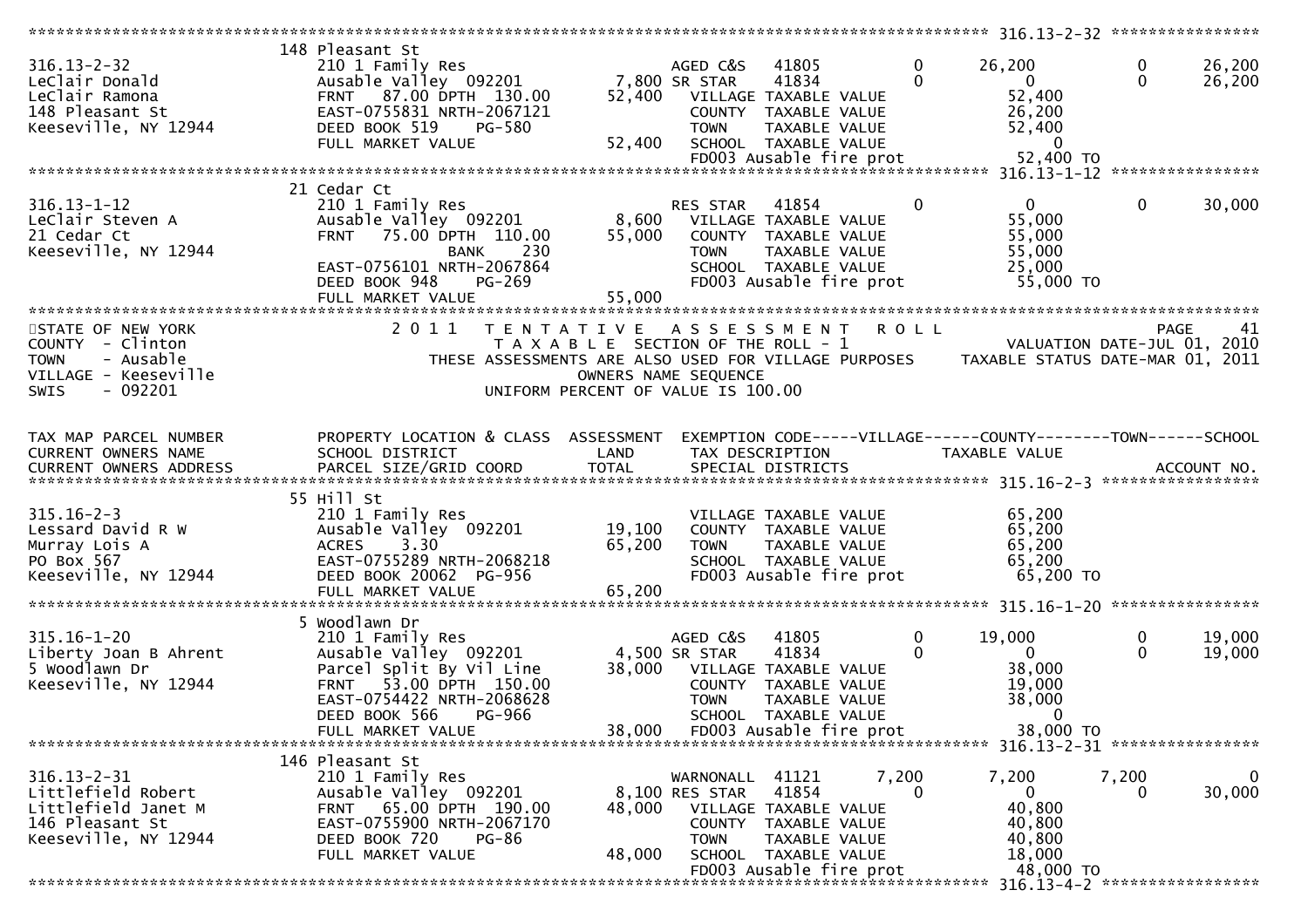|                                             | 1812 Main St                                       |                                       |                        |                                               |             |                                                                                       |                             |              |
|---------------------------------------------|----------------------------------------------------|---------------------------------------|------------------------|-----------------------------------------------|-------------|---------------------------------------------------------------------------------------|-----------------------------|--------------|
| $316.13 - 4 - 2$<br>Lopez Roman J           | 210 1 Family Res<br>Ausable Valley 092201          | 9,200                                 | RES STAR               | 41854<br>VILLAGE TAXABLE VALUE                | $\mathbf 0$ | $\overline{0}$<br>84,000                                                              | $\mathbf{0}$                | 30,000       |
| Lopez Lola J                                | Survey Bk 15 Pg 34                                 | 84,000                                |                        | COUNTY TAXABLE VALUE                          |             | 84,000                                                                                |                             |              |
| 1812 Main St                                | FRNT 92.79 DPTH 195.40                             |                                       | <b>TOWN</b>            | TAXABLE VALUE                                 |             | 84,000                                                                                |                             |              |
| Keeseville, NY 12944                        | EAST-0756477 NRTH-2069041                          |                                       |                        | SCHOOL TAXABLE VALUE                          |             | 54,000                                                                                |                             |              |
|                                             | DEED BOOK 713<br>PG-156                            |                                       |                        | FD003 Ausable fire prot                       |             | 84,000 TO                                                                             |                             |              |
|                                             |                                                    |                                       |                        |                                               |             |                                                                                       |                             |              |
|                                             | 125 Ausable St                                     |                                       |                        |                                               |             |                                                                                       |                             |              |
| $316.13 - 5 - 15$<br>Loreman Carolyn Blaise | 210 1 Family Res<br>Ausable Valley 092201          | 4,700                                 |                        | VILLAGE TAXABLE VALUE<br>COUNTY TAXABLE VALUE |             | 52,000<br>52,000                                                                      |                             |              |
| 1822 Main St                                | FRNT 62.00 DPTH 70.00                              | 52,000                                | <b>TOWN</b>            | TAXABLE VALUE                                 |             | 52,000                                                                                |                             |              |
| Keeseville, NY 12944                        | EAST-0757666 NRTH-2068232                          |                                       |                        | SCHOOL TAXABLE VALUE                          |             | 52,000                                                                                |                             |              |
|                                             | DEED BOOK 927<br><b>PG-308</b>                     |                                       |                        | FD003 Ausable fire prot                       |             | 52,000 TO                                                                             |                             |              |
|                                             | FULL MARKET VALUE                                  | 52,000                                |                        |                                               |             |                                                                                       |                             |              |
| STATE OF NEW YORK                           | 2011                                               | TENTATIVE ASSESSMENT                  |                        |                                               | <b>ROLL</b> |                                                                                       | <b>PAGE</b>                 | 42           |
| COUNTY - Clinton                            |                                                    | T A X A B L E SECTION OF THE ROLL - 1 |                        |                                               |             |                                                                                       | VALUATION DATE-JUL 01, 2010 |              |
| - Ausable<br><b>TOWN</b>                    |                                                    |                                       |                        |                                               |             | THESE ASSESSMENTS ARE ALSO USED FOR VILLAGE PURPOSES TAXABLE STATUS DATE-MAR 01, 2011 |                             |              |
| VILLAGE - Keeseville                        |                                                    | OWNERS NAME SEQUENCE                  |                        |                                               |             |                                                                                       |                             |              |
| $-092201$<br><b>SWIS</b>                    |                                                    | UNIFORM PERCENT OF VALUE IS 100.00    |                        |                                               |             |                                                                                       |                             |              |
|                                             |                                                    |                                       |                        |                                               |             |                                                                                       |                             |              |
| TAX MAP PARCEL NUMBER                       | PROPERTY LOCATION & CLASS ASSESSMENT               |                                       |                        |                                               |             | EXEMPTION CODE-----VILLAGE------COUNTY--------TOWN------SCHOOL                        |                             |              |
| CURRENT OWNERS NAME                         | SCHOOL DISTRICT                                    | LAND                                  |                        | TAX DESCRIPTION                               |             | TAXABLE VALUE                                                                         |                             |              |
|                                             |                                                    |                                       |                        |                                               |             |                                                                                       |                             |              |
|                                             | 121 Ausable St                                     |                                       |                        |                                               |             |                                                                                       |                             |              |
| $316.13 - 5 - 17$                           | 210 1 Family Res                                   |                                       |                        | VILLAGE TAXABLE VALUE                         |             | 39,300                                                                                |                             |              |
| Loreman Carolyn Blaise                      | Ausable Valley 092201                              | 5,000                                 |                        | COUNTY TAXABLE VALUE                          |             | 39,300                                                                                |                             |              |
| 1822 Main St<br>Keeseville, NY 12944        | FRNT 58.00 DPTH 70.00<br>EAST-0757576 NRTH-2068179 | 39,300                                | <b>TOWN</b>            | TAXABLE VALUE<br>SCHOOL TAXABLE VALUE         |             | 39,300<br>39,300                                                                      |                             |              |
|                                             | DEED BOOK 927<br>PG-312                            |                                       |                        | FD003 Ausable fire prot                       |             | 39,300 TO                                                                             |                             |              |
|                                             | FULL MARKET VALUE                                  | 39,300                                |                        |                                               |             |                                                                                       |                             |              |
|                                             |                                                    |                                       |                        |                                               |             |                                                                                       |                             |              |
| $316.9 - 2 - 14$                            | 1822 Main St<br>210 1 Family Res                   |                                       | WARCOMALL              | 41131                                         | 14,250      | 14,250                                                                                | 14,250                      | 0            |
| Loreman Donald E                            | Ausable Valley 092201                              |                                       | 11,000 WARDISALL 41141 |                                               | 17,100      | 17,100                                                                                | 17,100                      | $\mathbf{0}$ |
| Loreman Carolyn                             | 1.30<br><b>ACRES</b>                               |                                       | 57,000 SR STAR         | 41834                                         | $\Omega$    | $\mathbf{0}$                                                                          | 0                           | 57,000       |
| 1822 Main St                                | EAST-0756256 NRTH-2069249                          |                                       |                        | VILLAGE TAXABLE VALUE                         |             | 25,650                                                                                |                             |              |
| Keeseville, NY 12944                        | DEED BOOK 20031 PG-58965<br>FULL MARKET VALUE      | 57,000                                | <b>TOWN</b>            | COUNTY TAXABLE VALUE<br>TAXABLE VALUE         |             | 25,650<br>25,650                                                                      |                             |              |
|                                             |                                                    |                                       |                        | SCHOOL TAXABLE VALUE                          |             | 0                                                                                     |                             |              |
|                                             |                                                    |                                       |                        | FD003 Ausable fire prot                       |             | 57,000 TO                                                                             |                             |              |
|                                             |                                                    |                                       |                        |                                               |             |                                                                                       |                             |              |
| $315.16 - 1 - 10$                           | 18 Hill St<br>210 1 Family Res                     |                                       |                        | VILLAGE TAXABLE VALUE                         |             | 39,000                                                                                |                             |              |
| Loreman Donald E Sr                         | Ausable Valley 092201                              | 5,800                                 |                        | COUNTY TAXABLE VALUE                          |             | 39,000                                                                                |                             |              |
| Loreman Carolyn A                           | FRNT 41.20 DPTH 165.00                             | 39,000                                | <b>TOWN</b>            | TAXABLE VALUE                                 |             | 39,000                                                                                |                             |              |
| 1822 Main St                                | EAST-0756019 NRTH-2068627                          |                                       |                        | SCHOOL TAXABLE VALUE                          |             | 39,000                                                                                |                             |              |
| Keeseville, NY 12944                        | DEED BOOK 20031 PG-58428                           | 39,000                                |                        | FD003 Ausable fire prot                       |             | 39,000 TO                                                                             |                             |              |
|                                             | FULL MARKET VALUE                                  |                                       |                        |                                               |             |                                                                                       |                             |              |
|                                             | 24 Cedar Ct                                        |                                       |                        |                                               |             |                                                                                       |                             |              |
| $316.13 - 2 - 47$                           | 210 1 Family Res                                   |                                       |                        | VILLAGE TAXABLE VALUE                         |             | 76,000                                                                                |                             |              |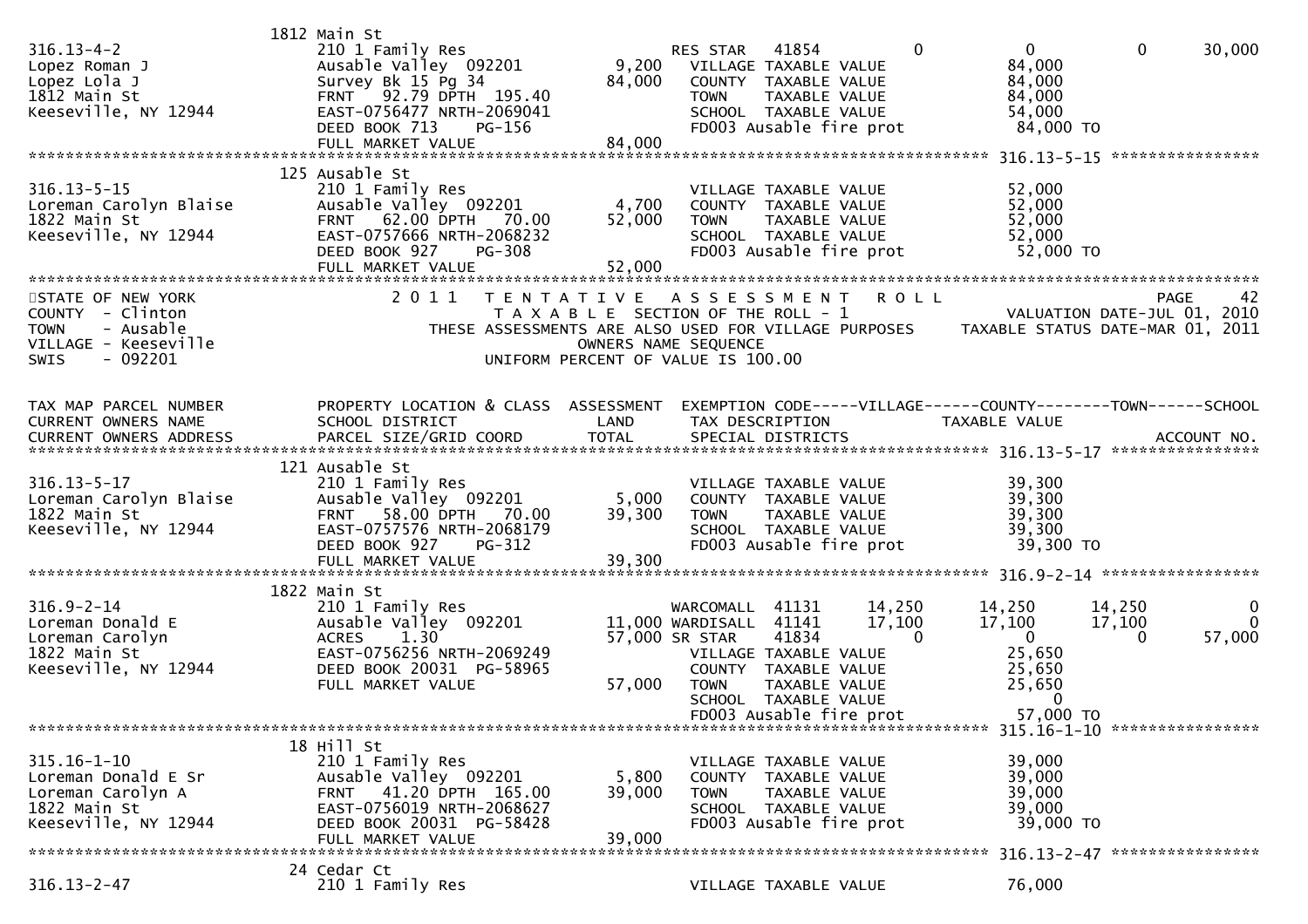| Loreman Thomas<br>Loreman Betty J<br>24 Cedar Ct                                                                      | Ausable Valley 092201<br>FRNT 100.00 DPTH 150.00<br>080<br>BANK<br>EAST-0756096 NRTH-2067655                                                                                            | 12,100<br>76,000                                                                                    | <b>TOWN</b>                                             | COUNTY TAXABLE VALUE<br>TAXABLE VALUE<br>SCHOOL TAXABLE VALUE                                                       |              | 76,000<br>76,000<br>76,000                                                                                           |                               |
|-----------------------------------------------------------------------------------------------------------------------|-----------------------------------------------------------------------------------------------------------------------------------------------------------------------------------------|-----------------------------------------------------------------------------------------------------|---------------------------------------------------------|---------------------------------------------------------------------------------------------------------------------|--------------|----------------------------------------------------------------------------------------------------------------------|-------------------------------|
| Keeseville, NY 12944                                                                                                  | DEED BOOK 20021 PG-39883                                                                                                                                                                |                                                                                                     |                                                         | FD003 Ausable fire prot                                                                                             |              | 76,000 TO                                                                                                            |                               |
|                                                                                                                       |                                                                                                                                                                                         |                                                                                                     |                                                         |                                                                                                                     |              |                                                                                                                      |                               |
| $316.13 - 2 - 53$<br>MacDougal Glenn<br>MacDougal Heidi Marie<br>40 Cedar Ct<br>Keeseville, NY 12944                  | Cedar Ct<br>311 Res vac land<br>Ausable Valley 092201<br>Jackson Ct Subd Lot 19<br>FRNT 90.00 DPTH 156.05<br>EAST-0756396 NRTH-2067706<br>DEED BOOK 20092 PG-26002<br>FULL MARKET VALUE | 9,900<br>9,900<br>9,900                                                                             | <b>TOWN</b>                                             | VILLAGE TAXABLE VALUE<br>COUNTY TAXABLE VALUE<br>TAXABLE VALUE<br>SCHOOL TAXABLE VALUE<br>FD003 Ausable fire prot   |              | 9,900<br>9,900<br>9,900<br>9,900<br>9,900 TO                                                                         |                               |
| STATE OF NEW YORK<br>COUNTY - Clinton<br>- Ausable<br><b>TOWN</b><br>VILLAGE - Keeseville<br>$-092201$<br><b>SWIS</b> | 2011<br>T E N T A T I V E                                                                                                                                                               | T A X A B L E SECTION OF THE ROLL - 1<br>OWNERS NAME SEQUENCE<br>UNIFORM PERCENT OF VALUE IS 100.00 | A S S E S S M E N T                                     |                                                                                                                     | <b>ROLL</b>  | VALUATION DATE-JUL 01, 2010<br>THESE ASSESSMENTS ARE ALSO USED FOR VILLAGE PURPOSES TAXABLE STATUS DATE-MAR 01, 2011 | PAGE<br>43                    |
| TAX MAP PARCEL NUMBER<br>CURRENT OWNERS NAME<br>CURRENT OWNERS ADDRESS                                                | PROPERTY LOCATION & CLASS ASSESSMENT EXEMPTION CODE-----VILLAGE------COUNTY-------TOWN------SCHOOL<br>SCHOOL DISTRICT<br>PARCEL SIZE/GRID COORD                                         | LAND<br><b>TOTAL</b>                                                                                | TAX DESCRIPTION                                         | SPECIAL DISTRICTS                                                                                                   |              | <b>TAXABLE VALUE</b>                                                                                                 | ACCOUNT NO.                   |
|                                                                                                                       | 40 Cedar Ct                                                                                                                                                                             |                                                                                                     |                                                         |                                                                                                                     |              |                                                                                                                      |                               |
| $316.13 - 2 - 54$<br>MacDougal Glenn<br>MacDougal Heidi Marie<br>40 Cedar Ct<br>Keeseville, NY 12944                  | 210 1 Family Res<br>Ausable Valley 092201<br>Jackson Ct Dwr 125A Lot 1<br>Sub Map 125A Lot 18<br>FRNT 75.00 DPTH 176.20<br>320<br><b>BANK</b><br>EAST-0756455 NRTH-2067771              | 150,000                                                                                             | RES STAR<br>10,400 VILLAGE TAXABLE VALUE<br><b>TOWN</b> | 41854<br>COUNTY TAXABLE VALUE<br>TAXABLE VALUE<br>SCHOOL TAXABLE VALUE<br>FD003 Ausable fire prot                   | $\mathbf{0}$ | $\mathbf{0}$<br>150,000<br>150,000<br>150,000<br>120,000<br>150,000 TO                                               | $\mathbf{0}$<br>30,000        |
|                                                                                                                       | DEED BOOK 20092 PG-26002                                                                                                                                                                | 150,000                                                                                             |                                                         |                                                                                                                     |              |                                                                                                                      |                               |
|                                                                                                                       | FULL MARKET VALUE                                                                                                                                                                       |                                                                                                     |                                                         |                                                                                                                     |              |                                                                                                                      | **************                |
| $315.16 - 2 - 17.2$<br>Macey Michael J<br>12 Pine St<br>Keeseville, NY 12944                                          | 10 Pine St<br>311 Res vac land<br>Ausable Valley 092201<br>17 Pl 12000<br>FRNT 90.00 DPTH 100.00<br>EAST-0755295 NRTH-2067100<br>DEED BOOK 20092 PG-23348                               | 12,000<br>12,000                                                                                    | <b>TOWN</b>                                             | VILLAGE TAXABLE VALUE<br>COUNTY TAXABLE VALUE<br>TAXABLE VALUE<br>SCHOOL TAXABLE VALUE<br>FD003 Ausable fire prot   |              | 12,000<br>12,000<br>12,000<br>12,000<br>12,000 TO                                                                    |                               |
|                                                                                                                       | FULL MARKET VALUE                                                                                                                                                                       | 12,000                                                                                              |                                                         |                                                                                                                     |              |                                                                                                                      |                               |
|                                                                                                                       | 12 Pine St                                                                                                                                                                              |                                                                                                     |                                                         |                                                                                                                     |              |                                                                                                                      |                               |
| $315.16 - 2 - 18$<br>Macey Michael J<br>12 Pine St<br>Keeseville, NY 12944                                            | 210 1 Family Res<br>Ausable Valley 092201<br>84.00 DPTH 250.00<br>FRNT<br>EAST-0755353 NRTH-2067198<br>DEED BOOK 852<br><b>PG-86</b><br>FULL MARKET VALUE                               | 9,400<br>97,000<br>97,000                                                                           | <b>RES STAR</b><br><b>COUNTY</b><br><b>TOWN</b>         | 41854<br>VILLAGE TAXABLE VALUE<br>TAXABLE VALUE<br>TAXABLE VALUE<br>SCHOOL TAXABLE VALUE<br>FD003 Ausable fire prot | $\mathbf 0$  | 0<br>97,000<br>97,000<br>97,000<br>67,000<br>97,000 TO                                                               | $\mathbf 0$<br>30,000         |
|                                                                                                                       |                                                                                                                                                                                         |                                                                                                     |                                                         |                                                                                                                     |              |                                                                                                                      | 316.13-2-10.22 ************** |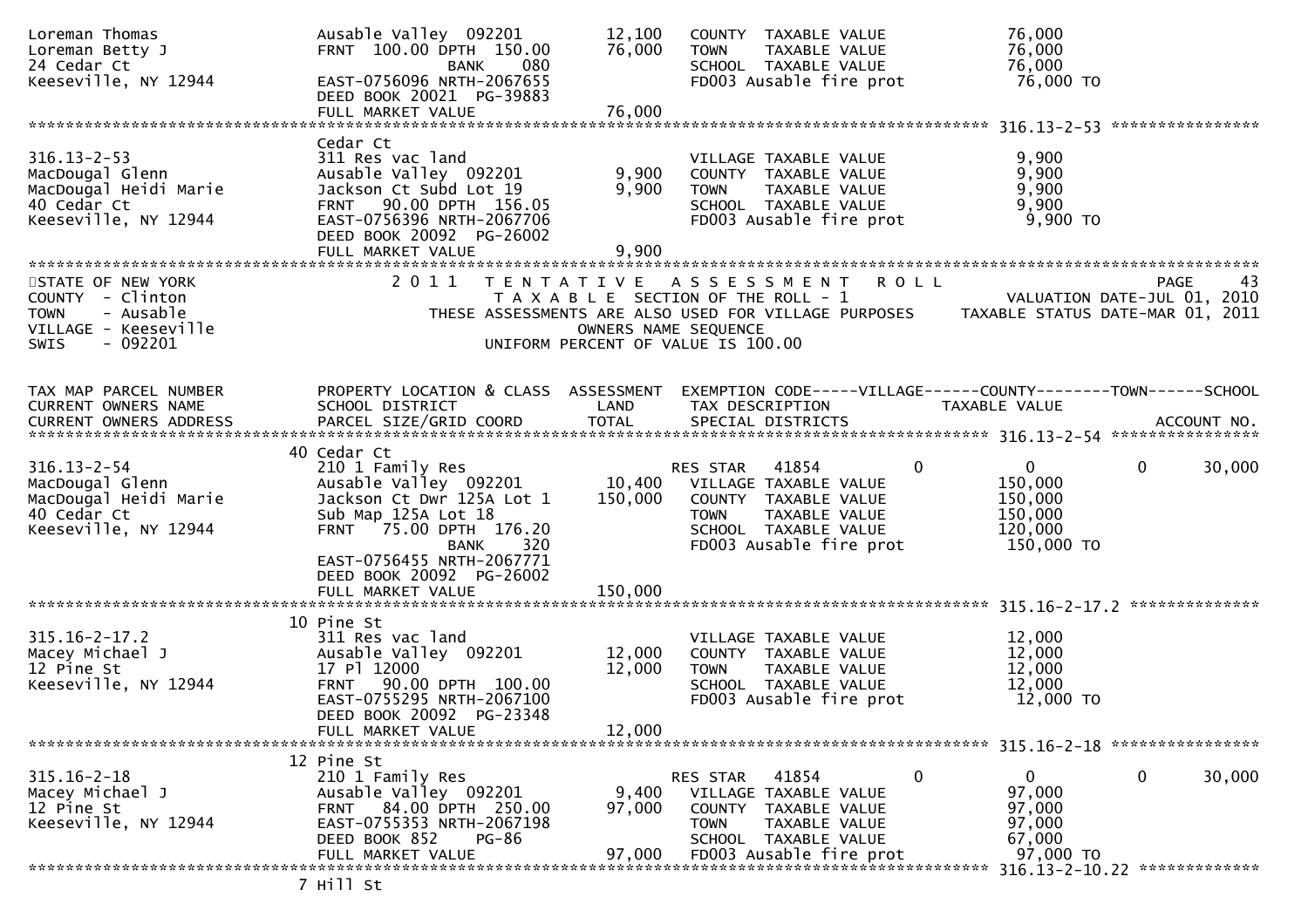| $316.13 - 2 - 10.22$<br>Mallernee Candace A L<br>7 Hill St<br>Keeseville, NY 12944                               | 210 1 Family Res<br>Ausable Valley 092201<br>Lot 2 Eagle Sub<br>Survey Map 20031/60448<br>FRNT 94.69 DPTH 170.01<br>EAST-0756296 NRTH-2068537<br>DEED BOOK 20102 PG-35853<br>FULL MARKET VALUE | 13,500<br>79,000<br>79,000                                                                          | RES STAR<br><b>TOWN</b>                                             | 41854<br>VILLAGE TAXABLE VALUE<br>COUNTY TAXABLE VALUE<br>TAXABLE VALUE<br>SCHOOL TAXABLE VALUE<br>FD003 Ausable fire prot<br>OT002 Omitted Tax-County<br>OT003 Omitted Tax-School<br>OT004 Omitted Tax-Town | $\Omega$     | $\mathbf{0}$<br>79,000<br>79,000<br>79,000<br>49,000<br>79,000 TO<br>268.47 MT<br>906.62 MT<br>589.59 MT | $\mathbf 0$     | 30,000                  |
|------------------------------------------------------------------------------------------------------------------|------------------------------------------------------------------------------------------------------------------------------------------------------------------------------------------------|-----------------------------------------------------------------------------------------------------|---------------------------------------------------------------------|--------------------------------------------------------------------------------------------------------------------------------------------------------------------------------------------------------------|--------------|----------------------------------------------------------------------------------------------------------|-----------------|-------------------------|
|                                                                                                                  | 68 Cedar Ct                                                                                                                                                                                    |                                                                                                     |                                                                     |                                                                                                                                                                                                              |              |                                                                                                          |                 |                         |
| $316.13 - 2 - 61$<br>Maloney Michael H<br>Maloney Susan B<br>68 Cedar Ct<br>Keeseville, NY 12944                 | 210 1 Family Res<br>Ausable Valley 092201<br>Sub Map A-125 Lots 8&9<br>FRNT 150.00 DPTH 254.72<br>EAST-0755884 NRTH-2068294<br>DEED BOOK 20001 PG-26809                                        | 13,300<br>126,700                                                                                   | <b>RES STAR</b><br>VILLAGE TAXABLE VALUE<br><b>TOWN</b>             | 41854<br>COUNTY TAXABLE VALUE<br>TAXABLE VALUE<br>SCHOOL TAXABLE VALUE<br>FD003 Ausable fire prot                                                                                                            | $\mathbf{0}$ | $\Omega$<br>126,700<br>126,700<br>126,700<br>96,700<br>126,700 TO                                        | $\mathbf{0}$    | 30,000                  |
|                                                                                                                  |                                                                                                                                                                                                |                                                                                                     |                                                                     |                                                                                                                                                                                                              |              |                                                                                                          |                 |                         |
| STATE OF NEW YORK<br>COUNTY - Clinton<br><b>TOWN</b><br>- Ausable<br>VILLAGE - Keeseville<br>$-092201$<br>SWIS   | 2011<br>THESE ASSESSMENTS ARE ALSO USED FOR VILLAGE PURPOSES                                                                                                                                   | TENTATIVE ASSESSMENT<br>T A X A B L E SECTION OF THE ROLL - 1<br>UNIFORM PERCENT OF VALUE IS 100.00 | OWNERS NAME SEQUENCE                                                |                                                                                                                                                                                                              | <b>ROLL</b>  | VALUATION DATE-JUL 01, 2010<br>TAXABLE STATUS DATE-MAR 01, 2011                                          | <b>PAGE</b>     | 44                      |
| TAX MAP PARCEL NUMBER<br><b>CURRENT OWNERS NAME</b>                                                              | PROPERTY LOCATION & CLASS ASSESSMENT<br>SCHOOL DISTRICT                                                                                                                                        | LAND                                                                                                |                                                                     | TAX DESCRIPTION                                                                                                                                                                                              |              | EXEMPTION CODE-----VILLAGE------COUNTY--------TOWN------SCHOOL<br>TAXABLE VALUE                          |                 |                         |
|                                                                                                                  | 16 Grove St                                                                                                                                                                                    |                                                                                                     |                                                                     |                                                                                                                                                                                                              |              |                                                                                                          |                 |                         |
| $316.9 - 2 - 10$<br>Mann Douglas<br>Mann Laurie A<br>16 Grove St<br>Keeseville, NY 12944                         | 210 1 Family Res<br>Ausable Valley 092201<br>52.00 DPTH 347.00<br><b>FRNT</b><br>080<br><b>BANK</b><br>EAST-0756299 NRTH-2069662<br>DEED BOOK 20011 PG-34126<br>FULL MARKET VALUE              | 52,200<br>52,200                                                                                    | RES STAR<br>8,100 VILLAGE TAXABLE VALUE<br><b>TOWN</b>              | 41854<br>COUNTY TAXABLE VALUE<br>TAXABLE VALUE<br>SCHOOL TAXABLE VALUE<br>FD003 Ausable fire prot                                                                                                            | $\mathbf{0}$ | 0<br>52,200<br>52,200<br>52,200<br>22,200<br>52,200 TO                                                   | 0               | 30,000                  |
|                                                                                                                  |                                                                                                                                                                                                |                                                                                                     |                                                                     |                                                                                                                                                                                                              |              |                                                                                                          |                 |                         |
| $316.13 - 2 - 7$<br>Manning Sr Roger W Life Us<br>Smith Patricia A Life Us<br>15 Hill St<br>Keeseville, NY 12944 | 15 Hill St<br>210 1 Family Res<br>Ausable Valley 092201<br>FRNT 72.00 DPTH 166.00<br>EAST-0756104 NRTH-2068497<br>DEED BOOK 20051 PG-89303<br>FULL MARKET VALUE                                | 42,000                                                                                              | WARNONALL<br>9,100 AGED COUN 41802<br>42,000 SR STAR<br><b>TOWN</b> | 41121<br>41834<br>VILLAGE TAXABLE VALUE<br>COUNTY TAXABLE VALUE<br>TAXABLE VALUE<br>SCHOOL TAXABLE VALUE<br>FD003 Ausable fire prot                                                                          | 6,300<br>0   | 6,300<br>12,495<br>$\mathbf{0}$<br>35,700<br>23,205<br>35,700<br>0<br>42,000 TO                          | 6,300<br>0<br>0 | 0<br>$\Omega$<br>42,000 |
|                                                                                                                  |                                                                                                                                                                                                |                                                                                                     |                                                                     |                                                                                                                                                                                                              |              | 316.17-2-10 *****************                                                                            |                 |                         |
| $316.17 - 2 - 10$<br>Marant Christian<br>Marant Kathleen<br>295 Ore Bed Rd<br>Schuyler Falls, NY 12985           | 71 Ausable St<br>411 Apartment<br>Ausable Valley 092201<br>51.50 DPTH 137.00<br><b>FRNT</b><br>EAST-0757047 NRTH-2067073<br>DEED BOOK 20092 PG-24822<br>FULL MARKET VALUE                      | 5,400<br>64,500<br>64,500                                                                           | <b>COUNTY</b><br><b>TOWN</b>                                        | VILLAGE TAXABLE VALUE<br>TAXABLE VALUE<br>TAXABLE VALUE<br>SCHOOL TAXABLE VALUE<br>FD003 Ausable fire prot<br>RS001 Relevied sewer                                                                           |              | 64,500<br>64,500<br>64,500<br>64,500<br>64,500 TO<br>$.00$ MT                                            |                 |                         |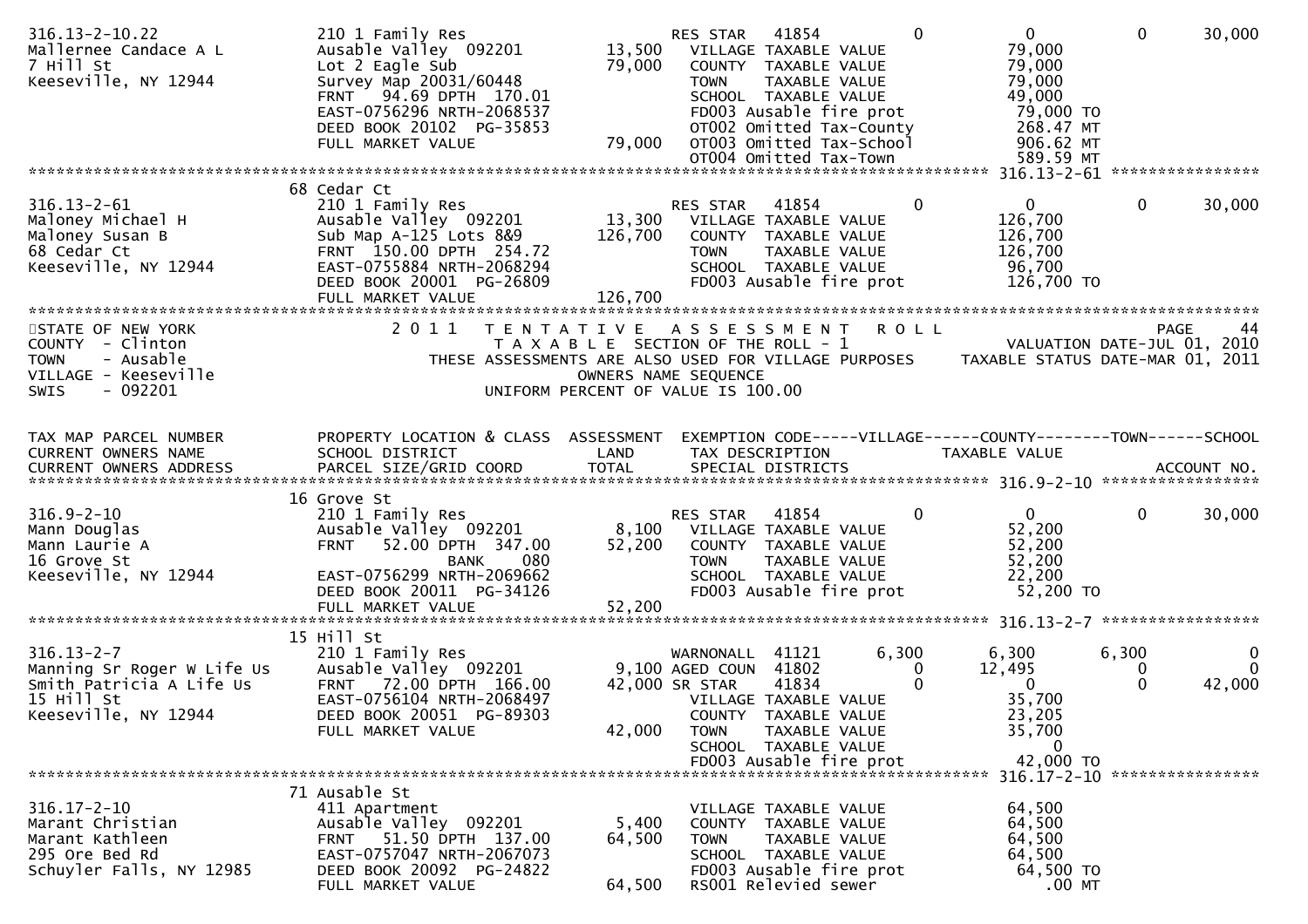|                                                                                                                      |                                                                                                                                                                            |                             | RW001 Relieved Water                                                                                                                                         |                                                    | $.00$ MT                                                                           |                                                                                      |
|----------------------------------------------------------------------------------------------------------------------|----------------------------------------------------------------------------------------------------------------------------------------------------------------------------|-----------------------------|--------------------------------------------------------------------------------------------------------------------------------------------------------------|----------------------------------------------------|------------------------------------------------------------------------------------|--------------------------------------------------------------------------------------|
|                                                                                                                      |                                                                                                                                                                            |                             |                                                                                                                                                              |                                                    |                                                                                    |                                                                                      |
| $315.20 - 1 - 4$<br>Marsha Bryan<br>Marsha Leona<br>101 Hallock Hill Rd<br>Keeseville, NY 12944                      | 9 Pine St<br>210 1 Family Res<br>Ausable Valley 092201<br>FRNT 75.00 DPTH 200.00<br>EAST-0755106 NRTH-2067093<br>DEED BOOK 20082 PG-12552<br>FULL MARKET VALUE             | 8,800<br>45,000<br>45,000   | VILLAGE TAXABLE VALUE<br>COUNTY TAXABLE VALUE<br><b>TOWN</b><br>SCHOOL TAXABLE VALUE<br>FD003 Ausable fire prot                                              | TAXABLE VALUE                                      | 45,000<br>45,000<br>45,000<br>45,000<br>45,000 TO                                  |                                                                                      |
|                                                                                                                      | 35 Jackson St                                                                                                                                                              |                             |                                                                                                                                                              |                                                    |                                                                                    |                                                                                      |
| $315.16 - 2 - 4$<br>Martin Betty R<br>35 Jackson St<br>Keeseville, NY 12944                                          | 210 1 Family Res<br>Ausable Valley 092201<br>FRNT 160.00 DPTH 161.00<br>EAST-0755451 NRTH-2067907<br>DEED BOOK 20072 PG-9731<br>FULL MARKET VALUE                          | 59,700                      | WARCOMALL 41131<br>9,900 AGED - ALL 41800<br>59,700 SR STAR<br>41834<br>VILLAGE TAXABLE VALUE<br>COUNTY TAXABLE VALUE<br><b>TOWN</b><br>SCHOOL TAXABLE VALUE | 14,925<br>$\Omega$<br>$\mathbf 0$<br>TAXABLE VALUE | 14,925<br>22,388<br>$\overline{0}$<br>44,775<br>22,387<br>22,387<br>$\overline{0}$ | 14,925<br>$\mathbf{0}$<br>22,388<br>29,850<br>29,850<br>$\Omega$                     |
|                                                                                                                      |                                                                                                                                                                            |                             | FD003 Ausable fire prot                                                                                                                                      |                                                    | 59,700 TO                                                                          |                                                                                      |
|                                                                                                                      |                                                                                                                                                                            |                             |                                                                                                                                                              |                                                    |                                                                                    |                                                                                      |
| STATE OF NEW YORK<br>COUNTY - Clinton<br><b>TOWN</b><br>- Ausable<br>VILLAGE - Keeseville<br>- 092201<br><b>SWIS</b> | 2011<br>T E N T A T I V E<br>THESE ASSESSMENTS ARE ALSO USED FOR VILLAGE PURPOSES                                                                                          |                             | A S S E S S M E N T<br>T A X A B L E SECTION OF THE ROLL - 1<br>OWNERS NAME SEQUENCE<br>UNIFORM PERCENT OF VALUE IS 100.00                                   | <b>ROLL</b>                                        |                                                                                    | 45<br><b>PAGE</b><br>VALUATION DATE-JUL 01, 2010<br>TAXABLE STATUS DATE-MAR 01, 2011 |
| TAX MAP PARCEL NUMBER                                                                                                | PROPERTY LOCATION & CLASS ASSESSMENT                                                                                                                                       |                             |                                                                                                                                                              |                                                    | EXEMPTION CODE-----VILLAGE------COUNTY--------TOWN------SCHOOL                     |                                                                                      |
| CURRENT OWNERS NAME                                                                                                  | SCHOOL DISTRICT                                                                                                                                                            | LAND                        | TAX DESCRIPTION                                                                                                                                              |                                                    | TAXABLE VALUE                                                                      |                                                                                      |
|                                                                                                                      |                                                                                                                                                                            |                             |                                                                                                                                                              |                                                    |                                                                                    |                                                                                      |
| $316.13 - 6 - 3$<br>Masonic Temple<br>Attn: Joseph Steffy<br>PO Box 54<br>Port Kent, NY 12975                        | 1746 Main St<br>534 Social org.<br>Ausable Valley 092201<br>60.00 DPTH 120.00<br><b>FRNT</b><br>EAST-0757873 NRTH-2068376<br>DEED BOOK 190<br>$PG-50$<br>FULL MARKET VALUE | 7,100<br>65,000<br>65,000   | VILLAGE TAXABLE VALUE<br>COUNTY TAXABLE VALUE<br><b>TOWN</b><br>SCHOOL TAXABLE VALUE<br>FD003 Ausable fire prot                                              | TAXABLE VALUE                                      | 65,000<br>65,000<br>65,000<br>65,000<br>65,000 TO                                  |                                                                                      |
|                                                                                                                      | 73 Pleasant St                                                                                                                                                             |                             |                                                                                                                                                              |                                                    |                                                                                    |                                                                                      |
| $316.13 - 5 - 26$<br>Mather Gary<br>Mather Elizabeth<br>73 Pleasant St<br>Keeseville, NY 12944                       | 210 1 Family Res<br>Ausable Valley 092201<br>FRNT 104.45 DPTH 143.77<br>EAST-0757287 NRTH-2068073<br>DEED BOOK 635<br>PG-951<br>FULL MARKET VALUE                          | 8,700<br>125,000<br>125,000 | 41854<br><b>RES STAR</b><br>VILLAGE TAXABLE VALUE<br>COUNTY TAXABLE VALUE<br><b>TOWN</b><br>SCHOOL TAXABLE VALUE<br>FD003 Ausable fire prot                  | 0<br>TAXABLE VALUE                                 | $\mathbf{0}$<br>125,000<br>125,000<br>125,000<br>95,000<br>125,000 TO              | $\mathbf 0$<br>30,000                                                                |
|                                                                                                                      | 47 Liberty St                                                                                                                                                              |                             |                                                                                                                                                              |                                                    |                                                                                    |                                                                                      |
| $316.13 - 2 - 15$<br>Mattox Robin M<br>Myatt Michael C<br>47 Liberty St<br>Keeseville, NY 12944                      | 210 1 Family Res<br>Ausable Valley 092201<br>42.00 DPTH 170.00<br>FRNT<br>080<br><b>BANK</b><br>EAST-0756741 NRTH-2068018<br>DEED BOOK 20021 PG-43756                      | 6,300<br>53,000             | RES STAR<br>41854<br>VILLAGE TAXABLE VALUE<br>COUNTY TAXABLE VALUE<br><b>TOWN</b><br>SCHOOL TAXABLE VALUE<br>FD003 Ausable fire prot                         | $\mathbf 0$<br>TAXABLE VALUE                       | 0<br>53,000<br>53,000<br>53,000<br>23,000<br>53,000 TO                             | $\mathbf 0$<br>30,000                                                                |
|                                                                                                                      | FULL MARKET VALUE                                                                                                                                                          | 53,000                      |                                                                                                                                                              |                                                    |                                                                                    |                                                                                      |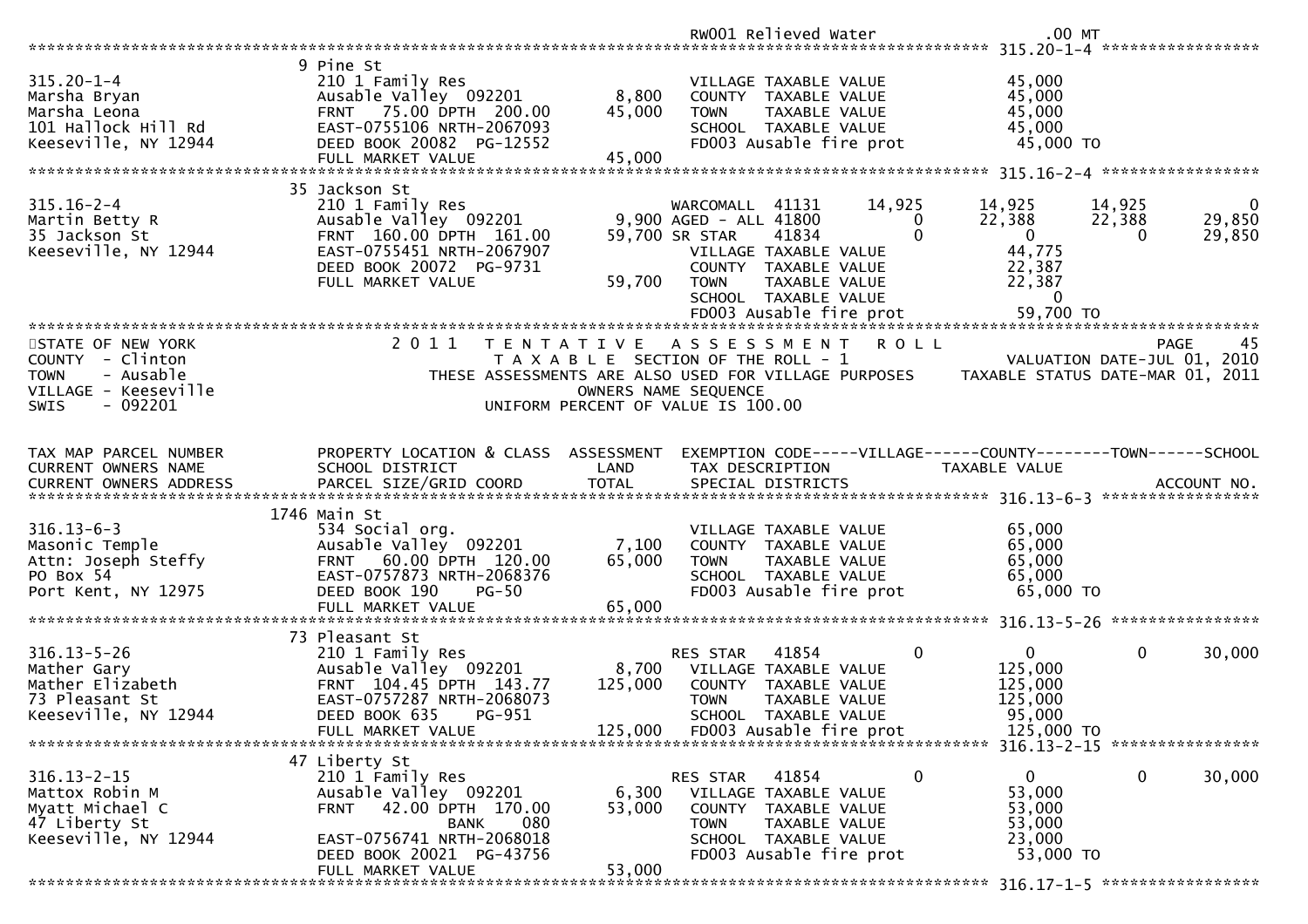| $316.17 - 1 - 5$<br>McDevitt Nichelle L<br>137 Pleasant St<br>Keeseville, NY 12944                            | 137 Pleasant St<br>210 1 Family Res<br>Ausable Valley 092201<br>86.82 DPTH 190.65<br><b>FRNT</b><br>080<br><b>BANK</b><br>EAST-0756182 NRTH-2066986<br>DEED BOOK 20041 PG-77263<br>FULL MARKET VALUE | 9,200<br>49,000<br>49,000                                                                                                   | <b>RES STAR 41854</b><br><b>TOWN</b> | VILLAGE TAXABLE VALUE<br>COUNTY TAXABLE VALUE<br>TAXABLE VALUE<br>SCHOOL TAXABLE VALUE<br>FD003 Ausable fire prot          | $\mathbf 0$ | $\overline{0}$<br>49,000<br>49,000<br>49,000<br>19,000<br>49,000 TO                                                  | $\mathbf 0$  | 30,000 |
|---------------------------------------------------------------------------------------------------------------|------------------------------------------------------------------------------------------------------------------------------------------------------------------------------------------------------|-----------------------------------------------------------------------------------------------------------------------------|--------------------------------------|----------------------------------------------------------------------------------------------------------------------------|-------------|----------------------------------------------------------------------------------------------------------------------|--------------|--------|
| $316.13 - 3 - 4$<br>McDonough Colin A<br>1775 Main St<br>Keeseville, NY 12944-3744                            | 1775 Main St<br>210 1 Family Res<br>Ausable Valley 092201<br>FRNT 80.00 DPTH 163.02<br>EAST-0757133 NRTH-2068388<br>DEED BOOK 943<br>$PG-47$<br>FULL MARKET VALUE                                    | 8,700<br>119,000<br>119,000                                                                                                 | SR STAR<br><b>TOWN</b>               | 41834<br>VILLAGE TAXABLE VALUE<br>COUNTY TAXABLE VALUE<br>TAXABLE VALUE<br>SCHOOL TAXABLE VALUE<br>FD003 Ausable fire prot | $\mathbf 0$ | 0<br>119,000<br>119,000<br>119,000<br>58,900<br>119,000 TO                                                           | 0            | 60,100 |
| STATE OF NEW YORK<br>COUNTY - Clinton<br>- Ausable<br><b>TOWN</b><br>VILLAGE - Keeseville<br>- 092201<br>SWIS | 2011                                                                                                                                                                                                 | TENTATIVE ASSESSMENT<br>T A X A B L E SECTION OF THE ROLL - 1<br>OWNERS NAME SEQUENCE<br>UNIFORM PERCENT OF VALUE IS 100.00 |                                      |                                                                                                                            | <b>ROLL</b> | VALUATION DATE-JUL 01, 2010<br>THESE ASSESSMENTS ARE ALSO USED FOR VILLAGE PURPOSES TAXABLE STATUS DATE-MAR 01, 2011 | <b>PAGE</b>  | 46     |
| TAX MAP PARCEL NUMBER<br>CURRENT OWNERS NAME<br><b>CURRENT OWNERS ADDRESS</b>                                 | PROPERTY LOCATION & CLASS ASSESSMENT<br>SCHOOL DISTRICT                                                                                                                                              | LAND                                                                                                                        |                                      | TAX DESCRIPTION                                                                                                            |             | EXEMPTION CODE-----VILLAGE------COUNTY-------TOWN------SCHOOL<br>TAXABLE VALUE                                       |              |        |
| $316.13 - 2 - 23$<br>McElwain Shawn M<br>114 Pleasant St<br>Keeseville, NY 12944                              | 114 Pleasant St<br>220 2 Family Res<br>Ausable Valley 092201<br>54.00 DPTH 436.00<br><b>FRNT</b><br>080<br><b>BANK</b><br>EAST-0756521 NRTH-2067425<br>DEED BOOK 20061 PG-92020<br>FULL MARKET VALUE | 8,000<br>90,000<br>90,000                                                                                                   | <b>TOWN</b>                          | VILLAGE TAXABLE VALUE<br>COUNTY TAXABLE VALUE<br>TAXABLE VALUE<br>SCHOOL TAXABLE VALUE<br>FD003 Ausable fire prot          |             | 90,000<br>90,000<br>90,000<br>90,000<br>90,000 TO                                                                    |              |        |
| $315.16 - 2 - 2$<br>McGarr Jennifer<br>59 Jackson St<br>Keeseville, NY 12944                                  | 59 Jackson St<br>210 1 Family Res<br>Ausable Valley 092201<br>70.00 DPTH 165.00<br><b>FRNT</b><br>080<br><b>BANK</b><br>EAST-0755432 NRTH-2068409<br>DEED BOOK 20011 PG-36941<br>FULL MARKET VALUE   | 7,800<br>67,000<br>67,000                                                                                                   | RES STAR<br><b>TOWN</b>              | 41854<br>VILLAGE TAXABLE VALUE<br>COUNTY TAXABLE VALUE<br>TAXABLE VALUE<br>SCHOOL TAXABLE VALUE<br>FD003 Ausable fire prot | $\mathbf 0$ | $\mathbf{0}$<br>67,000<br>67,000<br>67,000<br>37,000<br>67,000 TO                                                    | 0            | 30,000 |
| $315.12 - 1 - 11$<br>McLean George<br>1847 N AuSable St<br>Keeseville, NY 12944                               | 1839 Main St<br>210 1 Family Res<br>Ausable Valley 092201<br>FRNT 85.90 DPTH 142.00<br>EAST-0755725 NRTH-2069343<br>DEED BOOK 447<br>PG-35<br>FULL MARKET VALUE                                      | 10,200<br>85,000<br>85,000                                                                                                  | TOWN                                 | VILLAGE TAXABLE VALUE<br>COUNTY TAXABLE VALUE<br>TAXABLE VALUE<br>SCHOOL TAXABLE VALUE<br>FD003 Ausable fire prot          |             | 85,000<br>85,000<br>85,000<br>85,000<br>85,000 TO                                                                    |              |        |
| 1843/1847 Rt 9<br>$316.10 - 1 - 7$                                                                            | 422 Diner/lunch                                                                                                                                                                                      |                                                                                                                             | RES STAR                             | 41854                                                                                                                      | 0           | 0                                                                                                                    | $\mathbf{0}$ | 30,000 |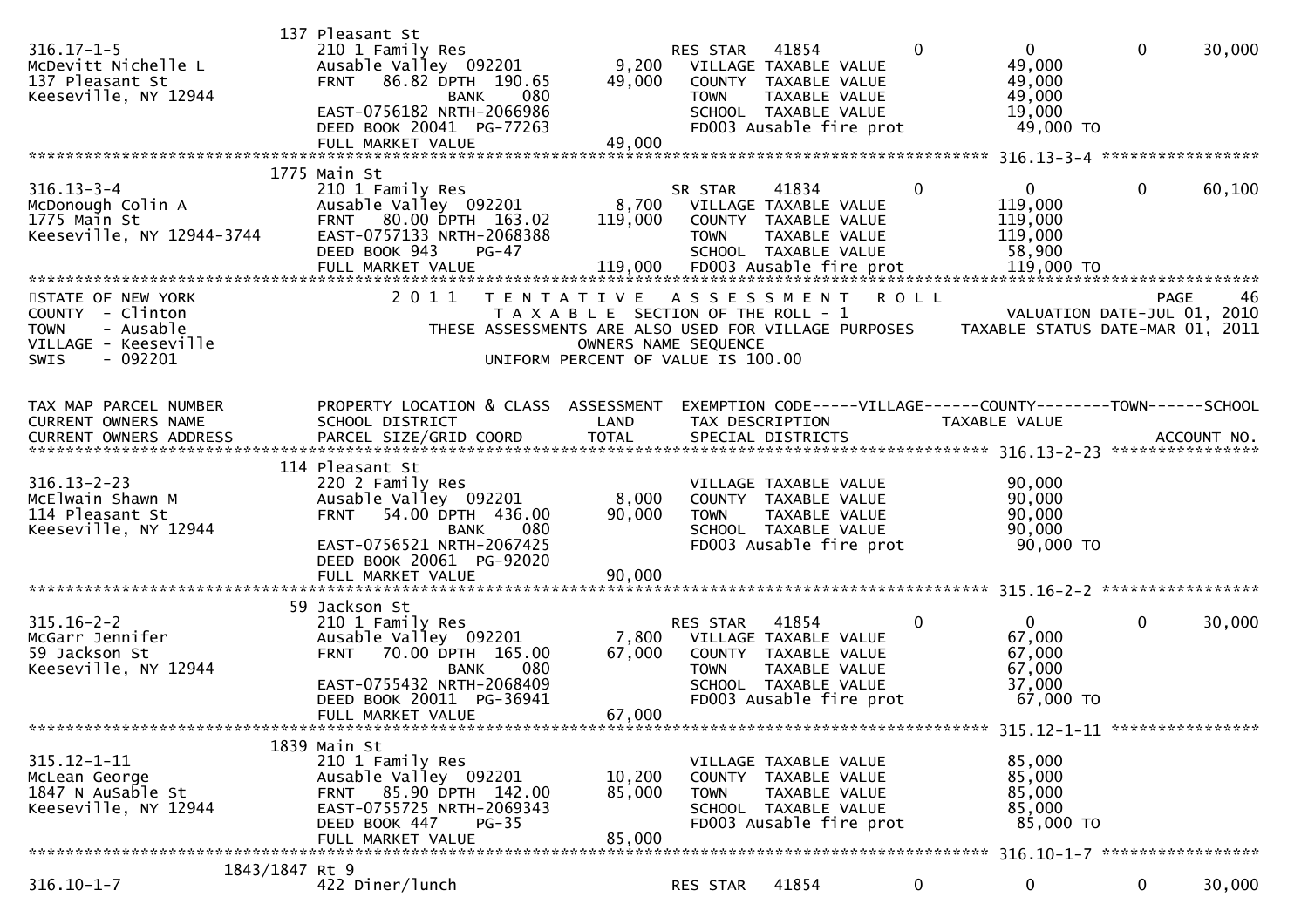| McLean Patricia<br>1847 Rt 9<br>Keeseville, NY 12944                                              | Ausable Valley 092201<br>1.42<br><b>ACRES</b><br>EAST-0759459 NRTH-2070305<br>DEED BOOK 20001 PG-22121                                                                                     | 15,600<br>125,000                                                                                   | <b>TOWN</b>             | VILLAGE TAXABLE VALUE<br>COUNTY TAXABLE VALUE<br>TAXABLE VALUE<br>SCHOOL TAXABLE VALUE                                     |   | 125,000<br>125,000<br>125,000<br>95,000<br>125,000 TO               |                 |        |
|---------------------------------------------------------------------------------------------------|--------------------------------------------------------------------------------------------------------------------------------------------------------------------------------------------|-----------------------------------------------------------------------------------------------------|-------------------------|----------------------------------------------------------------------------------------------------------------------------|---|---------------------------------------------------------------------|-----------------|--------|
|                                                                                                   |                                                                                                                                                                                            |                                                                                                     |                         |                                                                                                                            |   | 316.17-3-9 ******************                                       |                 |        |
| $316.17 - 3 - 9$<br>McLean Patricia<br>1847 Rt 9<br>Keeseville, NY 12944                          | 82 Ausable St<br>210 1 Family Res<br>Ausable Valley 092201<br>FRNT 80.00 DPTH 235.00<br>0.35<br><b>ACRES</b><br>EAST-0757341 NRTH-2067190<br>DEED BOOK 20011 PG-31619<br>FULL MARKET VALUE | 8,400<br>40,400<br>40,400                                                                           | <b>TOWN</b>             | VILLAGE TAXABLE VALUE<br>COUNTY TAXABLE VALUE<br>TAXABLE VALUE<br>SCHOOL TAXABLE VALUE<br>FD003 Ausable fire prot          |   | 40,400<br>40,400<br>40,400<br>40,400<br>40,400 TO                   |                 |        |
| STATE OF NEW YORK                                                                                 | 2011<br>T E N T A T I V E                                                                                                                                                                  |                                                                                                     |                         | A S S E S S M E N T<br>R O L L                                                                                             |   |                                                                     | PAGE            | 47     |
| COUNTY - Clinton<br>- Ausable<br><b>TOWN</b><br>VILLAGE - Keeseville<br>$-092201$<br><b>SWIS</b>  |                                                                                                                                                                                            | T A X A B L E SECTION OF THE ROLL - 1<br>OWNERS NAME SEQUENCE<br>UNIFORM PERCENT OF VALUE IS 100.00 |                         | THESE ASSESSMENTS ARE ALSO USED FOR VILLAGE PURPOSES TAXABLE STATUS DATE-MAR 01, 2011                                      |   | VALUATION DATE-JUL 01, 2010                                         |                 |        |
| TAX MAP PARCEL NUMBER<br>CURRENT OWNERS NAME                                                      | PROPERTY LOCATION & CLASS ASSESSMENT<br>SCHOOL DISTRICT                                                                                                                                    | LAND                                                                                                |                         | EXEMPTION CODE-----VILLAGE------COUNTY--------TOWN------SCHOOL<br>TAX DESCRIPTION                                          |   | <b>TAXABLE VALUE</b>                                                |                 |        |
| 1798 Rt 9<br>$316.13 - 6 - 13$                                                                    |                                                                                                                                                                                            |                                                                                                     |                         |                                                                                                                            | 0 | $\mathbf{0}$                                                        | 0               |        |
| Mendofik David Jr<br>Mendofik Patricia<br>1798 North AuSable St<br>Keeseville, NY 12944           | 210 1 Family Res<br>Ausable Valley 092201<br>FRNT 190.00 DPTH 173.00<br>EAST-0758823 NRTH-2069352<br>DEED BOOK 20082 PG-18663                                                              | 10,500<br>80,000                                                                                    | RES STAR<br><b>TOWN</b> | 41854<br>VILLAGE TAXABLE VALUE<br>COUNTY TAXABLE VALUE<br>TAXABLE VALUE<br>SCHOOL TAXABLE VALUE                            |   | 80,000<br>80,000<br>80,000<br>50,000<br>80,000 TO                   |                 | 30,000 |
|                                                                                                   |                                                                                                                                                                                            |                                                                                                     |                         |                                                                                                                            |   | 316.13-2-4 ******************                                       |                 |        |
| $316.13 - 2 - 4$<br>Miller Jeffrey W<br>Miller Julie L<br>29 Hill St<br>Keeseville, NY 12944      | 29 Hill St<br>210 1 Family Res<br>Ausable Valley 092201<br>Lot 17 Pl 12000 Al<br>FRNT 100.00 DPTH 169.00<br>320<br><b>BANK</b><br>EAST-0755764 NRTH-2068456<br>DEED BOOK 20031 PG-57490    | 9,300<br>95,000                                                                                     | RES STAR<br><b>TOWN</b> | 41854<br>VILLAGE TAXABLE VALUE<br>COUNTY TAXABLE VALUE<br>TAXABLE VALUE<br>SCHOOL TAXABLE VALUE<br>FD003 Ausable fire prot | 0 | $\overline{0}$<br>95,000<br>95,000<br>95,000<br>65,000<br>95,000 TO | $\mathbf 0$     | 30,000 |
|                                                                                                   | FULL MARKET VALUE                                                                                                                                                                          | 95,000                                                                                              |                         |                                                                                                                            |   |                                                                     | *************** |        |
| $316.13 - 5 - 6.2$<br>Mlecsko Shane E<br>Smith Treena L<br>149 AuSable St<br>Keeseville, NY 12944 | 37 Pleasant St<br>210 1 Family Res<br>Ausable Valley 092201<br>FRNT 116.10 DPTH<br>97.50<br>EAST-0757685 NRTH-2068868<br>DEED BOOK 997<br><b>PG-298</b>                                    | 8,800<br>76,400                                                                                     | RES STAR<br><b>TOWN</b> | 41854<br>VILLAGE TAXABLE VALUE<br>COUNTY TAXABLE VALUE<br>TAXABLE VALUE<br>SCHOOL TAXABLE VALUE                            | 0 | $\overline{0}$<br>76,400<br>76,400<br>76,400<br>46,400<br>76,400 TO | $\mathbf 0$     | 30,000 |
|                                                                                                   | Ausable St                                                                                                                                                                                 |                                                                                                     |                         |                                                                                                                            |   | 316.13-5-7.1 ****************                                       |                 |        |
| $316.13 - 5 - 7.1$<br>Mlescko Shane E<br>Smith Treena L                                           | 311 Res vac land<br>Ausable Valley 092201<br>75.65 DPTH 131.00<br><b>FRNT</b>                                                                                                              | 6,600<br>6,600                                                                                      | <b>TOWN</b>             | VILLAGE TAXABLE VALUE<br>COUNTY TAXABLE VALUE<br>TAXABLE VALUE                                                             |   | 6,600<br>6,600<br>6,600                                             |                 |        |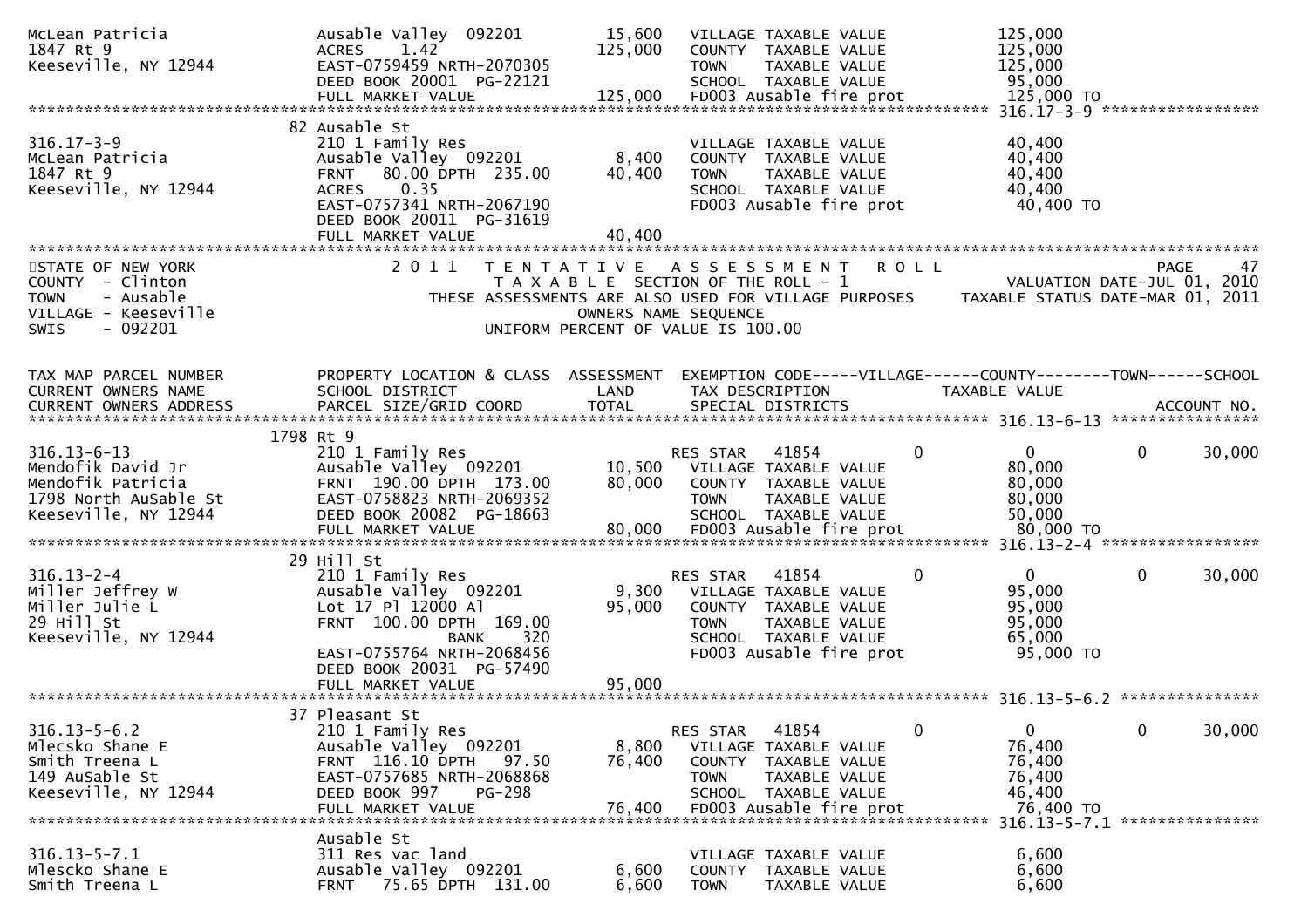| 149 Ausable St<br>Keeseville, NY 12944                                                                               | EAST-0757754 NRTH-2068799<br>DEED BOOK 20041 PG-72782<br>FULL MARKET VALUE                                                                                      | 6,600                      | SCHOOL TAXABLE VALUE<br>FD003 Ausable fire prot                                                                                  | 6,600<br>6,600 TO                                                                                                                  |
|----------------------------------------------------------------------------------------------------------------------|-----------------------------------------------------------------------------------------------------------------------------------------------------------------|----------------------------|----------------------------------------------------------------------------------------------------------------------------------|------------------------------------------------------------------------------------------------------------------------------------|
|                                                                                                                      |                                                                                                                                                                 |                            |                                                                                                                                  |                                                                                                                                    |
| $315.16 - 2 - 27$<br>Moore Family Real Estate LLC Ausable Valley 092201<br>PO Box 385<br>Keeseville, NY 12944        | 44 Pine St<br>210 1 Family Res<br>FRNT 82.50 DPTH 150.00<br>EAST-0755177 NRTH-2068002<br>DEED BOOK 20051 PG-84702<br>FULL MARKET VALUE                          | 8,200<br>44,600<br>44,600  | VILLAGE TAXABLE VALUE<br>COUNTY TAXABLE VALUE<br>TAXABLE VALUE<br><b>TOWN</b><br>SCHOOL TAXABLE VALUE<br>FD003 Ausable fire prot | 44,600<br>44,600<br>44,600<br>44,600<br>44,600 TO                                                                                  |
| STATE OF NEW YORK<br>COUNTY - Clinton<br>- Ausable<br><b>TOWN</b><br>VILLAGE - Keeseville<br>- 092201<br><b>SWIS</b> | 2011                                                                                                                                                            | OWNERS NAME SEQUENCE       | R O L L<br>TENTATIVE ASSESSMENT<br>T A X A B L E SECTION OF THE ROLL - 1<br>UNIFORM PERCENT OF VALUE IS 100.00                   | 48<br>PAGE<br>VALUATION DATE-JUL 01, 2010<br>THESE ASSESSMENTS ARE ALSO USED FOR VILLAGE PURPOSES TAXABLE STATUS DATE-MAR 01, 2011 |
| TAX MAP PARCEL NUMBER<br>CURRENT OWNERS NAME                                                                         | SCHOOL DISTRICT                                                                                                                                                 | LAND                       | TAX DESCRIPTION                                                                                                                  | PROPERTY LOCATION & CLASS ASSESSMENT EXEMPTION CODE-----VILLAGE------COUNTY--------TOWN------SCHOOL<br><b>TAXABLE VALUE</b>        |
| $315.16 - 3 - 9$<br>Moore Family Real Estate LLC Ausable Valley 092201<br>PO Box 385<br>Keeseville, NY 12944         | 39 Pine St<br>210 1 Family Res<br>FRNT 76.50 DPTH 150.00<br>EAST-0755017 NRTH-2067826<br>DEED BOOK 20051 PG-84702<br>FULL MARKET VALUE                          | 8,100<br>44,200<br>44,200  | VILLAGE TAXABLE VALUE<br>COUNTY TAXABLE VALUE<br><b>TOWN</b><br>TAXABLE VALUE<br>SCHOOL TAXABLE VALUE<br>FD003 Ausable fire prot | 44,200<br>44,200<br>44,200<br>44,200<br>44,200 TO                                                                                  |
|                                                                                                                      |                                                                                                                                                                 |                            |                                                                                                                                  |                                                                                                                                    |
| $316.9 - 3 - 5$<br>Moore Family Real Estate LLC Ausable Valley 092201<br>PO Box 385<br>Keeseville, NY 12944          | 1787 Rt 9<br>330 Vacant comm<br>FRNT 66.00 DPTH 330.00<br>EAST-0758350 NRTH-2069500<br>DEED BOOK 20051 PG-84702<br>FULL MARKET VALUE                            | 12,900<br>12,900<br>12,900 | VILLAGE TAXABLE VALUE<br>COUNTY TAXABLE VALUE<br>TAXABLE VALUE<br><b>TOWN</b><br>SCHOOL TAXABLE VALUE<br>FD003 Ausable fire prot | 12,900<br>12,900<br>12,900<br>12,900<br>12,900 TO                                                                                  |
|                                                                                                                      |                                                                                                                                                                 |                            |                                                                                                                                  |                                                                                                                                    |
| $316.10 - 1 - 5$<br>Moore Family Real Estate LLC Ausable Valley 092201<br>PO Box 385<br>Keeseville, NY 12944         | 1831 Rt 9<br>210 1 Family Res<br>FRNT 130.00 DPTH 225.00<br>EAST-0759288 NRTH-2069999<br>DEED BOOK 20051 PG-84702<br>FULL MARKET VALUE                          | 9,800<br>42,800<br>42,800  | VILLAGE TAXABLE VALUE<br>COUNTY TAXABLE VALUE<br>TAXABLE VALUE<br><b>TOWN</b><br>SCHOOL TAXABLE VALUE<br>FD003 Ausable fire prot | 42,800<br>42,800<br>42,800<br>42,800<br>42,800 TO                                                                                  |
|                                                                                                                      |                                                                                                                                                                 |                            |                                                                                                                                  |                                                                                                                                    |
| $316.10 - 1 - 6.2$<br>Moore Family Real Estate LLC<br>PO Box 385<br>Keeseville, NY 12944                             | 1837 Rt 9<br>210 1 Family Res<br>Ausable Valley 092201<br>Also Deed Bk 769 Pg 212<br>Survey Bk 17 Pg 11<br>FRNT 140.00 DPTH 247.00<br>EAST-0759355 NRTH-2070108 | 10,500<br>64,100           | VILLAGE TAXABLE VALUE<br>COUNTY TAXABLE VALUE<br><b>TOWN</b><br>TAXABLE VALUE<br>SCHOOL TAXABLE VALUE<br>FD003 Ausable fire prot | 64,100<br>64,100<br>64,100<br>64,100<br>64,100 TO                                                                                  |
|                                                                                                                      | DEED BOOK 20051 PG-84702<br>FULL MARKET VALUE                                                                                                                   | 64,100                     |                                                                                                                                  |                                                                                                                                    |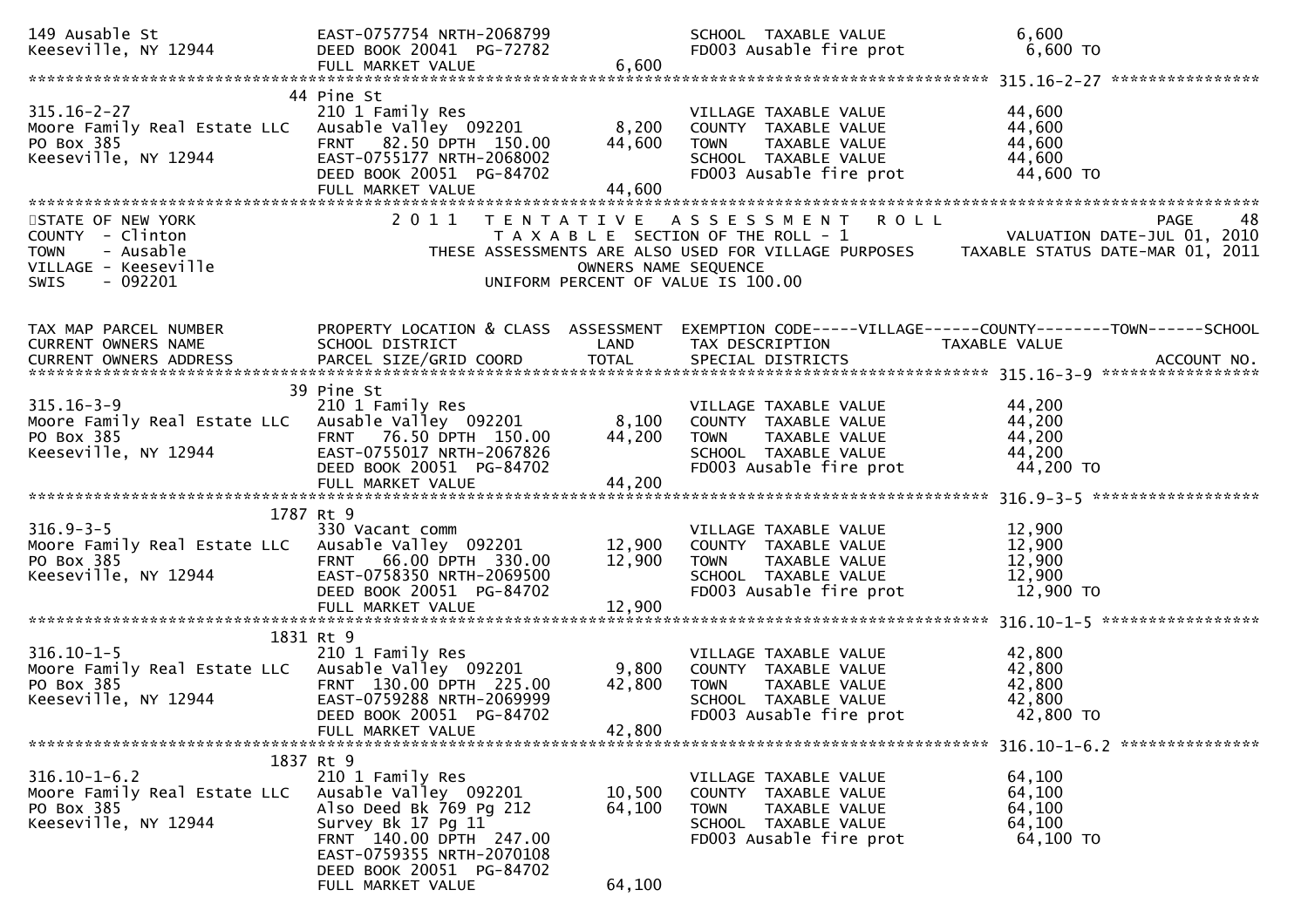|                                                           |                           |                      |                                    | 316.10-1-13 *****************                                                                                                  |
|-----------------------------------------------------------|---------------------------|----------------------|------------------------------------|--------------------------------------------------------------------------------------------------------------------------------|
| 1888/1898 Rt 9                                            |                           |                      |                                    |                                                                                                                                |
| $316.10 - 1 - 13$                                         | 411 Apartment             |                      | VILLAGE TAXABLE VALUE              | 115,000                                                                                                                        |
| Moore Family Real Estate LLC Ausable Valley 092201 16,500 |                           |                      |                                    | 115,000                                                                                                                        |
|                                                           |                           |                      | COUNTY TAXABLE VALUE               |                                                                                                                                |
| PO Box 385                                                | Adg 2113A                 | 115,000              | TAXABLE VALUE<br><b>TOWN</b>       | 115,000                                                                                                                        |
| Keeseville, NY 12944                                      | ACRES 1.50                |                      | SCHOOL TAXABLE VALUE               | 115,000                                                                                                                        |
|                                                           | EAST-0760228 NRTH-2071268 |                      | FD003 Ausable fire prot            | 115,000 TO                                                                                                                     |
|                                                           | DEED BOOK 20051 PG-84702  |                      |                                    |                                                                                                                                |
|                                                           | FULL MARKET VALUE         | 115,000              |                                    |                                                                                                                                |
|                                                           |                           |                      |                                    |                                                                                                                                |
|                                                           |                           |                      |                                    |                                                                                                                                |
| STATE OF NEW YORK                                         | 2011                      |                      | R O L L<br>TENTATIVE ASSESSMENT    | PAGE<br>49                                                                                                                     |
| COUNTY - Clinton                                          |                           |                      |                                    | T A X A B L E SECTION OF THE ROLL - 1<br>THESE ASSESSMENTS ARE ALSO USED FOR VILLAGE PURPOSES TAXABLE STATUS DATE-MAR 01, 2011 |
| - Ausable<br><b>TOWN</b>                                  |                           |                      |                                    |                                                                                                                                |
| VILLAGE - Keeseville                                      |                           | OWNERS NAME SEQUENCE |                                    |                                                                                                                                |
| - 092201<br><b>SWIS</b>                                   |                           |                      |                                    |                                                                                                                                |
|                                                           |                           |                      | UNIFORM PERCENT OF VALUE IS 100.00 |                                                                                                                                |
|                                                           |                           |                      |                                    |                                                                                                                                |
|                                                           |                           |                      |                                    | TAX MAP PARCEL NUMBER PROPERTY LOCATION & CLASS ASSESSMENT EXEMPTION CODE-----VILLAGE------COUNTY--------TOWN------SCHOOL      |
| CURRENT OWNERS NAME                                       | SCHOOL DISTRICT           | LAND                 | TAX DESCRIPTION                    | TAXABLE VALUE                                                                                                                  |
|                                                           |                           |                      |                                    |                                                                                                                                |
| CURRENT OWNERS ADDRESS                                    |                           |                      |                                    |                                                                                                                                |
|                                                           |                           |                      |                                    |                                                                                                                                |
|                                                           | 1812 Rt 9                 |                      |                                    |                                                                                                                                |
| $316.10 - 1 - 26$                                         | 210 1 Family Res          |                      | VILLAGE TAXABLE VALUE              | 44,900                                                                                                                         |
| Moore Family Real Estate LLC Ausable Valley 092201        |                           | 8,200                | COUNTY TAXABLE VALUE               | 44,900                                                                                                                         |
| PO Box 385                                                | Agreement, Bk 750 Pg 241  | 44,900               | <b>TOWN</b><br>TAXABLE VALUE       | 44,900                                                                                                                         |
| Keeseville, NY 12944                                      |                           |                      |                                    |                                                                                                                                |
|                                                           | FRNT 75.00 DPTH 150.00    |                      | SCHOOL TAXABLE VALUE               | 44,900                                                                                                                         |
|                                                           | EAST-0759108 NRTH-2069514 |                      | FD003 Ausable fire prot            | 44,900 TO                                                                                                                      |
|                                                           | DEED BOOK 20051 PG-84702  |                      |                                    |                                                                                                                                |
|                                                           |                           |                      |                                    |                                                                                                                                |
|                                                           |                           |                      |                                    |                                                                                                                                |
|                                                           | 171 Ausable St            |                      |                                    |                                                                                                                                |
| $316.13 - 5 - 1.1$                                        | 210 1 Family Res          |                      | VILLAGE TAXABLE VALUE              | 39,500                                                                                                                         |
|                                                           |                           |                      |                                    |                                                                                                                                |
| Moore Family Real Estate LLC Ausable Valley 092201        |                           | 6,300                | COUNTY TAXABLE VALUE               | 39,500                                                                                                                         |
| PO Box 385                                                | Agreement, Bk 750 Pg 241  | 39,500               | TAXABLE VALUE<br><b>TOWN</b>       | 39,500                                                                                                                         |
| Keeseville, NY 12944                                      | FRNT 44.00 DPTH 182.00    |                      | SCHOOL TAXABLE VALUE               | 39,500                                                                                                                         |
|                                                           | EAST-0758086 NRTH-2069214 |                      | FD003 Ausable fire prot            | 39,500 TO                                                                                                                      |
|                                                           | DEED BOOK 20051 PG-84702  |                      |                                    |                                                                                                                                |
|                                                           |                           |                      |                                    |                                                                                                                                |
|                                                           |                           |                      |                                    |                                                                                                                                |
|                                                           |                           |                      |                                    |                                                                                                                                |
|                                                           | $107/109$ Ausable St      |                      |                                    |                                                                                                                                |
| $316.13 - 5 - 20$                                         | 411 Apartment             |                      | VILLAGE TAXABLE VALUE              | 113,000                                                                                                                        |
| Moore Family Real Estate LLC Ausable Valley 092201        |                           | 9,700                | COUNTY TAXABLE VALUE               | 113,000                                                                                                                        |
| PO Box 385                                                | Agreement, Bk 750 Pg 241  | 113,000              | <b>TOWN</b><br>TAXABLE VALUE       | 113,000                                                                                                                        |
| Keeseville, NY 12944                                      | FRNT 100.00 DPTH 185.00   |                      | SCHOOL TAXABLE VALUE               | 113,000                                                                                                                        |
|                                                           | EAST-0757330 NRTH-2067921 |                      | FD003 Ausable fire prot            | 113,000 TO                                                                                                                     |
|                                                           |                           |                      |                                    |                                                                                                                                |
|                                                           | DEED BOOK 20051 PG-84702  |                      |                                    |                                                                                                                                |
|                                                           | FULL MARKET VALUE         | 113,000              |                                    |                                                                                                                                |
|                                                           |                           |                      |                                    |                                                                                                                                |
|                                                           | 41 Ausable St             |                      |                                    |                                                                                                                                |
| $316.17 - 1 - 19$                                         | 220 2 Family Res          |                      | VILLAGE TAXABLE VALUE              | 36,500                                                                                                                         |
| Moore Family Real Estate LLC                              | Ausable Valley 092201     | 8,800                | COUNTY TAXABLE VALUE               | 36,500                                                                                                                         |
| PO Box 385                                                | FRNT 90.00 DPTH 165.00    | 36,500               | TAXABLE VALUE<br><b>TOWN</b>       | 36,500                                                                                                                         |
|                                                           | EAST-0756486 NRTH-2066835 |                      |                                    | 36,500                                                                                                                         |
| Keeseville, NY 12944                                      |                           |                      | SCHOOL TAXABLE VALUE               |                                                                                                                                |
|                                                           | DEED BOOK 20051 PG-84702  |                      | FD003 Ausable fire prot            | 36,500 TO                                                                                                                      |
|                                                           | FULL MARKET VALUE         | 36,500               |                                    |                                                                                                                                |
|                                                           |                           |                      |                                    |                                                                                                                                |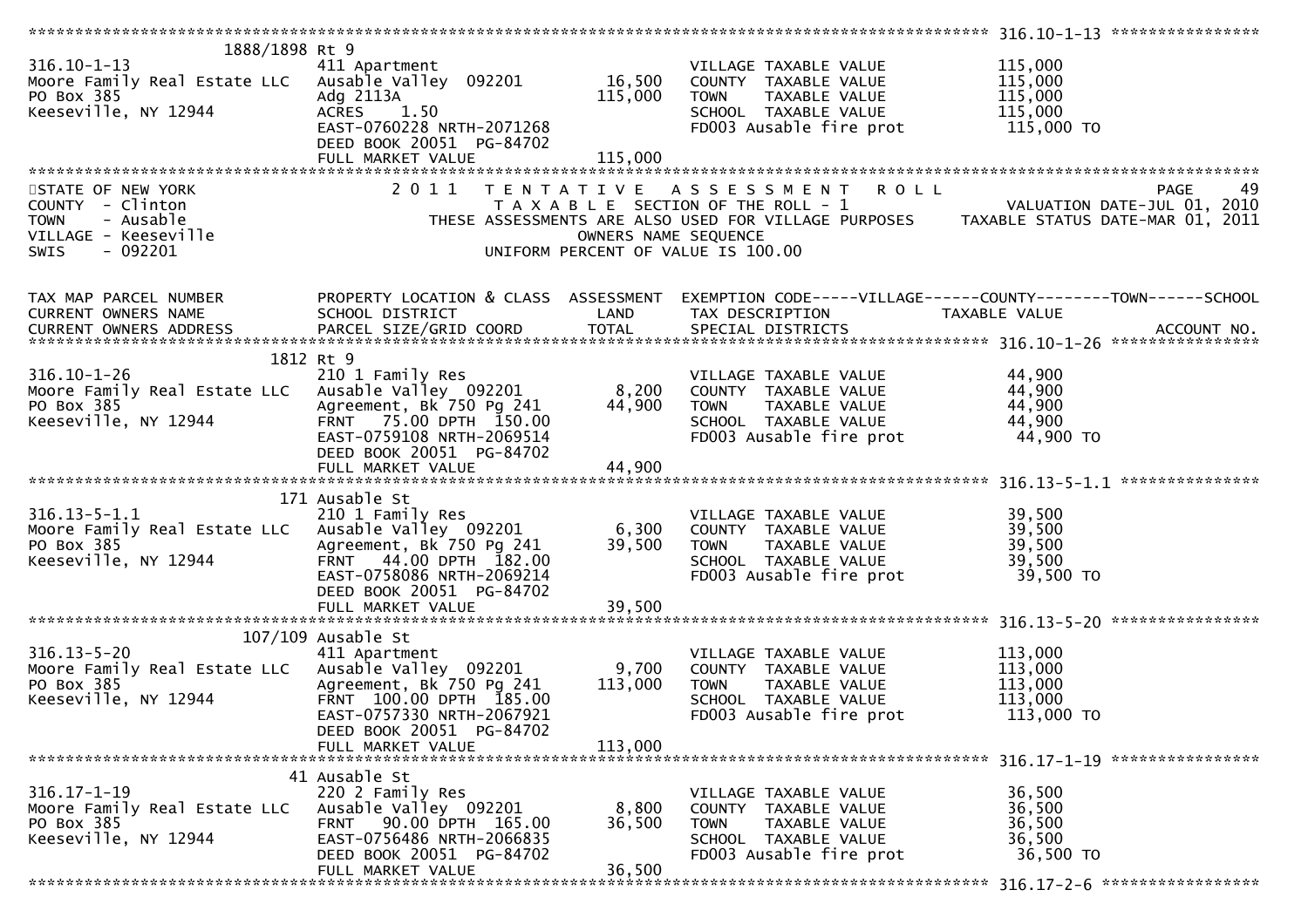| $316.17 - 2 - 6$<br>Moore Family Real Estate LLC Ausable Valley 092201<br>PO Box 385<br>Keeseville, NY 12944<br>STATE OF NEW YORK<br>COUNTY - Clinton<br><b>TOWN</b><br>- Ausable<br>VILLAGE - Keeseville<br>- 092201<br><b>SWIS</b> | 83 Ausable St<br>220 2 Family Res<br>FRNT 66.00 DPTH 105.00<br>EAST-0757154 NRTH-2067292<br>DEED BOOK 20051 PG-84702<br>FULL MARKET VALUE<br>2011                        | 6,400<br>65,000<br>65,000<br>OWNERS NAME SEQUENCE | VILLAGE TAXABLE VALUE<br>COUNTY TAXABLE VALUE<br>TAXABLE VALUE<br><b>TOWN</b><br>SCHOOL TAXABLE VALUE<br>FD003 Ausable fire prot<br>ROLL<br>TENTATIVE ASSESSMENT<br>T A X A B L E SECTION OF THE ROLL - 1<br>UNIFORM PERCENT OF VALUE IS 100.00 | 65,000<br>65,000<br>65,000<br>65,000<br>65,000 TO<br><b>PAGE</b><br>50<br>VALUATION DATE-JUL 01, 2010<br>THESE ASSESSMENTS ARE ALSO USED FOR VILLAGE PURPOSES TAXABLE STATUS DATE-MAR 01, 2011 |
|--------------------------------------------------------------------------------------------------------------------------------------------------------------------------------------------------------------------------------------|--------------------------------------------------------------------------------------------------------------------------------------------------------------------------|---------------------------------------------------|-------------------------------------------------------------------------------------------------------------------------------------------------------------------------------------------------------------------------------------------------|------------------------------------------------------------------------------------------------------------------------------------------------------------------------------------------------|
| TAX MAP PARCEL NUMBER<br>CURRENT OWNERS NAME                                                                                                                                                                                         | SCHOOL DISTRICT                                                                                                                                                          | LAND<br><b>TOTAL</b>                              | TAX DESCRIPTION                                                                                                                                                                                                                                 | PROPERTY LOCATION & CLASS ASSESSMENT EXEMPTION CODE-----VILLAGE------COUNTY--------TOWN------SCHOOL<br>TAXABLE VALUE                                                                           |
| $316.17 - 2 - 11$<br>Moore Family Real Estate LLC Ausable Valley 092201<br>PO Box 385<br>(12944)<br>Keeseville, NY 12944                                                                                                             | 69 Ausable St<br>411 Apartment<br>FRNT 66.00 DPTH 183.00<br>EAST-0756989 NRTH-2067104<br>DEED BOOK 20051 PG-84702                                                        | 9,400<br>62,900                                   | VILLAGE TAXABLE VALUE<br>COUNTY TAXABLE VALUE<br><b>TOWN</b><br>TAXABLE VALUE<br>SCHOOL TAXABLE VALUE<br>FD003 Ausable fire prot                                                                                                                | 62,900<br>62,900<br>62,900<br>62,900<br>62,900 TO                                                                                                                                              |
| $315.16 - 3 - 14$<br>Moore George<br>PO Box 385<br>Keeseville, NY 12944                                                                                                                                                              | 17 Pine St<br>475 Junkyard<br>Ausable valley 092201<br>ACRES 9.20<br>EAST-0754784 NRTH-2067392<br>DEED BOOK 482<br>PG-663<br>FULL MARKET VALUE                           | 15,900<br>39,400<br>39,400                        | VILLAGE TAXABLE VALUE<br>COUNTY TAXABLE VALUE<br>TAXABLE VALUE<br>TOWN<br>SCHOOL TAXABLE VALUE<br>FD003 Ausable fire prot                                                                                                                       | 39,400<br>39,400<br>39,400<br>39,400<br>39,400 TO                                                                                                                                              |
| $315.20 - 1 - 8$<br>Moore George<br>PO Box 385<br>Keeseville, NY 12944                                                                                                                                                               | 190 Pleasant St<br>436 Self carwash<br>Ausable Valley 092201<br>FRNT 150.67 DPTH 214.61<br>EAST-0754854 NRTH-2066707<br>DEED BOOK 613<br>PG-832<br>FULL MARKET VALUE     | 10,700<br>46,500<br>46,500                        | VILLAGE TAXABLE VALUE<br>COUNTY TAXABLE VALUE<br>TAXABLE VALUE<br><b>TOWN</b><br>SCHOOL TAXABLE VALUE<br>FD003 Ausable fire prot                                                                                                                | 46,500<br>46,500<br>46,500<br>46,500<br>46,500 TO                                                                                                                                              |
| $316.9 - 3 - 8.1$<br>Moore George<br>PO Box 385<br>Keeseville, NY 12944                                                                                                                                                              | Rt 9<br>322 Rural vac>10<br>Ausable Valley 092201<br>Agreement Bk 750 Pg 241<br>ACRES 35.00<br>EAST-0758163 NRTH-2070347<br>DEED BOOK 750<br>PG-307<br>FULL MARKET VALUE | 20,700<br>20,700<br>20,700                        | VILLAGE TAXABLE VALUE<br>COUNTY TAXABLE VALUE<br><b>TOWN</b><br>TAXABLE VALUE<br>SCHOOL TAXABLE VALUE<br>FD003 Ausable fire prot                                                                                                                | 20,700<br>20,700<br>20,700<br>20,700<br>20,700 TO                                                                                                                                              |
| $316.10 - 1 - 3$<br>Moore George<br>PO Box 385                                                                                                                                                                                       | 1823 Rt 9<br>475 Junkyard<br>Ausable Valley 092201<br>7.90<br><b>ACRES</b>                                                                                               | 25,500<br>150,000                                 | VILLAGE TAXABLE VALUE<br>COUNTY TAXABLE VALUE<br><b>TOWN</b><br>TAXABLE VALUE                                                                                                                                                                   | 150,000<br>150,000<br>150,000                                                                                                                                                                  |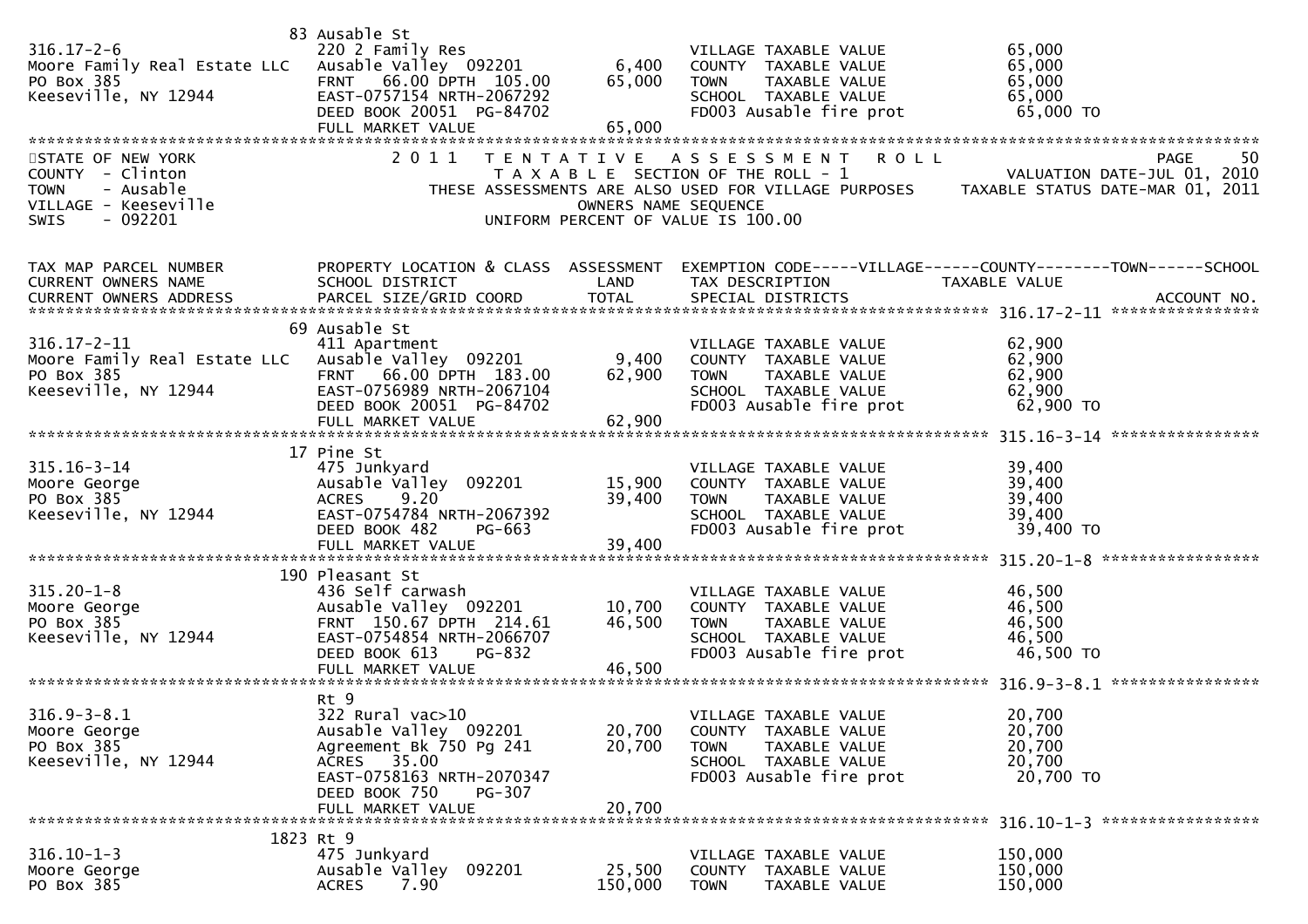| Keeseville, NY 12944                                                                                                 | EAST-0758881 NRTH-2070055<br>DEED BOOK 20031 PG-54903                                                                                                                  | 150,000                   | SCHOOL TAXABLE VALUE<br>FD003 Ausable fire prot                                                                                  | 150,000<br>150,000 TO                                                                                                              |
|----------------------------------------------------------------------------------------------------------------------|------------------------------------------------------------------------------------------------------------------------------------------------------------------------|---------------------------|----------------------------------------------------------------------------------------------------------------------------------|------------------------------------------------------------------------------------------------------------------------------------|
|                                                                                                                      | FULL MARKET VALUE                                                                                                                                                      |                           |                                                                                                                                  |                                                                                                                                    |
| $316.10 - 1 - 4$<br>Moore George<br>PO Box 385<br>Keeseville, NY 12944                                               | Rt 9<br>312 Vac w/imprv<br>Ausable Valley 092201<br>FRNT 124.08 DPTH 153.00<br>EAST-0759223 NRTH-2069895<br>DEED BOOK 639<br>PG-156<br>FULL MARKET VALUE               | 9,200<br>11,400<br>11,400 | VILLAGE TAXABLE VALUE<br>COUNTY TAXABLE VALUE<br>TAXABLE VALUE<br><b>TOWN</b><br>SCHOOL TAXABLE VALUE<br>FD003 Ausable fire prot | 11,400<br>11,400<br>11,400<br>11,400<br>11,400 TO                                                                                  |
| STATE OF NEW YORK<br>COUNTY - Clinton<br>- Ausable<br><b>TOWN</b><br>VILLAGE - Keeseville<br>- 092201<br><b>SWIS</b> | 2011                                                                                                                                                                   | OWNERS NAME SEQUENCE      | ROLL<br>TENTATIVE ASSESSMENT<br>T A X A B L E SECTION OF THE ROLL - 1<br>UNIFORM PERCENT OF VALUE IS 100.00                      | PAGE<br>51<br>VALUATION DATE-JUL 01, 2010<br>THESE ASSESSMENTS ARE ALSO USED FOR VILLAGE PURPOSES TAXABLE STATUS DATE-MAR 01, 2011 |
| TAX MAP PARCEL NUMBER<br>CURRENT OWNERS NAME<br>CURRENT OWNERS ADDRESS                                               | PROPERTY LOCATION & CLASS ASSESSMENT<br>SCHOOL DISTRICT<br>PARCEL SIZE/GRID COORD                                                                                      | LAND<br><b>TOTAL</b>      | TAX DESCRIPTION<br>SPECIAL DISTRICTS                                                                                             | EXEMPTION CODE-----VILLAGE------COUNTY-------TOWN------SCHOOL<br>TAXABLE VALUE<br>ACCOUNT NO.                                      |
| $316.10 - 1 - 14.4$<br>Moore George<br>PO Box 385<br>Keeseville, NY 12944                                            | 1878 Rt 9<br>421 Restaurant<br>Ausable Valley 092201<br>Adg 2113 A<br>ACRES 1.00<br>EAST-0760209 NRTH-2070869<br>DEED BOOK 20092 PG-21549                              | 11,000<br>102,000         | VILLAGE TAXABLE VALUE<br>COUNTY TAXABLE VALUE<br><b>TOWN</b><br>TAXABLE VALUE<br>SCHOOL TAXABLE VALUE<br>FD003 Ausable fire prot | 102,000<br>102,000<br>102,000<br>102,000<br>102,000 TO                                                                             |
|                                                                                                                      |                                                                                                                                                                        |                           |                                                                                                                                  |                                                                                                                                    |
| $316.10 - 1 - 27$<br>Moore George<br>PO Box 385<br>Keeseville, NY 12944                                              | Rt 9<br>311 Res vac land<br>Ausable Valley 092201<br>FRNT 75.00 DPTH 142.00<br>EAST-0759036 NRTH-2069473<br>DEED BOOK 20031 PG-51633<br>FULL MARKET VALUE              | 7,800<br>7,800<br>7,800   | VILLAGE TAXABLE VALUE<br>COUNTY TAXABLE VALUE<br><b>TOWN</b><br>TAXABLE VALUE<br>SCHOOL TAXABLE VALUE<br>FD003 Ausable fire prot | 7,800<br>7,800<br>7,800<br>7,800<br>7,800 TO                                                                                       |
|                                                                                                                      |                                                                                                                                                                        |                           |                                                                                                                                  |                                                                                                                                    |
| $316.13 - 5 - 22$<br>Moore George<br>PO Box 385<br>Keeseville, NY 12944                                              | 103 Ausable St<br>311 Res vac land<br>Ausable Valley 092201<br>Agreement Bk 750 Pg 241<br>FRNT 55.00 DPTH 203.00<br>EAST-0757268 NRTH-2067787                          | 5,900<br>5,900            | VILLAGE TAXABLE VALUE<br>COUNTY TAXABLE VALUE<br><b>TOWN</b><br>TAXABLE VALUE<br>SCHOOL TAXABLE VALUE<br>FD003 Ausable fire prot | 5,900<br>5,900<br>5,900<br>5,900<br>5,900 TO                                                                                       |
|                                                                                                                      | DEED BOOK 750<br>PG-307<br>FULL MARKET VALUE                                                                                                                           | 5,900                     |                                                                                                                                  |                                                                                                                                    |
| $316.13 - 6 - 1.1$<br>Moore George<br>PO Box 385<br>Keeseville, NY 12944                                             | 118 Ausable St<br>449 Other Storag<br>Ausable Valley 092201<br>Agreement, Bk 750 Pg 241<br>Survey Map 20082/13862<br>2.30<br><b>ACRES</b><br>EAST-0757610 NRTH-2067971 | 20,000<br>80,000          | VILLAGE TAXABLE VALUE<br>COUNTY TAXABLE VALUE<br><b>TOWN</b><br>TAXABLE VALUE<br>SCHOOL TAXABLE VALUE<br>FD003 Ausable fire prot | 80,000<br>80,000<br>80,000<br>80,000<br>80,000 TO                                                                                  |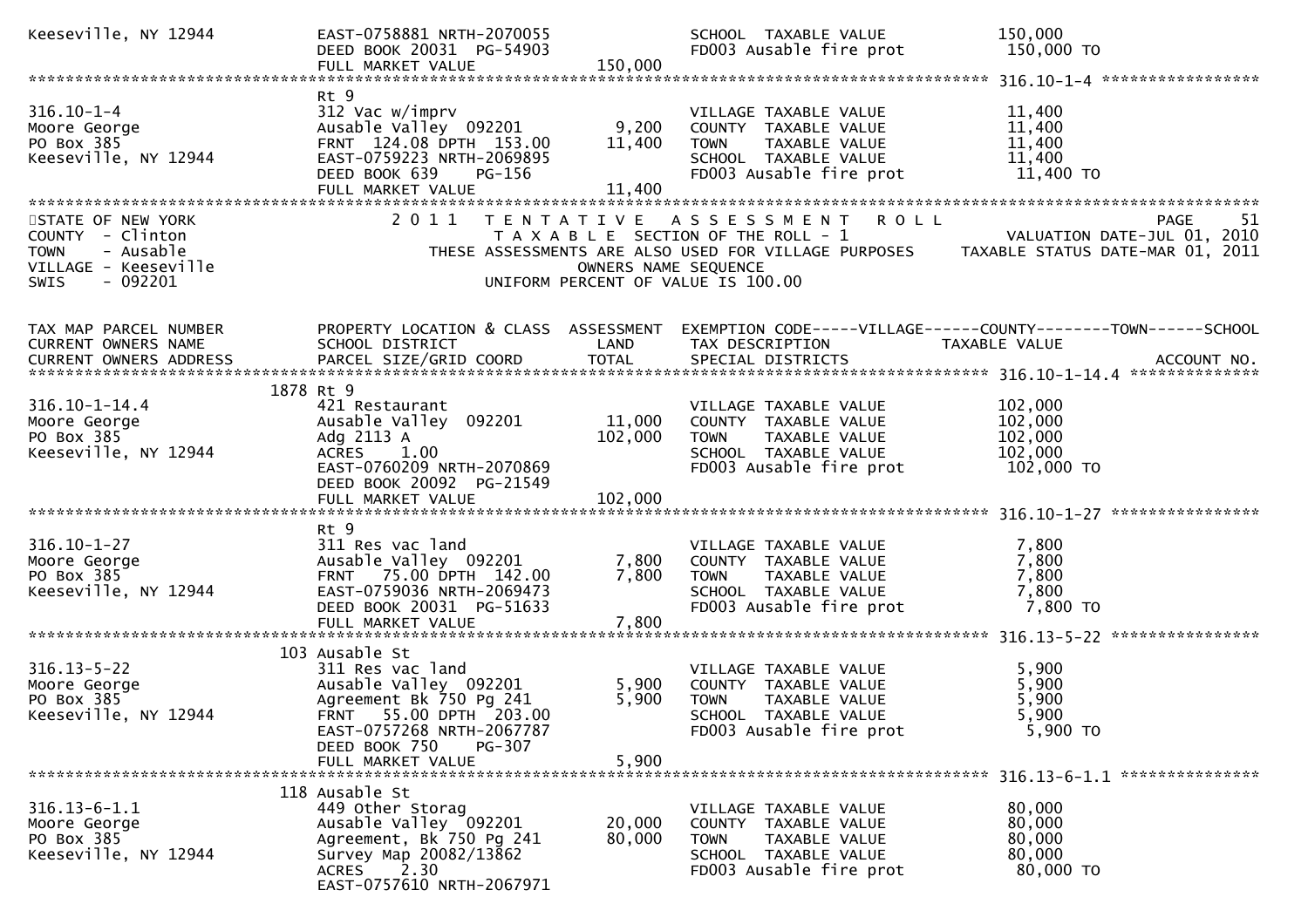|                                       | PG-307<br>DEED BOOK 750                               |                      |                                                      |                                                                |
|---------------------------------------|-------------------------------------------------------|----------------------|------------------------------------------------------|----------------------------------------------------------------|
|                                       | FULL MARKET VALUE                                     | 80,000               |                                                      |                                                                |
|                                       |                                                       |                      |                                                      |                                                                |
|                                       | Ausable St                                            |                      |                                                      |                                                                |
| $316.17 - 1 - 21$                     | 311 Res vac land                                      |                      | VILLAGE TAXABLE VALUE                                | 1,800                                                          |
| Moore George<br>PO Box 385            | Ausable Valley 092201                                 | 1,800                | COUNTY TAXABLE VALUE                                 | 1,800                                                          |
| Keeseville, NY 12944                  | Agreement, Bk 750 Pg 241<br>FRNT 100.00 DPTH 124.00   | 1,800                | TAXABLE VALUE<br><b>TOWN</b><br>SCHOOL TAXABLE VALUE | 1,800<br>1,800                                                 |
|                                       | EAST-0756350 NRTH-2066889                             |                      | FD003 Ausable fire prot                              | 1,800 TO                                                       |
|                                       | DEED BOOK 750<br>PG-307                               |                      |                                                      |                                                                |
|                                       | FULL MARKET VALUE                                     | 1,800                |                                                      |                                                                |
|                                       |                                                       |                      |                                                      |                                                                |
| STATE OF NEW YORK                     | 2011                                                  |                      | TENTATIVE ASSESSMENT<br><b>ROLL</b>                  | -52<br>PAGE                                                    |
| COUNTY - Clinton                      |                                                       |                      | T A X A B L E SECTION OF THE ROLL - 1                | VALUATION DATE-JUL 01, 2010                                    |
| - Ausable<br><b>TOWN</b>              |                                                       |                      | THESE ASSESSMENTS ARE ALSO USED FOR VILLAGE PURPOSES | TAXABLE STATUS DATE-MAR 01, 2011                               |
| VILLAGE - Keeseville                  |                                                       | OWNERS NAME SEQUENCE |                                                      |                                                                |
| - 092201<br><b>SWIS</b>               |                                                       |                      | UNIFORM PERCENT OF VALUE IS 100.00                   |                                                                |
|                                       |                                                       |                      |                                                      |                                                                |
|                                       |                                                       |                      |                                                      |                                                                |
| TAX MAP PARCEL NUMBER                 | PROPERTY LOCATION & CLASS ASSESSMENT                  |                      |                                                      | EXEMPTION CODE-----VILLAGE------COUNTY--------TOWN------SCHOOL |
| <b>CURRENT OWNERS NAME</b>            | SCHOOL DISTRICT                                       | LAND                 | TAX DESCRIPTION                                      | TAXABLE VALUE                                                  |
|                                       |                                                       |                      |                                                      |                                                                |
|                                       | Ausable St                                            |                      |                                                      |                                                                |
| $316.17 - 2 - 1$                      | 311 Res vac land                                      |                      | VILLAGE TAXABLE VALUE                                | 3,400                                                          |
| Moore George                          | Ausable Valley 092201                                 | 3,400                | COUNTY TAXABLE VALUE                                 | 3,400                                                          |
| PO Box 385                            | Agreement, Bk 750 Pg 241                              | 3,400                | TAXABLE VALUE<br><b>TOWN</b>                         | 3,400                                                          |
| Keeseville, NY 12944                  | 32.00 DPTH 161.00<br><b>FRNT</b>                      |                      | SCHOOL TAXABLE VALUE                                 | 3,400                                                          |
|                                       | EAST-0757272 NRTH-2067727                             |                      | FD003 Ausable fire prot                              | 3,400 TO                                                       |
|                                       | DEED BOOK 750<br>PG-307                               |                      |                                                      |                                                                |
|                                       | FULL MARKET VALUE                                     | 3,400                |                                                      |                                                                |
|                                       |                                                       |                      |                                                      | ***************                                                |
|                                       | 173 Ausable St                                        |                      |                                                      |                                                                |
| $316.13 - 5 - 1.2$                    | 210 1 Family Res                                      |                      | VILLAGE TAXABLE VALUE                                | 56,700                                                         |
| Moore Phillip S                       | Ausable Valley 092201                                 | 11,300               | COUNTY TAXABLE VALUE                                 | 56,700                                                         |
| Moore Betsy                           | 64.00 DPTH 172.00<br><b>FRNT</b>                      | 56,700               | TAXABLE VALUE<br><b>TOWN</b>                         | 56,700                                                         |
| 208 Auger Lake Rd                     | EAST-0758130 NRTH-2069243                             |                      | SCHOOL TAXABLE VALUE                                 | 56,700                                                         |
| Keeseville, NY 12944-1007             | DEED BOOK 624<br>PG-1126                              |                      | FD003 Ausable fire prot                              | 56,700 TO                                                      |
|                                       | FULL MARKET VALUE                                     | 56,700               |                                                      | 316.10-1-19.12 **************                                  |
|                                       | 1840 Rt 9                                             |                      |                                                      |                                                                |
| 316.10-1-19.12                        | 312 Vac w/imprv                                       |                      | VILLAGE TAXABLE VALUE                                | 20,000                                                         |
| Moore Roger J                         | Ausable Valley 092201                                 | 14,400               | COUNTY TAXABLE VALUE                                 | 20,000                                                         |
| Moore Carole C                        | Bk 27 Pg 74 Lot 3                                     | 20,000               | <b>TOWN</b><br>TAXABLE VALUE                         | 20,000                                                         |
| 1840 Rt 9                             | <b>ACRES</b><br>4.61                                  |                      | SCHOOL TAXABLE VALUE                                 | 20,000                                                         |
| Keeseville, NY 12944                  | EAST-0759818 NRTH-2069841                             |                      | FD003 Ausable fire prot                              | 20,000 TO                                                      |
|                                       | DEED BOOK 20051 PG-84821                              |                      |                                                      |                                                                |
|                                       | FULL MARKET VALUE                                     | 20,000               |                                                      |                                                                |
|                                       |                                                       |                      |                                                      |                                                                |
|                                       | 1822 Rt 9                                             |                      |                                                      |                                                                |
| $316.10 - 1 - 23$                     | 210 1 Family Res                                      |                      | RES STAR 41854<br>$\overline{0}$                     | $\mathbf{0}$<br>$\mathbf{0}$<br>30,000                         |
| Moore Trustee Russell                 | Ausable Valley 092201                                 | 7,600                | VILLAGE TAXABLE VALUE                                | 90,000                                                         |
| Trust for Tanner Barnaby Georg FRNT   | 50.00 DPTH 215.00                                     | 90,000               | COUNTY TAXABLE VALUE                                 | 90,000                                                         |
| 29 Moore Way<br>Wynontskill, NY 12198 | EAST-0759307 NRTH-2069627<br>DEED BOOK 20082 PG-19649 |                      | <b>TOWN</b><br>TAXABLE VALUE<br>SCHOOL TAXABLE VALUE | 90,000<br>60,000                                               |
|                                       | FULL MARKET VALUE                                     | 90,000               | FD003 Ausable fire prot                              | 90,000 TO                                                      |
|                                       |                                                       |                      |                                                      |                                                                |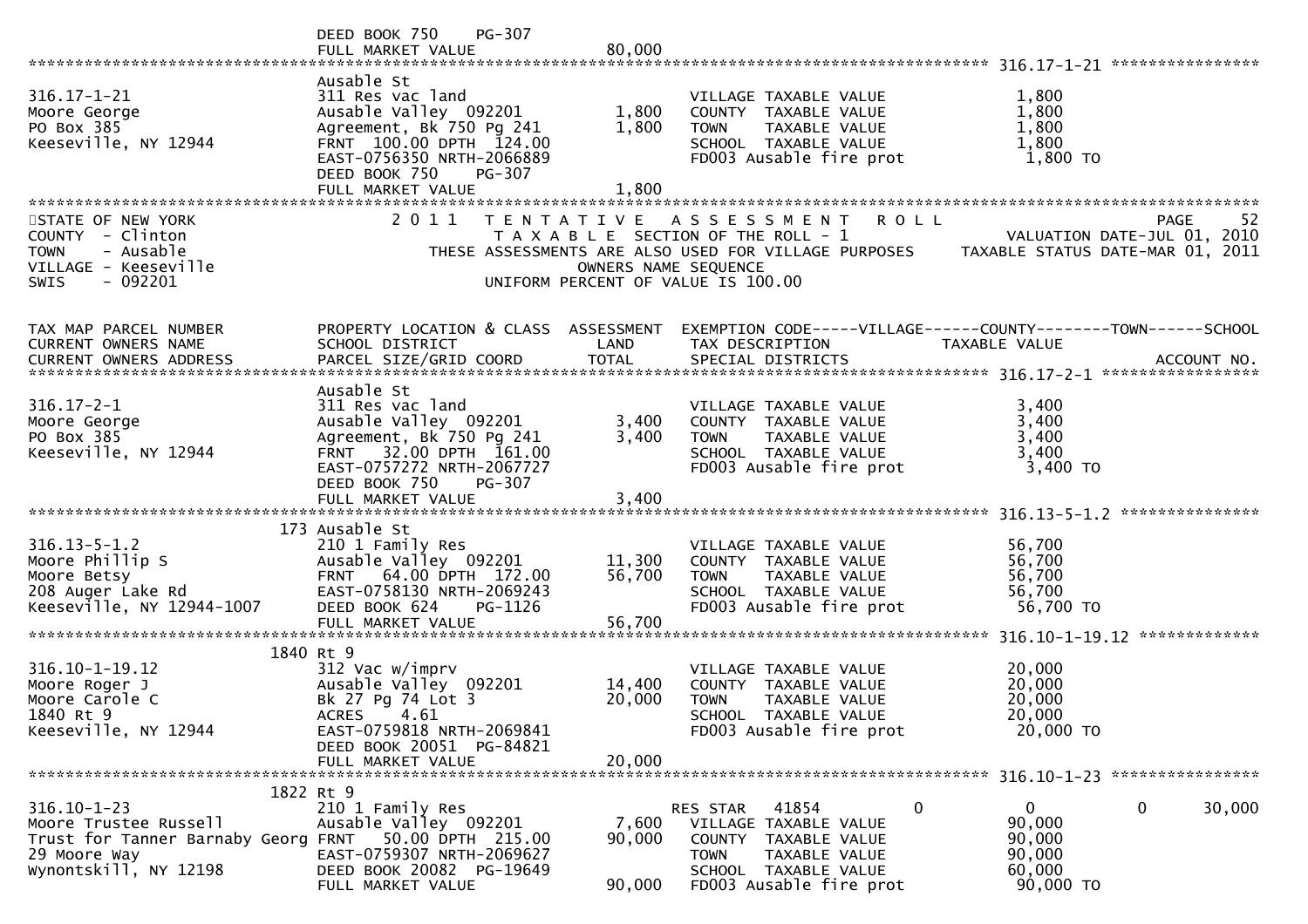|                                                                                                                                      |                                                                                                                                                    |                            |                                                                                                                                                                                                                           | ***************** 315.12-1-13 ****************                                  |                                                                |
|--------------------------------------------------------------------------------------------------------------------------------------|----------------------------------------------------------------------------------------------------------------------------------------------------|----------------------------|---------------------------------------------------------------------------------------------------------------------------------------------------------------------------------------------------------------------------|---------------------------------------------------------------------------------|----------------------------------------------------------------|
| $315.12 - 1 - 13$<br>Mooso Family Revocable Trust Ausable Valley 092201<br>12 Santor Ln<br>Keeseville, NY 12944<br>STATE OF NEW YORK | 1827 Main St<br>210 1 Family Res<br>FRNT 66.00 DPTH 236.00<br>EAST-0755925 NRTH-2069147<br>DEED BOOK 20092 PG-21804<br>FULL MARKET VALUE<br>2011   | 8,400<br>55,000<br>55,000  | VILLAGE TAXABLE VALUE<br>COUNTY TAXABLE VALUE<br><b>TOWN</b><br>TAXABLE VALUE<br>SCHOOL TAXABLE VALUE<br>FD003 Ausable fire prot<br>R O L L<br>TENTATIVE ASSESSMENT                                                       | 55,000<br>55,000<br>55,000<br>55,000<br>55,000 TO                               | -53<br>PAGE                                                    |
| COUNTY - Clinton<br>- Ausable<br><b>TOWN</b><br>VILLAGE - Keeseville<br>$-092201$<br><b>SWIS</b>                                     |                                                                                                                                                    | OWNERS NAME SEQUENCE       | T A X A B L E SECTION OF THE ROLL - 1<br>THESE ASSESSMENTS ARE ALSO USED FOR VILLAGE PURPOSES TAXABLE STATUS DATE-MAR 01, 2011<br>UNIFORM PERCENT OF VALUE IS 100.00                                                      | VALUATION DATE-JUL 01, 2010                                                     |                                                                |
| TAX MAP PARCEL NUMBER<br>CURRENT OWNERS NAME<br><b>CURRENT OWNERS ADDRESS</b>                                                        | PROPERTY LOCATION & CLASS ASSESSMENT<br>SCHOOL DISTRICT<br>PARCEL SIZE/GRID COORD                                                                  | LAND<br><b>TOTAL</b>       | EXEMPTION CODE-----VILLAGE------COUNTY--------TOWN------SCHOOL<br>TAX DESCRIPTION<br>SPECIAL DISTRICTS                                                                                                                    | TAXABLE VALUE                                                                   | ACCOUNT NO.                                                    |
| $316.13 - 2 - 22$<br>Moquin Davis<br>Moquin Diane B<br>PO Box 996<br>Peru, NY 12972                                                  | 110 Pleasant St<br>411 Apartment<br>Ausable Valley 092201<br>1.00<br><b>ACRES</b><br>EAST-0756565 NRTH-2067481<br>DEED BOOK 788<br>$PG-44$         | 11,000<br>98,000<br>98,000 | VILLAGE TAXABLE VALUE<br>COUNTY TAXABLE VALUE<br>TAXABLE VALUE<br><b>TOWN</b><br>SCHOOL TAXABLE VALUE<br>FD003 Ausable fire prot                                                                                          | 98,000<br>98,000<br>98,000<br>98,000<br>98,000 TO                               |                                                                |
| $316.13 - 2 - 21.2$                                                                                                                  | FULL MARKET VALUE<br>Pleasant St<br>311 Res vac land                                                                                               |                            | VILLAGE TAXABLE VALUE                                                                                                                                                                                                     | 9,000                                                                           |                                                                |
| Moquin Davis H<br>Moquin Diana B<br>PO Box 996<br>Peru, NY 12972                                                                     | Ausable Valley 092201<br>Survey Map 20072/06519 Lo<br>FRNT 210.59 DPTH 245.90<br>EAST-0756551 NRTH-2067648<br>DEED BOOK 20072 PG-6924              | 9,000<br>9,000             | COUNTY TAXABLE VALUE<br><b>TOWN</b><br>TAXABLE VALUE<br>SCHOOL TAXABLE VALUE<br>FD003 Ausable fire prot                                                                                                                   | 9,000<br>9,000<br>9,000<br>$9,000$ TO                                           |                                                                |
|                                                                                                                                      | Pleasant St                                                                                                                                        |                            |                                                                                                                                                                                                                           |                                                                                 |                                                                |
| $316.13 - 5 - 24$<br>Morrow Michael E<br>41 Cottontail Rd<br>Ancram, NY 12502                                                        | 311 Res vac land<br>Ausable Valley 092201<br>FRNT 92.00 DPTH 100.00<br>EAST-0757193 NRTH-2067950<br>DEED BOOK 20061 PG-96144<br>FULL MARKET VALUE  | 7,000<br>7,000<br>7,000    | VILLAGE TAXABLE VALUE<br>COUNTY TAXABLE VALUE<br><b>TOWN</b><br>TAXABLE VALUE<br>SCHOOL TAXABLE VALUE<br>FD003 Ausable fire prot                                                                                          | 7,000<br>7,000<br>7,000<br>7,000<br>7,000 TO                                    |                                                                |
|                                                                                                                                      | 49 Pine St                                                                                                                                         |                            |                                                                                                                                                                                                                           |                                                                                 |                                                                |
| $315.16 - 3 - 7$<br>Nelson Marjorie C Life Us<br>Nelson Todd W<br>49 Pine St<br>Keeseville, NY 12944                                 | 210 1 Family Res<br>Ausable Valley 092201<br>FRNT 162.00 DPTH 200.00<br>EAST-0754956 NRTH-2068087<br>DEED BOOK 20061 PG-97741<br>FULL MARKET VALUE | 27,000 SR STAR<br>27,000   | 41121<br>4,050<br>WARNONALL<br>10,600 AGED - ALL 41800<br>11,475<br>$\Omega$<br>41834<br>VILLAGE TAXABLE VALUE<br>COUNTY TAXABLE VALUE<br>TAXABLE VALUE<br><b>TOWN</b><br>SCHOOL TAXABLE VALUE<br>FD003 Ausable fire prot | 4,050<br>11,475<br>$\mathbf{0}$<br>11,475<br>11,475<br>11,475<br>0<br>27,000 TO | $\mathbf 0$<br>4,050<br>13,500<br>11,475<br>13,500<br>$\Omega$ |
| 1835/1837 Main St                                                                                                                    |                                                                                                                                                    |                            |                                                                                                                                                                                                                           |                                                                                 | 315.12-1-12.1 ***************                                  |
|                                                                                                                                      |                                                                                                                                                    |                            |                                                                                                                                                                                                                           |                                                                                 |                                                                |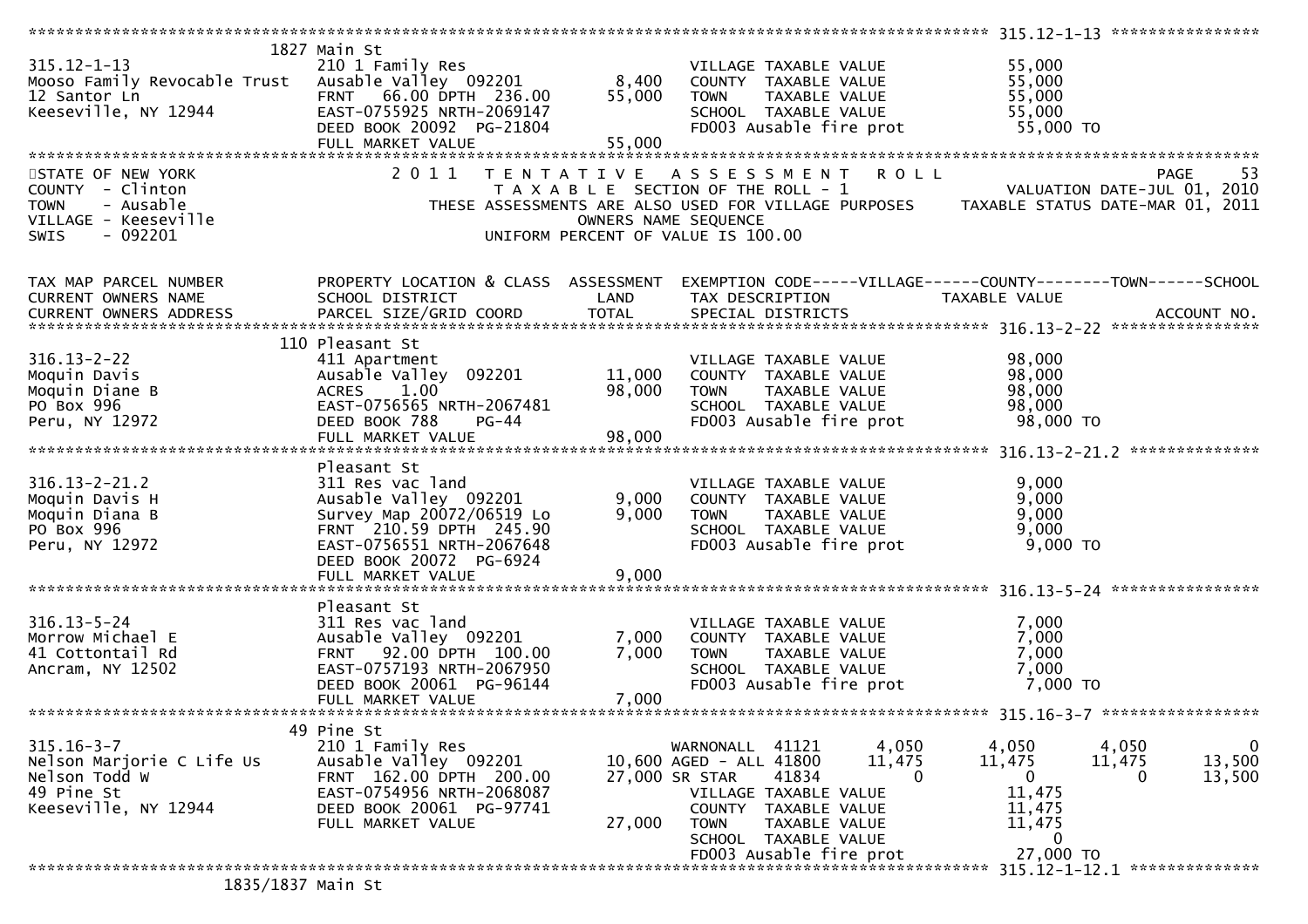| $315.12 - 1 - 12.1$<br>Neverett Bruce<br>Neverett Esther<br>1848 Main St<br>Keeseville, NY 12944                     | 210 1 Family Res<br>Ausable Valley 092201<br>FRNT 110.00 DPTH 269.00<br>EAST-0755809 NRTH-2069247<br>DEED BOOK 20051 PG-83321                                                 | 10,500<br>46,200                                                                                 | RES STAR<br>COUNTY<br><b>TOWN</b>                     | 41854<br>VILLAGE TAXABLE VALUE<br>TAXABLE VALUE<br>TAXABLE VALUE<br>SCHOOL TAXABLE VALUE                                            | $\Omega$        | $\overline{0}$<br>46,200<br>46,200<br>46,200<br>16,200                          | $\mathbf{0}$                                 | 30,000                 |
|----------------------------------------------------------------------------------------------------------------------|-------------------------------------------------------------------------------------------------------------------------------------------------------------------------------|--------------------------------------------------------------------------------------------------|-------------------------------------------------------|-------------------------------------------------------------------------------------------------------------------------------------|-----------------|---------------------------------------------------------------------------------|----------------------------------------------|------------------------|
| STATE OF NEW YORK<br>COUNTY - Clinton<br>- Ausable<br><b>TOWN</b><br>VILLAGE - Keeseville<br><b>SWIS</b><br>- 092201 | 2011<br>THESE ASSESSMENTS ARE ALSO USED FOR VILLAGE PURPOSES                                                                                                                  | T E N T A T I V E<br>T A X A B L E SECTION OF THE ROLL - 1<br>UNIFORM PERCENT OF VALUE IS 100.00 | A S S E S S M E N T<br>OWNERS NAME SEQUENCE           |                                                                                                                                     | <b>ROLL</b>     | TAXABLE STATUS DATE-MAR 01, 2011                                                | VALUATION DATE-JUL 01, 2010                  | -54<br>PAGE            |
| TAX MAP PARCEL NUMBER<br><b>CURRENT OWNERS NAME</b>                                                                  | PROPERTY LOCATION & CLASS ASSESSMENT<br>SCHOOL DISTRICT                                                                                                                       | LAND                                                                                             |                                                       | TAX DESCRIPTION                                                                                                                     |                 | EXEMPTION CODE-----VILLAGE------COUNTY--------TOWN------SCHOOL<br>TAXABLE VALUE |                                              |                        |
| $316.9 - 1 - 11.2$<br>Neverett Bruce F<br>Neverett Esther<br>1848 Main St<br>Keeseville, NY 12944                    | 1848 Main St<br>210 1 Family Res<br>Ausable Valley 092201<br>16 P112000<br><b>ACRES</b><br>1.20<br>EAST-0755952 NRTH-2069574<br>DEED BOOK 604<br>PG-1093<br>FULL MARKET VALUE | 13,200<br>179,000<br>179,000                                                                     | SR STAR<br><b>TOWN</b>                                | 41834<br>VILLAGE TAXABLE VALUE<br>COUNTY TAXABLE VALUE<br>TAXABLE VALUE<br>SCHOOL TAXABLE VALUE<br>FD003 Ausable fire prot          | 0               | $\mathbf{0}$<br>179,000<br>179,000<br>179,000<br>118,900<br>179,000 TO          | $\mathbf{0}$                                 | 60,100                 |
|                                                                                                                      |                                                                                                                                                                               |                                                                                                  |                                                       |                                                                                                                                     |                 |                                                                                 |                                              |                        |
| $316.17 - 2 - 13$<br>O'Connor Kathleen A<br>59 Ausable St<br>Keeseville, NY 12944                                    | 59 Ausable St<br>210 1 Family Res<br>Ausable Valley 092201<br>FRNT 120.00 DPTH 150.00<br>EAST-0756880 NRTH-2066887<br>PG-855<br>DEED BOOK 643<br>FULL MARKET VALUE            | 79,000<br>79,000                                                                                 | AGED COUN<br>7,400 SR STAR<br><b>TOWN</b>             | 41802<br>41834<br>VILLAGE TAXABLE VALUE<br>COUNTY TAXABLE VALUE<br>TAXABLE VALUE<br>SCHOOL TAXABLE VALUE<br>FD003 Ausable fire prot | 0<br>0          | 31,600<br>$\overline{0}$<br>79,000<br>47,400<br>79,000<br>18,900<br>79,000 TO   | 0<br>$\Omega$                                | $\Omega$<br>60,100     |
|                                                                                                                      |                                                                                                                                                                               |                                                                                                  |                                                       |                                                                                                                                     |                 |                                                                                 |                                              |                        |
| $316.17 - 2 - 3$<br>Obert Executrix Cheryl<br>Stone Estate Hilda<br>12 Ouellette Cir<br>Keeseville, NY 12944         | 91/93 Ausable St<br>271 Mfg housings<br>Ausable Valley 092201<br>70.00 DPTH 240.00<br><b>FRNT</b><br>EAST-0757166 NRTH-2067545<br>DEED BOOK 20021 PG-46898                    | 8,700<br>46,000                                                                                  | <b>TOWN</b>                                           | VILLAGE TAXABLE VALUE<br>COUNTY TAXABLE VALUE<br>TAXABLE VALUE<br>SCHOOL TAXABLE VALUE<br>FD003 Ausable fire prot                   |                 | 46,000<br>46,000<br>46,000<br>46,000<br>46,000 TO                               |                                              |                        |
|                                                                                                                      | 71 Hill St                                                                                                                                                                    |                                                                                                  |                                                       |                                                                                                                                     |                 |                                                                                 |                                              | *****************      |
| $315.16 - 3 - 2$<br>OBrien Patrick<br>71 Hill St<br>Keeseville, NY 12944                                             | 210 1 Family Res<br>Ausable Valley 092201<br>FRNT 100.00 DPTH 253.10<br>080<br><b>BANK</b><br>EAST-0754686 NRTH-2068260<br>DEED BOOK 20072 PG-9613                            | 108,000                                                                                          | WARCOMALL<br>10,200 RES STAR<br>COUNTY<br><b>TOWN</b> | 41131<br>41854<br>VILLAGE TAXABLE VALUE<br>TAXABLE VALUE<br>TAXABLE VALUE<br>SCHOOL TAXABLE VALUE                                   | 20,000<br>0     | 27,000<br>$\mathbf 0$<br>88,000<br>81,000<br>88,000<br>78,000<br>108,000 TO     | 20,000<br>0<br>315.16-2-1 ****************** | $\mathbf{0}$<br>30,000 |
|                                                                                                                      | 45 Hill St                                                                                                                                                                    |                                                                                                  |                                                       |                                                                                                                                     |                 |                                                                                 |                                              |                        |
| $315.16 - 2 - 1$<br>Ouimette Ronnie D                                                                                | 210 1 Family Res<br>Ausable Valley 092201                                                                                                                                     |                                                                                                  | WARNONALL<br>9,400 WARDISALL                          | 41121<br>41141                                                                                                                      | 12,000<br>4,260 | 12,780<br>4,260                                                                 | 12,000<br>4,260                              | 0<br>0                 |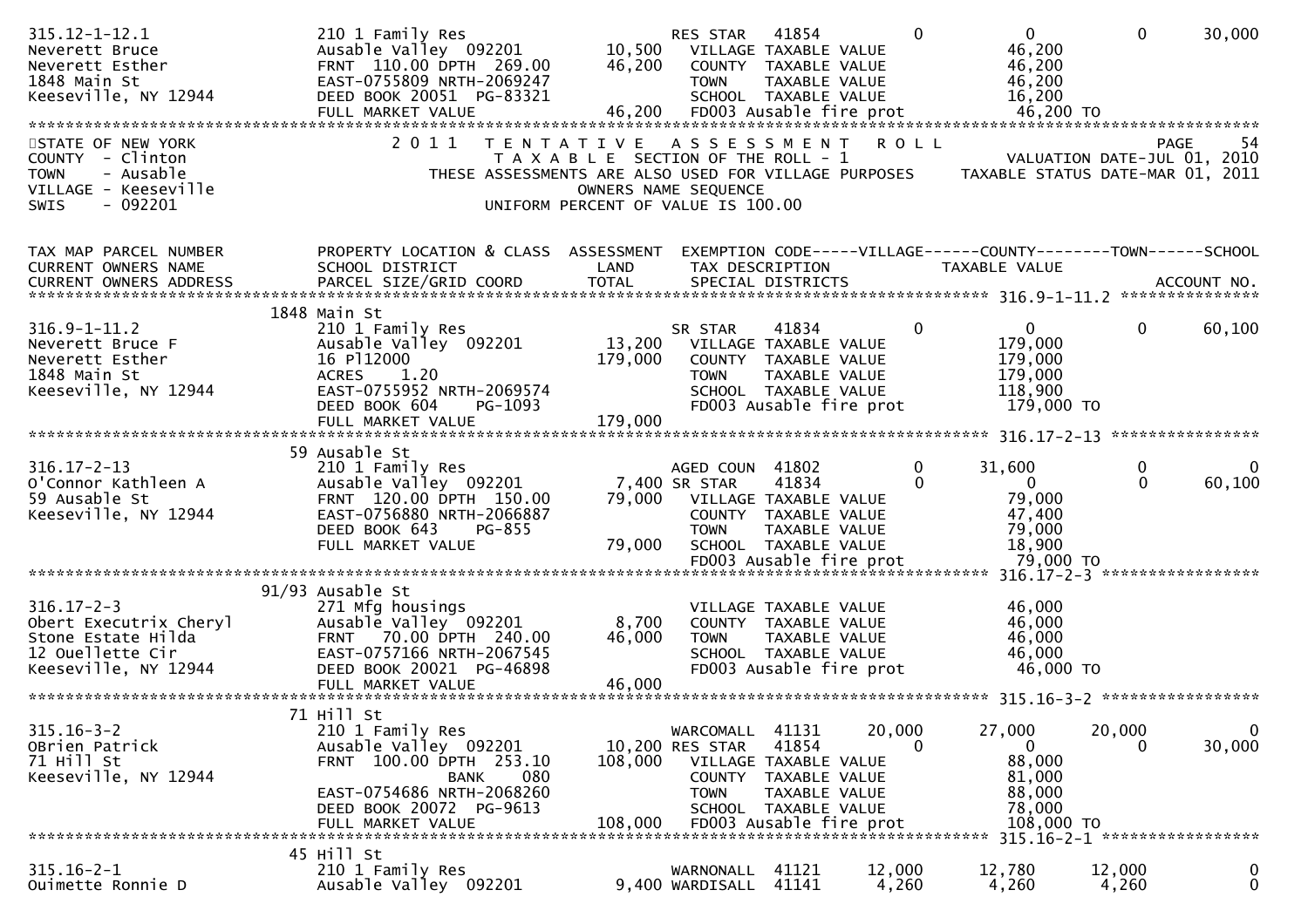| Ouimette Hazel M<br>45 Hill St<br>Keeseville, NY 12944                                                          | FRNT 100.00 DPTH 165.00<br>320<br>BANK<br>EAST-0755348 NRTH-2068398<br>DEED BOOK 20051 PG-79622<br>FULL MARKET VALUE                                                          | 85,200                                                                                           | 85,200 SR STAR<br><b>TOWN</b>                     | 41834<br>VILLAGE TAXABLE VALUE<br>COUNTY TAXABLE VALUE<br>TAXABLE VALUE<br>SCHOOL TAXABLE VALUE                            |             | $\Omega$ | $\mathbf{0}$<br>68,940<br>68,160<br>68,940<br>25,100                                               | $\mathbf{0}$      | 60,100      |
|-----------------------------------------------------------------------------------------------------------------|-------------------------------------------------------------------------------------------------------------------------------------------------------------------------------|--------------------------------------------------------------------------------------------------|---------------------------------------------------|----------------------------------------------------------------------------------------------------------------------------|-------------|----------|----------------------------------------------------------------------------------------------------|-------------------|-------------|
|                                                                                                                 |                                                                                                                                                                               |                                                                                                  |                                                   |                                                                                                                            |             |          |                                                                                                    |                   |             |
| STATE OF NEW YORK<br>COUNTY - Clinton<br>- Ausable<br><b>TOWN</b><br>VILLAGE - Keeseville<br>SWIS<br>$-092201$  | 2011<br>THESE ASSESSMENTS ARE ALSO USED FOR VILLAGE PURPOSES                                                                                                                  | T E N T A T I V E<br>T A X A B L E SECTION OF THE ROLL - 1<br>UNIFORM PERCENT OF VALUE IS 100.00 | A S S E S S M E N T<br>OWNERS NAME SEQUENCE       |                                                                                                                            | <b>ROLL</b> |          | VALUATION DATE-JUL 01, 2010<br>TAXABLE STATUS DATE-MAR 01, 2011                                    | <b>PAGE</b>       | -55         |
| TAX MAP PARCEL NUMBER                                                                                           | PROPERTY LOCATION & CLASS ASSESSMENT                                                                                                                                          |                                                                                                  |                                                   |                                                                                                                            |             |          | EXEMPTION CODE-----VILLAGE------COUNTY--------TOWN------SCHOOL                                     |                   |             |
| CURRENT OWNERS NAME                                                                                             | SCHOOL DISTRICT                                                                                                                                                               | LAND                                                                                             |                                                   | TAX DESCRIPTION                                                                                                            |             |          | TAXABLE VALUE                                                                                      |                   |             |
|                                                                                                                 | 41 Grove St                                                                                                                                                                   |                                                                                                  |                                                   |                                                                                                                            |             |          |                                                                                                    |                   |             |
| $316.9 - 1 - 15.32$<br>Owens Jeffrey S<br>41 Grove St<br>Keeseville, NY 12944                                   | 210 1 Family Res<br>Ausable Valley 092201<br>FRNT 188.27 DPTH 350.23<br>080<br><b>BANK</b><br>EAST-0755828 NRTH-2070256<br>DEED BOOK 20041 PG-77742                           | 11,000<br>96,000                                                                                 | RES STAR<br><b>TOWN</b>                           | 41854<br>VILLAGE TAXABLE VALUE<br>COUNTY TAXABLE VALUE<br>TAXABLE VALUE<br>SCHOOL TAXABLE VALUE<br>FD003 Ausable fire prot |             | $\Omega$ | $\overline{0}$<br>96,000<br>96,000<br>96,000<br>66,000<br>96,000 TO                                | 0                 | 30,000      |
|                                                                                                                 | FULL MARKET VALUE                                                                                                                                                             | 96,000                                                                                           |                                                   |                                                                                                                            |             |          |                                                                                                    |                   |             |
|                                                                                                                 |                                                                                                                                                                               |                                                                                                  |                                                   |                                                                                                                            |             |          |                                                                                                    |                   |             |
| $316.13 - 5 - 16$<br>Passino Life Estate Gary<br>Passino Richard T Jr<br>123 Ausable St<br>Keeseville, NY 12944 | 123 Ausable St<br>210 1 Family Res<br>Ausable Valley 092201<br>FRNT 50.00 DPTH 80.00<br>EAST-0757620 NRTH-2068211<br>DEED BOOK 20082 PG-12931                                 | 39,000                                                                                           | LIM INC DI 41932<br>4,900 RES STAR<br><b>TOWN</b> | 41854<br>VILLAGE TAXABLE VALUE<br>COUNTY TAXABLE VALUE<br>TAXABLE VALUE                                                    |             | 0        | 19,500<br>0<br>39,000<br>19,500<br>39,000                                                          | 0<br>$\mathbf{0}$ | 0<br>30,000 |
|                                                                                                                 | FULL MARKET VALUE                                                                                                                                                             | 39,000                                                                                           |                                                   | SCHOOL TAXABLE VALUE                                                                                                       |             |          | 9,000                                                                                              |                   |             |
|                                                                                                                 |                                                                                                                                                                               |                                                                                                  |                                                   |                                                                                                                            |             |          |                                                                                                    |                   |             |
| $316.13 - 6 - 8$<br>Passino Martha K<br>172 Ausable St<br>Keeseville, NY 12944                                  | 172 Ausable St<br>210 1 Family Res<br>Ausable Valley 092201<br>58.11 DPTH 213.00<br><b>FRNT</b><br>080<br><b>BANK</b><br>EAST-0758248 NRTH-2069065<br>DEED BOOK 782<br>$PG-8$ | 7,500<br>69,000                                                                                  | <b>TOWN</b>                                       | VILLAGE TAXABLE VALUE<br>COUNTY TAXABLE VALUE<br>TAXABLE VALUE<br>SCHOOL TAXABLE VALUE<br>FD003 Ausable fire prot          |             |          | 69,000<br>69,000<br>69,000<br>69,000<br>69,000 TO                                                  |                   |             |
|                                                                                                                 | FULL MARKET VALUE                                                                                                                                                             | 69,000                                                                                           |                                                   |                                                                                                                            |             |          |                                                                                                    |                   |             |
| $315.16 - 2 - 15.1$<br>Patnode Ruth<br>168 Pleasant St<br>Keeseville, NY 12944                                  | 168 Pleasant St<br>210 1 Family Res<br>Ausable Valley 092201<br>65.50 DPTH 222.50<br><b>FRNT</b><br>EAST-0755384 NRTH-2067046<br>DEED BOOK 1023 PG-333<br>FULL MARKET VALUE   | 8,300<br>49,500<br>49,500                                                                        | RES STAR<br><b>COUNTY</b><br><b>TOWN</b>          | 41854<br>VILLAGE TAXABLE VALUE<br>TAXABLE VALUE<br>TAXABLE VALUE<br>SCHOOL TAXABLE VALUE<br>FD003 Ausable fire prot        |             | 0        | $\mathbf{0}$<br>49,500<br>49,500<br>49,500<br>19,500<br>49,500 TO<br>315.16-2-15.2 *************** | $\mathbf{0}$      | 30,000      |
|                                                                                                                 | 4 Patnode Ln                                                                                                                                                                  |                                                                                                  |                                                   |                                                                                                                            |             |          |                                                                                                    |                   |             |
| $315.16 - 2 - 15.2$<br>Patnode Ruth Ann                                                                         | 220 2 Family Res<br>Ausable Valley 092201                                                                                                                                     | 5,300                                                                                            |                                                   | VILLAGE TAXABLE VALUE<br>COUNTY TAXABLE VALUE                                                                              |             |          | 53,400<br>53,400                                                                                   |                   |             |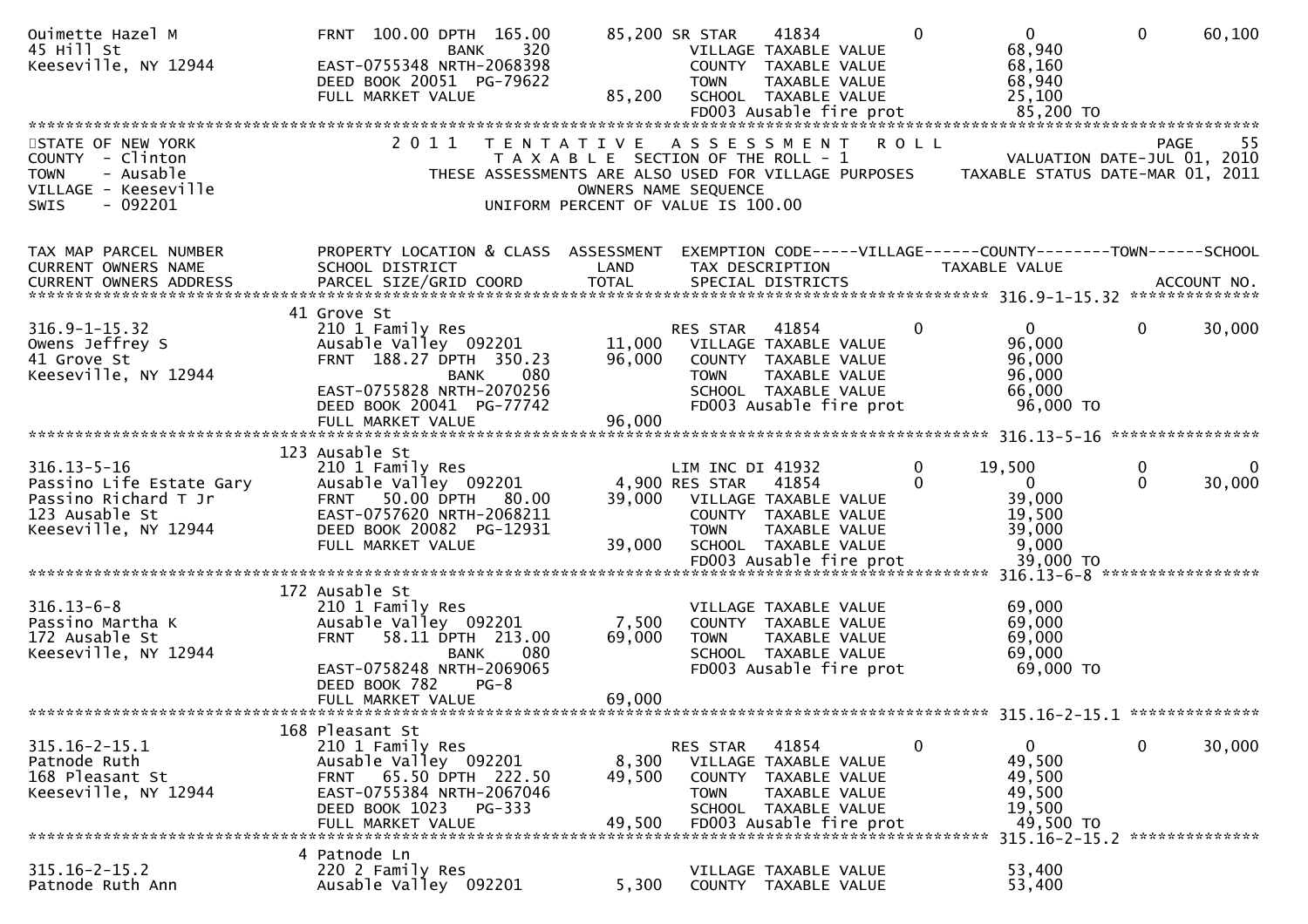| 168 Pleasant St<br>Keeseville, NY 12944                                                                               | FRNT 78.70 DPTH 76.50<br>EAST-0755531 NRTH-2067104<br>DEED BOOK 567<br>PG-1078<br>FULL MARKET VALUE                                                                                                            | 53,400<br>53,400                                           | <b>TOWN</b>                              | TAXABLE VALUE<br>SCHOOL TAXABLE VALUE<br>FD003 Ausable fire prot                                                                                                                  |              | 53,400<br>53,400<br>53,400 TO                                          |              |             |
|-----------------------------------------------------------------------------------------------------------------------|----------------------------------------------------------------------------------------------------------------------------------------------------------------------------------------------------------------|------------------------------------------------------------|------------------------------------------|-----------------------------------------------------------------------------------------------------------------------------------------------------------------------------------|--------------|------------------------------------------------------------------------|--------------|-------------|
| STATE OF NEW YORK<br>COUNTY - Clinton<br>- Ausable<br><b>TOWN</b><br>VILLAGE - Keeseville<br>$-092201$<br><b>SWIS</b> | 2011<br>T E N T A T I V E                                                                                                                                                                                      | OWNERS NAME SEQUENCE<br>UNIFORM PERCENT OF VALUE IS 100.00 |                                          | A S S E S S M E N T<br>T A X A B L E SECTION OF THE ROLL - 1 VALUATION DATE-JUL 01, 2010<br>THESE ASSESSMENTS ARE ALSO USED FOR VILLAGE PURPOSES TAXABLE STATUS DATE-MAR 01, 2011 | <b>ROLL</b>  |                                                                        | <b>PAGE</b>  | -56         |
| TAX MAP PARCEL NUMBER<br>CURRENT OWNERS NAME<br>CURRENT OWNERS ADDRESS                                                | PROPERTY LOCATION & CLASS ASSESSMENT EXEMPTION CODE-----VILLAGE------COUNTY--------TOWN------SCHOOL<br>SCHOOL DISTRICT<br>PARCEL SIZE/GRID COORD                                                               | LAND<br><b>TOTAL</b>                                       |                                          | TAX DESCRIPTION<br>SPECIAL DISTRICTS                                                                                                                                              |              | TAXABLE VALUE                                                          |              | ACCOUNT NO. |
| $315.12 - 2 - 5$<br>Payette Christopher J<br>Payette Maxine<br>25 Basket Ave<br>Keeseville, NY 12944                  | 25 Basket Ave<br>210 1 Family Res<br>Ausable Valley 092201<br>Oakwood Pk Sub Lot 5<br>FRNT 102.00 DPTH 150.00<br>BANK<br>-- 110<br>EAST-0754568 NRTH-2070041<br>DEED BOOK 960<br>$PG-125$<br>FULL MARKET VALUE | 169,000<br>169,000                                         | RES STAR<br><b>TOWN</b>                  | 41854<br>9,100 VILLAGE TAXABLE VALUE<br>COUNTY TAXABLE VALUE<br>TAXABLE VALUE<br>SCHOOL TAXABLE VALUE<br>FD003 Ausable fire prot                                                  | $\Omega$     | $\mathbf{0}$<br>169,000<br>169,000<br>169,000<br>139,000<br>169,000 TO | $\Omega$     | 30,000      |
|                                                                                                                       |                                                                                                                                                                                                                |                                                            |                                          |                                                                                                                                                                                   |              |                                                                        |              |             |
| $315.16 - 1 - 16.22$<br>Perales Eddie<br>Perales Patricia<br>24 School St<br>Keeseville, NY 12944                     | 24 School St<br>210 1 Family Res<br>Ausable Valley 092201<br>Sub Map 23 Pg 25 Lot 2<br>FRNT 82.00 DPTH 150.00<br>BANK<br>080<br>EAST-0754614 NRTH-2069083<br>DEED BOOK 98001 PG-06516                          | 79,500                                                     | RES STAR 41854<br><b>TOWN</b>            | 8,300 VILLAGE TAXABLE VALUE<br>COUNTY TAXABLE VALUE<br>TAXABLE VALUE<br>SCHOOL TAXABLE VALUE<br>FD003 Ausable fire prot                                                           | $\mathbf{0}$ | $\overline{0}$<br>79,500<br>79,500<br>79,500<br>49,500<br>79,500 TO    | $\mathbf{0}$ | 30,000      |
|                                                                                                                       | FULL MARKET VALUE                                                                                                                                                                                              | 79,500                                                     |                                          |                                                                                                                                                                                   |              |                                                                        |              |             |
|                                                                                                                       | 1849 Main St                                                                                                                                                                                                   |                                                            |                                          |                                                                                                                                                                                   |              |                                                                        |              |             |
| $315.12 - 1 - 9$<br>Person Nancy<br>1849 Main St<br>Keeseville, NY 12944                                              | 210 1 Family Res<br>Ausable Valley 092201<br>FRNT 76.00 DPTH 230.00<br>EAST-0755598 NRTH-2069563<br>DEED BOOK 20061 PG-92783                                                                                   | 8,900<br>53,000                                            | <b>TOWN</b>                              | VILLAGE TAXABLE VALUE<br>COUNTY TAXABLE VALUE<br>TAXABLE VALUE<br>SCHOOL TAXABLE VALUE<br>FD003 Ausable fire prot                                                                 |              | 53,000<br>53,000<br>53,000<br>53,000<br>53,000 TO                      |              |             |
|                                                                                                                       |                                                                                                                                                                                                                |                                                            |                                          |                                                                                                                                                                                   |              |                                                                        |              |             |
| $316.13 - 2 - 27$<br>Peryea Jessica L<br>136 Pleasant St<br>Keeseville, NY 12944                                      | 136 Pleasant St<br>210 1 Family Res<br>Ausable Valley 092201<br>FRNT 120.00 DPTH 212.00<br>EAST-0756166 NRTH-2067232<br>DEED BOOK 20082 PG-13074<br>FULL MARKET VALUE                                          | 9,900<br>84,000<br>84,000                                  | RES STAR<br><b>COUNTY</b><br><b>TOWN</b> | 41854<br>VILLAGE TAXABLE VALUE<br>TAXABLE VALUE<br>TAXABLE VALUE<br>SCHOOL TAXABLE VALUE<br>FD003 Ausable fire prot                                                               | $\Omega$     | 0<br>84,000<br>84,000<br>84,000<br>54,000<br>84,000 TO                 | 0            | 30,000      |
|                                                                                                                       | 152 Pleasant St                                                                                                                                                                                                |                                                            |                                          |                                                                                                                                                                                   |              | 316.13-2-33 *****************                                          |              |             |
| $316.13 - 2 - 33$<br>Phillips Albert A<br>Phillips Karen                                                              | 210 1 Family Res<br>Ausable Valley 092201<br>Lot 17 Pl 12000 Al                                                                                                                                                | 7,700<br>55,000                                            | <b>COUNTY</b><br><b>TOWN</b>             | VILLAGE TAXABLE VALUE<br>TAXABLE VALUE<br>TAXABLE VALUE                                                                                                                           |              | 55,000<br>55,000<br>55,000                                             |              |             |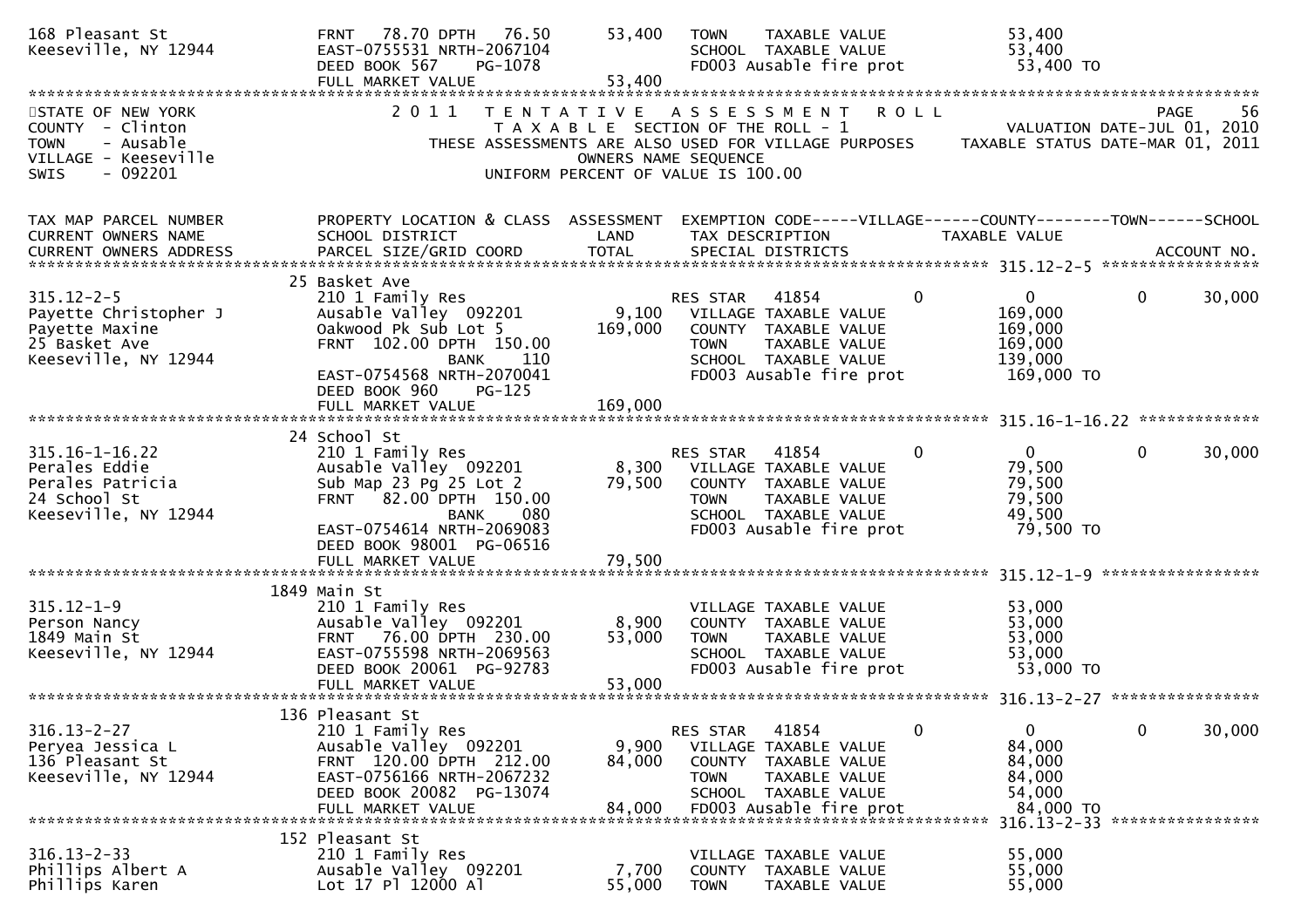| 54 Elm St<br>Plattsburgh, NY 12901-5262                                                                                                | 81.00 DPTH 125.00<br><b>FRNT</b><br>EAST-0755751 NRTH-2067100<br>DEED BOOK 976<br>PG-249<br>FULL MARKET VALUE                                                                               | 55,000                                                                                                                      |                                   | SCHOOL TAXABLE VALUE<br>FD003 Ausable fire prot                                                                            | 55,000<br>55,000 TO                                                                   |                                            |        |
|----------------------------------------------------------------------------------------------------------------------------------------|---------------------------------------------------------------------------------------------------------------------------------------------------------------------------------------------|-----------------------------------------------------------------------------------------------------------------------------|-----------------------------------|----------------------------------------------------------------------------------------------------------------------------|---------------------------------------------------------------------------------------|--------------------------------------------|--------|
| STATE OF NEW YORK<br>COUNTY - Clinton<br>- Ausable<br><b>TOWN</b><br>VILLAGE - Keeseville<br>SWIS<br>$-092201$                         | 2011                                                                                                                                                                                        | TENTATIVE ASSESSMENT<br>T A X A B L E SECTION OF THE ROLL - 1<br>OWNERS NAME SEQUENCE<br>UNIFORM PERCENT OF VALUE IS 100.00 |                                   | <b>ROLL</b>                                                                                                                | THESE ASSESSMENTS ARE ALSO USED FOR VILLAGE PURPOSES TAXABLE STATUS DATE-MAR 01, 2011 | <b>PAGE</b><br>VALUATION DATE-JUL 01, 2010 | 57     |
| TAX MAP PARCEL NUMBER<br><b>CURRENT OWNERS NAME</b><br>CURRENT OWNERS ADDRESS                                                          | PROPERTY LOCATION & CLASS ASSESSMENT<br>SCHOOL DISTRICT                                                                                                                                     | LAND                                                                                                                        | TAX DESCRIPTION                   |                                                                                                                            | EXEMPTION CODE-----VILLAGE------COUNTY--------TOWN------SCHOOL<br>TAXABLE VALUE       |                                            |        |
| $316.17 - 1 - 20$<br>Phillips Karen G<br>Ocwen Fed Bank/Barb Wilson<br>12650 Ingenuity Dr<br>Orlando, FL 32826                         | 39 Ausable St<br>210 1 Family Res<br>Ausable Valley 092201<br>66.00 DPTH 155.00<br><b>FRNT</b><br>080<br><b>BANK</b><br>EAST-0756423 NRTH-2066794<br>DEED BOOK 1001<br>$PG-339$             | 6,800<br>52,700                                                                                                             | <b>TOWN</b>                       | VILLAGE TAXABLE VALUE<br>COUNTY TAXABLE VALUE<br>TAXABLE VALUE<br>SCHOOL TAXABLE VALUE<br>FD003 Ausable fire prot          | 52,700<br>52,700<br>52,700<br>52,700<br>52,700 TO                                     |                                            |        |
| $315.16 - 1 - 7$<br>Picard Bruce J<br>Picard Susan R<br>77 Liberty St<br>Keeseville, NY 12944                                          | 77 Liberty St<br>210 1 Family Res<br>Ausable Valley 092201<br>Lot 16 Pl 12000 Al<br>FRNT 141.00 DPTH 147.00<br>EAST-0756334 NRTH-2068737<br>DEED BOOK 729<br>PG-206<br>FULL MARKET VALUE    | 8,300<br>98,000<br>98,000                                                                                                   | RES STAR<br><b>TOWN</b>           | 41854<br>VILLAGE TAXABLE VALUE<br>COUNTY TAXABLE VALUE<br>TAXABLE VALUE<br>SCHOOL TAXABLE VALUE<br>FD003 Ausable fire prot | 0<br>$\mathbf 0$<br>98,000<br>98,000<br>98,000<br>68,000<br>98,000 TO                 | 0                                          | 30,000 |
| $315.16 - 3 - 5.1$<br>Place Life Estate Thelma A<br>Douglas Sandra L<br>59 Pine St<br>Keeseville, NY 12944<br>PRIOR OWNER ON 3/01/2011 | 59 Pine St<br>210 1 Family Res<br>Ausable Valley 092201<br>Survey Bk 10 Page 130<br>FRNT 125.79 DPTH<br>90.95<br>EAST-0754979 NRTH-2068363<br>DEED BOOK 20112 PG-37936<br>FULL MARKET VALUE | 7,600<br>77,000<br>77,000                                                                                                   | SR STAR<br><b>TOWN</b>            | 41834<br>VILLAGE TAXABLE VALUE<br>COUNTY TAXABLE VALUE<br>TAXABLE VALUE<br>SCHOOL TAXABLE VALUE<br>FD003 Ausable fire prot | 0<br>$\Omega$<br>77,000<br>77,000<br>77,000<br>16,900<br>77,000 TO                    | $\mathbf{0}$                               | 60,100 |
| $316.9 - 2 - 2$<br>Pliscofsky Diane L<br>Pliscofsky Vincent A<br>38 Grove St<br>Keeseville, NY 12944                                   | 38 Grove St<br>210 1 Family Res<br>Ausable Valley 092201<br>FRNT 137.80 DPTH 252.00<br>EAST-0756335 NRTH-2070251<br>DEED BOOK 98001 PG-04642<br>FULL MARKET VALUE                           | 10,500<br>62,000<br>62,000                                                                                                  | RES STAR<br>COUNTY<br><b>TOWN</b> | 41854<br>VILLAGE TAXABLE VALUE<br>TAXABLE VALUE<br>TAXABLE VALUE<br>SCHOOL TAXABLE VALUE<br>FD003 Ausable fire prot        | 0<br>$\mathbf 0$<br>62,000<br>62,000<br>62,000<br>32,000<br>62,000 TO                 | 0                                          | 30,000 |
| $316.13 - 5 - 9.1$<br>Porter Anne E<br>PO Box 90                                                                                       | Ausable St<br>311 Res vac land<br>Ausable Valley 092201<br>FRNT 124.08 DPTH 115.00                                                                                                          | 7,100<br>7,100                                                                                                              | <b>TOWN</b>                       | VILLAGE TAXABLE VALUE<br>COUNTY TAXABLE VALUE<br>TAXABLE VALUE                                                             | 7,100<br>7,100<br>7,100                                                               | 316.13-5-9.1 ****************              |        |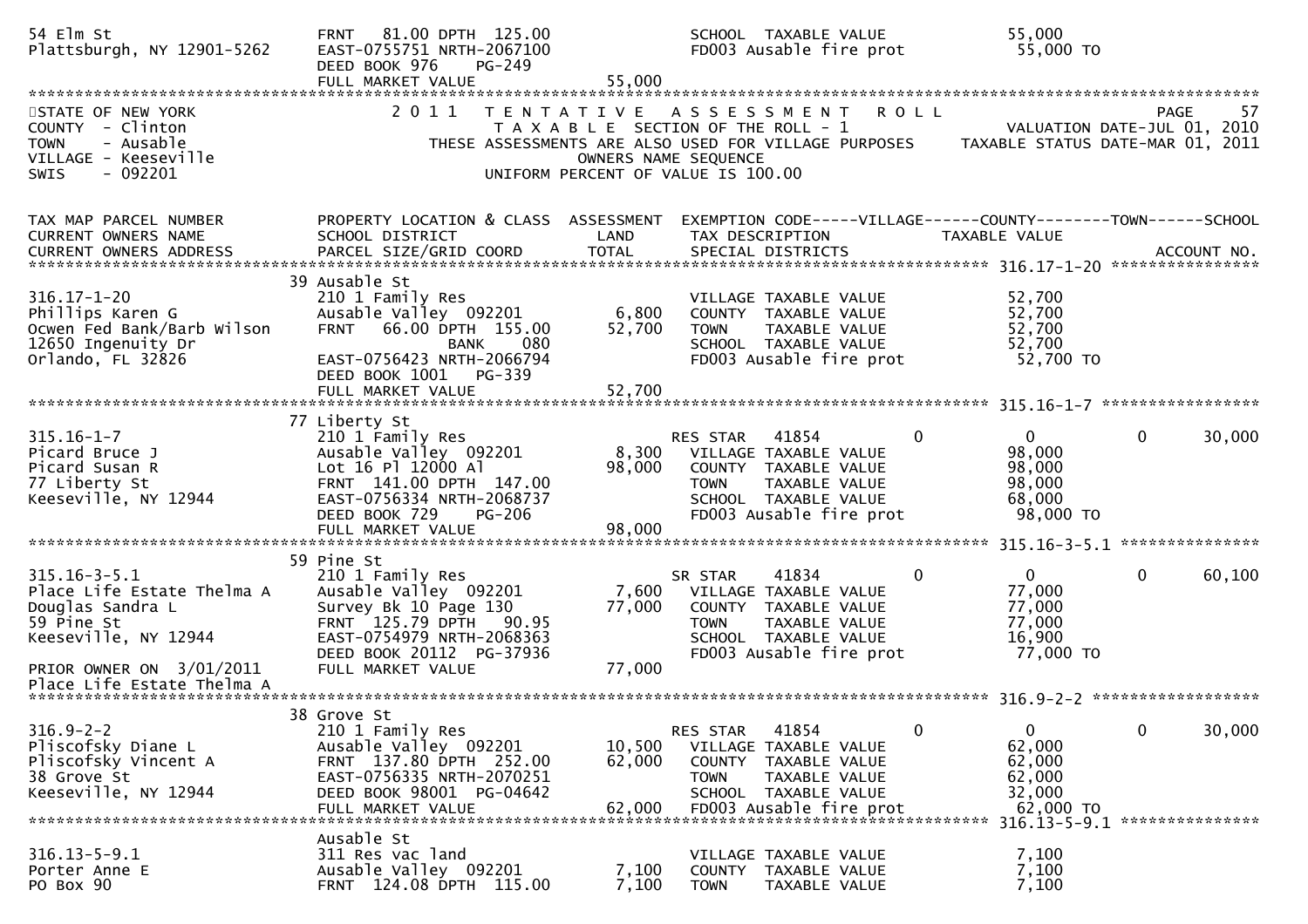| Port Kent, NY 12975                                                                                                  | EAST-0757722 NRTH-2068624<br>DEED BOOK 20031 PG-57398<br>FULL MARKET VALUE                                                                                                           | 7,100                        | SCHOOL TAXABLE VALUE<br>FD003 Ausable fire prot                                                                                                                                                    | 7,100<br>7,100 TO                                                                                                                                                                                                                                                                                                 |
|----------------------------------------------------------------------------------------------------------------------|--------------------------------------------------------------------------------------------------------------------------------------------------------------------------------------|------------------------------|----------------------------------------------------------------------------------------------------------------------------------------------------------------------------------------------------|-------------------------------------------------------------------------------------------------------------------------------------------------------------------------------------------------------------------------------------------------------------------------------------------------------------------|
| STATE OF NEW YORK<br>COUNTY - Clinton<br><b>TOWN</b><br>- Ausable<br>VILLAGE - Keeseville<br>- 092201<br><b>SWIS</b> | 2011                                                                                                                                                                                 |                              | TENTATIVE ASSESSMENT<br><b>ROLL</b><br>T A X A B L E SECTION OF THE ROLL - 1<br>THESE ASSESSMENTS ARE ALSO USED FOR VILLAGE PURPOSES<br>OWNERS NAME SEQUENCE<br>UNIFORM PERCENT OF VALUE IS 100.00 | 58<br><b>PAGE</b><br>VALUATION DATE-JUL 01, 2010<br>TAXABLE STATUS DATE-MAR 01, 2011                                                                                                                                                                                                                              |
| TAX MAP PARCEL NUMBER<br>CURRENT OWNERS NAME                                                                         | PROPERTY LOCATION & CLASS ASSESSMENT<br>SCHOOL DISTRICT                                                                                                                              | LAND                         | TAX DESCRIPTION                                                                                                                                                                                    | EXEMPTION CODE-----VILLAGE------COUNTY--------TOWN------SCHOOL<br>TAXABLE VALUE<br>.4CCOUNT NO . PARCEL SIZE/GRID COORD TOTAL SPECIAL DISTRICTS . ACCOUNT NO . ACCOUNT NO . ACCOUNT NO . يتعدي بدورة المستوى المستوى المستوى المستوى المستوى المستوى المستوى المستوى المستوى المستوى المستوى المستوى المستوى المس |
| $316.13 - 2 - 16$<br>Pray Brian<br>43 Liberty St<br>Keeseville, NY 12944-1123                                        | 43 Liberty St<br>210 1 Family Res<br>Ausable Valley 092201<br>FRNT 92.00 DPTH 170.00<br>EAST-0756766 NRTH-2067957<br>DEED BOOK 20011 PG-31848<br>FULL MARKET VALUE                   | 58,800<br>58,800             | $\mathbf{0}$<br>LIM INC DI 41932<br>9,100 RES STAR<br>41854<br>VILLAGE TAXABLE VALUE<br>COUNTY TAXABLE VALUE<br><b>TOWN</b><br>TAXABLE VALUE<br>SCHOOL TAXABLE VALUE<br>FD003 Ausable fire prot    | 29,400<br>0<br>0<br>$\Omega$<br>$\Omega$<br>30,000<br>58,800<br>29,400<br>58,800<br>28,800<br>58,800 TO                                                                                                                                                                                                           |
| $316.9 - 1 - 15.31$<br>Pray Cindy L<br>PO Box 291<br>Keeseville, NY 12944                                            | 39 Grove St<br>270 Mfg housing<br>Ausable Valley 092201<br>FRNT 130.87 DPTH 210.00<br>EAST-0756053 NRTH-2070284<br>DEED BOOK 20031 PG-54933                                          | 10,600<br>46,000             | 0<br>RES STAR<br>41854<br>VILLAGE TAXABLE VALUE<br>COUNTY TAXABLE VALUE<br><b>TOWN</b><br>TAXABLE VALUE<br>SCHOOL TAXABLE VALUE                                                                    | $\mathbf{0}$<br>0<br>30,000<br>46,000<br>46,000<br>46,000<br>16,000                                                                                                                                                                                                                                               |
| $316.9 - 1 - 15.1$<br>Pray Ronald B<br>Pray Margaret<br>105 Grove St<br>Keeseville, NY 12944                         | 39 Grove St<br>311 Res vac land<br>Ausable Valley 092201<br>Survey Bk 13 Pg 143<br><b>ACRES</b><br>1.40<br>EAST-0755836 NRTH-2070392<br>DEED BOOK 677<br>PG-191<br>FULL MARKET VALUE | 6,400<br>6,400<br>6,400      | VILLAGE TAXABLE VALUE<br>COUNTY TAXABLE VALUE<br>TAXABLE VALUE<br><b>TOWN</b><br>SCHOOL TAXABLE VALUE<br>FD003 Ausable fire prot                                                                   | 6,400<br>6,400<br>6,400<br>6,400<br>6,400 TO                                                                                                                                                                                                                                                                      |
| $315.20 - 1 - 11$<br>Pray Russell R<br>PO Box 45<br>Keeseville, NY 12944                                             | 187 Pleasant St<br>$485$ >1use sm bld<br>Ausable Valley 092201<br>ACRES 1.00<br>EAST-0755068 NRTH-2066552<br>DEED BOOK 788<br>PG-147<br>FULL MARKET VALUE                            | 11,000<br>139,800<br>139,800 | VILLAGE TAXABLE VALUE<br>COUNTY TAXABLE VALUE<br>TOWN TAXABLE VALUE<br>SCHOOL TAXABLE VALUE<br>FD003 Ausable fire prot                                                                             | 139,800<br>139,800<br>139,800<br>139,800<br>139,800 TO                                                                                                                                                                                                                                                            |
| $316.13 - 5 - 30$<br>Prescott Peter R<br>Prescott Colleen C<br>1762 Main St<br>Keeseville, NY 12944                  | 1762 Main St<br>210 1 Family Res<br>Ausable Valley 092201<br>FRNT 260.00 DPTH 163.00<br>EAST-0757576 NRTH-2068728<br>DEED BOOK 513<br>PG-140<br>FULL MARKET VALUE                    | 10,300<br>134,800<br>134,800 | 0<br>RES STAR<br>41854<br>VILLAGE TAXABLE VALUE<br>COUNTY TAXABLE VALUE<br><b>TOWN</b><br>TAXABLE VALUE<br>SCHOOL TAXABLE VALUE<br>FD003 Ausable fire prot                                         | 0<br>0<br>30,000<br>134,800<br>134,800<br>134,800<br>104,800<br>134,800 TO                                                                                                                                                                                                                                        |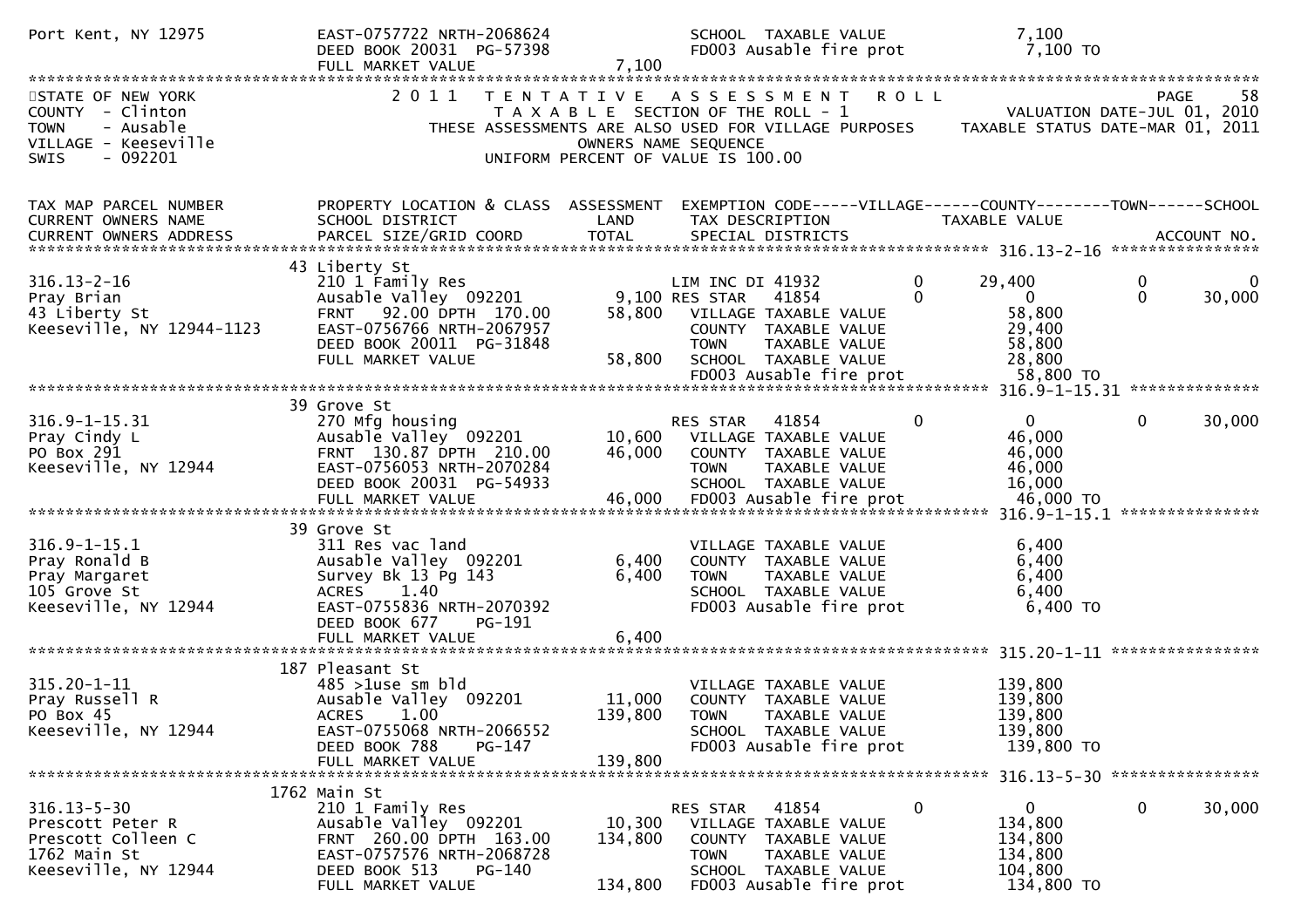| STATE OF NEW YORK<br>COUNTY - Clinton            | 2 0 1 1<br>T E N T A T I V E                          |                      | ROLL<br>A S S E S S M E N T<br>T A X A B L E SECTION OF THE ROLL - 1 |                                  | -59<br>PAGE<br>VALUATION DATE-JUL 01, 2010 |
|--------------------------------------------------|-------------------------------------------------------|----------------------|----------------------------------------------------------------------|----------------------------------|--------------------------------------------|
| - Ausable<br><b>TOWN</b>                         |                                                       |                      | THESE ASSESSMENTS ARE ALSO USED FOR VILLAGE PURPOSES                 | TAXABLE STATUS DATE-MAR 01, 2011 |                                            |
| VILLAGE - Keeseville<br>$-092201$<br><b>SWIS</b> |                                                       | OWNERS NAME SEQUENCE | UNIFORM PERCENT OF VALUE IS 100.00                                   |                                  |                                            |
|                                                  |                                                       |                      |                                                                      |                                  |                                            |
| TAX MAP PARCEL NUMBER                            | PROPERTY LOCATION & CLASS ASSESSMENT                  |                      | EXEMPTION CODE-----VILLAGE------COUNTY--------TOWN------SCHOOL       |                                  |                                            |
| CURRENT OWNERS NAME                              | SCHOOL DISTRICT                                       | LAND                 | TAX DESCRIPTION                                                      | TAXABLE VALUE                    |                                            |
|                                                  |                                                       |                      |                                                                      |                                  | ACCOUNT NO.                                |
|                                                  | Pine St                                               |                      |                                                                      |                                  | ****************                           |
| $315.16 - 3 - 15$                                | $314$ Rural vac<10                                    |                      | VILLAGE TAXABLE VALUE                                                | 8,400                            |                                            |
| Preston Frank                                    | Ausable Valley 092201                                 | 8,400                | COUNTY TAXABLE VALUE                                                 | 8,400                            |                                            |
| 8 Castleton Ave                                  | 2.50<br><b>ACRES</b>                                  | 8,400                | <b>TOWN</b><br>TAXABLE VALUE                                         | 8,400                            |                                            |
| East Greenbush, NY 12061                         | EAST-0754716 NRTH-2068002<br>DEED BOOK 520<br>$PG-35$ |                      | SCHOOL TAXABLE VALUE<br>FD003 Ausable fire prot                      | 8,400<br>$8,400$ TO              |                                            |
|                                                  |                                                       |                      |                                                                      |                                  |                                            |
|                                                  | 10 Moore Ln                                           |                      |                                                                      |                                  |                                            |
| $316.17 - 3 - 2$                                 | 210 1 Family Res                                      |                      | RES STAR<br>41854<br>0                                               | $\overline{0}$                   | $\mathbf 0$<br>30,000                      |
| Prinsen Richard I                                | Ausable Valley 092201                                 | 13,000               | VILLAGE TAXABLE VALUE                                                | 89,000                           |                                            |
| Prinsen Sherry                                   | 6.90 BANK<br><b>ACRES</b><br>080                      | 89,000               | COUNTY TAXABLE VALUE                                                 | 89,000                           |                                            |
| 10 Moore Ln<br>Keeseville, NY 12944              | EAST-0755788 NRTH-2066469<br>DEED BOOK 20061 PG-97325 |                      | <b>TOWN</b><br>TAXABLE VALUE<br>SCHOOL TAXABLE VALUE                 | 89,000<br>59,000                 |                                            |
|                                                  |                                                       |                      |                                                                      |                                  |                                            |
|                                                  |                                                       |                      |                                                                      |                                  |                                            |
| $316.17 - 3 - 3$                                 | 1 Moore Ln<br>210 1 Family Res                        |                      | VILLAGE TAXABLE VALUE                                                | 61,800                           |                                            |
| Prinsen Richard J                                | Ausable Valley 092201                                 | 8,700                | COUNTY TAXABLE VALUE                                                 | 61,800                           |                                            |
| Passino Sherry                                   | FRNT 132.00 DPTH 140.00                               | 61,800               | <b>TOWN</b><br>TAXABLE VALUE                                         | 61,800                           |                                            |
| So Sable St                                      | EAST-0756124 NRTH-2066604                             |                      | SCHOOL TAXABLE VALUE                                                 | 61,800                           |                                            |
| Keeseville, NY 12944                             | DEED BOOK 713<br>PG-130<br>FULL MARKET VALUE          | 61,800               | FD003 Ausable fire prot                                              | 61,800 TO                        |                                            |
|                                                  |                                                       |                      |                                                                      |                                  | ****************                           |
|                                                  | 23 Pine St                                            |                      |                                                                      |                                  |                                            |
| $315.16 - 3 - 13$<br>Propane Continental Inc     | 449 Other Storag<br>Ausable Valley 092201             | 12,100               | VILLAGE TAXABLE VALUE<br>COUNTY TAXABLE VALUE                        | 100,000<br>100,000               |                                            |
| Attn: Atten Tax Dept                             | <b>ACRES</b><br>1.10                                  | 100,000              | TAXABLE VALUE<br><b>TOWN</b>                                         | 100,000                          |                                            |
| PO Box 6789                                      | EAST-0754994 NRTH-2067454                             |                      | SCHOOL TAXABLE VALUE                                                 | 100,000                          |                                            |
| Helena, MT 59604                                 | DEED BOOK 98001 PG-02624                              |                      | FD003 Ausable fire prot                                              | 100,000 TO                       |                                            |
|                                                  |                                                       |                      |                                                                      |                                  |                                            |
|                                                  | 1803 Rt 9                                             |                      |                                                                      |                                  |                                            |
| $316.10 - 1 - 1$                                 | 441 Fuel Store&D                                      |                      | VILLAGE TAXABLE VALUE                                                | 83,200                           |                                            |
| Propane Continental Inc<br>Attn: Atten Tax Dept  | Ausable Valley 092201<br><b>ACRES</b><br>1.00         | 11,000<br>83,200     | TAXABLE VALUE<br><b>COUNTY</b><br>TAXABLE VALUE<br><b>TOWN</b>       | 83,200<br>83,200                 |                                            |
| PO Box 6789                                      | EAST-0758801 NRTH-2069650                             |                      | SCHOOL TAXABLE VALUE                                                 | 83,200                           |                                            |
| Helena, MT 59604                                 | DEED BOOK 98001 PG-02624                              |                      | FD003 Ausable fire prot                                              | 83,200 TO                        |                                            |
|                                                  | FULL MARKET VALUE                                     | 83,200               |                                                                      |                                  |                                            |
|                                                  | 1750 Main St                                          |                      |                                                                      |                                  |                                            |
| $316.13 - 5 - 10$                                | 482 Det row bldg                                      |                      | VILLAGE TAXABLE VALUE                                                | 85,000                           |                                            |
| Propane Continental Inc<br>Attn: Atten Tax Dept  | Ausable Valley 092201<br>FRNT 208.00 DPTH<br>60.00    | 9,400<br>85,000      | COUNTY TAXABLE VALUE<br><b>TOWN</b><br>TAXABLE VALUE                 | 85,000<br>85,000                 |                                            |
|                                                  |                                                       |                      |                                                                      |                                  |                                            |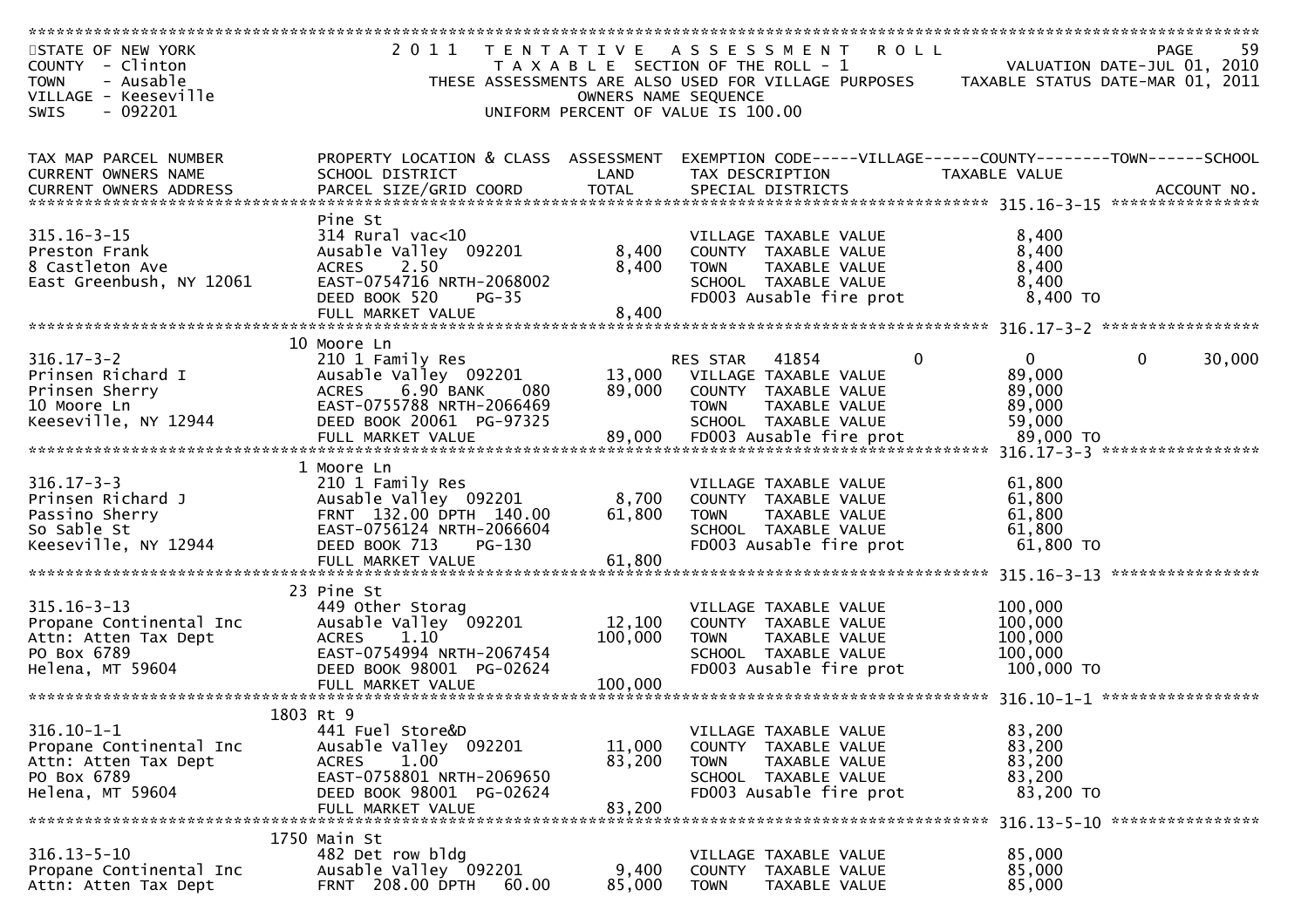| PO Box 6789<br>Helena, MT 59604                                                                                       | EAST-0757746 NRTH-2068449<br>DEED BOOK 98001 PG-02624<br>FULL MARKET VALUE                                                                                                                                     | 85,000                                                                                                   |                                                                                                | SCHOOL TAXABLE VALUE<br>FD003 Ausable fire prot                                                                   |                                                 | 85,000<br>85,000 TO                                                                      |                                       |                                                  |
|-----------------------------------------------------------------------------------------------------------------------|----------------------------------------------------------------------------------------------------------------------------------------------------------------------------------------------------------------|----------------------------------------------------------------------------------------------------------|------------------------------------------------------------------------------------------------|-------------------------------------------------------------------------------------------------------------------|-------------------------------------------------|------------------------------------------------------------------------------------------|---------------------------------------|--------------------------------------------------|
|                                                                                                                       |                                                                                                                                                                                                                |                                                                                                          |                                                                                                |                                                                                                                   |                                                 |                                                                                          |                                       |                                                  |
| STATE OF NEW YORK<br>COUNTY - Clinton<br>- Ausable<br><b>TOWN</b><br>VILLAGE - Keeseville<br>$-092201$<br><b>SWIS</b> | 2011                                                                                                                                                                                                           | TENTATIVE ASSESSMENT ROLL<br>T A X A B L E SECTION OF THE ROLL - 1<br>UNIFORM PERCENT OF VALUE IS 100.00 | OWNERS NAME SEQUENCE                                                                           |                                                                                                                   |                                                 | THESE ASSESSMENTS ARE ALSO USED FOR VILLAGE PURPOSES TAXABLE STATUS DATE-MAR 01, 2011    |                                       | 60<br>PAGE<br>VALUATION DATE-JUL 01, 2010        |
| TAX MAP PARCEL NUMBER<br>CURRENT OWNERS NAME                                                                          | PROPERTY LOCATION & CLASS ASSESSMENT<br>SCHOOL DISTRICT                                                                                                                                                        | LAND                                                                                                     | TAX DESCRIPTION                                                                                |                                                                                                                   |                                                 | EXEMPTION CODE-----VILLAGE------COUNTY--------TOWN------SCHOOL<br>TAXABLE VALUE          |                                       |                                                  |
| $315.12 - 2 - 8$<br>Ptaszynski Linda E<br>39 Basket Ave<br>Keeseville, NY 12944                                       | 39 Basket Ave<br>210 1 Family Res<br>Ausable Valley 092201<br>Lot 16 Pl 16000 Loc<br>FRNT 85.65 DPTH 150.39<br>080<br><b>BANK</b><br>EAST-0754240 NRTH-2069972<br>DEED BOOK 928<br>PG-194<br>FULL MARKET VALUE | 99,100                                                                                                   | WARNONALL 41121<br>12,700 WARDISALL 41141<br>99,100 AGED - ALL 41800<br>SR STAR<br><b>TOWN</b> | 41834<br>VILLAGE TAXABLE VALUE<br>COUNTY TAXABLE VALUE<br>TAXABLE VALUE<br>SCHOOL TAXABLE VALUE                   | 12,000<br>4,955<br>$\mathbf{0}$<br>$\mathbf{0}$ | 14,865<br>4,955<br>39,640<br>$\mathbf 0$<br>82,145<br>39,640<br>41,072<br>$\overline{0}$ | 12,000<br>4,955<br>41,073<br>$\Omega$ | 0<br>$\overline{\mathbf{0}}$<br>49,550<br>49,550 |
|                                                                                                                       |                                                                                                                                                                                                                |                                                                                                          |                                                                                                |                                                                                                                   |                                                 |                                                                                          |                                       |                                                  |
|                                                                                                                       |                                                                                                                                                                                                                |                                                                                                          |                                                                                                |                                                                                                                   |                                                 |                                                                                          |                                       |                                                  |
| $316.13 - 2 - 18$<br>Purick Keith L<br>35 Liberty St<br>Keeseville, NY 12944                                          | 35 Liberty St<br>210 1 Family Res<br>Ausable Valley 092201<br>FRNT 142.00 DPTH 170.00<br>320<br><b>BANK</b><br>EAST-0756870 NRTH-2067760<br>DEED BOOK 20061 PG-91888<br>FULL MARKET VALUE                      | 109,800<br>109,800                                                                                       | RES STAR<br>7,800 VILLAGE TAXABLE VALUE<br><b>TOWN</b>                                         | 41854<br>COUNTY TAXABLE VALUE<br>TAXABLE VALUE<br>SCHOOL TAXABLE VALUE<br>FD003 Ausable fire prot                 | $\mathbf 0$                                     | $\mathbf 0$<br>109,800<br>109,800<br>109,800<br>79,800<br>109,800 TO                     | $\mathbf{0}$                          | 30,000                                           |
|                                                                                                                       |                                                                                                                                                                                                                |                                                                                                          |                                                                                                |                                                                                                                   |                                                 |                                                                                          |                                       |                                                  |
| $316.9 - 2 - 11$<br>Rabideau Christopher<br>Rabideau Ruthanne<br>14 Grove St<br>Keeseville, NY 12944                  | 14 Grove St<br>210 1 Family Res<br>Ausable Valley 092201<br>FRNT 55.50 DPTH 345.00<br>EAST-0756280 NRTH-2069606<br>DEED BOOK 20072 PG-5638<br>FULL MARKET VALUE                                                | 8,100<br>47,600<br>47,600                                                                                | <b>TOWN</b>                                                                                    | VILLAGE TAXABLE VALUE<br>COUNTY TAXABLE VALUE<br>TAXABLE VALUE<br>SCHOOL TAXABLE VALUE<br>FD003 Ausable fire prot |                                                 | 47,600<br>47,600<br>47,600<br>47,600<br>47,600 TO                                        |                                       |                                                  |
|                                                                                                                       | 116 Pleasant St                                                                                                                                                                                                |                                                                                                          |                                                                                                |                                                                                                                   |                                                 |                                                                                          |                                       |                                                  |
| $316.13 - 2 - 24$<br>Rabideau Wayne<br>1612C Front St<br>Keeseville, NY 12944                                         | 210 1 Family Res<br>Ausable Valley 092201<br>FRNT 60.00 DPTH 442.00<br>EAST-0756471 NRTH-2067391<br>DEED BOOK 20072 PG-11847<br>FULL MARKET VALUE                                                              | 8,600<br>57,300<br>57,300                                                                                | <b>TOWN</b>                                                                                    | VILLAGE TAXABLE VALUE<br>COUNTY TAXABLE VALUE<br>TAXABLE VALUE<br>SCHOOL TAXABLE VALUE<br>FD003 Ausable fire prot |                                                 | 57,300<br>57,300<br>57,300<br>57,300<br>57,300 TO                                        |                                       |                                                  |
| $315.16 - 2 - 6$<br>Rata Alexander Jr<br>Rata Lynn<br>935 Green St                                                    | 25 Jackson St<br>210 1 Family Res<br>Ausable Valley 092201<br>FRNT 90.00 DPTH 160.00<br>EAST-0755492 NRTH-2067629                                                                                              | 8,800<br>65,300                                                                                          | <b>TOWN</b>                                                                                    | VILLAGE TAXABLE VALUE<br>COUNTY TAXABLE VALUE<br>TAXABLE VALUE<br>SCHOOL TAXABLE VALUE                            |                                                 | 65,300<br>65,300<br>65,300<br>65,300                                                     |                                       |                                                  |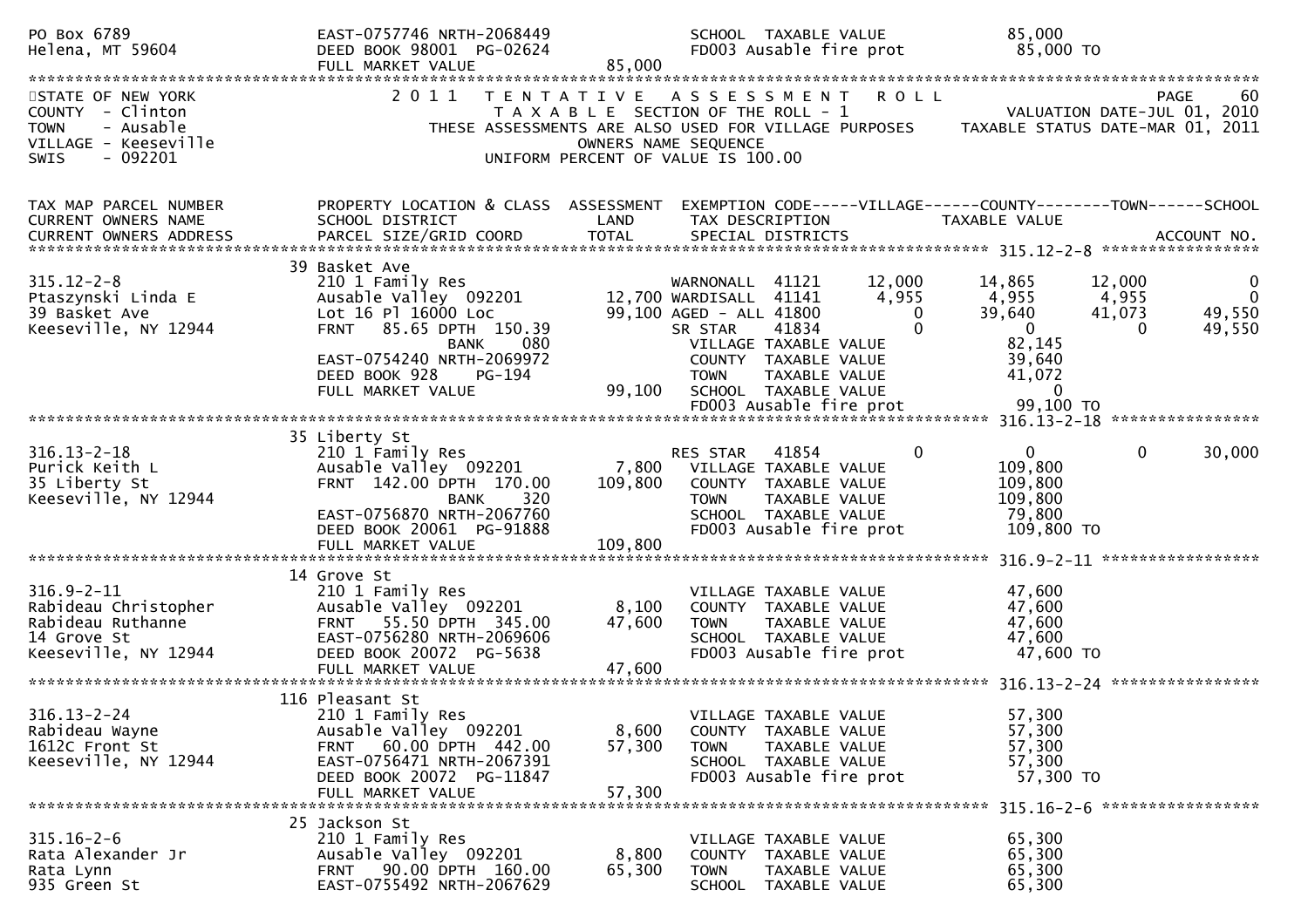| Ausable Forks, NY 12912-4712                                                                                                   | DEED BOOK 20001 PG-18779<br>FULL MARKET VALUE                                                                                                                                                   | 65,300                                                                                              |                                                                               | FD003 Ausable fire prot                                                                                                    |                             | 65,300 TO                                                                            |                             |                  |
|--------------------------------------------------------------------------------------------------------------------------------|-------------------------------------------------------------------------------------------------------------------------------------------------------------------------------------------------|-----------------------------------------------------------------------------------------------------|-------------------------------------------------------------------------------|----------------------------------------------------------------------------------------------------------------------------|-----------------------------|--------------------------------------------------------------------------------------|-----------------------------|------------------|
| STATE OF NEW YORK<br>COUNTY - Clinton<br>- Ausable<br><b>TOWN</b><br>VILLAGE - Keeseville<br>$-092201$<br><b>SWIS</b>          | 2011<br>THESE ASSESSMENTS ARE ALSO USED FOR VILLAGE PURPOSES                                                                                                                                    | TENTATIVE ASSESSMENT<br>T A X A B L E SECTION OF THE ROLL - 1<br>UNIFORM PERCENT OF VALUE IS 100.00 | OWNERS NAME SEQUENCE                                                          |                                                                                                                            | R O L L                     | TAXABLE STATUS DATE-MAR 01, 2011                                                     | VALUATION DATE-JUL 01, 2010 | 61<br>PAGE       |
| TAX MAP PARCEL NUMBER<br><b>CURRENT OWNERS NAME</b>                                                                            | PROPERTY LOCATION & CLASS ASSESSMENT<br>SCHOOL DISTRICT                                                                                                                                         | LAND                                                                                                |                                                                               | TAX DESCRIPTION                                                                                                            |                             | EXEMPTION CODE-----VILLAGE------COUNTY--------TOWN------SCHOOL<br>TAXABLE VALUE      |                             |                  |
| $316.13 - 1 - 7$<br>Raynor Clarence L<br>Raynor Glenda C<br>57 Cedar St<br>Keeseville, NY 12944                                | 57 Cedar Ct<br>210 1 Family Res<br>Ausable Valley 092201<br>Jackson Ct Subd Lot 40<br>FRNT 75.00 DPTH 110.00<br>EAST-0756070 NRTH-2067994<br>DEED BOOK 669<br><b>PG-86</b><br>FULL MARKET VALUE | 72,700                                                                                              | WARNONALL 41121<br>8,600 WARDISALL 41141<br>72,700 RES STAR<br><b>TOWN</b>    | 41854<br>VILLAGE TAXABLE VALUE<br>COUNTY TAXABLE VALUE<br>TAXABLE VALUE<br>SCHOOL TAXABLE VALUE<br>FD003 Ausable fire prot | 10,905<br>3,635<br>$\Omega$ | 10,905<br>3,635<br>$\mathbf{0}$<br>58,160<br>58,160<br>58,160<br>42,700<br>72,700 TO | 10,905<br>3,635<br>0        | 0<br>0<br>30,000 |
|                                                                                                                                |                                                                                                                                                                                                 |                                                                                                     |                                                                               |                                                                                                                            |                             |                                                                                      |                             |                  |
| $316.13 - 5 - 29$<br>Reines Philip<br>1764 Main St<br>Keeseville, NY 12944                                                     | 1764 Main St<br>210 1 Family Res<br>Ausable Valley 092201<br>FRNT 208.00 DPTH 142.00<br>EAST-0757485 NRTH-2068548<br>DEED BOOK 533<br>$PG-162$<br>FULL MARKET VALUE                             | 146,000<br>146,000                                                                                  | WARNONALL 41121<br>14,800 SR STAR<br><b>TOWN</b>                              | 41834<br>VILLAGE TAXABLE VALUE<br>COUNTY TAXABLE VALUE<br>TAXABLE VALUE<br>SCHOOL TAXABLE VALUE                            | 12,000<br>$\Omega$          | 21,900<br>$\mathbf 0$<br>134,000<br>124,100<br>134,000<br>85,900                     | 12,000<br>0                 | 60,100           |
|                                                                                                                                |                                                                                                                                                                                                 |                                                                                                     |                                                                               |                                                                                                                            |                             |                                                                                      |                             |                  |
| $316.13 - 1 - 17$<br>Rhino Julie A<br>36 Jackson St<br>Keeseville, NY 12944                                                    | 36 Jackson St<br>210 1 Family Res<br>Ausable Valley 092201<br>FRNT 85.00 DPTH 120.00<br>EAST-0755637 NRTH-2067953<br>DEED BOOK 20072 PG-4849                                                    | 9,500<br>74,200                                                                                     | RES STAR<br><b>TOWN</b>                                                       | 41854<br>VILLAGE TAXABLE VALUE<br>COUNTY TAXABLE VALUE<br>TAXABLE VALUE<br>SCHOOL TAXABLE VALUE                            | $\mathbf{0}$                | $\mathbf{0}$<br>74,200<br>74,200<br>74,200<br>44,200                                 | $\mathbf 0$                 | 30,000           |
|                                                                                                                                |                                                                                                                                                                                                 |                                                                                                     |                                                                               |                                                                                                                            |                             |                                                                                      |                             |                  |
| $316.17 - 2 - 7$<br>Robare Kathy M<br>4 Latourelle Ln<br>Keeseville, NY 12944                                                  | 4 Latourelle Ln<br>210 1 Family Res<br>Ausable Valley 092201<br>FRNT 81.50 DPTH 169.00<br>080<br><b>BANK</b><br>EAST-0757095 NRTH-2067233                                                       |                                                                                                     | SR STAR<br>8,800 VILLAGE TAXABLE VALUE<br>49,000 COUNTY TAXABLE VALUE<br>TOWN | 41834<br>TAXABLE VALUE<br>SCHOOL TAXABLE VALUE                                                                             | 0                           | $\mathbf{0}$<br>49,000<br>49,000<br>49,000<br>$\Omega$                               | $\mathbf{0}$                | 49,000           |
|                                                                                                                                | DEED BOOK 1026<br>PG-171<br>FULL MARKET VALUE                                                                                                                                                   | 49,000                                                                                              |                                                                               | FD003 Ausable fire prot                                                                                                    |                             | 49,000 TO                                                                            |                             |                  |
|                                                                                                                                |                                                                                                                                                                                                 |                                                                                                     |                                                                               |                                                                                                                            |                             |                                                                                      |                             |                  |
| $316.17 - 2 - 4$<br>Robarge Gene L<br>Robarge Life Estate William F Lot 17 Pl 1200 Ac<br>89 Ausable St<br>Keeseville, NY 12944 | 89 Ausable St<br>220 2 Family Res<br>Ausable Valley 092201<br>FRNT 75.20 DPTH 292.00<br>EAST-0757127 NRTH-2067481                                                                               | 8,900<br>75,000                                                                                     | RES STAR<br><b>TOWN</b>                                                       | 41854<br>VILLAGE TAXABLE VALUE<br>COUNTY TAXABLE VALUE<br>TAXABLE VALUE<br>SCHOOL TAXABLE VALUE                            | 0                           | 0<br>75,000<br>75,000<br>75,000<br>45,000                                            | $\mathbf{0}$                | 30,000           |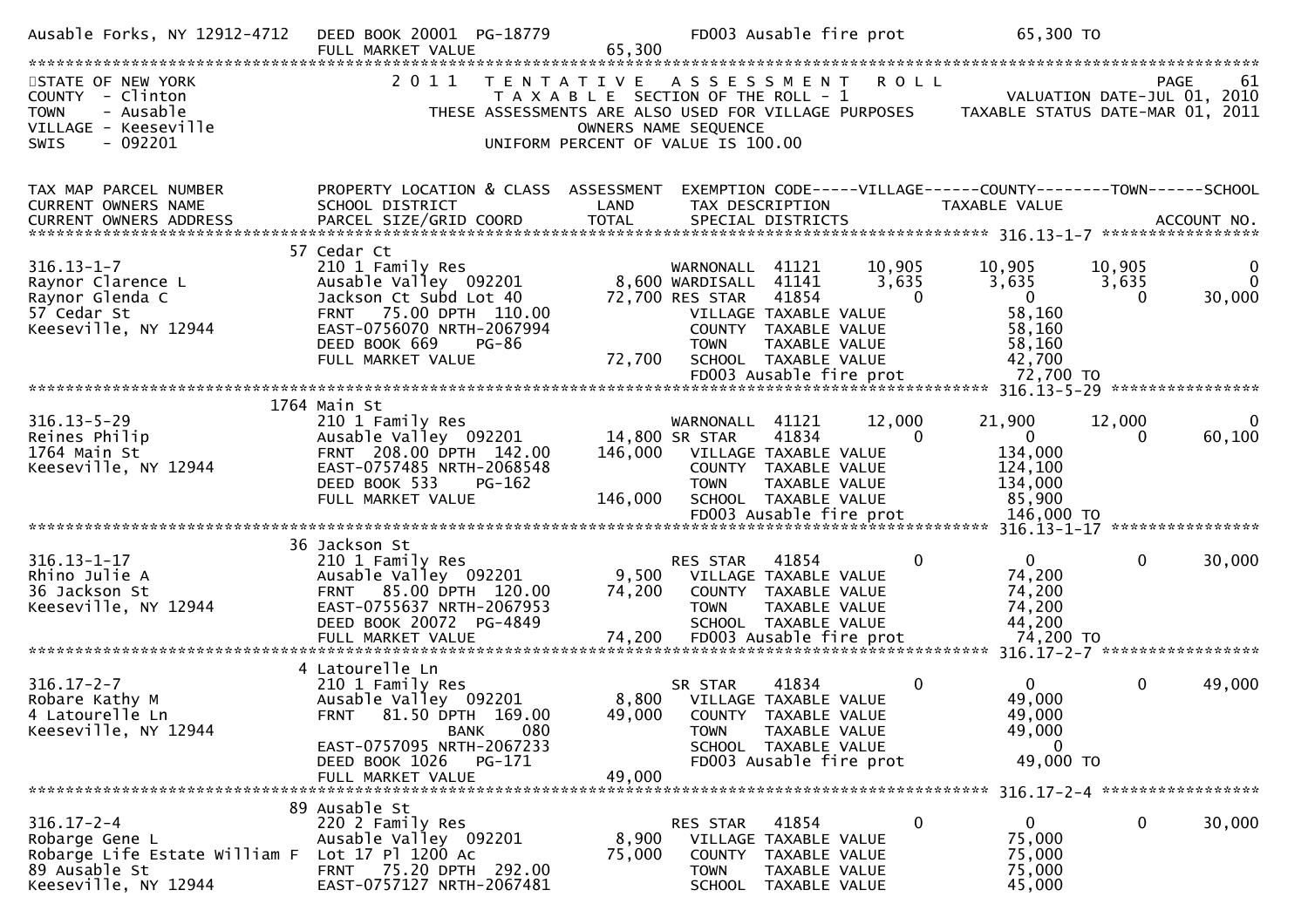|                                                                                                                | $PG-69$<br>DEED BOOK 840<br>FULL MARKET VALUE                                                                                                                                               | 75,000                     | FD003 Ausable fire prot                                                                                                                                                                  | 75,000 TO                                                                                                 |
|----------------------------------------------------------------------------------------------------------------|---------------------------------------------------------------------------------------------------------------------------------------------------------------------------------------------|----------------------------|------------------------------------------------------------------------------------------------------------------------------------------------------------------------------------------|-----------------------------------------------------------------------------------------------------------|
| STATE OF NEW YORK<br>COUNTY - Clinton<br><b>TOWN</b><br>- Ausable<br>VILLAGE - Keeseville<br>SWIS<br>$-092201$ | 2011                                                                                                                                                                                        |                            | TENTATIVE ASSESSMENT ROLL<br>T A X A B L E SECTION OF THE ROLL - 1<br>THESE ASSESSMENTS ARE ALSO USED FOR VILLAGE PURPOSES<br>OWNERS NAME SEQUENCE<br>UNIFORM PERCENT OF VALUE IS 100.00 | 62<br>PAGE<br>VALUATION DATE-JUL 01, 2010<br>TAXABLE STATUS DATE-MAR 01, 2011                             |
| TAX MAP PARCEL NUMBER<br>CURRENT OWNERS NAME                                                                   | PROPERTY LOCATION & CLASS ASSESSMENT<br>SCHOOL DISTRICT                                                                                                                                     | LAND                       | TAX DESCRIPTION                                                                                                                                                                          | EXEMPTION CODE-----VILLAGE------COUNTY--------TOWN------SCHOOL<br>TAXABLE VALUE                           |
| $315.12 - 1 - 10$<br>Robinson Frank K<br>Robinson Jean P<br>1843 Main St<br>Keeseville, NY 12944               | 1843 Main St<br>210 1 Family Res<br>Ausable Valley 092201<br>Survey Bk-9 Pg-86<br>1.00<br><b>ACRES</b><br>EAST-0755647 NRTH-2069455<br>DEED BOOK 648<br>PG-768<br>FULL MARKET VALUE         | 11,000<br>99,700<br>99,700 | RES STAR<br>41854<br>VILLAGE TAXABLE VALUE<br>COUNTY TAXABLE VALUE<br>TAXABLE VALUE<br><b>TOWN</b><br>SCHOOL TAXABLE VALUE<br>FD003 Ausable fire prot                                    | $\mathbf{0}$<br>30,000<br>$\Omega$<br>$\overline{0}$<br>99,700<br>99,700<br>99,700<br>69,700<br>99,700 TO |
| $315.16 - 1 - 18$<br>Rock Christopher M<br>1 School St<br>Keeseville, NY 12944                                 | 1 School St<br>210 1 Family Res<br>Ausable Valley 092201<br>FRNT 150.00 DPTH 100.00<br><b>BANK</b><br>080<br>EAST-0754522 NRTH-2068492<br>DEED BOOK 20001 PG-22535                          | 7,900<br>92,000            | RES STAR<br>41854<br>VILLAGE TAXABLE VALUE<br>COUNTY TAXABLE VALUE<br>TAXABLE VALUE<br><b>TOWN</b><br>SCHOOL TAXABLE VALUE<br>FD003 Ausable fire prot                                    | $\Omega$<br>$\Omega$<br>30,000<br>92,000<br>92,000<br>92,000<br>62,000<br>92,000 TO                       |
|                                                                                                                |                                                                                                                                                                                             |                            |                                                                                                                                                                                          |                                                                                                           |
| $316.13 - 3 - 3$<br>Rock Francis<br>Rock Gladys<br>1777 Main St<br>Keeseville, NY 12944                        | 1777 Main St<br>210 1 Family Res<br>Ausable Valley 092201<br>FRNT 110.00 DPTH 163.02<br>EAST-0757041 NRTH-2068427<br>DEED BOOK 512<br><b>PG-722</b><br>FULL MARKET VALUE                    | 84,100                     | 12,000<br>WARNONALL 41121<br>9,000 SR STAR<br>41834<br>84,100 VILLAGE TAXABLE VALUE<br>COUNTY TAXABLE VALUE<br><b>TOWN</b><br>TAXABLE VALUE<br>SCHOOL TAXABLE VALUE                      | 12,615<br>12,000<br>0<br>60,100<br>$\Omega$<br>$\mathbf{0}$<br>0<br>72,100<br>71,485<br>72,100<br>24,000  |
|                                                                                                                |                                                                                                                                                                                             |                            |                                                                                                                                                                                          |                                                                                                           |
| $315.12 - 2 - 27$<br>Rock Michael R<br>Rock Laureen E<br>40 School St<br>Keeseville, NY 12944                  | 40 School St<br>210 1 Family Res<br>Ausable Valley 092201<br>Lot 15 Pl 12000 Ac<br>Lot 27A Oakwood Park<br>FRNT 125.15 DPTH 149.43<br>EAST-0754571 NRTH-2069392<br>DEED BOOK 20041 PG-72781 |                            | 41854<br>RES STAR<br>9,300 VILLAGE TAXABLE VALUE<br>152,000 COUNTY TAXABLE VALUE<br>TAXABLE VALUE<br><b>TOWN</b><br>SCHOOL TAXABLE VALUE<br>FD003 Ausable fire prot                      | 0<br>30,000<br>0<br>0<br>152,000<br>152,000<br>152,000<br>122,000<br>152,000 TO                           |
|                                                                                                                | FULL MARKET VALUE                                                                                                                                                                           | 152,000                    |                                                                                                                                                                                          |                                                                                                           |
|                                                                                                                | 1876 Main St                                                                                                                                                                                |                            |                                                                                                                                                                                          |                                                                                                           |
| $316.9 - 1 - 2$<br>Rock Poppy J<br>26 Kent Falls Rd<br>Morrisonville, NY 12962                                 | 210 1 Family Res<br>Ausable Valley 092201<br>Lot 16 Pl 12000 A<br>90.00 DPTH 290.00<br><b>FRNT</b>                                                                                          | 8,200<br>64,700            | VILLAGE TAXABLE VALUE<br>COUNTY TAXABLE VALUE<br><b>TOWN</b><br>TAXABLE VALUE<br>SCHOOL TAXABLE VALUE                                                                                    | 64,700<br>64,700<br>64,700<br>64,700                                                                      |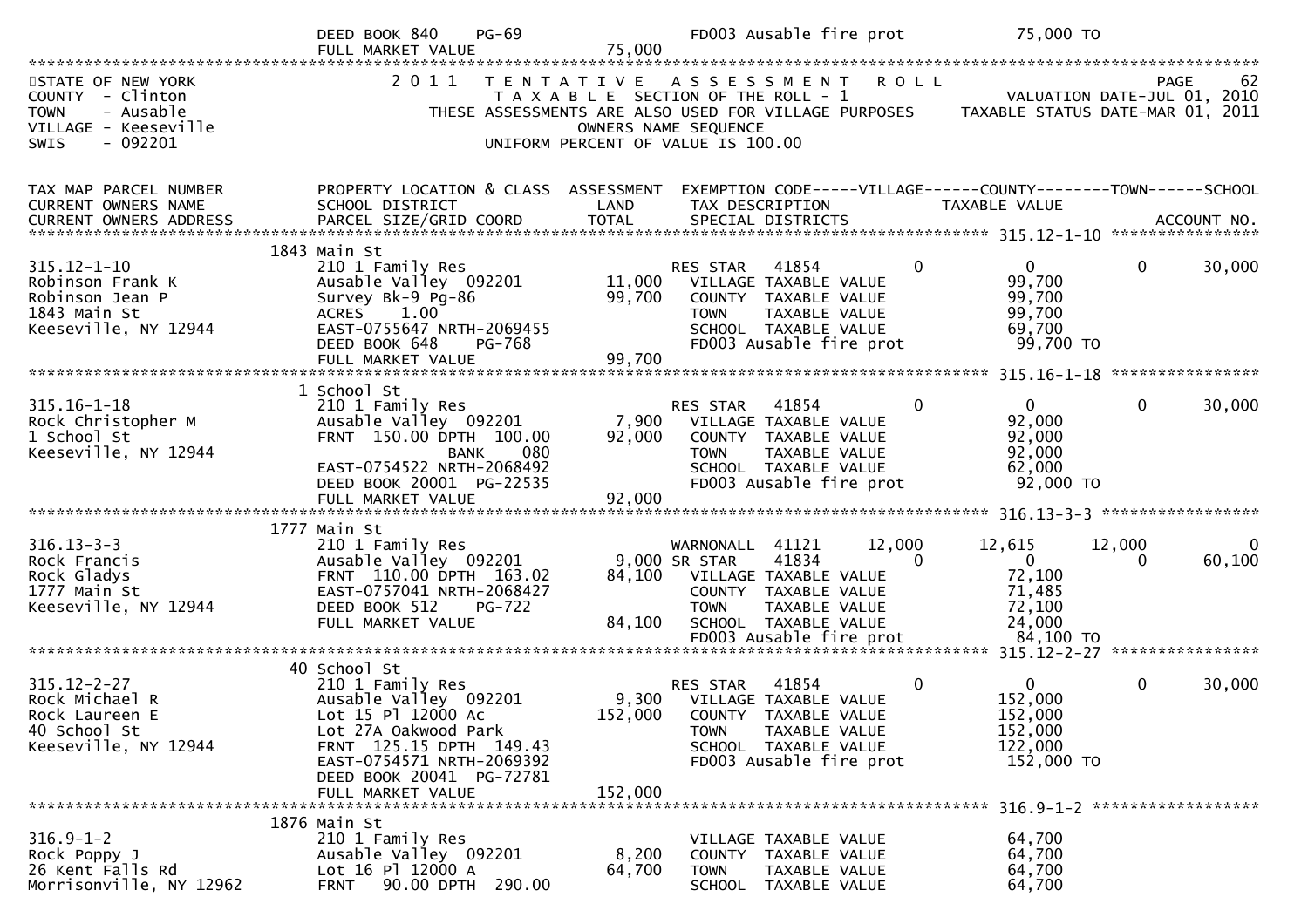|                                                                                                                       | EAST-0755466 NRTH-2070141<br>DEED BOOK 735<br>PG-331<br>FULL MARKET VALUE                                                                                          | 64,700                       |                                                                                                     | FD003 Ausable fire prot                                                                                           | 64,700 TO                                                                                                            |                                               |
|-----------------------------------------------------------------------------------------------------------------------|--------------------------------------------------------------------------------------------------------------------------------------------------------------------|------------------------------|-----------------------------------------------------------------------------------------------------|-------------------------------------------------------------------------------------------------------------------|----------------------------------------------------------------------------------------------------------------------|-----------------------------------------------|
|                                                                                                                       |                                                                                                                                                                    |                              |                                                                                                     |                                                                                                                   |                                                                                                                      |                                               |
| STATE OF NEW YORK<br>COUNTY - Clinton<br>- Ausable<br><b>TOWN</b><br>VILLAGE - Keeseville<br>$-092201$<br><b>SWIS</b> | 2011                                                                                                                                                               |                              | T A X A B L E SECTION OF THE ROLL - 1<br>OWNERS NAME SEQUENCE<br>UNIFORM PERCENT OF VALUE IS 100.00 | TENTATIVE ASSESSMENT ROLL                                                                                         | VALUATION DATE-JUL 01, 2010<br>THESE ASSESSMENTS ARE ALSO USED FOR VILLAGE PURPOSES TAXABLE STATUS DATE-MAR 01, 2011 | PAGE<br>63                                    |
|                                                                                                                       |                                                                                                                                                                    |                              |                                                                                                     |                                                                                                                   |                                                                                                                      |                                               |
| TAX MAP PARCEL NUMBER<br>CURRENT OWNERS NAME                                                                          | PROPERTY LOCATION & CLASS ASSESSMENT<br>SCHOOL DISTRICT                                                                                                            | LAND<br><b>TOTAL</b>         | TAX DESCRIPTION                                                                                     |                                                                                                                   | EXEMPTION CODE-----VILLAGE------COUNTY--------TOWN------SCHOOL<br>TAXABLE VALUE                                      |                                               |
|                                                                                                                       | 95 Ausable St                                                                                                                                                      |                              |                                                                                                     |                                                                                                                   |                                                                                                                      |                                               |
| $316.17 - 2 - 2$<br>Rock Poppy L<br>95 Ausable St<br>Keeseville, NY 12944                                             | 425 Bar<br>Ausable Valley 092201<br>FRNT 154.00 DPTH 214.00<br>EAST-0757225 NRTH-2067638<br>DEED BOOK 765<br>PG-177                                                | 10,300<br>95,000             | <b>TOWN</b>                                                                                         | VILLAGE TAXABLE VALUE<br>COUNTY TAXABLE VALUE<br>TAXABLE VALUE<br>SCHOOL TAXABLE VALUE<br>FD003 Ausable fire prot | 95,000<br>95,000<br>95,000<br>95,000<br>95,000 TO                                                                    |                                               |
|                                                                                                                       |                                                                                                                                                                    |                              |                                                                                                     |                                                                                                                   |                                                                                                                      |                                               |
| $316.17 - 2 - 19$<br>Rock Poppy L<br>95 Ausable St<br>Keeseville, NY 12944                                            | Pleasant St<br>311 Res vac land<br>Ausable Valley 092201<br>FRNT 280.00 DPTH 142.00<br>EAST-0757075 NRTH-2067699<br>DEED BOOK 765<br>PG-177                        | 5,800<br>5,800               | <b>TOWN</b>                                                                                         | VILLAGE TAXABLE VALUE<br>COUNTY TAXABLE VALUE<br>TAXABLE VALUE<br>SCHOOL TAXABLE VALUE<br>FD003 Ausable fire prot | 5,800<br>5,800<br>5,800<br>5,800<br>5,800 TO                                                                         |                                               |
|                                                                                                                       |                                                                                                                                                                    |                              |                                                                                                     |                                                                                                                   |                                                                                                                      |                                               |
| $316.17 - 1 - 1$<br>Rock William F<br>159 Pleasant St<br>Keeseville, NY 12944                                         | 159 Pleasant St<br>283 Res w/Comuse<br>Ausable Valley 092201<br>1.20<br><b>ACRES</b><br>EAST-0755802 NRTH-2066899<br>DEED BOOK 99001 PG-18086<br>FULL MARKET VALUE | 13,200<br>105,000<br>105,000 | <b>TOWN</b>                                                                                         | VILLAGE TAXABLE VALUE<br>COUNTY TAXABLE VALUE<br>TAXABLE VALUE<br>SCHOOL TAXABLE VALUE<br>FD003 Ausable fire prot | 105,000<br>105,000<br>105,000<br>105,000<br>105,000 TO                                                               |                                               |
|                                                                                                                       |                                                                                                                                                                    |                              |                                                                                                     |                                                                                                                   |                                                                                                                      |                                               |
| $316.13 - 2 - 26$<br>Rock William R<br>Rock Cynthia<br>126 Pleasant St<br>Keeseville, NY 12944                        | 126 Pleasant St<br>220 2 Family Res<br>Ausable Valley 092201<br>FRNT 220.00 DPTH 332.00<br>320<br>BANK<br>EAST-0756288 NRTH-2067256                                | 10,600<br>60,900             | <b>RES STAR</b><br><b>TOWN</b>                                                                      | 41854<br>VILLAGE TAXABLE VALUE<br>COUNTY TAXABLE VALUE<br>TAXABLE VALUE<br>SCHOOL TAXABLE VALUE                   | $\mathbf{0}$<br>0<br>60,900<br>60,900<br>60,900<br>30,900                                                            | $\mathbf 0$<br>30,000                         |
|                                                                                                                       | DEED BOOK 20031 PG-57605<br>FULL MARKET VALUE                                                                                                                      | 60,900                       |                                                                                                     | FD003 Ausable fire prot                                                                                           | 60,900 TO                                                                                                            |                                               |
|                                                                                                                       |                                                                                                                                                                    |                              |                                                                                                     |                                                                                                                   |                                                                                                                      |                                               |
| $315.16 - 2 - 22$<br>Rowe James C<br>32 Pine St<br>Keeseville, NY 12944                                               | 32 Pine St<br>210 1 Family Res<br>Ausable Valley 092201<br>FRNT 106.50 DPTH 246.00<br><b>BANK</b><br>080<br>EAST-0755281 NRTH-2067676                              | 42,000                       | WARNONALL 41121<br>10,300 RES STAR<br><b>TOWN</b>                                                   | 6,300<br>41854<br>VILLAGE TAXABLE VALUE<br>COUNTY TAXABLE VALUE<br>TAXABLE VALUE                                  | 6,300<br>$\mathbf{0}$<br>$\Omega$<br>35,700<br>35,700<br>35,700                                                      | 6,300<br>$\overline{0}$<br>30,000<br>$\Omega$ |
|                                                                                                                       | DEED BOOK 924<br>PG-160<br>FULL MARKET VALUE                                                                                                                       | 42,000                       |                                                                                                     | SCHOOL TAXABLE VALUE<br>FD003 Ausable fire prot                                                                   | 12,000<br>42,000 TO                                                                                                  |                                               |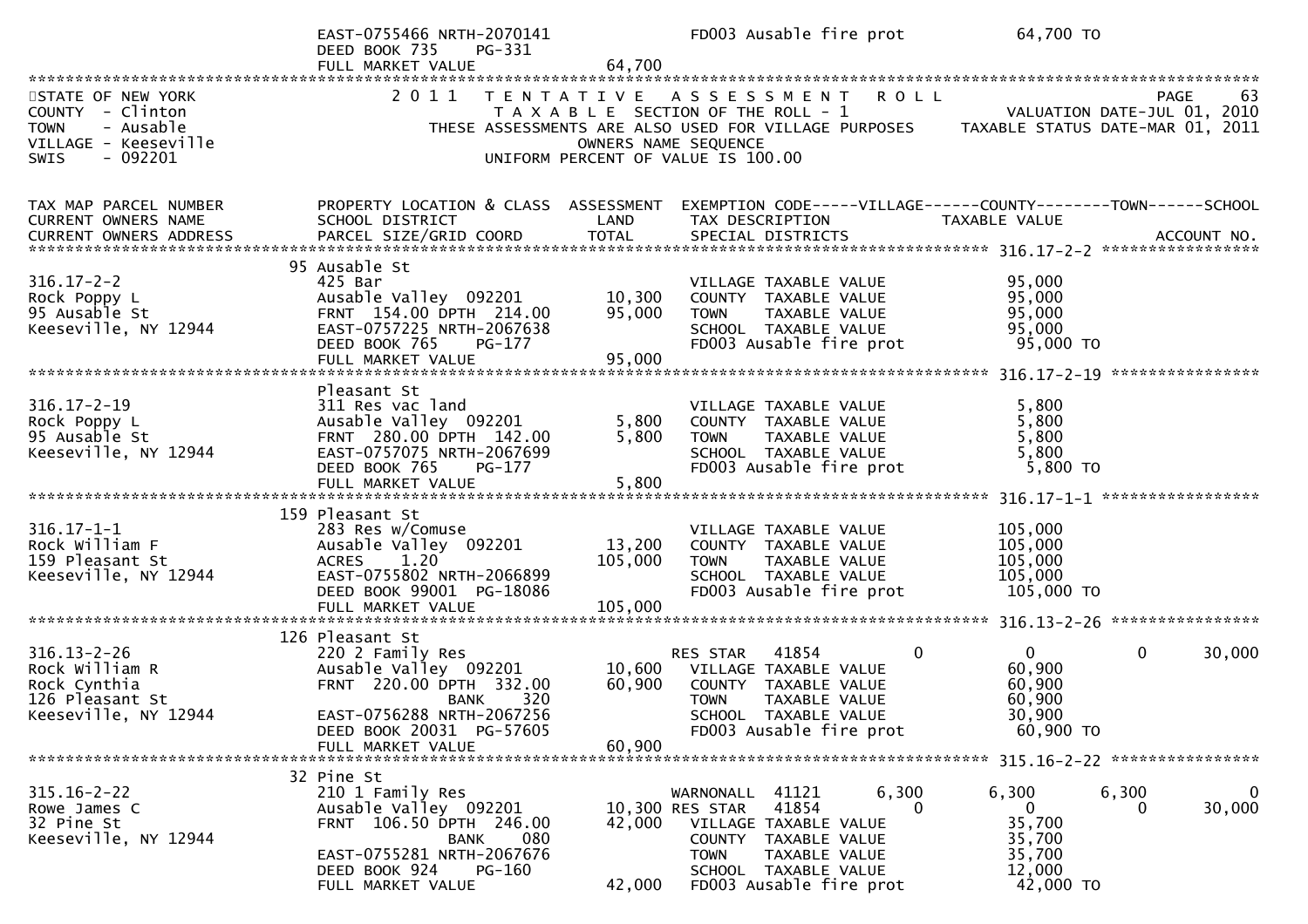| STATE OF NEW YORK         | 2011                                                 | T E N T A T I V E                     | A S S E S S M E N T         |                         | <b>ROLL</b>  |                                                                |              | <b>PAGE</b><br>64           |
|---------------------------|------------------------------------------------------|---------------------------------------|-----------------------------|-------------------------|--------------|----------------------------------------------------------------|--------------|-----------------------------|
| COUNTY - Clinton          |                                                      | T A X A B L E SECTION OF THE ROLL - 1 |                             |                         |              |                                                                |              | VALUATION DATE-JUL 01, 2010 |
| - Ausable<br><b>TOWN</b>  | THESE ASSESSMENTS ARE ALSO USED FOR VILLAGE PURPOSES |                                       |                             |                         |              | TAXABLE STATUS DATE-MAR 01, 2011                               |              |                             |
| VILLAGE - Keeseville      |                                                      |                                       | OWNERS NAME SEQUENCE        |                         |              |                                                                |              |                             |
|                           |                                                      |                                       |                             |                         |              |                                                                |              |                             |
| $-092201$<br><b>SWIS</b>  |                                                      | UNIFORM PERCENT OF VALUE IS 100.00    |                             |                         |              |                                                                |              |                             |
|                           |                                                      |                                       |                             |                         |              |                                                                |              |                             |
|                           |                                                      |                                       |                             |                         |              |                                                                |              |                             |
| TAX MAP PARCEL NUMBER     | PROPERTY LOCATION & CLASS ASSESSMENT                 |                                       |                             |                         |              | EXEMPTION CODE-----VILLAGE------COUNTY--------TOWN------SCHOOL |              |                             |
| CURRENT OWNERS NAME       | SCHOOL DISTRICT                                      | LAND                                  |                             | TAX DESCRIPTION         |              | TAXABLE VALUE                                                  |              |                             |
|                           |                                                      |                                       |                             |                         |              |                                                                |              |                             |
|                           |                                                      |                                       |                             |                         |              |                                                                |              |                             |
|                           | 6 Cedar Ct                                           |                                       |                             |                         |              |                                                                |              |                             |
| $316.13 - 2 - 43$         | 210 1 Family Res                                     |                                       | AGED - ALL 41800            |                         | 37,000       | 37,000                                                         | 37,000       | 37,000                      |
| Rule Life Estate Judith C | Ausable Valley 092201                                |                                       | 8,200 SR STAR               | 41834                   | $\Omega$     | $\mathbf{0}$                                                   | 0            | 37,000                      |
| Santor Katherine A        | FRNT 107.00 DPTH<br>86.57                            | 74,000                                | VILLAGE TAXABLE VALUE       |                         |              | 37,000                                                         |              |                             |
| 8 Cedar Ct                | EAST-0755741 NRTH-2067829                            |                                       |                             | COUNTY TAXABLE VALUE    |              | 37,000                                                         |              |                             |
| Keeseville, NY 12944      | DEED BOOK 20092 PG-23550                             |                                       | <b>TOWN</b>                 | TAXABLE VALUE           |              | 37,000                                                         |              |                             |
|                           |                                                      |                                       |                             |                         |              |                                                                |              |                             |
|                           | FULL MARKET VALUE                                    | 74,000                                |                             | SCHOOL TAXABLE VALUE    |              | $\mathbf 0$                                                    |              |                             |
|                           |                                                      |                                       |                             | FD003 Ausable fire prot |              | 74,000 TO                                                      |              |                             |
|                           |                                                      |                                       |                             |                         |              |                                                                |              |                             |
| 1877/1879 Main St         |                                                      |                                       |                             |                         |              |                                                                |              |                             |
| $315.12 - 1 - 3$          | 210 1 Family Res                                     |                                       | SR STAR                     | 41834                   | $\mathbf{0}$ | $\overline{0}$                                                 | 0            | 38,300                      |
| Ryan Howard J             | Ausable Valley 092201                                |                                       | 8,600 VILLAGE TAXABLE VALUE |                         |              | 38,300                                                         |              |                             |
| 1877 Main St              | FRNT 56.00 DPTH 230.00                               | 38,300                                |                             | COUNTY TAXABLE VALUE    |              | 38,300                                                         |              |                             |
| Keeseville, NY 12944      | EAST-0755160 NRTH-2070113                            |                                       | <b>TOWN</b>                 | TAXABLE VALUE           |              | 38,300                                                         |              |                             |
|                           | DEED BOOK 1028<br>PG-168                             |                                       |                             | SCHOOL TAXABLE VALUE    |              | $\Omega$                                                       |              |                             |
|                           |                                                      |                                       |                             |                         |              |                                                                |              |                             |
|                           |                                                      |                                       |                             |                         |              |                                                                |              |                             |
|                           | 73 Cedar Ct                                          |                                       |                             |                         |              |                                                                |              |                             |
| $316.13 - 1 - 2$          | 210 1 Family Res                                     |                                       | SR STAR                     | 41834                   | 0            | $\overline{0}$                                                 | $\mathbf{0}$ | 60,100                      |
| Rygaylo Mary Ann          | Ausable Valley 092201                                |                                       | 9,200 VILLAGE TAXABLE VALUE |                         |              | 115,000                                                        |              |                             |
| 73 Cedar Ct               | 17 Pl 12000                                          |                                       |                             |                         |              |                                                                |              |                             |
|                           |                                                      | 115,000                               |                             | COUNTY TAXABLE VALUE    |              | 115,000                                                        |              |                             |
| Keeseville, NY 12944      | Jackson Ct Lot 31                                    |                                       | <b>TOWN</b>                 | TAXABLE VALUE           |              | 115,000                                                        |              |                             |
|                           | 80.00 DPTH 129.00<br><b>FRNT</b>                     |                                       |                             | SCHOOL TAXABLE VALUE    |              | 54,900                                                         |              |                             |
|                           | EAST-0755717 NRTH-2068107                            |                                       |                             | FD003 Ausable fire prot |              | 115,000 TO                                                     |              |                             |
|                           | DEED BOOK 582<br>PG-1033                             |                                       |                             |                         |              |                                                                |              |                             |
|                           | FULL MARKET VALUE                                    | 115,000                               |                             |                         |              |                                                                |              |                             |
|                           |                                                      |                                       |                             |                         |              |                                                                |              |                             |
|                           | 1834 Rt 9                                            |                                       |                             |                         |              |                                                                |              |                             |
| 316.10-1-19.11            | 210 1 Family Res                                     |                                       | SR STAR                     | 41834                   | $\mathbf{0}$ | $\mathbf{0}$                                                   | 0            | 59,000                      |
| Santor Thomas P           | Ausable Valley 092201                                | 9,400                                 |                             | VILLAGE TAXABLE VALUE   |              | 59,000                                                         |              |                             |
| 1834 Rt 9                 | Bk 27 Pg 74 Lot 3                                    | 59,000                                | COUNTY                      | TAXABLE VALUE           |              | 59,000                                                         |              |                             |
| Keeseville, NY 12944      | <b>FRNT</b><br>94.75 DPTH 161.00                     |                                       | <b>TOWN</b>                 | <b>TAXABLE VALUE</b>    |              | 59,000                                                         |              |                             |
|                           | EAST-0759523 NRTH-2069914                            |                                       |                             | SCHOOL TAXABLE VALUE    |              | $\bf{0}$                                                       |              |                             |
|                           | FULL MARKET VALUE                                    | 59,000                                |                             |                         |              | 59,000 TO                                                      |              |                             |
|                           |                                                      |                                       |                             | FD003 Ausable fire prot |              |                                                                |              |                             |
|                           |                                                      |                                       |                             |                         |              |                                                                |              |                             |
|                           | 1841 Rt 9                                            |                                       |                             |                         |              |                                                                |              |                             |
| $316.10 - 1 - 6.1$        | 210 1 Family Res                                     |                                       |                             | VILLAGE TAXABLE VALUE   |              | 35,000                                                         |              |                             |
| Sayward Trombley Brenda J | Ausable Valley 092201                                | 7,900                                 |                             | COUNTY TAXABLE VALUE    |              | 35,000                                                         |              |                             |
| Laferiere Leon            | Survey Bk 17 Pg 11                                   | 35,000                                | <b>TOWN</b>                 | TAXABLE VALUE           |              | 35,000                                                         |              |                             |
| 473 Dodge Lodge Rd        | FRNT 55.50 DPTH 277.30                               |                                       |                             | SCHOOL TAXABLE VALUE    |              | 35,000                                                         |              |                             |
| Richmondville, NY 12149   | EAST-0759392 NRTH-2070191                            |                                       |                             | FD003 Ausable fire prot |              | 35,000 TO                                                      |              |                             |
|                           | DEED BOOK 838<br><b>PG-298</b>                       |                                       |                             |                         |              |                                                                |              |                             |
|                           | FULL MARKET VALUE                                    | 35,000                                |                             |                         |              |                                                                |              |                             |
|                           |                                                      |                                       |                             |                         |              |                                                                |              |                             |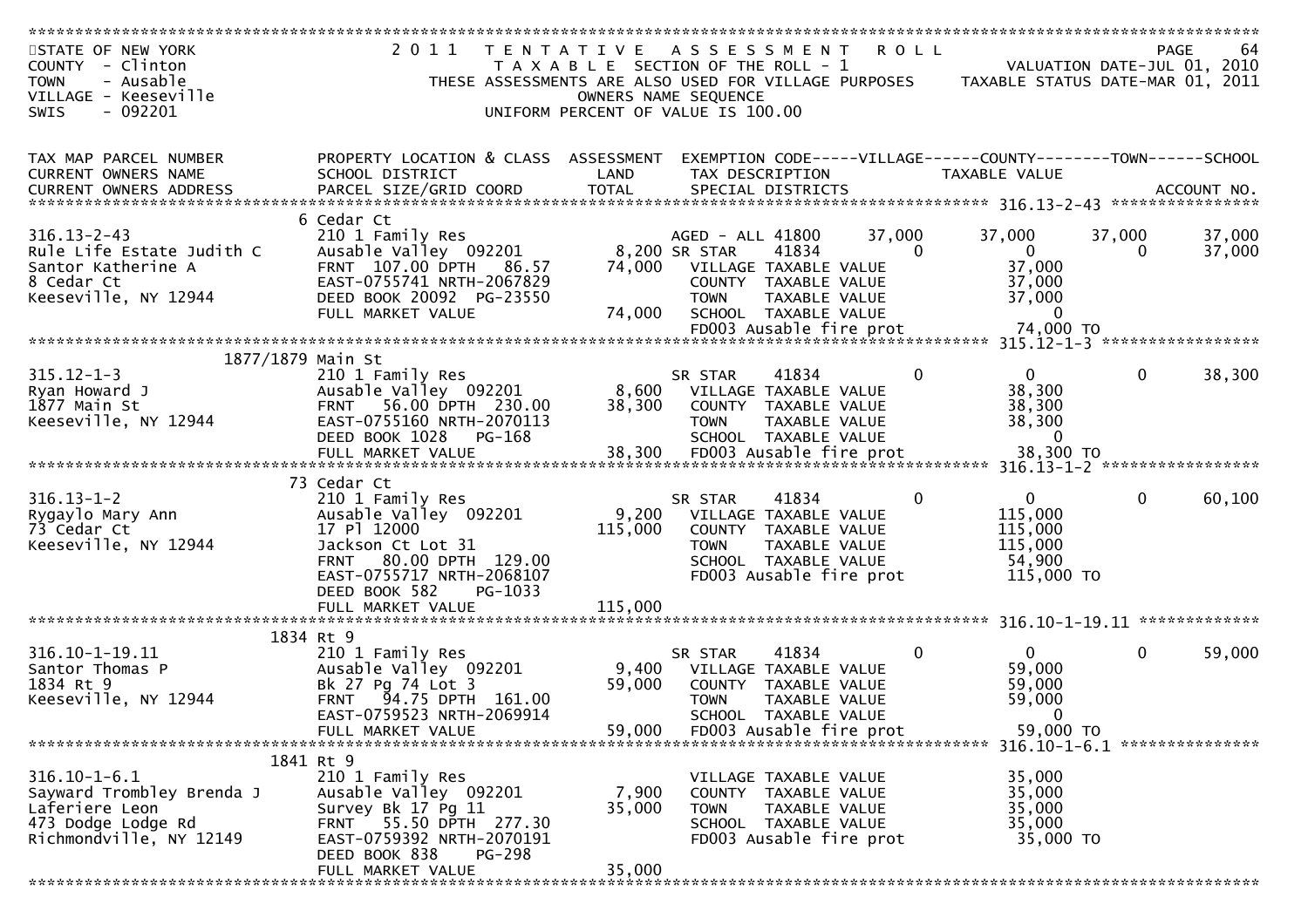| STATE OF NEW YORK<br>COUNTY - Clinton<br>- Ausable<br><b>TOWN</b><br>VILLAGE - Keeseville<br>$-092201$<br>SWIS | 2011<br>THESE ASSESSMENTS ARE ALSO USED FOR VILLAGE PURPOSES                                                                                                      | TENTATIVE ASSESSMENT<br>T A X A B L E SECTION OF THE ROLL - 1<br>UNIFORM PERCENT OF VALUE IS 100.00 | OWNERS NAME SEQUENCE                                  |                                                                                                                            | <b>ROLL</b>            | TAXABLE STATUS DATE-MAR 01, 2011                                                | <b>PAGE</b><br>VALUATION DATE-JUL 01, 2010 | 65                      |
|----------------------------------------------------------------------------------------------------------------|-------------------------------------------------------------------------------------------------------------------------------------------------------------------|-----------------------------------------------------------------------------------------------------|-------------------------------------------------------|----------------------------------------------------------------------------------------------------------------------------|------------------------|---------------------------------------------------------------------------------|--------------------------------------------|-------------------------|
| TAX MAP PARCEL NUMBER<br>CURRENT OWNERS NAME                                                                   | PROPERTY LOCATION & CLASS ASSESSMENT<br>SCHOOL DISTRICT                                                                                                           | LAND                                                                                                | TAX DESCRIPTION                                       |                                                                                                                            |                        | EXEMPTION CODE-----VILLAGE------COUNTY--------TOWN------SCHOOL<br>TAXABLE VALUE |                                            |                         |
|                                                                                                                | 1855 Main St                                                                                                                                                      |                                                                                                     |                                                       |                                                                                                                            |                        |                                                                                 |                                            |                         |
| $315.12 - 1 - 7$<br>Schneider Harry C<br>Schneider Avelina<br>1855 Rt 22<br>Keeseville, NY 12944               | 210 1 Family Res<br>Ausable Valley 092201<br>1.00<br><b>ACRES</b><br>EAST-0755369 NRTH-2069664<br>DEED BOOK 605<br>$PG-165$<br>FULL MARKET VALUE                  | 11,000<br>43,500<br>43,500                                                                          | SR STAR<br><b>TOWN</b>                                | 41834<br>VILLAGE TAXABLE VALUE<br>COUNTY TAXABLE VALUE<br>TAXABLE VALUE<br>SCHOOL TAXABLE VALUE<br>FD003 Ausable fire prot | $\mathbf{0}$           | $\overline{0}$<br>43,500<br>43,500<br>43,500<br>$\mathbf 0$<br>43,500 TO        | $\mathbf 0$                                | 43,500                  |
| $315.16 - 1 - 5$<br>Schwartz Robin J<br>Schwartz Laurie                                                        | 87 Liberty St<br>210 1 Family Res<br>Ausable Valley 092201<br><b>FRNT</b><br>74.01 DPTH 219.10                                                                    | 8,700<br>93,000                                                                                     | <b>TOWN</b>                                           | VILLAGE TAXABLE VALUE<br>COUNTY TAXABLE VALUE<br>TAXABLE VALUE                                                             |                        | 93,000<br>93,000<br>93,000                                                      |                                            |                         |
| 87 Liberty St<br>Keeseville, NY 12944                                                                          | 320<br>BANK<br>EAST-0756324 NRTH-2068895<br>DEED BOOK 20041 PG-70687<br>FULL MARKET VALUE                                                                         | 93,000                                                                                              |                                                       | SCHOOL TAXABLE VALUE<br>FD003 Ausable fire prot                                                                            |                        | 93,000<br>93,000 TO                                                             |                                            |                         |
|                                                                                                                |                                                                                                                                                                   |                                                                                                     |                                                       |                                                                                                                            |                        |                                                                                 |                                            |                         |
| $316.13 - 2 - 12$<br>Scott Evelyn D<br>Scott John M<br>57 Liberty St<br>Keeseville, NY 12944                   | 57 Liberty St<br>210 1 Family Res<br>Ausable Valley 092201<br>FRNT 80.00 DPTH 336.00<br>EAST-0756552 NRTH-2068243<br>DEED BOOK 20001 PG-24977                     | 9,400<br>66,000                                                                                     | <b>RES STAR</b><br><b>TOWN</b>                        | 41854<br>VILLAGE TAXABLE VALUE<br>COUNTY TAXABLE VALUE<br>TAXABLE VALUE<br>SCHOOL TAXABLE VALUE                            | $\Omega$               | $\mathbf{0}$<br>66,000<br>66,000<br>66,000<br>36,000                            | $\mathbf{0}$                               | 30,000                  |
|                                                                                                                | FULL MARKET VALUE                                                                                                                                                 | 66,000                                                                                              |                                                       | FD003 Ausable fire prot                                                                                                    |                        | 66,000 TO                                                                       |                                            |                         |
| $316.10 - 1 - 15.1$<br>Sherling Trustee Ronald J<br>Allen Irr Pers Res Trust Clare FRNT 140.00 DPTH 200.00     | 1864 Rt 9<br>210 1 Family Res<br>Ausable Valley 092201                                                                                                            |                                                                                                     | WARCOMALL 41131<br>10,400 AGED COUN<br>34,000 SR STAR | 41802<br>41834                                                                                                             | $\mathbf{0}$<br>0<br>0 | 8,500<br>1,275<br>$\overline{0}$                                                | 8,500<br>0<br>$\Omega$                     | 0<br>$\Omega$<br>34,000 |
| 1870 North Ausable St<br>Ausable, NY 12944                                                                     | EAST-0759981 NRTH-2070493<br>DEED BOOK 20092 PG-21496<br>FULL MARKET VALUE                                                                                        | 34,000                                                                                              | <b>TOWN</b>                                           | VILLAGE TAXABLE VALUE<br>COUNTY TAXABLE VALUE<br>TAXABLE VALUE<br>SCHOOL TAXABLE VALUE<br>FD003 Ausable fire prot          |                        | 34,000<br>24,225<br>25,500<br>0<br>34,000 TO                                    |                                            |                         |
|                                                                                                                |                                                                                                                                                                   |                                                                                                     |                                                       |                                                                                                                            |                        |                                                                                 |                                            |                         |
| $315.20 - 1 - 5.1$<br>Shuknecht Gerald W<br>Shuknecht Valerie L<br>176 Pleasant St<br>Keeseville, NY 12944     | 176 Pleasant St<br>210 1 Family Res<br>Ausable Valley 092201<br>FRNT 113.50 DPTH 94.83<br>EAST-0755186 NRTH-2066899<br>DEED BOOK 1039 PG-318<br>FULL MARKET VALUE | 38,000<br>38,000                                                                                    | WARCOMALL 41131<br>7,400 RES STAR<br><b>TOWN</b>      | 41854<br>VILLAGE TAXABLE VALUE<br>COUNTY TAXABLE VALUE<br>TAXABLE VALUE<br>SCHOOL TAXABLE VALUE<br>FD003 Ausable fire prot | 9,500<br>$\Omega$      | 9,500<br>$\overline{0}$<br>28,500<br>28,500<br>28,500<br>8,000<br>38,000 TO     | 9,500<br>0                                 | $\bf{0}$<br>30,000      |
|                                                                                                                |                                                                                                                                                                   |                                                                                                     |                                                       |                                                                                                                            |                        |                                                                                 |                                            |                         |
| STATE OF NEW YORK                                                                                              | 2011<br>T E N T A T I V E                                                                                                                                         |                                                                                                     | A S S E S S M E N T                                   |                                                                                                                            | R O L L                |                                                                                 | <b>PAGE</b>                                | 66                      |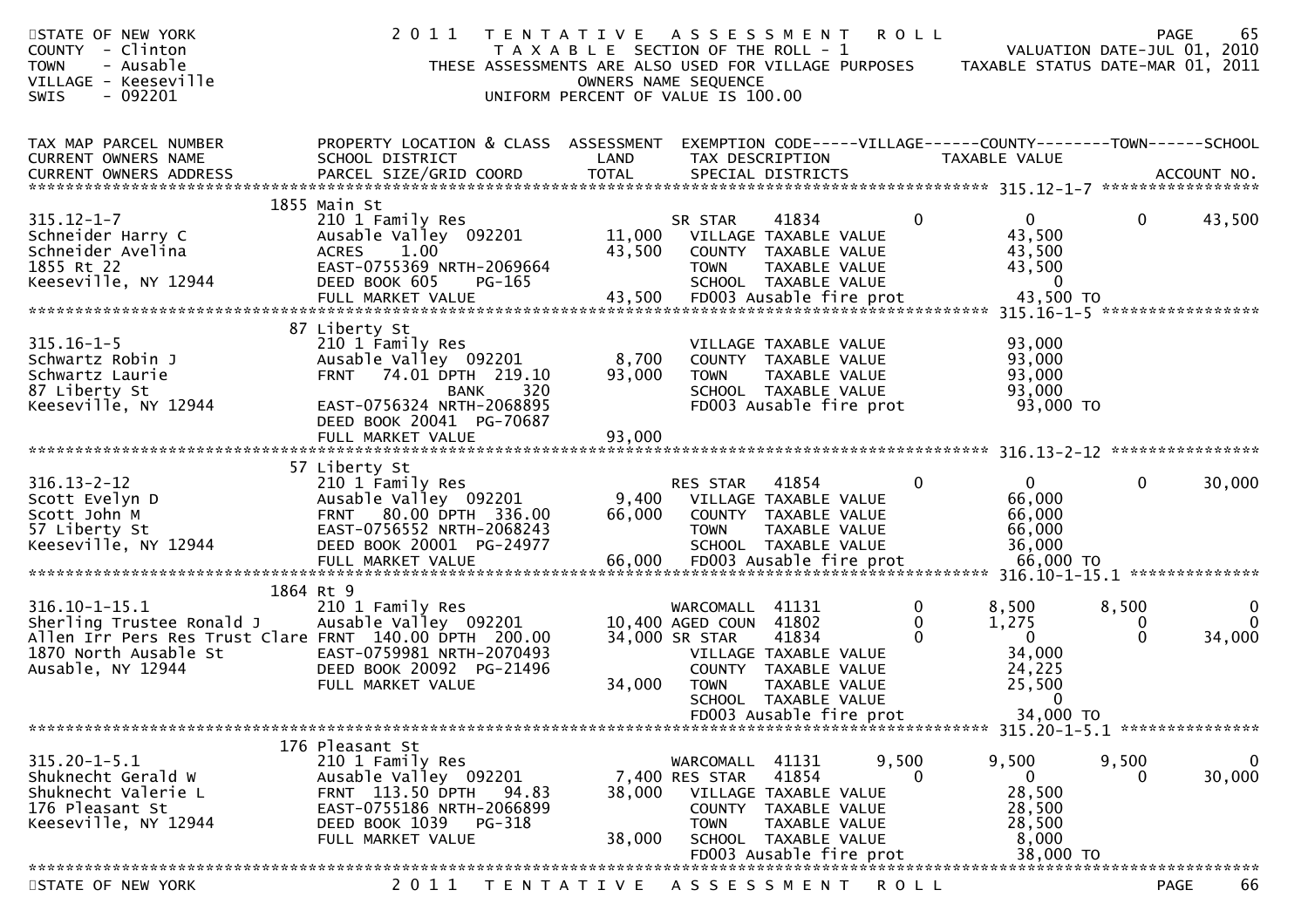| - Clinton<br><b>COUNTY</b><br><b>TOWN</b><br>- Ausable<br>VILLAGE - Keeseville<br>$-092201$<br><b>SWIS</b>                                   |                                                                                                                                                                     |                           | T A X A B L E SECTION OF THE ROLL - 1<br>THESE ASSESSMENTS ARE ALSO USED FOR VILLAGE PURPOSES<br>OWNERS NAME SEQUENCE<br>UNIFORM PERCENT OF VALUE IS 100.00  |                        |                                                                    | VALUATION DATE-JUL 01, 2010<br>TAXABLE STATUS DATE-MAR 01, 2011                      |
|----------------------------------------------------------------------------------------------------------------------------------------------|---------------------------------------------------------------------------------------------------------------------------------------------------------------------|---------------------------|--------------------------------------------------------------------------------------------------------------------------------------------------------------|------------------------|--------------------------------------------------------------------|--------------------------------------------------------------------------------------|
| TAX MAP PARCEL NUMBER<br>CURRENT OWNERS NAME<br><b>CURRENT OWNERS ADDRESS</b>                                                                | PROPERTY LOCATION & CLASS ASSESSMENT<br>SCHOOL DISTRICT<br>PARCEL SIZE/GRID COORD                                                                                   | LAND<br><b>TOTAL</b>      | TAX DESCRIPTION<br>SPECIAL DISTRICTS                                                                                                                         |                        | TAXABLE VALUE                                                      | EXEMPTION CODE-----VILLAGE------COUNTY--------TOWN------SCHOOL<br>ACCOUNT NO.        |
| $316.17 - 1 - 23$<br>Shumway Teena M<br>31 AuSable St<br>Keeseville, NY 12944                                                                | 31 Ausable St<br>210 1 Family Res<br>Ausable Valley 092201<br>FRNT 102.96 DPTH 210.00<br>EAST-0756280 NRTH-2066806<br>DEED BOOK 1013<br>PG-116<br>FULL MARKET VALUE | 9,700<br>72,000<br>72,000 | 41854<br><b>RES STAR</b><br>VILLAGE TAXABLE VALUE<br>COUNTY TAXABLE VALUE<br>TAXABLE VALUE<br><b>TOWN</b><br>SCHOOL TAXABLE VALUE<br>FD003 Ausable fire prot | $\Omega$               | $\Omega$<br>72,000<br>72,000<br>72,000<br>42,000<br>72,000 TO      | $\mathbf 0$<br>30,000                                                                |
|                                                                                                                                              | 7 Cedar Ct                                                                                                                                                          |                           |                                                                                                                                                              |                        |                                                                    |                                                                                      |
| $316.13 - 1 - 16$<br>Siddon Life Estate Dorothy<br>Siddon Sheila C<br>7 Cedar Ct<br>PO Box 58<br>Keeseville, NY 12944                        | 210 1 Family Res<br>Ausable Valley 092201<br>FRNT 132.07 DPTH 110.00<br>EAST-0755778 NRTH-2067979<br>DEED BOOK 20041 PG-76009<br>FULL MARKET VALUE                  | 64,300<br>64,300          | AGED - ALL 41800<br>41834<br>10,300 SR STAR<br>VILLAGE TAXABLE VALUE<br>COUNTY TAXABLE VALUE<br>TAXABLE VALUE<br><b>TOWN</b><br>SCHOOL TAXABLE VALUE         | 0<br>$\Omega$          | 32,150<br>$\overline{0}$<br>64,300<br>32,150<br>32,150<br>$\Omega$ | 32,150<br>32,150<br>32,150<br>0                                                      |
|                                                                                                                                              |                                                                                                                                                                     |                           |                                                                                                                                                              |                        |                                                                    |                                                                                      |
| $316.13 - 2 - 10.1$<br>Singh Pratap<br>61 Liberty St<br>Keeseville, NY 12944                                                                 | 61 Liberty St<br>483 Converted Re<br>Ausable Valley 092201<br>FRNT 89.00 DPTH 190.74<br>EAST-0756561 NRTH-2068394<br>DEED BOOK 20061 PG-94315<br>FULL MARKET VALUE  | 8,600<br>55,000<br>55,000 | VILLAGE TAXABLE VALUE<br>COUNTY TAXABLE VALUE<br><b>TOWN</b><br>TAXABLE VALUE<br>SCHOOL TAXABLE VALUE<br>FD003 Ausable fire prot                             |                        | 55,000<br>55,000<br>55,000<br>55,000<br>55,000 TO                  | *****************                                                                    |
|                                                                                                                                              | 64 Pleasant St                                                                                                                                                      |                           |                                                                                                                                                              |                        |                                                                    |                                                                                      |
| $316.13 - 3 - 5$<br>Smith Irrevocable Trust Stanle Ausable Valley 092201<br>Attn: Sandra Agoney Trustee<br>PO Box 67<br>Keeseville, NY 12944 | 210 1 Family Res<br>FRNT 108.00 DPTH 114.00<br>EAST-0757236 NRTH-2068396<br>DEED BOOK 1020<br>PG-69<br>FULL MARKET VALUE                                            | 72,500<br>72,500          | AGED - ALL 41800<br>11,300 SR STAR<br>41834<br>VILLAGE TAXABLE VALUE<br>COUNTY TAXABLE VALUE<br><b>TOWN</b><br>TAXABLE VALUE<br>SCHOOL TAXABLE VALUE         | 36,250<br>$\mathbf{0}$ | 36,250<br>$\overline{0}$<br>36,250<br>36,250<br>36,250<br>$\Omega$ | 36,250<br>36,250<br>36,250<br>0                                                      |
|                                                                                                                                              |                                                                                                                                                                     |                           |                                                                                                                                                              |                        |                                                                    |                                                                                      |
| $316.17 - 1 - 25$<br>Smith James R Jr<br>3055 Rt 9<br>Peru, NY 12972                                                                         | 23 Ausable St<br>311 Res vac land<br>Ausable Valley 092201<br>FRNT 67.66 DPTH 144.00<br>EAST-0756060 NRTH-2066798<br>DEED BOOK 20031 PG-58569<br>FULL MARKET VALUE  | 4,700<br>4,700<br>4,700   | VILLAGE TAXABLE VALUE<br>COUNTY TAXABLE VALUE<br><b>TOWN</b><br>TAXABLE VALUE<br>SCHOOL TAXABLE VALUE<br>FD003 Ausable fire prot                             |                        | 4,700<br>4,700<br>4,700<br>4,700<br>4,700 TO                       |                                                                                      |
| STATE OF NEW YORK<br>COUNTY - Clinton<br>- Ausable<br><b>TOWN</b><br>VILLAGE - Keeseville                                                    | 2011                                                                                                                                                                |                           | TENTATIVE ASSESSMENT ROLL<br>T A X A B L E SECTION OF THE ROLL - 1<br>THESE ASSESSMENTS ARE ALSO USED FOR VILLAGE PURPOSES<br>OWNERS NAME SEQUENCE           |                        |                                                                    | 67<br><b>PAGE</b><br>VALUATION DATE-JUL 01, 2010<br>TAXABLE STATUS DATE-MAR 01, 2011 |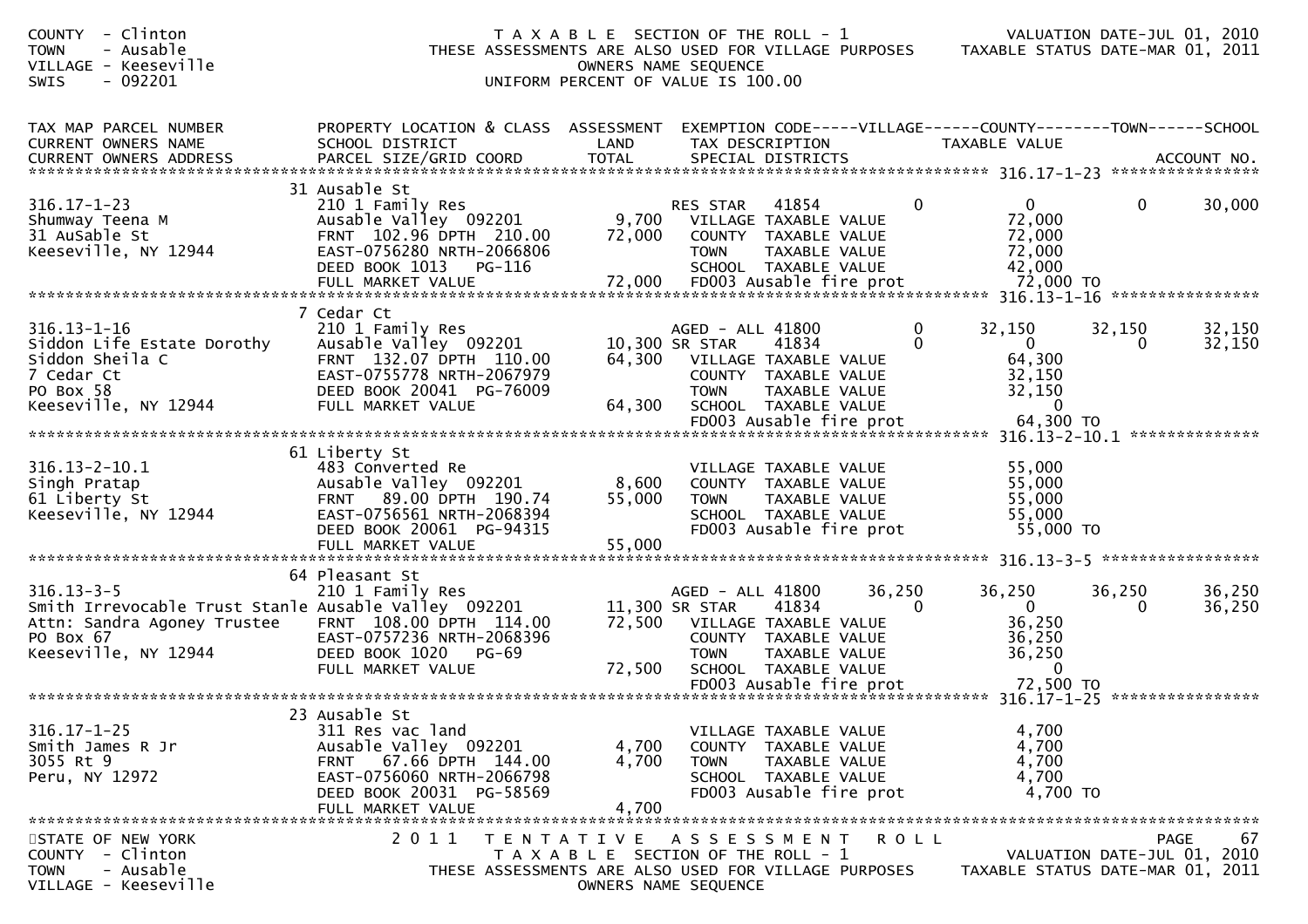## SWIS - 092201 CONTROLLER UNIFORM PERCENT OF VALUE IS 100.00

| TAX MAP PARCEL NUMBER<br><b>CURRENT OWNERS NAME</b>                                                                                                 | PROPERTY LOCATION & CLASS ASSESSMENT<br>SCHOOL DISTRICT                                                                                                                     | LAND                         | TAX DESCRIPTION                                                                                                           |                                          | EXEMPTION CODE-----VILLAGE------COUNTY--------TOWN------SCHOOL<br>TAXABLE VALUE |              |             |
|-----------------------------------------------------------------------------------------------------------------------------------------------------|-----------------------------------------------------------------------------------------------------------------------------------------------------------------------------|------------------------------|---------------------------------------------------------------------------------------------------------------------------|------------------------------------------|---------------------------------------------------------------------------------|--------------|-------------|
| $315.16 - 1 - 4$<br>Smith John C<br>248 Dunn Rd<br>West Chazy, NY 12902                                                                             | 1815 Main St<br>210 1 Family Res<br>Ausable Valley 092201<br>FRNT 76.00 DPTH 165.00<br>EAST-0756213 NRTH-2068940<br>DEED BOOK 20072 PG-1792<br>FULL MARKET VALUE            | 7,700<br>65,000<br>65,000    | VILLAGE TAXABLE VALUE<br>COUNTY TAXABLE VALUE<br><b>TOWN</b><br>SCHOOL TAXABLE VALUE                                      | TAXABLE VALUE<br>FD003 Ausable fire prot | 65,000<br>65,000<br>65,000<br>65,000<br>65,000 TO                               |              |             |
|                                                                                                                                                     | 1832 Rt 9                                                                                                                                                                   |                              |                                                                                                                           |                                          |                                                                                 |              |             |
| $316.10 - 1 - 19.2$<br>Snow Andrew A<br>1832 Rt 9N<br>Keeseville, NY 12944                                                                          | 210 1 Family Res<br>Ausable Valley 092201<br>FRNT 63.95 DPTH 145.00<br>EAST-0759461 NRTH-2069864<br>DEED BOOK 20051 PG-89799                                                | 7,000<br>34,000              | 41854<br>RES STAR<br>VILLAGE TAXABLE VALUE<br>COUNTY TAXABLE VALUE<br><b>TOWN</b><br>SCHOOL TAXABLE VALUE                 | TAXABLE VALUE                            | $\mathbf{0}$<br>0<br>34,000<br>34,000<br>34,000<br>4,000                        | $\mathbf{0}$ | 30,000      |
|                                                                                                                                                     |                                                                                                                                                                             |                              |                                                                                                                           |                                          |                                                                                 |              |             |
| $316.17 - 1 - 3$<br>Snow Donna<br>143 Pleasant St<br>Keeseville, NY 12944                                                                           | 143 Pleasant St<br>210 1 Family Res<br>Ausable Valley 092201<br>FRNT 65.50 DPTH 185.00<br>EAST-0756054 NRTH-2066956<br>DEED BOOK 99001 PG-14489<br>FULL MARKET VALUE        | 57,000<br>57,000             | WARCOMALL 41131<br>8,100 RES STAR<br>VILLAGE TAXABLE VALUE<br>COUNTY TAXABLE VALUE<br><b>TOWN</b><br>SCHOOL TAXABLE VALUE | 14,250<br>41854<br>TAXABLE VALUE         | 14,250<br>$\Omega$<br>$\overline{0}$<br>42,750<br>42,750<br>42,750<br>27,000    | 14,250<br>0  | 0<br>30,000 |
|                                                                                                                                                     |                                                                                                                                                                             |                              |                                                                                                                           |                                          |                                                                                 |              |             |
| $316.13 - 3 - 7$<br>Sobol Irene<br>Marta Clute<br>6 Plattsburgh Ave<br>Plattsburgh, NY 12901                                                        | 72 Pleasant St<br>210 1 Family Res<br>Ausable Valley 092201 10,700 VILLAGE TAXABLE VALUE<br>FRNT 160.00 DPTH 95.50<br>EAST-0757104 NRTH-2068250<br>DEED BOOK 435<br>$PG-83$ | 143,500                      | 41854<br>RES STAR<br>COUNTY TAXABLE VALUE<br><b>TOWN</b><br>SCHOOL TAXABLE VALUE                                          | TAXABLE VALUE                            | $\mathbf{0}$<br>$\mathbf{0}$<br>143,500<br>143,500<br>143,500<br>113,500        | $\mathbf{0}$ | 30,000      |
|                                                                                                                                                     | 1882 Main St                                                                                                                                                                |                              |                                                                                                                           |                                          |                                                                                 |              |             |
| $316.9 - 1 - 17$<br>Solenthaler Roland H<br>PO Box 2254<br>Plattsburgh, NY 12901                                                                    | 210 1 Family Res<br>Ausable Valley 092201<br>FRNT 114.00 DPTH 348.00<br>EAST-0755440 NRTH-2070289<br>DEED BOOK 20082 PG-19322                                               | 10,600<br>66,000             | VILLAGE TAXABLE VALUE<br>COUNTY TAXABLE VALUE<br><b>TOWN</b><br>SCHOOL TAXABLE VALUE                                      | TAXABLE VALUE<br>FD003 Ausable fire prot | 66,000<br>66,000<br>66,000<br>66,000<br>66,000 TO                               |              |             |
|                                                                                                                                                     | FULL MARKET VALUE                                                                                                                                                           | 66,000                       |                                                                                                                           |                                          |                                                                                 |              |             |
| $316.10 - 1 - 10$<br>Soper Revocable Trust Clarence Ausable Valley<br>Soper Revocable Trust Marion<br>1875 North Ausable St<br>Keeseville, NY 12944 | 1875 Rt 9<br>415 Motel<br>092201<br>Villa Motel<br><b>ACRES</b><br>16.40<br>EAST-0759535 NRTH-2070994<br>DEED BOOK 932<br>PG-144<br>FULL MARKET VALUE                       | 43,700<br>596,000<br>596,000 | VILLAGE TAXABLE VALUE<br>COUNTY TAXABLE VALUE<br><b>TOWN</b><br>SCHOOL TAXABLE VALUE                                      | TAXABLE VALUE<br>FD003 Ausable fire prot | 596,000<br>596,000<br>596,000<br>596,000<br>596,000 TO                          |              |             |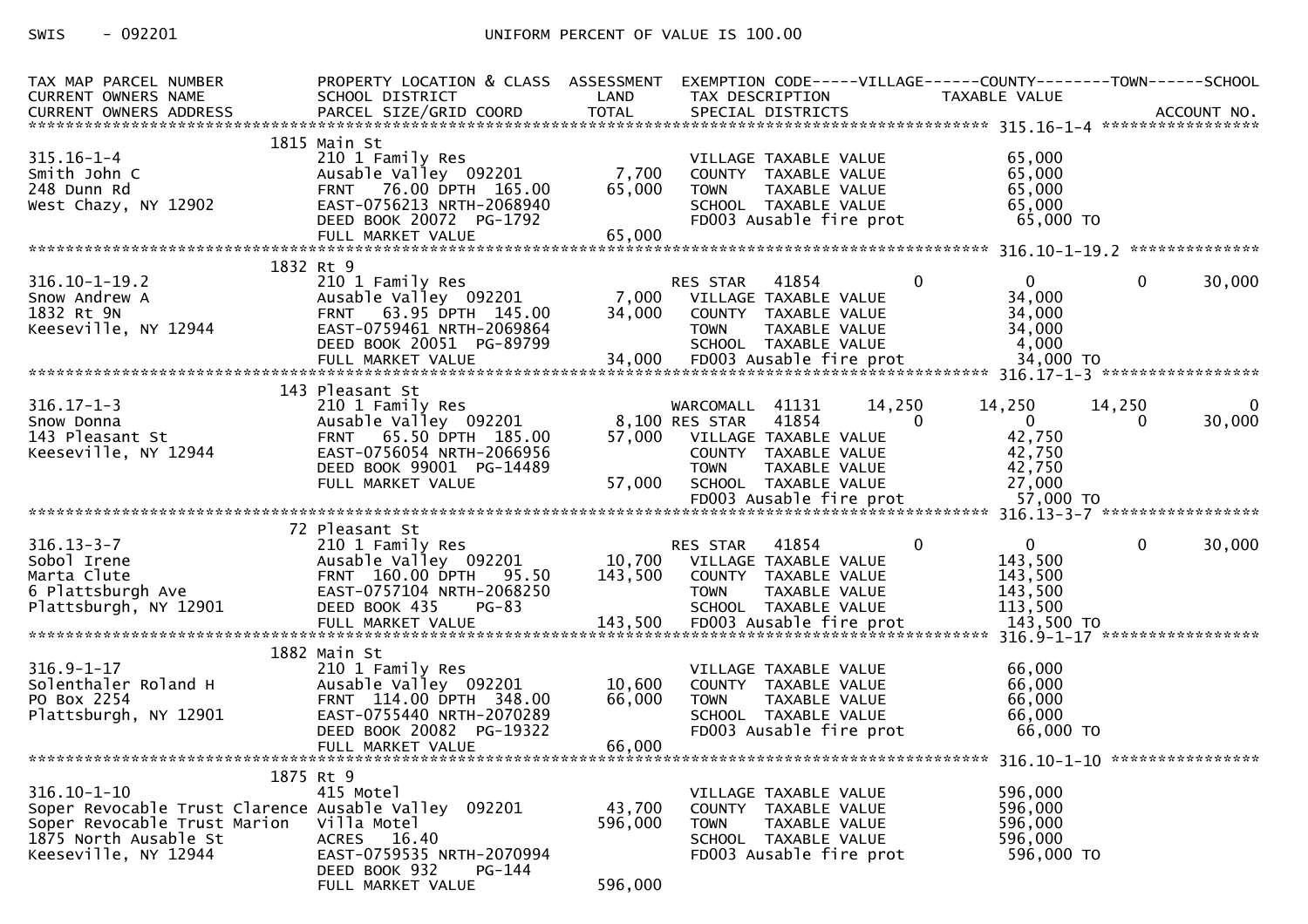| STATE OF NEW YORK                | 2011<br>T E N T A T I V E                                     |                                       | A S S E S S M E N T          |                                       | ROLL              |                                                                |              | 68<br>PAGE                  |
|----------------------------------|---------------------------------------------------------------|---------------------------------------|------------------------------|---------------------------------------|-------------------|----------------------------------------------------------------|--------------|-----------------------------|
| COUNTY - Clinton                 |                                                               | T A X A B L E SECTION OF THE ROLL - 1 |                              |                                       |                   |                                                                |              | VALUATION DATE-JUL 01, 2010 |
| <b>TOWN</b><br>- Ausable         | THESE ASSESSMENTS ARE ALSO USED FOR VILLAGE PURPOSES          |                                       |                              |                                       |                   | TAXABLE STATUS DATE-MAR 01, 2011                               |              |                             |
| VILLAGE - Keeseville             |                                                               | OWNERS NAME SEQUENCE                  |                              |                                       |                   |                                                                |              |                             |
| $-092201$<br><b>SWIS</b>         |                                                               | UNIFORM PERCENT OF VALUE IS 100.00    |                              |                                       |                   |                                                                |              |                             |
|                                  |                                                               |                                       |                              |                                       |                   |                                                                |              |                             |
|                                  |                                                               |                                       |                              |                                       |                   |                                                                |              |                             |
| TAX MAP PARCEL NUMBER            | PROPERTY LOCATION & CLASS ASSESSMENT                          |                                       |                              |                                       |                   | EXEMPTION CODE-----VILLAGE------COUNTY--------TOWN------SCHOOL |              |                             |
| CURRENT OWNERS NAME              | SCHOOL DISTRICT                                               | LAND                                  | TAX DESCRIPTION              |                                       |                   | TAXABLE VALUE                                                  |              |                             |
|                                  |                                                               |                                       |                              |                                       |                   |                                                                |              |                             |
|                                  | 62 Cedar Ct                                                   |                                       |                              |                                       |                   |                                                                |              |                             |
| $316.13 - 2 - 60.2$              | 210 1 Family Res                                              |                                       | WARNONALL                    | 41121                                 | 12,000            | 12,465                                                         | 12,000       |                             |
| Sorrell Francis O                | Ausable Valley 092201                                         |                                       | 10,300 SR STAR               | 41834                                 | $\Omega$          | $\mathbf{0}$                                                   | 0            | 60,100                      |
| Sorrell Kathryn B                | Lot 11 Jackson Ct Sub                                         | 83,100                                | VILLAGE TAXABLE VALUE        |                                       |                   | 71,100                                                         |              |                             |
| 62 Cedar Ct                      | FRNT 100.00 DPTH 207.50                                       |                                       |                              | COUNTY TAXABLE VALUE                  |                   | 70,635                                                         |              |                             |
| Keeseville, NY 12944             | EAST-0756042 NRTH-2068196                                     |                                       | <b>TOWN</b>                  | TAXABLE VALUE                         |                   | 71,100                                                         |              |                             |
|                                  | DEED BOOK 20041 PG-67981                                      |                                       |                              | SCHOOL TAXABLE VALUE                  |                   | 23,000                                                         |              |                             |
|                                  |                                                               |                                       |                              |                                       |                   |                                                                |              |                             |
|                                  |                                                               |                                       |                              |                                       |                   |                                                                |              |                             |
|                                  | 19/21 Hill St                                                 |                                       |                              |                                       |                   |                                                                |              |                             |
| $316.13 - 2 - 6.1$               | 220 2 Family Res                                              |                                       |                              | VILLAGE TAXABLE VALUE                 |                   | 58,900                                                         |              |                             |
| Soule Richard                    | Ausable Valley 092201                                         | 9,100                                 |                              | COUNTY TAXABLE VALUE                  |                   | 58,900                                                         |              |                             |
| Soule Lucille A                  | 92.04 DPTH 166.08<br><b>FRNT</b>                              | 58,900                                | <b>TOWN</b>                  | TAXABLE VALUE                         |                   | 58,900                                                         |              |                             |
| 1798 Main St                     | 860<br><b>BANK</b>                                            |                                       |                              | SCHOOL TAXABLE VALUE                  |                   | 58,900                                                         |              |                             |
| Keeseville, NY 12944             | EAST-0755953 NRTH-2068482                                     |                                       |                              | FD003 Ausable fire prot               |                   | 58,900 TO                                                      |              |                             |
|                                  | DEED BOOK 20041 PG-75810                                      |                                       |                              |                                       |                   |                                                                |              |                             |
|                                  |                                                               |                                       |                              |                                       |                   |                                                                |              |                             |
|                                  |                                                               |                                       |                              |                                       |                   |                                                                |              |                             |
|                                  | 1798 Main St                                                  |                                       |                              |                                       |                   |                                                                |              |                             |
| $316.13 - 4 - 4$                 | 210 1 Family Res                                              |                                       | <b>VETERANS</b>              | 41101                                 | 2,000<br>$\Omega$ | 2,000                                                          | 2,000        | $\Omega$                    |
| Soule Richard<br>Soule Lucille A | Ausable Valley 092201                                         |                                       | 6,900 RES STAR               | 41854                                 |                   | $\mathbf{0}$<br>94,400                                         | $\Omega$     | 30,000                      |
|                                  | 44.00 DPTH 400.00<br><b>FRNT</b><br>EAST-0756831 NRTH-2068911 | 96,400                                |                              | VILLAGE TAXABLE VALUE                 |                   |                                                                |              |                             |
| 1798 Main St                     | PG-645                                                        |                                       |                              | COUNTY TAXABLE VALUE                  |                   | 94,400                                                         |              |                             |
| Keeseville, NY 12944             | DEED BOOK 634<br>FULL MARKET VALUE                            | 96,400                                | <b>TOWN</b>                  | TAXABLE VALUE<br>SCHOOL TAXABLE VALUE |                   | 94,400<br>66,400                                               |              |                             |
|                                  |                                                               |                                       |                              | FD003 Ausable fire prot               |                   | 96,400 TO                                                      |              |                             |
|                                  |                                                               |                                       |                              |                                       |                   | $316.17 - 2 - 17$                                              |              | *****************           |
|                                  | 8 Latourelle Ln                                               |                                       |                              |                                       |                   |                                                                |              |                             |
| $316.17 - 2 - 17$                | 270 Mfg housing                                               |                                       | WARNONALL                    | 41121                                 | 2,550             | 2,550                                                          | 2,550        |                             |
| Sousie Howard J                  | Ausable Valley 092201                                         |                                       | 6,200 AGED COUN 41802        |                                       | 0                 | 2,890                                                          | 0            | 0                           |
| Sousie Linda M                   | FRNT 81.00 DPTH 100.00                                        |                                       | 17,000 SR STAR               | 41834                                 | 0                 | $\Omega$                                                       | $\Omega$     | 17,000                      |
| 8 Lattourelle Ln                 | EAST-0756973 NRTH-2067290                                     |                                       |                              | VILLAGE TAXABLE VALUE                 |                   | 14,450                                                         |              |                             |
| Keeseville, NY 12944             | DEED BOOK 20051 PG-83620                                      |                                       |                              | COUNTY TAXABLE VALUE                  |                   | 11,560                                                         |              |                             |
|                                  | FULL MARKET VALUE                                             | 17,000                                | <b>TOWN</b>                  | TAXABLE VALUE                         |                   | 14,450                                                         |              |                             |
|                                  |                                                               |                                       |                              | SCHOOL TAXABLE VALUE                  |                   | 0                                                              |              |                             |
|                                  |                                                               |                                       |                              | FD003 Ausable fire prot               |                   | 17,000 TO                                                      |              |                             |
|                                  |                                                               |                                       |                              |                                       |                   |                                                                |              |                             |
|                                  | 200 Pleasant St                                               |                                       |                              |                                       |                   |                                                                |              |                             |
| $315.20 - 1 - 10.2$              | 270 Mfg housing                                               |                                       | AGED COUN 41802              |                                       | $\mathbf 0$       | 17,600                                                         | 0            | $\mathbf 0$                 |
| Sousis Edward                    | Ausable Valley 092201                                         |                                       | 9,700 SR STAR                | 41834                                 | $\mathbf{0}$      | 0                                                              | $\mathbf{0}$ | 44,000                      |
| Sousis Roberta                   | 18 Pl 12000                                                   | 44,000                                |                              | VILLAGE TAXABLE VALUE                 |                   | 44,000                                                         |              |                             |
| 200 Pleasant St                  | FRNT 80.00 DPTH 365.70                                        |                                       |                              | COUNTY TAXABLE VALUE                  |                   | 26,400                                                         |              |                             |
| Keeseville, NY 12944             |                                                               |                                       |                              |                                       |                   |                                                                |              |                             |
|                                  | EAST-0754739 NRTH-2066628<br>DEED BOOK 582<br>PG-1167         |                                       | <b>TOWN</b><br><b>SCHOOL</b> | TAXABLE VALUE<br>TAXABLE VALUE        |                   | 44,000<br>$\mathbf{0}$                                         |              |                             |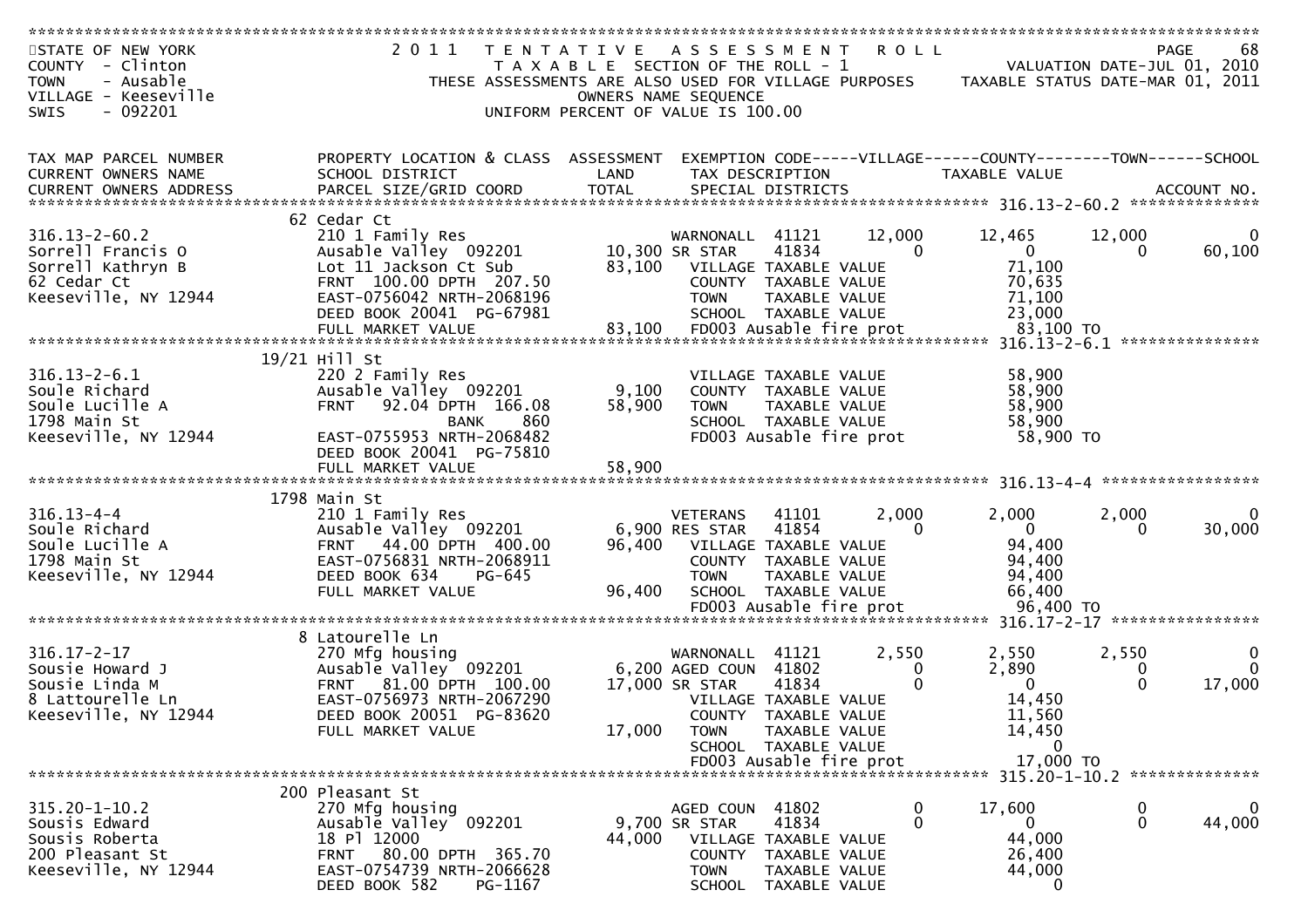| STATE OF NEW YORK<br>COUNTY - Clinton<br>- Ausable<br><b>TOWN</b><br>VILLAGE - Keeseville<br><b>SWIS</b><br>$-092201$ | 2011<br>THESE ASSESSMENTS ARE ALSO USED FOR VILLAGE PURPOSES                                                                                                            | T E N T A T I V E<br>T A X A B L E SECTION OF THE ROLL - 1<br>OWNERS NAME SEQUENCE<br>UNIFORM PERCENT OF VALUE IS 100.00 | ASSESSMENT                                                    |                                                                                                 | <b>ROLL</b>         | TAXABLE STATUS DATE-MAR 01, 2011                                                | VALUATION DATE-JUL 01, 2010 | -69<br><b>PAGE</b>         |
|-----------------------------------------------------------------------------------------------------------------------|-------------------------------------------------------------------------------------------------------------------------------------------------------------------------|--------------------------------------------------------------------------------------------------------------------------|---------------------------------------------------------------|-------------------------------------------------------------------------------------------------|---------------------|---------------------------------------------------------------------------------|-----------------------------|----------------------------|
| TAX MAP PARCEL NUMBER<br>CURRENT OWNERS NAME<br><b>CURRENT OWNERS ADDRESS</b>                                         | PROPERTY LOCATION & CLASS ASSESSMENT<br>SCHOOL DISTRICT<br>PARCEL SIZE/GRID COORD                                                                                       | LAND<br><b>TOTAL</b>                                                                                                     |                                                               | TAX DESCRIPTION<br>SPECIAL DISTRICTS                                                            |                     | EXEMPTION CODE-----VILLAGE------COUNTY--------TOWN------SCHOOL<br>TAXABLE VALUE |                             | ACCOUNT NO.                |
| $315.20 - 1 - 2$<br>Spooner Craig<br>9 Renas Ln<br>Keeseville, NY 12944                                               | 9 Renas Ln<br>210 1 Family Res<br>Ausable Valley 092201<br>FRNT 78.50 DPTH 100.00<br>EAST-0754972 NRTH-2067170<br>DEED BOOK 20031 PG-58470                              | 5,000<br>37,800                                                                                                          | <b>RES STAR</b><br><b>TOWN</b>                                | 41854<br>VILLAGE TAXABLE VALUE<br>COUNTY TAXABLE VALUE<br>TAXABLE VALUE<br>SCHOOL TAXABLE VALUE | $\Omega$            | 0<br>37,800<br>37,800<br>37,800<br>7,800<br>37,800 TO                           | 0                           | 30,000                     |
|                                                                                                                       |                                                                                                                                                                         |                                                                                                                          |                                                               |                                                                                                 |                     | 315.20-1-3.1 ****************                                                   |                             |                            |
| $315.20 - 1 - 3.1$<br>Spooner Mark A<br>Spooner Janelle<br>13 Pine St<br>Keeseville, NY 12944                         | 13 Pine St<br>210 1 Family Res<br>Ausable Valley 092201<br>FRNT 100.00 DPTH 107.00<br>EAST-0755142 NRTH-2067186<br>DEED BOOK 617<br>PG-4                                | 35,000                                                                                                                   | <b>VETERANS</b><br>5,800 RES STAR<br><b>TOWN</b>              | 41101<br>41854<br>VILLAGE TAXABLE VALUE<br>COUNTY TAXABLE VALUE<br>TAXABLE VALUE                | 5,000<br>$\Omega$   | 5,000<br>$\Omega$<br>30,000<br>30,000<br>30,000                                 | 5,000<br>0                  | $\Omega$<br>30,000         |
|                                                                                                                       | FULL MARKET VALUE                                                                                                                                                       | 35,000                                                                                                                   |                                                               | SCHOOL TAXABLE VALUE                                                                            |                     | 5,000                                                                           |                             |                            |
|                                                                                                                       |                                                                                                                                                                         |                                                                                                                          |                                                               |                                                                                                 |                     | 35,000 TO<br>315.20-1-3.2 ****************                                      |                             |                            |
| $315.20 - 1 - 3.2$<br>Spooner Matthew<br>Spooner Stephanie<br>5 Renas Ln<br>Keeseville, NY 12944                      | 5 Renas Ln<br>270 Mfg housing<br>Ausable Valley 092201<br>FRNT 78.50 DPTH 100.00<br>EAST-0755050 NRTH-2067177<br>DEED BOOK 766<br>$PG-323$<br>FULL MARKET VALUE         | 29,000<br>29,000                                                                                                         | LIM INC DI 41932<br>5,000 RES STAR<br><b>TOWN</b>             | 41854<br>VILLAGE TAXABLE VALUE<br>COUNTY TAXABLE VALUE<br>TAXABLE VALUE<br>SCHOOL TAXABLE VALUE | 0<br>0              | 7,250<br>$\mathbf{0}$<br>29,000<br>21,750<br>29,000<br>0                        | 0<br>$\Omega$               | $\Omega$<br>29,000         |
|                                                                                                                       |                                                                                                                                                                         |                                                                                                                          |                                                               | FD003 Ausable fire prot                                                                         |                     | 29,000 TO<br>$316.13 - 2 - 63$                                                  |                             | ****************           |
| $316.13 - 2 - 63$<br>St Germain Yves<br>St Germain Lori<br>74 Cedar Ct<br>Keeseville, NY 12944                        | 74 Cedar Ct<br>210 1 Family Res<br>Ausable Valley 092201<br>Jackson Ct Sub Lot #7<br>75.00 DPTH 170.62<br><b>FRNT</b><br>860<br><b>BANK</b>                             | 11,500<br>133,500                                                                                                        | <b>RES STAR</b><br><b>TOWN</b>                                | 41854<br>VILLAGE TAXABLE VALUE<br>COUNTY TAXABLE VALUE<br>TAXABLE VALUE<br>SCHOOL TAXABLE VALUE | 0                   | 0<br>133,500<br>133,500<br>133,500<br>103,500                                   | $\mathbf{0}$                | 30,000                     |
|                                                                                                                       | EAST-0755743 NRTH-2068303<br>DEED BOOK 20051 PG-80967<br>FULL MARKET VALUE                                                                                              | 133,500                                                                                                                  |                                                               | FD003 Ausable fire prot                                                                         |                     | 133,500 TO                                                                      |                             |                            |
| $316.13 - 6 - 12.2$<br>Stone James Rodney<br>1790 Rt 9<br>Keeseville, NY 12944                                        | 1790 Rt 9<br>210 1 Family Res<br>Ausable Valley 092201<br>Survey Map Bk 16 Pg 143<br>60.00 DPTH 201.00<br>FRNT<br>EAST-0758588 NRTH-2069253<br>DEED BOOK 945<br>$PG-59$ |                                                                                                                          | WARNONALL<br>7,200 WARDISALL<br>64,600 SR STAR<br><b>TOWN</b> | 41121<br>41141<br>41834<br>VILLAGE TAXABLE VALUE<br>COUNTY TAXABLE VALUE<br>TAXABLE VALUE       | 9,690<br>3,230<br>0 | 9,690<br>3,230<br>0<br>51,680<br>51,680<br>51,680                               | 9,690<br>3,230<br>0         | 0<br>$\mathbf 0$<br>60,100 |
|                                                                                                                       |                                                                                                                                                                         |                                                                                                                          |                                                               |                                                                                                 |                     |                                                                                 |                             |                            |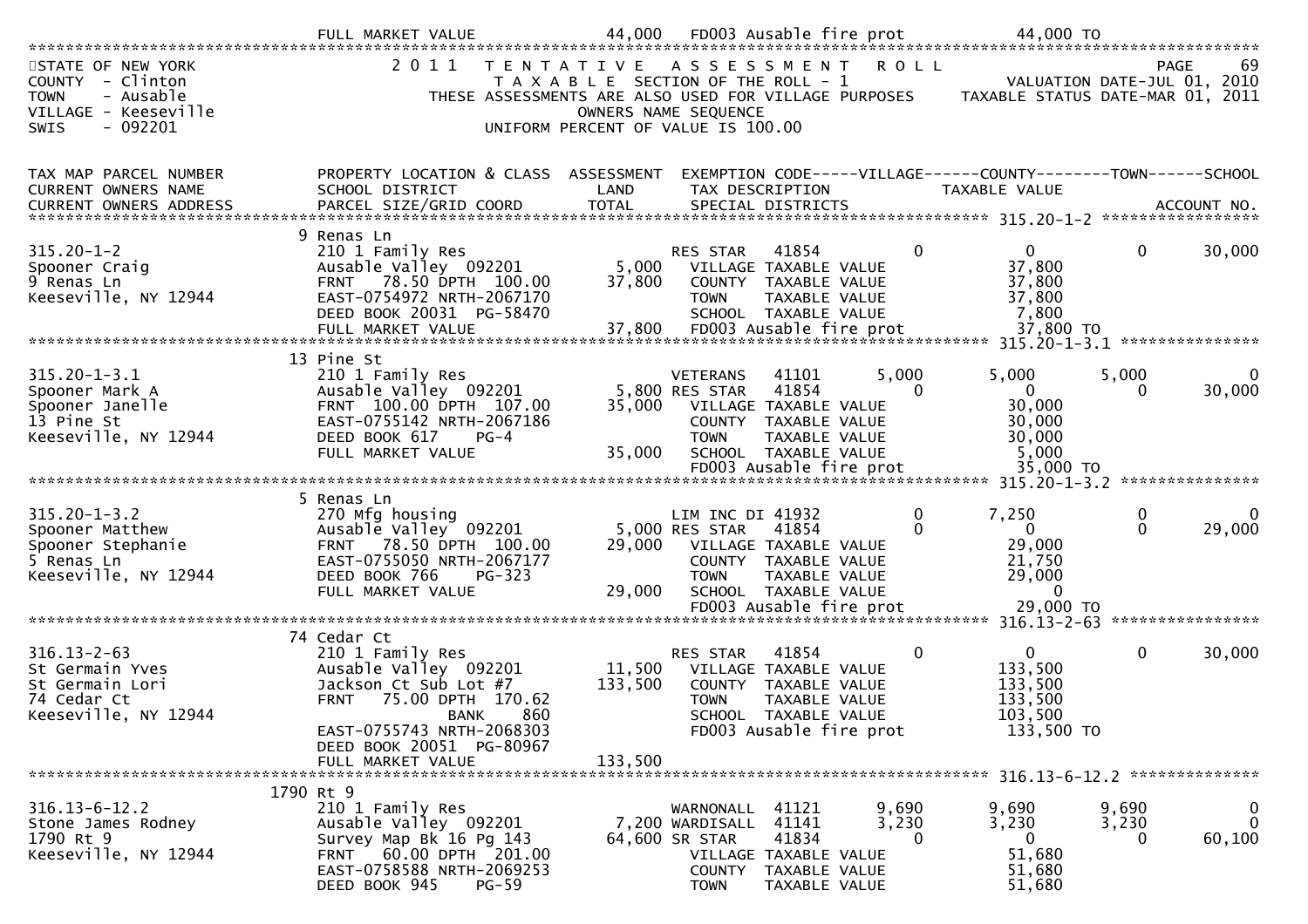|                                                                                                                                            | FULL MARKET VALUE                                                                                                                                                                                               | 64,600                                                                      |                                                                                   | SCHOOL TAXABLE VALUE                                                                                              |                                        | 4,500                                                                              |                                 |                                           |
|--------------------------------------------------------------------------------------------------------------------------------------------|-----------------------------------------------------------------------------------------------------------------------------------------------------------------------------------------------------------------|-----------------------------------------------------------------------------|-----------------------------------------------------------------------------------|-------------------------------------------------------------------------------------------------------------------|----------------------------------------|------------------------------------------------------------------------------------|---------------------------------|-------------------------------------------|
| STATE OF NEW YORK<br>COUNTY - Clinton<br><b>TOWN</b><br>- Ausable<br>VILLAGE - Keeseville<br>SWIS<br>$-092201$                             | 2011<br>T E N T A T I V E<br>THESE ASSESSMENTS ARE ALSO USED FOR VILLAGE PURPOSES                                                                                                                               | T A X A B L E SECTION OF THE ROLL - 1<br>UNIFORM PERCENT OF VALUE IS 100.00 | OWNERS NAME SEQUENCE                                                              | ASSESSMENT                                                                                                        | <b>ROLL</b>                            | TAXABLE STATUS DATE-MAR 01, 2011                                                   |                                 | PAGE<br>70<br>VALUATION DATE-JUL 01, 2010 |
| TAX MAP PARCEL NUMBER<br>CURRENT OWNERS NAME                                                                                               | PROPERTY LOCATION & CLASS ASSESSMENT<br>SCHOOL DISTRICT                                                                                                                                                         | LAND                                                                        |                                                                                   | TAX DESCRIPTION                                                                                                   |                                        | EXEMPTION CODE-----VILLAGE------COUNTY--------TOWN------SCHOOL<br>TAXABLE VALUE    |                                 |                                           |
| $316.13 - 5 - 4$<br>Stone Richard<br>Stone Ethel<br>1161 Trout Pond Rd<br>Keeseville, NY 12944                                             | 161 Ausable St<br>312 Vac w/imprv<br>Ausable Valley 092201<br>FRNT 80.00 DPTH 145.00<br>EAST-0757912 NRTH-2069064<br>DEED BOOK 626<br>PG-164<br>FULL MARKET VALUE                                               | 8,300<br>12,000<br>12,000                                                   | <b>TOWN</b>                                                                       | VILLAGE TAXABLE VALUE<br>COUNTY TAXABLE VALUE<br>TAXABLE VALUE<br>SCHOOL TAXABLE VALUE<br>FD003 Ausable fire prot |                                        | 12,000<br>12,000<br>12,000<br>12,000<br>12,000 TO                                  |                                 |                                           |
| $316.13 - 2 - 52$<br>Straight William W Jr<br>Straight Michelle L<br>34 Cedar Ct<br>Keeseville, NY 12944                                   | 34 Cedar Ct<br>210 1 Family Res<br>Ausable Valley 092201<br>Jackson Ct Subd Lot 20<br>Sub Lots 20 & 21<br>FRNT 120.00 DPTH 156.05<br>080<br><b>BANK</b><br>EAST-0756328 NRTH-2067617<br>DEED BOOK 20072 PG-9974 |                                                                             | WARNONALL<br>10,900 RES STAR<br>130,000 VILLAGE TAXABLE VALUE<br><b>TOWN</b>      | 41121<br>41854<br>COUNTY TAXABLE VALUE<br>TAXABLE VALUE<br>SCHOOL TAXABLE VALUE<br>FD003 Ausable fire prot        | 12,000<br>$\Omega$                     | 19,500<br>$\overline{0}$<br>118,000<br>110,500<br>118,000<br>100,000<br>130,000 TO | 12,000<br>0                     | 30,000                                    |
| $315.16 - 2 - 28$<br>Strong Life Est Della<br>Strong Irrevocable House Trust FRNT 100.00 DPTH 150.00<br>48 Pine St<br>Keeseville, NY 12944 | 48 Pine St<br>210 1 Family Res<br>Ausable Valley 092201<br>EAST-0755175 NRTH-2068095<br>DEED BOOK 20051 PG-81352<br>FULL MARKET VALUE                                                                           | 55,000                                                                      | WARCOMALL<br>9,100 WARDISALL<br>55,000 AGED - ALL 41800<br>SR STAR<br><b>TOWN</b> | 41131<br>41141<br>41834<br>VILLAGE TAXABLE VALUE<br>COUNTY TAXABLE VALUE<br>TAXABLE VALUE<br>SCHOOL TAXABLE VALUE | 13,750<br>11,000<br>15,125<br>$\Omega$ | 13,750<br>11,000<br>15,125<br>$\mathbf 0$<br>15,125<br>15,125<br>15,125<br>0       | 13,750<br>11,000<br>15,125<br>0 | 0<br>$\Omega$<br>27,500<br>27,500         |
| $316.13 - 4 - 9$<br>Sugarcreek Stores Inc<br>Attn: Wilson Farms<br>1780 Wehrle Dr Ste 110<br>Williamsville, NY 14221                       | 1774 Main St<br>486 Mini-mart<br>Ausable Valley 092201<br>1.00<br><b>ACRES</b><br>EAST-0757293 NRTH-2068646<br>DEED BOOK 938<br><b>PG-202</b><br>FULL MARKET VALUE                                              | 16,500<br>337,400<br>337,400                                                | <b>TOWN</b>                                                                       | VILLAGE TAXABLE VALUE<br>COUNTY TAXABLE VALUE<br>TAXABLE VALUE<br>SCHOOL TAXABLE VALUE<br>FD003 Ausable fire prot |                                        | 337,400<br>337,400<br>337,400<br>337,400<br>337,400 TO                             |                                 |                                           |
| $315.16 - 1 - 15$<br>Sullivan William Jr<br>Sullivan Doris                                                                                 | 12 School St<br>210 1 Family Res<br>Ausable Valley 092201<br>FRNT 150.00 DPTH 150.00                                                                                                                            | 9,600<br>110,600                                                            | SR STAR                                                                           | 41834<br>VILLAGE TAXABLE VALUE<br>COUNTY TAXABLE VALUE                                                            | 0                                      | 0<br>110,600<br>110,600                                                            | 0                               | 315.16-1-15 *****************<br>60,100   |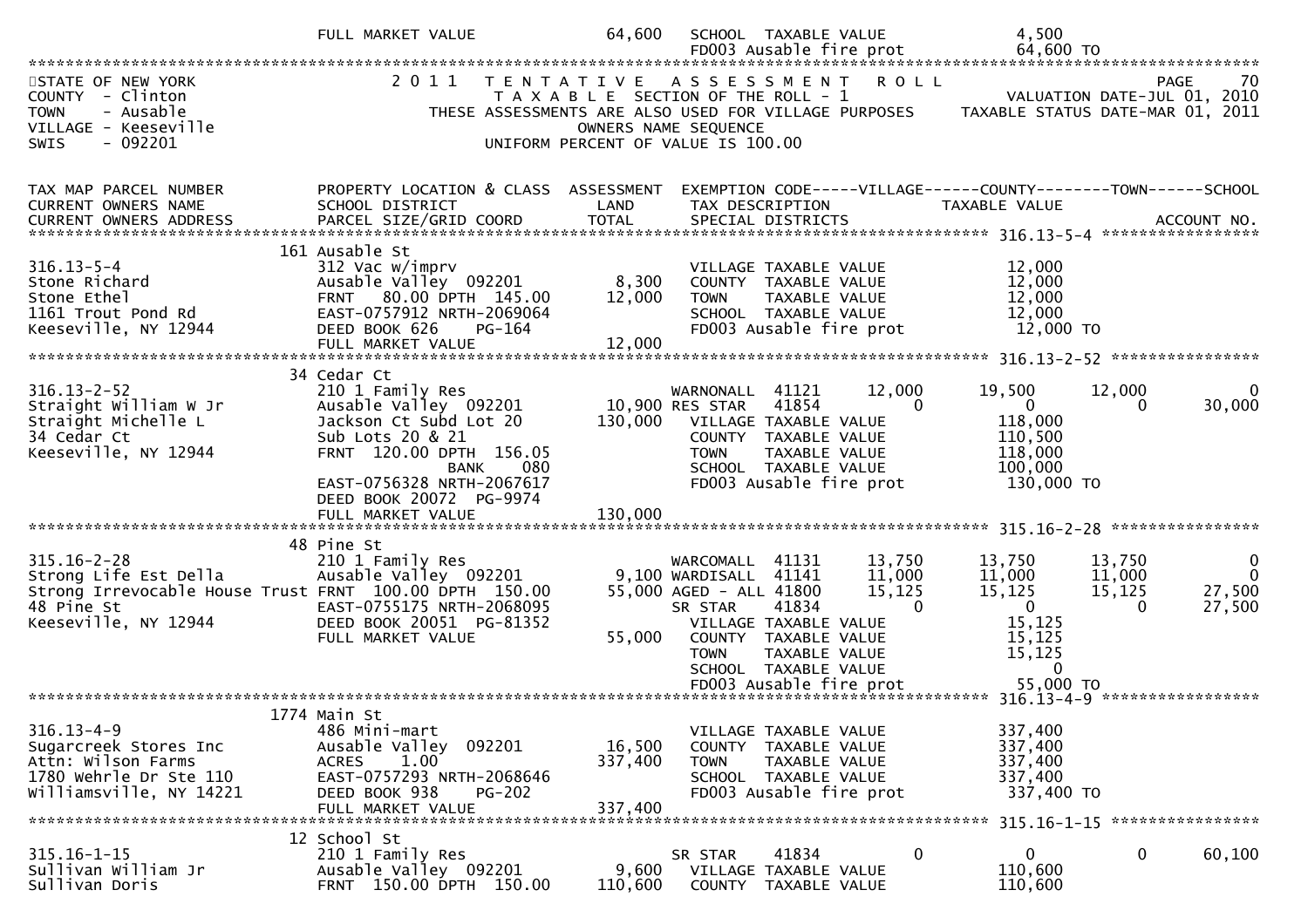| PO Box 155<br>Keeseville, NY 12944<br>STATE OF NEW YORK<br>COUNTY - Clinton<br>- Ausable<br><b>TOWN</b><br>VILLAGE - Keeseville<br>$-092201$<br><b>SWIS</b> | EAST-0754668 NRTH-2068715<br>DEED BOOK 698<br>$PG-5$<br>FULL MARKET VALUE<br>2011<br>T E N T A T I V E                                                                                   | OWNERS NAME SEQUENCE      | 110,600<br><b>TOWN</b><br>TAXABLE VALUE<br>SCHOOL TAXABLE VALUE<br>50,500<br>110,600 FD003 Ausable fire prot<br>110,600 TO<br>ASSESSMENT<br><b>ROLL</b><br><b>PAGE</b><br>T A X A B L E SECTION OF THE ROLL - 1<br>VALUATION DATE-JUL 01, 2010<br>THESE ASSESSMENTS ARE ALSO USED FOR VILLAGE PURPOSES<br>TAXABLE STATUS DATE-MAR 01, 2011<br>UNIFORM PERCENT OF VALUE IS 100.00 | 71                                 |
|-------------------------------------------------------------------------------------------------------------------------------------------------------------|------------------------------------------------------------------------------------------------------------------------------------------------------------------------------------------|---------------------------|----------------------------------------------------------------------------------------------------------------------------------------------------------------------------------------------------------------------------------------------------------------------------------------------------------------------------------------------------------------------------------|------------------------------------|
| TAX MAP PARCEL NUMBER<br>CURRENT OWNERS NAME                                                                                                                | PROPERTY LOCATION & CLASS ASSESSMENT<br>SCHOOL DISTRICT                                                                                                                                  | LAND                      | EXEMPTION CODE-----VILLAGE------COUNTY--------TOWN------SCHOOL<br>TAX DESCRIPTION<br>TAXABLE VALUE                                                                                                                                                                                                                                                                               |                                    |
| $316.17 - 1 - 13$<br>Szot Joseph<br>10774 NYS Rt 9N St<br>Keene, NY 12942                                                                                   | 15 Liberty St<br>210 1 Family Res<br>Ausable Valley 092201<br>Survey Bk 17 Pg 87<br>FRNT 172.96 DPTH 169.60<br>EAST-0756795 NRTH-2067136<br>DEED BOOK 777<br>PG-224<br>FULL MARKET VALUE | 8,600<br>65,000<br>65,000 | 65,000<br>VILLAGE TAXABLE VALUE<br>65,000<br>COUNTY TAXABLE VALUE<br>65,000<br><b>TOWN</b><br>TAXABLE VALUE<br>65,000<br>SCHOOL TAXABLE VALUE<br>FD003 Ausable fire prot<br>65,000 TO                                                                                                                                                                                            |                                    |
| $316.17 - 3 - 6$<br>Tallman David M<br>Tallman Marjorie A<br>76 Ausable St<br>Keeseville, NY 12944                                                          | 76 Ausable St<br>210 1 Family Res<br>Ausable Valley 092201<br>FRNT 72.00 DPTH 125.00<br>080<br><b>BANK</b><br>EAST-0757201 NRTH-2067030<br>DEED BOOK 20051 PG-87974<br>FULL MARKET VALUE | 7,200<br>67,000<br>67,000 | 41854<br>$\mathbf{0}$<br>$\mathbf{0}$<br>$\mathbf{0}$<br>RES STAR<br>67,000<br>VILLAGE TAXABLE VALUE<br>67,000<br>COUNTY TAXABLE VALUE<br>67,000<br><b>TOWN</b><br>TAXABLE VALUE<br>37,000<br>SCHOOL TAXABLE VALUE<br>67,000 TO<br>FD003 Ausable fire prot                                                                                                                       | 30,000                             |
| $316.13 - 2 - 42$<br>Thompson Kathi Sorrell<br>32 Jackson St<br>Keeseville, NY 12944                                                                        | 32 Jackson St<br>210 1 Family Res<br>Ausable Valley 092201<br>FRNT 90.00 DPTH 105.00<br>EAST-0755650 NRTH-2067814<br>DEED BOOK 995<br>PG-034                                             | 9,100<br>61,400           | 0<br>$\mathbf{0}$<br>RES STAR<br>41854<br>$\Omega$<br>61,400<br>VILLAGE TAXABLE VALUE<br>61,400<br>COUNTY TAXABLE VALUE<br>61,400<br><b>TOWN</b><br>TAXABLE VALUE<br>31,400<br>SCHOOL TAXABLE VALUE                                                                                                                                                                              | 30,000                             |
| $316.17 - 1 - 15$<br>Toomey Life Use Melvina<br>Harper Anita<br>55 Ausable St<br>Keeseville, NY 12944                                                       | 55 Ausable St<br>210 1 Family Res<br>Ausable Valley 092201<br>Map Book 8 Pg 11<br>FRNT 68.92 DPTH 194.00<br>EAST-0756702 NRTH-2067021<br>DEED BOOK 20031 PG-60399<br>FULL MARKET VALUE   | 48,500 SR STAR<br>48,500  | 5,000<br>5,000<br>41101<br>5,000<br><b>VETERANS</b><br>8,000 AGED - ALL 41800<br>21,750<br>21,750<br>21,750<br>41834<br>$\Omega$<br>$\mathbf{0}$<br>$\Omega$<br>21,750<br>VILLAGE TAXABLE VALUE<br>21,750<br>COUNTY TAXABLE VALUE<br>21,750<br>TAXABLE VALUE<br><b>TOWN</b><br>SCHOOL TAXABLE VALUE<br>0<br>48,500 TO                                                            | $\overline{0}$<br>24,250<br>24,250 |
| $316.9 - 1 - 4$<br>Twa Walter<br>Twa Mildred<br>1870 Rt 22                                                                                                  | 1870 Main St<br>210 1 Family Res<br>Ausable Valley 092201<br>FRNT 110.00 DPTH 333.80<br>EAST-0755627 NRTH-2070046                                                                        | 10,500<br>61,600          | 316.9-1-4 *******************<br>VILLAGE TAXABLE VALUE<br>61,600<br>61,600<br>COUNTY TAXABLE VALUE<br>61,600<br>TAXABLE VALUE<br>TOWN<br>61,600<br>SCHOOL TAXABLE VALUE                                                                                                                                                                                                          |                                    |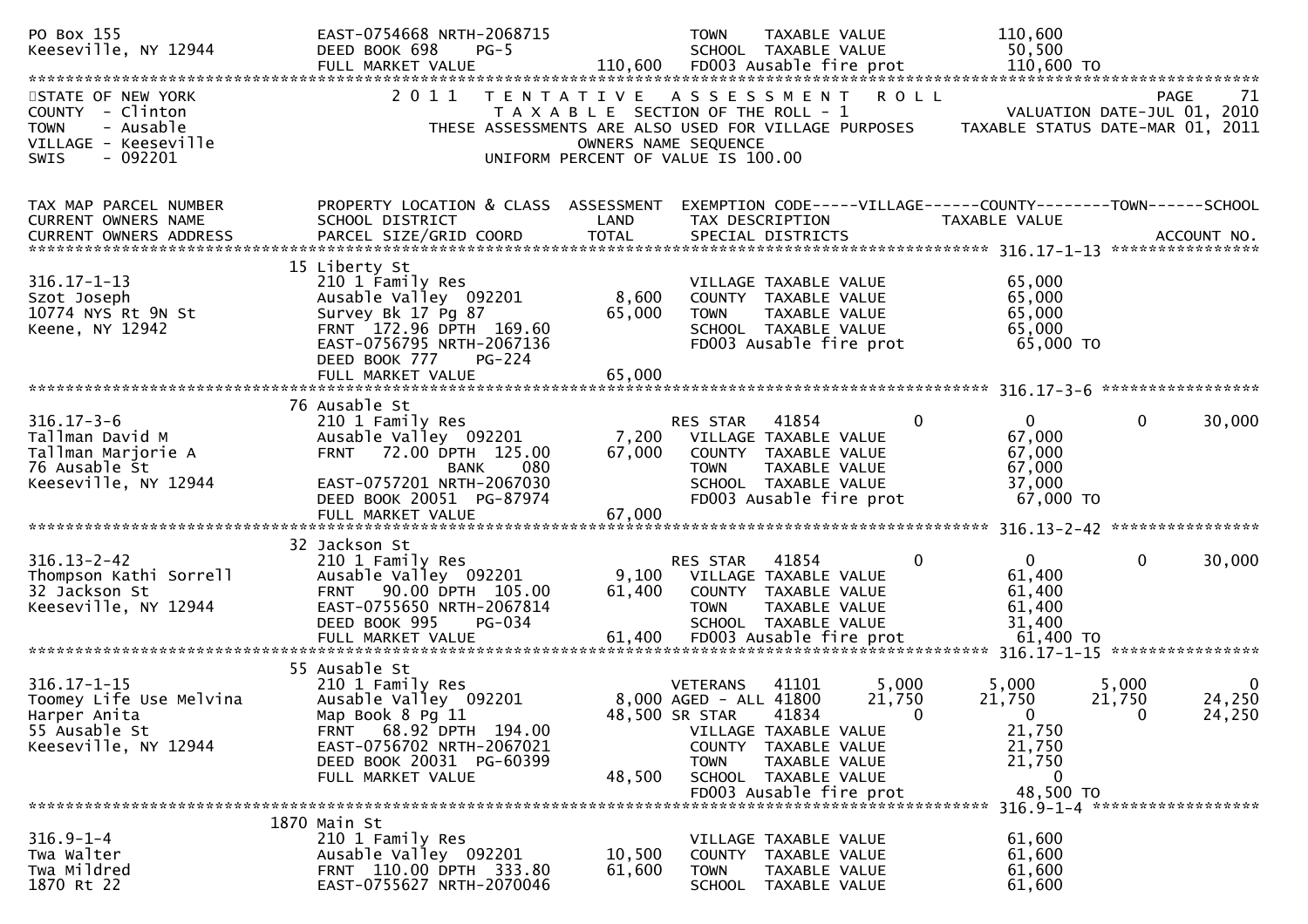| Keeseville, NY 12944                                                                                             | $PG-32$<br>DEED BOOK 673<br>FULL MARKET VALUE                                                                                                                                                               | 61,600                    | FD003 Ausable fire prot                                                                                                                                               | 61,600 TO                                                                          |
|------------------------------------------------------------------------------------------------------------------|-------------------------------------------------------------------------------------------------------------------------------------------------------------------------------------------------------------|---------------------------|-----------------------------------------------------------------------------------------------------------------------------------------------------------------------|------------------------------------------------------------------------------------|
| STATE OF NEW YORK<br>COUNTY - Clinton<br>- Ausable<br><b>TOWN</b><br>VILLAGE - Keeseville<br>SWIS<br>$-092201$   |                                                                                                                                                                                                             | OWNERS NAME SEQUENCE      | 2011 TENTATIVE ASSESSMENT ROLL<br>T A X A B L E SECTION OF THE ROLL - 1<br>THESE ASSESSMENTS ARE ALSO USED FOR VILLAGE PURPOSES<br>UNIFORM PERCENT OF VALUE IS 100.00 | PAGE<br>-72<br>VALUATION DATE-JUL 01, 2010<br>TAXABLE STATUS DATE-MAR 01, 2011     |
| TAX MAP PARCEL NUMBER<br>CURRENT OWNERS NAME                                                                     | PROPERTY LOCATION & CLASS ASSESSMENT<br>SCHOOL DISTRICT                                                                                                                                                     | LAND                      | TAX DESCRIPTION                                                                                                                                                       | EXEMPTION CODE-----VILLAGE------COUNTY--------TOWN------SCHOOL<br>TAXABLE VALUE    |
| $316.9 - 3 - 4$<br>Valenti Marion Corbo<br>Attn: Clark Wayne<br>PO Box 330<br>Keeseville, NY 12944               | Rt 9<br>311 Res vac land<br>Ausable Valley 092201<br>FRNT 20.00 DPTH 330.00<br>EAST-0758259 NRTH-2069505<br>DEED BOOK 336<br>PG-329<br>FULL MARKET VALUE                                                    | 9,200<br>9,200<br>9,200   | VILLAGE TAXABLE VALUE<br>COUNTY TAXABLE VALUE<br>TAXABLE VALUE<br><b>TOWN</b><br>SCHOOL TAXABLE VALUE<br>FD003 Ausable fire prot                                      | 9,200<br>9,200<br>9,200<br>9,200<br>9,200 TO<br>****************                   |
| $315.12 - 2 - 13$<br>Vanvalkenburg Keith<br>56 School St<br>Keeseville, NY 12944                                 | 56 School St<br>210 1 Family Res<br>Ausable Valley 092201<br>16 P116000 A Loc<br>Oakwood Pk Lot 13<br>FRNT 95.00 DPTH 150.00<br>080<br><b>BANK</b><br>EAST-0754515 NRTH-2069806<br>DEED BOOK 20102 PG-34238 | 9,800<br>139,700          | VILLAGE TAXABLE VALUE<br>COUNTY TAXABLE VALUE<br><b>TOWN</b><br>TAXABLE VALUE<br>SCHOOL TAXABLE VALUE<br>FD003 Ausable fire prot                                      | 139,700<br>139,700<br>139,700<br>139,700<br>139,700 TO                             |
|                                                                                                                  | 1884 Rt 9                                                                                                                                                                                                   |                           |                                                                                                                                                                       |                                                                                    |
| $316.10 - 1 - 14.2$<br>Vedder William F<br>1884 Rt 9<br>Keeseville, NY 12944                                     | 312 Vac w/imprv<br>Ausable Valley 092201<br>Adg 2113<br>FRNT 94.00 DPTH 188.00<br>EAST-0760206 NRTH-2071023<br>DEED BOOK 997<br><b>PG-100</b><br>FULL MARKET VALUE                                          | 9,600<br>27,800<br>27,800 | RES STAR<br>41854<br>0<br>VILLAGE TAXABLE VALUE<br>COUNTY TAXABLE VALUE<br><b>TOWN</b><br>TAXABLE VALUE<br>SCHOOL TAXABLE VALUE<br>FD003 Ausable fire prot            | $\mathbf{0}$<br>0<br>27,800<br>27,800<br>27,800<br>27,800<br>$\Omega$<br>27,800 TO |
|                                                                                                                  |                                                                                                                                                                                                             |                           |                                                                                                                                                                       |                                                                                    |
| $316.9 - 2 - 12$<br>Wade George Donald<br>Wahby Park Estates<br>1399 Phillips Rd Apt 71<br>New Bedford, MA 02745 | 12 Grove St<br>270 Mfg housing<br>Ausable Valley 092201<br>FRNT 112.00 DPTH 335.00<br>EAST-0756266 NRTH-2069522<br>DEED BOOK 20031 PG-57856<br>FULL MARKET VALUE                                            | 39,000<br>39,000          | VILLAGE TAXABLE VALUE<br>10,500 COUNTY TAXABLE VALUE<br>TAXABLE VALUE<br><b>TOWN</b><br>SCHOOL TAXABLE VALUE<br>FD003 Ausable fire prot                               | 39,000<br>39,000<br>39,000<br>39,000<br>39,000 TO                                  |
|                                                                                                                  |                                                                                                                                                                                                             |                           |                                                                                                                                                                       |                                                                                    |
| $316.9 - 2 - 13$<br>Wade George Donald<br>Wahby Park Estates<br>1399 Phillips Rd Apt 71<br>New Bedford, MA 02745 | 4/8 Grove St<br>210 1 Family Res<br>Ausable Valley 092201<br>1.10<br>ACRES<br>EAST-0756210 NRTH-2069396<br>DEED BOOK 20031 PG-57857                                                                         | 12,100<br>75,000          | VILLAGE TAXABLE VALUE<br>COUNTY TAXABLE VALUE<br>TAXABLE VALUE<br><b>TOWN</b><br>SCHOOL TAXABLE VALUE<br>FD003 Ausable fire prot                                      | 75,000<br>75,000<br>75,000<br>75,000<br>75,000 TO                                  |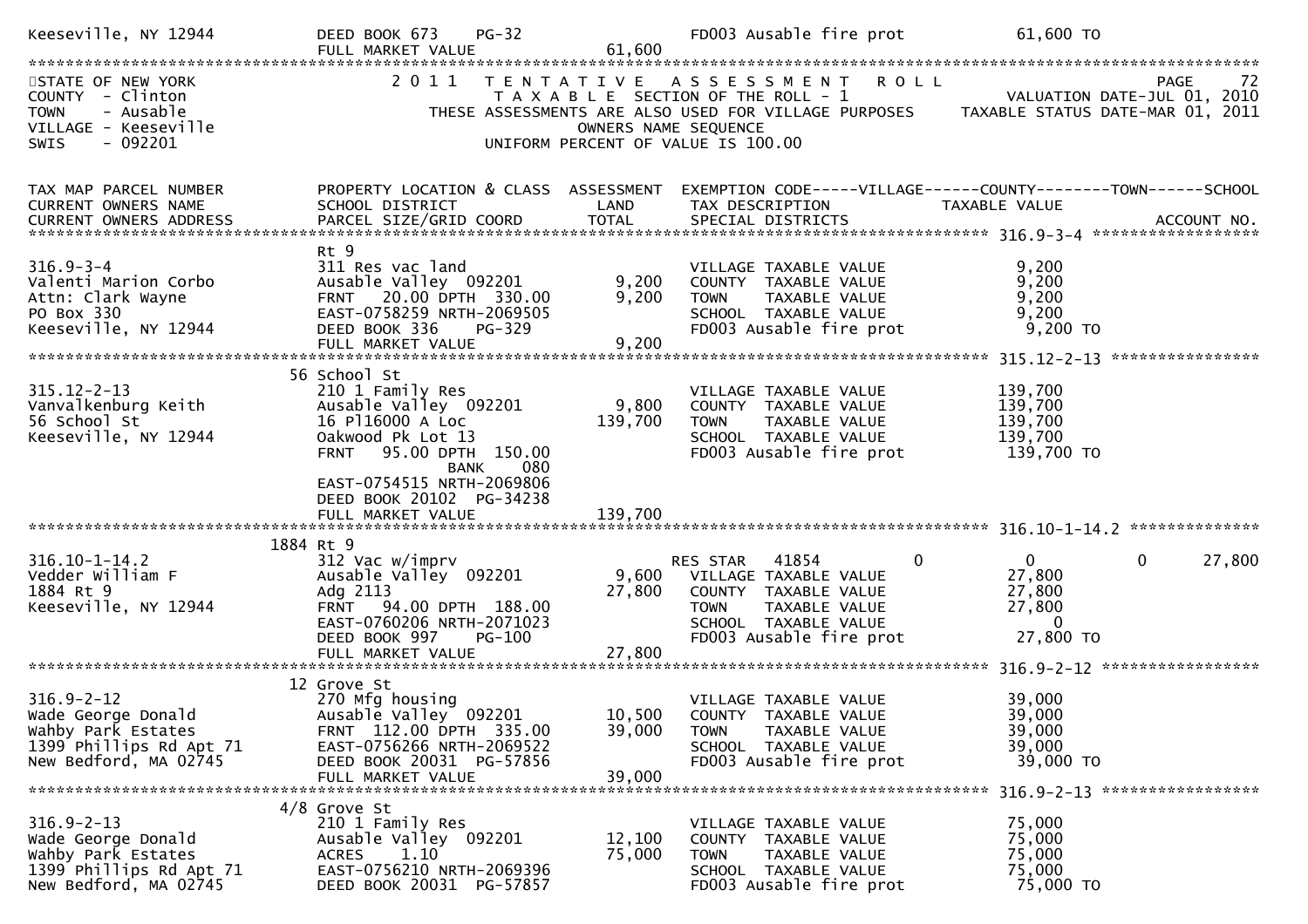|                                                                                                                                                                  | FULL MARKET VALUE                                                                                                                                                         | 75,000                                                                                           |                                                           |                                                                                                                   |             |                                                                                       |                   |                       |
|------------------------------------------------------------------------------------------------------------------------------------------------------------------|---------------------------------------------------------------------------------------------------------------------------------------------------------------------------|--------------------------------------------------------------------------------------------------|-----------------------------------------------------------|-------------------------------------------------------------------------------------------------------------------|-------------|---------------------------------------------------------------------------------------|-------------------|-----------------------|
| STATE OF NEW YORK<br>COUNTY - Clinton<br><b>TOWN</b><br>- Ausable<br>VILLAGE - Keeseville<br>$-092201$<br><b>SWIS</b>                                            | 2 0 1 1<br>THESE ASSESSMENTS ARE ALSO USED FOR VILLAGE PURPOSES                                                                                                           | T E N T A T I V E<br>T A X A B L E SECTION OF THE ROLL - 1<br>UNIFORM PERCENT OF VALUE IS 100.00 | OWNERS NAME SEQUENCE                                      | ASSESSMENT                                                                                                        | <b>ROLL</b> | VALUATION DATE-JUL 01, 2010<br>TAXABLE STATUS DATE-MAR 01, 2011                       | <b>PAGE</b>       | 73                    |
| TAX MAP PARCEL NUMBER<br>CURRENT OWNERS NAME<br>.CURRENT OWNERS ADDRESS PARCEL SIZE/GRID COORD TOTAL SPECIAL DISTRICTS ACCOUNT NO ACCOUNT NO ACCOUNT NO AND ARTY | PROPERTY LOCATION & CLASS ASSESSMENT<br>SCHOOL DISTRICT                                                                                                                   | LAND                                                                                             |                                                           | TAX DESCRIPTION                                                                                                   |             | EXEMPTION CODE-----VILLAGE------COUNTY-------TOWN------SCHOOL<br><b>TAXABLE VALUE</b> |                   |                       |
| 315.16-2-26.1<br>Wagner Carman H Sr<br>Wagner Trudy<br>42 Pine St<br>Keeseville, NY 12944                                                                        | 42 Pine St<br>270 Mfg housing<br>Ausable Valley 092201<br>73.00 DPTH 100.00<br><b>FRNT</b><br>EAST-0755172 NRTH-2067923<br>DEED BOOK 875<br>$PG-303$<br>FULL MARKET VALUE | 6,500<br>23,000<br>23,000                                                                        | <b>TOWN</b>                                               | VILLAGE TAXABLE VALUE<br>COUNTY TAXABLE VALUE<br>TAXABLE VALUE<br>SCHOOL TAXABLE VALUE<br>FD003 Ausable fire prot |             | 23,000<br>23,000<br>23,000<br>23,000<br>23,000 TO                                     |                   |                       |
| $315.16 - 2 - 26.2$<br>Wagner Carmen H Sr                                                                                                                        | 42A Pine St<br>270 Mfg housing<br>Ausable Valley 092201                                                                                                                   |                                                                                                  | AGED C&S<br>6,900 SR STAR                                 | 41805<br>41834                                                                                                    | 0<br>0      | 14,000<br>$\mathbf{0}$                                                                | 0<br>$\mathbf{0}$ | 14,000<br>14,000      |
| Wagner Trudy<br>42A Pine St<br>Keeseville, NY 12944                                                                                                              | FRNT 73.00 DPTH 140.00<br>EAST-0755291 NRTH-2067938<br>DEED BOOK 648<br>PG-795<br>FULL MARKET VALUE                                                                       | 28,000<br>28,000                                                                                 | <b>COUNTY</b><br><b>TOWN</b>                              | VILLAGE TAXABLE VALUE<br>TAXABLE VALUE<br>TAXABLE VALUE<br>SCHOOL TAXABLE VALUE                                   |             | 28,000<br>14,000<br>28,000<br>$\Omega$                                                |                   |                       |
|                                                                                                                                                                  |                                                                                                                                                                           |                                                                                                  |                                                           | FD003 Ausable fire prot                                                                                           |             | 28,000 TO                                                                             |                   |                       |
| $315.20 - 1 - 1$<br>Wagner Traci<br>PO Box 175<br>Keeseville, NY 12944                                                                                           | 11 Renas Ln<br>210 1 Family Res<br>Ausable Valley 092201<br>Prior Deed Bk 677 Pg 229<br>Ld Contract Bk681 Pg21 1/<br>50.00 DPTH 100.00<br><b>FRNT</b>                     | 4,200<br>36,600                                                                                  | RES STAR<br>COUNTY<br><b>TOWN</b>                         | 41854<br>VILLAGE TAXABLE VALUE<br>TAXABLE VALUE<br>TAXABLE VALUE<br>SCHOOL TAXABLE VALUE                          | $\bf{0}$    | $\Omega$<br>36,600<br>36,600<br>36,600<br>6,600                                       | $\mathbf 0$       | 30,000                |
|                                                                                                                                                                  | 080<br><b>BANK</b><br>EAST-0754908 NRTH-2067164<br>DEED BOOK 20051 PG-87941<br>FULL MARKET VALUE                                                                          | 36,600                                                                                           |                                                           | FD003 Ausable fire prot                                                                                           |             | 36,600 TO                                                                             |                   |                       |
|                                                                                                                                                                  | 54 Jackson St                                                                                                                                                             |                                                                                                  |                                                           |                                                                                                                   |             |                                                                                       |                   |                       |
| $316.13 - 2 - 2$<br>Walker Howard F<br>408 Calkins Rd<br>Peru, NY 12972-3811                                                                                     | 270 Mfg housing<br>Ausable Valley 092201<br><b>FRNT</b><br>75.00 DPTH 100.00<br>EAST-0755560 NRTH-2068379<br>DEED BOOK 567<br><b>PG-800</b><br>FULL MARKET VALUE          | 6,600<br>30,000<br>30,000                                                                        | COUNTY<br><b>TOWN</b>                                     | VILLAGE TAXABLE VALUE<br>TAXABLE VALUE<br><b>TAXABLE VALUE</b><br>SCHOOL TAXABLE VALUE<br>FD003 Ausable fire prot |             | 30,000<br>30,000<br>30,000<br>30,000<br>30,000 TO                                     |                   |                       |
|                                                                                                                                                                  | 83 Liberty St                                                                                                                                                             |                                                                                                  |                                                           |                                                                                                                   |             |                                                                                       |                   |                       |
| $315.16 - 1 - 6$<br>Way Robert D<br>Way Elmertina<br>83 Liberty St<br>Keeseville, NY 12944                                                                       | 210 1 Family Res<br>Ausable Valley 092201<br>64.00 DPTH 107.00<br>FRNT<br>EAST-0756362 NRTH-2068815<br>DEED BOOK 859<br><b>PG-215</b><br>FULL MARKET VALUE                | 64,500<br>64,500                                                                                 | WARNONALL 41121<br>6,000 SR STAR<br><b>TOWN</b><br>SCHOOL | 41834<br>VILLAGE TAXABLE VALUE<br>COUNTY TAXABLE VALUE<br>TAXABLE VALUE<br>TAXABLE VALUE                          | 9,675<br>0  | 9,675<br>$\mathbf 0$<br>54,825<br>54,825<br>54,825<br>4,400                           | 9,675<br>0        | $\mathbf 0$<br>60,100 |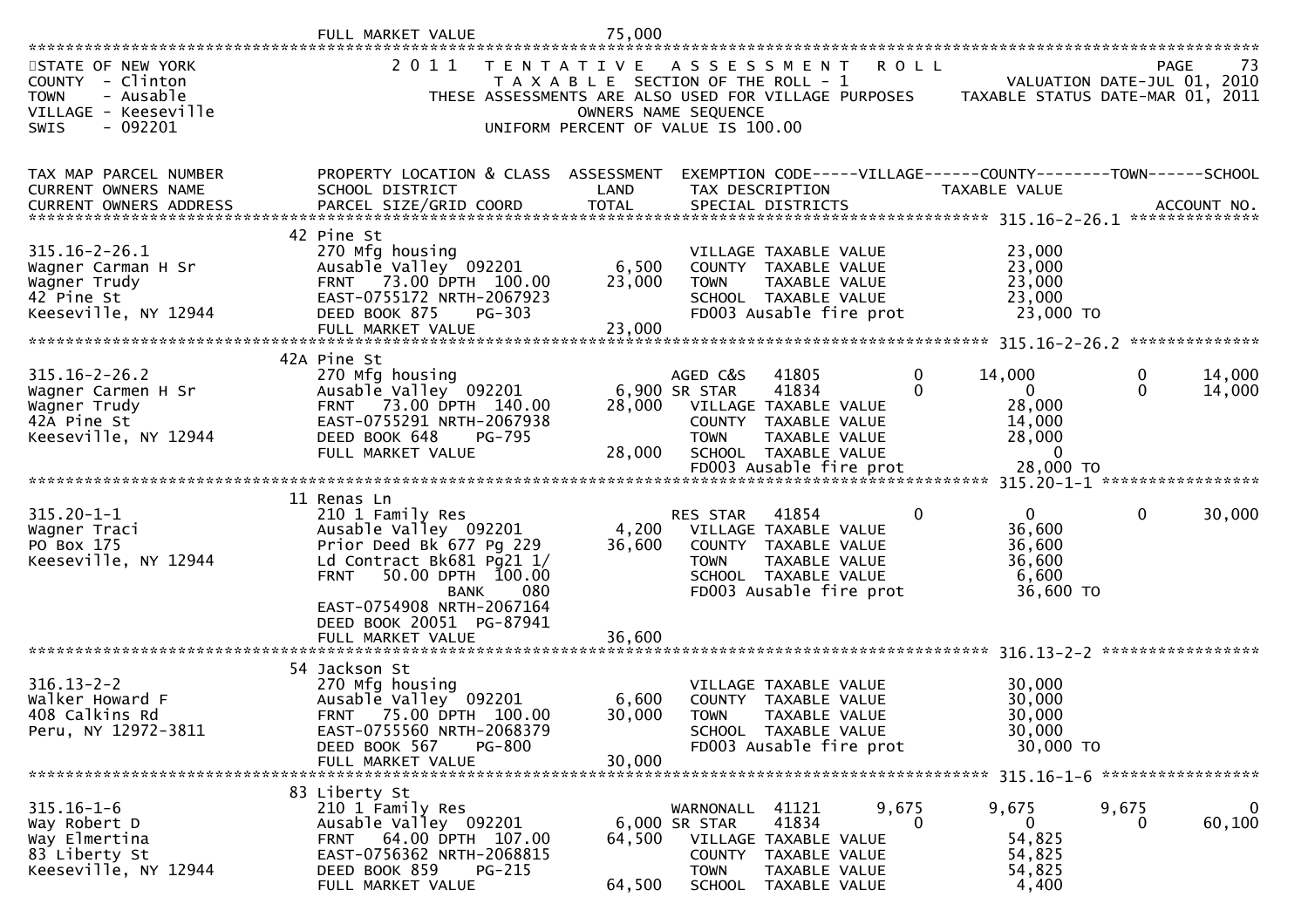|                                                                                                                                                                             |                                                                                                                                                                                         |                              | FD003 Ausable fire prot                                                                                                                                    |             | 64,500 TO                                                             |                  |            |
|-----------------------------------------------------------------------------------------------------------------------------------------------------------------------------|-----------------------------------------------------------------------------------------------------------------------------------------------------------------------------------------|------------------------------|------------------------------------------------------------------------------------------------------------------------------------------------------------|-------------|-----------------------------------------------------------------------|------------------|------------|
| STATE OF NEW YORK<br>COUNTY - Clinton<br>- Ausable<br><b>TOWN</b><br>VILLAGE - Keeseville<br>$-092201$<br>SWIS                                                              | 2 0 1 1<br>T E N T A T I V E                                                                                                                                                            | OWNERS NAME SEQUENCE         | A S S E S S M E N T<br>T A X A B L E SECTION OF THE ROLL - 1<br>THESE ASSESSMENTS ARE ALSO USED FOR VILLAGE PURPOSES<br>UNIFORM PERCENT OF VALUE IS 100.00 | <b>ROLL</b> | VALUATION DATE-JUL 01,<br>TAXABLE STATUS DATE-MAR 01, 2011            | <b>PAGE</b>      | 74<br>2010 |
| TAX MAP PARCEL NUMBER<br>CURRENT OWNERS NAME<br>.4CCOUNT NO . PARCEL SIZE/GRID COORD TOTAL SPECIAL DISTRICTS SPERE SIZE ACCOUNT NO . AND ANNO . AND TOTAL SPECIAL DISTRICTS | PROPERTY LOCATION & CLASS ASSESSMENT<br>SCHOOL DISTRICT                                                                                                                                 | LAND                         | EXEMPTION CODE-----VILLAGE------COUNTY--------TOWN------SCHOOL<br>TAX DESCRIPTION                                                                          |             | TAXABLE VALUE                                                         |                  |            |
| $316.9 - 2 - 7$<br>Weidman Kathy<br>26 Grove St<br>Keeseville, NY 12944                                                                                                     | 26 Grove St<br>210 1 Family Res<br>Ausable Valley 092201<br>FRNT 116.14 DPTH 316.50<br>080<br><b>BANK</b><br>EAST-0756315 NRTH-2069925<br>DEED BOOK 20102 PG-33885<br>FULL MARKET VALUE | 10,500<br>118,000<br>118,000 | 41854<br>RES STAR<br>VILLAGE TAXABLE VALUE<br>COUNTY TAXABLE VALUE<br><b>TOWN</b><br>TAXABLE VALUE<br>SCHOOL TAXABLE VALUE<br>FD003 Ausable fire prot      | $\mathbf 0$ | $\mathbf{0}$<br>118,000<br>118,000<br>118,000<br>88,000<br>118,000 TO | 0                | 30,000     |
| 316.13-2-10.21<br>Welch Thomas A<br>71 Liberty St<br>Keeseville, NY 12944                                                                                                   | 71 Liberty St<br>210 1 Family Res<br>Ausable Valley 092201<br>17 Pl 12000                                                                                                               | 9,600<br>89,700              | 41854<br><b>RES STAR</b><br>VILLAGE TAXABLE VALUE<br>COUNTY TAXABLE VALUE                                                                                  | $\mathbf 0$ | 316.13-2-10.21 **************<br>$\mathbf{0}$<br>89,700<br>89,700     | 0                | 30,000     |
|                                                                                                                                                                             | Lot 1 Eagle Sub<br>FRNT 130.00 DPTH 150.00<br>080<br><b>BANK</b><br>EAST-0756208 NRTH-2068523<br>DEED BOOK 20041 PG-67310<br>FULL MARKET VALUE                                          | 89,700                       | <b>TOWN</b><br>TAXABLE VALUE<br>SCHOOL TAXABLE VALUE<br>FD003 Ausable fire prot                                                                            |             | 89,700<br>59,700<br>89,700 TO                                         |                  |            |
|                                                                                                                                                                             |                                                                                                                                                                                         |                              |                                                                                                                                                            |             |                                                                       |                  |            |
| $315.16 - 1 - 12$<br>Wells Jill Ann<br>50 Hill St<br>Keeseville, NY 12944                                                                                                   | 50 Hill St<br>210 1 Family Res<br>Ausable Valley 092201<br>FRNT 99.00 DPTH 128.00<br>EAST-0755223 NRTH-2068579<br>DEED BOOK 20011 PG-32921                                              | 8,400<br>59,000              | RES STAR<br>41854<br>VILLAGE TAXABLE VALUE<br>COUNTY TAXABLE VALUE<br>TAXABLE VALUE<br><b>TOWN</b><br>SCHOOL TAXABLE VALUE                                 | $\Omega$    | 0<br>59,000<br>59,000<br>59,000<br>29,000                             | $\mathbf{0}$     | 30,000     |
|                                                                                                                                                                             | FULL MARKET VALUE                                                                                                                                                                       | 59,000                       | FD003 Ausable fire prot                                                                                                                                    |             | 59,000 TO<br>$316.13 - 2 - 46$                                        | **************** |            |
| $316.13 - 2 - 46$<br>West Julian<br>West Elinore<br>22 Cedar Ct<br>Keeseville, NY 12944                                                                                     | 22 Cedar Ct<br>210 1 Family Res<br>Ausable Valley 092201<br>80.00 DPTH 150.00<br><b>FRNT</b><br>EAST-0756026 NRTH-2067715<br>DEED BOOK 646<br>PG-1187<br>FULL MARKET VALUE              | 8,900<br>69,600<br>69,600    | RES STAR<br>41854<br>VILLAGE TAXABLE VALUE<br>COUNTY TAXABLE VALUE<br>TAXABLE VALUE<br><b>TOWN</b><br>SCHOOL TAXABLE VALUE<br>FD003 Ausable fire prot      | $\Omega$    | $\mathbf{0}$<br>69,600<br>69,600<br>69,600<br>39,600<br>69,600 TO     | 0                | 30,000     |
|                                                                                                                                                                             | 40 Jackson St                                                                                                                                                                           |                              |                                                                                                                                                            |             | 316.13-1-18 *****************                                         |                  |            |
| $316.13 - 1 - 18$<br>White Wendell<br>White Jacqueline<br>2470A Boston Post Rd<br>Guilford, CT 06437                                                                        | 210 1 Family Res<br>Ausable Valley 092201<br>76.00 DPTH 120.00<br><b>FRNT</b><br>080<br><b>BANK</b><br>EAST-0755632 NRTH-2068034<br>DEED BOOK 20061 PG-99491                            | 7,500<br>59,900              | VILLAGE TAXABLE VALUE<br><b>COUNTY</b><br>TAXABLE VALUE<br><b>TOWN</b><br>TAXABLE VALUE<br>SCHOOL TAXABLE VALUE<br>FD003 Ausable fire prot                 |             | 59,900<br>59,900<br>59,900<br>59,900<br>59,900 TO                     |                  |            |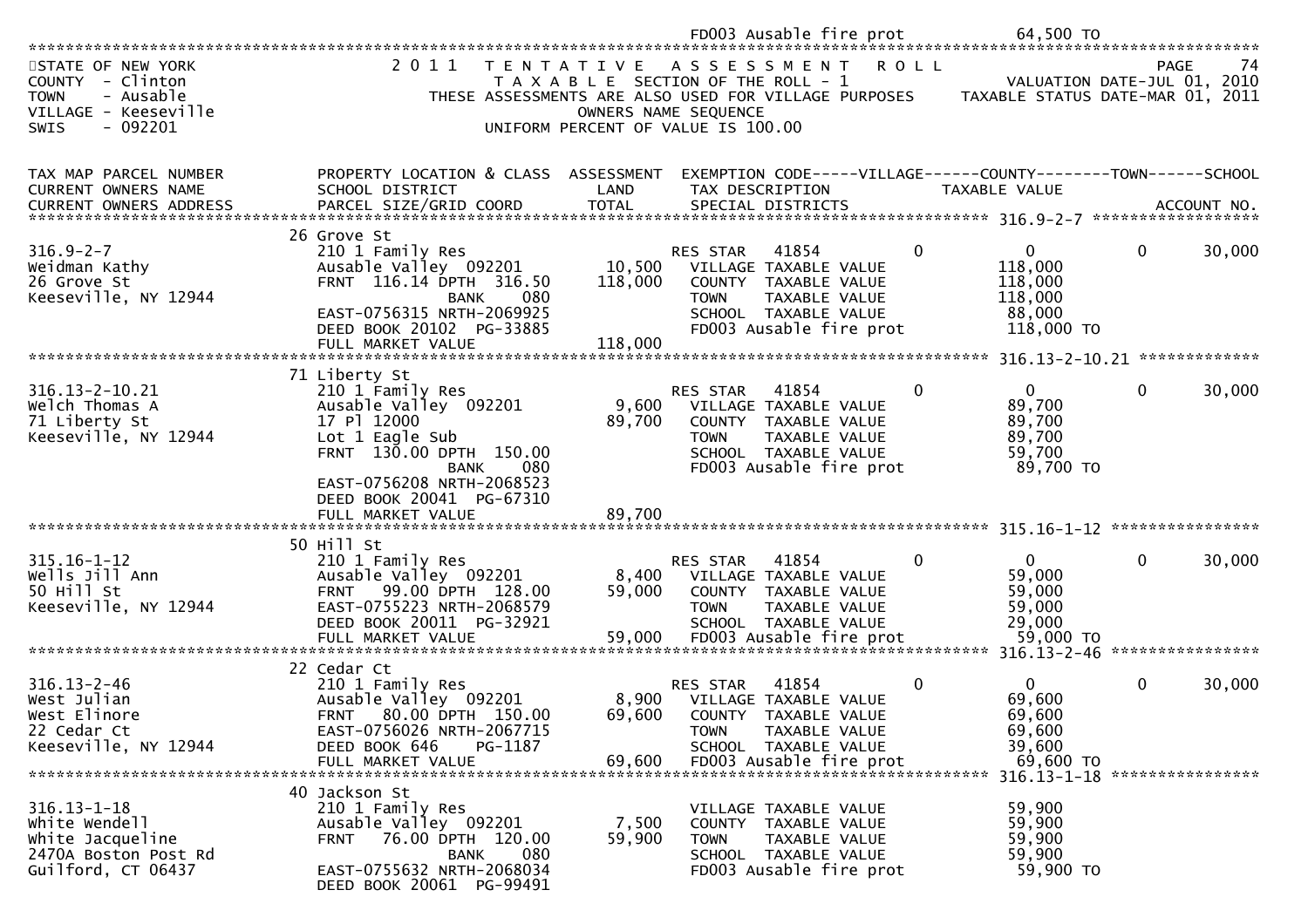|                                                                                                                       | FULL MARKET VALUE                                                                                                                                                                                     | 59,900                     |                                                                                                                            |                                                                                                                            |                                                                                        |                                            |
|-----------------------------------------------------------------------------------------------------------------------|-------------------------------------------------------------------------------------------------------------------------------------------------------------------------------------------------------|----------------------------|----------------------------------------------------------------------------------------------------------------------------|----------------------------------------------------------------------------------------------------------------------------|----------------------------------------------------------------------------------------|--------------------------------------------|
| STATE OF NEW YORK<br>COUNTY - Clinton<br><b>TOWN</b><br>- Ausable<br>VILLAGE - Keeseville<br>$-092201$<br><b>SWIS</b> | 2011<br>T E N T A T I V E                                                                                                                                                                             |                            | A S S E S S M E N T<br>T A X A B L E SECTION OF THE ROLL - 1<br>OWNERS NAME SEQUENCE<br>UNIFORM PERCENT OF VALUE IS 100.00 | R O L L                                                                                                                    | THESE ASSESSMENTS ARE ALSO USED FOR VILLAGE PURPOSES TAXABLE STATUS DATE-MAR 01, 2011  | PAGE<br>-75<br>VALUATION DATE-JUL 01, 2010 |
| TAX MAP PARCEL NUMBER<br>CURRENT OWNERS NAME<br><b>CURRENT OWNERS ADDRESS</b>                                         | PROPERTY LOCATION & CLASS ASSESSMENT<br>SCHOOL DISTRICT<br>.4CCOUNT NO . PARCEL SIZE/GRID COORD TOTAL SPECIAL DISTRICTS SPERE SIZE ACCOUNT NO . AND ANNO . AND TOTAL SPECIAL DISTRICTS                | LAND                       | TAX DESCRIPTION                                                                                                            |                                                                                                                            | EXEMPTION CODE-----VILLAGE------COUNTY--------TOWN------SCHOOL<br><b>TAXABLE VALUE</b> |                                            |
| $315.12 - 2 - 11$<br>Wilcox Deborah M<br>51 School St<br>Keeseville, NY 12944                                         | 51 School St<br>210 1 Family Res<br>Ausable Valley 092201<br>Oakwood Pk Sub Lot 11<br>99.57 DPTH 183.00<br><b>FRNT</b><br>320<br><b>BANK</b><br>EAST-0754322 NRTH-2069666<br>DEED BOOK 20082 PG-16082 | 9,900<br>115,000           | RES STAR<br><b>TOWN</b>                                                                                                    | 41854<br>VILLAGE TAXABLE VALUE<br>COUNTY TAXABLE VALUE<br>TAXABLE VALUE<br>SCHOOL TAXABLE VALUE<br>FD003 Ausable fire prot | $\mathbf{0}$<br>0<br>115,000<br>115,000<br>115,000<br>85,000<br>115,000 TO             | 0<br>30,000                                |
|                                                                                                                       | FULL MARKET VALUE                                                                                                                                                                                     | 115,000                    |                                                                                                                            |                                                                                                                            |                                                                                        |                                            |
| $316.13 - 2 - 13$<br>Wilkins Christopher M<br>91 Hazen Rd<br>Jay, NY 12941                                            | 53 Liberty St<br>411 Apartment<br>Ausable Valley 092201<br>1.00 BANK<br>080<br><b>ACRES</b><br>EAST-0756591 NRTH-2068135<br>DEED BOOK 20072 PG-4236<br>FULL MARKET VALUE                              | 11,000<br>95,000<br>95,000 | <b>TOWN</b>                                                                                                                | VILLAGE TAXABLE VALUE<br>COUNTY TAXABLE VALUE<br>TAXABLE VALUE<br>SCHOOL TAXABLE VALUE<br>FD003 Ausable fire prot          | 95,000<br>95,000<br>95,000<br>95,000<br>95,000 TO                                      | **************                             |
| $316.13 - 5 - 6.1$<br>willer Charles<br>PO Box 464<br>Keeseville, NY 12944                                            | 155 Ausable St<br>411 Apartment<br>Ausable Valley 092201<br>FRNT 135.25 DPTH 126.50<br>EAST-0757783 NRTH-2068926<br>DEED BOOK 682<br>PG-193                                                           | 9,400<br>126,000           | <b>TOWN</b>                                                                                                                | VILLAGE TAXABLE VALUE<br>COUNTY TAXABLE VALUE<br>TAXABLE VALUE<br>SCHOOL TAXABLE VALUE<br>FD003 Ausable fire prot          | 126,000<br>126,000<br>126,000<br>126,000<br>126,000 TO                                 |                                            |
| $316.17 - 3 - 4.2$<br>Willer Charles<br>PO Box 464<br>Keeseville, NY 12944                                            | 66 Ausable St<br>714 Lite Ind Man<br>Ausable Valley 092201<br>Survey Bk 2 Pg 32<br><b>ACRES</b><br>1.10<br>EAST-0757059 NRTH-2066750<br>DEED BOOK 20031 PG-64777<br>FULL MARKET VALUE                 | 12,100<br>18,000<br>18,000 | <b>TOWN</b>                                                                                                                | VILLAGE TAXABLE VALUE<br>COUNTY TAXABLE VALUE<br>TAXABLE VALUE<br>SCHOOL TAXABLE VALUE<br>FD003 Ausable fire prot          | 18,000<br>18,000<br>18,000<br>18,000<br>18,000 TO                                      |                                            |
|                                                                                                                       | 70 Ausable St                                                                                                                                                                                         |                            |                                                                                                                            |                                                                                                                            |                                                                                        |                                            |
| $316.17 - 3 - 5$<br>willer Charles<br>PO Box 464<br>Keeseville, NY 12944                                              | 449 Other Storag<br>Ausable Valley 092201<br>FRNT 159.00 DPTH 280.00<br>EAST-0757182 NRTH-2066855<br>DEED BOOK 20031 PG-64777<br>FULL MARKET VALUE                                                    | 11,000<br>95,000<br>95,000 | RES STAR<br><b>COUNTY</b><br><b>TOWN</b>                                                                                   | 41854<br>VILLAGE TAXABLE VALUE<br>TAXABLE VALUE<br>TAXABLE VALUE<br>SCHOOL TAXABLE VALUE<br>FD003 Ausable fire prot        | 0<br>$\mathbf{0}$<br>95,000<br>95,000<br>95,000<br>81,700<br>95,000 TO                 | 0<br>13,300                                |
|                                                                                                                       |                                                                                                                                                                                                       |                            |                                                                                                                            |                                                                                                                            |                                                                                        |                                            |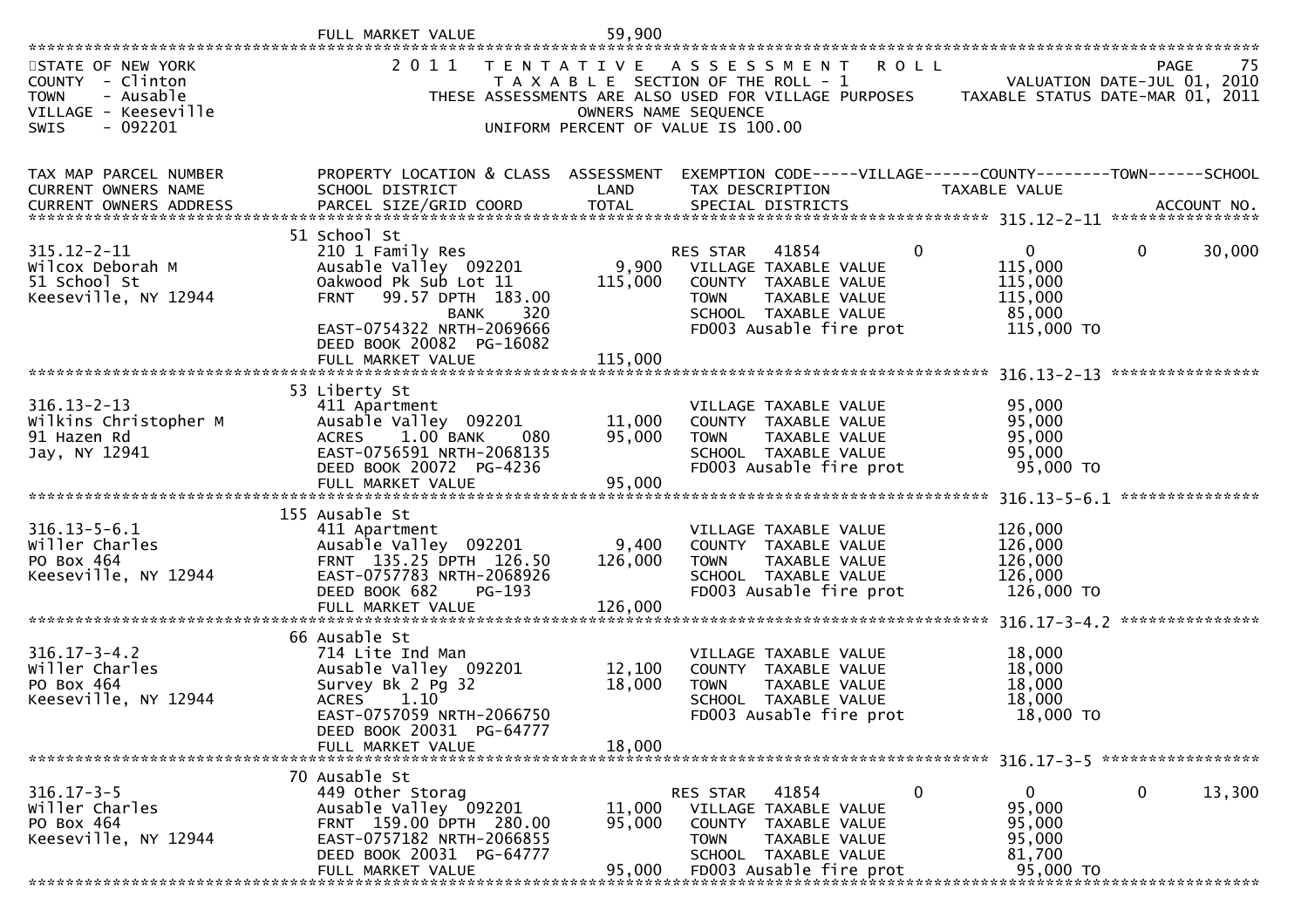| TAX MAP PARCEL NUMBER<br>PROPERTY LOCATION & CLASS ASSESSMENT<br>EXEMPTION CODE-----VILLAGE------COUNTY--------TOWN------SCHOOL<br>CURRENT OWNERS NAME<br>SCHOOL DISTRICT<br>LAND<br>TAX DESCRIPTION<br>TAXABLE VALUE<br>CURRENT OWNERS ADDRESS<br>74 Ausable St<br>$316.17 - 3 - 7$<br>40,000<br>714 Lite Ind Man<br>VILLAGE TAXABLE VALUE<br>Willer Charles<br>11,100<br>40,000<br>Ausable Valley 092201<br>COUNTY TAXABLE VALUE<br>40,000<br>PO Box 464<br>1.20<br><b>ACRES</b><br>40,000<br>TAXABLE VALUE<br><b>TOWN</b><br>Keeseville, NY 12944<br>EAST-0757345 NRTH-2066917<br>40,000<br>SCHOOL TAXABLE VALUE<br>DEED BOOK 20031 PG-64777<br>FD003 Ausable fire prot<br>40,000 TO<br>40,000<br>FULL MARKET VALUE<br>Ausable St<br>$316.13 - 6 - 5$<br>8,500<br>$314$ Rural vac< $10$<br>VILLAGE TAXABLE VALUE<br>8,500<br>Willer Charles W<br>Ausable Valley 092201<br>8,500<br>COUNTY TAXABLE VALUE<br>1.30<br>8,500<br>PO Box 464<br><b>ACRES</b><br>8,500<br>TAXABLE VALUE<br><b>TOWN</b><br>EAST-0757978 NRTH-2068747<br>Keeseville, NY 12944<br>8,500<br>SCHOOL TAXABLE VALUE<br>DEED BOOK 682<br>FD003 Ausable fire prot<br>8,500 TO<br>PG-199<br>8,500<br>FULL MARKET VALUE<br>30 School St<br>$315.12 - 2 - 28$<br>$\Omega$<br>$\mathbf 0$<br>210 1 Family Res<br>41834<br>0<br>SR STAR<br>9,300<br>142,000<br>Winter Gail C<br>Ausable Valley 092201<br>VILLAGE TAXABLE VALUE<br>30 School St<br>Lot 15 PL 12000 Ac<br>142,000<br>142,000<br>COUNTY TAXABLE VALUE<br>Keeseville, NY 12944<br>Lot 28A Oakwood Park<br>142,000<br>TAXABLE VALUE<br><b>TOWN</b><br>FRNT 125.15 DPTH 149.87<br>SCHOOL TAXABLE VALUE<br>81,900<br>EAST-0754588 NRTH-2069267<br>FD003 Ausable fire prot<br>142,000 TO<br>DEED BOOK 20051 PG-86476<br>78 Pleasant St<br>$316.13 - 3 - 8$<br>41854<br>$\mathbf 0$<br>$\mathbf{0}$<br>$\mathbf{0}$<br>210 1 Family Res<br>RES STAR<br>88,500<br>Winternitz Sarah<br>Ausable Valley 092201<br>10,100<br>VILLAGE TAXABLE VALUE<br>78 Pleasant St<br>97.92 DPTH 370.00<br>88,500<br><b>FRNT</b><br>88,500<br>COUNTY TAXABLE VALUE<br>Keeseville, NY 12944<br>88,500<br><b>BANK</b><br>320<br><b>TOWN</b><br>TAXABLE VALUE<br>EAST-0757024 NRTH-2068160<br>SCHOOL TAXABLE VALUE<br>58,500<br>FD003 Ausable fire prot<br>88,500 TO<br>DEED BOOK 20041 PG-68151<br>88,500<br>FULL MARKET VALUE<br>1756 Main St<br>$316.13 - 5 - 11$<br>134,000<br>220 2 Family Res<br>VILLAGE TAXABLE VALUE<br>Witte William R<br>Ausable Valley 092201<br>6,300<br>134,000<br>COUNTY TAXABLE VALUE<br>FRNT 46.00 DPTH 178.00<br>Witte Cheley A<br>134,000<br>134,000<br><b>TOWN</b><br>TAXABLE VALUE<br>EAST-0757684 NRTH-2068465<br>174 Stevens Rd<br>SCHOOL TAXABLE VALUE<br>134,000<br>DEED BOOK 20092 PG-28799<br>FD003 Ausable fire prot<br>Lake Placid, NY 12946<br>134,000 TO<br>134,000<br>FULL MARKET VALUE | STATE OF NEW YORK<br>COUNTY - Clinton<br><b>TOWN</b><br>- Ausable<br>VILLAGE - Keeseville<br>$-092201$<br><b>SWIS</b> | 2011 | T E N T A T I V E<br>UNIFORM PERCENT OF VALUE IS 100.00 | A S S E S S M E N T<br>T A X A B L E SECTION OF THE ROLL - 1<br>THESE ASSESSMENTS ARE ALSO USED FOR VILLAGE PURPOSES<br>OWNERS NAME SEQUENCE | <b>ROLL</b> | 76<br><b>PAGE</b><br>VALUATION DATE-JUL 01, 2010<br>TAXABLE STATUS DATE-MAR 01, 2011 |
|---------------------------------------------------------------------------------------------------------------------------------------------------------------------------------------------------------------------------------------------------------------------------------------------------------------------------------------------------------------------------------------------------------------------------------------------------------------------------------------------------------------------------------------------------------------------------------------------------------------------------------------------------------------------------------------------------------------------------------------------------------------------------------------------------------------------------------------------------------------------------------------------------------------------------------------------------------------------------------------------------------------------------------------------------------------------------------------------------------------------------------------------------------------------------------------------------------------------------------------------------------------------------------------------------------------------------------------------------------------------------------------------------------------------------------------------------------------------------------------------------------------------------------------------------------------------------------------------------------------------------------------------------------------------------------------------------------------------------------------------------------------------------------------------------------------------------------------------------------------------------------------------------------------------------------------------------------------------------------------------------------------------------------------------------------------------------------------------------------------------------------------------------------------------------------------------------------------------------------------------------------------------------------------------------------------------------------------------------------------------------------------------------------------------------------------------------------------------------------------------------------------------------------------------------------------------------------------------------------------------------------------------------------------------------------------------------------------------------------------------------------------------------------------------------------------------------------------|-----------------------------------------------------------------------------------------------------------------------|------|---------------------------------------------------------|----------------------------------------------------------------------------------------------------------------------------------------------|-------------|--------------------------------------------------------------------------------------|
|                                                                                                                                                                                                                                                                                                                                                                                                                                                                                                                                                                                                                                                                                                                                                                                                                                                                                                                                                                                                                                                                                                                                                                                                                                                                                                                                                                                                                                                                                                                                                                                                                                                                                                                                                                                                                                                                                                                                                                                                                                                                                                                                                                                                                                                                                                                                                                                                                                                                                                                                                                                                                                                                                                                                                                                                                                       |                                                                                                                       |      |                                                         |                                                                                                                                              |             |                                                                                      |
|                                                                                                                                                                                                                                                                                                                                                                                                                                                                                                                                                                                                                                                                                                                                                                                                                                                                                                                                                                                                                                                                                                                                                                                                                                                                                                                                                                                                                                                                                                                                                                                                                                                                                                                                                                                                                                                                                                                                                                                                                                                                                                                                                                                                                                                                                                                                                                                                                                                                                                                                                                                                                                                                                                                                                                                                                                       |                                                                                                                       |      |                                                         |                                                                                                                                              |             |                                                                                      |
|                                                                                                                                                                                                                                                                                                                                                                                                                                                                                                                                                                                                                                                                                                                                                                                                                                                                                                                                                                                                                                                                                                                                                                                                                                                                                                                                                                                                                                                                                                                                                                                                                                                                                                                                                                                                                                                                                                                                                                                                                                                                                                                                                                                                                                                                                                                                                                                                                                                                                                                                                                                                                                                                                                                                                                                                                                       |                                                                                                                       |      |                                                         |                                                                                                                                              |             |                                                                                      |
|                                                                                                                                                                                                                                                                                                                                                                                                                                                                                                                                                                                                                                                                                                                                                                                                                                                                                                                                                                                                                                                                                                                                                                                                                                                                                                                                                                                                                                                                                                                                                                                                                                                                                                                                                                                                                                                                                                                                                                                                                                                                                                                                                                                                                                                                                                                                                                                                                                                                                                                                                                                                                                                                                                                                                                                                                                       |                                                                                                                       |      |                                                         |                                                                                                                                              |             | 60,100                                                                               |
|                                                                                                                                                                                                                                                                                                                                                                                                                                                                                                                                                                                                                                                                                                                                                                                                                                                                                                                                                                                                                                                                                                                                                                                                                                                                                                                                                                                                                                                                                                                                                                                                                                                                                                                                                                                                                                                                                                                                                                                                                                                                                                                                                                                                                                                                                                                                                                                                                                                                                                                                                                                                                                                                                                                                                                                                                                       |                                                                                                                       |      |                                                         |                                                                                                                                              |             | 30,000                                                                               |
| 2 0 1 1<br>STATE OF NEW YORK<br><b>PAGE</b><br>TENTATIVE ASSESSMENT<br>R O L L<br>COUNTY - Clinton<br>T A X A B L E SECTION OF THE ROLL - 1<br>VALUATION DATE-JUL 01, 2010                                                                                                                                                                                                                                                                                                                                                                                                                                                                                                                                                                                                                                                                                                                                                                                                                                                                                                                                                                                                                                                                                                                                                                                                                                                                                                                                                                                                                                                                                                                                                                                                                                                                                                                                                                                                                                                                                                                                                                                                                                                                                                                                                                                                                                                                                                                                                                                                                                                                                                                                                                                                                                                            |                                                                                                                       |      |                                                         |                                                                                                                                              |             | 77                                                                                   |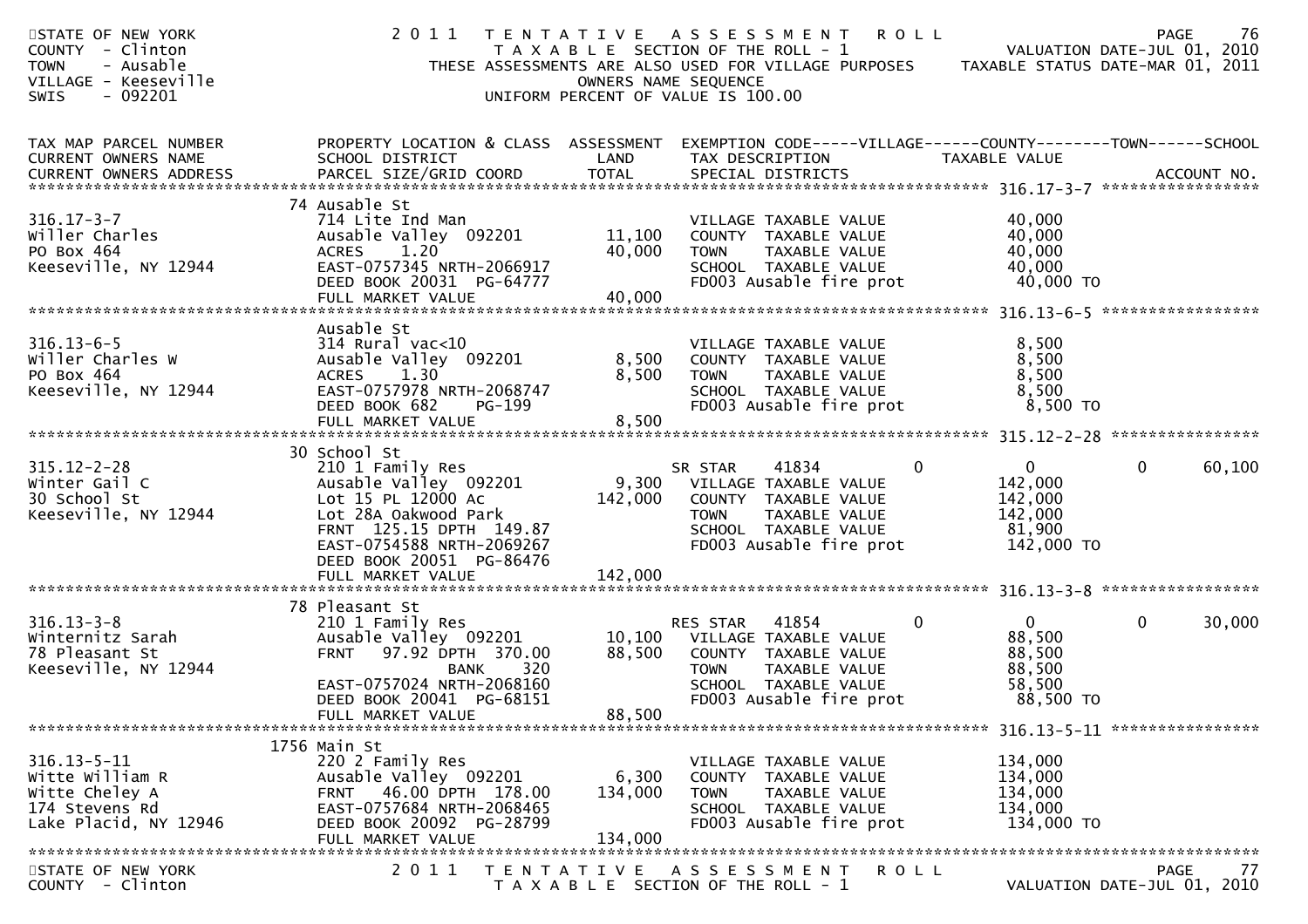| - Ausable<br><b>TOWN</b><br>VILLAGE - Keeseville<br>$-092201$<br>SWIS                        | THESE ASSESSMENTS ARE ALSO USED FOR VILLAGE PURPOSES                                                                                                                                                 | UNIFORM PERCENT OF VALUE IS 100.00              | OWNERS NAME SEQUENCE                        |                                                                                                                                     |                    | TAXABLE STATUS DATE-MAR 01, 2011                                                |                |                                           |
|----------------------------------------------------------------------------------------------|------------------------------------------------------------------------------------------------------------------------------------------------------------------------------------------------------|-------------------------------------------------|---------------------------------------------|-------------------------------------------------------------------------------------------------------------------------------------|--------------------|---------------------------------------------------------------------------------|----------------|-------------------------------------------|
| TAX MAP PARCEL NUMBER<br>CURRENT OWNERS NAME                                                 | PROPERTY LOCATION & CLASS ASSESSMENT<br>SCHOOL DISTRICT                                                                                                                                              | LAND                                            | TAX DESCRIPTION                             |                                                                                                                                     |                    | EXEMPTION CODE-----VILLAGE------COUNTY--------TOWN------SCHOOL<br>TAXABLE VALUE |                |                                           |
| $316.17 - 1 - 12$<br>Witter Scott<br>$111$ Hall St<br>Brooklyn, NY 11205                     | 107 Pleasant St<br>220 2 Family Res<br>Ausable Valley 092201<br>FRNT 210.00 DPTH 76.00<br>EAST-0756907 NRTH-2067451<br>DEED BOOK 20102 PG-36016<br>FULL MARKET VALUE                                 | 6,800<br>28,000<br>28,000                       | <b>TOWN</b>                                 | VILLAGE TAXABLE VALUE<br>COUNTY TAXABLE VALUE<br>TAXABLE VALUE<br>SCHOOL TAXABLE VALUE<br>FD003 Ausable fire prot                   |                    | 28,000<br>28,000<br>28,000<br>28,000<br>28,000 TO                               |                |                                           |
| $315.16 - 2 - 25$<br>Wood Carl W<br>Wood Janice M<br>40 Pine St<br>Keeseville, NY 12944      | 40 Pine St<br>210 1 Family Res<br>Ausable Valley 092201<br>FRNT 44.26 DPTH 240.00<br>EAST-0755252 NRTH-2067872<br>DEED BOOK 583<br>PG-995<br>FULL MARKET VALUE                                       | 46,000<br>46,000                                | WARCOMALL<br>6,700 RES STAR<br><b>TOWN</b>  | 41131<br>41854<br>VILLAGE TAXABLE VALUE<br>COUNTY TAXABLE VALUE<br>TAXABLE VALUE<br>SCHOOL TAXABLE VALUE<br>FD003 Ausable fire prot | 11,500<br>$\Omega$ | 11,500<br>$\mathbf{0}$<br>34,500<br>34,500<br>34,500<br>16,000<br>46,000 TO     | 11,500<br>0    | 0<br>30,000                               |
| $315.16 - 2 - 16$<br>Wright Gail E<br>PO Box 172<br>Keeseville, NY 12944                     | 164 Pleasant St<br>210 1 Family Res<br>Ausable Valley 092201<br>85.14 DPTH 218.24<br><b>FRNT</b><br><b>BANK</b><br>080<br>EAST-0755456 NRTH-2067064<br>DEED BOOK 20041 PG-66204<br>FULL MARKET VALUE | 9,300<br>74,500<br>74,500                       | RES STAR<br><b>TOWN</b>                     | 41854<br>VILLAGE TAXABLE VALUE<br>COUNTY TAXABLE VALUE<br>TAXABLE VALUE<br>SCHOOL TAXABLE VALUE<br>FD003 Ausable fire prot          | 0                  | $\mathbf{0}$<br>74,500<br>74,500<br>74,500<br>44,500<br>74,500 TO               | $\mathbf{0}$   | 30,000                                    |
| $315.16 - 2 - 12$<br>Young Clarence<br>Young Velma J<br>7 Jackson St<br>Keeseville, NY 12944 | 7 Jackson St<br>210 1 Family Res<br>Ausable Valley 092201<br>FRNT 130.00 DPTH 80.00<br>EAST-0755597 NRTH-2067218<br>DEED BOOK 605<br>PG-494<br>FULL MARKET VALUE                                     | 7,100<br>71,900<br>71,900                       | SR STAR<br><b>TOWN</b>                      | 41834<br>VILLAGE TAXABLE VALUE<br>COUNTY TAXABLE VALUE<br>TAXABLE VALUE<br>SCHOOL TAXABLE VALUE<br>FD003 Ausable fire prot          | $\Omega$           | $\Omega$<br>71,900<br>71,900<br>71,900<br>11,800<br>71,900 TO                   | 0              | 60,100<br>****************                |
| $316.13 - 2 - 30$<br>Yourdon Ferris T<br>144 Pleasant St<br>Keeseville, NY 12944             | 144 Pleasant St<br>210 1 Family Res<br>Ausable Valley 092201<br><b>FRNT</b><br>62.00 DPTH 182.00<br>080<br>BANK<br>EAST-0755961 NRTH-2067184<br>DEED BOOK 20031 PG-59758                             | 8,000<br>72,600                                 | RES STAR 41854<br><b>TOWN</b>               | VILLAGE TAXABLE VALUE<br>COUNTY TAXABLE VALUE<br>TAXABLE VALUE<br>SCHOOL TAXABLE VALUE<br>FD003 Ausable fire prot                   | $\overline{0}$     | $\overline{0}$<br>72,600<br>72,600<br>72,600<br>42,600<br>72,600 TO             | $\overline{0}$ | 30,000                                    |
| STATE OF NEW YORK<br>COUNTY - Clinton<br><b>TOWN</b><br>- Ausable<br>VILLAGE - Keeseville    | FULL MARKET VALUE<br>2011<br>T E N T A T I V E<br>THESE ASSESSMENTS ARE ALSO USED FOR VILLAGE PURPOSES                                                                                               | 72,600<br>T A X A B L E SECTION OF THE ROLL - 1 | A S S E S S M E N T<br>OWNERS NAME SEQUENCE |                                                                                                                                     | ROLL               | TAXABLE STATUS DATE-MAR 01, 2011                                                |                | 78<br>PAGE<br>VALUATION DATE-JUL 01, 2010 |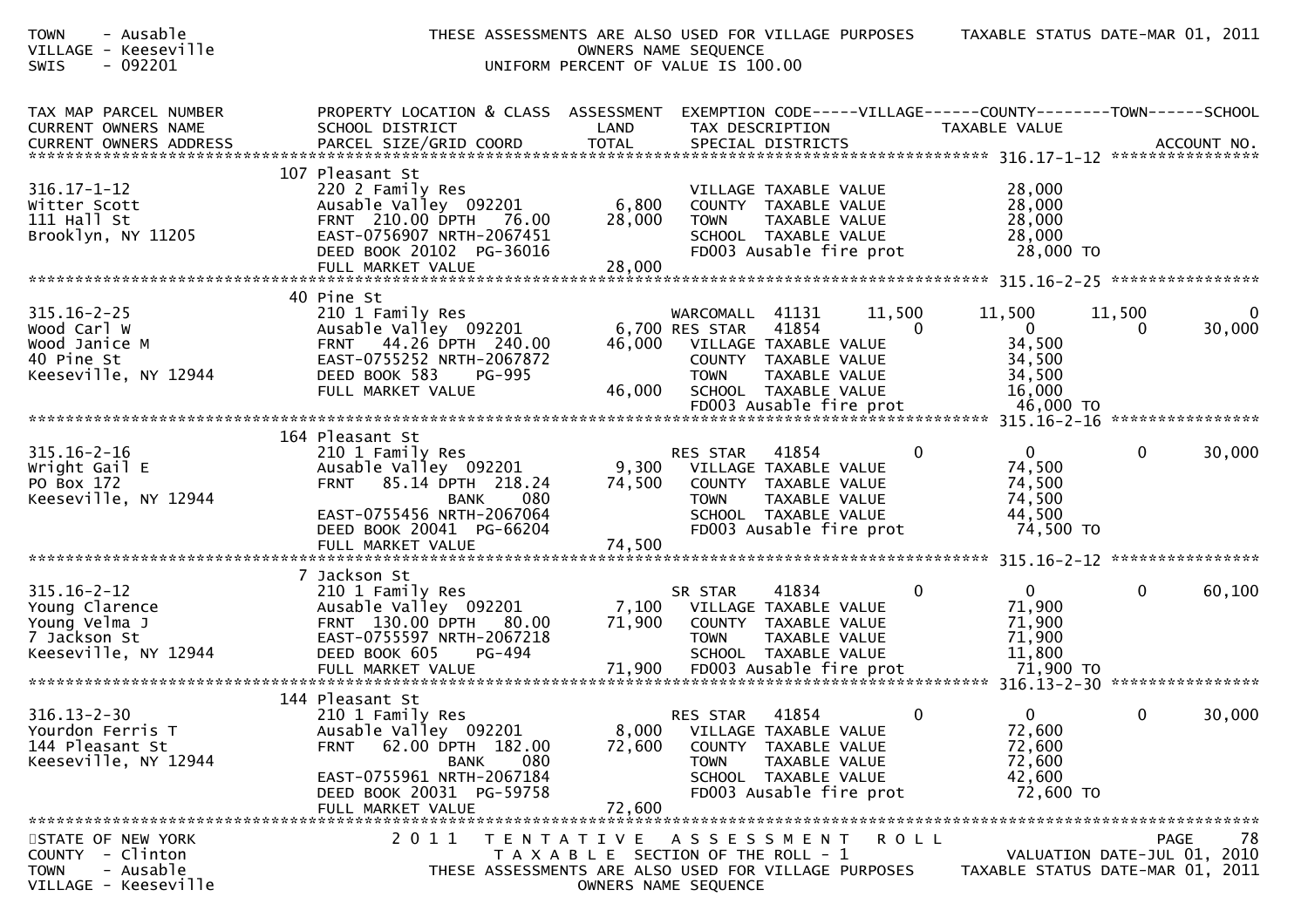## SWIS - 092201 CONTROLLER UNIFORM PERCENT OF VALUE IS 100.00

| TAX MAP PARCEL NUMBER<br><b>CURRENT OWNERS NAME</b>                                                                                          | PROPERTY LOCATION & CLASS ASSESSMENT<br>SCHOOL DISTRICT                                                                                                                              | LAND                                                          | TAX DESCRIPTION                                                                                                                                                 |                                 |                                         | EXEMPTION CODE-----VILLAGE------COUNTY--------TOWN------SCHOOL<br>TAXABLE VALUE |                                         |                                                                                               |
|----------------------------------------------------------------------------------------------------------------------------------------------|--------------------------------------------------------------------------------------------------------------------------------------------------------------------------------------|---------------------------------------------------------------|-----------------------------------------------------------------------------------------------------------------------------------------------------------------|---------------------------------|-----------------------------------------|---------------------------------------------------------------------------------|-----------------------------------------|-----------------------------------------------------------------------------------------------|
|                                                                                                                                              |                                                                                                                                                                                      |                                                               |                                                                                                                                                                 |                                 |                                         |                                                                                 |                                         |                                                                                               |
| $316.13 - 5 - 8$<br>Zaumetzer David S<br>147 Ausable St<br>Keeseville, NY 12944                                                              | 147 Ausable St<br>210 1 Family Res<br>Ausable Valley 092201<br>72.00 DPTH 155.40<br><b>FRNT</b><br>080<br><b>BANK</b><br>EAST-0757717 NRTH-2068708<br>DEED BOOK 615<br><b>PG-996</b> | 7,500<br>58,100                                               | <b>RES STAR</b><br>VILLAGE TAXABLE VALUE<br>COUNTY TAXABLE VALUE<br><b>TOWN</b><br>SCHOOL TAXABLE VALUE<br>FD003 Ausable fire prot                              | 41854<br>TAXABLE VALUE          | $\Omega$                                | $\overline{0}$<br>58,100<br>58,100<br>58,100<br>28,100<br>58,100 TO             | $\Omega$                                | 30,000                                                                                        |
|                                                                                                                                              |                                                                                                                                                                                      |                                                               |                                                                                                                                                                 |                                 |                                         |                                                                                 |                                         |                                                                                               |
| $315.16 - 2 - 23$<br>Zeh Wesley C<br>David Zeh<br>36 Pine St<br>Keeseville, NY 12994                                                         | 36 Pine St<br>210 1 Family Res<br>Ausable Valley 092201<br>FRNT 79.27 DPTH 240.00<br>EAST-0755266 NRTH-2067763<br>DEED BOOK 98001 PG-01323<br>FULL MARKET VALUE                      | 9,100<br>38,000<br>38,000                                     | VILLAGE TAXABLE VALUE<br>COUNTY TAXABLE VALUE<br><b>TOWN</b><br>SCHOOL TAXABLE VALUE<br>FD003 Ausable fire prot                                                 | TAXABLE VALUE                   |                                         | 38,000<br>38,000<br>38,000<br>38,000<br>38,000 TO                               |                                         |                                                                                               |
|                                                                                                                                              | 56 Cedar Ct                                                                                                                                                                          |                                                               |                                                                                                                                                                 |                                 |                                         |                                                                                 |                                         |                                                                                               |
| $316.13 - 2 - 59$<br>Zelazny John<br>Zelazny Nancy<br>56 Cedar Ct<br>Keeseville, NY 12944                                                    | 210 1 Family Res<br>Ausable Valley 092201<br>FRNT 174.18 DPTH 149.84<br>EAST-0756191 NRTH-2068118<br>DEED BOOK 552<br>PG-412<br>FULL MARKET VALUE                                    | 91,000                                                        | WARCOMALL<br>9,700 WARDISALL 41141<br>91,000 AGED COUN 41802<br>SR STAR<br>VILLAGE TAXABLE VALUE<br>COUNTY TAXABLE VALUE<br><b>TOWN</b><br>SCHOOL TAXABLE VALUE | 41131<br>41834<br>TAXABLE VALUE | 20,000<br>9,100<br>$\Omega$<br>$\Omega$ | 22,750<br>9,100<br>5,915<br>$\Omega$<br>61,900<br>53,235<br>61,900<br>30,900    | 20,000<br>9,100<br>$\Omega$<br>$\Omega$ | $\mathbf{0}$<br>$\Omega$<br>60,100                                                            |
|                                                                                                                                              |                                                                                                                                                                                      |                                                               |                                                                                                                                                                 |                                 |                                         |                                                                                 |                                         |                                                                                               |
|                                                                                                                                              | 29 Pine St                                                                                                                                                                           |                                                               |                                                                                                                                                                 |                                 |                                         |                                                                                 |                                         |                                                                                               |
| $315.16 - 3 - 12$<br>Zmijewski LIFE EST Michal<br>Zmijewski LIFE EST Marjorie G FRNT 85.00 DPTH 309.30<br>29 Pine St<br>Keeseville, NY 12944 | 210 1 Family Res<br>Ausable Valley 092201<br>EAST-0754978 NRTH-2067575<br>DEED BOOK 20102 PG-35705<br>FULL MARKET VALUE                                                              | 59,700<br>59,700                                              | WARNONALL 41121<br>9,500 SR STAR<br>VILLAGE TAXABLE VALUE<br>COUNTY TAXABLE VALUE<br><b>TOWN</b><br>SCHOOL TAXABLE VALUE                                        | 41834<br>TAXABLE VALUE          | 8,955<br>$\Omega$                       | 8,955<br>$\Omega$<br>50,745<br>50,745<br>50,745<br>$\overline{0}$               | 8,955<br>0                              | 0<br>59,700                                                                                   |
|                                                                                                                                              |                                                                                                                                                                                      |                                                               |                                                                                                                                                                 |                                 |                                         |                                                                                 |                                         |                                                                                               |
| STATE OF NEW YORK<br>COUNTY - Clinton<br>- Ausable<br><b>TOWN</b><br>VILLAGE - Keeseville<br>$-092201$<br><b>SWIS</b>                        | 2011<br>THESE ASSESSMENTS ARE ALSO USED FOR VILLAGE PURPOSES                                                                                                                         | TENTATIVE ASSESSMENT<br>T A X A B L E SECTION OF THE ROLL - 1 |                                                                                                                                                                 |                                 | <b>ROLL</b>                             | TAXABLE STATUS DATE-MAR 01, 2011                                                |                                         | 79<br><b>PAGE</b><br>VALUATION DATE-JUL 01, 2010<br>RPS150/V04/L015<br>CURRENT DATE 5/02/2011 |
|                                                                                                                                              | ROLL SUB SECTION- - TOTALS                                                                                                                                                           | UNIFORM PERCENT OF VALUE IS 100.00                            |                                                                                                                                                                 |                                 |                                         |                                                                                 |                                         |                                                                                               |
|                                                                                                                                              |                                                                                                                                                                                      |                                                               |                                                                                                                                                                 |                                 |                                         |                                                                                 |                                         |                                                                                               |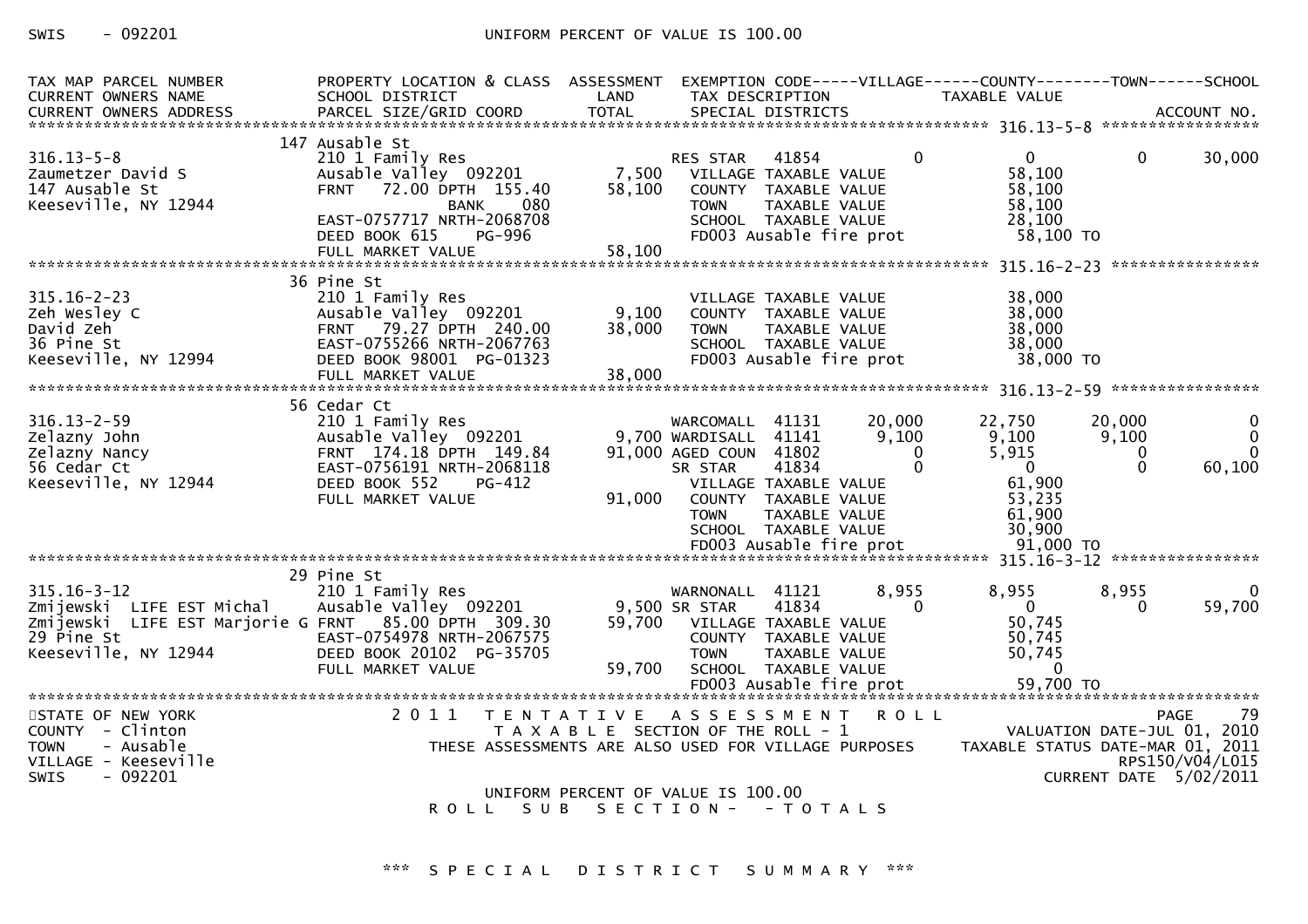| <b>CODE</b> | DISTRICT NAME                                                                                | TOTAL<br>PARCELS | EXTENSION<br><b>TYPE</b>                     | <b>EXTENSION</b><br><b>VALUE</b> | AD VALOREM<br><b>VALUE</b> | <b>EXEMPT</b><br>AMOUNT | <b>TAXABLE</b><br><b>VALUE</b> |
|-------------|----------------------------------------------------------------------------------------------|------------------|----------------------------------------------|----------------------------------|----------------------------|-------------------------|--------------------------------|
|             | OT002 Omitted Tax-Co<br>OT003 Omitted Tax-Sc<br>OT004 Omitted Tax-To<br>RW001 Relieved Water |                  | 2 MOVTAX<br>1 MOVTAX<br>2 MOVTAX<br>1 MOVTAX | 297.85<br>906.62<br>641.49       |                            |                         | 297.85<br>906.62<br>641.49     |
|             | FD003 Ausable fire p<br>RS001 Relevied sewer                                                 |                  | 394 TOTAL<br>1 MOVTAX                        |                                  | 28845,500                  |                         | 28845,500                      |

## \*\*\* S C H O O L D I S T R I C T S U M M A R Y \*\*\*

| <b>CODE</b> | DISTRICT NAME      | <b>TOTAL</b><br><b>PARCELS</b> | ASSESSED<br>LAND | ASSESSED<br><b>TOTAL</b> | <b>EXEMPT</b><br><b>AMOUNT</b> | <b>TOTAL</b><br><b>TAXABLE</b> | <b>STAR</b><br><b>AMOUNT</b> | <b>STAR</b><br><b>TAXABLE</b> |
|-------------|--------------------|--------------------------------|------------------|--------------------------|--------------------------------|--------------------------------|------------------------------|-------------------------------|
| 092201      | Ausable Valley Cen | 394                            | 3642,700         | 28845,500                | 657,610                        | 28187,890                      | 7632,385                     | 20555,505                     |
|             | SUB-TOTAL          | 394                            | 3642,700         | 28845,500                | 657,610                        | 28187,890                      | 7632,385                     | 20555,505                     |
|             | T O T A L          | 394                            | 3642,700         | 28845,500                | 657,610                        | 28187,890                      | 7632,385                     | 20555,505                     |

### \*\*\* S Y S T E M C O D E S S U M M A R Y \*\*\*

NO SYSTEM EXEMPTIONS AT THIS LEVEL

## \*\*\* E X E M P T I O N S U M M A R Y \*\*\*

|               |                      | <b>TOTAL</b>   |               |                                                      |             |                                  |                 |      |
|---------------|----------------------|----------------|---------------|------------------------------------------------------|-------------|----------------------------------|-----------------|------|
| <b>CODE</b>   | DESCRIPTION          | <b>PARCELS</b> | VILLAGE       | <b>COUNTY</b>                                        | <b>TOWN</b> | <b>SCHOOL</b>                    |                 |      |
| 41101         | <b>VETERANS</b>      |                | 19,800        | 19,800                                               | 19,800      |                                  |                 |      |
| 41121         | WARNONALL            | 25             | 211,725       | 259,800                                              | 222,675     |                                  |                 |      |
| 41131         | WARCOMALL            | 22             | 334,395       | 392,120                                              | 342,895     |                                  |                 |      |
| 41141         | WARDISALL            | 16             | 184, 145      | 185,345                                              | 185,345     |                                  |                 |      |
| 41152         | $CW_10_VET/$         |                |               | 42,500                                               |             |                                  |                 |      |
| 41800         | AGED - ALL           | 16             | 293,110       | 408,776                                              | 410,209     | 466,740                          |                 |      |
| 41802         | AGED COUN            |                |               | 92,423                                               |             |                                  |                 |      |
| 41805         | AGED C&S             |                |               | 87,375                                               |             | 87,375                           |                 |      |
| 41834         | SR STAR              | 61             |               |                                                      |             | 2848,160                         |                 |      |
|               | STATE OF NEW YORK    |                | EN            | A S S E S S M E N T<br>V F                           | R O L L     |                                  | <b>PAGE</b>     | 80   |
| <b>COUNTY</b> | - Clinton            |                | T A X A B L E | SECTION OF THE ROLL - 1                              |             | VALUATION DATE-JUL 01,           |                 | 2010 |
| <b>TOWN</b>   | - Ausable            |                |               | THESE ASSESSMENTS ARE ALSO USED FOR VILLAGE PURPOSES |             | TAXABLE STATUS DATE-MAR 01, 2011 |                 |      |
|               | VILLAGE - Keeseville |                |               |                                                      |             |                                  | RPS150/V04/L015 |      |
| SWIS          | $-092201$            |                |               |                                                      |             | <b>CURRENT DATE</b>              | 5/02/2011       |      |
|               |                      |                |               | UNIFORM PERCENT OF VALUE IS 100.00                   |             |                                  |                 |      |

R O L L S U B S E C T I O N - - T O T A L S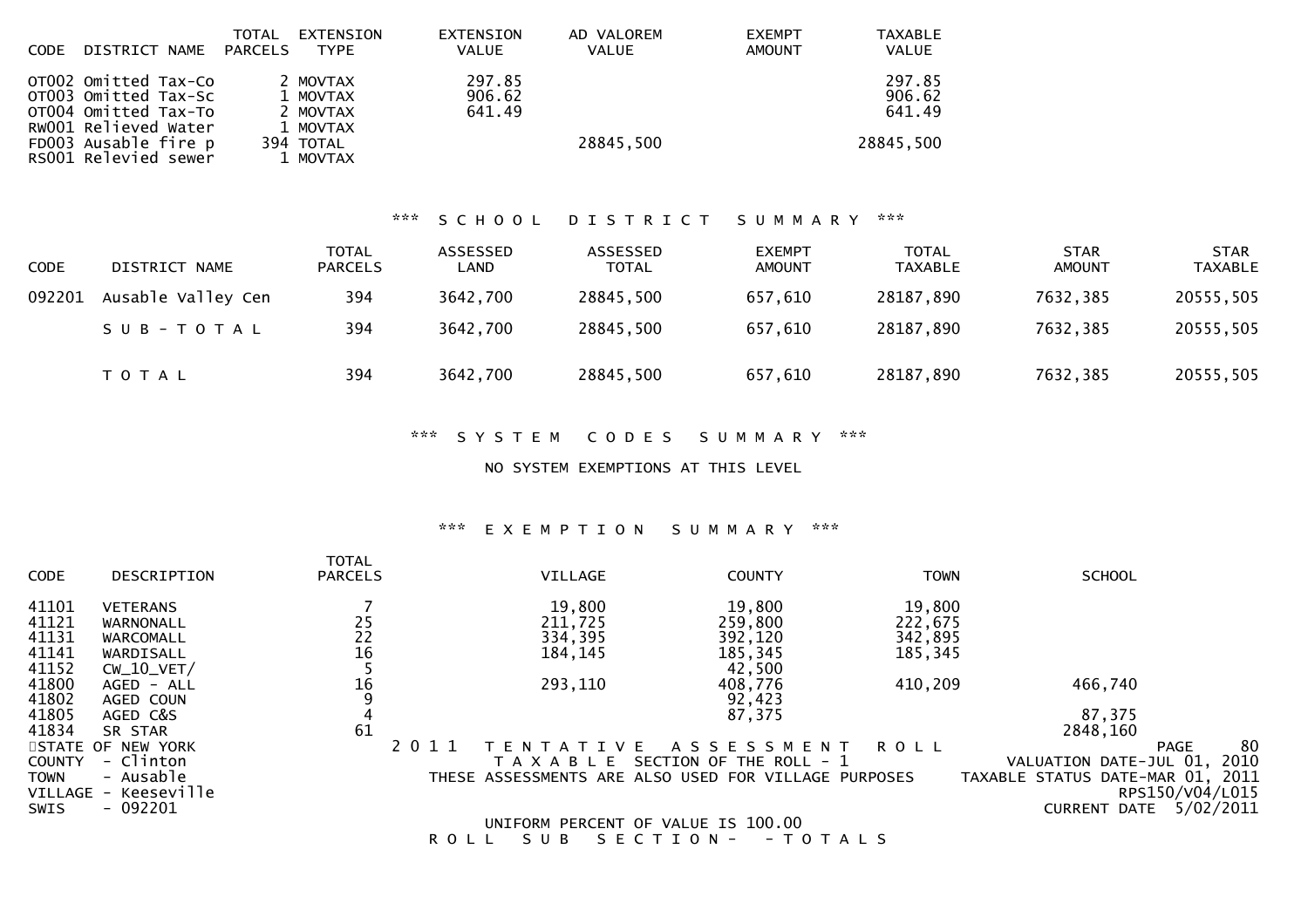## \*\*\* E X E M P T I O N S U M M A R Y \*\*\*

| <b>CODE</b>             | DESCRIPTION                                 | <b>TOTAL</b><br><b>PARCELS</b> | <b>VILLAGE</b> | <b>COUNTY</b> | <b>TOWN</b> | <b>SCHOOL</b>       |
|-------------------------|---------------------------------------------|--------------------------------|----------------|---------------|-------------|---------------------|
| 41854<br>41864<br>41932 | <b>RES STAR</b><br>RS STAR MH<br>LIM INC DI | 160                            |                | 75,650        |             | 4757,500<br>26,725  |
| 47614                   | BIE SCHOOL<br>T O T A L                     | 331                            | 1043, 175      | 1563,789      | 1180,924    | 103,495<br>8289,995 |

## \*\*\* G R A N D T O T A L S \*\*\*

| ROLL<br><b>SEC</b>            | <b>DESCRIPTION</b>                                                              | <b>TOTAL</b><br><b>PARCELS</b> | ASSESSED<br>LAND | ASSESSED<br><b>TOTAL</b>                                                                                                                                              | <b>TAXABLE</b><br>VILLAGE | <b>TAXABLE</b><br><b>COUNTY</b> | <b>TAXABLE</b><br><b>TOWN</b> | TAXABLE<br><b>SCHOOL</b>                                        | <b>STAR</b><br><b>TAXABLE</b>                           |
|-------------------------------|---------------------------------------------------------------------------------|--------------------------------|------------------|-----------------------------------------------------------------------------------------------------------------------------------------------------------------------|---------------------------|---------------------------------|-------------------------------|-----------------------------------------------------------------|---------------------------------------------------------|
|                               | <b>TAXABLE</b>                                                                  | 394                            | 3642,700         | 28845,500                                                                                                                                                             | 27802,325                 | 27281,711                       | 27664,576                     | 28187,890                                                       | 20555,505                                               |
| COUNTY<br><b>TOWN</b><br>SWIS | STATE OF NEW YORK<br>- Clinton<br>- Ausable<br>VILLAGE - Keeseville<br>- 092201 |                                |                  | 2011 TENTATIVE ASSESSMENT ROLL<br>T A X A B L E SECTION OF THE ROLL - 1<br>THESE ASSESSMENTS ARE ALSO USED FOR VILLAGE PURPOSES<br>UNIFORM PERCENT OF VALUE IS 100.00 |                           |                                 |                               | VALUATION DATE-JUL 01, 2010<br>TAXABLE STATUS DATE-MAR 01, 2011 | 81<br>PAGE<br>RPS150/V04/L015<br>CURRENT DATE 5/02/2011 |
|                               |                                                                                 |                                |                  | R O L L                                                                                                                                                               | SECTION TOTALS            |                                 |                               |                                                                 |                                                         |

## \*\*\* S P E C I A L D I S T R I C T S U M M A R Y \*\*\*

| <b>CODE</b> | DISTRICT NAME                                                                                | TOTAL<br>PARCELS | EXTENSION<br><b>TYPE</b>                     | EXTENSION<br><b>VALUE</b>  | AD VALOREM<br><b>VALUE</b> | <b>EXEMPT</b><br>AMOUNT | <b>TAXABLE</b><br><b>VALUE</b> |
|-------------|----------------------------------------------------------------------------------------------|------------------|----------------------------------------------|----------------------------|----------------------------|-------------------------|--------------------------------|
|             | OTO02 Omitted Tax-Co<br>OT003 Omitted Tax-Sc<br>OT004 Omitted Tax-To<br>RW001 Relieved Water |                  | 2 MOVTAX<br>1 MOVTAX<br>2 MOVTAX<br>1 MOVTAX | 297.85<br>906.62<br>641.49 |                            |                         | 297.85<br>906.62<br>641.49     |
|             | FD003 Ausable fire p<br>RS001 Relevied sewer                                                 |                  | 394 TOTAL<br>1 MOVTAX                        |                            | 28845,500                  |                         | 28845,500                      |

## \*\*\* S C H O O L D I S T R I C T S U M M A R Y \*\*\*

| <b>CODE</b> | DISTRICT NAME      | <b>TOTAL</b><br><b>PARCELS</b> | ASSESSED<br>LAND | ASSESSED<br><b>TOTAL</b> | <b>EXEMPT</b><br>AMOUNT | <b>TOTAL</b><br>TAXABLE | <b>STAR</b><br>AMOUNT | <b>STAR</b><br><b>TAXABLE</b> |
|-------------|--------------------|--------------------------------|------------------|--------------------------|-------------------------|-------------------------|-----------------------|-------------------------------|
| 092201      | Ausable Valley Cen | 394                            | 3642,700         | 28845,500                | 657,610                 | 28187,890               | 7632,385              | 20555,505                     |
|             | SUB-TOTAL          | 394                            | 3642,700         | 28845,500                | 657,610                 | 28187,890               | 7632,385              | 20555,505                     |
|             | <b>TOTAL</b>       | 394                            | 3642,700         | 28845,500                | 657,610                 | 28187,890               | 7632,385              | 20555,505                     |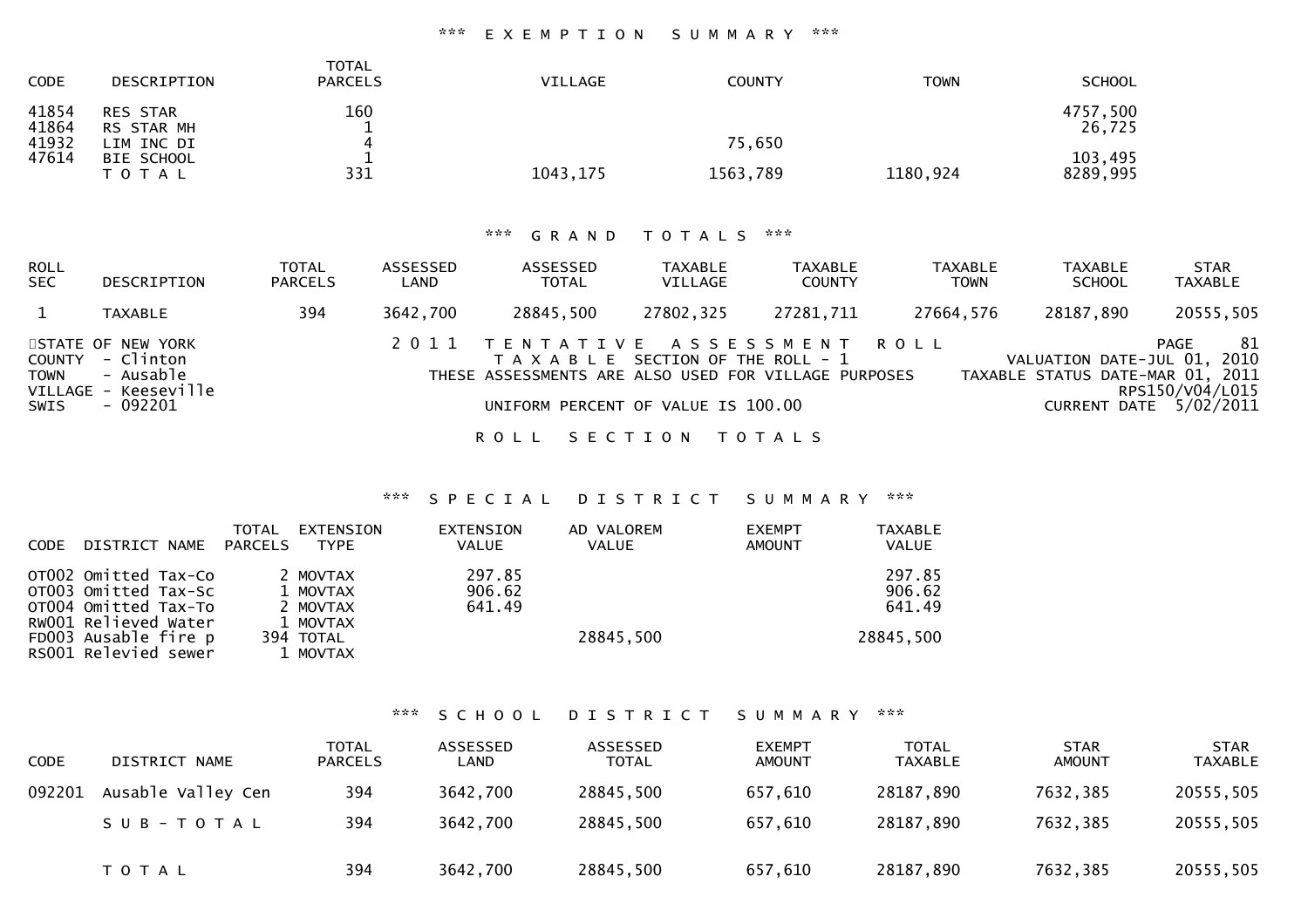## \*\*\* S Y S T E M C O D E S S U M M A R Y \*\*\*

#### NO SYSTEM EXEMPTIONS AT THIS LEVEL

#### \*\*\* E X E M P T I O N S U M M A R Y \*\*\*

|               |                      | <b>TOTAL</b>                            |         |                        |                                                      |             |                                  |                   |
|---------------|----------------------|-----------------------------------------|---------|------------------------|------------------------------------------------------|-------------|----------------------------------|-------------------|
| <b>CODE</b>   | DESCRIPTION          | <b>PARCELS</b>                          |         | <b>VILLAGE</b>         | <b>COUNTY</b>                                        | <b>TOWN</b> | <b>SCHOOL</b>                    |                   |
| 41101         | <b>VETERANS</b>      |                                         |         | 19,800                 | 19,800                                               | 19,800      |                                  |                   |
| 41121         | WARNONALL            |                                         |         | 211,725                | 259,800                                              | 222,675     |                                  |                   |
| 41131         | WARCOMALL            | $\begin{array}{c} 25 \\ 22 \end{array}$ |         | 334,395                | 392,120                                              | 342,895     |                                  |                   |
| 41141         | WARDISALL            | 16                                      |         | 184, 145               | 185,345                                              | 185,345     |                                  |                   |
| 41152         | $CW_10_VET/$         |                                         |         |                        | 42,500                                               |             |                                  |                   |
| 41800         | AGED - ALL           | 16                                      |         | 293,110                | 408,776                                              | 410,209     | 466,740                          |                   |
| 41802         | AGED COUN            |                                         |         |                        | 92,423                                               |             |                                  |                   |
| 41805         | AGED C&S             | 4                                       |         |                        | 87,375                                               |             | 87,375                           |                   |
| 41834         | SR STAR              | 61                                      |         |                        |                                                      |             | 2848,160                         |                   |
|               | STATE OF NEW YORK    |                                         | 2 0 1 1 | V F<br>TFN<br>ד ∆      | A S S E S S M E N T                                  | ROLL        |                                  | 82<br><b>PAGE</b> |
| <b>COUNTY</b> | - Clinton            |                                         |         | TAXABLE                | SECTION OF THE ROLL - 1                              |             | VALUATION DATE-JUL 01,           | 2010              |
| <b>TOWN</b>   | - Ausable            |                                         |         |                        | THESE ASSESSMENTS ARE ALSO USED FOR VILLAGE PURPOSES |             | TAXABLE STATUS DATE-MAR 01, 2011 |                   |
|               | VILLAGE - Keeseville |                                         |         |                        |                                                      |             |                                  | RPS150/V04/L015   |
| <b>SWIS</b>   | $-092201$            |                                         |         |                        | UNIFORM PERCENT OF VALUE IS 100.00                   |             | CURRENT DATE                     | 5/02/2011         |
|               |                      |                                         |         | SECTION<br><b>ROLL</b> | T O T A L S                                          |             |                                  |                   |

## \*\*\* E X E M P T I O N S U M M A R Y \*\*\*

| <b>CODE</b>             | DESCRIPTION                                 | TOTAL<br><b>PARCELS</b> | <b>VILLAGE</b> | <b>COUNTY</b> | <b>TOWN</b> | <b>SCHOOL</b>       |
|-------------------------|---------------------------------------------|-------------------------|----------------|---------------|-------------|---------------------|
| 41854<br>41864<br>41932 | <b>RES STAR</b><br>RS STAR MH<br>LIM INC DI | 160<br>4                |                | 75,650        |             | 4757,500<br>26,725  |
| 47614                   | BIE SCHOOL<br>T O T A L                     | 331                     | 1043, 175      | 1563,789      | 1180,924    | 103,495<br>8289,995 |

| <b>ROLL</b><br><b>SEC</b> | DESCRIPTION                                                                | <b>TOTAL</b><br><b>PARCELS</b> | ASSESSED<br>LAND | ASSESSED<br><b>TOTAL</b>                                                                                                            | TAXABLE<br>VILLAGE   | <b>TAXABLE</b><br><b>COUNTY</b> | TAXABLE<br><b>TOWN</b> | <b>TAXABLE</b><br><b>SCHOOL</b>                                 | <b>STAR</b><br>TAXABLE |
|---------------------------|----------------------------------------------------------------------------|--------------------------------|------------------|-------------------------------------------------------------------------------------------------------------------------------------|----------------------|---------------------------------|------------------------|-----------------------------------------------------------------|------------------------|
|                           | <b>TAXABLE</b>                                                             | 394                            | 3642,700         | 28845,500                                                                                                                           | 27802.325            | 27281.711                       | 27664,576              | 28187,890                                                       | 20555,505              |
| <b>TOWN</b>               | STATE OF NEW YORK<br>COUNTY - Clinton<br>- Ausable<br>VILLAGE - Keeseville |                                |                  | 2011 TENTATIVE ASSESSMENT ROLL<br>SPECIAL FRANCHISE SECTION OF THE ROLL - 5<br>THESE ASSESSMENTS ARE ALSO USED FOR VILLAGE PURPOSES | OWNERS NAME SEQUENCE |                                 |                        | VALUATION DATE-JUL 01, 2010<br>TAXABLE STATUS DATE-MAR 01, 2011 | -83<br>PAGE            |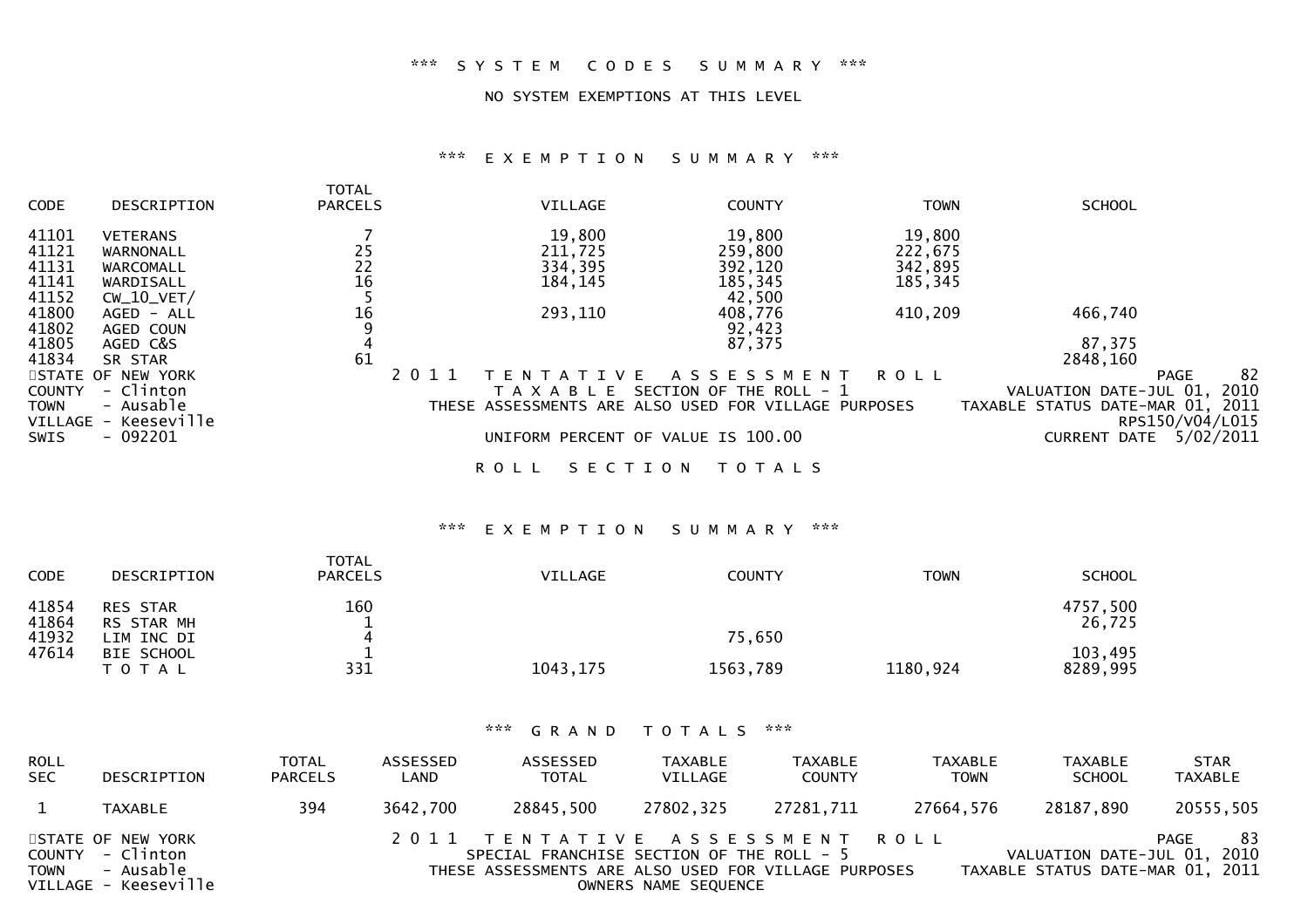## SWIS - 092201 UNIFORM PERCENT OF VALUE IS 100.00

| TAX MAP PARCEL NUMBER<br>CURRENT OWNERS NAME                                                                                     | PROPERTY LOCATION & CLASS ASSESSMENT<br>SCHOOL DISTRICT                                                                   | LAND                         | TAX DESCRIPTION                                                                                                                               | EXEMPTION CODE-----VILLAGE------COUNTY--------TOWN------SCHOOL<br>TAXABLE VALUE                                            |
|----------------------------------------------------------------------------------------------------------------------------------|---------------------------------------------------------------------------------------------------------------------------|------------------------------|-----------------------------------------------------------------------------------------------------------------------------------------------|----------------------------------------------------------------------------------------------------------------------------|
| $522. -21 - 1$<br>Ausable Valley Tel Co<br>Company Code 602500<br>Attn: Frontier Corp<br>3 High Ridge Park<br>Stamford, CT 06905 | Telephone<br>866 Telephone<br>Ausable Valley 092201<br>Special Franchise<br>App Factor 100% In Avc<br>FULL MARKET VALUE   | 0<br>127,538<br>127,538      | VILLAGE TAXABLE VALUE<br>COUNTY TAXABLE VALUE<br><b>TOWN</b><br>TAXABLE VALUE<br>SCHOOL TAXABLE VALUE<br>FD003 Ausable fire prot              | 127,538<br>127,538<br>127,538<br>127,538<br>127,538 TO                                                                     |
| $522 - 21 - 2$<br>Charter Communications<br>12405 Powerscourt Dr<br>St. Louis, MO 63131                                          | Television<br>869 Television<br>Ausable Valley 092201<br>Special Franchise<br>App Factor 100% In Avc<br>FULL MARKET VALUE | $\Omega$<br>50,047<br>50,047 | VILLAGE TAXABLE VALUE<br>COUNTY TAXABLE VALUE<br>TAXABLE VALUE<br><b>TOWN</b><br>SCHOOL TAXABLE VALUE<br>FD003 Ausable fire prot              | 50,047<br>50,047<br>50,047<br>50,047<br>50,047 TO                                                                          |
| $522. - 21 - 4$<br>NYS Electric & Gas Corp<br>Attn: Utility Shared Services<br>Local Tax Dept Freeport<br>70 Farm View Dr        | Electric & Gas<br>861 Elec & gas<br>Ausable Valley 092201<br>Special Franchise<br>App Factor 100% In Avc<br>ACRES 2242.11 | 0<br>250,111                 | VILLAGE TAXABLE VALUE<br>COUNTY TAXABLE VALUE<br><b>TOWN</b><br>TAXABLE VALUE<br>SCHOOL TAXABLE VALUE<br>FD003 Ausable fire prot              | 250,111<br>250,111<br>250,111<br>250,111<br>250,111 TO                                                                     |
| $522. -21 - 3$<br>Verizon New York Inc<br>Verizon Communications<br>Company Code 631900<br>PO Box 152206                         | Telephone<br>866 Telephone<br>Ausable Valley 092201<br>Special Franchise<br>App Factor 100% In Avc<br>FULL MARKET VALUE   | $\Omega$<br>3,785<br>3,785   | VILLAGE TAXABLE VALUE<br>COUNTY TAXABLE VALUE<br><b>TOWN</b><br>TAXABLE VALUE<br>SCHOOL TAXABLE VALUE<br>FD003 Ausable fire prot              | 3,785<br>3,785<br>3,785<br>3,785<br>3,785 TO                                                                               |
| STATE OF NEW YORK<br>COUNTY - Clinton<br>- Ausable<br><b>TOWN</b><br>VILLAGE - Keeseville<br>$-092201$<br><b>SWIS</b>            |                                                                                                                           |                              | 2011 TENTATIVE ASSESSMENT<br><b>ROLL</b><br>SPECIAL FRANCHISE SECTION OF THE ROLL - 5<br>THESE ASSESSMENTS ARE ALSO USED FOR VILLAGE PURPOSES | 84<br>PAGE<br>VALUATION DATE-JUL 01, 2010<br>TAXABLE STATUS DATE-MAR 01, 2011<br>RPS150/V04/L015<br>CURRENT DATE 5/02/2011 |
|                                                                                                                                  | ROLL<br>SUB                                                                                                               |                              | UNIFORM PERCENT OF VALUE IS 100.00<br>SECTION - - TOTALS                                                                                      |                                                                                                                            |

## \*\*\* S P E C I A L D I S T R I C T S U M M A R Y \*\*\*

| CODE DISTRICT NAME PARCELS | TOTAL EXTENSION<br><b>TYPE</b> | EXTENSION<br>VALUE | AD VALOREM<br>VALUE | <b>EXEMPT</b><br>AMOUNT | TAXABLE<br>VALUE |
|----------------------------|--------------------------------|--------------------|---------------------|-------------------------|------------------|
| FD003 Ausable fire p       | 4 TOTAL                        |                    | 431.481             |                         | 431.481          |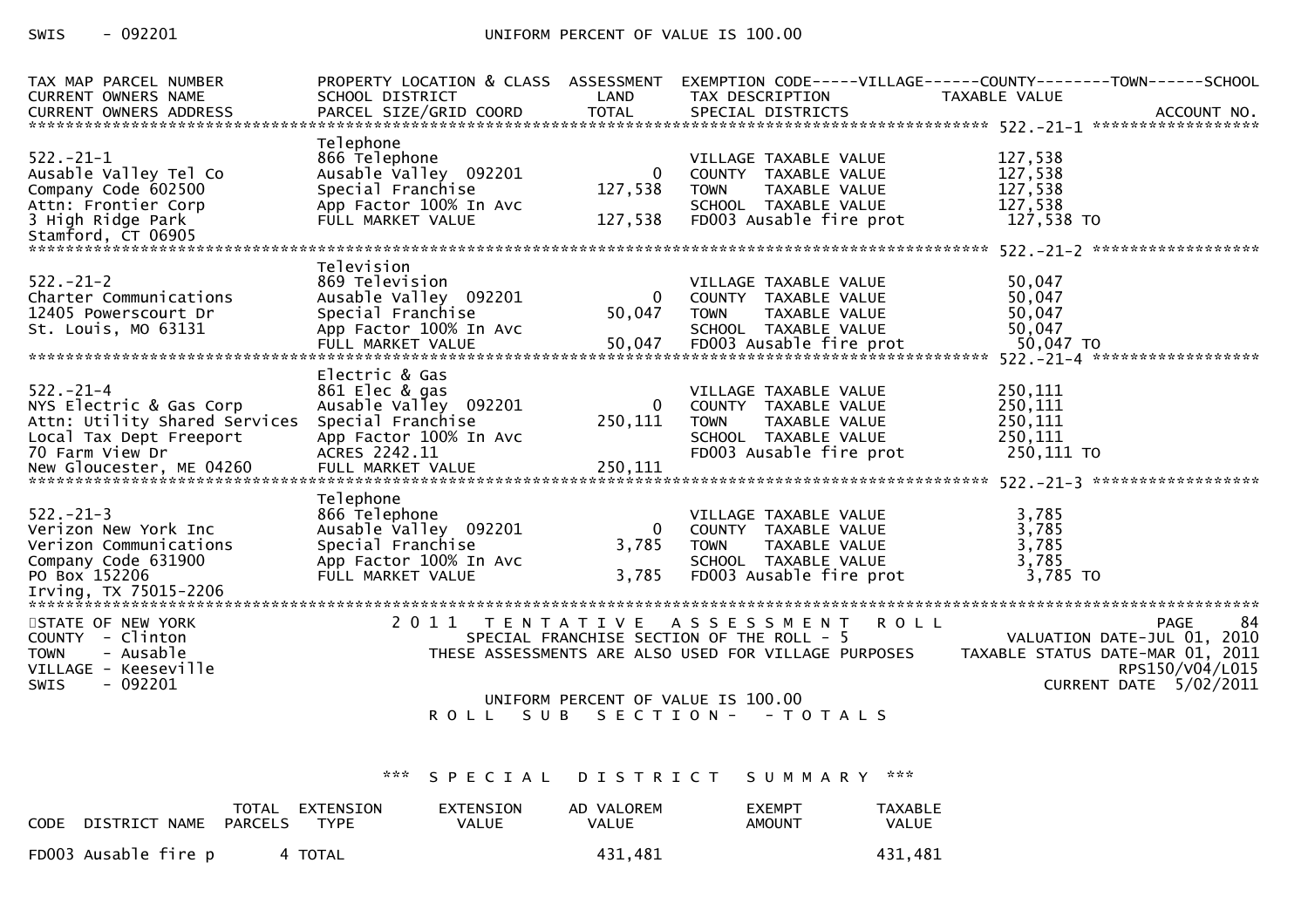#### \*\*\* S C H O O L D I S T R I C T S U M M A R Y \*\*\*

| <b>CODE</b> | DISTRICT NAME      | <b>TOTAL</b><br><b>PARCELS</b> | ASSESSED<br>∟AND | ASSESSED<br>TOTAL | <b>EXEMPT</b><br><b>AMOUNT</b> | <b>TOTAL</b><br><b>TAXABLE</b> | <b>STAR</b><br>AMOUNT | <b>STAR</b><br><b>TAXABLE</b> |
|-------------|--------------------|--------------------------------|------------------|-------------------|--------------------------------|--------------------------------|-----------------------|-------------------------------|
| 092201      | Ausable Valley Cen |                                |                  | 431,481           |                                | 431,481                        |                       | 431,481                       |
|             | SUB-TOTAL          |                                |                  | 431,481           |                                | 431,481                        |                       | 431,481                       |
|             | T O T A L          |                                |                  | 431,481           |                                | 431,481                        |                       | 431,481                       |

#### \*\*\* S Y S T E M C O D E S S U M M A R Y \*\*\*

#### NO SYSTEM EXEMPTIONS AT THIS LEVEL

#### \*\*\* E X E M P T I O N S U M M A R Y \*\*\*

#### NO EXEMPTIONS AT THIS LEVEL

#### \*\*\* G R A N D T O T A L S \*\*\*

| <b>ROLL</b><br><b>SEC</b> | DESCRIPTION                                                                            | <b>TOTAL</b><br><b>PARCELS</b> | ASSESSED<br>LAND | ASSESSED<br><b>TOTAL</b>                                                                                                                                                  | TAXABLE<br>VILLAGE | <b>TAXABLE</b><br><b>COUNTY</b> | <b>TAXABLE</b><br><b>TOWN</b> | TAXABLE<br><b>SCHOOL</b>                                        | <b>STAR</b><br><b>TAXABLE</b>                           |
|---------------------------|----------------------------------------------------------------------------------------|--------------------------------|------------------|---------------------------------------------------------------------------------------------------------------------------------------------------------------------------|--------------------|---------------------------------|-------------------------------|-----------------------------------------------------------------|---------------------------------------------------------|
|                           | SPECIAL FRANCHISE                                                                      |                                |                  | 431,481                                                                                                                                                                   | 431,481            | 431,481                         | 431,481                       | 431,481                                                         | 431,481                                                 |
| <b>TOWN</b><br>SWIS       | STATE OF NEW YORK<br>COUNTY - Clinton<br>- Ausable<br>VILLAGE - Keeseville<br>- 092201 |                                |                  | 2011 TENTATIVE ASSESSMENT ROLL<br>SPECIAL FRANCHISE SECTION OF THE ROLL - 5<br>THESE ASSESSMENTS ARE ALSO USED FOR VILLAGE PURPOSES<br>UNIFORM PERCENT OF VALUE IS 100.00 |                    |                                 |                               | VALUATION DATE-JUL 01, 2010<br>TAXABLE STATUS DATE-MAR 01, 2011 | 85<br>PAGE<br>RPS150/V04/L015<br>CURRENT DATE 5/02/2011 |

ROLL SECTION TOTALS

#### \*\*\* S P E C I A L D I S T R I C T S U M M A R Y \*\*\*

| CODE | DISTRICT NAME        | TOTAL<br>PARCELS | EXTENSION<br>TYPE | EXTENSION<br>VALUE | AD VALOREM<br>VALUE | <b>EXEMPT</b><br>AMOUNT | TAXABLE<br><b>VALUE</b> |
|------|----------------------|------------------|-------------------|--------------------|---------------------|-------------------------|-------------------------|
|      | FD003 Ausable fire p |                  | 4 TOTAL           |                    | 431.481             |                         | 431.481                 |

\*\*\* S C H O O L D I S T R I C T S U M M A R Y \*\*\*

| <b>TOTAL</b> | <b>ASSESSED</b> | <b>\SSESSED</b><br>△ | <b>EXEMPT</b> | <b>TOTAL</b> | <b>STAR</b> | <b>STAR</b> |
|--------------|-----------------|----------------------|---------------|--------------|-------------|-------------|
|              |                 |                      |               |              |             |             |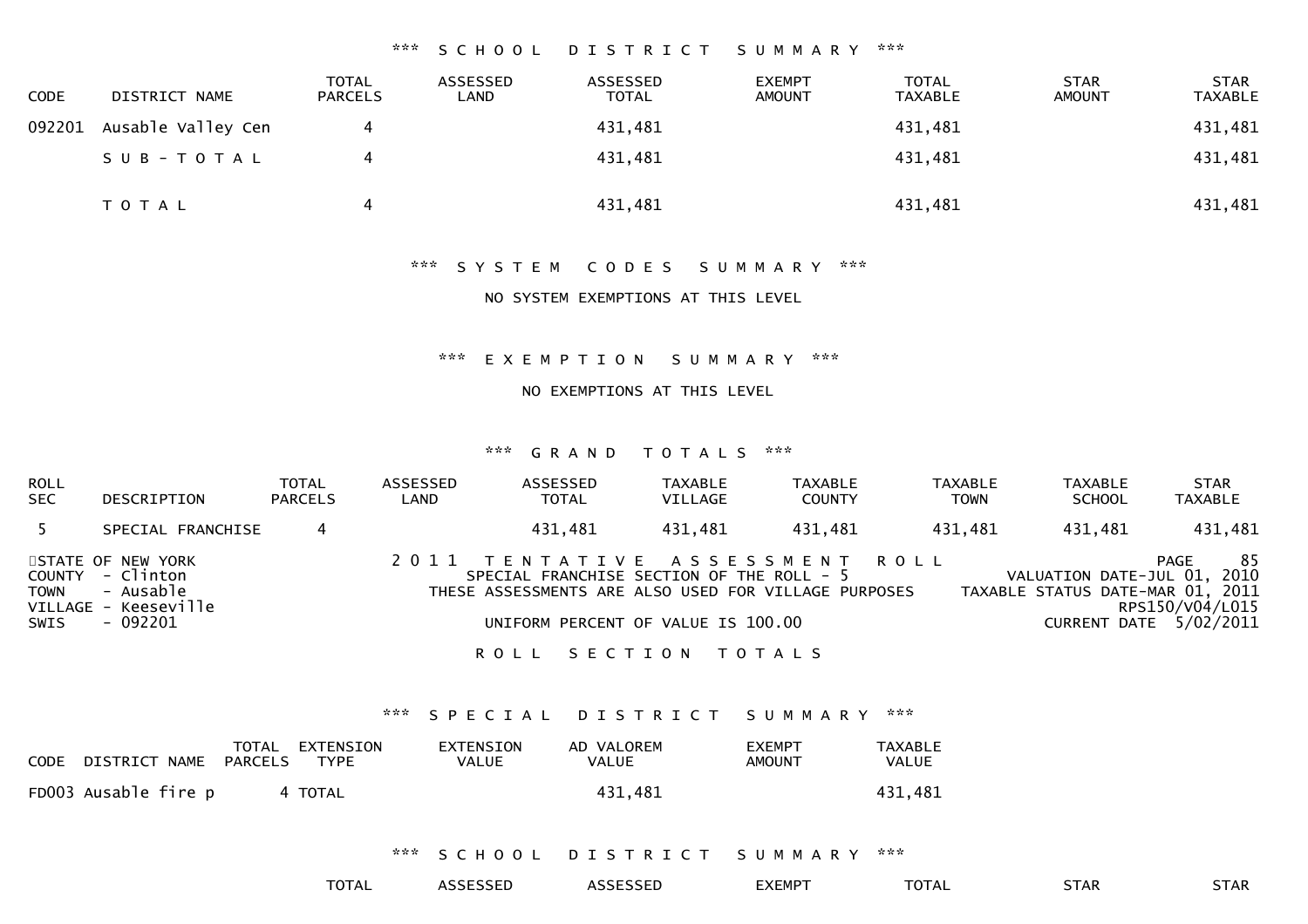| <b>CODE</b> | DISTRICT NAME             | <b>PARCELS</b> | LAND | <b>TOTAL</b> | <b>AMOUNT</b> | <b>TAXABLE</b> | <b>AMOUNT</b> | <b>TAXABLE</b> |
|-------------|---------------------------|----------------|------|--------------|---------------|----------------|---------------|----------------|
|             | 092201 Ausable Valley Cen | 4              |      | 431,481      |               | 431,481        |               | 431,481        |
|             | S U B - T O T A L         |                |      | 431,481      |               | 431,481        |               | 431,481        |
|             | T O T A L                 | 4              |      | 431,481      |               | 431,481        |               | 431,481        |

\*\*\* S Y S T E M C O D E S S U M M A R Y \*\*\*

## NO SYSTEM EXEMPTIONS AT THIS LEVEL

#### \*\*\* E X E M P T I O N S U M M A R Y \*\*\*

NO EXEMPTIONS AT THIS LEVEL

| <b>ROLL</b><br>SEC                                                                        | DESCRIPTION                                                                                                | TOTAL<br><b>PARCELS</b> | ASSESSED<br>LAND                                                                                                                                                     | ASSESSED | TOTAL                                       | TAXABLE<br>VILLAGE | TAXABLE<br>COUNTY                                                                                                 | TAXABLE<br><b>TOWN</b>                                                                                                                                                                                     | TAXABLE<br>SCHOOL                                 | <b>STAR</b><br>TAXABLE |
|-------------------------------------------------------------------------------------------|------------------------------------------------------------------------------------------------------------|-------------------------|----------------------------------------------------------------------------------------------------------------------------------------------------------------------|----------|---------------------------------------------|--------------------|-------------------------------------------------------------------------------------------------------------------|------------------------------------------------------------------------------------------------------------------------------------------------------------------------------------------------------------|---------------------------------------------------|------------------------|
| 5 <sup>7</sup>                                                                            | SPECIAL FRANCHISE                                                                                          | $\overline{4}$          |                                                                                                                                                                      |          | 431,481                                     | 431,481            | 431,481                                                                                                           | 431,481                                                                                                                                                                                                    | 431,481                                           | 431,481                |
| STATE OF NEW YORK<br>COUNTY - Clinton<br>TOWN<br>VILLAGE - Keeseville<br>- 092201<br>SWIS | - Ausable                                                                                                  |                         |                                                                                                                                                                      |          |                                             |                    |                                                                                                                   | 2 0 1 1 T E N I A I I V E A J J L MILL - 6 VALUAILUN DAIE-JUL V1, LUIS<br>UTILITY & R.R. SECTION OF THE ROLL - 6 VALUAILUN DAIE-JUL V1, LUIS<br>OWNERS NAME SEQUENCE<br>UNIFORM PERCENT OF VALUE IS 100.00 |                                                   |                        |
|                                                                                           |                                                                                                            |                         |                                                                                                                                                                      |          |                                             |                    | LAND TAX DESCRIPTION                                                                                              | TAX MAP PARCEL NUMBER      PROPERTY LOCATION & CLASS ASSESSMENT EXEMPTION CODE-----VILLAGE------COUNTY--------TOWN------SCHOOL                                                                             |                                                   |                        |
|                                                                                           | 622.001-9999-601.700-1881<br>AT&T Communications Of NY<br>Company Code 601700<br>Bedminster, NJ 07921-7207 |                         | Outside Plant<br>المستحدث<br>836 Telecom. eq. (1922)<br>Ausable Valley 092201 (1982) 0 COUNTY TAXABLE VALUE<br>Loc #888888 Poles,wires,c 16,365<br>FULL MARKET VALUE |          | 16,365                                      | <b>TOWN</b>        | VILLAGE TAXABLE VALUE<br>TAXABLE VALUE<br>SCHOOL TAXABLE VALUE<br>FD003 Ausable fire prot                         |                                                                                                                                                                                                            | 16,365<br>16,365<br>16,365<br>16,365<br>16,365 TO |                        |
|                                                                                           | 622.001-9999-602.500-1881<br>Frontier Comm-Aus Val Tel<br>Stamford, ČT 06905                               |                         | Outside Plant<br>836 Telecom. eq.<br>Ausable Valley 092201<br>FULL MARKET VALUE                                                                                      |          | $\overline{\mathbf{0}}$<br>12,999<br>12,999 | TOWN               | VILLAGE TAXABLE VALUE<br>COUNTY TAXABLE VALUE<br>TAXABLE VALUE<br>SCHOOL TAXABLE VALUE<br>FD003 Ausable fire prot |                                                                                                                                                                                                            | 12,999<br>12,999<br>12,999<br>12,999<br>12,999 TO |                        |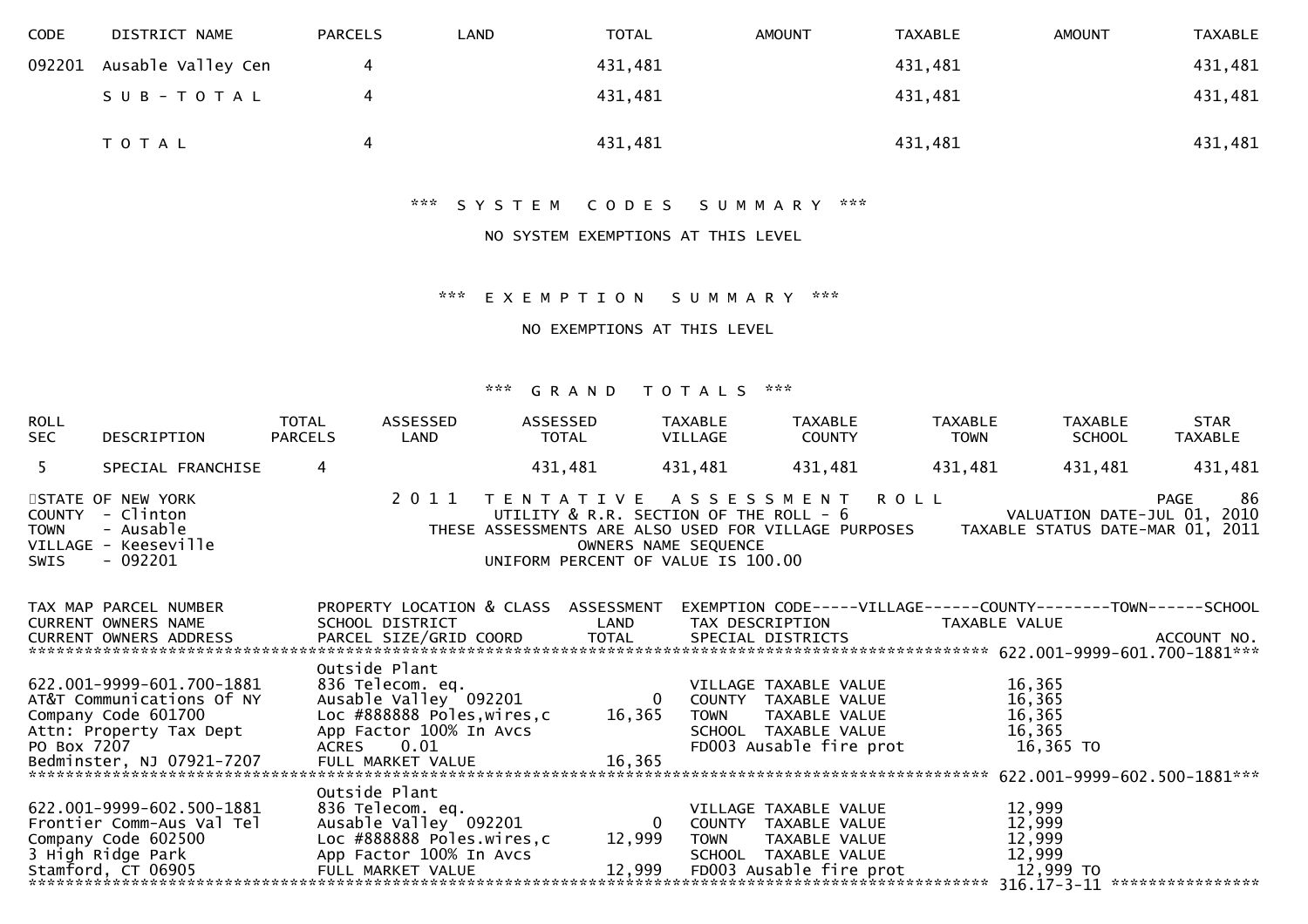| 316.17-3-11<br>NYS Electric & Gas Corp<br>Attn: Utility Shared Services<br>Local Tax Dept Freeport<br>70 Farm View Dr<br>New Gloucester, ME 04260               | Ausable St<br>380 Pub Util Vac<br>Ausable Valley 092201<br>Public Utility Vac Land<br>App Factor 100% In Avcs<br>Former Keeseville Hydro<br>1.00<br><b>ACRES</b><br>EAST-0756409 NRTH-2066640<br>DEED BOOK 234<br>PG-370<br>FULL MARKET VALUE | 11,000<br>11,000<br>11,000        | VILLAGE TAXABLE VALUE<br>TAXABLE VALUE<br>COUNTY<br>TAXABLE VALUE<br><b>TOWN</b><br>SCHOOL TAXABLE VALUE<br>FD003 Ausable fire prot                                                     | 11,000<br>11,000<br>11,000<br>11,000<br>11,000 TO                                                                           |
|-----------------------------------------------------------------------------------------------------------------------------------------------------------------|-----------------------------------------------------------------------------------------------------------------------------------------------------------------------------------------------------------------------------------------------|-----------------------------------|-----------------------------------------------------------------------------------------------------------------------------------------------------------------------------------------|-----------------------------------------------------------------------------------------------------------------------------|
| *******************************                                                                                                                                 |                                                                                                                                                                                                                                               |                                   |                                                                                                                                                                                         | $622.001 - 9999 - 131.600 - 1881***$                                                                                        |
| 622.001-9999-131.600-1881<br>NYS Electric & Gas Corp<br>Attn: Utility Shared Services<br>Local Tax Dept Freeport<br>70 Farm View Dr<br>New Gloucester, ME 04260 | Outside Plant<br>884 Elec Dist Out<br>Ausable Valley 092201<br>Loc#888888 Poles, wires, ca<br>App Factor 100% In Avcs<br>FULL MARKET VALUE                                                                                                    | $\mathbf 0$<br>134,270<br>134,270 | VILLAGE TAXABLE VALUE<br>COUNTY<br>TAXABLE VALUE<br>TAXABLE VALUE<br><b>TOWN</b><br>SCHOOL TAXABLE VALUE<br>FD003 Ausable fire prot                                                     | 134,270<br>134,270<br>134,270<br>134,270<br>134,270 TO                                                                      |
| STATE OF NEW YORK<br>- Clinton<br>COUNTY<br>- Ausable<br><b>TOWN</b><br>VILLAGE - Keeseville<br>$-092201$<br>SWIS                                               | 2011<br>T E N T A T I V E<br>SUB.<br>R O L L                                                                                                                                                                                                  | SECTION-                          | A S S E S S M E N T<br><b>ROLL</b><br>UTILITY & R.R. SECTION OF THE ROLL - 6<br>THESE ASSESSMENTS ARE ALSO USED FOR VILLAGE PURPOSES<br>UNIFORM PERCENT OF VALUE IS 100.00<br>$-TOTALS$ | -87<br>PAGE<br>VALUATION DATE-JUL 01, 2010<br>TAXABLE STATUS DATE-MAR 01, 2011<br>RPS150/V04/L015<br>CURRENT DATE 5/02/2011 |

## \*\*\* S P E C I A L D I S T R I C T S U M M A R Y \*\*\*

| CODE DISTRICT NAME PARCELS | TOTAL | EXTENSION<br>TYPF | EXTENSION<br>VALUE | AD VALOREM<br><b>VALUE</b> | <b>FXFMPT</b><br>AMOUNT | <b>TAXABLE</b><br>VALUE |
|----------------------------|-------|-------------------|--------------------|----------------------------|-------------------------|-------------------------|
| FD003 Ausable fire p       |       | 4 TOTAL           |                    | 174.634                    |                         | 174,634                 |

## \*\*\* S C H O O L D I S T R I C T S U M M A R Y \*\*\*

| <b>CODE</b> | DISTRICT NAME      | <b>TOTAL</b><br><b>PARCELS</b> | ASSESSED<br>LAND | ASSESSED<br>TOTAL | <b>EXEMPT</b><br><b>AMOUNT</b> | <b>TOTAL</b><br>TAXABLE | <b>STAR</b><br><b>AMOUNT</b> | <b>STAR</b><br>TAXABLE |
|-------------|--------------------|--------------------------------|------------------|-------------------|--------------------------------|-------------------------|------------------------------|------------------------|
| 092201      | Ausable Valley Cen |                                | 11,000           | 174,634           |                                | 174,634                 |                              | 174,634                |
|             | SUB-TOTAL          |                                | 11,000           | 174,634           |                                | 174,634                 |                              | 174,634                |
|             | T O T A L          | 4                              | 11,000           | 174,634           |                                | 174,634                 |                              | 174,634                |

\*\*\* S Y S T E M C O D E S S U M M A R Y \*\*\*

NO SYSTEM EXEMPTIONS AT THIS LEVEL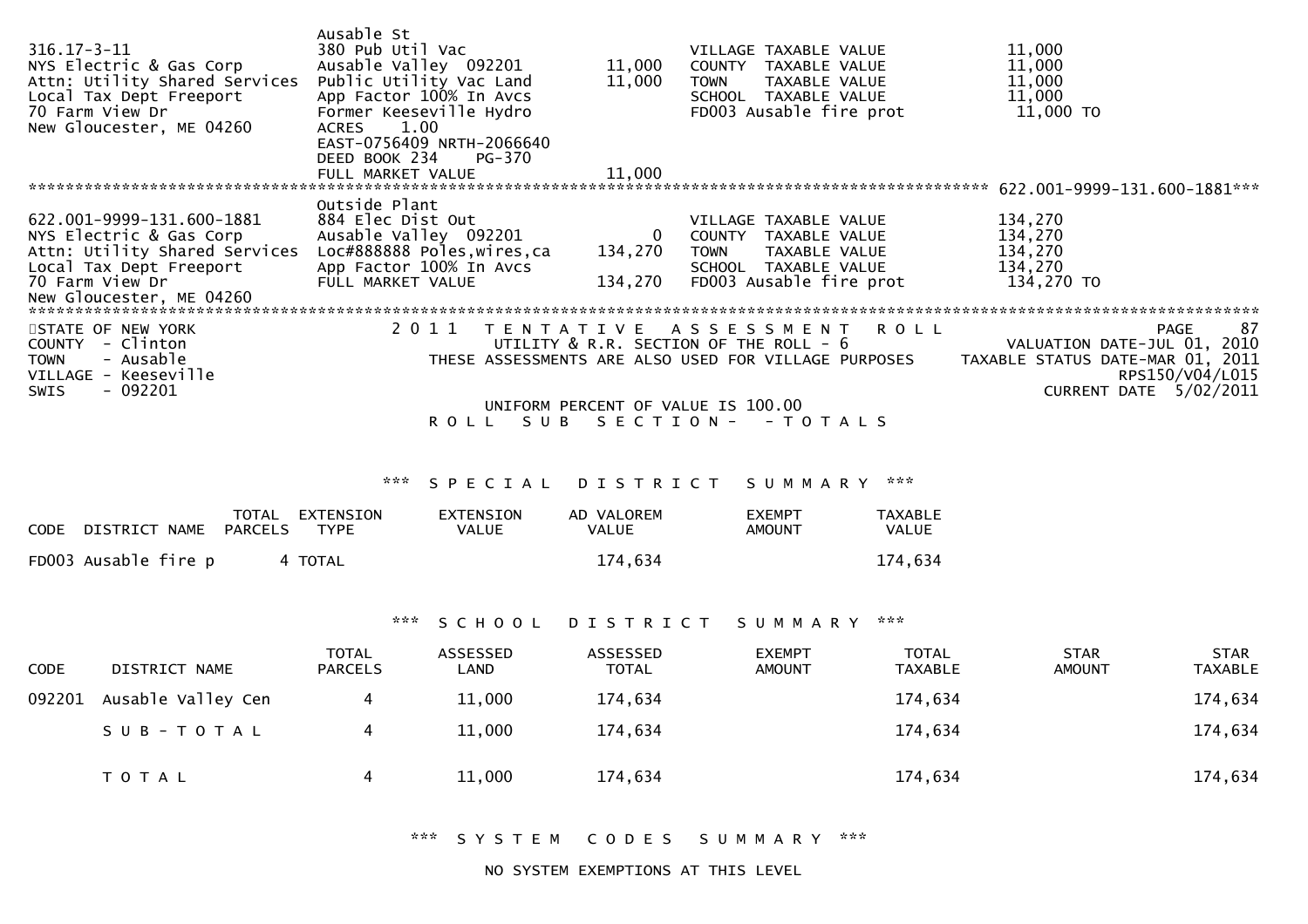#### \*\*\* E X E M P T I O N S U M M A R Y \*\*\*

#### NO EXEMPTIONS AT THIS LEVEL

#### \*\*\* G R A N D T O T A L S \*\*\*

| <b>ROLL</b><br><b>SEC</b> | DESCRIPTION                                                                            | TOTAL<br><b>PARCELS</b> | ASSESSED<br>LAND | <b>ASSESSED</b><br><b>TOTAL</b>                                                                                                                                             | <b>TAXABLE</b><br>VILLAGE | <b>TAXABLE</b><br><b>COUNTY</b> | <b>TAXABLE</b><br><b>TOWN</b> | <b>TAXABLE</b><br><b>SCHOOL</b> | <b>STAR</b><br><b>TAXABLE</b>                                                                                               |
|---------------------------|----------------------------------------------------------------------------------------|-------------------------|------------------|-----------------------------------------------------------------------------------------------------------------------------------------------------------------------------|---------------------------|---------------------------------|-------------------------------|---------------------------------|-----------------------------------------------------------------------------------------------------------------------------|
| 6                         | UTILITIES & N.C.                                                                       |                         | 11,000           | 174,634                                                                                                                                                                     | 174,634                   | 174,634                         | 174,634                       | 174,634                         | 174,634                                                                                                                     |
| <b>TOWN</b><br>SWIS       | STATE OF NEW YORK<br>COUNTY - Clinton<br>- Ausable<br>VILLAGE - Keeseville<br>- 092201 |                         |                  | 2011 TENTATIVE ASSESSMENT ROLL<br>UTILITY $\&$ R.R. SECTION OF THE ROLL - $6$<br>THESE ASSESSMENTS ARE ALSO USED FOR VILLAGE PURPOSES<br>UNIFORM PERCENT OF VALUE IS 100.00 |                           |                                 |                               |                                 | -88<br>PAGE<br>VALUATION DATE-JUL 01, 2010<br>TAXABLE STATUS DATE-MAR 01, 2011<br>RPS150/V04/L015<br>CURRENT DATE 5/02/2011 |
|                           |                                                                                        |                         |                  | R O L L                                                                                                                                                                     | SECTION TOTALS            |                                 |                               |                                 |                                                                                                                             |

\*\*\* S P E C I A L D I S T R I C T S U M M A R Y \*\*\*

| CODE DISTRICT NAME PARCELS | TOTAL EXTENSION<br>TYPF | <b>EXTENSION</b><br>VALUE | AD VALOREM<br><b>VALUE</b> | <b>FXEMPT</b><br>AMOUNT | <b>TAXABLE</b><br>VALUE |
|----------------------------|-------------------------|---------------------------|----------------------------|-------------------------|-------------------------|
| FD003 Ausable fire p       | 4 TOTAL                 |                           | 174.634                    |                         | 174,634                 |

#### \*\*\* S C H O O L D I S T R I C T S U M M A R Y \*\*\*

| <b>CODE</b> | DISTRICT NAME      | <b>TOTAL</b><br><b>PARCELS</b> | ASSESSED<br>LAND | ASSESSED<br><b>TOTAL</b> | <b>EXEMPT</b><br><b>AMOUNT</b> | TOTAL<br>TAXABLE | <b>STAR</b><br>AMOUNT | <b>STAR</b><br><b>TAXABLE</b> |
|-------------|--------------------|--------------------------------|------------------|--------------------------|--------------------------------|------------------|-----------------------|-------------------------------|
| 092201      | Ausable Valley Cen |                                | 11,000           | 174,634                  |                                | 174,634          |                       | 174,634                       |
|             | SUB-TOTAL          | 4                              | 11,000           | 174,634                  |                                | 174,634          |                       | 174,634                       |
|             | T O T A L          | 4                              | 11,000           | 174,634                  |                                | 174,634          |                       | 174,634                       |

\*\*\* S Y S T E M C O D E S S U M M A R Y \*\*\*

NO SYSTEM EXEMPTIONS AT THIS LEVEL

#### \*\*\* E X E M P T I O N S U M M A R Y \*\*\*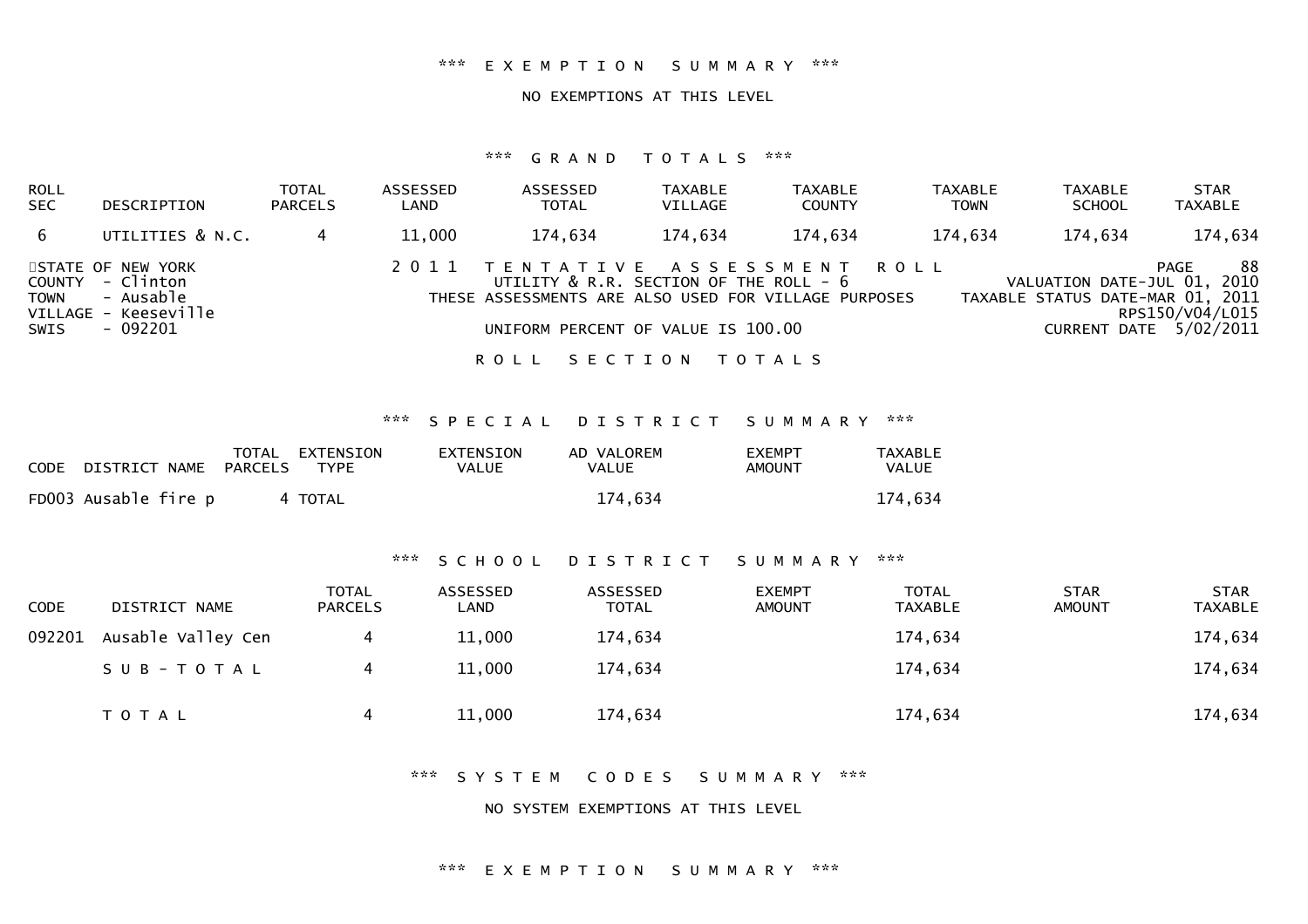| <b>ROLL</b><br><b>SEC</b>          | DESCRIPTION                                                                             | <b>TOTAL</b><br><b>PARCELS</b> | ASSESSED<br>LAND                                                                                                                                           | ASSESSED | <b>TOTAL</b>                                                                                                                                                | <b>TAXABLE</b><br>VILLAGE                                | <b>TAXABLE</b><br><b>COUNTY</b>                                                                                                 |                            | <b>TAXABLE</b><br><b>TOWN</b>    | <b>TAXABLE</b><br><b>SCHOOL</b>                                                    | <b>STAR</b><br><b>TAXABLE</b> |
|------------------------------------|-----------------------------------------------------------------------------------------|--------------------------------|------------------------------------------------------------------------------------------------------------------------------------------------------------|----------|-------------------------------------------------------------------------------------------------------------------------------------------------------------|----------------------------------------------------------|---------------------------------------------------------------------------------------------------------------------------------|----------------------------|----------------------------------|------------------------------------------------------------------------------------|-------------------------------|
| 6                                  | UTILITIES & N.C.                                                                        | 4                              | 11,000                                                                                                                                                     |          | 174,634                                                                                                                                                     | 174,634                                                  | 174,634                                                                                                                         |                            | 174,634                          | 174,634                                                                            | 174,634                       |
| <b>TOWN</b><br><b>SWIS</b>         | STATE OF NEW YORK<br>COUNTY - Clinton<br>- Ausable<br>VILLAGE - Keeseville<br>$-092201$ |                                | 2011                                                                                                                                                       |          | TENTATIVE ASSESSMENT<br>WHOLLY EXEMPT SECTION OF THE ROLL - 8<br>THESE ASSESSMENTS ARE ALSO USED FOR VILLAGE PURPOSES<br>UNIFORM PERCENT OF VALUE IS 100.00 | OWNERS NAME SEQUENCE                                     |                                                                                                                                 | <b>ROLL</b>                | TAXABLE STATUS DATE-MAR 01, 2011 | VALUATION DATE-JUL 01, 2010                                                        | 89<br><b>PAGE</b>             |
|                                    | TAX MAP PARCEL NUMBER<br><b>CURRENT OWNERS NAME</b>                                     |                                | PROPERTY LOCATION & CLASS ASSESSMENT EXEMPTION CODE-----VILLAGE------COUNTY--------TOWN------SCHOOL<br>SCHOOL DISTRICT<br>1745 Main St                     |          | LAND                                                                                                                                                        |                                                          | TAX DESCRIPTION                                                                                                                 |                            | TAXABLE VALUE                    |                                                                                    |                               |
| $316.13 - 6 - 1.3$<br>1745 Main St | Adirondack Architectural Herit Ausable Valley 092201<br>Keeseville, NY 12944            |                                | 464 Office bldg.<br>Agreement, Bk 750 Pg 241<br>Survey Map 20082/13862<br>FRNT 180.00 DPTH 268.00<br>EAST-0757861 NRTH-2068157<br>DEED BOOK 20082 PG-19869 |          | 20,000<br>215,000                                                                                                                                           | NONPR CORP 25300<br><b>TOWN</b>                          | VILLAGE TAXABLE VALUE<br>COUNTY TAXABLE VALUE<br>TAXABLE VALUE<br>SCHOOL TAXABLE VALUE<br>FD003 Ausable fire prot<br>215,000 EX | 215,000                    | 215,000                          | 215,000<br>0<br>0<br>0<br>$0$ TO                                                   | 215,000                       |
|                                    |                                                                                         |                                | FULL MARKET VALUE                                                                                                                                          |          | 215,000                                                                                                                                                     |                                                          |                                                                                                                                 |                            |                                  |                                                                                    |                               |
| $315.16 - 1 - 1$<br>Rt 9N          | Ausable Valley Central School<br>Clintonville, NY 12924                                 |                                | 1825 Main St<br>612 School<br>Ausable Valley 092201<br>ACRES 22.00<br>EAST-0755261 NRTH-2069008<br>DEED BOOK 465<br>FULL MARKET VALUE                      | PG-743   | 128,000<br>10890,000<br>10890,000                                                                                                                           | <b>TOWN</b><br>FD003 Ausable fire prot                   | VILLAGE TAXABLE VALUE<br>COUNTY TAXABLE VALUE<br>TAXABLE VALUE<br>SCHOOL TAXABLE VALUE<br>10890.000 EX                          | SCHOOL DIS 13800 10890,000 | 10890,000                        | 10890.000<br>0<br>$\Omega$<br>$\Omega$<br>$\Omega$<br>0 <sub>T</sub>               | 10890,000                     |
|                                    |                                                                                         |                                | 1749 Main St                                                                                                                                               |          |                                                                                                                                                             |                                                          |                                                                                                                                 |                            |                                  |                                                                                    |                               |
| $316.13 - 5 - 14$                  | Ausable Valley Grange<br>Attn: John Pray<br>901 Mace Chasm Rd<br>Keeseville, NY 12944   |                                | 534 Social org.<br>Ausable Valley 092201<br><b>FRNT 70.00 DPTH</b><br>EAST-0757714 NRTH-2068271<br>FULL MARKET VALUE                                       | 50.00    | 5,200<br>49,000<br>49,000                                                                                                                                   | NONPR ORG 25130<br><b>TOWN</b>                           | VILLAGE TAXABLE VALUE<br>COUNTY TAXABLE VALUE<br>TAXABLE VALUE<br>SCHOOL TAXABLE VALUE<br>FD003 Ausable fire prot<br>49,000 EX  | 49,000                     | 49,000                           | 49,000<br>$\mathbf 0$<br>$\mathbf 0$<br>$\mathbf{0}$<br>$\Omega$<br>0 <sub>T</sub> | 49,000                        |
|                                    |                                                                                         |                                | 8 Pleasant St                                                                                                                                              |          |                                                                                                                                                             |                                                          |                                                                                                                                 |                            |                                  |                                                                                    |                               |
| $316.9 - 3 - 2$<br>8 Pleasant St   | Ausable-Chesterfield-<br>Keeseville Joint Fire Dis<br>Keeseville, NY 12944              |                                | 662 Police/fire<br>Ausable Valley 092201<br>Survey Map 20061/97654<br>Survey Map 20082/12715<br><b>ACRES</b><br>3.62                                       |          | 40,000<br>505,500                                                                                                                                           | PROP INVIL 13650<br>VILLAGE TAXABLE VALUE<br><b>TOWN</b> | COUNTY TAXABLE VALUE<br>TAXABLE VALUE<br>SCHOOL TAXABLE VALUE                                                                   | 505,500                    | 505,500                          | 505,500<br>$\mathbf 0$<br>$\mathbf 0$<br>$\mathbf 0$                               | 505,500                       |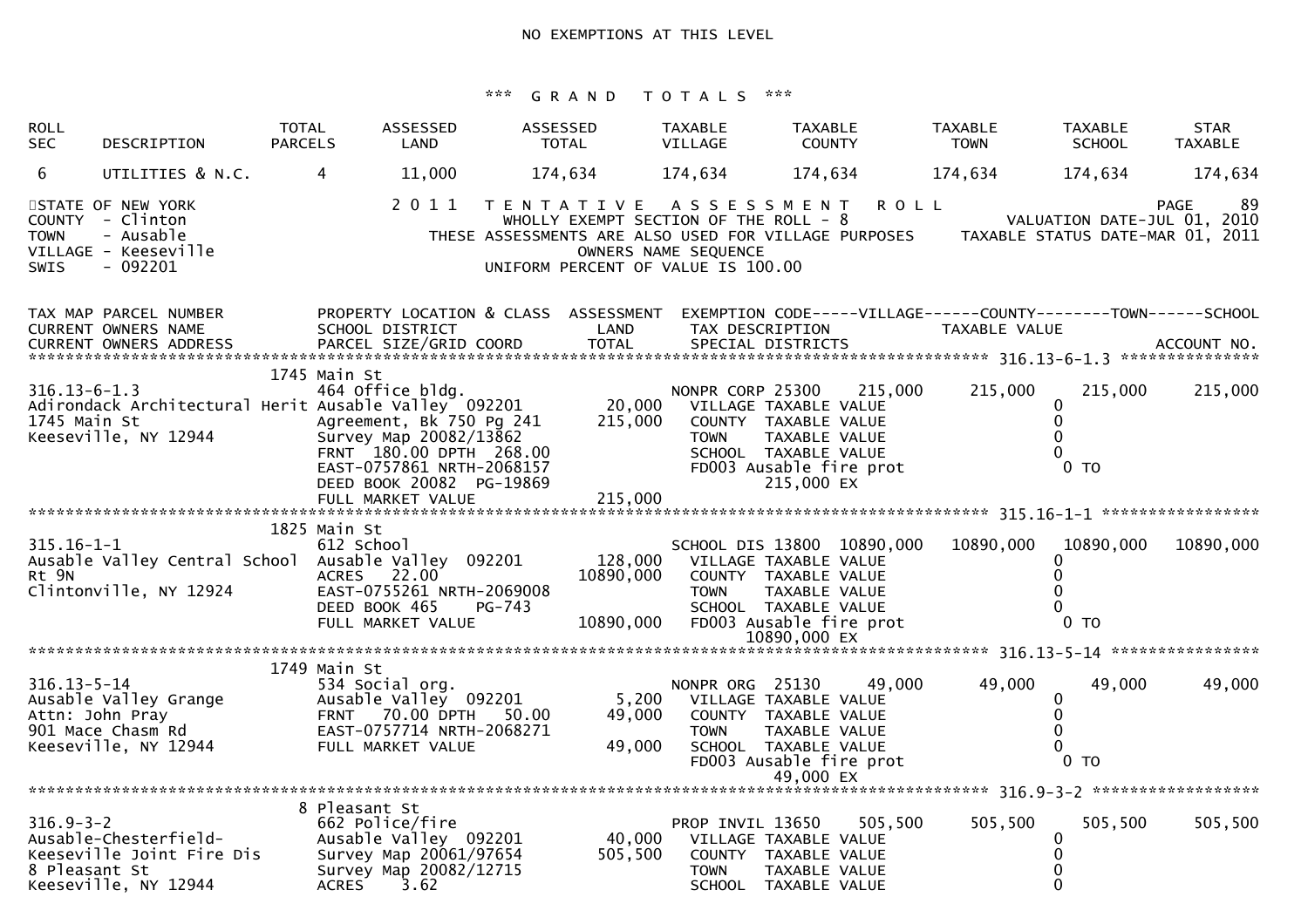|                                                                                                                                                                | EAST-0757987 NRTH-2069578<br>DEED BOOK 20062<br>FULL MARKET VALUE                                                                                                                 | 505,500                       | FD003 Ausable fire prot<br>505,500 EX                                                                                                                                                                                          |                             | $0$ TO                                                       |                |
|----------------------------------------------------------------------------------------------------------------------------------------------------------------|-----------------------------------------------------------------------------------------------------------------------------------------------------------------------------------|-------------------------------|--------------------------------------------------------------------------------------------------------------------------------------------------------------------------------------------------------------------------------|-----------------------------|--------------------------------------------------------------|----------------|
|                                                                                                                                                                |                                                                                                                                                                                   |                               |                                                                                                                                                                                                                                |                             |                                                              |                |
| $316.13 - 4 - 13$<br>Ausable-Chesterfield-<br>Keeseville Joint Fire District Lot 17 Pl 12000 Al<br>Attn: Robert Lewis<br>8 Pleasant St<br>Keeseville, NY 12944 | Pleasant St<br>330 Vacant comm<br>Ausable Valley 092201<br>FRNT 100.00 DPTH<br>90.00<br>EAST-0757864 NRTH-2069302<br>DEED BOOK 935<br><b>PG-198</b>                               | 6,800<br>6,800                | PROP INVIL 13650<br>VILLAGE TAXABLE VALUE<br>COUNTY TAXABLE VALUE<br>TAXABLE VALUE<br><b>TOWN</b><br>SCHOOL TAXABLE VALUE<br>FD003 Ausable fire prot                                                                           | 6,800<br>6,800              | 6,800<br>0<br>0<br>0<br>0 <sub>T</sub>                       | 6,800          |
| STATE OF NEW YORK<br>COUNTY - Clinton<br>- Ausable<br><b>TOWN</b><br>VILLAGE - Keeseville<br>- 092201<br><b>SWIS</b>                                           |                                                                                                                                                                                   |                               | 2011 TENTATIVE ASSESSMENT ROLL<br>WHOLLY EXEMPT SECTION OF THE ROLL - 8<br>THESE ASSESSMENTS ARE ALSO USED FOR VILLAGE PURPOSES TAXABLE STATUS DATE-MAR 01, 2011<br>OWNERS NAME SEQUENCE<br>UNIFORM PERCENT OF VALUE IS 100.00 | VALUATION DATE-JUL 01, 2010 |                                                              | 90<br>PAGE     |
| TAX MAP PARCEL NUMBER<br>CURRENT OWNERS NAME                                                                                                                   | PROPERTY LOCATION & CLASS ASSESSMENT<br>SCHOOL DISTRICT                                                                                                                           | LAND                          | EXEMPTION CODE-----VILLAGE------COUNTY--------TOWN------SCHOOL<br>TAX DESCRIPTION                                                                                                                                              | TAXABLE VALUE               |                                                              |                |
| $316.13 - 2 - 10.23$<br>Champlain Valley Habitat for H Ausable Valley 092201<br>PO Box 55<br>Peru, NY 12972                                                    | Hill St<br>311 Res vac land<br>Lot 2 Eagle Sub<br>Survey 20031/60448<br>FRNT 83.69 DPTH 166.64<br>EAST-0756208 NRTH-2068523<br>DEED BOOK 20082 PG-14627<br>FULL MARKET VALUE      | 12,800<br>12,800<br>12,800    | NONPR ORG 25130<br>VILLAGE TAXABLE VALUE<br>COUNTY TAXABLE VALUE<br>TAXABLE VALUE<br>TOWN<br>SCHOOL TAXABLE VALUE<br>FD003 Ausable fire prot                                                                                   | 12,800<br>0                 | 12,800<br>0<br>0<br>$\Omega$<br>12,800 TO                    | 12,800         |
|                                                                                                                                                                |                                                                                                                                                                                   |                               |                                                                                                                                                                                                                                |                             |                                                              |                |
| $316.9 - 2 - 15$<br>Evergreen Cemetery<br>Attn: June Venette<br>PO Box 394<br>Keeseville, NY 12944-1229                                                        | Main St<br>695 Cemetery<br>Ausable Valley 092201<br>ACRES 20.10<br>EAST-0756866 NRTH-2069603<br>DEED BOOK 338<br>PG-541<br>FULL MARKET VALUE                                      | 116,000<br>145,600<br>145,600 | PRI CMTERY 27350<br>VILLAGE TAXABLE VALUE<br>COUNTY TAXABLE VALUE<br><b>TOWN</b><br>TAXABLE VALUE<br>SCHOOL TAXABLE VALUE<br>FD003 Ausable fire prot                                                                           | 145,600<br>145,600          | 145,600<br>0<br>0<br>0<br>0 <sub>T</sub>                     | 145,600        |
|                                                                                                                                                                |                                                                                                                                                                                   |                               | 145,600 EX                                                                                                                                                                                                                     |                             |                                                              |                |
| $316.9 - 3 - 8.2$<br>Evergreen Cemetery Assoc Inc<br>PO Box 394<br>Keeseville, NY 12944                                                                        | Rt 9<br>$314$ Rural vac<10<br>Ausable Valley 092201<br>Agreement Bk 750 Pg 241<br>Survey Map 20072/07494<br>5.00<br>ACRES<br>EAST-0757471 NRTH-2070187<br>DEED BOOK 20072 PG-7495 | 55,000<br>55,000              | PRI CMTERY 27350<br>VILLAGE TAXABLE VALUE<br>COUNTY TAXABLE VALUE<br>TAXABLE VALUE<br>TOWN<br>SCHOOL TAXABLE VALUE<br>FD003 Ausable fire prot<br>55,000 EX                                                                     | 55,000<br>55,000            | 55,000<br>$\mathbf 0$<br>0<br>$\mathbf{0}$<br>0 <sub>T</sub> | 55,000         |
|                                                                                                                                                                |                                                                                                                                                                                   |                               |                                                                                                                                                                                                                                |                             |                                                              | ************** |
| $316.13 - 2 - 10.3$<br>Keeseville Village Cemetery                                                                                                             | Liberty St<br>695 Cemetery<br>Ausable Valley 092201                                                                                                                               | 11,000                        | CEMETERY V 13660<br>VILLAGE TAXABLE VALUE                                                                                                                                                                                      | 11,000<br>11,000            | 11,000<br>$\mathbf 0$                                        | 11,000         |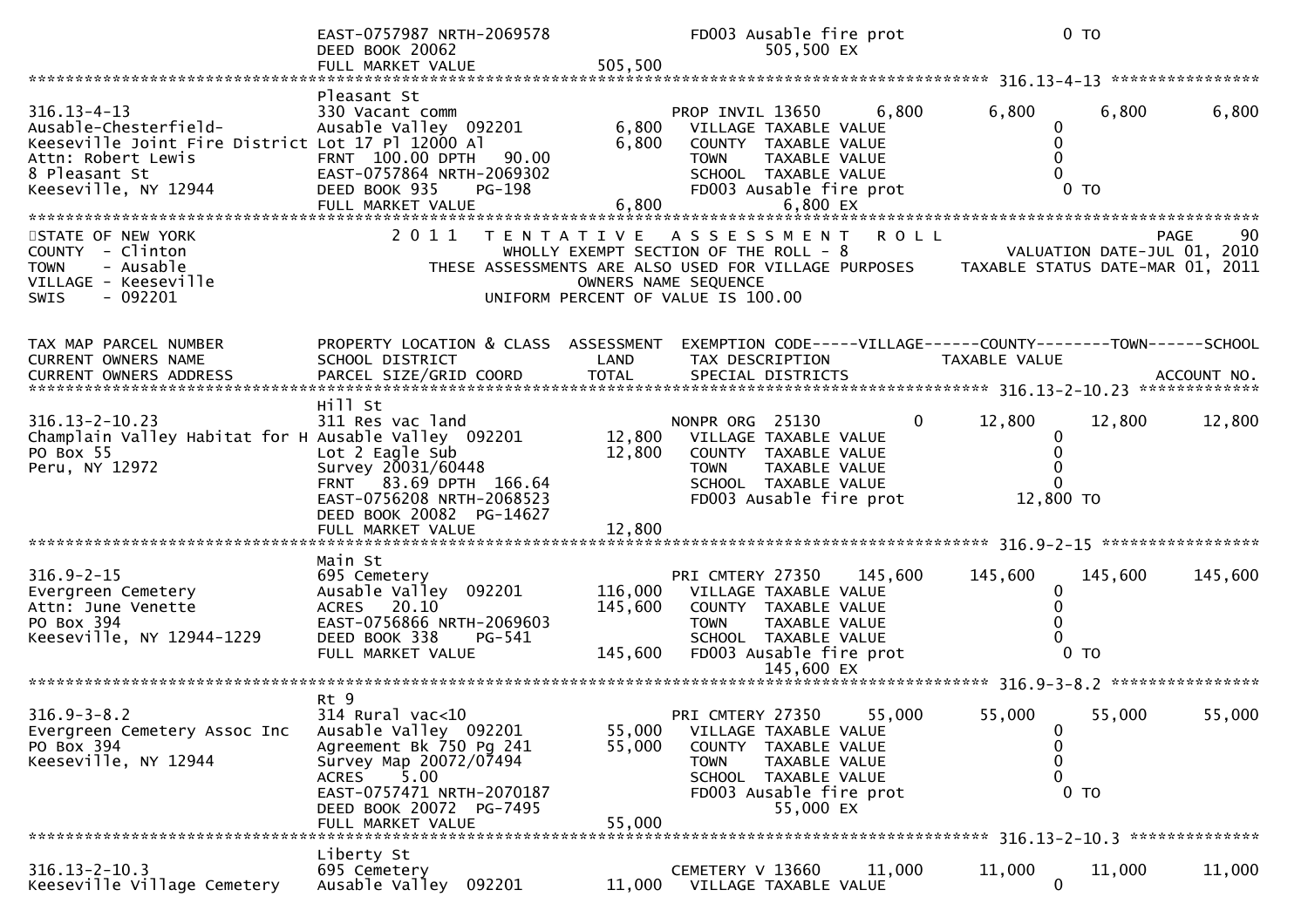| 1790 Main St                                                                                           | 1.00<br><b>ACRES</b>                                 | 11,000  | COUNTY TAXABLE VALUE                                                                                          |             |                             |                |            |
|--------------------------------------------------------------------------------------------------------|------------------------------------------------------|---------|---------------------------------------------------------------------------------------------------------------|-------------|-----------------------------|----------------|------------|
| Keeseville, NY 12944                                                                                   | EAST-0756416 NRTH-2068313<br>FULL MARKET VALUE       | 11,000  | TAXABLE VALUE<br><b>TOWN</b><br>SCHOOL TAXABLE VALUE                                                          |             | 0                           |                |            |
|                                                                                                        |                                                      |         | FD003 Ausable fire prot                                                                                       |             |                             | $0$ TO         |            |
|                                                                                                        |                                                      |         | 11,000 EX                                                                                                     |             |                             |                |            |
|                                                                                                        | 25/31 School St                                      |         |                                                                                                               |             |                             |                |            |
| $315.12 - 2 - 30$<br>NYSO of Mental Retardation                                                        | 614 Spec. school<br>Ausable Valley 092201            | 22,400  | NONPR COMM 25230 941,200<br>VILLAGE TAXABLE VALUE                                                             |             | 941,200<br>0                | 941,200        | 941,200    |
| Hostel 1893 Sunmount Dev                                                                               | Survey W/ Real Property O                            | 941,200 | COUNTY TAXABLE VALUE                                                                                          |             | 0                           |                |            |
| School St<br>Keeseville, NY 12944                                                                      | <b>ACRES</b><br>2.70<br>EAST-0754372 NRTH-2069287    |         | <b>TOWN</b><br>TAXABLE VALUE<br>SCHOOL TAXABLE VALUE                                                          |             |                             |                |            |
|                                                                                                        | FULL MARKET VALUE                                    | 941,200 | FD003 Ausable fire prot                                                                                       |             |                             | 0 <sub>T</sub> |            |
|                                                                                                        |                                                      |         |                                                                                                               |             |                             |                |            |
| STATE OF NEW YORK                                                                                      | 2011                                                 |         | TENTATIVE ASSESSMENT                                                                                          | <b>ROLL</b> |                             |                | PAGE<br>91 |
| COUNTY - Clinton                                                                                       |                                                      |         | WHOLLY EXEMPT SECTION OF THE ROLL - 8                                                                         |             | VALUATION DATE-JUL 01, 2010 |                |            |
| <b>TOWN</b><br>- Ausable<br>VILLAGE - Keeseville                                                       |                                                      |         | THESE ASSESSMENTS ARE ALSO USED FOR VILLAGE PURPOSES TAXABLE STATUS DATE-MAR 01, 2011<br>OWNERS NAME SEQUENCE |             |                             |                |            |
| - 092201<br><b>SWIS</b>                                                                                |                                                      |         | UNIFORM PERCENT OF VALUE IS 100.00                                                                            |             |                             |                |            |
|                                                                                                        |                                                      |         |                                                                                                               |             |                             |                |            |
| TAX MAP PARCEL NUMBER                                                                                  | PROPERTY LOCATION & CLASS ASSESSMENT                 |         | EXEMPTION CODE-----VILLAGE------COUNTY-------TOWN------SCHOOL                                                 |             |                             |                |            |
| CURRENT OWNERS NAME                                                                                    | SCHOOL DISTRICT                                      | LAND    | TAX DESCRIPTION                                                                                               |             | TAXABLE VALUE               |                |            |
| CURRENT OWNERS ADDRESS FARCEL SIZE/GRID COORD TOTAL SPECIAL DISTRICTS FOR THE SPECIAL POST ACCOUNT NO. |                                                      |         |                                                                                                               |             |                             |                |            |
|                                                                                                        | 1803 Main St                                         |         |                                                                                                               |             |                             |                |            |
| $316.13 - 3 - 1$<br>St John Baptiste Church                                                            | 620 Religious<br>Ausable Valley 092201               |         | NONPR RELI 25110<br>10,100 VILLAGE TAXABLE VALUE                                                              | 405,600     | 405,600<br>0                | 405,600        | 405,600    |
| 1804 Main St                                                                                           | FRNT 35.60 DPTH 142.00                               | 405,600 | COUNTY TAXABLE VALUE                                                                                          |             | $\Omega$                    |                |            |
| Keeseville, NY 12944                                                                                   | EAST-0756516 NRTH-2068747<br>DEED BOOK 202<br>PG-102 |         | TAXABLE VALUE<br>TOWN<br>SCHOOL TAXABLE VALUE                                                                 |             |                             |                |            |
|                                                                                                        | FULL MARKET VALUE                                    | 405,600 | FD003 Ausable fire prot                                                                                       |             |                             | $0$ TO         |            |
|                                                                                                        |                                                      |         | 405,600 EX                                                                                                    |             |                             |                |            |
|                                                                                                        | 1804 Main St                                         |         |                                                                                                               |             |                             |                |            |
| $316.13 - 4 - 3.1$                                                                                     | 620 Religious                                        |         | NONPR RELI 25110                                                                                              | 420,600     | 420,600                     | 420,600        | 420,600    |
| St John Baptists<br>Rectory & School                                                                   | Ausable Valley 092201<br>2.50<br>ACRES               | 420,600 | 30,700 VILLAGE TAXABLE VALUE<br>COUNTY TAXABLE VALUE                                                          |             | 0                           |                |            |
| 1804 Main St                                                                                           | EAST-0756707 NRTH-2069028                            |         | <b>TOWN</b><br>TAXABLE VALUE                                                                                  |             |                             |                |            |
| Keeseville, NY 12944                                                                                   | DEED BOOK 424<br>PG-125                              |         | SCHOOL TAXABLE VALUE                                                                                          |             |                             |                |            |
|                                                                                                        |                                                      |         |                                                                                                               |             |                             |                |            |
|                                                                                                        | 36 Grove St                                          |         |                                                                                                               |             |                             |                |            |
| $316.9 - 2 - 3$<br>St John Cemetery                                                                    | 695 Cemetery<br>Ausable Valley 092201                | 93,000  | PRI CMTERY 27350<br>VILLAGE TAXABLE VALUE                                                                     | 100,900     | 100,900<br>$\bf{0}$         | 100,900        | 100,900    |
| 1804 Main St Rt 22                                                                                     | ACRES 16.30                                          | 100,900 | COUNTY TAXABLE VALUE                                                                                          |             | 0                           |                |            |
| Keeseville, NY 12944                                                                                   | EAST-0757038 NRTH-2070471                            |         | <b>TOWN</b><br>TAXABLE VALUE                                                                                  |             | $\mathbf{0}$                |                |            |
|                                                                                                        | DEED BOOK 654<br>$PG-95$<br>FULL MARKET VALUE        | 100,900 | SCHOOL TAXABLE VALUE<br>FD003 Ausable fire prot                                                               |             | 0                           | 0 <sub>T</sub> |            |
|                                                                                                        |                                                      |         | 100,900 EX                                                                                                    |             |                             |                |            |
|                                                                                                        | 111 Ausable St                                       |         |                                                                                                               |             |                             |                |            |
| $316.13 - 5 - 19$                                                                                      | 652 Govt bldgs                                       |         | TOWN PROP 13500                                                                                               | 115,000     | 115,000                     | 115,000        | 115,000    |
| Town Of Ausable<br>111 Ausable St                                                                      | Ausable Valley 092201                                | 8,600   | VILLAGE TAXABLE VALUE                                                                                         |             | $\bf{0}$                    |                |            |
|                                                                                                        | FRNT 155.55 DPTH 166.13                              | 115,000 | COUNTY TAXABLE VALUE                                                                                          |             | $\mathbf 0$                 |                |            |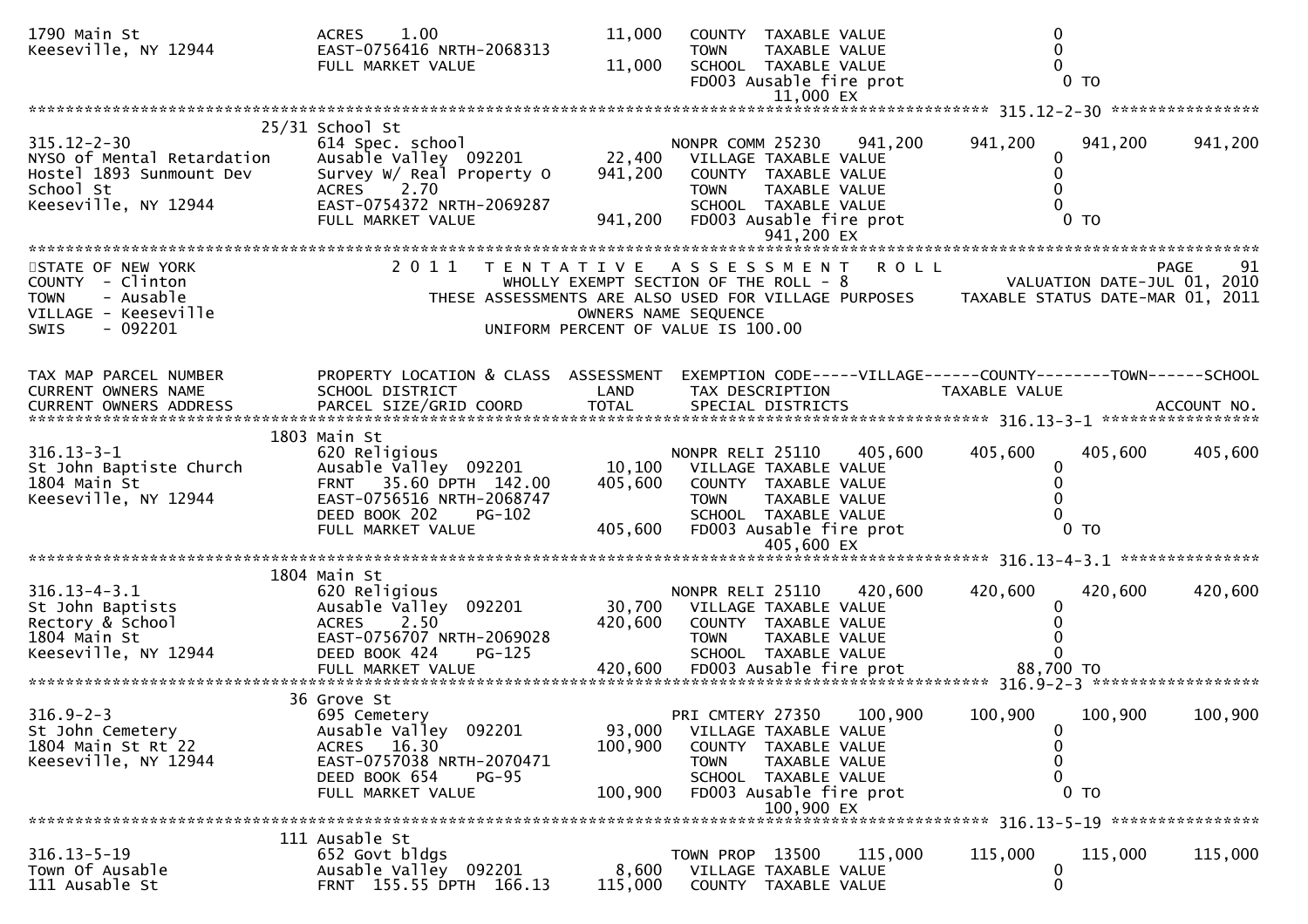| Keeseville, NY 12944                                                                     | EAST-0757398 NRTH-2068016<br>DEED BOOK 539<br>PG-221<br>FULL MARKET VALUE                                                                                           |                                | <b>TOWN</b><br>TAXABLE VALUE<br>SCHOOL TAXABLE VALUE<br>115,000 FD003 Ausable fire prot<br>115,000 EX                                                              |          | 0                                                               | $\Omega$<br>$0$ TO                              |                   |
|------------------------------------------------------------------------------------------|---------------------------------------------------------------------------------------------------------------------------------------------------------------------|--------------------------------|--------------------------------------------------------------------------------------------------------------------------------------------------------------------|----------|-----------------------------------------------------------------|-------------------------------------------------|-------------------|
|                                                                                          |                                                                                                                                                                     |                                |                                                                                                                                                                    |          |                                                                 |                                                 |                   |
| $316.10 - 1 - 16$<br>Village Of Keeseville<br>1790 Main St<br>Keeseville, NY 12944       | 1858 Rt 9<br>853 Sewage<br>Ausable Valley 092201<br>6.90<br><b>ACRES</b><br>EAST-0760244 NRTH-2070400<br>DEED BOOK 489<br>PG-321<br>FULL MARKET VALUE               | 75,900<br>4888,000<br>4888,000 | PROP INVIL 13650<br>VILLAGE TAXABLE VALUE<br>COUNTY TAXABLE VALUE<br><b>TOWN</b><br>TAXABLE VALUE<br>SCHOOL TAXABLE VALUE<br>FD003 Ausable fire prot               | 4888,000 | 4888,000<br>0                                                   | 4888,000<br>0<br>$0$ TO                         | 4888,000          |
| STATE OF NEW YORK                                                                        | 2011 TENTATIVE ASSESSMENT ROLL                                                                                                                                      |                                |                                                                                                                                                                    |          |                                                                 |                                                 | 92<br><b>PAGE</b> |
| COUNTY - Clinton<br>- Ausable<br><b>TOWN</b><br>VILLAGE - Keeseville<br>SWIS<br>- 092201 |                                                                                                                                                                     |                                | WHOLLY EXEMPT SECTION OF THE ROLL - $8$<br>THESE ASSESSMENTS ARE ALSO USED FOR VILLAGE PURPOSES<br>OWNERS NAME SEQUENCE<br>UNIFORM PERCENT OF VALUE IS 100.00      |          | VALUATION DATE-JUL 01, 2010<br>TAXABLE STATUS DATE-MAR 01, 2011 |                                                 |                   |
| TAX MAP PARCEL NUMBER<br><b>CURRENT OWNERS NAME</b>                                      | PROPERTY LOCATION & CLASS ASSESSMENT<br>SCHOOL DISTRICT                                                                                                             | LAND                           | EXEMPTION CODE-----VILLAGE------COUNTY--------TOWN------SCHOOL<br>TAX DESCRIPTION                                                                                  |          | TAXABLE VALUE                                                   |                                                 |                   |
|                                                                                          |                                                                                                                                                                     |                                |                                                                                                                                                                    |          |                                                                 |                                                 |                   |
| $316.13 - 3 - 2$<br>Village Of Keeseville<br>1790 Main St<br>Keeseville, NY 12944        | 58 Liberty St<br>557 Outdr sport<br>Ausable Valley 092201<br>1.90<br><b>ACRES</b><br>EAST-0756793 NRTH-2068486<br>DEED BOOK 555<br>PG-21<br>FULL MARKET VALUE       | 165,000<br>165,000             | PROP INVIL 13650<br>20,900 VILLAGE TAXABLE VALUE<br>COUNTY TAXABLE VALUE<br>TAXABLE VALUE<br>TOWN<br>SCHOOL TAXABLE VALUE<br>FD003 Ausable fire prot<br>165,000 EX | 165,000  | 165,000                                                         | 165,000<br>0<br>0<br>$\Omega$<br>0 <sub>T</sub> | 165,000           |
|                                                                                          |                                                                                                                                                                     |                                |                                                                                                                                                                    |          |                                                                 |                                                 |                   |
| $316.13 - 4 - 6$<br>Village Of Keeseville<br>1790 Main St<br>Keeseville, NY 12944        | 1790 Main St<br>652 Govt bldgs<br>Ausable Valley 092201<br><b>ACRES</b><br>9.00<br>EAST-0757341 NRTH-2069084<br>DEED BOOK 988<br><b>PG-226</b><br>FULL MARKET VALUE | 44,500<br>1445,600<br>1445,600 | PROP INVIL 13650<br>VILLAGE TAXABLE VALUE<br>COUNTY TAXABLE VALUE<br>TOWN<br>TAXABLE VALUE<br>SCHOOL TAXABLE VALUE<br>FD003 Ausable fire prot<br>1445,600 EX       | 1445,600 | 1445,600                                                        | 1445,600<br>0<br>0<br>$0$ TO                    | 1445,600          |
|                                                                                          |                                                                                                                                                                     |                                |                                                                                                                                                                    |          |                                                                 |                                                 |                   |
| $316.13 - 4 - 11$<br>Village Of Keeseville<br>1790 Main St<br>Keeseville, NY 12944       | Pleasant St<br>330 Vacant comm<br>Ausable Valley 092201<br>FRNT 176.00 DPTH 82.00<br>EAST-0757755 NRTH-2069208<br>DEED BOOK 667<br>PG-67<br>FULL MARKET VALUE       | 7,900<br>7,900<br>7,900        | PROP INVIL 13650<br>VILLAGE TAXABLE VALUE<br>COUNTY TAXABLE VALUE<br><b>TOWN</b><br>TAXABLE VALUE<br>SCHOOL TAXABLE VALUE<br>FD003 Ausable fire prot<br>7,900 EX   | 7,900    | 7,900<br>0<br>0<br>0<br>0                                       | 7,900<br>$0$ TO                                 | 7,900             |
|                                                                                          |                                                                                                                                                                     |                                |                                                                                                                                                                    |          |                                                                 |                                                 |                   |
| $316.17 - 1 - 11$<br>Village Of Keeseville<br>1790 Main St                               | Pleasant St<br>311 Res vac land<br>Ausable Valley 092201<br>FRNT 310.00 DPTH<br>84.00                                                                               | 9,400<br>9,400                 | PROP INVIL 13650<br>VILLAGE TAXABLE VALUE<br>COUNTY TAXABLE VALUE                                                                                                  | 9,400    | 9,400<br>0<br>$\mathbf{0}$                                      | 9,400                                           | 9,400             |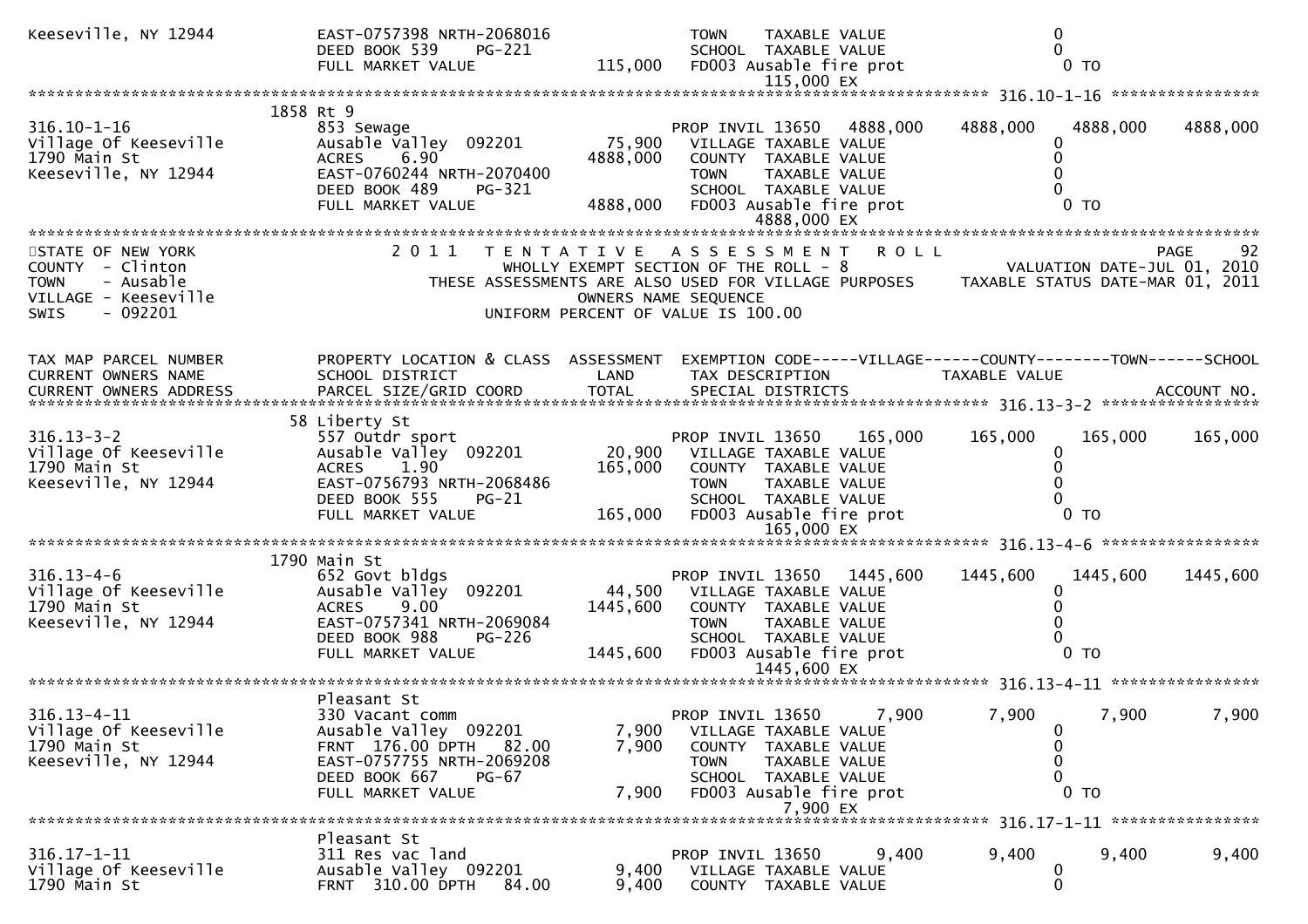| Keeseville, NY 12944                                                                                                 | EAST-0756760 NRTH-2067233<br>FULL MARKET VALUE                                                                                                            | 9,400          | <b>TOWN</b><br>TAXABLE VALUE<br>SCHOOL TAXABLE VALUE<br>FD003 Ausable fire prot<br>9,400 EX                                                                                                    |       | 0<br>$0$ TO                                                     |                                                               |                       |
|----------------------------------------------------------------------------------------------------------------------|-----------------------------------------------------------------------------------------------------------------------------------------------------------|----------------|------------------------------------------------------------------------------------------------------------------------------------------------------------------------------------------------|-------|-----------------------------------------------------------------|---------------------------------------------------------------|-----------------------|
|                                                                                                                      |                                                                                                                                                           |                |                                                                                                                                                                                                |       |                                                                 |                                                               |                       |
| $316.17 - 1 - 27$<br>Village of Keeseville<br>1790 Main St<br>Keeseville, NY 12944                                   | Ausable St<br>311 Res vac land<br>Ausable Valley 092201<br>17 Pl 12000<br>FRNT 285.00 DPTH 145.00<br>EAST-0756718 NRTH-2066826<br>DEED BOOK 997<br>PG-275 | 9,100          | PROP INVIL 13650<br>9,100 VILLAGE TAXABLE VALUE<br>COUNTY TAXABLE VALUE<br>TAXABLE VALUE<br><b>TOWN</b><br>SCHOOL TAXABLE VALUE<br>FD003 Ausable fire prot                                     | 9,100 | 9,100<br>0<br>0 <sub>T</sub>                                    | 9,100                                                         | 9,100                 |
| STATE OF NEW YORK<br>COUNTY - Clinton<br><b>TOWN</b><br>- Ausable<br>VILLAGE - Keeseville<br>- 092201<br><b>SWIS</b> |                                                                                                                                                           |                | 2011 TENTATIVE ASSESSMENT ROLL<br>WHOLLY EXEMPT SECTION OF THE ROLL - 8<br>THESE ASSESSMENTS ARE ALSO USED FOR VILLAGE PURPOSES<br>OWNERS NAME SEQUENCE<br>UNIFORM PERCENT OF VALUE IS 100.00  |       | VALUATION DATE-JUL 01, 2010<br>TAXABLE STATUS DATE-MAR 01, 2011 | <b>PAGE</b>                                                   | 93                    |
| TAX MAP PARCEL NUMBER<br>CURRENT OWNERS NAME                                                                         | PROPERTY LOCATION & CLASS ASSESSMENT<br>SCHOOL DISTRICT                                                                                                   | LAND           | EXEMPTION CODE-----VILLAGE------COUNTY--------TOWN------SCHOOL<br>TAX DESCRIPTION                                                                                                              |       | TAXABLE VALUE                                                   |                                                               |                       |
| $316.17 - 2 - 18$<br>Village Of Keeseville<br>1790 Main St<br>Keeseville, NY 12944                                   | Liberty St<br>311 Res vac land<br>Ausable Valley 092201<br>FRNT 54.00 DPTH 160.00<br>EAST-0757033 NRTH-2067338<br>FULL MARKET VALUE                       | 7,300<br>7,300 | PROP INVIL 13650<br>7,300 VILLAGE TAXABLE VALUE<br>COUNTY TAXABLE VALUE<br>TAXABLE VALUE<br><b>TOWN</b><br>SCHOOL TAXABLE VALUE<br>FD003 Ausable fire prot<br>7,300 EX                         | 7,300 | 7,300<br>0<br>0 <sub>T</sub>                                    | 7,300                                                         | 7,300                 |
| $316.13 - 6 - 1.2$<br>Village of Keeseville Civic Ce Ausable Valley 092201<br>1790 Main St<br>Keeseville, NY 12944   | 112 Ausable St<br>311 Res vac land<br>FRNT 63.40 DPTH 43.60<br>EAST-0757553 NRTH-2067891<br>DEED BOOK 637<br><b>PG-382</b><br>FULL MARKET VALUE           | 1,800<br>1,800 | PROP INVIL 13650<br>1,800 VILLAGE TAXABLE VALUE<br>COUNTY TAXABLE VALUE<br><b>TOWN</b><br>TAXABLE VALUE<br>SCHOOL TAXABLE VALUE<br>FD003 Ausable fire prot                                     | 1,800 | 1,800<br>0 <sub>T</sub>                                         | 1,800                                                         | 1,800                 |
| STATE OF NEW YORK<br>COUNTY - Clinton<br>- Ausable<br><b>TOWN</b><br>VILLAGE - Keeseville<br>$-092201$<br>SWIS       | 2011                                                                                                                                                      |                | TENTATIVE ASSESSMENT ROLL<br>WHOLLY EXEMPT SECTION OF THE ROLL - 8<br>THESE ASSESSMENTS ARE ALSO USED FOR VILLAGE PURPOSES<br>UNIFORM PERCENT OF VALUE IS 100.00<br>ROLL SUB SECTION- - TOTALS |       | TAXABLE STATUS DATE-MAR 01, 2011                                | PAGE<br>VALUATION DATE-JUL 01, 2010<br>CURRENT DATE 5/02/2011 | 94<br>RPS150/V04/L015 |
|                                                                                                                      | *** SPECIAL DISTRICT SUMMARY ***                                                                                                                          |                |                                                                                                                                                                                                |       |                                                                 |                                                               |                       |

TOTAL EXTENSION EXTENSION AD VALOREM EXEMPT TAXABLE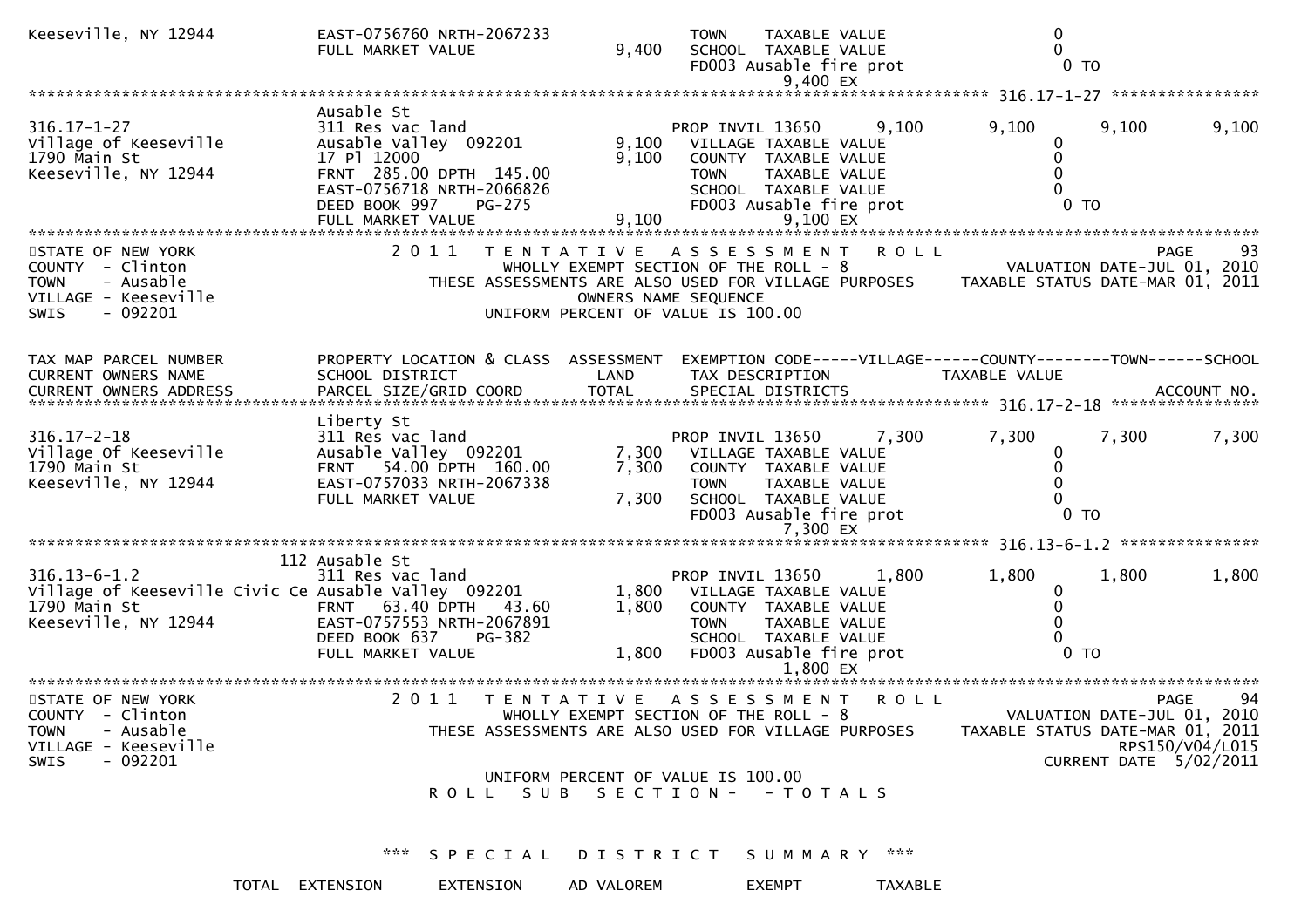| CODE DISTRICT NAME PARCELS | TYPE     | VALUE | <b>VALUE</b> | <b>AMOUNT</b> | VALUE   |
|----------------------------|----------|-------|--------------|---------------|---------|
| FD003 Ausable fire p       | 22 TOTAL |       | 20076,200    | 19974,700     | 101,500 |

## \*\*\* S C H O O L D I S T R I C T S U M M A R Y \*\*\*

| <b>CODE</b> | DISTRICT NAME      | <b>TOTAL</b><br><b>PARCELS</b> | ASSESSED<br>LAND | ASSESSED<br><b>TOTAL</b> | EXEMPT<br><b>AMOUNT</b> | TOTAL<br>TAXABLE | <b>STAR</b><br><b>AMOUNT</b> | <b>STAR</b><br><b>TAXABLE</b> |
|-------------|--------------------|--------------------------------|------------------|--------------------------|-------------------------|------------------|------------------------------|-------------------------------|
| 092201      | Ausable Valley Cen | 22                             | 736,400          | 20408,100                | 20408,100               |                  |                              |                               |
|             | SUB-TOTAL          | 22                             | 736,400          | 20408,100                | 20408,100               |                  |                              |                               |
|             | T O T A L          | 22                             | 736,400          | 20408,100                | 20408,100               |                  |                              |                               |

#### \*\*\* S Y S T E M C O D E S S U M M A R Y \*\*\*

## NO SYSTEM EXEMPTIONS AT THIS LEVEL

#### \*\*\* E X E M P T I O N S U M M A R Y \*\*\*

| CODE          | DESCRIPTION          | <b>TOTAL</b><br><b>PARCELS</b> |      | VILLAGE           | <b>COUNTY</b>                                        | <b>TOWN</b> | <b>SCHOOL</b>                    |                 |
|---------------|----------------------|--------------------------------|------|-------------------|------------------------------------------------------|-------------|----------------------------------|-----------------|
| 13500         | TOWN PROP            |                                |      | 115,000           | 115,000                                              | 115,000     | 115,000                          |                 |
| 13650         | PROP INVIL           | 10                             |      | 7046,400          | 7046,400                                             | 7046,400    | 7046,400                         |                 |
| 13660         | CEMETERY V           |                                |      | 11,000            | 11,000                                               | 11,000      | 11,000                           |                 |
| 13800         | SCHOOL DIS           |                                |      | 10890,000         | 10890,000                                            | 10890,000   | 10890,000                        |                 |
| 25110         | NONPR RELI           |                                |      | 826,200           | 826,200                                              | 826,200     | 826,200                          |                 |
| 25130         | NONPR ORG            |                                |      | 49,000            | 61,800                                               | 61,800      | 61,800                           |                 |
| 25230         | NONPR COMM           |                                |      | 941,200           | 941,200                                              | 941,200     | 941,200                          |                 |
| 25300         | NONPR CORP           |                                |      | 215,000           | 215,000                                              | 215,000     | 215,000                          |                 |
| 27350         | PRI CMTERY           |                                |      | 301,500           | 301,500                                              | 301,500     | 301,500                          |                 |
|               | T O T A L            | 22                             |      | 20395,300         | 20408,100                                            | 20408,100   | 20408,100                        |                 |
|               | STATE OF NEW YORK    |                                | 2011 | T E N T A T I V E | <b>ASSESSMENT</b>                                    | <b>ROLL</b> | <b>PAGE</b>                      | 95              |
| <b>COUNTY</b> | - Clinton            |                                |      |                   | WHOLLY EXEMPT SECTION OF THE ROLL $-8$               |             | VALUATION DATE-JUL 01,           | 2010            |
| <b>TOWN</b>   | - Ausable            |                                |      |                   | THESE ASSESSMENTS ARE ALSO USED FOR VILLAGE PURPOSES |             | TAXABLE STATUS DATE-MAR 01, 2011 |                 |
|               | VILLAGE - Keeseville |                                |      |                   |                                                      |             |                                  | RPS150/V04/L015 |
| SWIS          | $-092201$            |                                |      |                   |                                                      |             | <b>CURRENT DATE</b>              | 5/02/2011       |
|               |                      |                                |      |                   | UNIFORM PERCENT OF VALUE IS 100.00                   |             |                                  |                 |
|               |                      |                                |      |                   |                                                      | - - - - - - |                                  |                 |

## R O L L S U B S E C T I O N - - T O T A L S

| ROLL       |                        | π∩π∧<br>UIAL |      | $\begin{array}{c} \n \bullet \bullet \bullet \bullet \bullet \bullet \bullet \bullet \end{array}$ | <b>TAXABLE</b> | <sup>-</sup> AXABLL | <b>XABLI</b> | "VAADL.           | SIAK                                            |
|------------|------------------------|--------------|------|---------------------------------------------------------------------------------------------------|----------------|---------------------|--------------|-------------------|-------------------------------------------------|
| <b>SEC</b> | $c$ cotot $\pi$<br>ION | PARCEI       | LAND | -~- <u>-</u><br>IOIAL                                                                             | $\sim$<br>וטר  | TOUNT:              | TOWN         | CCDIOR<br>וטטווטנ | $\Delta$ $\vee$ $\Delta$ $\Box$ $\Box$<br>ABLL" |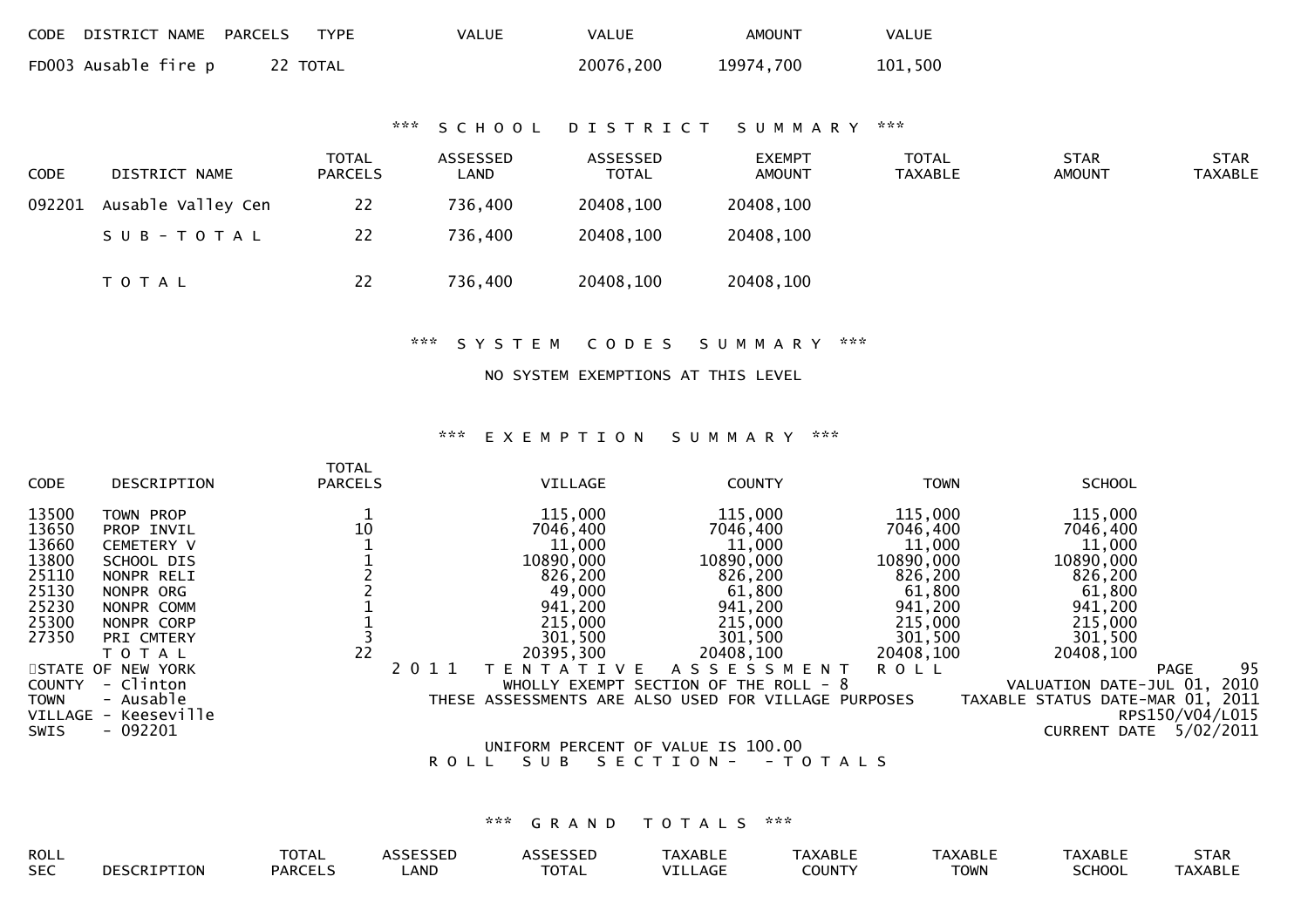| 8    | WHOLLY EXEMPT                                                                               | 22 | 736,400 | 20408,100 |                                                                                                                                                                         |                                                                                                                              |
|------|---------------------------------------------------------------------------------------------|----|---------|-----------|-------------------------------------------------------------------------------------------------------------------------------------------------------------------------|------------------------------------------------------------------------------------------------------------------------------|
| SWIS | STATE OF NEW YORK<br>COUNTY - Clinton<br>TOWN - Ausable<br>VILLAGE - Keeseville<br>- 092201 |    |         |           | 2011 TENTATIVE ASSESSMENT ROLL<br>WHOLLY EXEMPT SECTION OF THE ROLL - $8$<br>THESE ASSESSMENTS ARE ALSO USED FOR VILLAGE PURPOSES<br>UNIFORM PERCENT OF VALUE IS 100.00 | 96<br>PAGE<br>VALUATION DATE-JUL 01, 2010<br>TAXABLE STATUS DATE-MAR 01, 2011<br>RPS150/V04/L015<br>CURRENT DATE $5/02/2011$ |
|      |                                                                                             |    |         |           | ROLL SECTION TOTALS                                                                                                                                                     |                                                                                                                              |

## \*\*\* S P E C I A L D I S T R I C T S U M M A R Y \*\*\*

| CODE DISTRICT NAME PARCELS | TOTAL EXTENSION<br>TYPE | EXTENSION<br>VALUE | AD VALOREM<br>VALUE | <b>EXEMPT</b><br>AMOUNT | TAXABLE<br>VALUE |
|----------------------------|-------------------------|--------------------|---------------------|-------------------------|------------------|
| FD003 Ausable fire p       | 22 TOTAL                |                    | 20076,200           | 19974,700               | 101,500          |

### \*\*\* S C H O O L D I S T R I C T S U M M A R Y \*\*\*

| <b>CODE</b> | DISTRICT NAME      | <b>TOTAL</b><br><b>PARCELS</b> | ASSESSED<br>LAND | ASSESSED<br><b>TOTAL</b> | <b>EXEMPT</b><br><b>AMOUNT</b> | TOTAL<br><b>TAXABLE</b> | <b>STAR</b><br><b>AMOUNT</b> | <b>STAR</b><br><b>TAXABLE</b> |
|-------------|--------------------|--------------------------------|------------------|--------------------------|--------------------------------|-------------------------|------------------------------|-------------------------------|
| 092201      | Ausable Valley Cen | 22                             | 736,400          | 20408,100                | 20408,100                      |                         |                              |                               |
|             | SUB-TOTAL          | 22                             | 736,400          | 20408,100                | 20408,100                      |                         |                              |                               |
|             | T O T A L          | 22                             | 736,400          | 20408,100                | 20408,100                      |                         |                              |                               |

## \*\*\* S Y S T E M C O D E S S U M M A R Y \*\*\*

### NO SYSTEM EXEMPTIONS AT THIS LEVEL

### \*\*\* E X E M P T I O N S U M M A R Y \*\*\*

| <b>CODE</b>    | DESCRIPTION              | TOTAL<br><b>PARCELS</b> | <b>VILLAGE</b>      | <b>COUNTY</b>       | <b>TOWN</b>         | <b>SCHOOL</b>       |
|----------------|--------------------------|-------------------------|---------------------|---------------------|---------------------|---------------------|
| 13500          | TOWN PROP                |                         | 115,000             | 115,000             | 115,000             | 115,000             |
| 13650          | PROP INVIL               | 10                      | 7046.400            | 7046,400            | 7046,400            | 7046,400            |
| 13660<br>13800 | <b>CEMETERY V</b>        |                         | 11,000<br>10890,000 | 11,000<br>10890,000 | 11,000<br>10890,000 | 11,000<br>10890,000 |
| 25110          | SCHOOL DIS<br>NONPR RELI |                         | 826,200             | 826,200             | 826,200             | 826,200             |
| 25130          | NONPR ORG                |                         | 49,000              | 61,800              | 61,800              | 61,800              |
| 25230          | NONPR COMM               |                         | 941,200             | 941,200             | 941,200             | 941,200             |
| 25300          | NONPR CORP               |                         | 215,000             | 215,000             | 215,000             | 215,000             |
| 27350          | PRI CMTERY               |                         | 301,500             | 301,500             | 301,500             | 301,500             |
|                | T O T A L                | 22                      | 20395,300           | 20408,100           | 20408,100           | 20408,100           |
|                |                          |                         |                     |                     |                     |                     |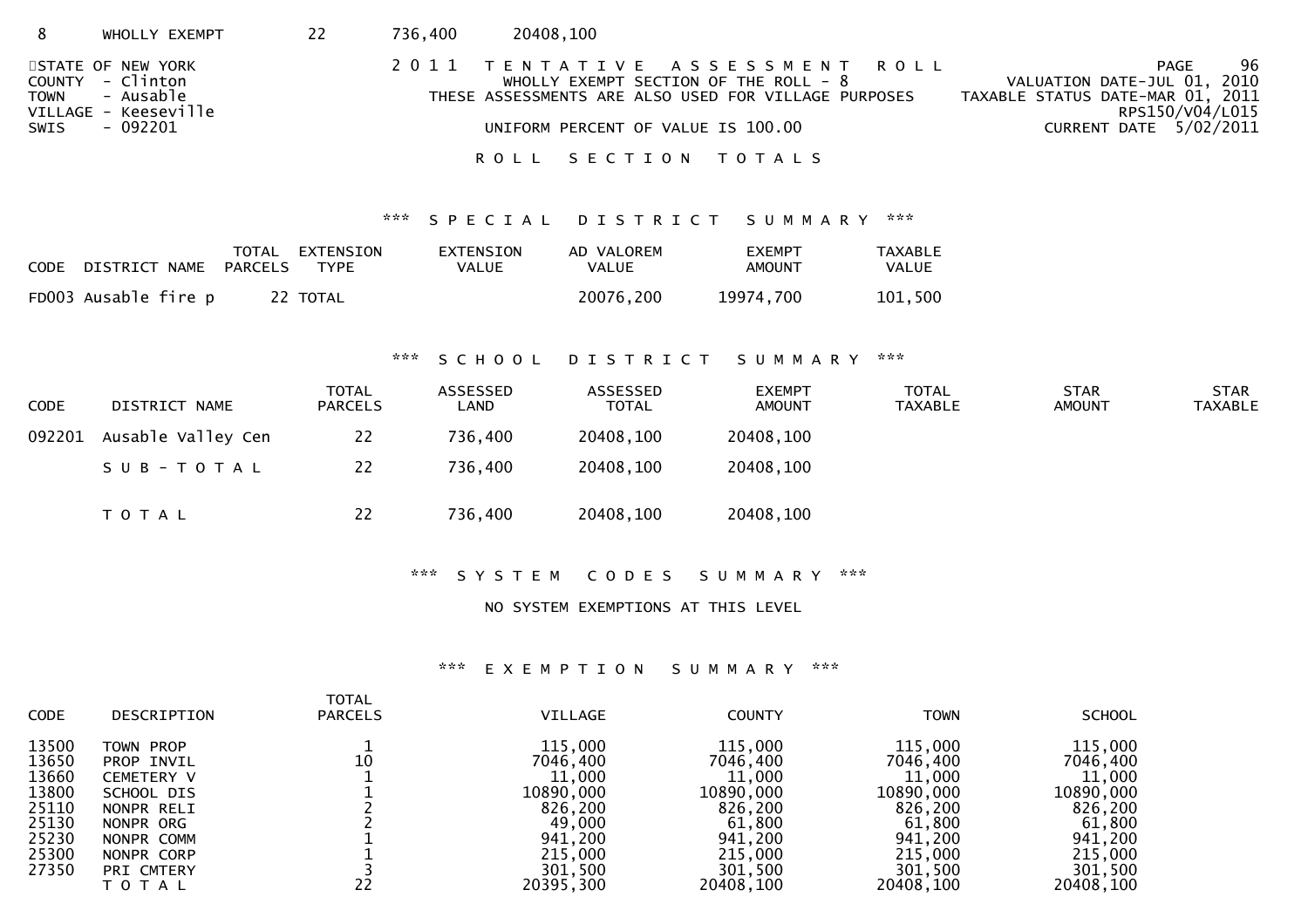| STATE OF NEW YORK<br>COUNTY - Clinton<br>TOWN - Ausable | 2011 TENTATIVE ASSESSMENT ROLL<br>WHOLLY EXEMPT SECTION OF THE ROLL - $8$<br>THESE ASSESSMENTS ARE ALSO USED FOR VILLAGE PURPOSES | - 97<br>PAGE<br>VALUATION DATE-JUL 01, 2010<br>TAXABLE STATUS DATE-MAR 01, 2011 |
|---------------------------------------------------------|-----------------------------------------------------------------------------------------------------------------------------------|---------------------------------------------------------------------------------|
| VILLAGE - Keeseville<br>- 092201<br>SWIS                | UNIFORM PERCENT OF VALUE IS 100.00                                                                                                | RPS150/V04/L015<br>CURRENT DATE 5/02/2011                                       |
|                                                         | ROLL SECTION TOTALS                                                                                                               |                                                                                 |

## \*\*\* G R A N D T O T A L S \*\*\*

| ROLL<br><b>SEC</b>            | DESCRIPTION                                                                     | <b>TOTAL</b><br><b>PARCELS</b> | ASSESSED<br>LAND | ASSESSED<br><b>TOTAL</b>                                                                                                     | <b>TAXABLE</b><br>VILLAGE | <b>TAXABLE</b><br><b>COUNTY</b> | <b>TAXABLE</b><br><b>TOWN</b> | <b>TAXABLE</b><br><b>SCHOOL</b>  | <b>STAR</b><br><b>TAXABLE</b>                                                                 |
|-------------------------------|---------------------------------------------------------------------------------|--------------------------------|------------------|------------------------------------------------------------------------------------------------------------------------------|---------------------------|---------------------------------|-------------------------------|----------------------------------|-----------------------------------------------------------------------------------------------|
| 8                             | WHOLLY EXEMPT                                                                   | 22                             | 736,400          | 20408,100                                                                                                                    |                           |                                 |                               |                                  |                                                                                               |
| COUNTY<br><b>TOWN</b><br>SWIS | STATE OF NEW YORK<br>- Clinton<br>- Ausable<br>VILLAGE - Keeseville<br>- 092201 |                                |                  | 2011 TENTATIVE ASSESSMENT ROLL<br>THESE ASSESSMENTS ARE ALSO USED FOR VILLAGE PURPOSES<br>UNIFORM PERCENT OF VALUE IS 100.00 | SWIS TOTALS               |                                 |                               | TAXABLE STATUS DATE-MAR 01, 2011 | 98<br><b>PAGE</b><br>VALUATION DATE-JUL 01, 2010<br>RPS150/V04/L015<br>CURRENT DATE 5/02/2011 |

\*\*\* S P E C I A L D I S T R I C T S U M M A R Y \*\*\*

| <b>CODE</b> | DISTRICT NAME                                                                                | TOTAL<br>PARCELS | EXTENSION<br>TYPE                            | EXTENSION<br><b>VALUE</b>  | AD VALOREM<br><b>VALUE</b> | <b>EXEMPT</b><br><b>AMOUNT</b> | <b>TAXABLE</b><br><b>VALUE</b> |
|-------------|----------------------------------------------------------------------------------------------|------------------|----------------------------------------------|----------------------------|----------------------------|--------------------------------|--------------------------------|
|             | OT002 Omitted Tax-Co<br>OT003 Omitted Tax-Sc<br>OTO04 Omitted Tax-To<br>RW001 Relieved Water |                  | 2 MOVTAX<br>1 MOVTAX<br>2 MOVTAX<br>1 MOVTAX | 297.85<br>906.62<br>641.49 |                            |                                | 297.85<br>906.62<br>641.49     |
|             | FD003 Ausable fire p<br>RS001 Relevied sewer                                                 |                  | 424 TOTAL<br>1 MOVTAX                        |                            | 49527,815                  | 19974,700                      | 29553,115                      |

\*\*\* S C H O O L D I S T R I C T S U M M A R Y \*\*\*

| <b>CODE</b> | DISTRICT NAME      | <b>TOTAL</b><br><b>PARCELS</b> | ASSESSED<br>LAND | ASSESSED<br><b>TOTAL</b> | <b>EXEMPT</b><br><b>AMOUNT</b> | TOTAL<br><b>TAXABLE</b> | <b>STAR</b><br><b>AMOUNT</b> | <b>STAR</b><br>TAXABLE |
|-------------|--------------------|--------------------------------|------------------|--------------------------|--------------------------------|-------------------------|------------------------------|------------------------|
| 092201      | Ausable Valley Cen | 424                            | 4390,100         | 49859,715                | 21065,710                      | 28794,005               | 7632,385                     | 21161,620              |
|             | $SUB - TO TAL$     | 424                            | 4390,100         | 49859,715                | 21065,710                      | 28794,005               | 7632,385                     | 21161,620              |
|             | <b>TOTAL</b>       | 424                            | 4390,100         | 49859,715                | 21065,710                      | 28794,005               | 7632,385                     | 21161,620              |

\*\*\* S Y S T E M C O D E S S U M M A R Y \*\*\*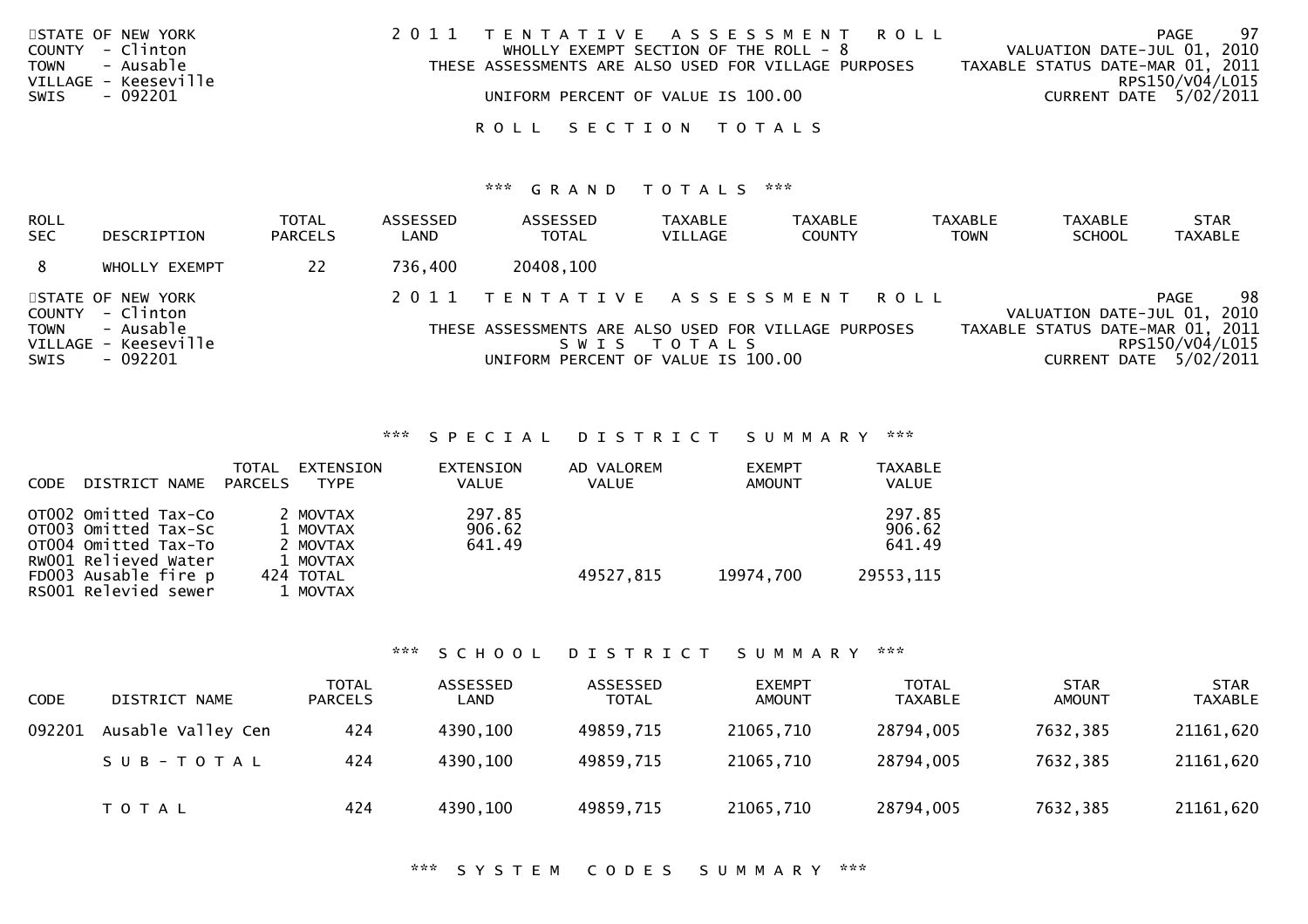## \*\*\* E X E M P T I O N S U M M A R Y \*\*\*

| <b>CODE</b>   | DESCRIPTION          | TOTAL<br><b>PARCELS</b> |      | VILLAGE           | <b>COUNTY</b>                                        | <b>TOWN</b> | <b>SCHOOL</b>                    |      |
|---------------|----------------------|-------------------------|------|-------------------|------------------------------------------------------|-------------|----------------------------------|------|
| 13500         | <b>TOWN PROP</b>     |                         |      | 115,000           | 115,000                                              | 115,000     | 115,000                          |      |
| 13650         | PROP INVIL           | 10                      |      | 7046,400          | 7046,400                                             | 7046,400    | 7046,400                         |      |
| 13660         | <b>CEMETERY V</b>    |                         |      | 11,000            | 11,000                                               | 11,000      | 11,000                           |      |
| 13800         | SCHOOL DIS           |                         |      | 10890,000         | 10890,000                                            | 10890,000   | 10890,000                        |      |
| 25110         | NONPR RELI           |                         |      | 826,200           | 826,200                                              | 826,200     | 826,200                          |      |
| 25130         | NONPR ORG            |                         |      | 49,000            | 61,800                                               | 61,800      | 61,800                           |      |
| 25230         | NONPR COMM           |                         |      | 941,200           | 941,200                                              | 941,200     | 941,200                          |      |
| 25300         | NONPR CORP           |                         |      | 215,000           | 215,000                                              | 215,000     | 215,000                          |      |
| 27350         | PRI CMTERY           |                         |      | 301,500           | 301,500                                              | 301,500     | 301,500                          |      |
|               | STATE OF NEW YORK    |                         | 2011 | T E N T A T I V E | A S S E S S M E N T                                  | <b>ROLL</b> | <b>PAGE</b>                      | 99   |
| <b>COUNTY</b> | - Clinton            |                         |      |                   |                                                      |             | VALUATION DATE-JUL 01,           | 2010 |
| <b>TOWN</b>   | - Ausable            |                         |      |                   | THESE ASSESSMENTS ARE ALSO USED FOR VILLAGE PURPOSES |             | TAXABLE STATUS DATE-MAR 01,      | 2011 |
|               | VILLAGE - Keeseville |                         |      | S W I S           | T O T A L S                                          |             | RPS150/V04/L015                  |      |
| <b>SWIS</b>   | $-092201$            |                         |      |                   | UNIFORM PERCENT OF VALUE IS 100.00                   |             | 5/02/2011<br><b>CURRENT DATE</b> |      |
|               |                      |                         |      |                   |                                                      |             |                                  |      |

\*\*\* E X E M P T I O N S U M M A R Y \*\*\*

| <b>CODE</b> | DESCRIPTION     | <b>TOTAL</b><br><b>PARCELS</b> | VILLAGE   | <b>COUNTY</b> | <b>TOWN</b> | <b>SCHOOL</b> |
|-------------|-----------------|--------------------------------|-----------|---------------|-------------|---------------|
| 41101       | <b>VETERANS</b> |                                | 19,800    | 19,800        | 19,800      |               |
| 41121       | WARNONALL       | 25                             | 211,725   | 259,800       | 222,675     |               |
| 41131       | WARCOMALL       | 22                             | 334,395   | 392,120       | 342,895     |               |
| 41141       | WARDISALL       | 16                             | 184, 145  | 185,345       | 185,345     |               |
| 41152       | $CW_10_VET/$    |                                |           | 42,500        |             |               |
| 41800       | AGED - ALL      | 16                             | 293,110   | 408,776       | 410,209     | 466,740       |
| 41802       | AGED COUN       |                                |           | 92,423        |             |               |
| 41805       | AGED C&S        |                                |           | 87,375        |             | 87,375        |
| 41834       | SR STAR         | 61                             |           |               |             | 2848,160      |
| 41854       | <b>RES STAR</b> | 160                            |           |               |             | 4757,500      |
| 41864       | RS STAR MH      |                                |           |               |             | 26,725        |
| 41932       | LIM INC DI      |                                |           | 75,650        |             |               |
| 47614       | BIE SCHOOL      |                                |           |               |             | 103,495       |
|             | T O T A L       | 353                            | 21438,475 | 21971,889     | 21589,024   | 28698,095     |

| <b>ROLL</b> | <b>DESCRIPTION</b> | <b>TOTAL</b> | ASSESSED | <b>ASSESSED</b> | TAXABLE   | TAXABLE       | <b>TAXABLE</b> | <b>TAXABLE</b> | <b>STAR</b>    |
|-------------|--------------------|--------------|----------|-----------------|-----------|---------------|----------------|----------------|----------------|
| <b>SEC</b>  |                    | PARCELS      | ∟AND     | <b>TOTAL</b>    | VILLAGE   | <b>COUNTY</b> | <b>TOWN</b>    | <b>SCHOOL</b>  | <b>TAXABLE</b> |
|             | <b>TAXABLE</b>     | 394          | 3642,700 | 28845,500       | 27802,325 | 27281,711     | 27664,576      | 28187,890      | 20555,505      |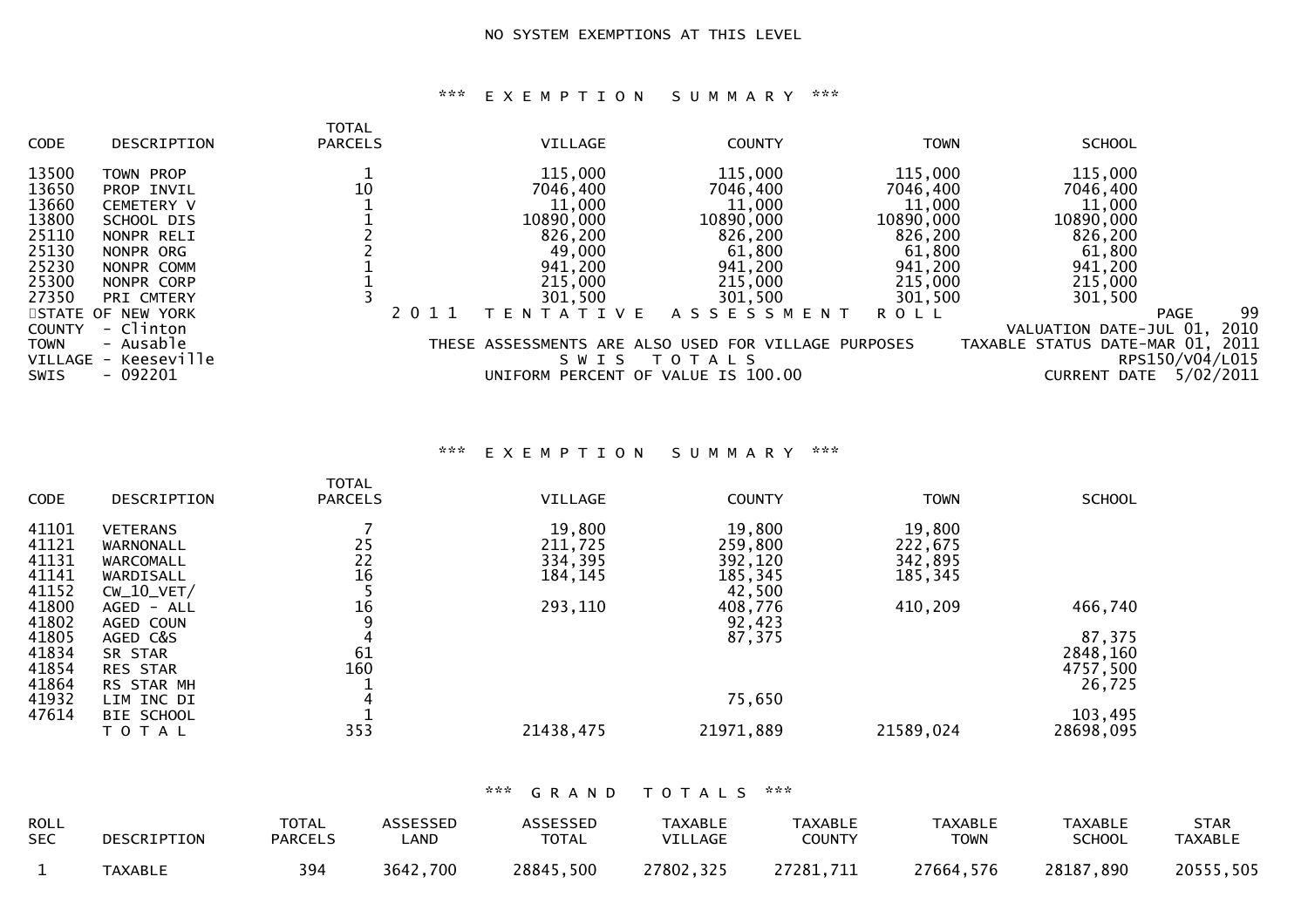| 5                                                               | SPECIAL FRANCHISE                                                                                                         | 4                 |                                                                                                                                      |           | 431,481                    | 431,481                                                    | 431,481                                                                                           |             | 431,481                                                 | 431,481   | 431,481                                                                                     |
|-----------------------------------------------------------------|---------------------------------------------------------------------------------------------------------------------------|-------------------|--------------------------------------------------------------------------------------------------------------------------------------|-----------|----------------------------|------------------------------------------------------------|---------------------------------------------------------------------------------------------------|-------------|---------------------------------------------------------|-----------|---------------------------------------------------------------------------------------------|
| 6                                                               | UTILITIES & N.C.                                                                                                          | 4                 | 11,000                                                                                                                               | 174,634   |                            | 174,634                                                    | 174,634                                                                                           |             | 174,634                                                 | 174,634   | 174,634                                                                                     |
| 8                                                               | WHOLLY EXEMPT                                                                                                             | 22                | 736,400                                                                                                                              | 20408,100 |                            |                                                            |                                                                                                   |             |                                                         |           |                                                                                             |
| $\mathcal{H}$                                                   | SUB TOTAL                                                                                                                 | 424               | 4390,100                                                                                                                             | 49859,715 |                            | 28408,440                                                  | 27887,826                                                                                         | 28270,691   |                                                         | 28794,005 | 21161,620                                                                                   |
| $\kappa \times$<br><b>COUNTY</b><br><b>TOWN</b><br>SWIS         | <b>GRAND TOTAL</b><br>STATE OF NEW YORK<br>- Clinton<br>- Ausable<br>$-092289$                                            | 424               | 4390,100<br>2011                                                                                                                     |           | 49859,715                  | OWNERS NAME SEQUENCE<br>UNIFORM PERCENT OF VALUE IS 100.00 | 28408,440 27887,826<br>TENTATIVE ASSESSMENT ROLL<br>T A X A B L E SECTION OF THE ROLL - 1         |             | 28270,691                                               | 28794,005 | 21161,620<br>100<br>PAGE<br>VALUATION DATE-JUL 01, 2010<br>TAXABLE STATUS DATE-MAR 01, 2011 |
|                                                                 | TAX MAP PARCEL NUMBER<br>CURRENT OWNERS NAME                                                                              |                   | PROPERTY LOCATION & CLASS ASSESSMENT<br>SCHOOL DISTRICT                                                                              |           | LAND                       |                                                            | TAX DESCRIPTION                                                                                   |             | TAXABLE VALUE                                           |           | EXEMPTION CODE------------------COUNTY--------TOWN------SCHOOL                              |
|                                                                 |                                                                                                                           |                   |                                                                                                                                      |           |                            |                                                            |                                                                                                   |             |                                                         |           |                                                                                             |
| $293 - 3 - 4$<br>Abair Lloyd<br>Abair David<br>2192 Rt 9N       | AuSable Forks, NY 12912                                                                                                   | 2420 Rt 9         | 271 Mfg housings<br>Peru Central 094001<br>ACRES 1.40<br>EAST-0766537 NRTH-2081865<br>DEED BOOK 20072 PG-8990                        |           | 16,800<br>90,000           | <b>TOWN</b>                                                | COUNTY TAXABLE VALUE<br>TAXABLE VALUE<br>SCHOOL TAXABLE VALUE<br>FD003 Ausable fire prot          |             | 90,000<br>90,000<br>90,000<br>90,000 TO                 |           |                                                                                             |
|                                                                 |                                                                                                                           |                   |                                                                                                                                      |           |                            |                                                            |                                                                                                   |             |                                                         |           |                                                                                             |
| $313 - 2 - 5.4$<br>Abair Lloyd A<br>Abair David E<br>2192 Rt 9N | Ausable Forks, NY 12912                                                                                                   | 289 Allen Hill Rd | 270 Mfg housing<br>Peru Central 094001<br>Survey Bk 14 Pg 64<br>ACRES 10.00<br>EAST-0726850 NRTH-2069181<br>DEED BOOK 20082 PG-20416 |           | 9,900<br>58,000            | <b>TOWN</b>                                                | COUNTY TAXABLE VALUE<br>TAXABLE VALUE<br>SCHOOL TAXABLE VALUE<br>FD003 Ausable fire prot          |             | 58,000<br>58,000<br>58,000<br>58,000 TO                 |           |                                                                                             |
|                                                                 |                                                                                                                           |                   |                                                                                                                                      |           |                            |                                                            |                                                                                                   |             |                                                         |           |                                                                                             |
| $315.4 - 1 - 44$                                                | Adair Life Estate Margaret Jea Ausable Valley 092201<br>Haniotis Stephen G<br>102 Pine Estate Cir<br>Keeseville, NY 12944 | <b>ACRES</b>      | 102 Pine Estate Cir<br>210 1 Family Res<br>2.60<br>EAST-0753762 NRTH-2066365<br>DEED BOOK 20031 PG-59854<br>FULL MARKET VALUE        |           | 12,500<br>92,000<br>92,000 | RES STAR<br><b>TOWN</b>                                    | 41854<br>COUNTY TAXABLE VALUE<br>TAXABLE VALUE<br>SCHOOL TAXABLE VALUE<br>FD003 Ausable fire prot | $\mathbf 0$ | $\mathbf{0}$<br>92,000<br>92,000<br>62,000<br>92,000 TO |           | $\mathbf{0}$<br>30,000                                                                      |
|                                                                 |                                                                                                                           | Harkness Rd       |                                                                                                                                      |           |                            |                                                            |                                                                                                   |             |                                                         |           |                                                                                             |
| $303.-1-9.1$<br>193 Brown Rd<br>Peru, NY 12972                  | Adirondack Farms LLC                                                                                                      |                   | 323 Vacant rural<br>Ausable Valley 092201<br>Allen Foundation<br>ACRES 391.30<br>EAST-0745683 NRTH-2079424                           |           | 165,600<br>165,600         | AGRI DISTR 41720<br><b>TOWN</b>                            | COUNTY TAXABLE VALUE<br>TAXABLE VALUE<br>SCHOOL TAXABLE VALUE<br>FD003 Ausable fire prot          | 0           | 44,818<br>120,782<br>120,782<br>120,782<br>165,600 TO   | 44,818    | 44,818                                                                                      |
|                                                                 | MAY BE SUBJECT TO PAYMENT<br>UNDER AGDIST LAW TIL 2015                                                                    |                   | DEED BOOK 20021 PG-48104<br>FULL MARKET VALUE                                                                                        |           | 165,600                    |                                                            |                                                                                                   |             |                                                         |           |                                                                                             |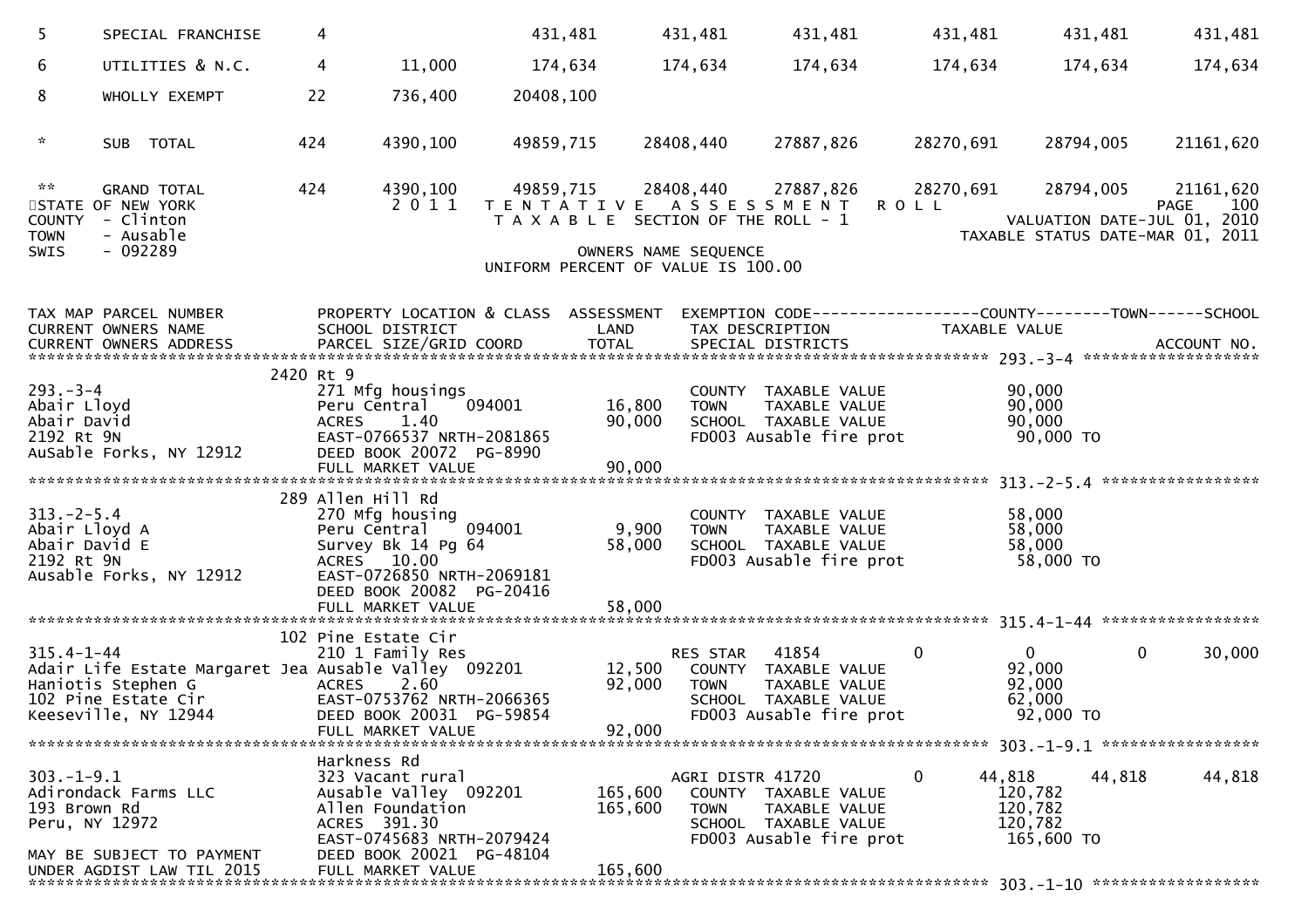| $303. - 1 - 10$<br>Adirondack Farms LLC<br>193 Brown Rd<br>Peru, NY 12972                                                             | 279 Union Rd<br>210 1 Family Res<br>Ausable Valley 092201<br>$Lot 22$ $Pq$ ]<br>1.00<br><b>ACRES</b><br>EAST-0744596 NRTH-2082300<br>DEED BOOK 20082 PG-20718<br>FULL MARKET VALUE | 8,000<br>55,000<br>55,000 | COUNTY TAXABLE VALUE<br>TAXABLE VALUE<br><b>TOWN</b><br>SCHOOL TAXABLE VALUE<br>FD003 Ausable fire prot 55,000 TO                                                                |                                                | 55,000<br>55,000<br>55,000                         |                    |
|---------------------------------------------------------------------------------------------------------------------------------------|------------------------------------------------------------------------------------------------------------------------------------------------------------------------------------|---------------------------|----------------------------------------------------------------------------------------------------------------------------------------------------------------------------------|------------------------------------------------|----------------------------------------------------|--------------------|
| STATE OF NEW YORK<br>COUNTY - Clinton<br>- Ausable<br><b>TOWN</b><br>- 092289<br>SWIS                                                 | 2011                                                                                                                                                                               |                           | TENTATIVE ASSESSMENT ROLL<br>PAGE 101<br>T A X A B L E SECTION OF THE ROLL - 1<br>TAXABLE STATUS DATE-MAR 01, 2011<br>OWNERS NAME SEQUENCE<br>UNIFORM PERCENT OF VALUE IS 100.00 |                                                |                                                    | <b>PAGE</b><br>101 |
| TAX MAP PARCEL NUMBER<br>CURRENT OWNERS NAME<br>CURRENT OWNERS ADDRESS                                                                | PROPERTY LOCATION & CLASS ASSESSMENT<br>SCHOOL DISTRICT                                                                                                                            | LAND                      | EXEMPTION CODE-----------------COUNTY-------TOWN-----SCHOOL<br>TAX DESCRIPTION                                                                                                   | TAXABLE VALUE                                  |                                                    |                    |
| $304. -1 - 4.1$<br>Adirondack Farms LLC<br>193 Brown Rd<br>Peru, NY 12972<br>MAY BE SUBJECT TO PAYMENT                                | 2433 Rt 22<br>240 Rural res<br>Ausable Valley 092201<br>$Lot 12$ $Pq$ ]<br>ACRES 53.80<br>EAST-0750148 NRTH-2082079<br>DEED BOOK 20082 PG-16629                                    | 46,800<br>193,000         | AGRI DISTR 41720<br>COUNTY TAXABLE VALUE<br>TAXABLE VALUE<br><b>TOWN</b><br>SCHOOL TAXABLE VALUE<br>FD003 Ausable fire prot 193,000 TO                                           | $\overline{0}$<br>11,258<br>181,742<br>181,742 | 11,258<br>181,742                                  | 11,258             |
| UNDER AGDIST LAW TIL 2015                                                                                                             | FULL MARKET VALUE                                                                                                                                                                  | 193,000                   |                                                                                                                                                                                  |                                                |                                                    |                    |
| $304. - 1 - 15.1$<br>Adirondack Farms LLC<br>193 Brown Rd<br>Peru, NY 12972<br>MAY BE SUBJECT TO PAYMENT                              | Jewel Rock Rd<br>321 Abandoned ag<br>Lot 2 P11200 AC Loc<br>ACRES 22.40<br>EAST-0753248 NRTH-2075991<br>DEED BOOK 20041 PG-73328                                                   |                           | AGRI DISTR 41720 0<br>SCHOOL TAXABLE VALUE<br>FD003 Ausable fire prot                                                                                                            | 13,387<br>11,713                               | 13,387<br>11,713<br>11,713<br>25,100 TO            | 13,387             |
| UNDER AGDIST LAW TIL 2015                                                                                                             | FULL MARKET VALUE                                                                                                                                                                  | 25,100                    |                                                                                                                                                                                  |                                                |                                                    |                    |
| $304. - 1 - 17.1$<br>Adirondack Farms LLC<br>193 Brown Rd<br>Peru, NY 12972<br>MAY BE SUBJECT TO PAYMENT<br>UNDER AGDIST LAW TIL 2015 | 2191 Rt 22<br>105 Vac farmland<br>Ausable Valley 092201<br>Lot 2 & 3 Pl 12000 Ac Loc<br>ACRES 185.00<br>EAST-0752336 NRTH-2076129<br>DEED BOOK 20031 PG-55938<br>FULL MARKET VALUE | 105,400<br>105,400        | AGRI DISTR 41720<br>105,400 COUNTY TAXABLE VALUE<br>TAXABLE VALUE<br>TOWN<br>SCHOOL TAXABLE VALUE<br>FD003 Ausable fire prot                                                     | $\overline{0}$<br>41,216                       | 41,216<br>64,184<br>64,184<br>64,184<br>105,400 TO | 41,216             |
|                                                                                                                                       | Union Rd                                                                                                                                                                           |                           |                                                                                                                                                                                  |                                                |                                                    |                    |
| $304. -1 - 43.11$<br>Adirondack Farms LLC<br>193 Brown Rd<br>Peru, NY 12972-4674                                                      | 105 Vac farmland<br>Ausable Valley 092201<br>Lot 22 Platts<br>ACRES 28.00<br>EAST-0744872 NRTH-2078083<br>DEED BOOK 99001 PG-12652                                                 | 29,600<br>29,600          | AGRI DISTR 41720<br>COUNTY TAXABLE VALUE<br><b>TOWN</b><br>TAXABLE VALUE<br>SCHOOL TAXABLE VALUE<br>FD003 Ausable fire prot                                                      | $\mathbf 0$<br>17,416                          | 17,416<br>12,184<br>12,184<br>12,184<br>29,600 TO  | 17,416             |
| MAY BE SUBJECT TO PAYMENT<br>UNDER AGDIST LAW TIL 2015                                                                                | FULL MARKET VALUE                                                                                                                                                                  | 29,600                    |                                                                                                                                                                                  |                                                |                                                    |                    |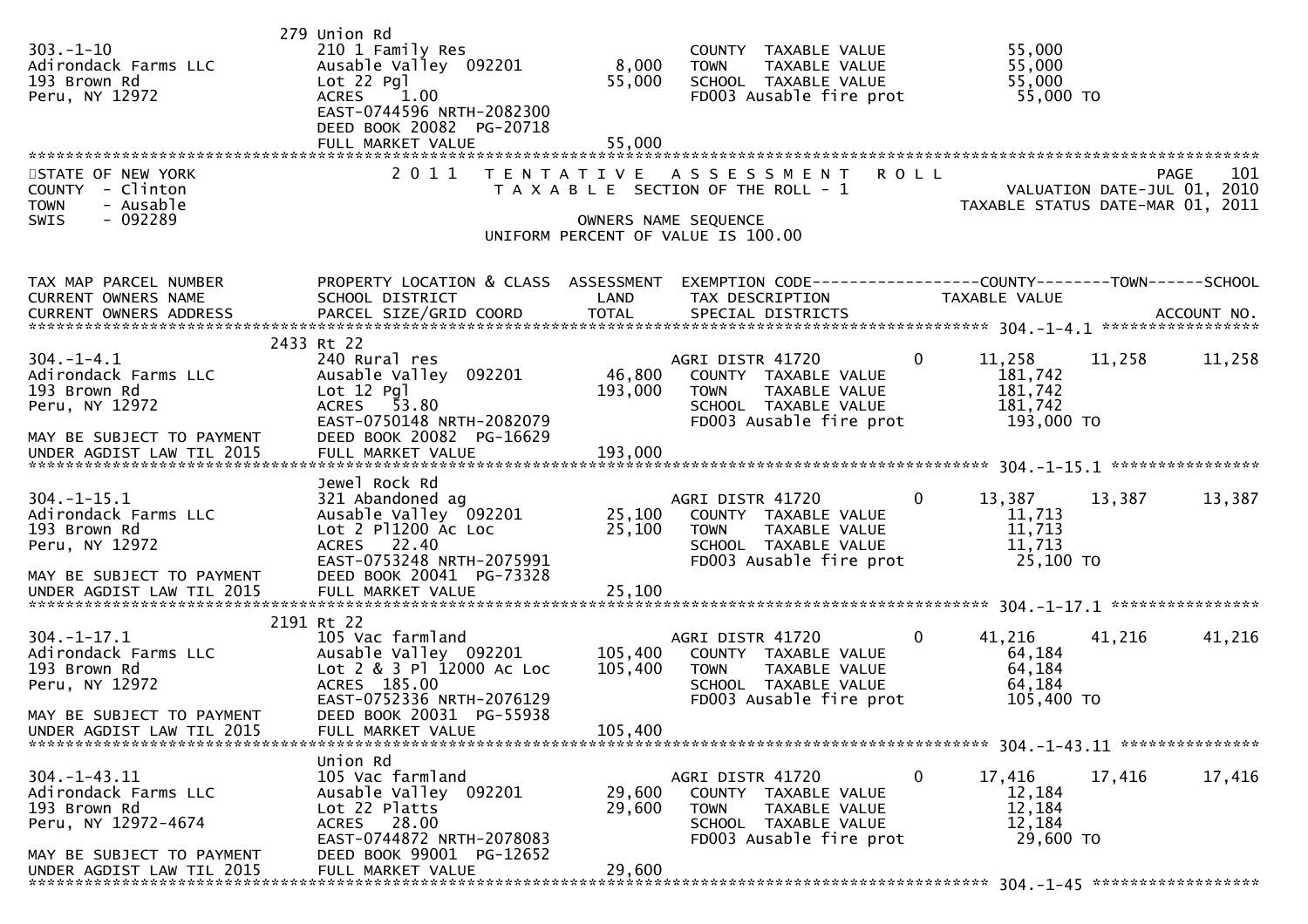| $304. -1 - 45$<br>Adirondack Farms LLC<br>193 Brown Rd<br>Peru, NY 12972-4674<br>MAY BE SUBJECT TO PAYMENT<br>UNDER AGDIST LAW TIL 2020 | 548 Arthur Rd<br>112 Dairy farm<br>Ausable Valley 092201<br>Land Contract 834/243<br>ACRES 180.50<br>EAST-0746680 NRTH-2078997<br>DEED BOOK 99001 PG-09879<br>FULL MARKET VALUE                                          | 3260,200 483A EX<br>3260,200 | 10 YR AGR 41700<br>198,500 AGRI DISTR 41720<br>42100<br>COUNTY TAXABLE VALUE<br>TAXABLE VALUE<br><b>TOWN</b><br>SCHOOL TAXABLE VALUE<br>FD003 Ausable fire prot<br>50,000 EX | 0<br>$\Omega$<br>$\Omega$ | 900,000<br>115,325<br>50,000<br>2194,875<br>2194,875<br>2194,875<br>3210,200 TO | 900,000<br>115,325<br>50,000                                            | 900,000<br>115,325<br>50,000 |
|-----------------------------------------------------------------------------------------------------------------------------------------|--------------------------------------------------------------------------------------------------------------------------------------------------------------------------------------------------------------------------|------------------------------|------------------------------------------------------------------------------------------------------------------------------------------------------------------------------|---------------------------|---------------------------------------------------------------------------------|-------------------------------------------------------------------------|------------------------------|
| STATE OF NEW YORK<br>COUNTY - Clinton<br>- Ausable<br><b>TOWN</b><br>$-092289$<br>SWIS                                                  | 2011                                                                                                                                                                                                                     |                              | TENTATIVE ASSESSMENT ROLL<br>T A X A B L E SECTION OF THE ROLL - 1<br>OWNERS NAME SEQUENCE<br>UNIFORM PERCENT OF VALUE IS 100.00                                             |                           |                                                                                 | PAGE<br>VALUATION DATE-JUL 01, 2010<br>TAXABLE STATUS DATE-MAR 01, 2011 | 102                          |
| TAX MAP PARCEL NUMBER<br>CURRENT OWNERS NAME                                                                                            | PROPERTY LOCATION & CLASS ASSESSMENT<br>SCHOOL DISTRICT                                                                                                                                                                  | LAND                         | EXEMPTION CODE-----------------COUNTY-------TOWN------SCHOOL<br>TAX DESCRIPTION                                                                                              |                           | TAXABLE VALUE                                                                   |                                                                         |                              |
| $326. - 1 - 5.1$<br>Adirondack Rental Opportunitie Ausable Valley 092201<br>85 Kent St<br>PO Box 324<br>Keeseville, NY 12944            | Rt 9N<br>321 Abandoned ag<br>16.10<br><b>ACRES</b><br>EAST-0751492 NRTH-2064487<br>DEED BOOK 20061 PG-94212<br>FULL MARKET VALUE                                                                                         | 15,500<br>15,500<br>15,500   | COUNTY TAXABLE VALUE<br>TAXABLE VALUE<br><b>TOWN</b><br>SCHOOL TAXABLE VALUE<br>FD003 Ausable fire prot                                                                      |                           | 15,500<br>15,500<br>15,500<br>15,500 TO                                         |                                                                         |                              |
| $293. -4 - 1.2$<br>Agney Alfred<br>Agney Denise<br>113 Telegraph St<br>Peru, NY 12972                                                   | 113 Telegraph Rd<br>270 Mfg housing<br>Ausable Valley 092201<br>Lot 7 Pgl<br>3.10<br><b>ACRES</b><br>EAST-0757746 NRTH-2081914<br>DEED BOOK 912<br>$PG-94$                                                               | 6,200<br>49,200              | RES STAR<br>41854<br>COUNTY TAXABLE VALUE<br>TAXABLE VALUE<br>TOWN<br>SCHOOL TAXABLE VALUE<br>FD003 Ausable fire prot                                                        | $\mathbf{0}$              | $\overline{0}$<br>49,200<br>49,200<br>19,200<br>49,200 TO                       | $\mathbf{0}$                                                            | 30,000                       |
| $315. - 2 - 35$<br>Agoney Jimmy R<br>McCarrell Agoney Tracey<br>38 Ouellette Cir<br>Keeseville, NY 12944                                | 38 Ouellette Cir<br>210 1 Family Res<br>Ausable Valley 092201<br>Sub Div Lot 13<br>North Country Ac Bk-9 Pg-<br>1.33<br><b>ACRES</b><br>EAST-0754092 NRTH-2072494<br>DEED BOOK 1018<br><b>PG-86</b><br>FULL MARKET VALUE | 17,400<br>119,000<br>119,000 | 41854<br>RES STAR<br>COUNTY TAXABLE VALUE<br>TAXABLE VALUE<br><b>TOWN</b><br>SCHOOL TAXABLE VALUE<br>FD003 Ausable fire prot                                                 | $\mathbf 0$               | $\mathbf{0}$<br>119,000<br>119,000<br>89,000<br>119,000 TO                      | $\mathbf 0$                                                             | 30,000                       |
| $315.4 - 1 - 13$<br>Agoney Jolene E<br>208 Rt 9N<br>Keeseville, NY 12944                                                                | 208 Rt 9N<br>210 1 Family Res<br>Ausable Valley 092201<br>FRNT 100.00 DPTH 198.13<br>EAST-0754517 NRTH-2066364<br>DEED BOOK 20062 PG-644<br>FULL MARKET VALUE                                                            | 8,400<br>137,100<br>137,100  | RES STAR<br>41854<br>COUNTY<br>TAXABLE VALUE<br><b>TOWN</b><br>TAXABLE VALUE<br>SCHOOL TAXABLE VALUE<br>FD003 Ausable fire prot<br>LT005 Pine tree dr. lght                  | 0                         | $\mathbf{0}$<br>137,100<br>137,100<br>107,100<br>137,100 TO<br>137,100 TO       | 0                                                                       | 30,000                       |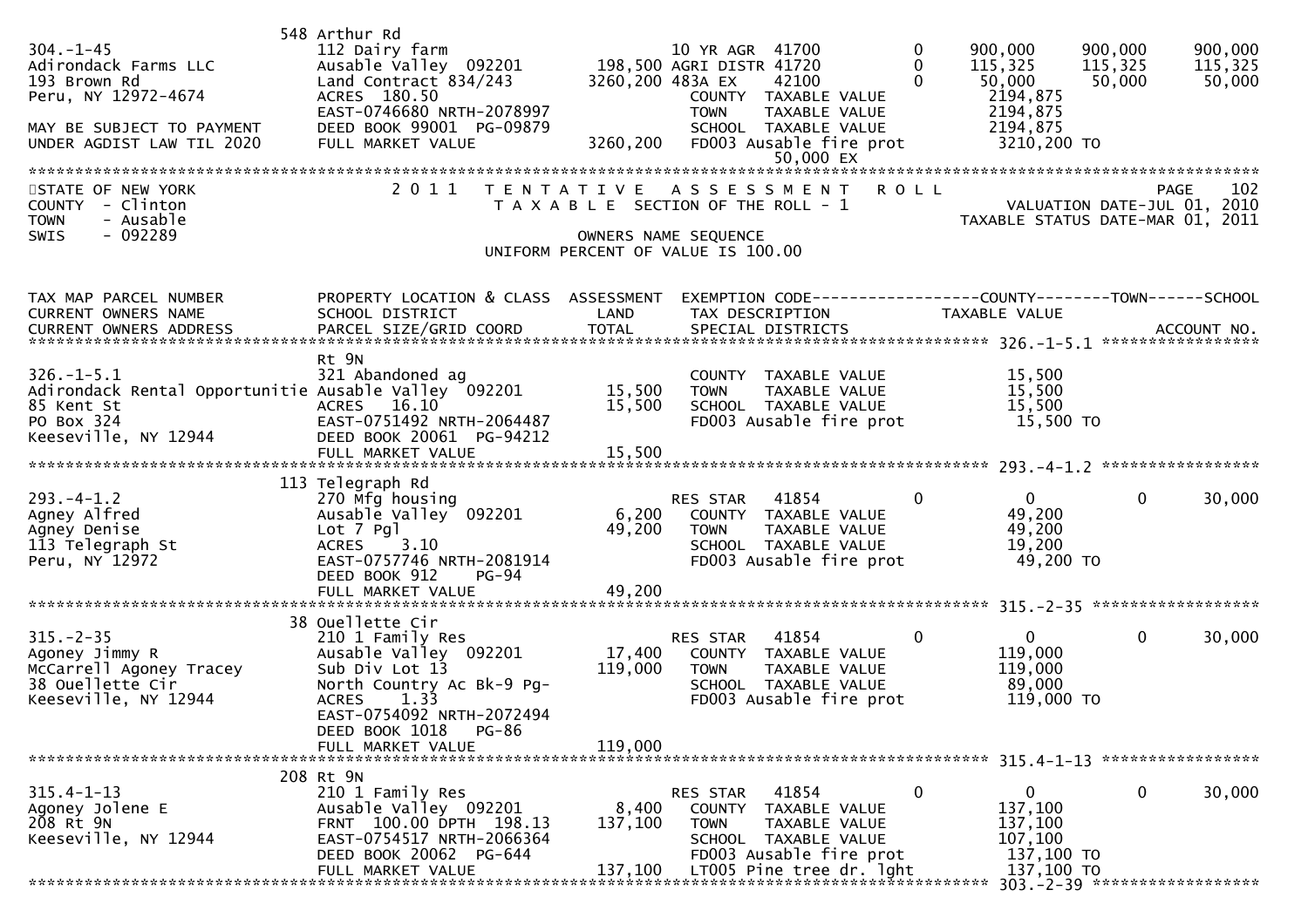| $303 - 2 - 39$<br>Agoney Richard S<br>88 Reservoir Rd<br>Peru, NY 12972<br>STATE OF NEW YORK              | 914 Clintonville Rd<br>270 Mfg housing<br>Ausable Valley 092201<br>FRNT 100.00 DPTH 150.00<br>EAST-0733652 NRTH-2074210<br>DEED BOOK 99001 PG-10974<br>FULL MARKET VALUE<br>2 0 1 1 | 3,200<br>18,000<br>18,000    | COUNTY TAXABLE VALUE<br><b>TOWN</b><br>TAXABLE VALUE<br>SCHOOL TAXABLE VALUE<br>FD003 Ausable fire prot<br>TENTATIVE ASSESSMENT | 18,000<br>18,000<br>18,000<br>18,000 TO<br><b>ROLL</b>                                  | 103<br>PAGE                                                     |
|-----------------------------------------------------------------------------------------------------------|-------------------------------------------------------------------------------------------------------------------------------------------------------------------------------------|------------------------------|---------------------------------------------------------------------------------------------------------------------------------|-----------------------------------------------------------------------------------------|-----------------------------------------------------------------|
| COUNTY - Clinton<br>- Ausable<br><b>TOWN</b><br>- 092289<br><b>SWIS</b>                                   |                                                                                                                                                                                     |                              | T A X A B L E SECTION OF THE ROLL - 1<br>OWNERS NAME SEQUENCE<br>UNIFORM PERCENT OF VALUE IS 100.00                             |                                                                                         | VALUATION DATE-JUL 01, 2010<br>TAXABLE STATUS DATE-MAR 01, 2011 |
| TAX MAP PARCEL NUMBER<br>CURRENT OWNERS NAME                                                              | PROPERTY LOCATION & CLASS ASSESSMENT<br>SCHOOL DISTRICT                                                                                                                             | LAND                         | EXEMPTION CODE-----------------COUNTY-------TOWN------SCHOOL<br>TAX DESCRIPTION                                                 | <b>TAXABLE VALUE</b>                                                                    |                                                                 |
| $303 - 2 - 40$<br>Agoney Richard S Sr<br>88 Reservoir Rd<br>Peru, NY 12972                                | 918 Clintonville Rd<br>270 Mfg housing<br>Ausable Valley 092201<br>Lot 6 Pl 12000Ac<br>FRNT 150.00 DPTH 150.00<br>EAST-0733746 NRTH-2074293<br>DEED BOOK 907<br>PG-151              | 3,700<br>23,000              | COUNTY TAXABLE VALUE<br>TAXABLE VALUE<br><b>TOWN</b><br>SCHOOL TAXABLE VALUE<br>FD003 Ausable fire prot                         | 23,000<br>23,000<br>23,000<br>23,000 TO                                                 |                                                                 |
|                                                                                                           |                                                                                                                                                                                     |                              |                                                                                                                                 |                                                                                         |                                                                 |
| $304. - 1 - 19$<br>Agony Eugene<br>Agony Loretta<br>2327 Rt 22<br>Peru, NY 12972                          | 2327 Rt 22<br>210 1 Family Res<br>Ausable Valley 092201<br>FRNT 222.00 DPTH 107.00<br>EAST-0751042 NRTH-2080271<br>DEED BOOK 561<br>$PG-543$                                        | 54,300                       | AGED C&S<br>41805<br>6,400 SR STAR<br>41834<br>COUNTY TAXABLE VALUE<br><b>TOWN</b><br>TAXABLE VALUE<br>SCHOOL TAXABLE VALUE     | $\mathbf{0}$<br>27,150<br>$\Omega$<br>$\overline{0}$<br>27,150<br>54,300<br>$\mathbf 0$ | 27,150<br>0<br>27,150<br>$\Omega$                               |
|                                                                                                           | FULL MARKET VALUE                                                                                                                                                                   | 54,300                       | FD003 Ausable fire prot                                                                                                         | 54,300 TO                                                                               |                                                                 |
| $325. - 1 - 7$<br>Akey Life Use Dorothy J<br>Booth Timothy E<br>42 Cold Spring Rd<br>Keeseville, NY 12944 | 42 Cold Spring Rd<br>240 Rural res<br>Ausable Valley 092201<br>ACRES 13.20<br>EAST-0737302 NRTH-2059999<br>DEED BOOK 20021 PG-49364                                                 | 11,200<br>97,900             | 41854<br>RES STAR<br>COUNTY TAXABLE VALUE<br><b>TOWN</b><br>TAXABLE VALUE<br>SCHOOL TAXABLE VALUE<br>FD003 Ausable fire prot    | $\Omega$<br>$\mathbf 0$<br>97,900<br>97,900<br>67,900<br>97,900 TO                      | $\mathbf 0$<br>30,000                                           |
| $313 - 2 - 5.5$<br>Albert Daniel<br>271 Allen Hill Rd<br>Peru, NY 12972                                   | 271 Allen Hill Rd<br>240 Rural res<br>094001<br>Peru Central<br>Lot 8 & 9<br>ACRES 10.20 BANK<br>080<br>EAST-0726969 NRTH-2068834<br>DEED BOOK 20051 PG-81402                       | 10,000<br>208,000<br>208,000 | 41854<br>RES STAR<br>COUNTY TAXABLE VALUE<br>TAXABLE VALUE<br><b>TOWN</b><br>SCHOOL TAXABLE VALUE<br>FD003 Ausable fire prot    | $\mathbf 0$<br>0<br>208,000<br>208,000<br>178,000<br>208,000 TO                         | $\mathbf{0}$<br>30,000                                          |
|                                                                                                           | FULL MARKET VALUE                                                                                                                                                                   |                              |                                                                                                                                 |                                                                                         |                                                                 |
| $315. - 4 - 8$<br>Alexander Daniel E Jr                                                                   | 82 Hill St<br>312 Vac w/imprv<br>Ausable Valley 092201                                                                                                                              | 2,800                        | <b>COUNTY</b><br>TAXABLE VALUE<br><b>TOWN</b><br>TAXABLE VALUE                                                                  | 62,000<br>62,000                                                                        |                                                                 |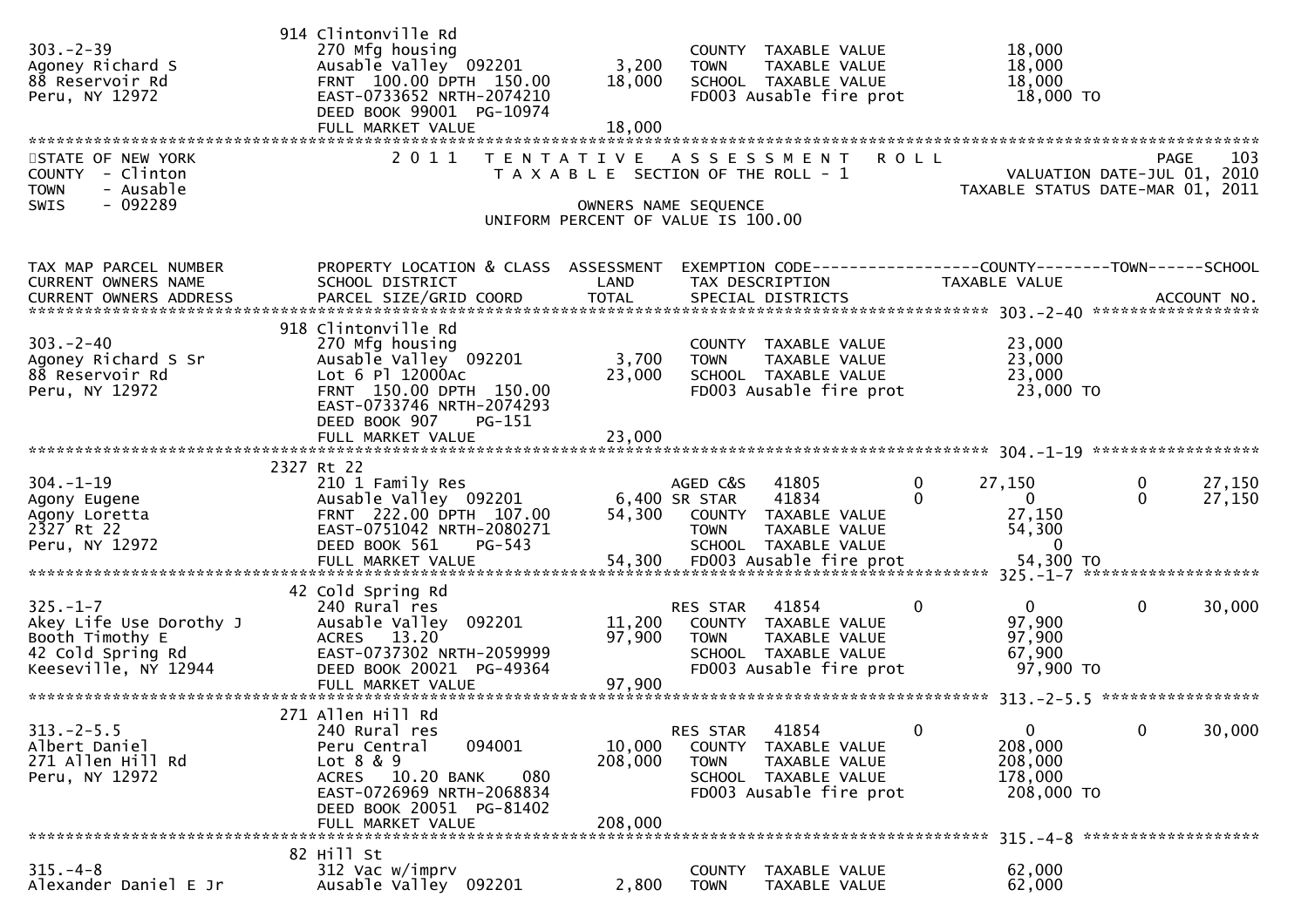| 82 Hill St<br>Keeseville, NY 12944                                                              | 47.00 DPTH 150.00<br><b>FRNT</b><br>EAST-0754396 NRTH-2068479<br>DEED BOOK 20061 PG-95875<br>FULL MARKET VALUE                                                                              | 62,000<br>62,000             | SCHOOL TAXABLE VALUE<br>FD003 Ausable fire prot<br>LT004 Hill st lght                                                        |              | 62,000<br>62,000 TO<br>62,000 TO                                |              |             |
|-------------------------------------------------------------------------------------------------|---------------------------------------------------------------------------------------------------------------------------------------------------------------------------------------------|------------------------------|------------------------------------------------------------------------------------------------------------------------------|--------------|-----------------------------------------------------------------|--------------|-------------|
| STATE OF NEW YORK<br><b>COUNTY</b><br>- Clinton<br>- Ausable<br><b>TOWN</b><br>- 092289<br>SWIS | 2 0 1 1<br>T E N T A T I V E                                                                                                                                                                | OWNERS NAME SEQUENCE         | A S S E S S M E N T<br>T A X A B L E SECTION OF THE ROLL - 1                                                                 | <b>ROLL</b>  | VALUATION DATE-JUL 01, 2010<br>TAXABLE STATUS DATE-MAR 01, 2011 | <b>PAGE</b>  | 104         |
|                                                                                                 |                                                                                                                                                                                             |                              | UNIFORM PERCENT OF VALUE IS 100.00                                                                                           |              |                                                                 |              |             |
| TAX MAP PARCEL NUMBER<br><b>CURRENT OWNERS NAME</b><br>CURRENT OWNERS ADDRESS                   | PROPERTY LOCATION & CLASS ASSESSMENT<br>SCHOOL DISTRICT<br>PARCEL SIZE/GRID COORD                                                                                                           | LAND<br><b>TOTAL</b>         | TAX DESCRIPTION<br>SPECIAL DISTRICTS                                                                                         |              | TAXABLE VALUE                                                   |              | ACCOUNT NO. |
| $303 - 2 - 22$<br>Alger Timothy<br>935 Clintonville Rd<br>Peru, NY 12972                        | 935 Clintonville Rd<br>210 1 Family Res<br>Ausable Valley 092201<br>FRNT 175.00 DPTH 72.00<br>EAST-0734058 NRTH-2074783<br>DEED BOOK 20061 PG-94629<br>FULL MARKET VALUE                    | 2,600<br>69,000<br>69,000    | COUNTY TAXABLE VALUE<br>TAXABLE VALUE<br><b>TOWN</b><br>SCHOOL TAXABLE VALUE<br>FD003 Ausable fire prot                      |              | 69,000<br>69,000<br>69,000<br>69,000 TO                         |              |             |
|                                                                                                 |                                                                                                                                                                                             |                              |                                                                                                                              |              |                                                                 |              |             |
| $293.16 - 1 - 4.2$<br>Allan William E<br>Allan Jacqueline<br>54 Haven Ln<br>Peru, NY 12972      | 54 Haven Ln<br>210 1 Family Res<br>Peru Central<br>094001<br>Sub Map 4-Pg 104 Lot 9<br>FRNT 119.00 DPTH 191.40<br>EAST-0767699 NRTH-2083935<br>DEED BOOK 778<br>PG-191<br>FULL MARKET VALUE | 14,900<br>131,300<br>131,300 | RES STAR<br>41854<br>COUNTY TAXABLE VALUE<br><b>TOWN</b><br>TAXABLE VALUE<br>SCHOOL TAXABLE VALUE<br>FD003 Ausable fire prot | $\bf{0}$     | $\mathbf{0}$<br>131,300<br>131,300<br>101,300<br>131,300 TO     | $\mathbf{0}$ | 30,000      |
|                                                                                                 | Signor Rd                                                                                                                                                                                   |                              |                                                                                                                              |              |                                                                 |              |             |
| $302 - 1 - 13.1$<br>Allen James<br>Allen Susan<br>120 Signor Rd<br>Peru, NY 12972               | $314$ Rural vac<10<br>Peru Central<br>094001<br>Lot $35$ Pgl<br>ACRES 13.30<br>EAST-0730781 NRTH-2080170<br>DEED BOOK 463<br>PG-787                                                         | 14,300<br>14,300             | AGRI DISTR 41720<br>COUNTY TAXABLE VALUE<br><b>TOWN</b><br>TAXABLE VALUE<br>SCHOOL TAXABLE VALUE<br>FD003 Ausable fire prot  | 0            | 9,140<br>5,160<br>5,160<br>5,160<br>14,300 TO                   | 9,140        | 9,140       |
| MAY BE SUBJECT TO PAYMENT<br>UNDER AGDIST LAW TIL 2015                                          | FULL MARKET VALUE                                                                                                                                                                           | 14,300                       |                                                                                                                              |              |                                                                 |              |             |
|                                                                                                 |                                                                                                                                                                                             |                              |                                                                                                                              |              |                                                                 |              |             |
| $302. - 1 - 13.2$<br>Allen James<br>Allen Susan<br>120 Signor Rd<br>Peru, NY 12972              | 120 Signor Rd<br>210 1 Family Res<br>094001<br>Peru Central<br>$Lot 35$ Pgl<br>FRNT 190.00 DPTH 310.00<br>EAST-0732265 NRTH-2080500<br>DEED BOOK 845<br><b>PG-293</b><br>FULL MARKET VALUE  | 4,900<br>128,300<br>128,300  | 41834<br>SR STAR<br>COUNTY TAXABLE VALUE<br><b>TOWN</b><br>TAXABLE VALUE<br>SCHOOL TAXABLE VALUE<br>FD003 Ausable fire prot  | $\mathbf{0}$ | $\mathbf 0$<br>128,300<br>128,300<br>68,200<br>128,300 TO       | 0            | 60,100      |
|                                                                                                 | 99 Calkins Rd                                                                                                                                                                               |                              |                                                                                                                              |              |                                                                 |              |             |
| $303. -1 - 34.1$<br>Allen James<br>Allen Susan                                                  | 240 Rural res<br>094001<br>Peru Central<br>Lot 34 Pgl                                                                                                                                       | 94,100<br>149,300            | AGRI DISTR 41720<br>COUNTY TAXABLE VALUE<br><b>TOWN</b><br>TAXABLE VALUE                                                     | 0            | 38,914<br>110,386<br>110,386                                    | 38,914       | 38,914      |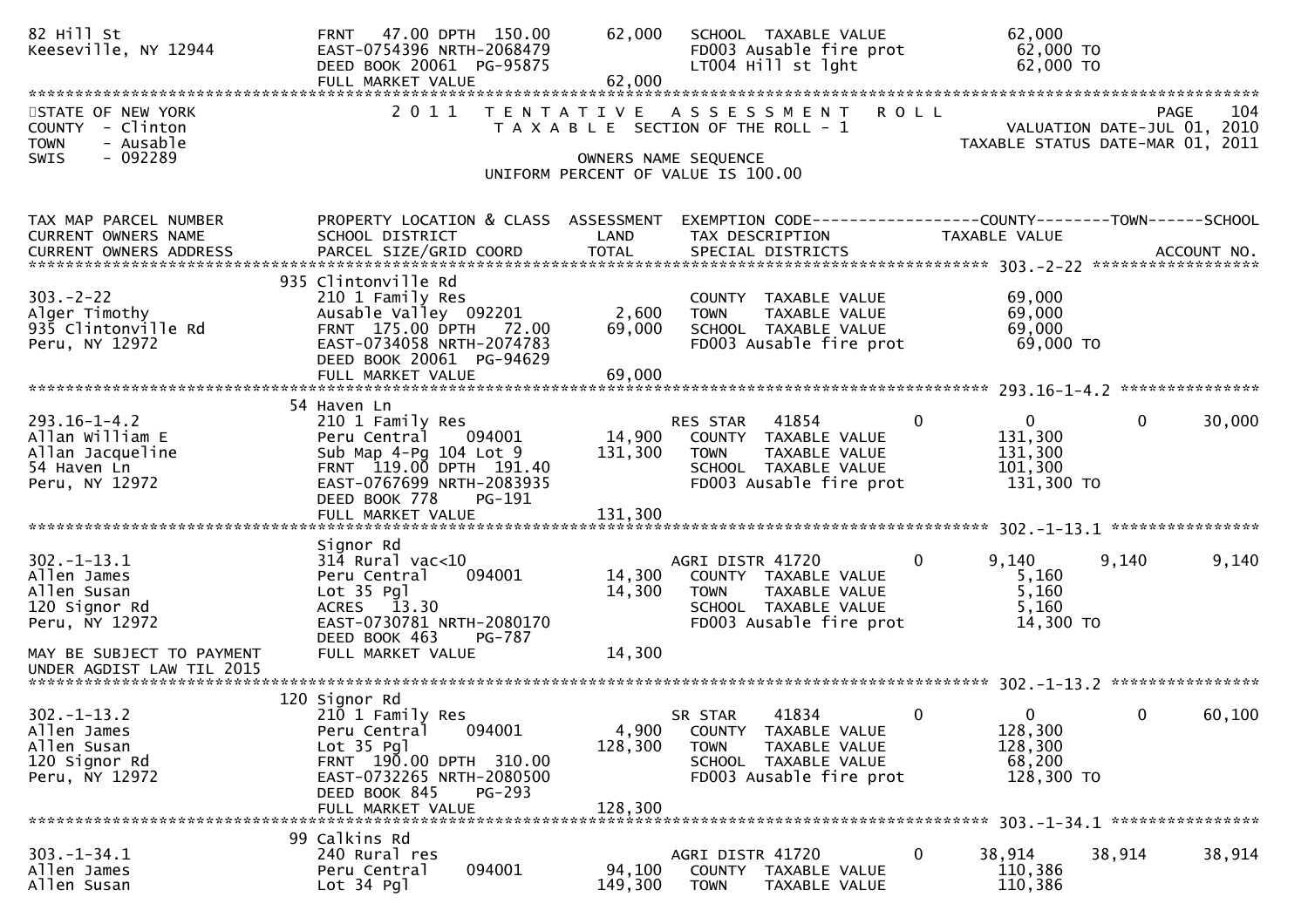| 120 Signor Rd<br>Peru, NY 12972                                                                  | ACRES 162.00<br>EAST-0732726 NRTH-2076967<br>DEED BOOK 20031 PG-57191                                                                                                                      |                                                                                                     |                                                   | SCHOOL TAXABLE VALUE<br>FD003 Ausable fire prot                                                                                                  | 110,386<br>149,300 TO                                                                  |                                                                                       |
|--------------------------------------------------------------------------------------------------|--------------------------------------------------------------------------------------------------------------------------------------------------------------------------------------------|-----------------------------------------------------------------------------------------------------|---------------------------------------------------|--------------------------------------------------------------------------------------------------------------------------------------------------|----------------------------------------------------------------------------------------|---------------------------------------------------------------------------------------|
| MAY BE SUBJECT TO PAYMENT<br>UNDER AGDIST LAW TIL 2015                                           | FULL MARKET VALUE                                                                                                                                                                          | 149,300                                                                                             |                                                   |                                                                                                                                                  |                                                                                        |                                                                                       |
| STATE OF NEW YORK<br>COUNTY - Clinton<br><b>TOWN</b><br>- Ausable<br>$-092289$<br>SWIS           | 2011                                                                                                                                                                                       | T A X A B L E SECTION OF THE ROLL - 1<br>OWNERS NAME SEQUENCE<br>UNIFORM PERCENT OF VALUE IS 100.00 |                                                   | TENTATIVE ASSESSMENT ROLL                                                                                                                        |                                                                                        | 105<br><b>PAGE</b><br>VALUATION DATE-JUL 01, 2010<br>TAXABLE STATUS DATE-MAR 01, 2011 |
| TAX MAP PARCEL NUMBER<br>CURRENT OWNERS NAME                                                     | PROPERTY LOCATION & CLASS ASSESSMENT<br>SCHOOL DISTRICT                                                                                                                                    | LAND                                                                                                |                                                   | TAX DESCRIPTION                                                                                                                                  | TAXABLE VALUE                                                                          | EXEMPTION CODE-----------------COUNTY-------TOWN------SCHOOL                          |
| $334. - 1 - 17.1$<br>Allen Joseph K II<br>Allen Courtney<br>1536 Rt 9N<br>Clintonville, NY 12924 | 1536 Rt 9N<br>210 1 Family Res<br>Ausable Valley 092201<br><b>ACRES</b><br>6.40<br>EAST-0726984 NRTH-2052725<br>DEED BOOK 20072 PG-11570                                                   | 9,200<br>102,900                                                                                    | <b>RES STAR 41854</b><br><b>TOWN</b>              | COUNTY TAXABLE VALUE<br>TAXABLE VALUE<br>SCHOOL TAXABLE VALUE<br>FD003 Ausable fire prot                                                         | $\overline{0}$<br>$\overline{0}$<br>102,900<br>102,900<br>72,900<br>102,900 TO         | $\mathbf{0}$<br>30,000                                                                |
| $304. - 1 - 26.22$<br>Allen Kelly M<br>510 Arthur Rd<br>Peru, NY 12972                           | 510 Arthur Rd<br>210 1 Family Res<br>Ausable Valley 092201<br>Lot 13 PGL<br><b>ACRES</b><br>6.90 BANK<br>320<br>EAST-0747283 NRTH-2080544<br>DEED BOOK 20021 PG-49084<br>FULL MARKET VALUE | 89,000<br>89,000                                                                                    | RES STAR<br><b>TOWN</b>                           | 41854<br>9,500 COUNTY TAXABLE VALUE<br>TAXABLE VALUE<br>SCHOOL TAXABLE VALUE<br>FD003 Ausable fire prot                                          | $\mathbf{0}$<br>$\mathbf 0$<br>89,000<br>89,000<br>59,000<br>89,000 TO                 | 30,000<br>$\mathbf{0}$                                                                |
| $335.1 - 1 - 34$<br>Allen Peter N<br>659 Cumberland Head Rd<br>Plattsburgh, NY 12901             | Lower Rd<br>$314$ Rural vac<10<br>Ausable Valley 092201<br>2.70<br><b>ACRES</b><br>EAST-0733024 NRTH-2053339<br>DEED BOOK 20051 PG-82637<br>FULL MARKET VALUE                              | 5,500<br>5,500<br>5,500                                                                             | <b>TOWN</b>                                       | COUNTY TAXABLE VALUE<br>TAXABLE VALUE<br>SCHOOL TAXABLE VALUE<br>FD003 Ausable fire prot<br>LT003 Clntvill lght                                  | 5,500<br>5,500<br>5,500<br>5,500 TO<br>5,500 TO                                        |                                                                                       |
| $293. -3 - 1.21$<br>Allen Terry<br>Allen Laurel M<br>2533 Rt 9<br>Peru, NY 12972-4206            | 2533 Rt 9<br>240 Rural res<br>094001<br>Peru Central<br>Lot 4<br><b>ACRES</b><br>24.40<br>EAST-0765996 NRTH-2084977<br>DEED BOOK 20031 PG-63834<br>FULL MARKET VALUE                       | 278,300<br>278,300                                                                                  | WARCOMALL 41131<br>33,000 RES STAR<br><b>TOWN</b> | 92 PCT OF VALUE USED FOR EXEMPTION PURPOSES<br>41854<br>COUNTY TAXABLE VALUE<br>TAXABLE VALUE<br>SCHOOL TAXABLE VALUE<br>FD003 Ausable fire prot | 45,000<br>0<br>$\Omega$<br>$\mathbf{0}$<br>233,300<br>258,300<br>248,300<br>278,300 TO | 20,000<br>0<br>30,000<br>$\Omega$                                                     |
| $305 - 3 - 3$<br>Aloi Mark<br>Betters Courtney<br>248 Chasm Rd                                   | 248 Chasm Rd<br>210 1 Family Res<br>Ausable Valley 092201<br>Lot 1 Pl12000ac Loc<br>3.70<br><b>ACRES</b>                                                                                   | 7,600<br>148,000                                                                                    | RES STAR<br><b>TOWN</b><br>SCHOOL                 | 41854<br>COUNTY TAXABLE VALUE<br>TAXABLE VALUE<br>TAXABLE VALUE                                                                                  | 0<br>0<br>148,000<br>148,000<br>118,000                                                | 30,000<br>0                                                                           |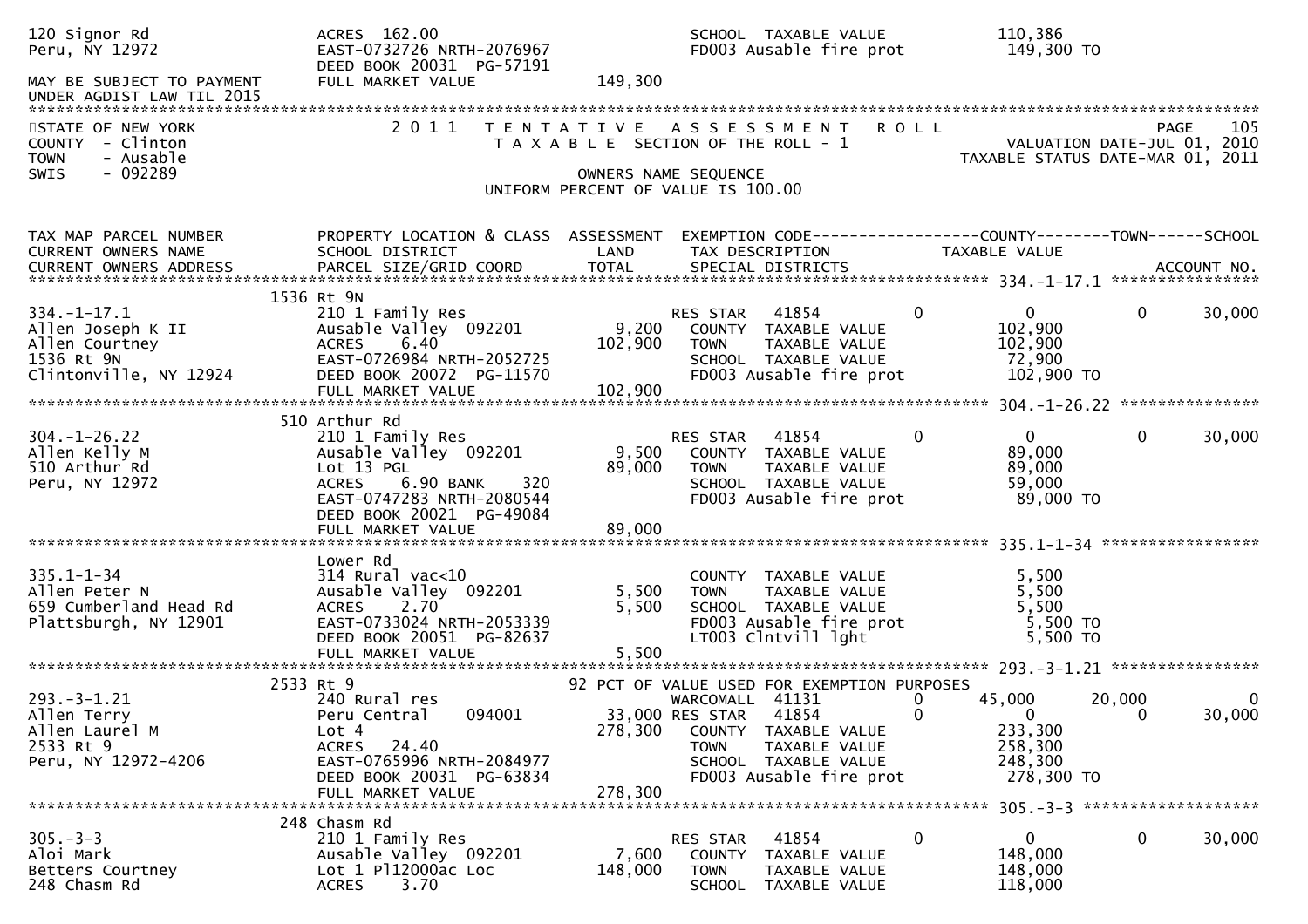| Keeseville, NY 12944                                                                  | EAST-0757322 NRTH-2078390<br>DEED BOOK 20051 PG-83700<br>FULL MARKET VALUE                                                                                                             | 148,000                               |                                                           | FD003 Ausable fire prot                                                                                               |                          | 148,000 TO                                                      |                   |                    |
|---------------------------------------------------------------------------------------|----------------------------------------------------------------------------------------------------------------------------------------------------------------------------------------|---------------------------------------|-----------------------------------------------------------|-----------------------------------------------------------------------------------------------------------------------|--------------------------|-----------------------------------------------------------------|-------------------|--------------------|
| STATE OF NEW YORK<br>COUNTY - Clinton<br>- Ausable<br><b>TOWN</b><br>- 092289<br>SWIS | 2011                                                                                                                                                                                   | T A X A B L E SECTION OF THE ROLL - 1 | OWNERS NAME SEQUENCE                                      | TENTATIVE ASSESSMENT                                                                                                  | <b>ROLL</b>              | VALUATION DATE-JUL 01, 2010<br>TAXABLE STATUS DATE-MAR 01, 2011 | PAGE              | 106                |
|                                                                                       |                                                                                                                                                                                        | UNIFORM PERCENT OF VALUE IS 100.00    |                                                           |                                                                                                                       |                          |                                                                 |                   |                    |
| TAX MAP PARCEL NUMBER<br>CURRENT OWNERS NAME                                          | PROPERTY LOCATION & CLASS ASSESSMENT<br>SCHOOL DISTRICT                                                                                                                                | LAND                                  | TAX DESCRIPTION                                           | EXEMPTION CODE------------------COUNTY--------TOWN------SCHOOL                                                        | TAXABLE VALUE            |                                                                 |                   |                    |
| $313.-2-5.1$<br>Amero Penny<br>Spooner Ida<br>215 Allen Hill Rd<br>Peru, NY 12972     | 215 Allen Hill Rd<br>240 Rural res<br>094001<br>Peru Central<br>ACRES 60.70<br>EAST-0726100 NRTH-2068554<br>DEED BOOK 963<br>$PG-154$                                                  | 94,000                                | WARNONALL 41121<br>19,500 RES STAR<br><b>TOWN</b>         | 55 PCT OF VALUE USED FOR EXEMPTION PURPOSES<br>41854<br>COUNTY TAXABLE VALUE<br>TAXABLE VALUE<br>SCHOOL TAXABLE VALUE | $\Omega$<br>$\mathbf{0}$ | 7,755<br>$\Omega$<br>86,245<br>86,245<br>64,000                 | 7,755<br>$\Omega$ | $\bf{0}$<br>30,000 |
|                                                                                       |                                                                                                                                                                                        |                                       |                                                           |                                                                                                                       |                          |                                                                 |                   |                    |
| $334. - 2 - 19$<br>Ano Cathie<br>1688 Rt 9N<br>Ausable Forks, NY 12912                | 1688 Rt 9N<br>270 Mfg housing<br>Ausable Valley 092201<br>FRNT 200.00 DPTH 217.00<br>EAST-0724332 NRTH-2050081<br>DEED BOOK 20072 PG-9126<br>FULL MARKET VALUE                         | 5,900<br>48,000<br>48,000             | RES STAR<br><b>TOWN</b>                                   | 41854<br>COUNTY TAXABLE VALUE<br>TAXABLE VALUE<br>SCHOOL TAXABLE VALUE<br>FD003 Ausable fire prot                     | $\mathbf{0}$             | $\mathbf{0}$<br>48,000<br>48,000<br>18,000<br>48,000 TO         | $\mathbf 0$       | 30,000             |
|                                                                                       |                                                                                                                                                                                        |                                       |                                                           |                                                                                                                       |                          |                                                                 |                   |                    |
| $294.18 - 1 - 1$<br>Archambault James H<br>PO Box 196<br>Port Kent, NY 12975-0196     | Plains Rd<br>$314$ Rural vac<10<br>094001<br>Peru Central<br>Subd Lot 37<br>Lot 33 Ausable Hgts Revis<br>2.04<br><b>ACRES</b><br>EAST-0772061 NRTH-2082582<br>DEED BOOK 20021 PG-43042 | 29,400<br>29,400                      | TOWN                                                      | COUNTY TAXABLE VALUE<br>TAXABLE VALUE<br>SCHOOL TAXABLE VALUE<br>FD003 Ausable fire prot                              |                          | 29,400<br>29,400<br>29,400<br>29,400 TO                         |                   |                    |
|                                                                                       |                                                                                                                                                                                        |                                       |                                                           |                                                                                                                       |                          |                                                                 |                   |                    |
| $294.18 - 1 - 5$<br>Archambault James H<br>PO Box 196<br>Port Kent, NY 12975-0196     | Lakeside Rd<br>$314$ Rural vac<10<br>Peru Central<br>094001<br>Subd Lot 33<br>Lot 32 Ausable Hgts. Revi<br>2.81<br><b>ACRES</b><br>EAST-0772284 NRTH-2082228                           | 29,800<br>29,800                      | <b>TOWN</b>                                               | COUNTY TAXABLE VALUE<br>TAXABLE VALUE<br>SCHOOL TAXABLE VALUE<br>FD003 Ausable fire prot                              |                          | 29,800<br>29,800<br>29,800<br>29,800 TO                         |                   |                    |
|                                                                                       | DEED BOOK 20021 PG-43041<br>FULL MARKET VALUE                                                                                                                                          | 29,800                                |                                                           |                                                                                                                       |                          |                                                                 |                   |                    |
| $294.18 - 2 - 26$<br>Archambault James H<br>PO Box 196<br>Port Kent, NY 12975-0196    | 13 Caroyln St<br>210 1 Family Res<br>094001<br>Peru Central<br>Subd Lot 17<br><b>ACRES</b><br>2.00 BANK<br>850                                                                         | 34,800<br>174,000                     | RES STAR<br><b>COUNTY</b><br><b>TOWN</b><br><b>SCHOOL</b> | 41854<br>TAXABLE VALUE<br>TAXABLE VALUE<br>TAXABLE VALUE                                                              | 0                        | $\mathbf{0}$<br>174,000<br>174,000<br>144,000                   | 0                 | 30,000             |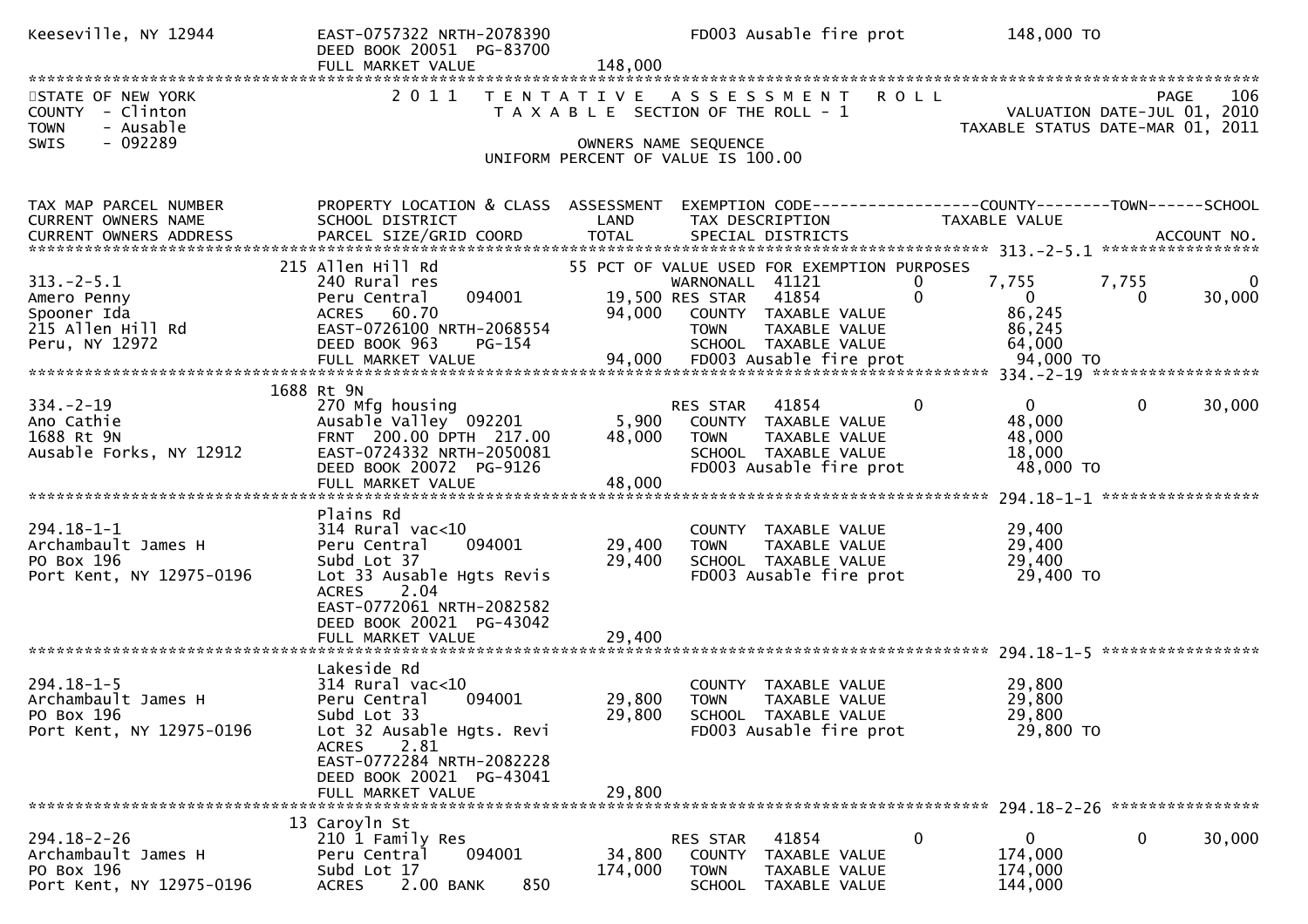|                                                                                                       | EAST-0772600 NRTH-2082354<br>DEED BOOK 718<br>PG-19<br>FULL MARKET VALUE                                                                                                                   | 174,000                 | FD003 Ausable fire prot                                                                                                                                          | 174,000 TO                                                                                               |
|-------------------------------------------------------------------------------------------------------|--------------------------------------------------------------------------------------------------------------------------------------------------------------------------------------------|-------------------------|------------------------------------------------------------------------------------------------------------------------------------------------------------------|----------------------------------------------------------------------------------------------------------|
| STATE OF NEW YORK<br>COUNTY - Clinton<br>- Ausable<br><b>TOWN</b><br>$-092289$<br>SWIS                | 2011                                                                                                                                                                                       |                         | TENTATIVE ASSESSMENT ROLL<br>T A X A B L E SECTION OF THE ROLL - 1<br>OWNERS NAME SEQUENCE<br>UNIFORM PERCENT OF VALUE IS 100.00                                 | 107<br>PAGE<br>VALUATION DATE-JUL 01, 2010<br>TAXABLE STATUS DATE-MAR 01, 2011                           |
| TAX MAP PARCEL NUMBER<br>CURRENT OWNERS NAME<br><b>CURRENT OWNERS ADDRESS</b>                         | PROPERTY LOCATION & CLASS ASSESSMENT<br>SCHOOL DISTRICT                                                                                                                                    | LAND                    | TAX DESCRIPTION                                                                                                                                                  | EXEMPTION CODE-----------------COUNTY--------TOWN------SCHOOL<br>TAXABLE VALUE                           |
| $303 - 1 - 27$<br>Archer Brian<br>Archer Andrea<br>398 Harkness Rd<br>Peru, NY 12972                  | 398 Harkness Rd<br>210 1 Family Res<br>Ausable Valley 092201<br>2.80<br><b>ACRES</b><br>EAST-0735848 NRTH-2076311<br>DEED BOOK 20062 PG-631                                                | 5,600<br>89,300         | $\mathbf{0}$<br>RES STAR<br>41854<br>COUNTY TAXABLE VALUE<br><b>TOWN</b><br>TAXABLE VALUE<br>SCHOOL TAXABLE VALUE<br>FD003 Ausable fire prot                     | $\overline{0}$<br>$\mathbf{0}$<br>30,000<br>89,300<br>89,300<br>59,300<br>89,300 TO                      |
| $334. -2 - 5.82$<br>Archer Richard L<br>Archer Tammy J<br>30 New Sweden Ln<br>AuSable Forks, NY 12912 | 21 New Sweden Ln<br>270 Mfg housing<br>Ausable Valley 092201<br>195 Maules Tract<br>1.13<br><b>ACRES</b><br>EAST-0725287 NRTH-2051358<br>DEED BOOK 1029<br>PG-98                           | 4,600<br>39,000         | COUNTY TAXABLE VALUE<br><b>TOWN</b><br>TAXABLE VALUE<br>SCHOOL TAXABLE VALUE<br>FD003 Ausable fire prot                                                          | 39,000<br>39,000<br>39,000<br>39,000 TO                                                                  |
| $334. -2 - 5.83$<br>Archer Richard L<br>Archer Tammy J<br>30 New Sweden Ln<br>AuSable Forks, NY 12912 | 30 New Sweden Ln<br>210 1 Family Res<br>Ausable Valley 092201<br>Lot 195 Maules Tract<br>1.15 BANK<br>080<br>ACRES<br>EAST-0725378 NRTH-2051768<br>DEED BOOK 1012<br>PG-047                | 9,600<br>89,500         | <b>RES STAR 41854</b><br>$\mathbf 0$<br>COUNTY TAXABLE VALUE<br>TAXABLE VALUE<br><b>TOWN</b><br>SCHOOL TAXABLE VALUE<br>FD003 Ausable fire prot                  | $\mathbf 0$<br>$\mathbf{0}$<br>30,000<br>89,500<br>89,500<br>59,500<br>89,500 TO                         |
| $334. - 2 - 2.21$<br>Archer Richard M<br>PO Box 91<br>Peru, NY 12972                                  | 247 Dry Bridge Rd<br>210 1 Family Res<br>Ausable Valley 092201<br>Lot 195 Maules Pat<br>4.50<br><b>ACRES</b><br>EAST-0724029 NRTH-2053532<br>DEED BOOK 20041 PG-69073<br>FULL MARKET VALUE | 6,600 SR STAR<br>97,900 | 0<br>AGED - ALL 41800<br>$\mathbf{0}$<br>41834<br>97,900 COUNTY TAXABLE VALUE<br><b>TOWN</b><br>TAXABLE VALUE<br>SCHOOL TAXABLE VALUE<br>FD003 Ausable fire prot | 48,950<br>48,950<br>48,950<br>48,950<br>$\overline{0}$<br>$\bf{0}$<br>48,950<br>48,950<br>0<br>97,900 TO |
| $315. - 2 - 17.4$<br>Armstrong James L<br>Armstrong Tracy A<br>29 Dion Dr<br>Keeseville, NY 12944     | 29 Dion Dr<br>210 1 Family Res<br>Ausable Valley 092201<br>Lot 15 P112000 Al<br>Survey Bk 9 Pg 12<br>2.00 BANK<br>320<br><b>ACRES</b>                                                      | 6,600<br>160,000        | 41854<br>$\boldsymbol{0}$<br>RES STAR<br>COUNTY<br>TAXABLE VALUE<br>TAXABLE VALUE<br><b>TOWN</b><br>SCHOOL TAXABLE VALUE<br>FD003 Ausable fire prot              | $\mathbf 0$<br>30,000<br>$\overline{0}$<br>160,000<br>160,000<br>130,000<br>160,000 TO                   |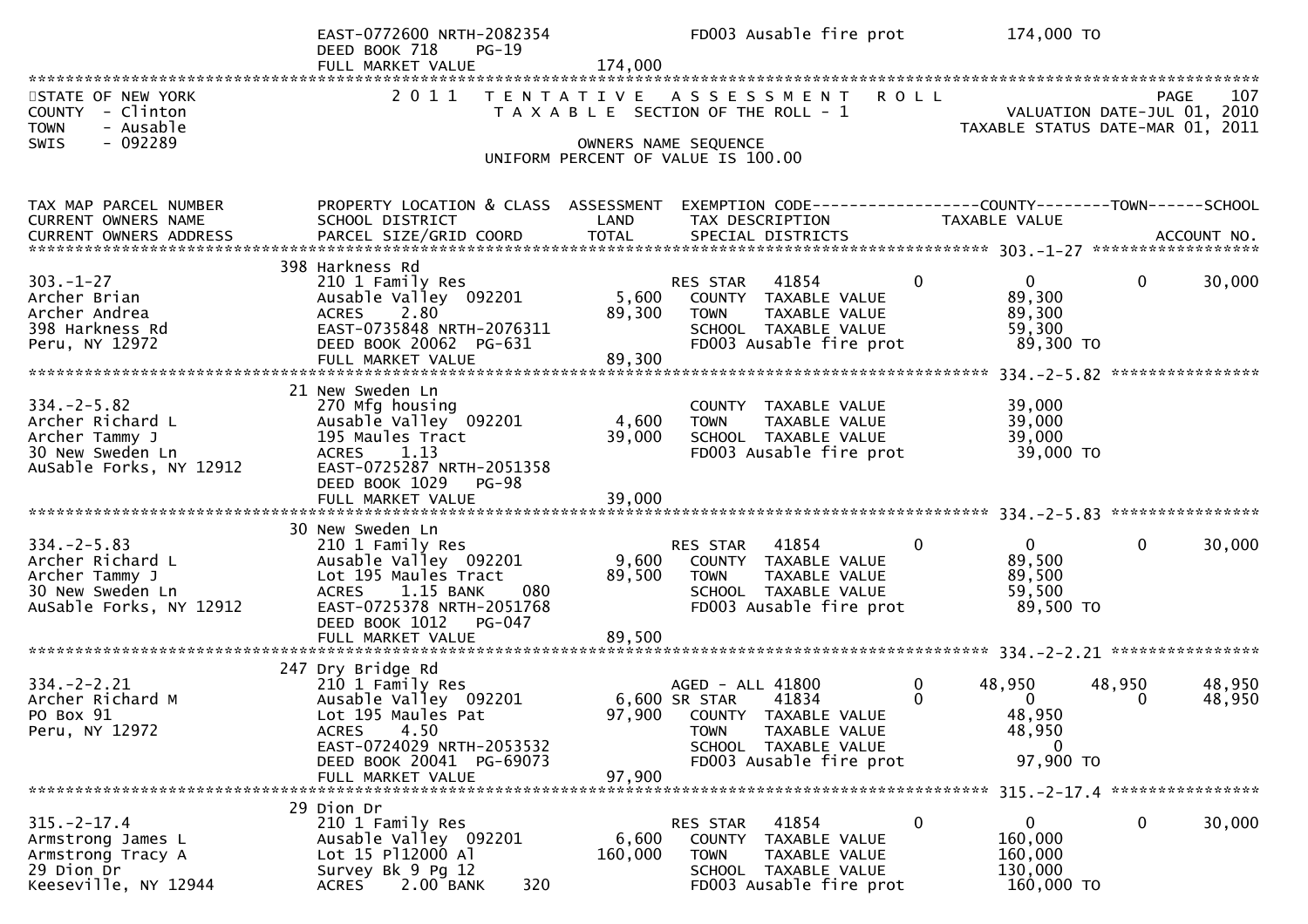|                                                                                                     | EAST-0753975 NRTH-2070659<br>DEED BOOK 20031 PG-57551<br>FULL MARKET VALUE                                                                                                                                                                | 160,000                                                                     |                                                                            |                                                                                                   |                               |                                                                               |                              |                                        |
|-----------------------------------------------------------------------------------------------------|-------------------------------------------------------------------------------------------------------------------------------------------------------------------------------------------------------------------------------------------|-----------------------------------------------------------------------------|----------------------------------------------------------------------------|---------------------------------------------------------------------------------------------------|-------------------------------|-------------------------------------------------------------------------------|------------------------------|----------------------------------------|
| STATE OF NEW YORK<br>COUNTY - Clinton<br>- Ausable<br><b>TOWN</b><br>$-092289$<br><b>SWIS</b>       | 2011                                                                                                                                                                                                                                      | T A X A B L E SECTION OF THE ROLL - 1<br>UNIFORM PERCENT OF VALUE IS 100.00 | OWNERS NAME SEQUENCE                                                       | TENTATIVE ASSESSMENT ROLL                                                                         |                               | VALUATION DATE-JUL 01, 2010<br>TAXABLE STATUS DATE-MAR 01, 2011               |                              | 108<br>PAGE                            |
| TAX MAP PARCEL NUMBER<br>CURRENT OWNERS NAME                                                        | PROPERTY LOCATION & CLASS ASSESSMENT<br>SCHOOL DISTRICT                                                                                                                                                                                   | LAND                                                                        | TAX DESCRIPTION                                                            | EXEMPTION CODE------------------COUNTY--------TOWN------SCHOOL                                    |                               | TAXABLE VALUE                                                                 |                              |                                        |
| $294. - 1 - 2$<br>Armstrong Roy H<br>69 Ausable Beach Rd<br>Peru, NY 12972-9625                     | 69 Ausable Beach Rd<br>210 1 Family Res<br>094001<br>Peru Central<br>Lot 1 Pgl<br>Survey Bk 15 Pg 76<br>Bound Ln Ag Bk 721 Pg 313<br>FRNT 100.00 DPTH 157.51<br>EAST-0772140 NRTH-2086848<br>DEED BOOK 721<br>PG-310<br>FULL MARKET VALUE | 98,900                                                                      | WARNONALL 41121<br>28,800 WARDISALL 41141<br>98,900 SR STAR<br><b>TOWN</b> | 41834<br>COUNTY TAXABLE VALUE<br>TAXABLE VALUE<br>SCHOOL TAXABLE VALUE<br>FD003 Ausable fire prot | 0<br>$\mathbf{0}$<br>$\Omega$ | 14,835<br>24,725<br>$\overline{0}$<br>59,340<br>62,175<br>38,800<br>98,900 TO | 12,000<br>24,725<br>$\Omega$ | $\mathbf{0}$<br>$\mathbf{0}$<br>60,100 |
| $334. - 1 - 4$<br>Armstrong Winifred M<br>7130 Rt 9<br>Plattsburgh, NY 12901                        | 95 Parrish Rd<br>210 1 Family Res<br>Ausable Valley 092201<br>$1.00$ BANK<br><b>ACRES</b><br>-- 080<br>EAST-0729698 NRTH-2057456<br>DEED BOOK 20061 PG-98559                                                                              | 4,500<br>68,400                                                             | <b>TOWN</b>                                                                | COUNTY TAXABLE VALUE<br>TAXABLE VALUE<br>SCHOOL TAXABLE VALUE<br>FD003 Ausable fire prot          |                               | 68,400<br>68,400<br>68,400<br>68,400 TO                                       |                              |                                        |
| $303 - 2 - 45$<br>Arnold Allison M<br>675 Hallock Hill Rd<br>Peru, NY 12972                         | 675 Hallock Hill Rd<br>210 1 Family Res<br>Ausable Valley 092201<br>5.20<br><b>ACRES</b><br>EAST-0736777 NRTH-2073625<br>DEED BOOK 644<br>PG-44<br>FULL MARKET VALUE                                                                      | 14,500<br>75,000<br>75,000                                                  | RES STAR 41854<br><b>TOWN</b>                                              | COUNTY TAXABLE VALUE<br>TAXABLE VALUE<br>SCHOOL TAXABLE VALUE<br>FD003 Ausable fire prot          | $\mathbf{0}$                  | $\mathbf{0}$<br>75,000<br>75,000<br>45,000<br>75,000 TO                       | $\mathbf 0$                  | 30,000                                 |
| $314. - 2 - 13$<br>Arnold David R<br>Arnold Carol P<br>10 Main Ave Box Wood<br>Wilmington, DE 19800 | Cold Spring Rd<br>321 Abandoned ag<br>Ausable Valley 092201<br>ACRES 96.40<br>EAST-0739810 NRTH-2068166<br>DEED BOOK 605<br>PG-269<br>FULL MARKET VALUE                                                                                   | 23,000<br>23,000<br>23,000                                                  | COUNTY<br><b>TOWN</b>                                                      | TAXABLE VALUE<br>TAXABLE VALUE<br>SCHOOL TAXABLE VALUE<br>FD003 Ausable fire prot                 |                               | 23,000<br>23,000<br>23,000<br>23,000 TO                                       |                              |                                        |
| $303 - 2 - 46$<br>Arnold Robert<br>657 Hallock Hill Rd<br>Peru, NY 12972                            | Hallock Hill Rd<br>$314$ Rural vac<10<br>Ausable Valley 092201<br>2.00<br><b>ACRES</b><br>EAST-0737168 NRTH-2073612<br>DEED BOOK 525<br>PG-404                                                                                            | 6,600<br>6,600                                                              | TOWN                                                                       | COUNTY TAXABLE VALUE<br>TAXABLE VALUE<br>SCHOOL TAXABLE VALUE<br>FD003 Ausable fire prot          |                               | 6,600<br>6,600<br>6,600<br>6,600 TO                                           |                              |                                        |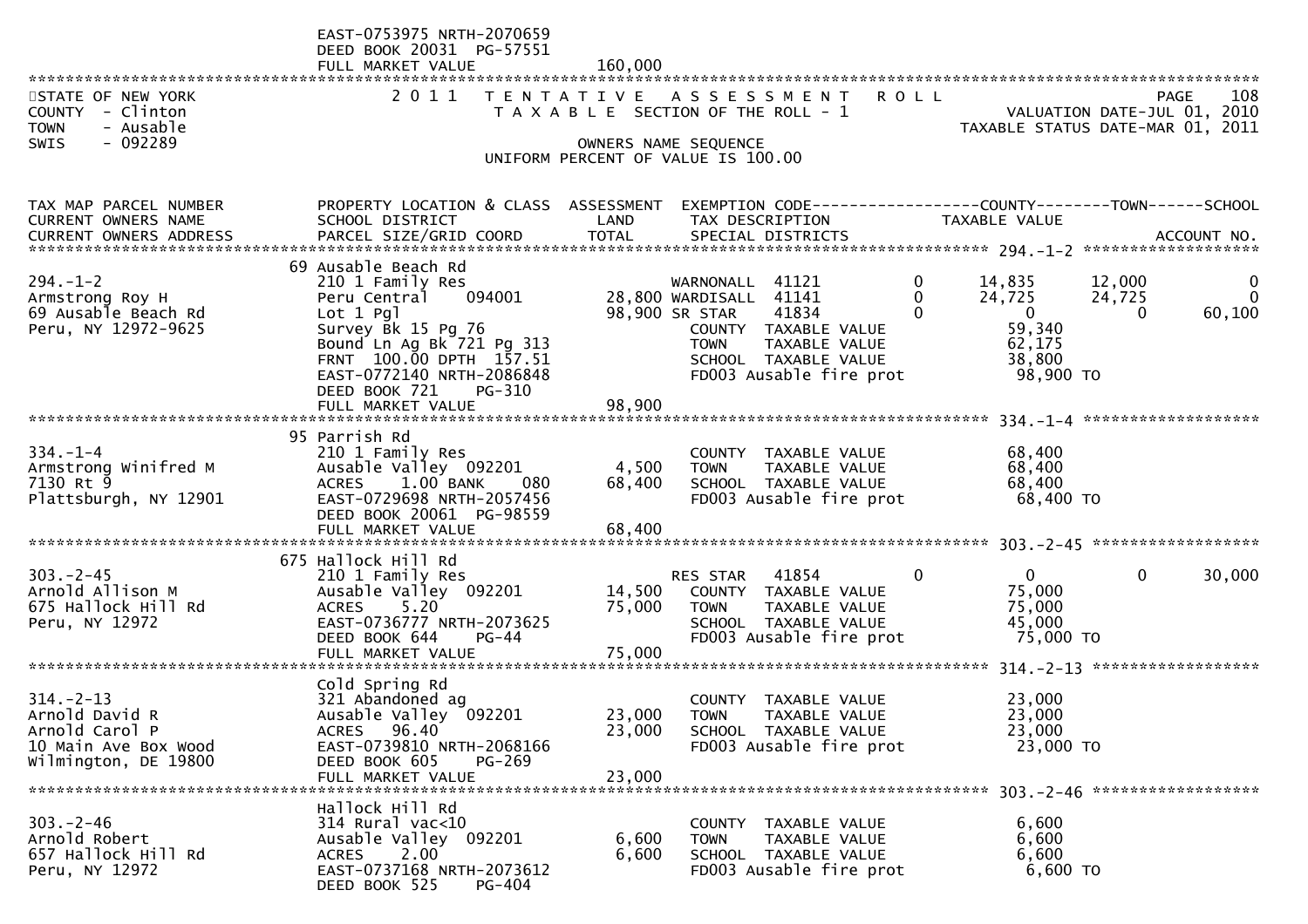|                                                                                                    |                                                                                                                                                          | 6,600                      |                                                                                                                                     |                           |                                                                 |                             |                           |
|----------------------------------------------------------------------------------------------------|----------------------------------------------------------------------------------------------------------------------------------------------------------|----------------------------|-------------------------------------------------------------------------------------------------------------------------------------|---------------------------|-----------------------------------------------------------------|-----------------------------|---------------------------|
| STATE OF NEW YORK<br>COUNTY - Clinton<br>- Ausable<br><b>TOWN</b><br>- 092289<br>SWIS              |                                                                                                                                                          |                            | 2011 TENTATIVE ASSESSMENT<br>T A X A B L E SECTION OF THE ROLL - 1<br>OWNERS NAME SEQUENCE                                          | <b>ROLL</b>               | VALUATION DATE-JUL 01, 2010<br>TAXABLE STATUS DATE-MAR 01, 2011 |                             | 109<br>PAGE               |
|                                                                                                    |                                                                                                                                                          |                            | UNIFORM PERCENT OF VALUE IS 100.00                                                                                                  |                           |                                                                 |                             |                           |
| TAX MAP PARCEL NUMBER<br>CURRENT OWNERS NAME                                                       | PROPERTY LOCATION & CLASS ASSESSMENT<br>SCHOOL DISTRICT                                                                                                  | LAND                       | EXEMPTION CODE-----------------COUNTY--------TOWN-----SCHOOL<br>TAX DESCRIPTION                                                     |                           | <b>TAXABLE VALUE</b>                                            |                             |                           |
| $314. - 2 - 3$<br>Arnold Robert<br>657 Hallock Hill Rd<br>Peru, NY 12972                           | Cold Spring Rd<br>321 Abandoned ag<br>Ausable Valley 092201<br>ACRES 125.90<br>EAST-0737027 NRTH-2069416<br>DEED BOOK 525<br>PG-404<br>FULL MARKET VALUE | 20,400<br>20,400<br>20,400 | COUNTY TAXABLE VALUE<br><b>TOWN</b><br>TAXABLE VALUE<br>SCHOOL TAXABLE VALUE<br>FD003 Ausable fire prot                             |                           | 20,400<br>20,400<br>20,400<br>20,400 TO                         |                             |                           |
|                                                                                                    |                                                                                                                                                          |                            |                                                                                                                                     |                           |                                                                 |                             |                           |
| $304. - 1 - 24$<br>Arthur Barbara A<br>414 Arthur Rd<br>Peru, NY 12901                             | 414 Arthur Rd<br>210 1 Family Res<br>Ausable Valley 092201<br><b>ACRES</b><br>1.20<br>EAST-0749732 NRTH-2080738<br>DEED BOOK 20051 PG-81952              | 6,200<br>43,500            | 41854<br><b>RES STAR</b><br>COUNTY TAXABLE VALUE<br><b>TOWN</b><br>TAXABLE VALUE<br>SCHOOL TAXABLE VALUE<br>FD003 Ausable fire prot | $\Omega$                  | $\mathbf{0}$<br>43,500<br>43,500<br>13,500<br>43,500 TO         | $\mathbf{0}$                | 30,000                    |
|                                                                                                    | FULL MARKET VALUE                                                                                                                                        | 43,500                     |                                                                                                                                     |                           |                                                                 |                             |                           |
| $293 - 2 - 13.2$<br>Arthur Charles M & Carla A<br>Arthur Life Use Charles D<br>27 Arthur Rd        | 27 Arthur Rd<br>241 Rural res&ag<br>Ausable Valley 092201<br>Lot 8<br>ACRES 151.80 BANK<br>080                                                           |                            | 10 YR AGR 41700<br>118,600 AGRI DISTR 41720<br>202,000 RES STAR 41854<br>COUNTY TAXABLE VALUE                                       | 0<br>$\Omega$<br>$\Omega$ | 3,000<br>47,211<br>$\overline{\phantom{0}}$<br>151,789          | 3,000<br>47,211<br>$\Omega$ | 3,000<br>47,211<br>30,000 |
| Peru, NY 12972<br>MAY BE SUBJECT TO PAYMENT<br>UNDER AGDIST LAW TIL 2015                           | EAST-0755982 NRTH-2081907<br>DEED BOOK 20001 PG-19295<br>FULL MARKET VALUE                                                                               | 202,000                    | TAXABLE VALUE<br><b>TOWN</b><br>SCHOOL TAXABLE VALUE<br>FD003 Ausable fire prot                                                     |                           | 151,789<br>121,789<br>202,000 TO                                |                             |                           |
|                                                                                                    | 190/192 Grove St                                                                                                                                         |                            |                                                                                                                                     |                           |                                                                 |                             |                           |
| $305. -2 - 4.1$<br>Arthur Chester<br>Arthur Doris<br>142 Ausable St<br>Keeseville, NY 12944-3713   | 210 1 Family Res<br>Ausable Valley 092201<br>5.90<br><b>ACRES</b><br>EAST-0757683 NRTH-2073810<br>DEED BOOK 456<br>PG-112                                | 8,900<br>103,000           | COUNTY TAXABLE VALUE<br>TAXABLE VALUE<br><b>TOWN</b><br>SCHOOL TAXABLE VALUE<br>FD003 Ausable fire prot                             |                           | 103,000<br>103,000<br>103,000<br>103,000 TO                     |                             |                           |
|                                                                                                    | FULL MARKET VALUE                                                                                                                                        | 103,000                    |                                                                                                                                     |                           |                                                                 |                             |                           |
| $304. - 1 - 22$<br>Arthur Life Use Charles D<br>Arthur Charles M<br>27 Fuller Rd<br>Peru, NY 12972 | 364 Arthur Rd<br>210 1 Family Res<br>Ausable Valley 092201<br><b>ACRES</b><br>4.50<br>EAST-0750784 NRTH-2081143<br>DEED BOOK 819<br>$PG-8$               | 9,100<br>59,000            | COUNTY TAXABLE VALUE<br><b>TOWN</b><br>TAXABLE VALUE<br>SCHOOL TAXABLE VALUE<br>FD003 Ausable fire prot                             |                           | 59,000<br>59,000<br>59,000<br>59,000 TO                         |                             |                           |
|                                                                                                    | FULL MARKET VALUE                                                                                                                                        | 59,000                     |                                                                                                                                     |                           |                                                                 |                             |                           |
| STATE OF NEW YORK                                                                                  | 2011                                                                                                                                                     |                            | TENTATIVE ASSESSMENT                                                                                                                | ROLL                      |                                                                 |                             | 110<br><b>PAGE</b>        |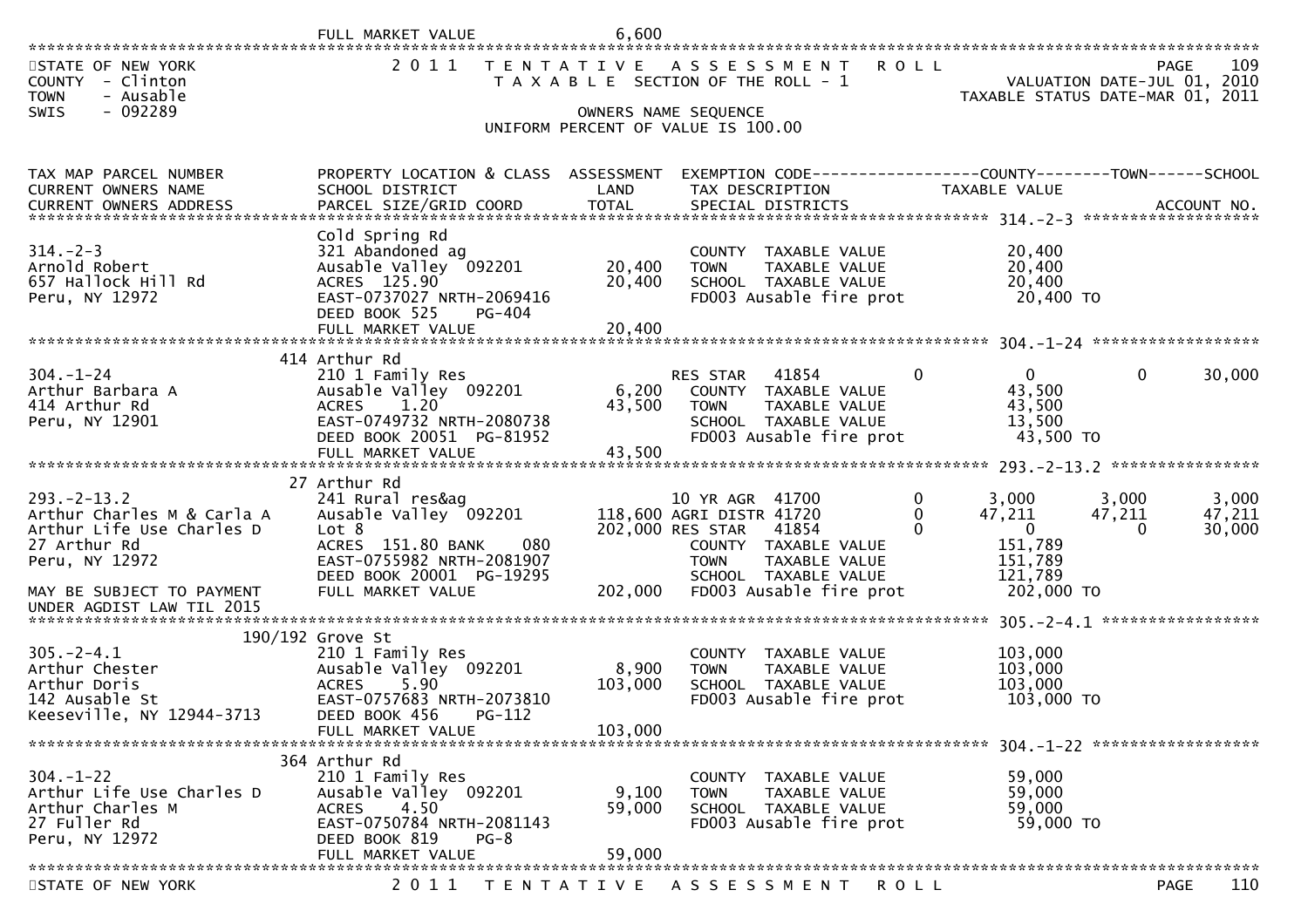## SWIS - 092289 OWNERS NAME SEQUENCE UNIFORM PERCENT OF VALUE IS 100.00

| TAX MAP PARCEL NUMBER<br><b>CURRENT OWNERS NAME</b>                                               | PROPERTY LOCATION & CLASS ASSESSMENT EXEMPTION CODE----------------COUNTY--------TOWN------SCHOOL<br>SCHOOL DISTRICT                                                                                 | LAND                         | TAX DESCRIPTION                                                                                                                                            |                      | <b>TAXABLE VALUE</b>                                                 |                                            |                  |
|---------------------------------------------------------------------------------------------------|------------------------------------------------------------------------------------------------------------------------------------------------------------------------------------------------------|------------------------------|------------------------------------------------------------------------------------------------------------------------------------------------------------|----------------------|----------------------------------------------------------------------|--------------------------------------------|------------------|
|                                                                                                   |                                                                                                                                                                                                      |                              |                                                                                                                                                            |                      |                                                                      |                                            |                  |
| $293. - 2 - 13.1$<br>Arthur Linda<br>187 Arthur Rd<br>Peru, NY 12972                              | 187 Arthur Rd<br>210 1 Family Res<br>Ausable Valley 092201<br>FRNT 160.00 DPTH 272.00<br>EAST-0754700 NRTH-2081976<br>DEED BOOK 608<br><b>PG-220</b>                                                 | 78,100                       | AGED - ALL 41800<br>5,700 SR STAR<br>41834<br>COUNTY TAXABLE VALUE<br><b>TOWN</b><br>TAXABLE VALUE<br>SCHOOL TAXABLE VALUE                                 | $\Omega$<br>$\Omega$ | 39,050<br>$\mathbf{0}$<br>39,050<br>39,050<br>$\mathbf{0}$           | 39,050<br>$\Omega$                         | 39,050<br>39,050 |
| $334.2 - 1 - 14.3$<br>Ashline Scott<br>Ashline Susan<br>15 Sand Hill Rd<br>Clintonville, NY 12924 | 15 Sand Hill Rd<br>210 1 Family Res<br>Ausable Valley 092201<br>Lot 23 Pl 12000 Al<br>1.10 BANK<br><b>ACRES</b><br>080<br>EAST-0731484 NRTH-2053949<br>DEED BOOK 730<br>$PG-37$<br>FULL MARKET VALUE | 4,600<br>69,400<br>69,400    | 41854<br><b>RES STAR</b><br>COUNTY TAXABLE VALUE<br><b>TOWN</b><br>TAXABLE VALUE<br>SCHOOL TAXABLE VALUE<br>FD003 Ausable fire prot<br>LT003 Clntvill lght | $\mathbf{0}$         | $\mathbf{0}$<br>69,400<br>69,400<br>39,400<br>69,400 TO<br>69,400 TO | $\mathbf{0}$                               | 30,000           |
|                                                                                                   |                                                                                                                                                                                                      |                              |                                                                                                                                                            |                      |                                                                      |                                            | **************** |
| $304. - 1 - 36.1$<br>Atkins Jody<br>O'Bryan Russell Lori<br>315 Hallock Hill Rd<br>Peru, NY 12972 | 315 Hallock Hill Rd<br>210 1 Family Res<br>Ausable Valley 092201<br>Lot 3 & 4 Pl 12000 Ac<br>ACRES 1.10 BANK<br>080<br>EAST-0745729 NRTH-2075261<br>DEED BOOK 20072 PG-2040<br>FULL MARKET VALUE     | 24,200<br>275,000<br>275,000 | COUNTY TAXABLE VALUE<br><b>TOWN</b><br>TAXABLE VALUE<br>SCHOOL TAXABLE VALUE<br>FD003 Ausable fire prot                                                    |                      | 275,000<br>275,000<br>275,000<br>275,000 TO                          |                                            |                  |
|                                                                                                   |                                                                                                                                                                                                      |                              |                                                                                                                                                            |                      |                                                                      |                                            |                  |
| $334. - 2 - 5.81$<br>Aubin Howard<br>PO Box 123<br>AuSable Forks, NY 12912                        | New Sweden Ln<br>322 Rural vac>10<br>Ausable Valley 092201<br>Lot 195 Maules Tr<br>ACRES 64.80<br>EAST-0725430 NRTH-2052511<br>DEED BOOK 803<br>PG-242                                               | 19,900<br>19,900             | COUNTY TAXABLE VALUE<br><b>TOWN</b><br>TAXABLE VALUE<br>SCHOOL TAXABLE VALUE<br>FD003 Ausable fire prot                                                    |                      | 19,900<br>19,900<br>19,900<br>19,900 TO                              |                                            |                  |
|                                                                                                   | FULL MARKET VALUE                                                                                                                                                                                    | 19,900                       |                                                                                                                                                            |                      |                                                                      |                                            |                  |
|                                                                                                   | Rt 9N                                                                                                                                                                                                |                              |                                                                                                                                                            |                      |                                                                      |                                            |                  |
| $334. -2 - 25.2$<br>Aubin Howard<br>PO Box 123<br>Ausable Forks, NY 12912                         | 312 Vac w/imprv<br>Ausable Valley 092201<br>Lot 195 & 196 Maules<br>56.60<br><b>ACRES</b><br>EAST-0723789 NRTH-2050851<br>DEED BOOK 20041 PG-76554                                                   | 20,500<br>21,100             | COUNTY TAXABLE VALUE<br><b>TOWN</b><br>TAXABLE VALUE<br>SCHOOL TAXABLE VALUE<br>FD003 Ausable fire prot                                                    |                      | 21,100<br>21,100<br>21,100<br>21,100 TO                              |                                            |                  |
|                                                                                                   |                                                                                                                                                                                                      |                              |                                                                                                                                                            |                      |                                                                      |                                            |                  |
| STATE OF NEW YORK<br>$COUNTY - Clinton$                                                           | 2011                                                                                                                                                                                                 |                              | TENTATIVE ASSESSMENT<br>T A X A B L E SECTION OF THE ROLL - 1                                                                                              | <b>ROLL</b>          |                                                                      | <b>PAGE</b><br>VALUATION DATE-JUL 01, 2010 | 111              |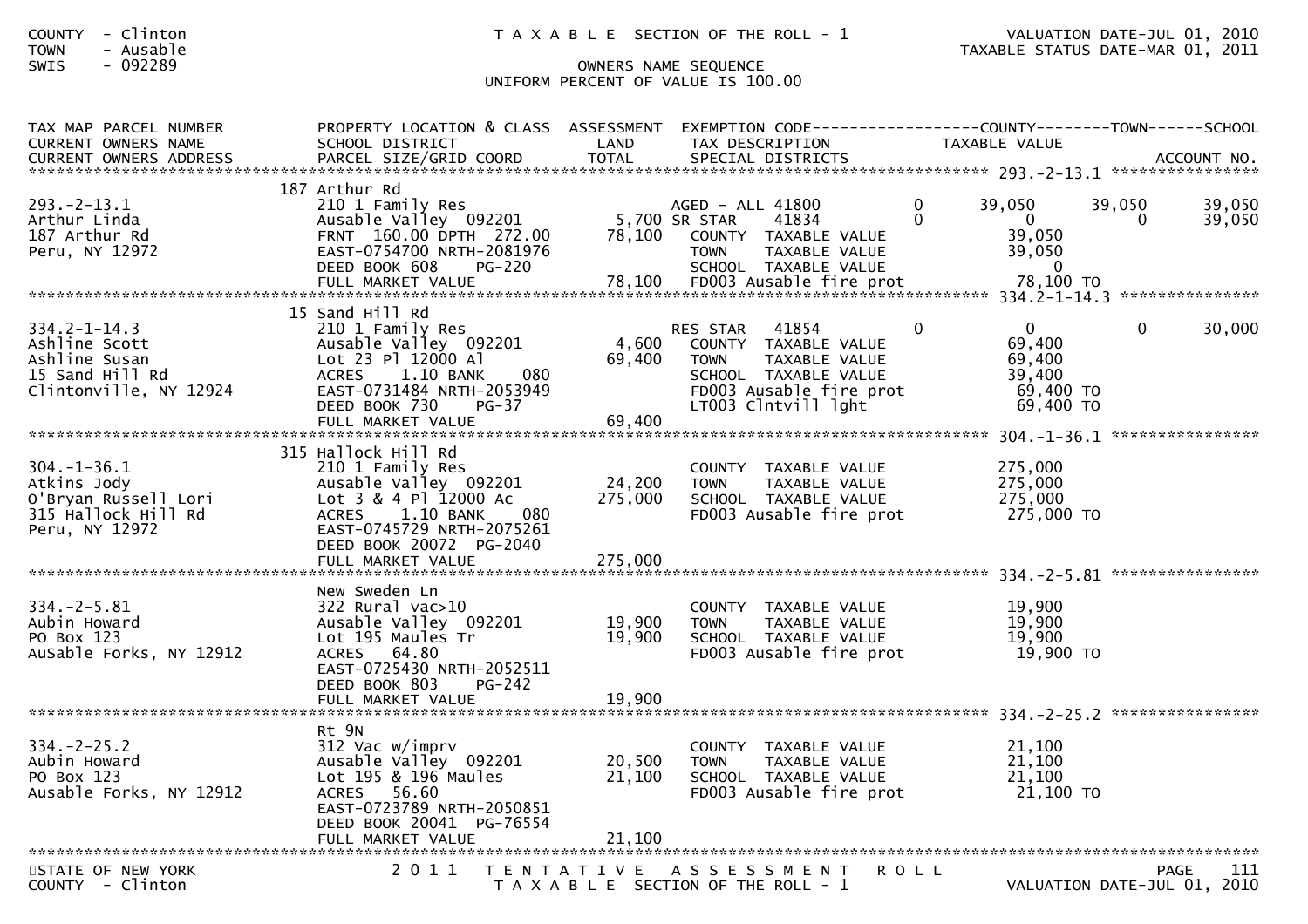## TOWN - Ausable TAXABLE STATUS DATE-MAR 01, 2011SWIS - 092289 OWNERS NAME SEQUENCE UNIFORM PERCENT OF VALUE IS 100.00

| TAX MAP PARCEL NUMBER<br><b>CURRENT OWNERS NAME</b><br><b>CURRENT OWNERS ADDRESS</b> | PROPERTY LOCATION & CLASS ASSESSMENT<br>SCHOOL DISTRICT<br>PARCEL SIZE/GRID COORD                                                                                                        | LAND<br><b>TOTAL</b>       | EXEMPTION CODE------------------COUNTY--------TOWN------SCHOOL<br>TAX DESCRIPTION<br>SPECIAL DISTRICTS                                                                 | TAXABLE VALUE                                                    | ACCOUNT NO.                                       |
|--------------------------------------------------------------------------------------|------------------------------------------------------------------------------------------------------------------------------------------------------------------------------------------|----------------------------|------------------------------------------------------------------------------------------------------------------------------------------------------------------------|------------------------------------------------------------------|---------------------------------------------------|
| $305. - 1 - 6$<br>Ausable Chasm Co<br>PO Box 390<br>Ausable Chasm, NY 12911          | Rt 9<br>323 Vacant rural<br>Ausable Valley 092201<br>Lot 10 Adgates 2113 Ac L<br>ACRES 13.00<br>EAST-0760404 NRTH-2072368<br>DEED BOOK 330<br>PG-557<br>FULL MARKET VALUE                | 14,100<br>14,100<br>14,100 | COUNTY TAXABLE VALUE<br><b>TAXABLE VALUE</b><br><b>TOWN</b><br>SCHOOL TAXABLE VALUE<br>FD003 Ausable fire prot<br>LT006 Chasm                                          | 14,100<br>14,100<br>14.100<br>14,100 TO<br>14,100 TO             |                                                   |
| $305. -4 - 1$<br>Ausable Chasm Co<br>PO Box 390<br>Ausable Chasm, NY 12911           | Ausable Riv<br>331 Com vac w/im<br>Ausable Valley 092201<br>Matthew Adgate 2113 4C Lo<br>ACRES 52.90<br>EAST-0762218 NRTH-2078085<br>DEED BOOK 461<br><b>PG-708</b><br>FULL MARKET VALUE | 49,900<br>75,000<br>75,000 | COUNTY TAXABLE VALUE<br>TAXABLE VALUE<br><b>TOWN</b><br>SCHOOL TAXABLE VALUE<br>FD003 Ausable fire prot<br>LT006 Chasm                                                 | 75,000<br>75,000<br>75.000<br>75,000 TO<br>75,000 TO             |                                                   |
| $305.4 - 1 - 1$<br>Ausable Chasm Co<br>PO Box 390<br>Ausable Chasm, NY 12911         | old State Rd<br>330 Vacant comm<br>Ausable Valley 092201<br>3.90<br><b>ACRES</b><br>EAST-0762550 NRTH-2075018<br>DEED BOOK 173<br>$PG-15$<br>FULL MARKET VALUE                           | 9,200<br>9,200<br>9,200    | COUNTY TAXABLE VALUE<br><b>TOWN</b><br>TAXABLE VALUE<br>SCHOOL TAXABLE VALUE<br>FD003 Ausable fire prot<br>LT006 Chasm                                                 | 9,200<br>9,200<br>9,200<br>9,200 TO<br>9,200 TO                  |                                                   |
| $315. - 3 - 10$<br>Ayotte Amy S<br>155 Hill St<br>Keeseville, NY 12944               | 155 Hill St<br>210 1 Family Res<br>Ausable Valley 092201<br>FRNT 100.00 DPTH 250.00<br>080<br><b>BANK</b><br>EAST-0752335 NRTH-2068125<br>DEED BOOK 20072 PG-7579                        | 8,700<br>87,000            | COUNTY TAXABLE VALUE<br>TAXABLE VALUE<br><b>TOWN</b><br>SCHOOL TAXABLE VALUE<br>FD003 Ausable fire prot<br>LT004 Hill st lght                                          | 87,000<br>87,000<br>87.000<br>87,000 TO<br>87,000 TO             |                                                   |
| $334.2 - 1 - 3$<br>Babcock Elton D<br>1392 Rt 9N<br>Clintonville, NY 12924           | 1392 Rt 9N<br>210 1 Family Res<br>Ausable Valley 092201<br>FRNT 149.00 DPTH 234.00<br>080<br>BANK<br>EAST-0730527 NRTH-2053543<br>DEED BOOK 20102 PG-30524<br>FULL MARKET VALUE          | 5,300<br>69,000<br>69,000  | 41854<br>$\Omega$<br><b>RES STAR</b><br>COUNTY TAXABLE VALUE<br>TAXABLE VALUE<br><b>TOWN</b><br>SCHOOL TAXABLE VALUE<br>FD003 Ausable fire prot<br>LT003 Clntvill lght | $\Omega$<br>69,000<br>69,000<br>39,000<br>69,000 TO<br>69,000 TO | 30,000<br>$\Omega$                                |
| STATE OF NEW YORK<br>COUNTY - Clinton<br>- Ausable<br><b>TOWN</b>                    | 2011                                                                                                                                                                                     |                            | TENTATIVE ASSESSMENT<br><b>ROLL</b><br>T A X A B L E SECTION OF THE ROLL - 1                                                                                           | TAXABLE STATUS DATE-MAR 01, 2011                                 | 112<br><b>PAGE</b><br>VALUATION DATE-JUL 01, 2010 |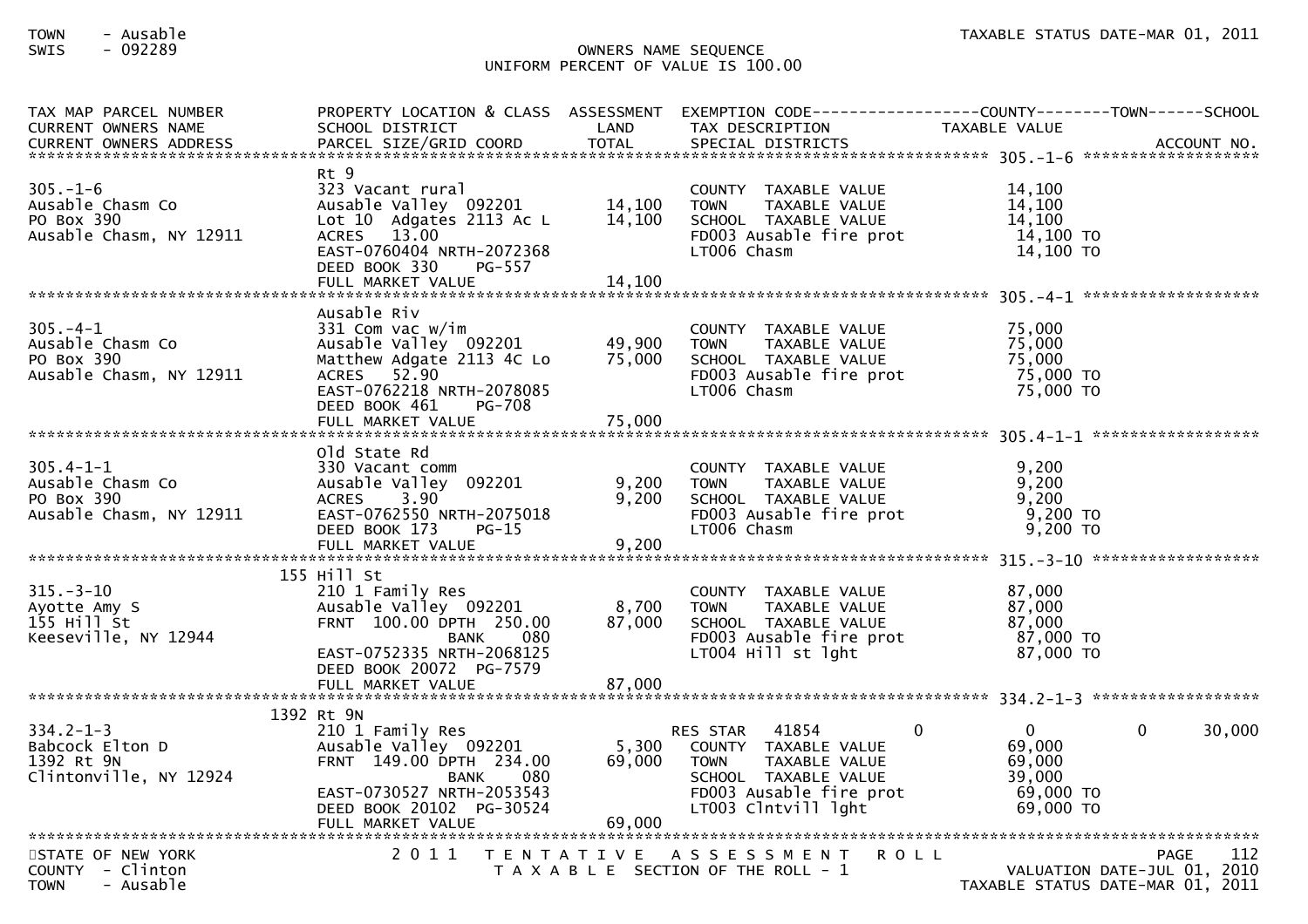# SWIS - 092289 OWNERS NAME SEQUENCE UNIFORM PERCENT OF VALUE IS 100.00

| TAX MAP PARCEL NUMBER<br>CURRENT OWNERS NAME<br><b>CURRENT OWNERS ADDRESS</b>                       | PROPERTY LOCATION & CLASS ASSESSMENT<br>SCHOOL DISTRICT<br>PARCEL SIZE/GRID COORD                                                                                              | LAND<br><b>TOTAL</b>                  | TAX DESCRIPTION                                                                    | EXEMPTION CODE------------------COUNTY--------TOWN------SCHOOL<br>SPECIAL DISTRICTS               |                              | TAXABLE VALUE                                                     |                                            | ACCOUNT NO.                 |
|-----------------------------------------------------------------------------------------------------|--------------------------------------------------------------------------------------------------------------------------------------------------------------------------------|---------------------------------------|------------------------------------------------------------------------------------|---------------------------------------------------------------------------------------------------|------------------------------|-------------------------------------------------------------------|--------------------------------------------|-----------------------------|
| $315. -2 - 17.3$<br>Bachand Normand L<br>Bachand Carol Ann<br>26 Basket Ave<br>Keeseville, NY 12944 | 26 Basket Ave<br>210 1 Family Res<br>Ausable Valley 092201<br>ACRES 1.60<br>EAST-0754510 NRTH-2070269<br>DEED BOOK 635<br>$PG-513$                                             | 6,400<br>131,800                      | RES STAR 41854<br><b>TOWN</b>                                                      | COUNTY TAXABLE VALUE<br>TAXABLE VALUE<br>SCHOOL TAXABLE VALUE<br>FD003 Ausable fire prot          | $\mathbf{0}$                 | $\overline{0}$<br>131,800<br>131,800<br>101,800<br>131,800 TO     | 0                                          | 30,000                      |
| $293. - 2 - 5.4$<br>Bailey Arthur G<br>494 Port Douglas Rd<br>Keeseville, NY 12944                  | 29 Reid St<br>270 Mfg housing<br>Ausable Valley 092201<br>Lot 7 Pgl<br>1.10<br><b>ACRES</b><br>EAST-0758112 NRTH-2081305<br>DEED BOOK 20082 PG-17141                           | 6,100<br>32,800                       | <b>TOWN</b>                                                                        | COUNTY TAXABLE VALUE<br>TAXABLE VALUE<br>SCHOOL TAXABLE VALUE<br>FD003 Ausable fire prot          |                              | 32,800<br>32,800<br>32,800<br>32,800 TO                           |                                            |                             |
|                                                                                                     |                                                                                                                                                                                |                                       |                                                                                    |                                                                                                   |                              |                                                                   |                                            |                             |
| $293 - 2 - 4.4$<br>Bailey Mark<br>206 Telegraph Rd<br>Peru, NY 12972                                | 206 Telegraph Rd<br>210 1 Family Res<br>Ausable Valley 092201<br>Sub Map 17 Pg 81 Lot 4<br>7.06<br><b>ACRES</b><br>EAST-0758835 NRTH-2084053<br>DEED BOOK 790<br><b>PG-172</b> | 15,600<br>104,000                     | <b>RES STAR 41854</b><br><b>TOWN</b>                                               | COUNTY TAXABLE VALUE<br>TAXABLE VALUE<br>SCHOOL TAXABLE VALUE<br>FD003 Ausable fire prot          | $\mathbf{0}$                 | $\mathbf{0}$<br>104,000<br>104,000<br>74,000<br>104,000 TO        | $\mathbf 0$                                | 30,000                      |
|                                                                                                     | FULL MARKET VALUE                                                                                                                                                              | 104,000                               |                                                                                    |                                                                                                   |                              |                                                                   |                                            |                             |
| $294.18 - 2 - 12$<br>Baker Edmund J<br>Baker Heather<br>2 Tanglewood Dr<br>Peru, NY 12972           | 2 Tanglewood Dr<br>210 1 Family Res<br>Peru Central<br>094001<br>Book 13 Page 95<br>FRNT 245.60 DPTH 246.60<br>EAST-0773451 NRTH-2082059<br>DEED BOOK 20021 PG-45045           |                                       | WARCOMALL 41131<br>46,100 WARDISALL 41141<br>320,500 RES STAR 41854<br><b>TOWN</b> | COUNTY TAXABLE VALUE<br>TAXABLE VALUE<br>SCHOOL TAXABLE VALUE                                     | $\mathbf 0$<br>0<br>$\Omega$ | 45,000<br>90,000<br>$\mathbf{0}$<br>185,500<br>260,500<br>290,500 | 20,000<br>40,000<br>0                      | $\mathbf{0}$<br>0<br>30,000 |
|                                                                                                     | 100 Harkness Rd                                                                                                                                                                |                                       |                                                                                    |                                                                                                   |                              |                                                                   |                                            |                             |
| $303. - 1 - 9.4$<br>Baker Francis L<br>Baker Ortha M<br>100 Harkness Rd<br>Peru, NY 12972           | 210 1 Family Res<br>Ausable Valley 092201<br>Lot $#22$ Pgl<br>FRNT 100.00 DPTH 150.00<br>EAST-0742563 NRTH-2080062<br>DEED BOOK 638<br>PG-814                                  | 3,200<br>52,500                       | SR STAR<br><b>TOWN</b>                                                             | 41834<br>COUNTY TAXABLE VALUE<br>TAXABLE VALUE<br>SCHOOL TAXABLE VALUE<br>FD003 Ausable fire prot | $\mathbf{0}$                 | $\mathbf{0}$<br>52,500<br>52,500<br>$\bf{0}$<br>52,500 TO         | $\mathbf 0$                                | 52,500                      |
|                                                                                                     | FULL MARKET VALUE                                                                                                                                                              | 52,500                                |                                                                                    |                                                                                                   |                              |                                                                   |                                            |                             |
| STATE OF NEW YORK<br>COUNTY - Clinton<br><b>TOWN</b><br>- Ausable<br>$-092289$<br>SWIS              | 2011 TENTATIVE ASSESSMENT                                                                                                                                                      | T A X A B L E SECTION OF THE ROLL - 1 | OWNERS NAME SEQUENCE                                                               |                                                                                                   | R O L L                      | TAXABLE STATUS DATE-MAR 01, 2011                                  | <b>PAGE</b><br>VALUATION DATE-JUL 01, 2010 | 113                         |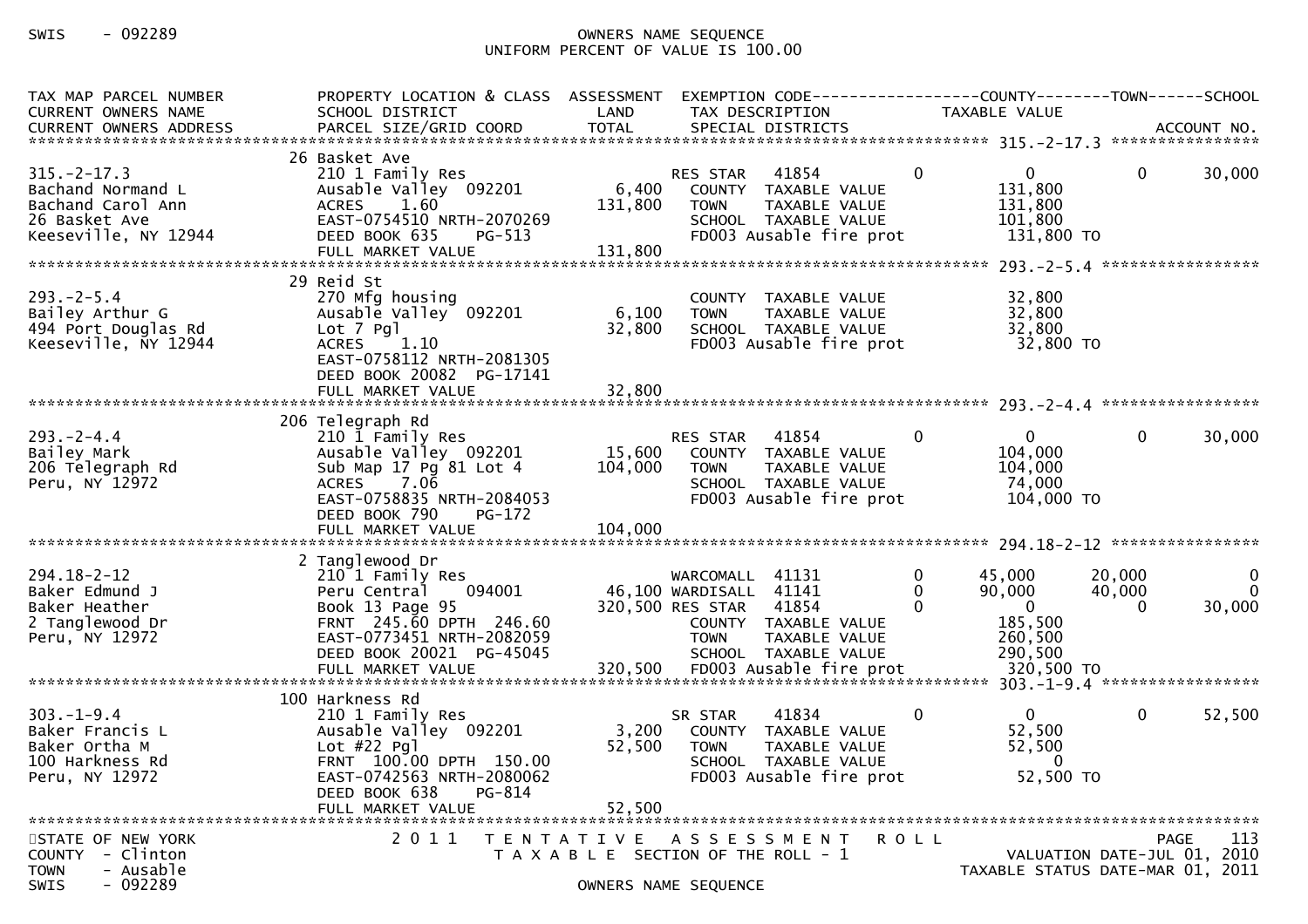## UNIFORM PERCENT OF VALUE IS 100.00

| TAX MAP PARCEL NUMBER<br>CURRENT OWNERS NAME                                                            | PROPERTY LOCATION & CLASS ASSESSMENT<br>SCHOOL DISTRICT                                                                                                                                    | LAND              | TAX DESCRIPTION                                                                                                                              | TAXABLE VALUE                                                                        |                                                                                       |  |
|---------------------------------------------------------------------------------------------------------|--------------------------------------------------------------------------------------------------------------------------------------------------------------------------------------------|-------------------|----------------------------------------------------------------------------------------------------------------------------------------------|--------------------------------------------------------------------------------------|---------------------------------------------------------------------------------------|--|
|                                                                                                         |                                                                                                                                                                                            |                   |                                                                                                                                              |                                                                                      |                                                                                       |  |
| $335.1 - 1 - 11$<br>Baker II Carlton L<br>1294 Rt 9N<br>Clintonville, NY 12924                          | 1294 Rt 9N<br>210 1 Family Res<br>Ausable Valley 092201<br>FRNT 115.00 DPTH 122.00<br>EAST-0732970 NRTH-2053915<br>DEED BOOK 20041 PG-76862<br>FULL MARKET VALUE                           | 58,200<br>58,200  | CW_10_VET/ 41152<br>4,000 RES STAR 41854<br>COUNTY TAXABLE VALUE<br>TAXABLE VALUE<br>TOWN<br>SCHOOL TAXABLE VALUE<br>FD003 Ausable fire prot | $\mathbf{0}$<br>5,820<br>0<br>$\mathbf 0$<br>52,380<br>58,200<br>28,200<br>58,200 TO | $\mathbf 0$<br>0<br>$\mathbf 0$<br>30,000                                             |  |
|                                                                                                         |                                                                                                                                                                                            |                   |                                                                                                                                              |                                                                                      |                                                                                       |  |
|                                                                                                         |                                                                                                                                                                                            |                   |                                                                                                                                              |                                                                                      |                                                                                       |  |
| $334. - 1 - 24.2$<br>Baker John<br>PO Box 104<br>Essex, NY 12936-0104                                   | Dry Bridge Rd<br>$322$ Rural vac $>10$<br>Ausable Valley 092201<br>Lot 195 Maules<br>Title Deed 781/227<br>ACRES 20.40<br>EAST-0725689 NRTH-2055685<br>DEED BOOK 930<br>PG-234             | 9,000<br>9,000    | COUNTY TAXABLE VALUE<br><b>TOWN</b><br>TAXABLE VALUE<br>SCHOOL TAXABLE VALUE<br>FD003 Ausable fire prot                                      | 9,000<br>9,000<br>9,000<br>$9,000$ TO                                                |                                                                                       |  |
|                                                                                                         | FULL MARKET VALUE                                                                                                                                                                          | 9,000             |                                                                                                                                              |                                                                                      |                                                                                       |  |
|                                                                                                         | 2 Fred Thew Rd                                                                                                                                                                             |                   |                                                                                                                                              |                                                                                      |                                                                                       |  |
| $303 - 2 - 25$<br>Baker Ricky A<br>2 Fred Thew Rd<br>Peru, NY 12972                                     | 270 Mfg housing<br>094001<br>Peru Central<br>$1.60$ BANK<br>850<br><b>ACRES</b><br>EAST-0733262 NRTH-2075461<br>DEED BOOK 20031 PG-56316                                                   | 4,900<br>46,800   | COUNTY TAXABLE VALUE<br>TAXABLE VALUE<br><b>TOWN</b><br>SCHOOL TAXABLE VALUE<br>FD003 Ausable fire prot                                      | 46,800<br>46,800<br>46,800<br>46,800 TO                                              |                                                                                       |  |
|                                                                                                         |                                                                                                                                                                                            |                   |                                                                                                                                              |                                                                                      |                                                                                       |  |
| $305. -2 - 7.5$<br>Baker Roger<br>Baker Josephine P<br>120 Grove St<br>Keeseville, NY 12944-3706        | 120 Grove St<br>270 Mfg housing<br>Ausable Valley 092201<br>Lot 16 Pl 12000 Ac Loc<br>FRNT 225.00 DPTH 200.00<br>EAST-0757126 NRTH-2072140<br>DEED BOOK 823<br>PG-256<br>FULL MARKET VALUE | 29,000<br>29,000  | RES STAR<br>41854<br>5,500 COUNTY TAXABLE VALUE<br>TAXABLE VALUE<br><b>TOWN</b><br>SCHOOL TAXABLE VALUE<br>FD003 Ausable fire prot           | $\mathbf{0}$<br>0<br>29,000<br>29,000<br>$\overline{0}$<br>29,000 TO                 | $\mathbf 0$<br>29,000                                                                 |  |
|                                                                                                         |                                                                                                                                                                                            |                   |                                                                                                                                              |                                                                                      |                                                                                       |  |
| $313 - 2 - 1$<br>Baker Ronald<br>5 Dickinson Ln<br>Gansevoort, NY 12831                                 | Hibernia Rd<br>321 Abandoned ag<br>Peru Central<br>094001<br>Lot 205 Maules Pat<br><b>ACRES</b><br>50.00<br>EAST-0720221 NRTH-2070119<br>DEED BOOK 20001 PG-20667                          | 18,400<br>18,400  | COUNTY TAXABLE VALUE<br><b>TOWN</b><br>TAXABLE VALUE<br>SCHOOL TAXABLE VALUE<br>FD003 Ausable fire prot                                      | 18,400<br>18,400<br>18,400<br>18,400 TO                                              |                                                                                       |  |
|                                                                                                         | FULL MARKET VALUE                                                                                                                                                                          | 18,400            |                                                                                                                                              |                                                                                      |                                                                                       |  |
| STATE OF NEW YORK<br>- Clinton<br><b>COUNTY</b><br>- Ausable<br><b>TOWN</b><br>$-092289$<br><b>SWIS</b> | 2011                                                                                                                                                                                       | T E N T A T I V E | A S S E S S M E N T<br>T A X A B L E SECTION OF THE ROLL - 1<br>OWNERS NAME SEQUENCE                                                         | R O L L                                                                              | 114<br><b>PAGE</b><br>VALUATION DATE-JUL 01, 2010<br>TAXABLE STATUS DATE-MAR 01, 2011 |  |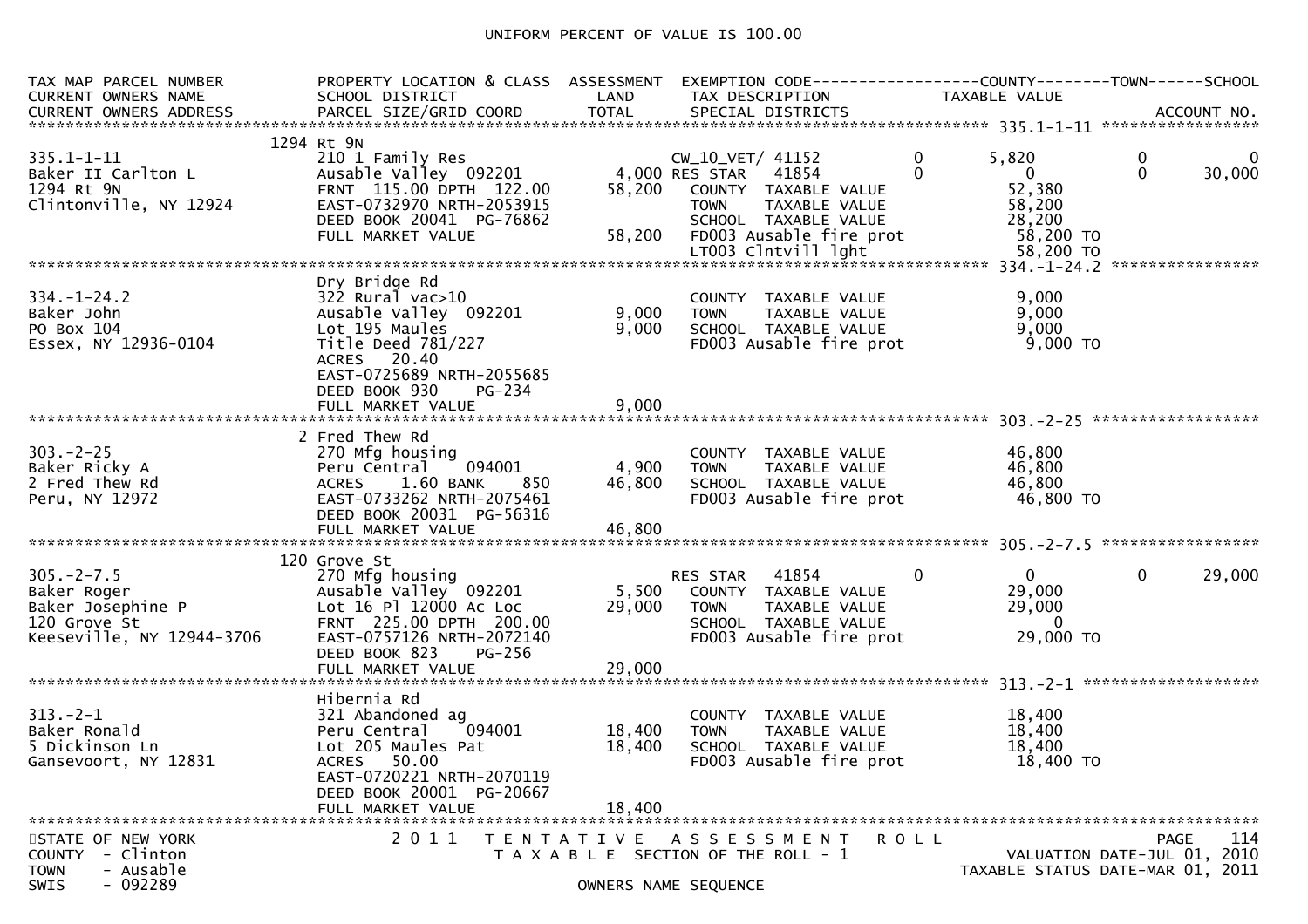## UNIFORM PERCENT OF VALUE IS 100.00

| TAX MAP PARCEL NUMBER<br>CURRENT OWNERS NAME                                                                | PROPERTY LOCATION & CLASS ASSESSMENT<br>SCHOOL DISTRICT                                                                                                        | LAND                       | EXEMPTION CODE-----------------COUNTY--------TOWN------SCHOOL<br>TAX DESCRIPTION                                                                                                                  | TAXABLE VALUE                                                                           |                                            |
|-------------------------------------------------------------------------------------------------------------|----------------------------------------------------------------------------------------------------------------------------------------------------------------|----------------------------|---------------------------------------------------------------------------------------------------------------------------------------------------------------------------------------------------|-----------------------------------------------------------------------------------------|--------------------------------------------|
| $313 - 2 - 5.3$<br>Baker Sherman<br>301 Allen Hill Rd<br>Peru, NY 12972                                     | 301 Allen Hill Rd<br>240 Rural res<br>094001<br>Peru Central<br>Lot $#8$<br>ACRES 10.00<br>EAST-0727013 NRTH-2069576<br>DEED BOOK 691<br>PG-249                | 62,000                     | 89 PCT OF VALUE USED FOR EXEMPTION PURPOSES<br>WARNONALL 41121<br>9,900 RES STAR 41854<br>COUNTY TAXABLE VALUE<br>TAXABLE VALUE<br><b>TOWN</b><br>SCHOOL TAXABLE VALUE<br>FDOO3 Ausable fire prot | 8,277<br>0<br>$\mathbf{0}$<br>$\overline{0}$<br>53,723<br>53,723<br>32,000<br>62,000 TO | 8,277<br>$\mathbf 0$<br>30,000<br>$\Omega$ |
|                                                                                                             |                                                                                                                                                                |                            |                                                                                                                                                                                                   |                                                                                         |                                            |
| $334. - 1 - 28.1$<br>Baker Steve<br>Baker Frances<br>354 Dry Bridge Rd<br>Ausable Forks, NY 12912           | Dry Bridge Rd<br>$314$ Rural vac<10<br>Ausable Valley 092201<br>Lot 196 Mauls<br><b>ACRES</b><br>4.00<br>EAST-0721902 NRTH-2053919<br>DEED BOOK 20051 PG-87514 | 6,300                      | COUNTY TAXABLE VALUE<br>6,300 TOWN<br>TAXABLE VALUE<br>SCHOOL TAXABLE VALUE<br>FD003 Ausable fire prot 6,300 TO                                                                                   | 6,300<br>6,300<br>6,300                                                                 |                                            |
|                                                                                                             |                                                                                                                                                                |                            |                                                                                                                                                                                                   |                                                                                         |                                            |
| $334. - 1 - 28.4$<br>Baker Steven J<br>Baker Frances B<br>354 Dry Bridge Rd<br>Ausable Forks, NY 12912-6006 | 354 Dry Bridge Rd<br>270 Mfg housing<br>Ausable Valley 092201<br>Lot 196 Maules<br>ACRES       3.30<br>EAST-0721598  NRTH-2053845<br>DEED BOOK 99001 PG-07527  | 32,200                     | RES STAR 41854<br>5,900 COUNTY TAXABLE VALUE<br><b>TOWN</b><br>TAXABLE VALUE<br>SCHOOL TAXABLE VALUE<br>FD003 Ausable fire prot                                                                   | $\mathbf{0}$<br>$0 \qquad \qquad$<br>32,200<br>32,200<br>2,200<br>32,200 TO             | $\overline{0}$<br>30,000                   |
|                                                                                                             | 231 Allen Hill Rd                                                                                                                                              |                            |                                                                                                                                                                                                   |                                                                                         |                                            |
| $313 - 2 - 5.7$<br>Ball Albert<br>Ball Dawn Clark<br>231 Allen Hill Rd<br>Peru, NY 12972                    | 270 Mfg housing<br>094001<br>Peru Central<br>Lot 9 Pl 12000 Al<br>ACRES 10.00<br>EAST-0727198 NRTH-2068049<br>DEED BOOK 907<br>PG-231                          |                            | RES STAR 41854<br>9,900 COUNTY TAXABLE VALUE<br>56,000 TOWN<br>TAXABLE VALUE<br>SCHOOL TAXABLE VALUE<br>FD003 Ausable fire prot                                                                   | $0 \qquad \qquad$<br>$\overline{0}$<br>56,000<br>56,000<br>26,000<br>56,000 TO          | $\mathbf 0$<br>30,000                      |
|                                                                                                             | FULL MARKET VALUE                                                                                                                                              | 56,000                     |                                                                                                                                                                                                   |                                                                                         |                                            |
| $302 - 1 - 27$<br>Banker Kenneth R<br>Banker Dawn E<br>44 Mitchell Rd<br>Peru, NY 12972                     | Mitchell Rd<br>321 Abandoned ag<br>Ausable Valley 092201<br>ACRES 26.00<br>EAST-0721458 NRTH-2075597<br>PG-156<br>DEED BOOK 969<br>FULL MARKET VALUE           | 11,600<br>11,600<br>11,600 | COUNTY TAXABLE VALUE<br>TAXABLE VALUE<br><b>TOWN</b><br>SCHOOL TAXABLE VALUE<br>FD003 Ausable fire prot                                                                                           | 11,600<br>11,600<br>11,600<br>11,600 TO                                                 |                                            |
| STATE OF NEW YORK<br>- Clinton<br><b>COUNTY</b>                                                             | 2011                                                                                                                                                           |                            | TENTATIVE ASSESSMENT<br>T A X A B L E SECTION OF THE ROLL - 1                                                                                                                                     | R O L L                                                                                 | 115<br>PAGE<br>VALUATION DATE-JUL 01, 2010 |
| - Ausable<br><b>TOWN</b><br>$-092289$<br>SWIS                                                               |                                                                                                                                                                |                            | OWNERS NAME SEQUENCE<br>UNIFORM PERCENT OF VALUE IS 100.00                                                                                                                                        |                                                                                         | TAXABLE STATUS DATE-MAR 01, 2011           |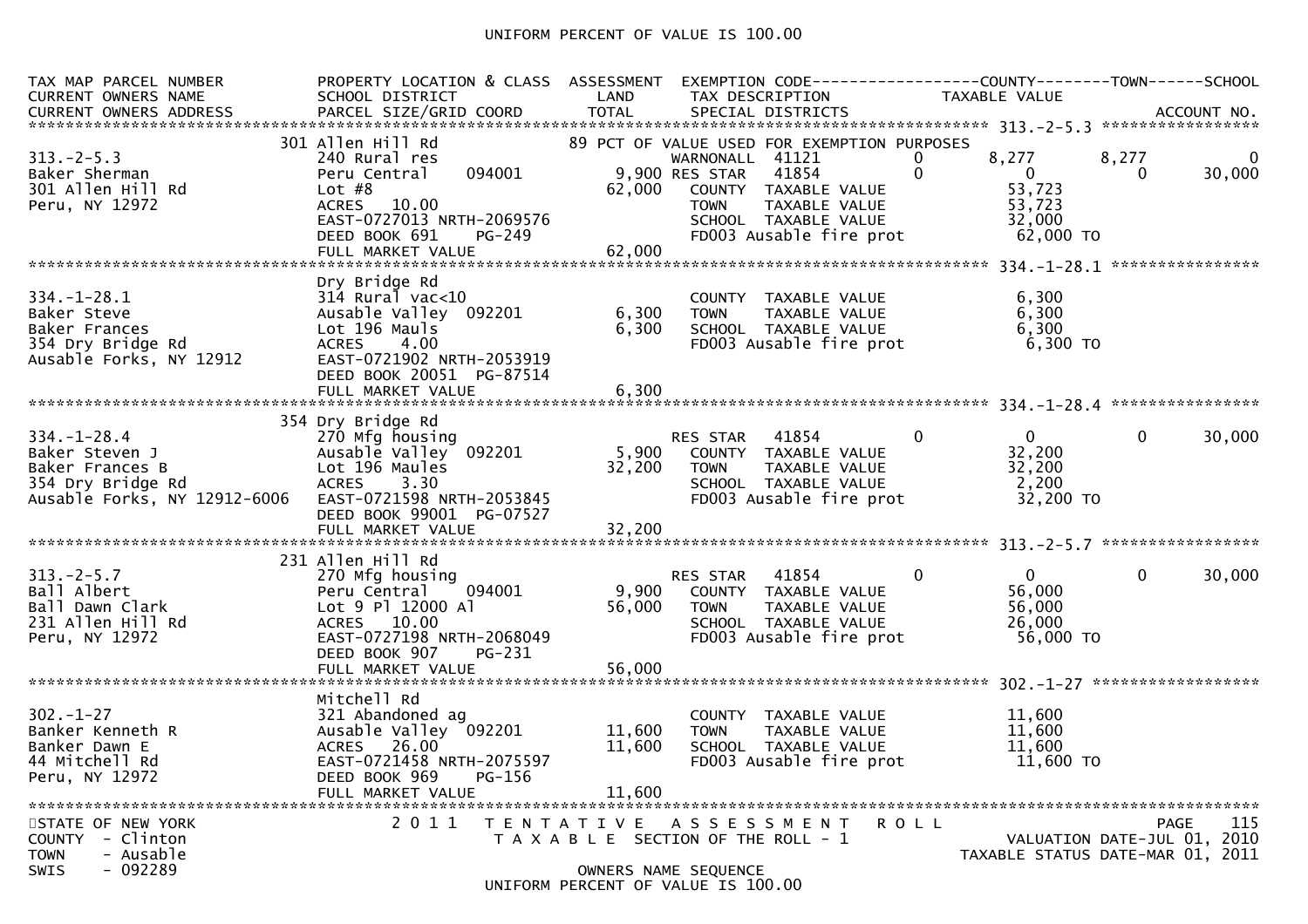| TAX MAP PARCEL NUMBER<br>CURRENT OWNERS NAME<br>CURRENT OWNERS ADDRESS                                            | SCHOOL DISTRICT                                                                                                                                                      | LAND                       | TAX DESCRIPTION                                                                                                                            | PROPERTY LOCATION & CLASS ASSESSMENT EXEMPTION CODE----------------COUNTY-------TOWN------SCHOOL<br>TAXABLE VALUE |
|-------------------------------------------------------------------------------------------------------------------|----------------------------------------------------------------------------------------------------------------------------------------------------------------------|----------------------------|--------------------------------------------------------------------------------------------------------------------------------------------|-------------------------------------------------------------------------------------------------------------------|
| $302 - 1 - 4$<br>Banker Life Estate Doris T<br>Banker Ronald<br>575 Allen Hill Rd<br>Peru, NY 12972               | 609 Allen Hill Rd<br>270 Mfg housing<br>094001<br>Peru Central<br>ACRES 282.00<br>EAST-0725212 NRTH-2077093<br>DEED BOOK 20082 PG-17112<br>FULL MARKET VALUE         | 48,600<br>75,000<br>75,000 | COUNTY TAXABLE VALUE<br><b>TOWN</b><br>TAXABLE VALUE<br>SCHOOL TAXABLE VALUE<br>FD003 Ausable fire prot                                    | 75,000<br>75,000<br>75,000<br>75,000 TO                                                                           |
| $302 - 1 - 24.1$<br>Banker Life Estate Kenneth R<br>Banker Life Estate Dawn C<br>44 Mitchell Rd<br>Peru, NY 12972 | 47/50 Mitchell Rd<br>240 Rural res<br>094001<br>Peru Central<br>ACRES 109.00<br>EAST-0724861 NRTH-2074912<br>DEED BOOK 20102 PG-30342                                | 58,800<br>145,700          | COUNTY TAXABLE VALUE<br><b>TOWN</b><br>TAXABLE VALUE<br>SCHOOL TAXABLE VALUE<br>FD003 Ausable fire prot                                    | 145,700<br>145,700<br>145,700<br>145,700 TO                                                                       |
| $302 - 1 - 21$<br>Banker Ronald<br>Banker Sandra<br>585 Allen Hill Rd<br>Peru, NY 12972                           | 585 Allen Hill Rd<br>210 1 Family Res<br>094001<br>Peru Central<br>1.40<br><b>ACRES</b><br>EAST-0727904 NRTH-2076242<br>DEED BOOK 548<br>PG-104<br>FULL MARKET VALUE | 4,700<br>97,800<br>97,800  | $\mathbf{0}$<br>RES STAR 41854<br>COUNTY TAXABLE VALUE<br><b>TOWN</b><br>TAXABLE VALUE<br>SCHOOL TAXABLE VALUE<br>FD003 Ausable fire prot  | $\mathbf{0}$<br>0<br>30,000<br>97,800<br>97,800<br>67,800<br>97,800 TO                                            |
| $302 - 1 - 5$<br>Banker Ronald F<br>Banker Sandra<br>585 Allen Hill Rd<br>Peru, NY 12972                          | Rod Gun Rd<br>321 Abandoned ag<br>094001<br>Peru Central<br>Title Deed Bk 450 Pg 300<br>ACRES 30.90<br>EAST-0726870 NRTH-2078717<br>DEED BOOK 927<br>PG-183          | 16,500<br>16,500           | COUNTY TAXABLE VALUE<br>TAXABLE VALUE<br><b>TOWN</b><br>SCHOOL TAXABLE VALUE<br>FD003 Ausable fire prot                                    | 16,500<br>16,500<br>16,500<br>16,500 TO                                                                           |
| $303 - 1 - 30$<br>Banker Ronald F<br>585 Allen Hill Rd<br>Peru, NY 12972                                          | Calkins Rd<br>314 Rural vac<10<br>094001<br>Peru Central<br>7.30<br><b>ACRES</b><br>EAST-0734886 NRTH-2076590<br>DEED BOOK 589<br>$PG-13$<br>FULL MARKET VALUE       | 1,800<br>1,800<br>1,800    | COUNTY TAXABLE VALUE<br>TAXABLE VALUE<br><b>TOWN</b><br>SCHOOL TAXABLE VALUE<br>FD003 Ausable fire prot                                    | 1,800<br>1,800<br>1,800<br>1,800 TO                                                                               |
| STATE OF NEW YORK<br><b>COUNTY</b><br>- Clinton<br>- Ausable<br><b>TOWN</b><br>- 092289<br>SWIS                   | 2011                                                                                                                                                                 |                            | TENTATIVE ASSESSMENT<br><b>ROLL</b><br>T A X A B L E SECTION OF THE ROLL - 1<br>OWNERS NAME SEQUENCE<br>UNIFORM PERCENT OF VALUE IS 100.00 | 116<br>PAGE<br>VALUATION DATE-JUL 01, 2010<br>TAXABLE STATUS DATE-MAR 01, 2011                                    |
| TAX MAP PARCEL NUMBER<br>CURRENT OWNERS NAME                                                                      | PROPERTY LOCATION & CLASS ASSESSMENT<br>SCHOOL DISTRICT                                                                                                              | LAND                       | TAX DESCRIPTION                                                                                                                            | EXEMPTION        CODE-----------------COUNTY-------TOWN------SCHOOL<br>TAXABLE VALUE                              |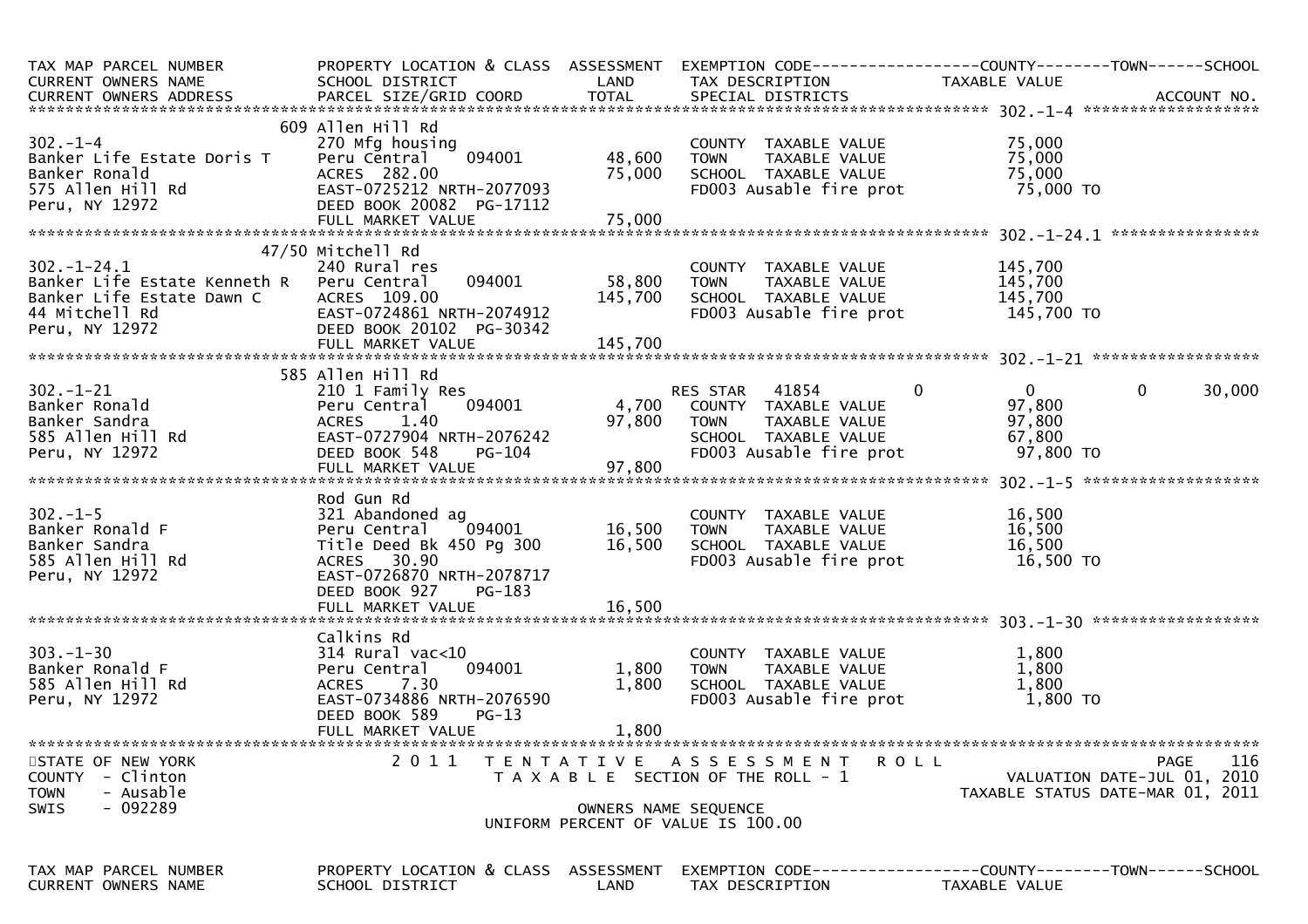| CURRENT OWNERS ADDRESS<br>.CURRENT OWNERS ADDRESS PARCEL SIZE/GRID COORD TOTAL SPECIAL DISTRICTS ACCOUNT NO ACCOUNT NO ACCOUNT NO AND ARTY |                                                                                                                                                                                     |                           |                                                                                                                                                                                                      |                        |                                                                            |                    |
|--------------------------------------------------------------------------------------------------------------------------------------------|-------------------------------------------------------------------------------------------------------------------------------------------------------------------------------------|---------------------------|------------------------------------------------------------------------------------------------------------------------------------------------------------------------------------------------------|------------------------|----------------------------------------------------------------------------|--------------------|
| $303. -1 - 15.3$<br>Barber Richard H<br>189 Harkness Rd<br>Peru, NY 12972-3903                                                             | 189 Harkness Rd<br>240 Rural res<br>Ausable Valley 092201<br>$Lot 22$ Pg<br>ACRES 24.00<br>EAST-0741046 NRTH-2077763<br>DEED BOOK 1028<br>$PG-335$                                  |                           | 91 PCT OF VALUE USED FOR EXEMPTION PURPOSES<br>CW_10_VET/ 41152<br>12,400 AGED COUN 41802<br>94,000 SR STAR<br>41834<br>COUNTY TAXABLE VALUE<br>TAXABLE VALUE<br><b>TOWN</b><br>SCHOOL TAXABLE VALUE | 11,631                 | 8,000<br>0<br>0<br>$\Omega$<br>$\Omega$<br>74,369<br>94,000<br>33,900      | $\Omega$<br>60,100 |
| $315. - 2 - 6$                                                                                                                             | 1938 Rt 22<br>210 1 Family Res                                                                                                                                                      |                           | 41854                                                                                                                                                                                                | $\mathbf{0}$           | $\Omega$<br>$\mathbf{0}$                                                   |                    |
| Barber Rickie<br>Barber Patricia<br>1938 Rt 22<br>Keeseville, NY 12944                                                                     | Ausable Valley 092201<br><b>ACRES</b><br>1.37<br>EAST-0754552 NRTH-2071530<br>DEED BOOK 667<br><b>PG-210</b><br>FULL MARKET VALUE                                                   | 6,200<br>85,200<br>85,200 | RES STAR<br>COUNTY TAXABLE VALUE<br>TAXABLE VALUE<br><b>TOWN</b><br>SCHOOL TAXABLE VALUE<br>FD003 Ausable fire prot                                                                                  |                        | 85,200<br>85,200<br>55,200<br>85,200 TO                                    | 30,000             |
|                                                                                                                                            | 174 Grove St                                                                                                                                                                        |                           |                                                                                                                                                                                                      |                        |                                                                            |                    |
| $305. - 2 - 6.1$<br>Barber Wanda M<br>174 Grove St<br>Keeseville, NY 12944                                                                 | 210 1 Family Res<br>Ausable Valley 092201<br>Lot 16 Pl 12000 Al<br>Also Deeds 469/623 & 513/<br><b>ACRES</b><br>1.70<br>EAST-0757451 NRTH-2073319<br>DEED BOOK 776<br><b>PG-282</b> | 84,000                    | AGED - ALL 41800<br>6,400 SR STAR<br>41834<br>COUNTY TAXABLE VALUE<br>TAXABLE VALUE<br><b>TOWN</b><br>SCHOOL TAXABLE VALUE<br>FD003 Ausable fire prot                                                | 42,000<br>0            | 42,000<br>$\Omega$<br>0<br>42,000<br>42,000<br>$\overline{0}$<br>84,000 TO | 42,000<br>42,000   |
|                                                                                                                                            |                                                                                                                                                                                     |                           |                                                                                                                                                                                                      |                        |                                                                            |                    |
| $293. -4 - 4.2$<br>Barber William D<br>Barber Shirley<br>75 Reid St<br>Peru, NY 12972                                                      | 75 Reid St<br>210 1 Family Res<br>Ausable Valley 092201<br>Lot 7<br>FRNT 150.00 DPTH 225.00<br>EAST-0758382 NRTH-2082363<br>DEED BOOK 629<br><b>PG-420</b><br>FULL MARKET VALUE     | 5,600<br>68,500<br>68,500 | RES STAR<br>41854<br>COUNTY TAXABLE VALUE<br>TAXABLE VALUE<br><b>TOWN</b><br>SCHOOL TAXABLE VALUE<br>FD003 Ausable fire prot                                                                         | 0                      | $\Omega$<br>0<br>68,500<br>68,500<br>38,500<br>68,500 TO                   | 30,000             |
|                                                                                                                                            | 196 Plains Rd                                                                                                                                                                       |                           |                                                                                                                                                                                                      |                        |                                                                            |                    |
| $294. -1 - 13.5$<br>Barshow Scott A<br>Barshow Lora L<br>196 Plains Rd<br>Peru, NY 12972                                                   | 210 1 Family Res<br>094001<br>Peru Central<br>Lot 11 Lakeside Est<br>6.24<br><b>ACRES</b><br>EAST-0771181 NRTH-2082103<br>DEED BOOK 20031 PG-57185<br>FULL MARKET VALUE             | 169,000<br>169,000        | WARCOMALL 41131<br>31,900 RES STAR<br>41854<br>COUNTY TAXABLE VALUE<br>TAXABLE VALUE<br><b>TOWN</b><br>SCHOOL TAXABLE VALUE<br>FD003 Ausable fire prot                                               | $\mathbf{0}$<br>42,250 | 20,000<br>$\Omega$<br>126,750<br>149,000<br>139,000<br>169,000 TO          | $\Omega$<br>30,000 |
| STATE OF NEW YORK<br>COUNTY - Clinton<br>- Ausable<br><b>TOWN</b><br>- 092289<br><b>SWIS</b>                                               | 2 0 1 1                                                                                                                                                                             |                           | TENTATIVE ASSESSMENT<br>ROLL<br>T A X A B L E SECTION OF THE ROLL - 1<br>OWNERS NAME SEQUENCE<br>UNIFORM PERCENT OF VALUE IS 100.00                                                                  |                        | VALUATION DATE-JUL 01, 2010<br>TAXABLE STATUS DATE-MAR 01, 2011            | 117<br><b>PAGE</b> |
| TAX MAP PARCEL NUMBER<br>CURRENT OWNERS NAME                                                                                               | PROPERTY LOCATION & CLASS ASSESSMENT<br>SCHOOL DISTRICT                                                                                                                             | LAND                      | EXEMPTION CODE-----------------COUNTY-------TOWN------SCHOOL<br>TAX DESCRIPTION                                                                                                                      | TAXABLE VALUE          |                                                                            |                    |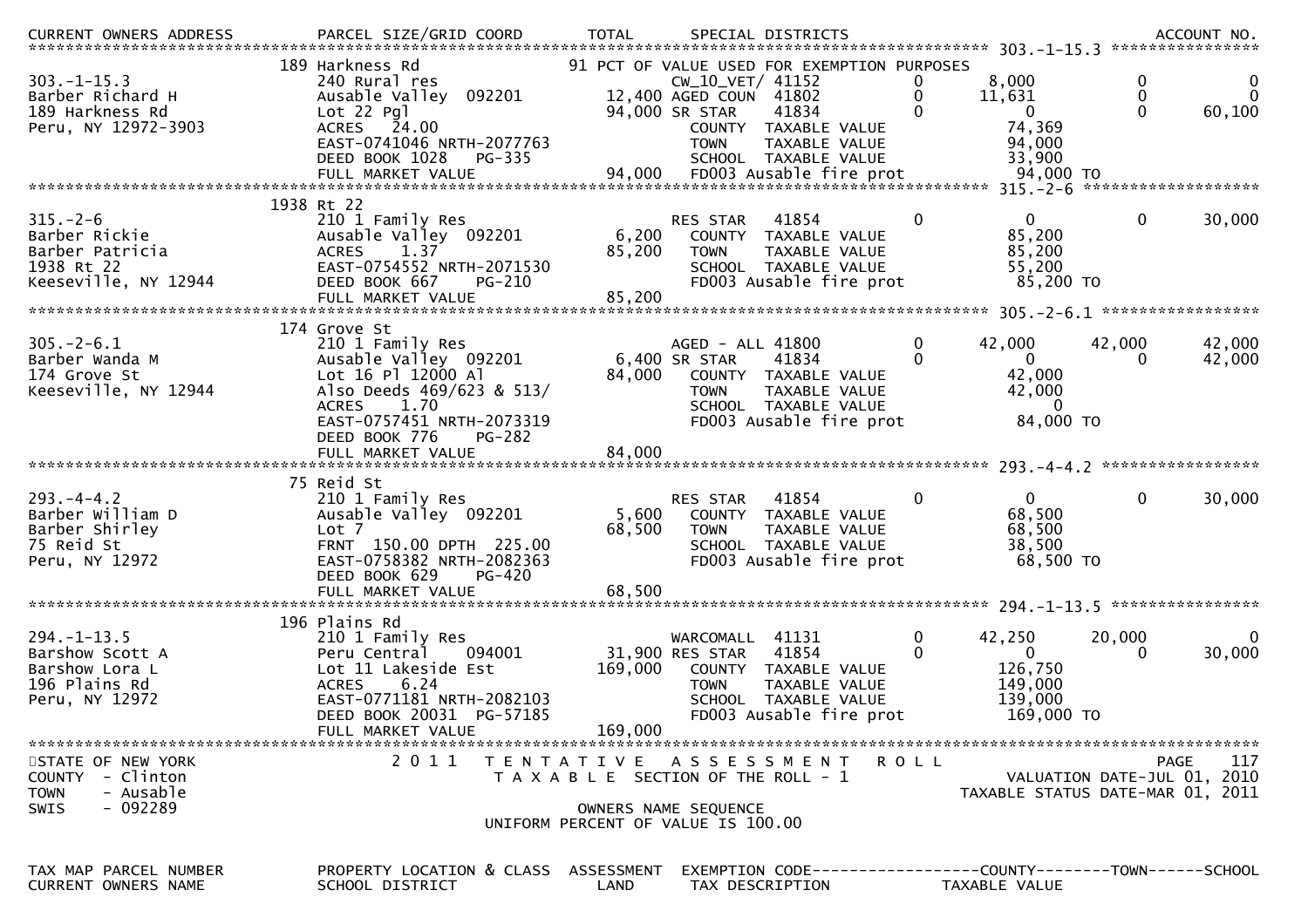| $315.4 - 1 - 59$<br>Bartlemus Barbie A<br>33 Valley View Dr<br>Keeseville, NY 12944                    | 33 Valley View Dr<br>210 1 Family Res<br>Ausable Valley 092201<br>Lot 18 Pgl<br>FRNT 125.00 DPTH 155.00<br>EAST-0753181 NRTH-2066099<br>DEED BOOK 20082 PG-13749                      | 8,500<br>106,300           | 41854<br>RES STAR<br>COUNTY TAXABLE VALUE<br>TAXABLE VALUE<br><b>TOWN</b><br>SCHOOL TAXABLE VALUE<br>FD003 Ausable fire prot<br>LT005 Pine tree dr. 1ght | $\mathbf 0$<br>$\mathbf 0$<br>106,300<br>106,300<br>76,300<br>106,300 TO<br>106,300 TO | $\mathbf 0$<br>30,000                                                                 |
|--------------------------------------------------------------------------------------------------------|---------------------------------------------------------------------------------------------------------------------------------------------------------------------------------------|----------------------------|----------------------------------------------------------------------------------------------------------------------------------------------------------|----------------------------------------------------------------------------------------|---------------------------------------------------------------------------------------|
|                                                                                                        | 424 Dry Bridge Rd                                                                                                                                                                     |                            |                                                                                                                                                          |                                                                                        |                                                                                       |
| $334. - 1 - 25.2$<br>Barton Jarrell A<br>Barton Susan<br>424 Dry Bridge Rd<br>Ausable Forks, NY 12912  | 210 1 Family Res<br>Ausable Valley 092201<br>4.10<br><b>ACRES</b><br>EAST-0719765 NRTH-2053259<br>DEED BOOK 20092 PG-25176<br>FULL MARKET VALUE                                       | 6,400<br>83,000<br>83,000  | 41854<br>RES STAR<br>COUNTY TAXABLE VALUE<br><b>TOWN</b><br>TAXABLE VALUE<br>SCHOOL TAXABLE VALUE<br>FD003 Ausable fire prot                             | $\mathbf 0$<br>0<br>83,000<br>83,000<br>53,000<br>83,000 TO                            | $\mathbf 0$<br>30,000                                                                 |
|                                                                                                        |                                                                                                                                                                                       |                            |                                                                                                                                                          |                                                                                        |                                                                                       |
| $334. - 1 - 25.3$<br>Barton Jeremy W<br>Barton Bonnie<br>410 Dry Bridge Rd<br>Ausable Forks, NY 12912  | 410 Dry Bridge Rd<br>210 1 Family Res<br>Ausable Valley 092201<br>4.98<br><b>ACRES</b><br>EAST-0720115 NRTH-2053419<br>DEED BOOK 20092 PG-27449<br>FULL MARKET VALUE                  | 10,800<br>84,000<br>84,000 | 41854<br>RES STAR<br>COUNTY TAXABLE VALUE<br><b>TOWN</b><br>TAXABLE VALUE<br>SCHOOL TAXABLE VALUE<br>FD003 Ausable fire prot                             | 0<br>0<br>84,000<br>84,000<br>54,000<br>84,000 TO                                      | 30,000<br>0                                                                           |
|                                                                                                        |                                                                                                                                                                                       |                            |                                                                                                                                                          | $334. - 1 - 17.2$                                                                      | ****************                                                                      |
| $334. - 1 - 17.2$<br>Bashaw Brian D<br>1551 N Calero Dr<br>Palmer, AK 99645                            | 1566 Rt 9N<br>312 Vac w/imprv<br>Ausable Valley 092201<br>Lot 15 Pl River Loc<br>7.00<br><b>ACRES</b><br>EAST-0726468 NRTH-2052151<br>DEED BOOK 774<br><b>PG-251</b>                  | 9,600<br>20,300            | <b>COUNTY</b><br><b>TAXABLE VALUE</b><br><b>TOWN</b><br>TAXABLE VALUE<br>SCHOOL TAXABLE VALUE<br>FD003 Ausable fire prot                                 | 20,300<br>20,300<br>20,300<br>20,300 TO                                                |                                                                                       |
|                                                                                                        | FULL MARKET VALUE                                                                                                                                                                     | 20,300                     |                                                                                                                                                          |                                                                                        |                                                                                       |
| $334. - 1 - 9$<br>Bashaw Frederick<br>Bashaw Christine<br>54 Clintonville Rd<br>Clintonville, NY 12924 | 4/6 Parrish Rd<br>240 Rural res<br>Ausable Valley 092201<br>Lot 199 & 209 Maules Pat<br>Lot $14$ P.r.].<br>ACRES 53.00<br>EAST-0730175 NRTH-2054887<br>DEED BOOK 826<br><b>PG-101</b> | 20,200<br>178,000          | 41854<br>RES STAR<br>COUNTY TAXABLE VALUE<br><b>TOWN</b><br>TAXABLE VALUE<br>SCHOOL TAXABLE VALUE<br>FD003 Ausable fire prot                             | $\mathbf 0$<br>0<br>178,000<br>178,000<br>148,000<br>178,000 TO                        | $\mathbf 0$<br>30,000                                                                 |
|                                                                                                        | FULL MARKET VALUE                                                                                                                                                                     | 178,000                    |                                                                                                                                                          |                                                                                        |                                                                                       |
| STATE OF NEW YORK<br>COUNTY - Clinton<br>- Ausable<br><b>TOWN</b><br>$-092289$<br><b>SWIS</b>          | 2011                                                                                                                                                                                  |                            | R O L L<br>TENTATIVE ASSESSMENT<br>T A X A B L E SECTION OF THE ROLL - 1<br>OWNERS NAME SEQUENCE<br>UNIFORM PERCENT OF VALUE IS 100.00                   |                                                                                        | 118<br><b>PAGE</b><br>VALUATION DATE-JUL 01, 2010<br>TAXABLE STATUS DATE-MAR 01, 2011 |
| TAX MAP PARCEL NUMBER<br>CURRENT OWNERS NAME<br>CURRENT OWNERS ADDRESS                                 | PROPERTY LOCATION & CLASS ASSESSMENT<br>SCHOOL DISTRICT<br>PARCEL SIZE/GRID COORD                                                                                                     | LAND<br><b>TOTAL</b>       | EXEMPTION CODE------------------COUNTY-------TOWN------SCHOOL<br>TAX DESCRIPTION<br>SPECIAL DISTRICTS                                                    | TAXABLE VALUE                                                                          | ACCOUNT NO.                                                                           |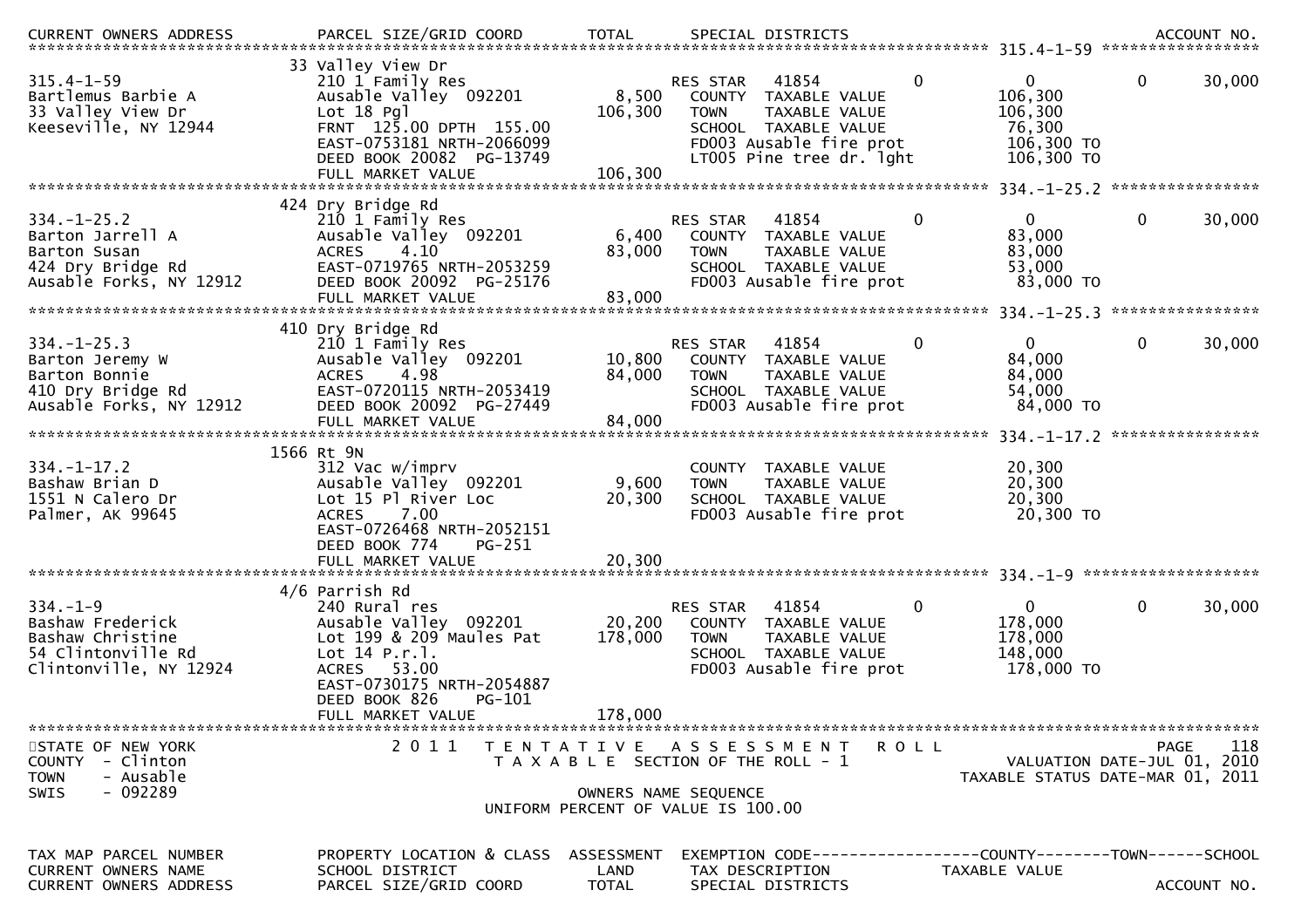|                            | 1633 Rt 9N                |                                       |                         |                                             |              |                                  |                             |                    |
|----------------------------|---------------------------|---------------------------------------|-------------------------|---------------------------------------------|--------------|----------------------------------|-----------------------------|--------------------|
| $334. - 2 - 8.1$           | 210 1 Family Res          |                                       | AGED - ALL 41800        |                                             | 0            | 46,500                           | 46,500                      | 46,500             |
| Bashaw Life Estate Rita    | Ausable Valley 092201     |                                       | 6,100 SR STAR           | 41834                                       | $\Omega$     | $\overline{0}$                   | 0                           | 46,500             |
| Minogue Robert             | Subdiv W/deed Bk 758 Pg 1 | 93,000                                |                         | COUNTY TAXABLE VALUE                        |              | 46,500                           |                             |                    |
| 259 River Rd               | 1.20<br><b>ACRES</b>      |                                       | <b>TOWN</b>             | TAXABLE VALUE                               |              | 46,500                           |                             |                    |
| Jay, NY 12941              | EAST-0725646 NRTH-2050667 |                                       |                         | SCHOOL TAXABLE VALUE                        |              | $\mathbf 0$                      |                             |                    |
|                            |                           |                                       |                         |                                             |              | 93,000 TO                        |                             |                    |
|                            | DEED BOOK 20072 PG-9870   |                                       |                         | FD003 Ausable fire prot                     |              |                                  |                             |                    |
|                            | FULL MARKET VALUE         | 93,000                                |                         |                                             |              |                                  |                             |                    |
|                            |                           |                                       |                         |                                             |              |                                  |                             |                    |
|                            | 2361 Rt 9                 |                                       |                         |                                             |              |                                  |                             |                    |
| $293. - 2 - 10$            | 312 Vac w/imprv           |                                       |                         | COUNTY TAXABLE VALUE                        |              | 13,800                           |                             |                    |
| Bashaw Life Use Teresa Ann | 094001<br>Peru Central    | 8,100                                 | TOWN                    | TAXABLE VALUE                               |              | 13,800                           |                             |                    |
| Bashaw Brian & Brent       | <b>ACRES</b><br>2.00      | 13,800                                |                         | SCHOOL TAXABLE VALUE                        |              | 13,800                           |                             |                    |
| 2361 Rt 9                  | EAST-0765546 NRTH-2080621 |                                       |                         | FD003 Ausable fire prot                     |              | 13,800 TO                        |                             |                    |
| Peru, NY 12972             | DEED BOOK 20041 PG-67372  |                                       |                         |                                             |              |                                  |                             |                    |
|                            | FULL MARKET VALUE         | 13,800                                |                         |                                             |              |                                  |                             |                    |
|                            |                           |                                       |                         |                                             |              |                                  |                             |                    |
|                            | Giddings Rd               |                                       |                         |                                             |              |                                  |                             |                    |
| 294.18-1-12                | $314$ Rural vac<10        |                                       |                         | COUNTY TAXABLE VALUE                        |              | 30,100                           |                             |                    |
| Bashaw Steven M            | 094001<br>Peru Central    | 30,100                                | <b>TOWN</b>             | TAXABLE VALUE                               |              | 30,100                           |                             |                    |
| 617 Brand Hollow Rd        | Subd Lot 48               | 30,100                                |                         | SCHOOL TAXABLE VALUE                        |              | 30,100                           |                             |                    |
| Peru, NY 12972             | Lot 30 Ausable Hgts. Revi |                                       |                         | FD003 Ausable fire prot                     |              | 30,100 TO                        |                             |                    |
|                            | <b>ACRES</b><br>3.22      |                                       |                         |                                             |              |                                  |                             |                    |
|                            | EAST-0772065 NRTH-2081568 |                                       |                         |                                             |              |                                  |                             |                    |
|                            |                           |                                       |                         |                                             |              |                                  |                             |                    |
|                            | DEED BOOK 20061 PG-94211  |                                       |                         |                                             |              |                                  |                             |                    |
|                            |                           |                                       |                         |                                             |              |                                  |                             |                    |
|                            |                           |                                       |                         |                                             |              |                                  |                             |                    |
|                            | 132 Plains Rd             |                                       |                         |                                             |              |                                  |                             |                    |
| $294. - 1 - 15.42$         | 210 1 Family Res          |                                       | RES STAR                | 41854                                       | $\mathbf{0}$ | $\overline{0}$                   | $\mathbf{0}$                | 30,000             |
| Battin Joha David          | Peru Central<br>094001    | 26,800                                |                         | COUNTY TAXABLE VALUE                        |              | 174,000                          |                             |                    |
| 132 Plains Rd              | Lot 1 PGL                 | 174,000                               | TOWN                    | TAXABLE VALUE                               |              | 174,000                          |                             |                    |
| Peru, NY 12972             |                           |                                       |                         | SCHOOL TAXABLE VALUE                        |              | 144,000                          |                             |                    |
|                            | Lot #2 Lessard Sub        |                                       |                         |                                             |              |                                  |                             |                    |
|                            | 7.37<br><b>ACRES</b>      |                                       |                         |                                             |              |                                  |                             |                    |
|                            | EAST-0769663 NRTH-2082758 |                                       |                         | FD003 Ausable fire prot                     |              | 174,000 TO                       |                             |                    |
|                            |                           |                                       |                         |                                             |              |                                  |                             |                    |
|                            | DEED BOOK 20092 PG-22957  |                                       |                         |                                             |              |                                  |                             |                    |
|                            | FULL MARKET VALUE         | 174,000                               |                         |                                             |              |                                  |                             |                    |
|                            |                           |                                       |                         |                                             |              |                                  |                             |                    |
|                            | 63 Fred Thew Rd           |                                       |                         | 96 PCT OF VALUE USED FOR EXEMPTION PURPOSES |              |                                  |                             |                    |
| $302 - 1 - 17.1$           | 210 1 Family Res          |                                       | WARCOMALL 41131         |                                             | 0            | 12,480                           | 12,480                      | $\mathbf 0$        |
| Baughn Barbara Alice       | 094001<br>Peru Central    |                                       | 6,100 WARDISALL 41141   |                                             | 0            | 2,496                            | 2,496                       | $\mathbf{0}$       |
| 63 Fred Thew Rd            | 3.60<br><b>ACRES</b>      |                                       | 52,000 AGED - ALL 41800 |                                             | $\mathbf{0}$ | 17,472                           | 17,472                      | 24,960             |
| Peru, NY 12972             | EAST-0731766 NRTH-2075012 |                                       | SR STAR                 | 41834                                       | $\mathbf 0$  | $\overline{0}$                   | $\Omega$                    | 27,040             |
|                            | DEED BOOK 20041 PG-67563  |                                       |                         | COUNTY TAXABLE VALUE                        |              | 19,552                           |                             |                    |
|                            | FULL MARKET VALUE         |                                       | 52,000 TOWN             | TAXABLE VALUE                               |              | 19,552                           |                             |                    |
|                            |                           |                                       |                         | SCHOOL TAXABLE VALUE                        |              | 0                                |                             |                    |
|                            |                           |                                       |                         | FD003 Ausable fire prot                     |              | 52,000 TO                        |                             |                    |
|                            |                           |                                       |                         |                                             |              |                                  |                             |                    |
| STATE OF NEW YORK          | 2011                      | TENTATIVE ASSESSMENT                  |                         |                                             | R O L L      |                                  |                             | 119<br><b>PAGE</b> |
| - Clinton<br><b>COUNTY</b> |                           | T A X A B L E SECTION OF THE ROLL - 1 |                         |                                             |              |                                  | VALUATION DATE-JUL 01, 2010 |                    |
| - Ausable<br>TOWN          |                           |                                       |                         |                                             |              | TAXABLE STATUS DATE-MAR 01, 2011 |                             |                    |
| $-092289$<br>SWIS          |                           |                                       | OWNERS NAME SEQUENCE    |                                             |              |                                  |                             |                    |
|                            |                           | UNIFORM PERCENT OF VALUE IS 100.00    |                         |                                             |              |                                  |                             |                    |

TAX MAP PARCEL NUMBER PROPERTY LOCATION & CLASS ASSESSMENT EXEMPTION CODE----------------COUNTY--------TOWN------SCHOOL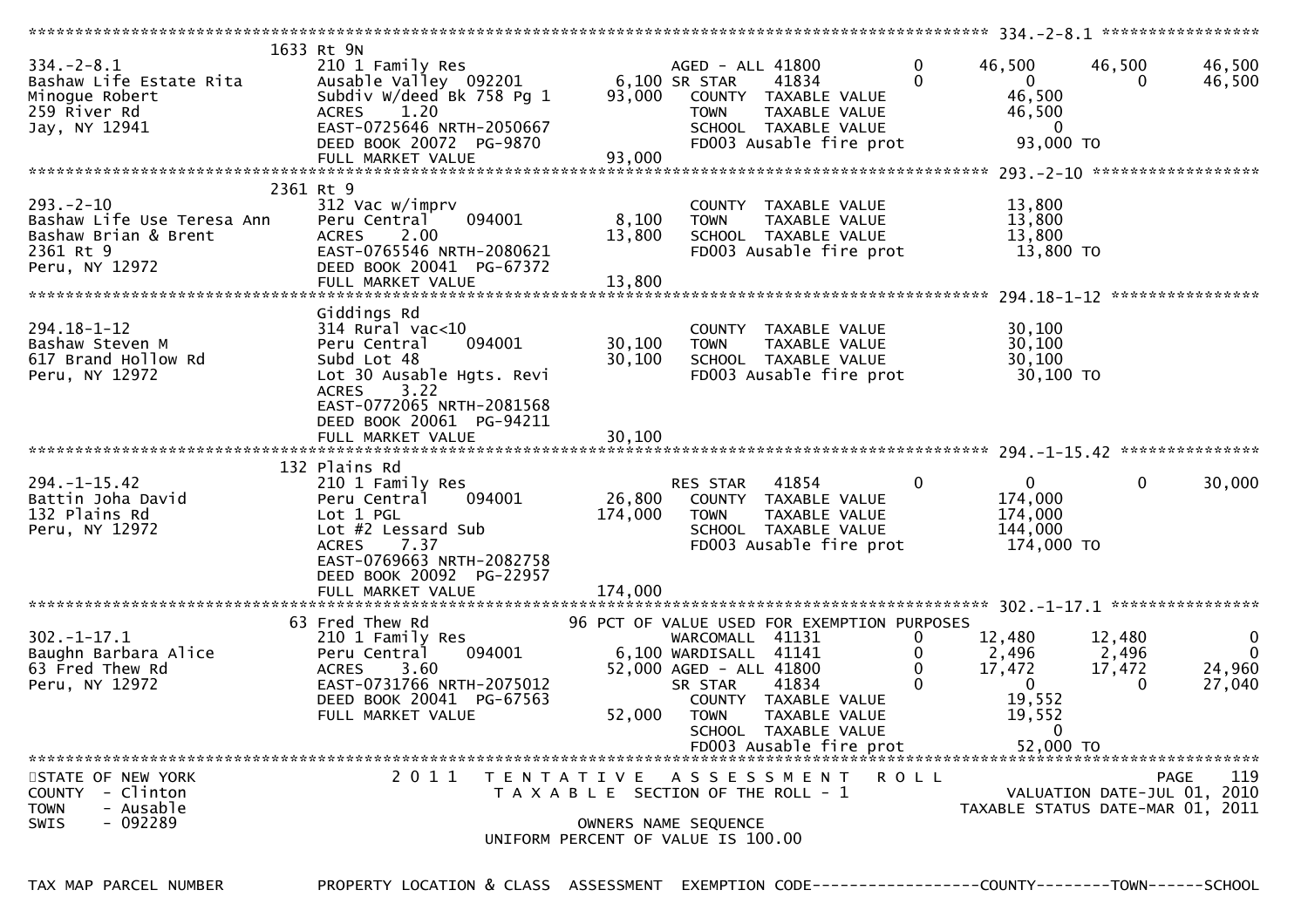| <b>CURRENT OWNERS NAME</b><br>.CURRENT OWNERS ADDRESS PARCEL SIZE/GRID COORD TOTAL SPECIAL DISTRICTS ACCOUNT NO ACCOUNT NO ACCOUNT NO ACCOUNT | SCHOOL DISTRICT                                                                                                                                                                              | LAND                         | TAX DESCRIPTION                                                                      |                                                                                                                                  |                    | TAXABLE VALUE                                                                          |                      |                         |
|-----------------------------------------------------------------------------------------------------------------------------------------------|----------------------------------------------------------------------------------------------------------------------------------------------------------------------------------------------|------------------------------|--------------------------------------------------------------------------------------|----------------------------------------------------------------------------------------------------------------------------------|--------------------|----------------------------------------------------------------------------------------|----------------------|-------------------------|
| $302 - 1 - 17.2$<br>Baughn John K<br>Baughn Mary Jane<br>77 Fred Thew Rd<br>Peru, NY 12972                                                    | 77 Fred Thew Rd<br>210 1 Family Res<br>Peru Central<br>094001<br>Lot 7 Pl 12000 Ac Loc<br>1.60<br><b>ACRES</b><br>EAST-0731670 NRTH-2075264<br>DEED BOOK 921<br>PG-310<br>FULL MARKET VALUE  | 4,900<br>99,000<br>99,000    | RES STAR<br>COUNTY<br><b>TOWN</b>                                                    | 41854<br>TAXABLE VALUE<br>TAXABLE VALUE<br>SCHOOL TAXABLE VALUE<br>FD003 Ausable fire prot                                       | $\mathbf{0}$       | $\overline{0}$<br>99,000<br>99,000<br>69,000<br>99,000 TO                              | $\mathbf{0}$         | 30,000                  |
|                                                                                                                                               |                                                                                                                                                                                              |                              |                                                                                      |                                                                                                                                  |                    |                                                                                        |                      |                         |
| $315. - 3 - 28$<br>Bauter Kevin<br>Bauter Mary<br>116 Hill St<br>Keeseville, NY 12944                                                         | 116 Hill St<br>210 1 Family Res<br>Ausable Valley 092201<br>FRNT 132.85 DPTH 130.00<br><b>BANK</b><br>080<br>EAST-0753550 NRTH-2068377<br>DEED BOOK 764<br><b>PG-72</b><br>FULL MARKET VALUE | 72,100                       | WARCOMALL 41131<br>8,100 WARDISALL<br>72,100 RES STAR<br><b>TOWN</b>                 | 41141<br>41854<br>COUNTY TAXABLE VALUE<br>TAXABLE VALUE<br>SCHOOL TAXABLE VALUE<br>FD003 Ausable fire prot<br>LT004 Hill st lght | 0<br>$\Omega$<br>0 | 18,025<br>7,210<br>$\mathbf 0$<br>46,865<br>46,865<br>42,100<br>72,100 TO<br>72,100 TO | 18,025<br>7,210<br>0 | 0<br>$\Omega$<br>30,000 |
|                                                                                                                                               |                                                                                                                                                                                              |                              |                                                                                      |                                                                                                                                  |                    |                                                                                        |                      |                         |
| $293. -2 - 5.2$<br>Bazzano Sandra<br>10 Giddings Rd<br>Peru, NY 12972                                                                         | 208/224 Fuller Rd<br>582 Camping park<br>Ausable Valley 092201<br>$4$ Pgl<br>ACRES 76.70<br>EAST-0760558 NRTH-2083756<br>DEED BOOK 829<br>$PG-8$                                             | 75,700<br>425,700            | RS STAR MH 41864<br><b>TOWN</b>                                                      | COUNTY TAXABLE VALUE<br>TAXABLE VALUE<br>SCHOOL TAXABLE VALUE<br>FD003 Ausable fire prot                                         | 0                  | $\mathbf{0}$<br>425,700<br>425,700<br>410,700<br>425,700 TO                            | $\mathbf{0}$         | 15,000                  |
|                                                                                                                                               |                                                                                                                                                                                              |                              |                                                                                      |                                                                                                                                  |                    |                                                                                        |                      |                         |
| $294.18 - 2 - 15$<br>Bazzano Sandra<br>10 Giddings Rd<br>Peru, NY 12972                                                                       | 10 Giddings Rd<br>210 1 Family Res<br>Peru Central<br>094001<br>Map 6 Pg 35 Lot 3<br>FRNT 150.00 DPTH 150.00<br>EAST-0773052 NRTH-2082037<br>DEED BOOK 20061 PG-96721<br>FULL MARKET VALUE   | 19,600<br>190,000<br>190,000 | RES STAR<br><b>TOWN</b>                                                              | 41854<br>COUNTY TAXABLE VALUE<br>TAXABLE VALUE<br>SCHOOL TAXABLE VALUE<br>FD003 Ausable fire prot                                | 0                  | $\mathbf{0}$<br>190,000<br>190,000<br>160,000<br>190,000 TO                            | $\mathbf 0$          | 30,000                  |
|                                                                                                                                               |                                                                                                                                                                                              |                              |                                                                                      |                                                                                                                                  |                    |                                                                                        |                      |                         |
| $315 - 3 - 32$<br>Beal Arnold<br>220 Hill St<br>Keeseville, NY 12944                                                                          | 136 Hill St<br>210 1 Family Res<br>Ausable Valley 092201<br>FRNT 90.00 DPTH 180.00<br>EAST-0752743 NRTH-2068390<br>PG-311<br>DEED BOOK 718<br>FULL MARKET VALUE                              | 7,300<br>59,000<br>59,000    | RES STAR<br><b>TOWN</b><br><b>SCHOOL</b>                                             | 41854<br>COUNTY TAXABLE VALUE<br><b>TAXABLE VALUE</b><br>TAXABLE VALUE<br>FD003 Ausable fire prot<br>LT004 Hill st lght          | $\mathbf 0$        | $\mathbf{0}$<br>59,000<br>59,000<br>29,000<br>59,000 TO<br>59,000 TO                   | $\mathbf 0$          | 30,000                  |
| STATE OF NEW YORK<br>- Clinton<br><b>COUNTY</b><br>- Ausable<br><b>TOWN</b><br>$-092289$<br><b>SWIS</b>                                       | 2011<br>T E N T A T I V E<br>UNIFORM PERCENT OF VALUE IS 100.00                                                                                                                              |                              | A S S E S S M E N T<br>T A X A B L E SECTION OF THE ROLL - 1<br>OWNERS NAME SEQUENCE |                                                                                                                                  | <b>ROLL</b>        | VALUATION DATE-JUL 01, 2010<br>TAXABLE STATUS DATE-MAR 01, 2011                        | <b>PAGE</b>          | 120                     |

TAX MAP PARCEL NUMBER PROPERTY LOCATION & CLASS ASSESSMENT EXEMPTION CODE----------------COUNTY--------TOWN------SCHOOL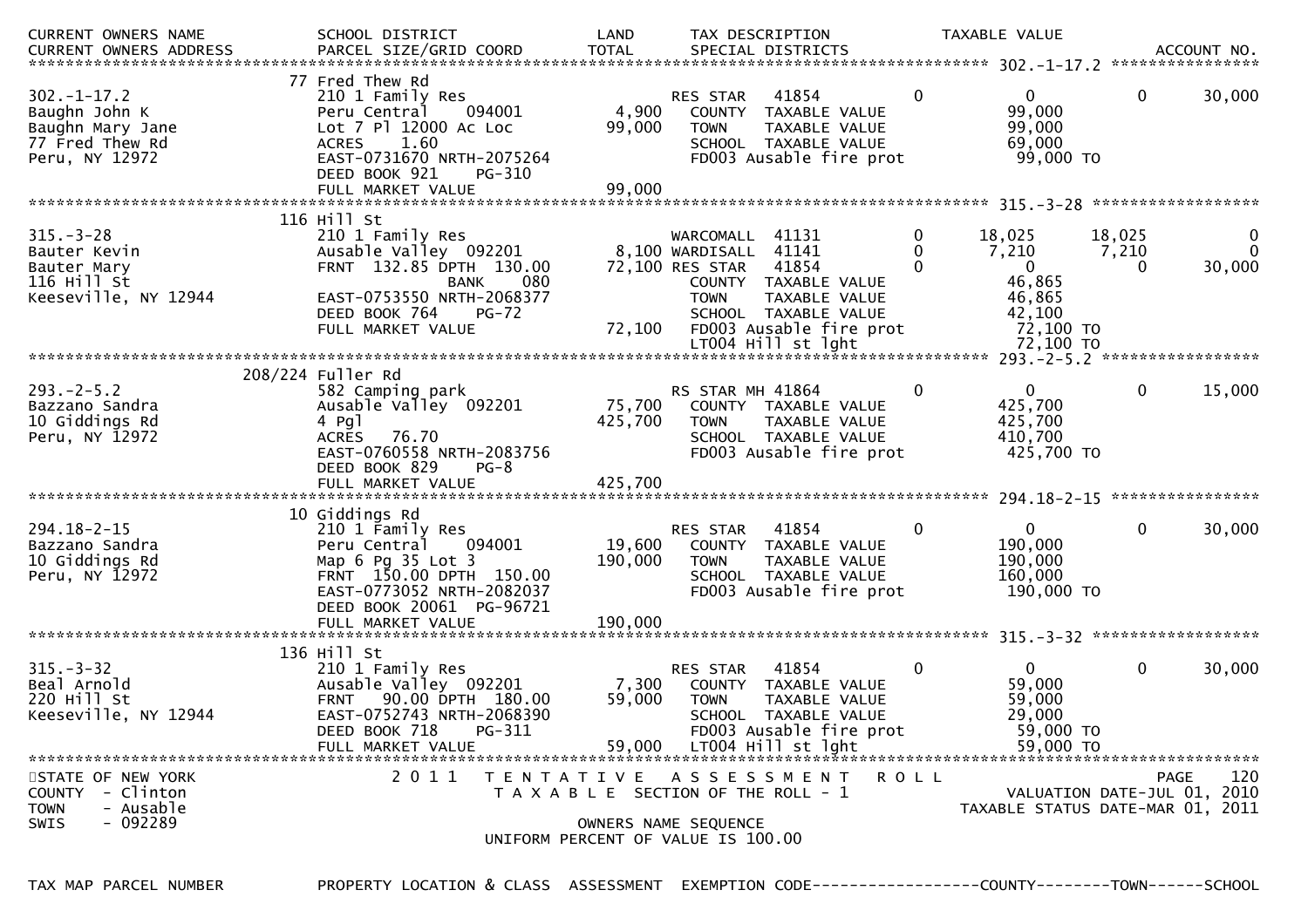| CURRENT OWNERS NAME                                                                                     | SCHOOL DISTRICT                                                                                                                                 | LAND                 | TAX DESCRIPTION                                                                                                                            | TAXABLE VALUE                                                                   |
|---------------------------------------------------------------------------------------------------------|-------------------------------------------------------------------------------------------------------------------------------------------------|----------------------|--------------------------------------------------------------------------------------------------------------------------------------------|---------------------------------------------------------------------------------|
| $325. - 1 - 4$<br>Beauchesne Bruce<br>Beauchesne June<br>190 Wallace Hill Rd<br>Townsend, MA 01469      | 812 Rt 9N<br>240 Rural res<br>Ausable Valley 092201<br>ACRES 469.20<br>EAST-0743424 NRTH-2062062<br>DEED BOOK 611<br>PG-657                     | 97,800<br>126,000    | COUNTY TAXABLE VALUE<br>TAXABLE VALUE<br><b>TOWN</b><br>SCHOOL TAXABLE VALUE<br>FD003 Ausable fire prot                                    | 126,000<br>126,000<br>126,000<br>126,000 TO<br>*******************              |
|                                                                                                         | 935 Rt 9N                                                                                                                                       |                      |                                                                                                                                            |                                                                                 |
| $325. - 1 - 9$<br>Beauchesne Bruce<br>Beauchesne June<br>190 Wallace Hill Rd<br>Townsend, MA 01469      | 260 Seasonal res<br>Ausable Valley 092201<br>Lot 22 Pl 12000 Ac<br>2.12<br><b>ACRES</b><br>EAST-0738753 NRTH-2060013<br>DEED BOOK 470<br>PG-420 | 6,700<br>39,000      | COUNTY TAXABLE VALUE<br><b>TOWN</b><br><b>TAXABLE VALUE</b><br>SCHOOL TAXABLE VALUE<br>FD003 Ausable fire prot                             | 39,000<br>39,000<br>39,000<br>39,000 TO                                         |
|                                                                                                         | FULL MARKET VALUE                                                                                                                               | 39,000               |                                                                                                                                            |                                                                                 |
| $303 - 2 - 48$<br>Bedard Ernest<br>774 Hallock Hill Rd<br>Peru, NY 12972                                | Hallock Hill Rd<br>$314$ Rural vac<10<br>Ausable Valley 092201<br>Lot 6 Pl 12000 Ac Loc<br><b>ACRES</b><br>1.10<br>EAST-0734659 NRTH-2074499    | 3,800<br>3,800       | COUNTY TAXABLE VALUE<br>TAXABLE VALUE<br><b>TOWN</b><br>SCHOOL TAXABLE VALUE<br>FD003 Ausable fire prot                                    | 3,800<br>3,800<br>3,800<br>3,800 TO                                             |
|                                                                                                         | DEED BOOK 984<br><b>PG-68</b>                                                                                                                   |                      |                                                                                                                                            |                                                                                 |
|                                                                                                         |                                                                                                                                                 |                      |                                                                                                                                            |                                                                                 |
| $303 - 2 - 49$<br>Bedard Ernest<br>774 Hallock Hill Rd<br>Peru, NY 12972                                | Dry Bridge Rd<br>$322$ Rural vac $>10$<br>Ausable Valley 092201<br>ACRES 17.00<br>EAST-0734878 NRTH-2075056<br>DEED BOOK 20051 PG-83107         | 10,400<br>10,400     | COUNTY TAXABLE VALUE<br>TAXABLE VALUE<br><b>TOWN</b><br>SCHOOL TAXABLE VALUE<br>FD003 Ausable fire prot                                    | 10,400<br>10,400<br>10,400<br>10,400 TO                                         |
|                                                                                                         | 774 Hallock Hill Rd                                                                                                                             |                      |                                                                                                                                            |                                                                                 |
| $303 - 2 - 18$<br>Bedard Ernest E<br>774 Hallock Hill Rd<br>Peru, NY 12972                              | 210 1 Family Res<br>Ausable Valley 092201<br>5.80<br><b>ACRES</b><br>EAST-0735003 NRTH-2074832<br>DEED BOOK 481<br>PG-748                       | 7,400<br>91,200      | 41834<br>$\mathbf 0$<br>SR STAR<br>COUNTY TAXABLE VALUE<br><b>TOWN</b><br>TAXABLE VALUE<br>SCHOOL TAXABLE VALUE<br>FD003 Ausable fire prot | $\mathbf 0$<br>$\mathbf 0$<br>60,100<br>91,200<br>91,200<br>31,100<br>91,200 TO |
|                                                                                                         | FULL MARKET VALUE                                                                                                                               | 91,200               |                                                                                                                                            |                                                                                 |
| STATE OF NEW YORK<br><b>COUNTY</b><br>- Clinton<br>- Ausable<br><b>TOWN</b><br>$-092289$<br><b>SWIS</b> | 2011                                                                                                                                            | OWNERS NAME SEQUENCE | TENTATIVE ASSESSMENT<br><b>ROLL</b><br>T A X A B L E SECTION OF THE ROLL - 1                                                               | 121<br>PAGE<br>VALUATION DATE-JUL 01, 2010<br>TAXABLE STATUS DATE-MAR 01, 2011  |
|                                                                                                         |                                                                                                                                                 |                      | UNIFORM PERCENT OF VALUE IS 100.00                                                                                                         |                                                                                 |
| TAX MAP PARCEL NUMBER<br>CURRENT OWNERS NAME<br><b>CURRENT OWNERS ADDRESS</b>                           | PROPERTY LOCATION & CLASS ASSESSMENT<br>SCHOOL DISTRICT<br>PARCEL SIZE/GRID COORD                                                               | LAND<br><b>TOTAL</b> | TAX DESCRIPTION<br>SPECIAL DISTRICTS                                                                                                       | TAXABLE VALUE<br>ACCOUNT NO.                                                    |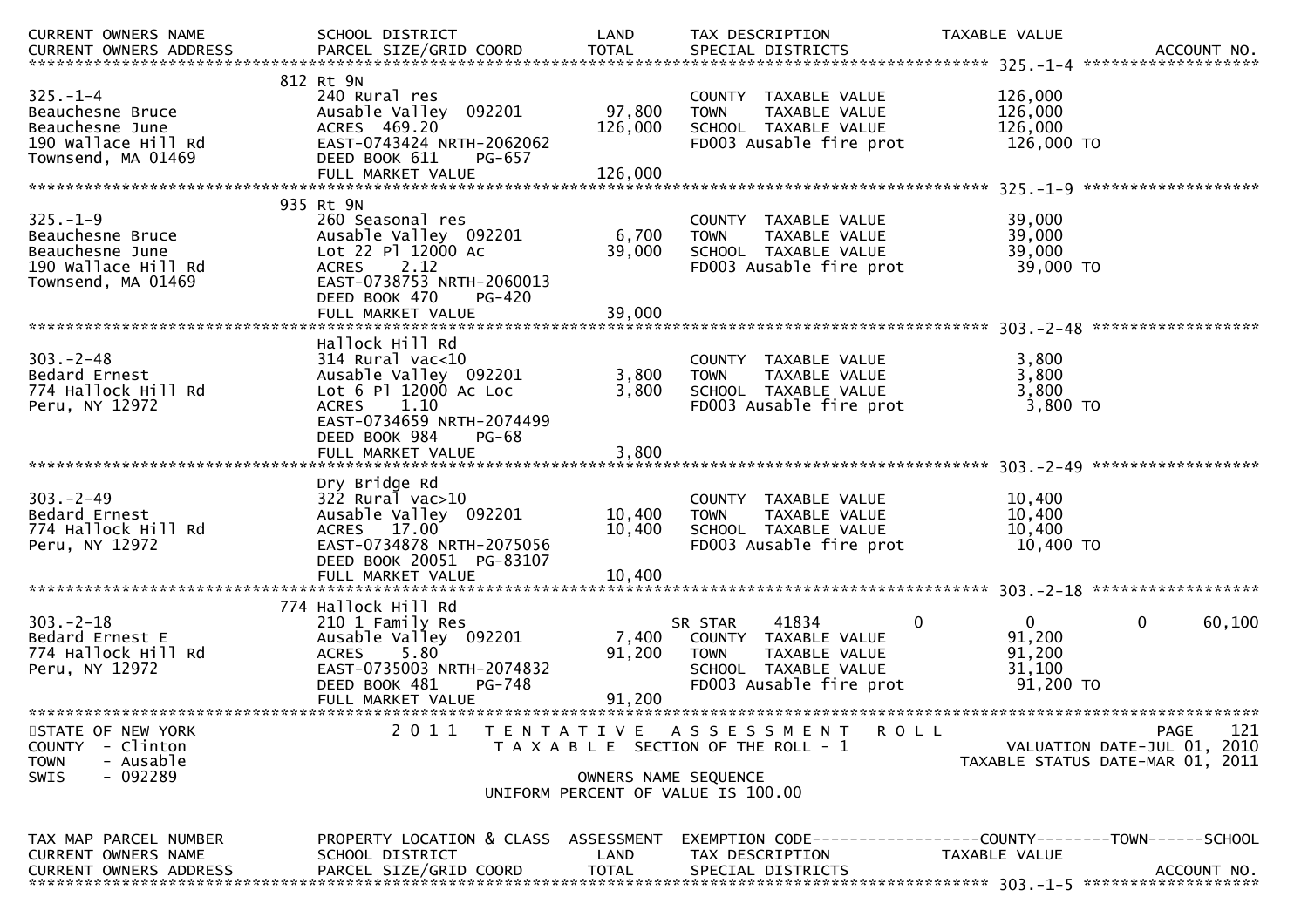| $303. - 1 - 5$<br>Bedard Linda A<br>Arnold Robert<br>774 Hallock Hill Rd<br>Peru, NY 12972             | Calkins Rd<br>322 Rural vac>10<br>Ausable Valley 092201<br>Lot 23<br>ACRES 10.00<br>EAST-0736906 NRTH-2079763<br>DEED BOOK 1002<br>PG-325<br>FULL MARKET VALUE                  | 2,000<br>2,000<br>2,000 | COUNTY TAXABLE VALUE<br>TAXABLE VALUE<br><b>TOWN</b><br>SCHOOL TAXABLE VALUE<br>FD003 Ausable fire prot                                                                                                                          | 2,000<br>2,000<br>2,000<br>2,000 TO                                                             |                                                                                       |
|--------------------------------------------------------------------------------------------------------|---------------------------------------------------------------------------------------------------------------------------------------------------------------------------------|-------------------------|----------------------------------------------------------------------------------------------------------------------------------------------------------------------------------------------------------------------------------|-------------------------------------------------------------------------------------------------|---------------------------------------------------------------------------------------|
|                                                                                                        | 657 Hallock Hill Rd                                                                                                                                                             |                         |                                                                                                                                                                                                                                  |                                                                                                 |                                                                                       |
| $314. - 2 - 2$<br>Bedard Linda A<br>Arnold life Estate Robert<br>774 Hallock Hill Rd<br>Peru, NY 12972 | 240 Rural res<br>Ausable Valley 092201<br>Lot 6 Pl 12000 Ac Loc<br>ACRES 303.70<br>EAST-0733562 NRTH-2073086<br>DEED BOOK 1003<br>PG-120                                        | 76,700<br>207,400       | 41834<br>SR STAR<br>COUNTY TAXABLE VALUE<br>TAXABLE VALUE<br><b>TOWN</b><br>SCHOOL TAXABLE VALUE<br>FD003 Ausable fire prot                                                                                                      | $\mathbf 0$<br>$\mathbf{0}$<br>207,400<br>207,400<br>147,300<br>207,400 TO                      | 0<br>60,100                                                                           |
|                                                                                                        |                                                                                                                                                                                 |                         |                                                                                                                                                                                                                                  |                                                                                                 | ****************                                                                      |
| $294. -1 - 13.6$<br>Bedore Timothy<br>PO Box 355<br>Peru, NY 12972                                     | 210 Plains Rd<br>210 1 Family Res<br>Peru Central<br>094001<br>Lot 12 Lakeside Est<br>5.46<br><b>ACRES</b><br>EAST-0771545 NRTH-2081981<br>DEED BOOK 20061 PG-91032             | 31,400<br>188,000       | 41854<br>RES STAR<br>COUNTY TAXABLE VALUE<br>TAXABLE VALUE<br><b>TOWN</b><br>SCHOOL TAXABLE VALUE<br>FD003 Ausable fire prot                                                                                                     | $\mathbf{0}$<br>$\mathbf{0}$<br>188,000<br>188,000<br>158,000<br>188,000 TO                     | 0<br>30,000                                                                           |
|                                                                                                        |                                                                                                                                                                                 |                         |                                                                                                                                                                                                                                  |                                                                                                 |                                                                                       |
|                                                                                                        |                                                                                                                                                                                 |                         |                                                                                                                                                                                                                                  |                                                                                                 |                                                                                       |
| $313 - 2 - 17$<br>Belanger Harold<br>Baker Paul F<br>233 Hibernia Rd<br>Peru, NY 12972                 | 233 Hibernia Rd<br>240 Rural res<br>094001<br>Peru Central<br>206 Maules Pat<br>ACRES 100.00<br>EAST-0723076 NRTH-2069217<br>DEED BOOK 910<br><b>PG-55</b><br>FULL MARKET VALUE | 158,400                 | 88 PCT OF VALUE USED FOR EXEMPTION PURPOSES<br>WARNONALL 41121<br>23,400 AGED - ALL 41800<br>158,400 SR STAR<br>41834<br>COUNTY TAXABLE VALUE<br>TAXABLE VALUE<br><b>TOWN</b><br>SCHOOL TAXABLE VALUE<br>FD003 Ausable fire prot | 10,454<br>0<br>64,469<br>$\Omega$<br>$\overline{0}$<br>83,477<br>83,477<br>28,604<br>158,400 TO | 10,454<br>$\bf{0}$<br>64,469<br>69,696<br>60,100<br>$\Omega$                          |
|                                                                                                        | 1261 Rt 9N                                                                                                                                                                      |                         |                                                                                                                                                                                                                                  |                                                                                                 |                                                                                       |
| $335.1 - 1 - 23$<br>Belanger Harold H<br>Belanger Betty<br>233 Hibernia Rd<br>Peru, NY 12972           | 210 1 Family Res<br>Ausable Valley 092201<br>50.00 DPTH 200.00<br><b>FRNT</b><br>EAST-0733858 NRTH-2053920<br>DEED BOOK 587<br>$PG-101$                                         | 3,400<br>58,600         | COUNTY TAXABLE VALUE<br>TAXABLE VALUE<br><b>TOWN</b><br>SCHOOL TAXABLE VALUE<br>FD003 Ausable fire prot<br>LT003 Clntvill lght                                                                                                   | 58,600<br>58,600<br>58,600<br>58,600 TO<br>58,600 TO                                            |                                                                                       |
| STATE OF NEW YORK<br>COUNTY - Clinton<br><b>TOWN</b><br>- Ausable<br>SWIS<br>- 092289                  |                                                                                                                                                                                 |                         | 2011 TENTATIVE ASSESSMENT ROLL<br>T A X A B L E SECTION OF THE ROLL - 1<br>OWNERS NAME SEQUENCE                                                                                                                                  |                                                                                                 | 122<br><b>PAGE</b><br>VALUATION DATE-JUL 01, 2010<br>TAXABLE STATUS DATE-MAR 01, 2011 |
|                                                                                                        |                                                                                                                                                                                 |                         | UNIFORM PERCENT OF VALUE IS 100.00                                                                                                                                                                                               |                                                                                                 |                                                                                       |
| TAX MAP PARCEL NUMBER<br><b>CURRENT OWNERS NAME</b><br>CURRENT OWNERS ADDRESS                          | PROPERTY LOCATION & CLASS ASSESSMENT<br>SCHOOL DISTRICT<br>PARCEL SIZE/GRID COORD<br>209 Hill St                                                                                | LAND<br><b>TOTAL</b>    | EXEMPTION CODE-----------------COUNTY-------TOWN------SCHOOL<br>TAX DESCRIPTION<br>SPECIAL DISTRICTS                                                                                                                             | TAXABLE VALUE                                                                                   | ACCOUNT NO.                                                                           |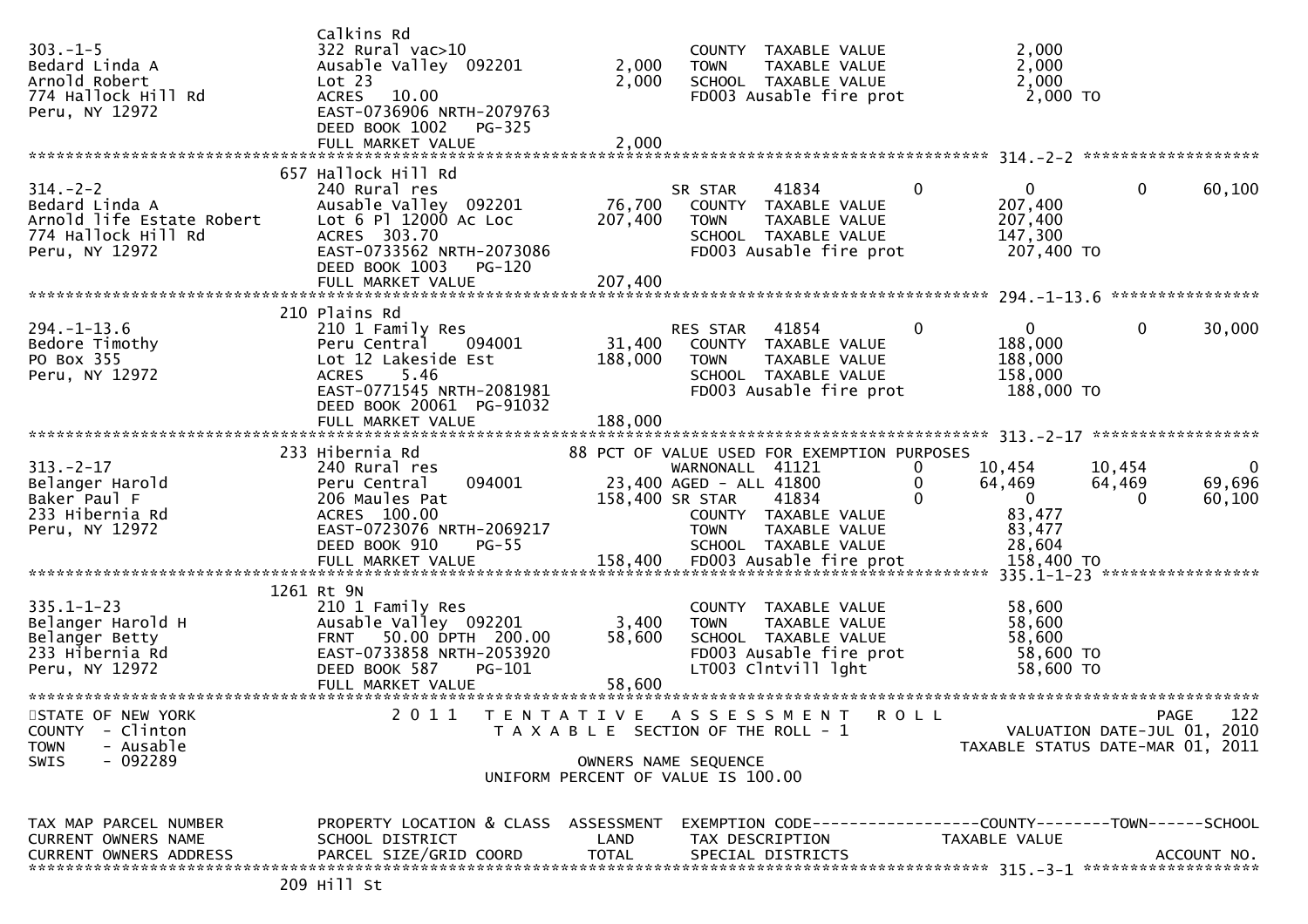| $315. - 3 - 1$<br>Belanger John<br>209 Hill St<br>Keeseville, NY 12944                                       | 210 1 Family Res<br>Ausable Valley 092201<br>FRNT 100.00 DPTH 250.00<br>080<br><b>BANK</b><br>EAST-0750994 NRTH-2068130<br>DEED BOOK 20031 PG-57429<br>FULL MARKET VALUE                         | 95,800                                                                      | WARCOMALL 41131<br>8,700 WARDISALL 41141<br>95,800 RES STAR<br><b>TOWN</b> | 41854<br>COUNTY TAXABLE VALUE<br>TAXABLE VALUE<br>SCHOOL TAXABLE VALUE<br>FD003 Ausable fire prot<br>LT004 Hill st lght               | 0<br>0                  | 23,950<br>28,740<br>$\overline{0}$<br>43,110<br>47,060<br>65,800<br>95,800 TO<br>95,800 TO   | 20,000<br>28,740<br>$\Omega$ | $\mathbf{0}$<br>$\Omega$<br>30,000 |
|--------------------------------------------------------------------------------------------------------------|--------------------------------------------------------------------------------------------------------------------------------------------------------------------------------------------------|-----------------------------------------------------------------------------|----------------------------------------------------------------------------|---------------------------------------------------------------------------------------------------------------------------------------|-------------------------|----------------------------------------------------------------------------------------------|------------------------------|------------------------------------|
| $315.4 - 1 - 2$<br>Benway Gary W<br>Benway Gwendolyn N<br>252 Rt 9N<br>Keeseville, NY 12944                  | 252 Rt 9N<br>210 1 Family Res<br>Ausable Valley 092201<br>FRNT 100.00 DPTH 200.00<br>EAST-0753898 NRTH-2065428<br>DEED BOOK 20031 PG-64404<br>FULL MARKET VALUE                                  | 8,500<br>76,400<br>76,400                                                   | RES STAR<br><b>COUNTY</b><br><b>TOWN</b>                                   | 41854<br>TAXABLE VALUE<br>TAXABLE VALUE<br>SCHOOL TAXABLE VALUE<br>FD003 Ausable fire prot<br>LT005 Pine tree dr. 1ght                | $\Omega$                | 0<br>76,400<br>76,400<br>46,400<br>76,400 TO<br>76,400 TO<br>313. -2-16 ******************** | 0                            | 30,000                             |
| $313 - 2 - 16$<br>Benway John<br>96 Glen Rd<br>Jay, NY 12941                                                 | Arnold Hill Rd<br>321 Abandoned ag<br>094001<br>Peru Central<br>ACRES 50.00<br>EAST-0720416 NRTH-2068784<br>DEED BOOK 20061 PG-95575                                                             | 18,400<br>18,400                                                            | <b>TOWN</b>                                                                | COUNTY TAXABLE VALUE<br>TAXABLE VALUE<br>SCHOOL TAXABLE VALUE<br>FD003 Ausable fire prot                                              |                         | 18,400<br>18,400<br>18,400<br>18,400 TO                                                      |                              |                                    |
| $303. - 1 - 14$<br>Besaw Ralph R<br>Moffat Colleen<br>121 Harkness Rd<br>Peru, NY 12972                      | 121 Harkness Rd<br>270 Mfg housing<br>Ausable Valley 092201<br>1.20<br><b>ACRES</b><br>EAST-0742139 NRTH-2079564<br>DEED BOOK 950<br>PG-291<br>FULL MARKET VALUE                                 | 4,600<br>43,000<br>43,000                                                   | <b>TOWN</b>                                                                | COUNTY TAXABLE VALUE<br>TAXABLE VALUE<br>SCHOOL TAXABLE VALUE<br>FD003 Ausable fire prot                                              |                         | 43,000<br>43,000<br>43,000<br>43,000 TO                                                      |                              |                                    |
| $315 - 3 - 39$<br>Bezio Brian D<br>Bezio Suzanne M<br>PO Box 10<br>Keeseville, NY 12944<br>STATE OF NEW YORK | 166 Hill St<br>210 1 Family Res<br>Ausable Valley 092201<br>FRNT 106.00 DPTH 150.00<br>EAST-0751951 NRTH-2068384<br>DEED BOOK 709<br>PG-308<br>FULL MARKET VALUE<br>2 0 1 1<br>T E N T A T I V E | 8,100<br>131,000<br>131,000                                                 | <b>RES STAR</b><br><b>TOWN</b>                                             | 41854<br>COUNTY TAXABLE VALUE<br>TAXABLE VALUE<br>SCHOOL TAXABLE VALUE<br>FD003 Ausable fire prot<br>LT004 Hill st lght<br>ASSESSMENT | $\Omega$<br><b>ROLL</b> | 0<br>131,000<br>131,000<br>101,000<br>131,000 TO<br>131,000 TO                               | 0<br><b>PAGE</b>             | 30,000<br>123                      |
| COUNTY - Clinton<br>- Ausable<br><b>TOWN</b><br>$-092289$<br>SWIS                                            |                                                                                                                                                                                                  | T A X A B L E SECTION OF THE ROLL - 1<br>UNIFORM PERCENT OF VALUE IS 100.00 | OWNERS NAME SEQUENCE                                                       |                                                                                                                                       |                         | TAXABLE STATUS DATE-MAR 01, 2011                                                             | VALUATION DATE-JUL 01,       | 2010                               |
| TAX MAP PARCEL NUMBER<br>CURRENT OWNERS NAME<br><b>CURRENT OWNERS ADDRESS</b>                                | PROPERTY LOCATION & CLASS ASSESSMENT<br>SCHOOL DISTRICT<br>PARCEL SIZE/GRID COORD<br>Hill St                                                                                                     | LAND<br><b>TOTAL</b>                                                        |                                                                            | EXEMPTION CODE-----------------COUNTY-------TOWN------SCHOOL<br>TAX DESCRIPTION<br>SPECIAL DISTRICTS                                  |                         | <b>TAXABLE VALUE</b>                                                                         |                              | ACCOUNT NO.                        |
| $315. - 3 - 40.2$<br>Bezio Brian D<br>Bezio Suzanne M                                                        | 311 Res vac land<br>Ausable Valley 092201<br>Lot 15 Pl 12000                                                                                                                                     | 7,700<br>7,700                                                              | <b>TOWN</b><br><b>SCHOOL</b>                                               | COUNTY TAXABLE VALUE<br>TAXABLE VALUE<br>TAXABLE VALUE                                                                                |                         | 7,700<br>7,700<br>7,700                                                                      |                              |                                    |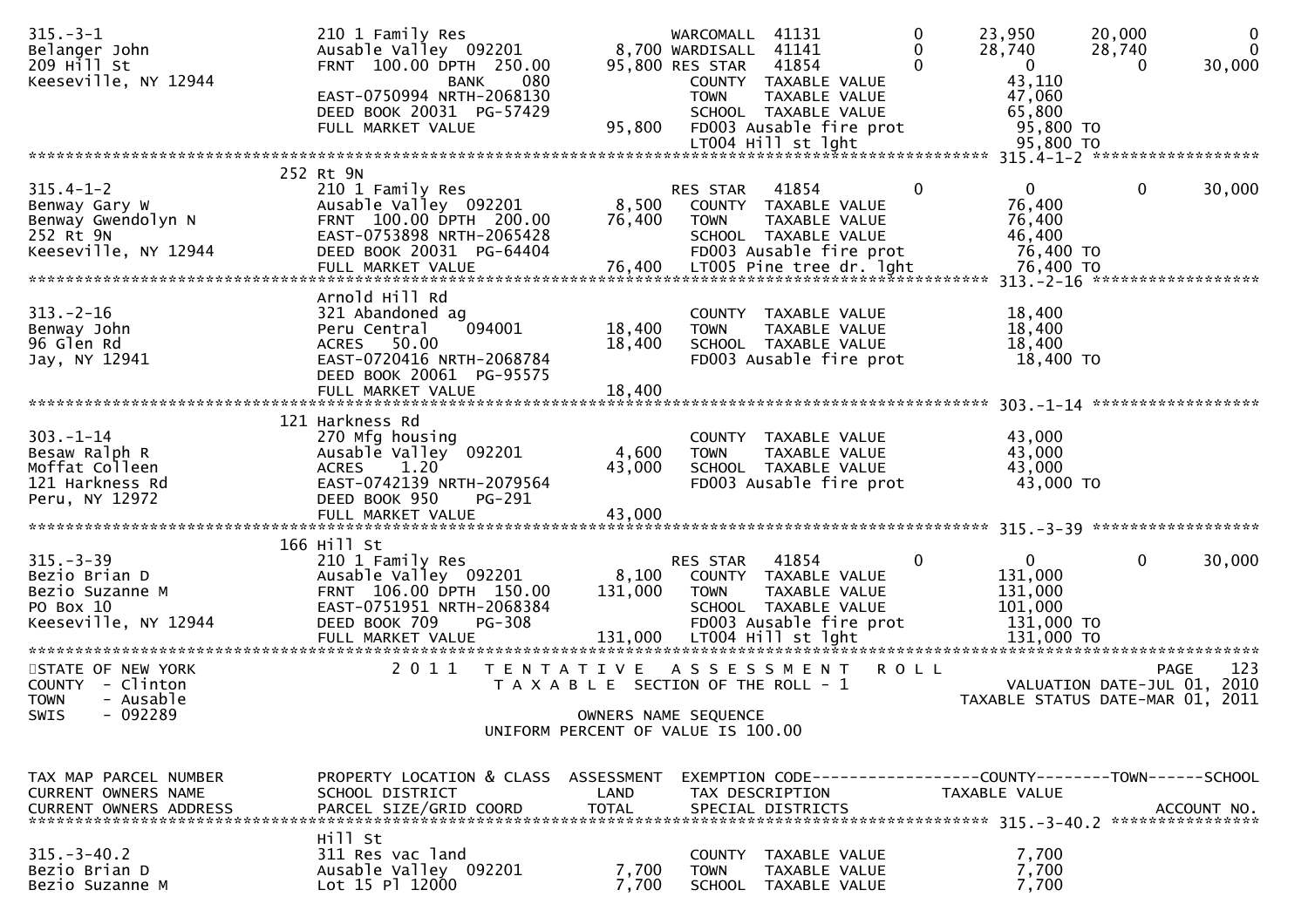| 166 Hill St<br>PO Box 10<br>Keeseville, NY 12944                                                            | FRNT 100.00 DPTH 150.00<br>EAST-0751835 NRTH-2068383<br>DEED BOOK 98001 PG-01631<br>FULL MARKET VALUE                                                             | 7,700                                                         |                                                  | FD003 Ausable fire prot<br>LT004 Hill st lght                                                                  |              | 7,700 TO<br>7,700 TO                                       |              |             |
|-------------------------------------------------------------------------------------------------------------|-------------------------------------------------------------------------------------------------------------------------------------------------------------------|---------------------------------------------------------------|--------------------------------------------------|----------------------------------------------------------------------------------------------------------------|--------------|------------------------------------------------------------|--------------|-------------|
| $315.4 - 1 - 3$<br>Bezio Darwin F<br>248 Rt 9N                                                              | 248 Rt 9N<br>210 1 Family Res<br>Ausable Valley 092201<br>FRNT 100.00 DPTH 200.00                                                                                 | 8,500<br>119,000                                              | RES STAR<br><b>TOWN</b>                          | 41854<br>COUNTY TAXABLE VALUE<br>TAXABLE VALUE                                                                 | $\mathbf 0$  | $\overline{0}$<br>119,000<br>119,000                       | $\mathbf{0}$ | 30,000      |
| Keeseville, NY 12944                                                                                        | EAST-0753951 NRTH-2065514<br>DEED BOOK 507<br>PG-567                                                                                                              |                                                               |                                                  | SCHOOL TAXABLE VALUE<br>FD003 Ausable fire prot                                                                |              | 89,000<br>119,000 TO                                       |              |             |
|                                                                                                             | 1950 Rt 22                                                                                                                                                        |                                                               |                                                  |                                                                                                                |              |                                                            |              |             |
| $315. - 2 - 4$<br>Bezio Life Use Maurice R<br>Bezio Life Use Sandra M<br>1950 Rt 22<br>Keeseville, NY 12944 | 210 1 Family Res<br>Ausable Valley 092201<br>FRNT 153.00 DPTH 200.00<br>EAST-0754181 NRTH-2071705<br>DEED BOOK 20102 PG-30052<br>FULL MARKET VALUE                | 5,400<br>78,000<br>78,000                                     | SR STAR<br><b>TOWN</b>                           | 41834<br>COUNTY TAXABLE VALUE<br>TAXABLE VALUE<br>SCHOOL TAXABLE VALUE<br>FD003 Ausable fire prot              | 0            | 0<br>78,000<br>78,000<br>17,900<br>78,000 TO               | $\mathbf{0}$ | 60,100      |
|                                                                                                             |                                                                                                                                                                   |                                                               |                                                  |                                                                                                                |              |                                                            |              |             |
| $315.4 - 1 - 23$<br>Bezio Norman R<br>Bezio Gale R<br>61 Pine Tree Dr<br>Keeseville, NY 12944               | 61 Pine Tree Dr<br>210 1 Family Res<br>Ausable Valley 092201<br>FRNT 100.00 DPTH 150.00<br>EAST-0753838 NRTH-2065688<br>DEED BOOK 602<br><b>PG-560</b>            | 7,700<br>115,800                                              | RES STAR<br><b>TOWN</b>                          | 41854<br>COUNTY TAXABLE VALUE<br>TAXABLE VALUE<br>SCHOOL TAXABLE VALUE<br>FD003 Ausable fire prot              | $\mathbf{0}$ | $\mathbf{0}$<br>115,800<br>115,800<br>85,800<br>115,800 TO | 0            | 30,000      |
|                                                                                                             | FULL MARKET VALUE                                                                                                                                                 | 115,800                                                       |                                                  | LT005 Pine tree dr. lght                                                                                       |              | 115,800 TO                                                 |              |             |
|                                                                                                             |                                                                                                                                                                   |                                                               |                                                  |                                                                                                                |              |                                                            |              |             |
| $315. - 4 - 2$<br>Bezio Tammy<br>30 Chesterfield St<br>Keeseville, NY 12944                                 | 97 Hill St<br>210 1 Family Res<br>Ausable Valley 092201<br>Survey 126-A Lot 1<br>FRNT 100.00 DPTH 150.00<br>EAST-0754121 NRTH-2068448<br>DEED BOOK 98001 PG-06567 | 7,700<br>71,100                                               | <b>TOWN</b>                                      | COUNTY TAXABLE VALUE<br>TAXABLE VALUE<br>SCHOOL TAXABLE VALUE<br>FD003 Ausable fire prot<br>LT004 Hill st lght |              | 71,100<br>71,100<br>71,100<br>71,100 то<br>71,100 TO       |              |             |
|                                                                                                             | FULL MARKET VALUE                                                                                                                                                 | 71,100                                                        |                                                  |                                                                                                                |              |                                                            |              |             |
| STATE OF NEW YORK<br>COUNTY - Clinton<br><b>TOWN</b><br>- Ausable                                           | 2011                                                                                                                                                              | TENTATIVE ASSESSMENT<br>T A X A B L E SECTION OF THE ROLL - 1 |                                                  |                                                                                                                | <b>ROLL</b>  | VALUATION DATE-JUL 01,<br>TAXABLE STATUS DATE-MAR 01, 2011 | <b>PAGE</b>  | 124<br>2010 |
| SWIS<br>- 092289                                                                                            |                                                                                                                                                                   | OWNERS NAME SEQUENCE<br>UNIFORM PERCENT OF VALUE IS 100.00    |                                                  |                                                                                                                |              |                                                            |              |             |
|                                                                                                             |                                                                                                                                                                   |                                                               |                                                  |                                                                                                                |              |                                                            |              |             |
| TAX MAP PARCEL NUMBER<br>CURRENT OWNERS NAME<br><b>CURRENT OWNERS ADDRESS</b>                               | PROPERTY LOCATION & CLASS ASSESSMENT<br>SCHOOL DISTRICT<br>PARCEL SIZE/GRID COORD                                                                                 | LAND<br><b>TOTAL</b>                                          | TAX DESCRIPTION                                  | EXEMPTION CODE-----------------COUNTY-------TOWN------SCHOOL<br>SPECIAL DISTRICTS                              |              | TAXABLE VALUE                                              |              | ACCOUNT NO. |
| $304. - 1 - 35$<br>Bezio Warren<br>305 Hallock Hill Rd<br>Peru, NY 12972                                    | 305 Hallock Hill Rd<br>210 1 Family Res<br>Ausable Valley 092201<br>3.80<br>ACRES<br>EAST-0745694 NRTH-2074939<br>DEED BOOK 20001 PG-23602<br>FULL MARKET VALUE   | 131,600<br>131,600                                            | WARNONALL 41121<br>13,700 SR STAR<br><b>TOWN</b> | 41834<br>COUNTY TAXABLE VALUE<br>TAXABLE VALUE<br>SCHOOL TAXABLE VALUE<br>FD003 Ausable fire prot              | 0<br>0       | 19,740<br>0<br>111,860<br>119,600<br>71,500<br>131,600 TO  | 12,000<br>0  | 0<br>60,100 |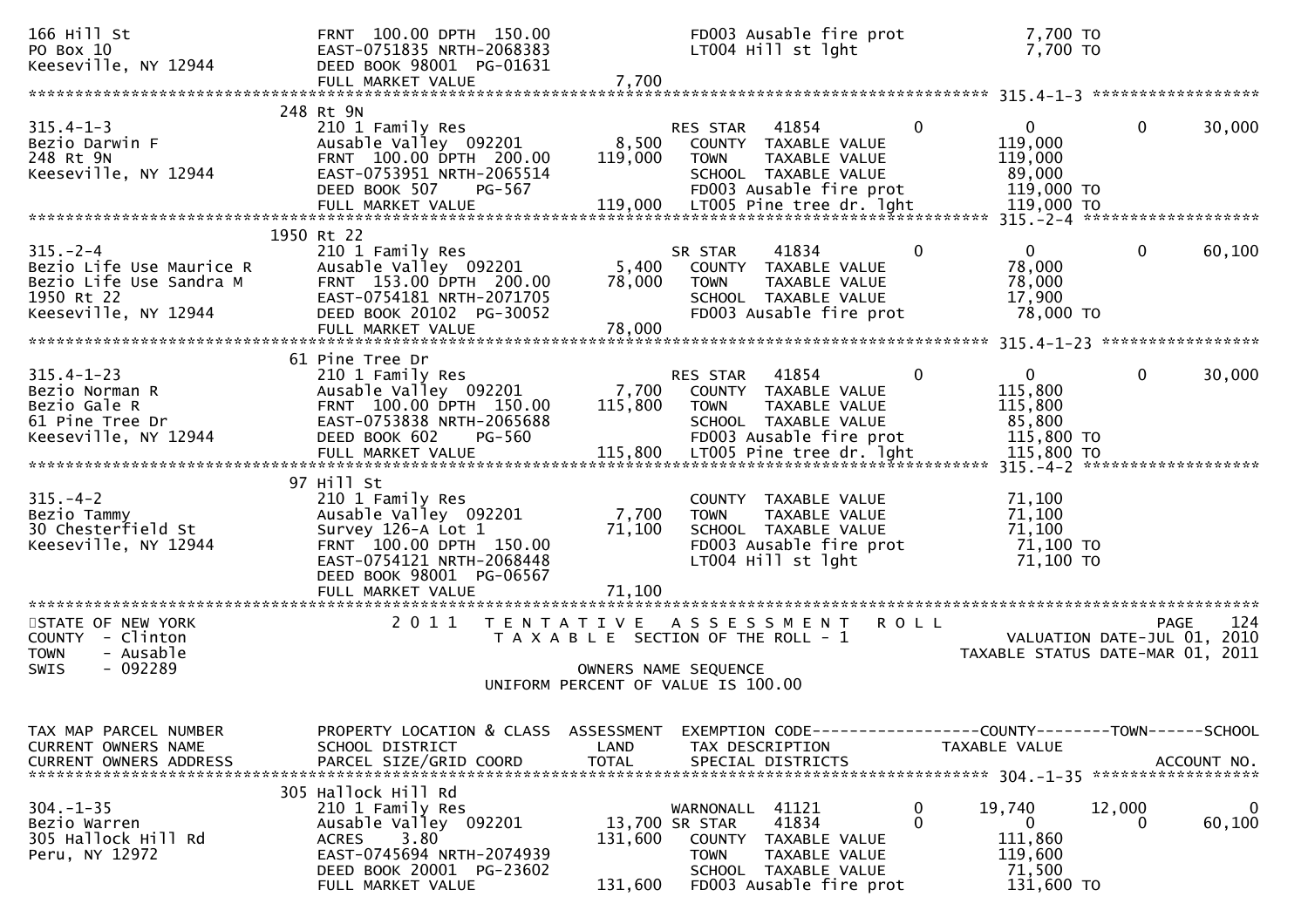| $315.4 - 1 - 49$<br>Biggar Warren M<br>Biggar Lori S<br>96 Pine Estates Cir<br>Keeseville, NY 12944 | 96 Pine Tree Dr<br>210 1 Family Res<br>Ausable Valley 092201<br>FRNT 200.00 DPTH 200.00<br>080<br><b>BANK</b><br>EAST-0753847 NRTH-2066810<br>DEED BOOK 99001 PG-17648<br>FULL MARKET VALUE | 11,000<br>174,000<br>174,000 | COUNTY TAXABLE VALUE<br><b>TOWN</b><br>SCHOOL TAXABLE VALUE<br>FD003 Ausable fire prot                                                                         | TAXABLE VALUE                                  | 174,000<br>174,000<br>174,000<br>174,000 TO                                   |                             |                         |
|-----------------------------------------------------------------------------------------------------|---------------------------------------------------------------------------------------------------------------------------------------------------------------------------------------------|------------------------------|----------------------------------------------------------------------------------------------------------------------------------------------------------------|------------------------------------------------|-------------------------------------------------------------------------------|-----------------------------|-------------------------|
| $314. - 1 - 5$<br>Blaise Bernard Jr<br>Smith Florence<br>795 Clintonville Rd<br>Peru, NY 12972      | 795 Clintonville Rd<br>210 1 Family Res<br>Ausable Valley 092201<br>FRNT 200.00 DPTH 175.00<br>EAST-0731670 NRTH-2072104<br>DEED BOOK 20082 PG-18638                                        | 4,200<br>43,800              | COUNTY TAXABLE VALUE<br><b>TOWN</b><br>SCHOOL TAXABLE VALUE<br>FD003 Ausable fire prot                                                                         | TAXABLE VALUE                                  | 43,800<br>43,800<br>43,800<br>43,800 TO                                       |                             |                         |
| $315. - 1 - 8.1$<br>Blaise Josephine<br>Blaise Richard<br>6 Taylor Hill Rd<br>Keeseville, NY 12944  | 6 Taylor Hill Rd<br>270 Mfg housing<br>Ausable Valley 092201<br>FRNT 80.00 DPTH 135.00<br>EAST-0752805 NRTH-2069866<br>DEED BOOK 572<br>PG-659                                              |                              | AGED - ALL 41800<br>3,400 SR STAR<br>41834<br>24,000 COUNTY TAXABLE VALUE<br><b>TOWN</b><br>SCHOOL TAXABLE VALUE                                               | 0<br>0<br>TAXABLE VALUE                        | 12,000<br>$\overline{0}$<br>12,000<br>12,000<br>$\overline{0}$                | 12,000<br>0                 | 12,000<br>12,000        |
| $293. -2 - 5.5$<br>Blaise Larry J<br>21 Reid St<br>Peru, NY 12972                                   | 21 Reid St<br>270 Mfg housing<br>Ausable Valley 092201<br><b>ACRES</b><br>1.10<br>EAST-0758056 NRTH-2081114<br>DEED BOOK 20041 PG-70327<br>FULL MARKET VALUE                                | 44,200                       | WARCOMALL 41131<br>6,100 WARDISALL 41141<br>44,200 RES STAR<br>41854<br>COUNTY TAXABLE VALUE<br><b>TOWN</b><br>SCHOOL TAXABLE VALUE<br>FD003 Ausable fire prot | 0<br>$\mathbf{0}$<br>$\Omega$<br>TAXABLE VALUE | 11,050<br>2,210<br>$\overline{0}$<br>30,940<br>30,940<br>14,200<br>44,200 TO  | 11,050<br>2,210<br>$\Omega$ | 0<br>$\Omega$<br>30,000 |
| STATE OF NEW YORK<br>COUNTY - Clinton<br><b>TOWN</b><br>- Ausable<br>$-092289$<br><b>SWIS</b>       | 2011                                                                                                                                                                                        |                              | TENTATIVE ASSESSMENT<br>T A X A B L E SECTION OF THE ROLL - 1<br>OWNERS NAME SEQUENCE<br>UNIFORM PERCENT OF VALUE IS 100.00                                    | <b>ROLL</b>                                    | TAXABLE STATUS DATE-MAR 01, 2011                                              | VALUATION DATE-JUL 01, 2010 | 125<br>PAGE             |
| TAX MAP PARCEL NUMBER<br><b>CURRENT OWNERS NAME</b><br><b>CURRENT OWNERS ADDRESS</b>                | PROPERTY LOCATION & CLASS ASSESSMENT<br>SCHOOL DISTRICT<br>PARCEL SIZE/GRID COORD                                                                                                           | LAND<br><b>TOTAL</b>         | TAX DESCRIPTION<br>SPECIAL DISTRICTS                                                                                                                           |                                                | EXEMPTION CODE-----------------COUNTY-------TOWN------SCHOOL<br>TAXABLE VALUE |                             | ACCOUNT NO.             |
| $305. - 1 - 2.9$<br>Blaise Stefanie L<br>Riley Michael J Jr<br>310 Grove St<br>Keeseville, NY 12944 | 310 Grove St<br>210 1 Family Res<br>Ausable Valley 092201<br>Lot 1 Pl 12000 Al<br>3.50<br><b>ACRES</b><br>EAST-0757804 NRTH-2076751<br>DEED BOOK 20061 PG-98982<br>FULL MARKET VALUE        | 7,500<br>90,400<br>90,400    | RES STAR<br>41854<br>COUNTY TAXABLE VALUE<br><b>TOWN</b><br>SCHOOL TAXABLE VALUE<br>FD003 Ausable fire prot                                                    | $\mathbf 0$<br><b>TAXABLE VALUE</b>            | 0<br>90,400<br>90,400<br>60,400<br>90,400 TO                                  | 0                           | 30,000                  |
|                                                                                                     | Hallock Hill Rd                                                                                                                                                                             |                              |                                                                                                                                                                |                                                |                                                                               |                             |                         |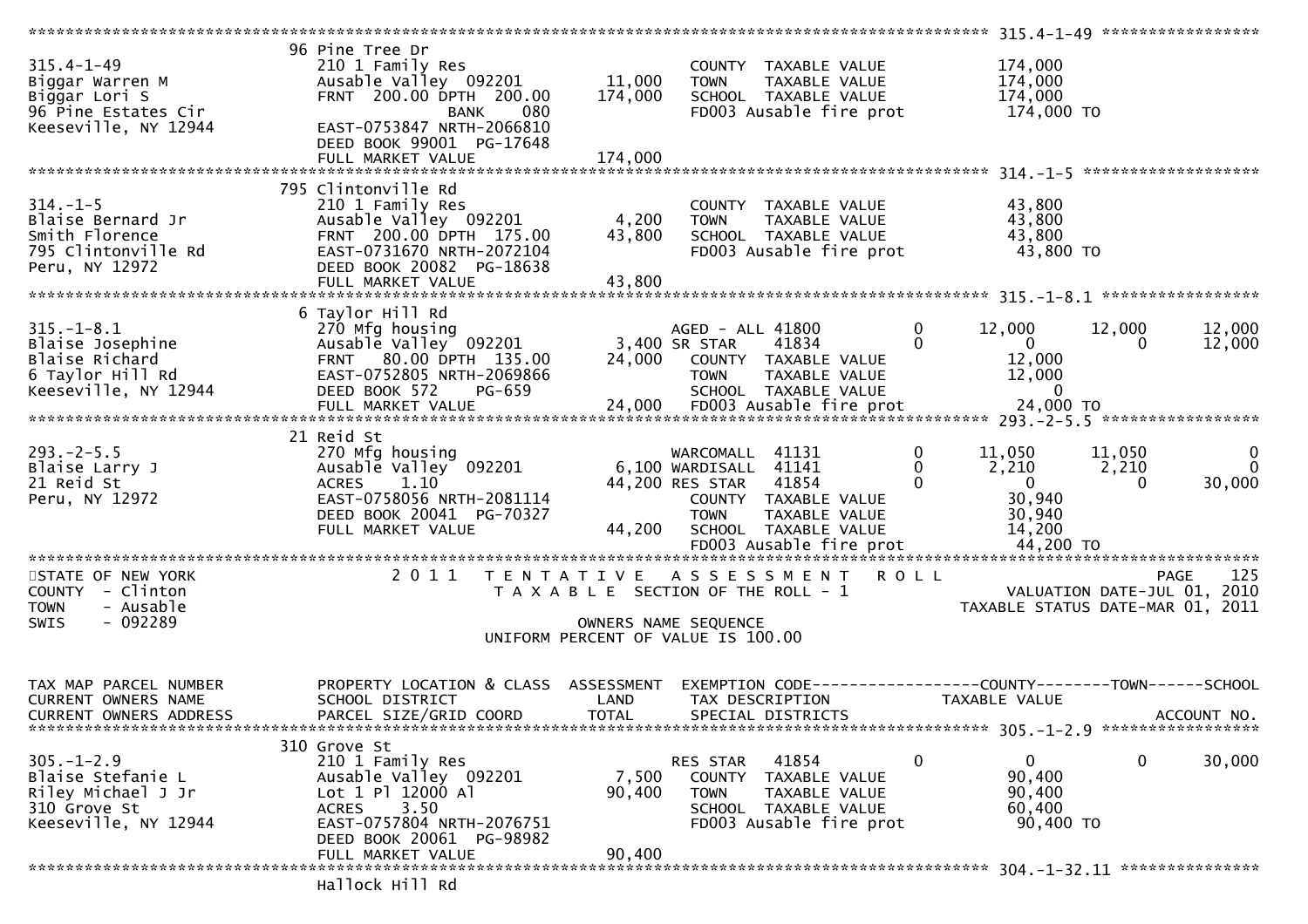| $304. - 1 - 32.11$<br>Blaise Stefanie Lynn<br>310 Grove St<br>Keeseville, NY 12944-4006              | 314 Rural vac<10<br>Ausable Valley 092201<br>Lot 3<br><b>ACRES</b><br>5.40<br>EAST-0746670 NRTH-2073255<br>DEED BOOK 99001 PG-13478<br>FULL MARKET VALUE    | 26,600<br>26,600<br>26,600                                                                                               | <b>TOWN</b>             | COUNTY TAXABLE VALUE<br>TAXABLE VALUE<br>SCHOOL TAXABLE VALUE<br>FD003 Ausable fire prot          |              | 26,600<br>26,600<br>26,600<br>26,600 TO                       |                                     |             |
|------------------------------------------------------------------------------------------------------|-------------------------------------------------------------------------------------------------------------------------------------------------------------|--------------------------------------------------------------------------------------------------------------------------|-------------------------|---------------------------------------------------------------------------------------------------|--------------|---------------------------------------------------------------|-------------------------------------|-------------|
|                                                                                                      | 709 Hallock Hill Rd                                                                                                                                         |                                                                                                                          |                         |                                                                                                   |              |                                                               |                                     |             |
| $303 - 2 - 16.3$<br>Blanchard Brian S<br>Blanchard Karen M<br>709 Hallock Hill Rd<br>Peru, NY 12972  | 210 1 Family Res<br>Ausable Valley 092201<br>1.60 BANK<br><b>ACRES</b><br>320<br>EAST-0736385 NRTH-2073776<br>DEED BOOK 20051 PG-89870<br>FULL MARKET VALUE | 6,300<br>80,900<br>80,900                                                                                                | RES STAR<br><b>TOWN</b> | 41854<br>COUNTY TAXABLE VALUE<br>TAXABLE VALUE<br>SCHOOL TAXABLE VALUE<br>FD003 Ausable fire prot | 0            | $\mathbf{0}$<br>80,900<br>80,900<br>50,900<br>80,900 TO       | $\mathbf{0}$                        | 30,000      |
|                                                                                                      |                                                                                                                                                             |                                                                                                                          |                         |                                                                                                   |              |                                                               |                                     |             |
| $324. - 1 - 1.1 - 1$<br>Bohon Charles<br>Bohon Frances<br>1011 West State St<br>Marshfield, WI 54449 | Thomasville Rd<br>910 Priv forest<br>Peru Central<br>094001<br>ACRES 784.40<br>EAST-0728039 NRTH-2058240<br>DEED BOOK 20041 PG-74424<br>FULL MARKET VALUE   | 123,200<br>123,200<br>123,200                                                                                            | 480A EX<br><b>TOWN</b>  | 47460<br>COUNTY TAXABLE VALUE<br>TAXABLE VALUE<br>SCHOOL TAXABLE VALUE<br>FD003 Ausable fire prot | $\Omega$     | 54,726<br>68,474<br>68,474<br>68,474<br>123,200 TO            | 54,726                              | 54,726      |
| MAY BE SUBJECT TO PAYMENT<br>UNDER RPTL480A UNTIL 2020                                               |                                                                                                                                                             |                                                                                                                          |                         |                                                                                                   |              |                                                               |                                     |             |
|                                                                                                      | Thomasville Rd                                                                                                                                              |                                                                                                                          |                         |                                                                                                   |              |                                                               |                                     |             |
| $324. - 1 - 1.1 - 2$<br>Bohon Charles<br>Bohon Frances<br>1011 W State St<br>Marshfield, WI 54449    | 910 Priv forest<br>Ausable Valley 092201<br>ACRES 372.60<br>EAST-0728039 NRTH-2058240<br>DEED BOOK 20041 PG-74424<br>FULL MARKET VALUE                      | 52,200<br>52,200<br>52,200                                                                                               | 480A EX<br><b>TOWN</b>  | 47460<br>COUNTY TAXABLE VALUE<br>TAXABLE VALUE<br>SCHOOL TAXABLE VALUE<br>FD003 Ausable fire prot | $\mathbf{0}$ | 31,373<br>20,827<br>20,827<br>20,827<br>52,200 TO             | 31,373                              | 31,373      |
| MAY BE SUBJECT TO PAYMENT<br>UNDER RPTL480A UNTIL 2020                                               |                                                                                                                                                             |                                                                                                                          |                         |                                                                                                   |              |                                                               |                                     |             |
| STATE OF NEW YORK<br>COUNTY - Clinton<br><b>TOWN</b><br>- Ausable<br>$-092289$<br><b>SWIS</b>        | 2011                                                                                                                                                        | T E N T A T I V E<br>T A X A B L E SECTION OF THE ROLL - 1<br>OWNERS NAME SEQUENCE<br>UNIFORM PERCENT OF VALUE IS 100.00 |                         | A S S E S S M E N T                                                                               | <b>ROLL</b>  | TAXABLE STATUS DATE-MAR 01, 2011                              | PAGE<br>VALUATION DATE-JUL 01, 2010 | 126         |
| TAX MAP PARCEL NUMBER<br>CURRENT OWNERS NAME<br><b>CURRENT OWNERS ADDRESS</b>                        | PROPERTY LOCATION & CLASS<br>SCHOOL DISTRICT<br>PARCEL SIZE/GRID COORD                                                                                      | ASSESSMENT<br>LAND<br><b>TOTAL</b>                                                                                       | EXEMPTION CODE-         | TAX DESCRIPTION<br>SPECIAL DISTRICTS                                                              |              | --------------COUNTY--------TOWN------SCHOOL<br>TAXABLE VALUE |                                     | ACCOUNT NO. |
|                                                                                                      | Thomasville Rd                                                                                                                                              |                                                                                                                          |                         |                                                                                                   |              |                                                               |                                     |             |
| $334. - 1 - 26.1$<br>Bohon Charles<br>Bohon Frances<br>1011 W State St<br>Marshfield, WI 54449       | 910 Priv forest<br>Ausable Valley 092201<br>Lot 196 Maules<br>ACRES 24.50<br>EAST-0722303 NRTH-2055330                                                      | 15,600<br>15,600                                                                                                         | <b>TOWN</b>             | COUNTY TAXABLE VALUE<br><b>TAXABLE VALUE</b><br>SCHOOL TAXABLE VALUE<br>FD003 Ausable fire prot   |              | 15,600<br>15,600<br>15,600<br>15,600 TO                       |                                     |             |
|                                                                                                      | DEED BOOK 20041 PG-74424<br>FULL MARKET VALUE                                                                                                               | 15,600                                                                                                                   |                         |                                                                                                   |              |                                                               |                                     |             |
|                                                                                                      |                                                                                                                                                             |                                                                                                                          |                         |                                                                                                   |              |                                                               |                                     |             |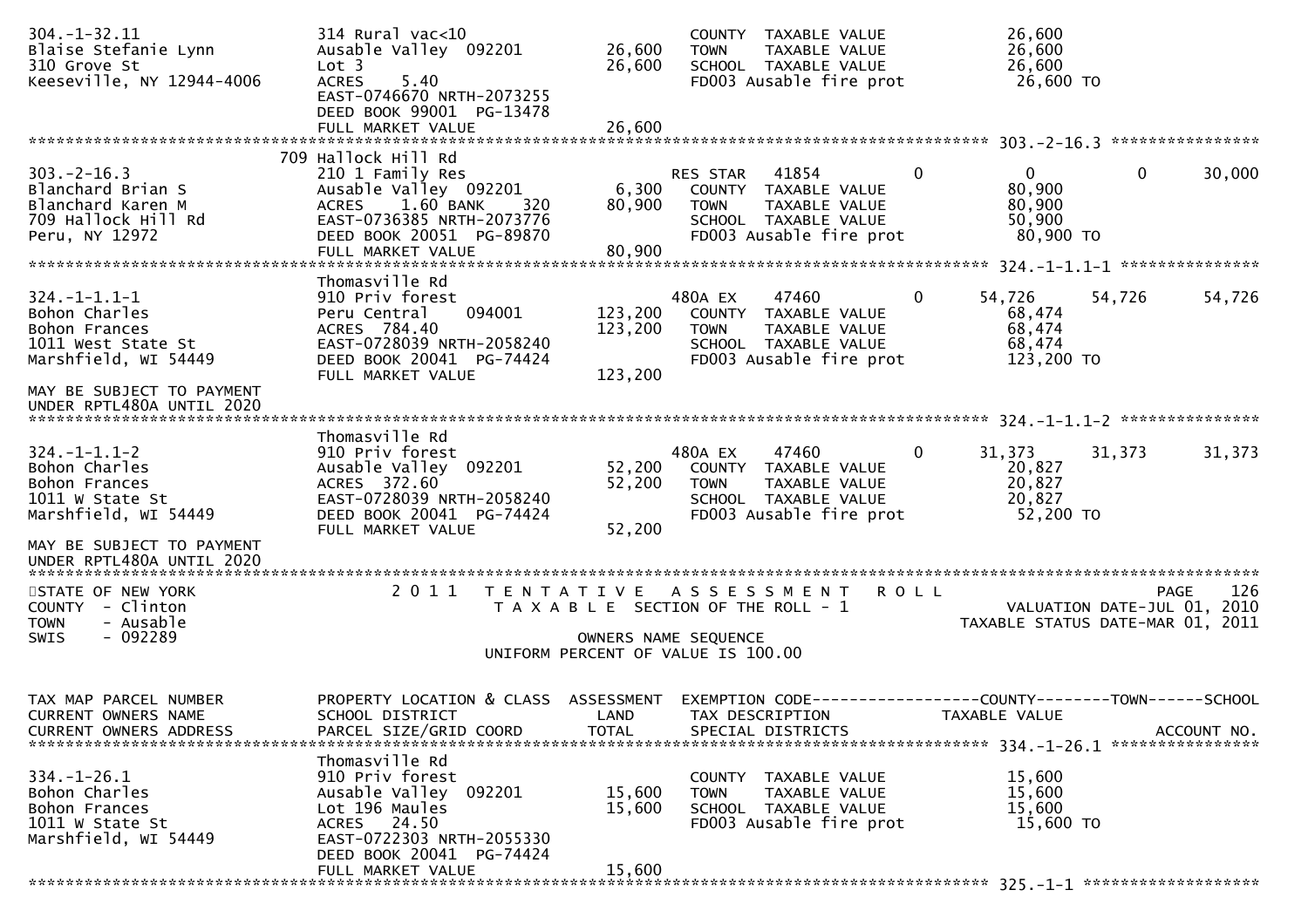| $325. - 1 - 1$<br>Bohon Charles R<br>Bohon Frances J<br>1011 West State St<br>Marshfield, WI 54449                                                                                                                                  | Rt 9N<br>910 Priv forest<br>Ausable Valley 092201<br>Lots 23 24 7 & 10 Cook Mt<br>Ny Cons Easement 764/36<br>Alloc 8760 Set 09/90 By D<br>ACRES 740.00<br>EAST-0732717 NRTH-2062064<br>DEED BOOK 20041 PG-76075<br>CONSERVATION ESMT % 87.60<br>FULL MARKET VALUE | 15,686<br>15,686<br>15,686 | COUNTY TAXABLE VALUE<br><b>TOWN</b><br>TAXABLE VALUE<br>SCHOOL TAXABLE VALUE<br>FD003 Ausable fire prot                                                  | 15,686<br>15,686<br>15,686<br>15,686 TO                        |                                                                                |
|-------------------------------------------------------------------------------------------------------------------------------------------------------------------------------------------------------------------------------------|-------------------------------------------------------------------------------------------------------------------------------------------------------------------------------------------------------------------------------------------------------------------|----------------------------|----------------------------------------------------------------------------------------------------------------------------------------------------------|----------------------------------------------------------------|--------------------------------------------------------------------------------|
| $334. - 1 - 30.1$<br>Bohon Charles R<br>Bohon Frances J<br>1011 West State St<br>Marshfield, WI 54449                                                                                                                               | Dry Bridge Rd<br>323 Vacant rural<br>Ausable Valley 092201<br>Old Railroad Bed<br>ACRES 11.80<br>EAST-0728273 NRTH-2060155<br>DEED BOOK 20072 PG-10388<br>FULL MARKET VALUE                                                                                       | 10,700<br>10,700<br>10,700 | COUNTY TAXABLE VALUE<br>TAXABLE VALUE<br><b>TOWN</b><br>SCHOOL TAXABLE VALUE<br>FD003 Ausable fire prot                                                  | 10,700<br>10,700<br>10,700<br>10,700 TO                        |                                                                                |
| $301 - 2 - 8$<br>Bohon Joint Rev Trust UTD Char Ausable Valley 092201<br>Bohon Joint Rev Trust UTD Fran Lot 27 Liv Pat 6Th Div<br>1011 W State St<br>Marshfield, WI 54449<br>MAY BE SUBJECT TO PAYMENT<br>UNDER RPTL480A UNTIL 2020 | Mitchell Rd<br>910 Priv forest<br>ACRES 18.60<br>EAST-0716888 NRTH-2077436<br>DEED BOOK 20041 PG-76066<br>FULL MARKET VALUE                                                                                                                                       | 10,100<br>10,100<br>10,100 | 47460<br>480A EX<br>COUNTY TAXABLE VALUE<br>TAXABLE VALUE<br><b>TOWN</b><br>SCHOOL TAXABLE VALUE<br>FD003 Ausable fire prot                              | $\mathbf{0}$<br>7,001<br>3,099<br>3,099<br>3,099<br>10,100 TO  | 7,001<br>7,001                                                                 |
| STATE OF NEW YORK<br>COUNTY - Clinton<br>- Ausable<br><b>TOWN</b><br>- 092289<br><b>SWIS</b>                                                                                                                                        | 2011                                                                                                                                                                                                                                                              |                            | TENTATIVE ASSESSMENT<br>T A X A B L E SECTION OF THE ROLL - 1<br>OWNERS NAME SEQUENCE<br>UNIFORM PERCENT OF VALUE IS 100.00                              | <b>ROLL</b>                                                    | 127<br>PAGE<br>VALUATION DATE-JUL 01, 2010<br>TAXABLE STATUS DATE-MAR 01, 2011 |
| TAX MAP PARCEL NUMBER<br>CURRENT OWNERS NAME<br><b>CURRENT OWNERS ADDRESS</b>                                                                                                                                                       | PROPERTY LOCATION & CLASS ASSESSMENT<br>SCHOOL DISTRICT                                                                                                                                                                                                           | LAND                       | EXEMPTION CODE------------------COUNTY--------TOWN------SCHOOL<br>TAX DESCRIPTION                                                                        | TAXABLE VALUE                                                  |                                                                                |
| $315. - 3 - 14$<br>Bohon Wayne R<br>139 Hill St<br>Keeseville, NY 12944                                                                                                                                                             | 139 Hill St<br>210 1 Family Res<br>Ausable Valley 092201<br>FRNT 100.00 DPTH 250.00<br>EAST-0752726 NRTH-2068128<br>DEED BOOK 706<br>PG-105<br>FULL MARKET VALUE                                                                                                  | 65,000<br>65,000           | 41854<br>RES STAR<br>8,100 COUNTY TAXABLE VALUE<br>TAXABLE VALUE<br><b>TOWN</b><br>SCHOOL TAXABLE VALUE<br>FD003 Ausable fire prot<br>LT004 Hill st lght | 0<br>0<br>65,000<br>65,000<br>35,000<br>65,000 TO<br>65,000 TO | 0<br>30,000<br>334.2-1-9 *******************                                   |
| $334.2 - 1 - 9$<br>Bola Dennis S<br>1368 Rt 9N<br>Clintonville, NY 12924                                                                                                                                                            | 1368 Rt 9N<br>210 1 Family Res<br>Ausable Valley 092201<br>50.00 DPTH 214.00<br><b>FRNT</b><br>EAST-0731203 NRTH-2053642<br>DEED BOOK 20082 PG-14739                                                                                                              | 3,100<br>62,500            | 41854<br><b>RES STAR</b><br><b>COUNTY</b><br>TAXABLE VALUE<br><b>TOWN</b><br>TAXABLE VALUE<br>SCHOOL TAXABLE VALUE<br>FD003 Ausable fire prot            | 0<br>$\Omega$<br>62,500<br>62,500<br>32,500<br>62,500 TO       | 0<br>30,000                                                                    |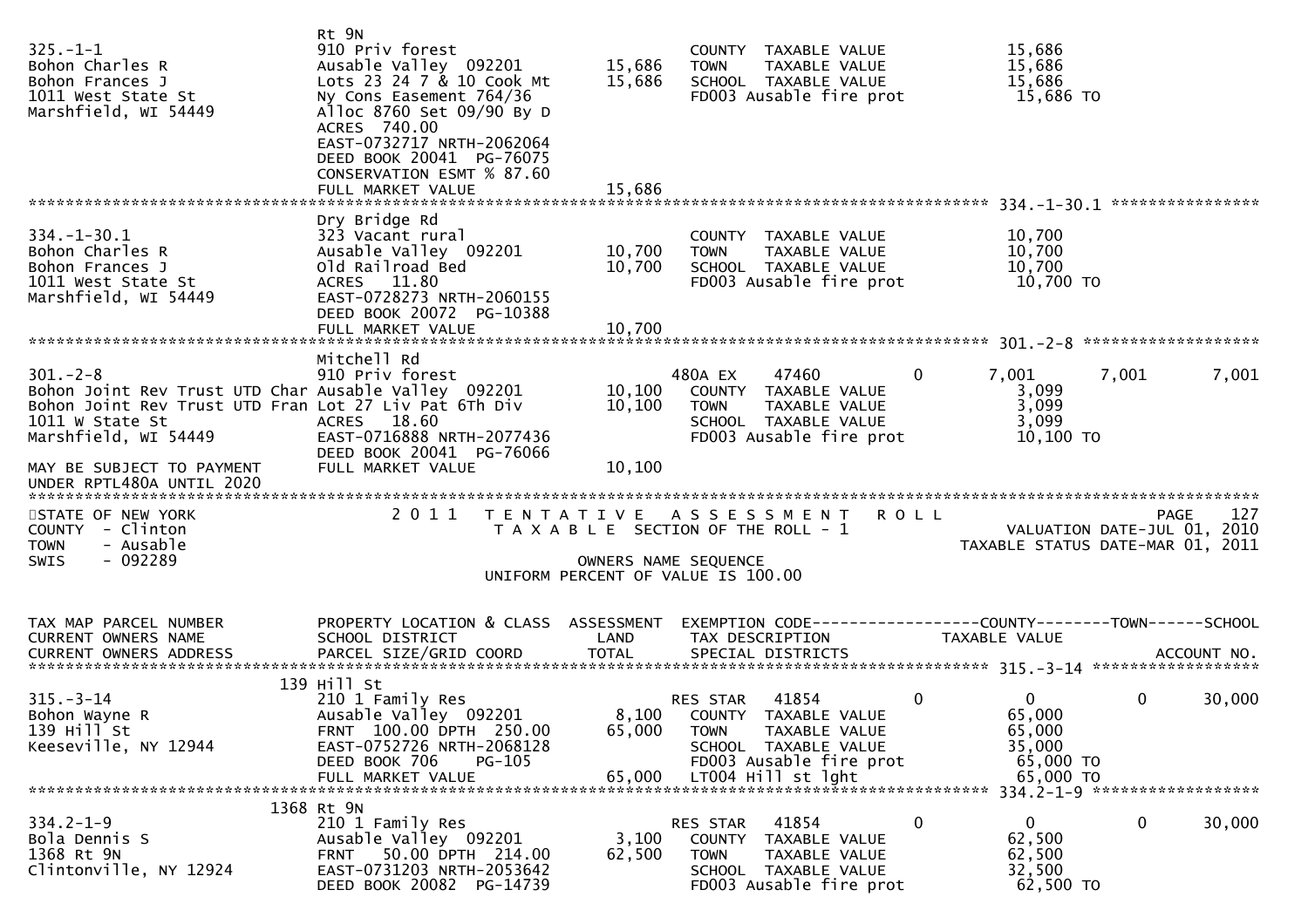|                                                                                                              | FULL MARKET VALUE                                                                                                                                                                                                       | 62,500                    | LT003 Clntvill lght<br>OT002 Omitted Tax-County<br>OT004 Omitted Tax-Town                                                                              |                                         | 62,500 TO<br>52.07 MT<br>118.93 MT                                     |                    |             |
|--------------------------------------------------------------------------------------------------------------|-------------------------------------------------------------------------------------------------------------------------------------------------------------------------------------------------------------------------|---------------------------|--------------------------------------------------------------------------------------------------------------------------------------------------------|-----------------------------------------|------------------------------------------------------------------------|--------------------|-------------|
|                                                                                                              |                                                                                                                                                                                                                         |                           |                                                                                                                                                        |                                         |                                                                        |                    |             |
| $313 - 3 - 19$<br>Bola Michel<br>228 Allen Hill Rd<br>Peru, NY 12972                                         | 228 Allen Hill Rd<br>210 1 Family Res<br>Peru Central<br>094001<br>FRNT 221.90 DPTH 177.60<br>EAST-0727899 NRTH-2067889<br>DEED BOOK 98000 PG-99111<br>FULL MARKET VALUE                                                | 4,500<br>45,000<br>45,000 | COUNTY TAXABLE VALUE<br>TAXABLE VALUE<br><b>TOWN</b><br>SCHOOL TAXABLE VALUE<br>FD003 Ausable fire prot                                                |                                         | 45,000<br>45,000<br>45,000<br>45,000 TO                                |                    |             |
|                                                                                                              |                                                                                                                                                                                                                         |                           |                                                                                                                                                        |                                         |                                                                        |                    |             |
| $315. - 2 - 36$<br>Bola Stephen H<br>Bola Mackenzie R<br>34 Ouellette Cir<br>Keeseville, NY 12944            | 34 Ouellette Cir<br>210 1 Family Res<br>Ausable Valley 092201<br>Sub Div Lot 14<br>North Country Ac Bk-9 Pg-<br>$1.12$ BANK<br>32 <sub>0</sub><br><b>ACRES</b><br>EAST-0754080 NRTH-2072697<br>DEED BOOK 20061 PG-92748 | 84,800                    | WARCOMALL 41131<br>17,300 RES STAR 41854<br>COUNTY TAXABLE VALUE<br><b>TOWN</b><br>TAXABLE VALUE<br>SCHOOL TAXABLE VALUE<br>FD003 Ausable fire prot    | $\mathbf 0$<br>$\Omega$                 | 21,200<br>$\overline{0}$<br>63,600<br>64,800<br>54,800<br>84,800 TO    | 20,000<br>$\Omega$ | 0<br>30,000 |
|                                                                                                              |                                                                                                                                                                                                                         |                           |                                                                                                                                                        |                                         |                                                                        |                    |             |
| 1712/1714 Rt 9N<br>$334. -2 - 22$<br>Bola Steven J<br>Bola Michelle<br>1712 Rt 9N<br>AuSable Forks, NY 12912 | 210 1 Family Res<br>Ausable Valley 092201 4,700<br>FRNT 133.50 DPTH 168.00<br>EAST-0723762 NRTH-2049787<br>DEED BOOK 692<br><b>PG-137</b><br>FULL MARKET VALUE                                                          | 90,900<br>90,900          | <b>RES STAR 41854</b><br>COUNTY TAXABLE VALUE<br><b>TOWN</b><br>TAXABLE VALUE<br>SCHOOL TAXABLE VALUE<br>FD003 Ausable fire prot                       | $\Omega$                                | $\Omega$<br>90,900<br>90,900<br>60,900<br>90,900 TO                    | $\mathbf{0}$       | 30,000      |
| STATE OF NEW YORK<br>COUNTY - Clinton<br>- Ausable<br><b>TOWN</b><br>- 092289<br><b>SWIS</b>                 | 2011<br>T E N T A T I V E                                                                                                                                                                                               |                           | A S S E S S M E N T R O L L<br>T A X A B L E SECTION OF THE ROLL - 1<br>OWNERS NAME SEQUENCE                                                           | PAGE 128<br>VALUATION DATE-JUL 01, 2010 | TAXABLE STATUS DATE-MAR 01, 2011                                       |                    | 128         |
|                                                                                                              |                                                                                                                                                                                                                         |                           | UNIFORM PERCENT OF VALUE IS 100.00                                                                                                                     |                                         |                                                                        |                    |             |
| TAX MAP PARCEL NUMBER<br>CURRENT OWNERS NAME<br>CURRENT OWNERS ADDRESS                                       | PROPERTY LOCATION & CLASS ASSESSMENT<br>SCHOOL DISTRICT                                                                                                                                                                 | LAND                      | EXEMPTION CODE-----------------COUNTY-------TOWN------SCHOOL<br>TAX DESCRIPTION                                                                        |                                         | TAXABLE VALUE                                                          |                    |             |
| $335.1 - 1 - 33$<br>Bombard Patricia A<br>55 Lower Rd<br>Clintonville, NY 12924                              | 55 Lower Rd<br>270 Mfg housing<br>Ausable Valley 092201<br>FRNT 75.00 DPTH 285.00<br>EAST-0733330 NRTH-2053317<br>DEED BOOK 20021 PG-49200<br>FULL MARKET VALUE                                                         | 49,900                    | 41854<br>RES STAR<br>3,200 COUNTY TAXABLE VALUE<br>49,900 TOWN TAXABLE VALUE<br>SCHOOL TAXABLE VALUE<br>FD003 Ausable fire prot<br>LT003 Clntvill lght | $\mathbf{0}$                            | $\overline{0}$<br>49,900<br>49,900<br>19,900<br>49,900 TO<br>49,900 TO | $\mathbf{0}$       | 30,000      |
| $313 - 2 - 18$<br>Bombard Robert<br>59 Murphy Rd<br>Peru, NY 12972                                           | 59 Murphy Rd<br>210 1 Family Res<br>094001<br>Peru Central<br>Lot 206 & 207 Maules<br>7.30<br>ACRES<br>EAST-0721949 NRTH-2070702<br>DEED BOOK 958<br>PG-301                                                             | 11,700<br>82,300          | RES STAR<br>41854<br>TAXABLE VALUE<br>COUNTY<br><b>TOWN</b><br>TAXABLE VALUE<br>SCHOOL TAXABLE VALUE<br>FD003 Ausable fire prot                        | 0                                       | $\mathbf{0}$<br>82,300<br>82,300<br>52,300<br>82,300 TO                | 0                  | 30,000      |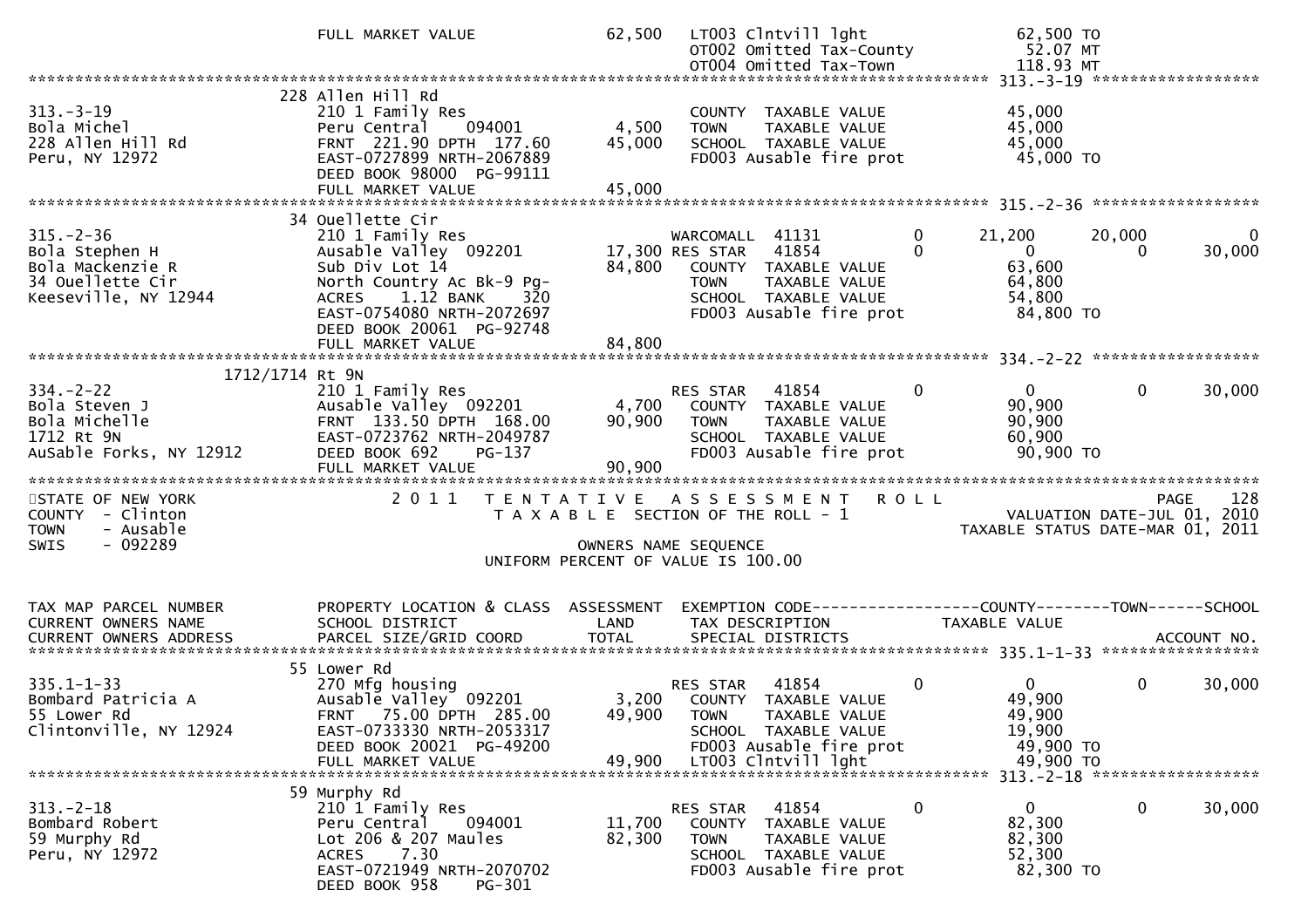|                                                                                                             | FULL MARKET VALUE                                                                                                                                                      | 82,300                     |                                                                                                                                                     |                                                                                     |                                                                                       |
|-------------------------------------------------------------------------------------------------------------|------------------------------------------------------------------------------------------------------------------------------------------------------------------------|----------------------------|-----------------------------------------------------------------------------------------------------------------------------------------------------|-------------------------------------------------------------------------------------|---------------------------------------------------------------------------------------|
| $305. -2 - 7.83$<br>Bombard William R<br>Bombard Starlene E<br>120 Grove St Lot 12A<br>Keeseville, NY 12944 | Grove St<br>270 Mfg housing<br>Ausable Valley 092201<br>Lot 16 PL 12000 AC<br>1.60<br><b>ACRES</b><br>EAST-0756976 NRTH-2072553<br>DEED BOOK 20041 PG-74875            | 6,400<br>23,000            | 41854<br>RES STAR<br>COUNTY TAXABLE VALUE<br><b>TOWN</b><br>TAXABLE VALUE<br>SCHOOL TAXABLE VALUE<br>FD003 Ausable fire prot                        | $\mathbf{0}$<br>$\overline{0}$<br>23,000<br>23,000<br>$\overline{0}$<br>23,000 TO   | $\mathbf 0$<br>23,000                                                                 |
|                                                                                                             | 42 Sand Hill Rd                                                                                                                                                        |                            |                                                                                                                                                     |                                                                                     |                                                                                       |
| $334.2 - 1 - 19$<br>Booth John<br>42 Sand Hill Rd<br>Clintonville, NY 12924-4207                            | 210 1 Family Res<br>Ausable Valley 092201<br>FRNT 100.00 DPTH 200.00<br>EAST-0731584 NRTH-2054724<br>DEED BOOK 650<br>PG-433                                           | 3,500<br>72,000            | RES STAR 41854<br>COUNTY TAXABLE VALUE<br><b>TOWN</b><br>TAXABLE VALUE<br>SCHOOL TAXABLE VALUE<br>FD003 Ausable fire prot                           | $\mathbf{0}$<br>$\mathbf{0}$<br>72,000<br>72,000<br>42,000<br>72,000 TO             | $\mathbf{0}$<br>30,000                                                                |
|                                                                                                             |                                                                                                                                                                        |                            |                                                                                                                                                     |                                                                                     |                                                                                       |
| $334.2 - 1 - 20$<br>Booth Lois W<br>Booth Karl<br>40 Sand Hill Rd<br>Clintonville, NY 12924                 | 40 Sand Hill Rd<br>210 1 Family Res<br>Ausable Valley 092201<br>FRNT 138.00 DPTH 200.00<br>EAST-0731624 NRTH-2054580<br>DEED BOOK 689<br>PG-245<br>FULL MARKET VALUE   | 3,900<br>57,300<br>57,300  | RES STAR<br>41854<br>COUNTY TAXABLE VALUE<br>TAXABLE VALUE<br><b>TOWN</b><br>SCHOOL TAXABLE VALUE<br>FD003 Ausable fire prot<br>LT003 Clntvill lght | $\mathbf{0}$<br>$\mathbf 0$<br>57,300<br>57,300<br>27,300<br>57,300 TO<br>57,300 TO | $\mathbf 0$<br>30,000                                                                 |
| STATE OF NEW YORK<br>COUNTY - Clinton<br>- Ausable<br><b>TOWN</b><br>$-092289$<br><b>SWIS</b>               | 2011<br>T E N T A T I V E                                                                                                                                              |                            | A S S E S S M E N T R O L L<br>T A X A B L E SECTION OF THE ROLL - 1<br>OWNERS NAME SEQUENCE<br>UNIFORM PERCENT OF VALUE IS 100.00                  |                                                                                     | 129<br><b>PAGE</b><br>VALUATION DATE-JUL 01, 2010<br>TAXABLE STATUS DATE-MAR 01, 2011 |
| TAX MAP PARCEL NUMBER<br>CURRENT OWNERS NAME                                                                | PROPERTY LOCATION & CLASS ASSESSMENT<br>SCHOOL DISTRICT                                                                                                                | LAND                       | EXEMPTION CODE-----------------COUNTY--------TOWN------SCHOOL<br>TAX DESCRIPTION                                                                    | TAXABLE VALUE                                                                       |                                                                                       |
| $334. - 1 - 23.1$<br>Booth Timothy E<br>42 Cold Springs Rd<br>Keeseville, NY 12912                          | 210 Thomasville Rd<br>323 Vacant rural<br>Ausable Valley 092201<br>70.60<br><b>ACRES</b><br>EAST-0725494 NRTH-2058278<br>DEED BOOK 20061 PG-98877<br>FULL MARKET VALUE | 27,500<br>27,500<br>27,500 | COUNTY TAXABLE VALUE<br><b>TOWN</b><br>TAXABLE VALUE<br>SCHOOL TAXABLE VALUE<br>FD003 Ausable fire prot                                             | 27,500<br>27,500<br>27,500<br>27,500 TO                                             |                                                                                       |
|                                                                                                             |                                                                                                                                                                        |                            |                                                                                                                                                     |                                                                                     |                                                                                       |
| $334. - 1 - 23.3$<br>Booth William T                                                                        | Thomasville Rd<br>$314$ Rural vac<10                                                                                                                                   | 7,400                      | COUNTY TAXABLE VALUE<br>TAXABLE VALUE<br><b>TOWN</b>                                                                                                | 7,400<br>7,400                                                                      |                                                                                       |
| 19121 Vine St<br>Hesperia, CA 92345                                                                         | Ausable Valley 092201<br>Lot 198 Maules Patent<br>3.40<br><b>ACRES</b><br>EAST-0723729 NRTH-2058267<br>DEED BOOK 98001 PG-06755                                        | 7,400                      | SCHOOL TAXABLE VALUE<br>FD003 Ausable fire prot                                                                                                     | 7,400<br>7,400 TO                                                                   |                                                                                       |
|                                                                                                             | FULL MARKET VALUE<br>139 Union Rd                                                                                                                                      | 7,400                      |                                                                                                                                                     |                                                                                     |                                                                                       |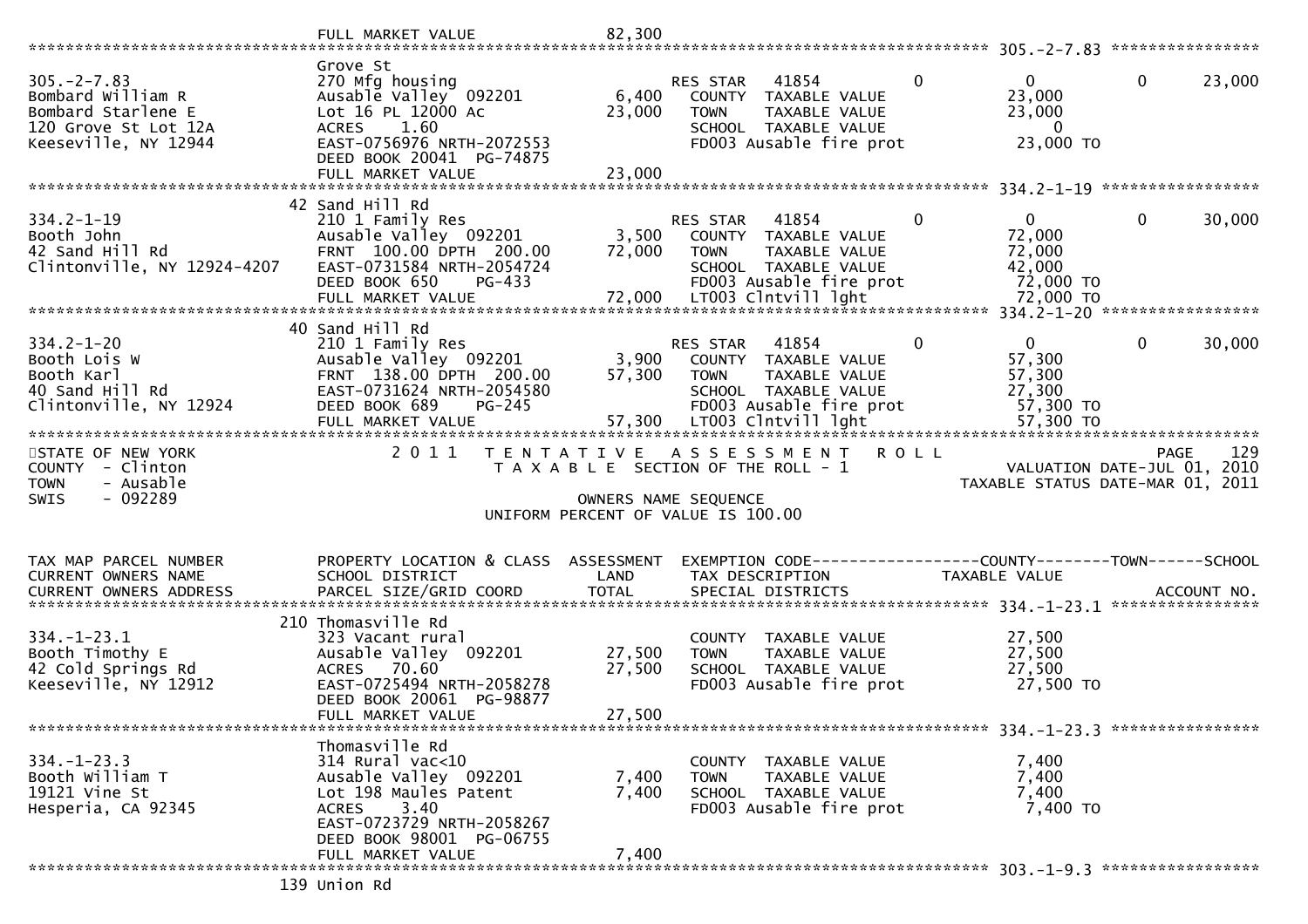| $303. -1 - 9.3$<br>Borrette James R<br>Borrette Penny A<br>139 Union Rd<br>Peru, NY 12972                                                                                                                                            | 210 1 Family Res<br>Ausable Valley 092201<br>$Lot 22$ Pgl<br>FRNT 150.00 DPTH 250.00<br>EAST-0745150 NRTH-2078825<br>DEED BOOK 614<br>PG-677<br>FULL MARKET VALUE | 108,200<br>108,200                    | WARCOMALL 41131<br>7,500 RES STAR 41854<br><b>TOWN</b>                    | COUNTY TAXABLE VALUE<br>TAXABLE VALUE<br>SCHOOL TAXABLE VALUE<br>FD003 Ausable fire prot | $\mathbf 0$<br>$\Omega$ | 27,050<br>$\overline{0}$<br>81,150<br>88,200<br>78,200<br>108,200 TO | 20,000<br>0                      | $\mathbf{0}$<br>30,000                    |
|--------------------------------------------------------------------------------------------------------------------------------------------------------------------------------------------------------------------------------------|-------------------------------------------------------------------------------------------------------------------------------------------------------------------|---------------------------------------|---------------------------------------------------------------------------|------------------------------------------------------------------------------------------|-------------------------|----------------------------------------------------------------------|----------------------------------|-------------------------------------------|
|                                                                                                                                                                                                                                      | Arthur Rd                                                                                                                                                         |                                       |                                                                           |                                                                                          |                         |                                                                      |                                  | ****************                          |
| $304. - 1 - 26.1$<br>Bosley Lawrence<br>27 Jarvis Rd<br>Peru, NY 12972                                                                                                                                                               | 323 Vacant rural<br>Ausable Valley 092201<br>ACRES 58.00<br>EAST-0748285 NRTH-2078600<br>DEED BOOK 602<br>PG-1022                                                 | 16,200<br>16,200                      | <b>TOWN</b>                                                               | COUNTY TAXABLE VALUE<br>TAXABLE VALUE<br>SCHOOL TAXABLE VALUE<br>FD003 Ausable fire prot |                         | 16,200<br>16,200<br>16,200<br>16,200 TO                              |                                  |                                           |
|                                                                                                                                                                                                                                      | FULL MARKET VALUE                                                                                                                                                 | 16,200                                |                                                                           |                                                                                          |                         |                                                                      |                                  |                                           |
| $303 - 2 - 7$<br>Bougor Burton K<br>12 Joy Connector Rd<br>Ausable Forks, NY 12912                                                                                                                                                   | Harkness Rd<br>321 Abandoned ag<br>Ausable Valley 092201<br>ACRES 98.00<br>EAST-0739478 NRTH-2077317<br>DEED BOOK 20072 PG-10158                                  | 18,000<br>18,000                      | <b>TOWN</b>                                                               | COUNTY TAXABLE VALUE<br>TAXABLE VALUE<br>SCHOOL TAXABLE VALUE<br>FD003 Ausable fire prot |                         | 18,000<br>18,000<br>18,000<br>18,000 TO                              |                                  |                                           |
|                                                                                                                                                                                                                                      |                                                                                                                                                                   |                                       |                                                                           |                                                                                          |                         |                                                                      |                                  |                                           |
| STATE OF NEW YORK<br>COUNTY - Clinton<br>- Ausable<br><b>TOWN</b><br>- 092289                                                                                                                                                        | 2011 TENTATIVE ASSESSMENT ROLL                                                                                                                                    | T A X A B L E SECTION OF THE ROLL - 1 |                                                                           |                                                                                          |                         | VALUATION DATE-JUL 01, 2010<br>TAXABLE STATUS DATE-MAR 01, 2011      |                                  | 130<br>PAGE                               |
| SWIS                                                                                                                                                                                                                                 |                                                                                                                                                                   | UNIFORM PERCENT OF VALUE IS 100.00    | OWNERS NAME SEQUENCE                                                      |                                                                                          |                         |                                                                      |                                  |                                           |
| TAX MAP PARCEL NUMBER<br>CURRENT OWNERS NAME                                                                                                                                                                                         | PROPERTY LOCATION & CLASS ASSESSMENT<br>SCHOOL DISTRICT                                                                                                           | LAND                                  |                                                                           | EXEMPTION CODE------------------COUNTY--------TOWN------SCHOOL<br>TAX DESCRIPTION        |                         | TAXABLE VALUE                                                        |                                  |                                           |
| $315.4 - 1 - 41$<br>Boulrice Living Trust Richard Ausable Valley 092201 7,700 COUNTY TAXABLE VALUE<br>Boulrice Living Trust Brenda G FRNT 100.00 DPTH 150.00<br>Attn: Rich & Brenda Boulrice T EAST-0753872 NRTH-2066134             | 46 Pine Tree Dr<br>210 1 Family Res                                                                                                                               | 134,600                               | RES STAR 41854<br><b>TOWN</b>                                             | TAXABLE VALUE<br>SCHOOL TAXABLE VALUE                                                    | $\mathbf{0}$            | $\mathbf{0}$<br>134,600<br>134,600<br>104,600                        | $\mathbf{0}$                     | 30,000                                    |
| 46 Pine Tree Dr         DEED BOOK 20001 PG-25767          FDOO3 Ausable fire prot     134,600 TO<br>Keeseville, NY 12944      FULL MARKET VALUE       134,600  LTOO5 Pine tree dr. lght      134,600 TO<br>************************* |                                                                                                                                                                   |                                       |                                                                           |                                                                                          |                         |                                                                      |                                  |                                           |
| $335.1 - 1 - 22$<br>Bouyea Richard<br>PO Box 181<br>Keeseville, NY 12944                                                                                                                                                             | 1259 Rt 9N<br>210 1 Family Res<br>Ausable Valley 092201<br>FRNT 100.00 DPTH 360.00<br>EAST-0733937 NRTH-2053889<br>DEED BOOK 496<br>PG-587                        |                                       | WARNONALL 41121<br>4,700 AGED COUN 41802<br>51,700 SR STAR<br><b>TOWN</b> | 41834<br>COUNTY TAXABLE VALUE<br>TAXABLE VALUE                                           | 0<br>0<br>0             | 7,755<br>19,775<br>0<br>24,170<br>43,945                             | 7,755<br>$\bf{0}$<br>$\mathbf 0$ | $\mathbf 0$<br>$\mathbf 0$<br>51,700      |
|                                                                                                                                                                                                                                      | FULL MARKET VALUE                                                                                                                                                 | 51,700                                |                                                                           | SCHOOL TAXABLE VALUE<br>FD003 Ausable fire prot                                          |                         | $\Omega$<br>51,700 TO                                                |                                  |                                           |
|                                                                                                                                                                                                                                      |                                                                                                                                                                   |                                       |                                                                           | LT003 Clntvill lght                                                                      |                         | 51,700 TO                                                            |                                  |                                           |
| $325. - 1 - 2.8$                                                                                                                                                                                                                     | 77 Cold Spring Rd<br>210 1 Family Res                                                                                                                             |                                       | RES STAR                                                                  | 41854                                                                                    | 0                       | $\mathbf{0}$                                                         | $\mathbf 0$                      | 325. -1-2.8 *******************<br>30,000 |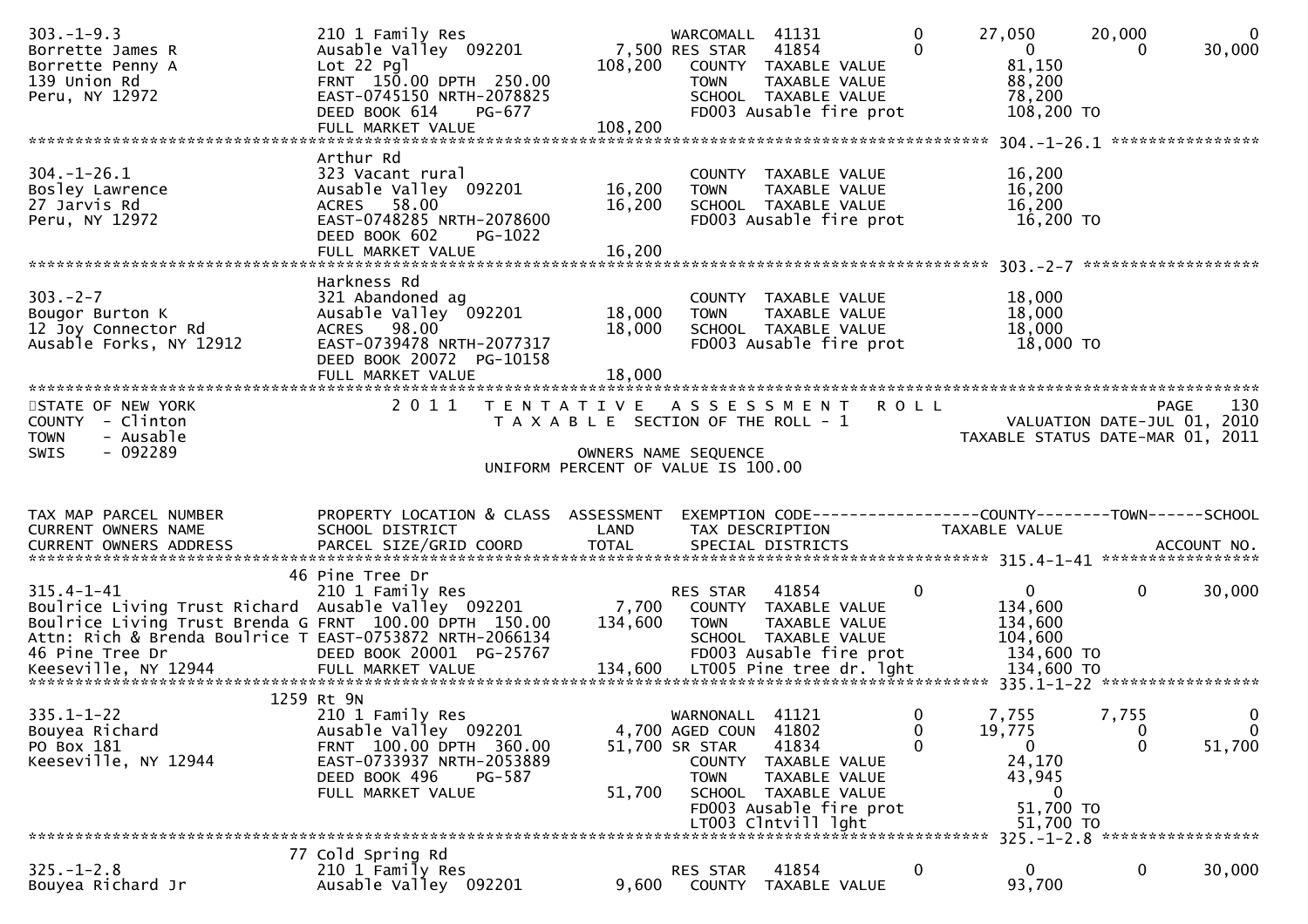| Bouyea Elizabeth<br>77 Cold Spring Rd<br>Keeseville, NY 12944                                                               | Lot 22<br>2.00<br><b>ACRES</b><br>EAST-0737063 NRTH-2060633<br>DEED BOOK 815<br>PG-86<br>FULL MARKET VALUE                                                                 | 93,700<br>93,700                                           | <b>TOWN</b>            | TAXABLE VALUE<br>SCHOOL TAXABLE VALUE<br>FD003 Ausable fire prot                                                              | 93,700<br>63,700                                | 93,700 TO                                                       |             |
|-----------------------------------------------------------------------------------------------------------------------------|----------------------------------------------------------------------------------------------------------------------------------------------------------------------------|------------------------------------------------------------|------------------------|-------------------------------------------------------------------------------------------------------------------------------|-------------------------------------------------|-----------------------------------------------------------------|-------------|
|                                                                                                                             |                                                                                                                                                                            |                                                            |                        |                                                                                                                               |                                                 |                                                                 |             |
| $313 - 2 - 14$<br>Boynton Life Estate Sheldon Sr Peru Central<br>Boynton Michael J<br>1632 Front St<br>Keeseville, NY 12944 | Arnold Hill Rd<br>312 Vac w/imprv<br>094001<br>ACRES 230.20<br>EAST-0720514 NRTH-2064876<br>DEED BOOK 20051 PG-79343                                                       | 47,300<br>61,700                                           | <b>TOWN</b>            | COUNTY TAXABLE VALUE<br>TAXABLE VALUE<br>SCHOOL TAXABLE VALUE<br>FD003 Ausable fire prot                                      | 61,700<br>61,700<br>61,700                      | 61,700 TO                                                       |             |
|                                                                                                                             |                                                                                                                                                                            |                                                            |                        |                                                                                                                               |                                                 |                                                                 |             |
| $313 - 2 - 12.1$<br>Boynton Sheldon J<br>1632 Front St<br>Keeseville, NY 12944                                              | Arnold Hill Rd<br>321 Abandoned ag<br>094001<br>Peru Central<br>ACRES 105.90<br>EAST-0722500 NRTH-2066824<br>DEED BOOK 571<br>PG-627<br>FULL MARKET VALUE                  | 24,000<br>24,000<br>24,000                                 | <b>TOWN</b>            | COUNTY TAXABLE VALUE<br>TAXABLE VALUE<br>SCHOOL TAXABLE VALUE<br>FD003 Ausable fire prot                                      | 24,000<br>24,000<br>24,000                      | 24,000 TO                                                       |             |
|                                                                                                                             |                                                                                                                                                                            |                                                            |                        |                                                                                                                               |                                                 |                                                                 |             |
| STATE OF NEW YORK<br>COUNTY - Clinton<br>- Ausable<br><b>TOWN</b>                                                           | 2011                                                                                                                                                                       | T A X A B L E SECTION OF THE ROLL - 1                      |                        | TENTATIVE ASSESSMENT ROLL                                                                                                     |                                                 | VALUATION DATE-JUL 01, 2010<br>TAXABLE STATUS DATE-MAR 01, 2011 | 131<br>PAGE |
| $-092289$<br>SWIS                                                                                                           |                                                                                                                                                                            | OWNERS NAME SEQUENCE<br>UNIFORM PERCENT OF VALUE IS 100.00 |                        |                                                                                                                               |                                                 |                                                                 |             |
| TAX MAP PARCEL NUMBER<br>CURRENT OWNERS NAME                                                                                | PROPERTY LOCATION & CLASS ASSESSMENT<br>SCHOOL DISTRICT                                                                                                                    | LAND                                                       |                        | EXEMPTION CODE-----------------COUNTY--------TOWN------SCHOOL<br>TAX DESCRIPTION                                              | TAXABLE VALUE                                   |                                                                 |             |
|                                                                                                                             | 7 Valley View Dr                                                                                                                                                           |                                                            |                        |                                                                                                                               |                                                 |                                                                 |             |
| $315.4 - 1 - 58$<br>Bracken James<br>Bracken Evelyn<br>PO Box 122<br>Keeseville, NY 12944                                   | 210 1 Family Res<br>Ausable Valley 092201<br>Torrington Sub Lot 8<br>FRNT 91.00 DPTH 164.50<br>320<br>BANK<br>EAST-0753218 NRTH-2065424<br>DEED BOOK 801<br>PG-156         | 8,500<br>93,000                                            | SR STAR<br><b>TOWN</b> | 41834<br>COUNTY TAXABLE VALUE<br>TAXABLE VALUE<br>SCHOOL TAXABLE VALUE<br>FD003 Ausable fire prot<br>LT005 Pine tree dr. 1ght | 0<br>$\mathbf{0}$<br>93,000<br>93,000<br>32,900 | $\mathbf 0$<br>93,000 TO<br>93,000 TO                           | 60,100      |
|                                                                                                                             |                                                                                                                                                                            |                                                            |                        |                                                                                                                               |                                                 |                                                                 |             |
|                                                                                                                             | 517 Rt 9N                                                                                                                                                                  |                                                            |                        |                                                                                                                               |                                                 |                                                                 |             |
| $326. - 1 - 15$<br>Brancato John C Sr<br>517 Rt 9N<br>Keeseville, NY 12944                                                  | 210 1 Family Res<br>Ausable Valley 092201<br>Lot 19 Pl 12000 Ac<br>2011/238595 survey map<br>4.44<br><b>ACRES</b><br>EAST-0747931 NRTH-2063132<br>DEED BOOK 20102 PG-33796 | 8,900<br>150,000                                           | SR STAR<br><b>TOWN</b> | 41834<br>COUNTY TAXABLE VALUE<br>TAXABLE VALUE<br>SCHOOL TAXABLE VALUE<br>FD003 Ausable fire prot                             | 0<br>0<br>150,000<br>150,000<br>89,900          | 0<br>150,000 TO                                                 | 60,100      |
|                                                                                                                             | FULL MARKET VALUE                                                                                                                                                          | 150,000                                                    |                        |                                                                                                                               |                                                 |                                                                 |             |
| $293 - 2 - 3.14$<br>Brankman Michael                                                                                        | 173 Telegraph Rd<br>210 1 Family Res<br>Ausable Valley 092201                                                                                                              | 13,300                                                     | RES STAR<br>COUNTY     | 41854<br>TAXABLE VALUE                                                                                                        | 0<br>0<br>192,000                               | $\bf{0}$                                                        | 30,000      |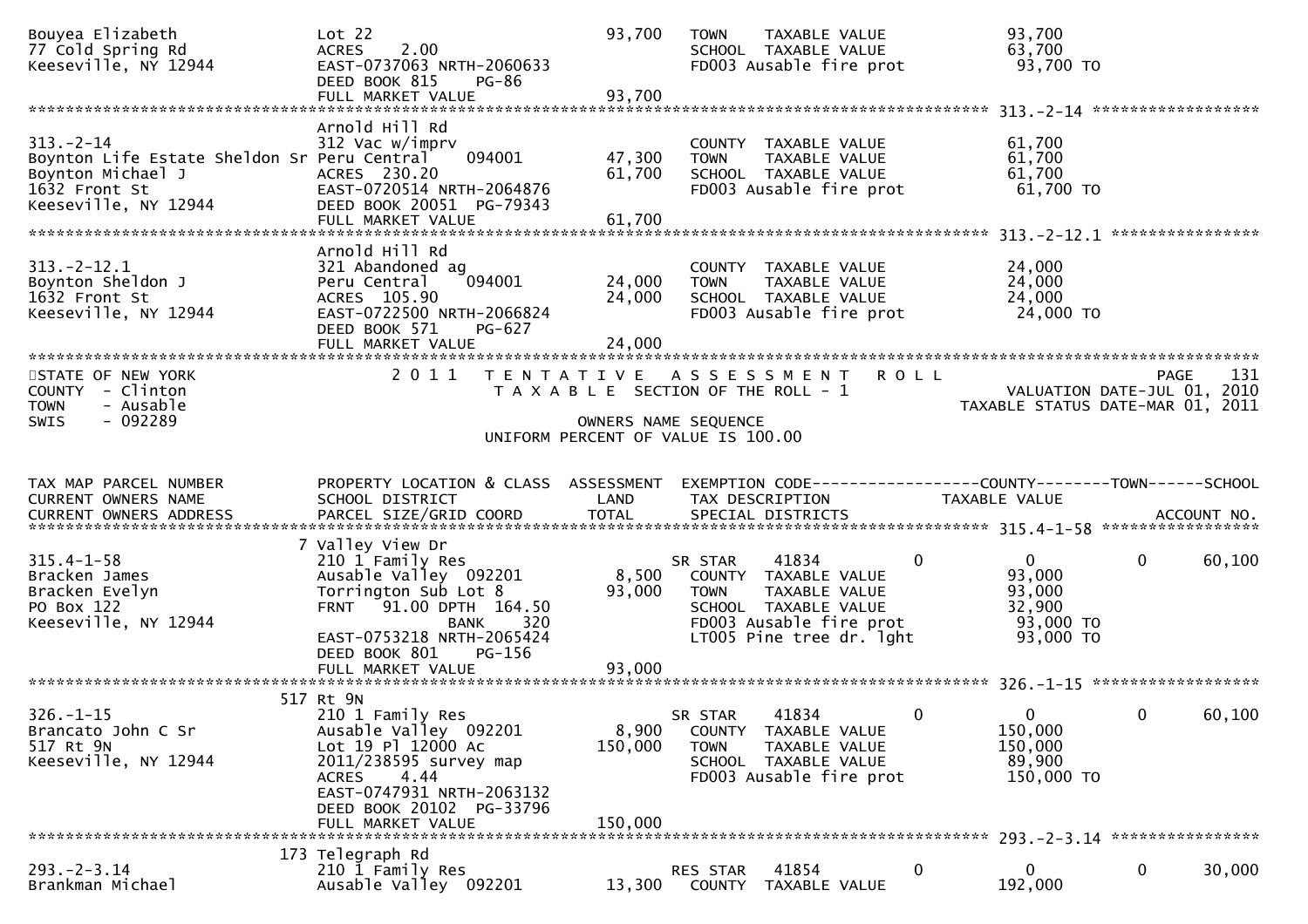| Brankman Cathy<br>173 Telegraph Rd<br>Peru, NY 12972                                                                                         | 3.10 BANK<br>320<br><b>ACRES</b><br>EAST-0757831 NRTH-2083423<br>DEED BOOK 20102 PG-35308                                                                                             | 192,000                      | TAXABLE VALUE<br><b>TOWN</b><br>SCHOOL TAXABLE VALUE<br>FD003 Ausable fire prot                                                                       | 192,000<br>162,000<br>192,000 TO                                                                  |                                                                                       |
|----------------------------------------------------------------------------------------------------------------------------------------------|---------------------------------------------------------------------------------------------------------------------------------------------------------------------------------------|------------------------------|-------------------------------------------------------------------------------------------------------------------------------------------------------|---------------------------------------------------------------------------------------------------|---------------------------------------------------------------------------------------|
| $315.4 - 1 - 33$<br>Brelia Trust Howard P<br>Brelia Trust Olive M<br>Attn: Olive M Brelia Trustee<br>74 Pine Tree Dr<br>Keeseville, NY 12944 | 74 Pine Tree Dr<br>210 1 Family Res<br>Ausable Valley 092201<br>FRNT 150.00 DPTH 112.00<br>EAST-0753446 NRTH-2065542<br>DEED BOOK 20051 PG-79423<br>FULL MARKET VALUE                 | 118,900<br>118,900           | WARNONALL 41121<br>41834<br>11,400 SR STAR<br>COUNTY TAXABLE VALUE<br>TAXABLE VALUE<br><b>TOWN</b><br>SCHOOL TAXABLE VALUE<br>FD003 Ausable fire prot | $\mathbf 0$<br>17,835<br>$\Omega$<br>$\overline{0}$<br>101,065<br>106,900<br>58,800<br>118,900 TO | 12,000<br>$\mathbf 0$<br>60,100<br>$\Omega$                                           |
| $315.4 - 1 - 39$<br>Brelia Trust Howard P<br>Brelia Trust Olive M<br>Attn: Olive M Brelia Trustee<br>74 Pine Tree Dr<br>Keeseville, NY 12944 | 54 Pine Tree Dr<br>210 1 Family Res<br>Ausable Valley 092201<br>Pine Vil Dev<br>FRNT 100.00 DPTH 150.00<br>EAST-0753768 NRTH-2065964<br>DEED BOOK 20051 PG-79423<br>FULL MARKET VALUE | 7,700<br>85,000<br>85,000    | COUNTY TAXABLE VALUE<br>TAXABLE VALUE<br><b>TOWN</b><br>SCHOOL TAXABLE VALUE<br>FD003 Ausable fire prot<br>LT005 Pine tree dr. 1ght                   | 85,000<br>85,000<br>85,000<br>85,000 TO<br>85,000 TO                                              |                                                                                       |
| STATE OF NEW YORK<br>COUNTY - Clinton<br><b>TOWN</b><br>- Ausable<br>$-092289$<br><b>SWIS</b>                                                | 2011                                                                                                                                                                                  | T E N T A T I V E            | A S S E S S M E N T<br>T A X A B L E SECTION OF THE ROLL - 1<br>OWNERS NAME SEQUENCE<br>UNIFORM PERCENT OF VALUE IS 100.00                            | <b>ROLL</b>                                                                                       | 132<br><b>PAGE</b><br>VALUATION DATE-JUL 01, 2010<br>TAXABLE STATUS DATE-MAR 01, 2011 |
|                                                                                                                                              |                                                                                                                                                                                       |                              |                                                                                                                                                       |                                                                                                   |                                                                                       |
| TAX MAP PARCEL NUMBER<br>CURRENT OWNERS NAME<br>CURRENT OWNERS ADDRESS                                                                       | PROPERTY LOCATION & CLASS ASSESSMENT<br>SCHOOL DISTRICT<br>PARCEL SIZE/GRID COORD                                                                                                     | LAND<br><b>TOTAL</b>         | EXEMPTION CODE------------------COUNTY--------TOWN------SCHOOL<br>TAX DESCRIPTION<br>SPECIAL DISTRICTS                                                | TAXABLE VALUE                                                                                     | ACCOUNT NO.                                                                           |
| $315.4 - 1 - 51$<br>Brelia Trust Howard P<br>Brelia Trust Olive M<br>Attn: Olive M Brelia Trustee<br>74 Pine Tree Dr<br>Keeseville, NY 12944 | Valley View Dr<br>311 Res vac land<br>Ausable Valley 092201<br>Torrington Sub Lot 1<br>FRNT 112.48 DPTH 224.10<br>EAST-0753423 NRTH-2065702<br>DEED BOOK 20051 PG-79423               | 9,000<br>9,000               | COUNTY TAXABLE VALUE<br>TAXABLE VALUE<br><b>TOWN</b><br>SCHOOL TAXABLE VALUE<br>FD003 Ausable fire prot<br>LT005 Pine tree dr. 1ght                   | 9,000<br>9,000<br>9,000<br>9,000 TO<br>9,000 TO                                                   |                                                                                       |
| $293. -2 - 3.3$<br>Bresett Timothy J<br>Bresett Aubrey L<br>205 Telegragh Rd<br>Peru, NY 12972                                               | 205 Telegragh Rd<br>210 1 Family Res<br>Ausable Valley 092201<br>Lot 7 PGL<br>5.15<br><b>ACRES</b><br>EAST-0757742 NRTH-2083936<br>DEED BOOK 20051 PG-79047<br>FULL MARKET VALUE      | 14,500<br>166,300<br>166,300 | 41854<br>RES STAR<br>COUNTY TAXABLE VALUE<br><b>TOWN</b><br>TAXABLE VALUE<br>SCHOOL TAXABLE VALUE<br>FD003 Ausable fire prot                          | 0<br>$\Omega$<br>166,300<br>166,300<br>136,300<br>166,300 TO                                      | $\mathbf 0$<br>30,000                                                                 |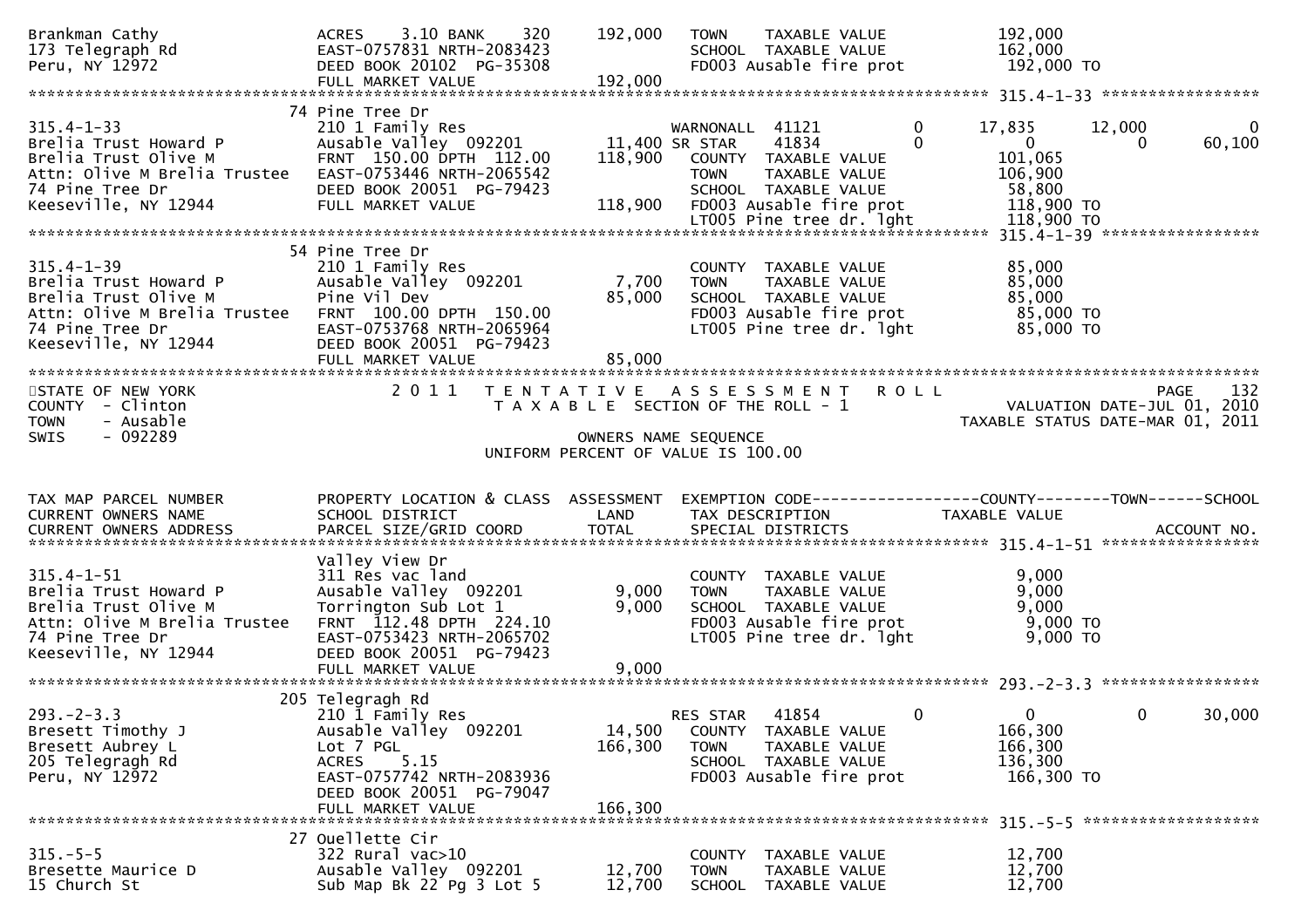| Keeseville, NY 12944                                                                               | Survey Map 20041 / 73177<br>ACRES 14.70<br>EAST-0754043 NRTH-2073997<br>DEED BOOK 20072 PG-12218                                                                                          |                              | FD003 Ausable fire prot                                                                                                                      | 12,700 TO                                                                   |             |
|----------------------------------------------------------------------------------------------------|-------------------------------------------------------------------------------------------------------------------------------------------------------------------------------------------|------------------------------|----------------------------------------------------------------------------------------------------------------------------------------------|-----------------------------------------------------------------------------|-------------|
| $315. - 3 - 30$<br>Brewer Schonczon G<br>Brewer Cindy L<br>128 Hill St<br>Keeseville, NY 12944     | 128 Hill St<br>210 1 Family Res<br>Ausable Valley 092201<br>FRNT 100.00 DPTH 145.00<br>EAST-0753231 NRTH-2068371<br>DEED BOOK 20092 PG-23609                                              | 7,700<br>71,300              | RES STAR 41854<br>$\mathbf{0}$<br>COUNTY TAXABLE VALUE<br>TAXABLE VALUE<br><b>TOWN</b><br>SCHOOL TAXABLE VALUE<br>FD003 Ausable fire prot    | $0 \qquad \qquad$<br>$\mathbf 0$<br>71,300<br>71,300<br>41,300<br>71,300 TO | 30,000      |
| $294. - 1 - 21$<br>Brodi Stephen T<br>DesOrmeaux-Brodi Nina<br>PO Box 522<br>Plattsburgh, NY 12901 | 9 Blue Heron Dr<br>210 1 Family Res<br>094001<br>Peru Central<br>FRNT 151.00 DPTH 175.00<br>EAST-0771245 NRTH-2086129<br>DEED BOOK 20072 PG-11163<br>FULL MARKET VALUE                    | 17,800<br>94,800<br>94,800   | COUNTY TAXABLE VALUE<br><b>TOWN</b><br>TAXABLE VALUE<br>SCHOOL TAXABLE VALUE<br>FD003 Ausable fire prot                                      | 94,800<br>94,800<br>94,800<br>94,800 TO                                     |             |
| STATE OF NEW YORK<br>COUNTY - Clinton<br>- Ausable<br><b>TOWN</b><br>$-092289$<br><b>SWIS</b>      | 2011                                                                                                                                                                                      |                              | TENTATIVE ASSESSMENT ROLL<br>T A X A B L E SECTION OF THE ROLL - 1<br>OWNERS NAME SEQUENCE<br>UNIFORM PERCENT OF VALUE IS 100.00             | VALUATION DATE-JUL 01, 2010<br>TAXABLE STATUS DATE-MAR 01, 2011             | 133<br>PAGE |
| TAX MAP PARCEL NUMBER<br>CURRENT OWNERS NAME                                                       | PROPERTY LOCATION & CLASS ASSESSMENT<br>SCHOOL DISTRICT                                                                                                                                   | LAND                         | EXEMPTION CODE------------------COUNTY--------TOWN------SCHOOL<br>TAX DESCRIPTION                                                            | TAXABLE VALUE                                                               |             |
| $314. - 2 - 6.3$<br>Bronson Glen A<br>Bronson Dawn E<br>PO Box 522<br>Peru, NY 12972               | 486 Cold Spring Rd<br>240 Rural res<br>Ausable Valley 092201<br>Lot 12 Pl 12000A<br>ACRES 43.80 BANK<br>320<br>EAST-0740077 NRTH-2069870<br>DEED BOOK 20021 PG-48564<br>FULL MARKET VALUE | 19,300<br>223,200<br>223,200 | 41854<br>$\mathbf{0}$<br>RES STAR<br>COUNTY TAXABLE VALUE<br><b>TOWN</b><br>TAXABLE VALUE<br>SCHOOL TAXABLE VALUE<br>FD003 Ausable fire prot | $\mathbf{0}$<br>0<br>223,200<br>223,200<br>193,200<br>223,200 TO            | 30,000      |
| $315. - 1 - 1$<br>Bronson Glen A<br>Bronson Dawn E<br>PO Box 5221<br>Peru, NY 12972                | Hallock Hill Rd (Off)<br>322 Rural vac>10<br>Ausable Valley 092201<br>ACRES 102.00<br>EAST-0743429 NRTH-2068855<br>DEED BOOK 20102 PG-30923<br>FULL MARKET VALUE                          | 15,800<br>15.800             | COUNTY TAXABLE VALUE<br>15,800 TOWN<br>TAXABLE VALUE<br>SCHOOL TAXABLE VALUE<br>FD003 Ausable fire prot                                      | 15,800<br>15,800<br>15,800<br>15,800 TO                                     |             |
| $305. - 1 - 2.8$<br>Bronson Wayne A<br>Bronson Starr L<br>2135 County Rt 10<br>Westport, NY 12993  | 302 Grove St<br>270 Mfg housing<br>Ausable Valley 092201<br>Lot 1 Pl 12000 Ac Loc<br>3.20<br><b>ACRES</b><br>EAST-0757894 NRTH-2076569                                                    | 7,300<br>38,000              | COUNTY TAXABLE VALUE<br>TAXABLE VALUE<br><b>TOWN</b><br>SCHOOL TAXABLE VALUE<br>FD003 Ausable fire prot                                      | 38,000<br>38,000<br>38,000<br>38,000 TO                                     |             |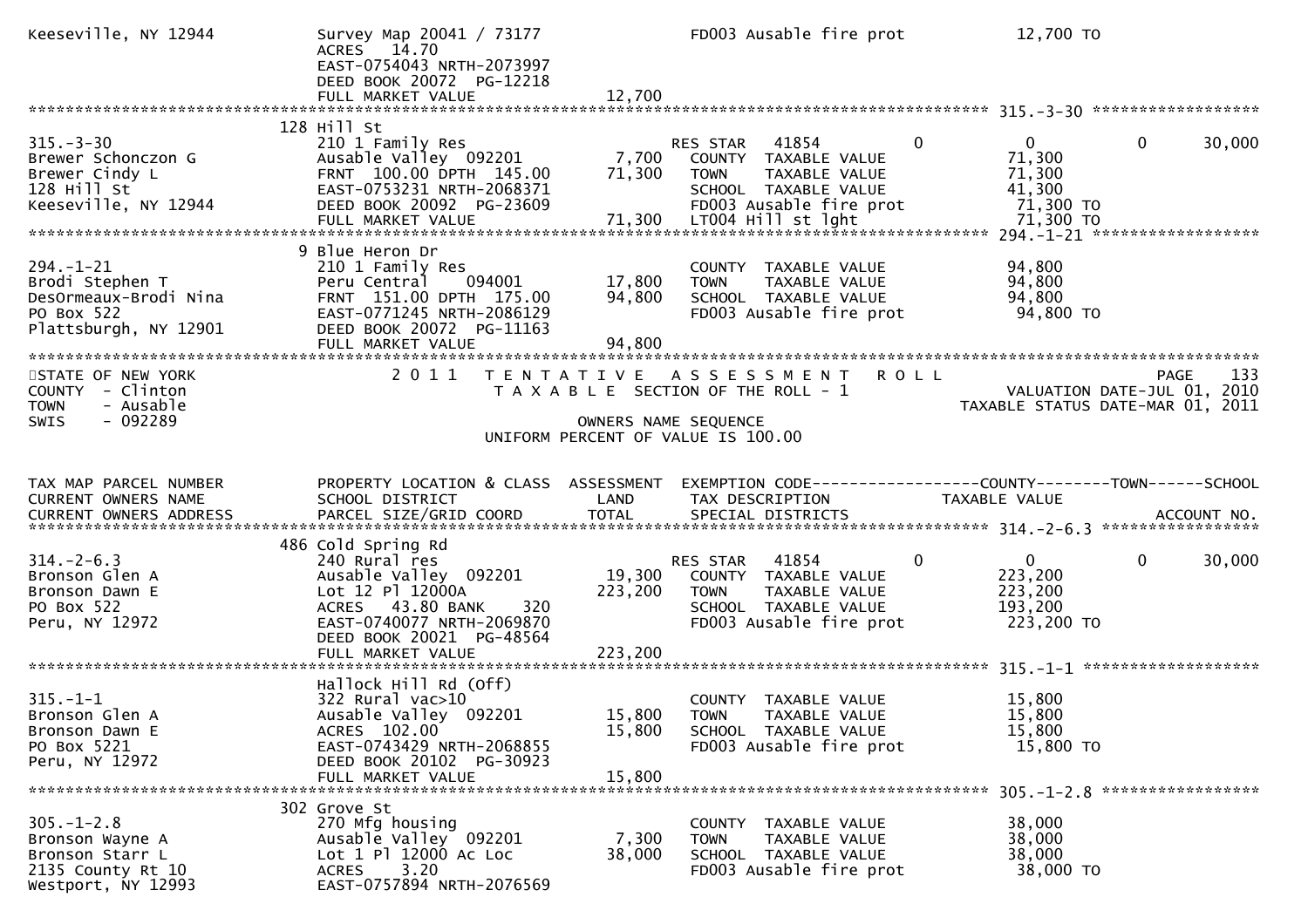|                                                                                                            | DEED BOOK 20072 PG-7997<br>FULL MARKET VALUE                                                                                                                | 38,000           |                                                                                                                                                                              |                        |                                                                |                                                                 |
|------------------------------------------------------------------------------------------------------------|-------------------------------------------------------------------------------------------------------------------------------------------------------------|------------------|------------------------------------------------------------------------------------------------------------------------------------------------------------------------------|------------------------|----------------------------------------------------------------|-----------------------------------------------------------------|
|                                                                                                            |                                                                                                                                                             |                  |                                                                                                                                                                              |                        |                                                                |                                                                 |
| $303. -2 - 16.1$<br>Brothers Marshall<br>Brothers Carolyn<br>710 Hallock Hill Rd<br>Peru, NY 12972-9745    | 710 Hallock Hill Rd<br>240 Rural res<br>Ausable Valley 092201<br>Lot 6 Pl 12000 Ac Loc<br>ACRES 10.40<br>EAST-0736012 NRTH-2074567                          |                  | 90 PCT OF VALUE USED FOR EXEMPTION PURPOSES<br>10 YR AGR 41700<br>11,600 AGED - ALL 41800<br>87,000 SR STAR<br>41834<br>COUNTY TAXABLE VALUE<br>TAXABLE VALUE<br><b>TOWN</b> | 0<br>0<br>$\mathbf{0}$ | 2,000<br>2,000<br>39,150<br>$\overline{0}$<br>45,850<br>45,850 | 2,000<br>39,150<br>39,150<br>45,850<br>$\Omega$                 |
|                                                                                                            | DEED BOOK 960<br>$PG-83$                                                                                                                                    |                  | SCHOOL TAXABLE VALUE                                                                                                                                                         |                        | $\overline{0}$                                                 |                                                                 |
|                                                                                                            |                                                                                                                                                             |                  |                                                                                                                                                                              |                        |                                                                |                                                                 |
|                                                                                                            | 125 Hill St                                                                                                                                                 |                  |                                                                                                                                                                              |                        |                                                                |                                                                 |
| $315. - 3 - 17$<br>Brow Shane T<br>Brow Suzanne<br>125 Hill St<br>Keeseville, NY 12944                     | 210 1 Family Res<br>Ausable Valley 092201<br>FRNT 100.00 DPTH 250.00<br>EAST-0753323 NRTH-2068112<br>DEED BOOK 856<br><b>PG-99</b>                          | 114,500          | RES STAR<br>41854<br>8,700 COUNTY TAXABLE VALUE<br><b>TOWN</b><br>TAXABLE VALUE<br>SCHOOL TAXABLE VALUE<br>FD003 Ausable fire prot                                           | $\mathbf 0$            | $\mathbf{0}$<br>114,500<br>114,500<br>84,500<br>114,500 TO     | $\Omega$<br>30,000                                              |
| STATE OF NEW YORK                                                                                          | 2011                                                                                                                                                        |                  | TENTATIVE ASSESSMENT                                                                                                                                                         | <b>ROLL</b>            |                                                                | 134<br><b>PAGE</b>                                              |
| COUNTY - Clinton<br>- Ausable<br><b>TOWN</b><br>$-092289$<br><b>SWIS</b>                                   |                                                                                                                                                             |                  | T A X A B L E SECTION OF THE ROLL - 1<br>OWNERS NAME SEQUENCE                                                                                                                |                        |                                                                | VALUATION DATE-JUL 01, 2010<br>TAXABLE STATUS DATE-MAR 01, 2011 |
|                                                                                                            |                                                                                                                                                             |                  | UNIFORM PERCENT OF VALUE IS 100.00                                                                                                                                           |                        |                                                                |                                                                 |
| TAX MAP PARCEL NUMBER<br><b>CURRENT OWNERS NAME</b>                                                        | PROPERTY LOCATION & CLASS ASSESSMENT<br>SCHOOL DISTRICT                                                                                                     | LAND             | EXEMPTION CODE-----------------COUNTY-------TOWN------SCHOOL<br>TAX DESCRIPTION                                                                                              |                        | TAXABLE VALUE                                                  |                                                                 |
|                                                                                                            |                                                                                                                                                             |                  |                                                                                                                                                                              |                        |                                                                |                                                                 |
|                                                                                                            |                                                                                                                                                             |                  |                                                                                                                                                                              |                        |                                                                |                                                                 |
| $335.1 - 1 - 21$<br>Brumgard Pamela S<br>Perkins Life Use Eleanor<br>22 Lower Rd<br>Clintonville, NY 12924 | 22 Lower Rd<br>210 1 Family Res<br>Ausable Valley 092201<br>FRNT 100.00 DPTH 200.00<br>EAST-0734083 NRTH-2053752<br>DEED BOOK 865<br>PG-183                 | 3,400<br>66,700  | RES STAR 41854<br>COUNTY TAXABLE VALUE<br><b>TOWN</b><br>TAXABLE VALUE<br>SCHOOL TAXABLE VALUE<br>FD003 Ausable fire prot                                                    | $\mathbf 0$            | $\mathbf{0}$<br>66,700<br>66,700<br>36,700<br>66,700 TO        | $\mathbf 0$<br>30,000                                           |
|                                                                                                            |                                                                                                                                                             |                  |                                                                                                                                                                              |                        |                                                                |                                                                 |
| $313.-3-1.2$<br>Burke Gary<br>Burke Robin<br>346 Allen Hill Rd<br>Peru, NY 12972                           | 346 Allen Hill Rd<br>270 Mfg housing<br>Peru Central<br>094001<br>Lot $#8$<br><b>ACRES</b><br>1.30<br>EAST-0727727 NRTH-2070796<br>DEED BOOK 945<br>$PG-52$ | 4,700<br>51,000  | COUNTY TAXABLE VALUE<br>TAXABLE VALUE<br><b>TOWN</b><br>SCHOOL TAXABLE VALUE<br>FD003 Ausable fire prot                                                                      |                        | 51,000<br>51,000<br>51,000<br>51,000 TO                        |                                                                 |
|                                                                                                            | FULL MARKET VALUE                                                                                                                                           | 51,000           |                                                                                                                                                                              |                        |                                                                |                                                                 |
|                                                                                                            |                                                                                                                                                             |                  |                                                                                                                                                                              |                        |                                                                |                                                                 |
| $315.4 - 1 - 50$<br>Burt Paul W<br>Burt Mary E<br>9 Pine Estate Cir<br>Keeseville, NY 12944                | 9 Pine Estate Cir<br>210 1 Family Res<br>Ausable Valley 092201<br>FRNT 167.00 DPTH 150.00<br>EAST-0754394 NRTH-2066876<br>DEED BOOK 797<br><b>PG-47</b>     | 9,600<br>118,900 | RES STAR<br>41854<br>COUNTY<br>TAXABLE VALUE<br><b>TOWN</b><br>TAXABLE VALUE<br>SCHOOL TAXABLE VALUE<br>FD003 Ausable fire prot                                              | $\mathbf 0$            | 0<br>118,900<br>118,900<br>88,900<br>118,900 TO                | $\mathbf 0$<br>30,000                                           |
|                                                                                                            | FULL MARKET VALUE                                                                                                                                           | 118,900          |                                                                                                                                                                              |                        |                                                                |                                                                 |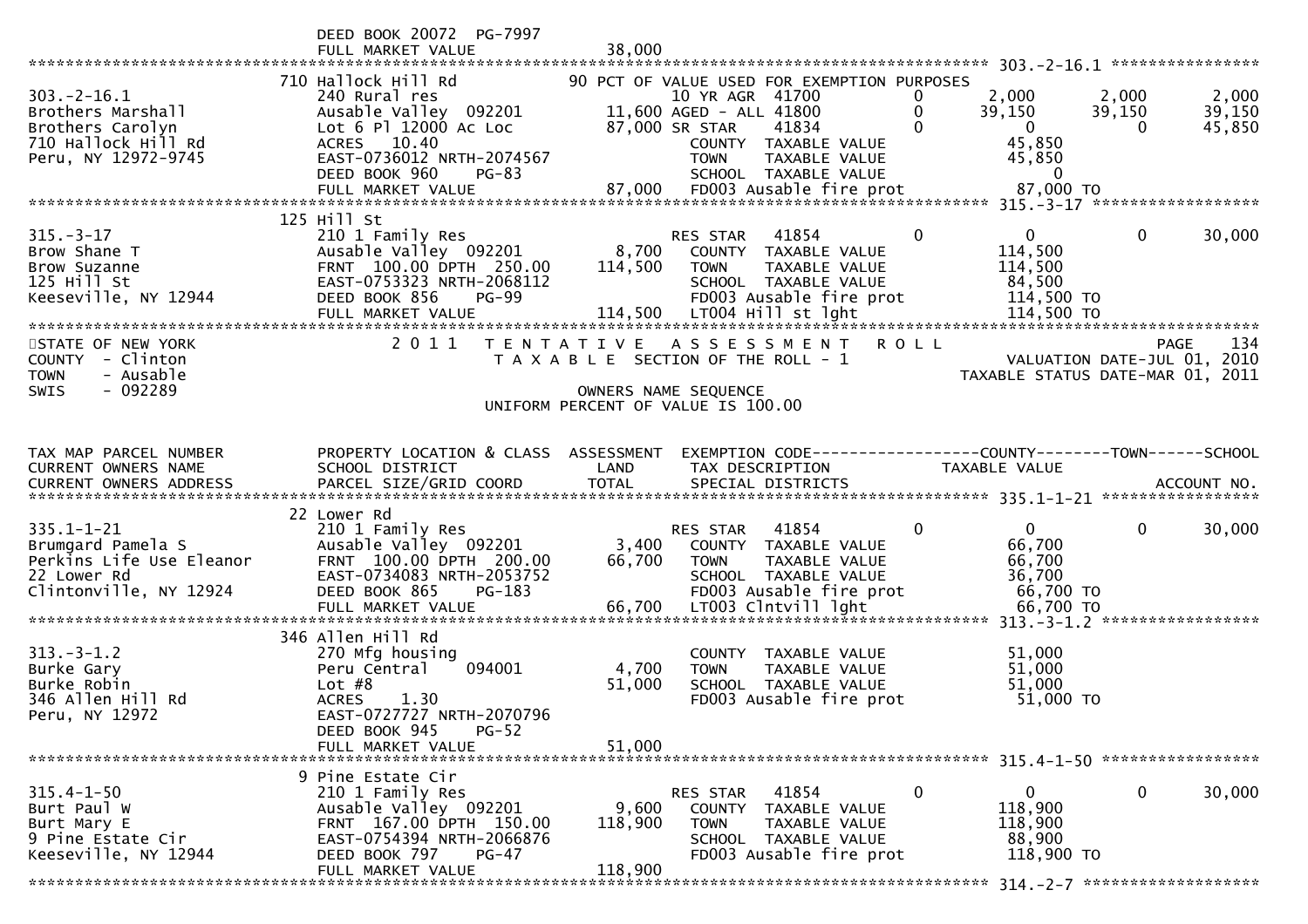| $314. - 2 - 7$<br>Bussiere George<br>Bussiere Gwenny<br>605 Hallock Hill Rd<br>Peru, NY 12972    | 605 Hallock Hill Rd<br>210 1 Family Res<br>Ausable Valley 092201<br>ACRES 9.50<br>EAST-0738686 NRTH-2073963<br>DEED BOOK 20061 PG-95127<br>FULL MARKET VALUE         | 160,000<br>160,000                                                                                  | WARCOMALL 41131<br>17,100 RES STAR<br><b>TOWN</b>    | 95 PCT OF VALUE USED FOR EXEMPTION PURPOSES<br>41854<br>COUNTY TAXABLE VALUE<br>TAXABLE VALUE<br>SCHOOL TAXABLE VALUE<br>FD003 Ausable fire prot | 0<br>$\Omega$           | 38,000<br>$\overline{0}$<br>122,000<br>140,000<br>130,000<br>160,000 TO<br>294.10-1-17 *****************                                                                                                                                                                                                                                                                                   | 20,000<br>$\Omega$      | 0<br>30,000            |
|--------------------------------------------------------------------------------------------------|----------------------------------------------------------------------------------------------------------------------------------------------------------------------|-----------------------------------------------------------------------------------------------------|------------------------------------------------------|--------------------------------------------------------------------------------------------------------------------------------------------------|-------------------------|--------------------------------------------------------------------------------------------------------------------------------------------------------------------------------------------------------------------------------------------------------------------------------------------------------------------------------------------------------------------------------------------|-------------------------|------------------------|
| 294.10-1-17<br>Calkins Florence<br>68 Cornelia St<br>Plattsburgh, NY 12901                       | 12 Mountaineer Dr<br>260 Seasonal res - WTRFNT<br>Peru Central<br>094001<br>50.00 DPTH 181.10<br><b>FRNT</b><br>EAST-0771780 NRTH-2085102<br>DEED BOOK 524<br>PG-210 | 75,200<br>240,000                                                                                   | <b>TOWN</b>                                          | COUNTY TAXABLE VALUE<br>TAXABLE VALUE<br>SCHOOL TAXABLE VALUE<br>FD003 Ausable fire prot                                                         |                         | 240,000<br>240,000<br>240,000<br>240,000 TO                                                                                                                                                                                                                                                                                                                                                |                         |                        |
| STATE OF NEW YORK<br>COUNTY - Clinton<br>- Ausable<br><b>TOWN</b><br>$-092289$<br><b>SWIS</b>    | 2011                                                                                                                                                                 | TENTATIVE ASSESSMENT<br>T A X A B L E SECTION OF THE ROLL - 1<br>UNIFORM PERCENT OF VALUE IS 100.00 | OWNERS NAME SEQUENCE                                 |                                                                                                                                                  | <b>ROLL</b>             | VALUATION DATE-JUL 01, 2010<br>TAXABLE STATUS DATE-MAR 01, 2011                                                                                                                                                                                                                                                                                                                            | <b>PAGE</b>             | 135                    |
| TAX MAP PARCEL NUMBER<br>CURRENT OWNERS NAME<br>CURRENT OWNERS ADDRESS                           | PROPERTY LOCATION & CLASS ASSESSMENT<br>SCHOOL DISTRICT                                                                                                              | LAND                                                                                                | TAX DESCRIPTION                                      |                                                                                                                                                  |                         | TAXABLE VALUE                                                                                                                                                                                                                                                                                                                                                                              |                         |                        |
| $315.4 - 1 - 40$<br>Calkins James<br>Calkins Caroline<br>50 Pine Tree Dr<br>Keeseville, NY 12944 | 50 Pine Tree Dr<br>210 1 Family Res<br>Ausable Valley 092201<br>FRNT 100.00 DPTH 150.00<br>EAST-0753820 NRTH-2066049<br>DEED BOOK 505<br>PG-472<br>FULL MARKET VALUE | 7,700<br>98,000<br>98,000                                                                           | SR STAR<br><b>TOWN</b>                               | 41834<br>COUNTY TAXABLE VALUE<br>TAXABLE VALUE<br>SCHOOL TAXABLE VALUE<br>FD003 Ausable fire prot<br>LT005 Pine tree dr. 1ght                    | $\Omega$                | $\overline{0}$<br>98,000<br>98,000<br>37,900<br>98,000 TO<br>98,000 TO                                                                                                                                                                                                                                                                                                                     | $\mathbf{0}$            | 60,100                 |
| $305. -2 - 23$<br>Calkins Joseph H<br>Calkins Norine<br>75 Grove St<br>Keeseville, NY 12944      | 75 Grove St<br>210 1 Family Res<br>Ausable Valley 092201<br>FRNT 150.00 DPTH 200.00<br>EAST-0756213 NRTH-2071169<br>DEED BOOK 634<br>PG-751<br>FULL MARKET VALUE     | 5,500<br>99,000<br>99,000                                                                           | RES STAR<br><b>TOWN</b>                              | 41854<br>COUNTY TAXABLE VALUE<br>TAXABLE VALUE<br>SCHOOL TAXABLE VALUE<br>FD003 Ausable fire prot                                                | 0                       | $\mathbf{0}$<br>99,000<br>99,000<br>69,000<br>99,000 TO                                                                                                                                                                                                                                                                                                                                    | $\mathbf{0}$            | 30,000                 |
| $335.1 - 1 - 36.1$<br>Call David W Sr<br>93 Lower Rd<br>Clintonville, NY 12924                   | 92 Lower Rd<br>210 1 Family Res<br>Ausable Valley 092201<br>FRNT 350.00 DPTH 100.00<br>EAST-0732410 NRTH-2053538<br>DEED BOOK 20061 PG-90495<br>FULL MARKET VALUE    | 4,400<br>78,400<br>78,400                                                                           | RES STAR 41854<br><b>TOWN</b>                        | COUNTY TAXABLE VALUE<br>TAXABLE VALUE<br>SCHOOL TAXABLE VALUE<br>FD003 Ausable fire prot<br>LT003 Clntvill lght                                  | $\overline{\mathbf{0}}$ | $\overline{0}$ and $\overline{0}$ and $\overline{0}$ and $\overline{0}$ and $\overline{0}$ and $\overline{0}$ and $\overline{0}$ and $\overline{0}$ and $\overline{0}$ and $\overline{0}$ and $\overline{0}$ and $\overline{0}$ and $\overline{0}$ and $\overline{0}$ and $\overline{0}$ and $\overline{0}$ and $\overline{0}$ and<br>78,400<br>78,400<br>48,400<br>78,400 TO<br>78,400 TO | $\overline{\mathbf{0}}$ | 30,000                 |
| $305. -2 - 17$<br>Camire James A<br>Camire Gail M<br>61 Grove St                                 | 61 Grove St<br>210 1 Family Res<br>Ausable Valley 092201<br>FRNT 110.00 DPTH 200.00<br>080<br><b>BANK</b>                                                            | 60,600                                                                                              | WARCOMALL<br>5,100 RES STAR<br>COUNTY<br><b>TOWN</b> | 41131<br>41854<br>TAXABLE VALUE<br>TAXABLE VALUE                                                                                                 | 0<br>$\Omega$           | 15,150<br>$\mathbf{0}$<br>45,450<br>45,450                                                                                                                                                                                                                                                                                                                                                 | 15,150<br>0             | $\mathbf{0}$<br>30,000 |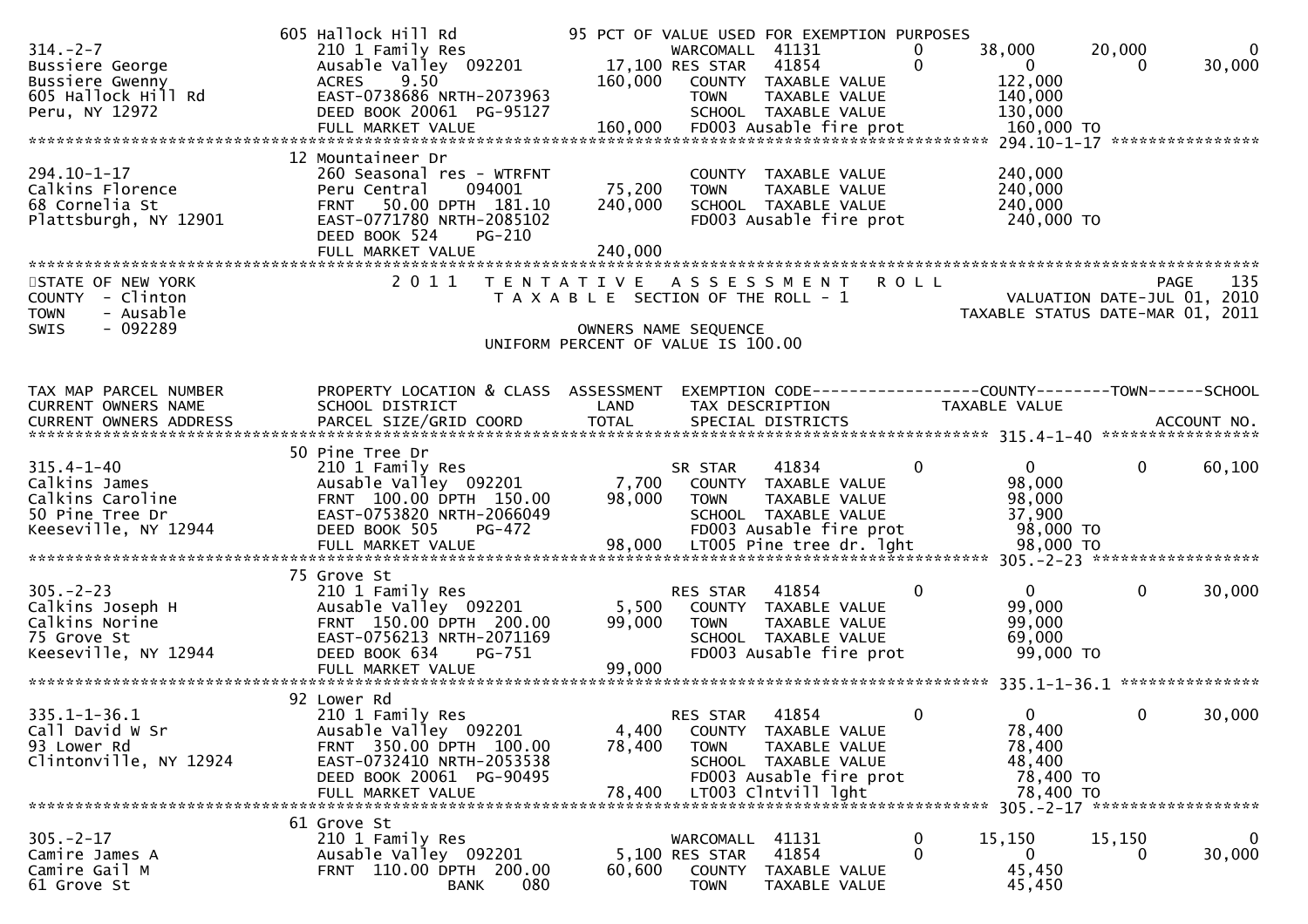| Keeseville, NY 12944                                                                                                     | EAST-0756146 NRTH-2070852<br>DEED BOOK 98001 PG-06115<br>FULL MARKET VALUE                                                                                              | 60,600                               | SCHOOL TAXABLE VALUE<br>FD003 Ausable fire prot                                                                                     | 30,600<br>60,600 TO                                                                    |                                                        |
|--------------------------------------------------------------------------------------------------------------------------|-------------------------------------------------------------------------------------------------------------------------------------------------------------------------|--------------------------------------|-------------------------------------------------------------------------------------------------------------------------------------|----------------------------------------------------------------------------------------|--------------------------------------------------------|
|                                                                                                                          |                                                                                                                                                                         |                                      |                                                                                                                                     |                                                                                        |                                                        |
| $294. - 1 - 14.32$<br>Campanella Ralph Louis<br>Campanella Regina Carol<br>162 Plains Rd<br>PO Box 502<br>Peru, NY 12972 | 162 Plains Rd<br>210 1 Family Res<br>094001<br>Peru Central<br>Lot 1 Platts<br>ACRES 5.01<br>EAST-0770361 NRTH-2082569<br>DEED BOOK 20031 PG-62251<br>FULL MARKET VALUE | 25,400 SR STAR<br>260,000<br>260,000 | WARNONALL 41121<br>41834<br>COUNTY TAXABLE VALUE<br><b>TOWN</b><br>TAXABLE VALUE<br>SCHOOL TAXABLE VALUE<br>FD003 Ausable fire prot | 27,000<br>0<br>$\Omega$<br>$\mathbf{0}$<br>233,000<br>248,000<br>199,900<br>260,000 TO | $\mathbf{0}$<br>12,000<br>60,100<br>0                  |
| STATE OF NEW YORK<br>COUNTY - Clinton<br>- Ausable<br><b>TOWN</b><br>$-092289$<br><b>SWIS</b>                            | 2011                                                                                                                                                                    |                                      | TENTATIVE ASSESSMENT ROLL<br>T A X A B L E SECTION OF THE ROLL - 1<br>OWNERS NAME SEQUENCE<br>UNIFORM PERCENT OF VALUE IS 100.00    | VALUATION DATE-JUL 01, 2010                                                            | 136<br><b>PAGE</b><br>TAXABLE STATUS DATE-MAR 01, 2011 |
| TAX MAP PARCEL NUMBER<br>CURRENT OWNERS NAME                                                                             | PROPERTY LOCATION & CLASS ASSESSMENT<br>SCHOOL DISTRICT                                                                                                                 | LAND                                 | EXEMPTION CODE-----------------COUNTY-------TOWN------SCHOOL<br>TAX DESCRIPTION                                                     | TAXABLE VALUE                                                                          |                                                        |
| $315.4 - 1 - 42$<br>Campbell Gregory B<br>42 Pine Tree Dr<br>Keeseville, NY 12944                                        | 42 Pine Tree Dr<br>210 1 Family Res<br>Ausable Valley 092201<br>FRNT 100.00 DPTH 150.00<br>EAST-0753924 NRTH-2066217<br>DEED BOOK 20001 PG-24744                        | 7,700<br>91,700                      | RES STAR 41854<br>COUNTY TAXABLE VALUE<br>TAXABLE VALUE<br>TOWN<br>SCHOOL TAXABLE VALUE<br>FD003 Ausable fire prot                  | $0 \qquad$<br>$\mathbf{0}$<br>91,700<br>91,700<br>61,700<br>91,700 TO                  | $\mathbf{0}$<br>30,000                                 |
| $303 - 2 - 15$<br>Cannell Ronald P<br>PO Box 1970<br>Ann Maria, FL 34216-1970                                            | 664 Hallock Hill Rd<br>260 Seasonal res<br>Ausable Valley 092201<br>ACRES 80.30<br>EAST-0736992 NRTH-2074991<br>DEED BOOK 991<br>PG-276<br>FULL MARKET VALUE            | 41,800<br>210,500<br>210,500         | COUNTY TAXABLE VALUE<br>TAXABLE VALUE<br><b>TOWN</b><br>SCHOOL TAXABLE VALUE<br>FD003 Ausable fire prot                             | 210,500<br>210,500<br>210,500<br>210,500 TO                                            |                                                        |
|                                                                                                                          |                                                                                                                                                                         |                                      |                                                                                                                                     |                                                                                        |                                                        |
| 294.18-2-10<br>Capen Rita G<br>PO Box 235<br>Port Kent, NY 12975                                                         | 12 Tanglewood Dr<br>210 1 Family Res<br>Peru Central 094001<br>Subdiv Bk 6 Pg 35 Lot 11<br>FRNT 131.90 DPTH 150.00<br>080<br><b>BANK</b>                                | 38,500<br>117,200                    | 41854<br>RES STAR<br>COUNTY TAXABLE VALUE<br><b>TOWN</b><br>TAXABLE VALUE<br>SCHOOL TAXABLE VALUE<br>FD003 Ausable fire prot        | $\mathbf 0$<br>$\mathbf{0}$<br>117,200<br>117,200<br>87,200<br>117,200 TO              | $\mathbf{0}$<br>30,000                                 |
|                                                                                                                          | EAST-0773277 NRTH-2082337<br>DEED BOOK 20001 PG-21043<br>FULL MARKET VALUE                                                                                              | 117,200                              |                                                                                                                                     |                                                                                        |                                                        |
| $303 - 2 - 8$<br>Caporale Vincent<br>Caporale Raymond<br>351 Manhatten Ave<br>Hawthorne, NY 10532                        | 502 Hallock Hill Rd<br>240 Rural res<br>Ausable Valley 092201<br>Also Title Deed Bk 644/38<br>ACRES 100.10<br>EAST-0741358 NRTH-2074184                                 | 51,500<br>163,200                    | COUNTY TAXABLE VALUE<br>TAXABLE VALUE<br><b>TOWN</b><br>SCHOOL TAXABLE VALUE<br>FD003 Ausable fire prot                             | 163,200<br>163,200<br>163,200<br>163,200 TO                                            |                                                        |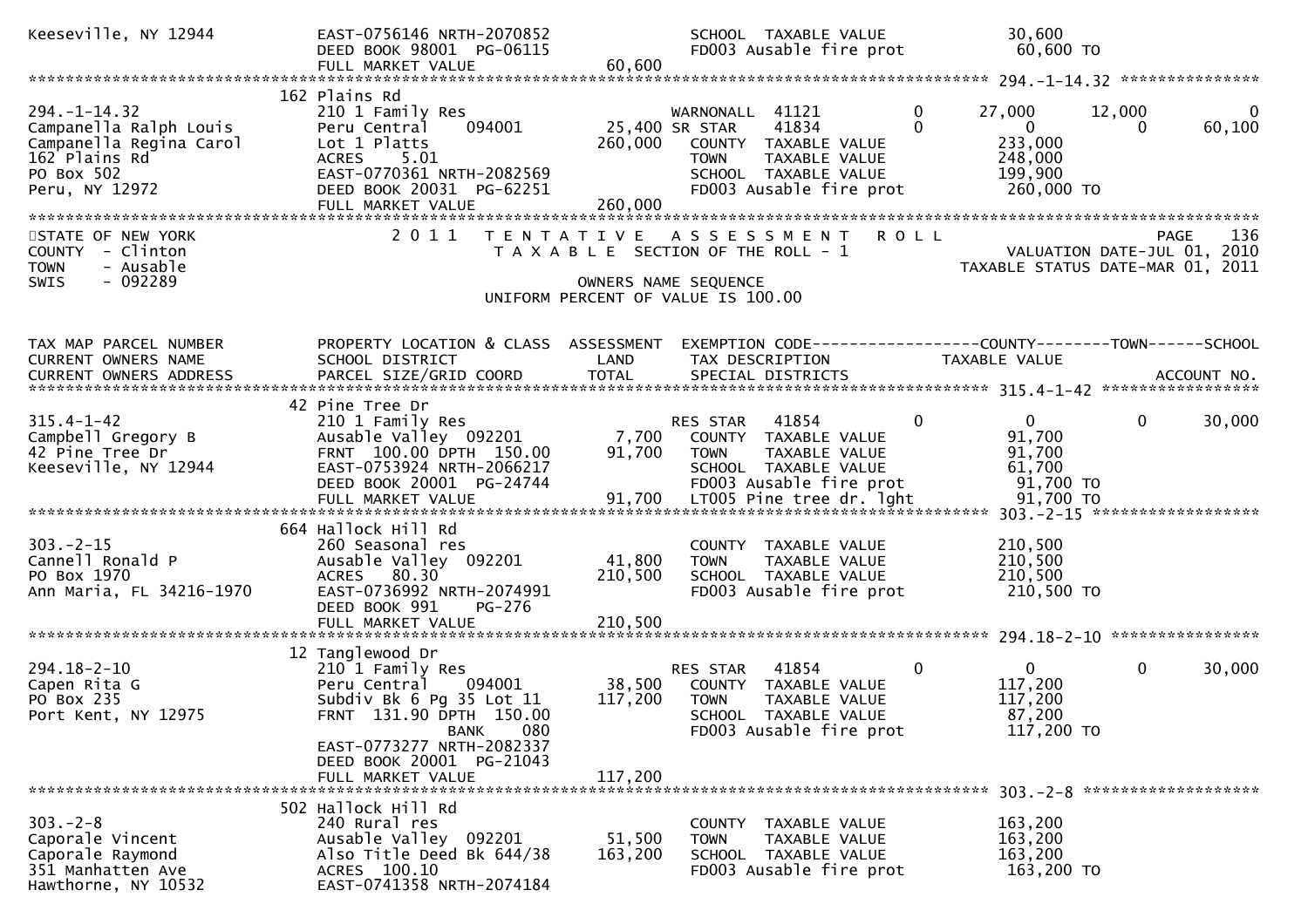|                                                                                                     | PG-269<br>DEED BOOK 843<br>FULL MARKET VALUE                                                                                                                                                                   | 163,200                    |                                                                                                                                                             |                                                                           |                                            |
|-----------------------------------------------------------------------------------------------------|----------------------------------------------------------------------------------------------------------------------------------------------------------------------------------------------------------------|----------------------------|-------------------------------------------------------------------------------------------------------------------------------------------------------------|---------------------------------------------------------------------------|--------------------------------------------|
| $314. - 2 - 17$<br>Caporale Vincent<br>Caporale Raymond<br>351 Manhattan Ave<br>Hawthorne, NY 10532 | Cold Spring Rd<br>321 Abandoned ag<br>Ausable Valley 092201<br>Also Title Deed Bk 644 Pg<br>ACRES 21.00<br>EAST-0739835 NRTH-2067003<br>DEED BOOK 843<br>PG-269<br>FULL MARKET VALUE                           | 13,500<br>13,500<br>13,500 | COUNTY TAXABLE VALUE<br>TAXABLE VALUE<br><b>TOWN</b><br>SCHOOL TAXABLE VALUE<br>FD003 Ausable fire prot                                                     | 13,500<br>13,500<br>13,500<br>13,500 TO                                   |                                            |
| STATE OF NEW YORK<br>COUNTY - Clinton<br>- Ausable<br><b>TOWN</b><br>$-092289$<br><b>SWIS</b>       | 2011                                                                                                                                                                                                           | OWNERS NAME SEQUENCE       | TENTATIVE ASSESSMENT<br>T A X A B L E SECTION OF THE ROLL - 1<br>UNIFORM PERCENT OF VALUE IS 100.00                                                         | <b>ROLL</b><br>TAXABLE STATUS DATE-MAR 01, 2011                           | 137<br>PAGE<br>VALUATION DATE-JUL 01, 2010 |
| TAX MAP PARCEL NUMBER<br><b>CURRENT OWNERS NAME</b>                                                 | PROPERTY LOCATION & CLASS ASSESSMENT<br>SCHOOL DISTRICT                                                                                                                                                        | LAND                       | TAX DESCRIPTION                                                                                                                                             | TAXABLE VALUE                                                             |                                            |
| $313.-3-1.1$<br>Cappon Justin F<br>Cappon Cheryl A<br>5681 Lake Rd<br>Galway, NY 12074              | Allen Hill Rd<br>240 Rural res<br>094001<br>Peru Central<br>Lot 8 & 9<br>Platt 12000 Ac Loc<br><b>ACRES</b><br>17.40<br>EAST-0728408 NRTH-2068843<br>DEED BOOK 20092 PG-22311<br>FULL MARKET VALUE             | 16,900<br>68,000<br>68,000 | COUNTY TAXABLE VALUE<br>TAXABLE VALUE<br><b>TOWN</b><br>SCHOOL TAXABLE VALUE<br>FD003 Ausable fire prot                                                     | 68,000<br>68,000<br>68,000<br>68,000 TO                                   |                                            |
| $334 - 2 - 15$<br>Carner Barbara A<br>334 Cornelia St 185<br>Plattsburgh, NY 12901                  | 1668 Rt 9N<br>270 Mfg housing<br>Ausable Valley 092201<br>Lot 195 Maules<br>First Deed Bk 559 Pg 1193<br>FRNT 130.00 DPTH 275.00<br>EAST-0724755 NRTH-2050385<br>DEED BOOK 20051 PG-90306<br>FULL MARKET VALUE | 5,200<br>25,000<br>25,000  | COUNTY TAXABLE VALUE<br><b>TAXABLE VALUE</b><br><b>TOWN</b><br>SCHOOL TAXABLE VALUE<br>FD003 Ausable fire prot                                              | 25,000<br>25,000<br>25,000<br>25,000 TO                                   |                                            |
| $315. - 3 - 25$<br>Caron Edmund J Jr<br>Solano Darlene S<br>87 Hill St<br>Keeseville, NY 12944      | 87 Hill St<br>210 1 Family Res<br>Ausable Valley 092201<br>FRNT 100.00 DPTH 251.91<br><b>BANK</b><br>080<br>EAST-0754303 NRTH-2068207<br>DEED BOOK 20041 PG-67755<br>FULL MARKET VALUE                         | 8,700<br>72,000<br>72,000  | 41834<br>SR STAR<br><b>COUNTY</b><br>TAXABLE VALUE<br><b>TOWN</b><br>TAXABLE VALUE<br>SCHOOL TAXABLE VALUE<br>FD003 Ausable fire prot<br>LT004 Hill st lght | 0<br>$\mathbf{0}$<br>72,000<br>72,000<br>11,900<br>72,000 TO<br>72,000 TO | 0<br>60,100                                |
| $304. - 1 - 44.1$<br>Carpenter James A<br>Carpenter Marie H                                         | 112 Union Rd<br>270 Mfg housing<br>Ausable Valley 092201<br>$Lot 13$ Pgl                                                                                                                                       | 9,700<br>46,000            | 41854<br>RES STAR<br>COUNTY<br>TAXABLE VALUE<br><b>TOWN</b><br>TAXABLE VALUE                                                                                | 0<br>0<br>46,000<br>46,000                                                | 0<br>30,000                                |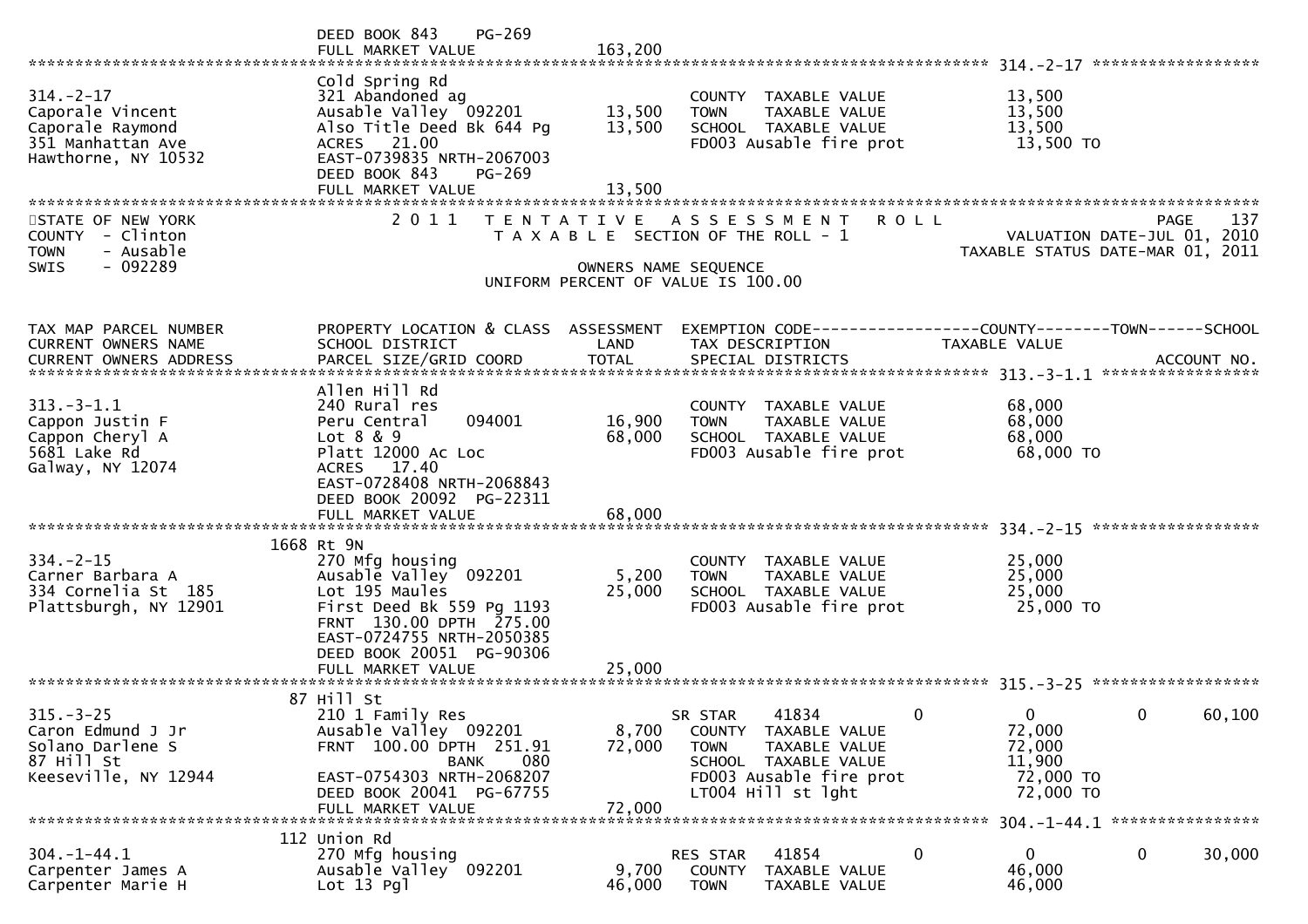| PO Box 923<br>Peru, NY 12972-0923                                                                          | 8.00 BANK<br>080<br><b>ACRES</b><br>EAST-0745905 NRTH-2078026<br>DEED BOOK 99001 PG-12261<br>FULL MARKET VALUE                                                                     | 46,000                       | SCHOOL TAXABLE VALUE                                                                                                                                                                         | FD003 Ausable fire prot                  | 16,000<br>46,000 TO                                                                                                 |                                |                                              |
|------------------------------------------------------------------------------------------------------------|------------------------------------------------------------------------------------------------------------------------------------------------------------------------------------|------------------------------|----------------------------------------------------------------------------------------------------------------------------------------------------------------------------------------------|------------------------------------------|---------------------------------------------------------------------------------------------------------------------|--------------------------------|----------------------------------------------|
| 294.18-2-11<br>Carrier Dennis E<br>Carrier Kathy M<br>6 Tanglewood Dr<br>Peru, NY 12972                    | 6 Tanglewood Dr<br>210 1 Family Res<br>094001<br>Peru Central<br>FRNT 136.50 DPTH 183.41<br>EAST-0773375 NRTH-2082221<br>DEED BOOK 20102 PG-30551<br>FULL MARKET VALUE             | 40,400<br>225,000<br>225,000 | 41854<br>RES STAR<br>COUNTY TAXABLE VALUE<br><b>TOWN</b><br>SCHOOL TAXABLE VALUE                                                                                                             | TAXABLE VALUE<br>FD003 Ausable fire prot | $\Omega$<br>$\mathbf{0}$<br>225,000<br>225,000<br>195,000<br>225,000 TO                                             | $\mathbf{0}$                   | 30,000                                       |
| STATE OF NEW YORK<br>COUNTY - Clinton<br><b>TOWN</b><br>- Ausable<br>$-092289$<br><b>SWIS</b>              | 2 0 1 1                                                                                                                                                                            |                              | TENTATIVE ASSESSMENT<br>T A X A B L E SECTION OF THE ROLL - 1<br>OWNERS NAME SEQUENCE<br>UNIFORM PERCENT OF VALUE IS 100.00                                                                  | <b>ROLL</b>                              | VALUATION DATE-JUL 01, 2010<br>TAXABLE STATUS DATE-MAR 01, 2011                                                     | PAGE                           | 138                                          |
| TAX MAP PARCEL NUMBER<br>CURRENT OWNERS NAME                                                               | PROPERTY LOCATION & CLASS ASSESSMENT<br>SCHOOL DISTRICT                                                                                                                            | LAND                         | TAX DESCRIPTION                                                                                                                                                                              |                                          | EXEMPTION CODE------------------COUNTY--------TOWN------SCHOOL<br>TAXABLE VALUE                                     |                                | ACCOUNT NO.<br>****************              |
| $334. - 1 - 28.3$<br>Carron Beverly<br>Carron Louis Albert<br>350 Dry Bridge Rd<br>Ausable Forks, NY 12912 | 350 Dry Bridge Rd<br>270 Mfg housing<br>Ausable Valley 092201<br>Lot 196 Maules Patent<br>ACRES 2.76<br>EAST-0721721 NRTH-2053476<br>DEED BOOK 98001 PG-04552<br>FULL MARKET VALUE | 5,600<br>44,000<br>44,000    | 41854<br><b>RES STAR</b><br>COUNTY TAXABLE VALUE<br><b>TOWN</b><br>SCHOOL TAXABLE VALUE                                                                                                      | TAXABLE VALUE<br>FD003 Ausable fire prot | $\mathbf{0}$<br>$\overline{0}$<br>44,000<br>44,000<br>14,000<br>44,000 TO                                           | $\mathbf{0}$                   | 30,000                                       |
|                                                                                                            |                                                                                                                                                                                    |                              |                                                                                                                                                                                              |                                          |                                                                                                                     |                                |                                              |
| $302. - 1 - 10.1$<br>Carte Beverly R<br>719 Allen Hill Rd<br>Peru, NY 12972                                | 719/730 Allen Hill Rd<br>280 Res Multiple<br>094001<br>Peru Central<br>ACRES 55.10<br>EAST-0727379 NRTH-2079138<br>DEED BOOK 20021 PG-42115<br>FULL MARKET VALUE                   | 156,000 SR STAR<br>156,000   | 51 PCT OF VALUE USED FOR EXEMPTION PURPOSES<br>WARNONALL 41121<br>36,500 AGED - ALL 41800<br>41834<br>COUNTY TAXABLE VALUE<br><b>TOWN</b><br>SCHOOL TAXABLE VALUE<br>FD003 Ausable fire prot | TAXABLE VALUE                            | 11,934<br>0<br>$\mathbf{0}$<br>33,813<br>$\mathbf{0}$<br>$\mathbf{0}$<br>110,253<br>110,253<br>56,120<br>156,000 TO | 11,934<br>33,813<br>$\Omega$   | $\overline{\phantom{0}}$<br>39,780<br>60,100 |
|                                                                                                            |                                                                                                                                                                                    |                              |                                                                                                                                                                                              |                                          |                                                                                                                     |                                |                                              |
| $302 - 1 - 10.4$<br>Carte Jeffrey S<br>699 Allen Hill Rd<br>Peru, NY 12972                                 | 699 Allen Hill Rd<br>270 Mfg housing<br>094001<br>Peru Central<br>2.10<br><b>ACRES</b><br>EAST-0727502 NRTH-2078688<br>DEED BOOK 20021 PG-46902<br>FULL MARKET VALUE               | 51,000<br>51,000             | LIM INC DI 41932<br>8,500 RES STAR 41854<br>COUNTY TAXABLE VALUE<br><b>TOWN</b><br>SCHOOL TAXABLE VALUE<br>FD003 Ausable fire prot                                                           | TAXABLE VALUE                            | 25,500<br>0<br>0<br>$\Omega$<br>25,500<br>51,000<br>21,000<br>51,000 TO                                             | 0<br>0                         | 0<br>30,000                                  |
|                                                                                                            | 272 Signor Rd                                                                                                                                                                      |                              |                                                                                                                                                                                              |                                          |                                                                                                                     | 302. -1-10.2 ***************** |                                              |
| $302 - 1 - 10.2$<br>Carte Timothy C<br>Carte Denise M<br>272 Signor Rd<br>Peru, NY 12972                   | 270 Mfg housing<br>Peru Central<br>094001<br>Lot 35 Pgl<br>1.00<br>ACRES<br>EAST-0729086 NRTH-2078795                                                                              | 38,500                       | LIM INC DI 41932<br>4,500 RES STAR<br>41854<br><b>COUNTY</b><br><b>TOWN</b><br>SCHOOL TAXABLE VALUE                                                                                          | TAXABLE VALUE<br>TAXABLE VALUE           | $\bf{0}$<br>19,250<br>0<br>0<br>19,250<br>38,500<br>8,500                                                           | $\bf{0}$<br>$\mathbf 0$        | $\mathbf 0$<br>30,000                        |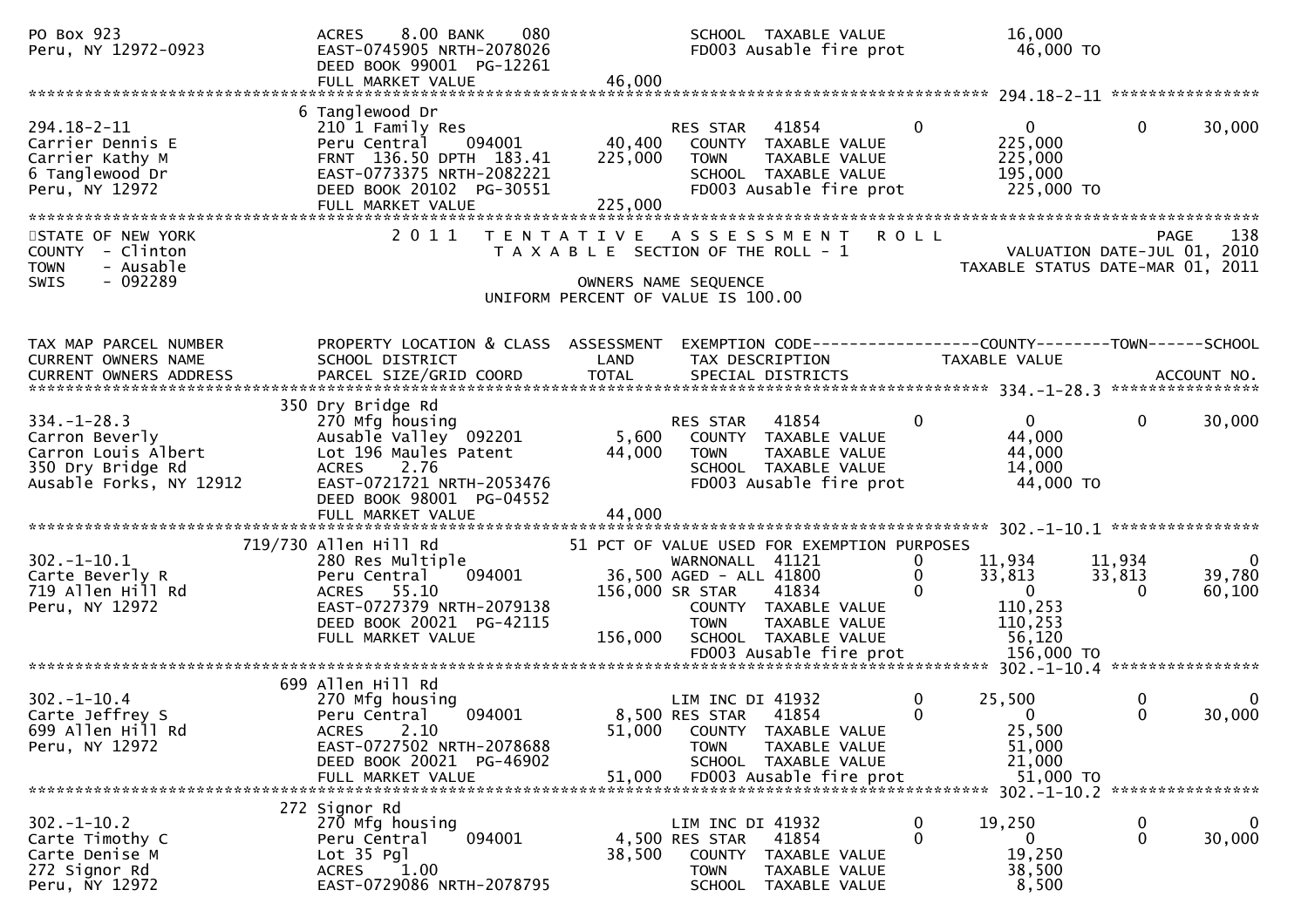|                                                                                                 | DEED BOOK 20021 PG-41959<br>FULL MARKET VALUE                                                                                                                                               | 38,500                     | FD003 Ausable fire prot                                                                                                                                         | 38,500 TO                                                                                          |                                                                                       |
|-------------------------------------------------------------------------------------------------|---------------------------------------------------------------------------------------------------------------------------------------------------------------------------------------------|----------------------------|-----------------------------------------------------------------------------------------------------------------------------------------------------------------|----------------------------------------------------------------------------------------------------|---------------------------------------------------------------------------------------|
| $293.16 - 1 - 3$<br>Carter Bret<br>Carter Sally<br>3 Hilltop Dr<br>Peru, NY 12972               | 3 Hilltop Dr<br>210 1 Family Res<br>094001<br>Peru Central<br>FRNT 218.40 DPTH 135.00<br>EAST-0767502 NRTH-2084074<br>DEED BOOK 20082 PG-14251<br>FULL MARKET VALUE                         | 138,600<br>138,600         | WARNONALL 41121<br>15,700 RES STAR<br>41854<br>COUNTY TAXABLE VALUE<br><b>TOWN</b><br>TAXABLE VALUE<br>SCHOOL TAXABLE VALUE<br>FD003 Ausable fire prot          | $\mathbf 0$<br>20,790<br>$\Omega$<br>$\overline{0}$<br>117,810<br>126,600<br>108,600<br>138,600 TO | 12,000<br>$\Omega$<br>30,000<br>$\Omega$                                              |
| STATE OF NEW YORK<br><b>COUNTY</b><br>- Clinton<br>- Ausable<br><b>TOWN</b><br>- 092289<br>SWIS | 2011                                                                                                                                                                                        | T E N T A T I V E          | A S S E S S M E N T<br>T A X A B L E SECTION OF THE ROLL - 1<br>OWNERS NAME SEQUENCE<br>UNIFORM PERCENT OF VALUE IS 100.00                                      | <b>ROLL</b>                                                                                        | 139<br><b>PAGE</b><br>VALUATION DATE-JUL 01, 2010<br>TAXABLE STATUS DATE-MAR 01, 2011 |
| TAX MAP PARCEL NUMBER<br>CURRENT OWNERS NAME                                                    | PROPERTY LOCATION & CLASS ASSESSMENT<br>SCHOOL DISTRICT                                                                                                                                     | LAND                       | EXEMPTION CODE-----------------COUNTY--------TOWN------SCHOOL<br>TAX DESCRIPTION                                                                                | TAXABLE VALUE                                                                                      |                                                                                       |
| $314. - 2 - 6.12$<br>Carter Donald H Jr<br>549 Cold Spring Rd<br>Peru, NY 12972                 | 549 Cold Spring Rd<br>270 Mfg housing<br>Ausable Valley 092201<br>ACRES 16.53<br>EAST-0738788 NRTH-2071776<br>DEED BOOK 876<br>$PG-174$<br>FULL MARKET VALUE                                | 12,200<br>53,000<br>53,000 | RES STAR<br>41854<br>COUNTY TAXABLE VALUE<br><b>TOWN</b><br>TAXABLE VALUE<br>SCHOOL TAXABLE VALUE<br>FD003 Ausable fire prot                                    | $\overline{0}$<br>0<br>53,000<br>53,000<br>23,000<br>53,000 TO                                     | $\mathbf{0}$<br>30,000                                                                |
| $315. - 1 - 3.38$<br>Carter Nancy A<br>1 Lakeview Meadows Rd<br>Keeseville, NY 12944            | 1 Lakeview Meadows Rd<br>210 1 Family Res<br>Ausable Valley 092201<br>Sub Map Bk 16 Pg 139 Lot<br>3.50 BANK<br><b>ACRES</b><br>080<br>EAST-0747785 NRTH-2072545<br>DEED BOOK 20061 PG-99718 | 19,500<br>209,000          | 41854<br>RES STAR<br>COUNTY TAXABLE VALUE<br><b>TOWN</b><br>TAXABLE VALUE<br>SCHOOL TAXABLE VALUE<br>FD003 Ausable fire prot                                    | $\mathbf{0}$<br>$\overline{0}$<br>209,000<br>209,000<br>179,000<br>209,000 TO                      | $\mathbf 0$<br>30,000                                                                 |
| $334. - 1 - 10$<br>Carver Raymond Gary<br>38 Clintonville Rd<br>Clintonville, NY 12924          | 38 Clintonville Rd<br>210 1 Family Res<br>Ausable Valley 092201<br>1.30<br><b>ACRES</b><br>EAST-0729687 NRTH-2053965<br>DEED BOOK 20021 PG-46860<br>FULL MARKET VALUE                       | 79,000<br>79,000           | AGED COUN 41802<br>13,500 SR STAR<br>41834<br>COUNTY TAXABLE VALUE<br><b>TOWN</b><br>TAXABLE VALUE<br><b>SCHOOL</b><br>TAXABLE VALUE<br>FD003 Ausable fire prot | $\mathbf 0$<br>31,600<br>$\Omega$<br>$\Omega$<br>47,400<br>79,000<br>18,900<br>79,000 TO           | 0<br>0<br>$\Omega$<br>60,100                                                          |
| 293.16-1-12<br>Case Roger<br>Case Joanne<br>30 Plains Rd<br>Peru, NY 12972                      | 30 Plains Rd<br>210 1 Family Res<br>094001<br>Peru Central<br>FRNT 150.00 DPTH 200.00<br>080<br><b>BANK</b><br>EAST-0767117 NRTH-2083821<br>PG-305<br>DEED BOOK 716<br>FULL MARKET VALUE    | 16,100<br>97,900<br>97,900 | 41854<br><b>RES STAR</b><br>COUNTY<br>TAXABLE VALUE<br>TAXABLE VALUE<br><b>TOWN</b><br>SCHOOL TAXABLE VALUE<br>FD003 Ausable fire prot                          | $\mathbf{0}$<br>0<br>97,900<br>97,900<br>67,900<br>97,900 TO                                       | 30,000<br>0                                                                           |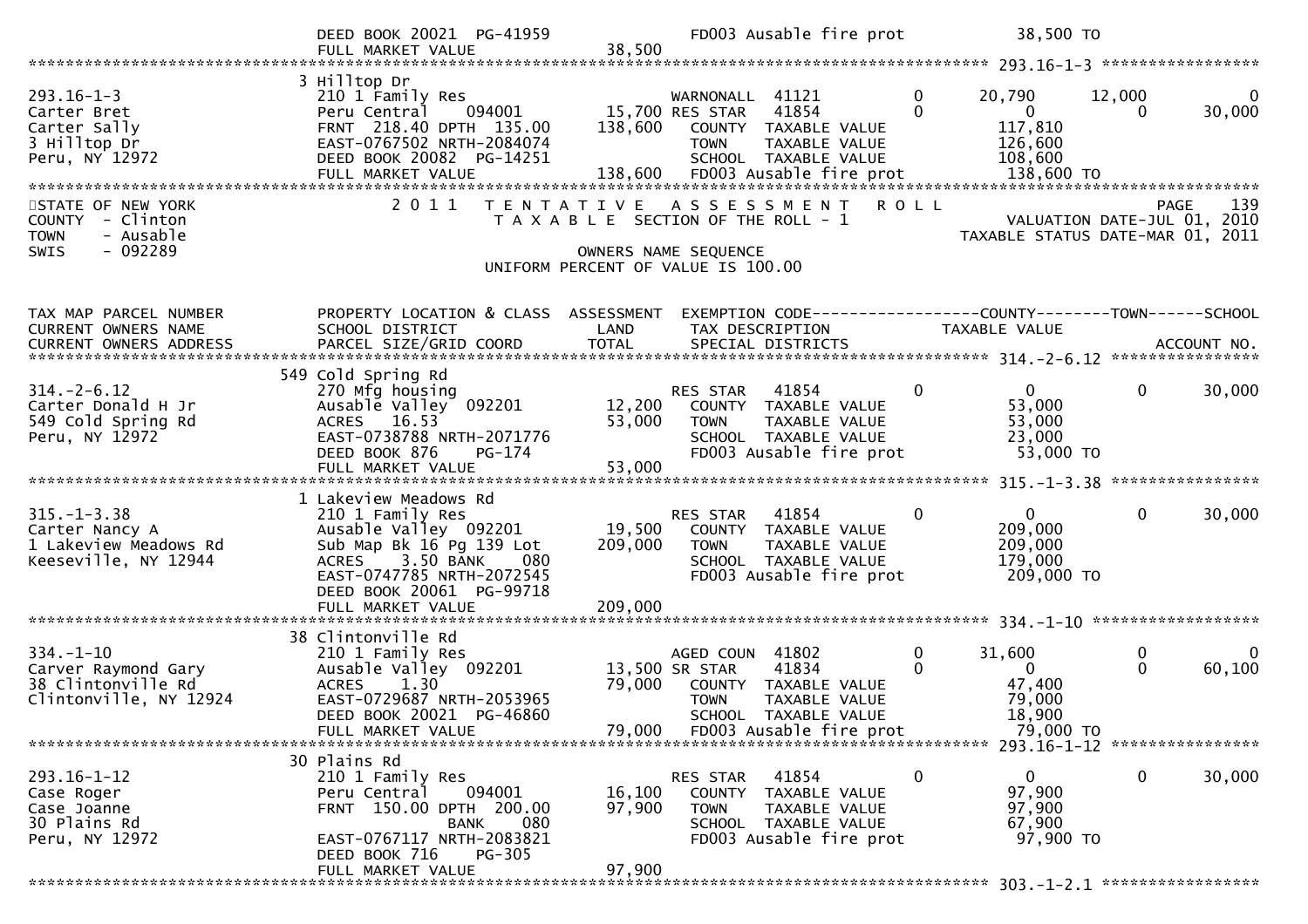| $303. -1 - 2.1$<br>Cech Paul F<br>Cech Ruth Ann<br>219 Calkins Rd<br>Peru, NY 12972                | 219/220 Calkins Rd<br>240 Rural res<br>094001<br>Peru Central<br>ACRES 118.70<br>EAST-0733883 NRTH-2079682<br>DEED BOOK 604<br><b>PG-972</b>                      |                            | 77 PCT OF VALUE USED FOR EXEMPTION PURPOSES<br>WARCOMALL 41131<br>47,300 SR STAR<br>41834<br>166,000 COUNTY TAXABLE VALUE<br>TAXABLE VALUE<br><b>TOWN</b><br>SCHOOL TAXABLE VALUE | 31,955<br>0<br>$\mathbf 0$<br>$\overline{\mathbf{0}}$<br>134,045<br>146,000<br>105,900 | 20,000<br>$\mathbf 0$<br>60,100<br>0 |
|----------------------------------------------------------------------------------------------------|-------------------------------------------------------------------------------------------------------------------------------------------------------------------|----------------------------|-----------------------------------------------------------------------------------------------------------------------------------------------------------------------------------|----------------------------------------------------------------------------------------|--------------------------------------|
| STATE OF NEW YORK<br>COUNTY - Clinton<br>- Ausable<br><b>TOWN</b><br>$-092289$<br><b>SWIS</b>      |                                                                                                                                                                   |                            | 2011 TENTATIVE ASSESSMENT ROLL<br>T A X A B L E SECTION OF THE ROLL - 1<br>OWNERS NAME SEQUENCE<br>UNIFORM PERCENT OF VALUE IS 100.00                                             | PAGE 140<br>VALUATION DATE-JUL 01, 2010<br>TAXARLE STATUS DATE WALLER                  | TAXABLE STATUS DATE-MAR 01, 2011     |
| TAX MAP PARCEL NUMBER<br>CURRENT OWNERS NAME                                                       | PROPERTY LOCATION & CLASS ASSESSMENT<br>SCHOOL DISTRICT                                                                                                           | LAND                       | EXEMPTION CODE------------------COUNTY--------TOWN------SCHOOL<br>TAX DESCRIPTION                                                                                                 | TAXABLE VALUE                                                                          |                                      |
| $303. -1 - 3.2$<br>Chamberlain Jamie S<br>Chamberlain Kim M<br>35 Signor Rd<br>Peru, NY 12972-3833 | Signor Rd<br>311 Res vac land<br>094001<br>Peru Central<br>1.00<br><b>ACRES</b><br>EAST-0734166 NRTH-2080748<br>DEED BOOK 20001 PG-20397<br>FULL MARKET VALUE     | 5,600<br>5,600<br>5,600    | COUNTY TAXABLE VALUE<br><b>TOWN</b><br>TAXABLE VALUE<br>SCHOOL TAXABLE VALUE<br>FD003 Ausable fire prot                                                                           | 5,600<br>5,600<br>5,600<br>5,600 TO                                                    |                                      |
|                                                                                                    |                                                                                                                                                                   |                            |                                                                                                                                                                                   |                                                                                        |                                      |
| ---<br>Charette Heidi Marie U<br>2428 Rt 22<br>Peru, NY 12972                                      | 2428 Rt 22<br>210 1 Family Res<br>Ausable Valley 092201<br>ACRES 1.10 BANK<br>121<br>EAST-0750866 NRTH-2082947<br>DEED BOOK 20061 PG-90737<br>FULL MARKET VALUE   | 142,000<br>142,000         | RES STAR 41854<br>8,100 COUNTY TAXABLE VALUE<br>TAXABLE VALUE<br><b>TOWN</b><br>SCHOOL TAXABLE VALUE<br>FD003 Ausable fire prot                                                   | $\Omega$<br>$\mathbf{0}$<br>142,000<br>142,000<br>112,000<br>142,000 TO                | $\mathbf{0}$<br>30,000               |
| $334. - 1 - 5.2$<br>Charvat Jane A<br>127 Parrish Rd<br>Clintonville, NY 12924                     | 127 Parrish Rd<br>210 1 Family Res<br>Ausable Valley 092201<br>Lot 194 Maules Tract<br>ACRES 11.80<br>EAST-0729362 NRTH-2057183<br>DEED BOOK 879<br><b>PG-114</b> | 37,100                     | RES STAR 41854<br>10,700 COUNTY TAXABLE VALUE<br><b>TOWN</b><br>TAXABLE VALUE<br>SCHOOL TAXABLE VALUE<br>FD003 Ausable fire prot                                                  | $\bf{0}$<br>0<br>37,100<br>37,100<br>7,100<br>37,100 TO                                | $\mathbf{0}$<br>30,000               |
| $314. - 1 - 13.1$<br>Chase Dorothea<br>856 Clintonville Rd<br>Peru, NY 12972                       | 850 Clintonville Rd<br>210 1 Family Res<br>Ausable Valley 092201<br>ACRES 11.30<br>EAST-0732814 NRTH-2072862<br>DEED BOOK 645<br>PG-658<br>FULL MARKET VALUE      | 10,600<br>65,000<br>65,000 | COUNTY<br>TAXABLE VALUE<br><b>TOWN</b><br>TAXABLE VALUE<br>SCHOOL TAXABLE VALUE<br>FD003 Ausable fire prot                                                                        | 65,000<br>65,000<br>65,000<br>65,000 TO                                                |                                      |
| $314. - 1 - 13.21$<br>Chase Dorothea<br>856 Clintonville Rd                                        | 836 Clintonville Rd<br>270 Mfg housing<br>Ausable Valley 092201<br>90.00 DPTH 200.00<br><b>FRNT</b>                                                               | 3,300<br>14,000            | COUNTY<br>TAXABLE VALUE<br><b>TOWN</b><br><b>TAXABLE VALUE</b><br>SCHOOL TAXABLE VALUE                                                                                            | 14,000<br>14,000<br>14,000                                                             |                                      |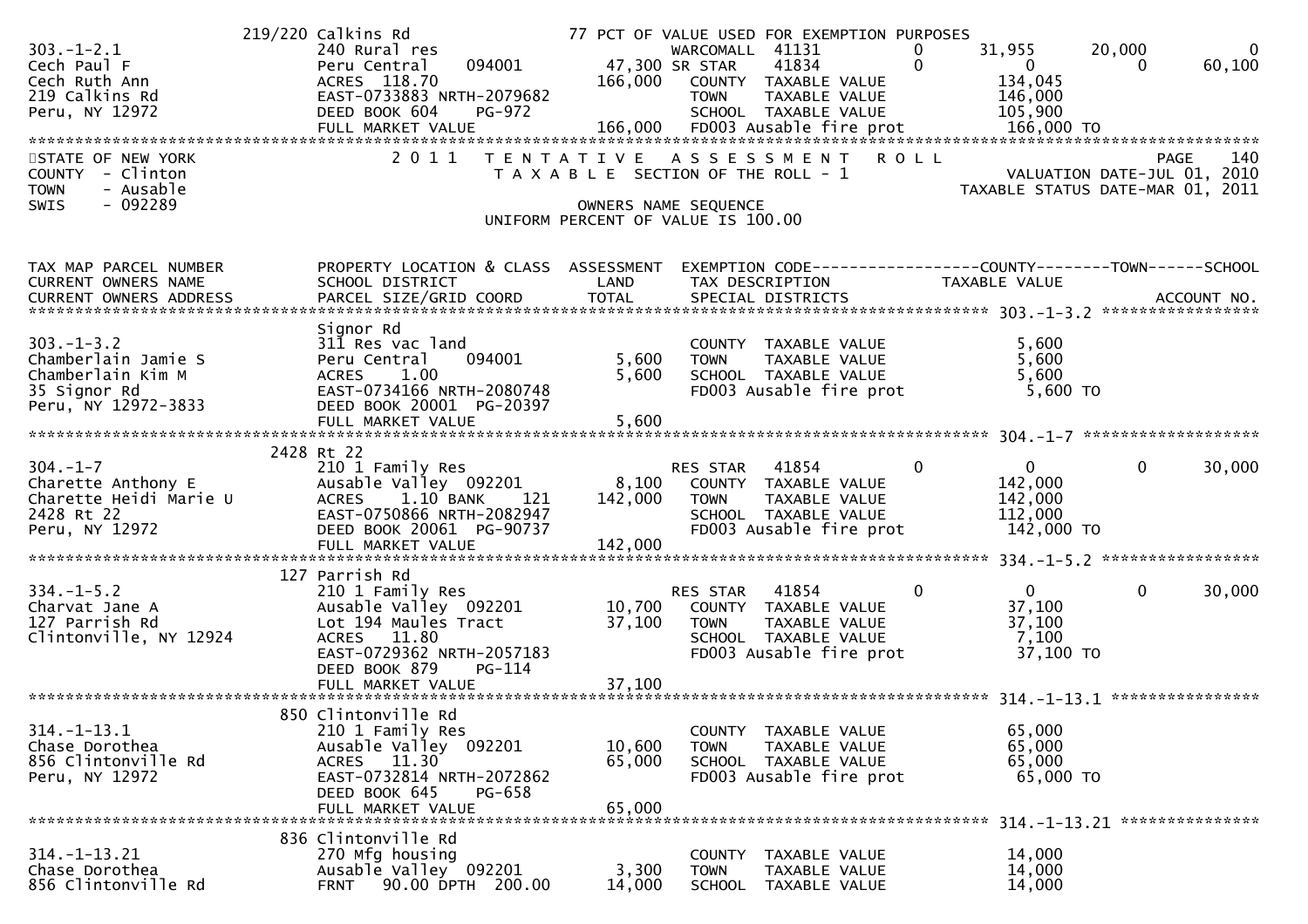| Peru, NY 12972                                                                                      | EAST-0732236 NRTH-2072938<br>PG-247<br>DEED BOOK 723                                                                                                                  | 14,000                  | FD003 Ausable fire prot                                                                                                         | 14,000 TO                                                                   |                        |
|-----------------------------------------------------------------------------------------------------|-----------------------------------------------------------------------------------------------------------------------------------------------------------------------|-------------------------|---------------------------------------------------------------------------------------------------------------------------------|-----------------------------------------------------------------------------|------------------------|
|                                                                                                     | FULL MARKET VALUE                                                                                                                                                     |                         |                                                                                                                                 |                                                                             |                        |
| $314. - 1 - 13.22$<br>Chase Dorothea<br>856 Clintonville Rd<br>Peru, NY 12972                       | Clintonville Rd<br>$314$ Rural vac<10<br>Ausable Valley 092201<br>3.40<br><b>ACRES</b><br>EAST-0732752 NRTH-2072517<br>DEED BOOK 689<br>$PG-212$<br>FULL MARKET VALUE | 3,700<br>3,700<br>3,700 | COUNTY TAXABLE VALUE<br><b>TOWN</b><br>TAXABLE VALUE<br>SCHOOL TAXABLE VALUE<br>FD003 Ausable fire prot                         | 3,700<br>3,700<br>3,700<br>3,700 TO                                         |                        |
| STATE OF NEW YORK<br>COUNTY - Clinton<br>- Ausable<br><b>TOWN</b><br>$-092289$<br><b>SWIS</b>       | 2011                                                                                                                                                                  | OWNERS NAME SEQUENCE    | TENTATIVE ASSESSMENT ROLL<br>T A X A B L E SECTION OF THE ROLL - 1<br>UNIFORM PERCENT OF VALUE IS 100.00                        | VALUATION DATE-JUL 01, 2010<br>TAXABLE STATUS DATE-MAR 01, 2011             | <b>PAGE</b><br>141     |
| TAX MAP PARCEL NUMBER<br>CURRENT OWNERS NAME                                                        | PROPERTY LOCATION & CLASS ASSESSMENT<br>SCHOOL DISTRICT                                                                                                               | LAND                    | TAX DESCRIPTION                                                                                                                 | TAXABLE VALUE                                                               |                        |
| $305. -2 - 7.6$<br>Chase Leonard<br>104 Grove St Unit 8<br>Keeseville, NY 12944                     | 112 Grove St<br>210 1 Family Res<br>Ausable Valley 092201<br>Lot 16<br>FRNT 100.00 DPTH 121.76<br>EAST-0756687 NRTH-2071989<br>DEED BOOK 98000 PG-99202               | 4,100<br>28,800         | COUNTY TAXABLE VALUE<br><b>TOWN</b><br>TAXABLE VALUE<br>SCHOOL TAXABLE VALUE<br>FD003 Ausable fire prot                         | 28,800<br>28,800<br>28,800<br>28,800 TO                                     |                        |
|                                                                                                     |                                                                                                                                                                       |                         |                                                                                                                                 |                                                                             |                        |
| $305. -2 - 7.12$<br>Chase Leonard<br>Chase Elizabeth<br>104 Grove St Unit 8<br>Keeseville, NY 12944 | 104 Grove St<br>210 1 Family Res<br>Ausable Valley 092201<br>Lot 16 Pl 12000 Ac<br>1.20<br><b>ACRES</b><br>EAST-0756837 NRTH-2072008<br>DEED BOOK 910<br>PG-163       | 27,600                  | RES STAR 41854<br>4,600 COUNTY TAXABLE VALUE<br>TAXABLE VALUE<br><b>TOWN</b><br>SCHOOL TAXABLE VALUE<br>FD003 Ausable fire prot | $\overline{0}$<br>$\mathbf{0}$<br>27,600<br>27,600<br>$\Omega$<br>27,600 TO | 27,600<br>$\mathbf{0}$ |
|                                                                                                     |                                                                                                                                                                       |                         |                                                                                                                                 |                                                                             |                        |
| $305. -2 - 7.31$<br>Chase Leonard<br>Chase Elizabeth<br>104 Grove St Unit 8<br>Keeseville, NY 12944 | Grove St<br>210 1 Family Res<br>Ausable Valley 092201<br>Lot 16 Pl 12000 Al<br>1.20<br><b>ACRES</b><br>EAST-0757041 NRTH-2071912<br>DEED BOOK 857<br>PG-138           |                         | 41854<br>RES STAR<br>6,100 COUNTY TAXABLE VALUE<br>30,200 TOWN TAXABLE VALUE<br>SCHOOL TAXABLE VALUE<br>FD003 Ausable fire prot | $\mathbf{0}$<br>$\mathbf{0}$<br>30,200<br>30,200<br>200<br>30,200 TO        | 0<br>30,000            |
|                                                                                                     | FULL MARKET VALUE                                                                                                                                                     | 30,200                  |                                                                                                                                 |                                                                             |                        |
| 294.10-1-12<br>Chaskey John F<br>PO Box 90<br>West Sand Lake, NY 12196                              | 24 Mountaineer Dr<br>260 Seasonal res - WTRFNT<br>094001<br>Peru Central<br>50.00 DPTH 360.00<br><b>FRNT</b><br>EAST-0771763 NRTH-2085394<br>DEED BOOK 995<br>PG-241  | 85,600<br>99,800        | COUNTY TAXABLE VALUE<br><b>TOWN</b><br>TAXABLE VALUE<br>SCHOOL TAXABLE VALUE<br>FD003 Ausable fire prot                         | 99,800<br>99,800<br>99,800<br>99,800 TO                                     |                        |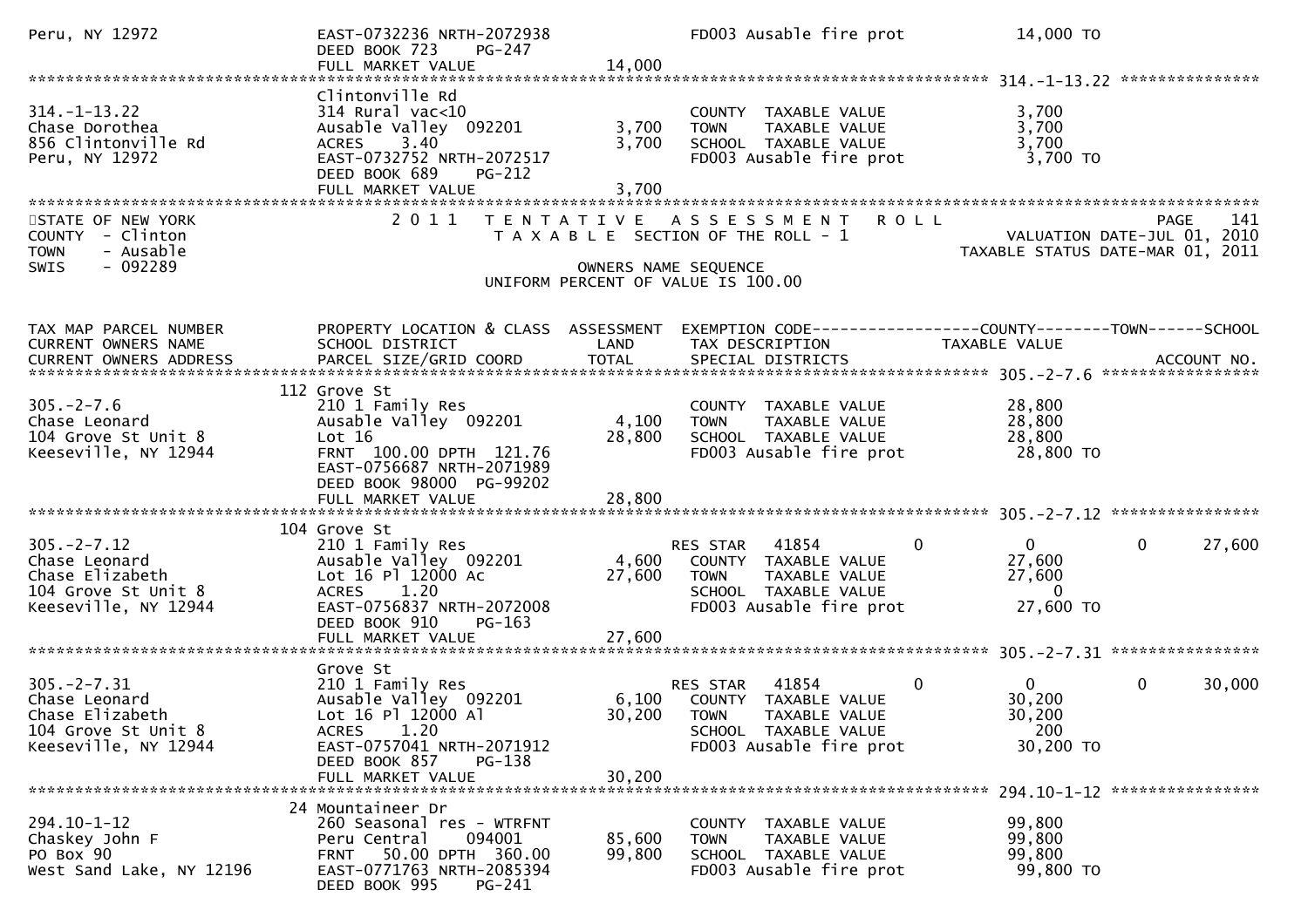|                                                                                                                                | FULL MARKET VALUE                                                                                                                                                                             | 99,800            |                                                                                                                                                                                       |                                                                                                              |                                                          |
|--------------------------------------------------------------------------------------------------------------------------------|-----------------------------------------------------------------------------------------------------------------------------------------------------------------------------------------------|-------------------|---------------------------------------------------------------------------------------------------------------------------------------------------------------------------------------|--------------------------------------------------------------------------------------------------------------|----------------------------------------------------------|
| $294.10 - 1 - 4$<br>Chaskey Joseph F<br>33 Hanford St<br>Middleton, NY 10940                                                   | 36 Ausable Beach Rd<br>260 Seasonal res - WTRFNT<br>Peru Central<br>094001<br>Sub Map A-90 Lot 2<br>50.36 DPTH 349.95<br><b>FRNT</b><br>EAST-0772011 NRTH-2085972<br>DEED BOOK 789<br>$PG-19$ | 89,800<br>119,600 | COUNTY TAXABLE VALUE<br><b>TOWN</b><br>TAXABLE VALUE<br>SCHOOL TAXABLE VALUE<br>FD003 Ausable fire prot                                                                               | 119,600<br>119,600<br>119,600<br>119,600 TO                                                                  |                                                          |
|                                                                                                                                | FULL MARKET VALUE                                                                                                                                                                             | 119,600           |                                                                                                                                                                                       |                                                                                                              |                                                          |
| STATE OF NEW YORK<br>COUNTY - Clinton<br>- Ausable<br><b>TOWN</b><br>$-092289$<br><b>SWIS</b>                                  | 2 0 1 1                                                                                                                                                                                       | T E N T A T I V E | <b>ROLL</b><br>A S S E S S M E N T<br>T A X A B L E SECTION OF THE ROLL - 1<br>OWNERS NAME SEQUENCE<br>UNIFORM PERCENT OF VALUE IS 100.00                                             | VALUATION DATE-JUL 01, 2010<br>TAXABLE STATUS DATE-MAR 01, 2011                                              | <b>PAGE</b><br>142                                       |
| TAX MAP PARCEL NUMBER<br>CURRENT OWNERS NAME                                                                                   | PROPERTY LOCATION & CLASS ASSESSMENT<br>SCHOOL DISTRICT                                                                                                                                       | LAND              | EXEMPTION CODE-----------------COUNTY-------TOWN------SCHOOL<br>TAX DESCRIPTION                                                                                                       | TAXABLE VALUE                                                                                                |                                                          |
|                                                                                                                                |                                                                                                                                                                                               |                   |                                                                                                                                                                                       |                                                                                                              |                                                          |
| 294.10-1-10<br>Chaskey Life Estate Harold Sr Peru Central 094001<br>Chaskey Et Al Michael<br>30 Milner Ave<br>Albany, NY 12203 | 28 Mountaineer Dr<br>210 1 Family Res - WTRFNT<br>50.00 DPTH 426.00<br><b>FRNT</b><br>EAST-0771769 NRTH-2085493<br>DEED BOOK 20011 PG-28239                                                   | 85,600<br>158,900 | COUNTY TAXABLE VALUE<br>TAXABLE VALUE<br><b>TOWN</b><br>SCHOOL TAXABLE VALUE<br>FD003 Ausable fire prot                                                                               | 158,900<br>158,900<br>158,900<br>158,900 TO                                                                  |                                                          |
|                                                                                                                                | 193 Hill St                                                                                                                                                                                   |                   |                                                                                                                                                                                       |                                                                                                              |                                                          |
| $315. - 3 - 5$<br>Chauvin Jacqueline<br>193 Hill St<br>Keeseville, NY 12944                                                    | 210 1 Family Res<br>Ausable Valley 092201<br>FRNT 100.00 DPTH 250.00<br>EAST-0751393 NRTH-2068131<br>DEED BOOK 458<br>PG-736<br>FULL MARKET VALUE                                             | 150,000           | WARNONALL 41121<br>8,700 SR STAR<br>41834<br>150,000 COUNTY TAXABLE VALUE<br><b>TOWN</b><br>TAXABLE VALUE<br>SCHOOL TAXABLE VALUE<br>FD003 Ausable fire prot                          | $\mathbf 0$<br>22,500<br>$\overline{0}$<br>$\Omega$<br>127,500<br>138,000<br>89,900<br>150,000 TO            | 12,000<br>$\overline{0}$<br>60,100<br>$\Omega$           |
|                                                                                                                                |                                                                                                                                                                                               |                   |                                                                                                                                                                                       |                                                                                                              |                                                          |
| $315 - 3 - 43$<br>Chauvin Mark J<br>Chauvin Sandra L<br>190 Hill St<br>Keeseville, NY 12944                                    | 198 Hill St<br>210 1 Family Res<br>Ausable Valley 092201<br>Lots 49 & 50<br>FRNT 150.02 DPTH 150.00<br>EAST-0751259 NRTH-2068382<br>DEED BOOK 20051 PG-86822                                  | 9,100<br>143,000  | RES STAR<br>41854<br>COUNTY TAXABLE VALUE<br><b>TOWN</b><br>TAXABLE VALUE<br>SCHOOL TAXABLE VALUE<br>FD003 Ausable fire prot<br>LT004 Hill st lght                                    | 0<br>$\mathbf{0}$<br>143,000<br>143,000<br>113,000<br>143,000 TO<br>143,000 TO                               | $\mathbf{0}$<br>30,000                                   |
|                                                                                                                                | FULL MARKET VALUE                                                                                                                                                                             | 143,000           |                                                                                                                                                                                       |                                                                                                              |                                                          |
|                                                                                                                                | 201 Harkness Rd                                                                                                                                                                               |                   |                                                                                                                                                                                       |                                                                                                              |                                                          |
| $303. - 1 - 17.1$<br>Cipriano James F<br>201 Harkness Rd<br>Peru, NY 12972                                                     | 210 1 Family Res<br>Ausable Valley 092201<br>$Lot 23$ Pgl<br><b>ACRES</b><br>3.30<br>EAST-0740286 NRTH-2078595<br>DEED BOOK 20051 PG-87288<br>FULL MARKET VALUE                               | 65,000            | 41121<br>WARNONALL<br>41141<br>5,900 WARDISALL<br>41854<br>65,000 RES STAR<br>COUNTY TAXABLE VALUE<br>TAXABLE VALUE<br><b>TOWN</b><br>SCHOOL TAXABLE VALUE<br>FD003 Ausable fire prot | 9,750<br>$\mathbf 0$<br>$\mathbf 0$<br>6,500<br>0<br>$\mathbf{0}$<br>48,750<br>48,750<br>35,000<br>65,000 TO | 9,750<br>$\bf{0}$<br>$\mathbf 0$<br>6,500<br>30,000<br>0 |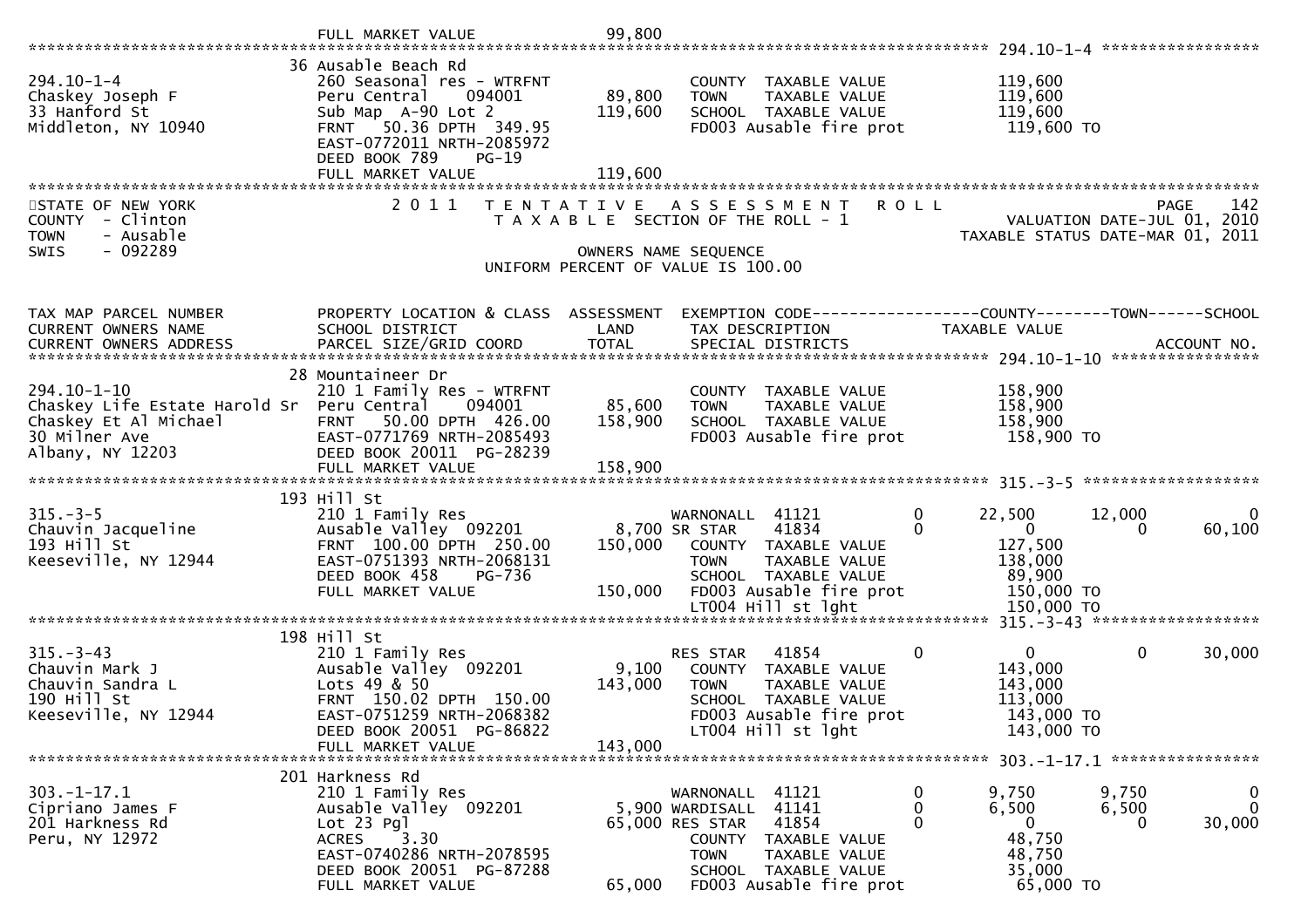|                                    | 276 Rt 9N                                 |                                       |                        |                                  |                |                                                                 |              |                             |
|------------------------------------|-------------------------------------------|---------------------------------------|------------------------|----------------------------------|----------------|-----------------------------------------------------------------|--------------|-----------------------------|
| $315.4 - 1 - 29$                   | 220 2 Family Res                          |                                       | RES STAR 41854         |                                  | $\overline{0}$ | $\mathbf{0}$                                                    | $\mathbf{0}$ | 30,000                      |
|                                    | Ausable Valley 092201                     |                                       |                        | 12,000 COUNTY TAXABLE VALUE      |                | 230,000                                                         |              |                             |
| Clark Alice<br>Winternitz Irving R | 1.90<br><b>ACRES</b>                      | 230,000                               | <b>TOWN</b>            | TAXABLE VALUE                    |                | 230,000                                                         |              |                             |
| 276 Rt 9N                          | EAST-0753573 NRTH-2065010                 |                                       |                        | SCHOOL TAXABLE VALUE             |                | 200,000                                                         |              |                             |
| Keeseville, NY 12944               | DEED BOOK 20072 PG-5364                   |                                       |                        | FD003 Ausable fire prot          |                | 230,000 TO                                                      |              |                             |
|                                    | FULL MARKET VALUE                         |                                       |                        | 230,000 LT005 Pine tree dr. 1ght |                | 230,000 TO                                                      |              |                             |
|                                    |                                           |                                       |                        |                                  |                |                                                                 |              |                             |
| STATE OF NEW YORK                  | 2011                                      |                                       |                        | TENTATIVE ASSESSMENT ROLL        |                |                                                                 |              | 143<br>PAGE                 |
|                                    |                                           |                                       |                        |                                  |                |                                                                 |              |                             |
| COUNTY - Clinton                   |                                           | T A X A B L E SECTION OF THE ROLL - 1 |                        |                                  |                | VALUATION DATE-JUL UI, ZUIU<br>TAXABLE STATUS DATE-MAR 01, 2011 |              | VALUATION DATE-JUL 01, 2010 |
| - Ausable<br><b>TOWN</b>           |                                           |                                       |                        |                                  |                |                                                                 |              |                             |
| $-092289$<br><b>SWIS</b>           |                                           |                                       | OWNERS NAME SEQUENCE   |                                  |                |                                                                 |              |                             |
|                                    |                                           | UNIFORM PERCENT OF VALUE IS 100.00    |                        |                                  |                |                                                                 |              |                             |
|                                    |                                           |                                       |                        |                                  |                |                                                                 |              |                             |
| TAX MAP PARCEL NUMBER              | PROPERTY LOCATION & CLASS ASSESSMENT      |                                       |                        |                                  |                | EXEMPTION CODE-----------------COUNTY--------TOWN------SCHOOL   |              |                             |
| CURRENT OWNERS NAME                | SCHOOL DISTRICT                           | LAND                                  | TAX DESCRIPTION        |                                  |                | TAXABLE VALUE                                                   |              |                             |
|                                    |                                           |                                       |                        |                                  |                |                                                                 |              |                             |
|                                    |                                           |                                       |                        |                                  |                |                                                                 |              |                             |
|                                    | 672/676 Clintonville Rd                   |                                       |                        |                                  |                |                                                                 |              |                             |
| $313 - 3 - 8.2$                    | 271 Mfg housings                          |                                       | RES STAR 41854         |                                  | $\mathbf{0}$   | $\overline{0}$                                                  | $\mathbf{0}$ | 30,000                      |
| Clark Andrew R                     | צוב Mrg nousings<br>Ausable Valley 092201 | 4,400                                 |                        | COUNTY TAXABLE VALUE             |                | 54,000                                                          |              |                             |
| 676 Clintonville Rd                | Lot 10                                    | 54,000                                | <b>TOWN</b>            | TAXABLE VALUE                    |                | 54,000                                                          |              |                             |
| Peru, NY 12972                     | FRNT 235.00 DPTH 155.00                   |                                       |                        | SCHOOL TAXABLE VALUE             |                | 24,000                                                          |              |                             |
|                                    | EAST-0731282 NRTH-2069011                 |                                       |                        | FD003 Ausable fire prot          |                | 54,000 TO                                                       |              |                             |
|                                    | DEED BOOK 994<br>PG-140                   |                                       |                        |                                  |                |                                                                 |              |                             |
|                                    | FULL MARKET VALUE                         | 54,000                                |                        |                                  |                |                                                                 |              |                             |
|                                    |                                           |                                       |                        |                                  |                |                                                                 |              |                             |
|                                    | 856 Clintonville Rd                       |                                       |                        |                                  |                |                                                                 |              |                             |
| $303 - 2 - 37$                     | 210 1 Family Res                          |                                       | WARNONALL 41121        |                                  | $\overline{0}$ | $6,900$ 6,900                                                   |              | $\overline{0}$              |
| Clark Dorthy                       | Ausable Valley 092201                     |                                       | 2,600 AGED - ALL 41800 |                                  | $\mathbf{0}$   | 19,550                                                          | 19,550       | 23,000                      |
| Clark Kenneth                      | FRNT 100.00 DPTH 100.00                   |                                       | 46,000 SR STAR 41834   |                                  | $\mathbf 0$    | $\overline{0}$                                                  | $\Omega$     | 23,000                      |
| Attn: Dorothea Clark Chase         | EAST-0732602 NRTH-2073317                 |                                       |                        | COUNTY TAXABLE VALUE             |                | 19,550                                                          |              |                             |
| 856 Clintonville Rd                | DEED BOOK 305<br>PG-317                   |                                       | <b>TOWN</b>            | TAXABLE VALUE                    |                | 19,550                                                          |              |                             |
| Peru, NY 12972                     | FULL MARKET VALUE                         | 46,000                                |                        | SCHOOL TAXABLE VALUE             |                | $\sim$ 0                                                        |              |                             |
|                                    |                                           |                                       |                        |                                  |                |                                                                 |              |                             |
|                                    |                                           |                                       |                        |                                  |                |                                                                 |              |                             |
|                                    | 1374 Rt 9N                                |                                       |                        |                                  |                |                                                                 |              |                             |
| $334.2 - 1 - 6$                    | 210 1 Family Res                          |                                       | RES STAR 41854         |                                  | 0              | $\mathbf{0}$                                                    | $\mathbf{0}$ | 30,000                      |
| Clark James S                      | Ausable Valley 092201                     | 3,600                                 |                        | COUNTY TAXABLE VALUE             |                | 41,100                                                          |              |                             |
| $\mathsf{S}$<br>1374 Rt 9N         | FRNT 60.00 DPTH 225.00                    | 41,100                                |                        |                                  |                | 41,100                                                          |              |                             |
|                                    | EAST-0731043 NRTH-2053629                 |                                       | <b>TOWN</b>            | TAXABLE VALUE                    |                | 11,100                                                          |              |                             |
| Clintonville, NY 12924             |                                           |                                       |                        | SCHOOL TAXABLE VALUE             |                |                                                                 |              |                             |
|                                    | DEED BOOK 98001 PG-02079                  |                                       |                        | FD003 Ausable fire prot          |                | 41,100 TO                                                       |              |                             |
|                                    | FULL MARKET VALUE                         |                                       |                        | 41,100 LT003 Clntvill lght       |                | 41,100 TO                                                       |              |                             |
|                                    |                                           |                                       |                        |                                  |                |                                                                 |              |                             |
|                                    | 232 Rt 9N                                 |                                       |                        |                                  |                |                                                                 |              |                             |
| $315.4 - 1 - 7$                    | 210 1 Family Res                          |                                       |                        | COUNTY TAXABLE VALUE             |                | 114,800                                                         |              |                             |
| Clark Jana                         | Ausable Valley 092201                     | 8,500                                 | TOWN                   | TAXABLE VALUE                    |                | 114,800                                                         |              |                             |
| 276 Rt 9N                          | FRNT 100.00 DPTH 200.00                   | 114,800                               |                        | SCHOOL TAXABLE VALUE             |                | 114,800                                                         |              |                             |
| Keeseville, NY 12944               | EAST-0754156 NRTH-2065854                 |                                       |                        | FD003 Ausable fire prot          |                | 114,800 TO                                                      |              |                             |
|                                    | DEED BOOK 20092 PG-24111                  |                                       |                        | LT005 Pine tree dr. lght         |                | 114,800 TO                                                      |              |                             |
|                                    | FULL MARKET VALUE                         | 114,800                               |                        |                                  |                |                                                                 |              |                             |
|                                    |                                           |                                       |                        |                                  |                |                                                                 |              |                             |
|                                    | 23 Haven Ln                               |                                       |                        |                                  |                |                                                                 |              |                             |
|                                    |                                           |                                       |                        |                                  |                |                                                                 |              |                             |
| $293.16 - 1 - 9$                   | 210 1 Family Res                          |                                       | WARNONALL 41121        |                                  | $\mathbf{0}$   | 23,850                                                          | 12,000       | 0                           |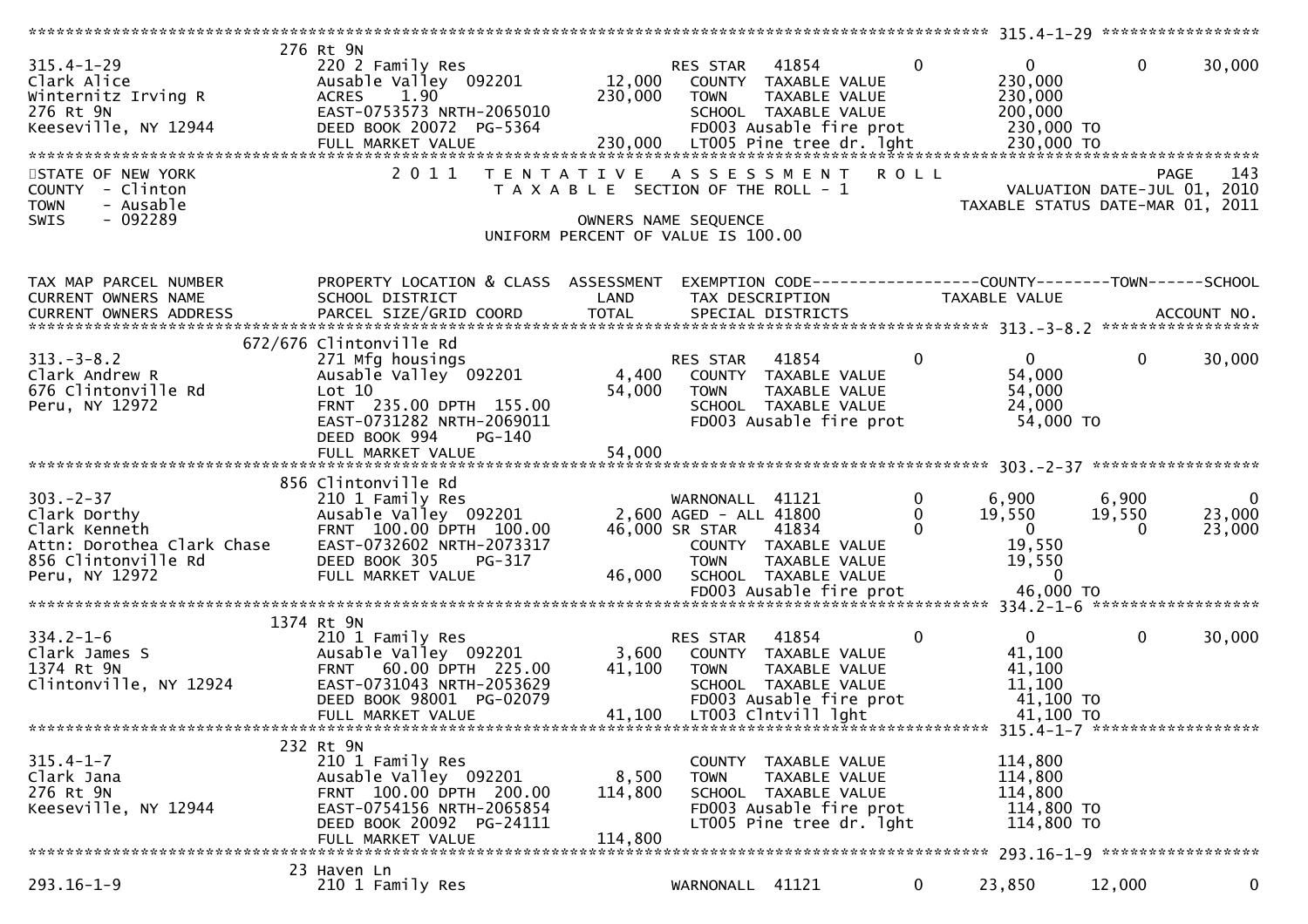| Clayton Ronald R<br>Clayton Suzanne R<br>23 Haven Ln<br>Peru, NY 12972<br>FULL MARKET VALUE 199,000 FD003 Ausable fire prot 159,000 TO الEDA The the status of the status and the status the status and the status of the status of the status of the status of the status of the status of the status | Peru Central<br>094001<br>Sub Div Bk 4 Pg 104 Lot 2<br>FRNT 200.69 DPTH 219.25<br>EAST-0767202 NRTH-2083364<br>DEED BOOK 845<br>PG-281                                                      |                                                                             | 16,500 WARDISALL 41141<br>159,000 SR STAR<br><b>TOWN</b> | 41834<br>COUNTY TAXABLE VALUE<br>TAXABLE VALUE<br>SCHOOL TAXABLE VALUE                                                  | 0<br>0       | 7,950<br>$\overline{0}$<br>127,200<br>139,050<br>98,900              | 7,950<br>0                          | $\overline{0}$<br>60,100 |
|--------------------------------------------------------------------------------------------------------------------------------------------------------------------------------------------------------------------------------------------------------------------------------------------------------|---------------------------------------------------------------------------------------------------------------------------------------------------------------------------------------------|-----------------------------------------------------------------------------|----------------------------------------------------------|-------------------------------------------------------------------------------------------------------------------------|--------------|----------------------------------------------------------------------|-------------------------------------|--------------------------|
| STATE OF NEW YORK<br>COUNTY - Clinton<br>- Ausable<br><b>TOWN</b><br>$-092289$<br>SWIS                                                                                                                                                                                                                 | 2011 TENTATIVE ASSESSMENT                                                                                                                                                                   | T A X A B L E SECTION OF THE ROLL - 1<br>UNIFORM PERCENT OF VALUE IS 100.00 | OWNERS NAME SEQUENCE                                     |                                                                                                                         | R O L L      | TAXABLE STATUS DATE-MAR 01, 2011                                     | PAGE<br>VALUATION DATE-JUL 01, 2010 | 144                      |
| TAX MAP PARCEL NUMBER<br><b>CURRENT OWNERS NAME</b><br>CURRENT OWNERS ADDRESS                                                                                                                                                                                                                          | PROPERTY LOCATION & CLASS ASSESSMENT<br>SCHOOL DISTRICT<br>39 Reid St                                                                                                                       | LAND                                                                        |                                                          | EXEMPTION CODE-----------------COUNTY--------TOWN------SCHOOL<br>TAX DESCRIPTION                                        |              | TAXABLE VALUE                                                        |                                     |                          |
| $293. -4 - 9$<br>Clemons David C<br>Clemons Gail R<br>39 Reid St<br>Peru, NY 12972                                                                                                                                                                                                                     | 210 1 Family Res<br>Ausable Valley 092201<br>1.10 BANK<br>850<br><b>ACRES</b><br>EAST-0758169 NRTH-2081498<br>DEED BOOK 618<br>$PG-142$<br>FULL MARKET VALUE                                | 6,100<br>168,000<br>168,000                                                 | RES STAR<br><b>TOWN</b>                                  | 41854<br>COUNTY TAXABLE VALUE<br>TAXABLE VALUE<br>SCHOOL TAXABLE VALUE<br>FD003 Ausable fire prot                       | 0            | $\mathbf{0}$<br>168,000<br>168,000<br>138,000<br>168,000 TO          | 0                                   | 30,000                   |
| $315. - 2 - 29$<br>Cobb Alfred K<br>Cobb Cynthia<br>13 Oullette Cir<br>Keeseville, NY 12944                                                                                                                                                                                                            | 13 Ouellette Cir<br>210 1 Family Res<br>Ausable Valley 092201<br>Sub Div Lot 7<br>North Country Acres Bk-9<br><b>ACRES</b><br>1.00<br>EAST-0754584 NRTH-2072640<br>DEED BOOK 20001 PG-27420 | 17,300<br>115,400                                                           | RES STAR<br><b>TOWN</b>                                  | 41854<br>COUNTY TAXABLE VALUE<br>TAXABLE VALUE<br>SCHOOL TAXABLE VALUE<br>FD003 Ausable fire prot                       | 0            | $\mathbf{0}$<br>115,400<br>115,400<br>85,400<br>115,400 TO           | 0                                   | 30,000                   |
| $315. -4-1$<br>Cobb Trudy J<br>Cobb Life Use Charles C<br>100 Hill St<br>Keeseville, NY 12944                                                                                                                                                                                                          | 100 Hill St<br>210 1 Family Res<br>Ausable Valley 092201<br>Lot 15 Pl 12000 Ac<br>FRNT 200.00 DPTH 155.00<br>EAST-0753972 NRTH-2068433<br>DEED BOOK 99001 PG-17036<br>FULL MARKET VALUE     | 10,600<br>81,800<br>81,800                                                  | <b>RES STAR</b><br><b>TOWN</b>                           | 41854<br>COUNTY TAXABLE VALUE<br>TAXABLE VALUE<br>SCHOOL TAXABLE VALUE<br>FD003 Ausable fire prot<br>LT004 Hill st lght | $\mathbf{0}$ | $\mathbf{0}$<br>81,800<br>81,800<br>51,800<br>81,800 TO<br>81,800 TO | $\mathbf{0}$                        | 30,000                   |
| 294. -1-13.11<br>Cogswell Ryan W<br>4960 South Catherine St<br>Plattsburgh, NY 12901                                                                                                                                                                                                                   | Lakeside Rd<br>314 Rural vac<10<br>094001<br>Peru Central<br>PLB 366 Lot 9<br>5.71<br><b>ACRES</b><br>EAST-0771561 NRTH-2082614<br>DEED BOOK 20082 PG-18429<br>FULL MARKET VALUE            | 31,600<br>31,600<br>31,600                                                  | COUNTY<br><b>TOWN</b>                                    | TAXABLE VALUE<br>TAXABLE VALUE<br>SCHOOL TAXABLE VALUE<br>FD003 Ausable fire prot                                       |              | 31,600<br>31,600<br>31,600<br>31,600 TO                              |                                     |                          |
| $293.16 - 1 - 1$                                                                                                                                                                                                                                                                                       | 19 Hilltop Dr<br>210 1 Family Res                                                                                                                                                           |                                                                             | WARNONALL 41121                                          |                                                                                                                         | $\mathbf{0}$ | 21,600                                                               | 12,000                              | 0                        |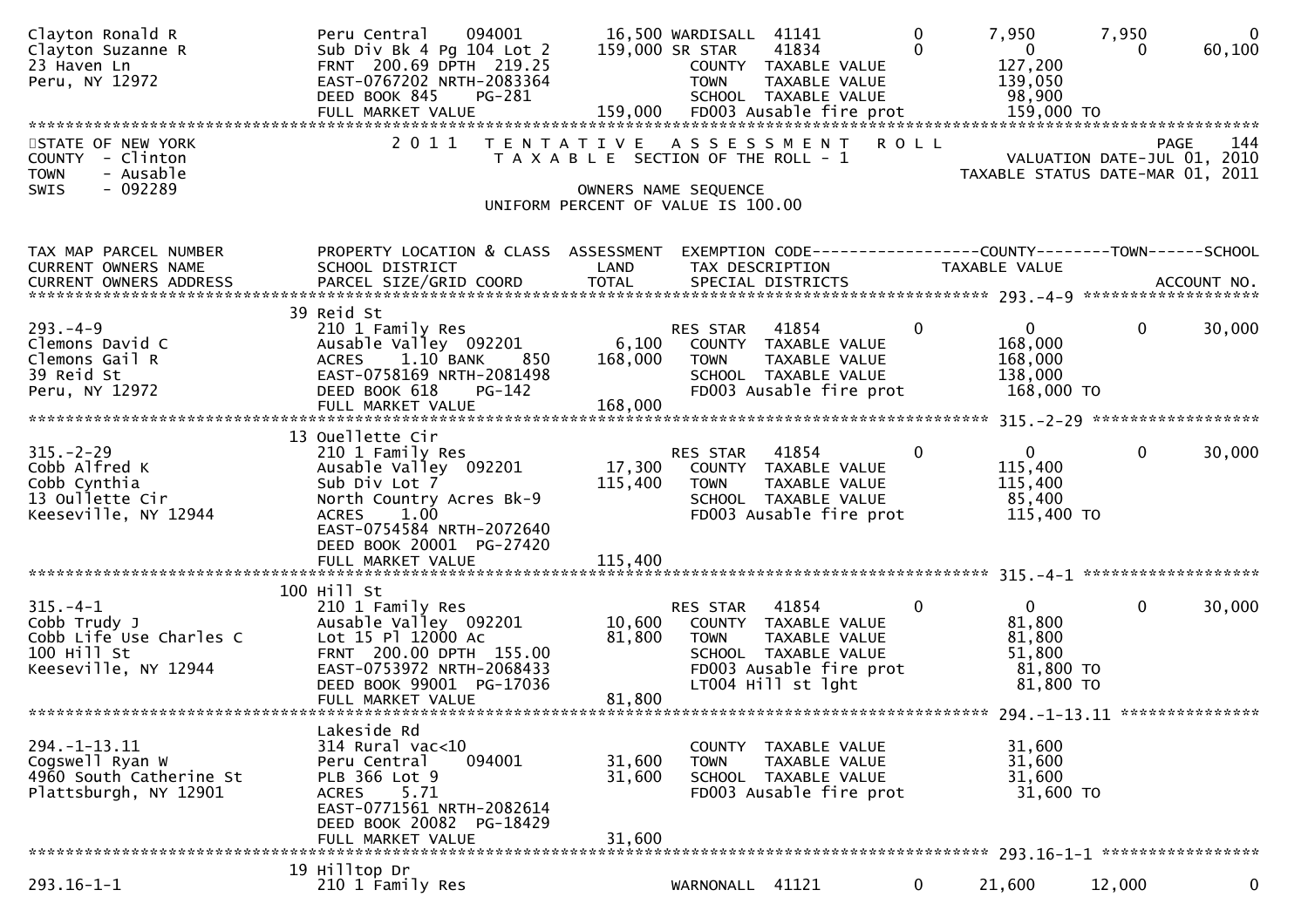| Cole Life Estate Arthur E & Ja Peru Central<br>Renadette Jacqueline<br>19 Hilltop Dr<br>Peru, NY 12972                                                                       | 094001<br>FRNT 170.00 DPTH 117.24<br>EAST-0767177 NRTH-2084252<br>DEED BOOK 20031 PG-58746<br>FULL MARKET VALUE                                 | 144,000          | 13,200 WARCOMALL 41131<br>144,000 WARDISALL 41141<br>41834<br>SR STAR<br>COUNTY TAXABLE VALUE<br>TAXABLE VALUE<br><b>TOWN</b><br>SCHOOL TAXABLE VALUE | $\Omega$<br>36,000<br>$\Omega$<br>$\Omega$ | 20,000<br>50,400<br>40,000<br>$\overline{\mathbf{0}}$<br>$\Omega$<br>36,000<br>72,000<br>83,900 | $\mathbf 0$<br>$\mathbf 0$<br>60,100 |
|------------------------------------------------------------------------------------------------------------------------------------------------------------------------------|-------------------------------------------------------------------------------------------------------------------------------------------------|------------------|-------------------------------------------------------------------------------------------------------------------------------------------------------|--------------------------------------------|-------------------------------------------------------------------------------------------------|--------------------------------------|
| STATE OF NEW YORK<br>COUNTY - Clinton<br><b>TOWN</b><br>- Ausable                                                                                                            | 2011                                                                                                                                            |                  | TENTATIVE ASSESSMENT<br>T A X A B L E SECTION OF THE ROLL - 1                                                                                         | <b>ROLL</b>                                | VALUATION DATE-JUL 01, 2010<br>TAXABLE STATUS DATE-MAR 01, 2011                                 | 145<br><b>PAGE</b>                   |
| $-092289$<br>SWIS                                                                                                                                                            |                                                                                                                                                 |                  | OWNERS NAME SEQUENCE<br>UNIFORM PERCENT OF VALUE IS 100.00                                                                                            |                                            |                                                                                                 |                                      |
| TAX MAP PARCEL NUMBER<br>CURRENT OWNERS NAME                                                                                                                                 | PROPERTY LOCATION & CLASS ASSESSMENT<br>SCHOOL DISTRICT                                                                                         | LAND             | TAX DESCRIPTION                                                                                                                                       | TAXABLE VALUE                              |                                                                                                 |                                      |
|                                                                                                                                                                              | 1618 Rt 9N                                                                                                                                      |                  |                                                                                                                                                       |                                            |                                                                                                 |                                      |
| $334. -2 - 5.72$<br>Coleman Katie M<br>1618 Rt 9N<br>Clintonville, NY 12924                                                                                                  | 210 1 Family Res<br>Ausable Valley 092201<br>Survey Map 20072/05877 Lo<br>FRNT 190.00 DPTH 182.70<br>BANK<br>080                                | 5,500<br>51,400  | RES STAR<br>41854<br>COUNTY TAXABLE VALUE<br><b>TOWN</b><br>TAXABLE VALUE<br>SCHOOL TAXABLE VALUE<br>FD003 Ausable fire prot                          | $\mathbf{0}$                               | $\mathbf{0}$<br>$\mathbf 0$<br>51,400<br>51,400<br>21,400<br>51,400 TO                          | 30,000                               |
|                                                                                                                                                                              | EAST-0725739 NRTH-2051162<br>DEED BOOK 20072 PG-5880<br>FULL MARKET VALUE                                                                       | 51,400           |                                                                                                                                                       |                                            |                                                                                                 |                                      |
| $305.4 - 1 - 11$<br>Collins-McCormick Candy<br>Collins Allie Roy<br>33 Old State Rd<br>AuSable Chasm, NY 12911                                                               | 42 Old State Rd<br>425 Bar<br>Ausable Valley 092201<br>3.20<br><b>ACRES</b><br>EAST-0763022 NRTH-2074363<br>DEED BOOK 20001 PG-27569            | 12,700<br>99,300 | COUNTY TAXABLE VALUE<br>TAXABLE VALUE<br><b>TOWN</b><br>SCHOOL TAXABLE VALUE<br>FD003 Ausable fire prot<br>LT006 Chasm                                |                                            | 99,300<br>99,300<br>99,300<br>99,300 TO<br>97,830 TO                                            |                                      |
|                                                                                                                                                                              | 33 Old State Rd                                                                                                                                 |                  |                                                                                                                                                       |                                            |                                                                                                 |                                      |
| $305.4 - 1 - 11.1$<br>Collins-McCormick Candy<br>Collins Allie Roy<br>33 Old State Rd<br>AuSable Chasm, NY 12911                                                             | 210 1 Family Res<br>Ausable Valley 092201<br>Lot 10 Adgates<br>FRNT 115.00 DPTH 200.00<br>EAST-0762876 NRTH-2074818<br>DEED BOOK 20001 PG-27569 | 4,900<br>92,000  | 41854<br>RES STAR<br>COUNTY TAXABLE VALUE<br><b>TOWN</b><br>TAXABLE VALUE<br>SCHOOL TAXABLE VALUE<br>FD003 Ausable fire prot<br>LT006 Chasm           | $\mathbf{0}$                               | 0<br>0<br>92,000<br>92,000<br>62,000<br>92,000 TO<br>92,000 TO                                  | 30,000                               |
|                                                                                                                                                                              | FULL MARKET VALUE                                                                                                                               | 92,000           |                                                                                                                                                       |                                            |                                                                                                 |                                      |
|                                                                                                                                                                              | 9 Woodlawn Dr                                                                                                                                   |                  |                                                                                                                                                       |                                            |                                                                                                 |                                      |
| $315. -4-5$<br>Columbo Beneficiary Gloria J<br>Colombo Family Irrev Trust<br>Attn: Martin A Davidson Truste FRNT 100.00 DPTH 150.00<br>9 Woodlawn Dr<br>Keeseville, NY 12944 | 210 1 Family Res<br>Ausable Valley 092201<br>Map A-126<br>EAST-0754304 NRTH-2068623                                                             | 94,100           | AGED - ALL 41800<br>7,700 SR STAR<br>41834<br>COUNTY TAXABLE VALUE<br><b>TOWN</b><br>TAXABLE VALUE<br>SCHOOL TAXABLE VALUE<br>FD003 Ausable fire prot | 47,050<br>0<br>$\Omega$                    | 47,050<br>0<br>0<br>47,050<br>47,050<br>$\bf{0}$                                                | 47,050<br>47,050                     |
|                                                                                                                                                                              | DEED BOOK 20001 PG-20043<br>FULL MARKET VALUE                                                                                                   | 94,100           |                                                                                                                                                       |                                            | 94,100 TO                                                                                       |                                      |
|                                                                                                                                                                              | Connell Rd                                                                                                                                      |                  |                                                                                                                                                       |                                            |                                                                                                 |                                      |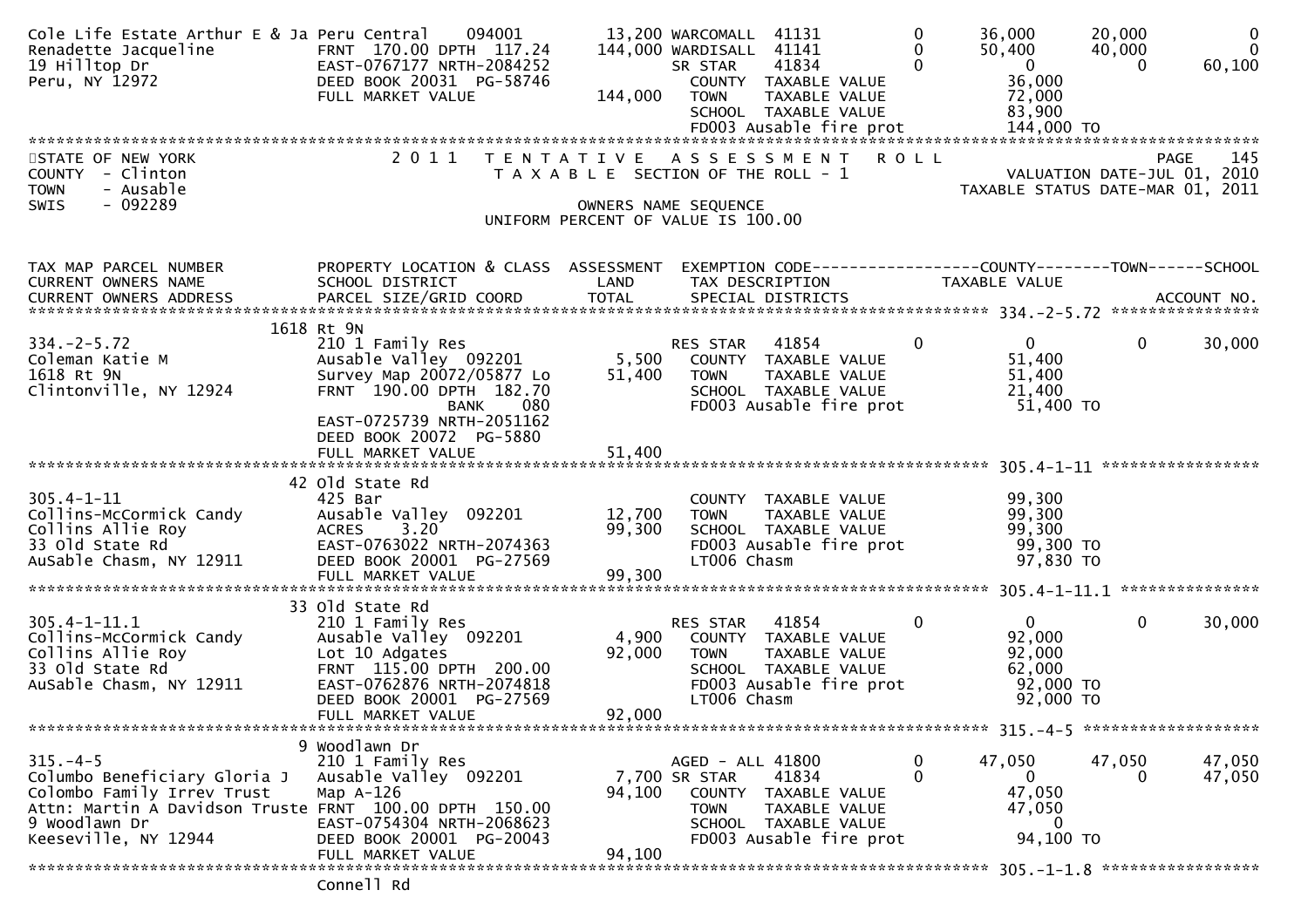| $305. - 1 - 1.8$<br>Connell Pendergast Marlene<br>76 Connell Rd<br>Keeseville, NY 12944                    | 322 Rural vac>10<br>Ausable Valley 092201<br>Lot 1 Platts Loc<br>ACRES 15.20<br>EAST-0755192 NRTH-2078621<br>DEED BOOK 20001 PG-23946<br>FULL MARKET VALUE                                      | 2,900<br>2,900<br>2,900                                                                             | <b>TOWN</b>                                      | COUNTY TAXABLE VALUE<br>TAXABLE VALUE<br>SCHOOL TAXABLE VALUE<br>FD003 Ausable fire prot                  |                      | 2,900<br>2,900<br>2,900<br>2,900 TO                           |                                     |              |
|------------------------------------------------------------------------------------------------------------|-------------------------------------------------------------------------------------------------------------------------------------------------------------------------------------------------|-----------------------------------------------------------------------------------------------------|--------------------------------------------------|-----------------------------------------------------------------------------------------------------------|----------------------|---------------------------------------------------------------|-------------------------------------|--------------|
| STATE OF NEW YORK<br>COUNTY - Clinton<br>- Ausable<br><b>TOWN</b><br>SWIS<br>$-092289$                     | 2011                                                                                                                                                                                            | TENTATIVE ASSESSMENT<br>T A X A B L E SECTION OF THE ROLL - 1<br>UNIFORM PERCENT OF VALUE IS 100.00 | OWNERS NAME SEQUENCE                             |                                                                                                           | <b>ROLL</b>          | TAXABLE STATUS DATE-MAR 01, 2011                              | PAGE<br>VALUATION DATE-JUL 01, 2010 | 146          |
| TAX MAP PARCEL NUMBER<br>CURRENT OWNERS NAME<br>CURRENT OWNERS ADDRESS                                     | PROPERTY LOCATION & CLASS ASSESSMENT<br>SCHOOL DISTRICT<br>150 Hill St                                                                                                                          | LAND                                                                                                | TAX DESCRIPTION                                  | EXEMPTION CODE-----------------COUNTY-------TOWN------SCHOOL                                              |                      | TAXABLE VALUE                                                 |                                     |              |
| $315. - 3 - 36$<br>Connor Life Est Edward<br>Connor Life Est Louise<br>150 Hill St<br>Keeseville, NY 12944 | 210 1 Family Res<br>Ausable Valley 092201<br>FRNT 100.00 DPTH 150.00<br>EAST-0752348 NRTH-2068383<br>DEED BOOK 20072 PG-8667<br>FULL MARKET VALUE                                               | 122,000                                                                                             | PARAPL VET 41300<br>7,700 SR STAR<br><b>TOWN</b> | 41834<br>122,000 COUNTY TAXABLE VALUE<br>TAXABLE VALUE<br>SCHOOL TAXABLE VALUE<br>FD003 Ausable fire prot | $\Omega$<br>$\Omega$ | 122,000<br>$\Omega$<br>0<br>0 <sub>T</sub>                    | 122,000<br>$\bf{0}$                 | 122,000<br>0 |
| $303 - 2 - 5.1$<br>Cook Neal<br>Cook Cheryl A<br>335 Harkness Rd<br>Peru, NY 12972                         | 335 Harkness Rd<br>240 Rural res<br>Ausable Valley 092201<br>ACRES 15.98<br>EAST-0737440 NRTH-2076696<br>DEED BOOK 851<br>PG-324<br>FULL MARKET VALUE                                           | 8,000<br>132,600<br>132,600                                                                         | RES STAR<br><b>TOWN</b>                          | 41854<br>COUNTY TAXABLE VALUE<br>TAXABLE VALUE<br>SCHOOL TAXABLE VALUE<br>FD003 Ausable fire prot         | $\mathbf{0}$         | $\overline{0}$<br>132,600<br>132,600<br>102,600<br>132,600 TO | $\mathbf{0}$                        | 30,000       |
| $303 - 2 - 5.2$<br>Cook Neal L<br>Cook Cheryl A<br>335 Harkness Rd<br>Peru, NY 12972                       | Harkness Rd<br>$314$ Rural vac< $10$<br>Ausable Valley 092201<br>$Lot 23$ $Pq$ ]<br><b>ACRES</b><br>2.39<br>EAST-0737342 NRTH-2077377<br>DEED BOOK 20102 PG-34997<br>FULL MARKET VALUE          | 5,300<br>5,300<br>5,300                                                                             | <b>TOWN</b>                                      | COUNTY TAXABLE VALUE<br>TAXABLE VALUE<br>SCHOOL TAXABLE VALUE<br>FD003 Ausable fire prot                  |                      | 5,300<br>5,300<br>5,300<br>$5,300$ TO                         |                                     |              |
| $315.-5-1$<br>Cook Shawn<br>17 Ouellette Cir<br>Keeseville, NY 12944                                       | 17 Ouellette Cir<br>210 1 Family Res<br>Ausable Valley 092201<br>Sub Map Bk 22 Pg 3 Lot 1<br>1.00<br><b>ACRES</b><br>EAST-0754553 NRTH-2072854<br>DEED BOOK 98001 PG-00920<br>FULL MARKET VALUE | 17,300<br>96,500<br>96,500                                                                          | RES STAR<br>COUNTY<br><b>TOWN</b>                | 41854<br>TAXABLE VALUE<br>TAXABLE VALUE<br>SCHOOL TAXABLE VALUE<br>FD003 Ausable fire prot                | $\Omega$             | 0<br>96,500<br>96,500<br>66,500<br>96,500 TO                  | 0                                   | 30,000       |
| $313 - 3 - 7$                                                                                              | 633/629 Clintonville Rd<br>210 1 Family Res                                                                                                                                                     |                                                                                                     | WARCOMALL 41131                                  | 69 PCT OF VALUE USED FOR EXEMPTION PURPOSES                                                               | 0                    | 11,109                                                        | 11,109                              | 0            |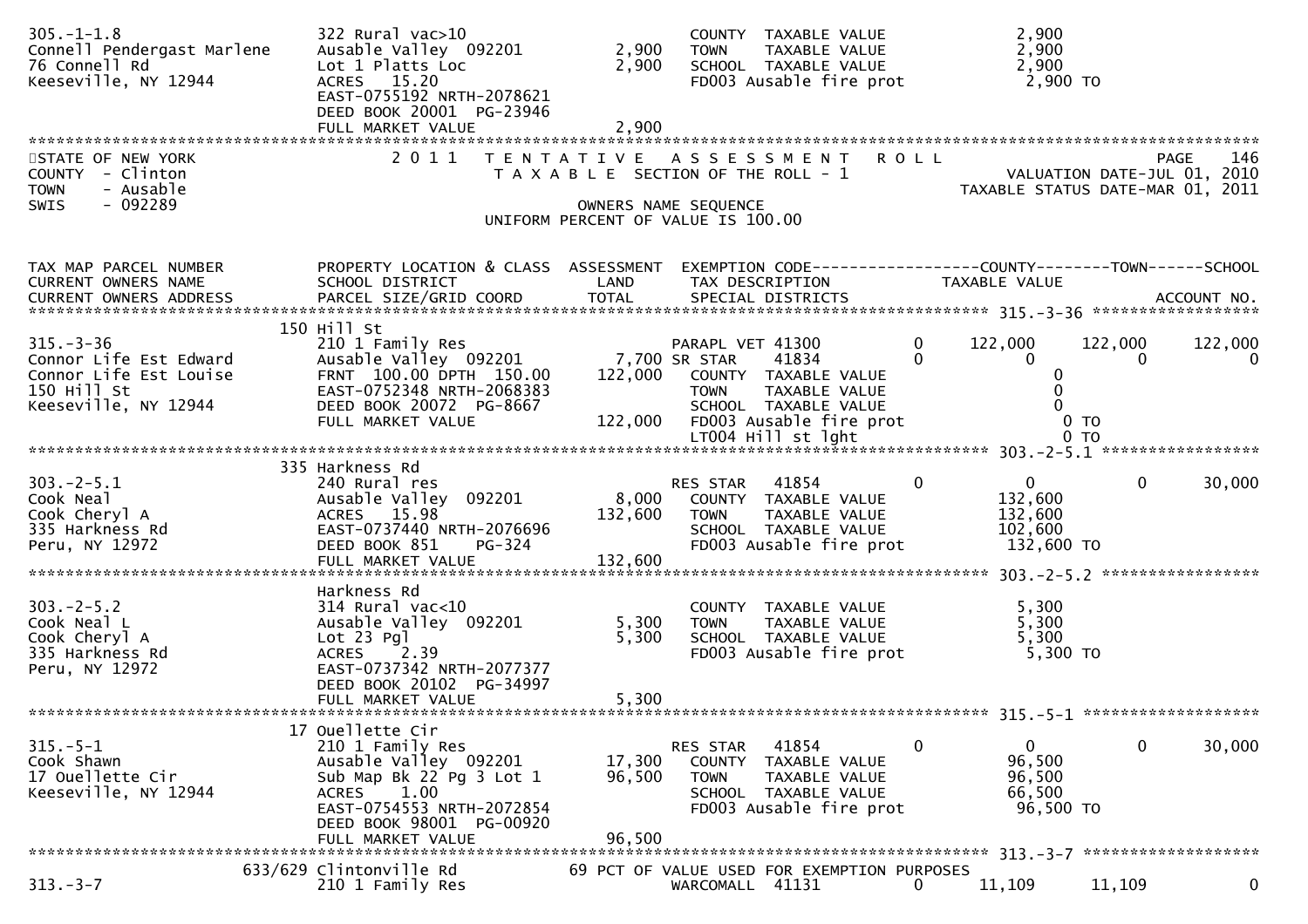| Cookingham Margaret R<br>633 Clintonville Rd<br>Peru, NY 12972    | Ausable Valley 092201<br>1.40<br><b>ACRES</b><br>EAST-0730578 NRTH-2068119<br>DEED BOOK 592<br>PG-1175 | 64,400                                                        | 6,300 RES STAR<br><b>TOWN</b> | 41854<br>COUNTY TAXABLE VALUE<br>TAXABLE VALUE<br>SCHOOL TAXABLE VALUE |             | $\Omega$    | $\mathbf{0}$<br>53,291<br>53,291<br>34,400                                     | $\Omega$                    | 30,000             |
|-------------------------------------------------------------------|--------------------------------------------------------------------------------------------------------|---------------------------------------------------------------|-------------------------------|------------------------------------------------------------------------|-------------|-------------|--------------------------------------------------------------------------------|-----------------------------|--------------------|
| STATE OF NEW YORK<br>COUNTY - Clinton<br>- Ausable<br><b>TOWN</b> | 2011                                                                                                   | TENTATIVE ASSESSMENT<br>T A X A B L E SECTION OF THE ROLL - 1 |                               |                                                                        | <b>ROLL</b> |             | TAXABLE STATUS DATE-MAR 01, 2011                                               | VALUATION DATE-JUL 01, 2010 | 147<br><b>PAGE</b> |
| $-092289$<br>SWIS                                                 |                                                                                                        | OWNERS NAME SEQUENCE<br>UNIFORM PERCENT OF VALUE IS 100.00    |                               |                                                                        |             |             |                                                                                |                             |                    |
| TAX MAP PARCEL NUMBER<br>CURRENT OWNERS NAME                      | PROPERTY LOCATION & CLASS ASSESSMENT<br>SCHOOL DISTRICT                                                | LAND                                                          |                               | TAX DESCRIPTION                                                        |             |             | EXEMPTION CODE-----------------COUNTY--------TOWN------SCHOOL<br>TAXABLE VALUE |                             |                    |
|                                                                   | 2371 Rt 22                                                                                             |                                                               |                               |                                                                        |             |             |                                                                                |                             |                    |
| $304. - 1 - 23$                                                   | 210 1 Family Res                                                                                       |                                                               | WARNONALL 41121               |                                                                        |             | 0           | 15,480                                                                         | 12,000                      | 0                  |
| Coolidge George H                                                 | Ausable Valley 092201                                                                                  | 7,400 SR STAR                                                 |                               | 41834                                                                  |             | $\Omega$    | $\overline{0}$                                                                 | 0                           | 60,100             |
| Coolidge Virginia M<br>2371 Rt 22                                 | FRNT 264.00 DPTH 127.00<br>EAST-0750845 NRTH-2081440                                                   |                                                               | 103,200 COUNTY TAXABLE VALUE  |                                                                        |             |             | 87,720<br>91,200                                                               |                             |                    |
| Peru, NY 12972                                                    | DEED BOOK 616<br>PG-922                                                                                |                                                               | <b>TOWN</b>                   | TAXABLE VALUE<br>SCHOOL TAXABLE VALUE                                  |             |             | 43,100                                                                         |                             |                    |
|                                                                   |                                                                                                        |                                                               |                               |                                                                        |             |             |                                                                                |                             |                    |
|                                                                   | 687 Clintonville Rd                                                                                    |                                                               |                               |                                                                        |             |             |                                                                                |                             |                    |
| $313. - 3 - 4$                                                    | 210 1 Family Res                                                                                       |                                                               | RES STAR                      | 41854                                                                  |             | $\mathbf 0$ | $\overline{0}$                                                                 | $\mathbf 0$                 | 30,000             |
| Coolidge Maria A                                                  | Ausable Valley 092201                                                                                  | 5,500                                                         |                               | COUNTY TAXABLE VALUE                                                   |             |             | 79,000                                                                         |                             |                    |
| 687 Clintonville Rd                                               | 2.63 BANK<br><b>ACRES</b><br>080                                                                       | 79,000                                                        | <b>TOWN</b>                   | TAXABLE VALUE                                                          |             |             | 79,000                                                                         |                             |                    |
| Peru, NY 12972                                                    | EAST-0730979 NRTH-2069446<br>DEED BOOK 20051 PG-79545                                                  |                                                               |                               | SCHOOL TAXABLE VALUE<br>FD003 Ausable fire prot                        |             |             | 49,000<br>79,000 TO                                                            |                             |                    |
|                                                                   | FULL MARKET VALUE                                                                                      | 79,000                                                        |                               |                                                                        |             |             |                                                                                |                             |                    |
|                                                                   |                                                                                                        |                                                               |                               |                                                                        |             |             |                                                                                |                             |                    |
| $334. - 1 - 23.4$                                                 | 278 Thomasville Rd<br>270 Mfg housing                                                                  |                                                               | RES STAR                      | 41854                                                                  |             | $\mathbf 0$ | $\mathbf{0}$                                                                   | $\mathbf{0}$                | 30,000             |
| Coolidge William J                                                | Ausable Valley 092201                                                                                  | 7,500                                                         |                               | COUNTY TAXABLE VALUE                                                   |             |             | 89,000                                                                         |                             |                    |
| Drake Joan E                                                      | Lot 198 Maules Patent                                                                                  | 89,000                                                        | <b>TOWN</b>                   | TAXABLE VALUE                                                          |             |             | 89,000                                                                         |                             |                    |
| 278 Thomasville Rd<br>Ausable Forks, NY 12912                     | 3.50 BANK<br><b>ACRES</b><br>080<br>EAST-0724232 NRTH-2058352                                          |                                                               |                               | SCHOOL TAXABLE VALUE<br>FD003 Ausable fire prot                        |             |             | 59,000<br>89,000 TO                                                            |                             |                    |
|                                                                   | DEED BOOK 20072 PG-9911                                                                                |                                                               |                               |                                                                        |             |             |                                                                                |                             |                    |
|                                                                   |                                                                                                        |                                                               |                               |                                                                        |             |             |                                                                                |                             |                    |
|                                                                   | Dion Dr                                                                                                |                                                               |                               |                                                                        |             |             |                                                                                |                             |                    |
| $315. -2 - 17.141$                                                | 311 Res vac land                                                                                       |                                                               |                               | COUNTY TAXABLE VALUE                                                   |             |             | 9,500                                                                          |                             |                    |
| Coon Gail                                                         | Ausable Valley 092201                                                                                  | 9,500                                                         | <b>TOWN</b>                   | TAXABLE VALUE                                                          |             |             | 9,500                                                                          |                             |                    |
| Coon James<br>236 Hill St                                         | Lot 15 Pl 12000 Al<br>FRNT 134.70 DPTH 385.18                                                          | 9,500                                                         |                               | SCHOOL TAXABLE VALUE<br>FD003 Ausable fire prot                        |             |             | 9,500<br>9,500 TO                                                              |                             |                    |
| Keeseville, NY 12944                                              | EAST-0754031 NRTH-2070509                                                                              |                                                               |                               |                                                                        |             |             |                                                                                |                             |                    |
|                                                                   | DEED BOOK 778<br>PG-320                                                                                |                                                               |                               |                                                                        |             |             |                                                                                |                             |                    |
|                                                                   | FULL MARKET VALUE                                                                                      | 9,500                                                         |                               |                                                                        |             |             |                                                                                |                             |                    |
|                                                                   | Dion Dr                                                                                                |                                                               |                               |                                                                        |             |             |                                                                                |                             |                    |
| $315. - 2 - 17.152$                                               | 314 Rural vac<10                                                                                       |                                                               |                               | COUNTY TAXABLE VALUE                                                   |             |             | 10,800                                                                         |                             |                    |
| Coon James                                                        | Ausable Valley 092201                                                                                  | 10,800                                                        | TOWN                          | TAXABLE VALUE                                                          |             |             | 10,800                                                                         |                             |                    |
| Coon Gail<br>236 Hill St                                          | Lot 15 Pl 12000 Ac Loc<br>Survey Map 20072/05904 Lo                                                    | 10,800                                                        |                               | SCHOOL TAXABLE VALUE<br>FD003 Ausable fire prot                        |             |             | 10,800<br>10,800 TO                                                            |                             |                    |
|                                                                   |                                                                                                        |                                                               |                               |                                                                        |             |             |                                                                                |                             |                    |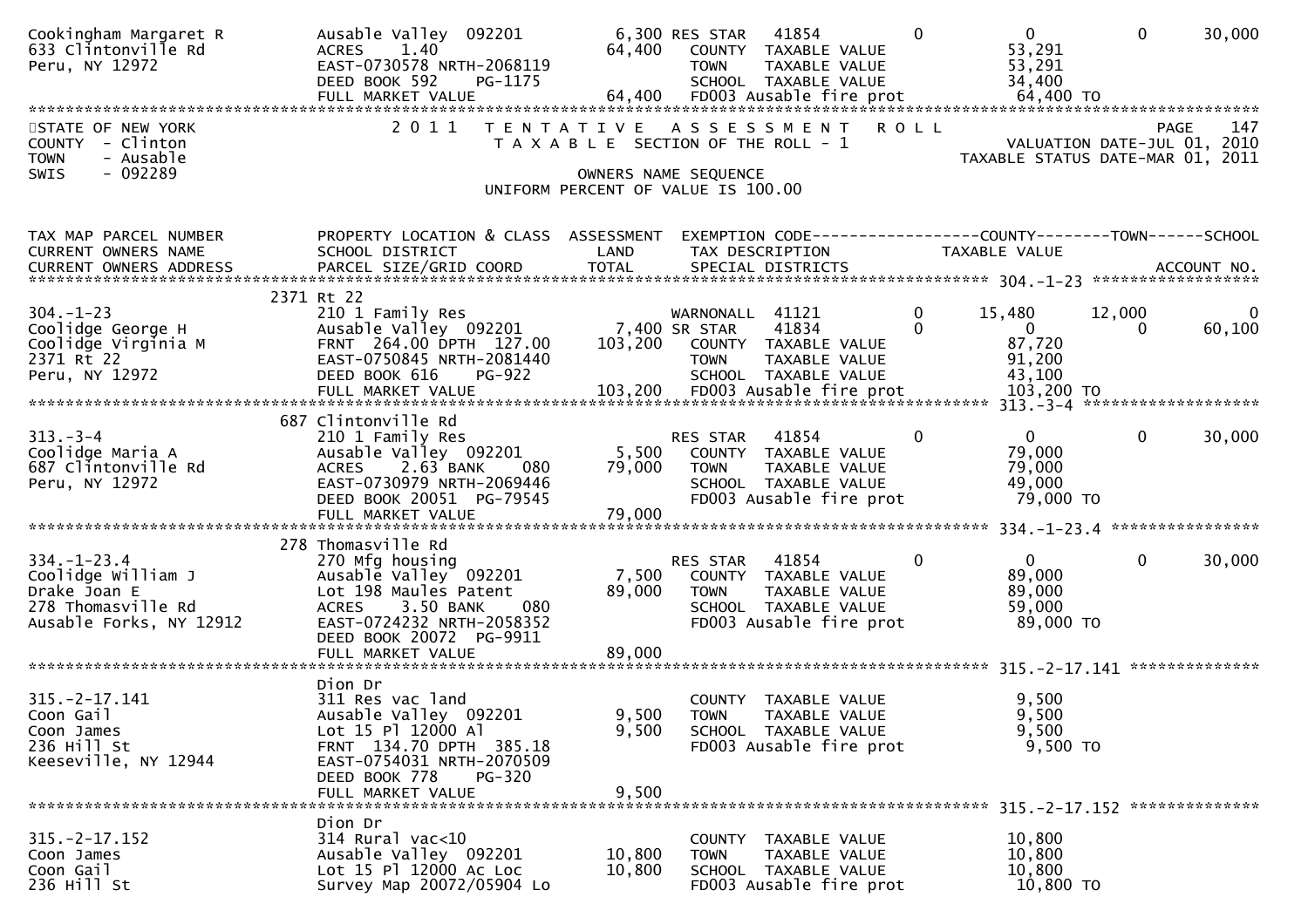| Keeseville, NY 12944                                                                                  | 1.49<br><b>ACRES</b><br>EAST-0753649 NRTH-2070361<br>DEED BOOK 20072 PG-05904<br>FULL MARKET VALUE                                                                                               | 10,800                     |                                                                                                                                           |                                                                                                                                                                                                                                                                                                                  |
|-------------------------------------------------------------------------------------------------------|--------------------------------------------------------------------------------------------------------------------------------------------------------------------------------------------------|----------------------------|-------------------------------------------------------------------------------------------------------------------------------------------|------------------------------------------------------------------------------------------------------------------------------------------------------------------------------------------------------------------------------------------------------------------------------------------------------------------|
| STATE OF NEW YORK<br>COUNTY - Clinton<br>- Ausable<br><b>TOWN</b><br>$-092289$<br><b>SWIS</b>         | 2011                                                                                                                                                                                             | OWNERS NAME SEQUENCE       | TENTATIVE ASSESSMENT<br>T A X A B L E SECTION OF THE ROLL - 1<br>UNIFORM PERCENT OF VALUE IS 100.00                                       | PAGE 148<br>VALUATION DATE-JUL 01, 2010<br>TAXABLE STATUS DATE USE 21, 2010                                                                                                                                                                                                                                      |
| TAX MAP PARCEL NUMBER<br>CURRENT OWNERS NAME                                                          | PROPERTY LOCATION & CLASS ASSESSMENT<br>SCHOOL DISTRICT                                                                                                                                          | LAND                       | TAX DESCRIPTION                                                                                                                           | EXEMPTION CODE-----------------COUNTY--------TOWN------SCHOOL<br>TAXABLE VALUE<br>.CURRENT OWNERS ADDRESS PARCEL SIZE/GRID COORD TOTAL SPECIAL DISTRICTS (ACCOUNT NO ACCOUNT NO ACCOUNT NO AND EXAMPLE TO THE SPECIAL DISTRICTS AND MALL SERVIT ASSESS TO A A SERVIT ASSESSED TO A SERVIT AS A SERVIT ASSESSED A |
| $315. -2 - 17.153$<br>Coon James<br>Coon Gail<br>236 Hill St<br>Keeseville, NY 12944                  | Dion Dr<br>$314$ Rural vac< $10$<br>Ausable Valley 092201<br>Lot 15 Pl 12000 Ac Loc<br>Survey Map 20072/05904 Lo<br>ACRES 2.19<br>EAST-0753694 NRTH-2070204<br>DEED BOOK 20072 PG-05904          | 11,200<br>11,200           | COUNTY TAXABLE VALUE<br><b>TOWN</b><br>TAXABLE VALUE<br>SCHOOL TAXABLE VALUE<br>FD003 Ausable fire prot                                   | 11,200<br>11,200<br>11,200<br>11,200 TO                                                                                                                                                                                                                                                                          |
|                                                                                                       | 236 Hill St                                                                                                                                                                                      |                            |                                                                                                                                           |                                                                                                                                                                                                                                                                                                                  |
| $315. - 3 - 52$<br>Coon James<br>Coon Gail<br>236 Hill St<br>Keeseville, NY 12944                     | 210 1 Family Res<br>Ausable Valley 092201<br>Sub Map Bk 4 Pg 140 Lot 5<br>FRNT 109.53 DPTH 148.87<br>EAST-0750450 NRTH-2068926<br>DEED BOOK 774<br>PG-146<br>FULL MARKET VALUE                   | 7,200<br>79,000<br>79,000  | COUNTY TAXABLE VALUE<br><b>TOWN</b><br>TAXABLE VALUE<br>SCHOOL TAXABLE VALUE<br>FD003 Ausable fire prot<br>LT004 Hill st lght             | 79,000<br>79,000<br>79,000<br>79,000 TO<br>79,000 TO                                                                                                                                                                                                                                                             |
|                                                                                                       | 17 Dion Dr                                                                                                                                                                                       |                            |                                                                                                                                           |                                                                                                                                                                                                                                                                                                                  |
| $315. -2 - 17.142$<br>Coon Ricky J<br>17 Dion Dr<br>Keeseville, NY 12944                              | 210 1 Family Res<br>Ausable Valley 092201<br>Lot 15 Pl 12000 Ac<br>1.50<br><b>ACRES</b><br>EAST-0754113 NRTH-2070362<br>DEED BOOK 20072 PG-7870                                                  | 10,800<br>110,000          | $\mathbf{0}$<br>RES STAR 41854<br>COUNTY TAXABLE VALUE<br><b>TOWN</b><br>TAXABLE VALUE<br>SCHOOL TAXABLE VALUE<br>FD003 Ausable fire prot | $\mathbf{0}$<br>$\mathbf{0}$<br>30,000<br>110,000<br>110,000<br>80,000<br>110,000 TO                                                                                                                                                                                                                             |
|                                                                                                       |                                                                                                                                                                                                  |                            |                                                                                                                                           |                                                                                                                                                                                                                                                                                                                  |
| $294.10 - 1 - 25$<br>Cosgro Daryl J<br>Attn: Donald Cosgro Jr<br>PO Box 2953<br>Plattsburgh, NY 12901 | 17 Ausable Beach Rd<br>260 Seasonal res<br>094001<br>Peru Central<br>FRNT 100.00 DPTH 100.00<br>940<br><b>BANK</b><br>EAST-0771532 NRTH-2085890<br>DEED BOOK 20001 PG-24038<br>FULL MARKET VALUE | 23,600<br>81,400<br>81,400 | COUNTY<br>TAXABLE VALUE<br>TAXABLE VALUE<br><b>TOWN</b><br>SCHOOL TAXABLE VALUE<br>FD003 Ausable fire prot                                | 81,400<br>81,400<br>81,400<br>81,400 TO                                                                                                                                                                                                                                                                          |
|                                                                                                       |                                                                                                                                                                                                  |                            |                                                                                                                                           |                                                                                                                                                                                                                                                                                                                  |
| $294.18 - 2 - 24$<br>Costanza Mark                                                                    | Tanglewood Dr<br>311 Res vac land<br>094001<br>Peru Central                                                                                                                                      | 25,400                     | TAXABLE VALUE<br>COUNTY<br>TAXABLE VALUE<br><b>TOWN</b>                                                                                   | 25,400<br>25,400                                                                                                                                                                                                                                                                                                 |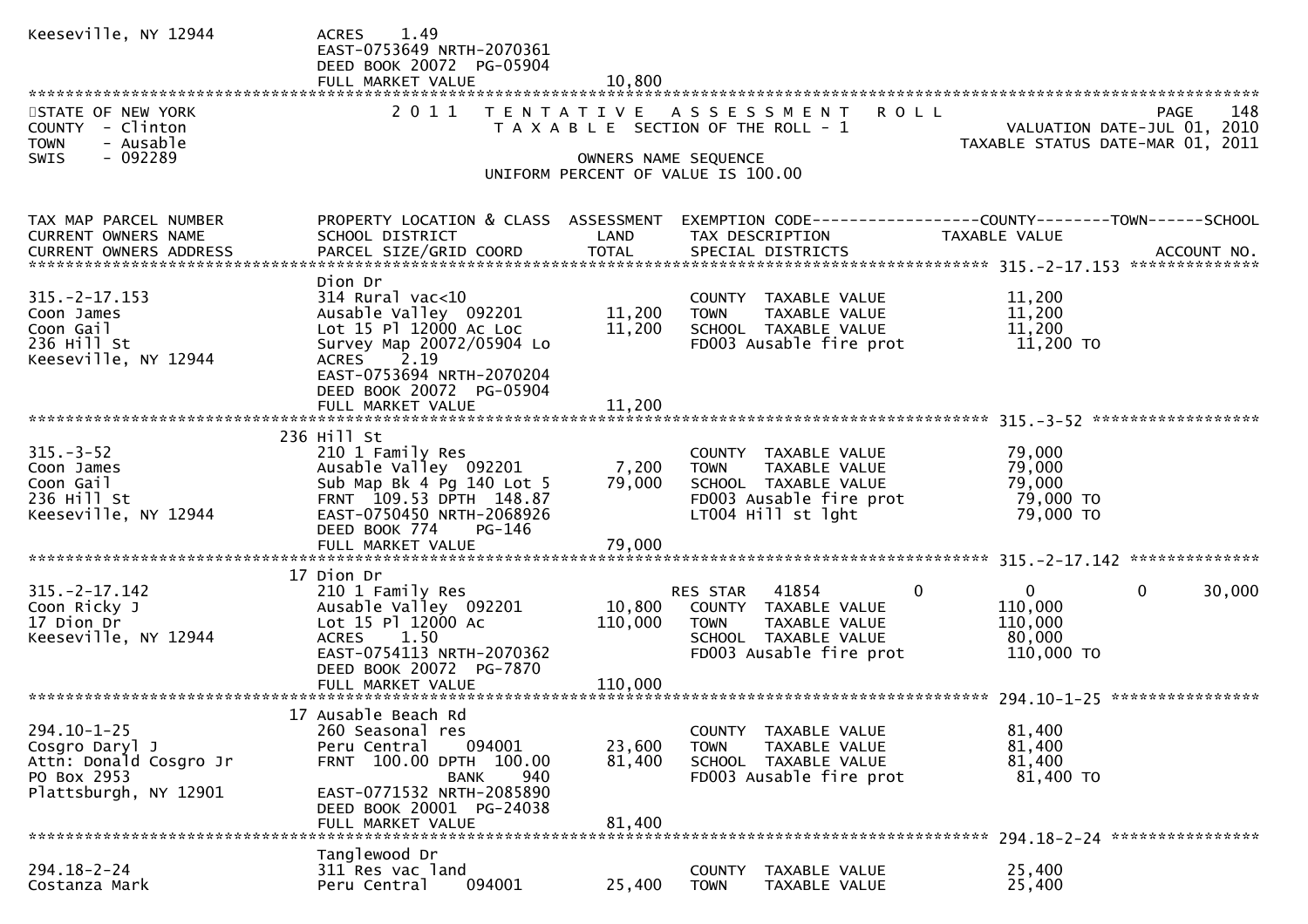| Costanza Karen<br>14 Gold Ln<br>Oak Ridge, NJ 07438                                           | Ausable Hgts Bk-6 Pge-35<br>FRNT 156.90 DPTH 182.40<br>EAST-0772766 NRTH-2082534<br>DEED BOOK 20061 PG-99448<br>FULL MARKET VALUE                                           | 25,400<br>25,400          | SCHOOL TAXABLE VALUE<br>FD003 Ausable fire prot                                                                                                                                                               |                                         | 25,400<br>25,400 TO                                                                           |                              |                                    |
|-----------------------------------------------------------------------------------------------|-----------------------------------------------------------------------------------------------------------------------------------------------------------------------------|---------------------------|---------------------------------------------------------------------------------------------------------------------------------------------------------------------------------------------------------------|-----------------------------------------|-----------------------------------------------------------------------------------------------|------------------------------|------------------------------------|
| STATE OF NEW YORK<br>COUNTY - Clinton<br><b>TOWN</b><br>- Ausable<br>$-092289$<br><b>SWIS</b> | 2011                                                                                                                                                                        |                           | TENTATIVE ASSESSMENT<br>T A X A B L E SECTION OF THE ROLL - 1<br>OWNERS NAME SEQUENCE<br>UNIFORM PERCENT OF VALUE IS 100.00                                                                                   | <b>ROLL</b>                             | VALUATION DATE-JUL 01, 2010<br>TAXABLE STATUS DATE-MAR 01, 2011                               | PAGE                         | 149                                |
| TAX MAP PARCEL NUMBER<br><b>CURRENT OWNERS NAME</b><br>CURRENT OWNERS ADDRESS                 | PROPERTY LOCATION & CLASS ASSESSMENT<br>SCHOOL DISTRICT                                                                                                                     | LAND                      | TAX DESCRIPTION                                                                                                                                                                                               |                                         | TAXABLE VALUE                                                                                 |                              |                                    |
| $315.4 - 1 - 47$<br>Cote Joseph R<br>Cote Ingrid M<br>16 Pine Tree Dr<br>Keeseville, NY 12944 | 16 Pine Tree Dr<br>210 1 Family Res<br>Ausable Valley 092201<br>FRNT 214.92 DPTH 172.25<br>EAST-0754342 NRTH-2066717<br>DEED BOOK 945<br>$PG-325$<br>FULL MARKET VALUE      | 173,700                   | WARNONALL 41121<br>12,300 WARDISALL 41141<br>41854<br>173,700 RES STAR<br>COUNTY TAXABLE VALUE<br><b>TOWN</b><br>TAXABLE VALUE<br>SCHOOL TAXABLE VALUE<br>FD003 Ausable fire prot<br>LT005 Pine tree dr. lght | $\mathbf 0$<br>$\mathbf{0}$<br>$\Omega$ | 26,055<br>34,740<br>$\mathbf{0}$<br>112,905<br>126,960<br>143,700<br>173,700 TO<br>173,700 TO | 12,000<br>34,740<br>$\Omega$ | $\mathbf{0}$<br>$\Omega$<br>30,000 |
|                                                                                               | 236 Rt 9N                                                                                                                                                                   |                           |                                                                                                                                                                                                               |                                         |                                                                                               |                              |                                    |
| $315.4 - 1 - 6$<br>Cote Travis A<br>236 Rt 9N<br>Keeseville, NY 12944                         | 210 1 Family Res<br>Ausable Valley 092201<br>Sub Map A Pg 58 Lot 6<br>FRNT 100.00 DPTH 200.00<br>EAST-0754105 NRTH-2065769<br>DEED BOOK 20092 PG-29434<br>FULL MARKET VALUE | 8,500<br>85,000<br>85,000 | 41854<br>RES STAR<br>COUNTY TAXABLE VALUE<br>TAXABLE VALUE<br><b>TOWN</b><br>SCHOOL TAXABLE VALUE<br>FD003 Ausable fire prot<br>LT005 Pine tree dr. lght                                                      | $\mathbf{0}$                            | $\mathbf 0$<br>85,000<br>85,000<br>55,000<br>85,000 TO<br>85,000 TO                           | $\mathbf{0}$                 | 30,000                             |
|                                                                                               |                                                                                                                                                                             |                           |                                                                                                                                                                                                               |                                         |                                                                                               |                              |                                    |
| $304. - 1 - 20$<br>Cothran Heather<br>Morrison Kristopher A<br>2329 Rt 22<br>Peru, NY 12972   | 2329 Rt 22<br>210 1 Family Res<br>Ausable Valley 092201<br>FRNT 108.00 DPTH 107.00<br>080<br>BANK<br>EAST-0751014 NRTH-2080442<br>DEED BOOK 20041 PG-70473                  | 5,300<br>81,000           | 41854<br>RES STAR<br>COUNTY TAXABLE VALUE<br><b>TOWN</b><br>TAXABLE VALUE<br>SCHOOL TAXABLE VALUE<br>FD003 Ausable fire prot                                                                                  | 0                                       | $\mathbf{0}$<br>81,000<br>81,000<br>51,000<br>81,000 TO                                       | $\overline{0}$               | 30,000                             |
|                                                                                               | FULL MARKET VALUE                                                                                                                                                           | 81,000                    |                                                                                                                                                                                                               |                                         |                                                                                               |                              |                                    |
|                                                                                               | 107 Hill St                                                                                                                                                                 |                           |                                                                                                                                                                                                               |                                         |                                                                                               |                              |                                    |
| $315. - 3 - 20$<br>Cotter Mark<br>Cotter Marlyn<br>PO Box 35<br>Keeseville, NY 12944          | 210 1 Family Res<br>Ausable Valley 092201<br>FRNT 117.80 DPTH 250.00<br>EAST-0753796 NRTH-2068158<br>DEED BOOK 550<br>$PG-225$<br>FULL MARKET VALUE                         | 82,000                    | WARCOMALL<br>41131<br>41141<br>9,200 WARDISALL<br>41854<br>82,000 RES STAR<br>COUNTY TAXABLE VALUE<br><b>TOWN</b><br>TAXABLE VALUE<br>SCHOOL TAXABLE VALUE<br>FD003 Ausable fire prot<br>LT004 Hill st lght   |                                         | 20,500<br>41,000<br>0<br>20,500<br>22,000<br>52,000<br>82,000 TO<br>82,000 TO                 | 20,000<br>40,000<br>$\Omega$ | $\bf{0}$<br>$\mathbf 0$<br>30,000  |
|                                                                                               | 148 Grove St                                                                                                                                                                |                           |                                                                                                                                                                                                               |                                         | 305. - 2 - 7.2 ******************                                                             |                              |                                    |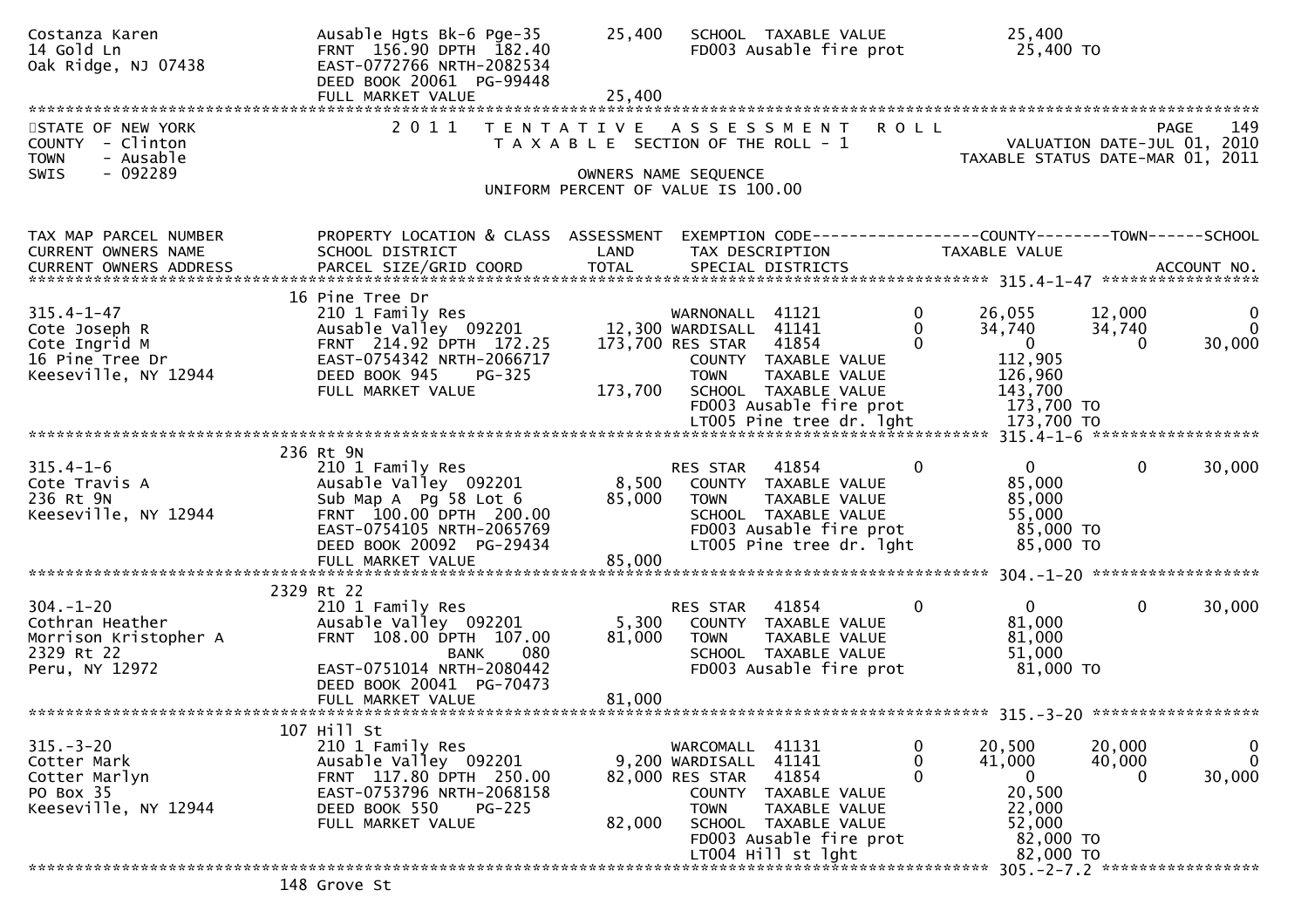| $305. -2 - 7.2$<br>Couchey Dan<br>Couchey Jeanne<br>148 Grove St<br>Keeseville, NY 12944       | 210 1 Family Res<br>Ausable Valley 092201<br>Lot #16<br><b>ACRES</b><br>9.00 BANK<br>080<br>EAST-0757526 NRTH-2072807<br>DEED BOOK 20061 PG-94456<br>FULL MARKET VALUE           | 98,000<br>98,000          | WARNONALL 41121<br>6,800 RES STAR 41854<br>COUNTY TAXABLE VALUE<br>TAXABLE VALUE<br><b>TOWN</b><br>SCHOOL TAXABLE VALUE<br>FD003 Ausable fire prot | $\mathbf 0$<br>$\Omega$ | 14,700<br>$\overline{0}$<br>83,300<br>86,000<br>68,000<br>98,000 TO | 12,000<br>$\Omega$ | $\overline{0}$<br>30,000 |
|------------------------------------------------------------------------------------------------|----------------------------------------------------------------------------------------------------------------------------------------------------------------------------------|---------------------------|----------------------------------------------------------------------------------------------------------------------------------------------------|-------------------------|---------------------------------------------------------------------|--------------------|--------------------------|
| STATE OF NEW YORK<br>COUNTY - Clinton<br>- Ausable<br><b>TOWN</b><br>$-092289$<br><b>SWIS</b>  | 2011                                                                                                                                                                             |                           | TENTATIVE ASSESSMENT<br>T A X A B L E SECTION OF THE ROLL - 1<br>OWNERS NAME SEQUENCE<br>UNIFORM PERCENT OF VALUE IS 100.00                        | <b>ROLL</b>             | VALUATION DATE-JUL 01, 2010<br>TAXABLE STATUS DATE-MAR 01, 2011     | <b>PAGE</b>        | 150                      |
| TAX MAP PARCEL NUMBER<br>CURRENT OWNERS NAME                                                   | PROPERTY LOCATION & CLASS ASSESSMENT<br>SCHOOL DISTRICT                                                                                                                          | LAND                      | EXEMPTION CODE-----------------COUNTY--------TOWN------SCHOOL<br>TAX DESCRIPTION                                                                   |                         | TAXABLE VALUE                                                       |                    |                          |
| $293. -4 - 14$<br>Crady Linda M<br>Crady Lyndon E<br>630 Kellogg Bay Rd<br>Vergennes, VT 05491 | 59 Telegraph Rd<br>210 1 Family Res<br>Ausable Valley 092201<br>1.70<br><b>ACRES</b><br>EAST-0757269 NRTH-2080547<br>DEED BOOK 1015 PG-4<br>FULL MARKET VALUE                    | 6,400<br>56,200<br>56,200 | RES STAR 41854<br>COUNTY TAXABLE VALUE<br>TAXABLE VALUE<br><b>TOWN</b><br>SCHOOL TAXABLE VALUE<br>FD003 Ausable fire prot                          | $\mathbf 0$             | $\overline{0}$<br>56,200<br>56,200<br>26,200<br>56,200 TO           | $\mathbf{0}$       | 30,000                   |
| $293. -4 - 15$<br>Crady Linda M<br>630 Kellogg Bay Rd<br>Vergennes, VT 05491                   | Telegraph Rd<br>$314$ Rural vac<10<br>Ausable Valley 092201<br>ACRES 1.20<br>EAST-0757384 NRTH-2080643<br>DEED BOOK 99001 PG-16006<br>FULL MARKET VALUE                          | 4,000<br>4,000<br>4,000   | COUNTY TAXABLE VALUE<br>TAXABLE VALUE<br><b>TOWN</b><br>SCHOOL TAXABLE VALUE<br>FD003 Ausable fire prot                                            |                         | 4,000<br>4,000<br>4,000<br>4,000 TO                                 |                    |                          |
| $303 - 2 - 10$<br>Cross Chad M<br>530 Hallock Hill Rd<br>Peru, NY 12972                        | 530 Hallock Hill Rd<br>270 Mfg housing<br>Ausable Valley 092201<br>ACRES 1.10<br>EAST-0740593 NRTH-2074827<br>DEED BOOK 20072 PG-9545                                            | 9,000<br>57,000           | COUNTY TAXABLE VALUE<br><b>TOWN</b><br>TAXABLE VALUE<br>SCHOOL TAXABLE VALUE<br>FD003 Ausable fire prot                                            |                         | 57,000<br>57,000<br>57,000<br>57,000 TO                             |                    |                          |
| $315. - 3 - 2$<br>Cross Jennifer M<br>Cross Jeffrey D<br>203 Hill St<br>Keeseville, NY 12944   | 203 Hill St<br>210 1 Family Res<br>Ausable Valley 092201<br>FRNT 100.00 DPTH 250.00<br>860<br>BANK<br>EAST-0751093 NRTH-2068128<br>DEED BOOK 20031 PG-59125<br>FULL MARKET VALUE | 8,700<br>85,400<br>85,400 | 41854<br>RES STAR<br>COUNTY TAXABLE VALUE<br><b>TOWN</b><br>TAXABLE VALUE<br>SCHOOL TAXABLE VALUE<br>FD003 Ausable fire prot<br>LT004 Hill st lght | $\mathbf{0}$            | $\Omega$<br>85,400<br>85,400<br>55,400<br>85,400 TO<br>85,400 TO    | $\mathbf{0}$       | 30,000                   |
| $313 - 3 - 8.1$<br>Crouse Raymond C<br>Crouse Lynne                                            | 613 Clintonville Rd<br>210 1 Family Res<br>Ausable Valley 092201<br>Lots 9 & 10 Pl 12000 Al                                                                                      | 4,600<br>62,500           | 41854<br>RES STAR<br>COUNTY<br>TAXABLE VALUE<br><b>TOWN</b><br>TAXABLE VALUE                                                                       | 0                       | $\mathbf{0}$<br>62,500<br>62,500                                    | $\bf{0}$           | 30,000                   |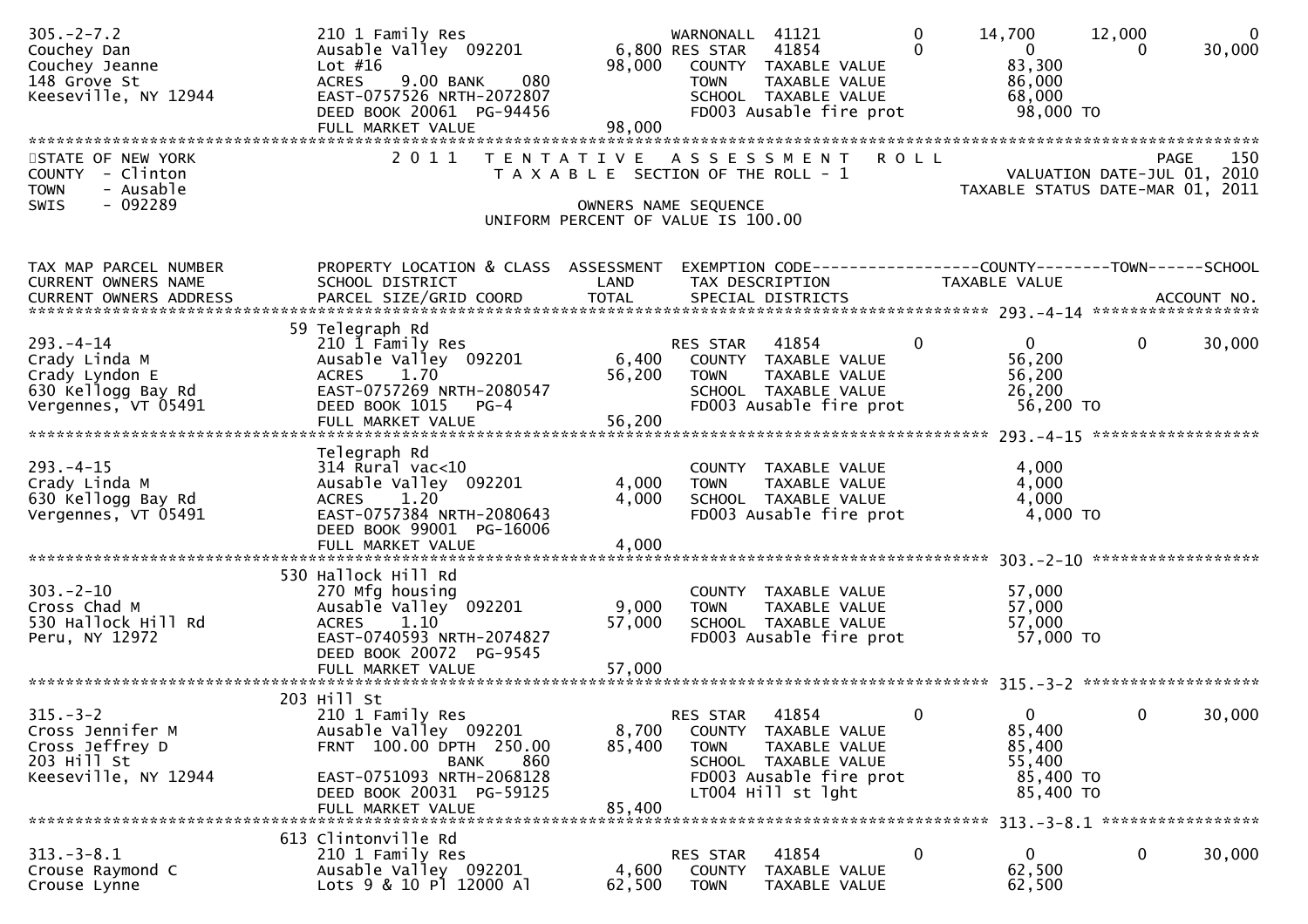| 613 Clintonville Rd<br>Peru, NY 12972-9740                                                                       | 1.80<br><b>ACRES</b><br>EAST-0730340 NRTH-2067772<br>DEED BOOK 830<br>PG-174                                                                                                             |                                 | SCHOOL TAXABLE VALUE<br>FD003 Ausable fire prot                                                                                             | 32,500<br>62,500 TO                                                               |
|------------------------------------------------------------------------------------------------------------------|------------------------------------------------------------------------------------------------------------------------------------------------------------------------------------------|---------------------------------|---------------------------------------------------------------------------------------------------------------------------------------------|-----------------------------------------------------------------------------------|
| STATE OF NEW YORK<br>COUNTY - Clinton<br>- Ausable<br><b>TOWN</b><br>- 092289<br>SWIS                            |                                                                                                                                                                                          | OWNERS NAME SEQUENCE            | 2011 TENTATIVE ASSESSMENT ROLL<br>T A X A B L E SECTION OF THE ROLL - 1<br>UNIFORM PERCENT OF VALUE IS 100.00                               | PAGE<br>151<br>VALUATION DATE-JUL 01, 2010<br>TAXABLE STATUS DATE-MAR 01, 2011    |
| TAX MAP PARCEL NUMBER<br>CURRENT OWNERS NAME                                                                     | PROPERTY LOCATION & CLASS ASSESSMENT<br>SCHOOL DISTRICT                                                                                                                                  | LAND                            | TAX DESCRIPTION                                                                                                                             | EXEMPTION CODE------------------COUNTY--------TOWN------SCHOOL<br>TAXABLE VALUE   |
| $302 - 1 - 18$<br>Crowley Dagny W<br>1196 River Rd<br>Edgewater, NJ 07020                                        | 549 Allen Hill Rd<br>240 Rural res<br>094001<br>Peru Central<br>ACRES 111.00<br>EAST-0728791 NRTH-2075447<br>DEED BOOK 571<br>PG-338<br>FULL MARKET VALUE                                | 48,900<br>141,500<br>141,500    | COUNTY TAXABLE VALUE<br>TAXABLE VALUE<br><b>TOWN</b><br>SCHOOL TAXABLE VALUE<br>FD003 Ausable fire prot                                     | 141,500<br>141,500<br>141,500<br>141,500 TO                                       |
| $301 - 2 - 2$<br>Crowley William<br>PO Box 412<br>South Hero, VT 05486                                           | Mitchell Rd<br>321 Abandoned ag<br>Ausable Valley <sup>5</sup> 092201<br>Lot 38 Watson Tract<br>ACRES 72.30<br>EAST-0717280 NRTH-2075019<br>DEED BOOK 20072 PG-5466<br>FULL MARKET VALUE | 19,500<br>19,500<br>19,500      | COUNTY TAXABLE VALUE<br>TAXABLE VALUE<br>TOWN<br>SCHOOL TAXABLE VALUE<br>FD003 Ausable fire prot                                            | 19,500<br>19,500<br>19,500<br>19,500 TO                                           |
| $302 - 2 - 4$<br>Crowley William B<br>PO Box 412<br>South Hero, VT 05486                                         | 135 Big Hill Rd<br>$314$ Rural vac< $10$<br>094001<br>Peru Central<br><b>ACRES</b><br>3.40<br>EAST-0728826 NRTH-2074106<br>DEED BOOK 641<br>$PG-22$<br>FULL MARKET VALUE                 | 10,400<br>10,400<br>10,400      | COUNTY TAXABLE VALUE<br><b>TOWN</b><br>TAXABLE VALUE<br>SCHOOL TAXABLE VALUE<br>FD003 Ausable fire prot                                     | 10,400<br>10,400<br>10,400<br>10,400 TO                                           |
| $314. - 1 - 14.1$<br>Crowley William B<br>PO Box 412<br>South Hero, VT 05486                                     | Clintonville Rd<br>321 Abandoned ag<br>Ausable Valley 092201<br>Roberts Land Lot 7<br>ACRES 88.80<br>EAST-0732447 NRTH-2070766<br>DEED BOOK 20082 PG-17755<br>FULL MARKET VALUE          | 22,300 TOWN<br>22,300<br>22,300 | COUNTY TAXABLE VALUE<br>TAXABLE VALUE<br>SCHOOL TAXABLE VALUE<br>FD003 Ausable fire prot                                                    | 22,300<br>22,300<br>22,300<br>22,300 TO                                           |
| $315.4 - 1 - 53$<br>Crowningsheild Bruce D<br>Crowningsheild Mary J<br>27 Valley View Dr<br>Keeseville, NY 12944 | 27 Valley View Dr<br>270 Mfg housing<br>Ausable Valley 092201<br>Torrington Sub Lot 3<br>FRNT 125.00 DPTH 155.00<br>EAST-0753186 NRTH-2065975                                            | 8,500<br>54,000                 | $\mathbf 0$<br>RES STAR<br>41854<br>COUNTY TAXABLE VALUE<br><b>TOWN</b><br>TAXABLE VALUE<br>SCHOOL TAXABLE VALUE<br>FD003 Ausable fire prot | $\mathbf{0}$<br>$\mathbf{0}$<br>30,000<br>54,000<br>54,000<br>24,000<br>54,000 TO |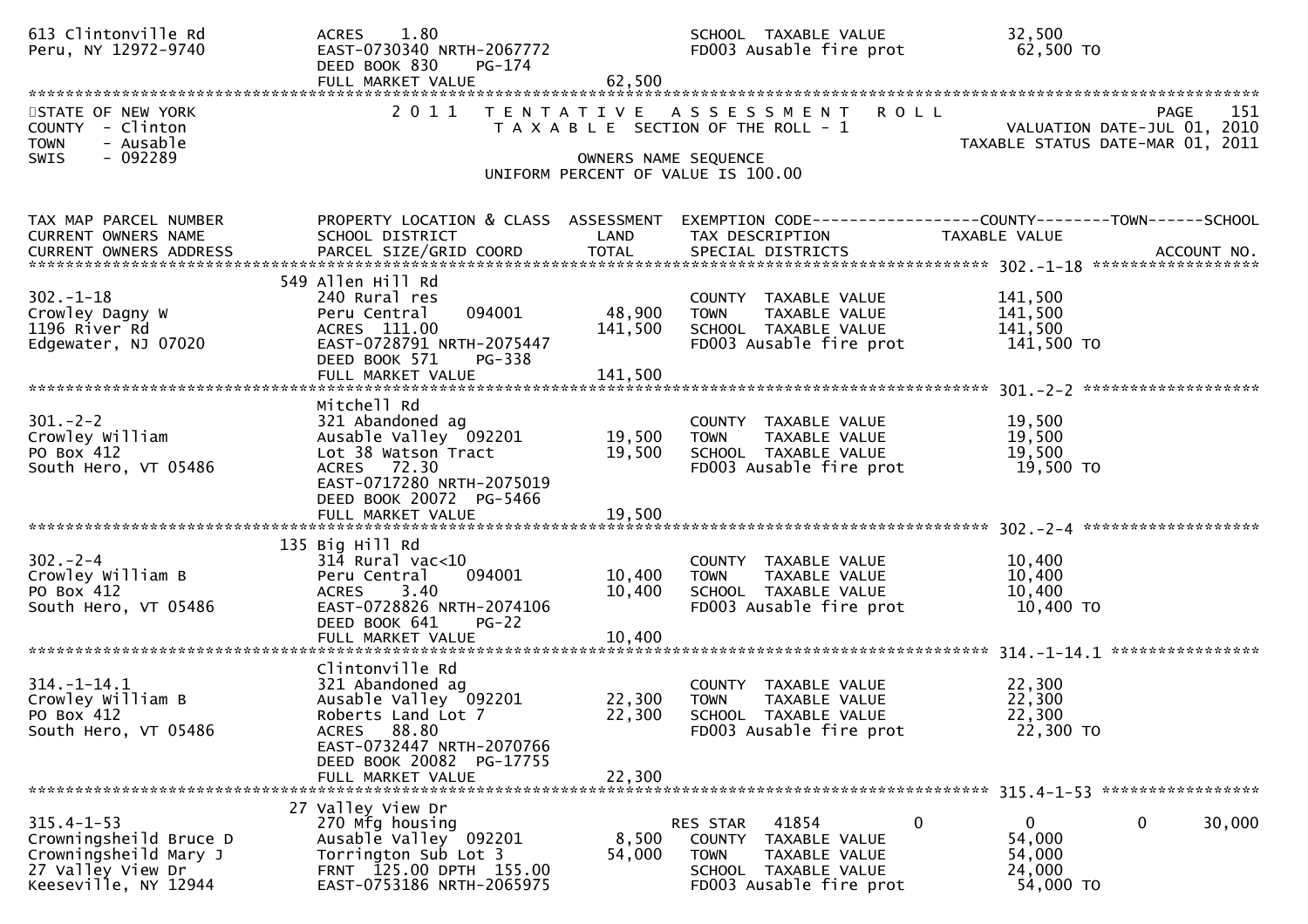|                                                                                                                                                | $PG-230$<br>DEED BOOK 957<br>FULL MARKET VALUE                                                                                                                                      | 54,000                    | LT005 Pine tree dr. 1ght                                                                                                                                 | 54,000 TO                                                                       |                                                                                       |
|------------------------------------------------------------------------------------------------------------------------------------------------|-------------------------------------------------------------------------------------------------------------------------------------------------------------------------------------|---------------------------|----------------------------------------------------------------------------------------------------------------------------------------------------------|---------------------------------------------------------------------------------|---------------------------------------------------------------------------------------|
| STATE OF NEW YORK<br>- Clinton<br>COUNTY<br>- Ausable<br><b>TOWN</b><br>$-092289$<br><b>SWIS</b>                                               | 2011                                                                                                                                                                                |                           | TENTATIVE ASSESSMENT ROLL<br>T A X A B L E SECTION OF THE ROLL - 1<br>OWNERS NAME SEQUENCE<br>UNIFORM PERCENT OF VALUE IS 100.00                         |                                                                                 | 152<br><b>PAGE</b><br>VALUATION DATE-JUL 01, 2010<br>TAXABLE STATUS DATE-MAR 01, 2011 |
| TAX MAP PARCEL NUMBER<br>CURRENT OWNERS NAME                                                                                                   | PROPERTY LOCATION & CLASS ASSESSMENT<br>SCHOOL DISTRICT                                                                                                                             | LAND                      | EXEMPTION CODE------------------COUNTY--------TOWN------SCHOOL<br>TAX DESCRIPTION                                                                        | TAXABLE VALUE                                                                   |                                                                                       |
| $314. - 1 - 13.23$<br>Crowningshield Life Estate Lar Ausable Valley 092201<br>Crowningshield Timothy J<br>838 Clitonville Rd<br>Peru, NY 12972 | 838/838A Clintonville Rd<br>271 Mfg housings<br>FRNT 40.00 DPTH 300.00<br>EAST-0732333 NRTH-2072915<br>DEED BOOK 20082 PG-19178<br>FULL MARKET VALUE                                | 3,000<br>26,000<br>26,000 | 41854<br>RES STAR<br>COUNTY TAXABLE VALUE<br>TAXABLE VALUE<br><b>TOWN</b><br>SCHOOL TAXABLE VALUE<br>FD003 Ausable fire prot                             | $\mathbf{0}$<br>$\mathbf{0}$<br>26,000<br>26,000<br>$\overline{0}$<br>26,000 TO | 26,000<br>$\overline{0}$                                                              |
| $294. -1 - 13.17$<br>Crowningshield Malcolm R<br>Crowningshield Carol E<br>54 Sable St<br>PO Box 212<br>Port Kent, NY 12975                    | Lakeside Rd<br>311 Res vac land<br>Peru Central<br>094001<br>PLB 366 Lot 1A<br>FRNT 275.00 DPTH 230.00<br>EAST-0770626 NRTH-2085739<br>DEED BOOK 20072 PG-7873<br>FULL MARKET VALUE | 8,000<br>8,000<br>8,000   | COUNTY TAXABLE VALUE<br>TAXABLE VALUE<br><b>TOWN</b><br>SCHOOL TAXABLE VALUE<br>FD003 Ausable fire prot                                                  | 8,000<br>8,000<br>8,000<br>8,000 TO                                             | ***************                                                                       |
|                                                                                                                                                | 36 Sand Hill Rd                                                                                                                                                                     |                           |                                                                                                                                                          |                                                                                 |                                                                                       |
| $334.2 - 1 - 22$<br>Cumber Scott L Sr<br>36 Sand Hill Rd<br>Clintonville, NY 12924                                                             | 210 1 Family Res<br>Ausable Valley 092201<br>FRNT 60.00 DPTH 200.00<br>EAST-0731648 NRTH-2054483<br>DEED BOOK 20051 PG-82776                                                        | 2,700<br>37,900           | RES STAR 41854<br>COUNTY TAXABLE VALUE<br><b>TOWN</b><br>TAXABLE VALUE<br>SCHOOL TAXABLE VALUE<br>FD003 Ausable fire prot                                | $\overline{0}$<br>$\mathbf{0}$<br>37,900<br>37,900<br>7,900<br>37,900 TO        | 30,000<br>$\overline{0}$                                                              |
|                                                                                                                                                |                                                                                                                                                                                     |                           |                                                                                                                                                          |                                                                                 |                                                                                       |
| $304. - 1 - 21$<br>Curran Francis<br>Curran Margaret<br>2339 Rt 22<br>Peru, NY 12972                                                           | 2339 Rt 22<br>210 1 Family Res<br>Ausable Valley 092201<br><b>ACRES</b><br>3.80<br>EAST-0750867 NRTH-2080485<br>DEED BOOK 387 PG-79                                                 | 9,700<br>78,900           | 41834<br>SR STAR<br>COUNTY TAXABLE VALUE<br>TAXABLE VALUE<br><b>TOWN</b><br>SCHOOL TAXABLE VALUE<br>FD003 Ausable fire prot                              | 0<br>$\mathbf{0}$<br>78,900<br>78,900<br>18,800<br>78,900 TO                    | $\mathbf 0$<br>60,100                                                                 |
|                                                                                                                                                | FULL MARKET VALUE                                                                                                                                                                   | 78,900                    |                                                                                                                                                          |                                                                                 |                                                                                       |
| $315.4 - 1 - 37$<br>Curry Jonathan<br>Curry Jennifer<br>58 Pine Tree Dr<br>Keeseville, NY 12944                                                | 58 Pine Tree Dr<br>210 1 Family Res<br>Ausable Valley 092201<br>Map A-132 Lot 16<br>FRNT 100.00 DPTH 150.00<br>EAST-0753717 NRTH-2065878<br>DEED BOOK 20092 PG-28938                | 7,700<br>96,000<br>96,000 | RES STAR<br>41854<br>COUNTY TAXABLE VALUE<br><b>TOWN</b><br>TAXABLE VALUE<br>SCHOOL TAXABLE VALUE<br>FD003 Ausable fire prot<br>LT005 Pine tree dr. 1ght | 0<br>$\bf{0}$<br>96,000<br>96,000<br>66,000<br>96,000 TO<br>96,000 TO           | 30,000<br>$\mathbf{0}$                                                                |
|                                                                                                                                                | FULL MARKET VALUE                                                                                                                                                                   |                           |                                                                                                                                                          |                                                                                 |                                                                                       |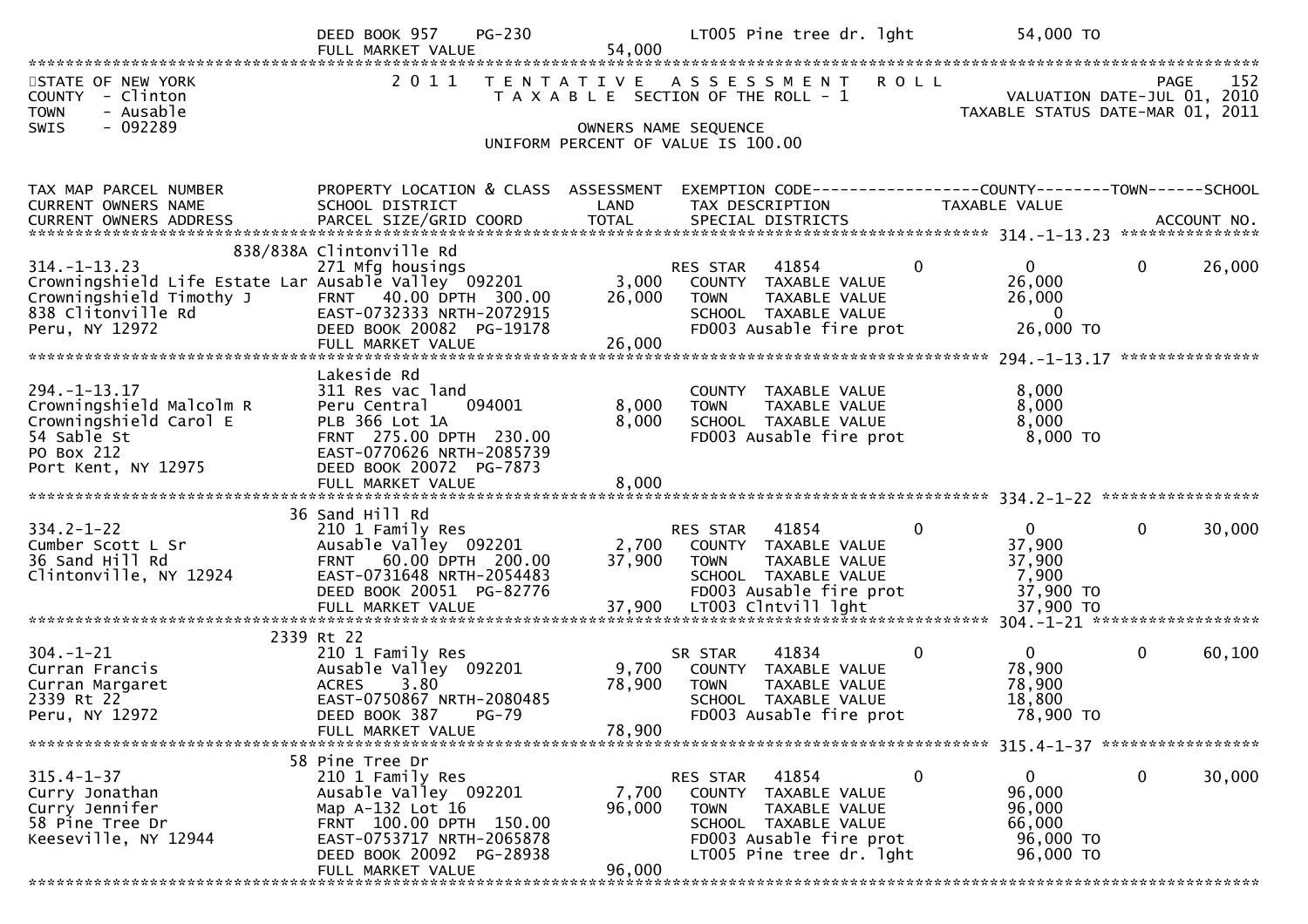| STATE OF NEW YORK<br><b>COUNTY</b><br>- Clinton<br><b>TOWN</b><br>- Ausable<br>$-092289$<br><b>SWIS</b> | 2011                                                                                                                                                                                                          |                              | TENTATIVE ASSESSMENT<br><b>ROLL</b><br>T A X A B L E SECTION OF THE ROLL - 1<br>OWNERS NAME SEQUENCE<br>UNIFORM PERCENT OF VALUE IS 100.00                                        | VALUATION DATE-JUL 01, 2010<br>TAXABLE STATUS DATE-MAR 01, 2011                        | 153<br>PAGE           |
|---------------------------------------------------------------------------------------------------------|---------------------------------------------------------------------------------------------------------------------------------------------------------------------------------------------------------------|------------------------------|-----------------------------------------------------------------------------------------------------------------------------------------------------------------------------------|----------------------------------------------------------------------------------------|-----------------------|
| TAX MAP PARCEL NUMBER<br>CURRENT OWNERS NAME                                                            | PROPERTY LOCATION & CLASS ASSESSMENT<br>SCHOOL DISTRICT                                                                                                                                                       | LAND                         | TAX DESCRIPTION                                                                                                                                                                   | TAXABLE VALUE                                                                          |                       |
| $325. - 1 - 2.3$<br>Curtis Linda<br>507 Morton Rd<br>Hamlin, NY 14464                                   | Rt 9N<br>$314$ Rural vac<10<br>Ausable Valley 092201<br>Lot 11<br><b>ACRES</b><br>5.80<br>EAST-0737231 NRTH-2058524<br>DEED BOOK 638<br>PG-357<br>FULL MARKET VALUE                                           | 17,300<br>17,300<br>17,300   | COUNTY TAXABLE VALUE<br><b>TOWN</b><br>TAXABLE VALUE<br>SCHOOL TAXABLE VALUE<br>FD003 Ausable fire prot                                                                           | 17,300<br>17,300<br>17,300<br>17,300 TO                                                |                       |
| $294.18 - 2 - 8$<br>Dalton Kenice E<br>Dalton Donna<br>32 Hammond Rd<br>East Northport, NY 11731        | 24 Tanglewood Dr<br>210 1 Family Res<br>094001<br>Peru Central<br>Lot $#13$<br>FRNT 149.50 DPTH 150.00<br>EAST-0773062 NRTH-2082536<br>DEED BOOK 20021 PG-39727<br>FULL MARKET VALUE                          | 39,100<br>130,000<br>130,000 | COUNTY TAXABLE VALUE<br><b>TOWN</b><br>TAXABLE VALUE<br>SCHOOL TAXABLE VALUE<br>FD003 Ausable fire prot                                                                           | 130,000<br>130,000<br>130,000<br>130,000 TO                                            |                       |
| $315. - 3 - 12$<br>Daniels Lori Ann<br>145 Hill St<br>Keeseville, NY 12944                              | 145 Hill St<br>210 1 Family Res<br>Ausable Valley 092201<br>FRNT 100.00 DPTH 250.00<br>EAST-0752535 NRTH-2068125<br>DEED BOOK 20051 PG-80422                                                                  | 8,700<br>69,000              | 41854<br>RES STAR<br>0<br>COUNTY TAXABLE VALUE<br><b>TOWN</b><br>TAXABLE VALUE<br>SCHOOL TAXABLE VALUE<br>FD003 Ausable fire prot                                                 | $\overline{0}$<br>$\overline{0}$<br>69,000<br>69,000<br>39,000<br>69,000 TO            | 30,000                |
| $315. - 3 - 24$<br>Daniels Stephen<br>Majkowski Amanda<br>91 Hill St<br>Keeseville, NY 12944            | 91 Hill St<br>210 1 Family Res<br>Ausable Valley 092201<br>FRNT 100.00 DPTH 251.61<br>890<br><b>BANK</b><br>EAST-0754203 NRTH-2068199<br>DEED BOOK 20082 PG-21125<br>FULL MARKET VALUE                        | 8,700<br>94,000<br>94,000    | 41854<br>$\mathbf 0$<br>RES STAR<br>COUNTY TAXABLE VALUE<br><b>TOWN</b><br>TAXABLE VALUE<br>SCHOOL TAXABLE VALUE<br>FD003 Ausable fire prot<br>LT004 Hill st lght                 | $\mathbf 0$<br>$\mathbf{0}$<br>94,000<br>94,000<br>64,000<br>94,000 TO<br>94,000 TO    | 30,000                |
| $294. -1 - 13.14$<br>Darrah Daniel<br>Darrah Kirsten<br>PO Box 749<br>Peru, NY 12972                    | 93 Lakeside Rd<br>210 1 Family Res<br>094001<br>Peru Central<br>PLB 366 Lot 5<br>survey map 2009/225538<br>5.79<br><b>ACRES</b><br>EAST-0771157 NRTH-2083726<br>DEED BOOK 20082 PG-16680<br>FULL MARKET VALUE | 167,000<br>167,000           | WARNONALL 41121<br>$\mathbf 0$<br>41854<br>$\Omega$<br>31,600 RES STAR<br>COUNTY TAXABLE VALUE<br>TAXABLE VALUE<br><b>TOWN</b><br>SCHOOL TAXABLE VALUE<br>FD003 Ausable fire prot | 25,050<br>12,000<br>$\overline{0}$<br>0<br>141,950<br>155,000<br>137,000<br>167,000 TO | $\mathbf 0$<br>30,000 |
|                                                                                                         |                                                                                                                                                                                                               |                              |                                                                                                                                                                                   |                                                                                        |                       |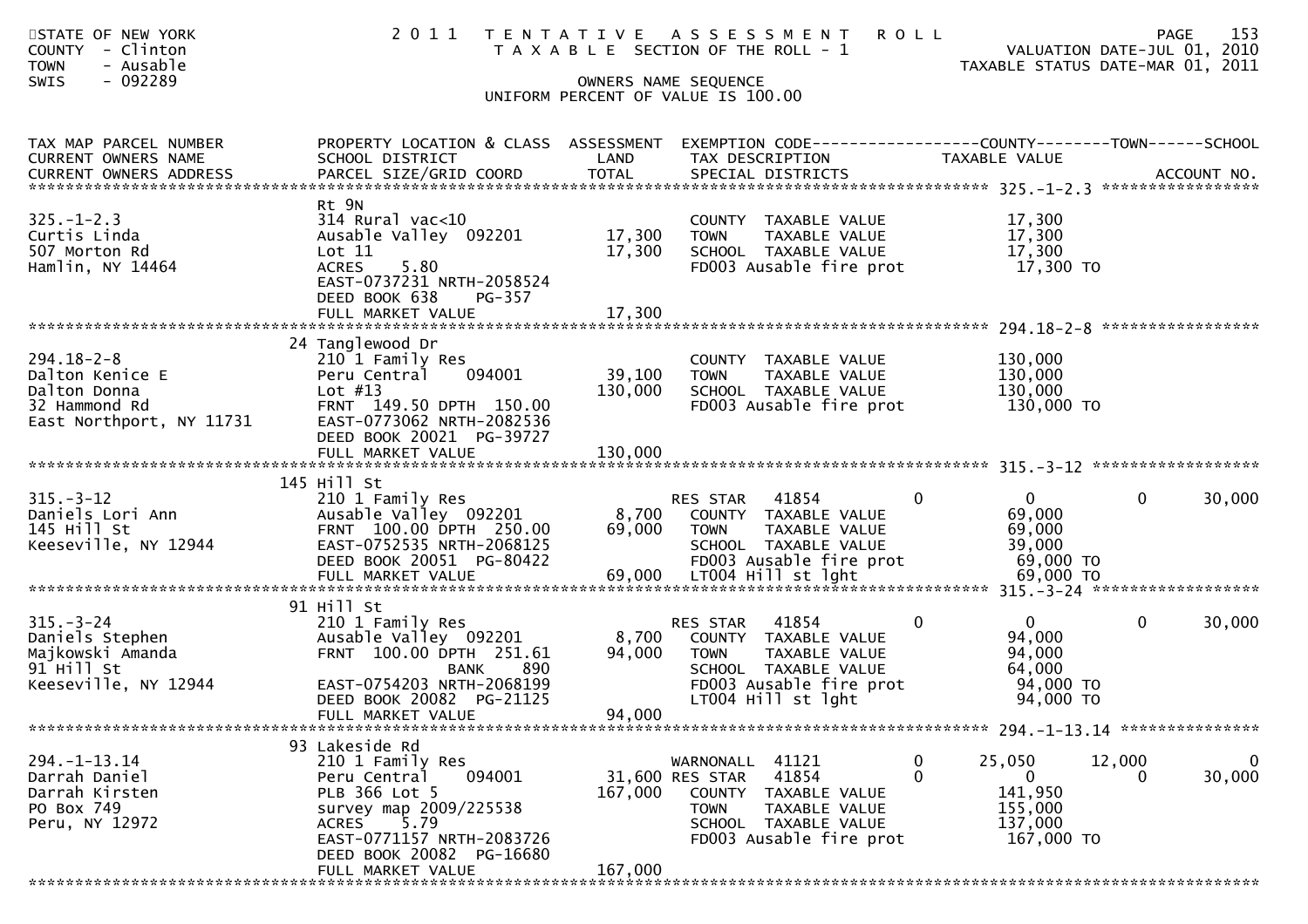| STATE OF NEW YORK<br><b>COUNTY</b><br>- Clinton<br><b>TOWN</b><br>- Ausable<br>$-092289$<br><b>SWIS</b>                     | 2011                                                                                                                                                                                                                 |                            | <b>ROLL</b><br>TENTATIVE ASSESSMENT<br>T A X A B L E SECTION OF THE ROLL - 1<br>OWNERS NAME SEQUENCE<br>UNIFORM PERCENT OF VALUE IS 100.00            | TAXABLE STATUS DATE-MAR 01, 2011                                                                 | 154<br>PAGE<br>VALUATION DATE-JUL 01, 2010 |
|-----------------------------------------------------------------------------------------------------------------------------|----------------------------------------------------------------------------------------------------------------------------------------------------------------------------------------------------------------------|----------------------------|-------------------------------------------------------------------------------------------------------------------------------------------------------|--------------------------------------------------------------------------------------------------|--------------------------------------------|
| TAX MAP PARCEL NUMBER<br>CURRENT OWNERS NAME                                                                                | PROPERTY LOCATION & CLASS ASSESSMENT<br>SCHOOL DISTRICT                                                                                                                                                              | LAND                       | EXEMPTION CODE-----------------COUNTY-------TOWN------SCHOOL<br>TAX DESCRIPTION                                                                       | TAXABLE VALUE                                                                                    |                                            |
| $293 - 2 - 4.6$<br>Darrah James F<br>509 County Route 24<br>Corinth, NY 12822<br>PRIOR OWNER ON 3/01/2011<br>Darrah James F | Fuller Rd<br>$314$ Rural vac<10<br>Ausable Valley 092201<br>Sub Map 17 Pg 81 Lot 1<br>survey map 2010/231117<br>ACRES 5.13 BANK<br>850<br>EAST-0758516 NRTH-2083715<br>DEED BOOK 20112 PG-38005<br>FULL MARKET VALUE | 14,500<br>14,500<br>14,500 | COUNTY TAXABLE VALUE<br>TAXABLE VALUE<br><b>TOWN</b><br>SCHOOL TAXABLE VALUE<br>FD003 Ausable fire prot                                               | 14,500<br>14,500<br>14,500<br>14,500 TO                                                          |                                            |
| $305. - 1 - 1.1$<br>Dashnaw Dion E<br>119 Connell Rd<br>Keeseville, NY 12944                                                | Connell Rd<br>321 Abandoned ag<br>Ausable Valley 092201<br>ACRES 17.10<br>EAST-0754428 NRTH-2076302<br>DEED BOOK 20051 PG-89975<br>FULL MARKET VALUE                                                                 | 10,700<br>10,700<br>10,700 | COUNTY TAXABLE VALUE<br>TAXABLE VALUE<br><b>TOWN</b><br>SCHOOL TAXABLE VALUE<br>FD003 Ausable fire prot                                               | 10,700<br>10,700<br>10,700<br>10,700 TO                                                          |                                            |
| $305. - 1 - 1.2$<br>Dashnaw Dion E<br>119 Connell Rd<br>Keeseville, NY 12944                                                | 119 Connell Rd<br>210 1 Family Res<br>Ausable Valley 092201<br>3.50 BANK<br><b>ACRES</b><br>320<br>EAST-0754408 NRTH-2077045<br>DEED BOOK 20021 PG-45230                                                             | 7,500<br>118,000           | 41854<br>$\mathbf{0}$<br>RES STAR<br>COUNTY TAXABLE VALUE<br><b>TOWN</b><br>TAXABLE VALUE<br>SCHOOL TAXABLE VALUE<br>FD003 Ausable fire prot          | $\overline{0}$<br>118,000<br>118,000<br>88,000<br>118,000 TO                                     | 30,000<br>$\overline{0}$                   |
| $334. - 2 - 7$<br>Dauphin Andre R<br>1627 Rt 9N<br>Clintonville, NY 12924                                                   | 1627 Rt 9N<br>210 1 Family Res<br>Ausable Valley 092201<br>Platts River Location Lot<br>1.76 BANK<br>080<br><b>ACRES</b><br>EAST-0725781 NRTH-2050768<br>DEED BOOK 20041 PG-68204<br>FULL MARKET VALUE               | 109,400<br>109,400         | WARNONALL 41121<br>6,100 RES STAR<br>41854<br>COUNTY TAXABLE VALUE<br><b>TOWN</b><br>TAXABLE VALUE<br>SCHOOL TAXABLE VALUE<br>FD003 Ausable fire prot | $\mathbf{0}$<br>16,410<br>$\overline{0}$<br>$\Omega$<br>92,990<br>97,400<br>79,400<br>109,400 TO | $\Omega$<br>12,000<br>30,000<br>0          |
| $315 - 3 - 23$<br>Davey Laurie A<br>3299 Carman Rd<br>Schenectady, NY 12303-4613                                            | 95 Hill St<br>210 1 Family Res<br>Ausable Valley 092201<br>Survey 140-A Lot 25<br>FRNT 100.00 DPTH 251.31<br>EAST-0754104 NRTH-2068188<br>DEED BOOK 98001 PG-01511<br>FULL MARKET VALUE                              | 8,700<br>82,800<br>82,800  | COUNTY TAXABLE VALUE<br><b>TOWN</b><br>TAXABLE VALUE<br>SCHOOL TAXABLE VALUE<br>FD003 Ausable fire prot<br>LT004 Hill st lght                         | 82,800<br>82,800<br>82,800<br>82,800 TO<br>82,800 TO                                             |                                            |
| STATE OF NEW YORK                                                                                                           |                                                                                                                                                                                                                      |                            | 2011 TENTATIVE ASSESSMENT<br><b>ROLL</b>                                                                                                              |                                                                                                  | 155<br>PAGE                                |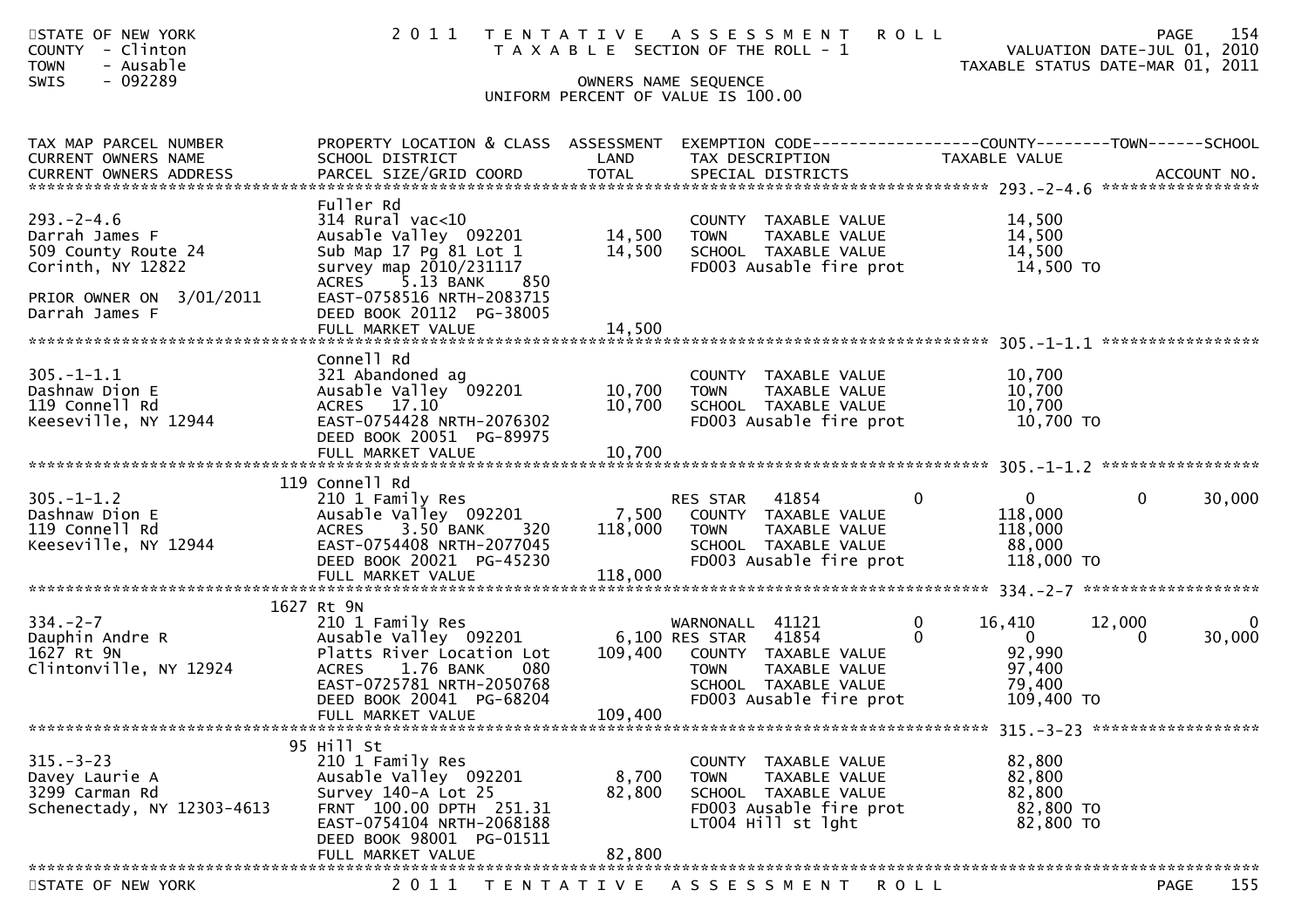| <b>COUNTY</b> | Clinton<br>$\overline{\phantom{0}}$ |  |
|---------------|-------------------------------------|--|
| <b>TOWN</b>   | Ausable<br>- 1                      |  |

COUNTY - Clinton T A X A B L E SECTION OF THE ROLL - 1 VALUATION DATE-JUL 01, 2010 TOWN - Ausable TAXABLE STATUS DATE-MAR 01, 2011

## SWIS - 092289 OWNERS NAME SEQUENCE UNIFORM PERCENT OF VALUE IS 100.00

| TAX MAP PARCEL NUMBER<br><b>CURRENT OWNERS NAME</b>                                            | PROPERTY LOCATION & CLASS ASSESSMENT<br>SCHOOL DISTRICT                                                                                                                                             | LAND                         | EXEMPTION CODE-----------------COUNTY--------TOWN------SCHOOL<br>TAX DESCRIPTION                                             |             | TAXABLE VALUE                                              |             |             |
|------------------------------------------------------------------------------------------------|-----------------------------------------------------------------------------------------------------------------------------------------------------------------------------------------------------|------------------------------|------------------------------------------------------------------------------------------------------------------------------|-------------|------------------------------------------------------------|-------------|-------------|
|                                                                                                |                                                                                                                                                                                                     |                              |                                                                                                                              |             |                                                            |             |             |
| $304. - 1 - 29$<br>Davey Rodney<br>224 Hallock Hill Rd<br>Keeseville, NY 12944                 | 224/226 Hallock Hill Rd<br>240 Rural res<br>Ausable Valley 092201<br>ACRES 117.20<br>EAST-0748162 NRTH-2073946<br>DEED BOOK 538<br>PG-179<br>FULL MARKET VALUE                                      | 38,600<br>155,000<br>155,000 | 41834<br>SR STAR<br>COUNTY TAXABLE VALUE<br>TAXABLE VALUE<br><b>TOWN</b><br>SCHOOL TAXABLE VALUE<br>FD003 Ausable fire prot  | $\Omega$    | $\mathbf{0}$<br>155,000<br>155,000<br>94,900<br>155,000 TO | $\Omega$    | 60,100      |
| $315. - 1 - 16$<br>Davey Thomas J<br>Davey Patricia<br>82 Edgewater Rd<br>Keeseville, NY 12944 | Taylor Hill Rd<br>321 Abandoned ag<br>Ausable Valley 092201<br>Lot 14 Pl 12000 Al<br>ACRES 44.20<br>EAST-0750857 NRTH-2070074<br>DEED BOOK 730<br>$PG-253$<br>FULL MARKET VALUE                     | 19,300<br>19,300<br>19,300   | COUNTY TAXABLE VALUE<br>TAXABLE VALUE<br><b>TOWN</b><br>SCHOOL TAXABLE VALUE<br>FD003 Ausable fire prot                      |             | 19,300<br>19,300<br>19,300<br>19,300 TO                    |             |             |
|                                                                                                |                                                                                                                                                                                                     |                              |                                                                                                                              |             |                                                            |             |             |
| $315. - 1 - 24$<br>Davey Thomas J<br>Davey Patricia<br>82 Edgewater Rd<br>Keeseville, NY 12944 | Hallock Hill Rd<br>321 Abandoned ag<br>Ausable Valley 092201<br>ACRES 64.30<br>EAST-0745530 NRTH-2069755<br>DEED BOOK 675<br>PG-135<br>FULL MARKET VALUE                                            | 16,800<br>16,800<br>16,800   | COUNTY TAXABLE VALUE<br><b>TOWN</b><br>TAXABLE VALUE<br>SCHOOL TAXABLE VALUE<br>FD003 Ausable fire prot                      |             | 16,800<br>16,800<br>16,800<br>16,800 TO                    |             |             |
|                                                                                                |                                                                                                                                                                                                     |                              |                                                                                                                              |             |                                                            |             |             |
| $314. - 1 - 11$<br>Davis Bradley<br>Davis Jennifer<br>830 Clintonville Rd<br>Peru, NY 12972    | 830 Clintonville Rd<br>210 1 Family Res<br>Ausable Valley 092201<br>FRNT 118.00 DPTH 177.00<br>EAST-0731928 NRTH-2072253<br>DEED BOOK 20072 PG-10882<br>FULL MARKET VALUE                           | 3,500<br>15,000<br>15,000    | COUNTY TAXABLE VALUE<br>TAXABLE VALUE<br><b>TOWN</b><br>SCHOOL TAXABLE VALUE<br>FD003 Ausable fire prot                      |             | 15,000<br>15,000<br>15,000<br>15,000 TO                    |             |             |
|                                                                                                |                                                                                                                                                                                                     |                              |                                                                                                                              |             |                                                            |             |             |
| $314. - 1 - 12.2$<br>Davis Bradley<br>Davis Jennifer<br>824 Clintonville Rd<br>Peru, NY 12972  | 824 Clintonville Rd<br>210 1 Family Res<br>Ausable Valley 092201<br>Lot#7 Pl 12000 Ac Loc<br>FRNT 150.00 DPTH 140.80<br>080<br><b>BANK</b><br>EAST-0731924 NRTH-2072394<br>DEED BOOK 20072 PG-10784 | 3,400<br>67,300              | 41854<br>RES STAR<br>COUNTY TAXABLE VALUE<br><b>TOWN</b><br>TAXABLE VALUE<br>SCHOOL TAXABLE VALUE<br>FD003 Ausable fire prot | $\Omega$    | $\Omega$<br>67,300<br>67,300<br>37,300<br>67,300 TO        | $\Omega$    | 30,000      |
|                                                                                                |                                                                                                                                                                                                     |                              |                                                                                                                              |             |                                                            |             |             |
| STATE OF NEW YORK<br>COUNTY - Clinton<br><b>TOWN</b><br>- Ausable                              | 2011                                                                                                                                                                                                |                              | TENTATIVE ASSESSMENT<br>T A X A B L E SECTION OF THE ROLL - 1                                                                | <b>ROLL</b> | VALUATION DATE-JUL 01,<br>TAXABLE STATUS DATE-MAR 01, 2011 | <b>PAGE</b> | 156<br>2010 |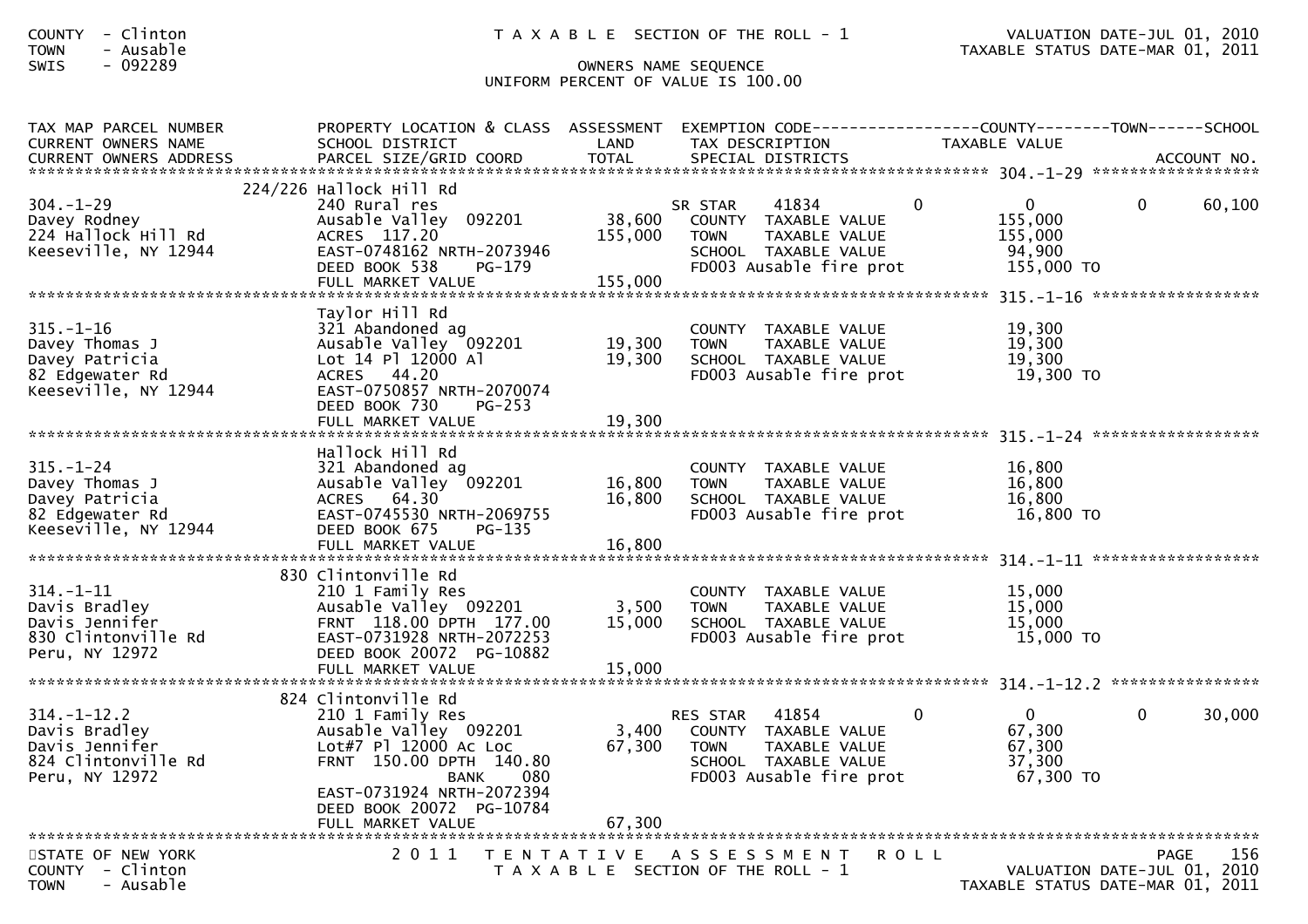## SWIS - 092289 OWNERS NAME SEQUENCE UNIFORM PERCENT OF VALUE IS 100.00

| TAX MAP PARCEL NUMBER<br><b>CURRENT OWNERS NAME</b><br>CURRENT OWNERS ADDRESS                                  | PROPERTY LOCATION & CLASS ASSESSMENT<br>SCHOOL DISTRICT<br>PARCEL SIZE/GRID COORD                                                                                                                   | LAND<br><b>TOTAL</b> | EXEMPTION CODE-----------------COUNTY-------TOWN------SCHOOL<br>TAX DESCRIPTION<br>SPECIAL DISTRICTS                                                           | TAXABLE VALUE                      |                                                                                   | ACCOUNT NO.      |
|----------------------------------------------------------------------------------------------------------------|-----------------------------------------------------------------------------------------------------------------------------------------------------------------------------------------------------|----------------------|----------------------------------------------------------------------------------------------------------------------------------------------------------------|------------------------------------|-----------------------------------------------------------------------------------|------------------|
| $314. - 1 - 12.11$<br>Davis Bradley<br>Davis Jennifer<br>824 Clintonville Rd<br>Peru, NY 12972                 | Clintonville Rd<br>$322$ Rural vac $>10$<br>Ausable Valley 092201<br>Lot 7 PL 12000 AC LOC<br><b>PLD 32</b><br><b>ACRES</b><br>10.50<br>EAST-0732424 NRTH-2072575<br>DEED BOOK 20072 PG-10881       | 10,200<br>10,200     | COUNTY TAXABLE VALUE<br><b>TOWN</b><br>TAXABLE VALUE<br>SCHOOL TAXABLE VALUE<br>FD003 Ausable fire prot                                                        |                                    | 10,200<br>10,200<br>10,200<br>10,200 TO                                           |                  |
|                                                                                                                |                                                                                                                                                                                                     |                      |                                                                                                                                                                |                                    |                                                                                   |                  |
| $315.4 - 1 - 54$<br>Davis Life Estate Marjorie H<br>Sitts Marilyn<br>23 Valley View Dr<br>Keeseville, NY 12944 | 23 Valley View Dr<br>270 Mfg housing<br>Ausable Valley 092201<br>Torrington Sub Lot 4<br>FRNT 115.00 DPTH 155.00<br>EAST-0753191 NRTH-2065855<br>DEED BOOK 20061 PG-94409                           | 59,000               | AGED - ALL 41800<br>8,200 SR STAR<br>41834<br>COUNTY TAXABLE VALUE<br>TAXABLE VALUE<br><b>TOWN</b><br>SCHOOL TAXABLE VALUE<br>FD003 Ausable fire prot          | $\mathbf{0}$<br>29,500<br>$\Omega$ | 29,500<br>$\mathbf{0}$<br>0<br>29,500<br>29,500<br>$\overline{0}$<br>59,000 TO    | 29,500<br>29,500 |
|                                                                                                                | FULL MARKET VALUE                                                                                                                                                                                   | 59,000               | LT005 Pine tree dr. lght                                                                                                                                       |                                    | 59,000 TO                                                                         |                  |
|                                                                                                                | 29 Plains Rd                                                                                                                                                                                        |                      |                                                                                                                                                                |                                    |                                                                                   |                  |
| 293.16-1-13.1<br>Davis Randy B<br>29 Plains Rd<br>Peru, NY 12972                                               | 210 1 Family Res<br>094001<br>Peru Central<br>Sub Map 4 Pg 104 Lot 18<br>FRNT 140.00 DPTH 145.64<br>EAST-0767257 NRTH-2084011<br>DEED BOOK 851<br>PG-158                                            | 14,700<br>167,000    | 41854<br>RES STAR<br>COUNTY TAXABLE VALUE<br><b>TOWN</b><br>TAXABLE VALUE<br>SCHOOL TAXABLE VALUE<br>FD003 Ausable fire prot                                   | $\mathbf{0}$                       | $\overline{0}$<br>$\Omega$<br>167,000<br>167,000<br>137,000<br>167,000 TO         | 30,000           |
|                                                                                                                |                                                                                                                                                                                                     |                      |                                                                                                                                                                |                                    |                                                                                   |                  |
|                                                                                                                | 2080 Rt 22                                                                                                                                                                                          |                      | 93 PCT OF VALUE USED FOR EXEMPTION PURPOSES                                                                                                                    |                                    |                                                                                   |                  |
| $304 - 3 - 3$<br>Decker Ronnie<br>Decker Roberta<br>2080 Rt 22<br>Keeseville, NY 12944                         | 240 Rural res<br>Ausable Valley 092201<br>Prev Deed 543 Pg 591<br>ACRES 13.30<br>EAST-0752154 NRTH-2074617<br>DEED BOOK 543<br>PG-591<br>FULL MARKET VALUE                                          | 83,000<br>83,000     | WARNONALL 41121<br>12,700 SR STAR<br>41834<br>COUNTY TAXABLE VALUE<br>TAXABLE VALUE<br><b>TOWN</b><br>SCHOOL TAXABLE VALUE<br>FD003 Ausable fire prot          | 11,579<br>0<br>$\mathbf{0}$        | 11,579<br>$\mathbf{0}$<br>0<br>71,421<br>71,421<br>22,900<br>83,000 TO            | 0<br>60,100      |
|                                                                                                                |                                                                                                                                                                                                     |                      |                                                                                                                                                                |                                    |                                                                                   |                  |
| $294.18 - 2 - 9$<br>Degolyer James L<br>Degolyer Bonnie<br>18 Tanglewood Dr<br>Peru, NY 12972-4423             | 18 Tanglewood Dr<br>210 1 Family Res<br>094001<br>Peru Central<br>Subdiv Bk 6 Pg 35 Lot 12<br>FRNT 149.50 DPTH 150.00<br>EAST-0773170 NRTH-2082434<br>DEED BOOK 668<br>$PG-19$<br>FULL MARKET VALUE | 156,900              | WARNONALL 41121<br>39,100 RES STAR<br>41854<br>156,900 COUNTY TAXABLE VALUE<br>TAXABLE VALUE<br><b>TOWN</b><br>SCHOOL TAXABLE VALUE<br>FD003 Ausable fire prot | $\mathbf 0$<br>23,535<br>0         | 12,000<br>$\mathbf{0}$<br>$\Omega$<br>133,365<br>144,900<br>126,900<br>156,900 TO | 0<br>30,000      |
| STATE OF NEW YORK<br>COUNTY - Clinton                                                                          | 2011                                                                                                                                                                                                | T E N T A T I V E    | A S S E S S M E N T<br>T A X A B L E SECTION OF THE ROLL - 1                                                                                                   | ROLL                               | VALUATION DATE-JUL 01, 2010                                                       | PAGE<br>157      |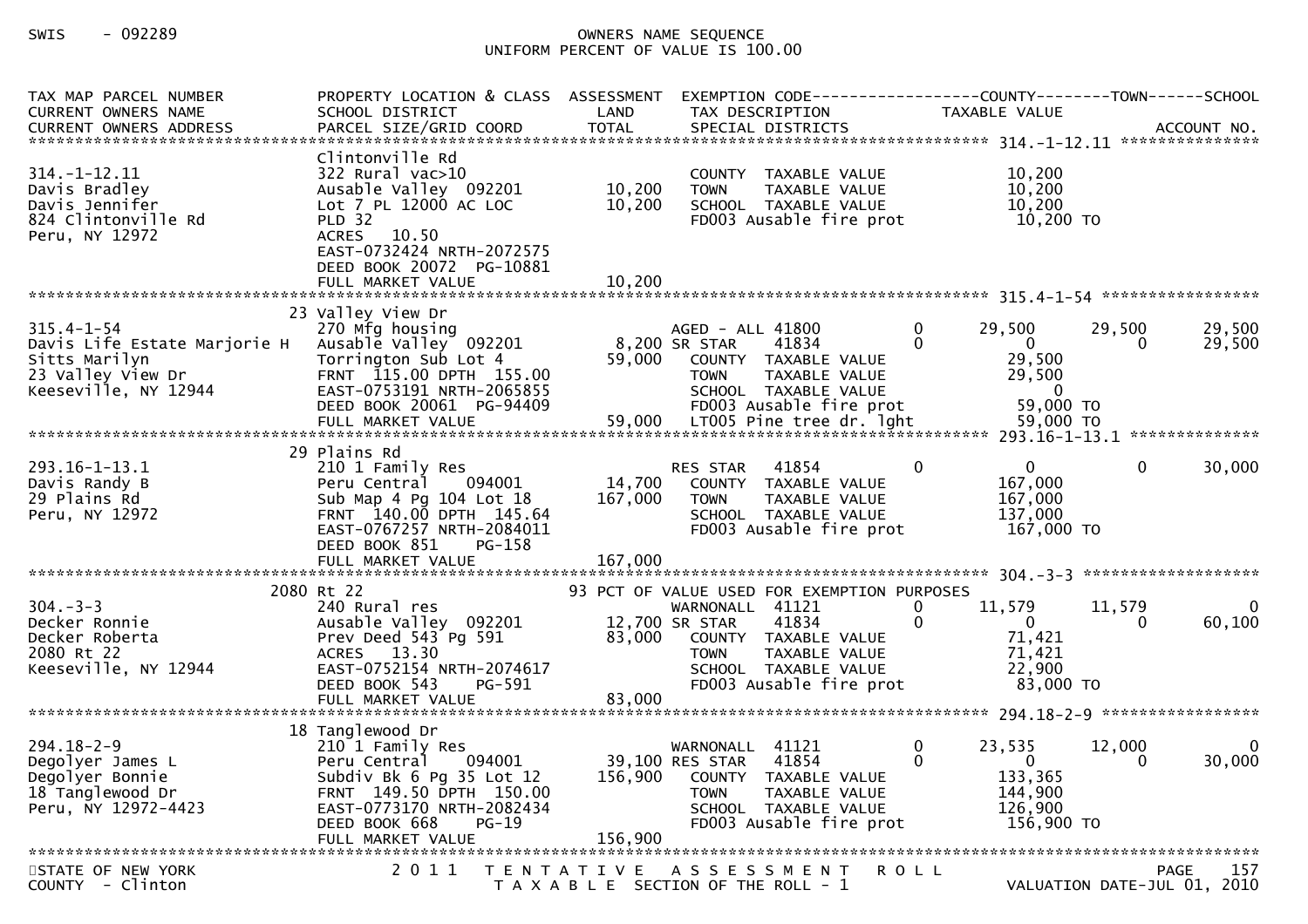## SWIS - 092289 OWNERS NAME SEQUENCE UNIFORM PERCENT OF VALUE IS 100.00

| TAX MAP PARCEL NUMBER<br><b>CURRENT OWNERS NAME</b><br>CURRENT OWNERS ADDRESS                          | PROPERTY LOCATION & CLASS ASSESSMENT<br>SCHOOL DISTRICT<br>PARCEL SIZE/GRID COORD                                                                                                          | LAND<br><b>TOTAL</b>         | EXEMPTION        CODE-----------------COUNTY-------TOWN------SCHOOL<br>TAX DESCRIPTION<br>SPECIAL DISTRICTS                                                                                           | TAXABLE VALUE                                                                              |                                                                         | ACCOUNT NO. |
|--------------------------------------------------------------------------------------------------------|--------------------------------------------------------------------------------------------------------------------------------------------------------------------------------------------|------------------------------|-------------------------------------------------------------------------------------------------------------------------------------------------------------------------------------------------------|--------------------------------------------------------------------------------------------|-------------------------------------------------------------------------|-------------|
| $314. - 1 - 14.2$<br>Delamater Jeffrey<br>Delamater Christine<br>739 Clintonville Rd<br>Peru, NY 12972 | Clintonville Rd<br>322 Rural vac>10<br>Ausable Valley 092201<br>Roberts Land Lot 7<br>ACRES 14.20<br>EAST-0731194 NRTH-2070194<br>DEED BOOK 20092 PG-23101<br>FULL MARKET VALUE            | 11,500<br>11,500<br>11,500   | COUNTY TAXABLE VALUE<br><b>TOWN</b><br>TAXABLE VALUE<br>SCHOOL TAXABLE VALUE<br>FD003 Ausable fire prot                                                                                               | 11,500<br>11,500<br>11,500<br>$11,500$ TO                                                  |                                                                         |             |
|                                                                                                        |                                                                                                                                                                                            |                              |                                                                                                                                                                                                       |                                                                                            |                                                                         |             |
| $313 - 3 - 2.2$<br>Delamater Jeffrey M<br>Delamater Christine<br>739 Clintonville Rd<br>Peru, NY 12972 | 739 Clintonville Rd<br>240 Rural res<br>094001<br>Peru Central<br>Lot #8 pl 12000 Ac<br>ACRES 21.30<br>EAST-0730380 NRTH-2070055<br>DEED BOOK 20021 PG-40365<br>FULL MARKET VALUE          | 94,400<br>94,400             | 91 PCT OF VALUE USED FOR EXEMPTION PURPOSES<br>WARCOMALL 41131<br>11,500 RES STAR<br>41854<br>COUNTY TAXABLE VALUE<br>TAXABLE VALUE<br><b>TOWN</b><br>SCHOOL TAXABLE VALUE<br>FD003 Ausable fire prot | 0<br>21,476<br>$\Omega$<br>$\Omega$<br>72,924<br>74,400<br>64,400<br>94,400 TO             | 20,000<br>$\Omega$                                                      | 30,000      |
|                                                                                                        |                                                                                                                                                                                            |                              |                                                                                                                                                                                                       |                                                                                            |                                                                         |             |
| $313 - 3 - 2.1$<br>Delamater William R<br>739 Clintonville Rd<br>Peru, NY 12972                        | 739 Clintonville Rd<br>240 Rural res<br>094001<br>Peru Central<br>ACRES 66.60<br>EAST-0729668 NRTH-2068907<br>DEED BOOK 20021 PG-40364<br>FULL MARKET VALUE                                | 112,500<br>112,500           | 68 PCT OF VALUE USED FOR EXEMPTION PURPOSES<br>WARCOMALL 41131<br>24,500 RES STAR<br>41854<br>COUNTY TAXABLE VALUE<br><b>TOWN</b><br>TAXABLE VALUE<br>SCHOOL TAXABLE VALUE<br>FD003 Ausable fire prot | $\Omega$<br>19,125<br>$\Omega$<br>$\mathbf{0}$<br>93,375<br>93,375<br>82,500<br>112,500 TO | 19,125<br>$\Omega$                                                      | 30,000      |
|                                                                                                        |                                                                                                                                                                                            |                              |                                                                                                                                                                                                       |                                                                                            |                                                                         |             |
| $313 - 2 - 8$<br>Demarais Susan S<br>145 Silver St<br>Peru, NY 12972                                   | 145 Silver St<br>210 1 Family Res<br>094001<br>Peru Central<br>2.50<br><b>ACRES</b><br>EAST-0725353 NRTH-2066285<br>DEED BOOK 1041<br>PG-341<br>FULL MARKET VALUE                          | 5,400<br>82,000<br>82,000    | 41854<br>RES STAR<br>COUNTY TAXABLE VALUE<br>TAXABLE VALUE<br><b>TOWN</b><br>SCHOOL TAXABLE VALUE<br>FD003 Ausable fire prot                                                                          | $\Omega$<br>$\overline{0}$<br>82,000<br>82,000<br>52,000<br>82,000 TO                      | $\mathbf{0}$                                                            | 30,000      |
|                                                                                                        |                                                                                                                                                                                            |                              |                                                                                                                                                                                                       |                                                                                            |                                                                         |             |
| $294.10 - 1 - 15$<br>DeMeo Marybeth T<br>DeMeo Paul J<br>11 Edgedale Ct<br>Wyomissing Hills, PA 19610  | 18 Mountaineer Dr<br>260 Seasonal res - WTRFNT<br>094001<br>Peru Central<br><b>FRNT</b><br>50.00 DPTH 263.00<br>EAST-0771767 NRTH-2085246<br>DEED BOOK 20102 PG-34375<br>FULL MARKET VALUE | 79,200<br>125,300<br>125,300 | COUNTY TAXABLE VALUE<br><b>TOWN</b><br>TAXABLE VALUE<br>SCHOOL TAXABLE VALUE<br>FD003 Ausable fire prot                                                                                               | 125,300<br>125,300<br>125.300<br>125,300 TO                                                |                                                                         |             |
|                                                                                                        |                                                                                                                                                                                            |                              |                                                                                                                                                                                                       |                                                                                            |                                                                         |             |
| STATE OF NEW YORK<br>$COUNTY - Clinton$<br>- Ausable<br><b>TOWN</b><br>$-092289$<br><b>SWIS</b>        | 2011                                                                                                                                                                                       |                              | TENTATIVE ASSESSMENT<br>T A X A B L E SECTION OF THE ROLL - 1<br>OWNERS NAME SEQUENCE<br>UNIFORM PERCENT OF VALUE IS 100.00                                                                           | <b>ROLL</b>                                                                                | PAGE<br>VALUATION DATE-JUL 01, 2010<br>TAXABLE STATUS DATE-MAR 01, 2011 | 158         |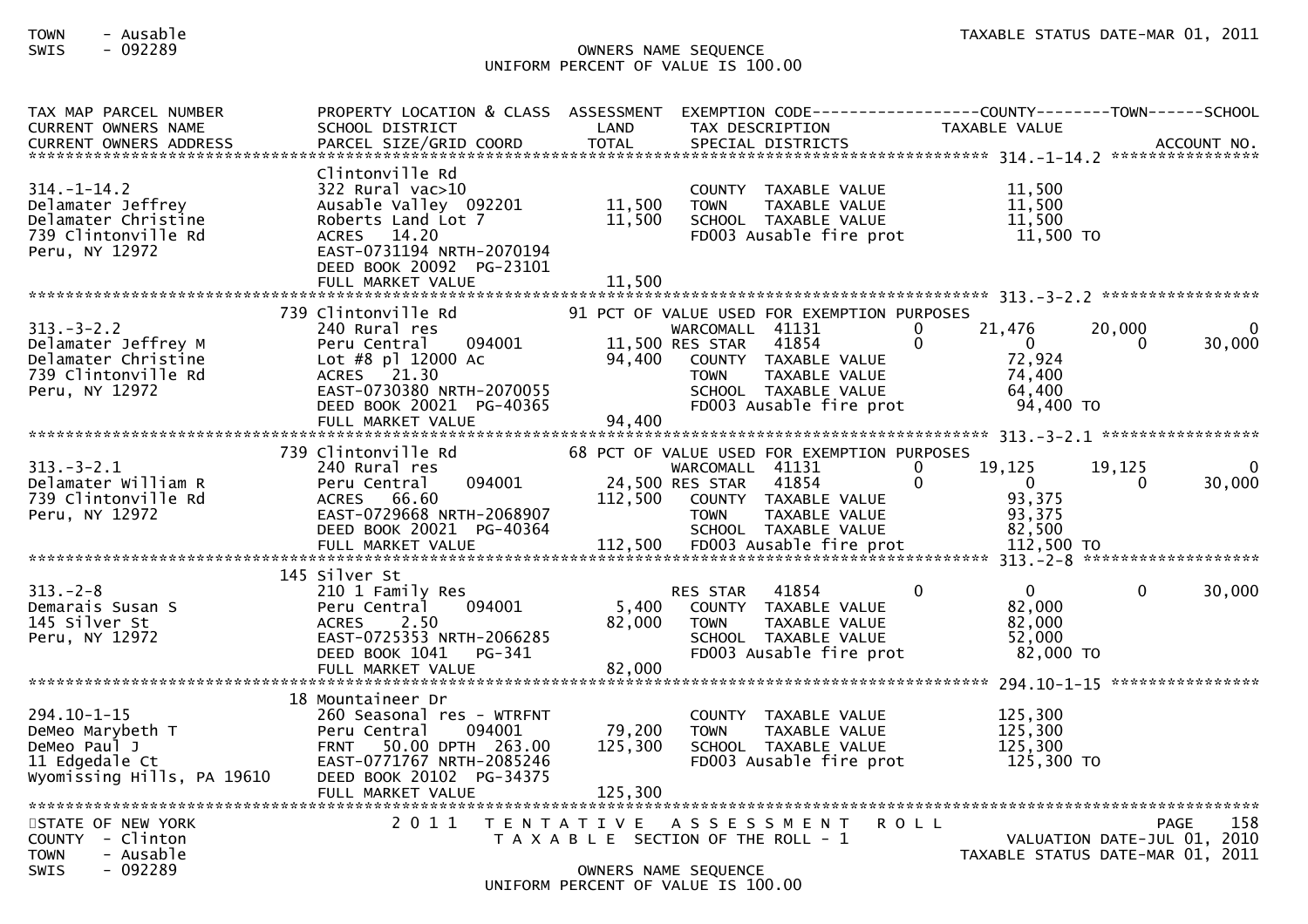| TAX MAP PARCEL NUMBER<br>CURRENT OWNERS NAME                                                                                                                                                                                   | PROPERTY LOCATION & CLASS ASSESSMENT<br>SCHOOL DISTRICT                                                                                                                                                           | LAND                                                       |                                                  | EXEMPTION CODE-----------------COUNTY-------TOWN------SCHOOL<br>TAX DESCRIPTION                                         |                          | TAXABLE VALUE                                                                        |              |                                            |
|--------------------------------------------------------------------------------------------------------------------------------------------------------------------------------------------------------------------------------|-------------------------------------------------------------------------------------------------------------------------------------------------------------------------------------------------------------------|------------------------------------------------------------|--------------------------------------------------|-------------------------------------------------------------------------------------------------------------------------|--------------------------|--------------------------------------------------------------------------------------|--------------|--------------------------------------------|
| .4CCOUNT NO . PARCEL SIZE/GRID COORD TOTAL SPECIAL DISTRICTS . ACCOUNT NO . ACCOUNT NO . ACCOUNT NO . يتمكن بن المكتب المكتب المكتب المكتب المكتب المكتب المكتب المكتب المكتب المكتب المكتب المكتب المكتب المكتب المكتب المكتب |                                                                                                                                                                                                                   |                                                            |                                                  |                                                                                                                         |                          |                                                                                      |              |                                            |
| $315. - 2 - 30$<br>Demeter Jack<br>Hart-Demeter Tracy<br>30 Ouellette Cir<br>Keeseville, NY 12944-4146                                                                                                                         | 30 Ouellette Cir<br>210 1 Family Res<br>Ausable Valley 092201<br>Sub Div Lot 8<br>North Country Ac Bk-9 Pg-<br>1.00<br><b>ACRES</b><br>EAST-0754300 NRTH-2072727<br>DEED BOOK 20001 PG-23737<br>FULL MARKET VALUE | 17,300<br>80,000<br>80,000                                 | RES STAR<br>TOWN                                 | 41854<br>COUNTY TAXABLE VALUE<br>TAXABLE VALUE<br>SCHOOL TAXABLE VALUE<br>FD003 Ausable fire prot                       | $\Omega$                 | $\mathbf{0}$<br>80,000<br>80,000<br>50,000<br>80,000 TO                              | $\mathbf{0}$ | 30,000                                     |
|                                                                                                                                                                                                                                |                                                                                                                                                                                                                   |                                                            |                                                  |                                                                                                                         |                          |                                                                                      |              |                                            |
| $315. - 1 - 17$<br>Dengler Jeffrey<br>Dengler Mary Ellen<br>20 Hallock Hill Rd<br>Keeseville, NY 12944                                                                                                                         | 20 Hallock Hill Rd<br>210 1 Family Res<br>Ausable Valley 092201<br><b>ACRES</b><br>7.80<br>EAST-0750074 NRTH-2069548<br>DEED BOOK 569<br>PG-1109<br>FULL MARKET VALUE                                             | 6,700 RES STAR<br>111,600                                  | WARNONALL 41121<br><b>TOWN</b>                   | 41854<br>COUNTY TAXABLE VALUE<br>TAXABLE VALUE<br>SCHOOL TAXABLE VALUE<br>111,600 FD003 Ausable fire prot               | $\mathbf{0}$<br>$\Omega$ | 16,740<br>$\overline{0}$<br>94,860<br>99,600<br>81,600<br>111,600 TO                 | 12,000<br>0  | 0<br>30,000                                |
|                                                                                                                                                                                                                                | 27 Old State Rd                                                                                                                                                                                                   |                                                            |                                                  |                                                                                                                         |                          |                                                                                      |              |                                            |
| $305.4 - 1 - 6$<br>Deno Wayne II<br>Deno Connie S<br>27 Old State Rd<br>Ausable Chasm, NY 12911                                                                                                                                | 210 1 Family Res<br>Ausable Valley 092201<br>FRNT 73.00 DPTH 274.00<br>EAST-0762629 NRTH-2074787<br>DEED BOOK 959<br>$PG-10$                                                                                      | 4,200<br>89,900                                            | RES STAR<br><b>TOWN</b>                          | 41854<br>COUNTY TAXABLE VALUE<br>TAXABLE VALUE<br>SCHOOL TAXABLE VALUE<br>FD003 Ausable fire prot                       | $\mathbf{0}$             | 0<br>89,900<br>89,900<br>59,900<br>89,900 TO                                         | $\mathbf 0$  | 30,000                                     |
|                                                                                                                                                                                                                                | 429 Dry Bridge Rd                                                                                                                                                                                                 |                                                            |                                                  |                                                                                                                         |                          |                                                                                      |              |                                            |
| $334. - 1 - 27.1$<br>Denton Scott<br>429 Dry Bridge Rd<br>Ausable Forks, NY 12912                                                                                                                                              | 240 Rural res<br>Ausable Valley 092201<br>Lot 196 Maules<br>14.00<br><b>ACRES</b><br>EAST-0719896 NRTH-2051978<br>DEED BOOK 99001 PG-11454                                                                        | 15,600<br>97,600                                           | RES STAR<br><b>TOWN</b>                          | 41854<br>COUNTY TAXABLE VALUE<br>TAXABLE VALUE<br>SCHOOL TAXABLE VALUE<br>FD003 Ausable fire prot                       | 0                        | $\Omega$<br>97,600<br>97,600<br>67,600<br>97,600 TO                                  | $\mathbf{0}$ | 30,000                                     |
|                                                                                                                                                                                                                                | FULL MARKET VALUE                                                                                                                                                                                                 | 97,600                                                     |                                                  |                                                                                                                         |                          |                                                                                      |              |                                            |
|                                                                                                                                                                                                                                | 239 Hill St                                                                                                                                                                                                       |                                                            |                                                  | 95 PCT OF VALUE USED FOR EXEMPTION PURPOSES                                                                             |                          |                                                                                      |              |                                            |
| $315. - 1 - 19.21$<br>Desautels Ronald A<br>Desautels Alberta A<br>239 Hill St<br>Keeseville, NY 12944                                                                                                                         | 240 Rural res<br>Ausable Valley 092201<br>ACRES 12.84<br>EAST-0749771 NRTH-2068599<br>DEED BOOK 99001 PG-16015<br>FULL MARKET VALUE                                                                               | 145,000<br>145,000                                         | WARCOMALL 41131<br>18,100 SR STAR<br><b>TOWN</b> | 41834<br>COUNTY TAXABLE VALUE<br>TAXABLE VALUE<br>SCHOOL TAXABLE VALUE<br>FD003 Ausable fire prot<br>LT004 Hill st lght | 0<br>$\mathbf{0}$        | 34,438<br>$\overline{0}$<br>110,562<br>125,000<br>84,900<br>145,000 TO<br>145,000 TO | 20,000<br>0  | $\Omega$<br>60,100                         |
| STATE OF NEW YORK<br>- Clinton<br><b>COUNTY</b><br>- Ausable<br><b>TOWN</b>                                                                                                                                                    | 2011                                                                                                                                                                                                              | T E N T A T I V E<br>T A X A B L E SECTION OF THE ROLL - 1 |                                                  | A S S E S S M E N T                                                                                                     | <b>ROLL</b>              | TAXABLE STATUS DATE-MAR 01, 2011                                                     |              | 159<br>PAGE<br>VALUATION DATE-JUL 01, 2010 |
| $-092289$<br>SWIS                                                                                                                                                                                                              |                                                                                                                                                                                                                   | OWNERS NAME SEQUENCE<br>UNIFORM PERCENT OF VALUE IS 100.00 |                                                  |                                                                                                                         |                          |                                                                                      |              |                                            |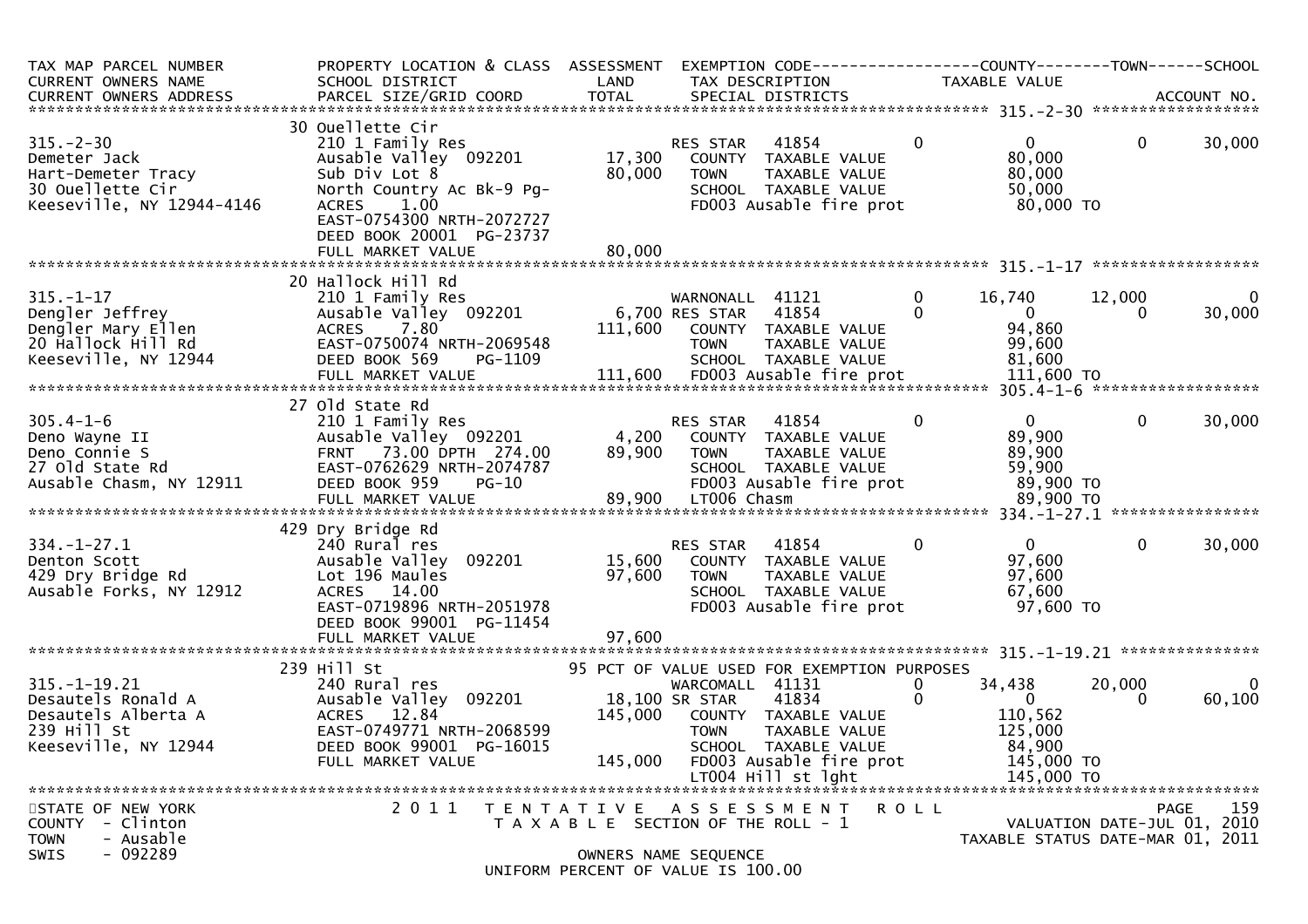| TAX MAP PARCEL NUMBER                        | PROPERTY LOCATION & CLASS ASSESSMENT        |                   | EXEMPTION CODE-----------------COUNTY-------TOWN------SCHOOL |                          |                                      |                             |              |
|----------------------------------------------|---------------------------------------------|-------------------|--------------------------------------------------------------|--------------------------|--------------------------------------|-----------------------------|--------------|
| CURRENT OWNERS NAME                          | SCHOOL DISTRICT                             | LAND              | TAX DESCRIPTION                                              |                          | TAXABLE VALUE                        |                             |              |
|                                              |                                             |                   |                                                              |                          |                                      |                             |              |
|                                              |                                             |                   |                                                              |                          |                                      |                             |              |
|                                              | 181 Hill St                                 |                   |                                                              |                          |                                      |                             |              |
| $315. - 3 - 8$                               | 210 1 Family Res                            |                   | WARNONALL 41121                                              | $\overline{0}$           | 12,930                               | 12,000                      | $\mathbf{0}$ |
| Desotelle George A Jr                        | Ausable valley 092201                       |                   | 8,700 RES STAR 41854                                         | $\Omega$                 | $\overline{\mathbf{0}}$              | $\Omega$                    | 30,000       |
| Desotelle Teresa                             | FRNT 100.00 DPTH 250.00                     | 86,200            | COUNTY TAXABLE VALUE                                         |                          | 73,270                               |                             |              |
| 181 Hill St                                  | 850<br><b>BANK</b>                          |                   | <b>TOWN</b><br>TAXABLE VALUE                                 |                          | 74,200                               |                             |              |
| Keeseville, NY 12944                         | EAST-0751702 NRTH-2068131                   |                   | SCHOOL TAXABLE VALUE                                         |                          | 56,200                               |                             |              |
|                                              | DEED BOOK 20031 PG-63789                    |                   | FD003 Ausable fire prot                                      |                          | 86,200 TO                            |                             |              |
|                                              |                                             |                   |                                                              |                          |                                      |                             |              |
|                                              |                                             |                   |                                                              |                          |                                      |                             |              |
|                                              | Pine Tree Dr                                |                   |                                                              |                          |                                      |                             |              |
| $315.4 - 1 - 31$                             | 311 Res vac land                            |                   | COUNTY TAXABLE VALUE                                         |                          | 10,000                               |                             |              |
| Desotelle Marion                             | Ausable Valley 092201                       | 10,000            | TAXABLE VALUE<br><b>TOWN</b>                                 |                          | 10,000                               |                             |              |
| 3 Valleyview Dr                              | FRNT 135.70 DPTH 184.10                     | 10,000            | SCHOOL TAXABLE VALUE                                         |                          | 10,000                               |                             |              |
| Keeseville, NY 12944                         | EAST-0753489 NRTH-2065264                   |                   | FD003 Ausable fire prot                                      |                          | 10,000 TO                            |                             |              |
|                                              | DEED BOOK 895<br>PG-137                     |                   | LT005 Pine tree dr. 1ght                                     |                          | 10,000 TO                            |                             |              |
|                                              | FULL MARKET VALUE                           | 10,000            |                                                              |                          |                                      |                             |              |
|                                              |                                             |                   |                                                              |                          |                                      |                             |              |
|                                              | 3 Valley View Dr                            |                   |                                                              |                          |                                      |                             |              |
| $315.4 - 1 - 32$                             | 210 1 Family Res                            |                   | WARCOMALL 41131                                              | $\mathbf{0}$             | 24,500                               | 20,000                      | $\mathbf 0$  |
| Desotelle Marion                             | Ausable Valley 092201                       |                   | 8,800 AGED - ALL 41800                                       | $\mathbf{0}$<br>$\Omega$ | 36,750<br>$\overline{\phantom{a}}$ 0 | 39,000                      | 49,000       |
| 3 Valleyview Dr                              | FRNT 172.88 DPTH 150.00                     |                   | 98,000 SR STAR<br>41834                                      |                          |                                      | $\Omega$                    | 49,000       |
| Keeseville, NY 12944                         | EAST-0753409 NRTH-2065351                   |                   | COUNTY TAXABLE VALUE                                         |                          | 36,750                               |                             |              |
|                                              | DEED BOOK 430<br>$PG-255$                   |                   | <b>TOWN</b><br>TAXABLE VALUE                                 |                          | 39,000                               |                             |              |
|                                              | FULL MARKET VALUE                           | 98,000            | SCHOOL TAXABLE VALUE                                         |                          | $\overline{\mathbf{0}}$              |                             |              |
|                                              |                                             |                   | FD003 Ausable fire prot                                      |                          | 98,000 TO                            |                             |              |
|                                              |                                             |                   |                                                              |                          |                                      |                             |              |
|                                              |                                             |                   |                                                              |                          |                                      |                             |              |
| $304. - 1 - 32.44$                           | 53 Boulder Ledge Way                        |                   |                                                              | $\mathbf{0}$             |                                      | $\mathbf{0}$                |              |
|                                              | 240 Rural res                               |                   | RES STAR 41854<br>30,200 COUNTY TAXABLE VALUE                |                          | $\mathbf{0}$                         |                             | 30,000       |
| DesRocher John G                             | Ausable Valley 092201                       |                   |                                                              |                          | 310,500                              |                             |              |
| DesRocher Priscilla J                        | Bashaw Sub Lot 4<br>ACRES 11.70 BANK<br>850 | 310,500           | TAXABLE VALUE<br>TOWN                                        |                          | 310,500<br>280,500                   |                             |              |
| 53 Boulder Ledge Way<br>Keeseville, NY 12944 | EAST-0746182 NRTH-2073079                   |                   | SCHOOL TAXABLE VALUE<br>FD003 Ausable fire prot              |                          | 310,500 TO                           |                             |              |
|                                              | DEED BOOK 20041 PG-65034                    |                   |                                                              |                          |                                      |                             |              |
|                                              |                                             | 310,500           |                                                              |                          |                                      |                             |              |
|                                              | FULL MARKET VALUE                           |                   |                                                              |                          |                                      |                             |              |
|                                              | Hallock Hill Rd                             |                   |                                                              |                          |                                      |                             |              |
| $304. - 1 - 27.1$                            | 312 Vac w/imprv                             |                   | COUNTY TAXABLE VALUE                                         |                          | 60,400                               |                             |              |
| Deutsch John                                 | Ausable Valley 092201                       | 47,100            | TAXABLE VALUE<br><b>TOWN</b>                                 |                          | 60,400                               |                             |              |
| Deutsch Patricia                             | Lot 3 Pl 12000 Ac                           | 60,400            | SCHOOL TAXABLE VALUE                                         |                          | 60,400                               |                             |              |
| 46 Ackerman Rd                               | ACRES 125.40                                |                   | FD003 Ausable fire prot                                      |                          | 60,400 TO                            |                             |              |
| Bernhards Bay, NY 13028                      | EAST-0748501 NRTH-2075719                   |                   |                                                              |                          |                                      |                             |              |
|                                              | DEED BOOK 554<br><b>PG-705</b>              |                   |                                                              |                          |                                      |                             |              |
|                                              | FULL MARKET VALUE                           | 60,400            |                                                              |                          |                                      |                             |              |
|                                              |                                             |                   |                                                              |                          |                                      |                             |              |
| STATE OF NEW YORK                            | 2011                                        | T E N T A T I V E | A S S E S S M E N T                                          | R O L L                  |                                      | <b>PAGE</b>                 | 160          |
| - Clinton<br><b>COUNTY</b>                   |                                             |                   | T A X A B L E SECTION OF THE ROLL - 1                        |                          |                                      | VALUATION DATE-JUL 01, 2010 |              |
| - Ausable<br><b>TOWN</b>                     |                                             |                   |                                                              |                          | TAXABLE STATUS DATE-MAR 01, 2011     |                             |              |
| $-092289$<br><b>SWIS</b>                     |                                             |                   | OWNERS NAME SEQUENCE                                         |                          |                                      |                             |              |
|                                              |                                             |                   | UNIFORM PERCENT OF VALUE IS 100.00                           |                          |                                      |                             |              |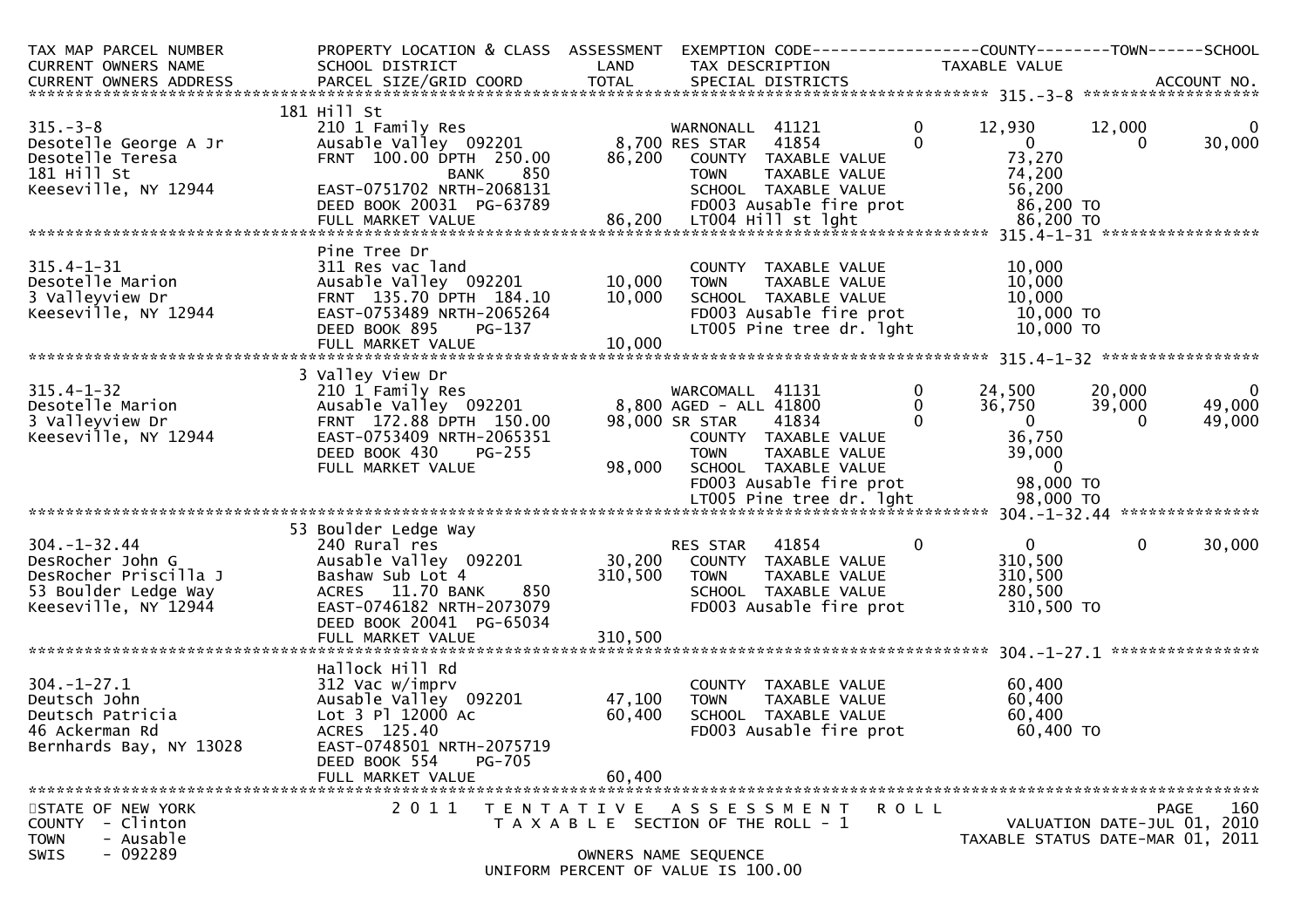| TAX MAP PARCEL NUMBER                        | PROPERTY LOCATION & CLASS ASSESSMENT                    |                  | EXEMPTION        CODE------------------COUNTY-------TOWN------SCHOOL |                              |                                                                 |
|----------------------------------------------|---------------------------------------------------------|------------------|----------------------------------------------------------------------|------------------------------|-----------------------------------------------------------------|
| CURRENT OWNERS NAME                          | SCHOOL DISTRICT                                         | LAND             | TAX DESCRIPTION                                                      | TAXABLE VALUE                |                                                                 |
|                                              |                                                         |                  |                                                                      |                              |                                                                 |
|                                              | Hallock Hill Rd                                         |                  |                                                                      |                              |                                                                 |
| $315. - 1 - 27$                              | 321 Abandoned ag                                        |                  | COUNTY TAXABLE VALUE                                                 | 20,400                       |                                                                 |
| Devi Estates Inc                             | Ausable Valley 092201                                   | 20,400           | <b>TOWN</b><br>TAXABLE VALUE                                         | 20,400                       |                                                                 |
| 4 Harbor Rd                                  | ACRES 85.40                                             | 20,400           | SCHOOL TAXABLE VALUE                                                 | 20,400                       |                                                                 |
| Sands Point, NY 11050                        | EAST-0748474 NRTH-2067682                               |                  | FD003 Ausable fire prot                                              | 20,400 TO                    |                                                                 |
|                                              | DEED BOOK 593<br>PG-885<br>FULL MARKET VALUE            | 20,400           |                                                                      |                              |                                                                 |
|                                              |                                                         |                  |                                                                      |                              |                                                                 |
|                                              | 2387 Rt 22                                              |                  |                                                                      |                              |                                                                 |
| $304. - 1 - 4.2$                             | 210 1 Family Res                                        |                  | RES STAR 41854                                                       | - 0<br>$\mathbf{0}$          | 30,000<br>$\mathbf{0}$                                          |
| Devins Barry Gordon                          | Ausable Valley 092201                                   |                  | 11,000 COUNTY TAXABLE VALUE                                          | 142,000                      |                                                                 |
| MacKinnon Maribeth                           | Lot 12                                                  | 142,000          | TAXABLE VALUE<br><b>TOWN</b>                                         | 142,000                      |                                                                 |
| 2387 Rt 22                                   | 5.70<br><b>ACRES</b>                                    |                  | SCHOOL TAXABLE VALUE                                                 | 112,000                      |                                                                 |
| Peru, NY 12972                               | EAST-0750652 NRTH-2081842<br>DEED BOOK 98001 PG-01630   |                  | FD003 Ausable fire prot                                              | 142,000 TO                   |                                                                 |
|                                              | FULL MARKET VALUE                                       | 142,000          |                                                                      |                              |                                                                 |
|                                              |                                                         |                  |                                                                      |                              |                                                                 |
|                                              | 595 Cold Spring Rd                                      |                  |                                                                      |                              |                                                                 |
| $314. - 2 - 6.112$                           | 240 Rural res                                           |                  | RES STAR 41854                                                       | $\mathbf{0}$<br>$\mathbf{0}$ | 30,000<br>$\overline{0}$                                        |
| Devins Kevin                                 | Ausable Valley 092201                                   | 23,900           | COUNTY TAXABLE VALUE                                                 | 210,000                      |                                                                 |
| Devins Kim                                   | Lot 5 Pl 12000 Ac Lot<br>ACRES 20.90                    | 210,000          | <b>TOWN</b><br>TAXABLE VALUE                                         | 210,000                      |                                                                 |
| 595 Cold Spring Rd<br>Peru, NY 12972         | EAST-0738793 NRTH-2073140                               |                  | SCHOOL TAXABLE VALUE<br>FD003 Ausable fire prot                      | 180,000<br>210,000 TO        |                                                                 |
|                                              | DEED BOOK 664<br>PG-105                                 |                  |                                                                      |                              |                                                                 |
|                                              | FULL MARKET VALUE                                       | 210,000          |                                                                      |                              |                                                                 |
|                                              |                                                         |                  |                                                                      |                              |                                                                 |
|                                              | Mitchell Rd                                             |                  |                                                                      |                              |                                                                 |
| $313. - 1 - 1$                               | 321 Abandoned ag<br>Ausable Valley 092201               |                  | COUNTY TAXABLE VALUE                                                 | 22,500                       |                                                                 |
| Devins Trust Brian L<br>3719 w 7th St        | ACRES 102.50                                            | 22,500<br>22,500 | <b>TOWN</b><br>TAXABLE VALUE<br>SCHOOL TAXABLE VALUE                 | 22,500<br>22,500             |                                                                 |
| Kennewick, WA 99336                          | EAST-0718053 NRTH-2070323                               |                  | FD003 Ausable fire prot                                              | 22,500 TO                    |                                                                 |
|                                              | DEED BOOK 20092 PG-28501                                |                  |                                                                      |                              |                                                                 |
|                                              |                                                         |                  |                                                                      |                              |                                                                 |
|                                              |                                                         |                  |                                                                      |                              |                                                                 |
|                                              | 445 Mitchell Rd                                         |                  |                                                                      |                              |                                                                 |
| $313. - 1 - 2$                               | 260 Seasonal res                                        | 22,300           | COUNTY TAXABLE VALUE                                                 | 98,000<br>98,000             |                                                                 |
| Devins Trust Brian L<br>3719 w 7th St        | Ausable Valley 092201<br>ACRES 100.60                   | 98,000           | TAXABLE VALUE<br><b>TOWN</b><br>SCHOOL TAXABLE VALUE                 | 98,000                       |                                                                 |
| Kennewick, WA 99336                          | EAST-0718878 NRTH-2070486                               |                  | FD003 Ausable fire prot                                              | 98,000 TO                    |                                                                 |
|                                              | DEED BOOK 20092 PG-28501                                |                  |                                                                      |                              |                                                                 |
|                                              | FULL MARKET VALUE                                       | 98,000           |                                                                      |                              |                                                                 |
|                                              |                                                         |                  |                                                                      |                              |                                                                 |
| STATE OF NEW YORK                            | 2 0 1 1<br>T E N T A T I V E                            |                  | A S S E S S M E N T                                                  | <b>ROLL</b>                  | 161<br><b>PAGE</b>                                              |
| COUNTY - Clinton<br>- Ausable<br><b>TOWN</b> |                                                         |                  | T A X A B L E SECTION OF THE ROLL - 1                                |                              | VALUATION DATE-JUL 01, 2010<br>TAXABLE STATUS DATE-MAR 01, 2011 |
| $-092289$<br><b>SWIS</b>                     |                                                         |                  | OWNERS NAME SEQUENCE                                                 |                              |                                                                 |
|                                              |                                                         |                  | UNIFORM PERCENT OF VALUE IS 100.00                                   |                              |                                                                 |
|                                              |                                                         |                  |                                                                      |                              |                                                                 |
|                                              |                                                         |                  |                                                                      |                              |                                                                 |
| TAX MAP PARCEL NUMBER<br>CURRENT OWNERS NAME | PROPERTY LOCATION & CLASS ASSESSMENT<br>SCHOOL DISTRICT | LAND             | TAX DESCRIPTION                                                      | TAXABLE VALUE                |                                                                 |
|                                              |                                                         |                  |                                                                      |                              |                                                                 |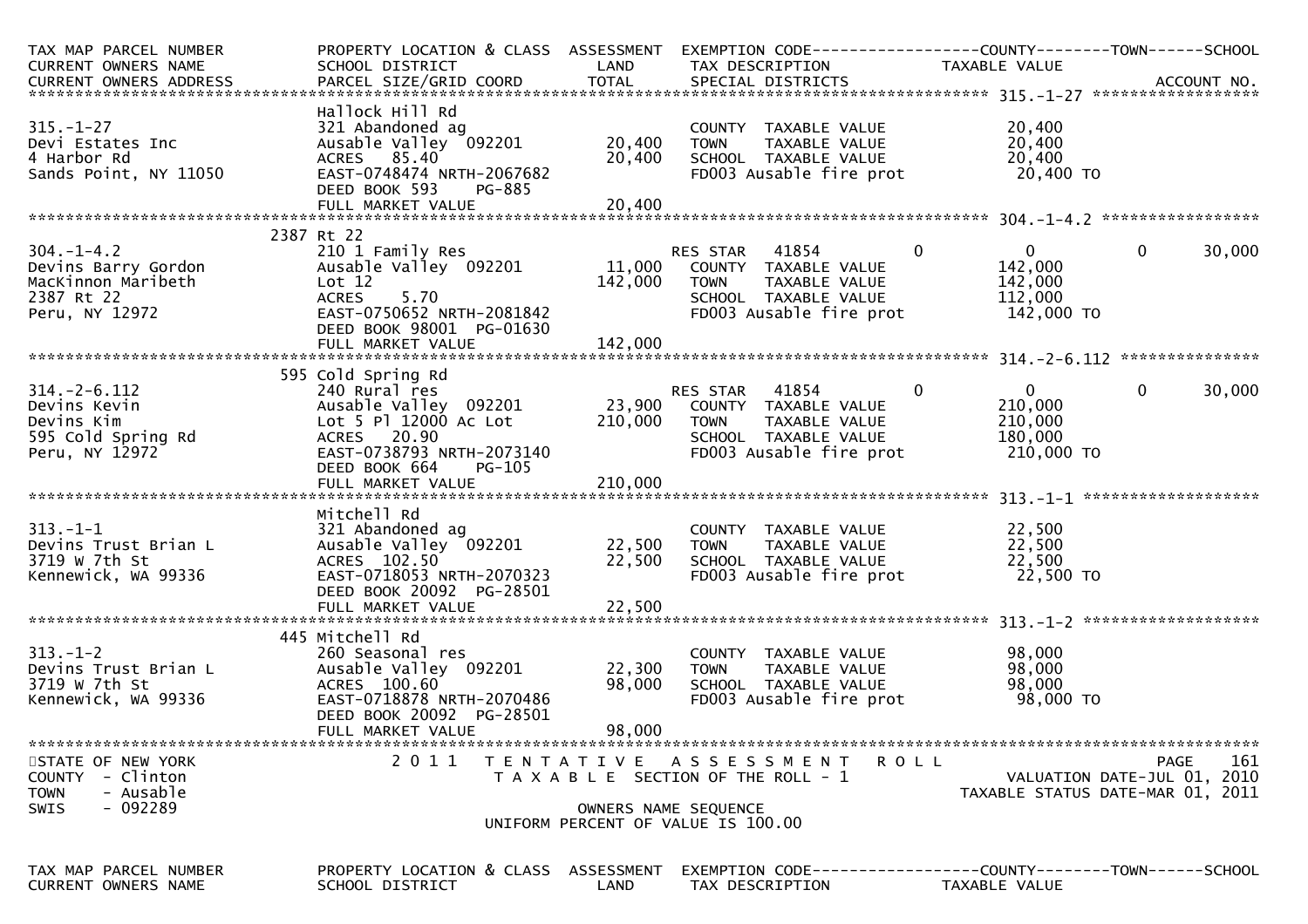| $334. -2 - 24.1$<br>Devins Trust Brian L<br>3719 w 7th St<br>Kennewick, WA 99336              | Rt 9N<br>323 Vacant rural<br>Ausable Valley 092201<br>ACRES 60.90<br>EAST-0722190 NRTH-2050493<br>DEED BOOK 20092 PG-28501<br>FULL MARKET VALUE                                         | 21,000<br>21,000<br>21,000                                                                                                  | <b>TOWN</b>                                       | COUNTY TAXABLE VALUE<br>TAXABLE VALUE<br>SCHOOL TAXABLE VALUE<br>FD003 Ausable fire prot            |              | 21,000<br>21,000<br>21,000<br>21,000 TO                      |                                                                         |     |
|-----------------------------------------------------------------------------------------------|-----------------------------------------------------------------------------------------------------------------------------------------------------------------------------------------|-----------------------------------------------------------------------------------------------------------------------------|---------------------------------------------------|-----------------------------------------------------------------------------------------------------|--------------|--------------------------------------------------------------|-------------------------------------------------------------------------|-----|
|                                                                                               |                                                                                                                                                                                         |                                                                                                                             |                                                   |                                                                                                     |              |                                                              |                                                                         |     |
| $293. -3 - 1.22$<br>Dick Krista<br>Dick Scott<br>39 Deepwell Way<br>Peru, NY 12972            | 39 Deep Well Way<br>210 1 Family Res<br>094001<br>Peru Central<br>2.98 BANK<br>080<br><b>ACRES</b><br>EAST-0765831 NRTH-2085031<br>DEED BOOK 1008<br><b>PG-274</b><br>FULL MARKET VALUE | 12,700<br>135,900<br>135,900                                                                                                | <b>RES STAR</b><br><b>TOWN</b>                    | 41854<br>COUNTY TAXABLE VALUE<br>TAXABLE VALUE<br>SCHOOL TAXABLE VALUE<br>FD003 Ausable fire prot   | $\mathbf{0}$ | 0<br>135,900<br>135,900<br>105,900<br>135,900 TO             | $\mathbf{0}$<br>30,000                                                  |     |
|                                                                                               | Thomasville Rd                                                                                                                                                                          |                                                                                                                             |                                                   |                                                                                                     |              |                                                              | ****************                                                        |     |
| $334. - 1 - 28.2$<br>Diello Linda<br>Diello Patrick<br>105 Racoon Ln<br>Jay, NY 12941         | $322$ Rural vac $>10$<br>Ausable Valley 092201<br>Lot 196 Maules Patent<br>ACRES 20.98<br>EAST-0721685 NRTH-2054791<br>DEED BOOK 20041 PG-74039                                         | 7,900<br>7,900                                                                                                              | <b>TOWN</b>                                       | COUNTY TAXABLE VALUE<br>TAXABLE VALUE<br>SCHOOL TAXABLE VALUE<br>FD003 Ausable fire prot            |              | 7,900<br>7,900<br>7,900<br>7,900 TO                          |                                                                         |     |
|                                                                                               | FULL MARKET VALUE                                                                                                                                                                       | 7,900                                                                                                                       |                                                   |                                                                                                     |              |                                                              |                                                                         |     |
|                                                                                               |                                                                                                                                                                                         |                                                                                                                             |                                                   |                                                                                                     |              |                                                              |                                                                         |     |
| $293. -3 -3.1$<br>Dillon Diane<br>2404 Rt 9<br>Peru, NY 12972                                 | 2404 Rt 9<br>210 1 Family Res<br>094001<br>Peru Central<br>ACRES 27.50<br>EAST-0767110 NRTH-2081253<br>DEED BOOK 557<br>PG-926<br>FULL MARKET VALUE                                     | 93,700<br>93,700                                                                                                            | CW_10_VET/ 41152<br>17,700 SR STAR<br><b>TOWN</b> | 41834<br>COUNTY TAXABLE VALUE<br>TAXABLE VALUE<br>SCHOOL TAXABLE VALUE<br>FD003 Ausable fire prot   | 0<br>0       | 8,000<br>$\Omega$<br>85,700<br>93,700<br>33,600<br>93,700 TO | 0<br>$\Omega$<br>60,100                                                 | 0   |
|                                                                                               |                                                                                                                                                                                         |                                                                                                                             |                                                   |                                                                                                     |              | $293. - 3 - 3.11$                                            | ****************                                                        |     |
| $293. - 3 - 3.11$<br>Dillon Diane<br>2404 Rt 9<br>Peru, NY 12972                              | 2396 Rt 9<br>210 1 Family Res<br>Peru Central<br>094001<br><b>ACRES</b><br>1.24<br>EAST-0766426 NRTH-2081326<br>DEED BOOK 944<br>PG-119<br>FULL MARKET VALUE                            | 7,600<br>119,000<br>119,000                                                                                                 | <b>TOWN</b>                                       | COUNTY TAXABLE VALUE<br>TAXABLE VALUE<br>SCHOOL TAXABLE VALUE<br>FD003 Ausable fire prot            |              | 119,000<br>119,000<br>119,000<br>119,000 TO                  |                                                                         |     |
|                                                                                               |                                                                                                                                                                                         |                                                                                                                             |                                                   |                                                                                                     |              |                                                              |                                                                         |     |
| STATE OF NEW YORK<br>COUNTY - Clinton<br><b>TOWN</b><br>- Ausable<br>$-092289$<br><b>SWIS</b> | 2 0 1 1                                                                                                                                                                                 | TENTATIVE ASSESSMENT<br>T A X A B L E SECTION OF THE ROLL - 1<br>OWNERS NAME SEQUENCE<br>UNIFORM PERCENT OF VALUE IS 100.00 |                                                   |                                                                                                     | <b>ROLL</b>  |                                                              | PAGE<br>VALUATION DATE-JUL 01, 2010<br>TAXABLE STATUS DATE-MAR 01, 2011 | 162 |
| TAX MAP PARCEL NUMBER<br>CURRENT OWNERS NAME<br><b>CURRENT OWNERS ADDRESS</b>                 | PROPERTY LOCATION & CLASS ASSESSMENT<br>SCHOOL DISTRICT<br>PARCEL SIZE/GRID COORD                                                                                                       | LAND<br><b>TOTAL</b>                                                                                                        |                                                   | EXEMPTION CODE-----------------COUNTY-------TOWN-----SCHOOL<br>TAX DESCRIPTION<br>SPECIAL DISTRICTS |              | TAXABLE VALUE                                                | ACCOUNT NO.                                                             |     |
| $293. -3 -3.3$                                                                                | 2392 Rt 9<br>210 1 Family Res                                                                                                                                                           |                                                                                                                             | RES STAR                                          | 41854                                                                                               | 0            | 0                                                            | 30,000<br>0                                                             |     |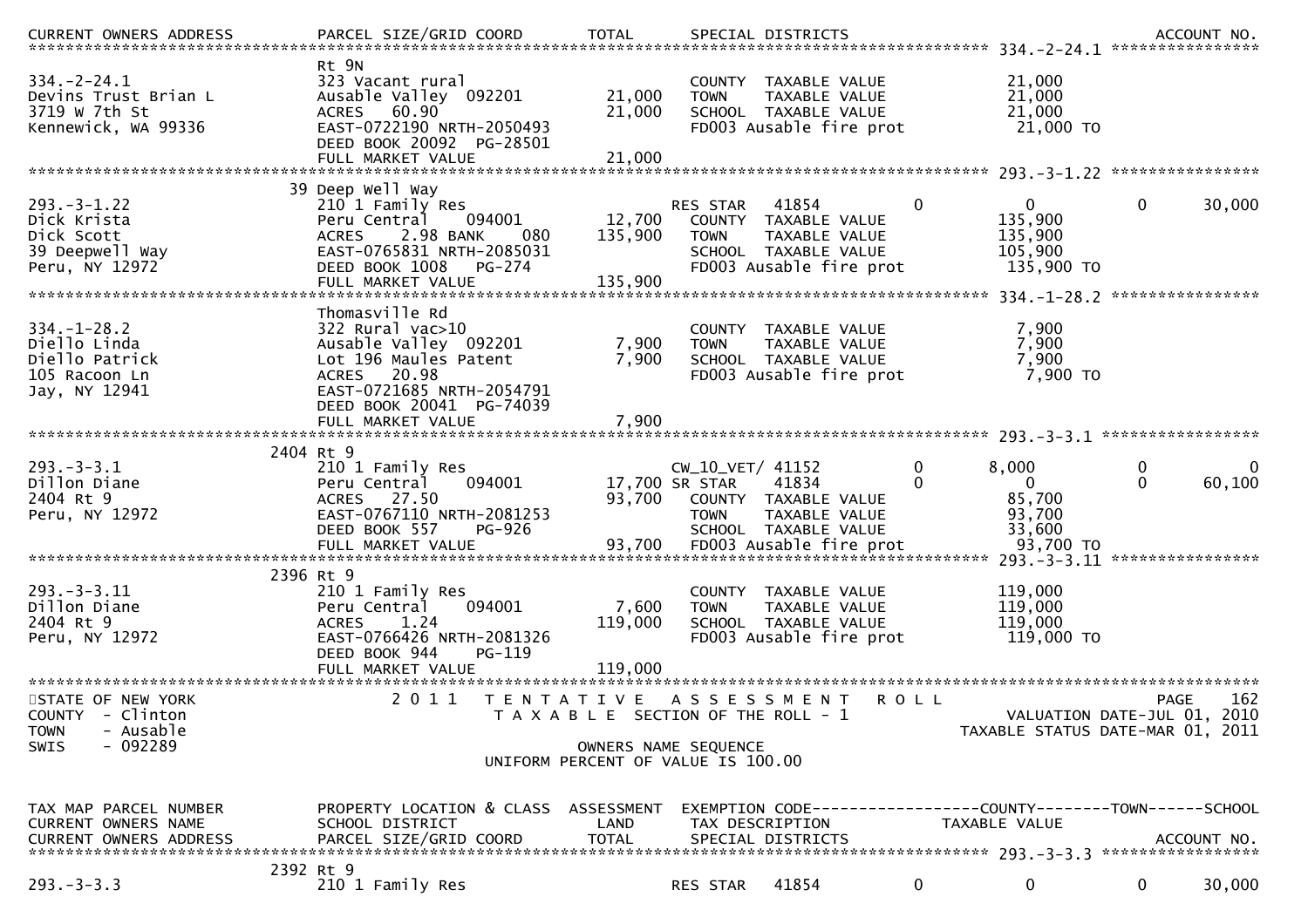| Dillon Patrick A<br>Dillon Angela<br>2392 Rt 9<br>Peru, NY 12972                               | Peru Central<br>094001<br>1.30<br><b>ACRES</b><br>EAST-0766325 NRTH-2081123<br>DEED BOOK 916<br>$PG-139$<br>FULL MARKET VALUE                                  | 7,700<br>108,800<br>108,800 | <b>TOWN</b>                                                  | COUNTY TAXABLE VALUE<br>TAXABLE VALUE<br>SCHOOL TAXABLE VALUE<br>FD003 Ausable fire prot          | 108,800<br>108,800<br>78,800<br>108,800 TO                                         |                                                                                          |
|------------------------------------------------------------------------------------------------|----------------------------------------------------------------------------------------------------------------------------------------------------------------|-----------------------------|--------------------------------------------------------------|---------------------------------------------------------------------------------------------------|------------------------------------------------------------------------------------|------------------------------------------------------------------------------------------|
|                                                                                                |                                                                                                                                                                |                             |                                                              |                                                                                                   |                                                                                    |                                                                                          |
| $315. -2 - 17.11$<br>Dion Danny<br>Dion Jessica M<br>1895 Rt 22<br>Keeseville, NY 12944        | Rt 22<br>$314$ Rural vac<10<br>Ausable Valley 092201<br>Lot 15 Pl 12000 Al<br>ACRES 1.30<br>EAST-0754714 NRTH-2070479                                          | 7,800<br>7,800              | <b>TOWN</b>                                                  | COUNTY TAXABLE VALUE<br>TAXABLE VALUE<br>SCHOOL TAXABLE VALUE<br>FD003 Ausable fire prot          | 7,800<br>7,800<br>7,800<br>7,800 TO                                                |                                                                                          |
|                                                                                                | DEED BOOK 930<br>PG-164<br>FULL MARKET VALUE                                                                                                                   | 7,800                       |                                                              |                                                                                                   |                                                                                    |                                                                                          |
|                                                                                                | 1895 Rt 22                                                                                                                                                     |                             |                                                              |                                                                                                   |                                                                                    |                                                                                          |
| $315. - 2 - 16$<br>Dion Danny E<br>Dion Jessica M<br>1895 Rt 22<br>Keeseville, NY 12944        | 210 1 Family Res<br>Ausable Valley 092201<br>FRNT 160.00 DPTH 200.00<br>320<br>BANK<br>EAST-0754913 NRTH-2070471<br>PG-1175<br>DEED BOOK 643                   | 131,200                     | WARNONALL 41121<br>5,400 RES STAR<br><b>TOWN</b>             | 41854<br>COUNTY TAXABLE VALUE<br>TAXABLE VALUE<br>SCHOOL TAXABLE VALUE<br>FD003 Ausable fire prot | 19,680<br>0<br>$\Omega$<br>$\Omega$<br>111,520<br>119,200<br>101,200<br>131,200 TO | 12,000<br>$\Omega$<br>30,000<br>0                                                        |
|                                                                                                | FULL MARKET VALUE                                                                                                                                              | 131,200                     |                                                              |                                                                                                   |                                                                                    |                                                                                          |
| $293 - 3 - 8$<br>Dion Jason M<br>Robare-Dion Melissa A<br>50 Maine Rd<br>Plattsburgh, NY 12903 | Haven Ln<br>$314$ Rural vac< $10$<br>094001<br>Peru Central<br>PLC 396 Lot 41<br>5.07<br><b>ACRES</b><br>EAST-0767498 NRTH-2082799<br>DEED BOOK 20051 PG-86406 | 25,400<br>25,400            | <b>TOWN</b>                                                  | COUNTY TAXABLE VALUE<br>TAXABLE VALUE<br>SCHOOL TAXABLE VALUE<br>FD003 Ausable fire prot          | 25,400<br>25,400<br>25,400<br>25,400 TO                                            |                                                                                          |
|                                                                                                | FULL MARKET VALUE                                                                                                                                              | 25,400                      |                                                              |                                                                                                   |                                                                                    |                                                                                          |
| $315. - 2 - 7$<br>Dion Matthew M<br>Dion Suzanne E<br>1928 Route 22<br>Keeseville, NY 12944    | Rt 22<br>$322$ Rural vac $>10$<br>Ausable Valley 092201<br>ACRES 19.88<br>EAST-0755102 NRTH-2071305<br>DEED BOOK 20082 PG-17734<br>FULL MARKET VALUE           | 14,700<br>14,700<br>14,700  | <b>TOWN</b>                                                  | COUNTY TAXABLE VALUE<br>TAXABLE VALUE<br>SCHOOL TAXABLE VALUE<br>FD003 Ausable fire prot          | 14,700<br>14,700<br>14,700<br>14,700 TO                                            |                                                                                          |
| STATE OF NEW YORK<br>COUNTY - Clinton<br><b>TOWN</b><br>- Ausable                              | 2011<br>T E N T A T I V E                                                                                                                                      |                             | A S S E S S M E N T<br>T A X A B L E SECTION OF THE ROLL - 1 |                                                                                                   | <b>ROLL</b>                                                                        | 163<br><b>PAGE</b><br>2010<br>VALUATION DATE-JUL 01,<br>TAXABLE STATUS DATE-MAR 01, 2011 |
| $-092289$<br>SWIS                                                                              |                                                                                                                                                                |                             | OWNERS NAME SEQUENCE<br>UNIFORM PERCENT OF VALUE IS 100.00   |                                                                                                   |                                                                                    |                                                                                          |
| TAX MAP PARCEL NUMBER<br><b>CURRENT OWNERS NAME</b><br><b>CURRENT OWNERS ADDRESS</b>           | PROPERTY LOCATION & CLASS ASSESSMENT<br>SCHOOL DISTRICT<br>PARCEL SIZE/GRID COORD                                                                              | LAND<br><b>TOTAL</b>        |                                                              | TAX DESCRIPTION<br>SPECIAL DISTRICTS                                                              | TAXABLE VALUE                                                                      | EXEMPTION CODE-----------------COUNTY-------TOWN------SCHOOL<br>ACCOUNT NO.              |
| $315. - 2 - 8$<br>Dion Matthew M<br>Dion Suzanne E                                             | 1928 Rt 22<br>210 1 Family Res<br>Ausable Valley 092201<br>Lot 15                                                                                              | 5,500<br>74,500             | RES STAR<br>COUNTY<br><b>TOWN</b>                            | 41854<br>TAXABLE VALUE<br>TAXABLE VALUE                                                           | 0<br>0<br>74,500<br>74,500                                                         | 0<br>30,000                                                                              |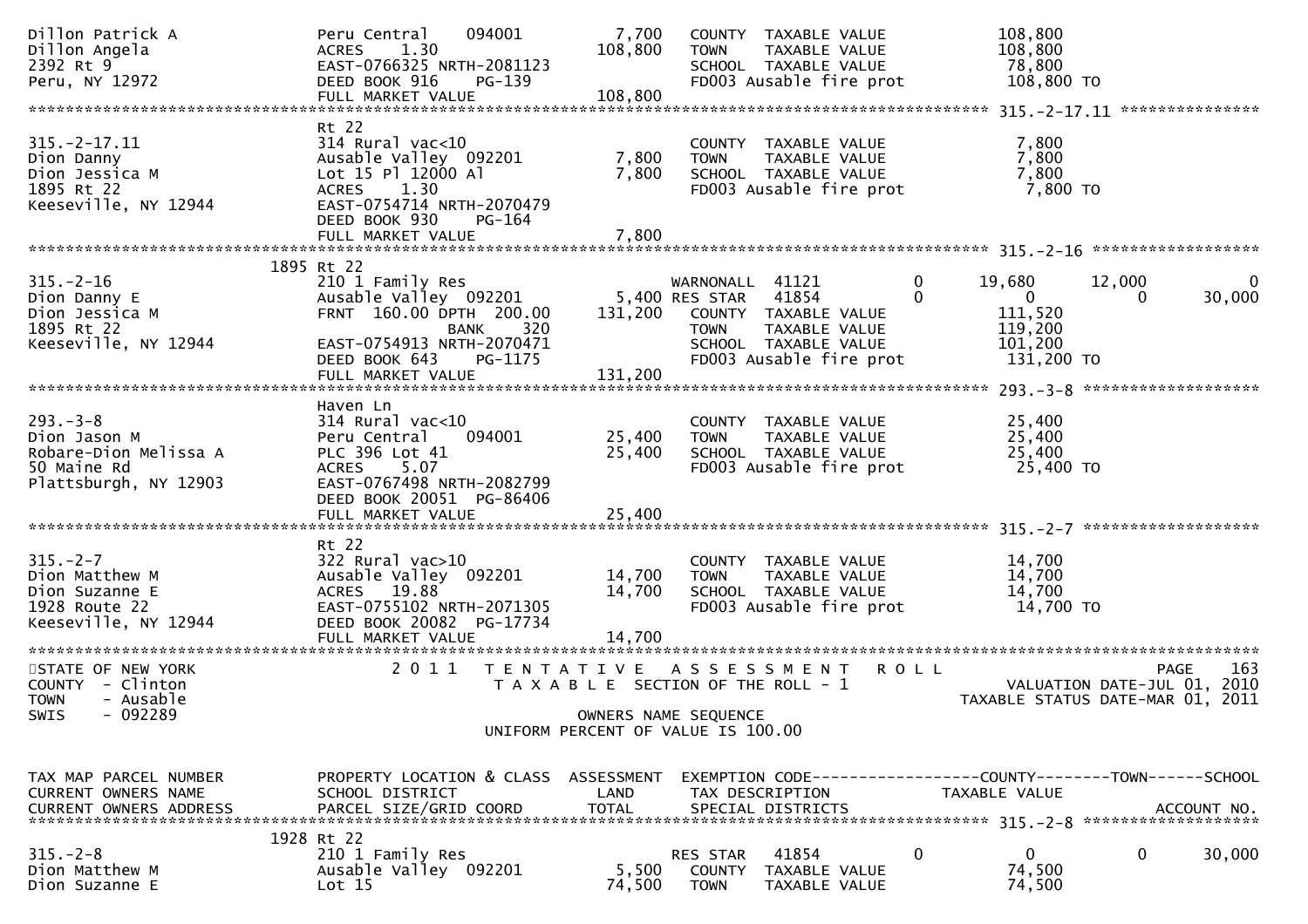| 1928 Route 22<br>Keeseville, NY 12944                                                  | FRNT 183.00 DPTH 175.00<br>860<br><b>BANK</b><br>EAST-0754517 NRTH-2071267<br>DEED BOOK 20082 PG-17734<br>FULL MARKET VALUE                                        | 74,500                                                     |                                | SCHOOL TAXABLE VALUE<br>FD003 Ausable fire prot                                                   | 44,500<br>74,500 TO                                                 |                                                           |
|----------------------------------------------------------------------------------------|--------------------------------------------------------------------------------------------------------------------------------------------------------------------|------------------------------------------------------------|--------------------------------|---------------------------------------------------------------------------------------------------|---------------------------------------------------------------------|-----------------------------------------------------------|
|                                                                                        | 1923 Rt 22                                                                                                                                                         |                                                            |                                |                                                                                                   |                                                                     |                                                           |
| $315. -2 - 22.2$<br>Dion Rocky J<br>Dion Debra A<br>1923 Rt 22<br>Keeseville, NY 12944 | 210 1 Family Res<br>Ausable Valley 092201<br>Lot 15 PL12000 Ac<br>3.60 BANK<br><b>ACRES</b><br>230<br>EAST-0754197 NRTH-2070996<br>DEED BOOK 20021 PG-46790        | 7,600<br>95,000                                            | RES STAR<br><b>TOWN</b>        | 41854<br>COUNTY TAXABLE VALUE<br>TAXABLE VALUE<br>SCHOOL TAXABLE VALUE<br>FD003 Ausable fire prot | $\mathbf{0}$<br>$\Omega$<br>95,000<br>95,000<br>65,000<br>95,000 TO | 0<br>30,000                                               |
|                                                                                        | FULL MARKET VALUE                                                                                                                                                  | 95,000                                                     |                                |                                                                                                   |                                                                     |                                                           |
| $293.16 - 1 - 10$<br>Diskin III James E<br>29 Haven Ln<br>Peru, NY 12972               | 29 Haven Ln<br>210 1 Family Res<br>094001<br>Peru Central<br>FRNT 105.00 DPTH 238.00<br>EAST-0767218 NRTH-2083490<br>DEED BOOK 20041 PG-78270<br>FULL MARKET VALUE | 15,300<br>164,900<br>164,900                               | <b>RES STAR</b><br><b>TOWN</b> | 41854<br>COUNTY TAXABLE VALUE<br>TAXABLE VALUE<br>SCHOOL TAXABLE VALUE<br>FD003 Ausable fire prot | $\mathbf{0}$<br>0<br>164,900<br>164,900<br>134,900<br>164,900 TO    | 0<br>30,000                                               |
| $294.18 - 2 - 4$                                                                       | Tanglewood Dr<br>311 Res vac land                                                                                                                                  |                                                            | COUNTY                         | TAXABLE VALUE                                                                                     | 39,400                                                              |                                                           |
| Disney George A<br>Disney Sarah L<br>42 Tanglewood Dr<br>Peru, NY 12972                | 094001<br>Peru Central<br>Subd Lot 29<br>FRNT 155.00 DPTH 150.00<br>230<br><b>BANK</b>                                                                             | 39,400<br>39,400                                           | <b>TOWN</b>                    | TAXABLE VALUE<br>SCHOOL TAXABLE VALUE<br>FD003 Ausable fire prot                                  | 39,400<br>39,400<br>39,400 TO                                       |                                                           |
|                                                                                        | EAST-0772616 NRTH-2082971<br>DEED BOOK 20072 PG-5173<br>FULL MARKET VALUE                                                                                          | 39,400                                                     |                                |                                                                                                   |                                                                     | *****************                                         |
|                                                                                        | 42 Tanglewood Dr                                                                                                                                                   |                                                            |                                |                                                                                                   |                                                                     |                                                           |
| $294.18 - 2 - 5$<br>Disney George A<br>Disney Sarah L<br>42 Tanglewood Dr              | 210 1 Family Res<br>094001<br>Peru Central<br>FRNT 152.50 DPTH 150.00<br><b>BANK</b><br>230                                                                        | 39,200<br>254,000                                          | <b>TOWN</b>                    | COUNTY TAXABLE VALUE<br><b>TAXABLE VALUE</b><br>SCHOOL TAXABLE VALUE<br>FD003 Ausable fire prot   | 254,000<br>254,000<br>254,000<br>254,000 TO                         |                                                           |
| Peru, NY 12972                                                                         | EAST-0772720 NRTH-2082862<br>DEED BOOK 20072 PG-5173<br>FULL MARKET VALUE                                                                                          | 254,000                                                    |                                |                                                                                                   |                                                                     |                                                           |
| STATE OF NEW YORK<br>COUNTY - Clinton<br>TOWN - Ausable                                | 2011                                                                                                                                                               | T E N T A T I V E<br>T A X A B L E SECTION OF THE ROLL - 1 |                                | A S S E S S M E N T                                                                               | R O L L<br>TAXABLE STATUS DATE-MAR 01,                              | 164<br><b>PAGE</b><br>VALUATION DATE-JUL 01, 2010<br>2011 |
| $-092289$<br><b>SWIS</b>                                                               |                                                                                                                                                                    | OWNERS NAME SEQUENCE<br>UNIFORM PERCENT OF VALUE IS 100.00 |                                |                                                                                                   |                                                                     |                                                           |
| TAX MAP PARCEL NUMBER<br>CURRENT OWNERS NAME                                           | PROPERTY LOCATION & CLASS ASSESSMENT<br>SCHOOL DISTRICT                                                                                                            | LAND                                                       |                                | TAX DESCRIPTION                                                                                   | <b>TAXABLE VALUE</b>                                                |                                                           |
| $334. -1 - 5.3$<br>Dixon Beverly Ireland                                               | Parrish Rd<br>323 Vacant rural<br>Ausable Valley 092201                                                                                                            | 9,900                                                      | COUNTY<br><b>TOWN</b>          | TAXABLE VALUE<br>TAXABLE VALUE                                                                    | 9,900<br>9,900                                                      |                                                           |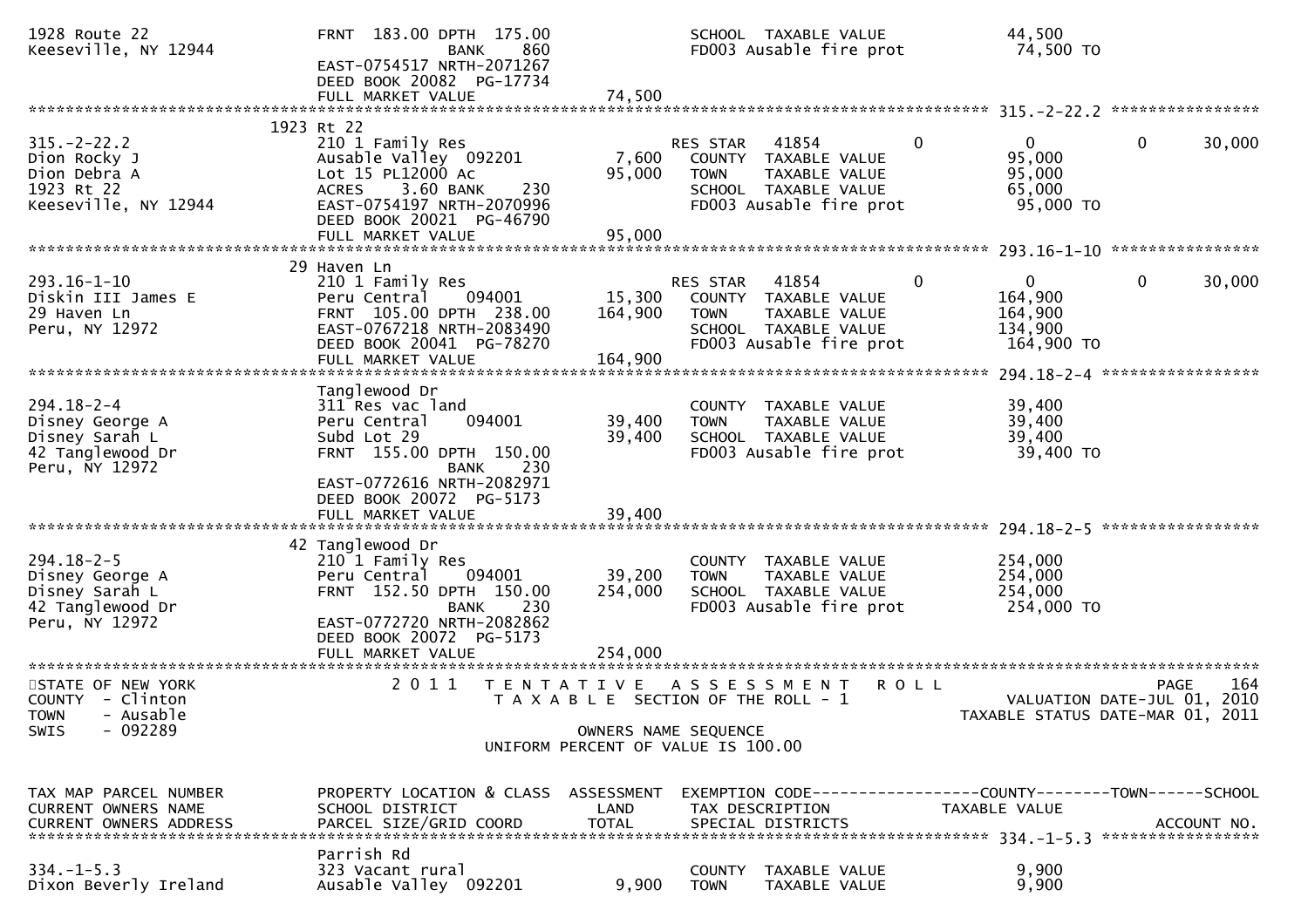| 1264 Rt 3<br>PO Box 799<br>Morrisonville, NY 12962                                     | 10.00<br><b>ACRES</b><br>EAST-0729485 NRTH-2057905<br>DEED BOOK 785<br>PG-199<br>FULL MARKET VALUE                                                                                                                 | 9,900<br>9,900                        |                                             | SCHOOL TAXABLE VALUE<br>FD003 Ausable fire prot                                                   |             | 9,900<br>9,900 TO                                               |              |        |
|----------------------------------------------------------------------------------------|--------------------------------------------------------------------------------------------------------------------------------------------------------------------------------------------------------------------|---------------------------------------|---------------------------------------------|---------------------------------------------------------------------------------------------------|-------------|-----------------------------------------------------------------|--------------|--------|
|                                                                                        |                                                                                                                                                                                                                    |                                       |                                             |                                                                                                   |             |                                                                 |              |        |
| $315. -2 - 17.16$<br>Dobbs Cheryl<br>1919 Rt 22<br>Keeseville, NY 12944                | 1919 Rt 22<br>210 1 Family Res<br>Ausable Valley 092201<br>Lot 15 Pl 12000 Al<br>3.40<br><b>ACRES</b><br>EAST-0754385 NRTH-2070708<br>DEED BOOK 20072 PG-2200                                                      | 7,400<br>126,800                      | RES STAR<br><b>TOWN</b>                     | 41854<br>COUNTY TAXABLE VALUE<br>TAXABLE VALUE<br>SCHOOL TAXABLE VALUE<br>FD003 Ausable fire prot | 0           | $\mathbf{0}$<br>126,800<br>126,800<br>96,800<br>126,800 TO      | $\Omega$     | 30,000 |
|                                                                                        |                                                                                                                                                                                                                    |                                       |                                             |                                                                                                   |             |                                                                 |              |        |
| 2040/2051 Rt 22                                                                        |                                                                                                                                                                                                                    |                                       |                                             |                                                                                                   |             |                                                                 |              |        |
| $304. - 3 - 4.1$<br>Doner Carl J<br>Doner Lynn C<br>PO Box 159<br>Keeseville, NY 12944 | 240 Rural res<br>Ausable Valley 092201<br>Lot 2 Pl 12000 Al<br>ACRES 20.00<br>EAST-0751861 NRTH-2073470<br>DEED BOOK 20072 PG-11249<br>FULL MARKET VALUE                                                           | 17,900<br>56,000<br>56,000            | RES STAR<br><b>TOWN</b>                     | 41854<br>COUNTY TAXABLE VALUE<br>TAXABLE VALUE<br>SCHOOL TAXABLE VALUE<br>FD003 Ausable fire prot | 0           | $\overline{0}$<br>56,000<br>56,000<br>26,000<br>56,000 TO       | $\mathbf{0}$ | 30,000 |
|                                                                                        |                                                                                                                                                                                                                    |                                       |                                             |                                                                                                   |             |                                                                 |              |        |
| $334. - 1 - 23.2$<br>Doner Carol A<br>210 Thomasville Rd<br>Ausable Forks, NY 12912    | 210 Thomasville Rd<br>210 1 Family Res<br>Ausable Valley 092201<br>Lot 198 Maules<br>Exception Deed 627-1003<br>3.20<br><b>ACRES</b><br>EAST-0723538 NRTH-2057645<br>DEED BOOK 20102 PG-32135<br>FULL MARKET VALUE | 7,300<br>99,400<br>99,400             | RES STAR<br><b>TOWN</b>                     | 41854<br>COUNTY TAXABLE VALUE<br>TAXABLE VALUE<br>SCHOOL TAXABLE VALUE<br>FD003 Ausable fire prot | $\Omega$    | $\mathbf{0}$<br>99,400<br>99,400<br>69,400<br>99,400 TO         | $\mathbf{0}$ | 30,000 |
|                                                                                        |                                                                                                                                                                                                                    |                                       |                                             |                                                                                                   |             |                                                                 |              |        |
|                                                                                        | 1907 Rt 22                                                                                                                                                                                                         |                                       |                                             |                                                                                                   |             |                                                                 |              |        |
| $315. -2 - 17.13$<br>Doner Christine A<br>PO Box 54<br>Keeseville, NY 12944            | 210 1 Family Res<br>Ausable Valley 092201<br>$Lot 15$ Pg<br><b>ACRES</b><br>2.00 BANK<br>080<br>EAST-0754664 NRTH-2070654<br>DEED BOOK 20001 PG-24158<br>FULL MARKET VALUE                                         | 6,600<br>91,000<br>91,000             | RES STAR<br><b>TOWN</b>                     | 41854<br>COUNTY TAXABLE VALUE<br>TAXABLE VALUE<br>SCHOOL TAXABLE VALUE<br>FD003 Ausable fire prot | $\mathbf 0$ | $\mathbf{0}$<br>91,000<br>91,000<br>61,000<br>$91,000$ TO       | $\mathbf{0}$ | 30,000 |
|                                                                                        |                                                                                                                                                                                                                    |                                       |                                             |                                                                                                   |             |                                                                 |              |        |
| STATE OF NEW YORK<br>COUNTY - Clinton<br>TOWN - Ausable<br>$-092289$<br><b>SWIS</b>    | 2011<br>T E N T A T I V E                                                                                                                                                                                          | T A X A B L E SECTION OF THE ROLL - 1 | A S S E S S M E N T<br>OWNERS NAME SEQUENCE |                                                                                                   | <b>ROLL</b> | VALUATION DATE-JUL 01, 2010<br>TAXABLE STATUS DATE-MAR 01, 2011 | <b>PAGE</b>  | 165    |
|                                                                                        |                                                                                                                                                                                                                    | UNIFORM PERCENT OF VALUE IS 100.00    |                                             |                                                                                                   |             |                                                                 |              |        |
|                                                                                        |                                                                                                                                                                                                                    |                                       |                                             |                                                                                                   |             |                                                                 |              |        |
| TAX MAP PARCEL NUMBER<br><b>CURRENT OWNERS NAME</b>                                    | PROPERTY LOCATION & CLASS ASSESSMENT<br>SCHOOL DISTRICT                                                                                                                                                            | LAND                                  | TAX DESCRIPTION                             | EXEMPTION CODE------------------COUNTY--------TOWN------SCHOOL                                    |             | <b>TAXABLE VALUE</b>                                            |              |        |
|                                                                                        | 2091 Rt 22                                                                                                                                                                                                         |                                       |                                             |                                                                                                   |             |                                                                 |              |        |
| $304. - 1 - 17.6$<br>Doner Dale                                                        | 210 1 Family Res<br>Ausable Valley 092201                                                                                                                                                                          | 8,900                                 | RES STAR                                    | 41854<br>COUNTY TAXABLE VALUE                                                                     | 0           | $\Omega$<br>133,200                                             | 0            | 30,000 |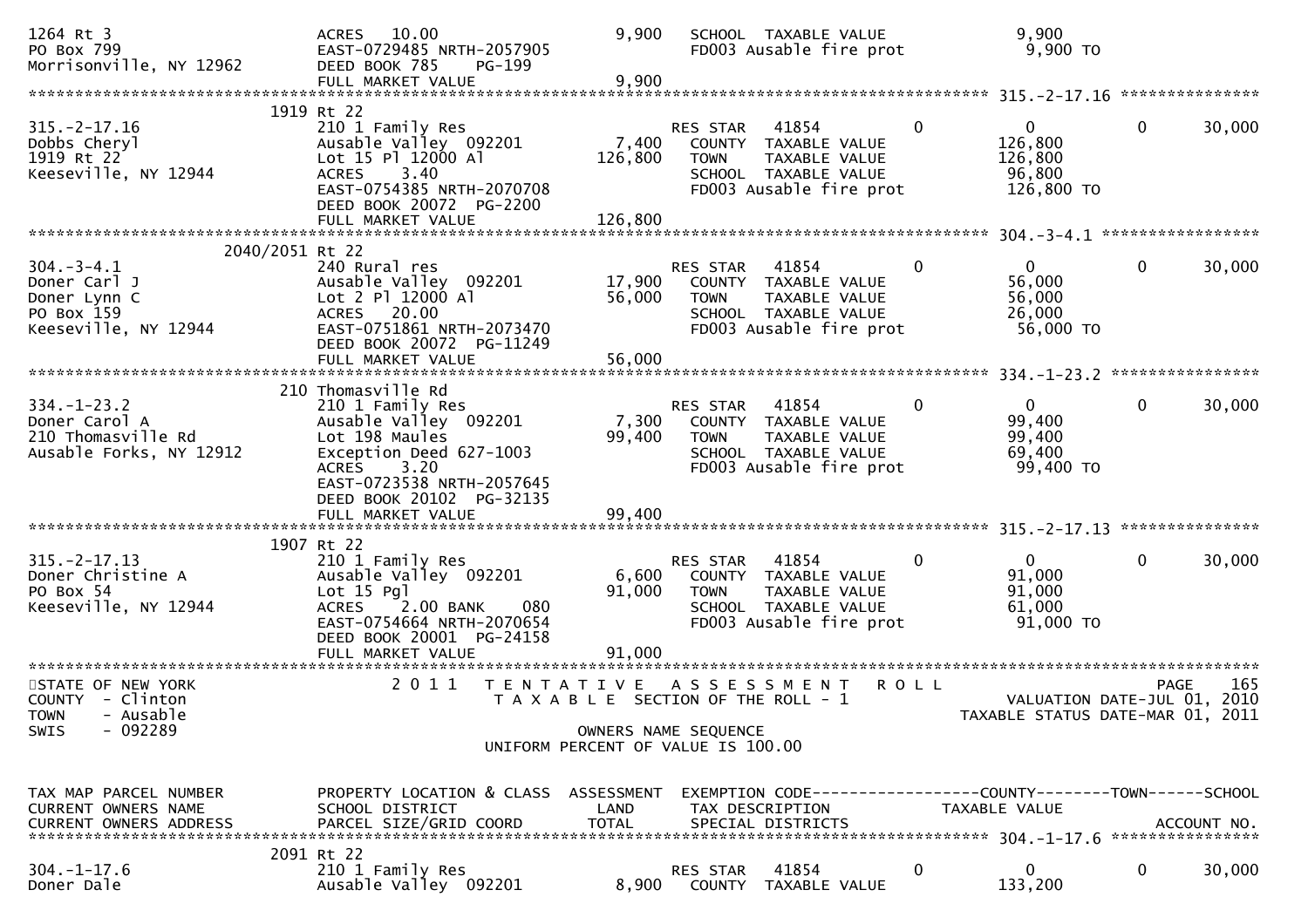| 2091 Rt 22<br>Keesville, NY 12944                                                               | Survey Bk 20 Pg 135<br>5.78<br><b>ACRES</b><br>EAST-0751444 NRTH-2074308<br>DEED BOOK 20082 PG-19773<br>FULL MARKET VALUE                                               | 133,200<br>133,200                 | <b>TOWN</b><br>TAXABLE VALUE<br>SCHOOL TAXABLE VALUE<br>FD003 Ausable fire prot                                                        | 133,200<br>103,200<br>133,200 TO                                                                |
|-------------------------------------------------------------------------------------------------|-------------------------------------------------------------------------------------------------------------------------------------------------------------------------|------------------------------------|----------------------------------------------------------------------------------------------------------------------------------------|-------------------------------------------------------------------------------------------------|
|                                                                                                 |                                                                                                                                                                         |                                    |                                                                                                                                        |                                                                                                 |
| $304 - 3 - 2$<br>Doner Dale<br>2091 Rt 22<br>Keesveville, NY 12944                              | 2060 Rt 22<br>210 1 Family Res<br>Ausable Valley 092201<br>FRNT 181.00 DPTH 216.00<br>EAST-0752384 NRTH-2073812<br>DEED BOOK 20082 PG-19778                             | 7,700<br>64,000                    | COUNTY TAXABLE VALUE<br>TAXABLE VALUE<br><b>TOWN</b><br>SCHOOL TAXABLE VALUE<br>FD003 Ausable fire prot                                | 64,000<br>64,000<br>64,000<br>64,000 TO                                                         |
|                                                                                                 |                                                                                                                                                                         |                                    |                                                                                                                                        |                                                                                                 |
| $313 - 3 - 3$<br>Doner David<br>Doner Tammy<br>PO Box 526<br>Peru, NY 12972-0526                | 695 Clintonville Rd<br>210 1 Family Res<br>Ausable Valley 092201<br>Lot 10 Pl 12000 Al<br><b>ACRES</b><br>1.60<br>EAST-0731038 NRTH-2069588<br>DEED BOOK 745<br>$PG-12$ | 4,900<br>104,200                   | RES STAR 41854<br>COUNTY TAXABLE VALUE<br>TAXABLE VALUE<br><b>TOWN</b><br>SCHOOL TAXABLE VALUE<br>FD003 Ausable fire prot              | 0<br>$\mathbf{0}$<br>0<br>30,000<br>104,200<br>104,200<br>74,200<br>104,200 TO                  |
|                                                                                                 |                                                                                                                                                                         |                                    |                                                                                                                                        |                                                                                                 |
| $315. - 2 - 19$<br>Doner Dennis<br>58 Basket Ave<br>Keeseville, NY 12944                        | 58 Basket Ave<br>210 1 Family Res<br>Ausable Valley 092201<br>FRNT 130.00 DPTH 162.00<br>EAST-0753734 NRTH-2070068<br>DEED BOOK 20102 PG-33650                          | 5,000<br>52,000                    | RES STAR 41854<br>COUNTY TAXABLE VALUE<br>TAXABLE VALUE<br><b>TOWN</b><br>SCHOOL TAXABLE VALUE<br>FD003 Ausable fire prot              | $\mathbf 0$<br>$\mathbf 0$<br>$\mathbf{0}$<br>30,000<br>52,000<br>52,000<br>22,000<br>52,000 TO |
|                                                                                                 |                                                                                                                                                                         |                                    |                                                                                                                                        |                                                                                                 |
| $315. - 1 - 15$<br>Doner Edward A<br>Doner Deborah L<br>78 Lower Rd<br>Clintonville, NY 12924   | 62 Taylor Hill Rd<br>270 Mfg housing<br>Ausable Valley 092201<br>FRNT 150.00 DPTH 150.00<br>EAST-0751407 NRTH-2069591<br>DEED BOOK 20092 PG-22504                       | 4,900<br>52,000                    | COUNTY TAXABLE VALUE<br><b>TOWN</b><br>TAXABLE VALUE<br>SCHOOL TAXABLE VALUE<br>FD003 Ausable fire prot                                | 52,000<br>52,000<br>52,000<br>52,000 TO                                                         |
|                                                                                                 | FULL MARKET VALUE                                                                                                                                                       | 52,000                             |                                                                                                                                        |                                                                                                 |
| STATE OF NEW YORK<br>COUNTY - Clinton<br><b>TOWN</b><br>- Ausable<br>$-092289$<br>SWIS          | 2 0 1 1<br>T E N T A T I V E                                                                                                                                            | OWNERS NAME SEQUENCE               | A S S E S S M E N T<br>T A X A B L E SECTION OF THE ROLL - 1                                                                           | 166<br><b>ROLL</b><br>PAGE<br>VALUATION DATE-JUL 01, 2010<br>TAXABLE STATUS DATE-MAR 01, 2011   |
|                                                                                                 |                                                                                                                                                                         |                                    | UNIFORM PERCENT OF VALUE IS 100.00                                                                                                     |                                                                                                 |
| TAX MAP PARCEL NUMBER<br>CURRENT OWNERS NAME<br><b>CURRENT OWNERS ADDRESS</b>                   | PROPERTY LOCATION & CLASS<br>SCHOOL DISTRICT<br>PARCEL SIZE/GRID COORD                                                                                                  | ASSESSMENT<br>LAND<br><b>TOTAL</b> | TAX DESCRIPTION<br>SPECIAL DISTRICTS                                                                                                   | TAXABLE VALUE<br>ACCOUNT NO.                                                                    |
| $335.1 - 1 - 28.42$<br>Doner Edward A<br>Doner Deborah<br>78 Lower Rd<br>Clintonville, NY 12924 | 78 Lower Rd<br>210 1 Family Res<br>Ausable Valley 092201<br>Lot 13<br>1.00<br><b>ACRES</b><br>EAST-0732960 NRTH-2053582                                                 | 4,500<br>69,000                    | 41854<br>RES STAR<br><b>COUNTY</b><br>TAXABLE VALUE<br><b>TOWN</b><br>TAXABLE VALUE<br>SCHOOL TAXABLE VALUE<br>FD003 Ausable fire prot | $\mathbf 0$<br>$\mathbf{0}$<br>0<br>30,000<br>69,000<br>69,000<br>39,000<br>69,000 TO           |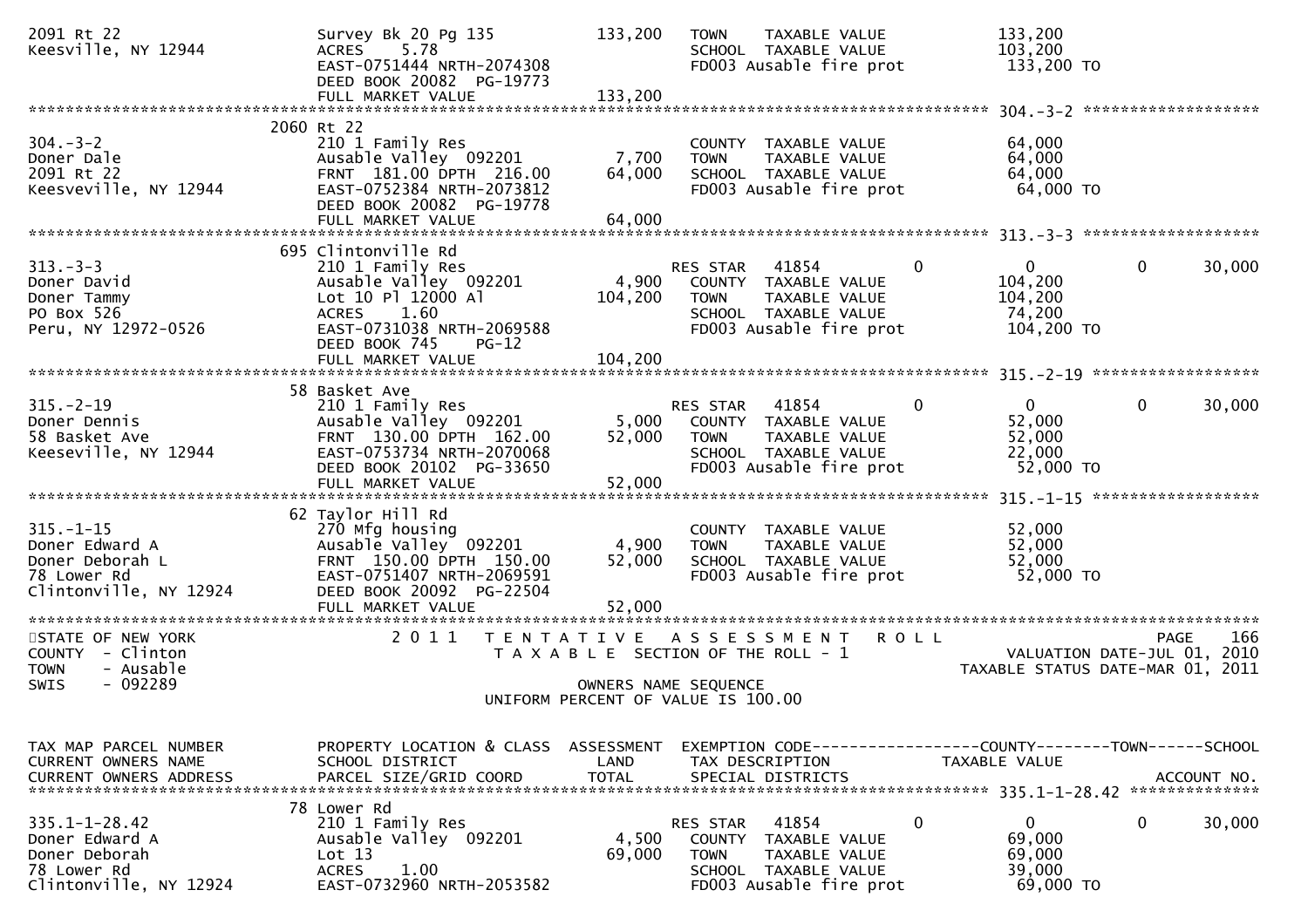|                                                                                                        | DEED BOOK 20061 PG-92846                                                                                                                                                                                |                                           | LT003 Clntvill lght                                                                                                                                                                 | 69,000 TO                                                                             |                                                                                       |
|--------------------------------------------------------------------------------------------------------|---------------------------------------------------------------------------------------------------------------------------------------------------------------------------------------------------------|-------------------------------------------|-------------------------------------------------------------------------------------------------------------------------------------------------------------------------------------|---------------------------------------------------------------------------------------|---------------------------------------------------------------------------------------|
|                                                                                                        | FULL MARKET VALUE                                                                                                                                                                                       | 69,000                                    |                                                                                                                                                                                     |                                                                                       |                                                                                       |
| $315. -2 - 17.12$<br>Doner John E<br>Doner Stacy A<br>PO Box 136<br>Keeseville, NY 12944               | 34 Basket Ave<br>270 Mfg housing<br>Ausable Valley 092201<br>Lot 15 Pl 12000 Al<br>1.20<br><b>ACRES</b><br>EAST-0754275 NRTH-2070243<br>DEED BOOK 20001 PG-20100<br>FULL MARKET VALUE                   | 6,100<br>47,000<br>47,000                 | 41854<br>RES STAR<br>COUNTY TAXABLE VALUE<br><b>TOWN</b><br>TAXABLE VALUE<br>SCHOOL TAXABLE VALUE<br>FD003 Ausable fire prot                                                        | $\mathbf{0}$<br>$\overline{0}$<br>47,000<br>47,000<br>17,000<br>47,000 TO             | $\mathbf{0}$<br>30,000                                                                |
|                                                                                                        |                                                                                                                                                                                                         |                                           |                                                                                                                                                                                     |                                                                                       |                                                                                       |
| $304. - 3 - 5$<br>Doner Life Estate D James<br>Doner Edward A<br>78 Lower Rd<br>Clintonville, NY 12924 | $1/3/5/7/9$ Lorraine Way<br>240 Rural res<br>Ausable Valley 092201<br>2 P1 12200<br>ACRES 16.60<br>EAST-0753001 NRTH-2074168<br>DEED BOOK 20072 PG-2635                                                 | 14,500 SR STAR<br>104,200                 | 48 PCT OF VALUE USED FOR EXEMPTION PURPOSES<br>AGED - ALL 41800<br>41834<br>COUNTY TAXABLE VALUE<br>TAXABLE VALUE<br><b>TOWN</b><br>SCHOOL TAXABLE VALUE<br>FD003 Ausable fire prot | 25,008<br>0<br>$\Omega$<br>$\overline{0}$<br>79,192<br>79,192<br>19,092<br>104,200 TO | 25,008<br>25,008<br>$\Omega$<br>60,100                                                |
|                                                                                                        | FULL MARKET VALUE                                                                                                                                                                                       | 104,200                                   |                                                                                                                                                                                     |                                                                                       |                                                                                       |
| $304 - 3 - 1$<br>Doner Life Lease Thomas E<br>Doner David & Tammy M Jr<br>PO Box 526<br>Peru, NY 12972 | 2058 Rt 22<br>240 Rural res<br>Ausable Valley 092201<br>ACRES 16.80<br>EAST-0752644 NRTH-2074540<br>DEED BOOK 20001 PG-24327<br>FULL MARKET VALUE                                                       | 20,500 SR STAR<br>66,700<br>66,700        | 77 PCT OF VALUE USED FOR EXEMPTION PURPOSES<br>AGED - ALL 41800<br>41834<br>COUNTY TAXABLE VALUE<br>TAXABLE VALUE<br><b>TOWN</b><br>SCHOOL TAXABLE VALUE<br>FD003 Ausable fire prot | 25,680<br>0<br>$\Omega$<br>0<br>41,020<br>41,020<br>$\Omega$<br>66,700 TO             | 25,680<br>25,680<br>41,020<br>$\Omega$                                                |
| $314. - 1 - 12.12$<br>Doner Michael D<br>830 Clintonville Rd<br>Peru, NY 12972                         | 830 Clintonville Rd<br>210 1 Family Res<br>Ausable Valley 092201<br>Lot 7 Pl 12000 Ac Loc<br><b>PLD 32</b><br><b>ACRES</b><br>1.00 BANK<br>080<br>EAST-0732075 NRTH-2072771<br>DEED BOOK 20061 PG-90117 | 4,500<br>77,000                           | 41854<br>RES STAR<br>COUNTY TAXABLE VALUE<br><b>TOWN</b><br>TAXABLE VALUE<br>SCHOOL TAXABLE VALUE<br>FD003 Ausable fire prot                                                        | $\mathbf{0}$<br>$\overline{0}$<br>77,000<br>77,000<br>47,000<br>77,000 TO             | $\mathbf{0}$<br>30,000                                                                |
| **********************                                                                                 | FULL MARKET VALUE<br>***********************                                                                                                                                                            | 77,000                                    |                                                                                                                                                                                     |                                                                                       |                                                                                       |
| STATE OF NEW YORK<br>COUNTY - Clinton<br>- Ausable<br><b>TOWN</b><br>$-092289$<br><b>SWIS</b>          | 2 0 1 1                                                                                                                                                                                                 | T E N T A T I V E<br>OWNERS NAME SEQUENCE | A S S E S S M E N T<br>T A X A B L E SECTION OF THE ROLL - 1<br>UNIFORM PERCENT OF VALUE IS 100.00                                                                                  | <b>ROLL</b>                                                                           | 167<br><b>PAGE</b><br>VALUATION DATE-JUL 01, 2010<br>TAXABLE STATUS DATE-MAR 01, 2011 |
| TAX MAP PARCEL NUMBER<br>CURRENT OWNERS NAME<br><b>CURRENT OWNERS ADDRESS</b>                          | PROPERTY LOCATION & CLASS<br>SCHOOL DISTRICT<br>PARCEL SIZE/GRID COORD                                                                                                                                  | ASSESSMENT<br>LAND<br><b>TOTAL</b>        | EXEMPTION CODE-----------------COUNTY-------TOWN------SCHOOL<br>TAX DESCRIPTION<br>SPECIAL DISTRICTS                                                                                | TAXABLE VALUE                                                                         | ACCOUNT NO.<br>******************                                                     |
| $334. -2 - 13$<br>Doner Richard J<br>Bezio Nannette<br>1673 Rt 9N<br>AuSable Forks, NY 12912           | 1673 Rt 9N<br>210 1 Family Res<br>Ausable Valley 092201<br>Lot 196 Maules Patent<br>1.50 BANK<br>080<br><b>ACRES</b><br>EAST-0724782 NRTH-2050090                                                       | 6,000<br>76,800                           | 41854<br>RES STAR<br><b>COUNTY</b><br>TAXABLE VALUE<br><b>TOWN</b><br>TAXABLE VALUE<br>SCHOOL TAXABLE VALUE<br>FD003 Ausable fire prot                                              | $\mathbf 0$<br>$\mathbf{0}$<br>76,800<br>76,800<br>46,800<br>76,800 TO                | $\mathbf{0}$<br>30,000                                                                |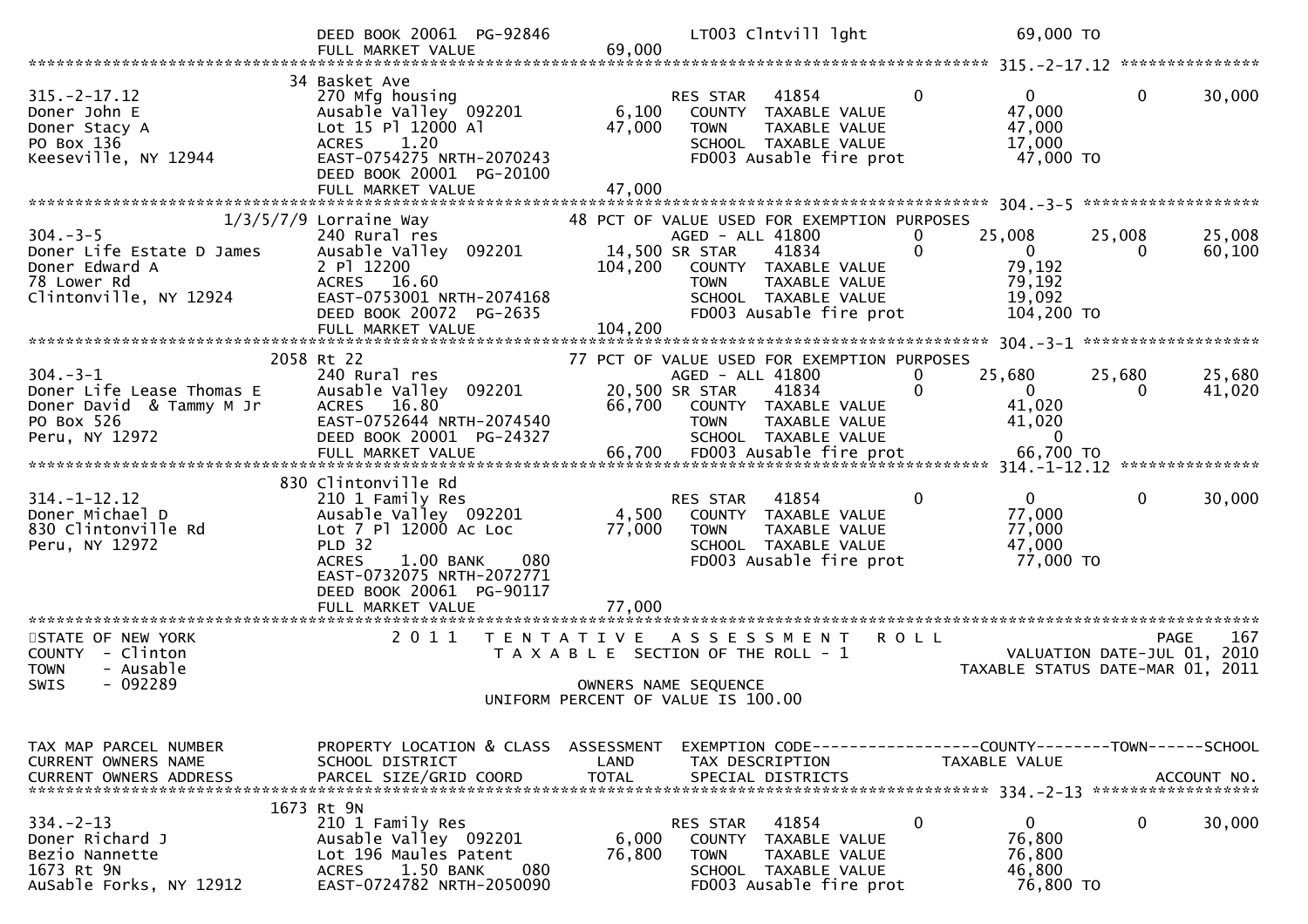|                                                                                                         | DEED BOOK 923<br>$PG-85$<br>FULL MARKET VALUE                                                                                                                                                      | 76,800                  |                                                                                                                                                          |                    |                                                                            |                                            |                       |
|---------------------------------------------------------------------------------------------------------|----------------------------------------------------------------------------------------------------------------------------------------------------------------------------------------------------|-------------------------|----------------------------------------------------------------------------------------------------------------------------------------------------------|--------------------|----------------------------------------------------------------------------|--------------------------------------------|-----------------------|
|                                                                                                         |                                                                                                                                                                                                    |                         |                                                                                                                                                          |                    |                                                                            |                                            |                       |
| $315.4 - 1 - 16.2$<br>Doner Thomas J<br>33 Pine Tree Dr<br>Keeseville, NY 12944                         | 33 Pine Tree Dr<br>210 1 Family Res<br>Ausable Valley 092201<br>Pinetree Vil Bk A Pg 126<br>FRNT 125.00 DPTH 176.70<br><b>BANK</b><br>080<br>EAST-0754183 NRTH-2066318<br>DEED BOOK 20041 PG-75264 | 8,300<br>128,100        | 41854<br>RES STAR<br>COUNTY TAXABLE VALUE<br><b>TOWN</b><br>TAXABLE VALUE<br>SCHOOL TAXABLE VALUE<br>FD003 Ausable fire prot<br>LT005 Pine tree dr. 1ght | $\mathbf{0}$       | $\overline{0}$<br>128,100<br>128,100<br>98,100<br>128,100 TO<br>128,100 TO | $\mathbf{0}$                               | 30,000                |
|                                                                                                         | FULL MARKET VALUE                                                                                                                                                                                  | 128,100                 |                                                                                                                                                          |                    |                                                                            |                                            |                       |
| $334. - 2 - 8.2$<br>Dorr Life Use Esther A<br>Denton Et Al Tina<br>1641 Rt 9N<br>Clintonville, NY 12924 | 1641 Rt 9N<br>210 1 Family Res<br>Ausable Valley 092201<br>Subdiv Map W/deed B 758 P<br>1.10<br><b>ACRES</b><br>EAST-0725501 NRTH-2050555<br>DEED BOOK 20051 PG-79952                              |                         | WARCOMALL 41131<br>6,000 AGED - ALL 41800<br>135,800 SR STAR<br>41834<br>COUNTY TAXABLE VALUE<br><b>TOWN</b><br>TAXABLE VALUE<br>SCHOOL TAXABLE VALUE    | 0<br>0<br>$\Omega$ | 33,950<br>50,925<br>$\mathbf{0}$<br>50,925<br>57,900<br>7,800              | 20,000<br>57,900<br>$\Omega$               | 0<br>67,900<br>60,100 |
|                                                                                                         |                                                                                                                                                                                                    |                         |                                                                                                                                                          |                    |                                                                            |                                            |                       |
|                                                                                                         |                                                                                                                                                                                                    |                         |                                                                                                                                                          |                    |                                                                            |                                            |                       |
| $315. - 2 - 38$<br>Doty Neal L<br>39 Oulette Cir<br>Keeseville, NY 12944                                | 39 Ouellette Cir<br>210 1 Family Res<br>Ausable Valley 092201<br>Sub Div Lot 16<br>North Country Acres Bk-9<br>1.06<br><b>ACRES</b><br>EAST-0753799 NRTH-2072313<br>DEED BOOK 20021 PG-49457       | 17,300<br>92,800        | 41854<br>RES STAR<br>COUNTY TAXABLE VALUE<br><b>TOWN</b><br>TAXABLE VALUE<br>SCHOOL TAXABLE VALUE<br>FD003 Ausable fire prot                             | $\mathbf{0}$       | $\Omega$<br>92,800<br>92,800<br>62,800<br>92,800 TO                        | $\mathbf 0$                                | 30,000                |
|                                                                                                         | FULL MARKET VALUE                                                                                                                                                                                  | 92,800                  |                                                                                                                                                          |                    |                                                                            |                                            |                       |
|                                                                                                         |                                                                                                                                                                                                    |                         |                                                                                                                                                          |                    |                                                                            |                                            |                       |
| $334. - 1 - 15$<br>Doucette Jeanette V<br>Blaise Virgil<br>32 Olivetti Pl<br>Plattsburgh, NY 12901      | Rt 9N<br>$314$ Rural vac<10<br>Ausable Valley 092201<br>1.10<br><b>ACRES</b><br>EAST-0729964 NRTH-2053178<br>DEED BOOK 733<br>PG-121<br>FULL MARKET VALUE                                          | 6,000<br>6,000<br>6,000 | COUNTY TAXABLE VALUE<br>TAXABLE VALUE<br><b>TOWN</b><br>SCHOOL TAXABLE VALUE<br>FD003 Ausable fire prot                                                  |                    | 6,000<br>6,000<br>6,000<br>6,000 TO                                        |                                            |                       |
|                                                                                                         |                                                                                                                                                                                                    |                         |                                                                                                                                                          |                    |                                                                            |                                            |                       |
| STATE OF NEW YORK<br>COUNTY - Clinton<br>- Ausable<br><b>TOWN</b>                                       | 2011<br>T E N T A T I V E                                                                                                                                                                          |                         | A S S E S S M E N T<br>T A X A B L E SECTION OF THE ROLL - 1                                                                                             | <b>ROLL</b>        | TAXABLE STATUS DATE-MAR 01, 2011                                           | <b>PAGE</b><br>VALUATION DATE-JUL 01, 2010 | 168                   |
| - 092289<br><b>SWIS</b>                                                                                 |                                                                                                                                                                                                    |                         | OWNERS NAME SEQUENCE<br>UNIFORM PERCENT OF VALUE IS 100.00                                                                                               |                    |                                                                            |                                            |                       |
|                                                                                                         |                                                                                                                                                                                                    |                         |                                                                                                                                                          |                    |                                                                            |                                            |                       |
| TAX MAP PARCEL NUMBER<br>CURRENT OWNERS NAME                                                            | PROPERTY LOCATION & CLASS ASSESSMENT<br>SCHOOL DISTRICT                                                                                                                                            | LAND                    | EXEMPTION CODE-----------------COUNTY-------TOWN------SCHOOL<br>TAX DESCRIPTION                                                                          |                    | TAXABLE VALUE                                                              |                                            |                       |
|                                                                                                         | 54 Lower Rd                                                                                                                                                                                        |                         |                                                                                                                                                          |                    |                                                                            |                                            |                       |
| $335.1 - 1 - 28.2$<br>Douglas Bobby<br>54 Lower Rd<br>Clintonville, NY 12924                            | 270 Mfg housing<br>Ausable Valley 092201<br>FRNT 131.00 DPTH 108.00<br>EAST-0733381 NRTH-2053565                                                                                                   | 3,000<br>38,500         | 41854<br>RES STAR<br><b>COUNTY</b><br>TAXABLE VALUE<br><b>TOWN</b><br>TAXABLE VALUE<br><b>SCHOOL</b><br>TAXABLE VALUE                                    | 0                  | $\mathbf 0$<br>38,500<br>38,500<br>8,500                                   | 0                                          | 30,000                |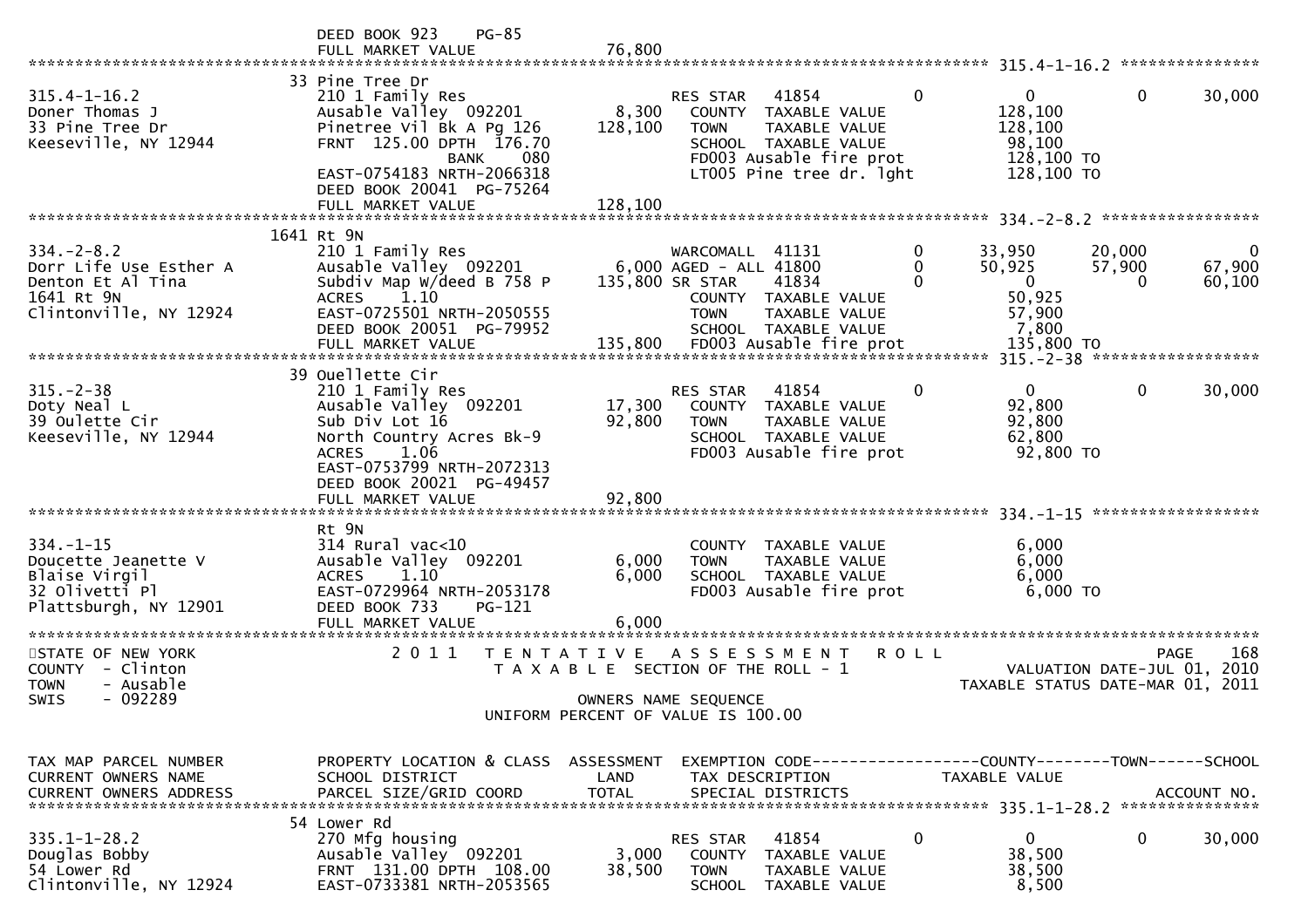|                                                                                                             | PG-1007<br>DEED BOOK 577<br>FULL MARKET VALUE                                                                                                                                            | 38,500                    | FD003 Ausable fire prot<br>LT003 Clntvill lght                                                                                                                                     | 38,500 TO<br>38,500 TO                                                                       |                                                                                          |
|-------------------------------------------------------------------------------------------------------------|------------------------------------------------------------------------------------------------------------------------------------------------------------------------------------------|---------------------------|------------------------------------------------------------------------------------------------------------------------------------------------------------------------------------|----------------------------------------------------------------------------------------------|------------------------------------------------------------------------------------------|
| $334. -2 - 11$<br>Douglas Bryan M<br>Douglas Heather L<br>1652 Rt 9N<br>Ausable Forks, NY 12912             | 1652 Rt 9N<br>210 1 Family Res<br>Ausable Valley 092201<br>1.50 BANK<br><b>ACRES</b><br>080<br>EAST-0725033 NRTH-2050674<br>DEED BOOK 20102 PG-34665<br>FULL MARKET VALUE                | 6,300<br>88,000<br>88,000 | 41854<br>RES STAR<br>COUNTY TAXABLE VALUE<br><b>TOWN</b><br>TAXABLE VALUE<br>SCHOOL TAXABLE VALUE<br>FD003 Ausable fire prot<br>OT002 Omitted Tax-County<br>OT004 Omitted Tax-Town | $\Omega$<br>0<br>88,000<br>88,000<br>58,000<br>88,000 TO<br>226.85 MT<br>526.89 MT           | 0<br>30,000                                                                              |
|                                                                                                             |                                                                                                                                                                                          |                           |                                                                                                                                                                                    |                                                                                              |                                                                                          |
| $335.1 - 1 - 32$<br>Douglas Robert<br>Douglas Linda<br>54 Lower Rd<br>Clintonville, NY 12924                | Back St<br>$314$ Rural vac<10<br>Ausable Valley 092201<br>Cl Co Survey Dugway Bridg<br>1.00<br><b>ACRES</b><br>EAST-0733438 NRTH-2053319<br>DEED BOOK 894<br>PG-169<br>FULL MARKET VALUE | 4,500<br>4,500<br>4,500   | COUNTY TAXABLE VALUE<br><b>TOWN</b><br>TAXABLE VALUE<br>SCHOOL TAXABLE VALUE<br>FD003 Ausable fire prot<br>LT003 Clntvill lght                                                     | 4,500<br>4,500<br>4,500<br>4,500 TO<br>4,500 TO                                              |                                                                                          |
|                                                                                                             |                                                                                                                                                                                          |                           |                                                                                                                                                                                    |                                                                                              |                                                                                          |
| $335.1 - 1 - 28.3$<br>Douglas Rodney K<br>Douglas Sandra<br>58 Lower Rd<br>Clintonville, NY 12924           | 58 Lower Rd<br>210 1 Family Res<br>Ausable Valley 092201<br>FRNT 131.00 DPTH 108.00<br>EAST-0733248 NRTH-2053563<br>DEED BOOK 709<br>$PG-53$<br>FULL MARKET VALUE                        | 3,000<br>57,300<br>57,300 | 41854<br><b>RES STAR</b><br>COUNTY TAXABLE VALUE<br>TAXABLE VALUE<br><b>TOWN</b><br>SCHOOL TAXABLE VALUE<br>FD003 Ausable fire prot<br>LT003 Clntvill lght                         | 0<br>$\Omega$<br>57,300<br>57,300<br>27,300<br>57,300 TO<br>57,300 TO                        | $\mathbf{0}$<br>30,000                                                                   |
|                                                                                                             | 48 Lower Rd                                                                                                                                                                              |                           |                                                                                                                                                                                    |                                                                                              |                                                                                          |
| $335.1 - 1 - 27$<br>Douglas Roger C<br>Douglas Cindy N<br>48 Lower Rd<br>Clintonville, NY 12924             | 270 Mfg housing<br>Ausable Valley 092201<br>FRNT 251.00 DPTH 113.00<br>EAST-0733571 NRTH-2053577<br>DEED BOOK 604<br><b>PG-978</b><br>FULL MARKET VALUE                                  | 52,000<br>52,000          | WARCOMALL 41131<br>41854<br>3,900 RES STAR<br>COUNTY TAXABLE VALUE<br><b>TOWN</b><br>TAXABLE VALUE<br>SCHOOL TAXABLE VALUE<br>FD003 Ausable fire prot                              | $\mathbf 0$<br>13,000<br>$\Omega$<br>$\mathbf{0}$<br>39,000<br>39,000<br>22,000<br>52,000 TO | 13,000<br>0<br>30,000<br>$\Omega$                                                        |
|                                                                                                             |                                                                                                                                                                                          |                           |                                                                                                                                                                                    |                                                                                              |                                                                                          |
| STATE OF NEW YORK<br>COUNTY - Clinton<br>- Ausable<br><b>TOWN</b><br>$-092289$<br><b>SWIS</b>               | 2011<br>T E N T A T I V E                                                                                                                                                                |                           | A S S E S S M E N T<br>T A X A B L E SECTION OF THE ROLL - 1<br>OWNERS NAME SEQUENCE                                                                                               | <b>ROLL</b>                                                                                  | 169<br><b>PAGE</b><br>2010<br>VALUATION DATE-JUL 01,<br>TAXABLE STATUS DATE-MAR 01, 2011 |
|                                                                                                             |                                                                                                                                                                                          |                           | UNIFORM PERCENT OF VALUE IS 100.00                                                                                                                                                 |                                                                                              |                                                                                          |
| TAX MAP PARCEL NUMBER<br>CURRENT OWNERS NAME<br><b>CURRENT OWNERS ADDRESS</b>                               | PROPERTY LOCATION & CLASS ASSESSMENT<br>SCHOOL DISTRICT<br>PARCEL SIZE/GRID COORD                                                                                                        | LAND<br><b>TOTAL</b>      | EXEMPTION CODE------------------COUNTY--------TOWN------SCHOOL<br>TAX DESCRIPTION<br>SPECIAL DISTRICTS                                                                             | TAXABLE VALUE                                                                                | ACCOUNT NO.                                                                              |
| $334. - 1 - 12.4$<br>Douglas Roger G Jr<br>Miller Amanda J<br>107 Clintonville Rd<br>Clintonville, NY 12924 | Clintonville Rd<br>314 Rural vac<10<br>Ausable Valley 092201<br>Lot 194 Maules Pat<br>2.75 BANK<br>850<br><b>ACRES</b><br>EAST-0727539 NRTH-2055595<br>DEED BOOK 20102 PG-34735          | 5,600<br>70,000           | COUNTY TAXABLE VALUE<br>TAXABLE VALUE<br><b>TOWN</b><br>SCHOOL TAXABLE VALUE<br>FD003 Ausable fire prot                                                                            | 70,000<br>70,000<br>70,000<br>70,000 TO                                                      |                                                                                          |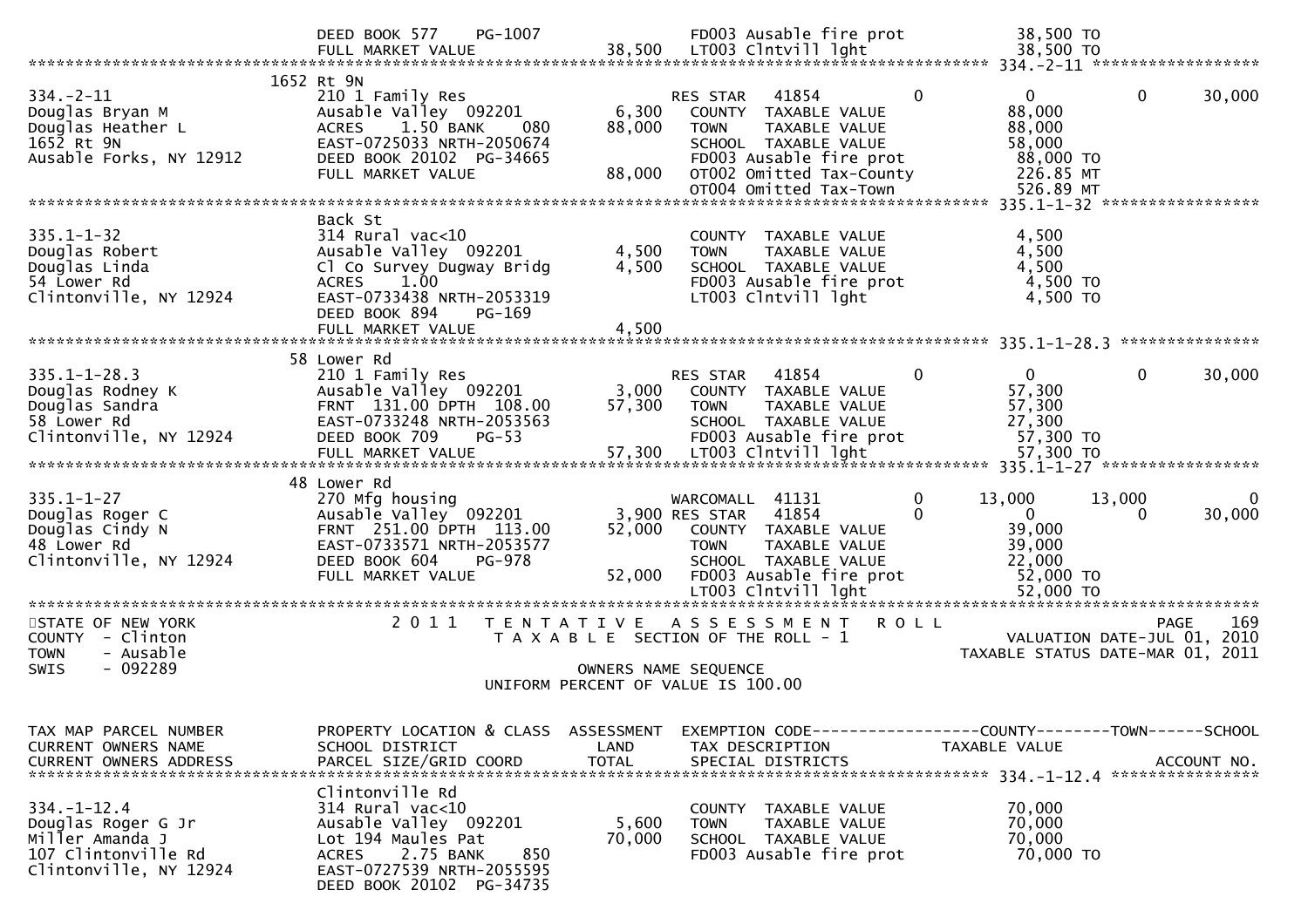|                                                                                                            | FULL MARKET VALUE                                                                                                                                                                     | 70,000                                   |                                                                                                                                                                    |                   |                                                               | *******************                   |                     |
|------------------------------------------------------------------------------------------------------------|---------------------------------------------------------------------------------------------------------------------------------------------------------------------------------------|------------------------------------------|--------------------------------------------------------------------------------------------------------------------------------------------------------------------|-------------------|---------------------------------------------------------------|---------------------------------------|---------------------|
| $313 - 2 - 7$<br>Downs Jennifer Ann<br>Downs Mary Kate<br>6614 Main St<br>PO Box 113<br>Westport, NY 12993 | 130 Silver St<br>312 Vac w/imprv<br>094001<br>Peru Central<br>ACRES 74.80<br>EAST-0726077 NRTH-2066802<br>DEED BOOK 20062 PG-1073<br>FULL MARKET VALUE                                | 20,900<br>43,500<br>43,500               | COUNTY TAXABLE VALUE<br>TAXABLE VALUE<br><b>TOWN</b><br>SCHOOL TAXABLE VALUE<br>FD003 Ausable fire prot                                                            |                   | 43,500<br>43,500<br>43,500<br>43,500 TO                       |                                       |                     |
| $305. -2 - 4.2$<br>Drinkwine Philip<br>Drinkwine Euphrosyne<br>180 Grove St<br>Keeseville, NY 12944-4002   | Grove St<br>311 Res vac land<br>Ausable Valley 092201<br>FRNT 10.00 DPTH<br>10.00<br>EAST-0757365 NRTH-2073607<br>DEED BOOK 553<br>PG-794<br>FULL MARKET VALUE                        | 100<br>100<br>100                        | <b>COUNTY</b><br>TAXABLE VALUE<br>TAXABLE VALUE<br><b>TOWN</b><br>SCHOOL TAXABLE VALUE<br>FD003 Ausable fire prot                                                  |                   | 100<br>100<br>100<br>100 TO                                   |                                       |                     |
| $305. -2 - 5$<br>Drinkwine Philip<br>Drinkwine Euphrosyne<br>180 Grove St<br>Keeseville, NY 12944-4002     | 180 Grove St<br>210 1 Family Res<br>Ausable Valley 092201<br>1.70<br><b>ACRES</b><br>EAST-0757544 NRTH-2073463<br>DEED BOOK 553<br>PG-792<br>FULL MARKET VALUE                        | 73,600                                   | WARNONALL 41121<br>41854<br>6,400 RES STAR<br>COUNTY TAXABLE VALUE<br><b>TOWN</b><br>TAXABLE VALUE<br>SCHOOL TAXABLE VALUE                                         | 0<br>$\mathbf{0}$ | 11,040<br>$\mathbf{0}$<br>62,560<br>62,560<br>43,600          | 11,040<br>0                           | $\Omega$<br>30,000  |
| $303 - 2 - 34$<br>Drinkwine Rosalie H<br>861 Clintonville Rd<br>Peru, NY 12972                             | 861 Clintonville Rd<br>270 Mfg housing<br>Ausable Valley 092201<br><b>ACRES</b><br>1.20<br>EAST-0732843 NRTH-2073789<br>DEED BOOK 99001 PG-07811<br>FULL MARKET VALUE                 | 4,600<br>30,000<br>30,000<br>*********** | 41834<br>SR STAR<br>COUNTY<br>TAXABLE VALUE<br><b>TOWN</b><br>TAXABLE VALUE<br>SCHOOL TAXABLE VALUE<br>FD003 Ausable fire prot                                     | 0                 | $\mathbf{0}$<br>30,000<br>30,000<br>$\mathbf{0}$<br>30,000 TO | 0                                     | 30,000              |
| STATE OF NEW YORK<br>- Clinton<br>COUNTY<br>- Ausable<br><b>TOWN</b><br>$-092289$<br><b>SWIS</b>           | 2011<br>T E N T A T I V E                                                                                                                                                             |                                          | A S S E S S M E N T<br>T A X A B L E SECTION OF THE ROLL - 1<br>OWNERS NAME SEQUENCE<br>UNIFORM PERCENT OF VALUE IS 100.00                                         | <b>ROLL</b>       | TAXABLE STATUS DATE-MAR 01,                                   | <b>PAGE</b><br>VALUATION DATE-JUL 01, | 170<br>2010<br>2011 |
| TAX MAP PARCEL NUMBER<br><b>CURRENT OWNERS NAME</b><br>CURRENT OWNERS ADDRESS                              | PROPERTY LOCATION & CLASS ASSESSMENT<br>SCHOOL DISTRICT<br>PARCEL SIZE/GRID COORD                                                                                                     | LAND<br><b>TOTAL</b>                     | TAX DESCRIPTION<br>SPECIAL DISTRICTS                                                                                                                               |                   | TAXABLE VALUE                                                 |                                       | ACCOUNT NO.         |
| $315.4 - 1 - 4$<br>Drollette James<br>Facteau Angel<br>244 Rt 9N<br>Keeseville, NY 12944                   | 244 Rt 9N<br>210 1 Family Res<br>Ausable Valley 092201<br>FRNT 100.00 DPTH 200.00<br><b>BANK</b><br>850<br>EAST-0754003 NRTH-2065600<br>DEED BOOK 901<br>$PG-31$<br>FULL MARKET VALUE | 8,500<br>97,200<br>97,200                | 41854<br><b>RES STAR</b><br>COUNTY<br>TAXABLE VALUE<br><b>TOWN</b><br>TAXABLE VALUE<br>SCHOOL TAXABLE VALUE<br>FD003 Ausable fire prot<br>LT005 Pine tree dr. 1ght |                   | 0<br>97,200<br>97,200<br>67,200<br>97,200 TO<br>97,200 TO     | 0                                     | 30,000              |
| $315. - 3 - 35$                                                                                            | 146 Hill St<br>210 1 Family Res                                                                                                                                                       |                                          | 41854<br><b>RES STAR</b>                                                                                                                                           | 0                 | 0                                                             | 0                                     | 30,000              |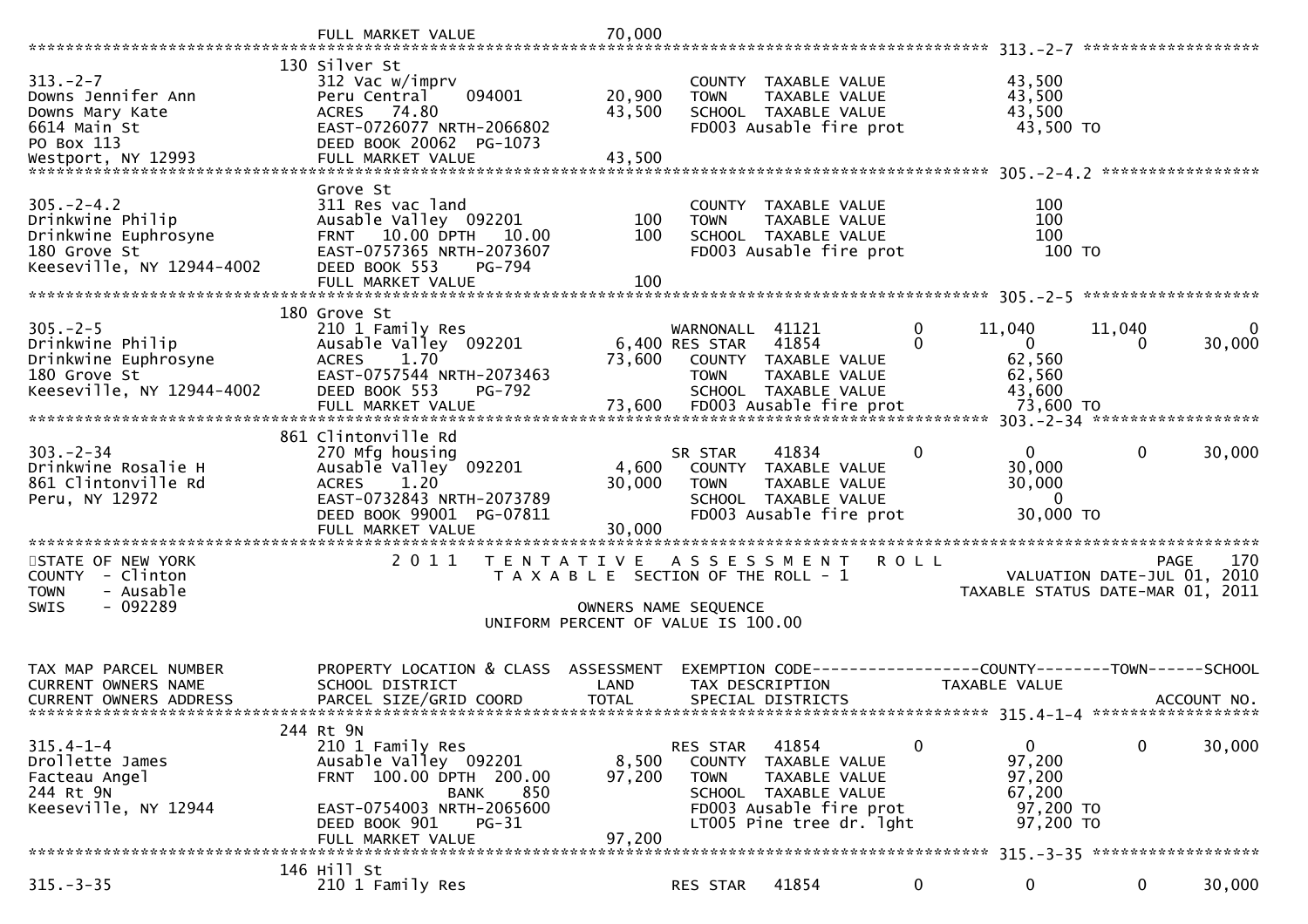| Dubay Joseph Charles Sr<br>Dubay Joseph C<br>406 Narrows Rd<br>Ausable Forks, NY 12912          | Ausable Valley 092201<br>FRNT 100.00 DPTH 150.00<br>EAST-0752449 NRTH-2068383<br>DEED BOOK 99001 PG-09723<br>FULL MARKET VALUE                                    | 7,700<br>139,300<br>139,300                                                                                                 | <b>TOWN</b>                                                                     | COUNTY TAXABLE VALUE<br>TAXABLE VALUE<br>SCHOOL TAXABLE VALUE<br>FD003 Ausable fire prot<br>LT004 Hill st lght                  |             |              | 139,300<br>139,300<br>109,300<br>139,300 TO<br>139,300 TO                      |                 |                             |
|-------------------------------------------------------------------------------------------------|-------------------------------------------------------------------------------------------------------------------------------------------------------------------|-----------------------------------------------------------------------------------------------------------------------------|---------------------------------------------------------------------------------|---------------------------------------------------------------------------------------------------------------------------------|-------------|--------------|--------------------------------------------------------------------------------|-----------------|-----------------------------|
|                                                                                                 | 343 Grove St                                                                                                                                                      |                                                                                                                             |                                                                                 |                                                                                                                                 |             |              |                                                                                |                 |                             |
| $305. - 1 - 2.12$<br>Dubuque Michael J<br>Dubuque Ilane<br>343 Grove St<br>Keeseville, NY 12944 | 210 1 Family Res<br>Ausable Valley 092201<br>Lot 1 Pl 12000 Ac Loc<br>2.60<br><b>ACRES</b><br>EAST-0756993 NRTH-2077512<br>DEED BOOK 878<br>PG-236                | 7,000<br>57,400                                                                                                             | RES STAR<br><b>TOWN</b>                                                         | 41854<br>COUNTY TAXABLE VALUE<br>TAXABLE VALUE<br>SCHOOL TAXABLE VALUE<br>FD003 Ausable fire prot                               |             | $\Omega$     | $\Omega$<br>57,400<br>57,400<br>27,400<br>57,400 TO                            | $\mathbf{0}$    | 30,000                      |
|                                                                                                 | FULL MARKET VALUE                                                                                                                                                 | 57,400                                                                                                                      |                                                                                 |                                                                                                                                 |             |              |                                                                                |                 |                             |
|                                                                                                 | 20 Silver St                                                                                                                                                      |                                                                                                                             |                                                                                 |                                                                                                                                 |             |              |                                                                                |                 |                             |
| $313. - 3 - 16.1$<br>Duffina Richard A<br>20 Silver St<br>Peru, NY 12972                        | 210 1 Family Res<br>094001<br>Peru Central<br>6.20<br><b>ACRES</b><br>EAST-0726415 NRTH-2063597<br>DEED BOOK 20072 PG-2310<br>FULL MARKET VALUE                   | 9,100<br>194,900<br>194,900                                                                                                 | <b>RES STAR</b><br><b>TOWN</b>                                                  | 41854<br>COUNTY TAXABLE VALUE<br>TAXABLE VALUE<br>SCHOOL TAXABLE VALUE<br>FD003 Ausable fire prot                               |             | $\mathbf{0}$ | $\mathbf{0}$<br>194,900<br>194,900<br>164,900<br>194,900 TO                    | 0               | 30,000                      |
|                                                                                                 |                                                                                                                                                                   |                                                                                                                             |                                                                                 |                                                                                                                                 |             |              |                                                                                |                 |                             |
| $293.16 - 1 - 15$<br>Dukeman William<br>21 Lucia Dr<br>Milford, MA 01757                        | Plains Rd<br>311 Res vac land<br>094001<br>Peru Central<br>Sunlea Village<br>FRNT 100.00 DPTH 300.00<br>EAST-0767530 NRTH-2083492<br>DEED BOOK 20082 PG-17767     | 8,800<br>8,800                                                                                                              | <b>TOWN</b>                                                                     | COUNTY TAXABLE VALUE<br>TAXABLE VALUE<br>SCHOOL TAXABLE VALUE<br>FD003 Ausable fire prot                                        |             |              | 8,800<br>8,800<br>8,800<br>8,800 TO                                            |                 |                             |
|                                                                                                 |                                                                                                                                                                   |                                                                                                                             |                                                                                 |                                                                                                                                 |             |              |                                                                                |                 |                             |
| STATE OF NEW YORK<br>COUNTY - Clinton<br>- Ausable<br><b>TOWN</b><br>- 092289<br><b>SWIS</b>    | 2011                                                                                                                                                              | TENTATIVE ASSESSMENT<br>T A X A B L E SECTION OF THE ROLL - 1<br>OWNERS NAME SEQUENCE<br>UNIFORM PERCENT OF VALUE IS 100.00 |                                                                                 |                                                                                                                                 | <b>ROLL</b> |              | VALUATION DATE-JUL 01, 2010<br>TAXABLE STATUS DATE-MAR 01, 2011                | <b>PAGE</b>     | 171                         |
| TAX MAP PARCEL NUMBER                                                                           | PROPERTY LOCATION & CLASS ASSESSMENT                                                                                                                              |                                                                                                                             |                                                                                 |                                                                                                                                 |             |              | EXEMPTION CODE------------------COUNTY--------TOWN------SCHOOL                 |                 |                             |
| CURRENT OWNERS NAME                                                                             | SCHOOL DISTRICT                                                                                                                                                   | LAND                                                                                                                        |                                                                                 | TAX DESCRIPTION                                                                                                                 |             |              | TAXABLE VALUE                                                                  |                 |                             |
|                                                                                                 | 224 Rt 9N                                                                                                                                                         |                                                                                                                             |                                                                                 |                                                                                                                                 |             |              |                                                                                |                 |                             |
| $315.4 - 1 - 9$<br>Dukett John<br>Dukett Sandra<br>224 Rt 9N<br>Keeseville, NY 12944            | 210 1 Family Res<br>Ausable Valley 092201<br>FRNT 100.00 DPTH 200.00<br>320<br>BANK<br>EAST-0754262 NRTH-2066028<br>DEED BOOK 99001 PG-15552<br>FULL MARKET VALUE | 103,200                                                                                                                     | WARCOMALL<br>8,500 WARDISALL 41141<br>103,200 RES STAR<br>COUNTY<br><b>TOWN</b> | 41131<br>41854<br>TAXABLE VALUE<br>TAXABLE VALUE<br>SCHOOL TAXABLE VALUE<br>FD003 Ausable fire prot<br>LT005 Pine tree dr. 1ght |             | 0<br>0<br>0  | 25,800<br>5,160<br>0<br>72,240<br>78,040<br>73,200<br>103,200 TO<br>103,200 TO | 20,000<br>5,160 | 0<br>$\mathbf{0}$<br>30,000 |
|                                                                                                 |                                                                                                                                                                   |                                                                                                                             |                                                                                 |                                                                                                                                 |             |              |                                                                                |                 |                             |
| $315. - 4 - 6$<br>Dupuis Jared A                                                                | 13 Woodlawn Dr<br>210 1 Family Res<br>Ausable Valley 092201                                                                                                       | 7,700                                                                                                                       | RES STAR<br>COUNTY                                                              | 41854<br>TAXABLE VALUE                                                                                                          |             | 0            | 0<br>110,000                                                                   | $\bf{0}$        | 30,000                      |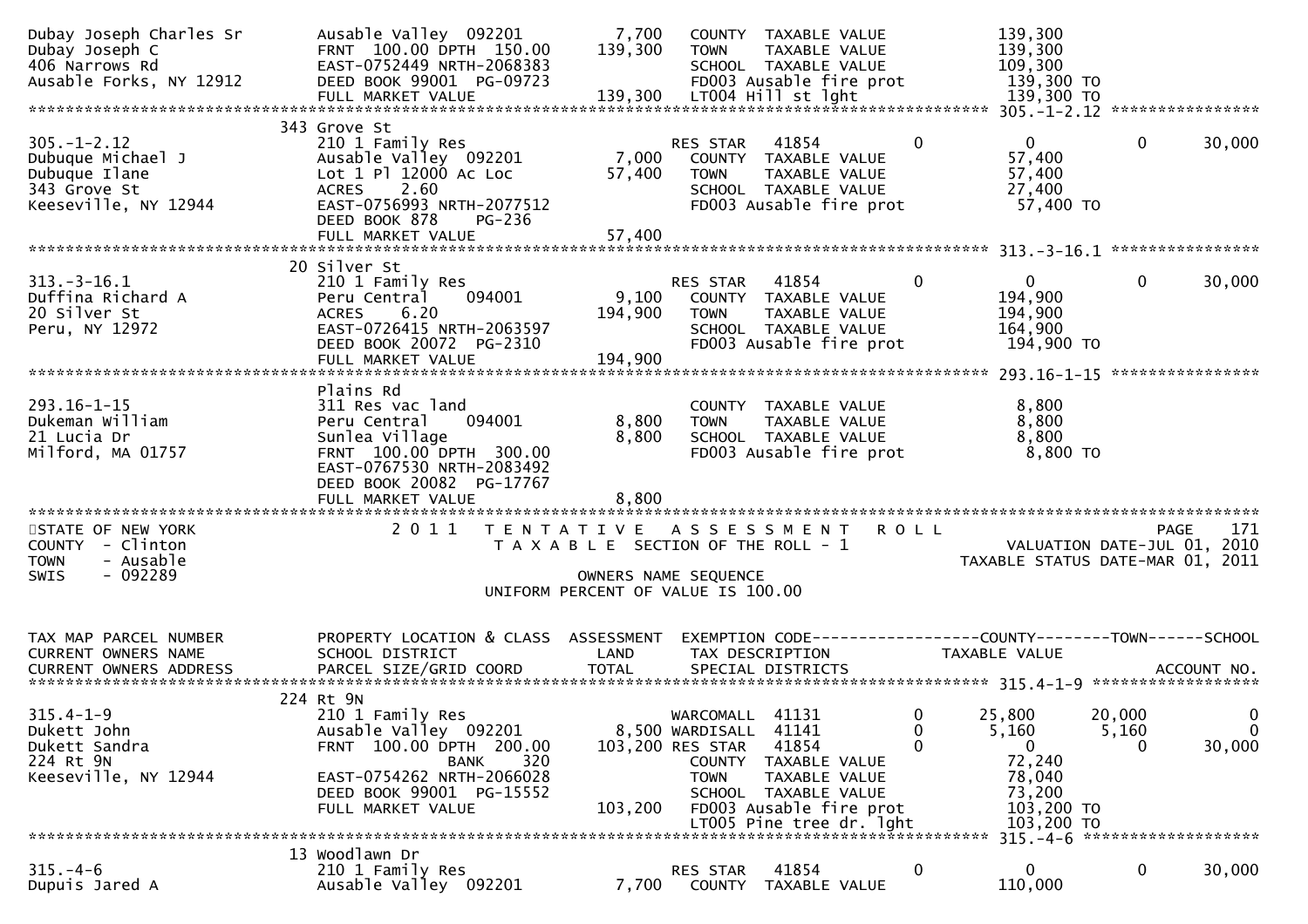| Buesser Dupuis Jenna C<br>13 Woodlawn Dr<br>Keeseville, NY 12944                                    | Map A-126<br>FRNT 100.00 DPTH 150.00<br>EAST-0754200 NRTH-2068610<br>DEED BOOK 20072 PG-3279                                                                                                | 110,000                      | <b>TOWN</b><br>TAXABLE VALUE<br>SCHOOL TAXABLE VALUE<br>FD003 Ausable fire prot                                          |                | 110,000<br>80,000<br>110,000 TO                              |                                                                                |
|-----------------------------------------------------------------------------------------------------|---------------------------------------------------------------------------------------------------------------------------------------------------------------------------------------------|------------------------------|--------------------------------------------------------------------------------------------------------------------------|----------------|--------------------------------------------------------------|--------------------------------------------------------------------------------|
|                                                                                                     |                                                                                                                                                                                             |                              |                                                                                                                          |                |                                                              |                                                                                |
| $314. - 2 - 6.5$<br>Duquette Clark G<br>Duquette Margaret A<br>465 Cold Spring Rd<br>Peru, NY 12972 | 465 Cold Spring Rd<br>210 1 Family Res<br>Ausable Valley 092201<br>Lot 12 Pl 12000 Al<br>8.68<br><b>ACRES</b><br>EAST-0739024 NRTH-2069867<br>DEED BOOK 99001 PG-11844<br>FULL MARKET VALUE | 9,100<br>99,900<br>99,900    | SR STAR 41834<br>COUNTY TAXABLE VALUE<br><b>TOWN</b><br>TAXABLE VALUE<br>SCHOOL TAXABLE VALUE<br>FD003 Ausable fire prot | $\overline{0}$ | $0 \qquad \qquad$<br>99,900<br>99,900<br>39,800<br>99,900 TO | $\mathbf 0$<br>60,100                                                          |
|                                                                                                     |                                                                                                                                                                                             |                              |                                                                                                                          |                |                                                              |                                                                                |
| 294.10-1-5<br>Durocher Edward<br>53 Elizabeth St<br>Plattsburgh, NY 12901                           | 34 Ausable Beach Rd<br>260 Seasonal res - WTRFNT<br>094001<br>Peru Central<br>50.36 DPTH 319.99<br><b>FRNT</b><br>EAST-0771992 NRTH-2085919<br>DEED BOOK 469<br>PG-245<br>FULL MARKET VALUE | 98,000<br>181,200<br>181,200 | COUNTY TAXABLE VALUE<br><b>TOWN</b><br>TAXABLE VALUE<br>SCHOOL TAXABLE VALUE<br>FD003 Ausable fire prot                  |                | 181,200<br>181,200<br>181,200<br>181,200 TO                  |                                                                                |
|                                                                                                     |                                                                                                                                                                                             |                              |                                                                                                                          |                |                                                              |                                                                                |
| $325. - 1 - 6$<br>Dyer Richard E<br>Dyer Walter R<br>3111 Cody St<br>New Port Richey, FL 34655      | 954 Rt 9N<br>$322$ Rural vac $>10$<br>Ausable Valley 092201<br>ACRES 52.00<br>EAST-0737926 NRTH-2060289<br>DEED BOOK 997<br>PG-294                                                          | 24,600<br>24,600             | COUNTY TAXABLE VALUE<br>TAXABLE VALUE<br><b>TOWN</b><br>SCHOOL TAXABLE VALUE<br>FD003 Ausable fire prot                  |                | 24,600<br>24,600<br>24,600<br>24,600 TO                      |                                                                                |
|                                                                                                     |                                                                                                                                                                                             |                              |                                                                                                                          |                |                                                              |                                                                                |
| STATE OF NEW YORK<br>COUNTY - Clinton<br>- Ausable<br><b>TOWN</b><br>$-092289$<br><b>SWIS</b>       | 2011 TENTATIVE ASSESSMENT                                                                                                                                                                   |                              | T A X A B L E SECTION OF THE ROLL - 1<br>OWNERS NAME SEQUENCE<br>UNIFORM PERCENT OF VALUE IS 100.00                      | <b>ROLL</b>    |                                                              | 172<br>PAGE<br>VALUATION DATE-JUL 01, 2010<br>TAXABLE STATUS DATE-MAR 01, 2011 |
| TAX MAP PARCEL NUMBER<br>CURRENT OWNERS NAME                                                        | PROPERTY LOCATION & CLASS ASSESSMENT<br>SCHOOL DISTRICT                                                                                                                                     | LAND                         | EXEMPTION CODE-----------------COUNTY--------TOWN------SCHOOL<br>TAX DESCRIPTION                                         |                | TAXABLE VALUE                                                |                                                                                |
| $335. - 1 - 3$<br>Eckhardt Jennifer L<br>1099 Rt 9N<br>Keeseville, NY 12944                         | Rt 9N<br>312 Vac w/imprv<br>Ausable yalley 092201<br>$Lot 11$ $PI R$ ]<br>FRNT 136.00 DPTH 150.00<br>EAST-0735185 NRTH-2057405<br>DEED BOOK 20001 PG-25164<br>FULL MARKET VALUE             | 12,000<br>12,000             | COUNTY TAXABLE VALUE<br>4,700 TOWN<br>TAXABLE VALUE<br>SCHOOL TAXABLE VALUE<br>FD003 Ausable fire prot                   |                | 12,000<br>12,000<br>12,000<br>12,000 TO                      |                                                                                |
|                                                                                                     | 1099 Rt 9N                                                                                                                                                                                  |                              |                                                                                                                          |                |                                                              |                                                                                |
| $335. - 1 - 4.2$<br>Eckhardt Kenneth N<br>Eckhardt Jennifer<br>1099 Rt 9N                           | 240 Rural res<br>Ausable Valley 092201<br>Lot 11 P River Loc<br>43.00 BANK<br><b>ACRES</b><br>080                                                                                           | 12,700<br>105,800            | 41854<br>RES STAR<br><b>COUNTY</b><br>TAXABLE VALUE<br><b>TOWN</b><br>TAXABLE VALUE<br>SCHOOL TAXABLE VALUE              | 0              | $\overline{0}$<br>105,800<br>105,800<br>75,800               | 30,000<br>0                                                                    |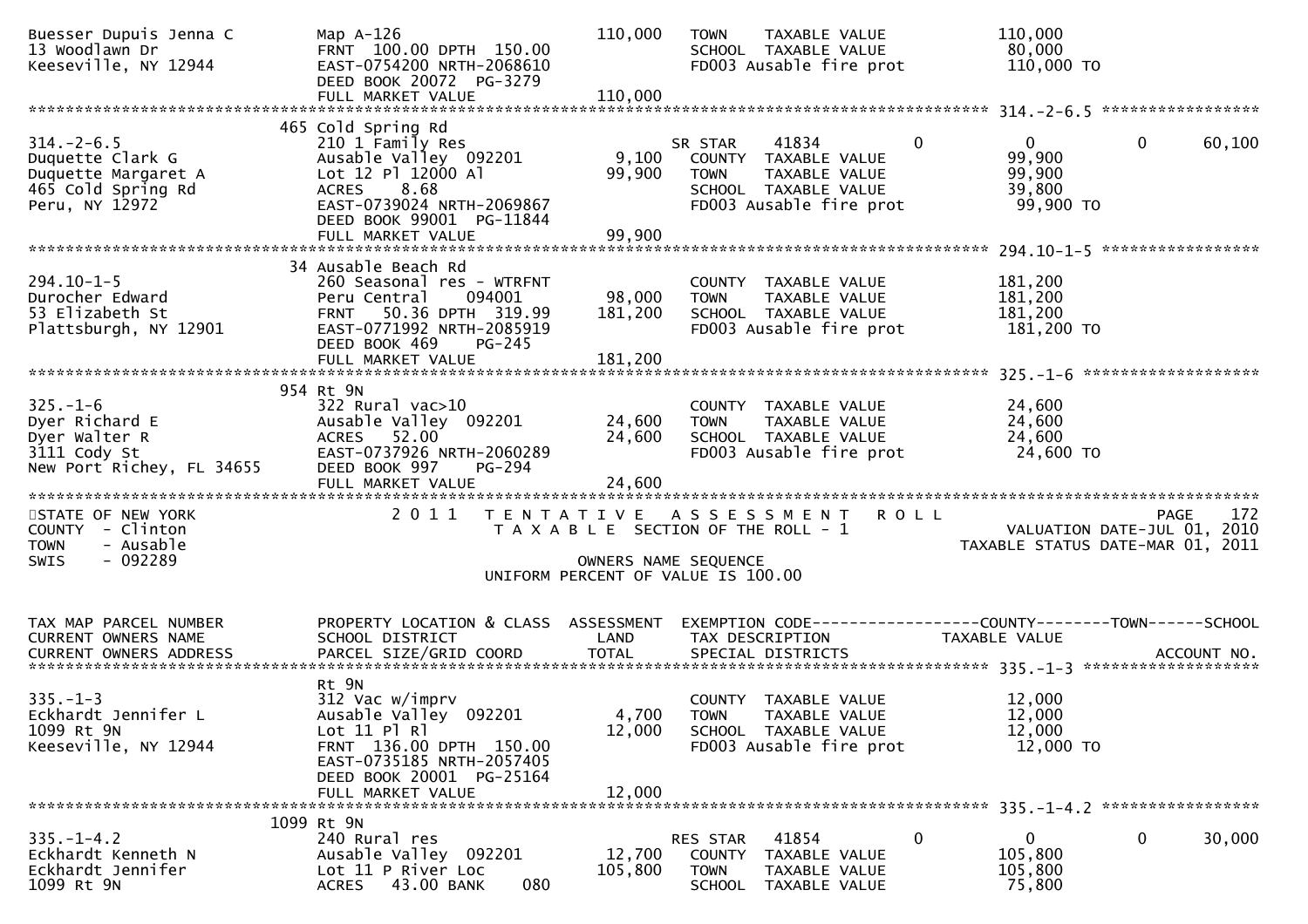| Keeseville, NY 12944-4238                                                                                                                                                                                                                             | EAST-0735491 NRTH-2056801<br>DEED BOOK 921<br><b>PG-212</b>                                                                                                               |                            | FD003 Ausable fire prot                                                                                                                              |                                     | 105,800 TO                                                                |                             |                                    |
|-------------------------------------------------------------------------------------------------------------------------------------------------------------------------------------------------------------------------------------------------------|---------------------------------------------------------------------------------------------------------------------------------------------------------------------------|----------------------------|------------------------------------------------------------------------------------------------------------------------------------------------------|-------------------------------------|---------------------------------------------------------------------------|-----------------------------|------------------------------------|
|                                                                                                                                                                                                                                                       |                                                                                                                                                                           |                            |                                                                                                                                                      |                                     |                                                                           |                             |                                    |
| $313 - 3 - 14.2$<br>Edwards Timothy H<br>160 Allen Hill Rd<br>Peru, NY 12972                                                                                                                                                                          | 160 Allen Hill Rd<br>210 1 Family Res<br>094001<br>Peru Central<br>9 Pl 12000<br>ACRES 6.90<br>EAST-0728241 NRTH-2066213<br>DEED BOOK 20092 PG-24118<br>FULL MARKET VALUE | 8,000<br>72,400<br>72,400  | RES STAR<br>41854<br>COUNTY TAXABLE VALUE<br><b>TOWN</b><br>TAXABLE VALUE<br>SCHOOL TAXABLE VALUE<br>FD003 Ausable fire prot                         | $\mathbf{0}$                        | $\overline{0}$<br>72,400<br>72,400<br>42,400<br>72,400 TO                 | $\mathbf{0}$                | 30,000                             |
|                                                                                                                                                                                                                                                       |                                                                                                                                                                           |                            |                                                                                                                                                      |                                     |                                                                           |                             |                                    |
| $334.2 - 1 - 1$<br>Elliott Dale H<br>Elliott Dean R<br>1376 Rt 9N<br>Clintonville, NY 12924                                                                                                                                                           | Clintonville Rd<br>323 Vacant rural<br>Ausable Valley 092201<br>ACRES 20.50<br>EAST-0730494 NRTH-2053855<br>DEED BOOK 20011 PG-37989                                      | 14,800<br>14,800           | COUNTY TAXABLE VALUE<br>TAXABLE VALUE<br><b>TOWN</b><br>SCHOOL TAXABLE VALUE<br>FD003 Ausable fire prot<br>LT003 Clntvill lght                       |                                     | 14,800<br>14,800<br>14,800<br>14,800 TO<br>14,800 TO                      |                             |                                    |
|                                                                                                                                                                                                                                                       | 1376 Rt 9N                                                                                                                                                                |                            |                                                                                                                                                      |                                     |                                                                           |                             |                                    |
| $334.2 - 1 - 5$<br>Elliott Dale H<br>Elliott Dean R<br>1376 Rt 9N<br>Clintonville, NY 12924                                                                                                                                                           | 210 1 Family Res<br>Ausable Valley 092201<br>FRNT 50.00 DPTH 230.00<br>EAST-0730990 NRTH-2053621<br>DEED BOOK 20011 PG-37989                                              |                            | RES STAR<br>41854<br>2,700 COUNTY TAXABLE VALUE<br>60,900 TOWN<br>TAXABLE VALUE<br>SCHOOL TAXABLE VALUE<br>FD003 Ausable fire prot                   | $\mathbf 0$                         | $\mathbf{0}$<br>60,900<br>60,900<br>30,900<br>60,900 TO                   | $\mathbf{0}$                | 30,000                             |
| STATE OF NEW YORK                                                                                                                                                                                                                                     | 2 0 1 1                                                                                                                                                                   |                            | TENTATIVE ASSESSMENT ROLL                                                                                                                            |                                     |                                                                           | PAGE                        | 173                                |
| COUNTY - Clinton<br>- Ausable<br><b>TOWN</b><br>$-092289$<br><b>SWIS</b>                                                                                                                                                                              |                                                                                                                                                                           |                            | T A X A B L E SECTION OF THE ROLL - 1<br>OWNERS NAME SEQUENCE<br>UNIFORM PERCENT OF VALUE IS 100.00                                                  |                                     | VALUATION DATE-JUL 01, 2010<br>TAXABLE STATUS DATE-MAR 01, 2011           |                             |                                    |
| TAX MAP PARCEL NUMBER                                                                                                                                                                                                                                 | PROPERTY LOCATION & CLASS ASSESSMENT                                                                                                                                      |                            | EXEMPTION CODE-----------------COUNTY--------TOWN------SCHOOL                                                                                        |                                     |                                                                           |                             |                                    |
| CURRENT OWNERS NAME<br>.4CCOUNT NO . PARCEL SIZE/GRID COORD TOTAL SPECIAL DISTRICTS . ACCOUNT NO . ACCOUNT NO . ACCOUNT NO . بالمحدثة المستوى المستوى المستوى المستوى المستوى المستوى المستوى المستوى المستوى المستوى المستوى المستوى المستوى المستوى | SCHOOL DISTRICT                                                                                                                                                           | LAND                       | TAX DESCRIPTION                                                                                                                                      |                                     | TAXABLE VALUE                                                             |                             |                                    |
|                                                                                                                                                                                                                                                       | 450 Hallock Hill Rd                                                                                                                                                       |                            |                                                                                                                                                      |                                     |                                                                           |                             |                                    |
| $314. - 2 - 10$<br>Emrick Sherall A<br>450 Hallock Hill Rd<br>Peru, NY 12972                                                                                                                                                                          | 210 1 Family Res<br>Ausable Valley 092201 11,100 WARDISALL 41141<br>FRNT 170.00 DPTH 184.00<br>EAST-0742768 NRTH-2075065<br>DEED BOOK 1008 PG-282<br>FULL MARKET VALUE    | 125,800                    | WARNONALL 41121<br>125,800 RES STAR 41854<br>COUNTY TAXABLE VALUE<br>TAXABLE VALUE<br><b>TOWN</b><br>SCHOOL TAXABLE VALUE<br>FD003 Ausable fire prot | $\bf{0}$<br>$\Omega$<br>$\mathbf 0$ | 18,870<br>6,290<br>$\bf{0}$<br>100,640<br>107,510<br>95,800<br>125,800 TO | 12,000<br>6,290<br>$\Omega$ | $\mathbf{0}$<br>$\Omega$<br>30,000 |
|                                                                                                                                                                                                                                                       |                                                                                                                                                                           |                            |                                                                                                                                                      |                                     |                                                                           |                             |                                    |
| $294.10 - 1 - 2.1$<br>Ewing Diana<br>50 Lynde St<br>Plattsburgh, NY 12901                                                                                                                                                                             | Ausable Beach Rd<br>312 Vac w/imprv<br>Peru Central<br>094001<br>FRNT 165.00 DPTH 225.00<br>EAST-0771762 NRTH-2086125<br>DEED BOOK 862<br>PG-136<br>FULL MARKET VALUE     | 23,200<br>28,000<br>28,000 | COUNTY TAXABLE VALUE<br>TAXABLE VALUE<br><b>TOWN</b><br>SCHOOL TAXABLE VALUE<br>FD003 Ausable fire prot                                              |                                     | 28,000<br>28,000<br>28,000<br>28,000 TO                                   |                             |                                    |
|                                                                                                                                                                                                                                                       |                                                                                                                                                                           |                            |                                                                                                                                                      |                                     |                                                                           |                             |                                    |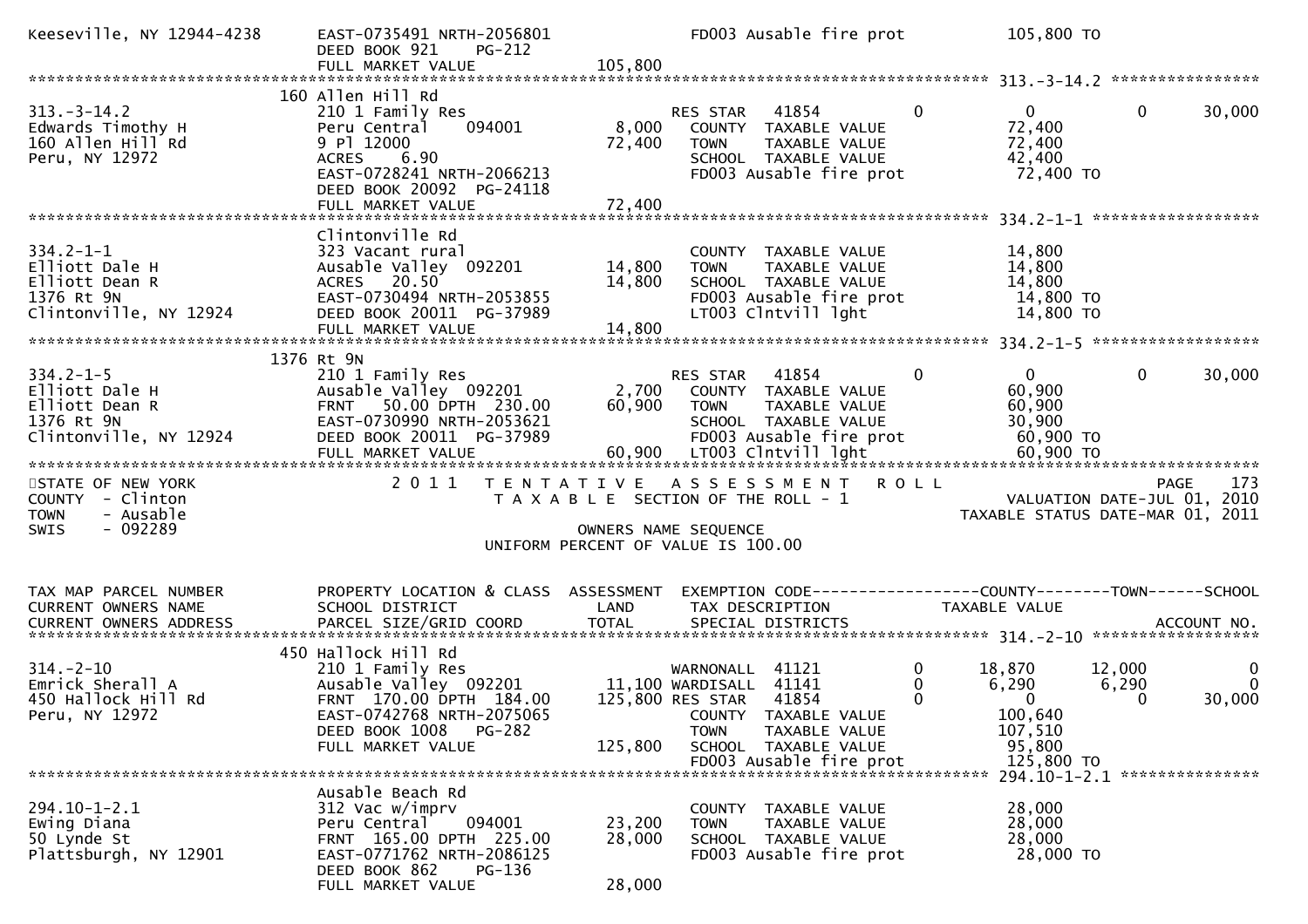| $294.10 - 1 - 2.5$<br>Ewing Diana<br>50 Lynde St<br>Plattsburgh, NY 12901                                                           | 44 Ausable Beach Rd<br>260 Seasonal res - WTRFNT<br>094001<br>Peru Central<br>FRNT 57.07 DPTH 441.86<br>EAST-0772098 NRTH-2086181<br>DEED BOOK 862<br>PG-136                                                          | 94,800<br>137,900       | COUNTY TAXABLE VALUE<br><b>TOWN</b><br>TAXABLE VALUE<br>SCHOOL TAXABLE VALUE<br>FD003 Ausable fire prot                               |          | 137,900<br>137,900<br>137,900<br>137,900 TO                               |                |        |
|-------------------------------------------------------------------------------------------------------------------------------------|-----------------------------------------------------------------------------------------------------------------------------------------------------------------------------------------------------------------------|-------------------------|---------------------------------------------------------------------------------------------------------------------------------------|----------|---------------------------------------------------------------------------|----------------|--------|
|                                                                                                                                     | FULL MARKET VALUE                                                                                                                                                                                                     | 137,900                 |                                                                                                                                       |          |                                                                           |                |        |
| $294.10 - 1 - 2.3$<br>Ewing Diana R<br>50 Lynde St<br>Plattsburgh, NY 12901                                                         | 46 Ausable Beach Rd<br>260 Seasonal res - WTRFNT<br>Peru Central<br>094001<br>Geo Pray Sub Map 9A<br>FRNT 57.07 DPTH 498.52<br>EAST-0772134 NRTH-2086235<br>DEED BOOK 726<br>$PG-44$                                  | 99,200<br>155,700       | 41834<br>SR STAR<br>COUNTY TAXABLE VALUE<br>TAXABLE VALUE<br><b>TOWN</b><br>SCHOOL TAXABLE VALUE<br>FD003 Ausable fire prot           | $\Omega$ | $\mathbf{0}$<br>155,700<br>155,700<br>95,600<br>155,700 TO                | $\overline{0}$ | 60,100 |
|                                                                                                                                     |                                                                                                                                                                                                                       |                         |                                                                                                                                       |          |                                                                           |                |        |
| $315.4 - 1 - 43$<br>Facteau Marc L<br>Bezio Christine<br>34 Pine Tree Dr<br>Keeseville, NY 12944                                    | 34 Pine Tree Dr<br>210 1 Family Res<br>Ausable Valley 092201 8,300 COUNTY TAXABLE VALUE<br>FRNT 200.00 DPTH 150.00<br><b>BANK</b><br>080<br>EAST-0753979 NRTH-2066324<br>PG-344<br>DEED BOOK 828<br>FULL MARKET VALUE | 162,300<br>162,300      | RES STAR 41854<br><b>TOWN</b><br>TAXABLE VALUE<br>SCHOOL TAXABLE VALUE<br>FD003 Ausable fire prot<br>LT005 Pine tree dr. lght         | $\bf{0}$ | $\mathbf{0}$<br>162,300<br>162,300<br>132,300<br>162,300 TO<br>162,300 TO | $\overline{0}$ | 30,000 |
| STATE OF NEW YORK<br>COUNTY - Clinton<br>- Ausable<br><b>TOWN</b><br>$-092289$<br><b>SWIS</b>                                       |                                                                                                                                                                                                                       |                         | 2011 TENTATIVE ASSESSMENT ROLL<br>T A X A B L E SECTION OF THE ROLL - 1<br>OWNERS NAME SEQUENCE<br>UNIFORM PERCENT OF VALUE IS 100.00 |          | VALUATION DATE-JUL 01, 2010<br>TAXABLE STATUS DATE-MAR 01, 2011           | <b>PAGE</b>    | 174    |
| TAX MAP PARCEL NUMBER<br>CURRENT OWNERS NAME                                                                                        | PROPERTY LOCATION & CLASS ASSESSMENT<br>SCHOOL DISTRICT                                                                                                                                                               | LAND                    | EXEMPTION CODE------------------COUNTY--------TOWN------SCHOOL<br>TAX DESCRIPTION                                                     |          | TAXABLE VALUE                                                             |                |        |
| $315. - 1 - 7$<br>Farrington James A<br>Farrington Stephen P<br>Attn: Virginia Farrington                                           | Hallock Hill Rd<br>321 Abandoned ag<br>Ausable Valley 092201<br>ACRES 44.00                                                                                                                                           | 19,300<br>19,300        | COUNTY TAXABLE VALUE<br>TAXABLE VALUE<br><b>TOWN</b><br>SCHOOL TAXABLE VALUE                                                          |          | 19,300<br>19,300                                                          |                |        |
| 415 Vaughn Rd<br>Royersford, PA 19468                                                                                               | EAST-0749662 NRTH-2069282<br>DEED BOOK 562<br>PG-585<br>FULL MARKET VALUE                                                                                                                                             | 19,300                  | FD003 Ausable fire prot                                                                                                               |          | 19,300<br>19,300 TO                                                       |                |        |
| $315. - 1 - 20$<br>Farrington James A<br>Farrington Stephen P<br>Attn: Virginia Farrington<br>415 Vaughn Rd<br>Royersford, PA 19468 | Cold Spring Rd<br>321 Abandoned ag<br>Ausable Valley 092201<br>ACRES 45.80<br>EAST-0744219 NRTH-2069671<br>DEED BOOK 562<br>PG-585<br>FULL MARKET VALUE                                                               | 8,200<br>8,200<br>8,200 | COUNTY TAXABLE VALUE<br>TAXABLE VALUE<br><b>TOWN</b><br>SCHOOL TAXABLE VALUE<br>FD003 Ausable fire prot                               |          | 8,200<br>8,200<br>8,200<br>8,200 TO                                       |                |        |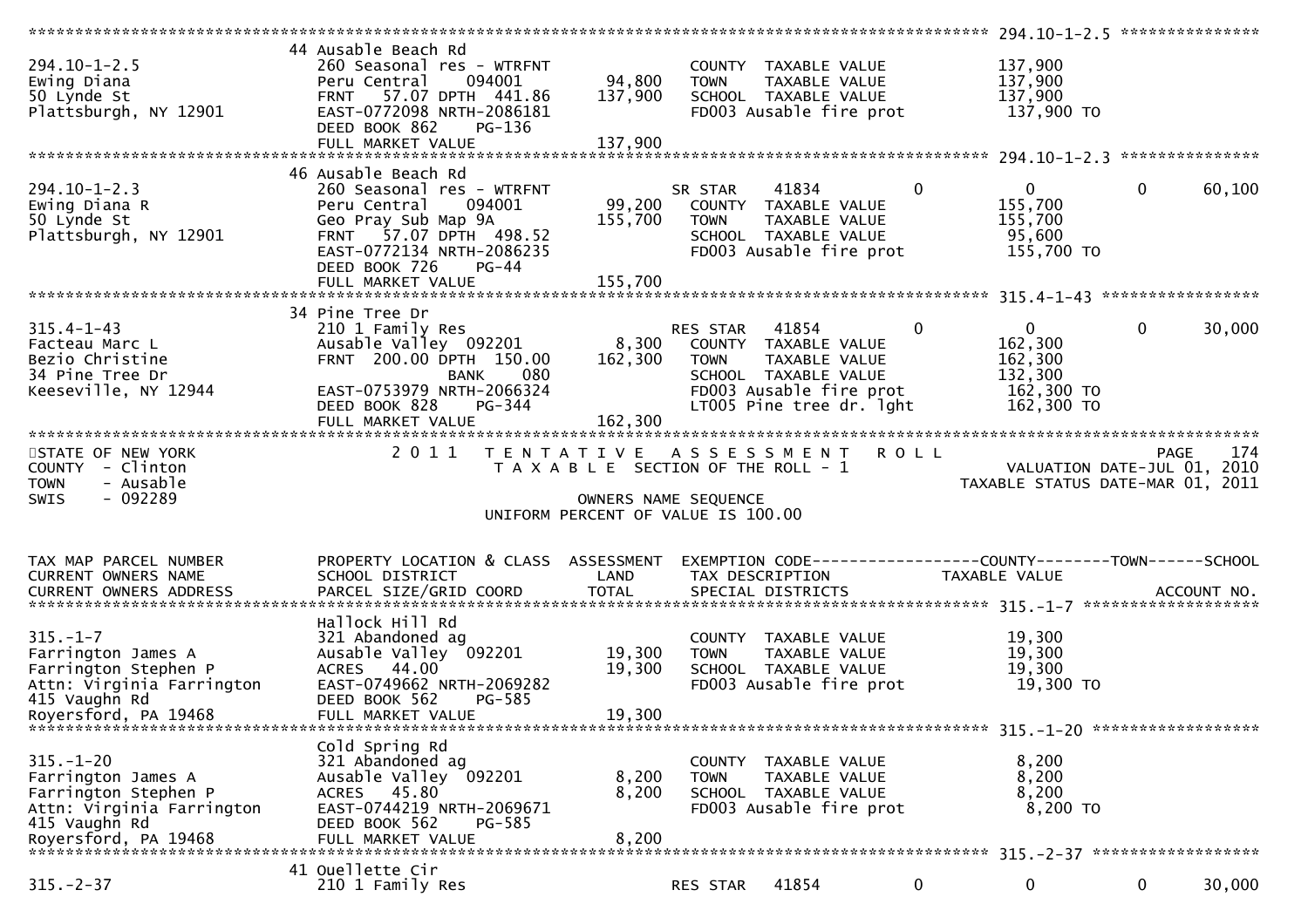| Favreau Roger B<br>Favreau Norma M<br>41 Ouellette Cir<br>Keeseville, NY 12944                  | Ausable Valley 092201<br>Sub Div Lot 15<br>North Country Acres Bk-9<br>$1.00$ BANK<br>080<br><b>ACRES</b><br>EAST-0753957 NRTH-2072197<br>DEED BOOK 805<br>PG-64<br>FULL MARKET VALUE            | 17,300<br>83,500<br>83,500   | COUNTY TAXABLE VALUE<br>TAXABLE VALUE<br><b>TOWN</b><br>SCHOOL TAXABLE VALUE<br>FD003 Ausable fire prot                                                  | 83,500<br>83,500<br>53,500<br>83,500 TO                                       |  |
|-------------------------------------------------------------------------------------------------|--------------------------------------------------------------------------------------------------------------------------------------------------------------------------------------------------|------------------------------|----------------------------------------------------------------------------------------------------------------------------------------------------------|-------------------------------------------------------------------------------|--|
|                                                                                                 |                                                                                                                                                                                                  |                              |                                                                                                                                                          |                                                                               |  |
| $294.10 - 1 - 26.1$<br>Feingold Judah<br>Poulin Suzane<br>20 Ausable Beach Rd<br>Peru, NY 12972 | 20 Ausable Beach Rd<br>210 1 Family Res<br>094001<br>Peru Central<br>FRNT 100.00 DPTH 100.00<br><b>BANK</b><br>080<br>EAST-0771612 NRTH-2085775<br>DEED BOOK 20031 PG-62865<br>FULL MARKET VALUE | 23,000<br>161,500<br>161,500 | $\mathbf{0}$<br>RES STAR 41854<br>COUNTY TAXABLE VALUE<br>TAXABLE VALUE<br><b>TOWN</b><br>SCHOOL TAXABLE VALUE<br>FD003 Ausable fire prot                | $\mathbf{0}$<br>0<br>30,000<br>161,500<br>161,500<br>131,500<br>161,500 TO    |  |
|                                                                                                 |                                                                                                                                                                                                  |                              |                                                                                                                                                          |                                                                               |  |
| $303 - 2 - 38.1$<br>Felio Adam A<br>Felio Victoria M<br>946 Clintonville Rd<br>Peru, NY 12972   | 946 Clintonville Rd<br>210 1 Family Res<br>Ausable Valley 092201<br>Harkness<br>0.50<br>Felio<br>Hw<br>T/a<br>Hw<br>ACRES 3.00                                                                   | 83,200                       | $\overline{0}$<br><b>RES STAR 41854</b><br>5,700 COUNTY TAXABLE VALUE<br><b>TOWN</b><br>TAXABLE VALUE<br>SCHOOL TAXABLE VALUE<br>FD003 Ausable fire prot | $\mathbf 0$<br>$\Omega$<br>30,000<br>83,200<br>83,200<br>53,200<br>83,200 TO  |  |
| STATE OF NEW YORK<br>COUNTY - Clinton                                                           | EAST-0734391 NRTH-2074702<br>DEED BOOK 20082 PG-14817<br>FULL MARKET VALUE<br>2011                                                                                                               | 83,200                       | TENTATIVE ASSESSMENT<br><b>ROLL</b><br>T A X A B L E SECTION OF THE ROLL - 1                                                                             | PAGE<br>175                                                                   |  |
| - Ausable<br><b>TOWN</b><br>- 092289<br><b>SWIS</b>                                             |                                                                                                                                                                                                  | OWNERS NAME SEQUENCE         |                                                                                                                                                          | VALUATION DATE-JUL 01, 2010<br>TAXABLE STATUS DATE-MAR 01, 2011               |  |
|                                                                                                 |                                                                                                                                                                                                  |                              | UNIFORM PERCENT OF VALUE IS 100.00                                                                                                                       |                                                                               |  |
| TAX MAP PARCEL NUMBER<br>CURRENT OWNERS NAME<br>CURRENT OWNERS ADDRESS                          | PROPERTY LOCATION & CLASS ASSESSMENT<br>SCHOOL DISTRICT                                                                                                                                          | LAND                         | TAX DESCRIPTION                                                                                                                                          | EXEMPTION CODE-----------------COUNTY-------TOWN------SCHOOL<br>TAXABLE VALUE |  |
| $303 - 2 - 36$<br>Felio Et al James E<br>263 John Boswell Rd<br>Peru, NY 12972                  | Clintonville Rd<br>321 Abandoned ag<br>Ausable Valley 092201<br>ACRES 48.80<br>EAST-0734420 NRTH-2073674<br>DEED BOOK 20051 PG-89330<br>FULL MARKET VALUE                                        | 18,300<br>18,300<br>18,300   | COUNTY TAXABLE VALUE<br>TAXABLE VALUE<br><b>TOWN</b><br>SCHOOL TAXABLE VALUE<br>FD003 Ausable fire prot                                                  | 18,300<br>18,300<br>18,300<br>18,300 TO                                       |  |
| $313 - 2 - 3$<br>Felio James E<br>Felio Ann L<br>263 John Boswell Rd<br>Peru, NY 12972          | Hibernia Rd<br>321 Abandoned ag<br>094001<br>Peru Central<br>ACRES 135.00<br>EAST-0723186 NRTH-2070697<br>DEED BOOK 711<br>$PG-133$<br>FULL MARKET VALUE                                         | 26,900<br>26,900<br>26,900   | <b>COUNTY</b><br>TAXABLE VALUE<br>TAXABLE VALUE<br><b>TOWN</b><br>SCHOOL TAXABLE VALUE<br>FD003 Ausable fire prot                                        | 26,900<br>26,900<br>26,900<br>26,900 TO<br>303. - 2 - 38. 2 ***************** |  |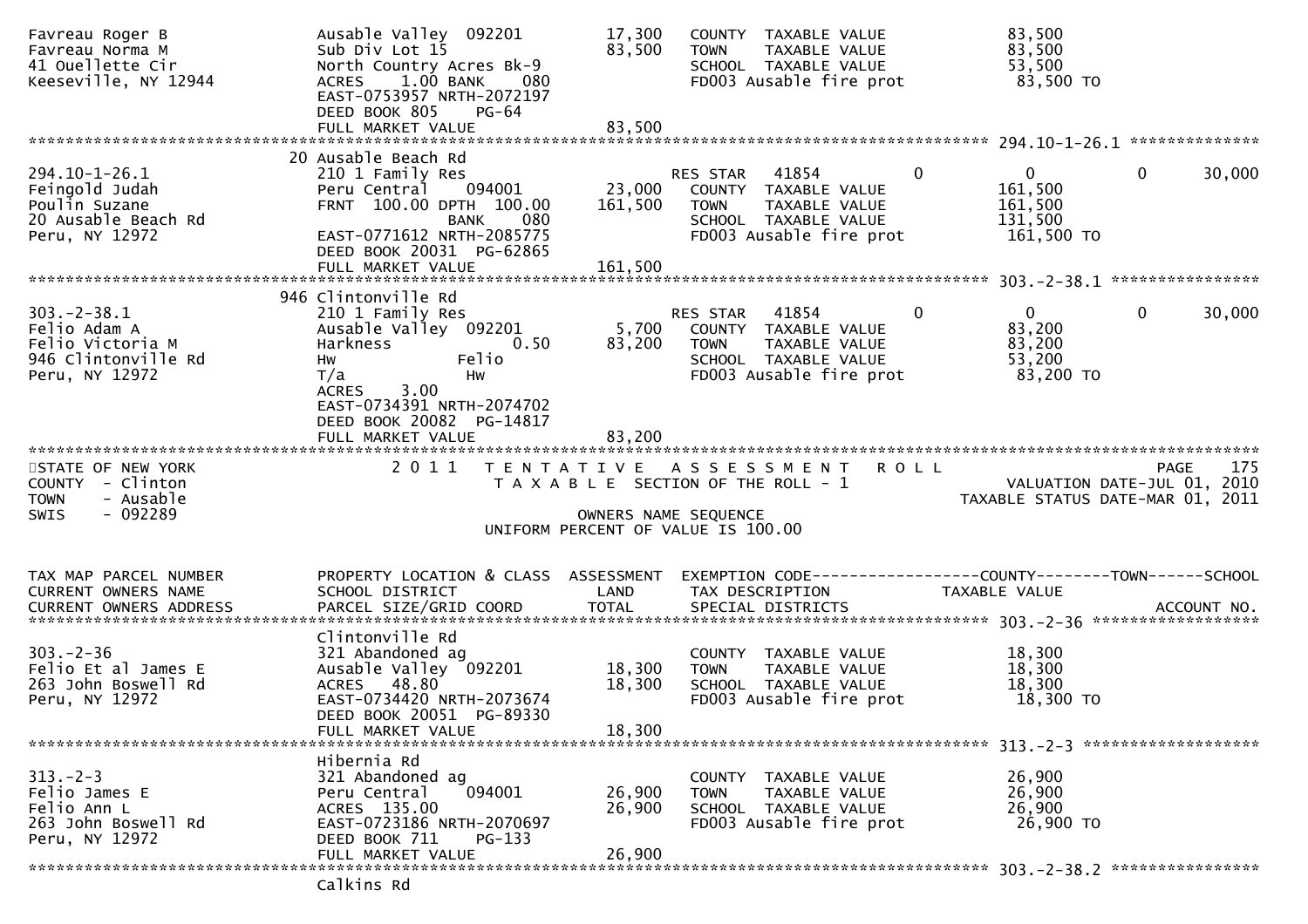| $303 - 2 - 38.2$<br>Felio Kathy M<br>Felio James E<br>263 John Boswell Rd<br>Peru, NY 12972              | 314 Rural vac<10<br>Ausable Valley 092201<br>Lot 6 Pl 12000 Ac Loc<br>3.30<br><b>ACRES</b><br>EAST-0733957 NRTH-2074883<br>DEED BOOK 910<br>PG-139<br>FULL MARKET VALUE                            | 5,900<br>5,900<br>5,900    | COUNTY TAXABLE VALUE<br><b>TOWN</b><br>TAXABLE VALUE<br>SCHOOL TAXABLE VALUE<br>FD003 Ausable fire prot                                                  | 5,900<br>5,900<br>5,900<br>5,900 TO                                         |                             |     |
|----------------------------------------------------------------------------------------------------------|----------------------------------------------------------------------------------------------------------------------------------------------------------------------------------------------------|----------------------------|----------------------------------------------------------------------------------------------------------------------------------------------------------|-----------------------------------------------------------------------------|-----------------------------|-----|
|                                                                                                          |                                                                                                                                                                                                    |                            |                                                                                                                                                          |                                                                             |                             |     |
| $303 - 2 - 38.3$<br>Felio Kathy M<br>Felio James E<br>PO Box 173<br>Harrisville, NY 13648                | Clintonville Rd<br>$322$ Rural vac $>10$<br>Ausable Valley 092201<br>Lot 6 Pl 12000 Ac Loc<br>ACRES 13.50<br>EAST-0734396 NRTH-2075510<br>DEED BOOK 950<br>$PG-129$<br>FULL MARKET VALUE           | 11,300<br>11,300<br>11,300 | COUNTY TAXABLE VALUE<br>TAXABLE VALUE<br><b>TOWN</b><br>SCHOOL TAXABLE VALUE<br>FD003 Ausable fire prot                                                  | 11,300<br>11,300<br>11,300<br>11,300 TO                                     |                             |     |
|                                                                                                          |                                                                                                                                                                                                    |                            |                                                                                                                                                          |                                                                             |                             |     |
| $303. -2 - 14.11$<br>Felio Norman<br>Felio Brenda<br>600 Hallock Hill Rd<br>Peru, NY 12972               | 600 Hallock Hill Rd<br>210 1 Family Res<br>Ausable Valley 092201<br>Lot 5 Pl 12000 Al<br>Felio Sub 05 Lot 1 PLD 16<br>4.26<br><b>ACRES</b><br>EAST-0738803 NRTH-2074517<br>DEED BOOK 495<br>PG-406 | 13,900<br>98,000           | 41834<br>SR STAR<br>COUNTY TAXABLE VALUE<br><b>TOWN</b><br>TAXABLE VALUE<br>SCHOOL TAXABLE VALUE<br>FD003 Ausable fire prot                              | $\overline{0}$<br>$\overline{0}$<br>98,000<br>98,000<br>37,900<br>98,000 TO | $\mathbf{0}$<br>60,100      |     |
|                                                                                                          | FULL MARKET VALUE                                                                                                                                                                                  | 98,000                     |                                                                                                                                                          |                                                                             |                             |     |
| STATE OF NEW YORK<br>COUNTY - Clinton                                                                    | 2011                                                                                                                                                                                               |                            | TENTATIVE ASSESSMENT ROLL                                                                                                                                |                                                                             | PAGE                        | 176 |
| <b>TOWN</b><br>- Ausable<br>$-092289$<br>SWIS                                                            |                                                                                                                                                                                                    | OWNERS NAME SEQUENCE       | T A X A B L E SECTION OF THE ROLL - 1<br>UNIFORM PERCENT OF VALUE IS 100.00                                                                              | TAXABLE STATUS DATE-MAR 01, 2011                                            | VALUATION DATE-JUL 01, 2010 |     |
|                                                                                                          |                                                                                                                                                                                                    |                            |                                                                                                                                                          |                                                                             |                             |     |
| TAX MAP PARCEL NUMBER<br>CURRENT OWNERS NAME                                                             | PROPERTY LOCATION & CLASS ASSESSMENT<br>SCHOOL DISTRICT                                                                                                                                            | LAND                       | EXEMPTION CODE-----------------COUNTY--------TOWN------SCHOOL<br>TAX DESCRIPTION                                                                         | TAXABLE VALUE                                                               |                             |     |
| $334. - 1 - 2.2$<br>Ferguson Richard A<br>Horan Wendi L<br>220 Thomasville Rd<br>Ausable Forks, NY 12912 | 220 Thomasville Rd<br>210 1 Family Res<br>Ausable Valley 092201<br>survey map 2009/225220<br>ACRES 1.17 BANK<br>- 115<br>EAST-0723421 NRTH-2057976<br>DEED BOOK 20092 PG-26462                     | 6,100<br>69,000            | RES STAR 41854<br>COUNTY TAXABLE VALUE<br>TAXABLE VALUE<br><b>TOWN</b><br>SCHOOL TAXABLE VALUE<br>FD003 Ausable fire prot                                | $\mathbf{0}$<br>$\Omega$<br>69,000<br>69,000<br>39,000<br>69,000 TO         | $\mathbf{0}$<br>30,000      |     |
|                                                                                                          | FULL MARKET VALUE                                                                                                                                                                                  | 69,000                     |                                                                                                                                                          |                                                                             |                             |     |
| $315.4 - 1 - 22$<br>Finnegan Shawn C<br>Finnegan Bonnita E<br>57 Pine Tree Dr<br>Keeseville, NY 12944    | 57 Pine Tree Dr<br>210 1 Family Res<br>Ausable Valley 092201<br>FRNT 100.00 DPTH 150.00<br>080<br><b>BANK</b><br>EAST-0753889 NRTH-2065774<br>DEED BOOK 997<br>PG-230<br>FULL MARKET VALUE         | 7,700<br>84,500<br>84,500  | RES STAR<br>41854<br>COUNTY TAXABLE VALUE<br><b>TOWN</b><br>TAXABLE VALUE<br>SCHOOL TAXABLE VALUE<br>FD003 Ausable fire prot<br>LT005 Pine tree dr. lght | $\mathbf 0$<br>0<br>84,500<br>84,500<br>54,500<br>84,500 TO<br>84,500 TO    | 0<br>30,000                 |     |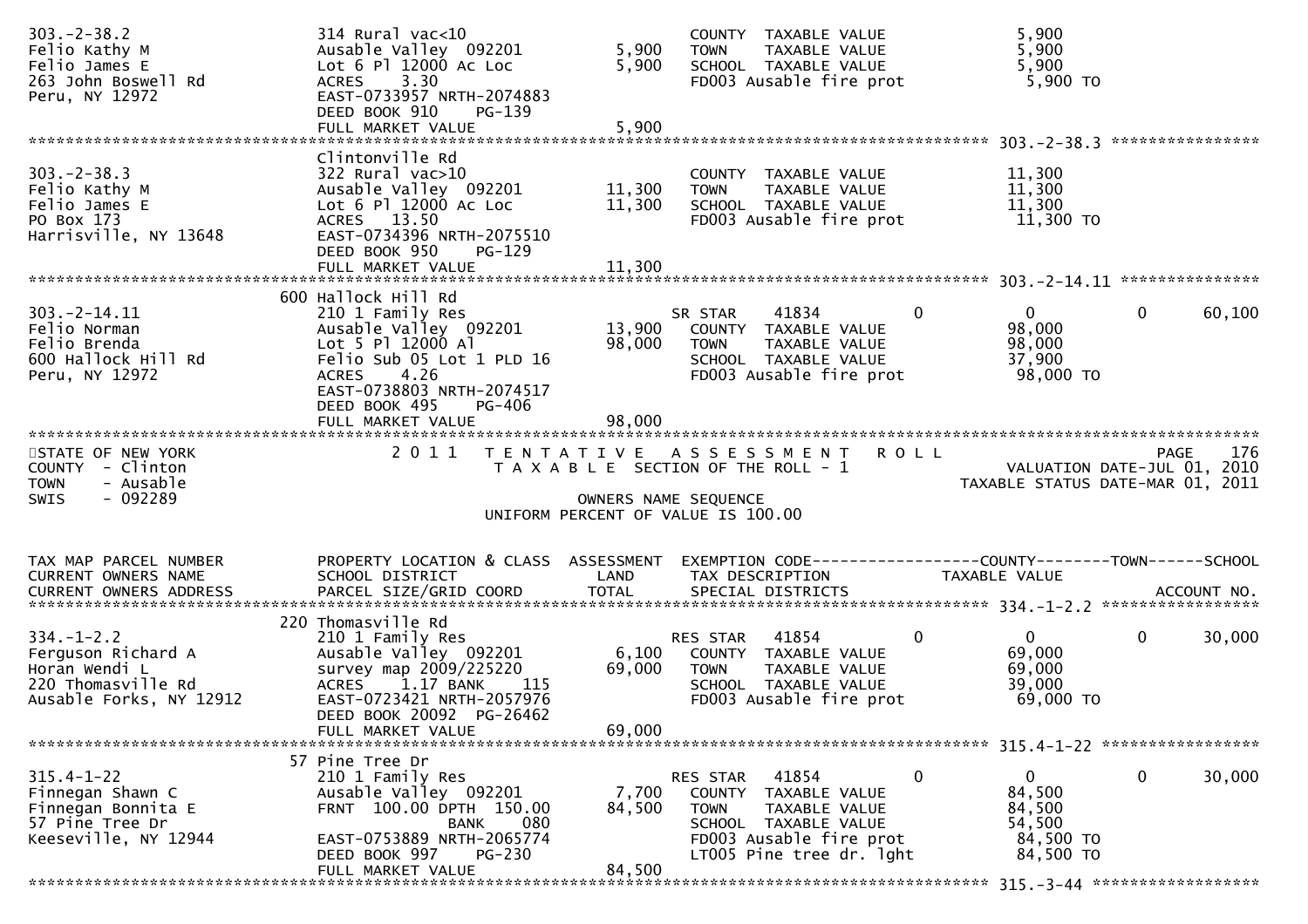| $315 - 3 - 44$                                                                 | 204 Hill St<br>210 1 Family Res                                        |                                                               | RES STAR 41854       |                                                                  | $\mathbf{0}$ | $\overline{0}$                   | $\mathbf 0$                                | 30,000 |
|--------------------------------------------------------------------------------|------------------------------------------------------------------------|---------------------------------------------------------------|----------------------|------------------------------------------------------------------|--------------|----------------------------------|--------------------------------------------|--------|
| Finnegan Stephen J<br>Finnegan Lisa T<br>202 Hill St                           | Ausable Valley 092201<br>FRNT 215.11 DPTH 150.00<br>080<br>BANK        | 10,500<br>139,000                                             | <b>TOWN</b>          | COUNTY TAXABLE VALUE<br>TAXABLE VALUE<br>SCHOOL TAXABLE VALUE    |              | 139,000<br>139,000<br>109,000    |                                            |        |
| Keeseville, NY 12944                                                           | EAST-0751088 NRTH-2068385<br>DEED BOOK 99001 PG-12165                  |                                                               |                      | FD003 Ausable fire prot<br>LT004 Hill st lght                    |              | 139,000 TO<br>139,000 TO         |                                            |        |
|                                                                                | FULL MARKET VALUE                                                      | 139,000                                                       |                      |                                                                  |              |                                  |                                            |        |
| $315 - 3 - 45$                                                                 | Hill St<br>311 Res vac land                                            |                                                               |                      | COUNTY TAXABLE VALUE                                             |              | 7,500                            |                                            |        |
| Finnegan Stephen J<br>Finnegan Lisa T<br>$202$ H <sup><math>11</math></sup> St | Ausable Valley 092201<br>FRNT 110.45 DPTH 161.30<br>080<br><b>BANK</b> | 7,500<br>7,500                                                | <b>TOWN</b>          | TAXABLE VALUE<br>SCHOOL TAXABLE VALUE<br>FD003 Ausable fire prot |              | 7,500<br>7,500<br>7,500 TO       |                                            |        |
| Keeseville, NY 12944                                                           | EAST-0750947 NRTH-2068397<br>DEED BOOK 99001 PG-13165                  |                                                               |                      | LT004 Hill st lght                                               |              | 7,500 TO                         |                                            |        |
|                                                                                | FULL MARKET VALUE                                                      | 7,500                                                         |                      |                                                                  |              |                                  |                                            |        |
|                                                                                | Jewel Rock Rd                                                          |                                                               |                      |                                                                  |              |                                  |                                            |        |
| $304. - 1 - 14.4$<br>Fleury Annette T                                          | $314$ Rural vac<10<br>Ausable Valley 092201                            | 2,400                                                         | <b>TOWN</b>          | COUNTY TAXABLE VALUE<br>TAXABLE VALUE                            |              | 2,400<br>2,400                   |                                            |        |
| 2198 Rt 22<br>Keeseville, NY 12944-9612                                        | Lot 2 P1 1200 A1<br>1.60<br><b>ACRES</b>                               | 2,400                                                         |                      | SCHOOL TAXABLE VALUE<br>FD003 Ausable fire prot                  |              | 2,400<br>2,400 TO                |                                            |        |
|                                                                                | EAST-0751925 NRTH-2077112<br>DEED BOOK 728<br>PG-113                   |                                                               |                      |                                                                  |              |                                  |                                            |        |
|                                                                                |                                                                        |                                                               |                      |                                                                  |              |                                  |                                            |        |
| STATE OF NEW YORK<br>COUNTY - Clinton                                          | 2 0 1 1                                                                | TENTATIVE ASSESSMENT<br>T A X A B L E SECTION OF THE ROLL - 1 |                      |                                                                  | ROLL         |                                  | <b>PAGE</b><br>VALUATION DATE-JUL 01, 2010 | 177    |
| <b>TOWN</b>                                                                    |                                                                        |                                                               |                      |                                                                  |              |                                  |                                            |        |
| - Ausable<br>$-092289$<br><b>SWIS</b>                                          |                                                                        |                                                               | OWNERS NAME SEQUENCE |                                                                  |              | TAXABLE STATUS DATE-MAR 01, 2011 |                                            |        |
|                                                                                |                                                                        | UNIFORM PERCENT OF VALUE IS 100.00                            |                      |                                                                  |              |                                  |                                            |        |
| TAX MAP PARCEL NUMBER                                                          | PROPERTY LOCATION & CLASS ASSESSMENT                                   |                                                               |                      | EXEMPTION CODE-----------------COUNTY-------TOWN------SCHOOL     |              |                                  |                                            |        |
| CURRENT OWNERS NAME                                                            | SCHOOL DISTRICT                                                        | LAND                                                          |                      | TAX DESCRIPTION                                                  |              | TAXABLE VALUE                    |                                            |        |
|                                                                                | 567 Cold Spring Rd                                                     |                                                               |                      |                                                                  |              |                                  |                                            |        |
| $314. - 2 - 6.2$                                                               | 270 Mfg housing                                                        |                                                               | AGED - ALL 41800     |                                                                  | $\mathbf 0$  | 33,500                           | 33,500                                     | 33,500 |
| Fleury George<br>Fleury Georgia                                                | Ausable Valley 092201<br>Lot 5 Pl 12000 Ac Loc                         | 67,000                                                        | 16,300 SR STAR       | 41834<br>COUNTY TAXABLE VALUE                                    | $\Omega$     | $\mathbf{0}$<br>33,500           | $\Omega$                                   | 33,500 |
| 567 Cold Spring Rd<br>Peru, NY 12972-9744                                      | 8.20<br><b>ACRES</b><br>EAST-0738909 NRTH-2072334                      |                                                               | <b>TOWN</b>          | TAXABLE VALUE<br>SCHOOL TAXABLE VALUE                            |              | 33,500<br>$\bf{0}$               |                                            |        |
|                                                                                | DEED BOOK 597 PG-1004                                                  |                                                               |                      | FD003 Ausable fire prot                                          |              | 67,000 TO                        |                                            |        |
|                                                                                | FULL MARKET VALUE                                                      | 67,000                                                        |                      |                                                                  |              |                                  |                                            |        |
| $293 - 2 - 3.2$                                                                | 219 Telegraph Rd<br>270 Mfg housing                                    |                                                               | WARNONALL 41121      | 95 PCT OF VALUE USED FOR EXEMPTION PURPOSES                      | $\mathbf 0$  | 7,111                            | 7,111                                      | 0      |
| Florentine Trust Richard J                                                     | Ausable Valley 092201                                                  |                                                               | 13,800 SR STAR       | 41834                                                            | 0            | $\Omega$                         | 0                                          | 49,900 |
| Florentine Trust Joan E<br>219 Telegraph Rd                                    | 4.00<br><b>ACRES</b><br>EAST-0757792 NRTH-2084410                      | 49,900                                                        | <b>TOWN</b>          | COUNTY TAXABLE VALUE<br>TAXABLE VALUE                            |              | 42,789<br>42,789                 |                                            |        |
| Peru, NY 12972                                                                 | DEED BOOK 934<br><b>PG-266</b><br>FULL MARKET VALUE                    | 49,900                                                        |                      | SCHOOL TAXABLE VALUE<br>FD003 Ausable fire prot                  |              | 0<br>49,900 TO                   |                                            |        |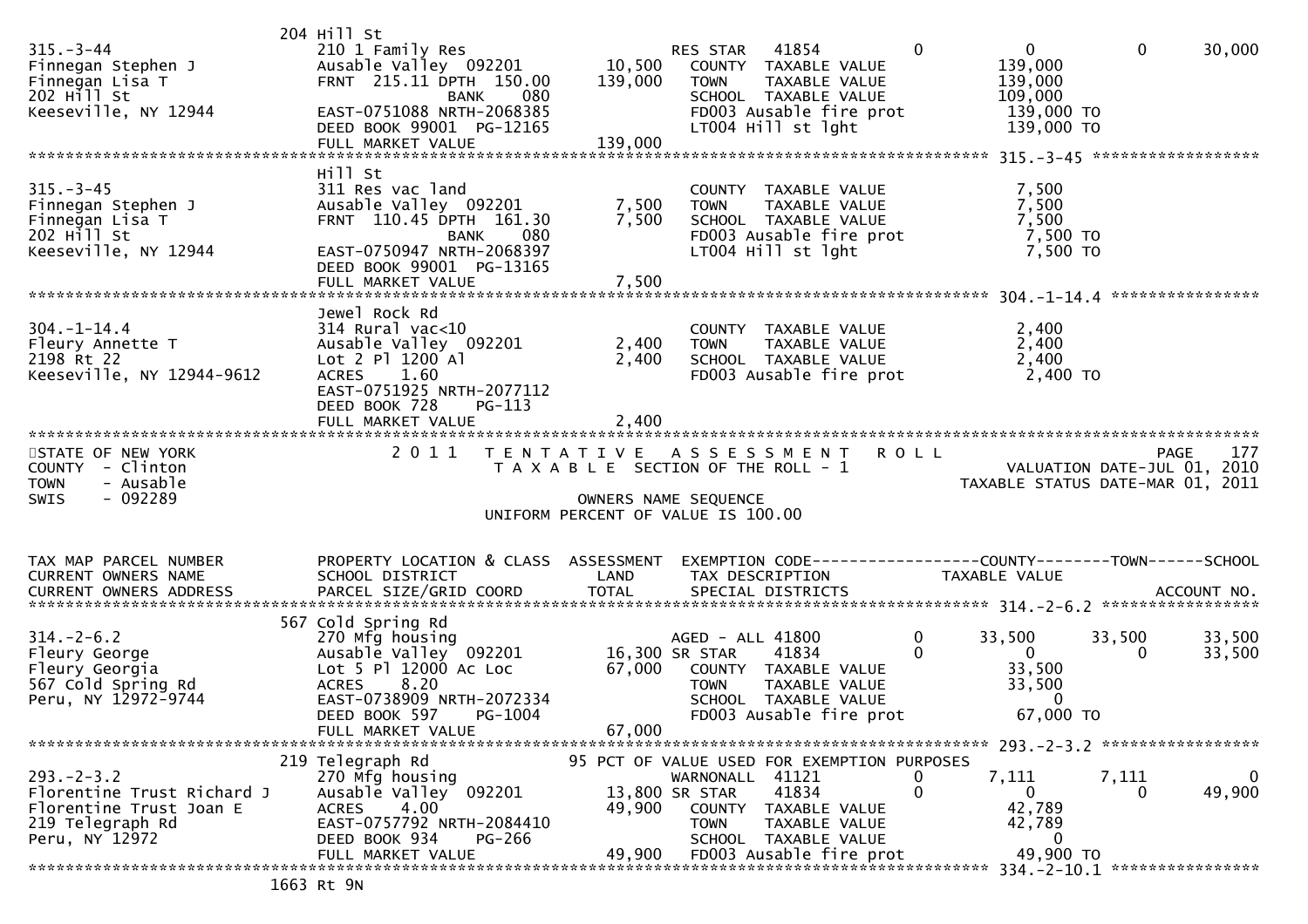| $334. - 2 - 10.1$<br>Florio Vito<br>Florio Joseph<br>1663 Rt 9N<br>Ausable Forks, NY 12912 | 210 1 Family Res<br>Ausable Valley 092201<br>ACRES 1.00<br>EAST-0725021 NRTH-2050230<br>DEED BOOK 20072 PG-11263<br>FULL MARKET VALUE                                                              | 6,000<br>46,900<br>46,900                                     | <b>TOWN</b>             | COUNTY TAXABLE VALUE<br>TAXABLE VALUE<br>SCHOOL TAXABLE VALUE<br>FD003 Ausable fire prot          | 46,900<br>46,900<br>46,900<br>46,900 TO                                       |                                                                                |
|--------------------------------------------------------------------------------------------|----------------------------------------------------------------------------------------------------------------------------------------------------------------------------------------------------|---------------------------------------------------------------|-------------------------|---------------------------------------------------------------------------------------------------|-------------------------------------------------------------------------------|--------------------------------------------------------------------------------|
|                                                                                            |                                                                                                                                                                                                    |                                                               |                         |                                                                                                   |                                                                               |                                                                                |
| $325. - 1 - 10$<br>Fogle Shirley R<br>24744 NC Hwy 87E<br>Riegelwood, NC 28456             | 170 Cold Spring Rd<br>322 Rural vac>10<br>Ausable Valley 092201<br>Lot 22 Platts 1200 Ac<br>Cold Springs Sub Lot 5<br><b>ACRES</b><br>5.30<br>EAST-0738590 NRTH-2062862<br>DEED BOOK 707<br>PG-339 | 7,100<br>7,100                                                | <b>TOWN</b>             | COUNTY TAXABLE VALUE<br>TAXABLE VALUE<br>SCHOOL TAXABLE VALUE<br>FD003 Ausable fire prot          | 7,100<br>7,100<br>7,100<br>7,100 то                                           |                                                                                |
|                                                                                            |                                                                                                                                                                                                    |                                                               |                         |                                                                                                   |                                                                               |                                                                                |
| $313. - 3 - 8.3 - 1$<br>Ford Arthur J<br>120 Algonquin Park<br>Plattsburgh, NY 12901       | Clintonville Rd<br>323 Vacant rural<br>Ausable Valley 092201<br>Lot $#9$<br>ACRES 29.60<br>EAST-0728906 NRTH-2065270<br>DEED BOOK 20021 PG-40171<br>FULL MARKET VALUE                              | 5,400<br>5,400<br>5,400                                       | <b>TOWN</b>             | COUNTY TAXABLE VALUE<br>TAXABLE VALUE<br>SCHOOL TAXABLE VALUE<br>FD003 Ausable fire prot          | 5,400<br>5,400<br>5,400<br>5,400 TO                                           |                                                                                |
| STATE OF NEW YORK<br>COUNTY - Clinton<br>- Ausable<br><b>TOWN</b>                          | 2 0 1 1                                                                                                                                                                                            | TENTATIVE ASSESSMENT<br>T A X A B L E SECTION OF THE ROLL - 1 |                         |                                                                                                   | <b>ROLL</b>                                                                   | 178<br>PAGE<br>VALUATION DATE-JUL 01, 2010<br>TAXABLE STATUS DATE-MAR 01, 2011 |
| $-092289$<br>SWIS                                                                          |                                                                                                                                                                                                    | OWNERS NAME SEQUENCE<br>UNIFORM PERCENT OF VALUE IS 100.00    |                         |                                                                                                   |                                                                               |                                                                                |
| TAX MAP PARCEL NUMBER<br>CURRENT OWNERS NAME                                               | PROPERTY LOCATION & CLASS ASSESSMENT<br>SCHOOL DISTRICT                                                                                                                                            | LAND                                                          |                         | TAX DESCRIPTION                                                                                   | EXEMPTION CODE-----------------COUNTY-------TOWN------SCHOOL<br>TAXABLE VALUE |                                                                                |
| $313 - 3 - 8.3 - 2$<br>Ford Arthur J<br>120 Algonquin Park Rd<br>Plattsburgh, NY 12901     | Clintonville Rd<br>323 Vacant rural<br>094001<br>Peru Central<br>Lot <sub>9</sub><br>ACRES 23.80<br>EAST-0728906 NRTH-2065270<br>DEED BOOK 20021 PG-40171<br>FULL MARKET VALUE                     | 2,100<br>2,100<br>2,100                                       | <b>TOWN</b>             | COUNTY TAXABLE VALUE<br>TAXABLE VALUE<br>SCHOOL TAXABLE VALUE<br>FD003 Ausable fire prot          | 2,100<br>2,100<br>2,100<br>2,100 TO                                           |                                                                                |
|                                                                                            |                                                                                                                                                                                                    |                                                               |                         |                                                                                                   |                                                                               |                                                                                |
| $293. -4 - 1.3$<br>Ford Christopher J<br>Huffman Ann<br>133 Telegraph Rd<br>Peru, NY 12972 | 133 Telegraph Rd<br>210 1 Family Res<br>Ausable Valley 092201<br>3.70<br><b>ACRES</b><br>EAST-0757807 NRTH-2082356<br>DEED BOOK 773<br>$PG-177$<br>FULL MARKET VALUE                               | 7,600<br>140,300<br>140,300                                   | RES STAR<br><b>TOWN</b> | 41854<br>COUNTY TAXABLE VALUE<br>TAXABLE VALUE<br>SCHOOL TAXABLE VALUE<br>FD003 Ausable fire prot | 0<br>0<br>140,300<br>140,300<br>110,300<br>140,300 TO                         | $\mathbf 0$<br>30,000                                                          |
| $305.4 - 1 - 2$                                                                            | 7 Old State Rd<br>210 1 Family Res                                                                                                                                                                 |                                                               | RES STAR                | 41854                                                                                             | 0<br>0                                                                        | 30,000<br>$\mathbf{0}$                                                         |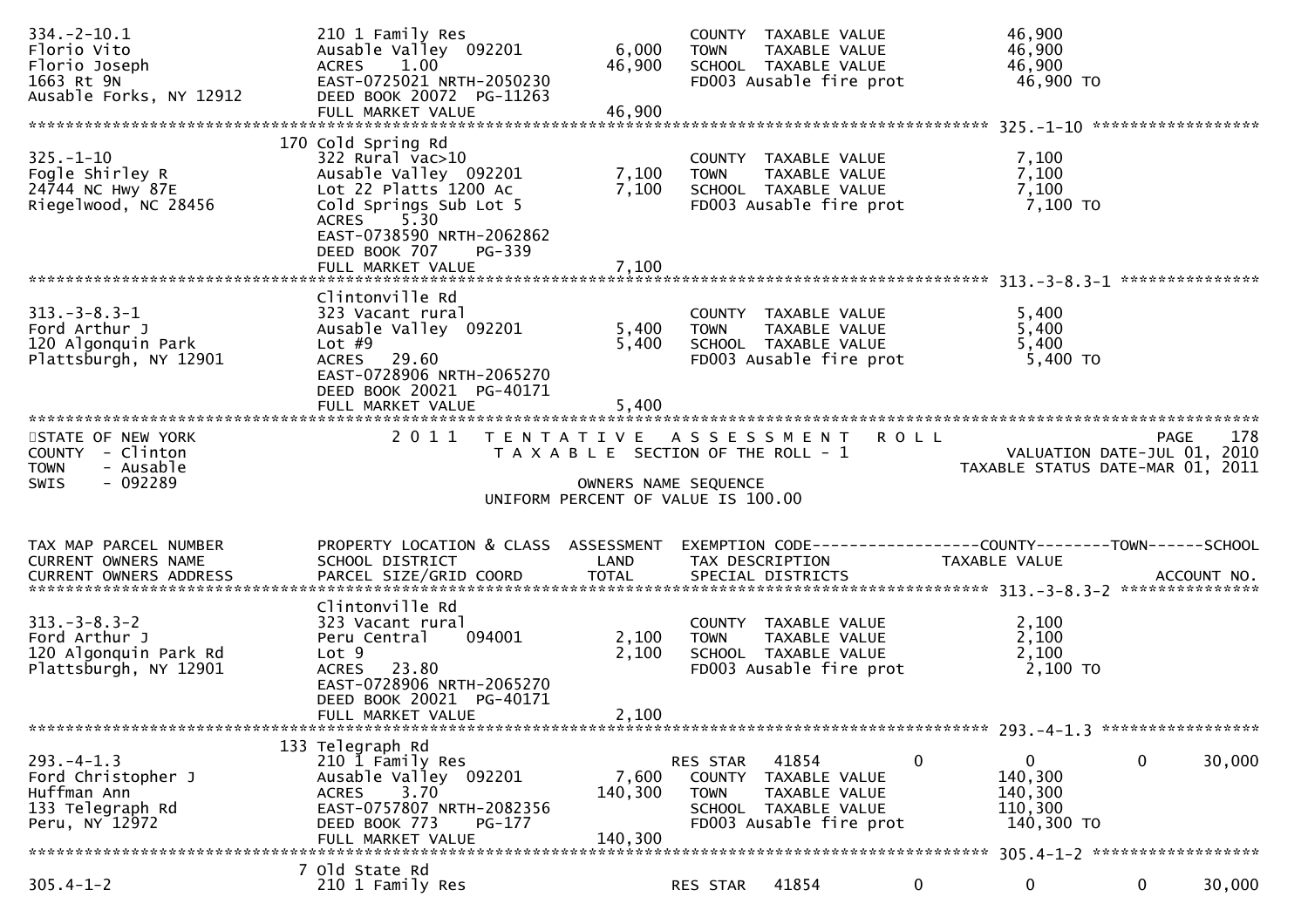| Ford James K<br>Ford Holly L<br>7 Old State Rd<br>Ausable Chasm, NY 12911                  | Ausable Valley 092201<br>survey 2009/224246<br>FRNT 66.49 DPTH 221.72<br>320<br>BANK<br>EAST-0762254 NRTH-2074571<br>DEED BOOK 700<br>$PG-224$                     | 2,500<br>85,000                      | COUNTY TAXABLE VALUE<br>TAXABLE VALUE<br>TOWN<br>SCHOOL TAXABLE VALUE<br>FD003 Ausable fire prot<br>LT006 Chasm                                                                    | 85,000<br>85,000<br>55,000<br>85,000 TO<br>85,000 TO                                                                                                 |
|--------------------------------------------------------------------------------------------|--------------------------------------------------------------------------------------------------------------------------------------------------------------------|--------------------------------------|------------------------------------------------------------------------------------------------------------------------------------------------------------------------------------|------------------------------------------------------------------------------------------------------------------------------------------------------|
|                                                                                            | 17 Lower Rd                                                                                                                                                        |                                      |                                                                                                                                                                                    |                                                                                                                                                      |
| $335.1 - 1 - 20$<br>Ford Mary<br>17 Lower Rd<br>Clintonville, NY 12924                     | 210 1 Family Res<br>Ausable Valley 092201<br>FRNT 200.00 DPTH 210.00<br>EAST-0734340 NRTH-2053804<br>DEED BOOK 321<br>PG-267<br>FULL MARKET VALUE                  | 4,500 SR STAR<br>69,000              | AGED - ALL 41800<br>41834<br>69,000 COUNTY TAXABLE VALUE<br>TAXABLE VALUE<br><b>TOWN</b><br>SCHOOL TAXABLE VALUE<br>FD003 Ausable fire prot                                        | 0<br>34,500<br>34,500<br>34,500<br>$\Omega$<br>34,500<br>$\overline{0}$<br>34,500<br>34,500<br>$\overline{0}$<br>69,000 TO                           |
|                                                                                            |                                                                                                                                                                    |                                      |                                                                                                                                                                                    |                                                                                                                                                      |
| $335.1 - 1 - 6$<br>Ford Paul<br>Ford Judith<br>24 Rectory St<br>Clintonville, NY 12924     | 14/24 Rectory St<br>433 Auto body<br>Ausable Valley 092201<br>2.80<br><b>ACRES</b><br>EAST-0732920 NRTH-2054116<br>DEED BOOK 652<br>PG-73<br>FULL MARKET VALUE     | 9,500 RES STAR<br>120,800<br>120,800 | 73 PCT OF VALUE USED FOR EXEMPTION PURPOSES<br>WARNONALL 41121<br>41854<br>COUNTY TAXABLE VALUE<br><b>TOWN</b><br>TAXABLE VALUE<br>SCHOOL TAXABLE VALUE<br>FD003 Ausable fire prot | 13,228<br>12,000<br>$\overline{\phantom{0}}$<br>0<br>$\mathbf 0$<br>$\mathbf{0}$<br>30,000<br>$\Omega$<br>107,572<br>108,800<br>90,800<br>120,800 TO |
|                                                                                            |                                                                                                                                                                    |                                      |                                                                                                                                                                                    |                                                                                                                                                      |
| STATE OF NEW YORK<br>COUNTY - Clinton                                                      |                                                                                                                                                                    |                                      | 2011 TENTATIVE ASSESSMENT ROLL<br>T A X A B L E SECTION OF THE ROLL - 1                                                                                                            | PAGE 179<br>VALUATION DATE-JUL 01, 2010<br>TAXARLE STATUS DATE 111-112                                                                               |
| <b>TOWN</b><br>- Ausable<br>- 092289<br><b>SWIS</b>                                        |                                                                                                                                                                    |                                      | OWNERS NAME SEQUENCE                                                                                                                                                               |                                                                                                                                                      |
|                                                                                            |                                                                                                                                                                    |                                      | UNIFORM PERCENT OF VALUE IS 100.00                                                                                                                                                 |                                                                                                                                                      |
| TAX MAP PARCEL NUMBER<br>CURRENT OWNERS NAME                                               | PROPERTY LOCATION & CLASS ASSESSMENT<br>SCHOOL DISTRICT                                                                                                            | LAND                                 | TAX DESCRIPTION                                                                                                                                                                    | EXEMPTION CODE------------------COUNTY--------TOWN------SCHOOL<br>TAXABLE VALUE                                                                      |
|                                                                                            |                                                                                                                                                                    |                                      |                                                                                                                                                                                    |                                                                                                                                                      |
| $335.1 - 1 - 7$<br>Ford Paul H<br>Ford Judith A<br>24 Rectory St<br>Clintonville, NY 12924 | 1302 Rt 9N<br>210 1 Family Res<br>Ausable Valley 092201<br><b>ACRES</b><br>1.30<br>EAST-0732786 NRTH-2053569<br>DEED BOOK 20021 PG-45891<br>FULL MARKET VALUE      | 6,200<br>74,000<br>74,000            | COUNTY TAXABLE VALUE<br><b>TOWN</b><br>TAXABLE VALUE<br>SCHOOL TAXABLE VALUE<br>FD003 Ausable fire prot<br>LT003 Clntvill lght                                                     | 74,000<br>74,000<br>74,000<br>74,000 TO<br>74,000 TO                                                                                                 |
|                                                                                            |                                                                                                                                                                    |                                      |                                                                                                                                                                                    |                                                                                                                                                      |
| $335.1 - 1 - 9$<br>Ford Paul H<br>Ford Judith A<br>24 Rectory St<br>Clintonville, NY 12924 | Rectory St<br>311 Res vac land<br>Ausable Valley 092201<br>50.00 DPTH 175.00<br>FRNT<br>EAST-0733106 NRTH-2054246<br>DEED BOOK 98001 PG-00174<br>FULL MARKET VALUE | 2,400<br>2,400<br>2,400              | COUNTY TAXABLE VALUE<br>TAXABLE VALUE<br><b>TOWN</b><br>SCHOOL TAXABLE VALUE<br>FD003 Ausable fire prot<br>LT003 Clntvill lght                                                     | 2,400<br>2,400<br>2,400<br>2,400 TO<br>2,400 TO                                                                                                      |
|                                                                                            | 1290 Rt 9N                                                                                                                                                         |                                      |                                                                                                                                                                                    |                                                                                                                                                      |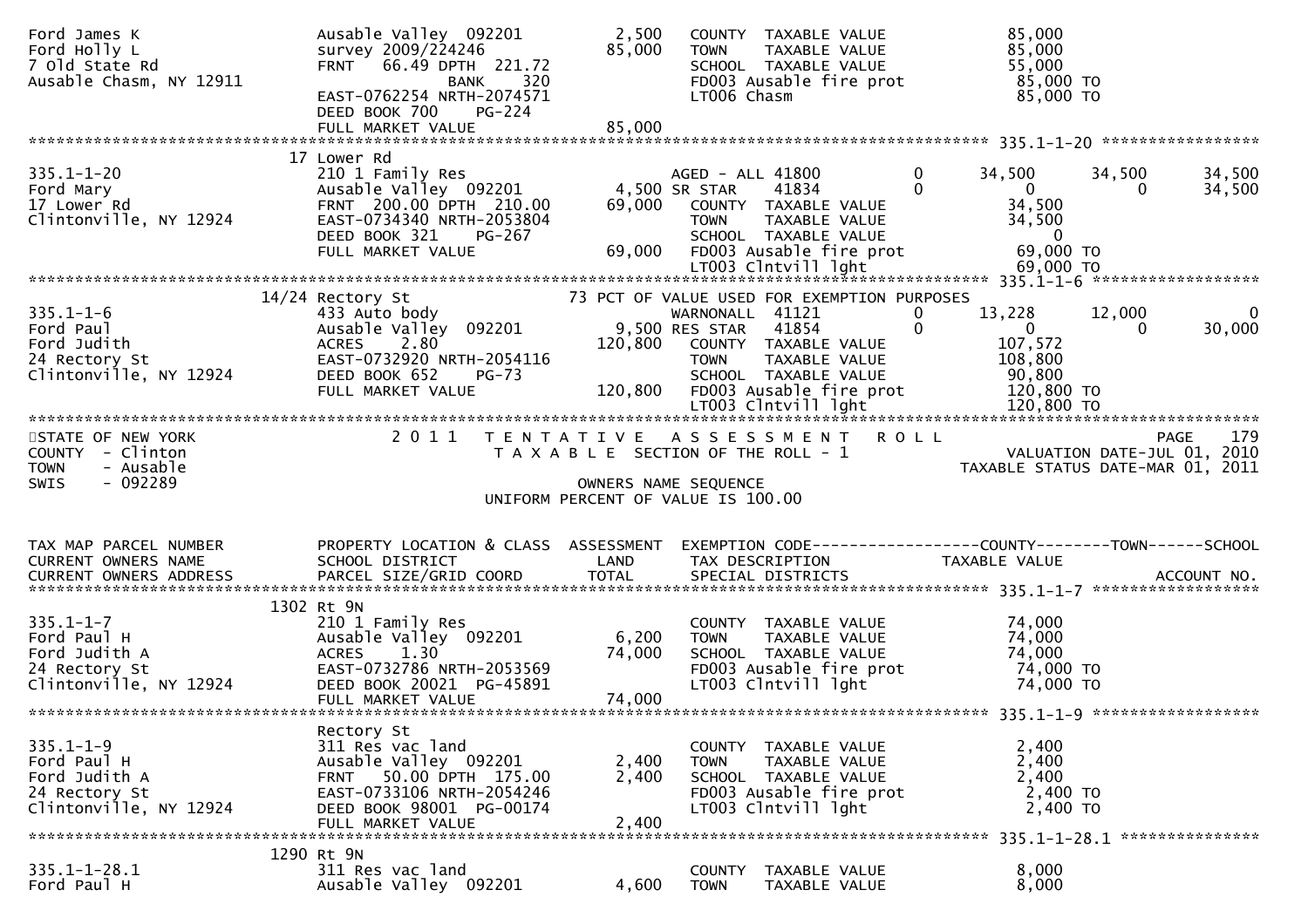| Ford Judith<br>24 Rectory St<br>Clintonville, NY 12924                                                  | FRNT 185.00 DPTH 122.00<br>EAST-0733117 NRTH-2053942<br>DEED BOOK 20082 PG-20576<br>FULL MARKET VALUE                                                          | 8,000<br>8,000                | SCHOOL TAXABLE VALUE<br>FD003 Ausable fire prot<br>LT003 Clntvill lght                                                                    | 8,000<br>8,000 TO<br>4,049 TO                                                        |        |
|---------------------------------------------------------------------------------------------------------|----------------------------------------------------------------------------------------------------------------------------------------------------------------|-------------------------------|-------------------------------------------------------------------------------------------------------------------------------------------|--------------------------------------------------------------------------------------|--------|
| $335.1 - 1 - 28.41$<br>Ford Paul H<br>Ford Judith A<br>24 Rectory St<br>Clintonville, NY 12924          | 1297 Rt 9N<br>484 1 use sm bld<br>Ausable Valley 092201<br>Lot 13<br><b>ACRES</b><br>4.60<br>EAST-0733462 NRTH-2053677<br>DEED BOOK 20051 PG-87074             | 6,300<br>54,000               | COUNTY TAXABLE VALUE<br>TAXABLE VALUE<br><b>TOWN</b><br>SCHOOL TAXABLE VALUE<br>FD003 Ausable fire prot<br>LT003 Clntvill lght            | 54,000<br>54,000<br>54,000<br>54,000 TO<br>54,000 TO                                 |        |
|                                                                                                         | 199 Calkins Rd                                                                                                                                                 |                               |                                                                                                                                           |                                                                                      |        |
| $303 - 1 - 2.2$<br>Forrence Orchards Inc<br>2731 Rt 22<br>Peru, NY 12972<br>MAY BE SUBJECT TO PAYMENT   | 151 Fruit crop<br>094001<br>Peru Central<br>ACRES 113.10<br>EAST-0732874 NRTH-2079473<br>DEED BOOK 569<br><b>PG-320</b><br>FULL MARKET VALUE                   | 110,400<br>129,600<br>129,600 | AGRI DISTR 41720<br>COUNTY TAXABLE VALUE<br>TAXABLE VALUE<br><b>TOWN</b><br>SCHOOL TAXABLE VALUE<br>FD003 Ausable fire prot               | $\overline{0}$<br>61,075<br>61,075<br>68,525<br>68,525<br>68,525<br>129,600 TO       | 61,075 |
|                                                                                                         |                                                                                                                                                                |                               |                                                                                                                                           |                                                                                      |        |
| STATE OF NEW YORK<br>COUNTY - Clinton<br>- Ausable<br><b>TOWN</b><br>- 092289<br><b>SWIS</b>            | 2 0 1 1                                                                                                                                                        | T E N T A T I V E             | <b>ROLL</b><br>A S S E S S M E N T<br>T A X A B L E SECTION OF THE ROLL - 1<br>OWNERS NAME SEQUENCE<br>UNIFORM PERCENT OF VALUE IS 100.00 | PAGE<br>VALUATION DATE-JUL 01, 2010<br>TAXABLE STATUS DATE-MAR 01, 2011              | 180    |
|                                                                                                         |                                                                                                                                                                |                               |                                                                                                                                           |                                                                                      |        |
|                                                                                                         |                                                                                                                                                                |                               |                                                                                                                                           |                                                                                      |        |
| TAX MAP PARCEL NUMBER<br>CURRENT OWNERS NAME                                                            | PROPERTY LOCATION & CLASS ASSESSMENT<br>SCHOOL DISTRICT                                                                                                        | LAND                          | TAX DESCRIPTION                                                                                                                           | EXEMPTION        CODE-----------------COUNTY-------TOWN------SCHOOL<br>TAXABLE VALUE |        |
| $304. - 1 - 17.2$<br>Forrence Orchards Inc<br>2731 Rt 22<br>Peru, NY 12972<br>MAY BE SUBJECT TO PAYMENT | Jewel Rock Rd<br>151 Fruit crop<br>Ausable Valley 092201<br>Lot #2 Pl 1200 Ac Loc<br>ACRES 49.90<br>EAST-0752653 NRTH-2077868<br>DEED BOOK 99001 PG-16446      | 56,900<br>56,900              | AGRI DISTR 41720<br>COUNTY TAXABLE VALUE<br><b>TOWN</b><br>TAXABLE VALUE<br>SCHOOL TAXABLE VALUE<br>FD003 Ausable fire prot               | $\Omega$<br>28,309<br>28,309<br>28,591<br>28,591<br>28,591<br>56,900 TO              | 28,309 |
|                                                                                                         |                                                                                                                                                                |                               |                                                                                                                                           |                                                                                      |        |
| $304. -2 - 1$<br>Forrence Orchards Inc<br>2731 Rt 22<br>Peru, NY 12972<br>MAY BE SUBJECT TO PAYMENT     | 222 Arthur Rd<br>151 Fruit crop<br>Ausable Valley 092201<br>48.00<br><b>ACRES</b><br>EAST-0753783 NRTH-2081894<br>DEED BOOK 645<br>PG-369<br>FULL MARKET VALUE | 45,800<br>207,000<br>207,000  | AGRI DISTR 41720<br>COUNTY TAXABLE VALUE<br>TAXABLE VALUE<br><b>TOWN</b><br>SCHOOL TAXABLE VALUE<br>FD003 Ausable fire prot               | 16,708<br>16,708<br>0<br>190,292<br>190,292<br>190,292<br>207,000 TO                 | 16,708 |
| UNDER AGDIST LAW TIL 2015                                                                               | 20 Blue Heron Dr                                                                                                                                               |                               |                                                                                                                                           | 294.10-1-33 *****************                                                        |        |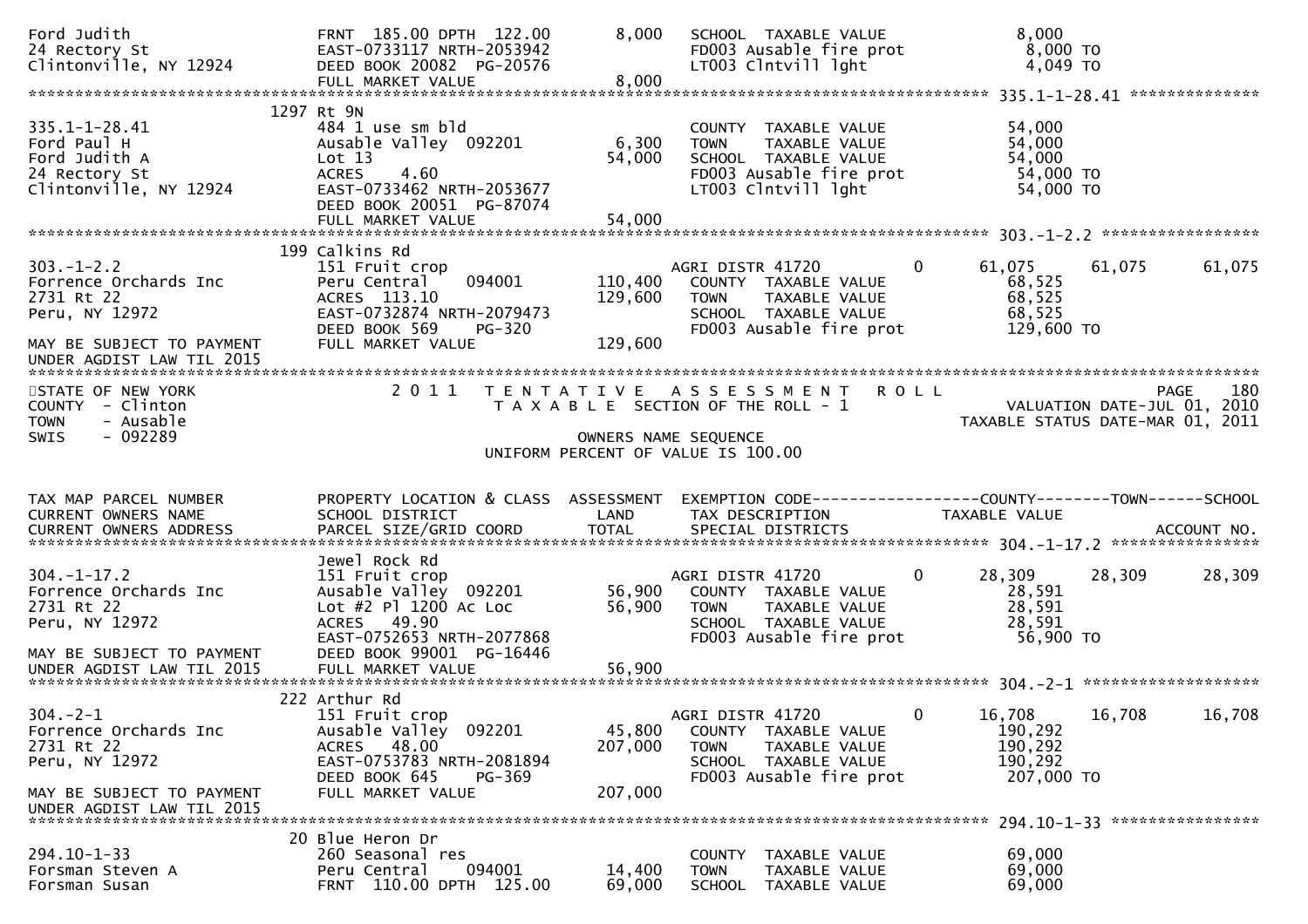| 694 Lantz Rd<br>Cuba, MO 65453                                                                                               | EAST-0771502 NRTH-2086311<br>DEED BOOK 20021 PG-49879<br>FULL MARKET VALUE                                                                                        | 69,000                     | FD003 Ausable fire prot                                                                                                                                                          | 69,000 TO                                                                                                   |                                                         |
|------------------------------------------------------------------------------------------------------------------------------|-------------------------------------------------------------------------------------------------------------------------------------------------------------------|----------------------------|----------------------------------------------------------------------------------------------------------------------------------------------------------------------------------|-------------------------------------------------------------------------------------------------------------|---------------------------------------------------------|
|                                                                                                                              |                                                                                                                                                                   |                            |                                                                                                                                                                                  |                                                                                                             |                                                         |
| $305. - 1 - 3.2$<br>Forster Clark M<br>14 Chasm Rd<br>Ausable Chasm, NY 12911                                                | 14 Chasm Rd<br>210 1 Family Res<br>Ausable Valley 092201<br>Lot 11<br>1.20<br><b>ACRES</b><br>EAST-0762009 NRTH-2074942<br>DEED BOOK 20102 PG-31386               | 7,600<br>192,200           | 41854<br>RES STAR<br>COUNTY TAXABLE VALUE<br><b>TOWN</b><br>TAXABLE VALUE<br>SCHOOL TAXABLE VALUE<br>FD003 Ausable fire prot<br>LT006 Chasm                                      | $\Omega$<br>$\overline{0}$<br>192,200<br>192,200<br>162,200<br>192,200 TO<br>192,200 TO                     | $\mathbf{0}$<br>30,000                                  |
|                                                                                                                              | FULL MARKET VALUE                                                                                                                                                 | 192,200                    |                                                                                                                                                                                  |                                                                                                             |                                                         |
|                                                                                                                              |                                                                                                                                                                   |                            |                                                                                                                                                                                  |                                                                                                             |                                                         |
| $304. - 2 - 4$<br>Frank Pat<br>PO Box 486<br>Keeseville, NY 12944                                                            | 332/334 Chasm Rd<br>210 1 Family Res<br>Ausable Valley 092201<br>8.00<br><b>ACRES</b><br>EAST-0756258 NRTH-2080120<br>DEED BOOK 534<br>$PG-23$                    | 10,200<br>189,000          | 41834<br>SR STAR<br>COUNTY TAXABLE VALUE<br><b>TOWN</b><br>TAXABLE VALUE<br>SCHOOL TAXABLE VALUE<br>FD003 Ausable fire prot                                                      | $\mathbf{0}$<br>$\Omega$<br>189,000<br>189,000<br>128,900<br>189,000 TO                                     | $\mathbf{0}$<br>60,100                                  |
| STATE OF NEW YORK                                                                                                            |                                                                                                                                                                   |                            | 2011 TENTATIVE ASSESSMENT ROLL                                                                                                                                                   |                                                                                                             | 181<br>PAGE                                             |
| COUNTY - Clinton<br>- Ausable<br><b>TOWN</b>                                                                                 |                                                                                                                                                                   |                            | T A X A B L E SECTION OF THE ROLL - 1                                                                                                                                            | VALUATION DATE-JUL $\overline{01}$ , 2010                                                                   | TAXABLE STATUS DATE-MAR 01, 2011                        |
| SWIS<br>- 092289                                                                                                             |                                                                                                                                                                   |                            | OWNERS NAME SEQUENCE                                                                                                                                                             |                                                                                                             |                                                         |
|                                                                                                                              |                                                                                                                                                                   |                            | UNIFORM PERCENT OF VALUE IS 100.00                                                                                                                                               |                                                                                                             |                                                         |
|                                                                                                                              |                                                                                                                                                                   |                            |                                                                                                                                                                                  |                                                                                                             |                                                         |
| TAX MAP PARCEL NUMBER<br>CURRENT OWNERS NAME<br>CURRENT OWNERS ADDRESS                                                       | PROPERTY LOCATION & CLASS ASSESSMENT<br>SCHOOL DISTRICT                                                                                                           | LAND                       | EXEMPTION CODE------------------COUNTY--------TOWN------SCHOOL<br>TAX DESCRIPTION                                                                                                | TAXABLE VALUE                                                                                               |                                                         |
|                                                                                                                              |                                                                                                                                                                   |                            |                                                                                                                                                                                  |                                                                                                             |                                                         |
| $304. -2 - 3.2$<br>Frank Patricia A<br>PO Box 486<br>Keeseville, NY 12944                                                    | 312 Chasm Rd<br>210 1 Family Res<br>Ausable Valley 092201<br><b>ACRES</b><br>4.90<br>EAST-0756682 NRTH-2079505<br>DEED BOOK 934<br>$PG-133$<br>FULL MARKET VALUE  | 10,000<br>44,000<br>44,000 | COUNTY TAXABLE VALUE<br><b>TOWN</b><br>TAXABLE VALUE<br>SCHOOL TAXABLE VALUE<br>FD003 Ausable fire prot                                                                          | 44,000<br>44,000<br>44,000<br>44,000 TO                                                                     |                                                         |
|                                                                                                                              |                                                                                                                                                                   |                            |                                                                                                                                                                                  |                                                                                                             |                                                         |
| $315. - 3 - 41$<br>Fredenburg Ronald F<br>Fredenburg Life Estate Mabel<br>$180$ Hill $\overline{5}t$<br>Keeseville, NY 12944 | 180 Hill St<br>210 1 Family Res<br>Ausable Valley 092201<br>FRNT 200.00 DPTH 150.00<br>EAST-0751586 NRTH-2068382<br>DEED BOOK 20001 PG-25771<br>FULL MARKET VALUE | 98,500                     | 41121<br>WARNONALL<br>10,500 AGED - ALL 41800<br>98,500 SR STAR 41834<br>COUNTY TAXABLE VALUE<br>TAXABLE VALUE<br><b>TOWN</b><br>SCHOOL TAXABLE VALUE<br>FD003 Ausable fire prot | 0<br>14,775<br>$\Omega$<br>41,863<br>0<br>$\overline{0}$<br>41,862<br>43,250<br>$\overline{0}$<br>98,500 TO | 12,000<br>- 0<br>49,250<br>43,250<br>49,250<br>$\Omega$ |
|                                                                                                                              |                                                                                                                                                                   |                            | LT004 Hill st lght                                                                                                                                                               | 98,500 TO                                                                                                   | 303. -1-24 ********************                         |
| $303 - 1 - 24$<br>Frederick Annette<br>Roberts Todd<br>458 Spellman Rd<br>Plattsburgh, NY 12901                              | 432 Harkness Rd<br>240 Rural res<br>094001<br>Peru Central<br>ACRES 43.00<br>EAST-0736161 NRTH-2078916<br>DEED BOOK 20011 PG-34189                                | 15,500<br>44,000           | COUNTY TAXABLE VALUE<br>TAXABLE VALUE<br><b>TOWN</b><br>SCHOOL TAXABLE VALUE<br>FD003 Ausable fire prot                                                                          | 44,000<br>44,000<br>44,000<br>44,000 TO                                                                     |                                                         |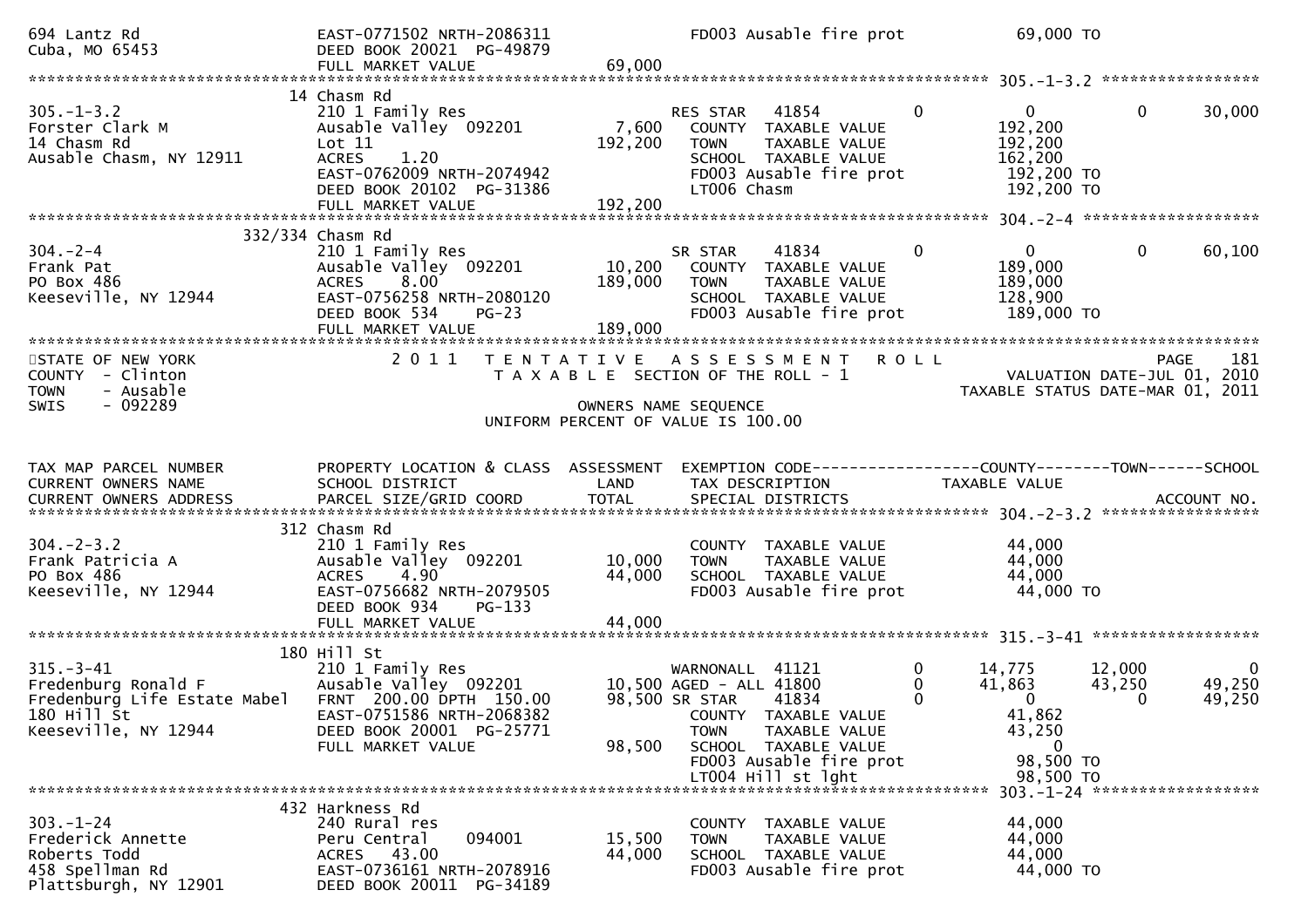|                                                                                                 | FULL MARKET VALUE                                                                                                                                                                                                  | 44,000                      |                                                                                                                                              |                                                            |                                            |
|-------------------------------------------------------------------------------------------------|--------------------------------------------------------------------------------------------------------------------------------------------------------------------------------------------------------------------|-----------------------------|----------------------------------------------------------------------------------------------------------------------------------------------|------------------------------------------------------------|--------------------------------------------|
| $303. - 1 - 12$<br>Frenyea Mark R<br>79 Harkness Rd<br>Peru, NY 12972                           | 79 Harkness Rd<br>210 1 Family Res<br>Ausable Valley 092201<br>8.20<br><b>ACRES</b><br>EAST-0742821 NRTH-2079728<br>DEED BOOK 954<br>$PG-251$<br>FULL MARKET VALUE                                                 | 8,800<br>110,000<br>110,000 | $\mathbf{0}$<br>RES STAR<br>41854<br>COUNTY TAXABLE VALUE<br>TAXABLE VALUE<br><b>TOWN</b><br>SCHOOL TAXABLE VALUE<br>FD003 Ausable fire prot | $\mathbf{0}$<br>110,000<br>110,000<br>80,000<br>110,000 TO | $\mathbf{0}$<br>30,000                     |
|                                                                                                 |                                                                                                                                                                                                                    |                             |                                                                                                                                              |                                                            |                                            |
| $313 - 2 - 4$<br>Fretwell Kamie L<br>Fretwell Charles E<br>347 Allen Hill Rd<br>Peru, NY 12972  | 345/347 Allen Hill Rd<br>240 Rural res<br>094001<br>Peru Central<br>ACRES 48.00<br>EAST-0725905 NRTH-2070047<br>DEED BOOK 20051 PG-82865                                                                           | 18,200<br>107,300           | RES STAR 41854<br>$\mathbf 0$<br>COUNTY TAXABLE VALUE<br>TAXABLE VALUE<br><b>TOWN</b><br>SCHOOL TAXABLE VALUE<br>FD003 Ausable fire prot     | $\mathbf{0}$<br>107,300<br>107,300<br>77,300<br>107,300 TO | $\mathbf 0$<br>30,000                      |
| STATE OF NEW YORK<br>COUNTY<br>- Clinton<br><b>TOWN</b><br>- Ausable<br>- 092289<br><b>SWIS</b> | 2011                                                                                                                                                                                                               | OWNERS NAME SEQUENCE        | TENTATIVE ASSESSMENT<br><b>ROLL</b><br>T A X A B L E SECTION OF THE ROLL - 1<br>UNIFORM PERCENT OF VALUE IS 100.00                           | TAXABLE STATUS DATE-MAR 01, 2011                           | 182<br>PAGE<br>VALUATION DATE-JUL 01, 2010 |
|                                                                                                 |                                                                                                                                                                                                                    |                             |                                                                                                                                              |                                                            |                                            |
| TAX MAP PARCEL NUMBER<br>CURRENT OWNERS NAME                                                    | PROPERTY LOCATION & CLASS ASSESSMENT<br>SCHOOL DISTRICT                                                                                                                                                            | LAND                        | EXEMPTION CODE------------------COUNTY--------TOWN------SCHOOL<br>TAX DESCRIPTION                                                            | TAXABLE VALUE                                              |                                            |
| $315. - 4 - 4$<br>Fries Charles T<br>Fries Kristie<br>84 Hill St<br>Keeseville, NY 12944        | 84 Hill St<br>210 1 Family Res<br>Ausable Valley 092201<br>Pine Village Dev A-126 Lo<br>FRNT 100.00 DPTH 150.00<br>EAST-0754326 NRTH-2068474<br>DEED BOOK 20092 PG-28283                                           | 7,700<br>84,700             | COUNTY TAXABLE VALUE<br><b>TOWN</b><br>TAXABLE VALUE<br>SCHOOL TAXABLE VALUE<br>FD003 Ausable fire prot                                      | 84,700<br>84,700<br>84,700<br>84,700 TO                    |                                            |
|                                                                                                 | FULL MARKET VALUE                                                                                                                                                                                                  | 84,700                      |                                                                                                                                              |                                                            |                                            |
| $305. - 1 - 2.7$<br>Fuller Alicia Rae<br>1305 Highlands Rd<br>Keeseville, NY 12944              | 131 Grove St<br>270 Mfg housing<br>Ausable Valley 092201<br>Lot 16 of 12000 Al<br>ACRES 16.30<br>EAST-0756547 NRTH-2072869<br>DEED BOOK 20072 PG-2507<br>FULL MARKET VALUE                                         | 19,300<br>62,000<br>62,000  | COUNTY TAXABLE VALUE<br>TAXABLE VALUE<br><b>TOWN</b><br>SCHOOL TAXABLE VALUE<br>FD003 Ausable fire prot                                      | 62,000<br>62,000<br>62,000<br>62,000 TO                    |                                            |
| $294.10 - 1 - 30$<br>Furnare Sal<br>144 Payne Rd<br>Fultonville, NY 12072                       | 13 Hummingbird Ln<br>270 Mfg housing<br>Peru Central<br>094001<br>50.00 DPTH 100.00<br><b>FRNT</b><br>EAST-0771666 NRTH-2086032<br><b>PG-754</b><br>DEED BOOK 567<br>FULL MARKET VALUE<br>$122 \quad 111 \quad 5+$ | 11,800<br>32,000<br>32,000  | COUNTY TAXABLE VALUE<br><b>TOWN</b><br>TAXABLE VALUE<br>SCHOOL TAXABLE VALUE<br>FD003 Ausable fire prot                                      | 32,000<br>32,000<br>32,000<br>32,000 TO                    |                                            |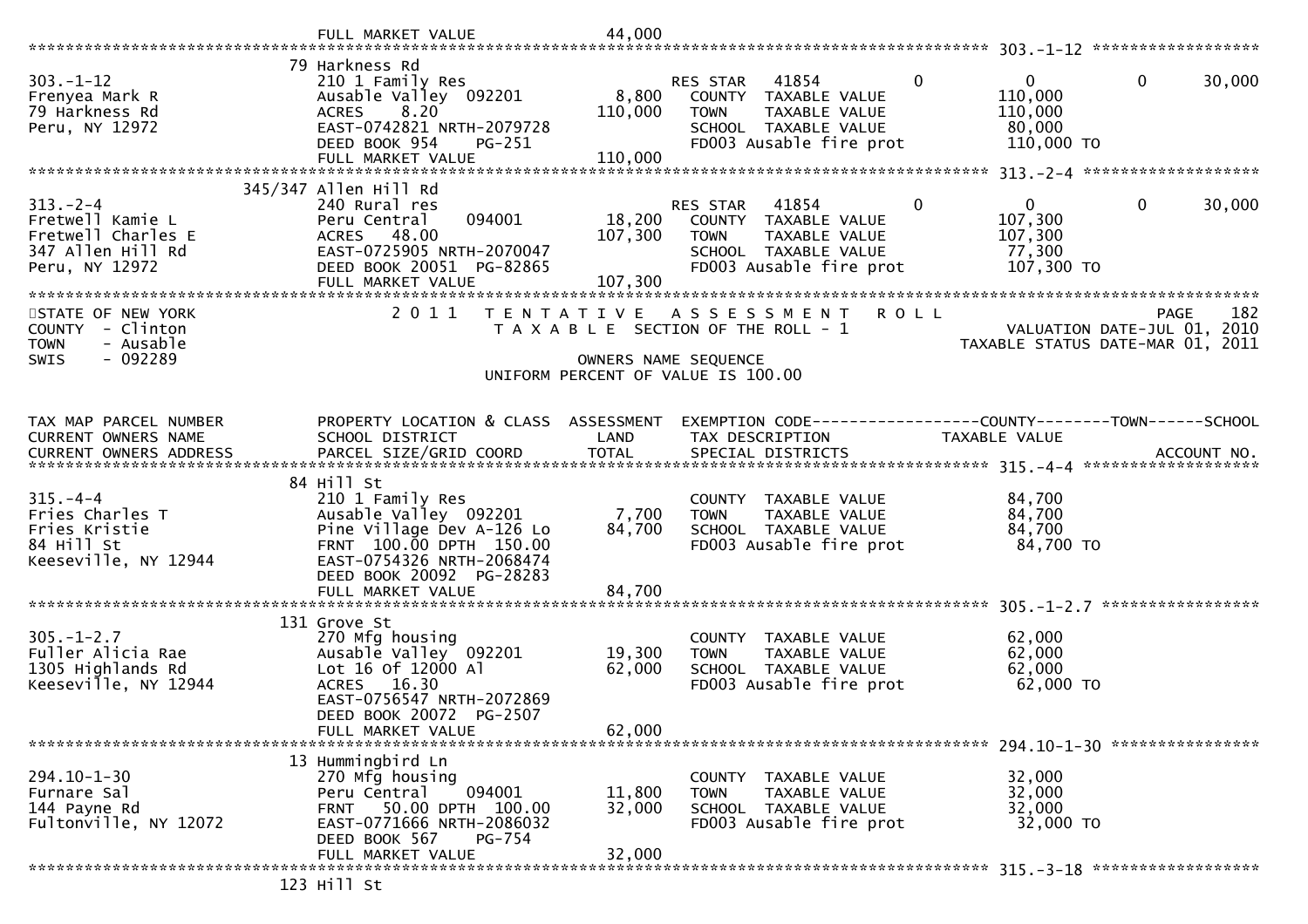| $315. - 3 - 18$<br>Gadway William<br>$123$ $H111$ St<br>Keeseville, NY 12944                  | 210 1 Family Res<br>Ausable Valley 092201<br>FRNT 100.00 DPTH 250.00<br>EAST-0753427 NRTH-2068119<br>DEED BOOK 647<br>PG-209                                                              | 8,700                      | 41854<br>RES STAR<br>COUNTY TAXABLE VALUE<br>71,000 TOWN<br>TAXABLE VALUE<br>SCHOOL TAXABLE VALUE<br>FD003 Ausable fire prot                                                 | $\Omega$                                | $\mathbf{0}$<br>71,000<br>71,000<br>41,000<br>71,000 TO                               | $\mathbf 0$                 | 30,000                                     |
|-----------------------------------------------------------------------------------------------|-------------------------------------------------------------------------------------------------------------------------------------------------------------------------------------------|----------------------------|------------------------------------------------------------------------------------------------------------------------------------------------------------------------------|-----------------------------------------|---------------------------------------------------------------------------------------|-----------------------------|--------------------------------------------|
|                                                                                               | 51 Grove St                                                                                                                                                                               |                            |                                                                                                                                                                              |                                         |                                                                                       |                             |                                            |
| $305. - 2 - 14$<br>Galarneau Clayton V<br>51 Grove St<br>Keeseville, NY 12944                 | 210 1 Family Res<br>Ausable Valley 092201<br>FRNT 100.00 DPTH 200.00<br>EAST-0756104 NRTH-2070647<br>DEED BOOK 20072 PG-10531<br>FULL MARKET VALUE                                        | 78,900                     | WARNONALL 41121<br>5,000 AGED C&S<br>41805<br>41834<br>78,900 SR STAR<br>COUNTY TAXABLE VALUE<br><b>TOWN</b><br>TAXABLE VALUE<br>SCHOOL TAXABLE VALUE                        | $\mathbf 0$<br>$\mathbf{0}$<br>$\Omega$ | 11,835<br>33,533<br>$\overline{0}$<br>33,532<br>67,065<br>- 0                         | 11,835<br>0<br>$\Omega$     | $\bf{0}$<br>39,450<br>39,450               |
|                                                                                               |                                                                                                                                                                                           |                            |                                                                                                                                                                              |                                         |                                                                                       |                             |                                            |
| STATE OF NEW YORK<br>COUNTY - Clinton<br>- Ausable<br><b>TOWN</b><br>$-092289$<br><b>SWIS</b> | 2011                                                                                                                                                                                      | T E N T A T I V E          | A S S E S S M E N T R O L L<br>T A X A B L E SECTION OF THE ROLL - 1<br>OWNERS NAME SEQUENCE<br>UNIFORM PERCENT OF VALUE IS 100.00                                           |                                         | VALUATION DATE-JUL 01, 2010<br>TAXABLE STATUS DATE-MAR 01, 2011                       |                             | 183<br>PAGE                                |
|                                                                                               |                                                                                                                                                                                           |                            |                                                                                                                                                                              |                                         |                                                                                       |                             |                                            |
| TAX MAP PARCEL NUMBER<br>CURRENT OWNERS NAME<br><b>CURRENT OWNERS ADDRESS</b>                 | PROPERTY LOCATION & CLASS ASSESSMENT<br>SCHOOL DISTRICT<br>PARCEL SIZE/GRID COORD                                                                                                         | LAND<br><b>TOTAL</b>       | EXEMPTION CODE------------------COUNTY--------TOWN------SCHOOL<br>TAX DESCRIPTION<br>SPECIAL DISTRICTS                                                                       |                                         | TAXABLE VALUE                                                                         |                             | ACCOUNT NO.                                |
|                                                                                               | 133 Hill St                                                                                                                                                                               |                            |                                                                                                                                                                              |                                         |                                                                                       |                             |                                            |
| $315. - 3 - 15$<br>Galarneau Gary G<br>Galarneau Karen<br>133 Hill St<br>Keeseville, NY 12944 | 210 1 Family Res<br>Ausable Valley 092201<br>FRNT 100.00 DPTH 250.00<br>EAST-0753123 NRTH-2068106<br>DEED BOOK 611<br>PG-901<br>FULL MARKET VALUE                                         | 85,000                     | WARCOMALL 41131<br>8,700 WARDISALL 41141<br>85,000 RES STAR 41854<br>COUNTY TAXABLE VALUE<br><b>TOWN</b><br>TAXABLE VALUE<br>SCHOOL TAXABLE VALUE<br>FD003 Ausable fire prot | 0<br>0<br>$\Omega$                      | 21,250<br>4,250<br>$\overline{\mathbf{0}}$<br>59,500<br>60,750<br>55,000<br>85,000 TO | 20,000<br>4,250<br>$\Omega$ | $\overline{0}$<br>$\overline{0}$<br>30,000 |
|                                                                                               |                                                                                                                                                                                           |                            |                                                                                                                                                                              |                                         |                                                                                       |                             |                                            |
| $305. - 1 - 2.31$<br>Galarneau Keith John<br>120 Grove St Apt 7<br>Keeseville, NY 12944       | 120 Grove St<br>210 1 Family Res<br>Ausable Valley 092201<br>Lot 16 P12000 Al<br>4.70<br><b>ACRES</b><br>EAST-0757565 NRTH-2072307<br>DEED BOOK 20041 PG-72277<br>FULL MARKET VALUE       | 8,200<br>44,400<br>44,400  | 41854<br>RES STAR<br>COUNTY TAXABLE VALUE<br>TAXABLE VALUE<br><b>TOWN</b><br>SCHOOL TAXABLE VALUE<br>FD003 Ausable fire prot                                                 | $\mathbf 0$                             | $\mathbf{0}$<br>44,400<br>44,400<br>14,400<br>44,400 TO                               | $\mathbf 0$                 | 30,000                                     |
|                                                                                               |                                                                                                                                                                                           |                            |                                                                                                                                                                              |                                         |                                                                                       |                             |                                            |
| $305. -2 - 7.1$<br>Galarneau Keith John<br>120 Grove St Apt 7<br>Keeseville, NY 12944         | 120 Grove St<br>271 Mfg housings<br>Ausable Valley 092201<br>Lot 16 Pl 12000 Ac Loc<br>1.30<br><b>ACRES</b><br>EAST-0757049 NRTH-2072298<br>DEED BOOK 20041 PG-72277<br>FULL MARKET VALUE | 10,200<br>36,600<br>36,600 | COUNTY TAXABLE VALUE<br>TAXABLE VALUE<br>TOWN<br>SCHOOL TAXABLE VALUE<br>FD003 Ausable fire prot                                                                             |                                         | 36,600<br>36,600<br>36,600<br>36,600 TO                                               |                             |                                            |
|                                                                                               |                                                                                                                                                                                           |                            |                                                                                                                                                                              |                                         |                                                                                       |                             |                                            |
|                                                                                               | 183 Fuller Rd                                                                                                                                                                             |                            |                                                                                                                                                                              |                                         |                                                                                       |                             |                                            |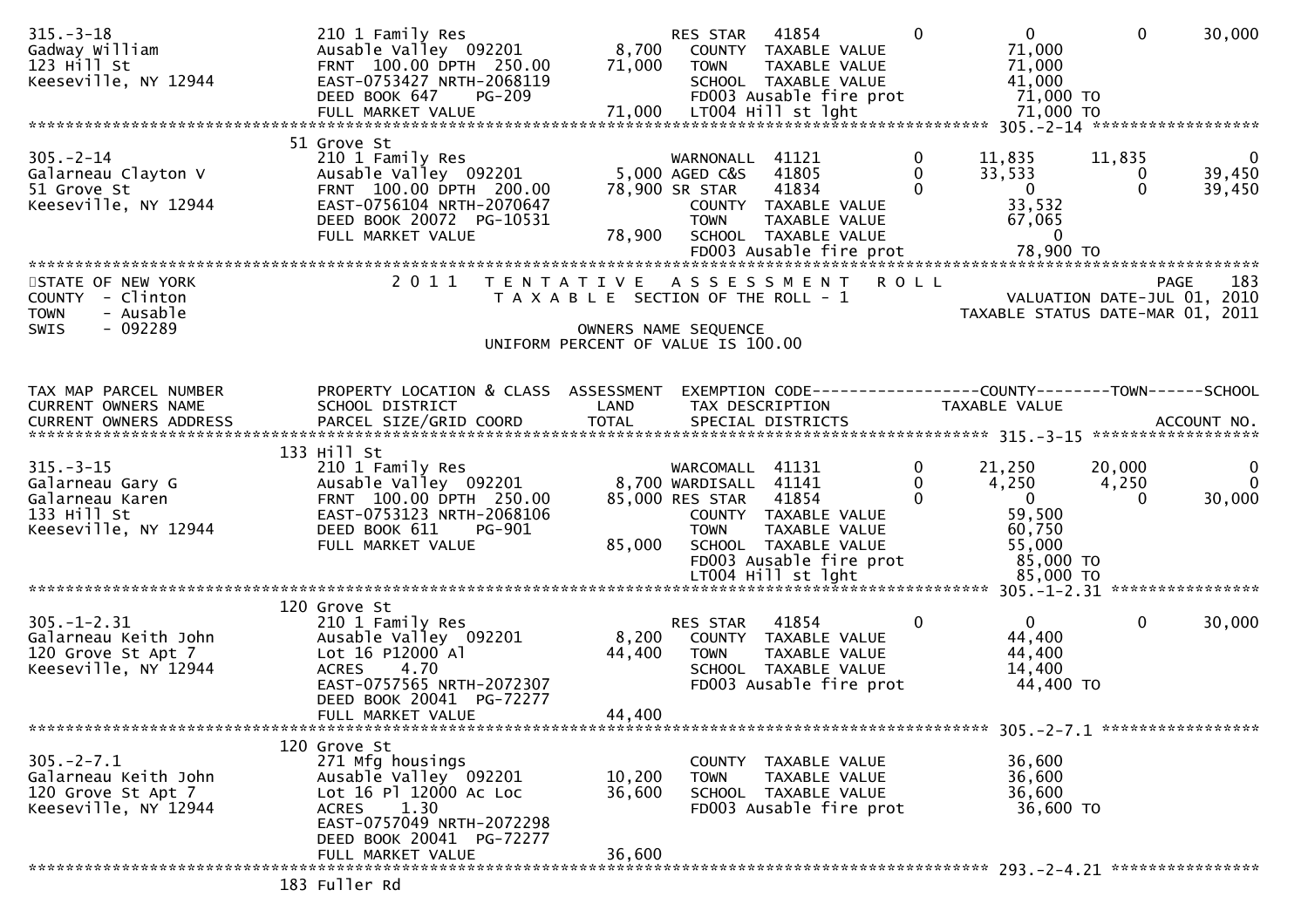| $293. -2 - 4.21$<br>Gallagher James F<br>Gallagher Wanita C<br>183 Fuller Rd<br>Peru, NY 12972  | 210 1 Family Res<br>Ausable Valley 092201<br>Nolan Sub Lot 1<br>ACRES 3.80 BANK<br>080<br>EAST-0758951 NRTH-2083455<br>DEED BOOK 20072 PG-9962<br>FULL MARKET VALUE                             | 147,000<br>147,000                                                                                                               | RES STAR<br>7,700 COUNTY TAXABLE VALUE<br><b>TOWN</b> | 41854<br>TAXABLE VALUE<br>SCHOOL TAXABLE VALUE<br>FD003 Ausable fire prot                         | $\Omega$     | $\mathbf{0}$<br>147,000<br>147,000<br>117,000<br>147,000 TO   | $\mathbf{0}$                                                                   | 30,000      |
|-------------------------------------------------------------------------------------------------|-------------------------------------------------------------------------------------------------------------------------------------------------------------------------------------------------|----------------------------------------------------------------------------------------------------------------------------------|-------------------------------------------------------|---------------------------------------------------------------------------------------------------|--------------|---------------------------------------------------------------|--------------------------------------------------------------------------------|-------------|
|                                                                                                 |                                                                                                                                                                                                 |                                                                                                                                  |                                                       |                                                                                                   |              |                                                               |                                                                                |             |
| $335. - 1 - 2$<br>Garcia Bruce E<br>Davis Marjorie A<br>Box 222<br>Keeseville, NY 12944         | 1090 Rt 9N<br>210 1 Family Res<br>Ausable Valley 092201<br>1.20<br><b>ACRES</b><br>EAST-0735435 NRTH-2058038<br>DEED BOOK 726<br>PG-339<br>FULL MARKET VALUE                                    | 6,100<br>105,000<br>105,000                                                                                                      | RES STAR<br><b>TOWN</b>                               | 41854<br>COUNTY TAXABLE VALUE<br>TAXABLE VALUE<br>SCHOOL TAXABLE VALUE<br>FD003 Ausable fire prot | $\mathbf{0}$ | $\overline{0}$<br>105,000<br>105,000<br>75,000<br>105,000 TO  | $\mathbf{0}$                                                                   | 30,000      |
| STATE OF NEW YORK<br>COUNTY - Clinton<br>- Ausable<br><b>TOWN</b><br>- 092289<br><b>SWIS</b>    | 2011                                                                                                                                                                                            | TENTATIVE ASSESSMENT ROLL<br>T A X A B L E SECTION OF THE ROLL - 1<br>OWNERS NAME SEQUENCE<br>UNIFORM PERCENT OF VALUE IS 100.00 |                                                       |                                                                                                   |              |                                                               | <b>PAGE</b><br>VALUATION DATE-JUL 01, 2010<br>TAXABLE STATUS DATE-MAR 01, 2011 | 184         |
| TAX MAP PARCEL NUMBER<br>CURRENT OWNERS NAME<br><b>CURRENT OWNERS ADDRESS</b>                   | PROPERTY LOCATION & CLASS ASSESSMENT<br>SCHOOL DISTRICT<br>PARCEL SIZE/GRID COORD                                                                                                               | LAND<br><b>TOTAL</b>                                                                                                             |                                                       | TAX DESCRIPTION<br>SPECIAL DISTRICTS                                                              |              | TAXABLE VALUE                                                 | EXEMPTION CODE------------------COUNTY--------TOWN------SCHOOL                 | ACCOUNT NO. |
| $293 - 3 - 1.1$<br>Garneau Danielle<br>3 Deep Well Way<br>Peru, NY 12972                        | 3 Deep Well Way<br>210 1 Family Res<br>094001<br>Peru Central<br>ACRES 5.50 BANK<br>080<br>EAST-0766319 NRTH-2083993<br>DEED BOOK 20082 PG-16508<br>FULL MARKET VALUE                           | 14,200<br>207,000<br>207,000                                                                                                     | RES STAR<br><b>TOWN</b>                               | 41854<br>COUNTY TAXABLE VALUE<br>TAXABLE VALUE<br>SCHOOL TAXABLE VALUE<br>FD003 Ausable fire prot | $\mathbf 0$  | $\overline{0}$<br>207,000<br>207,000<br>177,000<br>207,000 TO | $\mathbf{0}$                                                                   | 30,000      |
| $303 - 2 - 11$<br>Garrand Douglas A<br>Garrand Nancy L<br>540 Hallock Hill Rd<br>Peru, NY 12972 | 532 Hallock Hill Rd<br>210 1 Family Res<br>Ausable Valley 092201<br>FRNT 110.00 DPTH 132.00<br><b>BANK</b><br>080<br>EAST-0740566 NRTH-2074682<br>DEED BOOK 20031 PG-64147<br>FULL MARKET VALUE | 6,200<br>57,000<br>57,000                                                                                                        | <b>TOWN</b>                                           | COUNTY TAXABLE VALUE<br>TAXABLE VALUE<br>SCHOOL TAXABLE VALUE<br>FD003 Ausable fire prot          |              | 57,000<br>57,000<br>57,000<br>57,000 TO                       |                                                                                |             |
| $303 - 2 - 12$<br>Garrand Douglas A<br>Garrand Nancy L<br>540 Hallock Hill Rd<br>Peru, NY 12972 | 540 Hallock Hill Rd<br>210 1 Family Res<br>Ausable Valley 092201<br>Lot 5 Pl 12000 Al<br>4.40<br><b>ACRES</b><br>EAST-0740182 NRTH-2074695<br>DEED BOOK 918<br>PG-187<br>FULL MARKET VALUE      | 8,000<br>177,000<br>177,000                                                                                                      | RES STAR<br><b>COUNTY</b><br><b>TOWN</b>              | 41854<br>TAXABLE VALUE<br>TAXABLE VALUE<br>SCHOOL TAXABLE VALUE<br>FD003 Ausable fire prot        | 0            | $\mathbf{0}$<br>177,000<br>177,000<br>147,000<br>177,000 TO   | $\mathbf 0$                                                                    | 30,000      |
| $303 - 2 - 13$<br>Garrand Douglas A                                                             | Hallock Hill Rd<br>314 Rural vac<10<br>Ausable Valley 092201                                                                                                                                    | 6,500                                                                                                                            | <b>COUNTY</b><br><b>TOWN</b>                          | TAXABLE VALUE<br>TAXABLE VALUE                                                                    |              | 6,500<br>6,500                                                |                                                                                |             |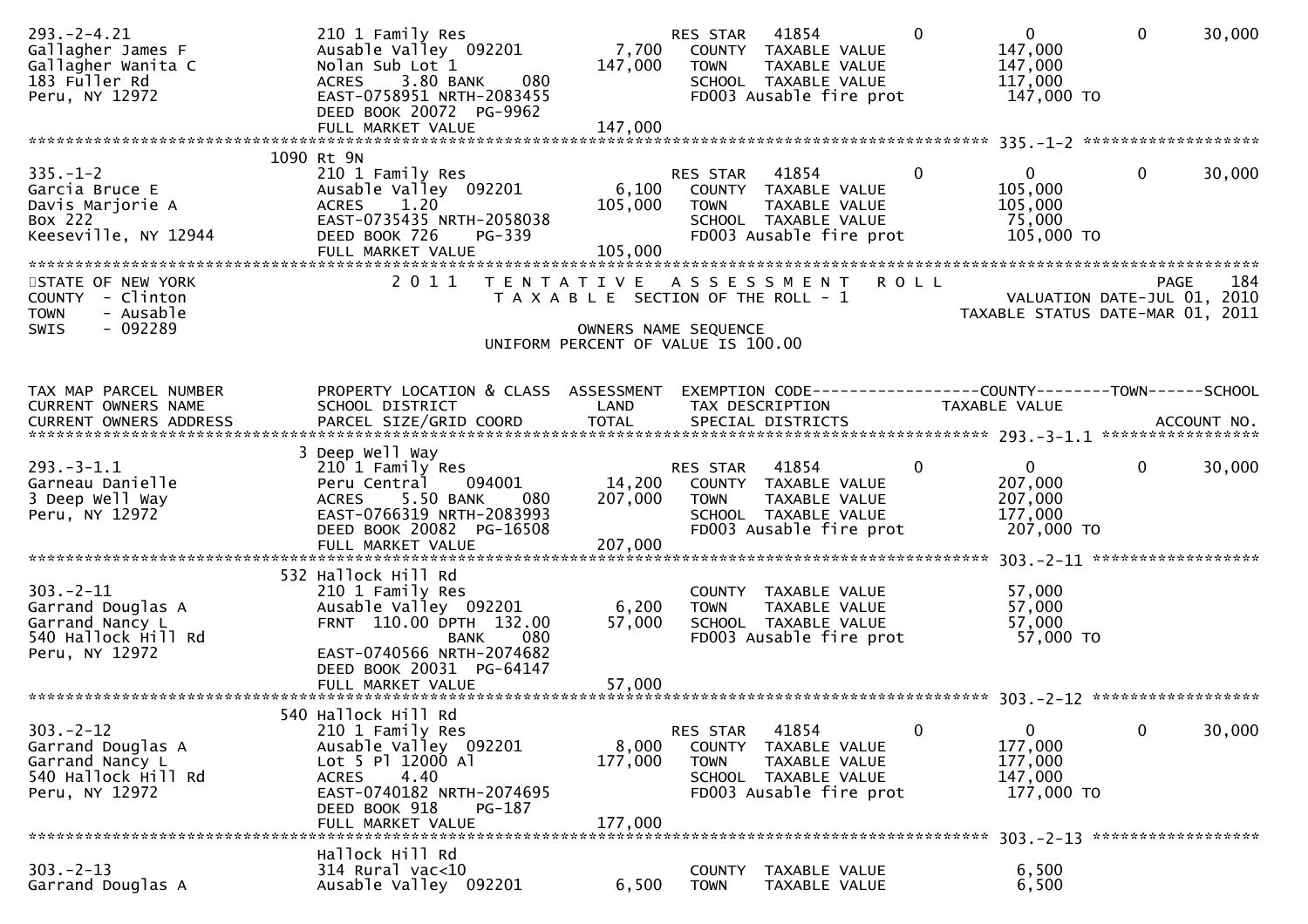| Garrand Nancy<br>540 Hallock Hill Rd<br>Peru, NY 12972                                            | Lot 5 Pl 12000 Al<br>4.30 BANK<br>080<br><b>ACRES</b><br>EAST-0740033 NRTH-2074998<br>DEED BOOK 918<br>PG-187                                                     | 6,500                     | SCHOOL TAXABLE VALUE<br>FD003 Ausable fire prot                                                                                                        | 6,500<br>6,500 TO                                                                                                                                  |
|---------------------------------------------------------------------------------------------------|-------------------------------------------------------------------------------------------------------------------------------------------------------------------|---------------------------|--------------------------------------------------------------------------------------------------------------------------------------------------------|----------------------------------------------------------------------------------------------------------------------------------------------------|
|                                                                                                   |                                                                                                                                                                   |                           |                                                                                                                                                        |                                                                                                                                                    |
| $303 - 2 - 14.2$<br>Garrand Douglas A<br>Garrand Nancy L<br>540 Hallock Hill Rd<br>Peru, NY 12972 | 580 Hallock Hill Rd<br>270 Mfg housing<br>Ausable Valley 092201<br>ACRES 31.10<br>EAST-0739762 NRTH-2075660<br>DEED BOOK 98001 PG-07283                           | 24,000<br>33,000          | COUNTY TAXABLE VALUE<br><b>TOWN</b><br>TAXABLE VALUE<br>SCHOOL TAXABLE VALUE<br>FD003 Ausable fire prot                                                | 33,000<br>33,000<br>33,000<br>33,000 TO                                                                                                            |
| STATE OF NEW YORK<br>COUNTY - Clinton<br>- Ausable<br><b>TOWN</b><br>- 092289<br><b>SWIS</b>      | 2011                                                                                                                                                              |                           | TENTATIVE ASSESSMENT<br><b>ROLL</b><br>T A X A B L E SECTION OF THE ROLL - 1<br>OWNERS NAME SEQUENCE                                                   | 185<br><b>PAGE</b><br>VALUATION DATE-JUL 01, 2010<br>TAXABLE STATUS DATE-MAR 01, 2011                                                              |
|                                                                                                   |                                                                                                                                                                   |                           | UNIFORM PERCENT OF VALUE IS 100.00                                                                                                                     |                                                                                                                                                    |
| TAX MAP PARCEL NUMBER<br>CURRENT OWNERS NAME<br>CURRENT OWNERS ADDRESS                            | PROPERTY LOCATION & CLASS ASSESSMENT<br>SCHOOL DISTRICT                                                                                                           | LAND                      | TAX DESCRIPTION                                                                                                                                        | EXEMPTION CODE-----------------COUNTY-------TOWN------SCHOOL<br><b>TAXABLE VALUE</b>                                                               |
|                                                                                                   | 621 Allen Hill Rd                                                                                                                                                 |                           |                                                                                                                                                        |                                                                                                                                                    |
| $302 - 1 - 20$<br>Garrow Bruno Susan Ann<br>Garrow Timothy Wayne<br>PO Box 240<br>Peru, NY 12972  | 270 Mfg housing<br>094001<br>Peru Central<br>FRNT 150.00 DPTH 200.00<br>EAST-0727611 NRTH-2076991<br>DEED BOOK 20041 PG-65713<br>FULL MARKET VALUE                | 3,900<br>44,000<br>44,000 | COUNTY TAXABLE VALUE<br><b>TOWN</b><br>TAXABLE VALUE<br>SCHOOL TAXABLE VALUE<br>FD003 Ausable fire prot                                                | 44,000<br>44,000<br>44,000<br>44,000 TO                                                                                                            |
|                                                                                                   | 81 Lakeside Rd                                                                                                                                                    |                           |                                                                                                                                                        |                                                                                                                                                    |
| $294. -1 - 13.8$<br>Garrow Christopher J<br>Garrow Jillian M<br>81 Lakeside Rd<br>Peru, NY 12972  | 210 1 Family Res<br>094001<br>Peru Central<br>PLB 366 Lot 6<br><b>ACRES</b><br>5.99<br>EAST-0771274 NRTH-2083458<br>DEED BOOK 20051 PG-80665<br>FULL MARKET VALUE | 282,000<br>282,000        | WARNONALL 41121<br>31,700 RES STAR<br>41854<br>COUNTY TAXABLE VALUE<br>TAXABLE VALUE<br><b>TOWN</b><br>SCHOOL TAXABLE VALUE<br>FD003 Ausable fire prot | 27,000<br>$\mathbf{0}$<br>0<br>12,000<br>30,000<br>$\Omega$<br>$\overline{0}$<br>0<br>255,000<br>270,000<br>252,000<br>282,000 TO                  |
|                                                                                                   | 12 Calkins Rd                                                                                                                                                     |                           | 78 PCT OF VALUE USED FOR EXEMPTION PURPOSES                                                                                                            |                                                                                                                                                    |
| $303 - 2 - 21$<br>Garrow Ray II<br>Garrow Rebecca J<br>12 Calkins Rd<br>Peru, NY 12972            | 210 1 Family Res<br>Ausable Valley 092201<br>1.40 BANK<br>080<br><b>ACRES</b><br>EAST-0734074 NRTH-2075244<br>DEED BOOK 20001 PG-27305<br>FULL MARKET VALUE       | 115,000                   | WARNONALL 41121<br>4,800 WARCOMALL 41131<br>41854<br>115,000 RES STAR<br>COUNTY TAXABLE VALUE<br><b>TOWN</b><br>TAXABLE VALUE<br>SCHOOL TAXABLE VALUE  | 0<br>0<br>13,455<br>12,000<br>$\Omega$<br>22,425<br>20,000<br>$\Omega$<br>$\mathbf 0$<br>$\mathbf{0}$<br>0<br>30,000<br>79,120<br>83,000<br>85,000 |
|                                                                                                   |                                                                                                                                                                   |                           |                                                                                                                                                        | 115,000 TO<br>334. -1-26. 2 *****************                                                                                                      |
| $334. - 1 - 26.2$<br>Gebhardt Rosemary E<br>66 Chasands Dr<br>Plattsburgh, NY 12901               | Thomasville Rd<br>260 Seasonal res<br>Ausable Valley 092201<br>Lot 196 Maules<br>17.60<br><b>ACRES</b>                                                            | 12,500<br>28,000          | COUNTY TAXABLE VALUE<br>TAXABLE VALUE<br><b>TOWN</b><br>SCHOOL TAXABLE VALUE<br>FD003 Ausable fire prot                                                | 28,000<br>28,000<br>28,000<br>28,000 TO                                                                                                            |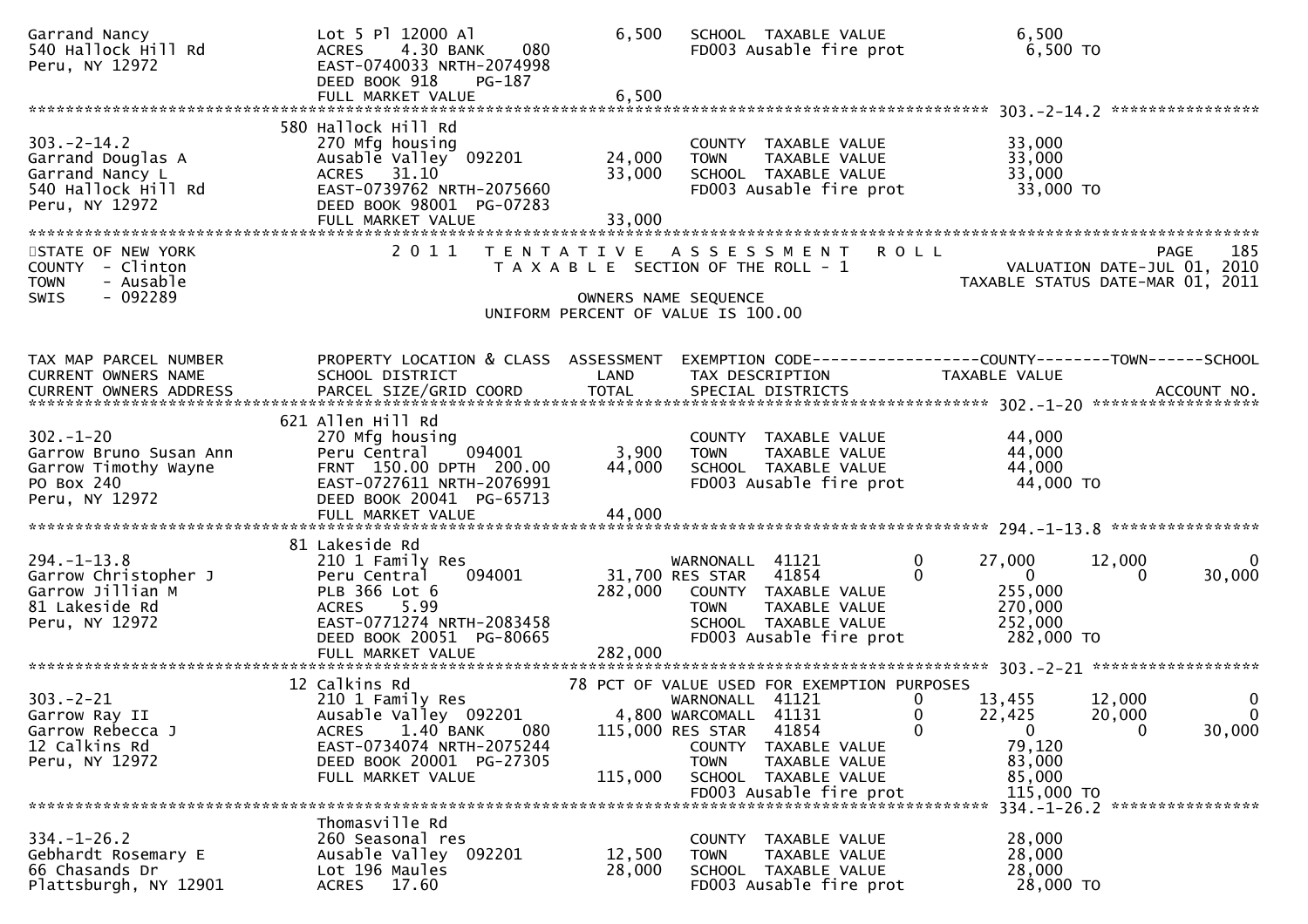|                                                                                              | EAST-0722090 NRTH-2056659<br>DEED BOOK 847<br><b>PG-219</b><br>FULL MARKET VALUE                                                                                                  | 28,000                      |                                                                                                                                                      |                                                                          |                                                                                |
|----------------------------------------------------------------------------------------------|-----------------------------------------------------------------------------------------------------------------------------------------------------------------------------------|-----------------------------|------------------------------------------------------------------------------------------------------------------------------------------------------|--------------------------------------------------------------------------|--------------------------------------------------------------------------------|
|                                                                                              |                                                                                                                                                                                   |                             |                                                                                                                                                      |                                                                          |                                                                                |
| $293. -3 - 1.24$<br>Germaine Ben D<br>Germaine Lisa B<br>2545 Rt 9<br>Peru, NY 12972         | 2545 Rt 9<br>210 1 Family Res<br>094001<br>Peru Central<br>Lot 4<br>Sub Lots $4 & 5$<br><b>ACRES</b><br>4.30 BANK<br>080<br>EAST-0766166 NRTH-2085342<br>DEED BOOK 20021 PG-49815 | 13,500<br>156,000           | 41854<br><b>RES STAR</b><br><b>COUNTY</b><br>TAXABLE VALUE<br><b>TOWN</b><br><b>TAXABLE VALUE</b><br>SCHOOL TAXABLE VALUE<br>FD003 Ausable fire prot | $\Omega$<br>$\Omega$<br>156,000<br>156,000<br>126,000<br>156,000 TO      | 30,000<br>0                                                                    |
|                                                                                              |                                                                                                                                                                                   |                             |                                                                                                                                                      |                                                                          |                                                                                |
| STATE OF NEW YORK<br>COUNTY - Clinton<br>- Ausable<br><b>TOWN</b><br>- 092289<br><b>SWIS</b> | 2011                                                                                                                                                                              |                             | TENTATIVE ASSESSMENT<br>T A X A B L E SECTION OF THE ROLL - 1<br>OWNERS NAME SEQUENCE<br>UNIFORM PERCENT OF VALUE IS 100.00                          | <b>ROLL</b>                                                              | 186<br>PAGE<br>VALUATION DATE-JUL 01, 2010<br>TAXABLE STATUS DATE-MAR 01, 2011 |
|                                                                                              |                                                                                                                                                                                   |                             |                                                                                                                                                      |                                                                          |                                                                                |
| TAX MAP PARCEL NUMBER<br>CURRENT OWNERS NAME                                                 | PROPERTY LOCATION & CLASS ASSESSMENT<br>SCHOOL DISTRICT                                                                                                                           | LAND                        | TAX DESCRIPTION                                                                                                                                      | <b>TAXABLE VALUE</b>                                                     |                                                                                |
|                                                                                              | Rt 9N                                                                                                                                                                             |                             |                                                                                                                                                      |                                                                          |                                                                                |
| $334. - 1 - 16.2$<br>Gero Patricia<br>1525 RT 9N<br>Clintonville, NY 12924                   | 321 Abandoned ag<br>Ausable Valley 092201<br>15 Pl River Loc<br>ACRES 20.90<br>EAST-0726547 NRTH-2051406<br>DEED BOOK 20021 PG-48354                                              | 15,600<br>15,600            | COUNTY TAXABLE VALUE<br>TAXABLE VALUE<br><b>TOWN</b><br>SCHOOL TAXABLE VALUE<br>FD003 Ausable fire prot                                              | 15,600<br>15,600<br>15,600<br>15,600 TO                                  |                                                                                |
|                                                                                              | FULL MARKET VALUE                                                                                                                                                                 | 15,600                      |                                                                                                                                                      |                                                                          |                                                                                |
| $334. - 1 - 16.1$<br>Gero Patricia A<br>1525 Rt 9N<br>Clintonville, NY 12924                 | 1525 Rt 9N<br>210 1 Family Res<br>Ausable Valley 092201<br>6.87 BANK<br><b>ACRES</b><br>080<br>EAST-0727393 NRTH-2052328<br>DEED BOOK 20021 PG-42580<br>FULL MARKET VALUE         | 9,000<br>108,000<br>108,000 | 41854<br><b>RES STAR</b><br>COUNTY<br>TAXABLE VALUE<br>TAXABLE VALUE<br><b>TOWN</b><br>SCHOOL TAXABLE VALUE<br>FD003 Ausable fire prot               | $\Omega$<br>$\overline{0}$<br>108,000<br>108,000<br>78,000<br>108,000 TO | 0<br>30,000<br>****************                                                |
|                                                                                              | 1519 Rt 9N                                                                                                                                                                        |                             |                                                                                                                                                      |                                                                          |                                                                                |
| $334. - 1 - 16.3$<br>Gero Patricia A<br>1525 Rt 9N<br>Clintonville, NY 12924                 | 411 Apartment<br>Ausable Valley 092201<br>Lot 15<br><b>ACRES</b><br>3.23 BANK<br>080<br>EAST-0727748 NRTH-2052663<br>DEED BOOK 20021 PG-42581                                     | 95,000                      | COUNTY TAXABLE VALUE<br>6,000 TOWN<br>TAXABLE VALUE<br>SCHOOL TAXABLE VALUE<br>FD003 Ausable fire prot                                               | 95,000<br>95,000<br>95,000<br>95,000 TO                                  |                                                                                |
|                                                                                              | FULL MARKET VALUE                                                                                                                                                                 | 95,000                      |                                                                                                                                                      |                                                                          |                                                                                |
| $334. - 1 - 16.4$<br>Gero Patricia A<br>1348 Rt 9N<br>Keeseville, NY 12944                   | 1449 Rt 9N<br>240 Rural res<br>Ausable Valley<br>092201<br>Lot 14<br><b>ACRES</b><br>27.10                                                                                        | 19,800<br>142,100           | COUNTY TAXABLE VALUE<br>TAXABLE VALUE<br><b>TOWN</b><br>SCHOOL TAXABLE VALUE<br>FD003 Ausable fire prot                                              | 142,100<br>142,100<br>142,100<br>142,100 TO                              |                                                                                |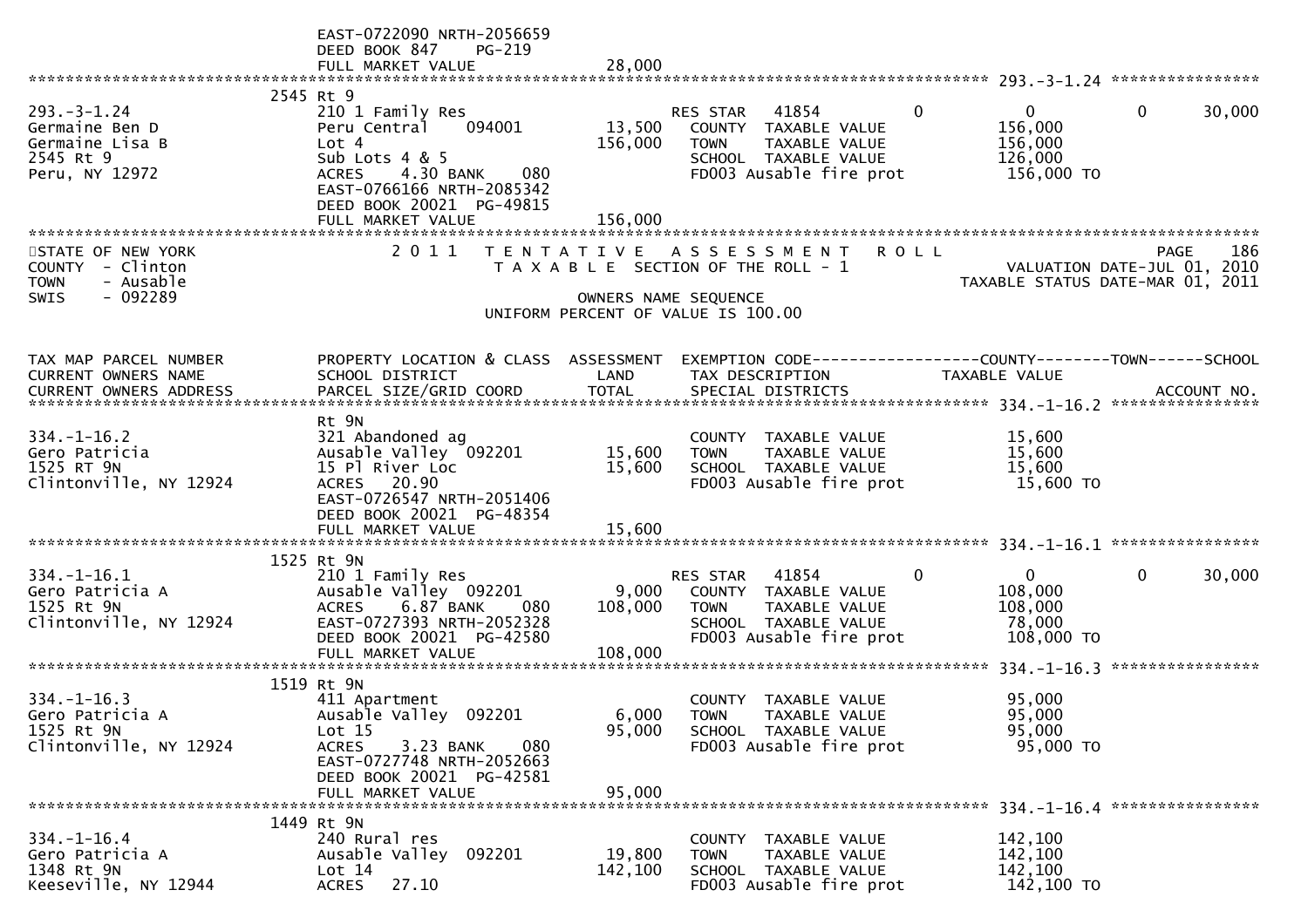|                                                                                                      | EAST-0728431 NRTH-2052668<br>DEED BOOK 20021 PG-42582<br>FULL MARKET VALUE                                                                                                        | 142,100                      |                                                                                                                                         |                                                       |                                                                        |              |                            |
|------------------------------------------------------------------------------------------------------|-----------------------------------------------------------------------------------------------------------------------------------------------------------------------------------|------------------------------|-----------------------------------------------------------------------------------------------------------------------------------------|-------------------------------------------------------|------------------------------------------------------------------------|--------------|----------------------------|
| 71 Secluded Way                                                                                      |                                                                                                                                                                                   |                              |                                                                                                                                         |                                                       |                                                                        |              |                            |
| $302 - 2 - 8.43$<br>Gibson IV Alexander S<br>Pope Kirsten D L<br>71 Secluded Way<br>Peru, NY 12972   | 240 Rural res<br>094001<br>Peru Central<br>Lot 207 Maules<br>Lot 3 Schlitt Sub<br>ACRES 23.20<br>EAST-0721606 NRTH-2071741<br>DEED BOOK 20021 PG-49052                            | 25,100<br>190,500            | 41854<br><b>RES STAR</b><br>COUNTY<br><b>TOWN</b><br>SCHOOL TAXABLE VALUE<br>FD003 Ausable fire prot                                    | $\mathbf{0}$<br>TAXABLE VALUE<br><b>TAXABLE VALUE</b> | $\overline{0}$<br>190,500<br>190,500<br>160,500<br>190,500 TO          | $\mathbf{0}$ | 30,000                     |
|                                                                                                      |                                                                                                                                                                                   |                              |                                                                                                                                         |                                                       |                                                                        |              |                            |
| STATE OF NEW YORK<br>- Clinton<br><b>COUNTY</b><br>- Ausable<br><b>TOWN</b><br>$-092289$<br>SWIS     | 2011                                                                                                                                                                              |                              | TENTATIVE ASSESSMENT<br>T A X A B L E SECTION OF THE ROLL - 1<br>OWNERS NAME SEQUENCE<br>UNIFORM PERCENT OF VALUE IS 100.00             | <b>ROLL</b>                                           | VALUATION DATE-JUL 01,<br>TAXABLE STATUS DATE-MAR 01, 2011             |              | 187<br><b>PAGE</b><br>2010 |
|                                                                                                      |                                                                                                                                                                                   |                              |                                                                                                                                         |                                                       |                                                                        |              |                            |
| TAX MAP PARCEL NUMBER<br><b>CURRENT OWNERS NAME</b>                                                  | PROPERTY LOCATION & CLASS ASSESSMENT<br>SCHOOL DISTRICT                                                                                                                           | LAND                         | TAX DESCRIPTION                                                                                                                         |                                                       | <b>TAXABLE VALUE</b>                                                   |              |                            |
|                                                                                                      | 37 Secluded Way                                                                                                                                                                   |                              |                                                                                                                                         |                                                       |                                                                        |              |                            |
| $302 - 2 - 8.41$<br>Gibson Sally B Life Us<br>Schlitt Heather G<br>37 Secluded Way<br>Peru, NY 12972 | 240 Rural res<br>094001<br>Peru Central<br>Lot 207 Maule Patent<br>Lot 1 Schlitt Sub<br>ACRES 18.74<br>EAST-0721427 NRTH-2070675<br>DEED BOOK 20082 PG-19444<br>FULL MARKET VALUE | 16,200<br>158,400<br>158,400 | 41834<br>SR STAR<br>COUNTY TAXABLE VALUE<br><b>TOWN</b><br>SCHOOL TAXABLE VALUE<br>FD003 Ausable fire prot                              | 0<br>TAXABLE VALUE                                    | $\overline{0}$<br>158,400<br>158,400<br>98,300<br>158,400 TO           | 0            | 60,100                     |
| 45 Pine Tree Dr                                                                                      |                                                                                                                                                                                   |                              |                                                                                                                                         |                                                       |                                                                        |              |                            |
| $315.4 - 1 - 19$<br>Giddings Zachary I<br>45 Pine Tree Dr<br>Keeseville, NY 12944                    | 210 1 Family Res<br>Ausable Valley 092201<br>FRNT 100.00 DPTH 150.00<br>115<br>BANK<br>EAST-0754045 NRTH-2066031<br>DEED BOOK 20082 PG-19434                                      | 7,700<br>98,000              | RES STAR<br>41854<br>COUNTY TAXABLE VALUE<br><b>TOWN</b><br>SCHOOL TAXABLE VALUE<br>FD003 Ausable fire prot<br>LT005 Pine tree dr. lght | $\mathbf{0}$<br>TAXABLE VALUE                         | $\overline{0}$<br>98,000<br>98,000<br>68,000<br>98,000 TO<br>98,000 TO | $\mathbf 0$  | 30,000                     |
| 143 Chasm Rd                                                                                         |                                                                                                                                                                                   |                              |                                                                                                                                         |                                                       |                                                                        |              |                            |
| $305. - 1 - 7$<br>Gillett Michael P<br>Gillett Rebecca L<br>143 Chasm Rd<br>Keeseville, NY 12944     | 240 Rural res<br>Ausable Valley 092201<br>Lots 12 & 14 Adgates<br>68.50 BANK<br>ACRES<br>080<br>EAST-0758744 NRTH-2076212<br>DEED BOOK 20061 PG-97959                             | 45,300<br>220,000            | 41854<br>RES STAR<br>COUNTY TAXABLE VALUE<br><b>TOWN</b><br>SCHOOL TAXABLE VALUE<br>FD003 Ausable fire prot                             | 0<br>TAXABLE VALUE                                    | $\mathbf{0}$<br>220,000<br>220,000<br>190,000<br>220,000 TO            | $\mathbf 0$  | 30,000                     |
| MAY BE SUBJECT TO PAYMENT<br>UNDER AGDIST LAW TIL 2014                                               | FULL MARKET VALUE                                                                                                                                                                 | 220,000                      |                                                                                                                                         |                                                       |                                                                        |              |                            |
| $334.2 - 1 - 28$                                                                                     | 1342 Rt 9N<br>210 1 Family Res                                                                                                                                                    |                              | 41854<br>RES STAR                                                                                                                       | 0                                                     | 0                                                                      | 0            | 30,000                     |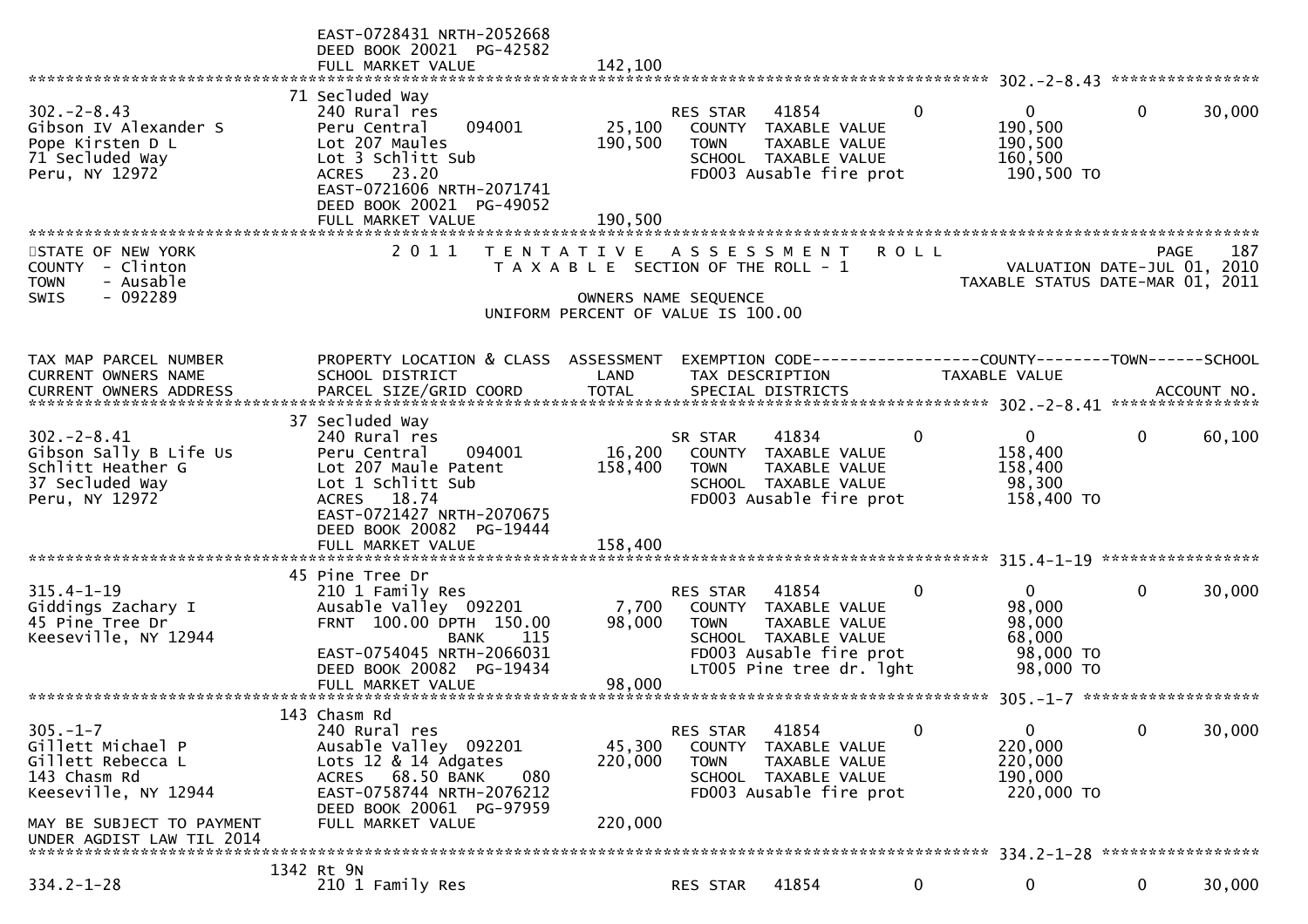| Ginett Susan E<br>Eissler Karen<br>1342 Rt 9N<br>Clintonville, NY 12924                                         | Ausable Valley 092201<br>FRNT 100.00 DPTH 318.00<br>EAST-0731814 NRTH-2053748<br>DEED BOOK 98001 PG-00290                                                                                                                       | 6,000<br>165,000                      | <b>TOWN</b>                                                                                         | COUNTY TAXABLE VALUE<br>TAXABLE VALUE<br>SCHOOL TAXABLE VALUE<br>FD003 Ausable fire prot          |                           | 165,000<br>165,000<br>135,000<br>165,000 TO                                            |                                       |                                               |
|-----------------------------------------------------------------------------------------------------------------|---------------------------------------------------------------------------------------------------------------------------------------------------------------------------------------------------------------------------------|---------------------------------------|-----------------------------------------------------------------------------------------------------|---------------------------------------------------------------------------------------------------|---------------------------|----------------------------------------------------------------------------------------|---------------------------------------|-----------------------------------------------|
|                                                                                                                 |                                                                                                                                                                                                                                 |                                       |                                                                                                     |                                                                                                   |                           |                                                                                        |                                       |                                               |
| $315. - 2 - 27$<br>Gionet Daniel<br>Gionet Margaret P<br>1792 Haverhill Ave<br>North Port, FL 34286             | Ouellette Cir<br>$314$ Rural vac<10<br>Ausable Valley 092201<br>Sub Div Lot 5<br>North Country Ac Bk-9 Pg-<br>1.00<br><b>ACRES</b><br>EAST-0754644 NRTH-2072221                                                                 | 11,500<br>11,500                      | <b>TOWN</b>                                                                                         | COUNTY TAXABLE VALUE<br>TAXABLE VALUE<br>SCHOOL TAXABLE VALUE<br>FD003 Ausable fire prot          |                           | 11,500<br>11,500<br>11,500<br>11,500 TO                                                |                                       |                                               |
|                                                                                                                 | DEED BOOK 20021 PG-44494                                                                                                                                                                                                        | 11,500                                |                                                                                                     |                                                                                                   |                           |                                                                                        |                                       |                                               |
| STATE OF NEW YORK                                                                                               | 2011                                                                                                                                                                                                                            | T E N T A T I V E                     |                                                                                                     | A S S E S S M E N T                                                                               | ROLL                      |                                                                                        |                                       | 188<br>PAGE                                   |
| COUNTY - Clinton<br>- Ausable<br><b>TOWN</b>                                                                    |                                                                                                                                                                                                                                 | T A X A B L E SECTION OF THE ROLL - 1 |                                                                                                     |                                                                                                   |                           | VALUATION DATE-JUL 01, 2010<br>TAXABLE STATUS DATE-MAR 01, 2011                        |                                       |                                               |
| - 092289<br><b>SWIS</b>                                                                                         |                                                                                                                                                                                                                                 | UNIFORM PERCENT OF VALUE IS 100.00    | OWNERS NAME SEQUENCE                                                                                |                                                                                                   |                           |                                                                                        |                                       |                                               |
|                                                                                                                 |                                                                                                                                                                                                                                 |                                       |                                                                                                     |                                                                                                   |                           |                                                                                        |                                       |                                               |
|                                                                                                                 |                                                                                                                                                                                                                                 |                                       |                                                                                                     |                                                                                                   |                           |                                                                                        |                                       |                                               |
| TAX MAP PARCEL NUMBER                                                                                           | PROPERTY LOCATION & CLASS ASSESSMENT                                                                                                                                                                                            |                                       |                                                                                                     |                                                                                                   |                           | EXEMPTION CODE-----------------COUNTY-------TOWN------SCHOOL                           |                                       |                                               |
| CURRENT OWNERS NAME                                                                                             | SCHOOL DISTRICT                                                                                                                                                                                                                 | LAND                                  |                                                                                                     | TAX DESCRIPTION                                                                                   |                           | TAXABLE VALUE                                                                          |                                       |                                               |
| .CURRENT OWNERS ADDRESS PARCEL SIZE/GRID COORD TOTAL SPECIAL DISTRICTS ACCOUNT NO ACCOUNT NO ACCOUNT NO ACCOUNT |                                                                                                                                                                                                                                 |                                       |                                                                                                     |                                                                                                   |                           |                                                                                        |                                       |                                               |
|                                                                                                                 |                                                                                                                                                                                                                                 |                                       |                                                                                                     |                                                                                                   |                           |                                                                                        |                                       |                                               |
| $315. - 2 - 24$<br>Girard Mathew J<br>3 Ouellette Cir<br>Keeseville, NY 12944                                   | 3 Ouellette Cir<br>210 1 Family Res<br>Ausable Valley 092201<br>Sub Div Lot 2<br>North Country Acres Bk-9<br>$1.00$ BANK<br><b>ACRES</b><br>850<br>EAST-0754321 NRTH-2071809                                                    | 17,300<br>70,000                      | RES STAR<br><b>TOWN</b>                                                                             | 41854<br>COUNTY TAXABLE VALUE<br>TAXABLE VALUE<br>SCHOOL TAXABLE VALUE<br>FD003 Ausable fire prot | $\overline{0}$            | $\overline{0}$<br>70,000<br>70,000<br>40,000<br>70,000 TO                              | $\mathbf{0}$                          | 30,000                                        |
|                                                                                                                 | DEED BOOK 20102 PG-34895                                                                                                                                                                                                        |                                       |                                                                                                     |                                                                                                   |                           |                                                                                        |                                       |                                               |
|                                                                                                                 |                                                                                                                                                                                                                                 |                                       |                                                                                                     |                                                                                                   |                           |                                                                                        |                                       |                                               |
|                                                                                                                 |                                                                                                                                                                                                                                 |                                       |                                                                                                     |                                                                                                   |                           |                                                                                        |                                       |                                               |
| $304 - 3 - 4.32$<br>Gittens Jeremy A<br>Gittens Deanna L<br>PO Box 551<br>Peru, NY 12972                        | 2077 Rt 22<br>210 1 Family Res<br>Ausable Valley 092201<br>Lot 2 PL 12000 Ac Loc<br>Lot B Platts Wholesale Su<br>1.76 BANK<br>080<br><b>ACRES</b><br>EAST-0751656 NRTH-2073995<br>DEED BOOK 20041 PG-67648<br>FULL MARKET VALUE | 94,000                                | WARNONALL 41121<br>8,400 WARCOMALL 41131<br>94,000 WARDISALL 41141<br>RES STAR 41854<br><b>TOWN</b> | COUNTY TAXABLE VALUE<br>TAXABLE VALUE<br>SCHOOL TAXABLE VALUE<br>FD003 Ausable fire prot          | 0<br>$\Omega$<br>$\Omega$ | 14,100<br>23,500<br>9,400<br>$\overline{0}$<br>47,000<br>52,600<br>64,000<br>94,000 TO | 12,000<br>20,000<br>9,400<br>$\Omega$ | $\bf{0}$<br>$\mathbf 0$<br>$\Omega$<br>30,000 |
|                                                                                                                 |                                                                                                                                                                                                                                 |                                       |                                                                                                     |                                                                                                   |                           |                                                                                        |                                       |                                               |
| $293 - 2 - 14$<br>Glover Pamela S<br>119 Hayes Cir<br>Rex, GA 30273                                             | Fuller Rd<br>$314$ Rural vac<10<br>Ausable Valley 092201<br>7 Pgl<br>2.00<br><b>ACRES</b>                                                                                                                                       | 6,600<br>6,600                        | <b>TOWN</b>                                                                                         | COUNTY TAXABLE VALUE<br>TAXABLE VALUE<br>SCHOOL TAXABLE VALUE<br>FD003 Ausable fire prot          |                           | 6,600<br>6,600<br>6,600<br>6,600 TO                                                    |                                       |                                               |
|                                                                                                                 | EAST-0758936 NRTH-2082943<br>DEED BOOK 869<br>$PG-102$<br>FULL MARKET VALUE                                                                                                                                                     | 6,600                                 |                                                                                                     |                                                                                                   |                           |                                                                                        |                                       |                                               |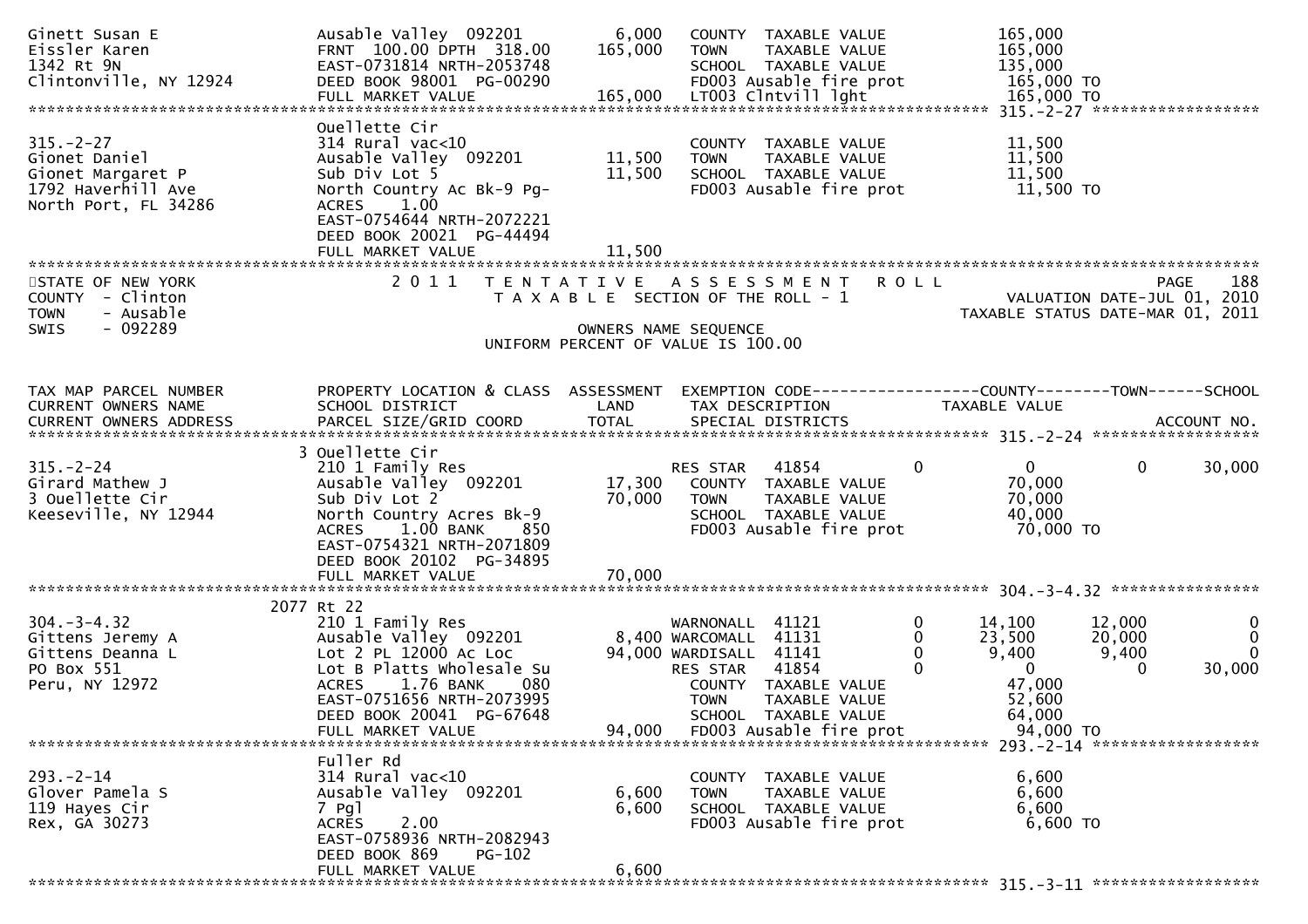| $315. - 3 - 11$<br>Goddeau Laurie Miner M<br>149 Hill St<br>Keeseville, NY 12944                    | 149 Hill St<br>210 1 Family Res<br>Ausable Valley 092201<br>FRNT 100.00 DPTH 250.00<br>080<br><b>BANK</b><br>EAST-0752435 NRTH-2068122<br>DEED BOOK 20072 PG-6376<br>FULL MARKET VALUE                | 8,700<br>99,800<br>99,800    | RES STAR 41854<br>COUNTY TAXABLE VALUE<br><b>TOWN</b><br>SCHOOL TAXABLE VALUE<br>LT004 Hill st lght                              | TAXABLE VALUE<br>FD003 Ausable fire prot                           | $\Omega$     | $\overline{0}$<br>99,800<br>99,800<br>69,800<br>99,800 TO<br>99,800 TO | $\mathbf 0$  | 30,000 |
|-----------------------------------------------------------------------------------------------------|-------------------------------------------------------------------------------------------------------------------------------------------------------------------------------------------------------|------------------------------|----------------------------------------------------------------------------------------------------------------------------------|--------------------------------------------------------------------|--------------|------------------------------------------------------------------------|--------------|--------|
|                                                                                                     | 88 Mitchell Rd                                                                                                                                                                                        |                              |                                                                                                                                  |                                                                    |              |                                                                        |              |        |
| $302 - 1 - 24.2$<br>Godfrey Duane L<br>Banker-Godfrey Rebecca A<br>39 Mitchell Rd<br>Peru, NY 12972 | 210 1 Family Res<br>094001<br>Peru Central<br><b>ACRES</b><br>1.00 BANK<br>080<br>EAST-0726105 NRTH-2075200<br>DEED BOOK 20072 PG-8143<br>FULL MARKET VALUE                                           | 9,000<br>128,000<br>128,000  | RES STAR 41854<br>COUNTY TAXABLE VALUE<br><b>TOWN</b><br>SCHOOL TAXABLE VALUE                                                    | TAXABLE VALUE<br>FD003 Ausable fire prot                           | $\mathbf{0}$ | $\mathbf{0}$<br>128,000<br>128,000<br>98,000<br>128,000 TO             | $\mathbf 0$  | 30,000 |
| STATE OF NEW YORK<br>COUNTY - Clinton<br>- Ausable<br><b>TOWN</b><br>$-092289$<br><b>SWIS</b>       | 2011                                                                                                                                                                                                  |                              | TENTATIVE ASSESSMENT ROLL<br>T A X A B L E SECTION OF THE ROLL - 1<br>OWNERS NAME SEQUENCE<br>UNIFORM PERCENT OF VALUE IS 100.00 |                                                                    |              | VALUATION DATE-JUL 01, 2010<br>TAXABLE STATUS DATE-MAR 01, 2011        | <b>PAGE</b>  | 189    |
| TAX MAP PARCEL NUMBER<br>CURRENT OWNERS NAME<br><b>CURRENT OWNERS ADDRESS</b>                       | PROPERTY LOCATION & CLASS ASSESSMENT<br>SCHOOL DISTRICT                                                                                                                                               | LAND                         | TAX DESCRIPTION                                                                                                                  | EXEMPTION CODE-----------------COUNTY-------TOWN------SCHOOL       |              | TAXABLE VALUE                                                          |              |        |
| $304 - 1 - 27.5$<br>Goerlitz Andrew<br>290 Hallock Hill Rd<br>Peru, NY 12972                        | 290 Hallock Hill Rd<br>210 1 Family Res<br>Ausable Valley 092201<br>Lot 3 PL 12000A<br>5.10 BANK<br><b>ACRES</b><br>080<br>EAST-0746208 NRTH-2074767<br>DEED BOOK 20061 PG-99269<br>FULL MARKET VALUE | 20,500<br>100,000<br>100,000 | RES STAR 41854<br>COUNTY TAXABLE VALUE<br><b>TOWN</b><br>SCHOOL TAXABLE VALUE                                                    | TAXABLE VALUE<br>FD003 Ausable fire prot                           | $\mathbf 0$  | $\mathbf{0}$<br>100,000<br>100,000<br>70,000<br>100,000 TO             | $\mathbf{0}$ | 30,000 |
|                                                                                                     | 1696 Rt 9N                                                                                                                                                                                            |                              |                                                                                                                                  |                                                                    |              |                                                                        |              |        |
| $334. - 2 - 20$<br>Goff George<br>Goff Barbara Lawrence<br>136 Prospect Rd<br>Keeseville, NY 12944  | 210 1 Family Res<br>Ausable Valley 092201<br>FRNT 140.00 DPTH 217.00<br>EAST-0724194 NRTH-2050003<br>DEED BOOK 20072 PG-3974<br>FULL MARKET VALUE                                                     | 5,200<br>36,900<br>36,900    | COUNTY TAXABLE VALUE<br><b>TOWN</b><br>SCHOOL TAXABLE VALUE                                                                      | TAXABLE VALUE<br>FD003 Ausable fire prot                           |              | 36,900<br>36,900<br>36,900<br>36,900 TO                                |              |        |
|                                                                                                     | 115 Plains Rd                                                                                                                                                                                         |                              |                                                                                                                                  |                                                                    |              |                                                                        |              |        |
| $294. -1 - 15.2$<br>Good Steven R<br>Good Joy M<br>PO Box 35<br>Port Kent, NY 12975                 | 240 Rural res<br>094001<br>Peru Central<br>Lot 1 Pgl<br>Sub lots 5,7&8<br>ACRES 20.81<br>EAST-0769231 NRTH-2084107<br>DEED BOOK 20021 PG-43102                                                        | 31,900<br>190,000            | RES STAR<br><b>COUNTY</b><br><b>TOWN</b><br>SCHOOL TAXABLE VALUE                                                                 | 41854<br>TAXABLE VALUE<br>TAXABLE VALUE<br>FD003 Ausable fire prot | 0            | 0<br>190,000<br>190,000<br>160,000<br>190,000 TO                       | 0            | 30,000 |
|                                                                                                     | FULL MARKET VALUE                                                                                                                                                                                     | 190,000                      |                                                                                                                                  |                                                                    |              |                                                                        |              |        |
|                                                                                                     | Plains Rd                                                                                                                                                                                             |                              |                                                                                                                                  |                                                                    |              |                                                                        |              |        |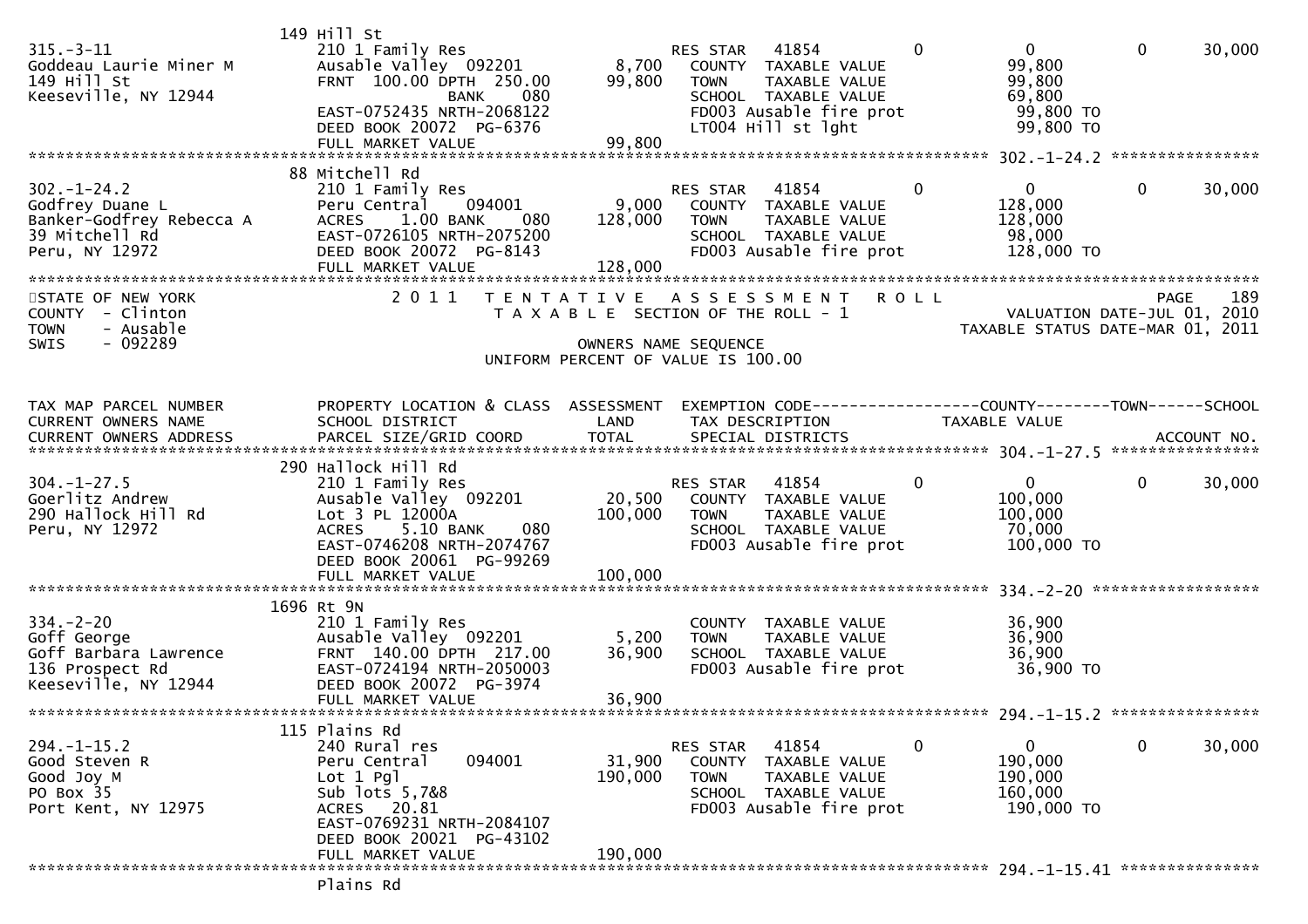| $294. -1 - 15.41$<br>Good Steven R<br>Good Joy M<br>PO Box 35<br>Port Kent, NY 12975                            | $314$ Rural vac<10<br>094001<br>Peru Central<br>$Lot 1$ Pgl<br>Lot 6 Lessard Sub<br>Murray Sub<br>6.77<br><b>ACRES</b><br>EAST-0769654 NRTH-2083609<br>DEED BOOK 20051 PG-78857<br>FULL MARKET VALUE | 26,500<br>26,500<br>26,500    | COUNTY TAXABLE VALUE<br><b>TOWN</b><br>TAXABLE VALUE<br>SCHOOL TAXABLE VALUE<br>FD003 Ausable fire prot                                                            | 26,500<br>26,500<br>26,500<br>26,500 TO                          |                                                                                       |
|-----------------------------------------------------------------------------------------------------------------|------------------------------------------------------------------------------------------------------------------------------------------------------------------------------------------------------|-------------------------------|--------------------------------------------------------------------------------------------------------------------------------------------------------------------|------------------------------------------------------------------|---------------------------------------------------------------------------------------|
|                                                                                                                 | 13 Smith St                                                                                                                                                                                          |                               |                                                                                                                                                                    |                                                                  |                                                                                       |
| $334.2 - 1 - 27$<br>Goodman Thomas L<br>Goodman Beth C<br>PO Box 612<br>Ausable Forks, NY 12912                 | 210 1 Family Res<br>Ausable Valley 092201<br>FRNT 120.00 DPTH 100.00<br>080<br><b>BANK</b><br>EAST-0731779 NRTH-2053958<br>DEED BOOK 20061 PG-92947<br>FULL MARKET VALUE                             | 2,800<br>69,000<br>69,000     | $\mathbf 0$<br>RES STAR<br>41854<br>COUNTY TAXABLE VALUE<br>TAXABLE VALUE<br><b>TOWN</b><br>SCHOOL TAXABLE VALUE<br>FD003 Ausable fire prot<br>LT003 Clntvill lght | 0<br>69,000<br>69,000<br>39,000<br>69,000 TO<br>69,000 TO        | $\mathbf 0$<br>30,000                                                                 |
|                                                                                                                 |                                                                                                                                                                                                      |                               |                                                                                                                                                                    |                                                                  |                                                                                       |
| STATE OF NEW YORK<br>COUNTY - Clinton<br>- Ausable<br><b>TOWN</b><br>SWIS<br>- 092289                           | 2011                                                                                                                                                                                                 | OWNERS NAME SEQUENCE          | TENTATIVE ASSESSMENT<br><b>ROLL</b><br>T A X A B L E SECTION OF THE ROLL - 1<br>UNIFORM PERCENT OF VALUE IS 100.00                                                 |                                                                  | 190<br><b>PAGE</b><br>VALUATION DATE-JUL 01, 2010<br>TAXABLE STATUS DATE-MAR 01, 2011 |
| TAX MAP PARCEL NUMBER                                                                                           | PROPERTY LOCATION & CLASS ASSESSMENT                                                                                                                                                                 |                               |                                                                                                                                                                    |                                                                  |                                                                                       |
| CURRENT OWNERS NAME<br><b>CURRENT OWNERS ADDRESS</b>                                                            | SCHOOL DISTRICT                                                                                                                                                                                      | LAND                          | TAX DESCRIPTION                                                                                                                                                    | TAXABLE VALUE                                                    |                                                                                       |
|                                                                                                                 |                                                                                                                                                                                                      |                               |                                                                                                                                                                    |                                                                  |                                                                                       |
| 294.10-1-14<br>Gould Family Revocable Trust<br>Gould Co Trustee Nancy<br>1987 Upper Tpke<br>whitehall, NY 12887 | 20 Mountaineer Dr<br>210 1 Family Res - WTRFNT<br>094001<br>Peru Central<br>Geo Pray Lots Lot 5<br>50.00 DPTH 294.00<br><b>FRNT</b><br>EAST-0771767 NRTH-2085295<br>DEED BOOK 20102 PG-34770         | 81,600<br>170,000             | COUNTY TAXABLE VALUE<br><b>TOWN</b><br>TAXABLE VALUE<br>SCHOOL TAXABLE VALUE<br>FD003 Ausable fire prot                                                            | 170,000<br>170,000<br>170,000<br>170,000 то                      |                                                                                       |
|                                                                                                                 |                                                                                                                                                                                                      |                               |                                                                                                                                                                    |                                                                  |                                                                                       |
| $334. - 1 - 2.1$<br>Gravelle Gregory B<br>Gravelle Rusty Ann<br>226 Thomasville Rd<br>Ausable Forks, NY 12912   | 226 Thomasville Rd<br>210 1 Family Res<br>Ausable Valley 092201<br>survey map 2009/225220<br>1.02 BANK<br>080<br><b>ACRES</b><br>EAST-0723382 NRTH-2058209<br>DEED BOOK 20092 PG-28473               | 6,000<br>150,000              | 41854<br><b>RES STAR</b><br>COUNTY TAXABLE VALUE<br>TAXABLE VALUE<br><b>TOWN</b><br>SCHOOL TAXABLE VALUE<br>FD003 Ausable fire prot                                | $\mathbf{0}$<br>0<br>150,000<br>150,000<br>120,000<br>150,000 TO | $\mathbf 0$<br>30,000                                                                 |
|                                                                                                                 | FULL MARKET VALUE                                                                                                                                                                                    | 150,000                       |                                                                                                                                                                    |                                                                  |                                                                                       |
|                                                                                                                 | $140/142$ Chasm Rd                                                                                                                                                                                   |                               |                                                                                                                                                                    |                                                                  | 293. - 2 - 5.1 ******************                                                     |
| $293. - 2 - 5.1$<br>Green Crow Corporation<br>58 Priscilla Ln Unit 3<br>Auburn, NH 03032-3723                   | 312 Vac w/imprv<br>Ausable Valley 092201<br>Near Chasm<br>ACRES 662.60<br>EAST-0760659 NRTH-2080681<br>DEED BOOK 20051 PG-79532<br>FULL MARKET VALUE                                                 | 130,500<br>200,800<br>200,800 | COUNTY TAXABLE VALUE<br><b>TOWN</b><br>TAXABLE VALUE<br>SCHOOL TAXABLE VALUE<br>FD003 Ausable fire prot                                                            | 200,800<br>200,800<br>200,800<br>200,800 TO                      |                                                                                       |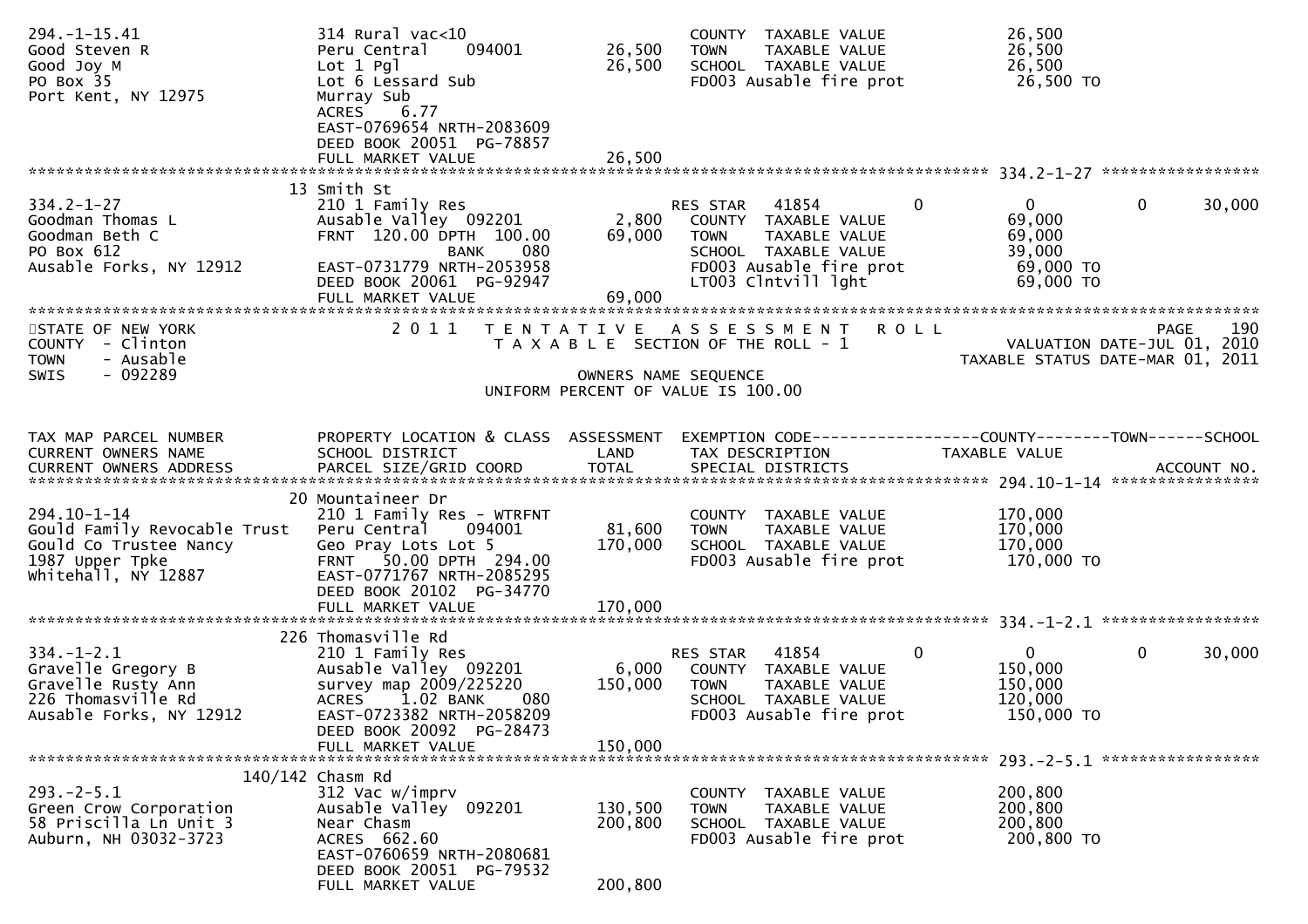| $293. -2 - 8. - 1$<br>Green Crow Corporation                            | Rt 9<br>323 Vacant rural<br>094001<br>Peru Central                               | 16,500               | COUNTY TAXABLE VALUE<br><b>TOWN</b><br>TAXABLE VALUE                            | 16,500<br>16,500              |                                                   |
|-------------------------------------------------------------------------|----------------------------------------------------------------------------------|----------------------|---------------------------------------------------------------------------------|-------------------------------|---------------------------------------------------|
| 58 Priscilla Ln Fl 3<br>Auburn, NH 03032-3723                           | ACRES 20.90<br>EAST-0765764 NRTH-2081380<br>DEED BOOK 20051 PG-79531             | 16,500               | SCHOOL TAXABLE VALUE<br>FD003 Ausable fire prot                                 | 16,500<br>16,500 TO           |                                                   |
|                                                                         | FULL MARKET VALUE                                                                | 16,500               |                                                                                 |                               |                                                   |
| $293 - 2 - 8 - 2$                                                       | Rt 9<br>323 Vacant rural                                                         |                      | COUNTY TAXABLE VALUE                                                            | 34,600                        |                                                   |
| Green Crow Corporation<br>58 Priscilla Ln Fl 3<br>Auburn, NH 03032-3723 | Ausable Valley 092201<br>ACRES 182.10<br>EAST-0764588 NRTH-2083735               | 34,600<br>34,600     | TAXABLE VALUE<br><b>TOWN</b><br>SCHOOL TAXABLE VALUE<br>FD003 Ausable fire prot | 34,600<br>34,600<br>34,600 TO |                                                   |
|                                                                         | DEED BOOK 20051 PG-79531<br>FULL MARKET VALUE                                    | 34,600               |                                                                                 |                               |                                                   |
| STATE OF NEW YORK<br>COUNTY - Clinton                                   | 2011                                                                             |                      | TENTATIVE ASSESSMENT ROLL<br>T A X A B L E SECTION OF THE ROLL - 1              |                               | 191<br><b>PAGE</b><br>VALUATION DATE-JUL 01, 2010 |
| - Ausable<br><b>TOWN</b><br>$-092289$<br><b>SWIS</b>                    |                                                                                  | OWNERS NAME SEQUENCE |                                                                                 |                               | TAXABLE STATUS DATE-MAR 01, 2011                  |
|                                                                         |                                                                                  |                      | UNIFORM PERCENT OF VALUE IS 100.00                                              |                               |                                                   |
| TAX MAP PARCEL NUMBER                                                   | PROPERTY LOCATION & CLASS ASSESSMENT                                             |                      | EXEMPTION CODE-----------------COUNTY--------TOWN-----SCHOOL                    |                               |                                                   |
| CURRENT OWNERS NAME<br>CURRENT OWNERS ADDRESS                           | SCHOOL DISTRICT                                                                  | LAND                 | TAX DESCRIPTION                                                                 | TAXABLE VALUE                 |                                                   |
|                                                                         |                                                                                  |                      |                                                                                 |                               |                                                   |
| $304. - 3 - 4.31$                                                       | 2081 Rt 22<br>210 1 Family Res                                                   |                      | RES STAR 41854                                                                  | $\mathbf{0}$<br>$\mathbf{0}$  | $\mathbf{0}$<br>30,000                            |
| Green Tammy M<br>2081 Rt 22                                             | Ausable Valley 092201<br>Lot 2 Pl 12000Al                                        | 8,900<br>98,000      | COUNTY TAXABLE VALUE<br><b>TOWN</b><br>TAXABLE VALUE                            | 98,000<br>98,000              |                                                   |
| Keeseville, NY 12944                                                    | Lot A Platts Wholesale Su<br>ACRES 2.13 BANK<br>080<br>EAST-0751629 NRTH-2074121 |                      | SCHOOL TAXABLE VALUE<br>FD003 Ausable fire prot                                 | 68,000<br>98,000 TO           |                                                   |
|                                                                         | DEED BOOK 20051 PG-88508<br>FULL MARKET VALUE                                    | 98,000               |                                                                                 |                               |                                                   |
|                                                                         | 75 Basket Ave                                                                    |                      |                                                                                 |                               | ****************                                  |
| $315. - 1 - 10.2$                                                       | 210 1 Family Res                                                                 |                      | COUNTY TAXABLE VALUE                                                            | 49,100                        |                                                   |
| Greene Susan M<br>122 Chazy Lake Rd                                     | Ausable Valley 092201<br>Lot 15 Platts 12000 Al                                  | 5,400<br>49,100      | <b>TOWN</b><br>TAXABLE VALUE<br>SCHOOL TAXABLE VALUE                            | 49,100<br>49,100              |                                                   |
| Saranac, NY 12981                                                       | FRNT 114.60 DPTH 375.00<br>EAST-0753489 NRTH-2069528<br>DEED BOOK 20072 PG-7307  |                      | FD003 Ausable fire prot                                                         | 49,100 TO                     |                                                   |
|                                                                         | FULL MARKET VALUE                                                                | 49,100               |                                                                                 |                               |                                                   |
|                                                                         | 1824 Rt 9N                                                                       |                      |                                                                                 |                               |                                                   |
| $334 - 2 - 24.2$<br>Greeno Thomas E                                     | 210 1 Family Res<br>Ausable Valley 092201                                        | 7,400                | RES STAR<br>41854<br><b>COUNTY</b><br>TAXABLE VALUE                             | 0<br>0<br>80,000              | 0<br>30,000                                       |
| Putnam Life Use Mary                                                    | 2.40<br><b>ACRES</b>                                                             | 80,000               | <b>TOWN</b><br>TAXABLE VALUE                                                    | 80,000                        |                                                   |
| 1824 Rt 9N<br>Ausable Forks, NY 12912                                   | EAST-0721188 NRTH-2050638<br>DEED BOOK 916<br><b>PG-54</b>                       |                      | SCHOOL TAXABLE VALUE<br>FD003 Ausable fire prot                                 | 50,000<br>80,000 TO           |                                                   |
|                                                                         | FULL MARKET VALUE                                                                | 80,000               |                                                                                 |                               |                                                   |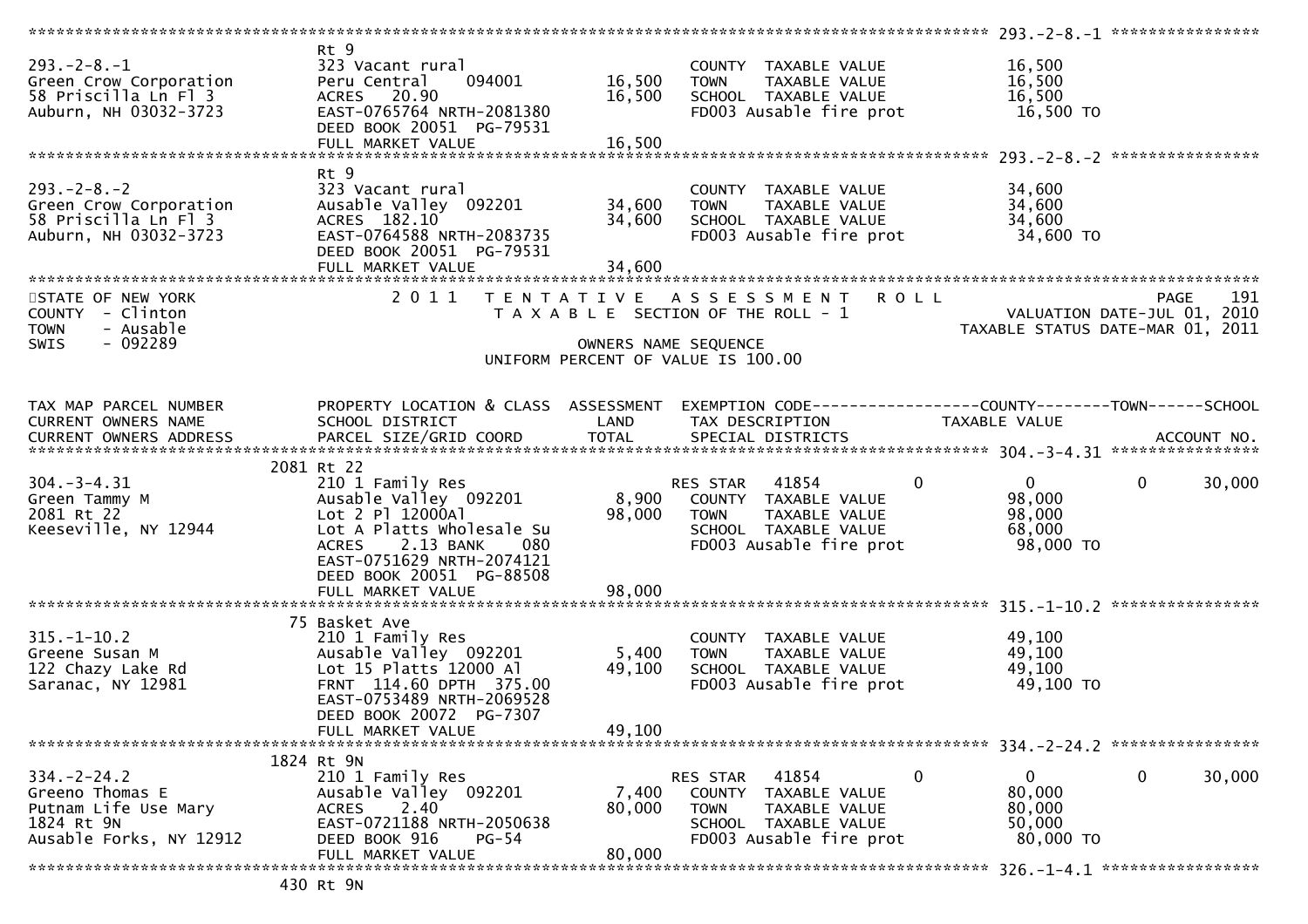| $326. - 1 - 4.1$<br>Greifenberger Laura A<br>Worth Joshua<br>430 Rt 9N<br>Keeseville, NY 12944                     | 210 1 Family Res<br>Ausable Valley 092201<br>3.60 BANK<br><b>ACRES</b><br>320<br>EAST-0750156 NRTH-2063832<br>DEED BOOK 20062 PG-1270                                               | 19,000<br>89,600                                           | RES STAR<br><b>TOWN</b>                                                | 41854<br>COUNTY TAXABLE VALUE<br>TAXABLE VALUE<br>SCHOOL TAXABLE VALUE<br>FD003 Ausable fire prot           | $\Omega$                  |                  | $\mathbf{0}$<br>89,600<br>89,600<br>59,600<br>89,600 TO         | $\mathbf 0$                  | 30,000                               |
|--------------------------------------------------------------------------------------------------------------------|-------------------------------------------------------------------------------------------------------------------------------------------------------------------------------------|------------------------------------------------------------|------------------------------------------------------------------------|-------------------------------------------------------------------------------------------------------------|---------------------------|------------------|-----------------------------------------------------------------|------------------------------|--------------------------------------|
|                                                                                                                    |                                                                                                                                                                                     |                                                            |                                                                        |                                                                                                             |                           |                  |                                                                 |                              |                                      |
| $326. - 1 - 4.2$<br>Greifenberger Laura A<br>Worth Joshua<br>430 Rt 9N<br>Keeseville, NY 12944                     | Rt 9N<br>$314$ Rural vac<10<br>Ausable Valley 092201<br>FRNT 100.00 DPTH 252.10<br>320<br><b>BANK</b><br>EAST-0750497 NRTH-2063944<br>DEED BOOK 20062 PG-1270<br>FULL MARKET VALUE  | 10,200<br>10,200<br>10,200                                 | <b>TOWN</b>                                                            | COUNTY TAXABLE VALUE<br>TAXABLE VALUE<br>SCHOOL TAXABLE VALUE<br>FD003 Ausable fire prot                    |                           |                  | 10,200<br>10,200<br>10,200<br>10,200 TO                         |                              |                                      |
|                                                                                                                    |                                                                                                                                                                                     |                                                            |                                                                        |                                                                                                             |                           |                  |                                                                 |                              |                                      |
| STATE OF NEW YORK<br>COUNTY - Clinton<br><b>TOWN</b><br>- Ausable<br>$-092289$<br><b>SWIS</b>                      | 2011                                                                                                                                                                                | T E N T A T I V E<br>T A X A B L E SECTION OF THE ROLL - 1 | A S S E S S M E N T<br>OWNERS NAME SEQUENCE                            |                                                                                                             | <b>ROLL</b>               |                  | VALUATION DATE-JUL 01, 2010<br>TAXABLE STATUS DATE-MAR 01, 2011 | <b>PAGE</b>                  | 192                                  |
|                                                                                                                    |                                                                                                                                                                                     | UNIFORM PERCENT OF VALUE IS 100.00                         |                                                                        |                                                                                                             |                           |                  |                                                                 |                              |                                      |
|                                                                                                                    |                                                                                                                                                                                     |                                                            |                                                                        |                                                                                                             |                           |                  |                                                                 |                              |                                      |
| TAX MAP PARCEL NUMBER<br>CURRENT OWNERS NAME<br>CURRENT OWNERS ADDRESS                                             | PROPERTY LOCATION & CLASS ASSESSMENT<br>SCHOOL DISTRICT<br>PARCEL SIZE/GRID COORD                                                                                                   | LAND<br><b>TOTAL</b>                                       |                                                                        | EXEMPTION        CODE-----------------COUNTY-------TOWN------SCHOOL<br>TAX DESCRIPTION<br>SPECIAL DISTRICTS |                           | TAXABLE VALUE    |                                                                 |                              | ACCOUNT NO.                          |
|                                                                                                                    | 30 Tanglewood Dr                                                                                                                                                                    |                                                            |                                                                        |                                                                                                             |                           |                  |                                                                 |                              |                                      |
| $294.18 - 2 - 7$<br>Greselin Paolo A<br>Chan-Seng Jacqueline<br>30 Tanglewood Dr<br>Peru, NY 12972                 | 210 1 Family Res<br>094001<br>Peru Central<br>FRNT 150.00 DPTH 150.00<br>EAST-0772936 NRTH-2082657<br>DEED BOOK 20092 PG-22304<br>FULL MARKET VALUE                                 | 39,100<br>220,000<br>220,000                               | RES STAR<br><b>TOWN</b>                                                | 41854<br>COUNTY TAXABLE VALUE<br>TAXABLE VALUE<br>SCHOOL TAXABLE VALUE<br>FD003 Ausable fire prot           | $\mathbf 0$               |                  | $\mathbf{0}$<br>220,000<br>220,000<br>190,000<br>220,000 TO     | $\Omega$                     | 30,000                               |
|                                                                                                                    | 42 Ausable Beach Rd                                                                                                                                                                 |                                                            |                                                                        |                                                                                                             |                           |                  |                                                                 |                              |                                      |
| $294.10 - 1 - 2.2$<br>Griffith Life Use Mildred<br>Griffith William J<br>11 Chantecler Ct<br>Plattsburgh, NY 12901 | 260 Seasonal res - WTRFNT<br>Peru Central<br>094001<br>FRNT 50.07 DPTH 441.86<br>EAST-0772072 NRTH-2086128<br>DEED BOOK 20082 PG-15167                                              | 97,400<br>149,000                                          | <b>TOWN</b>                                                            | COUNTY TAXABLE VALUE<br>TAXABLE VALUE<br>SCHOOL TAXABLE VALUE<br>FD003 Ausable fire prot                    |                           |                  | 149,000<br>149,000<br>149,000<br>149,000 TO                     |                              |                                      |
|                                                                                                                    |                                                                                                                                                                                     |                                                            |                                                                        |                                                                                                             |                           |                  |                                                                 |                              |                                      |
| $315. - 5 - 4$<br>Groleau Richard D Jr<br>19 Ouellette Cir<br>Keeseville, NY 12944                                 | 25 Ouellette Cir<br>240 Rural res<br>Ausable Valley 092201<br>Sub Map Bk 22 Pg 3 Lot 4<br>ACRES 14.76<br>EAST-0754353 NRTH-2073975<br>DEED BOOK 20021 PG-48424<br>FULL MARKET VALUE | 93 PCT OF VALUE USED FOR EXEMPTION PURPOSES<br>100,000     | WARNONALL 41121<br>24,400 WARDISALL<br>100,000 RES STAR<br><b>TOWN</b> | 41141<br>41854<br>COUNTY TAXABLE VALUE<br>TAXABLE VALUE<br>SCHOOL TAXABLE VALUE<br>FD003 Ausable fire prot  | 0<br>$\bf{0}$<br>$\Omega$ | 13,950<br>23,250 | $\mathbf{0}$<br>62,800<br>64,750<br>70,000<br>100,000 TO        | 12,000<br>23,250<br>$\Omega$ | $\mathbf 0$<br>$\mathbf 0$<br>30,000 |
|                                                                                                                    |                                                                                                                                                                                     |                                                            |                                                                        |                                                                                                             |                           |                  | 314. - 2 - 16 ********************                              |                              |                                      |
| $314. - 2 - 16$<br>Hallenbeck Bruce<br>Hallenbeck Dale M                                                           | 286 Cold Spring Rd<br>260 Seasonal res<br>Ausable Valley 092201<br>15.25<br><b>ACRES</b>                                                                                            | 11,800<br>48,000                                           | <b>TOWN</b><br><b>SCHOOL</b>                                           | COUNTY TAXABLE VALUE<br>TAXABLE VALUE<br>TAXABLE VALUE                                                      |                           |                  | 48,000<br>48,000<br>48,000                                      |                              |                                      |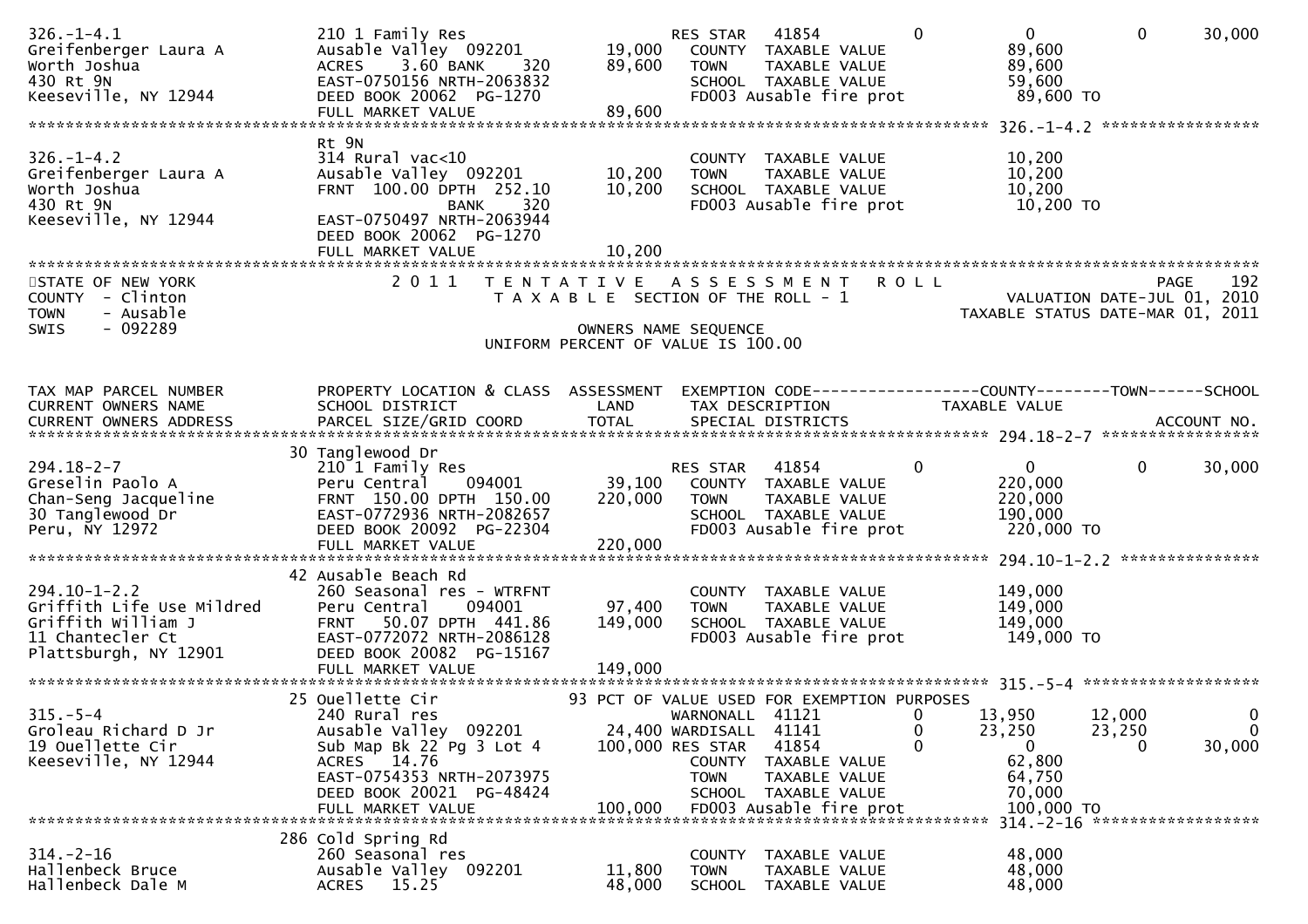| 244 Novak Rd<br>Valantie, NY 12184                                                                          | EAST-0739597 NRTH-2065977<br>DEED BOOK 20041 PG-69784<br>FULL MARKET VALUE                                                                                                                                           | 48,000                       | FD003 Ausable fire prot                                                                                                                                  | 48,000 TO                                                                             |                                                           |
|-------------------------------------------------------------------------------------------------------------|----------------------------------------------------------------------------------------------------------------------------------------------------------------------------------------------------------------------|------------------------------|----------------------------------------------------------------------------------------------------------------------------------------------------------|---------------------------------------------------------------------------------------|-----------------------------------------------------------|
| $315. - 1 - 3.37$<br>Hamilton Diane L<br>Soper Marion C<br>1875 North Ausable St<br>Keeseville, NY 12944    | 2 Lakeview Meadows Rd<br>210 1 Family Res<br>Ausable Valley 092201<br>Sub Map 18 Pg 56 Lot 6<br>3.87<br><b>ACRES</b><br>EAST-0747718 NRTH-2072831<br>DEED BOOK 1036<br>PG-251<br>FULL MARKET VALUE                   | 19,700<br>236,100<br>236,100 | COUNTY TAXABLE VALUE<br>TAXABLE VALUE<br><b>TOWN</b><br>SCHOOL TAXABLE VALUE<br>FD003 Ausable fire prot                                                  | 236,100<br>236,100<br>236,100<br>236,100 то                                           |                                                           |
| STATE OF NEW YORK<br>COUNTY - Clinton<br>- Ausable<br><b>TOWN</b><br>$-092289$<br><b>SWIS</b>               | 2011<br>T E N T A T I V E                                                                                                                                                                                            |                              | <b>ROLL</b><br>A S S E S S M E N T<br>T A X A B L E SECTION OF THE ROLL - 1<br>OWNERS NAME SEQUENCE<br>UNIFORM PERCENT OF VALUE IS 100.00                | TAXABLE STATUS DATE-MAR 01,                                                           | 193<br><b>PAGE</b><br>VALUATION DATE-JUL 01, 2010<br>2011 |
| TAX MAP PARCEL NUMBER<br>CURRENT OWNERS NAME                                                                | PROPERTY LOCATION & CLASS ASSESSMENT<br>SCHOOL DISTRICT                                                                                                                                                              | LAND                         | EXEMPTION CODE-----------------COUNTY-------TOWN------SCHOOL<br>TAX DESCRIPTION                                                                          | TAXABLE VALUE                                                                         |                                                           |
| $315.4 - 1 - 52$<br>Hamilton James P<br>Hamilton Elizabeth<br>22 Valley View Dr<br>Keeseville, NY 12944     | 22 Valley View Dr<br>210 1 Family Res<br>Ausable Valley 092201<br>Torrington Sub Lot 2<br>FRNT 112.48 DPTH 307.10<br>080<br><b>BANK</b><br>EAST-0753460 NRTH-2065824<br>DEED BOOK 801<br>PG-166<br>FULL MARKET VALUE | 9,200<br>96,900<br>96,900    | RES STAR<br>41854<br>COUNTY TAXABLE VALUE<br>TAXABLE VALUE<br><b>TOWN</b><br>SCHOOL TAXABLE VALUE<br>FD003 Ausable fire prot<br>LT005 Pine tree dr. 1ght | $\mathbf 0$<br>$\overline{0}$<br>96,900<br>96,900<br>66,900<br>96,900 TO<br>96,900 TO | $\mathbf{0}$<br>30,000                                    |
| $315. - 1 - 3.33$<br>Hamilton Jay D<br>Hamilton Raune Anne<br>4 Lakeview Meadows Rd<br>Keeseville, NY 12944 | Lakeview Meadows Rd<br>$314$ Rural vac<10<br>Ausable Valley 092201<br>Survey Bk 16 Pg 86 Lot 9<br>Also Deed Bk 747<br>ACRES 10.00<br>EAST-0749415 NRTH-2072939<br>DEED BOOK 20031 PG-58615                           | 9,900<br>9,900               | COUNTY TAXABLE VALUE<br>TAXABLE VALUE<br><b>TOWN</b><br>SCHOOL TAXABLE VALUE<br>FD003 Ausable fire prot                                                  | 9,900<br>9,900<br>9,900<br>$9,900$ TO                                                 | ****************                                          |
| $315. - 1 - 3.36$<br>Hamilton Jay D<br>Hamilton Raune A<br>4 Lakeview Meadows Rd<br>Keeseville, NY 12944    | 4 Lakeview Meadows Rd<br>210 1 Family Res<br>Ausable Valley 092201<br>Sub Map 16 Pg 139 Lot 8<br>5.50 BANK<br>ACRES<br>890<br>EAST-0748605 NRTH-2072960<br>DEED BOOK 758<br><b>PG-159</b><br>FULL MARKET VALUE       | 20,700<br>234,000<br>234,000 | 41854<br>RES STAR<br>COUNTY TAXABLE VALUE<br>TAXABLE VALUE<br><b>TOWN</b><br>SCHOOL TAXABLE VALUE<br>FD003 Ausable fire prot                             | 0<br>0<br>234,000<br>234,000<br>204,000<br>234,000 TO                                 | 0<br>30,000                                               |
| $304. -2 - 2.32$<br>Hamilton John                                                                           | 5 Fuller Rd<br>$314$ Rural vac< $10$<br>Ausable Valley 092201                                                                                                                                                        | 7,800                        | <b>COUNTY</b><br>TAXABLE VALUE<br><b>TOWN</b><br>TAXABLE VALUE                                                                                           | 7,800<br>7,800                                                                        |                                                           |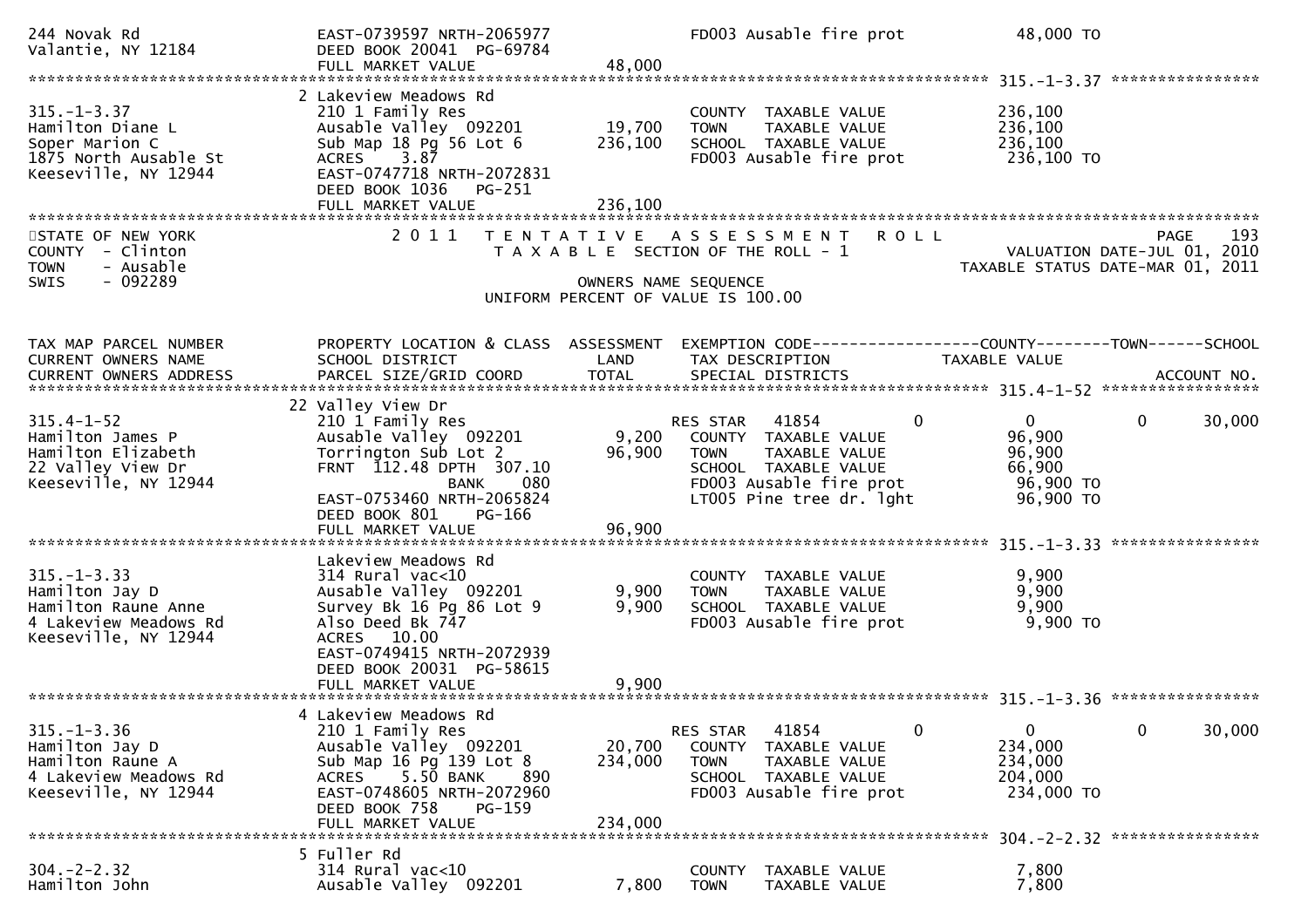| Prentiss Kimberly<br>5 Fuller Rd<br>Peru, NY 12972                                          | Lot 8 PGL<br>4.00<br>ACRES<br>EAST-0755084 NRTH-2081297<br>DEED BOOK 20041 PG-74120                                                                                                   | 7,800                        | SCHOOL TAXABLE VALUE<br>FD003 Ausable fire prot                                                                                            | 7,800<br>7,800 TO                                                                      |
|---------------------------------------------------------------------------------------------|---------------------------------------------------------------------------------------------------------------------------------------------------------------------------------------|------------------------------|--------------------------------------------------------------------------------------------------------------------------------------------|----------------------------------------------------------------------------------------|
|                                                                                             | 5 Fuller Rd                                                                                                                                                                           |                              |                                                                                                                                            |                                                                                        |
| $304. -2 - 2.31$<br>Hamilton John L<br>Prentiss Kimberly A<br>5 Fuller Rd<br>Peru, NY 12972 | 210 1 Family Res<br>Ausable Valley 092201<br>Lot 8 Pgl<br>ACRES 3.10 BANK<br>230<br>EAST-0754946 NRTH-2081612<br>DEED BOOK 20031 PG-60451                                             | 178,000                      | RES STAR 41854<br>$\overline{0}$<br>7,800 COUNTY TAXABLE VALUE<br>TAXABLE VALUE<br>TOWN<br>SCHOOL TAXABLE VALUE<br>FD003 Ausable fire prot | $\mathbf{0}$<br>30,000<br>$\mathbf{0}$<br>178,000<br>178,000<br>148,000<br>178,000 TO  |
|                                                                                             | FULL MARKET VALUE                                                                                                                                                                     | 178,000                      |                                                                                                                                            |                                                                                        |
| STATE OF NEW YORK<br>COUNTY - Clinton<br>- Ausable<br><b>TOWN</b><br>$-092289$<br>SWIS      | 2011                                                                                                                                                                                  |                              | TENTATIVE ASSESSMENT<br><b>ROLL</b><br>T A X A B L E SECTION OF THE ROLL - 1<br>OWNERS NAME SEQUENCE                                       | 194<br><b>PAGE</b><br>VALUATION DATE-JUL 01, 2010<br>TAXABLE STATUS DATE-MAR 01, 2011  |
|                                                                                             |                                                                                                                                                                                       |                              | UNIFORM PERCENT OF VALUE IS 100.00                                                                                                         |                                                                                        |
| TAX MAP PARCEL NUMBER<br>CURRENT OWNERS NAME                                                | PROPERTY LOCATION & CLASS ASSESSMENT<br>SCHOOL DISTRICT                                                                                                                               | LAND                         | TAX DESCRIPTION                                                                                                                            | EXEMPTION CODE------------------COUNTY--------TOWN------SCHOOL<br><b>TAXABLE VALUE</b> |
|                                                                                             | 809 Clintonville Rd                                                                                                                                                                   |                              |                                                                                                                                            |                                                                                        |
| $314. - 1 - 2$<br>Hamilton Kayte A<br>Timosevich Diane L<br>1875 N Ausable St               | 210 1 Family Res<br>Ausable Valley 092201<br>FRNT 205.00 DPTH 175.00<br>EAST-0731707 NRTH-2072417                                                                                     | 4,300<br>48,200              | COUNTY TAXABLE VALUE<br>TAXABLE VALUE<br>TOWN<br>SCHOOL TAXABLE VALUE<br>FD003 Ausable fire prot                                           | 48,200<br>48,200<br>48,200<br>48,200 TO                                                |
| Keeseville, NY 12944                                                                        | DEED BOOK 20041 PG-69883<br>FULL MARKET VALUE                                                                                                                                         | 48,200                       |                                                                                                                                            |                                                                                        |
|                                                                                             |                                                                                                                                                                                       |                              |                                                                                                                                            |                                                                                        |
| 294.10-1-19<br>Hamilton Patricia T<br>PO Box 570<br>Peru, NY 12972                          | 6 Mountaineer Dr<br>210 1 Family Res - WTRFNT<br>094001<br>Peru Central<br>FRNT 72.00 DPTH 144.15<br>EAST-0771820 NRTH-2084985<br>DEED BOOK 769<br>$PG-30$<br>FULL MARKET VALUE       | 92,800<br>188,400<br>188,400 | COUNTY TAXABLE VALUE<br>TAXABLE VALUE<br><b>TOWN</b><br>SCHOOL TAXABLE VALUE<br>FD003 Ausable fire prot                                    | 188,400<br>188,400<br>188,400<br>188,400 TO                                            |
|                                                                                             |                                                                                                                                                                                       |                              |                                                                                                                                            |                                                                                        |
| $294.10 - 1 - 20.2$<br>Hamilton Patricia T<br>PO Box 570<br>Peru, NY 12972                  | 2 Mountaineer Dr<br>$312$ Vac w/imprv - WTRFNT<br>Peru Central<br>094001<br>$1$ Pg $1$<br><b>FRNT</b><br>42.00 DPTH<br>98.00<br>EAST-0771868 NRTH-2084856<br>DEED BOOK 20061 PG-94597 | 49,200<br>49,200             | COUNTY TAXABLE VALUE<br><b>TOWN</b><br>TAXABLE VALUE<br>SCHOOL TAXABLE VALUE<br>FD003 Ausable fire prot                                    | 49,200<br>49,200<br>49,200<br>49,200 TO                                                |
|                                                                                             | FULL MARKET VALUE                                                                                                                                                                     | 49,200                       |                                                                                                                                            |                                                                                        |
| $294.10 - 1 - 20.1$<br>Hamilton Robert R<br>PO Box 570<br>Peru, NY 12972                    | 4 Mountaineer Dr<br>$312$ Vac w/imprv - WTRFNT<br>094001<br>Peru Central<br>FRNT 80.20 DPTH 109.80<br>EAST-0771844 NRTH-2084911                                                       | 75,200<br>84,500             | COUNTY TAXABLE VALUE<br>TAXABLE VALUE<br><b>TOWN</b><br>SCHOOL TAXABLE VALUE<br>FD003 Ausable fire prot                                    | 84,500<br>84,500<br>84,500<br>84,500 TO                                                |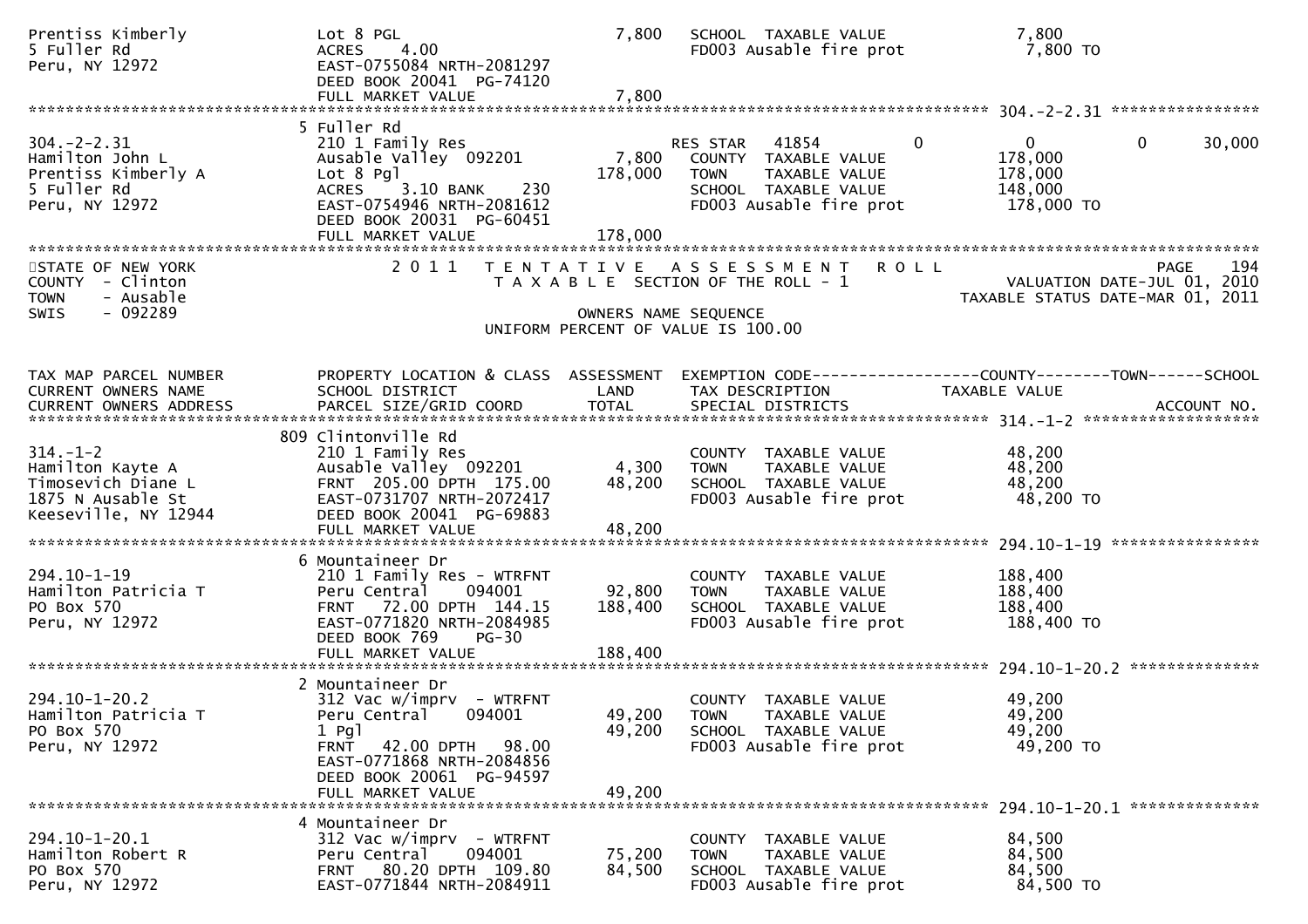|                                                                              | DEED BOOK 98001 PG-06196<br>FULL MARKET VALUE         | 84,500            |                                                                     |              |                      |                                                   |
|------------------------------------------------------------------------------|-------------------------------------------------------|-------------------|---------------------------------------------------------------------|--------------|----------------------|---------------------------------------------------|
|                                                                              |                                                       |                   |                                                                     |              |                      |                                                   |
| $315. - 3 - 40.1$                                                            | 176 Hill St<br>210 1 Family Res                       |                   | RES STAR<br>41854                                                   | $\mathbf{0}$ | $\overline{0}$       | $\mathbf{0}$<br>30,000                            |
| Hanbury Trust Donna<br>Attn: William Russell Trustee FRNT 100.00 DPTH 150.00 | Ausable Valley 092201                                 | 7,700<br>79,600   | COUNTY<br>TAXABLE VALUE<br>TAXABLE VALUE<br><b>TOWN</b>             |              | 79,600<br>79,600     |                                                   |
| PO Box 549<br>Keeseville, NY 12944                                           | EAST-0751736 NRTH-2068382<br>DEED BOOK 20041 PG-67211 |                   | SCHOOL TAXABLE VALUE<br>FD003 Ausable fire prot                     |              | 49,600<br>79,600 TO  |                                                   |
|                                                                              | FULL MARKET VALUE                                     | 79,600            | LT004 Hill st lght                                                  |              | 79,600 TO            |                                                   |
| STATE OF NEW YORK<br>COUNTY - Clinton                                        | 2011                                                  | T E N T A T I V E | A S S E S S M E N T<br>T A X A B L E SECTION OF THE ROLL - 1        | <b>ROLL</b>  |                      | 195<br><b>PAGE</b><br>VALUATION DATE-JUL 01, 2010 |
| - Ausable<br><b>TOWN</b>                                                     |                                                       |                   |                                                                     |              |                      | TAXABLE STATUS DATE-MAR 01, 2011                  |
| - 092289<br><b>SWIS</b>                                                      |                                                       |                   | OWNERS NAME SEQUENCE<br>UNIFORM PERCENT OF VALUE IS 100.00          |              |                      |                                                   |
| TAX MAP PARCEL NUMBER                                                        | PROPERTY LOCATION & CLASS ASSESSMENT                  |                   | EXEMPTION        CODE-----------------COUNTY-------TOWN------SCHOOL |              |                      |                                                   |
| CURRENT OWNERS NAME                                                          | SCHOOL DISTRICT                                       | LAND              | TAX DESCRIPTION                                                     |              | TAXABLE VALUE        |                                                   |
|                                                                              | 189 Hill St                                           |                   |                                                                     |              |                      |                                                   |
| $315. - 3 - 6$                                                               | 210 1 Family Res                                      |                   | 41834<br>SR STAR                                                    | $\mathbf 0$  | $\overline{0}$       | $\mathbf 0$<br>60,100                             |
| Haney Mary<br>Lamoy Phyllis                                                  | Ausable Valley 092201<br>FRNT 100.00 DPTH 250.00      | 8,700<br>115,200  | COUNTY TAXABLE VALUE<br>TAXABLE VALUE<br><b>TOWN</b>                |              | 115,200<br>115,200   |                                                   |
| 189 Hill St<br>PO Box 165                                                    | EAST-0751499 NRTH-2068127<br>DEED BOOK 631<br>$PG-42$ |                   | SCHOOL TAXABLE VALUE<br>FD003 Ausable fire prot                     |              | 55,100<br>115,200 TO |                                                   |
|                                                                              |                                                       |                   |                                                                     |              |                      |                                                   |
| $303 - 2 - 9$                                                                | 466 Hallock Hill Rd<br>210 1 Family Res               |                   | 41101<br><b>VETERANS</b>                                            | $\mathbf 0$  | 300                  | 300<br>0                                          |
| Hanson Jennie P                                                              | Ausable Valley 092201                                 |                   | 41834<br>6,800 SR STAR                                              | 0            | $\overline{0}$       | 60,100<br>$\Omega$                                |
| Hanson Earl<br>466 Hallock Hill Rd                                           | <b>ACRES</b><br>2.30<br>EAST-0742193 NRTH-2075164     | 68,500            | COUNTY TAXABLE VALUE<br><b>TOWN</b><br>TAXABLE VALUE                |              | 68,200<br>68,200     |                                                   |
| Peru, NY 12972                                                               | DEED BOOK 432<br>PG-207<br>FULL MARKET VALUE          |                   | SCHOOL TAXABLE VALUE                                                |              | 8,400                |                                                   |
|                                                                              | Cold Spring Rd                                        |                   |                                                                     |              |                      |                                                   |
| $314. - 2 - 6.1$                                                             | 312 Vac w/imprv                                       |                   | COUNTY TAXABLE VALUE                                                |              | 16,600               |                                                   |
| Hanson Scott M<br>466 Hallock Hill Rd                                        | Ausable Valley 092201<br>Lot $12$ Platts $12000$      | 12,700<br>16,600  | <b>TOWN</b><br>TAXABLE VALUE<br>SCHOOL TAXABLE VALUE                |              | 16,600<br>16,600     |                                                   |
| Peru, NY 12972                                                               | ACRES 18.40<br>EAST-0739139 NRTH-2069077              |                   | FD003 Ausable fire prot                                             |              | 16,600 TO            |                                                   |
|                                                                              | DEED BOOK 20102 PG-37427<br>FULL MARKET VALUE         | 16,600            |                                                                     |              |                      |                                                   |
|                                                                              | Cold Spring Rd                                        |                   |                                                                     |              |                      |                                                   |
| $314. - 2 - 6.11$                                                            | $322$ Rural vac $>10$                                 |                   | TAXABLE VALUE<br>COUNTY                                             |              | 15,100               |                                                   |
| Harkness Charles H<br>368 Soper Rd                                           | Ausable Valley 092201<br>Lot 5 & 12 Platts 12000      | 15,100<br>15,100  | TAXABLE VALUE<br><b>TOWN</b><br>SCHOOL TAXABLE VALUE                |              | 15,100<br>15,100     |                                                   |
| PO Box 524<br>Keeseville, NY 12944                                           | ACRES 26.40<br>EAST-0738486 NRTH-2071195              |                   | FD003 Ausable fire prot                                             |              | 15,100 TO            |                                                   |
|                                                                              | DEED BOOK 623<br>PG-499<br>FULL MARKET VALUE          | 15,100            |                                                                     |              |                      |                                                   |
|                                                                              |                                                       |                   |                                                                     |              |                      |                                                   |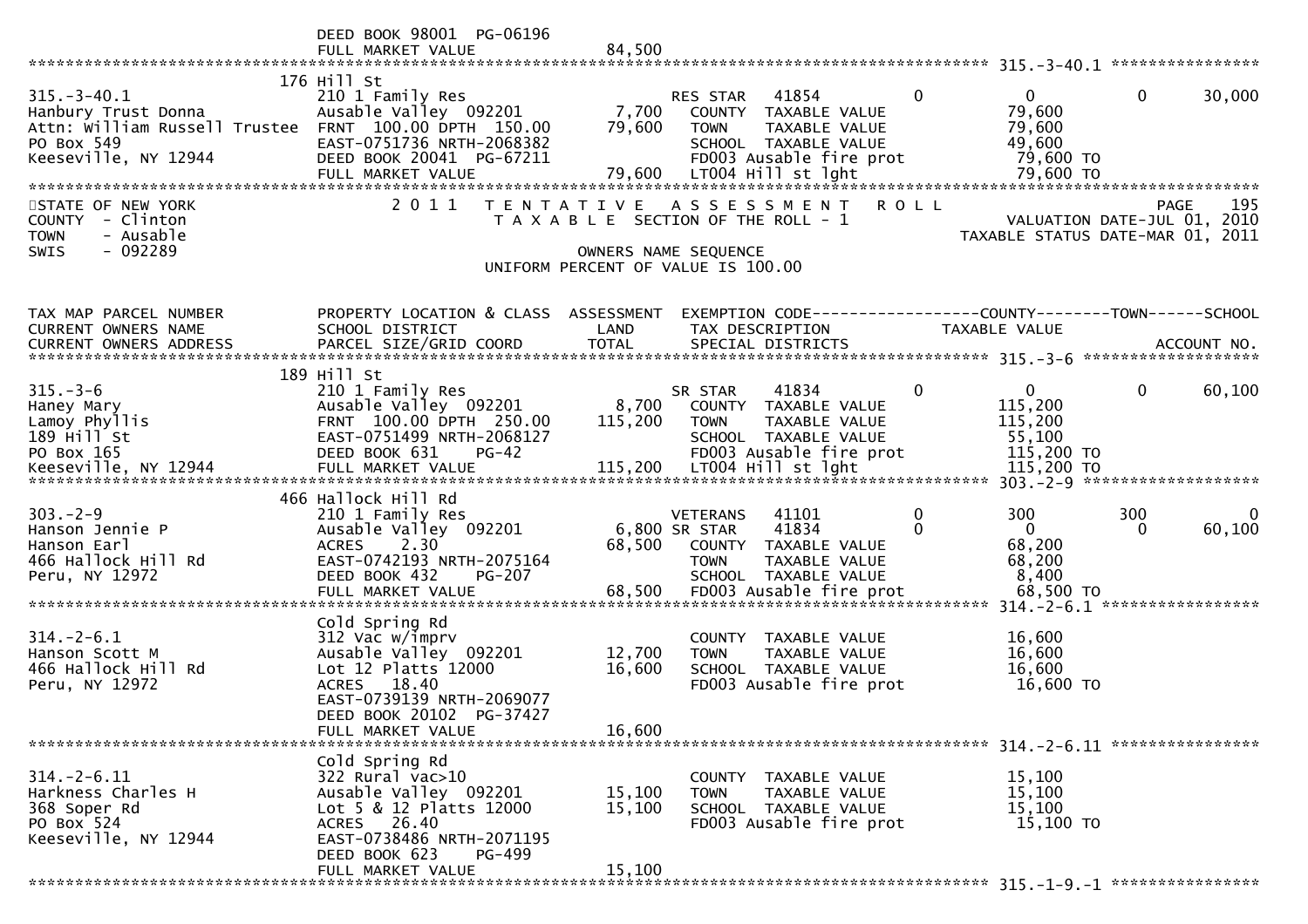| $315. - 1 - 9. - 1$<br>Hart Augustine<br>Hart Mary<br>10 Taylor Hill Rd<br>Keeseville, NY 12944                   | 10 Taylor Hill Rd<br>270 Mfg housing<br>Ausable Valley 092201<br>0.01<br><b>ACRES</b><br>EAST-0752696 NRTH-2069913<br>FULL MARKET VALUE                             | 20,000<br>20,000                                                            | AGED - ALL 41800<br>100 SR STAR<br><b>TOWN</b> | 41834<br>COUNTY TAXABLE VALUE<br>TAXABLE VALUE<br>SCHOOL TAXABLE VALUE                                   | $\mathbf{0}$<br>$\Omega$ | 10,000<br>$\overline{0}$<br>10,000<br>10,000<br>$\overline{\mathbf{0}}$ | 10,000<br>0                                | 10,000<br>10,000 |
|-------------------------------------------------------------------------------------------------------------------|---------------------------------------------------------------------------------------------------------------------------------------------------------------------|-----------------------------------------------------------------------------|------------------------------------------------|----------------------------------------------------------------------------------------------------------|--------------------------|-------------------------------------------------------------------------|--------------------------------------------|------------------|
| STATE OF NEW YORK<br>COUNTY - Clinton<br>- Ausable<br><b>TOWN</b><br>$-092289$<br><b>SWIS</b>                     | 2011                                                                                                                                                                | T A X A B L E SECTION OF THE ROLL - 1<br>UNIFORM PERCENT OF VALUE IS 100.00 | OWNERS NAME SEQUENCE                           | TENTATIVE ASSESSMENT                                                                                     | <b>ROLL</b>              | TAXABLE STATUS DATE-MAR 01, 2011                                        | <b>PAGE</b><br>VALUATION DATE-JUL 01, 2010 | 196              |
| TAX MAP PARCEL NUMBER<br>CURRENT OWNERS NAME                                                                      | PROPERTY LOCATION & CLASS ASSESSMENT<br>SCHOOL DISTRICT<br>54 Taylor Hill Rd                                                                                        | LAND                                                                        |                                                | EXEMPTION CODE------------------COUNTY--------TOWN------SCHOOL<br>TAX DESCRIPTION                        |                          | <b>TAXABLE VALUE</b>                                                    |                                            |                  |
| $315. - 1 - 14$<br>Hart David M<br>Hart Jean M<br>54 Taylor Hill Rd<br>Keeseville, NY 12944                       | 210 1 Family Res<br>Ausable Valley 092201<br>FRNT 150.00 DPTH 150.00<br>EAST-0751542 NRTH-2069654<br>DEED BOOK 20061 PG-97587<br>FULL MARKET VALUE                  | 4,900<br>37,500<br>37,500                                                   | RES STAR<br><b>TOWN</b>                        | 41854<br>COUNTY TAXABLE VALUE<br>TAXABLE VALUE<br>SCHOOL TAXABLE VALUE<br>FD003 Ausable fire prot        | 0                        | 0<br>37,500<br>37,500<br>7,500<br>37,500 TO                             | $\Omega$                                   | 30,000           |
|                                                                                                                   |                                                                                                                                                                     |                                                                             |                                                |                                                                                                          |                          |                                                                         |                                            |                  |
| $315. - 1 - 9$<br>Hart Life Estate Augustine<br>Hart Life Estate Mary<br>8 Taylor Hill Rd<br>Keeseville, NY 12944 | 8 Taylor Hill Rd<br>210 1 Family Res<br>Ausable Valley 092201<br>1.70<br><b>ACRES</b><br>EAST-0752696 NRTH-2069913<br>DEED BOOK 20092 PG-27208<br>FULL MARKET VALUE | 6,400<br>158,100<br>158,100                                                 | RES STAR<br><b>TOWN</b>                        | 41854<br>COUNTY TAXABLE VALUE<br>TAXABLE VALUE<br>SCHOOL TAXABLE VALUE<br>FD003 Ausable fire prot        | $\mathbf{0}$             | $\mathbf{0}$<br>158,100<br>158,100<br>128,100<br>158,100 TO             | $\mathbf{0}$                               | 30,000           |
|                                                                                                                   | 2284 Rt 22                                                                                                                                                          |                                                                             |                                                |                                                                                                          |                          |                                                                         |                                            |                  |
| $304. - 1 - 14.12$<br>Hart Randy H<br>Hart Bobbi Jo<br>2284 Rt 22<br>Keeseville, NY 12944                         | 210 1 Family Res<br>Ausable Valley 092201<br>$Lot 12$ Pg]<br><b>ACRES</b><br>1.20<br>EAST-0751465 NRTH-2079306<br>DEED BOOK 20051 PG-81042                          | 8,100<br>107,000                                                            | RES STAR<br><b>TOWN</b>                        | 41854<br>COUNTY TAXABLE VALUE<br><b>TAXABLE VALUE</b><br>SCHOOL TAXABLE VALUE<br>FD003 Ausable fire prot | $\mathbf{0}$             | $\mathbf{0}$<br>107,000<br>107,000<br>77,000<br>107,000 TO              | $\mathbf{0}$                               | 30,000           |
|                                                                                                                   |                                                                                                                                                                     |                                                                             |                                                |                                                                                                          |                          |                                                                         |                                            |                  |
| $315. - 2 - 20.1$<br>Hart Richard<br>Hart Christine<br>48 Basket Ave<br>Keeseville, NY 12944                      | 64 Basket Ave<br>270 Mfg housing<br>Ausable Valley 092201<br>Lot $15$<br>Land Cont S & Carl Hart<br>FRNT 110.00 DPTH 132.00<br>EAST-0753549 NRTH-2070004            | 4,400<br>36,000                                                             | RES STAR<br><b>TOWN</b>                        | 41854<br>COUNTY TAXABLE VALUE<br>TAXABLE VALUE<br>SCHOOL TAXABLE VALUE<br>FD003 Ausable fire prot        | 0                        | $\mathbf{0}$<br>36,000<br>36,000<br>6,000<br>36,000 TO                  | 0                                          | 30,000           |
|                                                                                                                   | DEED BOOK 20061 PG-94618<br>FULL MARKET VALUE                                                                                                                       | 36,000                                                                      |                                                |                                                                                                          |                          |                                                                         |                                            |                  |
| $315. -2 - 17.5$                                                                                                  | 48 Basket Ave<br>210 1 Family Res                                                                                                                                   |                                                                             | RES STAR                                       | 41854                                                                                                    | 0                        | 0                                                                       | 0                                          | 30,000           |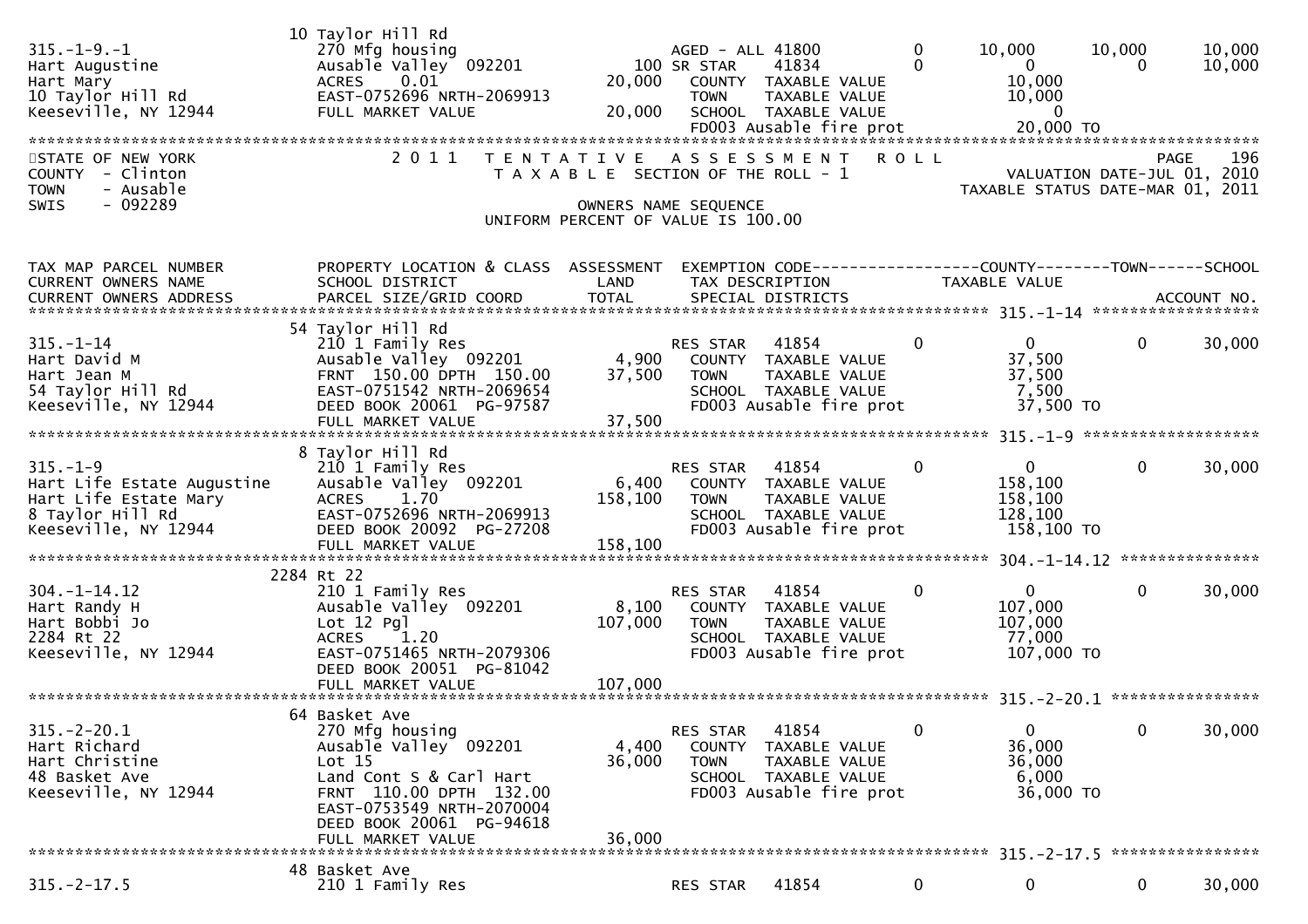| Hart Richard A<br>Hart Christine A<br>48 Basket Ave<br>Keeseville, NY 12944                                   | Ausable Valley 092201<br>Lot <sub>15</sub><br>1.00<br><b>ACRES</b><br>EAST-0753931 NRTH-2070107<br>DEED BOOK 695<br>$PG-3$                                         | 6,000<br>68,500            | COUNTY TAXABLE VALUE<br>TAXABLE VALUE<br><b>TOWN</b><br>SCHOOL TAXABLE VALUE<br>FD003 Ausable fire prot                                                  | 68,500<br>68,500<br>38,500<br>68,500 TO                                                        |                                                                                       |  |  |
|---------------------------------------------------------------------------------------------------------------|--------------------------------------------------------------------------------------------------------------------------------------------------------------------|----------------------------|----------------------------------------------------------------------------------------------------------------------------------------------------------|------------------------------------------------------------------------------------------------|---------------------------------------------------------------------------------------|--|--|
|                                                                                                               |                                                                                                                                                                    |                            |                                                                                                                                                          |                                                                                                |                                                                                       |  |  |
| STATE OF NEW YORK<br>- Clinton<br><b>COUNTY</b><br>- Ausable<br><b>TOWN</b><br>$-092289$<br><b>SWIS</b>       |                                                                                                                                                                    |                            | 2011 TENTATIVE ASSESSMENT<br>T A X A B L E SECTION OF THE ROLL - 1<br>OWNERS NAME SEQUENCE<br>UNIFORM PERCENT OF VALUE IS 100.00                         | <b>ROLL</b>                                                                                    | 197<br><b>PAGE</b><br>VALUATION DATE-JUL 01, 2010<br>TAXABLE STATUS DATE-MAR 01, 2011 |  |  |
| TAX MAP PARCEL NUMBER<br>CURRENT OWNERS NAME<br>CURRENT OWNERS ADDRESS                                        | PROPERTY LOCATION & CLASS ASSESSMENT<br>SCHOOL DISTRICT                                                                                                            | LAND                       | EXEMPTION CODE-----------------COUNTY-------TOWN------SCHOOL<br>TAX DESCRIPTION                                                                          | <b>TAXABLE VALUE</b>                                                                           |                                                                                       |  |  |
| $304. - 1 - 3$<br>Hart Robert<br>Hart Rena<br>425 Arthur Rd<br>Peru, NY 12972                                 | Arthur Rd<br>151 Fruit crop<br>Ausable Valley<br>092201<br>ACRES 45.50<br>EAST-0749275 NRTH-2081861<br>DEED BOOK 733<br>$PG-325$<br>FULL MARKET VALUE              | 52,500<br>52,500<br>52,500 | AGRI DISTR 41720<br>COUNTY TAXABLE VALUE<br>TAXABLE VALUE<br><b>TOWN</b><br>SCHOOL TAXABLE VALUE<br>FD003 Ausable fire prot                              | 31,160<br>0<br>21,340<br>21,340<br>21,340<br>52,500 TO                                         | 31,160<br>31,160                                                                      |  |  |
| MAY BE SUBJECT TO PAYMENT<br>UNDER AGDIST LAW TIL 2015                                                        |                                                                                                                                                                    |                            |                                                                                                                                                          |                                                                                                |                                                                                       |  |  |
| $304. - 1 - 14.11$<br>Hart Robert<br>Hart Rena<br>425 Arthur Rd<br>Peru, NY 12972                             | Rt 22<br>151 Fruit crop<br>Ausable Valley<br>092201<br>Lot 12 PGL<br>ACRES 49.80<br>EAST-0752220 NRTH-2079198<br>FULL MARKET VALUE                                 | 48,900<br>48,900<br>48,900 | AGRI DISTR 41720<br>COUNTY TAXABLE VALUE<br><b>TOWN</b><br>TAXABLE VALUE<br>SCHOOL TAXABLE VALUE<br>FD003 Ausable fire prot                              | $\Omega$<br>22,639<br>26,261<br>26,261<br>26,261<br>48,900 TO                                  | 22,639<br>22,639                                                                      |  |  |
| MAY BE SUBJECT TO PAYMENT<br>UNDER AGDIST LAW TIL 2015                                                        | 2301 Rt 22                                                                                                                                                         |                            |                                                                                                                                                          |                                                                                                |                                                                                       |  |  |
| $304. - 1 - 25$<br>Hart Robert<br>Hart Rena R<br>425 Arthur Rd<br>Peru, NY 12972                              | 446 Cold storage<br>Ausable Valley <sup>-</sup> 092201<br>ACRES 152.00<br>EAST-0749659 NRTH-2078794<br>DEED BOOK 616<br>$PG-37$<br>FULL MARKET VALUE               | 677,000                    | 10 YR AGR 41700<br>124,000 AGRI DISTR 41720<br>677,000 RES STAR<br>41854<br>COUNTY TAXABLE VALUE<br><b>TOWN</b><br>TAXABLE VALUE<br>SCHOOL TAXABLE VALUE | 0<br>83,200<br>$\Omega$<br>52,441<br>$\Omega$<br>$\mathbf{0}$<br>541,359<br>541,359<br>511,359 | 83,200<br>83,200<br>52,441<br>52,441<br>30,000<br>0                                   |  |  |
| MAY BE SUBJECT TO PAYMENT<br>UNDER AGDIST LAW TIL 2015                                                        |                                                                                                                                                                    |                            | FD003 Ausable fire prot                                                                                                                                  | 677,000 TO                                                                                     |                                                                                       |  |  |
| $304 - 2 - 6.1$<br>Hart Robert<br>Hart Rena R<br>425 Arthur Rd<br>Peru, NY 12972<br>MAY BE SUBJECT TO PAYMENT | Chasm Rd<br>484 1 use sm bld<br>Ausable Valley 092201<br>$Lot 8$ Pgl<br>ACRES 104.00<br>EAST-0755485 NRTH-2079020<br>$PG-37$<br>DEED BOOK 616<br>FULL MARKET VALUE | 178,700<br>178,700         | AGRI DISTR 41720<br>110,200 RPTL483_d 42130<br>COUNTY TAXABLE VALUE<br>TAXABLE VALUE<br><b>TOWN</b><br>SCHOOL TAXABLE VALUE<br>FD003 Ausable fire prot   | 58,241<br>0<br>0<br>47,600<br>72,859<br>72,859<br>72,859<br>178,700 TO                         | 58,241<br>58,241<br>47,600<br>47,600                                                  |  |  |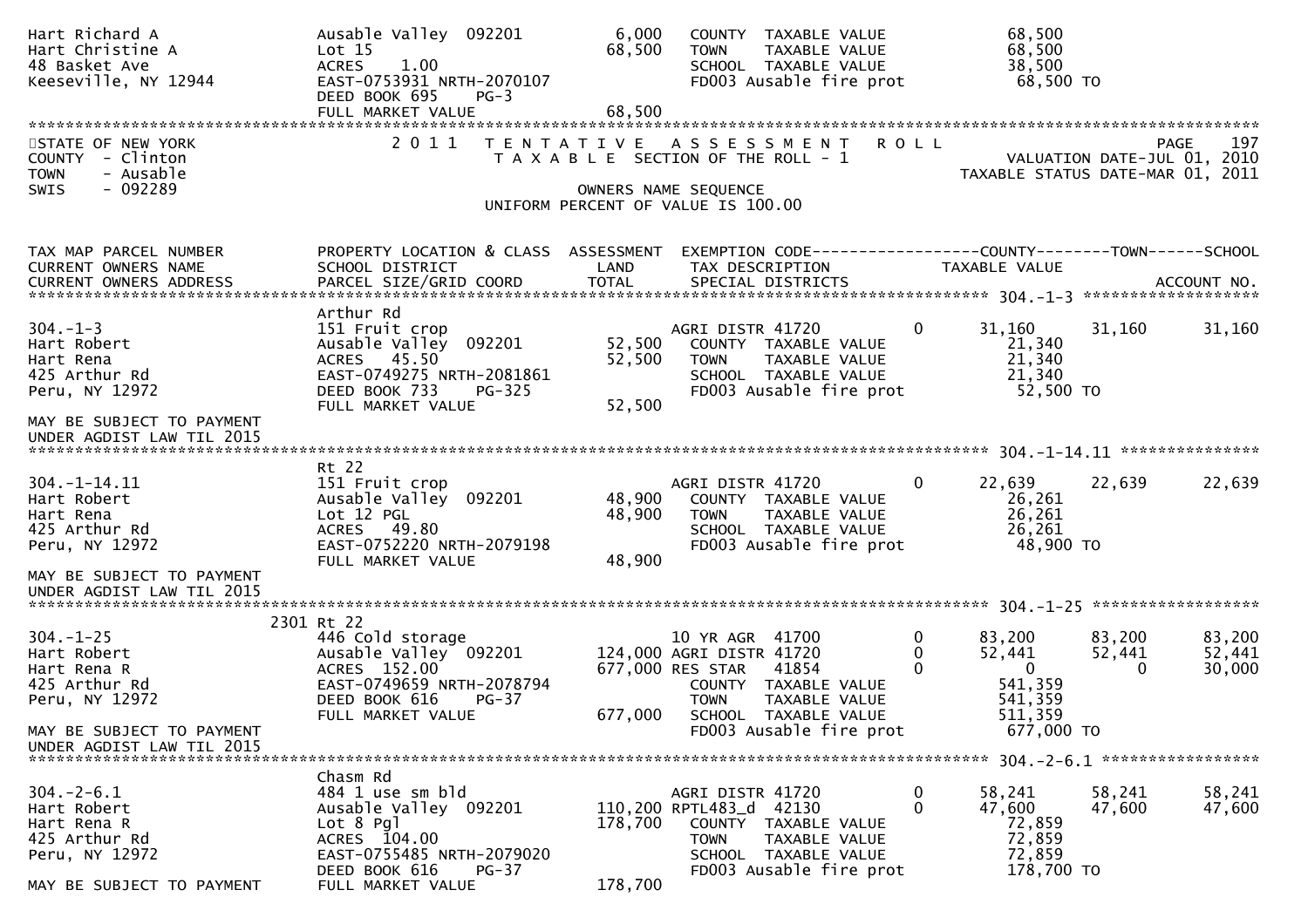| UNDER AGDIST LAW TIL 2015                                                                       |                                                                                                                                                                                                |                              |                                                                                                                                                         |                                                                                        |                                                                                       |
|-------------------------------------------------------------------------------------------------|------------------------------------------------------------------------------------------------------------------------------------------------------------------------------------------------|------------------------------|---------------------------------------------------------------------------------------------------------------------------------------------------------|----------------------------------------------------------------------------------------|---------------------------------------------------------------------------------------|
| $315. - 3 - 22$<br>Hart Robert H<br>425 Arthur Rd<br>Peru, NY 12972                             | 99 Hill St<br>210 1 Family Res<br>Ausable Valley 092201<br>FRNT 100.00 DPTH 251.00<br>EAST-0754002 NRTH-2068175<br>DEED BOOK 648<br>$PG-83$<br>FULL MARKET VALUE                               | 8,700<br>66,000<br>66,000    | COUNTY TAXABLE VALUE<br>TAXABLE VALUE<br><b>TOWN</b><br>SCHOOL TAXABLE VALUE<br>FD003 Ausable fire prot<br>LT004 Hill st lght                           | 66,000<br>66,000<br>66,000<br>66,000 TO<br>66,000 ТО                                   |                                                                                       |
| STATE OF NEW YORK<br>COUNTY - Clinton<br>- Ausable<br><b>TOWN</b><br>- 092289<br><b>SWIS</b>    | 2011<br>T E N T A T I V E                                                                                                                                                                      |                              | A S S E S S M E N T<br>T A X A B L E SECTION OF THE ROLL - 1<br>OWNERS NAME SEQUENCE<br>UNIFORM PERCENT OF VALUE IS 100.00                              | <b>ROLL</b>                                                                            | 198<br><b>PAGE</b><br>VALUATION DATE-JUL 01, 2010<br>TAXABLE STATUS DATE-MAR 01, 2011 |
| TAX MAP PARCEL NUMBER<br>CURRENT OWNERS NAME<br>CURRENT OWNERS ADDRESS                          | PROPERTY LOCATION & CLASS ASSESSMENT<br>SCHOOL DISTRICT                                                                                                                                        | LAND                         | EXEMPTION        CODE-----------------COUNTY-------TOWN------SCHOOL<br>TAX DESCRIPTION                                                                  | TAXABLE VALUE                                                                          |                                                                                       |
| $304. - 2 - 6.2$<br>Hart Robert H Jr<br>Hart Peggy Sue<br>345 Chasm Rd<br>Keeseville, NY 12944  | 345 Chasm Rd<br>210 1 Family Res<br>Ausable Valley 092201<br>$Lot 8$ Pgl<br>3.00<br><b>ACRES</b><br>EAST-0755614 NRTH-2079985<br>DEED BOOK 956<br>PG-333                                       | 7,200<br>209,000             | RES STAR<br>41854<br>COUNTY TAXABLE VALUE<br>TAXABLE VALUE<br>TOWN<br>SCHOOL TAXABLE VALUE<br>FD003 Ausable fire prot                                   | $\overline{0}$<br>$\mathbf{0}$<br>209,000<br>209,000<br>179,000<br>209,000 TO          | $\mathbf 0$<br>30,000                                                                 |
| $293. -4 - 11$<br>Hart Sherwood Jr<br>98 Telegraph Rd<br>Peru, NY 12972                         | 98 Telegraph Rd<br>210 1 Family Res<br>Ausable Valley 092201<br>1.10<br><b>ACRES</b><br>EAST-0757899 NRTH-2081356<br>DEED BOOK 1033<br>$PG-44$<br>FULL MARKET VALUE                            | 123,200                      | CW_10_VET/ 41152<br>6,100 CW_DISBLD_ 41172<br>123,200 RES STAR<br>41854<br>COUNTY TAXABLE VALUE<br>TAXABLE VALUE<br><b>TOWN</b><br>SCHOOL TAXABLE VALUE | 0<br>8,000<br>24,640<br>0<br>$\Omega$<br>$\overline{0}$<br>90,560<br>123,200<br>93,200 | 0<br>$\mathbf 0$<br>$\Omega$<br>0<br>$\Omega$<br>30,000<br>****************           |
| $315. - 2 - 18.2$<br>Hart Wilcot<br>LaFountain Amanda<br>10 Woodlawn Dr<br>Keeseville, NY 12944 | 10 Woodlawn Dr<br>210 1 Family Res<br>Ausable Valley 092201<br>survey map 2010/230925<br>FRNT 100.00 DPTH 200.00<br>EAST-0754291 NRTH-2068842<br>DEED BOOK 20102 PG-30873<br>FULL MARKET VALUE | 10,000<br>130,000<br>130,000 | COUNTY TAXABLE VALUE<br>TAXABLE VALUE<br><b>TOWN</b><br>SCHOOL TAXABLE VALUE<br>FD003 Ausable fire prot<br>LT004 Hill st lght                           | 130,000<br>130,000<br>130,000<br>130,000 TO<br>68,874 TO                               |                                                                                       |
| $293. - 3 - 2.2$<br>Heald Philip W<br>Heald Lauri A<br>70 Sunlea Village Dr<br>Peru, NY 12972   | 70 Sunlea Village Dr<br>210 1 Family Res<br>094001<br>Peru Central<br>Survey Bk 18 Pg 85 Lot 3<br>3.21 BANK<br><b>ACRES</b><br>080<br>EAST-0767067 NRTH-2084909<br>DEED BOOK 1019 PG-200       | 12,800<br>144,900            | 41854<br>RES STAR<br>COUNTY TAXABLE VALUE<br><b>TOWN</b><br>TAXABLE VALUE<br>SCHOOL TAXABLE VALUE<br>FD003 Ausable fire prot                            | $\bf{0}$<br>$\overline{0}$<br>144,900<br>144,900<br>114,900<br>144,900 TO              | $\bf{0}$<br>30,000                                                                    |
|                                                                                                 | FULL MARKET VALUE                                                                                                                                                                              | 144,900                      |                                                                                                                                                         |                                                                                        |                                                                                       |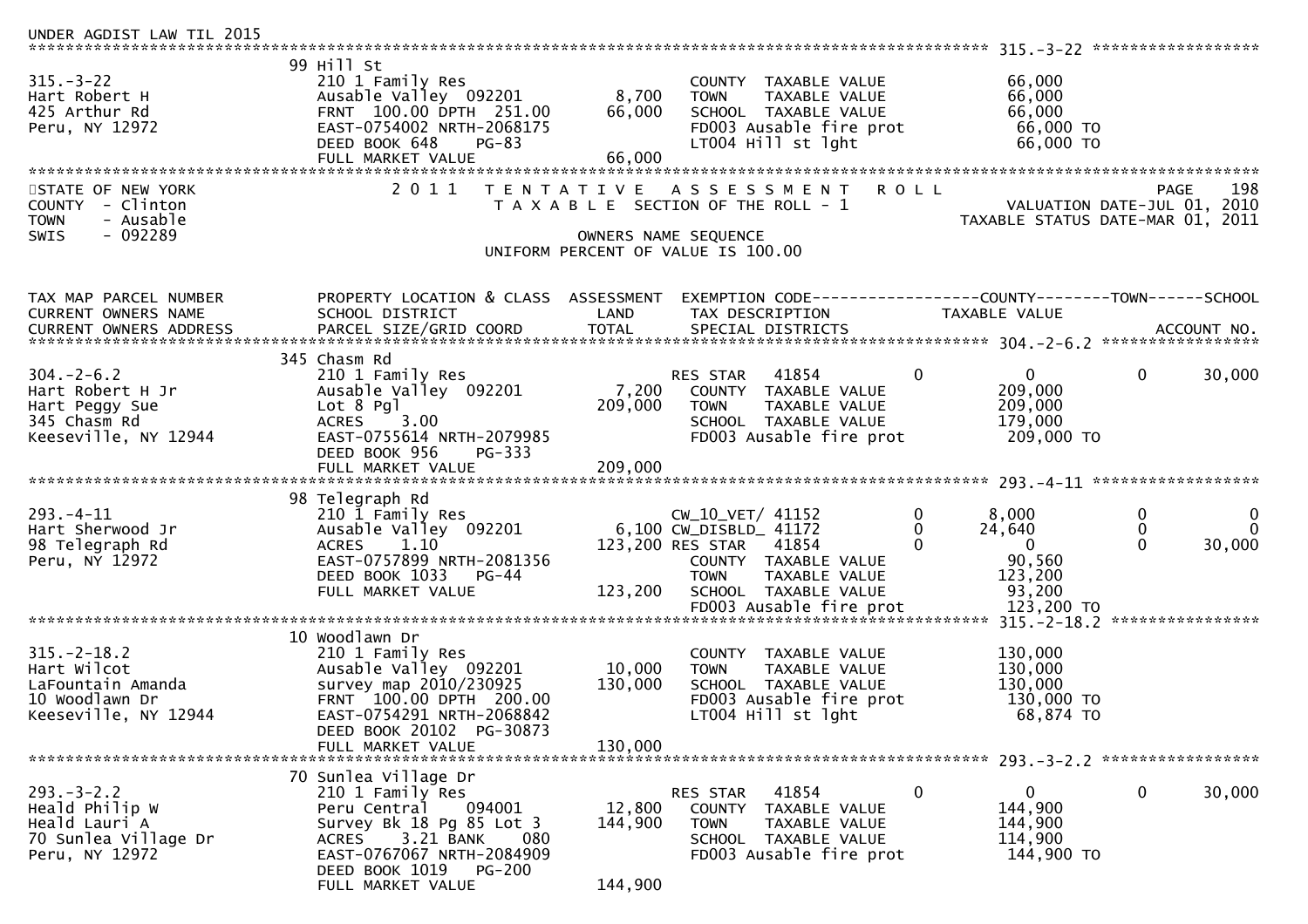|                                     | 183 Hill St                                 |                      |                                           |                |                                                              |                                   |
|-------------------------------------|---------------------------------------------|----------------------|-------------------------------------------|----------------|--------------------------------------------------------------|-----------------------------------|
| $315. - 3 - 7$                      | 210 1 Family Res                            |                      | 41834<br>SR STAR                          | $\overline{0}$ | 0                                                            | $\overline{0}$<br>60,100          |
| Healey Thomas                       | Ausable Valley 092201                       |                      | 8,700 COUNTY TAXABLE VALUE                |                | 97,000                                                       |                                   |
| Healey Anne                         | FRNT 100.00 DPTH 250.00                     | 97,000               | <b>TOWN</b>                               | TAXABLE VALUE  | 97,000                                                       |                                   |
| 183 Hill St                         | EAST-0751604 NRTH-2068130                   |                      | SCHOOL TAXABLE VALUE                      |                | 36,900                                                       |                                   |
| Keeseville, NY 12944                | DEED BOOK 543<br>PG-456                     |                      | FD003 Ausable fire prot                   |                | 97,000 TO                                                    |                                   |
|                                     | FULL MARKET VALUE                           |                      | 97,000 LT004 Hill st lght                 |                | 97,000 TO                                                    |                                   |
| STATE OF NEW YORK                   | 2011                                        |                      | TENTATIVE ASSESSMENT ROLL                 |                |                                                              | 199<br><b>PAGE</b>                |
| COUNTY - Clinton                    |                                             |                      | T A X A B L E SECTION OF THE ROLL - 1     |                |                                                              | VALUATION DATE-JUL 01, 2010       |
| - Ausable<br><b>TOWN</b>            |                                             |                      |                                           |                |                                                              | TAXABLE STATUS DATE-MAR 01, 2011  |
| $-092289$<br><b>SWIS</b>            |                                             | OWNERS NAME SEQUENCE |                                           |                |                                                              |                                   |
|                                     |                                             |                      | UNIFORM PERCENT OF VALUE IS 100.00        |                |                                                              |                                   |
| TAX MAP PARCEL NUMBER               | PROPERTY LOCATION & CLASS ASSESSMENT        |                      |                                           |                | EXEMPTION CODE-----------------COUNTY--------TOWN-----SCHOOL |                                   |
| CURRENT OWNERS NAME                 | SCHOOL DISTRICT                             | LAND                 | TAX DESCRIPTION                           |                | TAXABLE VALUE                                                |                                   |
| <b>CURRENT OWNERS ADDRESS</b>       | PARCEL SIZE/GRID COORD                      | <b>TOTAL</b>         | SPECIAL DISTRICTS                         |                |                                                              | ACCOUNT NO.                       |
|                                     |                                             |                      |                                           |                |                                                              |                                   |
| $314. - 2 - 12.2$                   | Hallock Hill Rd                             |                      |                                           |                |                                                              |                                   |
|                                     | $314$ Rural vac<10<br>Ausable Valley 092201 | 10,600               | COUNTY TAXABLE VALUE<br><b>TOWN</b>       | TAXABLE VALUE  | 10,600<br>10,600                                             |                                   |
| Hemm Roger D<br>463 Hallock Hill Rd | 1.40<br><b>ACRES</b>                        | 10,600               | SCHOOL TAXABLE VALUE                      |                | 10,600                                                       |                                   |
| Peru, NY 12972                      | EAST-0742977 NRTH-2074841                   |                      | FD003 Ausable fire prot                   |                | 10,600 TO                                                    |                                   |
|                                     | DEED BOOK 20041 PG-70923                    |                      |                                           |                |                                                              |                                   |
|                                     | FULL MARKET VALUE                           | 10,600               |                                           |                |                                                              |                                   |
|                                     |                                             |                      |                                           |                |                                                              |                                   |
|                                     | 463 Hallock Hill Rd                         |                      |                                           |                |                                                              |                                   |
| $314. -2 - 12.3$                    | 240 Rural res                               |                      | RES STAR 41854                            | $\mathbf{0}$   | $\overline{0}$                                               | $\mathbf 0$<br>30,000             |
| Hemm Roger D                        | Ausable Valley 092201                       |                      | 63,100 COUNTY TAXABLE VALUE               |                | 435,000                                                      |                                   |
| 463 Hallock Hill Rd                 | ACRES 167.00                                | 435,000              | <b>TOWN</b>                               | TAXABLE VALUE  | 435,000                                                      |                                   |
| Peru, NY 12972                      | EAST-0742588 NRTH-2072733                   |                      | SCHOOL TAXABLE VALUE                      |                | 405,000                                                      |                                   |
|                                     | DEED BOOK 761<br>$PG-72$                    |                      | FD003 Ausable fire prot                   |                | 435,000 TO                                                   |                                   |
|                                     | FULL MARKET VALUE                           | 435,000              |                                           |                |                                                              |                                   |
|                                     | Hallock Hill Rd                             |                      |                                           |                |                                                              |                                   |
| $315. - 1 - 2$                      | 321 Abandoned ag                            |                      | COUNTY TAXABLE VALUE                      |                | 19,600                                                       |                                   |
| Hemm Roger D                        | Ausable Valley 092201                       | 19,600               | <b>TOWN</b>                               | TAXABLE VALUE  | 19,600                                                       |                                   |
| 463 Hallock Hill Rd                 | $Lot 4$ Pg                                  | 19,600               | SCHOOL TAXABLE VALUE                      |                | 19,600                                                       |                                   |
| Peru, NY 12972                      | Lot 13 Pl 12000 Al                          |                      | FD003 Ausable fire prot                   |                | 19,600 TO                                                    |                                   |
|                                     | ACRES 91.60                                 |                      |                                           |                |                                                              |                                   |
|                                     | EAST-0744086 NRTH-2072062                   |                      |                                           |                |                                                              |                                   |
|                                     | DEED BOOK 20031 PG-50658                    |                      |                                           |                |                                                              |                                   |
|                                     | FULL MARKET VALUE                           | 19,600               |                                           |                |                                                              |                                   |
|                                     |                                             |                      |                                           |                |                                                              | 293. - 3 - 5.12 ***************** |
| $293. -3 - 5.12$                    | 2428 Rt 9                                   |                      |                                           | $\mathbf{0}$   | $\mathbf{0}$                                                 | $\mathbf 0$<br>30,000             |
| Hemmingway Cindy L                  | 220 2 Family Res<br>Peru Central<br>094001  | 6,600                | 41854<br>RES STAR<br>COUNTY TAXABLE VALUE |                | 71,900                                                       |                                   |
| 2428 Rt 9                           | FRNT 192.00 DPTH 142.40                     | 71,900               | <b>TOWN</b>                               | TAXABLE VALUE  | 71,900                                                       |                                   |
| Peru, NY 12972                      | 080<br><b>BANK</b>                          |                      | SCHOOL TAXABLE VALUE                      |                | 41,900                                                       |                                   |
|                                     | EAST-0766560 NRTH-2082141                   |                      | FD003 Ausable fire prot                   |                | 71,900 TO                                                    |                                   |
|                                     | DEED BOOK 20011 PG-28348                    |                      |                                           |                |                                                              |                                   |
|                                     | FULL MARKET VALUE                           | 71,900               |                                           |                |                                                              |                                   |
|                                     |                                             |                      |                                           |                |                                                              |                                   |
|                                     | 42 Mountianeer Dr                           |                      |                                           |                |                                                              |                                   |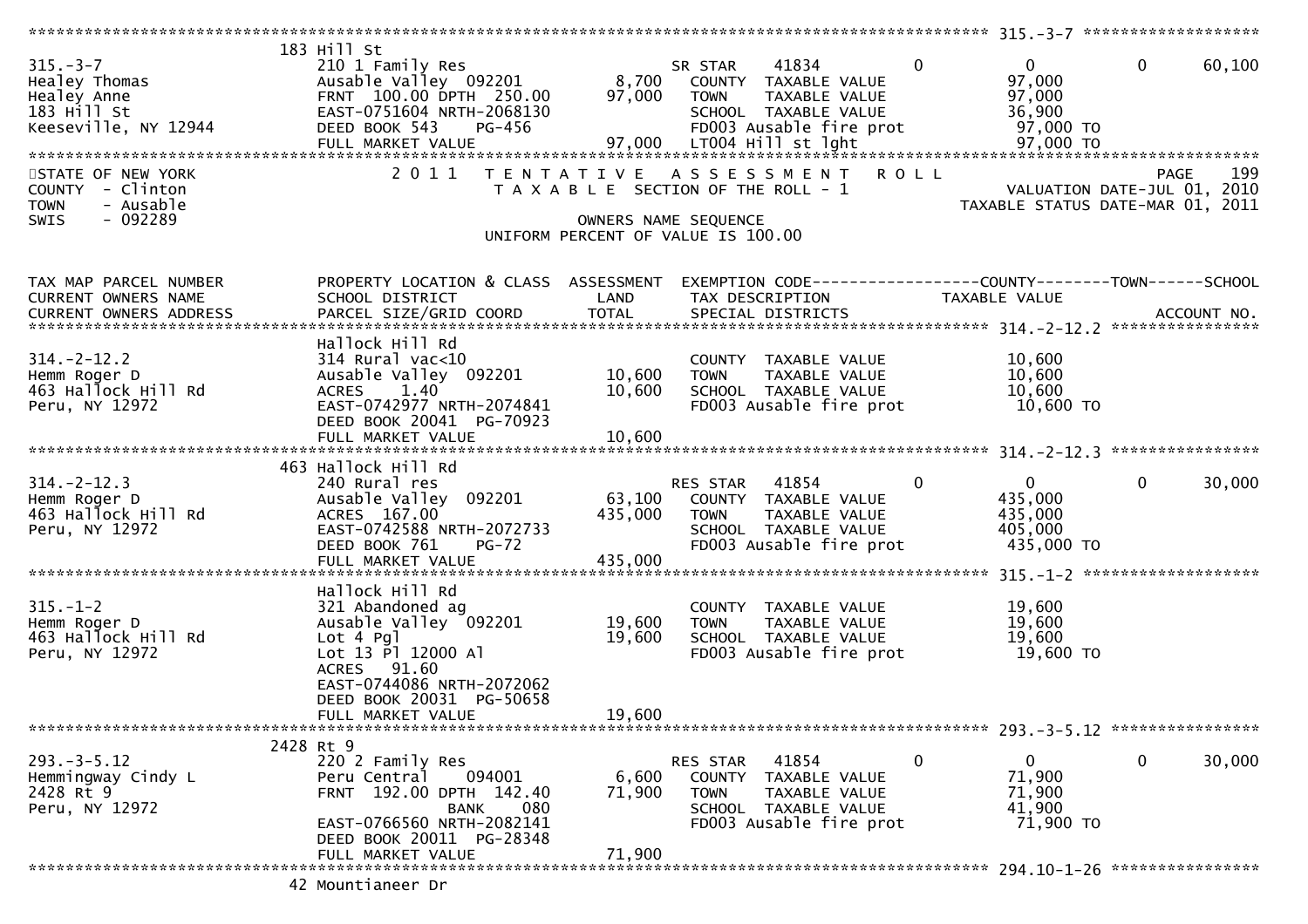| $294.10 - 1 - 26$<br>Hetfield Carol Susan<br>Hetfield John<br>42 Mountaineer Dr<br>Peru, NY 12972 | 210 1 Family Res<br>094001<br>Peru Central<br>FRNT 101.00 DPTH 128.00<br>080<br><b>BANK</b><br>EAST-0771500 NRTH-2085761<br>DEED BOOK 974<br>PG-71<br>FULL MARKET VALUE | 26,400<br>98,800<br>98,800                                 | <b>TOWN</b>                  | COUNTY TAXABLE VALUE<br>TAXABLE VALUE<br>SCHOOL TAXABLE VALUE<br>FD003 Ausable fire prot |             | 98,800<br>98,800<br>98,800<br>98,800 TO |                             |                    |
|---------------------------------------------------------------------------------------------------|-------------------------------------------------------------------------------------------------------------------------------------------------------------------------|------------------------------------------------------------|------------------------------|------------------------------------------------------------------------------------------|-------------|-----------------------------------------|-----------------------------|--------------------|
| STATE OF NEW YORK                                                                                 | 2 0 1 1                                                                                                                                                                 | TENTATIVE ASSESSMENT                                       |                              |                                                                                          | <b>ROLL</b> |                                         |                             | 200<br><b>PAGE</b> |
| COUNTY - Clinton<br>- Ausable<br><b>TOWN</b>                                                      |                                                                                                                                                                         | T A X A B L E SECTION OF THE ROLL - 1                      |                              |                                                                                          |             | TAXABLE STATUS DATE-MAR 01, 2011        | VALUATION DATE-JUL 01, 2010 |                    |
| $-092289$<br><b>SWIS</b>                                                                          |                                                                                                                                                                         | OWNERS NAME SEQUENCE<br>UNIFORM PERCENT OF VALUE IS 100.00 |                              |                                                                                          |             |                                         |                             |                    |
| TAX MAP PARCEL NUMBER<br>CURRENT OWNERS NAME                                                      | PROPERTY LOCATION & CLASS ASSESSMENT<br>SCHOOL DISTRICT                                                                                                                 | LAND                                                       | TAX DESCRIPTION              | EXEMPTION CODE------------------COUNTY--------TOWN------SCHOOL                           |             | TAXABLE VALUE                           |                             |                    |
|                                                                                                   |                                                                                                                                                                         |                                                            |                              |                                                                                          |             |                                         |                             |                    |
|                                                                                                   | 104 Fuller Rd                                                                                                                                                           |                                                            |                              |                                                                                          |             |                                         |                             |                    |
| $293. -4 - 1.1$                                                                                   | 311 Res vac land                                                                                                                                                        |                                                            |                              | COUNTY TAXABLE VALUE                                                                     |             | 14,600                                  |                             |                    |
| Hicks Gene<br>749 Fuller Rd                                                                       | Ausable Valley 092201<br>ACRES 17.90                                                                                                                                    | 14,600<br>14,600                                           | <b>TOWN</b>                  | TAXABLE VALUE<br>SCHOOL TAXABLE VALUE                                                    |             | 14,600<br>14,600                        |                             |                    |
| Peru, NY 12972                                                                                    | EAST-0757395 NRTH-2082281                                                                                                                                               |                                                            |                              | FD003 Ausable fire prot                                                                  |             | 14,600 TO                               |                             |                    |
|                                                                                                   | DEED BOOK 742<br>PG-189                                                                                                                                                 |                                                            |                              |                                                                                          |             |                                         |                             |                    |
|                                                                                                   | FULL MARKET VALUE                                                                                                                                                       | 14,600                                                     |                              |                                                                                          |             |                                         |                             |                    |
|                                                                                                   | Fuller Rd                                                                                                                                                               |                                                            |                              |                                                                                          |             |                                         |                             |                    |
| $293. -2 - 5.11$                                                                                  | $314$ Rural vac<10                                                                                                                                                      |                                                            |                              | COUNTY TAXABLE VALUE                                                                     |             | 11,100                                  |                             |                    |
| Hicks Gene N                                                                                      | Ausable Valley 092201                                                                                                                                                   | 11,100                                                     | <b>TOWN</b>                  | TAXABLE VALUE                                                                            |             | 11,100<br>11,100                        |                             |                    |
| 749 Fuller Rd<br>Peru, NY 12972                                                                   | Pg <sub>1</sub><br>9.50<br><b>ACRES</b>                                                                                                                                 | 11,100                                                     |                              | SCHOOL TAXABLE VALUE<br>FD003 Ausable fire prot                                          |             | 11,100 TO                               |                             |                    |
|                                                                                                   | EAST-0759698 NRTH-2084327                                                                                                                                               |                                                            |                              |                                                                                          |             |                                         |                             |                    |
|                                                                                                   | DEED BOOK 846<br><b>PG-28</b>                                                                                                                                           | 11,100                                                     |                              |                                                                                          |             |                                         |                             |                    |
|                                                                                                   | FULL MARKET VALUE                                                                                                                                                       |                                                            |                              |                                                                                          |             |                                         |                             |                    |
|                                                                                                   | Hill St                                                                                                                                                                 |                                                            |                              |                                                                                          |             |                                         |                             |                    |
| $315. - 1 - 28$                                                                                   | 321 Abandoned ag                                                                                                                                                        |                                                            |                              | COUNTY TAXABLE VALUE                                                                     |             | 75,200                                  |                             |                    |
| Hinsdale Clark W Jr<br>294 North Winooski Ave                                                     | Ausable Valley 092201<br>ACRES 425.10                                                                                                                                   | 75,200<br>75,200                                           | <b>TOWN</b>                  | TAXABLE VALUE<br>SCHOOL TAXABLE VALUE                                                    |             | 75,200<br>75,200                        |                             |                    |
| Burlington, VT 05401                                                                              | EAST-0749836 NRTH-2065855                                                                                                                                               |                                                            |                              | FD003 Ausable fire prot                                                                  |             | 75,200 TO                               |                             |                    |
|                                                                                                   | DEED BOOK 563<br>PG-533                                                                                                                                                 |                                                            |                              | LT004 Hill st lght                                                                       |             | 11,054 TO                               |                             |                    |
|                                                                                                   | FULL MARKET VALUE                                                                                                                                                       | 75,200                                                     |                              |                                                                                          |             |                                         |                             |                    |
|                                                                                                   | 2245 Rt 22                                                                                                                                                              |                                                            |                              |                                                                                          |             |                                         |                             |                    |
| $304. - 1 - 18.2$                                                                                 | 210 1 Family Res                                                                                                                                                        |                                                            | RES STAR                     | 41854                                                                                    | 0           | $\overline{0}$                          | $\mathbf 0$                 | 30,000             |
| Hipko Scott G<br>Hipko Ginger M                                                                   | Ausable Valley 092201<br>Lot 2 Pl 1200 Ac Loc                                                                                                                           | 9,400<br>149,000                                           | <b>COUNTY</b><br><b>TOWN</b> | TAXABLE VALUE<br>TAXABLE VALUE                                                           |             | 149,000<br>149,000                      |                             |                    |
| 2245 Rt 22                                                                                        | 320<br>2.80 BANK<br><b>ACRES</b>                                                                                                                                        |                                                            |                              | SCHOOL TAXABLE VALUE                                                                     |             | 119,000                                 |                             |                    |
| Keeseville, NY 12944                                                                              | EAST-0751054 NRTH-2078197                                                                                                                                               |                                                            |                              | FD003 Ausable fire prot                                                                  |             | 149,000 TO                              |                             |                    |
|                                                                                                   | DEED BOOK 20041 PG-67379<br>FULL MARKET VALUE                                                                                                                           | 149,000                                                    |                              |                                                                                          |             |                                         |                             |                    |
|                                                                                                   |                                                                                                                                                                         |                                                            |                              |                                                                                          |             |                                         |                             |                    |
|                                                                                                   | 210 Hill St                                                                                                                                                             |                                                            |                              |                                                                                          |             |                                         |                             |                    |
| $315. - 3 - 46$<br>Hitsman Daniel J Jr                                                            | 210 1 Family Res<br>Ausable Valley 092201                                                                                                                               |                                                            | WARNONALL<br>7,600 WARDISALL | 41121<br>41141                                                                           | 0<br>0      | 24,000<br>40,000                        | 12,000<br>40,000            | 0<br>$\mathbf 0$   |
|                                                                                                   |                                                                                                                                                                         |                                                            |                              |                                                                                          |             |                                         |                             |                    |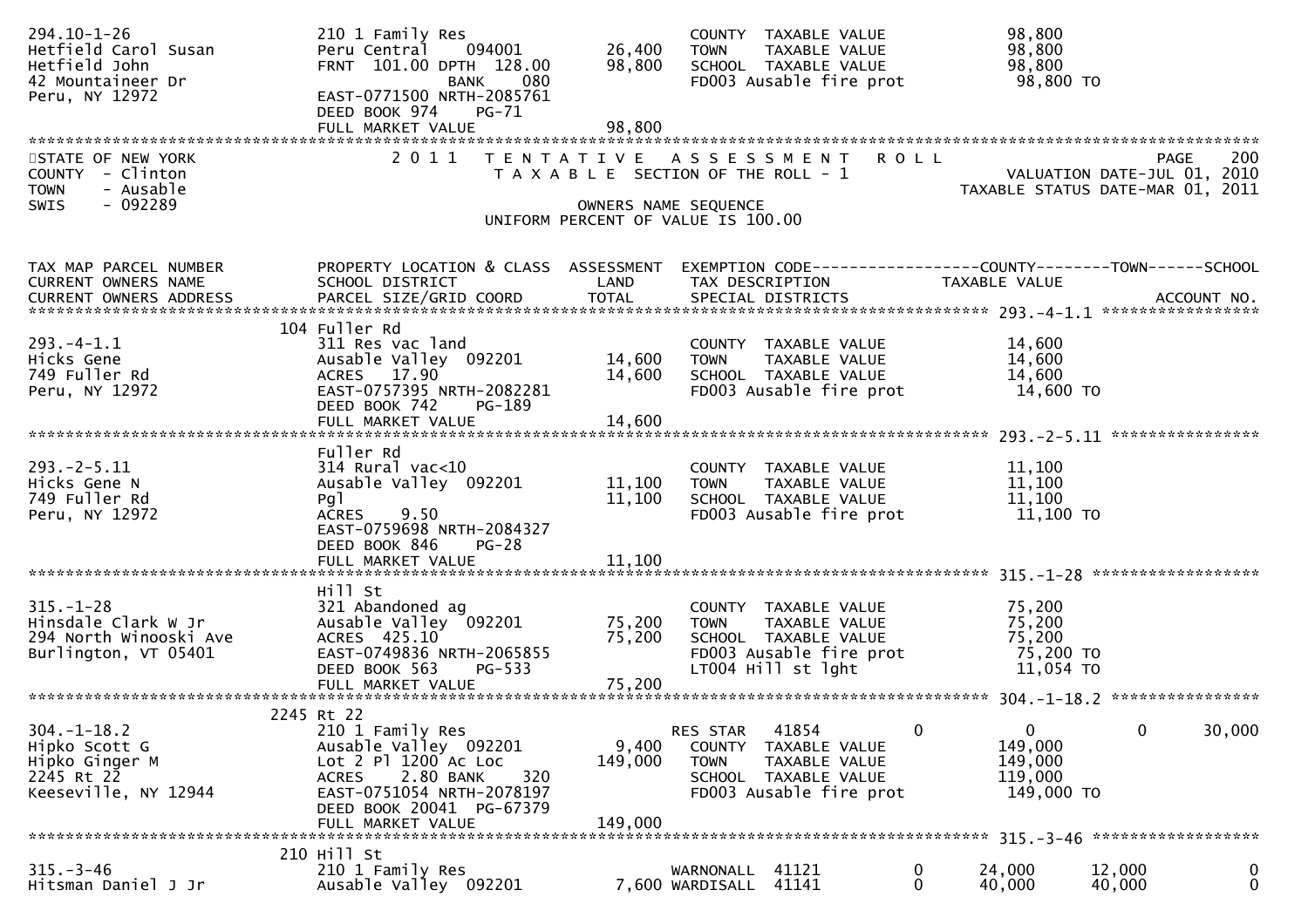| Hitsman Bobbie Jo<br>210 Hill St<br>Keeseville, NY 12944                                                      | FRNT 110.45 DPTH 161.30<br>EAST-0750871 NRTH-2068444<br>DEED BOOK 20051 PG-80922<br>FULL MARKET VALUE                                              | 160,000                               | 160,000 RES STAR 41854<br><b>TOWN</b> | COUNTY TAXABLE VALUE<br>TAXABLE VALUE<br>SCHOOL TAXABLE VALUE<br>FD003 Ausable fire prot                               | $\Omega$                    | $\overline{0}$<br>96,000<br>108,000<br>130,000<br>160,000 TO         | $\Omega$                                   | 30,000      |
|---------------------------------------------------------------------------------------------------------------|----------------------------------------------------------------------------------------------------------------------------------------------------|---------------------------------------|---------------------------------------|------------------------------------------------------------------------------------------------------------------------|-----------------------------|----------------------------------------------------------------------|--------------------------------------------|-------------|
|                                                                                                               |                                                                                                                                                    |                                       |                                       |                                                                                                                        |                             |                                                                      |                                            |             |
| STATE OF NEW YORK<br>COUNTY - Clinton<br>- Ausable<br><b>TOWN</b><br>SWIS<br>$-092289$                        | 2 0 1 1                                                                                                                                            | T A X A B L E SECTION OF THE ROLL - 1 | OWNERS NAME SEQUENCE                  | TENTATIVE ASSESSMENT                                                                                                   | <b>ROLL</b>                 | TAXABLE STATUS DATE-MAR 01, 2011                                     | <b>PAGE</b><br>VALUATION DATE-JUL 01, 2010 | 201         |
|                                                                                                               |                                                                                                                                                    | UNIFORM PERCENT OF VALUE IS 100.00    |                                       |                                                                                                                        |                             |                                                                      |                                            |             |
|                                                                                                               |                                                                                                                                                    |                                       |                                       |                                                                                                                        |                             |                                                                      |                                            |             |
| TAX MAP PARCEL NUMBER<br>CURRENT OWNERS NAME                                                                  | PROPERTY LOCATION & CLASS ASSESSMENT<br>SCHOOL DISTRICT                                                                                            | LAND                                  | TAX DESCRIPTION                       |                                                                                                                        |                             | TAXABLE VALUE                                                        |                                            |             |
|                                                                                                               | 168 Grove St                                                                                                                                       |                                       |                                       |                                                                                                                        |                             |                                                                      |                                            |             |
| $305. - 2 - 6.2$<br>Hoffert Kim M<br>PO Box 108<br>Port Kent, NY 12975                                        | 210 1 Family Res<br>Ausable Valley 092201<br>Lot 16 Pl 12000 Al<br>1.70<br><b>ACRES</b><br>EAST-0757362 NRTH-2073162<br>DEED BOOK 98001 PG-06096   | 6,400<br>65,100                       | RES STAR<br><b>TOWN</b>               | 41854<br>COUNTY TAXABLE VALUE<br>TAXABLE VALUE<br>SCHOOL TAXABLE VALUE<br>FD003 Ausable fire prot                      | $\mathbf{0}$                | $\mathbf{0}$<br>65,100<br>65,100<br>35,100<br>65,100 TO              | $\mathbf{0}$                               | 30,000      |
|                                                                                                               | FULL MARKET VALUE                                                                                                                                  | 65,100                                |                                       |                                                                                                                        |                             |                                                                      |                                            |             |
|                                                                                                               |                                                                                                                                                    |                                       |                                       |                                                                                                                        |                             |                                                                      |                                            |             |
| $313 - 2 - 11$<br>Hoffman Frederick J III<br>70 Robert Frost Way<br>Peru, NY 12972                            | 201 Silver St<br>240 Rural res<br>094001<br>Peru Central<br>ACRES 40.00<br>EAST-0725078 NRTH-2068061<br>DEED BOOK 693<br>PG-296                    | 17,400<br>138,900                     | <b>TOWN</b>                           | COUNTY TAXABLE VALUE<br>TAXABLE VALUE<br>SCHOOL TAXABLE VALUE<br>FD003 Ausable fire prot                               |                             | 138,900<br>138,900<br>138,900<br>138,900 TO                          |                                            |             |
|                                                                                                               | 235 Dry Bridge Rd                                                                                                                                  |                                       |                                       |                                                                                                                        |                             |                                                                      |                                            |             |
| $334. - 2 - 2.24$<br>Holland Joseph M<br>Holland Linda A<br>235 Dry Bridge Rd<br>Ausable Forks, NY 12912-3005 | 210 1 Family Res<br>Ausable Valley 092201<br>195 Maules Patent<br>3.20<br><b>ACRES</b><br>EAST-0724458 NRTH-2053744<br>DEED BOOK 1027 PG-107       | 5,800<br>87,900                       | RES STAR<br><b>TOWN</b>               | 41854<br>COUNTY TAXABLE VALUE<br>TAXABLE VALUE<br>SCHOOL TAXABLE VALUE<br>FD003 Ausable fire prot                      | 0                           | $\mathbf{0}$<br>87,900<br>87,900<br>57,900<br>87,900 TO              | 0                                          | 30,000      |
|                                                                                                               |                                                                                                                                                    |                                       |                                       |                                                                                                                        |                             |                                                                      |                                            |             |
|                                                                                                               | 240 Rt 9N                                                                                                                                          |                                       |                                       |                                                                                                                        |                             |                                                                      |                                            |             |
| $315.4 - 1 - 5$<br>Hopkins Derrick<br>240 Rt 9N<br>Keeseville, NY 12944                                       | 210 1 Family Res<br>Ausable Valley 092201<br>FRNT 100.00 DPTH 200.00<br>EAST-0754055 NRTH-2065686<br>DEED BOOK 20082 PG-16391<br>FULL MARKET VALUE | 8,500<br>81,000<br>81,000             | RES STAR<br>COUNTY<br><b>TOWN</b>     | 41854<br>TAXABLE VALUE<br>TAXABLE VALUE<br>SCHOOL TAXABLE VALUE<br>FD003 Ausable fire prot<br>LT005 Pine tree dr. 1ght |                             | $\mathbf{0}$<br>81,000<br>81,000<br>51,000<br>81,000 TO<br>81,000 TO | 0                                          | 30,000      |
|                                                                                                               | 808 Clintonville Rd                                                                                                                                |                                       |                                       |                                                                                                                        |                             |                                                                      |                                            |             |
| $314. - 1 - 9$<br>Hopkins LIFE EST Howard S<br>Hopkins LIFE EST Bonnie L                                      | 210 1 Family Res<br>Ausable Valley 092201<br>FRNT 200.00 DPTH 175.00                                                                               | 92,500                                | WARNONALL<br>4,300 RES STAR<br>COUNTY | 41121<br>41854<br>TAXABLE VALUE                                                                                        | $\mathbf 0$<br>$\mathbf{0}$ | 13,875<br>0<br>78,625                                                | 12,000                                     | 0<br>30,000 |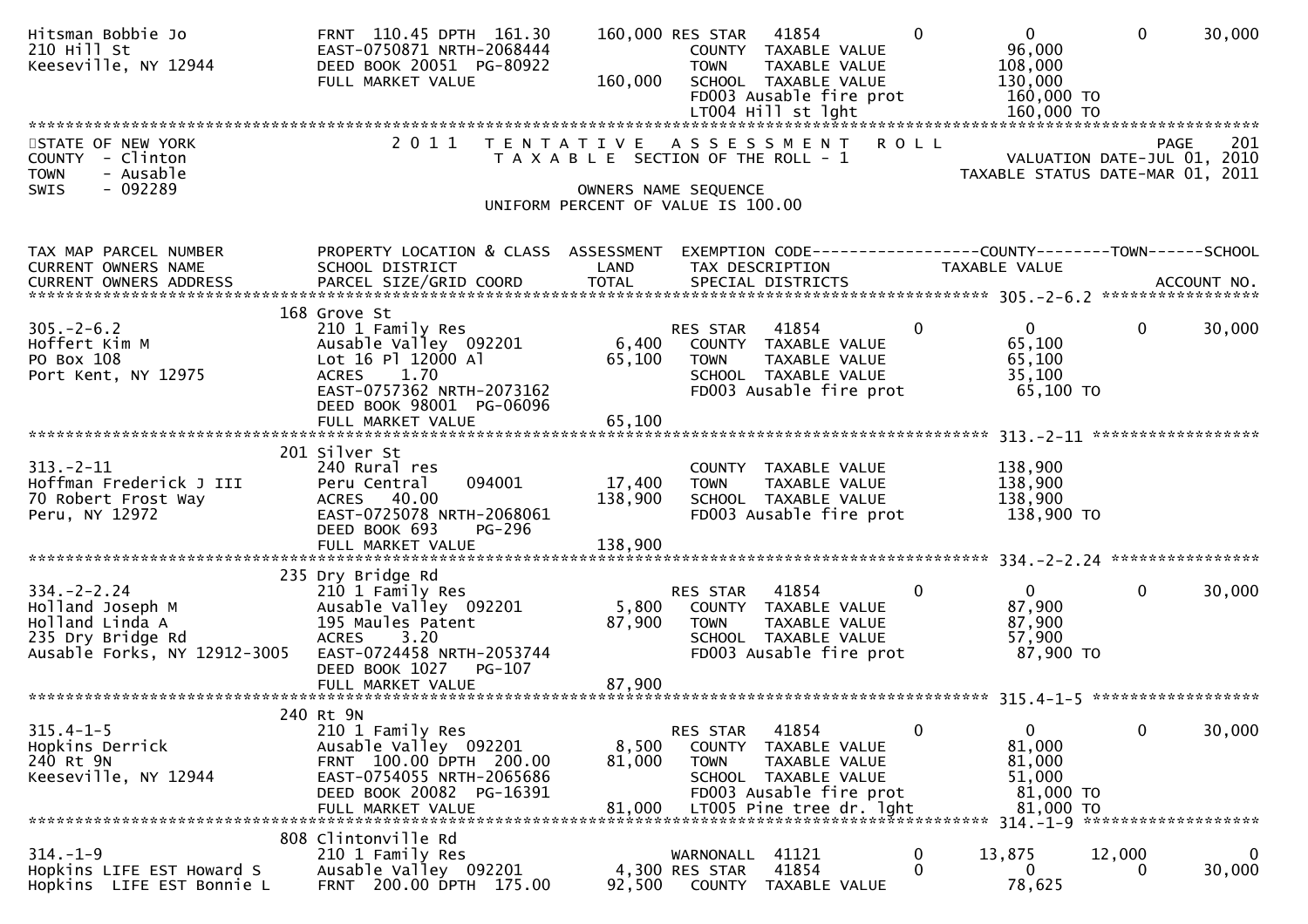| 808 Clintonville Rd<br>Peru, NY 12972                                                               | EAST-0731894 NRTH-2071854<br>DEED BOOK 20102 PG-35399                                                                                                                           |                                                            | <b>TOWN</b>             | <b>TAXABLE VALUE</b><br>SCHOOL TAXABLE VALUE                                                                                  |              | 80,500<br>62,500                                                          |              |        |
|-----------------------------------------------------------------------------------------------------|---------------------------------------------------------------------------------------------------------------------------------------------------------------------------------|------------------------------------------------------------|-------------------------|-------------------------------------------------------------------------------------------------------------------------------|--------------|---------------------------------------------------------------------------|--------------|--------|
| STATE OF NEW YORK<br>COUNTY - Clinton<br>- Ausable<br><b>TOWN</b>                                   | 2 0 1 1<br>T E N T A T I V E                                                                                                                                                    | T A X A B L E SECTION OF THE ROLL - 1                      |                         | A S S E S S M E N T                                                                                                           | <b>ROLL</b>  | VALUATION DATE-JUL 01, 2010<br>TAXABLE STATUS DATE-MAR 01, 2011           | <b>PAGE</b>  | 202    |
| $-092289$<br>SWIS                                                                                   |                                                                                                                                                                                 | OWNERS NAME SEQUENCE<br>UNIFORM PERCENT OF VALUE IS 100.00 |                         |                                                                                                                               |              |                                                                           |              |        |
| TAX MAP PARCEL NUMBER<br>CURRENT OWNERS NAME                                                        | PROPERTY LOCATION & CLASS ASSESSMENT<br>SCHOOL DISTRICT                                                                                                                         | LAND                                                       | TAX DESCRIPTION         | EXEMPTION CODE-----------------COUNTY--------TOWN------SCHOOL                                                                 |              | TAXABLE VALUE                                                             |              |        |
|                                                                                                     | 22 Pine Tree Dr                                                                                                                                                                 |                                                            |                         |                                                                                                                               |              |                                                                           |              |        |
| $315.4 - 1 - 46$<br>Hough Ronald<br>Hough Jean<br>22 Pine Tree Dr<br>Keeseville, NY 12944           | 210 1 Family Res<br>Ausable Valley 092201<br>1.20<br><b>ACRES</b><br>EAST-0754146 NRTH-2066718<br>DEED BOOK 575<br>PG-237                                                       | 13,800<br>131,900                                          | RES STAR<br><b>TOWN</b> | 41854<br>COUNTY TAXABLE VALUE<br>TAXABLE VALUE<br>SCHOOL TAXABLE VALUE<br>FD003 Ausable fire prot                             | $\mathbf{0}$ | $\mathbf{0}$<br>131,900<br>131,900<br>101,900<br>131,900 TO<br>131,900 TO | $\mathbf{0}$ | 30,000 |
|                                                                                                     |                                                                                                                                                                                 |                                                            |                         |                                                                                                                               |              | 315.4-1-48 ******************                                             |              |        |
| $315.4 - 1 - 48$<br>Hough Ronald C<br>Hough Robert H<br>105 Pine Estate Cir<br>Keeseville, NY 12944 | 105 Pine Estate Cir<br>210 1 Family Res<br>Ausable Valley 092201<br>FRNT 178.00 DPTH 146.00<br>EAST-0753997 NRTH-2066632<br>DEED BOOK 879<br>$PG-47$                            | 8,600<br>145,000                                           | <b>TOWN</b>             | COUNTY TAXABLE VALUE<br>TAXABLE VALUE<br>SCHOOL TAXABLE VALUE<br>FD003 Ausable fire prot                                      |              | 145,000<br>145,000<br>145,000<br>145,000 TO                               |              |        |
|                                                                                                     | FULL MARKET VALUE                                                                                                                                                               | 145,000                                                    |                         |                                                                                                                               |              |                                                                           |              |        |
| $315. - 1 - 23$<br>Howard Gary L<br>Howard Josephine A<br>PO Box 313<br>Peru, NY 12972              | Hallock Hill Rd<br>321 Abandoned ag<br>Ausable Valley 092201<br>ACRES 11.00<br>EAST-0744394 NRTH-2071209<br>DEED BOOK 20082 PG-19526<br>FULL MARKET VALUE                       | 7,500<br>7,500<br>7,500                                    | <b>TOWN</b>             | COUNTY TAXABLE VALUE<br>TAXABLE VALUE<br>SCHOOL TAXABLE VALUE<br>FD003 Ausable fire prot                                      |              | 7,500<br>7,500<br>7,500<br>7,500 TO                                       |              |        |
|                                                                                                     | 318 Signor Rd                                                                                                                                                                   |                                                            |                         |                                                                                                                               |              |                                                                           |              |        |
| $302 - 1 - 9.2$<br>Howard George<br>Howard Zoa<br>318 Signor Rd<br>Peru, NY 12972                   | 210 1 Family Res<br>094001<br>Peru Central<br>FRNT 139.00 DPTH 115.00<br>EAST-0728084 NRTH-2078391<br>DEED BOOK 1013<br>$PG-21$                                                 | 3,200<br>59,000                                            | SR STAR<br><b>TOWN</b>  | 41834<br>COUNTY TAXABLE VALUE<br>TAXABLE VALUE<br>SCHOOL TAXABLE VALUE<br>FD003 Ausable fire prot                             | 0            | $\mathbf{0}$<br>59,000<br>59,000<br>0<br>59,000 TO                        | 0            | 59,000 |
|                                                                                                     | FULL MARKET VALUE                                                                                                                                                               | 59,000                                                     |                         |                                                                                                                               |              |                                                                           |              |        |
| $315.4 - 1 - 16.1$<br>Howard Randy<br>25 Pine Tree Dr<br>Keeseville, NY 12944                       | 25 Pine Tree Dr<br>210 1 Family Res<br>Ausable Valley 092201<br>94.00 DPTH 176.70<br><b>FRNT</b><br>080<br><b>BANK</b><br>EAST-0754271 NRTH-2066387<br>DEED BOOK 20051 PG-87658 | 8,000<br>160,600                                           | RES STAR<br><b>TOWN</b> | 41854<br>COUNTY TAXABLE VALUE<br>TAXABLE VALUE<br>SCHOOL TAXABLE VALUE<br>FD003 Ausable fire prot<br>LT005 Pine tree dr. 1ght | $\mathbf{0}$ | $\mathbf{0}$<br>160,600<br>160,600<br>130,600<br>160,600 TO<br>160,600 TO | 0            | 30,000 |
|                                                                                                     | FULL MARKET VALUE                                                                                                                                                               | 160,600                                                    |                         |                                                                                                                               |              |                                                                           |              |        |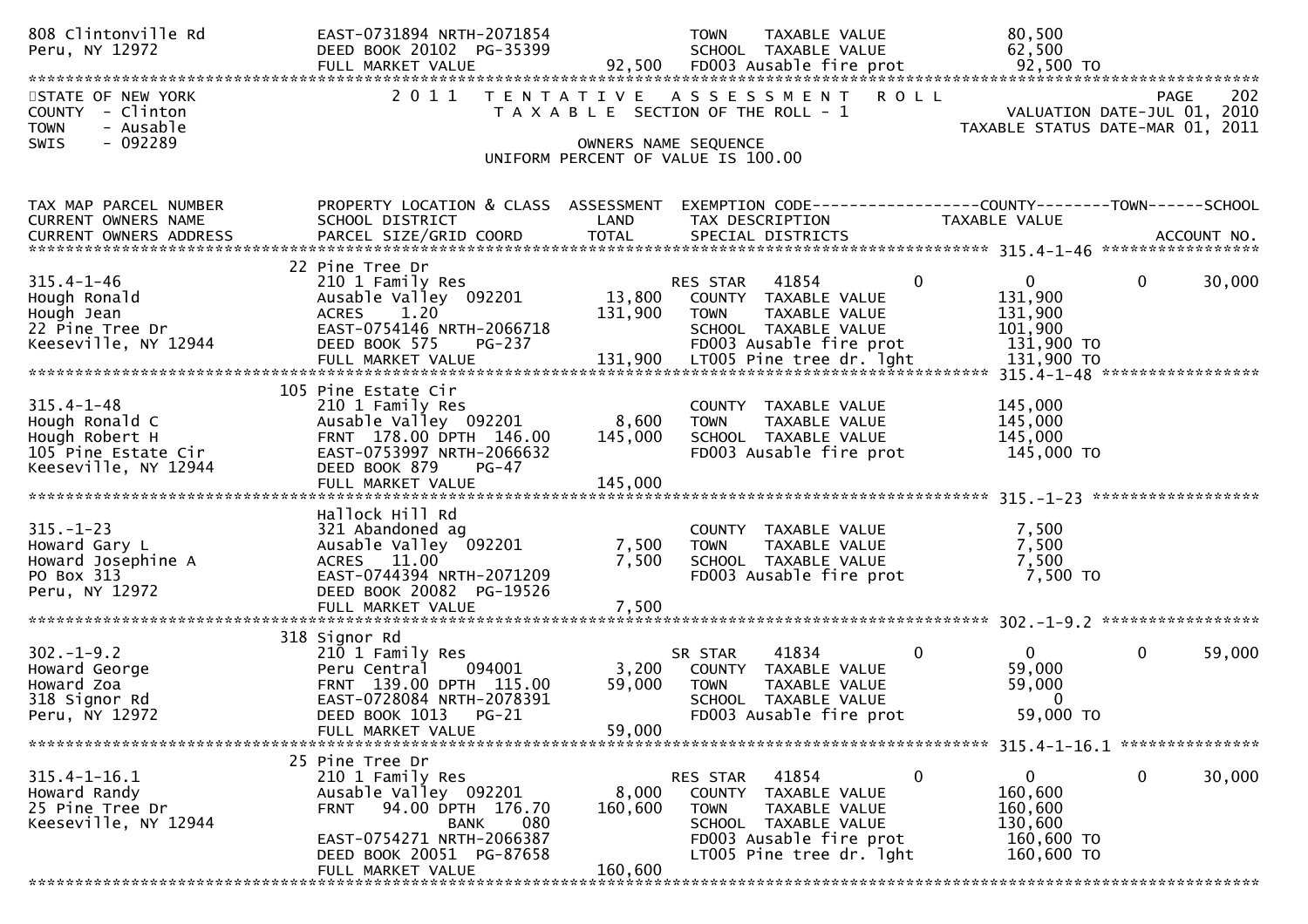| STATE OF NEW YORK<br><b>COUNTY</b><br>- Clinton<br>- Ausable<br><b>TOWN</b><br>- 092289<br><b>SWIS</b> |                                                                                                                                                                                                         | OWNERS NAME SEQUENCE      | 2011 TENTATIVE ASSESSMENT<br><b>ROLL</b><br>T A X A B L E SECTION OF THE ROLL - 1                                                           |                                                                          | 203<br>PAGE<br>VALUATION DATE-JUL 01, 2010<br>TAXABLE STATUS DATE-MAR 01, 2011 |
|--------------------------------------------------------------------------------------------------------|---------------------------------------------------------------------------------------------------------------------------------------------------------------------------------------------------------|---------------------------|---------------------------------------------------------------------------------------------------------------------------------------------|--------------------------------------------------------------------------|--------------------------------------------------------------------------------|
|                                                                                                        |                                                                                                                                                                                                         |                           | UNIFORM PERCENT OF VALUE IS 100.00                                                                                                          |                                                                          |                                                                                |
|                                                                                                        |                                                                                                                                                                                                         |                           |                                                                                                                                             |                                                                          |                                                                                |
| TAX MAP PARCEL NUMBER<br>CURRENT OWNERS NAME                                                           | PROPERTY LOCATION & CLASS ASSESSMENT<br>SCHOOL DISTRICT                                                                                                                                                 | LAND                      | TAX DESCRIPTION                                                                                                                             | TAXABLE VALUE                                                            |                                                                                |
| $334. - 1 - 7$<br>Howerton Allen<br>Howerton Frances<br>39 Sand Hill Rd<br>Clintonville, NY 12924      | 48 Sand Hill Rd<br>270 Mfg housing<br>Ausable Valley 092201<br>Lot 209<br>FRNT 200.00 DPTH 100.00<br>EAST-0731361 NRTH-2054938<br>DEED BOOK 570<br>PG-445<br>FULL MARKET VALUE                          | 2,900<br>26,000<br>26,000 | COUNTY TAXABLE VALUE<br>TAXABLE VALUE<br>TOWN<br>SCHOOL TAXABLE VALUE<br>FD003 Ausable fire prot<br>LT003 Clntvill lght                     | 26,000<br>26,000<br>26,000<br>26,000 TO<br>26,000 TO                     |                                                                                |
|                                                                                                        |                                                                                                                                                                                                         |                           |                                                                                                                                             |                                                                          |                                                                                |
| $334.2 - 1 - 18.1$<br>Howerton Allen<br>Howerton Francis<br>39 Sand Hill Rd<br>Clintonville, NY 12924  | 39 Sand Hill Rd<br>210 1 Family Res<br>Ausable Valley 092201<br><b>ACRES</b><br>2.40<br>EAST-0731301 NRTH-2054628<br>DEED BOOK 560<br>PG-486                                                            | 10,800<br>54,000          | $\mathbf{0}$<br>SR STAR<br>41834<br>COUNTY TAXABLE VALUE<br><b>TOWN</b><br>TAXABLE VALUE<br>SCHOOL TAXABLE VALUE<br>FD003 Ausable fire prot | $\overline{0}$<br>54,000<br>54,000<br>$\overline{0}$<br>54,000 TO        | 54,000<br>$\Omega$                                                             |
|                                                                                                        | 749/769 Clintonville Rd                                                                                                                                                                                 |                           | 70 PCT OF VALUE USED FOR EXEMPTION PURPOSES                                                                                                 |                                                                          |                                                                                |
| $314. - 1 - 8$<br>Howerton Edith N<br>769 Clintonville Rd<br>Peru, NY 12972                            | 210 1 Family Res<br>Ausable Valley 092201<br><b>ACRES</b><br>4.30<br>EAST-0731518 NRTH-2071216<br>DEED BOOK 489<br>PG-744                                                                               | 10,400 SR STAR<br>67,300  | AGED - ALL 41800<br>41834<br>$\mathbf{0}$<br>COUNTY TAXABLE VALUE<br>TAXABLE VALUE<br><b>TOWN</b><br>SCHOOL TAXABLE VALUE                   | 23,555<br>$\mathbf{0}$<br>$\overline{0}$<br>43,745<br>43,745<br>$\Omega$ | 23,555<br>23,555<br>43,745<br>$\Omega$                                         |
|                                                                                                        |                                                                                                                                                                                                         |                           |                                                                                                                                             |                                                                          |                                                                                |
| $303 - 2 - 28$<br>Howerton James E<br>Howerton Christine<br>919 Clintonville Rd<br>Peru, NY 12972      | 919 Clintonville Rd<br>210 1 Family Res<br>Ausable Valley 092201<br>Lot 6 Pl 12000 Ac<br>Unrecd. Surv. With Deed C<br>FRNT 107.62 DPTH 400.00<br>EAST-0733616 NRTH-2074591<br>DEED BOOK 934<br>$PG-313$ | 3,600<br>59,000           | COUNTY TAXABLE VALUE<br><b>TOWN</b><br>TAXABLE VALUE<br>SCHOOL TAXABLE VALUE<br>FD003 Ausable fire prot                                     | 59,000<br>59,000<br>59,000<br>59,000 TO                                  |                                                                                |
|                                                                                                        | FULL MARKET VALUE                                                                                                                                                                                       | 59,000                    |                                                                                                                                             |                                                                          |                                                                                |
|                                                                                                        | 837/851 Clintonville Rd                                                                                                                                                                                 |                           |                                                                                                                                             |                                                                          |                                                                                |
| $303 - 2 - 35$<br>Howerton Junior<br>Howerton Mary<br>PO Box 402<br>Peru, NY 12972                     | 210 1 Family Res<br>Ausable Valley 092201<br>1.20<br><b>ACRES</b><br>EAST-0732613 NRTH-2073584<br>DEED BOOK 543<br>$PG-118$<br>FULL MARKET VALUE                                                        | 5,400<br>77,500<br>77,500 | 41834<br>$\mathbf 0$<br>SR STAR<br>COUNTY TAXABLE VALUE<br><b>TOWN</b><br>TAXABLE VALUE<br>SCHOOL TAXABLE VALUE<br>FD003 Ausable fire prot  | $\mathbf{0}$<br>77,500<br>77,500<br>17,400<br>77,500 TO                  | $\overline{0}$<br>60,100                                                       |
| STATE OF NEW YORK<br>COUNTY - Clinton                                                                  | 2 0 1 1                                                                                                                                                                                                 | T E N T A T I V E         | R O L L<br>A S S E S S M E N T<br>T A X A B L E SECTION OF THE ROLL - 1                                                                     |                                                                          | <b>PAGE</b><br>204<br>VALUATION DATE-JUL 01, 2010                              |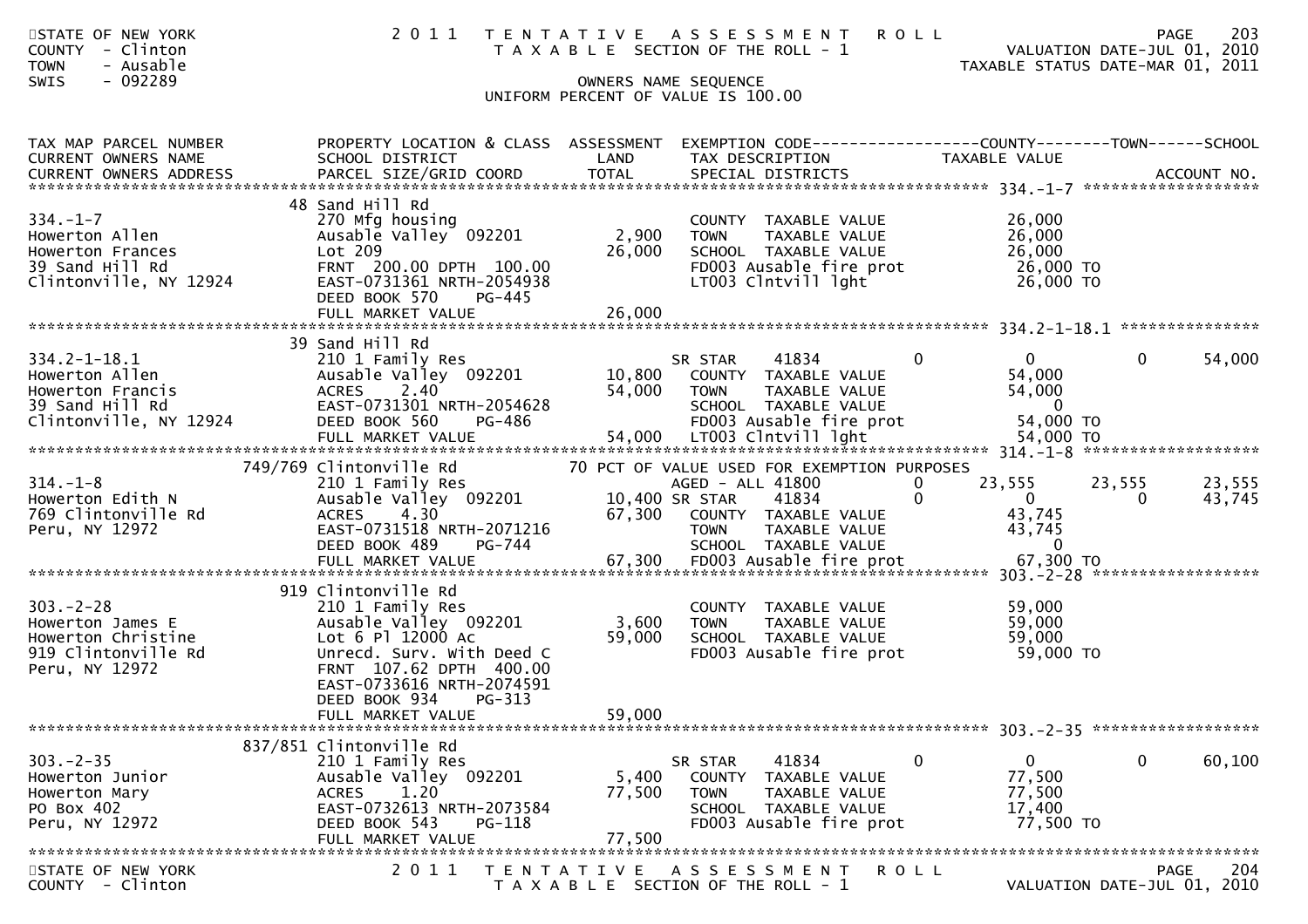## SWIS - 092289 OWNERS NAME SEQUENCE UNIFORM PERCENT OF VALUE IS 100.00

| TAX MAP PARCEL NUMBER<br><b>CURRENT OWNERS NAME</b><br><b>CURRENT OWNERS ADDRESS</b>                 | PROPERTY LOCATION & CLASS ASSESSMENT<br>SCHOOL DISTRICT<br>PARCEL SIZE/GRID COORD                                                                                                   | LAND<br><b>TOTAL</b>        | EXEMPTION CODE------------------COUNTY--------TOWN------SCHOOL<br>TAX DESCRIPTION<br>SPECIAL DISTRICTS                      | TAXABLE VALUE                                                       | ACCOUNT NO.                         |        |
|------------------------------------------------------------------------------------------------------|-------------------------------------------------------------------------------------------------------------------------------------------------------------------------------------|-----------------------------|-----------------------------------------------------------------------------------------------------------------------------|---------------------------------------------------------------------|-------------------------------------|--------|
| $301 - 2 - 5$<br>Howerton Junior Sr<br>Howerton Mary E<br>PO Box 402<br>Peru, NY 12972               | Mitchell Rd<br>321 Abandoned ag<br>Ausable Valley 092201<br><b>ACRES</b><br>22.00<br>EAST-0717965 NRTH-2074371<br>DEED BOOK 20051 PG-81909<br>FULL MARKET VALUE                     | 11,700<br>11,700<br>11,700  | COUNTY TAXABLE VALUE<br><b>TOWN</b><br>TAXABLE VALUE<br>SCHOOL TAXABLE VALUE<br>FD003 Ausable fire prot                     | 11,700<br>11,700<br>11,700<br>11,700 TO                             |                                     |        |
| $313. - 3 - 8.4$<br>Howerton Roger<br>661 Clintonville Rd<br>Peru, NY 12972                          | 661 Clintonville Rd<br>240 Rural res<br>Ausable Valley 092201<br>Lot $9 \& 10$ Maulers<br>ACRES 38.00<br>EAST-0729432 NRTH-2067568<br>DEED BOOK 630<br>PG-1056<br>FULL MARKET VALUE | 8,200<br>187,200<br>187,200 | COUNTY TAXABLE VALUE<br><b>TOWN</b><br>TAXABLE VALUE<br>SCHOOL TAXABLE VALUE<br>FD003 Ausable fire prot                     | 187,200<br>187,200<br>187,200<br>187,200 TO                         |                                     |        |
|                                                                                                      | 657/665 Clintonville Rd                                                                                                                                                             |                             |                                                                                                                             |                                                                     |                                     |        |
| $313 - 3 - 6$<br>Howerton Roger Lee<br>Howerton Claudia<br>657 Clintonville Rd<br>Peru, NY 12972     | 210 1 Family Res<br>Ausable Valley 092201<br>1.50<br><b>ACRES</b><br>EAST-0730885 NRTH-2068549<br>DEED BOOK 616<br>$PG-229$<br>FULL MARKET VALUE                                    | 6,800<br>88,000<br>88,000   | SR STAR<br>41834<br>COUNTY TAXABLE VALUE<br><b>TOWN</b><br>TAXABLE VALUE<br>SCHOOL TAXABLE VALUE<br>FD003 Ausable fire prot | $\Omega$<br>$\mathbf{0}$<br>88,000<br>88,000<br>27,900<br>88,000 TO | 0                                   | 60,100 |
| $313 - 3 - 20$<br>Howerton Roger Lee Sr<br>Howerton Claudia<br>657 Clintonville Rd<br>Peru, NY 12972 | Dry Bridge Rd<br>323 Vacant rural<br>Ausable Valley 092201<br>Old Railroad Bed<br>ACRES 26.80<br>EAST-0728455 NRTH-2065743<br>DEED BOOK 20031 PG-63499<br>FULL MARKET VALUE         | 15,200<br>15,200<br>15,200  | COUNTY TAXABLE VALUE<br><b>TOWN</b><br>TAXABLE VALUE<br>SCHOOL TAXABLE VALUE<br>FD003 Ausable fire prot                     | 15,200<br>15,200<br>15,200<br>15,200 TO                             |                                     |        |
|                                                                                                      | 913 Clintonville Rd                                                                                                                                                                 |                             |                                                                                                                             |                                                                     |                                     |        |
| $303 - 2 - 30$<br>Howerton Tammy<br>913 Clintonville Rd<br>Peru, NY 12972                            | 270 Mfg housing<br>Ausable Valley 092201<br>FRNT 80.00 DPTH 400.00<br>EAST-0733484 NRTH-2074499<br>DEED BOOK 20092 PG-23084                                                         | 3,300<br>26,000             | COUNTY TAXABLE VALUE<br><b>TOWN</b><br>TAXABLE VALUE<br>SCHOOL TAXABLE VALUE<br>FD003 Ausable fire prot                     | 26,000<br>26,000<br>26,000<br>26,000 TO                             |                                     |        |
|                                                                                                      | FULL MARKET VALUE                                                                                                                                                                   | 26,000                      |                                                                                                                             |                                                                     |                                     |        |
| STATE OF NEW YORK<br>$COUNTY - Clinton$<br>- Ausable<br><b>TOWN</b><br>$-092289$<br><b>SWIS</b>      | 2011                                                                                                                                                                                | OWNERS NAME SEQUENCE        | TENTATIVE ASSESSMENT<br><b>ROLL</b><br>T A X A B L E SECTION OF THE ROLL - 1<br>UNIFORM PERCENT OF VALUE IS 100.00          | TAXABLE STATUS DATE-MAR 01, 2011                                    | PAGE<br>VALUATION DATE-JUL 01, 2010 | 205    |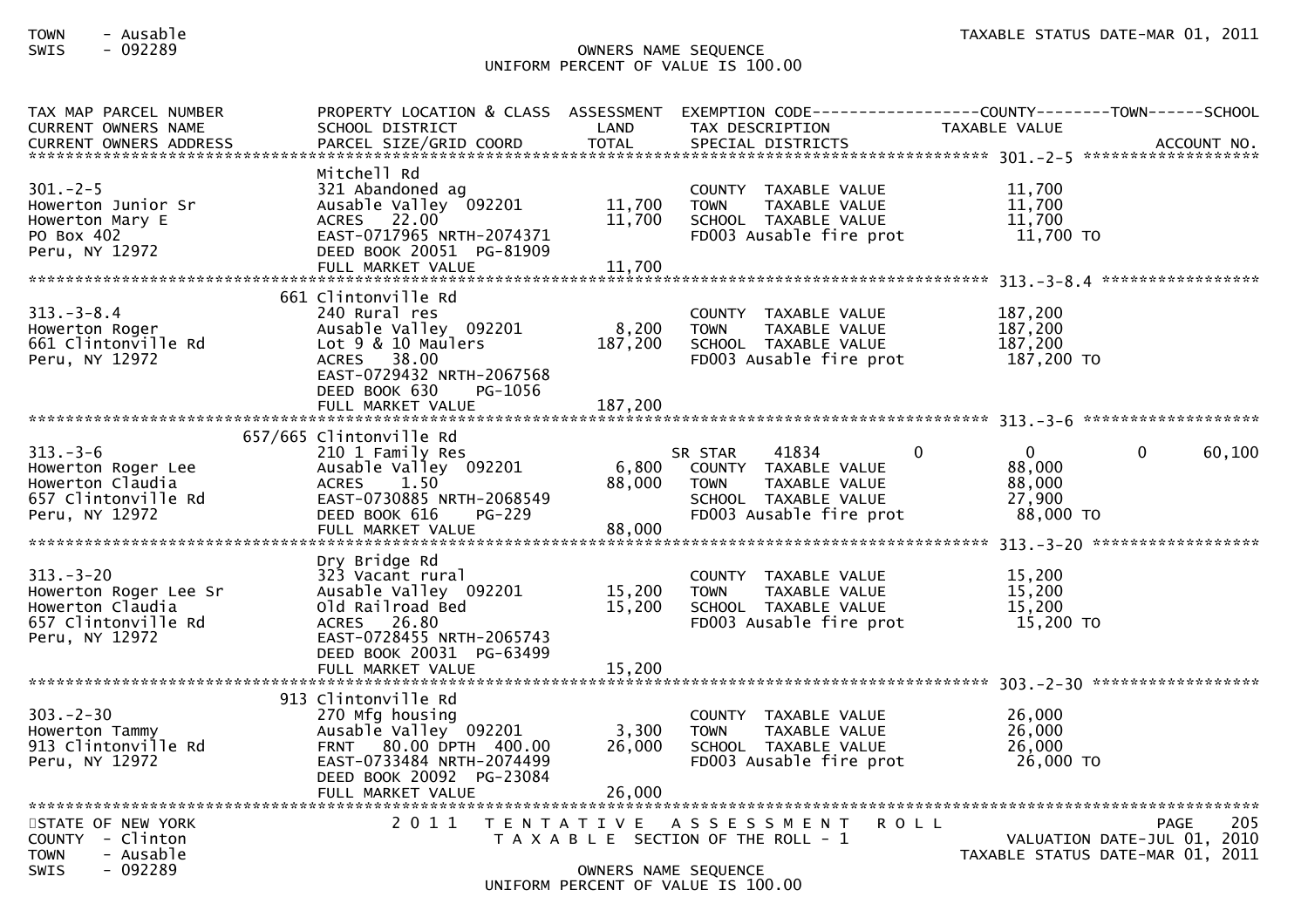| TAX MAP PARCEL NUMBER<br><b>CURRENT OWNERS NAME</b>                                                     | PROPERTY LOCATION & CLASS ASSESSMENT<br>SCHOOL DISTRICT                                                                                                                              | LAND                       | TAX DESCRIPTION                                                                                                                  | <b>TAXABLE VALUE</b> |                                                                        |                    |
|---------------------------------------------------------------------------------------------------------|--------------------------------------------------------------------------------------------------------------------------------------------------------------------------------------|----------------------------|----------------------------------------------------------------------------------------------------------------------------------|----------------------|------------------------------------------------------------------------|--------------------|
|                                                                                                         |                                                                                                                                                                                      |                            |                                                                                                                                  |                      |                                                                        |                    |
| $303 - 2 - 2$<br>Howerton Tammy J<br>LaClair Victor A Jr<br>913 Clintonville Rd<br>Peru, NY 12972       | 401 Harkness Rd<br>210 1 Family Res<br>Ausable Valley 092201<br>1.20 BANK<br><b>ACRES</b><br>080<br>EAST-0736014 NRTH-2076080<br>DEED BOOK 20102 PG-37315<br>FULL MARKET VALUE       | 4,600<br>95,000<br>95,000  | 41854<br>RES STAR<br>COUNTY TAXABLE VALUE<br><b>TOWN</b><br>TAXABLE VALUE<br>SCHOOL TAXABLE VALUE<br>FD003 Ausable fire prot     | $\Omega$             | $\Omega$<br>$\Omega$<br>95,000<br>95,000<br>65,000<br>95,000 TO        | 30,000             |
| $304. - 1 - 32.45$<br>Huebner Thomas<br>Huebner Christine D<br>339 Fox Farm Rd<br>Plattsburgh, NY 12901 | Hallock Hill Rd<br>322 Rural vac>10<br>Ausable Valley 092201<br>Bashaw Sub Lot 5 R.o.w.<br>ACRES 30.00<br>EAST-0745501 NRTH-2072987<br>DEED BOOK 20041 PG-65035<br>FULL MARKET VALUE | 35,700<br>35,700<br>35,700 | COUNTY TAXABLE VALUE<br>TAXABLE VALUE<br><b>TOWN</b><br>SCHOOL TAXABLE VALUE<br>FD003 Ausable fire prot                          |                      | 35,700<br>35,700<br>35,700<br>35,700 TO                                |                    |
|                                                                                                         |                                                                                                                                                                                      |                            |                                                                                                                                  |                      |                                                                        |                    |
| $315. - 2 - 15.1$<br>Hughes Mary<br>1889 Rt 22<br>Keeseville, NY 12944                                  | 1889 Rt 22<br>210 1 Family Res<br>Ausable Valley 092201<br>FRNT 75.00 DPTH 200.00<br>EAST-0754987 NRTH-2070384<br>DEED BOOK 20082 PG-13572<br>FULL MARKET VALUE                      | 3,800<br>77,900<br>77,900  | RES STAR<br>41854<br>COUNTY TAXABLE VALUE<br><b>TOWN</b><br>TAXABLE VALUE<br>SCHOOL TAXABLE VALUE<br>FD003 Ausable fire prot     | $\Omega$             | $\overline{0}$<br>$\Omega$<br>77,900<br>77,900<br>47,900<br>77,900 TO  | 30,000             |
|                                                                                                         | Rt 22                                                                                                                                                                                |                            |                                                                                                                                  |                      |                                                                        |                    |
| $315. - 2 - 15.2$<br>Hughes Mary<br>1889 Rt 22<br>Keeseville, NY 12944                                  | 311 Res vac land<br>Ausable Valley 092201<br>FRNT 75.00 DPTH 200.00<br>EAST-0755041 NRTH-2070323<br>DEED BOOK 20082 PG-13572<br>FULL MARKET VALUE                                    | 3,800<br>3,800<br>3,800    | COUNTY TAXABLE VALUE<br>TAXABLE VALUE<br><b>TOWN</b><br>SCHOOL TAXABLE VALUE<br>FD003 Ausable fire prot                          |                      | 3,800<br>3,800<br>3,800<br>3,800 TO                                    |                    |
|                                                                                                         | 2039 Rt 22                                                                                                                                                                           |                            |                                                                                                                                  |                      |                                                                        |                    |
| $304 - 3 - 4.2$<br>Irazoqui Jacques<br>Irazoqui Barbara<br>PO Box 185<br>Keeseville, NY 12944           | 210 1 Family Res<br>Ausable Valley 092201<br>Lot 2 Pl 12000 Al<br>FRNT 111.22 DPTH 275.00<br>EAST-0752466 NRTH-2073231<br>DEED BOOK 20102 PG-34955                                   | 6,800<br>45,000<br>45,000  | 41854<br>RES STAR<br>COUNTY TAXABLE VALUE<br>TAXABLE VALUE<br><b>TOWN</b><br>SCHOOL TAXABLE VALUE<br>FD003 Ausable fire prot     | $\mathbf{0}$         | $\mathbf{0}$<br>$\mathbf 0$<br>45,000<br>45,000<br>15,000<br>45,000 TO | 30,000             |
| STATE OF NEW YORK<br>COUNTY - Clinton<br><b>TOWN</b><br>- Ausable<br>$-092289$<br><b>SWIS</b>           | 2011                                                                                                                                                                                 |                            | TENTATIVE ASSESSMENT ROLL<br>T A X A B L E SECTION OF THE ROLL - 1<br>OWNERS NAME SEQUENCE<br>UNIFORM PERCENT OF VALUE IS 100.00 |                      | VALUATION DATE-JUL 01, 2010<br>TAXABLE STATUS DATE-MAR 01, 2011        | <b>PAGE</b><br>206 |

TAX MAP PARCEL NUMBER PROPERTY LOCATION & CLASS ASSESSMENT EXEMPTION CODE----------------COUNTY--------TOWN------SCHOOL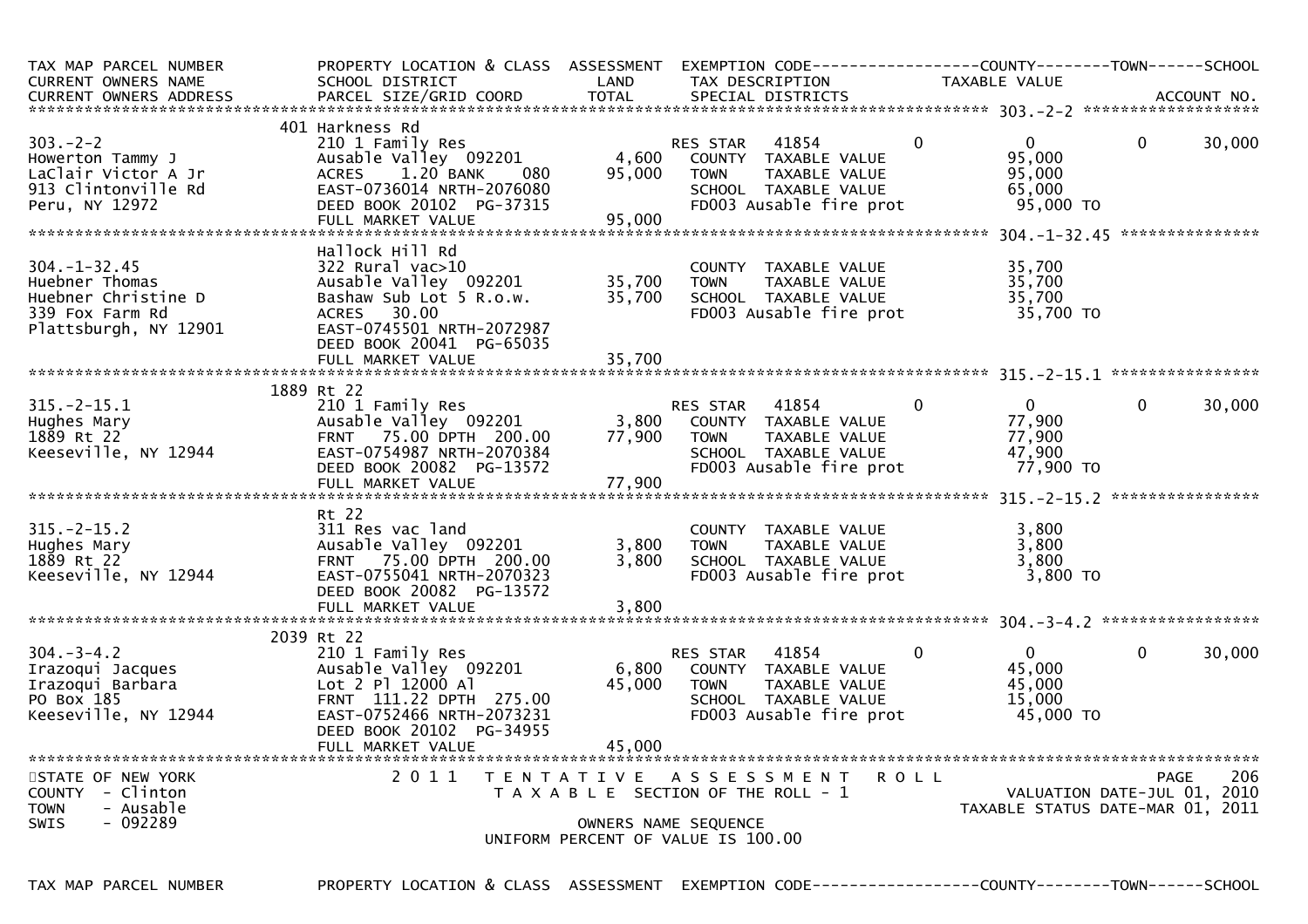| <b>CURRENT OWNERS NAME</b><br><b>CURRENT OWNERS ADDRESS</b>                                    | SCHOOL DISTRICT<br>PARCEL SIZE/GRID COORD                                                                                                                                                        | LAND<br><b>TOTAL</b>         | TAX DESCRIPTION<br>SPECIAL DISTRICTS                                                                                                                             |         | TAXABLE VALUE                                                  |             | ACCOUNT NO.<br>*****************                  |
|------------------------------------------------------------------------------------------------|--------------------------------------------------------------------------------------------------------------------------------------------------------------------------------------------------|------------------------------|------------------------------------------------------------------------------------------------------------------------------------------------------------------|---------|----------------------------------------------------------------|-------------|---------------------------------------------------|
| $304. - 1 - 6.2$<br>Irwin Robert J<br>Irwin James<br>139 Jarvis Rd<br>Peru, NY 12972           | Rt 22<br>105 Vac farmland<br>Ausable Valley 092201<br>Lot $#12$<br>ACRES 12.80<br>EAST-0751573 NRTH-2083342<br>DEED BOOK 598<br>PG-111                                                           | 17,400<br>17,400             | AGRI DISTR 41720<br>COUNTY TAXABLE VALUE<br><b>TOWN</b><br>TAXABLE VALUE<br>SCHOOL TAXABLE VALUE<br>FD003 Ausable fire prot                                      | 0       | 7,211<br>10,189<br>10,189<br>10,189<br>17,400 TO               | 7,211       | 7,211                                             |
| MAY BE SUBJECT TO PAYMENT<br>UNDER AGDIST LAW TIL 2015                                         | FULL MARKET VALUE                                                                                                                                                                                | 17,400                       |                                                                                                                                                                  |         |                                                                |             |                                                   |
| $304. - 1 - 11$<br>Irwin Robert J<br>Irwin James W<br>139 Jarvis Rd<br>Peru, NY 12972          | Rt 22<br>105 Vac farmland<br>Ausable Valley 092201<br>ACRES 124.00<br>EAST-0752090 NRTH-2080313<br>DEED BOOK 594<br>$PG-250$<br>FULL MARKET VALUE                                                | 99,300<br>99,300<br>99,300   | AGRI DISTR 41720<br>COUNTY TAXABLE VALUE<br>TAXABLE VALUE<br><b>TOWN</b><br>SCHOOL TAXABLE VALUE<br>FD003 Ausable fire prot                                      | 0       | 30,724<br>68,576<br>68,576<br>68,576<br>99,300 TO              | 30,724      | 30,724                                            |
| MAY BE SUBJECT TO PAYMENT                                                                      |                                                                                                                                                                                                  |                              |                                                                                                                                                                  |         |                                                                |             | *****************                                 |
| $313 - 3 - 1.3$<br>Jabaut Adam Wade<br>230 Allen Hill Rd<br>Peru, NY 12972-3505                | 230 Allen Hill Rd<br>312 Vac w/imprv<br>094001<br>Peru Central<br>Lot#9 Platts 12000 Ac Loc<br>11.30<br><b>ACRES</b><br>EAST-0728377 NRTH-2067933<br>DEED BOOK 967<br>PG-81<br>FULL MARKET VALUE | 10,600<br>18,000<br>18,000   | COUNTY TAXABLE VALUE<br><b>TOWN</b><br>TAXABLE VALUE<br>SCHOOL TAXABLE VALUE<br>FD003 Ausable fire prot                                                          |         | 18,000<br>18,000<br>18,000<br>18,000 TO                        |             |                                                   |
| **********************                                                                         |                                                                                                                                                                                                  |                              |                                                                                                                                                                  |         | $314. - 1 - 6$ *********************                           |             |                                                   |
| $314. - 1 - 6$<br>Jakobetz Bernhard<br>787 Clintonville Rd<br>Peru, NY 12972                   | 787 Clintonville Rd<br>210 1 Family Res<br>Ausable Valley 092201<br><b>ACRES</b><br>1.10<br>EAST-0731617 NRTH-2071915<br>DEED BOOK 528<br>PG-623<br>FULL MARKET VALUE                            | 54,300<br>54,300             | 41101<br><b>VETERANS</b><br>41834<br>4,600 SR STAR<br>COUNTY<br>TAXABLE VALUE<br><b>TOWN</b><br>TAXABLE VALUE<br>SCHOOL TAXABLE VALUE<br>FD003 Ausable fire prot | 0<br>0  | 5,000<br>$\bf{0}$<br>49,300<br>49,300<br>$\Omega$<br>54,300 TO | 5,000<br>0  | $\mathbf{0}$<br>54,300                            |
|                                                                                                |                                                                                                                                                                                                  |                              |                                                                                                                                                                  |         |                                                                |             |                                                   |
| $315. - 2 - 1.1$<br>Jarvis Charles L Jr<br>Jarvis Bonnie<br>PO Box 284<br>Keeseville, NY 12944 | 1943 Rt 22<br>210 1 Family Res<br>Ausable Valley 092201<br><b>ACRES</b><br>9.30<br>EAST-0753729 NRTH-2071241<br>DEED BOOK 652<br>$PG-272$<br>FULL MARKET VALUE                                   | 11,000<br>106,400<br>106,400 | 41854<br>RES STAR<br>COUNTY TAXABLE VALUE<br><b>TOWN</b><br>TAXABLE VALUE<br>SCHOOL TAXABLE VALUE<br>FD003 Ausable fire prot                                     | 0       | $\mathbf{0}$<br>106,400<br>106,400<br>76,400<br>106,400 TO     | $\mathbf 0$ | 30,000                                            |
| STATE OF NEW YORK<br>COUNTY<br>- Clinton<br>- Ausable<br><b>TOWN</b><br>$-092289$<br>SWIS      | 2011                                                                                                                                                                                             |                              | TENTATIVE ASSESSMENT<br>T A X A B L E SECTION OF THE ROLL - 1<br>OWNERS NAME SEQUENCE<br>UNIFORM PERCENT OF VALUE IS 100.00                                      | R O L L | TAXABLE STATUS DATE-MAR 01, 2011                               |             | 207<br><b>PAGE</b><br>VALUATION DATE-JUL 01, 2010 |

TAX MAP PARCEL NUMBER PROPERTY LOCATION & CLASS ASSESSMENT EXEMPTION CODE----------------COUNTY--------TOWN------SCHOOL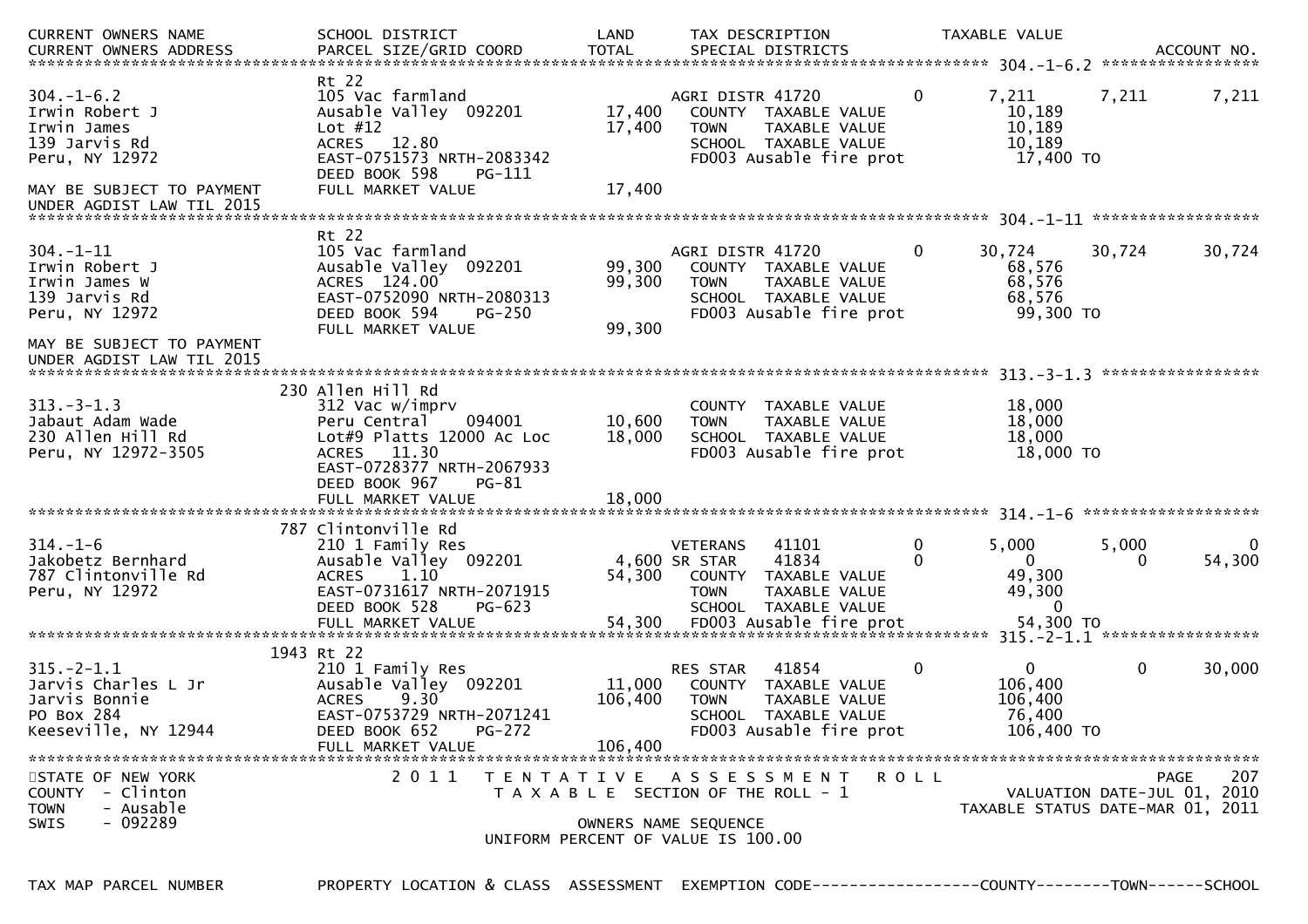| CURRENT OWNERS NAME                                                                                      | SCHOOL DISTRICT                                                                                                                                                           | LAND<br>TOTAL                      | TAX DESCRIPTION                                                                                                                   |                            | TAXABLE VALUE                                                   |              |                  |
|----------------------------------------------------------------------------------------------------------|---------------------------------------------------------------------------------------------------------------------------------------------------------------------------|------------------------------------|-----------------------------------------------------------------------------------------------------------------------------------|----------------------------|-----------------------------------------------------------------|--------------|------------------|
|                                                                                                          |                                                                                                                                                                           |                                    |                                                                                                                                   |                            |                                                                 |              |                  |
| $315. - 2 - 1.2$<br>Jarvis Christopher M<br>Jarvis Wendy L<br>1953 Rt 22<br>Keeseville, NY 12944         | 1953 Rt 22<br>210 1 Family Res<br>Ausable Valley 092201<br>Lot 15 Pl 12000 A1<br>ACRES 1.00<br>EAST-0753927 NRTH-0093654<br>DEED BOOK 20061 PG-93654<br>FULL MARKET VALUE | 6,000<br>79,000<br>79,000          | 41854<br>RES STAR<br>COUNTY TAXABLE VALUE<br><b>TOWN</b><br>TAXABLE VALUE<br>SCHOOL TAXABLE VALUE<br>FD003 Ausable fire prot      | $\mathbf 0$                | $\overline{0}$<br>79,000<br>79,000<br>49,000<br>79,000 TO       | 0            | 30,000           |
|                                                                                                          |                                                                                                                                                                           |                                    |                                                                                                                                   |                            |                                                                 |              |                  |
| $305. -2 - 19$<br>Jarvis Life Estate Viola<br>Jarvis Jr Charles L<br>68 Grove St<br>Keeseville, NY 12944 | 68 Grove St<br>210 1 Family Res<br>Ausable Valley 092201<br>FRNT 60.00 DPTH 204.00<br>EAST-0756422 NRTH-2070941<br>DEED BOOK 20001 PG-21608                               |                                    | AGED - ALL 41800<br>3,000 SR STAR<br>41834<br>65,300 COUNTY TAXABLE VALUE<br><b>TOWN</b><br>TAXABLE VALUE<br>SCHOOL TAXABLE VALUE | $\overline{0}$<br>$\Omega$ | 32,650<br>$\mathbf{0}$<br>32,650<br>32,650<br>$\overline{0}$    | 32,650<br>0  | 32,650<br>32,650 |
|                                                                                                          | 65 Grove St                                                                                                                                                               |                                    |                                                                                                                                   |                            |                                                                 |              |                  |
| $305 - 2 - 18$<br>Jarvis Louis F<br>Jarvis Lori A<br>65 Grove St<br>Keeseville, NY 12944                 | 210 1 Family Res<br>Ausable Valley 092201<br>FRNT 183.92 DPTH 200.00<br>EAST-0756176 NRTH-2071003<br>DEED BOOK 20072 PG-8221<br>FULL MARKET VALUE                         | 9,000<br>68,000<br>68,000          | 41854<br>RES STAR<br>COUNTY TAXABLE VALUE<br>TAXABLE VALUE<br><b>TOWN</b><br>SCHOOL TAXABLE VALUE<br>FD003 Ausable fire prot      | $\bf{0}$                   | $\mathbf{0}$<br>68,000<br>68,000<br>38,000<br>68,000 TO         | $\mathbf 0$  | 30,000           |
|                                                                                                          |                                                                                                                                                                           |                                    |                                                                                                                                   |                            |                                                                 |              |                  |
| $293. -3 -7$<br>Jensch Michael A<br>2460 Rt 9<br>Peru, NY 12972                                          | 2460 Rt 9<br>210 1 Family Res<br>094001<br>Peru Central<br>FRNT 210.00 DPTH 242.60<br>890<br><b>BANK</b><br>EAST-0766724 NRTH-2082917<br>DEED BOOK 20011 PG-36948         | 6,600<br>71,100                    | 41854<br>RES STAR<br>COUNTY TAXABLE VALUE<br><b>TOWN</b><br>TAXABLE VALUE<br>SCHOOL TAXABLE VALUE<br>FD003 Ausable fire prot      | $\mathbf{0}$               | $\mathbf{0}$<br>71,100<br>71,100<br>41,100<br>71,100 TO         | $\mathbf{0}$ | 30,000           |
|                                                                                                          |                                                                                                                                                                           |                                    |                                                                                                                                   |                            |                                                                 |              |                  |
| $303 - 2 - 1$<br>Johansen Eric J<br>Johansen Christina L<br>415 Harkness Rd<br>Peru, NY 12972            | 415 Harkness Rd<br>210 1 Family Res<br>Ausable Valley 092201<br>FRNT 400.00 DPTH 170.00<br><b>BANK</b><br>080<br>EAST-0735766 NRTH-2075968                                | 4,900<br>88,500                    | RES STAR<br>41854<br>COUNTY TAXABLE VALUE<br><b>TOWN</b><br>TAXABLE VALUE<br>SCHOOL TAXABLE VALUE<br>FD003 Ausable fire prot      | $\mathbf 0$                | $\mathbf{0}$<br>88,500<br>88,500<br>58,500<br>88,500 TO         | $\mathbf 0$  | 30,000           |
|                                                                                                          | DEED BOOK 673<br>$PG-51$<br>FULL MARKET VALUE                                                                                                                             | 88,500                             |                                                                                                                                   |                            |                                                                 |              |                  |
| STATE OF NEW YORK<br>- Clinton<br>COUNTY<br>- Ausable<br><b>TOWN</b><br>$-092289$<br>SWIS                | 2011                                                                                                                                                                      |                                    | TENTATIVE ASSESSMENT<br>T A X A B L E SECTION OF THE ROLL - 1<br>OWNERS NAME SEQUENCE<br>UNIFORM PERCENT OF VALUE IS 100.00       | <b>ROLL</b>                | VALUATION DATE-JUL 01, 2010<br>TAXABLE STATUS DATE-MAR 01, 2011 | PAGE         | 208              |
| TAX MAP PARCEL NUMBER<br><b>CURRENT OWNERS NAME</b><br><b>CURRENT OWNERS ADDRESS</b>                     | PROPERTY LOCATION & CLASS<br>SCHOOL DISTRICT<br>PARCEL SIZE/GRID COORD                                                                                                    | ASSESSMENT<br>LAND<br><b>TOTAL</b> | EXEMPTION CODE-----------------COUNTY-------TOWN------SCHOOL<br>TAX DESCRIPTION<br>SPECIAL DISTRICTS                              |                            | TAXABLE VALUE                                                   |              | ACCOUNT NO.      |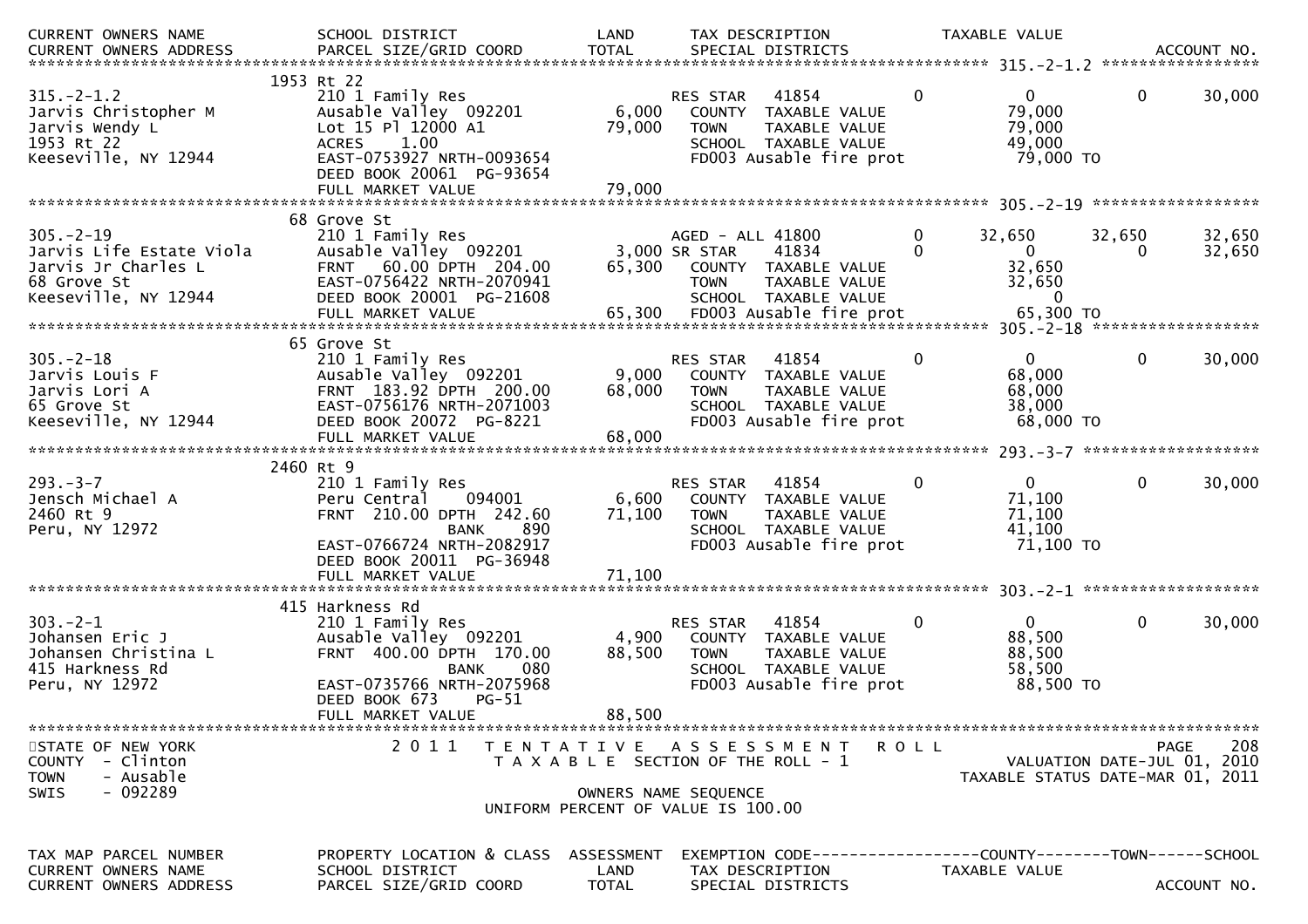| $315. - 1 - 3.34$<br>Johnson Daniel C<br>Johnson Deborah R<br>5 Lakeview Meadows Rd<br>Keeseville, NY 12944 | 5 Lakeview Meadows Rd<br>210 1 Family Res<br>Ausable Valley 092201<br>Survey Bk 16 Pg 86 Lot 7<br><b>ACRES</b><br>6.26<br>EAST-0748616 NRTH-2072660<br>DEED BOOK 20051 PG-90120<br>FULL MARKET VALUE | 21,200 RES STAR<br>244,400<br>244,400                                                               | WARNONALL 41121<br><b>TOWN</b>                                                    | 41854<br>COUNTY TAXABLE VALUE<br>TAXABLE VALUE<br>SCHOOL TAXABLE VALUE<br>FD003 Ausable fire prot | $\mathbf 0$<br>$\Omega$ | 27,000<br>$\mathbf{0}$<br>217,400<br>232,400<br>214,400<br>244,400 TO | 12,000<br>$\Omega$                                                             | $\mathbf 0$<br>30,000              |
|-------------------------------------------------------------------------------------------------------------|------------------------------------------------------------------------------------------------------------------------------------------------------------------------------------------------------|-----------------------------------------------------------------------------------------------------|-----------------------------------------------------------------------------------|---------------------------------------------------------------------------------------------------|-------------------------|-----------------------------------------------------------------------|--------------------------------------------------------------------------------|------------------------------------|
| 294.10-1-29<br>Johnson John<br>Johnson Kathleen<br>PO Box 816<br>Peru, NY 12972                             | 25 Ausable Beach Rd<br>311 Res vac land<br>094001<br>Peru Central<br>50.00 DPTH 100.00<br><b>FRNT</b><br>EAST-0771681 NRTH-2085907<br>DEED BOOK 20031 PG-51017<br>FULL MARKET VALUE                  | 17,800<br>17,800<br>17,800                                                                          | <b>TOWN</b>                                                                       | COUNTY TAXABLE VALUE<br>TAXABLE VALUE<br>SCHOOL TAXABLE VALUE<br>FD003 Ausable fire prot          |                         | 17,800<br>17,800<br>17,800<br>17,800 TO                               | ****************                                                               |                                    |
| 294.10-1-28<br>Johnson John E<br>Johnson Kathleen H<br>PO Box 816<br>Peru, NY 12972                         | 21 Ausable Beach Rd<br>260 Seasonal res<br>094001<br>Peru Central<br>FRNT 75.00 DPTH 100.00<br>EAST-0771620 NRTH-2085900<br>DEED BOOK 20021 PG-43034<br>FULL MARKET VALUE                            | 17,800<br>65,300<br>65,300                                                                          | <b>TOWN</b>                                                                       | COUNTY TAXABLE VALUE<br>TAXABLE VALUE<br>SCHOOL TAXABLE VALUE<br>FD003 Ausable fire prot          |                         | 65,300<br>65,300<br>65,300<br>65,300 TO                               |                                                                                |                                    |
| $315. - 2 - 2$<br>Jones Raymond<br>Jones Mary Grace<br>3 June Dr<br>Keeseville, NY 12944                    | 3 June Dr<br>210 1 Family Res<br>Ausable Valley 092201<br>Map Book 18 Pg 25<br>FRNT 148.50 DPTH 113.40<br>EAST-0753810 NRTH-2072135<br>DEED BOOK 976<br>PG-061                                       |                                                                                                     | WARCOMALL 41131<br>11,300 WARDISALL 41141<br>71,100 RES STAR 41854<br><b>TOWN</b> | COUNTY TAXABLE VALUE<br>TAXABLE VALUE<br>SCHOOL TAXABLE VALUE                                     | 0<br>0<br>$\Omega$      | 17,775<br>35,550<br>$\overline{0}$<br>17,775<br>17,775<br>41,100      | 17,775<br>35,550<br>$\Omega$                                                   | $\mathbf{0}$<br>$\Omega$<br>30,000 |
| $303. - 1 - 21$<br>Jost Eric<br>PO Box 54<br>Saranac, NY 12981                                              | 284 Harkness Rd<br>230 3 Family Res<br>Ausable Valley 092201<br>Deed 598-279<br>080<br><b>ACRES</b><br>3.90 BANK<br>EAST-0738519 NRTH-2078079<br>DEED BOOK 20051 PG-80058<br>FULL MARKET VALUE       | 6,800<br>96,000<br>96,000                                                                           | <b>TOWN</b>                                                                       | COUNTY TAXABLE VALUE<br>TAXABLE VALUE<br>SCHOOL TAXABLE VALUE<br>FD003 Ausable fire prot          |                         | 96,000<br>96,000<br>96,000<br>96,000 TO                               |                                                                                |                                    |
| STATE OF NEW YORK<br><b>COUNTY</b><br>- Clinton<br>- Ausable<br><b>TOWN</b><br>$-092289$<br>SWIS            | 2011<br>T E N T A T I V E                                                                                                                                                                            | T A X A B L E SECTION OF THE ROLL - 1<br>OWNERS NAME SEQUENCE<br>UNIFORM PERCENT OF VALUE IS 100.00 |                                                                                   | A S S E S S M E N T                                                                               | <b>ROLL</b>             |                                                                       | <b>PAGE</b><br>VALUATION DATE-JUL 01, 2010<br>TAXABLE STATUS DATE-MAR 01, 2011 | 209                                |
| TAX MAP PARCEL NUMBER<br><b>CURRENT OWNERS NAME</b><br><b>CURRENT OWNERS ADDRESS</b>                        | PROPERTY LOCATION & CLASS ASSESSMENT<br>SCHOOL DISTRICT<br>PARCEL SIZE/GRID COORD<br>244 Allen Hill Rd                                                                                               | LAND<br><b>TOTAL</b>                                                                                | TAX DESCRIPTION                                                                   | EXEMPTION CODE-----------------COUNTY-------TOWN------SCHOOL<br>SPECIAL DISTRICTS                 |                         | TAXABLE VALUE                                                         |                                                                                | ACCOUNT NO.                        |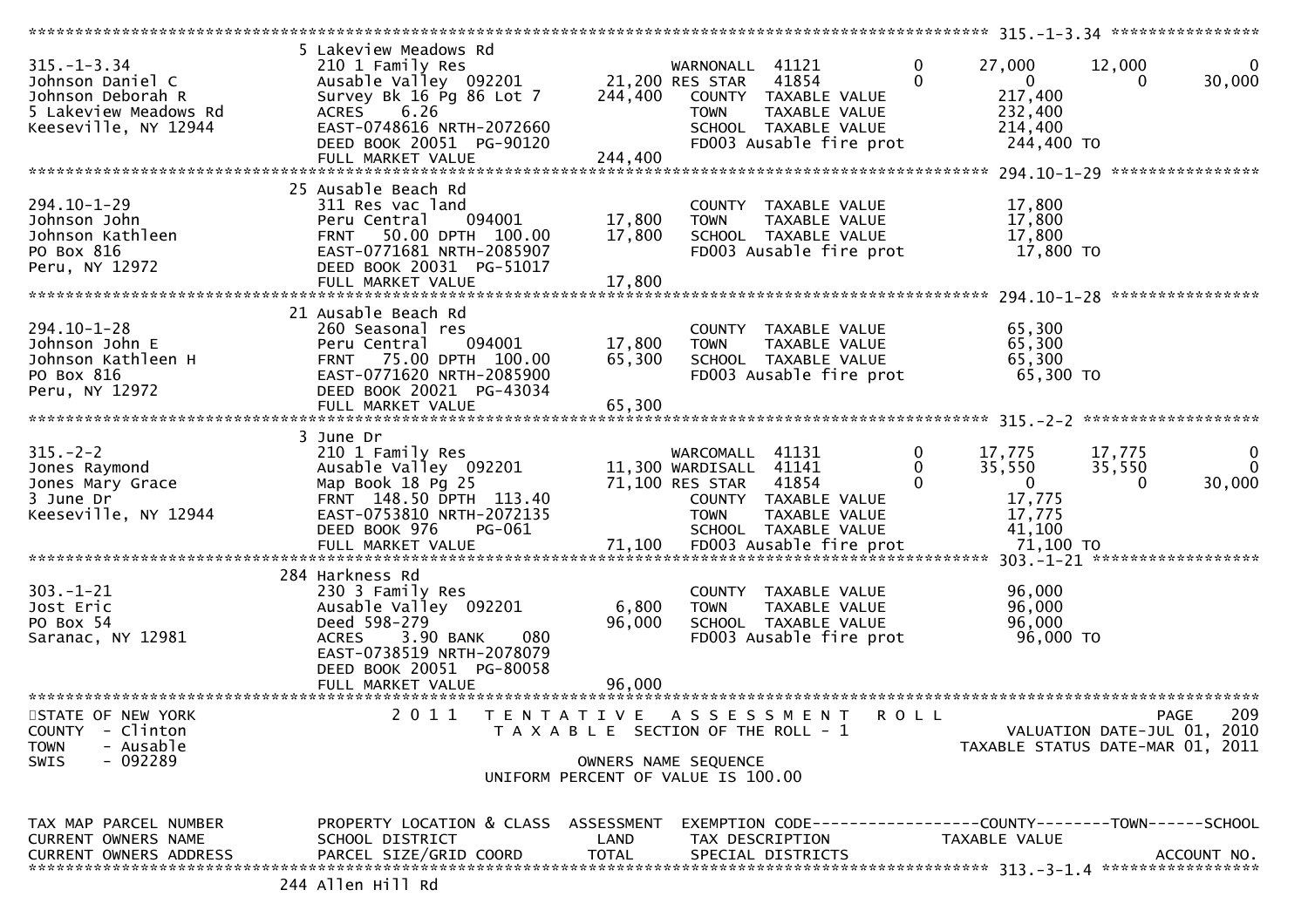| $313. - 3 - 1.4$<br>Joy Chris A<br>Joy Lilcinda M<br>244 Allen Hill Rd<br>Peru, NY 12972                | 270 Mfg housing<br>Peru Central<br>094001<br>Lot 9 Platt 12000 Ac Loc<br>8.50<br><b>ACRES</b><br>EAST-0728362 NRTH-2068338<br>DEED BOOK 20092 PG-29514                                              | 10,500<br>32,500                                                                                                 | <b>TOWN</b>                    | COUNTY TAXABLE VALUE<br>TAXABLE VALUE<br>SCHOOL TAXABLE VALUE<br>FD003 Ausable fire prot                     |             | 32,500<br>32,500<br>32,500<br>32,500 TO                         |             |             |
|---------------------------------------------------------------------------------------------------------|-----------------------------------------------------------------------------------------------------------------------------------------------------------------------------------------------------|------------------------------------------------------------------------------------------------------------------|--------------------------------|--------------------------------------------------------------------------------------------------------------|-------------|-----------------------------------------------------------------|-------------|-------------|
|                                                                                                         | FULL MARKET VALUE                                                                                                                                                                                   | 32,500                                                                                                           |                                |                                                                                                              |             |                                                                 |             |             |
| $315. - 1 - 5.22$<br>Joy Dennis A<br>34 Taylor Hill Rd<br>Keeseville, NY 12944                          | 34 Taylor Hill Rd<br>270 Mfg housing<br>Ausable Valley 092201<br>Lot 15<br>Survey Bk 11 Pg 37<br><b>ACRES</b><br>1.00<br>EAST-0752058 NRTH-2069797<br>DEED BOOK 20051 PG-86936<br>FULL MARKET VALUE | 6,000<br>47,000<br>47,000                                                                                        | <b>RES STAR</b><br><b>TOWN</b> | 41854<br>COUNTY TAXABLE VALUE<br>TAXABLE VALUE<br>SCHOOL TAXABLE VALUE<br>FD003 Ausable fire prot            | 0           | $\Omega$<br>47,000<br>47,000<br>17,000<br>47,000 TO             | 0           | 30,000      |
|                                                                                                         |                                                                                                                                                                                                     |                                                                                                                  |                                |                                                                                                              |             |                                                                 |             |             |
| $302 - 2 - 8.3$<br>Joy John P<br>Joy Tammy<br>101 Murphy Rd<br>Peru, NY 12972                           | 101 Murphy Rd<br>210 1 Family Res<br>094001<br>Peru Central<br>Lot 207 Maules<br>7.30 BANK<br>080<br><b>ACRES</b><br>EAST-0721560 NRTH-2072204<br>DEED BOOK 20031 PG-51631                          | 11,700<br>111,000<br>111,000                                                                                     | <b>RES STAR</b><br><b>TOWN</b> | 41854<br>COUNTY TAXABLE VALUE<br>TAXABLE VALUE<br>SCHOOL TAXABLE VALUE<br>FD003 Ausable fire prot            | 0           | 0<br>111,000<br>111,000<br>81,000<br>111,000 TO                 | 0           | 30,000      |
|                                                                                                         | FULL MARKET VALUE                                                                                                                                                                                   |                                                                                                                  |                                |                                                                                                              |             |                                                                 |             |             |
| $326. - 1 - 3.3$<br>Joy Kenneth W<br>Colby Joseph S<br>488 Rt 9N<br>Ausable Forks, NY 12912             | 488 Rt 9N<br>210 1 Family Res<br>Ausable Valley 092201<br>Lot #3 Blaise Lots<br><b>ACRES</b><br>2.92<br>EAST-0748573 NRTH-2063591<br>DEED BOOK 763<br>$PG-255$                                      | 18,200<br>75,000                                                                                                 | <b>TOWN</b>                    | COUNTY TAXABLE VALUE<br>TAXABLE VALUE<br>SCHOOL TAXABLE VALUE<br>FD003 Ausable fire prot                     |             | 75,000<br>75,000<br>75,000<br>75,000 TO                         |             |             |
|                                                                                                         |                                                                                                                                                                                                     |                                                                                                                  |                                |                                                                                                              |             |                                                                 |             |             |
| $294. -1 - 5$<br>Kahn Bruce<br>28 Blue Heron Dr<br>Peru, NY 12972                                       | 28 Blue Heron Dr<br>210 1 Family Res<br>094001<br>Peru Central<br>FRNT 313.50 DPTH 129.70<br>EAST-0771507 NRTH-2086429<br>DEED BOOK 20092 PG-29062<br>FULL MARKET VALUE                             | 18,400<br>108,000<br>108,000                                                                                     | <b>TOWN</b>                    | COUNTY TAXABLE VALUE<br>TAXABLE VALUE<br>SCHOOL TAXABLE VALUE<br>FD003 Ausable fire prot                     |             | 108,000<br>108,000<br>108,000<br>108,000 TO                     |             |             |
| STATE OF NEW YORK<br><b>COUNTY</b><br>- Clinton<br>- Ausable<br><b>TOWN</b><br>$-092289$<br><b>SWIS</b> | ********************<br>2 0 1 1                                                                                                                                                                     | TENTATIVE<br>T A X A B L E SECTION OF THE ROLL - 1<br>OWNERS NAME SEOUENCE<br>UNIFORM PERCENT OF VALUE IS 100.00 |                                | A S S E S S M E N T                                                                                          | <b>ROLL</b> | VALUATION DATE-JUL 01, 2010<br>TAXABLE STATUS DATE-MAR 01, 2011 | <b>PAGE</b> | 210         |
| TAX MAP PARCEL NUMBER<br>CURRENT OWNERS NAME<br><b>CURRENT OWNERS ADDRESS</b>                           | PROPERTY LOCATION & CLASS ASSESSMENT<br>SCHOOL DISTRICT<br>PARCEL SIZE/GRID COORD<br>47 Haven Ln                                                                                                    | LAND<br><b>TOTAL</b>                                                                                             |                                | EXEMPTION        CODE------------------COUNTY-------TOWN------SCHOOL<br>TAX DESCRIPTION<br>SPECIAL DISTRICTS |             | TAXABLE VALUE                                                   |             | ACCOUNT NO. |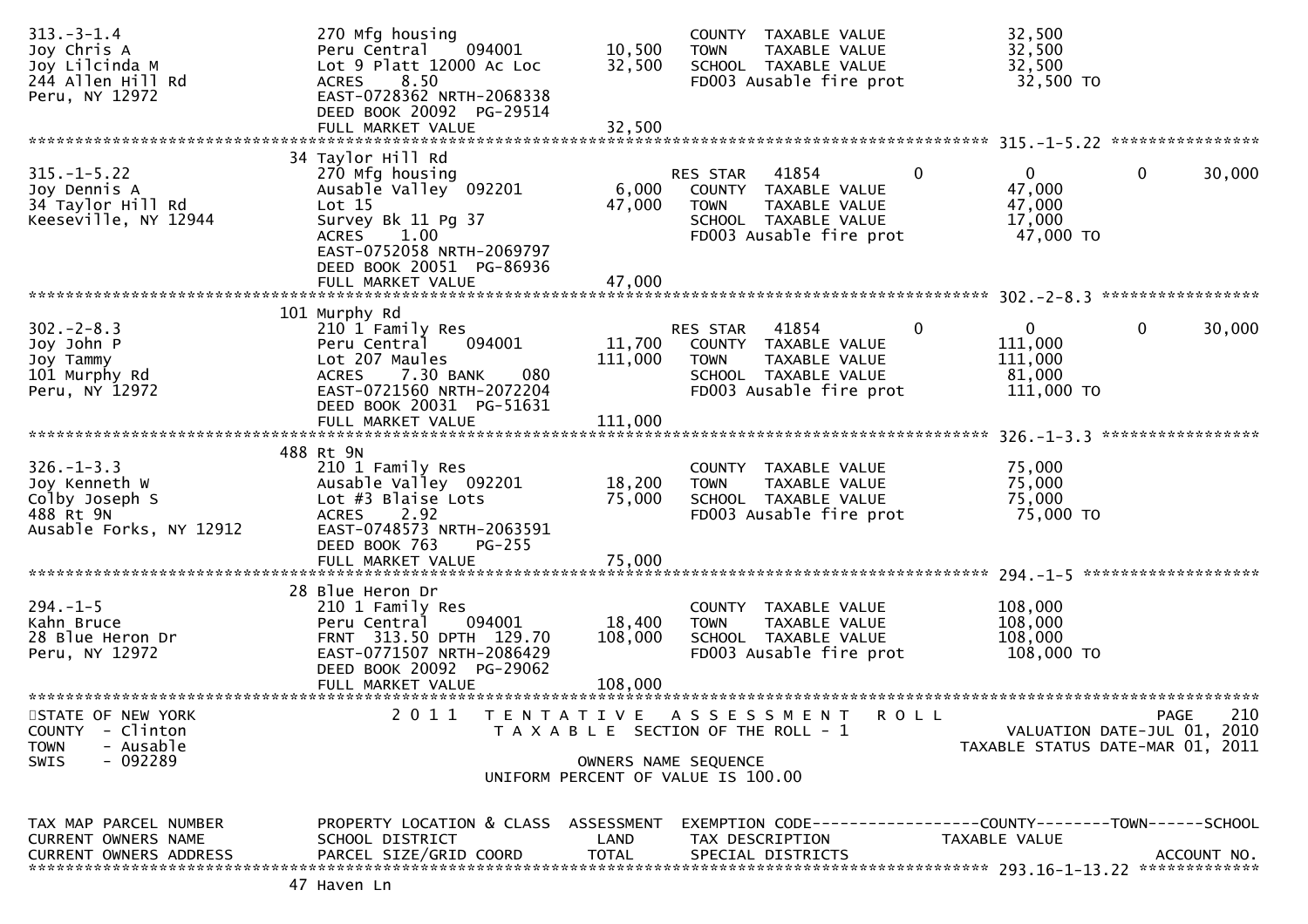| $293.16 - 1 - 13.22$<br>Kane David J<br>47 Haven Ln<br>Peru, NY 12972                                                                         | 210 1 Family Res<br>Peru Central<br>094001<br>Lot 13 & Pt 12<br>FRNT 135.00 DPTH 200.00<br><b>BANK</b><br>115                        | 141,800              | WARNONALL 41121<br>15,900 RES STAR<br><b>TOWN</b>          | 41854<br>COUNTY TAXABLE VALUE<br>TAXABLE VALUE<br>SCHOOL TAXABLE VALUE                                      | 0<br>$\Omega$ | 21,270<br>$\mathbf{0}$<br>120,530<br>129,800<br>111,800 | 12,000<br>$\Omega$                 | $\mathbf 0$<br>30,000 |
|-----------------------------------------------------------------------------------------------------------------------------------------------|--------------------------------------------------------------------------------------------------------------------------------------|----------------------|------------------------------------------------------------|-------------------------------------------------------------------------------------------------------------|---------------|---------------------------------------------------------|------------------------------------|-----------------------|
|                                                                                                                                               | EAST-0767432 NRTH-2083968<br>DEED BOOK 20082 PG-18786<br>FULL MARKET VALUE                                                           | 141,800              |                                                            | FD003 Ausable fire prot                                                                                     |               | 141,800 TO                                              |                                    |                       |
|                                                                                                                                               | 610 Hallock Hill Rd                                                                                                                  |                      |                                                            |                                                                                                             |               |                                                         | 303. - 2 - 14. 4 ***************** |                       |
| $303. -2 - 14.4$<br>Kane Jeffrey<br>610 Hallock Hill Rd<br>Peru, NY 12972                                                                     | 240 Rural res<br>Ausable Valley 092201<br>Lot 5 Pl 12000 Al<br>ACRES 24.19<br>EAST-0737910 NRTH-2075335<br>DEED BOOK 788<br>$PG-303$ | 18,400<br>50,000     | <b>TOWN</b>                                                | COUNTY TAXABLE VALUE<br>TAXABLE VALUE<br>SCHOOL TAXABLE VALUE<br>FD003 Ausable fire prot                    |               | 50,000<br>50,000<br>50,000<br>50,000 TO                 |                                    |                       |
|                                                                                                                                               | FULL MARKET VALUE                                                                                                                    | 50,000               |                                                            |                                                                                                             |               |                                                         |                                    |                       |
|                                                                                                                                               | Hallock Hill Rd                                                                                                                      |                      |                                                            |                                                                                                             |               |                                                         |                                    |                       |
| $303. -2 - 14.12$<br>Kane Jeffrey<br>610 Hallock Hill Rd<br>Peru, NY 12972                                                                    | $322$ Rural vac $>10$<br>Ausable Valley 092201<br>Lot 5 PL 1200 A1<br>Felio Sub 05 Lot 2 PLD 16<br>ACRES 18.62                       | 20,300<br>20,300     | <b>TOWN</b>                                                | COUNTY TAXABLE VALUE<br>TAXABLE VALUE<br>SCHOOL TAXABLE VALUE<br>FD003 Ausable fire prot                    |               | 20,300<br>20,300<br>20,300<br>20,300 TO                 |                                    |                       |
|                                                                                                                                               | EAST-0738446 NRTH-2075404<br>DEED BOOK 20061 PG-91268<br>FULL MARKET VALUE                                                           | 20,300               |                                                            |                                                                                                             |               |                                                         |                                    |                       |
|                                                                                                                                               | Plains Rd                                                                                                                            |                      |                                                            |                                                                                                             |               |                                                         |                                    |                       |
| $293.16 - 1 - 5$<br>Karl Kenneth L<br><b>PSC41 BOX 869</b><br>APO, AE 09464                                                                   | 311 Res vac land<br>094001<br>Peru Central<br>FRNT 209.78 DPTH 251.52<br>EAST-0767812 NRTH-2083770<br>DEED BOOK 554<br>PG-326        | 17,500<br>17,500     | <b>TOWN</b>                                                | COUNTY TAXABLE VALUE<br>TAXABLE VALUE<br>SCHOOL TAXABLE VALUE<br>FD003 Ausable fire prot                    |               | 17,500<br>17,500<br>17,500<br>17,500 TO                 |                                    |                       |
|                                                                                                                                               | FULL MARKET VALUE                                                                                                                    | 17,500               |                                                            |                                                                                                             |               |                                                         |                                    |                       |
|                                                                                                                                               | 33 Ausable Beach Rd                                                                                                                  |                      |                                                            |                                                                                                             |               |                                                         |                                    | ***************       |
| $294.10 - 1 - 2.6$<br>Keating Life Estate Thomas & M Peru Central<br>Baron Et Al Patricia A<br>1227 Guideboard Rd<br>Schuyler Falls, NY 12985 | 260 Seasonal res<br>094001<br>Lot $#1$<br>FRNT 105.91 DPTH 150.00<br>EAST-0771778 NRTH-2085944<br>DEED BOOK 818<br>PG-330            | 21,600<br>54,200     | <b>TOWN</b>                                                | COUNTY TAXABLE VALUE<br>TAXABLE VALUE<br>SCHOOL TAXABLE VALUE<br>FD003 Ausable fire prot                    |               | 54,200<br>54,200<br>54,200<br>54,200 TO                 |                                    |                       |
|                                                                                                                                               | FULL MARKET VALUE                                                                                                                    | 54,200               |                                                            |                                                                                                             |               |                                                         |                                    |                       |
| STATE OF NEW YORK                                                                                                                             | 2 0 1 1                                                                                                                              |                      |                                                            | TENTATIVE ASSESSMENT                                                                                        | <b>ROLL</b>   |                                                         | PAGE                               | 211                   |
| <b>COUNTY</b><br>- Clinton                                                                                                                    |                                                                                                                                      |                      | T A X A B L E SECTION OF THE ROLL - 1                      |                                                                                                             |               |                                                         | VALUATION DATE-JUL 01, 2010        |                       |
| <b>TOWN</b><br>- Ausable<br>$-092289$<br>SWIS                                                                                                 |                                                                                                                                      |                      | OWNERS NAME SEQUENCE<br>UNIFORM PERCENT OF VALUE IS 100.00 |                                                                                                             |               |                                                         | TAXABLE STATUS DATE-MAR 01, 2011   |                       |
| TAX MAP PARCEL NUMBER<br>CURRENT OWNERS NAME<br><b>CURRENT OWNERS ADDRESS</b>                                                                 | PROPERTY LOCATION & CLASS ASSESSMENT<br>SCHOOL DISTRICT<br>PARCEL SIZE/GRID COORD                                                    | LAND<br><b>TOTAL</b> |                                                            | EXEMPTION        CODE-----------------COUNTY-------TOWN------SCHOOL<br>TAX DESCRIPTION<br>SPECIAL DISTRICTS |               | TAXABLE VALUE                                           |                                    | ACCOUNT NO.           |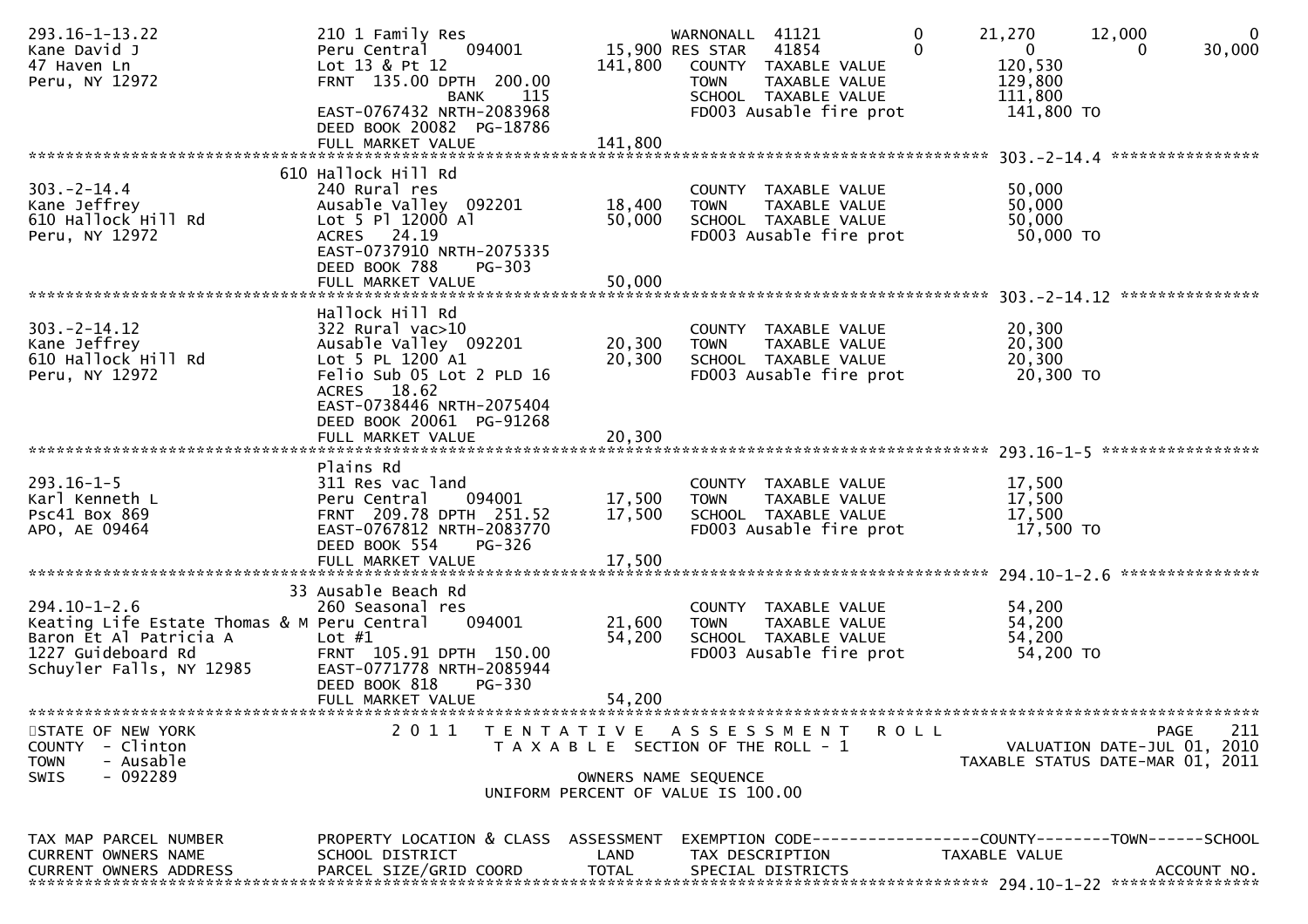| $294.10 - 1 - 22$<br>Kellar Robert<br>Kellar Pamela<br>PO Box 16<br>Port Kent, NY 12975        | 13 Ausable Beach Rd<br>260 Seasonal res<br>094001<br>Peru Central<br>FRNT 130.00 DPTH 100.00<br>EAST-0771352 NRTH-2085876<br>DEED BOOK 604<br>$PG-573$<br>FULL MARKET VALUE                                                | 24,000<br>129,400<br>129,400                                                                        | <b>TOWN</b>                    | COUNTY TAXABLE VALUE<br>TAXABLE VALUE<br>SCHOOL TAXABLE VALUE<br>FD003 Ausable fire prot             |              | 129,400<br>129,400<br>129,400<br>129,400 TO                     |              |             |
|------------------------------------------------------------------------------------------------|----------------------------------------------------------------------------------------------------------------------------------------------------------------------------------------------------------------------------|-----------------------------------------------------------------------------------------------------|--------------------------------|------------------------------------------------------------------------------------------------------|--------------|-----------------------------------------------------------------|--------------|-------------|
| $334. -2 - 12.1$<br>Kelley Jeffrey P<br>Kelley Tina A<br>1664 Rt 9N<br>AuSable Forks, NY 12912 | 1664 Rt 9N<br>240 Rural res<br>Ausable Valley 092201<br>Lot 196 Maules Tract<br>Map 20061/95358 Kelley<br>9.10<br><b>ACRES</b><br>EAST-0724556 NRTH-2051233<br>DEED BOOK 840<br>PG-14                                      | 11,200<br>107,000                                                                                   | <b>RES STAR</b><br><b>TOWN</b> | 41854<br>COUNTY TAXABLE VALUE<br>TAXABLE VALUE<br>SCHOOL TAXABLE VALUE<br>FD003 Ausable fire prot    | $\mathbf 0$  | 0<br>107,000<br>107,000<br>77,000<br>107,000 TO                 | $\mathbf{0}$ | 30,000      |
|                                                                                                |                                                                                                                                                                                                                            |                                                                                                     |                                |                                                                                                      |              |                                                                 |              |             |
| $334. - 2 - 9$<br>Kelley Russell<br>1647 Rt 9N<br>AuSable Forks, NY 12912                      | 1647 Rt 9N<br>210 1 Family Res<br>Ausable Valley 092201<br>FRNT 180.00 DPTH 250.00<br>EAST-0725355 NRTH-2050450<br>DEED BOOK 589<br>PG-682                                                                                 | 5,800<br>64,300                                                                                     | RES STAR<br><b>TOWN</b>        | 41854<br>COUNTY TAXABLE VALUE<br>TAXABLE VALUE<br>SCHOOL TAXABLE VALUE<br>FD003 Ausable fire prot    | 0            | $\overline{0}$<br>64,300<br>64,300<br>34,300<br>64,300 TO       | $\mathbf 0$  | 30,000      |
|                                                                                                |                                                                                                                                                                                                                            |                                                                                                     |                                |                                                                                                      |              |                                                                 |              |             |
| $334. -2 - 12.2$<br>Kelley Travis<br>1664 Rt 9N<br>Ausable Forks, NY 12912                     | 1660 Rt 9N<br>210 1 Family Res<br>Ausable Valley 092201<br>Lot 96 Maules Tract<br>Map 20061/95358 Kelley<br><b>ACRES</b><br>1.65 BANK<br>850<br>EAST-0724870 NRTH-2050715<br>DEED BOOK 20061 PG-96398<br>FULL MARKET VALUE | 6,400<br>139,000<br>139,000                                                                         | RES STAR<br><b>TOWN</b>        | 41854<br>COUNTY TAXABLE VALUE<br>TAXABLE VALUE<br>SCHOOL TAXABLE VALUE<br>FD003 Ausable fire prot    | 0            | $\mathbf{0}$<br>139,000<br>139,000<br>109,000<br>139,000 TO     | $\mathbf{0}$ | 30,000      |
|                                                                                                | 44 Haven Ln                                                                                                                                                                                                                |                                                                                                     |                                |                                                                                                      |              |                                                                 |              |             |
| $293.16 - 1 - 7$<br>Kemp Keith<br>PO Box 637<br>Peru, NY 12972                                 | 210 1 Family Res<br>094001<br>Peru Central<br>1.00<br><b>ACRES</b><br>EAST-0767607 NRTH-2083791<br>DEED BOOK 20001 PG-26103                                                                                                | 17,300<br>109,100                                                                                   | RES STAR<br><b>TOWN</b>        | 41854<br>COUNTY TAXABLE VALUE<br>TAXABLE VALUE<br>SCHOOL TAXABLE VALUE<br>FD003 Ausable fire prot    | $\mathbf{0}$ | $\mathbf{0}$<br>109,100<br>109,100<br>79,100<br>109,100 TO      | $\mathbf 0$  | 30,000      |
| STATE OF NEW YORK<br>COUNTY - Clinton<br>- Ausable<br><b>TOWN</b><br>$-092289$<br>SWIS         | 2011 TENTATIVE ASSESSMENT ROLL                                                                                                                                                                                             | T A X A B L E SECTION OF THE ROLL - 1<br>OWNERS NAME SEQUENCE<br>UNIFORM PERCENT OF VALUE IS 100.00 |                                |                                                                                                      |              | VALUATION DATE-JUL 01, 2010<br>TAXABLE STATUS DATE-MAR 01, 2011 | PAGE         | 212         |
| TAX MAP PARCEL NUMBER<br><b>CURRENT OWNERS NAME</b><br>CURRENT OWNERS ADDRESS                  | PROPERTY LOCATION & CLASS ASSESSMENT<br>SCHOOL DISTRICT<br>PARCEL SIZE/GRID COORD<br>61 Union Rd                                                                                                                           | LAND<br><b>TOTAL</b>                                                                                |                                | EXEMPTION CODE-----------------COUNTY-------TOWN------SCHOOL<br>TAX DESCRIPTION<br>SPECIAL DISTRICTS |              | TAXABLE VALUE                                                   |              | ACCOUNT NO. |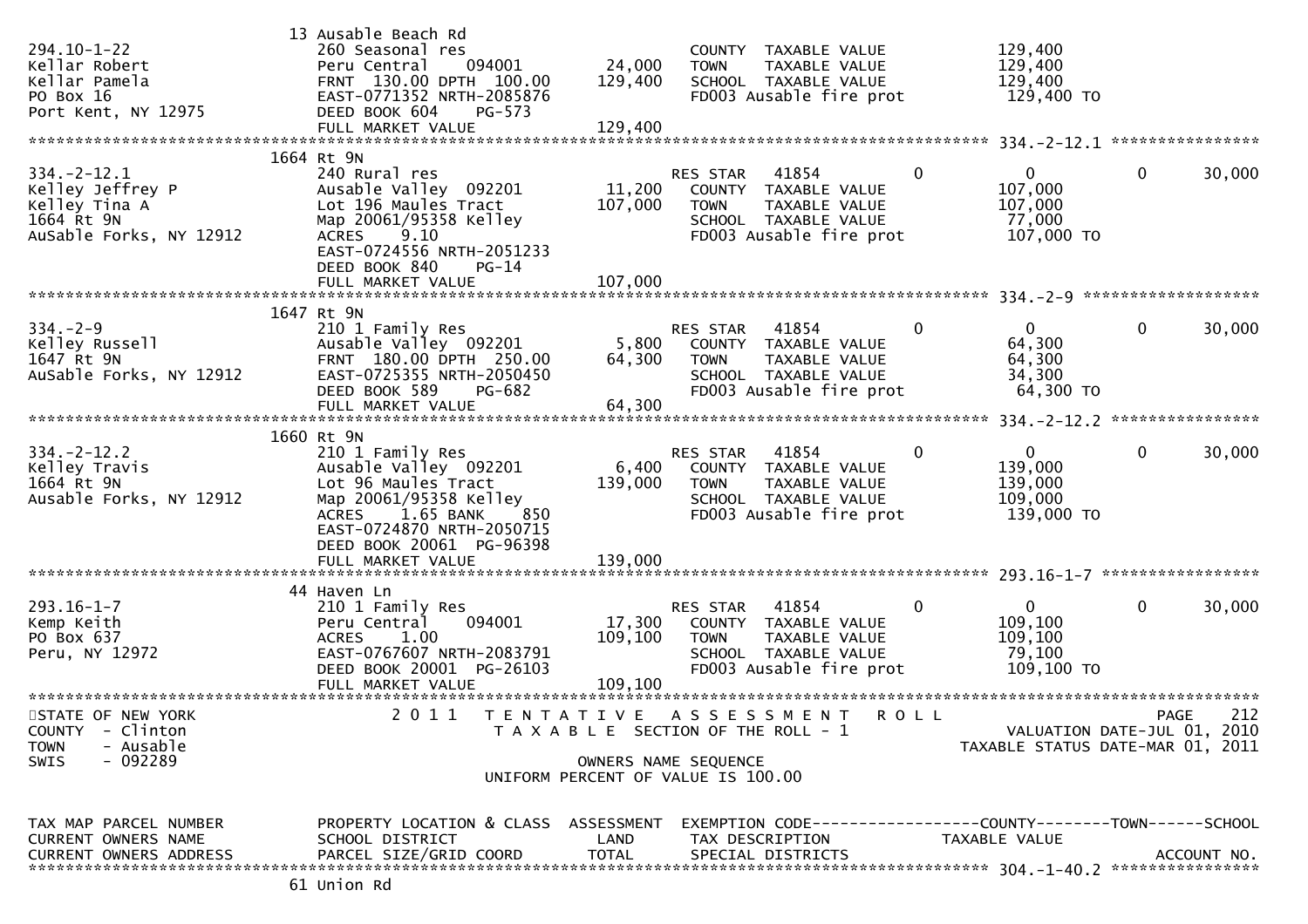| $304. - 1 - 40.2$<br>Kennedy Timothy<br>Kennedy Amy<br>80 Union Rd<br>Peru, NY 12972                                                                                                         | 270 Mfg housing<br>Ausable Valley <sup>O92201</sup><br>Lot $#3$<br>1.10<br><b>ACRES</b><br>EAST-0745464 NRTH-2077009<br>DEED BOOK 99001 PG-17362<br>FULL MARKET VALUE | 8,800<br>42,000<br>42,000                                     | <b>TOWN</b>                        | COUNTY TAXABLE VALUE<br>TAXABLE VALUE<br>SCHOOL TAXABLE VALUE<br>FD003 Ausable fire prot          |              | 42,000<br>42,000<br>42,000<br>42,000 TO                         |                   |             |
|----------------------------------------------------------------------------------------------------------------------------------------------------------------------------------------------|-----------------------------------------------------------------------------------------------------------------------------------------------------------------------|---------------------------------------------------------------|------------------------------------|---------------------------------------------------------------------------------------------------|--------------|-----------------------------------------------------------------|-------------------|-------------|
|                                                                                                                                                                                              |                                                                                                                                                                       |                                                               |                                    |                                                                                                   |              |                                                                 |                   |             |
| $304. - 1 - 43.2$<br>Kennedy Timothy E<br>Kennedy Amy J<br>80 Union Rd<br>Peru, NY 12972                                                                                                     | 80 Union Rd<br>210 1 Family Res<br>Ausable Valley 092201<br>Lot 3 Platts<br>ACRES 3.10<br>EAST-0745741 NRTH-2077433<br>DEED BOOK 20051 PG-90044                       | 9,200<br>182,000                                              | RES STAR<br><b>TOWN</b>            | 41854<br>COUNTY TAXABLE VALUE<br>TAXABLE VALUE<br>SCHOOL TAXABLE VALUE<br>FD003 Ausable fire prot | $\mathbf{0}$ | $\overline{0}$<br>182,000<br>182,000<br>152,000<br>182,000 TO   | $\mathbf 0$       | 30,000      |
|                                                                                                                                                                                              |                                                                                                                                                                       |                                                               |                                    |                                                                                                   |              |                                                                 |                   |             |
| $294. -1 - 31$<br>Kenyon Nathan P<br>1146 Cumberland Head Rd<br>Plattsburgh, NY 12901                                                                                                        | Plains Rd<br>$314$ Rural vac<10<br>Peru Central<br>094001<br>PLC 396 Lot 39<br>6.67<br><b>ACRES</b><br>EAST-0767921 NRTH-2083047<br>DEED BOOK 20072 PG-6695           | 26,400<br>26,400                                              | <b>TOWN</b>                        | COUNTY TAXABLE VALUE<br>TAXABLE VALUE<br>SCHOOL TAXABLE VALUE<br>FD003 Ausable fire prot          |              | 26,400<br>26,400<br>26,400<br>26,400 TO                         |                   |             |
|                                                                                                                                                                                              | FULL MARKET VALUE                                                                                                                                                     | 26,400                                                        |                                    |                                                                                                   |              |                                                                 |                   |             |
|                                                                                                                                                                                              | 157 Harkness Rd                                                                                                                                                       |                                                               |                                    |                                                                                                   |              |                                                                 |                   |             |
| $303. - 1 - 16.1$<br>Key Jennifer<br>157 Harkness Rd<br>Peru, NY 12972                                                                                                                       | 210 1 Family Res<br>Ausable Valley 092201<br>FRNT 75.00 DPTH 200.00<br>EAST-0741349 NRTH-2079103<br>DEED BOOK 862<br>PG-144                                           | 3,000<br>90,300                                               | RES STAR<br><b>TOWN</b>            | 41854<br>COUNTY TAXABLE VALUE<br>TAXABLE VALUE<br>SCHOOL TAXABLE VALUE<br>FD003 Ausable fire prot | 0            | $\overline{0}$<br>90,300<br>90,300<br>60,300<br>90,300 TO       | $\mathbf 0$       | 30,000      |
|                                                                                                                                                                                              | FULL MARKET VALUE                                                                                                                                                     | 90,300                                                        |                                    |                                                                                                   |              |                                                                 |                   |             |
| $304. - 1 - 12.1$<br>Khan Chaudary S<br>1736 Front St<br>PO Box 193<br>Keeseville, NY 12944                                                                                                  | 2338 Rt 22<br>210 1 Family Res<br>Ausable Valley 092201<br>1.20<br><b>ACRES</b><br>EAST-0751264 NRTH-2080609<br>DEED BOOK 20072 PG-7812<br>FULL MARKET VALUE          | 8,100<br>75,000<br>75,000                                     | COUNTY<br><b>TOWN</b>              | TAXABLE VALUE<br>TAXABLE VALUE<br>SCHOOL TAXABLE VALUE<br>FD003 Ausable fire prot                 |              | 75,000<br>75,000<br>75,000<br>75,000 TO                         |                   |             |
| STATE OF NEW YORK<br>COUNTY - Clinton<br>- Ausable<br><b>TOWN</b><br>$-092289$<br>SWIS                                                                                                       | 2011<br>T E N T A T I V E                                                                                                                                             | T A X A B L E SECTION OF THE ROLL - 1<br>OWNERS NAME SEQUENCE |                                    | A S S E S S M E N T                                                                               | <b>ROLL</b>  | VALUATION DATE-JUL 01, 2010<br>TAXABLE STATUS DATE-MAR 01, 2011 | PAGE              | 213         |
|                                                                                                                                                                                              |                                                                                                                                                                       | UNIFORM PERCENT OF VALUE IS 100.00                            |                                    |                                                                                                   |              |                                                                 |                   |             |
| TAX MAP PARCEL NUMBER<br>CURRENT OWNERS NAME<br>.CURRENT OWNERS ADDRESS PARCEL SIZE/GRID COORD TOTAL SPECIAL DISTRICTS MANUST ACCOUNT NO ACCOUNT NO AND A AND MANUST AND A SPECIAL DISTRICTS | PROPERTY LOCATION & CLASS ASSESSMENT<br>SCHOOL DISTRICT                                                                                                               | LAND                                                          | TAX DESCRIPTION                    | EXEMPTION CODE------------------COUNTY--------TOWN------SCHOOL                                    |              | TAXABLE VALUE                                                   |                   |             |
| $314. - 2 - 6.4$<br>Kienert Eric T                                                                                                                                                           | 493 Cold Spring Rd<br>210 1 Family Res<br>Ausable Valley 092201                                                                                                       |                                                               | CW_10_VET/ 41152<br>8,900 RES STAR | 41854                                                                                             | 0<br>0       | 8,000<br>0                                                      | 0<br>$\mathbf{0}$ | 0<br>30,000 |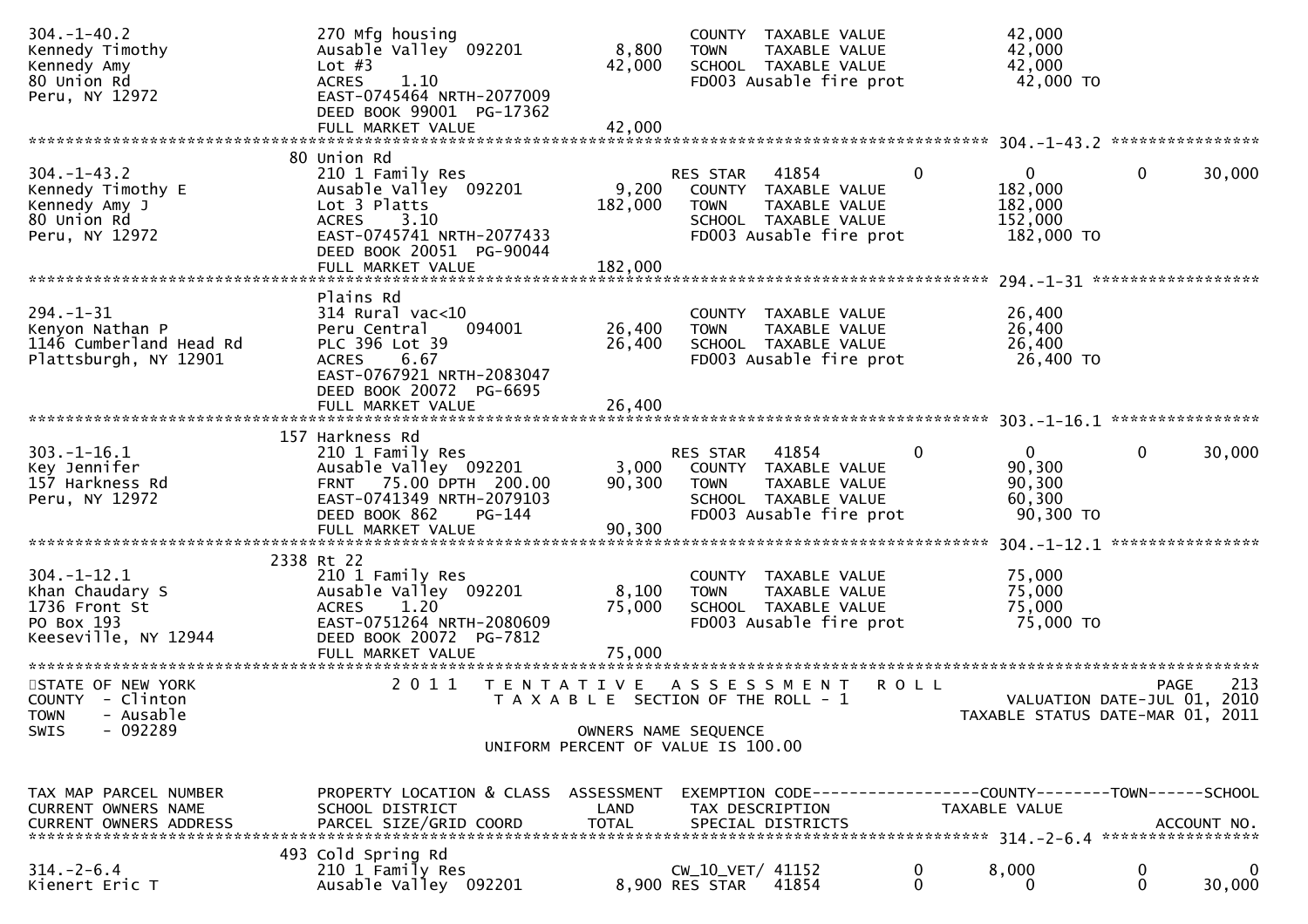| 493 Cold Spring Rd<br>Peru, NY 12972                                                                         | Lot 12 Platts 12000 Ac<br>8.40 BANK<br>320<br><b>ACRES</b><br>EAST-0738977 NRTH-2070477<br>DEED BOOK 20062 PG-1214<br>FULL MARKET VALUE                         | 151,800<br>151,800                 | COUNTY TAXABLE VALUE<br><b>TOWN</b><br>TAXABLE VALUE<br>SCHOOL TAXABLE VALUE<br>FD003 Ausable fire prot                                                   | 143,800<br>151,800<br>121,800<br>151,800 TO                                                                                                                                                                                                         |
|--------------------------------------------------------------------------------------------------------------|-----------------------------------------------------------------------------------------------------------------------------------------------------------------|------------------------------------|-----------------------------------------------------------------------------------------------------------------------------------------------------------|-----------------------------------------------------------------------------------------------------------------------------------------------------------------------------------------------------------------------------------------------------|
| $305.4 - 1 - 19$<br>King Bruce C<br>King Sue L<br>205 Harbour Cove Way<br>Clermont, FL 34711                 | 2068 Rt 9<br>210 1 Family Res<br>Ausable Valley 092201<br>FRNT 230.00 DPTH 182.00<br>EAST-0761977 NRTH-2073958<br>DEED BOOK 20102 PG-32881<br>FULL MARKET VALUE | 7,600<br>88,400<br>88,400          | COUNTY TAXABLE VALUE<br><b>TOWN</b><br>TAXABLE VALUE<br>SCHOOL TAXABLE VALUE<br>FD003 Ausable fire prot<br>LT006 Chasm                                    | 88,400<br>88,400<br>88,400<br>88,400 TO<br>88,400 TO                                                                                                                                                                                                |
| 294.10-1-32<br>King Robert A<br>King Geraldine<br>12 Blue Heron Dr<br>Peru, NY 12972                         | 12 Blue Heron Dr<br>260 Seasonal res<br>Peru Central<br>094001<br>FRNT 215.00 DPTH 125.00<br>EAST-0771447 NRTH-2086158<br>DEED BOOK 609<br>$PG-81$              | 85,300                             | WARNONALL 41121<br>41834<br>23,300 SR STAR<br>COUNTY TAXABLE VALUE<br><b>TOWN</b><br>TAXABLE VALUE<br>SCHOOL TAXABLE VALUE                                | $\mathbf 0$<br>12,795<br>12,000<br>0<br>$\Omega$<br>$\mathbf{0}$<br>60,100<br>0<br>72,505<br>73,300<br>25,200<br>- 2011 2012<br>FULL MARKET VALUE 85,300 FD003 Ausable fire prot 85,300 TO FROM 10 PULL MARKET VALUE 85,300 FD003 Ausable fire prot |
| $315. - 3 - 26$<br>Kitchen John<br>Kitchen Barbara<br>83 Hill St<br>Keeseville, NY 12944                     | 83 Hill St<br>210 1 Family Res<br>Ausable Valley 092201<br>FRNT 100.00 DPTH 252.00<br>EAST-0754405 NRTH-2068220<br>DEED BOOK 521<br>PG-287<br>FULL MARKET VALUE | 139,400<br>139,400                 | WARNONALL 41121<br>8,700 RES STAR 41854<br>COUNTY TAXABLE VALUE<br><b>TOWN</b><br><b>TAXABLE VALUE</b><br>SCHOOL TAXABLE VALUE<br>FD003 Ausable fire prot | $\mathbf 0$<br>20,910<br>12,000<br>0<br>$\mathbf{0}$<br>$\Omega$<br>30,000<br>0<br>118,490<br>127,400<br>109,400<br>139,400 TO                                                                                                                      |
| $293. -4 - 12$<br>Klein Ruth<br>84 Snedecker Ave<br>Congers, NY 10920                                        | Telegraph Rd<br>311 Res vac land<br>Ausable Valley 092201<br>1.00<br><b>ACRES</b><br>EAST-0757844 NRTH-2081163<br>DEED BOOK 519<br>PG-160<br>FULL MARKET VALUE  | 6,000<br>6,000<br>6.000            | COUNTY TAXABLE VALUE<br><b>TOWN</b><br>TAXABLE VALUE<br>SCHOOL TAXABLE VALUE<br>FD003 Ausable fire prot                                                   | 6,000<br>6,000<br>6,000<br>6,000 TO                                                                                                                                                                                                                 |
| STATE OF NEW YORK<br>COUNTY - Clinton<br><b>TOWN</b><br>- Ausable<br>- 092289<br><b>SWIS</b>                 | 2 0 1 1<br>T E N T A T I V E                                                                                                                                    |                                    | A S S E S S M E N T<br>T A X A B L E SECTION OF THE ROLL - 1<br>OWNERS NAME SEQUENCE<br>UNIFORM PERCENT OF VALUE IS 100.00                                | 214<br><b>ROLL</b><br>PAGE<br>VALUATION DATE-JUL 01, 2010<br>TAXABLE STATUS DATE-MAR 01, 2011                                                                                                                                                       |
| TAX MAP PARCEL NUMBER<br>CURRENT OWNERS NAME<br><b>CURRENT OWNERS ADDRESS</b>                                | PROPERTY LOCATION & CLASS<br>SCHOOL DISTRICT<br>PARCEL SIZE/GRID COORD                                                                                          | ASSESSMENT<br>LAND<br><b>TOTAL</b> | TAX DESCRIPTION<br>SPECIAL DISTRICTS                                                                                                                      | EXEMPTION CODE-----------------COUNTY-------TOWN------SCHOOL<br>TAXABLE VALUE<br>ACCOUNT NO.                                                                                                                                                        |
| $315. - 1 - 3.31$<br>Knapp Derek E<br>Knapp Jennifer M<br>3 Lakeview Meadows Rd<br>Keeseville, NY 12944-4127 | 3 Lakeview Meadows Rd<br>210 1 Family Res<br>Ausable Valley 092201<br>Lot 14 Pl 12000 Al<br>Marsha-Smith Sub Lot 4<br><b>ACRES</b><br>5.30                      | 20,600<br>255,000                  | 41854<br>RES STAR<br><b>COUNTY</b><br>TAXABLE VALUE<br><b>TOWN</b><br>TAXABLE VALUE<br>SCHOOL TAXABLE VALUE<br>FD003 Ausable fire prot                    | $\overline{0}$<br>$\mathbf 0$<br>0<br>30,000<br>255,000<br>255,000<br>225,000<br>255,000 TO                                                                                                                                                         |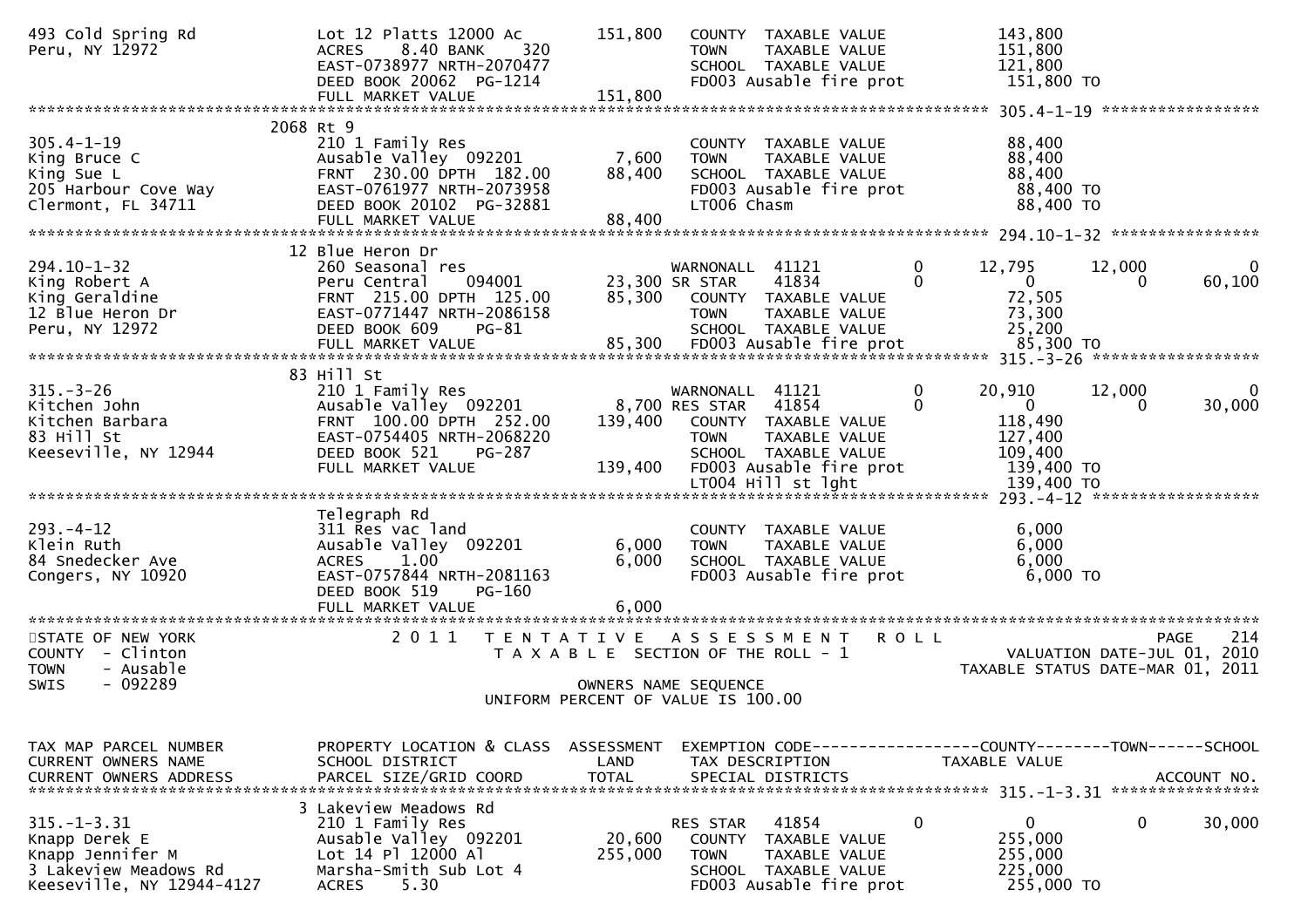| *******************************                                                                              | EAST-0748274 NRTH-2072409<br>DEED BOOK 20051 PG-82773<br>FULL MARKET VALUE                                                                                                                  | 255,000                            |                                                                                                                                                                                   |                                                                                                                                            |
|--------------------------------------------------------------------------------------------------------------|---------------------------------------------------------------------------------------------------------------------------------------------------------------------------------------------|------------------------------------|-----------------------------------------------------------------------------------------------------------------------------------------------------------------------------------|--------------------------------------------------------------------------------------------------------------------------------------------|
| $315. - 1 - 3.39$<br>Knapp Derek E<br>Knapp Jennifer M<br>3 Lakeview Meadows Rd<br>Keeseville, NY 12944-4149 | Hallock Hill Rd<br>$314$ Rural vac<10<br>Ausable Valley 092201<br>Lot 14 Pl 12000 Ac Loc<br>Marsha-Smith Sub Lot 3<br><b>ACRES</b><br>5.40<br>EAST-0748326 NRTH-2072248                     | 20,600<br>20,600                   | COUNTY TAXABLE VALUE<br>TAXABLE VALUE<br><b>TOWN</b><br>SCHOOL TAXABLE VALUE<br>FD003 Ausable fire prot                                                                           | 20,600<br>20,600<br>20,600<br>20,600 TO                                                                                                    |
|                                                                                                              | DEED BOOK 99001 PG-11797                                                                                                                                                                    |                                    |                                                                                                                                                                                   | ****************                                                                                                                           |
|                                                                                                              | 2342 Rt 22                                                                                                                                                                                  |                                    |                                                                                                                                                                                   |                                                                                                                                            |
| $304. - 1 - 12.2$<br>Knight George M<br>Knight Maddalena B<br>2996 Main St<br>Peru, NY 12972                 | 411 Apartment<br>Ausable Valley 092201<br>1.10<br><b>ACRES</b><br>EAST-0751241 NRTH-2080756<br>DEED BOOK 20082 PG-16923<br>FULL MARKET VALUE                                                | 8,800<br>127,000<br>127,000        | COUNTY TAXABLE VALUE<br>TAXABLE VALUE<br><b>TOWN</b><br>SCHOOL TAXABLE VALUE<br>FD003 Ausable fire prot                                                                           | 127,000<br>127,000<br>127,000<br>127,000 TO                                                                                                |
|                                                                                                              | 19 Valley View Dr                                                                                                                                                                           |                                    |                                                                                                                                                                                   |                                                                                                                                            |
| $315.4 - 1 - 55$<br>Kornecki Otylia R<br>19 Valley View Dr<br>Keeseville, NY 12944                           | 210 1 Family Res<br>Ausable Valley 092201<br>Torrington Sub Lot 5<br>FRNT 100.00 DPTH 155.00<br>EAST-0753195 NRTH-2065747<br>DEED BOOK 20082 PG-17672<br>FULL MARKET VALUE                  | 94,500<br>94,500                   | AGED - ALL 41800<br>7,800 SR STAR<br>41834<br>COUNTY TAXABLE VALUE<br>TAXABLE VALUE<br><b>TOWN</b><br>SCHOOL TAXABLE VALUE<br>FD003 Ausable fire prot<br>LT005 Pine tree dr. lght | 47,250<br>47,250<br>47,250<br>0<br>0<br>$\overline{0}$<br>47,250<br>$\Omega$<br>47,250<br>47,250<br>$\mathbf{0}$<br>94,500 TO<br>94,500 TO |
|                                                                                                              |                                                                                                                                                                                             |                                    |                                                                                                                                                                                   |                                                                                                                                            |
| $304. - 1 - 32.3$<br>Kotzur Walter F<br>Kotzur Candace L<br>215 Hallock Hill Rd<br>Keeseville, NY 12944      | 215 Hallock Hill Rd<br>210 1 Family Res<br>Ausable Valley 092201<br>Lot 3<br><b>ACRES</b><br>2.80 BANK<br>080<br>EAST-0746942 NRTH-2072988<br>DEED BOOK 719<br>$PG-62$<br>FULL MARKET VALUE | 184,600<br>184,600                 | WARCOMALL<br>41131<br>19,100 SR STAR<br>41834<br>COUNTY TAXABLE VALUE<br>TAXABLE VALUE<br><b>TOWN</b><br>SCHOOL TAXABLE VALUE<br>FD003 Ausable fire prot                          | 45,000<br>20,000<br>0<br>0<br>60,100<br>0<br>0<br>139,600<br>164,600<br>124,500<br>184,600 TO                                              |
| ********************                                                                                         | *******************                                                                                                                                                                         |                                    |                                                                                                                                                                                   |                                                                                                                                            |
| STATE OF NEW YORK<br>COUNTY - Clinton<br>- Ausable<br>TOWN<br>- 092289<br><b>SWIS</b>                        | 2011                                                                                                                                                                                        | T E N T A T I V E                  | A S S E S S M E N T<br>T A X A B L E SECTION OF THE ROLL - 1<br>OWNERS NAME SEQUENCE                                                                                              | 215<br><b>ROLL</b><br><b>PAGE</b><br>2010<br>VALUATION DATE-JUL 01,<br>TAXABLE STATUS DATE-MAR 01, 2011                                    |
|                                                                                                              |                                                                                                                                                                                             |                                    | UNIFORM PERCENT OF VALUE IS 100.00                                                                                                                                                |                                                                                                                                            |
| TAX MAP PARCEL NUMBER<br>CURRENT OWNERS NAME<br><b>CURRENT OWNERS ADDRESS</b>                                | PROPERTY LOCATION & CLASS<br>SCHOOL DISTRICT<br>PARCEL SIZE/GRID COORD                                                                                                                      | ASSESSMENT<br>LAND<br><b>TOTAL</b> | TAX DESCRIPTION<br>SPECIAL DISTRICTS                                                                                                                                              | EXEMPTION CODE-----------------COUNTY-------TOWN------SCHOOL<br><b>TAXABLE VALUE</b><br>ACCOUNT NO.                                        |
| $294. - 1 - 18$<br>LaBounty Isabel<br>Morrow Brent J Sr<br>60 E Turf Park                                    | Plains Rd<br>323 Vacant rural<br>094001<br>Peru Central<br>ACRES 18.40<br>EAST-0768084 NRTH-2081375                                                                                         | 14,000<br>14,000                   | COUNTY TAXABLE VALUE<br><b>TOWN</b><br><b>TAXABLE VALUE</b><br>SCHOOL TAXABLE VALUE<br>FD003 Ausable fire prot                                                                    | 14,000<br>14,000<br>14,000<br>14,000 TO                                                                                                    |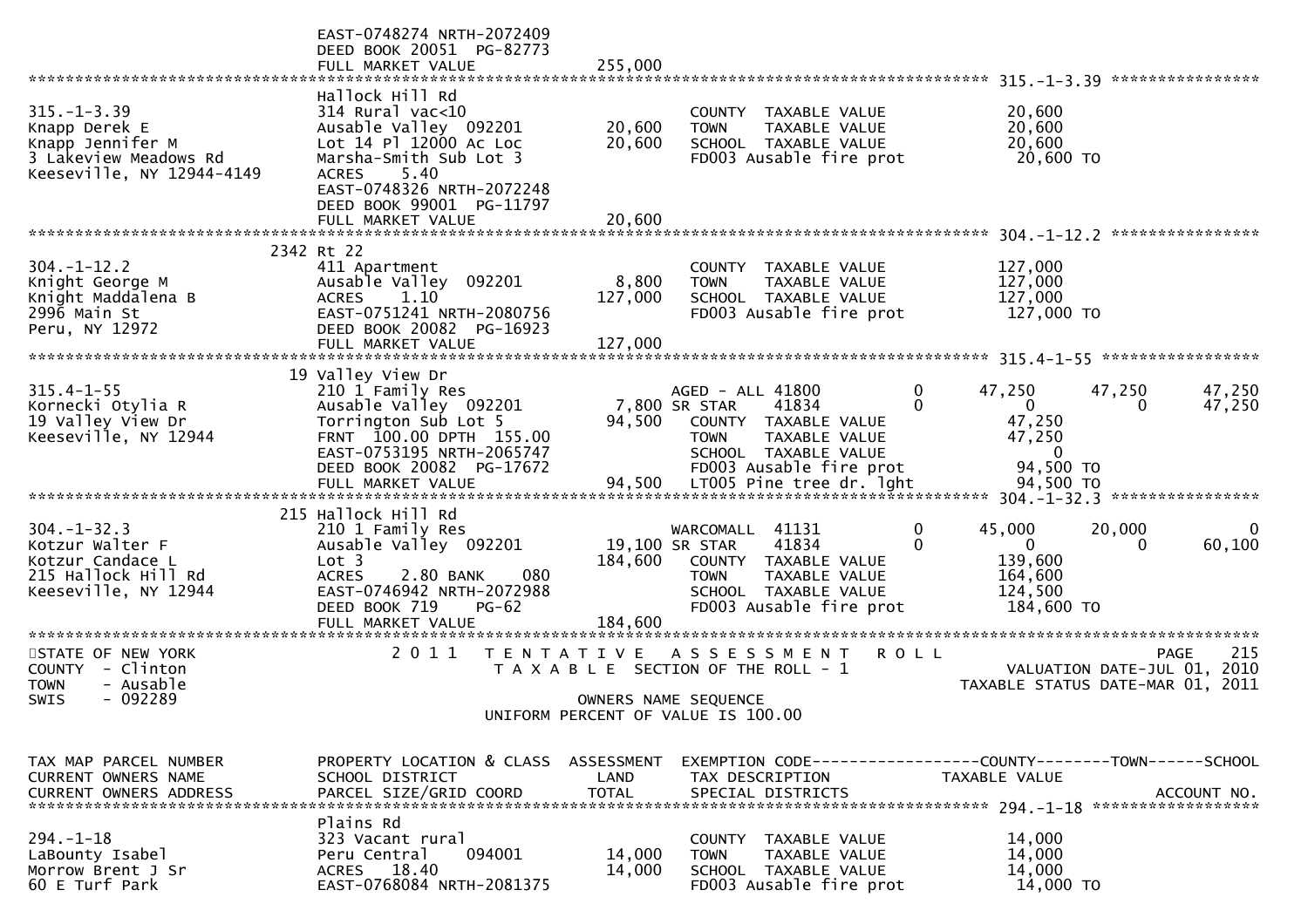| Clifton Park, NY 12065-3349                                                                                                                                                         | DEED BOOK 928<br>PG-157<br>FULL MARKET VALUE                                                                                                                                                                                    | 14,000                                                           |                                                                                                                                                                                                                                       |                                                                                                           | ******************                                                                                                  |
|-------------------------------------------------------------------------------------------------------------------------------------------------------------------------------------|---------------------------------------------------------------------------------------------------------------------------------------------------------------------------------------------------------------------------------|------------------------------------------------------------------|---------------------------------------------------------------------------------------------------------------------------------------------------------------------------------------------------------------------------------------|-----------------------------------------------------------------------------------------------------------|---------------------------------------------------------------------------------------------------------------------|
| $315. - 3 - 16$<br>LaBounty Patricia R<br>$131$ Hill St<br>Keeseville, NY 12944                                                                                                     | 131 Hill St<br>210 1 Family Res<br>Ausable Valley 092201<br>FRNT 100.00 DPTH 250.00<br>EAST-0753222 NRTH-2068107<br>DEED BOOK 605<br>PG-710<br>FULL MARKET VALUE                                                                | 8,700<br>60,000<br>60.000                                        | 41854<br><b>RES STAR</b><br>COUNTY TAXABLE VALUE<br><b>TOWN</b><br>TAXABLE VALUE<br>SCHOOL TAXABLE VALUE<br>FD003 Ausable fire prot<br>LT004 Hill st lght                                                                             | $\mathbf{0}$<br>$\mathbf{0}$<br>60,000<br>60,000<br>30,000<br>60,000 TO<br>60,000 TO                      | $\mathbf 0$<br>30,000<br>325. -1-2.9 ******************                                                             |
| $325. - 1 - 2.9$<br>LaBounty Timothy C<br>21 Cold Spring Rd<br>Keeseville, NY 12944                                                                                                 | 21 Cold Spring Rd<br>240 Rural res<br>Ausable Valley 092201<br>11.97 BANK<br>320<br><b>ACRES</b><br>EAST-0736471 NRTH-2058891<br>DEED BOOK 20072 PG-7959<br>FULL MARKET VALUE                                                   | 232,000                                                          | 95 PCT OF VALUE USED FOR EXEMPTION PURPOSES<br>WARCOMALL<br>41131<br>20,000 WARDISALL 41141<br>232,000 RES STAR<br>41854<br>COUNTY TAXABLE VALUE<br>TAXABLE VALUE<br><b>TOWN</b><br>SCHOOL TAXABLE VALUE                              | 45,000<br>0<br>0<br>66,120<br>$\Omega$<br>$\mathbf 0$<br>120,880<br>172,000<br>202,000                    | 20,000<br>0<br>$\Omega$<br>40,000<br>30,000<br>$\Omega$                                                             |
| $315.4 - 1 - 34$<br>LaDieu Veronica M<br>LaDieu Vernon E<br>70 Pine Tree Dr<br>Keeseville, NY 12944                                                                                 | 70 Pine Tree Dr<br>210 1 Family Res<br>Ausable Valley 092201<br>FRNT 100.00 DPTH 150.00<br>EAST-0753560 NRTH-2065618<br>DEED BOOK 430<br>PG-305<br>FULL MARKET VALUE                                                            | 92,000                                                           | 41101<br><b>VETERANS</b><br>7,700 AGED - ALL 41800<br>92,000 SR STAR<br>41834<br>COUNTY TAXABLE VALUE<br><b>TOWN</b><br>TAXABLE VALUE<br>SCHOOL TAXABLE VALUE<br>FD003 Ausable fire prot<br>LT005 Pine tree dr. lght                  | 550<br>0<br>0<br>45,725<br>$\Omega$<br>$\Omega$<br>45,725<br>45,725<br>$\Omega$<br>92,000 TO<br>92,000 TO | 550<br>0<br>45,725<br>46,000<br>46,000<br>$\Omega$                                                                  |
| $325. - 1 - 2.1$<br>Lafferty John E<br>1093 Springfield Rd<br>Wilmington, NY 12997<br>STATE OF NEW YORK<br>COUNTY - Clinton<br><b>TOWN</b><br>- Ausable<br>$-092289$<br><b>SWIS</b> | 91 Cold Spring Rd<br>260 Seasonal res<br>Ausable Valley 092201<br>ACRES 299.60<br>EAST-0736558 NRTH-2061062<br>DEED BOOK 20001 PG-26982<br>FULL MARKET VALUE<br>2011                                                            | 53,800<br>80,400<br>80,400<br>T E N T A T I V E                  | COUNTY TAXABLE VALUE<br><b>TOWN</b><br>TAXABLE VALUE<br>SCHOOL TAXABLE VALUE<br>FD003 Ausable fire prot<br>A S S E S S M E N T<br>T A X A B L E SECTION OF THE ROLL - 1<br>OWNERS NAME SEQUENCE<br>UNIFORM PERCENT OF VALUE IS 100.00 | 80,400<br>80,400<br>80,400<br>80,400 TO<br><b>ROLL</b>                                                    | 325. -1-2.1 ******************<br>216<br>PAGE<br>2010<br>VALUATION DATE-JUL 01,<br>TAXABLE STATUS DATE-MAR 01, 2011 |
| TAX MAP PARCEL NUMBER<br>CURRENT OWNERS NAME<br><b>CURRENT OWNERS ADDRESS</b><br>$334. - 1 - 8.1$<br>Lafferty John E<br>1093 Springfield Rd<br>Wilmington, NY 12997-0272            | PROPERTY LOCATION & CLASS<br>SCHOOL DISTRICT<br>PARCEL SIZE/GRID COORD<br>Parrish Rd<br>323 Vacant rural<br>Ausable Valley 092201<br>ACRES 146.20<br>EAST-0728676 NRTH-2058070<br>DEED BOOK 20061 PG-99897<br>FULL MARKET VALUE | ASSESSMENT<br>LAND<br><b>TOTAL</b><br>32,500<br>32,500<br>32,500 | EXEMPTION CODE-----------------COUNTY-------TOWN------SCHOOL<br>TAX DESCRIPTION<br>SPECIAL DISTRICTS<br>COUNTY TAXABLE VALUE<br>TAXABLE VALUE<br><b>TOWN</b><br>SCHOOL TAXABLE VALUE<br>FD003 Ausable fire prot                       | TAXABLE VALUE<br>32,500<br>32,500<br>32,500<br>32,500 TO                                                  | ACCOUNT NO.                                                                                                         |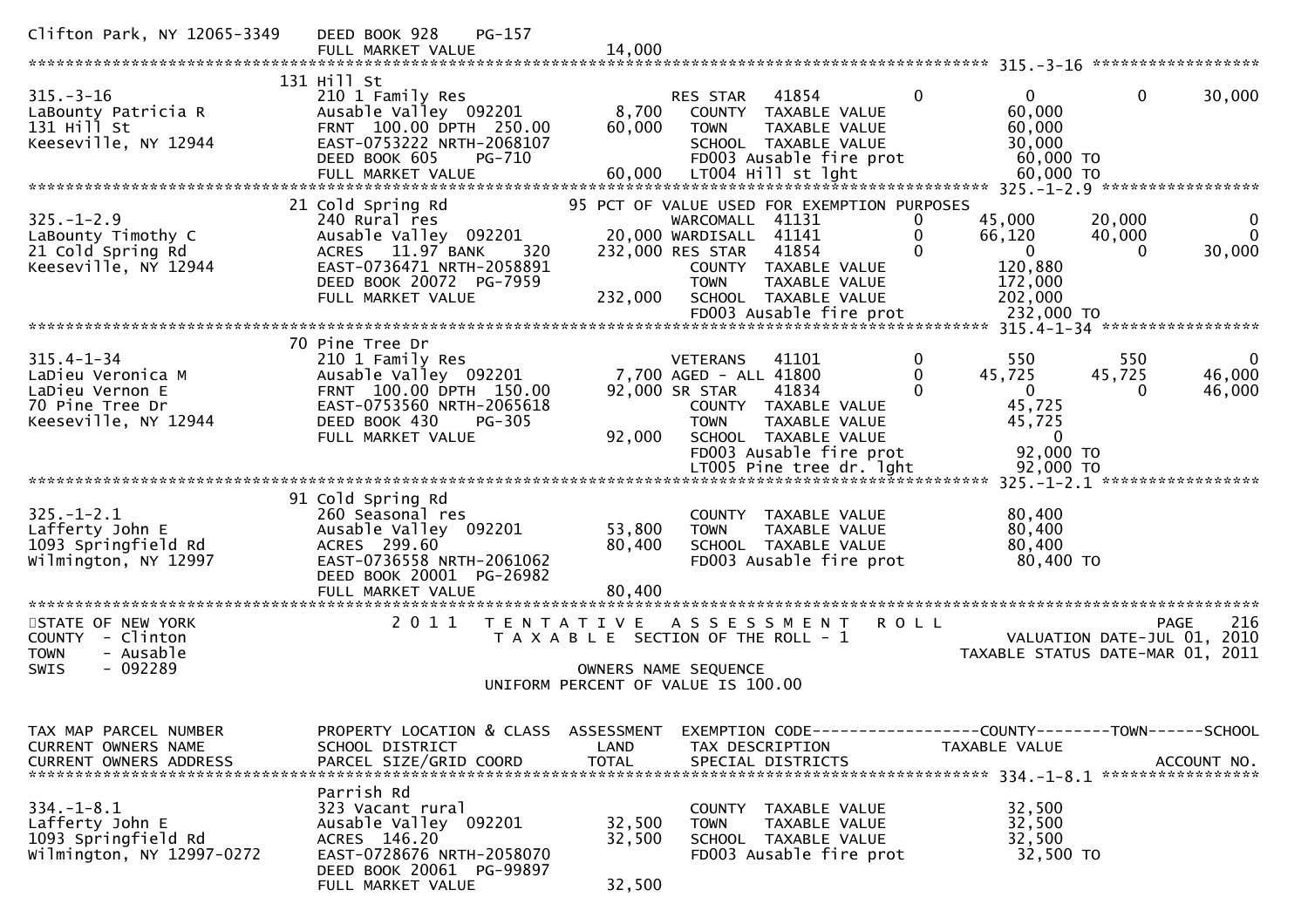| $315. - 1 - 19.1$<br>Laflure Russell A                                                                        | 225 Hill St<br>210 1 Family Res<br>Ausable Valley 092201                                                                                                                   |                                       | WARNONALL 41121<br>12,100 RES STAR 41854        |                                                                                                      | $\mathbf{0}$<br>$\Omega$ | 16,275<br>$\overline{0}$                                          | 12,000<br>$\Omega$ | $\overline{0}$<br>30,000 |
|---------------------------------------------------------------------------------------------------------------|----------------------------------------------------------------------------------------------------------------------------------------------------------------------------|---------------------------------------|-------------------------------------------------|------------------------------------------------------------------------------------------------------|--------------------------|-------------------------------------------------------------------|--------------------|--------------------------|
| Laflure Nora<br>225 Hill St<br>Keeseville, NY 12944                                                           | 2.03<br><b>ACRES</b><br>EAST-0750368 NRTH-2068457<br>DEED BOOK 754<br><b>PG-74</b>                                                                                         | 108,500                               | <b>TOWN</b>                                     | COUNTY TAXABLE VALUE<br>TAXABLE VALUE<br>SCHOOL TAXABLE VALUE                                        |                          | 92,225<br>96,500<br>78,500                                        |                    |                          |
|                                                                                                               | FULL MARKET VALUE                                                                                                                                                          | 108,500                               |                                                 | FD003 Ausable fire prot<br>LT004 Hill st lght                                                        |                          | 108,500 TO<br>108,500 TO                                          |                    |                          |
|                                                                                                               | 104 Telegraph Rd                                                                                                                                                           |                                       |                                                 |                                                                                                      |                          |                                                                   |                    |                          |
| $293. -4 - 10$<br>LaFountain Francis<br>Richards-LaFountain Heather<br>104 Telegraph Rd                       | 210 1 Family Res<br>Ausable Valley 092201<br><b>ACRES</b><br>1.10<br>EAST-0757955 NRTH-2081549                                                                             | 6,100<br>97,600                       | RES STAR<br><b>TOWN</b>                         | 41854<br>COUNTY TAXABLE VALUE<br>TAXABLE VALUE<br>SCHOOL TAXABLE VALUE                               | $\mathbf{0}$             | $\mathbf{0}$<br>97,600<br>97,600<br>67,600                        | $\mathbf 0$        | 30,000                   |
| Peru, NY 12972                                                                                                | DEED BOOK 20011 PG-30222                                                                                                                                                   | 97,600                                |                                                 | FD003 Ausable fire prot                                                                              |                          | 97,600 TO                                                         |                    |                          |
|                                                                                                               |                                                                                                                                                                            |                                       |                                                 |                                                                                                      |                          |                                                                   |                    |                          |
| $315. - 2 - 20.2$<br>LaFountain Gloria<br>62 Basket Ave<br>Keeseville, NY 12944                               | 66 Basket Ave<br>270 Mfg housing<br>Ausable Valley 092201<br>Lot 15<br>70.00 DPTH 132.00<br><b>FRNT</b><br>EAST-0753639 NRTH-2070024                                       | 4,500<br>32,000                       | RES STAR<br><b>TOWN</b>                         | 41854<br>COUNTY TAXABLE VALUE<br>TAXABLE VALUE<br>SCHOOL TAXABLE VALUE<br>FD003 Ausable fire prot    | $\mathbf{0}$             | $\overline{0}$<br>32,000<br>32,000<br>2,000<br>32,000 TO          | $\mathbf{0}$       | 30,000                   |
|                                                                                                               | DEED BOOK 989<br>PG-212<br>FULL MARKET VALUE                                                                                                                               | 32,000                                |                                                 |                                                                                                      |                          |                                                                   |                    |                          |
|                                                                                                               |                                                                                                                                                                            |                                       |                                                 |                                                                                                      |                          |                                                                   |                    |                          |
|                                                                                                               | 243 Dry Bridge Rd                                                                                                                                                          |                                       |                                                 |                                                                                                      |                          |                                                                   |                    |                          |
| $334. - 2 - 2.22$<br>LaFountain John L<br>LaFountain Darcy A<br>243 Dry Bridge Rd<br>Ausable Forks, NY 12912  | 270 Mfg housing<br>Ausable Valley 092201<br>Lot 195 Maules Pat<br>3.20<br><b>ACRES</b><br>EAST-0724268 NRTH-2053620<br>DEED BOOK 943<br>PG-133                             | 5,800<br>30,000                       | RES STAR<br><b>TOWN</b>                         | 41854<br>COUNTY TAXABLE VALUE<br>TAXABLE VALUE<br>SCHOOL TAXABLE VALUE<br>FD003 Ausable fire prot    | $\mathbf{0}$             | $\overline{0}$<br>30,000<br>30,000<br>$\overline{0}$<br>30,000 TO | $\mathbf{0}$       | 30,000                   |
|                                                                                                               | FULL MARKET VALUE                                                                                                                                                          | 30,000                                |                                                 |                                                                                                      |                          |                                                                   |                    |                          |
|                                                                                                               |                                                                                                                                                                            |                                       |                                                 |                                                                                                      |                          |                                                                   |                    |                          |
| STATE OF NEW YORK<br>COUNTY - Clinton<br>- Ausable<br><b>TOWN</b>                                             | 2011 TENTATIVE ASSESSMENT                                                                                                                                                  | T A X A B L E SECTION OF THE ROLL - 1 |                                                 |                                                                                                      | <b>ROLL</b>              | VALUATION DATE-JUL 01, 2010<br>TAXABLE STATUS DATE-MAR 01, 2011   | <b>PAGE</b>        | 217                      |
| - 092289<br><b>SWIS</b>                                                                                       |                                                                                                                                                                            |                                       | OWNERS NAME SEQUENCE                            |                                                                                                      |                          |                                                                   |                    |                          |
|                                                                                                               |                                                                                                                                                                            | UNIFORM PERCENT OF VALUE IS 100.00    |                                                 |                                                                                                      |                          |                                                                   |                    |                          |
|                                                                                                               |                                                                                                                                                                            |                                       |                                                 |                                                                                                      |                          |                                                                   |                    |                          |
| TAX MAP PARCEL NUMBER<br>CURRENT OWNERS NAME<br><b>CURRENT OWNERS ADDRESS</b>                                 | PROPERTY LOCATION & CLASS<br>SCHOOL DISTRICT<br>PARCEL SIZE/GRID COORD                                                                                                     | ASSESSMENT<br>LAND<br><b>TOTAL</b>    |                                                 | EXEMPTION CODE-----------------COUNTY-------TOWN------SCHOOL<br>TAX DESCRIPTION<br>SPECIAL DISTRICTS |                          | TAXABLE VALUE                                                     |                    | ACCOUNT NO.              |
|                                                                                                               |                                                                                                                                                                            |                                       |                                                 |                                                                                                      |                          |                                                                   |                    |                          |
| $304 - 1 - 32.2$<br>Lafountain Matthew<br>Lafountain Melissa A<br>229 Hallock Hill Rd<br>Keeseville, NY 12944 | 229 Hallock Hill Rd<br>210 1 Family Res<br>Ausable Valley 092201<br>FRNT 200.00 DPTH 175.00<br>320<br><b>BANK</b><br>EAST-0746905 NRTH-2073259<br>DEED BOOK 20061 PG-93480 | 17,100<br>123,000                     | <b>RES STAR</b><br><b>COUNTY</b><br><b>TOWN</b> | 41854<br>TAXABLE VALUE<br>TAXABLE VALUE<br>SCHOOL TAXABLE VALUE<br>FD003 Ausable fire prot           | 0                        | 0<br>123,000<br>123,000<br>93,000<br>123,000 TO                   | 0                  | 30,000                   |
|                                                                                                               | FULL MARKET VALUE                                                                                                                                                          | 123,000                               |                                                 |                                                                                                      |                          |                                                                   |                    |                          |
|                                                                                                               |                                                                                                                                                                            |                                       |                                                 |                                                                                                      |                          |                                                                   |                    |                          |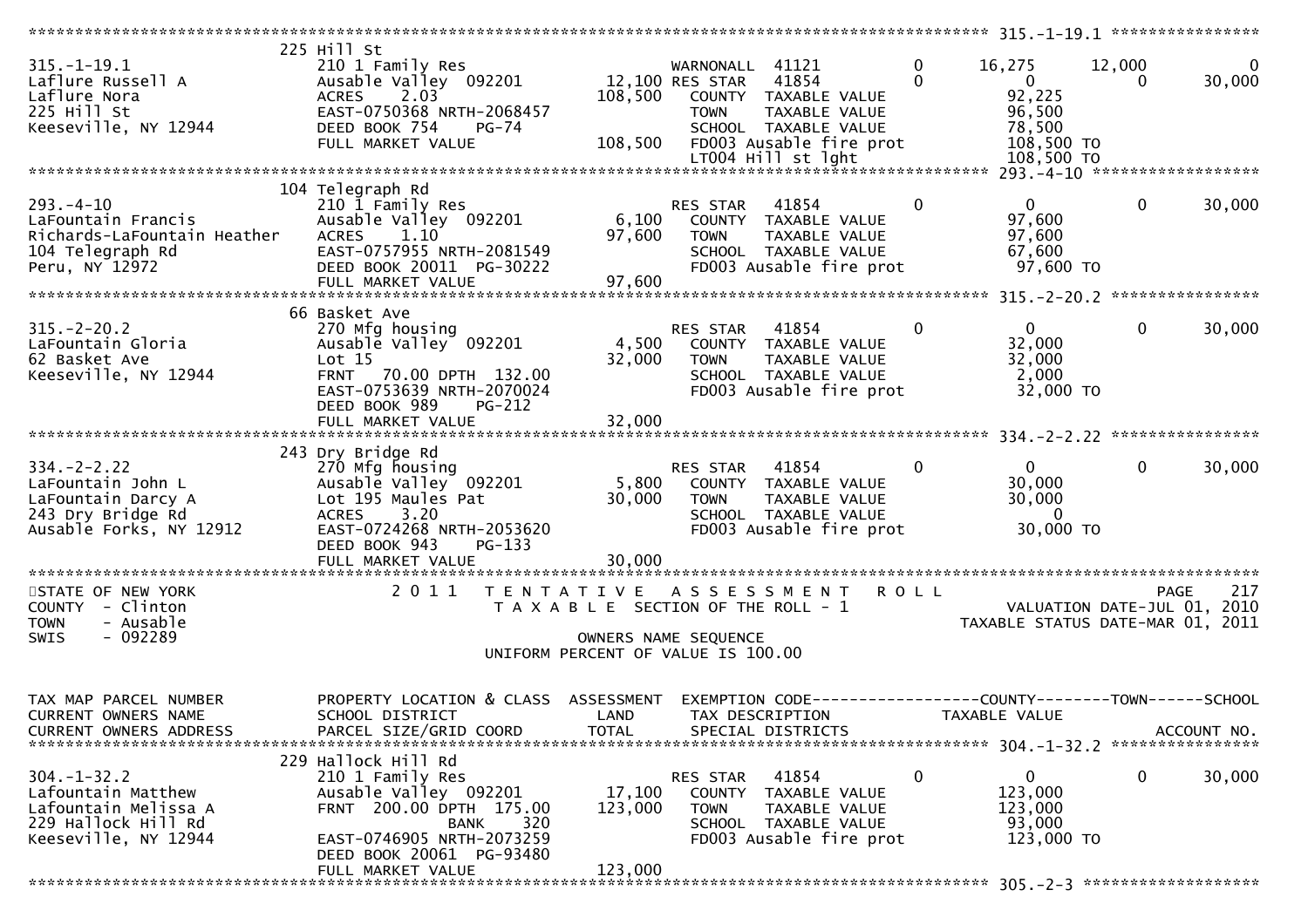|                                                                                                                        | 173 Grove St                                                                                                                                                             |                                       |                                                  |                                                                                                          |                             |                                                               |                                            |                  |
|------------------------------------------------------------------------------------------------------------------------|--------------------------------------------------------------------------------------------------------------------------------------------------------------------------|---------------------------------------|--------------------------------------------------|----------------------------------------------------------------------------------------------------------|-----------------------------|---------------------------------------------------------------|--------------------------------------------|------------------|
| $305. -2 - 3$<br>LaHart Mildred B<br>173 Grove St<br>Keeseville, NY 12944                                              | 271 Mfg housings<br>271 Mfg housings<br>Ausable Valley 092201<br>ACRES 1.50<br>EAST-0757153 NRTH-2073642<br>DEED BOOK 606                                                |                                       | AGED - ALL 41800<br>6,300 SR STAR<br><b>TOWN</b> | 41834<br>37,400 COUNTY TAXABLE VALUE<br>TAXABLE VALUE                                                    | $\mathbf 0$<br>$\mathbf{0}$ | 18,700<br>$\overline{0}$<br>18,700<br>18,700                  | 18,700<br>$\bf{0}$                         | 18,700<br>18,700 |
|                                                                                                                        | PG-6                                                                                                                                                                     |                                       |                                                  | SCHOOL TAXABLE VALUE                                                                                     |                             | $\bf{0}$                                                      |                                            |                  |
| $315. - 3 - 19$<br>Lahue Daniel R<br>Lahue Judith H<br>119 Hill St<br>Keeseville, NY 12944                             | 119 Hill St<br>210 1 Family Res<br>Ausable Valley 092201<br>2.30 BANK<br><b>ACRES</b><br>320<br>EAST-0753611 NRTH-2068076<br>DEED BOOK 20072 PG-7657                     | 161,000                               | RES STAR<br><b>TOWN</b>                          | 41854<br>12,300 COUNTY TAXABLE VALUE<br>TAXABLE VALUE<br>SCHOOL TAXABLE VALUE<br>FD003 Ausable fire prot | $\mathbf 0$                 | $\overline{0}$<br>161,000<br>161,000<br>131,000<br>161,000 TO | $\bf{0}$                                   | 30,000           |
|                                                                                                                        | 156 Hill St                                                                                                                                                              |                                       |                                                  |                                                                                                          |                             |                                                               |                                            |                  |
| $315. - 3 - 37$<br>Lahue Harry<br>Lahue Clara<br>156 Hill St<br>Keeseville, NY 12944                                   | 210 1 Family Res<br>Ausable Valley 092201 7,700 SR STAR<br>FRNT 100.00 DPTH 150.00<br>BANK<br>080<br>EAST-0752245 NRTH-2068384                                           |                                       | WARNONALL 41121<br><b>TOWN</b>                   | 41834<br>72,000 COUNTY TAXABLE VALUE<br>TAXABLE VALUE<br>SCHOOL TAXABLE VALUE                            | $\mathbf{0}$<br>$\Omega$    | 10,800<br>$\overline{0}$<br>61,200<br>61,200<br>11,900        | 10,800                                     | 0<br>60,100      |
|                                                                                                                        | $PG-95$<br>DEED BOOK 543                                                                                                                                                 |                                       |                                                  | FD003 Ausable fire prot                                                                                  |                             | 72,000 TO                                                     |                                            |                  |
|                                                                                                                        | 1229 Rt 9N                                                                                                                                                               |                                       |                                                  |                                                                                                          |                             |                                                               |                                            |                  |
| $335. - 1 - 5.1$<br>LaHut Mary<br>LaHut Revocable Trust of 2001 Lot 12<br>122 Driftwood Rd<br>Moultonborough, NH 03254 | 240 Rural res<br>Ausable Valley 092201<br>ACRES 87.00<br>EAST-0735467 NRTH-2055106<br>DEED BOOK 20011 PG-34691                                                           | 50,000<br>165,000                     | <b>TOWN</b>                                      | COUNTY TAXABLE VALUE<br>TAXABLE VALUE<br>SCHOOL TAXABLE VALUE<br>FD003 Ausable fire prot                 |                             | 165,000<br>165,000<br>165,000<br>165,000 TO                   |                                            |                  |
|                                                                                                                        |                                                                                                                                                                          |                                       |                                                  |                                                                                                          |                             |                                                               |                                            |                  |
| STATE OF NEW YORK<br>COUNTY - Clinton<br><b>TOWN</b><br>- Ausable<br>- 092289<br>SWIS                                  | 2011                                                                                                                                                                     | T A X A B L E SECTION OF THE ROLL - 1 | OWNERS NAME SEQUENCE                             | TENTATIVE ASSESSMENT ROLL                                                                                |                             | TAXABLE STATUS DATE-MAR 01, 2011                              | <b>PAGE</b><br>VALUATION DATE-JUL 01, 2010 | 218              |
|                                                                                                                        |                                                                                                                                                                          | UNIFORM PERCENT OF VALUE IS 100.00    |                                                  |                                                                                                          |                             |                                                               |                                            |                  |
| TAX MAP PARCEL NUMBER<br><b>CURRENT OWNERS NAME</b><br><b>CURRENT OWNERS ADDRESS</b>                                   | PROPERTY LOCATION & CLASS ASSESSMENT<br>SCHOOL DISTRICT<br>PARCEL SIZE/GRID COORD                                                                                        | LAND<br><b>TOTAL</b>                  |                                                  | EXEMPTION CODE-----------------COUNTY-------TOWN------SCHOOL<br>TAX DESCRIPTION<br>SPECIAL DISTRICTS     |                             | TAXABLE VALUE                                                 |                                            | ACCOUNT NO.      |
| $303 - 2 - 44$<br>LaMar Leonard L<br>763 Hallock Hill Rd<br>Peru, NY 12972                                             | 763 Hallock Hill Rd<br>210 1 Family Res<br>Ausable Valley 092201<br>FRNT 132.00 DPTH 305.00<br>EAST-0734923 NRTH-2074407<br>DEED BOOK 870<br>PG-326<br>FULL MARKET VALUE | 3,900<br>85,800<br>85,800             | SR STAR<br>COUNTY<br><b>TOWN</b>                 | 41834<br>TAXABLE VALUE<br>TAXABLE VALUE<br>SCHOOL TAXABLE VALUE<br>FD003 Ausable fire prot               | 0                           | $\overline{0}$<br>85,800<br>85,800<br>25,700<br>85,800 TO     | 0                                          | 60,100           |
|                                                                                                                        | 130 Union Rd                                                                                                                                                             |                                       |                                                  |                                                                                                          |                             |                                                               |                                            |                  |
| $304. - 1 - 44.31$<br>LaMotte Orin E Jr                                                                                | 270 Mfg housing<br>Ausable Valley 092201                                                                                                                                 | 15,000                                | RES STAR<br><b>COUNTY</b>                        | 41854<br>TAXABLE VALUE                                                                                   | $\bf{0}$                    | $\mathbf{0}$<br>45,800                                        | 0                                          | 30,000           |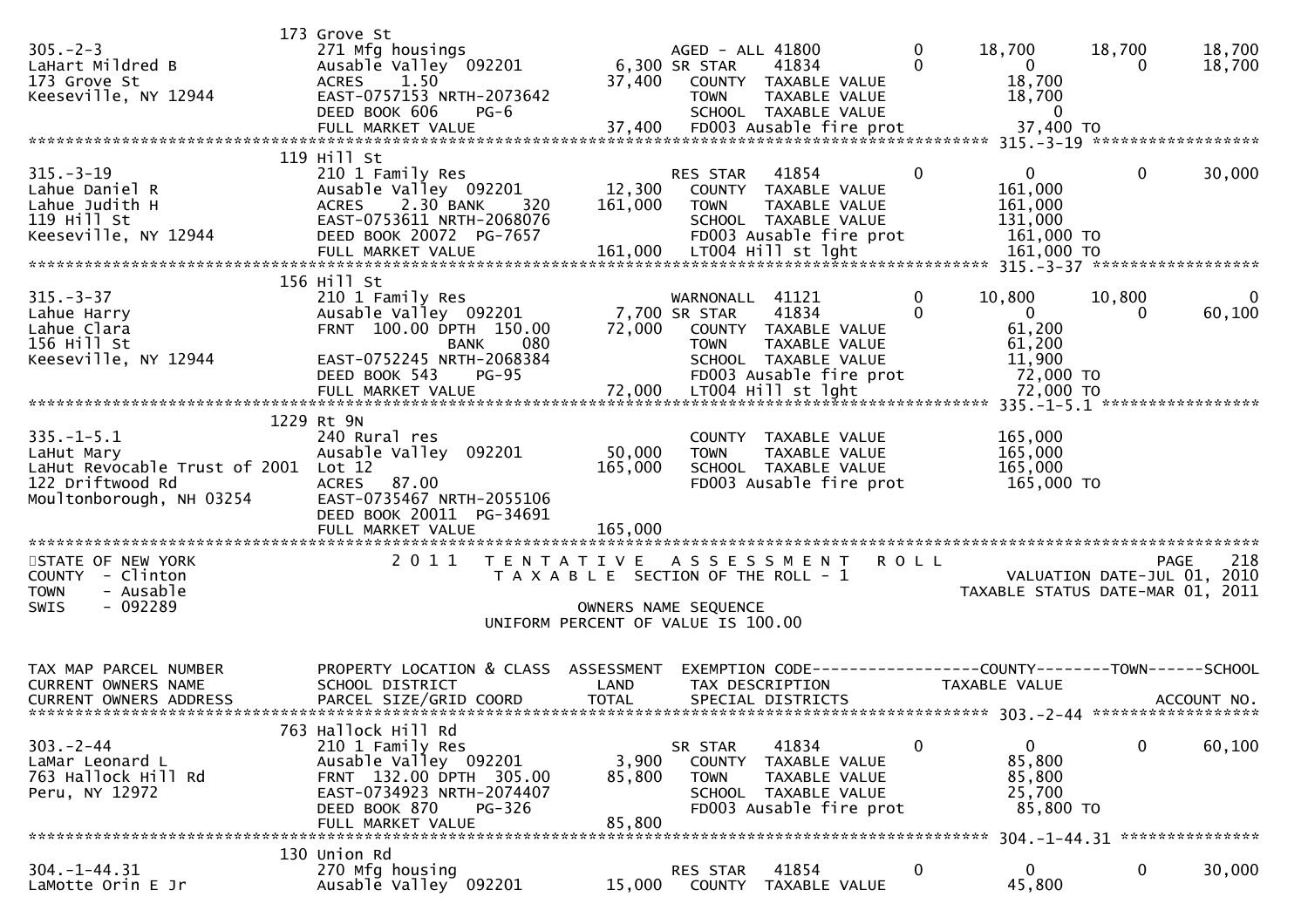| LaMotte Kim D<br>PO Box 552<br>Peru, NY 12972                                                   | $Lot 13$ $Pq$ ]<br>survey 2009/222263<br>ACRES 6.00<br>EAST-0745838 NRTH-2078416<br>DEED BOOK 20061 PG-99638<br>FULL MARKET VALUE                                                                           | 45,800<br>45,800                                                                                    | <b>TOWN</b>            | TAXABLE VALUE<br>SCHOOL TAXABLE VALUE<br>FD003 Ausable fire prot                                  |                | 45,800<br>15,800<br>45,800 TO                                   |                          |     |
|-------------------------------------------------------------------------------------------------|-------------------------------------------------------------------------------------------------------------------------------------------------------------------------------------------------------------|-----------------------------------------------------------------------------------------------------|------------------------|---------------------------------------------------------------------------------------------------|----------------|-----------------------------------------------------------------|--------------------------|-----|
|                                                                                                 |                                                                                                                                                                                                             |                                                                                                     |                        |                                                                                                   |                |                                                                 |                          |     |
| $314. - 1 - 1$<br>Lange Joan<br>PO Box 348<br>Peru, NY 12972                                    | 811 Clintonville Rd<br>210 1 Family Res<br>Ausable Valley 092201<br>FRNT 200.00 DPTH 200.00<br>EAST-0731733 NRTH-2072628<br>DEED BOOK 588<br>PG-68<br>FULL MARKET VALUE                                     | 4,500<br>71,900<br>71,900                                                                           | SR STAR<br><b>TOWN</b> | 41834<br>COUNTY TAXABLE VALUE<br>TAXABLE VALUE<br>SCHOOL TAXABLE VALUE<br>FD003 Ausable fire prot | $\overline{0}$ | $\mathbf{0}$<br>71,900<br>71,900<br>11,800<br>71,900 TO         | $\overline{0}$<br>60,100 |     |
|                                                                                                 |                                                                                                                                                                                                             |                                                                                                     |                        |                                                                                                   |                |                                                                 |                          |     |
| $293. -4 - 2.2$<br>LaPlante Rodney P<br>LaPlante Pamela B<br>146 Telegraph Rd<br>Peru, NY 12972 | 146 Telegraph Rd<br>270 Mfg housing<br>Ausable Valley 092201<br>ACRES 1.00<br>EAST-0758185 NRTH-2082611<br>DEED BOOK 20041 PG-65269<br>FULL MARKET VALUE                                                    | 6,000<br>42,000<br>42,000                                                                           | <b>TOWN</b>            | COUNTY TAXABLE VALUE<br>TAXABLE VALUE<br>SCHOOL TAXABLE VALUE<br>FD003 Ausable fire prot          |                | 42,000<br>42,000<br>42,000<br>42,000 TO                         |                          |     |
|                                                                                                 |                                                                                                                                                                                                             |                                                                                                     |                        |                                                                                                   |                |                                                                 |                          |     |
| $315. - 2 - 22.1$<br>LaPorte Sherwood Jr<br>150 O'Toole Ln<br>Keene, NY 12942                   | Rt 22<br>314 Rural vac<10<br>Ausable Valley 092201<br>3.60<br>ACRES<br>EAST-0754017 NRTH-2071200<br>PG-342<br>DEED BOOK 846                                                                                 | 7,600<br>7,600<br>7,600                                                                             | <b>TOWN</b>            | COUNTY TAXABLE VALUE<br>TAXABLE VALUE<br>SCHOOL TAXABLE VALUE<br>FD003 Ausable fire prot          |                | 7,600<br>7,600<br>7,600<br>7,600 TO                             |                          |     |
|                                                                                                 |                                                                                                                                                                                                             |                                                                                                     |                        |                                                                                                   |                |                                                                 |                          |     |
| STATE OF NEW YORK<br>COUNTY - Clinton<br>- Ausable<br><b>TOWN</b><br>$-092289$<br><b>SWIS</b>   | 2011 TENTATIVE ASSESSMENT                                                                                                                                                                                   | T A X A B L E SECTION OF THE ROLL - 1<br>OWNERS NAME SEQUENCE<br>UNIFORM PERCENT OF VALUE IS 100.00 |                        |                                                                                                   | ROLL           | VALUATION DATE-JUL 01, 2010<br>TAXABLE STATUS DATE-MAR 01, 2011 | PAGE                     | 219 |
|                                                                                                 | PROPERTY LOCATION & CLASS ASSESSMENT                                                                                                                                                                        |                                                                                                     |                        |                                                                                                   |                |                                                                 |                          |     |
| TAX MAP PARCEL NUMBER<br>CURRENT OWNERS NAME                                                    | SCHOOL DISTRICT                                                                                                                                                                                             | LAND                                                                                                |                        | TAX DESCRIPTION                                                                                   |                | TAXABLE VALUE                                                   |                          |     |
| <b>CURRENT OWNERS ADDRESS</b>                                                                   | PARCEL SIZE/GRID COORD                                                                                                                                                                                      | <b>TOTAL</b>                                                                                        |                        | SPECIAL DISTRICTS                                                                                 |                |                                                                 | ACCOUNT NO.              |     |
| $335. - 1 - 7.2$<br>Larsen Victoria L<br>1031 Rt 9N<br>Keeseville, NY 12944                     | Rt 9N<br>$314$ Rural vac<10<br>Ausable Valley 092201<br>Lot 11 Platts River Loc<br>Map 2006191379 Svenson Lo<br>ACRES<br>5.01<br>EAST-0736043 NRTH-0205753<br>DEED BOOK 20092 PG-27351<br>FULL MARKET VALUE | 18,000<br>18,000                                                                                    | 18,000 TOWN            | COUNTY TAXABLE VALUE<br>TAXABLE VALUE<br>SCHOOL TAXABLE VALUE<br>FD003 Ausable fire prot          |                | 18,000<br>18,000<br>18,000<br>18,000 TO                         |                          |     |
|                                                                                                 | Rt 9N                                                                                                                                                                                                       |                                                                                                     |                        |                                                                                                   |                |                                                                 |                          |     |
| $335. - 1 - 7.3$<br>Larsen Victoria L<br>1031 Rt 9N                                             | 312 Vac w/imprv<br>Ausable Valley 092201<br>Lot 11 Platts River Loc                                                                                                                                         | 15,000<br>17,000                                                                                    | <b>TOWN</b>            | COUNTY TAXABLE VALUE<br>TAXABLE VALUE<br>SCHOOL TAXABLE VALUE                                     |                | 17,000<br>17,000<br>17,000                                      |                          |     |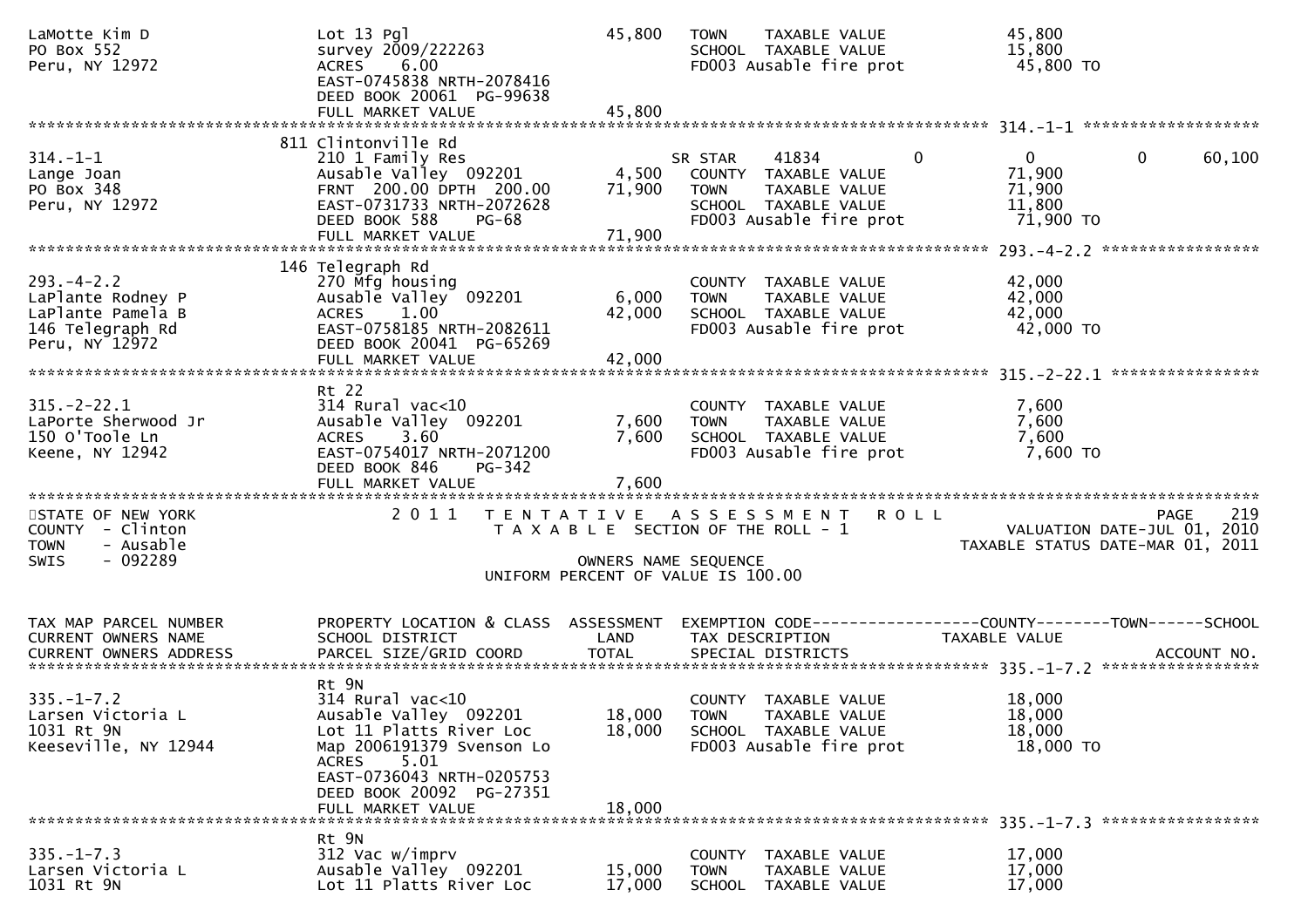| Keeseville, NY 12944                                                                                      | Map 2006191379 Svenson Lo<br><b>ACRES</b><br>5.04<br>EAST-0736275 NRTH-2057597<br>DEED BOOK 20092 PG-27351<br>FULL MARKET VALUE                                      | 17,000                                                                                              |                                                 | FD003 Ausable fire prot                                                                  |                                            | 17,000 TO                                               |                    |        |
|-----------------------------------------------------------------------------------------------------------|----------------------------------------------------------------------------------------------------------------------------------------------------------------------|-----------------------------------------------------------------------------------------------------|-------------------------------------------------|------------------------------------------------------------------------------------------|--------------------------------------------|---------------------------------------------------------|--------------------|--------|
| $304. - 2 - 3.4$<br>Lasher Theodore J<br>Lasher Bonnie<br>PO Box 191<br>Keeseville, NY 12944              | 43 Telegraph Rd<br>210 1 Family Res<br>Ausable Valley 092201<br>Lot 8<br>3.20<br><b>ACRES</b><br>EAST-0757068 NRTH-2080164<br>DEED BOOK 738<br><b>PG-57</b>          | 7,300<br>77,900                                                                                     | RES STAR 41854<br><b>TOWN</b>                   | COUNTY TAXABLE VALUE<br>TAXABLE VALUE<br>SCHOOL TAXABLE VALUE<br>FD003 Ausable fire prot | $\overline{0}$                             | $\mathbf{0}$<br>77,900<br>77,900<br>47,900<br>77,900 TO | $\mathbf{0}$       | 30,000 |
|                                                                                                           |                                                                                                                                                                      |                                                                                                     |                                                 |                                                                                          |                                            |                                                         |                    |        |
| $315. -2 - 17.2$<br>Lattrell Corey R<br>Lattrell Crystal G Beane<br>18 Basket Ave<br>Keeseville, NY 12944 | 18 Basket Ave<br>210 1 Family Res<br>Ausable Valley 092201<br>Lot 15 Pl 12000 Al<br>FRNT 262.20 DPTH 212.89<br>EAST-0754796 NRTH-2070312<br>DEED BOOK 20001 PG-19471 | 6,200<br>69,000                                                                                     | RES STAR 41854<br><b>TOWN</b>                   | COUNTY TAXABLE VALUE<br>TAXABLE VALUE<br>SCHOOL TAXABLE VALUE<br>FD003 Ausable fire prot | 0                                          | $\mathbf{0}$<br>69,000<br>69,000<br>39,000<br>69,000 TO | $\mathbf 0$        | 30,000 |
|                                                                                                           | FULL MARKET VALUE                                                                                                                                                    | 69,000                                                                                              |                                                 |                                                                                          |                                            |                                                         |                    |        |
|                                                                                                           | 1942 Rt 22                                                                                                                                                           |                                                                                                     |                                                 |                                                                                          |                                            |                                                         |                    |        |
| $315. - 2 - 5$<br>Lattrell Robert J<br>Lattrell Joanne R<br>1942 Rt 22<br>Keeseville, NY 12944            | 210 1 Family Res<br>Ausable Valley 092201<br>ACRES 3.00 BANK<br>080<br>EAST-0754498 NRTH-2071665<br>DEED BOOK 713<br><b>PG-20</b>                                    | 7,200<br>84,100                                                                                     | <b>TOWN</b>                                     | COUNTY TAXABLE VALUE<br>TAXABLE VALUE<br>SCHOOL TAXABLE VALUE<br>FD003 Ausable fire prot |                                            | 84,100<br>84,100<br>84,100<br>84,100 TO                 |                    |        |
|                                                                                                           |                                                                                                                                                                      |                                                                                                     |                                                 |                                                                                          |                                            |                                                         |                    |        |
| STATE OF NEW YORK<br>COUNTY - Clinton<br>- Ausable<br><b>TOWN</b><br>$-092289$<br><b>SWIS</b>             | 2011                                                                                                                                                                 | T A X A B L E SECTION OF THE ROLL - 1<br>OWNERS NAME SEQUENCE<br>UNIFORM PERCENT OF VALUE IS 100.00 |                                                 | TENTATIVE ASSESSMENT                                                                     | <b>ROLL</b><br>VALUATION DATE-JUL 01, 2010 | TAXABLE STATUS DATE-MAR 01, 2011                        | <b>PAGE</b>        | 220    |
| TAX MAP PARCEL NUMBER<br>CURRENT OWNERS NAME                                                              | PROPERTY LOCATION & CLASS ASSESSMENT<br>SCHOOL DISTRICT                                                                                                              | LAND                                                                                                |                                                 | TAX DESCRIPTION                                                                          | TAXABLE VALUE                              |                                                         |                    |        |
| $315. -2 - 3$<br>Laundree Gerald R<br>1960 Rt 22<br>Keeseville, NY 12944                                  | 1960 Rt 22<br>210 1 Family Res<br>Ausable Valley 092201<br>1.00<br><b>ACRES</b><br>EAST-0754033 NRTH-2071880<br>DEED BOOK 911<br>PG-316                              | 105,300                                                                                             | WARCOMALL 41131<br>6,000 SR STAR<br><b>TOWN</b> | 41834<br>COUNTY TAXABLE VALUE<br>TAXABLE VALUE<br>SCHOOL TAXABLE VALUE                   | $\overline{\mathbf{0}}$<br>$\Omega$        | 26,325<br>$\overline{0}$<br>78,975<br>85,300<br>45,200  | 20,000<br>$\Omega$ | 60,100 |
| $334. -2 - 1.1$<br>LaVallee Donald<br>PO Box 92<br>Ausable Forks, NY 12912                                | 263 Dry Bridge Rd<br>240 Rural res<br>Ausable Valley<br>092201<br>6.80<br><b>ACRES</b><br>EAST-0723923 NRTH-2052629                                                  | 20,900<br>226,700                                                                                   | RES STAR<br><b>TOWN</b><br><b>SCHOOL</b>        | 41854<br>COUNTY TAXABLE VALUE<br>TAXABLE VALUE<br>TAXABLE VALUE                          | 0                                          | $\overline{0}$<br>226,700<br>226,700<br>196,700         | $\mathbf 0$        | 30,000 |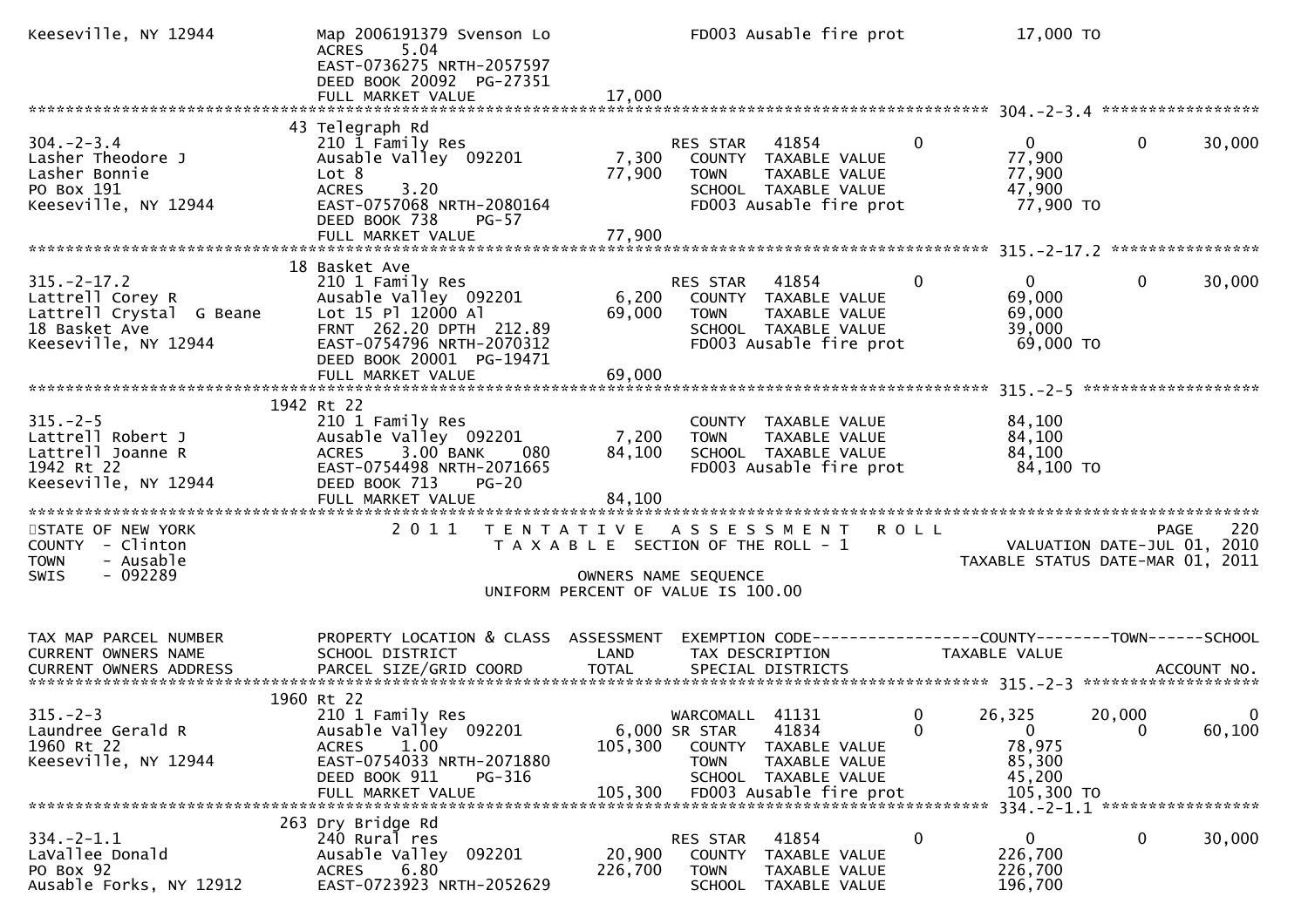|                                                                                              | DEED BOOK 988<br>$PG-184$<br>FULL MARKET VALUE                                                                                                                                  | 226,700                                   | FD003 Ausable fire prot                                                                                                                        | 226,700 TO                                                                                           |
|----------------------------------------------------------------------------------------------|---------------------------------------------------------------------------------------------------------------------------------------------------------------------------------|-------------------------------------------|------------------------------------------------------------------------------------------------------------------------------------------------|------------------------------------------------------------------------------------------------------|
| $334. - 2 - 1.2$<br>LaVallee Donald<br>PO Box 92<br>Ausable Forks, NY 12912                  | Dry Bridge Rd<br>240 Rural res<br>Ausable Valley 092201<br><b>ACRES</b><br>7.30<br>EAST-0723840 NRTH-2052567<br>DEED BOOK 988<br>PG-184<br>FULL MARKET VALUE                    | 12,800<br>12,800<br>12,800                | COUNTY TAXABLE VALUE<br>TAXABLE VALUE<br><b>TOWN</b><br>SCHOOL TAXABLE VALUE<br>FD003 Ausable fire prot                                        | 12,800<br>12,800<br>12,800<br>12,800 TO                                                              |
| $334. - 2 - 2.1$<br>LaVallee Donald J<br>PO Box 92<br>Ausable Forks, NY 12912                | Dry Bridge Rd<br>312 Vac w/imprv<br>Ausable Valley 092201<br>ACRES 22.20<br>EAST-0723338 NRTH-2052580<br>DEED BOOK 20001 PG-21993<br>FULL MARKET VALUE                          | 18,400<br>48,000<br>48,000                | COUNTY TAXABLE VALUE<br><b>TOWN</b><br>TAXABLE VALUE<br>SCHOOL TAXABLE VALUE<br>FD003 Ausable fire prot                                        | 48,000<br>48,000<br>48,000<br>48,000 TO                                                              |
| $334. -2 - 2.3$<br>LaVallee Donald J<br>PO Box 92<br>Ausable Forks, NY 12912                 | 287 Dry Bridge Rd<br>210 1 Family Res<br>Ausable Valley 092201<br>3.30<br><b>ACRES</b><br>EAST-0723142 NRTH-2053259<br>DEED BOOK 20001 PG-21993                                 | 5,900<br>75,000                           | COUNTY TAXABLE VALUE<br>TAXABLE VALUE<br><b>TOWN</b><br>SCHOOL TAXABLE VALUE<br>FD003 Ausable fire prot                                        | 75,000<br>75,000<br>75,000<br>75,000 TO                                                              |
| $334. - 2 - 2.25$<br>LaVallee Donald J<br>92 Dry Bridge Rd<br>Ausable Forks, NY 12912        | Dry Bridge Rd<br>$314$ Rural vac<10<br>Ausable Valley 092201<br><b>ACRES</b><br>7.02<br>EAST-0724433 NRTH-2053009<br>DEED BOOK 98001 PG-02575<br>FULL MARKET VALUE              | 5,900<br>5,900<br>5,900                   | COUNTY TAXABLE VALUE<br>TAXABLE VALUE<br><b>TOWN</b><br>SCHOOL TAXABLE VALUE<br>FD003 Ausable fire prot                                        | 5,900<br>5,900<br>5,900<br>5,900 TO                                                                  |
| STATE OF NEW YORK<br>COUNTY - Clinton<br>- Ausable<br><b>TOWN</b><br>- 092289<br><b>SWIS</b> | 2011                                                                                                                                                                            | T E N T A T I V E<br>OWNERS NAME SEQUENCE | A S S E S S M E N T R O L L<br>T A X A B L E SECTION OF THE ROLL - 1<br>UNIFORM PERCENT OF VALUE IS 100.00                                     | 221<br>PAGE<br>VALUATION DATE-JUL 01, 2010<br>TAXABLE STATUS DATE-MAR 01, 2011                       |
| TAX MAP PARCEL NUMBER<br><b>CURRENT OWNERS NAME</b><br>CURRENT OWNERS ADDRESS                | PROPERTY LOCATION & CLASS<br>SCHOOL DISTRICT<br>PARCEL SIZE/GRID COORD                                                                                                          | ASSESSMENT<br>LAND<br><b>TOTAL</b>        | TAX DESCRIPTION<br>SPECIAL DISTRICTS                                                                                                           | EXEMPTION        CODE------------------COUNTY-------TOWN------SCHOOL<br>TAXABLE VALUE<br>ACCOUNT NO. |
| $335.1 - 1 - 31$<br>LaVallee Jeanne M<br>39 Lower Rd<br>Clintonville, NY 12924               | 39 Lower Rd<br>210 1 Family Res<br>Ausable Valley 092201<br>Parcel #4 Dugway Bridge<br>1.30<br>ACRES<br>EAST-0733722 NRTH-2053310<br>DEED BOOK 1024 PG-134<br>FULL MARKET VALUE | 4,700<br>112,000<br>112,000               | RES STAR 41854<br>0<br>COUNTY TAXABLE VALUE<br>TAXABLE VALUE<br>TOWN<br>SCHOOL TAXABLE VALUE<br>FD003 Ausable fire prot<br>LT003 Clntvill lght | 0<br>0<br>30,000<br>112,000<br>112,000<br>82,000<br>112,000 TO<br>112,000 TO                         |
|                                                                                              | 37 old State Rd                                                                                                                                                                 |                                           |                                                                                                                                                |                                                                                                      |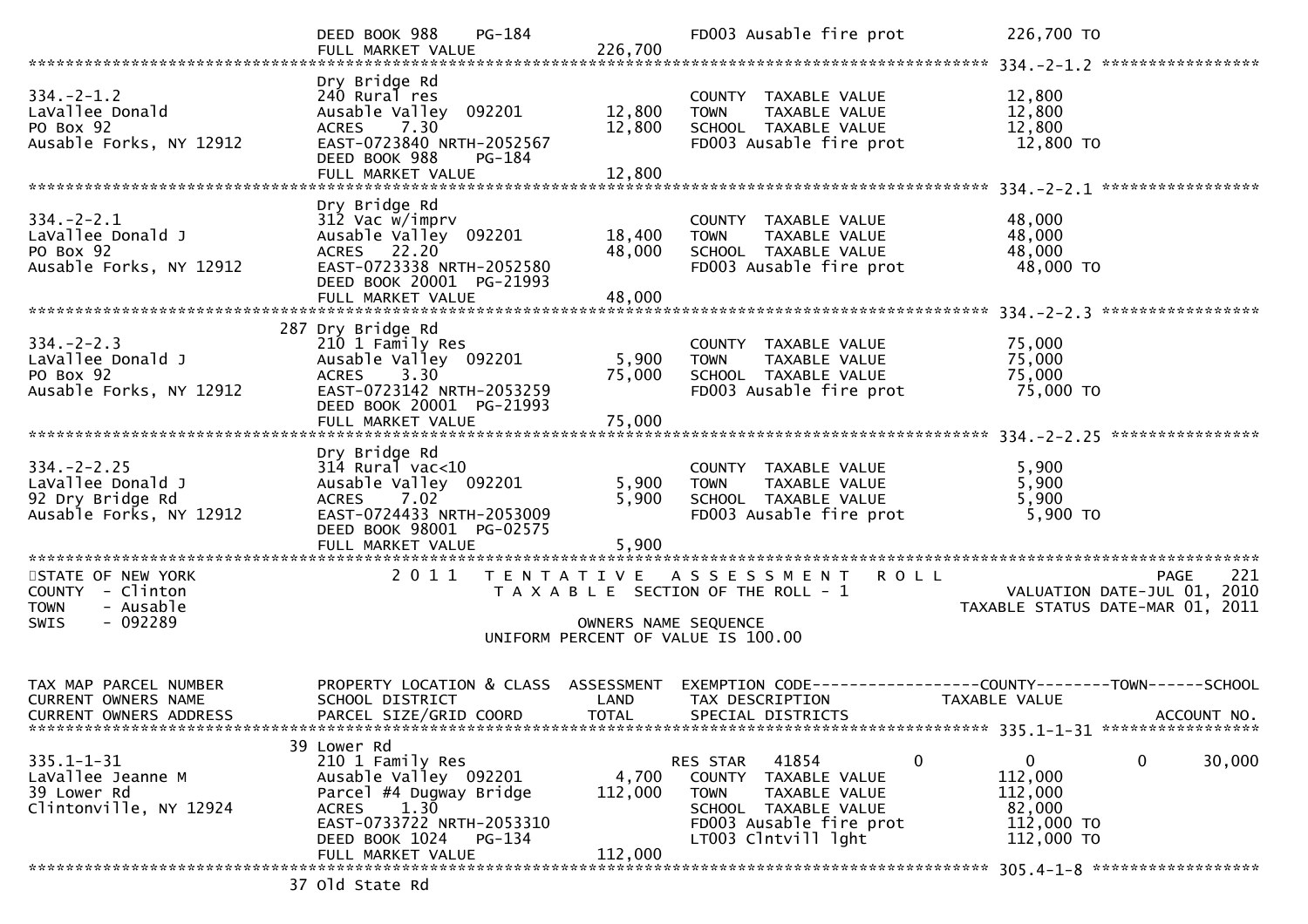| $305.4 - 1 - 8$<br>Lavarnway Cindy<br>246 Picketts Corners Rd<br>Saranac, NY 12981                                    | 484 1 use sm bld<br>Ausable Valley 092201<br>FRNT 118.83 DPTH 100.00<br>EAST-0763005 NRTH-2074813<br>DEED BOOK 20082 PG-16620                                                       | 3,900<br>51,300                                                                                     | <b>TOWN</b><br>LT006 Chasm                                  | COUNTY TAXABLE VALUE<br>TAXABLE VALUE<br>SCHOOL TAXABLE VALUE<br>FD003 Ausable fire prot                        |                | 51,300<br>51,300<br>51,300                                                      | $51,300$ TO<br>51,300 TO |                                                        |
|-----------------------------------------------------------------------------------------------------------------------|-------------------------------------------------------------------------------------------------------------------------------------------------------------------------------------|-----------------------------------------------------------------------------------------------------|-------------------------------------------------------------|-----------------------------------------------------------------------------------------------------------------|----------------|---------------------------------------------------------------------------------|--------------------------|--------------------------------------------------------|
|                                                                                                                       |                                                                                                                                                                                     |                                                                                                     |                                                             |                                                                                                                 |                |                                                                                 |                          |                                                        |
| $315.4 - 1 - 1$<br>Law Robert<br>256 Rt 9N<br>Keeseville, NY 12944                                                    | 256 Rt 9N<br>210 1 Family Res<br>Ausable Valley 092201<br>FRNT 100.00 DPTH 200.00<br>EAST-0753847 NRTH-2065341<br>DEED BOOK 531<br>PG-279                                           | 8,500<br>74,900                                                                                     | SR STAR<br><b>TOWN</b>                                      | 41834<br>COUNTY TAXABLE VALUE<br>TAXABLE VALUE<br>SCHOOL TAXABLE VALUE<br>FD003 Ausable fire prot               | $\overline{0}$ | $\mathbf{0}$<br>74,900<br>74,900<br>14,800                                      | 74,900 TO                | $\mathbf{0}$<br>60,100                                 |
| $334.2 - 1 - 8$<br>334.2-1-o<br>Lawrence Cindy A<br>Douglas Life Use Myron R<br>1648 R† 9N<br>AuSable Forks, NY 12912 | 1370 Rt 9N<br>210 1 Family Res<br>Ausable Valley 092201<br>FRNT 50.00 DPTH 214.00<br>EAST-0731153 NRTH-2053644<br>DEED BOOK 99001 PG-15595<br>FULL MARKET VALUE                     | 3,400<br>46,700<br>46,700                                                                           | <b>TOWN</b>                                                 | COUNTY TAXABLE VALUE<br>TAXABLE VALUE<br>SCHOOL TAXABLE VALUE<br>FD003 Ausable fire prot<br>LT003 Clntvill lght |                | 46,700<br>46,700<br>46,700                                                      | 46,700 TO<br>46,700 TO   |                                                        |
| $334.2 - 1 - 18$<br>Lawrence John<br>31 Sand Hill Rd<br>Clintonville, NY 12924                                        | Sand Hill Rd<br>312 Vac w/imprv<br>Ausable Valley 092201<br>FRNT 64.00 DPTH 330.00<br>EAST-0731351 NRTH-2054422<br>DEED BOOK 1014<br>$PG-81$                                        | 2,900<br>4,900<br>4,900                                                                             | <b>TOWN</b>                                                 | COUNTY TAXABLE VALUE<br>TAXABLE VALUE<br>SCHOOL TAXABLE VALUE<br>FD003 Ausable fire prot<br>LT003 Clntvill lght |                | 4,900<br>4,900<br>4,900                                                         | 4,900 TO<br>4,900 TO     |                                                        |
| STATE OF NEW YORK<br>COUNTY - Clinton<br>- Ausable<br><b>TOWN</b><br>$-092289$<br><b>SWIS</b>                         | 2011 TENTATIVE ASSESSMENT ROLL                                                                                                                                                      | T A X A B L E SECTION OF THE ROLL - 1<br>OWNERS NAME SEQUENCE<br>UNIFORM PERCENT OF VALUE IS 100.00 |                                                             |                                                                                                                 |                | VALUATION DATE-JUL $\overline{01}$ , 2010                                       |                          | 222<br><b>PAGE</b><br>TAXABLE STATUS DATE-MAR 01, 2011 |
|                                                                                                                       |                                                                                                                                                                                     |                                                                                                     |                                                             |                                                                                                                 |                |                                                                                 |                          |                                                        |
| TAX MAP PARCEL NUMBER<br>CURRENT OWNERS NAME                                                                          | PROPERTY LOCATION & CLASS ASSESSMENT<br>SCHOOL DISTRICT                                                                                                                             | LAND                                                                                                |                                                             | TAX DESCRIPTION                                                                                                 |                | EXEMPTION CODE------------------COUNTY--------TOWN------SCHOOL<br>TAXABLE VALUE |                          |                                                        |
| $334.2 - 1 - 17.2$<br>Lawrence John E<br>Lawrence Mary J<br>31 Sand Hill Rd<br>Clintonville, NY 12924                 | 31 Sand Hill Rd<br>210 1 Family Res<br>Ausable Valley 092201<br>Lot 13 Prl<br>FRNT 100.00 DPTH 330.00<br>EAST-0731367 NRTH-2054339<br>DEED BOOK 98001 PG-01419<br>FULL MARKET VALUE | 61,000<br>61,000                                                                                    | RES STAR<br>3,600 COUNTY TAXABLE VALUE<br><b>TOWN</b>       | 41854<br>TAXABLE VALUE<br>SCHOOL TAXABLE VALUE<br>FD003 Ausable fire prot<br>LT003 Clntvill lght                | $\mathbf{0}$   | 0<br>61,000<br>61,000<br>31,000                                                 | 61,000 TO<br>61,000 TO   | $\mathbf{0}$<br>30,000                                 |
|                                                                                                                       |                                                                                                                                                                                     |                                                                                                     |                                                             |                                                                                                                 |                |                                                                                 |                          |                                                        |
| $334.2 - 1 - 17.1$<br>Lawrence Life Use Barbara<br>Lawrence Patrick A<br>25 Sand Hill Rd                              | 25 Sand Hill Rd<br>210 1 Family Res<br>Ausable Valley 092201<br>FRNT 177.00 DPTH 196.00<br>EAST-0731449 NRTH-2054193                                                                |                                                                                                     | WARCOMALL 41131<br>4,200 AGED - ALL 41800<br>67,000 SR STAR | 41834<br>COUNTY TAXABLE VALUE                                                                                   | 0<br>0<br>0    | 16,750<br>25,125<br>$\overline{0}$<br>25,125                                    | 16,750<br>25,125         | $\mathbf 0$<br>33,500<br>33,500<br>0                   |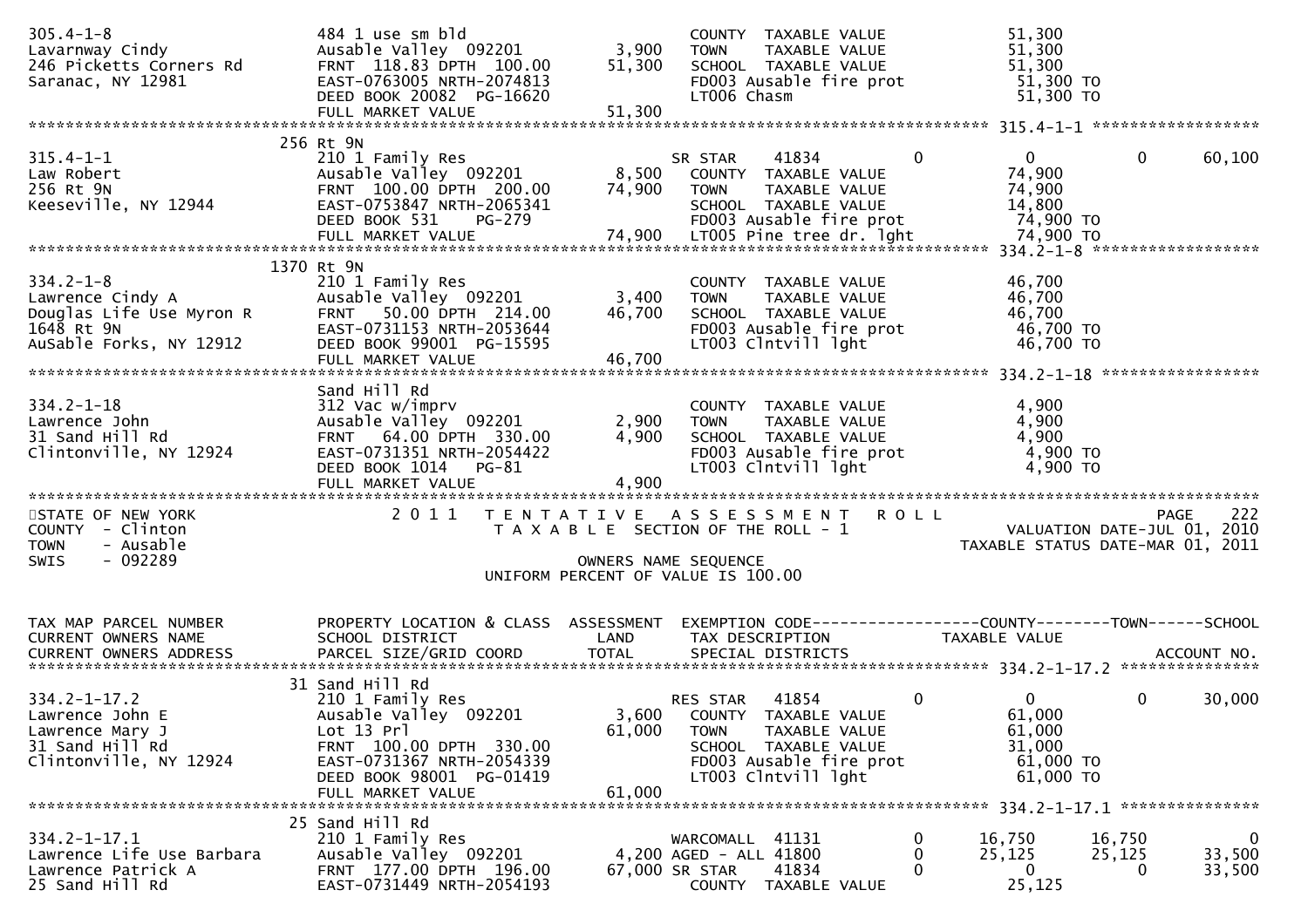| Clintonville, NY 12924                              | DEED BOOK 20011 PG-34726<br>FULL MARKET VALUE          | 67,000               | TAXABLE VALUE<br><b>TOWN</b><br>SCHOOL TAXABLE VALUE<br>FD003 Ausable fire prot<br>LT003 Clntvill lght | 25,125<br>$\overline{0}$<br>67,000 TO<br>67,000 TO           |     |
|-----------------------------------------------------|--------------------------------------------------------|----------------------|--------------------------------------------------------------------------------------------------------|--------------------------------------------------------------|-----|
|                                                     |                                                        |                      |                                                                                                        |                                                              |     |
|                                                     | 1648 Rt 9N                                             |                      |                                                                                                        |                                                              |     |
| $334. -2 - 5.2$                                     | 210 1 Family Res                                       |                      | $\mathbf{0}$<br>RES STAR 41854                                                                         | $\overline{0}$<br>$\mathbf 0$<br>30,000                      |     |
| Lawrence Patrick                                    | Ausable Valley 092201                                  | 7,900                | COUNTY TAXABLE VALUE                                                                                   | 67,400                                                       |     |
| 1648 Rt 9N<br>Ausable Forks, NY 12912               | 195 Maules<br>ACRES 4.20                               | 67,400               | TAXABLE VALUE<br><b>TOWN</b><br>SCHOOL TAXABLE VALUE                                                   | 67,400<br>37,400                                             |     |
|                                                     | EAST-0724933 NRTH-2051090                              |                      | FD003 Ausable fire prot                                                                                | 67,400 TO                                                    |     |
|                                                     | DEED BOOK 647<br><b>PG-332</b>                         |                      |                                                                                                        |                                                              |     |
|                                                     |                                                        |                      |                                                                                                        |                                                              |     |
|                                                     |                                                        |                      |                                                                                                        |                                                              |     |
|                                                     | 2 New Sweden Ln                                        |                      |                                                                                                        |                                                              |     |
| $334. -2 - 5.9$                                     | 270 Mfg housing                                        |                      | COUNTY TAXABLE VALUE                                                                                   | 33,300                                                       |     |
| Lawrence Patrick<br>Lawrence Cindy                  | Ausable Valley 092201<br>FRNT 100.00 DPTH 300.00       | 4,800<br>33,300      | TAXABLE VALUE<br><b>TOWN</b><br>SCHOOL TAXABLE VALUE                                                   | 33,300<br>33,300                                             |     |
| 1648 Rt 9N                                          | EAST-0725562 NRTH-2051084                              |                      | FD003 Ausable fire prot                                                                                | 33,300 TO                                                    |     |
| Ausable Forks, NY 12912                             | DEED BOOK 968<br>PG-312                                |                      |                                                                                                        |                                                              |     |
|                                                     | FULL MARKET VALUE                                      | 33,300               |                                                                                                        |                                                              |     |
|                                                     |                                                        |                      |                                                                                                        |                                                              |     |
|                                                     | 14 New Sweden Ln                                       |                      |                                                                                                        |                                                              |     |
| $334. - 2 - 5.6$                                    | 270 Mfg housing                                        |                      | COUNTY TAXABLE VALUE                                                                                   | 13,000                                                       |     |
| Lawrence Patrick A<br>1648 Rt 9N                    | Ausable Valley 092201<br>FRNT 150.00 DPTH 191.00       | 3,900                | <b>TOWN</b><br>TAXABLE VALUE                                                                           | 13,000<br>13,000                                             |     |
| Ausable Forks, NY 12912                             | EAST-0725556 NRTH-2051417                              | 13,000               | SCHOOL TAXABLE VALUE<br>FD003 Ausable fire prot                                                        | 13,000 TO                                                    |     |
|                                                     | DEED BOOK 20051 PG-82297                               |                      |                                                                                                        |                                                              |     |
|                                                     |                                                        |                      |                                                                                                        |                                                              |     |
|                                                     |                                                        |                      |                                                                                                        |                                                              |     |
| STATE OF NEW YORK                                   |                                                        |                      | 2011 TENTATIVE ASSESSMENT ROLL                                                                         | <b>PAGE</b>                                                  | 223 |
| COUNTY - Clinton                                    |                                                        |                      | T A X A B L E SECTION OF THE ROLL - 1                                                                  | VALUATION DATE-JUL 01, 2010                                  |     |
| - Ausable<br><b>TOWN</b><br>- 092289<br><b>SWIS</b> |                                                        |                      |                                                                                                        | TAXABLE STATUS DATE-MAR 01, 2011                             |     |
|                                                     |                                                        |                      |                                                                                                        |                                                              |     |
|                                                     |                                                        | OWNERS NAME SEQUENCE |                                                                                                        |                                                              |     |
|                                                     |                                                        |                      | UNIFORM PERCENT OF VALUE IS 100.00                                                                     |                                                              |     |
|                                                     |                                                        |                      |                                                                                                        |                                                              |     |
| TAX MAP PARCEL NUMBER                               | PROPERTY LOCATION & CLASS ASSESSMENT                   |                      |                                                                                                        | EXEMPTION CODE-----------------COUNTY-------TOWN------SCHOOL |     |
| CURRENT OWNERS NAME                                 | SCHOOL DISTRICT                                        | LAND                 | TAX DESCRIPTION                                                                                        | <b>TAXABLE VALUE</b>                                         |     |
| CURRENT OWNERS ADDRESS                              |                                                        |                      |                                                                                                        |                                                              |     |
|                                                     |                                                        |                      |                                                                                                        |                                                              |     |
|                                                     | Rt 9N                                                  |                      |                                                                                                        |                                                              |     |
| $334. - 2 - 5.71$                                   | 312 Vac w/imprv                                        |                      | COUNTY TAXABLE VALUE                                                                                   | 8,700                                                        |     |
| Lawrence Richard                                    | Ausable Valley 092201                                  | 6,700<br>8,700       | TAXABLE VALUE<br><b>TOWN</b>                                                                           | 8,700<br>8,700                                               |     |
| Lawrence Susan<br>582 Salmon River Rd               | Survey Map 20072/05877 Lo<br>2.20<br><b>ACRES</b>      |                      | SCHOOL TAXABLE VALUE<br>FD003 Ausable fire prot                                                        | 8,700 TO                                                     |     |
| Plattsburgh, NY 12901                               | EAST-0725746 NRTH-2051426                              |                      |                                                                                                        |                                                              |     |
|                                                     | DEED BOOK 20072 PG-5879                                |                      |                                                                                                        |                                                              |     |
|                                                     | FULL MARKET VALUE                                      | 8,700                |                                                                                                        |                                                              |     |
|                                                     |                                                        |                      |                                                                                                        |                                                              |     |
|                                                     | 80 Plains Rd                                           |                      |                                                                                                        |                                                              |     |
| $294. - 1 - 22$<br>Leale Jeremy J                   | 210 1 Family Res<br>094001                             |                      | COUNTY TAXABLE VALUE<br><b>TAXABLE VALUE</b><br><b>TOWN</b>                                            | 250,000                                                      |     |
| Leale Rita Y                                        | Peru Central<br>PLC 396 Lot 36                         | 26,500<br>250,000    | SCHOOL TAXABLE VALUE                                                                                   | 250,000<br>250,000                                           |     |
| 80 Plains Rd<br>Peru, NY 12972                      | 5.41 BANK<br>850<br>ACRES<br>EAST-0768589 NRTH-2083021 |                      | FD003 Ausable fire prot                                                                                | 250,000 TO                                                   |     |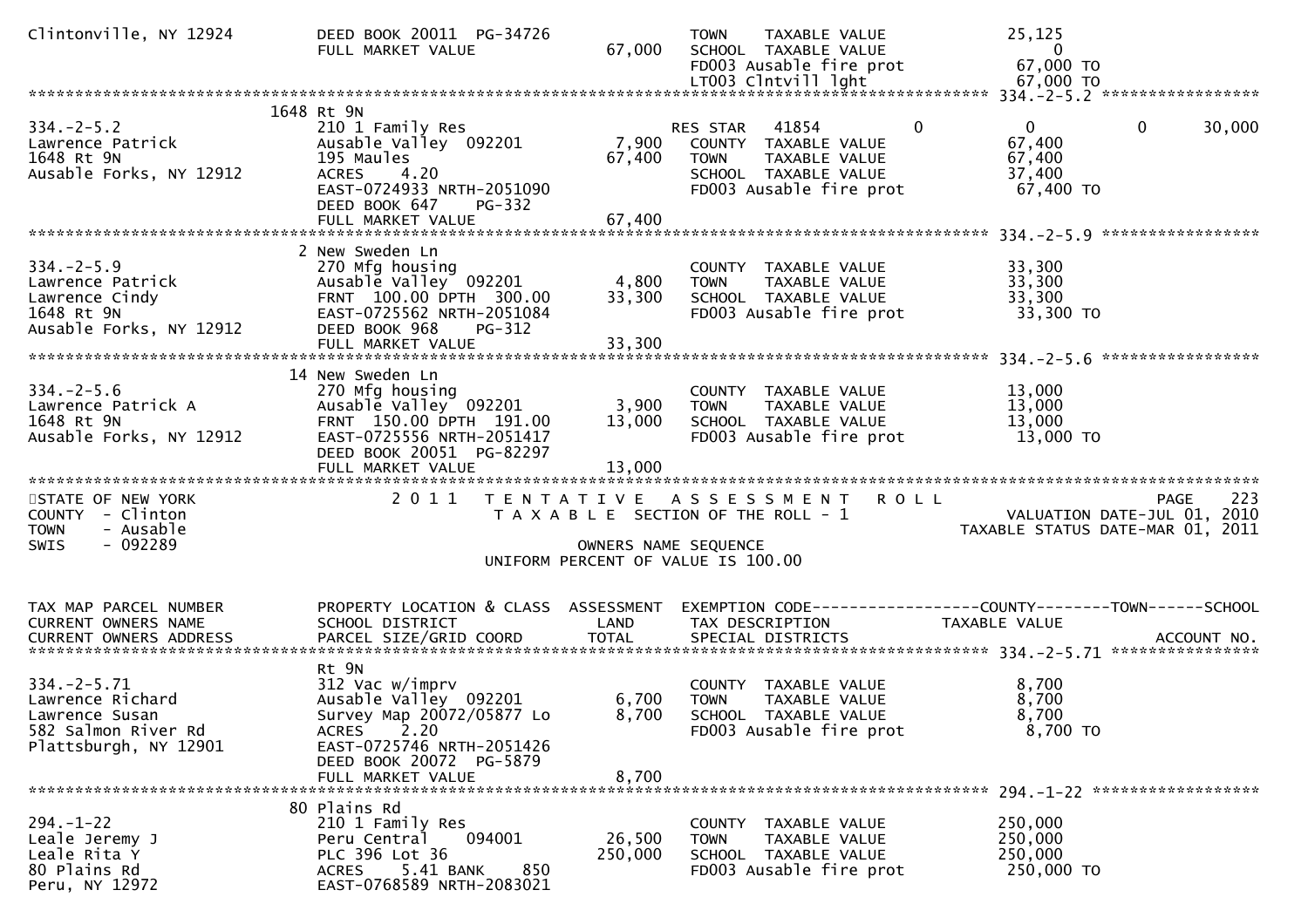|                                                                                                     | DEED BOOK 20051 PG-83333<br>FULL MARKET VALUE                                                                                                                                                                    | 250,000                     |                                                                                                                                                                     |             |                                                             |                                                                                |
|-----------------------------------------------------------------------------------------------------|------------------------------------------------------------------------------------------------------------------------------------------------------------------------------------------------------------------|-----------------------------|---------------------------------------------------------------------------------------------------------------------------------------------------------------------|-------------|-------------------------------------------------------------|--------------------------------------------------------------------------------|
| $305. - 1 - 2.17$<br>Lecuyer Harvey<br>Lecuyer Lillian E<br>29 Bens Ln<br>Keeseville, NY 12944      | 205 Grove St<br>270 Mfg housing<br>Ausable Valley 092201<br>Lots 1 & 16 12000 Al<br>Survey Map 20082/12876<br>6.60<br><b>ACRES</b><br>EAST-0757032 NRTH-2074307<br>DEED BOOK 20082 PG-16844<br>FULL MARKET VALUE | 9,400<br>61,400<br>61,400   | COUNTY TAXABLE VALUE<br>TAXABLE VALUE<br><b>TOWN</b><br>SCHOOL TAXABLE VALUE<br>FD003 Ausable fire prot                                                             |             | 61,400<br>61,400<br>61,400<br>61,400 TO                     |                                                                                |
|                                                                                                     |                                                                                                                                                                                                                  |                             |                                                                                                                                                                     |             |                                                             |                                                                                |
| $304. - 1 - 27.4$<br>LeFevre Gretchen<br>3 Union Rd<br>Peru, NY 12972                               | 3 Union Rd<br>210 1 Family Res<br>Ausable Valley 092201<br>5.70<br><b>ACRES</b><br>EAST-0745633 NRTH-2075953<br>DEED BOOK 20051 PG-86659<br>FULL MARKET VALUE                                                    | 14,800<br>88,400<br>88,400  | COUNTY TAXABLE VALUE<br><b>TOWN</b><br>TAXABLE VALUE<br>SCHOOL TAXABLE VALUE<br>FD003 Ausable fire prot                                                             |             | 88,400<br>88,400<br>88,400<br>88,400 TO                     |                                                                                |
|                                                                                                     |                                                                                                                                                                                                                  |                             |                                                                                                                                                                     |             |                                                             |                                                                                |
| $304. -1 - 14.3$<br>Lemieux Michael S<br>Lemieux Annette<br>2198 Rt 22<br>Keeseville, NY 12944-9612 | 2198 Rt 22<br>210 1 Family Res<br>Ausable Valley 092201<br>Lot 2 Pl 1600 Al<br>1.60<br><b>ACRES</b><br>EAST-0751650 NRTH-2077080<br>DEED BOOK 99001 PG-09226<br>FULL MARKET VALUE                                | 8,500<br>137,700<br>137,700 | 41854<br><b>RES STAR</b><br>COUNTY<br>TAXABLE VALUE<br><b>TOWN</b><br>TAXABLE VALUE<br>SCHOOL TAXABLE VALUE<br>FD003 Ausable fire prot                              | 0           | $\mathbf{0}$<br>137,700<br>137,700<br>107,700<br>137,700 TO | 0<br>30,000                                                                    |
|                                                                                                     |                                                                                                                                                                                                                  |                             |                                                                                                                                                                     |             |                                                             |                                                                                |
| STATE OF NEW YORK<br>COUNTY - Clinton<br>- Ausable<br><b>TOWN</b><br>- 092289<br><b>SWIS</b>        | 2011                                                                                                                                                                                                             | OWNERS NAME SEQUENCE        | TENTATIVE ASSESSMENT<br>T A X A B L E SECTION OF THE ROLL - 1                                                                                                       | <b>ROLL</b> |                                                             | 224<br>PAGE<br>VALUATION DATE-JUL 01, 2010<br>TAXABLE STATUS DATE-MAR 01, 2011 |
|                                                                                                     |                                                                                                                                                                                                                  |                             | UNIFORM PERCENT OF VALUE IS 100.00                                                                                                                                  |             |                                                             |                                                                                |
| TAX MAP PARCEL NUMBER<br>CURRENT OWNERS NAME                                                        | PROPERTY LOCATION & CLASS<br>SCHOOL DISTRICT                                                                                                                                                                     | ASSESSMENT<br>LAND          | TAX DESCRIPTION                                                                                                                                                     |             | TAXABLE VALUE                                               |                                                                                |
| $293. -2 - 4.5$<br>Les Placement Goyer Inc<br>4145 Hingston<br>Montreal PQ, Canada H4A2J6           | 220 Telegraph Rd<br>270 Mfg housing<br>Ausable Valley 092201<br>Sub Map 17 Pg 81 Lot 5<br>ACRES 14.63<br>EAST-0758828 NRTH-2084413<br>DEED BOOK 958<br>PG-231                                                    | 19,100<br>69,000            | COUNTY TAXABLE VALUE<br>TAXABLE VALUE<br><b>TOWN</b><br>SCHOOL TAXABLE VALUE<br>FD003 Ausable fire prot                                                             |             | 69,000<br>69,000<br>69,000<br>69,000 TO                     |                                                                                |
|                                                                                                     | FULL MARKET VALUE                                                                                                                                                                                                | 69,000                      |                                                                                                                                                                     |             |                                                             |                                                                                |
| 2362/2382 Rt 9<br>$293. -3 -3.2$<br>Lessard David<br>PO Box 567<br>Keeseville, NY 12944-0567        | 431 Auto dealer<br>094001<br>Peru Central<br><b>ACRES</b><br>5.40<br>EAST-0766284 NRTH-2080802<br>DEED BOOK 615<br>PG-124                                                                                        | 162,100                     | 60 PCT OF VALUE USED FOR EXEMPTION PURPOSES<br>WARNONALL 41121<br>41854<br>17,000 RES STAR<br>COUNTY TAXABLE VALUE<br>TOWN<br>TAXABLE VALUE<br>SCHOOL TAXABLE VALUE | 0<br>0      | 14,589<br>0<br>147,511<br>150,100<br>132,100                | 12,000<br>$\mathbf{0}$<br>30,000<br>0                                          |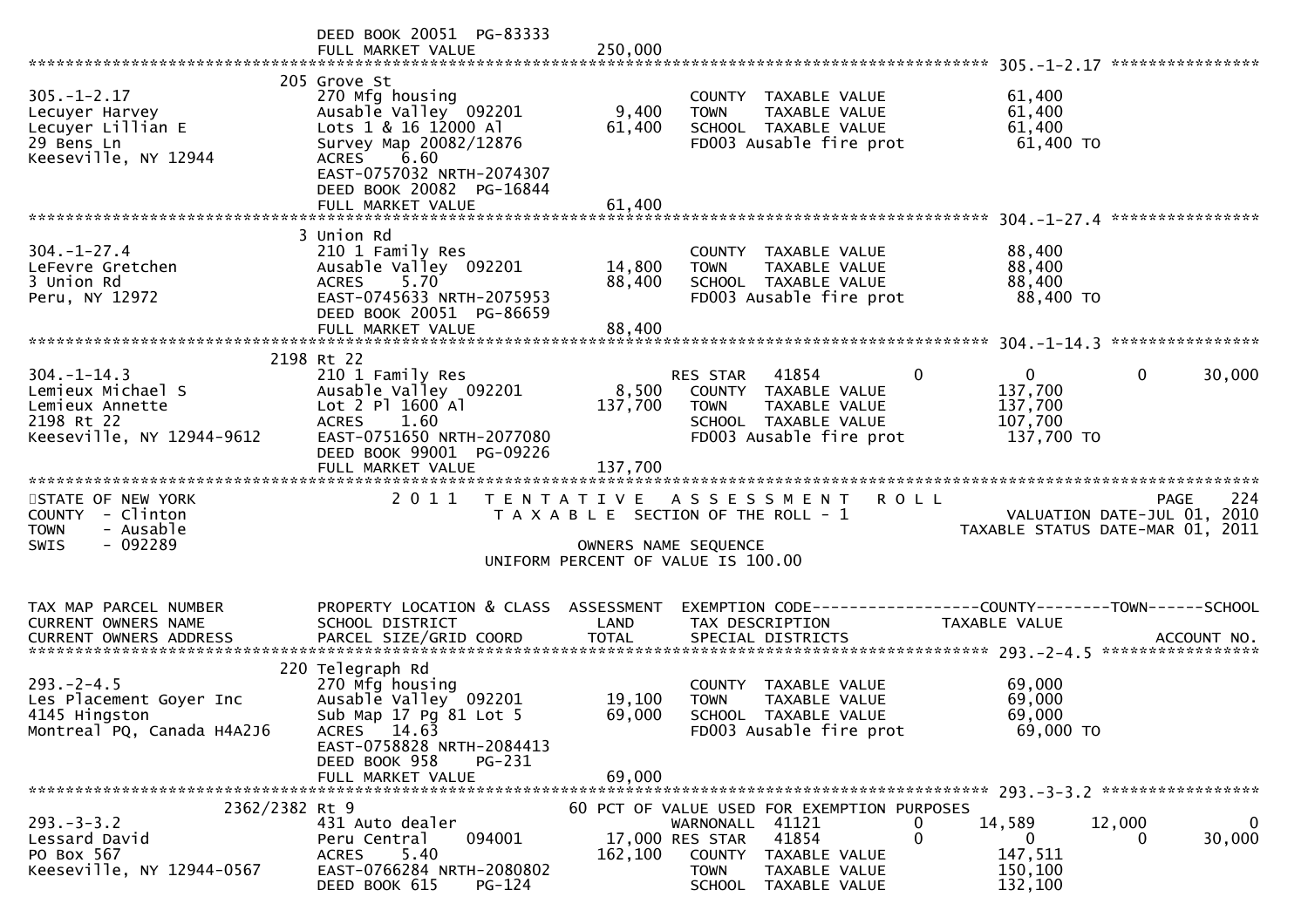| $294. - 1 - 13.1$<br>Lessard David<br>Murray Lois<br>PO Box 567<br>Keeseville, NY 12944       | Lakeside Rd<br>314 Rural vac<10<br>Peru Central<br>094001<br><b>PLB 366</b><br>9.30<br><b>ACRES</b><br>EAST-0771767 NRTH-2086647<br>DEED BOOK 20021 PG-41084<br>FULL MARKET VALUE        | 16,500<br>16,500<br>16,500 | COUNTY TAXABLE VALUE<br>TAXABLE VALUE<br><b>TOWN</b><br>SCHOOL TAXABLE VALUE<br>FD003 Ausable fire prot            | 16,500<br>16,500<br>16,500<br>16,500 TO                                               |
|-----------------------------------------------------------------------------------------------|------------------------------------------------------------------------------------------------------------------------------------------------------------------------------------------|----------------------------|--------------------------------------------------------------------------------------------------------------------|---------------------------------------------------------------------------------------|
| $294. -1 - 13.13$<br>Lessard David<br>Murray Lois<br>PO Box 567<br>Keeseville, NY 12944       | Lakeside Rd<br>$314$ Rural vac<10<br>Peru Central<br>094001<br>PLB 366 Lot 7<br>5.00<br><b>ACRES</b><br>EAST-0771493 NRTH-2083237<br>DEED BOOK 20021 PG-41084<br>FULL MARKET VALUE       | 31,200<br>31,200<br>31,200 | COUNTY TAXABLE VALUE<br>TAXABLE VALUE<br><b>TOWN</b><br>SCHOOL TAXABLE VALUE<br>FD003 Ausable fire prot            | 31,200<br>31,200<br>31,200<br>31,200 TO                                               |
|                                                                                               |                                                                                                                                                                                          |                            |                                                                                                                    | ***************                                                                       |
| $294. -1 - 13.15$<br>Lessard David<br>Murray Lois<br>PO Box 567<br>Keeseville, NY 12944       | Lakeside Rd<br>$314$ Rural vac<10<br>Peru Central<br>094001<br>PLB 366 Lot 4<br>ACRES 5.01<br>EAST-0771061 NRTH-2084015<br>DEED BOOK 20021 PG-41084                                      | 31,200<br>31,200           | COUNTY TAXABLE VALUE<br><b>TOWN</b><br>TAXABLE VALUE<br>SCHOOL TAXABLE VALUE<br>FD003 Ausable fire prot            | 31,200<br>31,200<br>31,200<br>31,200 TO                                               |
|                                                                                               | FULL MARKET VALUE                                                                                                                                                                        | 31,200                     |                                                                                                                    |                                                                                       |
|                                                                                               |                                                                                                                                                                                          |                            |                                                                                                                    |                                                                                       |
| STATE OF NEW YORK<br>COUNTY - Clinton<br>- Ausable<br><b>TOWN</b><br>$-092289$<br><b>SWIS</b> | 2011                                                                                                                                                                                     | OWNERS NAME SEQUENCE       | TENTATIVE ASSESSMENT<br><b>ROLL</b><br>T A X A B L E SECTION OF THE ROLL - 1<br>UNIFORM PERCENT OF VALUE IS 100.00 | 225<br><b>PAGE</b><br>VALUATION DATE-JUL 01, 2010<br>TAXABLE STATUS DATE-MAR 01, 2011 |
| TAX MAP PARCEL NUMBER<br>CURRENT OWNERS NAME                                                  | PROPERTY LOCATION & CLASS<br>SCHOOL DISTRICT                                                                                                                                             | ASSESSMENT<br>LAND         | EXEMPTION CODE-----------------COUNTY-------TOWN------SCHOOL<br>TAX DESCRIPTION                                    | TAXABLE VALUE                                                                         |
| $294. - 1 - 13.18$<br>Lessard David<br>Murray Lois<br>PO Box 567<br>Keeseville, NY 12944      | Giddings Rd<br>$314$ Rural vac<10<br>Peru Central<br>094001<br>PLB 366 lot 14 & 15<br>7.80<br><b>ACRES</b><br>EAST-0771452 NRTH-2081455<br>DEED BOOK 20021 PG-41084<br>FULL MARKET VALUE | 21,300<br>21,300<br>21,300 | COUNTY TAXABLE VALUE<br>TAXABLE VALUE<br><b>TOWN</b><br>SCHOOL TAXABLE VALUE<br>FD003 Ausable fire prot            | 21,300<br>21,300<br>21,300<br>21,300 TO                                               |
|                                                                                               | Plains Rd                                                                                                                                                                                |                            |                                                                                                                    |                                                                                       |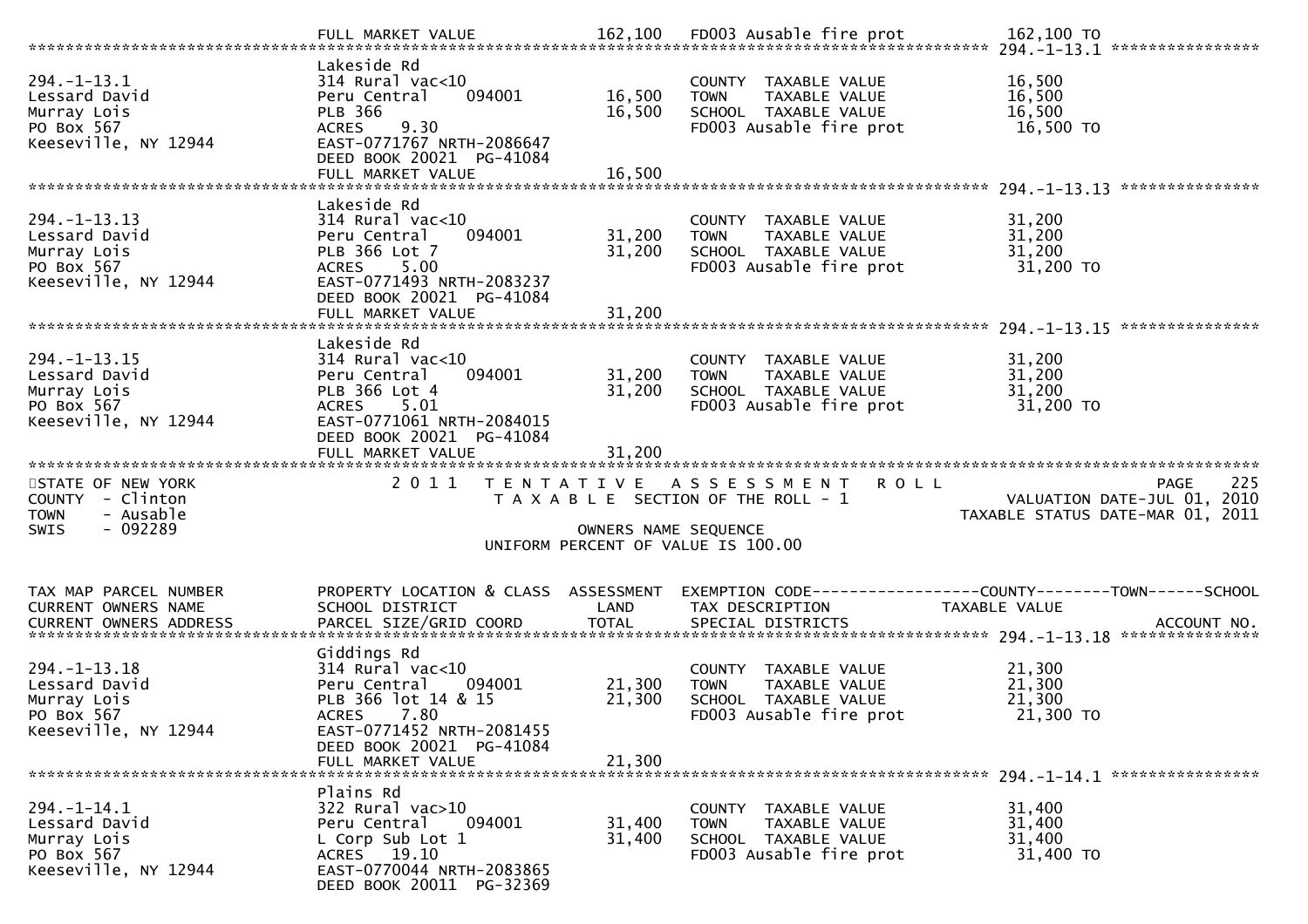|                                                                                                            | FULL MARKET VALUE                                                                                                                                                             | 31,400                                                                                                                                                                                                                                                           |                  |
|------------------------------------------------------------------------------------------------------------|-------------------------------------------------------------------------------------------------------------------------------------------------------------------------------|------------------------------------------------------------------------------------------------------------------------------------------------------------------------------------------------------------------------------------------------------------------|------------------|
|                                                                                                            |                                                                                                                                                                               |                                                                                                                                                                                                                                                                  |                  |
| $294. - 1 - 16$<br>Lessard David R W<br>Murray Lois A<br>PO Box 567<br>Keeseville, NY 12944                | Plains Rd<br>322 Rural vac>10<br>Peru Central<br>094001<br>ACRES 25.90<br>EAST-0770136 NRTH-2081373<br>DEED BOOK 20011 PG-30340                                               | 16,200<br>COUNTY TAXABLE VALUE<br>16,200<br>16,200<br>TAXABLE VALUE<br><b>TOWN</b><br>16,200<br>SCHOOL TAXABLE VALUE<br>16,200<br>16,200 TO<br>FD003 Ausable fire prot                                                                                           |                  |
|                                                                                                            | FULL MARKET VALUE                                                                                                                                                             | 16,200                                                                                                                                                                                                                                                           |                  |
|                                                                                                            |                                                                                                                                                                               |                                                                                                                                                                                                                                                                  |                  |
| $335.1 - 1 - 5$<br>Lessard David R W<br>Murray Lois<br>PO Box 567<br>Keeseville, NY 12944                  | 1322 Rt 9N<br>620 Religious<br>Ausable Valley 092201<br>3.40<br><b>ACRES</b><br>EAST-0732430 NRTH-2054048<br>DEED BOOK 20041 PG-76765<br>FULL MARKET VALUE                    | 47,000<br>COUNTY TAXABLE VALUE<br>15,000<br>47,000<br>TAXABLE VALUE<br><b>TOWN</b><br>47,000<br>47,000<br>SCHOOL TAXABLE VALUE<br>FD003 Ausable fire prot<br>47,000 TO<br>47,000                                                                                 |                  |
|                                                                                                            |                                                                                                                                                                               |                                                                                                                                                                                                                                                                  |                  |
| $305.4 - 1 - 21$<br>Lessard Donald<br>15 old State Rd<br>AuSable Chasm, NY 12911                           | old state Rd<br>$314$ Rural vac<10<br>Ausable Valley 092201<br>Lot 10 Adgates<br><b>ACRES</b><br>1.50<br>EAST-0762747 NRTH-2074418<br>DEED BOOK 20001 PG-27030                | 6,300<br>COUNTY TAXABLE VALUE<br>6,300<br>6,300<br>TAXABLE VALUE<br><b>TOWN</b><br>6,300<br>6,300<br>SCHOOL TAXABLE VALUE<br>FD003 Ausable fire prot<br>6,300 то<br>6,300 ТО<br>LT006 Chasm                                                                      |                  |
|                                                                                                            | FULL MARKET VALUE                                                                                                                                                             | 6,300                                                                                                                                                                                                                                                            |                  |
| STATE OF NEW YORK<br>COUNTY - Clinton<br>- Ausable<br><b>TOWN</b>                                          | 2011                                                                                                                                                                          | TENTATIVE ASSESSMENT ROLL<br><b>PAGE</b><br>T A X A B L E SECTION OF THE ROLL - 1<br>VALUATION DATE-JUL 01, 2010                                                                                                                                                 | 226              |
| $-092289$<br><b>SWIS</b>                                                                                   |                                                                                                                                                                               | TAXABLE STATUS DATE-MAR 01, 2011<br>OWNERS NAME SEQUENCE<br>UNIFORM PERCENT OF VALUE IS 100.00                                                                                                                                                                   |                  |
| TAX MAP PARCEL NUMBER<br>CURRENT OWNERS NAME<br><b>CURRENT OWNERS ADDRESS</b>                              | PROPERTY LOCATION & CLASS ASSESSMENT<br>SCHOOL DISTRICT                                                                                                                       | EXEMPTION CODE-----------------COUNTY--------TOWN------SCHOOL<br>LAND<br>TAX DESCRIPTION<br>TAXABLE VALUE                                                                                                                                                        |                  |
| $305.4 - 1 - 4$<br>Lessard Donald G<br>15 old State Rd<br>Ausable Chasm, NY 12911                          | 15 old state Rd<br>210 1 Family Res<br>Ausable Valley 092201<br>survey 2009/223186<br>ACRES 1.60<br>EAST-0762357 NRTH-2074718<br>DEED BOOK 793<br>PG-136<br>FULL MARKET VALUE | 41854<br>0<br>$\mathbf{0}$<br>0<br>RES STAR<br>7,600<br>111,000<br>COUNTY TAXABLE VALUE<br>111,000<br>TAXABLE VALUE<br>111,000<br><b>TOWN</b><br>SCHOOL TAXABLE VALUE<br>81,000<br>FD003 Ausable fire prot<br>111,000 TO<br>LT006 Chasm<br>111,000 TO<br>111,000 | 30,000           |
|                                                                                                            |                                                                                                                                                                               |                                                                                                                                                                                                                                                                  |                  |
| $305.4 - 1 - 12$<br>Lessard Life Estate Virginia<br>Wedderien Mary J<br>PO Box 567<br>Keeseville, NY 12944 | 36 Old State Rd<br>210 1 Family Res<br>Ausable Valley 092201<br>1.50<br><b>ACRES</b><br>EAST-0762951 NRTH-2074567<br>DEED BOOK 20082 PG-16496                                 | AGED - ALL 41800<br>0<br>37,650<br>37,650<br>0<br>6,300 SR STAR<br>41834<br>$\mathbf{0}$<br>$\Omega$<br>37,650<br>75,300<br>COUNTY TAXABLE VALUE<br>37,650<br><b>TOWN</b><br>TAXABLE VALUE<br>SCHOOL TAXABLE VALUE<br>$\bf{0}$                                   | 37,650<br>37,650 |
|                                                                                                            | FULL MARKET VALUE                                                                                                                                                             | 75,300 TO<br>75,300<br>FD003 Ausable fire prot<br>LT006 Chasm<br>75,300 TO                                                                                                                                                                                       |                  |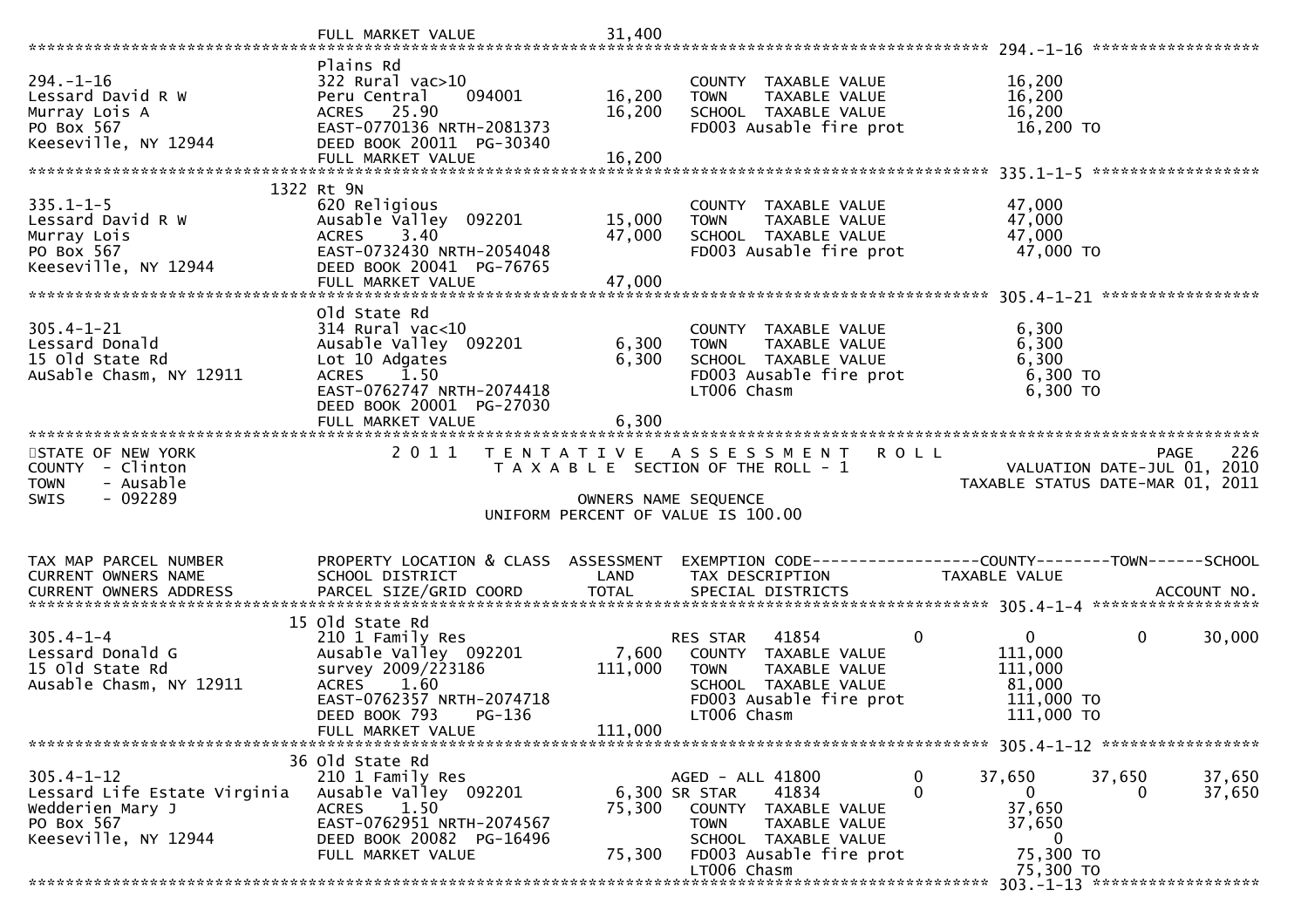| $303. - 1 - 13$<br>Liberty Carlton G<br>Liberty Rose<br>115 Harkness Rd<br>Peru, NY 12972                 | 115 Harkness Rd<br>210 1 Family Res<br>Ausable Valley 092201<br>FRNT 164.00 DPTH 201.00<br>EAST-0742306 NRTH-2079658<br>DEED BOOK 604<br>PG-157<br>FULL MARKET VALUE                            | 4,100<br>91,600<br>91,600                                                                                                   | SR STAR<br><b>TOWN</b>                   | 41834<br>COUNTY TAXABLE VALUE<br>TAXABLE VALUE<br>SCHOOL TAXABLE VALUE<br>FD003 Ausable fire prot                    | $\mathbf 0$             | $\mathbf{0}$<br>91,600<br>91,600<br>31,500<br>91,600 TO                   | $\mathbf 0$   | 60,100           |
|-----------------------------------------------------------------------------------------------------------|-------------------------------------------------------------------------------------------------------------------------------------------------------------------------------------------------|-----------------------------------------------------------------------------------------------------------------------------|------------------------------------------|----------------------------------------------------------------------------------------------------------------------|-------------------------|---------------------------------------------------------------------------|---------------|------------------|
|                                                                                                           | 109 Clintonville Rd                                                                                                                                                                             |                                                                                                                             |                                          |                                                                                                                      |                         |                                                                           |               |                  |
| $334. - 1 - 12.3$<br>Liberty Cynthia J<br>Liberty John L<br>109 Clintonville Rd<br>Clintonville, NY 12924 | 210 1 Family Res<br>Ausable Valley 092201<br>Lot 194 Maules Pat<br>Survey Map 2010/234610<br><b>ACRES</b><br>3.20<br>EAST-0728002 NRTH-2055664<br>DEED BOOK 20102 PG-34734                      | 5,800<br>198,000                                                                                                            | RES STAR<br><b>TOWN</b>                  | 41854<br>COUNTY TAXABLE VALUE<br>TAXABLE VALUE<br>SCHOOL TAXABLE VALUE<br>FD003 Ausable fire prot                    | $\overline{0}$          | $\mathbf{0}$<br>198,000<br>198,000<br>168,000<br>198,000 TO               | 0             | 30,000           |
|                                                                                                           |                                                                                                                                                                                                 |                                                                                                                             |                                          |                                                                                                                      |                         |                                                                           |               |                  |
| $315. - 4 - 9$<br>Liberty Joan B Ahrent<br>5 Woodlawn Dr<br>Keeseville, NY 12944                          | Woodlawn Dr<br>210 1 Family Res<br>Ausable Valley 092201<br>Parcel Split By Vil Line<br>FRNT 47.00 DPTH 150.00<br>EAST-0754375 NRTH-2068628<br>DEED BOOK 566<br><b>PG-966</b>                   |                                                                                                                             | AGED C&S<br>2,800 SR STAR<br><b>TOWN</b> | 41805<br>41834<br>33,600 COUNTY TAXABLE VALUE<br>TAXABLE VALUE<br>SCHOOL TAXABLE VALUE<br>FD003 Ausable fire prot    | $\mathbf 0$<br>$\Omega$ | 16,800<br>$\mathbf{0}$<br>16,800<br>33,600<br>$\overline{0}$<br>33,600 TO | 0<br>$\Omega$ | 16,800<br>16,800 |
|                                                                                                           |                                                                                                                                                                                                 |                                                                                                                             |                                          |                                                                                                                      |                         |                                                                           |               |                  |
| STATE OF NEW YORK<br>COUNTY - Clinton<br><b>TOWN</b><br>- Ausable<br>$-092289$<br><b>SWIS</b>             | 2011                                                                                                                                                                                            | TENTATIVE ASSESSMENT<br>T A X A B L E SECTION OF THE ROLL - 1<br>OWNERS NAME SEQUENCE<br>UNIFORM PERCENT OF VALUE IS 100.00 |                                          |                                                                                                                      | <b>ROLL</b>             | VALUATION DATE-JUL 01, 2010<br>TAXABLE STATUS DATE-MAR 01, 2011           | <b>PAGE</b>   | 227              |
| TAX MAP PARCEL NUMBER                                                                                     | PROPERTY LOCATION & CLASS ASSESSMENT                                                                                                                                                            |                                                                                                                             |                                          | EXEMPTION CODE-----------------COUNTY-------TOWN------SCHOOL                                                         |                         |                                                                           |               |                  |
| CURRENT OWNERS NAME                                                                                       | SCHOOL DISTRICT                                                                                                                                                                                 | LAND                                                                                                                        |                                          | TAX DESCRIPTION                                                                                                      |                         | TAXABLE VALUE                                                             |               |                  |
| $294.18 - 2 - 13$<br>Lopez Karen P<br>3 Tanglewood Dr<br>Peru, NY 12972                                   | 3 Tanglewood Dr<br>210 1 Family Res<br>094001<br>Peru Central<br>Ausable Hgts Lot #2<br>FRNT 150.50 DPTH 150.00<br>EAST-0773199 NRTH-2082058<br>DEED BOOK 20051 PG-85384<br>FULL MARKET VALUE   | 24,300<br>174,400<br>174,400                                                                                                | RES STAR<br><b>TOWN</b>                  | 41854<br>COUNTY TAXABLE VALUE<br>TAXABLE VALUE<br>SCHOOL TAXABLE VALUE<br>FD003 Ausable fire prot                    | $\mathbf{0}$            | $\mathbf{0}$<br>174,400<br>174,400<br>144,400<br>174,400 TO               | $\mathbf{0}$  | 30,000           |
|                                                                                                           |                                                                                                                                                                                                 |                                                                                                                             |                                          |                                                                                                                      |                         |                                                                           |               |                  |
| $315.4 - 1 - 56$<br>Loreman Donald E Sr<br>Loreman Carolyn A<br>1822 Main St.<br>Keeseville, NY 12944     | 15 Valley View Dr<br>210 1 Family Res<br>Ausable Valley 092201<br>Torrington Sub Lot 6<br>FRNT 100.00 DPTH 155.00<br>EAST-0753199 NRTH-2065645<br>DEED BOOK 20092 PG-22728<br>FULL MARKET VALUE | 7,800<br>66,700<br>66,700                                                                                                   | <b>TOWN</b>                              | COUNTY TAXABLE VALUE<br>TAXABLE VALUE<br>SCHOOL TAXABLE VALUE<br>FD003 Ausable fire prot<br>LTOO5 Pine tree dr. 1ght |                         | 66,700<br>66,700<br>66,700<br>66,700 TO<br>66,700 TO                      |               |                  |
|                                                                                                           |                                                                                                                                                                                                 |                                                                                                                             |                                          |                                                                                                                      |                         |                                                                           |               |                  |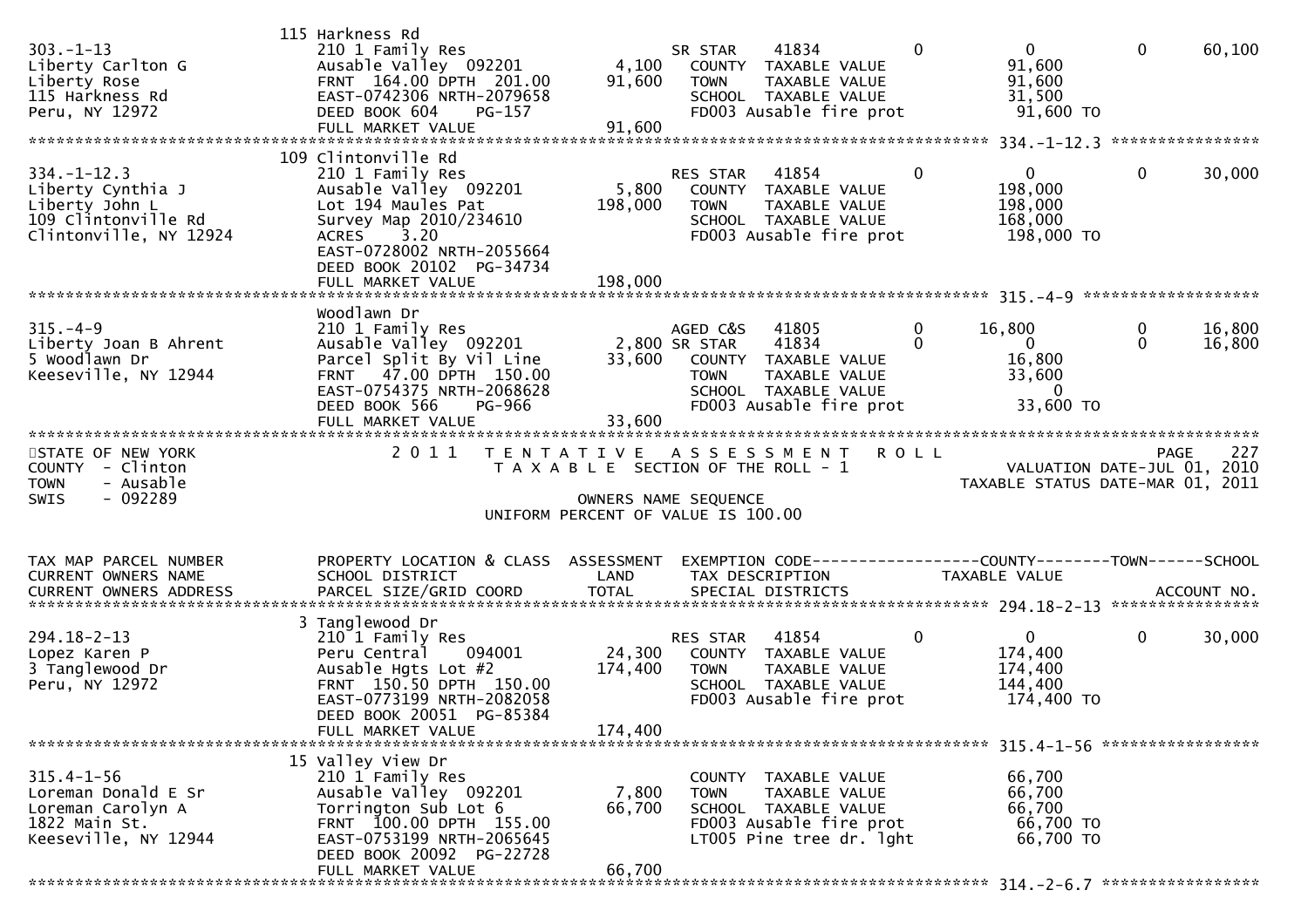| $314. - 2 - 6.7$<br>Lovely Frank L<br>Lovely Sheila M<br>PO Box 356<br>Ausable Forks, NY 12912 | Cold Spring Rd<br>$314$ Rural $vac<10$<br>Ausable Valley 092201<br>Lot 12 Platts<br>Pla 379 Survey<br>8.72<br><b>ACRES</b><br>EAST-0739072 NRTH-2069560<br>DEED BOOK 20102 PG-35844<br>FULL MARKET VALUE | 12,000<br>12,000<br>12,000 | COUNTY TAXABLE VALUE<br>TAXABLE VALUE<br><b>TOWN</b><br>SCHOOL TAXABLE VALUE<br>FD003 Ausable fire prot                                                  | 12,000<br>12,000<br>12,000<br>12,000 TO                                               |
|------------------------------------------------------------------------------------------------|----------------------------------------------------------------------------------------------------------------------------------------------------------------------------------------------------------|----------------------------|----------------------------------------------------------------------------------------------------------------------------------------------------------|---------------------------------------------------------------------------------------|
|                                                                                                | Plains Rd                                                                                                                                                                                                |                            |                                                                                                                                                          |                                                                                       |
| $294. -1 - 15.3$<br>Lucas Derick J<br>20 Broad St<br>Plattsburgh, NY 12901                     | $322$ Rural vac $>10$<br>Peru Central<br>094001<br>Lot $1$ Pgl<br>Lot 3 Lessard Murray Sub<br>ACRES 12.53<br>EAST-0769334 NRTH-2082184<br>DEED BOOK 20031 PG-62754                                       | 29,500<br>29,500           | COUNTY TAXABLE VALUE<br>TAXABLE VALUE<br><b>TOWN</b><br>SCHOOL TAXABLE VALUE<br>FD003 Ausable fire prot                                                  | 29,500<br>29,500<br>29,500<br>29,500 TO                                               |
|                                                                                                | FULL MARKET VALUE                                                                                                                                                                                        | 29,500                     |                                                                                                                                                          |                                                                                       |
|                                                                                                | 142 Plains Rd                                                                                                                                                                                            |                            |                                                                                                                                                          |                                                                                       |
| $294. -1 - 15.43$<br>Lucas Derrick<br>Lucas Cari<br>20 Broad St<br>Plattsburgh, NY 12901       | 210 1 Family Res<br>094001<br>Peru Central<br>Lot 1 PGL<br>Lot 4 Lessard Sub<br><b>ACRES</b><br>9.51<br>EAST-0769845 NRTH-2082119<br>DEED BOOK 20011 PG-30513                                            | 28,100<br>347,000          | 41854<br>$\mathbf{0}$<br>RES STAR<br>COUNTY TAXABLE VALUE<br>TAXABLE VALUE<br>TOWN<br>SCHOOL TAXABLE VALUE<br>FD003 Ausable fire prot                    | $\mathbf{0}$<br>30,000<br>0<br>347,000<br>347,000<br>317,000<br>347,000 TO            |
|                                                                                                | FULL MARKET VALUE                                                                                                                                                                                        | 347,000                    |                                                                                                                                                          |                                                                                       |
| STATE OF NEW YORK<br>COUNTY - Clinton<br>- Ausable<br><b>TOWN</b><br>$-092289$<br><b>SWIS</b>  | 2011                                                                                                                                                                                                     | OWNERS NAME SEQUENCE       | <b>ROLL</b><br>TENTATIVE ASSESSMENT<br>T A X A B L E SECTION OF THE ROLL - 1<br>UNIFORM PERCENT OF VALUE IS 100.00                                       | 228<br><b>PAGE</b><br>VALUATION DATE-JUL 01, 2010<br>TAXABLE STATUS DATE-MAR 01, 2011 |
|                                                                                                |                                                                                                                                                                                                          |                            |                                                                                                                                                          |                                                                                       |
| TAX MAP PARCEL NUMBER<br>CURRENT OWNERS NAME                                                   | PROPERTY LOCATION & CLASS ASSESSMENT<br>SCHOOL DISTRICT                                                                                                                                                  | LAND                       | TAX DESCRIPTION                                                                                                                                          | TAXABLE VALUE                                                                         |
| $315. - 3 - 13$<br>Lucia Michael J<br>Lucia Rosalind M<br>PO Box 23<br>Keeseville, NY 12944    | 143 Hill St<br>210 1 Family Res<br>Ausable Valley 092201<br>FRNT 100.00 DPTH 250.00<br>EAST-0752635 NRTH-2068122<br>DEED BOOK 583<br><b>PG-282</b><br>FULL MARKET VALUE                                  | 73,000 TOWN<br>73,000      | $\mathbf 0$<br>41854<br>RES STAR<br>8,700 COUNTY TAXABLE VALUE<br>TAXABLE VALUE<br>SCHOOL TAXABLE VALUE<br>FD003 Ausable fire prot<br>LT004 Hill st lght | $\mathbf{0}$<br>0<br>30,000<br>73,000<br>73,000<br>43,000<br>73,000 TO<br>73,000 TO   |
| $313 - 2 - 15.2$<br>Lupo Gasper<br>4825 SE 3Rd St<br>Ocala, FL 34471                           | Arnold Hill Rd<br>321 Abandoned ag<br>Peru Central<br>094001<br>204 Maules<br>ACRES 50.00<br>EAST-0719823 NRTH-2066985<br>DEED BOOK 596<br>PG-190                                                        | 18,400<br>18,400           | COUNTY TAXABLE VALUE<br><b>TOWN</b><br>TAXABLE VALUE<br>SCHOOL TAXABLE VALUE<br>FD003 Ausable fire prot                                                  | 18,400<br>18,400<br>18,400<br>18,400 TO                                               |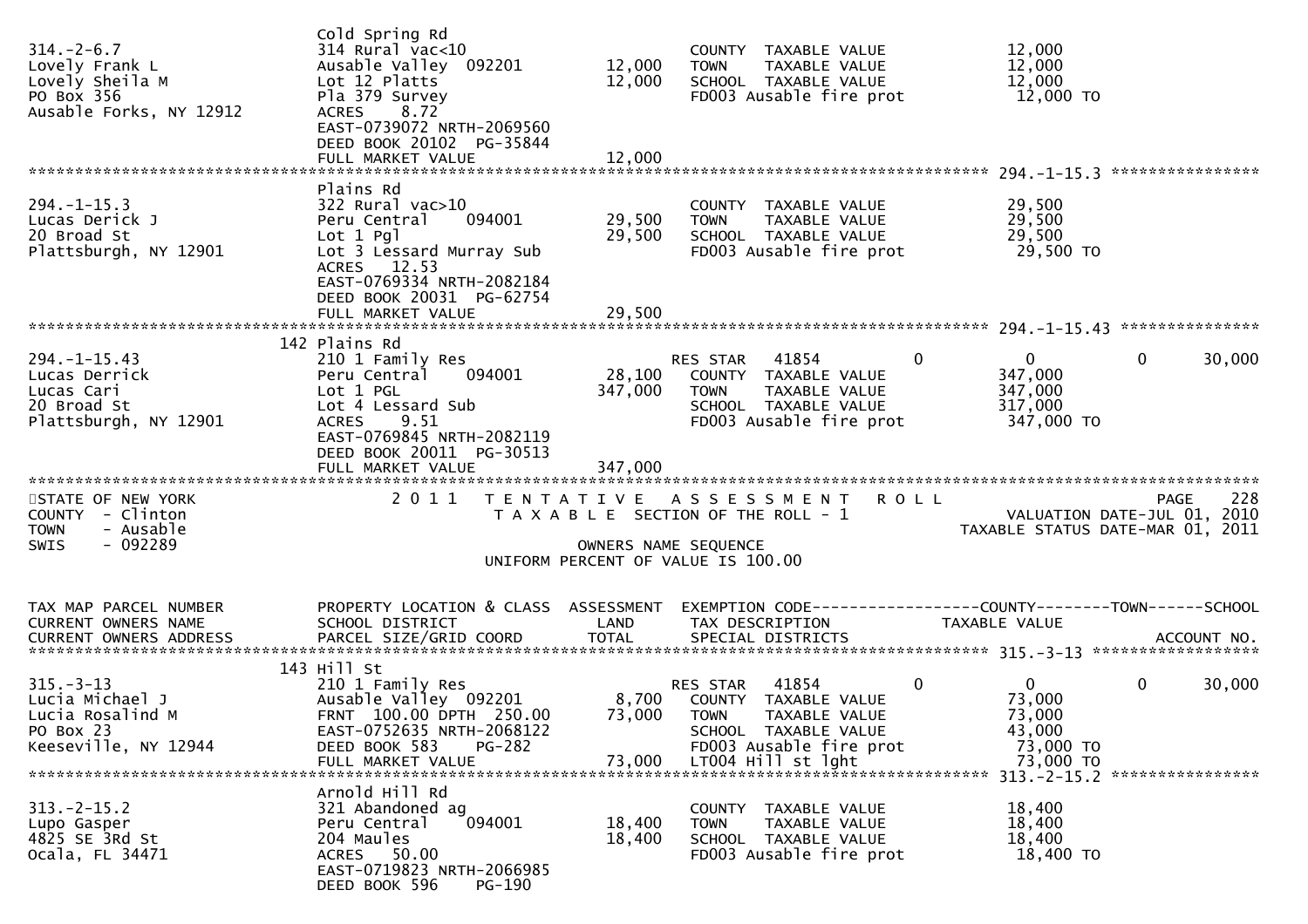|                                                                                                                                          | FULL MARKET VALUE                                                                                                                                                                                   | 18,400                       |                                                                                                                                    |              |                                                                 |              |        |
|------------------------------------------------------------------------------------------------------------------------------------------|-----------------------------------------------------------------------------------------------------------------------------------------------------------------------------------------------------|------------------------------|------------------------------------------------------------------------------------------------------------------------------------|--------------|-----------------------------------------------------------------|--------------|--------|
| $294. - 1 - 13.24$<br>Lyon Kevin D<br>Lyon Jenny A<br>82 Lakeside Rd<br>Peru, NY 12972                                                   | 82 Lakeside Rd<br>210 1 Family Res<br>094001<br>Peru Central<br>Lot 1<br>Lot #4 Sussdorff Sub<br>2.83<br><b>ACRES</b><br>EAST-0771918 NRTH-2083719<br>DEED BOOK 20031 PG-56572<br>FULL MARKET VALUE | 47,100<br>339,000<br>339,000 | RES STAR<br>41854<br>COUNTY TAXABLE VALUE<br><b>TOWN</b><br>TAXABLE VALUE<br>SCHOOL TAXABLE VALUE<br>FD003 Ausable fire prot       | $\mathbf{0}$ | $\overline{0}$<br>339,000<br>339,000<br>309,000<br>339,000 TO   | $\mathbf{0}$ | 30,000 |
|                                                                                                                                          |                                                                                                                                                                                                     |                              |                                                                                                                                    |              |                                                                 |              |        |
| $314. - 1 - 10$<br>Lyon Raymond David<br>Lyon Thelma A<br>814 Clintonville Rd<br>Peru, NY 12972                                          | 814 Clintonville Rd<br>210 1 Family Res<br>Ausable Valley 092201<br>3.50<br><b>ACRES</b><br>EAST-0732326 NRTH-2072102<br>DEED BOOK 598<br>PG-751<br>FULL MARKET VALUE                               | 6,000<br>87,900<br>87,900    | 41854<br>RES STAR<br>COUNTY TAXABLE VALUE<br>TAXABLE VALUE<br><b>TOWN</b><br>SCHOOL TAXABLE VALUE<br>FD003 Ausable fire prot       | 0            | $\overline{0}$<br>87,900<br>87,900<br>57,900<br>87,900 TO       | $\mathbf{0}$ | 30,000 |
|                                                                                                                                          |                                                                                                                                                                                                     |                              |                                                                                                                                    |              |                                                                 |              |        |
| $304. - 1 - 17.4$<br>Lyon Thelma<br>65 Jewel Rock Rd<br>Keeseville, NY 12944-4120                                                        | 65 Jewel Rock Rd<br>210 1 Family Res<br>Ausable Valley 092201<br>Survey Map Bk 18 Pg 118<br>FRNT 150.00 DPTH 275.00<br>EAST-0751848 NRTH-2076775<br>DEED BOOK 918<br>PG-246                         | 7,500<br>150,000             | SR STAR<br>41834<br>COUNTY TAXABLE VALUE<br><b>TOWN</b><br><b>TAXABLE VALUE</b><br>SCHOOL TAXABLE VALUE<br>FD003 Ausable fire prot | 0            | $\mathbf{0}$<br>150,000<br>150,000<br>89,900<br>150,000 TO      | $\mathbf{0}$ | 60,100 |
|                                                                                                                                          | FULL MARKET VALUE                                                                                                                                                                                   | 150,000                      |                                                                                                                                    |              |                                                                 |              |        |
| STATE OF NEW YORK<br>COUNTY - Clinton<br>- Ausable<br><b>TOWN</b><br>$-092289$<br><b>SWIS</b>                                            | 2 0 1 1                                                                                                                                                                                             |                              | TENTATIVE ASSESSMENT<br>T A X A B L E SECTION OF THE ROLL - 1<br>OWNERS NAME SEQUENCE<br>UNIFORM PERCENT OF VALUE IS 100.00        | <b>ROLL</b>  | VALUATION DATE-JUL 01, 2010<br>TAXABLE STATUS DATE-MAR 01, 2011 | <b>PAGE</b>  | 229    |
| TAX MAP PARCEL NUMBER<br>CURRENT OWNERS NAME<br>CURRENT OWNERS ADDRESS                                                                   | PROPERTY LOCATION & CLASS ASSESSMENT<br>SCHOOL DISTRICT                                                                                                                                             | LAND                         | EXEMPTION CODE-----------------COUNTY-------TOWN------SCHOOL<br>TAX DESCRIPTION                                                    |              | <b>TAXABLE VALUE</b>                                            |              |        |
| $303 - 2 - 33$<br>Mace Shellie<br>Mace Life Use Gerald Jr & Poye Lot 7 P12000 Acl<br>883 Clintonville Rd<br>PO Box 270<br>Peru, NY 12972 | 883 Clintonville Rd<br>280 Res Multiple<br>Ausable Valley 092201<br>1.00<br><b>ACRES</b><br>EAST-0733057 NRTH-2073978<br>DEED BOOK 1033<br>PG-348<br>FULL MARKET VALUE                              | 4,500<br>87,000<br>87,000    | 41854<br>RES STAR<br>COUNTY TAXABLE VALUE<br><b>TOWN</b><br>TAXABLE VALUE<br>SCHOOL TAXABLE VALUE<br>FD003 Ausable fire prot       | 0            | $\overline{0}$<br>87,000<br>87,000<br>57,000<br>87,000 TO       | $\mathbf 0$  | 30,000 |
| $313 - 3 - 9$<br>Macey Et Al Richard<br>605 Clintonville Rd<br>Peru, NY 12972                                                            | 605 Clintonville Rd<br>210 1 Family Res<br>Ausable Valley 092201<br>Lot 9 Pl 12000 Al<br>2.70<br><b>ACRES</b><br>EAST-0730084 NRTH-2067449<br>DEED BOOK 838<br>PG-231                               | 4,700<br>46,400              | COUNTY TAXABLE VALUE<br>TAXABLE VALUE<br><b>TOWN</b><br>SCHOOL TAXABLE VALUE<br>FD003 Ausable fire prot                            |              | 46,400<br>46,400<br>46,400<br>46,400 TO                         |              |        |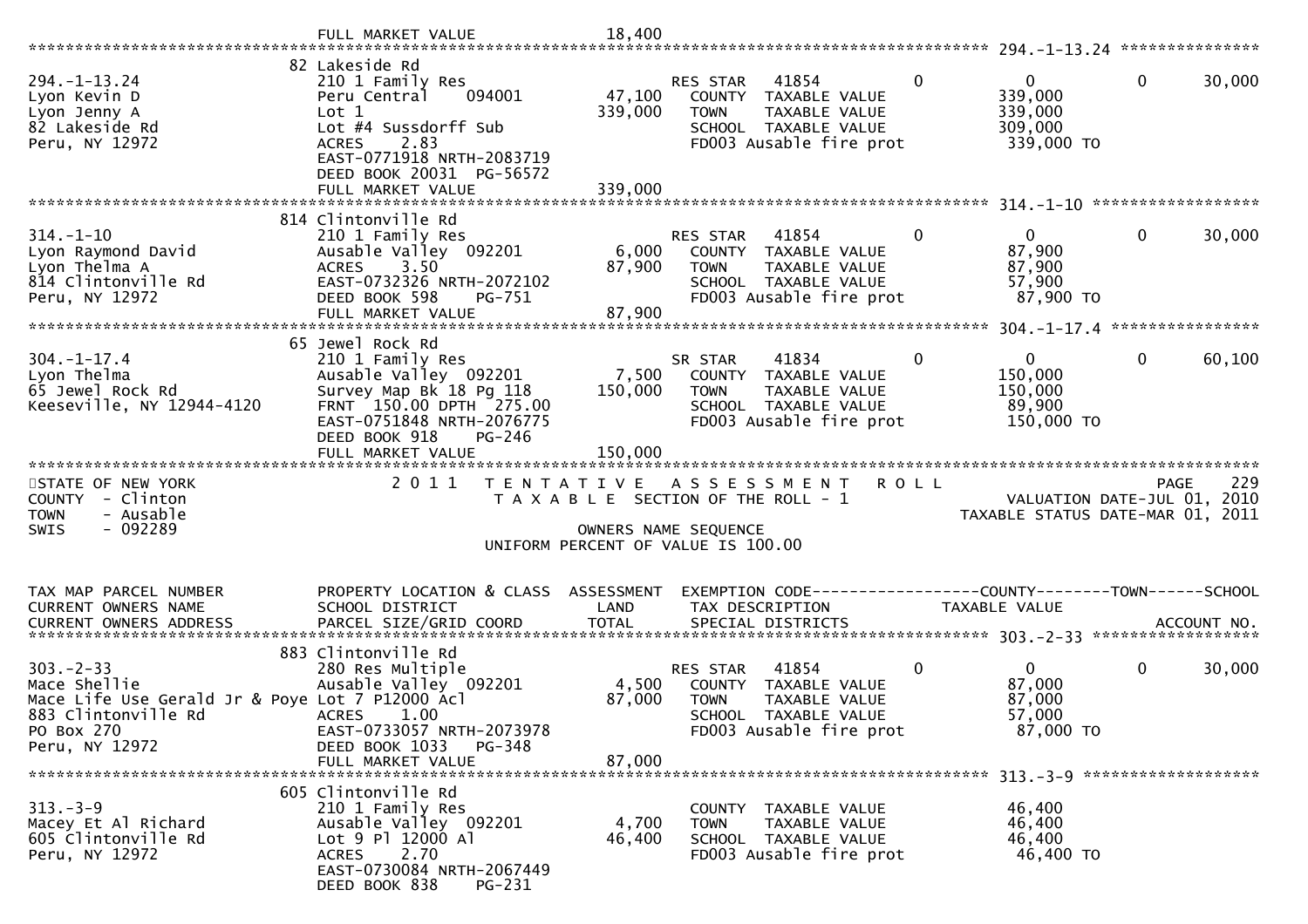| 294.10-1-18<br>Mack Barry W<br>Mack Andrea A<br>44 Sandra Ave<br>Plattsburgh, NY 12901         | 10 Mountaineer Dr<br>210 1 Family Res - WTRFNT<br>094001<br>Peru Central<br><b>FRNT</b><br>59.50 DPTH 166.00<br><b>BANK</b><br>080<br>EAST-0771793 NRTH-2085050       | 80,400<br>207,000          | COUNTY TAXABLE VALUE<br>TAXABLE VALUE<br><b>TOWN</b><br>SCHOOL TAXABLE VALUE<br>FD003 Ausable fire prot                                                       |                                  | 207,000<br>207,000<br>207,000<br>207,000 TO                        |                                                                                       |
|------------------------------------------------------------------------------------------------|-----------------------------------------------------------------------------------------------------------------------------------------------------------------------|----------------------------|---------------------------------------------------------------------------------------------------------------------------------------------------------------|----------------------------------|--------------------------------------------------------------------|---------------------------------------------------------------------------------------|
|                                                                                                | DEED BOOK 20051 PG-79119<br>FULL MARKET VALUE                                                                                                                         | 207,000                    |                                                                                                                                                               |                                  |                                                                    |                                                                                       |
|                                                                                                | 243 Rt 9N                                                                                                                                                             |                            |                                                                                                                                                               |                                  |                                                                    |                                                                                       |
| $326. - 1 - 6.1$<br>MacNeil Paul<br>MacNeil Kathleen<br>241 Rt 9N<br>Keeseville, NY 12944-3827 | 423 Snack bar<br>Ausable Valley 092201<br>FRNT 195.00 DPTH 205.00<br>EAST-0754238 NRTH-2065449<br>DEED BOOK 99001 PG-09291                                            | 11,200<br>184,200          | 41834<br>SR STAR<br>COUNTY TAXABLE VALUE<br>TAXABLE VALUE<br><b>TOWN</b><br>SCHOOL TAXABLE VALUE<br>FD003 Ausable fire prot                                   | $\mathbf 0$                      | $\mathbf{0}$<br>184,200<br>184,200<br>124,100<br>184,200 TO        | $\mathbf 0$<br>60,100                                                                 |
|                                                                                                |                                                                                                                                                                       |                            |                                                                                                                                                               |                                  |                                                                    |                                                                                       |
| $303. -1 - 3.11$<br>Magness Wm M Jr<br>Magness Marjorie<br>27 Signor Rd<br>Peru, NY 12972      | Signor Rd<br>$314$ Rural vac<10<br>Peru Central<br>094001<br><b>ACRES</b><br>1.30<br>EAST-0734413 NRTH-2080784<br>DEED BOOK 707<br><b>PG-208</b><br>FULL MARKET VALUE | 5,700<br>5,700<br>5,700    | COUNTY<br>TAXABLE VALUE<br>TAXABLE VALUE<br><b>TOWN</b><br>SCHOOL TAXABLE VALUE<br>FD003 Ausable fire prot                                                    |                                  | 5,700<br>5,700<br>5,700<br>5,700 TO                                |                                                                                       |
| STATE OF NEW YORK<br>COUNTY - Clinton<br><b>TOWN</b><br>- Ausable<br>- 092289<br><b>SWIS</b>   | 2011                                                                                                                                                                  |                            | TENTATIVE ASSESSMENT<br>T A X A B L E SECTION OF THE ROLL - 1<br>OWNERS NAME SEQUENCE<br>UNIFORM PERCENT OF VALUE IS 100.00                                   | <b>ROLL</b>                      |                                                                    | 230<br><b>PAGE</b><br>VALUATION DATE-JUL 01, 2010<br>TAXABLE STATUS DATE-MAR 01, 2011 |
|                                                                                                |                                                                                                                                                                       |                            |                                                                                                                                                               |                                  |                                                                    |                                                                                       |
| TAX MAP PARCEL NUMBER<br>CURRENT OWNERS NAME                                                   | PROPERTY LOCATION & CLASS ASSESSMENT<br>SCHOOL DISTRICT                                                                                                               | LAND                       | EXEMPTION CODE------------------COUNTY--------TOWN------SCHOOL<br>TAX DESCRIPTION                                                                             |                                  | TAXABLE VALUE                                                      |                                                                                       |
| $334. - 1 - 25.1$<br>Maicus William W<br>258 Buck Hill Rd<br>AuSable Forks, NY 12912           | Dry Bridge Rd<br>$322$ Rural vac $>10$<br>Ausable Valley 092201<br>ACRES 235.70<br>EAST-0720414 NRTH-2056407<br>DEED BOOK 20021 PG-47891<br>FULL MARKET VALUE         | 37,000<br>37,000<br>37,000 | COUNTY TAXABLE VALUE<br>TAXABLE VALUE<br><b>TOWN</b><br>SCHOOL TAXABLE VALUE<br>FD003 Ausable fire prot                                                       |                                  | 37,000<br>37,000<br>37,000<br>37,000 TO                            |                                                                                       |
|                                                                                                | 43 Fred Thew Rd                                                                                                                                                       |                            | 29 PCT OF VALUE USED FOR EXEMPTION PURPOSES                                                                                                                   |                                  |                                                                    |                                                                                       |
|                                                                                                |                                                                                                                                                                       |                            |                                                                                                                                                               |                                  |                                                                    |                                                                                       |
| $302 - 2 - 5.1$<br>Majka William J<br>Majka Sheryl<br>33 Big Hill Rd<br>Peru, NY 12972         | 280 Res Multiple<br>094001<br>Peru Central<br>ACRES 208.50<br>EAST-0730597 NRTH-2072892<br>DEED BOOK 844<br>PG-176<br>FULL MARKET VALUE                               | 225,000 SR STAR<br>225,000 | WARNONALL 41121<br>42,200 WARNONALL 41121<br>41834<br>COUNTY TAXABLE VALUE<br><b>TOWN</b><br>TAXABLE VALUE<br>SCHOOL TAXABLE VALUE<br>FD003 Ausable fire prot | $\mathbf{0}$<br>0<br>$\mathbf 0$ | 9,788<br>9,788<br>0<br>205,424<br>205,424<br>164,900<br>225,000 TO | 9,788<br>0<br>$\mathbf 0$<br>9,788<br>60,100<br>0                                     |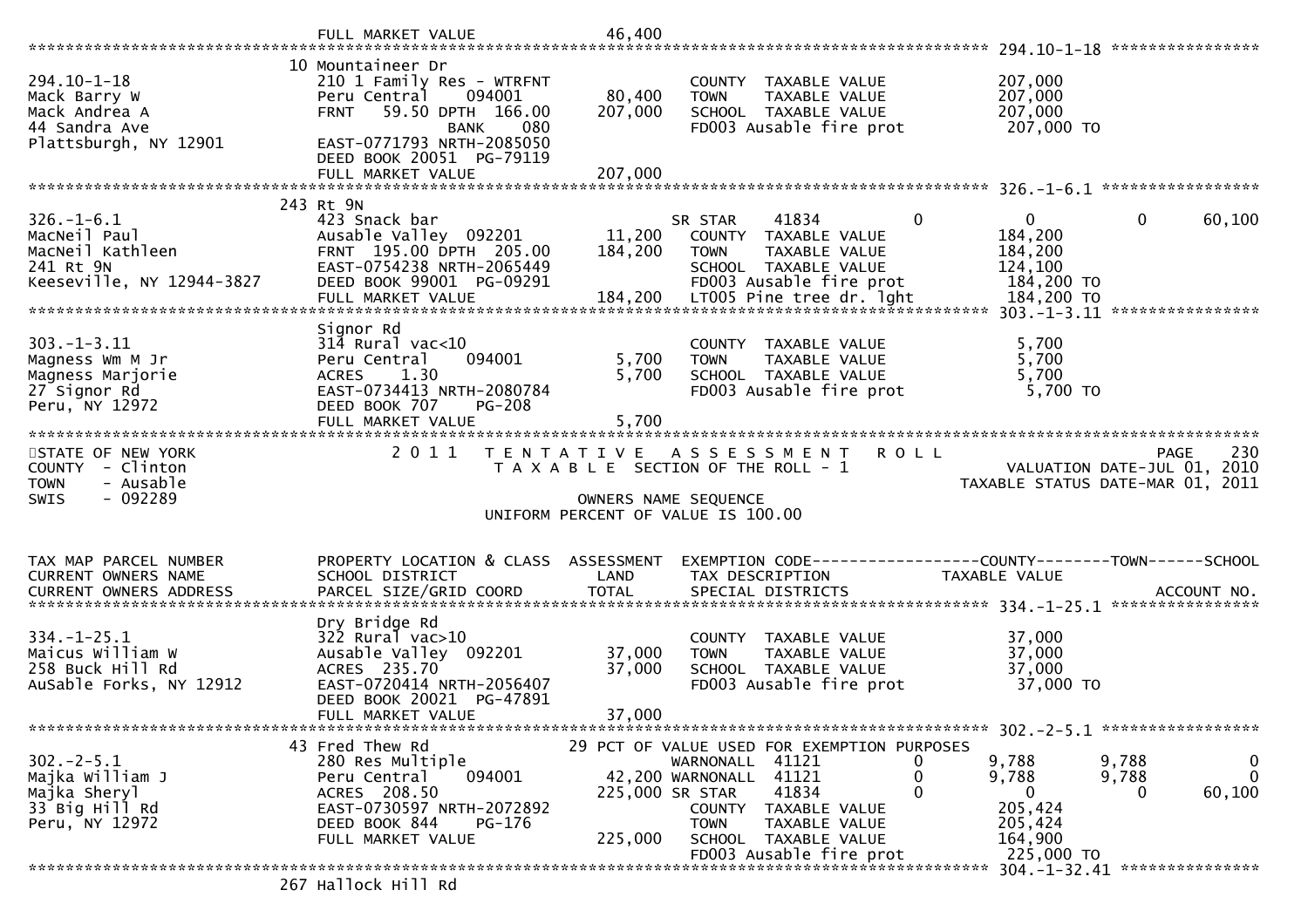| $304. - 1 - 32.41$<br>Makowski Robert O<br>Makowski Anna H<br>267 Hallock Hill Rd<br>Keeseville, NY 12944 | 210 1 Family Res<br>Ausable Valley 092201<br>Bashaw Sub Lot#1<br>5.30<br>ACRES<br>EAST-0746162 NRTH-2073875<br>DEED BOOK 20061 PG-98784<br>FULL MARKET VALUE                  | 279,000<br>279,000                    | RES STAR<br>26,600 COUNTY TAXABLE VALUE<br><b>TOWN</b> | 41854<br>TAXABLE VALUE<br>SCHOOL TAXABLE VALUE<br>FD003 Ausable fire prot                         | $\Omega$                                   | $\overline{0}$<br>279,000<br>279,000<br>249,000<br>279,000 TO | $\mathbf{0}$                                                    | 30,000                                |
|-----------------------------------------------------------------------------------------------------------|-------------------------------------------------------------------------------------------------------------------------------------------------------------------------------|---------------------------------------|--------------------------------------------------------|---------------------------------------------------------------------------------------------------|--------------------------------------------|---------------------------------------------------------------|-----------------------------------------------------------------|---------------------------------------|
|                                                                                                           | 133 Brown Rd                                                                                                                                                                  |                                       |                                                        |                                                                                                   |                                            |                                                               |                                                                 |                                       |
| $304. - 1 - 2.2$<br>Mallernee Ronald W<br>Mallernee Rena<br>133 Brown Rd<br>Peru, NY 12972                | 210 1 Family Res<br>Ausable Valley 092201<br>13 Pg1<br><b>ACRES</b><br>080<br>6.20 BANK<br>EAST-0747341 NRTH-2082530<br>DEED BOOK 702<br>PG-335                               | 11,100<br>83,900                      | RES STAR<br><b>TOWN</b>                                | 41854<br>COUNTY TAXABLE VALUE<br>TAXABLE VALUE<br>SCHOOL TAXABLE VALUE<br>FD003 Ausable fire prot | $\mathbf{0}$                               | $\overline{0}$<br>83,900<br>83,900<br>53,900<br>83,900 TO     | $\mathbf{0}$                                                    | 30,000                                |
|                                                                                                           | FULL MARKET VALUE                                                                                                                                                             | 83,900                                |                                                        |                                                                                                   |                                            |                                                               |                                                                 |                                       |
|                                                                                                           | 19 Pine Tree Dr                                                                                                                                                               |                                       |                                                        |                                                                                                   |                                            |                                                               |                                                                 |                                       |
| $315.4 - 1 - 15$<br>Mandigo Jerry<br>Mandigo Myriam<br>19 Pine Tree Dr                                    | 210 1 Family Res<br>Ausable Valley 092201<br>Lots 27 & 28<br>FRNT 371.12 DPTH 257.00                                                                                          | 11,200 WARDISALL 41141                | WARCOMALL 41131<br>153,000 SR STAR                     | 41834<br>COUNTY TAXABLE VALUE                                                                     | $\mathbf{0}$<br>$\mathbf{0}$<br>$\Omega$   | 38,250<br>76,500<br>$\overline{0}$<br>38,250                  | 20,000<br>40,000<br>$\Omega$                                    | $\mathbf 0$<br>$\mathbf{0}$<br>60,100 |
| Keeseville, NY 12944                                                                                      | EAST-0754396 NRTH-2066505<br>DEED BOOK 645<br>PG-877<br>FULL MARKET VALUE                                                                                                     |                                       | <b>TOWN</b><br>153,000 FD003 Ausable fire prot         | TAXABLE VALUE<br>SCHOOL TAXABLE VALUE<br>LT005 Pine tree dr. 1ght                                 |                                            | 93,000<br>92,900<br>153,000 TO<br>153,000 TO                  |                                                                 |                                       |
| STATE OF NEW YORK                                                                                         | 2011 TENTATIVE ASSESSMENT ROLL                                                                                                                                                |                                       |                                                        |                                                                                                   |                                            |                                                               |                                                                 | 231<br>PAGE                           |
| COUNTY - Clinton<br>- Ausable<br><b>TOWN</b><br>$-092289$<br><b>SWIS</b>                                  |                                                                                                                                                                               | T A X A B L E SECTION OF THE ROLL - 1 | OWNERS NAME SEQUENCE                                   |                                                                                                   |                                            |                                                               | VALUATION DATE-JUL 01, 2010<br>TAXABLE STATUS DATE-MAR 01, 2011 |                                       |
|                                                                                                           |                                                                                                                                                                               | UNIFORM PERCENT OF VALUE IS 100.00    |                                                        |                                                                                                   |                                            |                                                               |                                                                 |                                       |
| TAX MAP PARCEL NUMBER<br>CURRENT OWNERS NAME                                                              | PROPERTY LOCATION & CLASS ASSESSMENT<br>SCHOOL DISTRICT                                                                                                                       | LAND                                  |                                                        | TAX DESCRIPTION                                                                                   |                                            | TAXABLE VALUE                                                 | EXEMPTION CODE------------------COUNTY--------TOWN------SCHOOL  |                                       |
|                                                                                                           | 395 Harkness Rd                                                                                                                                                               |                                       |                                                        |                                                                                                   |                                            |                                                               |                                                                 |                                       |
| $303 - 2 - 3$<br>Manion Clayton E<br>Manion Emiko<br>395 Harkness Rd<br>Peru, NY 12972                    | 270 Mfg housing<br>Ausable Valley 092201 4,900 WARDISALL 41141<br>Lot 34 Pgl Lot 6 Pl 12000 69,000 SR STAR 41834<br>ACRES 1.60 BANK<br>320<br>EAST-0736217 NRTH-2076174       |                                       | WARCOMALL 41131<br><b>TOWN</b>                         | COUNTY TAXABLE VALUE<br>TAXABLE VALUE                                                             | $\mathbf 0$<br>$\mathbf{0}$<br>$\mathbf 0$ | 17,250<br>24,150<br>$\mathbf{0}$<br>27,600<br>27,600          | 17,250<br>24,150<br>$\mathbf{0}$                                | $\mathbf 0$<br>$\mathbf{0}$<br>60,100 |
|                                                                                                           | DEED BOOK 703<br>PG-256<br>FULL MARKET VALUE                                                                                                                                  | 69,000                                |                                                        | SCHOOL TAXABLE VALUE<br>FD003 Ausable fire prot                                                   |                                            | 8,900<br>69,000 TO                                            |                                                                 |                                       |
|                                                                                                           |                                                                                                                                                                               |                                       |                                                        |                                                                                                   |                                            |                                                               |                                                                 |                                       |
| $294.10 - 1 - 2.4$<br>Manley James<br>Manley Virginia<br>PO Box 138<br>Port Kent, NY 12975                | 40 Ausable Beach Rd<br>260 Seasonal res - WTRFNT<br>094001<br>Peru Central<br>50.36 DPTH 524.16<br><b>FRNT</b><br>EAST-0771778 NRTH-2086047<br>DEED BOOK 570<br><b>PG-900</b> | 98,200<br>164,500                     | SR STAR<br><b>COUNTY</b><br><b>TOWN</b>                | 41834<br>TAXABLE VALUE<br>TAXABLE VALUE<br>SCHOOL TAXABLE VALUE<br>FD003 Ausable fire prot        | 0                                          | 0<br>164,500<br>164,500<br>104,400<br>164,500 TO              | 0                                                               | 60,100                                |
|                                                                                                           | FULL MARKET VALUE                                                                                                                                                             | 164,500                               |                                                        |                                                                                                   |                                            |                                                               |                                                                 |                                       |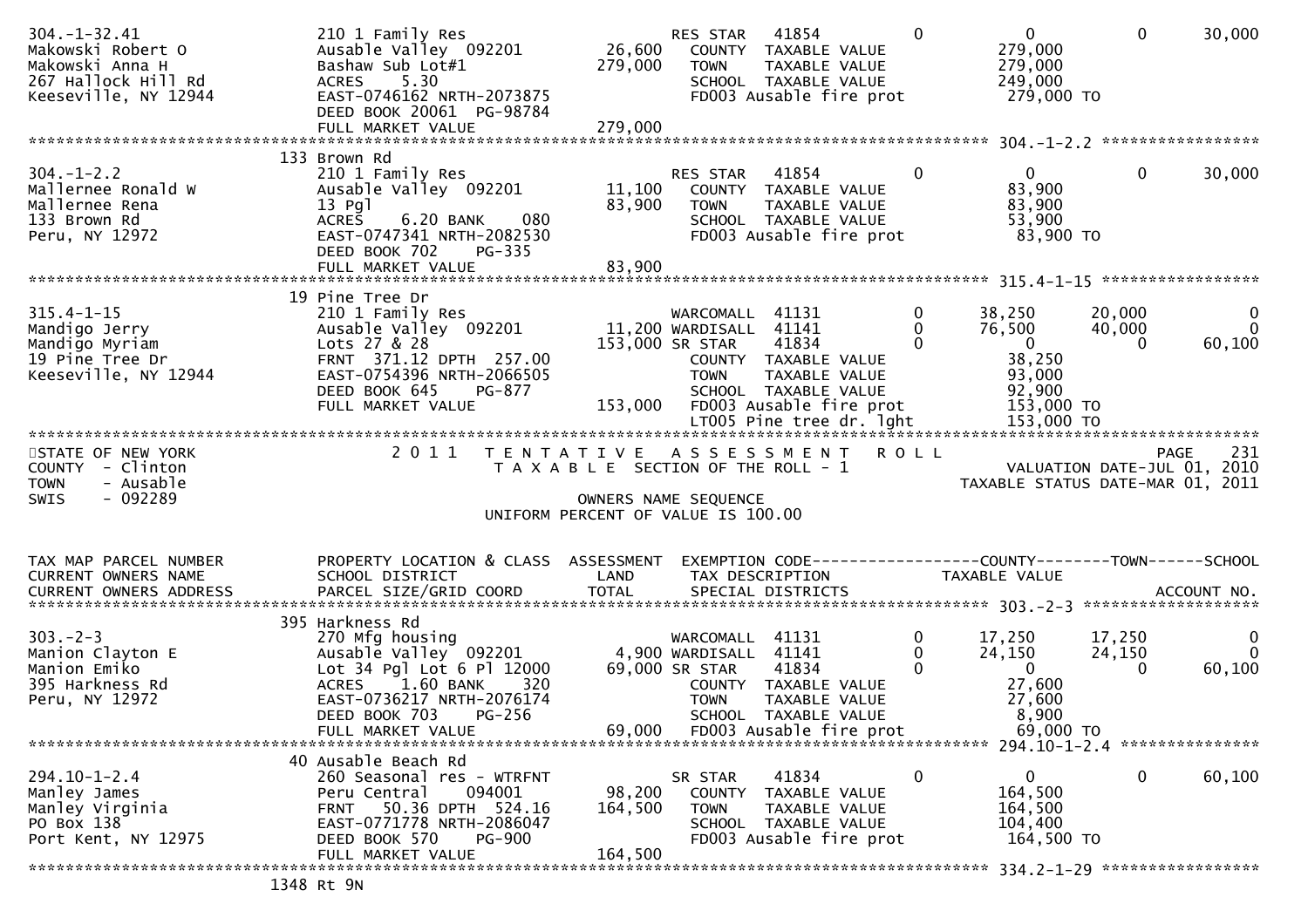| $334.2 - 1 - 29$<br>Marbut Marquerite<br>Ertel Charlotte<br>439 Peasleeville Rd<br>Schuyler Falls, NY 12985     | 210 1 Family Res<br>Ausable Valley 092201<br>FRNT 110.00 DPTH 200.00<br>EAST-0731721 NRTH-2053681<br>DEED BOOK 20082 PG-18651                                                                     | 4,800<br>62,000            | COUNTY TAXABLE VALUE<br>TAXABLE VALUE<br><b>TOWN</b><br>SCHOOL TAXABLE VALUE<br>FD003 Ausable fire prot<br>LT003 Clntvill lght               | 62,000<br>62,000<br>62,000<br>62,000 TO<br>62,000 TO                                                       |                                          |
|-----------------------------------------------------------------------------------------------------------------|---------------------------------------------------------------------------------------------------------------------------------------------------------------------------------------------------|----------------------------|----------------------------------------------------------------------------------------------------------------------------------------------|------------------------------------------------------------------------------------------------------------|------------------------------------------|
|                                                                                                                 |                                                                                                                                                                                                   |                            |                                                                                                                                              |                                                                                                            |                                          |
| $294. -1 - 15.1$<br>Marcaurelle Leslie<br>Marcaurelle David L<br>114 Plains Rd<br>Peru, NY 12972-4321           | 114 Plains Rd<br>210 1 Family Res<br>094001<br>Peru Central<br>$Lot 1$ Pgl<br>Lot 1 Lessard Murray Sub<br>ACRES 8.39 BANK 080<br>EAST-0769140 NRTH-2082987<br>DEED BOOK 20021 PG-50224            | 195,000                    | WARNONALL 41121<br>27,400 RES STAR 41854<br>COUNTY TAXABLE VALUE<br>TAXABLE VALUE<br>TOWN<br>SCHOOL TAXABLE VALUE<br>FD003 Ausable fire prot | 27,000<br>0<br>$\mathbf 0$<br>$\overline{\mathbf{0}}$<br>168,000<br>183,000<br>165,000<br>195,000 TO       | 12,000<br>$\Omega$<br>30,000<br>$\Omega$ |
|                                                                                                                 | FULL MARKET VALUE                                                                                                                                                                                 | 195,000                    |                                                                                                                                              |                                                                                                            |                                          |
|                                                                                                                 | 1354 Rt 9N                                                                                                                                                                                        |                            |                                                                                                                                              |                                                                                                            |                                          |
| $334.2 - 1 - 12$<br>Maroun Woodrow G & Janet<br>PO Box 862<br>Tupper Lake, NY 12986                             | 210 1 Family Res<br>Ausable Valley 092201<br>Lot 13 Prc<br>FRNT 68.00 DPTH 215.00<br>EAST-0731540 NRTH-2053681<br>DEED BOOK 20021 PG-44840                                                        | 4,200<br>65,000            | COUNTY TAXABLE VALUE<br>TAXABLE VALUE<br>TOWN<br>SCHOOL TAXABLE VALUE<br>FD003 Ausable fire prot<br>LT003 Clntvill lght                      | 65,000<br>65,000<br>65,000<br>65,000 TO<br>65,000 TO                                                       |                                          |
|                                                                                                                 | FULL MARKET VALUE                                                                                                                                                                                 | 65,000                     |                                                                                                                                              |                                                                                                            |                                          |
| STATE OF NEW YORK<br>COUNTY - Clinton<br><b>TOWN</b><br>- Ausable<br>$-092289$<br>SWIS                          |                                                                                                                                                                                                   | OWNERS NAME SEQUENCE       | 2011 TENTATIVE ASSESSMENT ROLL<br>T A X A B L E SECTION OF THE ROLL - 1<br>UNIFORM PERCENT OF VALUE IS 100.00                                | 232<br>VALUATION DATE-JUL 01, 2010<br>TAXARLE STATUS DATE MAR 01, 2019<br>TAXABLE STATUS DATE-MAR 01, 2011 | 232<br>PAGE                              |
|                                                                                                                 |                                                                                                                                                                                                   |                            |                                                                                                                                              |                                                                                                            |                                          |
| TAX MAP PARCEL NUMBER<br>CURRENT OWNERS NAME                                                                    | PROPERTY LOCATION & CLASS ASSESSMENT EXEMPTION CODE----------------COUNTY-------TOWN------SCHOOL<br>SCHOOL DISTRICT                                                                               | LAND                       | TAX DESCRIPTION                                                                                                                              | TAXABLE VALUE                                                                                              |                                          |
| $315. - 1 - 3.2$<br>Marsha Bryan<br>Marsha Bryan<br>Marsha Leona<br>101 Hallock Hill Rd<br>Keeseville, NY 12944 | 101 Hallock Hill Rd<br>210 1 Family Res<br>Ausable Valley 092201<br>14 Pl 12000 Ac<br>FRNT 116.00 DPTH 150.00<br>EAST-0748252 NRTH-2070322<br>DEED BOOK 589<br><b>PG-700</b><br>FULL MARKET VALUE | 10,000<br>93,700<br>93,700 | RES STAR<br>41854<br>COUNTY TAXABLE VALUE<br><b>TOWN</b><br>TAXABLE VALUE<br>SCHOOL TAXABLE VALUE<br>FD003 Ausable fire prot                 | $\mathbf 0$<br>$0 \qquad \qquad$<br>93,700<br>93,700<br>63,700<br>93,700 TO                                | $\mathbf{0}$<br>30,000                   |
|                                                                                                                 | Telegraph Rd                                                                                                                                                                                      |                            |                                                                                                                                              |                                                                                                            |                                          |
| $293. -2 - 3.13$<br>Marsha Kim<br>164 Mace Chasm Rd<br>Keeseville, NY 12944-2617                                | 322 Rural vac>10<br>Ausable Valley 092201<br>Survey Map 20072/12071<br>ACRES 27.40<br>EAST-0757364 NRTH-2083472<br>DEED BOOK 20072 PG-12069                                                       | 28,900<br>28,900           | COUNTY TAXABLE VALUE<br>TAXABLE VALUE<br><b>TOWN</b><br>SCHOOL TAXABLE VALUE<br>FD003 Ausable fire prot                                      | 28,900<br>28,900<br>28,900<br>28,900 TO                                                                    |                                          |
|                                                                                                                 | FULL MARKET VALUE                                                                                                                                                                                 | 28,900                     |                                                                                                                                              |                                                                                                            |                                          |
|                                                                                                                 | 141 Hallock Hill Rd                                                                                                                                                                               |                            |                                                                                                                                              |                                                                                                            |                                          |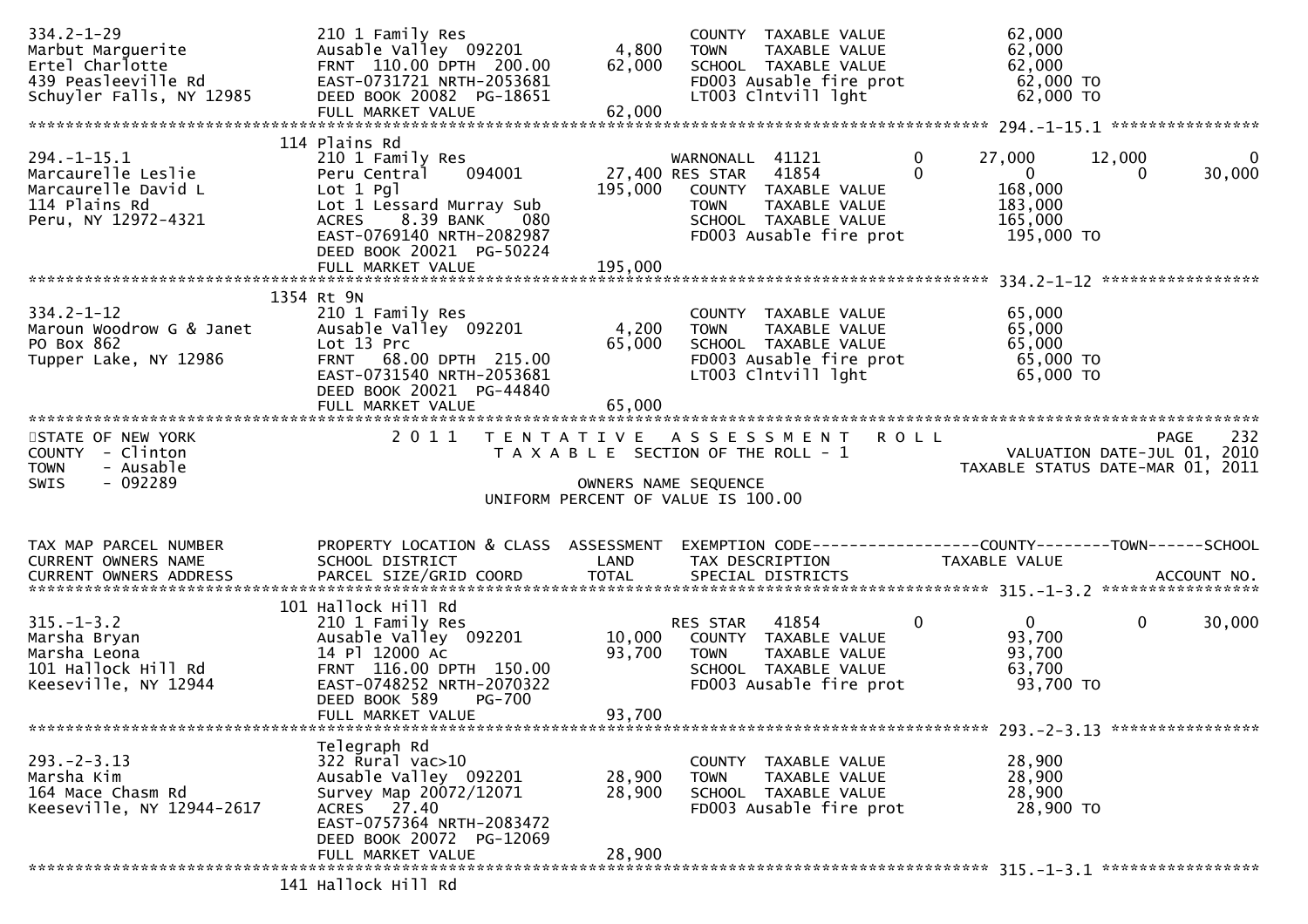| Marsha Kim A<br>164 Mace Chasm Rd<br>Keeseville, NY 12944                                          | 240 Rural res<br>Ausable Valley 092201<br>ACRES 300.00<br>EAST-0746963 NRTH-2070238<br>DEED BOOK 20011 PG-37760                                                                       | 90,300<br>340,000 | RES STAR<br>41854<br>COUNTY TAXABLE VALUE<br>TAXABLE VALUE<br><b>TOWN</b><br>SCHOOL TAXABLE VALUE<br>FD003 Ausable fire prot  | $\mathbf 0$<br>$\Omega$<br>340,000<br>340,000<br>310,000<br>340,000 TO | $\mathbf 0$<br>30,000                                                          |
|----------------------------------------------------------------------------------------------------|---------------------------------------------------------------------------------------------------------------------------------------------------------------------------------------|-------------------|-------------------------------------------------------------------------------------------------------------------------------|------------------------------------------------------------------------|--------------------------------------------------------------------------------|
|                                                                                                    |                                                                                                                                                                                       |                   |                                                                                                                               |                                                                        |                                                                                |
| $315. - 1 - 3.32$<br>Marsha Kim A<br>Marsha Deborah R<br>164 Mace Chasm Rd<br>Keeseville, NY 12944 | 156 Hallock Hill Rd<br>210 1 Family Res<br>Ausable Valley 092201<br>Lot 14 Pl 12000 Al<br>Survey Bk 15 Pg 139<br>ACRES 5.08<br>EAST-0748200 NRTH-2071791<br>DEED BOOK 731<br>$PG-245$ | 20,400<br>193,700 | COUNTY TAXABLE VALUE<br><b>TOWN</b><br>TAXABLE VALUE<br>SCHOOL TAXABLE VALUE<br>FD003 Ausable fire prot                       | 193,700<br>193,700<br>193,700<br>193,700 TO                            |                                                                                |
|                                                                                                    |                                                                                                                                                                                       |                   |                                                                                                                               |                                                                        |                                                                                |
| $315. - 1 - 4$<br>Marsha Kim A<br>164 Mace Chasm Rd<br>Keeseville, NY 12944                        | 144 Hallock Hill Rd<br>240 Rural res<br>Ausable Valley 092201<br>ACRES 41.60<br>EAST-0749218 NRTH-2071896<br>DEED BOOK 20061 PG-96314                                                 | 36,700<br>189,300 | COUNTY TAXABLE VALUE<br>TAXABLE VALUE<br><b>TOWN</b><br>SCHOOL TAXABLE VALUE<br>FD003 Ausable fire prot                       | 189,300<br>189,300<br>189,300<br>189,300 TO                            |                                                                                |
| STATE OF NEW YORK<br>COUNTY - Clinton<br>- Ausable<br><b>TOWN</b><br>SWIS<br>- 092289              |                                                                                                                                                                                       |                   | 2011 TENTATIVE ASSESSMENT<br>T A X A B L E SECTION OF THE ROLL - 1                                                            | <b>ROLL</b>                                                            | 233<br>PAGE<br>VALUATION DATE-JUL 01, 2010<br>TAXABLE STATUS DATE-MAR 01, 2011 |
|                                                                                                    |                                                                                                                                                                                       |                   | OWNERS NAME SEQUENCE<br>UNIFORM PERCENT OF VALUE IS 100.00                                                                    |                                                                        |                                                                                |
|                                                                                                    |                                                                                                                                                                                       |                   |                                                                                                                               |                                                                        |                                                                                |
| TAX MAP PARCEL NUMBER<br>CURRENT OWNERS NAME<br><b>CURRENT OWNERS ADDRESS</b>                      | PROPERTY LOCATION & CLASS ASSESSMENT<br>SCHOOL DISTRICT                                                                                                                               | LAND              | EXEMPTION CODE-----------------COUNTY-------TOWN------SCHOOL<br>TAX DESCRIPTION                                               | TAXABLE VALUE                                                          |                                                                                |
| $315. - 2 - 18.1$<br>Marsha Kim A<br>164 Mace Chasm Rd<br>Keeseville, NY 12944                     | Woodlawn Dr<br>$322$ Rural vac $>10$<br>Ausable Valley 092201<br>ACRES 21.60<br>EAST-0753924 NRTH-2069182<br>DEED BOOK 1016 PG-101                                                    | 21,100<br>21,100  | COUNTY TAXABLE VALUE<br>TAXABLE VALUE<br><b>TOWN</b><br>SCHOOL TAXABLE VALUE<br>FD003 Ausable fire prot<br>LT004 Hill st lght | 21,100<br>21,100<br>21,100<br>21,100 то<br>11,179 TO                   |                                                                                |
|                                                                                                    |                                                                                                                                                                                       |                   |                                                                                                                               |                                                                        |                                                                                |
| $315. -2 - 18.3$<br>Marsha Kim A<br>164 Mace Chasm Rd<br>Keeseville, NY 12944                      | 14 Woodlawn Dr<br>210 1 Family Res<br>Ausable Valley 092201<br>survey map 2010/230925<br>FRNT 100.00 DPTH 200.00<br>EAST-0754184 NRTH-2068831<br>DEED BOOK 1016<br>PG-101             | 10,000<br>98,000  | COUNTY TAXABLE VALUE<br>TAXABLE VALUE<br><b>TOWN</b><br>SCHOOL TAXABLE VALUE<br>FD003 Ausable fire prot<br>LT004 Hill st lght | 98,000<br>98,000<br>98,000<br>98,000 TO<br>51,920 TO                   |                                                                                |
|                                                                                                    | FULL MARKET VALUE                                                                                                                                                                     | 98,000            |                                                                                                                               | $315. - 2 - 18.4$                                                      | ****************                                                               |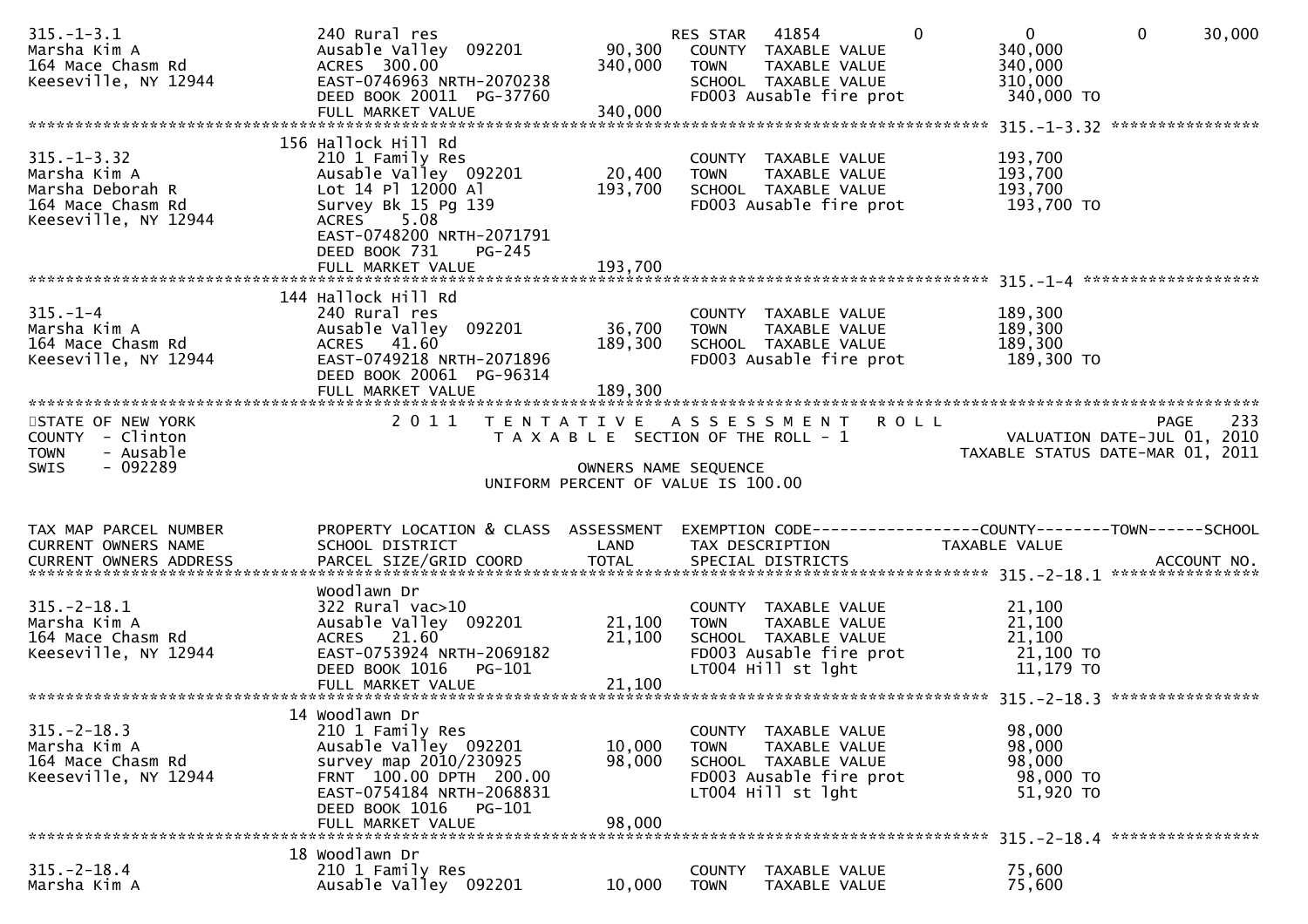| 164 Mace Chasm Rd<br>Keeseville, NY 12944                                                         | survey map 2010/230925<br>FRNT 100.00 DPTH 200.00<br>EAST-0754078 NRTH-2068822<br>DEED BOOK 1016<br>PG-101<br>FULL MARKET VALUE                                                       | 75,600<br>75,600          | SCHOOL TAXABLE VALUE<br>FD003 Ausable fire prot<br>LT004 Hill st lght                                                           |          | 75,600<br>75,600 TO<br>40,053 TO                                |             |        |
|---------------------------------------------------------------------------------------------------|---------------------------------------------------------------------------------------------------------------------------------------------------------------------------------------|---------------------------|---------------------------------------------------------------------------------------------------------------------------------|----------|-----------------------------------------------------------------|-------------|--------|
|                                                                                                   | 2130 Rt 22                                                                                                                                                                            |                           |                                                                                                                                 |          |                                                                 |             |        |
| $304. - 3 - 6$<br>Marsha Lester<br>Marsha Carol<br>2130 Rt 22<br>Keeseville, NY 12944             | 210 1 Family Res<br>Ausable Valley 092201<br>Lot#2 Pl12000a<br><b>ACRES</b><br>5.00<br>EAST-0752038 NRTH-2075390<br>DEED BOOK 622<br>PG-296                                           | 11,200<br>56,000          | 41834<br>SR STAR<br>COUNTY TAXABLE VALUE<br><b>TOWN</b><br>TAXABLE VALUE<br>SCHOOL TAXABLE VALUE<br>FD003 Ausable fire prot     | $\Omega$ | $0 \qquad$<br>56,000<br>56,000<br>$\overline{0}$<br>56,000 TO   | $\mathbf 0$ | 56,000 |
|                                                                                                   |                                                                                                                                                                                       |                           |                                                                                                                                 |          |                                                                 |             |        |
| $293. - 2 - 4.7$<br>Martin Brandee E<br>20 Paula Way<br>Plattsburgh, NY 12901                     | 171 Fuller Rd<br>210 1 Family Res<br>Ausable Valley 092201<br>Sub Map 17 Pg 81 Lot 1<br>survey map 2010/231117<br>ACRES 3.81<br>EAST-0758731 NRTH-2083505<br>DEED BOOK 20102 PG-35282 | 13,700<br>148,000         | COUNTY TAXABLE VALUE<br><b>TOWN</b><br>TAXABLE VALUE<br>SCHOOL TAXABLE VALUE<br>FD003 Ausable fire prot                         |          | 148,000<br>148,000<br>148,000<br>148,000 TO                     |             |        |
|                                                                                                   | FULL MARKET VALUE                                                                                                                                                                     | 148,000                   |                                                                                                                                 |          |                                                                 |             |        |
| STATE OF NEW YORK<br>COUNTY - Clinton<br>- Ausable<br><b>TOWN</b>                                 |                                                                                                                                                                                       |                           | 2011 TENTATIVE ASSESSMENT ROLL<br>T A X A B L E SECTION OF THE ROLL - 1                                                         |          | VALUATION DATE-JUL 01, 2010<br>TAXABLE STATUS DATE-MAR 01, 2011 | PAGE        | 234    |
| $-092289$<br><b>SWIS</b>                                                                          |                                                                                                                                                                                       |                           | OWNERS NAME SEQUENCE                                                                                                            |          |                                                                 |             |        |
|                                                                                                   |                                                                                                                                                                                       |                           | UNIFORM PERCENT OF VALUE IS 100.00                                                                                              |          |                                                                 |             |        |
| TAX MAP PARCEL NUMBER<br>CURRENT OWNERS NAME<br><b>CURRENT OWNERS ADDRESS</b>                     | PROPERTY LOCATION & CLASS ASSESSMENT<br>SCHOOL DISTRICT                                                                                                                               | LAND                      | TAX DESCRIPTION                                                                                                                 |          | <b>TAXABLE VALUE</b>                                            |             |        |
|                                                                                                   | 91 Reid St                                                                                                                                                                            |                           |                                                                                                                                 |          |                                                                 |             |        |
| $293. -4 - 3.1$<br>Martin Jean S<br>91 Reid St<br>Peru, NY 12972                                  | 270 Mfg housing<br>Ausable Valley 092201<br>Lot 7 Pgl<br>$2.80$ BANK<br>320<br><b>ACRES</b><br>EAST-0758423 NRTH-2082743<br>DEED BOOK 20051 PG-81239                                  | 7,100<br>52,000           | 41834<br>SR STAR<br>COUNTY TAXABLE VALUE<br><b>TOWN</b><br>TAXABLE VALUE<br>SCHOOL TAXABLE VALUE<br>FD003 Ausable fire prot     | 0        | $\mathbf{0}$<br>52,000<br>52,000<br>$\Omega$<br>52,000 TO       | $\mathbf 0$ | 52,000 |
|                                                                                                   | FULL MARKET VALUE                                                                                                                                                                     | 52,000                    |                                                                                                                                 |          |                                                                 |             |        |
| $304. -1 - 15.3$<br>Martin John P<br>Martin Carolyn A<br>13 Jewel Rock Rd<br>Keeseville, NY 12944 | 13 Jewel Rock Rd<br>210 1 Family Res<br>Ausable Valley 092201<br>Lot 2 Pl 1200 Ac Loc<br>4.00 BANK<br>890<br><b>ACRES</b><br>EAST-0753242 NRTH-2076849<br>DEED BOOK 812<br>$PG-1$     | 7,800<br>75,000<br>75,000 | 41854<br>RES STAR<br>COUNTY<br>TAXABLE VALUE<br><b>TOWN</b><br>TAXABLE VALUE<br>SCHOOL TAXABLE VALUE<br>FD003 Ausable fire prot |          | $\overline{0}$<br>75,000<br>75,000<br>45,000<br>75,000 TO       | 0           | 30,000 |
|                                                                                                   | FULL MARKET VALUE<br>17 Hallock Hill Rd                                                                                                                                               |                           |                                                                                                                                 |          |                                                                 |             |        |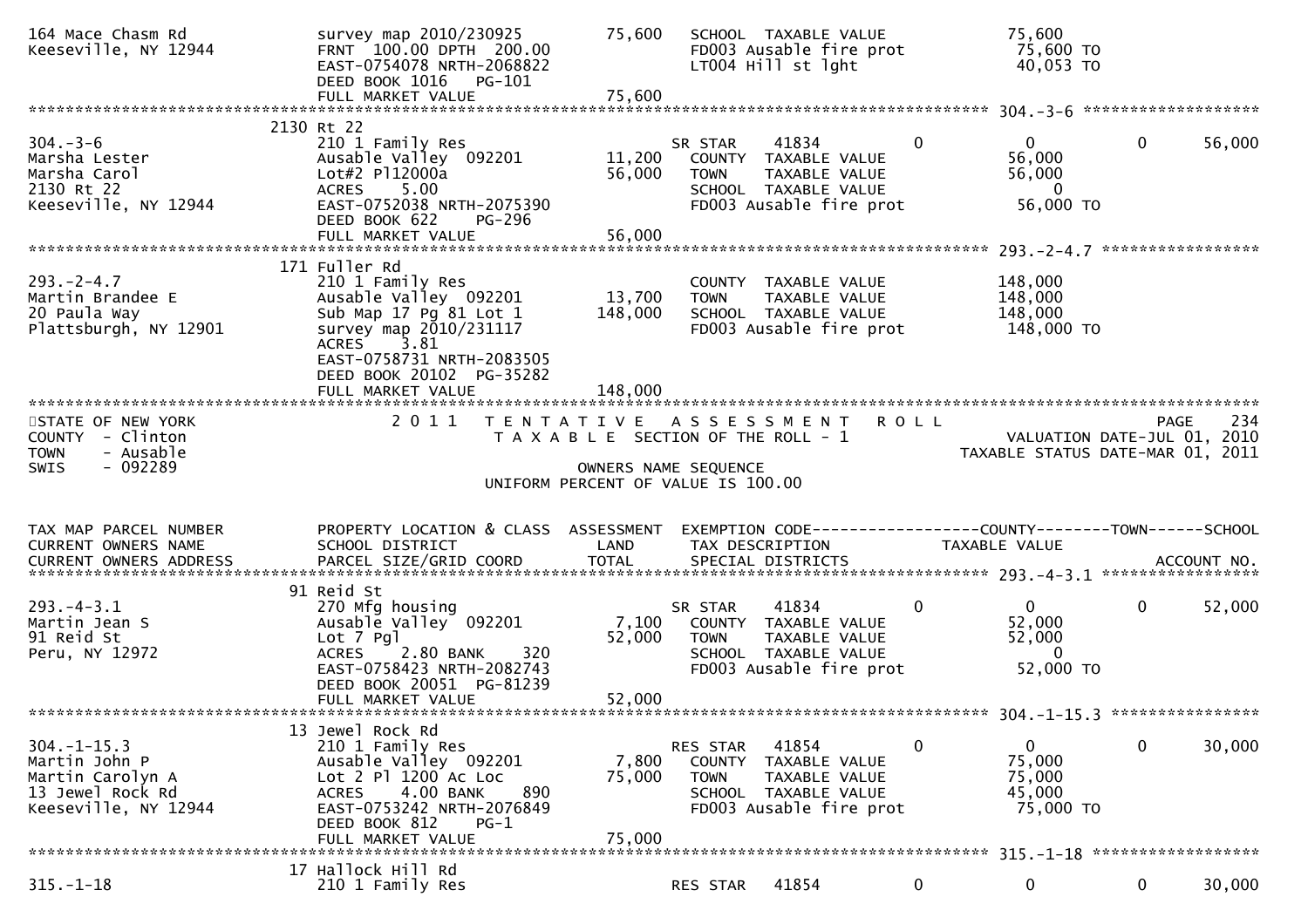| Martineau Gary<br>17 Hallock Hill Rd<br>Keeseville, NY 12944                                     | Ausable Valley 092201<br>FRNT 169.00 DPTH 190.00<br>EAST-0749962 NRTH-2069173<br>DEED BOOK 533<br>PG-344<br>FULL MARKET VALUE                                | 4,800<br>47,400<br>47,400 | COUNTY TAXABLE VALUE<br>TAXABLE VALUE<br>TOWN<br>SCHOOL TAXABLE VALUE<br>FD003 Ausable fire prot                                 |               | 47,400<br>47,400<br>17,400<br>47,400 TO                         |                    |                          |
|--------------------------------------------------------------------------------------------------|--------------------------------------------------------------------------------------------------------------------------------------------------------------|---------------------------|----------------------------------------------------------------------------------------------------------------------------------|---------------|-----------------------------------------------------------------|--------------------|--------------------------|
|                                                                                                  |                                                                                                                                                              |                           |                                                                                                                                  |               |                                                                 |                    |                          |
| $315. - 2 - 12$<br>Martino Philip<br>1884 Rt 22<br>Keeseville, NY 12944                          | 1884 Rt 22<br>210 1 Family Res<br>Ausable Valley 092201<br>2.40<br><b>ACRES</b><br>EAST-0755321 NRTH-2070469<br>DEED BOOK 427<br>PG-439                      |                           | WARNONALL 41121<br>6,800 SR STAR<br>41834<br>89,000 COUNTY TAXABLE VALUE<br>TAXABLE VALUE<br><b>TOWN</b><br>SCHOOL TAXABLE VALUE | 0<br>$\Omega$ | 13,350<br>$\overline{0}$<br>75,650<br>77,000<br>28,900          | 12,000<br>$\Omega$ | $\overline{0}$<br>60,100 |
|                                                                                                  | 105 Telegraph Rd                                                                                                                                             |                           |                                                                                                                                  |               |                                                                 |                    |                          |
| $293. -4 - 18$<br>Martisus Thomas E<br>Martisus Jill<br>105 Telegraph Rd<br>Peru, NY 12972       | 210 1 Family Res<br>Ausable Valley 092201 5,100 RES STAR<br>FRNT 100.00 DPTH 260.00<br>EAST-0757672 NRTH-2081626<br>DEED BOOK 627<br>PG-769                  | 65,800                    | WARCOMALL 41131<br>41854<br>COUNTY TAXABLE VALUE<br><b>TOWN</b><br>TAXABLE VALUE<br>SCHOOL TAXABLE VALUE                         | 0<br>$\Omega$ | 16,450<br>$\overline{0}$<br>49,350<br>49,350<br>35,800          | 16,450<br>0        | $\mathbf 0$<br>30,000    |
| STATE OF NEW YORK<br>COUNTY - Clinton<br><b>TOWN</b><br>- Ausable                                | 2011                                                                                                                                                         |                           | TENTATIVE ASSESSMENT ROLL<br>T A X A B L E SECTION OF THE ROLL - 1                                                               |               | VALUATION DATE-JUL 01, 2010<br>TAXABLE STATUS DATE-MAR 01, 2011 |                    | <b>PAGE</b><br>235       |
| $-092289$<br><b>SWIS</b>                                                                         |                                                                                                                                                              |                           | OWNERS NAME SEQUENCE<br>UNIFORM PERCENT OF VALUE IS 100.00                                                                       |               |                                                                 |                    |                          |
| TAX MAP PARCEL NUMBER<br>CURRENT OWNERS NAME                                                     | PROPERTY LOCATION & CLASS ASSESSMENT<br>SCHOOL DISTRICT                                                                                                      | LAND                      | EXEMPTION CODE------------------COUNTY--------TOWN------SCHOOL<br>TAX DESCRIPTION                                                |               | TAXABLE VALUE                                                   |                    |                          |
|                                                                                                  |                                                                                                                                                              |                           |                                                                                                                                  |               |                                                                 |                    |                          |
| $315. - 3 - 47$<br>Mason Donald A<br>Mason Gayle D<br>214 Hill St<br>Keeseville, NY 12944        | 214 Hill St<br>220 2 Family Res<br>Ausable Valley 092201<br>FRNT 100.00 DPTH 150.00<br>EAST-0750807 NRTH-2068508<br>DEED BOOK 20072 PG-5866                  | 7,700<br>175,000          | 41854<br>RES STAR<br>COUNTY TAXABLE VALUE<br><b>TOWN</b><br>TAXABLE VALUE<br>SCHOOL TAXABLE VALUE<br>FD003 Ausable fire prot     | $\mathbf{0}$  | $\mathbf{0}$<br>175,000<br>175,000<br>145,000<br>175,000 TO     | $\mathbf{0}$       | 30,000                   |
| $315. - 3 - 48$<br>Mason Donald A<br>Mason Gayle D<br>214 Hill St<br>Keeseville, NY 12944        | Hill St<br>311 Res vac land<br>Ausable Valley 092201<br>FRNT 140.00 DPTH 160.26<br>EAST-0750730 NRTH-2068586<br>DEED BOOK 20072 PG-5866<br>FULL MARKET VALUE | 8,300<br>8,300<br>8,300   | COUNTY TAXABLE VALUE<br><b>TOWN</b><br>TAXABLE VALUE<br>SCHOOL TAXABLE VALUE<br>FD003 Ausable fire prot<br>LT004 Hill st lght    |               | 8,300<br>8,300<br>8,300<br>8,300 TO<br>8,300 TO                 |                    |                          |
|                                                                                                  | 2 Smith St                                                                                                                                                   |                           |                                                                                                                                  |               |                                                                 |                    |                          |
| $335.1 - 1 - 2$<br>Massaro Life Use Ellen<br>Eissler Karen<br>PO Box 236<br>Keeseville, NY 12944 | 210 1 Family Res<br>Ausable Valley 092201<br>FRNT<br>66.00 DPTH 218.00<br>EAST-0731932 NRTH-2053703<br>DEED BOOK 20011 PG-32023                              | 44,000                    | AGED - ALL 41800<br>41834<br>3,700 SR STAR<br>COUNTY TAXABLE VALUE<br>TAXABLE VALUE<br><b>TOWN</b><br>SCHOOL TAXABLE VALUE       | 0<br>0        | 22,000<br>$\mathbf{0}$<br>22,000<br>22,000<br>0                 | 22,000<br>0        | 22,000<br>22,000         |
|                                                                                                  | FULL MARKET VALUE                                                                                                                                            | 44,000                    | FD003 Ausable fire prot                                                                                                          |               | 44,000 TO                                                       |                    |                          |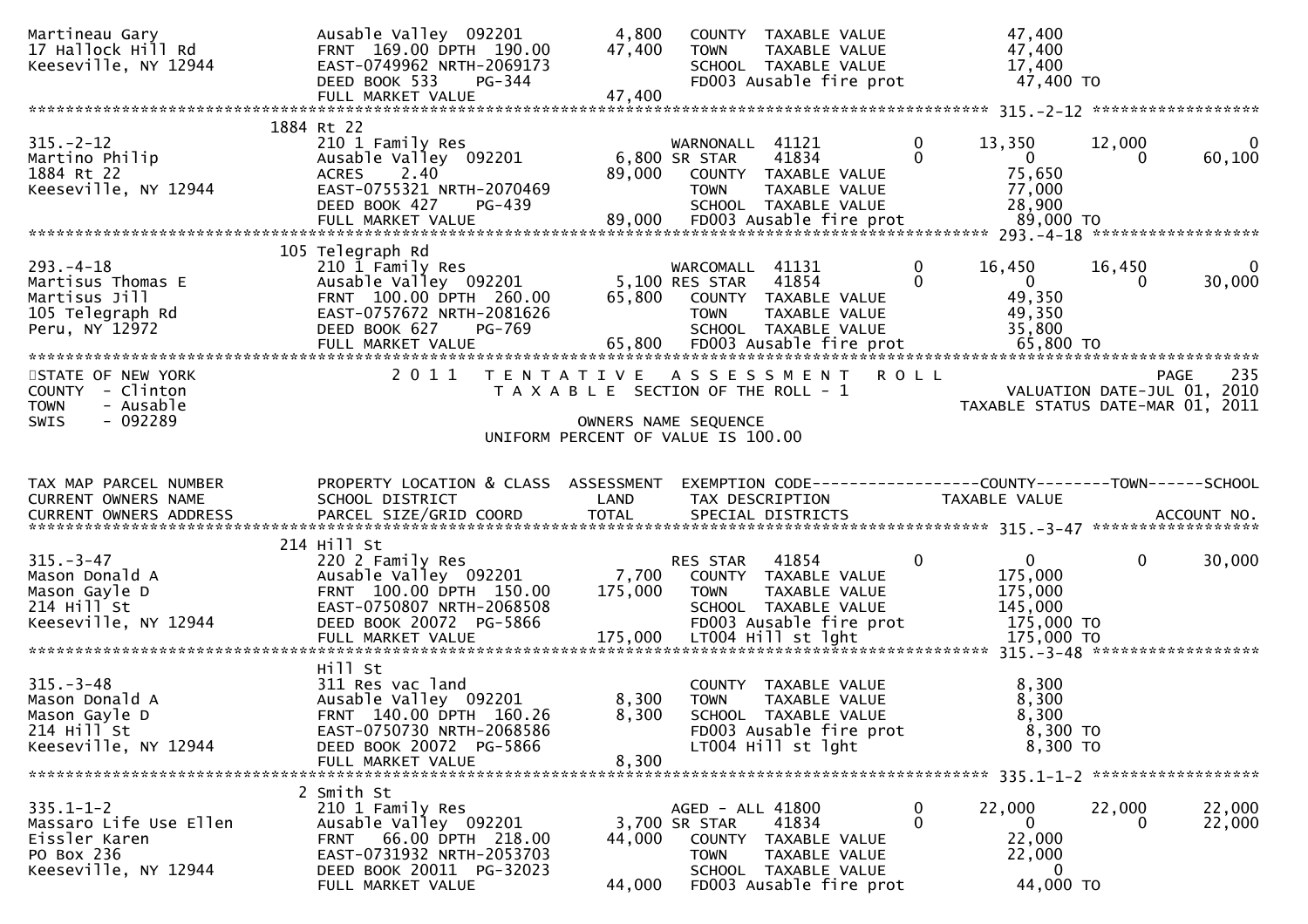| $335.1 - 1 - 1$<br>Massaro Peter R<br>Snow Karen<br>PO Box 359<br>Ausable Forks, NY 12912               | 10 Smith St<br>210 1 Family Res<br>Ausable Valley 092201<br>FRNT 218.00 DPTH 115.00<br>EAST-0731924 NRTH-2053929<br>DEED BOOK 693<br>PG-46<br>FULL MARKET VALUE                   | 3,300<br>73,500<br>73,500                                                                           | <b>RES STAR</b><br><b>TOWN</b>          | 41854<br>COUNTY TAXABLE VALUE<br>TAXABLE VALUE<br>SCHOOL TAXABLE VALUE<br>FD003 Ausable fire prot<br>LT003 Clntvill lght | $\mathbf{0}$ | $\Omega$<br>73,500<br>73,500<br>43,500<br>73,500 TO<br>73,500 TO                  | $\mathbf 0$  | 30,000 |
|---------------------------------------------------------------------------------------------------------|-----------------------------------------------------------------------------------------------------------------------------------------------------------------------------------|-----------------------------------------------------------------------------------------------------|-----------------------------------------|--------------------------------------------------------------------------------------------------------------------------|--------------|-----------------------------------------------------------------------------------|--------------|--------|
| $305.4 - 1 - 16$<br>Masse Raymond L Jr<br>Masse Monique C<br>2 Old State Rd<br>Ausable Chasm, NY 12911  | 2 Old State Rd<br>210 1 Family Res<br>Ausable Valley 092201<br>ACRES 1.70<br>EAST-0762192 NRTH-2074244<br>DEED BOOK 20102 PG-36310<br>FULL MARKET VALUE                           | 7,900<br>109,000<br>109,000                                                                         | <b>TOWN</b><br>LT006 Chasm              | COUNTY TAXABLE VALUE<br>TAXABLE VALUE<br>SCHOOL TAXABLE VALUE<br>FD003 Ausable fire prot                                 |              | 109,000<br>109,000<br>109,000<br>109,000 TO<br>109,000 TO                         |              |        |
| STATE OF NEW YORK<br><b>COUNTY</b><br>- Clinton<br>- Ausable<br><b>TOWN</b><br>$-092289$<br><b>SWIS</b> | 2 0 1 1<br>T E N T A T I V E                                                                                                                                                      | T A X A B L E SECTION OF THE ROLL - 1<br>OWNERS NAME SEQUENCE<br>UNIFORM PERCENT OF VALUE IS 100.00 |                                         | A S S E S S M E N T                                                                                                      | <b>ROLL</b>  | VALUATION DATE-JUL 01, 2010<br>TAXABLE STATUS DATE-MAR 01, 2011                   | PAGE         | 236    |
| TAX MAP PARCEL NUMBER<br>CURRENT OWNERS NAME                                                            | PROPERTY LOCATION & CLASS ASSESSMENT<br>SCHOOL DISTRICT                                                                                                                           | LAND                                                                                                |                                         | TAX DESCRIPTION                                                                                                          |              | EXEMPTION CODE------------------COUNTY--------TOWN------SCHOOL<br>TAXABLE VALUE   |              |        |
| $315. -4 - 3$<br>Mattila Willis<br>88 Hill St<br>Keeseville, NY 12944                                   | 88 Hill St<br>210 1 Family Res<br>Ausable Valley 092201<br>FRNT 100.00 DPTH 150.00<br>320<br>BANK<br>EAST-0754224 NRTH-2068461<br>DEED BOOK 20031 PG-60411<br>FULL MARKET VALUE   | 7,700<br>86,300<br>86,300                                                                           | RES STAR<br><b>TOWN</b>                 | 41854<br>COUNTY TAXABLE VALUE<br>TAXABLE VALUE<br>SCHOOL TAXABLE VALUE<br>FD003 Ausable fire prot<br>LT004 Hill st lght  | $\mathbf 0$  | $\overline{0}$<br>86,300<br>86,300<br>56,300<br>86,300 TO<br>86,300 TO            | $\Omega$     | 30,000 |
| $304. - 1 - 36.2$<br>Matzkin Myron A<br>Matzkin Beatrice<br>335 Hallock Hill Rd<br>Peru, NY 12972       | 335 Hallock Hill Rd<br>210 1 Family Res<br>Ausable Valley 092201<br>Survey Bk 19 Pg 62<br>ACRES 1.18<br>EAST-0745520 NRTH-2075209<br>DEED BOOK 918<br>PG-274<br>FULL MARKET VALUE | 12,100<br>222,200<br>222,200                                                                        | RES STAR<br>COUNTY<br><b>TOWN</b>       | 41854<br>TAXABLE VALUE<br>TAXABLE VALUE<br>SCHOOL TAXABLE VALUE<br>FD003 Ausable fire prot                               | $\mathbf{0}$ | $\overline{0}$<br>222,200<br>222,200<br>192,200<br>222,200 TO                     | $\mathbf{0}$ | 30,000 |
| $294.10 - 1 - 8.1$<br>McAllister James F<br>MCAllister Ann L<br>PO Box 71<br>Port Kent, NY 12975-0071   | 34 Mountaineer Dr<br>210 1 Family Res - WTRFNT<br>094001<br>Peru Central<br>1.10<br><b>ACRES</b><br>EAST-0771764 NRTH-2085701<br>DEED BOOK 581<br>PG-919<br>FULL MARKET VALUE     | 124,700<br>253,700<br>253,700                                                                       | SR STAR<br><b>COUNTY</b><br><b>TOWN</b> | 41834<br>TAXABLE VALUE<br>TAXABLE VALUE<br>SCHOOL TAXABLE VALUE<br>FD003 Ausable fire prot                               | $\mathbf 0$  | 0<br>253,700<br>253,700<br>193,600<br>253,700 TO<br>294.10-1-13 ***************** | 0            | 60,100 |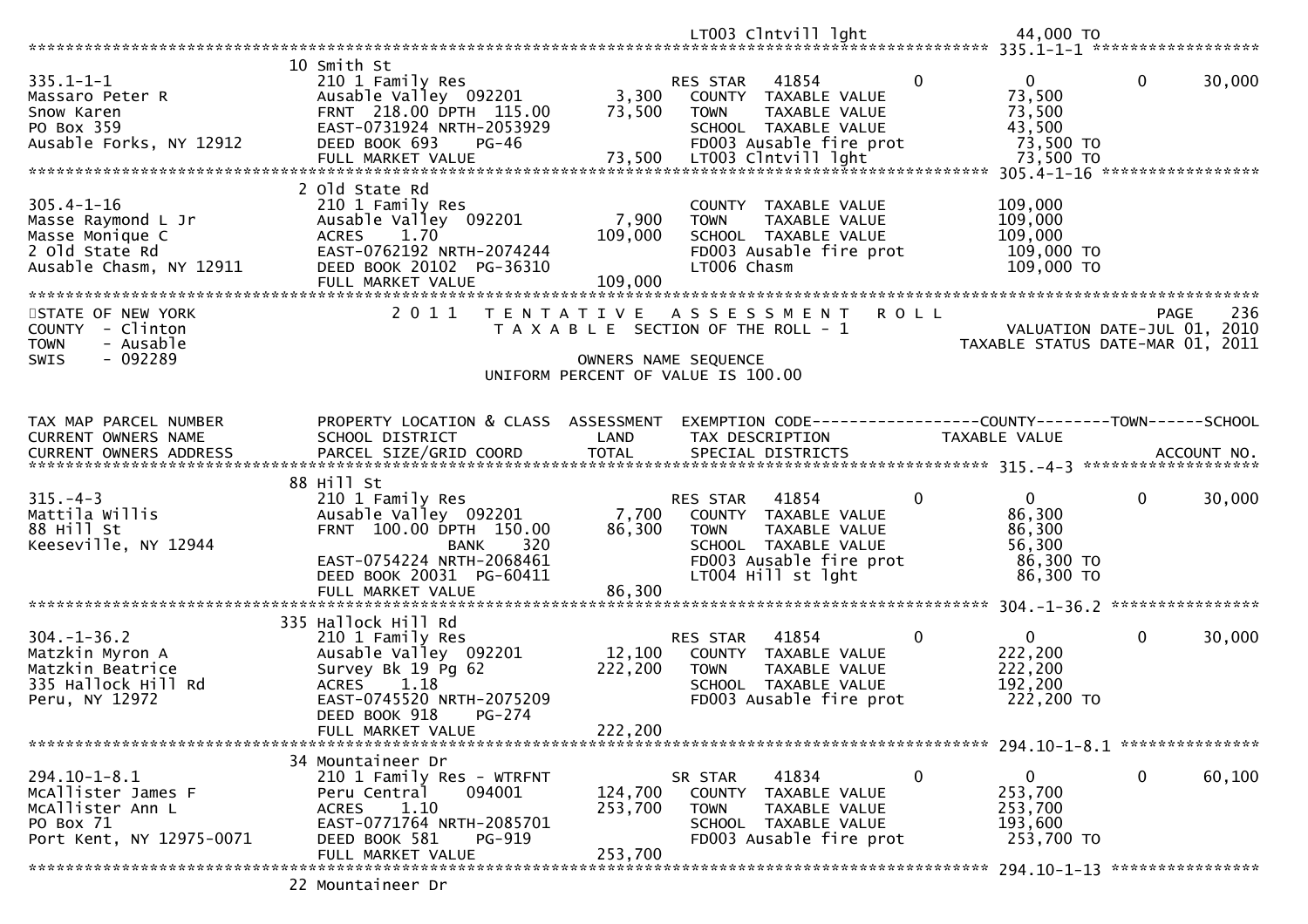| 294.10-1-13<br>McAllister Julianna B<br>181 Cornelia St<br>Plattsburgh, NY 12901                        | 260 Seasonal res - WTRFNT<br>094001<br>Peru Central<br>50.00 DPTH 326.00<br><b>FRNT</b><br>EAST-0771767 NRTH-2085343<br>DEED BOOK 1013 PG-187                           | 83,200<br>181,000            | COUNTY TAXABLE VALUE<br>TAXABLE VALUE<br><b>TOWN</b><br>SCHOOL TAXABLE VALUE<br>FD003 Ausable fire prot                             | 181,000<br>181,000<br>181,000<br>181,000 TO                               |                                                                                       |
|---------------------------------------------------------------------------------------------------------|-------------------------------------------------------------------------------------------------------------------------------------------------------------------------|------------------------------|-------------------------------------------------------------------------------------------------------------------------------------|---------------------------------------------------------------------------|---------------------------------------------------------------------------------------|
|                                                                                                         |                                                                                                                                                                         |                              |                                                                                                                                     |                                                                           |                                                                                       |
| $294.18 - 2 - 23$<br>McCartney Scott H<br>McCartney Sandra P<br>124 Bacon Rd<br>Ware, PA 01082          | 25 Tanglewood Dr<br>210 1 Family Res<br>094001<br>Peru Central<br>FRNT 183.50 DPTH 182.40<br>EAST-0772874 NRTH-2082396<br>DEED BOOK 20082 PG-13760<br>FULL MARKET VALUE | 28,800<br>188,000<br>188,000 | COUNTY TAXABLE VALUE<br><b>TOWN</b><br>TAXABLE VALUE<br>SCHOOL TAXABLE VALUE<br>FD003 Ausable fire prot                             | 188,000<br>188,000<br>188,000<br>188,000 TO                               |                                                                                       |
| STATE OF NEW YORK<br>COUNTY - Clinton<br>- Ausable<br><b>TOWN</b><br>$-092289$<br>SWIS                  | 2011                                                                                                                                                                    |                              | TENTATIVE ASSESSMENT ROLL<br>T A X A B L E SECTION OF THE ROLL - 1<br>OWNERS NAME SEQUENCE<br>UNIFORM PERCENT OF VALUE IS 100.00    |                                                                           | 237<br><b>PAGE</b><br>VALUATION DATE-JUL 01, 2010<br>TAXABLE STATUS DATE-MAR 01, 2011 |
|                                                                                                         |                                                                                                                                                                         |                              |                                                                                                                                     |                                                                           |                                                                                       |
| TAX MAP PARCEL NUMBER<br>CURRENT OWNERS NAME                                                            | PROPERTY LOCATION & CLASS ASSESSMENT<br>SCHOOL DISTRICT                                                                                                                 | LAND                         | EXEMPTION CODE------------------COUNTY--------TOWN------SCHOOL<br>TAX DESCRIPTION                                                   | TAXABLE VALUE                                                             |                                                                                       |
| $314. - 2 - 18$<br>McCormick Bruce W<br>McCormick Margaret<br>6 Paine St<br>Peru, NY 12972              | Cold Spring Rd<br>321 Abandoned ag<br>Ausable Valley 092201<br>Lot 12 P112000 Al<br>ACRES 33.60<br>EAST-0739233 NRTH-2068092<br>DEED BOOK 813<br>$PG-103$               | 16,800<br>16,800             | COUNTY TAXABLE VALUE<br>TAXABLE VALUE<br><b>TOWN</b><br>SCHOOL TAXABLE VALUE<br>FD003 Ausable fire prot                             | 16,800<br>16,800<br>16,800<br>16,800 TO                                   |                                                                                       |
| $304. -1 - 31$<br>McCormick James H<br>McCormick Kathryn<br>255 Hallock Hill Rd<br>Keeseville, NY 12944 | 255 Hallock Hill Rd<br>210 1 Family Res<br>Ausable Valley 092201<br><b>ACRES</b><br>1.70<br>EAST-0746471 NRTH-2073738<br>DEED BOOK 525<br>PG-737                        |                              | WARCOMALL 41131<br>18,400 SR STAR<br>41834<br>145,000 COUNTY TAXABLE VALUE<br>TAXABLE VALUE<br><b>TOWN</b><br>SCHOOL TAXABLE VALUE  | 0<br>36,250<br>$\Omega$<br>$\overline{0}$<br>108,750<br>125,000<br>84,900 | 20,000<br>$\bf{0}$<br>60,100<br>$\Omega$                                              |
| $315.4 - 1 - 21$<br>McCormick Peter J<br>53 Pine Tree Dr<br>Keeseville, NY 12944                        | 53 Pine Tree Dr<br>210 1 Family Res<br>Ausable Valley 092201<br>FRNT 100.00 DPTH 150.00<br>EAST-0753941 NRTH-2065859<br>DEED BOOK 20031 PG-61699                        | 7,700<br>101,600             | 41854<br><b>RES STAR</b><br>COUNTY TAXABLE VALUE<br>TAXABLE VALUE<br><b>TOWN</b><br>SCHOOL TAXABLE VALUE<br>FD003 Ausable fire prot | $\Omega$<br>0<br>101,600<br>101,600<br>71,600<br>101,600 TO<br>101,600 TO | 0<br>30,000<br>303. -1-23. 2 *****************                                        |
| $303. - 1 - 23.2$<br>McCormick Robert<br>McCormack Mary<br>507 Goode St                                 | Harkness Rd<br>323 Vacant rural<br>Ausable Valley 092201<br>$Lot 23$ Pgl<br><b>ACRES</b><br>12.90                                                                       | 9,600<br>9,600               | COUNTY TAXABLE VALUE<br>TAXABLE VALUE<br><b>TOWN</b><br>SCHOOL TAXABLE VALUE<br>FD003 Ausable fire prot                             | 9,600<br>9,600<br>9,600<br>9,600 TO                                       |                                                                                       |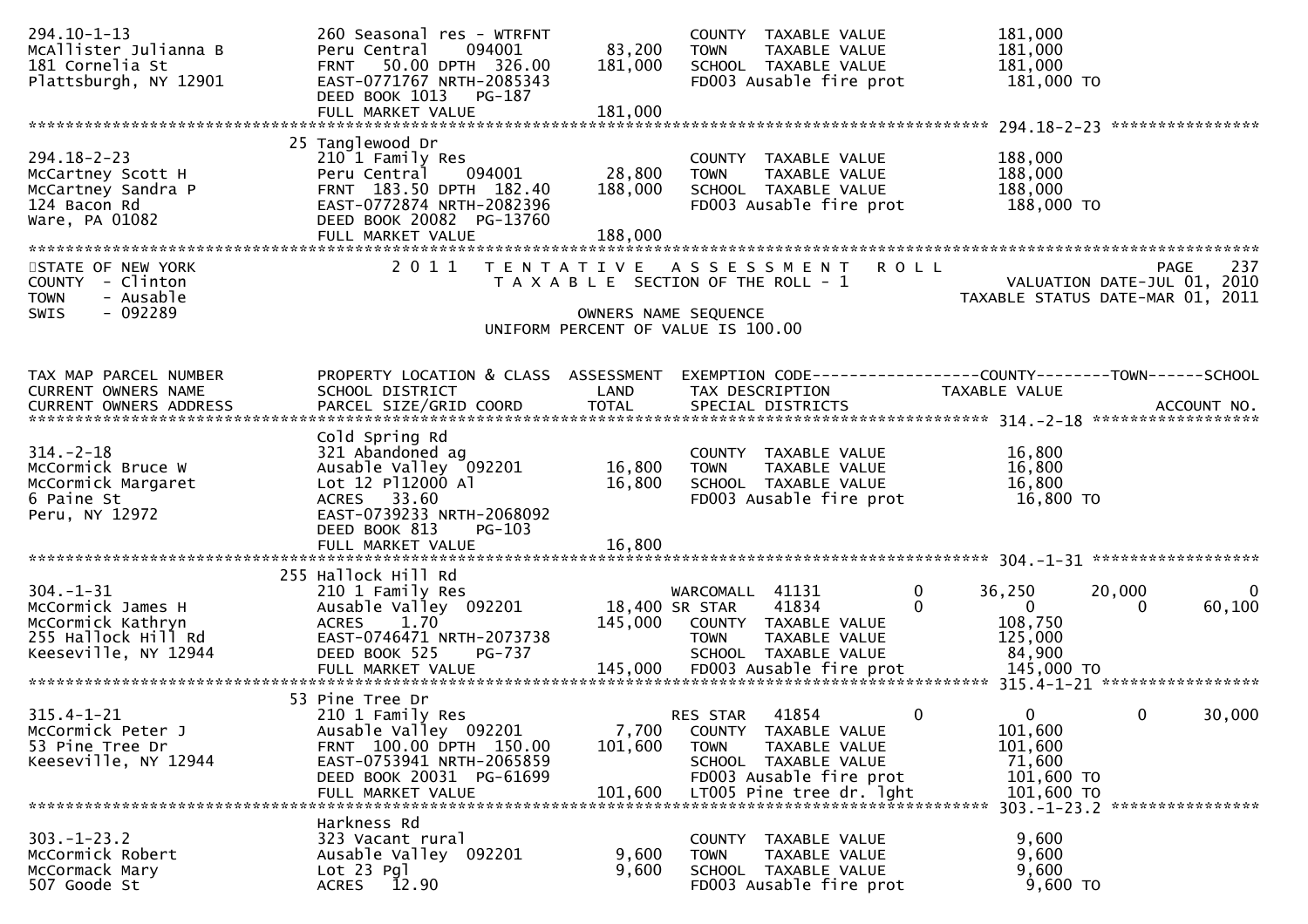| Ballston Spa, NY 12020                               | EAST-0737204 NRTH-2079178<br>DEED BOOK 747<br>PG-132                 |                  |                                                                                 |              |                                  |              |        |
|------------------------------------------------------|----------------------------------------------------------------------|------------------|---------------------------------------------------------------------------------|--------------|----------------------------------|--------------|--------|
|                                                      | FULL MARKET VALUE                                                    | 9,600            |                                                                                 |              |                                  |              |        |
|                                                      | 1330 Rt 9N                                                           |                  |                                                                                 |              |                                  |              |        |
| $335.1 - 1 - 4$<br>McCray Gradon O<br>McCray Ann P   | 210 1 Family Res<br>Ausable Valley 092201<br>FRNT 160.00 DPTH 150.00 | 4,900<br>32,000  | RES STAR<br>41854<br>COUNTY TAXABLE VALUE<br><b>TOWN</b><br>TAXABLE VALUE       | $\mathbf{0}$ | $\mathbf{0}$<br>32,000<br>32,000 | $\mathbf{0}$ | 30,000 |
| 1330 Rt 9N<br>Clintonville, NY 12924                 | EAST-0732175 NRTH-2053738<br>DEED BOOK 633<br>PG-49                  |                  | SCHOOL TAXABLE VALUE<br>FD003 Ausable fire prot                                 |              | 2,000<br>32,000 TO               |              |        |
|                                                      | FULL MARKET VALUE                                                    |                  | 32,000 LT003 Clntvill lght                                                      |              | 32,000 TO                        |              |        |
| STATE OF NEW YORK<br>COUNTY - Clinton                | 2011                                                                 |                  | TENTATIVE ASSESSMENT<br>T A X A B L E SECTION OF THE ROLL - 1                   | <b>ROLL</b>  | VALUATION DATE-JUL 01, 2010      | PAGE         | 238    |
| <b>TOWN</b><br>- Ausable<br>$-092289$<br><b>SWIS</b> |                                                                      |                  | OWNERS NAME SEQUENCE<br>UNIFORM PERCENT OF VALUE IS 100.00                      |              | TAXABLE STATUS DATE-MAR 01, 2011 |              |        |
|                                                      |                                                                      |                  |                                                                                 |              |                                  |              |        |
| TAX MAP PARCEL NUMBER<br>CURRENT OWNERS NAME         | PROPERTY LOCATION & CLASS ASSESSMENT<br>SCHOOL DISTRICT              | LAND             | EXEMPTION CODE-----------------COUNTY-------TOWN------SCHOOL<br>TAX DESCRIPTION |              | TAXABLE VALUE                    |              |        |
|                                                      |                                                                      |                  |                                                                                 |              |                                  |              |        |
|                                                      | 517 Cold Spring Rd                                                   |                  |                                                                                 |              |                                  |              |        |
| $314. - 2 - 5.1$<br>McDuffe Richard                  | 210 1 Family Res<br>Ausable Valley 092201                            | 4,700            | 41854<br>RES STAR<br>COUNTY TAXABLE VALUE                                       | $\mathbf{0}$ | $\mathbf{0}$<br>54,000           | $\mathbf 0$  | 30,000 |
| McDuffe Peggy L                                      | ACRES<br>3.30                                                        | 54,000           | TAXABLE VALUE<br><b>TOWN</b>                                                    |              | 54,000                           |              |        |
| 517 Cold Spring Rd                                   | EAST-0739252 NRTH-2071210                                            |                  | SCHOOL TAXABLE VALUE                                                            |              | 24,000                           |              |        |
| Peru, NY 12972                                       | DEED BOOK 20021 PG-50069<br>FULL MARKET VALUE                        | 54,000           | FD003 Ausable fire prot                                                         |              | 54,000 TO                        |              |        |
|                                                      |                                                                      |                  |                                                                                 |              |                                  |              |        |
|                                                      | 205 Rt 9N                                                            |                  |                                                                                 |              |                                  |              |        |
| $326. - 1 - 7$<br>McGrath Kevin                      | 210 1 Family Res<br>Ausable Valley 092201                            | 9,800            | 41854<br>RES STAR<br>COUNTY TAXABLE VALUE                                       | 0            | 0<br>77,000                      | $\mathbf{0}$ | 30,000 |
| 205 Rt 9N                                            | FRNT 133.00 DPTH 293.55                                              | 77,000           | TAXABLE VALUE<br>TOWN                                                           |              | 77,000                           |              |        |
| Keeseville, NY 12944                                 | 080<br><b>BANK</b>                                                   |                  | SCHOOL TAXABLE VALUE                                                            |              | 47,000                           |              |        |
|                                                      | EAST-0754711 NRTH-2066158                                            |                  | FD003 Ausable fire prot                                                         |              | 77,000 TO                        |              |        |
|                                                      | DEED BOOK 20001 PG-24670<br>FULL MARKET VALUE                        | 77,000           | LT005 Pine tree dr. 1ght                                                        |              | 77,000 TO                        |              |        |
|                                                      |                                                                      |                  |                                                                                 |              |                                  |              |        |
|                                                      | 226 Harkness Rd                                                      |                  |                                                                                 |              |                                  |              |        |
| $303. -1 - 17.3$                                     | 210 1 Family Res                                                     |                  | 41854<br>RES STAR                                                               | 0            | $\mathbf{0}$<br>112,000          | $\mathbf 0$  | 30,000 |
| McKenna Patrick J<br>McKenna Belinda                 | Ausable Valley 092201<br><b>ACRES</b><br>3.80                        | 6,200<br>112,000 | COUNTY TAXABLE VALUE<br><b>TOWN</b><br>TAXABLE VALUE                            |              | 112,000                          |              |        |
| 226 Harkness Rd                                      | EAST-0739786 NRTH-2078732                                            |                  | <b>SCHOOL</b><br>TAXABLE VALUE                                                  |              | 82,000                           |              |        |
| Peru, NY 12972                                       | DEED BOOK 20041 PG-71201                                             |                  | FD003 Ausable fire prot                                                         |              | 112,000 TO                       |              |        |
|                                                      | FULL MARKET VALUE                                                    | 112,000          |                                                                                 |              |                                  |              |        |
|                                                      | Harkness Rd                                                          |                  |                                                                                 |              |                                  |              |        |
| $303 - 1 - 18$                                       | 323 Vacant rural                                                     |                  | COUNTY<br>TAXABLE VALUE                                                         |              | 7,900                            |              |        |
| McKenna Patrick J                                    | Ausable Valley 092201                                                | 7,900            | TAXABLE VALUE<br><b>TOWN</b>                                                    |              | 7,900                            |              |        |
| 226 Harkness Rd                                      | Lot 23 Pgl                                                           | 7,900            | SCHOOL TAXABLE VALUE                                                            |              | 7,900                            |              |        |
| Peru, NY 12972                                       | ACRES 10.40<br>EAST-0740010 NRTH-2079214                             |                  | FD003 Ausable fire prot                                                         |              | 7,900 TO                         |              |        |
|                                                      | DEED BOOK 966<br>PG-131<br>FULL MARKET VALUE                         | 7,900            |                                                                                 |              |                                  |              |        |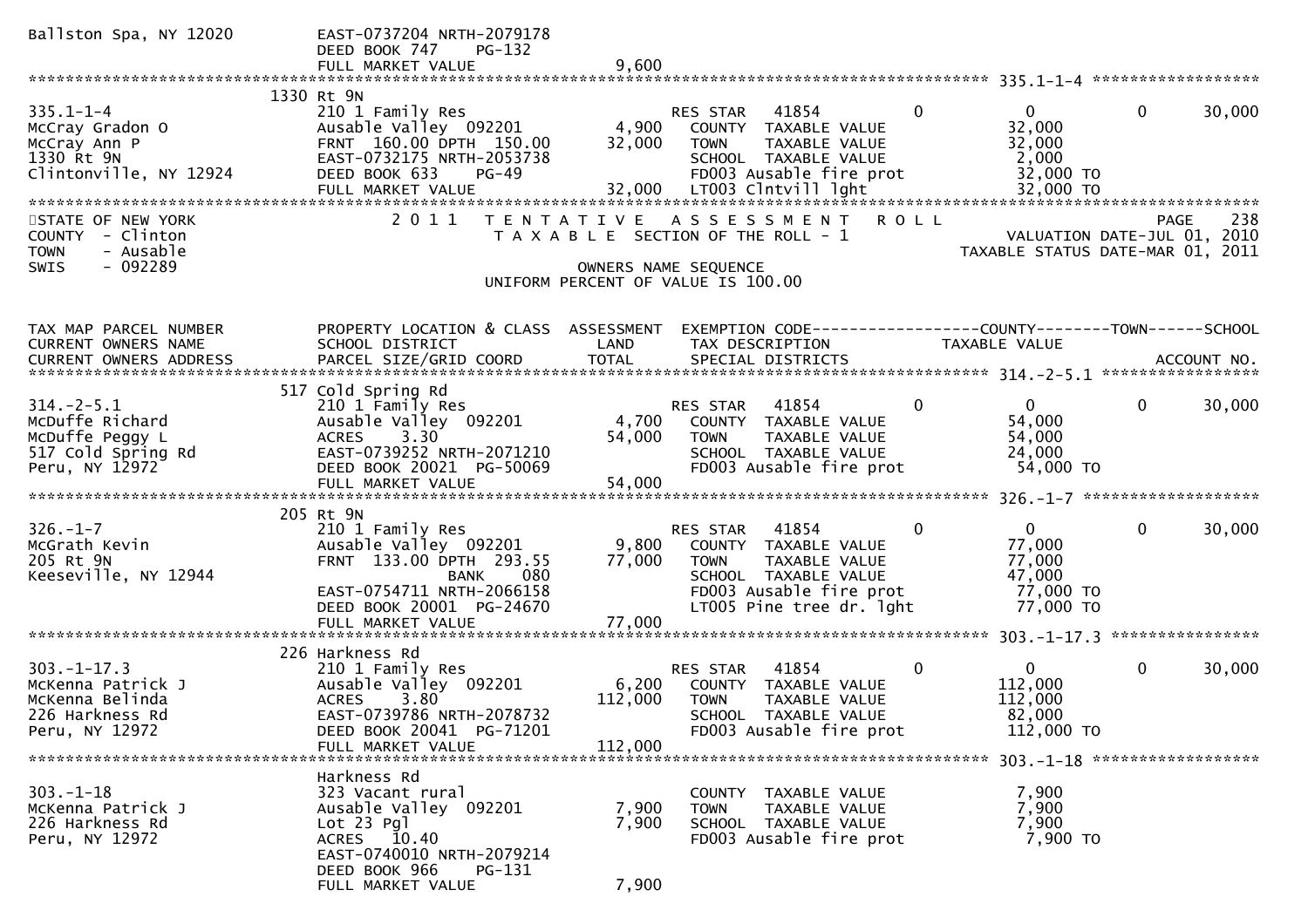|                                                                                                         |                                                                                                                                                                            |                                                                                                     |                                                                    |                                                                                                                        |                                         | ************** 302.-1-22 *******************                                                           |                        |                                                           |
|---------------------------------------------------------------------------------------------------------|----------------------------------------------------------------------------------------------------------------------------------------------------------------------------|-----------------------------------------------------------------------------------------------------|--------------------------------------------------------------------|------------------------------------------------------------------------------------------------------------------------|-----------------------------------------|--------------------------------------------------------------------------------------------------------|------------------------|-----------------------------------------------------------|
| 302.-1-22<br>McKinney Imari<br>McKinney Elizabeth<br>^^ Mitchell Rd<br>STATE OF NEW YORK                | 39 Mitchell Rd<br>210 1 Family Res<br>094001<br>Peru Central<br>2.60<br><b>ACRES</b><br>EAST-0727314 NRTH-2075631<br>DEED BOOK 20092 PG-29618<br>FULL MARKET VALUE<br>2011 | 5,800<br>135,000<br>135,000<br>T E N T A T I V E                                                    | RES STAR 41854<br><b>TOWN</b>                                      | COUNTY TAXABLE VALUE<br>TAXABLE VALUE<br>SCHOOL TAXABLE VALUE<br>FD003 Ausable fire prot<br>ASSESSMENT ROLL            | $\overline{0}$                          | $\overline{0}$<br>135,000<br>135,000<br>105,000<br>135,000 TO                                          | $\overline{0}$         | 30,000<br>239<br><b>PAGE</b>                              |
| COUNTY - Clinton<br>- Ausable<br><b>TOWN</b><br>$-092289$<br>SWIS                                       |                                                                                                                                                                            | T A X A B L E SECTION OF THE ROLL - 1<br>OWNERS NAME SEQUENCE<br>UNIFORM PERCENT OF VALUE IS 100.00 |                                                                    |                                                                                                                        |                                         | VALUATION DATE-JUL 01, 2010<br>TAXABLE STATUS DATE-MAR 01, 2011                                        |                        |                                                           |
| TAX MAP PARCEL NUMBER<br>CURRENT OWNERS NAME                                                            | PROPERTY LOCATION & CLASS ASSESSMENT<br>SCHOOL DISTRICT                                                                                                                    | LAND                                                                                                |                                                                    | TAX DESCRIPTION                                                                                                        |                                         | EXEMPTION CODE-----------------COUNTY--------TOWN------SCHOOL<br>TAXABLE VALUE                         |                        |                                                           |
| $294.18 - 2 - 6$<br>McMurtry Donald P<br>McMurtry Maureen Y<br>36 Tanglewood Dr<br>Peru, NY 12972       | 36 Tanglewood Dr<br>210 1 Family Res<br>094001<br>Peru Central<br>FRNT 150.00 DPTH 150.00<br>EAST-0772827 NRTH-2082759<br>DEED BOOK 20011 PG-33105<br>FULL MARKET VALUE    | 39,100<br>240,000<br>240,000                                                                        | SR STAR<br><b>TOWN</b>                                             | 41834<br>COUNTY TAXABLE VALUE<br>TAXABLE VALUE<br>SCHOOL TAXABLE VALUE<br>FD003 Ausable fire prot                      | $\Omega$                                | $\overline{0}$<br>240,000<br>240,000<br>179,900<br>240,000 TO                                          | $\mathbf{0}$           | 60,100                                                    |
|                                                                                                         |                                                                                                                                                                            |                                                                                                     |                                                                    |                                                                                                                        |                                         |                                                                                                        |                        |                                                           |
| $305. -2 - 7.4$<br>McNeilly James E<br>MCNeilly Beverly A<br>104 Grove St<br>Keeseville, NY 12944       | 104 Grove St<br>270 Mfg housing<br>Ausable Valley <sup>o 092201</sup><br>Lot $16$<br>FRNT 168.50 DPTH 245.00<br>EAST-0756685 NRTH-2071875<br>DEED BOOK 805<br>PG-146       |                                                                                                     | WARNONALL 41121<br>5,400 AGED C&S<br>29,000 SR STAR<br><b>TOWN</b> | 41805<br>41834<br>COUNTY TAXABLE VALUE<br>TAXABLE VALUE<br>SCHOOL TAXABLE VALUE                                        | $\mathbf 0$<br>$\mathbf{0}$<br>$\Omega$ | 4,350<br>12,325<br>$\overline{0}$<br>12,325<br>24,650<br>$\overline{0}$<br>29,000 TO                   | 4,350<br>0<br>$\Omega$ | $\overline{0}$<br>14,500<br>14,500<br>******************* |
|                                                                                                         | 104-3A Grove St                                                                                                                                                            |                                                                                                     |                                                                    |                                                                                                                        |                                         |                                                                                                        |                        |                                                           |
| $305. - 2 - 8$<br>McNeilly James E<br>McNeilly Beverly A<br>104 Grove St Lot 23<br>Keeseville, NY 12944 | 270 Mfg housing<br>Ausable Valley 092201<br>75.00 DPTH 100.00<br><b>FRNT</b><br>EAST-0756786 NRTH-2071953<br>DEED BOOK 20102 PG-36187<br>FULL MARKET VALUE                 | 2,700<br>20,000<br>20,000                                                                           | <b>TOWN</b>                                                        | COUNTY TAXABLE VALUE<br>TAXABLE VALUE<br>SCHOOL TAXABLE VALUE<br>FD003 Ausable fire prot                               |                                         | 20,000<br>20,000<br>20,000<br>20,000 TO                                                                |                        |                                                           |
|                                                                                                         |                                                                                                                                                                            |                                                                                                     |                                                                    |                                                                                                                        |                                         |                                                                                                        |                        |                                                           |
| $315.4 - 1 - 45$<br>McNierney Thomas G<br>McNierney Brenda M<br>28 Pine Tree Dr<br>Keeseville, NY 12944 | 28 Pine Tree Dr<br>210 1 Family Res<br>Ausable Valley 092201<br>FRNT 250.00 DPTH 163.72<br>EAST-0754102 NRTH-2066529<br>DEED BOOK 99001 PG-14821<br>FULL MARKET VALUE      | 8,700<br>93,000<br>93.000                                                                           | SR STAR<br><b>COUNTY</b><br><b>TOWN</b>                            | 41834<br>TAXABLE VALUE<br>TAXABLE VALUE<br>SCHOOL TAXABLE VALUE<br>FD003 Ausable fire prot<br>LT005 Pine tree dr. lght | 0                                       | $\mathbf{0}$<br>93,000<br>93,000<br>32,900<br>93,000 TO<br>93,000 TO<br>303. -1-3.3 ****************** | $\mathbf 0$            | 60,100                                                    |
| $303 - 1 - 3.3$<br>Meier Christiane                                                                     | 51 Signor Rd<br>210 1 Family Res<br>094001<br>Peru Central                                                                                                                 | 9,000                                                                                               | <b>COUNTY</b><br><b>TOWN</b>                                       | TAXABLE VALUE<br>TAXABLE VALUE                                                                                         |                                         | 148,000<br>148,000                                                                                     |                        |                                                           |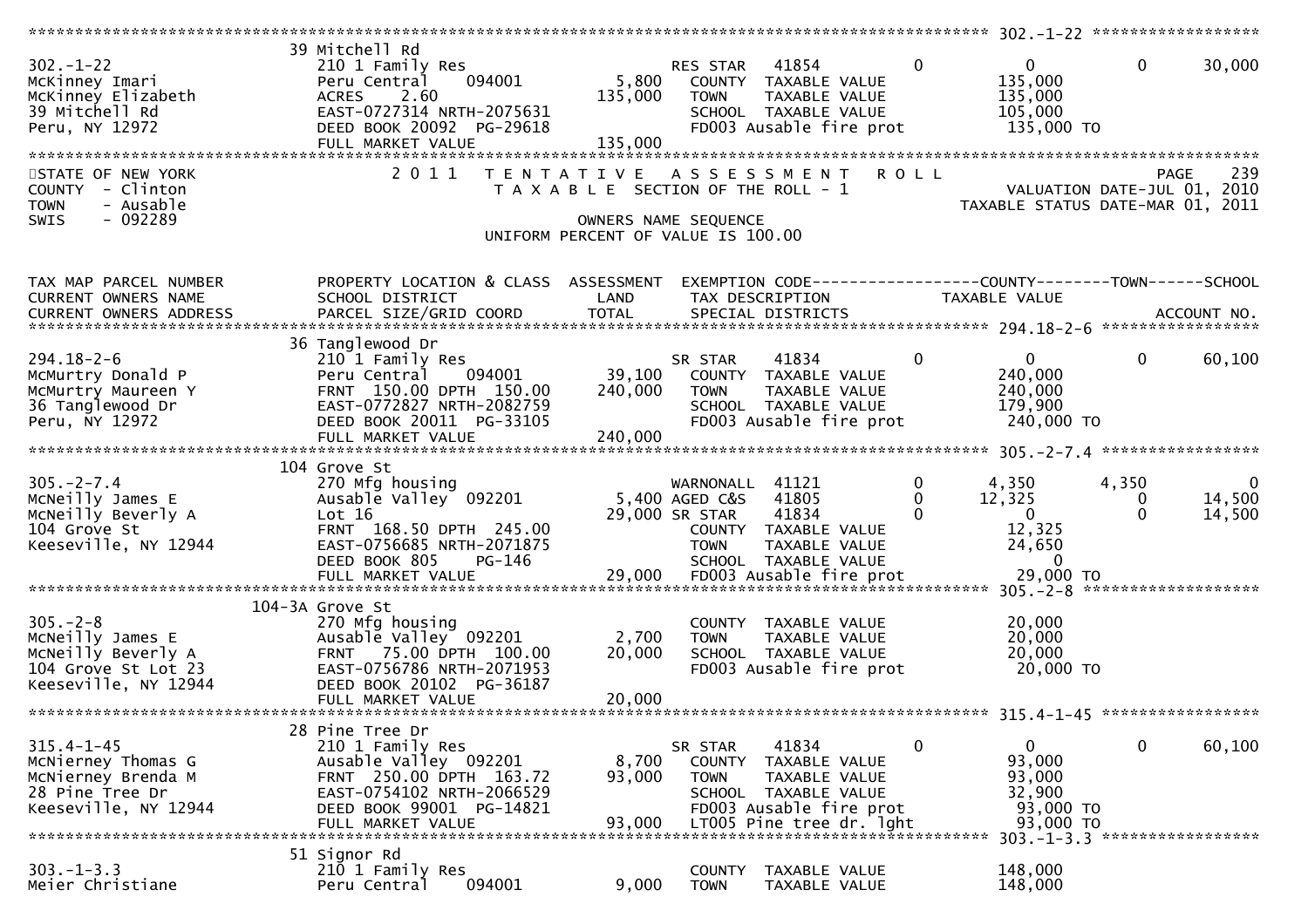| 150 Conners Rd<br>Peru, NY 12972                                                                         | Lot 33<br>1.00<br><b>ACRES</b><br>EAST-0733721 NRTH-2080680<br>DEED BOOK 671<br>PG-156<br>FULL MARKET VALUE                                                                                    | 148,000<br>148,000         | SCHOOL TAXABLE VALUE<br>FD003 Ausable fire prot                                                                                     | 148,000<br>148,000 TO                                                        |                                                                                       |
|----------------------------------------------------------------------------------------------------------|------------------------------------------------------------------------------------------------------------------------------------------------------------------------------------------------|----------------------------|-------------------------------------------------------------------------------------------------------------------------------------|------------------------------------------------------------------------------|---------------------------------------------------------------------------------------|
| STATE OF NEW YORK<br>COUNTY - Clinton<br>- Ausable<br><b>TOWN</b><br>- 092289<br><b>SWIS</b>             | 2011<br>T E N T A T I V E                                                                                                                                                                      | OWNERS NAME SEQUENCE       | A S S E S S M E N T<br>T A X A B L E SECTION OF THE ROLL - 1<br>UNIFORM PERCENT OF VALUE IS 100.00                                  | <b>ROLL</b>                                                                  | 240<br><b>PAGE</b><br>VALUATION DATE-JUL 01, 2010<br>TAXABLE STATUS DATE-MAR 01, 2011 |
| TAX MAP PARCEL NUMBER<br>CURRENT OWNERS NAME                                                             | PROPERTY LOCATION & CLASS ASSESSMENT<br>SCHOOL DISTRICT                                                                                                                                        | LAND                       | EXEMPTION CODE-----------------COUNTY--------TOWN------SCHOOL<br>TAX DESCRIPTION                                                    | TAXABLE VALUE                                                                |                                                                                       |
| $303 - 2 - 14.3$<br>Meyerson Craig A<br>26 Oakwood St #2<br>Albany, NY 12208-2416                        | 592/594 Hallock Hill Rd<br>240 Rural res<br>Ausable Valley 092201<br>Lot <sub>5</sub><br><b>ACRES</b><br>39.00<br>EAST-0739002 NRTH-2075660<br>DEED BOOK 933<br>PG-319<br>FULL MARKET VALUE    | 122,100<br>122,100         | RES STAR<br>41854<br>24,800 COUNTY TAXABLE VALUE<br><b>TOWN</b><br>TAXABLE VALUE<br>SCHOOL TAXABLE VALUE<br>FD003 Ausable fire prot | $\mathbf{0}$<br>$\overline{0}$<br>122,100<br>122,100<br>92,100<br>122,100 TO | 30,000<br>$\mathbf{0}$                                                                |
| $334. - 1 - 30.2$<br>Miller Gary<br>PO Box 240<br>Ausable Forks, NY 12912                                | Dry Bridge Rd<br>323 Vacant rural<br>Ausable Valley 092201<br>Old Railroad Bed<br>ACRES 24.40<br>EAST-0726262 NRTH-2055066<br>DEED BOOK 20072 PG-9832<br>FULL MARKET VALUE                     | 14,500<br>14,500<br>14,500 | COUNTY TAXABLE VALUE<br><b>TOWN</b><br>TAXABLE VALUE<br>SCHOOL TAXABLE VALUE<br>FD003 Ausable fire prot                             | 14,500<br>14,500<br>14,500<br>14,500 TO                                      |                                                                                       |
| $334. - 1 - 12.1$<br>Miller Gary E II<br>Brunk Jennifer N<br>338 Fern Lake Rd<br>Ausable Forks, NY 12912 | 43 Parrish Rd<br>240 Rural res<br>Ausable Valley 092201<br>Lot 194 Maules Pat<br>ACRES 77.50 BANK<br>850<br>EAST-0728068 NRTH-2056008<br>DEED BOOK 20072 PG-7712                               | 123,800                    | 41854<br>RES STAR<br>34,700 COUNTY TAXABLE VALUE<br><b>TOWN</b><br>TAXABLE VALUE<br>SCHOOL TAXABLE VALUE<br>FD003 Ausable fire prot | $\mathbf{0}$<br>$\mathbf 0$<br>123,800<br>123,800<br>93,800<br>123,800 TO    | 30,000<br>$\mathbf{0}$                                                                |
| $334. - 1 - 12.2$<br>Miller Gary E II<br>Brunk Jennifer N<br>338 Fern Lake Rd<br>Ausable Forks, NY 12912 | 107 Clintonville Rd<br>322 Rural vac>10<br>Ausable Valley 092201<br>Lot 194 Maules Pat<br>ACRES 17.50 BANK<br>850<br>EAST-0728176 NRTH-2056550<br>DEED BOOK 20072 PG-7712<br>FULL MARKET VALUE | 12,500<br>12,500<br>12,500 | COUNTY TAXABLE VALUE<br><b>TOWN</b><br>TAXABLE VALUE<br>SCHOOL TAXABLE VALUE<br>FD003 Ausable fire prot                             | 12,500<br>12,500<br>12,500<br>12,500 TO                                      |                                                                                       |
| $294. - 1 - 10$<br>Miller Marianne W                                                                     | 3 Giddings Rd<br>210 1 Family Res<br>094001<br>Peru Central                                                                                                                                    |                            | 41121<br>WARNONALL<br>41854<br>47,500 RES STAR                                                                                      | 0<br>27,000<br>0<br>0                                                        | 12,000<br>0<br>30,000<br>0                                                            |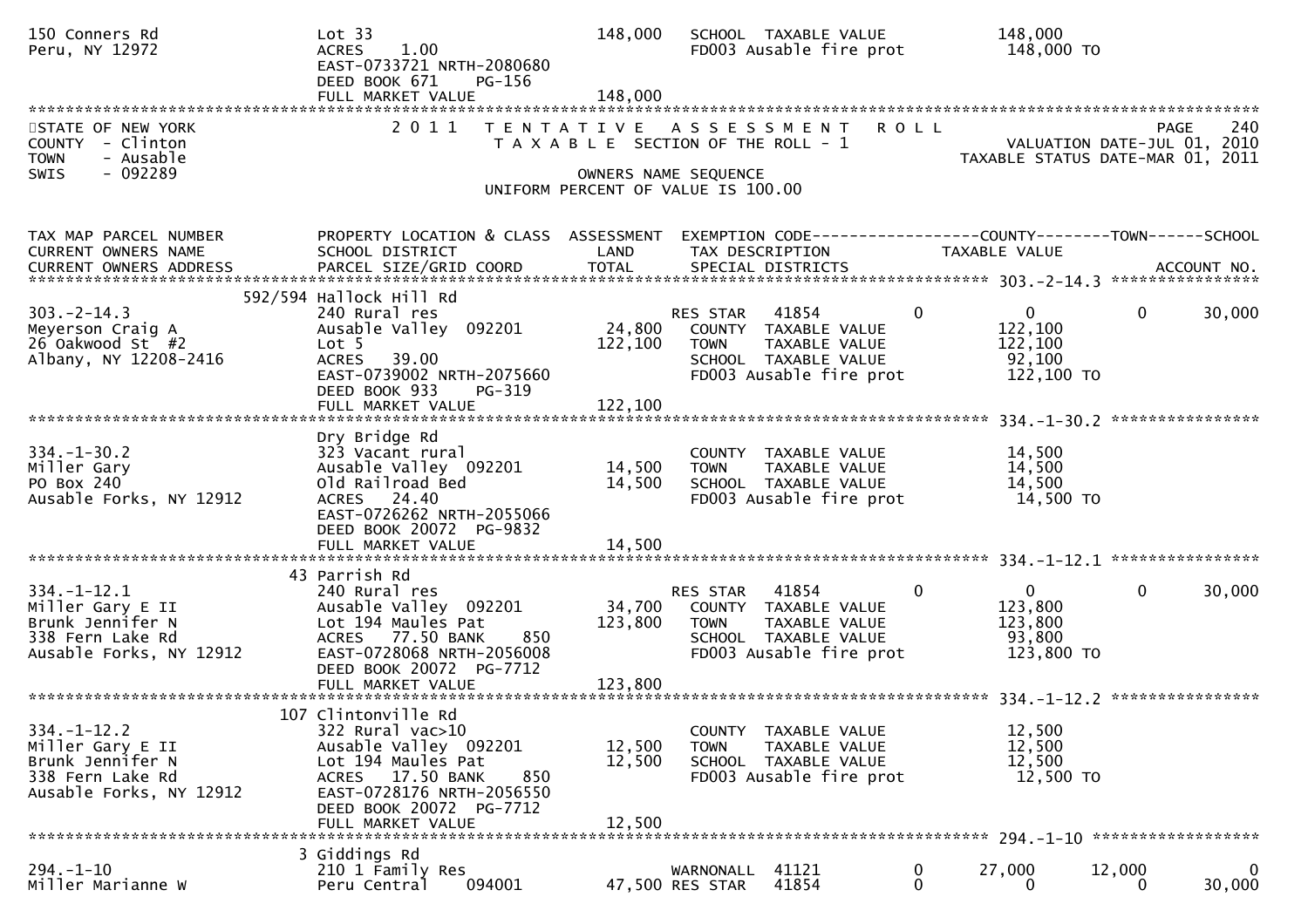| Ausable Hts<br>PO Box 152<br>Port Kent, NY 12975                                                      | 3.50<br><b>ACRES</b><br>EAST-0773338 NRTH-2081770<br>DEED BOOK 592<br>PG-471                                                                                              | 192,000                    | COUNTY TAXABLE VALUE<br><b>TOWN</b><br>SCHOOL TAXABLE VALUE             | TAXABLE VALUE                                                        | 165,000<br>180,000<br>162,000<br>192,000 TO             |                                                                                |
|-------------------------------------------------------------------------------------------------------|---------------------------------------------------------------------------------------------------------------------------------------------------------------------------|----------------------------|-------------------------------------------------------------------------|----------------------------------------------------------------------|---------------------------------------------------------|--------------------------------------------------------------------------------|
| STATE OF NEW YORK<br>COUNTY - Clinton<br>- Ausable<br><b>TOWN</b>                                     | 2011<br>T E N T A T I V E                                                                                                                                                 |                            | A S S E S S M E N T<br>T A X A B L E SECTION OF THE ROLL - 1            | <b>ROLL</b>                                                          |                                                         | 241<br>PAGE<br>VALUATION DATE-JUL 01, 2010<br>TAXABLE STATUS DATE-MAR 01, 2011 |
| $-092289$<br><b>SWIS</b>                                                                              |                                                                                                                                                                           | OWNERS NAME SEQUENCE       | UNIFORM PERCENT OF VALUE IS 100.00                                      |                                                                      |                                                         |                                                                                |
| TAX MAP PARCEL NUMBER<br>CURRENT OWNERS NAME                                                          | PROPERTY LOCATION & CLASS ASSESSMENT<br>SCHOOL DISTRICT                                                                                                                   | LAND                       | TAX DESCRIPTION                                                         |                                                                      | TAXABLE VALUE                                           |                                                                                |
| $315.4 - 1 - 57$<br>Miller Robert P<br>Miller Rebecca M<br>321 Taylor St<br>Granby, MA 01033          | 11 Valley View Dr<br>270 Mfg housing<br>Ausable Valley 092201<br>Torrington Sub Lot 7<br>FRNT 100.90 DPTH 164.50<br>EAST-0753205 NRTH-2065542<br>DEED BOOK 20041 PG-73514 | 7,800<br>42,000            | COUNTY TAXABLE VALUE<br><b>TOWN</b><br>SCHOOL TAXABLE VALUE             | TAXABLE VALUE<br>FD003 Ausable fire prot<br>LT005 Pine tree dr. lght | 42,000<br>42,000<br>42,000<br>42,000 TO<br>42,000 TO    |                                                                                |
|                                                                                                       | 324 Allen Hill Rd                                                                                                                                                         |                            |                                                                         |                                                                      |                                                         |                                                                                |
| $313. - 3 - 1.6$<br>Millington Richard G<br>Millington Heidi C<br>324 Allen Hill Rd<br>Peru, NY 12972 | 240 Rural res<br>094001<br>Peru Central<br>Lot 8 & 9<br>Platt 12000 Ac Loc<br>ACRES 65.30 BANK<br>860<br>EAST-0728663 NRTH-2070274<br>DEED BOOK 20082 PG-20880            | 29,300<br>91,000           | RES STAR<br>COUNTY TAXABLE VALUE<br><b>TOWN</b><br>SCHOOL TAXABLE VALUE | 41854<br>$\mathbf{0}$<br>TAXABLE VALUE<br>FD003 Ausable fire prot    | $\mathbf{0}$<br>91,000<br>91,000<br>61,000<br>91,000 TO | 30,000<br>0                                                                    |
|                                                                                                       | FULL MARKET VALUE                                                                                                                                                         | 91,000                     |                                                                         |                                                                      |                                                         |                                                                                |
| $293. - 3 - 2.11$<br>Mills Howard D Jr<br>874 Silver Lake Rd<br>Middletown, NY 10941-1119             | Rt 9<br>$322$ Rural vac $>10$<br>Peru Central<br>094001<br>Survey Bk 18 Pg 85 Lot 3<br>ACRES 122.20<br>EAST-0767716 NRTH-2086175<br>DEED BOOK 605<br>PG-531               | 44,100<br>44,100           | COUNTY TAXABLE VALUE<br><b>TOWN</b><br>SCHOOL TAXABLE VALUE             | TAXABLE VALUE<br>FD003 Ausable fire prot                             | 44,100<br>44,100<br>44,100<br>44,100 TO                 |                                                                                |
|                                                                                                       | Sunlea Village Dr                                                                                                                                                         |                            |                                                                         |                                                                      |                                                         |                                                                                |
| $293. -3 - 9$<br>Mills Howard D Jr<br>874 Silver Lake Rd<br>Middleton, NY 10941                       | $314$ Rural vac<10<br>Peru Central<br>094001<br>PLC 396 Lot 26<br>5.26<br><b>ACRES</b><br>EAST-0766928 NRTH-2083006<br>DEED BOOK 605<br>PG-531<br>FULL MARKET VALUE       | 25,600<br>25,600<br>25,600 | COUNTY TAXABLE VALUE<br><b>TOWN</b><br>SCHOOL TAXABLE VALUE             | TAXABLE VALUE<br>FD003 Ausable fire prot                             | 25,600<br>25,600<br>25,600<br>25,600 TO                 |                                                                                |
|                                                                                                       | Sunlea Village Dr                                                                                                                                                         |                            |                                                                         |                                                                      | $293 - 3 - 10$                                          | ******************                                                             |
| $293. - 3 - 10$<br>Mills Howard D Jr                                                                  | $314$ Rural vac<10<br>094001<br>Peru Central                                                                                                                              | 26,800                     | <b>COUNTY</b><br><b>TOWN</b>                                            | TAXABLE VALUE<br>TAXABLE VALUE                                       | 26,800<br>26,800                                        |                                                                                |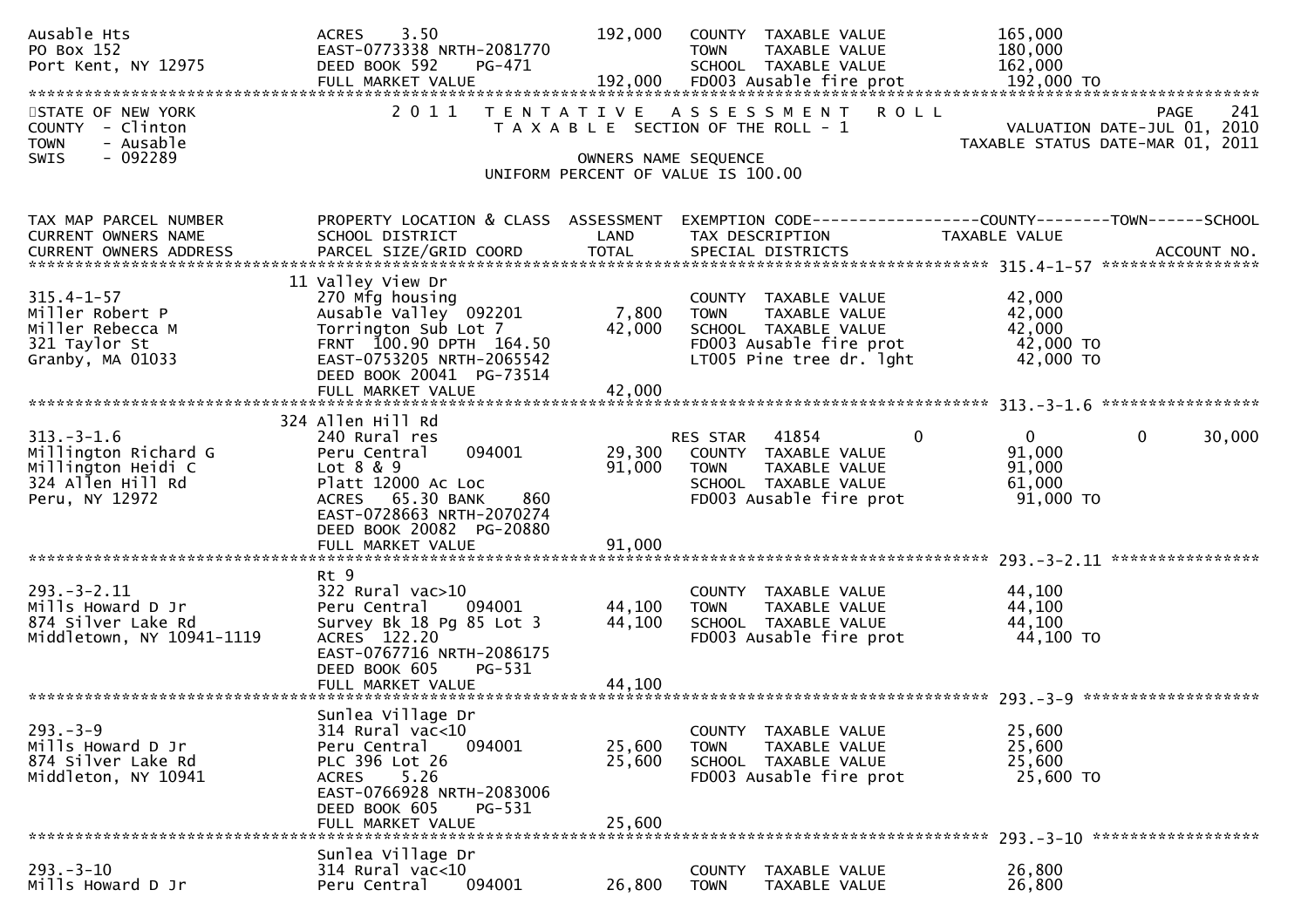| 874 Silver Lake Rd<br>Middleton, NY 10941                                                    | PLC 396 Lot 27 A&B<br><b>ACRES</b><br>7.41<br>EAST-0766922 NRTH-2083693<br>DEED BOOK 605<br>PG-531<br>FULL MARKET VALUE                                                                         | 26,800<br>26,800           | SCHOOL TAXABLE VALUE<br>FD003 Ausable fire prot                                                                   | 26,800<br>26,800 TO                                                                           |
|----------------------------------------------------------------------------------------------|-------------------------------------------------------------------------------------------------------------------------------------------------------------------------------------------------|----------------------------|-------------------------------------------------------------------------------------------------------------------|-----------------------------------------------------------------------------------------------|
| STATE OF NEW YORK<br>COUNTY - Clinton<br>- Ausable<br><b>TOWN</b><br>- 092289<br><b>SWIS</b> | 2011<br>T E N T A T I V E                                                                                                                                                                       | OWNERS NAME SEQUENCE       | <b>ROLL</b><br>A S S E S S M E N T<br>T A X A B L E SECTION OF THE ROLL - 1<br>UNIFORM PERCENT OF VALUE IS 100.00 | 242<br><b>PAGE</b><br>VALUATION DATE-JUL 01, 2010<br>TAXABLE STATUS DATE-MAR 01, 2011         |
| TAX MAP PARCEL NUMBER<br>CURRENT OWNERS NAME<br>CURRENT OWNERS ADDRESS                       | PROPERTY LOCATION & CLASS ASSESSMENT<br>SCHOOL DISTRICT<br>PARCEL SIZE/GRID COORD                                                                                                               | LAND<br><b>TOTAL</b>       | TAX DESCRIPTION<br>SPECIAL DISTRICTS                                                                              | EXEMPTION CODE-----------------COUNTY--------TOWN------SCHOOL<br>TAXABLE VALUE<br>ACCOUNT NO. |
| $293 - 3 - 11$<br>Mills Howard D Jr<br>874 Silver Lake Rd<br>Middletown, NY 10941            | Sunlea Village Dr<br>$314$ Rural vac< $10$<br>Peru Central<br>094001<br>PLC 396 Lot 28 A&B<br><b>ACRES</b><br>4.09<br>EAST-0766800 NRTH-2084398<br>DEED BOOK 605<br>PG-531<br>FULL MARKET VALUE | 24,900<br>24,900<br>24,900 | COUNTY TAXABLE VALUE<br>TAXABLE VALUE<br><b>TOWN</b><br>SCHOOL TAXABLE VALUE<br>FD003 Ausable fire prot           | 24,900<br>24,900<br>24,900<br>24,900 TO                                                       |
| $294. - 1 - 23$<br>Mills Howard D Jr<br>874 Silver Lake Rd<br>Middletown, NY 10941           | Hilltop Dr<br>$314$ Rural vac< $10$<br>094001<br>Peru Central<br>PLC 396 Lot 30<br><b>ACRES</b><br>5.69<br>EAST-0767825 NRTH-2084350<br>DEED BOOK 605<br>PG-531<br>FULL MARKET VALUE            | 25,800<br>25,800<br>25,800 | COUNTY TAXABLE VALUE<br><b>TOWN</b><br>TAXABLE VALUE<br>SCHOOL TAXABLE VALUE<br>FD003 Ausable fire prot           | 25,800<br>25,800<br>25,800<br>25,800 TO                                                       |
| $294. - 1 - 24$<br>Mills Howard D Jr<br>874 Silver Lake Rd<br>Middletown, NY 10941           | Plains Rd<br>$314$ Rural vac< $10$<br>Peru Central<br>094001<br>PLC 396 Lot 31<br>ACRES 5.03<br>EAST-0768067 NRTH-2083923<br>DEED BOOK 605<br>PG-531                                            | 25,400<br>25,400           | COUNTY TAXABLE VALUE<br>TAXABLE VALUE<br><b>TOWN</b><br>SCHOOL TAXABLE VALUE<br>FD003 Ausable fire prot           | 25,400<br>25,400<br>25,400<br>25,400 TO                                                       |
| $294. - 1 - 25$<br>Mills Howard D Jr<br>874 Silver Lake Rd<br>Middletown, NY 10941           | Plains Rd<br>314 Rural vac<10<br>Peru Central<br>094001<br>PLC 396 Lot 32<br>5.06<br>ACRES<br>EAST-0768287 NRTH-2084195<br>DEED BOOK 605<br>PG-531<br>FULL MARKET VALUE                         | 25,400<br>25,400<br>25,400 | COUNTY TAXABLE VALUE<br>TAXABLE VALUE<br><b>TOWN</b><br>SCHOOL TAXABLE VALUE<br>FD003 Ausable fire prot           | 25,400<br>25,400<br>25,400<br>25,400 TO                                                       |
| $294. - 1 - 26$<br>Mills Howard D Jr                                                         | Plains Rd<br>$314$ Rural vac<10<br>094001<br>Peru Central                                                                                                                                       | 25,400                     | COUNTY TAXABLE VALUE<br><b>TOWN</b><br>TAXABLE VALUE                                                              | 25,400<br>25,400                                                                              |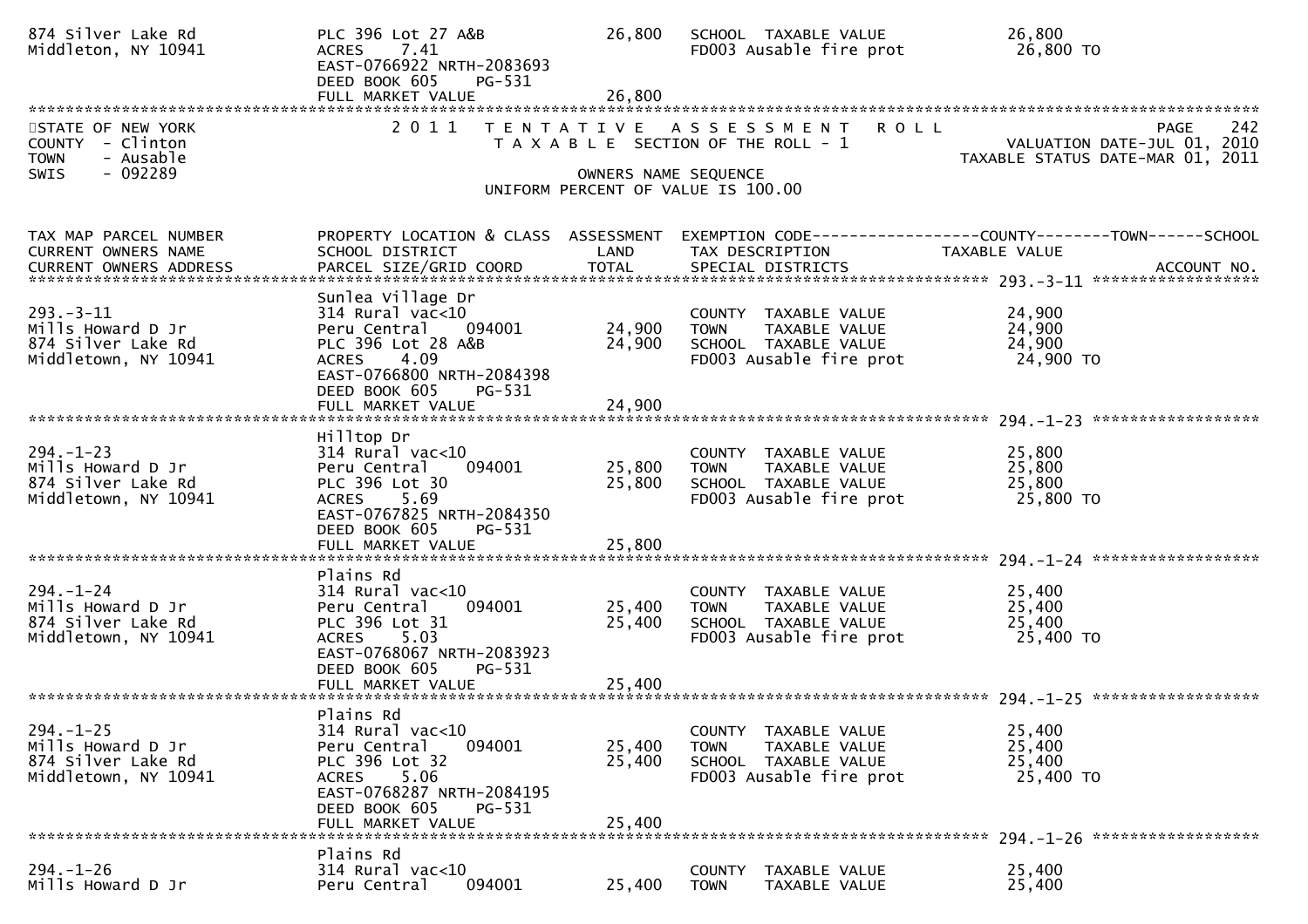| 874 Silver Lake Rd<br>Middletown, NY 10941                                                   | PLC 396 Lot 33<br><b>ACRES</b><br>5.02<br>EAST-0768474 NRTH-2084190<br>DEED BOOK 605<br>PG-351<br>FULL MARKET VALUE                                                                                            | 25,400<br>25,400            | SCHOOL TAXABLE VALUE<br>FD003 Ausable fire prot                                                                                             | 25,400<br>25,400 TO                                                                                                              |
|----------------------------------------------------------------------------------------------|----------------------------------------------------------------------------------------------------------------------------------------------------------------------------------------------------------------|-----------------------------|---------------------------------------------------------------------------------------------------------------------------------------------|----------------------------------------------------------------------------------------------------------------------------------|
| STATE OF NEW YORK<br>COUNTY - Clinton<br>- Ausable<br><b>TOWN</b><br>- 092289<br><b>SWIS</b> | 2011                                                                                                                                                                                                           | T E N T A T I V E           | <b>ROLL</b><br>A S S E S S M E N T<br>T A X A B L E SECTION OF THE ROLL - 1<br>OWNERS NAME SEQUENCE<br>UNIFORM PERCENT OF VALUE IS 100.00   | 243<br>PAGE<br>VALUATION DATE-JUL 01, 2010<br>TAXABLE STATUS DATE-MAR 01, 2011                                                   |
| TAX MAP PARCEL NUMBER<br>CURRENT OWNERS NAME<br><b>CURRENT OWNERS ADDRESS</b>                | SCHOOL DISTRICT<br>PARCEL SIZE/GRID COORD                                                                                                                                                                      | LAND<br><b>TOTAL</b>        | TAX DESCRIPTION<br>SPECIAL DISTRICTS                                                                                                        | PROPERTY LOCATION & CLASS ASSESSMENT EXEMPTION CODE----------------COUNTY-------TOWN------SCHOOL<br>TAXABLE VALUE<br>ACCOUNT NO. |
| $294. - 1 - 27$<br>Mills Howard D Jr<br>874 Silver Lake Rd<br>Middletown, NY 10941           | Plains Rd<br>$314$ Rural vac<10<br>Peru Central<br>094001<br>PLC 396 Lot 34<br>ACRES 5.02<br>EAST-0768659 NRTH-2084286<br>DEED BOOK 605<br>$PG-351$<br>FULL MARKET VALUE                                       | 25,400<br>25,400<br>25,400  | COUNTY TAXABLE VALUE<br>TAXABLE VALUE<br><b>TOWN</b><br>SCHOOL TAXABLE VALUE<br>FD003 Ausable fire prot                                     | 25,400<br>25,400<br>25,400<br>25,400 TO                                                                                          |
| $294. - 1 - 28$<br>Mills Howard D Jr<br>874 Silver Lake Rd<br>Middletown, NY 10941           | Plains Rd<br>$314$ Rural vac<10<br>Peru Central<br>094001<br>PLC 396 Lot 35<br><b>ACRES</b><br>5.21<br>EAST-0768805 NRTH-2083027<br>DEED BOOK 605<br>PG-351<br>FULL MARKET VALUE                               | 25,500<br>25,500<br>25,500  | COUNTY TAXABLE VALUE<br><b>TOWN</b><br>TAXABLE VALUE<br>SCHOOL TAXABLE VALUE<br>FD003 Ausable fire prot                                     | 25,500<br>25,500<br>25,500<br>25,500 TO                                                                                          |
| $294. - 1 - 29$<br>Mills Howard D Jr<br>874 Silver Lake Rd<br>Middletown, NY 10941           | Plains Rd<br>$314$ Rural vac< $10$<br>Peru Central<br>094001<br>PLC 396 Lot 37<br><b>ACRES</b><br>5.62<br>EAST-0768374 NRTH-2083015<br>DEED BOOK 605<br>PG-531                                                 | 25,800<br>25,800            | COUNTY TAXABLE VALUE<br><b>TOWN</b><br>TAXABLE VALUE<br>SCHOOL TAXABLE VALUE<br>FD003 Ausable fire prot                                     | 25,800<br>25,800<br>25,800<br>25,800 TO                                                                                          |
| $293.16 - 1 - 8.1$<br>Mitchell Clark J<br>Mitchell Ann E<br>13 Haven Ln<br>Peru, NY 12972    | 13 Haven Ln<br>210 1 Family Res<br>Peru Central<br>094001<br>Lot 25 Sunlea Village<br>Also Deed 772/87<br>FRNT 150.00 DPTH 217.70<br>EAST-0767080 NRTH-2083143<br>DEED BOOK 912<br>PG-165<br>FULL MARKET VALUE | 1,630<br>200,700<br>200,700 | 41854<br>$\mathbf 0$<br>RES STAR<br>COUNTY TAXABLE VALUE<br><b>TOWN</b><br>TAXABLE VALUE<br>SCHOOL TAXABLE VALUE<br>FD003 Ausable fire prot | $\mathbf 0$<br>30,000<br>$\mathbf{0}$<br>200,700<br>200,700<br>170,700<br>200,700 TO                                             |
| $301 - 2 - 4$                                                                                | Mitchell Rd<br>240 Rural res                                                                                                                                                                                   |                             | 90 PCT OF VALUE USED FOR EXEMPTION PURPOSES<br>WARNONALL 41121<br>0                                                                         | 16,065<br>12,000<br>0                                                                                                            |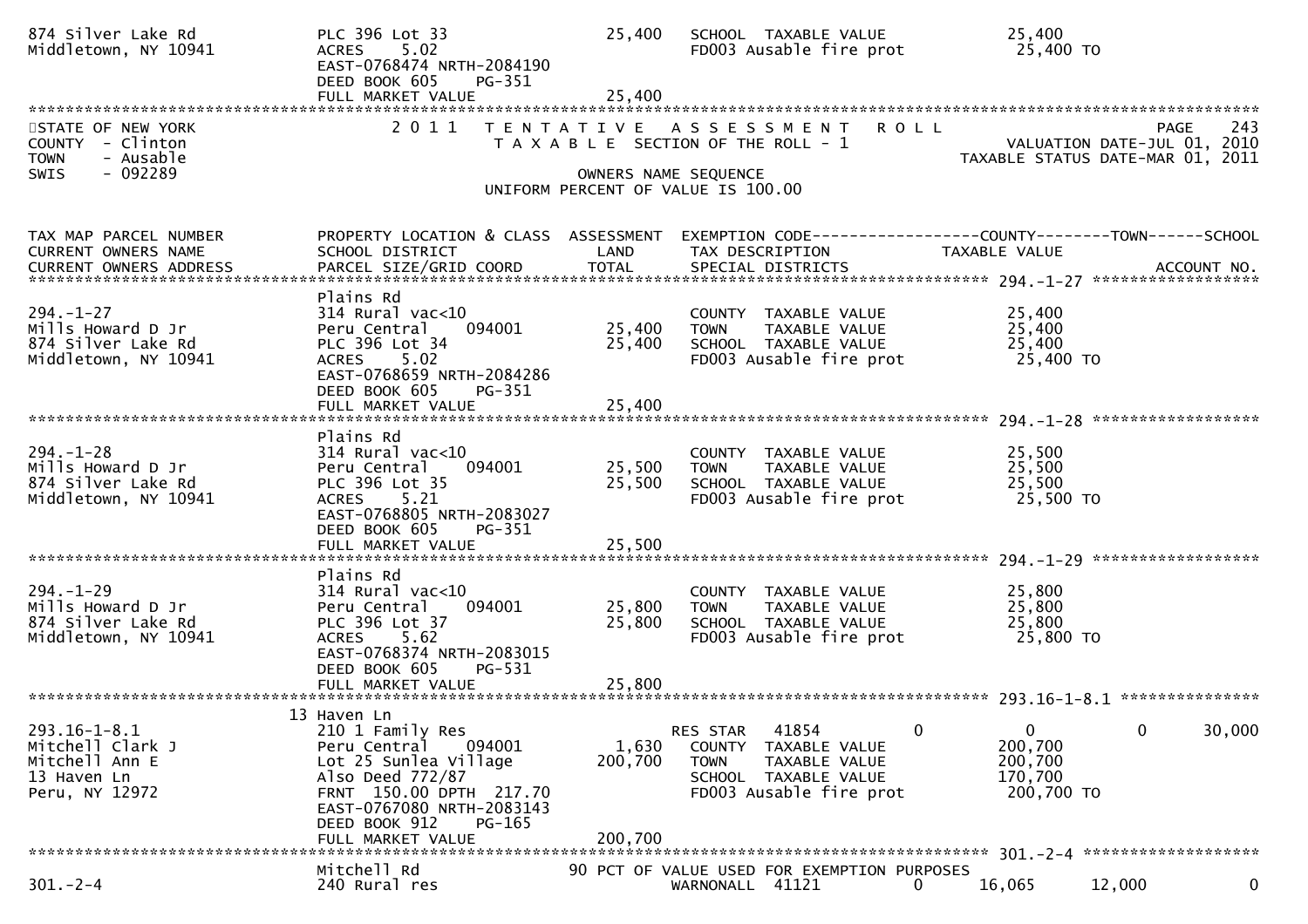| Mitchell Patricia A<br>360 Mitchell Rd<br>Peru, NY 12972                    | Ausable Valley 092201<br>44.00<br><b>ACRES</b><br>EAST-0720333 NRTH-2074720<br>DEED BOOK 20062 PG-1118 | 119,000 | 41854<br>16,700 RES STAR<br>COUNTY TAXABLE VALUE<br><b>TOWN</b><br>TAXABLE VALUE<br>SCHOOL TAXABLE VALUE | $\mathbf{0}$<br>$\Omega$<br>102,935<br>107,000<br>89,000 | $\Omega$<br>30,000                                                             |
|-----------------------------------------------------------------------------|--------------------------------------------------------------------------------------------------------|---------|----------------------------------------------------------------------------------------------------------|----------------------------------------------------------|--------------------------------------------------------------------------------|
| STATE OF NEW YORK<br><b>COUNTY</b><br>- Clinton<br>- Ausable<br><b>TOWN</b> |                                                                                                        |         | 2011 TENTATIVE ASSESSMENT ROLL<br>T A X A B L E SECTION OF THE ROLL - 1                                  |                                                          | 244<br>PAGE<br>VALUATION DATE-JUL 01, 2010<br>TAXABLE STATUS DATE-MAR 01, 2011 |
| $-092289$<br>SWIS                                                           |                                                                                                        |         | OWNERS NAME SEQUENCE<br>UNIFORM PERCENT OF VALUE IS 100.00                                               |                                                          |                                                                                |
| TAX MAP PARCEL NUMBER<br>CURRENT OWNERS NAME                                | PROPERTY LOCATION & CLASS ASSESSMENT<br>SCHOOL DISTRICT                                                | LAND    | TAX DESCRIPTION                                                                                          | <b>TAXABLE VALUE</b>                                     |                                                                                |
|                                                                             | Mitchell Rd                                                                                            |         |                                                                                                          |                                                          |                                                                                |
| $302 - 1 - 28$                                                              | $314$ Rural vac< $10$                                                                                  |         | COUNTY TAXABLE VALUE                                                                                     | 6,800                                                    |                                                                                |
| Mitchell Patricia A                                                         | Ausable Valley 092201                                                                                  | 6,800   | TAXABLE VALUE<br><b>TOWN</b>                                                                             | 6,800                                                    |                                                                                |
| 360 Mitchell Rd<br>Peru, NY 12972                                           | Lot 26 Watson<br>4.80<br><b>ACRES</b>                                                                  | 6,800   | SCHOOL TAXABLE VALUE<br>FD003 Ausable fire prot                                                          | 6,800<br>6,800 TO                                        |                                                                                |
|                                                                             | EAST-0722476 NRTH-2073997                                                                              |         |                                                                                                          |                                                          |                                                                                |
|                                                                             | DEED BOOK 20062 PG-1118<br>FULL MARKET VALUE                                                           | 6,800   |                                                                                                          |                                                          |                                                                                |
|                                                                             |                                                                                                        |         |                                                                                                          |                                                          |                                                                                |
| $303. -1 - 4.3$                                                             | Calkins Rd<br>$314$ Rural vac< $10$                                                                    |         | COUNTY TAXABLE VALUE                                                                                     | 5,400                                                    |                                                                                |
| Mitchell Richard D                                                          | Peru Central<br>094001                                                                                 | 5,400   | <b>TOWN</b><br>TAXABLE VALUE                                                                             | 5,400                                                    |                                                                                |
| Mitchell Jennifer L                                                         | Survey Map Bk 17 Pg 83                                                                                 | 5,400   | SCHOOL TAXABLE VALUE                                                                                     | 5,400                                                    |                                                                                |
| 265 Calkins Rd<br>Peru, NY 12972-3806                                       | FRNT 150.00 DPTH 200.00<br>EAST-0734718 NRTH-2080917                                                   |         | FD003 Ausable fire prot                                                                                  | 5,400 TO                                                 |                                                                                |
|                                                                             | DEED BOOK 99001 PG-13216                                                                               |         |                                                                                                          |                                                          |                                                                                |
|                                                                             | FULL MARKET VALUE                                                                                      | 5,400   |                                                                                                          |                                                          |                                                                                |
|                                                                             | 84 Hallock Hill Rd                                                                                     |         | 91 PCT OF VALUE USED FOR EXEMPTION PURPOSES                                                              |                                                          |                                                                                |
| $315. - 1 - 22$                                                             | 240 Rural res                                                                                          |         | AGED - ALL 41800                                                                                         | 0<br>38,084                                              | 38,084<br>38,084                                                               |
| Mitchell Virginia<br>Mitchell Robert                                        | Ausable Valley 092201<br>ACRES 18.80                                                                   |         | 15,300 SR STAR<br>41834<br>83,700 COUNTY TAXABLE VALUE                                                   | $\Omega$<br>$\mathbf{0}$<br>45,616                       | $\Omega$<br>45,616                                                             |
| 84 Hallock Hill Rd                                                          | EAST-0748632 NRTH-2070745                                                                              |         | <b>TOWN</b><br>TAXABLE VALUE                                                                             | 45,616                                                   |                                                                                |
| Keeseville, NY 12944                                                        | DEED BOOK 502<br><b>PG-223</b>                                                                         |         | SCHOOL TAXABLE VALUE                                                                                     | $\Omega$                                                 |                                                                                |
|                                                                             |                                                                                                        |         |                                                                                                          |                                                          |                                                                                |
|                                                                             | 81 Union Rd                                                                                            |         |                                                                                                          |                                                          |                                                                                |
| $304. - 1 - 40.1$<br>Mitchell Walter                                        | 270 Mfg housing<br>Ausable Valley <sup>O92201</sup>                                                    |         | AGED - ALL 41800<br>8,800 SR STAR<br>41834                                                               | 0<br>16,500<br>$\mathbf{0}$<br>$\mathbf{0}$              | 16,500<br>16,500<br>$\mathbf 0$<br>16,500                                      |
| 81 Union Rd                                                                 | 2.30<br><b>ACRES</b>                                                                                   | 33,000  | COUNTY<br>TAXABLE VALUE                                                                                  | 16,500                                                   |                                                                                |
| Peru, NY 12972                                                              | EAST-0745414 NRTH-2077346<br>DEED BOOK 554                                                             |         | <b>TOWN</b><br>TAXABLE VALUE                                                                             | 16,500<br>$\mathbf{0}$                                   |                                                                                |
|                                                                             | $PG-23$<br>FULL MARKET VALUE                                                                           | 33,000  | SCHOOL TAXABLE VALUE<br>FD003 Ausable fire prot                                                          | 33,000 TO                                                | 302. -1-11 *******************                                                 |
| $302 - 1 - 11$                                                              | Allen Hill Rd<br>312 Vac w/imprv                                                                       |         |                                                                                                          | 15,000                                                   |                                                                                |
| Monigan John R                                                              | 094001<br>Peru Central                                                                                 | 5,700   | COUNTY<br>TAXABLE VALUE<br>TAXABLE VALUE<br><b>TOWN</b>                                                  | 15,000                                                   |                                                                                |
| Monigan Jean M                                                              | 2.50<br><b>ACRES</b>                                                                                   | 15,000  | SCHOOL TAXABLE VALUE                                                                                     | 15,000                                                   |                                                                                |
| 741 Allen Hill Rd                                                           | EAST-0728278 NRTH-2079790                                                                              |         | FD003 Ausable fire prot                                                                                  | 15,000 TO                                                |                                                                                |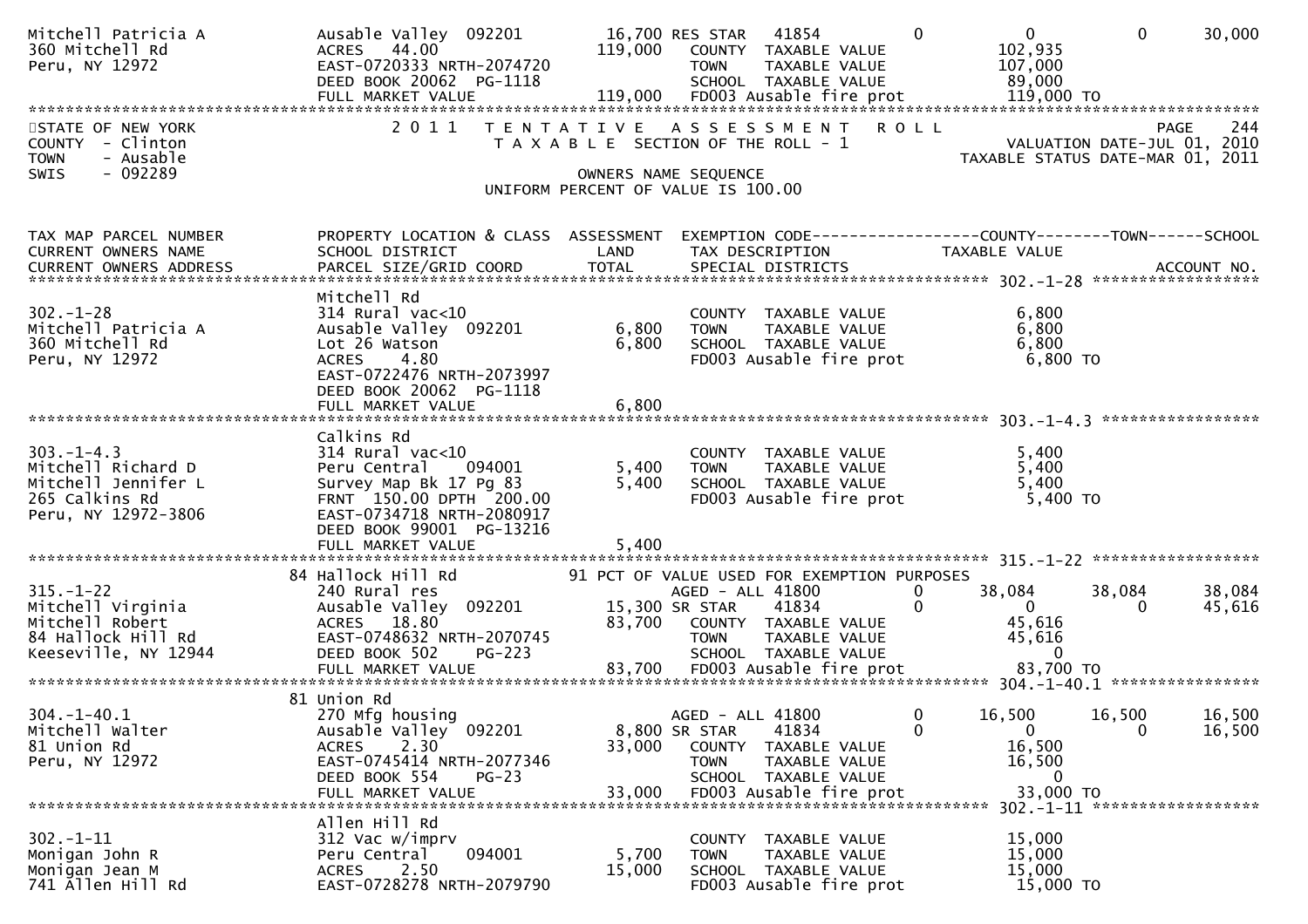| Peru, NY 12972                                                                        | <b>PG-775</b><br>DEED BOOK 614<br>FULL MARKET VALUE                                                                     | 15,000           |                                                                                                                   |                                                                 |                                                                                |
|---------------------------------------------------------------------------------------|-------------------------------------------------------------------------------------------------------------------------|------------------|-------------------------------------------------------------------------------------------------------------------|-----------------------------------------------------------------|--------------------------------------------------------------------------------|
| STATE OF NEW YORK<br>COUNTY - Clinton<br><b>TOWN</b><br>- Ausable                     | 2011                                                                                                                    |                  | TENTATIVE ASSESSMENT<br>T A X A B L E SECTION OF THE ROLL - 1                                                     | <b>ROLL</b>                                                     | 245<br>PAGE<br>VALUATION DATE-JUL 01, 2010<br>TAXABLE STATUS DATE-MAR 01, 2011 |
| - 092289<br><b>SWIS</b>                                                               |                                                                                                                         |                  | OWNERS NAME SEQUENCE<br>UNIFORM PERCENT OF VALUE IS 100.00                                                        |                                                                 |                                                                                |
| TAX MAP PARCEL NUMBER<br>CURRENT OWNERS NAME<br><b>CURRENT OWNERS ADDRESS</b>         | PROPERTY LOCATION & CLASS ASSESSMENT<br>SCHOOL DISTRICT                                                                 | LAND             | EXEMPTION CODE------------------COUNTY--------TOWN------SCHOOL<br>TAX DESCRIPTION                                 | TAXABLE VALUE                                                   |                                                                                |
|                                                                                       | 44 old state Rd                                                                                                         |                  |                                                                                                                   |                                                                 |                                                                                |
| $305.4 - 1 - 10$<br>Montanaro Albert R Jr<br>Montanaro Nora-Autumn<br>44 old State Rd | 210 1 Family Res<br>Ausable Valley 092201<br>FRNT 82.90 DPTH 222.00<br>EAST-0763139 NRTH-2074628                        | 138,000          | WARNONALL 41121<br>4,800 RES STAR<br>41854<br>COUNTY TAXABLE VALUE<br>TAXABLE VALUE<br><b>TOWN</b>                | 20,700<br>0<br>$\Omega$<br>$\overline{0}$<br>117,300<br>126,000 | 12,000<br>0<br>30,000<br>$\Omega$                                              |
| Ausable Chasm, NY 12911                                                               | DEED BOOK 20001 PG-25166<br>FULL MARKET VALUE                                                                           | 138,000          | SCHOOL TAXABLE VALUE<br>FD003 Ausable fire prot<br>LT006 Chasm                                                    | 108,000<br>138,000 TO<br>138,000 TO                             |                                                                                |
|                                                                                       | 2216 Rt 22                                                                                                              |                  |                                                                                                                   |                                                                 |                                                                                |
| $304. - 1 - 14.6$<br>Montefusco James J<br>Montefusco Tammy L<br>2216 Rt 22           | 210 1 Family Res<br>Ausable Valley 092201<br>Lot 2 Pl 1200 Ac<br><b>ACRES</b><br>2.70                                   | 9,000<br>138,000 | RES STAR<br>41854<br>COUNTY TAXABLE VALUE<br><b>TOWN</b><br>TAXABLE VALUE<br>SCHOOL TAXABLE VALUE                 | $\overline{0}$<br>$\mathbf{0}$<br>138,000<br>138,000<br>108,000 | $\mathbf{0}$<br>30,000                                                         |
| Keeseville, NY 12944                                                                  | EAST-0751716 NRTH-2077589<br>DEED BOOK 20021 PG-49198                                                                   |                  | FD003 Ausable fire prot                                                                                           | 138,000 TO                                                      |                                                                                |
|                                                                                       | 30 Ausable Beach Rd                                                                                                     |                  |                                                                                                                   |                                                                 | ***************                                                                |
| $294.10 - 1 - 7.1$<br>Moon Danielle                                                   | 260 Seasonal res<br>094001<br>Peru Central                                                                              | 91,000           | COUNTY TAXABLE VALUE<br><b>TOWN</b><br>TAXABLE VALUE                                                              | 148,600<br>148,600                                              |                                                                                |
| Becker Troy<br>219 Pleasant Ave<br>Burlington, VT 05408                               | Sub Lot 15-B & 15-A<br>50.00 DPTH 310.00<br><b>FRNT</b><br>EAST-0771894 NRTH-2085798<br>DEED BOOK 20082 PG-19123        | 148,600          | SCHOOL TAXABLE VALUE<br>FD003 Ausable fire prot                                                                   | 148,600<br>148,600 TO                                           |                                                                                |
|                                                                                       |                                                                                                                         |                  |                                                                                                                   |                                                                 |                                                                                |
|                                                                                       | 831/837 Clintonville Rd                                                                                                 |                  |                                                                                                                   |                                                                 |                                                                                |
| $302 - 2 - 9$<br>Moore George<br>1823 Rt 9<br>PO Box 385<br>Keeseville, NY 12944      | 270 Mfg housing<br>Peru Central<br>094001<br>Lot 7 Platts<br>20.00<br>ACRES<br>EAST-0732125 NRTH-2073671                | 10,900<br>20,000 | COUNTY TAXABLE VALUE<br><b>TOWN</b><br>TAXABLE VALUE<br><b>SCHOOL</b><br>TAXABLE VALUE<br>FD003 Ausable fire prot | 20,000<br>20,000<br>20,000<br>20,000 TO                         |                                                                                |
|                                                                                       | DEED BOOK 20102 PG-34395                                                                                                | 20,000           |                                                                                                                   |                                                                 |                                                                                |
|                                                                                       | FULL MARKET VALUE                                                                                                       |                  |                                                                                                                   |                                                                 |                                                                                |
| $305. -2 - 7.11$<br>Moore George<br>PO Box 385<br>Keeseville, NY 12944                | 104 Grove St<br>311 Res vac land<br>Ausable Valley 092201<br>Lot 16 Pl 12000 Ac Loc<br>97.95 DPTH 265.00<br><b>FRNT</b> | 4,900<br>4,900   | COUNTY TAXABLE VALUE<br>TAXABLE VALUE<br><b>TOWN</b><br>SCHOOL TAXABLE VALUE<br>FD003 Ausable fire prot           | 4,900<br>4,900<br>4,900<br>4,900 TO                             |                                                                                |
|                                                                                       | EAST-0756660 NRTH-2071748                                                                                               |                  |                                                                                                                   |                                                                 |                                                                                |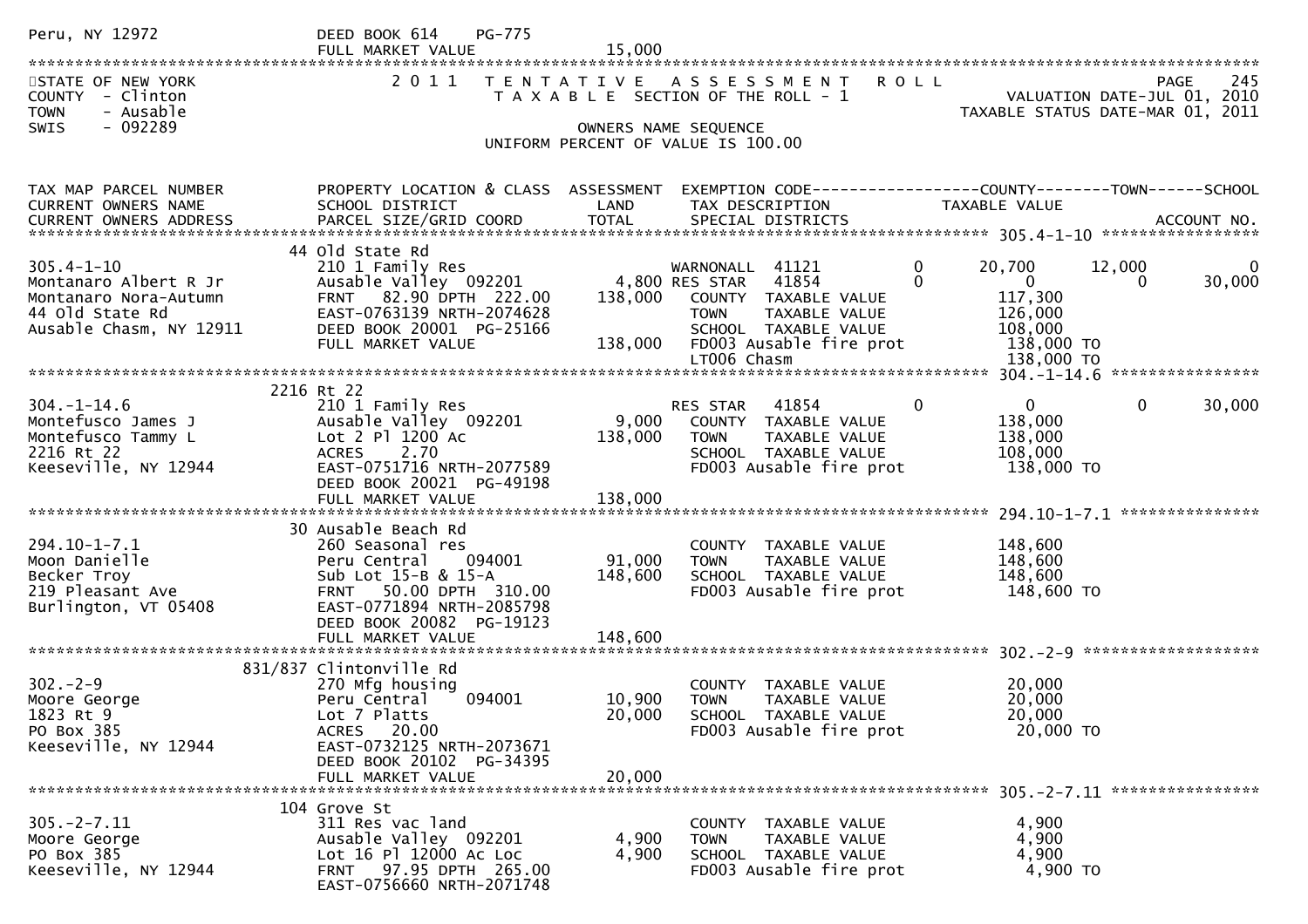|                                                                                                                      | $PG-33$<br>DEED BOOK 940<br>FULL MARKET VALUE                                                                                                                                          | 4.900                      |                                                                                                                          |                                                                 |                   |
|----------------------------------------------------------------------------------------------------------------------|----------------------------------------------------------------------------------------------------------------------------------------------------------------------------------------|----------------------------|--------------------------------------------------------------------------------------------------------------------------|-----------------------------------------------------------------|-------------------|
| STATE OF NEW YORK<br>COUNTY - Clinton<br><b>TOWN</b><br>- Ausable                                                    | 2 0 1 1                                                                                                                                                                                |                            | TENTATIVE ASSESSMENT<br><b>ROLL</b><br>T A X A B L E SECTION OF THE ROLL - 1                                             | VALUATION DATE-JUL 01, 2010<br>TAXABLE STATUS DATE-MAR 01, 2011 | 246<br>PAGE       |
| $-092289$<br>SWIS                                                                                                    |                                                                                                                                                                                        | OWNERS NAME SEQUENCE       | UNIFORM PERCENT OF VALUE IS 100.00                                                                                       |                                                                 |                   |
| TAX MAP PARCEL NUMBER<br>CURRENT OWNERS NAME                                                                         | PROPERTY LOCATION & CLASS ASSESSMENT<br>SCHOOL DISTRICT                                                                                                                                | LAND                       | EXEMPTION CODE-----------------COUNTY--------TOWN------SCHOOL<br>TAX DESCRIPTION                                         | <b>TAXABLE VALUE</b>                                            |                   |
| $305. - 2 - 10$<br>Moore George<br>PO Box 385<br>Keeseville, NY 12944                                                | 94 Grove St<br>323 Vacant rural<br>Ausable Valley 092201<br>Agreement Bk 750 Pg 241<br>ACRES 50.00<br>EAST-0757503 NRTH-2071418<br>DEED BOOK 750<br>PG-307                             | 27,200<br>27,200<br>27,200 | COUNTY TAXABLE VALUE<br><b>TOWN</b><br>TAXABLE VALUE<br>SCHOOL TAXABLE VALUE<br>FD003 Ausable fire prot                  | 27,200<br>27,200<br>27,200<br>27,200 TO                         |                   |
|                                                                                                                      | FULL MARKET VALUE                                                                                                                                                                      |                            |                                                                                                                          |                                                                 |                   |
| $305. -2 - 10.2$<br>Moore George<br>PO Box 385<br>Keeseville, NY 12944                                               | Grove St<br>311 Res vac land<br>Ausable Valley 092201<br>Agreement Bk 750 Pg 241<br>FRNT 200.00 DPTH 204.00<br>EAST-0756393 NRTH-2070821<br>DEED BOOK 750<br>PG-307                    | 5,700<br>5,700             | COUNTY TAXABLE VALUE<br><b>TOWN</b><br>TAXABLE VALUE<br>SCHOOL TAXABLE VALUE<br>FD003 Ausable fire prot                  | 5,700<br>5,700<br>5,700<br>5,700 TO                             |                   |
| ************************                                                                                             | FULL MARKET VALUE                                                                                                                                                                      | 5,700                      |                                                                                                                          |                                                                 | ***************** |
| $294.18 - 2 - 3$<br>Moore Michael J<br>Brienza-Moore Theresa<br>37 Winding Brook Rd<br>Peru, NY 12972                | Tanglewood Dr<br>311 Res vac land<br>094001<br>Peru Central<br>Subd Lot 28<br>FRNT 122.00 DPTH 154.50<br>1.10<br><b>ACRES</b><br>EAST-0772576 NRTH-2082723<br>DEED BOOK 20102 PG-32131 | 31,600<br>31,600           | COUNTY TAXABLE VALUE<br>TAXABLE VALUE<br><b>TOWN</b><br>SCHOOL TAXABLE VALUE<br>FD003 Ausable fire prot                  | 31,600<br>31,600<br>31,600<br>31,600 TO                         |                   |
|                                                                                                                      | FULL MARKET VALUE                                                                                                                                                                      | 31,600                     |                                                                                                                          |                                                                 |                   |
| $294.10 - 1 - 16.2$<br>Morrison Life Est Robert<br>Morrison Life Est Joan<br>62 Leonard Ave<br>Plattsburgh, NY 12901 | 14 Mountaineer Dr<br>260 Seasonal res - WTRFNT<br>Peru Central<br>094001<br>50.00 DPTH 208.00<br>FRNT<br>EAST-0771773 NRTH-2085151<br>DEED BOOK 20041 PG-76546                         | 75,000<br>167,300          | <b>COUNTY</b><br>TAXABLE VALUE<br><b>TOWN</b><br><b>TAXABLE VALUE</b><br>SCHOOL TAXABLE VALUE<br>FD003 Ausable fire prot | 167,300<br>167,300<br>167,300<br>167,300 TO                     |                   |
|                                                                                                                      | FULL MARKET VALUE                                                                                                                                                                      | 167,300                    |                                                                                                                          |                                                                 |                   |
| $301 - 2 - 1$<br>Mowry David N<br>67 Ashley Rd<br>Plattsburgh, NY 12901                                              | 426 Mitchell Rd<br>240 Rural res<br>Ausable Valley<br>092201<br>ACRES 47.00<br>EAST-0718542 NRTH-2074418<br>DEED BOOK 865<br>PG-238                                                    | 17,000<br>129,000          | COUNTY<br>TAXABLE VALUE<br>TAXABLE VALUE<br><b>TOWN</b><br>SCHOOL TAXABLE VALUE<br>FD003 Ausable fire prot               | 129,000<br>129,000<br>129,000<br>129,000 TO                     |                   |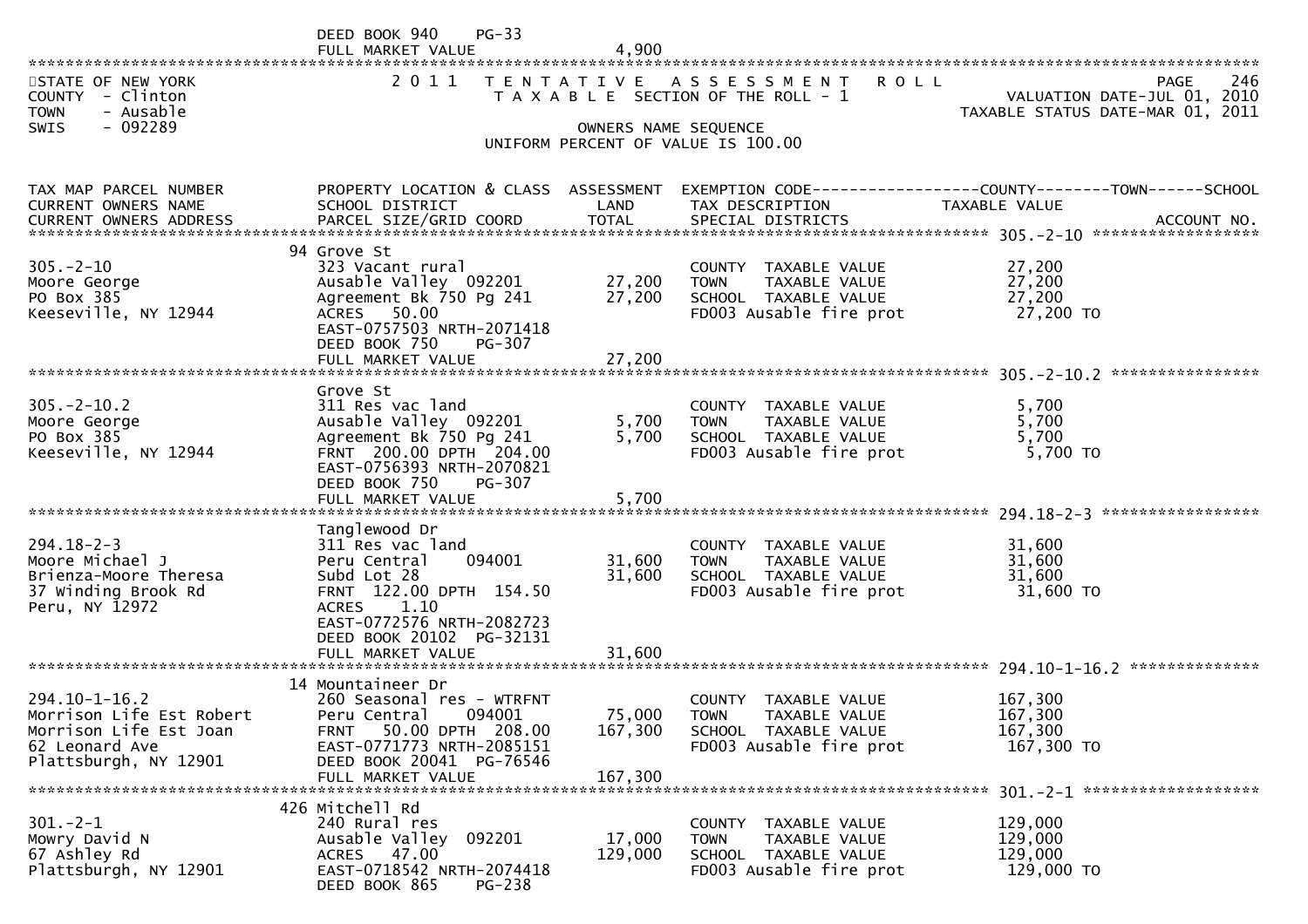|                                                                                                      | FULL MARKET VALUE                                                                                                                                                                                               | 129,000                      |                                                                                                                                                                                                                                                                |                                                                                                             |                                       |
|------------------------------------------------------------------------------------------------------|-----------------------------------------------------------------------------------------------------------------------------------------------------------------------------------------------------------------|------------------------------|----------------------------------------------------------------------------------------------------------------------------------------------------------------------------------------------------------------------------------------------------------------|-------------------------------------------------------------------------------------------------------------|---------------------------------------|
| STATE OF NEW YORK<br>COUNTY - Clinton<br><b>TOWN</b><br>- Ausable<br>- 092289<br><b>SWIS</b>         | 2011                                                                                                                                                                                                            | T E N T A T I V E            | <b>ROLL</b><br>A S S E S S M E N T<br>T A X A B L E SECTION OF THE ROLL - 1<br>OWNERS NAME SEQUENCE                                                                                                                                                            | VALUATION DATE-JUL 01, 2010<br>TAXABLE STATUS DATE-MAR 01, 2011                                             | 247<br>PAGE                           |
|                                                                                                      |                                                                                                                                                                                                                 |                              | UNIFORM PERCENT OF VALUE IS 100.00                                                                                                                                                                                                                             |                                                                                                             |                                       |
|                                                                                                      |                                                                                                                                                                                                                 |                              |                                                                                                                                                                                                                                                                |                                                                                                             |                                       |
| TAX MAP PARCEL NUMBER<br><b>CURRENT OWNERS NAME</b>                                                  | PROPERTY LOCATION & CLASS ASSESSMENT<br>SCHOOL DISTRICT                                                                                                                                                         | LAND                         | EXEMPTION CODE-----------------COUNTY-------TOWN------SCHOOL<br>TAX DESCRIPTION                                                                                                                                                                                | <b>TAXABLE VALUE</b>                                                                                        |                                       |
|                                                                                                      | Mitchell Rd                                                                                                                                                                                                     |                              |                                                                                                                                                                                                                                                                |                                                                                                             |                                       |
| $301 - 2 - 6$<br>Mowry David N<br>67 Ashley Rd<br>Plattsburgh, NY 12901                              | 321 Abandoned ag<br>Ausable Valley 092201<br>ACRES 27.00<br>EAST-0719120 NRTH-2074521<br>DEED BOOK 897<br><b>PG-71</b>                                                                                          | 14,200<br>14,200             | COUNTY TAXABLE VALUE<br>TAXABLE VALUE<br><b>TOWN</b><br>SCHOOL TAXABLE VALUE<br>FD003 Ausable fire prot                                                                                                                                                        | 14,200<br>14,200<br>14,200<br>14,200 TO                                                                     |                                       |
|                                                                                                      | FULL MARKET VALUE                                                                                                                                                                                               | 14,200                       |                                                                                                                                                                                                                                                                |                                                                                                             |                                       |
| $313. -2 - 5.6$<br>Mullen Peter J Jr<br>255 Allen Hill Rd<br>Peru, NY 12972                          | 255 Allen Hill Rd<br>240 Rural res<br>094001<br>Peru Central<br>Lot 9 P 12000 Ac<br>Survey Bk 15 Pg 36<br>ACRES 10.00 BANK<br>860<br>EAST-0727141 NRTH-2068468<br>DEED BOOK 20001 PG-21407<br>FULL MARKET VALUE | 9,900<br>155,700<br>155,700  | COUNTY TAXABLE VALUE<br>TAXABLE VALUE<br><b>TOWN</b><br>SCHOOL TAXABLE VALUE<br>FD003 Ausable fire prot                                                                                                                                                        | 155,700<br>155,700<br>155,700<br>155,700 TO                                                                 |                                       |
|                                                                                                      |                                                                                                                                                                                                                 |                              |                                                                                                                                                                                                                                                                |                                                                                                             | *****************                     |
| $325. - 1 - 2.7$<br>Murcray Howard R<br>Murcray Ella E<br>110 Cold Spring Rd<br>Keeseville, NY 12944 | $100/112$ Cold Spring Rd<br>271 Mfg housings<br>Ausable Valley 092201<br>Lot 22<br>9.70<br><b>ACRES</b><br>EAST-0737994 NRTH-2061462<br>DEED BOOK 646<br><b>PG-408</b><br>FULL MARKET VALUE                     | 53,000                       | 60 PCT OF VALUE USED FOR EXEMPTION PURPOSES<br>WARNONALL 41121<br>0<br>$\mathbf{0}$<br>9,700 WARDISALL 41141<br>53,000 SR STAR<br>41834<br>$\Omega$<br>COUNTY TAXABLE VALUE<br><b>TOWN</b><br>TAXABLE VALUE<br>SCHOOL TAXABLE VALUE<br>FD003 Ausable fire prot | 4,770<br>4,770<br>1,590<br>1,590<br>$\Omega$<br>$\Omega$<br>46,640<br>46,640<br>$\overline{0}$<br>53,000 TO | $\mathbf 0$<br>$\mathbf{0}$<br>53,000 |
|                                                                                                      | 35 Mountaineer Dr                                                                                                                                                                                               |                              |                                                                                                                                                                                                                                                                |                                                                                                             |                                       |
| 294.10-1-21<br>Murphy David A<br>35 Mountaineer Dr<br>Peru, NY 12972                                 | 210 1 Family Res<br>094001<br>Peru Central<br>2.90 BANK<br><b>ACRES</b><br>080<br>EAST-0771597 NRTH-2085358<br>DEED BOOK 923<br><b>PG-237</b><br>FULL MARKET VALUE                                              | 35,400<br>107,800<br>107,800 | 41854<br>0<br>RES STAR<br>COUNTY TAXABLE VALUE<br><b>TOWN</b><br>TAXABLE VALUE<br><b>SCHOOL</b><br>TAXABLE VALUE<br>FD003 Ausable fire prot                                                                                                                    | $\mathbf{0}$<br>$\mathbf{0}$<br>107,800<br>107,800<br>77,800<br>107,800 TO                                  | 30,000                                |
|                                                                                                      |                                                                                                                                                                                                                 |                              |                                                                                                                                                                                                                                                                | 302. -1-23 *******************                                                                              |                                       |
| $302 - 1 - 23$<br>Murphy Steven E<br>Murphy Linda G<br>123 Mitchell Rd<br>Peru, NY 12972             | Mitchell Rd<br>321 Abandoned ag<br>094001<br>Peru Central<br>ACRES 37.00<br>EAST-0725387 NRTH-2074528<br>DEED BOOK 20021 PG-49637<br>FULL MARKET VALUE                                                          | 17,100<br>17,100<br>17,100   | COUNTY TAXABLE VALUE<br>TAXABLE VALUE<br><b>TOWN</b><br>SCHOOL TAXABLE VALUE<br>FD003 Ausable fire prot                                                                                                                                                        | 17,100<br>17,100<br>17,100<br>17,100 TO                                                                     |                                       |
|                                                                                                      |                                                                                                                                                                                                                 |                              |                                                                                                                                                                                                                                                                |                                                                                                             |                                       |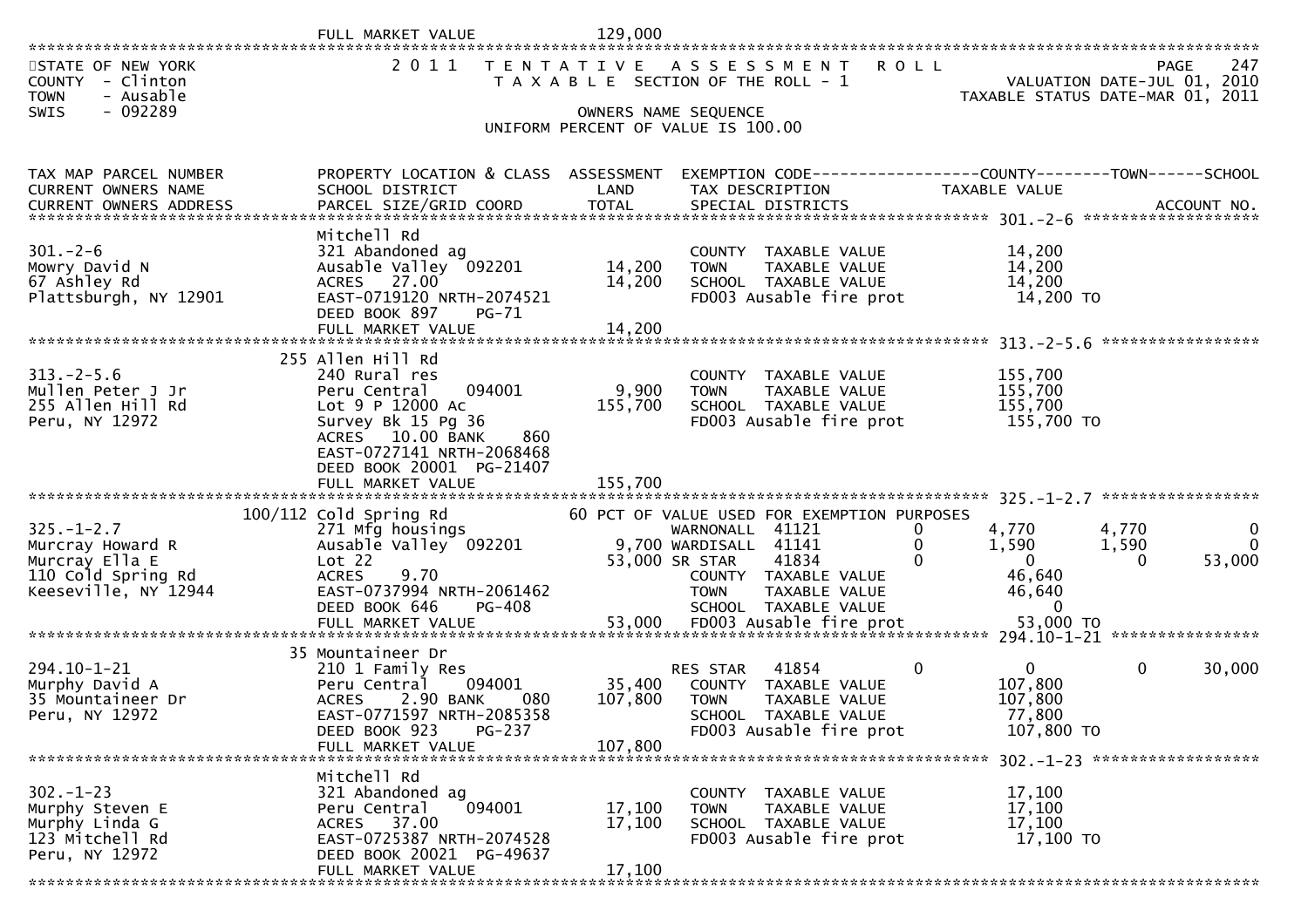| STATE OF NEW YORK<br>- Clinton<br><b>COUNTY</b><br>- Ausable<br><b>TOWN</b>             | 2011                                                                                                                                                                          |                             | TENTATIVE ASSESSMENT<br>T A X A B L E SECTION OF THE ROLL - 1                                                                          | <b>ROLL</b>                                                                | 248<br>PAGE<br>VALUATION DATE-JUL 01, 2010<br>TAXABLE STATUS DATE-MAR 01, 2011 |
|-----------------------------------------------------------------------------------------|-------------------------------------------------------------------------------------------------------------------------------------------------------------------------------|-----------------------------|----------------------------------------------------------------------------------------------------------------------------------------|----------------------------------------------------------------------------|--------------------------------------------------------------------------------|
| $-092289$<br>SWIS                                                                       |                                                                                                                                                                               |                             | OWNERS NAME SEQUENCE<br>UNIFORM PERCENT OF VALUE IS 100.00                                                                             |                                                                            |                                                                                |
|                                                                                         |                                                                                                                                                                               |                             |                                                                                                                                        |                                                                            |                                                                                |
| TAX MAP PARCEL NUMBER<br>CURRENT OWNERS NAME                                            | PROPERTY LOCATION & CLASS ASSESSMENT<br>SCHOOL DISTRICT                                                                                                                       | LAND                        | TAX DESCRIPTION                                                                                                                        | TAXABLE VALUE                                                              | EXEMPTION CODE-----------------COUNTY-------TOWN------SCHOOL                   |
|                                                                                         | 123 Mitchell Rd                                                                                                                                                               |                             | 86 PCT OF VALUE USED FOR EXEMPTION PURPOSES                                                                                            |                                                                            |                                                                                |
| $302 - 2 - 2$<br>Murphy Steven E<br>Murphy Linda G<br>123 Mitchell Rd<br>Peru, NY 12972 | 240 Rural res<br>094001<br>Peru Central<br>ACRES 95.00<br>EAST-0724596 NRTH-2073687<br>DEED BOOK 702<br>PG-109                                                                | 141,000                     | WARNONALL 41121<br>41854<br>22,900 RES STAR<br>COUNTY TAXABLE VALUE<br>TAXABLE VALUE<br><b>TOWN</b><br>SCHOOL TAXABLE VALUE            | 18,189<br>0<br>$\mathbf 0$<br>$\mathbf 0$<br>122,811<br>129,000<br>111,000 | 12,000<br>$\mathbf 0$<br>30,000<br>0                                           |
|                                                                                         | Rt 9N                                                                                                                                                                         |                             |                                                                                                                                        |                                                                            |                                                                                |
| $334. - 2 - 27$<br>Murray Estate John D<br>6715 Rt 86<br>Jay, NY 12941                  | 323 Vacant rural<br>Ausable Valley 092201<br>Lot 196 Maules Patent<br><b>ACRES</b><br>1.60<br>EAST-0720295 NRTH-2050738<br>DEED BOOK 962<br>PG-300                            | 2,300<br>2,300              | COUNTY TAXABLE VALUE<br>TAXABLE VALUE<br><b>TOWN</b><br>SCHOOL TAXABLE VALUE<br>FD003 Ausable fire prot                                | 2,300<br>2,300<br>2,300                                                    | 2,300 TO                                                                       |
|                                                                                         |                                                                                                                                                                               |                             |                                                                                                                                        |                                                                            |                                                                                |
|                                                                                         | Rt 9N                                                                                                                                                                         |                             |                                                                                                                                        |                                                                            |                                                                                |
| $334. - 2 - 28$<br>Murray Estate John D<br>6715 Rt 86<br>Jay, NY 12941                  | 322 Rural vac>10<br>Ausable Valley 092201<br>Lot 196 Maules<br>ACRES 12.10<br>EAST-0720999 NRTH-2050482<br>DEED BOOK 952<br><b>PG-85</b>                                      | 12,300<br>12,300            | COUNTY TAXABLE VALUE<br>TOWN<br>TAXABLE VALUE<br>SCHOOL TAXABLE VALUE<br>FD003 Ausable fire prot                                       | 12,300<br>12,300<br>12,300                                                 | 12,300 TO                                                                      |
|                                                                                         |                                                                                                                                                                               |                             |                                                                                                                                        |                                                                            |                                                                                |
| $334. - 2 - 30.2$<br>Murray Estate John D<br>6715 Rt 86<br>Jay, NY 12941                | Rt 9<br>323 Vacant rural<br>Ausable Valley 092201<br>Lot $195$ & $196$ Maules Pat<br>Old Railroad Bed<br>ACRES 14.20<br>EAST-0722589 NRTH-2051492<br>DEED BOOK 20011 PG-37435 | 13,800<br>13,800            | COUNTY TAXABLE VALUE<br><b>TOWN</b><br>TAXABLE VALUE<br>SCHOOL TAXABLE VALUE<br>FD003 Ausable fire prot                                | 13,800<br>13,800<br>13,800                                                 | 13,800 TO                                                                      |
|                                                                                         | FULL MARKET VALUE                                                                                                                                                             | 13,800                      |                                                                                                                                        |                                                                            |                                                                                |
| $305.4 - 1 - 14$<br>Murrell Robin L<br>14 old State Rd<br>Ausable Chasm, NY 12911       | 14 old State Rd<br>210 1 Family Res<br>Ausable Valley 092201<br>2.00<br><b>ACRES</b><br>EAST-0762412 NRTH-2074226<br>DEED BOOK 20072 PG-9265<br>FULL MARKET VALUE             | 6,600<br>250,000<br>250,000 | RES STAR<br>41854<br><b>COUNTY</b><br>TAXABLE VALUE<br><b>TOWN</b><br>TAXABLE VALUE<br>SCHOOL TAXABLE VALUE<br>FD003 Ausable fire prot | 0<br>$\mathbf{0}$<br>250,000<br>250,000<br>220,000                         | 0<br>30,000<br>250,000 TO                                                      |
| STATE OF NEW YORK                                                                       | 2011                                                                                                                                                                          |                             | TENTATIVE ASSESSMENT                                                                                                                   | <b>ROLL</b>                                                                | 249<br><b>PAGE</b>                                                             |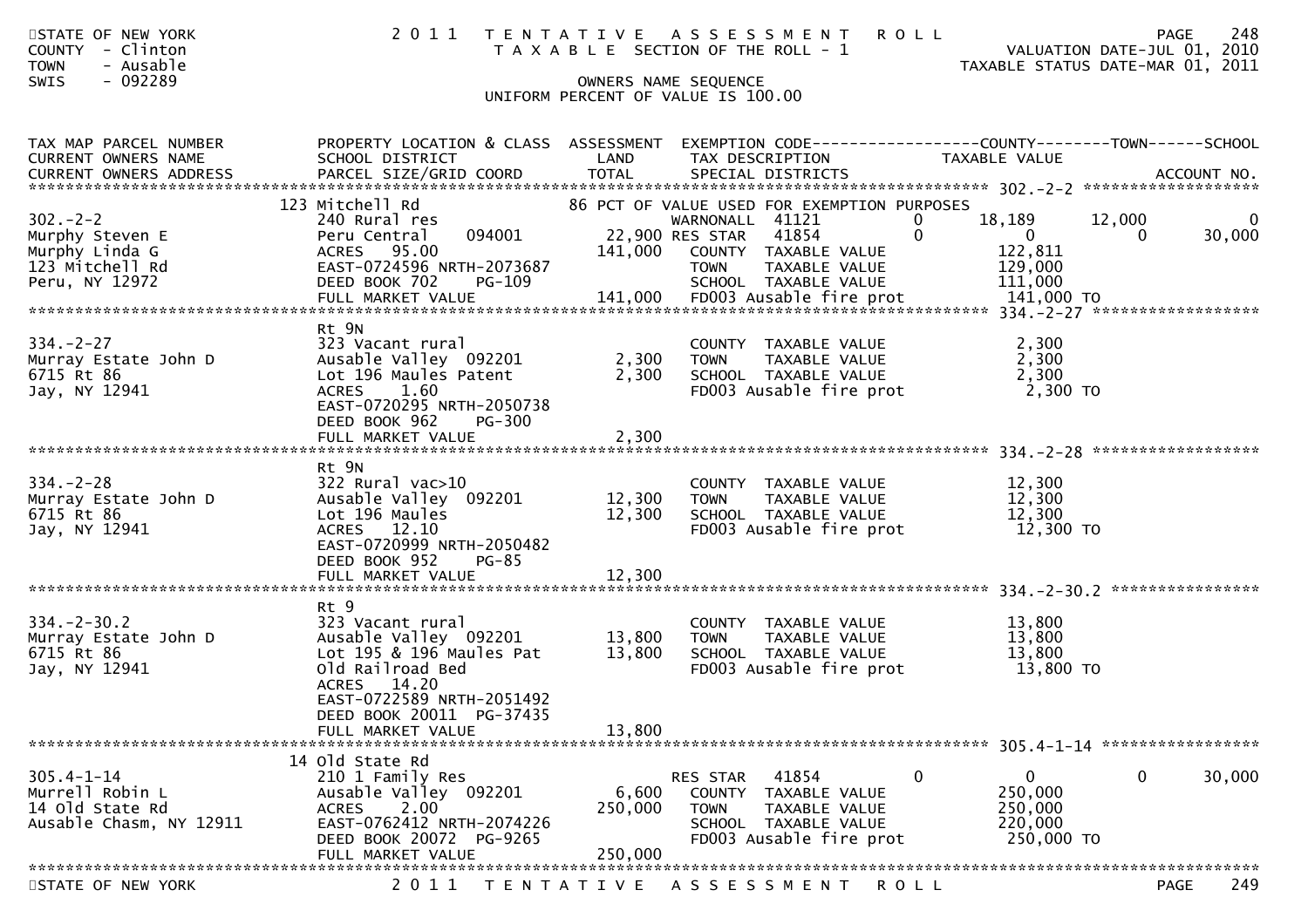| - Clinton<br><b>COUNTY</b><br>- Ausable<br><b>TOWN</b><br>$-092289$<br>SWIS                                                                                                                             |                                                                                                                                                                                      |                              | T A X A B L E SECTION OF THE ROLL - 1<br>OWNERS NAME SEQUENCE<br>UNIFORM PERCENT OF VALUE IS 100.00                                            |                                                                        | VALUATION DATE-JUL 01, 2010<br>TAXABLE STATUS DATE-MAR 01, 2011 |
|---------------------------------------------------------------------------------------------------------------------------------------------------------------------------------------------------------|--------------------------------------------------------------------------------------------------------------------------------------------------------------------------------------|------------------------------|------------------------------------------------------------------------------------------------------------------------------------------------|------------------------------------------------------------------------|-----------------------------------------------------------------|
| TAX MAP PARCEL NUMBER<br>CURRENT OWNERS NAME<br>CURRENT OWNERS ADDRESS FARCEL SIZE/GRID COORD TOTAL SPECIAL DISTRICTS CURRENT OWNERS ADDRESS FARCEL SIZE/GRID COORD TOTAL SPECIAL DISTRICTS ACCOUNT NO. | PROPERTY LOCATION & CLASS ASSESSMENT<br>SCHOOL DISTRICT                                                                                                                              | LAND                         | EXEMPTION CODE-----------------COUNTY--------TOWN------SCHOOL<br>TAX DESCRIPTION                                                               | TAXABLE VALUE                                                          |                                                                 |
| 1726/1730 Rt 9N<br>$334. - 2 - 26$<br>Myslinski Edwin W<br>Myslinski Patricia L<br>83 white Brigde Rd<br>83 White Brigde Rd<br>Middletown, NY 10940                                                     | 270 Mfg housing<br>Ausable Valley 092201<br>Title Deed 572/975<br>ACRES 1.70<br>EAST-0723427 NRTH-2049891<br>DEED BOOK 20061 PG-91098<br>FULL MARKET VALUE                           | 6,400<br>41,600<br>41,600    | COUNTY TAXABLE VALUE<br><b>TOWN</b><br>TAXABLE VALUE<br>SCHOOL TAXABLE VALUE<br>FD003 Ausable fire prot                                        | 41,600<br>41,600<br>41,600<br>41,600 TO                                |                                                                 |
|                                                                                                                                                                                                         | 681 Clintonville Rd                                                                                                                                                                  |                              |                                                                                                                                                |                                                                        |                                                                 |
| $313 - 3 - 5$<br>Nazak Richard H<br>Nazak Gail E<br>681 Clintonville Rd<br>Peru, NY 12972                                                                                                               | 210 1 Family Res<br>Ausable Valley 092201<br>ACRES 2.70<br>EAST-0730934 NRTH-2069220<br>DEED BOOK 709<br><b>PG-95</b>                                                                | 76,300                       | RES STAR 41854<br>5,500 COUNTY TAXABLE VALUE<br>TOWN TAXABLE VALUE<br>SCHOOL TAXABLE VALUE<br>FD003 Ausable fire prot                          | $\mathbf 0$<br>$\mathbf{0}$<br>76,300<br>76,300<br>46,300<br>76,300 TO | 30,000<br>$\overline{0}$                                        |
|                                                                                                                                                                                                         |                                                                                                                                                                                      |                              |                                                                                                                                                |                                                                        |                                                                 |
| $315. -2 - 17.151$<br>Neverett Bruce F<br>Neverett Esther E<br>1848 Main St<br>Keeseville, NY 12944                                                                                                     | Dion Dr<br>$314$ Rural vac<10<br>Ausable Valley 092201<br>Lot 15 Pl 12000 Ac Loc<br>Survey Map 20072/05904 Lo<br>ACRES 1.15<br>EAST-0753628 NRTH-2070552<br>DEED BOOK 20072 PG-11049 | 10,600<br>10,600             | COUNTY TAXABLE VALUE<br>TAXABLE VALUE<br>TOWN<br>SCHOOL TAXABLE VALUE<br>FD003 Ausable fire prot                                               | 10,600<br>10,600<br>10,600<br>$10,000$ TO $10,600$ TO                  |                                                                 |
|                                                                                                                                                                                                         |                                                                                                                                                                                      |                              |                                                                                                                                                |                                                                        |                                                                 |
| $315.4 - 1 - 28$<br>Neverett Bruce F<br>Neverett Esther<br>1848 Main St<br>Keeseville, NY 12944                                                                                                         | 262 Rt 9N<br>422 Diner/lunch<br>Ausable Valley 092201<br>FRNT 200.00 DPTH 169.98<br>EAST-0753790 NRTH-2065193<br>DEED BOOK 616<br>PG-1024<br>FULL MARKET VALUE                       | 10,200<br>115,000<br>115,000 | COUNTY TAXABLE VALUE<br><b>TOWN</b><br>TAXABLE VALUE<br>SCHOOL TAXABLE VALUE<br>FD003 Ausable fire prot 115,000 TO<br>LT005 Pine tree dr. lght | 115,000<br>115,000<br>115,000<br>115,000 TO                            |                                                                 |
|                                                                                                                                                                                                         | 57 Grove St                                                                                                                                                                          |                              |                                                                                                                                                |                                                                        |                                                                 |
| $305. - 2 - 16$<br>Newell Melissa L<br>57 Grove St<br>Keeseville, NY 12944                                                                                                                              | 210 1 Family Res<br>Ausable Valley 092201<br>FRNT 100.00 DPTH 200.00<br>080<br><b>BANK</b><br>EAST-0756125 NRTH-2070747<br>DEED BOOK 20092 PG-22897<br>FULL MARKET VALUE             | 5,000<br>95,000<br>95,000    | 41854<br>RES STAR<br>COUNTY<br>TAXABLE VALUE<br><b>TOWN</b><br>TAXABLE VALUE<br>SCHOOL TAXABLE VALUE<br>FD003 Ausable fire prot                | $\overline{0}$<br>0<br>95,000<br>95,000<br>65,000<br>95,000 TO         | $\mathbf 0$<br>30,000                                           |
|                                                                                                                                                                                                         |                                                                                                                                                                                      |                              |                                                                                                                                                |                                                                        |                                                                 |
| STATE OF NEW YORK<br>COUNTY - Clinton                                                                                                                                                                   | 2 0 1 1                                                                                                                                                                              |                              | TENTATIVE ASSESSMENT<br>T A X A B L E SECTION OF THE ROLL - 1                                                                                  | R O L L                                                                | 250<br>PAGE<br>VALUATION DATE-JUL 01, 2010                      |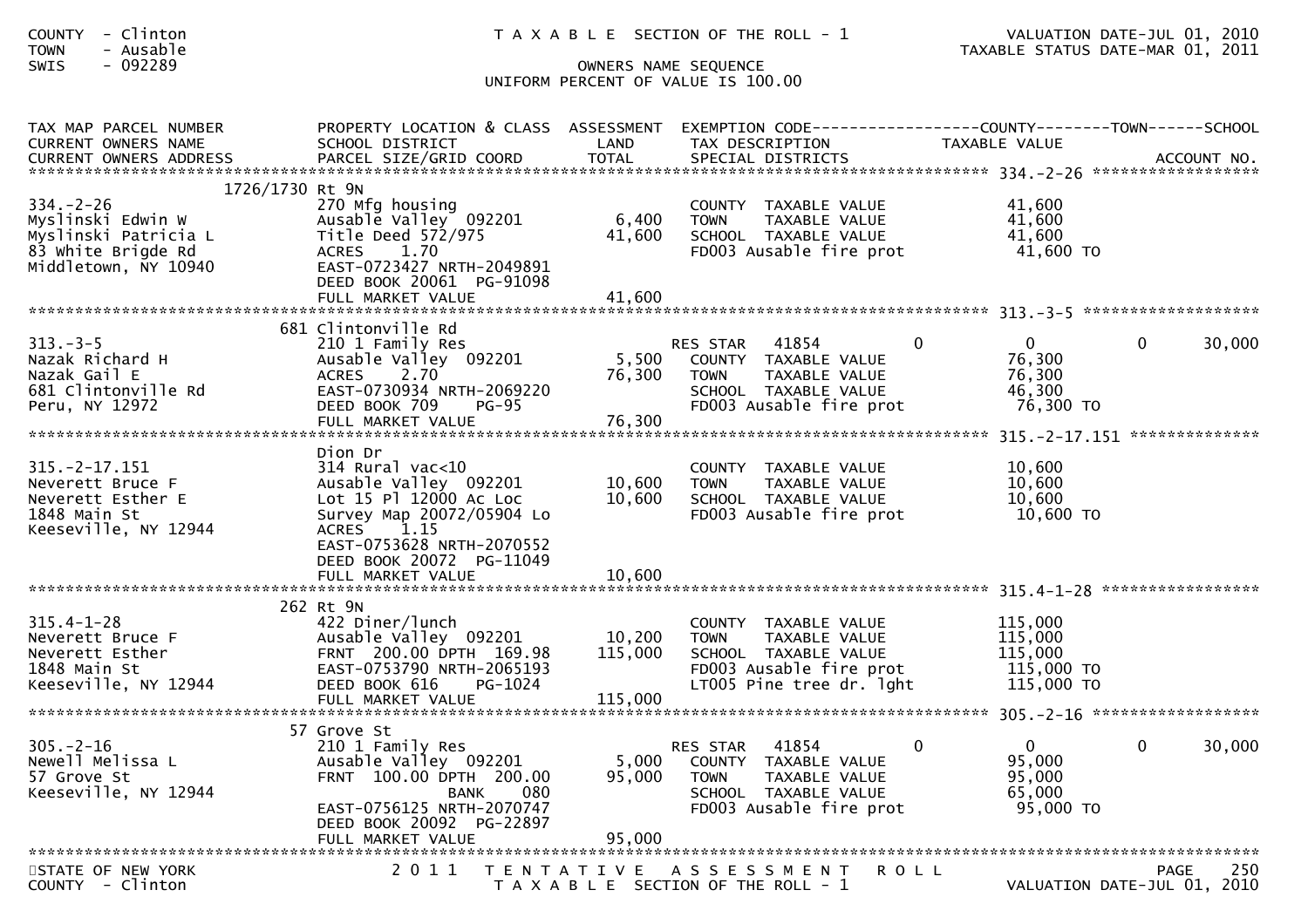| TAX MAP PARCEL NUMBER<br><b>CURRENT OWNERS NAME</b>                                                        | PROPERTY LOCATION & CLASS ASSESSMENT<br>SCHOOL DISTRICT                                                                                                                             | LAND                        | EXEMPTION CODE---<br>TAX DESCRIPTION                                                                                                                            |          | -----COUNTY--------TOWN------SCHOOL<br><b>TAXABLE VALUE</b>               |          |                     |
|------------------------------------------------------------------------------------------------------------|-------------------------------------------------------------------------------------------------------------------------------------------------------------------------------------|-----------------------------|-----------------------------------------------------------------------------------------------------------------------------------------------------------------|----------|---------------------------------------------------------------------------|----------|---------------------|
|                                                                                                            |                                                                                                                                                                                     |                             |                                                                                                                                                                 |          |                                                                           |          |                     |
| $315.4 - 1 - 20$<br>Newhard Dean<br>Newhard Lynn<br>49 Pine Tree Dr<br>Keeseville, NY 12944                | 49 Pine Tree Dr<br>210 1 Family Res<br>Ausable Valley 092201<br>FRNT 100.00 DPTH 150.00<br>EAST-0753993 NRTH-2065945<br>DEED BOOK 615<br>PG-1006<br>FULL MARKET VALUE               | 7,700<br>139,000<br>139,000 | 41854<br><b>RES STAR</b><br>COUNTY TAXABLE VALUE<br>TAXABLE VALUE<br><b>TOWN</b><br>SCHOOL TAXABLE VALUE<br>FD003 Ausable fire prot<br>LT005 Pine tree dr. lght | $\Omega$ | $\mathbf{0}$<br>139,000<br>139,000<br>109,000<br>139,000 TO<br>139,000 TO | $\Omega$ | 30,000              |
|                                                                                                            | 702 Hallock Hill Rd                                                                                                                                                                 |                             |                                                                                                                                                                 |          |                                                                           |          |                     |
| $303 - 2 - 16.2$<br>Neyer Angela M<br>702 Hallock Hill Rd<br>Peru, NY 12972                                | 210 1 Family Res<br>Ausable Valley 092201<br>Lot 6 P112000 Ac<br>2.20<br><b>ACRES</b><br>EAST-0736304 NRTH-2074219<br>DEED BOOK 20011 PG-30451                                      | 6,700<br>72,800             | 41854<br><b>RES STAR</b><br><b>COUNTY</b><br>TAXABLE VALUE<br><b>TOWN</b><br>TAXABLE VALUE<br>SCHOOL TAXABLE VALUE<br>FD003 Ausable fire prot                   | $\Omega$ | $\Omega$<br>72,800<br>72,800<br>42,800<br>72,800 TO                       | $\Omega$ | 30,000              |
|                                                                                                            | FULL MARKET VALUE                                                                                                                                                                   | 72,800                      |                                                                                                                                                                 |          |                                                                           |          |                     |
| $293. -3 - 1.23$<br>Nixon Joseph<br>Nixon LeAnn<br>67 Deep Well Way<br>Peru, NY 12972                      | 67 Deep Well Way<br>210 1 Family Res<br>094001<br>Peru Central<br>Lot $4$<br>Sub Lot 8<br>3.35 BANK<br><b>ACRES</b><br>080<br>EAST-0765537 NRTH-2085515<br>DEED BOOK 20061 PG-94041 | 12,900<br>129,200           | 41854<br><b>RES STAR</b><br><b>COUNTY</b><br>TAXABLE VALUE<br><b>TOWN</b><br>TAXABLE VALUE<br>SCHOOL TAXABLE VALUE<br>FD003 Ausable fire prot                   | $\Omega$ | $\Omega$<br>129,200<br>129,200<br>99,200<br>129,200 TO                    | $\Omega$ | 30,000              |
|                                                                                                            | FULL MARKET VALUE                                                                                                                                                                   | 129,200                     |                                                                                                                                                                 |          |                                                                           |          | ******************* |
| $303. - 1 - 6$<br>Northern Orchard Co Inc<br>537 Union Rd<br>Peru, NY 12972                                | River Rd<br>322 Rural vac>10<br>094001<br>Peru Central<br>ACRES<br>57.50<br>EAST-0737527 NRTH-2080849<br>DEED BOOK 571<br>PG-1101                                                   | 33,100<br>33,100            | AGRI DISTR 41720<br>COUNTY TAXABLE VALUE<br><b>TOWN</b><br>TAXABLE VALUE<br>SCHOOL TAXABLE VALUE<br>FD003 Ausable fire prot                                     | $\Omega$ | 15,064<br>18,036<br>18,036<br>18,036<br>33,100 TO                         | 15,064   | 15,064              |
| MAY BE SUBJECT TO PAYMENT<br>UNDER AGDIST LAW TIL 2015                                                     | FULL MARKET VALUE                                                                                                                                                                   | 33,100                      |                                                                                                                                                                 |          |                                                                           |          |                     |
|                                                                                                            | Calkins Rd                                                                                                                                                                          |                             |                                                                                                                                                                 |          |                                                                           |          |                     |
| $303. -1 - 4.2$<br>Northern Orchards Co Inc<br>537 Union Rd<br>Peru, NY 12972<br>MAY BE SUBJECT TO PAYMENT | 151 Fruit crop<br>094001<br>Peru Central<br>Lot 33 Pgl<br>ACRES 70.90<br>EAST-0735464 NRTH-2080112<br>PG-629<br>DEED BOOK 617                                                       | 55,400<br>55,400            | AGRI DISTR 41720<br>COUNTY TAXABLE VALUE<br>TAXABLE VALUE<br><b>TOWN</b><br>SCHOOL TAXABLE VALUE<br>FD003 Ausable fire prot                                     | $\Omega$ | 32,606<br>22,794<br>22,794<br>22,794<br>55,400 TO                         | 32,606   | 32,606              |
|                                                                                                            |                                                                                                                                                                                     |                             |                                                                                                                                                                 |          |                                                                           |          |                     |
| STATE OF NEW YORK<br>COUNTY - Clinton                                                                      | 2011                                                                                                                                                                                |                             | TENTATIVE ASSESSMENT<br>T A X A B L E SECTION OF THE ROLL - 1                                                                                                   | R O L L  | VALUATION DATE-JUL 01, 2010                                               | PAGE     | 251                 |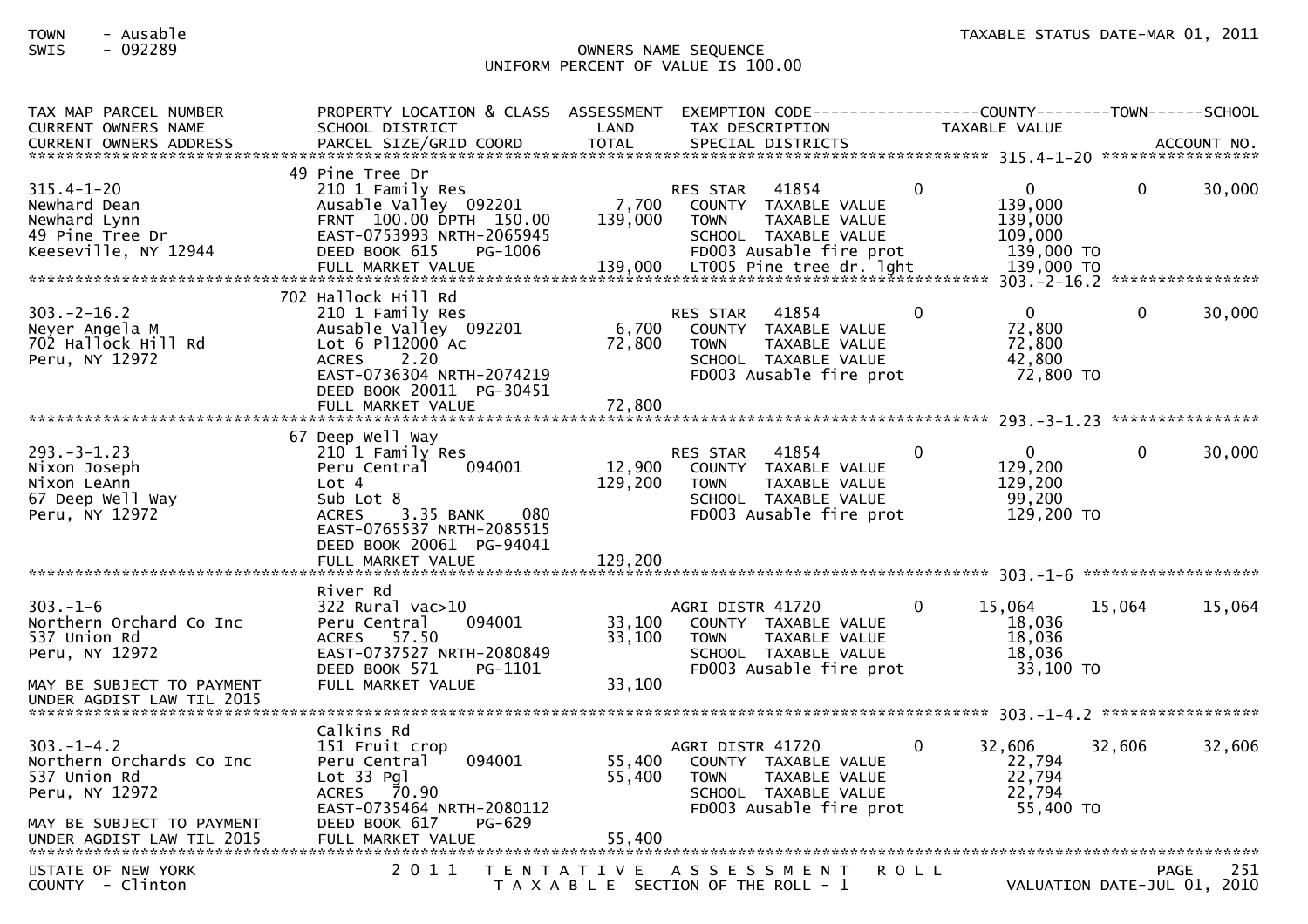### TOWN - Ausable TAXABLE STATUS DATE-MAR 01, 2011SWIS - 092289 OWNERS NAME SEQUENCE UNIFORM PERCENT OF VALUE IS 100.00

| TAX MAP PARCEL NUMBER<br><b>CURRENT OWNERS NAME</b><br><b>CURRENT OWNERS ADDRESS</b>                                                      | PROPERTY LOCATION & CLASS<br>SCHOOL DISTRICT<br>PARCEL SIZE/GRID COORD                                                                                                             | ASSESSMENT<br>LAND<br><b>TOTAL</b> | TAX DESCRIPTION                                                                                      | SPECIAL DISTRICTS                                                                                                             |                                | TAXABLE VALUE                                                                                        |                                        | ACCOUNT NO.<br>****************                                |
|-------------------------------------------------------------------------------------------------------------------------------------------|------------------------------------------------------------------------------------------------------------------------------------------------------------------------------------|------------------------------------|------------------------------------------------------------------------------------------------------|-------------------------------------------------------------------------------------------------------------------------------|--------------------------------|------------------------------------------------------------------------------------------------------|----------------------------------------|----------------------------------------------------------------|
| $304. - 1 - 27.2$<br>Northern Orchards Co Inc<br>537 Union Rd<br>Peru, NY 12972<br>MAY BE SUBJECT TO PAYMENT<br>UNDER AGDIST LAW TIL 2015 | Union Rd<br>151 Fruit crop<br>Ausable Valley 092201<br>Lot 3 Pl 12000 Ac<br>ACRES 54.90<br>EAST-0746849 NRTH-2076033<br>DEED BOOK 890<br>$PG-89$<br>FULL MARKET VALUE              | 55,800<br>55,800<br>55,800         | AGRI DISTR 41720<br><b>TOWN</b>                                                                      | COUNTY TAXABLE VALUE<br>TAXABLE VALUE<br>SCHOOL TAXABLE VALUE<br>FD003 Ausable fire prot                                      | $\mathbf{0}$                   | 34,540<br>21,260<br>21,260<br>21,260<br>55,800 TO                                                    | 34,540                                 | 34,540                                                         |
| $326. - 1 - 3.1$<br>Norton Timothy A<br>White Kathleen N<br>3348 Sandy Beach Rd<br>Grand Island, NY 14072                                 | Rt 9N<br>$314$ Rural vac<10<br>Ausable Valley 092201<br>Lot $#1$ Blaise Lots<br>2.82<br><b>ACRES</b><br>EAST-0749531 NRTH-2063719<br>DEED BOOK 20092 PG-28231<br>FULL MARKET VALUE | 9,100<br>9,100<br>9,100            | <b>COUNTY</b><br><b>TOWN</b>                                                                         | TAXABLE VALUE<br>TAXABLE VALUE<br>SCHOOL TAXABLE VALUE<br>FD003 Ausable fire prot                                             |                                | 9,100<br>9,100<br>9,100<br>$9,100$ TO                                                                |                                        |                                                                |
| $315.4 - 1 - 26$<br>O'Brien Herbert J Jr<br>O'Brien Mary Jo<br>73 Pine Tree Dr<br>Keeseville, NY 12944                                    | 73 Pine Tree Dr<br>210 1 Family Res<br>Ausable Valley 092201<br>FRNT 183.63 DPTH 150.81<br>EAST-0753665 NRTH-2065416<br>DEED BOOK 638<br>PG-1120<br>FULL MARKET VALUE              | 87,400                             | WARNONALL 41121<br>9,000 WARNONALL 41121<br>87,400 WARDISALL 41141<br><b>RES STAR</b><br><b>TOWN</b> | 41854<br>COUNTY TAXABLE VALUE<br>TAXABLE VALUE<br>SCHOOL TAXABLE VALUE<br>FD003 Ausable fire prot<br>LT005 Pine tree dr. 1ght | 0<br>$\Omega$<br>$\Omega$<br>0 | 13,110<br>13,110<br>43,700<br>$\mathbf{0}$<br>17,480<br>23,400<br>57,400<br>87,400 TO<br>87,400 TO   | 12,000<br>12,000<br>40,000<br>$\Omega$ | $\Omega$<br>$\Omega$<br>$\Omega$<br>30,000<br>**************** |
| $313 - 3 - 14.3$<br>O'Neill Farm Inc<br>2245 County Line Rd<br>Telford, PA 18969-1368                                                     | 47 O'Neil Rd<br>240 Rural res<br>094001<br>Peru Central<br>202 Maules<br>ACRES 88.00<br>EAST-0725250 NRTH-2064580<br>DEED BOOK 930<br>PG-331<br>FULL MARKET VALUE                  | 40,700<br>159,800<br>159,800       | <b>TOWN</b>                                                                                          | COUNTY TAXABLE VALUE<br>TAXABLE VALUE<br>SCHOOL TAXABLE VALUE<br>FD003 Ausable fire prot                                      |                                | 159,800<br>159,800<br>159,800<br>159,800 TO                                                          |                                        |                                                                |
| $293. - 3 - 2.32$<br>Oakley Ernest V<br>Oakley Marie L<br>80 Sunlea Village Dr<br>Peru, NY 12972                                          | 80 Sunlea Village Dr<br>210 1 Family Res<br>094001<br>Peru Central<br>3.20<br><b>ACRES</b><br>EAST-0766989 NRTH-2085103<br>DEED BOOK 837<br><b>PG-262</b><br>FULL MARKET VALUE     | 168,400<br>168,400                 | WARCOMALL 41131<br>12,800 SR STAR<br><b>TOWN</b>                                                     | 41834<br>COUNTY TAXABLE VALUE<br>TAXABLE VALUE<br>SCHOOL TAXABLE VALUE<br>FD003 Ausable fire prot                             | 0<br>0                         | 42,100<br>$\Omega$<br>126,300<br>148,400<br>108,300<br>168,400 TO<br>******************************* | 20,000<br>0                            | 60,100                                                         |
| STATE OF NEW YORK                                                                                                                         | 2 0 1 1                                                                                                                                                                            | T E N T A T I V E                  |                                                                                                      | A S S E S S M E N T                                                                                                           | <b>ROLL</b>                    |                                                                                                      | <b>PAGE</b>                            | 252                                                            |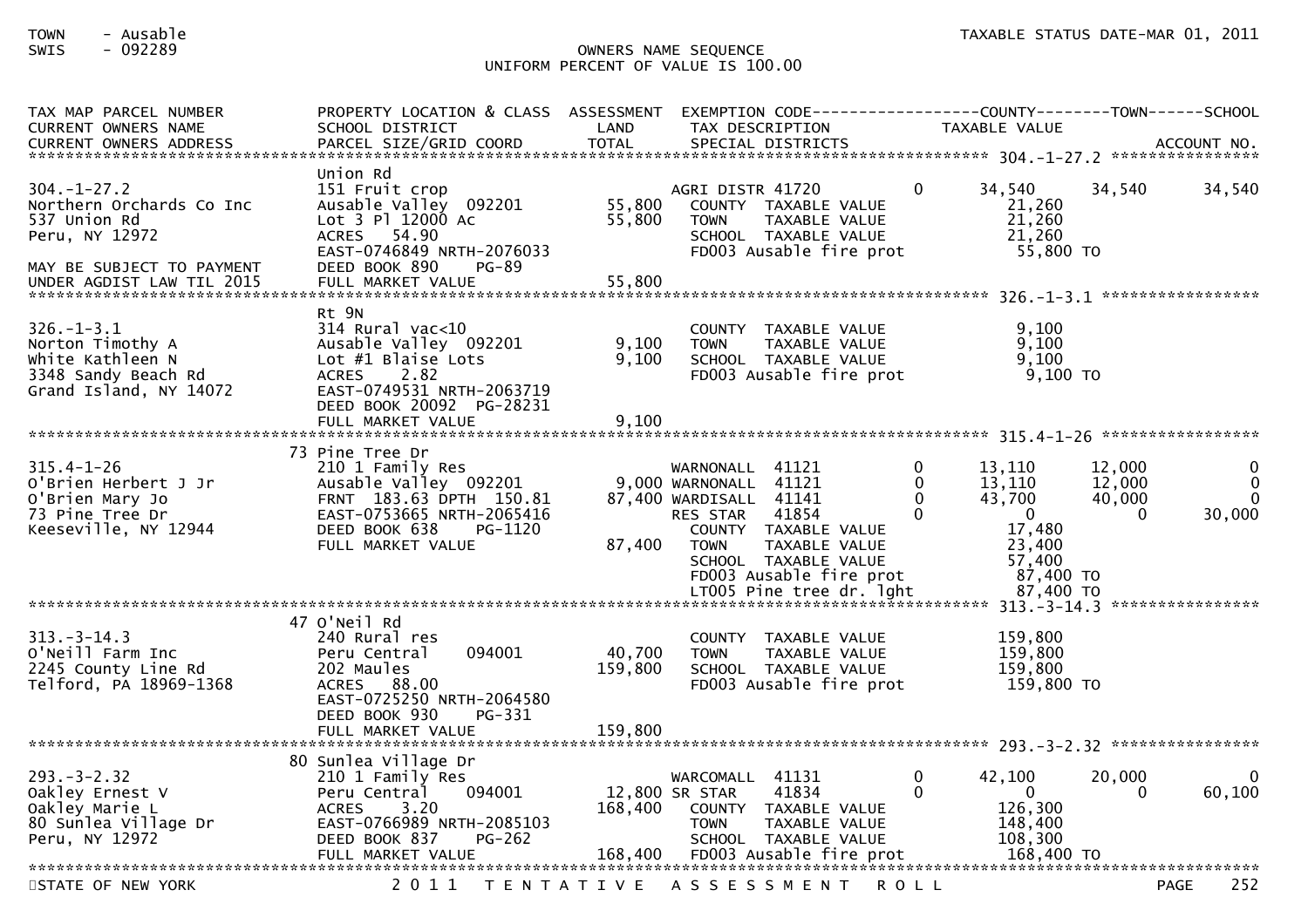| COUNTY | Clinton<br>$\overline{\phantom{0}}$ |  |
|--------|-------------------------------------|--|
| TOWN   | Ausable<br>$\overline{\phantom{0}}$ |  |

| TAX MAP PARCEL NUMBER<br><b>CURRENT OWNERS NAME</b>                                                 | PROPERTY LOCATION & CLASS ASSESSMENT<br>SCHOOL DISTRICT                                                                                                                               | LAND                        | EXEMPTION CODE-----------------COUNTY-------TOWN------SCHOOL<br>TAX DESCRIPTION                                                                          |          | <b>TAXABLE VALUE</b>                                                  |          |        |
|-----------------------------------------------------------------------------------------------------|---------------------------------------------------------------------------------------------------------------------------------------------------------------------------------------|-----------------------------|----------------------------------------------------------------------------------------------------------------------------------------------------------|----------|-----------------------------------------------------------------------|----------|--------|
|                                                                                                     |                                                                                                                                                                                       |                             |                                                                                                                                                          |          |                                                                       |          |        |
| $315. - 2 - 31$<br>Obert David J<br>Obert Cheryl A<br>12 Ouellette Cir<br>Keeseville, NY 12944-4146 | 12 Ouellette Cir<br>210 1 Family Res<br>Ausable Valley 092201<br>Sub Div Lot 9<br>North Country Acres B-9 P<br>1.00<br><b>ACRES</b><br>EAST-0754330 NRTH-2072526                      | 17,300<br>104, 200          | RES STAR<br>41854<br>COUNTY TAXABLE VALUE<br><b>TOWN</b><br>TAXABLE VALUE<br>SCHOOL TAXABLE VALUE<br>FD003 Ausable fire prot                             | $\Omega$ | $\mathbf 0$<br>104,200<br>104,200<br>74,200<br>104,200 TO             | $\Omega$ | 30,000 |
|                                                                                                     | DEED BOOK 20041 PG-68849                                                                                                                                                              |                             |                                                                                                                                                          |          |                                                                       |          |        |
|                                                                                                     | 41 Pine Tree Dr                                                                                                                                                                       |                             |                                                                                                                                                          |          |                                                                       |          |        |
| $315.4 - 1 - 18$<br>Olcott Timothy J<br>Olcott Leigh G<br>41 Pine Tree Dr<br>Keeseville, NY 12944   | 210 1 Family Res<br>Ausable Valley 092201<br>Pine Tree Vill Subd Lot 1<br>FRNT 100.00 DPTH 150.00<br>EAST-0754097 NRTH-2066115<br>DEED BOOK 957<br><b>PG-326</b><br>FULL MARKET VALUE | 7,700<br>131,600<br>131,600 | 41854<br>RES STAR<br>COUNTY TAXABLE VALUE<br>TAXABLE VALUE<br><b>TOWN</b><br>SCHOOL TAXABLE VALUE<br>FD003 Ausable fire prot<br>LT005 Pine tree dr. lght | $\Omega$ | $\Omega$<br>131,600<br>131,600<br>101,600<br>131,600 TO<br>131,600 TO | $\Omega$ | 30,000 |
|                                                                                                     |                                                                                                                                                                                       |                             |                                                                                                                                                          |          |                                                                       |          |        |
| $314. -2 - 12.1$<br>Ormsby Harold E<br>PO Box 16<br>Schuyler Falls, NY 12985                        | 489 Hallock Hill Rd<br>210 1 Family Res<br>Ausable Valley 092201<br>Lot 4 Pl 12000 Ac<br>2.00<br><b>ACRES</b><br>EAST-0741755 NRTH-2074629<br>DEED BOOK 20092 PG-28813                | 12,800<br>145,000           | COUNTY TAXABLE VALUE<br><b>TOWN</b><br>TAXABLE VALUE<br>SCHOOL TAXABLE VALUE<br>FD003 Ausable fire prot                                                  |          | 145,000<br>145,000<br>145,000<br>145,000 TO                           |          |        |
|                                                                                                     | FULL MARKET VALUE                                                                                                                                                                     | 145,000                     |                                                                                                                                                          |          |                                                                       |          |        |
|                                                                                                     |                                                                                                                                                                                       |                             |                                                                                                                                                          |          |                                                                       |          |        |
| $334. - 2 - 4.1$<br>Osborne Allan K<br>Osborne Mary R<br>1596 Rt 9N<br>Ausable Forks, NY 12912      | 1596 Rt 9N<br>210 1 Family Res<br>Ausable Valley 092201<br>Lot 15 Prl<br>FRNT 101.30 DPTH 293.50<br>EAST-0726100 NRTH-2051603<br><b>PG-732</b><br>DEED BOOK 502                       | 5,000<br>97,600             | 41834<br>SR STAR<br>COUNTY TAXABLE VALUE<br><b>TOWN</b><br>TAXABLE VALUE<br>SCHOOL TAXABLE VALUE<br>FD003 Ausable fire prot                              | $\Omega$ | $\Omega$<br>97,600<br>97,600<br>37,500<br>97,600 TO                   | $\Omega$ | 60,100 |
|                                                                                                     | FULL MARKET VALUE                                                                                                                                                                     | 97,600                      |                                                                                                                                                          |          |                                                                       |          |        |
|                                                                                                     |                                                                                                                                                                                       |                             |                                                                                                                                                          |          |                                                                       |          |        |
| $334. -2 - 5.4$<br>Osborne Allan K<br>Osborne Mary R<br>1596 Rt 9N<br>AuSable Forks, NY 12912       | 1600 Rt 9N<br>314 Rural vac<10<br>Ausable Valley 092201<br>15 Pl River Loc<br>2.00<br><b>ACRES</b><br>EAST-0725947 NRTH-2051521<br>DEED BOOK 20031 PG-64738                           | 6,600<br>10,000             | COUNTY TAXABLE VALUE<br><b>TOWN</b><br>TAXABLE VALUE<br>SCHOOL TAXABLE VALUE<br>FD003 Ausable fire prot                                                  |          | 10,000<br>10,000<br>10,000<br>10,000 TO                               |          |        |
|                                                                                                     | FULL MARKET VALUE                                                                                                                                                                     | 10,000                      |                                                                                                                                                          |          |                                                                       |          |        |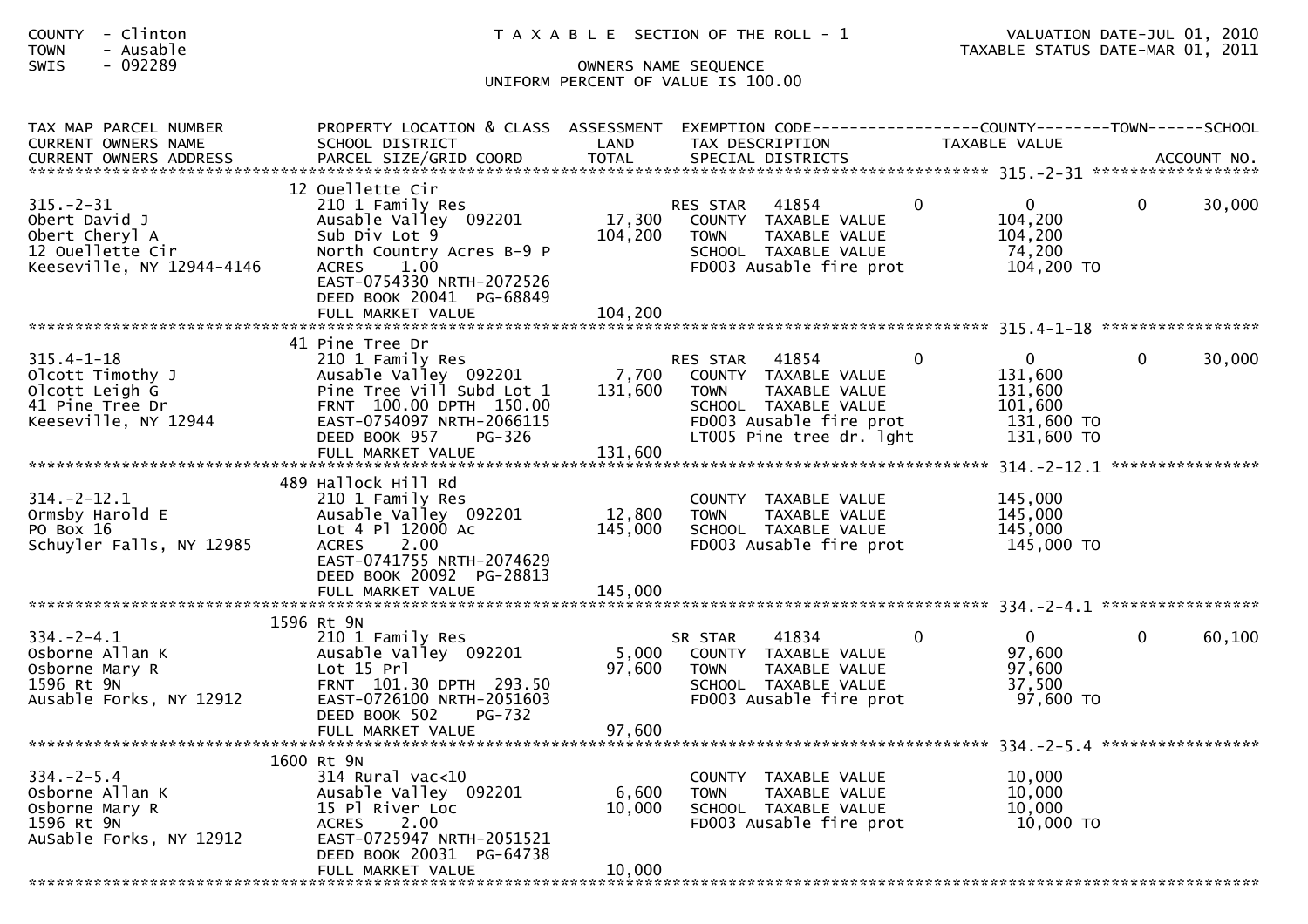| STATE OF NEW YORK<br><b>COUNTY</b><br>- Clinton<br>- Ausable<br><b>TOWN</b><br>$-092289$<br><b>SWIS</b> | 2011                                                                                                                                                                               |                              | TENTATIVE ASSESSMENT<br>T A X A B L E SECTION OF THE ROLL - 1<br>OWNERS NAME SEQUENCE<br>UNIFORM PERCENT OF VALUE IS 100.00  | <b>ROLL</b>                                                               | 253<br><b>PAGE</b><br>VALUATION DATE-JUL 01, 2010<br>TAXABLE STATUS DATE-MAR 01, 2011 |
|---------------------------------------------------------------------------------------------------------|------------------------------------------------------------------------------------------------------------------------------------------------------------------------------------|------------------------------|------------------------------------------------------------------------------------------------------------------------------|---------------------------------------------------------------------------|---------------------------------------------------------------------------------------|
| TAX MAP PARCEL NUMBER<br>CURRENT OWNERS NAME                                                            | PROPERTY LOCATION & CLASS ASSESSMENT<br>SCHOOL DISTRICT                                                                                                                            | LAND                         | EXEMPTION CODE-----------------COUNTY-------TOWN------SCHOOL<br>TAX DESCRIPTION                                              | TAXABLE VALUE                                                             |                                                                                       |
| $334. -2 - 4.2$<br>Osborne Allen K<br>Osborne Mary R<br>1596 Rt 9N<br>Ausable Forks, NY 12912           | 1590 Rt 9N<br>210 1 Family Res<br>Ausable Valley 092201<br>Lot 15 Prl<br><b>ACRES</b><br>1.12<br>EAST-0726206 NRTH-2051733<br>DEED BOOK 539<br>PG-191                              | 6,000<br>62,000              | RES STAR<br>41854<br>COUNTY TAXABLE VALUE<br><b>TOWN</b><br>TAXABLE VALUE<br>SCHOOL TAXABLE VALUE<br>FD003 Ausable fire prot | $\mathbf{0}$<br>$\overline{0}$<br>62,000<br>62,000<br>32,000<br>62,000 TO | $\mathbf{0}$<br>30,000                                                                |
| $303. -1 - 15.1$<br>Osborne Brian A<br>109 Harkness Rd<br>Peru, NY 12972                                | 109 Harkness Rd<br>240 Rural res<br>Ausable Valley 092201<br>ACRES 74.90<br>EAST-0742157 NRTH-2078208<br>DEED BOOK 20051 PG-84224<br>FULL MARKET VALUE                             | 38,000<br>558,000<br>558,000 | RES STAR<br>41854<br>COUNTY TAXABLE VALUE<br><b>TOWN</b><br>TAXABLE VALUE<br>SCHOOL TAXABLE VALUE<br>FD003 Ausable fire prot | $\overline{0}$<br>0<br>558,000<br>558,000<br>528,000<br>558,000 TO        | $\mathbf{0}$<br>30,000                                                                |
| $304. - 1 - 6.1$<br>Osborne Heather<br>2450 Rt 22<br>Peru, NY 12972                                     | Rt 22<br>311 Res vac land<br>Ausable Valley 092201<br>FRNT 60.00 DPTH 374.00<br>EAST-0750855 NRTH-2083375<br>DEED BOOK 20072 PG-5529<br>FULL MARKET VALUE                          | 1,100<br>1,100<br>1,100      | COUNTY<br>TAXABLE VALUE<br>TAXABLE VALUE<br><b>TOWN</b><br>SCHOOL TAXABLE VALUE<br>FD003 Ausable fire prot                   | 1,100<br>1,100<br>1,100<br>1,100 TO                                       |                                                                                       |
| $313 - 3 - 18$<br>Otis Bryan A<br>192 Allen Hill Rd<br>Peru, NY 12972-3503                              | 192 Allen Hill Rd<br>240 Rural res<br>094001<br>Peru Central<br>Survey Bk 11 Pg 31<br>ACRES 17.00<br>EAST-0728190 NRTH-2067061<br>DEED BOOK 20011 PG-34977<br>FULL MARKET VALUE    | 16,800<br>61,800<br>61,800   | COUNTY TAXABLE VALUE<br><b>TOWN</b><br>TAXABLE VALUE<br>SCHOOL TAXABLE VALUE<br>FD003 Ausable fire prot                      | 61,800<br>61,800<br>61,800<br>61,800 TO                                   |                                                                                       |
| $305. - 1 - 2.1$<br>Ouellette Claude<br>31000 E SR-44<br>Eustis, FL 32736                               | 217 Grove St<br>240 Rural res<br>Ausable Valley 092201<br>Lots 1 & 16 12000 Al<br>ACRES 234.90<br>EAST-0756744 NRTH-2074706<br>DEED BOOK 580<br><b>PG-520</b><br>FULL MARKET VALUE | 90,000<br>139,000<br>139,000 | COUNTY<br>TAXABLE VALUE<br>TAXABLE VALUE<br><b>TOWN</b><br>SCHOOL TAXABLE VALUE<br>FD003 Ausable fire prot                   | 139,000<br>139,000<br>139,000<br>139,000 TO                               |                                                                                       |
| STATE OF NEW YORK<br>COUNTY - Clinton                                                                   | 2 0 1 1                                                                                                                                                                            | T E N T A T I V E            | A S S E S S M E N T<br>T A X A B L E SECTION OF THE ROLL - 1                                                                 | R O L L                                                                   | 254<br><b>PAGE</b><br>VALUATION DATE-JUL 01, 2010                                     |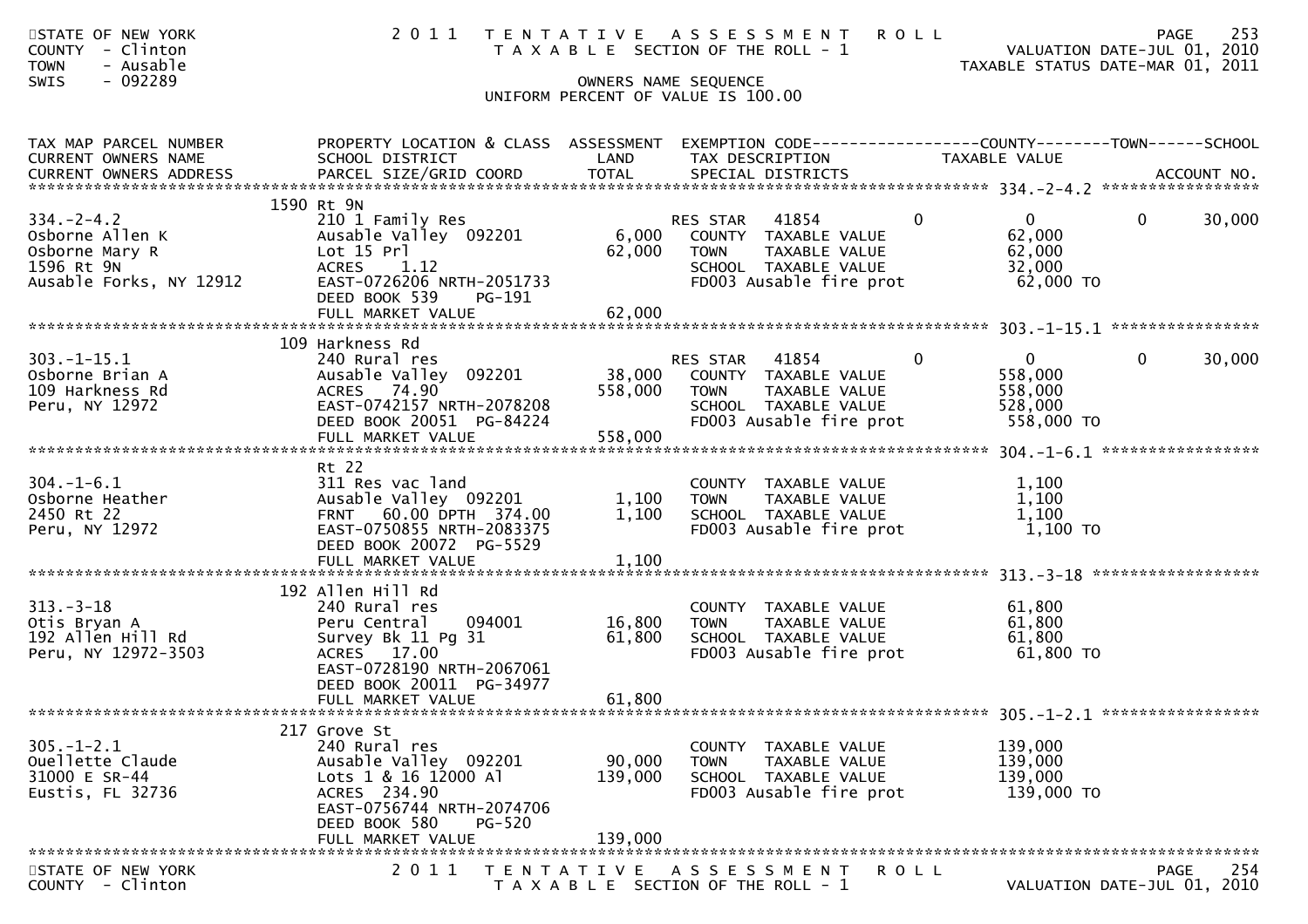### TOWN - Ausable TAXABLE STATUS DATE-MAR 01, 2011SWIS - 092289 OWNERS NAME SEQUENCE UNIFORM PERCENT OF VALUE IS 100.00

| TAX MAP PARCEL NUMBER<br><b>CURRENT OWNERS NAME</b><br><b>CURRENT OWNERS ADDRESS</b>                 | PROPERTY LOCATION & CLASS ASSESSMENT<br>SCHOOL DISTRICT<br>PARCEL SIZE/GRID COORD                                                                                                              | LAND<br><b>TOTAL</b>        | EXEMPTION CODE----------<br>TAX DESCRIPTION<br>SPECIAL DISTRICTS                                                                                                     |          | --------COUNTY--------TOWN------SCHOOL<br>TAXABLE VALUE                |              | ACCOUNT NO.      |
|------------------------------------------------------------------------------------------------------|------------------------------------------------------------------------------------------------------------------------------------------------------------------------------------------------|-----------------------------|----------------------------------------------------------------------------------------------------------------------------------------------------------------------|----------|------------------------------------------------------------------------|--------------|------------------|
| $305. - 1 - 2.14$<br>Ouellette Gill<br>285 Grove St<br>Keeseville, NY 12944                          | 27 Connell Rd<br>210 1 Family Res<br>Ausable Valley 092201<br>Lot 1 Pl 12000 Ac Loc<br><b>ACRES</b><br>5.30<br>EAST-0756719 NRTH-2077639<br>DEED BOOK 957<br>PG-195                            | 14,000<br>87,200            | 41854<br><b>RES STAR</b><br><b>COUNTY</b><br>TAXABLE VALUE<br><b>TAXABLE VALUE</b><br><b>TOWN</b><br>SCHOOL TAXABLE VALUE<br>FD003 Ausable fire prot                 | $\Omega$ | 0<br>87,200<br>87,200<br>57,200<br>87,200 TO                           | 0            | 30,000           |
|                                                                                                      |                                                                                                                                                                                                |                             |                                                                                                                                                                      |          |                                                                        |              | **************** |
| 305. - 1 - 2.16<br>Ouellette Gill<br>286 Grove St<br>Keeseville, NY 12944                            | 286 Grove St<br>312 Vac w/imprv<br>Ausable Valley 092201<br>Lot 1 PL 12000 AC LOC<br>Ouellette survey PLA 380<br>3.11<br><b>ACRES</b><br>EAST-0757961 NRTH-2076215<br>DEED BOOK 20082 PG-15522 | 7,800<br>25,000             | <b>COUNTY</b><br>TAXABLE VALUE<br>TAXABLE VALUE<br><b>TOWN</b><br>SCHOOL TAXABLE VALUE<br>FD003 Ausable fire prot                                                    |          | 25,000<br>25,000<br>25,000<br>25,000 TO                                |              |                  |
|                                                                                                      | FULL MARKET VALUE                                                                                                                                                                              | 25,000                      |                                                                                                                                                                      |          |                                                                        |              |                  |
|                                                                                                      | 11 Ouellette Cir                                                                                                                                                                               |                             |                                                                                                                                                                      |          |                                                                        |              |                  |
| $315. - 2 - 28$<br>Ouimette George D<br>Ouimette Donna L<br>11 Ouellette Cir<br>Keeseville, NY 12944 | 210 1 Family Res<br>Ausable Valley 092201<br>Sub Div Lot 6<br>North Country Acres Bk-9<br>1.00<br><b>ACRES</b><br>EAST-0754613 NRTH-2072431<br>DEED BOOK 20041 PG-66783                        | 17,300<br>108,400           | 41854<br><b>RES STAR</b><br><b>COUNTY</b><br>TAXABLE VALUE<br><b>TOWN</b><br>TAXABLE VALUE<br>SCHOOL TAXABLE VALUE<br>FD003 Ausable fire prot                        | 0        | $\mathbf{0}$<br>108,400<br>108,400<br>78,400<br>108,400 TO             | 0            | 30,000           |
|                                                                                                      | FULL MARKET VALUE                                                                                                                                                                              | 108,400                     |                                                                                                                                                                      |          |                                                                        |              |                  |
|                                                                                                      | 13 Lower Rd                                                                                                                                                                                    |                             |                                                                                                                                                                      |          |                                                                        |              |                  |
| $335.1 - 1 - 19$<br>Ouimette Linda<br>11 Lower Rd<br>Clintonville, NY 12924                          | 270 Mfg housing<br>Ausable Valley 092201<br>FRNT 150.00 DPTH 295.00<br>EAST-0734380 NRTH-2053986<br>DEED BOOK 912<br>PG-298<br>FULL MARKET VALUE                                               | 5,000<br>59,000<br>59,000   | 41854<br><b>RES STAR</b><br><b>COUNTY</b><br>TAXABLE VALUE<br>TAXABLE VALUE<br><b>TOWN</b><br>SCHOOL TAXABLE VALUE<br>FD003 Ausable fire prot<br>LT003 Clntvill lght | 0        | $\overline{0}$<br>59,000<br>59,000<br>29,000<br>59,000 TO<br>59,000 TO | $\Omega$     | 30,000           |
|                                                                                                      |                                                                                                                                                                                                |                             |                                                                                                                                                                      |          |                                                                        |              |                  |
| $293. -2 - 4.22$<br>Ouimette William J<br>Aubin Angela M<br>187 Fuller Rd<br>Peru, NY 12972          | 187 Fuller Rd<br>210 1 Family Res<br>Ausable Valley 092201<br>Sub Map 17 Pg 81 Lot #2<br>3.20<br><b>ACRES</b><br>EAST-0759129 NRTH-2083558<br>DEED BOOK 20102 PG-31230<br>FULL MARKET VALUE    | 7,300<br>130,000<br>130.000 | 41854<br><b>RES STAR</b><br><b>COUNTY</b><br>TAXABLE VALUE<br>TAXABLE VALUE<br><b>TOWN</b><br>SCHOOL TAXABLE VALUE<br>FD003 Ausable fire prot                        | $\Omega$ | $\mathbf{0}$<br>130,000<br>130,000<br>100,000<br>130,000 TO            | $\mathbf{0}$ | 30,000           |
| ************************                                                                             |                                                                                                                                                                                                |                             |                                                                                                                                                                      |          |                                                                        |              |                  |
| STATE OF NEW YORK                                                                                    | 2011<br>T E N T A T I V E                                                                                                                                                                      |                             | A S S E S S M E N T                                                                                                                                                  | R O L L  |                                                                        | PAGE         | 255              |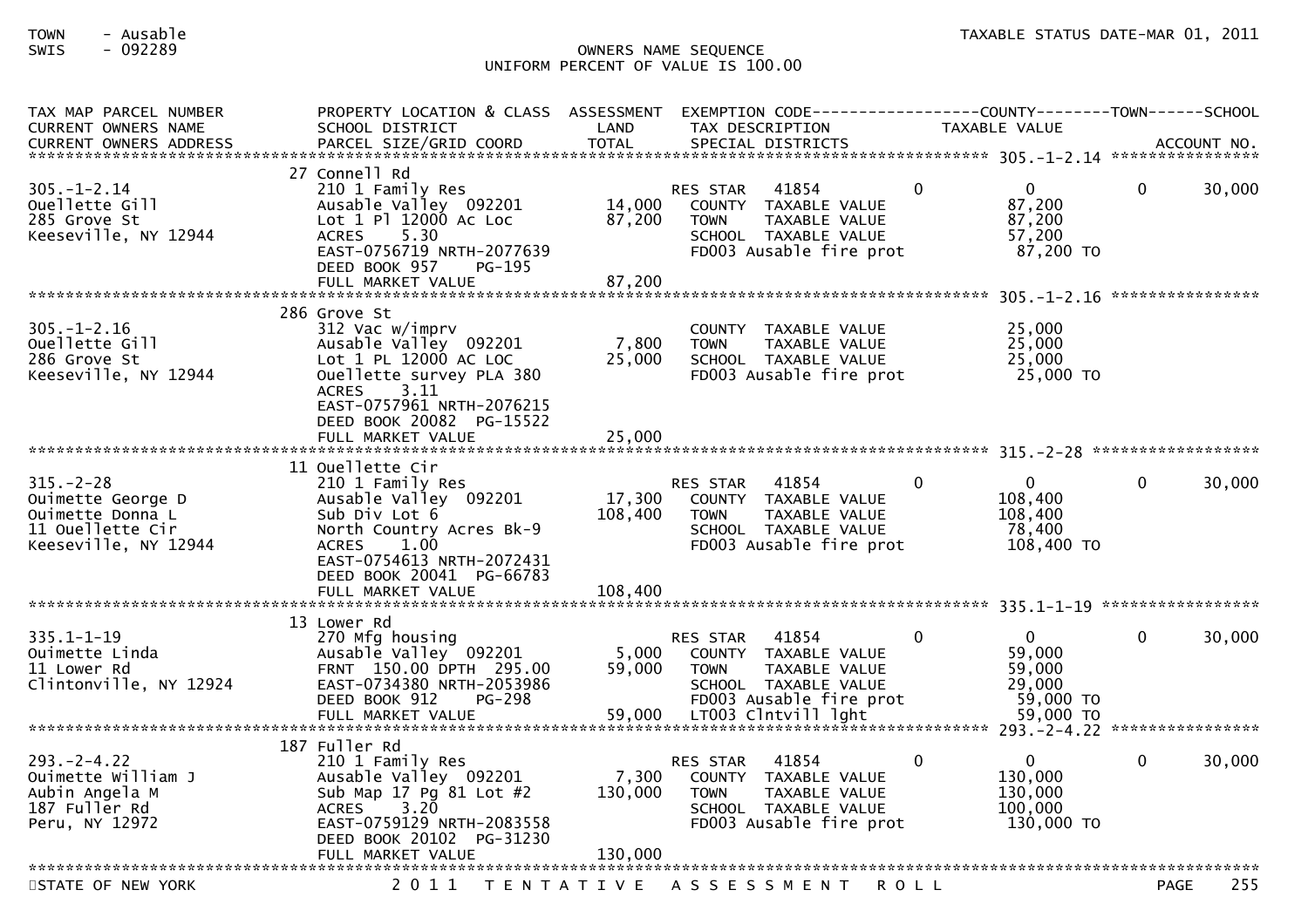| <b>COUNTY</b> | Clinton |  |
|---------------|---------|--|
| <b>TOWN</b>   | Ausable |  |

| TAX MAP PARCEL NUMBER<br><b>CURRENT OWNERS NAME</b>                                               | PROPERTY LOCATION & CLASS ASSESSMENT<br>SCHOOL DISTRICT                                                                                                                    | LAND                      | TAX DESCRIPTION                                                                                                                                          |             | TAXABLE VALUE                                                    |              |             |
|---------------------------------------------------------------------------------------------------|----------------------------------------------------------------------------------------------------------------------------------------------------------------------------|---------------------------|----------------------------------------------------------------------------------------------------------------------------------------------------------|-------------|------------------------------------------------------------------|--------------|-------------|
| $325. - 1 - 2.11$<br>Ousley David K<br>Ousley Cheryl B<br>PO Box 624<br>Ausable Forks, NY 12912   | 1040 Rt 9N<br>210 1 Family Res<br>Ausable Valley 092201<br>Lot 11 Riv Loc<br>ACRES 2.00 BANK<br>080<br>EAST-0736565 NRTH-2058567<br>DEED BOOK 20092 PG-26526               | 25,000<br>140,000         | 41854<br><b>RES STAR</b><br>COUNTY TAXABLE VALUE<br>TAXABLE VALUE<br><b>TOWN</b><br>SCHOOL TAXABLE VALUE<br>FD003 Ausable fire prot                      | $\Omega$    | $\mathbf{0}$<br>140,000<br>140,000<br>110,000<br>140,000 TO      | $\mathbf{0}$ | 30,000      |
|                                                                                                   |                                                                                                                                                                            |                           |                                                                                                                                                          |             |                                                                  |              |             |
| $334 - 2 - 5.84$<br>Ovitt Craig<br>Ovitt Terri<br>29 New Sweden Ln<br>AuSable Forks, NY 12912     | 29 New Sweden Ln<br>210 1 Family Res<br>Ausable Valley 092201<br><b>ACRES</b><br>4.63<br>EAST-0725075 NRTH-2051463<br>DEED BOOK 98001 PG-00120                             | 6,700<br>88,000           | 41854<br>RES STAR<br>COUNTY TAXABLE VALUE<br>TAXABLE VALUE<br><b>TOWN</b><br>SCHOOL TAXABLE VALUE<br>FD003 Ausable fire prot                             | $\Omega$    | $\Omega$<br>88,000<br>88,000<br>58,000<br>88,000 TO              | $\Omega$     | 30,000      |
|                                                                                                   | 1681 Rt 9N                                                                                                                                                                 |                           |                                                                                                                                                          |             |                                                                  |              |             |
| $334. - 2 - 14$<br>Ovitt Craig P<br>Ovitt Terri L<br>1681 Rt 9N<br>AuSable Forks, NY 12912        | 270 Mfg housing<br>Ausable Valley 092201<br>FRNT 150.00 DPTH 70.00<br>EAST-0724539 NRTH-2049964<br>DEED BOOK 740<br>$PG-72$                                                | 3,800<br>15,000           | COUNTY TAXABLE VALUE<br>TAXABLE VALUE<br><b>TOWN</b><br>SCHOOL TAXABLE VALUE<br>FD003 Ausable fire prot                                                  |             | 15,000<br>15,000<br>15,000<br>15,000 TO                          |              |             |
|                                                                                                   | Rt 9N                                                                                                                                                                      |                           |                                                                                                                                                          |             |                                                                  |              |             |
| $334. -2 - 25.1$<br>Ovitt Craig P<br>Ovitt Terri L<br>29 New Sweden Ln<br>AuSable Forks, NY 12912 | 314 Rural vac<10<br>Ausable Valley 092201<br>Lots 196 Maules Patent<br>1.20<br><b>ACRES</b><br>EAST-0723870 NRTH-2049679<br>DEED BOOK 796<br>$PG-239$<br>FULL MARKET VALUE | 3,400<br>3,400<br>3,400   | COUNTY TAXABLE VALUE<br><b>TOWN</b><br>TAXABLE VALUE<br>SCHOOL TAXABLE VALUE<br>FD003 Ausable fire prot                                                  |             | 3,400<br>3,400<br>3,400<br>$3,400$ TO                            |              |             |
|                                                                                                   | 220 Rt 9N                                                                                                                                                                  |                           |                                                                                                                                                          |             |                                                                  |              |             |
| $315.4 - 1 - 10$<br>Page Kyle M<br>Page Kimberly A<br>220 Rt 9N<br>Keeseville, NY 12944           | 210 1 Family Res<br>Ausable Valley 092201<br>FRNT 100.00 DPTH 200.00<br>320<br><b>BANK</b><br>EAST-0754311 NRTH-2066112<br>DEED BOOK 20082 PG-20017<br>FULL MARKET VALUE   | 8,500<br>79,000<br>79,000 | 41854<br>RES STAR<br>COUNTY TAXABLE VALUE<br>TAXABLE VALUE<br><b>TOWN</b><br>SCHOOL TAXABLE VALUE<br>FD003 Ausable fire prot<br>LT005 Pine tree dr. lght |             | $\Omega$<br>79,000<br>79,000<br>49,000<br>79,000 TO<br>79,000 TO | $\Omega$     | 30,000      |
|                                                                                                   |                                                                                                                                                                            |                           |                                                                                                                                                          |             |                                                                  |              |             |
| STATE OF NEW YORK<br>COUNTY - Clinton<br>- Ausable<br><b>TOWN</b>                                 | 2011                                                                                                                                                                       |                           | TENTATIVE ASSESSMENT<br>T A X A B L E SECTION OF THE ROLL - 1                                                                                            | <b>ROLL</b> | VALUATION DATE-JUL 01,<br>TAXABLE STATUS DATE-MAR 01, 2011       | PAGE         | 256<br>2010 |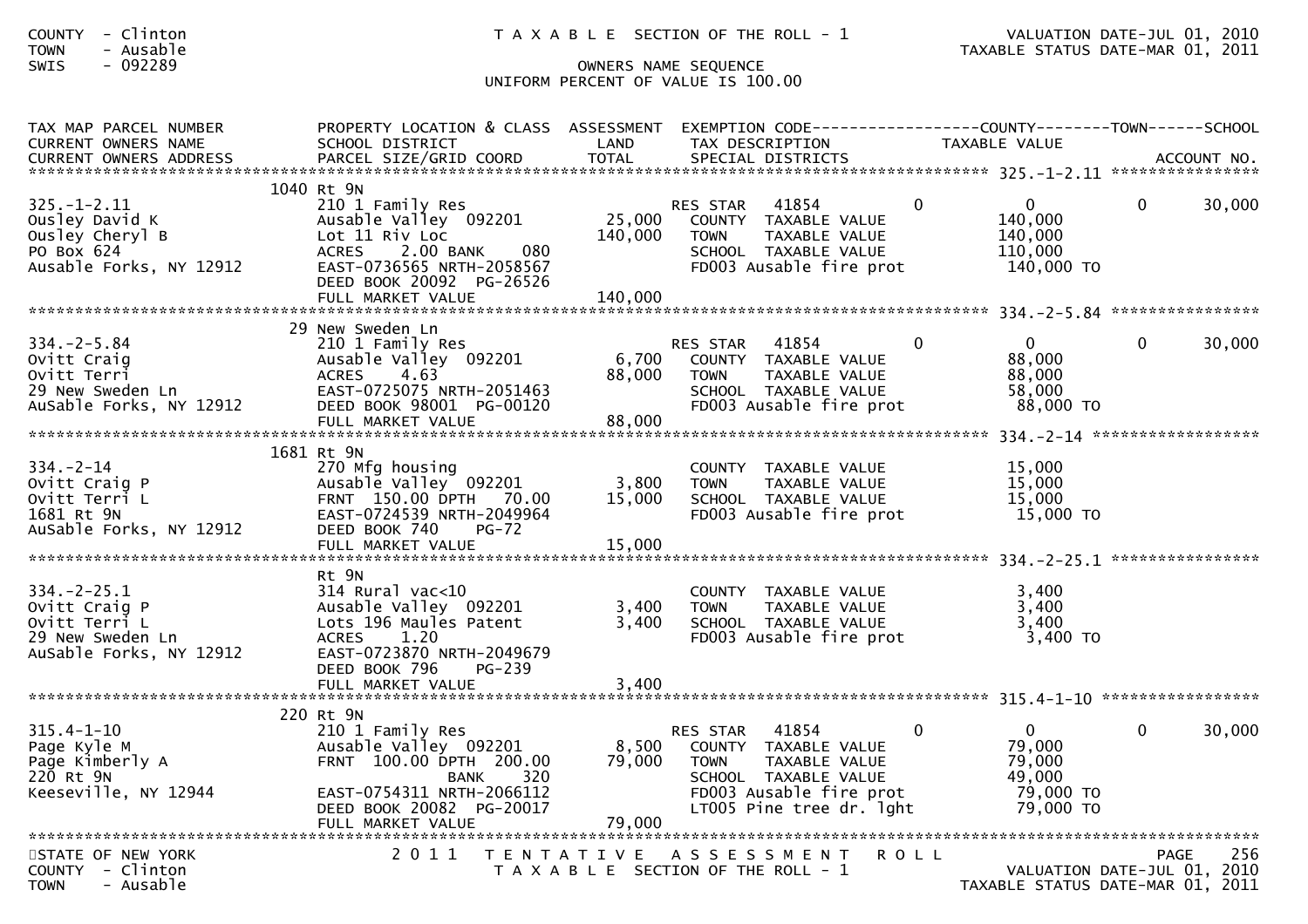| TAX MAP PARCEL NUMBER<br><b>CURRENT OWNERS NAME</b>                                                                                             | PROPERTY LOCATION & CLASS ASSESSMENT<br>SCHOOL DISTRICT                                                                                                                   | LAND                      | EXEMPTION CODE-----------------COUNTY--------TOWN------SCHOOL<br>TAX DESCRIPTION                                                                                                                        |                    | <b>TAXABLE VALUE</b>                                                                     |                                                                                       |
|-------------------------------------------------------------------------------------------------------------------------------------------------|---------------------------------------------------------------------------------------------------------------------------------------------------------------------------|---------------------------|---------------------------------------------------------------------------------------------------------------------------------------------------------------------------------------------------------|--------------------|------------------------------------------------------------------------------------------|---------------------------------------------------------------------------------------|
| $315.4 - 1 - 14$<br>Painter Rebecca<br>204 Rt 9N<br>Keeseville, NY 12944                                                                        | 204 Rt 9N<br>210 1 Family Res<br>Ausable Valley 092201<br>FRNT 100.00 DPTH 200.00<br>EAST-0754590 NRTH-2066436<br>DEED BOOK 20051 PG-88475                                | 8,500<br>122,800          | 41854<br><b>RES STAR</b><br>COUNTY TAXABLE VALUE<br>TAXABLE VALUE<br><b>TOWN</b><br>SCHOOL TAXABLE VALUE<br>FD003 Ausable fire prot                                                                     | $\Omega$           | 0<br>122,800<br>122,800<br>92,800<br>122,800 TO                                          | 30,000<br>0                                                                           |
| $303 - 1 - 3.1$<br>Pal Leslie I<br>Pal Carolyn S<br>43 Signor Rd<br>Peru, NY 12972                                                              | Signor Rd<br>$31\overline{4}$ Rural vac<10<br>Peru Central<br>094001<br><b>ACRES</b><br>1.10<br>EAST-0733948 NRTH-2080717<br>DEED BOOK 602<br>PG-918<br>FULL MARKET VALUE | 5,600<br>5,600<br>5,600   | COUNTY TAXABLE VALUE<br><b>TOWN</b><br>TAXABLE VALUE<br>SCHOOL TAXABLE VALUE<br>FD003 Ausable fire prot                                                                                                 |                    | 5,600<br>5,600<br>5,600<br>$5,600$ TO                                                    |                                                                                       |
| $302 - 1 - 2$<br>Paley Timothy M<br>492 Mashodack Rd<br>Nassau, NY 12123                                                                        | Rod Gun Rd<br>321 Abandoned ag<br>Peru Central<br>094001<br>ACRES 112.10<br>EAST-0722685 NRTH-2078042<br>DEED BOOK 20051 PG-88008                                         | 24,600<br>24,600          | COUNTY TAXABLE VALUE<br>TAXABLE VALUE<br><b>TOWN</b><br>SCHOOL TAXABLE VALUE<br>FD003 Ausable fire prot                                                                                                 |                    | 24,600<br>24,600<br>24,600<br>24,600 TO                                                  |                                                                                       |
| $335.1 - 1 - 17$<br>Park Ave Realty & Dev Corp<br>81 Park Ave<br>Bay Shore, NY 11706                                                            | 1255 Rt 9N<br>210 1 Family Res<br>Ausable Valley 092201<br><b>ACRES</b><br>1.00<br>EAST-0734087 NRTH-2054083<br>DEED BOOK 20031 PG-53628<br>FULL MARKET VALUE             | 6,000<br>51,000<br>51,000 | COUNTY TAXABLE VALUE<br>TAXABLE VALUE<br><b>TOWN</b><br>SCHOOL TAXABLE VALUE<br>FD003 Ausable fire prot<br>LT003 Clntvill lght                                                                          |                    | 51,000<br>51,000<br>51,000<br>$51,000$ TO<br>51,000 TO                                   |                                                                                       |
| $315 - 3 - 4$<br>Parkinson Life Estate John A<br>Parkinson Life Estate Margaret FRNT 100.00 DPTH 250.00<br>172 US Oval<br>Plattsburgh, NY 12903 | 195 Hill St<br>210 1 Family Res<br>Ausable Valley 092201<br>EAST-0751293 NRTH-2068128<br>DEED BOOK 20102 PG-36493<br>FULL MARKET VALUE                                    | 96,700                    | 41121<br>WARNONALL<br>8,700 WARDISALL 41141<br>96,700 SR STAR<br>41834<br>COUNTY TAXABLE VALUE<br><b>TOWN</b><br>TAXABLE VALUE<br>SCHOOL TAXABLE VALUE<br>FD003 Ausable fire prot<br>LT004 Hill st lght | $\Omega$<br>0<br>0 | 14,505<br>24,175<br>$\mathbf{0}$<br>58,020<br>60,525<br>36,600<br>96,700 TO<br>96,700 TO | 12,000<br>0<br>$\Omega$<br>24,175<br>60,100<br>$\Omega$                               |
| STATE OF NEW YORK<br>COUNTY - Clinton<br>- Ausable<br><b>TOWN</b><br>$-092289$<br><b>SWIS</b>                                                   | 2011                                                                                                                                                                      |                           | TENTATIVE ASSESSMENT<br>T A X A B L E SECTION OF THE ROLL - 1<br>OWNERS NAME SEQUENCE<br>UNIFORM PERCENT OF VALUE IS 100.00                                                                             | <b>ROLL</b>        |                                                                                          | 257<br><b>PAGE</b><br>VALUATION DATE-JUL 01, 2010<br>TAXABLE STATUS DATE-MAR 01, 2011 |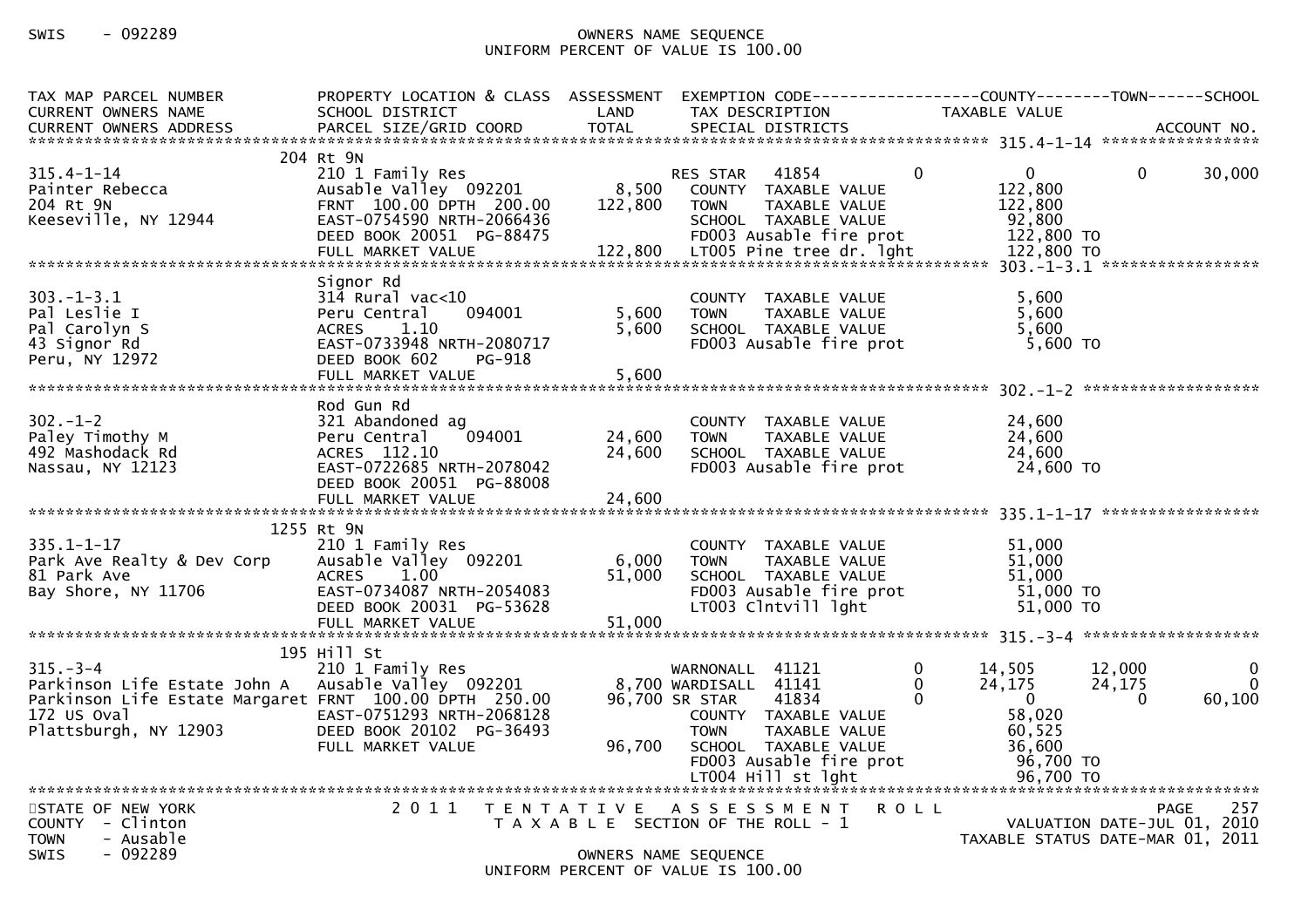| TAX MAP PARCEL NUMBER      | PROPERTY LOCATION & CLASS ASSESSMENT |                                                               |                | EXEMPTION CODE-----------------COUNTY-------TOWN------SCHOOL |              |                                  |             |        |
|----------------------------|--------------------------------------|---------------------------------------------------------------|----------------|--------------------------------------------------------------|--------------|----------------------------------|-------------|--------|
| CURRENT OWNERS NAME        | SCHOOL DISTRICT                      | LAND                                                          |                | TAX DESCRIPTION                                              |              | TAXABLE VALUE                    |             |        |
|                            |                                      |                                                               |                |                                                              |              |                                  |             |        |
|                            |                                      |                                                               |                |                                                              |              |                                  |             |        |
|                            | 47 Connell Rd                        |                                                               |                |                                                              |              |                                  |             |        |
| $305. - 1 - 2.18$          | 210 1 Family Res                     |                                                               |                | COUNTY TAXABLE VALUE                                         |              | 48,000                           |             |        |
| Parrish Loyal J            | Ausable Valley 092201                | 7,300                                                         | <b>TOWN</b>    | TAXABLE VALUE                                                |              | 48,000                           |             |        |
| 47 Connell Rd              | Lots 1 & 16 12000 Al                 | 48,000                                                        |                | SCHOOL TAXABLE VALUE                                         |              | 48,000                           |             |        |
| Keeseville, NY 12944       | ACRES 3.20                           |                                                               |                | FD003 Ausable fire prot                                      |              | 48,000 TO                        |             |        |
|                            | EAST-0755984 NRTH-2077273            |                                                               |                |                                                              |              |                                  |             |        |
|                            | DEED BOOK 20102 PG-30678             |                                                               |                |                                                              |              |                                  |             |        |
|                            |                                      |                                                               |                |                                                              |              |                                  |             |        |
|                            |                                      |                                                               |                |                                                              |              |                                  |             |        |
|                            | 477 Rt 9N                            |                                                               |                |                                                              |              |                                  |             |        |
| $326. - 1 - 13$            | 210 1 Family Res                     |                                                               | RES STAR 41854 |                                                              | $\mathbf{0}$ | $\mathbf{0}$                     | $\mathbf 0$ | 30,000 |
| Passino Joel M             | Ausable Valley 092201                |                                                               |                | 8,100 COUNTY TAXABLE VALUE                                   |              | 138,900                          |             |        |
| Passino Erinn E            | Lot 19 Pl 12000 Al                   | 138,900                                                       | <b>TOWN</b>    | TAXABLE VALUE                                                |              | 138,900                          |             |        |
| 477 Rt 9N                  | 1.80 BANK<br>080<br><b>ACRES</b>     |                                                               |                | SCHOOL TAXABLE VALUE                                         |              | 108,900                          |             |        |
| Keeseville, NY 12944       | EAST-0748882 NRTH-2063313            |                                                               |                | FD003 Ausable fire prot                                      |              | 138,900 TO                       |             |        |
|                            | DEED BOOK 989<br><b>PG-49</b>        |                                                               |                |                                                              |              |                                  |             |        |
|                            |                                      |                                                               |                |                                                              |              |                                  |             |        |
|                            |                                      |                                                               |                |                                                              |              |                                  |             |        |
|                            | 105 Arthur Rd                        |                                                               |                |                                                              |              |                                  |             |        |
| $293. - 2 - 1$             | 210 1 Family Res                     |                                                               | RES STAR 41854 |                                                              | $\Omega$     | $0 \qquad$                       | $\mathbf 0$ | 30,000 |
| Passino Paul W             | Ausable Valley 092201                |                                                               |                | 6,400 COUNTY TAXABLE VALUE                                   |              | 66,700                           |             |        |
| Passino Monique J          | Lot 8 Pgl                            | 66,700                                                        | <b>TOWN</b>    | TAXABLE VALUE                                                |              | 66,700                           |             |        |
| 105 Arthur Rd              | ACRES 1.70                           |                                                               |                | SCHOOL TAXABLE VALUE                                         |              | 36,700                           |             |        |
| Peru, NY 12972             | EAST-0754494 NRTH-2083953            |                                                               |                | FD003 Ausable fire prot                                      |              | 66,700 TO                        |             |        |
|                            | DEED BOOK 1020<br><b>PG-28</b>       |                                                               |                |                                                              |              |                                  |             |        |
|                            |                                      |                                                               |                |                                                              |              |                                  |             |        |
|                            |                                      |                                                               |                |                                                              |              |                                  |             |        |
|                            | 130 Hill St                          |                                                               |                |                                                              |              |                                  |             |        |
| $315 - 3 - 31$             | 210 1 Family Res                     |                                                               | RES STAR 41854 |                                                              | $\mathbf 0$  | $\mathbf{0}$                     | $\mathbf 0$ | 30,000 |
| Patillo Ruby               | Ausable Valley 092201                | 6,400                                                         |                | COUNTY TAXABLE VALUE                                         |              | 62,200                           |             |        |
| PO Box 16                  | Sub Bk A Pg 140 Lot 33               | 62,200                                                        | <b>TOWN</b>    | TAXABLE VALUE                                                |              | 62,200                           |             |        |
| Keeseville, NY 12944       | Also Deed 596/513                    |                                                               |                | SCHOOL TAXABLE VALUE                                         |              | 32,200                           |             |        |
|                            | FRNT 85.00 DPTH 145.00               |                                                               |                | FD003 Ausable fire prot                                      |              | 62,200 TO                        |             |        |
|                            | EAST-0753131 NRTH-2068360            |                                                               |                | LT004 Hill st lght                                           |              | 62,200 TO                        |             |        |
|                            | DEED BOOK 20092 PG-28443             |                                                               |                |                                                              |              |                                  |             |        |
|                            | FULL MARKET VALUE                    | 62,200                                                        |                |                                                              |              |                                  |             |        |
|                            |                                      |                                                               |                |                                                              |              |                                  |             |        |
|                            | Rt 9N                                |                                                               |                |                                                              |              |                                  |             |        |
| $326. - 1 - 14$            | $314$ Rural vac< $10$                |                                                               |                | COUNTY TAXABLE VALUE                                         |              | 7,700                            |             |        |
| Patnode Kevin M            | Ausable Valley 092201                | 7,700                                                         | <b>TOWN</b>    | TAXABLE VALUE                                                |              | 7,700                            |             |        |
| Patnode Deborah L          | Lot 19 Pl 12000 Ac                   | 7,700                                                         |                | SCHOOL TAXABLE VALUE                                         |              | 7,700                            |             |        |
| 140 Rand Hill Rd           | ACRES 5.70                           |                                                               |                | FD003 Ausable fire prot                                      |              | 7,700 TO                         |             |        |
| Morrisonville, NY 12962    | EAST-0748330 NRTH-2063093            |                                                               |                |                                                              |              |                                  |             |        |
|                            | DEED BOOK 596<br>PG-694              |                                                               |                |                                                              |              |                                  |             |        |
|                            |                                      |                                                               |                |                                                              |              |                                  |             |        |
|                            | FULL MARKET VALUE                    | 7,700                                                         |                |                                                              |              |                                  |             |        |
| STATE OF NEW YORK          | 2 0 1 1                              |                                                               |                |                                                              |              |                                  | <b>PAGE</b> | 258    |
| <b>COUNTY</b><br>- Clinton |                                      | TENTATIVE ASSESSMENT<br>T A X A B L E SECTION OF THE ROLL - 1 |                |                                                              | ROLL         | VALUATION DATE-JUL 01, 2010      |             |        |
| - Ausable<br><b>TOWN</b>   |                                      |                                                               |                |                                                              |              | TAXABLE STATUS DATE-MAR 01, 2011 |             |        |
| $-092289$<br>SWIS          |                                      | OWNERS NAME SEQUENCE                                          |                |                                                              |              |                                  |             |        |
|                            |                                      | UNIFORM PERCENT OF VALUE IS 100.00                            |                |                                                              |              |                                  |             |        |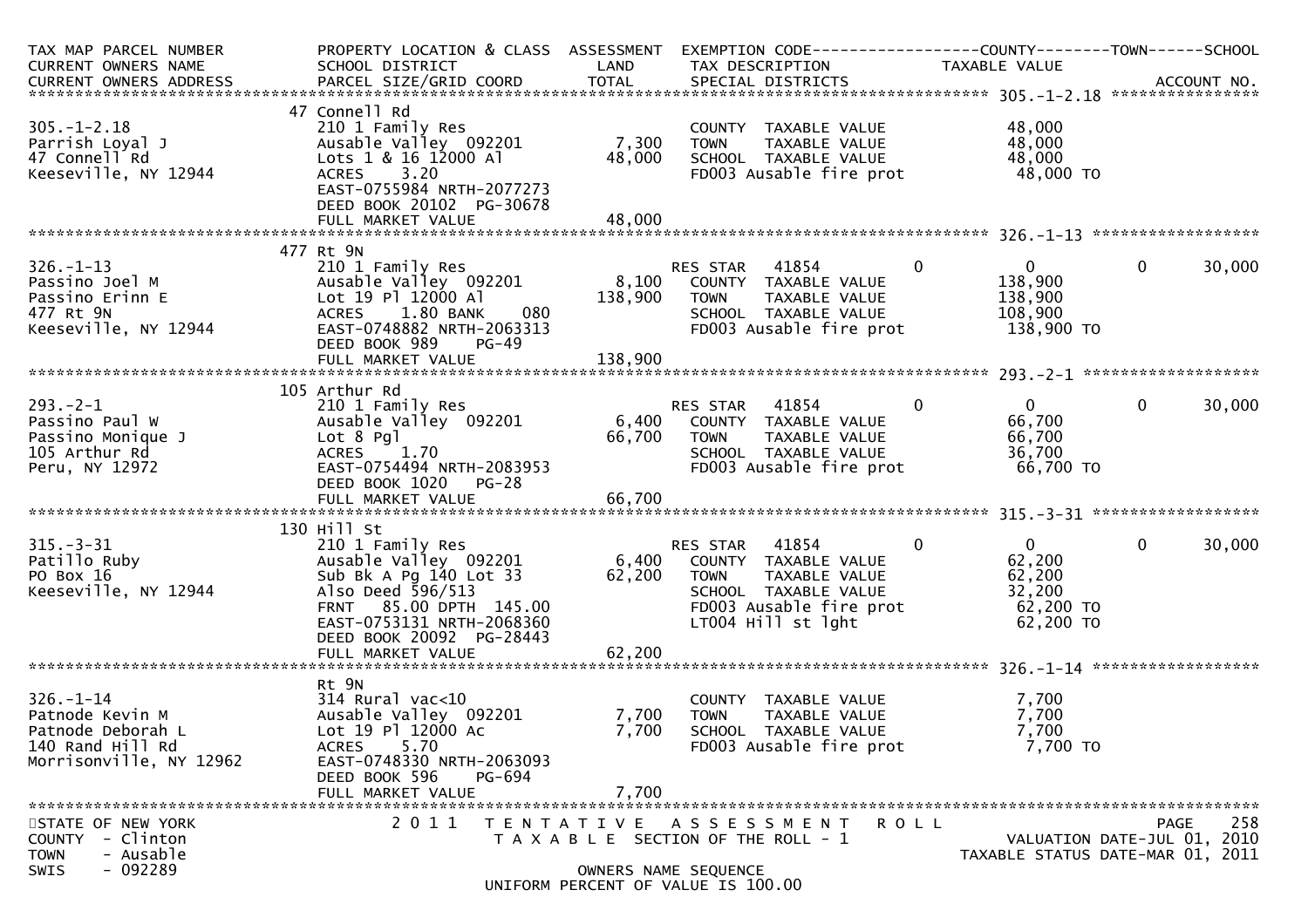| TAX MAP PARCEL NUMBER<br><b>CURRENT OWNERS NAME</b><br><b>CURRENT OWNERS ADDRESS</b>                                 | PROPERTY LOCATION & CLASS ASSESSMENT<br>SCHOOL DISTRICT<br>PARCEL SIZE/GRID COORD                                                                                                                           | LAND<br><b>TOTAL</b>       | TAX DESCRIPTION<br>SPECIAL DISTRICTS                                                                     |                                                                               | EXEMPTION CODE-----------------COUNTY-------TOWN------SCHOOL<br>TAXABLE VALUE |               | ACCOUNT NO.            |
|----------------------------------------------------------------------------------------------------------------------|-------------------------------------------------------------------------------------------------------------------------------------------------------------------------------------------------------------|----------------------------|----------------------------------------------------------------------------------------------------------|-------------------------------------------------------------------------------|-------------------------------------------------------------------------------|---------------|------------------------|
|                                                                                                                      |                                                                                                                                                                                                             |                            |                                                                                                          |                                                                               |                                                                               |               |                        |
| $293.16 - 1 - 8.2$<br>Patunoff Ralph V<br>Patunoff Elizabeth M<br>17 Haven Ln<br>Peru, NY 12972                      | 17 Haven Ln<br>210 1 Family Res<br>094001<br>Peru Central<br>Lot 24 Sunlea Village<br>FRNT 100.00 DPTH 219.25<br>EAST-0767137 NRTH-2083255<br>DEED BOOK 878<br><b>PG-208</b><br>FULL MARKET VALUE           | 162,100<br>162,100         | WARCOMALL 41131<br>15,200 SR STAR<br>COUNTY TAXABLE VALUE<br><b>TOWN</b><br>SCHOOL TAXABLE VALUE         | $\mathbf{0}$<br>41834<br>$\Omega$<br>TAXABLE VALUE<br>FD003 Ausable fire prot | 40.525<br>$\Omega$<br>121,575<br>142,100<br>102,000<br>162,100 TO             | 20,000<br>0   | $\mathbf{0}$<br>60,100 |
|                                                                                                                      | 44 Calkins Rd                                                                                                                                                                                               |                            |                                                                                                          |                                                                               |                                                                               |               |                        |
| $303 - 1 - 32$<br>Payant Angelina R<br>44 Calkins Rd<br>Peru, NY 12972                                               | 270 Mfg housing<br>Peru Central<br>094001<br>FRNT 132.00 DPTH 91.00<br>EAST-0733504 NRTH-2075584<br>DEED BOOK 20031 PG-53730                                                                                |                            | CW_10_VET/ 41152<br>2,700 RES STAR<br>42,000 COUNTY TAXABLE VALUE<br><b>TOWN</b><br>SCHOOL TAXABLE VALUE | $\mathbf{0}$<br>41854<br>$\Omega$<br>TAXABLE VALUE                            | 4.200<br>$\overline{0}$<br>37,800<br>42,000<br>12,000                         | 0<br>$\Omega$ | $\Omega$<br>30,000     |
|                                                                                                                      |                                                                                                                                                                                                             |                            |                                                                                                          |                                                                               |                                                                               |               |                        |
| $305.4 - 1 - 7$<br>Pearse-Drance Thomas J<br>Pearse-Drance Robin<br>24 Penn-Lawrenceville Rd<br>Pennington, NJ 08534 | 29 Old State Rd<br>210 1 Family Res<br>Ausable Valley 092201<br>FRNT 116.00 DPTH 302.00<br>EAST-0762735 NRTH-2074845<br>DEED BOOK 783<br>PG-219<br>FULL MARKET VALUE                                        | 5,300<br>68,000<br>68,000  | COUNTY TAXABLE VALUE<br><b>TOWN</b><br>SCHOOL TAXABLE VALUE<br>LT006 Chasm                               | TAXABLE VALUE<br>FD003 Ausable fire prot                                      | 68,000<br>68,000<br>68,000<br>68,000 TO<br>68,000 TO                          |               |                        |
|                                                                                                                      |                                                                                                                                                                                                             |                            |                                                                                                          |                                                                               |                                                                               |               |                        |
| $315. - 1 - 3.35$<br>Pecoraro Joseph<br>Pecoraro Kelli<br>18 Rounds Dr<br>Peru, NY 12972                             | Hallock Hill Rd<br>$314$ Rural vac<10<br>Ausable Valley 092201<br>Lot 14 Pl 12000 Al<br>Survey Book 16 Pg 99<br>5.04<br>ACRES<br>EAST-0748312 NRTH-2072066<br>DEED BOOK 20102 PG-33840<br>FULL MARKET VALUE | 20,400<br>20,400<br>20,400 | COUNTY TAXABLE VALUE<br><b>TOWN</b><br>SCHOOL TAXABLE VALUE                                              | TAXABLE VALUE<br>FD003 Ausable fire prot                                      | 20,400<br>20,400<br>20,400<br>20,400 TO                                       |               |                        |
|                                                                                                                      |                                                                                                                                                                                                             |                            |                                                                                                          |                                                                               |                                                                               |               |                        |
| $335.1 - 1 - 35$<br>Pelkey Ernest O<br>Pelkey Debbie A<br>82 Lower Rd<br>Clintonville, NY 12924                      | 82 Lower Rd<br>210 1 Family Res<br>Ausable Valley 092201<br>FRNT 160.00 DPTH 130.00<br>EAST-0732661 NRTH-2053549<br>DEED BOOK 98001 PG-03138<br>FULL MARKET VALUE                                           | 3,300<br>80,000<br>80,000  | RES STAR 41854<br>COUNTY TAXABLE VALUE<br><b>TOWN</b><br>SCHOOL TAXABLE VALUE<br>LT003 Clntvill lght     | $\Omega$<br>TAXABLE VALUE<br>FD003 Ausable fire prot                          | $\Omega$<br>80,000<br>80,000<br>50.000<br>80,000 TO<br>80,000 TO              | $\Omega$      | 30,000                 |
| STATE OF NEW YORK<br>COUNTY - Clinton<br>- Ausable<br><b>TOWN</b><br><b>SWIS</b><br>- 092289                         | 2 0 1 1                                                                                                                                                                                                     |                            | TENTATIVE ASSESSMENT<br>T A X A B L E SECTION OF THE ROLL - 1                                            | <b>ROLL</b>                                                                   | VALUATION DATE-JUL 01, 2010<br>TAXABLE STATUS DATE-MAR 01, 2011               |               | 259<br>PAGE            |
|                                                                                                                      |                                                                                                                                                                                                             |                            | OWNERS NAME SEQUENCE<br>$UNITION$ $DDCENT$ $OF$ $VALUET$ $TC$ 100 00                                     |                                                                               |                                                                               |               |                        |

UNIFORM PERCENT OF VALUE IS 100.00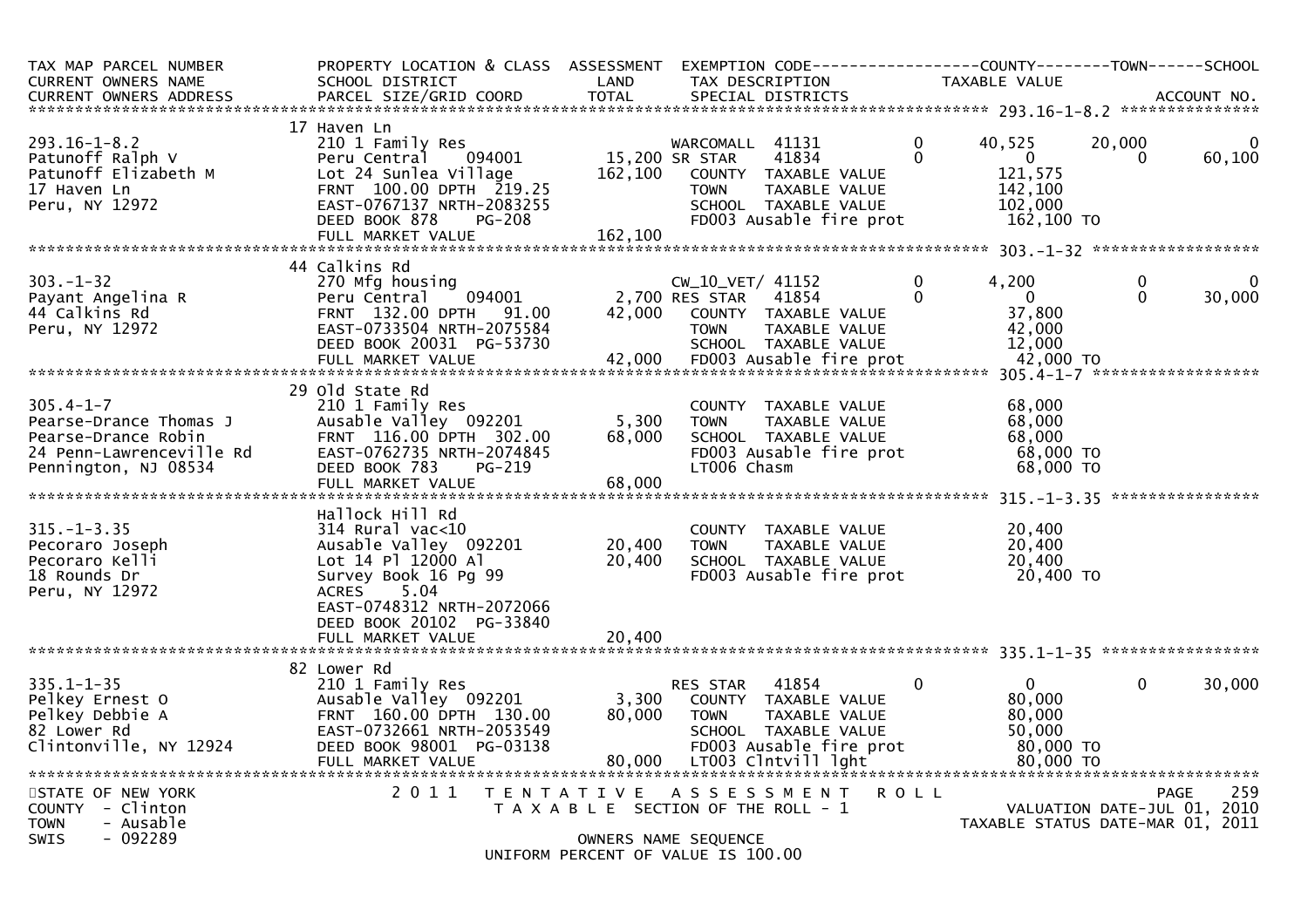| TAX MAP PARCEL NUMBER<br><b>CURRENT OWNERS NAME</b><br>CURRENT OWNERS ADDRESS                      | PROPERTY LOCATION & CLASS ASSESSMENT EXEMPTION CODE----------------COUNTY-------TOWN------SCHOOL<br>SCHOOL DISTRICT<br>PARCEL SIZE/GRID COORD                                         | LAND<br><b>TOTAL</b>       | TAX DESCRIPTION<br>SPECIAL DISTRICTS                                                                                         | TAXABLE VALUE                                                                             |                                     | ACCOUNT NO. |  |  |  |
|----------------------------------------------------------------------------------------------------|---------------------------------------------------------------------------------------------------------------------------------------------------------------------------------------|----------------------------|------------------------------------------------------------------------------------------------------------------------------|-------------------------------------------------------------------------------------------|-------------------------------------|-------------|--|--|--|
|                                                                                                    |                                                                                                                                                                                       |                            |                                                                                                                              |                                                                                           |                                     |             |  |  |  |
| $325. - 1 - 5$<br>Pelkey II Robert Anthony<br>Pelkey Pamela A<br>934 Rt 9N<br>Keeseville, NY 12944 | 934 Rt 9N<br>210 1 Family Res<br>Ausable Valley 092201<br>ACRES 5.10 BANK<br>320<br>EAST-0738657 NRTH-2060484<br>DEED BOOK 20102 PG-33193                                             | 155,000                    | WARCOMALL 41131<br>8,400 RES STAR 41854<br>COUNTY TAXABLE VALUE<br><b>TOWN</b><br>TAXABLE VALUE<br>SCHOOL TAXABLE VALUE      | $\mathbf{0}$<br>38,750<br>$\mathbf{0}$<br>$\overline{0}$<br>116,250<br>135,000<br>125,000 | 20,000<br>$\bf{0}$                  | 30,000      |  |  |  |
| 1682 Rt 9N                                                                                         |                                                                                                                                                                                       |                            |                                                                                                                              |                                                                                           |                                     |             |  |  |  |
| $334. -2 - 17$<br>Pelkey Travis J<br>Pelkey Stacy L<br>1682 Rt 9N<br>Ausable Forks, NY 12912       | 210 1 Family Res<br>Ausable Valley 092201<br>FRNT 140.00 DPTH 205.00<br>EAST-0724470 NRTH-2050161<br>DEED BOOK 20092 PG-26953<br>FULL MARKET VALUE                                    | 5,100<br>58,300<br>58,300  | 41854<br>RES STAR<br>COUNTY TAXABLE VALUE<br><b>TOWN</b><br>TAXABLE VALUE<br>SCHOOL TAXABLE VALUE<br>FD003 Ausable fire prot | $\Omega$<br>0<br>58,300<br>58,300<br>28,300<br>58,300 TO                                  | $\mathbf{0}$                        | 30,000      |  |  |  |
|                                                                                                    |                                                                                                                                                                                       |                            |                                                                                                                              |                                                                                           |                                     |             |  |  |  |
| $305. -2 - 7.81$<br>Pelkey Wayne<br>120 Grove St Unit 13<br>Keeseville, NY 12944                   | Grove St<br>210 1 Family Res<br>Ausable Valley 092201<br>Lot 16<br>FRNT 135.00 DPTH 395.00<br>EAST-0757196 NRTH-2072522<br>DEED BOOK 972<br>PG-66<br>FULL MARKET VALUE                | 5,400<br>70,900<br>70,900  | RES STAR 41854<br>COUNTY TAXABLE VALUE<br>TAXABLE VALUE<br><b>TOWN</b><br>SCHOOL TAXABLE VALUE<br>FD003 Ausable fire prot    | $\mathbf{0}$<br>$\overline{0}$<br>70,900<br>70,900<br>40,900<br>70,900 то                 | $\mathbf 0$                         | 30,000      |  |  |  |
|                                                                                                    |                                                                                                                                                                                       |                            |                                                                                                                              |                                                                                           |                                     |             |  |  |  |
| $294. - 1 - 17$<br>Pelton Robert R<br>Pelton Shirley A<br>260 Giddings Rd<br>Peru, NY 12972        | Plains Rd<br>$322$ Rural vac $>10$<br>094001<br>Peru Central<br>Book Of Wills V-19 P-331<br>ACRES 33.40<br>EAST-0768566 NRTH-2081834<br>DEED BOOK 98001 PG-04769<br>FULL MARKET VALUE | 18,000<br>18,000<br>18,000 | COUNTY TAXABLE VALUE<br>TAXABLE VALUE<br><b>TOWN</b><br>SCHOOL TAXABLE VALUE<br>FD003 Ausable fire prot                      | 18,000<br>18,000<br>18,000<br>18,000 TO                                                   |                                     |             |  |  |  |
|                                                                                                    | 86 Connell Rd                                                                                                                                                                         |                            |                                                                                                                              |                                                                                           |                                     |             |  |  |  |
| $305. - 1 - 1.9$<br>Pendergast Marlene Connell<br>76 Connell Rd<br>Keeseville, NY 12944            | 312 Vac w/imprv<br>Ausable Valley 092201<br>Lot #1 12000 Ac Loc<br>ACRES 150.10<br>EAST-0755415 NRTH-2075229<br>DEED BOOK 20001 PG-23946<br>FULL MARKET VALUE                         | 64,900<br>83,200<br>83,200 | COUNTY TAXABLE VALUE<br>TAXABLE VALUE<br><b>TOWN</b><br>SCHOOL TAXABLE VALUE<br>FD003 Ausable fire prot                      | 83,200<br>83,200<br>83,200<br>83,200 TO                                                   |                                     |             |  |  |  |
|                                                                                                    |                                                                                                                                                                                       |                            |                                                                                                                              |                                                                                           |                                     |             |  |  |  |
| STATE OF NEW YORK<br>COUNTY - Clinton<br>- Ausable<br><b>TOWN</b><br>- 092289<br><b>SWIS</b>       | 2011                                                                                                                                                                                  |                            | TENTATIVE ASSESSMENT<br>T A X A B L E SECTION OF THE ROLL - 1<br>OWNERS NAME SEQUENCE<br>UNIFORM PERCENT OF VALUE IS 100.00  | R O L L<br>TAXABLE STATUS DATE-MAR 01, 2011                                               | PAGE<br>VALUATION DATE-JUL 01, 2010 | 260         |  |  |  |
| TAX MAP PARCEL NUMBER<br>CURRENT OWNERS NAME                                                       | PROPERTY LOCATION & CLASS ASSESSMENT<br>SCHOOL DISTRICT                                                                                                                               | LAND                       | EXEMPTION CODE------------------COUNTY--------TOWN------SCHOOL<br>TAX DESCRIPTION                                            | TAXABLE VALUE                                                                             |                                     |             |  |  |  |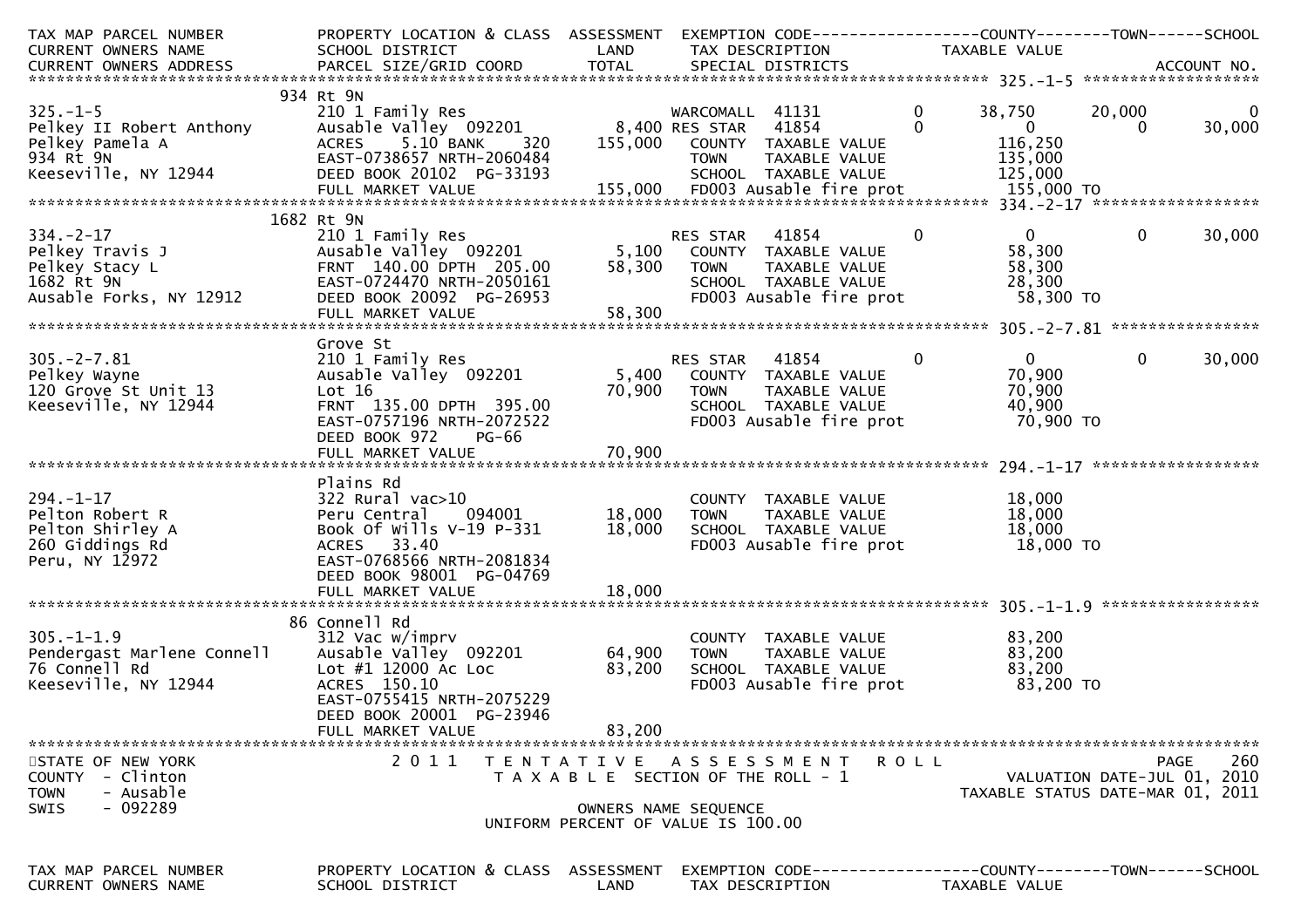|                                                                                                       |                                                                                                                                                                                               |                              |                                                                                                                                                                    |                                                                        | ACCOUNT NO.<br>*****************                                |  |  |  |
|-------------------------------------------------------------------------------------------------------|-----------------------------------------------------------------------------------------------------------------------------------------------------------------------------------------------|------------------------------|--------------------------------------------------------------------------------------------------------------------------------------------------------------------|------------------------------------------------------------------------|-----------------------------------------------------------------|--|--|--|
| $305. -1 - 1.5$<br>Pendergast Paul S<br>Pendergast Marlene<br>76 Connell Rd<br>Keeseville, NY 12944   | 76 Connell Rd<br>210 1 Family Res<br>Ausable Valley 092201<br>Lot 1 Pl 12000 Ac Loc<br>ACRES 13.30 BANK<br>080<br>EAST-0755305 NRTH-2077876<br>DEED BOOK 1003<br>$PG-63$<br>FULL MARKET VALUE | 12,700<br>123,000<br>123,000 | 0<br>41854<br><b>RES STAR</b><br>COUNTY TAXABLE VALUE<br>TAXABLE VALUE<br><b>TOWN</b><br>SCHOOL TAXABLE VALUE<br>FD003 Ausable fire prot                           | 0<br>123,000<br>123,000<br>93,000<br>123,000 TO                        | 0<br>30,000                                                     |  |  |  |
|                                                                                                       | 18 old State Rd                                                                                                                                                                               |                              |                                                                                                                                                                    |                                                                        | *****************                                               |  |  |  |
| $305.4 - 1 - 13$<br>Perkett Jude E Jr<br>Perkett Sara J<br>18 old State Rd<br>Ausable Chasm, NY 12911 | 210 1 Family Res<br>Ausable Valley 092201<br>survey map 2009/225551<br>FRNT 79.99 DPTH 115.65<br>EAST-0762486 NRTH-2074458<br>DEED BOOK 20092 PG-25797<br>FULL MARKET VALUE                   | 3,200<br>94,200<br>94,200    | RES STAR<br>41854<br>0<br>COUNTY TAXABLE VALUE<br>TAXABLE VALUE<br><b>TOWN</b><br>SCHOOL TAXABLE VALUE<br>FD003 Ausable fire prot                                  | 0<br>94,200<br>94,200<br>64,200<br>94,200 TO                           | $\mathbf 0$<br>30,000                                           |  |  |  |
| **********************                                                                                |                                                                                                                                                                                               |                              |                                                                                                                                                                    |                                                                        | *****************                                               |  |  |  |
| $334.2 - 1 - 23$<br>Perkins Brenda<br>PO Box 186<br>Keeseville, NY 12944                              | 34 Sand Hill Rd<br>210 1 Family Res<br>Ausable Valley 092201<br>80.00 DPTH 200.00<br><b>FRNT</b><br>EAST-0731661 NRTH-2054419<br>DEED BOOK 1009<br>$PG-68$<br>FULL MARKET VALUE               | 3,100<br>65,600<br>65,600    | 41854<br>0<br><b>RES STAR</b><br>COUNTY<br>TAXABLE VALUE<br><b>TOWN</b><br>TAXABLE VALUE<br>SCHOOL TAXABLE VALUE<br>FD003 Ausable fire prot<br>LT003 Clntvill lght | 0<br>65,600<br>65,600<br>35,600<br>65,600 TO<br>65,600 TO              | $\mathbf 0$<br>30,000                                           |  |  |  |
| 334.2-1-34 *******************<br>1371 Rt 9N                                                          |                                                                                                                                                                                               |                              |                                                                                                                                                                    |                                                                        |                                                                 |  |  |  |
| $334.2 - 1 - 34$<br>Perkins Heith<br>1371 Route 9N<br>Clintonville, NY 12924                          | 210 1 Family Res<br>Ausable Valley 092201<br>FRNT 100.00 DPTH 140.00<br>EAST-0731113 NRTH-2053408<br>DEED BOOK 20092 PG-24168<br>FULL MARKET VALUE                                            | 4,200<br>47,000<br>47,000    | 0<br>RES STAR<br>41854<br>COUNTY TAXABLE VALUE<br>TAXABLE VALUE<br><b>TOWN</b><br>SCHOOL TAXABLE VALUE<br>FD003 Ausable fire prot<br>LT003 Clntvill lght           | $\mathbf{0}$<br>47,000<br>47,000<br>17,000<br>47,000 TO<br>47,000 TO   | $\mathbf 0$<br>30,000                                           |  |  |  |
|                                                                                                       | 1372 Rt 9N                                                                                                                                                                                    |                              |                                                                                                                                                                    |                                                                        |                                                                 |  |  |  |
| $334.2 - 1 - 7$<br>Perkins Lula<br>Attn: Raymond Perkins<br>1372 Rt 9N<br>Clintonville, NY 12924      | 210 1 Family Res<br>Ausable Valley 092201<br>50.00 DPTH 220.00<br><b>FRNT</b><br>EAST-0731100 NRTH-2053630<br>FULL MARKET VALUE<br>*****************************                              | 3,400<br>56,500<br>56,500    | 41834<br>0<br>SR STAR<br>COUNTY TAXABLE VALUE<br>TAXABLE VALUE<br><b>TOWN</b><br>SCHOOL TAXABLE VALUE<br>FD003 Ausable fire prot<br>LT003 Clntvill lght            | $\mathbf{0}$<br>56,500<br>56,500<br>$\Omega$<br>56,500 TO<br>56,500 TO | $\mathbf 0$<br>56,500                                           |  |  |  |
| STATE OF NEW YORK                                                                                     | 2011<br>T E N T A T I V E                                                                                                                                                                     |                              | ASSESSMENT<br>R O L L                                                                                                                                              |                                                                        | 261<br>PAGE                                                     |  |  |  |
| <b>COUNTY</b><br>- Clinton<br><b>TOWN</b><br>- Ausable<br>$-092289$<br><b>SWIS</b>                    |                                                                                                                                                                                               |                              | T A X A B L E SECTION OF THE ROLL - 1<br>OWNERS NAME SEQUENCE<br>UNIFORM PERCENT OF VALUE IS 100.00                                                                |                                                                        | VALUATION DATE-JUL 01, 2010<br>TAXABLE STATUS DATE-MAR 01, 2011 |  |  |  |
| TAX MAP PARCEL NUMBER<br>CURRENT OWNERS NAME                                                          | PROPERTY LOCATION & CLASS ASSESSMENT<br>SCHOOL DISTRICT<br>.CURRENT OWNERS ADDRESS PARCEL SIZE/GRID COORD TOTAL SPECIAL DISTRICTS ACCOUNT NO ACCOUNT NO ACCOUNT NO ACCOUNT NO                 | LAND                         | EXEMPTION CODE-----------------COUNTY-------TOWN------SCHOOL<br>TAX DESCRIPTION                                                                                    | TAXABLE VALUE                                                          |                                                                 |  |  |  |
|                                                                                                       | Sand Hill Rd                                                                                                                                                                                  |                              |                                                                                                                                                                    |                                                                        |                                                                 |  |  |  |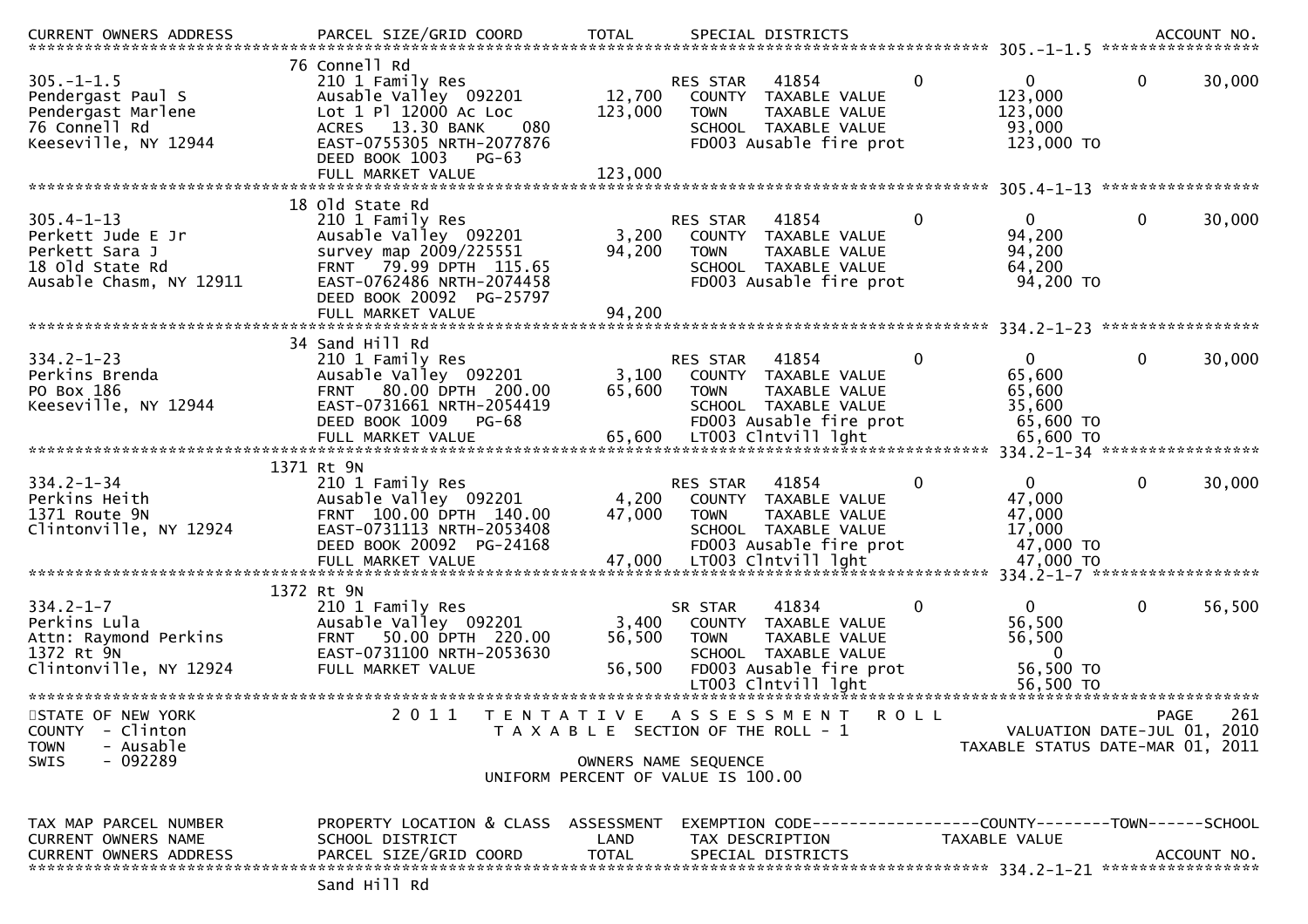| $334.2 - 1 - 21$<br>Perkins Raymond G                  | 314 Rural vac<10<br>Ausable Valley 092201     | 2,000                | COUNTY TAXABLE VALUE<br>TAXABLE VALUE<br>TOWN                               | 2,000<br>2,000                             |                  |
|--------------------------------------------------------|-----------------------------------------------|----------------------|-----------------------------------------------------------------------------|--------------------------------------------|------------------|
| Perkins Brenda L                                       | <b>ACRES</b><br>1.30                          | 2,000                | SCHOOL TAXABLE VALUE                                                        | 2,000                                      |                  |
| 34 Sand Hill Rd                                        | EAST-0731951 NRTH-2054620                     |                      | FD003 Ausable fire prot                                                     | 2,000 TO                                   |                  |
| Clintonville, NY 12924                                 | DEED BOOK 642<br>$PG-174$                     | 2,000                | LT003 Clntvill lght                                                         | 2,000 TO                                   |                  |
|                                                        | FULL MARKET VALUE                             |                      |                                                                             | *****************<br>$326. - 1 - 1.1$      |                  |
|                                                        | 8 Balsam Dr                                   |                      |                                                                             |                                            |                  |
| $326. - 1 - 1.1$                                       | 240 Rural res                                 |                      | COUNTY TAXABLE VALUE                                                        | 479,300                                    |                  |
| Perky Durham Pauline                                   | Ausable Valley 092201                         | 53,400               | TAXABLE VALUE<br><b>TOWN</b>                                                | 479,300                                    |                  |
| Perky Life Estate Marion                               | Lot 13 & 20                                   | 479,300              | SCHOOL TAXABLE VALUE                                                        | 479,300                                    |                  |
| 8 Balsam Dr                                            | P1 12000 AC LOC                               |                      | FD003 Ausable fire prot                                                     | 479,300 TO                                 |                  |
| Keeseville, NY 12944                                   | ACRES 365.40                                  |                      |                                                                             |                                            |                  |
|                                                        | EAST-0745954 NRTH-2062609                     |                      |                                                                             |                                            |                  |
|                                                        | DEED BOOK 20092 PG-24000                      |                      |                                                                             |                                            |                  |
|                                                        | FULL MARKET VALUE                             | 479,300              |                                                                             |                                            |                  |
|                                                        |                                               |                      |                                                                             |                                            |                  |
|                                                        | Rt 9N                                         |                      |                                                                             |                                            |                  |
| $326. - 1 - 1.4$<br>Perky Joel                         | 323 Vacant rural<br>Ausable Valley 092201     | 21,800               | COUNTY TAXABLE VALUE<br>TAXABLE VALUE<br><b>TOWN</b>                        | 21,800<br>21,800                           |                  |
| 23 Balsam Dr                                           | Lot 20 Pl 12000 Ac Loc                        | 21,800               | SCHOOL TAXABLE VALUE                                                        | 21,800                                     |                  |
| Keeseville, NY 12944                                   | ACRES 59.30                                   |                      | FD003 Ausable fire prot                                                     | 21,800 TO                                  |                  |
|                                                        | EAST-0744411 NRTH-2064385                     |                      |                                                                             |                                            |                  |
|                                                        | DEED BOOK 999<br>$PG-42$                      |                      |                                                                             |                                            |                  |
|                                                        | FULL MARKET VALUE                             | 21,800               |                                                                             |                                            |                  |
|                                                        |                                               |                      |                                                                             | $326. - 1 - 1.31$                          | **************** |
|                                                        | 76/98 Balsam Dr                               |                      |                                                                             |                                            |                  |
| $326. - 1 - 1.31$                                      | 240 Rural res                                 |                      | COUNTY TAXABLE VALUE                                                        | 229,000                                    |                  |
| Perky Joel                                             | Ausable Valley 092201                         | 30,600               | TAXABLE VALUE<br><b>TOWN</b>                                                | 229,000                                    |                  |
| 23 Balsam Dr                                           | Lot 20                                        | 229,000              | SCHOOL TAXABLE VALUE                                                        | 229,000                                    |                  |
| Keeseville, NY 12944                                   | 38.10<br><b>ACRES</b>                         |                      | FD003 Ausable fire prot                                                     | 229,000 TO                                 |                  |
|                                                        | EAST-0746638 NRTH-2064894                     |                      |                                                                             |                                            |                  |
|                                                        | DEED BOOK 20082 PG-16813<br>FULL MARKET VALUE | 229,000              |                                                                             |                                            |                  |
|                                                        |                                               |                      |                                                                             |                                            |                  |
|                                                        | Rt 9N                                         |                      |                                                                             |                                            |                  |
| $326. - 1 - 1.32$                                      | $314$ Rural vac<10                            |                      | COUNTY TAXABLE VALUE                                                        | 10,600                                     |                  |
| Perky Joel                                             | Ausable Valley 092201                         | 10,600               | TAXABLE VALUE<br><b>TOWN</b>                                                | 10,600                                     |                  |
| 23 Balsam Dr                                           | Lot 20                                        | 10,600               | SCHOOL TAXABLE VALUE                                                        | 10,600                                     |                  |
| Keeseville, NY 12944                                   | <b>ACRES</b><br>5.34                          |                      | FD003 Ausable fire prot                                                     | 10,600 TO                                  |                  |
|                                                        | EAST-0747202 NRTH-2064108                     |                      |                                                                             |                                            |                  |
|                                                        | DEED BOOK 1009<br>$PG-39$                     |                      |                                                                             |                                            |                  |
|                                                        | FULL MARKET VALUE                             | 10,600               |                                                                             |                                            |                  |
|                                                        |                                               |                      |                                                                             |                                            |                  |
| STATE OF NEW YORK                                      | 2 0 1 1<br><b>TENTATIVE</b>                   |                      | A S S E S S M E N T<br><b>ROLL</b><br>T A X A B L E SECTION OF THE ROLL - 1 | <b>PAGE</b><br>VALUATION DATE-JUL 01, 2010 | 262              |
| <b>COUNTY</b><br>- Clinton<br>- Ausable<br><b>TOWN</b> |                                               |                      |                                                                             | TAXABLE STATUS DATE-MAR 01, 2011           |                  |
| $-092289$<br>SWIS                                      |                                               | OWNERS NAME SEQUENCE |                                                                             |                                            |                  |
|                                                        |                                               |                      | UNIFORM PERCENT OF VALUE IS 100.00                                          |                                            |                  |
|                                                        |                                               |                      |                                                                             |                                            |                  |
|                                                        |                                               |                      |                                                                             |                                            |                  |
| TAX MAP PARCEL NUMBER                                  | PROPERTY LOCATION & CLASS ASSESSMENT          |                      | EXEMPTION        CODE-----------------COUNTY-------TOWN------SCHOOL         |                                            |                  |
| CURRENT OWNERS NAME                                    | SCHOOL DISTRICT                               | LAND                 | TAX DESCRIPTION                                                             | TAXABLE VALUE                              |                  |
|                                                        |                                               |                      |                                                                             |                                            |                  |
|                                                        | 23 Balsam Dr                                  |                      |                                                                             |                                            |                  |
|                                                        |                                               |                      |                                                                             |                                            |                  |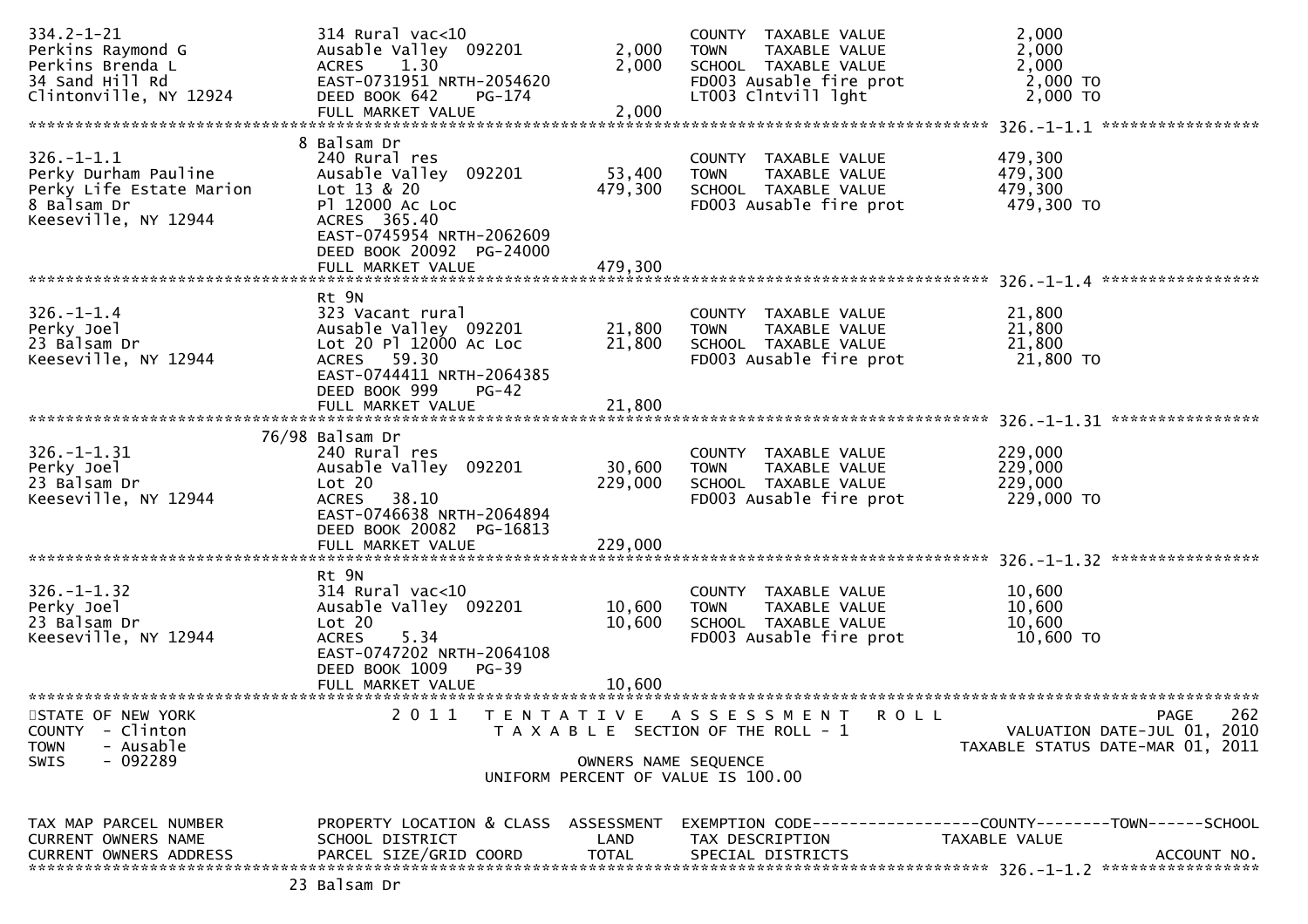| $326. - 1 - 1.2$<br>Perky Joel P<br>23 Balsam Dr<br>Keeseville, NY 12944                                          | 210 1 Family Res<br>Ausable Valley 092201<br>Lot 20<br>2.20<br><b>ACRES</b><br>EAST-0745414 NRTH-2064520<br>DEED BOOK 20072 PG-2224<br>FULL MARKET VALUE                   | 8,700<br>119,900<br>119,900                                   | RES STAR<br><b>TOWN</b>                         | 41854<br>COUNTY TAXABLE VALUE<br>TAXABLE VALUE<br>SCHOOL TAXABLE VALUE<br>FD003 Ausable fire prot                              | $\mathbf{0}$         | $\mathbf{0}$<br>119,900<br>119,900<br>89,900<br>119,900 TO                 | $\mathbf 0$                                                     | 30,000      |
|-------------------------------------------------------------------------------------------------------------------|----------------------------------------------------------------------------------------------------------------------------------------------------------------------------|---------------------------------------------------------------|-------------------------------------------------|--------------------------------------------------------------------------------------------------------------------------------|----------------------|----------------------------------------------------------------------------|-----------------------------------------------------------------|-------------|
|                                                                                                                   | 596 Rt 9N                                                                                                                                                                  |                                                               |                                                 |                                                                                                                                |                      |                                                                            | *******************                                             |             |
| $326. - 1 - 2$<br>Perky Marian S<br>Robare-Durham Pauline P<br>8 Balsam Dr<br>Keeseville, NY 12944                | 220 2 Family Res<br>Ausable Valley 092201<br>1.90<br><b>ACRES</b><br>EAST-0746036 NRTH-2064343<br>DEED BOOK 940<br>PG-312                                                  | 8,500<br>82,300                                               | <b>TOWN</b>                                     | COUNTY TAXABLE VALUE<br>TAXABLE VALUE<br>SCHOOL TAXABLE VALUE<br>FD003 Ausable fire prot                                       |                      | 82,300<br>82,300<br>82,300<br>82,300 TO                                    |                                                                 |             |
|                                                                                                                   | 16 Mountaineer Dr                                                                                                                                                          |                                                               |                                                 |                                                                                                                                |                      |                                                                            |                                                                 |             |
| 294.10-1-16.1<br>Pernice Salvatore<br>Pernice Joan<br>114 Glasgow Ter<br>Mahwah, NJ 07430                         | 210 1 Family Res - WTRFNT<br>094001<br>Peru Central<br>FRNT 49.83 DPTH 234.00<br>EAST-0771770 NRTH-2085199<br>DEED BOOK 20031 PG-50966                                     | 79,800<br>242,400                                             | <b>TOWN</b>                                     | COUNTY TAXABLE VALUE<br>TAXABLE VALUE<br>SCHOOL TAXABLE VALUE<br>FD003 Ausable fire prot                                       |                      | 242,400<br>242,400<br>242,400<br>242,400 TO                                |                                                                 |             |
|                                                                                                                   | FULL MARKET VALUE                                                                                                                                                          | 242,400                                                       |                                                 |                                                                                                                                |                      |                                                                            |                                                                 |             |
|                                                                                                                   | 158 Hill St                                                                                                                                                                |                                                               |                                                 |                                                                                                                                |                      |                                                                            |                                                                 |             |
| $315 - 3 - 38$<br>Perrotte Life Estate Paul<br>Perrotte Life Estate Marion<br>158 Hill St<br>Keeseville, NY 12944 | 210 1 Family Res<br>Ausable Valley 092201<br>FRNT 95.00 DPTH 150.00<br>EAST-0752130 NRTH-2068384<br>DEED BOOK 20092 PG-24983<br>FULL MARKET VALUE                          | 75,000                                                        | WARNONALL 41121<br>7,900 SR STAR<br><b>TOWN</b> | 41834<br>75,000 COUNTY TAXABLE VALUE<br>TAXABLE VALUE<br>SCHOOL TAXABLE VALUE<br>FD003 Ausable fire prot<br>LT004 Hill st lght | $\Omega$<br>$\Omega$ | 11,250<br>$\Omega$<br>63,750<br>63,750<br>14,900<br>75,000 TO<br>75,000 TO | 11,250<br>0                                                     | 0<br>60,100 |
|                                                                                                                   |                                                                                                                                                                            |                                                               |                                                 |                                                                                                                                |                      |                                                                            |                                                                 |             |
| $294. - 1 - 13.12$<br>Peters Steven M<br>Peters Erin H<br>51 Lakeside Rd<br>Peru, NY 12972                        | 51 Lakeside Rd<br>210 1 Family Res<br>094001<br>Peru Central<br>PLB 366 Lot 8<br>5.00 BANK<br><b>ACRES</b><br>320<br>EAST-0771798 NRTH-2082952<br>DEED BOOK 20092 PG-22775 | 31,200<br>217,400                                             | RES STAR<br><b>TOWN</b>                         | 41854<br>COUNTY TAXABLE VALUE<br>TAXABLE VALUE<br>SCHOOL TAXABLE VALUE<br>FD003 Ausable fire prot                              | $\mathbf{0}$         | $\mathbf 0$<br>217,400<br>217,400<br>187,400<br>217,400 TO                 | $\Omega$                                                        | 30,000      |
| STATE OF NEW YORK                                                                                                 | 2011<br>T E N T A T I V E                                                                                                                                                  |                                                               |                                                 | A S S E S S M E N T                                                                                                            | <b>ROLL</b>          |                                                                            | <b>PAGE</b>                                                     | 263         |
| COUNTY - Clinton<br><b>TOWN</b><br>- Ausable<br>$-092289$<br><b>SWIS</b>                                          |                                                                                                                                                                            | T A X A B L E SECTION OF THE ROLL - 1<br>OWNERS NAME SEQUENCE |                                                 |                                                                                                                                |                      |                                                                            | VALUATION DATE-JUL 01, 2010<br>TAXABLE STATUS DATE-MAR 01, 2011 |             |
|                                                                                                                   |                                                                                                                                                                            | UNIFORM PERCENT OF VALUE IS 100.00                            |                                                 |                                                                                                                                |                      |                                                                            |                                                                 |             |
| TAX MAP PARCEL NUMBER<br>CURRENT OWNERS NAME<br>CURRENT OWNERS ADDRESS                                            | PROPERTY LOCATION & CLASS ASSESSMENT<br>SCHOOL DISTRICT<br>PARCEL SIZE/GRID COORD                                                                                          | LAND<br><b>TOTAL</b>                                          |                                                 | EXEMPTION        CODE------------------COUNTY-------TOWN------SCHOOL<br>TAX DESCRIPTION<br>SPECIAL DISTRICTS                   |                      | TAXABLE VALUE                                                              |                                                                 | ACCOUNT NO. |
| $294. - 1 - 8$<br>Phifer Trust                                                                                    | 54 Ausable Beach Rd<br>210 1 Family Res - WTRFNT<br>Peru Central<br>094001                                                                                                 | 200,800                                                       | <b>COUNTY</b><br><b>TOWN</b>                    | TAXABLE VALUE<br>TAXABLE VALUE                                                                                                 |                      | 389,000<br>389,000                                                         |                                                                 |             |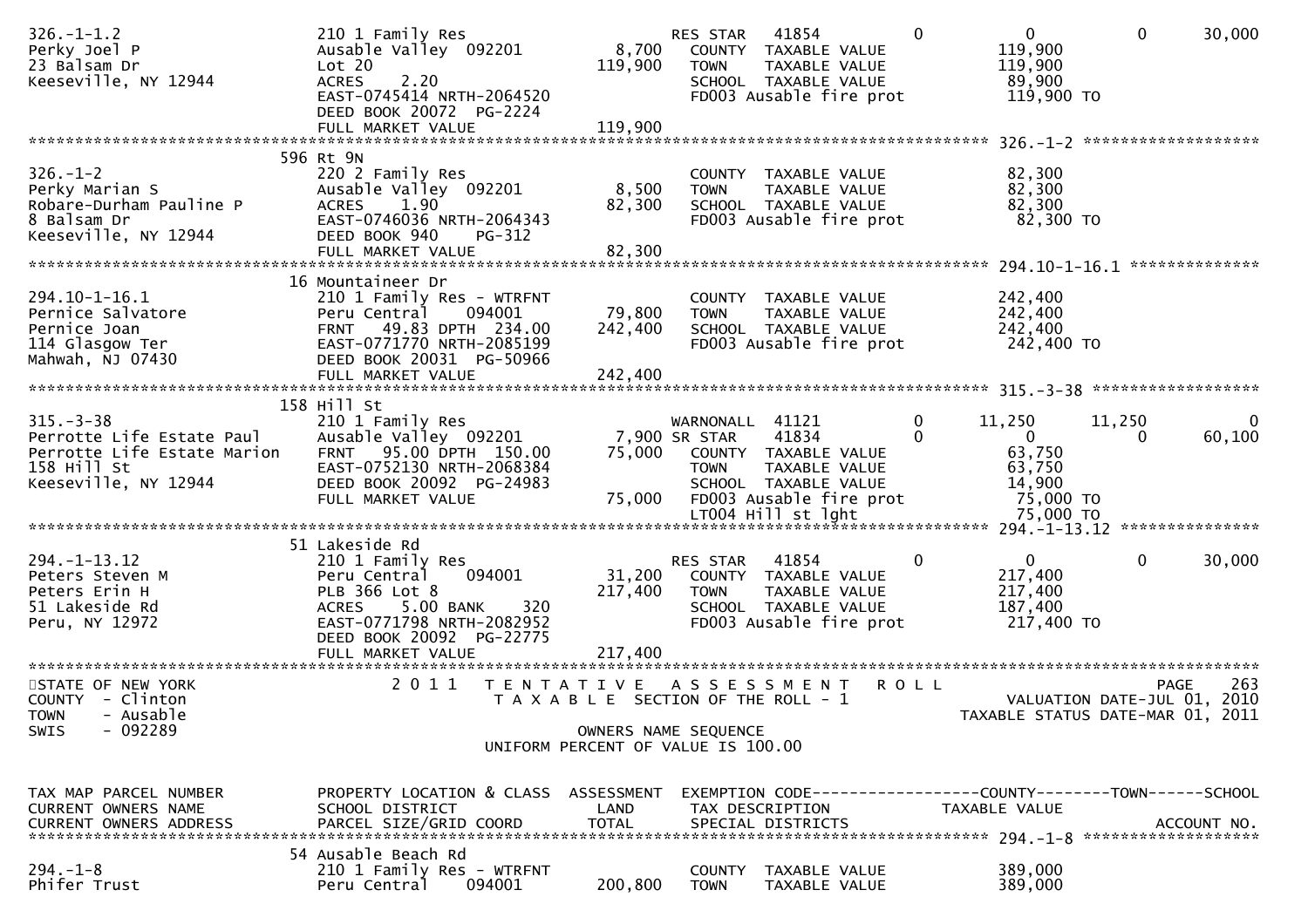| 40 Hillcrest Ave<br>Plattsburgh, NY 12901                                                          | 6.60<br><b>ACRES</b><br>EAST-0772258 NRTH-2086563<br>DEED BOOK 680<br><b>PG-45</b><br>FULL MARKET VALUE                                                                          | 389,000<br>389,000        | SCHOOL TAXABLE VALUE<br>FD003 Ausable fire prot                                                                                                                  | 389,000<br>389,000 TO                                                                  |                                                                 |
|----------------------------------------------------------------------------------------------------|----------------------------------------------------------------------------------------------------------------------------------------------------------------------------------|---------------------------|------------------------------------------------------------------------------------------------------------------------------------------------------------------|----------------------------------------------------------------------------------------|-----------------------------------------------------------------|
|                                                                                                    |                                                                                                                                                                                  |                           |                                                                                                                                                                  |                                                                                        |                                                                 |
| $293. - 2 - 3.12$<br>Phillips John G III<br>Phillips Wendy M<br>213 Telegraph Rd<br>Peru, NY 12972 | 213 Telegraph Rd<br>210 1 Family Res<br>Ausable Valley 092201<br>Lot 7 PGL<br><b>ACRES</b><br>8.50<br>EAST-0757428 NRTH-2084204<br>DEED BOOK 20061 PG-91494<br>FULL MARKET VALUE | 220,000<br>220,000        | 41121<br>WARNONALL<br>41854<br>16,500 RES STAR<br>COUNTY TAXABLE VALUE<br><b>TAXABLE VALUE</b><br><b>TOWN</b><br>SCHOOL TAXABLE VALUE<br>FD003 Ausable fire prot | 0<br>27,000<br>$\Omega$<br>$\mathbf{0}$<br>193,000<br>208,000<br>190,000<br>220,000 TO | 12,000<br>$\Omega$<br>30,000<br>$\Omega$                        |
|                                                                                                    | Lakeside Rd                                                                                                                                                                      |                           |                                                                                                                                                                  |                                                                                        | *************************** 294.18-2-1 *******************      |
| $294.18 - 2 - 1$<br>Pickering Timothy S<br>Pickering Kathy L<br>32 Lakeside Dr<br>Peru, NY 12972   | 311 Res vac land<br>Peru Central<br>094001<br>Subd Lot 26<br>FRNT 110.00 DPTH 150.00<br><b>BANK</b><br>080                                                                       | 12,700<br>12,700          | COUNTY TAXABLE VALUE<br><b>TOWN</b><br>TAXABLE VALUE<br>SCHOOL TAXABLE VALUE<br>FD003 Ausable fire prot                                                          | 12,700<br>12,700<br>12,700<br>12,700 TO                                                |                                                                 |
|                                                                                                    | EAST-0772303 NRTH-2082675<br>DEED BOOK 99001 PG-07941<br>FULL MARKET VALUE                                                                                                       | 12,700                    |                                                                                                                                                                  |                                                                                        |                                                                 |
|                                                                                                    | 32 Lakeside Rd                                                                                                                                                                   |                           |                                                                                                                                                                  |                                                                                        |                                                                 |
| $294.18 - 2 - 29$<br>Pickering Timothy S<br>Pickering Kathy L<br>32 Lakeside Rd<br>Peru, NY 12972  | 210 1 Family Res<br>094001<br>Peru Central<br>Subd Lot 25<br>FRNT 110.00 DPTH 150.00<br>080<br><b>BANK</b><br>EAST-0772377 NRTH-2082544                                          | 18,500<br>184,000         | RES STAR<br>41854<br>COUNTY TAXABLE VALUE<br><b>TOWN</b><br>TAXABLE VALUE<br>SCHOOL TAXABLE VALUE<br>FD003 Ausable fire prot                                     | $\overline{0}$<br>$\mathbf 0$<br>184,000<br>184,000<br>154,000<br>184,000 TO           | 0<br>30,000                                                     |
|                                                                                                    | DEED BOOK 742<br>$PG-21$<br>FULL MARKET VALUE                                                                                                                                    | 184,000                   |                                                                                                                                                                  |                                                                                        |                                                                 |
|                                                                                                    |                                                                                                                                                                                  |                           |                                                                                                                                                                  |                                                                                        | *****************                                               |
| $314. - 2 - 6.6$<br>Pirvan John G<br>Pirvan Emily M<br>479 Cold Spring Rd<br>Peru, NY 12972        | 479 Cold Spring Rd<br>270 Mfg housing<br>Ausable Valley 092201<br>8.54<br><b>ACRES</b><br>EAST-0738987 NRTH-2070170<br>DEED BOOK 20102 PG-35942<br>FULL MARKET VALUE             | 9,000<br>52,500<br>52,500 | <b>RES STAR</b><br>41854<br>COUNTY TAXABLE VALUE<br><b>TOWN</b><br>TAXABLE VALUE<br>SCHOOL TAXABLE VALUE<br>FD003 Ausable fire prot                              | $\overline{0}$<br>0<br>52,500<br>52,500<br>22,500<br>52,500 TO                         | $\mathbf{0}$<br>30,000                                          |
| STATE OF NEW YORK                                                                                  | 2 0 1 1<br>T E N T A T I V E                                                                                                                                                     |                           | A S S E S S M E N T                                                                                                                                              | <b>ROLL</b>                                                                            | 264<br><b>PAGE</b>                                              |
| COUNTY - Clinton<br>TOWN - Ausable                                                                 |                                                                                                                                                                                  |                           | T A X A B L E SECTION OF THE ROLL - 1                                                                                                                            |                                                                                        | VALUATION DATE-JUL 01, 2010<br>TAXABLE STATUS DATE-MAR 01, 2011 |
| $-092289$<br><b>SWIS</b>                                                                           |                                                                                                                                                                                  |                           | OWNERS NAME SEQUENCE<br>UNIFORM PERCENT OF VALUE IS 100.00                                                                                                       |                                                                                        |                                                                 |
| TAX MAP PARCEL NUMBER<br>CURRENT OWNERS NAME<br><b>CURRENT OWNERS ADDRESS</b>                      | PROPERTY LOCATION & CLASS ASSESSMENT<br>SCHOOL DISTRICT<br>PARCEL SIZE/GRID COORD                                                                                                | LAND<br><b>TOTAL</b>      | TAX DESCRIPTION<br>SPECIAL DISTRICTS                                                                                                                             | TAXABLE VALUE                                                                          | ACCOUNT NO.                                                     |
| $315. - 3 - 9$                                                                                     | 157 Hill St<br>210 1 Family Res                                                                                                                                                  |                           | 41854<br><b>RES STAR</b>                                                                                                                                         | 0<br>$\mathbf{0}$                                                                      | 0<br>30,000                                                     |
| Poland Bruce W                                                                                     | Ausable Valley 092201                                                                                                                                                            | 8,700                     | COUNTY TAXABLE VALUE                                                                                                                                             | 95,000                                                                                 |                                                                 |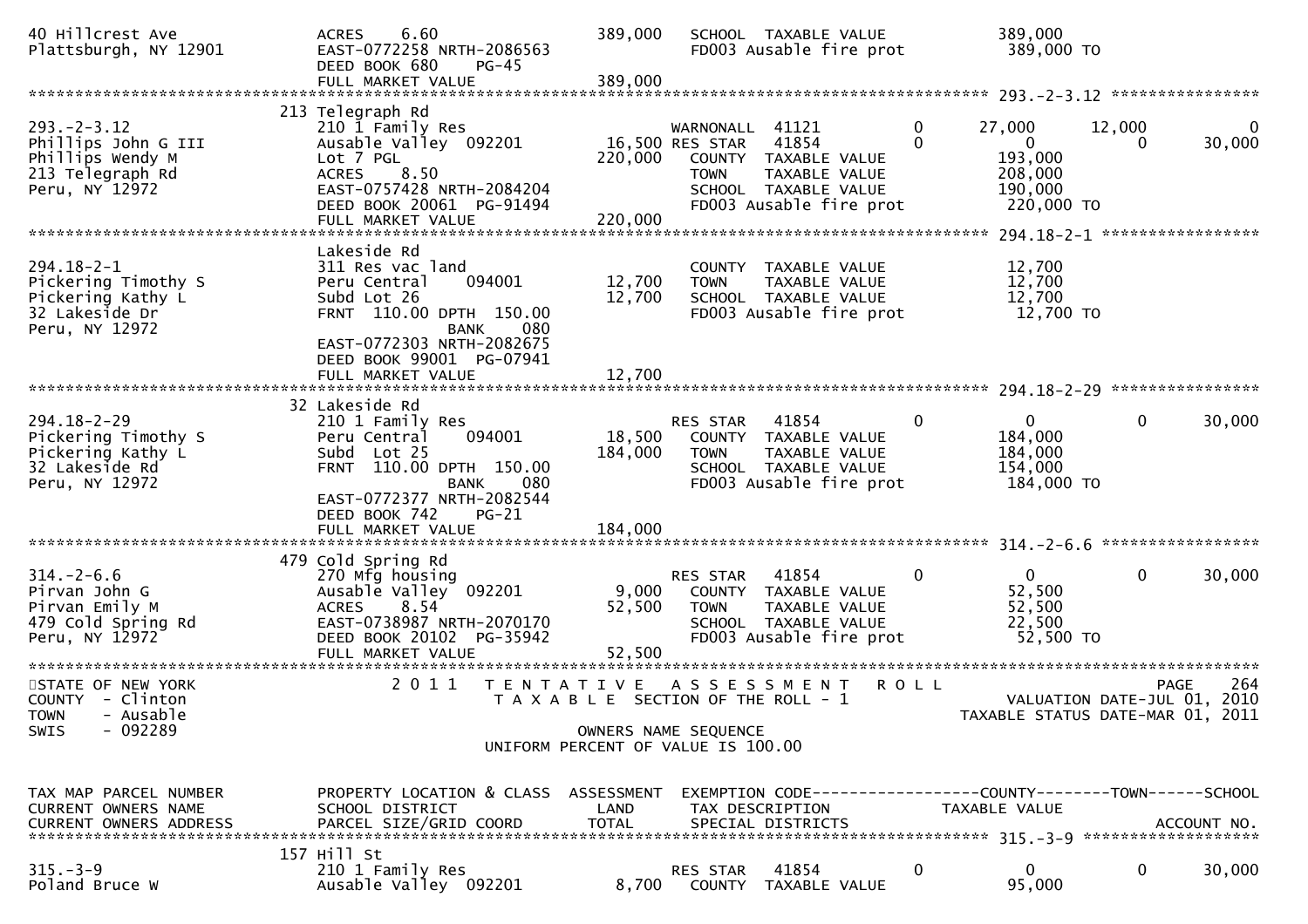| 157 Hill St<br>Keeseville, NY 12944                                                          | FRNT 100.00 DPTH 250.00<br>230<br>BANK<br>EAST-0752236 NRTH-2068123<br>DEED BOOK 20021 PG-48562<br>FULL MARKET VALUE                                                                      | 95,000<br>95,000                          | TAXABLE VALUE<br><b>TOWN</b><br>SCHOOL TAXABLE VALUE<br>FD003 Ausable fire prot<br>LT004 Hill st lght                                    | 95,000<br>65,000<br>95,000 TO<br>95,000 TO                                                   |                                                                                       |
|----------------------------------------------------------------------------------------------|-------------------------------------------------------------------------------------------------------------------------------------------------------------------------------------------|-------------------------------------------|------------------------------------------------------------------------------------------------------------------------------------------|----------------------------------------------------------------------------------------------|---------------------------------------------------------------------------------------|
|                                                                                              |                                                                                                                                                                                           |                                           |                                                                                                                                          |                                                                                              |                                                                                       |
| $294. -1 - 13.7$<br>Pope Mark N<br>Pope Margaret M<br>PO Box 137<br>Port Kent, NY 12975      | 125 Lakeside Rd<br>210 1 Family Res<br>Peru Central<br>094001<br>Lot 3 Lakeside Est<br>5.06<br><b>ACRES</b><br>EAST-0770954 NRTH-2084336<br>DEED BOOK 20041 PG-72265<br>FULL MARKET VALUE | 31,200<br>220,600<br>220,600              | 41854<br>RES STAR<br>COUNTY TAXABLE VALUE<br><b>TOWN</b><br>TAXABLE VALUE<br>SCHOOL TAXABLE VALUE<br>FD003 Ausable fire prot             | $\mathbf{0}$<br>$\mathbf{0}$<br>220,600<br>220,600<br>190,600<br>220,600 TO                  | 30,000<br>$\mathbf{0}$                                                                |
|                                                                                              |                                                                                                                                                                                           |                                           |                                                                                                                                          |                                                                                              |                                                                                       |
| $304. -1 - 5$<br>Pope Nancy Newbrand<br>2441 Rt 22<br>Peru, NY 12972                         | 2441 Rt 22<br>210 1 Family Res<br>Ausable Valley 092201<br>FRNT 122.00 DPTH 123.00<br>EAST-0750562 NRTH-2083245<br>DEED BOOK 802<br>PG-211<br>FULL MARKET VALUE                           | 5,800<br>134,900<br>134,900               | RES STAR<br>41854<br>COUNTY TAXABLE VALUE<br>TAXABLE VALUE<br><b>TOWN</b><br>SCHOOL TAXABLE VALUE<br>FD003 Ausable fire prot             | $\Omega$<br>0<br>134,900<br>134,900<br>104,900<br>134,900 TO                                 | 0<br>30,000                                                                           |
|                                                                                              |                                                                                                                                                                                           |                                           |                                                                                                                                          |                                                                                              |                                                                                       |
| $294.10 - 1 - 23$<br>Poquette Charles L<br>15 Ausable Beach Rd<br>Peru, NY 12972             | 15 Ausable Beach Rd<br>210 1 Family Res<br>Peru Central<br>094001<br>Prays Sub Lot 6&7<br>FRNT 75.00 DPTH 200.00<br>EAST-0771434 NRTH-2085930<br>DEED BOOK 20051 PG-82589                 | 117,900 SR STAR                           | 41121<br>WARNONALL<br>21,100 AGED COUN<br>41802<br>41834<br>COUNTY TAXABLE VALUE<br><b>TOWN</b><br>TAXABLE VALUE<br>SCHOOL TAXABLE VALUE | 0<br>17,685<br>$\Omega$<br>35,075<br>$\Omega$<br>$\mathbf{0}$<br>65,140<br>105,900<br>57,800 | 12,000<br>0<br>$\Omega$<br>$\bf{0}$<br>$\Omega$<br>60,100                             |
|                                                                                              |                                                                                                                                                                                           |                                           |                                                                                                                                          |                                                                                              |                                                                                       |
| $303. -1 - 25$<br>Powers Thomas J<br>3040 Rt 22<br>Peru, NY 12972                            | Harkness Rd<br>$322$ Rural vac $>10$<br>Ausable Valley 092201<br>ACRES 21.30<br>EAST-0736569 NRTH-2077183<br>DEED BOOK 635<br><b>PG-920</b>                                               | 13,600<br>13,600                          | COUNTY TAXABLE VALUE<br>TAXABLE VALUE<br><b>TOWN</b><br>SCHOOL TAXABLE VALUE<br>FD003 Ausable fire prot                                  | 13,600<br>13,600<br>13,600<br>13,600 TO                                                      |                                                                                       |
|                                                                                              | FULL MARKET VALUE                                                                                                                                                                         | 13,600                                    |                                                                                                                                          |                                                                                              |                                                                                       |
| STATE OF NEW YORK<br>COUNTY - Clinton<br>- Ausable<br><b>TOWN</b><br>- 092289<br><b>SWIS</b> | 2011                                                                                                                                                                                      | T E N T A T I V E<br>OWNERS NAME SEQUENCE | A S S E S S M E N T<br>T A X A B L E SECTION OF THE ROLL - 1                                                                             | <b>ROLL</b>                                                                                  | 265<br><b>PAGE</b><br>VALUATION DATE-JUL 01, 2010<br>TAXABLE STATUS DATE-MAR 01, 2011 |
|                                                                                              |                                                                                                                                                                                           |                                           | UNIFORM PERCENT OF VALUE IS 100.00                                                                                                       |                                                                                              |                                                                                       |
|                                                                                              |                                                                                                                                                                                           |                                           |                                                                                                                                          |                                                                                              |                                                                                       |
| TAX MAP PARCEL NUMBER<br>CURRENT OWNERS NAME<br><b>CURRENT OWNERS ADDRESS</b>                | PROPERTY LOCATION & CLASS ASSESSMENT<br>SCHOOL DISTRICT<br>PARCEL SIZE/GRID COORD                                                                                                         | LAND<br><b>TOTAL</b>                      | EXEMPTION CODE-----------------COUNTY-------TOWN------SCHOOL<br>TAX DESCRIPTION<br>SPECIAL DISTRICTS                                     | TAXABLE VALUE                                                                                | ACCOUNT NO.                                                                           |
| $334. -2 - 2.23$<br>Prandato Sheila A<br>259 Dry Bridge Rd<br>Ausable Forks, NY 12912        | 259 Dry Bridge Rd<br>270 Mfg housing<br>Ausable Valley 092201<br>Lot 195 Maules Pat<br><b>ACRES</b><br>4.90                                                                               | 6,800<br>40,800                           | 41854<br>RES STAR<br><b>COUNTY</b><br>TAXABLE VALUE<br><b>TOWN</b><br>TAXABLE VALUE<br><b>SCHOOL</b><br>TAXABLE VALUE                    | 0<br>0<br>40,800<br>40,800<br>10,800                                                         | 0<br>30,000                                                                           |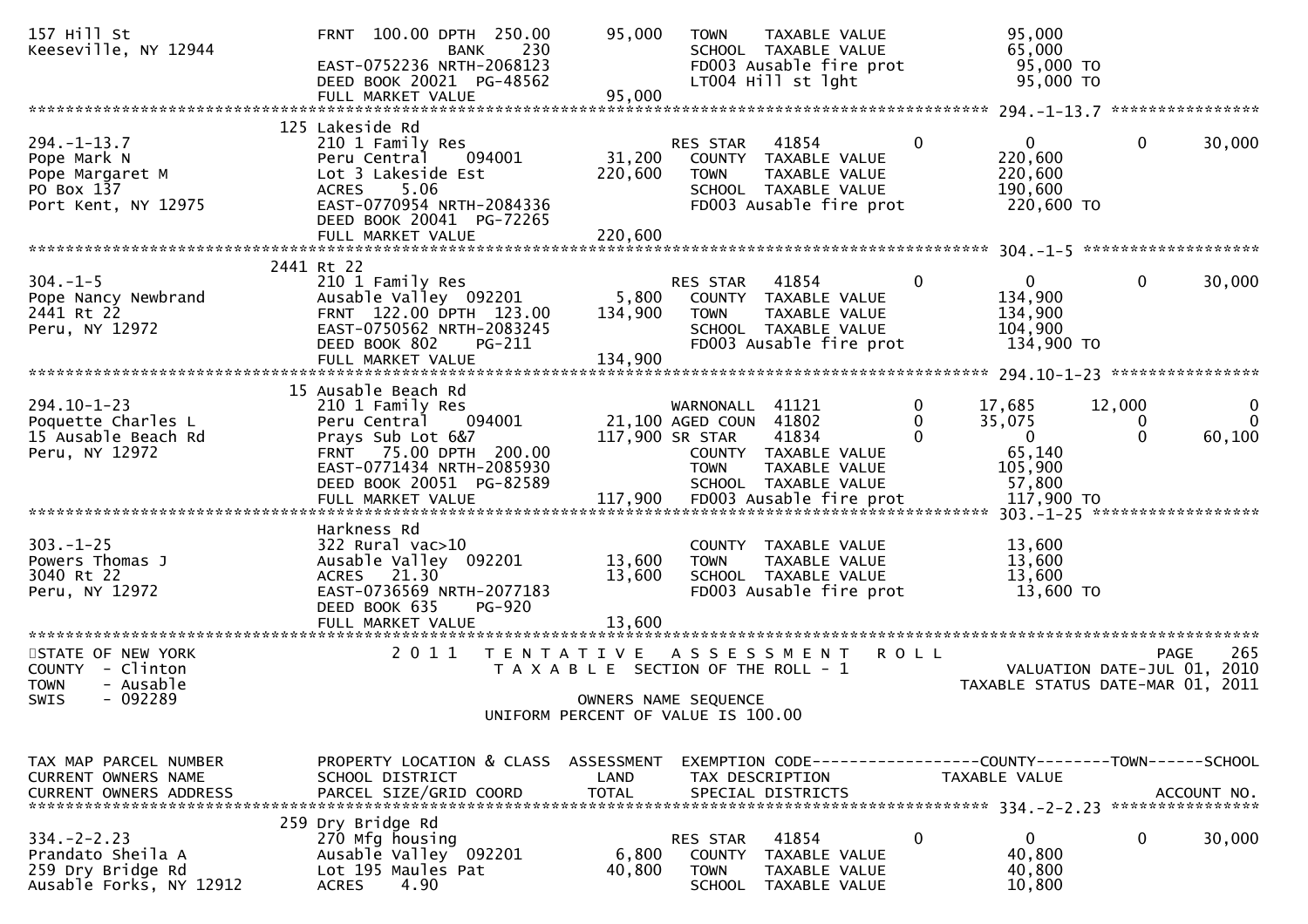|                                                                                               | EAST-0723770 NRTH-2053365<br>DEED BOOK 20092 PG-27934<br>FULL MARKET VALUE                                                                                           | 40,800                                                        |                                      | FD003 Ausable fire prot                                                                           |             | 40,800 TO                                                  |                        |                            |
|-----------------------------------------------------------------------------------------------|----------------------------------------------------------------------------------------------------------------------------------------------------------------------|---------------------------------------------------------------|--------------------------------------|---------------------------------------------------------------------------------------------------|-------------|------------------------------------------------------------|------------------------|----------------------------|
|                                                                                               |                                                                                                                                                                      |                                                               |                                      |                                                                                                   |             |                                                            |                        |                            |
| $293. -4 - 7$<br>Pray Blair<br>128 Telegraph Rd<br>Peru, NY 12972                             | 112 Telegraph Rd<br>210 1 Family Res<br>Ausable Valley 092201<br>2.10<br><b>ACRES</b><br>EAST-0758035 NRTH-2081840<br>DEED BOOK 729<br>$PG-304$<br>FULL MARKET VALUE | 6,700<br>97,600<br>97,600                                     | <b>TOWN</b>                          | COUNTY TAXABLE VALUE<br>TAXABLE VALUE<br>SCHOOL TAXABLE VALUE<br>FD003 Ausable fire prot          |             | 97,600<br>97,600<br>97,600<br>97,600 TO                    |                        | *****************          |
|                                                                                               |                                                                                                                                                                      |                                                               |                                      |                                                                                                   |             |                                                            |                        |                            |
| $293. -2 - 5.6$<br>Pray Blair B<br>Pray Sara A<br>128 Telegraph Rd<br>Peru, NY 12972          | 61 Reid St<br>270 Mfg housing<br>Ausable Valley 092201<br>Lot 7<br><b>ACRES</b><br>1.60<br>EAST-0758289 NRTH-2081944<br>DEED BOOK 638<br>PG-883<br>FULL MARKET VALUE | 6,400<br>38,700<br>38,700                                     | <b>TOWN</b>                          | COUNTY TAXABLE VALUE<br>TAXABLE VALUE<br>SCHOOL TAXABLE VALUE<br>FD003 Ausable fire prot          |             | 38,700<br>38,700<br>38,700<br>38,700 TO                    |                        |                            |
|                                                                                               |                                                                                                                                                                      |                                                               |                                      |                                                                                                   |             |                                                            |                        |                            |
| $293. -4 - 6$<br>Pray Blair B                                                                 | 128 Telegraph Rd<br>210 1 Family Res<br>Ausable Valley 092201                                                                                                        | 5,100                                                         | <b>RES STAR</b>                      | 41854<br>COUNTY TAXABLE VALUE                                                                     | $\Omega$    | $\mathbf{0}$<br>83,400                                     | 0                      | 30,000                     |
| Pray Sara A<br>128 Telegraph Rd<br>Peru, NY 12972                                             | FRNT 100.00 DPTH 217.70<br>EAST-0758103 NRTH-2082089<br>DEED BOOK 627<br>$PG-58$<br>FULL MARKET VALUE                                                                | 83,400<br>83,400                                              | <b>TOWN</b>                          | TAXABLE VALUE<br>SCHOOL TAXABLE VALUE<br>FD003 Ausable fire prot                                  |             | 83,400<br>53,400<br>83,400 TO                              |                        |                            |
|                                                                                               |                                                                                                                                                                      |                                                               |                                      |                                                                                                   |             |                                                            |                        |                            |
| $305. -2 - 7.9$<br>Pray Darcy<br>391 Rt 9N<br>Keeseville, NY 12944                            | 120 Grove St<br>270 Mfg housing<br>Ausable Valley 092201<br>Lot 16 Pl 12000 Ac Loc<br><b>ACRES</b><br>1.40<br>EAST-0756890 NRTH-2072186<br>DEED BOOK 20102 PG-30219  | 6,000<br>20,000                                               | <b>TOWN</b>                          | COUNTY TAXABLE VALUE<br>TAXABLE VALUE<br>SCHOOL TAXABLE VALUE<br>FD003 Ausable fire prot          |             | 20,000<br>20,000<br>20,000<br>20,000 TO                    |                        |                            |
|                                                                                               | FULL MARKET VALUE                                                                                                                                                    | 20,000                                                        |                                      |                                                                                                   |             |                                                            |                        |                            |
| STATE OF NEW YORK<br>COUNTY - Clinton<br>- Ausable<br><b>TOWN</b><br>$-092289$<br><b>SWIS</b> | 2011<br>T E N T A T I V E                                                                                                                                            | T A X A B L E SECTION OF THE ROLL - 1<br>OWNERS NAME SEQUENCE | A S S E S S M E N T                  |                                                                                                   | <b>ROLL</b> | TAXABLE STATUS DATE-MAR 01, 2011                           | VALUATION DATE-JUL 01, | 266<br><b>PAGE</b><br>2010 |
|                                                                                               |                                                                                                                                                                      | UNIFORM PERCENT OF VALUE IS 100.00                            |                                      |                                                                                                   |             |                                                            |                        |                            |
|                                                                                               |                                                                                                                                                                      |                                                               |                                      |                                                                                                   |             |                                                            |                        |                            |
| TAX MAP PARCEL NUMBER<br>CURRENT OWNERS NAME<br><b>CURRENT OWNERS ADDRESS</b>                 | PROPERTY LOCATION & CLASS ASSESSMENT<br>SCHOOL DISTRICT<br>PARCEL SIZE/GRID COORD                                                                                    | LAND<br><b>TOTAL</b>                                          | TAX DESCRIPTION<br>SPECIAL DISTRICTS | EXEMPTION CODE-----------------COUNTY-------TOWN------SCHOOL                                      |             | <b>TAXABLE VALUE</b>                                       |                        | ACCOUNT NO.                |
|                                                                                               | 391 Rt 9N                                                                                                                                                            |                                                               |                                      |                                                                                                   |             |                                                            |                        |                            |
| $326. - 1 - 11.1$<br>Pray Darcy<br>Pray Maureen<br>391 Rt 9N<br>Keeseville, NY 12944          | 210 1 Family Res<br>Ausable Valley 092201<br>FRNT 157.90 DPTH 268.90<br>EAST-0751049 NRTH-2063805<br>DEED BOOK 895<br>PG-320<br>FULL MARKET VALUE                    | 7,600<br>103,500<br>103,500                                   | RES STAR<br>TOWN                     | 41854<br>COUNTY TAXABLE VALUE<br>TAXABLE VALUE<br>SCHOOL TAXABLE VALUE<br>FD003 Ausable fire prot | 0           | $\mathbf{0}$<br>103,500<br>103,500<br>73,500<br>103,500 TO | 0                      | 30,000                     |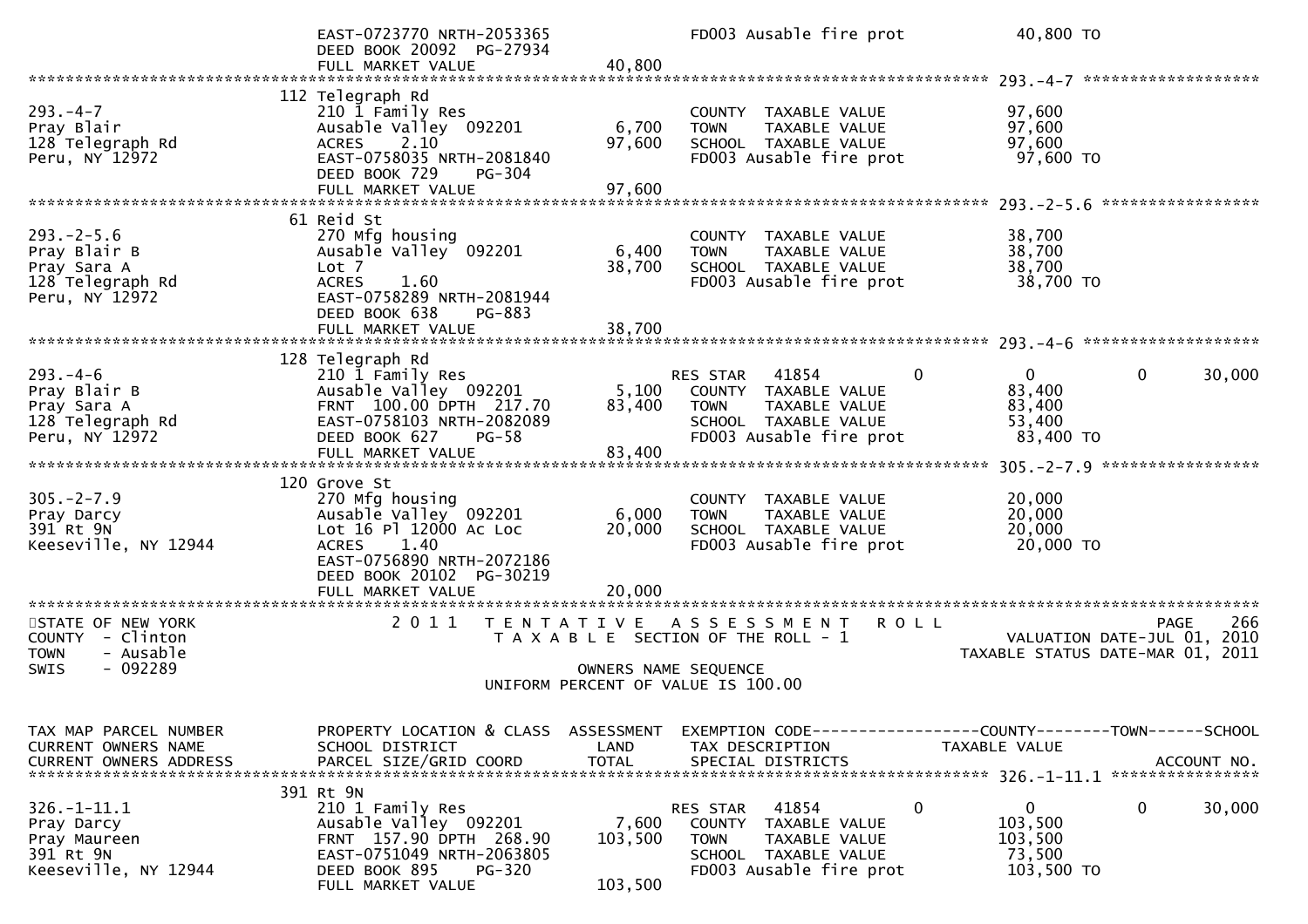|                               |                                                      |                      | ****************                                             | 305.4-1-20 ******************         |
|-------------------------------|------------------------------------------------------|----------------------|--------------------------------------------------------------|---------------------------------------|
|                               | 2058 Rt 9                                            |                      |                                                              |                                       |
| $305.4 - 1 - 20$              | 210 1 Family Res                                     |                      | COUNTY TAXABLE VALUE                                         | 72,300                                |
| Pray Darcy D                  | Ausable Valley 092201                                | 5,500                | <b>TOWN</b><br>TAXABLE VALUE                                 | 72,300                                |
|                               |                                                      |                      |                                                              | 72,300                                |
| 391 Rt 9N                     | FRNT 200.00 DPTH 112.87                              | 72,300               | SCHOOL TAXABLE VALUE                                         |                                       |
| Keeseville, NY 12944          | EAST-0761843 NRTH-2073794                            |                      | FD003 Ausable fire prot                                      | 72,300 TO                             |
|                               | DEED BOOK 20001 PG-21035                             |                      | LT006 Chasm                                                  | 72,300 TO                             |
|                               | FULL MARKET VALUE                                    | 72,300               |                                                              |                                       |
|                               |                                                      |                      |                                                              |                                       |
| 397/403 Rt 9N                 |                                                      |                      |                                                              |                                       |
| $326. - 1 - 11.2$             | 484 1 use sm bld                                     |                      | COUNTY TAXABLE VALUE                                         | 183,900                               |
|                               |                                                      |                      |                                                              |                                       |
| Pray Family Farms             | Ausable Valley 092201                                | 70,600               | TAXABLE VALUE<br><b>TOWN</b>                                 | 183,900                               |
| Pray Ronald                   | Lot 19 Pl 12000 Al                                   | 183,900              | SCHOOL TAXABLE VALUE                                         | 183,900                               |
| 105 Grove St                  | Also Deeds 643-958,781-15                            |                      | FD003 Ausable fire prot                                      | 183,900 TO                            |
| Keeseville, NY 12944          | 674-95                                               |                      |                                                              |                                       |
|                               | ACRES 137.50                                         |                      |                                                              |                                       |
|                               | EAST-0750206 NRTH-2062725                            |                      |                                                              |                                       |
|                               | DEED BOOK 781<br>$PG-151$                            |                      |                                                              |                                       |
|                               |                                                      |                      |                                                              |                                       |
|                               | FULL MARKET VALUE                                    | 183,900              |                                                              |                                       |
|                               |                                                      |                      |                                                              |                                       |
|                               | 453 Rt 9N                                            |                      |                                                              |                                       |
| $326. - 1 - 12$               | 210 1 Family Res                                     |                      | $\mathbf 0$<br>RES STAR 41854                                | $\mathbf 0$<br>$\mathbf{0}$<br>30,000 |
| Pray Randy S                  | Ausable Valley 092201                                | 9,000                | COUNTY TAXABLE VALUE                                         | 145,200                               |
| Pray Mary P                   | Lot 19 Pl 12000A                                     | 145,200              | <b>TOWN</b><br>TAXABLE VALUE                                 | 145,200                               |
| 453 Rt 9N                     | 4.30<br><b>ACRES</b>                                 |                      | SCHOOL TAXABLE VALUE                                         | 115,200                               |
|                               |                                                      |                      |                                                              |                                       |
| Keeseville, NY 12944          | EAST-0749387 NRTH-2063373                            |                      | FD003 Ausable fire prot                                      | 145,200 TO                            |
|                               | DEED BOOK 680<br>PG-117                              |                      |                                                              |                                       |
|                               | FULL MARKET VALUE                                    | 145,200              |                                                              |                                       |
|                               |                                                      |                      |                                                              |                                       |
|                               | 2330 Rt 22                                           |                      |                                                              |                                       |
|                               |                                                      |                      |                                                              |                                       |
|                               |                                                      |                      |                                                              |                                       |
| $304. -1 - 12.3$              | 270 Mfg housing                                      |                      | COUNTY TAXABLE VALUE                                         | 42,600                                |
| Pray Regan                    | Ausable Valley 092201                                | 8,500                | <b>TOWN</b><br>TAXABLE VALUE                                 | 42,600                                |
| 236 Sullivan Rd               | Lot 12                                               | 42,600               | SCHOOL TAXABLE VALUE                                         | 42,600                                |
| Peru, NY 12972                | 1.80<br><b>ACRES</b>                                 |                      | FD003 Ausable fire prot                                      | 42,600 TO                             |
|                               | EAST-0751293 NRTH-2080411                            |                      |                                                              |                                       |
|                               | DEED BOOK 20031 PG-57289                             |                      |                                                              |                                       |
|                               | FULL MARKET VALUE                                    | 42.600               |                                                              |                                       |
| *********************         | ****************************                         |                      |                                                              |                                       |
|                               |                                                      |                      |                                                              |                                       |
| STATE OF NEW YORK             | 2011<br>T E N T A T I V E                            |                      | A S S E S S M E N T R O L L                                  | 267<br><b>PAGE</b>                    |
| COUNTY - Clinton              |                                                      |                      | T A X A B L E SECTION OF THE ROLL - 1                        | VALUATION DATE-JUL 01, 2010           |
| - Ausable<br><b>TOWN</b>      |                                                      |                      |                                                              | TAXABLE STATUS DATE-MAR 01, 2011      |
| $-092289$<br><b>SWIS</b>      |                                                      | OWNERS NAME SEQUENCE |                                                              |                                       |
|                               |                                                      |                      | UNIFORM PERCENT OF VALUE IS 100.00                           |                                       |
|                               |                                                      |                      |                                                              |                                       |
|                               |                                                      |                      |                                                              |                                       |
|                               |                                                      |                      |                                                              |                                       |
| TAX MAP PARCEL NUMBER         | PROPERTY LOCATION & CLASS ASSESSMENT                 |                      | EXEMPTION CODE-----------------COUNTY-------TOWN------SCHOOL |                                       |
| CURRENT OWNERS NAME           | SCHOOL DISTRICT                                      | LAND                 | TAX DESCRIPTION                                              | <b>TAXABLE VALUE</b>                  |
| <b>CURRENT OWNERS ADDRESS</b> | PARCEL SIZE/GRID COORD                               | TOTAL                | SPECIAL DISTRICTS                                            | ACCOUNT NO.                           |
|                               |                                                      |                      |                                                              |                                       |
|                               | 126 Connell Rd                                       |                      |                                                              |                                       |
| $304. -2 - 7$                 | 270 Mfg housing                                      |                      | COUNTY TAXABLE VALUE                                         | 46,000                                |
| Pray Regan                    | Ausable Valley 092201                                | 15,400               | TAXABLE VALUE<br><b>TOWN</b>                                 | 46,000                                |
|                               |                                                      |                      |                                                              |                                       |
| 236 Sullivan Rd               | Lot 1 Pl 12000 Ax C                                  | 46,000               | SCHOOL TAXABLE VALUE                                         | 46,000                                |
| Peru, NY 12972                | ACRES 24.75                                          |                      | FD003 Ausable fire prot                                      | 46,000 TO                             |
|                               | EAST-0754049 NRTH-2078126<br>DEED BOOK 20072 PG-5318 |                      |                                                              |                                       |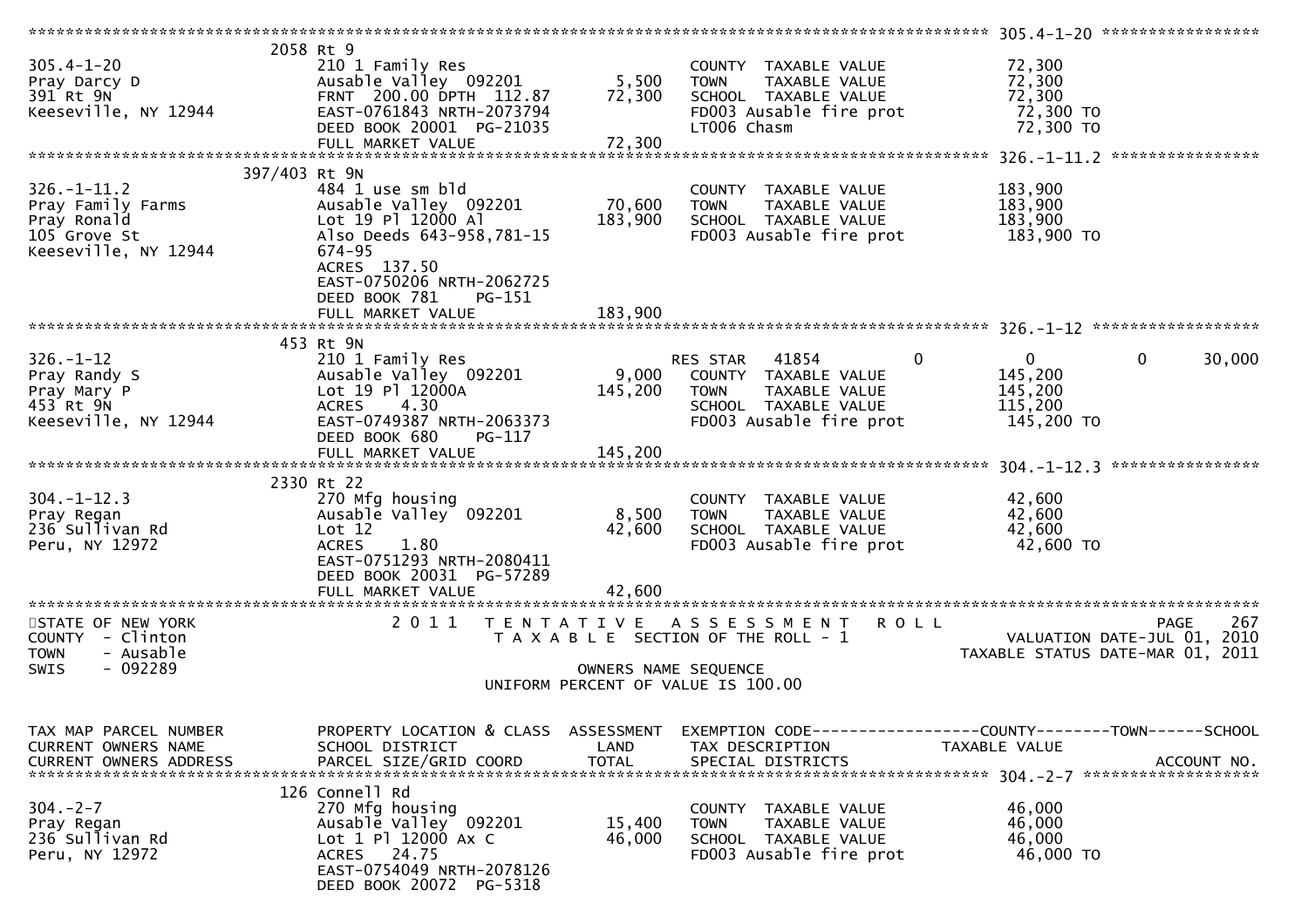|                                                                                           | FULL MARKET VALUE                                                                                                                                                                                        | 46,000                     |                                                                                                                                                                                          |               |                                                                 | *****************                                               |
|-------------------------------------------------------------------------------------------|----------------------------------------------------------------------------------------------------------------------------------------------------------------------------------------------------------|----------------------------|------------------------------------------------------------------------------------------------------------------------------------------------------------------------------------------|---------------|-----------------------------------------------------------------|-----------------------------------------------------------------|
| $305. -2 - 1.1$<br>Pray Ronald B<br>Pray Margaret<br>105 Grove St<br>Keeseville, NY 12944 | Grove St<br>$322$ Rural vac $>10$<br>Ausable Valley 092201<br>Survey Bk 13 Pg 143<br>Survey Map 20072/04385<br>ACRES 22.50<br>EAST-0755907 NRTH-2071155<br>DEED BOOK 20072 PG-04385<br>FULL MARKET VALUE | 15,600<br>15,600<br>15,600 | COUNTY TAXABLE VALUE<br><b>TOWN</b><br>TAXABLE VALUE<br>SCHOOL TAXABLE VALUE<br>FD003 Ausable fire prot                                                                                  |               | 15,600<br>15,600<br>15,600<br>15,600 TO                         |                                                                 |
|                                                                                           | 105 Grove St                                                                                                                                                                                             |                            |                                                                                                                                                                                          |               |                                                                 |                                                                 |
| $305. -2 - 2$<br>Pray Ronald B<br>105 Grove St<br>Keeseville, NY 12944                    | 210 1 Family Res<br>Ausable Valley 092201<br>2.00<br><b>ACRES</b><br>EAST-0756351 NRTH-2071812<br>DEED BOOK 532<br>PG-542                                                                                | 100,100                    | 41101<br><b>VETERANS</b><br>41834<br>6,600 SR STAR<br>COUNTY TAXABLE VALUE<br>TAXABLE VALUE<br><b>TOWN</b><br>SCHOOL TAXABLE VALUE                                                       | 0<br>$\Omega$ | 200<br>$\mathbf{0}$<br>99,900<br>99,900<br>40,000<br>100,100 TO | 200<br>0<br>60,100<br>0<br>$326. - 1 - 3.2$ ******************  |
|                                                                                           | 462 Rt 9N                                                                                                                                                                                                |                            |                                                                                                                                                                                          |               |                                                                 |                                                                 |
| $326. - 1 - 3.2$<br>Pray Russell R<br>43 Rocky Cove Way<br>Keeseville, NY 12944           | 314 Rural vac<10<br>Ausable Valley 092201<br>Lot #2 Blaise Lots<br>2.71<br><b>ACRES</b><br>EAST-0749066 NRTH-2063658                                                                                     | 18,000<br>19,000           | COUNTY TAXABLE VALUE<br>TAXABLE VALUE<br><b>TOWN</b><br>SCHOOL TAXABLE VALUE<br>FD003 Ausable fire prot                                                                                  |               | 19,000<br>19,000<br>19,000<br>19,000 TO                         |                                                                 |
|                                                                                           | DEED BOOK 20082 PG-19042<br>FULL MARKET VALUE                                                                                                                                                            | 19,000                     |                                                                                                                                                                                          |               |                                                                 |                                                                 |
|                                                                                           |                                                                                                                                                                                                          |                            |                                                                                                                                                                                          |               |                                                                 |                                                                 |
| $326. - 1 - 10$<br>Pray Thomas C<br>637 Telegraph Rd<br>Peru, NY 12912                    | 373 Rt 9N<br>210 1 Family Res<br>Ausable Valley 092201<br><b>ACRES</b><br>1.50<br>EAST-0751445 NRTH-2064001<br>DEED BOOK 20082 PG-19913                                                                  | 8,300<br>72,000            | COUNTY TAXABLE VALUE<br>TAXABLE VALUE<br><b>TOWN</b><br>SCHOOL TAXABLE VALUE<br>FD003 Ausable fire prot                                                                                  |               | 72,000<br>72,000<br>72,000<br>72,000 TO                         |                                                                 |
| STATE OF NEW YORK                                                                         | 2011                                                                                                                                                                                                     |                            | TENTATIVE ASSESSMENT                                                                                                                                                                     | R O L L       |                                                                 | 268<br><b>PAGE</b>                                              |
| COUNTY - Clinton<br>- Ausable<br><b>TOWN</b><br>$-092289$<br><b>SWIS</b>                  |                                                                                                                                                                                                          |                            | T A X A B L E SECTION OF THE ROLL - 1<br>OWNERS NAME SEQUENCE<br>UNIFORM PERCENT OF VALUE IS 100.00                                                                                      |               |                                                                 | VALUATION DATE-JUL 01, 2010<br>TAXABLE STATUS DATE-MAR 01, 2011 |
|                                                                                           |                                                                                                                                                                                                          |                            |                                                                                                                                                                                          |               |                                                                 |                                                                 |
| TAX MAP PARCEL NUMBER<br>CURRENT OWNERS NAME<br><b>CURRENT OWNERS ADDRESS</b>             | PROPERTY LOCATION & CLASS ASSESSMENT<br>SCHOOL DISTRICT<br>PARCEL SIZE/GRID COORD                                                                                                                        | LAND<br><b>TOTAL</b>       | EXEMPTION CODE------------------COUNTY--------TOWN------SCHOOL<br>TAX DESCRIPTION<br>SPECIAL DISTRICTS                                                                                   |               | TAXABLE VALUE                                                   | ACCOUNT NO.                                                     |
| $293. -2 - 4.31$<br>Pray William W<br>197 Fuller Rd<br>Peru, NY 12972                     | 197 Fuller Rd<br>270 Mfg housing<br>Ausable Valley 092201<br>Nolan Sub Lot 3<br>3.80<br><b>ACRES</b><br>EAST-0759306 NRTH-2083622<br>DEED BOOK 20092 PG-25737<br>FULL MARKET VALUE                       | 45,000                     | 41121<br>WARNONALL<br>41141<br>7,700 WARDISALL<br>41854<br>45,000 RES STAR<br>COUNTY<br>TAXABLE VALUE<br><b>TOWN</b><br>TAXABLE VALUE<br>SCHOOL TAXABLE VALUE<br>FD003 Ausable fire prot | 0<br>0        | 6,750<br>4,500<br>0<br>33,750<br>33,750<br>15,000<br>45,000 TO  | 6,750<br>0<br>$\mathbf{0}$<br>4,500<br>30,000<br>0              |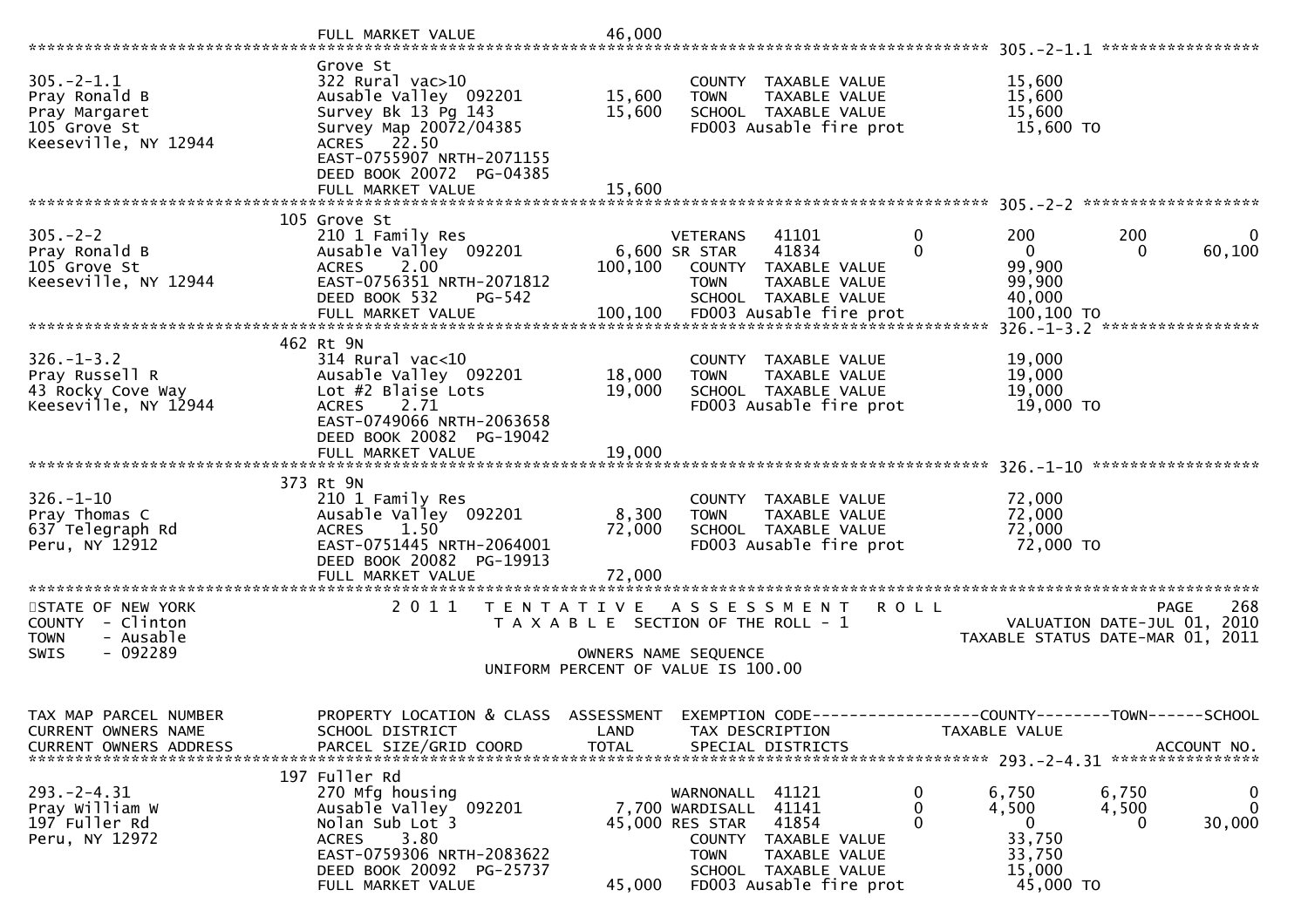|                                                                                                                     |                                                                                                                                                                                        |                           |                                                                                                                              |              | 305.-1-2.5 ******************                                   |              |             |
|---------------------------------------------------------------------------------------------------------------------|----------------------------------------------------------------------------------------------------------------------------------------------------------------------------------------|---------------------------|------------------------------------------------------------------------------------------------------------------------------|--------------|-----------------------------------------------------------------|--------------|-------------|
| $305. - 1 - 2.5$<br>Prentiss Deanna R<br>191 Grove St<br>Keeseville, NY 12944                                       | 191 Grove St<br>210 1 Family Res<br>Ausable Valley 092201<br>Lot 1 Pl 12000 Ac Loc<br>survey map 20082/14320<br>8.30<br>ACRES<br>EAST-0756969 NRTH-2073941<br>DEED BOOK 20102 PG-36074 | 10,400<br>100,000         | RES STAR 41854<br>COUNTY TAXABLE VALUE<br>TAXABLE VALUE<br><b>TOWN</b><br>SCHOOL TAXABLE VALUE<br>FD003 Ausable fire prot    | $\mathbf{0}$ | $\mathbf{0}$<br>100,000<br>100,000<br>70,000<br>100,000 TO      | $\mathbf 0$  | 30,000      |
|                                                                                                                     | FULL MARKET VALUE                                                                                                                                                                      | 100,000                   |                                                                                                                              |              |                                                                 |              |             |
| $304. - 1 - 17.7$<br>Prentiss Jason<br>Prentiss Nicole<br>2141 Rt 22<br>Keeseville, NY 12944                        | 2141 Rt 22<br>210 1 Family Res<br>Ausable Valley 092201<br>Lot 2 Pl 12000 Ac Loc<br>1.12 BANK<br>080<br><b>ACRES</b><br>EAST-0751497 NRTH-2075638<br>DEED BOOK 979<br>PG-313           | 8,900<br>173,000          | RES STAR 41854<br>COUNTY TAXABLE VALUE<br>TAXABLE VALUE<br><b>TOWN</b><br>SCHOOL TAXABLE VALUE<br>FD003 Ausable fire prot    | 0            | $\mathbf{0}$<br>173,000<br>173,000<br>143,000<br>173,000 TO     | $\mathbf{0}$ | 30,000      |
|                                                                                                                     | FULL MARKET VALUE                                                                                                                                                                      | 173,000                   |                                                                                                                              |              |                                                                 |              |             |
| $305 - 2 - 20$<br>Prentiss Richard<br>Prentiss Amelia<br>70 Grove St<br>Keeseville, NY 12944                        | 70 Grove St<br>210 1 Family Res<br>Ausable Valley 092201<br>FRNT 135.00 DPTH 212.34<br>EAST-0756439 NRTH-2071030<br>DEED BOOK 225<br>PG-139<br>FULL MARKET VALUE                       | 5,300<br>70,600<br>70,600 | 41834<br>SR STAR<br>COUNTY TAXABLE VALUE<br><b>TOWN</b><br>TAXABLE VALUE<br>SCHOOL TAXABLE VALUE<br>FD003 Ausable fire prot  | $\Omega$     | $\mathbf{0}$<br>70,600<br>70,600<br>10,500<br>70,600 то         | $\mathbf{0}$ | 60,100      |
|                                                                                                                     |                                                                                                                                                                                        |                           |                                                                                                                              |              |                                                                 |              |             |
| $305. - 2 - 22$<br>Prentiss Richard D<br>Prentiss Amelia M<br>70 Grove St<br>Keeseville, NY 12944                   | 78 Grove St<br>312 Vac w/imprv<br>Ausable Valley 092201<br>FRNT 174.11 DPTH 212.34<br>EAST-0756480 NRTH-2071179<br>DEED BOOK 20112 PG-38624                                            | 5,800<br>12,000           | COUNTY TAXABLE VALUE<br><b>TOWN</b><br>TAXABLE VALUE<br>SCHOOL TAXABLE VALUE<br>FD003 Ausable fire prot                      |              | 12,000<br>12,000<br>12,000<br>12,000 TO                         |              |             |
| PRIOR OWNER ON 3/01/2011<br>Prentiss Richard D                                                                      | FULL MARKET VALUE                                                                                                                                                                      | 12,000                    |                                                                                                                              |              |                                                                 |              |             |
| *************************<br>STATE OF NEW YORK<br>COUNTY - Clinton<br>- Ausable<br><b>TOWN</b><br>$-092289$<br>SWIS | 2011<br>T E N T A T I V E                                                                                                                                                              |                           | ASSESSMENT ROLL<br>T A X A B L E SECTION OF THE ROLL - 1<br>OWNERS NAME SEQUENCE<br>UNIFORM PERCENT OF VALUE IS 100.00       |              | VALUATION DATE-JUL 01, 2010<br>TAXABLE STATUS DATE-MAR 01, 2011 | <b>PAGE</b>  | 269         |
| TAX MAP PARCEL NUMBER<br>CURRENT OWNERS NAME<br><b>CURRENT OWNERS ADDRESS</b>                                       | PROPERTY LOCATION & CLASS ASSESSMENT<br>SCHOOL DISTRICT<br>PARCEL SIZE/GRID COORD                                                                                                      | LAND<br><b>TOTAL</b>      | EXEMPTION CODE-----------------COUNTY-------TOWN------SCHOOL<br>TAX DESCRIPTION<br>SPECIAL DISTRICTS                         |              | TAXABLE VALUE                                                   |              | ACCOUNT NO. |
| $334. - 2 - 21.2$<br>Preston Danny M<br>1700 Rt 9N<br>AuSable Forks, NY 12912                                       | 1700 Rt 9N<br>210 1 Family Res<br>Ausable Valley 092201<br>195 Maules<br><b>ACRES</b><br>1.00 BANK<br>080<br>EAST-0724047 NRTH-2049986<br>DEED BOOK 973<br>PG-117                      | 6,000<br>73,200           | 41854<br>RES STAR<br>COUNTY TAXABLE VALUE<br><b>TOWN</b><br>TAXABLE VALUE<br>SCHOOL TAXABLE VALUE<br>FD003 Ausable fire prot | 0            | $\overline{0}$<br>73,200<br>73,200<br>43,200<br>73,200 TO       | $\mathbf{0}$ | 30,000      |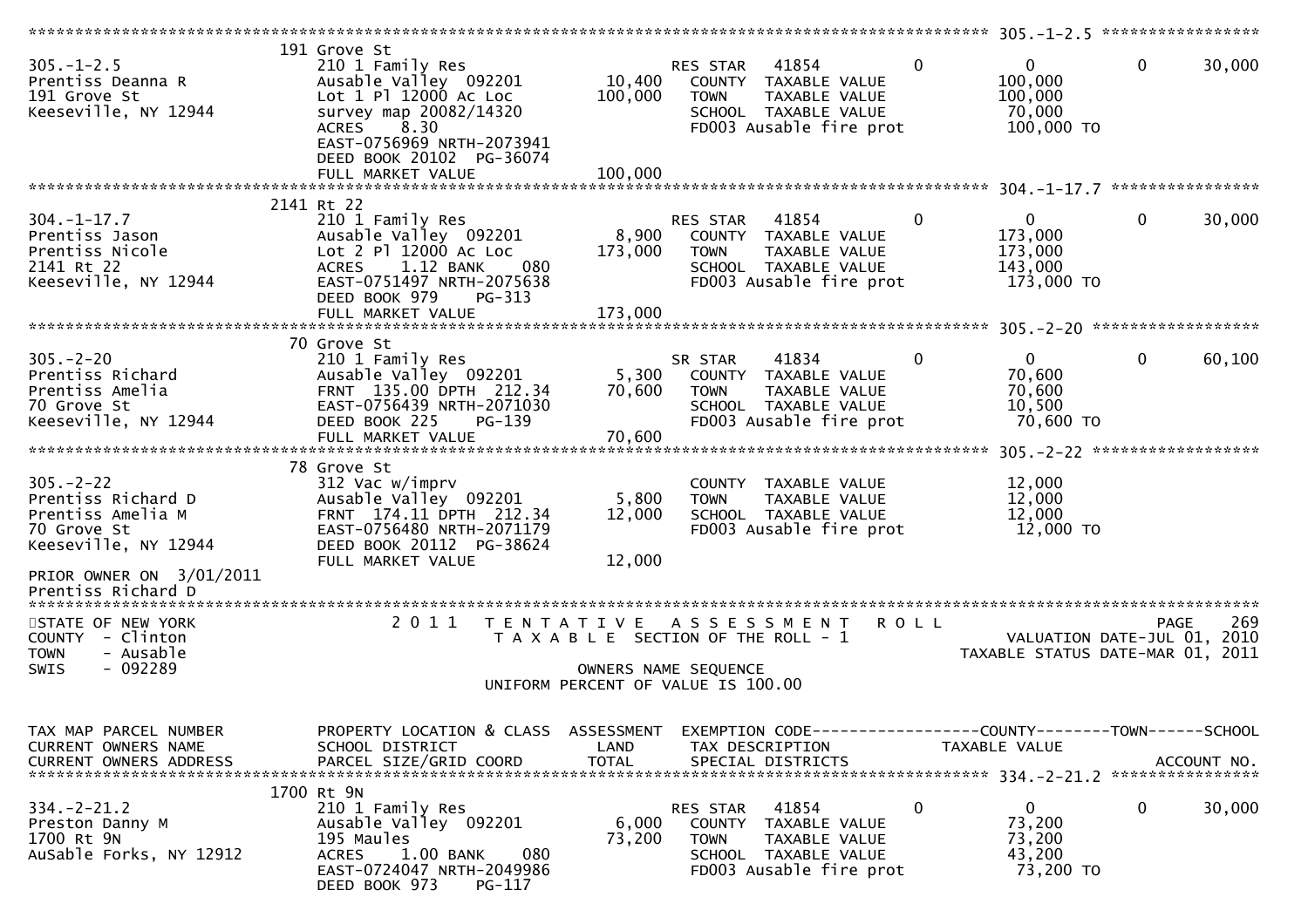|                                              | FULL MARKET VALUE                                       | 73,200       |                                                                                   |                                                                    |
|----------------------------------------------|---------------------------------------------------------|--------------|-----------------------------------------------------------------------------------|--------------------------------------------------------------------|
| $315. - 3 - 27$                              | Hill St<br>323 Vacant rural                             |              | COUNTY TAXABLE VALUE                                                              | 8,100                                                              |
| Preston Frank                                | Ausable Valley 092201                                   | 8,100        | TAXABLE VALUE<br><b>TOWN</b>                                                      | 8,100                                                              |
| 8 Castleton Ave                              | <b>ACRES</b><br>6.20                                    | 8,100        | SCHOOL TAXABLE VALUE                                                              | 8,100                                                              |
| East Greenbush, NY 12061                     | EAST-0753854 NRTH-2067886<br>DEED BOOK 520<br>$PG-35$   |              | FD003 Ausable fire prot                                                           | $8,100$ TO                                                         |
|                                              | FULL MARKET VALUE                                       | 8,100        |                                                                                   |                                                                    |
|                                              | 902 Rt 9N                                               |              |                                                                                   |                                                                    |
| $325. - 1 - 3$                               | 240 Rural res                                           |              | COUNTY TAXABLE VALUE                                                              | 131,600                                                            |
| Preston Frank J                              | Ausable Valley 092201                                   | 52,600       | TAXABLE VALUE<br><b>TOWN</b>                                                      | 131,600                                                            |
| Beauchesne June P<br>8 Castleton Ave         | Aus Rd<br>ACRES 266.20                                  | 131,600      | SCHOOL TAXABLE VALUE<br>FD003 Ausable fire prot                                   | 131,600<br>131,600 TO                                              |
| East Greenbush, NY 12061                     | EAST-0738100 NRTH-2062428                               |              |                                                                                   |                                                                    |
|                                              | DEED BOOK 20102 PG-33040                                |              |                                                                                   |                                                                    |
|                                              | FULL MARKET VALUE                                       | 131,600      |                                                                                   |                                                                    |
|                                              | 185 Telegraph Rd                                        |              |                                                                                   |                                                                    |
| $293. - 2 - 3.11$<br>Prevo William P         | 210 1 Family Res<br>Ausable Valley 092201               | 14,300       | $\mathbf{0}$<br>41854<br>RES STAR<br>COUNTY TAXABLE VALUE                         | $\Omega$<br>0<br>30,000<br>208,600                                 |
| Defayette Kari L                             | Survey Map 2072/12071 Lot                               | 208,600      | TAXABLE VALUE<br><b>TOWN</b>                                                      | 208,600                                                            |
| 185 Telegraph Rd                             | 4.90<br><b>ACRES</b>                                    |              | SCHOOL TAXABLE VALUE                                                              | 178,600                                                            |
| Peru, NY 12972                               | EAST-0757566 NRTH-2083642<br>DEED BOOK 20072 PG-12069   |              | FD003 Ausable fire prot                                                           | 208,600 TO                                                         |
|                                              | FULL MARKET VALUE                                       | 208,600      |                                                                                   |                                                                    |
|                                              |                                                         |              |                                                                                   |                                                                    |
| $303 - 2 - 24$                               | 23 Calkins Rd<br>210 1 Family Res                       |              | $\mathbf 0$<br>WARNONALL 41121                                                    | 10,350<br>10,350<br>$\bf{0}$                                       |
| Prinsen Dennis B                             | Ausable Valley 092201                                   |              | 5,900 RES STAR<br>41854<br>0                                                      | $\overline{0}$<br>30,000<br>$\Omega$                               |
| Gordon-Prinsen Dorothy<br>23 Calkins Rd      | Lot 6 P112000 A1<br>3.40<br><b>ACRES</b>                | 69,000       | COUNTY TAXABLE VALUE<br><b>TOWN</b><br>TAXABLE VALUE                              | 58,650<br>58,650                                                   |
| Peru, NY 12972                               | EAST-0733675 NRTH-2075036                               |              | SCHOOL TAXABLE VALUE                                                              | 39,000                                                             |
|                                              | DEED BOOK 868<br>PG-282                                 |              | FD003 Ausable fire prot                                                           | 69,000 TO                                                          |
|                                              |                                                         |              |                                                                                   |                                                                    |
| STATE OF NEW YORK                            | 2011<br>T E N T A T I V E                               |              | A S S E S S M E N T<br><b>ROLL</b>                                                | 270<br><b>PAGE</b>                                                 |
| COUNTY - Clinton<br>- Ausable<br><b>TOWN</b> |                                                         |              | T A X A B L E SECTION OF THE ROLL - 1                                             | VALUATION DATE-JUL 01,<br>2010<br>TAXABLE STATUS DATE-MAR 01, 2011 |
| $-092289$<br><b>SWIS</b>                     |                                                         |              | OWNERS NAME SEQUENCE                                                              |                                                                    |
|                                              |                                                         |              | UNIFORM PERCENT OF VALUE IS 100.00                                                |                                                                    |
|                                              |                                                         |              |                                                                                   |                                                                    |
| TAX MAP PARCEL NUMBER<br>CURRENT OWNERS NAME | PROPERTY LOCATION & CLASS ASSESSMENT<br>SCHOOL DISTRICT | LAND         | EXEMPTION CODE------------------COUNTY--------TOWN------SCHOOL<br>TAX DESCRIPTION | TAXABLE VALUE                                                      |
| <b>CURRENT OWNERS ADDRESS</b>                | PARCEL SIZE/GRID COORD                                  | <b>TOTAL</b> | SPECIAL DISTRICTS                                                                 | ACCOUNT NO.                                                        |
|                                              | 96 Union Rd                                             |              |                                                                                   |                                                                    |
| $304. - 1 - 44.2$                            | 270 Mfg housing                                         |              | TAXABLE VALUE<br>COUNTY                                                           | 44,000                                                             |
| Proctor John R                               | Ausable Valley 092201                                   | 9,500        | <b>TOWN</b><br>TAXABLE VALUE                                                      | 44,000                                                             |
| Proctor Jenine<br>2067 Prichard Pt Dr        | $13$ Pql<br>3.50<br><b>ACRES</b>                        | 44,000       | SCHOOL TAXABLE VALUE<br>FD003 Ausable fire prot                                   | 44,000<br>44,000 TO                                                |
| Navarre, FL 32566                            | EAST-0745954 NRTH-2077742                               |              |                                                                                   |                                                                    |
|                                              | PG-384<br>DEED BOOK 585                                 |              |                                                                                   |                                                                    |
|                                              | FULL MARKET VALUE                                       | 44,000       |                                                                                   |                                                                    |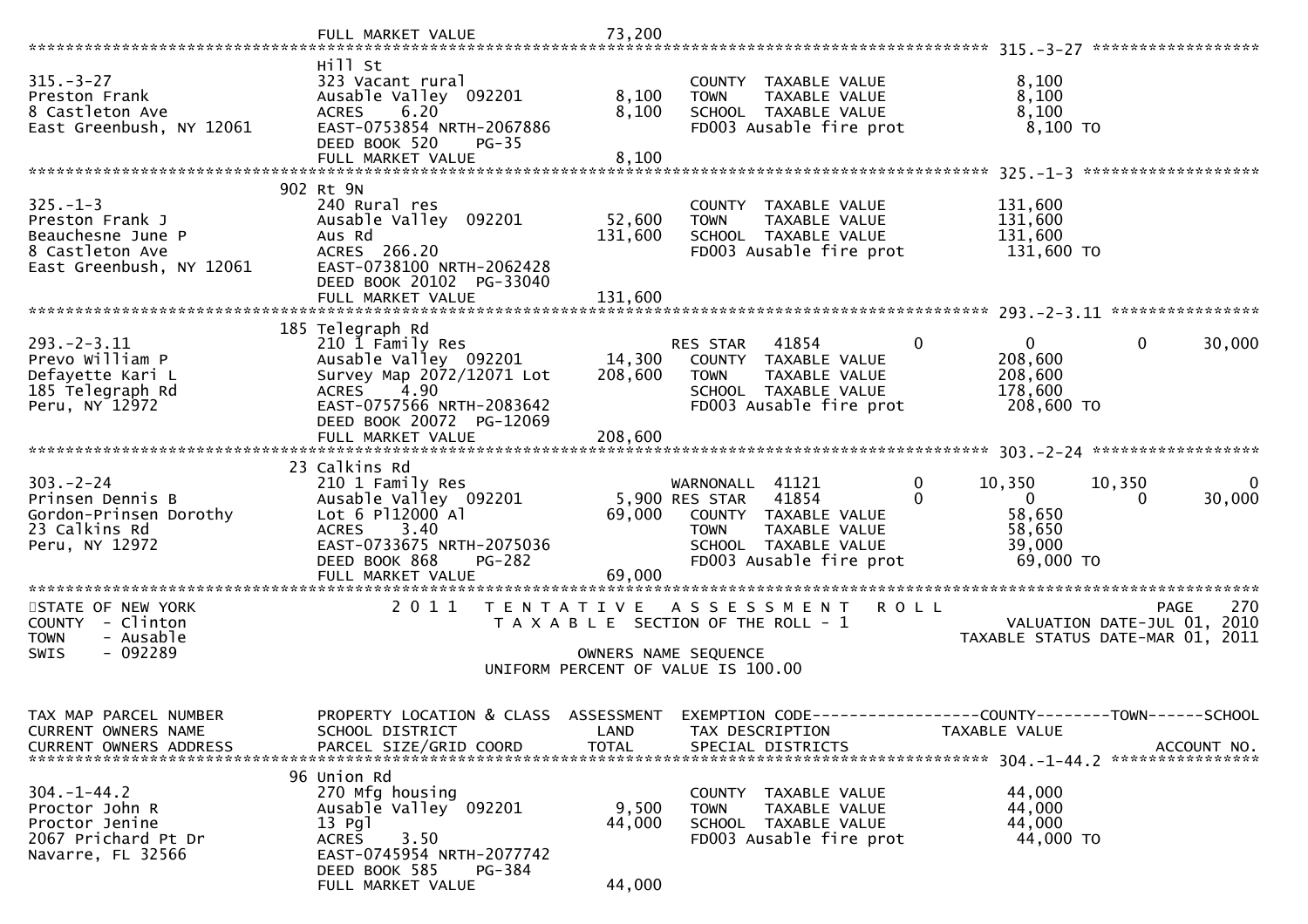| $304. - 1 - 17.8$<br>Provost Jimmy J<br>Provost Garlock Becky<br>35 Jewel Rock Rd<br>Keeseville, NY 12944 | 35 Jewel Rock Rd<br>210 1 Family Res<br>Ausable Valley 092201<br>Lot 2 Pl 12000 Ac Loc<br><b>ACRES</b><br>1.05<br>EAST-0752560 NRTH-2076864<br>DEED BOOK 981<br>$PG-19$<br>FULL MARKET VALUE | 8,000<br>113,400<br>113,400                                                                         | RES STAR<br><b>TOWN</b>                          | 41854<br>COUNTY TAXABLE VALUE<br>TAXABLE VALUE<br>SCHOOL TAXABLE VALUE<br>FD003 Ausable fire prot                            | $\mathbf{0}$             | $\mathbf 0$<br>113,400<br>113,400<br>83,400<br>113,400 TO   | $\mathbf 0$                 | 30,000           |
|-----------------------------------------------------------------------------------------------------------|----------------------------------------------------------------------------------------------------------------------------------------------------------------------------------------------|-----------------------------------------------------------------------------------------------------|--------------------------------------------------|------------------------------------------------------------------------------------------------------------------------------|--------------------------|-------------------------------------------------------------|-----------------------------|------------------|
|                                                                                                           |                                                                                                                                                                                              |                                                                                                     |                                                  |                                                                                                                              |                          |                                                             |                             |                  |
| $302 - 2 - 6$<br>Pugh Betsy Jane<br>397 Allen Hill Rd<br>Peru, NY 12972                                   | 397 Allen Hill Rd<br>210 1 Family Res<br>Peru Central<br>094001<br>5.00<br><b>ACRES</b><br>EAST-0727575 NRTH-2072171<br>DEED BOOK 20031 PG-57499                                             | 57,100                                                                                              | AGED - ALL 41800<br>6,900 SR STAR<br><b>TOWN</b> | 41834<br>COUNTY TAXABLE VALUE<br>TAXABLE VALUE<br>SCHOOL TAXABLE VALUE                                                       | $\mathbf{0}$<br>$\Omega$ | 28,550<br>$\overline{0}$<br>28,550<br>28,550<br>$\Omega$    | 28,550<br>0                 | 28,550<br>28,550 |
|                                                                                                           |                                                                                                                                                                                              |                                                                                                     |                                                  |                                                                                                                              |                          |                                                             |                             |                  |
| $302 - 2 - 1.2$<br>Purick Sue L<br>311 Mitchell Rd<br>Peru, NY 12972                                      | 311 Mitchell Rd<br>210 1 Family Res<br>Ausable Valley 092201<br>PLD30<br>8.55<br><b>ACRES</b><br>EAST-0721468 NRTH-2073273<br>DEED BOOK 20061 PG-90976                                       | 12,400<br>185,000                                                                                   | RES STAR<br><b>TOWN</b>                          | 41854<br>COUNTY TAXABLE VALUE<br>TAXABLE VALUE<br>SCHOOL TAXABLE VALUE<br>FD003 Ausable fire prot                            | $\mathbf 0$              | $\mathbf{0}$<br>185,000<br>185,000<br>155,000<br>185,000 TO | $\mathbf{0}$                | 30,000           |
|                                                                                                           | FULL MARKET VALUE                                                                                                                                                                            | 185,000                                                                                             |                                                  |                                                                                                                              |                          |                                                             |                             |                  |
|                                                                                                           |                                                                                                                                                                                              |                                                                                                     |                                                  |                                                                                                                              |                          |                                                             |                             |                  |
| $302 - 2 - 1.1$<br>Purick Wilbur M Jr<br>Purick Kathleen<br>145 Murphy Rd<br>Peru, NY 12972               | 145 Murphy Rd<br>240 Rural res<br>Ausable Valley 092201<br>ACRES 38.93<br>EAST-0721293 NRTH-2072759<br>DEED BOOK 581<br>$PG-153$                                                             |                                                                                                     | WARNONALL 41121<br>20,700 SR STAR<br><b>TOWN</b> | 82 PCT OF VALUE USED FOR EXEMPTION PURPOSES<br>41834<br>79,000 COUNTY TAXABLE VALUE<br>TAXABLE VALUE<br>SCHOOL TAXABLE VALUE | 0                        | 9,717<br>$\mathbf{0}$<br>69,283<br>69,283<br>18,900         | 9,717<br>0                  | 0<br>60,100      |
| STATE OF NEW YORK                                                                                         | 2011                                                                                                                                                                                         |                                                                                                     |                                                  | TENTATIVE ASSESSMENT                                                                                                         | <b>ROLL</b>              |                                                             | <b>PAGE</b>                 | 271              |
| COUNTY - Clinton<br><b>TOWN</b><br>- Ausable<br>- 092289<br><b>SWIS</b>                                   |                                                                                                                                                                                              | T A X A B L E SECTION OF THE ROLL - 1<br>OWNERS NAME SEQUENCE<br>UNIFORM PERCENT OF VALUE IS 100.00 |                                                  |                                                                                                                              |                          | TAXABLE STATUS DATE-MAR 01, 2011                            | VALUATION DATE-JUL 01, 2010 |                  |
|                                                                                                           |                                                                                                                                                                                              |                                                                                                     |                                                  |                                                                                                                              |                          |                                                             |                             |                  |
| TAX MAP PARCEL NUMBER<br>CURRENT OWNERS NAME<br><b>CURRENT OWNERS ADDRESS</b>                             | PROPERTY LOCATION & CLASS<br>SCHOOL DISTRICT<br>PARCEL SIZE/GRID COORD                                                                                                                       | ASSESSMENT<br>LAND<br><b>TOTAL</b>                                                                  |                                                  | EXEMPTION CODE------------------COUNTY--------TOWN------SCHOOL<br>TAX DESCRIPTION<br>SPECIAL DISTRICTS                       |                          | TAXABLE VALUE                                               |                             | ACCOUNT NO.      |
|                                                                                                           | 308 Allen Hill Rd                                                                                                                                                                            |                                                                                                     |                                                  |                                                                                                                              |                          |                                                             |                             |                  |
| $313. - 3 - 1.5$<br>Quinn Robert W<br>308 Allen Hill Rd<br>Peru, NY 12972                                 | 270 Mfg housing<br>Peru Central<br>094001<br>Lot #8 PL 12000 Ac Loc<br>ACRES 21.50<br>EAST-0728381 NRTH-2069539<br>DEED BOOK 20092 PG-21986                                                  | 18,200<br>74,700                                                                                    | RES STAR<br><b>TOWN</b>                          | 41854<br>COUNTY TAXABLE VALUE<br>TAXABLE VALUE<br>SCHOOL TAXABLE VALUE<br>FD003 Ausable fire prot                            | $\mathbf 0$              | $\mathbf{0}$<br>74,700<br>74,700<br>44,700<br>74,700 TO     | 0                           | 30,000           |
|                                                                                                           | FULL MARKET VALUE                                                                                                                                                                            | 74,700                                                                                              |                                                  |                                                                                                                              |                          |                                                             |                             |                  |
|                                                                                                           | 54 Grove St                                                                                                                                                                                  |                                                                                                     |                                                  |                                                                                                                              |                          |                                                             |                             |                  |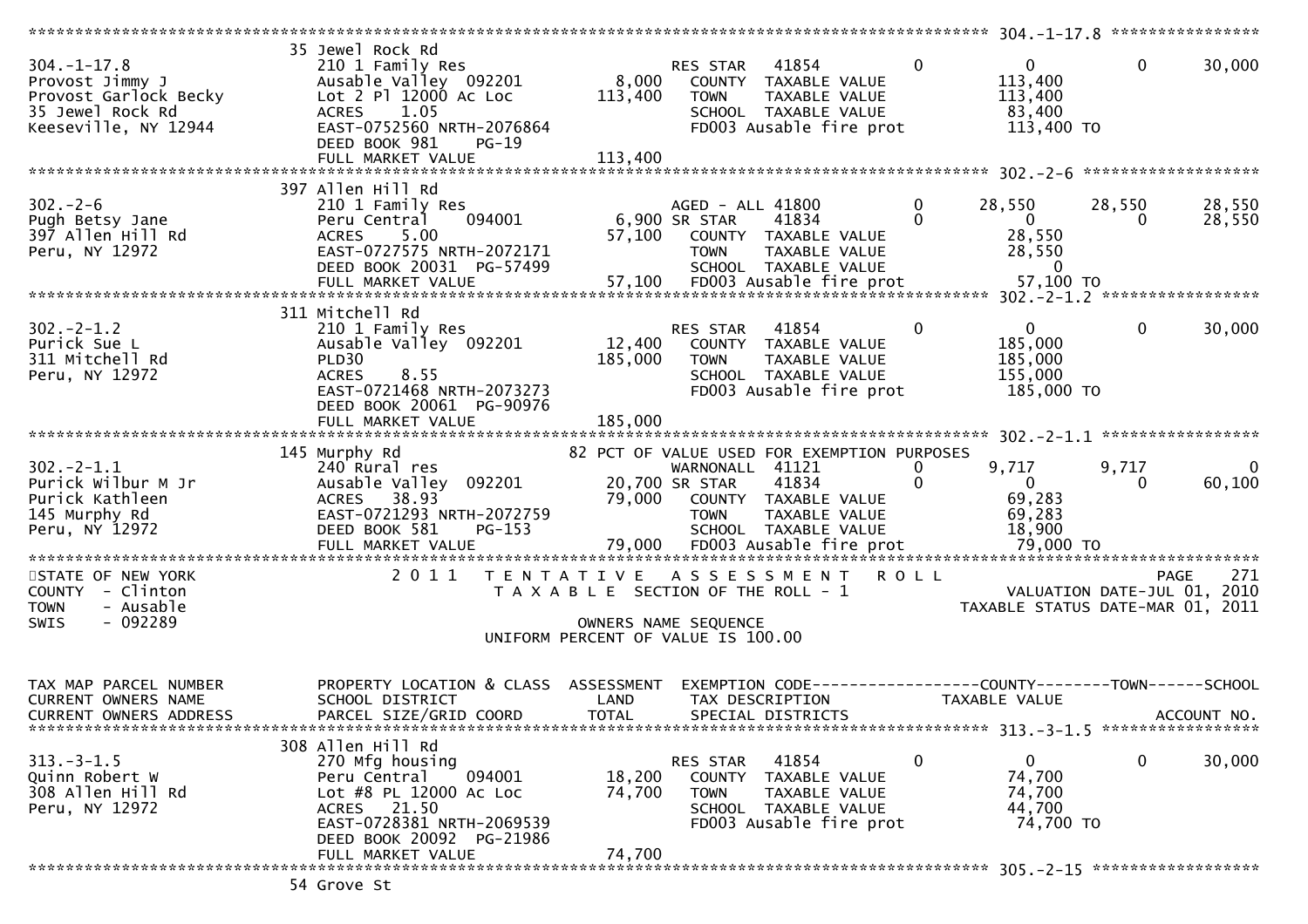| $305. -2 - 15$<br>Rabideau Wayne<br>1612C Front St<br>Keeseville, NY 12944                                                                    | 210 1 Family Res<br>Ausable Valley 092201<br>FRNT 66.00 DPTH 165.00<br>EAST-0756371 NRTH-2070695<br>DEED BOOK 20102 PG-29669                                                                            | 3,100<br>48,000                                                                                     | <b>TOWN</b>                                             | COUNTY TAXABLE VALUE<br>TAXABLE VALUE<br>SCHOOL TAXABLE VALUE<br>FD003 Ausable fire prot |                  | 48,000<br>48,000<br>48,000<br>48,000 TO                               |                                                                                       |
|-----------------------------------------------------------------------------------------------------------------------------------------------|---------------------------------------------------------------------------------------------------------------------------------------------------------------------------------------------------------|-----------------------------------------------------------------------------------------------------|---------------------------------------------------------|------------------------------------------------------------------------------------------|------------------|-----------------------------------------------------------------------|---------------------------------------------------------------------------------------|
|                                                                                                                                               |                                                                                                                                                                                                         |                                                                                                     |                                                         |                                                                                          |                  |                                                                       |                                                                                       |
| $294. - 1 - 13.26$<br>Raino Paul D<br>Raino Priscilla R<br>106 Lakeside Rd<br>Peru, NY 12972-4417                                             | 106 Lakeside Rd<br>210 1 Family Res<br>Peru Central<br>094001<br>Lot $#1$<br>Lot #6 Sussdorff Sub<br><b>ACRES</b><br>2.83<br>EAST-0771594 NRTH-2084283<br>DEED BOOK 20031 PG-56829<br>FULL MARKET VALUE | 341,800<br>341,800                                                                                  | WARNONALL 41121<br>47,100 RES STAR 41854<br><b>TOWN</b> | COUNTY TAXABLE VALUE<br>TAXABLE VALUE<br>SCHOOL TAXABLE VALUE<br>FD003 Ausable fire prot | 0<br>$\mathbf 0$ | 27,000<br>$\mathbf{0}$<br>314,800<br>329,800<br>311,800<br>341,800 TO | 12,000<br>0<br>30,000<br>$\mathbf{0}$                                                 |
| $293. - 2 - 6$<br>Ralas Timber Corp<br>Attn: David Johnson<br>29 Birch Knoll Dr<br>Saranac Lake, NY 12983                                     | Gray Rd<br>323 Vacant rural<br>Peru Central<br>094001<br>ACRES 57.00<br>EAST-0764140 NRTH-2086035<br>DEED BOOK 628<br>$PG-454$                                                                          | 20,600<br>20,600                                                                                    | <b>TOWN</b>                                             | COUNTY TAXABLE VALUE<br>TAXABLE VALUE<br>SCHOOL TAXABLE VALUE<br>FD003 Ausable fire prot |                  | 20,600<br>20,600<br>20,600<br>20,600 TO                               |                                                                                       |
| $293. - 2 - 11$<br>Ralas Timber Corp<br>Attn: David Johnson<br>29 Birch Knoll Dr<br>Saranac Lake, NY 12983                                    | Rt 9<br>911 Forest s480<br>094001<br>Peru Central<br>ACRES 28.60<br>EAST-0764812 NRTH-2081532<br>DEED BOOK 628<br>PG-456<br>FULL MARKET VALUE                                                           | 10,800<br>10,800<br>10,800                                                                          | <b>TOWN</b>                                             | COUNTY TAXABLE VALUE<br>TAXABLE VALUE<br>SCHOOL TAXABLE VALUE<br>FD003 Ausable fire prot |                  | 10,800<br>10,800<br>10,800<br>10,800 TO                               |                                                                                       |
| STATE OF NEW YORK<br>COUNTY - Clinton<br>- Ausable<br><b>TOWN</b><br>$-092289$<br>SWIS                                                        | 2011                                                                                                                                                                                                    | T A X A B L E SECTION OF THE ROLL - 1<br>OWNERS NAME SEQUENCE<br>UNIFORM PERCENT OF VALUE IS 100.00 |                                                         | TENTATIVE ASSESSMENT                                                                     | <b>ROLL</b>      |                                                                       | 272<br><b>PAGE</b><br>VALUATION DATE-JUL 01, 2010<br>TAXABLE STATUS DATE-MAR 01, 2011 |
| TAX MAP PARCEL NUMBER<br>CURRENT OWNERS NAME<br>CURRENT OWNERS ADDRESS PARCEL SIZE/GRID COORD TOTAL SPECIAL DISTRICTS 701-001-001 ACCOUNT NO. | PROPERTY LOCATION & CLASS ASSESSMENT<br>SCHOOL DISTRICT                                                                                                                                                 | LAND                                                                                                |                                                         | TAX DESCRIPTION                                                                          |                  | TAXABLE VALUE                                                         | EXEMPTION CODE-----------------COUNTY--------TOWN------SCHOOL                         |
| $293 - 2 - 12$<br>Ralas Timber Corp<br>Attn: David Johnson<br>29 Birch Knoll Dr<br>Saranac Lake, NY 12983                                     | Rt 9<br>323 Vacant rural<br>Ausable Valley 092201<br>Lot 4 Pgl<br>ACRES 30.00<br>EAST-0763565 NRTH-2080932<br>DEED BOOK 692<br>$PG-238$<br>FULL MARKET VALUE                                            | 10,900<br>10,900<br>10,900                                                                          | <b>TOWN</b>                                             | COUNTY TAXABLE VALUE<br>TAXABLE VALUE<br>SCHOOL TAXABLE VALUE<br>FD003 Ausable fire prot |                  | 10,900<br>10,900<br>10,900<br>10,900 TO                               |                                                                                       |
|                                                                                                                                               | 799 Clintonville Rd                                                                                                                                                                                     |                                                                                                     |                                                         |                                                                                          |                  |                                                                       |                                                                                       |
| $314. - 1 - 4$<br>Ransom Marvin                                                                                                               | 210 1 Family Res<br>Ausable Valley 092201                                                                                                                                                               | 3,300                                                                                               | <b>RES STAR</b><br>COUNTY                               | 41854<br>TAXABLE VALUE                                                                   | 0                | 0<br>71,900                                                           | $\mathbf 0$<br>30,000                                                                 |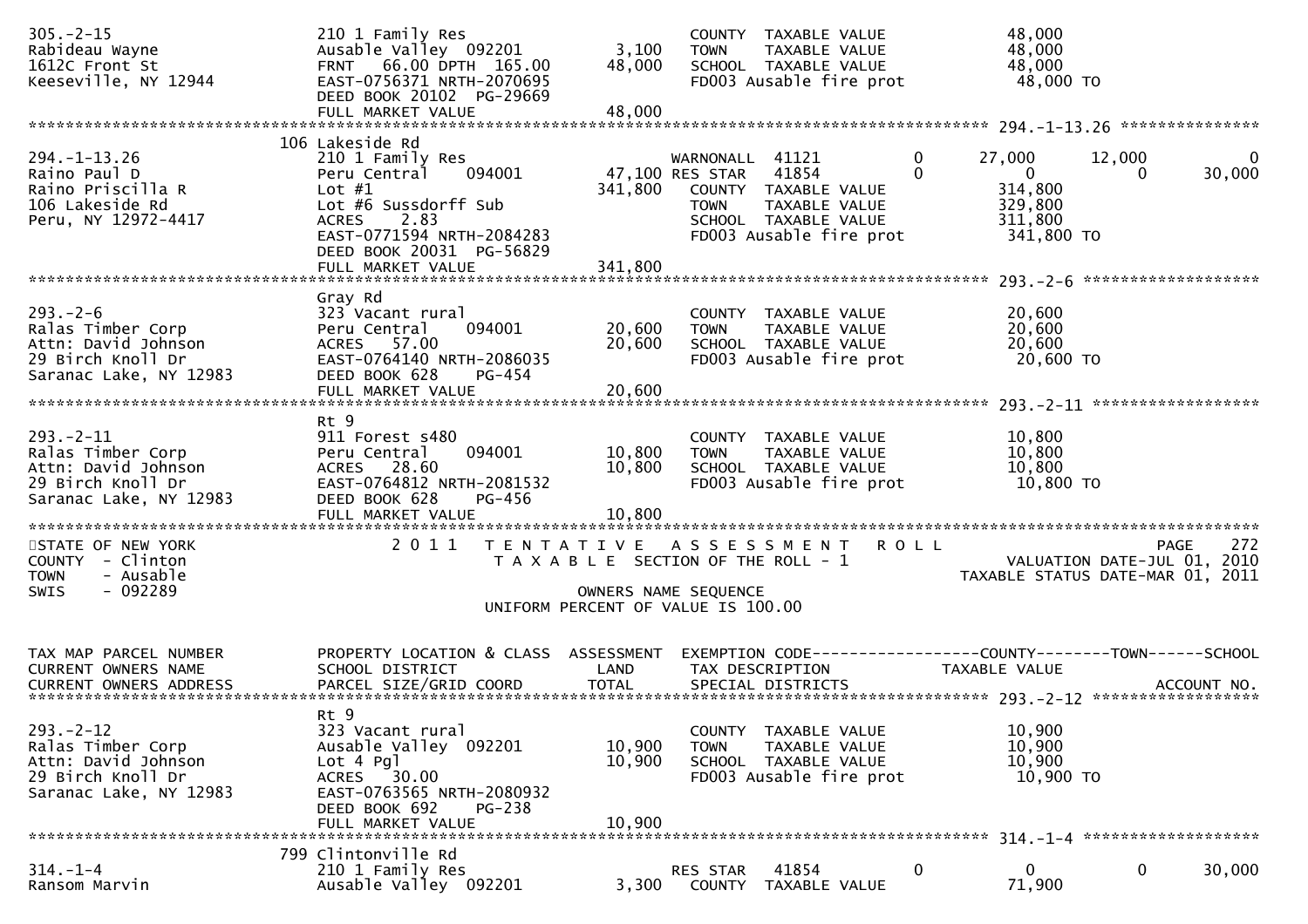| Ransom Janice<br>799 Clintonville Rd<br>Peru, NY 12972                                               | FRNT 100.00 DPTH 175.00<br>EAST-0731687 NRTH-2072260<br>DEED BOOK 533<br>$PG-213$<br>FULL MARKET VALUE                                                               | 71,900<br>71,900            | <b>TOWN</b><br>TAXABLE VALUE<br>SCHOOL TAXABLE VALUE<br>FD003 Ausable fire prot                                                                          | 71,900<br>41,900<br>71,900 TO                                                            |                                                 |
|------------------------------------------------------------------------------------------------------|----------------------------------------------------------------------------------------------------------------------------------------------------------------------|-----------------------------|----------------------------------------------------------------------------------------------------------------------------------------------------------|------------------------------------------------------------------------------------------|-------------------------------------------------|
|                                                                                                      |                                                                                                                                                                      |                             |                                                                                                                                                          |                                                                                          |                                                 |
| $302 - 1 - 10.3$<br>Ratliff Deborah<br>Collins Stephen Sr<br>282 Signor Rd<br>Peru, NY 12972         | 282 Signor Rd<br>210 1 Family Res<br>094001<br>Peru Central<br>Lot 35 Pgl<br>ACRES 1.50<br>EAST-0728876 NRTH-2078692<br>DEED BOOK 20102 PG-32083                     | 4,800<br>74,400             | RES STAR 41854<br>COUNTY TAXABLE VALUE<br>TAXABLE VALUE<br><b>TOWN</b><br>SCHOOL TAXABLE VALUE<br>FD003 Ausable fire prot                                | $\mathbf{0}$<br>$\mathbf 0$<br>74,400<br>74,400<br>44,400<br>74,400 TO                   | $\mathbf 0$<br>30,000                           |
|                                                                                                      |                                                                                                                                                                      |                             |                                                                                                                                                          |                                                                                          |                                                 |
| $315.4 - 1 - 36$<br>Rauch Barry M<br>Rauch Debra J<br>62 Pine Tree Dr<br>Keeseville, NY 12944        | 62 Pine Tree Dr<br>210 1 Family Res<br>Ausable Valley 092201<br>FRNT 100.00 DPTH 150.00<br>EAST-0753664 NRTH-2065791<br>DEED BOOK 809<br>PG-115<br>FULL MARKET VALUE | 7,700<br>102,900<br>102,900 | RES STAR<br>41854<br>COUNTY TAXABLE VALUE<br>TAXABLE VALUE<br><b>TOWN</b><br>SCHOOL TAXABLE VALUE<br>FD003 Ausable fire prot<br>LT005 Pine tree dr. lght | $\mathbf{0}$<br>$\mathbf{0}$<br>102,900<br>102,900<br>72,900<br>102,900 TO<br>102,900 TO | $\mathbf 0$<br>30,000                           |
|                                                                                                      | 2031 Rt 22                                                                                                                                                           |                             |                                                                                                                                                          |                                                                                          |                                                 |
| $315. - 1 - 5.1$<br>Ray Jay Properties LLC<br>PO Box 386<br>Keeseville, NY 12944                     | 240 Rural res<br>Ausable Valley 092201<br>Lot 15 & 14 Pl12000 Al<br>ACRES 157.30<br>EAST-0752978 NRTH-2072721<br>DEED BOOK 20011 PG-37920                            | 36,600<br>207,500           | COUNTY TAXABLE VALUE<br>TAXABLE VALUE<br><b>TOWN</b><br>SCHOOL TAXABLE VALUE<br>FD003 Ausable fire prot                                                  | 207,500<br>207,500<br>207,500<br>207,500 TO                                              |                                                 |
|                                                                                                      |                                                                                                                                                                      |                             |                                                                                                                                                          |                                                                                          |                                                 |
| STATE OF NEW YORK<br>COUNTY - Clinton<br><b>TOWN</b><br>- Ausable<br>- 092289<br><b>SWIS</b>         | 2011                                                                                                                                                                 | OWNERS NAME SEQUENCE        | TENTATIVE ASSESSMENT<br>T A X A B L E SECTION OF THE ROLL - 1<br>UNIFORM PERCENT OF VALUE IS 100.00                                                      | <b>ROLL</b><br>VALUATION DATE-JUL 01, 2010                                               | 273<br>PAGE<br>TAXABLE STATUS DATE-MAR 01, 2011 |
| TAX MAP PARCEL NUMBER<br>CURRENT OWNERS NAME                                                         | PROPERTY LOCATION & CLASS ASSESSMENT<br>SCHOOL DISTRICT                                                                                                              | LAND                        | TAX DESCRIPTION                                                                                                                                          | EXEMPTION CODE------------------COUNTY--------TOWN------SCHOOL<br>TAXABLE VALUE          |                                                 |
| $314. - 2 - 4$<br>Rayonier Forest Resources LP<br>1901 Island Walk Way<br>Fernandina Beach, FL 32034 | Cold Spring Rd<br>321 Abandoned ag<br>Ausable Valley 092201<br>ACRES 16.30<br>EAST-0738078 NRTH-2069445<br>DEED BOOK 20082 PG-17070<br>FULL MARKET VALUE             | 8,700<br>8,700<br>8,700     | COUNTY TAXABLE VALUE<br><b>TOWN</b><br>TAXABLE VALUE<br>SCHOOL TAXABLE VALUE<br>FD003 Ausable fire prot                                                  | 8,700<br>8,700<br>8,700<br>8,700 TO                                                      |                                                 |
|                                                                                                      |                                                                                                                                                                      |                             |                                                                                                                                                          |                                                                                          |                                                 |
| $313. -2 - 13$<br>Reed Joseph J<br>Reed Patricia<br>178 W End Ave<br>Binghamton, NY 13905            | 330 Arnold Hill Rd<br>270 Mfg housing<br>Peru Central<br>094001<br>ACRES 51.00<br>EAST-0722409 NRTH-2064019<br>DEED BOOK 612<br>PG-951                               | 18,500<br>26,000            | COUNTY TAXABLE VALUE<br>TAXABLE VALUE<br><b>TOWN</b><br>SCHOOL TAXABLE VALUE<br>FD003 Ausable fire prot                                                  | 26,000<br>26,000<br>26,000<br>26,000 TO                                                  |                                                 |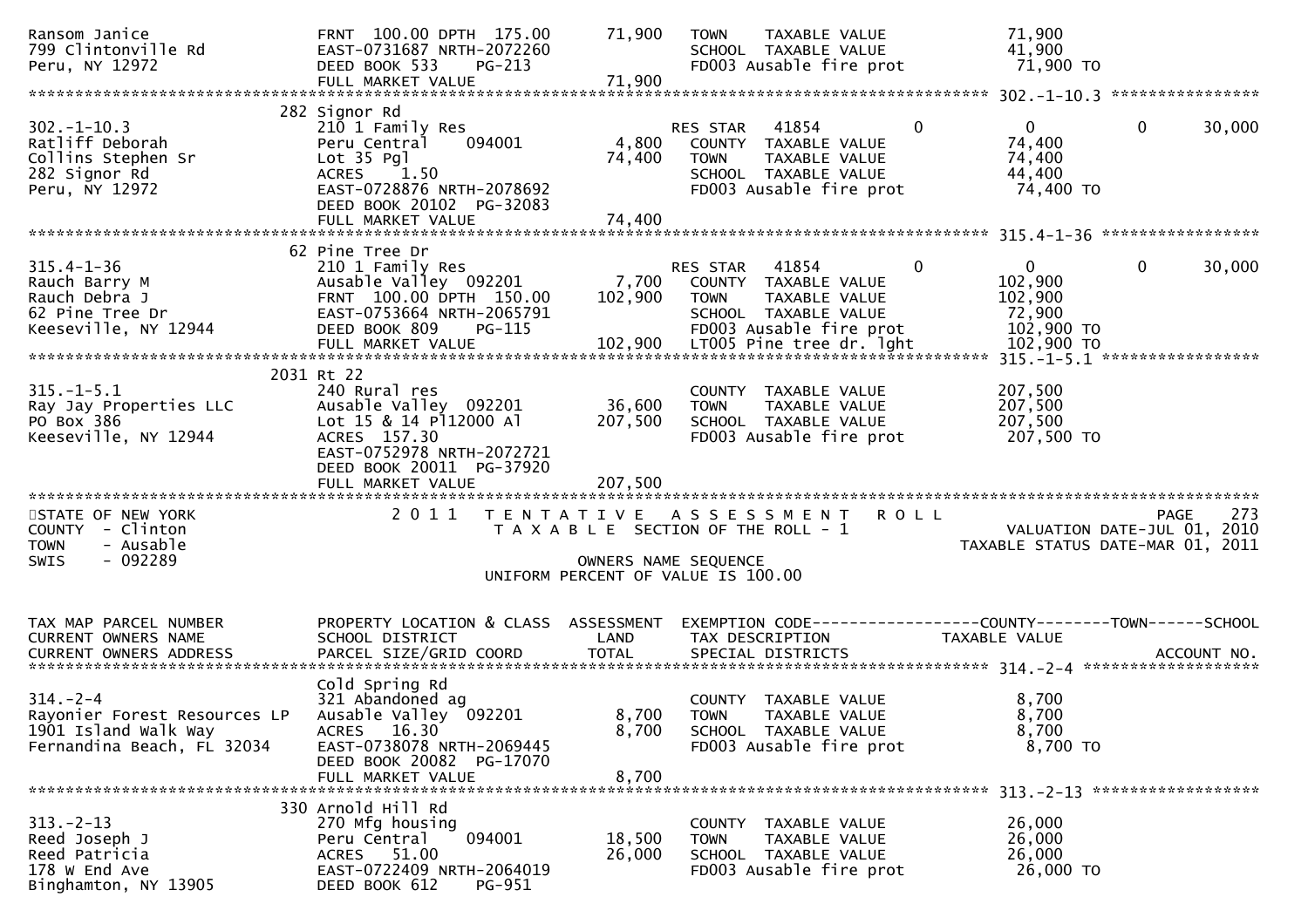|                                                                                                      | FULL MARKET VALUE                                                                                                                                    | 26,000               |                                                                                                                                                                                                       |                                                                                                              |
|------------------------------------------------------------------------------------------------------|------------------------------------------------------------------------------------------------------------------------------------------------------|----------------------|-------------------------------------------------------------------------------------------------------------------------------------------------------------------------------------------------------|--------------------------------------------------------------------------------------------------------------|
|                                                                                                      | 26 Mountaineer Dr                                                                                                                                    |                      |                                                                                                                                                                                                       |                                                                                                              |
| 294.10-1-11<br>Reidy James E<br>Dandrow - Reidy Julie A<br>10 Dorchester Dr<br>Plattsburgh, NY 12901 | 260 Seasonal res - WTRFNT<br>094001<br>Peru Central<br>50.00 DPTH 393.00<br><b>FRNT</b><br>EAST-0771768 NRTH-2085445<br>DEED BOOK 20092 PG-24689     | 84,000<br>197,600    | COUNTY TAXABLE VALUE<br>TAXABLE VALUE<br><b>TOWN</b><br>SCHOOL TAXABLE VALUE<br>FD003 Ausable fire prot                                                                                               | 197,600<br>197,600<br>197,600<br>197,600 TO                                                                  |
|                                                                                                      | FULL MARKET VALUE                                                                                                                                    | 197,600              |                                                                                                                                                                                                       |                                                                                                              |
| $302 - 2 - 8.2$<br>Remillard Martin A<br>Annacone Renee<br>84 Murphy Rd<br>Peru, NY 12972-3673       | 84 Murphy Rd<br>240 Rural res<br>Peru Central<br>094001<br>Lot 207 Maules<br>59.40<br>ACRES<br>EAST-0723276 NRTH-2072010<br>DEED BOOK 20001 PG-21703 | 247,100              | 94 PCT OF VALUE USED FOR EXEMPTION PURPOSES<br>WARCOMALL 41131<br>23,800 RES STAR<br>41854<br>COUNTY TAXABLE VALUE<br><b>TOWN</b><br>TAXABLE VALUE<br>SCHOOL TAXABLE VALUE<br>FD003 Ausable fire prot | 20,000<br>45,000<br>0<br>0<br>0<br>$\mathbf 0$<br>30,000<br>0<br>202,100<br>227,100<br>217,100<br>247,100 TO |
|                                                                                                      |                                                                                                                                                      |                      |                                                                                                                                                                                                       |                                                                                                              |
| $293. - 2 - 2$<br>Remillard Patrick<br>Remillard Seana<br>353 Sullivan Rd<br>Peru, NY 12972          | Arthur Rd<br>321 Abandoned ag<br>Ausable Valley 092201<br>Lot 8 Pgl<br><b>ACRES</b><br>30.00<br>EAST-0755721 NRTH-2083908                            | 19,100<br>19,100     | AGRI DISTR 41720<br>COUNTY TAXABLE VALUE<br>TAXABLE VALUE<br><b>TOWN</b><br>SCHOOL TAXABLE VALUE<br>FD003 Ausable fire prot                                                                           | Lease 2016<br>$\mathbf{0}$<br>5,170<br>5,170<br>5,170<br>13,930<br>13,930<br>13,930<br>19,100 TO             |
| MAY BE SUBJECT TO PAYMENT<br>UNDER AGDIST LAW TIL 2015                                               | DEED BOOK 891<br>$PG-12$<br>FULL MARKET VALUE                                                                                                        | 19,100               |                                                                                                                                                                                                       |                                                                                                              |
| STATE OF NEW YORK<br>COUNTY - Clinton<br><b>TOWN</b><br>- Ausable<br>$-092289$<br><b>SWIS</b>        | 2011                                                                                                                                                 | OWNERS NAME SEQUENCE | TENTATIVE ASSESSMENT<br>T A X A B L E SECTION OF THE ROLL - 1<br>UNIFORM PERCENT OF VALUE IS 100.00                                                                                                   | 274<br><b>ROLL</b><br><b>PAGE</b><br>VALUATION DATE-JUL 01, 2010<br>TAXABLE STATUS DATE-MAR 01, 2011         |
|                                                                                                      |                                                                                                                                                      |                      |                                                                                                                                                                                                       |                                                                                                              |
| TAX MAP PARCEL NUMBER<br>CURRENT OWNERS NAME<br><b>CURRENT OWNERS ADDRESS</b>                        | PROPERTY LOCATION & CLASS ASSESSMENT<br>SCHOOL DISTRICT<br>PARCEL SIZE/GRID COORD                                                                    | LAND<br><b>TOTAL</b> | TAX DESCRIPTION<br>SPECIAL DISTRICTS                                                                                                                                                                  | EXEMPTION CODE-----------------COUNTY-------TOWN------SCHOOL<br>TAXABLE VALUE<br>ACCOUNT NO.                 |
|                                                                                                      | Harkness Rd                                                                                                                                          |                      |                                                                                                                                                                                                       |                                                                                                              |
| $303. - 1 - 19$<br>Remillard Patrick<br>Remillard Seana<br>353 Sullivan Rd<br>Peru, NY 12972         | 322 Rural vac>10<br>Ausable Valley 092201<br>ACRES 110.70<br>EAST-0737602 NRTH-2079876<br>DEED BOOK 20102 PG-32772                                   | 22,200<br>22,200     | COUNTY TAXABLE VALUE<br>TAXABLE VALUE<br><b>TOWN</b><br>SCHOOL TAXABLE VALUE<br>FD003 Ausable fire prot                                                                                               | 22,200<br>22,200<br>22,200<br>22,200 TO                                                                      |
|                                                                                                      | FULL MARKET VALUE                                                                                                                                    | 22,200               |                                                                                                                                                                                                       |                                                                                                              |
|                                                                                                      | Chasm Rd                                                                                                                                             |                      |                                                                                                                                                                                                       |                                                                                                              |
| $304. -2 - 2.1$<br>Remillard Patrick<br>Remillard Seana<br>353 Sullivan Rd<br>Peru, NY 12972         | 321 Abandoned ag<br>Ausable Valley 092201<br>$Lot 8$ Pgl<br>ACRES 45.00                                                                              | 19,400<br>19,400     | COUNTY TAXABLE VALUE<br><b>TOWN</b><br>TAXABLE VALUE<br>SCHOOL TAXABLE VALUE<br>FD003 Ausable fire prot                                                                                               | 19,400<br>19,400<br>19,400<br>19,400 TO                                                                      |
|                                                                                                      | EAST-0756162 NRTH-2081104<br>DEED BOOK 1044<br>$PG-90$                                                                                               |                      |                                                                                                                                                                                                       |                                                                                                              |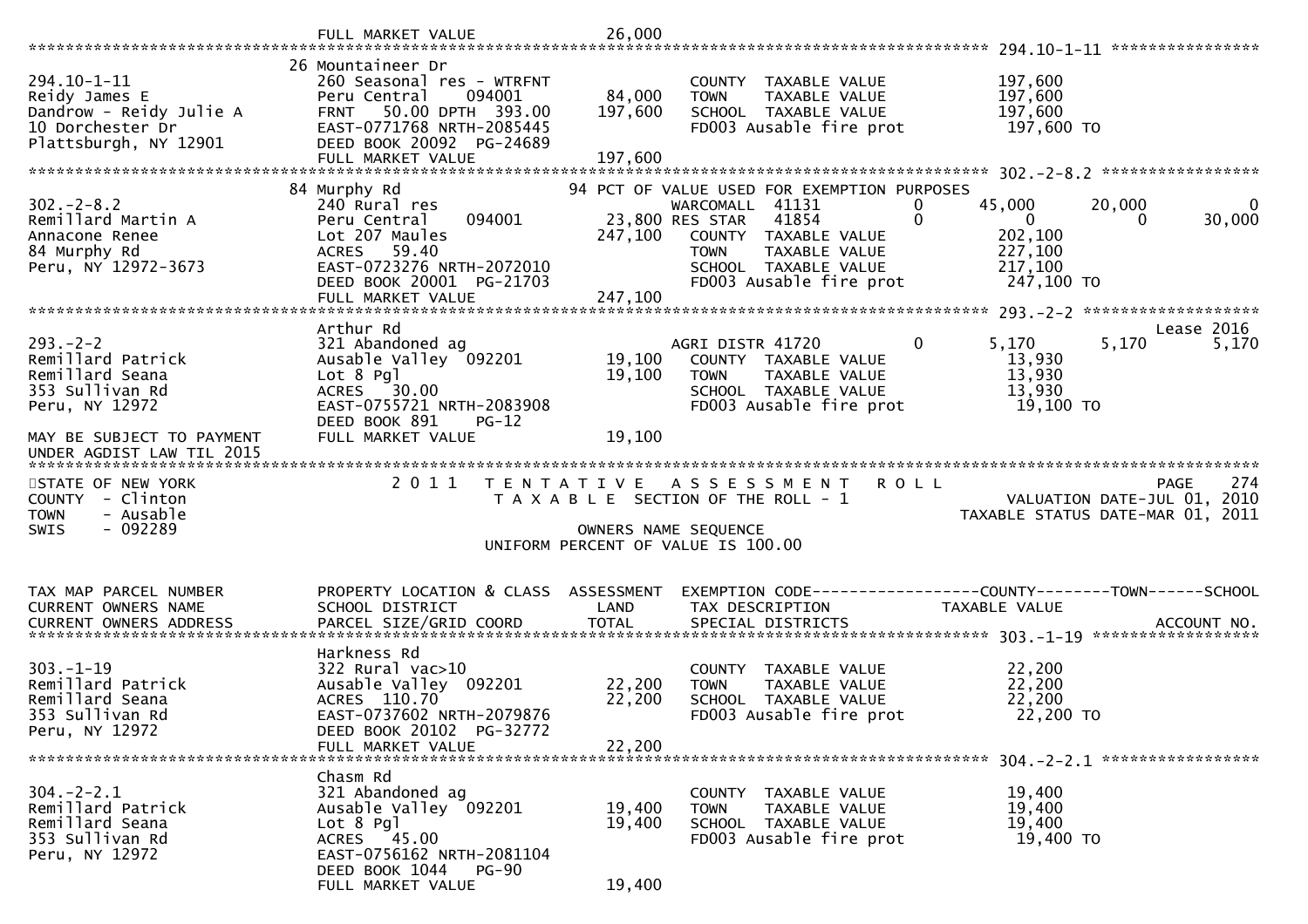| $302 - 1 - 25$<br>Remillard Patrick D<br>Remillard Seana H<br>353 Sullivan Rd<br>Peru, NY 12972            | Mitchell Rd<br>321 Abandoned ag<br>Ausable Valley 092201<br>Lot 26 Watsons Tract<br>Also Deed Bk 707 Pg 259<br>ACRES 61.00<br>EAST-0721563 NRTH-2074495<br>DEED BOOK 750<br>PG-193 | 19,500<br>19,500           | COUNTY TAXABLE VALUE<br><b>TOWN</b><br>SCHOOL TAXABLE VALUE<br>FD003 Ausable fire prot                      | TAXABLE VALUE                            | 19,500<br>19,500<br>19,500<br>19,500 TO                                       |                        |
|------------------------------------------------------------------------------------------------------------|------------------------------------------------------------------------------------------------------------------------------------------------------------------------------------|----------------------------|-------------------------------------------------------------------------------------------------------------|------------------------------------------|-------------------------------------------------------------------------------|------------------------|
|                                                                                                            |                                                                                                                                                                                    |                            |                                                                                                             |                                          |                                                                               |                        |
|                                                                                                            | River Rd                                                                                                                                                                           |                            |                                                                                                             |                                          |                                                                               |                        |
| $303. - 1 - 7$<br>Remillard Patrick D<br>Remillard Seana H<br>353 Sullivan Rd<br>Peru, NY 12972            | 321 Abandoned ag<br>094001<br>Peru Central<br>ACRES 37.80<br>EAST-0739470 NRTH-2081039<br>DEED BOOK 20102 PG-29848<br>FULL MARKET VALUE                                            | 17,200<br>17,200<br>17,200 | COUNTY TAXABLE VALUE<br><b>TOWN</b><br>SCHOOL TAXABLE VALUE                                                 | TAXABLE VALUE<br>FD003 Ausable fire prot | 17,200<br>17,200<br>17,200<br>17,200 TO                                       |                        |
|                                                                                                            | 23 Fred Thew Rd                                                                                                                                                                    |                            |                                                                                                             |                                          |                                                                               |                        |
| $303 - 2 - 26$<br>Rennell Mary B<br>42 West St<br>PO Box 114<br>Port Kent, NY 12975                        | 210 1 Family Res<br>094001<br>Peru Central<br>6.30<br><b>ACRES</b><br>EAST-0733271 NRTH-2074972<br>DEED BOOK 20041 PG-69603                                                        | 5,000<br>43,000            | COUNTY TAXABLE VALUE<br><b>TOWN</b><br>SCHOOL TAXABLE VALUE<br>FD003 Ausable fire prot                      | TAXABLE VALUE                            | 43,000<br>43,000<br>43,000<br>43,000 TO                                       |                        |
|                                                                                                            | FULL MARKET VALUE                                                                                                                                                                  | 43,000                     |                                                                                                             |                                          |                                                                               |                        |
| STATE OF NEW YORK                                                                                          | 2011                                                                                                                                                                               |                            |                                                                                                             |                                          |                                                                               | 275                    |
| COUNTY - Clinton<br><b>TOWN</b><br>- Ausable<br>- 092289<br>SWIS                                           |                                                                                                                                                                                    | OWNERS NAME SEQUENCE       | T A X A B L E SECTION OF THE ROLL - 1<br>UNIFORM PERCENT OF VALUE IS 100.00                                 | TENTATIVE ASSESSMENT ROLL                | PAGE 275<br>VALUATION DATE-JUL 01, 2010<br>TAXARLE STATUS DATE WALL 01, 2010  |                        |
| TAX MAP PARCEL NUMBER<br>CURRENT OWNERS NAME                                                               | PROPERTY LOCATION & CLASS ASSESSMENT<br>SCHOOL DISTRICT                                                                                                                            | LAND                       | TAX DESCRIPTION                                                                                             |                                          | EXEMPTION CODE-----------------COUNTY-------TOWN------SCHOOL<br>TAXABLE VALUE |                        |
| $303. -1 - 17.2$<br>Rennie Michael J<br>Rennie Stephanie P                                                 | 190/200 Harkness Rd<br>210 1 Family Res<br>Ausable Valley 092201<br>3.60<br><b>ACRES</b>                                                                                           | 6,100<br>173,300           | 41854<br>RES STAR<br>COUNTY TAXABLE VALUE<br><b>TOWN</b>                                                    | $\mathbf 0$<br>TAXABLE VALUE             | 0<br>173,300<br>173,300                                                       | $\mathbf{0}$<br>30,000 |
| 200 Harkness Rd<br>Peru, NY 12972                                                                          | EAST-0740260 NRTH-2078887<br>DEED BOOK 99001 PG-15949                                                                                                                              |                            | SCHOOL TAXABLE VALUE<br>FD003 Ausable fire prot                                                             |                                          | 143,300<br>173,300 TO                                                         |                        |
|                                                                                                            | FULL MARKET VALUE                                                                                                                                                                  | 173,300                    |                                                                                                             |                                          |                                                                               |                        |
| 1902/1906 Rt 22                                                                                            |                                                                                                                                                                                    |                            |                                                                                                             |                                          |                                                                               |                        |
| $315. - 2 - 10$<br>Reno Life Estate Terry D<br>Christian Margarett A<br>1902 Rt 22<br>Keeseville, NY 12944 | 210 1 Family Res<br>Ausable Valley 092201<br>FRNT 154.40 DPTH 196.00<br>EAST-0754986 NRTH-2070739<br>DEED BOOK 20072 PG-3712<br>FULL MARKET VALUE                                  | 5,300<br>41,000<br>41,000  | 41854<br>RES STAR<br>COUNTY TAXABLE VALUE<br><b>TOWN</b><br>SCHOOL TAXABLE VALUE<br>FD003 Ausable fire prot | $\bf{0}$<br>TAXABLE VALUE                | $\mathbf{0}$<br>41,000<br>41,000<br>11,000<br>41,000 TO                       | 30,000<br>0            |
|                                                                                                            | 394 Harkness Rd                                                                                                                                                                    |                            |                                                                                                             |                                          |                                                                               |                        |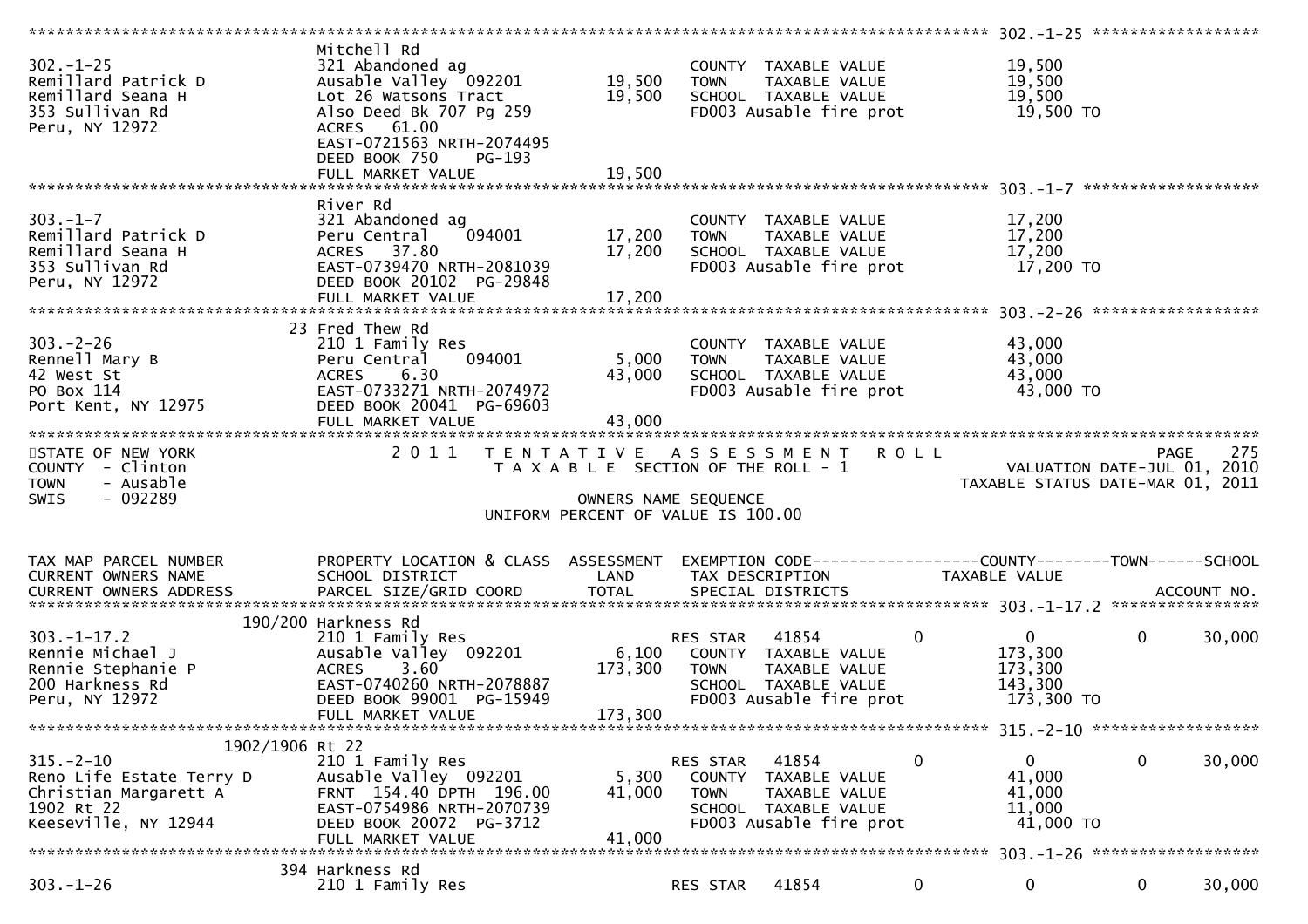| Richards Craig A<br>Richards Nicole M<br>394 Harkness Rd<br>Peru, NY 12972                                                                    | Ausable Valley 092201<br>1.80 BANK<br>080<br><b>ACRES</b><br>EAST-0736101 NRTH-2076595<br>DEED BOOK 20041 PG-74250<br>FULL MARKET VALUE                                                             | 5,000<br>107,000<br>107,000 | COUNTY TAXABLE VALUE<br>TAXABLE VALUE<br><b>TOWN</b><br>SCHOOL TAXABLE VALUE<br>FD003 Ausable fire prot                             | 107,000<br>107,000<br>77,000<br>107,000 TO                      |                                                                      |
|-----------------------------------------------------------------------------------------------------------------------------------------------|-----------------------------------------------------------------------------------------------------------------------------------------------------------------------------------------------------|-----------------------------|-------------------------------------------------------------------------------------------------------------------------------------|-----------------------------------------------------------------|----------------------------------------------------------------------|
| $305. - 1 - 2.33$<br>Rivers Michael<br>120 Grove St<br>Keeseville, NY 12944                                                                   | Grove St<br>270 Mfg housing<br>Ausable Valley <sup>-</sup> 092201<br>Lot 16 Pl 12000 Ac Loc<br>FRNT 30.00 DPTH 260.00<br>EAST-0757458 NRTH-2072473<br>DEED BOOK 20102 PG-30212<br>FULL MARKET VALUE | 1,500<br>23,000<br>23,000   | COUNTY TAXABLE VALUE<br>TAXABLE VALUE<br><b>TOWN</b><br>SCHOOL TAXABLE VALUE<br>FD003 Ausable fire prot                             | 23,000<br>23,000<br>23,000<br>23,000 TO                         |                                                                      |
| $305. - 1 - 2.32$<br>Rivers Michael D<br>120 Grove St Unit 13<br>Keeseville, NY 12944                                                         | Grove St<br>311 Res vac land<br>Ausable Valley 092201<br>Lot 16 Platts<br>FRNT 95.00 DPTH 295.00<br>EAST-0757407 NRTH-2072461<br>DEED BOOK 20041 PG-74876                                           | 4,000<br>4,000              | COUNTY TAXABLE VALUE<br>TAXABLE VALUE<br><b>TOWN</b><br>SCHOOL TAXABLE VALUE<br>FD003 Ausable fire prot                             | 4,000<br>4,000<br>4,000<br>4,000 TO                             |                                                                      |
| STATE OF NEW YORK<br>COUNTY - Clinton<br>- Ausable<br><b>TOWN</b><br>- 092289<br><b>SWIS</b>                                                  |                                                                                                                                                                                                     |                             | 2011 TENTATIVE ASSESSMENT<br>T A X A B L E SECTION OF THE ROLL - 1<br>OWNERS NAME SEQUENCE<br>UNIFORM PERCENT OF VALUE IS 100.00    | <b>ROLL</b><br>VALUATION DATE-JUL 01, 2010                      | 276<br>PAGE<br>TAXABLE STATUS DATE-MAR 01, 2011                      |
| TAX MAP PARCEL NUMBER<br>CURRENT OWNERS NAME<br>CURRENT OWNERS ADDRESS PARCEL SIZE/GRID COORD TOTAL SPECIAL DISTRICTS (2011) 1997 ACCOUNT NO. | PROPERTY LOCATION & CLASS ASSESSMENT<br>SCHOOL DISTRICT                                                                                                                                             | LAND                        | EXEMPTION CODE------------------COUNTY-------TOWN------SCHOOL<br>TAX DESCRIPTION                                                    | TAXABLE VALUE                                                   |                                                                      |
| $303.-1-28.1$<br>Rivers Terry M<br>Rivers Bonnie L<br>438 Harkness Rd<br>Peru, NY 12972                                                       | 438 Harkness Rd<br>271 Mfg housings<br>Ausable Valley 092201<br>1.60<br><b>ACRES</b><br>EAST-0735208 NRTH-2075764<br>DEED BOOK 20061 PG-96499                                                       | 9,100<br>91,000             | 41854<br>RES STAR<br>COUNTY TAXABLE VALUE<br>TAXABLE VALUE<br>TOWN<br>SCHOOL TAXABLE VALUE<br>FD003 Ausable fire prot               | 0<br>0<br>91,000<br>91,000<br>61,000<br>$91,000$ TO             | $\overline{0}$<br>30,000                                             |
| $303. - 1 - 28.2$<br>Rivers Terry M Jr<br>445 Harkness Rd<br>Peru, NY 12972                                                                   | 445 Harkness Rd<br>210 1 Family Res<br>Ausable Valley 092201<br>FRNT 415.00 DPTH 210.00<br>EAST-0735203 NRTH-2075545<br>DEED BOOK 20072 PG-7227<br>FULL MARKET VALUE                                | 4,800<br>135,000<br>135,000 | 41854<br><b>RES STAR</b><br>COUNTY TAXABLE VALUE<br>TAXABLE VALUE<br><b>TOWN</b><br>SCHOOL TAXABLE VALUE<br>FD003 Ausable fire prot | 0<br>$\Omega$<br>135,000<br>135,000<br>105,000<br>135,000 TO    | 30,000<br>$\mathbf{0}$                                               |
| $315. - 3 - 34$<br>Roach Life Estate John A<br>Roach Life Estate Joanne D<br>142 Hill St                                                      | 142 Hill St<br>210 1 Family Res<br>Ausable Valley 092201<br>FRNT 100.00 DPTH 150.00<br>EAST-0752548 NRTH-2068382                                                                                    |                             | WARCOMALL 41131<br>7,700 WARDISALL 41141<br>73,000 SR STAR<br>41834<br>COUNTY TAXABLE VALUE                                         | 0<br>18,250<br>0<br>3,650<br>$\Omega$<br>$\mathbf{0}$<br>51,100 | $\mathbf 0$<br>18,250<br>$\mathbf{0}$<br>3,650<br>60,100<br>$\Omega$ |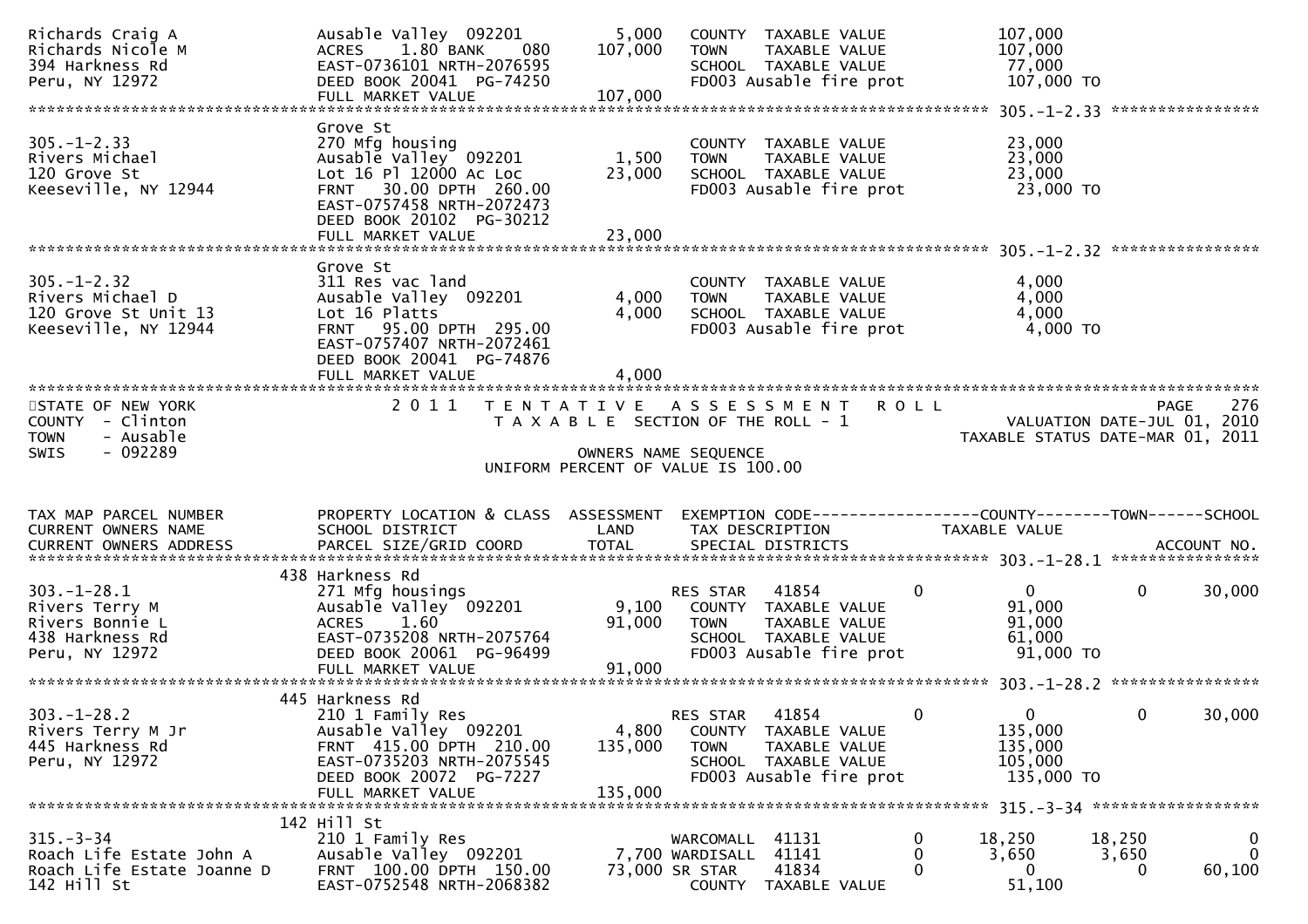|                                                                                                                                     | DEED BOOK 20092 PG-26179<br>FULL MARKET VALUE                                                                                                                   | 73,000                                                                      | <b>TOWN</b>                                                                | TAXABLE VALUE<br>SCHOOL TAXABLE VALUE<br>FD003 Ausable fire prot<br>LT004 Hill st lght                  |                           | 51,100<br>12,900<br>73,000 TO<br>73,000 TO                         |                       |                                    |
|-------------------------------------------------------------------------------------------------------------------------------------|-----------------------------------------------------------------------------------------------------------------------------------------------------------------|-----------------------------------------------------------------------------|----------------------------------------------------------------------------|---------------------------------------------------------------------------------------------------------|---------------------------|--------------------------------------------------------------------|-----------------------|------------------------------------|
|                                                                                                                                     |                                                                                                                                                                 |                                                                             |                                                                            |                                                                                                         |                           |                                                                    |                       |                                    |
| $304. - 1 - 39$<br>Robare Donald<br>55 Union Rd<br>Peru, NY 12972                                                                   | 55 Union Rd<br>210 1 Family Res<br>Ausable Valley 092201<br>ACRES 2.00<br>EAST-0745511 NRTH-2076681<br>DEED BOOK 627<br>PG-343<br>FULL MARKET VALUE             | 67,700                                                                      | WARCOMALL 41131<br>8,600 AGED - ALL 41800<br>67,700 SR STAR<br><b>TOWN</b> | 41834<br>COUNTY TAXABLE VALUE<br>TAXABLE VALUE<br>SCHOOL TAXABLE VALUE                                  | 0<br>$\Omega$<br>$\Omega$ | 16,925<br>25,388<br>$\overline{0}$<br>25,387<br>25,387<br>$\Omega$ | 16,925<br>25,388<br>0 | $\overline{0}$<br>33,850<br>33,850 |
|                                                                                                                                     |                                                                                                                                                                 |                                                                             |                                                                            |                                                                                                         |                           |                                                                    |                       |                                    |
| 588/590 Rt 9N<br>$326. - 1 - 1.5$<br>Robare-Durham Pauline P<br>8 Balsam Dr<br>Keeseville, NY 12944                                 | 484 1 use sm bld<br>Ausable Valley 092201<br>Lot 20 Pl 12000 Ac Loc<br>ACRES 7.40<br>EAST-0746237 NRTH-2064075<br>DEED BOOK 999<br>$PG-46$<br>FULL MARKET VALUE | 19,200<br>97,000<br>97,000                                                  | <b>TOWN</b>                                                                | COUNTY TAXABLE VALUE<br>TAXABLE VALUE<br>SCHOOL TAXABLE VALUE<br>FD003 Ausable fire prot                |                           | 97,000<br>97,000<br>97,000<br>97,000 TO                            |                       |                                    |
| STATE OF NEW YORK                                                                                                                   | 2 0 1 1                                                                                                                                                         |                                                                             |                                                                            | TENTATIVE ASSESSMENT                                                                                    | <b>ROLL</b>               |                                                                    | <b>PAGE</b>           | 277                                |
| COUNTY - Clinton<br>- Ausable<br><b>TOWN</b><br>SWIS<br>- 092289                                                                    |                                                                                                                                                                 | T A X A B L E SECTION OF THE ROLL - 1<br>UNIFORM PERCENT OF VALUE IS 100.00 | OWNERS NAME SEQUENCE                                                       |                                                                                                         |                           | VALUATION DATE-JUL 01, 2010<br>TAXABLE STATUS DATE-MAR 01, 2011    |                       |                                    |
|                                                                                                                                     |                                                                                                                                                                 |                                                                             |                                                                            |                                                                                                         |                           |                                                                    |                       |                                    |
| TAX MAP PARCEL NUMBER<br>CURRENT OWNERS NAME                                                                                        | PROPERTY LOCATION & CLASS ASSESSMENT<br>SCHOOL DISTRICT                                                                                                         | LAND                                                                        | TAX DESCRIPTION                                                            | EXEMPTION CODE------------------COUNTY--------TOWN------SCHOOL                                          |                           | TAXABLE VALUE                                                      |                       |                                    |
| CURRENT OWNERS ADDRESS                                                                                                              |                                                                                                                                                                 |                                                                             |                                                                            |                                                                                                         |                           |                                                                    |                       |                                    |
|                                                                                                                                     |                                                                                                                                                                 |                                                                             |                                                                            |                                                                                                         |                           |                                                                    |                       |                                    |
| $314. - 1 - 3.1$<br>Roberts Et Al Harley<br>Roberts Life Estate Ernest & E ACRES 7.10<br>4420 Robinson Nest Rd<br>Concord, NC 28027 | 783/821 Clintonville Rd<br>210 1 Family Res<br>Ausable Valley 092201<br>EAST-0731187 NRTH-2071598<br>DEED BOOK 98001 PG-00773<br>FULL MARKET VALUE              | 8,200<br>80,800<br>80,800                                                   | <b>TOWN</b>                                                                | COUNTY TAXABLE VALUE<br>TAXABLE VALUE<br>SCHOOL TAXABLE VALUE<br>FD003 Ausable fire prot                |                           | 80,800<br>80,800<br>80,800<br>80,800 TO                            |                       |                                    |
|                                                                                                                                     |                                                                                                                                                                 |                                                                             |                                                                            |                                                                                                         |                           |                                                                    |                       |                                    |
| $314. - 1 - 7$<br>Roberts Kyle D<br>781 Clintonville Rd<br>Peru, NY 12972                                                           | 781 Clintonville Rd<br>210 1 Family Res<br>Ausable Valley 092201<br>$1.20^{7}$<br><b>ACRES</b><br>EAST-0731635 NRTH-2071629<br>DEED BOOK 20041 PG-75645         | 34,000                                                                      | RES STAR<br><b>TOWN</b>                                                    | 41854<br>4,600 COUNTY TAXABLE VALUE<br>TAXABLE VALUE<br>SCHOOL TAXABLE VALUE<br>FD003 Ausable fire prot | $\mathbf{0}$              | $\Omega$<br>34,000<br>34,000<br>4,000<br>34,000 TO                 | $\mathbf{0}$          | 30,000                             |
|                                                                                                                                     | FULL MARKET VALUE<br>5 Ouellette Cir                                                                                                                            | 34,000                                                                      |                                                                            |                                                                                                         |                           |                                                                    |                       |                                    |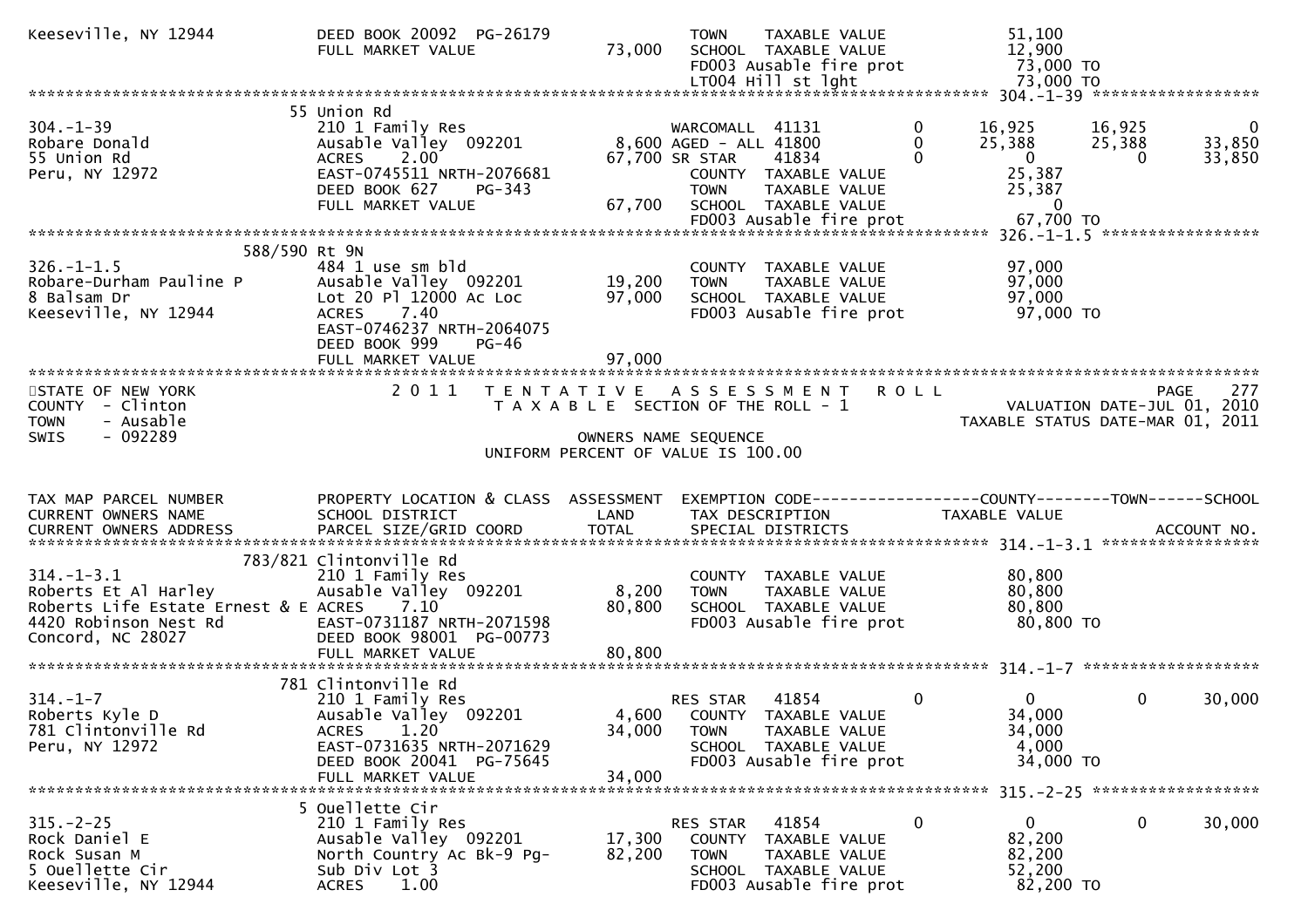|                                                                                                                               | EAST-0754536 NRTH-2071892<br>DEED BOOK 20001 PG-26250<br>FULL MARKET VALUE                                                                                                                                        | 82,200           |                                                                                                                                              |                                                                                 |
|-------------------------------------------------------------------------------------------------------------------------------|-------------------------------------------------------------------------------------------------------------------------------------------------------------------------------------------------------------------|------------------|----------------------------------------------------------------------------------------------------------------------------------------------|---------------------------------------------------------------------------------|
|                                                                                                                               |                                                                                                                                                                                                                   |                  |                                                                                                                                              |                                                                                 |
| $305. - 1 - 2.15$<br>Rock Frank<br>Rock Karen<br>335 Grove St<br>Keeseville, NY 12944                                         | 335 Grove St<br>270 Mfg housing<br>Ausable Valley 092201<br>Lot 1 Pl 12000 Ac Loc<br>2.60<br><b>ACRES</b><br>EAST-0757059 NRTH-2077260<br>DEED BOOK 99001 PG-13418                                                | 7,000<br>49,000  | $\mathbf{0}$<br>41854<br>RES STAR<br>COUNTY TAXABLE VALUE<br><b>TOWN</b><br>TAXABLE VALUE<br>SCHOOL TAXABLE VALUE<br>FD003 Ausable fire prot | 30,000<br>0 <sup>1</sup><br>0<br>49,000<br>49,000<br>19,000<br>49,000 TO        |
|                                                                                                                               | FULL MARKET VALUE                                                                                                                                                                                                 | 49,000           |                                                                                                                                              |                                                                                 |
| $294. - 1 - 3$<br>Rock Revocable Trust James P<br>Attn: James P RockTrustee<br>1265 Thomas St<br>Titusville, FL 32780-6363    | 70 Ausable Beach Rd<br>260 Seasonal res<br>Peru Central<br>094001<br>Survey Bk 15 Pg 76<br>Bound Ln Ag Bk 721 Pg 313<br>80.00 DPTH 149.72<br><b>FRNT</b><br>EAST-0772226 NRTH-2086856<br>DEED BOOK 20001 PG-26728 | 22,800<br>75,700 | COUNTY TAXABLE VALUE<br><b>TOWN</b><br>TAXABLE VALUE<br>SCHOOL TAXABLE VALUE<br>FD003 Ausable fire prot                                      | 75,700<br>75,700<br>75,700<br>75,700 TO                                         |
|                                                                                                                               | FULL MARKET VALUE                                                                                                                                                                                                 | 75,700           |                                                                                                                                              |                                                                                 |
| STATE OF NEW YORK<br>- Clinton<br>COUNTY<br>- Ausable<br><b>TOWN</b>                                                          | 2011<br>T E N T A T I V E                                                                                                                                                                                         |                  | A S S E S S M E N T<br><b>ROLL</b><br>T A X A B L E SECTION OF THE ROLL - 1                                                                  | 278<br>PAGE<br>VALUATION DATE-JUL 01, 2010<br>TAXABLE STATUS DATE-MAR 01, 2011  |
| $-092289$<br><b>SWIS</b>                                                                                                      |                                                                                                                                                                                                                   |                  | OWNERS NAME SEQUENCE                                                                                                                         |                                                                                 |
|                                                                                                                               |                                                                                                                                                                                                                   |                  | UNIFORM PERCENT OF VALUE IS 100.00                                                                                                           |                                                                                 |
| TAX MAP PARCEL NUMBER                                                                                                         |                                                                                                                                                                                                                   |                  |                                                                                                                                              |                                                                                 |
| CURRENT OWNERS NAME                                                                                                           | PROPERTY LOCATION & CLASS ASSESSMENT<br>SCHOOL DISTRICT                                                                                                                                                           | LAND             | TAX DESCRIPTION                                                                                                                              | EXEMPTION CODE------------------COUNTY--------TOWN------SCHOOL<br>TAXABLE VALUE |
| <b>CURRENT OWNERS ADDRESS</b>                                                                                                 | PARCEL SIZE/GRID COORD                                                                                                                                                                                            | <b>TOTAL</b>     | SPECIAL DISTRICTS                                                                                                                            | ACCOUNT NO.                                                                     |
| $315.4 - 1 - 38$<br>Rock Revocable Trust James P<br>Attn: James P Rock Trustee<br>1265 Thomas St<br>Titusville, FL 32780-6363 | 28 Valley View Dr<br>210 1 Family Res<br>Ausable Valley 092201<br>2.60<br><b>ACRES</b><br>EAST-0753506 NRTH-2066032<br>DEED BOOK 20001 PG-26729                                                                   | 12,500<br>81,900 | COUNTY TAXABLE VALUE<br>TAXABLE VALUE<br><b>TOWN</b><br>SCHOOL TAXABLE VALUE<br>FD003 Ausable fire prot<br>LT005 Pine tree dr. 1ght          | 81,900<br>81,900<br>81,900<br>81,900 то<br>81,900 TO                            |
|                                                                                                                               | FULL MARKET VALUE                                                                                                                                                                                                 | 81,900           |                                                                                                                                              |                                                                                 |
| $304. - 1 - 37.1$<br>Rock Robyn R<br>374 Hallock Hill Rd<br>Peru, NY 12972                                                    | 375/377 Hallock Hill Rd<br>270 Mfg housing<br>Ausable Valley 092201<br>Lot 4 P12000 Al<br>1.80<br><b>ACRES</b><br>EAST-0744493 NRTH-2074905                                                                       | 38,000           | COUNTY TAXABLE VALUE<br>12,500 TOWN<br>TAXABLE VALUE<br>SCHOOL TAXABLE VALUE<br>FD003 Ausable fire prot                                      | 38,000<br>38,000<br>38,000<br>38,000 TO                                         |
| PRIOR OWNER ON 3/01/2011<br>Rock Robyn R                                                                                      | DEED BOOK 20112 PG-37954<br>FULL MARKET VALUE<br>381 Hallock Hill Rd                                                                                                                                              | 38,000           |                                                                                                                                              |                                                                                 |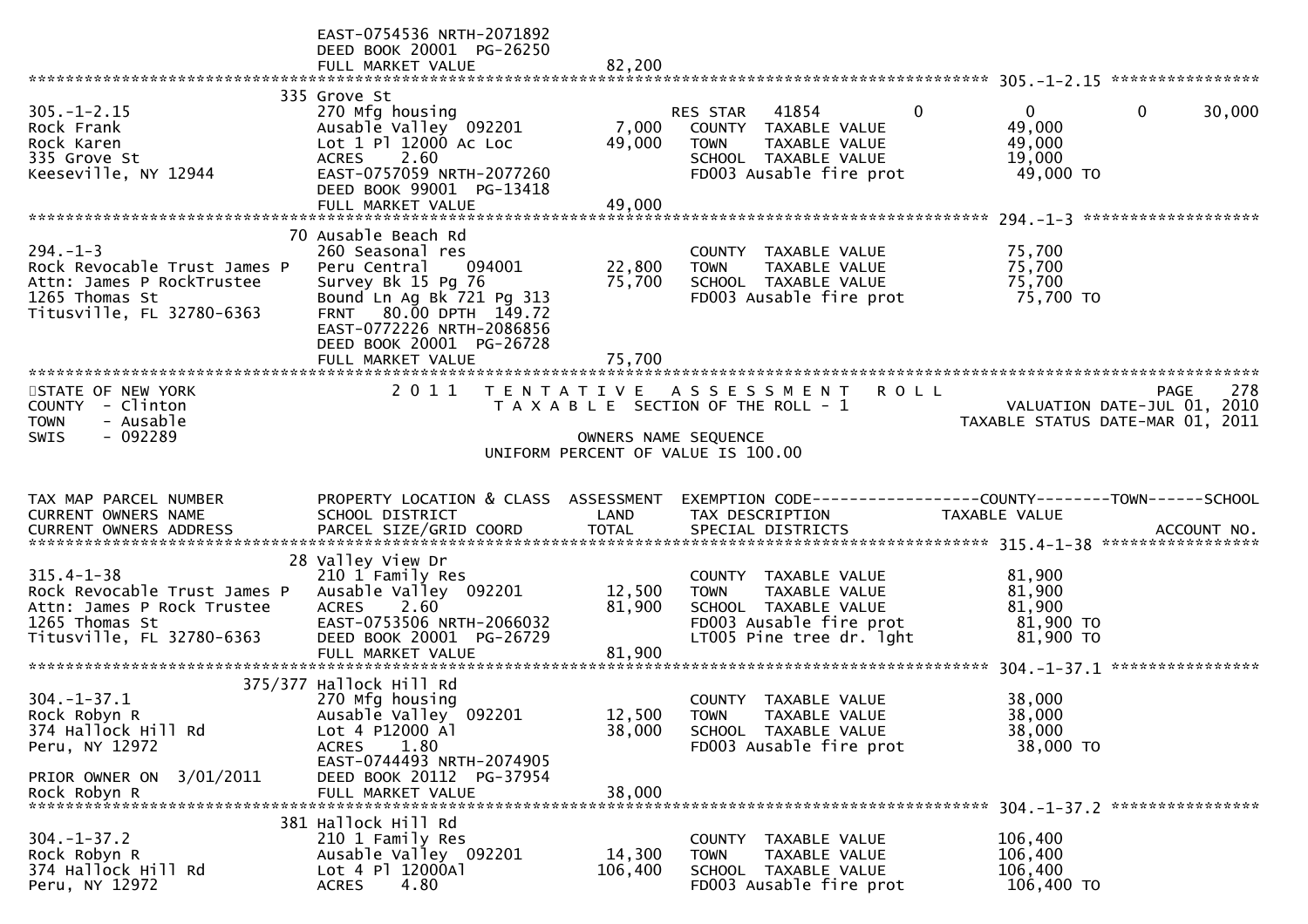| PRIOR OWNER ON 3/01/2011<br>Rock Robyn R                                                                | EAST-0744248 NRTH-2074862<br>DEED BOOK 20112 PG-37954<br>FULL MARKET VALUE                                                                                   | 106,400                    |                                                                                                                                                         |                  |                                                            | ******************                         |                       |
|---------------------------------------------------------------------------------------------------------|--------------------------------------------------------------------------------------------------------------------------------------------------------------|----------------------------|---------------------------------------------------------------------------------------------------------------------------------------------------------|------------------|------------------------------------------------------------|--------------------------------------------|-----------------------|
|                                                                                                         | 374/376 Hallock Hill Rd                                                                                                                                      |                            |                                                                                                                                                         |                  |                                                            |                                            |                       |
| $304. - 1 - 38$<br>Rock Robyn R<br>374 Hallock Hill Rd<br>Peru, NY 12972                                | 240 Rural res<br>Ausable Valley 092201<br>ACRES 221.20 BANK<br>080<br>EAST-0744293 NRTH-2074281<br>DEED BOOK 20011 PG-33620                                  | 186,000                    | <b>VETERANS</b><br>41101<br>41854<br>81,000 RES STAR<br>COUNTY<br>TAXABLE VALUE<br><b>TOWN</b><br>TAXABLE VALUE<br>SCHOOL TAXABLE VALUE                 | $\mathbf 0$<br>0 | 1,400<br>$\overline{0}$<br>184,600<br>184,600<br>156,000   | 1,400<br>$\Omega$                          | $\mathbf 0$<br>30,000 |
|                                                                                                         |                                                                                                                                                              |                            |                                                                                                                                                         |                  |                                                            |                                            |                       |
| $303. -1 - 15.2$<br>Rock Timothy J<br>Rock Roxanne<br>141 Harkness Rd<br>Peru, NY 12972                 | 141 Harkness Rd<br>240 Rural res<br>Ausable Valley 092201<br>22 Pg1<br><b>ACRES</b><br>10.10<br>EAST-0741371 NRTH-2079029<br>DEED BOOK 589<br>PG-640         | 10,000<br>109,500          | RES STAR<br>41854<br>COUNTY TAXABLE VALUE<br><b>TOWN</b><br>TAXABLE VALUE<br>SCHOOL TAXABLE VALUE<br>FD003 Ausable fire prot                            | 0                | $\mathbf{0}$<br>109,500<br>109,500<br>79,500<br>109,500 TO | $\mathbf 0$                                | 30,000                |
|                                                                                                         | FULL MARKET VALUE                                                                                                                                            | 109,500                    |                                                                                                                                                         |                  |                                                            |                                            |                       |
| STATE OF NEW YORK<br>COUNTY - Clinton<br>- Ausable<br><b>TOWN</b><br>$-092289$<br><b>SWIS</b>           | 2011                                                                                                                                                         | T E N T A T I V E          | A S S E S S M E N T<br>T A X A B L E SECTION OF THE ROLL - 1<br>OWNERS NAME SEQUENCE                                                                    | <b>ROLL</b>      | TAXABLE STATUS DATE-MAR 01, 2011                           | <b>PAGE</b><br>VALUATION DATE-JUL 01, 2010 | 279                   |
|                                                                                                         |                                                                                                                                                              |                            | UNIFORM PERCENT OF VALUE IS 100.00                                                                                                                      |                  |                                                            |                                            |                       |
| TAX MAP PARCEL NUMBER<br>CURRENT OWNERS NAME<br>CURRENT OWNERS ADDRESS                                  | PROPERTY LOCATION & CLASS ASSESSMENT<br>SCHOOL DISTRICT<br>PARCEL SIZE/GRID COORD                                                                            | LAND<br><b>TOTAL</b>       | TAX DESCRIPTION<br>SPECIAL DISTRICTS                                                                                                                    |                  | TAXABLE VALUE                                              | ACCOUNT NO.                                |                       |
| $326. - 1 - 5.2$<br>Rock William F<br>159 Pleasant St<br>Keeseville, NY 12944                           | 352 Rt 9N<br>433 Auto body<br>Ausable Valley 092201<br>FRNT 192.00 DPTH 146.00<br>EAST-0751860 NRTH-2064515<br>DEED BOOK 841<br>PG-16<br>FULL MARKET VALUE   | 18,800<br>40,000<br>40,000 | COUNTY TAXABLE VALUE<br>TAXABLE VALUE<br><b>TOWN</b><br>SCHOOL TAXABLE VALUE<br>FD003 Ausable fire prot                                                 |                  | 40,000<br>40,000<br>40,000<br>40,000 TO                    |                                            |                       |
|                                                                                                         |                                                                                                                                                              |                            |                                                                                                                                                         |                  |                                                            |                                            |                       |
| $315.4 - 1 - 17$<br>Romano Antonio L<br>PO Box 1593<br>Plattsburgh, NY 12901                            | 37 Pine Tree Dr<br>210 1 Family Res<br>Ausable Valley 092201<br>99.96 DPTH 171.34<br><b>FRNT</b><br>080<br><b>BANK</b><br>EAST-0754151 NRTH-2066204          | 8,000<br>92,000            | RES STAR<br>41854<br>COUNTY<br><b>TAXABLE VALUE</b><br><b>TOWN</b><br><b>TAXABLE VALUE</b><br><b>SCHOOL</b><br>TAXABLE VALUE<br>FD003 Ausable fire prot | 0                | 0<br>92,000<br>92,000<br>62,000<br>92,000 TO               | $\mathbf 0$                                | 30,000                |
|                                                                                                         | DEED BOOK 713<br>PG-349<br>FULL MARKET VALUE                                                                                                                 | 92,000                     | LT005 Pine tree dr. 1ght                                                                                                                                |                  | 92,000 TO<br>313. - 2 - 15. 1 *****************            |                                            |                       |
| $313 - 2 - 15.1$<br>Rondeau Rickey<br>Rondeau Jenette F<br>908 Dry Bridge Rd<br>Ausable Forks, NY 12912 | Arnold Hill Rd<br>321 Abandoned ag<br>094001<br>Peru Central<br>204 Maules<br>50.00<br><b>ACRES</b><br>EAST-0719724 NRTH-2067639<br>DEED BOOK 20092 PG-23672 | 18,400<br>18,400           | COUNTY TAXABLE VALUE<br>TAXABLE VALUE<br><b>TOWN</b><br>SCHOOL TAXABLE VALUE<br>FD003 Ausable fire prot                                                 |                  | 18,400<br>18,400<br>18,400<br>18,400 TO                    |                                            |                       |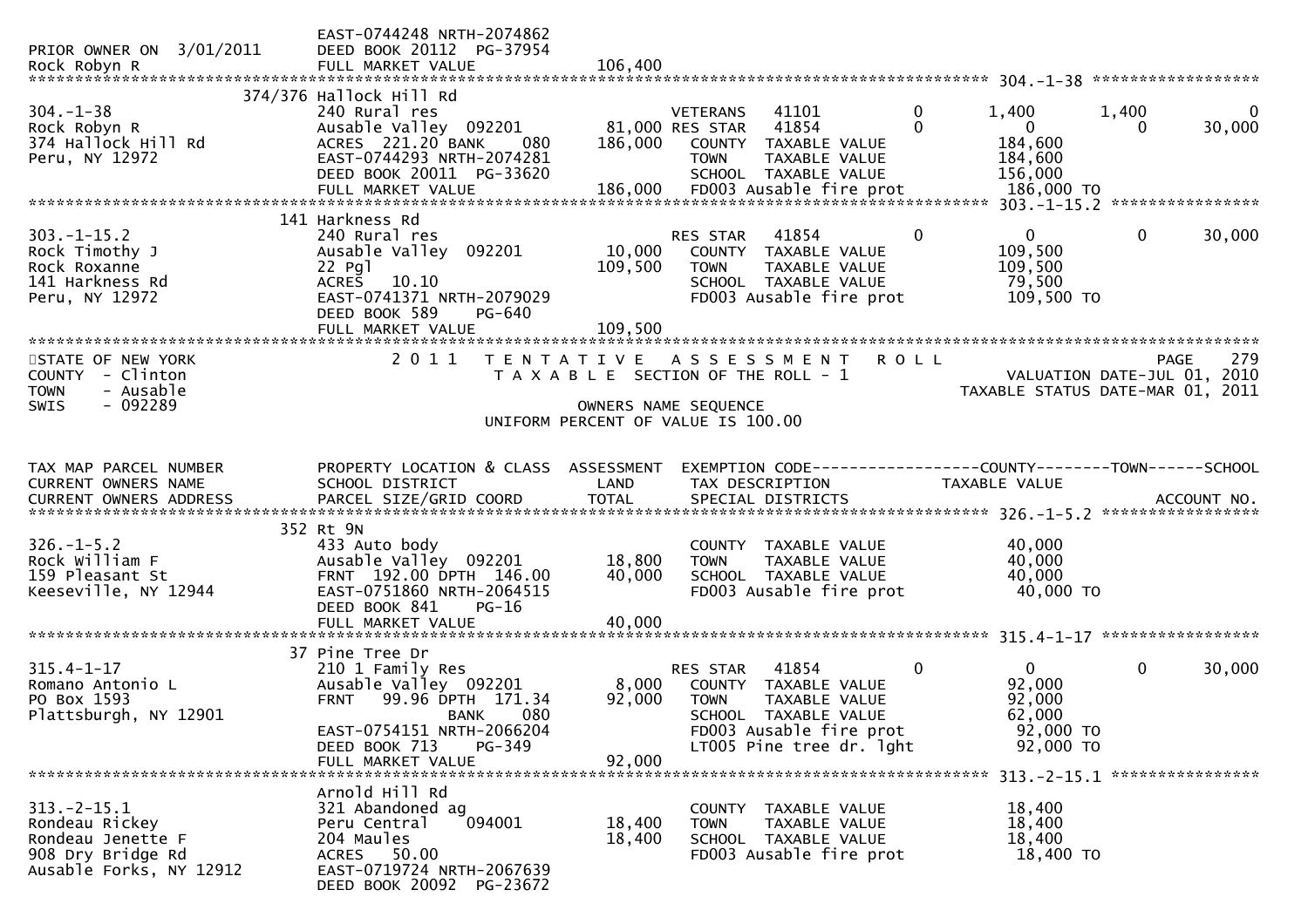|                                                                                                     | FULL MARKET VALUE                                                                                                                                                                                            | 18,400                     |                                                                                                                                             |                                                                                |        |
|-----------------------------------------------------------------------------------------------------|--------------------------------------------------------------------------------------------------------------------------------------------------------------------------------------------------------------|----------------------------|---------------------------------------------------------------------------------------------------------------------------------------------|--------------------------------------------------------------------------------|--------|
| $334. - 2 - 6$<br>Rosio Ronald R<br>Rosio Susan M<br>1634 Rt 9N<br>AuSable Forks, NY 12912          | 1634 Rt 9N<br>270 Mfg housing<br>Ausable Valley 092201<br>Lot 195 Maules Tract<br>ACRES 3.10<br>EAST-0725356 NRTH-2050888<br>DEED BOOK 777<br>PG-113<br>FULL MARKET VALUE                                    | 7,200<br>58,000<br>58,000  | $\Omega$<br>RES STAR<br>41854<br>COUNTY TAXABLE VALUE<br><b>TOWN</b><br>TAXABLE VALUE<br>SCHOOL TAXABLE VALUE<br>FD003 Ausable fire prot    | $\mathbf{0}$<br>$\mathbf{0}$<br>58,000<br>58,000<br>28,000<br>58,000 TO        | 30,000 |
| $334. - 1 - 1$<br>Ross Jerry<br>PO Box 342<br>Peru, NY 12972                                        | 211 Thomasville Rd<br>312 Vac w/imprv<br>Ausable Valley 092201<br>ACRES 18.90<br>EAST-0722793 NRTH-2057755<br>DEED BOOK 591<br>PG-1034<br>FULL MARKET VALUE<br>***************************                   | 14,400<br>20,300<br>20,300 | COUNTY TAXABLE VALUE<br><b>TOWN</b><br>TAXABLE VALUE<br>SCHOOL TAXABLE VALUE<br>FD003 Ausable fire prot                                     | 20,300<br>20,300<br>20,300<br>20,300 TO                                        |        |
| STATE OF NEW YORK<br>COUNTY - Clinton<br>- Ausable<br><b>TOWN</b><br>$-092289$<br>SWIS              | 2011                                                                                                                                                                                                         | OWNERS NAME SEQUENCE       | TENTATIVE ASSESSMENT<br><b>ROLL</b><br>T A X A B L E SECTION OF THE ROLL - 1<br>UNIFORM PERCENT OF VALUE IS 100.00                          | <b>PAGE</b><br>VALUATION DATE-JUL 01, 2010<br>TAXABLE STATUS DATE-MAR 01, 2011 | 280    |
| TAX MAP PARCEL NUMBER<br>CURRENT OWNERS NAME<br>CURRENT OWNERS ADDRESS                              | PROPERTY LOCATION & CLASS ASSESSMENT<br>SCHOOL DISTRICT                                                                                                                                                      | LAND                       | TAX DESCRIPTION                                                                                                                             | EXEMPTION CODE-----------------COUNTY-------TOWN-----SCHOOL<br>TAXABLE VALUE   |        |
| $334. - 1 - 22$<br>Ross Jerry M<br>Heller-Ross Holly B<br>29 Elm St<br>PO Box 342<br>Peru, NY 12972 | 173/181 Thomasville Rd<br>210 1 Family Res<br>Ausable Valley 092201<br>7.60<br><b>ACRES</b><br>EAST-0723280 NRTH-2057072<br>DEED BOOK 20082 PG-16781<br>FULL MARKET VALUE                                    | 8,500<br>63,600<br>63,600  | COUNTY TAXABLE VALUE<br>TAXABLE VALUE<br><b>TOWN</b><br>SCHOOL TAXABLE VALUE<br>FD003 Ausable fire prot                                     | 63,600<br>63,600<br>63,600<br>63,600 TO                                        |        |
| $294. - 1 - 30$<br>Ross Matthew S<br>3 Valcour Blvd<br>Plattsburgh, NY 12901                        | Plains Rd<br>$314$ Rural vac<10<br>Peru Central<br>094001<br>PLC 396 Lot 38<br>5.82<br><b>ACRES</b><br>EAST-0768159 NRTH-2083007<br>DEED BOOK 20072 PG-6697<br>FULL MARKET VALUE                             | 25,900<br>25,900<br>25,900 | COUNTY TAXABLE VALUE<br>TAXABLE VALUE<br><b>TOWN</b><br>SCHOOL TAXABLE VALUE<br>FD003 Ausable fire prot                                     | 25,900<br>25,900<br>25,900<br>25,900 TO                                        |        |
| $313 - 3 - 11$<br>Rotella Joseph<br>624 Clintonville Rd<br>Peru, NY 12972                           | 624 Clintonville Rd<br>210 1 Family Res<br>Ausable Valley 092201<br>Harkness<br>1 A<br>Collins<br>Ladieu<br>Collins<br>Hway<br><b>ACRES</b><br>1.40<br>EAST-0730801 NRTH-2067973<br>DEED BOOK 20041 PG-73864 | 4,700<br>97,100            | 41854<br>$\mathbf 0$<br>RES STAR<br>COUNTY TAXABLE VALUE<br>TAXABLE VALUE<br><b>TOWN</b><br>SCHOOL TAXABLE VALUE<br>FD003 Ausable fire prot | $\mathbf 0$<br>$\overline{0}$<br>97,100<br>97,100<br>67,100<br>97,100 TO       | 30,000 |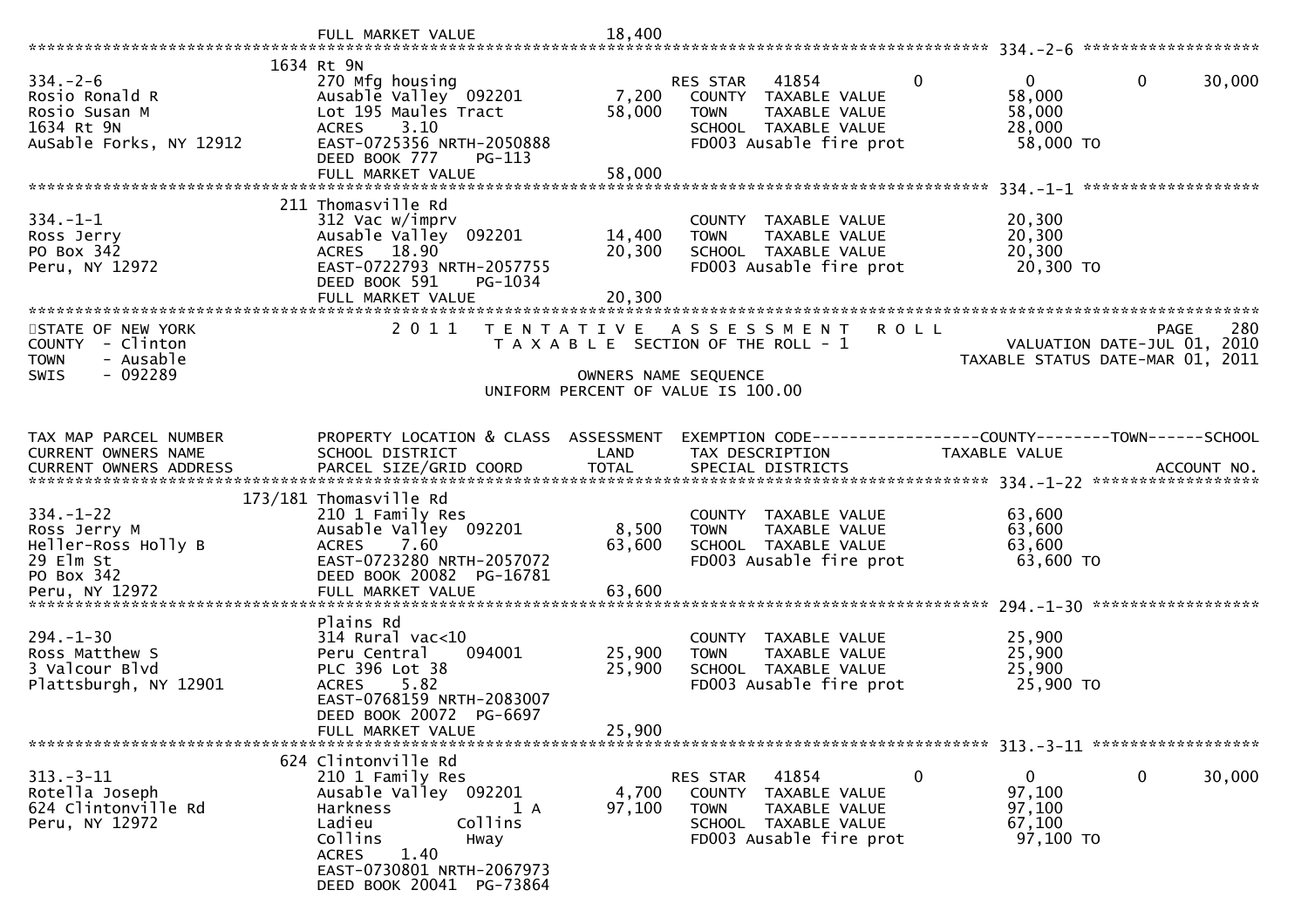| $305. - 1 - 2.10$<br>Rowe Gregg<br>Rowe Michelle<br>320 Grove St<br>Keeseville, NY 12944                  | 320 Grove St<br>210 1 Family Res<br>Ausable Valley 092201<br>Lot Pl 12000 Al<br>ACRES 3.51<br>EAST-0757584 NRTH-2077013<br>DEED BOOK 20102 PG-30344                    | 7,500<br>124,000          | 41854<br>RES STAR<br>COUNTY TAXABLE VALUE<br><b>TOWN</b><br>TAXABLE VALUE<br>SCHOOL TAXABLE VALUE<br>FD003 Ausable fire prot             | $\mathbf{0}$<br>$\mathbf{0}$<br>124,000<br>124,000<br>94,000<br>124,000 TO | $\mathbf{0}$<br>30,000                                                                |
|-----------------------------------------------------------------------------------------------------------|------------------------------------------------------------------------------------------------------------------------------------------------------------------------|---------------------------|------------------------------------------------------------------------------------------------------------------------------------------|----------------------------------------------------------------------------|---------------------------------------------------------------------------------------|
|                                                                                                           | FULL MARKET VALUE                                                                                                                                                      | 124,000                   |                                                                                                                                          |                                                                            | ****************                                                                      |
| $334. - 1 - 28.5$<br>Roy Chad M<br>Roy Christina L<br>332 Dry Bridge Rd<br>AuSable Forks, NY 12912        | 332 Dry Bridge Rd<br>270 Mfg housing<br>Ausable Valley 092201<br>Lot 196 Mauls<br>3.26<br><b>ACRES</b><br>EAST-0722064 NRTH-2053731<br>DEED BOOK 20102 PG-37447        | 5,900<br>89,000           | RES STAR 41854<br>COUNTY TAXABLE VALUE<br><b>TOWN</b><br>TAXABLE VALUE<br>SCHOOL TAXABLE VALUE<br>FD003 Ausable fire prot                | $\overline{0}$<br>$\mathbf{0}$<br>89,000<br>89,000<br>59,000<br>89,000 TO  | $\mathbf{0}$<br>30,000                                                                |
|                                                                                                           | FULL MARKET VALUE                                                                                                                                                      | 89,000                    |                                                                                                                                          |                                                                            |                                                                                       |
| STATE OF NEW YORK<br>COUNTY - Clinton<br><b>TOWN</b><br>- Ausable<br>$-092289$<br><b>SWIS</b>             | 2 0 1 1                                                                                                                                                                |                           | TENTATIVE ASSESSMENT ROLL<br>T A X A B L E SECTION OF THE ROLL - 1                                                                       |                                                                            | 281<br><b>PAGE</b><br>VALUATION DATE-JUL 01, 2010<br>TAXABLE STATUS DATE-MAR 01, 2011 |
|                                                                                                           |                                                                                                                                                                        |                           | OWNERS NAME SEQUENCE<br>UNIFORM PERCENT OF VALUE IS 100.00                                                                               |                                                                            |                                                                                       |
|                                                                                                           |                                                                                                                                                                        |                           |                                                                                                                                          |                                                                            |                                                                                       |
| TAX MAP PARCEL NUMBER<br>CURRENT OWNERS NAME                                                              | PROPERTY LOCATION & CLASS ASSESSMENT<br>SCHOOL DISTRICT                                                                                                                | LAND                      | EXEMPTION CODE-----------------COUNTY-------TOWN------SCHOOL<br>TAX DESCRIPTION                                                          | TAXABLE VALUE                                                              |                                                                                       |
| $293. -4 - 4.1$<br>Roy Gregory<br>142 Telegraph Rd<br>Peru, NY 12972                                      | 142 Telegraph Rd<br>210 1 Family Res<br>Ausable Valley 092201<br>FRNT 150.00 DPTH 225.00<br>EAST-0758167 NRTH-2082422<br>DEED BOOK 20092 PG-21719<br>FULL MARKET VALUE | 5,600<br>65,800<br>65,800 | COUNTY TAXABLE VALUE<br>TAXABLE VALUE<br><b>TOWN</b><br>SCHOOL TAXABLE VALUE<br>FD003 Ausable fire prot                                  | 65,800<br>65,800<br>65,800<br>65,800 TO                                    |                                                                                       |
|                                                                                                           | Lower Rd                                                                                                                                                               |                           |                                                                                                                                          |                                                                            |                                                                                       |
| $335.1 - 1 - 18$<br>Rubens Naola C<br>Attn: Scott R Carter<br>82 Beaver Spur Apt 19<br>Moriches, NY 11955 | 311 Res vac land<br>Ausable Valley 092201<br>FRNT 200.00 DPTH 195.00<br>EAST-0734091 NRTH-2053893<br>DEED BOOK 646<br>PG-1123<br>FULL MARKET VALUE                     | 4,400<br>4,400<br>4,400   | <b>COUNTY</b><br>TAXABLE VALUE<br>TAXABLE VALUE<br><b>TOWN</b><br>SCHOOL TAXABLE VALUE<br>FD003 Ausable fire prot<br>LT003 Clntvill lght | 4,400<br>4,400<br>4,400<br>4,400 TO<br>4,400 TO                            |                                                                                       |
|                                                                                                           |                                                                                                                                                                        |                           |                                                                                                                                          |                                                                            |                                                                                       |
| $315. - 2 - 32$<br>Ruff John S Jr<br>Ruff Kathleen M<br>8 Ouellette Cir<br>Keeseville, NY 12944           | 8 Ouellette Cir<br>210 1 Family Res<br>Ausable Valley 092201<br>Sub Div Lot 10<br>North Country Acres Bk-9<br>1.05 BANK<br>320<br>ACRES<br>EAST-0754365 NRTH-2072308   | 17,300<br>99,000          | RES STAR<br>41854<br>TAXABLE VALUE<br><b>COUNTY</b><br><b>TOWN</b><br>TAXABLE VALUE<br>SCHOOL TAXABLE VALUE<br>FD003 Ausable fire prot   | $\mathbf 0$<br>$\mathbf{0}$<br>99,000<br>99,000<br>69,000<br>99,000 TO     | $\mathbf 0$<br>30,000                                                                 |
|                                                                                                           | DEED BOOK 20041 PG-70166<br>FULL MARKET VALUE                                                                                                                          | 99,000                    |                                                                                                                                          |                                                                            |                                                                                       |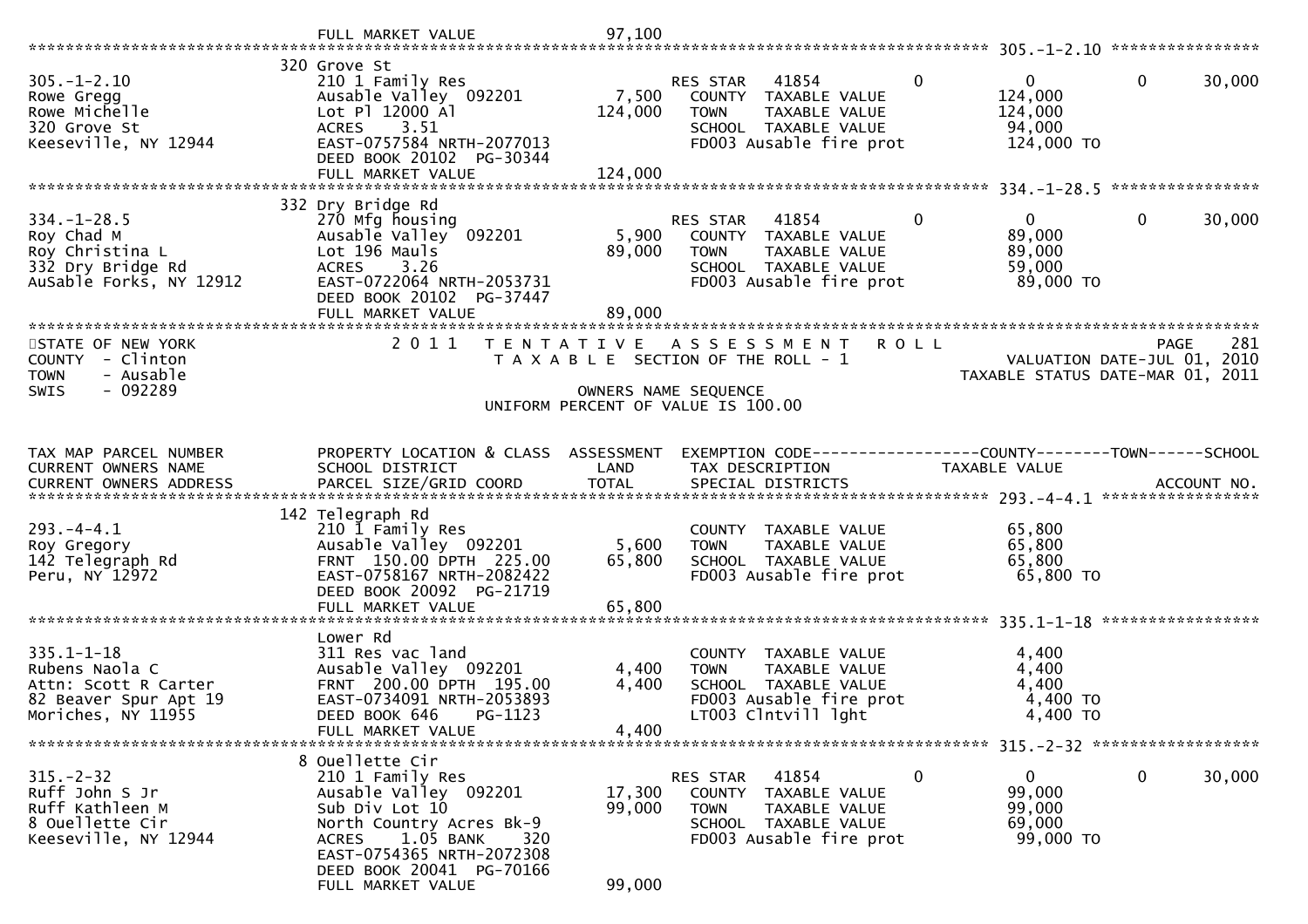| $304. - 1 - 32.42$<br>Rugar John C<br>Rugar Sherri L<br>30 Boulder Ledge Way<br>Keeseville, NY 12944                                     | 30 Boulder Ledge Way<br>210 1 Family Res<br>Ausable Valley 092201<br>Bashaw Sub Lot 2<br>ACRES 5.50 BANK<br>080<br>EAST-0745814 NRTH-2073871<br>DEED BOOK 20061 PG-94185<br>FULL MARKET VALUE | 26,700<br>291,000<br>291,000 | RES STAR 41854<br>COUNTY TAXABLE VALUE<br><b>TOWN</b><br>TAXABLE VALUE<br>SCHOOL TAXABLE VALUE<br>FD003 Ausable fire prot                                   | $\overline{0}$<br>$\Omega$<br>291,000<br>291,000<br>261,000<br>291,000 TO      | $\mathbf{0}$<br>30,000                                                                |
|------------------------------------------------------------------------------------------------------------------------------------------|-----------------------------------------------------------------------------------------------------------------------------------------------------------------------------------------------|------------------------------|-------------------------------------------------------------------------------------------------------------------------------------------------------------|--------------------------------------------------------------------------------|---------------------------------------------------------------------------------------|
|                                                                                                                                          |                                                                                                                                                                                               |                              |                                                                                                                                                             |                                                                                |                                                                                       |
| $304. - 1 - 26.21$<br>Rulfs Jon<br>38 Boulder Lege Way<br>Keeseville, NY 12944<br>MAY BE SUBJECT TO PAYMENT<br>UNDER AGDIST LAW TIL 2015 | Arthur Rd<br>323 Vacant rural<br>Ausable Valley 092201<br>Lot 13 Pgl<br>ACRES 115.20<br>EAST-0748127 NRTH-2079776<br>DEED BOOK 20092 PG-29587                                                 | 77,700<br>77,700<br>77,700   | AGRI DISTR 41720<br>COUNTY TAXABLE VALUE<br><b>TOWN</b><br>TAXABLE VALUE<br>SCHOOL TAXABLE VALUE<br>FD003 Ausable fire prot                                 | $\overline{0}$<br>17,478<br>60,222<br>60,222<br>60,222<br>77,700 TO            | 17,478<br>17,478                                                                      |
| STATE OF NEW YORK<br>COUNTY - Clinton<br><b>TOWN</b><br>- Ausable<br>- 092289<br>SWIS                                                    | 2011                                                                                                                                                                                          |                              | TENTATIVE ASSESSMENT ROLL<br>T A X A B L E SECTION OF THE ROLL - 1<br>OWNERS NAME SEQUENCE                                                                  |                                                                                | 282<br><b>PAGE</b><br>VALUATION DATE-JUL 01, 2010<br>TAXABLE STATUS DATE-MAR 01, 2011 |
|                                                                                                                                          |                                                                                                                                                                                               |                              | UNIFORM PERCENT OF VALUE IS 100.00                                                                                                                          |                                                                                |                                                                                       |
|                                                                                                                                          |                                                                                                                                                                                               |                              |                                                                                                                                                             |                                                                                |                                                                                       |
| TAX MAP PARCEL NUMBER<br>CURRENT OWNERS NAME                                                                                             | PROPERTY LOCATION & CLASS ASSESSMENT<br>SCHOOL DISTRICT                                                                                                                                       | LAND                         | EXEMPTION CODE-----------------COUNTY-------TOWN------SCHOOL<br>TAX DESCRIPTION                                                                             | TAXABLE VALUE                                                                  |                                                                                       |
|                                                                                                                                          | 38 Boulder Ledge Way                                                                                                                                                                          |                              |                                                                                                                                                             |                                                                                |                                                                                       |
| $304. - 1 - 32.43$<br>Rulfs Jon<br>38 Boulder Ledge Way<br>Keeseville, NY 12944                                                          | 210 1 Family Res<br>Ausable Valley 092201<br>Bashaw Sub Lot 3<br>6.60<br><b>ACRES</b><br>EAST-0745592 NRTH-2073667<br>DEED BOOK 20031 PG-58366                                                | 272,700                      | <b>RES STAR 41854</b><br>27,400 COUNTY TAXABLE VALUE<br>TAXABLE VALUE<br><b>TOWN</b><br>SCHOOL TAXABLE VALUE<br>FD003 Ausable fire prot                     | $\overline{0}$<br>$\mathbf{0}$<br>272,700<br>272,700<br>242,700<br>272,700 TO  | $\mathbf 0$<br>30,000                                                                 |
|                                                                                                                                          |                                                                                                                                                                                               |                              |                                                                                                                                                             |                                                                                |                                                                                       |
| 293.16-1-14<br>Russell William E<br>Russell Marcia A<br>Attn: Russell & Marcia Russell EAST-0767150 NRTH-2084126<br>83 Pine Tree Dr      | Plains Rd<br>311 Res vac land<br>094001<br>Peru Central<br>FRNT 153.19 DPTH 145.64<br>DEED BOOK 892<br>$PG-233$                                                                               | 14,000<br>14,000             | COUNTY TAXABLE VALUE<br><b>TOWN</b><br>TAXABLE VALUE<br>SCHOOL TAXABLE VALUE<br>FD003 Ausable fire prot                                                     | 14,000<br>14,000<br>14,000<br>14,000 TO                                        |                                                                                       |
| Keeseville, NY 12944                                                                                                                     | FULL MARKET VALUE                                                                                                                                                                             | 14,000                       |                                                                                                                                                             |                                                                                |                                                                                       |
|                                                                                                                                          |                                                                                                                                                                                               |                              |                                                                                                                                                             |                                                                                |                                                                                       |
| $315.4 - 1 - 27$<br>Russell William E<br>Russell Marcia A<br>83 Pine Tree Dr<br>Keeseville, NY 12944                                     | 83 Pine Tree Dr<br>210 1 Family Res<br>Ausable Valley 092201<br>FRNT 192.80 DPTH 186.00<br>EAST-0753684 NRTH-2065288<br>PG-454<br>DEED BOOK 601<br>FULL MARKET VALUE                          | 9,300<br>139,600<br>139,600  | 41854<br>RES STAR<br>COUNTY<br>TAXABLE VALUE<br><b>TOWN</b><br>TAXABLE VALUE<br>SCHOOL TAXABLE VALUE<br>FD003 Ausable fire prot<br>LT005 Pine tree dr. 1ght | 0<br>$\mathbf{0}$<br>139,600<br>139,600<br>109,600<br>139,600 TO<br>139,600 TO | 0<br>30,000                                                                           |
|                                                                                                                                          |                                                                                                                                                                                               |                              |                                                                                                                                                             |                                                                                | 305. -1-2.4 *******************                                                       |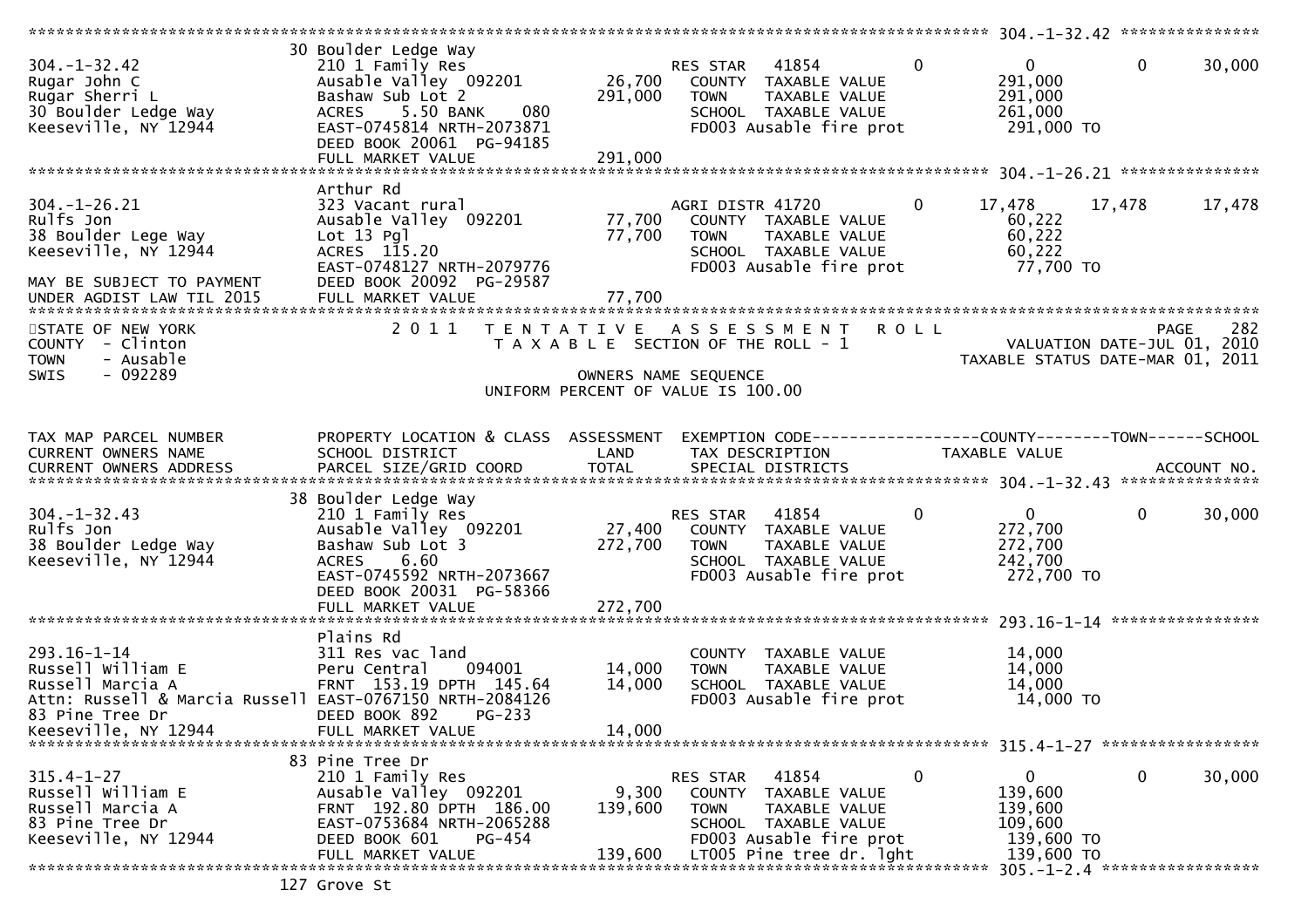| $305. - 1 - 2.4$<br>Ryan May<br>127 Grove St<br>Keeseville, NY 12944                                         | 270 Mfg housing<br>Ausable Valley 092201<br>Lot 1 P 12000 Al<br>Survey Bk 10 Pg 129<br>2.30<br><b>ACRES</b><br>EAST-0756491 NRTH-2072418<br>DEED BOOK 20082 PG-13613<br>FULL MARKET VALUE            | 6,800<br>30,000<br>30,000    | COUNTY TAXABLE VALUE<br><b>TOWN</b><br>TAXABLE VALUE<br>SCHOOL TAXABLE VALUE<br>FD003 Ausable fire prot                             |              | 30,000<br>30,000<br>30,000<br>30,000 TO                   |                                            |
|--------------------------------------------------------------------------------------------------------------|------------------------------------------------------------------------------------------------------------------------------------------------------------------------------------------------------|------------------------------|-------------------------------------------------------------------------------------------------------------------------------------|--------------|-----------------------------------------------------------|--------------------------------------------|
|                                                                                                              |                                                                                                                                                                                                      |                              |                                                                                                                                     |              |                                                           |                                            |
| 294. -1-13. 21<br>Ryba Kenneth M<br>Ryba Marilyn J<br>30 Sara-Jen Dr<br>Queensbury, NY 12804                 | Lakeside Rd<br>$314$ Rural vac<10<br>Peru Central<br>094001<br>Lot $#1$<br>Lot 1 Sussdorff Sub<br>2.90<br><b>ACRES</b><br>EAST-0772339 NRTH-2082995<br>DEED BOOK 20092 PG-27499<br>FULL MARKET VALUE | 47,100<br>47,100<br>47,100   | COUNTY TAXABLE VALUE<br>TAXABLE VALUE<br><b>TOWN</b><br>SCHOOL TAXABLE VALUE<br>FD003 Ausable fire prot                             |              | 47,100<br>47,100<br>47,100<br>47,100 TO                   |                                            |
|                                                                                                              | 2 0 1 1                                                                                                                                                                                              |                              |                                                                                                                                     |              |                                                           |                                            |
| STATE OF NEW YORK<br>COUNTY - Clinton<br>- Ausable<br><b>TOWN</b><br>$-092289$<br>SWIS                       |                                                                                                                                                                                                      | OWNERS NAME SEQUENCE         | TENTATIVE ASSESSMENT<br>T A X A B L E SECTION OF THE ROLL - 1                                                                       | <b>ROLL</b>  | TAXABLE STATUS DATE-MAR 01, 2011                          | 283<br>PAGE<br>VALUATION DATE-JUL 01, 2010 |
|                                                                                                              |                                                                                                                                                                                                      |                              | UNIFORM PERCENT OF VALUE IS 100.00                                                                                                  |              |                                                           |                                            |
|                                                                                                              |                                                                                                                                                                                                      |                              |                                                                                                                                     |              |                                                           |                                            |
| TAX MAP PARCEL NUMBER<br><b>CURRENT OWNERS NAME</b>                                                          | PROPERTY LOCATION & CLASS ASSESSMENT<br>SCHOOL DISTRICT                                                                                                                                              | LAND                         | EXEMPTION        CODE-----------------COUNTY-------TOWN------SCHOOL<br>TAX DESCRIPTION                                              |              | TAXABLE VALUE                                             |                                            |
|                                                                                                              |                                                                                                                                                                                                      |                              |                                                                                                                                     |              |                                                           |                                            |
| $293 - 3 - 2.31$<br>Saliba Talal M<br>70 Bay Rd<br>Plattsburgh, NY 12901                                     | Rt 9<br>$314$ Rural vac<10<br>Peru Central<br>094001<br>5.40<br><b>ACRES</b><br>EAST-0766865 NRTH-2085354<br>DEED BOOK 20041 PG-75028<br>FULL MARKET VALUE                                           | 25,600<br>25,600<br>25,600   | COUNTY TAXABLE VALUE<br>TAXABLE VALUE<br><b>TOWN</b><br>SCHOOL TAXABLE VALUE<br>FD003 Ausable fire prot                             |              | 25,600<br>25,600<br>25,600<br>25,600 TO                   |                                            |
|                                                                                                              |                                                                                                                                                                                                      |                              |                                                                                                                                     |              |                                                           | *******************                        |
| 265/271 Rt 9N<br>$326. - 1 - 8$<br>Sandri Realty Inc<br>PO Box 1578<br>Greenfield, MA 01302-1578             | 486 Mini-mart<br>Ausable Valley 092201<br>66.06<br><b>ACRES</b><br>EAST-0754533 NRTH-2064554<br>DEED BOOK 624<br>PG-1143<br>FULL MARKET VALUE                                                        | 59,000<br>350,000<br>350,000 | COUNTY TAXABLE VALUE<br><b>TOWN</b><br>TAXABLE VALUE<br>SCHOOL TAXABLE VALUE<br>FD003 Ausable fire prot<br>LT005 Pine tree dr. 1ght |              | 350,000<br>350,000<br>350,000<br>350,000 TO<br>350,000 TO |                                            |
|                                                                                                              |                                                                                                                                                                                                      |                              |                                                                                                                                     |              |                                                           |                                            |
| $303. -2 - 47$<br>Santor Dennis & Linda<br>O'Neil Life Use Alfred<br>17 Shirley Ave<br>Plattsburgh, NY 12901 | 659 Hallock Hill Rd<br>270 Mfg housing<br>Ausable Valley 092201<br>1.20<br><b>ACRES</b><br>EAST-0737396 NRTH-2073633<br>DEED BOOK 20021 PG-49360<br>FULL MARKET VALUE                                | 6,100<br>56,700<br>56,700    | COUNTY TAXABLE VALUE<br>TAXABLE VALUE<br><b>TOWN</b><br>SCHOOL TAXABLE VALUE<br>FD003 Ausable fire prot                             |              | 56,700<br>56,700<br>56,700<br>56,700 TO                   |                                            |
|                                                                                                              | 214 Rt 9N                                                                                                                                                                                            |                              |                                                                                                                                     |              |                                                           |                                            |
| $315.4 - 1 - 12$                                                                                             | 210 1 Family Res                                                                                                                                                                                     |                              | 41101<br><b>VETERANS</b>                                                                                                            | $\mathbf{0}$ | 1,850                                                     | 1,850<br>0                                 |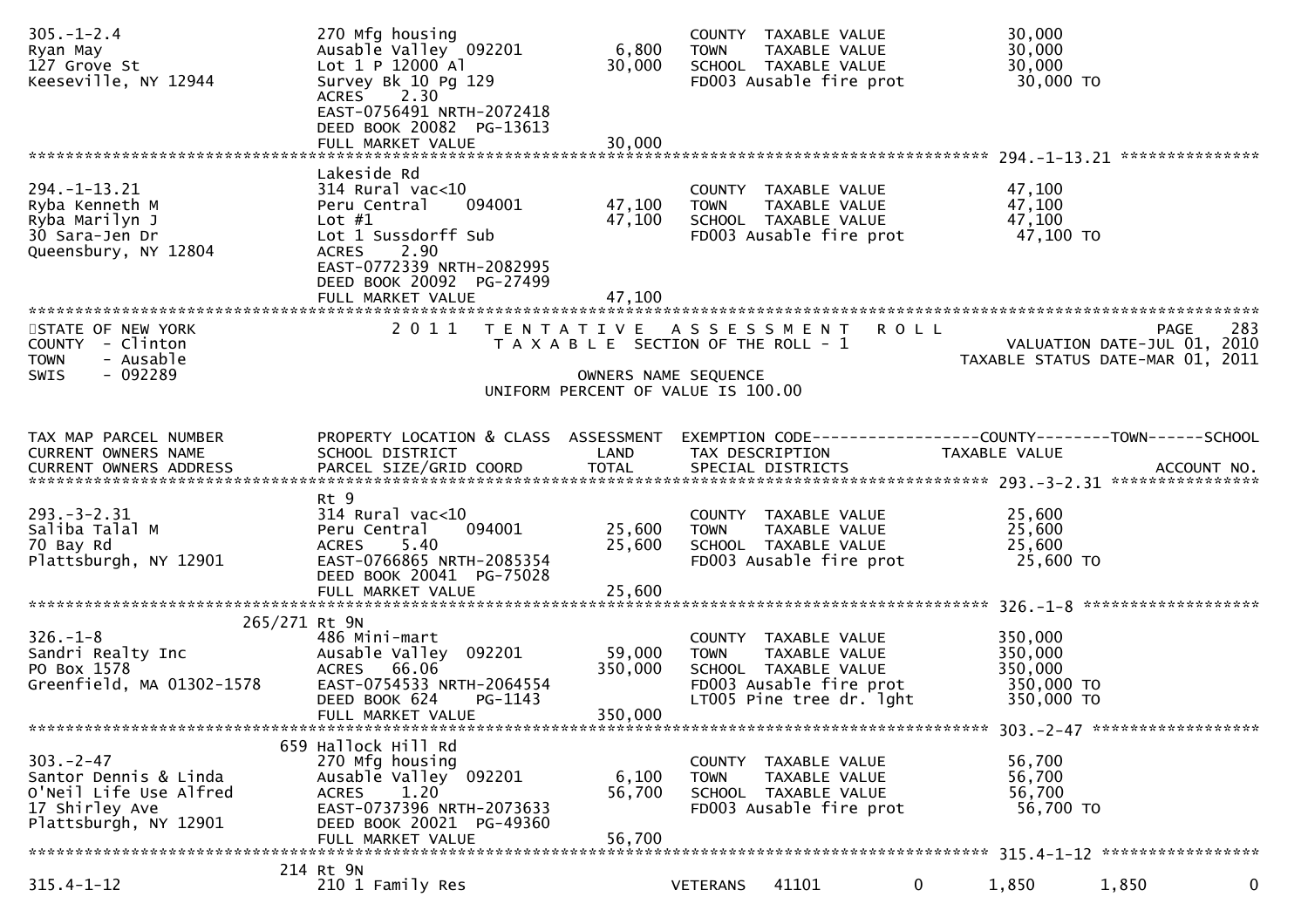| Santor Living Trust Carmen E<br>Attn: Carmen Santor Trustee<br>214 Rt 9N<br>214 Rt 9N<br>Keeseville, NY 12944                                             | Ausable Valley 092201<br>FRNT 100.02 DPTH 201.77<br>EAST-0754428 NRTH-2066290<br>DEED BOOK 98000 PG-99291<br>FULL MARKET VALUE                                                           | 145,300<br>145,300                                                                                                       | 9,000 RES STAR 41854<br><b>TOWN</b>                        | COUNTY TAXABLE VALUE<br>TAXABLE VALUE<br>SCHOOL TAXABLE VALUE<br>FD003 Ausable fire prot   | $\Omega$     | $\mathbf{0}$<br>143,450<br>143,450<br>115,300<br>145,300 TO                               | $\Omega$               | 30,000             |
|-----------------------------------------------------------------------------------------------------------------------------------------------------------|------------------------------------------------------------------------------------------------------------------------------------------------------------------------------------------|--------------------------------------------------------------------------------------------------------------------------|------------------------------------------------------------|--------------------------------------------------------------------------------------------|--------------|-------------------------------------------------------------------------------------------|------------------------|--------------------|
|                                                                                                                                                           |                                                                                                                                                                                          |                                                                                                                          |                                                            |                                                                                            |              |                                                                                           |                        |                    |
| $303 - 2 - 29$<br>303.-2-29<br>Santose Nicole<br>915 Clintonville Rd<br>Peru, NY 12972                                                                    | 915 Clintonville Rd<br>210 1 Family Res<br>Ausable valley 092201<br>FRNT 88.71 DPTH 400.00<br>EAST-0733548 NRTH-2074545<br>DEED BOOK 20072 PG-8457<br>FULL MARKET VALUE                  | 3,400<br>58,000<br>58,000                                                                                                | <b>TOWN</b>                                                | COUNTY TAXABLE VALUE<br>TAXABLE VALUE<br>SCHOOL TAXABLE VALUE<br>FD003 Ausable fire prot   |              | 58,000<br>58,000<br>58,000<br>58,000 TO                                                   |                        |                    |
|                                                                                                                                                           |                                                                                                                                                                                          |                                                                                                                          |                                                            |                                                                                            |              |                                                                                           |                        |                    |
| STATE OF NEW YORK<br>COUNTY - Clinton<br><b>TOWN</b><br>- Ausable<br>$-092289$<br><b>SWIS</b>                                                             | 2011 TENTATIVE ASSESSMENT ROLL                                                                                                                                                           | T A X A B L E SECTION OF THE ROLL - 1<br>OWNERS NAME SEQUENCE                                                            |                                                            |                                                                                            |              | 264 - YALUATION DATE-JUL<br>2010 - VALUATION DATE-JUL<br>TAXABLE STATUS DATE-MAR 01, 2011 |                        | 284<br>PAGE        |
|                                                                                                                                                           |                                                                                                                                                                                          | UNIFORM PERCENT OF VALUE IS 100.00                                                                                       |                                                            |                                                                                            |              |                                                                                           |                        |                    |
|                                                                                                                                                           |                                                                                                                                                                                          |                                                                                                                          |                                                            |                                                                                            |              |                                                                                           |                        |                    |
| TAX MAP PARCEL NUMBER<br>CURRENT OWNERS NAME<br>CURRENT OWNERS ADDRESS                                                                                    | PROPERTY LOCATION & CLASS ASSESSMENT<br>SCHOOL DISTRICT                                                                                                                                  | LAND                                                                                                                     |                                                            | TAX DESCRIPTION                                                                            |              | EXEMPTION CODE-----------------COUNTY-------TOWN------SCHOOL<br>TAXABLE VALUE             |                        |                    |
| 1358/1362 Rt 9N                                                                                                                                           |                                                                                                                                                                                          |                                                                                                                          |                                                            |                                                                                            |              |                                                                                           |                        |                    |
|                                                                                                                                                           | Ausable Valley 092201<br>EAST-0731406 NRTH-2053657<br>DEED BOOK 894<br>PG-273<br>FULL MARKET VALUE                                                                                       | 5,600 COUNTY TAXABLE VALUE<br>69,000 TOWN TAXABLE VALUE<br>69,000 TOWN TAXABLE VALUE<br>FD003 Ausable fire pro<br>69,000 | <b>RES STAR 41854</b>                                      | FD003 Ausable fire prot<br>LT003 Clntvill lght                                             | $\Omega$     | $\mathbf{0}$<br>69,000<br>69,000<br>39,000<br>69,000 TO<br>69,000 TO                      | $\mathbf{0}$           | 30,000             |
|                                                                                                                                                           | 66 Pine Tree Dr                                                                                                                                                                          |                                                                                                                          |                                                            |                                                                                            |              |                                                                                           |                        |                    |
| 315.4-1-35<br>Savage Scott<br>Savage Christina<br>66 Pine Tree Dr. 2011<br>CAST-0753612 NRTH-2065705<br>EAST-0753612 NRTH-2065705<br>Keeseville, NY 12944 | Ausable Valley 092201 7,700 COUNTY TAXABLE VALUE<br>FRNT 100.00 DPTH 150.00 117,900 TOWN TAXABLE VALUE<br>DEED BOOK 20061 PG-96470                                                       |                                                                                                                          | RES STAR                                                   | 41854<br>SCHOOL TAXABLE VALUE<br>FD003 Ausable fire prot                                   | $\mathbf{0}$ | 0<br>117,900<br>117,900<br>87,900<br>117,900 то<br>$117,900$ TO                           | $\mathbf{0}$           | 30,000             |
|                                                                                                                                                           |                                                                                                                                                                                          |                                                                                                                          |                                                            |                                                                                            |              |                                                                                           |                        |                    |
| $305. - 1 - 2.13$<br>Sayward Nelson G<br>Smith Constance M<br>280 Grove St<br>Keeseville, NY 12944                                                        | 280 Grove St<br>210 1 Family Res<br>Ausable Valley 092201<br>Lot 1 Pl 12000 Ac Loc<br>3.20<br><b>ACRES</b><br>EAST-0757989 NRTH-2076036<br>DEED BOOK 20102 PG-31361<br>FULL MARKET VALUE | 69,000<br>69,000                                                                                                         | WARCOMALL 41131<br>7,300 RES STAR<br>COUNTY<br><b>TOWN</b> | 41854<br>TAXABLE VALUE<br>TAXABLE VALUE<br>SCHOOL TAXABLE VALUE<br>FD003 Ausable fire prot | 0<br>0       | 17,250<br>$\mathbf{0}$<br>51,750<br>51,750<br>39,000<br>69,000 TO                         | 17,250<br>$\mathbf{0}$ | $\bf{0}$<br>30,000 |
|                                                                                                                                                           | Chasm Rd                                                                                                                                                                                 |                                                                                                                          |                                                            |                                                                                            |              | 305. -1-3.1 *******************                                                           |                        |                    |
| $305. - 1 - 3.1$<br>Schermerhorn Jon L<br>Schermerhorn Et Al Jan B                                                                                        | 312 Vac w/imprv<br>Ausable Valley 092201<br>ACRES 365.40                                                                                                                                 | 52,900<br>57,600                                                                                                         | <b>COUNTY</b><br><b>TOWN</b><br><b>SCHOOL</b>              | TAXABLE VALUE<br>TAXABLE VALUE<br>TAXABLE VALUE                                            |              | 57,600<br>57,600<br>57,600                                                                |                        |                    |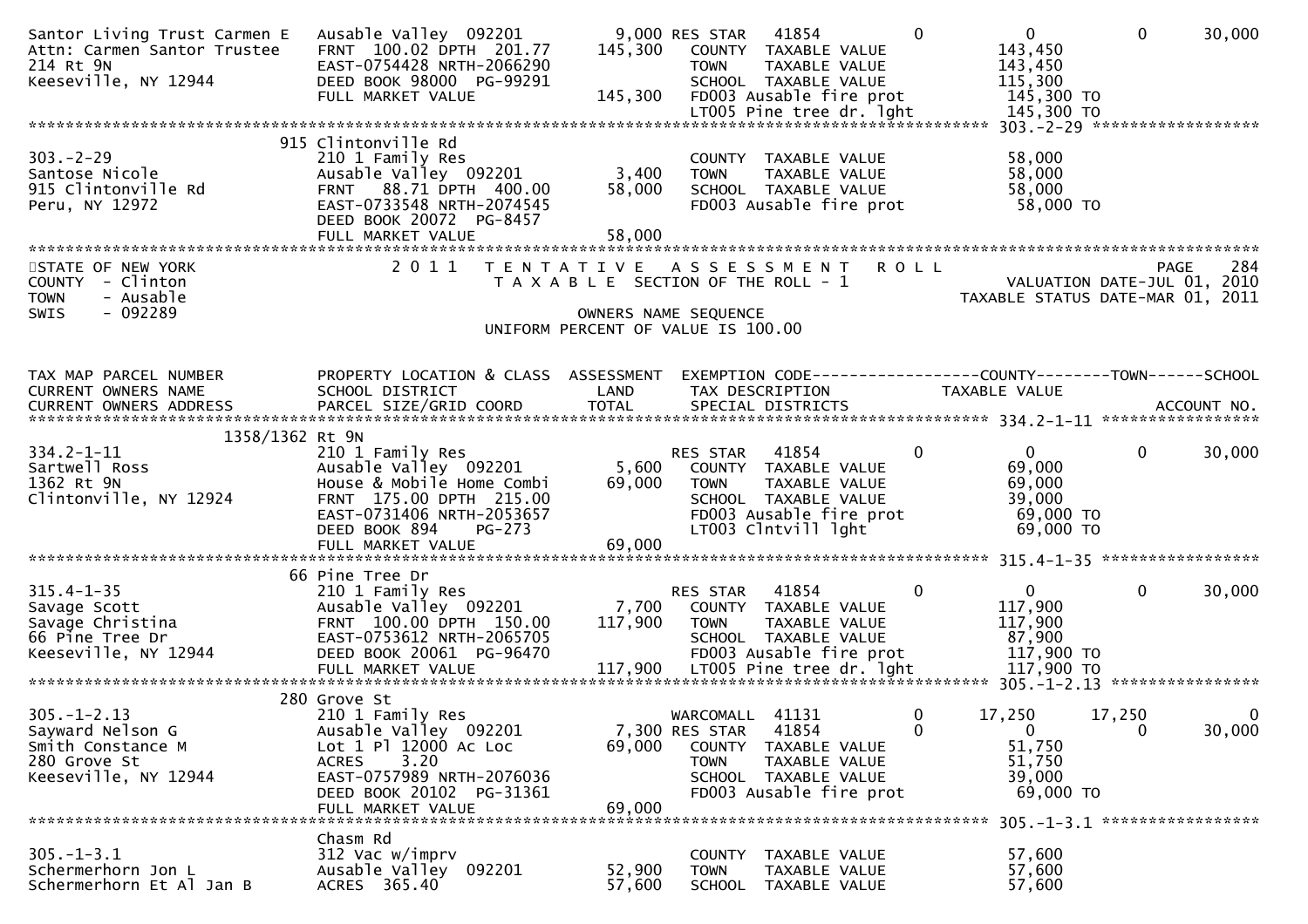| 39 Upper Louden Rd<br>Loudenville, NY 12211                                                                                                   | EAST-0760188 NRTH-2074188<br>DEED BOOK 20041 PG-78188<br>FULL MARKET VALUE                                                                                                                            | 57,600                     | FD003 Ausable fire prot<br>LT006 Chasm                                                                                                                               | 57,600 TO<br>57,600 TO                                                                |
|-----------------------------------------------------------------------------------------------------------------------------------------------|-------------------------------------------------------------------------------------------------------------------------------------------------------------------------------------------------------|----------------------------|----------------------------------------------------------------------------------------------------------------------------------------------------------------------|---------------------------------------------------------------------------------------|
|                                                                                                                                               |                                                                                                                                                                                                       |                            |                                                                                                                                                                      |                                                                                       |
| $302 - 2 - 8.42$<br>Schlitt Paul J<br>Schlitt Heather G<br>51 Secluded Way<br>Peru, NY 12972                                                  | 51 Secluded Way<br>210 1 Family Res<br>Peru Central<br>094001<br>Lot 207 Maules Patent<br>Lot 2 Schlitt Sub<br><b>ACRES</b><br>7.48<br>EAST-0721173 NRTH-2071268<br>DEED BOOK 20021 PG-47425          | 11,800<br>184,200          | $\mathbf{0}$<br>41854<br><b>RES STAR</b><br>COUNTY TAXABLE VALUE<br><b>TOWN</b><br>TAXABLE VALUE<br>SCHOOL TAXABLE VALUE<br>FD003 Ausable fire prot                  | $\mathbf{0}$<br>$\mathbf{0}$<br>30,000<br>184,200<br>184,200<br>154,200<br>184,200 TO |
| STATE OF NEW YORK<br>COUNTY - Clinton<br>- Ausable<br><b>TOWN</b><br>$-092289$<br><b>SWIS</b>                                                 | 2011                                                                                                                                                                                                  | OWNERS NAME SEQUENCE       | TENTATIVE ASSESSMENT<br><b>ROLL</b><br>T A X A B L E SECTION OF THE ROLL - 1<br>UNIFORM PERCENT OF VALUE IS 100.00                                                   | 285<br>PAGE<br>VALUATION DATE-JUL 01, 2010<br>TAXABLE STATUS DATE-MAR 01, 2011        |
| TAX MAP PARCEL NUMBER<br><b>CURRENT OWNERS NAME</b>                                                                                           | PROPERTY LOCATION & CLASS ASSESSMENT<br>SCHOOL DISTRICT                                                                                                                                               | LAND                       | TAX DESCRIPTION                                                                                                                                                      | TAXABLE VALUE                                                                         |
| $294. -1 - 13.27$<br>Schmitt Craig A<br>Schmitt Ann M<br>628 River Rd<br>Peru, NY 12972                                                       | Lakeside Rd<br>$314$ Rural vac<10<br>094001<br>Peru Central<br>Lot $#1$<br>Lot #7 Sussdorff Sub<br>2.83<br><b>ACRES</b><br>EAST-0771426 NRTH-2084580<br>DEED BOOK 20051 PG-78727<br>FULL MARKET VALUE | 47,100<br>47,100<br>47,100 | COUNTY TAXABLE VALUE<br><b>TOWN</b><br>TAXABLE VALUE<br>SCHOOL TAXABLE VALUE<br>FD003 Ausable fire prot                                                              | 47,100<br>47,100<br>47,100<br>47,100 TO                                               |
| $301 - 2 - 3$<br>Schofield Trustee Claudette A<br>Schofield Trustee Joseph M<br>Schofield Irrevocable Trust<br>920 River Rd<br>Peru, NY 12972 | Mitchell Rd<br>321 Abandoned ag<br>Ausable Valley 092201<br>ACRES 115.70<br>EAST-0718665 NRTH-2076016<br>DEED BOOK 962<br><b>PG-057</b><br>FULL MARKET VALUE                                          | 23,800<br>23,800<br>23,800 | COUNTY TAXABLE VALUE<br>TAXABLE VALUE<br><b>TOWN</b><br>SCHOOL TAXABLE VALUE<br>FD003 Ausable fire prot                                                              | 23,800<br>23,800<br>23,800<br>23,800 TO                                               |
| $315. - 3 - 21$<br>Scholl Jan E<br>103 Hill St<br>Keeseville, NY 12944                                                                        | 103 Hill St<br>210 1 Family Res<br>Ausable Valley 092201<br>Sub Div Bk-A Pg-140 Lot-2<br>FRNT 100.00 DPTH 250.00<br>EAST-0753901 NRTH-2068168<br>DEED BOOK 20041 PG-75641<br>FULL MARKET VALUE        | 8,700<br>72,000<br>72,000  | 41854<br>RES STAR<br>$\mathbf{0}$<br>COUNTY TAXABLE VALUE<br><b>TOWN</b><br>TAXABLE VALUE<br>SCHOOL TAXABLE VALUE<br>FD003 Ausable fire prot<br>$LT004$ Hill st lght | 30,000<br>$\overline{0}$<br>0<br>72,000<br>72,000<br>42,000<br>72,000 TO<br>72,000 TO |
| $334. - 1 - 11$<br>Schubart Dean S<br>Schubart Nancy D                                                                                        | 114 Parrish Rd<br>210 1 Family Res<br>Ausable Valley 092201<br>3.20<br><b>ACRES</b>                                                                                                                   | 11,000<br>169,000          | COUNTY TAXABLE VALUE<br><b>TOWN</b><br>TAXABLE VALUE<br>SCHOOL TAXABLE VALUE                                                                                         | 169,000<br>169,000<br>169,000                                                         |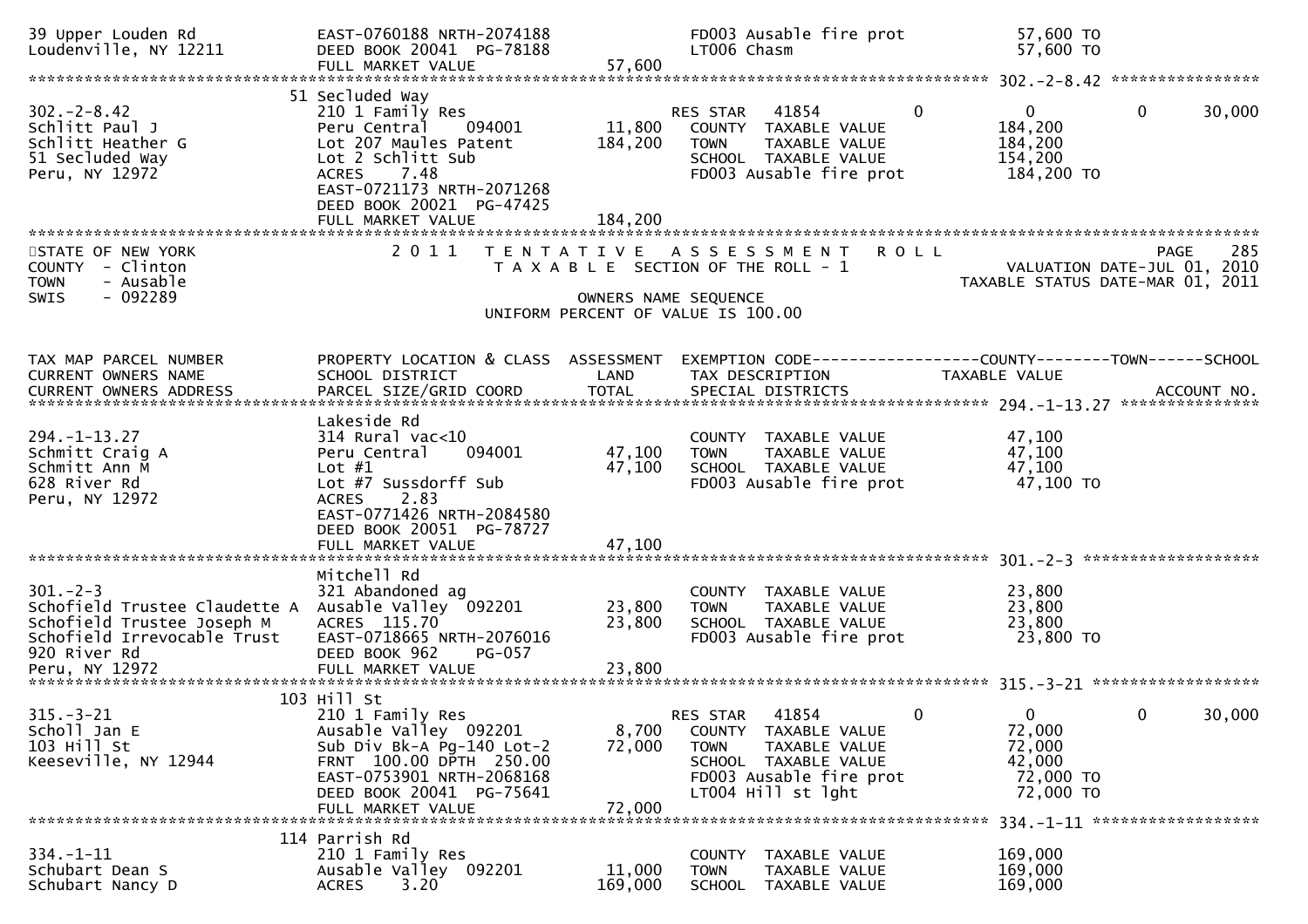| 11145 4th St E<br>Treasure Island, FL 33706                                                   | EAST-0729970 NRTH-2057250<br>DEED BOOK 20061 PG-99898<br>FULL MARKET VALUE                                                                                                                                     | 169,000                    | FD003 Ausable fire prot                                                                                                    | 169,000 TO                                                                        |                                                                                |
|-----------------------------------------------------------------------------------------------|----------------------------------------------------------------------------------------------------------------------------------------------------------------------------------------------------------------|----------------------------|----------------------------------------------------------------------------------------------------------------------------|-----------------------------------------------------------------------------------|--------------------------------------------------------------------------------|
|                                                                                               |                                                                                                                                                                                                                |                            |                                                                                                                            |                                                                                   | ****************                                                               |
| $293. - 3 - 2.12$<br>Sciortino Lynn<br>1040 old Market Rd<br>West Stockholm, NY 13696         | Rt 9<br>322 Rural vac>10<br>Peru Central<br>094001<br>Survey Bk 18 Pg 85 Lot 3<br>ACRES 44.60<br>EAST-0765697 NRTH-2086652<br>DEED BOOK 20082 PG-20814                                                         | 36,400<br>36,400           | COUNTY TAXABLE VALUE<br>TAXABLE VALUE<br><b>TOWN</b><br>SCHOOL TAXABLE VALUE<br>FD003 Ausable fire prot                    | 36,400<br>36,400<br>36,400<br>36,400 TO                                           |                                                                                |
|                                                                                               | FULL MARKET VALUE                                                                                                                                                                                              | 36,400                     |                                                                                                                            |                                                                                   |                                                                                |
| STATE OF NEW YORK<br>COUNTY - Clinton<br>- Ausable<br><b>TOWN</b><br>$-092289$<br><b>SWIS</b> | 2011                                                                                                                                                                                                           | OWNERS NAME SEQUENCE       | <b>ROLL</b><br>TENTATIVE ASSESSMENT<br>T A X A B L E SECTION OF THE ROLL - 1<br>UNIFORM PERCENT OF VALUE IS 100.00         |                                                                                   | 286<br>PAGE<br>VALUATION DATE-JUL 01, 2010<br>TAXABLE STATUS DATE-MAR 01, 2011 |
|                                                                                               |                                                                                                                                                                                                                |                            |                                                                                                                            |                                                                                   |                                                                                |
| TAX MAP PARCEL NUMBER<br>CURRENT OWNERS NAME                                                  | PROPERTY LOCATION & CLASS ASSESSMENT<br>SCHOOL DISTRICT                                                                                                                                                        | LAND                       | EXEMPTION CODE-----------------COUNTY-------TOWN------SCHOOL<br>TAX DESCRIPTION                                            | TAXABLE VALUE                                                                     | ACCOUNT NO.<br>*******************                                             |
|                                                                                               | 1894 Rt 22                                                                                                                                                                                                     |                            |                                                                                                                            |                                                                                   |                                                                                |
| $315. - 2 - 11$<br>Scott Dennis L<br>Scott Roby A<br>1894 Rt 22<br>Keeseville, NY 12944       | 210 1 Family Res<br>Ausable Valley 092201<br>1.53<br><b>ACRES</b><br>EAST-0755139 NRTH-2070656<br>DEED BOOK 631<br>PG-283                                                                                      | 88,700                     | WARCOMALL 41131<br>6,300 RES STAR<br>41854<br>COUNTY TAXABLE VALUE<br><b>TOWN</b><br>TAXABLE VALUE<br>SCHOOL TAXABLE VALUE | $\mathbf 0$<br>22,175<br>$\overline{0}$<br>$\Omega$<br>66,525<br>68,700<br>58,700 | $\mathbf 0$<br>20,000<br>30,000<br>0                                           |
|                                                                                               |                                                                                                                                                                                                                |                            |                                                                                                                            |                                                                                   |                                                                                |
| $314. - 2 - 1$<br>Seaway Timber Harvesting Inc<br>15121 Rt 37<br>Massena, NY 13662            | Cold Spring Rd<br>910 Priv forest<br>Ausable Valley 092201<br>Lots 10 11 & 23<br>ACRES 650.90<br>EAST-0735072 NRTH-2067045<br>DEED BOOK 20061 PG-91970                                                         | 104,500<br>104,500         | COUNTY TAXABLE VALUE<br>TAXABLE VALUE<br><b>TOWN</b><br>SCHOOL TAXABLE VALUE<br>FD003 Ausable fire prot                    | 104,500<br>104,500<br>104,500<br>104,500 TO                                       |                                                                                |
|                                                                                               | FULL MARKET VALUE                                                                                                                                                                                              | 104,500                    |                                                                                                                            |                                                                                   |                                                                                |
| $314. - 2 - 15.1$<br>Seaway Timber Harvesting Inc<br>15121 Rt 37<br>Massena, NY 13662         | 295 Cold Spring Rd<br>260 Seasonal res<br>Ausable Valley 092201<br>Lot 11 Platt 1200 Ac<br>Cold Springs Sub Lot 1<br>ACRES 30.20<br>EAST-0738514 NRTH-2066184<br>DEED BOOK 20061 PG-91981<br>FULL MARKET VALUE | 16,300<br>20,500<br>20,500 | COUNTY TAXABLE VALUE<br><b>TOWN</b><br><b>TAXABLE VALUE</b><br>SCHOOL TAXABLE VALUE<br>FD003 Ausable fire prot             | 20,500<br>20,500<br>20,500<br>20,500 TO                                           |                                                                                |
|                                                                                               | 286 Cold Spring Rd                                                                                                                                                                                             |                            |                                                                                                                            |                                                                                   |                                                                                |
| $314. -2 - 15.2$<br>Seaway Timber Harvesting Inc<br>15121 Rt 37<br>Massena, NY 13662          | 323 Vacant rural<br>Ausable Valley 092201<br>Lot 11 Platts 1200 Ac<br>Cold Springs Sub Lot 2                                                                                                                   | 14,000<br>14,000           | COUNTY TAXABLE VALUE<br>TAXABLE VALUE<br><b>TOWN</b><br>SCHOOL TAXABLE VALUE<br>FD003 Ausable fire prot                    | 14,000<br>14,000<br>14,000<br>14,000 TO                                           |                                                                                |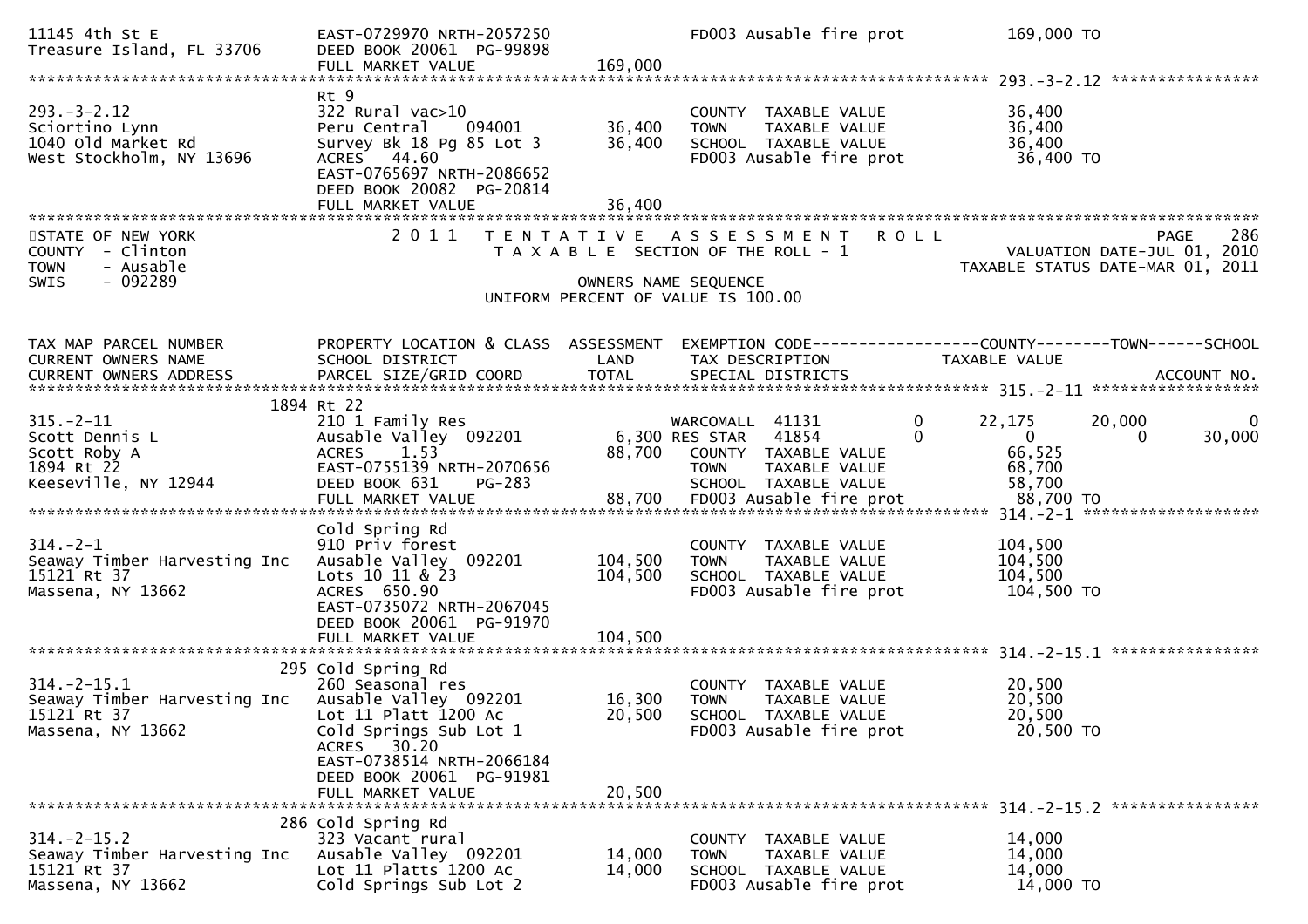|                                                                                                                                               | ACRES 22.50<br>EAST-0738346 NRTH-2065494<br>DEED BOOK 20061 PG-91981<br>FULL MARKET VALUE                                                                                                              | 14,000                       |                                                                                                                             |                                                   |   |                                                                 |      |        |
|-----------------------------------------------------------------------------------------------------------------------------------------------|--------------------------------------------------------------------------------------------------------------------------------------------------------------------------------------------------------|------------------------------|-----------------------------------------------------------------------------------------------------------------------------|---------------------------------------------------|---|-----------------------------------------------------------------|------|--------|
| $314. - 2 - 19$<br>Seaway Timber Harvesting Inc<br>15121 Rt 37<br>Massena, NY 13662                                                           | Clintonville Rd<br>910 Priv forest<br>Ausable Valley 092201<br>Lot 7 PGL<br>ACRES 25.67<br>EAST-0733639 NRTH-2071348<br>DEED BOOK 20061 PG-91970                                                       | 14,900<br>14,900             | COUNTY TAXABLE VALUE<br><b>TOWN</b><br>SCHOOL TAXABLE VALUE                                                                 | TAXABLE VALUE<br>FD003 Ausable fire prot          |   | 14,900<br>14,900<br>14,900<br>14,900 TO                         |      |        |
| STATE OF NEW YORK<br>COUNTY - Clinton<br>- Ausable<br><b>TOWN</b><br>- 092289<br><b>SWIS</b>                                                  | 2011                                                                                                                                                                                                   |                              | TENTATIVE ASSESSMENT<br>T A X A B L E SECTION OF THE ROLL - 1<br>OWNERS NAME SEQUENCE<br>UNIFORM PERCENT OF VALUE IS 100.00 | <b>ROLL</b>                                       |   | VALUATION DATE-JUL 01, 2010<br>TAXABLE STATUS DATE-MAR 01, 2011 | PAGE | 287    |
| TAX MAP PARCEL NUMBER<br>CURRENT OWNERS NAME<br>CURRENT OWNERS ADDRESS PARCEL SIZE/GRID COORD TOTAL SPECIAL DISTRICTS (2004-1-15) ACCOUNT NO. | PROPERTY LOCATION & CLASS ASSESSMENT<br>SCHOOL DISTRICT                                                                                                                                                | LAND                         | TAX DESCRIPTION                                                                                                             |                                                   |   | <b>TAXABLE VALUE</b>                                            |      |        |
| $304. -1 - 15.2$<br>Seligmann Katherine B<br>23 Jewel Rock Rd<br>Keeseville, NY 12944                                                         | 23 Jewel Rock Rd<br>210 1 Family Res<br>Ausable Valley 092201<br>Lot 2 P11200 Ac Loc<br>1.30 BANK<br>080<br><b>ACRES</b><br>EAST-0752943 NRTH-2076912<br>DEED BOOK 20051 PG-79043<br>FULL MARKET VALUE | 8,200<br>86,300<br>86,300    | RES STAR<br>COUNTY TAXABLE VALUE<br><b>TOWN</b><br>SCHOOL TAXABLE VALUE                                                     | 41854<br>TAXABLE VALUE<br>FD003 Ausable fire prot |   | $\Omega$<br>86,300<br>86,300<br>56,300<br>86,300 TO             | 0    | 30,000 |
| $304. - 1 - 27.3$<br>Semione Amy B<br>34 Deutsch Dr<br>Peru, NY 12972                                                                         | 34 Deutsch Dr<br>210 1 Family Res<br>Ausable Valley 092201<br>Lot 3 P112000 Ac<br>2.75<br><b>ACRES</b><br>EAST-0746886 NRTH-2074878<br>DEED BOOK 20092 PG-28096<br>FULL MARKET VALUE                   | 19,100<br>255,000<br>255,000 | <b>RES STAR</b><br>COUNTY TAXABLE VALUE<br><b>TOWN</b><br>SCHOOL TAXABLE VALUE                                              | 41854<br>TAXABLE VALUE<br>FD003 Ausable fire prot | 0 | $\mathbf{0}$<br>255,000<br>255,000<br>225,000<br>255,000 TO     | 0    | 30,000 |
| $294.18 - 2 - 2$<br>Senecal Daniel H<br>Senecal Sandra N<br>10 Carolyn St<br>Peru, NY 12972                                                   | Honeymoon Ln<br>311 Res vac land<br>094001<br>Peru Central<br>Subd Lot 27<br>FRNT 110.00 DPTH 150.00<br>EAST-0772401 NRTH-2082731<br>DEED BOOK 20021 PG-38926<br>FULL MARKET VALUE                     | 7,400<br>7,400<br>7,400      | COUNTY TAXABLE VALUE<br><b>TOWN</b><br>SCHOOL TAXABLE VALUE                                                                 | TAXABLE VALUE<br>FD003 Ausable fire prot          |   | 7,400<br>7,400<br>7,400<br>7,400 TO                             |      |        |
| $294.18 - 2 - 28$<br>Senecal Daniel H<br>Senecal Sandra M                                                                                     | 10 Carolyn St<br>210 1 Family Res<br>094001<br>Peru Central<br>Survey Bk 16 Pg 59 Lot 24                                                                                                               | 18,500<br>189,100            | RES STAR<br>COUNTY<br><b>TOWN</b>                                                                                           | 41854<br>TAXABLE VALUE<br>TAXABLE VALUE           | 0 | 0<br>189,100<br>189,100                                         | 0    | 30,000 |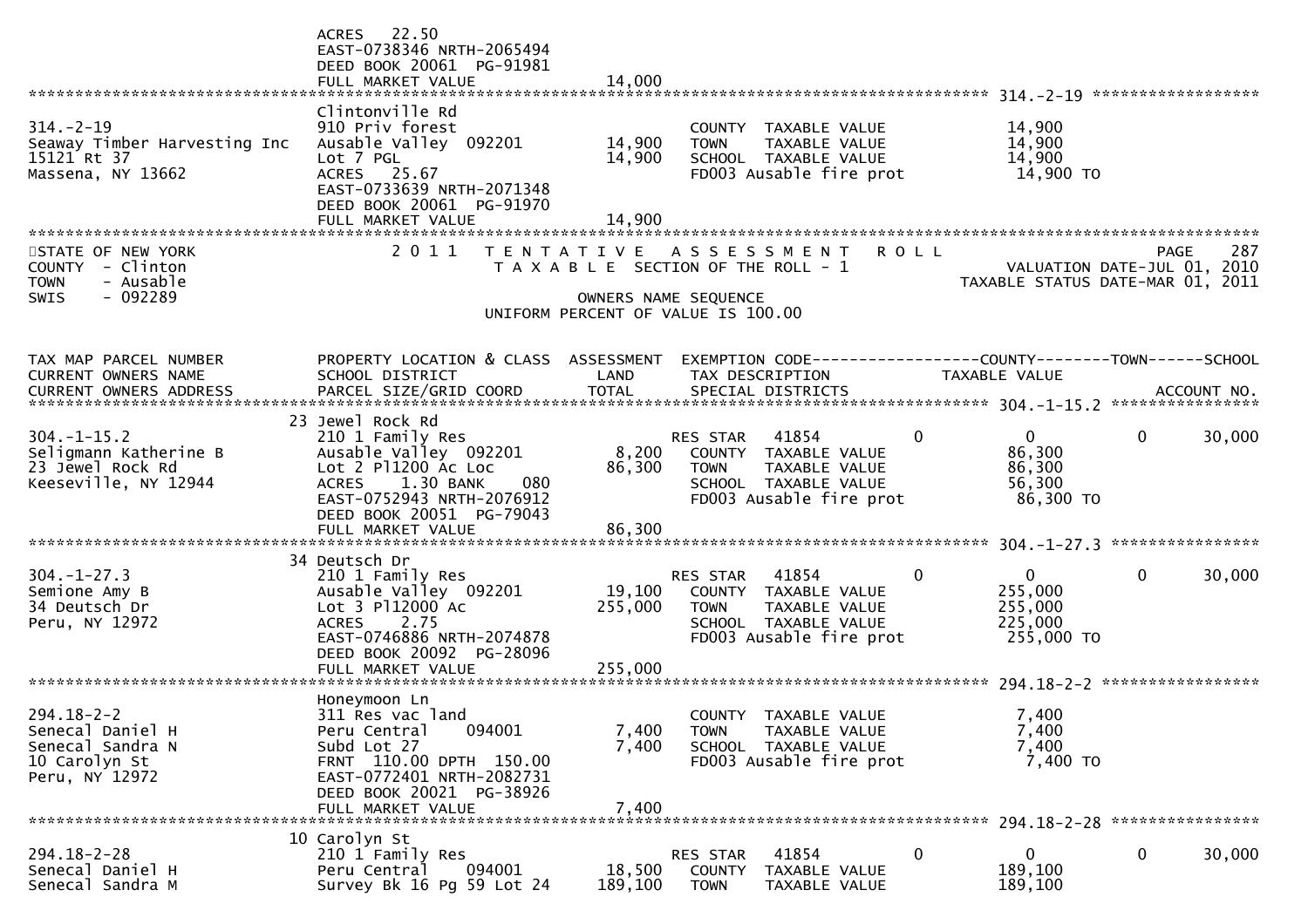| 10 Carolyn St<br>Peru, NY 12972                                                               | FRNT 110.00 DPTH 150.00<br>EAST-0772475 NRTH-2082600<br>DEED BOOK 20001 PG-26842<br>FULL MARKET VALUE                                                                                                | 189,100                 | SCHOOL TAXABLE VALUE<br>FD003 Ausable fire prot                                                                                                                                  | 159,100<br>189,100 TO                                                                  |                                                                                                     |
|-----------------------------------------------------------------------------------------------|------------------------------------------------------------------------------------------------------------------------------------------------------------------------------------------------------|-------------------------|----------------------------------------------------------------------------------------------------------------------------------------------------------------------------------|----------------------------------------------------------------------------------------|-----------------------------------------------------------------------------------------------------|
|                                                                                               |                                                                                                                                                                                                      |                         |                                                                                                                                                                                  |                                                                                        |                                                                                                     |
| $304. - 1 - 14.7$<br>Senecal Gary<br>Senecal Madeline C<br>PO Box 745<br>Peru, NY 12972       | Rt 22<br>$314$ Rural vac<10<br>Ausable Valley 092201<br>Lot $2$ P1200 Al<br>6.70<br><b>ACRES</b><br>EAST-0751728 NRTH-2078013<br>DEED BOOK 844<br>PG-268                                             | 6,100<br>6,100<br>6,100 | COUNTY TAXABLE VALUE<br>TAXABLE VALUE<br><b>TOWN</b><br>SCHOOL TAXABLE VALUE<br>FD003 Ausable fire prot                                                                          | 6,100<br>6,100<br>6,100<br>$6,100$ TO                                                  |                                                                                                     |
| STATE OF NEW YORK<br>COUNTY - Clinton<br>- Ausable<br><b>TOWN</b><br>$-092289$<br><b>SWIS</b> |                                                                                                                                                                                                      |                         | 2011 TENTATIVE ASSESSMENT<br><b>ROLL</b><br>T A X A B L E SECTION OF THE ROLL - 1<br>OWNERS NAME SEQUENCE<br>UNIFORM PERCENT OF VALUE IS 100.00                                  |                                                                                        | 288<br><b>PAGE</b><br>VALUATION DATE-JUL 01, 2010<br>TAXABLE STATUS DATE-MAR 01, 2011               |
| TAX MAP PARCEL NUMBER<br><b>CURRENT OWNERS NAME</b>                                           | PROPERTY LOCATION & CLASS ASSESSMENT<br>SCHOOL DISTRICT                                                                                                                                              | LAND                    | EXEMPTION CODE-----------------COUNTY-------TOWN------SCHOOL<br>TAX DESCRIPTION                                                                                                  | TAXABLE VALUE                                                                          |                                                                                                     |
|                                                                                               | 2248 Rt 22                                                                                                                                                                                           |                         |                                                                                                                                                                                  |                                                                                        |                                                                                                     |
| $304. - 1 - 14.2$<br>Senecal Gary J<br>Senecal Madeline<br>PO Box 745<br>Peru, NY 12972       | 210 1 Family Res<br>Ausable Valley 092201<br>Lot 12 Pql<br>3.40<br><b>ACRES</b><br>EAST-0751528 NRTH-2078235<br>DEED BOOK 619<br>PG-279                                                              | 9,400<br>87,700         | 41854<br>RES STAR<br>COUNTY TAXABLE VALUE<br>TAXABLE VALUE<br><b>TOWN</b><br>SCHOOL TAXABLE VALUE<br>FD003 Ausable fire prot                                                     | $\overline{0}$<br>0<br>87,700<br>87,700<br>57,700<br>87,700 TO                         | $\mathbf{0}$<br>30,000                                                                              |
|                                                                                               | FULL MARKET VALUE                                                                                                                                                                                    | 87,700                  |                                                                                                                                                                                  |                                                                                        |                                                                                                     |
| $293. -2 - 4.1$<br>Seymour Kimberly A<br>157 Fuller Rd<br>Peru, NY 12972                      | 157 Fuller Rd<br>210 1 Family Res<br>Ausable Valley 092201<br>Sub Map 17 Pg 81 Lot 1<br>survey map 2010/231117<br>5.07 BANK<br>ACRES<br>850<br>EAST-0758357 NRTH-2083287<br>DEED BOOK 20041 PG-74614 | 14,300<br>205,000       | 41854<br>RES STAR<br>COUNTY TAXABLE VALUE<br>TAXABLE VALUE<br><b>TOWN</b><br>SCHOOL TAXABLE VALUE<br>FD003 Ausable fire prot                                                     | $\mathbf{0}$<br>0<br>205,000<br>205,000<br>175,000<br>205,000 TO                       | $\mathbf{0}$<br>30,000                                                                              |
|                                                                                               |                                                                                                                                                                                                      |                         |                                                                                                                                                                                  |                                                                                        |                                                                                                     |
| $304 - 2 - 3.3$<br>Shaw Joseph T<br>Shaw Joyce A<br>362 Chasm Rd<br>Peru, NY 12972            | 362 Chasm Rd<br>210 1 Family Res<br>Ausable Valley 092201<br>Lot 8 Pgl<br><b>ACRES</b><br>1.00<br>EAST-0755745 NRTH-2080460<br>DEED BOOK 834<br>PG-169<br>FULL MARKET VALUE                          | 99,000                  | 41131<br>WARCOMALL<br>41141<br>6,000 WARDISALL<br>99,000 SR STAR<br>41834<br>COUNTY<br>TAXABLE VALUE<br>TAXABLE VALUE<br>TOWN<br>SCHOOL TAXABLE VALUE<br>FD003 Ausable fire prot | 0<br>24,750<br>0<br>29,700<br>$\Omega$<br>0<br>44,550<br>49,300<br>38,900<br>99,000 TO | $\mathbf 0$<br>20,000<br>$\mathbf{0}$<br>29,700<br>60,100<br>0<br>334. - 2 - 21.1 ***************** |
|                                                                                               | 1706 Rt 9N                                                                                                                                                                                           |                         |                                                                                                                                                                                  |                                                                                        |                                                                                                     |
| $334. - 2 - 21.1$<br>Shaw Margaret M                                                          | 210 1 Family Res<br>Ausable Valley 092201                                                                                                                                                            | 6,100                   | 41834<br>SR STAR<br>COUNTY<br>TAXABLE VALUE                                                                                                                                      | 0<br>0<br>79,000                                                                       | $\bf{0}$<br>60,100                                                                                  |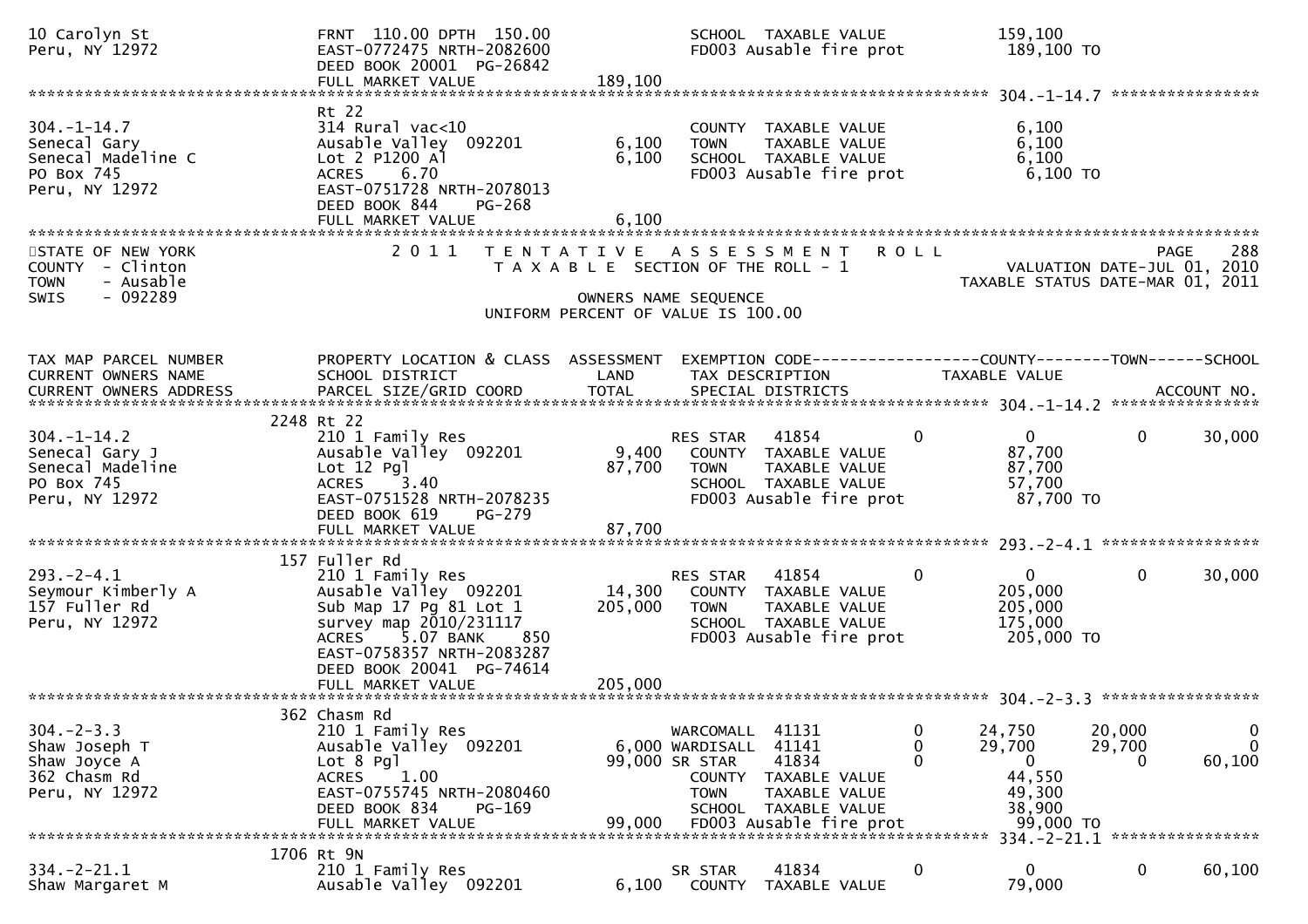| PO Box 363<br>AuSable Forks, NY 12912                                                                   | 1.20<br><b>ACRES</b><br>EAST-0723896 NRTH-2049908<br>DEED BOOK 585<br>PG-568<br>FULL MARKET VALUE                                                                                                                        | 79,000<br>79,000                                                                                    | <b>TOWN</b>                                                              | TAXABLE VALUE<br>SCHOOL TAXABLE VALUE<br>FD003 Ausable fire prot                                                |                                         | 79,000<br>18,900<br>79,000 TO                                                        |                        |                                             |
|---------------------------------------------------------------------------------------------------------|--------------------------------------------------------------------------------------------------------------------------------------------------------------------------------------------------------------------------|-----------------------------------------------------------------------------------------------------|--------------------------------------------------------------------------|-----------------------------------------------------------------------------------------------------------------|-----------------------------------------|--------------------------------------------------------------------------------------|------------------------|---------------------------------------------|
|                                                                                                         |                                                                                                                                                                                                                          |                                                                                                     |                                                                          |                                                                                                                 |                                         |                                                                                      |                        |                                             |
| $294. -1 - 13.10$<br>Shay Christine<br>c/o USDA RHS attn: escrow<br>PO Box 66876<br>St. Louis, MO 63103 | 238 Plains Rd<br>210 1 Family Res<br>Peru Central<br>094001<br>PLB 366 Lot 13<br>Suvey Map 20102/36006<br>5.14 BANK<br><b>ACRES</b><br>080<br>EAST-0771941 NRTH-2081926<br>DEED BOOK 20102 PG-34001<br>FULL MARKET VALUE | 31,200<br>185,000<br>185,000                                                                        | RES STAR<br><b>TOWN</b>                                                  | 41854<br>COUNTY TAXABLE VALUE<br>TAXABLE VALUE<br>SCHOOL TAXABLE VALUE<br>FD003 Ausable fire prot               | $\overline{0}$                          | $\overline{0}$<br>185,000<br>185,000<br>155,000<br>185,000 TO                        | $\mathbf{0}$           | 30,000                                      |
|                                                                                                         |                                                                                                                                                                                                                          |                                                                                                     |                                                                          |                                                                                                                 |                                         |                                                                                      |                        |                                             |
| STATE OF NEW YORK<br>COUNTY - Clinton<br><b>TOWN</b><br>- Ausable<br>- 092289<br>SWIS                   | 2011                                                                                                                                                                                                                     | T A X A B L E SECTION OF THE ROLL - 1<br>OWNERS NAME SEQUENCE<br>UNIFORM PERCENT OF VALUE IS 100.00 |                                                                          | TENTATIVE ASSESSMENT                                                                                            | <b>ROLL</b>                             | VALUATION DATE-JUL 01, 2010<br>TAXABLE STATUS DATE-MAR 01, 2011                      | <b>PAGE</b>            | 289                                         |
|                                                                                                         |                                                                                                                                                                                                                          |                                                                                                     |                                                                          |                                                                                                                 |                                         |                                                                                      |                        |                                             |
| TAX MAP PARCEL NUMBER<br>CURRENT OWNERS NAME<br>CURRENT OWNERS ADDRESS                                  | PROPERTY LOCATION & CLASS ASSESSMENT<br>SCHOOL DISTRICT                                                                                                                                                                  | LAND                                                                                                |                                                                          | EXEMPTION CODE-----------------COUNTY--------TOWN------SCHOOL<br>TAX DESCRIPTION                                |                                         | TAXABLE VALUE                                                                        |                        |                                             |
|                                                                                                         | 264 Chasm Rd                                                                                                                                                                                                             |                                                                                                     |                                                                          |                                                                                                                 |                                         |                                                                                      |                        |                                             |
| $305 - 3 - 2$<br>Sheffield Victor<br>Sheffield Susan<br>Box 245<br>Peru, NY 12972                       | 270 Mfg housing<br>Ausable Valley 092201<br>2.50<br><b>ACRES</b><br>EAST-0757321 NRTH-2078779<br>DEED BOOK 550<br>PG-437<br>FULL MARKET VALUE                                                                            | 49,000                                                                                              | WARNONALL 41121<br>6,900 AGED C&S 41805<br>49,000 SR STAR<br><b>TOWN</b> | 41834<br>COUNTY TAXABLE VALUE<br>TAXABLE VALUE<br>SCHOOL TAXABLE VALUE<br>FD003 Ausable fire prot               | $\mathbf 0$<br>$\mathbf{0}$<br>$\Omega$ | 7,350<br>20,825<br>$\overline{0}$<br>20,825<br>41,650<br>$\overline{0}$<br>49,000 TO | 7,350<br>0<br>$\Omega$ | $\overline{\mathbf{0}}$<br>24,500<br>24,500 |
|                                                                                                         |                                                                                                                                                                                                                          |                                                                                                     |                                                                          |                                                                                                                 |                                         |                                                                                      |                        |                                             |
| $335.1 - 1 - 10$<br>Short Nancy F<br>Elliott Patricia A<br>820 Shoemaker Rd<br>Webster, NY 14580        | Rt 9N<br>311 Res vac land<br>Ausable Valley 092201<br><b>ACRES</b><br>5.40<br>EAST-0733374 NRTH-2054413<br>DEED BOOK 20051 PG-85418<br>FULL MARKET VALUE                                                                 | 8,600<br>8,600<br>8,600                                                                             | <b>TOWN</b>                                                              | COUNTY TAXABLE VALUE<br>TAXABLE VALUE<br>SCHOOL TAXABLE VALUE<br>FD003 Ausable fire prot<br>LT003 Clntvill lght |                                         | 8,600<br>8,600<br>8,600<br>8,600 TO<br>8,600 TO                                      |                        |                                             |
|                                                                                                         | Rt 9N                                                                                                                                                                                                                    |                                                                                                     |                                                                          |                                                                                                                 |                                         |                                                                                      |                        |                                             |
| $335.1 - 1 - 12$<br>Short Nancy F<br>Elliott Patricia A<br>820 Shoemaker Rd<br>Webster, NY 14580        | 314 Rural vac<10<br>Ausable Valley 092201<br>1.00<br><b>ACRES</b><br>EAST-0733410 NRTH-2054124<br>DEED BOOK 20051 PG-85418<br>FULL MARKET VALUE                                                                          | 6,000<br>6,000<br>6,000                                                                             | <b>TOWN</b>                                                              | COUNTY TAXABLE VALUE<br>TAXABLE VALUE<br>SCHOOL TAXABLE VALUE<br>FD003 Ausable fire prot<br>LT003 Clntvill lght |                                         | 6,000<br>6,000<br>6,000<br>$6,000$ TO<br>6,000 TO                                    |                        |                                             |
|                                                                                                         | 306 Signor Rd                                                                                                                                                                                                            |                                                                                                     |                                                                          |                                                                                                                 |                                         |                                                                                      |                        |                                             |
| $302 - 1 - 9.1$<br>Shortell Jr John J Life Us<br>Shortell Shirley S Life Us<br>306 Signor Rd            | 210 1 Family Res<br>094001<br>Peru Central<br>1.60<br><b>ACRES</b><br>EAST-0728324 NRTH-2078499                                                                                                                          | 70,600                                                                                              | WARCOMALL<br>4,600 SR STAR<br>COUNTY<br><b>TOWN</b>                      | 41131<br>41834<br>TAXABLE VALUE<br>TAXABLE VALUE                                                                | $\bf{0}$<br>$\mathbf{0}$                | 17,650<br>$\mathbf{0}$<br>52,950<br>52,950                                           | 17,650<br>0            | $\mathbf{0}$<br>60,100                      |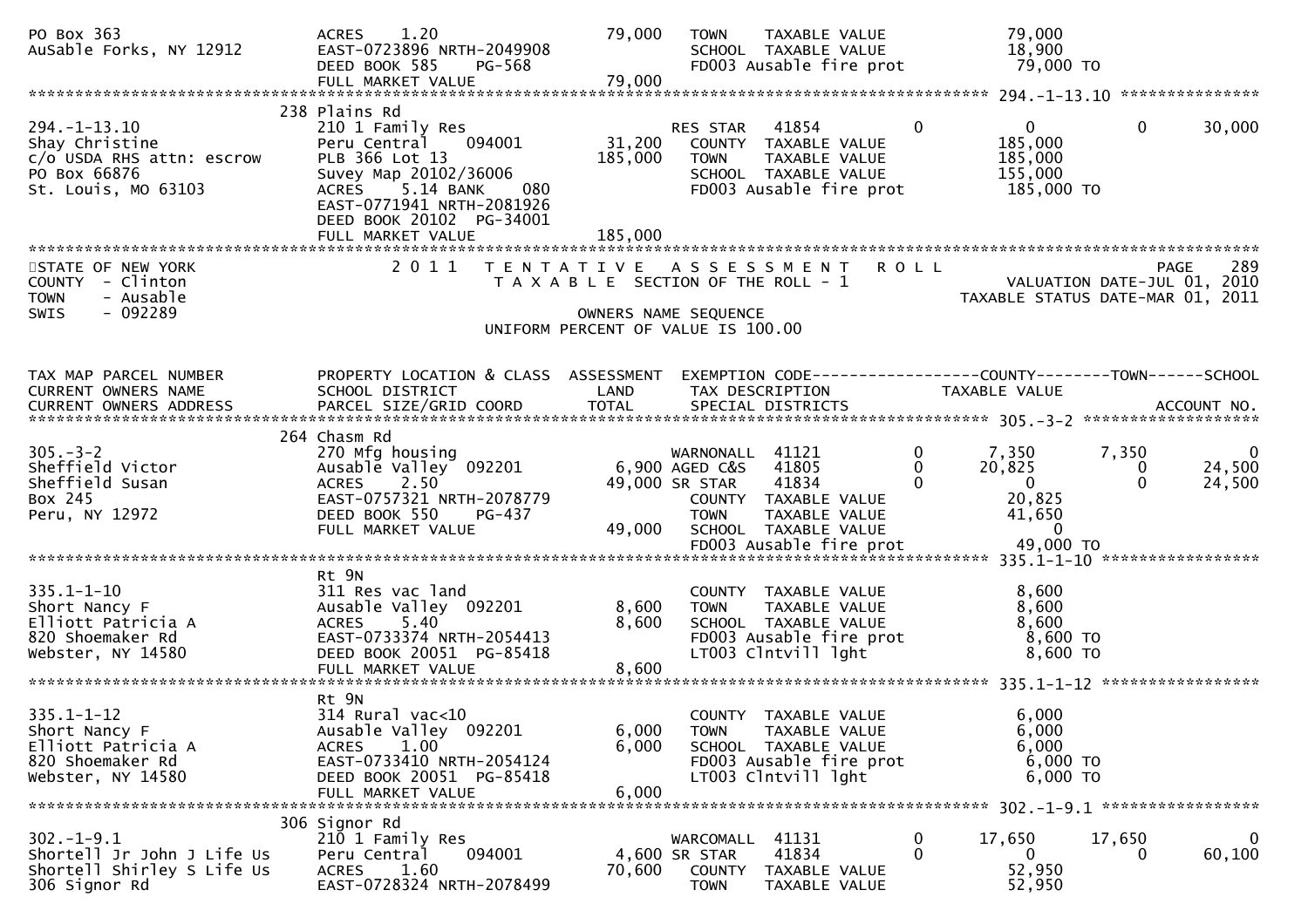| Peru, NY 12972                                                                                      | DEED BOOK 20061 PG-91239                                                                                                                                                              |                            | SCHOOL TAXABLE VALUE                                                                                                                        | 10.500                                                                           |
|-----------------------------------------------------------------------------------------------------|---------------------------------------------------------------------------------------------------------------------------------------------------------------------------------------|----------------------------|---------------------------------------------------------------------------------------------------------------------------------------------|----------------------------------------------------------------------------------|
| $293 - 3 - 12$<br>Shutts Matthew B<br>60 Sunlea Village Dr<br>Peru, NY 12972                        | Sunlea Village Dr<br>210 1 Family Res<br>Peru Central 094001<br>PLC 396 Lot 29<br>ACRES 6.68<br>EAST-0767221 NRTH-2084553<br>DEED BOOK 20082 PG-16756<br>FULL MARKET VALUE            | 26,400<br>75,000<br>75,000 | $\overline{0}$<br>RES STAR 41854<br>COUNTY TAXABLE VALUE<br><b>TOWN</b><br>TAXABLE VALUE<br>SCHOOL TAXABLE VALUE<br>FD003 Ausable fire prot | $\mathbf 0$<br>$\mathbf{0}$<br>30,000<br>75,000<br>75,000<br>45,000<br>75,000 TO |
| STATE OF NEW YORK<br>COUNTY - Clinton<br><b>TOWN</b><br>- Ausable<br>- 092289<br><b>SWIS</b>        | 2011                                                                                                                                                                                  | OWNERS NAME SEQUENCE       | TENTATIVE ASSESSMENT ROLL<br>T A X A B L E SECTION OF THE ROLL - 1<br>UNIFORM PERCENT OF VALUE IS 100.00                                    | 290<br>PAGE<br>VALUATION DATE-JUL 01, 2010<br>TAXABLE STATUS DATE-MAR 01, 2011   |
| TAX MAP PARCEL NUMBER<br>CURRENT OWNERS NAME                                                        | PROPERTY LOCATION & CLASS ASSESSMENT<br>SCHOOL DISTRICT                                                                                                                               | LAND                       | TAX DESCRIPTION                                                                                                                             | EXEMPTION CODE-----------------COUNTY-------TOWN------SCHOOL<br>TAXABLE VALUE    |
| $302 - 1 - 6$<br>Sibbitt George<br>35 Great Plain Rd<br>Danbury, CT 06811                           | Rod Gun Rd<br>322 Rural vac>10<br>094001<br>Peru Central<br>ACRES 10.00<br>EAST-0726084 NRTH-2079207<br>DEED BOOK 997<br>$PG-213$<br>FULL MARKET VALUE                                | 9,900<br>9,900<br>9,900    | COUNTY TAXABLE VALUE<br>TAXABLE VALUE<br><b>TOWN</b><br>SCHOOL TAXABLE VALUE<br>FD003 Ausable fire prot                                     | 9,900<br>9,900<br>9,900<br>9,900 TO                                              |
| $302 - 1 - 15.3$<br>Signor Charles C<br>Signor Donald R<br>11519 SW 138Th Ln<br>Dunnellon, FL 34432 | Signor Rd<br>$314$ Rural vac< $10$<br>094001<br>Peru Central<br>$Lot 35$ $Pq$ ]<br>5.50<br><b>ACRES</b><br>EAST-0731785 NRTH-2080117<br>DEED BOOK 99001 PG-12749<br>FULL MARKET VALUE | 7,400<br>7,400<br>7,400    | COUNTY TAXABLE VALUE<br>TAXABLE VALUE<br><b>TOWN</b><br>SCHOOL TAXABLE VALUE<br>FD003 Ausable fire prot                                     | 7,400<br>7,400<br>7,400<br>7,400 TO                                              |
| $302 - 1 - 1 - 1$<br>Signor Terry J<br>325 Ashburn Rd<br>Robstown, TX 78380                         | Rod Gun Rd<br>321 Abandoned ag<br>Ausable Valley 092201<br>ACRES 168.45<br>EAST-0724053 NRTH-2077069<br>DEED BOOK 20061 PG-91419<br>FULL MARKET VALUE                                 | 26,900<br>26,900<br>26,900 | COUNTY TAXABLE VALUE<br><b>TOWN</b><br>TAXABLE VALUE<br>SCHOOL TAXABLE VALUE<br>FD003 Ausable fire prot                                     | 26,900<br>26,900<br>26,900<br>26,900 TO                                          |
| $302 - 1 - 1 - 2$<br>Signor Terry J<br>325 Ashburn Rd<br>Robstown, TX 78380-2214                    | Rod Gun Rd<br>321 Abandoned ag<br>094001<br>Peru Central<br>ACRES 58.65<br>EAST-0724053 NRTH-2077069<br>DEED BOOK 20061 PG-91419<br>FULL MARKET VALUE                                 | 5,900<br>5,900<br>5,900    | COUNTY TAXABLE VALUE<br>TAXABLE VALUE<br><b>TOWN</b><br>SCHOOL TAXABLE VALUE<br>FD003 Ausable fire prot                                     | 5,900<br>5,900<br>5,900<br>5,900 TO                                              |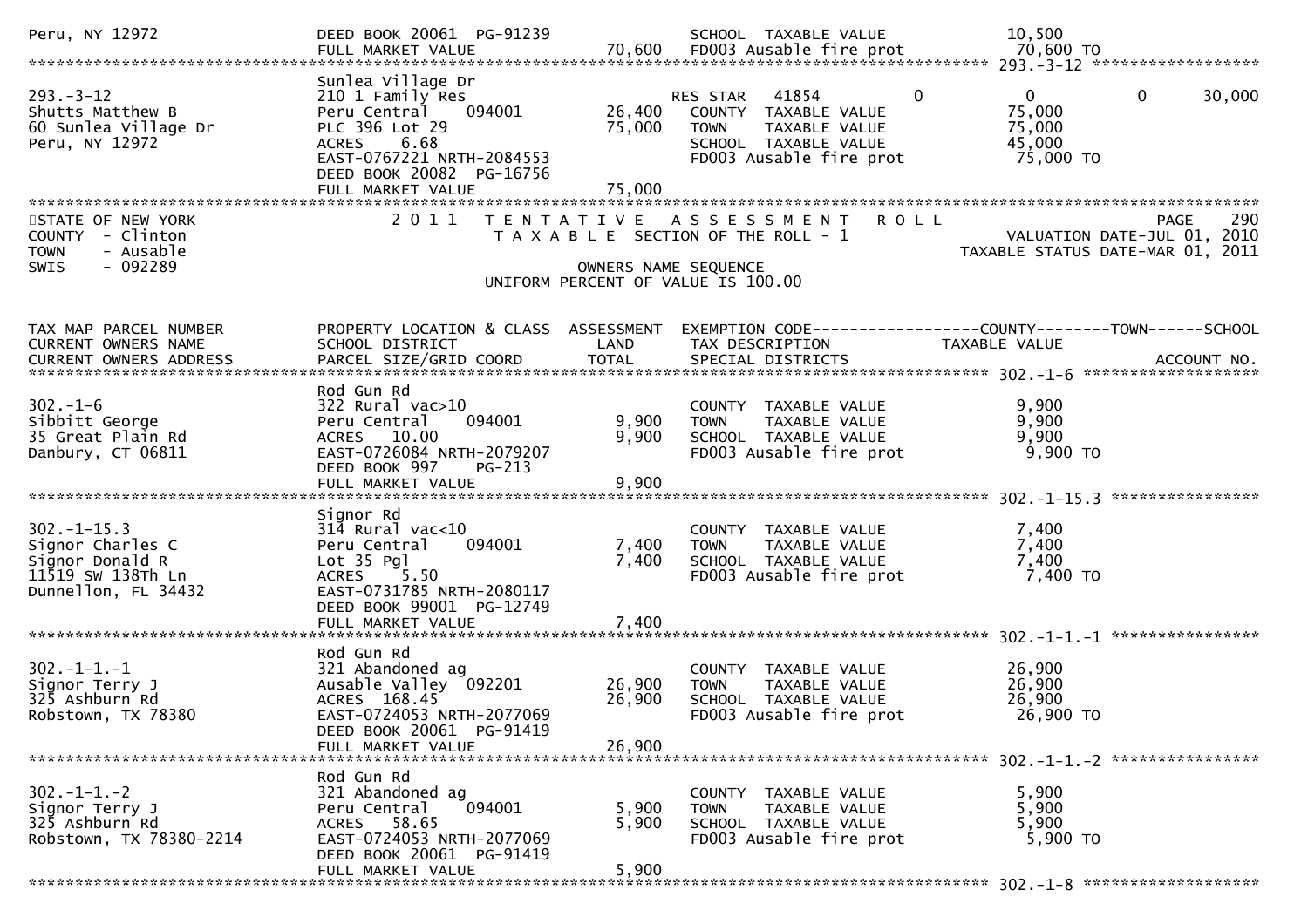| $302 - 1 - 8$<br>Signor William R<br>761 River Rd<br>Peru, NY 12972                           | Signor Rd<br>$314$ Rural vac<10<br>Peru Central<br>094001<br>2.80<br><b>ACRES</b><br>EAST-0727911 NRTH-2078415<br>DEED BOOK 20011 PG-33240<br>FULL MARKET VALUE                                                | 3,600<br>3,600<br>3,600                   | COUNTY TAXABLE VALUE<br>TAXABLE VALUE<br><b>TOWN</b><br>SCHOOL TAXABLE VALUE<br>FD003 Ausable fire prot                           | 3,600<br>3,600<br>3,600<br>$3,600$ TO                                                               |
|-----------------------------------------------------------------------------------------------|----------------------------------------------------------------------------------------------------------------------------------------------------------------------------------------------------------------|-------------------------------------------|-----------------------------------------------------------------------------------------------------------------------------------|-----------------------------------------------------------------------------------------------------|
| $302 - 1 - 15.1$<br>Signor William R<br>Signor Natalie R<br>761 River Rd<br>Peru, NY 12972    | $234/265$ Signor Rd<br>280 Res Multiple<br>094001<br>Peru Central<br>Lot 35 Pgl<br>Lot 1 Watson Tract<br>ACRES 21.90 BANK<br>320<br>EAST-0729311 NRTH-2078440<br>DEED BOOK 20041 PG-75592<br>FULL MARKET VALUE | 21,600<br>115,800<br>115,800              | COUNTY TAXABLE VALUE<br>TAXABLE VALUE<br><b>TOWN</b><br>SCHOOL TAXABLE VALUE<br>FD003 Ausable fire prot                           | 115,800<br>115,800<br>115,800<br>115,800 TO                                                         |
| STATE OF NEW YORK<br>COUNTY - Clinton<br><b>TOWN</b><br>- Ausable<br>$-092289$<br><b>SWIS</b> | 2011                                                                                                                                                                                                           | T E N T A T I V E<br>OWNERS NAME SEQUENCE | A S S E S S M E N T<br><b>ROLL</b><br>T A X A B L E SECTION OF THE ROLL - 1<br>UNIFORM PERCENT OF VALUE IS 100.00                 | 291<br>PAGE<br>VALUATION DATE-JUL 01, 2010<br>TAXABLE STATUS DATE-MAR 01, 2011                      |
| TAX MAP PARCEL NUMBER<br>CURRENT OWNERS NAME<br>CURRENT OWNERS ADDRESS                        | PROPERTY LOCATION & CLASS ASSESSMENT<br>SCHOOL DISTRICT<br>PARCEL SIZE/GRID COORD                                                                                                                              | LAND<br><b>TOTAL</b>                      | TAX DESCRIPTION<br>SPECIAL DISTRICTS                                                                                              | EXEMPTION        CODE-----------------COUNTY-------TOWN------SCHOOL<br>TAXABLE VALUE<br>ACCOUNT NO. |
| $302 - 1 - 15.2$<br>Signor William R<br>761 River Rd<br>Peru, NY 12972                        | 230 Signor Rd<br>210 1 Family Res<br>Peru Central<br>094001<br>35 Pg1<br><b>ACRES</b><br>2.95<br>EAST-0729877 NRTH-2079609<br>DEED BOOK 20011 PG-34295<br>FULL MARKET VALUE                                    | 7,200<br>122,000<br>122,000               | COUNTY TAXABLE VALUE<br>TAXABLE VALUE<br><b>TOWN</b><br>SCHOOL TAXABLE VALUE<br>FD003 Ausable fire prot                           | 122,000<br>122,000<br>122,000<br>122,000 TO                                                         |
| $302 - 1 - 15.4$<br>Signor William R<br>761 River Rd<br>Peru, NY 12972                        | Signor Rd<br>321 Abandoned ag<br>Peru Central<br>094001<br>Lot 35 PGL<br>ACRES 78.80<br>EAST-0730725 NRTH-2078772<br>DEED BOOK 20011 PG-33240<br>FULL MARKET VALUE                                             | 50,800<br>61,200<br>61,200                | COUNTY TAXABLE VALUE<br>TAXABLE VALUE<br><b>TOWN</b><br>SCHOOL TAXABLE VALUE<br>FD003 Ausable fire prot                           | 61,200<br>61,200<br>61,200<br>61,200 TO                                                             |
| $302 - 1 - 7$<br>Sileo Carmen M<br>675 Allen Hill Rd<br>Peru, NY 12972                        | 675 Allen Hill Rd<br>210 1 Family Res<br>094001<br>Peru Central<br>3.70<br><b>ACRES</b><br>EAST-0727271 NRTH-2078309<br>DEED BOOK 20041 PG-71402<br>FULL MARKET VALUE                                          | 6,100<br>84,000<br>84,000                 | 41854<br>0<br>RES STAR<br>COUNTY TAXABLE VALUE<br><b>TOWN</b><br>TAXABLE VALUE<br>SCHOOL TAXABLE VALUE<br>FD003 Ausable fire prot | 0<br>$\mathbf 0$<br>30,000<br>84,000<br>84,000<br>54,000<br>84,000 TO                               |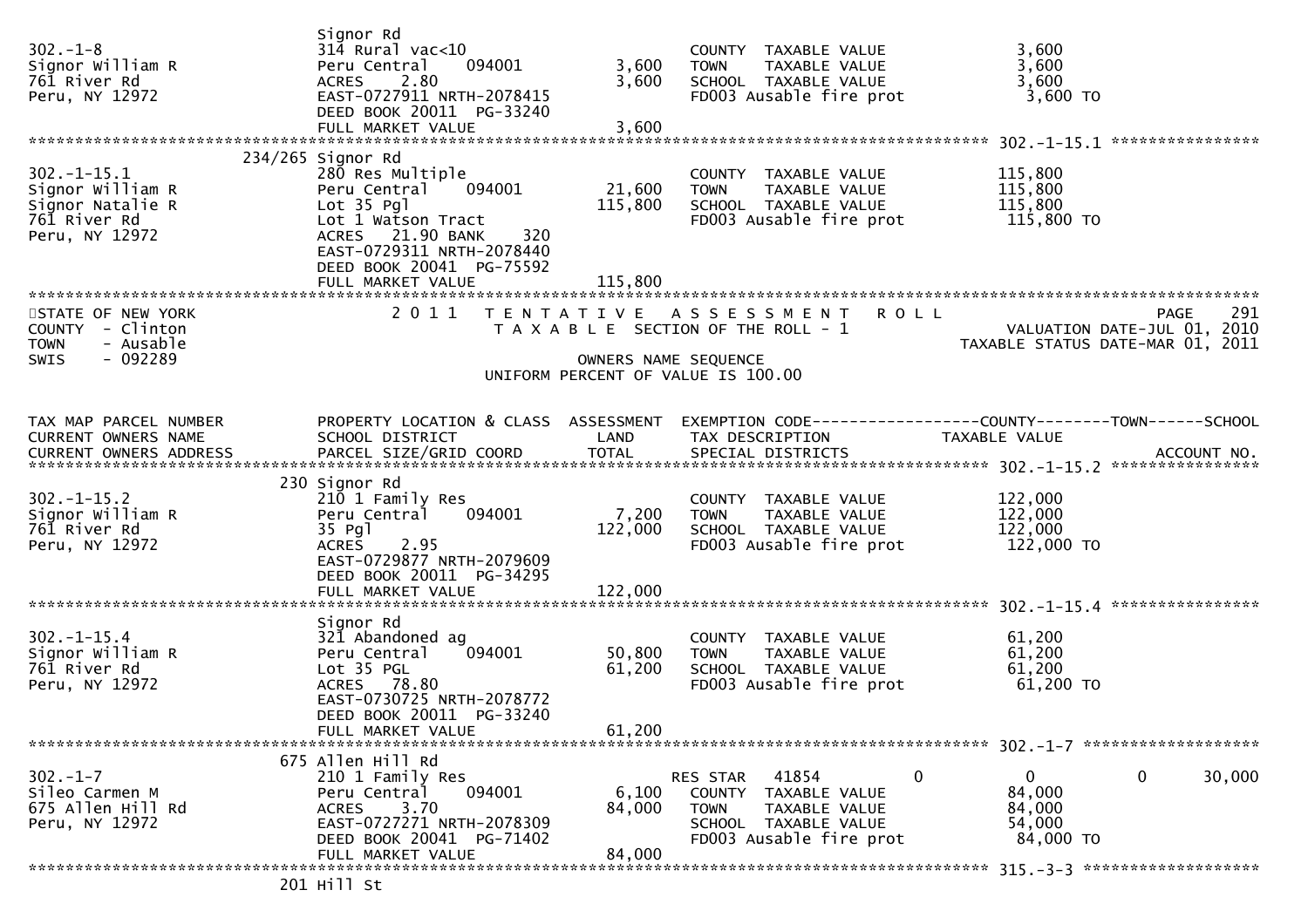| 210 1 Family Res<br>Ausable Valley 092201<br>Sub Bk $A-140$ Lot 3<br>FRNT 100.00 DPTH 250.00<br>230<br>BANK<br>EAST-0751194 NRTH-2068132                           | 8,700<br>131,300                                                                                 | 41854<br>COUNTY TAXABLE VALUE<br><b>TOWN</b><br>TAXABLE VALUE<br>SCHOOL TAXABLE VALUE<br>FD003 Ausable fire prot<br>LT004 Hill st lght | $\overline{0}$<br>131,300<br>131,300<br>101,300                                                                                                                                                                                    | $\mathbf{0}$<br>30,000                                                                                                                                                                                                |
|--------------------------------------------------------------------------------------------------------------------------------------------------------------------|--------------------------------------------------------------------------------------------------|----------------------------------------------------------------------------------------------------------------------------------------|------------------------------------------------------------------------------------------------------------------------------------------------------------------------------------------------------------------------------------|-----------------------------------------------------------------------------------------------------------------------------------------------------------------------------------------------------------------------|
| FULL MARKET VALUE                                                                                                                                                  | 131,300                                                                                          |                                                                                                                                        |                                                                                                                                                                                                                                    |                                                                                                                                                                                                                       |
| Plains Rd<br>311 Res vac land<br>Peru Central<br>094001<br>FRNT 288.95 DPTH 134.50<br>EAST-0767363 NRTH-2083857<br>DEED BOOK 579<br>PG-107<br>FULL MARKET VALUE    | 15,900<br>15,900<br>15,900                                                                       | COUNTY TAXABLE VALUE<br><b>TOWN</b><br>TAXABLE VALUE<br>SCHOOL TAXABLE VALUE<br>FD003 Ausable fire prot                                | 15,900<br>15,900<br>15,900                                                                                                                                                                                                         |                                                                                                                                                                                                                       |
| 2011                                                                                                                                                               |                                                                                                  |                                                                                                                                        |                                                                                                                                                                                                                                    | 292<br>PAGE<br>VALUATION DATE-JUL 01, 2010<br>TAXABLE STATUS DATE-MAR 01, 2011                                                                                                                                        |
| SCHOOL DISTRICT                                                                                                                                                    | LAND                                                                                             | TAX DESCRIPTION                                                                                                                        | <b>TAXABLE VALUE</b>                                                                                                                                                                                                               |                                                                                                                                                                                                                       |
| 210 1 Family Res<br>Peru Central<br>094001<br>Lot 1 Pl 12000 Ac<br>9.40<br><b>ACRES</b><br>EAST-0769961 NRTH-2085129<br>DEED BOOK 746<br>PG-197                    | 16,500<br>238,000                                                                                | COUNTY TAXABLE VALUE<br>TAXABLE VALUE<br><b>TOWN</b><br>SCHOOL TAXABLE VALUE<br>FD003 Ausable fire prot                                | $\overline{0}$<br>238,000<br>238,000<br>208,000                                                                                                                                                                                    | $\mathbf 0$<br>30,000                                                                                                                                                                                                 |
|                                                                                                                                                                    |                                                                                                  |                                                                                                                                        |                                                                                                                                                                                                                                    |                                                                                                                                                                                                                       |
| $314$ Rural vac< $10$<br>Peru Central<br>094001<br>Lot $#1$<br>Lot #8 Sussdorff Sub<br><b>ACRES</b><br>2.93<br>EAST-0771256 NRTH-2084887                           | 47,200<br>47,200                                                                                 | COUNTY TAXABLE VALUE<br>TAXABLE VALUE<br><b>TOWN</b><br>SCHOOL TAXABLE VALUE<br>FD003 Ausable fire prot                                | 47,200<br>47,200<br>47,200                                                                                                                                                                                                         |                                                                                                                                                                                                                       |
| DEED BOOK 20051 PG-85481<br>FULL MARKET VALUE                                                                                                                      | 47,200                                                                                           |                                                                                                                                        |                                                                                                                                                                                                                                    |                                                                                                                                                                                                                       |
| 210 1 Family Res<br>Ausable Valley 092201<br>Lot 7 Pl 12000 Patent<br>Survey Bk 27 Pg 79<br>3.90<br>ACRES<br>EAST-0731406 NRTH-2071770<br>DEED BOOK 98001 PG-00772 |                                                                                                  | 41141<br>41854<br>COUNTY TAXABLE VALUE<br><b>TOWN</b><br>TAXABLE VALUE<br>SCHOOL TAXABLE VALUE<br>FD003 Ausable fire prot              | 21,000<br>42,000<br>0<br>21,000<br>24,000<br>54,000                                                                                                                                                                                | 20,000<br>$\bf{0}$<br>$\mathbf{0}$<br>40,000<br>30,000<br>0                                                                                                                                                           |
|                                                                                                                                                                    | DEED BOOK 853<br>PG-191<br>27 Sand Rd<br>Lakeside Rd<br>783 Clintonville Rd<br>FULL MARKET VALUE | 84,000                                                                                                                                 | RES STAR<br>T A X A B L E SECTION OF THE ROLL - 1<br>OWNERS NAME SEQUENCE<br>UNIFORM PERCENT OF VALUE IS 100.00<br>PROPERTY LOCATION & CLASS ASSESSMENT<br>RES STAR 41854<br>WARCOMALL 41131<br>6,200 WARDISALL<br>84,000 RES STAR | $\Omega$<br>131,300 TO<br>131,300 TO<br>15,900 TO<br>TENTATIVE ASSESSMENT ROLL<br>EXEMPTION CODE-----------------COUNTY-------TOWN------SCHOOL<br>$\mathbf{0}$<br>238,000 TO<br>47,200 TO<br>0<br>0<br>O<br>84,000 TO |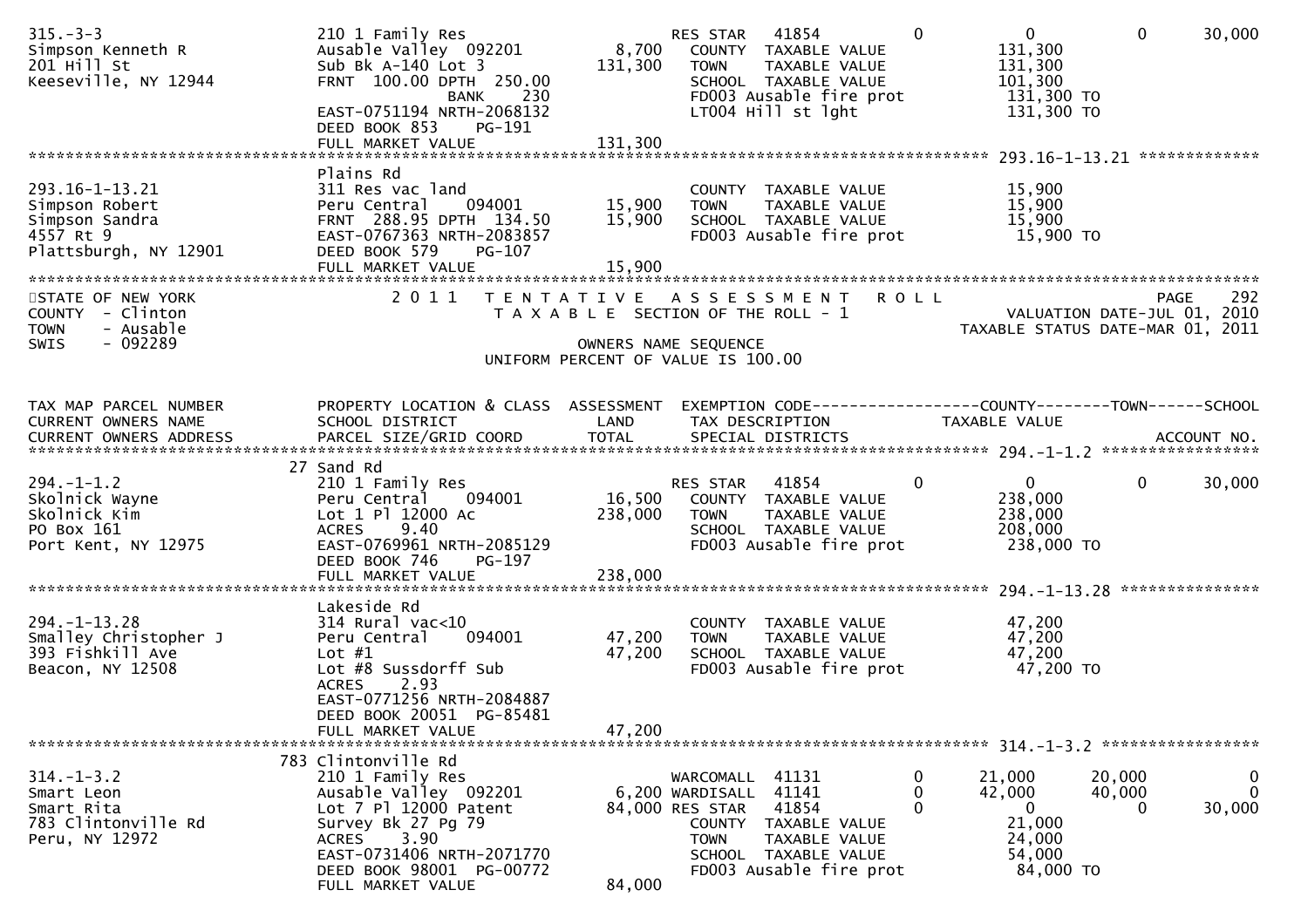| $334.2 - 1 - 2$                                                              | Rt 9N<br>311 Res vac land                             |                           | COUNTY TAXABLE VALUE                                                                             | 3,900                                                             |        |
|------------------------------------------------------------------------------|-------------------------------------------------------|---------------------------|--------------------------------------------------------------------------------------------------|-------------------------------------------------------------------|--------|
|                                                                              | Ausable Valley 092201                                 | 3,900                     | TOWN TAXABLE VALUE                                                                               | 3,900                                                             |        |
| 334.2-1-2<br>Smith Auto Exchange Inc<br>1351 Rt 9N<br>Clintonville, NY 12924 | FRNT 90.00 DPTH 138.00                                | 3,900                     | SCHOOL TAXABLE VALUE                                                                             | 3,900                                                             |        |
|                                                                              | EAST-0730419 NRTH-2053480                             |                           | FD003 Ausable fire prot                                                                          | 3,900 TO                                                          |        |
|                                                                              | DEED BOOK 812<br>PG-264                               |                           | LT003 Clntvill lght                                                                              | $3,900$ TO                                                        |        |
|                                                                              | FULL MARKET VALUE                                     | 3,900                     |                                                                                                  |                                                                   |        |
|                                                                              | 2155 Rt 22                                            |                           |                                                                                                  |                                                                   |        |
| $304. -1 - 17.5$                                                             |                                                       |                           | $\mathbf{0}$<br>RES STAR 41854                                                                   | $0 \qquad \qquad$<br>$\mathbf{0}$                                 | 30,000 |
| Smith Bradley R<br>smith Brenda                                              |                                                       |                           |                                                                                                  | 198,900                                                           |        |
| Smith Brenda<br>2155 Rt 22                                                   | 2.20 BANK<br>850<br><b>ACRES</b>                      |                           | SCHOOL TAXABLE VALUE                                                                             | 198,900<br>168,900                                                |        |
| Keeseville, NY 12944                                                         | EAST-0751292 NRTH-2075917                             |                           | FD003 Ausable fire prot                                                                          | 198,900 то                                                        |        |
|                                                                              | DEED BOOK 845<br><b>PG-302</b>                        |                           |                                                                                                  |                                                                   |        |
|                                                                              |                                                       |                           |                                                                                                  |                                                                   |        |
|                                                                              |                                                       |                           |                                                                                                  |                                                                   |        |
| STATE OF NEW YORK                                                            |                                                       |                           | 2011 TENTATIVE ASSESSMENT<br><b>ROLL</b><br>T A X A B L E SECTION OF THE ROLL - 1                | PAGE<br>$\frac{1}{2}$ - $\frac{1}{2}$ VALUATION DATE-JUL 01, 2010 | 293    |
| COUNTY - Clinton<br>- Ausable<br><b>TOWN</b>                                 |                                                       |                           |                                                                                                  | TAXABLE STATUS DATE-MAR 01, 2011                                  |        |
| - 092289<br><b>SWIS</b>                                                      |                                                       |                           | OWNERS NAME SEQUENCE                                                                             |                                                                   |        |
|                                                                              |                                                       |                           | UNIFORM PERCENT OF VALUE IS 100.00                                                               |                                                                   |        |
|                                                                              |                                                       |                           |                                                                                                  |                                                                   |        |
| TAX MAP PARCEL NUMBER                                                        |                                                       |                           | PROPERTY LOCATION & CLASS ASSESSMENT EXEMPTION CODE----------------COUNTY-------TOWN------SCHOOL |                                                                   |        |
| CURRENT OWNERS NAME                                                          | SCHOOL DISTRICT                                       | <b>Example 12 DE LAND</b> | TAX DESCRIPTION                                                                                  | TAXABLE VALUE                                                     |        |
|                                                                              |                                                       |                           |                                                                                                  |                                                                   |        |
|                                                                              |                                                       |                           |                                                                                                  |                                                                   |        |
| $294. - 1 - 1.3$                                                             | Sand Rd<br>260 Seasonal res                           |                           | COUNTY TAXABLE VALUE                                                                             | 86,400                                                            |        |
| Smith Daniel                                                                 | Peru Central 094001                                   | 14,300                    | <b>TOWN</b><br>TAXABLE VALUE                                                                     | 86,400                                                            |        |
| Smith Lorrie                                                                 | Wilkinson Sub Lot 3                                   | 86,400                    | SCHOOL TAXABLE VALUE                                                                             | 86,400                                                            |        |
| 3989 Main St                                                                 | 5.60<br><b>ACRES</b>                                  |                           | FD003 Ausable fire prot                                                                          | 86,400 TO                                                         |        |
| Warrensburg, NY 12885                                                        | EAST-0769332 NRTH-2085109                             |                           |                                                                                                  |                                                                   |        |
|                                                                              | DEED BOOK 979<br>$PG-90$                              |                           |                                                                                                  |                                                                   |        |
|                                                                              | FULL MARKET VALUE                                     | 86,400                    |                                                                                                  |                                                                   |        |
|                                                                              | Sand Rd                                               |                           |                                                                                                  |                                                                   |        |
| $294. - 1 - 1.1$                                                             | $314$ Rural vac<10                                    |                           | COUNTY TAXABLE VALUE                                                                             | 13,500                                                            |        |
| Smith Daniel E                                                               | Peru Central<br>094001                                | 13,500                    | TAXABLE VALUE<br><b>TOWN</b>                                                                     | 13,500                                                            |        |
| Smith Lorrie L                                                               | Wilkinson Sub Lot #1                                  | 13,500                    | SCHOOL TAXABLE VALUE                                                                             | 13,500                                                            |        |
| 3989 Main St                                                                 | 4.40<br><b>ACRES</b>                                  |                           | FD003 Ausable fire prot                                                                          | 13,500 TO                                                         |        |
| Warrensburg, NY 12885                                                        | EAST-0768821 NRTH-2084940<br>DEED BOOK 20021 PG-44762 |                           |                                                                                                  |                                                                   |        |
|                                                                              | FULL MARKET VALUE                                     | 13,500                    |                                                                                                  |                                                                   |        |
|                                                                              |                                                       |                           |                                                                                                  |                                                                   |        |
|                                                                              | Sand Rd                                               |                           |                                                                                                  |                                                                   |        |
| $294. - 1 - 1.4$<br>Smith Daniel E                                           | $314$ Rural vac<10<br>094001                          |                           | COUNTY TAXABLE VALUE                                                                             | 14,300                                                            |        |
| Smith Lorrie L                                                               | Peru Central<br>Wilkinson Sub Lot 4                   | 14,300<br>14,300          | <b>TOWN</b><br>TAXABLE VALUE<br>SCHOOL TAXABLE VALUE                                             | 14,300<br>14,300                                                  |        |
| 3989 Main St                                                                 | 5.70<br><b>ACRES</b>                                  |                           | FD003 Ausable fire prot                                                                          | 14,300 TO                                                         |        |
| Warrensburg, NY 12885                                                        | EAST-0769585 NRTH-2085137                             |                           |                                                                                                  |                                                                   |        |
|                                                                              | DEED BOOK 20021 PG-44762                              |                           |                                                                                                  |                                                                   |        |
|                                                                              | FULL MARKET VALUE                                     | 14,300                    |                                                                                                  |                                                                   |        |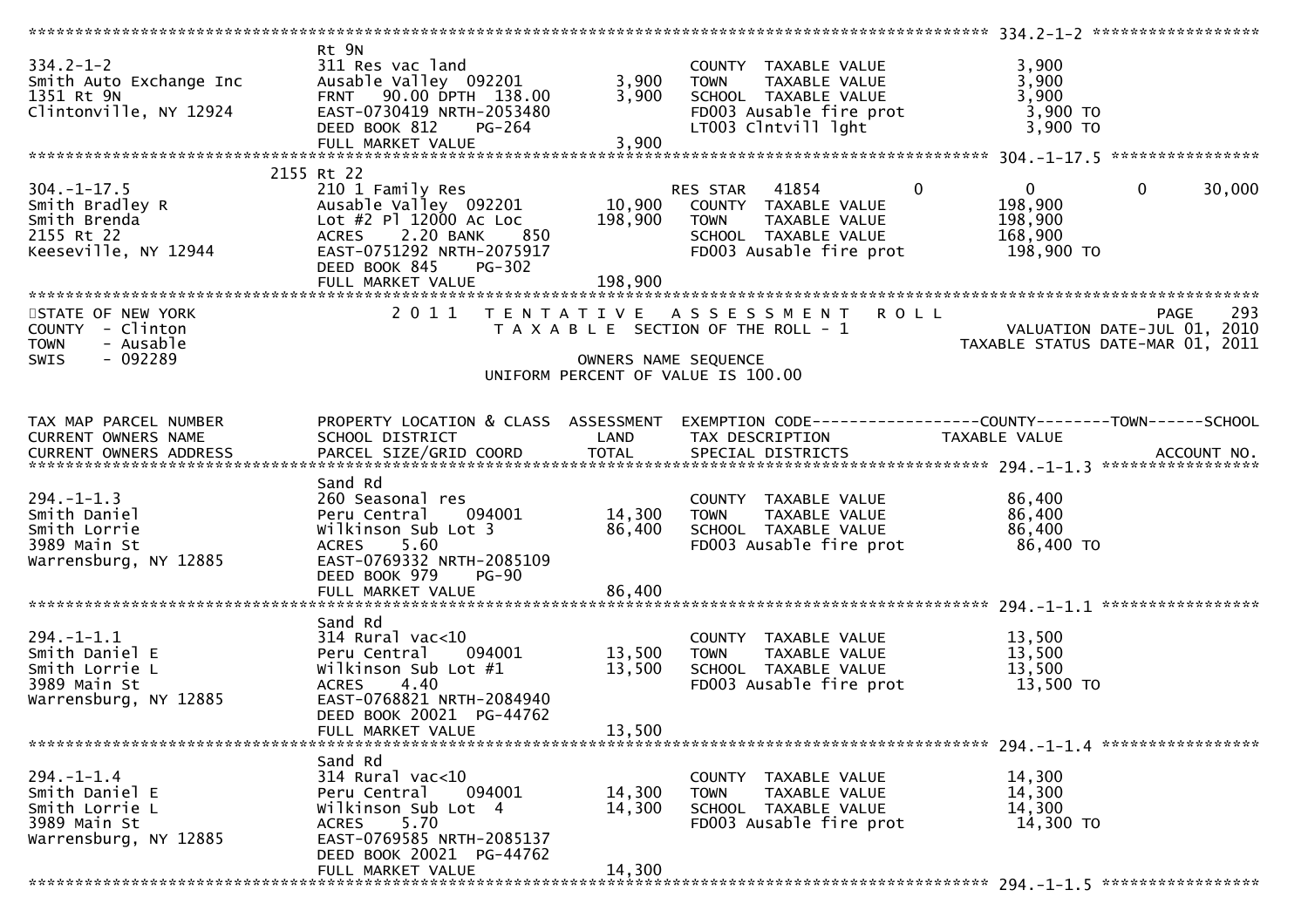| $294. -1 - 1.5$<br>Smith Daniel E<br>Smith Lorrie L<br>3989 Main St<br>Warrensburg, NY 12885              | Sand Rd<br>314 Rural vac<10<br>Peru Central 094001<br>Wilkinson Sub Lot 2<br>5.00<br>ACRES<br>EAST-0769075 NRTH-2085028<br>DEED BOOK 20021 PG-44762                     | 13,900<br>13,900           | COUNTY TAXABLE VALUE<br><b>TOWN</b><br>TAXABLE VALUE<br>SCHOOL TAXABLE VALUE<br>FD003 Ausable fire prot                        | 13,900<br>13,900<br>13,900<br>13,900 TO                                                                                                                                                                          |
|-----------------------------------------------------------------------------------------------------------|-------------------------------------------------------------------------------------------------------------------------------------------------------------------------|----------------------------|--------------------------------------------------------------------------------------------------------------------------------|------------------------------------------------------------------------------------------------------------------------------------------------------------------------------------------------------------------|
|                                                                                                           | 2085 Rt 9                                                                                                                                                               |                            |                                                                                                                                |                                                                                                                                                                                                                  |
| $305. - 1 - 5$<br>Smith Elaine R<br>Box 2<br>Port Kent, NY 12975                                          | 484 1 use sm bld<br>Ausable Valley 092201 6,200<br>FRNT 150.00 DPTH 165.00<br>EAST-0761900 NRTH-2074404<br>DEED BOOK 727<br>PG-305<br>FULL MARKET VALUE                 | 20,000<br>20,000           | COUNTY TAXABLE VALUE<br>TOWN TAXABLE VALUE<br>SCHOOL TAXABLE VALUE<br>FD003 Ausable fire prot<br>LT006 Chasm                   | 20,000<br>20,000<br>20,000<br>20,000 TO<br>20,000 TO                                                                                                                                                             |
| STATE OF NEW YORK<br>COUNTY - Clinton<br>- Ausable<br><b>TOWN</b><br>$-092289$<br><b>SWIS</b>             |                                                                                                                                                                         | OWNERS NAME SEQUENCE       | 2011 TENTATIVE ASSESSMENT ROLL<br>UNIFORM PERCENT OF VALUE IS 100.00                                                           | 294<br>PAGE<br>T A X A B L E SECTION OF THE ROLL - 1<br>VALUATION DATE-JUL 01, 2010<br>TAXABLE STATUS DATE-MAR 01, 2011                                                                                          |
|                                                                                                           |                                                                                                                                                                         |                            |                                                                                                                                |                                                                                                                                                                                                                  |
| TAX MAP PARCEL NUMBER<br>CURRENT OWNERS NAME<br>CURRENT OWNERS ADDRESS                                    | SCHOOL DISTRICT                                                                                                                                                         | LAND                       | TAX DESCRIPTION                                                                                                                | PROPERTY LOCATION & CLASS ASSESSMENT EXEMPTION CODE----------------COUNTY-------TOWN------SCHOOL<br>TAXABLE VALUE<br>CURRENT OWNERS ADDRESS FARCEL SIZE/GRID COORD TOTAL SPECIAL DISTRICTS (2011-19) ACCOUNT NO. |
| 334.-1-14<br>Smith Elizabeth<br>26 Sand Hill Rd<br>Clintonville, NY 12924                                 | Rt 9N<br>323 Vacant rural<br>Ausable Valley 092201<br>ACRES 33.90<br>EAST-0729829 NRTH-2052575<br>DEED BOOK 934<br>PG-74<br>FULL MARKET VALUE                           | 14,800<br>14,800<br>14,800 | COUNTY TAXABLE VALUE<br><b>TOWN</b><br>TAXABLE VALUE<br>SCHOOL TAXABLE VALUE<br>FD003 Ausable fire prot<br>LT003 Clntvill lght | 14,800<br>14,800<br>14,800<br>14,800 TO<br>14,800 TO                                                                                                                                                             |
|                                                                                                           | Thomasville Rd                                                                                                                                                          |                            |                                                                                                                                |                                                                                                                                                                                                                  |
| $334. - 1 - 25.4$<br>Smith James C<br>1269 Green St<br>Ausable Forks, NY 12912                            | 322 Rural vac>10<br>Ausable Valley 092201 17,300<br>Survey Map 2010/231422<br>ACRES 39.00<br>EAST-0720469 NRTH-2054828<br>DEED BOOK 20102 PG-31699<br>FULL MARKET VALUE | 17,300<br>17,300           | COUNTY TAXABLE VALUE<br>TAXABLE VALUE<br>TOWN<br>SCHOOL TAXABLE VALUE<br>FD003 Ausable fire prot                               | 17,300<br>17,300<br>17,300<br>17,300 TO                                                                                                                                                                          |
|                                                                                                           |                                                                                                                                                                         |                            |                                                                                                                                |                                                                                                                                                                                                                  |
| $334.2 - 1 - 31$<br>Smith James R<br>$c/O$ Smith's Auto Ex., Inc.<br>1351 Rt 9N<br>Clintonville, NY 12924 | 1351 Rt 9N<br>311 Res vac land<br>Ausable Valley 092201<br>FRNT 92.00 DPTH 109.00<br>EAST-0731619 NRTH-2053452<br>DEED BOOK 621<br><b>PG-988</b><br>FULL MARKET VALUE   | 2,500<br>2,500<br>2,500    | COUNTY TAXABLE VALUE<br>TAXABLE VALUE<br><b>TOWN</b><br>SCHOOL TAXABLE VALUE<br>FD003 Ausable fire prot<br>LT003 Clntvill lght | 2,500<br>2,500<br>2,500<br>2,500 TO<br>2,500 TO                                                                                                                                                                  |
| $334. -2 - 5.1$<br>Smith James R Jr                                                                       | Rt 9N<br>$314$ Rural vac<10<br>Ausable Valley 092201                                                                                                                    | 2,700                      | COUNTY TAXABLE VALUE<br><b>TOWN</b><br>TAXABLE VALUE                                                                           | 2,700<br>2,700                                                                                                                                                                                                   |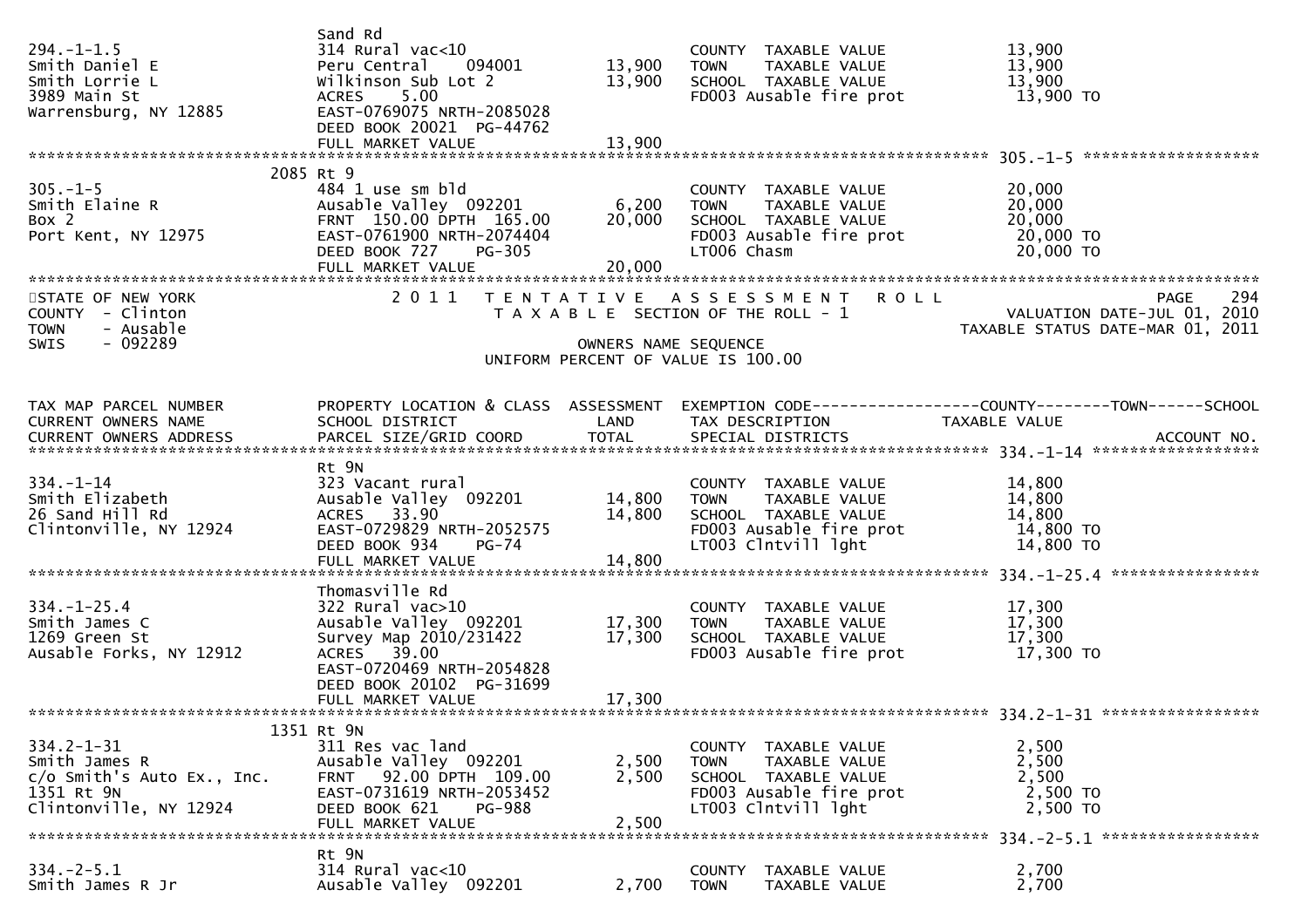| 3055 Rt 9<br>Peru, NY 12972                                                                  | Title Deed 310/561<br>FRNT 50.00 DPTH 500.00<br>EAST-0725563 NRTH-2051222<br>DEED BOOK 20011 PG-35777<br>FULL MARKET VALUE                                                                                       | 2,700<br>2,700             | SCHOOL TAXABLE VALUE<br>FD003 Ausable fire prot                                                                                            | 2,700<br>2,700 TO                                                                                                                                                              |
|----------------------------------------------------------------------------------------------|------------------------------------------------------------------------------------------------------------------------------------------------------------------------------------------------------------------|----------------------------|--------------------------------------------------------------------------------------------------------------------------------------------|--------------------------------------------------------------------------------------------------------------------------------------------------------------------------------|
| $303 - 2 - 27$<br>Smith John J<br>PO Box 471<br>Ausable Forks, NY 12912                      | 925 Clintonville Rd<br>210 1 Family Res<br>Ausable Valley 092201<br>FRNT 140.00 DPTH 291.00<br>EAST-0733727 NRTH-2074635<br>DEED BOOK 20082 PG-21344                                                             | 4,000<br>54,000            | COUNTY TAXABLE VALUE<br><b>TOWN</b><br>TAXABLE VALUE<br>SCHOOL TAXABLE VALUE<br>FD003 Ausable fire prot                                    | 54,000<br>54,000<br>54,000<br>54,000 TO                                                                                                                                        |
| STATE OF NEW YORK<br>COUNTY - Clinton<br>- Ausable<br><b>TOWN</b><br>- 092289<br><b>SWIS</b> | 2011                                                                                                                                                                                                             |                            | TENTATIVE ASSESSMENT<br><b>ROLL</b><br>T A X A B L E SECTION OF THE ROLL - 1<br>OWNERS NAME SEQUENCE<br>UNIFORM PERCENT OF VALUE IS 100.00 | 295<br>PAGE<br>VALUATION DATE-JUL 01, 2010<br>TAXABLE STATUS DATE-MAR 01, 2011                                                                                                 |
| TAX MAP PARCEL NUMBER<br>CURRENT OWNERS NAME                                                 | PROPERTY LOCATION & CLASS ASSESSMENT<br>SCHOOL DISTRICT                                                                                                                                                          | LAND                       | TAX DESCRIPTION                                                                                                                            | EXEMPTION CODE-----------------COUNTY-------TOWN------SCHOOL<br><b>TAXABLE VALUE</b><br>CURRENT OWNERS ADDRESS PARCEL SIZE/GRID COORD TOTAL SPECIAL DISTRICTS 700. ACCOUNT NO. |
| $325. - 1 - 11$<br>Smith John J<br>PO Box 471<br>Ausable Forks, NY 12912                     | 163 Cold Spring Rd<br>240 Rural res<br>Ausable Valley 092201<br>Lot 22 Platts 1200 Ac<br>Sub Map Bk 14 Pg 143 Lot<br>ACRES 82.60<br>EAST-0737760 NRTH-2063696<br>DEED BOOK 808<br>PG-330<br>FULL MARKET VALUE    | 24,000<br>99,000<br>99,000 | RES STAR 41854<br>COUNTY TAXABLE VALUE<br>TAXABLE VALUE<br><b>TOWN</b><br>SCHOOL TAXABLE VALUE<br>FD003 Ausable fire prot                  | $\Omega$<br>$\mathbf{0}$<br>$\mathbf{0}$<br>30,000<br>99,000<br>99,000<br>69,000<br>99,000 TO                                                                                  |
| $325. - 1 - 12$<br>Smith John J<br>PO Box 471<br>Ausable Forks, NY 12912                     | 253 Cold Spring Rd<br>321 Abandoned ag<br>Ausable Valley 092201<br>Lot 22 Platts 1200 Ac<br>Cold Springs Sub Lot 3<br>ACRES 21.10<br>EAST-0738150 NRTH-2064863<br>DEED BOOK 929<br>$PG-104$<br>FULL MARKET VALUE | 13,500<br>13,500<br>13,500 | COUNTY TAXABLE VALUE<br>TAXABLE VALUE<br><b>TOWN</b><br>SCHOOL TAXABLE VALUE<br>FD003 Ausable fire prot                                    | 13,500<br>13,500<br>13,500<br>13,500 TO                                                                                                                                        |
| $334.2 - 1 - 26$<br>Smith Mrs Ethel<br>PO Box 236<br>Keeseville, NY 12944                    | Smith St<br>311 Res vac land<br>Ausable Valley 092201<br>FRNT 200.00 DPTH 85.00<br>EAST-0731757 NRTH-2054103<br>DEED BOOK 273<br><b>PG-237</b>                                                                   | 3,200<br>3,200             | COUNTY TAXABLE VALUE<br><b>TOWN</b><br>TAXABLE VALUE<br>SCHOOL TAXABLE VALUE<br>FD003 Ausable fire prot<br>LT003 Clntvill lght             | 3,200<br>3,200<br>3,200<br>3,200 TO<br>3,200 TO<br>304. -1-44.32 ****************                                                                                              |
| $304. - 1 - 44.32$<br>Smith Robert L                                                         | 130 Union Rd<br>314 Rural vac<10<br>Ausable Valley 092201                                                                                                                                                        | 15,300                     | COUNTY TAXABLE VALUE<br><b>TOWN</b><br>TAXABLE VALUE                                                                                       | 15,300<br>15,300                                                                                                                                                               |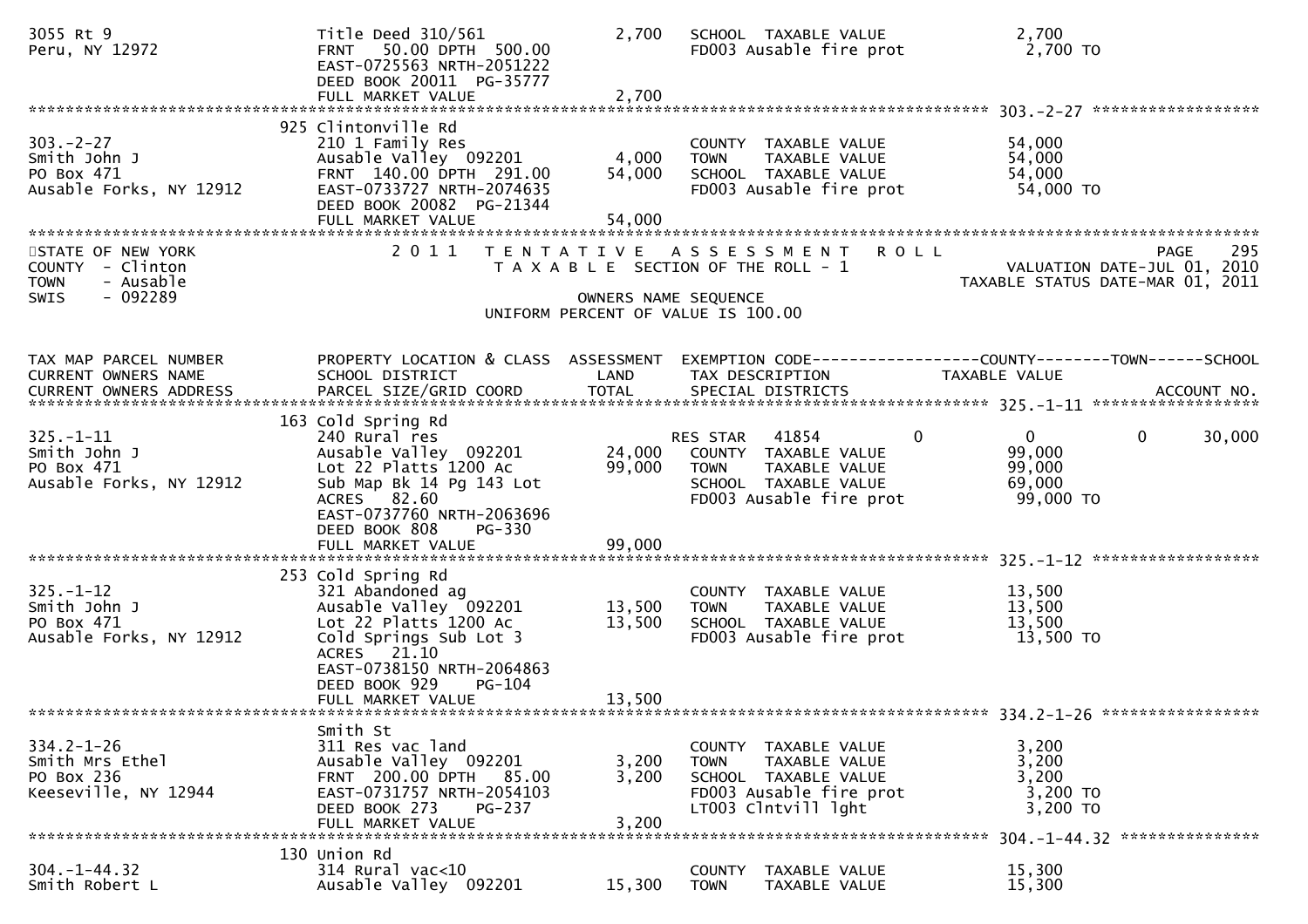| Smith Barbara J<br>1451 Stone Quarry Rd<br>Fleming, OH 45729                                        | $Lot 13$ $Pq1$<br>survey 2009/222263<br>ACRES 6.50<br>EAST-0745986 NRTH-2078662<br>DEED BOOK 20092 PG-25249                                           | 15,300                  | SCHOOL TAXABLE VALUE<br>FD003 Ausable fire prot                                                                                                                  | 15,300<br>15,300 TO                                                                                               |
|-----------------------------------------------------------------------------------------------------|-------------------------------------------------------------------------------------------------------------------------------------------------------|-------------------------|------------------------------------------------------------------------------------------------------------------------------------------------------------------|-------------------------------------------------------------------------------------------------------------------|
|                                                                                                     |                                                                                                                                                       |                         |                                                                                                                                                                  |                                                                                                                   |
| $334.2 - 1 - 14.2$<br>Smith Roger<br>Smith Elizabeth<br>26 Sand Hill Rd<br>Clintonville, NY 12924   | 26 Sand Hill Rd<br>210 1 Family Res<br>Ausable Valley 092201<br>FRNT 200.00 DPTH 170.00<br>EAST-0731664 NRTH-2054299<br>DEED BOOK 638<br><b>PG-88</b> | 4,200<br>89,000         | RES STAR 41854<br>$\Omega$<br>COUNTY TAXABLE VALUE<br>TAXABLE VALUE<br><b>TOWN</b><br>SCHOOL TAXABLE VALUE<br>FD003 Ausable fire prot                            | 30,000<br>$\mathbf{0}$<br>$\mathbf{0}$<br>89,000<br>89,000<br>59,000<br>89,000 TO                                 |
| STATE OF NEW YORK                                                                                   |                                                                                                                                                       |                         | 2011 TENTATIVE ASSESSMENT ROLL                                                                                                                                   | 296<br><b>PAGE</b>                                                                                                |
| COUNTY - Clinton<br><b>TOWN</b><br>- Ausable                                                        |                                                                                                                                                       |                         | T A X A B L E SECTION OF THE ROLL - 1                                                                                                                            | VALUATION DATE-JUL 01, 2010<br>TAXABLE STATUS DATE-MAR 01, 2011                                                   |
| - 092289<br><b>SWIS</b>                                                                             |                                                                                                                                                       | OWNERS NAME SEQUENCE    | UNIFORM PERCENT OF VALUE IS 100.00                                                                                                                               |                                                                                                                   |
|                                                                                                     |                                                                                                                                                       |                         |                                                                                                                                                                  |                                                                                                                   |
| TAX MAP PARCEL NUMBER<br>CURRENT OWNERS NAME                                                        | SCHOOL DISTRICT                                                                                                                                       | LAND                    | TAX DESCRIPTION                                                                                                                                                  | PROPERTY LOCATION & CLASS ASSESSMENT EXEMPTION CODE----------------COUNTY-------TOWN------SCHOOL<br>TAXABLE VALUE |
|                                                                                                     |                                                                                                                                                       |                         |                                                                                                                                                                  |                                                                                                                   |
| $334.2 - 1 - 25$<br>Smith Roger<br>Smith Elizabeth<br>26 Sand Hill Rd<br>Clintonville, NY 12924     | Smith St<br>311 Res vac land<br>Ausable Valley 092201<br>FRNT 100.00 DPTH 85.00<br>EAST-0731736 NRTH-2054239<br>DEED BOOK 813 PG-248                  | 2,600<br>2,600          | COUNTY TAXABLE VALUE<br>TAXABLE VALUE<br>TAXABLE VALUE<br>- TAXABLE VII<br><b>TOWN</b><br>SCHOOL TAXABLE VALUE<br>FD003 Ausable fire prot<br>LT003 Clntvill lght | 2,600<br>2,600<br>2,600<br>2,600 TO<br>$2,600$ TO                                                                 |
|                                                                                                     | Smith St                                                                                                                                              |                         |                                                                                                                                                                  |                                                                                                                   |
| $334.2 - 1 - 24$<br>Smith Roger R<br>Smith Elizabeth D<br>26 Sand Hill Rd<br>Clintonville, NY 12924 | $314$ Rural vac<10<br>Ausable Valley 092201<br>ACRES 1.70<br>EAST-0731976 NRTH-2054451<br>DEED BOOK 20011 PG-34495<br>FULL MARKET VALUE               | 2,800<br>2,800<br>2,800 | COUNTY TAXABLE VALUE<br>TAXABLE VALUE<br>TOWN<br>SCHOOL TAXABLE VALUE<br>FD003 Ausable fire prot<br>LT003 Clntvill lght                                          | 2,800<br>2,800<br>2,800<br>2,800 TO<br>2,800 TO                                                                   |
|                                                                                                     | 1347 Rt 9N                                                                                                                                            |                         |                                                                                                                                                                  |                                                                                                                   |
| $334.2 - 1 - 30$<br>Smith Roger R<br>26 Sand Hill Rd<br>Clintonville, NY 12924                      | 312 Vac w/imprv<br>Ausable Valley 092201<br>$2.30^{7}$<br><b>ACRES</b><br>EAST-0731913 NRTH-2053348<br>DEED BOOK 20072 PG-8037<br>FULL MARKET VALUE   | 6,800<br>7,800<br>7,800 | COUNTY TAXABLE VALUE<br><b>TOWN</b><br>TAXABLE VALUE<br>SCHOOL TAXABLE VALUE<br>FD003 Ausable fire prot<br>LT003 Clntvill lght                                   | 7,800<br>7,800<br>7,800<br>7,800 TO<br>7,800 TO                                                                   |
|                                                                                                     |                                                                                                                                                       |                         |                                                                                                                                                                  |                                                                                                                   |
| $335.1 - 1 - 13$<br>Smith Russell<br>PO Box 63<br>Keeseville, NY 12944                              | Rt 9N<br>314 Rural vac<10<br>Ausable Valley 092201<br><b>ACRES</b><br>1.00<br>EAST-0733538 NRTH-2054159<br>DEED BOOK 633<br>PG-1190                   | 6,000<br>6,000          | COUNTY TAXABLE VALUE<br>TAXABLE VALUE<br><b>TOWN</b><br>SCHOOL TAXABLE VALUE<br>FD003 Ausable fire prot<br>LT003 Clntvill lght                                   | 6,000<br>6,000<br>6,000<br>6,000 TO<br>6,000 TO                                                                   |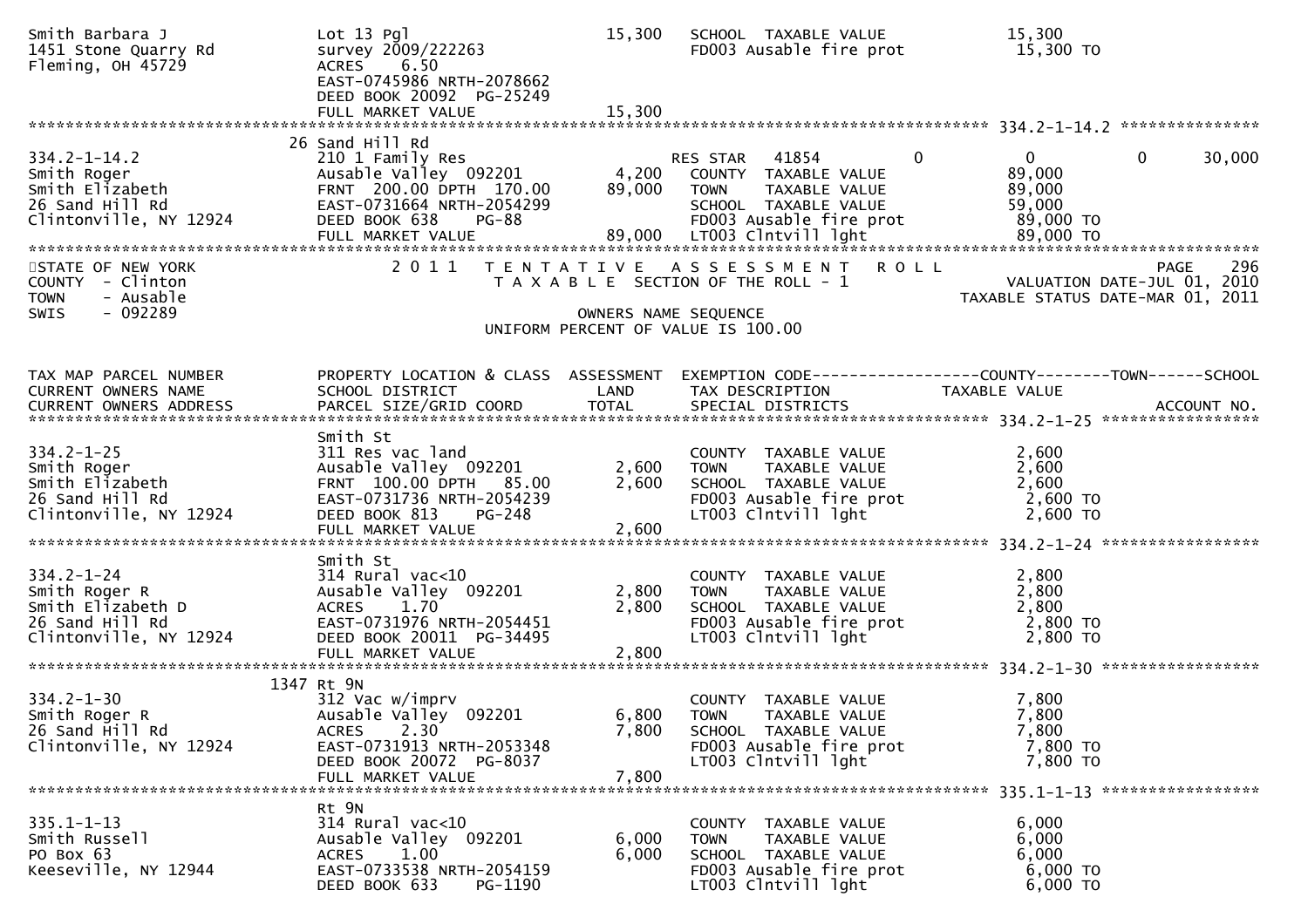| $335.1 - 1 - 25$<br>Smith Russell<br>PO Box 63<br>Keeseville, NY 12944                        | 1267 Rt 9N<br>210 1 Family Res<br>Ausable Valley 092201<br>FRNT 166.00 DPTH 250.00<br>EAST-0733693 NRTH-2053846<br>DEED BOOK 633<br>PG-1192<br>FULL MARKET VALUE    | 73,600<br>73,600             | WARNONALL 41121<br>5,600 SR STAR<br>41834<br>COUNTY TAXABLE VALUE<br><b>TOWN</b><br>TAXABLE VALUE<br>SCHOOL TAXABLE VALUE<br>FD003 Ausable fire prot  | $\mathbf 0$<br>11,040<br>$\Omega$<br>$\mathbf{0}$<br>62,560<br>62,560<br>13,500 | $\mathbf{0}$<br>11,040<br>60,100<br>$\Omega$<br>73,600 TO                             |
|-----------------------------------------------------------------------------------------------|---------------------------------------------------------------------------------------------------------------------------------------------------------------------|------------------------------|-------------------------------------------------------------------------------------------------------------------------------------------------------|---------------------------------------------------------------------------------|---------------------------------------------------------------------------------------|
|                                                                                               |                                                                                                                                                                     |                              |                                                                                                                                                       |                                                                                 |                                                                                       |
| STATE OF NEW YORK<br>COUNTY - Clinton<br><b>TOWN</b><br>- Ausable<br>$-092289$<br><b>SWIS</b> | 2011<br>T E N T A T I V E                                                                                                                                           |                              | A S S E S S M E N T<br>T A X A B L E SECTION OF THE ROLL - 1<br>OWNERS NAME SEQUENCE<br>UNIFORM PERCENT OF VALUE IS 100.00                            | <b>ROLL</b>                                                                     | 297<br><b>PAGE</b><br>VALUATION DATE-JUL 01, 2010<br>TAXABLE STATUS DATE-MAR 01, 2011 |
| TAX MAP PARCEL NUMBER<br>CURRENT OWNERS NAME                                                  | PROPERTY LOCATION & CLASS ASSESSMENT<br>SCHOOL DISTRICT                                                                                                             | LAND                         | TAX DESCRIPTION                                                                                                                                       | TAXABLE VALUE                                                                   |                                                                                       |
| $335.1 - 1 - 24$<br>Smith Russell E<br>PO Box 63<br>Keeseville, NY 12944                      | 1263 Rt 9N<br>220 2 Family Res<br>Ausable Valley 092201<br>FRNT 60.00 DPTH 340.00<br>EAST-0733808 NRTH-2053830<br>DEED BOOK 1042<br>$PG-91$                         | 3,800<br>44,600              | COUNTY TAXABLE VALUE<br>TAXABLE VALUE<br><b>TOWN</b><br>SCHOOL TAXABLE VALUE<br>FD003 Ausable fire prot<br>LT003 Clntvill lght                        | 44,600<br>44,600<br>44,600<br>44,600 TO                                         | 44,600 TO                                                                             |
|                                                                                               | 40 Martin Rd                                                                                                                                                        |                              |                                                                                                                                                       |                                                                                 |                                                                                       |
| $314. - 2 - 9$<br>Smith William A<br>Smith Nancy<br>40 Martin Rd<br>Peru, NY 12972            | 240 Rural res<br>Ausable Valley 092201<br>ACRES 80.00<br>EAST-0740428 NRTH-2073591<br>DEED BOOK 592<br>PG-970<br>FULL MARKET VALUE                                  | 48,400<br>165,000<br>165,000 | 41854<br>RES STAR<br>COUNTY TAXABLE VALUE<br>TAXABLE VALUE<br><b>TOWN</b><br>SCHOOL TAXABLE VALUE<br>FD003 Ausable fire prot                          | $\mathbf 0$<br>$\mathbf{0}$<br>165,000<br>165,000<br>135,000<br>165,000 TO      | $\mathbf{0}$<br>30,000                                                                |
|                                                                                               |                                                                                                                                                                     |                              |                                                                                                                                                       |                                                                                 |                                                                                       |
| $315. - 3 - 50$<br>Smith William T<br>Smith Barbara<br>228 Hill St<br>Keeseville, NY 12944    | 228 Hill St<br>210 1 Family Res<br>Ausable Valley 092201<br>Plant Sub 11 Lot 57<br>FRNT 180.00 DPTH 152.60<br>EAST-0750557 NRTH-2068807<br>DEED BOOK 634<br>$PG-39$ | 10,300<br>125,000            | RES STAR<br>41854<br>COUNTY<br>TAXABLE VALUE<br><b>TOWN</b><br>TAXABLE VALUE<br>SCHOOL TAXABLE VALUE<br>FD003 Ausable fire prot<br>LT004 Hill st lght | $\mathbf{0}$<br>$\mathbf{0}$<br>125,000<br>125,000<br>95,000<br>125,000 TO      | $\mathbf 0$<br>30,000<br>125,000 TO                                                   |
|                                                                                               | FULL MARKET VALUE                                                                                                                                                   | 125,000                      |                                                                                                                                                       |                                                                                 |                                                                                       |
| $334.2 - 1 - 10$<br>Smiths Auto Exchange Inc<br>1351 Rt 9N<br>Clintonville, NY 12924          | Rt 9N<br>311 Res vac land<br>Ausable Valley 092201<br>50.00 DPTH 214.00<br>FRNT<br>EAST-0731249 NRTH-2053646<br>DEED BOOK 98001 PG-01721<br>FULL MARKET VALUE       | 3,300<br>3,300<br>3,300      | COUNTY<br>TAXABLE VALUE<br>TAXABLE VALUE<br><b>TOWN</b><br>SCHOOL TAXABLE VALUE<br>FD003 Ausable fire prot<br>LT003 Clntvill lght                     | 3,300<br>3,300<br>3,300                                                         | 3,300 TO<br>3,300 TO                                                                  |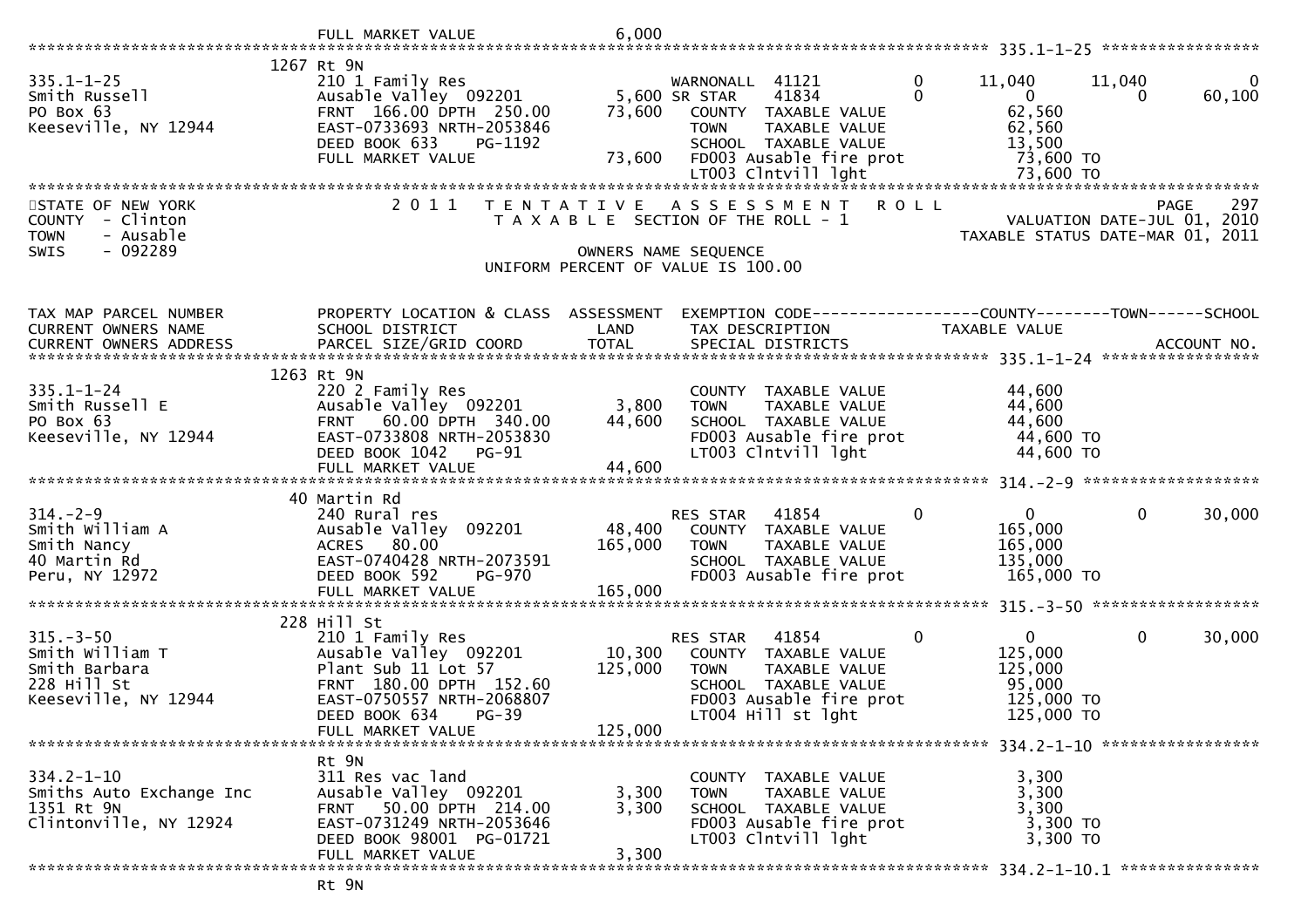| $334.2 - 1 - 10.1$<br>Smiths Auto Exchange Inc<br>1351 Rt 9N<br>Clintonville, NY 12924                 | 311 Res vac land<br>Ausable Valley 092201<br>FRNT 50.00 DPTH 214.00<br>EAST-0731298 NRTH-2053649<br>DEED BOOK 98001 PG-01720                                                          | 3,300<br>3,300               | COUNTY TAXABLE VALUE<br>TAXABLE VALUE<br><b>TOWN</b><br>SCHOOL TAXABLE VALUE<br>$FD003$ Ausable fire prot<br>LT003 Clntvill lght | 3,300<br>3,300<br>3,300<br>3,300 TO<br>3,300 TO                                        |
|--------------------------------------------------------------------------------------------------------|---------------------------------------------------------------------------------------------------------------------------------------------------------------------------------------|------------------------------|----------------------------------------------------------------------------------------------------------------------------------|----------------------------------------------------------------------------------------|
| STATE OF NEW YORK<br>COUNTY - Clinton<br>- Ausable<br><b>TOWN</b><br>$-092289$<br>SWIS                 |                                                                                                                                                                                       | OWNERS NAME SEQUENCE         | 2011 TENTATIVE ASSESSMENT ROLL<br>T A X A B L E SECTION OF THE ROLL - 1<br>UNIFORM PERCENT OF VALUE IS 100.00                    | 298<br>PAGE<br>TAXABLE STATUS DATE-MAR 01, 2011                                        |
|                                                                                                        |                                                                                                                                                                                       |                              |                                                                                                                                  |                                                                                        |
| TAX MAP PARCEL NUMBER<br>CURRENT OWNERS NAME                                                           | PROPERTY LOCATION & CLASS ASSESSMENT<br>SCHOOL DISTRICT                                                                                                                               | LAND                         | TAX DESCRIPTION                                                                                                                  | EXEMPTION CODE------------------COUNTY--------TOWN------SCHOOL<br>TAXABLE VALUE        |
| $334.2 - 1 - 13$<br>Smiths Auto Exchange Inc<br>1351 Rt 9N<br>Clintonville, NY 12924                   | Rt 9N<br>311 Res vac land<br>Ausable Valley 092201<br>FRNT 75.00 DPTH 121.00<br>EAST-0731595 NRTH-2053618<br>DEED BOOK 751<br>PG-321<br>FULL MARKET VALUE                             | 3,300<br>3,300<br>3,300      | COUNTY TAXABLE VALUE<br>TAXABLE VALUE<br><b>TOWN</b><br>SCHOOL TAXABLE VALUE<br>FDOO3 Ausable fire prot<br>LTOO3 Clntvill lght   | 3,300<br>3,300<br>3,300<br>3,300 TO<br>3,300 TO                                        |
| $334.2 - 1 - 16$<br>Smiths Auto Exchange Inc<br>1351 Rt 9N<br>Clintonville, NY 12924                   | Sand Hill Rd<br>311 Res vac land<br>Ausable Valley 092201<br>FRNT 25.00 DPTH 196.00<br>EAST-0731461 NRTH-2054094<br>DEED BOOK 621<br>PG-991<br>FULL MARKET VALUE                      | 900<br>900<br>900            | COUNTY TAXABLE VALUE<br><b>TOWN</b><br>TAXABLE VALUE<br>SCHOOL TAXABLE VALUE<br>FD003 Ausable fire prot<br>LT003 Clntvill lght   | 900<br>900<br>900<br>900 то<br>900 TO                                                  |
| $334.2 - 1 - 33$<br>$\overline{a}$<br>Smiths Auto Exchange Inc<br>1351 Rt 9N<br>Clintonville, NY 12924 | 1363 Rt 9N<br>475 Junkyard<br>Ausable Valley 092201<br>ACRES 8.10<br>EAST-0731283 NRTH-2053128<br>DEED BOOK 621<br><b>PG-985</b>                                                      | 18,500<br>145,000            | COUNTY TAXABLE VALUE<br>TAXABLE VALUE<br><b>TOWN</b><br>SCHOOL TAXABLE VALUE<br>FD003 Ausable fire prot<br>LT003 Clntvill lght   | 145,000<br>145,000<br>145,000<br>145,000 TO<br>145,000 TO                              |
| $294.10 - 1 - 3$<br>Snow Daniel<br>234 Bavarian Hill Rd<br>Beach Lake, PA 18405                        | 38 Ausable Beach Rd<br>260 Seasonal res - WTRFNT<br>Peru Central<br>094001<br>50.36 DPTH 375.58<br>FRNT<br>EAST-0772024 NRTH-2086024<br>DEED BOOK 1027<br>PG-195<br>FULL MARKET VALUE | 90,200<br>110,900<br>110,900 | COUNTY TAXABLE VALUE<br><b>TOWN</b><br>TAXABLE VALUE<br>SCHOOL TAXABLE VALUE<br>FD003 Ausable fire prot                          | 110,900<br>110,900<br>110,900<br>110,900 TO                                            |
|                                                                                                        | 1264 Rt 9N                                                                                                                                                                            |                              |                                                                                                                                  |                                                                                        |
| $335.1 - 1 - 15$<br>Snow David A<br>1264 Rt 9n<br>Clintonville, NY 12924                               | 210 1 Family Res<br>Ausable Valley 092201<br>99.00 DPTH 225.00<br>FRNT<br>EAST-0733778 NRTH-2054187<br>DEED BOOK 20061 PG-90543                                                       | 4,700<br>52,900              | RES STAR<br>41854<br>COUNTY<br>TAXABLE VALUE<br><b>TOWN</b><br>TAXABLE VALUE<br>SCHOOL TAXABLE VALUE<br>FD003 Ausable fire prot  | $\mathbf{0}$<br>0<br>$\mathbf{0}$<br>30,000<br>52,900<br>52,900<br>22,900<br>52,900 TO |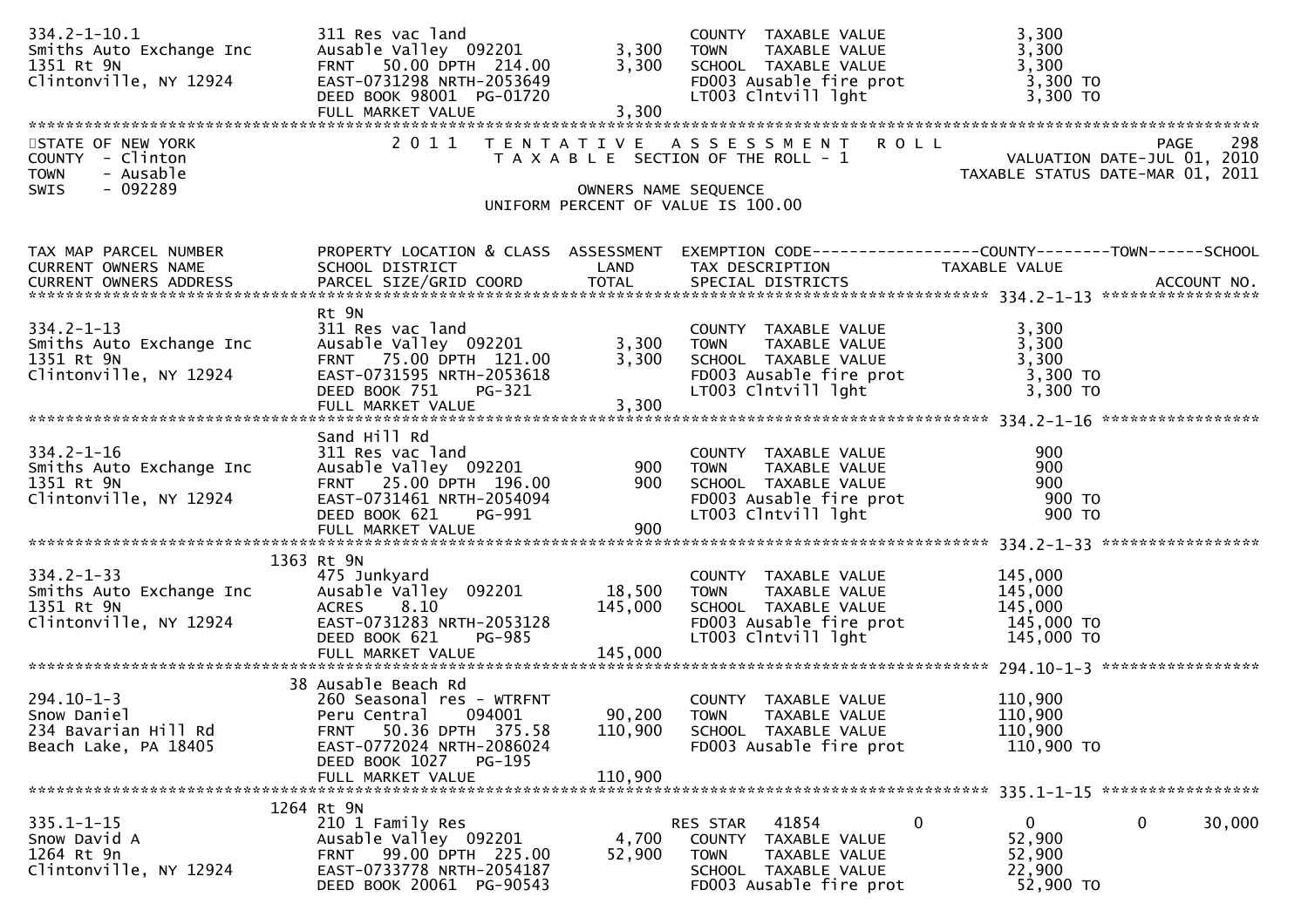| Rt 9N<br>$335.1 - 1 - 3$<br>312 Vac w/imprv<br>6,000<br>COUNTY TAXABLE VALUE<br>4,900<br>6,000<br>Ausable Valley 092201<br>TAXABLE VALUE<br>Snow Karen L<br><b>TOWN</b><br>PO Box 359<br>FRNT 110.00 DPTH 218.00<br>6,000<br>6,000<br>SCHOOL TAXABLE VALUE<br>EAST-0732012 NRTH-2053733<br>$6,000$ TO<br>AuSable Forks, NY 12912<br>FD003 Ausable fire prot<br>$6,000$ TO<br>DEED BOOK 937<br>LT003 Clntvill lght<br>PG-158<br>6,000<br>FULL MARKET VALUE<br>2011<br>STATE OF NEW YORK<br><b>ROLL</b><br>TENTATIVE ASSESSMENT |                        |
|-------------------------------------------------------------------------------------------------------------------------------------------------------------------------------------------------------------------------------------------------------------------------------------------------------------------------------------------------------------------------------------------------------------------------------------------------------------------------------------------------------------------------------|------------------------|
|                                                                                                                                                                                                                                                                                                                                                                                                                                                                                                                               |                        |
|                                                                                                                                                                                                                                                                                                                                                                                                                                                                                                                               |                        |
|                                                                                                                                                                                                                                                                                                                                                                                                                                                                                                                               | 299<br><b>PAGE</b>     |
| COUNTY - Clinton<br>T A X A B L E SECTION OF THE ROLL - 1<br>VALUATION DATE-JUL 01, 2010<br>- Ausable<br><b>TOWN</b><br>TAXABLE STATUS DATE-MAR 01, 2011<br>$-092289$<br>SWIS<br>OWNERS NAME SEQUENCE                                                                                                                                                                                                                                                                                                                         |                        |
| UNIFORM PERCENT OF VALUE IS 100.00                                                                                                                                                                                                                                                                                                                                                                                                                                                                                            |                        |
| PROPERTY LOCATION & CLASS ASSESSMENT<br>EXEMPTION CODE------------------COUNTY--------TOWN------SCHOOL<br>TAX MAP PARCEL NUMBER                                                                                                                                                                                                                                                                                                                                                                                               |                        |
| SCHOOL DISTRICT<br>LAND<br>CURRENT OWNERS NAME<br>TAX DESCRIPTION<br>TAXABLE VALUE                                                                                                                                                                                                                                                                                                                                                                                                                                            |                        |
|                                                                                                                                                                                                                                                                                                                                                                                                                                                                                                                               |                        |
| 2420 Rt 22                                                                                                                                                                                                                                                                                                                                                                                                                                                                                                                    |                        |
| $\mathbf 0$<br>$304. - 1 - 8$<br>41834<br>$\mathbf{0}$<br>210 1 Family Res<br>SR STAR                                                                                                                                                                                                                                                                                                                                                                                                                                         | $\mathbf{0}$<br>60,100 |
| 12,300<br>Ausable Valley 092201<br>202,000<br>Snow Keith<br>COUNTY TAXABLE VALUE                                                                                                                                                                                                                                                                                                                                                                                                                                              |                        |
| 1.40<br>202,000<br>202,000<br>Snow Norma<br><b>ACRES</b><br><b>TOWN</b><br>TAXABLE VALUE                                                                                                                                                                                                                                                                                                                                                                                                                                      |                        |
| EAST-0750901 NRTH-2082721<br>2420 Rt 22<br>141,900<br>SCHOOL TAXABLE VALUE                                                                                                                                                                                                                                                                                                                                                                                                                                                    |                        |
| FD003 Ausable fire prot<br>Peru, NY 12972<br>DEED BOOK 504<br>202,000 TO<br>PG-570                                                                                                                                                                                                                                                                                                                                                                                                                                            |                        |
| 202,000<br>FULL MARKET VALUE                                                                                                                                                                                                                                                                                                                                                                                                                                                                                                  |                        |
|                                                                                                                                                                                                                                                                                                                                                                                                                                                                                                                               |                        |
| Rt 22                                                                                                                                                                                                                                                                                                                                                                                                                                                                                                                         |                        |
| $304. - 1 - 9$<br>312 Vac w/imprv<br>10,000<br>COUNTY TAXABLE VALUE<br>10,000<br>Snow Keith<br>Ausable Valley 092201<br>8,100<br>TAXABLE VALUE<br><b>TOWN</b>                                                                                                                                                                                                                                                                                                                                                                 |                        |
| 10,000<br>10,000<br>1.20<br>SCHOOL TAXABLE VALUE<br>Snow Norma<br>ACRES                                                                                                                                                                                                                                                                                                                                                                                                                                                       |                        |
| EAST-0750937 NRTH-2082493<br>FD003 Ausable fire prot<br>10,000 TO<br>2420 Rt 22                                                                                                                                                                                                                                                                                                                                                                                                                                               |                        |
| Peru, NY 12972<br>DEED BOOK 557<br>$PG-81$                                                                                                                                                                                                                                                                                                                                                                                                                                                                                    |                        |
|                                                                                                                                                                                                                                                                                                                                                                                                                                                                                                                               |                        |
|                                                                                                                                                                                                                                                                                                                                                                                                                                                                                                                               |                        |
|                                                                                                                                                                                                                                                                                                                                                                                                                                                                                                                               |                        |
| Rt 22                                                                                                                                                                                                                                                                                                                                                                                                                                                                                                                         |                        |
| $304. - 1 - 10$<br>7,500<br>311 Res vac land<br>COUNTY TAXABLE VALUE                                                                                                                                                                                                                                                                                                                                                                                                                                                          |                        |
| 7,500<br>7,500<br>Ausable Valley 092201<br>Snow Keith M<br><b>TOWN</b><br>TAXABLE VALUE                                                                                                                                                                                                                                                                                                                                                                                                                                       |                        |
| FRNT 150.00 DPTH 250.00<br>7,500<br>7,500<br>SCHOOL TAXABLE VALUE<br>Snow Norma P                                                                                                                                                                                                                                                                                                                                                                                                                                             |                        |
| FD003 Ausable fire prot<br>2420 Rt 22<br>EAST-0750963 NRTH-2082315<br>7,500 TO                                                                                                                                                                                                                                                                                                                                                                                                                                                |                        |
| Peru, NY 12972<br>DEED BOOK 675<br><b>PG-97</b>                                                                                                                                                                                                                                                                                                                                                                                                                                                                               |                        |
| 7,500<br>FULL MARKET VALUE                                                                                                                                                                                                                                                                                                                                                                                                                                                                                                    |                        |
| 228 Rt 9N                                                                                                                                                                                                                                                                                                                                                                                                                                                                                                                     |                        |
| 0<br>$315.4 - 1 - 8$<br>41854<br>0<br>210 1 Family Res<br>RES STAR                                                                                                                                                                                                                                                                                                                                                                                                                                                            | 0<br>30,000            |
| 8,500<br>103,600<br>Snow Martin J<br>Ausable Valley 092201<br><b>COUNTY</b><br>TAXABLE VALUE                                                                                                                                                                                                                                                                                                                                                                                                                                  |                        |
| FRNT 100.00 DPTH 200.00<br>103,600<br>Snow Sherry A<br>TAXABLE VALUE<br>103,600<br><b>TOWN</b>                                                                                                                                                                                                                                                                                                                                                                                                                                |                        |
| 228 Rt 9N<br>080<br>73,600<br><b>BANK</b><br>SCHOOL TAXABLE VALUE                                                                                                                                                                                                                                                                                                                                                                                                                                                             |                        |
| Keeseville, NY 12944<br>EAST-0754209 NRTH-2065942<br>FD003 Ausable fire prot<br>103,600 TO                                                                                                                                                                                                                                                                                                                                                                                                                                    |                        |
| DEED BOOK 841<br>PG-217<br>LT005 Pine tree dr. 1ght<br>103,600 TO                                                                                                                                                                                                                                                                                                                                                                                                                                                             |                        |
| 103,600<br>FULL MARKET VALUE<br>334. - 2 - 16 *******************                                                                                                                                                                                                                                                                                                                                                                                                                                                             |                        |
| 1674 Rt 9N<br>$334. - 2 - 16$<br>12,000<br>210 1 Family Res<br>WARCOMALL 41131<br>12,000                                                                                                                                                                                                                                                                                                                                                                                                                                      | 0                      |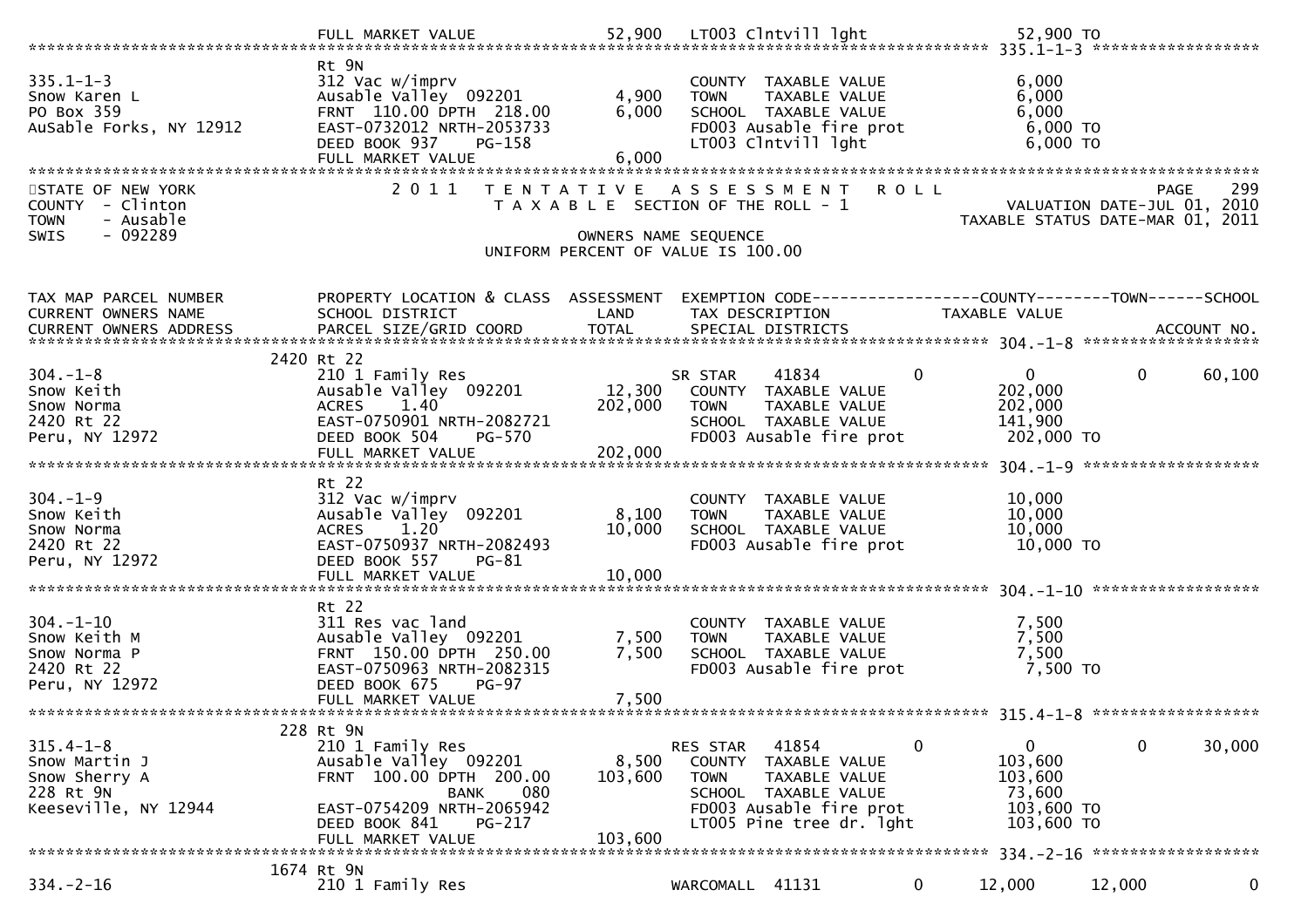| Snyder Karl<br>Snyder Margaret<br>1674 Rt 9N<br>AuSable Forks, NY 12912                                                                                                   | Ausable Valley 092201<br>FRNT 226.00 DPTH 205.00<br>EAST-0724626 NRTH-2050255<br>DEED BOOK 641<br>PG-794                                                                                     | 48,000                                                                                                                               | 6,400 RES STAR<br><b>TOWN</b>            | 41854<br>COUNTY TAXABLE VALUE<br>TAXABLE VALUE<br>SCHOOL TAXABLE VALUE                            | 0            | $\mathbf{0}$<br>36,000<br>36,000<br>18,000<br>48,000 TO         | $\mathbf{0}$        | 30,000 |
|---------------------------------------------------------------------------------------------------------------------------------------------------------------------------|----------------------------------------------------------------------------------------------------------------------------------------------------------------------------------------------|--------------------------------------------------------------------------------------------------------------------------------------|------------------------------------------|---------------------------------------------------------------------------------------------------|--------------|-----------------------------------------------------------------|---------------------|--------|
| $315. - 5 - 7$<br>Snyder Leonard J<br>33 Oullette Cir<br>Keeseville, NY 12944                                                                                             | Ouellette Cir<br>311 Res vac land<br>Ausable Valley 092201<br>Sub Map Bk 22 Pg 3 Lot 7<br>1.00<br><b>ACRES</b><br>EAST-0753874 NRTH-2073156<br>DEED BOOK 20082 PG-14462                      | 3,500<br>3,500                                                                                                                       | COUNTY<br><b>TOWN</b>                    | TAXABLE VALUE<br>TAXABLE VALUE<br>SCHOOL TAXABLE VALUE<br>FD003 Ausable fire prot                 |              | 3,500<br>3,500<br>3,500<br>$3,500$ TO                           | ******************* |        |
| STATE OF NEW YORK<br>COUNTY<br>- Clinton<br>- Ausable<br><b>TOWN</b><br>$-092289$<br>SWIS                                                                                 | FULL MARKET VALUE<br>2011                                                                                                                                                                    | 3,500<br>TENTATIVE ASSESSMENT<br>T A X A B L E SECTION OF THE ROLL - 1<br>OWNERS NAME SEQUENCE<br>UNIFORM PERCENT OF VALUE IS 100.00 |                                          |                                                                                                   | R O L L      | VALUATION DATE-JUL 01, 2010<br>TAXABLE STATUS DATE-MAR 01, 2011 | <b>PAGE</b>         | 300    |
| TAX MAP PARCEL NUMBER<br>CURRENT OWNERS NAME                                                                                                                              | PROPERTY LOCATION & CLASS ASSESSMENT<br>SCHOOL DISTRICT                                                                                                                                      | LAND                                                                                                                                 |                                          | TAX DESCRIPTION                                                                                   |              | <b>TAXABLE VALUE</b>                                            |                     |        |
| $315. - 5 - 8$<br>Snyder Leonard J<br>33 Oullette Cir<br>Keeseville, NY 12944                                                                                             | 33 Ouellette Cir<br>210 1 Family Res<br>Ausable Valley 092201 17,300<br>Sub Map Bk 22 Pg 3 Lot 8<br>ACRES 1.00<br>EAST-0753845 NRTH-2072933<br>DEED BOOK 20082 PG-14462<br>FULL MARKET VALUE | 119,000<br>119,000                                                                                                                   | RES STAR 41854<br><b>TOWN</b>            | COUNTY TAXABLE VALUE<br>TAXABLE VALUE<br>SCHOOL TAXABLE VALUE<br>FD003 Ausable fire prot          | $\mathbf{0}$ | $\mathbf{0}$<br>119,000<br>119,000<br>89,000<br>119,000 TO      | $\Omega$            | 30,000 |
| 293.16-1-11<br>Soares Arthur R<br>Gebo Tammy L<br>40 Plains Rd<br>Peru, NY 12972-4302                                                                                     | 40 Plains Rd<br>210 1 Family Res<br>Peru Central<br>094001<br>Sub Map 4 Pg 104 Lot 21+<br>ACRES 1.30<br>EAST-0767227 NRTH-2083657<br>DEED BOOK 935<br>$PG-257$                               | 22,400<br>140,700                                                                                                                    | RES STAR<br><b>TOWN</b>                  | 41854<br>COUNTY TAXABLE VALUE<br>TAXABLE VALUE<br>SCHOOL TAXABLE VALUE<br>FD003 Ausable fire prot | 0            | $\overline{0}$<br>140,700<br>140,700<br>110,700<br>140,700 TO   | $\mathbf{0}$        | 30,000 |
| 1909/1911 Rt 9<br>$305. -2 - 12$<br>Soper Revocable Trust Clarence Ausable Valley 092201<br>Soper Revocable Trust Marion<br>1875 North Ausable St<br>Keeseville, NY 12944 | 415 Motel<br>ACRES 35.30<br>EAST-0759513 NRTH-2071966<br>DEED BOOK 932<br>PG-144<br>FULL MARKET VALUE                                                                                        | 25,800<br>82,300<br>82,300                                                                                                           | <b>COUNTY</b><br><b>TOWN</b>             | TAXABLE VALUE<br>TAXABLE VALUE<br>SCHOOL TAXABLE VALUE<br>FD003 Ausable fire prot                 |              | 82,300<br>82,300<br>82,300<br>82,300 TO                         |                     |        |
| $293. -4 - 16$<br>Soulia Terry<br>Soulia Barbara                                                                                                                          | 101 Telegraph Rd<br>210 1 Family Res<br>Ausable Valley 092201<br><b>ACRES</b><br>1.00                                                                                                        | 6,000<br>111,000                                                                                                                     | RES STAR<br><b>COUNTY</b><br><b>TOWN</b> | 41854<br>TAXABLE VALUE<br>TAXABLE VALUE                                                           | $\mathbf 0$  | $\mathbf{0}$<br>111,000<br>111,000                              | 0                   | 30,000 |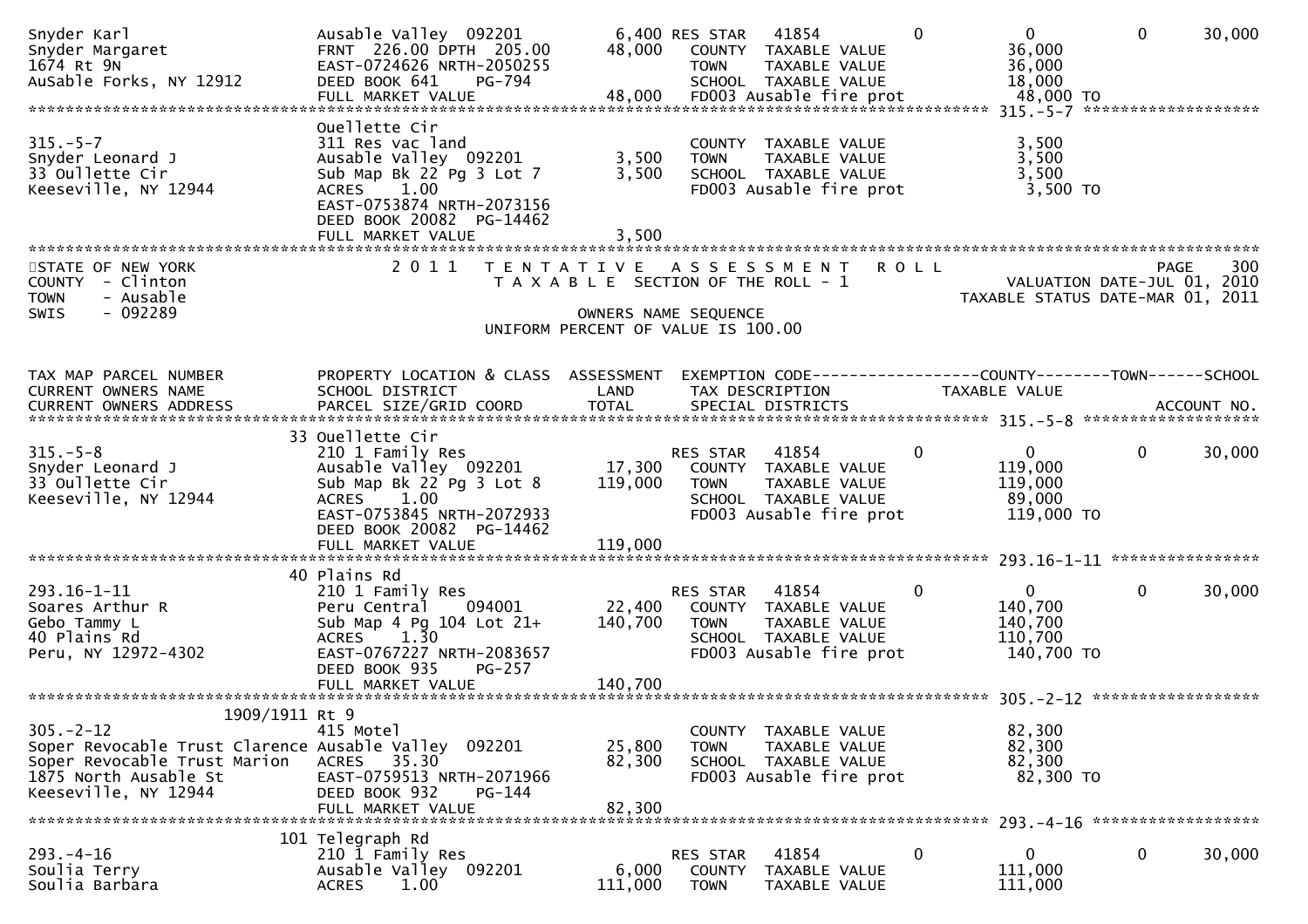| 101 Telegraph Rd<br>Peru, NY 12972                                                           | EAST-0757602 NRTH-2081522<br>DEED BOOK 636<br>PG-108<br>FULL MARKET VALUE                                                                                             | 111,000                   | SCHOOL TAXABLE VALUE<br>FD003 Ausable fire prot                                                                                     | 81,000<br>111,000 TO                                                      |                                                                                       |
|----------------------------------------------------------------------------------------------|-----------------------------------------------------------------------------------------------------------------------------------------------------------------------|---------------------------|-------------------------------------------------------------------------------------------------------------------------------------|---------------------------------------------------------------------------|---------------------------------------------------------------------------------------|
|                                                                                              |                                                                                                                                                                       |                           |                                                                                                                                     |                                                                           |                                                                                       |
| $293. -4 - 17.1$<br>Soulia Wayne<br>85 Telegraph Rd<br>Peru, NY 12972                        | 85/91 Telegraph Rd<br>210 1 Family Res<br>Ausable Valley 092201<br>7.90<br><b>ACRES</b><br>EAST-0757355 NRTH-2081282<br>DEED BOOK 20082 PG-19040<br>FULL MARKET VALUE | 7,700<br>49,000<br>49,000 | 41854<br><b>RES STAR</b><br>COUNTY TAXABLE VALUE<br>TAXABLE VALUE<br><b>TOWN</b><br>SCHOOL TAXABLE VALUE<br>FD003 Ausable fire prot | $\Omega$<br>$\overline{0}$<br>49,000<br>49,000<br>19,000<br>49,000 TO     | 30,000<br>$\mathbf{0}$                                                                |
| STATE OF NEW YORK<br>COUNTY - Clinton<br>- Ausable<br><b>TOWN</b><br>- 092289<br><b>SWIS</b> | 2 0 1 1<br>T E N T A T I V E                                                                                                                                          |                           | A S S E S S M E N T<br>T A X A B L E SECTION OF THE ROLL - 1<br>OWNERS NAME SEQUENCE<br>UNIFORM PERCENT OF VALUE IS 100.00          | <b>ROLL</b>                                                               | 301<br><b>PAGE</b><br>VALUATION DATE-JUL 01, 2010<br>TAXABLE STATUS DATE-MAR 01, 2011 |
| TAX MAP PARCEL NUMBER<br>CURRENT OWNERS NAME                                                 | PROPERTY LOCATION & CLASS ASSESSMENT<br>SCHOOL DISTRICT                                                                                                               | LAND                      | EXEMPTION CODE------------------COUNTY--------TOWN------SCHOOL<br>TAX DESCRIPTION                                                   | TAXABLE VALUE                                                             |                                                                                       |
| $293. -4 - 17.2$<br>Soulia Wayne<br>85 Telegraph Rd<br>Peru, NY 12972                        | Telegraph Rd<br>$314$ Rural vac<10<br>Ausable Valley 092201<br>Lot 7 Pgl<br>2.00<br><b>ACRES</b><br>EAST-0757384 NRTH-2080870<br>DEED BOOK 20082 PG-19040             | 4,000<br>4,000            | COUNTY TAXABLE VALUE<br>TAXABLE VALUE<br><b>TOWN</b><br>SCHOOL TAXABLE VALUE<br>FD003 Ausable fire prot                             | 4,000<br>4,000<br>4,000<br>4,000 TO                                       |                                                                                       |
|                                                                                              |                                                                                                                                                                       |                           |                                                                                                                                     |                                                                           |                                                                                       |
| $305. -2 - 7.82$<br>Sousie Bonnie<br>120 Grove St<br>Keeseville, NY 12944                    | 120 Grove St<br>210 1 Family Res<br>Ausable Valley 092201<br>Lot 16 PL 12000 Ac<br>FRNT 89.00 DPTH 395.00<br>EAST-0757111 NRTH-2072520<br>DEED BOOK 20092 PG-26049    | 4,700<br>89,000<br>89,000 | 41854<br>RES STAR<br>COUNTY TAXABLE VALUE<br>TAXABLE VALUE<br><b>TOWN</b><br>SCHOOL TAXABLE VALUE<br>FD003 Ausable fire prot        | $\mathbf{0}$<br>0<br>89,000<br>89,000<br>59,000<br>89,000 TO              | $\mathbf 0$<br>30,000                                                                 |
|                                                                                              | FULL MARKET VALUE                                                                                                                                                     |                           |                                                                                                                                     |                                                                           |                                                                                       |
| $305. -2 - 7.7$<br>Sousis Beatrice H<br>120 Grove St Unit 8<br>Keeseville, NY 12944          | 120 Grove St<br>271 Mfg housings<br>Ausable Valley 092201<br>Lot $16$<br>FRNT 135.00 DPTH 295.00<br>EAST-0757310 NRTH-2072505<br>DEED BOOK 839<br>PG-348              | 53,000 TOWN               | 41854<br>RES STAR<br>5,500 COUNTY TAXABLE VALUE<br>TAXABLE VALUE<br>SCHOOL TAXABLE VALUE<br>FD003 Ausable fire prot                 | $\mathbf{0}$<br>$\overline{0}$<br>53,000<br>53,000<br>23,000<br>53,000 TO | $\mathbf 0$<br>30,000                                                                 |
|                                                                                              | FULL MARKET VALUE                                                                                                                                                     | 53,000                    |                                                                                                                                     |                                                                           |                                                                                       |
| $293 - 3 - 13$<br>Spash James E<br>Dupee Julie A<br>PO Box 151<br>Schuyler Falls, NY 12985   | Plains Rd<br>$314$ Rural vac<10<br>094001<br>Peru Central<br>PLC 396 Lot 40<br>6.09<br><b>ACRES</b><br>EAST-0767684 NRTH-2083007                                      | 26,100<br>29,000          | COUNTY TAXABLE VALUE<br>TAXABLE VALUE<br><b>TOWN</b><br>SCHOOL TAXABLE VALUE<br>FD003 Ausable fire prot                             | 29,000<br>29,000<br>29,000<br>29,000 TO                                   |                                                                                       |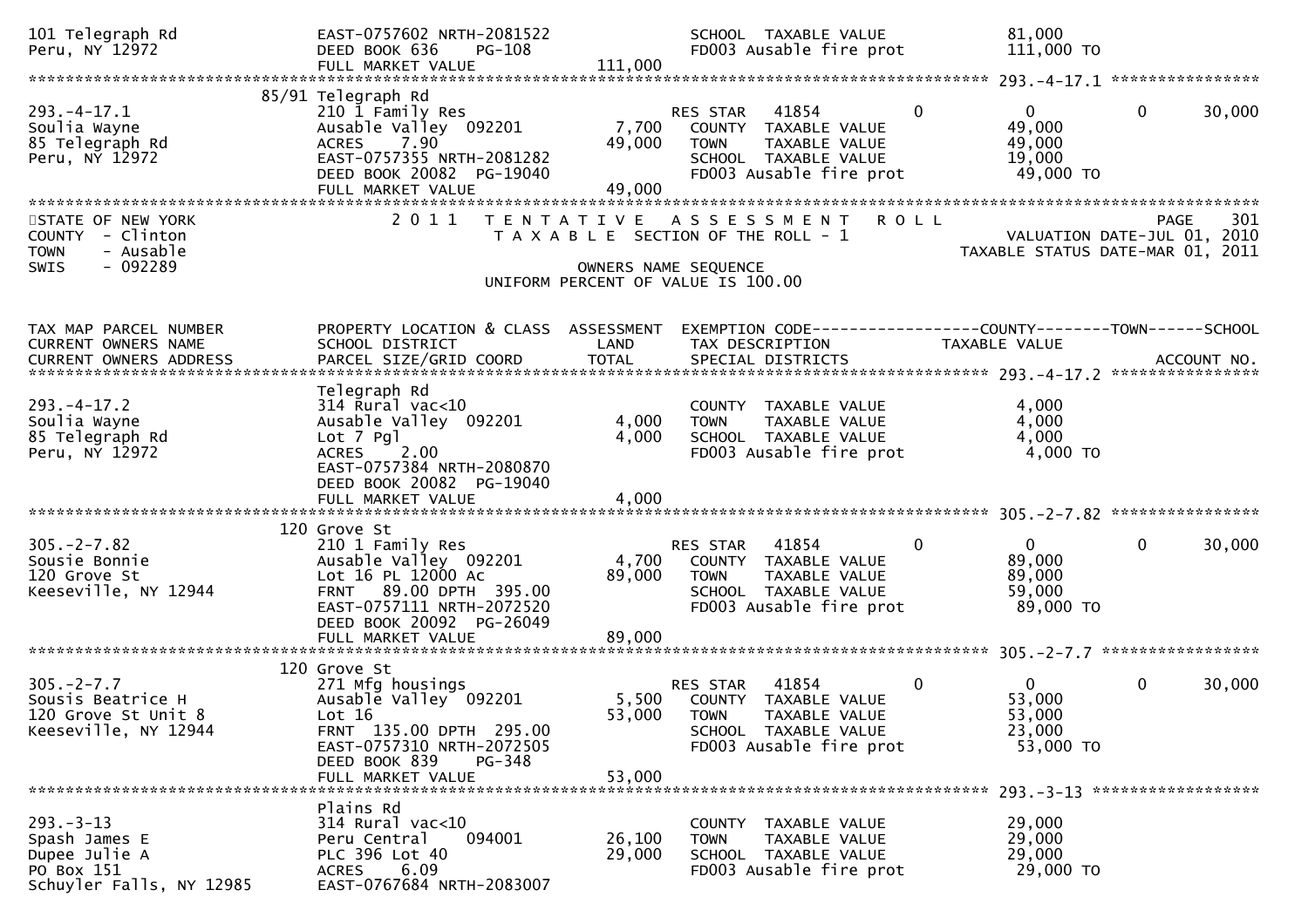|                                                                                         | DEED BOOK 20061 PG-92489<br>FULL MARKET VALUE                                                                                                                                                                | 29,000                      |                                                                                                                                            |              |                                                                                                         |              |        |
|-----------------------------------------------------------------------------------------|--------------------------------------------------------------------------------------------------------------------------------------------------------------------------------------------------------------|-----------------------------|--------------------------------------------------------------------------------------------------------------------------------------------|--------------|---------------------------------------------------------------------------------------------------------|--------------|--------|
| $303. - 1 - 15.4$<br>Spellman Ian<br>44 Church St<br>PO Box 218<br>Chateaugay, NY 12920 | 111 Harkness Rd<br>210 1 Family Res<br>Ausable Valley 092201<br>Lot 22 PL Great Loc<br>6.10 BANK<br>080<br><b>ACRES</b><br>EAST-0742204 NRTH-2079289<br>DEED BOOK 20041 PG-75412<br>FULL MARKET VALUE        | 9,100<br>123,000<br>123,000 | RES STAR<br>41854<br>COUNTY TAXABLE VALUE<br><b>TOWN</b><br>TAXABLE VALUE<br>SCHOOL TAXABLE VALUE<br>FD003 Ausable fire prot               | $\mathbf{0}$ | $\overline{0}$<br>123,000<br>123,000<br>93,000<br>123,000 TO                                            | $\mathbf{0}$ | 30,000 |
| STATE OF NEW YORK<br>COUNTY - Clinton<br><b>TOWN</b><br>- Ausable<br>- 092289<br>SWIS   | 2 0 1 1                                                                                                                                                                                                      |                             | TENTATIVE ASSESSMENT<br>T A X A B L E SECTION OF THE ROLL - 1<br>OWNERS NAME SEQUENCE<br>UNIFORM PERCENT OF VALUE IS 100.00                | <b>ROLL</b>  | VALUATION DATE-JUL 01, 2010<br>TAXABLE STATUS DATE-MAR 01, 2011                                         | PAGE         | 302    |
| TAX MAP PARCEL NUMBER<br>CURRENT OWNERS NAME                                            | PROPERTY LOCATION & CLASS ASSESSMENT<br>SCHOOL DISTRICT                                                                                                                                                      | LAND                        | EXEMPTION CODE------------------COUNTY--------TOWN------SCHOOL<br>TAX DESCRIPTION                                                          |              | <b>TAXABLE VALUE</b>                                                                                    |              |        |
| $303 - 2 - 4$<br>Spooner Carol A<br>389 Harkness Rd<br>Peru, NY 12972                   | 389 Harkness Rd<br>210 1 Family Res<br>Ausable Valley 092201<br>2.00<br><b>ACRES</b><br>EAST-0736405 NRTH-2076263<br>DEED BOOK 933<br><b>PG-205</b>                                                          | 5,100<br>71,000             | 41854<br>RES STAR<br>COUNTY TAXABLE VALUE<br>TAXABLE VALUE<br><b>TOWN</b><br>SCHOOL TAXABLE VALUE<br>FD003 Ausable fire prot               | $\Omega$     | $\overline{0}$<br>71,000<br>71,000<br>41,000<br>71,000 TO                                               | $\mathbf{0}$ | 30,000 |
| $315. - 5 - 10$<br>Spooner James Alan<br>29 Ouellette Cir<br>Keeseville, NY 12944       | 29 Ouellette Cir<br>210 1 Family Res<br>Ausable Valley 092201<br>Sub Map Bk 22 Pg 3 Lot 10<br>1.13 BANK<br><b>ACRES</b><br>080<br>EAST-0754271 NRTH-2073013<br>DEED BOOK 99001 PG-11012<br>FULL MARKET VALUE | 17,300<br>92,700<br>92,700  | RES STAR<br>41854<br>COUNTY TAXABLE VALUE<br><b>TOWN</b><br>TAXABLE VALUE<br>SCHOOL TAXABLE VALUE<br>FD003 Ausable fire prot               | 0            | $\mathbf{0}$<br>92,700<br>92,700<br>62,700<br>92,700 TO                                                 | $\mathbf 0$  | 30,000 |
| $305.4 - 1 - 15$<br>Spooner Tyler<br>10 old State Rd<br>AuSable Chasm, NY 12911         | 10 old State Rd<br>210 1 Family Res<br>Ausable Valley 092201<br>FRNT 130.00 DPTH 102.00<br>EAST-0762288 NRTH-2074389<br>DEED BOOK 547<br>PG-614<br>FULL MARKET VALUE                                         | 4,000<br>96,600<br>96,600   | 41834<br>SR STAR<br>COUNTY TAXABLE VALUE<br><b>TOWN</b><br>TAXABLE VALUE<br>SCHOOL TAXABLE VALUE<br>FD003 Ausable fire prot<br>LT006 Chasm | 0            | $\mathbf{0}$<br>96,600<br>96,600<br>36,500<br>96,600 TO<br>96,600 TO<br>294. -1-13. 4 ***************** | $\mathbf 0$  | 60,100 |
| $294. - 1 - 13.4$<br>Sprague Hayden<br>Sprague Helen<br>11 Sand Rd<br>Peru, NY 12972    | Lakeside Rd<br>$314$ Rural vac<10<br>Peru Central<br>094001<br>Lot 1 Lakeside Est<br><b>ACRES</b><br>3.25<br>EAST-0770660 NRTH-2085240<br>DEED BOOK 20031 PG-55252<br>FULL MARKET VALUE                      | 30,100<br>30,100<br>30,100  | COUNTY<br>TAXABLE VALUE<br><b>TOWN</b><br>TAXABLE VALUE<br>SCHOOL TAXABLE VALUE<br>FD003 Ausable fire prot                                 |              | 30,100<br>30,100<br>30,100<br>30,100 TO                                                                 |              |        |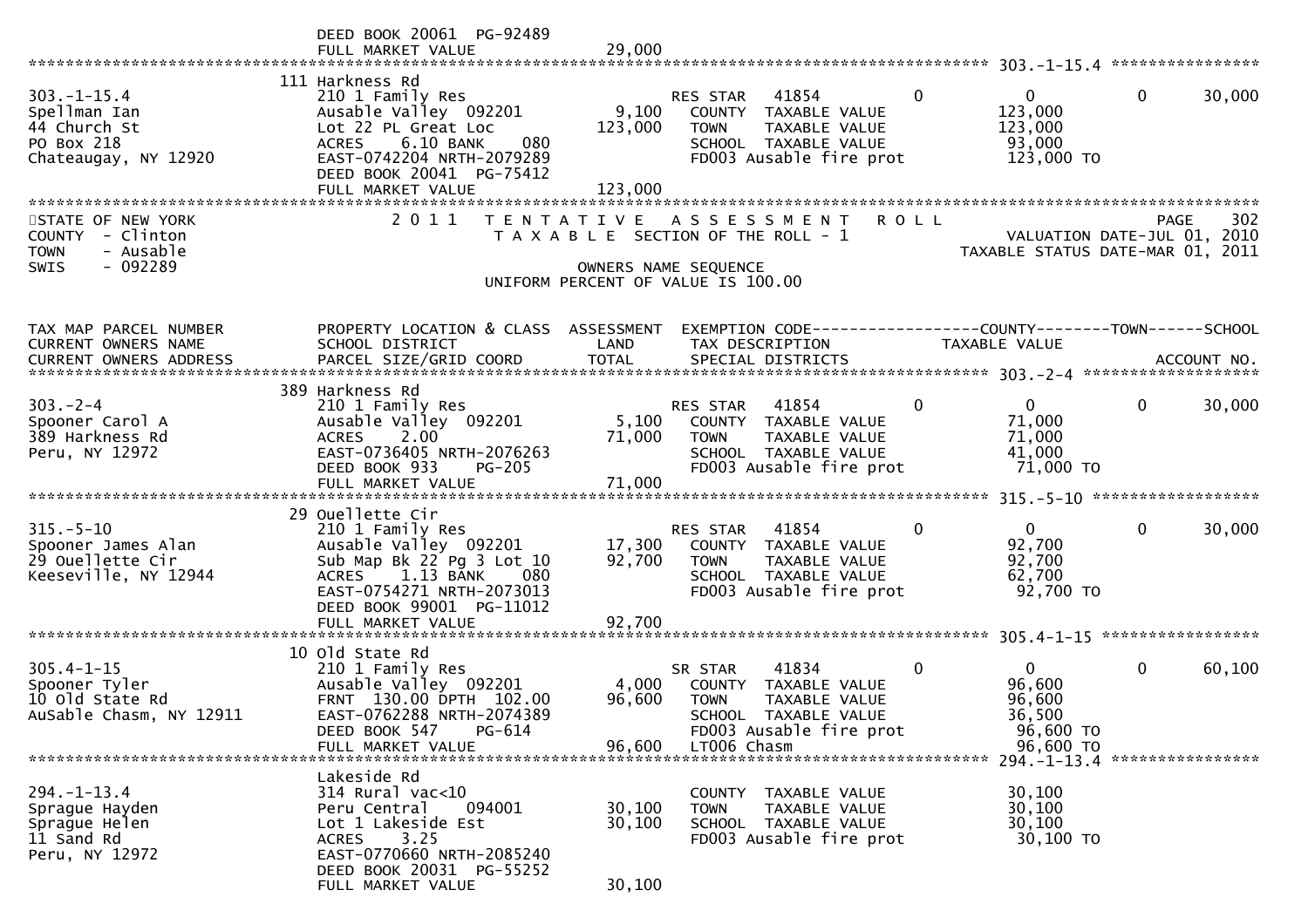| $294. - 1 - 19$<br>Sprague Hayden A<br>Sprague Helen<br>11 Sand Rd<br>Peru, NY 12972               | 11 Sand Rd<br>210 1 Family Res<br>094001<br>Peru Central<br>$1$ Pgl<br><b>ACRES</b><br>7.20<br>EAST-0770393 NRTH-2085158<br>DEED BOOK 585<br>PG-433<br>FULL MARKET VALUE                | 15,200<br>141,500<br>141,500 | 41834<br>SR STAR<br>COUNTY TAXABLE VALUE<br>TAXABLE VALUE<br><b>TOWN</b><br>SCHOOL TAXABLE VALUE<br>FD003 Ausable fire prot                              | $\overline{0}$ | $\mathbf{0}$<br>141,500<br>141,500<br>81,400<br>141,500 TO              | $\mathbf{0}$ | 60,100                 |
|----------------------------------------------------------------------------------------------------|-----------------------------------------------------------------------------------------------------------------------------------------------------------------------------------------|------------------------------|----------------------------------------------------------------------------------------------------------------------------------------------------------|----------------|-------------------------------------------------------------------------|--------------|------------------------|
| STATE OF NEW YORK<br>COUNTY - Clinton<br>- Ausable<br><b>TOWN</b><br>- 092289<br><b>SWIS</b>       | 2011                                                                                                                                                                                    | T E N T A T I V E            | A S S E S S M E N T<br>T A X A B L E SECTION OF THE ROLL - 1<br>OWNERS NAME SEQUENCE<br>UNIFORM PERCENT OF VALUE IS 100.00                               | <b>ROLL</b>    | VALUATION DATE-JUL 01, 2010<br>TAXABLE STATUS DATE-MAR 01, 2011         | <b>PAGE</b>  | 303                    |
| TAX MAP PARCEL NUMBER<br>CURRENT OWNERS NAME<br>CURRENT OWNERS ADDRESS                             | PROPERTY LOCATION & CLASS ASSESSMENT<br>SCHOOL DISTRICT                                                                                                                                 | LAND                         | EXEMPTION CODE-----------------COUNTY-------TOWN------SCHOOL<br>TAX DESCRIPTION                                                                          |                | TAXABLE VALUE                                                           |              |                        |
| $293. -2 - 4.32$<br>Springer Barbara J<br>203 Fuller Rd<br>Peru, NY 12944-4108                     | 203 Fuller Rd<br>270 Mfg housing<br>Ausable Valley 092201<br>Nolan Sub Lot 4<br>3.20<br><b>ACRES</b><br>EAST-0759487 NRTH-2083538<br>DEED BOOK 1027<br>$PG-30$<br>FULL MARKET VALUE     | 7,300<br>51,600<br>51,600    | 41854<br>RES STAR<br>COUNTY TAXABLE VALUE<br><b>TOWN</b><br>TAXABLE VALUE<br>SCHOOL TAXABLE VALUE<br>FD003 Ausable fire prot                             | $\Omega$       | $\overline{0}$<br>51,600<br>51,600<br>21,600<br>51,600 TO               | $\mathbf{0}$ | 30,000                 |
| $303. - 1 - 33.1$<br>St Clair Marcelete M<br>20 Fred Thew Rd<br>Peru, NY 12972-3844                | 20 Fred Thew Rd<br>210 1 Family Res<br>094001<br>Peru Central<br>Lot <sub>7</sub><br>6.00<br><b>ACRES</b><br>EAST-0732898 NRTH-2075333<br>DEED BOOK 20021 PG-39113<br>FULL MARKET VALUE | 5,000<br>98,500<br>98,500    | 41834<br>SR STAR<br>COUNTY TAXABLE VALUE<br>TAXABLE VALUE<br><b>TOWN</b><br>SCHOOL TAXABLE VALUE<br>FD003 Ausable fire prot                              | $\mathbf 0$    | $\Omega$<br>98,500<br>98,500<br>38,400<br>98,500 TO                     | $\mathbf{0}$ | 60,100                 |
| $294.18 - 2 - 14$<br>St Denis Joseph L<br>St Denis Lillian E<br>11 Tanglewood Dr<br>Peru, NY 12972 | 11 Tanglewood Dr<br>210 1 Family Res<br>094001<br>Peru Central<br>Subd Lot 9<br>FRNT 265.00 DPTH 194.00<br>EAST-0773125 NRTH-2082179<br>DEED BOOK 743<br>PG-265<br>FULL MARKET VALUE    | 181,000<br>181,000           | 41121<br>WARNONALL<br>41834<br>24,000 SR STAR<br>COUNTY TAXABLE VALUE<br><b>TOWN</b><br>TAXABLE VALUE<br>SCHOOL TAXABLE VALUE<br>FD003 Ausable fire prot | 0<br>$\Omega$  | 27,000<br>$\overline{0}$<br>154,000<br>169,000<br>120,900<br>181,000 TO | 12,000<br>0  | $\mathbf{0}$<br>60,100 |
| $294.18 - 2 - 16$<br>St Denis Joseph L<br>St Denis Lillian E<br>11 Tanglewood Dr<br>Peru, NY 12972 | Blueberry Rd<br>311 Res vac land<br>094001<br>Peru Central<br>Subd Lot 8<br>FRNT 150.00 DPTH 150.00<br>EAST-0772973 NRTH-2082174<br>DEED BOOK 743<br>$PG-263$<br>FULL MARKET VALUE      | 19,600<br>19,600<br>19,600   | COUNTY TAXABLE VALUE<br><b>TOWN</b><br>TAXABLE VALUE<br>SCHOOL TAXABLE VALUE<br>FD003 Ausable fire prot                                                  |                | 19,600<br>19,600<br>19,600<br>19,600 TO                                 |              |                        |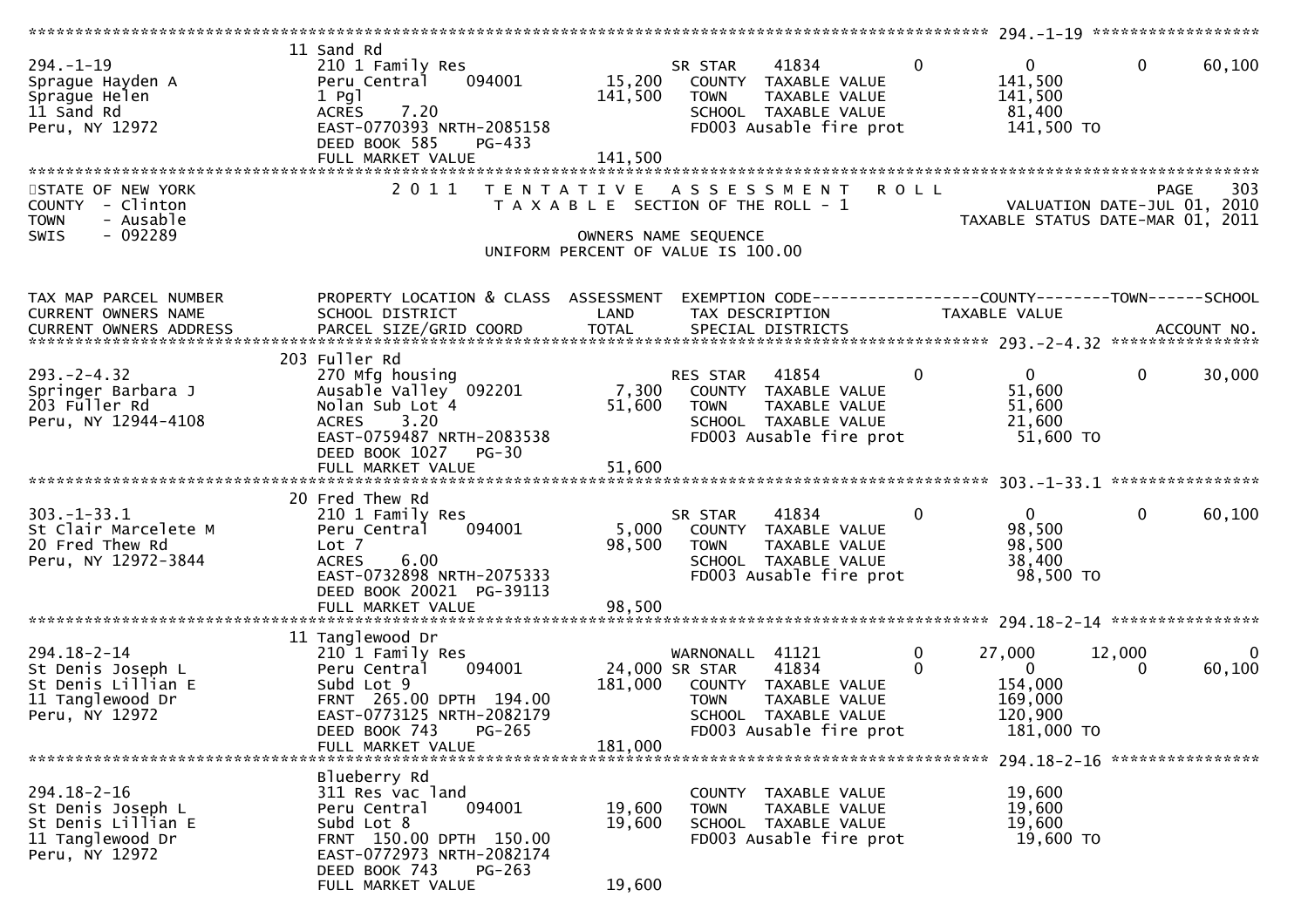| $303 - 2 - 43$<br>St Louis Sharon A<br>St Louis Randy C<br>769 Hallock Hill Rd<br>Peru, NY 12972       | 769 Hallock Hill Rd<br>210 1 Family Res<br>Ausable Valley 092201<br>ACRES 1.10 BANK<br>080<br>EAST-0734816 NRTH-2074492<br>DEED BOOK 20092 PG-22229<br>FULL MARKET VALUE                       | 146,000                    | RES STAR THUS .<br>4,600 COUNTY TAXABLE VALUE<br>TAXABLE VALUE TAXABLE VALUE<br>SCHOOL TAXABLE VALUE<br>FD003 Ausable fire prot                                                                              | $\overline{0}$<br>$\overline{0}$<br>146,000<br>146,000<br>116,000<br>146,000 TO             | $\mathbf 0$<br>30,000                           |
|--------------------------------------------------------------------------------------------------------|------------------------------------------------------------------------------------------------------------------------------------------------------------------------------------------------|----------------------------|--------------------------------------------------------------------------------------------------------------------------------------------------------------------------------------------------------------|---------------------------------------------------------------------------------------------|-------------------------------------------------|
| STATE OF NEW YORK<br>COUNTY - Clinton<br>- Ausable<br><b>TOWN</b><br>$-092289$<br>SWIS                 | 2011                                                                                                                                                                                           |                            | TENTATIVE ASSESSMENT ROLL<br>T A X A B L E SECTION OF THE ROLL - 1<br>OWNERS NAME SEQUENCE<br>UNIFORM PERCENT OF VALUE IS 100.00                                                                             | rage<br>1, 2010–VALUATION DATE-JUL<br>1, 2010–TAXABLE STATUS DATE-MAR 01, 2011              | 304<br><b>PAGE</b>                              |
| TAX MAP PARCEL NUMBER<br>CURRENT OWNERS NAME<br>CURRENT OWNERS ADDRESS                                 | PROPERTY LOCATION & CLASS ASSESSMENT<br>SCHOOL DISTRICT                                                                                                                                        | LAND                       | EXEMPTION CODE------------------COUNTY--------TOWN------SCHOOL<br>TAX DESCRIPTION                                                                                                                            | TAXABLE VALUE                                                                               |                                                 |
| $315. - 2 - 34$<br>Stafford Ronald<br>Stafford Sharron<br>40 Ouellette Cir<br>Keeseville, NY 12944     | 40 Ouellette Cir<br>210 1 Family Res<br>Ausable Valley 092201<br>Sub Div Lot 12<br>North Country Ac Bk-9 Pg-<br>ACRES 1.07<br>EAST-0754185 NRTH-2072281<br>DEED BOOK 792<br><b>PG-213</b>      | 80,900                     | RES STAR 41854<br>17,300 COUNTY TAXABLE VALUE<br><b>TOWN</b><br>TAXABLE VALUE<br>SCHOOL TAXABLE VALUE<br>FD003 Ausable fire prot                                                                             | $\mathbf{0}$<br>$\mathbf 0$<br>80,900<br>80,900<br>50,900<br>80,900 TO                      | $\mathbf{0}$<br>30,000                          |
| $315.4 - 1 - 25$<br>Stanley Lawrence G<br>Stanely Mary Jane<br>69 Pine Tree Dr<br>Keeseville, NY 12944 | 69 Pine Tree Dr<br>210 1 Family Res<br>Ausable valley $092201$<br>FRNT 100.00 DPTH 150.00<br><b>BANK</b><br>080<br>EAST-0753734 NRTH-2065515<br>DEED BOOK 886<br>PG-70<br>FULL MARKET VALUE    | 107,000<br>107,000         | <b>RES STAR 41854</b><br>7,700 COUNTY TAXABLE VALUE<br><b>TOWN</b><br>TAXABLE VALUE<br>SCHOOL TAXABLE VALUE<br>FD003 Ausable fire prot<br>LT005 Pine tree dr. 1ght                                           | $\mathbf{0}$<br>$\overline{0}$<br>107,000<br>107,000<br>77,000<br>107,000 TO<br>107,000 TO  | $\mathbf{0}$<br>30,000                          |
| $313.-3-14.1$<br>Stansbury Edward S<br>Stansbury Marjorie J<br>55 Allen Hill Rd<br>Peru, NY 12972      | 56 Allen Hill Rd<br>323 Vacant rural<br>094001<br>Peru Central<br>ACRES 65.20<br>EAST-0728661 NRTH-2065578<br>DEED BOOK 20041 PG-76321<br>FULL MARKET VALUE                                    | 19,900<br>19,900<br>19,900 | COUNTY TAXABLE VALUE<br>TAXABLE VALUE<br><b>TOWN</b><br>SCHOOL TAXABLE VALUE<br>FD003 Ausable fire prot                                                                                                      | 19,900<br>19,900<br>19,900<br>19,900 TO                                                     |                                                 |
| $313.-3-16.21$<br>Stansbury Edward S<br>Stansbury Marjorie<br>55 Allen Hill Rd<br>Peru, NY 12972       | 55 Allen Hill Rd<br>210 1 Family Res<br>094001<br>Peru Central<br>Lot 9 P 12000 Al<br>7.70<br><b>ACRES</b><br>EAST-0726445 NRTH-2064135<br>DEED BOOK 629<br><b>PG-701</b><br>FULL MARKET VALUE | 138,900 SR STAR<br>138,900 | 95 PCT OF VALUE USED FOR EXEMPTION PURPOSES<br>WARCOMALL 41131<br>10,000 WARDISALL 41141<br>41834<br>COUNTY TAXABLE VALUE<br><b>TOWN</b><br>TAXABLE VALUE<br>SCHOOL TAXABLE VALUE<br>FD003 Ausable fire prot | 32,989<br>U<br>0<br>6,598<br>$\mathbf{0}$<br>0<br>99,313<br>112,302<br>78,800<br>138,900 TO | 20,000<br>0<br>$\Omega$<br>6,598<br>60,100<br>0 |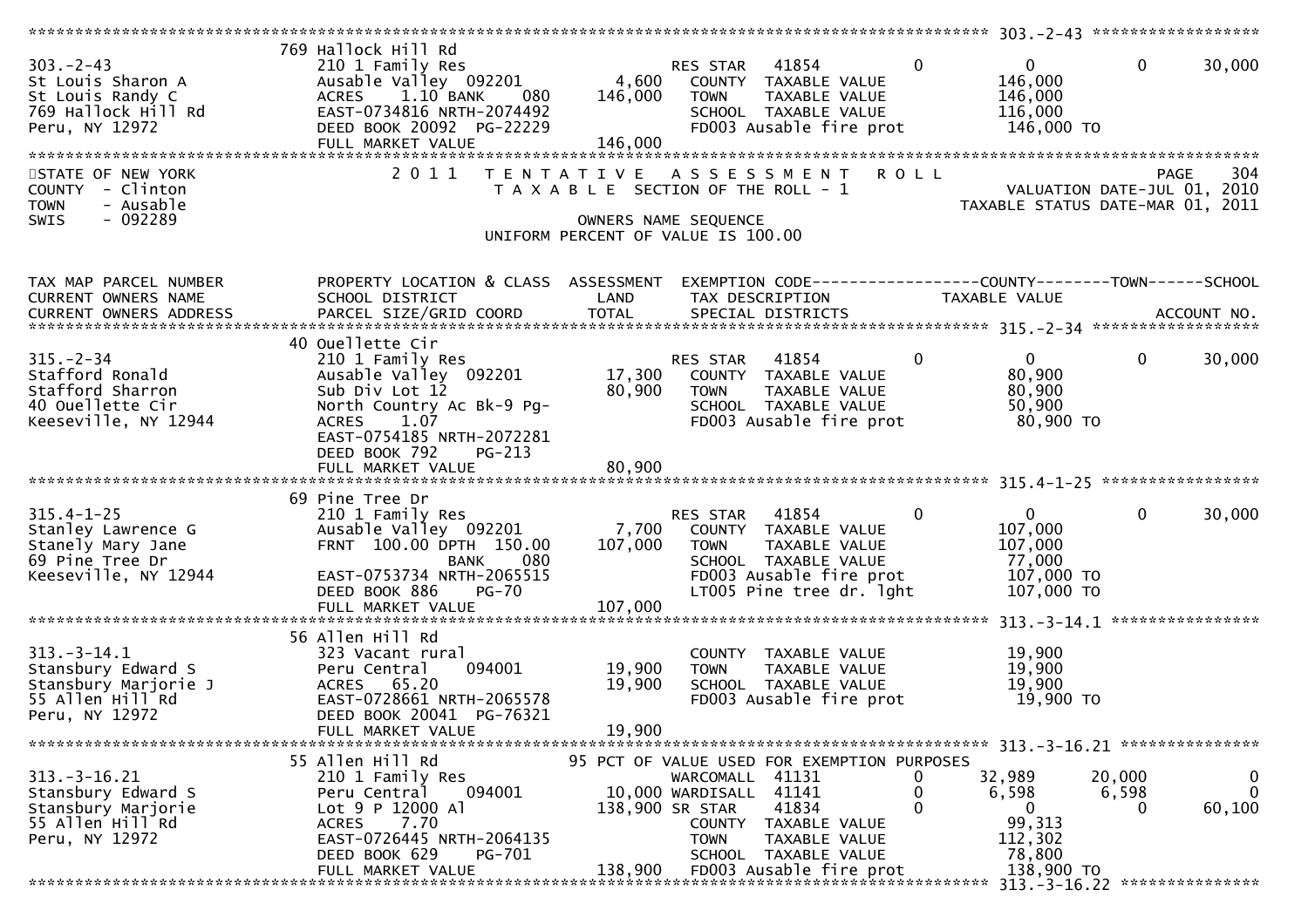| $313. - 3 - 16.22$<br>Stansbury Edward S<br>Stansbury Marjorie V<br>55 Allen Hill Rd<br>Peru, NY 12972                       | Allen Hill Rd<br>$314$ Rural vac<10<br>Peru Central<br>094001<br>Lot 9 Pl 12000 Ac Loc<br>7.30<br><b>ACRES</b><br>EAST-0726489 NRTH-2064527<br>DEED BOOK 20082 PG-21202                  | 9,800<br>9,800              | COUNTY TAXABLE VALUE<br><b>TOWN</b><br>TAXABLE VALUE<br>SCHOOL TAXABLE VALUE<br>FD003 Ausable fire prot                                                                            | 9,800<br>9,800<br>9,800<br>$9,800$ TO                                      |                                                                                      |
|------------------------------------------------------------------------------------------------------------------------------|------------------------------------------------------------------------------------------------------------------------------------------------------------------------------------------|-----------------------------|------------------------------------------------------------------------------------------------------------------------------------------------------------------------------------|----------------------------------------------------------------------------|--------------------------------------------------------------------------------------|
| STATE OF NEW YORK<br>COUNTY - Clinton<br><b>TOWN</b><br>- Ausable<br>$-092289$<br>SWIS                                       | 2011                                                                                                                                                                                     |                             | TENTATIVE ASSESSMENT ROLL<br>T A X A B L E SECTION OF THE ROLL - 1<br>OWNERS NAME SEQUENCE<br>UNIFORM PERCENT OF VALUE IS 100.00                                                   |                                                                            | 305<br>PAGE<br>VALUATION DATE-JUL 01, 2010<br>TAXABLE STATUS DATE-MAR 01, 2011       |
| TAX MAP PARCEL NUMBER<br>CURRENT OWNERS NAME                                                                                 | PROPERTY LOCATION & CLASS ASSESSMENT<br>SCHOOL DISTRICT                                                                                                                                  | LAND                        | EXEMPTION CODE------------------COUNTY--------TOWN------SCHOOL<br>TAX DESCRIPTION                                                                                                  | TAXABLE VALUE                                                              |                                                                                      |
| $304. - 1 - 16$<br>שביב-.<br>Starke Hugh R<br>מימיני יירים<br>Starke Mary E<br>28 Jewel Rock Rd<br>Keeseville, NY 12944-4119 | 28 Jewel Rock Rd<br>220 2 Family Res<br>Ausable Valley 092201<br>FRNT 249.14 DPTH 164.79<br>EAST-0752768 NRTH-2077167<br>DEED BOOK 99001 PG-16450<br>FULL MARKET VALUE                   | 8,000<br>154,300<br>154,300 | 41834<br>SR STAR<br>COUNTY TAXABLE VALUE<br>TAXABLE VALUE<br><b>TOWN</b><br>SCHOOL TAXABLE VALUE<br>FD003 Ausable fire prot                                                        | $\mathbf{0}$<br>$\mathbf{0}$<br>154,300<br>154,300<br>94,200<br>154,300 TO | 60,100<br>0                                                                          |
| $293. - 3 - 6$<br>Starr Linford R<br>Starr Norine M<br>PO Box 1524<br>Winchester, VA 22604                                   | 2448 Rt 9<br>210 1 Family Res<br>094001<br>Peru Central<br>Lot 4 Platts Great Locati<br>FRNT 250.00 DPTH 150.00<br>EAST-0766663 NRTH-2082724<br>DEED BOOK 726<br>$PG-12$                 | 7,200<br>68,400             | COUNTY TAXABLE VALUE<br><b>TOWN</b><br>TAXABLE VALUE<br>SCHOOL TAXABLE VALUE<br>FD003 Ausable fire prot                                                                            | 68,400<br>68,400<br>68,400<br>68,400 TO                                    |                                                                                      |
| $315. - 2 - 26$<br>Stefanick Francis Jr<br>Stefanick Holly A<br>7 Ouellette Cir<br>Keeseville, NY 12944-4147                 | 7 Ouellette Cir<br>210 1 Family Res<br>Ausable Valley 092201<br>Sub Div Lot 4<br>North Country Ac Bk-9 Pg-<br>1.05<br><b>ACRES</b><br>EAST-0754689 NRTH-2072001<br>DEED BOOK 1000 PG-272 | 17,300<br>78,900            | 41854<br>RES STAR<br>COUNTY TAXABLE VALUE<br>TAXABLE VALUE<br><b>TOWN</b><br>SCHOOL TAXABLE VALUE<br>FD003 Ausable fire prot                                                       | $\mathbf{0}$<br>$\mathbf{0}$<br>78,900<br>78,900<br>48,900<br>78,900 то    | $\mathbf{0}$<br>30,000                                                               |
|                                                                                                                              | FULL MARKET VALUE                                                                                                                                                                        | 78,900                      |                                                                                                                                                                                    |                                                                            |                                                                                      |
| $303 - 2 - 20$<br>Stefanov John J<br>470 Harkness Rd<br>PO Box 945<br>Peru, NY 12972                                         | 470 Harkness Rd<br>210 1 Family Res<br>Ausable Valley 092201<br>FRNT 264.00 DPTH 107.00<br>EAST-0734568 NRTH-2075242<br>DEED BOOK 640<br>PG-381<br>FULL MARKET VALUE                     | 78,000                      | 41131<br>WARCOMALL<br>3,900 WARDISALL 41141<br>41854<br>78,000 RES STAR<br>COUNTY TAXABLE VALUE<br><b>TOWN</b><br>TAXABLE VALUE<br>SCHOOL TAXABLE VALUE<br>FD003 Ausable fire prot | 19,500<br>0<br>0<br>11,700<br>0<br>46,800<br>46,800<br>48,000<br>78,000 TO | 19,500<br>0<br>$\mathbf 0$<br>11,700<br>30,000<br>********************************** |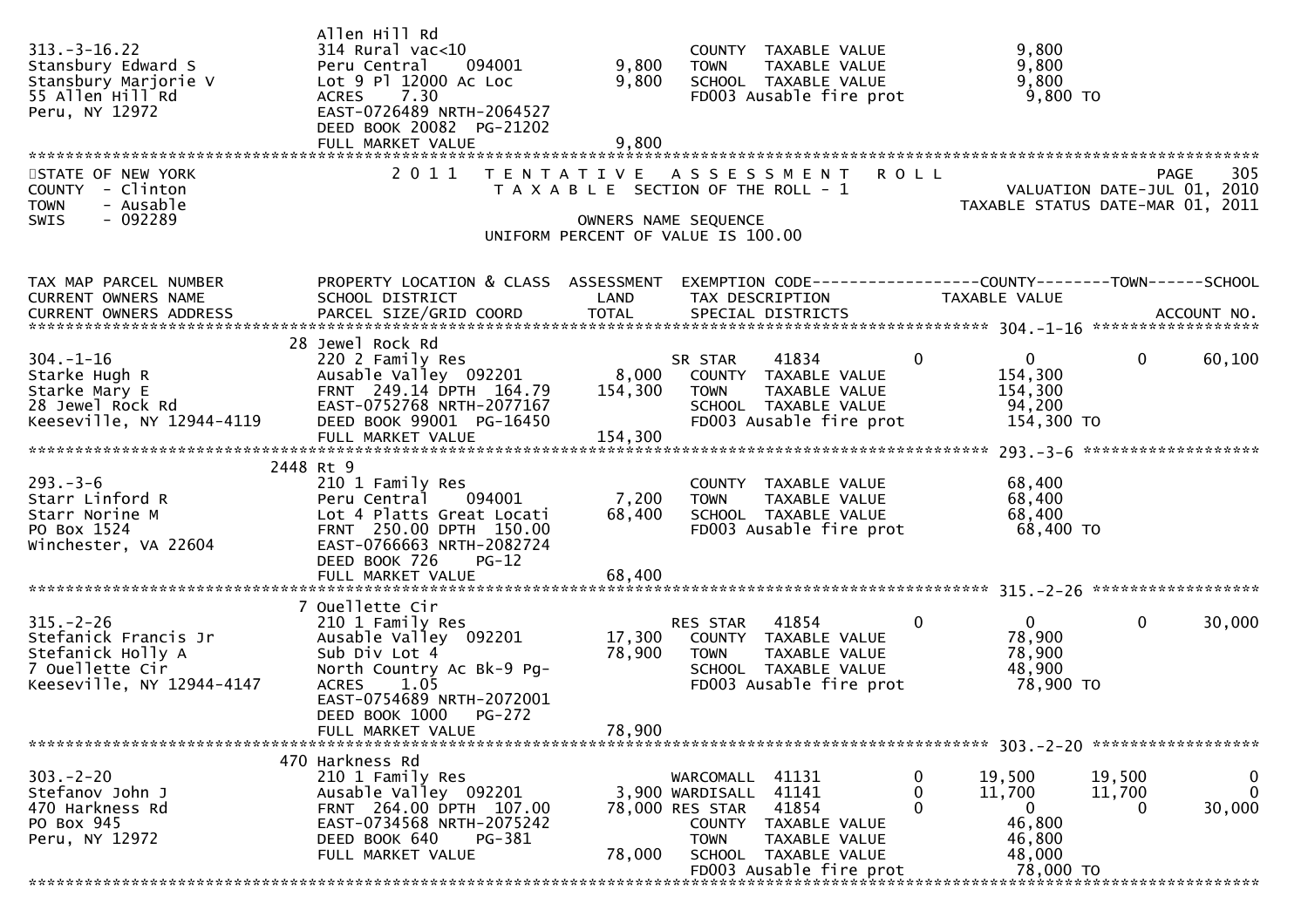| STATE OF NEW YORK<br><b>COUNTY</b><br>- Clinton<br><b>TOWN</b><br>- Ausable<br>- 092289<br><b>SWIS</b> | 2 0 1 1                                                                                                                                                                                  |                              | TENTATIVE ASSESSMENT<br><b>ROLL</b><br>T A X A B L E SECTION OF THE ROLL - 1<br>OWNERS NAME SEQUENCE<br>UNIFORM PERCENT OF VALUE IS 100.00                                                                                                                                      |                                                                                                            | 306<br>PAGE<br>VALUATION DATE-JUL 01, 2010<br>TAXABLE STATUS DATE-MAR 01, 2011 |
|--------------------------------------------------------------------------------------------------------|------------------------------------------------------------------------------------------------------------------------------------------------------------------------------------------|------------------------------|---------------------------------------------------------------------------------------------------------------------------------------------------------------------------------------------------------------------------------------------------------------------------------|------------------------------------------------------------------------------------------------------------|--------------------------------------------------------------------------------|
| TAX MAP PARCEL NUMBER<br><b>CURRENT OWNERS NAME</b>                                                    | PROPERTY LOCATION & CLASS ASSESSMENT<br>SCHOOL DISTRICT                                                                                                                                  | LAND                         | EXEMPTION CODE------------------COUNTY--------TOWN------SCHOOL<br>TAX DESCRIPTION                                                                                                                                                                                               | TAXABLE VALUE                                                                                              |                                                                                |
| $305.4 - 1 - 18$<br>Stein Richard<br>2074 Rt 9<br>AuSable Chasm, NY 12911                              | 2074 Rt 9<br>210 1 Family Res<br>Ausable Valley 092201<br>FRNT 193.00 DPTH 182.00<br>EAST-0762057 NRTH-2074130<br>DEED BOOK 20102 PG-33896<br>FULL MARKET VALUE                          | 68,000<br>68,000             | 0<br><b>RES STAR</b><br>41854<br>6,700 LIM INC DI 41932<br>$\Omega$<br>COUNTY TAXABLE VALUE<br><b>TOWN</b><br>TAXABLE VALUE<br>SCHOOL TAXABLE VALUE<br>FD003 Ausable fire prot<br>LT006 Chasm<br>OT002 Omitted Tax-County<br>OT003 Omitted Tax-School<br>OT004 Omitted Tax-Town | 0<br>34,000<br>34,000<br>68,000<br>38,000<br>68,000 TO<br>68,000 TO<br>135.96 MT<br>468.23 MT<br>316.12 MT | 30,000<br>0<br>$\mathbf{0}$<br>0                                               |
| $313. -2 - 2$<br>Stewart Douglas<br>18 Miller Pl<br>Huntington Station, NY 11746                       | Murphy Rd<br>$314$ Rural vac< $10$<br>Peru Central<br>094001<br>1.20<br><b>ACRES</b><br>EAST-0722447 NRTH-2070187<br>DEED BOOK 532<br>PG-173<br>FULL MARKET VALUE                        | 4,600<br>4,600<br>4,600      | COUNTY TAXABLE VALUE<br><b>TOWN</b><br>TAXABLE VALUE<br>SCHOOL TAXABLE VALUE<br>FD003 Ausable fire prot                                                                                                                                                                         | 4,600<br>4,600<br>4,600<br>4,600 TO                                                                        |                                                                                |
| $326. - 1 - 6.2$<br>Stiffler Craig A<br>Stiffler Robin<br>237 Rt 9N<br>Keeseville, NY 12944            | 237 Rt 9N<br>210 1 Family Res<br>Ausable Valley 092201<br>FRNT 205.00 DPTH 174.00<br>EAST-0754329 NRTH-2065632<br>DEED BOOK 836<br>PG-247                                                | 10,800<br>113,500            | 41854<br>0<br><b>RES STAR</b><br>COUNTY TAXABLE VALUE<br><b>TOWN</b><br>TAXABLE VALUE<br>SCHOOL TAXABLE VALUE<br>FD003 Ausable fire prot                                                                                                                                        | $\mathbf{0}$<br>113,500<br>113,500<br>83,500<br>113,500 TO                                                 | 30,000<br>0                                                                    |
| $324. - 1 - 1.22$<br>Stillwell Stephen J<br>Stillwell Jessica L<br>14 Allen Hill Rd<br>Peru, NY 12972  | 14 Allen Hill Rd<br>210 1 Family Res<br>Ausable Valley 092201<br>Lot 24 Pl 1200 Ac<br><b>ACRES</b><br>7.30<br>EAST-0726937 NRTH-2063133<br>DEED BOOK 20011 PG-32119<br>FULL MARKET VALUE | 8,300<br>196,300<br>196,300  | 41854<br>$\mathbf{0}$<br>RES STAR<br>COUNTY TAXABLE VALUE<br><b>TOWN</b><br>TAXABLE VALUE<br>SCHOOL TAXABLE VALUE<br>FD003 Ausable fire prot                                                                                                                                    | $\overline{0}$<br>196,300<br>196,300<br>166,300<br>196,300 TO                                              | 30,000<br>0                                                                    |
| $326. - 1 - 9$<br>Stoeckert Robert H<br>Stoeckert Josephine<br>PO Box 276<br>Keeseville, NY 12944      | 367 Rt 9N<br>582 Camping park<br>Ausable Valley 092201<br>ACRES 130.10<br>EAST-0752881 NRTH-2062929<br>DEED BOOK 20001 PG-27228<br>FULL MARKET VALUE                                     | 60,000<br>236,800<br>236,800 | 0<br>41854<br>RES STAR<br><b>COUNTY</b><br>TAXABLE VALUE<br>TAXABLE VALUE<br>TOWN<br>SCHOOL TAXABLE VALUE<br>FD003 Ausable fire prot                                                                                                                                            | 0<br>236,800<br>236,800<br>206,800<br>236,800 TO                                                           | 0<br>30,000                                                                    |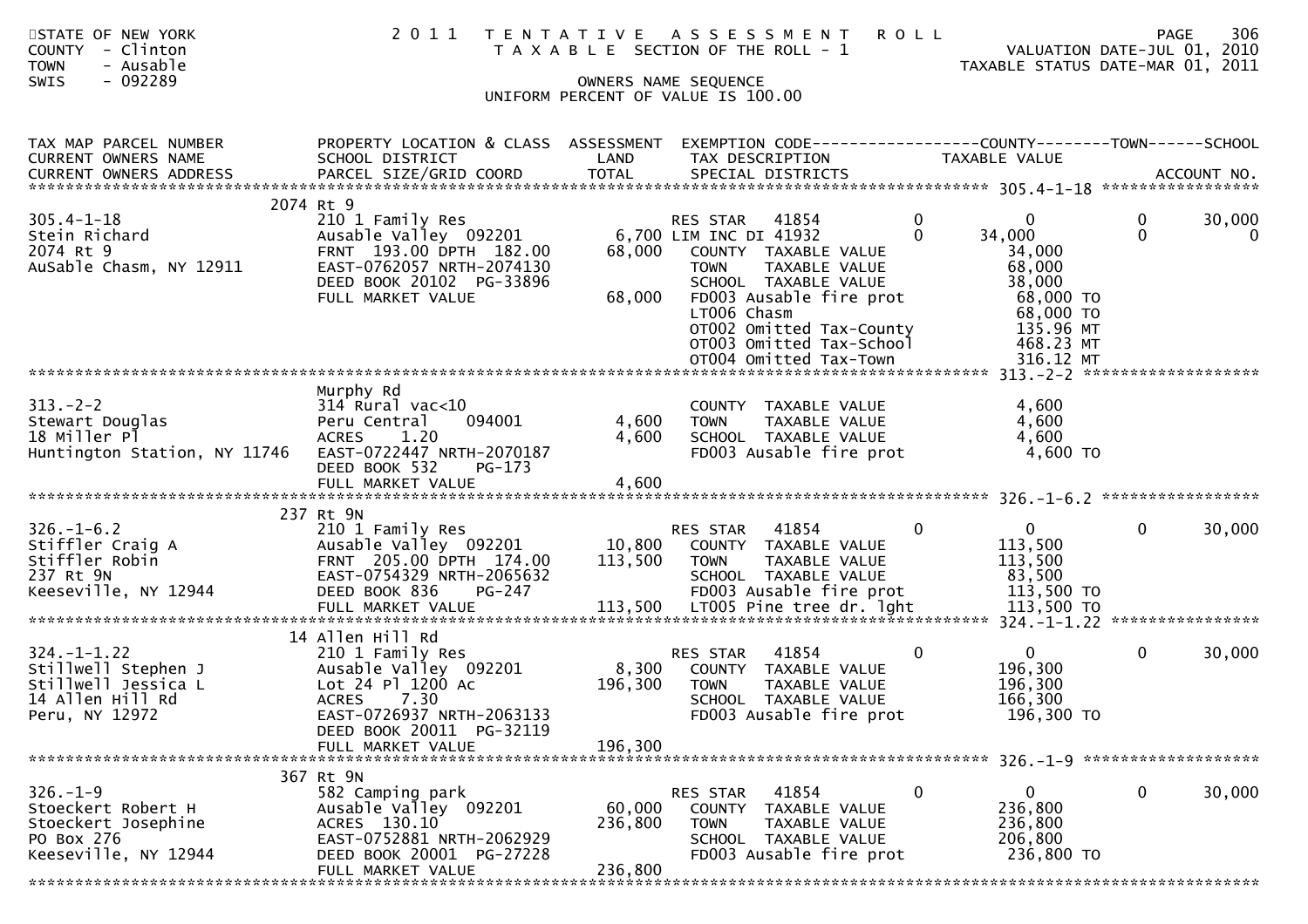| STATE OF NEW YORK<br><b>COUNTY</b><br>- Clinton<br><b>TOWN</b><br>- Ausable<br>- 092289<br>SWIS            |                                                                                                                                                                                                 |         | 2011 TENTATIVE ASSESSMENT<br>T A X A B L E SECTION OF THE ROLL - 1<br>OWNERS NAME SEQUENCE<br>UNIFORM PERCENT OF VALUE IS 100.00                                                 | <b>ROLL</b>                                    | VALUATION DATE-JUL 01, 2010<br>2010 TAXABLE STATUS DATE-MAR 01, 2011                     | PAGE                               | 307                                          |
|------------------------------------------------------------------------------------------------------------|-------------------------------------------------------------------------------------------------------------------------------------------------------------------------------------------------|---------|----------------------------------------------------------------------------------------------------------------------------------------------------------------------------------|------------------------------------------------|------------------------------------------------------------------------------------------|------------------------------------|----------------------------------------------|
| TAX MAP PARCEL NUMBER<br>CURRENT OWNERS NAME<br>CURRENT OWNERS ADDRESS                                     | PROPERTY LOCATION & CLASS ASSESSMENT<br>SCHOOL DISTRICT                                                                                                                                         | LAND    | EXEMPTION CODE------------------COUNTY--------TOWN------SCHOOL<br>TAX DESCRIPTION                                                                                                |                                                | TAXABLE VALUE                                                                            |                                    |                                              |
| $303 - 2 - 23$<br>Stone Heather<br>937 Clintonville Rd<br>Peru, NY 12972                                   | 937 Clintonville Rd<br>Clintonville Ra<br>210 1 Family Res<br>Ausable Valley 092201 2,300<br>FRNT 85.00 DPTH 175.00 62,700<br>RANK 080<br>EAST-0733993 NRTH-2074835<br>DEED BOOK 20092 PG-23235 |         | RES STAR<br>41854<br>COUNTY TAXABLE VALUE<br><b>TOWN</b><br>TAXABLE VALUE<br>SCHOOL TAXABLE VALUE<br>FD003 Ausable fire prot $62,700$ TO                                         | $\mathbf{0}$                                   | $\overline{0}$<br>62,700<br>62,700<br>32,700                                             | $\mathbf{0}$                       | 30,000                                       |
|                                                                                                            | FULL MARKET VALUE                                                                                                                                                                               | 62,700  |                                                                                                                                                                                  |                                                |                                                                                          |                                    |                                              |
| $294.10 - 1 - 6$<br>strack Joyce Mischler M<br>Orchard Court<br>652 Tom Miller Rd<br>Plattsburgh, NY 12901 | 32 Ausable Beach Rd<br>210 1 Family Res - WTRFNT<br>094001<br>Peru Central<br>FRNT 257.75 DPTH 50.60<br>EAST-0771983 NRTH-2085845<br>DEED BOOK 509<br><b>PG-580</b>                             | 238,000 | 41834<br>SR STAR<br>86,400 COUNTY TAXABLE VALUE<br><b>TOWN</b><br>TAXABLE VALUE<br>SCHOOL TAXABLE VALUE<br>FD003 Ausable fire prot                                               | $\mathbf{0}$                                   | $\overline{\mathbf{0}}$<br>238,000<br>238,000<br>177,900<br>238,000 TO                   | $\mathbf{0}$                       | 60,100                                       |
|                                                                                                            | 2442 Rt 9                                                                                                                                                                                       |         |                                                                                                                                                                                  |                                                |                                                                                          |                                    |                                              |
| 293.-3-5.1<br>Stranahan Albert<br>Strandhan Sharron<br>2442 Rt 9<br>Peru, NY 12972                         | 210 1 Family Res<br>Peru Central<br>094001<br>Blomquist House<br>FRNT 146.90 DPTH 150.00<br>EAST-0766610 NRTH-2082541<br>DEED BOOK 639<br>PG-847<br>FULL MARKET VALUE                           | 64,800  | RES STAR<br>41854<br>6,100 COUNTY TAXABLE VALUE<br>64,800 TOWN<br>TAXABLE VALUE<br>SCHOOL TAXABLE VALUE<br>FD003 Ausable fire prot                                               | $\mathbf{0}$                                   | $\overline{0}$<br>64,800<br>64,800<br>34,800<br>64,800 TO                                | $\mathbf{0}$                       | 30,000                                       |
| 1078/1082 Rt 9N                                                                                            |                                                                                                                                                                                                 |         | 73 PCT OF VALUE USED FOR EXEMPTION PURPOSES                                                                                                                                      |                                                |                                                                                          |                                    |                                              |
| Stranahan Ashley<br>1078 Rt 9N<br>Keeseville, NY 12944                                                     | 433 Auto body<br>Ausable Valley 092201<br><b>ACRES</b><br>2.30<br>EAST-0735657 NRTH-2058139<br>DEED BOOK 469<br>$PG-601$<br>FULL MARKET VALUE                                                   | 71,000  | WARCOMALL 41131<br>12,200 AGED - ALL 41800<br>71,000 SR STAR<br>41834<br>COUNTY TAXABLE VALUE<br><b>TOWN</b><br>TAXABLE VALUE<br>SCHOOL TAXABLE VALUE<br>FD003 Ausable fire prot | $\overline{0}$<br>$\mathbf{0}$<br>$\mathbf{0}$ | 12,958<br>19,436<br>$\overline{\mathbf{0}}$<br>38,606<br>38,606<br>$\Omega$<br>71,000 TO | 12,958<br>19,436<br>$\overline{0}$ | $\overline{\phantom{0}}$<br>25,915<br>45,085 |
|                                                                                                            |                                                                                                                                                                                                 |         |                                                                                                                                                                                  |                                                |                                                                                          |                                    |                                              |
| $305. -1 - 1.3$<br>Stranahan Ronald L<br>Stranahan Donna K<br>57 Connell Rd<br>Keeseville, NY 12944        | 57 Connell Rd<br>210 1 Family Res<br>Ausable Valley 092201<br>Lot $#1$ Platts 12000 Ac<br>FRNT 110.93 DPTH 369.20<br>EAST-0755797 NRTH-2077316<br>DEED BOOK 20031 PG-64159                      | 84,600  | 41121<br>WARNONALL<br>5,300 RES STAR<br>41854<br>COUNTY TAXABLE VALUE<br><b>TOWN</b><br>TAXABLE VALUE<br>SCHOOL TAXABLE VALUE<br>FD003 Ausable fire prot                         | 0<br>0                                         | 12,690<br>$\bf{0}$<br>71,910<br>72,600<br>54,600<br>84,600 TO                            | 12,000<br>0                        | 0<br>30,000                                  |
|                                                                                                            | FULL MARKET VALUE                                                                                                                                                                               | 84,600  |                                                                                                                                                                                  |                                                |                                                                                          |                                    |                                              |
| STATE OF NEW YORK                                                                                          |                                                                                                                                                                                                 |         | 2011 TENTATIVE ASSESSMENT                                                                                                                                                        | R O L L                                        |                                                                                          | PAGE                               | 308                                          |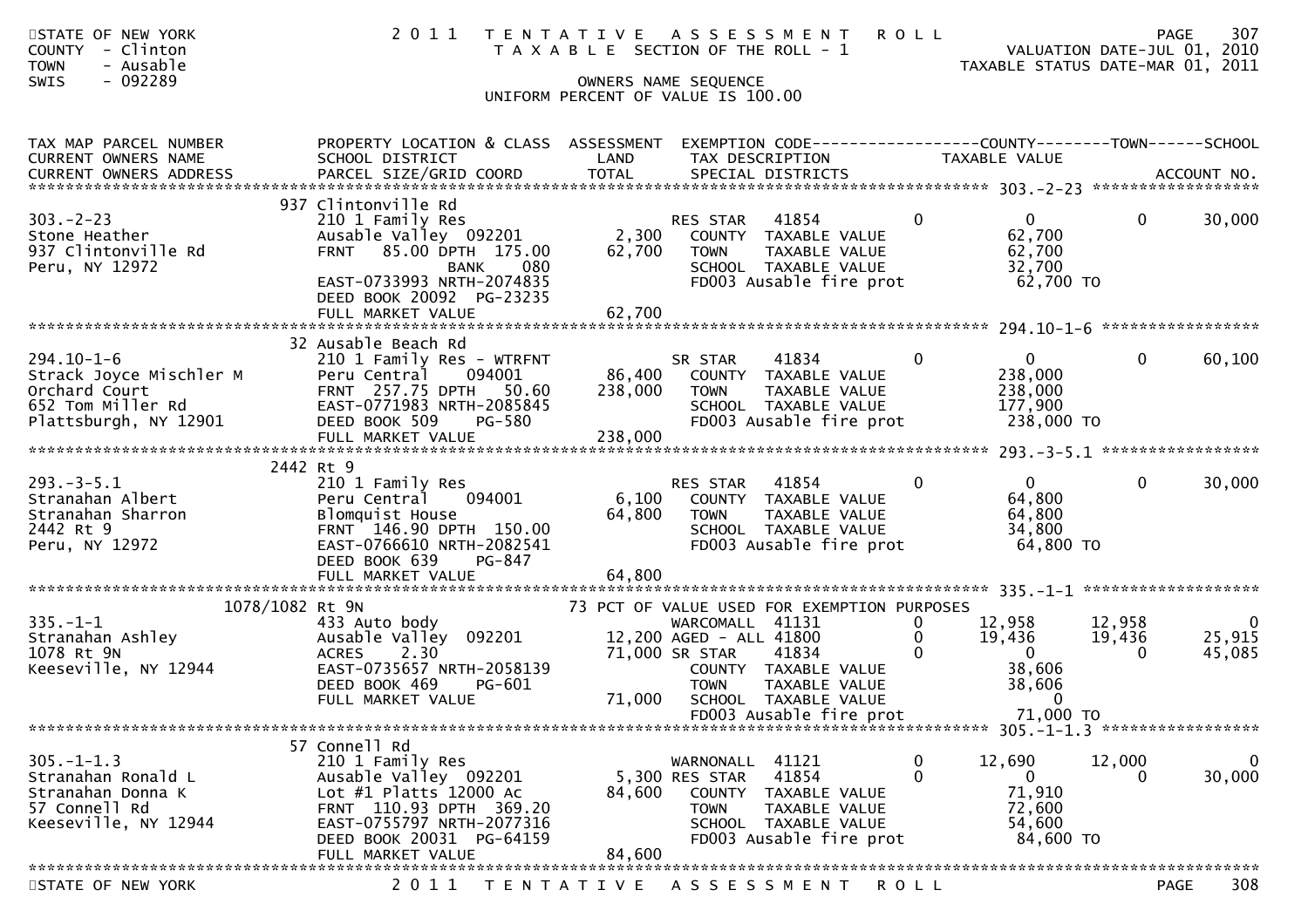COUNTY - Clinton T A X A B L E SECTION OF THE ROLL - 1 VALUATION DATE-JUL 01, 2010 TOWN - Ausable TAXABLE STATUS DATE-MAR 01, 2011

| Connell Rd<br>$305. - 1 - 1.4$<br>314 Rural vac<10<br>7,700<br>COUNTY TAXABLE VALUE<br>7,700<br>7,700<br>Stranahan Ronald L<br>Ausable Valley 092201<br>TAXABLE VALUE<br><b>TOWN</b><br>7,700<br>Stranahan Donna K<br>7,700<br>SCHOOL TAXABLE VALUE<br>Lot $#1$<br>7,700 TO<br>57 Connell Rd<br>3.90<br>FD003 Ausable fire prot<br>ACRES<br>Keeseville, NY 12944<br>EAST-0755712 NRTH-2077096<br>DEED BOOK 897<br>PG-54<br>281 Hallock Hill Rd<br>$304. -1 - 33$<br>210 1 Family Res<br>$\Omega$<br>27,000<br>12,000<br>WARNONALL 41121<br>Ausable Valley 092201<br>19,000 RES STAR<br>41854<br>$\Omega$<br>$\Omega$<br>Strange Brian H<br>$\Omega$<br>Richecky-Strange Kelley D<br>2.60<br>189,500<br>COUNTY TAXABLE VALUE<br>162,500<br><b>ACRES</b><br>281 Hallock Hill Rd<br>EAST-0745951 NRTH-2074250<br>177,500<br>TAXABLE VALUE<br><b>TOWN</b><br>Keeseville, NY 12944<br>DEED BOOK 20061 PG-91305<br>159,500<br>SCHOOL TAXABLE VALUE<br>1 Ouellette Cir<br>$315. -2 - 23$<br>22,000<br>210 1 Family Res<br>WARCOMALL 41131<br>20,000<br>Ausable Valley 092201<br>17,300 SR STAR<br>41834<br>$\Omega$<br>$\mathbf{0}$<br>Straw Dennis<br>$\Omega$<br>66,000<br>88,000<br>Straw Barbara<br>Lot 1<br>COUNTY TAXABLE VALUE<br>68,000<br>1 Oullette Cir<br><b>ACRES</b><br>1.02<br><b>TOWN</b><br>TAXABLE VALUE<br>Keeseville, NY 12944<br>EAST-0754141 NRTH-2071988<br>27,900<br>SCHOOL TAXABLE VALUE<br>DEED BOOK 20092 PG-27083<br>FD003 Ausable fire prot<br>88,000 TO<br>88,000<br>FULL MARKET VALUE<br>98 Connell Rd<br>$\Omega$<br>$305. - 1 - 1.6$<br>41854<br>$\Omega$<br>$\Omega$<br>240 Rural res<br><b>RES STAR</b><br>13,400<br>296,500<br>Sucharski Steven D<br>Ausable Valley 092201<br>COUNTY TAXABLE VALUE<br>296,500<br>296,500<br>Sucharski Nancy P<br>Lot 1 Platts Loc<br>TAXABLE VALUE<br><b>TOWN</b><br>266,500<br>SCHOOL TAXABLE VALUE | TAX MAP PARCEL NUMBER<br>CURRENT OWNERS NAME | PROPERTY LOCATION & CLASS ASSESSMENT<br>SCHOOL DISTRICT | LAND | TAX DESCRIPTION | EXEMPTION CODE-----------------COUNTY--------TOWN------SCHOOL | TAXABLE VALUE |                                 |
|------------------------------------------------------------------------------------------------------------------------------------------------------------------------------------------------------------------------------------------------------------------------------------------------------------------------------------------------------------------------------------------------------------------------------------------------------------------------------------------------------------------------------------------------------------------------------------------------------------------------------------------------------------------------------------------------------------------------------------------------------------------------------------------------------------------------------------------------------------------------------------------------------------------------------------------------------------------------------------------------------------------------------------------------------------------------------------------------------------------------------------------------------------------------------------------------------------------------------------------------------------------------------------------------------------------------------------------------------------------------------------------------------------------------------------------------------------------------------------------------------------------------------------------------------------------------------------------------------------------------------------------------------------------------------------------------------------------------------------------------------------------------------------------------------------------------------------------------------------------|----------------------------------------------|---------------------------------------------------------|------|-----------------|---------------------------------------------------------------|---------------|---------------------------------|
|                                                                                                                                                                                                                                                                                                                                                                                                                                                                                                                                                                                                                                                                                                                                                                                                                                                                                                                                                                                                                                                                                                                                                                                                                                                                                                                                                                                                                                                                                                                                                                                                                                                                                                                                                                                                                                                                  |                                              |                                                         |      |                 |                                                               |               |                                 |
|                                                                                                                                                                                                                                                                                                                                                                                                                                                                                                                                                                                                                                                                                                                                                                                                                                                                                                                                                                                                                                                                                                                                                                                                                                                                                                                                                                                                                                                                                                                                                                                                                                                                                                                                                                                                                                                                  |                                              |                                                         |      |                 |                                                               |               | $\Omega$<br>30,000              |
|                                                                                                                                                                                                                                                                                                                                                                                                                                                                                                                                                                                                                                                                                                                                                                                                                                                                                                                                                                                                                                                                                                                                                                                                                                                                                                                                                                                                                                                                                                                                                                                                                                                                                                                                                                                                                                                                  |                                              |                                                         |      |                 |                                                               |               | $\Omega$<br>60,100              |
| Keeseville, NY 12944<br>EAST-0754613 NRTH-2078167<br>FD003 Ausable fire prot<br>296,500 TO<br>DEED BOOK 20031 PG-56872<br>296,500<br>FULL MARKET VALUE                                                                                                                                                                                                                                                                                                                                                                                                                                                                                                                                                                                                                                                                                                                                                                                                                                                                                                                                                                                                                                                                                                                                                                                                                                                                                                                                                                                                                                                                                                                                                                                                                                                                                                           | 98 Connell Rd                                | ACRES 15.66                                             |      |                 |                                                               |               | 30,000                          |
| 8 Telegraph Rd<br>95 PCT OF VALUE USED FOR EXEMPTION PURPOSES<br>$305. - 3 - 1$<br>32,300<br>32,300<br>210 1 Family Res<br>AGED - ALL 41800<br>$\Omega$<br>8,300 SR STAR<br>$\Omega$<br>Sullivan Life Estate Grace<br>Ausable Valley 092201<br>41834<br>$\Omega$<br>0<br>4.80<br>68,000<br>35,700<br>Sullivan Edward J & Anne M<br><b>ACRES</b><br>COUNTY TAXABLE VALUE<br>472 Rugar St<br>EAST-0757257 NRTH-2079084<br>TAXABLE VALUE<br>35,700<br><b>TOWN</b><br>Plattsburgh, NY 12901<br>DEED BOOK 20011 PG-37042<br>SCHOOL TAXABLE VALUE<br>$\overline{0}$<br>STATE OF NEW YORK<br>2011<br>TENTATIVE ASSESSMENT ROLL<br><b>PAGE</b><br>COUNTY - Clinton<br>T A X A B L E SECTION OF THE ROLL - 1<br>VALUATION DATE-JUL 01,                                                                                                                                                                                                                                                                                                                                                                                                                                                                                                                                                                                                                                                                                                                                                                                                                                                                                                                                                                                                                                                                                                                                    |                                              |                                                         |      |                 |                                                               |               | 32,300<br>35,700<br>309<br>2010 |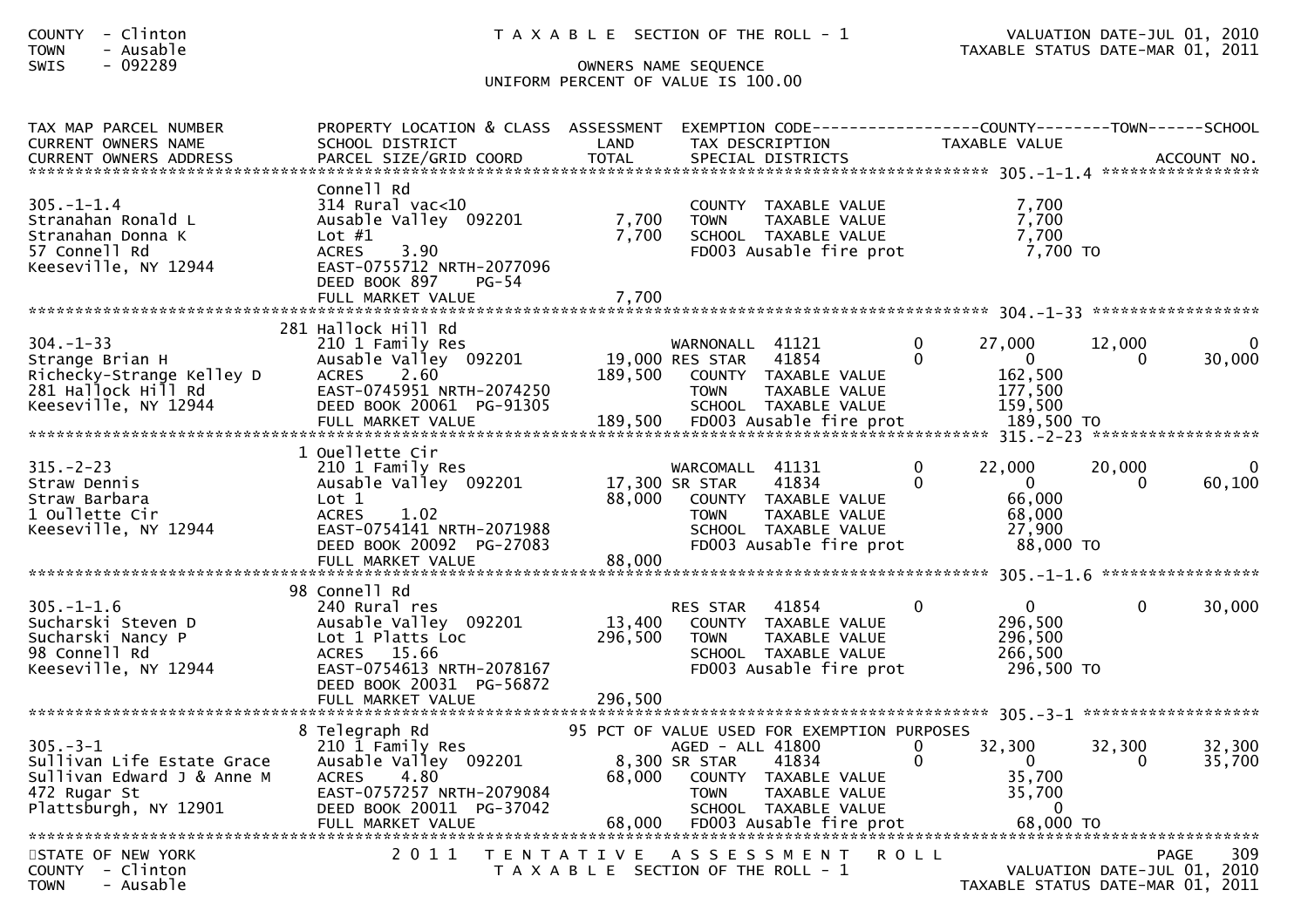| TAX MAP PARCEL NUMBER<br>CURRENT OWNERS NAME                                                                                           | PROPERTY LOCATION & CLASS ASSESSMENT EXEMPTION CODE----------------COUNTY-------TOWN------SCHOOL<br>SCHOOL DISTRICT                                               | LAND                    | TAX DESCRIPTION                                                                                                                                      |                                         | TAXABLE VALUE                                                     |                                   |                                             |
|----------------------------------------------------------------------------------------------------------------------------------------|-------------------------------------------------------------------------------------------------------------------------------------------------------------------|-------------------------|------------------------------------------------------------------------------------------------------------------------------------------------------|-----------------------------------------|-------------------------------------------------------------------|-----------------------------------|---------------------------------------------|
| $293 - 2 - 15$<br>Sullivan Orchards Inc<br>488 Sullivan Rd<br>Peru, NY 12972<br>MAY BE SUBJECT TO PAYMENT<br>UNDER AGDIST LAW TIL 2015 | Arthur Rd<br>151 Fruit crop<br>Ausable Valley 092201<br>Lot 8 Pgl<br>ACRES 4.50<br>EAST-0754538 NRTH-2083645<br>DEED BOOK 610<br>PG-871<br>FULL MARKET VALUE      | 5,900<br>5,900<br>5,900 | AGRI DISTR 41720<br>COUNTY TAXABLE VALUE<br>TAXABLE VALUE<br><b>TOWN</b><br>SCHOOL TAXABLE VALUE<br>FD003 Ausable fire prot                          | $\Omega$                                | 4,320<br>1,580<br>1,580<br>1,580<br>5,900 TO                      | 4,320                             | 4,320                                       |
|                                                                                                                                        | 399 Chasm Rd                                                                                                                                                      |                         |                                                                                                                                                      |                                         |                                                                   |                                   |                                             |
| $304. -2 - 2.2$<br>Sullivan Orchards Inc<br>488 Sullivan Rd<br>Peru, NY 12972<br>MAY BE SUBJECT TO PAYMENT                             | 120 Field crops<br>Ausable Valley 092201 45,700<br>Lot 8 Pgl<br>ACRES 55.00<br>EAST-0754320 NRTH-2080506<br>DEED BOOK 612<br><b>PG-64</b>                         | 45,700                  | AGRI DISTR 41720<br>COUNTY TAXABLE VALUE<br><b>TOWN</b><br>TAXABLE VALUE<br>SCHOOL TAXABLE VALUE<br>FD003 Ausable fire prot                          | $\overline{0}$                          | 20,659<br>25,041<br>25,041<br>25,041<br>45,700 TO                 | 20,659                            | 20,659                                      |
| UNDER AGDIST LAW TIL 2015                                                                                                              | FULL MARKET VALUE                                                                                                                                                 | 45,700                  |                                                                                                                                                      |                                         |                                                                   |                                   |                                             |
| $304 - 2 - 3.1$<br>Sullivan Orchards Inc<br>488 Sullivan Rd<br>Peru, NY 12972                                                          | 350 Chasm Rd<br>270 Mfg housing<br>Ausable Valley 092201<br>ACRES 15.00<br>EAST-0756625 NRTH-2080285<br>DEED BOOK 920<br><b>PG-127</b>                            | 13,200<br>46,200        | COUNTY TAXABLE VALUE<br><b>TOWN</b><br>TAXABLE VALUE<br>SCHOOL TAXABLE VALUE<br>FD003 Ausable fire prot                                              |                                         | 46,200<br>46,200<br>46,200<br>46,200 TO                           |                                   |                                             |
|                                                                                                                                        | 26 Taylor Hill Rd                                                                                                                                                 |                         |                                                                                                                                                      |                                         |                                                                   |                                   |                                             |
| $315. - 1 - 5.212$<br>Sullivan Robert L<br>26 Taylor Hill Rd<br>Keeseville, NY 12944                                                   | 210 1 Family Res<br>Ausable Valley 092201<br>Lot 15 PL 12000 A1<br>ACRES 1.10<br>EAST-0752257 NRTH-2069827<br>DEED BOOK 20061 PG-91289                            |                         | WARNONALL 41121<br>6,100 AGED - ALL 41800<br>55,000 SR STAR<br>41834<br>COUNTY TAXABLE VALUE<br><b>TOWN</b><br>TAXABLE VALUE<br>SCHOOL TAXABLE VALUE | $\mathbf 0$<br>$\mathbf{0}$<br>$\Omega$ | 8,250<br>23,375<br>$\overline{0}$<br>23,375<br>23,375<br>$\Omega$ | 8,250<br>23,375<br>$\overline{0}$ | $\overline{\mathbf{0}}$<br>27,500<br>27,500 |
|                                                                                                                                        | Ausable Beach Rd                                                                                                                                                  |                         |                                                                                                                                                      |                                         |                                                                   |                                   |                                             |
| $294. - 1 - 7$<br>Sullivan Sarah<br>293 Cuba Hill Rd<br>Huntington, NY 11748                                                           | 311 Res vac land<br>094001<br>Peru Central<br>$Lot 1$ Pg<br>Survey Bk 15 Pg 76<br>FRNT 50.00 DPTH 190.00<br>EAST-0772298 NRTH-2086832<br>DEED BOOK 20051 PG-79542 | 4,400<br>4,400          | COUNTY TAXABLE VALUE<br>TAXABLE VALUE<br><b>TOWN</b><br>SCHOOL TAXABLE VALUE<br>FD003 Ausable fire prot                                              |                                         | 4,400<br>4,400<br>4,400<br>4,400 TO                               |                                   |                                             |
|                                                                                                                                        | FULL MARKET VALUE                                                                                                                                                 | 4,400                   |                                                                                                                                                      |                                         |                                                                   |                                   |                                             |
| STATE OF NEW YORK<br>COUNTY - Clinton<br>- Ausable<br><b>TOWN</b>                                                                      | 2011<br>T E N T A T I V E                                                                                                                                         |                         | A S S E S S M E N T<br>T A X A B L E SECTION OF THE ROLL - 1                                                                                         | ROLL                                    | TAXABLE STATUS DATE-MAR 01, 2011                                  | VALUATION DATE-JUL 01, 2010       | <b>PAGE</b><br>310                          |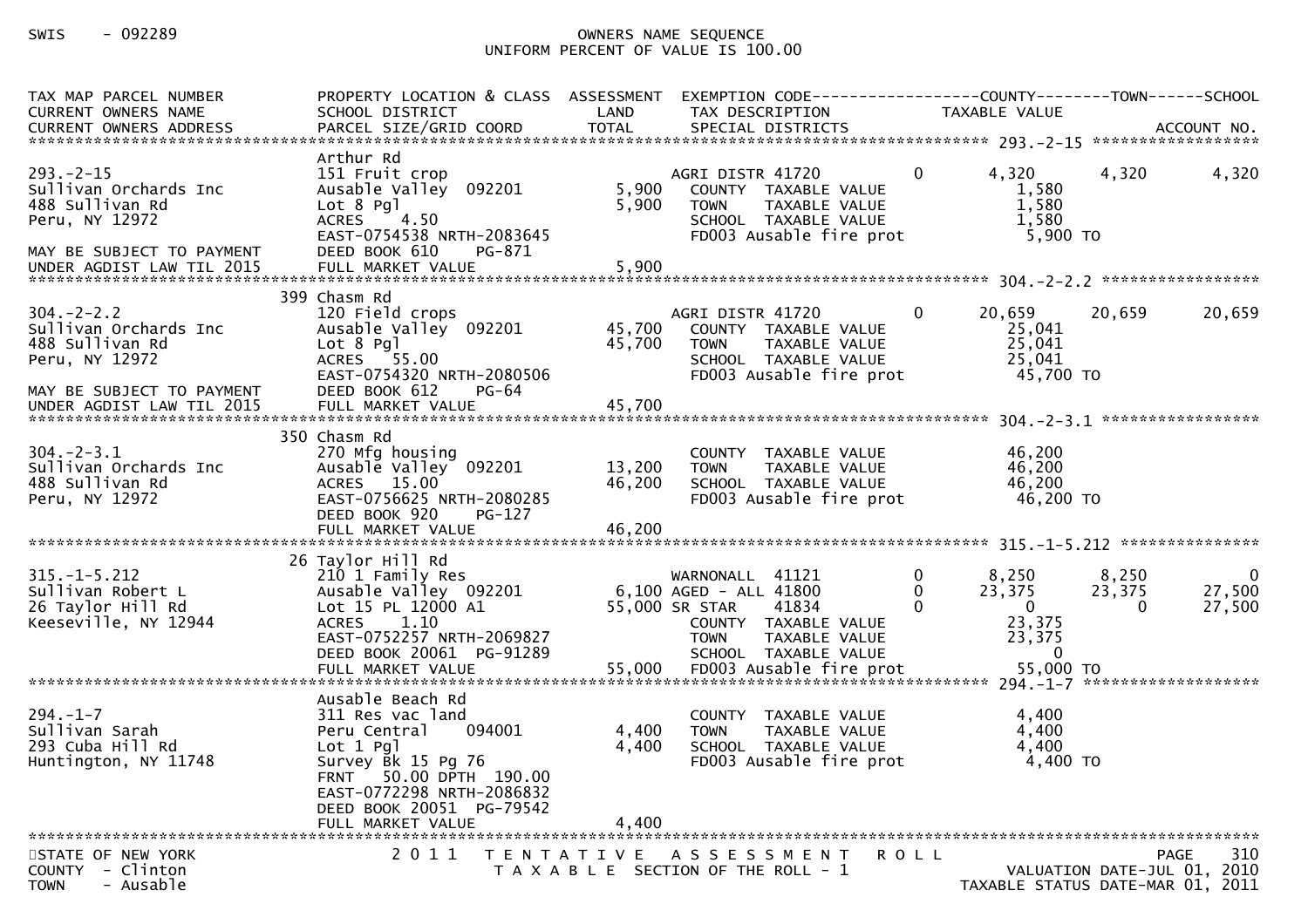| TAX MAP PARCEL NUMBER<br>CURRENT OWNERS NAME                                                                                     | SCHOOL DISTRICT                                                                                                                                                                        | LAND<br><b>TOTAL</b>         | TAX DESCRIPTION                                                                                                           | PROPERTY LOCATION & CLASS ASSESSMENT EXEMPTION CODE----------------COUNTY-------TOWN------SCHOOL<br>TAXABLE VALUE |
|----------------------------------------------------------------------------------------------------------------------------------|----------------------------------------------------------------------------------------------------------------------------------------------------------------------------------------|------------------------------|---------------------------------------------------------------------------------------------------------------------------|-------------------------------------------------------------------------------------------------------------------|
| $315. - 1 - 5.211$<br>Sullivan Wood Prod of Kees Inc Ausable Valley 092201<br>PO Box 296<br>Keeseville, NY 12944                 | Taylor Hill Rd<br>$322$ Rural vac $>10$<br>Lot 15 Pl 12000 Al<br>ACRES 26.80<br>EAST-0752393 NRTH-2070431<br>DEED BOOK 628<br>PG-83<br>FULL MARKET VALUE                               | 22,400<br>22,400<br>22,400   | COUNTY TAXABLE VALUE<br>TAXABLE VALUE<br><b>TOWN</b><br>SCHOOL TAXABLE VALUE<br>FD003 Ausable fire prot                   | 22,400<br>22,400<br>22,400<br>22,400 TO                                                                           |
|                                                                                                                                  |                                                                                                                                                                                        |                              |                                                                                                                           |                                                                                                                   |
| 2438/2440 Rt 9<br>$293. -3 - 5.11$<br>Sun Valley Mobile Home Park<br>1860 Orangewood Ave<br>St Cloud, FL 34772                   | 416 Mfg hsing pk<br>Peru Central 094001<br>Survey Bk 8 Pg 27<br>ACRES 21.90<br>EAST-0767044 NRTH-2082256<br>DEED BOOK 20092 PG-21995<br>FULL MARKET VALUE                              | 50,800<br>196,000<br>196,000 | COUNTY TAXABLE VALUE<br><b>TOWN</b><br>TAXABLE VALUE<br>SCHOOL TAXABLE VALUE<br>FD003 Ausable fire prot                   | 196,000<br>196,000<br>196,000<br>196,000 TO                                                                       |
|                                                                                                                                  |                                                                                                                                                                                        |                              |                                                                                                                           |                                                                                                                   |
| $303. -1 - 9.2$<br>Sunderland Lincoln<br>Sunderland Ann<br>10 Harkness Rd<br>Peru, NY 12972                                      | 10 Harkness Rd<br>240 Rural res<br>Ausable Valley 092201<br>ACRES 25.27<br>EAST-0744302 NRTH-2081087<br>DEED BOOK 568<br>PG-326<br>FULL MARKET VALUE                                   | 18,300<br>215,000<br>215,000 | RES STAR 41854<br>COUNTY TAXABLE VALUE<br><b>TOWN</b><br>TAXABLE VALUE<br>SCHOOL TAXABLE VALUE<br>FD003 Ausable fire prot | $\overline{0}$<br>$\mathbf{0}$<br>30,000<br>$\mathbf{0}$<br>215,000<br>215,000<br>185,000<br>215,000 TO           |
| $294. - 1 - 13.22$<br>Sussdorff Trust Edmond<br>Attn: Edmond L Sussdorff Trust Lot #1<br>18 Lake St<br>Port Kent, NY 12975-0033  | Lakeside Rd<br>314 Rural vac<10<br>094001<br>Peru Central<br>Lot 2 Sussdorff Sub<br>2.82<br><b>ACRES</b><br>EAST-0772214 NRTH-2083216<br>DEED BOOK 99001 PG-16091<br>FULL MARKET VALUE | 47,100<br>47,100<br>47,100   | COUNTY TAXABLE VALUE<br>TAXABLE VALUE<br>TOWN<br>SCHOOL TAXABLE VALUE<br>FD003 Ausable fire prot                          | 47,100<br>47,100<br>47,100<br>47,100 TO                                                                           |
|                                                                                                                                  |                                                                                                                                                                                        |                              |                                                                                                                           |                                                                                                                   |
| $294. -1 - 13.23$<br>Sussdorff Trust Edmond L<br>Attn: Edmond L Sussdorff Trust Lot #1<br>18 Lake St<br>Port Kent, NY 12975-0033 | Lakeside Rd<br>314 Rural vac<10<br>094001<br>Peru Central<br>Lot 3 Sussdorff Sub<br>ACRES 2.85<br>EAST-0772072 NRTH-2083458<br>DEED BOOK 99001 PG-16091<br>FULL MARKET VALUE           | 47,100<br>47,100<br>47,100   | COUNTY TAXABLE VALUE<br>TAXABLE VALUE<br><b>TOWN</b><br>SCHOOL TAXABLE VALUE<br>FD003 Ausable fire prot                   | 47,100<br>47,100<br>47,100<br>47,100 TO                                                                           |
|                                                                                                                                  |                                                                                                                                                                                        |                              |                                                                                                                           |                                                                                                                   |
| STATE OF NEW YORK<br>COUNTY - Clinton                                                                                            | 2 0 1 1                                                                                                                                                                                | T E N T A T I V E            | A S S E S S M E N T<br>T A X A B L E SECTION OF THE ROLL - 1                                                              | 311<br>PAGE<br>R O L L<br>VALUATION DATE-JUL 01, 2010                                                             |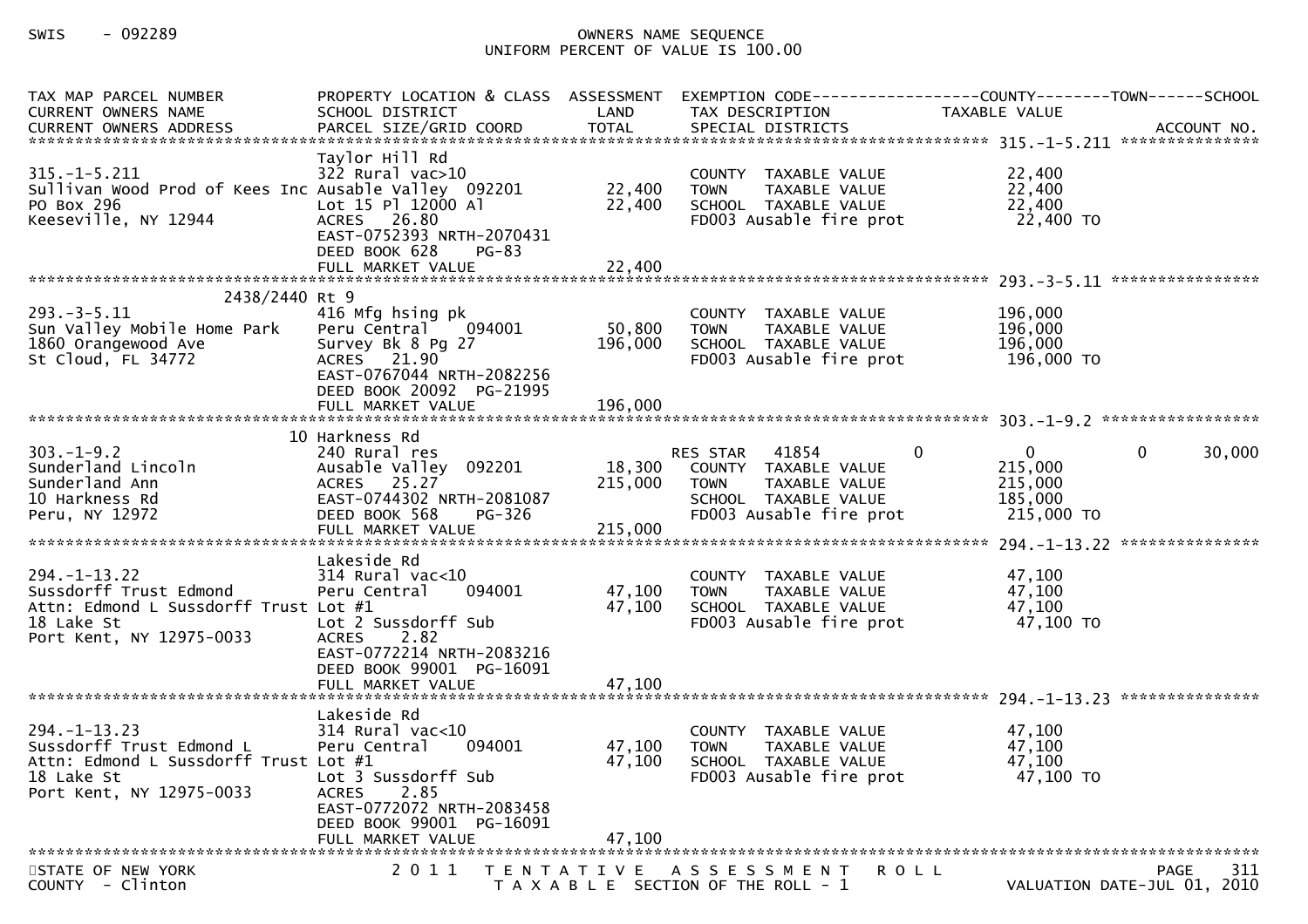| TAX MAP PARCEL NUMBER<br><b>CURRENT OWNERS NAME</b>                                                                              | PROPERTY LOCATION & CLASS ASSESSMENT<br>SCHOOL DISTRICT                                                                                                                                 | LAND                       | EXEMPTION CODE-----------------COUNTY--------TOWN------SCHOOL<br>TAX DESCRIPTION                                                                              | TAXABLE VALUE                                                                         | ACCOUNT NO.<br>*************** |
|----------------------------------------------------------------------------------------------------------------------------------|-----------------------------------------------------------------------------------------------------------------------------------------------------------------------------------------|----------------------------|---------------------------------------------------------------------------------------------------------------------------------------------------------------|---------------------------------------------------------------------------------------|--------------------------------|
| $294. -1 - 13.25$<br>Sussdorff Trust Edmond L<br>Attn: Edmond L Sussdorff Trust Lot #1<br>18 Lake St<br>Port Kent, NY 12975-0033 | Lakeside Rd<br>314 Rural vac<10<br>Peru Central<br>094001<br>Lot #5 Sussdorff Sub<br>2.83<br><b>ACRES</b><br>EAST-0771759 NRTH-2083996<br>DEED BOOK 99001 PG-16091<br>FULL MARKET VALUE | 47,100<br>47,100<br>47,100 | COUNTY TAXABLE VALUE<br><b>TOWN</b><br>TAXABLE VALUE<br>SCHOOL TAXABLE VALUE<br>FD003 Ausable fire prot                                                       | 47,100<br>47,100<br>47,100<br>47,100 TO                                               |                                |
|                                                                                                                                  |                                                                                                                                                                                         |                            |                                                                                                                                                               |                                                                                       |                                |
| $294. -1 - 13.29$<br>Sussdorff Trust Edmond L<br>Attn: Edmond L Sussdorff Trust Lot #1<br>PO Box 33<br>Port Kent, NY 12975-0033  | Lakeside Rd<br>314 Rural vac<10<br>Peru Central<br>094001<br>Lot #9 Sussdorff Sub<br>4.86<br><b>ACRES</b><br>EAST-0770972 NRTH-2085310                                                  | 42,600<br>42,600           | COUNTY TAXABLE VALUE<br>TAXABLE VALUE<br><b>TOWN</b><br>SCHOOL TAXABLE VALUE<br>FD003 Ausable fire prot                                                       | 42.600<br>42,600<br>42,600<br>42,600 TO                                               |                                |
|                                                                                                                                  | DEED BOOK 99001 PG-16091<br>FULL MARKET VALUE                                                                                                                                           | 42,600                     |                                                                                                                                                               |                                                                                       |                                |
|                                                                                                                                  |                                                                                                                                                                                         |                            |                                                                                                                                                               |                                                                                       |                                |
| $325. - 1 - 2.12$<br>Svenson Robert E<br>Svenson Dawn G<br>1031 Rt 9N<br>Keeseville, NY 12944                                    | 1031 Rt 9N<br>210 1 Family Res<br>Ausable Valley 092201<br>Lot 11 Prl<br>Survey Bk 16 Page 55<br>8.60<br><b>ACRES</b><br>EAST-0737132 NRTH-2057881<br>DEED BOOK 886<br>PG-165           | 308,000                    | <b>CLERGY</b><br>41400<br>41854<br>20,000 RES STAR<br>COUNTY TAXABLE VALUE<br>TAXABLE VALUE<br><b>TOWN</b><br>SCHOOL TAXABLE VALUE<br>FD003 Ausable fire prot | 1,500<br>0<br>$\Omega$<br>$\mathbf{0}$<br>306,500<br>306,500<br>276.500<br>308,000 TO | 1,500<br>1,500<br>30,000<br>0  |
|                                                                                                                                  | FULL MARKET VALUE                                                                                                                                                                       | 308,000                    |                                                                                                                                                               |                                                                                       |                                |
| $335. - 1 - 7.1$<br>Svenson Robert E<br>Svenson Dawn<br>1031 Rt 9N<br>Keeseville, NY 12944                                       | Rt 9N<br>117 Horse farm<br>Ausable Valley 092201<br>Lot 11 Platts River Loc<br>Map 2006191379 Svenson Lo<br>ACRES 42.80<br>EAST-0736678 NRTH-2057093                                    | 31,500<br>85,000           | COUNTY TAXABLE VALUE<br>TAXABLE VALUE<br><b>TOWN</b><br>SCHOOL TAXABLE VALUE<br>FD003 Ausable fire prot                                                       | 85,000<br>85,000<br>85,000<br>85,000 TO                                               |                                |
|                                                                                                                                  | DEED BOOK 891<br>PG-331<br>FULL MARKET VALUE                                                                                                                                            | 85,000                     |                                                                                                                                                               |                                                                                       |                                |
|                                                                                                                                  |                                                                                                                                                                                         |                            |                                                                                                                                                               |                                                                                       |                                |
| $293.16 - 1 - 2$<br>Swyers Jacob A<br>Swyers Kimberly M<br>11 Hilltop Dr<br>Peru, NY 12972                                       | 11 Hilltop Dr<br>210 1 Family Res<br>Peru Central<br>094001<br>Sub Bk 4 Pg 104 Lot 15<br>FRNT 177.00 DPTH 115.24<br><b>BANK</b><br>080<br>EAST-0767328 NRTH-2084151                     | 14,200<br>183,000          | 41854<br><b>RES STAR</b><br>COUNTY TAXABLE VALUE<br>TAXABLE VALUE<br><b>TOWN</b><br>SCHOOL TAXABLE VALUE<br>FD003 Ausable fire prot                           | $\mathbf{0}$<br>$\Omega$<br>183,000<br>183,000<br>153,000<br>183,000 TO               | $\Omega$<br>30,000             |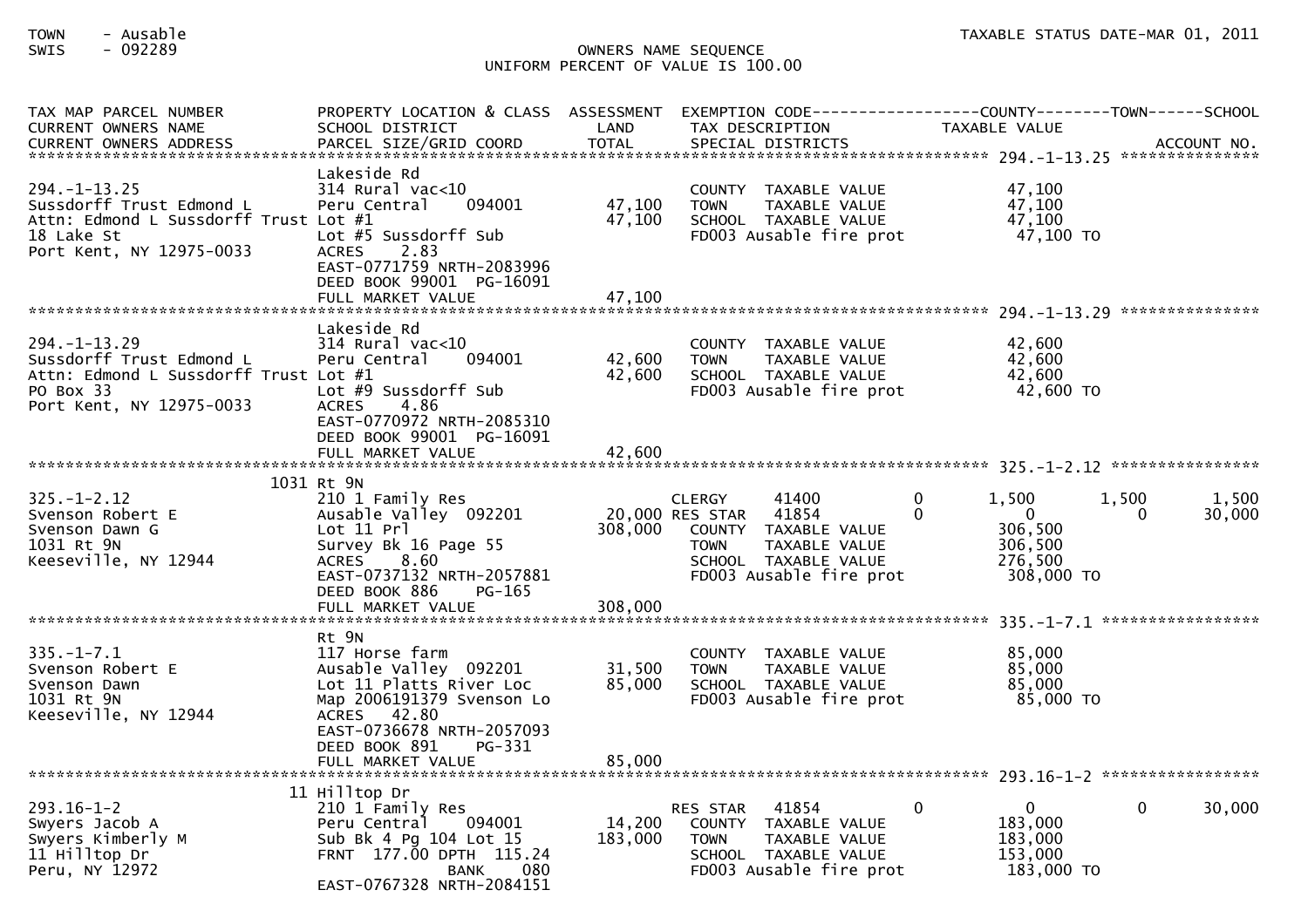|                                                                                | DEED BOOK 20021 PG-41883<br>FULL MARKET VALUE                                                                             | 183,000           |                                                                                                                                 |                           |                                                        |                       |                                            |
|--------------------------------------------------------------------------------|---------------------------------------------------------------------------------------------------------------------------|-------------------|---------------------------------------------------------------------------------------------------------------------------------|---------------------------|--------------------------------------------------------|-----------------------|--------------------------------------------|
| STATE OF NEW YORK<br>COUNTY - Clinton<br><b>TOWN</b><br>- Ausable              | 2011                                                                                                                      | T E N T A T I V E | A S S E S S M E N T<br>T A X A B L E SECTION OF THE ROLL - 1                                                                    | <b>ROLL</b>               | TAXABLE STATUS DATE-MAR 01, 2011                       |                       | 312<br>PAGE<br>VALUATION DATE-JUL 01, 2010 |
| $-092289$<br><b>SWIS</b>                                                       |                                                                                                                           |                   | OWNERS NAME SEQUENCE<br>UNIFORM PERCENT OF VALUE IS 100.00                                                                      |                           |                                                        |                       |                                            |
| TAX MAP PARCEL NUMBER<br>CURRENT OWNERS NAME                                   | PROPERTY LOCATION & CLASS ASSESSMENT<br>SCHOOL DISTRICT                                                                   | LAND              | EXEMPTION CODE-----------------COUNTY-------TOWN------SCHOOL<br>TAX DESCRIPTION                                                 |                           | TAXABLE VALUE                                          |                       |                                            |
|                                                                                | 2249 Rt 22                                                                                                                |                   |                                                                                                                                 |                           |                                                        |                       |                                            |
| $304. - 1 - 18.1$<br>Tatreault Joseph A<br>2249 Rt 22<br>Keeseville, NY 12944  | 210 1 Family Res<br>Ausable Valley 092201<br>Lot $2$ P $1200$ Ac Loc<br>1.20<br><b>ACRES</b><br>EAST-0751039 NRTH-2078363 |                   | 41121<br>WARNONALL<br>8,100 AGED - ALL 41800<br>97,600 SR STAR<br>41834<br>COUNTY TAXABLE VALUE<br><b>TOWN</b><br>TAXABLE VALUE | 0<br>$\Omega$<br>$\Omega$ | 14,640<br>41,480<br>$\overline{0}$<br>41,480<br>42,800 | 12,000<br>42,800<br>0 | $\mathbf 0$<br>48,800<br>48,800            |
|                                                                                | DEED BOOK 355<br>PG-339<br>FULL MARKET VALUE                                                                              | 97,600            | SCHOOL TAXABLE VALUE<br>FD003 Ausable fire prot                                                                                 |                           | $\mathbf{0}$<br>97,600 TO                              |                       |                                            |
|                                                                                | 2208 Rt 22                                                                                                                |                   |                                                                                                                                 | $\mathbf{0}$              | $\mathbf{0}$                                           | $\mathbf{0}$          |                                            |
| $304. - 1 - 14.5$<br>Tatreault Timothy A<br>2208 Rt 22<br>Keeseville, NY 12944 | 270 Mfg housing<br>Ausable Valley 092201<br>Lot 2 P11200 Ac<br>3.40<br><b>ACRES</b>                                       | 9,900<br>67,000   | 41854<br>RES STAR<br>COUNTY TAXABLE VALUE<br>TAXABLE VALUE<br><b>TOWN</b><br>SCHOOL TAXABLE VALUE                               |                           | 67,000<br>67,000<br>37,000                             |                       | 30,000                                     |
|                                                                                | EAST-0751752 NRTH-2077362<br>DEED BOOK 20021 PG-49194<br>FULL MARKET VALUE                                                | 67,000            | FD003 Ausable fire prot                                                                                                         |                           | 67,000 TO                                              |                       |                                            |
| *****************************                                                  | Hummingbird Ln                                                                                                            |                   |                                                                                                                                 |                           |                                                        |                       | ****************                           |
| $294.10 - 1 - 34$                                                              | 312 Vac w/imprv                                                                                                           |                   | COUNTY TAXABLE VALUE                                                                                                            |                           | 27,200                                                 |                       |                                            |
| Taylor Donald E<br>William Taylor                                              | 094001<br>Peru Central<br>Geo Pray Lts Dwr90a 8-9-1                                                                       | 26,200<br>27,200  | <b>TOWN</b><br>TAXABLE VALUE<br>SCHOOL TAXABLE VALUE                                                                            |                           | 27,200<br>27,200                                       |                       |                                            |
| 2206 Whitted Dr<br>Bellevue, NE 68123                                          | FRNT 200.00 DPTH 100.00<br>EAST-0771543 NRTH-2086018<br>DEED BOOK 679<br>$PG-51$                                          |                   | FD003 Ausable fire prot                                                                                                         |                           | 27,200 TO                                              |                       |                                            |
|                                                                                | FULL MARKET VALUE                                                                                                         | 27,200            |                                                                                                                                 |                           |                                                        |                       |                                            |
|                                                                                | Giddings Rd                                                                                                               |                   |                                                                                                                                 |                           |                                                        |                       |                                            |
| $294.18 - 1 - 9$<br>Taylor Patricia A                                          | $314$ Rural vac<10<br>094001<br>Peru Central                                                                              | 29,900            | COUNTY<br>TAXABLE VALUE<br>TAXABLE VALUE<br><b>TOWN</b>                                                                         |                           | 29,900<br>29,900                                       |                       |                                            |
| PO Box 11                                                                      | Subd Lot 51                                                                                                               | 29,900            | SCHOOL TAXABLE VALUE                                                                                                            |                           | 29,900                                                 |                       |                                            |
| Port Kent, NY 12975                                                            | Lot 31 Ausable Hgts Revis<br>2.95<br><b>ACRES</b><br>EAST-0772406 NRTH-2081812<br>DEED BOOK 20031 PG-51274                |                   | FD003 Ausable fire prot                                                                                                         |                           | 29,900 TO                                              |                       |                                            |
|                                                                                | FULL MARKET VALUE                                                                                                         | 29,900            |                                                                                                                                 |                           |                                                        |                       |                                            |
| $302 - 2 - 5.2$                                                                | 14 Jiggs Ln<br>280 Res Multiple                                                                                           |                   | 41854<br>RES STAR                                                                                                               | 0                         | 0                                                      | 0                     | 30,000                                     |
| Tedford Rita<br>PO Box 545<br>Keeseville, NY 12944                             | Peru Central<br>094001<br>7 P112000ac<br>7.00<br><b>ACRES</b>                                                             | 9,500<br>116,000  | <b>COUNTY</b><br>TAXABLE VALUE<br>TAXABLE VALUE<br><b>TOWN</b><br><b>SCHOOL</b><br>TAXABLE VALUE                                |                           | 116,000<br>116,000<br>86,000                           |                       |                                            |
|                                                                                |                                                                                                                           |                   |                                                                                                                                 |                           |                                                        |                       |                                            |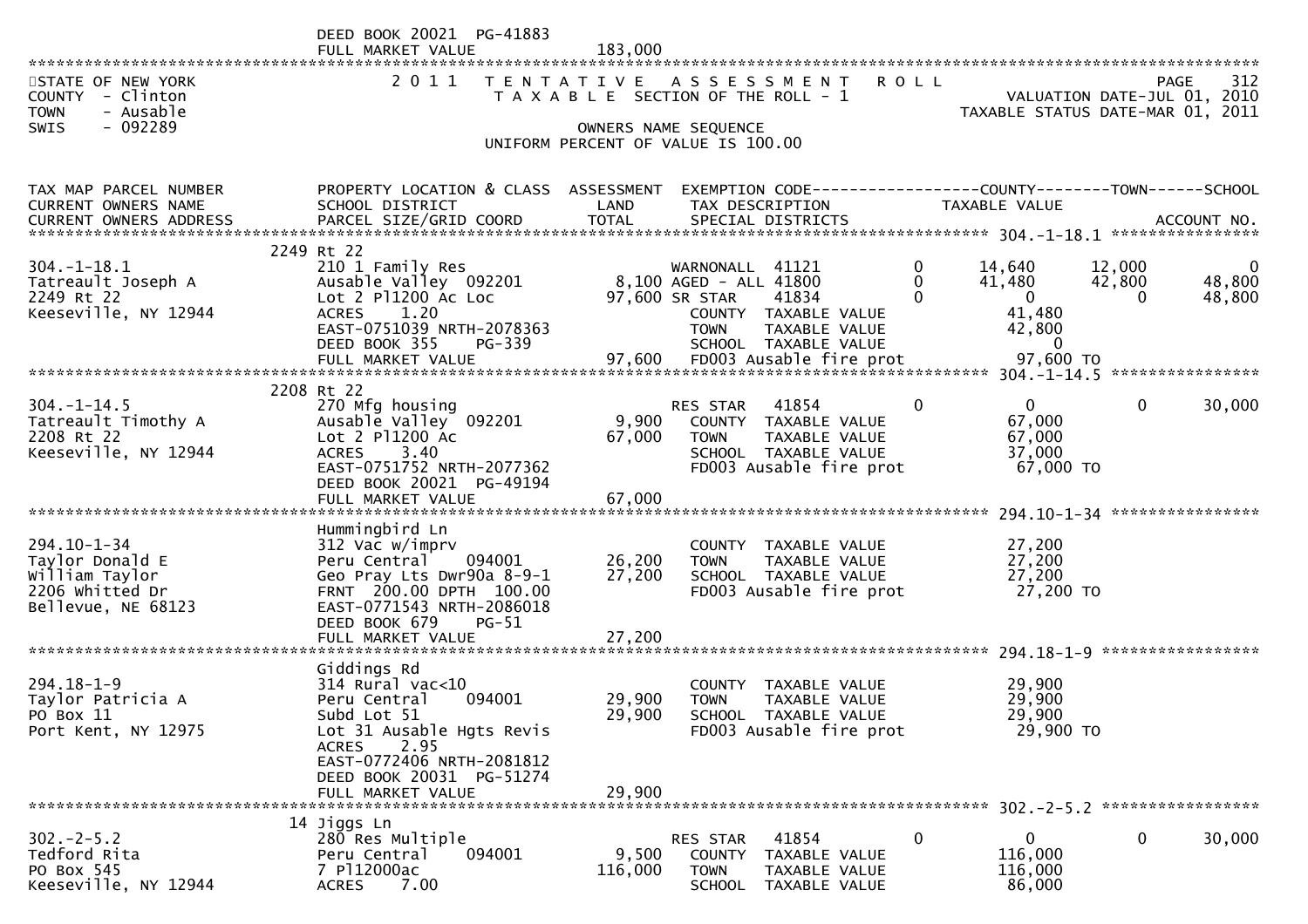|                                                                                              | EAST-0732948 NRTH-2074343<br>DEED BOOK 99001 PG-07677<br>FULL MARKET VALUE                                                                                                             | 116,000                      | FD003 Ausable fire prot                                                                                                                      | 116,000 TO                                                                             |
|----------------------------------------------------------------------------------------------|----------------------------------------------------------------------------------------------------------------------------------------------------------------------------------------|------------------------------|----------------------------------------------------------------------------------------------------------------------------------------------|----------------------------------------------------------------------------------------|
| STATE OF NEW YORK<br>COUNTY - Clinton<br><b>TOWN</b><br>- Ausable                            | 2011                                                                                                                                                                                   |                              | TENTATIVE ASSESSMENT ROLL<br>T A X A B L E SECTION OF THE ROLL - 1                                                                           | 313<br>PAGE<br>VALUATION DATE-JUL 01, 2010<br>TAXABLE STATUS DATE-MAR 01, 2011         |
| - 092289<br>SWIS                                                                             |                                                                                                                                                                                        |                              | OWNERS NAME SEQUENCE<br>UNIFORM PERCENT OF VALUE IS 100.00                                                                                   |                                                                                        |
| TAX MAP PARCEL NUMBER<br>CURRENT OWNERS NAME                                                 | PROPERTY LOCATION & CLASS ASSESSMENT<br>SCHOOL DISTRICT                                                                                                                                | LAND                         | TAX DESCRIPTION                                                                                                                              | EXEMPTION CODE------------------COUNTY--------TOWN------SCHOOL<br>TAXABLE VALUE        |
| $294. -1 - 13.16$<br>Tedford Thomas P<br>Tedford Dena K<br>145 Lakeside Rd<br>Peru, NY 12972 | 145 Lakeside Rd<br>210 1 Family Res<br>094001<br>Peru Central<br>PLB 366 Lot 2<br>ACRES 5.05 BANK<br>080<br>EAST-0770826 NRTH-2084742<br>DEED BOOK 20061 PG-94209<br>FULL MARKET VALUE | 31,200<br>259,000<br>259,000 | $\Omega$<br>RES STAR 41854<br>COUNTY TAXABLE VALUE<br>TAXABLE VALUE<br><b>TOWN</b><br>SCHOOL TAXABLE VALUE<br>FD003 Ausable fire prot        | $\overline{0}$<br>$\Omega$<br>30,000<br>259,000<br>259,000<br>229,000<br>259,000 TO    |
| $315. - 5 - 9$<br>Tennian Thomas<br>31 Ouellette Cir<br>Keeseville, NY 12944                 | 31 Ouellette Cir<br>210 1 Family Res<br>Ausable Valley 092201<br>Sub Map Bk 22 Pg 3 Lot 9<br>ACRES 1.00 BANK<br>080<br>EAST-0754088 NRTH-2072987<br>DEED BOOK 20031 PG-54246           | 17,300<br>108,400            | <b>RES STAR 41854</b><br>$\Omega$<br>COUNTY TAXABLE VALUE<br><b>TOWN</b><br>TAXABLE VALUE<br>SCHOOL TAXABLE VALUE<br>FD003 Ausable fire prot | 30,000<br>$\overline{0}$<br>$\mathbf{0}$<br>108,400<br>108,400<br>78,400<br>108,400 TO |
| $303. -1 - 4.1$<br>Thew Donald<br>802 Bear Swamp Rd<br>Peru, NY 12972                        | 265 Calkins Rd<br>312 Vac w/imprv<br>094001<br>Peru Central<br>Lot 33 Pgl<br>FRNT 190.00 DPTH 250.00<br>EAST-0734614 NRTH-2080823<br>DEED BOOK 777<br>PG-346<br>FULL MARKET VALUE      | 6,100<br>8,200<br>8,200      | COUNTY TAXABLE VALUE<br><b>TOWN</b><br>TAXABLE VALUE<br>SCHOOL TAXABLE VALUE<br>FD003 Ausable fire prot                                      | 8,200<br>8,200<br>8,200<br>8,200 TO                                                    |
| $303. - 1 - 23.1$<br>Thew Joshua<br>164 Fred Thew Rd<br>Peru, NY 12972                       | Harkness Rd<br>323 Vacant rural<br>Ausable Valley 092201<br>Lot 23<br>21.56<br><b>ACRES</b><br>EAST-0736875 NRTH-2078920<br>DEED BOOK 20072 PG-9325<br>FULL MARKET VALUE               | 11,600<br>11,600<br>11,600   | COUNTY TAXABLE VALUE<br><b>TOWN</b><br>TAXABLE VALUE<br>SCHOOL TAXABLE VALUE<br>FD003 Ausable fire prot                                      | 11,600<br>11,600<br>11,600<br>11,600 TO                                                |
| $313 - 2 - 10$<br>Thew Joshua<br>164 Fred Thew Rd<br>Peru, NY 12972                          | Silver St<br>323 Vacant rural<br>094001<br>Peru Central<br>ACRES 26.30<br>EAST-0724519 NRTH-2066901                                                                                    | 15,100<br>15,100             | COUNTY TAXABLE VALUE<br>TAXABLE VALUE<br><b>TOWN</b><br>SCHOOL TAXABLE VALUE<br>FD003 Ausable fire prot                                      | 15,100<br>15,100<br>15,100<br>15,100 TO                                                |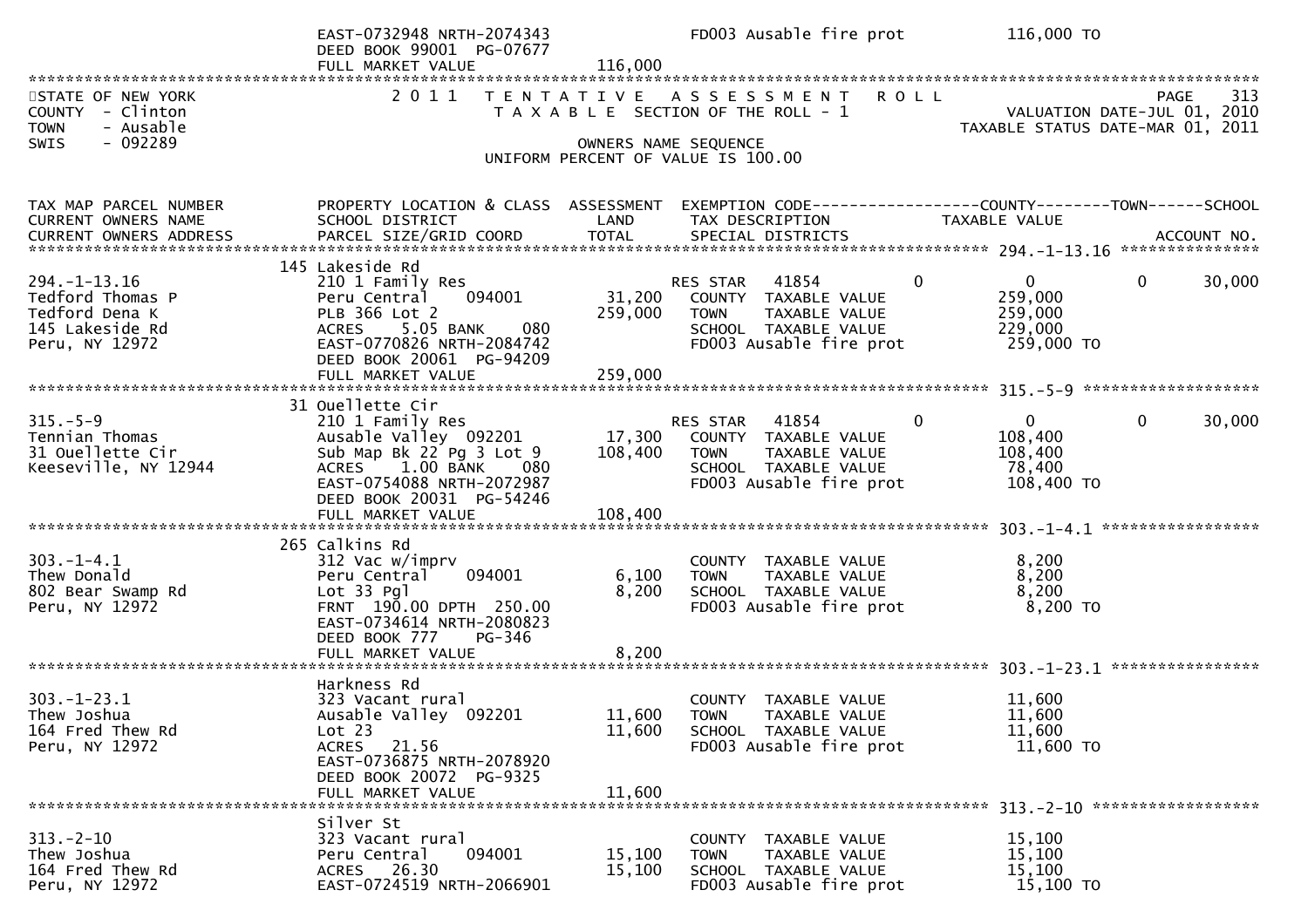|                                                                                  | DEED BOOK 99001 PG-17710<br>FULL MARKET VALUE                                                                                           | 15,100                     |                                                                        |                                                                                          |                    |                                                  |                                      |                                                   |
|----------------------------------------------------------------------------------|-----------------------------------------------------------------------------------------------------------------------------------------|----------------------------|------------------------------------------------------------------------|------------------------------------------------------------------------------------------|--------------------|--------------------------------------------------|--------------------------------------|---------------------------------------------------|
| STATE OF NEW YORK<br>COUNTY - Clinton<br><b>TOWN</b><br>- Ausable                | 2011                                                                                                                                    |                            | TENTATIVE ASSESSMENT<br>T A X A B L E SECTION OF THE ROLL - 1          |                                                                                          | <b>ROLL</b>        | TAXABLE STATUS DATE-MAR 01, 2011                 |                                      | 314<br><b>PAGE</b><br>VALUATION DATE-JUL 01, 2010 |
| - 092289<br><b>SWIS</b>                                                          |                                                                                                                                         |                            | OWNERS NAME SEQUENCE<br>UNIFORM PERCENT OF VALUE IS 100.00             |                                                                                          |                    |                                                  |                                      |                                                   |
| TAX MAP PARCEL NUMBER<br>CURRENT OWNERS NAME                                     | PROPERTY LOCATION & CLASS ASSESSMENT<br>SCHOOL DISTRICT                                                                                 | LAND                       | TAX DESCRIPTION                                                        | EXEMPTION CODE-----------------COUNTY-------TOWN------SCHOOL                             |                    | TAXABLE VALUE                                    |                                      |                                                   |
|                                                                                  | 164 Fred Thew Rd                                                                                                                        |                            |                                                                        |                                                                                          |                    |                                                  |                                      |                                                   |
| $302 - 1 - 16$<br>Thew Scott<br>Thew Nancy<br>153 Fred Thew Rd<br>Peru, NY 12972 | 112 Dairy farm<br>094001<br>Peru Central<br>ACRES 267.80<br>EAST-0729762 NRTH-2077247<br>DEED BOOK 20102 PG-31524                       |                            | AGRI DISTR 41720<br>101,800 RES STAR<br>320,000 483A EX<br><b>TOWN</b> | 41854<br>42100<br>COUNTY TAXABLE VALUE<br>TAXABLE VALUE                                  | 0<br>0<br>$\Omega$ | 0<br>$\mathbf{0}$<br>3,132<br>316,868<br>316,868 | $\mathbf 0$<br>$\mathbf{0}$<br>3,132 | $\mathbf 0$<br>30,000<br>3,132                    |
| MAY BE SUBJECT TO PAYMENT<br>UNDER AGDIST LAW TIL 2015                           | FULL MARKET VALUE                                                                                                                       | 320,000                    |                                                                        | SCHOOL TAXABLE VALUE<br>FD003 Ausable fire prot<br>3,132 EX                              |                    | 286,868<br>316,868 TO                            |                                      |                                                   |
|                                                                                  | Hibernia Rd                                                                                                                             |                            |                                                                        |                                                                                          |                    |                                                  |                                      |                                                   |
| $302 - 2 - 7$<br>Thew Scott<br>Thew Nancy<br>153 Fred Thew Rd<br>Peru, NY 12972  | $322$ Rural vac $>10$<br>094001<br>Peru Central<br>ACRES 77.80<br>EAST-0725226 NRTH-2072562<br>DEED BOOK 20102 PG-31524                 | 21,200<br>21,200           | <b>TOWN</b>                                                            | COUNTY TAXABLE VALUE<br>TAXABLE VALUE<br>SCHOOL TAXABLE VALUE<br>FD003 Ausable fire prot |                    | 21,200<br>21,200<br>21,200<br>21,200 TO          |                                      |                                                   |
|                                                                                  |                                                                                                                                         |                            |                                                                        |                                                                                          |                    |                                                  |                                      |                                                   |
|                                                                                  | Harkness Rd                                                                                                                             |                            |                                                                        |                                                                                          |                    |                                                  |                                      |                                                   |
| $303 - 1 - 29$<br>Thew Scott<br>Thew Nancy<br>153 Fred Thew Rd<br>Peru, NY 12972 | 321 Abandoned ag<br>094001<br>Peru Central<br>ACRES 39.30<br>EAST-0735459 NRTH-2076695<br>DEED BOOK 20102 PG-31524<br>FULL MARKET VALUE | 10,600<br>10,600<br>10,600 | AGRI DISTR 41720<br><b>TOWN</b>                                        | COUNTY TAXABLE VALUE<br>TAXABLE VALUE<br>SCHOOL TAXABLE VALUE<br>FD003 Ausable fire prot | $\Omega$           | 1,715<br>8,885<br>8,885<br>8,885<br>10,600 TO    | 1,715                                | 1,715                                             |
| MAY BE SUBJECT TO PAYMENT<br>UNDER AGDIST LAW TIL 2015                           |                                                                                                                                         |                            |                                                                        |                                                                                          |                    |                                                  |                                      |                                                   |
| $303 - 1 - 33.2$<br>Thew Susan<br>150 Maine Rd                                   | 76 Fred Thew Rd<br>210 1 Family Res<br>094001<br>Peru Central<br>Lot $#7$                                                               | 8,300<br>154,800           | <b>COUNTY</b><br><b>TOWN</b>                                           | TAXABLE VALUE<br>TAXABLE VALUE<br>SCHOOL TAXABLE VALUE                                   |                    | 154,800<br>154,800<br>154,800                    |                                      |                                                   |
| Plattsburgh, NY 12903                                                            | 7.50<br><b>ACRES</b><br>EAST-0732332 NRTH-2075225<br>DEED BOOK 855<br>$PG-55$<br>FULL MARKET VALUE                                      | 154,800                    |                                                                        | FD003 Ausable fire prot                                                                  |                    | 154,800 TO                                       |                                      |                                                   |
|                                                                                  | 58 Haven Ln                                                                                                                             |                            |                                                                        |                                                                                          |                    |                                                  |                                      |                                                   |
| $293.16 - 1 - 4.1$<br>Thomas Darla<br>58 Haven Ln<br>Peru, NY 12972              | 210 1 Family Res<br>Peru Central<br>094001<br>Sub Map $4-Pg$ 104 Lot $8$<br>FRNT 125.00 DPTH 183.40                                     | 136,000                    | WARNONALL<br>15,000 RES STAR<br><b>COUNTY</b><br><b>TOWN</b>           | 41121<br>41854<br>TAXABLE VALUE<br>TAXABLE VALUE                                         | 0<br>$\mathbf{0}$  | 20,400<br>$\overline{0}$<br>115,600<br>124,000   | 12,000<br>0                          | 0<br>30,000                                       |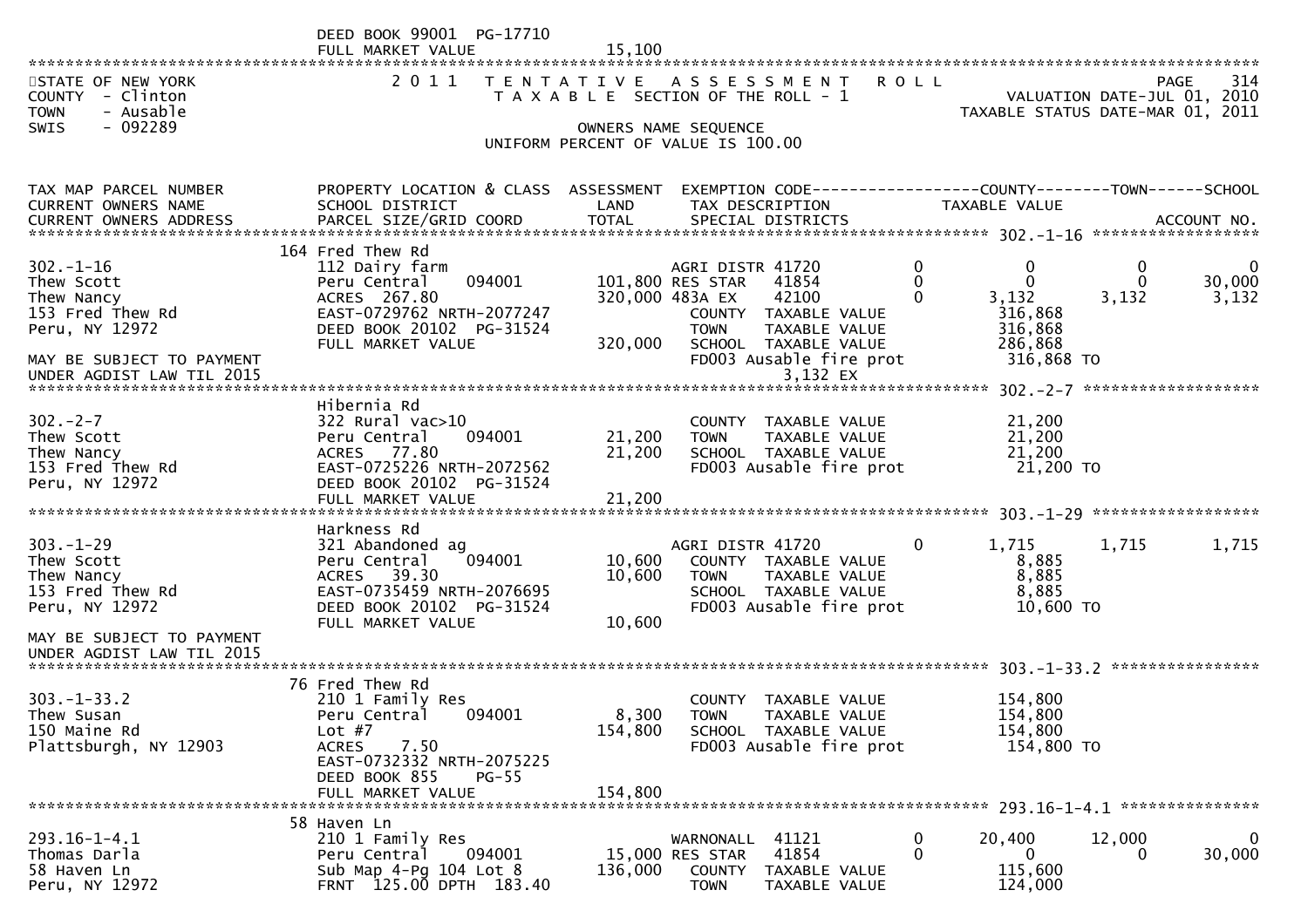|                                                                                                                                | 080<br><b>BANK</b><br>EAST-0767759 NRTH-2084028<br>DEED BOOK 20061 PG-96904                                                                                             |                                       |                                                                                             | SCHOOL TAXABLE VALUE<br>FD003 Ausable fire prot                                                        | 106,000<br>136,000 TO                                                     |                           |                                      |
|--------------------------------------------------------------------------------------------------------------------------------|-------------------------------------------------------------------------------------------------------------------------------------------------------------------------|---------------------------------------|---------------------------------------------------------------------------------------------|--------------------------------------------------------------------------------------------------------|---------------------------------------------------------------------------|---------------------------|--------------------------------------|
|                                                                                                                                | FULL MARKET VALUE                                                                                                                                                       | 136,000                               |                                                                                             |                                                                                                        |                                                                           |                           |                                      |
| STATE OF NEW YORK<br>COUNTY - Clinton<br>- Ausable<br><b>TOWN</b>                                                              | 2011                                                                                                                                                                    | T A X A B L E SECTION OF THE ROLL - 1 |                                                                                             | TENTATIVE ASSESSMENT ROLL                                                                              | VALUATION DATE-JUL 01, 2010<br>TAXABLE STATUS DATE-MAR 01, 2011           |                           | PAGE<br>315                          |
| - 092289<br><b>SWIS</b>                                                                                                        |                                                                                                                                                                         | OWNERS NAME SEQUENCE                  |                                                                                             |                                                                                                        |                                                                           |                           |                                      |
|                                                                                                                                |                                                                                                                                                                         | UNIFORM PERCENT OF VALUE IS 100.00    |                                                                                             |                                                                                                        |                                                                           |                           |                                      |
|                                                                                                                                |                                                                                                                                                                         |                                       |                                                                                             |                                                                                                        |                                                                           |                           |                                      |
| TAX MAP PARCEL NUMBER<br>CURRENT OWNERS NAME<br><b>CURRENT OWNERS ADDRESS</b>                                                  | PROPERTY LOCATION & CLASS ASSESSMENT<br>SCHOOL DISTRICT<br>PARCEL SIZE/GRID COORD                                                                                       | LAND<br><b>TOTAL</b>                  |                                                                                             | EXEMPTION CODE------------------COUNTY--------TOWN------SCHOOL<br>TAX DESCRIPTION<br>SPECIAL DISTRICTS | TAXABLE VALUE                                                             |                           | ACCOUNT NO.                          |
|                                                                                                                                |                                                                                                                                                                         |                                       |                                                                                             |                                                                                                        |                                                                           |                           |                                      |
| $293. -4 - 5$<br>Thomas Randall A<br>Thomas Shirley<br>132 Telegraph Rd<br>Peru, NY 12972-4112                                 | 132 Telegraph Rd<br>270 Mfg housing<br>Ausable Valley 092201<br>ACRES 2.10<br>EAST-0758241 NRTH-2082217<br>DEED BOOK 1036<br>PG-297<br>FULL MARKET VALUE                | 6,700<br>59,000<br>59,000             | RES STAR<br><b>TOWN</b>                                                                     | 41854<br>COUNTY TAXABLE VALUE<br>TAXABLE VALUE<br>SCHOOL TAXABLE VALUE<br>FD003 Ausable fire prot      | $\mathbf{0}$<br>$\overline{0}$<br>59,000<br>59,000<br>29,000              | $\mathbf{0}$<br>59,000 TO | 30,000                               |
|                                                                                                                                |                                                                                                                                                                         |                                       |                                                                                             |                                                                                                        |                                                                           |                           |                                      |
| $334. -2 - 5.3$<br>Thomas Robert W<br>Thomas Stacy Lawrence<br>13 New Sweden Ln<br>13 New Sweden Ln<br>Ausable Forks, NY 12912 | 13 New Sweden Ln<br>210 1 Family Res<br>Ausable Valley 092201<br><b>ACRES</b><br>1.50<br>EAST-0725295 NRTH-2051129<br>DEED BOOK 20051 PG-78890                          | 3,700<br>76,800                       | RES STAR<br><b>TOWN</b>                                                                     | 41854<br>COUNTY TAXABLE VALUE<br>TAXABLE VALUE<br>SCHOOL TAXABLE VALUE<br>FD003 Ausable fire prot      | $\overline{0}$<br>$\bf{0}$<br>76,800<br>76,800<br>46,800                  | $\mathbf{0}$<br>76,800 TO | 30,000                               |
|                                                                                                                                |                                                                                                                                                                         |                                       |                                                                                             |                                                                                                        |                                                                           |                           |                                      |
| $305. -2 - 7.32$<br>Thompson David A<br>Thompson Patti<br>104 Grove St<br>Keeseville, NY 12944                                 | 104 Grove St<br>210 1 Family Res<br>Ausable Valley 092201<br>Lot 16 PL 12000 Ac Loc<br>FRNT 140.00 DPTH 100.00<br>EAST-0756844 NRTH-2071788<br>DEED BOOK 20021 PG-42258 | 3,400<br>46,900                       | RES STAR<br><b>TOWN</b>                                                                     | 41854<br>COUNTY TAXABLE VALUE<br>TAXABLE VALUE<br>SCHOOL TAXABLE VALUE<br>FD003 Ausable fire prot      | $\overline{0}$<br>$\mathbf 0$<br>46,900<br>46,900<br>16,900               | 0<br>46,900 TO            | 30,000                               |
|                                                                                                                                |                                                                                                                                                                         |                                       |                                                                                             |                                                                                                        |                                                                           |                           |                                      |
| $335. - 1 - 5.2$<br>Thompson Eileen L<br>Lowry Robert M<br>29 Alexander Dr<br>Washingtonville, NY 10992                        | Rt 9N<br>323 Vacant rural<br>Ausable Valley 092201<br>Lot 210 Maules<br>ACRES 244.00<br>EAST-0732695 NRTH-2054164<br>DEED BOOK 20011 PG-31380                           | 39,300<br>39,300                      | <b>TOWN</b>                                                                                 | COUNTY TAXABLE VALUE<br>TAXABLE VALUE<br>SCHOOL TAXABLE VALUE<br>FD003 Ausable fire prot               | 39,300<br>39,300<br>39,300                                                | 39,300 TO                 |                                      |
|                                                                                                                                | FULL MARKET VALUE                                                                                                                                                       | 39,300                                |                                                                                             |                                                                                                        |                                                                           |                           |                                      |
| $305.4 - 1 - 5$<br>Thompson Gladys M<br>23 Old State Rd<br>Ausable Chasm, NY 12911                                             | 23 Old State Rd<br>210 1 Family Res<br>Ausable Valley 092201<br>FRNT 105.00 DPTH 400.00<br>EAST-0762543 NRTH-2074749<br>DEED BOOK 576<br>PG-632                         |                                       | <b>VETERANS</b><br>3,700 AGED - ALL 41800<br>58,600 SR STAR<br><b>COUNTY</b><br><b>TOWN</b> | 41101<br>41834<br>TAXABLE VALUE<br>TAXABLE VALUE                                                       | 0<br>3,100<br>0<br>27,750<br>$\Omega$<br>$\mathbf{0}$<br>27,750<br>27,750 | 3,100<br>27,750<br>0      | $\boldsymbol{0}$<br>29,300<br>29,300 |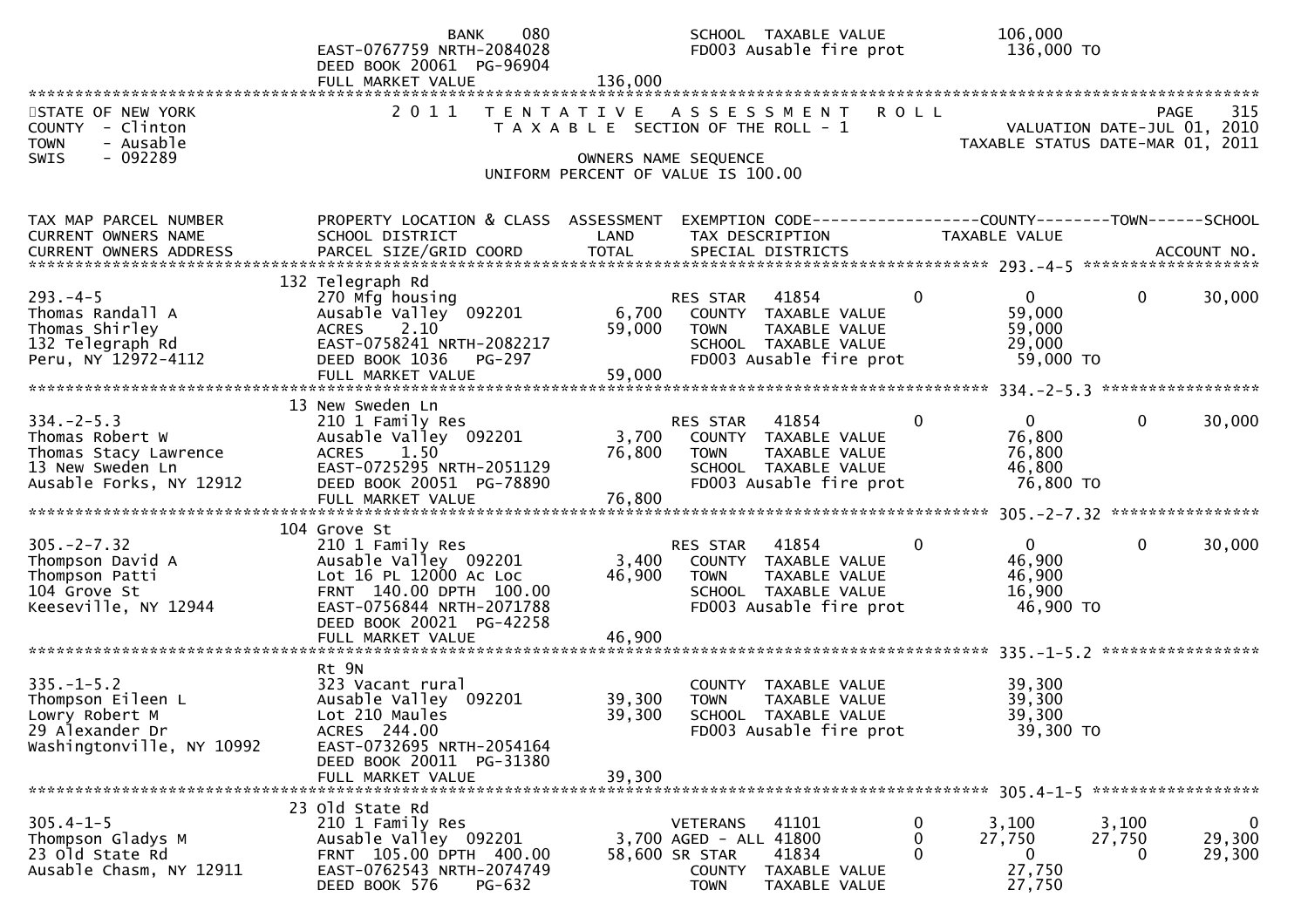|                                                                                                                                                                          | FULL MARKET VALUE                                                                                                                                                                          | 58,600           | SCHOOL TAXABLE VALUE<br>FD003 Ausable fire prot<br>LT006 Chasm                                                                                         | $\mathbf{0}$<br>58,600 TO<br>58,600 TO                                                             |                                                                                |
|--------------------------------------------------------------------------------------------------------------------------------------------------------------------------|--------------------------------------------------------------------------------------------------------------------------------------------------------------------------------------------|------------------|--------------------------------------------------------------------------------------------------------------------------------------------------------|----------------------------------------------------------------------------------------------------|--------------------------------------------------------------------------------|
| STATE OF NEW YORK<br>COUNTY - Clinton<br><b>TOWN</b><br>- Ausable<br>- 092289<br><b>SWIS</b>                                                                             |                                                                                                                                                                                            |                  | 2011 TENTATIVE ASSESSMENT ROLL<br>T A X A B L E SECTION OF THE ROLL - 1<br>OWNERS NAME SEQUENCE                                                        |                                                                                                    | 316<br>PAGE<br>VALUATION DATE-JUL 01, 2010<br>TAXABLE STATUS DATE-MAR 01, 2011 |
|                                                                                                                                                                          |                                                                                                                                                                                            |                  | UNIFORM PERCENT OF VALUE IS 100.00                                                                                                                     |                                                                                                    |                                                                                |
| TAX MAP PARCEL NUMBER<br>CURRENT OWNERS NAME                                                                                                                             | PROPERTY LOCATION & CLASS ASSESSMENT<br>SCHOOL DISTRICT                                                                                                                                    | LAND             | EXEMPTION CODE-----------------COUNTY--------TOWN-----SCHOOL<br>TAX DESCRIPTION                                                                        | <b>TAXABLE VALUE</b>                                                                               |                                                                                |
| $325. - 1 - 8$<br>ZZU MIY NOUSING<br>Thompson Life Estate Dorothy Ausable Valley 092201<br>McLean Laura L<br>McLean Laura L<br>30 Cold Spring Rd<br>Keeseville, NY 12944 | 30 Cold Spring Rd<br>270 Mfg housing<br>P1 1200 Lot 10<br>ACRES 5.70<br>EAST-0737084 NRTH-2059259<br>DEED BOOK 20051 PG-81798<br>FULL MARKET VALUE                                         | 55,000<br>55,000 | AGED - ALL 41800<br>13,300 SR STAR<br>41834<br>COUNTY TAXABLE VALUE<br>TAXABLE VALUE<br><b>TOWN</b><br>SCHOOL TAXABLE VALUE<br>FD003 Ausable fire prot | $\mathbf{0}$<br>27,500<br>$\overline{0}$<br>27,500<br>27,500<br>$\overline{0}$<br>55,000 TO        | 27,500<br>27,500<br>27,500                                                     |
| $303. -1 - 8$<br>Thompson Life Estate Fenton C Ausable Valley 092201<br>Thompson Life Estate Elizabeth ACRES 23.10<br>711 Calkins Rd<br>Peru, NY 12972                   | Harkness Rd<br>321 Abandoned ag<br>EAST-0739460 NRTH-2079618<br>DEED BOOK 20041 PG-65988                                                                                                   | 8,800<br>8,800   | COUNTY TAXABLE VALUE<br>TAXABLE VALUE<br><b>TOWN</b><br>SCHOOL TAXABLE VALUE<br>FD003 Ausable fire prot                                                | 8,800<br>8,800<br>8,800<br>8,800 TO                                                                |                                                                                |
| $313 - 2 - 12.2$<br>Thornton C Dennis<br>Bailey Susan M<br>210 Silver St<br>Peru, NY 12972                                                                               | 210 Silver St<br>240 Rural res<br>094001<br>Peru Central<br>203 Mauls<br>080<br>ACRES 40.00 BANK<br>EAST-0723880 NRTH-2068280<br>DEED BOOK 20082 PG-14171                                  | 132,700          | RES STAR<br>41854<br>17,400 COUNTY TAXABLE VALUE<br><b>TOWN</b><br>TAXABLE VALUE<br>SCHOOL TAXABLE VALUE<br>FD003 Ausable fire prot                    | $\mathbf{0}$<br>0<br>132,700<br>132,700<br>102,700<br>132,700 TO                                   | $\mathbf 0$<br>30,000                                                          |
|                                                                                                                                                                          |                                                                                                                                                                                            |                  |                                                                                                                                                        |                                                                                                    |                                                                                |
| $334.2 - 1 - 14.1$<br>Thwaits Life Use William L<br>Thwaits Life Use Barbara D<br>12 Sand Hill Rd<br>Clintonville, NY 12924                                              | 12 Sand Hill Rd<br>220 2 Family Res<br>220 2 Family Res<br>Ausable Valley 092201<br>Lot 23 Pl 12000 Al<br>FRNT 400.00 DPTH 100.00<br>EAST-0731673 NRTH-2053977<br>DEED BOOK 20011 PG-34025 | 4,900 SR STAR    | WARNONALL 41121<br>41834<br>79,000 COUNTY TAXABLE VALUE<br>TAXABLE VALUE<br><b>TOWN</b><br>SCHOOL TAXABLE VALUE<br>FD003 Ausable fire prot             | $\mathbf 0$<br>11,850<br>$\mathbf{0}$<br>$\overline{0}$<br>67,150<br>67,150<br>18,900<br>79,000 TO | 11,850<br>$\Omega$<br>60,100<br>0                                              |
|                                                                                                                                                                          | FULL MARKET VALUE                                                                                                                                                                          | 79,000           | LT003 Clntvill lght                                                                                                                                    | 79,000 TO                                                                                          | 334. -1-18 ********************                                                |
| $334. - 1 - 18$<br>Thwaits William III<br>Thwaits Beverly<br>667 Dugway Rd<br>Clintonville, NY 12924                                                                     | 1554 Rt 9N<br>210 1 Family Res<br>Ausable Valley 092201<br>2.10<br>ACRES<br>EAST-0726774 NRTH-2052435<br>DEED BOOK 1000<br>$PG-252$                                                        | 5,200<br>44,000  | COUNTY TAXABLE VALUE<br>TAXABLE VALUE<br><b>TOWN</b><br>SCHOOL TAXABLE VALUE<br>FD003 Ausable fire prot                                                | 44,000<br>44,000<br>44,000<br>44,000 TO                                                            |                                                                                |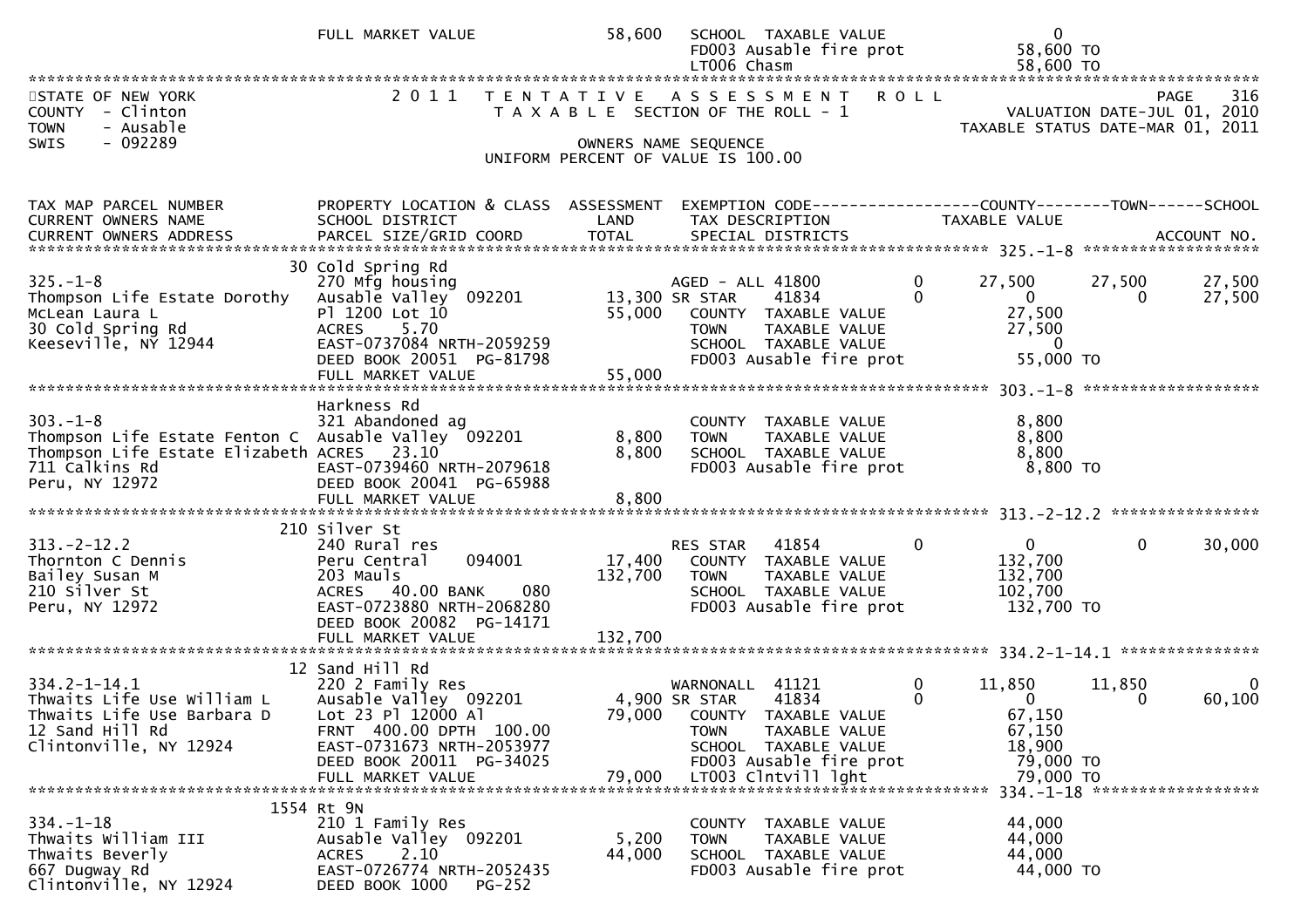|                                                                                                                    | FULL MARKET VALUE                                           | 44,000               |                                                                              |                                                                               |     |
|--------------------------------------------------------------------------------------------------------------------|-------------------------------------------------------------|----------------------|------------------------------------------------------------------------------|-------------------------------------------------------------------------------|-----|
| STATE OF NEW YORK<br>COUNTY - Clinton<br>- Ausable<br><b>TOWN</b><br>$-092289$<br>SWIS                             | 2 0 1 1                                                     | OWNERS NAME SEQUENCE | TENTATIVE ASSESSMENT<br><b>ROLL</b><br>T A X A B L E SECTION OF THE ROLL - 1 | PAGE<br>VALUATION DATE-JUL 01, 2010<br>TAXABLE STATUS DATE-MAR 01, 2011       | 317 |
|                                                                                                                    |                                                             |                      | UNIFORM PERCENT OF VALUE IS 100.00                                           |                                                                               |     |
|                                                                                                                    |                                                             |                      |                                                                              |                                                                               |     |
| TAX MAP PARCEL NUMBER<br>CURRENT OWNERS NAME                                                                       | PROPERTY LOCATION & CLASS ASSESSMENT<br>SCHOOL DISTRICT     | LAND                 | TAX DESCRIPTION                                                              | EXEMPTION CODE-----------------COUNTY-------TOWN------SCHOOL<br>TAXABLE VALUE |     |
| .CURRENT OWNERS ADDRESS PARCEL SIZE/GRID COORD TOTAL SPECIAL DISTRICTS ACCOUNT NO ACCOUNT NO ACCOUNT NO ACCOUNT NO |                                                             |                      |                                                                              |                                                                               |     |
|                                                                                                                    | Clintonville Rd                                             |                      |                                                                              |                                                                               |     |
| $313. - 3 - 8.5$                                                                                                   | 321 Abandoned ag                                            |                      | COUNTY TAXABLE VALUE                                                         | 10,000                                                                        |     |
| Thwaits William L                                                                                                  | Ausable Valley 092201                                       | 10,000               | TAXABLE VALUE<br><b>TOWN</b>                                                 | 10,000                                                                        |     |
| Perkins Raymond G<br>667 Duyway Rd                                                                                 | Lot $#9$<br>ACRES 10.10                                     | 10,000               | SCHOOL TAXABLE VALUE<br>FD003 Ausable fire prot                              | 10,000<br>10,000 TO                                                           |     |
| Keeseville, NY 12944                                                                                               | EAST-0731153 NRTH-2068517                                   |                      |                                                                              |                                                                               |     |
|                                                                                                                    | DEED BOOK 20031 PG-59476                                    |                      |                                                                              |                                                                               |     |
|                                                                                                                    | FULL MARKET VALUE                                           | 10,000               |                                                                              |                                                                               |     |
|                                                                                                                    | Clintonville Rd                                             |                      |                                                                              |                                                                               |     |
| $313 - 3 - 12$                                                                                                     | $322$ Rural vac $>10$                                       |                      | COUNTY TAXABLE VALUE                                                         | 34,600                                                                        |     |
| Thwaits William L                                                                                                  | 094001<br>Peru Central                                      | 34,600               | <b>TOWN</b><br>TAXABLE VALUE                                                 | 34,600                                                                        |     |
| Perkins Raymond G<br>667 Duyway Rd                                                                                 | ACRES 211.50<br>EAST-0731396 NRTH-2069619                   | 34,600               | SCHOOL TAXABLE VALUE<br>FD003 Ausable fire prot                              | 34,600<br>34,600 TO                                                           |     |
| Keeseville, NY 12944                                                                                               | DEED BOOK 20031 PG-59476                                    |                      |                                                                              |                                                                               |     |
|                                                                                                                    |                                                             |                      |                                                                              |                                                                               |     |
|                                                                                                                    | Rt 9                                                        |                      |                                                                              |                                                                               |     |
| $294. - 1 - 4$                                                                                                     | 323 Vacant rural                                            |                      | COUNTY TAXABLE VALUE                                                         | 3,600                                                                         |     |
| Thwaits William L II                                                                                               | 094001<br>Peru Central                                      | 3,600                | <b>TOWN</b><br>TAXABLE VALUE                                                 | 3,600                                                                         |     |
| Thwaits Beverly L<br>667 Dugway Rd                                                                                 | FRNT 150.00 DPTH 100.00<br>EAST-0771195 NRTH-2086932        | 3,600                | SCHOOL TAXABLE VALUE<br>FD003 Ausable fire prot                              | 3,600<br>3,600 TO                                                             |     |
| Keeseville, NY 12944                                                                                               | DEED BOOK 20061 PG-94648                                    |                      |                                                                              |                                                                               |     |
|                                                                                                                    | FULL MARKET VALUE                                           | 3,600                |                                                                              |                                                                               |     |
|                                                                                                                    | Blue Heron Dr                                               |                      |                                                                              |                                                                               |     |
| $294. - 1 - 6$                                                                                                     | $322$ Rural vac $>10$                                       |                      | COUNTY TAXABLE VALUE                                                         | 7,100                                                                         |     |
| Thwaits William L III                                                                                              | 094001<br>Peru Central                                      | 7,100                | TAXABLE VALUE<br><b>TOWN</b>                                                 | 7,100                                                                         |     |
| Thwaits Beverly                                                                                                    | ACRES 22.00                                                 | 7,100                | SCHOOL TAXABLE VALUE                                                         | 7,100                                                                         |     |
| 667 Dugway Rd<br>Keeseville, NY 12944                                                                              | EAST-0769840 NRTH-2086470<br>DEED BOOK 865<br><b>PG-190</b> |                      | FD003 Ausable fire prot                                                      | 7,100 TO                                                                      |     |
|                                                                                                                    | FULL MARKET VALUE                                           | 7,100                |                                                                              |                                                                               |     |
| ********************************                                                                                   |                                                             |                      |                                                                              |                                                                               |     |
| $313 - 3 - 13$                                                                                                     | Clintonville Rd<br>323 Vacant rural                         |                      | COUNTY TAXABLE VALUE                                                         | 5,100                                                                         |     |
| Thwaits William L III                                                                                              | Ausable Valley 092201                                       | 5,100                | <b>TOWN</b><br>TAXABLE VALUE                                                 | 5,100                                                                         |     |
| Thwaits Beverly L                                                                                                  | 6.60<br><b>ACRES</b>                                        | 5,100                | SCHOOL TAXABLE VALUE                                                         | 5,100                                                                         |     |
| 667 Dugway Rd<br>Clintonville, NY 12924                                                                            | EAST-0729122 NRTH-2064081<br>DEED BOOK 20001 PG-19664       |                      | FD003 Ausable fire prot                                                      | $5,100$ TO                                                                    |     |
|                                                                                                                    | FULL MARKET VALUE                                           | 5,100                |                                                                              |                                                                               |     |
|                                                                                                                    |                                                             |                      |                                                                              |                                                                               |     |
| $313. - 1 - 3$                                                                                                     | Hibernia Rd<br>321 Abandoned ag                             |                      | COUNTY TAXABLE VALUE                                                         | 22,300                                                                        |     |
|                                                                                                                    |                                                             |                      |                                                                              |                                                                               |     |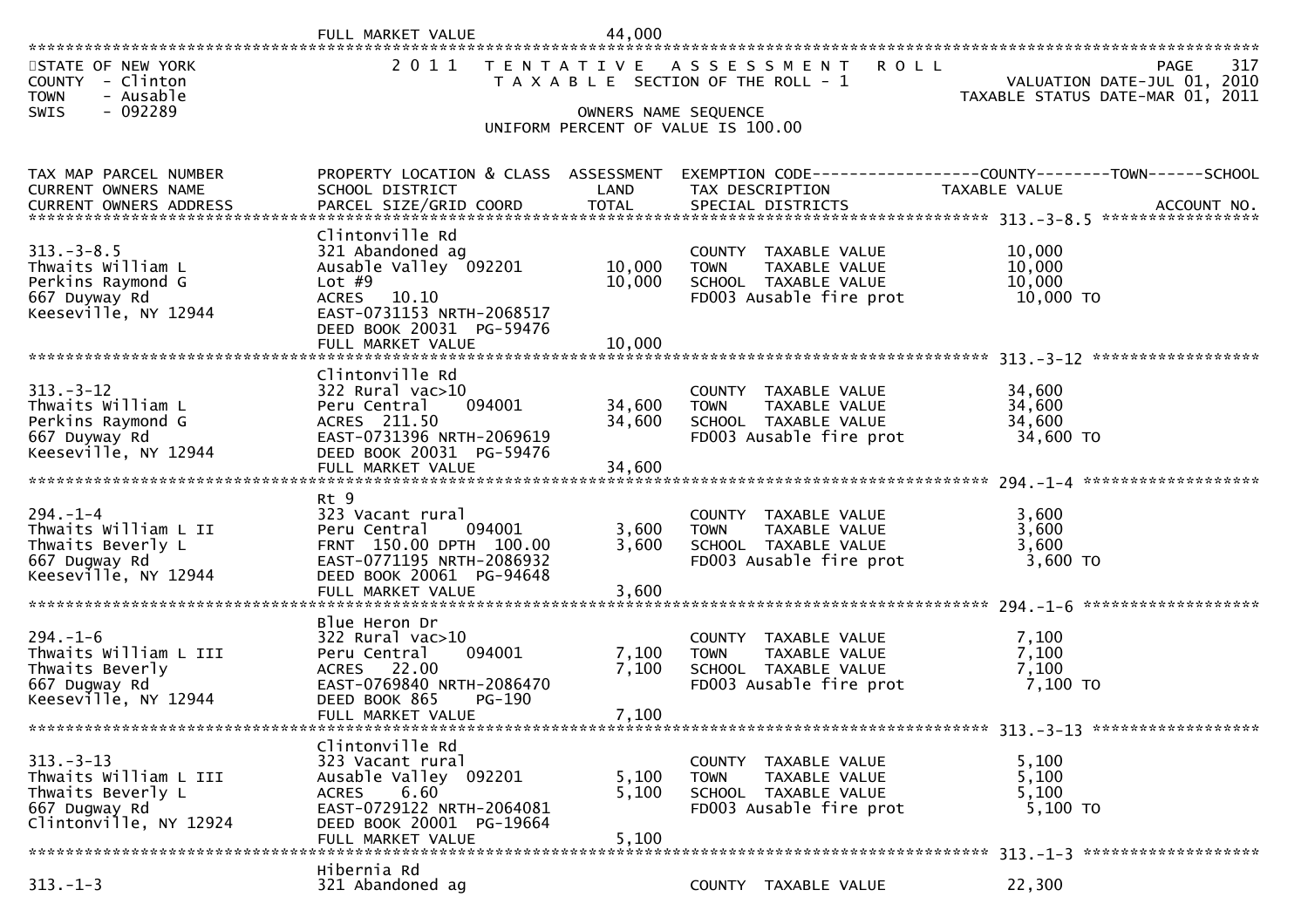| Topa Chester P<br>16 Country Club Hts<br>Monson, MA 01057                                    | Ausable Valley 092201<br>Lot 208 Maules Pat<br>ACRES 100.00<br>EAST-0719922 NRTH-2072002<br>DEED BOOK 884<br>PG-106                                                     | 22,300<br>22,300             | <b>TAXABLE VALUE</b><br><b>TOWN</b><br>SCHOOL TAXABLE VALUE<br>FD003 Ausable fire prot                                                        | 22,300<br>22,300<br>22,300 TO                                                          |
|----------------------------------------------------------------------------------------------|-------------------------------------------------------------------------------------------------------------------------------------------------------------------------|------------------------------|-----------------------------------------------------------------------------------------------------------------------------------------------|----------------------------------------------------------------------------------------|
|                                                                                              |                                                                                                                                                                         |                              |                                                                                                                                               |                                                                                        |
| STATE OF NEW YORK<br>COUNTY - Clinton<br>- Ausable<br><b>TOWN</b><br>- 092289<br>SWIS        |                                                                                                                                                                         | OWNERS NAME SEQUENCE         | 2011 TENTATIVE ASSESSMENT ROLL<br>T A X A B L E SECTION OF THE ROLL - 1<br>UNIFORM PERCENT OF VALUE IS 100.00                                 | 318<br>PAGE<br>VALUATION DATE-JUL 01, 2010<br>TAXABLE STATUS DATE-MAR 01, 2011         |
| TAX MAP PARCEL NUMBER<br><b>CURRENT OWNERS NAME</b>                                          | PROPERTY LOCATION & CLASS ASSESSMENT<br>SCHOOL DISTRICT                                                                                                                 | LAND                         | TAX DESCRIPTION                                                                                                                               | EXEMPTION CODE-----------------COUNTY-------TOWN------SCHOOL<br>TAXABLE VALUE          |
| $315. - 1 - 30$<br>Torrington Industries<br>PO Box 269<br>Glens Falls, NY 12801              | Rt 22<br>$314$ Rural vac<10<br>Ausable Valley 092201<br>9.60<br><b>ACRES</b><br>EAST-0752524 NRTH-2066362<br>DEED BOOK 341<br>PG-373<br>FULL MARKET VALUE               | 14,200<br>14,200<br>14,200   | COUNTY TAXABLE VALUE<br><b>TOWN</b><br>TAXABLE VALUE<br>SCHOOL TAXABLE VALUE<br>FD003 Ausable fire prot<br>LT005 Pine tree dr. 1ght           | 14,200<br>14,200<br>14,200<br>14,200 TO<br>14,200 TO                                   |
| $315. - 1 - 31$<br>Torrington Industries<br>PO Box 269<br>Glens Falls, NY 12801              | Rt 9N<br>$322$ Rural vac $>10$<br>Ausable Valley 092201<br>ACRES 61.00<br>EAST-0753577 NRTH-2066818<br>DEED BOOK 347<br>PG-345                                          | 25,400<br>25,400             | COUNTY TAXABLE VALUE<br>TAXABLE VALUE<br><b>TOWN</b><br>SCHOOL TAXABLE VALUE<br>FD003 Ausable fire prot                                       | 25,400<br>25,400<br>25,400<br>25,400 TO                                                |
|                                                                                              | FULL MARKET VALUE                                                                                                                                                       | 25,400                       |                                                                                                                                               |                                                                                        |
|                                                                                              |                                                                                                                                                                         |                              |                                                                                                                                               |                                                                                        |
| $303 - 2 - 17$<br>Treacy Ronald<br>Treacy Carol<br>750 Hallock Hill Rd<br>Peru, NY 12972     | 750 Hallock Hill Rd<br>240 Rural res<br>Ausable Valley 092201<br>Prior Deed 587-140<br>ACRES 53.70 BANK<br>320<br>EAST-0735559 NRTH-2074381<br>DEED BOOK 20102 PG-30531 | 23,400<br>198,000            | 41854<br>$\mathbf 0$<br>RES STAR<br>COUNTY TAXABLE VALUE<br><b>TOWN</b><br>TAXABLE VALUE<br>SCHOOL TAXABLE VALUE<br>FD003 Ausable fire prot   | $\mathbf 0$<br>$\overline{0}$<br>30,000<br>198,000<br>198,000<br>168,000<br>198,000 TO |
|                                                                                              |                                                                                                                                                                         |                              |                                                                                                                                               |                                                                                        |
|                                                                                              | 68 Union Rd                                                                                                                                                             |                              |                                                                                                                                               |                                                                                        |
| $304. -1 - 43.1$<br>Tromblee Roland A<br>Tromblee Joyce Ann<br>68 Union Rd<br>Peru, NY 12972 | 240 Rural res<br>Ausable Valley 092201<br>ACRES 53.70<br>EAST-0746973 NRTH-2077109<br>DEED BOOK 619<br><b>PG-953</b><br>FULL MARKET VALUE                               | 22,300<br>135,800<br>135,800 | $\overline{0}$<br>41834<br>SR STAR<br>COUNTY TAXABLE VALUE<br>TAXABLE VALUE<br><b>TOWN</b><br>SCHOOL TAXABLE VALUE<br>FD003 Ausable fire prot | $\Omega$<br>$\mathbf{0}$<br>60,100<br>135,800<br>135,800<br>75,700<br>135,800 TO       |
|                                                                                              | Union Rd                                                                                                                                                                |                              |                                                                                                                                               |                                                                                        |
| $304. -1 - 43.3$<br>Tromblee Rolland A Jr<br>Tromblee Suzanne<br>48 Union Rd                 | $314$ Rural vac<10<br>Ausable Valley 092201<br>1.80<br>ACRES<br>EAST-0745889 NRTH-2076638                                                                               | 8,500<br>8,500               | COUNTY TAXABLE VALUE<br>TAXABLE VALUE<br><b>TOWN</b><br>SCHOOL TAXABLE VALUE<br>FD003 Ausable fire prot                                       | 8,500<br>8,500<br>8,500<br>8,500 TO                                                    |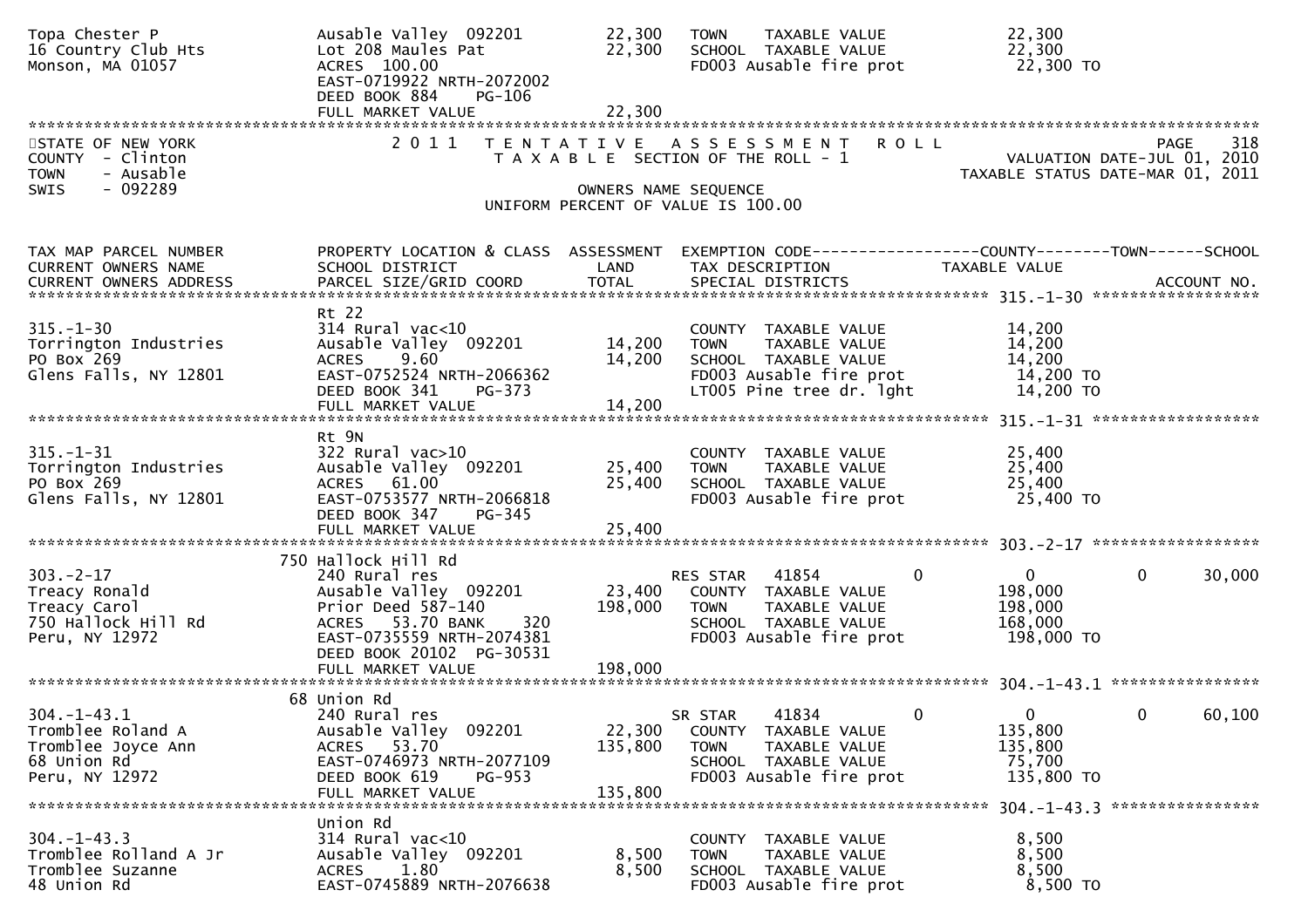| Peru, NY 12972                                                                                        | $PG-126$<br>DEED BOOK 866<br>FULL MARKET VALUE                                                                                                                                                               | 8,500                        |                                                                                                                                                                                                           |                                                                                                                     |                                                                                |
|-------------------------------------------------------------------------------------------------------|--------------------------------------------------------------------------------------------------------------------------------------------------------------------------------------------------------------|------------------------------|-----------------------------------------------------------------------------------------------------------------------------------------------------------------------------------------------------------|---------------------------------------------------------------------------------------------------------------------|--------------------------------------------------------------------------------|
| STATE OF NEW YORK<br>COUNTY - Clinton<br><b>TOWN</b><br>- Ausable                                     | 2011                                                                                                                                                                                                         |                              | TENTATIVE ASSESSMENT<br>T A X A B L E SECTION OF THE ROLL - 1                                                                                                                                             | <b>ROLL</b>                                                                                                         | 319<br>PAGE<br>VALUATION DATE-JUL 01, 2010<br>TAXABLE STATUS DATE-MAR 01, 2011 |
| <b>SWIS</b><br>- 092289                                                                               |                                                                                                                                                                                                              |                              | OWNERS NAME SEQUENCE<br>UNIFORM PERCENT OF VALUE IS 100.00                                                                                                                                                |                                                                                                                     |                                                                                |
| TAX MAP PARCEL NUMBER<br>CURRENT OWNERS NAME                                                          | PROPERTY LOCATION & CLASS ASSESSMENT<br>SCHOOL DISTRICT                                                                                                                                                      | LAND                         | EXEMPTION CODE------------------COUNTY--------TOWN------SCHOOL<br>TAX DESCRIPTION                                                                                                                         | TAXABLE VALUE                                                                                                       |                                                                                |
| $304. - 1 - 32.1$<br>Tromblee Rolland J<br>Tromblee Sarah V<br>291 Hallock Hill Rd<br>Peru, NY 12972  | 291 Hallock Hill Rd<br>210 1 Family Res<br>Ausable Valley 092201<br>5.20 BANK<br>080<br><b>ACRES</b><br>EAST-0745701 NRTH-2074635<br>DEED BOOK 20061 PG-93571<br>FULL MARKET VALUE                           | 29,000<br>241,000<br>241,000 | RES STAR<br>41854<br>COUNTY TAXABLE VALUE<br>TAXABLE VALUE<br><b>TOWN</b><br>SCHOOL TAXABLE VALUE<br>FD003 Ausable fire prot                                                                              | $\mathbf{0}$<br>0<br>241,000<br>241,000<br>211,000<br>241,000 TO                                                    | 0<br>30,000                                                                    |
| $304. - 1 - 30$<br>Tromblee Rolland Jr<br>Tromblee Suzanne<br>48 Union Rd<br>Peru, NY 12972           | 48 Union Rd<br>210 1 Family Res<br>Ausable Valley 092201<br>Lot 3 Pl 12000 Al<br>FRNT 235.00 DPTH 107.00<br>EAST-0745750 NRTH-2076566<br>DEED BOOK 866<br>PG-129<br>FULL MARKET VALUE                        | 6,500<br>96,400<br>96,400    | 41854<br><b>RES STAR</b><br>COUNTY TAXABLE VALUE<br><b>TOWN</b><br>TAXABLE VALUE<br>SCHOOL TAXABLE VALUE<br>FD003 Ausable fire prot                                                                       | $\Omega$<br>0<br>96,400<br>96,400<br>66,400<br>96,400 TO                                                            | $\mathbf{0}$<br>30,000                                                         |
| $315. - 1 - 19.22$<br>Trombley Arnold J<br>Trombley Ruby<br>1 Hallock Hill Rd<br>Keeseville, NY 12944 | 1 Hallock Hill Rd<br>210 1 Family Res<br>Ausable Valley 092201<br>Lot 14 Pl 12000 Al<br>1.40 BANK<br>080<br><b>ACRES</b><br>EAST-0750097 NRTH-2068885<br>DEED BOOK 781<br><b>PG-272</b><br>FULL MARKET VALUE | 11,500<br>95,000<br>95,000   | 41854<br>RES STAR<br>COUNTY TAXABLE VALUE<br>TAXABLE VALUE<br>TOWN<br>SCHOOL TAXABLE VALUE<br>FD003 Ausable fire prot<br>LT004 Hill st lght                                                               | $\overline{0}$<br>0<br>95,000<br>95,000<br>65,000<br>95,000 TO<br>95,000 TO                                         | $\mathbf{0}$<br>30,000                                                         |
| 1390/1384 Rt 9N<br>$334.2 - 1 - 4$<br>Trombley Clarence<br>1388 Rt 9N<br>Keeseville, NY 12944         | 210 1 Family Res<br>Ausable Valley 092201<br>2.90<br><b>ACRES</b><br>EAST-0730701 NRTH-2053267<br>DEED BOOK 684<br>PG-223<br>FULL MARKET VALUE                                                               | 64,000                       | 41121<br>WARNONALL<br>7,100 AGED - ALL 41800<br>64,000 SR STAR<br>41834<br>COUNTY TAXABLE VALUE<br><b>TOWN</b><br>TAXABLE VALUE<br>SCHOOL TAXABLE VALUE<br>FD003 Ausable fire prot<br>LT003 Clntvill lght | 9,600<br>0<br>27,200<br>0<br>$\Omega$<br>$\mathbf{0}$<br>27,200<br>27,200<br>$\mathbf{0}$<br>64,000 TO<br>34,829 TO | 9,600<br>0<br>32,000<br>27,200<br>32,000<br>0                                  |
| $315. - 4 - 7$<br>Trombley Larry J<br>17 Woodlawn Dr<br>Keeseville, NY 12944                          | 17 Woodlawn Dr<br>210 1 Family Res<br>Ausable Valley 092201<br>Map $A-126$<br>FRNT 100.00 DPTH 150.00<br>080<br><b>BANK</b>                                                                                  | 7,700<br>155,600             | 41854<br>RES STAR<br>COUNTY TAXABLE VALUE<br><b>TOWN</b><br>TAXABLE VALUE<br>SCHOOL TAXABLE VALUE<br>FD003 Ausable fire prot                                                                              | $\mathbf 0$<br>$\overline{0}$<br>155,600<br>155,600<br>125,600<br>155,600 TO                                        | $315. -4 - 7$ *********************<br>0<br>30,000                             |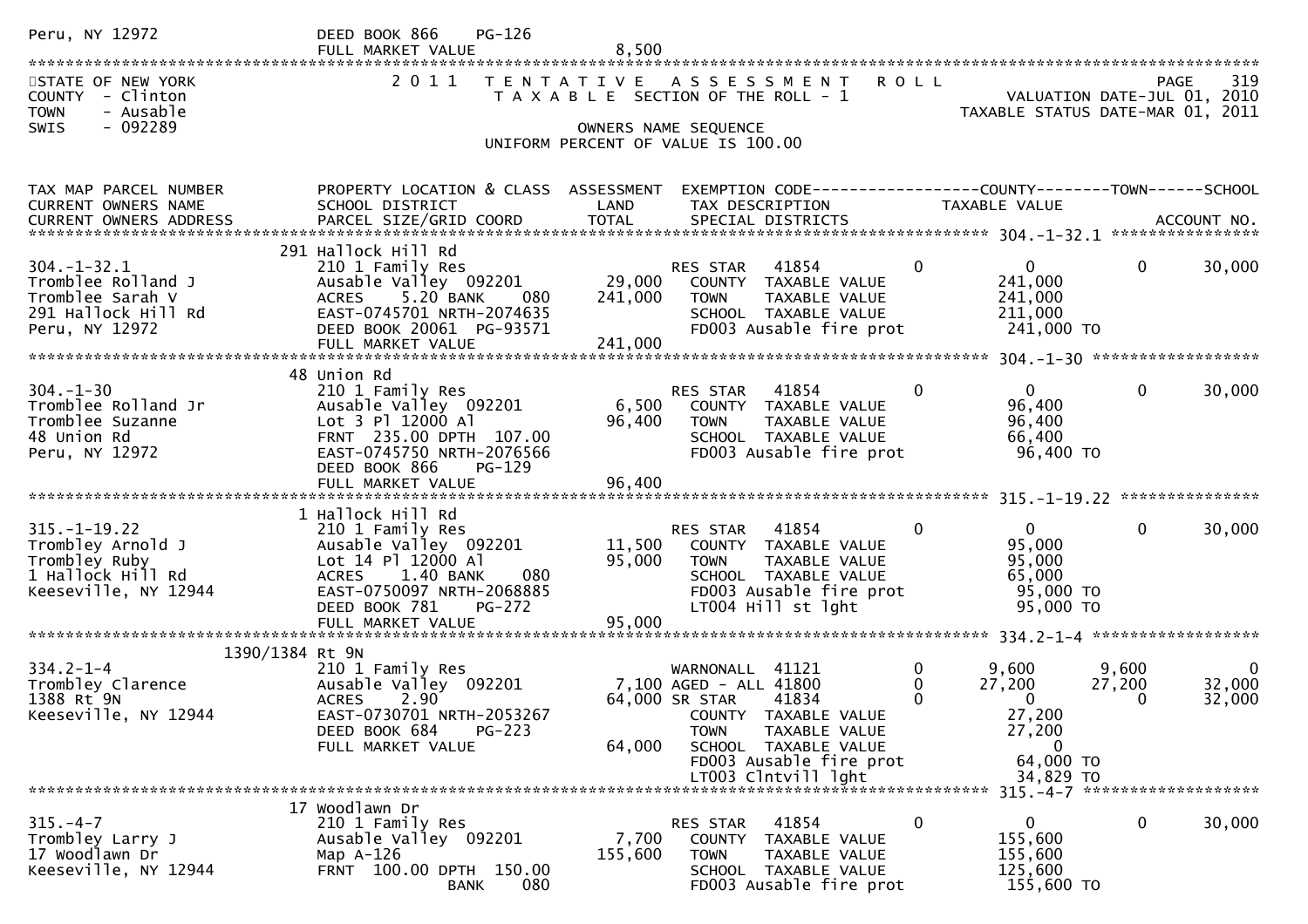|                                     | EAST-0754100 NRTH-2068600                 |                   |                                                      |                                                              |
|-------------------------------------|-------------------------------------------|-------------------|------------------------------------------------------|--------------------------------------------------------------|
|                                     | DEED BOOK 20041 PG-73542                  |                   |                                                      |                                                              |
|                                     | FULL MARKET VALUE                         | 155,600           |                                                      |                                                              |
| STATE OF NEW YORK                   | 2011                                      | T E N T A T I V E | A S S E S S M E N T<br><b>ROLL</b>                   | 320<br>PAGE                                                  |
| COUNTY - Clinton                    |                                           |                   | T A X A B L E SECTION OF THE ROLL - 1                | VALUATION DATE-JUL 01, 2010                                  |
| - Ausable<br>TOWN                   |                                           |                   |                                                      | TAXABLE STATUS DATE-MAR 01, 2011                             |
| - 092289<br><b>SWIS</b>             |                                           |                   | OWNERS NAME SEQUENCE                                 |                                                              |
|                                     |                                           |                   | UNIFORM PERCENT OF VALUE IS 100.00                   |                                                              |
|                                     |                                           |                   |                                                      |                                                              |
| TAX MAP PARCEL NUMBER               | PROPERTY LOCATION & CLASS ASSESSMENT      |                   |                                                      | EXEMPTION CODE-----------------COUNTY-------TOWN------SCHOOL |
| CURRENT OWNERS NAME                 | SCHOOL DISTRICT                           | LAND              | TAX DESCRIPTION                                      | TAXABLE VALUE                                                |
| CURRENT OWNERS ADDRESS              | PARCEL SIZE/GRID COORD                    | <b>TOTAL</b>      | SPECIAL DISTRICTS                                    | ACCOUNT NO.                                                  |
|                                     | 114 Connell Rd                            |                   |                                                      |                                                              |
| $304. -2 - 8$                       | 210 1 Family Res                          |                   | $\mathbf{0}$<br>41854<br>RES STAR                    | $\mathbf 0$<br>30,000<br>$\Omega$                            |
| Trombley-Loya Nancy                 | Ausable Valley 092201                     | 6,200             | COUNTY TAXABLE VALUE                                 | 125,000                                                      |
| 114 Connell Rd                      | ACRES 1.40                                | 125,000           | <b>TOWN</b><br>TAXABLE VALUE                         | 125,000                                                      |
| Keeseville, NY 12944                | EAST-0754404 NRTH-2077456                 |                   | SCHOOL TAXABLE VALUE                                 | 95,000                                                       |
|                                     | DEED BOOK 576<br>PG-621                   |                   | FD003 Ausable fire prot                              | 125,000 TO                                                   |
|                                     | FULL MARKET VALUE                         | 125,000           |                                                      |                                                              |
|                                     |                                           |                   |                                                      |                                                              |
| $334. - 1 - 5.1$                    | Dry Bridge Rd<br>$322$ Rural vac $>10$    |                   | COUNTY TAXABLE VALUE                                 |                                                              |
| Trombly Jeremy L                    | Ausable Valley 092201                     | 11,300            | TAXABLE VALUE<br><b>TOWN</b>                         | 11,300<br>11,300                                             |
| 632 Rt 22                           | ACRES 13.50                               | 11,300            | SCHOOL TAXABLE VALUE                                 | 11,300                                                       |
| Keeseville, NY 12944                | EAST-0727804 NRTH-2057325                 |                   | FD003 Ausable fire prot                              | 11,300 TO                                                    |
|                                     | DEED BOOK 20072 PG-11912                  |                   |                                                      |                                                              |
|                                     |                                           |                   |                                                      |                                                              |
|                                     |                                           |                   |                                                      |                                                              |
|                                     | 119 Grove St                              |                   | $\mathbf{0}$                                         | $\mathbf{0}$                                                 |
| $305. - 1 - 2.6$<br>Trombly Stanley | 210 1 Family Res<br>Ausable Valley 092201 | 6,900             | 41834<br>SR STAR<br>COUNTY TAXABLE VALUE             | $\mathbf 0$<br>60,100<br>92,700                              |
| Trombly Barbara                     | Lot 16                                    | 92,700            | TAXABLE VALUE<br><b>TOWN</b>                         | 92,700                                                       |
| PO Box 39                           | <b>ACRES</b><br>2.50                      |                   | SCHOOL TAXABLE VALUE                                 | 32,600                                                       |
| Keeseville, NY 12944                | EAST-0756368 NRTH-2072239                 |                   | FD003 Ausable fire prot                              | 92,700 TO                                                    |
|                                     | DEED BOOK 799<br>$PG-241$                 |                   |                                                      |                                                              |
|                                     | FULL MARKET VALUE                         | 92,700            |                                                      |                                                              |
|                                     |                                           |                   |                                                      |                                                              |
| $313. - 2 - 9$                      | Silver St<br>312 Vac w/imprv              |                   | COUNTY TAXABLE VALUE                                 | 38,000                                                       |
| Tucker Travis D                     | 094001<br>Peru Central                    | 11,300            | TAXABLE VALUE<br><b>TOWN</b>                         | 38,000                                                       |
| Susan Sarah                         | ACRES 19.20                               | 38,000            | SCHOOL TAXABLE VALUE                                 | 38,000                                                       |
| 145 Silver St                       | EAST-0724569 NRTH-2066272                 |                   | FD003 Ausable fire prot                              | 38,000 TO                                                    |
| Peru, NY 12972                      | DEED BOOK 1041<br>PG-344                  |                   |                                                      |                                                              |
|                                     | FULL MARKET VALUE                         | 38,000            |                                                      |                                                              |
|                                     |                                           |                   |                                                      |                                                              |
| $315. - 2 - 33$                     | 6 Ouellette Cir                           |                   |                                                      |                                                              |
| Turnbull Richard R                  | 210 1 Family Res<br>Ausable Valley 092201 | 17,300            | COUNTY TAXABLE VALUE<br><b>TOWN</b><br>TAXABLE VALUE | 80,200<br>80,200                                             |
| Turnbull Marjorie                   | Sub Div Lot 11                            | 80,200            | SCHOOL TAXABLE VALUE                                 | 80,200                                                       |
| Attn: John Lahart                   | North Country Acres Bk-9                  |                   | FD003 Ausable fire prot                              | 80,200 TO                                                    |
| 6 Ouellette Cir                     | 1.00<br><b>ACRES</b>                      |                   |                                                      |                                                              |
| Keeseville, NY 12944                | EAST-0754381 NRTH-2072100                 |                   |                                                      |                                                              |
|                                     | DEED BOOK 894<br>PG-330                   |                   |                                                      |                                                              |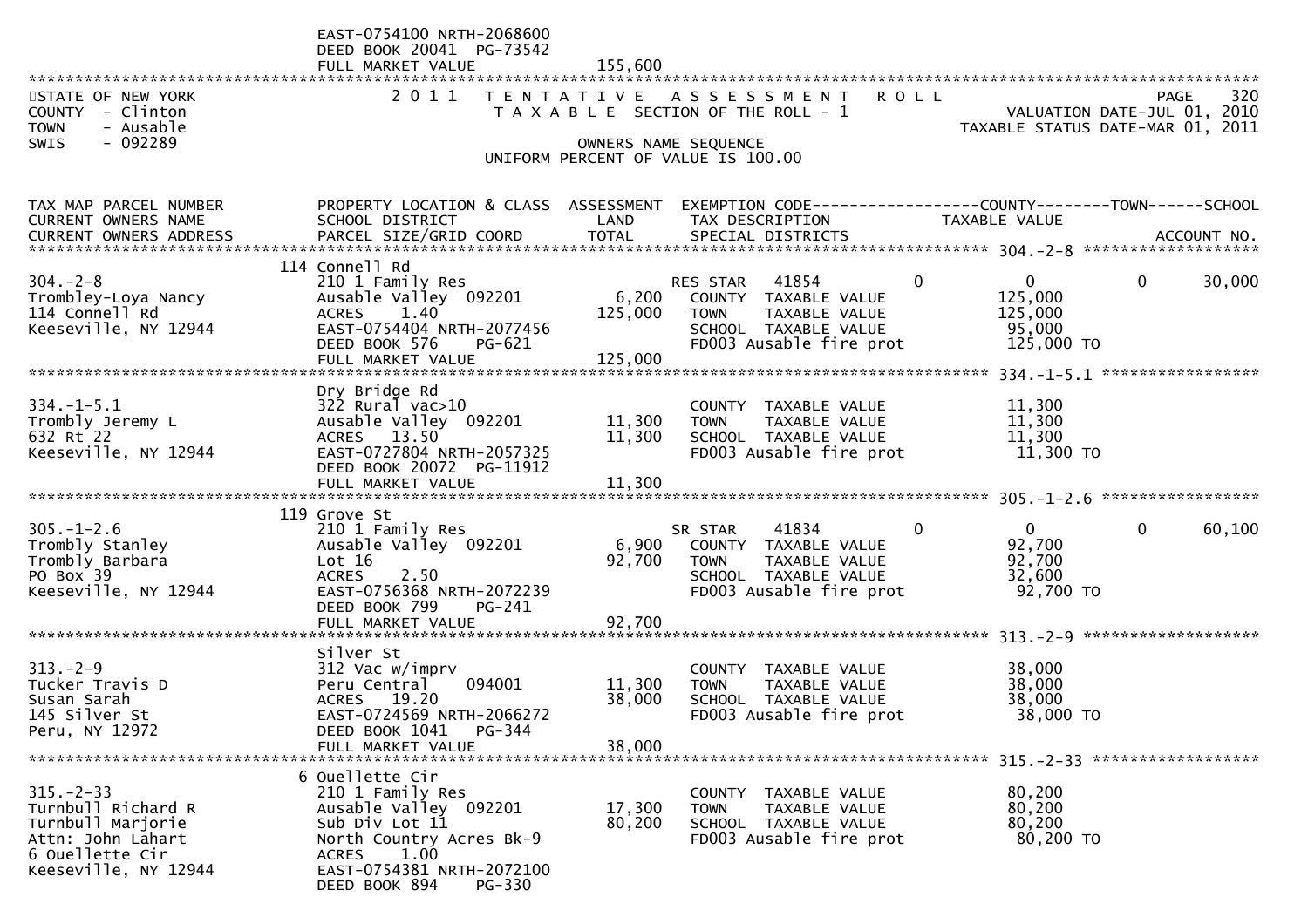| 2011<br>321<br>STATE OF NEW YORK<br>T E N T A T I V E<br><b>ROLL</b><br>PAGE<br>A S S E S S M E N T<br>VALUATION DATE-JUL 01, 2010<br>COUNTY - Clinton<br>T A X A B L E SECTION OF THE ROLL - 1<br>- Ausable<br>TAXABLE STATUS DATE-MAR 01, 2011<br><b>TOWN</b><br>- 092289<br>SWIS<br>OWNERS NAME SEQUENCE<br>UNIFORM PERCENT OF VALUE IS 100.00<br>PROPERTY LOCATION & CLASS ASSESSMENT<br>EXEMPTION CODE-----------------COUNTY-------TOWN------SCHOOL<br>TAX MAP PARCEL NUMBER<br>CURRENT OWNERS NAME<br>SCHOOL DISTRICT<br>LAND<br>TAX DESCRIPTION<br>TAXABLE VALUE<br>PARCEL SIZE/GRID COORD<br><b>TOTAL</b><br>SPECIAL DISTRICTS<br><b>CURRENT OWNERS ADDRESS</b><br>ACCOUNT NO.<br>2371/2403 Rt 9<br>$293. - 2 - 9$<br>416 Mfg hsing pk<br>0<br>$\mathbf{0}$<br>$\mathbf 0$<br>25,000<br>41854<br><b>RES STAR</b><br>37,700<br>Twigg Jeffery D<br>258,000<br>Peru Central<br>094001<br>COUNTY TAXABLE VALUE<br>2391 Rt 9<br>5.70<br>258,000<br><b>TOWN</b><br>TAXABLE VALUE<br>258,000<br><b>ACRES</b><br>EAST-0765916 NRTH-2081159<br>Peru, NY 12972<br>233,000<br>SCHOOL TAXABLE VALUE<br>FD003 Ausable fire prot<br>DEED BOOK 20082 PG-13892<br>258,000 TO<br>258,000<br>FULL MARKET VALUE<br>47 Reid St<br>$\overline{0}$<br>$293. -4 - 8$<br>$\mathbf 0$<br>$\mathbf{0}$<br>30,000<br>210 1 Family Res<br>RES STAR<br>41854<br>111,300<br>Van Splinter John C<br>Ausable Valley 092201<br>6,100<br>COUNTY TAXABLE VALUE<br>47 Reid St<br>111,300<br>111,300<br>Lot 7 Pgl<br>TAXABLE VALUE<br><b>TOWN</b><br>Sub Lot <sup>5</sup> Twin Ponds Dev<br>Peru, NY 12972-9642<br>81,300<br>SCHOOL TAXABLE VALUE<br>1.10 BANK<br>FD003 Ausable fire prot<br>111,300 TO<br><b>ACRES</b><br>080<br>EAST-0758226 NRTH-2081699<br>DEED BOOK 762<br>PG-333<br>FULL MARKET VALUE<br>111,300<br>72 Basket Ave<br>30,000<br>$315. - 2 - 21$<br>$\overline{0}$<br>$\mathbf{0}$<br>210 1 Family Res<br>41854<br>$\Omega$<br><b>RES STAR</b><br>Ausable Valley 092201<br>4,400<br>31,000<br>Vassar Gerald L<br>COUNTY TAXABLE VALUE<br>FRNT 115.00 DPTH 132.00<br>31,000<br>31,000<br>72 Basket Ave<br>TAXABLE VALUE<br>TOWN<br>EAST-0753445 NRTH-2069979<br>Keeseville, NY 12944<br>1,000<br>SCHOOL TAXABLE VALUE<br>FD003 Ausable fire prot<br>31,000 TO<br>DEED BOOK 20011 PG-28579<br>31,000<br>FULL MARKET VALUE<br>616 Hallock Hill Rd<br>$\overline{0}$<br>30,000<br>$303. -2 - 14.5$<br>0<br>$\mathbf{0}$<br>210 1 Family Res<br>RES STAR<br>41854<br>Vella Jodi L<br>Ausable Valley 092201<br>86,600<br>6,900<br>COUNTY TAXABLE VALUE<br>Lot 5 P112000 Al<br>86,600<br>86,600<br>616 Hallock Hill Rd<br>TAXABLE VALUE<br><b>TOWN</b><br>5.08<br>56,600<br><b>ACRES</b><br>SCHOOL TAXABLE VALUE<br>Peru, NY 12972<br>EAST-0738234 NRTH-2074403<br>FD003 Ausable fire prot<br>86,600 TO<br>DEED BOOK 99001 PG-15625<br>86,600<br>FULL MARKET VALUE<br>27 Telegraph Rd<br>$304. -2 - 3.5$<br>210 1 Family Res<br>$\mathbf 0$<br>$\mathbf{0}$<br>$\mathbf 0$<br>60,100<br>SR STAR<br>41834<br>97,000<br>Ausable Valley 092201<br>7,600<br>Venette Edwin W<br>COUNTY TAXABLE VALUE<br>Lot 8 Platts Great Lot<br>97,000<br>97,000<br>Venette June B<br><b>TOWN</b><br>TAXABLE VALUE<br>PO Box 394<br>3.60<br>SCHOOL TAXABLE VALUE<br>36,900<br><b>ACRES</b><br>EAST-0757047 NRTH-2079651<br>FD003 Ausable fire prot<br>97,000 TO<br>Keeseville, NY 12944<br>DEED BOOK 842<br><b>PG-240</b><br>FULL MARKET VALUE<br>97,000 | FULL MARKET VALUE | 80,200 |  |  |  |
|------------------------------------------------------------------------------------------------------------------------------------------------------------------------------------------------------------------------------------------------------------------------------------------------------------------------------------------------------------------------------------------------------------------------------------------------------------------------------------------------------------------------------------------------------------------------------------------------------------------------------------------------------------------------------------------------------------------------------------------------------------------------------------------------------------------------------------------------------------------------------------------------------------------------------------------------------------------------------------------------------------------------------------------------------------------------------------------------------------------------------------------------------------------------------------------------------------------------------------------------------------------------------------------------------------------------------------------------------------------------------------------------------------------------------------------------------------------------------------------------------------------------------------------------------------------------------------------------------------------------------------------------------------------------------------------------------------------------------------------------------------------------------------------------------------------------------------------------------------------------------------------------------------------------------------------------------------------------------------------------------------------------------------------------------------------------------------------------------------------------------------------------------------------------------------------------------------------------------------------------------------------------------------------------------------------------------------------------------------------------------------------------------------------------------------------------------------------------------------------------------------------------------------------------------------------------------------------------------------------------------------------------------------------------------------------------------------------------------------------------------------------------------------------------------------------------------------------------------------------------------------------------------------------------------------------------------------------------------------------------------------------------------------------------------------------------------------------------------------------------------------------------------------------------------------------------------------------------------------------------------------------------------------------------------------------------------------------------------------------------------------------------------------------------|-------------------|--------|--|--|--|
|                                                                                                                                                                                                                                                                                                                                                                                                                                                                                                                                                                                                                                                                                                                                                                                                                                                                                                                                                                                                                                                                                                                                                                                                                                                                                                                                                                                                                                                                                                                                                                                                                                                                                                                                                                                                                                                                                                                                                                                                                                                                                                                                                                                                                                                                                                                                                                                                                                                                                                                                                                                                                                                                                                                                                                                                                                                                                                                                                                                                                                                                                                                                                                                                                                                                                                                                                                                                                        |                   |        |  |  |  |
|                                                                                                                                                                                                                                                                                                                                                                                                                                                                                                                                                                                                                                                                                                                                                                                                                                                                                                                                                                                                                                                                                                                                                                                                                                                                                                                                                                                                                                                                                                                                                                                                                                                                                                                                                                                                                                                                                                                                                                                                                                                                                                                                                                                                                                                                                                                                                                                                                                                                                                                                                                                                                                                                                                                                                                                                                                                                                                                                                                                                                                                                                                                                                                                                                                                                                                                                                                                                                        |                   |        |  |  |  |
|                                                                                                                                                                                                                                                                                                                                                                                                                                                                                                                                                                                                                                                                                                                                                                                                                                                                                                                                                                                                                                                                                                                                                                                                                                                                                                                                                                                                                                                                                                                                                                                                                                                                                                                                                                                                                                                                                                                                                                                                                                                                                                                                                                                                                                                                                                                                                                                                                                                                                                                                                                                                                                                                                                                                                                                                                                                                                                                                                                                                                                                                                                                                                                                                                                                                                                                                                                                                                        |                   |        |  |  |  |
|                                                                                                                                                                                                                                                                                                                                                                                                                                                                                                                                                                                                                                                                                                                                                                                                                                                                                                                                                                                                                                                                                                                                                                                                                                                                                                                                                                                                                                                                                                                                                                                                                                                                                                                                                                                                                                                                                                                                                                                                                                                                                                                                                                                                                                                                                                                                                                                                                                                                                                                                                                                                                                                                                                                                                                                                                                                                                                                                                                                                                                                                                                                                                                                                                                                                                                                                                                                                                        |                   |        |  |  |  |
|                                                                                                                                                                                                                                                                                                                                                                                                                                                                                                                                                                                                                                                                                                                                                                                                                                                                                                                                                                                                                                                                                                                                                                                                                                                                                                                                                                                                                                                                                                                                                                                                                                                                                                                                                                                                                                                                                                                                                                                                                                                                                                                                                                                                                                                                                                                                                                                                                                                                                                                                                                                                                                                                                                                                                                                                                                                                                                                                                                                                                                                                                                                                                                                                                                                                                                                                                                                                                        |                   |        |  |  |  |
|                                                                                                                                                                                                                                                                                                                                                                                                                                                                                                                                                                                                                                                                                                                                                                                                                                                                                                                                                                                                                                                                                                                                                                                                                                                                                                                                                                                                                                                                                                                                                                                                                                                                                                                                                                                                                                                                                                                                                                                                                                                                                                                                                                                                                                                                                                                                                                                                                                                                                                                                                                                                                                                                                                                                                                                                                                                                                                                                                                                                                                                                                                                                                                                                                                                                                                                                                                                                                        |                   |        |  |  |  |
|                                                                                                                                                                                                                                                                                                                                                                                                                                                                                                                                                                                                                                                                                                                                                                                                                                                                                                                                                                                                                                                                                                                                                                                                                                                                                                                                                                                                                                                                                                                                                                                                                                                                                                                                                                                                                                                                                                                                                                                                                                                                                                                                                                                                                                                                                                                                                                                                                                                                                                                                                                                                                                                                                                                                                                                                                                                                                                                                                                                                                                                                                                                                                                                                                                                                                                                                                                                                                        |                   |        |  |  |  |
|                                                                                                                                                                                                                                                                                                                                                                                                                                                                                                                                                                                                                                                                                                                                                                                                                                                                                                                                                                                                                                                                                                                                                                                                                                                                                                                                                                                                                                                                                                                                                                                                                                                                                                                                                                                                                                                                                                                                                                                                                                                                                                                                                                                                                                                                                                                                                                                                                                                                                                                                                                                                                                                                                                                                                                                                                                                                                                                                                                                                                                                                                                                                                                                                                                                                                                                                                                                                                        |                   |        |  |  |  |
|                                                                                                                                                                                                                                                                                                                                                                                                                                                                                                                                                                                                                                                                                                                                                                                                                                                                                                                                                                                                                                                                                                                                                                                                                                                                                                                                                                                                                                                                                                                                                                                                                                                                                                                                                                                                                                                                                                                                                                                                                                                                                                                                                                                                                                                                                                                                                                                                                                                                                                                                                                                                                                                                                                                                                                                                                                                                                                                                                                                                                                                                                                                                                                                                                                                                                                                                                                                                                        |                   |        |  |  |  |
|                                                                                                                                                                                                                                                                                                                                                                                                                                                                                                                                                                                                                                                                                                                                                                                                                                                                                                                                                                                                                                                                                                                                                                                                                                                                                                                                                                                                                                                                                                                                                                                                                                                                                                                                                                                                                                                                                                                                                                                                                                                                                                                                                                                                                                                                                                                                                                                                                                                                                                                                                                                                                                                                                                                                                                                                                                                                                                                                                                                                                                                                                                                                                                                                                                                                                                                                                                                                                        |                   |        |  |  |  |
|                                                                                                                                                                                                                                                                                                                                                                                                                                                                                                                                                                                                                                                                                                                                                                                                                                                                                                                                                                                                                                                                                                                                                                                                                                                                                                                                                                                                                                                                                                                                                                                                                                                                                                                                                                                                                                                                                                                                                                                                                                                                                                                                                                                                                                                                                                                                                                                                                                                                                                                                                                                                                                                                                                                                                                                                                                                                                                                                                                                                                                                                                                                                                                                                                                                                                                                                                                                                                        |                   |        |  |  |  |
|                                                                                                                                                                                                                                                                                                                                                                                                                                                                                                                                                                                                                                                                                                                                                                                                                                                                                                                                                                                                                                                                                                                                                                                                                                                                                                                                                                                                                                                                                                                                                                                                                                                                                                                                                                                                                                                                                                                                                                                                                                                                                                                                                                                                                                                                                                                                                                                                                                                                                                                                                                                                                                                                                                                                                                                                                                                                                                                                                                                                                                                                                                                                                                                                                                                                                                                                                                                                                        |                   |        |  |  |  |
|                                                                                                                                                                                                                                                                                                                                                                                                                                                                                                                                                                                                                                                                                                                                                                                                                                                                                                                                                                                                                                                                                                                                                                                                                                                                                                                                                                                                                                                                                                                                                                                                                                                                                                                                                                                                                                                                                                                                                                                                                                                                                                                                                                                                                                                                                                                                                                                                                                                                                                                                                                                                                                                                                                                                                                                                                                                                                                                                                                                                                                                                                                                                                                                                                                                                                                                                                                                                                        |                   |        |  |  |  |
|                                                                                                                                                                                                                                                                                                                                                                                                                                                                                                                                                                                                                                                                                                                                                                                                                                                                                                                                                                                                                                                                                                                                                                                                                                                                                                                                                                                                                                                                                                                                                                                                                                                                                                                                                                                                                                                                                                                                                                                                                                                                                                                                                                                                                                                                                                                                                                                                                                                                                                                                                                                                                                                                                                                                                                                                                                                                                                                                                                                                                                                                                                                                                                                                                                                                                                                                                                                                                        |                   |        |  |  |  |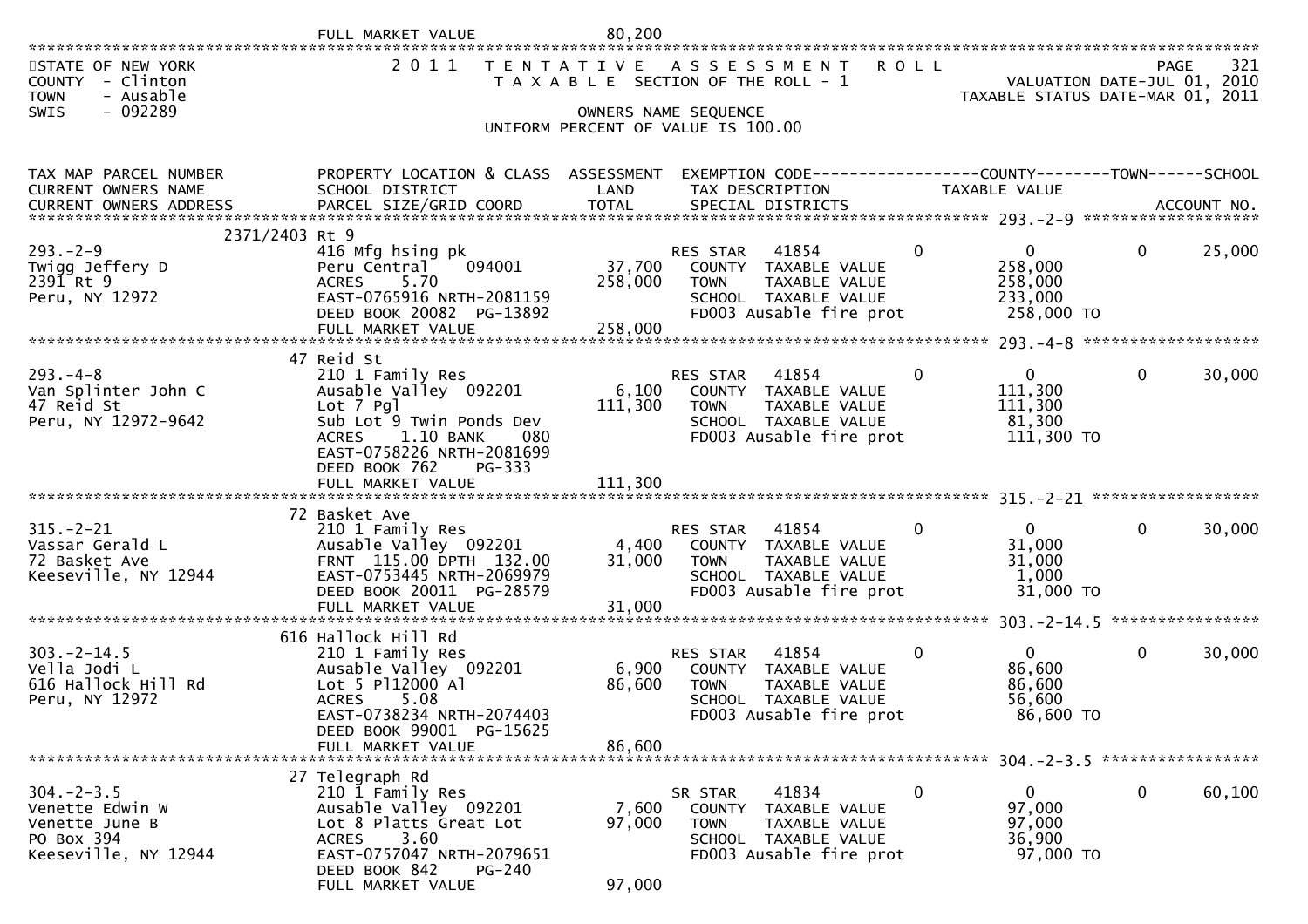| STATE OF NEW YORK<br>COUNTY - Clinton<br>- Ausable<br><b>TOWN</b>        |                                                                 |                  | 2011 TENTATIVE ASSESSMENT ROLL<br>T A X A B L E SECTION OF THE ROLL - 1          |                                  | 322<br>PAGE<br>VALUATION DATE-JUL 01, 2010<br>TAXABLE STATUS DATE-MAR 01, 2011 |
|--------------------------------------------------------------------------|-----------------------------------------------------------------|------------------|----------------------------------------------------------------------------------|----------------------------------|--------------------------------------------------------------------------------|
| - 092289<br><b>SWIS</b>                                                  |                                                                 |                  | OWNERS NAME SEQUENCE<br>UNIFORM PERCENT OF VALUE IS 100.00                       |                                  |                                                                                |
| TAX MAP PARCEL NUMBER<br>CURRENT OWNERS NAME                             | PROPERTY LOCATION & CLASS ASSESSMENT<br>SCHOOL DISTRICT         | LAND             | EXEMPTION CODE------------------COUNTY-------TOWN------SCHOOL<br>TAX DESCRIPTION | TAXABLE VALUE                    |                                                                                |
|                                                                          |                                                                 |                  |                                                                                  |                                  |                                                                                |
| $294. - 1 - 14.2$                                                        | Plains Rd<br>322 Rural vac>10                                   |                  | COUNTY TAXABLE VALUE                                                             | 32,500                           |                                                                                |
| Verville Gerald J<br>Baker Jacqueline D                                  | 094001<br>Peru Central<br>Lot $#1$ Platts                       | 32,500<br>32,500 | <b>TOWN</b><br>TAXABLE VALUE<br>SCHOOL TAXABLE VALUE                             | 32,500<br>32,500                 |                                                                                |
| 18 Eldric Ave<br>Morrisonville, NY 12962                                 | L Corp Sub Lot $#2$<br>ACRES 22.50<br>EAST-0770535 NRTH-2083772 |                  | FD003 Ausable fire prot                                                          | 32,500 TO                        |                                                                                |
|                                                                          | DEED BOOK 20102 PG-37284<br>FULL MARKET VALUE                   | 32,500           |                                                                                  |                                  |                                                                                |
|                                                                          | 288 Rt 9N                                                       |                  |                                                                                  |                                  |                                                                                |
| $315.4 - 1 - 30$<br>Veterinary Clinic, P.C. Adiron Ausable Valley 092201 | 472 Kennel / vet                                                | 13,200           | COUNTY TAXABLE VALUE<br>TAXABLE VALUE<br><b>TOWN</b>                             | 50,000<br>50,000                 |                                                                                |
| 264 Goff Rd<br>Westport, NY 12993                                        | 2.70<br><b>ACRES</b><br>EAST-0753289 NRTH-2064864               | 50,000           | SCHOOL TAXABLE VALUE<br>FD003 Ausable fire prot                                  | 50,000<br>50,000 TO              |                                                                                |
|                                                                          | DEED BOOK 20102 PG-36900                                        |                  |                                                                                  |                                  |                                                                                |
|                                                                          |                                                                 |                  |                                                                                  |                                  |                                                                                |
| $335. - 1 - 6$                                                           | 46 Sand Hill Rd<br>312 Vac w/imprv                              |                  | COUNTY TAXABLE VALUE                                                             | 20,000                           |                                                                                |
| Vincent Roberta L<br>42 Mtn Meadows Way                                  | Ausable Valley 092201<br>ACRES 27.60                            | 20,000<br>20,000 | <b>TOWN</b><br>TAXABLE VALUE<br>SCHOOL TAXABLE VALUE                             | 20,000<br>20,000                 |                                                                                |
| Upper Jay, NY 12987                                                      | EAST-0731715 NRTH-2055590<br>DEED BOOK 20082 PG-17754           |                  | FD003 Ausable fire prot<br>LT003 Clntvill lght                                   | 20,000 TO<br>20,000 TO           |                                                                                |
|                                                                          | FULL MARKET VALUE                                               | 20,000           |                                                                                  |                                  |                                                                                |
| $314. - 2 - 11$                                                          | 444 Hallock Hill Rd<br>210 1 Family Res                         |                  | RES STAR<br>41854                                                                | $\mathbf{0}$<br>0                | $\mathbf{0}$<br>30,000                                                         |
| Waldron David                                                            | Ausable Valley 092201<br>FRNT 150.00 DPTH 184.00                | 19,800           | COUNTY TAXABLE VALUE                                                             | 123,600                          |                                                                                |
| Waldron Bonnie<br>444 Hallock Hill Rd                                    | EAST-0742924 NRTH-2075091                                       | 123,600          | TAXABLE VALUE<br><b>TOWN</b><br>SCHOOL TAXABLE VALUE                             | 123,600<br>93,600                |                                                                                |
| Peru, NY 12972                                                           | DEED BOOK 599<br>PG-744<br>FULL MARKET VALUE                    | 123,600          | FD003 Ausable fire prot                                                          | 123,600 TO                       |                                                                                |
|                                                                          | Thomasville Rd                                                  |                  |                                                                                  |                                  |                                                                                |
| $324. - 1 - 3. - 1$<br>Ward Irrevocable Trust Sidney                     | 912 Forest s480a<br>Ausable Valley 092201                       | 32,800           | 480A EX<br>47460<br>COUNTY TAXABLE VALUE                                         | $\mathbf{0}$<br>20,692<br>19,908 | 20,692<br>20,692                                                               |
| 670 Glen Rd<br>Jay, NY 12941                                             | 198 Maules<br>194.11 Ac Cert Elig 2/199                         | 40,600           | TAXABLE VALUE<br><b>TOWN</b><br>SCHOOL TAXABLE VALUE                             | 19,908<br>19,908                 |                                                                                |
| MAY BE SUBJECT TO PAYMENT                                                | $(36111/193.11) - 40x194.11$<br>ACRES 194.11                    |                  | FD003 Ausable fire prot                                                          | 40,600 TO                        |                                                                                |
| UNDER RPTL480A UNTIL 2020                                                | EAST-0722276 NRTH-2058704<br>DEED BOOK 20072 PG-11082           |                  |                                                                                  |                                  |                                                                                |
|                                                                          | FULL MARKET VALUE                                               | 40,600           |                                                                                  |                                  |                                                                                |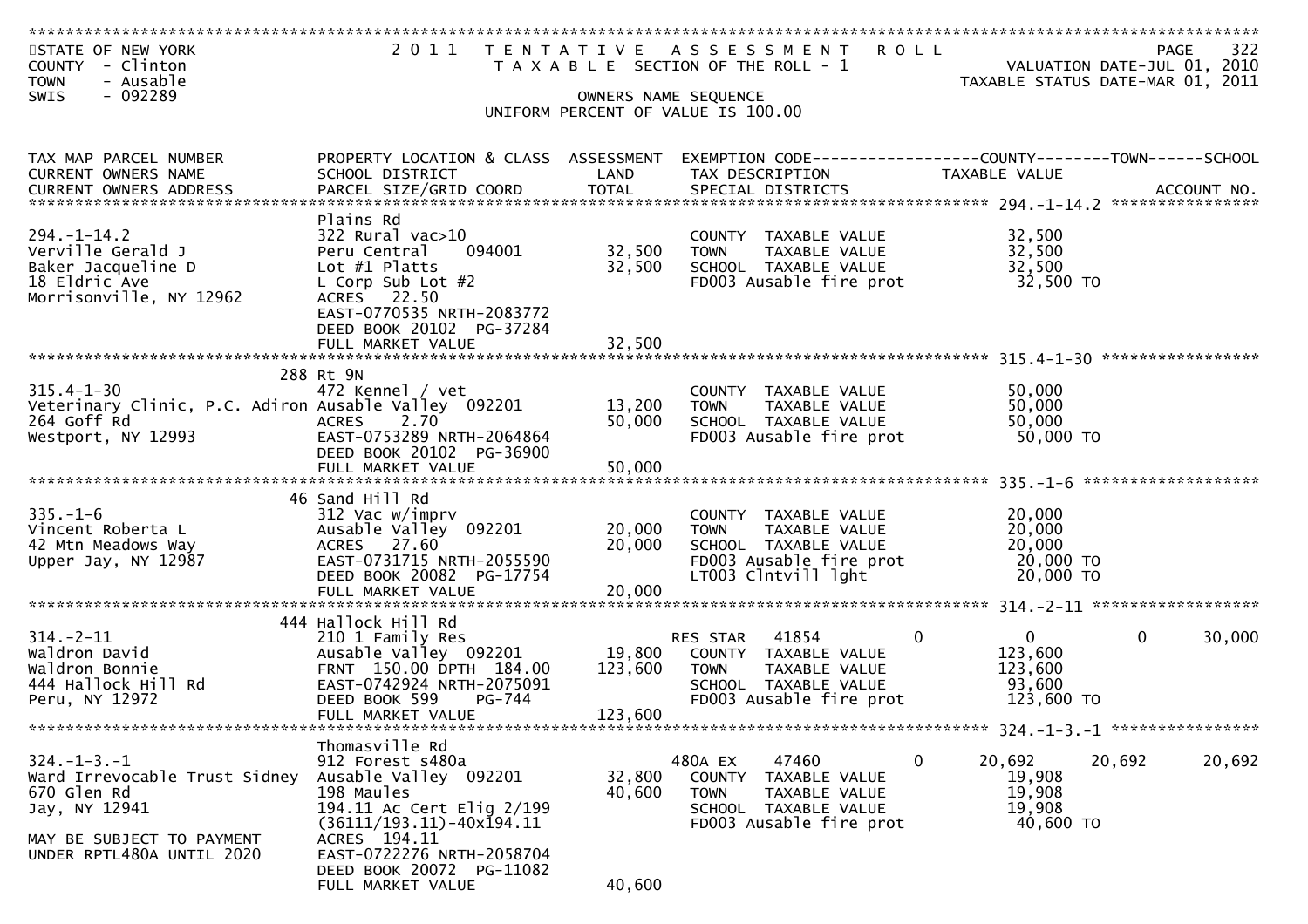| STATE OF NEW YORK<br>COUNTY - Clinton<br>- Ausable<br><b>TOWN</b>                    | 2011 TENTATIVE ASSESSMENT ROLL                                                                                                                         | T A X A B L E SECTION OF THE ROLL - 1                      |                                         |                                                                                                   |              | VALUATION DATE-JUL 01, 2010<br>TAXABLE STATUS DATE-MAR 01, 2011 |        | 323<br><b>PAGE</b>                                |
|--------------------------------------------------------------------------------------|--------------------------------------------------------------------------------------------------------------------------------------------------------|------------------------------------------------------------|-----------------------------------------|---------------------------------------------------------------------------------------------------|--------------|-----------------------------------------------------------------|--------|---------------------------------------------------|
| - 092289<br><b>SWIS</b>                                                              |                                                                                                                                                        | UNIFORM PERCENT OF VALUE IS 100.00                         | OWNERS NAME SEQUENCE                    |                                                                                                   |              |                                                                 |        |                                                   |
| TAX MAP PARCEL NUMBER<br>CURRENT OWNERS NAME                                         | PROPERTY LOCATION & CLASS ASSESSMENT<br>SCHOOL DISTRICT                                                                                                | LAND                                                       |                                         | TAX DESCRIPTION                                                                                   |              | TAXABLE VALUE                                                   |        |                                                   |
|                                                                                      |                                                                                                                                                        |                                                            |                                         |                                                                                                   |              |                                                                 |        |                                                   |
| $324. - 1 - 3. - 2$<br>Ward Irrevocable Trust Sidney<br>670 Glen Rd<br>Jay, NY 12941 | Thomasville Rd<br>912 Forest s480a<br>094001<br>Peru Central<br>198 Maules Pat<br>21.8 Ac Cert Elig 2/1999<br>$(10400/21.8)$ x 21.8 x 80               | 9,500<br>10,400                                            | 480A EX<br><b>TOWN</b>                  | 47460<br>COUNTY TAXABLE VALUE<br>TAXABLE VALUE<br>SCHOOL TAXABLE VALUE<br>FD003 Ausable fire prot | 0            | 7,632<br>2,768<br>2,768<br>2,768<br>10,400 TO                   | 7,632  | 7,632                                             |
| MAY BE SUBJECT TO PAYMENT<br>UNDER RPTL480A UNTIL 2020                               | ACRES 21.80<br>EAST-0722276 NRTH-2058704<br>DEED BOOK 20072 PG-11082<br>FULL MARKET VALUE                                                              | 10,400                                                     |                                         |                                                                                                   |              |                                                                 |        |                                                   |
|                                                                                      |                                                                                                                                                        |                                                            |                                         |                                                                                                   |              |                                                                 |        |                                                   |
| $334. - 1 - 3$<br>Ward Irrevocable Trust Sidney<br>670 Glen Rd<br>Jay, NY 12941      | Thomasville Rd<br>912 Forest s480a<br>Ausable Valley 092201<br>220.2 Ac Cert Elig on $2/1$<br>(39720/219.2)40x220.2<br>ACRES 220.20                    | 35,400<br>47,000                                           | 480A EX<br><b>TOWN</b>                  | 47460<br>COUNTY TAXABLE VALUE<br>TAXABLE VALUE<br>SCHOOL TAXABLE VALUE<br>FD003 Ausable fire prot | 0            | 22,262<br>24,738<br>24,738<br>24,738<br>47,000 TO               | 22,262 | 22,262                                            |
| MAY BE SUBJECT TO PAYMENT<br>UNDER RPTL480A UNTIL 2020                               | EAST-0724765 NRTH-2056490<br>DEED BOOK 20072 PG-11082<br>FULL MARKET VALUE                                                                             | 47,000                                                     |                                         |                                                                                                   |              |                                                                 |        |                                                   |
|                                                                                      | Allen Hill Rd                                                                                                                                          |                                                            |                                         |                                                                                                   |              |                                                                 |        |                                                   |
| $302 - 2 - 3$<br>Ward Lumber Co Inc<br>697 Glen Rd<br>Jay, NY 12941                  | 912 Forest s480a<br>Peru Central<br>094001<br>Lot 8 Platts 12K Ac Loc<br>188.9 Ac 480A Elig 2/93<br>$(35790/187.90) - 40x188.90$                       | 32,300<br>40,300                                           | 480A EX<br><b>TOWN</b>                  | 47460<br>COUNTY TAXABLE VALUE<br>TAXABLE VALUE<br>SCHOOL TAXABLE VALUE<br>FD003 Ausable fire prot | $\mathbf{0}$ | 20,382<br>19,918<br>19,918<br>19,918<br>40,300 TO               | 20,382 | 20,382                                            |
| MAY BE SUBJECT TO PAYMENT<br>UNDER RPTL480A UNTIL 2020                               | ACRES 188.90<br>EAST-0727243 NRTH-2071318<br>DEED BOOK 213<br>PG-175                                                                                   |                                                            |                                         |                                                                                                   |              |                                                                 |        |                                                   |
|                                                                                      | FULL MARKET VALUE                                                                                                                                      | 40.300                                                     |                                         |                                                                                                   |              |                                                                 |        |                                                   |
| $305. - 1 - 2.11$                                                                    | 294 Grove St<br>270 Mfg housing                                                                                                                        |                                                            | WARNONALL 41121                         |                                                                                                   | 0            | 6,750                                                           | 6,750  | $\mathbf 0$                                       |
| Warner Robert P<br>PO Box 275<br>Keeseville, NY 12944                                | Ausable Valley 092201<br>Lot 1 Pl 12000 Ac Loc<br>Ouellette Sub Lot 4<br>3.20<br><b>ACRES</b><br>EAST-0757928 NRTH-2076392<br>DEED BOOK 20021 PG-42078 | 45,000                                                     | 7,300 RES STAR<br>COUNTY<br><b>TOWN</b> | 41854<br>TAXABLE VALUE<br>TAXABLE VALUE<br>SCHOOL TAXABLE VALUE<br>FD003 Ausable fire prot        | 0            | $\mathbf{0}$<br>38,250<br>38,250<br>15,000<br>45,000 TO         | 0      | 30,000                                            |
|                                                                                      | FULL MARKET VALUE                                                                                                                                      | 45,000                                                     |                                         |                                                                                                   |              |                                                                 |        |                                                   |
| STATE OF NEW YORK<br>COUNTY - Clinton                                                | 2011                                                                                                                                                   | T E N T A T I V E<br>T A X A B L E SECTION OF THE ROLL - 1 |                                         | ASSESSMENT                                                                                        | R O L L      |                                                                 |        | <b>PAGE</b><br>324<br>VALUATION DATE-JUL 01, 2010 |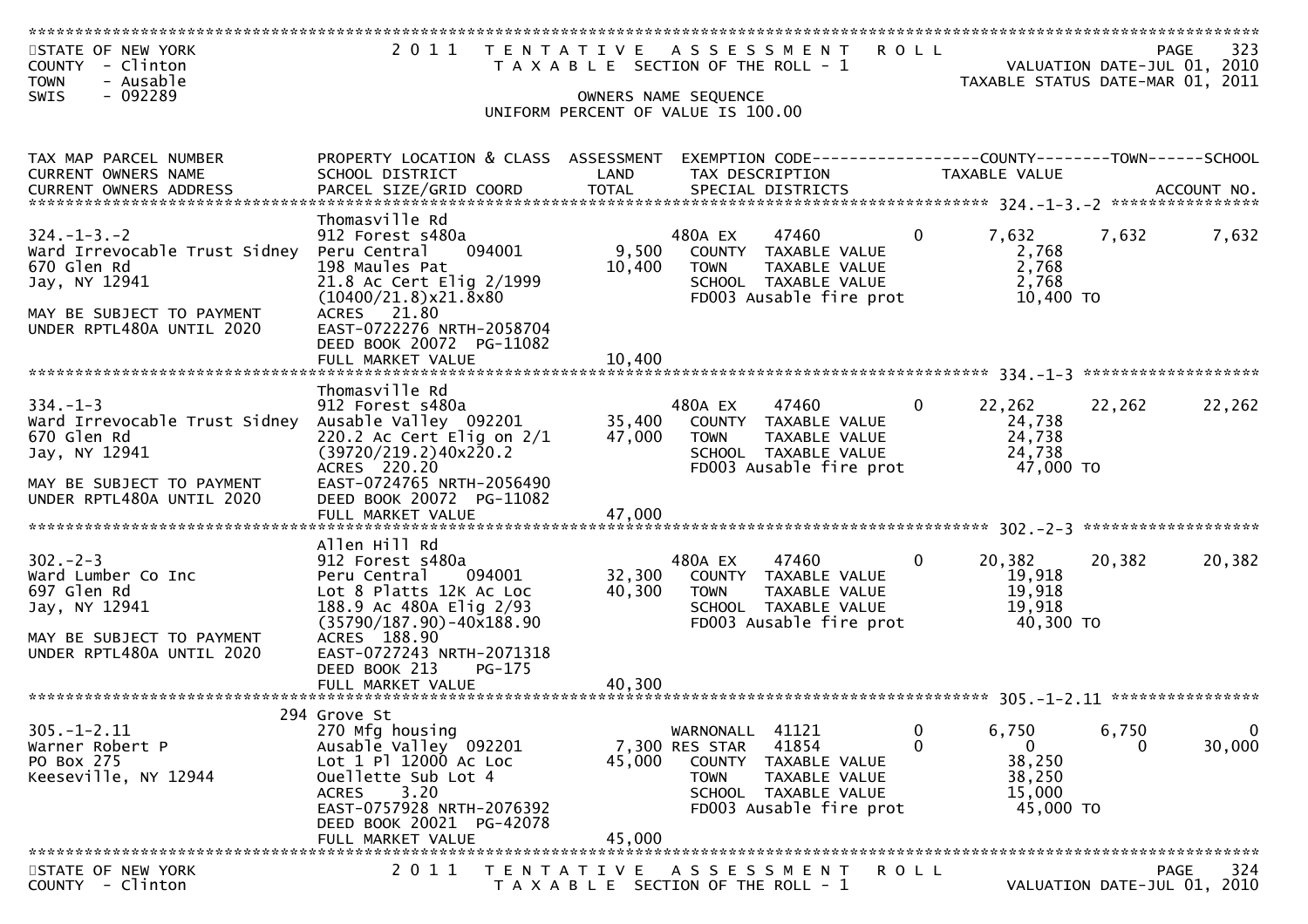### TOWN - Ausable TAXABLE STATUS DATE-MAR 01, 2011SWIS - 092289 OWNERS NAME SEQUENCE UNIFORM PERCENT OF VALUE IS 100.00

| TAX MAP PARCEL NUMBER<br><b>CURRENT OWNERS NAME</b><br><b>CURRENT OWNERS ADDRESS</b>                     | PROPERTY LOCATION & CLASS ASSESSMENT<br>SCHOOL DISTRICT<br>PARCEL SIZE/GRID COORD                                                                                                                                           | LAND<br><b>TOTAL</b>                 | EXEMPTION CODE-----------------COUNTY-------TOWN------SCHOOL<br>TAX DESCRIPTION<br>SPECIAL DISTRICTS                                                      | <b>TAXABLE VALUE</b>                                                                           | ACCOUNT NO.                       |
|----------------------------------------------------------------------------------------------------------|-----------------------------------------------------------------------------------------------------------------------------------------------------------------------------------------------------------------------------|--------------------------------------|-----------------------------------------------------------------------------------------------------------------------------------------------------------|------------------------------------------------------------------------------------------------|-----------------------------------|
| $313. - 2 - 6$<br>Watson Lloyd<br>Watson Priscilla<br>5197 Ta-Lor Dr<br>LaPeer, MI 48446                 | Allen Hill Rd<br>321 Abandoned ag<br>094001<br>Peru Central<br><b>ACRES</b><br>46.80<br>EAST-0727025 NRTH-2066907<br>DEED BOOK 20112 PG-37870<br>FULL MARKET VALUE                                                          | 18,100<br>18,100<br>18,100           | COUNTY TAXABLE VALUE<br><b>TOWN</b><br>TAXABLE VALUE<br>SCHOOL TAXABLE VALUE<br>FD003 Ausable fire prot                                                   | 18,100<br>18,100<br>18,100<br>$18,100$ TO                                                      |                                   |
|                                                                                                          | 1056 Rt 9N                                                                                                                                                                                                                  |                                      |                                                                                                                                                           |                                                                                                |                                   |
| $325. - 1 - 2.2$<br>Wemette Jerry W<br>Wemette Marianne<br>1056 Rt 9N<br>Keeseville, NY 12944            | 210 1 Family Res<br>Ausable Valley 092201<br>Lot 11 Pr<br>7.60<br><b>ACRES</b><br>EAST-0736067 NRTH-2058406<br>DEED BOOK 792<br>$PG-16$                                                                                     | 14,400<br>156,000                    | 41854<br><b>RES STAR</b><br>COUNTY TAXABLE VALUE<br><b>TOWN</b><br>TAXABLE VALUE<br>SCHOOL TAXABLE VALUE<br>FD003 Ausable fire prot                       | $\mathbf{0}$<br>0<br>156,000<br>156,000<br>126,000<br>156,000 TO                               | 0<br>30,000                       |
|                                                                                                          | FULL MARKET VALUE                                                                                                                                                                                                           | 156,000                              |                                                                                                                                                           |                                                                                                |                                   |
| $315. - 1 - 12.1$<br>Wenzel Paul<br>Wenzel Cindy<br>PO Box 134<br>Port Kent, NY 12975                    | 42 Taylor Hill Rd<br>312 Vac w/imprv<br>Ausable Valley 092201<br>Survey Bk 18 Pg 24<br>40.00 DPTH 100.00<br><b>FRNT</b><br><b>BANK</b><br>080<br>EAST-0751912 NRTH-2069716<br>DEED BOOK 98001 PG-01719<br>FULL MARKET VALUE | 1,500<br>5,000<br>5,000              | COUNTY<br>TAXABLE VALUE<br>TAXABLE VALUE<br><b>TOWN</b><br>SCHOOL TAXABLE VALUE<br>FD003 Ausable fire prot                                                | 5.000<br>5,000<br>5,000<br>5,000 TO                                                            |                                   |
|                                                                                                          |                                                                                                                                                                                                                             |                                      |                                                                                                                                                           |                                                                                                |                                   |
| $315. - 1 - 12.2$<br>Wenzel Paul<br>Wenzel Cindy<br>PO Box 134<br>Port Kent, NY 12975                    | 40 Taylor Hill Rd<br>210 1 Family Res<br>Ausable Valley 092201<br>Survey Bk 18 Pg 24<br>FRNT 26.00 DPTH 301.00<br><b>BANK</b><br>080                                                                                        | 2,200<br>79,900                      | <b>COUNTY</b><br>TAXABLE VALUE<br><b>TOWN</b><br>TAXABLE VALUE<br>SCHOOL TAXABLE VALUE<br>FD003 Ausable fire prot                                         | 79,900<br>79,900<br>79,900<br>79,900 TO                                                        |                                   |
|                                                                                                          | EAST-0751924 NRTH-2069838<br>DEED BOOK 98001 PG-01719<br>FULL MARKET VALUE                                                                                                                                                  | 79,900                               |                                                                                                                                                           |                                                                                                |                                   |
|                                                                                                          | 219 Hill St                                                                                                                                                                                                                 |                                      |                                                                                                                                                           |                                                                                                |                                   |
| $315. - 1 - 19.3$<br>West Lynn Marie<br>West Life Estate Marie A<br>9 Palmer St<br>Plattsburgh, NY 12901 | 210 1 Family Res<br>Ausable Valley 092201<br>14 Pl 12000 Ac<br>4.01<br><b>ACRES</b><br>EAST-0750194 NRTH-2068292<br>DEED BOOK 20021 PG-39795<br>FULL MARKET VALUE                                                           | 13,300 SR STAR<br>133,000<br>133,000 | WARCOMALL 41131<br>41834<br>COUNTY TAXABLE VALUE<br>TAXABLE VALUE<br><b>TOWN</b><br>SCHOOL TAXABLE VALUE<br>FD003 Ausable fire prot<br>LT004 Hill st lght | 33,250<br>0<br>$\Omega$<br>$\Omega$<br>99,750<br>113,000<br>72,900<br>133,000 TO<br>133,000 TO | 20,000<br>$\Omega$<br>60,100<br>0 |
|                                                                                                          |                                                                                                                                                                                                                             |                                      |                                                                                                                                                           |                                                                                                |                                   |
| STATE OF NEW YORK                                                                                        | 2 0 1 1                                                                                                                                                                                                                     | T E N T A T I V E                    | A S S E S S M E N T                                                                                                                                       | <b>ROLL</b>                                                                                    | 325<br><b>PAGE</b>                |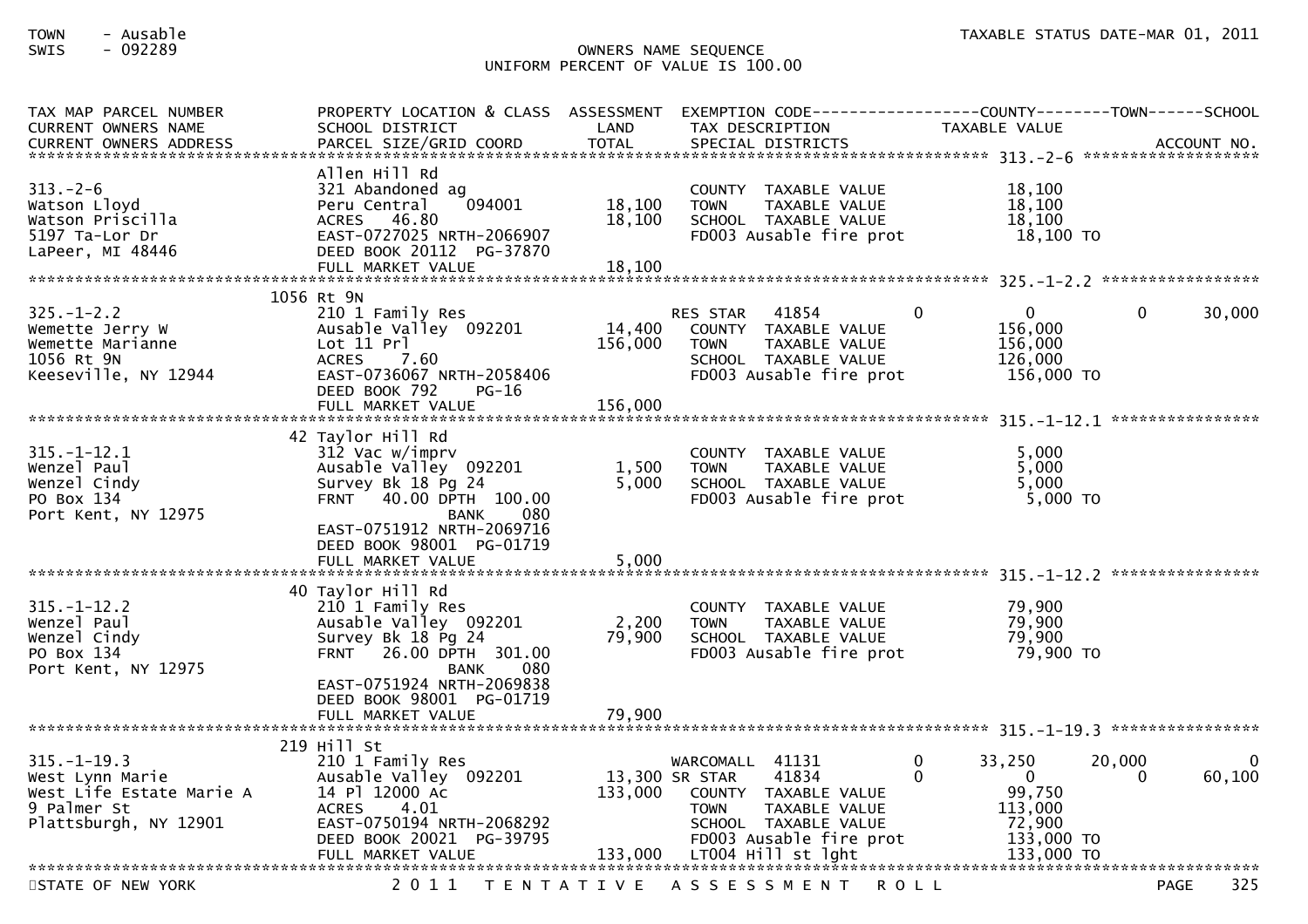| COUNTY | Clinton<br>$\overline{\phantom{0}}$ |  |
|--------|-------------------------------------|--|
| TOWN   | Ausable<br>$\overline{\phantom{0}}$ |  |
|        | .                                   |  |

| TAX MAP PARCEL NUMBER<br><b>CURRENT OWNERS NAME</b>                                           | PROPERTY LOCATION & CLASS ASSESSMENT<br>SCHOOL DISTRICT                                                                                                                                             | LAND              | EXEMPTION CODE------------------COUNTY--------TOWN------SCHOOL<br>TAX DESCRIPTION                                                   |                                  | TAXABLE VALUE                                               |                       |                       |
|-----------------------------------------------------------------------------------------------|-----------------------------------------------------------------------------------------------------------------------------------------------------------------------------------------------------|-------------------|-------------------------------------------------------------------------------------------------------------------------------------|----------------------------------|-------------------------------------------------------------|-----------------------|-----------------------|
|                                                                                               | 151 Harkness Rd                                                                                                                                                                                     |                   |                                                                                                                                     |                                  |                                                             |                       |                       |
| $303. - 1 - 16.2$<br>Wever John B<br>151 Harkness Rd Apt A<br>Peru, NY 12972-3903             | 220 2 Family Res<br>Ausable Valley 092201<br>Lot 22 Pgl<br>ACRES 1.00<br>EAST-0741481 NRTH-2079170                                                                                                  |                   | WARNONALL 41121<br>4,500 AGED - ALL 41800<br>103,000 SR STAR<br>41834<br>COUNTY TAXABLE VALUE<br><b>TOWN</b><br>TAXABLE VALUE       | $\Omega$<br>$\Omega$<br>$\Omega$ | 15,450<br>43,775<br>$\Omega$<br>43,775<br>45,500            | 12,000<br>45,500<br>0 | 0<br>51,500<br>51,500 |
|                                                                                               | DEED BOOK 854<br>PG-169<br>FULL MARKET VALUE                                                                                                                                                        | 103,000           | SCHOOL TAXABLE VALUE<br>FD003 Ausable fire prot                                                                                     |                                  | 0<br>103,000 TO                                             |                       |                       |
| $313 - 3 - 15$<br>White Danelle M<br>5 Silver St<br>Peru, NY 12972                            | 5 Silver St<br>210 1 Family Res<br>094001<br>Peru Central<br>FRNT 250.00 DPTH 280.00<br>EAST-0726436 NRTH-2063136<br>DEED BOOK 20102 PG-36995                                                       | 4,300<br>105,000  | COUNTY TAXABLE VALUE<br>TAXABLE VALUE<br><b>TOWN</b><br>SCHOOL TAXABLE VALUE<br>FD003 Ausable fire prot                             |                                  | 105,000<br>105,000<br>105,000<br>105,000 TO                 |                       |                       |
|                                                                                               | FULL MARKET VALUE                                                                                                                                                                                   | 105,000           |                                                                                                                                     |                                  |                                                             | *******************   |                       |
| $324. - 1 - 2$<br>White Daniel M<br>68 Arnold Hill Rd<br>Peru, NY 12972                       | 70 Arnold Hill Rd<br>444 Lumber yd/ml<br>Ausable Valley 092201<br>Lot 24 Platt 1200 Al<br>Prior Deed Bk 590-Page 28<br>1.40<br><b>ACRES</b><br>EAST-0726926 NRTH-2062554<br>DEED BOOK 723<br>PG-336 | 12,600<br>100,000 | COUNTY TAXABLE VALUE<br><b>TOWN</b><br>TAXABLE VALUE<br>SCHOOL TAXABLE VALUE<br>FD003 Ausable fire prot                             |                                  | 100,000<br>100,000<br>100,000<br>100,000 TO                 |                       |                       |
|                                                                                               |                                                                                                                                                                                                     |                   |                                                                                                                                     |                                  |                                                             |                       |                       |
| $324. - 1 - 1.21$<br>White Daniel M Sr<br>White Sherry<br>68 Arnold Hill Rd<br>Peru, NY 12972 | 68 Arnold Hill Rd<br>240 Rural res<br>Ausable Valley 092201<br>Lot 24 Pl 12000 Ac<br>ACRES 27.70<br>EAST-0727533 NRTH-2062896<br>DEED BOOK 847<br>PG-240                                            | 20,000<br>218,500 | 41854<br><b>RES STAR</b><br>COUNTY TAXABLE VALUE<br>TAXABLE VALUE<br><b>TOWN</b><br>SCHOOL TAXABLE VALUE<br>FD003 Ausable fire prot | $\Omega$                         | $\mathbf{0}$<br>218,500<br>218,500<br>188,500<br>218,500 TO | $\Omega$              | 30,000                |
|                                                                                               |                                                                                                                                                                                                     |                   |                                                                                                                                     |                                  |                                                             |                       |                       |
| $315.4 - 1 - 11$<br>White Warren D<br>White Patricia L<br>216 Rt 9N<br>Keeseville, NY 12944   | 216 Rt 9N<br>210 1 Family Res<br>Ausable Valley 092201<br>FRNT 100.40 DPTH 201.77<br>080<br>BANK<br>EAST-0754363 NRTH-2066197                                                                       | 97,600            | WARNONALL 41121<br>8,500 RES STAR<br>41854<br>COUNTY TAXABLE VALUE<br><b>TOWN</b><br>TAXABLE VALUE<br>SCHOOL TAXABLE VALUE          | $\Omega$<br>$\Omega$             | 14,640<br>$\Omega$<br>82,960<br>85,600<br>67,600            | 12,000<br>$\Omega$    | 0<br>30,000           |
|                                                                                               | DEED BOOK 20001 PG-23155<br>FULL MARKET VALUE                                                                                                                                                       |                   | FD003 Ausable fire prot<br>97,600 LT005 Pine tree dr. lght                                                                          |                                  | 97,600 TO<br>97,600 TO                                      |                       |                       |
| STATE OF NEW YORK                                                                             | 2011                                                                                                                                                                                                |                   | TENTATIVE ASSESSMENT                                                                                                                | R O L L                          |                                                             | PAGE                  | 326                   |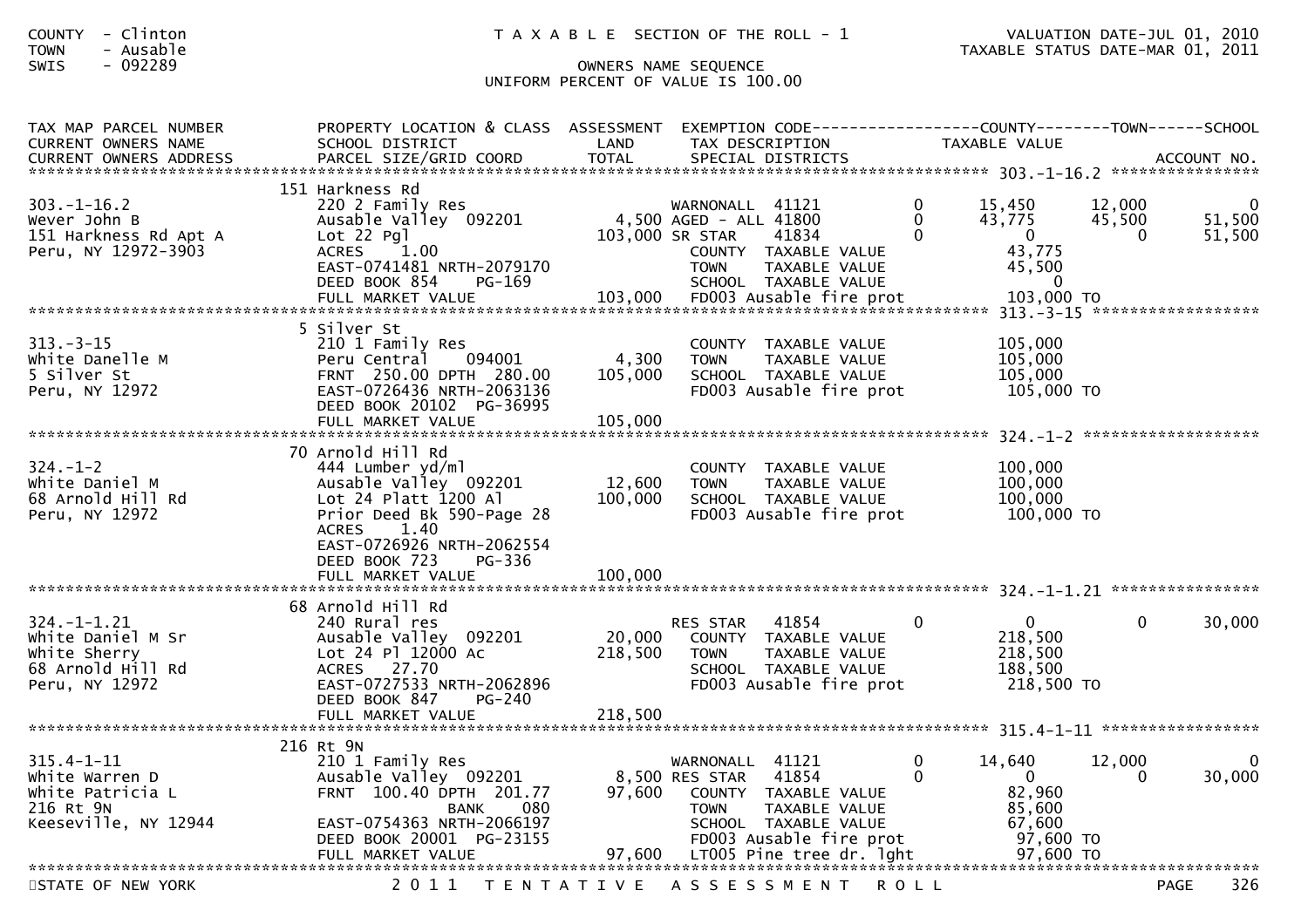| <b>COUNTY</b> | $-$    | Clinton |
|---------------|--------|---------|
| <b>TOWN</b>   | $\sim$ | Ausable |
|               |        | 000000  |

| TAX MAP PARCEL NUMBER<br><b>CURRENT OWNERS NAME</b>                                | PROPERTY LOCATION & CLASS ASSESSMENT<br>SCHOOL DISTRICT                                                                                                 | LAND                      | EXEMPTION CODE-----------------COUNTY--------TOWN-----SCHOOL<br>TAX DESCRIPTION                                                  | TAXABLE VALUE  |                                                                              |        |
|------------------------------------------------------------------------------------|---------------------------------------------------------------------------------------------------------------------------------------------------------|---------------------------|----------------------------------------------------------------------------------------------------------------------------------|----------------|------------------------------------------------------------------------------|--------|
|                                                                                    |                                                                                                                                                         |                           |                                                                                                                                  |                |                                                                              |        |
| $293. -2 - 7$<br>Whitefield David R<br>Smith Janice<br>2445 Rt 9<br>Peru, NY 12972 | 2445 Rt 9<br>415 Motel<br>094001<br>Peru Central<br>Lot 4 Pgl<br>ACRES 15.10<br>EAST-0766221 NRTH-2082821<br>DEED BOOK 758<br>PG-270                    | 29,100<br>129,000         | RES STAR 41854<br>COUNTY TAXABLE VALUE<br><b>TOWN</b><br>TAXABLE VALUE<br>SCHOOL TAXABLE VALUE<br>FD003 Ausable fire prot        | $\Omega$       | $\mathbf{0}$<br>$\Omega$<br>129,000<br>129,000<br>110,940<br>129,000 TO      | 18,060 |
|                                                                                    | 899/895 Clintonville Rd                                                                                                                                 |                           |                                                                                                                                  |                |                                                                              |        |
| $303 - 2 - 32$<br>Whitney Garry F<br>Box 123<br>Peru, NY 12972                     | 270 Mfg housing<br>Ausable Valley 092201<br>Lot 7 Platts 12000 Al<br>FRNT 156.75 DPTH 190.00<br>EAST-0733227 NRTH-2074137<br>DEED BOOK 890<br>$PG-7$    | 4,100<br>31,000           | COUNTY TAXABLE VALUE<br><b>TOWN</b><br>TAXABLE VALUE<br>SCHOOL TAXABLE VALUE<br>FD003 Ausable fire prot                          |                | 31,000<br>31,000<br>31,000<br>31,000 TO                                      |        |
|                                                                                    | FULL MARKET VALUE                                                                                                                                       | 31,000                    |                                                                                                                                  |                |                                                                              |        |
|                                                                                    | 905 Clintonville Rd                                                                                                                                     |                           |                                                                                                                                  |                |                                                                              |        |
| $303 - 2 - 31$<br>Whitney Gary F<br>Box 123<br>Peru, NY 12972                      | 280 Res Multiple<br>Ausable Valley 092201<br>2.20<br><b>ACRES</b><br>EAST-0733372 NRTH-2074383<br>DEED BOOK 800<br>PG-216<br>FULL MARKET VALUE          | 9,000<br>77,000<br>77,000 | COUNTY TAXABLE VALUE<br><b>TOWN</b><br>TAXABLE VALUE<br>SCHOOL TAXABLE VALUE<br>FD003 Ausable fire prot                          |                | 77,000<br>77,000<br>77,000<br>77,000 TO                                      |        |
|                                                                                    |                                                                                                                                                         |                           |                                                                                                                                  |                |                                                                              |        |
| $313. - 3 - 10$<br>Whitney Tracy<br>PO Box 490<br>Peru, NY 12972                   | Clintonville Rd<br>$314$ Rural vac<10<br>Ausable Valley 092201<br>1.20<br><b>ACRES</b><br>EAST-0730352 NRTH-2067351<br>DEED BOOK 20051 PG-84178         | 4,600<br>4,600            | COUNTY TAXABLE VALUE<br><b>TOWN</b><br>TAXABLE VALUE<br>SCHOOL TAXABLE VALUE<br>FD003 Ausable fire prot                          |                | 4.600<br>4,600<br>4,600<br>4,600 TO                                          |        |
|                                                                                    |                                                                                                                                                         |                           |                                                                                                                                  |                |                                                                              |        |
|                                                                                    | 598 Cold Spring Rd                                                                                                                                      |                           |                                                                                                                                  |                |                                                                              |        |
| $314. - 2 - 8$<br>Wight-Guay Janet R<br>PO Box 115<br>Peru, NY 12972-0115          | 260 Seasonal res<br>Ausable Valley 092201<br>Lot $5 & 12$ Platt<br>12000 AC LOC<br>ACRES 150.00<br>EAST-0740455 NRTH-2071921<br>DEED BOOK 949<br>PG-321 | 105,000                   | RES STAR 41854<br>52,900 COUNTY TAXABLE VALUE<br>TAXABLE VALUE<br><b>TOWN</b><br>SCHOOL TAXABLE VALUE<br>FD003 Ausable fire prot | $\overline{0}$ | $\overline{0}$<br>$\mathbf{0}$<br>105,000<br>105,000<br>75,000<br>105,000 TO | 30,000 |
|                                                                                    |                                                                                                                                                         |                           |                                                                                                                                  |                |                                                                              |        |
| STATE OF NEW YORK<br>COUNTY - Clinton                                              | 2011<br>T E N T A T I V E                                                                                                                               |                           | A S S E S S M E N T R O L L<br>T A X A B L E SECTION OF THE ROLL - 1                                                             |                | <b>PAGE</b><br>VALUATION DATE-JUL 01, 2010                                   | 327    |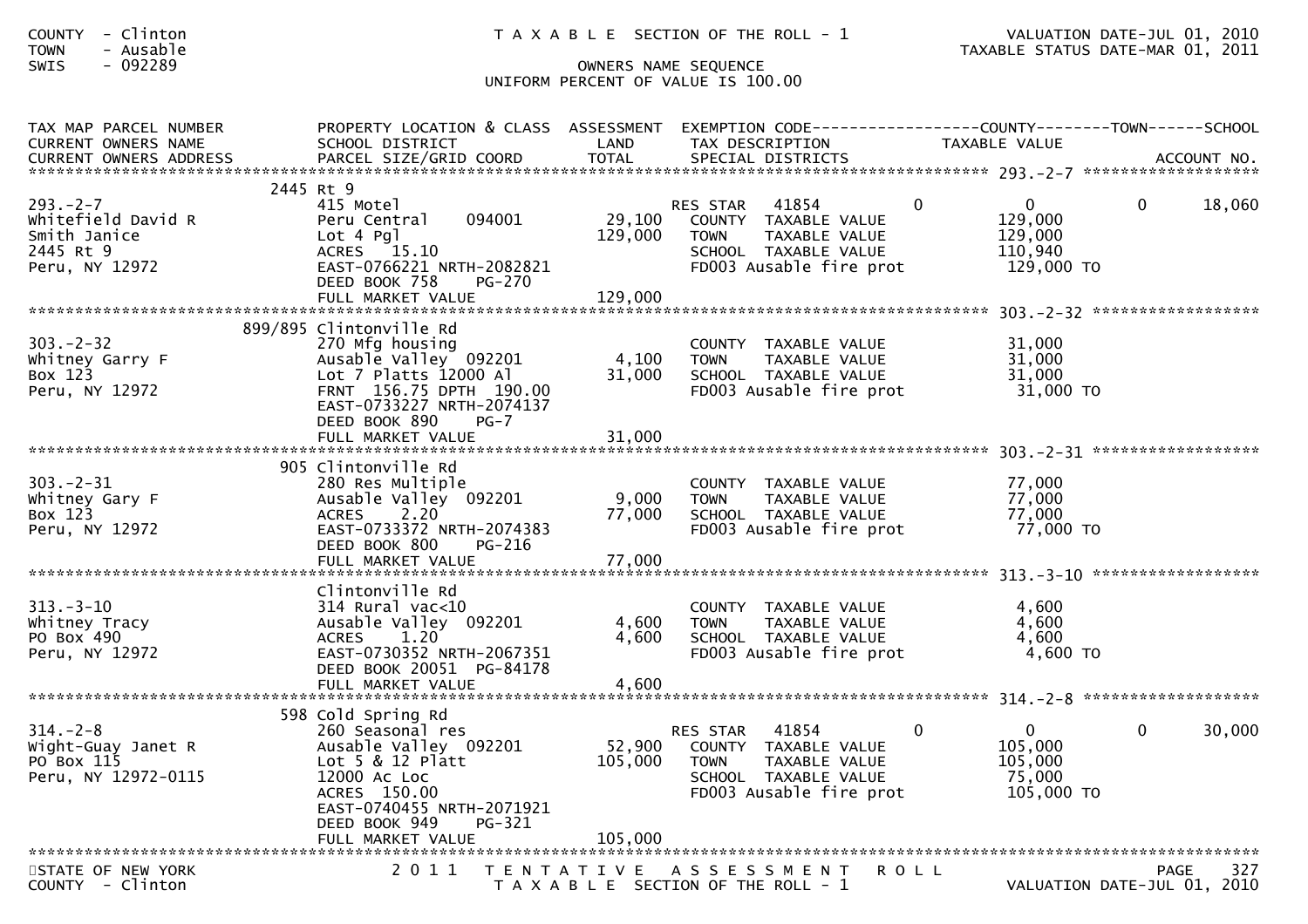| TAX MAP PARCEL NUMBER<br><b>CURRENT OWNERS NAME</b>                                                  | PROPERTY LOCATION & CLASS ASSESSMENT<br>SCHOOL DISTRICT                                                                                                                                                    | LAND                          | TAX DESCRIPTION                                                                                                                                        | <b>TAXABLE VALUE</b>    |                                                                               |                   |
|------------------------------------------------------------------------------------------------------|------------------------------------------------------------------------------------------------------------------------------------------------------------------------------------------------------------|-------------------------------|--------------------------------------------------------------------------------------------------------------------------------------------------------|-------------------------|-------------------------------------------------------------------------------|-------------------|
| $305.4 - 1 - 3$<br>Williams Jodie<br>11 old State Rd<br>Ausable Chasm, NY 12911                      | 11 old State Rd<br>210 1 Family Res<br>Ausable Valley 092201<br>survey 2009/223187<br>39.00 DPTH 204.00<br><b>FRNT</b><br>EAST-0762306 NRTH-2074604<br>DEED BOOK 20001 PG-18536<br>FULL MARKET VALUE       | 2,500<br>80,600<br>80,600     | 41854<br><b>RES STAR</b><br>COUNTY TAXABLE VALUE<br>TAXABLE VALUE<br><b>TOWN</b><br>SCHOOL TAXABLE VALUE<br>FD003 Ausable fire prot<br>LT006 Chasm     | $\Omega$                | $\Omega$<br>$\Omega$<br>80,600<br>80,600<br>50,600<br>80,600 TO<br>80,600 TO  | 30,000            |
|                                                                                                      | 30/32 Mountaineer Dr                                                                                                                                                                                       |                               |                                                                                                                                                        |                         |                                                                               | ***************** |
| $294.10 - 1 - 9$<br>Wilson Property Holdings LLC<br>1275 Cumberland Head Rd<br>Plattsburgh, NY 12901 | 260 Seasonal res - WTRFNT<br>094001<br>Peru Central<br>1.50<br><b>ACRES</b><br>EAST-0771764 NRTH-2085587<br>DEED BOOK 20072 PG-2783<br>FULL MARKET VALUE                                                   | 134,500<br>231,600<br>231,600 | <b>COUNTY</b><br>TAXABLE VALUE<br><b>TOWN</b><br>TAXABLE VALUE<br>SCHOOL TAXABLE VALUE<br>FD003 Ausable fire prot                                      |                         | 231,600<br>231,600<br>231,600<br>231,600 TO                                   |                   |
|                                                                                                      |                                                                                                                                                                                                            |                               |                                                                                                                                                        |                         |                                                                               |                   |
| $315. - 2 - 39$<br>Wood Robert J Jr<br>Wood Tera D<br>37 Ouellette Cir<br>Keeseville, NY 12944       | 37 Ouellette Cir<br>210 1 Family Res<br>Ausable Valley 092201<br>Sub Div Lot 17<br>North Country Acres Bk-9<br><b>ACRES</b><br>1.00<br>EAST-0753779 NRTH-2072496<br>DEED BOOK 20011 PG-31147               | 89,000                        | WARCOMALL 41131<br>17,300 RES STAR<br>41854<br>COUNTY TAXABLE VALUE<br>TAXABLE VALUE<br><b>TOWN</b><br>SCHOOL TAXABLE VALUE<br>FD003 Ausable fire prot | 22,250<br>0<br>$\Omega$ | 20,000<br>$\mathbf{0}$<br>$\Omega$<br>66,750<br>69,000<br>59,000<br>89,000 TO | 30,000            |
|                                                                                                      | FULL MARKET VALUE                                                                                                                                                                                          | 89,000                        |                                                                                                                                                        |                         |                                                                               |                   |
|                                                                                                      | 35 Ouellette Cir                                                                                                                                                                                           |                               |                                                                                                                                                        |                         |                                                                               |                   |
| $315. - 2 - 40$<br>Wood Robert Sr<br>Wood Kathryn<br>35 Ouellette Cir<br>Keeseville, NY 12944-4147   | 210 1 Family Res<br>Ausable Valley 092201<br>Sub Div Lot 18<br>North Country Ac Bk-9 Pg-<br>1.00 BANK<br><b>ACRES</b><br>860<br>EAST-0753817 NRTH-2072711<br>DEED BOOK 20041 PG-77658<br>FULL MARKET VALUE | 17,300<br>118,200<br>118,200  | 41854<br><b>RES STAR</b><br>COUNTY TAXABLE VALUE<br>TAXABLE VALUE<br><b>TOWN</b><br>SCHOOL TAXABLE VALUE<br>FD003 Ausable fire prot                    | $\Omega$                | 0<br>0<br>118,200<br>118,200<br>88,200<br>118,200 TO                          | 30,000            |
|                                                                                                      |                                                                                                                                                                                                            |                               |                                                                                                                                                        |                         |                                                                               |                   |
| $304. -1 - 17.32$<br>Woods Armond T<br>Woods Brenda J<br>2225 Rt 22<br>Keeseville, NY 12944          | 2225 Rt 22<br>240 Rural res<br>Ausable Valley 092201<br>Lot 2 Pl 1200 Ac Loc<br>080<br><b>ACRES</b><br>48.90 BANK<br>EAST-0750506 NRTH-2077528<br>DEED BOOK 994<br>$PG-232$<br>FULL MARKET VALUE           | 38,900<br>300,000<br>300,000  | 41854<br><b>RES STAR</b><br><b>COUNTY</b><br>TAXABLE VALUE<br><b>TOWN</b><br>TAXABLE VALUE<br>SCHOOL TAXABLE VALUE<br>FD003 Ausable fire prot          | 0                       | $\mathbf{0}$<br>0<br>300,000<br>300,000<br>270,000<br>300,000 TO              | 30,000            |
| STATE OF NEW YORK                                                                                    | 2011<br>T E N T A T I V E                                                                                                                                                                                  |                               | A S S E S S M E N T                                                                                                                                    | <b>ROLL</b>             |                                                                               | 328<br>PAGE       |
|                                                                                                      |                                                                                                                                                                                                            |                               |                                                                                                                                                        |                         |                                                                               |                   |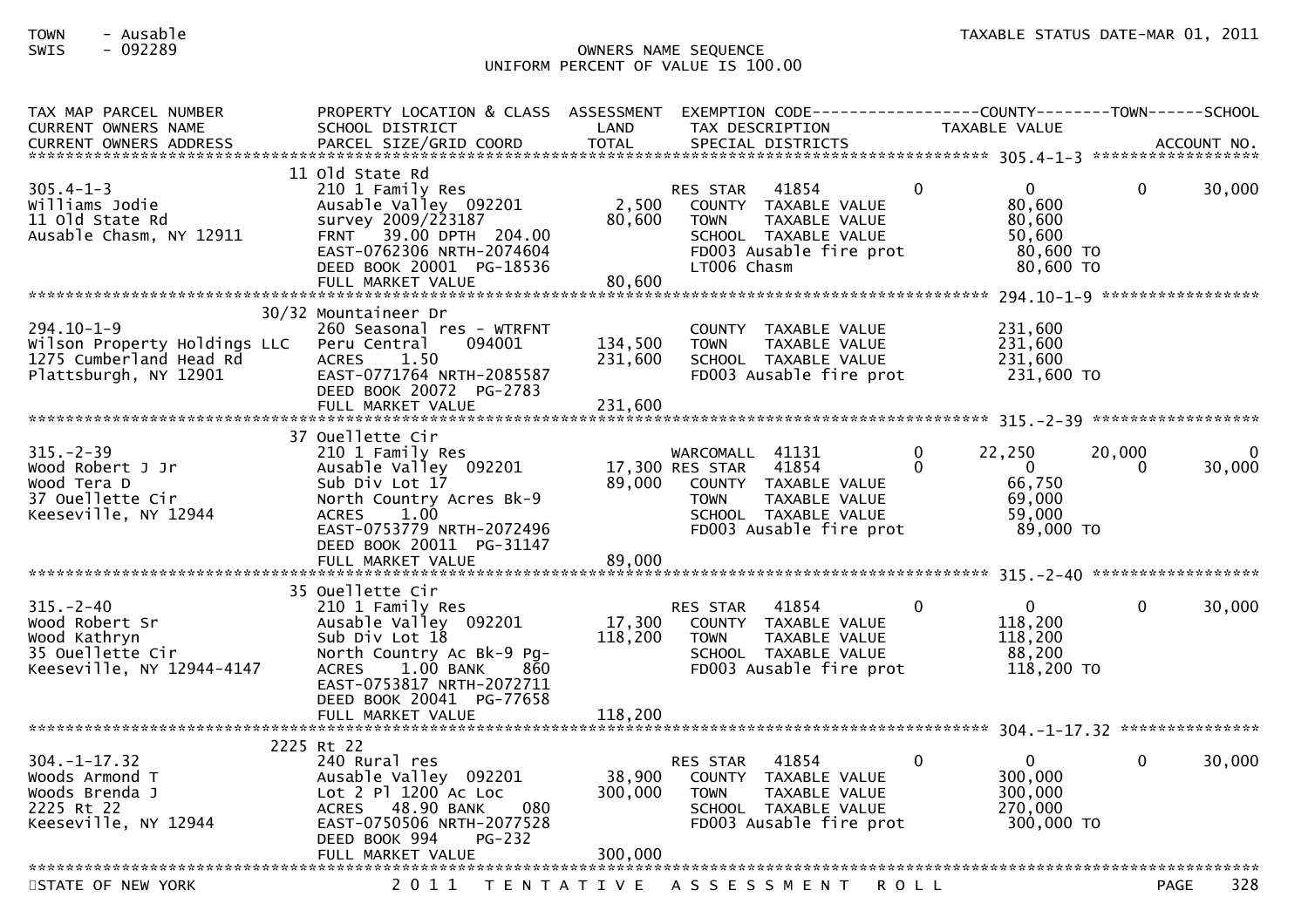| - Clinton<br><b>COUNTY</b><br>- Ausable<br><b>TOWN</b><br>$-092289$<br>SWIS               | T A X A B L E SECTION OF THE ROLL - 1<br>OWNERS NAME SEQUENCE                                                                                                               |                           |                                                                                                                                                     | VALUATION DATE-MAR 01, 2011                                                     | VALUATION DATE-JUL 01, 2010                       |  |
|-------------------------------------------------------------------------------------------|-----------------------------------------------------------------------------------------------------------------------------------------------------------------------------|---------------------------|-----------------------------------------------------------------------------------------------------------------------------------------------------|---------------------------------------------------------------------------------|---------------------------------------------------|--|
|                                                                                           |                                                                                                                                                                             |                           | UNIFORM PERCENT OF VALUE IS 100.00                                                                                                                  |                                                                                 |                                                   |  |
| TAX MAP PARCEL NUMBER<br>CURRENT OWNERS NAME                                              | PROPERTY LOCATION & CLASS ASSESSMENT EXEMPTION CODE----------------COUNTY-------TOWN------SCHOOL<br>SCHOOL DISTRICT                                                         | LAND                      | TAX DESCRIPTION                                                                                                                                     | TAXABLE VALUE                                                                   |                                                   |  |
| $294. - 1 - 13.9$<br>Woods Robert K<br>Woods Jane L<br>193 Plains Rd<br>Peru, NY 12972    | 193 Plains Rd<br>210 1 Family Res<br>094001<br>Peru Central<br>PLB 366 Lot 10<br>ACRES 5.94<br>ACRES       5.94<br>EAST-0771123  NRTH-2082856<br>DEED BOOK 20051 PG-90466   | 31,700<br>241,000         | RES STAR<br>41854<br>COUNTY TAXABLE VALUE<br><b>TOWN</b><br>TAXABLE VALUE<br>SCHOOL TAXABLE VALUE<br>FD003 Ausable fire prot                        | $\overline{0}$<br>$\overline{0}$<br>241,000<br>241,000<br>211,000<br>241,000 TO | 30,000<br>$\mathbf{0}$                            |  |
|                                                                                           | 1331 Rt 9N                                                                                                                                                                  |                           |                                                                                                                                                     |                                                                                 |                                                   |  |
| $335.1 - 1 - 36.2$<br>Woodside Bradley S<br>1331 Rt 9N<br>Clintonville, NY 12924          | 270 Mfg housing<br>Ausable valley 092201<br>Lot 13 Platts River Loc<br>FRNT 150.00 DPTH 90.00<br>EAST-0732159 NRTH-2053533<br>DEED BOOK 20051 PG-83918<br>FULL MARKET VALUE | 3,800<br>43,000<br>43,000 | 41854<br>RES STAR<br>COUNTY TAXABLE VALUE<br>TAXABLE VALUE<br><b>TOWN</b><br>SCHOOL TAXABLE VALUE<br>FD003 Ausable fire prot<br>LT003 Clntvill lght | $\overline{0}$<br>0<br>43,000<br>43,000<br>13,000<br>43,000 TO<br>43,000 TO     | 30,000<br>$\mathbf{0}$                            |  |
|                                                                                           |                                                                                                                                                                             |                           |                                                                                                                                                     |                                                                                 |                                                   |  |
| $335.1 - 1 - 37$<br>Woodside Bradley S<br>1331 Rt 9N<br>Clintonville, NY 12924            | Rt 9N<br>311 Res vac land<br>Ausable Valley 092201<br>FRNT 142.00 DPTH 90.00<br>EAST-0732009 NRTH-2053516<br>DEED BOOK 20051 PG-83918<br>FULL MARKET VALUE                  | 3,700<br>3,700<br>3,700   | COUNTY TAXABLE VALUE<br><b>TOWN</b><br>TAXABLE VALUE<br>SCHOOL TAXABLE VALUE<br>FD003 Ausable fire prot<br>LT003 Clntvill lght                      | 3,700<br>3,700<br>3,700<br>3,700 TO<br>3,700 TO                                 |                                                   |  |
|                                                                                           | 53 Telegraph Rd                                                                                                                                                             |                           |                                                                                                                                                     |                                                                                 |                                                   |  |
| $293. -4 - 13$<br>Worden Shawn H<br>Worden Toni M<br>53 Telegraph Rd<br>Peru, NY 12972    | 210 1 Family Res<br>Ausable Valley 092201<br>Lot 9 Pgl<br>FRNT 208.34 DPTH 204.03<br>080<br><b>BANK</b><br>EAST-0757264 NRTH-2080246<br>DEED BOOK 20031 PG-58356            | 6,000<br>134,300          | 41854<br>RES STAR<br>COUNTY TAXABLE VALUE<br>TAXABLE VALUE<br><b>TOWN</b><br>SCHOOL TAXABLE VALUE<br>FD003 Ausable fire prot                        | $\overline{0}$<br>$\mathbf{0}$<br>134,300<br>134,300<br>104,300<br>134,300 TO   | 30,000<br>$\overline{0}$                          |  |
|                                                                                           | FULL MARKET VALUE                                                                                                                                                           | 134,300                   |                                                                                                                                                     |                                                                                 |                                                   |  |
| $315. - 3 - 42.2$<br>Worley Arthur<br>Worley Helen<br>188 Hill St<br>Keeseville, NY 12944 | Hill St<br>311 Res vac land<br>Ausable Valley 092201<br>FRNT 50.00 DPTH 150.00<br>EAST-0751359 NRTH-2068382<br>DEED BOOK 547<br>PG-144<br>FULL MARKET VALUE                 | 4,600<br>4,600<br>4,600   | COUNTY TAXABLE VALUE<br>TAXABLE VALUE<br>TOWN<br>SCHOOL TAXABLE VALUE<br>FD003 Ausable fire prot<br>LT004 Hill st lght                              | 4,600<br>4,600<br>4,600<br>4,600 TO<br>4,600 TO                                 |                                                   |  |
| STATE OF NEW YORK<br>COUNTY - Clinton                                                     |                                                                                                                                                                             |                           | 2011 TENTATIVE ASSESSMENT<br>T A X A B L E SECTION OF THE ROLL - 1                                                                                  | R O L L                                                                         | 329<br><b>PAGE</b><br>VALUATION DATE-JUL 01, 2010 |  |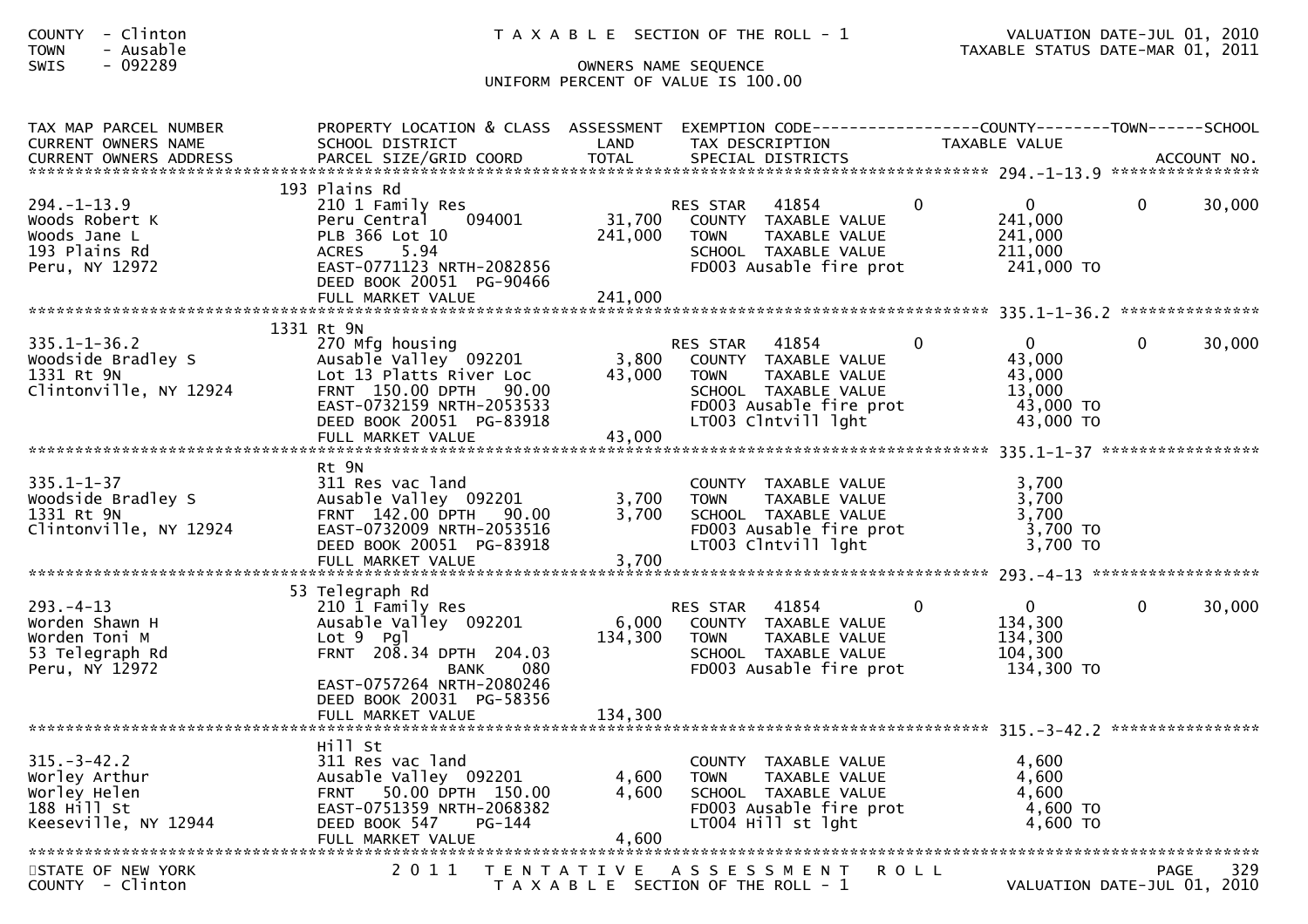| TAX MAP PARCEL NUMBER<br><b>CURRENT OWNERS NAME</b>                                                                 | PROPERTY LOCATION & CLASS ASSESSMENT<br>SCHOOL DISTRICT                                                                                                                    | LAND              | EXEMPTION        CODE------------------COUNTY-------TOWN------SCHOOL<br>TAX DESCRIPTION                                                                                                              |                    | <b>TAXABLE VALUE</b>                                                                    |                              |                                    |
|---------------------------------------------------------------------------------------------------------------------|----------------------------------------------------------------------------------------------------------------------------------------------------------------------------|-------------------|------------------------------------------------------------------------------------------------------------------------------------------------------------------------------------------------------|--------------------|-----------------------------------------------------------------------------------------|------------------------------|------------------------------------|
|                                                                                                                     |                                                                                                                                                                            |                   |                                                                                                                                                                                                      |                    |                                                                                         |                              |                                    |
| $315. - 3 - 42.1$<br>Worley Life Estate Arthur<br>Worley Life Estate Helen O<br>188 Hill St<br>Keeseville, NY 12944 | 188 Hill St<br>210 1 Family Res<br>Ausable Valley 092201<br>FRNT 100.00 DPTH 150.00<br>EAST-0751434 NRTH-2068382<br>DEED BOOK 20092 PG-28301<br>FULL MARKET VALUE          | 81,000<br>81,000  | WARNONALL 41121<br>7,700 RES STAR<br>41854<br>COUNTY TAXABLE VALUE<br><b>TOWN</b><br>TAXABLE VALUE<br>SCHOOL TAXABLE VALUE<br>FD003 Ausable fire prot                                                | 0<br>$\Omega$      | 12,150<br>$\overline{0}$<br>68,850<br>69,000<br>51,000<br>81,000 TO                     | 12,000<br>$\Omega$           | 0<br>30,000                        |
|                                                                                                                     |                                                                                                                                                                            |                   |                                                                                                                                                                                                      |                    |                                                                                         |                              |                                    |
| $315.4 - 1 - 24$<br>Wright Sean F<br>65 Pine Tree Dr<br>Keeseville, NY 12944                                        | 65 Pine Tree Dr<br>210 1 Family Res<br>Ausable Valley 092201<br>Sub Drwn $A-132$ Lot 5<br>FRNT 100.00 DPTH 150.00<br>080<br>BANK<br>EAST-0753786 NRTH-2065602              | 7,700<br>95,000   | 41854<br>RES STAR<br>COUNTY TAXABLE VALUE<br><b>TOWN</b><br>TAXABLE VALUE<br>SCHOOL TAXABLE VALUE<br>FD003 Ausable fire prot<br>LT005 Pine tree dr. lght                                             | $\Omega$           | $\Omega$<br>95,000<br>95,000<br>65,000<br>95,000 TO<br>95,000 TO                        | $\Omega$                     | 30,000                             |
|                                                                                                                     | DEED BOOK 20031 PG-57602<br>FULL MARKET VALUE                                                                                                                              | 95,000            |                                                                                                                                                                                                      |                    |                                                                                         |                              |                                    |
|                                                                                                                     |                                                                                                                                                                            |                   |                                                                                                                                                                                                      |                    |                                                                                         |                              |                                    |
| $294. - 1 - 14.31$<br>Wyckoff Richard H III<br>Wyckoff Kathleen<br>182 Plains Rd<br>Peru, NY 12972                  | 182 Plains Rd<br>240 Rural res<br>094001<br>Peru Central<br>Lot $#1$ Platts<br>L Corp Sub Lot $#3$<br>ACRES 19.00<br>EAST-0770494 NRTH-2082197<br>DEED BOOK 20021 PG-49635 | 31,400<br>229,000 | 41854<br>RES STAR<br>COUNTY TAXABLE VALUE<br><b>TOWN</b><br>TAXABLE VALUE<br>SCHOOL TAXABLE VALUE<br>FD003 Ausable fire prot                                                                         | 0                  | $\Omega$<br>229,000<br>229,000<br>199,000<br>229,000 TO                                 | $\mathbf{0}$                 | 30,000                             |
|                                                                                                                     | FULL MARKET VALUE                                                                                                                                                          | 229,000           |                                                                                                                                                                                                      |                    |                                                                                         |                              |                                    |
| $294.10 - 1 - 27$<br>Wypyski Thomas<br>Brienza-Wypyski Sheri<br>93 5th Ave<br>Ottawa, Ontario, Canada<br>K1S2M3     | 26 Ausable Beach Rd<br>210 1 Family Res<br>094001<br>Peru Central<br>FRNT 100.00 DPTH<br>97.31<br>080<br>BANK<br>EAST-0771710 NRTH-2085788<br>DEED BOOK 20072 PG-11842     | 23,000<br>163,000 | COUNTY TAXABLE VALUE<br><b>TOWN</b><br>TAXABLE VALUE<br>SCHOOL TAXABLE VALUE<br>FD003 Ausable fire prot                                                                                              |                    | 163,000<br>163,000<br>163,000<br>163,000 TO                                             |                              |                                    |
|                                                                                                                     |                                                                                                                                                                            |                   |                                                                                                                                                                                                      |                    |                                                                                         |                              |                                    |
| $315 - 3 - 33$<br>Yattaw Mary A<br>140 Hill St<br>Keeseville, NY 12944                                              | 140 Hill St<br>210 1 Family Res<br>Ausable Valley 092201<br>FRNT 100.00 DPTH 150.00<br>EAST-0752645 NRTH-2068382<br>DEED BOOK 607<br>PG-448<br>FULL MARKET VALUE           | 75,000            | WARNONALL 41121<br>7,700 WARDISALL 41141<br>75,000 SR STAR<br>41834<br>COUNTY TAXABLE VALUE<br><b>TOWN</b><br>TAXABLE VALUE<br>SCHOOL TAXABLE VALUE<br>FD003 Ausable fire prot<br>LT004 Hill st lght | 0<br>$\Omega$<br>0 | 11,250<br>37,500<br>$\mathbf 0$<br>26,250<br>26,250<br>14,900<br>75,000 TO<br>75,000 TO | 11,250<br>37,500<br>$\Omega$ | $\mathbf{0}$<br>$\Omega$<br>60,100 |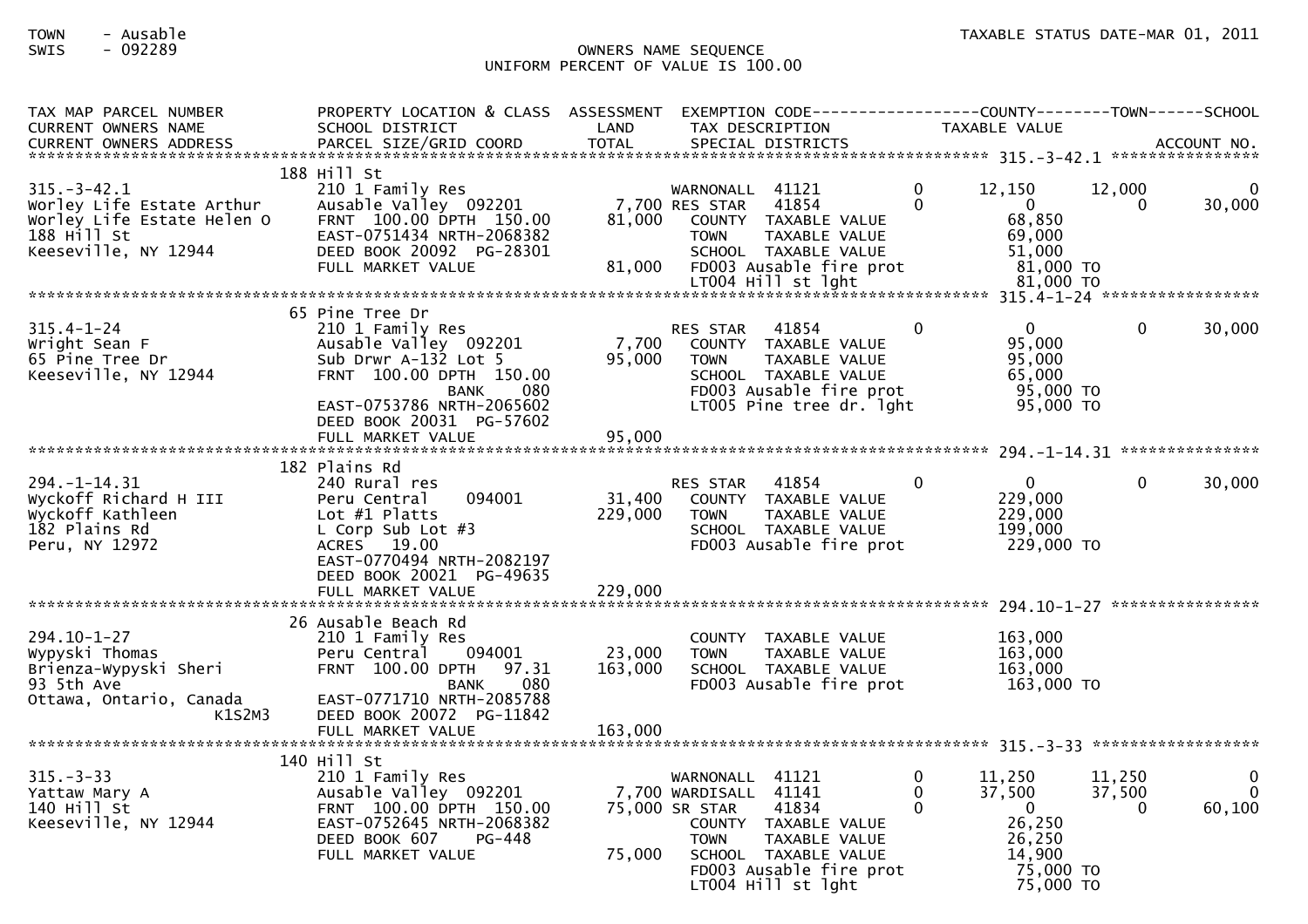| STATE OF NEW YORK<br>COUNTY - Clinton<br>- Ausable<br><b>TOWN</b> | 2011                                                  |             | <b>ROLL</b><br>TENTATIVE ASSESSMENT<br>T A X A B L E SECTION OF THE ROLL - 1 | 330<br>PAGE<br>VALUATION DATE-JUL 01, 2010<br>TAXABLE STATUS DATE-MAR 01, 2011 |
|-------------------------------------------------------------------|-------------------------------------------------------|-------------|------------------------------------------------------------------------------|--------------------------------------------------------------------------------|
| - 092289<br>SWIS                                                  |                                                       |             | OWNERS NAME SEQUENCE                                                         |                                                                                |
|                                                                   |                                                       |             | UNIFORM PERCENT OF VALUE IS 100.00                                           |                                                                                |
|                                                                   |                                                       |             |                                                                              |                                                                                |
|                                                                   |                                                       |             |                                                                              |                                                                                |
| TAX MAP PARCEL NUMBER                                             | PROPERTY LOCATION & CLASS ASSESSMENT                  |             |                                                                              | EXEMPTION CODE------------------COUNTY--------TOWN------SCHOOL                 |
| CURRENT OWNERS NAME                                               | SCHOOL DISTRICT                                       | LAND        | TAX DESCRIPTION                                                              | TAXABLE VALUE                                                                  |
|                                                                   |                                                       |             |                                                                              |                                                                                |
|                                                                   | Allen Hill Rd                                         |             |                                                                              |                                                                                |
| $313 - 3 - 17$                                                    | 321 Abandoned ag                                      |             | COUNTY TAXABLE VALUE                                                         | 14,700                                                                         |
| Yonkers William F                                                 | 094001<br>Peru Central                                | 14,700      | TAXABLE VALUE<br><b>TOWN</b>                                                 | 14,700                                                                         |
| Yonkers Kenda Blanchard                                           | ACRES 25.00                                           | 14,700      | SCHOOL TAXABLE VALUE                                                         | 14,700                                                                         |
| 738 Bomont Rd                                                     | EAST-0726581 NRTH-2065165                             |             | FD003 Ausable fire prot                                                      | 14,700 TO                                                                      |
| Lutherville, MD 21093-1801                                        | DEED BOOK 536<br>PG-571                               |             |                                                                              |                                                                                |
|                                                                   |                                                       |             |                                                                              |                                                                                |
|                                                                   |                                                       |             |                                                                              |                                                                                |
|                                                                   | 13 Blueberry Rd                                       |             |                                                                              |                                                                                |
| $294.18 - 2 - 18$                                                 | 210 1 Family Res                                      |             | $\mathbf{0}$<br>RES STAR 41854                                               | $\overline{0}$<br>$\mathbf{0}$<br>30,000                                       |
| Young James                                                       | Peru Central<br>094001                                | 20,700      | COUNTY TAXABLE VALUE                                                         | 194,600                                                                        |
| Young Janet                                                       | Subd Lot 7                                            | 194,600     | <b>TOWN</b><br>TAXABLE VALUE                                                 | 194,600                                                                        |
| 13 Blueberry Rd                                                   | FRNT 195.00 DPTH 150.00                               |             | SCHOOL TAXABLE VALUE                                                         | 164,600                                                                        |
| Peru, NY 12972                                                    | EAST-0772814 NRTH-2082149                             |             | FD003 Ausable fire prot                                                      | 194,600 TO                                                                     |
|                                                                   | DEED BOOK 769<br>PG-337                               |             |                                                                              |                                                                                |
|                                                                   |                                                       |             |                                                                              |                                                                                |
|                                                                   | Lakeside Rd                                           |             |                                                                              |                                                                                |
| $294.18 - 2 - 20$                                                 | 311 Res vac land                                      |             | COUNTY TAXABLE VALUE                                                         | 15,700                                                                         |
| Young James                                                       | 094001<br>Peru Central                                | 15,700      | TAXABLE VALUE<br><b>TOWN</b>                                                 | 15,700                                                                         |
| Young Janet                                                       | Subd Lot 6                                            | 15,700      | SCHOOL TAXABLE VALUE                                                         | 15,700                                                                         |
| 13 Blueberry Rd                                                   | FRNT 150.00 DPTH 150.00                               |             | FD003 Ausable fire prot                                                      | 15,700 TO                                                                      |
| Peru, NY 12972                                                    | EAST-0772670 NRTH-2082079                             |             |                                                                              |                                                                                |
|                                                                   | DEED BOOK 962<br>PG-335                               |             |                                                                              |                                                                                |
|                                                                   | FULL MARKET VALUE                                     | 15,700      |                                                                              |                                                                                |
|                                                                   |                                                       |             |                                                                              | ****************                                                               |
|                                                                   | Giddings Rd                                           |             |                                                                              |                                                                                |
| $294.18 - 2 - 17$                                                 | 311 Res vac land                                      |             | COUNTY TAXABLE VALUE                                                         | 16,000                                                                         |
| Young James J                                                     | 094001<br>Peru Central                                | 16,000      | TAXABLE VALUE<br><b>TOWN</b>                                                 | 16,000                                                                         |
| Young Janet                                                       | Subd Lot 4                                            | 16,000      | SCHOOL TAXABLE VALUE                                                         | 16,000                                                                         |
| 13 Blueberry Rd                                                   | FRNT 147.00 DPTH 150.00                               |             | FD003 Ausable fire prot                                                      | 16,000 TO                                                                      |
| Peru, NY 12972                                                    | EAST-0772891 NRTH-2082014<br>DEED BOOK 20021 PG-41085 |             |                                                                              |                                                                                |
|                                                                   | FULL MARKET VALUE                                     | 16,000      |                                                                              |                                                                                |
|                                                                   |                                                       |             |                                                                              |                                                                                |
|                                                                   | Lakeside Rd                                           |             |                                                                              |                                                                                |
| $294.18 - 2 - 19$                                                 | 311 Res vac land                                      |             | <b>COUNTY</b><br>TAXABLE VALUE                                               | 15,500                                                                         |
| Young James J                                                     | 094001<br>Peru Central                                | 15,500      | TAXABLE VALUE<br>TOWN                                                        | 15,500                                                                         |
| Young Janet                                                       | Subd Lot 5                                            | 15,500      | SCHOOL TAXABLE VALUE                                                         | 15,500                                                                         |
| 13 Blueberry Rd                                                   | FRNT 126.50 DPTH 149.40                               |             | FD003 Ausable fire prot                                                      | 15,500 TO                                                                      |
| Peru, NY 12972                                                    | EAST-0772742 NRTH-2081952                             |             |                                                                              |                                                                                |
|                                                                   | DEED BOOK 20021 PG-41085                              |             |                                                                              |                                                                                |
|                                                                   | FULL MARKET VALUE                                     | 15,500      |                                                                              |                                                                                |
|                                                                   |                                                       | *********** |                                                                              |                                                                                |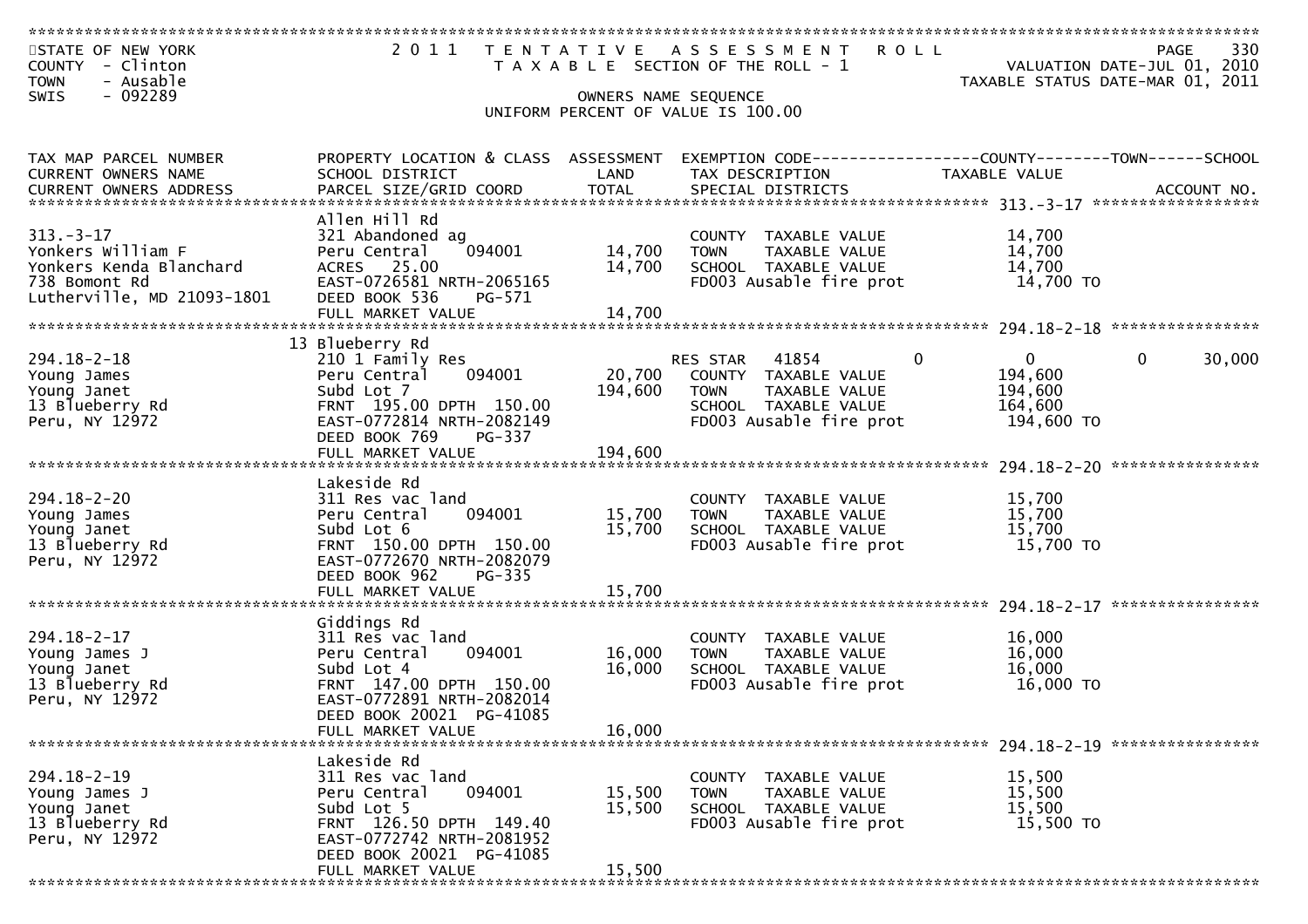| STATE OF NEW YORK<br>- Clinton<br><b>COUNTY</b><br>- Ausable<br><b>TOWN</b>                            | 2 0 1 1                                                                                                                                                                                              |                   | TENTATIVE ASSESSMENT<br>T A X A B L E SECTION OF THE ROLL - 1 | <b>ROLL</b>                                                                              |                         | VALUATION DATE-JUL 01, 2010<br>TAXABLE STATUS DATE-MAR 01, 2011                           | 331<br><b>PAGE</b>             |
|--------------------------------------------------------------------------------------------------------|------------------------------------------------------------------------------------------------------------------------------------------------------------------------------------------------------|-------------------|---------------------------------------------------------------|------------------------------------------------------------------------------------------|-------------------------|-------------------------------------------------------------------------------------------|--------------------------------|
| $-092289$<br><b>SWIS</b>                                                                               |                                                                                                                                                                                                      |                   | OWNERS NAME SEQUENCE<br>UNIFORM PERCENT OF VALUE IS 100.00    |                                                                                          |                         |                                                                                           |                                |
| TAX MAP PARCEL NUMBER<br><b>CURRENT OWNERS NAME</b><br>CURRENT OWNERS ADDRESS                          | PROPERTY LOCATION & CLASS ASSESSMENT<br>SCHOOL DISTRICT                                                                                                                                              | LAND              | TAX DESCRIPTION                                               | EXEMPTION CODE-----------------COUNTY-------TOWN------SCHOOL                             | <b>TAXABLE VALUE</b>    |                                                                                           |                                |
| $314. -2 - 5.2$<br>Youngmann Jeremy<br>Youngmann Courtney<br>2 Cayea Rd<br>Peru, NY 12972              | 515 Cold Spring Rd<br>312 Vac w/imprv<br>Ausable Valley 092201<br>Lot 12 PL 12000 Ac Loc<br>3.30<br>ACRES<br>EAST-0739290 NRTH-2070863<br>DEED BOOK 20102 PG-30839                                   | 4,700<br>7,700    | <b>TOWN</b>                                                   | COUNTY TAXABLE VALUE<br>TAXABLE VALUE<br>SCHOOL TAXABLE VALUE<br>FD003 Ausable fire prot |                         | 7,700<br>7,700<br>7,700<br>7,700 TO                                                       |                                |
|                                                                                                        | FULL MARKET VALUE                                                                                                                                                                                    | 7,700             |                                                               |                                                                                          |                         |                                                                                           |                                |
| $305. - 1 - 2.21$<br>Zmijewski Scot M<br>Zmijewski Lisa<br>109 Grove St<br>Keeseville, NY 12944        | 109 Grove St<br>210 1 Family Res<br>Ausable Valley 092201<br>Lot 16 Platts 12000<br>Survey Bk 12 Pg 125<br>2.60 BANK<br>080<br><b>ACRES</b><br>EAST-0756344 NRTH-2072050<br>DEED BOOK 20041 PG-67129 | 133,800           | WARCOMALL 41131<br>7,000 RES STAR 41854<br><b>TOWN</b>        | COUNTY TAXABLE VALUE<br>TAXABLE VALUE<br>SCHOOL TAXABLE VALUE<br>FD003 Ausable fire prot | 33,450<br>0<br>$\Omega$ | 20,000<br>$\Omega$<br>$\Omega$<br>100,350<br>113,800<br>103,800<br>133,800 TO             | $\overline{0}$<br>30,000       |
|                                                                                                        |                                                                                                                                                                                                      |                   |                                                               |                                                                                          |                         |                                                                                           |                                |
| STATE OF NEW YORK<br>- Clinton<br><b>COUNTY</b><br>- Ausable<br><b>TOWN</b><br>- 092289<br><b>SWIS</b> | 2011                                                                                                                                                                                                 | T E N T A T I V E | A S S E S S M E N T<br>T A X A B L E SECTION OF THE ROLL - 1  | <b>ROLL</b>                                                                              |                         | VALUATION DATE-JUL 01, 2010<br>TAXABLE STATUS DATE-MAR 01, 2011<br>CURRENT DATE 5/02/2011 | 332<br>PAGE<br>RPS150/V04/L015 |
|                                                                                                        |                                                                                                                                                                                                      |                   | UNIFORM PERCENT OF VALUE IS 100.00                            |                                                                                          |                         |                                                                                           |                                |

\*\*\* S P E C I A L D I S T R I C T S U M M A R Y \*\*\*

R O L L S U B S E C T I O N - - T O T A L S

| <b>CODE</b> | DISTRICT NAME                                                                                                                                                                   | <b>TOTAL</b><br>PARCELS | EXTENSION<br>TYPE                                                                               | EXTENSION<br><b>VALUE</b>  | AD VALOREM<br><b>VALUE</b>                                 | <b>EXEMPT</b><br>AMOUNT | <b>TAXABLE</b><br>VALUE                                                                  |
|-------------|---------------------------------------------------------------------------------------------------------------------------------------------------------------------------------|-------------------------|-------------------------------------------------------------------------------------------------|----------------------------|------------------------------------------------------------|-------------------------|------------------------------------------------------------------------------------------|
|             | OT002 Omitted Tax-Co<br>OT003 Omitted Tax-Sc<br>OT004 Omitted Tax-To<br>FD003 Ausable fire p<br>LT003 Clntvill lght<br>LT004 Hill st lght<br>LT005 Pine tree dr.<br>LTOO6 Chasm |                         | 3 MOVTAX<br>1 MOVTAX<br>3 MOVTAX<br>1,160 TOTAL<br>75 TOTAL<br>63 TOTAL<br>60 TOTAL<br>23 TOTAL | 414.88<br>468.23<br>961.94 | 101747,986<br>3376,678<br>5349,980<br>6463,200<br>1756,230 | 53,132                  | 414.88<br>468.23<br>961.94<br>101694,854<br>3376,678<br>5349,980<br>6463,200<br>1756,230 |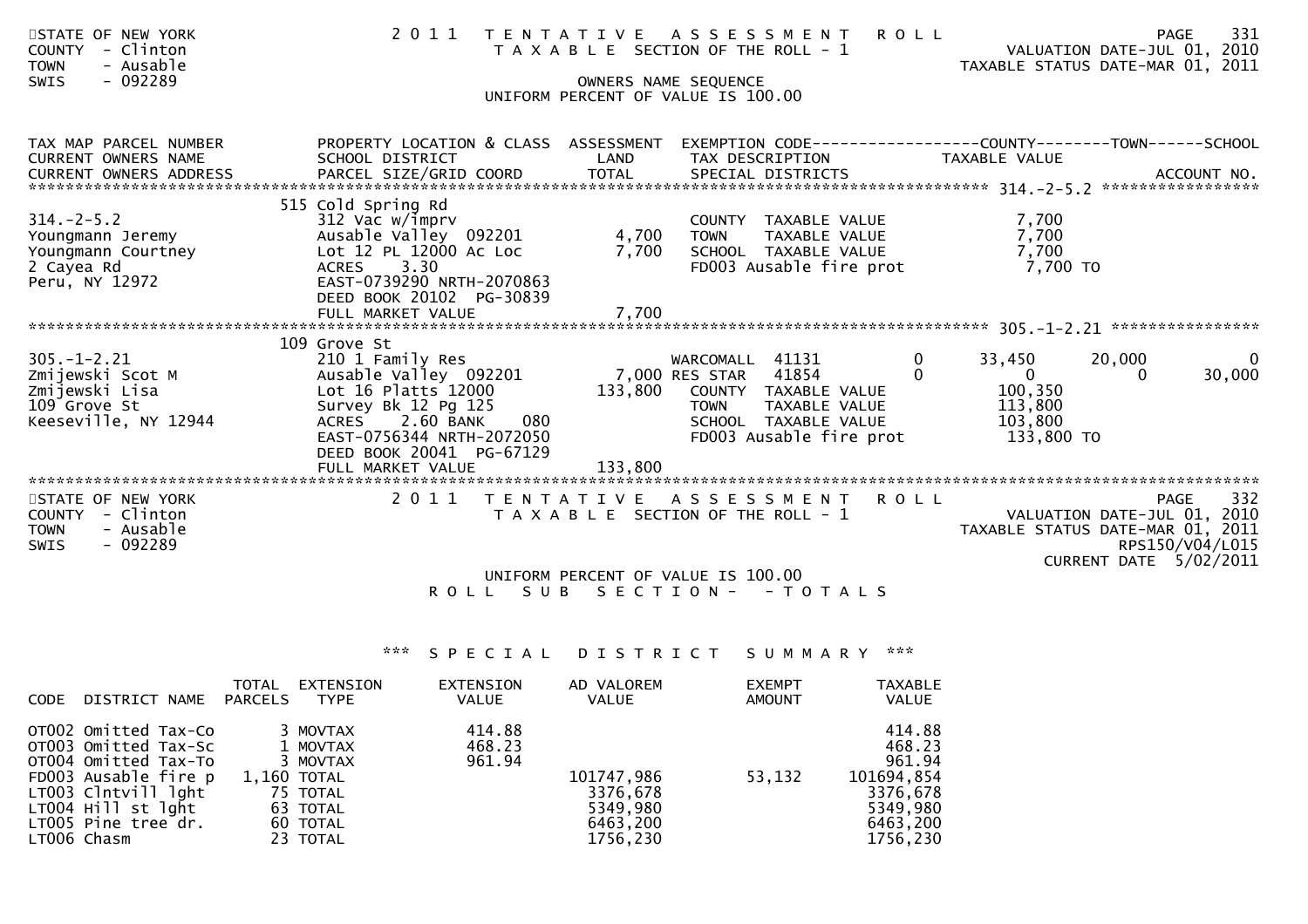### \*\*\* S C H O O L D I S T R I C T S U M M A R Y \*\*\*

| <b>CODE</b>      | DISTRICT NAME                      | <b>TOTAL</b><br><b>PARCELS</b> | ASSESSED<br>LAND      | ASSESSED<br><b>TOTAL</b> | <b>EXEMPT</b><br><b>AMOUNT</b> | <b>TOTAL</b><br><b>TAXABLE</b> | <b>STAR</b><br><b>AMOUNT</b> | <b>STAR</b><br><b>TAXABLE</b> |
|------------------|------------------------------------|--------------------------------|-----------------------|--------------------------|--------------------------------|--------------------------------|------------------------------|-------------------------------|
| 092201<br>094001 | Ausable Valley Cen<br>Peru Central | 869<br>291                     | 11352,986<br>8188,330 | 73191,286<br>28678.700   | 3279,851<br>407,372            | 69911,435<br>28271,328         | 17285,016<br>4180.150        | 52626,419<br>24091,178        |
|                  | SUB-TOTAL                          | 1,160                          | 19541,316             | 101869,986               | 3687,223                       | 98182,763                      | 21465,166                    | 76717,597                     |
|                  | <b>TOTAL</b>                       | 1,160                          | 19541, 316            | 101869,986               | 3687,223                       | 98182,763                      | 21465,166                    | 76717,597                     |

#### \*\*\* S Y S T E M C O D E S S U M M A R Y \*\*\*

#### NO SYSTEM EXEMPTIONS AT THIS LEVEL

#### \*\*\* E X E M P T I O N S U M M A R Y \*\*\*

| <b>CODE</b>                                        | DESCRIPTION                                                                         | <b>TOTAL</b><br><b>PARCELS</b>                     | <b>COUNTY</b>                                                                                                | <b>TOWN</b>                             | <b>SCHOOL</b>                                                                                                                            |
|----------------------------------------------------|-------------------------------------------------------------------------------------|----------------------------------------------------|--------------------------------------------------------------------------------------------------------------|-----------------------------------------|------------------------------------------------------------------------------------------------------------------------------------------|
| 41101<br>41121<br>41131<br>41141<br>41152<br>41172 | <b>VETERANS</b><br>WARNONALL<br>WARCOMALL<br>WARDISALL<br>$CW_10_VET/$<br>CW DISBLD | 77<br>$\begin{array}{c} 53 \\ 31 \end{array}$<br>6 | 12,400<br>1231,549<br>1390,005<br>791,754<br>42,020<br>24,640                                                | 12,400<br>872,043<br>982,697<br>662,034 |                                                                                                                                          |
| <b>COUNTY</b><br>TOWN<br><b>SWIS</b>               | STATE OF NEW YORK<br>- Clinton<br>- Ausable<br>- 092289                             | 2 0 1 1                                            | A S S E S S M E N T<br>VE.<br>SECTION OF THE ROLL - 1<br>T A X A B L E<br>UNIFORM PERCENT OF VALUE IS 100.00 | <b>ROLL</b>                             | 333<br>PAGE<br>2010<br>VALUATION DATE-JUL 01,<br>TAXABLE STATUS DATE-MAR 01, 2011<br>RPS150/V04/L015<br>5/02/2011<br><b>CURRENT DATE</b> |

R O L L S U B S E C T I O N - - T O T A L S

### \*\*\* E X E M P T I O N S U M M A R Y \*\*\*

| <b>CODE</b> | DESCRIPTION     | <b>TOTAL</b><br><b>PARCELS</b> | <b>COUNTY</b> | <b>TOWN</b> | <b>SCHOOL</b> |
|-------------|-----------------|--------------------------------|---------------|-------------|---------------|
| 41300       | PARAPL VET      |                                | 122,000       | 122,000     | 122,000       |
| 41400       | <b>CLERGY</b>   |                                | 1,500         | 1,500       | 1,500         |
| 41700       | 10 YR AGR       |                                | 988,200       | 988,200     | 988,200       |
| 41720       | AGRI DISTR      | 27                             | 778,745       | 778,745     | 778,745       |
| 41800       | AGED - ALL      | 40                             | 1301,723      | 1315,380    | 1409,578      |
| 41802       | AGED COUN       |                                | 98,081        |             |               |
| 41805       | AGED C&S        |                                | 110,633       |             | 122,400       |
| 41834       | SR STAR         | 139                            |               |             | 7141,506      |
| 41854       | <b>RES STAR</b> | 478                            |               |             | 14308,660     |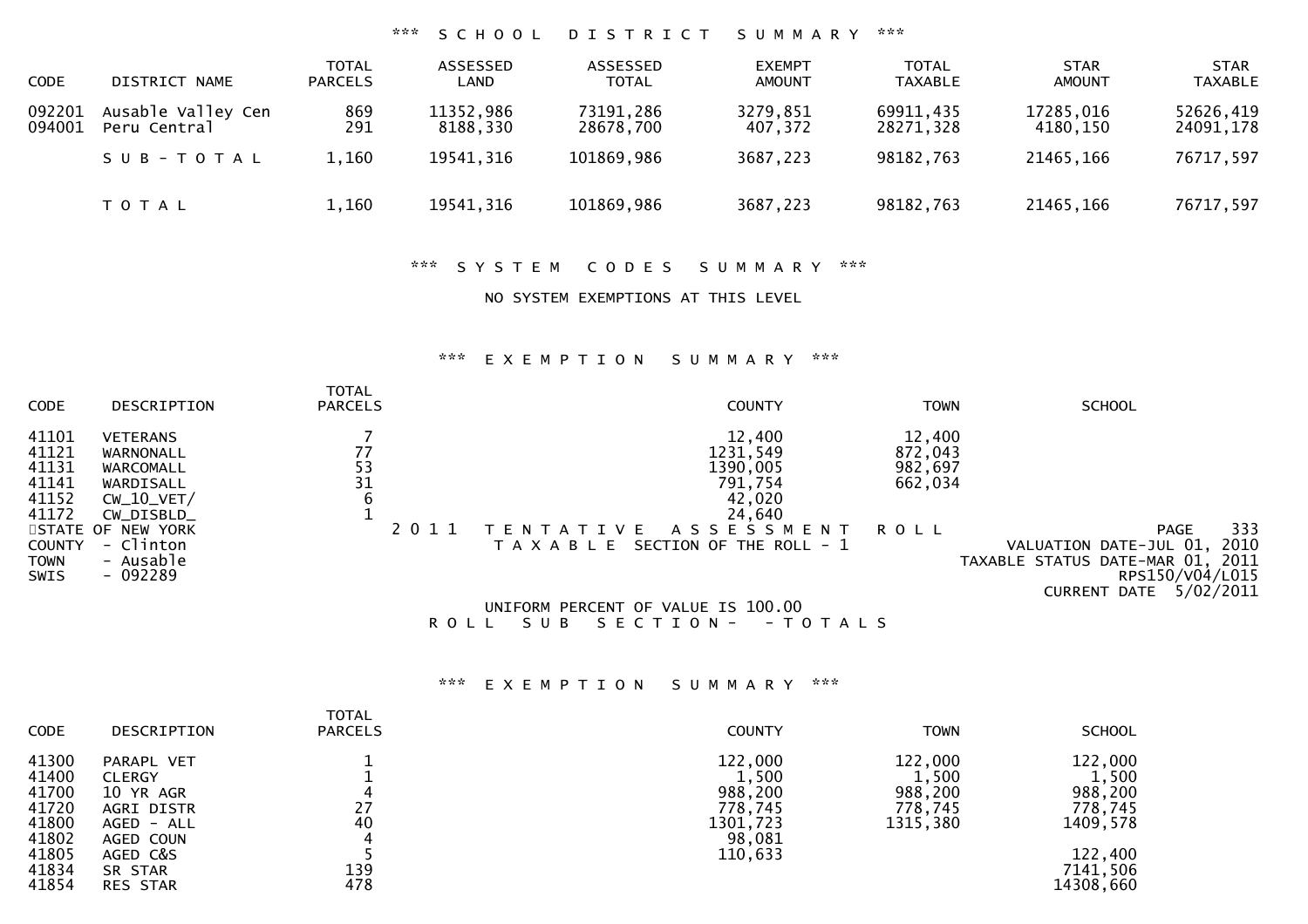|               |            |                                       | 15,000              |
|---------------|------------|---------------------------------------|---------------------|
| ∟IM<br>INC DI | 78,750     |                                       |                     |
| 483A EX       | 53,132     | 53,132                                | 53,132              |
| RPTL483_d     | ,600<br>47 | 47,600                                | 47,600              |
| 480A EX       |            |                                       | 164,068             |
| T O T A L     |            |                                       | 25152,389           |
|               | 888        | RS STAR MH<br>164<br>,068<br>7236,800 | 164,068<br>5999,799 |

### \*\*\* G R A N D T O T A L S \*\*\*

| ROLL<br><b>SEC</b>            | DESCRIPTION                                             | <b>TOTAL</b><br><b>PARCELS</b> | ASSESSED<br>LAND | ASSESSED<br><b>TOTAL</b> | TAXABLE<br><b>COUNTY</b>                                           | <b>TAXABLE</b><br><b>TOWN</b> | <b>TAXABLE</b><br><b>SCHOOL</b>                                 | <b>STAR</b><br><b>TAXABLE</b>  |
|-------------------------------|---------------------------------------------------------|--------------------------------|------------------|--------------------------|--------------------------------------------------------------------|-------------------------------|-----------------------------------------------------------------|--------------------------------|
|                               | <b>TAXABLE</b>                                          | 1,160                          | 19541,316        | 101869,986               | 94633,186                                                          | 95870,187                     | 98182,763                                                       | 76717,597                      |
| COUNTY<br><b>TOWN</b><br>SWIS | STATE OF NEW YORK<br>- Clinton<br>- Ausable<br>- 092289 |                                | 2011             |                          | TENTATIVE ASSESSMENT ROLL<br>T A X A B L E SECTION OF THE ROLL - 1 |                               | VALUATION DATE-JUL 01, 2010<br>TAXABLE STATUS DATE-MAR 01, 2011 | 334<br>PAGE<br>RPS150/V04/L015 |
|                               |                                                         |                                |                  |                          | UNIFORM PERCENT OF VALUE IS 100.00                                 |                               |                                                                 | CURRENT DATE $5/02/2011$       |

ROLL SECTION TOTALS

### \*\*\* S P E C I A L D I S T R I C T S U M M A R Y \*\*\*

| <b>CODE</b> | DISTRICT NAME                                                                                                                                                                   | <b>TOTAL</b><br>PARCELS | EXTENSION<br><b>TYPE</b>                                                                        | EXTENSION<br><b>VALUE</b>  | AD VALOREM<br>VALUE                                        | <b>EXEMPT</b><br><b>AMOUNT</b> | <b>TAXABLE</b><br><b>VALUE</b>                                                           |
|-------------|---------------------------------------------------------------------------------------------------------------------------------------------------------------------------------|-------------------------|-------------------------------------------------------------------------------------------------|----------------------------|------------------------------------------------------------|--------------------------------|------------------------------------------------------------------------------------------|
|             | OT002 Omitted Tax-Co<br>OTOO3 Omitted Tax-Sc<br>OT004 Omitted Tax-To<br>FD003 Ausable fire p<br>LT003 Clntvill lght<br>LT004 Hill st lght<br>LT005 Pine tree dr.<br>LT006 Chasm |                         | 3 MOVTAX<br>1 MOVTAX<br>3 MOVTAX<br>1,160 TOTAL<br>75 TOTAL<br>63 TOTAL<br>60 TOTAL<br>23 TOTAL | 414.88<br>468.23<br>961.94 | 101747,986<br>3376,678<br>5349,980<br>6463,200<br>1756,230 | 53,132                         | 414.88<br>468.23<br>961.94<br>101694,854<br>3376,678<br>5349,980<br>6463,200<br>1756,230 |

\*\*\* S C H O O L D I S T R I C T S U M M A R Y \*\*\*

| <b>CODE</b>      | DISTRICT NAME                      | <b>TOTAL</b><br><b>PARCELS</b> | ASSESSED<br>LAND      | ASSESSED<br><b>TOTAL</b> | <b>EXEMPT</b><br><b>AMOUNT</b> | <b>TOTAL</b><br>TAXABLE | <b>STAR</b><br><b>AMOUNT</b> | <b>STAR</b><br><b>TAXABLE</b> |
|------------------|------------------------------------|--------------------------------|-----------------------|--------------------------|--------------------------------|-------------------------|------------------------------|-------------------------------|
| 092201<br>094001 | Ausable Valley Cen<br>Peru Central | 869<br>291                     | 11352,986<br>8188,330 | 73191,286<br>28678,700   | 3279,851<br>407,372            | 69911,435<br>28271,328  | 17285,016<br>4180.150        | 52626,419<br>24091,178        |
|                  | SUB-TOTAL                          | 1,160                          | 19541,316             | 101869,986               | 3687,223                       | 98182,763               | 21465,166                    | 76717,597                     |
|                  | <b>TOTAL</b>                       | 1,160                          | 19541,316             | 101869,986               | 3687,223                       | 98182,763               | 21465,166                    | 76717,597                     |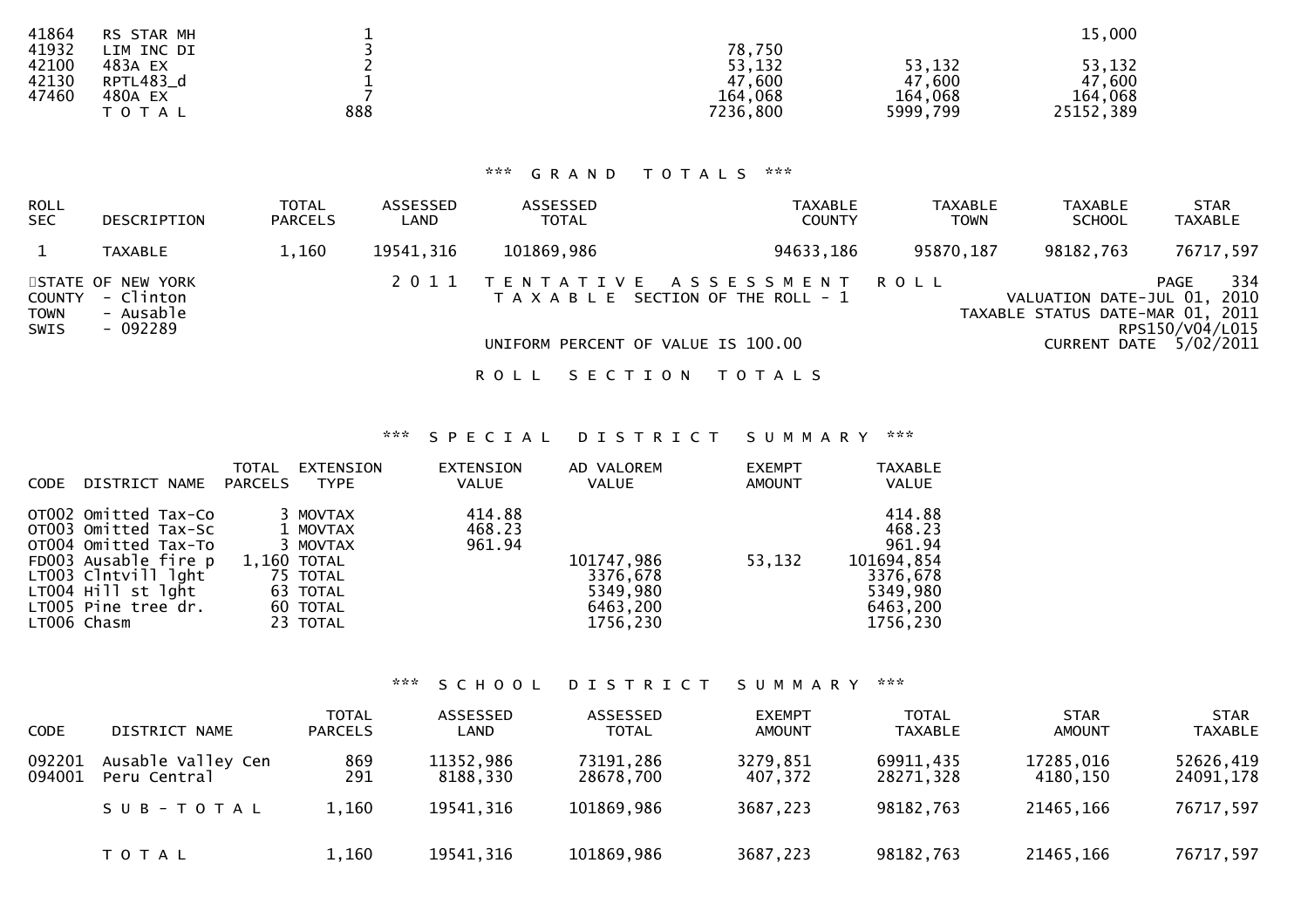### NO SYSTEM EXEMPTIONS AT THIS LEVEL

#### \*\*\* E X E M P T I O N S U M M A R Y \*\*\*

| <b>CODE</b><br>DESCRIPTION                                                                                                                                                                                                | <b>TOTAL</b><br><b>PARCELS</b> | <b>COUNTY</b>                                                                                                                                            | <b>TOWN</b>                                            | <b>SCHOOL</b>                                                                     |
|---------------------------------------------------------------------------------------------------------------------------------------------------------------------------------------------------------------------------|--------------------------------|----------------------------------------------------------------------------------------------------------------------------------------------------------|--------------------------------------------------------|-----------------------------------------------------------------------------------|
| 41101<br><b>VETERANS</b><br>41121<br>WARNONALL<br>41131<br>WARCOMALL<br>41141<br>WARDISALL<br>41152<br>$CW_10_VET/$<br>41172<br>CW_DISBLD_<br>STATE OF NEW YORK<br>- Clinton<br><b>COUNTY</b><br>- Ausable<br><b>TOWN</b> | 77<br>53<br>31<br>6<br>2011    | 12,400<br>1231,549<br>1390,005<br>791,754<br>42,020<br>24,640<br>A S S E S S M E N T<br>T V F<br><b>TFNT</b><br>SECTION OF THE ROLL - 1<br>T A X A B L E | 12,400<br>872,043<br>982,697<br>662,034<br><b>ROLL</b> | 335<br>PAGE<br>2010<br>VALUATION DATE-JUL 01,<br>TAXABLE STATUS DATE-MAR 01, 2011 |
| - 092289<br><b>SWIS</b>                                                                                                                                                                                                   |                                | UNIFORM PERCENT OF VALUE IS 100.00<br>SECTION<br>T O T A L S<br>R O L L                                                                                  |                                                        | RPS150/V04/L015<br>5/02/2011<br>CURRENT DATE                                      |

#### \*\*\* E X E M P T I O N S U M M A R Y \*\*\*

| CODE  | DESCRIPTION     | <b>TOTAL</b><br><b>PARCELS</b> | <b>COUNTY</b> | <b>TOWN</b> | <b>SCHOOL</b> |
|-------|-----------------|--------------------------------|---------------|-------------|---------------|
|       |                 |                                |               |             |               |
| 41300 | PARAPL VET      |                                | 122,000       | 122,000     | 122,000       |
| 41400 | <b>CLERGY</b>   |                                | 1,500         | 1,500       | 1,500         |
| 41700 | 10 YR AGR       |                                | 988,200       | 988,200     | 988,200       |
| 41720 | AGRI DISTR      | 27                             | 778,745       | 778,745     | 778,745       |
| 41800 | AGED - ALL      | 40                             | 1301,723      | 1315,380    | 1409,578      |
| 41802 | AGED COUN       |                                | 98,081        |             |               |
| 41805 | AGED C&S        |                                | 110,633       |             | 122,400       |
| 41834 | SR STAR         | 139                            |               |             | 7141,506      |
| 41854 | <b>RES STAR</b> | 478                            |               |             | 14308,660     |
| 41864 | RS STAR MH      |                                |               |             | 15,000        |
| 41932 | LIM INC DI      |                                | 78,750        |             |               |
| 42100 | 483A EX         |                                | 53,132        | 53,132      | 53,132        |
| 42130 | RPTL483_d       |                                | 47,600        | 47,600      | 47,600        |
| 47460 | 480A EX         |                                | 164,068       | 164,068     | 164,068       |
|       | T O T A L       | 888                            | 7236,800      | 5999,799    | 25152,389     |

| ROLL       |                    | TOTAL   | cercerr<br>SSEL | $\begin{array}{c} \n \bullet \end{array}$ | `AXABLI | <b>TAXABLL</b> | <b>TAXABLL</b> | <b>STAR</b>    |
|------------|--------------------|---------|-----------------|-------------------------------------------|---------|----------------|----------------|----------------|
| <b>SEC</b> | <b>DESCRIPTION</b> | PARCEL. | . m<br>. IND.   | <b>TOTAL</b>                              | COUNTY  | <b>TOWN</b>    | SCHOOL         | <b>TAXABLE</b> |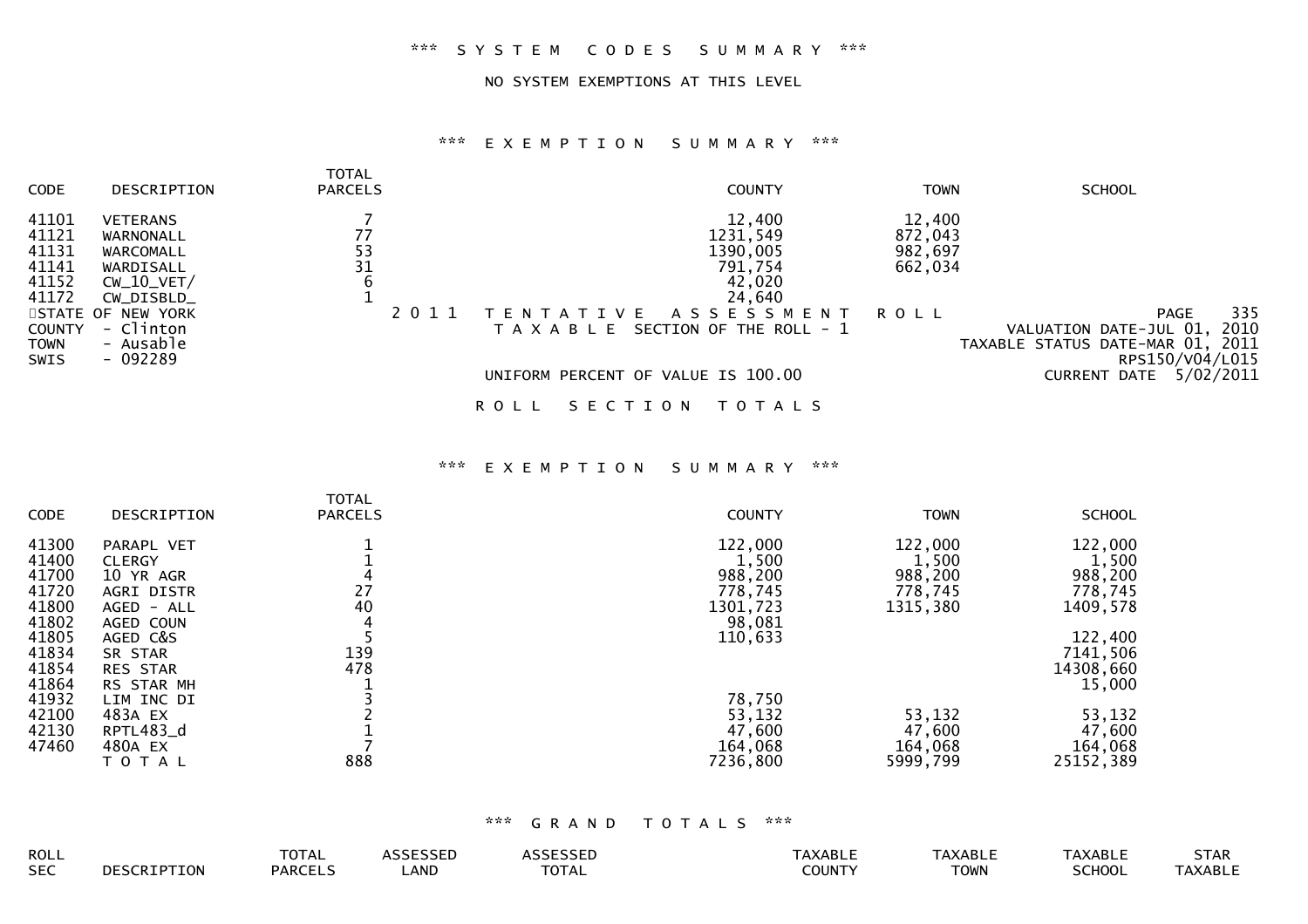|                                             | <b>TAXABLE</b>                                                                  | 1,160                 | 19541,316                                                                                                                                                                                                                    | 101869,986                         |                                    |      | 94633,186                                                                                | 95870,187                      | 98182,763                                   | 76717,597                                                                                                                                                                                                                                      |
|---------------------------------------------|---------------------------------------------------------------------------------|-----------------------|------------------------------------------------------------------------------------------------------------------------------------------------------------------------------------------------------------------------------|------------------------------------|------------------------------------|------|------------------------------------------------------------------------------------------|--------------------------------|---------------------------------------------|------------------------------------------------------------------------------------------------------------------------------------------------------------------------------------------------------------------------------------------------|
| <b>COUNTY</b><br><b>TOWN</b><br>SWIS        | STATE OF NEW YORK<br>- Clinton<br>- Ausable<br>- 092289                         |                       |                                                                                                                                                                                                                              |                                    |                                    |      |                                                                                          | 2011 TENTATIVE ASSESSMENT ROLL |                                             | 336<br>PAGE<br>STATE OWNED LAND SECTION OF THE ROLL - 3 SUB-SECT - P VALUATION DATE-JUL 01, 2010<br>ROLL SUB-SECT - P- ECL CONSERVATION AND COMMON LAW EASEMENTS TAXABLE STATUS DATE-MAR 01, 2011                                              |
|                                             |                                                                                 |                       |                                                                                                                                                                                                                              | UNIFORM PERCENT OF VALUE IS 100.00 | OWNERS NAME SEQUENCE               |      |                                                                                          |                                |                                             |                                                                                                                                                                                                                                                |
|                                             | TAX MAP PARCEL NUMBER<br><b>CURRENT OWNERS NAME</b>                             |                       | PROPERTY LOCATION & CLASS ASSESSMENT<br>SCHOOL DISTRICT                                                                                                                                                                      |                                    | LAND                               |      |                                                                                          | TAX DESCRIPTION TAXABLE VALUE  |                                             |                                                                                                                                                                                                                                                |
|                                             | 325.-1-1-ESMT<br>State Of New York<br>C/O County Treasurer<br>Clinton<br>County | Rt 9N<br>ACRES 740.00 | 980 Consvn easmt<br>Ausable Valley 092201 110,814<br>Lots 23 24 7 & 10 Cook Mt<br>Ny Cons Easement 764/36<br>Alloc 8760 Set 09/90 By D<br>EAST-0732717 NRTH-2062064<br>DEED BOOK 20041 PG-76075<br>CONSERVATION ESMT % 87.60 |                                    | 110,814                            | TOWN | COUNTY TAXABLE VALUE<br>TAXABLE VALUE<br>SCHOOL TAXABLE VALUE<br>FD003 Ausable fire prot |                                | 110,814<br>110,814<br>110,814<br>110,814 TO |                                                                                                                                                                                                                                                |
| <b>COUNTY</b><br><b>TOWN</b><br><b>SWIS</b> | STATE OF NEW YORK<br>- Clinton<br>- Ausable<br>- 092289                         |                       |                                                                                                                                                                                                                              |                                    |                                    |      | 2011 TENTATIVE ASSESSMENT ROLL                                                           |                                |                                             | 337<br>PAGE<br>STATE OWNED LAND SECTION OF THE ROLL - 3 SUB-SECT - P VALUATION DATE-JUL 01, 2010<br>ROLL SUB-SECT - P- ECL CONSERVATION AND COMMON LAW EASEMENTS TAXABLE STATUS DATE-MAR 01, 2011<br>RPS150/V04/L015<br>CURRENT DATE 5/02/2011 |
|                                             |                                                                                 |                       |                                                                                                                                                                                                                              |                                    | UNIFORM PERCENT OF VALUE IS 100.00 |      |                                                                                          |                                |                                             |                                                                                                                                                                                                                                                |

# R O L L S U B S E C T I O N - P - T O T A L S

### \*\*\* S P E C I A L D I S T R I C T S U M M A R Y \*\*\*

| CODE DISTRICT NAME   | <b>TOTAL</b><br>PARCELS | EXTENSION<br>TYPE | EXTENSION<br>VALUE | AD VALOREM<br>VALUE | <b>FXEMPT</b><br>AMOUNT | <b>TAXABLE</b><br>VALUE |
|----------------------|-------------------------|-------------------|--------------------|---------------------|-------------------------|-------------------------|
| FD003 Ausable fire p |                         | 1 TOTAL           |                    | 110.814             |                         | 110,814                 |

### \*\*\* S C H O O L D I S T R I C T S U M M A R Y \*\*\*

| <b>CODE</b> | DISTRICT NAME      | <b>TOTAL</b><br><b>PARCELS</b> | ASSESSED<br>∟AND | ASSESSED<br><b>TOTAL</b> | <b>EXEMPT</b><br><b>AMOUNT</b> | TOTAL<br><b>TAXABLE</b> | <b>STAR</b><br><b>AMOUNT</b> | <b>STAR</b><br><b>TAXABLE</b> |
|-------------|--------------------|--------------------------------|------------------|--------------------------|--------------------------------|-------------------------|------------------------------|-------------------------------|
| 092201      | Ausable Valley Cen |                                | 110,814          | 110,814                  |                                | 110,814                 |                              | 110,814                       |
|             | SUB-TOTAL          |                                | 110,814          | 110,814                  |                                | 110,814                 |                              | 110,814                       |
|             | <b>TOTAL</b>       |                                | 110,814          | 110,814                  |                                | 110,814                 |                              | 110,814                       |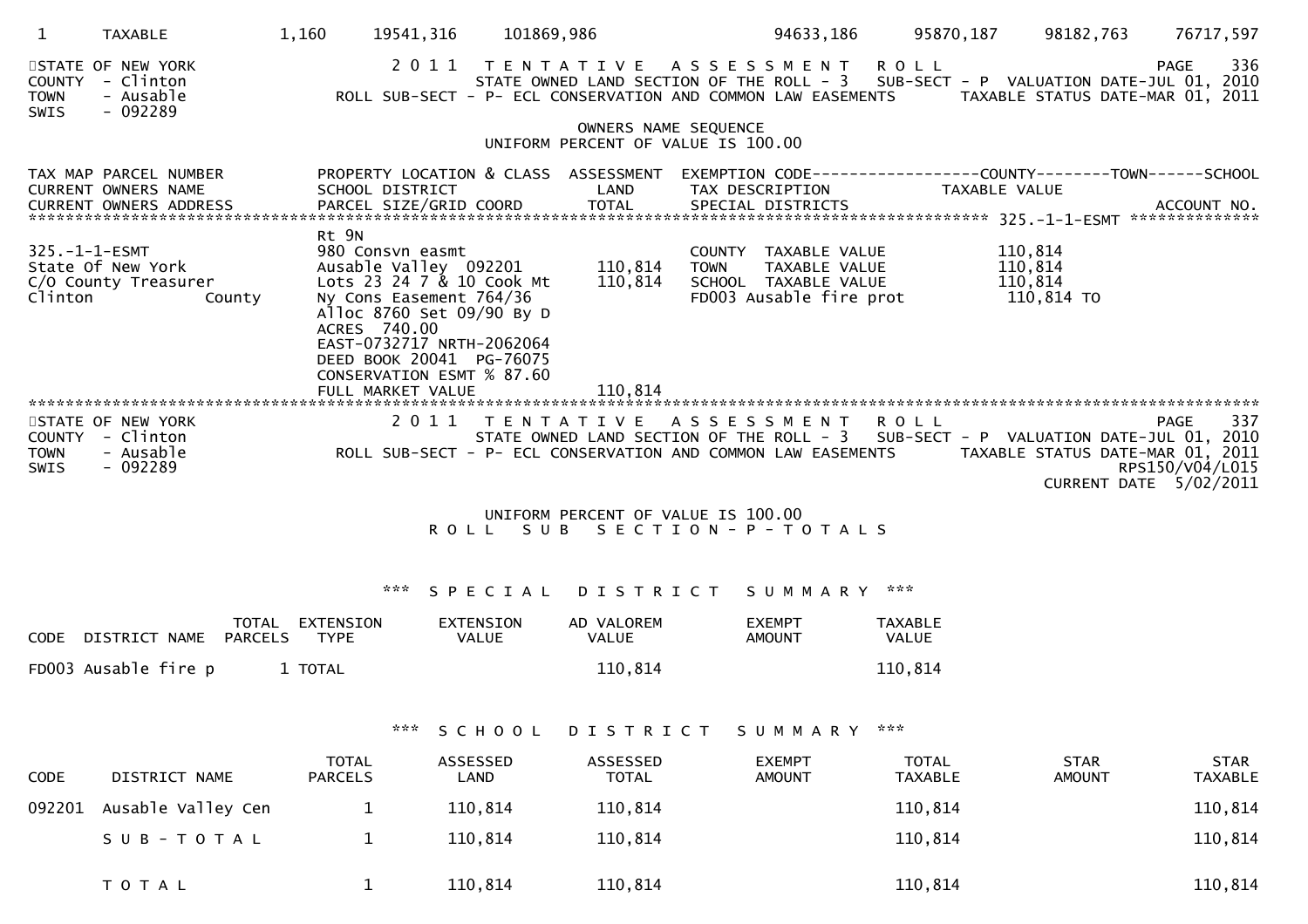#### \*\*\* S Y S T E M C O D E S S U M M A R Y \*\*\*

#### NO SYSTEM EXEMPTIONS AT THIS LEVEL

\*\*\* E X E M P T I O N S U M M A R Y \*\*\*

NO EXEMPTIONS AT THIS LEVEL

#### \*\*\* G R A N D T O T A L S \*\*\*

| <b>ROLL</b><br><b>SEC</b>                   | DESCRIPTION                                                                          | TOTAL<br><b>PARCELS</b> | ASSESSED<br>LAND                                                         | ASSESSED<br><b>TOTAL</b> |                                                                                                                                                       |             | <b>TAXABLE</b><br><b>COUNTY</b>                 | <b>TAXABLE</b> | <b>TOWN</b>         | <b>STAR</b><br><b>TAXABLE</b><br><b>SCHOOL</b><br><b>TAXABLE</b>                                                                                                                         |
|---------------------------------------------|--------------------------------------------------------------------------------------|-------------------------|--------------------------------------------------------------------------|--------------------------|-------------------------------------------------------------------------------------------------------------------------------------------------------|-------------|-------------------------------------------------|----------------|---------------------|------------------------------------------------------------------------------------------------------------------------------------------------------------------------------------------|
| 3                                           | STATE OWNED LAND                                                                     | $\mathbf{1}$            | 110,814                                                                  | 110,814                  |                                                                                                                                                       |             | 110,814                                         |                | 110,814             | 110,814<br>110,814                                                                                                                                                                       |
| <b>COUNTY</b><br><b>TOWN</b><br><b>SWIS</b> | STATE OF NEW YORK<br>- Clinton<br>- Ausable<br>$-092289$                             |                         | 2011                                                                     |                          | TENTATIVE ASSESSMENT ROLL<br>ROLL SUB-SECT - A- SECTION 532-A RPTL WILD OR FOREST LANDS<br>OWNERS NAME SEQUENCE<br>UNIFORM PERCENT OF VALUE IS 100.00 |             |                                                 |                |                     | 338<br><b>PAGE</b><br>STATE OWNED LAND SECTION OF THE ROLL - 3 SUB-SECT - A VALUATION DATE-JUL 01, 2010<br>TAXABLE STATUS DATE-MAR 01, 2011                                              |
|                                             |                                                                                      |                         |                                                                          |                          |                                                                                                                                                       |             |                                                 |                |                     |                                                                                                                                                                                          |
|                                             | TAX MAP PARCEL NUMBER<br><b>CURRENT OWNERS NAME</b><br><b>CURRENT OWNERS ADDRESS</b> |                         | SCHOOL DISTRICT<br>PARCEL SIZE/GRID COORD                                |                          | PROPERTY LOCATION & CLASS ASSESSMENT<br>LAND<br>TOTAL                                                                                                 |             | TAX DESCRIPTION<br>SPECIAL DISTRICTS            |                | TAXABLE VALUE       | EXEMPTION        CODE-----------------COUNTY-------TOWN------SCHOOL<br>ACCOUNT NO.                                                                                                       |
| $294. - 1 - 12$<br>State Land               |                                                                                      | Giddings Rd             | 931 Forest s532a<br>Peru Central                                         | 094001                   | 34,200                                                                                                                                                | <b>TOWN</b> | COUNTY TAXABLE VALUE<br>TAXABLE VALUE           |                | 34,200<br>34,200    |                                                                                                                                                                                          |
|                                             | Attn: Clinton Co Treasurer<br>137 Margaret St<br>Plattsburgh, NY 12901               | <b>ACRES</b>            | Lot 1 Platts Gr Loc 9.75<br>State #0120001<br>For Pres Rptl 532A<br>8.50 |                          | 34,200                                                                                                                                                |             | SCHOOL TAXABLE VALUE<br>FD003 Ausable fire prot |                | 34,200<br>34,200 TO |                                                                                                                                                                                          |
|                                             |                                                                                      |                         | EAST-0772889 NRTH-2081527<br>DEED BOOK 734                               | $PG-63$                  |                                                                                                                                                       |             |                                                 |                |                     |                                                                                                                                                                                          |
|                                             |                                                                                      |                         |                                                                          |                          |                                                                                                                                                       |             |                                                 |                |                     |                                                                                                                                                                                          |
| COUNTY<br><b>TOWN</b><br><b>SWIS</b>        | STATE OF NEW YORK<br>- Clinton<br>- Ausable<br>$-092289$                             |                         | 2011                                                                     | T E N T A T I V E        | ROLL SUB-SECT - A- SECTION 532-A RPTL WILD OR FOREST LANDS                                                                                            |             | A S S E S S M E N T                             | <b>ROLL</b>    |                     | 339<br><b>PAGE</b><br>STATE OWNED LAND SECTION OF THE ROLL - 3 SUB-SECT - A VALUATION DATE-JUL 01, 2010<br>TAXABLE STATUS DATE-MAR 01, 2011<br>RPS150/V04/L015<br>CURRENT DATE 5/02/2011 |

 UNIFORM PERCENT OF VALUE IS 100.00R O L L S U B S E C T I O N - A - T O T A L S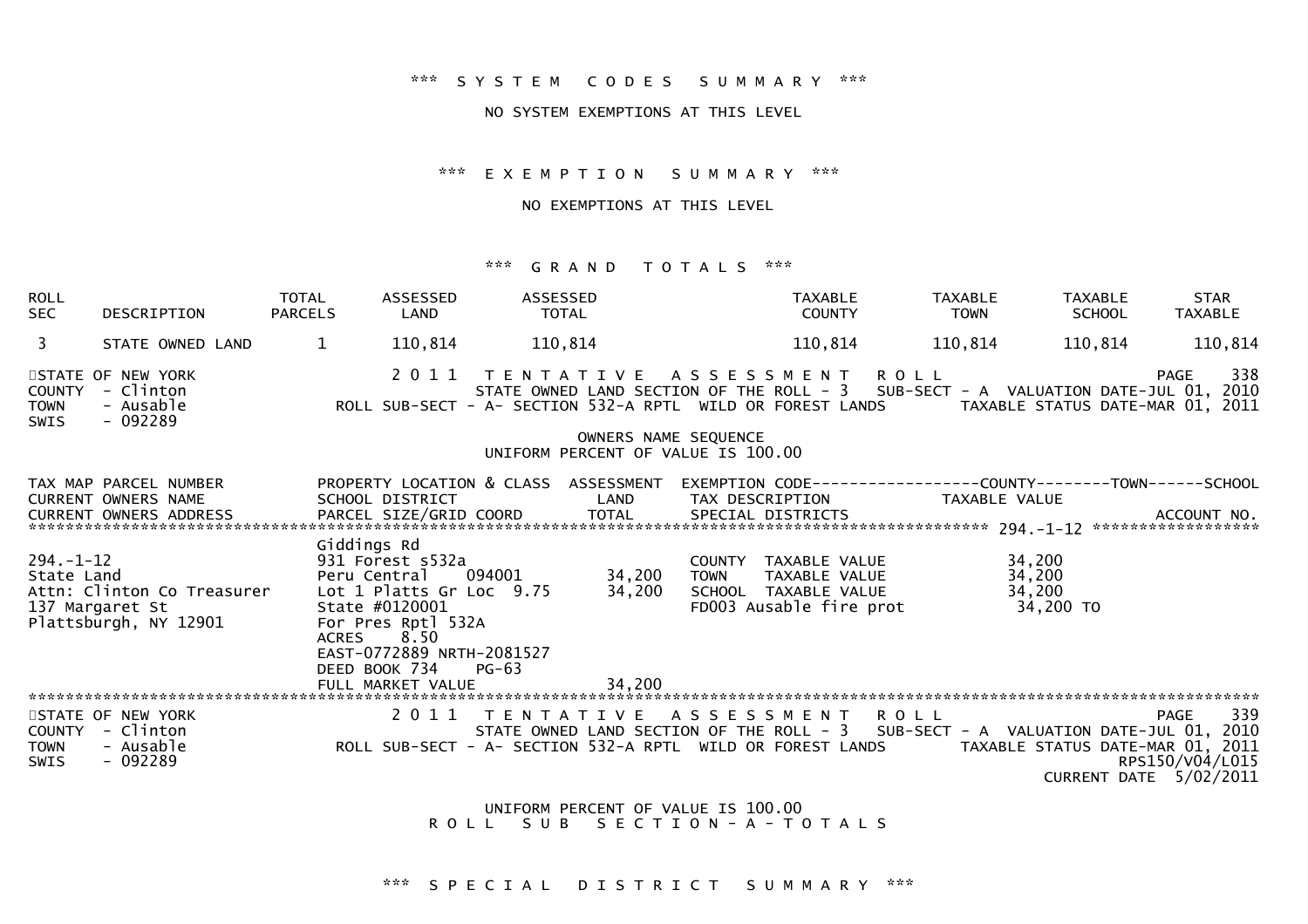|        | CODE DISTRICT NAME   | TOTAL<br><b>PARCELS</b> | EXTENSION<br>TYPE              | EXTENSION<br><b>VALUE</b> | AD VALOREM<br>VALUE | <b>EXEMPT</b><br><b>AMOUNT</b> | TAXABLE<br>VALUE        |                              |                               |
|--------|----------------------|-------------------------|--------------------------------|---------------------------|---------------------|--------------------------------|-------------------------|------------------------------|-------------------------------|
|        | FD003 Ausable fire p |                         | 1 TOTAL                        |                           | 34,200              |                                | 34,200                  |                              |                               |
|        |                      |                         |                                | *** SCHOOL                | DISTRICT SUMMARY    |                                | ***                     |                              |                               |
| CODE   | DISTRICT NAME        |                         | <b>TOTAL</b><br><b>PARCELS</b> | ASSESSED<br>LAND          | ASSESSED<br>TOTAL   | <b>EXEMPT</b><br><b>AMOUNT</b> | TOTAL<br><b>TAXABLE</b> | <b>STAR</b><br><b>AMOUNT</b> | <b>STAR</b><br><b>TAXABLE</b> |
| 094001 | Peru Central         |                         | 1                              | 34,200                    | 34,200              |                                | 34,200                  |                              | 34,200                        |
|        | SUB-TOTAL            |                         | $\mathbf{1}$                   | 34,200                    | 34,200              |                                | 34,200                  |                              | 34,200                        |
|        | T O T A L            |                         | $\mathbf{1}$                   | 34,200                    | 34,200              |                                | 34,200                  |                              | 34,200                        |
|        |                      |                         |                                |                           |                     |                                |                         |                              |                               |

\*\*\* S Y S T E M C O D E S S U M M A R Y \*\*\*

#### NO SYSTEM EXEMPTIONS AT THIS LEVEL

\*\*\* E X E M P T I O N S U M M A R Y \*\*\*

NO EXEMPTIONS AT THIS LEVEL

| ROLL<br><b>SEC</b>            | DESCRIPTION                                                                                                                                 | TOTAL<br>PARCELS | ASSESSED<br>LAND      | ASSESSED<br>TOTAL                                                                                                                                                                                                 |              |                      | TAXABLE<br><b>COUNTY</b>                                                                  | TAXABLE<br><b>TOWN</b> | TAXABLE<br><b>SCHOOL</b> |      | STAR<br><b>TAXABLE</b> |
|-------------------------------|---------------------------------------------------------------------------------------------------------------------------------------------|------------------|-----------------------|-------------------------------------------------------------------------------------------------------------------------------------------------------------------------------------------------------------------|--------------|----------------------|-------------------------------------------------------------------------------------------|------------------------|--------------------------|------|------------------------|
| $\overline{3}$                | STATE OWNED LAND                                                                                                                            | $\mathbf{1}$     | 34,200                | 34,200                                                                                                                                                                                                            |              |                      | 34,200                                                                                    | 34,200                 | 34,200                   |      | 34,200                 |
| COUNTY<br><b>TOWN</b><br>SWIS | STATE OF NEW YORK<br>- Clinton<br>- Ausable<br>- 092289                                                                                     |                  |                       | 2011 TENTATIVE ASSESSMENT ROLL<br>STATE OWNED LAND SECTION OF THE ROLL - 3 SUB-SECT - X VALUATION DATE-JUL 01, 2010<br>ROLL SUB-SECT - X- SECTION 542 RPTL AGGREGATE ASSESSMENTS TAXABLE STATUS DATE-MAR 01, 2011 |              | OWNERS NAME SEQUENCE |                                                                                           |                        |                          | PAGE | 340                    |
|                               |                                                                                                                                             |                  |                       | UNIFORM PERCENT OF VALUE IS 100.00                                                                                                                                                                                |              |                      |                                                                                           |                        |                          |      |                        |
|                               | TAX MAP PARCEL NUMBER<br>CURRENT OWNERS NAME<br>CURRENT OWNERS ADDRESS FARCEL SIZE/GRID COORD TOTAL                                         |                  |                       | PROPERTY LOCATION & CLASS ASSESSMENT<br>SCHOOL DISTRICT LAND                                                                                                                                                      |              |                      | EXEMPTION        CODE-----------------COUNTY--------TOWN------SCHOOL<br>SPECIAL DISTRICTS |                        |                          |      | ACCOUNT NO.            |
| $300 - 22 - 1$                | State Land and the state of the state of the state of the state of the state of the state of the state of the<br>Attn: Clinton Co Treasurer |                  | Tran Assmt For County | 993 Transition t<br>Ausable Valley 092201                                                                                                                                                                         | $\mathbf{0}$ | <b>TOWN</b>          | SCHL EXMPT 50004 0<br>0 COUNTY TAXABLE VALUE<br>TAXABLE VALUE                             |                        | $\overline{0}$           | 0    | $\mathbf 0$            |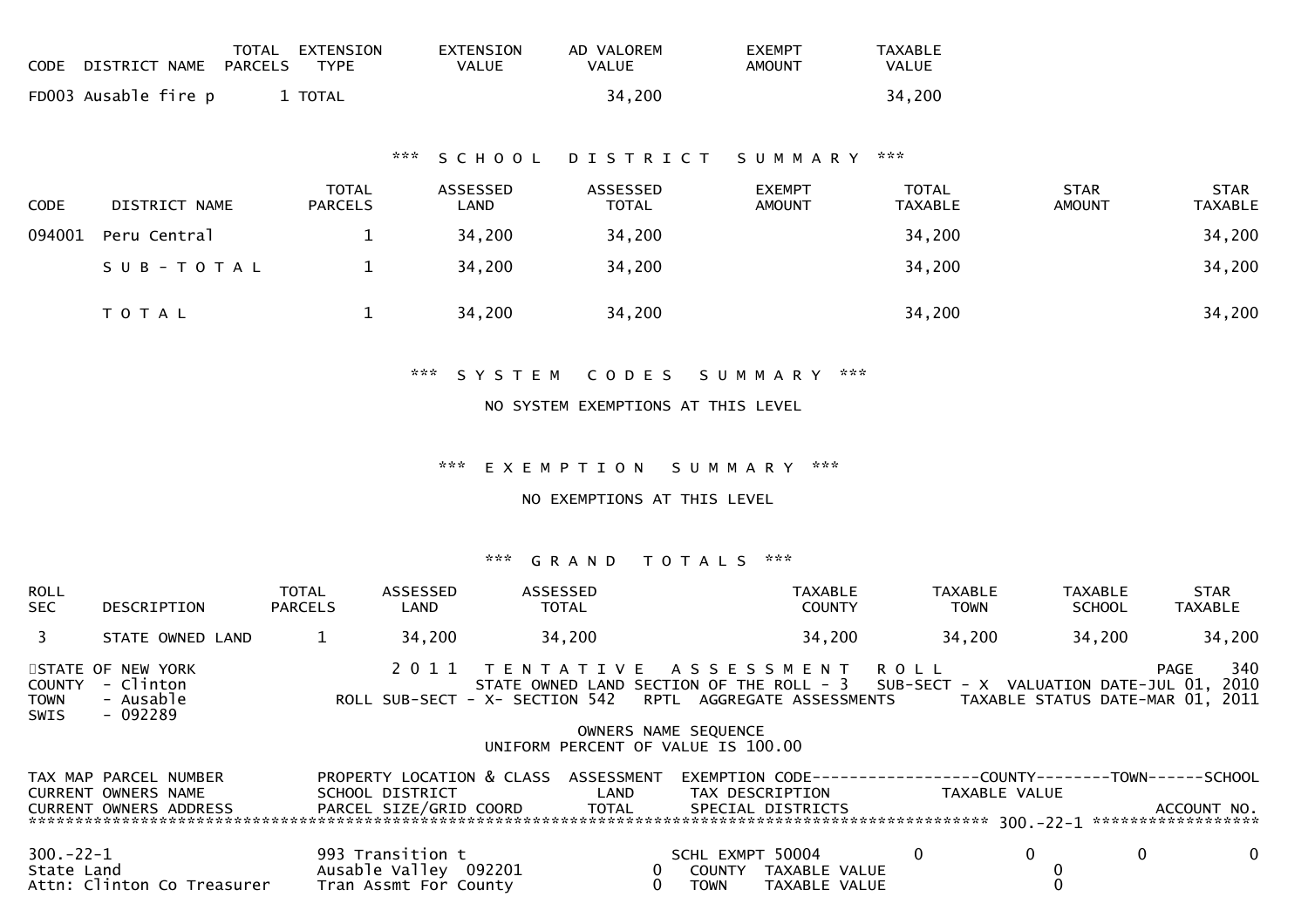|                                      | 137 Margaret St                                          |                                                                                          | Town FD003 & HL001 Prupor      |                                    | SCHOOL TAXABLE VALUE                                                                                       |                                | 0                                                                                                      |                                       |
|--------------------------------------|----------------------------------------------------------|------------------------------------------------------------------------------------------|--------------------------------|------------------------------------|------------------------------------------------------------------------------------------------------------|--------------------------------|--------------------------------------------------------------------------------------------------------|---------------------------------------|
| $322 - 22 - 1$<br>State Land         | Attn: Clinton Co Treasurer<br>137 Margaret St            | 993 Transition t<br>Ausable Valley 092201<br>Tran For School 092201<br>FULL MARKET VALUE |                                | 0<br>$\Omega$                      | SCHL TAXBL 50001<br>COUNTY TAXABLE VALUE<br>TAXABLE VALUE<br><b>TOWN</b><br><b>SCHOOL</b><br>TAXABLE VALUE | 0                              | $\Omega$<br>0<br>0<br>0<br>$\Omega$                                                                    | $\mathbf{\Omega}$                     |
| <b>COUNTY</b><br><b>TOWN</b><br>SWIS | STATE OF NEW YORK<br>- Clinton<br>- Ausable<br>$-092289$ |                                                                                          | ROLL SUB-SECT - X- SECTION 542 |                                    | 2011 TENTATIVE ASSESSMENT<br>STATE OWNED LAND SECTION OF THE ROLL - 3<br>RPTL AGGREGATE ASSESSMENTS        | R O L L                        | SUB-SECT - X VALUATION DATE-JUL 01, 2010<br>TAXABLE STATUS DATE-MAR 01, 2011<br>CURRENT DATE 5/02/2011 | <b>PAGE</b><br>341<br>RPS150/V04/L015 |
|                                      |                                                          |                                                                                          | ROLL SUB                       | UNIFORM PERCENT OF VALUE IS 100.00 | SECTION - X - TOTALS                                                                                       |                                |                                                                                                        |                                       |
|                                      |                                                          | ***                                                                                      | SPECIAL                        | <b>DISTRICT</b>                    | SUMMARY                                                                                                    | ***                            |                                                                                                        |                                       |
| <b>CODE</b>                          | TOTAL<br><b>PARCELS</b><br>DISTRICT NAME                 | EXTENSION<br><b>TYPE</b>                                                                 | <b>EXTENSION</b><br>VALUE      | AD VALOREM<br>VALUE                | <b>EXEMPT</b><br><b>AMOUNT</b>                                                                             | <b>TAXABLE</b><br>VALUE        |                                                                                                        |                                       |
|                                      | FD003 Ausable fire p                                     | 1 TOTAL                                                                                  |                                |                                    |                                                                                                            |                                |                                                                                                        |                                       |
|                                      |                                                          | ***                                                                                      | SCHOOL                         | D I S T R I C T                    | S U M M A R Y                                                                                              | ***                            |                                                                                                        |                                       |
| CODE                                 | DISTRICT NAME                                            | <b>TOTAL</b><br><b>PARCELS</b>                                                           | ASSESSED<br>LAND               | ASSESSED<br><b>TOTAL</b>           | <b>EXEMPT</b><br><b>AMOUNT</b>                                                                             | <b>TOTAL</b><br><b>TAXABLE</b> | <b>STAR</b><br><b>AMOUNT</b>                                                                           | <b>STAR</b><br><b>TAXABLE</b>         |
| 092201                               | Ausable Valley Cen                                       | 2                                                                                        |                                |                                    |                                                                                                            |                                |                                                                                                        |                                       |
|                                      | SUB-TOTAL                                                | 2                                                                                        |                                |                                    |                                                                                                            |                                |                                                                                                        |                                       |
|                                      | TOTAL                                                    | 2                                                                                        |                                |                                    |                                                                                                            |                                |                                                                                                        |                                       |
|                                      |                                                          |                                                                                          |                                |                                    | *** SYSTEM CODES SUMMARY ***                                                                               |                                |                                                                                                        |                                       |
| CODE                                 | DESCRIPTION                                              | <b>TOTAL</b><br><b>PARCELS</b>                                                           |                                |                                    | COUNTY                                                                                                     | <b>TOWN</b>                    | <b>SCHOOL</b>                                                                                          |                                       |
| 50001<br>50004                       | SCHL TAXBL<br>SCHL EXMPT<br>T O T A L                    | 1<br>1<br>2                                                                              |                                |                                    |                                                                                                            |                                |                                                                                                        |                                       |

# \*\*\* E X E M P T I O N S U M M A R Y \*\*\*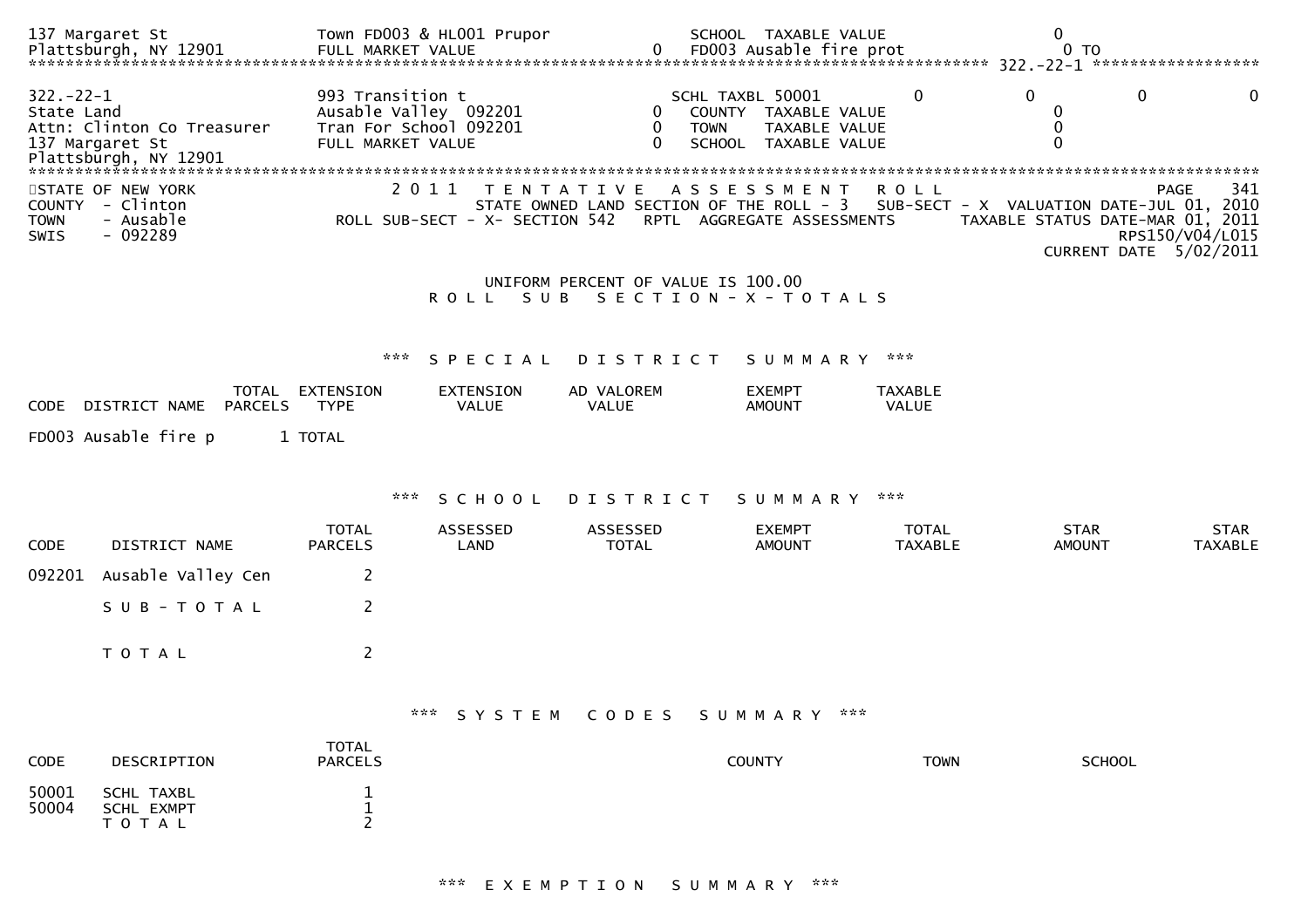| <b>ROLL</b><br><b>SEC</b>                   | DESCRIPTION                                                                          | TOTAL<br><b>PARCELS</b> | ASSESSED<br>LAND                                                                                                                                                                                    | ASSESSED<br>TOTAL                                                                            |                                                            |                     | <b>TAXABLE</b><br><b>COUNTY</b>                                                          |         | <b>TAXABLE</b><br><b>TOWN</b> | <b>TAXABLE</b><br><b>SCHOOL</b>         | <b>STAR</b><br><b>TAXABLE</b>                                                                                                                                                                                                                                                                                                                              |
|---------------------------------------------|--------------------------------------------------------------------------------------|-------------------------|-----------------------------------------------------------------------------------------------------------------------------------------------------------------------------------------------------|----------------------------------------------------------------------------------------------|------------------------------------------------------------|---------------------|------------------------------------------------------------------------------------------|---------|-------------------------------|-----------------------------------------|------------------------------------------------------------------------------------------------------------------------------------------------------------------------------------------------------------------------------------------------------------------------------------------------------------------------------------------------------------|
| $\mathbf{3}$                                | STATE OWNED LAND                                                                     | $\overline{2}$          |                                                                                                                                                                                                     |                                                                                              |                                                            |                     |                                                                                          |         |                               |                                         |                                                                                                                                                                                                                                                                                                                                                            |
| <b>COUNTY</b><br><b>TOWN</b><br><b>SWIS</b> | STATE OF NEW YORK<br>- Clinton<br>- Ausable<br>- 092289                              |                         |                                                                                                                                                                                                     | 2011 TENTATIVE ASSESSMENT ROLL<br>ROLL SUB-SECT - A- SECTION 532-A RPTL WILD OR FOREST LANDS |                                                            |                     |                                                                                          |         |                               |                                         | 342<br><b>PAGE</b><br>STATE OWNED LAND SECTION OF THE ROLL - 3 SUB-SECT - A VALUATION DATE-JUL 01, 2010<br>TAXABLE STATUS DATE-MAR 01, 2011                                                                                                                                                                                                                |
|                                             |                                                                                      |                         |                                                                                                                                                                                                     |                                                                                              | OWNERS NAME SEQUENCE<br>UNIFORM PERCENT OF VALUE IS 100.00 |                     |                                                                                          |         |                               |                                         |                                                                                                                                                                                                                                                                                                                                                            |
|                                             | TAX MAP PARCEL NUMBER<br><b>CURRENT OWNERS NAME</b><br><b>CURRENT OWNERS ADDRESS</b> |                         | SCHOOL DISTRICT<br>PARCEL SIZE/GRID COORD                                                                                                                                                           | PROPERTY LOCATION & CLASS ASSESSMENT                                                         | LAND<br><b>TOTAL</b>                                       |                     | TAX DESCRIPTION<br>SPECIAL DISTRICTS                                                     |         | TAXABLE VALUE                 |                                         | EXEMPTION        CODE-----------------COUNTY--------TOWN------SCHOOL<br>ACCOUNT NO.                                                                                                                                                                                                                                                                        |
| $334. - 2 - 23$<br>State Land               | Attn: Clinton Co Treasurer<br>137 Margaret St<br>Plattsburgh, NY 12901               | Rt 9N                   | 931 Forest s532a<br>Ausable Valley 092201<br>Lot 196 Maule<br>State #0110001 Rptl 542<br>For Pres Rptl 532A Pre 19<br>ACRES 15.20<br>EAST-0722894 NRTH-2050546<br>DEED BOOK 82<br>FULL MARKET VALUE | 15.2<br>PG-994                                                                               | 12,900<br>12,900<br>12,900                                 | <b>TOWN</b>         | COUNTY TAXABLE VALUE<br>TAXABLE VALUE<br>SCHOOL TAXABLE VALUE<br>FD003 Ausable fire prot |         |                               | 12,900<br>12,900<br>12,900<br>12,900 TO |                                                                                                                                                                                                                                                                                                                                                            |
| <b>TOWN</b><br><b>SWIS</b>                  | STATE OF NEW YORK<br>COUNTY - Clinton<br>- Ausable<br>$-092289$                      |                         | 2 0 1 1                                                                                                                                                                                             | T E N T A T I V E                                                                            |                                                            | A S S E S S M E N T |                                                                                          | R O L L |                               |                                         | 343<br><b>PAGE</b><br>STATE OWNED LAND SECTION OF THE ROLL - 3 SUB-SECT - A VALUATION DATE-JUL 01, 2010<br>STATE OWNED LAND SECTION OF THE ROLL - 3   SUB-SECT - A VALUATION DATE-JUL 01, 2010<br>ROLL SUB-SECT - A- SECTION 532-A RPTL  WILD OR FOREST LANDS                TAXABLE STATUS DATE-MAR 01, 2011<br>RPS150/V04/L015<br>CURRENT DATE 5/02/2011 |

 UNIFORM PERCENT OF VALUE IS 100.00R O L L S U B S E C T I O N - A - T O T A L S

\*\*\* S P E C I A L D I S T R I C T S U M M A R Y \*\*\*

| CODE DISTRICT NAME   | PARCELS | TOTAL EXTENSION<br>TYPE | EXTENSION<br>VALUE | AD VALOREM<br>VALUE | <b>FXFMPT</b><br>AMOUNT | <b>TAXABLE</b><br>VALUE |
|----------------------|---------|-------------------------|--------------------|---------------------|-------------------------|-------------------------|
| FD003 Ausable fire p |         | 1 TOTAL                 |                    | 12,900              |                         | 12,900                  |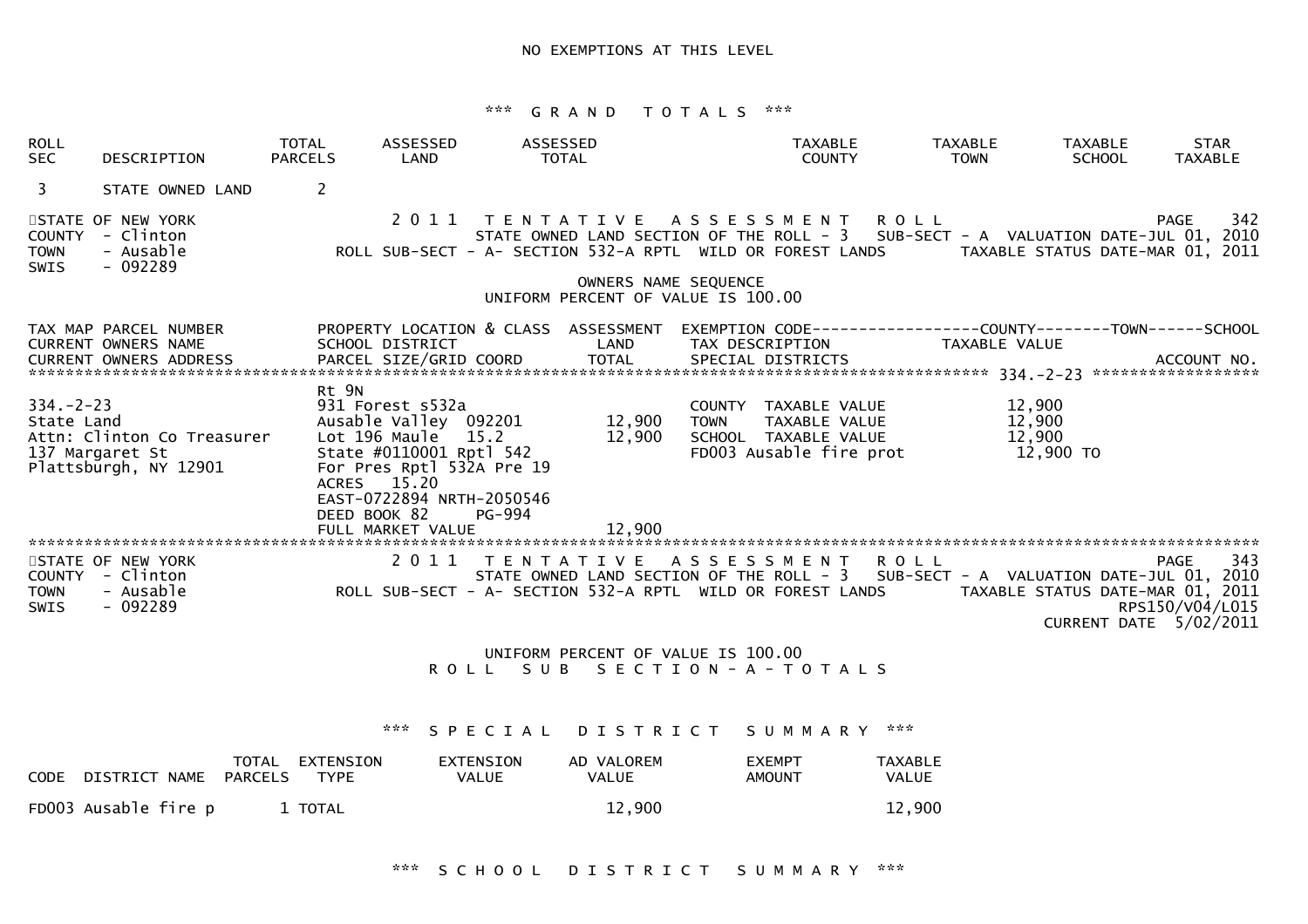| <b>CODE</b> | DISTRICT NAME      | <b>TOTAL</b><br><b>PARCELS</b> | ASSESSED<br>LAND | ASSESSED<br><b>TOTAL</b> | <b>EXEMPT</b><br><b>AMOUNT</b> | TOTAL<br><b>TAXABLE</b> | <b>STAR</b><br><b>AMOUNT</b> | <b>STAR</b><br><b>TAXABLE</b> |
|-------------|--------------------|--------------------------------|------------------|--------------------------|--------------------------------|-------------------------|------------------------------|-------------------------------|
| 092201      | Ausable Valley Cen |                                | 12,900           | 12,900                   |                                | 12,900                  |                              | 12,900                        |
|             | SUB-TOTAL          |                                | 12,900           | 12,900                   |                                | 12,900                  |                              | 12,900                        |
|             | T O T A L          |                                | 12,900           | 12,900                   |                                | 12,900                  |                              | 12,900                        |

# \*\*\* S Y S T E M C O D E S S U M M A R Y \*\*\*

### NO SYSTEM EXEMPTIONS AT THIS LEVEL

# \*\*\* E X E M P T I O N S U M M A R Y \*\*\*

#### NO EXEMPTIONS AT THIS LEVEL

| <b>ROLL</b><br>SEC            | DESCRIPTION                                                    | TOTAL<br><b>PARCELS</b> | ASSESSED<br>LAND | ASSESSED<br>TOTAL                                                                                                                                                                                                                                                                                       |                      | <b>TAXABLE</b><br><b>COUNTY</b>          |                | TAXABLE<br><b>TOWN</b> | TAXABLE<br>SCHOOL | STAR<br>TAXABLE                                                                                     |
|-------------------------------|----------------------------------------------------------------|-------------------------|------------------|---------------------------------------------------------------------------------------------------------------------------------------------------------------------------------------------------------------------------------------------------------------------------------------------------------|----------------------|------------------------------------------|----------------|------------------------|-------------------|-----------------------------------------------------------------------------------------------------|
| $\overline{3}$                | STATE OWNED LAND                                               | $\mathbf{1}$            | 12,900           | 12,900                                                                                                                                                                                                                                                                                                  |                      | 12,900                                   |                | 12,900                 | 12,900            | 12,900                                                                                              |
| <b>COUNTY</b><br>TOWN<br>SWIS | STATE OF NEW YORK<br>- Clinton<br>- Ausable<br>- 092289        |                         |                  | 2011 TENTATIVE ASSESSMENT ROLL<br>STATE OWNED LAND SECTION OF THE ROLL - 3 SUB-SECT - X VALUATION DATE-JUL 01, 2010<br>ROLL SUB-SECT - X- SECTION 542 RPTL AGGREGATE ASSESSMENTS TAXABLE STATUS DATE-MAR 01, 2011                                                                                       |                      |                                          |                |                        |                   | 344<br>PAGE                                                                                         |
|                               |                                                                |                         |                  | UNIFORM PERCENT OF VALUE IS 100.00                                                                                                                                                                                                                                                                      | OWNERS NAME SEQUENCE |                                          |                |                        |                   |                                                                                                     |
|                               | TAX MAP PARCEL NUMBER<br>CURRENT OWNERS NAME SCHOOL DISTRICT   |                         |                  | PROPERTY LOCATION & CLASS ASSESSMENT<br><b>Example 12</b>                                                                                                                                                                                                                                               |                      | TAX DESCRIPTION TAXABLE VALUE            |                |                        |                   | EXEMPTION CODE-----------------COUNTY-------TOWN------SCHOOL                                        |
|                               | School 094001 Only<br>137 Margaret St                          |                         |                  |                                                                                                                                                                                                                                                                                                         |                      | SCHL TAXBL 50001<br>SCHOOL TAXABLE VALUE | $\overline{0}$ |                        | $\mathbf 0$       | $\mathbf{0}$<br>$\overline{0}$                                                                      |
| TOWN<br>SWIS                  | STATE OF NEW YORK<br>COUNTY - Clinton<br>- Ausable<br>- 092289 |                         |                  | 2011 TENTATIVE ASSESSMENT ROLL<br>2 0 1 1   T E N T A T I V E   A S S E S S M E N T   R O L L<br>STATE OWNED LAND SECTION OF THE ROLL - 3   SUB-SEC<br>ROLL SUB-SECT - X- SECTION 542   RPTL AGGREGATE ASSESSMENTS<br>STATE OWNED LAND SECTION OF THE ROLL - 3 SUB-SECT - X VALUATION DATE-JUL 01, 2010 |                      |                                          |                |                        |                   | 345<br><b>PAGE</b><br>TAXABLE STATUS DATE-MAR 01, 2011<br>RPS150/V04/L015<br>CURRENT DATE 5/02/2011 |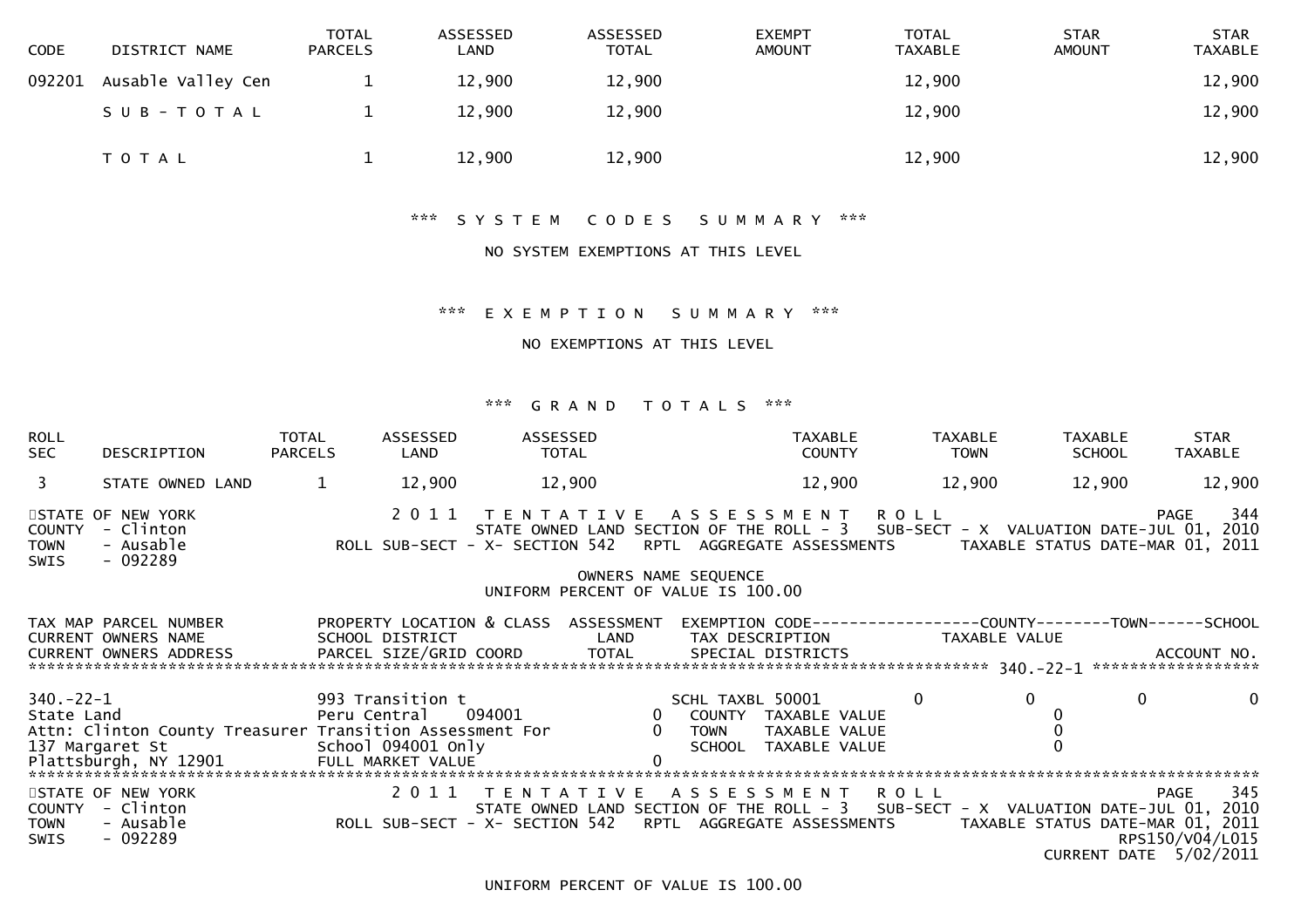### R O L L S U B S E C T I O N - X - T O T A L S

#### \*\*\* S P E C I A L D I S T R I C T S U M M A R Y \*\*\*

|      |                 | TOTAL          | <b>ENSION</b><br>$FX^T$ | <b>ENSION</b> | OREM<br>VAL<br>AD | EXEMPT             | TAXABLE |
|------|-----------------|----------------|-------------------------|---------------|-------------------|--------------------|---------|
| CODE | $\Gamma$ דראדרט | <b>PARCELS</b> | TVPF                    | VALUE         | <b>VALUE</b>      | AMOUN <sup>-</sup> | VALUE   |
|      | <b>NAME</b>     |                |                         |               |                   |                    |         |

#### NO SPECIAL DISTRICTS AT THIS LEVEL

#### \*\*\* S C H O O L D I S T R I C T S U M M A R Y \*\*\*

| <b>CODE</b> | DISTRICT NAME       | <b>TOTAL</b><br><b>PARCELS</b> | ASSESSED<br>LAND | ASSESSED<br>TOTAL | <b>EXEMPT</b><br><b>AMOUNT</b> | TOTAL<br>TAXABLE | <b>STAR</b><br>AMOUNT | <b>STAR</b><br>TAXABLE |
|-------------|---------------------|--------------------------------|------------------|-------------------|--------------------------------|------------------|-----------------------|------------------------|
|             | 094001 Peru Central |                                |                  |                   |                                |                  |                       |                        |
|             | SUB-TOTAL           |                                |                  |                   |                                |                  |                       |                        |
|             | T O T A L           |                                |                  |                   |                                |                  |                       |                        |

### \*\*\* S Y S T E M C O D E S S U M M A R Y \*\*\*

| <b>CODE</b> | DESCRIPTION                | TOTAL<br><b>PARCELS</b> | <b>COUNTY</b> | <b>TOWN</b> | <b>SCHOOL</b> |
|-------------|----------------------------|-------------------------|---------------|-------------|---------------|
| 50001       | SCHL TAXBL<br><b>TOTAL</b> |                         |               |             |               |

\*\*\* E X E M P T I O N S U M M A R Y \*\*\*

#### NO EXEMPTIONS AT THIS LEVEL

| <b>ROLL</b><br><b>SEC</b>  | DESCRIPTION                                                    | TOTAL<br><b>PARCELS</b> | ASSESSED<br>LAND | <b>ASSESSED</b><br><b>TOTAL</b> | TAXABLE<br><b>COUNTY</b>                                                   | <b>TAXABLE</b><br><b>TOWN</b> | <b>TAXABLE</b><br><b>SCHOOL</b>                                 | <b>STAR</b><br><b>TAXABLE</b>                                   |
|----------------------------|----------------------------------------------------------------|-------------------------|------------------|---------------------------------|----------------------------------------------------------------------------|-------------------------------|-----------------------------------------------------------------|-----------------------------------------------------------------|
|                            | STATE OWNED LAND                                               |                         |                  |                                 |                                                                            |                               |                                                                 |                                                                 |
| <b>TOWN</b><br><b>SWIS</b> | STATE OF NEW YORK<br>COUNTY - Clinton<br>- Ausable<br>- 092289 |                         |                  |                                 | 2011 TENTATIVE ASSESSMENT ROLL<br>STATE OWNED LAND SECTION OF THE ROLL - 3 |                               | VALUATION DATE-JUL 01, 2010<br>TAXABLE STATUS DATE-MAR 01, 2011 | 346<br><b>PAGE</b><br>RPS150/V04/L015<br>CURRENT DATE 5/02/2011 |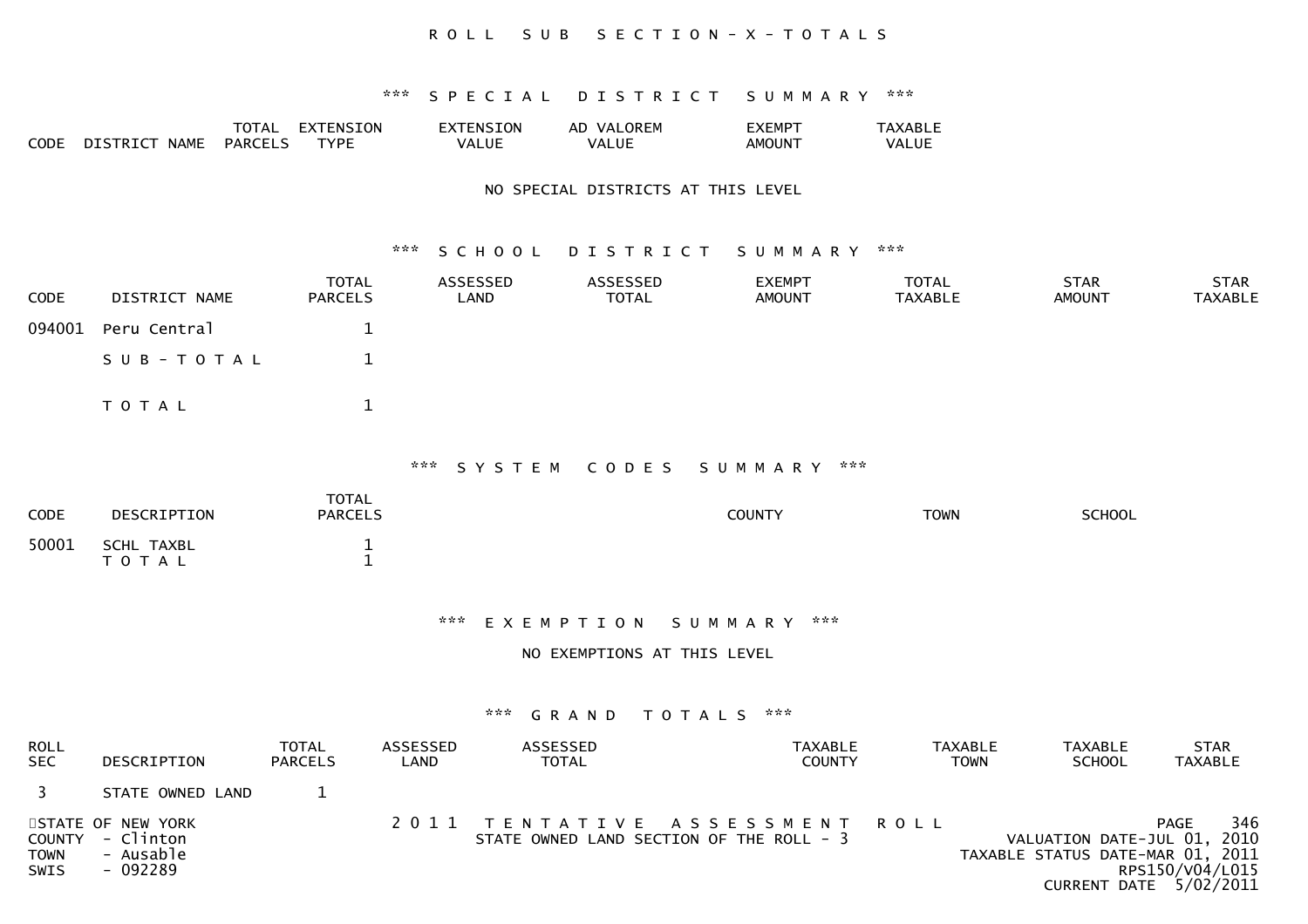#### UNIFORM PERCENT OF VALUE IS 100.00R O L L S E C T I O N T O T A L S

\*\*\* S P E C I A L D I S T R I C T S U M M A R Y \*\*\*

| CODE DISTRICT NAME   | TOTAL<br>PARCELS | EXTENSION<br>TYPE | EXTENSION<br>VALUE | AD VALOREM<br><b>VALUE</b> | EXEMPT<br>AMOUNT | <b>TAXABLE</b><br>VALUE |
|----------------------|------------------|-------------------|--------------------|----------------------------|------------------|-------------------------|
| FD003 Ausable fire p |                  | 4 TOTAL           |                    | 157.914                    |                  | 157,914                 |

#### \*\*\* S C H O O L D I S T R I C T S U M M A R Y \*\*\*

| <b>CODE</b>      | DISTRICT NAME                      | <b>TOTAL</b><br><b>PARCELS</b> | ASSESSED<br>LAND  | ASSESSED<br><b>TOTAL</b> | <b>EXEMPT</b><br><b>AMOUNT</b> | <b>TOTAL</b><br>TAXABLE | <b>STAR</b><br><b>AMOUNT</b> | <b>STAR</b><br><b>TAXABLE</b> |
|------------------|------------------------------------|--------------------------------|-------------------|--------------------------|--------------------------------|-------------------------|------------------------------|-------------------------------|
| 092201<br>094001 | Ausable Valley Cen<br>Peru Central |                                | 123,714<br>34,200 | 123,714<br>34,200        |                                | 123,714<br>34,200       |                              | 123,714<br>34,200             |
|                  | SUB-TOTAL                          | 6                              | 157,914           | 157,914                  |                                | 157,914                 |                              | 157,914                       |
|                  | T O T A L                          | 6                              | 157,914           | 157,914                  |                                | 157,914                 |                              | 157,914                       |

#### \*\*\* S Y S T E M C O D E S S U M M A R Y \*\*\*

| <b>CODE</b>    | DESCRIPTION                                  | <b>TOTAL</b><br><b>PARCELS</b> | <b>COUNTY</b> | <b>TOWN</b> | <b>SCHOOL</b> |  |
|----------------|----------------------------------------------|--------------------------------|---------------|-------------|---------------|--|
| 50001<br>50004 | SCHL TAXBL<br><b>SCHL EXMPT</b><br>T O T A L |                                |               |             |               |  |

#### \*\*\* E X E M P T I O N S U M M A R Y \*\*\*

|                          | NO EXEMPTIONS AT THIS LEVEL              |                                  |                        |     |
|--------------------------|------------------------------------------|----------------------------------|------------------------|-----|
| STATE OF NEW YORK        | 2011 TENTATIVE ASSESSMENT ROLL           |                                  | PAGE                   | 347 |
| COUNTY - Clinton         | STATE OWNED LAND SECTION OF THE ROLL - 3 | VALUATION DATE-JUL 01, 2010      |                        |     |
| <b>TOWN</b><br>- Ausable |                                          | TAXABLE STATUS DATE-MAR 01, 2011 |                        |     |
| SWIS<br>- 092289         |                                          |                                  | RPS150/V04/L015        |     |
|                          |                                          |                                  | CURRENT DATE 5/02/2011 |     |
|                          | UNIFORM PERCENT OF VALUE IS 100.00       |                                  |                        |     |

# R O L L S E C T I O N T O T A L S

| ROLL | -^-<br><b>OIAL</b> | ccccccc<br>.LSSED | $\sim$ $\sim$ $\sim$ $\sim$ $\sim$<br>SSED<br>.JJF - | XABLI | TAXABLE | <b>AXABLE</b> | $T_{\rm TAD}$<br><b>JIAN</b> |
|------|--------------------|-------------------|------------------------------------------------------|-------|---------|---------------|------------------------------|
|      |                    |                   |                                                      |       |         |               |                              |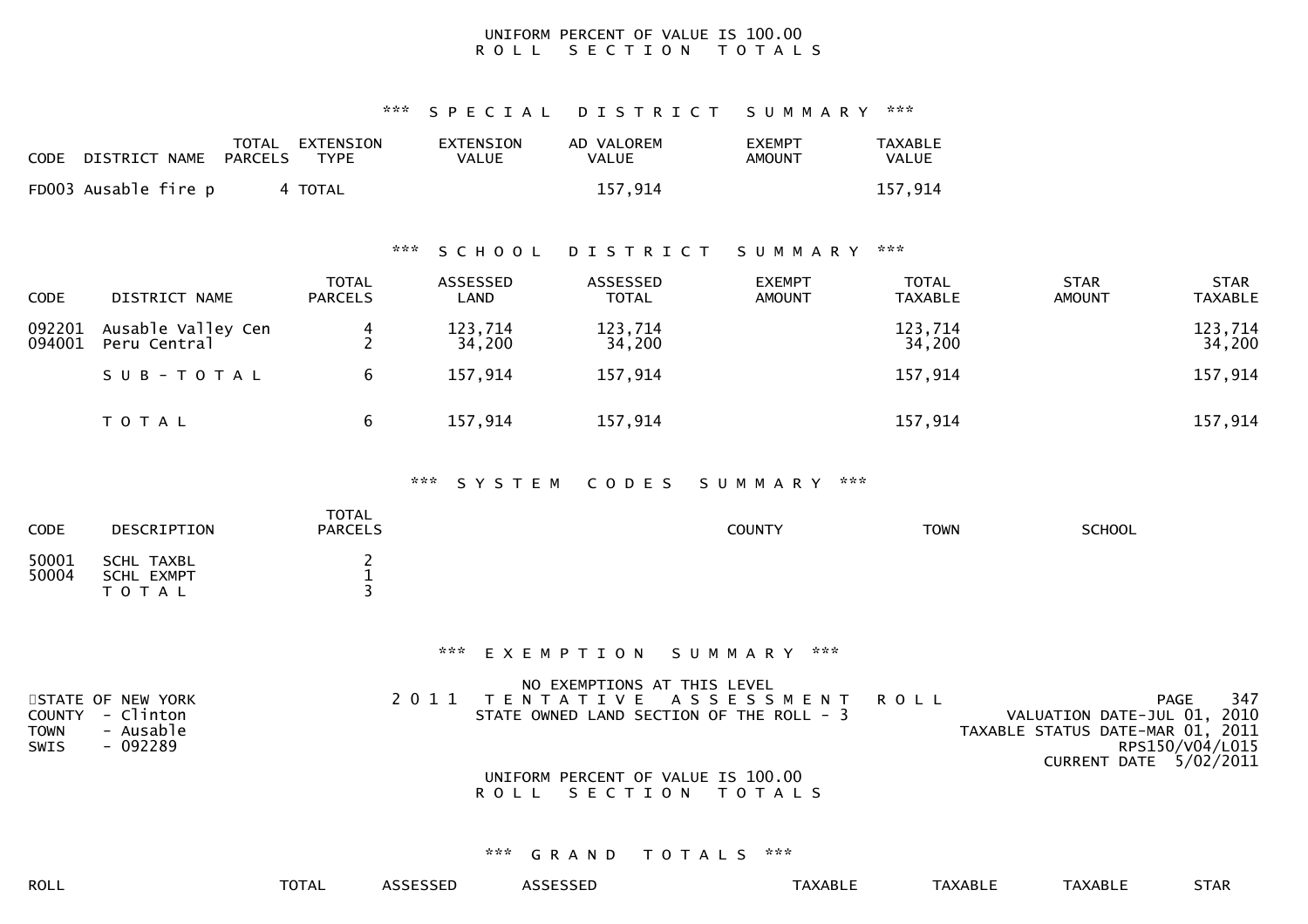| <b>SEC</b>                     | DESCRIPTION                                                                                                    | <b>PARCELS</b>          | LAND                                                                                                         | <b>TOTAL</b>                                                                                                                                  |                            | <b>COUNTY</b>                                                                                                                                                                    | <b>TOWN</b> | <b>SCHOOL</b>                                                                                   | <b>TAXABLE</b>                                                                        |
|--------------------------------|----------------------------------------------------------------------------------------------------------------|-------------------------|--------------------------------------------------------------------------------------------------------------|-----------------------------------------------------------------------------------------------------------------------------------------------|----------------------------|----------------------------------------------------------------------------------------------------------------------------------------------------------------------------------|-------------|-------------------------------------------------------------------------------------------------|---------------------------------------------------------------------------------------|
| 3                              | STATE OWNED LAND                                                                                               | 6                       | 157,914                                                                                                      | 157,914                                                                                                                                       |                            | 157,914                                                                                                                                                                          |             | 157,914<br>157,914                                                                              | 157,914                                                                               |
| <b>TOWN</b><br><b>SWIS</b>     | STATE OF NEW YORK<br>COUNTY - Clinton<br>- Ausable<br>$-092289$                                                |                         | 2011 TENTATIVE ASSESSMENT                                                                                    | SPECIAL FRANCHISE SECTION OF THE ROLL - 5<br>OWNERS NAME SEQUENCE<br>UNIFORM PERCENT OF VALUE IS 100.00<br>UNIFORM PERCENT OF VALUE IS 100.00 |                            |                                                                                                                                                                                  | <b>ROLL</b> |                                                                                                 | 348<br><b>PAGE</b><br>VALUATION DATE-JUL 01, 2010<br>TAXABLE STATUS DATE-MAR 01, 2011 |
|                                | TAX MAP PARCEL NUMBER<br>CURRENT OWNERS NAME<br>CURRENT OWNERS ADDRESS                                         |                         | PROPERTY LOCATION & CLASS ASSESSMENT<br>SCHOOL DISTRICT<br>PARCEL SIZE/GRID COORD                            | LAND<br><b>TOTAL</b>                                                                                                                          |                            | TAX DESCRIPTION<br>SPECIAL DISTRICTS                                                                                                                                             |             | TAXABLE VALUE                                                                                   | ACCOUNT NO.                                                                           |
| $522 - 22 - 5$<br>PO Box 7207  | AT&T Communications Of NY<br>Company Code 601700<br>Attn: Property Tax Dept                                    | Telephone<br>App Factor | 866 Telephone<br>Ausable Valley 092201<br>Special Franchise<br>FULL MARKET VALUE                             | $\overline{0}$<br>61,850<br>61,850                                                                                                            | <b>TOWN</b><br>LT006 Chasm | COUNTY TAXABLE VALUE<br>TAXABLE VALUE<br>SCHOOL TAXABLE VALUE<br>FD003 Ausable fire prot                                                                                         |             | 61,850<br>61,850<br>61,850<br>61,850 TO<br>6,173 TO                                             |                                                                                       |
| $522 - 22 - 1$                 | Ausable Valley Tel Co<br>Company Code 602500<br>Attn: Frontier Corp<br>3 High Ridge Park<br>Stamford, CT 06905 | Telephone               | 866 Telephone<br>Ausable Valley 092201<br>Special Franchise<br>App Factor .8283 In Avc<br>FULL MARKET VALUE  | $\overline{0}$<br>367,116<br>367,116                                                                                                          | <b>TOWN</b><br>LT006 Chasm | COUNTY TAXABLE VALUE<br>TAXABLE VALUE<br>SCHOOL TAXABLE VALUE<br>FD003 Ausable fire prot<br>LT003 Clntvill lght<br>LT004 Hill st lght<br>LT005 Pine tree dr. lght                |             | 367,116<br>367,116<br>367,116<br>367,116 TO<br>14,685 TO<br>20,705 TO<br>24,266 TO<br>36,638 TO |                                                                                       |
| $540. -22 - 1$                 | Ausable Valley Tel Co<br>Company Code 602500<br>Attn: Frontier Corp<br>3 High Ridge Park<br>Stamford, CT 06905 | Telephone               | 866 Telephone<br>Peru Central<br>094001<br>Special Franchise<br>App Factor .1717 In Pcs<br>FULL MARKET VALUE | $\bf{0}$<br>76,100<br>76,100                                                                                                                  | <b>TOWN</b><br>LT006 Chasm | COUNTY TAXABLE VALUE<br>TAXABLE VALUE<br>SCHOOL TAXABLE VALUE<br>FD003 Ausable fire prot<br>LT003 Clntvill lght<br>LT004 Hill st lght<br>LTOO5 Pine tree dr. lght<br>∟⊤OO6 Chasm |             | 76,100<br>76,100<br>76,100<br>76,100 TO<br>3,044 TO<br>4,292 TO<br>$5,030$ TO<br>7,595 TO       |                                                                                       |
| $522 - 22 - 2$                 | Charter Communications<br>12405 Powerscourt Dr<br>St. Louis, MO 63131                                          | Television              | 869 Television<br>Ausable Valley 092201<br>Special Franchise<br>App Factor 100% In Avc<br>FULL MARKET VALUE  | $\mathbf 0$<br>190,448<br>190,448                                                                                                             | TOWN<br>LT006 Chasm        | COUNTY TAXABLE VALUE<br>TAXABLE VALUE<br>SCHOOL TAXABLE VALUE<br>FD003 Ausable fire prot<br>LT004 Hill st lght                                                                   |             | 190,448<br>190,448<br>190,448<br>190,448 TO<br>10,741 TO<br>19,007 TO                           |                                                                                       |
| $522 - 22 - 6$<br>PO Box 54288 | Intellifiber Networks<br>Lexington, KY 40555                                                                   | Along $I-87$            | 867 Misc franchs<br>Ausable Valley 092201<br>Special Franchise<br>App 1.0000 in AVCS                         | 0<br>188,917                                                                                                                                  | <b>TOWN</b>                | COUNTY TAXABLE VALUE<br>TAXABLE VALUE<br>SCHOOL TAXABLE VALUE                                                                                                                    |             | 188,917<br>188,917<br>188,917                                                                   |                                                                                       |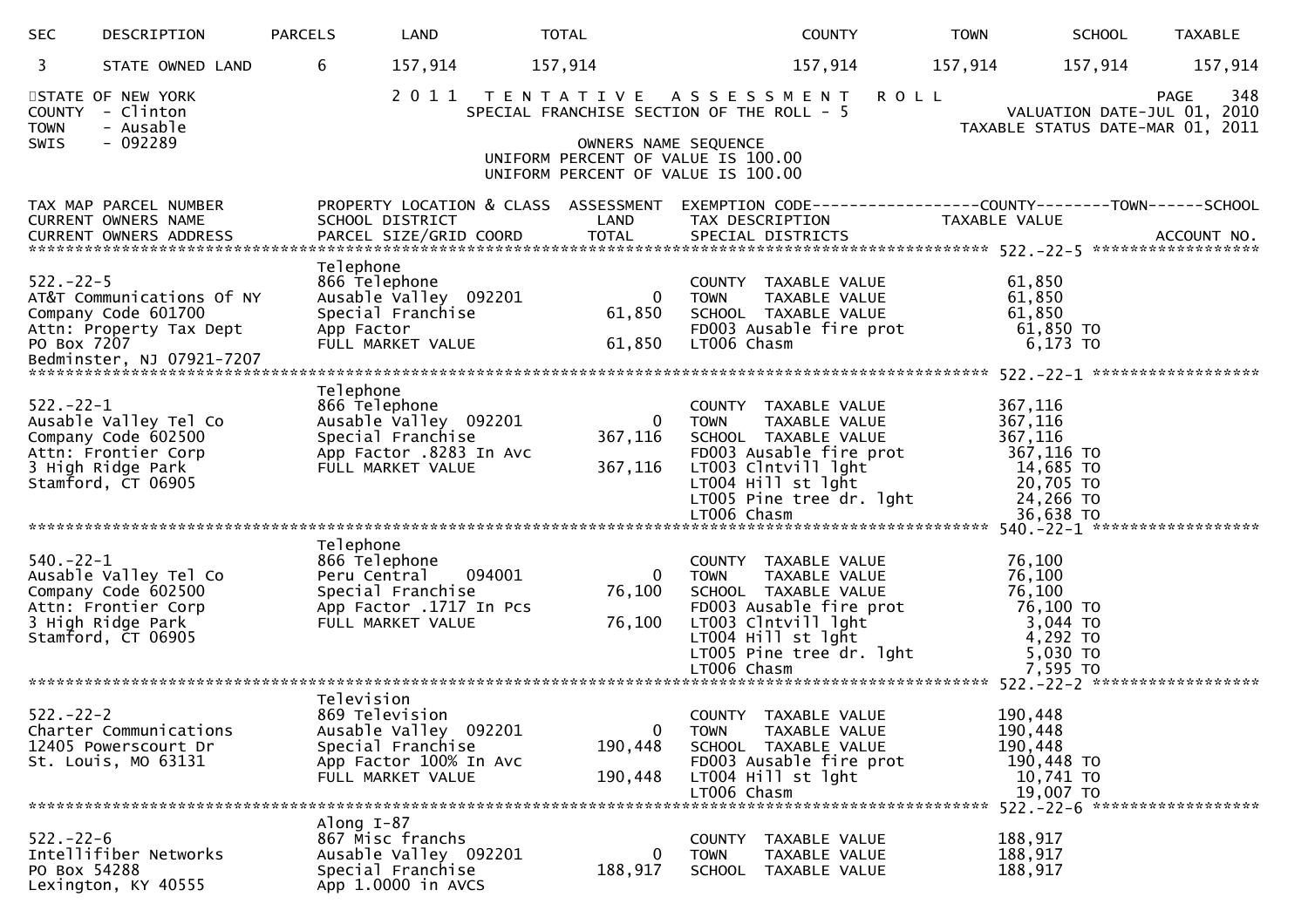|                                                                   | $21550'$ fib optic on I-87<br>FULL MARKET VALUE | 188,917              |                                                                             |                                                                                       |
|-------------------------------------------------------------------|-------------------------------------------------|----------------------|-----------------------------------------------------------------------------|---------------------------------------------------------------------------------------|
| STATE OF NEW YORK<br>COUNTY - Clinton<br><b>TOWN</b><br>- Ausable |                                                 |                      | 2011 TENTATIVE ASSESSMENT ROLL<br>SPECIAL FRANCHISE SECTION OF THE ROLL - 5 | 349<br><b>PAGE</b><br>VALUATION DATE-JUL 01, 2010<br>TAXABLE STATUS DATE-MAR 01, 2011 |
| - 092289<br><b>SWIS</b>                                           |                                                 | OWNERS NAME SEQUENCE | UNIFORM PERCENT OF VALUE IS 100.00                                          |                                                                                       |
|                                                                   |                                                 |                      | UNIFORM PERCENT OF VALUE IS 100.00                                          |                                                                                       |
| TAX MAP PARCEL NUMBER                                             | PROPERTY LOCATION & CLASS ASSESSMENT            |                      |                                                                             | EXEMPTION CODE-----------------COUNTY--------TOWN------SCHOOL                         |
| CURRENT OWNERS NAME                                               | SCHOOL DISTRICT                                 | LAND                 | TAX DESCRIPTION                                                             | TAXABLE VALUE                                                                         |
| $522 - 22 - 4$                                                    | Electric & Gas                                  |                      |                                                                             |                                                                                       |
| NYS Electric & Gas Corp                                           | 861 Elec & gas<br>Ausable Valley 092201         | $\bf{0}$             | COUNTY TAXABLE VALUE<br>TAXABLE VALUE<br><b>TOWN</b>                        | 571,843<br>571,843                                                                    |
| Attn: Utility Shared Services<br>Local Tax Dept Freeport          | Special Franchise<br>App Factor .8283 In Avc    | 571,843              | SCHOOL TAXABLE VALUE<br>FD003 Ausable fire prot                             | 571,843<br>571,843 TO                                                                 |
| 70 Farm View Dr                                                   | FULL MARKET VALUE                               | 571,843              | LT003 Clntvill lght                                                         | 22,874 TO                                                                             |
| New Gloucester, ME 04260                                          |                                                 |                      | LT004 Hill st lght                                                          | 32,252 TO                                                                             |
|                                                                   |                                                 |                      | LT005 Pine tree dr. 1ght<br>LT006 Chasm                                     | 37,799 TO<br>57,070 TO                                                                |
|                                                                   |                                                 |                      |                                                                             |                                                                                       |
| $540. -22 - 4$                                                    | Electric & Gas<br>861 Elec & gas                |                      | COUNTY TAXABLE VALUE                                                        | 118,539                                                                               |
| NYS Electric & Gas Corp                                           | 094001<br>Peru Central                          | $\overline{0}$       | TAXABLE VALUE<br><b>TOWN</b>                                                | 118,539                                                                               |
| Attn: Utility Shared Services<br>Local Tax Dept Freeport          | Special Franchise<br>App Factor .1717 In Pcs    | 118,539              | SCHOOL TAXABLE VALUE<br>FD003 Ausable fire prot                             | 118,539<br>118,539 TO                                                                 |
| 70 Farm View Dr                                                   | FULL MARKET VALUE                               | 118,539              | LT003 Clntvill lght                                                         | 4,742 TO                                                                              |
| New Gloucester, ME 04260                                          |                                                 |                      | $LT004$ Hill st lght                                                        | 6,686 TO                                                                              |
|                                                                   |                                                 |                      | LT005 Pine tree dr. lght<br>LT006 Chasm                                     | 7,835 TO<br>11,830 TO                                                                 |
|                                                                   |                                                 |                      |                                                                             |                                                                                       |
| $522 - 22 - 3$                                                    | Telephone<br>866 Telephone                      |                      | COUNTY TAXABLE VALUE                                                        | 92,949                                                                                |
| Verizon New York Inc                                              | Ausable Valley 092201                           | 0                    | TAXABLE VALUE<br><b>TOWN</b>                                                | 92,949                                                                                |
| Verizon Communications                                            | Special Franchise                               | 92,949               | SCHOOL TAXABLE VALUE                                                        | 92,949                                                                                |
| Company Code 631900<br>PO Box 152206                              | App Factor .8283 In Avc<br>FULL MARKET VALUE    | 92,949               | FD003 Ausable fire prot<br>LT006 Chasm                                      | 92,949 TO<br>9,276 TO                                                                 |
|                                                                   |                                                 |                      |                                                                             |                                                                                       |
|                                                                   | Telephone                                       |                      |                                                                             |                                                                                       |
| $540. -22 - 3$                                                    | 866 Telephone                                   |                      | <b>COUNTY</b><br>TAXABLE VALUE                                              | 19,268                                                                                |
| Verizon New York Inc                                              | 094001<br>Peru Central                          | $\mathbf{0}$         | <b>TOWN</b><br>TAXABLE VALUE                                                | 19,268                                                                                |
| Verizon Communications<br>Company Code 631900                     | Special Franchise<br>App Factor .1717 In Pcs    | 19,268               | SCHOOL TAXABLE VALUE<br>FD003 Ausable fire prot                             | 19,268<br>19,268 TO                                                                   |
| PO Box 152206                                                     | FULL MARKET VALUE                               | 19,268               | LT006 Chasm                                                                 | 1,923 TO                                                                              |
| Irving, TX 75015-2206                                             |                                                 |                      |                                                                             |                                                                                       |
| STATE OF NEW YORK                                                 |                                                 |                      | 2011 TENTATIVE ASSESSMENT<br>ROLL                                           | 350<br><b>PAGE</b>                                                                    |
| - Clinton<br><b>COUNTY</b>                                        |                                                 |                      | SPECIAL FRANCHISE SECTION OF THE ROLL - 5                                   | VALUATION DATE-JUL 01, 2010                                                           |
| <b>TOWN</b><br>- Ausable<br>$-092289$<br><b>SWIS</b>              |                                                 |                      |                                                                             | TAXABLE STATUS DATE-MAR 01, 2011<br>RPS150/V04/L015                                   |
|                                                                   |                                                 |                      |                                                                             | <b>CURRENT DATE 5/02/2011</b>                                                         |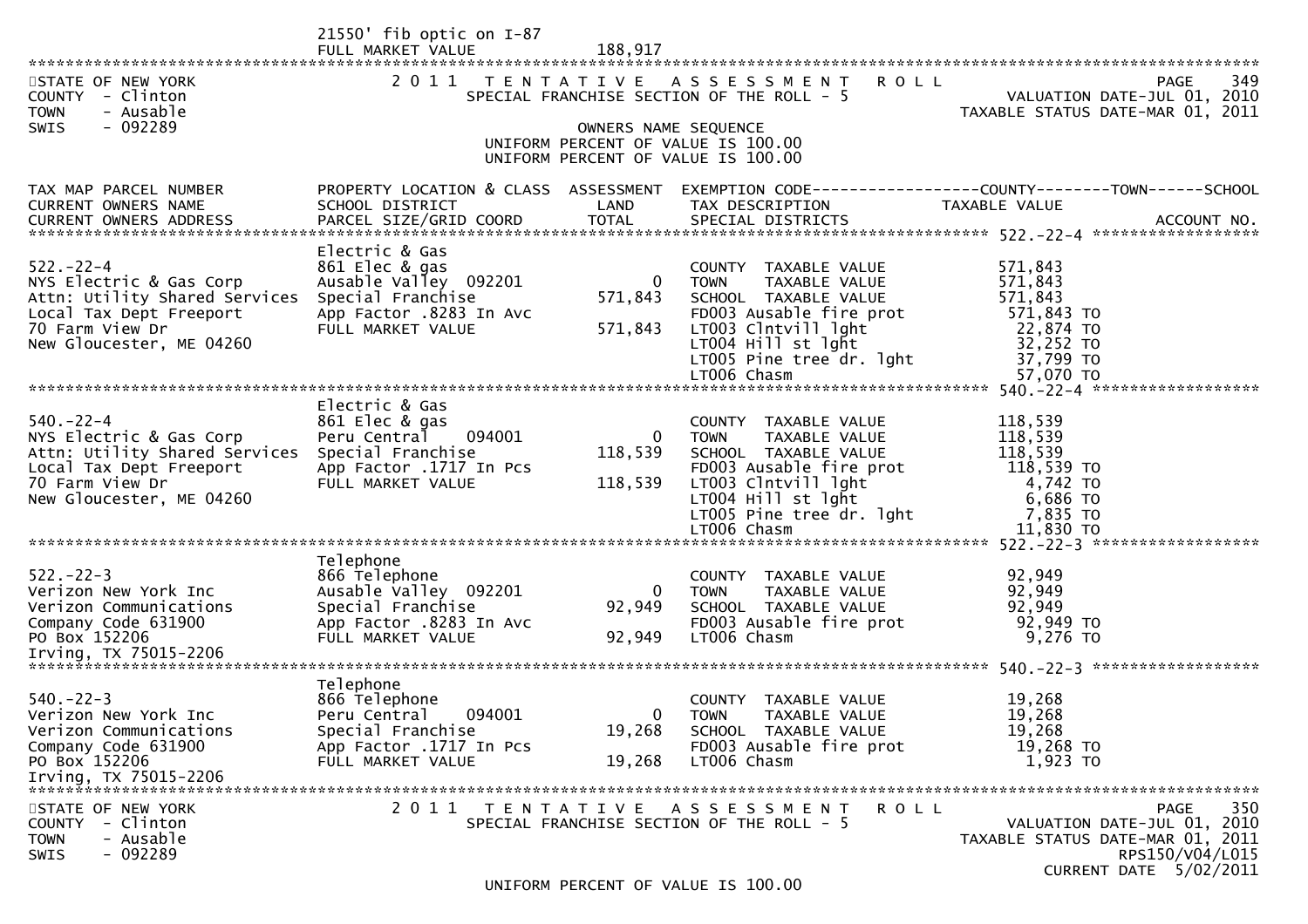### R O L L S U B S E C T I O N - - T O T A L S

#### \*\*\* S P E C I A L D I S T R I C T S U M M A R Y \*\*\*

| <b>CODE</b> | DISTRICT NAME                                                                                           | <b>TOTAL</b><br>PARCELS | EXTENSION<br><b>TYPE</b>                            | <b>EXTENSION</b><br><b>VALUE</b> | AD VALOREM<br><b>VALUE</b>                         | <b>EXEMPT</b><br><b>AMOUNT</b> | <b>TAXABLE</b><br><b>VALUE</b>                     |
|-------------|---------------------------------------------------------------------------------------------------------|-------------------------|-----------------------------------------------------|----------------------------------|----------------------------------------------------|--------------------------------|----------------------------------------------------|
|             | FD003 Ausable fire p<br>LT003 Clntvill lght<br>LT004 Hill st lght<br>LT005 Pine tree dr.<br>LT006 Chasm |                         | 8 TOTAL<br>4 TOTAL<br>5 TOTAL<br>4 TOTAL<br>8 TOTAL |                                  | 1498, 113<br>45,345<br>74.676<br>74,930<br>149,512 |                                | 1498, 113<br>45,345<br>74.676<br>74.930<br>149,512 |

#### \*\*\* S C H O O L D I S T R I C T S U M M A R Y \*\*\*

| <b>CODE</b>      | DISTRICT NAME                      | <b>TOTAL</b><br><b>PARCELS</b> | ASSESSED<br>LAND | ASSESSED<br><b>TOTAL</b> | <b>EXEMPT</b><br><b>AMOUNT</b> | <b>TOTAL</b><br><b>TAXABLE</b> | <b>STAR</b><br><b>AMOUNT</b> | <b>STAR</b><br><b>TAXABLE</b> |
|------------------|------------------------------------|--------------------------------|------------------|--------------------------|--------------------------------|--------------------------------|------------------------------|-------------------------------|
| 092201<br>094001 | Ausable Valley Cen<br>Peru Central |                                |                  | 1473, 123<br>213,907     |                                | 1473, 123<br>213,907           |                              | 1473,123<br>213,907           |
|                  | SUB-TOTAL                          | 9                              |                  | 1687,030                 |                                | 1687,030                       |                              | 1687,030                      |
|                  | <b>TOTAL</b>                       | 9                              |                  | 1687,030                 |                                | 1687,030                       |                              | 1687,030                      |

### \*\*\* S Y S T E M C O D E S S U M M A R Y \*\*\*

#### NO SYSTEM EXEMPTIONS AT THIS LEVEL

#### \*\*\* E X E M P T I O N S U M M A R Y \*\*\*

#### NO EXEMPTIONS AT THIS LEVEL

| <b>ROLL</b><br><b>SEC</b> | DESCRIPTION                                                    | <b>TOTAL</b><br><b>PARCELS</b> | ASSESSED<br>LAND | ASSESSED<br><b>TOTAL</b>                                                                                          | TAXABLE<br><b>COUNTY</b> | <b>TAXABLE</b><br><b>TOWN</b> | TAXABLE<br><b>SCHOOL</b> | <b>STAR</b><br><b>TAXABLE</b>                                                                                                 |
|---------------------------|----------------------------------------------------------------|--------------------------------|------------------|-------------------------------------------------------------------------------------------------------------------|--------------------------|-------------------------------|--------------------------|-------------------------------------------------------------------------------------------------------------------------------|
|                           | SPECIAL FRANCHISE                                              | 9                              |                  | 1687,030                                                                                                          | 1687,030                 | 1687,030                      | 1687,030                 | 1687,030                                                                                                                      |
| <b>TOWN</b><br>SWIS       | STATE OF NEW YORK<br>COUNTY - Clinton<br>- Ausable<br>- 092289 |                                |                  | 2011 TENTATIVE ASSESSMENT ROLL<br>SPECIAL FRANCHISE SECTION OF THE ROLL - 5<br>UNIFORM PERCENT OF VALUE IS 100.00 |                          |                               |                          | 351<br>PAGE<br>VALUATION DATE-JUL 01, 2010<br>TAXABLE STATUS DATE-MAR 01, 2011<br>RPS150/V04/L015<br>CURRENT DATE $5/02/2011$ |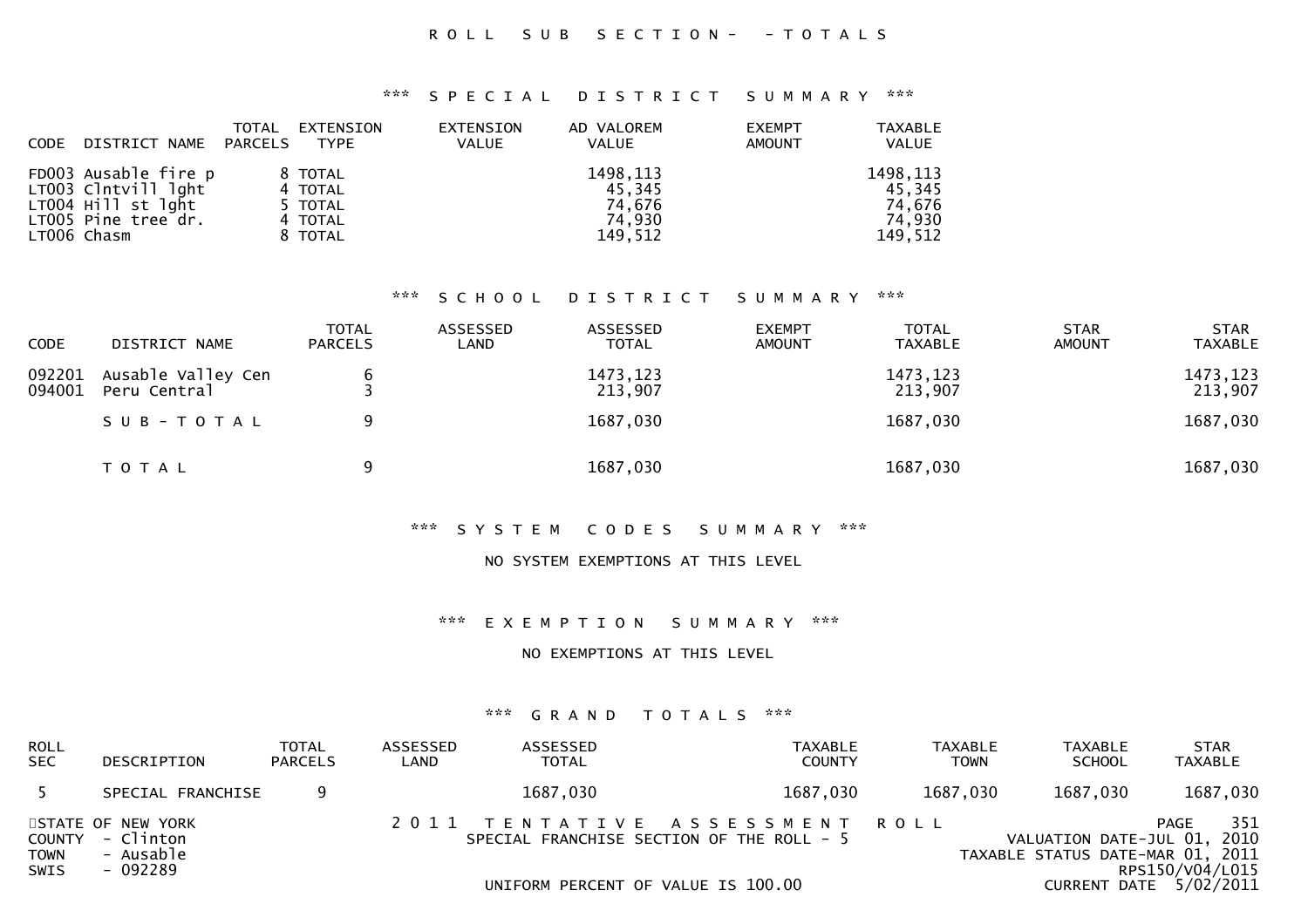\*\*\* S P E C I A L D I S T R I C T S U M M A R Y \*\*\*

| <b>CODE</b> | DISTRICT NAME                                                                                           | TOTAL<br>PARCELS | EXTENSION<br><b>TYPE</b>                            | <b>EXTENSION</b><br><b>VALUE</b> | AD VALOREM<br><b>VALUE</b>                         | <b>EXEMPT</b><br><b>AMOUNT</b> | <b>TAXABLE</b><br>VALUE                            |
|-------------|---------------------------------------------------------------------------------------------------------|------------------|-----------------------------------------------------|----------------------------------|----------------------------------------------------|--------------------------------|----------------------------------------------------|
|             | FD003 Ausable fire p<br>LT003 Clntvill lght<br>LT004 Hill st lght<br>LT005 Pine tree dr.<br>LTOO6 Chasm |                  | 8 TOTAL<br>4 TOTAL<br>5 TOTAL<br>4 TOTAL<br>8 TOTAL |                                  | 1498, 113<br>45.345<br>74,676<br>74,930<br>149.512 |                                | 1498, 113<br>45,345<br>74.676<br>74,930<br>149,512 |

#### \*\*\* S C H O O L D I S T R I C T S U M M A R Y \*\*\*

| CODE             | DISTRICT NAME                      | <b>TOTAL</b><br><b>PARCELS</b> | ASSESSED<br>LAND | ASSESSED<br><b>TOTAL</b> | <b>EXEMPT</b><br><b>AMOUNT</b> | <b>TOTAL</b><br><b>TAXABLE</b> | <b>STAR</b><br><b>AMOUNT</b> | <b>STAR</b><br><b>TAXABLE</b> |
|------------------|------------------------------------|--------------------------------|------------------|--------------------------|--------------------------------|--------------------------------|------------------------------|-------------------------------|
| 092201<br>094001 | Ausable Valley Cen<br>Peru Central |                                |                  | 1473, 123<br>213,907     |                                | 1473, 123<br>213,907           |                              | 1473, 123<br>213,907          |
|                  | SUB-TOTAL                          | 9                              |                  | 1687,030                 |                                | 1687,030                       |                              | 1687,030                      |
|                  | T O T A L                          | 9                              |                  | 1687,030                 |                                | 1687,030                       |                              | 1687,030                      |

### \*\*\* S Y S T E M C O D E S S U M M A R Y \*\*\*

### NO SYSTEM EXEMPTIONS AT THIS LEVEL

\*\*\* E X E M P T I O N S U M M A R Y \*\*\*

#### NO EXEMPTIONS AT THIS LEVEL

| <b>ROLL</b><br><b>SEC</b> | DESCRIPTION                                        | TOTAL<br><b>PARCELS</b> | ASSESSED<br>LAND | ASSESSED<br><b>TOTAL</b> | TAXABLE<br><b>COUNTY</b>                                                 | <b>TAXABLE</b><br><b>TOWN</b> | TAXABLE<br><b>SCHOOL</b>                                        | <b>STAR</b><br><b>TAXABLE</b> |
|---------------------------|----------------------------------------------------|-------------------------|------------------|--------------------------|--------------------------------------------------------------------------|-------------------------------|-----------------------------------------------------------------|-------------------------------|
|                           | SPECIAL FRANCHISE                                  |                         |                  | 1687,030                 | 1687,030                                                                 | 1687,030                      | 1687,030                                                        | 1687,030                      |
| <b>TOWN</b>               | STATE OF NEW YORK<br>COUNTY - Clinton<br>- Ausable |                         |                  |                          | 2011 TENTATIVE ASSESSMENT ROLL<br>UTILITY & R.R. SECTION OF THE ROLL - 6 |                               | VALUATION DATE-JUL 01, 2010<br>TAXABLE STATUS DATE-MAR 01, 2011 | 352<br>PAGE                   |
| SWIS                      | - 092289                                           |                         |                  |                          | OWNERS NAME SEQUENCE                                                     |                               |                                                                 |                               |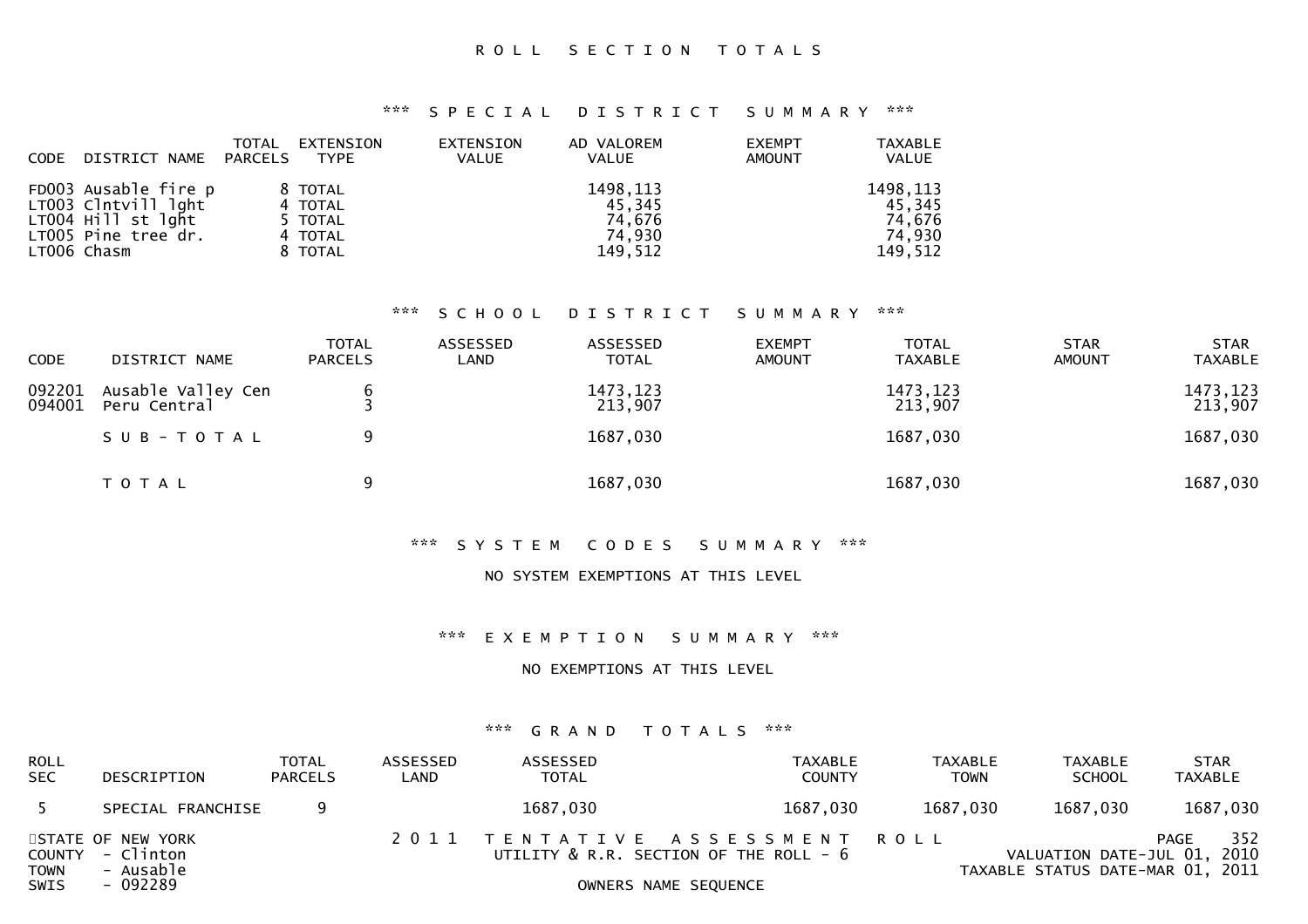# UNIFORM PERCENT OF VALUE IS 100.00

| TAX MAP PARCEL NUMBER<br><b>CURRENT OWNERS NAME</b>                                                                                                                | PROPERTY LOCATION & CLASS ASSESSMENT<br>SCHOOL DISTRICT                                                                                                                                                                            | LAND                               | TAX DESCRIPTION                                                                                                        | EXEMPTION CODE-----------------COUNTY-------TOWN------SCHOOL<br>TAXABLE VALUE  |
|--------------------------------------------------------------------------------------------------------------------------------------------------------------------|------------------------------------------------------------------------------------------------------------------------------------------------------------------------------------------------------------------------------------|------------------------------------|------------------------------------------------------------------------------------------------------------------------|--------------------------------------------------------------------------------|
| $305.4 - 1 - 17$<br>Alice Falls Corporation<br>Company Code 190002<br>Attn: Mercer Management Inc<br>Three E-Comm 3Rd Fl<br>Albany, NY 12207                       | 2052 Rt 9<br>874 Elec-hydro<br>Ausable Valley 092201<br>Loc#092201<br>App Factor 100% In Avcs<br>Alice Falls Hydro Plant<br>ACRES 16.00<br>EAST-0762235 NRTH-2073775<br>DEED BOOK 836<br>PG-183<br>FULL MARKET VALUE               | 99,600<br>711,600<br>711,600       | COUNTY TAXABLE VALUE<br><b>TOWN</b><br>TAXABLE VALUE<br>SCHOOL TAXABLE VALUE<br>FD003 Ausable fire prot<br>LT006 Chasm | 711,600<br>711,600<br>711,600<br>711,600 TO<br>711,600 TO                      |
| $304. - 1 - 28$<br>AT&T Communications of NY<br>Company Code 601700<br>Attn: Property Tax Dept<br>PO Box 7207<br>Bedminster, NJ 07921-7207                         | 84 Deutsch Dr<br>831 Tele Comm<br>Ausable Valley 092201<br>Loc#088134<br>App Factor 100% In Avcs<br>KV Radiorelay Bld & Tower<br>2.00<br><b>ACRES</b><br>EAST-0747957 NRTH-2075544<br>DEED BOOK 477<br>PG-693<br>FULL MARKET VALUE | 18,600<br>152,388<br>152,388       | COUNTY TAXABLE VALUE<br><b>TOWN</b><br>TAXABLE VALUE<br>SCHOOL TAXABLE VALUE<br>FD003 Ausable fire prot                | 152,388<br>152,388<br>152,388<br>152,388 TO                                    |
| 622.089-9999-601.700-1882<br>AT&T Communications Of NY<br>Company Code 601700<br>Attn: Property Tax Dept<br>PO Box 7207                                            | Outside Plant<br>836 Telecom. eq.<br>094001<br>Peru Central<br>Loc#888888 177' Fib opt c<br>App Factor 100% In Pcs<br>FULL MARKET VALUE                                                                                            | 0<br>50,416<br>50,416              | COUNTY TAXABLE VALUE<br>TAXABLE VALUE<br><b>TOWN</b><br>SCHOOL TAXABLE VALUE<br>FD003 Ausable fire prot                | 50,416<br>50,416<br>50,416<br>50,416 TO                                        |
| 622.089-9999-713.000-1881<br>BCE Nexxia Corporation<br>Duharme, MCMillen & Associate<br>Attn: Property Tax Dept<br>20830 N Tatum Blvd Ste 390<br>Phoenix, AZ 85050 | Outside Plant<br>836 Telecom. eq.<br>Ausable Valley 092201<br>Underground Cable<br>Fiber Optic #888888<br>ACRES 0.01<br>FULL MARKET VALUE                                                                                          | $\overline{0}$<br>52,869<br>52,869 | COUNTY TAXABLE VALUE<br>TAXABLE VALUE<br><b>TOWN</b><br>SCHOOL TAXABLE VALUE<br>FD003 Ausable fire prot                | 52,869<br>52,869<br>52,869<br>52,869 TO                                        |
| 622.089-9999-602.500-1881<br>Frontier Comm-Aus Val Tel<br>Company Code 602500<br>3 High Ridge Park<br>Stamford, CT 06905                                           | Outside Plant<br>836 Telecom. eq.<br>Ausable Valley 092201<br>Loc#888888 Poles, wires, ca<br>App Factor .8283 In Avcs<br>FULL MARKET VALUE                                                                                         | $\mathbf{0}$<br>85,649<br>85,649   | COUNTY TAXABLE VALUE<br><b>TOWN</b><br>TAXABLE VALUE<br>SCHOOL TAXABLE VALUE<br>FD003 Ausable fire prot                | 85,649<br>85,649<br>85,649<br>85,649 TO                                        |
| STATE OF NEW YORK<br>- Clinton<br><b>COUNTY</b><br>- Ausable<br><b>TOWN</b><br>$-092289$<br><b>SWIS</b>                                                            | 2011<br>T E N T A T I V E                                                                                                                                                                                                          | OWNERS NAME SEQUENCE               | ROLL<br>A S S E S S M E N T<br>UTILITY & R.R. SECTION OF THE ROLL - 6                                                  | 353<br>PAGE<br>VALUATION DATE-JUL 01, 2010<br>TAXABLE STATUS DATE-MAR 01, 2011 |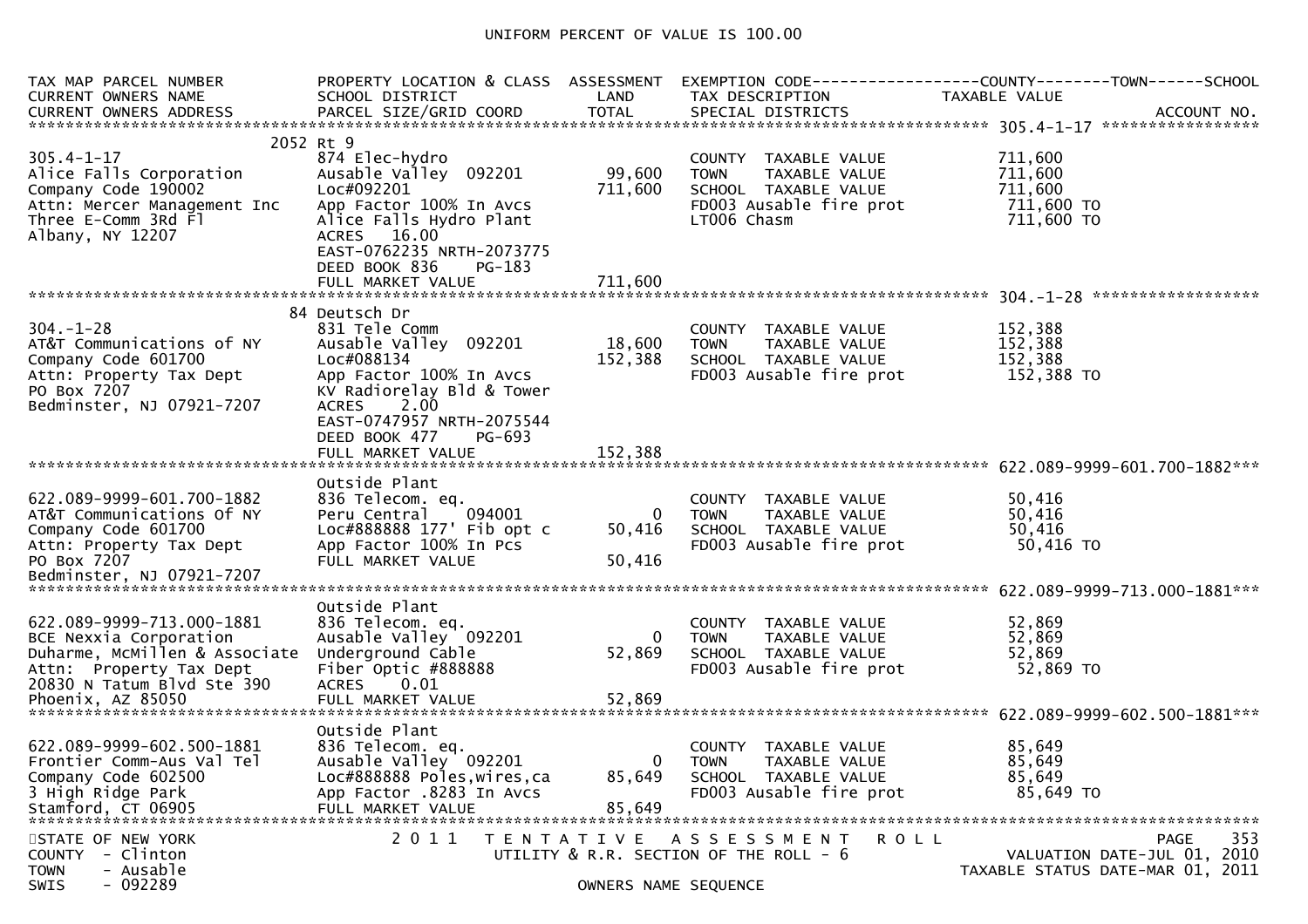| Outside Plant<br>622.089-9999-602.500-1882<br>17,754<br>836 Telecom. eq.<br>COUNTY TAXABLE VALUE<br>094001<br>17,754<br>$\mathbf{0}$<br>Frontier Comm-Aus Val Tel<br>Peru Central<br><b>TOWN</b><br>TAXABLE VALUE<br>Loc#888888 Poles, wires, ca<br>17,754<br>Company Code 602500<br>17,754<br>SCHOOL TAXABLE VALUE<br>FD003 Ausable fire prot<br>17,754 TO<br>3 High Ridge Park<br>App Factor .1717 In Pcs<br>Outside Plant<br>622.089-9999-760.700-1881<br>836 Telecom. eq.<br>96,713<br>COUNTY TAXABLE VALUE<br>Ausable Valley 092201<br>Level 3 Communications LLC<br>TAXABLE VALUE<br>96,713<br>0<br><b>TOWN</b><br>Loc#888888 Buries Fib Opt<br>96,713<br>96,713<br>Attn: Company Code 760700<br>SCHOOL TAXABLE VALUE<br>FD003 Ausable fire prot<br>96,713 TO<br>Property Tax Director<br>App Factor 100% In Avcs<br>1025 Eldorado Blvd<br>FULL MARKET VALUE<br>96,713<br>47 Old State Rd<br>$305.4 - 1 - 9$<br>1238,100<br>874 Elec-hydro<br>COUNTY TAXABLE VALUE<br>Ausable Valley 092201<br>31,100<br>1238,100<br>NYS Electric & Gas Corp<br><b>TOWN</b><br>TAXABLE VALUE<br>1238,100<br>Attn: Utility Shared Services Loc#001227<br>1238,100<br>SCHOOL TAXABLE VALUE<br>FD003 Ausable fire prot<br>1238,100 TO<br>Local Tax Dept Freeport<br>App Factor 100% In Avcs<br>70 Farm View Dr<br>Rainbow Falls Hydro<br>LT006 Chasm<br>1238,100 TO<br>New Gloucester, ME 04260<br>ACRES 5.30<br>EAST-0763059 NRTH-2073969<br>DEED BOOK 168<br>$PG-12$<br>64 Hallock Hill Rd<br>792,155<br>$315. - 1 - 21$<br>872 Elec-Substation<br>COUNTY TAXABLE VALUE<br>792,155<br>Ausable Valley 092201<br>15,600<br>NYS Electric & Gas Corp<br><b>TOWN</b><br>TAXABLE VALUE<br>792,155<br>792,155<br>Attn: Utility Shared Services Loc#001205<br>SCHOOL TAXABLE VALUE<br>Local Tax Dept Freeport<br>FD003 Ausable fire prot<br>792,155 TO<br>App Factor 100% In Avcs<br>70 Farm View Dr<br>Keeseville Sub Bld & Equi<br>9.00<br>New Gloucester, ME 04260<br><b>ACRES</b><br>EAST-0749326 NRTH-2069374<br>DEED BOOK 472<br>PG-196<br>49 Basket Ave<br>$315. - 2 - 41$<br>349,725<br>872 Elec-Substation<br>COUNTY TAXABLE VALUE<br>NYS Electric & Gas Corp<br>Ausable Valley 092201<br>6,200<br>349,725<br><b>TAXABLE VALUE</b><br><b>TOWN</b><br>349,725<br>Attn: Utility Shared Services Loc#001160<br>SCHOOL TAXABLE VALUE<br>349,725<br>FD003 Ausable fire prot<br>349,725 TO<br>App Factor 100% In Avcs<br>Local Tax Dept Freeport<br>70 Farm View Dr<br>Carrol Saw Mill Sub<br>New Gloucester, ME 04260<br>FRNT 200.00 DPTH 200.00<br>EAST-0754016 NRTH-2069896<br>DEED BOOK 398<br>PG-179<br>349,725<br>FULL MARKET VALUE<br>2011<br>354<br>STATE OF NEW YORK<br>TENTATIVE ASSESSMENT<br><b>PAGE</b><br>R O L L | TAX MAP PARCEL NUMBER<br>CURRENT OWNERS NAME | SCHOOL DISTRICT | LAND | TAX DESCRIPTION | PROPERTY LOCATION & CLASS ASSESSMENT EXEMPTION CODE----------------COUNTY-------TOWN------SCHOOL<br>TAXABLE VALUE |
|-----------------------------------------------------------------------------------------------------------------------------------------------------------------------------------------------------------------------------------------------------------------------------------------------------------------------------------------------------------------------------------------------------------------------------------------------------------------------------------------------------------------------------------------------------------------------------------------------------------------------------------------------------------------------------------------------------------------------------------------------------------------------------------------------------------------------------------------------------------------------------------------------------------------------------------------------------------------------------------------------------------------------------------------------------------------------------------------------------------------------------------------------------------------------------------------------------------------------------------------------------------------------------------------------------------------------------------------------------------------------------------------------------------------------------------------------------------------------------------------------------------------------------------------------------------------------------------------------------------------------------------------------------------------------------------------------------------------------------------------------------------------------------------------------------------------------------------------------------------------------------------------------------------------------------------------------------------------------------------------------------------------------------------------------------------------------------------------------------------------------------------------------------------------------------------------------------------------------------------------------------------------------------------------------------------------------------------------------------------------------------------------------------------------------------------------------------------------------------------------------------------------------------------------------------------------------------------------------------------------------------------------------------------------------------------------------------------------|----------------------------------------------|-----------------|------|-----------------|-------------------------------------------------------------------------------------------------------------------|
|                                                                                                                                                                                                                                                                                                                                                                                                                                                                                                                                                                                                                                                                                                                                                                                                                                                                                                                                                                                                                                                                                                                                                                                                                                                                                                                                                                                                                                                                                                                                                                                                                                                                                                                                                                                                                                                                                                                                                                                                                                                                                                                                                                                                                                                                                                                                                                                                                                                                                                                                                                                                                                                                                                                 |                                              |                 |      |                 |                                                                                                                   |
|                                                                                                                                                                                                                                                                                                                                                                                                                                                                                                                                                                                                                                                                                                                                                                                                                                                                                                                                                                                                                                                                                                                                                                                                                                                                                                                                                                                                                                                                                                                                                                                                                                                                                                                                                                                                                                                                                                                                                                                                                                                                                                                                                                                                                                                                                                                                                                                                                                                                                                                                                                                                                                                                                                                 |                                              |                 |      |                 |                                                                                                                   |
|                                                                                                                                                                                                                                                                                                                                                                                                                                                                                                                                                                                                                                                                                                                                                                                                                                                                                                                                                                                                                                                                                                                                                                                                                                                                                                                                                                                                                                                                                                                                                                                                                                                                                                                                                                                                                                                                                                                                                                                                                                                                                                                                                                                                                                                                                                                                                                                                                                                                                                                                                                                                                                                                                                                 |                                              |                 |      |                 |                                                                                                                   |
|                                                                                                                                                                                                                                                                                                                                                                                                                                                                                                                                                                                                                                                                                                                                                                                                                                                                                                                                                                                                                                                                                                                                                                                                                                                                                                                                                                                                                                                                                                                                                                                                                                                                                                                                                                                                                                                                                                                                                                                                                                                                                                                                                                                                                                                                                                                                                                                                                                                                                                                                                                                                                                                                                                                 |                                              |                 |      |                 |                                                                                                                   |
|                                                                                                                                                                                                                                                                                                                                                                                                                                                                                                                                                                                                                                                                                                                                                                                                                                                                                                                                                                                                                                                                                                                                                                                                                                                                                                                                                                                                                                                                                                                                                                                                                                                                                                                                                                                                                                                                                                                                                                                                                                                                                                                                                                                                                                                                                                                                                                                                                                                                                                                                                                                                                                                                                                                 |                                              |                 |      |                 |                                                                                                                   |
|                                                                                                                                                                                                                                                                                                                                                                                                                                                                                                                                                                                                                                                                                                                                                                                                                                                                                                                                                                                                                                                                                                                                                                                                                                                                                                                                                                                                                                                                                                                                                                                                                                                                                                                                                                                                                                                                                                                                                                                                                                                                                                                                                                                                                                                                                                                                                                                                                                                                                                                                                                                                                                                                                                                 |                                              |                 |      |                 |                                                                                                                   |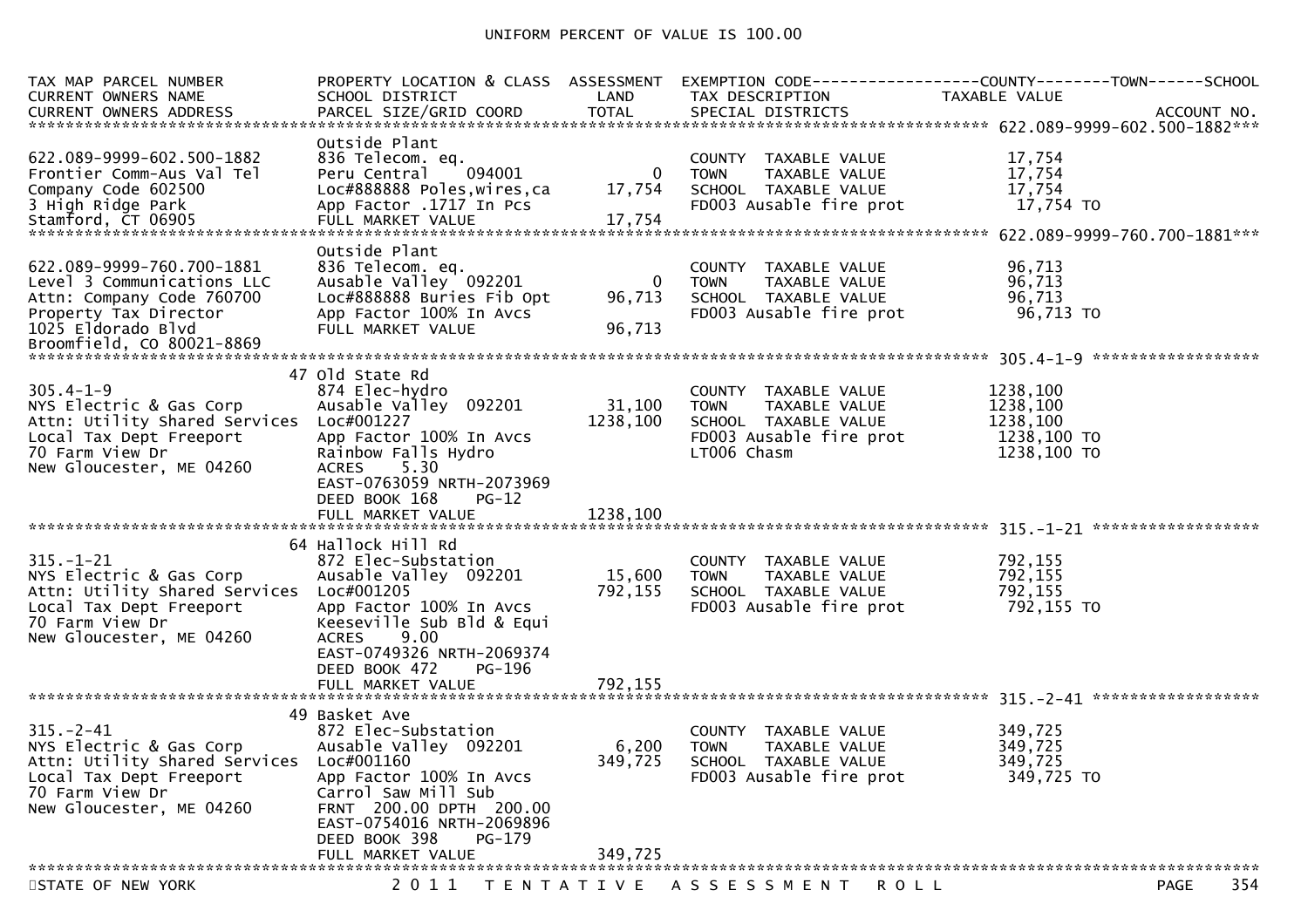| COUNTY - Clinton<br>- Ausable<br><b>TOWN</b>                                                                                                                      |                                                                                                                                                                                               |                                    | UTILITY & R.R. SECTION OF THE ROLL - 6                                                                            | VALUATION DATE-JUL 01, 2010<br>TAXABLE STATUS DATE-MAR 01, 2011                 |  |  |  |  |
|-------------------------------------------------------------------------------------------------------------------------------------------------------------------|-----------------------------------------------------------------------------------------------------------------------------------------------------------------------------------------------|------------------------------------|-------------------------------------------------------------------------------------------------------------------|---------------------------------------------------------------------------------|--|--|--|--|
| SWIS<br>- 092289                                                                                                                                                  | OWNERS NAME SEQUENCE<br>UNIFORM PERCENT OF VALUE IS 100.00                                                                                                                                    |                                    |                                                                                                                   |                                                                                 |  |  |  |  |
| TAX MAP PARCEL NUMBER<br>CURRENT OWNERS NAME                                                                                                                      | PROPERTY LOCATION & CLASS ASSESSMENT<br>SCHOOL DISTRICT                                                                                                                                       | LAND                               | TAX DESCRIPTION                                                                                                   | EXEMPTION CODE------------------COUNTY--------TOWN------SCHOOL<br>TAXABLE VALUE |  |  |  |  |
| $334. - 1 - 19$<br>NYS Electric & Gas Corp<br>Attn: Utility Shared Services Loc#001169<br>Local Tax Dept Freeport<br>70 Farm View Dr<br>New Gloucester, ME 04260  | 205 Dry Bridge Rd<br>872 Elec-Substation<br>Ausable Valley 092201<br>App Factor 100% In Avcs<br>Clintonville Sub Equip<br>ACRES 15.10<br>EAST-0725546 NRTH-2054666<br>DEED BOOK 536<br>PG-354 | 15,900<br>143,197                  | COUNTY TAXABLE VALUE<br><b>TOWN</b><br>TAXABLE VALUE<br>SCHOOL TAXABLE VALUE<br>FD003 Ausable fire prot           | 143,197<br>143,197<br>143,197<br>143,197 TO                                     |  |  |  |  |
|                                                                                                                                                                   | Lower Rd                                                                                                                                                                                      |                                    |                                                                                                                   |                                                                                 |  |  |  |  |
| $335.1 - 1 - 38$<br>NYS Electric & Gas Corp<br>Attn: Utility Shared Services Loc#001170<br>Local Tax Dept Freeport<br>70 Farm View Dr<br>New Gloucester, ME 04260 | 380 Pub Util Vac<br>Ausable Valley 092201<br>App Factor 100% In Avcs<br>old Clintonville Dam Site<br>ACRES 2.20<br>EAST-0732504 NRTH-2053349<br>DEED BOOK 204<br>PG-309                       | 5,200<br>5,200                     | COUNTY TAXABLE VALUE<br>TOWN      TAXABLE VALUE<br>SCHOOL   TAXABLE VALUE<br>FD003 Ausable fire prot              | 5,200<br>5,200<br>5,200<br>5,200 TO                                             |  |  |  |  |
|                                                                                                                                                                   |                                                                                                                                                                                               |                                    |                                                                                                                   |                                                                                 |  |  |  |  |
| 622.089-9999-131.600-1001<br>NYS Electric & Gas Corp<br>Attn: Utility Shared Services Loc#000015 Trans Line 15<br>Local Tax Dept Freeport<br>70 Farm View Dr      | Electric Transmission<br>882 Elec Trans Imp<br>Peru Central<br>094001<br>App Factor .1717 In Pcs<br>FULL MARKET VALUE                                                                         | $\overline{0}$<br>14,258<br>14,258 | COUNTY TAXABLE VALUE<br>TAXABLE VALUE<br><b>TOWN</b><br>SCHOOL TAXABLE VALUE<br>FD003 Ausable fire prot           | 14,258<br>14,258<br>14,258<br>14,258 TO                                         |  |  |  |  |
|                                                                                                                                                                   | Electric Transmission                                                                                                                                                                         |                                    |                                                                                                                   |                                                                                 |  |  |  |  |
| 622.089-9999-131.600-1002<br>NYS Electric & Gas Corp<br>Attn: Utility Shared Services<br>Local Tax Dept Freeport<br>70 Farm View Dr                               | 882 Elec Trans Imp<br>Ausable Valley 092201<br>Loc#000015 Trans Line 15<br>App Factor .8283 In Avcs<br>FULL MARKET VALUE                                                                      | $\overline{0}$<br>68,780<br>68,780 | COUNTY TAXABLE VALUE<br>TOWN<br>TAXABLE VALUE<br>SCHOOL TAXABLE VALUE<br>FD003 Ausable fire prot                  | 68,780<br>68,780<br>68,780<br>68,780 TO                                         |  |  |  |  |
|                                                                                                                                                                   | Electric Transmission                                                                                                                                                                         |                                    |                                                                                                                   | 622.089-9999-131.600-1011***                                                    |  |  |  |  |
| 622.089-9999-131.600-1011<br>NYS Electric & Gas Corp<br>Attn: Utility Shared Services<br>Local Tax Dept Freeport                                                  | 882 Elec Trans Imp<br>094001<br>Peru Central<br>$Loc#000016$ Trs Line 16 NE<br>App Factor .1717 in PCS                                                                                        | $\mathbf{0}$<br>21,270             | <b>COUNTY</b><br>TAXABLE VALUE<br>TAXABLE VALUE<br><b>TOWN</b><br>SCHOOL TAXABLE VALUE<br>FD003 Ausable fire prot | 21,270<br>21,270<br>21,270<br>21,270 TO                                         |  |  |  |  |
| 70 Farm View Dr                                                                                                                                                   | FULL MARKET VALUE                                                                                                                                                                             | 21,270                             |                                                                                                                   |                                                                                 |  |  |  |  |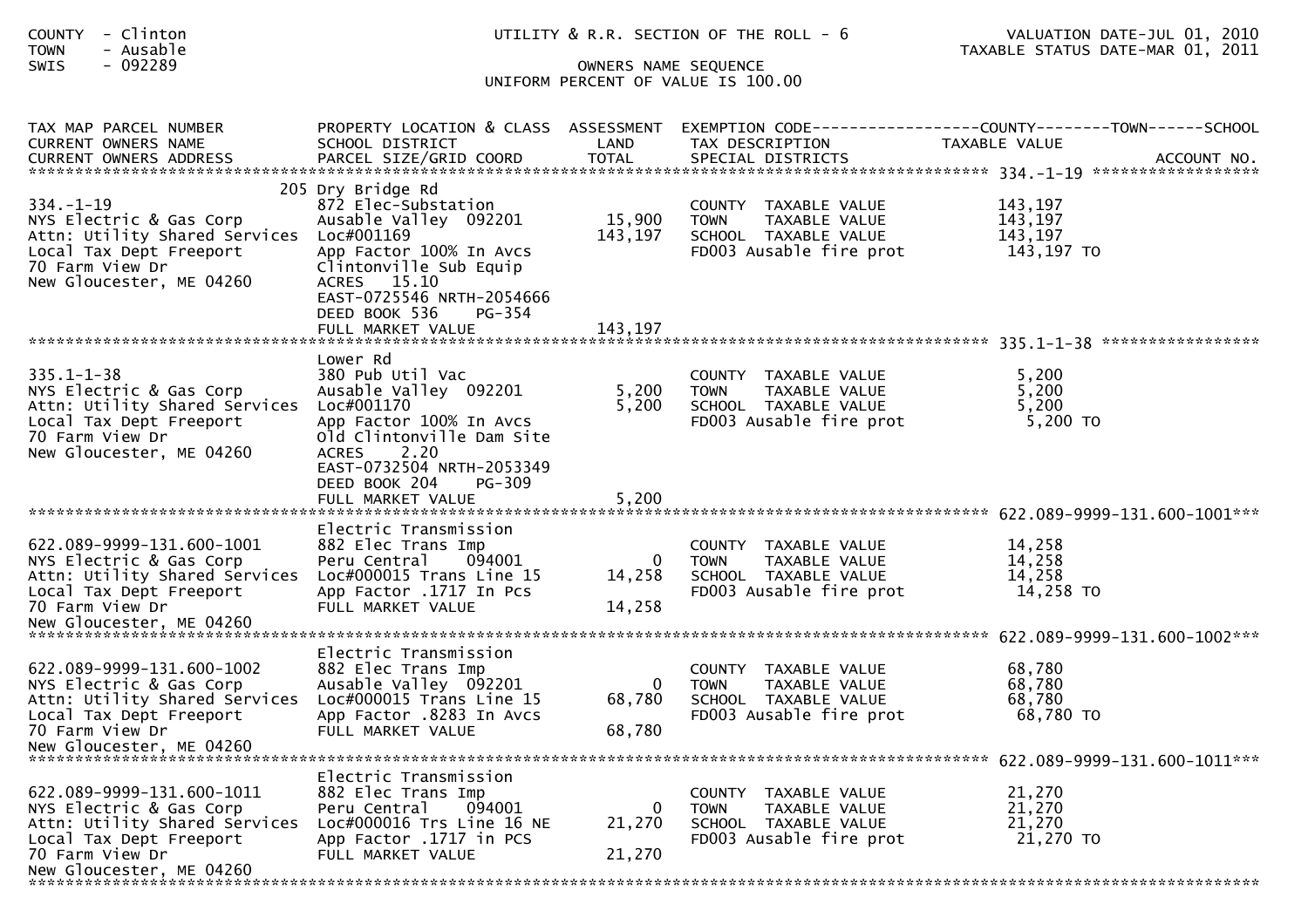| STATE OF NEW YORK<br>COUNTY - Clinton<br><b>TOWN</b><br>- Ausable<br>$-092289$<br><b>SWIS</b>                                                                   | 2011                                                                                                                                              | OWNERS NAME SEQUENCE               | TENTATIVE ASSESSMENT<br><b>ROLL</b><br>UTILITY & R.R. SECTION OF THE ROLL - 6<br>UNIFORM PERCENT OF VALUE IS 100.00                                                                               | VALUATION DATE-JUL 01, 2010<br>TAXABLE STATUS DATE-MAR 01, 2011                                        | 355<br>PAGE        |
|-----------------------------------------------------------------------------------------------------------------------------------------------------------------|---------------------------------------------------------------------------------------------------------------------------------------------------|------------------------------------|---------------------------------------------------------------------------------------------------------------------------------------------------------------------------------------------------|--------------------------------------------------------------------------------------------------------|--------------------|
| TAX MAP PARCEL NUMBER<br>CURRENT OWNERS NAME                                                                                                                    | PROPERTY LOCATION & CLASS ASSESSMENT<br>SCHOOL DISTRICT                                                                                           | LAND                               | EXEMPTION CODE------------------COUNTY--------TOWN------SCHOOL<br>TAX DESCRIPTION                                                                                                                 | TAXABLE VALUE                                                                                          |                    |
| 622.089-9999-131.600-1012<br>NYS Electric & Gas Corp<br>Attn: Utility Shared Services<br>Local Tax Dept Freeport<br>70 Farm View Dr                             | Electric Tansmission<br>882 Elec Trans Imp<br>Ausable Valley 092201<br>Loc#000016 Trs Line 16 NE<br>App Factor .8283 in AVCS<br>FULL MARKET VALUE | 0<br>102,606<br>102,606            | COUNTY TAXABLE VALUE<br><b>TOWN</b><br>TAXABLE VALUE<br>SCHOOL TAXABLE VALUE<br>FD003 Ausable fire prot                                                                                           | 102,606<br>102,606<br>102,606<br>102,606 TO                                                            |                    |
| 622.089-9999-131.600-1021<br>NYS Electric & Gas Corp<br>Attn: Utility Shared Services<br>Local Tax Dept Freeport<br>70 Farm View Dr                             | Electric Transmission<br>882 Elec Trans Imp<br>094001<br>Peru Central<br>Loc#000019 Trans Line 19<br>App Factor .1717 in PCS<br>FULL MARKET VALUE | $\overline{0}$<br>5,654<br>5,654   | COUNTY TAXABLE VALUE<br>TAXABLE VALUE<br><b>TOWN</b><br>SCHOOL TAXABLE VALUE<br>FD003 Ausable fire prot                                                                                           | 5,654<br>5,654<br>5,654<br>5,654 TO                                                                    |                    |
| 622.089-9999-131.600-1022<br>NYS Electric & Gas Corp<br>Attn: Utility Shared Services Loc#000019 Trans Line 19<br>Local Tax Dept Freeport<br>70 Farm View Dr    | Electric Transmission<br>882 Elec Trans Imp<br>Ausable Valley 092201<br>App Factor .8283 in AVCS<br>FULL MARKET VALUE                             | $\mathbf{0}$<br>27,276<br>27,276   | COUNTY TAXABLE VALUE<br>TAXABLE VALUE<br><b>TOWN</b><br>SCHOOL TAXABLE VALUE<br>FD003 Ausable fire prot                                                                                           | 27,276<br>27,276<br>27,276<br>27,276 TO                                                                |                    |
| 622.089-9999-131.600-1881<br>NYS Electric & Gas Corp<br>Attn: Utility Shared Services<br>Local Tax Dept Freeport<br>70 Farm View Dr<br>New Gloucester, ME 04260 | Outside Plant<br>884 Elec Dist Out<br>Ausable Valley 092201<br>Loc#888888 Poles,wires,ca<br>App Factor .8283 In Avcs<br>FULL MARKET VALUE         | 0<br>2148,587<br>2148,587          | COUNTY TAXABLE VALUE<br>TAXABLE VALUE<br><b>TOWN</b><br>SCHOOL TAXABLE VALUE<br>FD003 Ausable fire prot<br>LT003 Clntvill lght<br>$LT004$ Hill st lght<br>LT005 Pine tree dr. lght<br>LT006 Chasm | 2148,587<br>2148,587<br>2148,587<br>2148,587 TO<br>85,943 TO<br>121,180 TO<br>142,022 TO<br>214,429 TO |                    |
| 622.089-9999-131.600-1882<br>NYS Electric & Gas Corp<br>Attn: Utility Shared Services<br>Local Tax Dept Freeport<br>70 Farm View Dr<br>New Gloucester, ME 04260 | Outside Plant<br>884 Elec Dist Out<br>Peru Central<br>094001<br>Loc#888888 Poles, wires, ca<br>App Factor .1717 In Pcs<br>FULL MARKET VALUE       | $\mathbf{0}$<br>445,385<br>445,385 | COUNTY TAXABLE VALUE<br><b>TOWN</b><br>TAXABLE VALUE<br>SCHOOL TAXABLE VALUE<br>FD003 Ausable fire prot<br>LT003 Clntvill lght<br>LT004 Hill st lght<br>LT005 Pine tree dr. lght<br>LT006 Chasm   | 445,385<br>445,385<br>445,385<br>445,385 TO<br>17,815 TO<br>25,120 TO<br>29,440 TO<br>44,449 TO        |                    |
| STATE OF NEW YORK                                                                                                                                               | 2011                                                                                                                                              | T E N T A T I V E                  | A S S E S S M E N T<br>R O L L                                                                                                                                                                    |                                                                                                        | 356<br><b>PAGE</b> |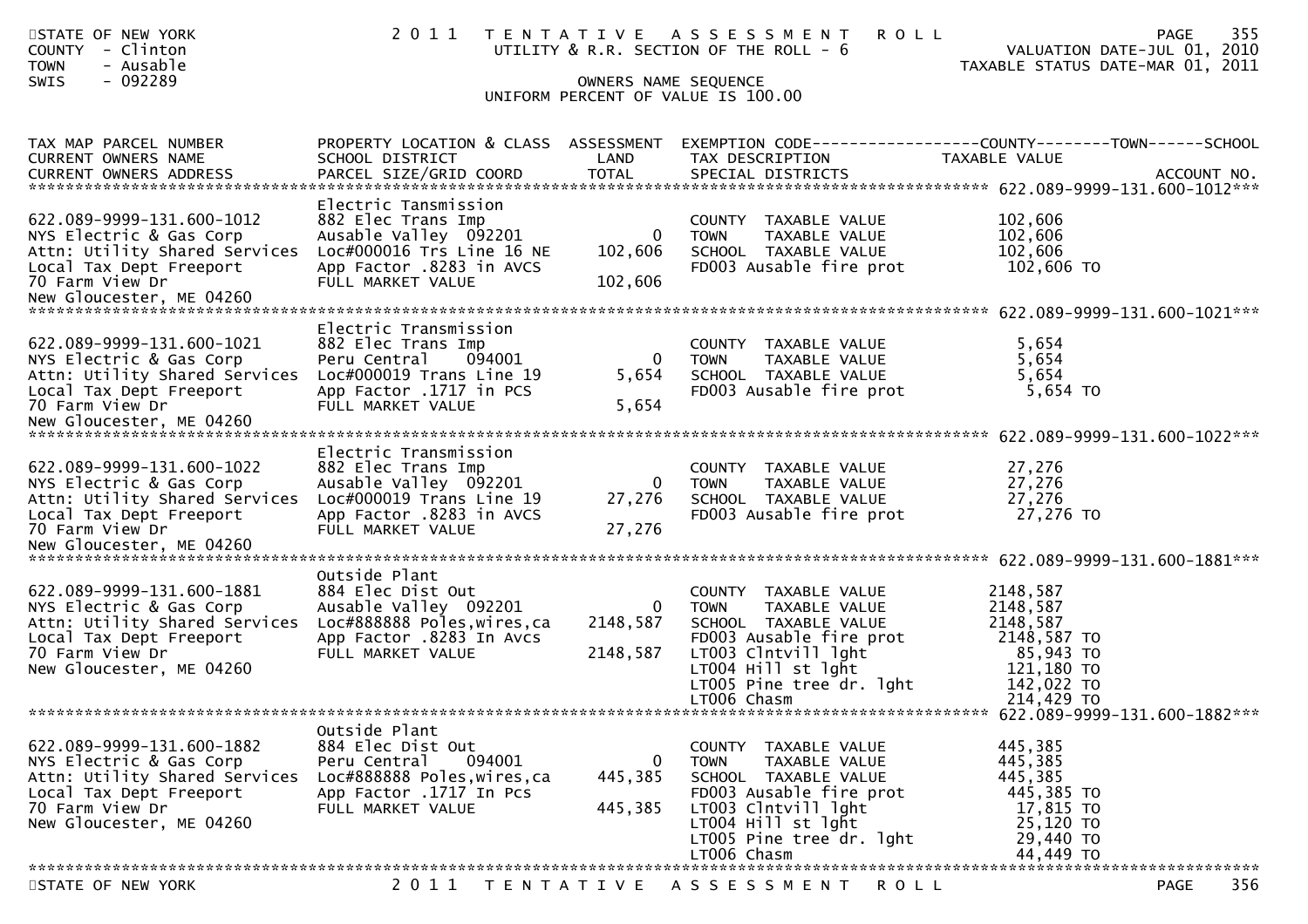| <b>COUNTY</b><br>- Clinton<br><b>TOWN</b><br>- Ausable |                                           |                      | UTILITY & R.R. SECTION OF THE ROLL - 6               | VALUATION DATE-JUL 01, 2010<br>TAXABLE STATUS DATE-MAR 01, 2011 |
|--------------------------------------------------------|-------------------------------------------|----------------------|------------------------------------------------------|-----------------------------------------------------------------|
| $-092289$<br><b>SWIS</b>                               |                                           | OWNERS NAME SEQUENCE |                                                      |                                                                 |
|                                                        |                                           |                      | UNIFORM PERCENT OF VALUE IS 100.00                   |                                                                 |
|                                                        |                                           |                      |                                                      |                                                                 |
| TAX MAP PARCEL NUMBER                                  | PROPERTY LOCATION & CLASS ASSESSMENT      |                      |                                                      | EXEMPTION CODE-----------------COUNTY-------TOWN------SCHOOL    |
| <b>CURRENT OWNERS NAME</b>                             | SCHOOL DISTRICT                           | LAND                 | TAX DESCRIPTION                                      | <b>TAXABLE VALUE</b>                                            |
|                                                        |                                           |                      |                                                      |                                                                 |
|                                                        |                                           |                      |                                                      |                                                                 |
|                                                        | Outside Plant                             |                      |                                                      |                                                                 |
| 622.089-9999-705.820-1881                              | 836 Telecom. eq.                          |                      | COUNTY TAXABLE VALUE                                 | 1,893                                                           |
| SAVVIS Communications                                  | 094001<br>Peru Central                    | $\overline{0}$       | <b>TOWN</b><br>TAXABLE VALUE                         | 1,893                                                           |
| Company Code 705820                                    | Loc#888888 Fib-op Cable R                 | 1,893                | SCHOOL TAXABLE VALUE                                 | 1,893                                                           |
| RASH # 800-32-1190                                     | App Factor 100% in PCS                    |                      | FD003 Ausable fire prot                              | 1,893 TO                                                        |
| PO Box 260888                                          | FULL MARKET VALUE                         | 1,893                |                                                      |                                                                 |
|                                                        |                                           |                      |                                                      |                                                                 |
|                                                        | Outside Plant                             |                      |                                                      |                                                                 |
| 622.089-9999-701.800-1881                              |                                           |                      |                                                      | 2,407                                                           |
| Telus Communications Inc                               | 836 Telecom. eq.<br>Ausable Valley 092201 | $\overline{0}$       | COUNTY TAXABLE VALUE<br><b>TOWN</b><br>TAXABLE VALUE | 2,407                                                           |
| PO Box 1552                                            | Underground Cable                         | 2,407                | SCHOOL TAXABLE VALUE                                 | 2,407                                                           |
| Edmonton, AB, Canada                                   | Fiber Optic #888888                       |                      | FD003 Ausable fire prot                              | 2,407 TO                                                        |
| T5J2N7                                                 | ACRES 0.01                                |                      |                                                      |                                                                 |
|                                                        | FULL MARKET VALUE                         | 2,407                |                                                      |                                                                 |
|                                                        |                                           |                      |                                                      |                                                                 |
|                                                        | Outside Plant                             |                      |                                                      |                                                                 |
| 622.001-9999-631.900-1881                              | 836 Telecom. eq.                          |                      | COUNTY TAXABLE VALUE                                 | 272                                                             |
| Verizon New York Inc                                   | 094001<br>Peru Central                    | $\overline{0}$       | <b>TOWN</b><br>TAXABLE VALUE                         | 272                                                             |
| Verizon Communications                                 | Loc#888888 Outside Plant                  | 272                  | SCHOOL TAXABLE VALUE                                 | 272                                                             |
| Company Code 631900                                    | App Factor 100.00                         |                      | FD003 Ausable fire prot                              | 272 TO                                                          |
| PO Box 152206                                          | FULL MARKET VALUE                         | 272                  | LT003 Clntvill lght                                  | 11 TO                                                           |
|                                                        |                                           |                      |                                                      |                                                                 |
|                                                        |                                           |                      |                                                      |                                                                 |
|                                                        | Outside Plant                             |                      |                                                      |                                                                 |
| 622.089-9999-631.900-1881                              | 836 Telecom. eq.                          |                      | COUNTY TAXABLE VALUE                                 | 51,011                                                          |
| Verizon New York Inc                                   | Ausable Valley 092201                     | $\mathbf{0}$         | TAXABLE VALUE<br>TOWN                                | 51,011                                                          |
| Verizon Communications                                 | Loc#888888 Poles, wires, ca               | 51,011               | SCHOOL TAXABLE VALUE                                 | 51,011                                                          |
| Company Code 631900                                    | App Factor .8283 In Avcs                  |                      | FD003 Ausable fire prot                              | 51,011 TO                                                       |
| PO Box 152206                                          | FULL MARKET VALUE                         | 51,011               | LT003 Clntvill lght                                  | 2,040 TO                                                        |
|                                                        |                                           |                      |                                                      |                                                                 |
|                                                        | Outside Plant                             |                      |                                                      |                                                                 |
| 622.089-9999-631.900-1882                              | 836 Telecom. eq.                          |                      | COUNTY TAXABLE VALUE                                 | 10,574                                                          |
| Verizon New York Inc                                   | 094001<br>Peru Central                    | $\mathbf{0}$         | TAXABLE VALUE<br><b>TOWN</b>                         | 10,574                                                          |
| Verizon Communications                                 | Loc#888888 Poles, wires, ca               | 10,574               | SCHOOL TAXABLE VALUE                                 | 10,574                                                          |
| Company Code 631900                                    | App Factor .1717 In Pcs                   |                      | FD003 Ausable fire prot                              | 10,574 TO                                                       |
| PO Box 152206                                          | FULL MARKET VALUE                         | 10,574               | LT003 Clntvill lght                                  | 423 TO                                                          |
| Irving, TX 75015-2206                                  |                                           |                      |                                                      |                                                                 |
|                                                        |                                           |                      |                                                      |                                                                 |
| STATE OF NEW YORK                                      |                                           |                      | 2011 TENTATIVE ASSESSMENT<br><b>ROLL</b>             | 357<br>PAGE                                                     |
| <b>COUNTY</b><br>- Clinton                             |                                           |                      | UTILITY & R.R. SECTION OF THE ROLL - 6               | VALUATION DATE-JUL 01, 2010                                     |
| - Ausable<br><b>TOWN</b>                               |                                           |                      |                                                      | TAXABLE STATUS DATE-MAR 01, 2011                                |
| $-092289$<br>SWIS                                      |                                           |                      |                                                      | RPS150/V04/L015                                                 |
|                                                        |                                           |                      |                                                      | CURRENT DATE 5/02/2011                                          |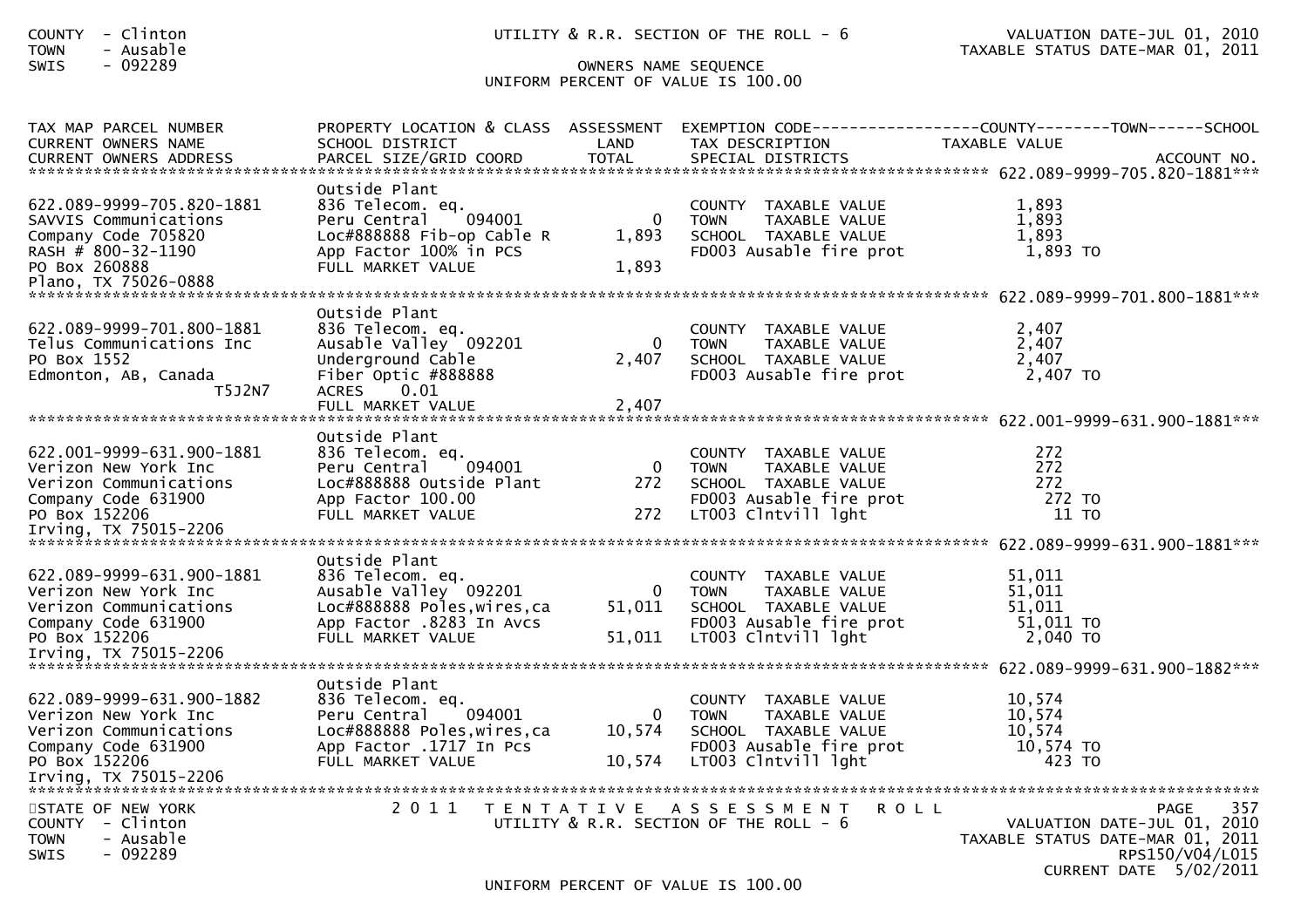### ROLL SUB SECTION- - TOTALS

#### \*\*\* S P E C I A L D I S T R I C T S U M M A R Y \*\*\*

| <b>CODE</b> | DISTRICT NAME                                                                                           | TOTAL<br>PARCELS | EXTENSION<br><b>TYPE</b>                             | EXTENSION<br><b>VALUE</b> | AD VALOREM<br>VALUE                                   | <b>EXEMPT</b><br><b>AMOUNT</b> | <b>TAXABLE</b><br><b>VALUE</b>                        |
|-------------|---------------------------------------------------------------------------------------------------------|------------------|------------------------------------------------------|---------------------------|-------------------------------------------------------|--------------------------------|-------------------------------------------------------|
|             | FD003 Ausable fire p<br>LT003 Clntvill lght<br>LT004 Hill st lght<br>LT005 Pine tree dr.<br>LT006 Chasm |                  | 25 TOTAL<br>5 TOTAL<br>2 TOTAL<br>2 TOTAL<br>4 TOTAL |                           | 6595,739<br>106,232<br>146,300<br>171,462<br>2208,578 |                                | 6595,739<br>106,232<br>146,300<br>171.462<br>2208.578 |

#### \*\*\* S C H O O L D I S T R I C T S U M M A R Y \*\*\*

| <b>CODE</b>      | DISTRICT NAME                      | <b>TOTAL</b><br><b>PARCELS</b> | ASSESSED<br>LAND | <b>ASSESSED</b><br><b>TOTAL</b> | <b>EXEMPT</b><br><b>AMOUNT</b> | <b>TOTAL</b><br>TAXABLE | <b>STAR</b><br><b>AMOUNT</b> | <b>STAR</b><br><b>TAXABLE</b> |
|------------------|------------------------------------|--------------------------------|------------------|---------------------------------|--------------------------------|-------------------------|------------------------------|-------------------------------|
| 092201<br>094001 | Ausable Valley Cen<br>Peru Central | $\frac{16}{9}$                 | 192,200          | 6028,263<br>567,476             |                                | 6028,263<br>567,476     |                              | 6028,263<br>567,476           |
|                  | SUB-TOTAL                          | 25                             | 192,200          | 6595,739                        |                                | 6595,739                |                              | 6595,739                      |
|                  | T O T A L                          | 25                             | 192,200          | 6595,739                        |                                | 6595,739                |                              | 6595,739                      |

### \*\*\* S Y S T E M C O D E S S U M M A R Y \*\*\*

#### NO SYSTEM EXEMPTIONS AT THIS LEVEL

#### \*\*\* E X E M P T I O N S U M M A R Y \*\*\*

#### NO EXEMPTIONS AT THIS LEVEL

| ROLL<br>SEC  | DESCRIPTION                                                    | TOTAL<br><b>PARCELS</b> | ASSESSED<br>∟AND | ASSESSED<br><b>TOTAL</b>           | TAXABLE<br><b>COUNTY</b>                                                 | <b>TAXABLE</b><br><b>TOWN</b> | <b>TAXABLE</b><br><b>SCHOOL</b>                                 | <b>STAR</b><br><b>TAXABLE</b>  |
|--------------|----------------------------------------------------------------|-------------------------|------------------|------------------------------------|--------------------------------------------------------------------------|-------------------------------|-----------------------------------------------------------------|--------------------------------|
| 6            | UTILITIES & N.C.                                               | 25                      | 192,200          | 6595,739                           | 6595,739                                                                 | 6595,739                      | 6595,739                                                        | 6595,739                       |
| TOWN<br>SWIS | STATE OF NEW YORK<br>COUNTY - Clinton<br>- Ausable<br>- 092289 |                         |                  |                                    | 2011 TENTATIVE ASSESSMENT ROLL<br>UTILITY & R.R. SECTION OF THE ROLL - 6 |                               | VALUATION DATE-JUL 01, 2010<br>TAXABLE STATUS DATE-MAR 01, 2011 | 358<br>PAGE<br>RPS150/V04/L015 |
|              |                                                                |                         |                  | UNIFORM PERCENT OF VALUE IS 100.00 |                                                                          |                               |                                                                 | CURRENT DATE 5/02/2011         |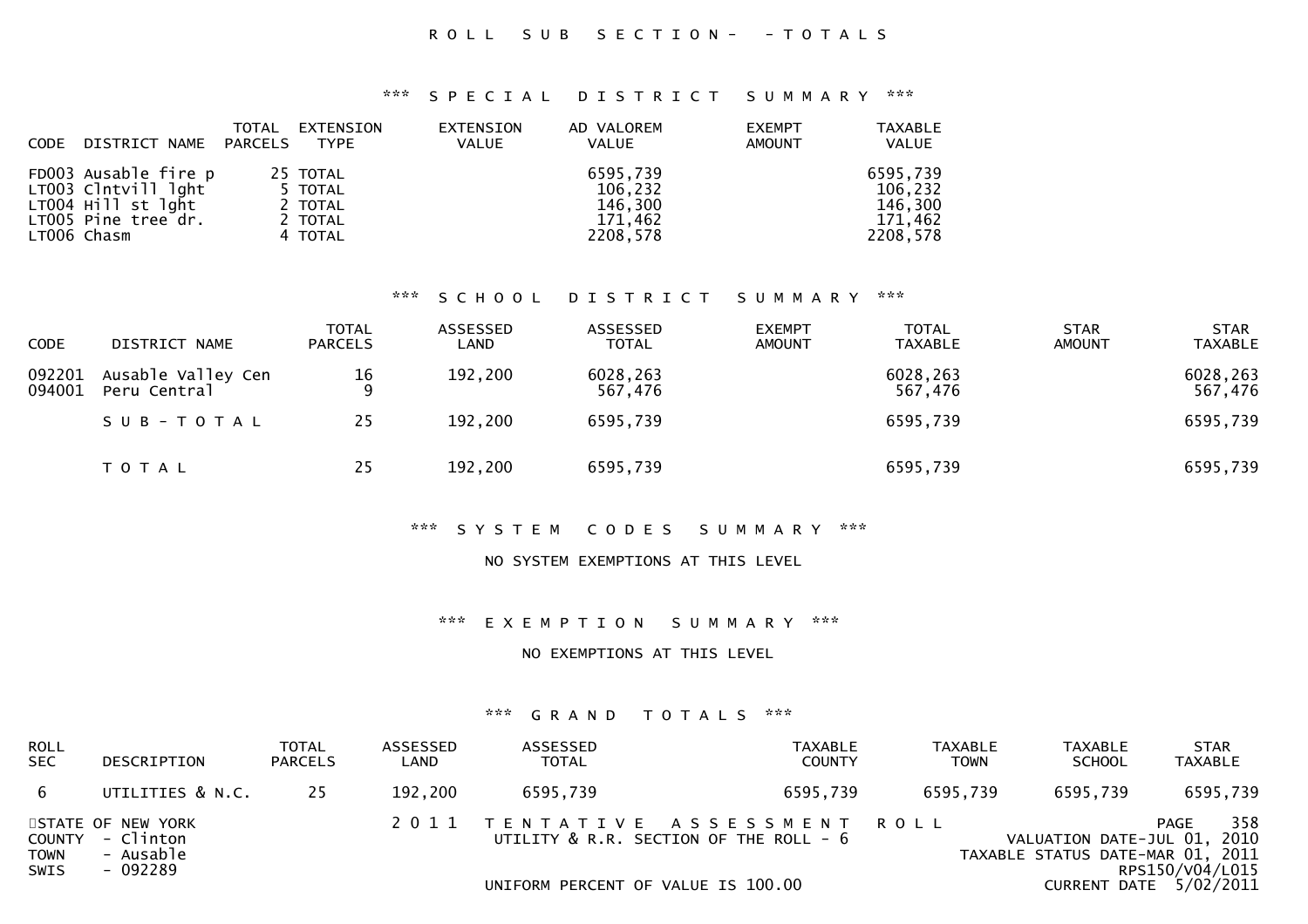\*\*\* S P E C I A L D I S T R I C T S U M M A R Y \*\*\*

| <b>CODE</b> | DISTRICT NAME PARCELS                                                                                   | TOTAL | EXTENSION<br><b>TYPE</b>                             | EXTENSION<br>VALUE | AD VALOREM<br>VALUE                                   | <b>EXEMPT</b><br><b>AMOUNT</b> | <b>TAXABLE</b><br><b>VALUE</b>                        |
|-------------|---------------------------------------------------------------------------------------------------------|-------|------------------------------------------------------|--------------------|-------------------------------------------------------|--------------------------------|-------------------------------------------------------|
|             | FD003 Ausable fire p<br>LT003 Clntvill lght<br>LT004 Hill st lght<br>LT005 Pine tree dr.<br>LT006 Chasm |       | 25 TOTAL<br>5 TOTAL<br>2 TOTAL<br>2 TOTAL<br>4 TOTAL |                    | 6595,739<br>106,232<br>146,300<br>171,462<br>2208,578 |                                | 6595,739<br>106,232<br>146.300<br>171,462<br>2208,578 |

#### \*\*\* S C H O O L D I S T R I C T S U M M A R Y \*\*\*

| <b>CODE</b>      | DISTRICT NAME                      | <b>TOTAL</b><br><b>PARCELS</b> | ASSESSED<br>LAND | ASSESSED<br><b>TOTAL</b> | <b>EXEMPT</b><br><b>AMOUNT</b> | <b>TOTAL</b><br><b>TAXABLE</b> | <b>STAR</b><br><b>AMOUNT</b> | <b>STAR</b><br><b>TAXABLE</b> |
|------------------|------------------------------------|--------------------------------|------------------|--------------------------|--------------------------------|--------------------------------|------------------------------|-------------------------------|
| 092201<br>094001 | Ausable Valley Cen<br>Peru Central | $\frac{16}{9}$                 | 192,200          | 6028,263<br>567,476      |                                | 6028,263<br>567,476            |                              | 6028,263<br>567,476           |
|                  | SUB-TOTAL                          | 25                             | 192,200          | 6595,739                 |                                | 6595,739                       |                              | 6595,739                      |
|                  | T O T A L                          | 25                             | 192,200          | 6595,739                 |                                | 6595,739                       |                              | 6595,739                      |

### \*\*\* S Y S T E M C O D E S S U M M A R Y \*\*\*

### NO SYSTEM EXEMPTIONS AT THIS LEVEL

\*\*\* E X E M P T I O N S U M M A R Y \*\*\*

NO EXEMPTIONS AT THIS LEVEL

| <b>ROLL</b><br><b>SEC</b>                   | DESCRIPTION                                             | <b>TOTAL</b><br><b>PARCELS</b> | ASSESSED<br>LAND | ASSESSED<br><b>TOTAL</b> | TAXABLE<br><b>COUNTY</b>                                                                           | TAXABLE<br><b>TOWN</b> | <b>TAXABLE</b><br><b>SCHOOL</b>                                 | <b>STAR</b><br>TAXABLE |
|---------------------------------------------|---------------------------------------------------------|--------------------------------|------------------|--------------------------|----------------------------------------------------------------------------------------------------|------------------------|-----------------------------------------------------------------|------------------------|
| 6                                           | UTILITIES & N.C.                                        | 25                             | 192,200          | 6595.739                 | 6595.739                                                                                           | 6595,739               | 6595,739                                                        | 6595,739               |
| <b>COUNTY</b><br><b>TOWN</b><br><b>SWIS</b> | STATE OF NEW YORK<br>- Clinton<br>- Ausable<br>- 092289 |                                |                  |                          | 2011 TENTATIVE ASSESSMENT ROLL<br>CEILING RAILROAD SECTION OF THE ROLL - 7<br>OWNERS NAME SEQUENCE |                        | VALUATION DATE-JUL 01, 2010<br>TAXABLE STATUS DATE-MAR 01, 2011 | 359<br>PAGE            |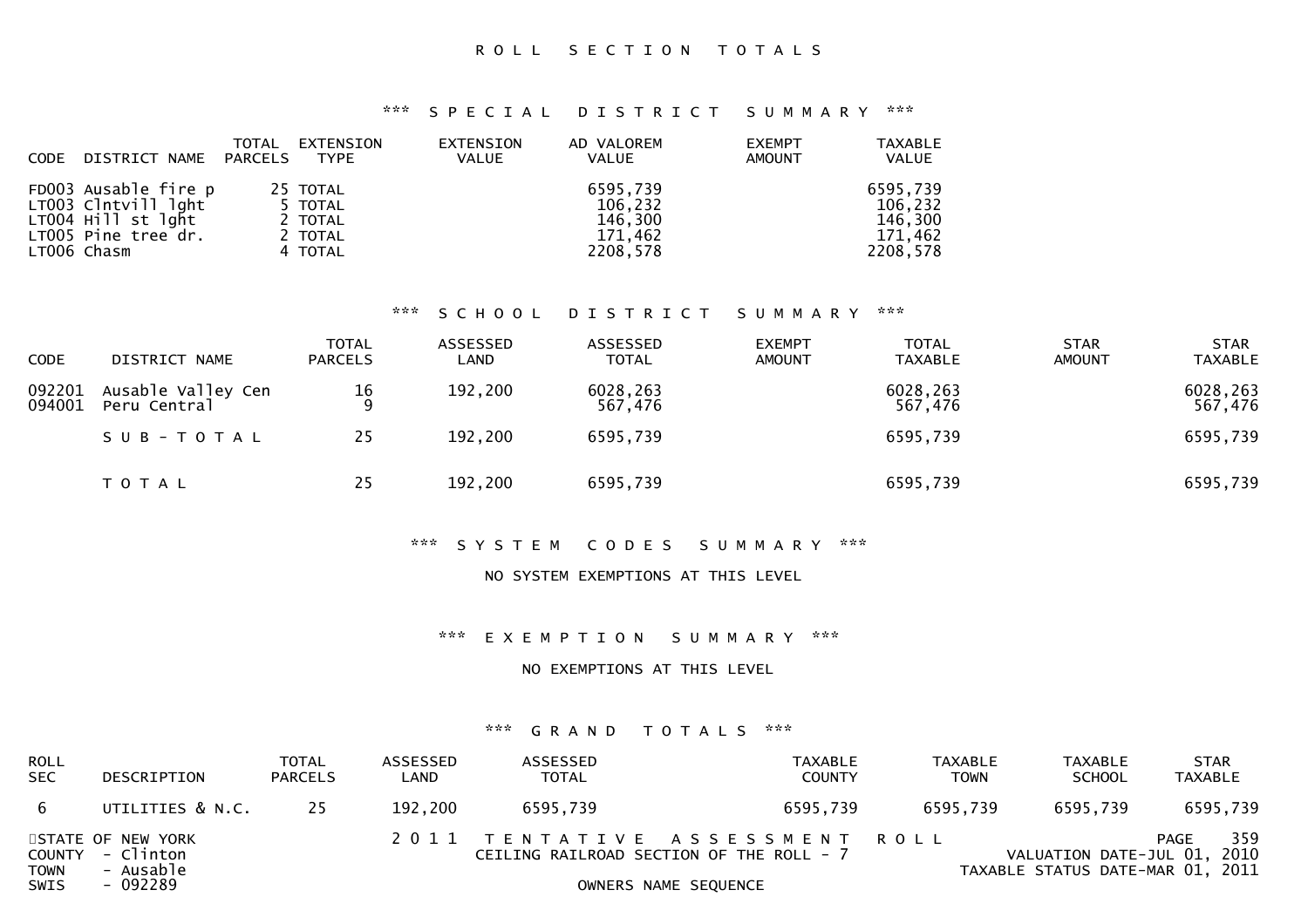### UNIFORM PERCENT OF VALUE IS 100.00

| EXEMPTION CODE------------------COUNTY--------TOWN------SCHOOL                                    |
|---------------------------------------------------------------------------------------------------|
|                                                                                                   |
|                                                                                                   |
|                                                                                                   |
|                                                                                                   |
| 360<br>PAGE<br>VALUATION DATE-JUL 01, 2010<br>TAXABLE STATUS DATE-MAR 01, 2011<br>RPS150/V04/L015 |
| CURRENT DATE 5/02/2011                                                                            |
|                                                                                                   |
|                                                                                                   |
|                                                                                                   |
|                                                                                                   |
|                                                                                                   |
|                                                                                                   |
|                                                                                                   |
|                                                                                                   |
| <b>STAR</b><br><b>TAXABLE</b>                                                                     |
| 91,547                                                                                            |
| 91,547                                                                                            |
|                                                                                                   |

\*\*\* S Y S T E M C O D E S S U M M A R Y \*\*\*

NO SYSTEM EXEMPTIONS AT THIS LEVEL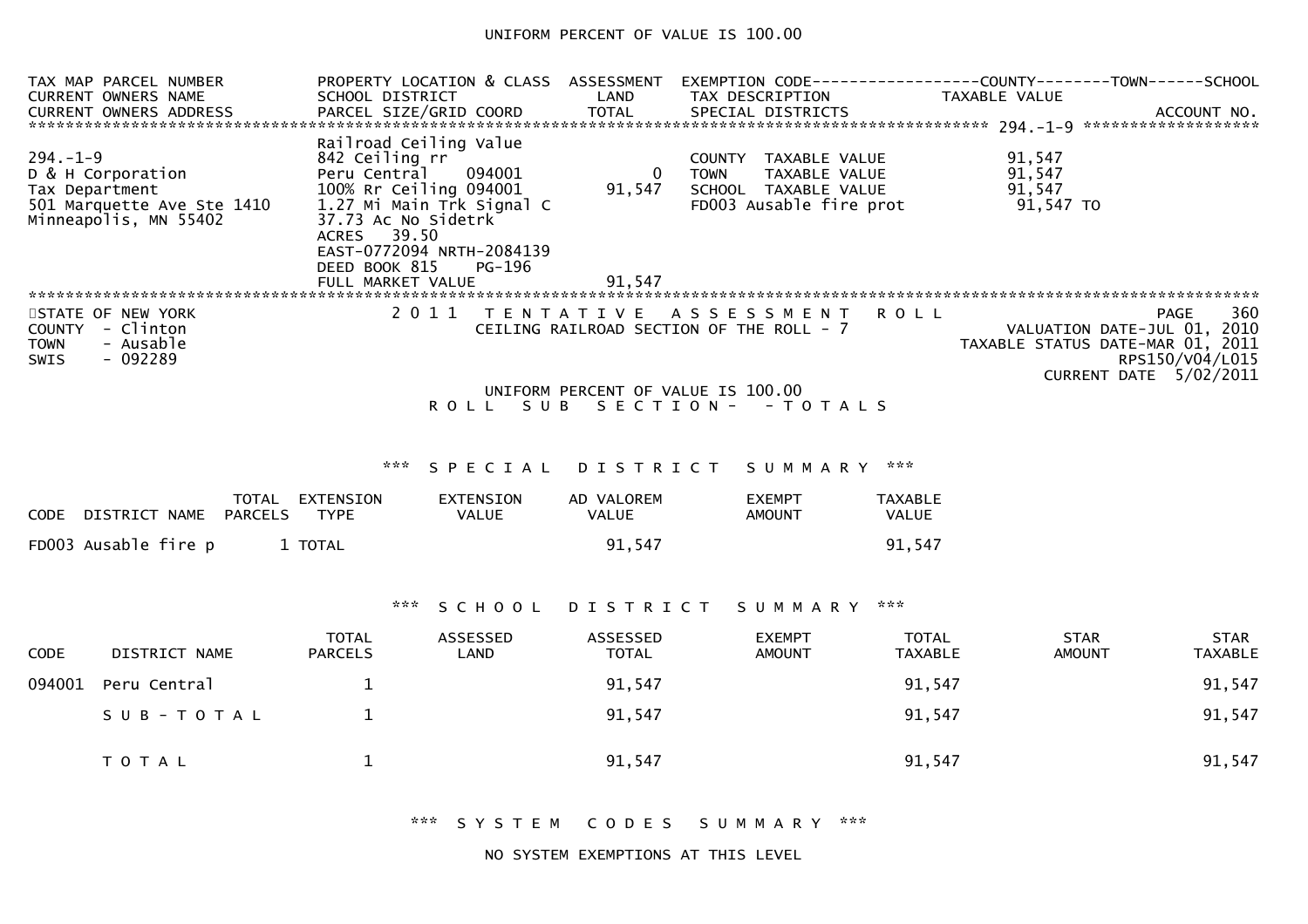#### \*\*\* E X E M P T I O N S U M M A R Y \*\*\*

#### NO EXEMPTIONS AT THIS LEVEL

### \*\*\* G R A N D T O T A L S \*\*\*

| ROLL<br><b>SEC</b>                          | DESCRIPTION                                             | <b>TOTAL</b><br><b>PARCELS</b> | ASSESSED<br>LAND | ASSESSED<br><b>TOTAL</b>                                                                                    | TAXABLE<br><b>COUNTY</b> | <b>TAXABLE</b><br><b>TOWN</b> | <b>TAXABLE</b><br><b>SCHOOL</b>                            | <b>STAR</b><br><b>TAXABLE</b>                                    |
|---------------------------------------------|---------------------------------------------------------|--------------------------------|------------------|-------------------------------------------------------------------------------------------------------------|--------------------------|-------------------------------|------------------------------------------------------------|------------------------------------------------------------------|
|                                             | CEILING RAILROADS                                       |                                |                  | 91,547                                                                                                      | 91.547                   | 91,547                        | 91,547                                                     | 91,547                                                           |
| <b>COUNTY</b><br><b>TOWN</b><br><b>SWIS</b> | STATE OF NEW YORK<br>- Clinton<br>- Ausable<br>- 092289 |                                |                  | TENTATIVE ASSESSMENT ROLL<br>CEILING RAILROAD SECTION OF THE ROLL - 7<br>UNIFORM PERCENT OF VALUE IS 100.00 |                          |                               | VALUATION DATE-JUL 01,<br>TAXABLE STATUS DATE-MAR 01, 2011 | 361<br>PAGE<br>2010<br>RPS150/V04/L015<br>CURRENT DATE 5/02/2011 |
|                                             |                                                         |                                |                  | ROLL                                                                                                        | SECTION TOTALS           |                               |                                                            |                                                                  |

\*\*\* S P E C I A L D I S T R I C T S U M M A R Y \*\*\*

| CODE DISTRICT NAME PARCELS | TOTAL EXTENSION<br><b>TYPE</b> | EXTENSION<br>VALUE | AD VALOREM<br>VALUE | <b>EXEMPT</b><br>AMOUNT | TAXABLE<br><b>VALUE</b> |
|----------------------------|--------------------------------|--------------------|---------------------|-------------------------|-------------------------|
| FD003 Ausable fire p       | 1 TOTAL                        |                    | 91.547              |                         | 91,547                  |

### \*\*\* S C H O O L D I S T R I C T S U M M A R Y \*\*\*

| <b>CODE</b> | DISTRICT NAME | <b>TOTAL</b><br><b>PARCELS</b> | ASSESSED<br>LAND | ASSESSED<br><b>TOTAL</b> | <b>EXEMPT</b><br><b>AMOUNT</b> | <b>TOTAL</b><br>TAXABLE | <b>STAR</b><br><b>AMOUNT</b> | <b>STAR</b><br><b>TAXABLE</b> |
|-------------|---------------|--------------------------------|------------------|--------------------------|--------------------------------|-------------------------|------------------------------|-------------------------------|
| 094001      | Peru Central  |                                |                  | 91,547                   |                                | 91,547                  |                              | 91,547                        |
|             | SUB-TOTAL     |                                |                  | 91,547                   |                                | 91,547                  |                              | 91,547                        |
|             | <b>TOTAL</b>  |                                |                  | 91,547                   |                                | 91,547                  |                              | 91,547                        |

\*\*\* S Y S T E M C O D E S S U M M A R Y \*\*\*

NO SYSTEM EXEMPTIONS AT THIS LEVEL

\*\*\* E X E M P T I O N S U M M A R Y \*\*\*

NO EXEMPTIONS AT THIS LEVEL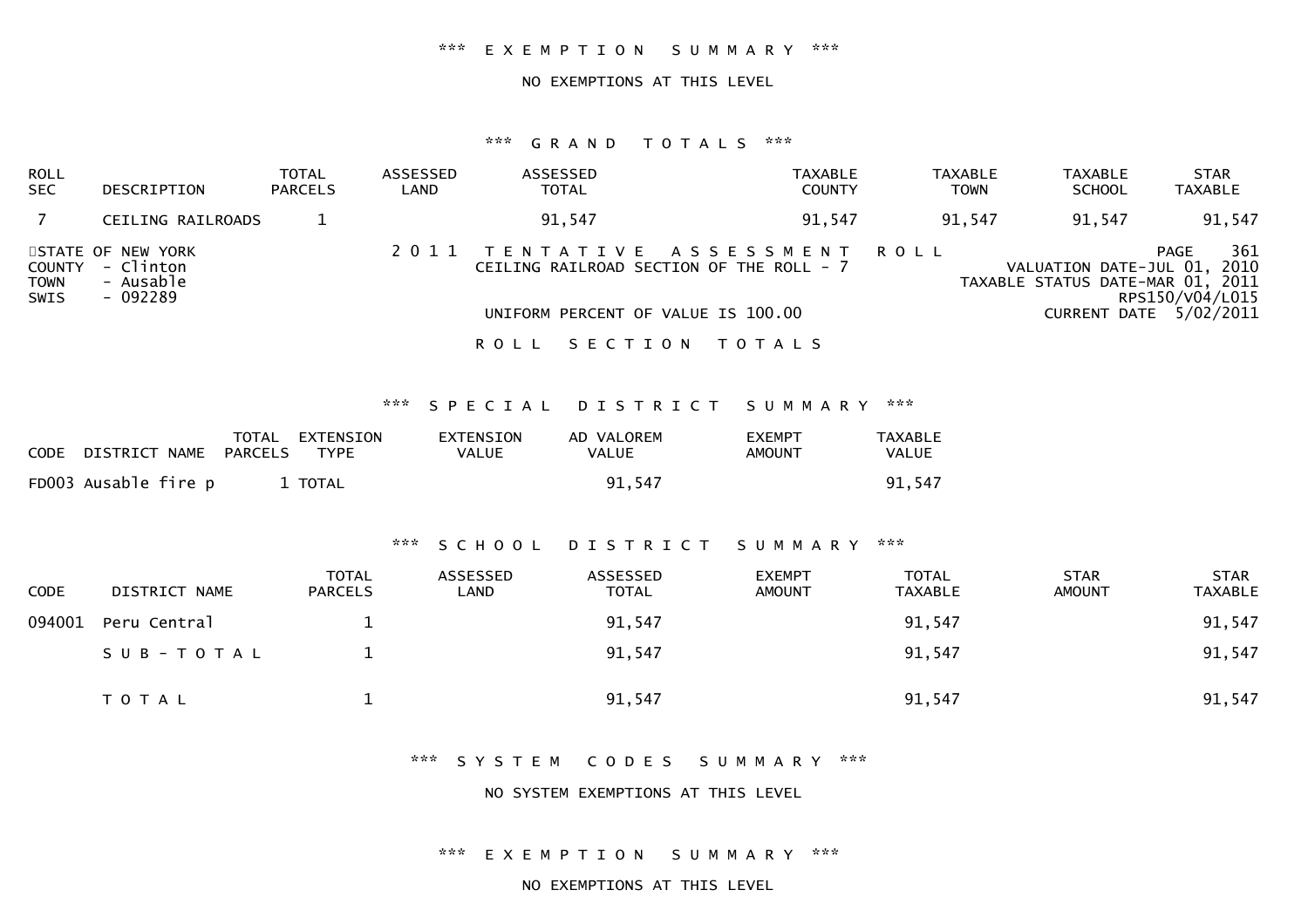| <b>ROLL</b><br><b>SEC</b>    | DESCRIPTION                                                                  | <b>TOTAL</b><br><b>PARCELS</b> | <b>ASSESSED</b><br>LAND                                                                                         | <b>ASSESSED</b> | <b>TOTAL</b>                                                                                             |                                 | <b>TAXABLE</b><br><b>COUNTY</b>                                                                               |             | <b>TAXABLE</b><br><b>TOWN</b> | <b>TAXABLE</b><br><b>SCHOOL</b>                            | <b>STAR</b><br>TAXABLE                                                                |
|------------------------------|------------------------------------------------------------------------------|--------------------------------|-----------------------------------------------------------------------------------------------------------------|-----------------|----------------------------------------------------------------------------------------------------------|---------------------------------|---------------------------------------------------------------------------------------------------------------|-------------|-------------------------------|------------------------------------------------------------|---------------------------------------------------------------------------------------|
| 7                            | CEILING RAILROADS                                                            |                                | $\mathbf{1}$                                                                                                    |                 | 91,547                                                                                                   |                                 | 91,547                                                                                                        |             | 91,547                        | 91,547                                                     | 91,547                                                                                |
| <b>TOWN</b><br><b>SWIS</b>   | STATE OF NEW YORK<br>COUNTY - Clinton<br>- Ausable<br>$-092289$              |                                |                                                                                                                 |                 | 2011 TENTATIVE ASSESSMENT<br>WHOLLY EXEMPT SECTION OF THE ROLL - 8<br>UNIFORM PERCENT OF VALUE IS 100.00 | OWNERS NAME SEQUENCE            |                                                                                                               | <b>ROLL</b> |                               |                                                            | 362<br><b>PAGE</b><br>VALUATION DATE-JUL 01, 2010<br>TAXABLE STATUS DATE-MAR 01, 2011 |
|                              | TAX MAP PARCEL NUMBER<br><b>CURRENT OWNERS NAME</b>                          |                                | PROPERTY LOCATION & CLASS ASSESSMENT<br>SCHOOL DISTRICT                                                         |                 | LAND                                                                                                     |                                 | TAX DESCRIPTION                                                                                               |             | TAXABLE VALUE                 |                                                            | EXEMPTION CODE-----------------COUNTY-------TOWN------SCHOOL                          |
| $334. - 1 - 13$              | Aus Valley School Dist 1<br>Keeseville, NY 12944                             |                                | 1490 Rt 9N<br>612 School<br>Ausable Valley 092201<br>ACRES 180.40<br>EAST-0725991 NRTH-2055017<br>DEED BOOK 522 | PG-556          | 94,000<br>12700,000                                                                                      | SCHOOL DIS 13800<br><b>TOWN</b> | COUNTY TAXABLE VALUE<br><b>TAXABLE VALUE</b><br>SCHOOL TAXABLE VALUE<br>FD003 Ausable fire prot               | 0           | 12700,000                     | 12700,000<br>0.<br>$\Omega$<br>0<br>$0$ TO                 | 12700,000                                                                             |
|                              |                                                                              |                                | Chasm Rd                                                                                                        |                 |                                                                                                          |                                 |                                                                                                               |             |                               |                                                            |                                                                                       |
| $305. - 1 - 4$<br>1535 Rt 9  | Ausable Chasm Cemetery<br>Attn: Bill Murray                                  |                                | 695 Cemetery<br>Ausable Valley 092201<br>1.50<br><b>ACRES</b><br>EAST-0761772 NRTH-2074509                      |                 | 11,300<br>15,000                                                                                         | PRI CMTERY 27350<br><b>TOWN</b> | COUNTY TAXABLE VALUE<br>TAXABLE VALUE<br>SCHOOL TAXABLE VALUE                                                 | 0           | 15,000                        | 15,000<br>0<br>$\mathbf{0}$<br>$\Omega$                    | 15,000                                                                                |
|                              |                                                                              |                                | 2030 Rt 22                                                                                                      |                 |                                                                                                          |                                 |                                                                                                               |             |                               |                                                            |                                                                                       |
| $315. - 1 - 6$<br>PO Box 506 | Ausable Chasm Indep Bap Church Ausable Valley 092201<br>Keeseville, NY 12944 |                                | 620 Religious<br><b>ACRES</b><br>7.70<br>EAST-0753120 NRTH-2073255<br>DEED BOOK 541<br>FULL MARKET VALUE        | PG-688          | 15,400<br>650,000<br>650,000                                                                             | NONPR RELI 25110<br><b>TOWN</b> | COUNTY TAXABLE VALUE<br><b>TAXABLE VALUE</b><br>SCHOOL TAXABLE VALUE<br>FD003 Ausable fire prot<br>650,000 EX | 0           | 650,000                       | 650,000<br>0<br>$\mathbf{0}$<br>0<br>$0$ TO                | 650,000                                                                               |
|                              |                                                                              |                                | 1273 Rt 9N                                                                                                      |                 |                                                                                                          |                                 |                                                                                                               |             |                               |                                                            |                                                                                       |
| $335.1 - 1 - 29$<br>Rt 9N    | Ausable Valley Central School<br>Clintonville, NY 12924                      |                                | 612 School<br>Ausable Valley 092201<br><b>ACRES</b><br>1.50<br>EAST-0733458 NRTH-2053803<br>FULL MARKET VALUE   |                 | 9,000<br>255,000<br>255,000                                                                              | SCHOOL DIS 13800<br><b>TOWN</b> | COUNTY TAXABLE VALUE<br>TAXABLE VALUE<br>SCHOOL TAXABLE VALUE<br>FD003 Ausable fire prot<br>255,000 EX        | 0           | 255,000                       | 255,000<br>$\mathbf{0}$<br>$\Omega$<br>0<br>0 <sub>T</sub> | 255,000                                                                               |
|                              |                                                                              |                                | Brown Rd                                                                                                        |                 |                                                                                                          |                                 |                                                                                                               |             |                               |                                                            |                                                                                       |
| $304. - 1 - 1$<br>Brown Rd   | Cemetery Quaker Burying Ground Ausable Valley 092201                         |                                | 695 Cemetery<br><b>ACRES</b><br>3.20                                                                            |                 | 12,700<br>12,700                                                                                         | PRI CMTERY 27350<br><b>TOWN</b> | COUNTY TAXABLE VALUE<br>TAXABLE VALUE                                                                         | 0           | 12,700                        | 12,700<br>0<br>$\mathbf{0}$                                | 12,700                                                                                |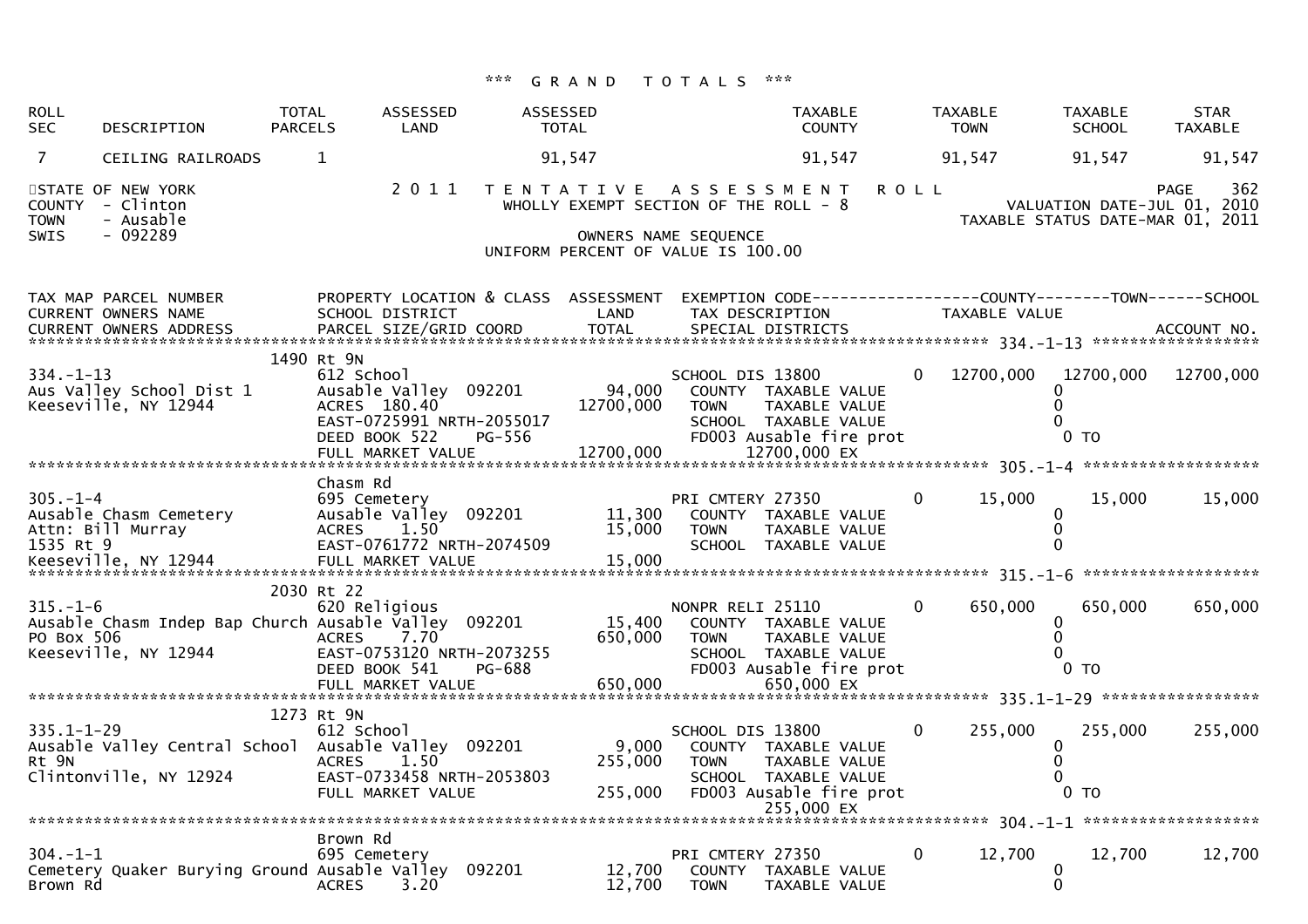| Ausable, NY 12911                                                                                                        | EAST-0744980 NRTH-2082345<br>FULL MARKET VALUE                                                                                                                            |                             | SCHOOL TAXABLE VALUE<br>12,700 FD003 Ausable fire prot<br>12,700 EX                                                                        |                | $\mathbf{0}$<br>0 <sub>T</sub>                  |                                                                                       |
|--------------------------------------------------------------------------------------------------------------------------|---------------------------------------------------------------------------------------------------------------------------------------------------------------------------|-----------------------------|--------------------------------------------------------------------------------------------------------------------------------------------|----------------|-------------------------------------------------|---------------------------------------------------------------------------------------|
|                                                                                                                          |                                                                                                                                                                           |                             |                                                                                                                                            |                |                                                 |                                                                                       |
| $302 - 1 - 19$<br>Cemetery West Peru<br>Attn: Doris B K Morrow<br>RD 1 Box 276<br>Peru, NY 12972                         | Allen Hill Rd<br>695 Cemetery<br>094001<br>Peru Central<br>ACRES 1.00<br>EAST-0728038 NRTH-2076793<br>FULL MARKET VALUE                                                   | 4,500<br>4,500<br>4,500     | PRI CMTERY 27350<br>COUNTY TAXABLE VALUE<br>TAXABLE VALUE<br><b>TOWN</b><br>SCHOOL TAXABLE VALUE<br>FD003 Ausable fire prot<br>4,500 EX    | 0              | 4,500<br>0<br>0<br>0<br>0 <sub>T</sub>          | 4,500<br>4,500                                                                        |
| STATE OF NEW YORK<br>COUNTY - Clinton<br>- Ausable<br><b>TOWN</b><br>$-092289$<br><b>SWIS</b>                            | 2 0 1 1                                                                                                                                                                   | T E N T A T I V E           | A S S E S S M E N T<br>WHOLLY EXEMPT SECTION OF THE ROLL - 8<br>OWNERS NAME SEQUENCE<br>UNIFORM PERCENT OF VALUE IS 100.00                 | <b>ROLL</b>    |                                                 | 363<br><b>PAGE</b><br>VALUATION DATE-JUL 01, 2010<br>TAXABLE STATUS DATE-MAR 01, 2011 |
| TAX MAP PARCEL NUMBER<br>CURRENT OWNERS NAME                                                                             | PROPERTY LOCATION & CLASS ASSESSMENT<br>SCHOOL DISTRICT                                                                                                                   | LAND                        | TAX DESCRIPTION                                                                                                                            |                | TAXABLE VALUE                                   |                                                                                       |
| $334. - 1 - 29.2$<br>County Of Clinton<br>137 Margaret St<br>Plattsburgh, NY 12901                                       | 242 Dry Bridge Rd<br>852 Landfill<br>Ausable Valley 092201<br>195 Maules<br>ACRES 41.00<br>EAST-0723692 NRTH-2054512<br>DEED BOOK 592<br>PG-511                           | 48,100<br>218,000           | 13100<br>CO OWNER<br>COUNTY TAXABLE VALUE<br><b>TOWN</b><br>TAXABLE VALUE<br>SCHOOL TAXABLE VALUE<br>FD003 Ausable fire prot<br>218,000 EX | $\overline{0}$ | 218,000<br>$\Omega$<br>0<br>0<br>0 <sub>T</sub> | 218,000<br>218,000                                                                    |
| $303 - 2 - 6$<br>Harkness Methodist Church<br>Attn: Robert McCormack<br>PO Box 720<br>Peru, NY 12972                     | Harkness Rd<br>695 Cemetery<br>Ausable Valley 092201<br>ACRES 21.00<br>EAST-0738703 NRTH-2077769<br>DEED BOOK 308<br>PG-79<br>FULL MARKET VALUE                           | 17,700<br>28,000<br>28,000  | PRI CMTERY 27350<br>COUNTY TAXABLE VALUE<br><b>TOWN</b><br>TAXABLE VALUE<br>SCHOOL TAXABLE VALUE<br>FD003 Ausable fire prot<br>28,000 EX   | $\overline{0}$ | 28,000<br>0<br>$\Omega$<br>0 <sub>T</sub>       | 28,000<br>28,000                                                                      |
|                                                                                                                          | 780 Hallock Hill Rd                                                                                                                                                       |                             |                                                                                                                                            |                |                                                 |                                                                                       |
| $303 - 2 - 19$<br>Harkness Methodist Church<br>PO Box 720<br>Peru, NY 12972                                              | 620 Religious<br>Ausable Valley 092201<br><b>ACRES</b><br>1.60<br>EAST-0734586 NRTH-2074975<br>PG-896<br>DEED BOOK 109                                                    | 7,200<br>110,000            | RELIGIOUS 21600<br>COUNTY TAXABLE VALUE<br><b>TOWN</b><br>TAXABLE VALUE<br>SCHOOL TAXABLE VALUE<br>FD003 Ausable fire prot                 | $\mathbf{0}$   | 110,000<br>0<br>110,000 TO                      | 110,000<br>110,000                                                                    |
|                                                                                                                          | FULL MARKET VALUE                                                                                                                                                         | 110,000                     |                                                                                                                                            |                |                                                 |                                                                                       |
| $315. - 2 - 9$<br>Joint Council For Eco Opp of<br>Platts & Clinton County Inc<br>54 Margaret St<br>Plattsburgh, NY 12901 | 1908 Rt 22<br>210 1 Family Res<br>Ausable Valley 092201<br>1.04 BANK<br><b>ACRES</b><br>830<br>EAST-0755009 NRTH-2070885<br>DEED BOOK 98001 PG-05460<br>FULL MARKET VALUE | 6,000<br>183,200<br>183,200 | WHOLLY EX 50000<br>COUNTY TAXABLE VALUE<br><b>TOWN</b><br>TAXABLE VALUE<br>SCHOOL TAXABLE VALUE<br>FD003 Ausable fire prot<br>183,200 EX   | 0              | 183,200<br>0<br>0<br>0<br>$0$ TO                | 183,200<br>183,200                                                                    |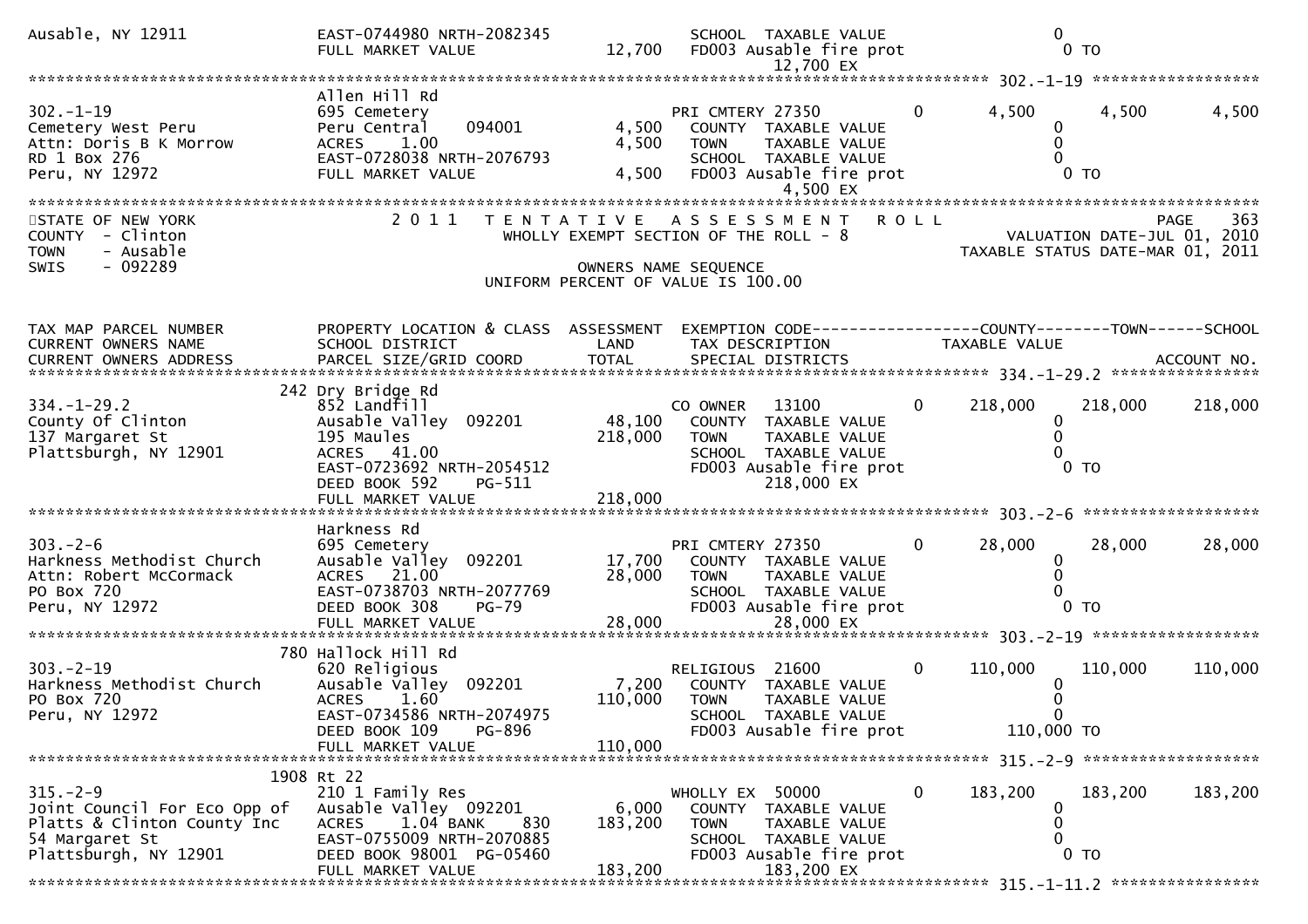| $315. - 1 - 11.2$<br>Keeseville Country Gardens Inc Ausable Valley 092201<br>Patricia Seidenstricker<br>National Church Residences RET EAST-0751999 NRTH-2069003<br>STATE OF NEW YORK<br>COUNTY - Clinton<br>- Ausable<br><b>TOWN</b><br>$-092289$<br>SWIS | 164 Hill St<br>633 Aged - home<br><b>ACRES</b><br>40.30                                                                                                                 | 35,800<br>1403,000          | UDC PROJEC 28110<br>COUNTY TAXABLE VALUE<br><b>TOWN</b><br>TAXABLE VALUE<br>SCHOOL TAXABLE VALUE<br>2011 TENTATIVE ASSESSMENT ROLL<br>WHOLLY EXEMPT SECTION OF THE ROLL - 8<br>OWNERS NAME SEQUENCE | $\overline{0}$ | 1403,000      | 1403.000<br>0<br>0<br>VALUATION DATE-JUL 01, 2010<br>TAXABLE STATUS DATE-MAR 01, 2011 | 1403,000<br>364<br>PAGE |
|------------------------------------------------------------------------------------------------------------------------------------------------------------------------------------------------------------------------------------------------------------|-------------------------------------------------------------------------------------------------------------------------------------------------------------------------|-----------------------------|-----------------------------------------------------------------------------------------------------------------------------------------------------------------------------------------------------|----------------|---------------|---------------------------------------------------------------------------------------|-------------------------|
|                                                                                                                                                                                                                                                            |                                                                                                                                                                         |                             | UNIFORM PERCENT OF VALUE IS 100.00                                                                                                                                                                  |                |               |                                                                                       |                         |
| TAX MAP PARCEL NUMBER<br>CURRENT OWNERS NAME                                                                                                                                                                                                               | PROPERTY LOCATION & CLASS ASSESSMENT<br>SCHOOL DISTRICT                                                                                                                 | LAND                        | EXEMPTION CODE-----------------COUNTY-------TOWN------SCHOOL<br>TAX DESCRIPTION                                                                                                                     |                | TAXABLE VALUE |                                                                                       |                         |
| $334.2 - 1 - 15$<br>Meth Church Cemetery Of Clint Ausable Valley 092201<br>Attn: Bill Thwaits<br>Clintonville, NY 12924                                                                                                                                    | Sand Hill Rd<br>695 Cemetery<br>1.70<br><b>ACRES</b><br>EAST-0731259 NRTH-2054076<br>FULL MARKET VALUE                                                                  | 7,700<br>7,700<br>7,700     | PRI CMTERY 27350<br>COUNTY TAXABLE VALUE<br><b>TOWN</b><br>TAXABLE VALUE<br>SCHOOL TAXABLE VALUE<br>FD003 Ausable fire prot                                                                         | $\overline{0}$ | 7,700         | 7,700<br>$\bf{0}$<br>0<br>0 <sub>T</sub>                                              | 7,700                   |
|                                                                                                                                                                                                                                                            |                                                                                                                                                                         |                             |                                                                                                                                                                                                     |                |               |                                                                                       |                         |
| $335.1 - 1 - 14$<br>Methodist Church Clintonville Ausable Valley 092201<br>Clintonville, NY 12924                                                                                                                                                          | 1268 Rt 9N<br>620 Religious<br><b>ACRES</b><br>1.00<br>EAST-0733660 NRTH-2054195<br>FULL MARKET VALUE                                                                   | 6,000<br>105,000<br>105,000 | NONPR RELI 25110<br>COUNTY TAXABLE VALUE<br><b>TOWN</b><br>TAXABLE VALUE<br>SCHOOL TAXABLE VALUE<br>FD003 Ausable fire prot<br>105,000 EX                                                           | $\Omega$       | 105,000       | 105,000<br>0<br>$\mathbf{0}$<br>0 <sub>T</sub>                                        | 105,000                 |
|                                                                                                                                                                                                                                                            | 329 Allen Hill Rd                                                                                                                                                       |                             |                                                                                                                                                                                                     |                |               |                                                                                       |                         |
| $313.-2-5.2$<br>MRS of Clinton County Inc<br>231 New York Rd<br>Plattsburgh, NY 12901                                                                                                                                                                      | 210 1 Family Res<br>Peru Central<br>094001<br>Lot 8 Pl 12000 Ac<br>Survey Bk 13 Pg 110<br>9.00<br><b>ACRES</b><br>EAST-0727248 NRTH-2070255<br>DEED BOOK 20051 PG-89302 | 9,300<br>159,300            | NONPR COMM 25230<br>COUNTY TAXABLE VALUE<br><b>TOWN</b><br><b>TAXABLE VALUE</b><br>SCHOOL TAXABLE VALUE<br>FD003 Ausable fire prot<br>159,300 EX                                                    | $\Omega$       | 159,300       | 159,300<br>0<br>0<br>$0$ TO                                                           | 159,300                 |
|                                                                                                                                                                                                                                                            | FULL MARKET VALUE                                                                                                                                                       | 159,300                     |                                                                                                                                                                                                     |                |               |                                                                                       |                         |
| $335.1 - 1 - 16$<br>Riverview Cem Of Clintonville<br>Attn: Anthony Jones<br>10 Oak St<br>Plattsburgh, NY 12901                                                                                                                                             | Rt 9N<br>695 Cemetery<br>Ausable Valley 092201<br>1.90<br><b>ACRES</b><br>EAST-0733906 NRTH-2054307<br>FULL MARKET VALUE                                                | 11,400<br>11,400<br>11,400  | PRI CMTERY 27350<br>COUNTY TAXABLE VALUE<br><b>TOWN</b><br>TAXABLE VALUE<br>SCHOOL TAXABLE VALUE<br>FD003 Ausable fire prot                                                                         | 0              | 11,400        | 11,400<br>0<br>0<br>0<br>$0$ TO                                                       | 11,400                  |
|                                                                                                                                                                                                                                                            |                                                                                                                                                                         |                             |                                                                                                                                                                                                     |                |               |                                                                                       |                         |
| $305 - 2 - 13$<br>St John Cemetery                                                                                                                                                                                                                         | Grove St<br>695 Cemetery<br>Ausable Valley 092201                                                                                                                       | 18,000                      | PRI CMTERY 27350<br>COUNTY TAXABLE VALUE                                                                                                                                                            | $\mathbf{0}$   | 25,000        | 25,000<br>$\mathbf 0$                                                                 | 25,000                  |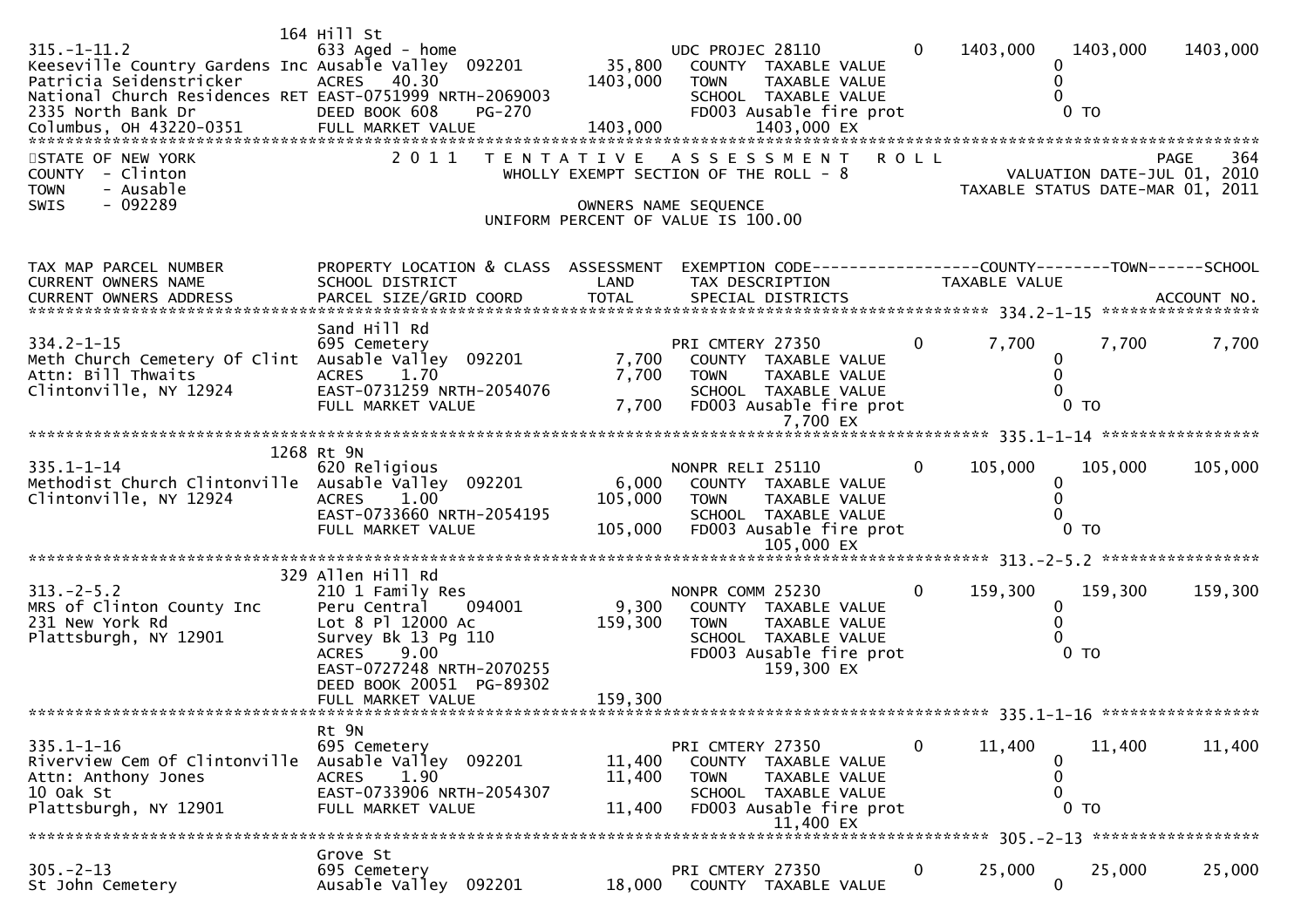| Attn: St Johns<br>1804 Main St<br>Keeseville, NY 12944                                                                                                          | 3.00<br><b>ACRES</b><br>EAST-0756907 NRTH-2070741<br>DEED BOOK 654<br>$PG-95$<br>FULL MARKET VALUE                                                                    | 25,000<br>25,000                                           | <b>TOWN</b>                              | <b>TAXABLE VALUE</b><br>SCHOOL TAXABLE VALUE<br>FD003 Ausable fire prot<br>25,000 EX                         |                | 0<br>$0$ TO                                                                     |                             |                    |  |
|-----------------------------------------------------------------------------------------------------------------------------------------------------------------|-----------------------------------------------------------------------------------------------------------------------------------------------------------------------|------------------------------------------------------------|------------------------------------------|--------------------------------------------------------------------------------------------------------------|----------------|---------------------------------------------------------------------------------|-----------------------------|--------------------|--|
| STATE OF NEW YORK<br>COUNTY - Clinton<br>- Ausable<br><b>TOWN</b>                                                                                               | 2011<br>T E N T A T I V E                                                                                                                                             | WHOLLY EXEMPT SECTION OF THE ROLL - 8                      |                                          | ASSESSMENT                                                                                                   | <b>ROLL</b>    | TAXABLE STATUS DATE-MAR 01, 2011                                                | VALUATION DATE-JUL 01, 2010 | 365<br><b>PAGE</b> |  |
| $-092289$<br><b>SWIS</b>                                                                                                                                        |                                                                                                                                                                       | OWNERS NAME SEQUENCE<br>UNIFORM PERCENT OF VALUE IS 100.00 |                                          |                                                                                                              |                |                                                                                 |                             |                    |  |
| TAX MAP PARCEL NUMBER<br>CURRENT OWNERS NAME<br>.CURRENT OWNERS ADDRESS PARCEL SIZE/GRID COORD TOTAL SPECIAL DISTRICTS ACCOUNT NO ACCOUNT NO ACCOUNT NO ACCOUNT | PROPERTY LOCATION & CLASS ASSESSMENT<br>SCHOOL DISTRICT                                                                                                               | LAND                                                       |                                          | TAX DESCRIPTION                                                                                              |                | EXEMPTION CODE------------------COUNTY--------TOWN------SCHOOL<br>TAXABLE VALUE |                             |                    |  |
| $334. - 1 - 26.3$<br>The Nature Conservancy<br>195 New Karner Rd Ste 200<br>Albany, NY 12205                                                                    | Dry Bridge Rd<br>910 Priv forest<br>Ausable Valley 092201<br>Lot 196 Maules Pat<br>ACRES 35.96<br>EAST-0722692 NRTH-2052359<br>DEED BOOK 858<br>PG-210                | 18,400<br>18,400                                           | NONPR CORP 25300<br><b>TOWN</b>          | COUNTY TAXABLE VALUE<br><b>TAXABLE VALUE</b><br>SCHOOL TAXABLE VALUE<br>FD003 Ausable fire prot<br>18,400 EX | $\mathbf{0}$   | 18,400<br>0                                                                     | 18,400<br>0 <sub>T</sub>    | 18,400             |  |
| $334. - 1 - 26.4$<br>The Town Of Ausable                                                                                                                        | Dry Bridge Rd<br>330 Vacant comm<br>Ausable Valley 092201                                                                                                             | 12,800                                                     | TOWN PROP 13500                          | COUNTY TAXABLE VALUE                                                                                         | $\overline{0}$ | 12,800<br>$\mathbf{0}$                                                          | 12,800                      | 12,800             |  |
| Town Hall<br>111 Ausable St<br>Keeseville, NY 12944                                                                                                             | Lot 196 Maules Pat<br>Mineral Rights 20061/9735<br>ACRES 18.70<br>EAST-0722495 NRTH-2054032<br>DEED BOOK 906<br><b>PG-228</b><br>FULL MARKET VALUE                    | 12,800<br>12,800                                           | <b>TOWN</b>                              | TAXABLE VALUE<br>SCHOOL TAXABLE VALUE<br>FD003 Ausable fire prot<br>12,800 EX                                |                | $\Omega$                                                                        | 0 <sub>T</sub>              |                    |  |
|                                                                                                                                                                 | 233 Plains Rd                                                                                                                                                         |                                                            |                                          |                                                                                                              |                |                                                                                 |                             |                    |  |
| $294. -1 - 13.3$<br>Town of Ausable<br>111 Ausable St<br>Keeseville, NY 12944                                                                                   | $314$ Rural vac< $10$<br>094001<br>Peru Central<br>Lot 1 PCL<br><b>ACRES</b><br>2.76<br>EAST-0771880 NRTH-2082339<br>DEED BOOK 20021 PG-38828                         | 35,000<br>49,800                                           | TOWN PROP 13500<br><b>TOWN</b>           | COUNTY TAXABLE VALUE<br>TAXABLE VALUE<br>SCHOOL TAXABLE VALUE<br>FD003 Ausable fire prot<br>49,800 EX        | $\overline{0}$ | 49,800<br>0                                                                     | 49,800<br>0 <sub>T</sub>    | 49,800             |  |
| ***********************                                                                                                                                         |                                                                                                                                                                       |                                                            |                                          |                                                                                                              |                |                                                                                 |                             |                    |  |
| $303 - 2 - 41$<br>Town Of Ausable<br>Garage Lot<br>111 Ausable St<br>Keeseville, NY 12944                                                                       | Clintonville Rd<br>330 Vacant comm<br>Ausable Valley 092201<br>FRNT 198.00 DPTH 100.00<br>EAST-0733859 NRTH-2074417<br>DEED BOOK 818<br>$PG-253$<br>FULL MARKET VALUE | 3,400<br>3,400<br>3,400                                    | TOWN PROP 13500<br>COUNTY<br><b>TOWN</b> | TAXABLE VALUE<br>TAXABLE VALUE<br>SCHOOL TAXABLE VALUE<br>FD003 Ausable fire prot<br>3,400 EX                | 0              | 3,400                                                                           | 3,400<br>$0$ TO             | 3,400              |  |
|                                                                                                                                                                 | 46 Dry Bridge Rd                                                                                                                                                      |                                                            |                                          |                                                                                                              |                |                                                                                 |                             |                    |  |
| $334. - 1 - 5.5$<br>Town Of Ausable<br>111 Ausable St                                                                                                           | $314$ Rural vac<10<br>Ausable Valley 092201<br>Lot 194 Maules                                                                                                         | 5,400<br>5,400                                             | TOWN PROP 13500<br>COUNTY<br><b>TOWN</b> | TAXABLE VALUE<br>TAXABLE VALUE                                                                               | $\mathbf{0}$   | 5,400<br>$\mathbf 0$<br>$\mathbf{0}$                                            | 5,400                       | 5,400              |  |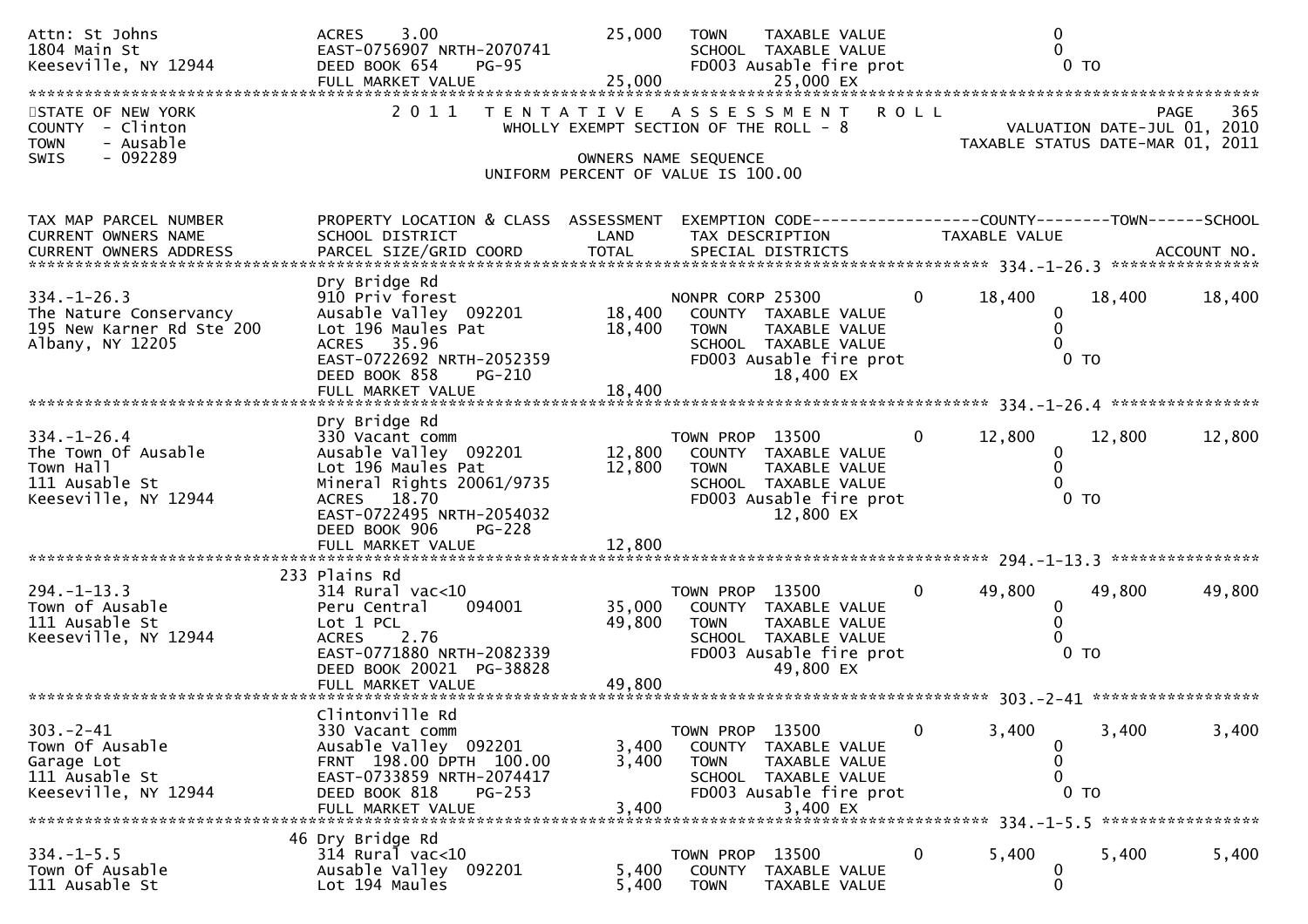| Keeseville, NY 12944                                                                   | 9.60<br><b>ACRES</b><br>EAST-0727471 NRTH-2057717<br>DEED BOOK 99001 PG-16016<br>FULL MARKET VALUE                                                               | 5,400                 | SCHOOL TAXABLE VALUE<br>FD003 Ausable fire prot<br>5,400 EX                                                                 | $\mathbf{0}$<br>0 <sub>T</sub>                                   |                  |
|----------------------------------------------------------------------------------------|------------------------------------------------------------------------------------------------------------------------------------------------------------------|-----------------------|-----------------------------------------------------------------------------------------------------------------------------|------------------------------------------------------------------|------------------|
| STATE OF NEW YORK<br>COUNTY - Clinton<br><b>TOWN</b><br>- Ausable                      | 2011                                                                                                                                                             | T E N T A T I V E     | A S S E S S M E N T R O L L<br>WHOLLY EXEMPT SECTION OF THE ROLL - 8                                                        |                                                                  | PAGE<br>366      |
| $-092289$<br><b>SWIS</b>                                                               |                                                                                                                                                                  |                       | OWNERS NAME SEQUENCE<br>UNIFORM PERCENT OF VALUE IS 100.00                                                                  |                                                                  |                  |
| TAX MAP PARCEL NUMBER<br>CURRENT OWNERS NAME<br>CURRENT OWNERS ADDRESS                 | PROPERTY LOCATION & CLASS ASSESSMENT EXEMPTION CODE----------------COUNTY-------TOWN------SCHOOL<br>SCHOOL DISTRICT                                              | LAND                  | TAX DESCRIPTION                                                                                                             | TAXABLE VALUE                                                    |                  |
| $303 - 2 - 42$<br>Town of Ausable Garage<br>111 Ausable St<br>Keeseville, NY 12944     | 930 Clintonville Rd<br>651 Highway gar<br>Ausable Valley 092201 13,500 COUNTY TAXABLE VALUE<br>ACRES 3.00<br>EAST-0734199 NRTH-2074472<br>DEED BOOK 292<br>PG-81 | 80,000                | TOWN PROP 13500<br><b>TOWN</b><br>TAXABLE VALUE<br>SCHOOL TAXABLE VALUE<br>FD003 Ausable fire prot                          | 80,000<br>$\mathbf{0}$<br>0<br>$\mathbf{0}$<br>0 <sub>T</sub>    | 80,000<br>80,000 |
|                                                                                        |                                                                                                                                                                  |                       |                                                                                                                             |                                                                  |                  |
| $334. - 1 - 29.1$<br>Town Of Ausable Highway<br>111 Ausable St<br>Keeseville, NY 12944 | 260 Dry Bridge Rd<br>651 Highway gar<br>Ausable Valley 092201<br>ACRES 7.00<br>EAST-0723336 NRTH-2053836<br>FULL MARKET VALUE                                    | 42,100 TOWN<br>42,100 | TOWN PROP 13500<br>8,100 COUNTY TAXABLE VALUE<br>TAXABLE VALUE<br>SCHOOL TAXABLE VALUE<br>FD003 Ausable fire prot           | $\mathbf{0}$<br>42,100<br>0<br>$\mathbf{0}$<br>$0$ TO            | 42,100<br>42,100 |
|                                                                                        |                                                                                                                                                                  |                       |                                                                                                                             |                                                                  |                  |
|                                                                                        | 213 Dry Bridge Rd                                                                                                                                                |                       |                                                                                                                             |                                                                  |                  |
| $334. - 1 - 20$<br>Town Of Black Brook<br>PO Box 715<br>Ausable Forks, NY 12912        | $314$ Rural vac<10<br>Ausable Valley 092201 11,300 COUNTY TAXABLE VALUE<br>5.80<br><b>ACRES</b><br>EAST-0725095 NRTH-2054250<br>DEED BOOK 541<br><b>PG-226</b>   | 11,300                | TN OUTSIDE 13570<br>TAXABLE VALUE<br><b>TOWN</b><br>SCHOOL TAXABLE VALUE<br>FD003 Ausable fire prot                         | $\mathbf{0}$<br>11,300<br>$\Omega$<br>0<br>$\Omega$<br>11,300 TO | 11,300<br>11,300 |
|                                                                                        | FULL MARKET VALUE                                                                                                                                                | 11,300                |                                                                                                                             |                                                                  |                  |
|                                                                                        | Dry Bridge Rd                                                                                                                                                    |                       |                                                                                                                             |                                                                  |                  |
| $334. - 1 - 21$<br>Town Of Black Brook<br>PO Box 715<br>Ausable Forks, NY 12912        | 323 Vacant rural<br>Ausable Valley 092201<br>ACRES 17.70<br>EAST-0724934 NRTH-2053659<br><b>PG-240</b><br>DEED BOOK 930                                          | 16,700<br>16,700      | TN OUTSIDE 13570<br>COUNTY TAXABLE VALUE<br><b>TOWN</b><br>TAXABLE VALUE<br>SCHOOL TAXABLE VALUE<br>FD003 Ausable fire prot | $\mathbf{0}$<br>16,700<br>$\mathbf 0$<br>16,700 TO               | 16,700<br>16,700 |
|                                                                                        | FULL MARKET VALUE                                                                                                                                                | 16,700                |                                                                                                                             |                                                                  |                  |
|                                                                                        |                                                                                                                                                                  |                       |                                                                                                                             |                                                                  |                  |
| $334. - 1 - 24.1$<br>Town Of Black Brook<br>PO Box 715<br>Ausable Forks, NY 12912      | Dry Bridge Rd<br>720 Mine/quarry<br>Ausable Valley 092201<br>Lot 195<br>Title Deed 618/459<br>ACRES 13.00<br>EAST-0726431 NRTH-2055930                           | 15,300<br>15,300      | TN OUTSIDE 13570<br>COUNTY TAXABLE VALUE<br>TAXABLE VALUE<br>TOWN<br>SCHOOL TAXABLE VALUE<br>FD003 Ausable fire prot        | 15,300<br>0<br>$\bf{0}$<br>$\boldsymbol{0}$<br>0<br>15,300 TO    | 15,300<br>15,300 |
|                                                                                        | DEED BOOK 930<br>PG-236                                                                                                                                          |                       |                                                                                                                             |                                                                  |                  |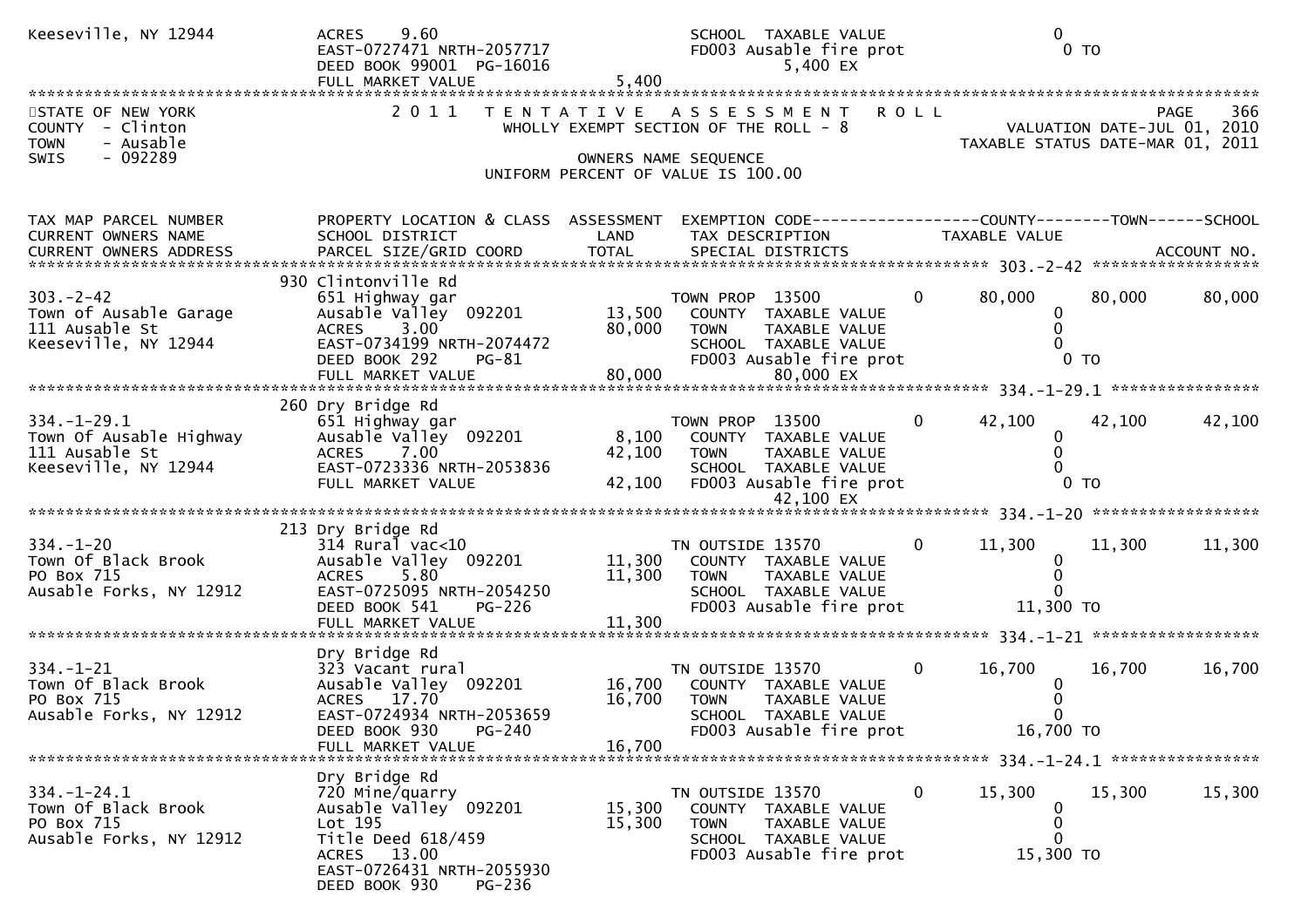| STATE OF NEW YORK<br>- Clinton<br><b>COUNTY</b><br>- Ausable<br><b>TOWN</b><br>SWIS<br>- 092289                    |                                                                                                                                                                          |                              | 2011 TENTATIVE ASSESSMENT<br>WHOLLY EXEMPT SECTION OF THE ROLL - 8<br>OWNERS NAME SEQUENCE<br>UNIFORM PERCENT OF VALUE IS 100.00                                | <b>ROLL</b>    | TAXABLE STATUS DATE-MAR 01, 2011                              |         | 367<br>PAGE<br>VALUATION DATE-JUL 01, 2010 |
|--------------------------------------------------------------------------------------------------------------------|--------------------------------------------------------------------------------------------------------------------------------------------------------------------------|------------------------------|-----------------------------------------------------------------------------------------------------------------------------------------------------------------|----------------|---------------------------------------------------------------|---------|--------------------------------------------|
| TAX MAP PARCEL NUMBER<br>CURRENT OWNERS NAME<br>CURRENT OWNERS ADDRESS                                             | PROPERTY LOCATION & CLASS ASSESSMENT<br>SCHOOL DISTRICT                                                                                                                  | LAND                         | EXEMPTION CODE------------------COUNTY--------TOWN------SCHOOL<br>TAX DESCRIPTION                                                                               |                | TAXABLE VALUE                                                 |         |                                            |
| $334. - 1 - 27.2$<br>Town Of Jay<br>Ausable Forks, NY 12912                                                        | Dry Bridge Rd<br>323 Vacant rural<br>Ausable Valley 092201<br>Lot 196 Maules<br>ACRES 73.30<br>EAST-0720824 NRTH-2052142<br>DEED BOOK 624<br>PG-1153                     | 25,100                       | TN OUTSIDE 13570<br>25,100 COUNTY TAXABLE VALUE<br>TAXABLE VALUE<br>TOWN<br>SCHOOL TAXABLE VALUE<br>FD003 Ausable fire prot                                     | $\overline{0}$ | 25,100<br>0<br>$\Omega$<br>$\Omega$<br>25,100 TO              | 25,100  | 25,100                                     |
|                                                                                                                    | FULL MARKET VALUE                                                                                                                                                        | 25,100                       |                                                                                                                                                                 |                |                                                               |         |                                            |
| $315 - 3 - 49$<br>United Meth Church Of Kees NY<br>Keeseville, NY 12944                                            | Hill St<br>311 Res vac land<br>Ausable Valley 092201<br>Lot 14<br>Power Line R. O. W.<br>FRNT 106.84 DPTH 160.26<br>EAST-0750662 NRTH-2068678<br>DEED BOOK 595<br>PG-785 | 7,900<br>7,900               | NONPR RELI 25110<br>COUNTY TAXABLE VALUE<br><b>TOWN</b><br>TAXABLE VALUE<br>SCHOOL TAXABLE VALUE<br>FD003 Ausable fire prot<br>7,900 EX<br>LT004 Hill st lght   | 0              | 7,900<br>$\mathbf{0}$<br>$\Omega$<br>0 <sub>T</sub><br>$0$ TO | 7,900   | 7,900                                      |
|                                                                                                                    |                                                                                                                                                                          |                              |                                                                                                                                                                 |                |                                                               |         |                                            |
| $315.-1-11.1$<br>United Methodist Church<br>Keesville, NY 12944                                                    | Taylor Hill Rd<br>$314$ Rural vac<10<br>Ausable Valley 092201<br>9.00<br><b>ACRES</b><br>EAST-0751046 NRTH-2069044<br>DEED BOOK 544<br>PG-611<br>FULL MARKET VALUE       | 10,800<br>10,800<br>10,800   | NONPR RELI 25110<br>COUNTY TAXABLE VALUE<br>TAXABLE VALUE<br><b>TOWN</b><br>SCHOOL TAXABLE VALUE<br>FD003 Ausable fire prot<br>10,800 EX                        | $\mathbf{0}$   | 10,800<br>0<br>0<br>0 <sub>T</sub>                            | 10,800  | 10,800                                     |
|                                                                                                                    | 124 Hill St                                                                                                                                                              |                              |                                                                                                                                                                 |                |                                                               |         |                                            |
| $315. - 1 - 10.1$<br>Upstate NY Dist Of Naza Church Ausable Valley 092201<br>$124$ Hill St<br>Keeseville, NY 12944 | 620 Religious<br>Lot 15 P12000a Loc<br>ACRES<br>5.70<br>EAST-0753455 NRTH-2068818<br>DEED BOOK 834<br>PG-135<br>FULL MARKET VALUE                                        | 14,800<br>265,000<br>265,000 | NONPR RELI 25110<br>COUNTY TAXABLE VALUE<br><b>TOWN</b><br>TAXABLE VALUE<br>SCHOOL TAXABLE VALUE<br>FD003 Ausable fire prot<br>265,000 EX<br>LT004 Hill st lght | 0              | 265,000<br>0<br>0 <sub>T</sub><br>0 <sub>T</sub>              | 265,000 | 265,000                                    |
|                                                                                                                    |                                                                                                                                                                          |                              | 4,320 EX                                                                                                                                                        |                |                                                               |         |                                            |
| $315. - 3 - 29$<br>Upstate NY Dist Of Naza Church Ausable Valley 092201<br>124 Hill St<br>Keeseville, NY 12944     | 124 Hill St<br>210 1 Family Res<br>FRNT 105.00 DPTH 132.25<br>EAST-0753351 NRTH-2068362<br>DEED BOOK 827<br>PG-119                                                       | 7,600<br>141,500             | RELIGIOUS 21600<br>COUNTY TAXABLE VALUE<br>TAXABLE VALUE<br>TOWN<br>SCHOOL TAXABLE VALUE<br>FD003 Ausable fire prot                                             | 0              | 141,500<br>0<br>O<br>141,500 TO                               | 141,500 | 141,500                                    |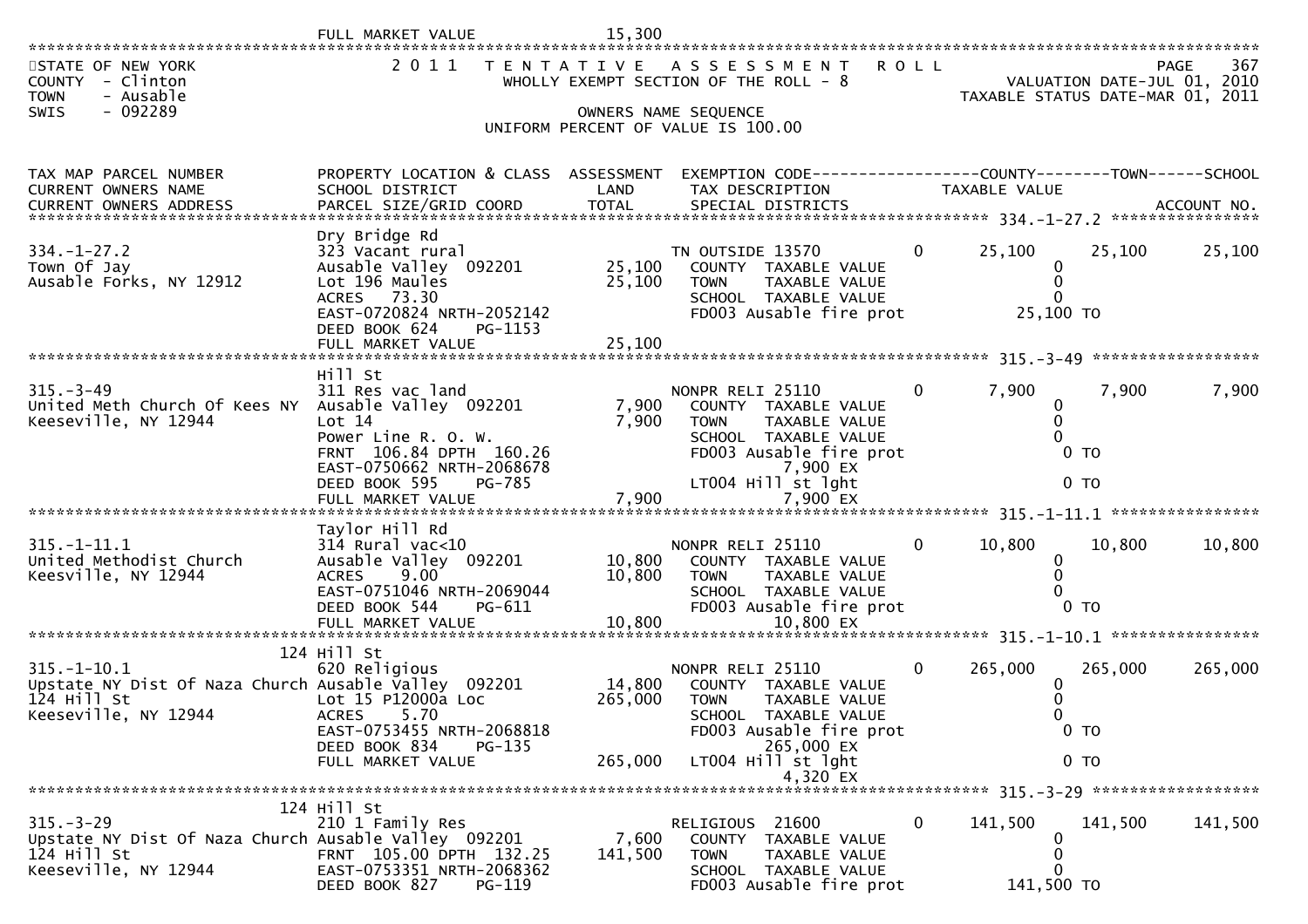| STATE OF NEW YORK<br><b>COUNTY</b><br>- Clinton<br>- Ausable<br><b>TOWN</b>                                  |                                                                                                                                                  |                             | 2011 TENTATIVE ASSESSMENT ROLL<br>WHOLLY EXEMPT SECTION OF THE ROLL - 8                                                                   |                                | PAGE<br>VALUATION DATE-JUL 01, 2010<br>TAXABLE STATUS DATE-MAR 01, 2011                                            | 368 |
|--------------------------------------------------------------------------------------------------------------|--------------------------------------------------------------------------------------------------------------------------------------------------|-----------------------------|-------------------------------------------------------------------------------------------------------------------------------------------|--------------------------------|--------------------------------------------------------------------------------------------------------------------|-----|
| $-092289$<br>SWIS                                                                                            |                                                                                                                                                  | OWNERS NAME SEQUENCE        | UNIFORM PERCENT OF VALUE IS 100.00                                                                                                        |                                |                                                                                                                    |     |
|                                                                                                              |                                                                                                                                                  |                             |                                                                                                                                           |                                |                                                                                                                    |     |
| TAX MAP PARCEL NUMBER<br>CURRENT OWNERS NAME                                                                 | PROPERTY LOCATION & CLASS ASSESSMENT<br>SCHOOL DISTRICT                                                                                          | LAND                        | TAX DESCRIPTION                                                                                                                           |                                | EXEMPTION CODE------------------COUNTY--------TOWN------SCHOOL<br>TAXABLE VALUE                                    |     |
|                                                                                                              |                                                                                                                                                  |                             |                                                                                                                                           |                                | .0URRENT OWNERS ADDRESS PARCEL SIZE/GRID COORD TOTAL SPECIAL DISTRICTS ACCOUNT NO ACCOUNT NO ACCOUNT NO ACCOUNT NO |     |
| $305. -2 - 10.1$<br>Village Of Keeseville<br>1790 Main St<br>Keeseville, NY 12944                            | Grove St<br>321 Abandoned ag<br>Ausable Valley 092201<br>ACRES 11.30<br>EAST-0758625 NRTH-2071660                                                | 23,000<br>23,000            | OSIDE VILL 13730<br>COUNTY TAXABLE VALUE<br><b>TOWN</b><br>TAXABLE VALUE<br>SCHOOL TAXABLE VALUE                                          | $\overline{0}$                 | 23,000<br>23,000<br>23,000<br>0<br>$\mathbf{0}$<br>$\Omega$                                                        |     |
|                                                                                                              | DEED BOOK 436<br>$PG-45$                                                                                                                         |                             | FD003 Ausable fire prot                                                                                                                   |                                | 23,000 TO                                                                                                          |     |
|                                                                                                              | 1651 Rt 9N                                                                                                                                       |                             |                                                                                                                                           |                                |                                                                                                                    |     |
| $334. - 2 - 10.2$<br>Williams Trustee Harland G<br>Wolfe Trustee Gerald J<br>Box 246<br>Wilmington, NY 12997 | 620 Religious<br>Ausable Valley<br>092201<br><b>ACRES</b><br>1.00<br>EAST-0725204 NRTH-2050339<br>DEED BOOK 585<br>$PG-551$<br>FULL MARKET VALUE | 6,000<br>125,000<br>125,000 | NONPR RELI 25110<br>COUNTY TAXABLE VALUE<br>TAXABLE VALUE<br><b>TOWN</b><br>SCHOOL TAXABLE VALUE<br>FD003 Ausable fire prot<br>125,000 EX | $\mathbf{0}$                   | 125,000<br>125,000<br>125,000<br>0<br>$\mathbf{0}$<br>0 <sub>T</sub>                                               |     |
| STATE OF NEW YORK                                                                                            | 2011                                                                                                                                             |                             | TENTATIVE ASSESSMENT ROLL                                                                                                                 |                                | <b>PAGE</b>                                                                                                        | 369 |
| COUNTY - Clinton<br><b>TOWN</b><br>- Ausable<br>$-092289$<br>SWIS                                            |                                                                                                                                                  |                             | WHOLLY EXEMPT SECTION OF THE ROLL - 8                                                                                                     |                                | VALUATION DATE-JUL 01, 2010<br>TAXABLE STATUS DATE-MAR 01, 2011<br>RPS150/V04/L015                                 |     |
|                                                                                                              |                                                                                                                                                  |                             | UNIFORM PERCENT OF VALUE IS 100.00                                                                                                        |                                | CURRENT DATE 5/02/2011                                                                                             |     |
|                                                                                                              |                                                                                                                                                  |                             | ROLL SUB SECTION- - TOTALS                                                                                                                |                                |                                                                                                                    |     |
|                                                                                                              | ***<br>SPECIAL                                                                                                                                   | D I S T R I C T             | SUMMARY ***                                                                                                                               |                                |                                                                                                                    |     |
| TOTAL<br>DISTRICT NAME PARCELS<br><b>CODE</b>                                                                | EXTENSION<br>EXTENSION<br><b>TYPE</b><br>VALUE                                                                                                   | AD VALOREM<br>VALUE         | <b>EXEMPT</b><br><b>AMOUNT</b>                                                                                                            | TAXABLE<br>VALUE               |                                                                                                                    |     |
| FD003 Ausable fire p<br>32 TOTAL<br>LT004 Hill st lght                                                       | 3 TOTAL                                                                                                                                          | 16726,300<br>153,720        | 16383,400<br>12,220                                                                                                                       | 342,900<br>141,500             |                                                                                                                    |     |
|                                                                                                              | ***<br>SCHOOL                                                                                                                                    |                             | DISTRICT SUMMARY                                                                                                                          | ***                            |                                                                                                                    |     |
| CODE<br>DISTRICT NAME                                                                                        | <b>TOTAL</b><br>ASSESSED<br><b>PARCELS</b><br>LAND                                                                                               | ASSESSED<br><b>TOTAL</b>    | <b>EXEMPT</b><br><b>AMOUNT</b>                                                                                                            | <b>TOTAL</b><br><b>TAXABLE</b> | <b>STAR</b><br><b>STAR</b><br><b>TAXABLE</b><br><b>AMOUNT</b>                                                      |     |

<sup>092201</sup> Ausable Valley Cen <sup>30</sup> 500,400 16527,700 16527,70016527,700<br>213,600 094001 Peru Central 3 3 48,800 213,600 213,600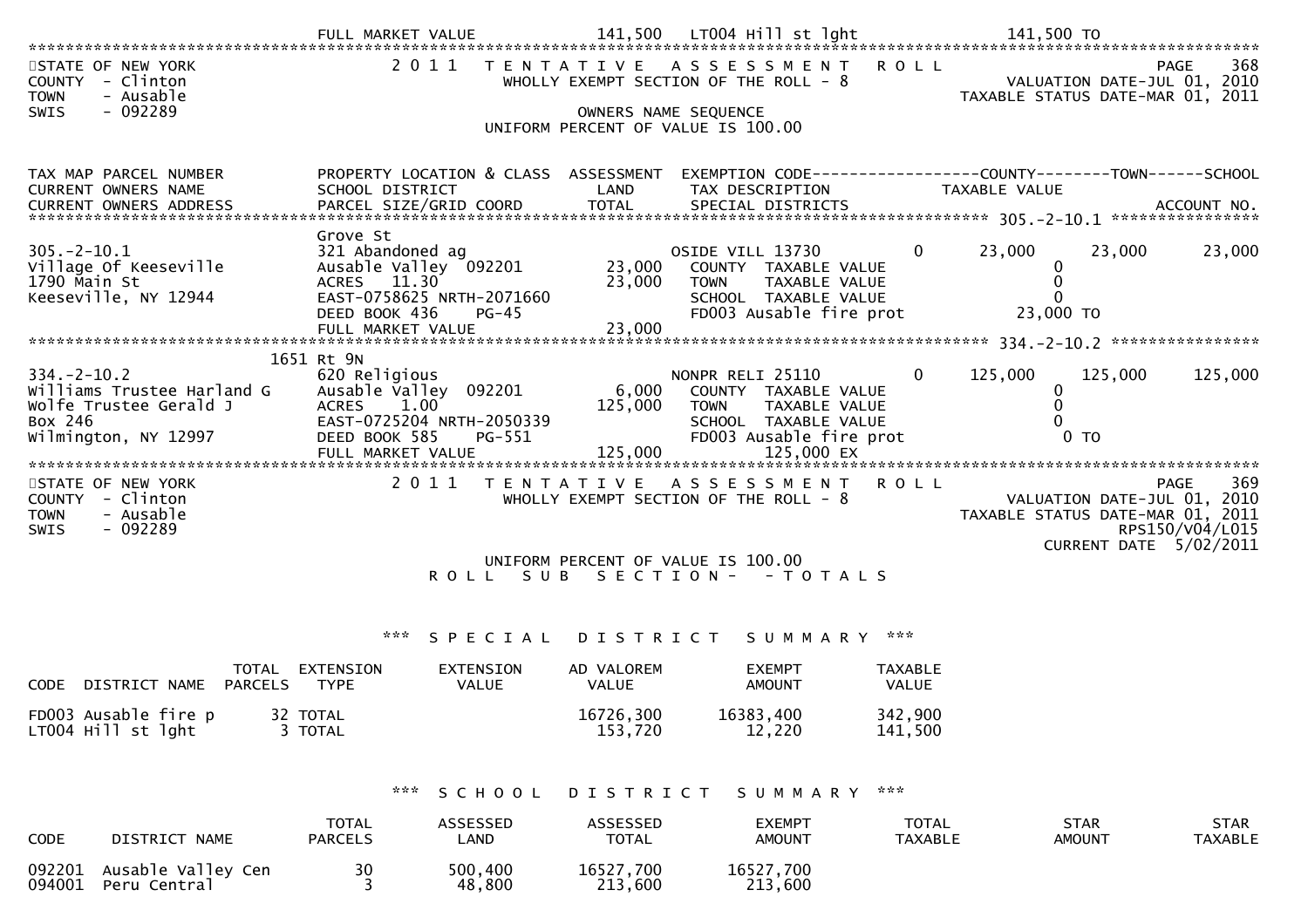|                                                                                                              | SUB-TOTAL                                                                                                                                                                   | 33                                                                                      | 549,200                    | 16741,300                                               | 16741,300                                                                                                                                                          |                                                                                                      |                                                                                                                                                                                                                      |     |
|--------------------------------------------------------------------------------------------------------------|-----------------------------------------------------------------------------------------------------------------------------------------------------------------------------|-----------------------------------------------------------------------------------------|----------------------------|---------------------------------------------------------|--------------------------------------------------------------------------------------------------------------------------------------------------------------------|------------------------------------------------------------------------------------------------------|----------------------------------------------------------------------------------------------------------------------------------------------------------------------------------------------------------------------|-----|
|                                                                                                              | T O T A L                                                                                                                                                                   | 33                                                                                      | 549,200                    | 16741,300                                               | 16741,300                                                                                                                                                          |                                                                                                      |                                                                                                                                                                                                                      |     |
|                                                                                                              |                                                                                                                                                                             |                                                                                         | $\pi \times \pi$<br>SYSTEM | CODES                                                   | SUMMARY                                                                                                                                                            | $\pi \times \pi$                                                                                     |                                                                                                                                                                                                                      |     |
| CODE                                                                                                         | DESCRIPTION                                                                                                                                                                 | <b>TOTAL</b><br><b>PARCELS</b>                                                          |                            |                                                         | <b>COUNTY</b>                                                                                                                                                      | <b>TOWN</b>                                                                                          | <b>SCHOOL</b>                                                                                                                                                                                                        |     |
| 50000                                                                                                        | WHOLLY EX<br>TOTAL                                                                                                                                                          | $\mathbf{1}$<br>$\mathbf{1}$                                                            |                            |                                                         | 183,200<br>183,200                                                                                                                                                 | 183,200<br>183,200                                                                                   | 183,200<br>183,200                                                                                                                                                                                                   |     |
|                                                                                                              |                                                                                                                                                                             |                                                                                         | ***                        | EXEMPTION                                               | ***<br>SUMMARY                                                                                                                                                     |                                                                                                      |                                                                                                                                                                                                                      |     |
| <b>CODE</b>                                                                                                  | DESCRIPTION                                                                                                                                                                 | <b>TOTAL</b><br><b>PARCELS</b>                                                          |                            |                                                         | <b>COUNTY</b>                                                                                                                                                      | <b>TOWN</b>                                                                                          | <b>SCHOOL</b>                                                                                                                                                                                                        |     |
| 13100<br>13500<br>13570<br>13730<br>13800<br>21600<br>25110<br>25230<br><b>COUNTY</b><br><b>TOWN</b><br>SWIS | CO OWNER<br>TOWN PROP<br>TN OUTSIDE<br><b>OSIDE VILL</b><br>SCHOOL DIS<br>RELIGIOUS<br>NONPR RELI<br>NONPR COMM<br>STATE OF NEW YORK<br>- Clinton<br>- Ausable<br>$-092289$ | $\frac{1}{6}$<br>$\begin{array}{c}\n4 \\ 1 \\ 2 \\ 2 \\ 6\n\end{array}$<br>$\mathbf{1}$ | 2011<br>ROLL SUB           | T E N T A T I V E<br>UNIFORM PERCENT OF VALUE IS 100.00 | 218,000<br>193,500<br>68,400<br>23,000<br>12955,000<br>251,500<br>1163,700<br>159,300<br>ASSESSMENT<br>WHOLLY EXEMPT SECTION OF THE ROLL - 8<br>SECTION - - TOTALS | 218,000<br>193,500<br>68,400<br>23,000<br>12955,000<br>251,500<br>1163,700<br>159,300<br><b>ROLL</b> | 218,000<br>193,500<br>68,400<br>23,000<br>12955,000<br>251,500<br>1163,700<br>159,300<br><b>PAGE</b><br>VALUATION DATE-JUL 01, 2010<br>TAXABLE STATUS DATE-MAR 01, 2011<br>RPS150/V04/L015<br>CURRENT DATE 5/02/2011 | 370 |
|                                                                                                              |                                                                                                                                                                             |                                                                                         | $\pi \times \pi$           | EXEMPTION                                               | ***<br>SUMMARY                                                                                                                                                     |                                                                                                      |                                                                                                                                                                                                                      |     |
| <b>CODE</b>                                                                                                  | DESCRIPTION                                                                                                                                                                 | <b>TOTAL</b><br><b>PARCELS</b>                                                          |                            |                                                         | <b>COUNTY</b>                                                                                                                                                      | <b>TOWN</b>                                                                                          | <b>SCHOOL</b>                                                                                                                                                                                                        |     |
| 25300<br>27350<br>28110                                                                                      | NONPR CORP<br>PRI CMTERY<br><b>UDC PROJEC</b><br>T O T A L                                                                                                                  | $\mathbf{1}$<br>$\overline{7}$<br>$\mathbf{1}$<br>32                                    |                            |                                                         | 18,400<br>104,300<br>1403,000<br>16558,100                                                                                                                         | 18,400<br>104,300<br>1403,000<br>16558,100                                                           | 18,400<br>104,300<br>1403,000<br>16558,100                                                                                                                                                                           |     |

| ROLL | -~-<br><b>TOTAL</b> | <b><i>ASSESSED</i></b> | CCTCCTD<br>ASSESSEL | <b>TAXABLE</b> | <b>TAXABLE</b> | TAXABLE | <b>STAR</b> |
|------|---------------------|------------------------|---------------------|----------------|----------------|---------|-------------|
|      |                     |                        |                     |                |                |         |             |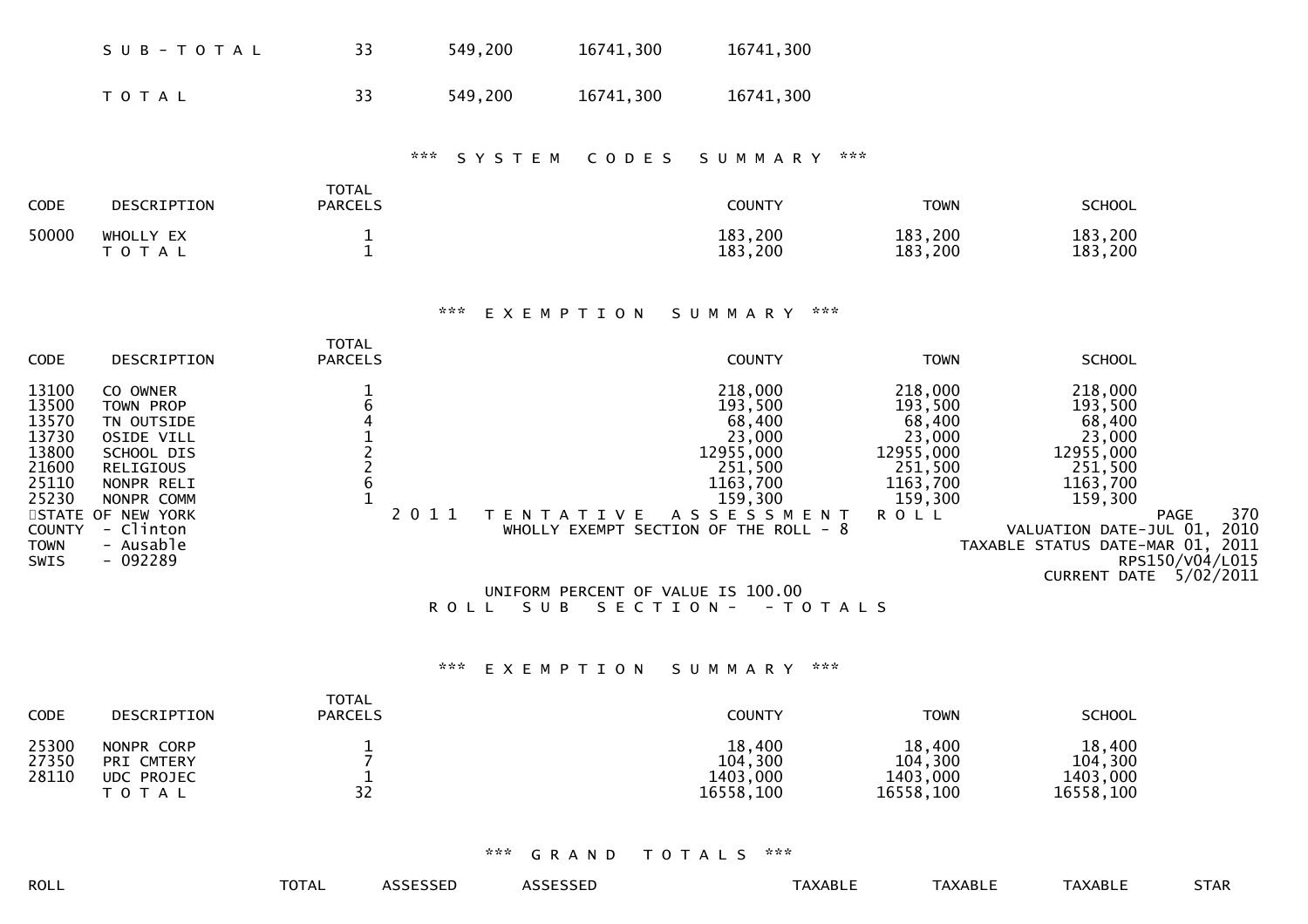| <b>SEC</b>                    | DESCRIPTION                                             | <b>PARCELS</b> | LAND    | <b>TOTAL</b>       | <b>COUNTY</b>                                                                                                    | <b>TOWN</b> | <b>SCHOOL</b>                                                   | <b>TAXABLE</b>                                           |
|-------------------------------|---------------------------------------------------------|----------------|---------|--------------------|------------------------------------------------------------------------------------------------------------------|-------------|-----------------------------------------------------------------|----------------------------------------------------------|
| 8                             | WHOLLY EXEMPT                                           | 33             | 549,200 | 16741,300          |                                                                                                                  |             |                                                                 |                                                          |
| COUNTY<br><b>TOWN</b><br>SWIS | STATE OF NEW YORK<br>- Clinton<br>- Ausable<br>- 092289 |                | 2011    |                    | TENTATIVE ASSESSMENT<br>R O L L<br>WHOLLY EXEMPT SECTION OF THE ROLL - $8$<br>UNIFORM PERCENT OF VALUE IS 100.00 |             | VALUATION DATE-JUL 01, 2010<br>TAXABLE STATUS DATE-MAR 01, 2011 | 371<br>PAGE<br>RPS150/V04/L015<br>CURRENT DATE 5/02/2011 |
|                               |                                                         |                |         | SECTION<br>R O L L | T O T A L S                                                                                                      |             |                                                                 |                                                          |

#### \*\*\* S P E C I A L D I S T R I C T S U M M A R Y \*\*\*

| <b>CODE</b> | DISTRICT NAME                              | TOTAL<br>PARCELS | EXTENSION<br><b>TYPF</b> | EXTENSION<br><b>VALUE</b> | AD VALOREM<br>VALUE  | <b>FXEMPT</b><br><b>AMOUNT</b> | TAXABLE<br>VALUE   |
|-------------|--------------------------------------------|------------------|--------------------------|---------------------------|----------------------|--------------------------------|--------------------|
|             | FD003 Ausable fire p<br>LT004 Hill st lght |                  | 32 TOTAL<br>3 TOTAL      |                           | 16726,300<br>153,720 | 16383,400<br>12,220            | 342,900<br>141.500 |

# \*\*\* S C H O O L D I S T R I C T S U M M A R Y \*\*\*

| <b>CODE</b>      | DISTRICT NAME                      | <b>TOTAL</b><br><b>PARCELS</b> | ASSESSED<br>LAND  | ASSESSED<br><b>TOTAL</b> | <b>EXEMPT</b><br><b>AMOUNT</b> | <b>TOTAL</b><br><b>TAXABLE</b> | <b>STAR</b><br><b>AMOUNT</b> | <b>STAR</b><br><b>TAXABLE</b> |
|------------------|------------------------------------|--------------------------------|-------------------|--------------------------|--------------------------------|--------------------------------|------------------------------|-------------------------------|
| 092201<br>094001 | Ausable Valley Cen<br>Peru Central | 30                             | 500,400<br>48,800 | 16527,700<br>213,600     | 16527,700<br>213,600           |                                |                              |                               |
|                  | SUB-TOTAL                          | 33                             | 549,200           | 16741,300                | 16741,300                      |                                |                              |                               |
|                  | T O T A L                          | 33                             | 549,200           | 16741,300                | 16741,300                      |                                |                              |                               |

### \*\*\* S Y S T E M C O D E S S U M M A R Y \*\*\*

| <b>CODE</b> | DESCRIPTION            | <b>TOTAL</b><br><b>PARCELS</b> | <b>COUNTY</b>      | <b>TOWN</b>        | SCHOOL             |
|-------------|------------------------|--------------------------------|--------------------|--------------------|--------------------|
| 50000       | WHOLLY EX<br>T O T A L |                                | 183,200<br>183,200 | 183,200<br>183,200 | 183,200<br>183,200 |

# \*\*\* E X E M P T I O N S U M M A R Y \*\*\*

| <b>CODE</b> | DESCRIPTION | <b>TOTAL</b><br><b>PARCELS</b> | <b>COUNTY</b> | <b>TOWN</b> | <b>SCHOOL</b> |
|-------------|-------------|--------------------------------|---------------|-------------|---------------|
| 13100       | CO OWNER    |                                | 218,000       | 218,000     | 218,000       |
| 13500       | TOWN PROP   |                                | 193,500       | 193,500     | 193,500       |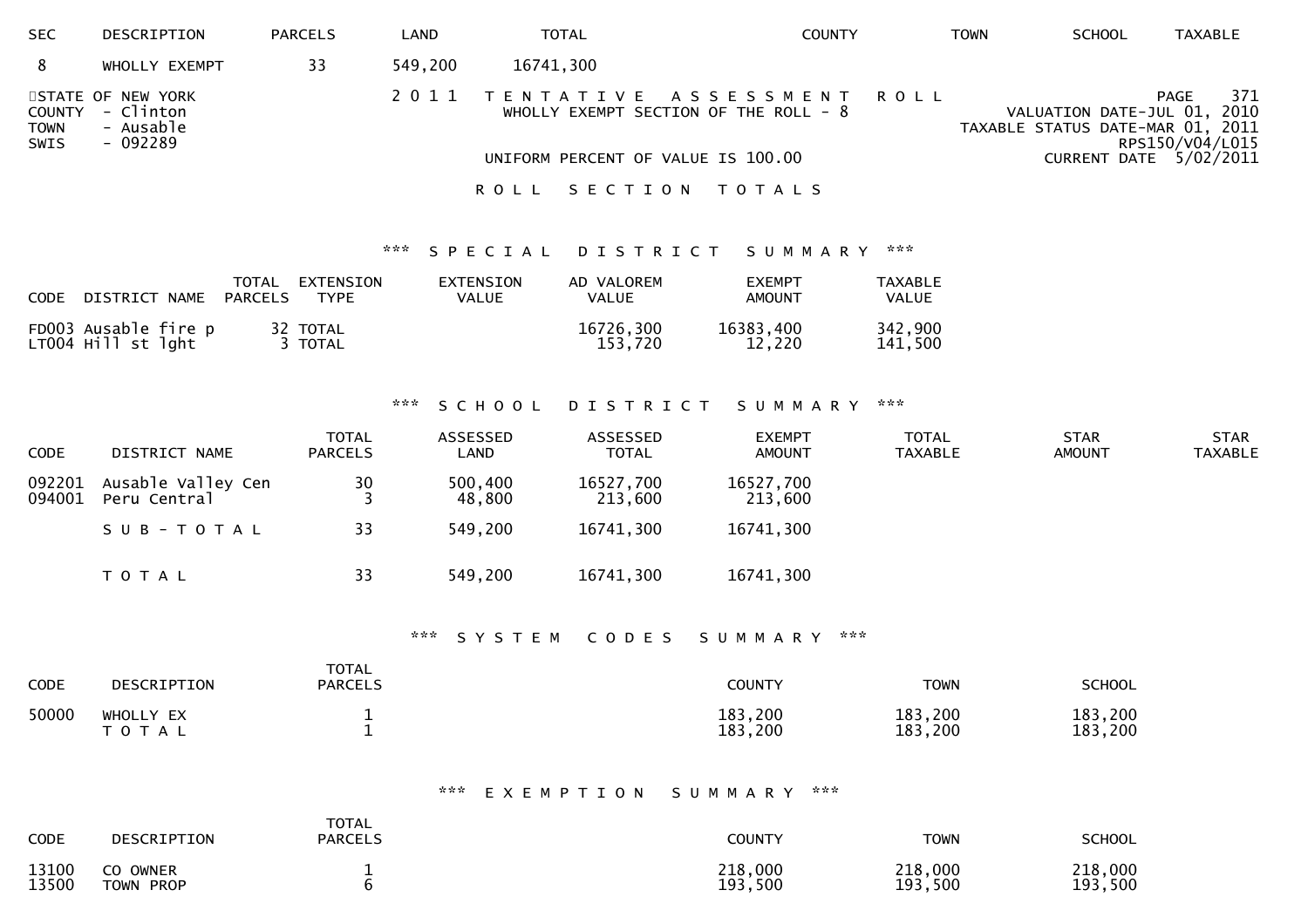| 13570         | TN OUTSIDE        |  |                   |         | 68,400                                 | 68,400    | 68,400                           |                        |      |
|---------------|-------------------|--|-------------------|---------|----------------------------------------|-----------|----------------------------------|------------------------|------|
| 13730         | OSIDE VILL        |  |                   |         | 23,000                                 | 23,000    | 23,000                           |                        |      |
| 13800         | SCHOOL DIS        |  |                   |         | 12955,000                              | 12955,000 | 12955,000                        |                        |      |
| 21600         | RELIGIOUS         |  |                   |         | 251,500                                | 251,500   | 251,500                          |                        |      |
| 25110         | NONPR RELI        |  |                   |         | 1163,700                               | 1163,700  | 1163,700                         |                        |      |
| 25230         | NONPR COMM        |  |                   |         | 159,300                                | 159,300   | 159,300                          |                        |      |
|               | STATE OF NEW YORK |  | T E N T A T I V E |         | A S S E S S M E N T                    | R O L L   |                                  | PAGE                   | 372  |
| <b>COUNTY</b> | - Clinton         |  |                   |         | WHOLLY EXEMPT SECTION OF THE ROLL $-8$ |           | VALUATION DATE-JUL 01,           |                        | 2010 |
| <b>TOWN</b>   | - Ausable         |  |                   |         |                                        |           | TAXABLE STATUS DATE-MAR 01, 2011 |                        |      |
| SWIS          | - 092289          |  |                   |         |                                        |           |                                  | RPS150/V04/L015        |      |
|               |                   |  |                   |         | UNIFORM PERCENT OF VALUE IS 100.00     |           |                                  | CURRENT DATE 5/02/2011 |      |
|               |                   |  | R O L L           | SECTION | T O T A L S                            |           |                                  |                        |      |

# \*\*\* E X E M P T I O N S U M M A R Y \*\*\*

| <b>CODE</b>             | <b>DESCRIPTION</b>                              | <b>TOTAL</b><br><b>PARCELS</b> | COUNTY                                     | <b>TOWN</b>                                | <b>SCHOOL</b>                              |
|-------------------------|-------------------------------------------------|--------------------------------|--------------------------------------------|--------------------------------------------|--------------------------------------------|
| 25300<br>27350<br>28110 | NONPR CORP<br>PRI CMTERY<br>UDC PROJEC<br>TOTAL | 32                             | 18,400<br>104,300<br>1403,000<br>16558,100 | 18,400<br>104,300<br>1403,000<br>16558,100 | 18,400<br>104,300<br>1403,000<br>16558,100 |

#### \*\*\* G R A N D T O T A L S \*\*\*

| <b>ROLL</b><br><b>SEC</b> | DESCRIPTION                                        | TOTAL<br><b>PARCELS</b> | ASSESSED<br>LAND | <b>ASSESSED</b><br><b>TOTAL</b>    | <b>TAXABLE</b><br><b>COUNTY</b> | <b>TAXABLE</b><br><b>TOWN</b> | <b>TAXABLE</b><br><b>SCHOOL</b>                                 | <b>STAR</b><br><b>TAXABLE</b>             |
|---------------------------|----------------------------------------------------|-------------------------|------------------|------------------------------------|---------------------------------|-------------------------------|-----------------------------------------------------------------|-------------------------------------------|
| 8                         | WHOLLY EXEMPT                                      | 33                      | 549,200          | 16741,300                          |                                 |                               |                                                                 |                                           |
| <b>TOWN</b>               | STATE OF NEW YORK<br>COUNTY - Clinton<br>- Ausable |                         |                  |                                    | 2011 TENTATIVE ASSESSMENT ROLL  |                               | VALUATION DATE-JUL 01, 2010<br>TAXABLE STATUS DATE-MAR 01, 2011 | 373<br><b>PAGE</b>                        |
| <b>SWIS</b>               | - 092289                                           |                         |                  | UNIFORM PERCENT OF VALUE IS 100.00 | SWIS TOTALS                     |                               |                                                                 | RPS150/V04/L015<br>CURRENT DATE 5/02/2011 |

### \*\*\* S P E C I A L D I S T R I C T S U M M A R Y \*\*\*

| CODE | DISTRICT NAME                                                                                                                                                    | TOTAL<br>PARCELS | EXTENSION<br>TYPE                                                                   | EXTENSION<br><b>VALUE</b>  | AD VALOREM<br>VALUE                            | <b>EXEMPT</b><br><b>AMOUNT</b> | <b>TAXABLE</b><br><b>VALUE</b>                                               |
|------|------------------------------------------------------------------------------------------------------------------------------------------------------------------|------------------|-------------------------------------------------------------------------------------|----------------------------|------------------------------------------------|--------------------------------|------------------------------------------------------------------------------|
|      | OTO02 Omitted Tax-Co<br>OT003 Omitted Tax-Sc<br>OT004 Omitted Tax-To<br>FD003 Ausable fire p<br>LT003 Clntvill lght<br>LT004 Hill st lght<br>LT005 Pine tree dr. |                  | 3 MOVTAX<br>1 MOVTAX<br>3 MOVTAX<br>1,230 TOTAL<br>84 TOTAL<br>73 TOTAL<br>66 TOTAL | 414.88<br>468.23<br>961.94 | 126817,599<br>3528,255<br>5724.676<br>6709,592 | 16436,532<br>12,220            | 414.88<br>468.23<br>961.94<br>110381,067<br>3528,255<br>5712,456<br>6709,592 |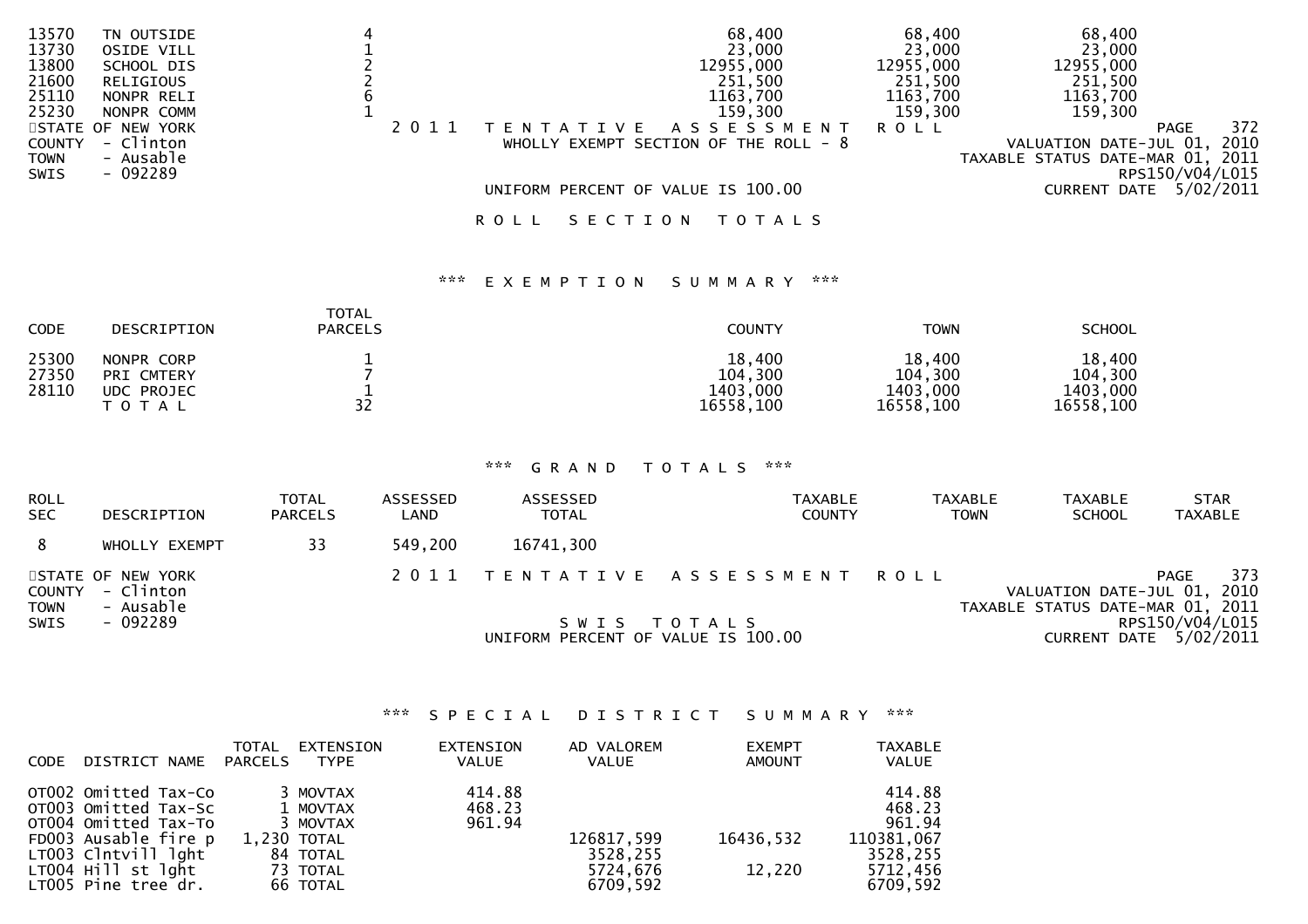| *** SCHOOL DISTRICT SUMMARY *** |  |  |  |  |  |  |  |  |  |  |  |  |  |  |  |  |  |  |  |  |  |  |  |
|---------------------------------|--|--|--|--|--|--|--|--|--|--|--|--|--|--|--|--|--|--|--|--|--|--|--|
|---------------------------------|--|--|--|--|--|--|--|--|--|--|--|--|--|--|--|--|--|--|--|--|--|--|--|

| <b>CODE</b>      | DISTRICT NAME                      | <b>TOTAL</b><br><b>PARCELS</b> | ASSESSED<br>LAND      | ASSESSED<br><b>TOTAL</b> | <b>EXEMPT</b><br><b>AMOUNT</b> | <b>TOTAL</b><br><b>TAXABLE</b> | <b>STAR</b><br><b>AMOUNT</b> | <b>STAR</b><br><b>TAXABLE</b> |
|------------------|------------------------------------|--------------------------------|-----------------------|--------------------------|--------------------------------|--------------------------------|------------------------------|-------------------------------|
| 092201<br>094001 | Ausable Valley Cen<br>Peru Central | 925<br>309                     | 12169,300<br>8271.330 | 97344,086<br>29799.430   | 19807,551<br>620.972           | 77536,535<br>29178.458         | 17285,016<br>4180.150        | 60251,519<br>24998,308        |
|                  | SUB-TOTAL                          | 1,234                          | 20440,630             | 127143,516               | 20428,523                      | 106714,993                     | 21465,166                    | 85249,827                     |
|                  | <b>TOTAL</b>                       | 1,234                          | 20440,630             | 127143,516               | 20428,523                      | 106714,993                     | 21465,166                    | 85249,827                     |

# \*\*\* S Y S T E M C O D E S S U M M A R Y \*\*\*

| <b>CODE</b>                          | DESCRIPTION                                           | <b>TOTAL</b><br><b>PARCELS</b> |                                               | <b>COUNTY</b>                   | <b>TOWN</b>            | <b>SCHOOL</b>                                                                                           |
|--------------------------------------|-------------------------------------------------------|--------------------------------|-----------------------------------------------|---------------------------------|------------------------|---------------------------------------------------------------------------------------------------------|
| 50000<br>50001                       | WHOLLY EX<br>SCHL TAXBL                               |                                |                                               | 183,200                         | 183,200                | 183,200                                                                                                 |
| 50004                                | SCHL EXMPT<br>ΤΟΤΑΙ<br>STATE OF NEW YORK<br>- Clinton | 4<br>2011                      |                                               | 183,200<br>TENTATIVE ASSESSMENT | 183,200<br><b>ROLL</b> | 183,200<br>374<br>PAGE<br>2010                                                                          |
| <b>COUNTY</b><br><b>TOWN</b><br>SWIS | - Ausable<br>- 092289                                 |                                | S W I S<br>UNIFORM PERCENT OF VALUE IS 100.00 | T O T A L S                     |                        | VALUATION DATE-JUL 01,<br>TAXABLE STATUS DATE-MAR 01, 2011<br>RPS150/V04/L015<br>CURRENT DATE 5/02/2011 |

# \*\*\* E X E M P T I O N S U M M A R Y \*\*\*

| 218,000<br>218,000<br>13100<br>CO OWNER<br>13500<br>193,500<br>193,500<br>TOWN PROP<br>13570<br>68,400<br>68,400<br>TN OUTSIDE<br>13730<br>23,000<br>23,000<br><b>OSIDE VILL</b><br>13800<br>12955,000<br>12955,000<br>SCHOOL DIS<br>21600<br>251,500<br>251,500<br>RELIGIOUS<br>25110<br>1163,700<br>1163,700<br>NONPR RELI<br>25230<br>159,300<br>159,300<br>NONPR COMM<br>25300<br>18,400<br>18,400<br>NONPR CORP<br>27350<br>104,300<br>104,300<br>PRI CMTERY<br>28110<br>1403,000<br>1403,000<br>UDC PROJEC<br>41101<br>12,400<br>12,400<br><b>VETERANS</b><br>77<br>41121<br>1231,549<br>872,043<br>WARNONALL | <b>CODE</b> | DESCRIPTION | <b>TOTAL</b><br><b>PARCELS</b> | <b>COUNTY</b> | <b>TOWN</b> | <b>SCHOOL</b>                                                                                                          |
|---------------------------------------------------------------------------------------------------------------------------------------------------------------------------------------------------------------------------------------------------------------------------------------------------------------------------------------------------------------------------------------------------------------------------------------------------------------------------------------------------------------------------------------------------------------------------------------------------------------------|-------------|-------------|--------------------------------|---------------|-------------|------------------------------------------------------------------------------------------------------------------------|
|                                                                                                                                                                                                                                                                                                                                                                                                                                                                                                                                                                                                                     | 41131       | WARCOMALL   | 53                             | 1390,005      | 982,697     | 218,000<br>193,500<br>68,400<br>23,000<br>12955,000<br>251,500<br>1163,700<br>159,300<br>18,400<br>104,300<br>1403,000 |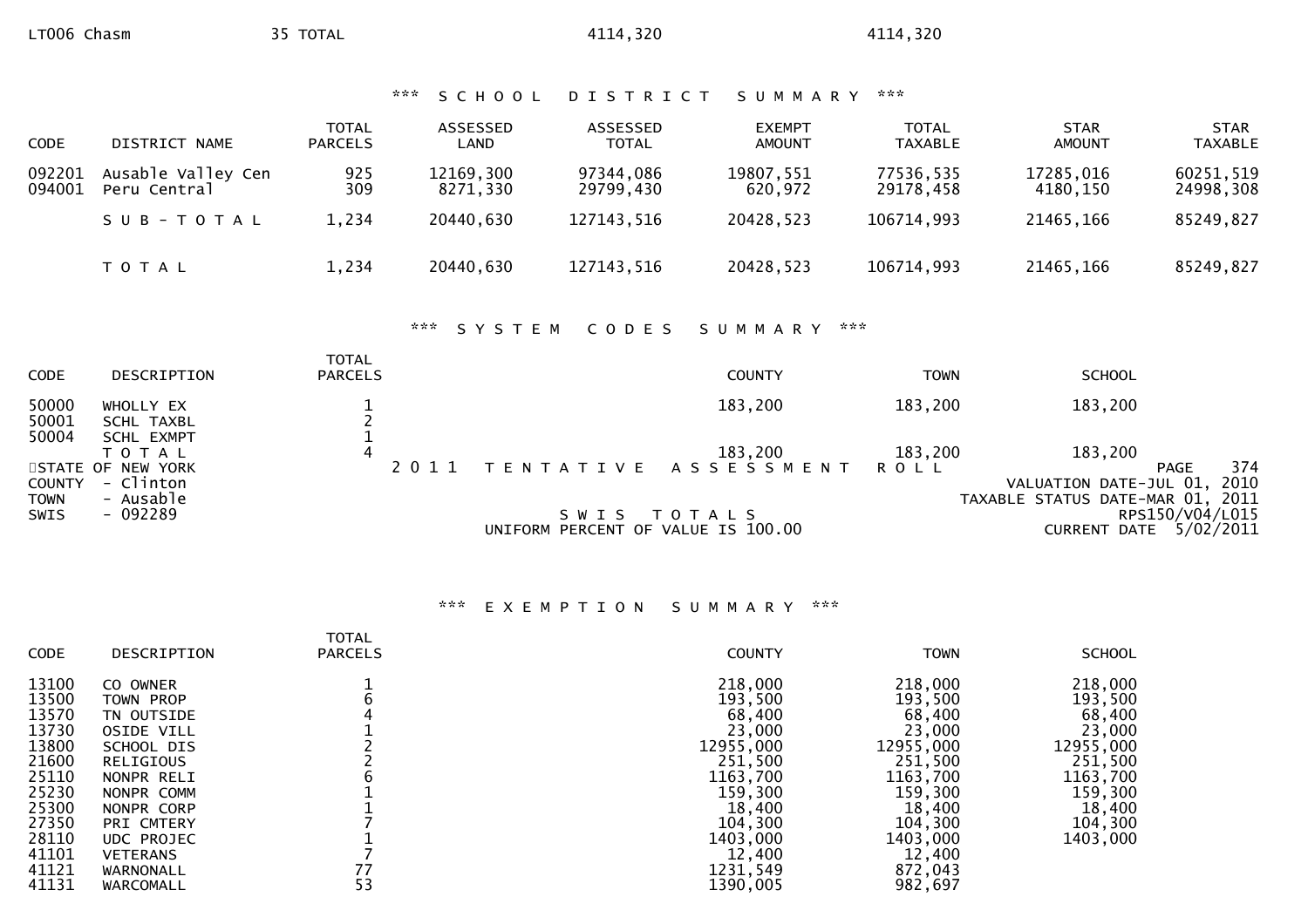| 41141<br>41152          | WARDISALL<br>$CW_10_VET/$                   | 31<br>6    |      |           | 791,754<br>42,020                | 662,034                        |                                     |                     |
|-------------------------|---------------------------------------------|------------|------|-----------|----------------------------------|--------------------------------|-------------------------------------|---------------------|
| 41172<br>41300<br>41400 | CW_DISBLD_<br>PARAPL VET<br><b>CLERGY</b>   |            |      |           | 24,640<br>122,000<br>1,500       | 122,000<br>1,500               | 122,000<br>1,500                    |                     |
| 41700<br>41720<br>41800 | 10 YR AGR<br>AGRI DISTR<br>AGED - ALL       | 27<br>40   |      |           | 988,200<br>778,745<br>1301,723   | 988,200<br>778,745<br>1315,380 | 988,200<br>778,745<br>1409,578      |                     |
| 41802<br>41805          | AGED COUN<br>AGED C&S                       |            |      |           | 98,081<br>110,633                |                                | 122,400                             |                     |
| 41834<br>41854<br>41864 | SR STAR<br>RES STAR<br>RS STAR MH           | 139<br>478 |      |           |                                  |                                | 7141,506<br>14308,660<br>15,000     |                     |
| 41932<br>42100          | LIM INC DI<br>483A EX                       |            |      |           | 78,750<br>53,132                 | 53,132                         | 53,132                              |                     |
| 42130<br>47460          | RPTL483_d<br>480A EX                        |            |      |           | 47,600<br>164,068                | 47,600<br>164,068              | 47,600<br>164,068                   |                     |
| <b>COUNTY</b>           | T O T A L<br>STATE OF NEW YORK<br>- Clinton | 920        | 2011 | TENTATIVE | 23794,900<br>A S S E S S M E N T | 22557,899<br><b>ROLL</b>       | 41710,489<br>VALUATION DATE-JUL 01, | 375<br>PAGE<br>2010 |
| <b>TOWN</b><br>SWIS     | - Ausable<br>$-092289$                      |            |      | S W I S   | T O T A L S                      |                                | TAXABLE STATUS DATE-MAR 01, 2011    | RPS150/V04/L015     |
|                         |                                             |            |      | UNIFORM   | PERCENT OF VALUE IS 100.00       |                                | <b>CURRENT DATE</b>                 | 5/02/2011           |

| <b>ROLL</b><br><b>SEC</b>                                      | DESCRIPTION                                                                  | <b>TOTAL</b><br><b>PARCELS</b> | ASSESSED<br>LAND  | ASSESSED<br><b>TOTAL</b>                  | <b>TAXABLE</b><br><b>COUNTY</b>                  | <b>TAXABLE</b><br><b>TOWN</b> | <b>TAXABLE</b><br><b>SCHOOL</b>                                          | <b>STAR</b><br><b>TAXABLE</b>                              |
|----------------------------------------------------------------|------------------------------------------------------------------------------|--------------------------------|-------------------|-------------------------------------------|--------------------------------------------------|-------------------------------|--------------------------------------------------------------------------|------------------------------------------------------------|
| 1                                                              | <b>TAXABLE</b>                                                               | 1,160                          | 19541, 316        | 101869,986                                | 94633,186                                        | 95870,187                     | 98182,763                                                                | 76717,597                                                  |
| 3                                                              | STATE OWNED LAND                                                             | 6                              | 157,914           | 157,914                                   | 157,914                                          | 157,914                       | 157,914                                                                  | 157,914                                                    |
| 5.                                                             | SPECIAL FRANCHISE                                                            | 9                              |                   | 1687,030                                  | 1687,030                                         | 1687,030                      | 1687,030                                                                 | 1687,030                                                   |
| 6                                                              | UTILITIES & N.C.                                                             | 25                             | 192,200           | 6595,739                                  | 6595,739                                         | 6595,739                      | 6595,739                                                                 | 6595,739                                                   |
| $\overline{7}$                                                 | CEILING RAILROADS                                                            | $\mathbf{1}$                   |                   | 91,547                                    | 91,547                                           | 91,547                        | 91,547                                                                   | 91,547                                                     |
| 8                                                              | WHOLLY EXEMPT                                                                | 33                             | 549,200           | 16741,300                                 |                                                  |                               |                                                                          |                                                            |
| $\sim$                                                         | <b>SUB</b><br>TOTAL                                                          | 1,234                          | 20440,630         | 127143,516                                | 103165,416                                       | 104402,417                    | 106714,993                                                               | 85249,827                                                  |
| $\sim$ $\times$<br><b>COUNTY</b><br><b>TOWN</b><br><b>SWIS</b> | <b>GRAND TOTAL</b><br>STATE OF NEW YORK<br>- Clinton<br>- Ausable<br>$-0922$ | 1,234                          | 20440,630<br>2011 | 127143,516<br><b>TENTATIVE</b><br>T O W N | 103165,416<br>A S S E S S M E N T<br>T O T A L S | 104402,417<br><b>ROLL</b>     | 106714,993<br>VALUATION DATE-JUL 01,<br>TAXABLE STATUS DATE-MAR 01, 2011 | 85249,827<br>376<br><b>PAGE</b><br>2010<br>RPS150/V04/L015 |
|                                                                |                                                                              |                                |                   |                                           | UNIFORM PERCENT OF VALUE IS 100.00               |                               | <b>CURRENT DATE</b>                                                      | 5/02/2011                                                  |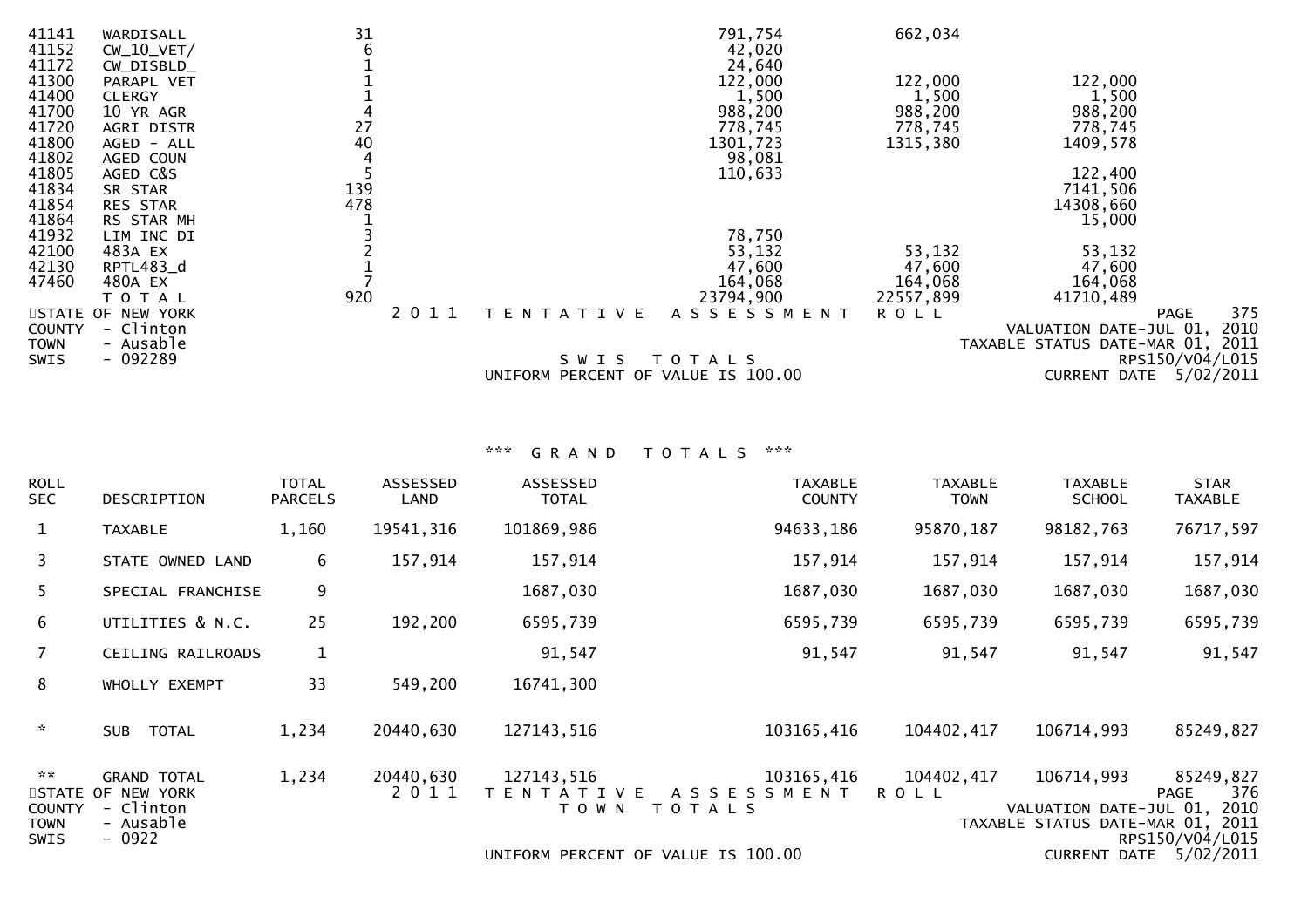### \*\*\* S P E C I A L D I S T R I C T S U M M A R Y \*\*\*

| DISTRICT NAME<br><b>CODE</b>                                                                 | TOTAL<br>EXTENSION<br>PARCELS<br><b>TYPE</b> | <b>EXTENSION</b><br><b>VALUE</b> | AD VALOREM<br>VALUE              | <b>EXEMPT</b><br><b>AMOUNT</b> | <b>TAXABLE</b><br><b>VALUE</b>   |
|----------------------------------------------------------------------------------------------|----------------------------------------------|----------------------------------|----------------------------------|--------------------------------|----------------------------------|
| OT002 Omitted Tax-Co<br>OT003 Omitted Tax-Sc<br>OT004 Omitted Tax-To<br>RW001 Relieved Water | 5 MOVTAX<br>2 MOVTAX<br>5 MOVTAX             | 712.73<br>1374.85<br>1603.43     |                                  |                                | 712.73<br>1,374.85<br>1,603.43   |
| FD003 Ausable fire p<br>LT003 Clntvill lght                                                  | 1 MOVTAX<br>1.654 TOTAL<br>84 TOTAL          |                                  | 176345,414<br>3528,255           | 36411,232                      | 139934,182<br>3528,255           |
| LT004 Hill st lght<br>LT005 Pine tree dr.<br>LT006 Chasm<br>RS001 Relevied sewer             | 73 TOTAL<br>66 TOTAL<br>35 TOTAL<br>1 MOVTAX |                                  | 5724,676<br>6709,592<br>4114,320 | 12,220                         | 5712,456<br>6709,592<br>4114.320 |

# \*\*\* S C H O O L D I S T R I C T S U M M A R Y \*\*\*

| <b>CODE</b>      | DISTRICT NAME                      | <b>TOTAL</b><br><b>PARCELS</b> | ASSESSED<br>LAND      | ASSESSED<br><b>TOTAL</b> | <b>EXEMPT</b><br><b>AMOUNT</b> | <b>TOTAL</b><br><b>TAXABLE</b> | <b>STAR</b><br><b>AMOUNT</b> | <b>STAR</b><br><b>TAXABLE</b> |
|------------------|------------------------------------|--------------------------------|-----------------------|--------------------------|--------------------------------|--------------------------------|------------------------------|-------------------------------|
| 092201<br>094001 | Ausable Valley Cen<br>Peru Central | 1,349<br>309                   | 16559,400<br>8271,330 | 147203,801<br>29799,430  | 40873,261<br>620,972           | 106330,540<br>29178,458        | 24917,401<br>4180,150        | 81413,139<br>24998,308        |
|                  | SUB-TOTAL                          | 1,658                          | 24830,730             | 177003,231               | 41494,233                      | 135508,998                     | 29097,551                    | 106411,447                    |
|                  | <b>TOTAL</b>                       | 1,658                          | 24830,730             | 177003,231               | 41494,233                      | 135508,998                     | 29097,551                    | 106411,447                    |

### \*\*\* S Y S T E M C O D E S S U M M A R Y \*\*\*

| <b>CODE</b>                                 | DESCRIPTION                                           | <b>TOTAL</b><br><b>PARCELS</b> | <b>VILLAGE</b>                     | <b>COUNTY</b>                       | TOWN    | <b>SCHOOL</b>                                                                         |             |
|---------------------------------------------|-------------------------------------------------------|--------------------------------|------------------------------------|-------------------------------------|---------|---------------------------------------------------------------------------------------|-------------|
| 50000<br>50001<br>50004                     | WHOLLY EX<br><b>SCHL TAXBL</b><br>SCHL EXMPT          |                                |                                    | 183,200                             | 183,200 | 183,200                                                                               |             |
|                                             | ΤΟΤΑΙ                                                 | 4                              |                                    | 183,200                             | 183,200 | 183,200                                                                               |             |
| <b>COUNTY</b><br><b>TOWN</b><br><b>SWIS</b> | STATE OF NEW YORK<br>- Clinton<br>- Ausable<br>- 0922 | 2011                           | T O W N                            | TENTATIVE ASSESSMENT<br>T O T A L S | ROLL    | PAGE<br>VALUATION DATE-JUL 01,<br>TAXABLE STATUS DATE-MAR 01, 2011<br>RPS150/V04/L015 | 377<br>2010 |
|                                             |                                                       |                                | UNIFORM PERCENT OF VALUE IS 100.00 |                                     |         | 5/02/2011<br><b>CURRENT DATE</b>                                                      |             |

\*\*\* E X E M P T I O N S U M M A R Y \*\*\*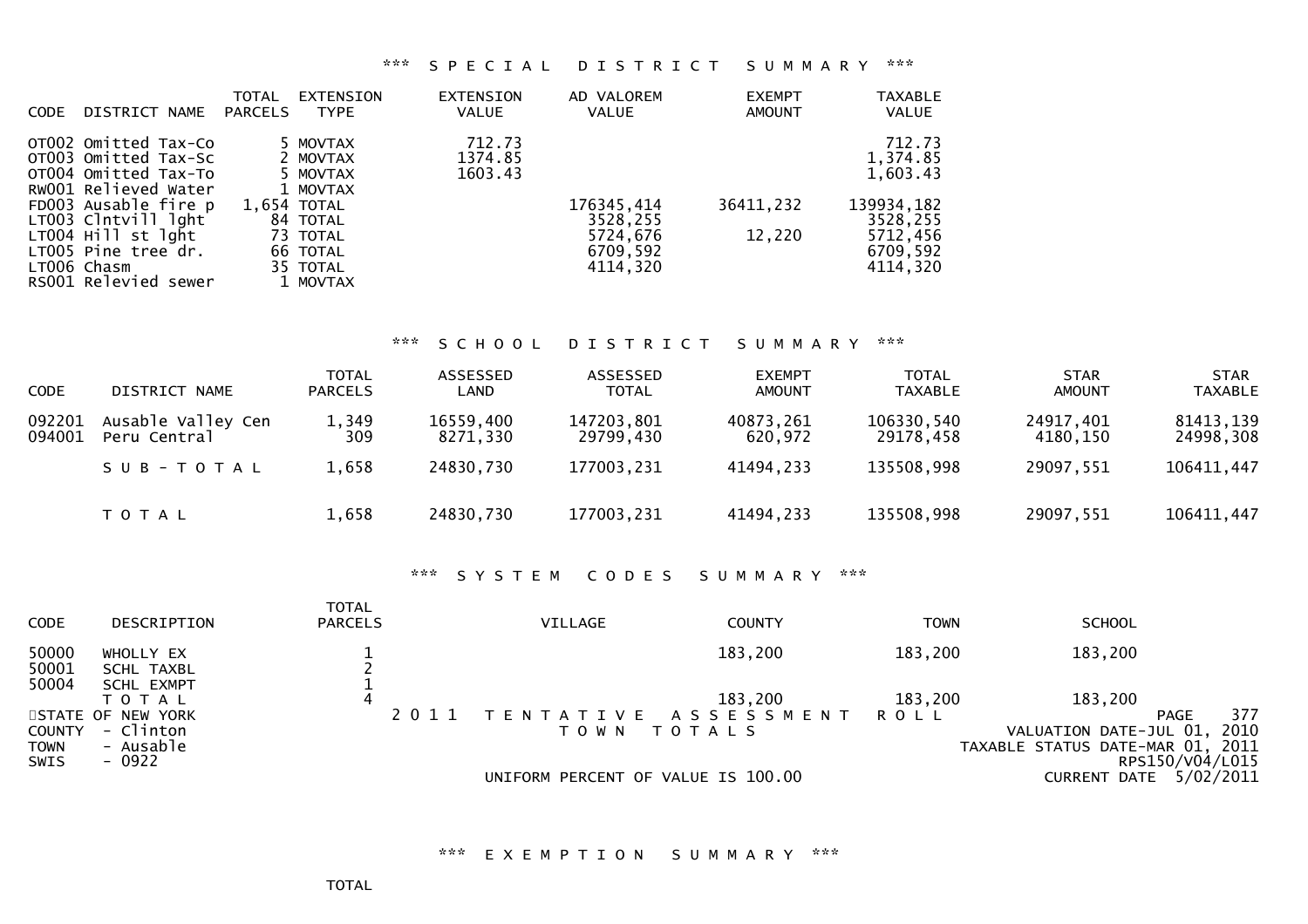| CODE                    | DESCRIPTION                         | <b>PARCELS</b> | VILLAGE                               | <b>COUNTY</b>                      | <b>TOWN</b>                  | <b>SCHOOL</b>                    |
|-------------------------|-------------------------------------|----------------|---------------------------------------|------------------------------------|------------------------------|----------------------------------|
| 13100<br>13500<br>13570 | CO OWNER<br>TOWN PROP<br>TN OUTSIDE | 4              | 115,000                               | 218,000<br>308,500<br>68,400       | 218,000<br>308,500<br>68,400 | 218,000<br>308,500<br>68,400     |
| 13650                   | PROP INVIL                          | 10             | 7046,400                              | 7046,400                           | 7046,400                     | 7046,400                         |
| 13660                   | CEMETERY V                          |                | 11,000                                | 11,000                             | 11,000                       | 11,000                           |
| 13730                   | OSIDE VILL                          |                |                                       | 23,000                             | 23,000                       | 23,000                           |
| 13800                   | SCHOOL DIS                          | 3              | 10890,000                             | 23845,000                          | 23845,000                    | 23845,000                        |
| 21600                   | RELIGIOUS                           | $\frac{2}{8}$  |                                       | 251,500                            | 251,500                      | 251,500                          |
| 25110                   | NONPR RELI                          |                | 826,200                               | 1989,900                           | 1989,900                     | 1989,900                         |
| 25130<br>25230          | NONPR ORG<br>NONPR COMM             | $\frac{2}{2}$  | 49,000<br>941,200                     | 61,800<br>1100,500                 | 61,800<br>1100,500           | 61,800<br>1100,500               |
| 25300                   | NONPR CORP                          | $\overline{2}$ | 215,000                               | 233,400                            | 233,400                      | 233,400                          |
| 27350                   | PRI CMTERY                          | 10             | 301,500                               | 405,800                            | 405,800                      | 405,800                          |
| 28110                   | UDC PROJEC                          | $\mathbf{1}$   |                                       | 1403,000                           | 1403,000                     | 1403,000                         |
| 41101                   | <b>VETERANS</b>                     | 14             | 19,800                                | 32,200                             | 32,200                       |                                  |
| 41121                   | WARNONALL                           | 102            | 211,725                               | 1491, 349                          | 1094,718                     |                                  |
| 41131                   | WARCOMALL                           | 75             | 334,395                               | 1782, 125                          | 1325,592                     |                                  |
| 41141                   | WARDISALL                           | 47             | 184, 145                              | 977,099                            | 847,379                      |                                  |
| 41152                   | $CW_10_VET/$                        | 11             |                                       | 84,520                             |                              |                                  |
| 41172                   | CW_DISBLD_                          | $\mathbf{1}$   |                                       | 24,640                             |                              |                                  |
| 41300                   | PARAPL VET                          | $\mathbf 1$    |                                       | 122,000                            | 122,000                      | 122,000                          |
| 41400                   | <b>CLERGY</b>                       | $\frac{1}{4}$  |                                       | 1,500<br>988,200                   | 1,500                        | 1,500                            |
| 41700<br>41720          | 10 YR AGR<br>AGRI DISTR             | 27             |                                       | 778,745                            | 988,200<br>778,745           | 988,200<br>778,745               |
| 41800                   | AGED - ALL                          | 56             | 293,110                               | 1710,499                           | 1725,589                     | 1876,318                         |
| 41802                   | AGED COUN                           | 13             |                                       | 190,504                            |                              |                                  |
| 41805                   | AGED C&S                            | 9              |                                       | 198,008                            |                              | 209,775                          |
| 41834                   | SR STAR                             | 200            |                                       |                                    |                              | 9989,666                         |
| 41854                   | RES STAR                            | 638            |                                       |                                    |                              | 19066,160                        |
| 41864                   | RS STAR MH                          | $\overline{2}$ |                                       |                                    |                              | 41,725                           |
| 41932                   | LIM INC DI                          |                |                                       | 154,400                            |                              |                                  |
| 42100                   | 483A EX                             |                |                                       | 53,132                             | 53,132                       | 53,132                           |
| 42130                   | RPTL483_d                           |                |                                       | 47,600                             | 47,600                       | 47,600                           |
| 47460                   | 480A EX                             |                |                                       | 164,068                            | 164,068                      | 164,068                          |
| 47614                   | BIE SCHOOL                          |                |                                       | 45766,789                          | 44146,923                    | 103,495                          |
|                         | T O T A L<br>STATE OF NEW YORK      | 1,273          | 21438,475<br><b>TENTATIVE</b><br>2011 | ASSESSMENT                         | <b>ROLL</b>                  | 70408,584<br>378<br><b>PAGE</b>  |
| <b>COUNTY</b>           | - Clinton                           |                | T O W N                               | TOTALS                             |                              | VALUATION DATE-JUL 01, 2010      |
| <b>TOWN</b>             | - Ausable                           |                |                                       |                                    |                              | TAXABLE STATUS DATE-MAR 01, 2011 |
| SWIS                    | $-0922$                             |                |                                       |                                    |                              | RPS150/V04/L015                  |
|                         |                                     |                |                                       | UNIFORM PERCENT OF VALUE IS 100.00 |                              | CURRENT DATE 5/02/2011           |
|                         |                                     |                |                                       |                                    |                              |                                  |

| <b>ROLL</b><br><b>SEC</b> | DESCRIPTION      | <b>TOTAL</b><br><b>PARCELS</b> | ASSESSED<br>∟AND | ASSESSED<br><b>TOTAL</b> | <b>TAXABLE</b><br>VILLAGE | <b>TAXABLE</b><br><b>COUNTY</b> | <b>TAXABLE</b><br><b>TOWN</b> | <b>TAXABLE</b><br><b>SCHOOL</b> | <b>STAR</b><br>TAXABLE |
|---------------------------|------------------|--------------------------------|------------------|--------------------------|---------------------------|---------------------------------|-------------------------------|---------------------------------|------------------------|
|                           | TAXABLE          | 1,554                          | 23184.016        | 130715,486               | 27802,325                 | 121914,897                      | 123534,763                    | 126370,653                      | 97273,102              |
|                           | STATE OWNED LAND | b.                             | 157.914          | 157,914                  |                           | 157,914                         | 157,914                       | 157,914                         | 157,914                |